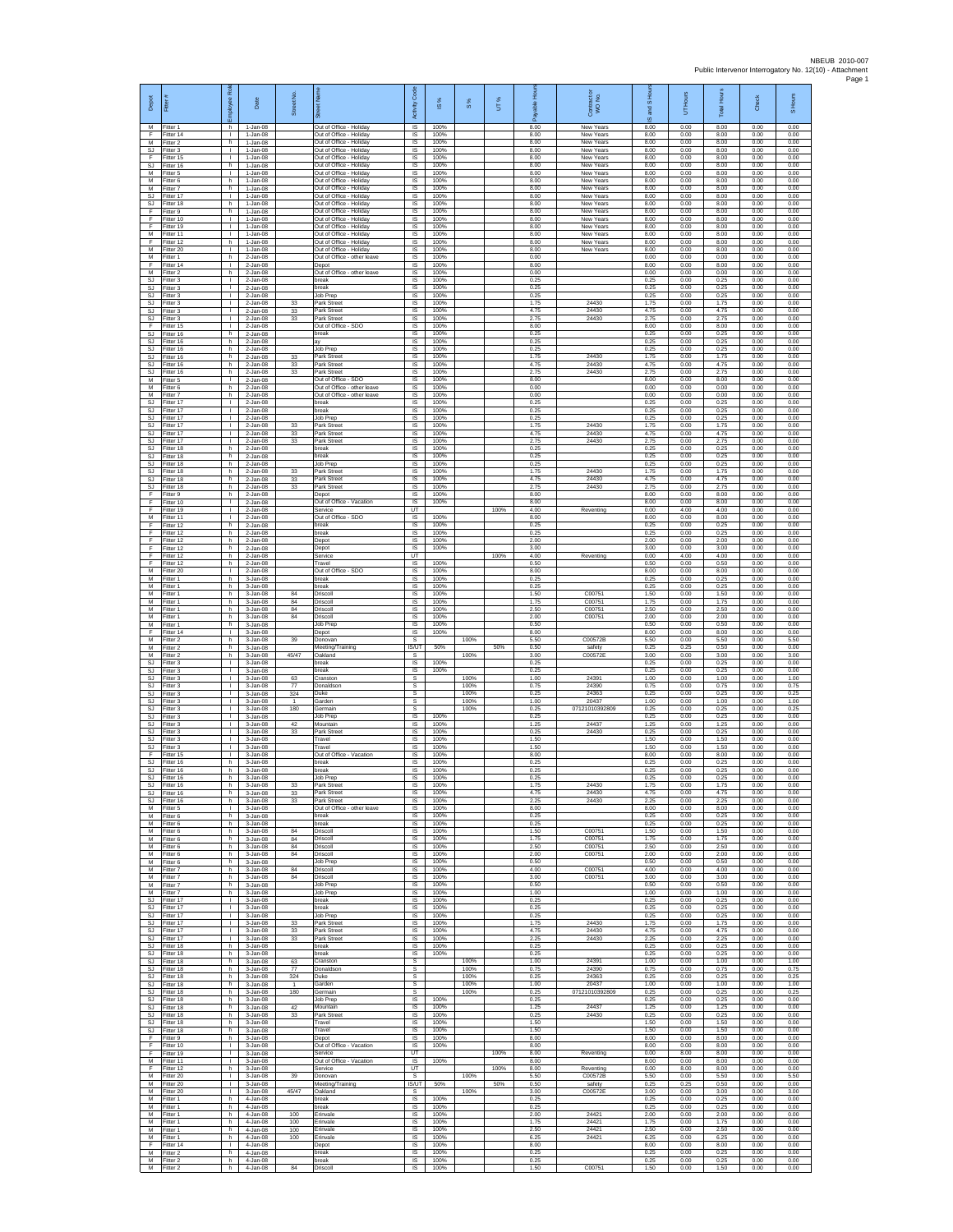| Depot                         | Fitter                                 | ployee Rol<br>ᇛ                              | Date                                   | Street No               | <b>Tee</b><br>あ                                            | Code<br>Activity                                | <b>iS</b> %          | 8%                   | UT% | កំ                   | ŏ<br>Contract of<br>WO No.    | <b>1SHou</b><br>꾛<br>ဖ | UT Hours             | Total Hours          | Check                | S Hours              |
|-------------------------------|----------------------------------------|----------------------------------------------|----------------------------------------|-------------------------|------------------------------------------------------------|-------------------------------------------------|----------------------|----------------------|-----|----------------------|-------------------------------|------------------------|----------------------|----------------------|----------------------|----------------------|
| M<br>M<br>M                   | Fitter 2<br>Fitter 2<br>Fitter 2       | h<br>h.<br>h                                 | 4-Jan-08<br>4-Jan-08<br>4-Jan-08       | $^{\rm 84}$<br>84<br>80 | Driscoll<br>Driscoll<br>Driscoll                           | IS<br>IS<br>IS                                  | 100%<br>100%<br>100% |                      |     | 2.25<br>1.00<br>1.50 | C00751<br>C00751<br>C00751    | 2.25<br>1.00<br>1.50   | 0.00<br>0.00<br>0.00 | 2.25<br>1.00<br>1.50 | 0.00<br>0.00<br>0.00 | 0.00<br>0.00<br>0.00 |
| М<br>М<br><b>SJ</b>           | Fitter 2<br>itter 2<br>Fitter 3        | h.<br>h.<br>$\mathbf{I}$                     | 4-Jan-08<br>4-Jan-08<br>4-Jan-08       | 84                      | Driscoll<br>Job Prep<br>break                              | 1S<br>IS<br><b>IS</b>                           | 100%<br>100%<br>100% |                      |     | 1.25<br>0.50<br>0.25 | C00751                        | 1.25<br>0.50<br>0.25   | 0.00<br>0.00<br>0.00 | 1.25<br>0.50<br>0.25 | 0.00<br>0.00<br>0.00 | 0.00<br>0.00<br>0.00 |
| SJ.<br>SJ                     | Fitter 3<br>Fitter 3                   | $\mathbf{L}$<br>т.                           | 4-Jan-08<br>4-Jan-08                   |                         | break<br>Job Prep                                          | IS<br>IS                                        | 100%<br>100%         |                      |     | 0.25<br>0.25         |                               | 0.25<br>0.25           | 0.00<br>0.00         | 0.25<br>0.25         | 0.00<br>0.00         | 0.00<br>0.00         |
| <b>SJ</b><br>SJ<br>SJ         | Fitter 3<br>Fitter 3<br>-itter 3       | т<br>$\mathbf{L}$<br>$\mathbf{L}$            | 4-Jan-08<br>4-Jan-08<br>4-Jan-08       | 42<br>42<br>42          | Mountain<br>Mountain<br>Mountain                           | 1S<br>IS<br>$\sf IS$                            | 100%<br>100%<br>100% |                      |     | 1.75<br>3.75<br>3.25 | 24437<br>24437<br>24437       | 1.75<br>3.75<br>3.25   | 0.00<br>0.00<br>0.00 | 1.75<br>3.75<br>3.25 | 0.00<br>0.00<br>0.00 | 0.00<br>0.00<br>0.00 |
| F<br><b>SJ</b>                | fitter 15<br>Fitter 16                 | $\mathbf{L}$<br>h.                           | 4-Jan-08<br>4-Jan-08                   |                         | Out of Office - Vacation<br>break                          | $\sf IS$<br>$\overline{\mathsf{s}}$             | 100%<br>100%         |                      |     | 8.00<br>0.25         |                               | 8.00<br>0.25           | 0.00<br>0.00         | 8.00<br>0.25         | 0.00<br>0.00         | 0.00<br>0.00         |
| <b>SJ</b><br><b>SJ</b><br>SJ  | Fitter 16<br>Fitter 16<br>fitter 16    | h<br>h.<br>h.                                | 4-Jan-08<br>4-Jan-08<br>4-Jan-08       | 33                      | break<br>Job Prep<br>Park Street                           | IS<br>IS<br>IS                                  | 100%<br>100%<br>100% |                      |     | 0.25<br>0.25<br>1.75 | 24430                         | 0.25<br>0.25<br>1.75   | 0.00<br>0.00<br>0.00 | 0.25<br>0.25<br>1.75 | 0.00<br>0.00<br>0.00 | 0.00<br>0.00<br>0.00 |
| <b>SJ</b><br>SJ               | Fitter 16<br>Fitter 16                 | h.<br>h.                                     | 4-Jan-08<br>4-Jan-08                   | 33<br>33                | Park Street<br>Park Street                                 | <b>IS</b><br>IS                                 | 100%<br>100%         |                      |     | 4.75<br>1.75         | 24430<br>24430                | 4.75<br>1.75           | 0.00<br>0.00         | 4.75<br>1.75         | 0.00<br>0.00         | 0.00<br>0.00         |
| М<br>M<br>M                   | Fitter 5<br>Fitter 5<br>Fitter 5       | $\mathbf{L}$<br>$\mathbf{I}$<br>$\mathbf{L}$ | $4-Jan-08$<br>4-Jan-08<br>$4 -$ lan-08 | 60<br>55<br>114         | Braeburn<br>Coronation<br>Driscoll                         | s<br>s<br>s                                     |                      | 100%<br>100%<br>100% |     | 1.50<br>1.50<br>1.00 | 51004<br>50993<br>rooftop HTC | 1.50<br>1.50<br>1.00   | 0.00<br>0.00<br>0.00 | 1.50<br>1.50<br>1.00 | 0.00<br>0.00<br>0.00 | 1.50<br>1.50<br>1.00 |
| М<br>M                        | Fitter 5<br>fitter 5                   | $\mathbf{I}$<br>т                            | 4-Jan-08<br>4-Jan-08                   | 114                     | Meeting/Training<br>Pine Glen                              | <b>IS/UT</b><br>s                               | 50%                  | 100%                 | 50% | 0.50<br>2.00         | safety<br>C00551D             | 0.25<br>2.00           | 0.25<br>0.00         | 0.50<br>2.00         | 0.00<br>0.00         | 0.00<br>2.00         |
| M<br>М<br>M                   | Fitter 5<br>Fitter 5<br>Fitter 5       | $\mathbf{L}$<br>$\mathbf{L}$<br>т.           | 4-Jan-08<br>4-Jan-08<br>4-Jan-08       | 176<br>176<br>75        | Salisbury<br>Salisbury<br>St. George Street                | s<br>s<br>s                                     |                      | 100%<br>100%<br>100% |     | 0.50<br>0.50<br>0.50 | 50996<br>50996<br>51005       | 0.50<br>0.50<br>0.50   | 0.00<br>0.00<br>0.00 | 0.50<br>0.50<br>0.50 | 0.00<br>0.00<br>0.00 | 0.50<br>0.50<br>0.50 |
| M<br>M                        | Fitter 6<br>Fitter 6                   | h.<br>h                                      | 4-Jan-08<br>4-Jan-08                   |                         | break<br>break                                             | IS<br>IS                                        | 100%<br>100%         |                      |     | 0.25<br>0.25         |                               | 0.25<br>0.25           | 0.00<br>0.00         | 0.25<br>0.25         | 0.00<br>0.00         | 0.00<br>0.00         |
| М<br>M<br>M                   | Fitter 6<br>itter 6<br>Fitter 6        | h.<br>h.<br>h.                               | 4-Jan-08<br>4-Jan-08<br>4-Jan-08       | 100<br>100<br>100       | Erinvale<br>Erinvale<br>Erinvale                           | 1S<br>IS<br><b>IS</b>                           | 100%<br>100%<br>100% |                      |     | 2.00<br>1.75<br>2.50 | 24421<br>24421<br>24421       | 2.00<br>1.75<br>2.50   | 0.00<br>0.00<br>0.00 | 2.00<br>1.75<br>2.50 | 0.00<br>0.00<br>0.00 | 0.00<br>0.00<br>0.00 |
| M<br>М                        | Fitter 6<br>Fitter 7                   | h.<br>h.                                     | 4-Jan-08<br>4-Jan-08                   | 100                     | Erinvale<br>break                                          | IS<br>IS                                        | 100%<br>100%         |                      |     | 6.25<br>0.25         | 24421                         | 6.25<br>0.25           | 0.00<br>0.00         | 6.25<br>0.25         | 0.00<br>0.00         | 0.00<br>0.00         |
| M<br>M                        | Fitter 7<br>Fitter 7                   | h.<br>h.                                     | 4-Jan-08<br>4-Jan-08                   | 84                      | break<br>Driscoll                                          | 1S<br>IS                                        | 100%<br>100%         |                      |     | 0.25<br>1.50         | C00751                        | 0.25<br>1.50           | 0.00<br>0.00         | 0.25<br>1.50         | 0.00<br>0.00         | 0.00<br>0.00         |
| М<br>M<br>M                   | Fitter 7<br>itter 7<br>Fitter 7        | h.<br>h<br>h.                                | 4-Jan-08<br>4-Jan-08<br>4-Jan-08       | 84<br>84<br>80          | Driscoll<br>Driscoll<br>Driscoll                           | $\sf IS$<br>$\sf IS$<br>$\overline{\mathsf{s}}$ | 100%<br>100%<br>100% |                      |     | 2.25<br>1.00<br>1.50 | C00751<br>C00751<br>C00751    | 2.25<br>1.00<br>1.50   | 0.00<br>0.00<br>0.00 | 2.25<br>1.00<br>1.50 | 0.00<br>0.00<br>0.00 | 0.00<br>0.00<br>0.00 |
| M<br>M                        | Fitter 7<br>Fitter 7                   | h<br>h.                                      | 4-Jan-08<br>4-Jan-08                   | 84                      | Driscoll<br>Job Prep                                       | IS<br>1S                                        | 100%<br>100%         |                      |     | 1 25<br>0.50         | C00751                        | 1.25<br>0.50           | 0.00<br>0.00         | 1.25<br>0.50         | 0.00<br>0.00         | 0.00<br>0.00         |
| <b>SJ</b><br>SJ<br><b>SJ</b>  | Fitter 17<br>Fitter 17<br>Fitter 17    | т.<br>л.<br>$\mathbf{L}$                     | 4-Jan-08<br>4-Jan-08<br>4-Jan-08       |                         | break<br>break<br>Job Prep                                 | IS<br><b>IS</b><br>IS                           | 100%<br>100%<br>100% |                      |     | 0.25<br>0.25<br>0.25 |                               | 0.25<br>0.25<br>0.25   | 0.00<br>0.00<br>0.00 | 0.25<br>0.25<br>0.25 | 0.00<br>0.00<br>0.00 | 0.00<br>0.00<br>0.00 |
| SJ<br><b>SJ</b>               | Fitter 17<br>Fitter 17                 | $\mathbf{L}$<br>$\mathbf{I}$                 | 4-Jan-08<br>4-Jan-08                   | 33<br>33                | Park Street<br>Park Street                                 | $\sf IS$<br>IS                                  | 100%<br>100%         |                      |     | 1.75<br>4.75         | 24430<br>24430                | 1.75<br>4.75           | 0.00<br>0.00         | 1.75<br>4.75         | 0.00<br>0.00         | 0.00<br>0.00         |
| S.I.<br>SJ<br><b>SJ</b>       | Fitter 17<br>Fitter 18<br>fitter 18    | $\mathbf{L}$<br>h.<br>h.                     | 4-Jan-08<br>4-Jan-08<br>4-Jan-08       | 33                      | Park Street<br>break<br>break                              | IS<br>IS<br>IS                                  | 100%<br>100%<br>100% |                      |     | 1 75<br>0.25<br>0.25 | 24430                         | 1.75<br>0.25<br>0.25   | 0.00<br>0.00<br>0.00 | 175<br>0.25<br>0.25  | 0.00<br>0.00<br>0.00 | 0.00<br>0.00<br>0.00 |
| <b>SJ</b><br>SJ               | Fitter 18<br>Fitter 18                 | h.<br>h                                      | 4-Jan-08<br>4-Jan-08                   | 42                      | Job Prep<br>Mountain                                       | IS<br>IS                                        | 100%<br>100%         |                      |     | 0.25<br>1.75         | 24437                         | 0.25<br>1.75           | 0.00<br>0.00         | 0.25<br>1.75         | 0.00<br>0.00         | 0.00<br>0.00         |
| SJ<br>SJ<br>F                 | Fitter 18<br>Fitter 18<br>Fitter 9     | h.<br>h.<br>h                                | 4-Jan-08<br>4-Jan-08<br>4-Jan-08       | 42<br>42                | Mountair<br>Mountain<br>Depot                              | 1S<br>IS<br>IS                                  | 100%<br>100%<br>100% |                      |     | 3.75<br>3.25<br>8.00 | 24437<br>24437                | 3.75<br>3.25<br>8.00   | 0.00<br>0.00<br>0.00 | 3.75<br>3.25<br>8.00 | 0.00<br>0.00<br>0.00 | 0.00<br>0.00<br>0.00 |
| F<br>F                        | Fitter 10<br>fitter 19                 | т.<br>т.                                     | $4-Jan-08$<br>4-Jan-08                 |                         | Out of Office - Vacation<br>Depot                          | IS<br>IS                                        | 100%<br>100%         |                      |     | 8.00<br>8.00         |                               | 8.00<br>8.00           | 0.00<br>0.00         | 8.00<br>8.00         | 0.00<br>0.00         | 0.00<br>0.00         |
| M<br>F<br>F                   | Fitter 11<br>Fitter 12<br>Fitter 12    | $\mathbf{I}$<br>h.<br>h.                     | 4-Jan-08<br>4-Jan-08<br>4-Jan-08       |                         | Out of Office - Vacation<br>break<br>break                 | <b>IS</b><br>IS<br>IS                           | 100%<br>100%<br>100% |                      |     | 8.00<br>0.25<br>0.25 |                               | 8.00<br>0.25<br>0.25   | 0.00<br>0.00<br>0.00 | 8.00<br>0.25<br>0.25 | 0.00<br>0.00<br>0.00 | 0.00<br>0.00<br>0.00 |
| F<br>F                        | Fitter 12<br>Fitter 12                 | h.<br>h.                                     | 4-Jan-08<br>4-Jan-08                   |                         | Job Prep<br>Job Prep                                       | IS<br>IS                                        | 100%<br>100%         |                      |     | 2.00<br>3.00         |                               | 2.00<br>3.00           | 0.00<br>0.00         | 2.00<br>3.00         | 0.00<br>0.00         | 0.00<br>0.00         |
| F<br>M<br>M                   | Fitter 12<br>Fitter 20<br>Fitter 20    | h.<br>$\mathbf{L}$                           | 4-Jan-08<br>4-Jan-08<br>4-Jan-08       | 60<br>55                | Job Prep<br>Braeburn                                       | $\sf IS$<br>s                                   | 100%                 | 100%<br>100%         |     | 2.50<br>1.50<br>1.50 | 51004<br>50993                | 2.50<br>1.50<br>1.50   | 0.00<br>0.00<br>0.00 | 2.50<br>1.50<br>1.50 | 0.00<br>0.00<br>0.00 | 0.00<br>1.50<br>1.50 |
| M<br>М                        | Fitter 20<br>Fitter 20                 | л.<br>$\mathbb{R}$<br>т.                     | 4-Jan-08<br>4-Jan-08                   | 114                     | Coronation<br>Driscoll<br>Meeting/Training                 | s<br>s<br><b>IS/UT</b>                          | 50%                  | 100%                 | 50% | 1.00<br>0.50         | rooftop HTG<br>safety         | 1.00<br>0.25           | 0.00<br>0.25         | 1.00<br>0.50         | 0.00<br>0.00         | 1.00<br>0.00         |
| M<br>M                        | itter 20<br>Fitter 20                  | т.<br>$\mathbf{I}$                           | 4-Jan-08<br>4-Jan-08                   | 114<br>176              | <sup>P</sup> ine Glen<br>Salisbury                         | s<br>s                                          |                      | 100%<br>100%         |     | 2.00<br>0.50         | C00551<br>50996               | 2.00<br>0.50           | 0.00<br>0.00         | 2.00<br>0.50         | 0.00<br>0.00         | 2.00<br>0.50         |
| M<br>М<br>M                   | Fitter 20<br>Fitter 20<br>Fitter 11    | $\mathbf{L}$<br>$\mathbf{L}$<br>j.           | 4-Jan-08<br>4-Jan-08<br>5-Jan-08       | 176<br>75               | Salisbury<br>St. George Street<br>Out of Office - Vacation | s<br>s<br>IS                                    | 100%                 | 100%<br>100%         |     | 0.50<br>0.50<br>8.00 | 50996<br>51005                | 0.50<br>0.50<br>8.00   | 0.00<br>0.00<br>0.00 | 0.50<br>0.50<br>8.00 | 0.00<br>0.00<br>0.00 | 0.50<br>0.50<br>0.00 |
| M<br>М                        | Fitter 1<br>fitter 1                   | h.<br>h.                                     | 7-Jan-08<br>7-Jan-08                   |                         | break<br>break                                             | IS<br>IS                                        | 100%<br>100%         |                      |     | 0.25<br>0.25         |                               | 0.25<br>0.25           | 0.00<br>0.00         | 0.25<br>0.25         | 0.00<br>0.00         | 0.00<br>0.00         |
| M<br>M<br>М                   | fitter 1<br>Fitter 1<br>Fitter 1       | h.<br>h.<br>h                                | 7-Jan-08<br>7-Jan-08<br>7-Jan-08       | 162<br>162<br>162       | Court<br>Court<br>Court                                    | IS<br>$\overline{\mathsf{s}}$<br>IS             | 100%<br>100%<br>100% |                      |     | 1.50<br>1.75<br>2.50 | 84036<br>84036<br>84036       | 1.50<br>1.75<br>2.50   | 0.00<br>0.00<br>0.00 | 1.50<br>1.75<br>2.50 | 0.00<br>0.00<br>0.00 | 0.00<br>0.00<br>0.00 |
| M<br>M                        | Fitter 1<br>Fitter 1                   | h.<br>h.                                     | 7-Jan-08<br>7-Jan-08                   | 162                     | Court<br>Job Prep                                          | IS<br>IS                                        | 100%<br>100%         |                      |     | 3.75<br>0.50         | 84036                         | 3.75<br>0.50           | 0.00<br>0.00         | 3.75<br>0.50         | 0.00<br>0.00         | 0.00<br>0.00         |
| E<br>F<br>F                   | Fitter 14<br>Fitter 14<br>fitter 14    | $\mathbb{R}$<br>т.<br>т.                     | 7-Jan-08<br>7-Jan-08<br>7-Jan-08       | 329<br>329<br>329       | Aberdeer<br>Aberdeen<br>Aberdeen                           | IS<br>1S<br>IS                                  | 100%<br>100%<br>100% |                      |     | 2.00<br>3.00<br>1.50 | 20519<br>20519<br>20519       | 2.00<br>3.00<br>1.50   | 0.00<br>0.00<br>0.00 | 2.00<br>3.00<br>1.50 | 0.00<br>0.00<br>0.00 | 0.00<br>0.00<br>0.00 |
| F<br>F                        | Fitter 14<br>Fitter 14                 | л.<br>$\mathbf{L}$                           | 7-Jan-08<br>7-Jan-08                   |                         | break<br><b>oreak</b>                                      | <b>IS</b><br>IS                                 | 100%<br>100%         |                      |     | 0.25<br>0.25         |                               | 0.25<br>0.25           | 0.00<br>0.00         | 0.25<br>0.25         | 0.00<br>0.00         | 0.00<br>0.00         |
| F<br>M                        | Fitter 14<br>Fitter 2<br>M Fitter 2    | т.<br>h.<br>h                                | 7-Jan-08<br>7-Jan-08<br>7-Jan-08       |                         | <b>Job Prep</b><br>break<br>break                          | IS<br>1S<br>IS                                  | 100%<br>100%<br>100% |                      |     | 1.00<br>0.25<br>0.25 |                               | 1.00<br>0.25<br>0.25   | 0.00<br>0.00<br>0.00 | 1.00<br>0.25<br>0.25 | 0.00<br>0.00<br>0.00 | 0.00<br>0.00<br>0.00 |
| M<br>M                        | Fitter 2<br>Fitter 2                   | h.<br>h                                      | 7-Jan-08<br>7-Jan-08                   | 394                     | <b>Job Prep</b><br>Rothesay                                | $\sf IS$<br>IS                                  | 100%<br>100%         |                      |     | 0.50<br>1.75         | C00564C                       | 0.50<br>1.75           | 0.00<br>0.00         | 0.50<br>1.75         | 0.00<br>0.00         | 0.00<br>0.00         |
| M<br>M<br>M                   | Fitter 2<br>Fitter 2<br>Fitter 2       | h.<br>h.<br>h.                               | 7-Jan-08<br>7-Jan-08<br>7-Jan-08       | 394                     | Rothesay<br>Travel<br>Travel                               | $\overline{s}$<br>IS<br><b>IS</b>               | 100%<br>100%<br>100% |                      |     | 2.75<br>1.50<br>1.50 | C00564C                       | 2.75<br>1.50<br>1.50   | 0.00<br>0.00<br>0.00 | 2.75<br>1.50<br>1.50 | 0.00<br>0.00<br>0.00 | 0.00<br>0.00<br>0.00 |
| SJ<br>SJ                      | Fitter 3<br>Fitter 3                   | т.<br>л.                                     | 7-Jan-08<br>7-Jan-08                   |                         | break<br>break                                             | IS<br>-IS                                       | 100%<br>100%         |                      |     | 0.25<br>0.25         |                               | 0.25<br>0.25           | 0.00<br>0.00         | 0.25<br>0.25         | 0.00<br>0.00         | 0.00<br>0.00         |
| SJ.<br>SJ<br>-SJ              | Fitter 3<br>Fitter 3<br>Fitter 3       | $\mathbb{R}$<br>$\mathbf{L}$<br>$\mathbf{I}$ | 7-Jan-08<br>7-Jan-08<br>7-Jan-08       | 42<br>42                | Job Prep<br>Mountain<br>Mountain                           | IS<br>$\sf IS$<br>IS                            | 100%<br>100%<br>100% |                      |     | 0.25<br>1.75<br>4.75 | 24437<br>24437                | 0.25<br>1.75<br>4.75   | 0.00<br>0.00<br>0.00 | 0.25<br>1.75<br>4.75 | 0.00<br>0.00<br>0.00 | 0.00<br>0.00<br>0.00 |
| SJ.<br>F                      | Fitter 3<br>Fitter 15                  | $\mathbf{L}$<br>т.                           | 7-Jan-08<br>7-Jan-08                   | 42<br>129               | Mountain<br>Alexandra                                      | IS.<br>IS                                       | 100%<br>100%         |                      |     | 4.75<br>1.00         | 24437<br>090800645230         | 4.75<br>1.00           | 0.00<br>0.00         | 4.75<br>1.00         | 0.00<br>0.00         | 0.00<br>0.00         |
| F<br>F                        | Fitter 15<br>Fitter 15                 | т<br><b>I</b><br>$\mathbf{L}$                | 7-Jan-08<br>7-Jan-08                   | 245<br>245              | Beaconsfield<br>Beaconsfield<br>break                      | IS<br>IS                                        | 100%<br>100%         |                      |     | 1.50<br>2.25<br>0.25 | 20263<br>20263                | 1.50<br>2.25<br>0.25   | 0.00<br>0.00         | 1.50<br>2.25<br>0.25 | 0.00<br>0.00<br>0.00 | 0.00<br>0.00<br>0.00 |
| F<br>F<br>F                   | Fitter 15<br>Fitter 15<br>Fitter 15    | т<br>$\mathbf{L}$                            | 7-Jan-08<br>7-Jan-08<br>7-Jan-08       |                         | break<br>Depot                                             | IS<br>1S<br>IS                                  | 100%<br>100%<br>100% |                      |     | 0.25<br>1.50         |                               | 0.25<br>1.50           | 0.00<br>0.00<br>0.00 | 0.25<br>1.50         | 0.00<br>0.00         | 0.00<br>0.00         |
| F<br>F<br><b>SJ</b>           | Fitter 15<br>Fitter 15<br>fitter 16    | $\mathbf{L}$<br>т.<br>h.                     | 7-Jan-08<br>7-Jan-08<br>7-Jan-08       |                         | Depot<br>Job Prep<br>break                                 | IS<br>IS<br>IS                                  | 100%<br>100%<br>100% |                      |     | 0.75<br>0.50<br>0.25 |                               | 0.75<br>0.50<br>0.25   | 0.00<br>0.00<br>0.00 | 0.75<br>0.50<br>0.25 | 0.00<br>0.00<br>0.00 | 0.00<br>0.00<br>0.00 |
| SJ.<br><b>SJ</b>              | Fitter 16<br>Fitter 16                 | h.<br>h.                                     | 7-Jan-08<br>7-Jan-08                   |                         | break<br>Job Prep                                          | <b>IS</b><br>IS.                                | 100%<br>100%         |                      |     | 0.25<br>0.25         |                               | 0.25<br>0.25           | 0.00<br>0.00         | 0.25<br>0.25         | 0.00<br>0.00         | 0.00<br>0.00         |
| SJ<br>SJ.                     | Fitter 16<br>Fitter 16                 | h<br>h.                                      | 7-Jan-08<br>7-Jan-08                   | 42<br>33                | Mountain<br>Park Street                                    | IS<br>IS                                        | 100%<br>100%         |                      |     | 2.50<br>1.75         | 24437<br>24430<br>24430       | 2.50<br>1.75           | 0.00<br>0.00         | 2.50<br>1.75         | 0.00<br>0.00         | 0.00<br>0.00         |
| SJ<br>SJ<br>M                 | Fitter 16<br>Fitter 16<br>Fitter 5     | h.<br>h.<br>$\mathbf{I}$                     | 7-Jan-08<br>7-Jan-08<br>7-Jan-08       | 33<br>33                | Park Street<br>Park Street<br>break                        | IS<br>$\sf IS$<br>$\sf IS$                      | 100%<br>100%<br>100% |                      |     | 4.75<br>2.25<br>0.25 | 24430                         | 4.75<br>2.25<br>0.25   | 0.00<br>0.00<br>0.00 | 4.75<br>2.25<br>0.25 | 0.00<br>0.00<br>0.00 | 0.00<br>0.00<br>0.00 |
| M<br>М                        | Fitter 5<br>Fitter 5                   | $\mathbf{L}$<br>л.                           | 7-Jan-08<br>7-Jan-08                   | 84                      | Depot<br>Driscoll                                          | $\overline{s}$<br>IS                            | 100%<br>100%         |                      |     | 3.50<br>2.50         | C00751                        | 3.50<br>2.50           | 0.00<br>0.00         | 3.50<br>2.50         | 0.00<br>0.00         | 0.00<br>0.00         |
| М<br>M<br>M                   | Fitter 5<br>Fitter 5<br>Fitter 6       | т.<br>$\mathbf{L}$<br>h.                     | 7-Jan-08<br>7-Jan-08<br>7-Jan-08       | 84                      | Driscoll<br>Meeting/Training<br>break                      | 1S<br>IS<br><b>IS</b>                           | 100%<br>100%<br>100% |                      |     | 1.75<br>0.50<br>0.25 | C00751                        | 1.75<br>0.50<br>0.25   | 0.00<br>0.00<br>0.00 | 1.75<br>0.50<br>0.25 | 0.00<br>0.00<br>0.00 | 0.00<br>0.00<br>0.00 |
| М<br>М                        | Fitter 6<br>Fitter 6                   | h.<br>h.                                     | 7-Jan-08<br>7-Jan-08                   | 162                     | break<br>Court                                             | IS<br>$\sf IS$                                  | 100%<br>100%         |                      |     | 0.25<br>1.50         | 84036                         | 0.25<br>1.50           | 0.00<br>0.00         | 0.25<br>1.50         | 0.00<br>0.00         | 0.00<br>0.00         |
| M<br>M<br>М                   | Fitter 6<br>Fitter 6<br>Fitter 6       | h<br>h<br>h                                  | 7-Jan-08<br>7-Jan-08<br>7-Jan-08       | 162<br>162<br>162       | Court<br>Court<br>Court                                    | <b>IS</b><br>IS<br>IS                           | 100%<br>100%<br>100% |                      |     | 1.75<br>2.50<br>3.75 | 84036<br>84036<br>84036       | 1.75<br>2.50<br>3.75   | 0.00<br>0.00<br>0.00 | 1.75<br>2.50<br>3.75 | 0.00<br>0.00<br>0.00 | 0.00<br>0.00<br>0.00 |
| M<br>M                        | Fitter 6<br>Fitter 7                   | h.<br>h.                                     | 7-Jan-08<br>7-Jan-08                   |                         | Job Prep<br>Meeting/Training                               | IS<br><b>IS/UT</b>                              | 100%<br>50%          |                      | 50% | 0.50<br>0.50         | safety                        | 0.50<br>0.25           | 0.00<br>0.25         | 0.50<br>0.50         | 0.00<br>0.00         | 0.00<br>0.00         |
| М<br>M<br><b>SJ</b>           | Fitter 7<br>Fitter 7<br>Fitter 17      | h<br>h.<br>$\mathbf{L}$                      | 7-Jan-08<br>7-Jan-08<br>7-Jan-08       | 37<br>37                | Ringwood<br>Ringwood<br>break                              | IS<br>IS<br>IS                                  | 100%<br>100%<br>100% |                      |     | 4.00<br>4.50<br>0.25 | 22282<br>22282                | 4.00<br>4.50<br>0.25   | 0.00<br>0.00<br>0.00 | 4.00<br>4.50<br>0.25 | 0.00<br>0.00<br>0.00 | 0.00<br>0.00<br>0.00 |
| <b>SJ</b><br>SJ               | Fitter 17<br>Fitter 17                 | $\mathbf{L}$<br>т.                           | 7-Jan-08<br>7-Jan-08                   |                         | break<br>Job Prep                                          | IS<br>IS                                        | 100%<br>100%         |                      |     | 0.25<br>0.25         |                               | 0.25<br>0.25           | 0.00<br>0.00         | 0.25<br>0.25         | 0.00<br>0.00         | 0.00<br>0.00         |
| <b>SJ</b><br>-SJ<br><b>SJ</b> | fitter 17<br>Fitter 17<br>Fitter 17    | т.<br>л.<br>$\mathbf{L}$                     | 7-Jan-08<br>7-Jan-08<br>7-Jan-08       | 33<br>33<br>33          | Park Street<br>Park Street<br>Park Street                  | IS<br>-IS<br>IS                                 | 100%<br>100%<br>100% |                      |     | 1.75<br>4.75<br>2.25 | 24430<br>24430<br>24430       | 1.75<br>4.75<br>2.25   | 0.00<br>0.00<br>0.00 | 1.75<br>4.75<br>2.25 | 0.00<br>0.00<br>0.00 | 0.00<br>0.00<br>0.00 |
| SJ<br>SJ.                     | Fitter 18<br>Fitter 18                 | h<br>h                                       | 7-Jan-08<br>7-Jan-08                   |                         | break<br>break                                             | IS<br>IS                                        | 100%<br>100%         |                      |     | 0.25<br>0.25         |                               | 0.25<br>0.25           | 0.00<br>0.00         | 0.25<br>0.25         | 0.00<br>0.00         | 0.00<br>0.00         |
| SJ<br>SJ                      | SJ Fitter 18<br>Fitter 18<br>Fitter 18 | h.<br>h.<br>h                                | 7-Jan-08<br>7-Jan-08<br>7-Jan-08       | 42<br>42                | Job Prep<br>Mountain<br>Mountain                           | IS<br>$\sf IS$<br>IS                            | 100%<br>100%<br>100% |                      |     | 0.25<br>1.75<br>3.75 | 24437<br>24437                | 0.25<br>1.75<br>3.75   | 0.00<br>0.00<br>0.00 | 0.25<br>1.75<br>3.75 | 0.00<br>0.00<br>0.00 | 0.00<br>0.00<br>0.00 |
|                               |                                        |                                              |                                        |                         |                                                            |                                                 |                      |                      |     |                      |                               |                        |                      |                      |                      |                      |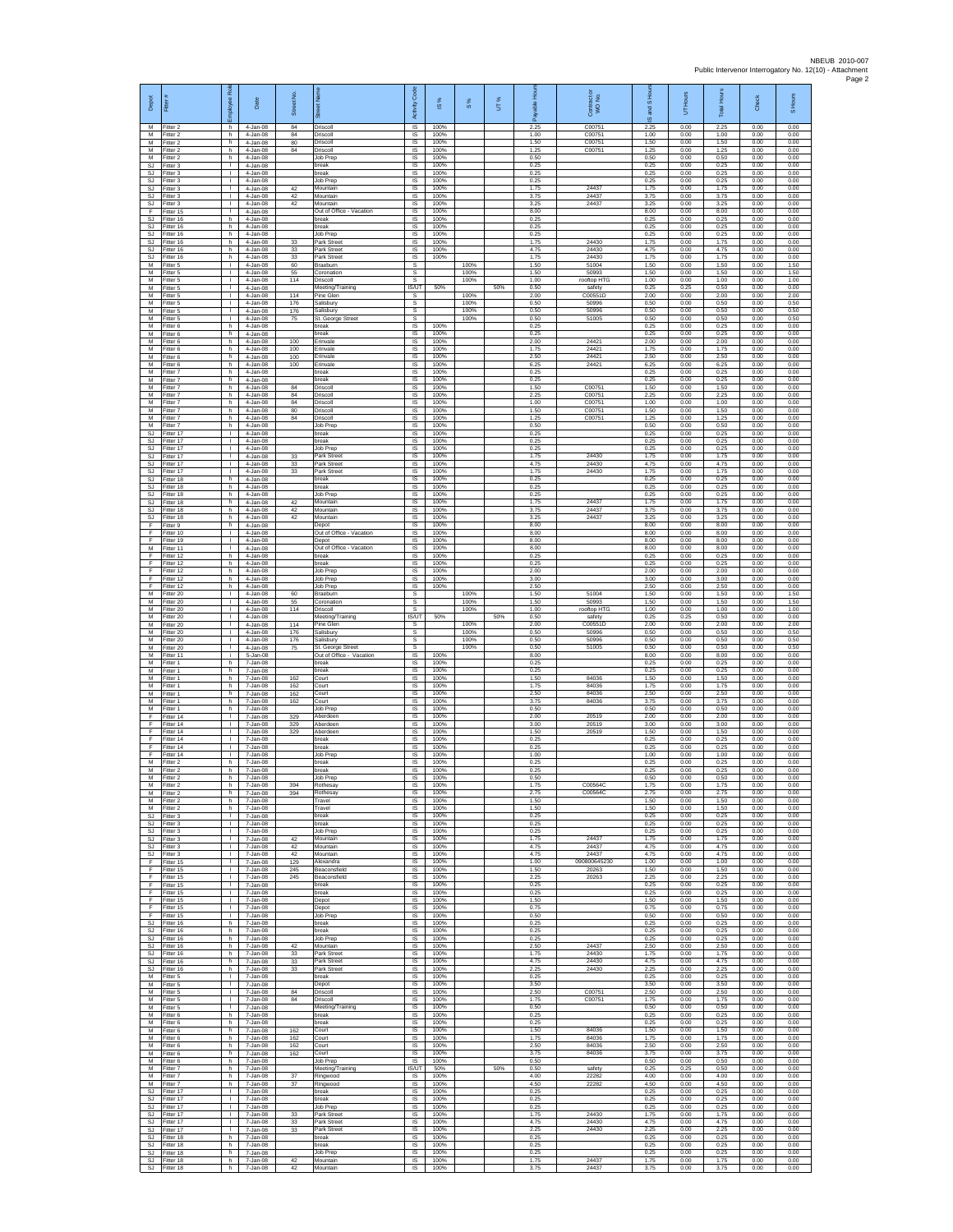| Depot<br>SJ.           | Fitter<br>Fitter 18                    | Rol<br>nployee<br>ũ<br>h                     | Date<br>7-Jan-08                 | Street No<br>42   | ö<br>Mountain                            | Code<br>Activity<br>IS       | ⋇<br>$\overline{\omega}$<br>100% | 8%                   | UT% | 효<br>able<br>កី<br>3.25 | Contract or<br>WO No.<br>24437 | and S Ho<br>ဖ<br>3.25 | UT Hours<br>0.00     | Hours<br>Total<br>3.25 | <b>Check</b><br>0.00 | S Hours<br>0.00      |
|------------------------|----------------------------------------|----------------------------------------------|----------------------------------|-------------------|------------------------------------------|------------------------------|----------------------------------|----------------------|-----|-------------------------|--------------------------------|-----------------------|----------------------|------------------------|----------------------|----------------------|
| F<br>F                 | Fitter 9<br>Fitter 9                   | h<br>h.                                      | 7-Jan-08<br>7-Jan-08             | 245<br>245        | Beaconsfield<br>Beaconsfield             | $\sf IS$<br><b>IS</b>        | 100%<br>100%                     |                      |     | 1.50<br>4.75            | 20263<br>20263                 | 1.50<br>4.75          | 0.00<br>0.00         | 1.50<br>4.75           | 0.00<br>0.00         | 0.00<br>0.00         |
| E<br>F                 | Fitter 9<br>Fitter 9                   | h.<br>h                                      | 7-Jan-08<br>7-Jan-08             | 245               | Beaconsfield<br>break                    | IS<br>IS                     | 100%<br>100%                     |                      |     | 0.75<br>0.25            | 20263                          | 0.75<br>0.25          | 0.00<br>0.00         | 0.75<br>0.25           | 0.00<br>0.00         | 0.00<br>0.00         |
| F<br>F                 | Fitter 9<br>Fitter 9                   | h.<br>h.<br>$\mathbf{L}$                     | 7-Jan-08<br>7-Jan-08             |                   | break<br>Job Prep<br>break               | IS<br>IS<br>IS               | 100%<br>100%<br>100%             |                      |     | 0.25<br>0.50<br>0.25    |                                | 0.25<br>0.50<br>0.25  | 0.00<br>0.00<br>0.00 | 0.25<br>0.50<br>0.25   | 0.00<br>0.00<br>0.00 | 0.00<br>0.00<br>0.00 |
| $\mathsf F$<br>F<br>F  | Fitter 10<br>Fitter 10<br>Fitter 10    | т.<br>$\mathbf{L}$                           | 7-Jan-08<br>7-Jan-08<br>7-Jan-08 | 437               | break<br>Covert                          | IS<br><b>IS</b>              | 100%<br>100%                     |                      |     | 0.25<br>2.00            | C00601A                        | 0.25<br>2.00          | 0.00<br>0.00         | 0.25<br>2.00           | 0.00<br>0.00         | 0.00<br>0.00         |
| E<br>F.                | Fitter 10<br>Fitter 10                 | $\mathbf{L}$<br>τ.                           | 7-Jan-08<br>7-Jan-08             | 437<br>437        | Covert<br>Covert                         | IS<br>$\sf IS$               | 100%<br>100%                     |                      |     | 3.00<br>2.00            | C00601A<br>C00601A             | 3.00<br>2.00          | 0.00<br>0.00         | 3.00<br>2.00           | 0.00<br>0.00         | 0.00<br>0.00         |
| F<br>F                 | Fitter 10<br>Fitter 19                 | ÷.<br>л.                                     | 7-Jan-08<br>7-Jan-08             |                   | Miscellaneous<br>break                   | IS<br>-IS                    | 100%<br>100%                     |                      |     | 0.50<br>0.25            | Kerrs                          | 0.50<br>0.25          | 0.00<br>0.00         | 0.50<br>0.25           | 0.00<br>0.00         | 0.00<br>0.00         |
| E<br>F<br>F            | Fitter 19<br>Fitter 19<br>Fitter 19    | л.<br>٠<br>$\mathbf{L}$                      | 7-Jan-08<br>7-Jan-08<br>7-Jan-08 | 437<br>437        | hreak<br>Covert<br>Covert                | IS<br>IS<br>IS               | 100%<br>100%<br>100%             |                      |     | 0.25<br>2.00<br>3.00    | C00601A<br>C00601A             | 0.25<br>2.00<br>3.00  | 0.00<br>0.00<br>0.00 | 0.25<br>2.00<br>3.00   | 0.00<br>0.00<br>0.00 | 0.00<br>0.00<br>0.00 |
| F.<br>М                | Fitter 19<br>Fitter 11                 | $\mathbf{L}$<br>$\mathbf{I}$                 | 7-Jan-08<br>7-Jan-08             | 437               | Covert<br>break                          | IS<br>IS                     | 100%<br>100%                     |                      |     | 2.50<br>0.25            | C00601A                        | 2.50<br>0.25          | 0.00<br>0.00         | 2.50<br>0.25           | 0.00<br>0.00         | 0.00<br>0.00         |
| M<br>M                 | Fitter 11<br>Fitter 11                 | T.<br>$\mathbf{L}$                           | 7-Jan-08<br>7-Jan-08             |                   | break<br>Job Prep                        | $\sf IS$<br>- IS             | 100%<br>100%                     |                      |     | 0.25<br>0.50            |                                | 0.25<br>0.50          | 0.00<br>0.00         | 0.25<br>0.50           | 0.00<br>0.00         | 0.00<br>0.00         |
| M<br>М<br>M            | Fitter 11<br>Fitter 11                 | т.<br>т.<br>T.                               | 7-Jan-08<br>7-Jan-08<br>7-Jan-08 | 394<br>394        | Rothesay<br>Rothesay<br>Travel           | IS<br>IS<br>IS               | 100%<br>100%<br>100%             |                      |     | 1.75<br>2.75<br>1.50    | C00564C<br>C00564C             | 1.75<br>2.75<br>1.50  | 0.00<br>0.00<br>0.00 | 1.75<br>2.75<br>1.50   | 0.00<br>0.00<br>0.00 | 0.00<br>0.00<br>0.00 |
| М<br>F                 | Fitter 11<br>Fitter 11<br>Fitter 12    | л.<br>h.                                     | 7-Jan-08<br>7-Jan-08             | 329               | Travel<br>Aberdeen                       | -IS<br>IS                    | 100%<br>100%                     |                      |     | 1.50<br>2.00            | 20519                          | 1.50<br>2.00          | 0.00<br>0.00         | 1.50<br>2.00           | 0.00<br>0.00         | 0.00<br>0.00         |
| F<br>F                 | Fitter 12<br>Fitter 12                 | h<br>h                                       | 7-Jan-08<br>7-Jan-08             | 329<br>329        | Aberdeen<br>Aberdeen                     | $\sf IS$<br>- IS             | 100%<br>100%                     |                      |     | 3.00<br>1.50            | 20519<br>20519                 | 3.00<br>1.50          | 0.00<br>0.00         | 3.00<br>1.50           | 0.00<br>0.00         | 0.00<br>0.00         |
| F.<br>F<br>F           | Fitter 12<br>Fitter 12                 | h.<br>h                                      | 7-Jan-08<br>7-Jan-08             |                   | break<br>break                           | IS<br>IS                     | 100%<br>100%<br>100%             |                      |     | 0.25<br>0.25            |                                | 0.25<br>0.25          | 0.00<br>0.00         | 0.25<br>0.25           | 0.00<br>0.00         | 0.00<br>0.00         |
| M<br>М                 | Fitter 12<br>Fitter 20<br>litter 20    | h.<br>$\mathbf{L}$<br>$\mathbf{L}$           | 7-Jan-08<br>7-Jan-08<br>7-Jan-08 | 37                | Job Prep<br>Meeting/Training<br>Ringwood | IS<br><b>IS/UT</b><br>IS     | 50%<br>100%                      |                      | 50% | 1.00<br>0.50<br>4.00    | safety<br>22282                | 1.00<br>0.25<br>4.00  | 0.00<br>0.25<br>0.00 | 1.00<br>0.50<br>4.00   | 0.00<br>0.00<br>0.00 | 0.00<br>0.00<br>0.00 |
| M<br>M                 | Fitter 20<br>Fitter 1                  | $\mathbf{I}$<br>h.                           | 7-Jan-08<br>8-Jan-08             | 37                | Ringwood<br>break                        | IS<br><b>IS</b>              | 100%<br>100%                     |                      |     | 4.50<br>0.25            | 22282                          | 4.50<br>0.25          | 0.00<br>0.00         | 4.50<br>0.25           | 0.00<br>0.00         | 0.00<br>0.00         |
| M<br>M                 | Fitter 1<br>Fitter 1                   | h<br>h.                                      | 8-Jan-08<br>8-Jan-08             | 84                | break<br>Driscoll                        | IS<br>$\sf IS$               | 100%<br>100%                     |                      |     | 0.25<br>1.50            | C00751                         | 0.25<br>1.50          | 0.00<br>0.00         | 0.25<br>1.50           | 0.00<br>0.00         | 0.00<br>0.00         |
| М<br>M<br>M            | itter 1<br>Fitter 1<br>Fitter 1        | h<br>h.<br>h.                                | 8-Jan-08<br>8-Jan-08<br>8-Jan-08 | 84<br>84<br>84    | Driscoll<br>Driscoll<br>Driscoll         | IS<br>-IS<br>IS              | 100%<br>100%<br>100%             |                      |     | 1.75<br>2.50<br>2.25    | C00751<br>C00751<br>C00751     | 1.75<br>2.50<br>2.25  | 0.00<br>0.00<br>0.00 | 1.75<br>2.50<br>2.25   | 0.00<br>0.00<br>0.00 | 0.00<br>0.00<br>0.00 |
| М<br>F                 | Fitter 1<br>Fitter 14                  | h<br>т                                       | 8-Jan-08<br>8-Jan-08             | 329               | Job Prep<br>Aberdeen                     | IS<br>IS                     | 100%<br>100%                     |                      |     | 0.50<br>2.00            | 20519                          | 0.50<br>2.00          | 0.00<br>0.00         | 0.50<br>2.00           | 0.00<br>0.00         | 0.00<br>0.00         |
| F<br>F                 | Fitter 14<br>Fitter 14                 | $\mathbf{L}$<br>$\mathbf{I}$                 | 8-Jan-08<br>8-Jan-08             | 329<br>329        | Aberdeen<br>Aberdeer                     | IS<br>IS                     | 100%<br>100%                     |                      |     | 3.00<br>1.50            | 20519<br>20519                 | 3.00<br>1.50          | 0.00<br>0.00         | 3.00<br>1.50           | 0.00<br>0.00         | 0.00<br>0.00         |
| F<br>F<br>E            | Fitter 14<br>Fitter 14<br>Fitter 14    | $\mathbf{L}$<br>$\mathbf{L}$<br>$\mathbf{L}$ | 8-Jan-08<br>8-Jan-08<br>8-Jan-08 |                   | break<br>break<br>Job Prep               | $\sf IS$<br>IS<br>IS         | 100%<br>100%<br>100%             |                      |     | 0.25<br>0.25<br>1.00    |                                | 0.25<br>0.25<br>1.00  | 0.00<br>0.00<br>0.00 | 0.25<br>0.25<br>1.00   | 0.00<br>0.00<br>0.00 | 0.00<br>0.00<br>0.00 |
| М<br>M                 | Fitter 2<br>Fitter 2                   | h<br>h                                       | 8-Jan-08<br>8-Jan-08             |                   | break<br>break                           | IS<br>IS                     | 100%<br>100%                     |                      |     | 0.25<br>0.25            |                                | 0.25<br>0.25          | 0.00<br>0.00         | 0.25<br>0.25           | 0.00<br>0.00         | 0.00<br>0.00         |
| M<br>M                 | Fitter 2<br>-itter 2                   | h.<br>h.                                     | 8-Jan-08<br>8-Jan-08             | 176               | Job Prec<br>Pleasant                     | -IS<br>IS                    | 100%<br>100%                     |                      |     | 0.50<br>1.50            | 84083                          | 0.50<br>1.50          | 0.00<br>0.00         | 0.50<br>1.50           | 0.00<br>0.00         | 0.00<br>0.00         |
| М<br>M<br>SJ.          | Fitter 2<br>Fitter 2<br>Fitter 3       | h<br>h.<br>$\mathbf{L}$                      | 8-Jan-08<br>8-Jan-08<br>8-Jan-08 | 176<br>176        | Pleasant<br>Pleasant<br>hreak            | $\sf IS$<br><b>IS</b><br>IS  | 100%<br>100%<br>100%             |                      |     | 4.75<br>1.75<br>0.25    | 84083<br>84083                 | 4.75<br>1.75<br>0.25  | 0.00<br>0.00<br>0.00 | 4.75<br>1.75<br>0.25   | 0.00<br>0.00<br>0.00 | 0.00<br>0.00<br>0.00 |
| <b>SJ</b><br>SJ        | Fitter 3<br>Fitter 3                   | т.<br>т                                      | 8-Jan-08<br>8-Jan-08             |                   | break<br>Job Prep                        | IS<br>IS                     | 100%<br>100%                     |                      |     | 0.25<br>0.25            |                                | 0.25<br>0.25          | 0.00<br>0.00         | 0.25<br>0.25           | 0.00<br>0.00         | 0.00<br>0.00         |
| SJ.<br>SJ              | Fitter 3<br>-itter 3                   | $\mathbf{L}$<br>$\mathbf{L}$                 | 8-Jan-08<br>8-Jan-08             | 42<br>42          | Mountain<br>Mountain                     | IS<br>IS                     | 100%<br>100%                     |                      |     | 1.75<br>4.75            | 24437<br>24437<br>24437        | 1.75<br>4.75          | 0.00<br>0.00         | 1.75<br>4.75           | 0.00<br>0.00         | 0.00<br>0.00         |
| SJ<br>F<br>F           | Fitter 3<br>Fitter 15<br>Fitter 15     | т.<br>т.<br>$\mathbf{L}$                     | 8-Jan-08<br>8-Jan-08<br>8-Jan-08 | 42<br>129<br>129  | Mountain<br>Alexandra<br>Alexandra       | IS<br><b>IS</b><br>IS        | 100%<br>100%<br>100%             |                      |     | 1.75<br>1.00<br>4.00    | 090800645230<br>090800645230   | 1.75<br>1.00<br>4.00  | 0.00<br>0.00<br>0.00 | 1.75<br>1.00<br>4.00   | 0.00<br>0.00<br>0.00 | 0.00<br>0.00<br>0.00 |
| F<br>F                 | Fitter 15<br>ltter 15                  | τ.<br>÷.                                     | 8-Jan-08<br>8-Jan-08             | 129               | Alexandra<br>break                       | $\sf IS$<br>IS               | 100%<br>100%                     |                      |     | 1.75<br>0.25            | 090800645230                   | 1.75<br>0.25          | 0.00<br>0.00         | 1.75<br>0.25           | 0.00<br>0.00         | 0.00<br>0.00         |
| F<br>E                 | Fitter 15<br>Fitter 15                 | л.<br>л.                                     | 8-Jan-08<br>8-Jan-08             | 324               | Job Prep<br>Kings College                | -IS<br>s                     | 100%                             | 100%                 |     | 0.50<br>1.00            | 20351                          | 0.50<br>1.00          | 0.00<br>0.00         | 0.50<br>1.00           | 0.00<br>0.00         | 0.00<br>1.00         |
| F<br><b>SJ</b><br>SJ   | Fitter 15<br>Fitter 16<br>Fitter 16    | т.<br>h.<br>h.                               | 8-Jan-08<br>8-Jan-08<br>8-Jan-08 |                   | Miscellaneous<br>break<br>break          | IS<br>IS<br>IS               | 100%<br>100%<br>100%             |                      |     | 0.50<br>0.25<br>0.25    | Wolsley                        | 0.50<br>0.25<br>0.25  | 0.00<br>0.00<br>0.00 | 0.50<br>0.25<br>0.25   | 0.00<br>0.00<br>0.00 | 0.00<br>0.00<br>0.00 |
| SJ<br>SJ               | Fitter 16<br>Fitter 16                 | h<br>h                                       | 8-Jan-08<br>8-Jan-08             | 388               | Job Prep<br>Rothesay                     | IS<br>$\sf IS$               | 100%<br>100%                     |                      |     | 0.25<br>1.75            | C00564B                        | 0.25<br>1.75          | 0.00<br>0.00         | 0.25<br>1.75           | 0.00<br>0.00         | 0.00<br>0.00         |
| SJ.<br>SJ              | Fitter 16<br>Fitter 16                 | h.<br>h                                      | 8-Jan-08<br>8-Jan-08             | 388<br>388        | Rothesav<br>Rothesay                     | - IS<br>IS                   | 100%<br>100%                     |                      |     | 4.75<br>225             | C00564B<br>C00564B<br>C00555B  | 4.75<br>2.25          | 0.00<br>0.00         | 4.75<br>2.25           | 0.00<br>0.00         | 0.00<br>0.00         |
| M<br>M<br>M            | Fitter 5<br>Fitter 5<br>Fitter 5       | $\mathbf{I}$<br>÷.<br>л.                     | 8-Jan-08<br>8-Jan-08<br>8-Jan-08 | 91<br>51<br>57    | Atkinson<br>Atkinson<br>Atkinson         | s<br>s<br>-S                 |                                  | 100%<br>100%<br>100% |     | 0.33<br>0.33<br>0.33    | C00554A<br>C00555A             | 0.33<br>0.33<br>0.33  | 0.00<br>0.00<br>0.00 | 0.33<br>0.33<br>0.33   | 0.00<br>0.00<br>0.00 | 0.33<br>0.33<br>0.33 |
| M<br>М                 | -itter 5<br>Fitter 5                   | л.<br>$\mathbf{I}$                           | 8-Jan-08<br>8-Jan-08             | 77                | Depot<br>McKenzie                        | IS<br>$\mathbb S$            | 100%                             | 100%                 |     | 2.00<br>3.50            | C00555C                        | 2.00<br>3.50          | 0.00<br>0.00         | 2.00<br>3.50           | 0.00<br>0.00         | 0.00<br>3.50         |
| M<br>M<br>М            | Fitter 5<br>Fitter 5<br>Fitter 6       | л.<br>$\mathbf{L}$<br>h                      | 8-Jan-08<br>8-Jan-08<br>8-Jan-08 | 15<br>114         | McKenzie<br>Pine Glen<br>break           | -S<br>s<br>IS                | 100%                             | 100%<br>100%         |     | 0.50<br>1.50<br>0.25    | C00557<br>C00551D              | 0.50<br>1.50<br>0.25  | 0.00<br>0.00<br>0.00 | 0.50<br>1.50<br>0.25   | 0.00<br>0.00<br>0.00 | 0.50<br>1.50<br>0.00 |
| M<br>M                 | Fitter 6<br>Fitter 6                   | h.<br>h.                                     | 8-Jan-08<br>8-Jan-08             | 84                | break<br>Driscoll                        | IS<br>- IS                   | 100%<br>100%                     |                      |     | 0.25<br>1.50            | C00751                         | 0.25<br>1.50          | 0.00<br>0.00         | 0.25<br>1.50           | 0.00<br>0.00         | 0.00<br>0.00         |
| М<br>M                 | -itter 6<br>Fitter 6                   | h.<br>h.                                     | 8-Jan-08<br>8-Jan-08             | 84<br>84          | Driscoll<br>Driscoll                     | IS<br>IS                     | 100%<br>100%                     |                      |     | 1.75<br>2.50            | C00751<br>C00751               | 1.75<br>2.50          | 0.00<br>0.00         | 1.75<br>2.50           | 0.00<br>0.00         | 0.00<br>0.00         |
| M<br>M<br>M            | Fitter 6<br>-itter 6<br>Fitter 7       | h.<br>h<br>h                                 | 8-Jan-08<br>8-Jan-08<br>8-Jan-08 | 84                | Driscoll<br>Job Prep<br>break            | <b>IS</b><br>IS<br>IS        | 100%<br>100%<br>100%             |                      |     | 2.25<br>0.50<br>0.25    | C00751                         | 2.25<br>0.50<br>0.25  | 0.00<br>0.00<br>0.00 | 2.25<br>0.50<br>0.25   | 0.00<br>0.00<br>0.00 | 0.00<br>0.00<br>0.00 |
| M<br>M                 | Fitter 7<br>Fitter 7                   | h<br>h.                                      | 8-Jan-08<br>8-Jan-08             | 84<br>84          | Driscoll<br>Driscoll                     | IS<br>-IS                    | 100%<br>100%                     |                      |     | 1.50<br>1.75            | C00751<br>C00751               | 1.50<br>1.75          | 0.00<br>0.00         | 1.50<br>1.75           | 0.00<br>0.00         | 0.00<br>0.00         |
| M<br>M                 | Fitter 7<br>Fitter 7                   | h<br>h                                       | 8-Jan-08<br>8-Jan-08             | 84                | Driscoll<br>Job Prep                     | IS<br>IS                     | 100%<br>100%<br>100%             |                      |     | 5.00<br>0.50            | C00751                         | 5.00<br>0.50          | 0.00<br>0.00         | 5.00<br>0.50           | 0.00<br>0.00         | 0.00<br>0.00         |
| SJ.<br>SJ              | Fitter 17<br>SJ Fitter 17<br>Fitter 17 | т<br>$\mathbf{L}$<br>$\mathbf{L}$            | 8-Jan-08<br>8-Jan-08<br>8-Jan-08 |                   | break<br>break<br>Job Prep               | IS<br>- IS<br>$\sf IS$       | 100%<br>100%                     |                      |     | 0.25<br>0.25<br>0.25    |                                | 0.25<br>0.25<br>0.25  | 0.00<br>0.00<br>0.00 | 0.25<br>0.25<br>0.25   | 0.00<br>0.00<br>0.00 | 0.00<br>0.00<br>0.00 |
| <b>SJ</b><br>SJ.       | Fitter 17<br>Fitter 17                 | $\mathbf{L}$<br>$\mathbf{L}$                 | 8-Jan-08<br>8-Jan-08             | 388<br>388        | Rothesay<br>Rothesav                     | $\sf IS$<br><b>IS</b>        | 100%<br>100%                     |                      |     | 1.75<br>4.75            | C00564B<br>C00564B             | 1.75<br>4.75          | 0.00<br>0.00         | 1.75<br>4.75           | 0.00<br>0.00         | 0.00<br>0.00         |
| SJ.<br>SJ<br><b>SJ</b> | Fitter 17<br>Fitter 18<br>Fitter 18    | $\mathbf{L}$<br>ħ<br>h                       | 8-Jan-08<br>8-Jan-08<br>8-Jan-08 | 388               | Rothesay<br>break<br>break               | IS<br>IS<br>IS               | 100%<br>100%<br>100%             |                      |     | 225<br>0.25<br>0.25     | C00564B                        | 2.25<br>0.25<br>0.25  | 0.00<br>0.00<br>0.00 | 2.25<br>0.25<br>0.25   | 0.00<br>0.00<br>0.00 | 0.00<br>0.00<br>0.00 |
| SJ<br>SJ.              | Fitter 18<br>Fitter 18                 | h.<br>h.                                     | 8-Jan-08<br>8-Jan-08             | 42                | Job Prep<br>Mountain                     | -IS<br><b>IS</b>             | 100%<br>100%                     |                      |     | 0.25<br>1.75            | 24437                          | 0.25<br>1.75          | 0.00<br>0.00         | 0.25<br>1.75           | 0.00<br>0.00         | 0.00<br>0.00         |
| SJ<br>SJ.              | Fitter 18<br>Fitter 18                 | $\,$ h<br>h.                                 | 8-Jan-08<br>8-Jan-08             | 42<br>42          | Mountain<br>Mountain                     | $\sf IS$<br><b>IS</b>        | 100%<br>100%                     |                      |     | 4.75<br>1.75            | 24437<br>24437<br>090800645230 | 4.75<br>1.75          | 0.00<br>0.00         | 4.75<br>1.75           | 0.00<br>0.00         | 0.00<br>0.00         |
| E<br>F<br>F            | Fitter 9<br>Fitter 9<br>Fitter 9       | h<br>h<br>h.                                 | 8-Jan-08<br>8-Jan-08<br>8-Jan-08 | 129<br>129<br>129 | Alexandra<br>Alexandra<br>Alexandra      | IS<br>IS<br>IS               | 100%<br>100%<br>100%             |                      |     | 1.50<br>4.75<br>0.75    | 090800645230<br>090800645230   | 1.50<br>4.75<br>0.75  | 0.00<br>0.00<br>0.00 | 1.50<br>4.75<br>0.75   | 0.00<br>0.00<br>0.00 | 0.00<br>0.00<br>0.00 |
| F<br>$\mathsf F$       | Fitter 9<br>Fitter 9                   | h.<br>h                                      | 8-Jan-08<br>8-Jan-08             |                   | break<br>break                           | IS<br><b>IS</b>              | 100%<br>100%                     |                      |     | 0.25<br>0.25            |                                | 0.25<br>0.25          | 0.00<br>0.00         | 0.25<br>0.25           | 0.00<br>0.00         | 0.00<br>0.00         |
| F<br>F                 | Fitter 9<br>Fitter 9                   | ħ<br>h.                                      | 8-Jan-08<br>8-Jan-08             | 324               | Job Prep<br>Kings College                | IS<br>s                      | 100%                             | 100%                 |     | 0.50<br>1.00            | 20351                          | 0.50<br>1.00          | 0.00<br>0.00         | 0.50<br>1.00           | 0.00<br>0.00         | 0.00<br>1.00         |
| F<br>F.<br>F           | Fitter 10<br>Fitter 10<br>Fitter 10    | $\mathbf{L}$<br>$\mathbb{L}$<br>T.           | 8-Jan-08<br>8-Jan-08<br>8-Jan-08 | 546               | break<br>break<br>King                   | IS<br>$\sf IS$<br>IS         | 100%<br>100%<br>100%             |                      |     | 0.25<br>0.25<br>2.00    | C00721                         | 0.25<br>0.25<br>2.00  | 0.00<br>0.00<br>0.00 | 0.25<br>0.25<br>2.00   | 0.00<br>0.00<br>0.00 | 0.00<br>0.00<br>0.00 |
| F<br>F.                | Fitter 10<br>Fitter 10                 | л.<br>$\mathbf{L}$                           | 8-Jan-08<br>8-Jan-08             | 546<br>546        | King<br>King                             | -IS<br>IS                    | 100%<br>100%                     |                      |     | 3.00<br>2.50            | C00721<br>C00721               | 3.00<br>2.50          | 0.00<br>0.00         | 3.00<br>2.50           | 0.00<br>0.00         | 0.00<br>0.00         |
| F<br>F<br>F.           | Fitter 19<br>Fitter 19                 | л.<br>т                                      | 8-Jan-08<br>8-Jan-08             |                   | break<br>break                           | IS<br>IS<br>IS               | 100%<br>100%<br>100%             |                      |     | 0.25<br>0.25<br>2.00    | C00721                         | 0.25<br>0.25<br>2.00  | 0.00<br>0.00<br>0.00 | 0.25<br>0.25<br>2.00   | 0.00<br>0.00<br>0.00 | 0.00<br>0.00<br>0.00 |
| F<br>F                 | Fitter 19<br>Fitter 19<br>Fitter 19    | $\mathbf{L}$<br>$\mathbf{L}$                 | 8-Jan-08<br>8-Jan-08<br>8-Jan-08 | 546<br>546<br>546 | King<br>King<br>King                     | $\sf IS$<br>$\sf IS$         | 100%<br>100%                     |                      |     | 3.00<br>2.50            | C00721<br>C00721               | 3.00<br>2.50          | 0.00<br>0.00         | 3.00<br>2.50           | 0.00<br>0.00         | 0.00<br>0.00         |
| M<br>M                 | Fitter 11<br>Fitter 11                 | $\mathbf{L}$<br>$\mathbf{L}$                 | 8-Jan-08<br>8-Jan-08             |                   | break<br>break                           | -IS<br>IS                    | 100%<br>100%                     |                      |     | 0.25<br>0.25            |                                | 0.25<br>0.25          | 0.00<br>0.00         | 0.25<br>0.25           | 0.00<br>0.00         | 0.00<br>0.00         |
| M<br>M                 | Fitter 11<br>Fitter 11                 | т<br>T.                                      | 8-Jan-08<br>8-Jan-08             | 176               | Job Prep<br>Pleasant<br>Pleasant         | IS<br>IS                     | 100%<br>100%<br>100%             |                      |     | 0.50<br>1.50<br>4.75    | 84083<br>84083                 | 0.50<br>1.50          | 0.00<br>0.00<br>0.00 | 0.50<br>1.50<br>4.75   | 0.00<br>0.00<br>0.00 | 0.00<br>0.00         |
| M<br>M<br>F            | Fitter 11<br>Fitter 11<br>Fitter 12    | л.<br>$\mathbf{L}$<br>h                      | 8-Jan-08<br>8-Jan-08<br>8-Jan-08 | 176<br>176<br>329 | Pleasant<br>Aberdeen                     | -IS<br><b>IS</b><br>$\sf IS$ | 100%<br>100%                     |                      |     | 1.75<br>2.00            | 84083<br>20519                 | 4.75<br>1.75<br>2.00  | 0.00<br>0.00         | 1.75<br>2.00           | 0.00<br>0.00         | 0.00<br>0.00<br>0.00 |
| F<br>F.                | Fitter 12<br>Fitter 12                 | h.<br>h                                      | 8-Jan-08<br>8-Jan-08             | 329<br>329        | Aberdeen<br>Aberdeen                     | - IS<br><b>IS</b>            | 100%<br>100%                     |                      |     | 3.00<br>1.50            | 20519<br>20519                 | 3.00<br>1.50          | 0.00<br>0.00         | 3.00<br>1.50           | 0.00<br>0.00         | 0.00<br>0.00         |
| F<br>F<br>F            | Fitter 12<br>Fitter 12<br>Fitter 12    | h<br>h<br>h.                                 | 8-Jan-08<br>8-Jan-08<br>8-Jan-08 |                   | break<br>break<br>Job Prep               | IS<br>IS<br>IS               | 100%<br>100%<br>100%             |                      |     | 0.25<br>0.25<br>1.00    |                                | 0.25<br>0.25<br>1.00  | 0.00<br>0.00<br>0.00 | 0.25<br>0.25<br>1.00   | 0.00<br>0.00<br>0.00 | 0.00<br>0.00<br>0.00 |
| ${\sf M}$<br>M         | -itter 20<br>Fitter 20                 | $\mathbf{L}$<br>т.                           | 8-Jan-08<br>8-Jan-08             | 91<br>51          | Atkinson<br>Atkinson                     | s<br>s                       |                                  | 100%<br>100%         |     | 0.33<br>0.33            | C00555B<br>C00554A             | 0.33<br>0.33          | 0.00<br>0.00         | 0.33<br>0.33           | 0.00<br>0.00         | 0.33<br>0.33         |
| M<br>M                 | Fitter 20<br>Fitter 20                 | $\mathbf{I}$<br>τ.                           | 8-Jan-08<br>8-Jan-08             | 57<br>265         | Atkinson<br>High                         | s<br>$\mathsf{s}$            |                                  | 100%<br>100%         |     | 0.33<br>1.00            | C00555A<br>C00671              | 0.33<br>1.00          | 0.00<br>0.00         | 0.33<br>1.00           | 0.00<br>0.00         | 0.33<br>1.00         |
| M                      | Fitter 20                              | $\mathbf{L}$                                 | 8-Jan-08                         | 77                | McKenzie                                 | $\mathbf{s}$                 |                                  | 100%                 |     | 3.50                    | C00555C                        | 3.50                  | 0.00                 | 3.50                   | 0.00                 | 3.50                 |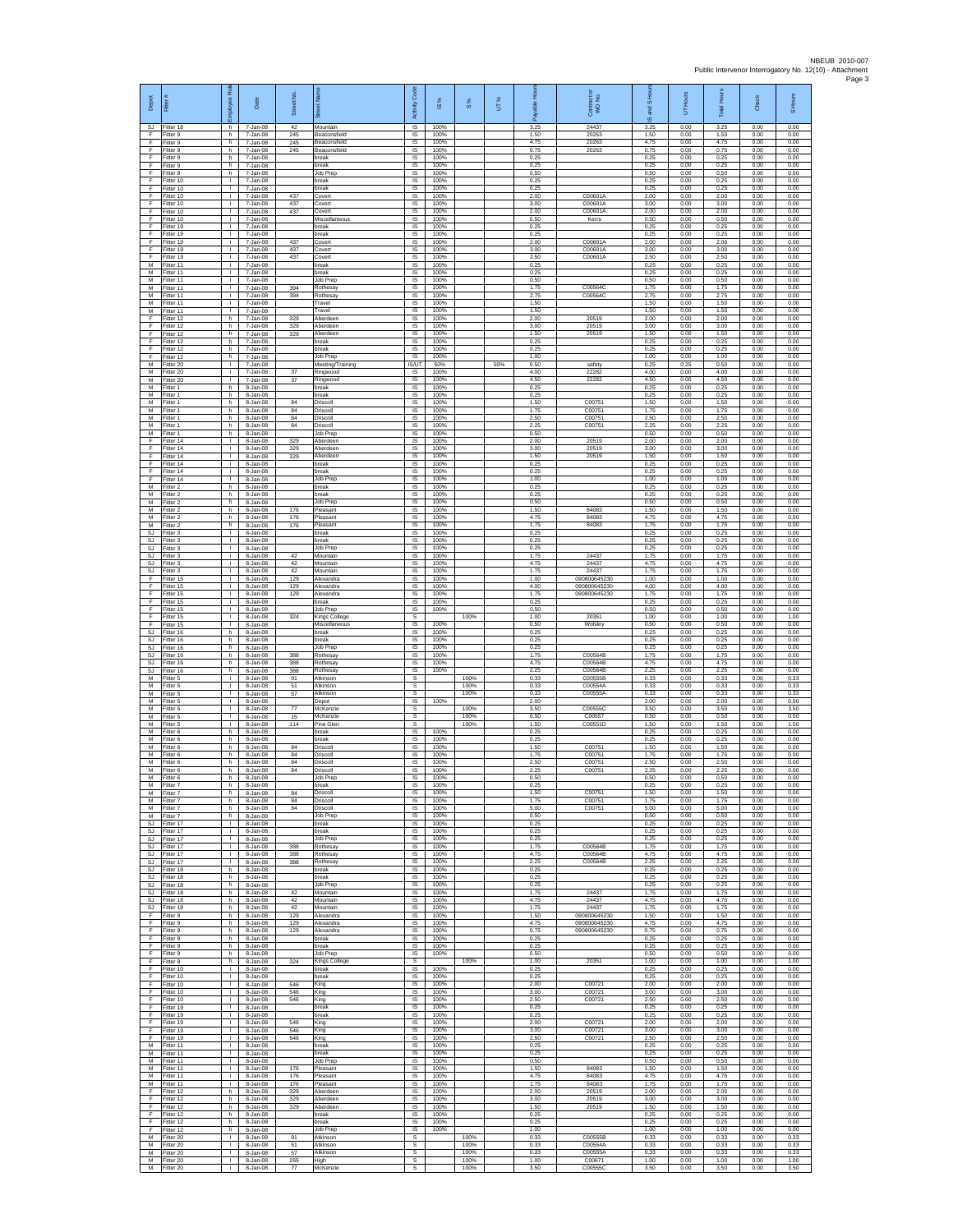| Depot<br>M                          | 릁<br>-itter 20                      | 윤<br>eakoy<br>$\mathbf{L}$                   | Date<br>8-Jan-08                         | Street No<br>31   | McKenzie                                | Code<br>Activity<br>s        | ×,<br>$\overline{\omega}$ | 8%<br>100%           | UT% | 훞<br>alde<br>ஃ<br>0.33 | Contract of WO No.<br>C00554C | and S Ho<br>ဖ<br>0.33 | UT Hours<br>0.00     | Total Hours<br>0.33  | Check<br>0.00        | S Hours<br>0.33      |
|-------------------------------------|-------------------------------------|----------------------------------------------|------------------------------------------|-------------------|-----------------------------------------|------------------------------|---------------------------|----------------------|-----|------------------------|-------------------------------|-----------------------|----------------------|----------------------|----------------------|----------------------|
| M<br>M                              | Fitter 20<br>Fitter 20              | $\mathbf{L}$<br>$\mathbf{L}$                 | 8-Jan-08<br>8-Jan-08                     | 21<br>15          | McKenzie<br>McKenzie                    | s<br>s                       |                           | 100%<br>100%         |     | 0.33<br>0.33           | C00558<br>C00557              | 0.33<br>0.33          | 0.00<br>0.00         | 0.33<br>0.33         | 0.00<br>0.00         | 0.33<br>0.33         |
| M<br>M<br>M                         | Fitter 20<br>Fitter 20<br>Fitter 1  | L.<br>h.                                     | 8-Jan-08<br>8-Jan-08<br>9-Jan-08         | 114<br>50         | Pine Glen<br>Salter<br>break            | s<br>s<br>1S                 | 100%                      | 100%<br>100%         |     | 1.50<br>0.50<br>0.25   | C00551D<br>C00669B            | 1.50<br>0.50<br>0.25  | 0.00<br>0.00<br>0.00 | 1.50<br>0.50<br>0.25 | 0.00<br>0.00<br>0.00 | 1.50<br>0.50<br>0.00 |
| M<br>${\sf M}$                      | Fitter 1<br>-itter 1                | h.<br>h                                      | 9-Jan-08<br>9-Jan-08                     | 84                | break<br>Driscoll                       | IS.<br>IS                    | 100%<br>100%              |                      |     | 0.25<br>1.50           | C00751                        | 0.25<br>1.50          | 0.00<br>0.00         | 0.25<br>1.50         | 0.00<br>0.00         | 0.00<br>0.00         |
| M<br>M                              | Fitter 1<br>Fitter 1                | h.<br>h.                                     | $9-Jan-08$<br>9-Jan-08                   | $^{\rm 84}$<br>84 | Driscoll<br>Driscoll                    | IS<br>IS                     | 100%<br>100%              |                      |     | 1.75<br>2.50           | C00751<br>C00751              | 1.75<br>2.50          | 0.00<br>0.00         | 1.75<br>2.50         | 0.00<br>0.00         | 0.00<br>0.00         |
| M<br>М                              | Fitter 1<br>Fitter 1                | h.<br>h.                                     | 9-Jan-08<br>9-Jan-08                     | 84                | Driscoll<br>Job Prep                    | IS<br>$\sf IS$               | 100%<br>100%              |                      |     | 1.75<br>0.50           | C00751                        | 1.75<br>0.50          | 0.00<br>0.00         | 1.75<br>0.50         | 0.00<br>0.00         | 0.00<br>0.00         |
| E<br>-F<br>-F.                      | Fitter 14<br>Fitter 14<br>Fitter 14 | $\mathbf{L}$<br>$\mathbf{L}$                 | 9-Jan-08<br>9-Jan-08<br>9-Jan-08         | 233               | break<br>break<br>Gibson                | IS<br><b>IS</b><br><b>IS</b> | 100%<br>100%<br>100%      |                      |     | 0.25<br>0.25<br>2.00   | 20479                         | 0.25<br>0.25<br>2.00  | 0.00<br>0.00<br>0.00 | 0.25<br>0.25<br>2.00 | 0.00<br>0.00<br>0.00 | 0.00<br>0.00<br>0.00 |
| $\mathsf F$<br>F                    | Fitter 14<br>Fitter 14              | $\mathbf{L}$<br>$\mathbf{L}$                 | 9-Jan-08<br>$9 - Jan-08$                 | 233<br>233        | <b>Gibson</b><br>Gibson                 | IS<br>1S                     | 100%<br>100%              |                      |     | 3.00<br>1.50           | 20479<br>20479                | 3.00<br>1.50          | 0.00<br>0.00         | 3.00<br>1.50         | 0.00<br>0.00         | 0.00<br>0.00         |
| F<br>M                              | Fitter 14<br>Fitter 2               | $\mathbf{L}$<br>h.                           | 9-Jan-08<br>9-Jan-08                     |                   | Job Prep<br>break                       | IS<br>IS                     | 100%<br>100%              |                      |     | 1.00<br>0.25           |                               | 1.00<br>0.25          | 0.00<br>0.00         | 1.00<br>0.25         | 0.00<br>0.00         | 0.00<br>0.00         |
| М<br>M<br>M                         | Fitter 2<br>Fitter 2<br>Fitter 2    | h.<br>h<br>h.                                | 9-Jan-08<br>9-Jan-08<br>9-Jan-08         | 70                | break<br>Job Prep<br>Walsh              | $\sf IS$<br>IS<br><b>IS</b>  | 100%<br>100%<br>100%      |                      |     | 0.25<br>0.50<br>1.50   | 84066                         | 0.25<br>0.50<br>1.50  | 0.00<br>0.00<br>0.00 | 0.25<br>0.50<br>1.50 | 0.00<br>0.00<br>0.00 | 0.00<br>0.00<br>0.00 |
| M<br>M                              | Fitter 2<br>Fitter 2                | h<br>h.                                      | 9-Jan-08<br>$9 - Jan-08$                 | 70<br>70          | Walsh<br>Walsh                          | IS<br>IS                     | 100%<br>100%              |                      |     | 4.75<br>4.25           | 84066<br>84066                | 4.75<br>4.25          | 0.00<br>0.00         | 4.75<br>4.25         | 0.00<br>0.00         | 0.00<br>0.00         |
| SJ.<br>SJ                           | Fitter 3<br>Fitter 3                | $\mathbf{L}$<br>$\mathbf{L}$                 | $9 - Jan-08$<br>9-Jan-08                 |                   | break<br>break                          | IS<br><b>IS</b>              | 100%<br>100%              |                      |     | 0.25<br>0.25           |                               | 0.25<br>0.25          | 0.00<br>0.00         | 0.25<br>0.25         | 0.00<br>0.00         | 0.00<br>0.00         |
| SJ<br>$\mathbb{S}\mathbb{J}$<br>SJ. | -itter 3<br>Fitter 3<br>Fitter 3    | $\mathbf{L}$<br>$\mathbf{L}$<br>$\mathbf{L}$ | 9-Jan-08<br>$9-Jan-08$<br>9-Jan-08       | 42<br>42          | lob Prep<br>Mountain<br>Mountain        | $\sf IS$<br>$\sf IS$<br>IS   | 100%<br>100%<br>100%      |                      |     | 0.25<br>1.75<br>4.75   | 24437<br>24437                | 0.25<br>1.75<br>4.75  | 0.00<br>0.00<br>0.00 | 0.25<br>1.75<br>4.75 | 0.00<br>0.00<br>0.00 | 0.00<br>0.00<br>0.00 |
| SJ<br>Ŧ                             | Fitter 3<br>Fitter 15               | $\mathbb{R}$<br>$\mathbb{L}$                 | 9-Jan-08<br>9-Jan-08                     | 42<br>89          | Mountain<br>Beaconsfield                | IS<br>IS                     | 100%<br>100%              |                      |     | 5.75<br>1.50           | 24437<br>20328                | 5.75<br>1.50          | 0.00<br>0.00         | 5.75<br>1.50         | 0.00<br>0.00         | 0.00<br>0.00         |
| F<br>F                              | Fitter 15<br>Fitter 15              | $\mathbf{L}$<br>$\mathbf{L}$                 | $9 - Jan-08$<br>9-Jan-08                 | 89<br>89          | Beaconsfield<br>Beaconsfield            | IS<br>-IS                    | 100%<br>100%              |                      |     | 4.00<br>1.50           | 20328<br>20328                | 4.00<br>1.50          | 0.00<br>0.00         | 4.00<br>1.50         | 0.00<br>0.00         | 0.00<br>0.00         |
| $\mathsf F$<br>F<br>F               | Fitter 15<br>Fitter 15<br>Fitter 15 | <b>ILL S</b><br>т.<br>$\mathbf{L}$           | 9-Jan-08<br>$9 - Jan-08$<br>$9 -$ lan-08 |                   | break<br>break<br>Job Prep              | IS<br>$\sf IS$<br>IS         | 100%<br>100%<br>100%      |                      |     | 0.25<br>0.25<br>0.50   |                               | 0.25<br>0.25<br>0.50  | 0.00<br>0.00<br>0.00 | 0.25<br>0.25<br>0.50 | 0.00<br>0.00<br>0.00 | 0.00<br>0.00<br>0.00 |
| S.I<br><b>SJ</b>                    | Fitter 16<br>Fitter 16              | h<br>h.                                      | 9-Jan-08<br>9-Jan-08                     |                   | break<br>break                          | IS<br>IS                     | 100%<br>100%              |                      |     | 0.25<br>0.25           |                               | 0.25<br>0.25          | 0.00<br>0.00         | 0.25<br>0.25         | 0.00<br>0.00         | 0.00<br>0.00         |
| SJ<br>SJ.                           | Fitter 16<br>Fitter 16              | h.<br>h.                                     | 9-Jan-08<br>9-Jan-08                     | 42                | Job Prep<br>Mountain                    | IS<br><b>IS</b>              | 100%<br>100%              |                      |     | 0.25<br>4.00           | 24437                         | 0.25<br>4.00          | 0.00<br>0.00         | 0.25<br>4.00         | 0.00<br>0.00         | 0.00<br>0.00         |
| SJ<br>SJ<br>SJ.                     | Fitter 16<br>Fitter 16<br>Fitter 16 | h<br>h.<br>h.                                | 9-Jan-08<br>$9-Jan-08$<br>9-Jan-08       | 388<br>388<br>388 | Rothesay<br><b>Rothesay</b><br>Rothesay | IS<br>IS<br>IS               | 100%<br>100%<br>100%      |                      |     | 1.75<br>4.75<br>1.75   | C00564B<br>C00564B<br>C00564B | 1.75<br>4.75<br>1.75  | 0.00<br>0.00<br>0.00 | 1.75<br>4.75<br>1.75 | 0.00<br>0.00<br>0.00 | 0.00<br>0.00<br>0.00 |
| M<br>М                              | Fitter 5<br>Fitter 5                | $\mathbf{L}$<br>$\mathbb{R}$                 | 9-Jan-08<br>$9 - Jan-08$                 | 26                | Burlington<br>Depot                     | s<br>$\sf IS$                | 100%                      | 100%                 |     | 0.50<br>1.00           | C00552B                       | 0.50<br>1.00          | 0.00<br>0.00         | 0.50<br>1.00         | 0.00<br>0.00         | 0.50<br>0.00         |
| М<br>M                              | Fitter 5<br>Fitter 5                | $\mathbf{L}$<br>$\mathbf{L}$                 | 9-Jan-08<br>9-Jan-08                     | 42<br>28          | Donovan<br>Elm                          | s<br>s                       |                           | 100%<br>100%         |     | 0.50<br>1.00           | C00559A<br>C00552A            | 0.50<br>1.00          | 0.00<br>0.00         | 0.50<br>1.00         | 0.00<br>0.00         | 0.50<br>1.00         |
| M<br>M<br>M                         | Fitter 5<br>Fitter 5<br>Fitter 5    | $\mathbf{L}$<br>L.<br>$\mathbf{L}$           | 9-Jan-08<br>$9-Jan-08$<br>$9 -$ lan-08   | 52<br>114         | Meeting/Training<br>Murphy<br>Pine Glen | IS<br>s<br>s                 | 100%                      | 100%<br>100%         |     | 0.50<br>1.00<br>1.50   | C00559B<br>C00551D            | 0.50<br>1.00<br>1.50  | 0.00<br>0.00<br>0.00 | 0.50<br>1.00<br>1.50 | 0.00<br>0.00<br>0.00 | 0.00<br>1.00<br>1.50 |
| M<br>${\sf M}$                      | Fitter 5<br>-itter 5                | $\mathbf{L}$<br>$\mathbf{L}$                 | 9-Jan-08<br>9-Jan-08                     | 110<br>46         | Pine Glen<br>Savoie                     | s<br>$\mathbb S$             |                           | 100%<br>100%         |     | 0.50<br>0.50           | C00551E<br>C00560A            | 0.50<br>0.50          | 0.00<br>0.00         | 0.50<br>0.50         | 0.00<br>0.00         | 0.50<br>0.50         |
| M<br>M                              | Fitter 5<br>Fitter 5                | $\mathbf{L}$<br>$\mathbf{L}$                 | $9-Jan-08$<br>9-Jan-08                   | 58<br>64          | Savoie<br>Savoie                        | s<br>s                       |                           | 100%<br>100%         |     | 0.50<br>0.50           | C00560B<br>C00560C            | 0.50<br>0.50          | 0.00<br>0.00         | 0.50<br>0.50         | 0.00<br>0.00         | 0.50<br>0.50         |
| M<br>M<br>M                         | Fitter 5<br>Fitter 6<br>Fitter 6    | $\mathbf{L}$<br>h.<br>h.                     | 9-Jan-08<br>9-Jan-08<br>$9 - Jan-08$     | 75                | /ail<br>break<br>oreak                  | s<br>1S<br>IS                | 100%<br>100%              | 100%                 |     | 0.50<br>0.25<br>0.25   | C00554B                       | 0.50<br>0.25<br>0.25  | 0.00<br>0.00<br>0.00 | 0.50<br>0.25<br>0.25 | 0.00<br>0.00<br>0.00 | 0.50<br>0.00<br>0.00 |
| M<br>М                              | Fitter 6<br>-itter 6                | h.<br>h.                                     | 9-Jan-08<br>9-Jan-08                     | 84<br>84          | Driscoll<br>Driscoll                    | -IS<br>IS                    | 100%<br>100%              |                      |     | 1.50<br>1.75           | C00751<br>C00751              | 1.50<br>1.75          | 0.00<br>0.00         | 1.50<br>1.75         | 0.00<br>0.00         | 0.00<br>0.00         |
| M<br>M                              | Fitter 6<br>Fitter 6                | h.<br>h.                                     | 9-Jan-08<br>$9 - Jan-08$                 | 84<br>84          | Driscoll<br>Driscoll                    | $\sf IS$<br>IS               | 100%<br>100%              |                      |     | 2.50<br>1.75           | C00751<br>C00751              | 2.50<br>1.75          | 0.00<br>0.00         | 2.50<br>1.75         | 0.00<br>0.00         | 0.00<br>0.00         |
| M<br>M<br>M                         | Fitter 6<br>-itter 7<br>Fitter 7    | h.<br>h.<br>h.                               | 9-Jan-08<br>9-Jan-08<br>9-Jan-08         |                   | Job Prep<br>break<br>break              | IS<br>IS<br>1S               | 100%<br>100%<br>100%      |                      |     | 0.50<br>0.25<br>0.25   |                               | 0.50<br>0.25<br>0.25  | 0.00<br>0.00<br>0.00 | 0.50<br>0.25<br>0.25 | 0.00<br>0.00<br>0.00 | 0.00<br>0.00<br>0.00 |
| M<br>М                              | Fitter 7<br>-itter 7                | h.<br>h.                                     | 9-Jan-08<br>9-Jan-08                     | 84<br>$^{\rm 84}$ | Driscoll<br>Driscoll                    | <b>IS</b><br>IS              | 100%<br>100%              |                      |     | 1.50<br>1.75           | C00751<br>C00751              | 1.50<br>1.75          | 0.00<br>0.00         | 1.50<br>1.75         | 0.00<br>0.00         | 0.00<br>0.00         |
| М<br>M<br>M                         | Fitter 7<br>Fitter 7<br>Fitter 7    | h.<br>h.<br>h.                               | $9 - Jan-08$<br>9-Jan-08<br>9-Jan-08     | $^{\rm 84}$<br>84 | Driscoll<br>Driscoll                    | 1S<br>IS<br>IS               | 100%<br>100%<br>100%      |                      |     | 2.50<br>1.25<br>0.50   | C00751<br>C00751              | 2.50<br>1.25<br>0.50  | 0.00<br>0.00<br>0.00 | 2.50<br>1.25<br>0.50 | 0.00<br>0.00<br>0.00 | 0.00<br>0.00<br>0.00 |
| ${\sf M}$<br>SJ                     | -itter 7<br>Fitter 17               | h.<br>л.                                     | 9-Jan-08<br>9-Jan-08                     |                   | Meeting/Training<br>Travel<br>oreak     | $\sf IS$<br>IS               | 100%<br>100%              |                      |     | 0.50<br>0.25           |                               | 0.50<br>0.25          | 0.00<br>0.00         | 0.50<br>0.25         | 0.00<br>0.00         | 0.00<br>0.00         |
| -SJ<br>SJ.                          | Fitter 17<br>Fitter 17              | $\mathbf{L}$<br>H.                           | 9-Jan-08<br>9-Jan-08                     |                   | break<br>lob Prep                       | -IS<br>IS                    | 100%<br>100%              |                      |     | 0.25<br>0.25           |                               | 0.25<br>0.25          | 0.00<br>0.00         | 0.25<br>0.25         | 0.00<br>0.00         | 0.00<br>0.00         |
| $\mathbb{S}\mathbb{J}$<br>SJ.<br>SJ | Fitter 17<br>Fitter 17<br>Fitter 17 | L.<br>$\mathbf{L}$<br>$\mathbf{L}$           | $9 - Jan-08$<br>$9 -$ lan-08<br>9-Jan-08 | 388<br>388<br>388 | Rothesay<br>Rothesay<br>Rothesay        | IS<br>IS<br><b>IS</b>        | 100%<br>100%<br>100%      |                      |     | 1.75<br>4.75<br>1.75   | C00564B<br>C00564B<br>C00564B | 1.75<br>4.75<br>1.75  | 0.00<br>0.00<br>0.00 | 1.75<br>4.75<br>1.75 | 0.00<br>0.00<br>0.00 | 0.00<br>0.00<br>0.00 |
| SJ<br>SJ                            | Fitter 18<br>Fitter 18              | h.<br>h                                      | 9-Jan-08<br>$9-Jan-08$                   |                   | oreak<br>break                          | $\sf IS$<br>$\sf IS$         | 100%<br>100%              |                      |     | 0.25<br>0.25           |                               | 0.25<br>0.25          | 0.00<br>0.00         | 0.25<br>0.25         | 0.00<br>0.00         | 0.00<br>0.00         |
| SJ.<br>SJ.<br><b>SJ</b>             | Fitter 18<br>Fitter 18<br>Fitter 18 | h.<br>h.<br>h.                               | 9-Jan-08<br>9-Jan-08<br>9-Jan-08         | 42<br>42          | Job Prep<br>Mountain<br>Mountain        | IS<br>IS<br>IS               | 100%<br>100%<br>100%      |                      |     | 0.25<br>1.75<br>3.75   | 24437<br>24437                | 0.25<br>1.75<br>3.75  | 0.00<br>0.00<br>0.00 | 0.25<br>1.75<br>3.75 | 0.00<br>0.00<br>0.00 | 0.00<br>0.00<br>0.00 |
| <b>SJ</b><br>F                      | Fitter 18<br>Fitter 9               | h<br>h.                                      | $9 - Jan-08$<br>9-Jan-08                 | 42<br>89          | Mountain<br>Beaconsfield                | IS<br><b>IS</b>              | 100%<br>100%              |                      |     | 2.75<br>1.50           | 24437<br>20328                | 2.75<br>1.50          | 0.00<br>0.00         | 2.75<br>1.50         | 0.00<br>0.00         | 0.00<br>0.00         |
| F<br>F                              | Fitter 9<br>Fitter 9                | h.<br>h.                                     | 9-Jan-08<br>$9-Jan-08$                   | 89<br>89          | Beaconsfield<br>Beaconsfield            | IS<br>$\sf IS$               | 100%<br>100%              |                      |     | 4.00<br>1.50           | 20328<br>20328                | 4.00<br>1.50          | 0.00<br>0.00         | 4.00<br>1.50         | 0.00<br>0.00         | 0.00<br>0.00         |
| -F<br>Ŧ                             | Fitter 9<br>Fitter 9<br>Fitter 9    | h.<br>h<br>h                                 | $9 -$ lan-08<br>9-Jan-08<br>9-Jan-08     |                   | break<br>hreak<br>Job Prep              | IS<br>IS<br>IS               | 100%<br>100%<br>100%      |                      |     | 0.25<br>0.25<br>0.50   |                               | 0.25<br>0.25<br>0.50  | 0.00<br>0.00<br>0.00 | 0.25<br>0.25<br>0.50 | 0.00<br>0.00<br>0.00 | 0.00<br>0.00<br>0.00 |
| F<br>F                              | Fitter 10<br>Fitter 10              | $\mathbf{L}$<br>$\mathbf{L}$                 | 9-Jan-08<br>$9 - Jan - 08$               |                   | break<br>break                          | $\overline{s}$<br>IS.        | 100%<br>100%              |                      |     | 0.25<br>0.25           |                               | 0.25<br>0.25          | 0.00<br>0.00         | 0.25<br>0.25         | 0.00<br>0.00         | 0.00<br>0.00         |
| $\mathsf F$<br>F<br>F               | Fitter 10<br>Fitter 10<br>Fitter 10 | $\mathbb{R}$<br>$\mathbb{L}$<br>$\mathbf{L}$ | 9-Jan-08<br>$9 - Jan-08$<br>9-Jan-08     | 546<br>546<br>546 | King<br>King<br>King                    | IS<br>IS<br>IS               | 100%<br>100%<br>100%      |                      |     | 2.00<br>3.00<br>2.50   | C00721<br>C00721<br>C00721    | 2.00<br>3.00<br>2.50  | 0.00<br>0.00<br>0.00 | 2.00<br>3.00<br>2.50 | 0.00<br>0.00<br>0.00 | 0.00<br>0.00<br>0.00 |
| -F<br>F.                            | Fitter 19<br>Fitter 19              | $\mathbf{L}$<br>$\mathbb{R}$                 | 9-Jan-08<br>9-Jan-08                     |                   | break<br>break                          | IS<br>IS                     | 100%<br>100%              |                      |     | 0.25<br>0.25           |                               | 0.25<br>0.25          | 0.00<br>0.00         | 0.25<br>0.25         | 0.00<br>0.00         | 0.00<br>0.00         |
| Ŧ<br>-F                             | Fitter 19<br>Fitter 19              | $\mathbf{L}$<br>$\mathbf{L}$                 | 9-Jan-08<br>9-Jan-08                     | 546<br>546        | King<br>King                            | IS<br>-IS                    | 100%<br>100%              |                      |     | 2.00<br>3.00           | C00721<br>C00721              | 2.00<br>3.00          | 0.00<br>0.00         | 2.00<br>3.00         | 0.00<br>0.00         | 0.00<br>0.00         |
| F.<br>${\sf M}$<br>M                | Fitter 19<br>Fitter 11<br>Fitter 11 | H.<br>$\mathbf{L}$<br>$\mathbf{L}$           | 9-Jan-08<br>$9 - Jan-08$<br>9-Jan-08     | 546               | King<br>break<br>break                  | IS<br>IS<br>IS               | 100%<br>100%<br>100%      |                      |     | 2.50<br>0.25<br>0.25   | C00721                        | 2.50<br>0.25<br>0.25  | 0.00<br>0.00<br>0.00 | 2.50<br>0.25<br>0.25 | 0.00<br>0.00<br>0.00 | 0.00<br>0.00<br>0.00 |
| M<br>М                              | Fitter 11<br>Fitter 11              | $\mathbf{L}$                                 | 9-Jan-08<br>9-Jan-08                     | 70                | Job Prep<br>Walsh                       | IS.<br>$\sf IS$              | 100%<br>100%              |                      |     | 0.50<br>1.50           | 84066                         | 0.50<br>1.50          | 0.00<br>0.00         | 0.50<br>1.50         | 0.00<br>0.00         | 0.00<br>0.00         |
| M<br>M<br>-F.                       | Fitter 11<br>Fitter 11              | $\mathbf{L}$<br>$\mathbf{L}$                 | $9 - Jan-08$<br>9-Jan-08                 | 70<br>70          | Walsh<br>Walsh                          | $\sf IS$<br><b>IS</b>        | 100%<br>100%              |                      |     | 4.75<br>4.25<br>0.25   | 84066<br>84066                | 4.75<br>4.25          | 0.00<br>0.00         | 4.75<br>4.25         | 0.00<br>0.00         | 0.00<br>0.00         |
| Ŧ<br>F                              | Fitter 12<br>Fitter 12<br>Fitter 12 | h.<br>h.<br>h.                               | 9-Jan-08<br>$9$ -Jan-08<br>$9 - Jan-08$  | 233               | oreak<br>break<br>Gibson                | IS<br>1S<br>IS               | 100%<br>100%<br>100%      |                      |     | 0.25<br>2.00           | 20479                         | 0.25<br>0.25<br>2.00  | 0.00<br>0.00<br>0.00 | 0.25<br>0.25<br>2.00 | 0.00<br>0.00<br>0.00 | 0.00<br>0.00<br>0.00 |
| F<br>F.                             | Fitter 12<br>Fitter 12              | h.<br>h.                                     | 9-Jan-08<br>9-Jan-08                     | 233<br>233        | Gibson<br>Gibson                        | -IS<br>IS                    | 100%<br>100%              |                      |     | 3.00<br>1.50           | 20479<br>20479                | 3.00<br>1.50          | 0.00<br>0.00         | 3.00<br>1.50         | 0.00<br>0.00         | 0.00<br>0.00         |
| F<br>M<br>M                         | Fitter 12<br>Fitter 20<br>Fitter 20 | h.<br>$\mathbf{L}$<br>H.                     | 9-Jan-08<br>9-Jan-08<br>9-Jan-08         | 26                | Job Prep<br>Burlington<br>Depot         | $\sf IS$<br>s<br>IS          | 100%<br>100%              | 100%                 |     | 1.00<br>0.50<br>1.00   | C00552B                       | 1.00<br>0.50<br>1.00  | 0.00<br>0.00<br>0.00 | 1.00<br>0.50<br>1.00 | 0.00<br>0.00<br>0.00 | 0.00<br>0.50<br>0.00 |
| M<br>M                              | Fitter 20<br>Fitter 20              | τ.<br>$\mathbb{R}$                           | 9-Jan-08<br>$9 - Jan-08$                 | 42<br>28          | Donovan<br>Elm                          | s<br>s                       |                           | 100%<br>100%         |     | 0.50<br>1.00           | C00559A<br>C00552A            | 0.50<br>1.00          | 0.00<br>0.00         | 0.50<br>1.00         | 0.00<br>0.00         | 0.50<br>1.00         |
| M<br>M                              | Fitter 20<br>fitter 20              | $\mathbb{R}$                                 | 9-Jan-08<br>9-Jan-08                     | 52                | Meeting/Training<br>Murphy              | IS.<br>s                     | 100%                      | 100%                 |     | 0.50<br>1.00           | C00559B                       | 0.50<br>1.00          | 0.00<br>0.00         | 0.50<br>1.00         | 0.00<br>0.00         | 0.00<br>1.00         |
| М<br>M<br>M                         | Fitter 20<br>Fitter 20<br>Fitter 20 | $\mathbf{L}$<br>$\mathbf{L}$<br>$\mathbf{L}$ | $9 - Jan-08$<br>$9 - Jan-08$<br>9-Jan-08 | 114<br>110<br>46  | Pine Glen<br>Pine Glen<br>Savoie        | s<br>s<br>$\mathsf{s}$       |                           | 100%<br>100%<br>100% |     | 1.50<br>0.50<br>0.50   | C00551D<br>C00551E<br>C00560A | 1.50<br>0.50<br>0.50  | 0.00<br>0.00<br>0.00 | 1.50<br>0.50<br>0.50 | 0.00<br>0.00<br>0.00 | 1.50<br>0.50<br>0.50 |
| M<br>M                              | Fitter 20<br>Fitter 20              | $\mathbf{L}$<br>$\mathbf{L}$                 | 9-Jan-08<br>9-Jan-08                     | 58<br>64          | Savoie<br>Savoie                        | $\mathbb S$<br>s             |                           | 100%<br>100%         |     | 0.50<br>0.50           | C00560B<br>C00560C            | 0.50<br>0.50          | 0.00<br>0.00         | 0.50<br>0.50         | 0.00<br>0.00         | 0.50<br>0.50         |
| M<br>M                              | Fitter 20<br>Fitter 1               | <b>I</b><br>h<br>h.                          | 9-Jan-08<br>10-Jan-08                    | 75                | Vail<br>break<br>break                  | s<br>IS.<br>IS               | 100%<br>100%              | 100%                 |     | 0.50<br>0.25<br>0.25   | C00554B                       | 0.50<br>0.25<br>0.25  | 0.00<br>0.00<br>0.00 | 0.50<br>0.25<br>0.25 | 0.00<br>0.00<br>0.00 | 0.50<br>0.00<br>0.00 |
| M<br>M<br>M                         | Fitter 1<br>Fitter 1<br>Fitter 1    | h.<br>h.                                     | $10 - Jan-08$<br>10-Jan-08<br>10-Jan-08  | 84<br>84          | Driscoll<br>Driscoll                    | IS<br><b>IS</b>              | 100%<br>100%              |                      |     | 1.50<br>1.75           | C00751<br>C00751              | 1.50<br>1.75          | 0.00<br>0.00         | 1.50<br>1.75         | 0.00<br>0.00         | 0.00<br>0.00         |
| М<br>M                              | -itter 1<br>Fitter 1                | h.<br>$\mathsf{h}$                           | 10-Jan-08<br>$10 - Jan-08$               | 84<br>84          | Driscoll<br>Driscoll                    | $\sf IS$<br>$\sf IS$         | 100%<br>100%              |                      |     | 2.50<br>2.25           | C00751<br>C00751              | 2.50<br>2.25          | 0.00<br>0.00         | 2.50<br>2.25         | 0.00<br>0.00         | 0.00<br>0.00         |
| M<br>-F.<br>Ŧ                       | Fitter 1<br>Fitter 14<br>Fitter 14  | h.<br>$\mathbb{R}$<br>$\mathbb{L}$           | 10-Jan-08<br>10-Jan-08<br>10-Jan-08      |                   | Job Prep<br>break<br>break              | IS.<br>IS<br>IS              | 100%<br>100%<br>100%      |                      |     | 0.50<br>0.25<br>0.25   |                               | 0.50<br>0.25<br>0.25  | 0.00<br>0.00<br>0.00 | 0.50<br>0.25<br>0.25 | 0.00<br>0.00<br>0.00 | 0.00<br>0.00<br>0.00 |
| F<br>-F                             | Fitter 14<br>Fitter 14              | $\mathbf{L}$<br>$\mathbf{L}$                 | 10-Jan-08<br>$10 - Jan-08$               | 233<br>233        | <b>Gibson</b><br>Gibson                 | IS<br>-IS                    | 100%<br>100%              |                      |     | 2.00<br>2.00           | 20479<br>20479                | 2.00<br>2.00          | 0.00<br>0.00         | 2.00<br>2.00         | 0.00<br>0.00         | 0.00<br>0.00         |
| F.<br>F                             | Fitter 14<br>Fitter 14              | H.<br>T.                                     | 10-Jan-08<br>$10 - Jan-08$               | 233               | Gibson<br>Job Prep                      | IS<br>$\sf IS$               | 100%<br>100%              |                      |     | 0.50<br>1.00           | 20479                         | 0.50<br>1.00          | 0.00<br>0.00         | 0.50<br>1.00         | 0.00<br>0.00         | 0.00<br>0.00         |
| M                                   | Fitter 2<br>SJ Fitter 3             | h                                            | 10-Jan-08<br>I 10-Jan-08                 |                   | Out of Office - other leave<br>break    | IS<br>IS.                    | 100%<br>100%              |                      |     | 0.00<br>0.25           |                               | 0.00<br>0.25          | 0.00<br>0.00         | 0.00<br>0.25         | 0.00<br>0.00         | 0.00<br>0.00         |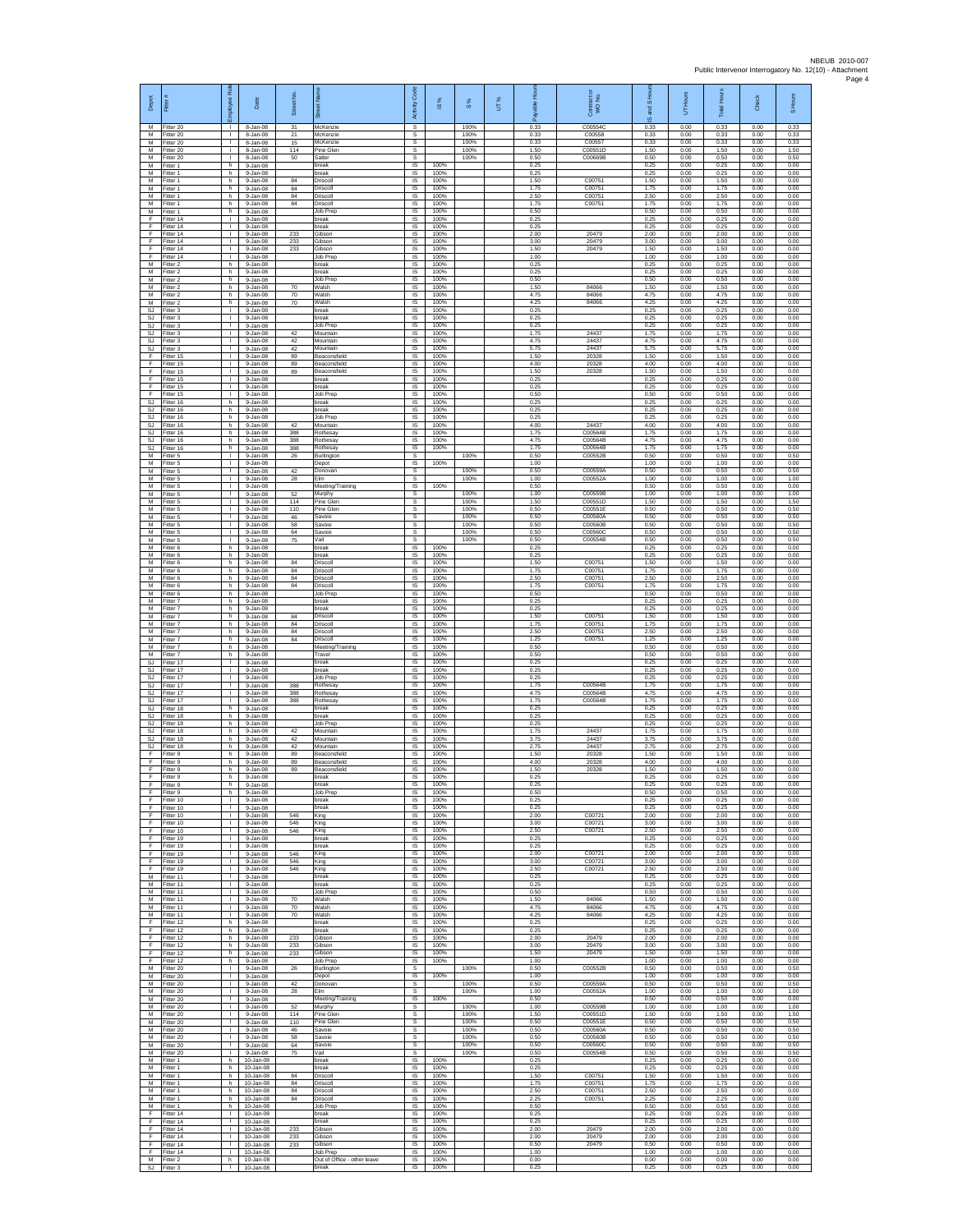| Depot<br>SJ.                 | Fitter<br>-itter 3                  | 웂<br>eevolon<br>ũ<br>т.            | Date<br>10-Jan-08                           | Street No.            | ā<br>break                           | Code<br>Activity<br>IS       | ⋇<br>$\overline{\omega}$<br>100% | 8%                   | UT% | 효<br>able<br>កី<br>0.25 | Contract or<br>WO No.            | and S Ho<br>ဖ<br>0.25 | UT Hours<br>0.00     | Hours<br>Total<br>0.25 | Check<br>0.00        | S Hours<br>0.00      |
|------------------------------|-------------------------------------|------------------------------------|---------------------------------------------|-----------------------|--------------------------------------|------------------------------|----------------------------------|----------------------|-----|-------------------------|----------------------------------|-----------------------|----------------------|------------------------|----------------------|----------------------|
| SJ<br>SJ.                    | Fitter 3<br>Fitter 3                | T.<br>$\mathbf{L}$                 | 10-Jan-08<br>10-Jan-08                      |                       | Meeting/Training<br>Meeting/Training | $\sf IS$<br><b>IS</b>        | 100%<br>100%                     |                      |     | 2.00<br>4.75            | Baxi HB<br>Baxi HB               | 2.00<br>4.75          | 0.00<br>0.00         | 2.00<br>4.75           | 0.00<br>0.00         | 0.00<br>0.00         |
| SJ.<br>F                     | Fitter 3<br>Fitter 15               | л.<br>л.                           | 10-Jan-08<br>10-Jan-08                      | 89                    | Meeting/Training<br>Beaconsfield     | IS<br>IS                     | 100%<br>100%                     |                      |     | 2.25<br>1.50            | <b>Baxi HB</b><br>20328          | 2.25<br>1.50          | 0.00<br>0.00         | 225<br>1.50            | 0.00<br>0.00         | 0.00<br>0.00         |
| F<br>F                       | ltter 15<br>Fitter 15               | $\mathbf{L}$<br>$\mathbf{L}$       | 10-Jan-08<br>10-Jan-08                      | 89<br>89              | Beaconsfield<br>Beaconsfield         | IS<br>IS                     | 100%<br>100%                     |                      |     | 4.00<br>2.00            | 20328<br>20328                   | 4.00<br>2.00          | 0.00<br>0.00         | 4.00<br>2.00           | 0.00<br>0.00         | 0.00<br>0.00         |
| $\mathsf F$<br>F<br>F        | Fitter 15<br>Fitter 15<br>Fitter 15 | $\mathbf{L}$<br>т.                 | 10-Jan-08<br>10-Jan-08<br>$10 -$ lan-08     |                       | break<br>break<br>Job Prep           | IS<br>IS<br><b>IS</b>        | 100%<br>100%<br>100%             |                      |     | 0.25<br>0.25<br>0.50    |                                  | 0.25<br>0.25<br>0.50  | 0.00<br>0.00<br>0.00 | 0.25<br>0.25<br>0.50   | 0.00<br>0.00<br>0.00 | 0.00<br>0.00<br>0.00 |
| <b>SJ</b><br>SJ              | Fitter 16<br>Fitter 16              | т.<br>h<br>h.                      | 10-Jan-08<br>10-Jan-08                      |                       | break<br>break                       | IS<br>$\sf IS$               | 100%<br>100%                     |                      |     | 0.25<br>0.25            |                                  | 0.25<br>0.25          | 0.00<br>0.00         | 0.25<br>0.25           | 0.00<br>0.00         | 0.00<br>0.00         |
| SJ<br><b>SJ</b>              | fitter 16<br>Fitter 16              | h<br>h.                            | 10-Jan-08<br>10-Jan-08                      | 388                   | Job Prep<br>Rothesav                 | IS<br>-IS                    | 100%<br>100%                     |                      |     | 0.25<br>1.75            | C00564B                          | 0.25<br>1.75          | 0.00<br>0.00         | 0.25<br>1.75           | 0.00<br>0.00         | 0.00<br>0.00         |
| SJ<br>$\mathbb{S}\mathbb{J}$ | Fitter 16<br>Fitter 16              | h.<br>h                            | 10-Jan-08<br>10-Jan-08                      | 388<br>388            | Rothesay<br>Rothesay                 | IS<br>IS                     | 100%<br>100%                     |                      |     | 4.75<br>1.75            | C00564B<br>C00564B               | 4.75<br>1.75          | 0.00<br>0.00         | 4.75<br>1.75           | 0.00<br>0.00         | 0.00<br>0.00         |
| M<br>м                       | Fitter 5<br>Fitter 5                | $\mathbf{L}$                       | $10 -$ Jan-08<br>10-Jan-08                  | 47                    | Arden<br>break                       | s<br>IS                      | 100%                             | 100%                 |     | 0.75<br>0.25            | C00663                           | 0.75<br>0.25          | 0.00<br>0.00         | 0.75<br>0.25           | 0.00<br>0.00         | 0.75<br>0.00         |
| М<br>M                       | -itter 5<br>Fitter 5                | т.<br>T.                           | 10-Jan-08<br>10-Jan-08                      | 154                   | break<br><b>Humphrey</b>             | $\sf IS$<br>$\mathbb S$      | 100%                             | 100%                 |     | 0.25<br>0.50            | C00571A                          | 0.25<br>0.50          | 0.00<br>0.00         | 0.25<br>0.50           | 0.00<br>0.00         | 0.00<br>0.50         |
| M<br>M<br>М                  | Fitter 5<br>Fitter 5<br>Fitter 5    | $\mathbf{L}$<br>$\mathbf{L}$<br>т. | 10-Jan-08<br>10-Jan-08<br>10-Jan-08         | 160<br>165<br>170     | Humphrev<br>Humphrey                 | s<br>s<br>s                  |                                  | 100%<br>100%<br>100% |     | 0.50<br>0.50<br>0.50    | C00571B<br>C00571C<br>C00571D    | 0.50<br>0.50<br>0.50  | 0.00<br>0.00<br>0.00 | 0.50<br>0.50<br>0.50   | 0.00<br>0.00<br>0.00 | 0.50<br>0.50<br>0.50 |
| M<br>M                       | Fitter 5<br>Fitter 5                | т.<br>л.                           | 10-Jan-08<br>10-Jan-08                      | 175<br>176            | Humphrey<br>Humphrey<br>Humphrey     | s<br>-S                      |                                  | 100%<br>100%         |     | 0.50<br>1.00            | C00571E<br>C00571                | 0.50<br>1.00          | 0.00<br>0.00         | 0.50<br>1.00           | 0.00<br>0.00         | 0.50<br>1.00         |
| M<br>М                       | -itter 5<br>Fitter 5                | л.<br>$\mathbf{I}$                 | 10-Jan-08<br>10-Jan-08                      | 191<br>185            | Humphrey<br>McSweeney                | s<br>$\mathbb S$             |                                  | 100%<br>100%         |     | 0.50<br>0.75            | C00572A<br>C00651                | 0.50<br>0.75          | 0.00<br>0.00         | 0.50<br>0.75           | 0.00<br>0.00         | 0.50<br>0.75         |
| M<br>M                       | Fitter 5<br>Fitter 5                | л.<br>$\mathbf{L}$                 | 10-Jan-08<br>10-Jan-08                      | 162                   | McSweeney<br>Meeting/Training        | -S<br><b>IS</b>              | 100%                             | 100%                 |     | 0.75<br>0.50            | C00650                           | 0.75<br>0.50          | 0.00<br>0.00         | 0.75<br>0.50           | 0.00<br>0.00         | 0.75<br>0.00         |
| М<br>M                       | Fitter 5<br>Fitter 5                | ٠<br>$\mathbf{L}$                  | 10-Jan-08<br>10-Jan-08                      | 58                    | Morton<br>Travel                     | s<br>IS                      | 100%                             | 100%                 |     | 0.50<br>0.25            | C00551C                          | 0.50<br>0.25          | 0.00<br>0.00         | 0.50<br>0.25           | 0.00<br>0.00         | 0.50<br>0.00         |
| M<br>М<br>M                  | Fitter 5<br>-itter 5<br>Fitter 6    | т.<br>т.<br>h                      | 10-Jan-08<br>10-Jan-08<br>10-Jan-08         |                       | Travel<br>Travel<br>break            | -S<br>IS<br>IS               | 100%<br>100%                     | 100%                 |     | 0.25<br>0.25<br>0.25    |                                  | 0.25<br>0.25<br>0.25  | 0.00<br>0.00<br>0.00 | 0.25<br>0.25<br>0.25   | 0.00<br>0.00<br>0.00 | 0.25<br>0.00<br>0.00 |
| M<br>M                       | Fitter 6<br>Fitter 6                | h.<br>h                            | $10 -$ lan-08<br>10-Jan-08                  |                       | break<br>Depot                       | <b>IS</b><br>IS              | 100%<br>100%                     |                      |     | 0.25<br>1.00            |                                  | 0.25<br>1.00          | 0.00<br>0.00         | 0.25<br>1.00           | 0.00<br>0.00         | 0.00<br>0.00         |
| M<br>М                       | Fitter 6<br>Fitter 6                | h<br>h                             | 10-Jan-08<br>10-Jan-08                      | 49                    | Job Prep<br>Woodland                 | $\sf IS$<br>IS               | 100%<br>100%                     |                      |     | 0.50<br>1.50            | 22360                            | 0.50<br>1.50          | 0.00<br>0.00         | 0.50<br>1.50           | 0.00<br>0.00         | 0.00<br>0.00         |
| M<br>M                       | Fitter 6<br>Fitter 6                | h.<br>h                            | 10-Jan-08<br>10-Jan-08                      | 49<br>49              | Woodland<br>Woodland                 | -IS<br>IS                    | 100%<br>100%                     |                      |     | 4.75<br>1 25            | 22360<br>22360                   | 4.75<br>1.25          | 0.00<br>0.00         | 4.75<br>1 25           | 0.00<br>0.00         | 0.00<br>0.00         |
| М<br>M                       | Fitter 7<br>Fitter 7                | h<br>h.                            | 10-Jan-08<br>$10 -$ lan-08                  |                       | break<br>break                       | IS<br>IS                     | 100%<br>100%                     |                      |     | 0.25<br>0.25            |                                  | 0.25<br>0.25          | 0.00<br>0.00         | 0.25<br>0.25           | 0.00<br>0.00         | 0.00<br>0.00         |
| M<br>М<br>M                  | Fitter 7<br>-itter 7<br>Fitter 7    | h.<br>h<br>h                       | 10-Jan-08<br>10-Jan-08<br>10-Jan-08         | 84<br>84<br>84        | Driscoll<br>Driscoll<br>Driscoll     | - IS<br>$\sf IS$<br>$\sf IS$ | 100%<br>100%<br>100%             |                      |     | 1.50<br>1.75<br>2.50    | C00751<br>C00751<br>C00751       | 1.50<br>1.75<br>2.50  | 0.00<br>0.00<br>0.00 | 1.50<br>1.75<br>2.50   | 0.00<br>0.00<br>0.00 | 0.00<br>0.00<br>0.00 |
| M<br>M                       | Fitter 7<br>Fitter 7                | h.<br>h                            | 10-Jan-08<br>10-Jan-08                      | 84                    | Driscoll<br>Meeting/Training         | IS<br>IS/UT                  | 100%<br>50%                      |                      | 50% | 2.25<br>0.50            | C00751<br>safety                 | 2.25<br>0.25          | 0.00<br>0.25         | 2.25<br>0.50           | 0.00<br>0.00         | 0.00<br>0.00         |
| SJ<br><b>SJ</b>              | Fitter 17<br>Fitter 17              | $\mathbf{I}$<br>т.                 | 10-Jan-08<br>10-Jan-08                      |                       | break<br>break                       | IS<br>IS                     | 100%<br>100%                     |                      |     | 0.25<br>0.25            |                                  | 0.25<br>0.25          | 0.00<br>0.00         | 0.25<br>0.25           | 0.00<br>0.00         | 0.00<br>0.00         |
| SJ<br>SJ                     | Fitter 17<br>Fitter 17              | л.<br>$\mathbf{L}$                 | 10-Jan-08<br>10-Jan-08                      | 388                   | Job Prec<br>Rothesay                 | -IS<br><b>IS</b>             | 100%<br>100%                     |                      |     | 0.25<br>1.75            | C00564B                          | 0.25<br>1.75          | 0.00<br>0.00         | 0.25<br>1.75           | 0.00<br>0.00         | 0.00<br>0.00         |
| SJ<br>SJ.<br>SJ.             | Fitter 17<br>Fitter 17<br>Fitter 18 | $\mathbf{I}$<br>$\mathbf{L}$<br>h  | 10-Jan-08<br>$10 -$ Jan-08<br>$10 -$ lan-08 | 388<br>388            | Rothesay<br>Rothesav<br>hreak        | $\sf IS$<br><b>IS</b><br>IS  | 100%<br>100%<br>100%             |                      |     | 4.75<br>1.75<br>0.25    | C00564B<br>C00564B               | 4.75<br>1.75<br>0.25  | 0.00<br>0.00<br>0.00 | 4.75<br>1.75<br>0.25   | 0.00<br>0.00<br>0.00 | 0.00<br>0.00<br>0.00 |
| <b>SJ</b><br>SJ              | Fitter 18<br>Fitter 18              | h<br>ħ                             | 10-Jan-08<br>10-Jan-08                      |                       | break<br>Meeting/Training            | IS<br>IS                     | 100%<br>100%                     |                      |     | 0.25<br>2.00            | Baxi HB                          | 0.25<br>2.00          | 0.00<br>0.00         | 0.25<br>2.00           | 0.00<br>0.00         | 0.00<br>0.00         |
| SJ.<br>SJ                    | Fitter 18<br>Fitter 18              | h.<br>h                            | 10-Jan-08<br>10-Jan-08                      |                       | Meeting/Training<br>Meeting/Training | IS<br>IS                     | 100%<br>100%                     |                      |     | 4.75<br>2.25            | Baxi HB<br>Baxi HB               | 4.75<br>2.25          | 0.00<br>0.00         | 4.75<br>2.25           | 0.00<br>0.00         | 0.00<br>0.00         |
| F<br>F                       | Fitter 9<br>Fitter 9                | h<br>h.                            | $10 - Jan-08$<br>10-Jan-08                  | 89<br>89              | Beaconsfield<br>Beaconsfield         | IS<br><b>IS</b>              | 100%<br>100%                     |                      |     | 1.50<br>4.00            | 20328<br>20328                   | 1.50<br>4.00          | 0.00<br>0.00         | 1.50<br>4.00           | 0.00<br>0.00         | 0.00<br>0.00         |
| E<br>F.<br>F                 | Fitter 9<br>Fitter 9<br>Fitter 9    | h<br>h.<br>h                       | 10-Jan-08<br>10-Jan-08<br>10-Jan-08         | 89                    | Beaconsfield<br>break<br>break       | IS<br>$\sf IS$<br>IS         | 100%<br>100%<br>100%             |                      |     | 2.00<br>0.25<br>0.25    | 20328                            | 2.00<br>0.25<br>0.25  | 0.00<br>0.00<br>0.00 | 2.00<br>0.25<br>0.25   | 0.00<br>0.00<br>0.00 | 0.00<br>0.00<br>0.00 |
| F<br>E                       | Fitter 9<br>Fitter 10               | h.<br>л.                           | 10-Jan-08<br>10-Jan-08                      |                       | Job Pret<br>break                    | -IS<br>IS                    | 100%<br>100%                     |                      |     | 0.50<br>0.25            |                                  | 0.50<br>0.25          | 0.00<br>0.00         | 0.50<br>0.25           | 0.00<br>0.00         | 0.00<br>0.00         |
| F<br>F                       | Fitter 10<br>Fitter 10              | т.<br>$\mathbf{L}$                 | 10-Jan-08<br>10-Jan-08                      | 958                   | break<br>Prospect                    | IS<br>s                      | 100%                             | 100%                 |     | 0.25<br>2.00            | C00249                           | 0.25<br>2.00          | 0.00<br>0.00         | 0.25<br>2.00           | 0.00<br>0.00         | 0.00<br>2.00         |
| F<br>F                       | Fitter 10<br>Fitter 10              | $\mathbf{L}$<br>$\mathbf{I}$       | 10-Jan-08<br>10-Jan-08                      | 958<br>958            | Prospect<br>Prospect                 | s<br>s                       |                                  | 100%<br>100%         |     | 1.00<br>2.00            | C00249<br>C00249                 | 1.00<br>2.00          | 0.00<br>0.00         | 1.00<br>2.00           | 0.00<br>0.00         | 1.00<br>2.00         |
| F<br>F<br>E                  | Fitter 10<br>Fitter 10<br>Fitter 19 | T.<br>$\mathbf{L}$<br>$\mathbf{L}$ | 10-Jan-08<br>10-Jan-08<br>10-Jan-08         | 235                   | Restigouche<br>whole sale<br>break   | $\sf IS$<br>s<br>IS          | 100%                             | 100%                 |     | 2.25<br>0.25<br>0.25    | C00870<br><b>Bird Stairs</b>     | 2.25<br>0.25<br>0.25  | 0.00<br>0.00<br>0.00 | 2.25<br>0.25<br>0.25   | 0.00<br>0.00<br>0.00 | 0.00<br>0.25<br>0.00 |
| F<br>F                       | Fitter 19<br>Fitter 19              | т.<br>т.                           | 10-Jan-08<br>10-Jan-08                      | 958                   | break<br>Prospect                    | IS<br>s                      | 100%<br>100%                     | 100%                 |     | 0.25<br>2.00            | C00249                           | 0.25<br>2.00          | 0.00<br>0.00         | 0.25<br>2.00           | 0.00<br>0.00         | 0.00<br>2.00         |
| F<br>F                       | Fitter 19<br>Fitter 19              | л.<br>$\mathbf{L}$                 | $10 - Jan-08$<br>10-Jan-08                  | 958<br>958            | Prospect<br>Prospect                 | -S<br>s                      |                                  | 100%<br>100%         |     | 1.00<br>2.00            | C00249<br>C00249                 | 1.00<br>2.00          | 0.00<br>0.00         | 1.00<br>2.00           | 0.00<br>0.00         | 1.00<br>2.00         |
| F<br>F                       | Fitter 19<br>Fitter 19              | $\mathbf{I}$<br>л.                 | 10-Jan-08<br>10-Jan-08                      | 235                   | Restigouche<br>whole sale            | $\sf IS$<br>-S               | 100%                             | 100%                 |     | 2.25<br>0.25            | C00870<br><b>Bird Stairs</b>     | 2.25<br>0.25          | 0.00<br>0.00         | 2.25<br>0.25           | 0.00<br>0.00         | 0.00<br>0.25         |
| M<br>М<br>M                  | Fitter 11<br>Fitter 11<br>Fitter 11 | $\mathbf{L}$<br>٠<br>$\mathbf{L}$  | $10 -$ lan-08<br>10-Jan-08<br>10-Jan-08     |                       | break<br>break<br>Depot              | IS<br>IS<br>IS               | 100%<br>100%<br>100%             |                      |     | 0.25<br>0.25<br>1.00    |                                  | 0.25<br>0.25<br>1.00  | 0.00<br>0.00<br>0.00 | 0.25<br>0.25<br>1.00   | 0.00<br>0.00<br>0.00 | 0.00<br>0.00<br>0.00 |
| M<br>М                       | Fitter 11<br>litter 11              | л.<br>$\mathbf{L}$                 | $10 -$ lan-08<br>$10 - Jan-08$              | 49                    | Job Prep<br>Woodland                 | - IS<br>IS                   | 100%<br>100%                     |                      |     | 0.50<br>1.50            | 22360                            | 0.50<br>1.50          | 0.00<br>0.00         | 0.50<br>1.50           | 0.00<br>0.00         | 0.00<br>0.00         |
| M<br>M                       | Fitter 11<br>Fitter 11              | т.<br>$\mathbf{L}$                 | 10-Jan-08<br>$10 -$ lan-08                  | 49<br>49              | Woodland<br>Woodland                 | IS<br><b>IS</b>              | 100%<br>100%                     |                      |     | 4.75<br>1.25            | 22360<br>22360                   | 4.75<br>1.25          | 0.00<br>0.00         | 4.75<br>1.25           | 0.00<br>0.00         | 0.00<br>0.00         |
| E                            | Fitter 12<br>Fitter 12              | h<br>h                             | 10-Jan-08<br>10-Jan-08                      |                       | break<br>break                       | IS<br>IS                     | 100%<br>100%                     |                      |     | 0.25<br>0.25            |                                  | 0.25<br>0.25          | 0.00<br>0.00         | 0.25<br>0.25           | 0.00<br>0.00         | 0.00<br>0.00         |
| F<br>E<br>E                  | ltter 12<br>Fitter 12<br>Fitter 12  | h<br>h.<br>h                       | 10-Jan-08<br>10-Jan-08<br>10-Jan-08         | 233<br>233            | Depot<br>Gibson<br>Gibson            | IS<br>-IS<br><b>IS</b>       | 100%<br>100%<br>100%             |                      |     | 2.00<br>2.00<br>2.00    | 20479<br>20479                   | 2.00<br>2.00<br>2.00  | 0.00<br>0.00<br>0.00 | 2.00<br>2.00<br>200    | 0.00<br>0.00<br>0.00 | 0.00<br>0.00<br>0.00 |
| F<br>F                       | Fitter 12<br>Fitter 12              | h<br>h                             | $10 - Jan-08$<br>10-Jan-08                  | 233                   | <b>Gibson</b><br>Job Prep            | IS<br>IS                     | 100%<br>100%                     |                      |     | 0.50<br>1.00            | 20479                            | 0.50<br>1.00          | 0.00<br>0.00         | 0.50<br>1.00           | 0.00<br>0.00         | 0.00<br>0.00         |
| M                            | M Fitter 20<br>Fitter 20            | $\mathbf{L}$<br>т.                 | 10-Jan-08<br>10-Jan-08                      | $\overline{7}$<br>185 | Aver<br>McSweeney                    | -S<br>$\mathbb S$            |                                  | 100%<br>100%         |     | 0.33<br>0.50            | C00563<br>C00651                 | 0.33<br>0.50          | 0.00<br>0.00         | 0.33<br>0.50           | 0.00<br>0.00         | 0.33<br>0.50         |
| M<br>M                       | Fitter 20<br>Fitter 20              | T.<br>$\mathbf{L}$                 | $10 - Jan-08$<br>10-Jan-08                  | 132                   | Meeting/Training<br>Mill             | IS/UT<br>-S                  | 50%                              | 100%                 | 50% | 0.50<br>0.50            | safety<br>C00642                 | 0.25<br>0.50          | 0.25<br>0.00         | 0.50<br>0.50           | 0.00<br>0.00         | 0.00<br>0.50         |
| M<br>M<br>M                  | Fitter 20<br>Fitter 20<br>Fitter 20 | $\mathbf{L}$<br>т<br>T.            | 10-Jan-08<br>10-Jan-08<br>$10 -$ lan-08     | 52<br>41<br>20        | Murphy<br>Salter<br><b>Tiffany</b>   | s<br>s<br>s                  |                                  | 100%<br>100%<br>100% |     | 2.50<br>1.00<br>2.50    | C00559B<br>C00567                | 2.50<br>1.00<br>2.50  | 0.00<br>0.00<br>0.00 | 2.50<br>1.00<br>2.50   | 0.00<br>0.00<br>0.00 | 2.50<br>1.00<br>2.50 |
| M<br>M                       | Fitter 20<br>Fitter 20              | л.<br>$\mathbb{R}$                 | $10 - Jan-08$<br>10-Jan-08                  | 179<br>100            | Whitney<br>Woodland                  | -S<br>s                      |                                  | 100%<br>100%         |     | 0.33<br>0.33            | C00552D<br>C00562R               | 0.33<br>0.33          | 0.00<br>0.00         | 0.33<br>0.33           | 0.00<br>0.00         | 0.33<br>0.33         |
| М<br>M                       | Fitter 20<br>Fitter 1               | $\mathbf{I}$<br>h.                 | 10-Jan-08<br>11-Jan-08                      | 100                   | Woodland<br>break                    | $\mathbb S$<br><b>IS</b>     | 100%                             | 100%                 |     | 0.50<br>0.25            | C00562B                          | 0.50<br>0.25          | 0.00<br>0.00         | 0.50<br>0.25           | 0.00<br>0.00         | 0.50<br>0.00         |
| M<br>М<br>M                  | Fitter 1<br>Fitter 1                | h<br>h                             | 11-Jan-08<br>11-Jan-08                      | 84<br>84              | hreak<br>Driscoll                    | <b>IS</b><br>IS              | 100%<br>100%<br>100%             |                      |     | 0.25<br>1.50            | C00751<br>C00751                 | 0.25<br>1.50          | 0.00<br>0.00         | 0.25<br>1.50           | 0.00<br>0.00         | 0.00<br>0.00<br>0.00 |
| M                            | Fitter 1<br>Fitter 1                | h.<br>h.                           | 11-Jan-08<br>11-Jan-08                      | 84                    | Driscoll<br>Driscoll<br>Driscoll     | IS<br><b>IS</b><br><b>IS</b> | 100%<br>100%                     |                      |     | 1.75<br>2.50<br>225     | C00751<br>C00751                 | 1.75<br>2.50<br>2.25  | 0.00<br>0.00<br>0.00 | 1.75<br>2.50<br>2.25   | 0.00<br>0.00<br>0.00 | 0.00<br>0.00         |
| ${\sf M}$<br>М<br>F          | Fitter 1<br>Fitter 1<br>Fitter 14   | h<br>h<br>$\mathbf{L}$             | $11$ -Jan-08<br>$11$ -Jan-08<br>11-Jan-08   | $^{\rm 84}$           | Meeting/Training<br>break            | <b>IS/UT</b><br>IS           | 50%<br>100%                      |                      | 50% | 0.50<br>0.25            | safety                           | 0.25<br>0.25          | 0.25<br>0.00         | 0.50<br>0.25           | 0.00<br>0.00         | 0.00<br>0.00         |
| E<br>F.                      | Fitter 14<br>Fitter 14              | $\mathbf{L}$<br>$\mathbf{L}$       | 11-Jan-08<br>11-Jan-08                      |                       | break<br>Job Prep                    | IS<br>$\sf IS$               | 100%<br>100%                     |                      |     | 0.25<br>1.00            |                                  | 0.25<br>1.00          | 0.00<br>0.00         | 0.25<br>1.00           | 0.00<br>0.00         | 0.00<br>0.00         |
| F<br>F<br>F.                 | ltter 14<br>Fitter 14               | T.<br>л.<br>$\mathbf{L}$           | 11-Jan-08<br>11-Jan-08                      | 1014<br>1014          | York<br>York<br>York                 | IS<br>-IS<br><b>IS</b>       | 100%<br>100%<br>100%             |                      |     | 2.00<br>3.00<br>1.50    | 07120413443109<br>07120413443109 | 2.00<br>3.00<br>1.50  | 0.00<br>0.00         | 2.00<br>3.00<br>1.50   | 0.00<br>0.00         | 0.00<br>0.00         |
| М<br>SJ.                     | Fitter 14<br>Fitter 2<br>Fitter 3   | h<br>т                             | 11-Jan-08<br>$11 - Jan-08$<br>11-Jan-08     | 1014                  | Out of Office - other leave<br>break | IS<br>IS                     | 100%<br>100%                     |                      |     | 0.00<br>0.25            | 07120413443109                   | 0.00<br>0.25          | 0.00<br>0.00<br>0.00 | 0.00<br>0.25           | 0.00<br>0.00<br>0.00 | 0.00<br>0.00<br>0.00 |
| SJ                           | SJ Fitter 3<br>Fitter 3             | $\mathbf{L}$                       | 11-Jan-08<br>11-Jan-08                      | 132                   | break<br>.ansdowne                   | IS<br>$\sf IS$               | 100%<br>100%                     |                      |     | 0.25<br>2.00            | C00794                           | 0.25<br>2.00          | 0.00<br>0.00         | 0.25<br>2.00           | 0.00<br>0.00         | 0.00<br>0.00         |
| <b>SJ</b>                    | Fitter 3<br>SJ Fitter 3             | $\mathbf{L}$<br>$\mathbf{L}$       | $11 - Jan-08$<br>11-Jan-08                  | 132<br>132            | Lansdowne<br>Lansdowne               | $\sf IS$<br>-IS              | 100%<br>100%                     |                      |     | 4.75<br>1.25            | C00794<br>C00794                 | 4.75<br>1.25          | 0.00<br>0.00         | 4.75<br>1.25           | 0.00<br>0.00         | 0.00<br>0.00         |
| E<br>Ŧ                       | Fitter 15<br>Fitter 15              | л.<br>Τ.                           | 11-Jan-08<br>11-Jan-08                      | 245<br>245            | Beaconsfield<br>Beaconsfield         | IS<br>IS                     | 100%<br>100%                     |                      |     | 1.50<br>1.75            | 20263<br>20263                   | 1.50<br>1.75          | 0.00<br>0.00         | 1.50<br>1.75           | 0.00<br>0.00         | 0.00<br>0.00         |
| F<br>F<br>F                  | Fitter 15<br>Fitter 15              | T.<br>л.<br>$\mathbf{L}$           | 11-Jan-08<br>$11 - Jan-08$                  | 245                   | Beaconsfield<br>break<br>Depot       | IS<br>-IS<br><b>IS</b>       | 100%<br>100%<br>100%             |                      |     | 1.50<br>0.25<br>1.50    | 20263                            | 1.50<br>0.25<br>1.50  | 0.00<br>0.00<br>0.00 | 1.50<br>0.25<br>1.50   | 0.00<br>0.00<br>0.00 | 0.00<br>0.00<br>0.00 |
| F<br>F                       | Fitter 15<br>Fitter 15<br>Fitter 15 | $\mathbf{I}$<br>$\mathbf{L}$       | 11-Jan-08<br>$11$ -Jan-08<br>11-Jan-08      | 324                   | Job Prep<br><b>Kings College</b>     | $\sf IS$<br>-S               | 100%                             | 100%                 |     | 0.50<br>1.00            | 20351                            | 0.50<br>1.00          | 0.00<br>0.00         | 0.50<br>1.00           | 0.00<br>0.00         | 0.00<br>1.00         |
| S.I<br>SJ                    | Fitter 16<br>Fitter 16              | h<br>h                             | 11-Jan-08<br>11-Jan-08                      |                       | break<br>break                       | <b>IS</b><br>IS              | 100%<br>100%                     |                      |     | 0.25<br>0.25            |                                  | 0.25<br>0.25          | 0.00<br>0.00         | 0.25<br>0.25           | 0.00<br>0.00         | 0.00<br>0.00         |
| SJ.<br>SJ.                   | Fitter 16<br>Fitter 16              | h.<br>h.                           | 11-Jan-08<br>11-Jan-08                      | 388                   | Job Prep<br>Rothesav                 | IS<br>-IS                    | 100%<br>100%                     |                      |     | 0.25<br>1.75            | C00564B                          | 0.25<br>1.75          | 0.00<br>0.00         | 0.25<br>1.75           | 0.00<br>0.00         | 0.00<br>0.00         |
| SJ<br>SJ                     | Fitter 16<br>Fitter 16              | h<br>h.                            | $11 - Jan-08$<br>$11$ -Jan-08               | 388<br>388            | Rothesay<br>Rothesay                 | IS<br>IS                     | 100%<br>100%                     |                      |     | 4.75<br>1.75            | C00564B<br>C00564B               | 4.75<br>1.75          | 0.00<br>0.00         | 4.75<br>1.75           | 0.00<br>0.00         | 0.00<br>0.00         |
| M<br>M                       | Fitter 5<br>Fitter 5<br>M Fitter 5  | $\mathbf{I}$<br>τ.<br>$\mathbf{L}$ | 11-Jan-08<br>11-Jan-08<br>11-Jan-08         | 16<br>12              | Anne<br>Anne<br>break                | s<br>$\mathsf{s}$<br>IS      | 100%                             | 100%<br>100%         |     | 0.50<br>0.50<br>0.25    | C00569D<br>C00570C               | 0.50<br>0.50<br>0.25  | 0.00<br>0.00<br>0.00 | 0.50<br>0.50<br>0.25   | 0.00<br>0.00<br>0.00 | 0.50<br>0.50<br>0.00 |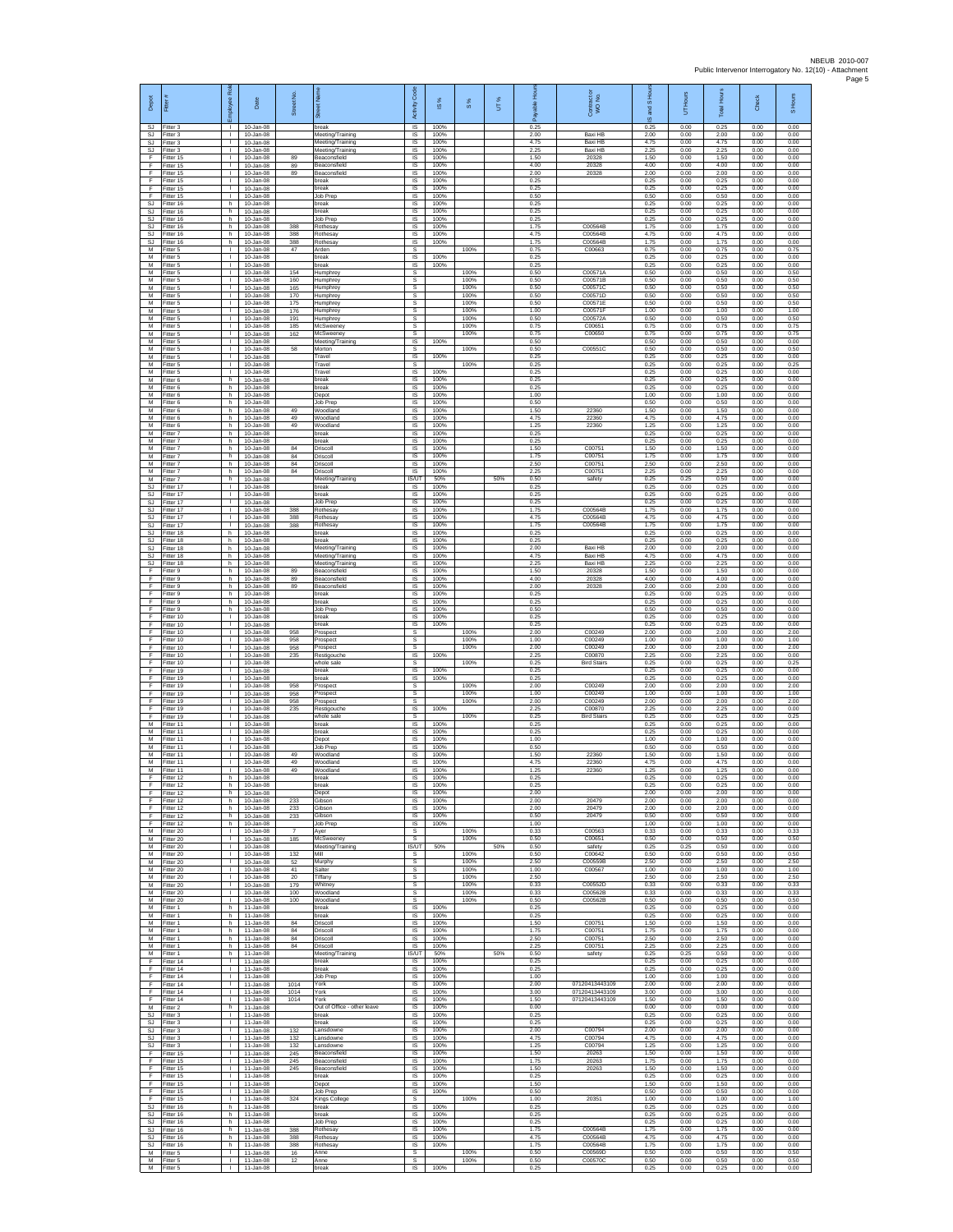| Depot<br>M                    | Fitter                              | R<br>loyee                                   | Date                                        | Street No.        | 芿<br>Depot                                  | Code<br>Activity<br>IS      | $\frac{8}{2}$<br>100% | 8%                   | UT% | able Hou<br>இ<br>1.25 | Contract or<br>WO No.               | IS and S Ho<br>1.25  | UT Hours<br>0.00     | Total Hours<br>1.25  | Check<br>0.00        | S Hours<br>0.00      |
|-------------------------------|-------------------------------------|----------------------------------------------|---------------------------------------------|-------------------|---------------------------------------------|-----------------------------|-----------------------|----------------------|-----|-----------------------|-------------------------------------|----------------------|----------------------|----------------------|----------------------|----------------------|
| M<br>M                        | Fitter 5<br>Fitter 5<br>Fitter 5    | т.<br>т.                                     | $11 - Jan-08$<br>$11 -$ lan-08<br>11-Jan-08 | 67/69<br>35       | Highfield<br>Johnston                       | s<br>s                      |                       | 100%<br>100%         |     | 1.00<br>0.50          | C00657<br>C00569E                   | 1.00<br>0.50         | 0.00<br>0.00         | 1.00<br>0.50         | 0.00<br>0.00         | 1.00<br>0.50         |
| M<br>M<br>M                   | Fitter 5<br>Fitter 5<br>Fitter 5    | $\mathbb{L}$<br>л.<br>$\mathbf{L}$           | 11-Jan-08<br>11-Jan-08<br>11-Jan-08         | 3<br>20           | Meeting/Training<br>outh<br>Tiffany         | 1S<br>s<br>s                | 100%                  | 100%<br>100%         |     | 0.50<br>0.75<br>2.50  | C00552F                             | 0.50<br>0.75<br>2.50 | 0.00<br>0.00<br>0.00 | 0.50<br>0.75<br>2.50 | 0.00<br>0.00<br>0.00 | 0.00<br>0.75<br>2.50 |
| M<br>M                        | Fitter 5<br>Fitter 5                | <b>ILL S</b><br>τ.                           | 11-Jan-08<br>$11 - Jan-08$                  |                   | Travel<br>Travel                            | IS<br>IS                    | 100%<br>100%          |                      |     | 0.25<br>0.25          |                                     | 0.25<br>0.25         | 0.00<br>0.00         | 0.25<br>0.25         | 0.00<br>0.00         | 0.00<br>0.00         |
| M<br>M                        | Fitter 5<br>Fitter 5                | $\mathbf{L}$<br>$\mathbf{L}$                 | 11-Jan-08<br>11-Jan-08                      | 100               | Travel<br>Woodland                          | 1S<br>s                     | 100%                  | 100%                 |     | 0.25<br>1.50          | C00562B                             | 0.25<br>1.50         | 0.00<br>0.00         | 0.25<br>1.50         | 0.00<br>0.00         | 0.00<br>1.50         |
| ${\sf M}$<br>M<br>M           | -itter 6<br>Fitter 6<br>Fitter 6    | h.<br>h<br>h.                                | 11-Jan-08<br>$11 - Jan-08$<br>11-Jan-08     | 84                | oreak<br>break<br>Driscoll                  | IS<br>$\sf IS$<br>IS        | 100%<br>100%<br>100%  |                      |     | 0.25<br>0.25<br>1.50  | C00751                              | 0.25<br>0.25<br>1.50 | 0.00<br>0.00<br>0.00 | 0.25<br>0.25<br>1.50 | 0.00<br>0.00<br>0.00 | 0.00<br>0.00<br>0.00 |
| M<br>M<br>M                   | Fitter 6<br>Fitter 6                | h.<br>h.<br>h.                               | 11-Jan-08<br>11-Jan-08<br>11-Jan-08         | 84<br>84          | Driscoll<br>Driscoll<br>Driscoll            | IS<br>IS<br>IS              | 100%<br>100%<br>100%  |                      |     | 1.75<br>2.50<br>2.25  | C00751<br>C00751<br>C00751          | 1.75<br>2.50<br>2.25 | 0.00<br>0.00<br>0.00 | 1.75<br>2.50<br>2.25 | 0.00<br>0.00<br>0.00 | 0.00<br>0.00<br>0.00 |
| M<br>М                        | Fitter 6<br>Fitter 6<br>-itter 7    | h.<br>h.                                     | 11-Jan-08<br>11-Jan-08                      | 84                | Job Prep<br>break                           | <b>IS</b><br>IS             | 100%<br>100%          |                      |     | 0.50<br>0.25          |                                     | 0.50<br>0.25         | 0.00<br>0.00         | 0.50<br>0.25         | 0.00<br>0.00         | 0.00<br>0.00         |
| M<br>M<br>M                   | Fitter 7<br>Fitter 7<br>Fitter 7    | h.<br>h.<br>h.                               | $11 - Jan-08$<br>11-Jan-08<br>11-Jan-08     | 84<br>84          | break<br>Driscoll<br>Driscoll               | $\sf IS$<br>IS<br>IS        | 100%<br>100%<br>100%  |                      |     | 0.25<br>1.50<br>1 75  | C00751<br>C00751                    | 0.25<br>1.50<br>1.75 | 0.00<br>0.00<br>0.00 | 0.25<br>1.50<br>175  | 0.00<br>0.00<br>0.00 | 0.00<br>0.00<br>0.00 |
| M<br>M                        | -itter 7<br>Fitter 7                | h.<br>h.                                     | 11-Jan-08<br>11-Jan-08                      | 84<br>84          | Driscoll<br>Driscoll                        | IS<br>IS                    | 100%<br>100%          |                      |     | 2.50<br>2.25          | C00751<br>C00751                    | 2.50<br>2.25         | 0.00<br>0.00         | 2.50<br>2.25         | 0.00<br>0.00         | 0.00<br>0.00         |
| M<br>SJ<br><b>SJ</b>          | Fitter 7<br>Fitter 17<br>Fitter 17  | h.<br>$\mathbf{L}$<br>$\mathbf{L}$           | 11-Jan-08<br>11-Jan-08<br>$11 - Jan-08$     |                   | Meeting/Training<br>break<br>break          | <b>IS/UT</b><br>IS<br>IS    | 50%<br>100%<br>100%   |                      | 50% | 0.50<br>0.25<br>0.25  | safety                              | 0.25<br>0.25<br>0.25 | 0.25<br>0.00<br>0.00 | 0.50<br>0.25<br>0.25 | 0.00<br>0.00<br>0.00 | 0.00<br>0.00<br>0.00 |
| SJ.<br>SJ                     | Fitter 17<br>Fitter 17              | $\mathbf{L}$<br>т.                           | 11-Jan-08<br>11-Jan-08                      | 388               | Job Prep<br>Rothesay                        | IS<br>IS                    | 100%<br>100%          |                      |     | 0.25<br>1.75          | C00564B                             | 0.25<br>1.75         | 0.00<br>0.00         | 0.25<br>1.75         | 0.00<br>0.00         | 0.00<br>0.00         |
| SJ<br>SJ<br>-SJ               | Fitter 17<br>Fitter 17<br>Fitter 18 | $\mathbf{L}$<br>$\mathbf{L}$<br>h.           | 11-Jan-08<br>11-Jan-08<br>11-Jan-08         | 388<br>388        | <b>Rothesay</b><br>Rothesay<br>break        | 1S<br>IS<br>-IS             | 100%<br>100%<br>100%  |                      |     | 4.75<br>1.75<br>0.25  | C00564B<br>C00564B                  | 4.75<br>1.75<br>0.25 | 0.00<br>0.00<br>0.00 | 4.75<br>1.75<br>0.25 | 0.00<br>0.00<br>0.00 | 0.00<br>0.00<br>0.00 |
| SJ.<br>$\mathbb{S}\mathbb{J}$ | Fitter 18<br>Fitter 18              | h<br>h.                                      | 11-Jan-08<br>$11 - Jan-08$                  | 132               | <b>oreak</b><br>ansdowne                    | IS<br>IS                    | 100%<br>100%          |                      |     | 0.25<br>2.00          | C00794                              | 0.25<br>2.00         | 0.00<br>0.00         | 0.25<br>2.00         | 0.00<br>0.00         | 0.00<br>0.00         |
| SJ.<br>SJ<br>F                | Fitter 18<br>Fitter 18<br>-itter 9  | h.<br>h.<br>h.                               | 11-Jan-08<br>11-Jan-08<br>11-Jan-08         | 132<br>132<br>245 | Lansdowne<br>Lansdowne<br>Beaconsfield      | 1S<br>IS<br>IS              | 100%<br>100%<br>100%  |                      |     | 4.75<br>1.25<br>1.50  | C00794<br>C00794<br>20263           | 4.75<br>1.25<br>1.50 | 0.00<br>0.00<br>0.00 | 4.75<br>1.25<br>1.50 | 0.00<br>0.00<br>0.00 | 0.00<br>0.00<br>0.00 |
| F<br>F                        | Fitter 9<br>Fitter 9                | $\mathsf{h}$ .<br>h.                         | $11 - Jan-08$<br>11-Jan-08                  | 245<br>245        | Beaconsfield<br>Beaconsfield                | $\sf IS$<br><b>IS</b>       | 100%<br>100%          |                      |     | 1.75<br>1.50          | 20263<br>20263                      | 1.75<br>1.50         | 0.00<br>0.00         | 1.75<br>1.50         | 0.00<br>0.00         | 0.00<br>0.00         |
| F<br>Ŧ<br>F                   | Fitter 9<br>Fitter 9<br>Fitter 9    | h.<br>h.<br>h.                               | 11-Jan-08<br>11-Jan-08<br>$11 -$ Jan-08     |                   | oreak<br>break<br>Depot                     | IS<br>1S<br>IS              | 100%<br>100%<br>100%  |                      |     | 0.25<br>0.25<br>0.50  |                                     | 0.25<br>0.25<br>0.50 | 0.00<br>0.00<br>0.00 | 0.25<br>0.25<br>0.50 | 0.00<br>0.00<br>0.00 | 0.00<br>0.00<br>0.00 |
| F<br>F                        | Fitter 9<br>-itter 9                | h.<br>h.                                     | $11 - Jan-08$<br>11-Jan-08                  |                   | Depot<br>Job Prep                           | <b>IS</b><br>IS             | 100%<br>100%          |                      |     | 0.75<br>0.50          |                                     | 0.75<br>0.50         | 0.00<br>0.00         | 0.75<br>0.50         | 0.00<br>0.00         | 0.00<br>0.00         |
| F<br>F<br>-F.                 | Fitter 9<br>Fitter 10<br>Fitter 10  | h.<br><b>ILL S</b>                           | 11-Jan-08<br>11-Jan-08<br>$11  lan-08$      | 324               | Kings Colleg<br>break<br><b>preak</b>       | s<br>IS<br>IS               | 100%<br>100%          | 100%                 |     | 1.00<br>0.25<br>0.25  | 20351                               | 1.00<br>0.25<br>0.25 | 0.00<br>0.00<br>0.00 | 1.00<br>0.25<br>0.25 | 0.00<br>0.00<br>0.00 | 1.00<br>0.00<br>0.00 |
| Ŧ<br>Ŧ                        | Fitter 10<br>Fitter 10              | τ.<br>$\mathbf{L}$                           | 11-Jan-08<br>11-Jan-08                      | 958<br>958        | rospect<br>Prospect                         | s<br>s                      |                       | 100%<br>100%         |     | 2.50<br>2.25          | C00249<br>C00249                    | 2.50<br>2.25         | 0.00<br>0.00         | 2.50<br>2.25         | 0.00<br>0.00         | 2.50<br>2.25         |
| E<br>F<br>F                   | Fitter 10<br>Fitter 10<br>Fitter 19 | $\mathbf{L}$<br>$\mathbf{L}$<br>$\mathbf{L}$ | 11-Jan-08<br>11-Jan-08<br>11-Jan-08         | 235<br>235        | Restigouche<br>Restigouche<br>break         | s<br>s<br>1S                | 100%                  | 100%<br>100%         |     | 1.75<br>1.00<br>0.25  | C00870<br>C00870                    | 1.75<br>1.00<br>0.25 | 0.00<br>0.00<br>0.00 | 1.75<br>1.00<br>0.25 | 0.00<br>0.00<br>0.00 | 1.75<br>1.00<br>0.00 |
| F<br>F                        | Fitter 19<br>Fitter 19              | $\mathbf{L}$<br>т.                           | $11 -$ lan-08<br>11-Jan-08                  | 958               | reak<br>Prospect                            | IS<br>s                     | 100%                  | 100%                 |     | 0.25<br>2.50          | C00249                              | 0.25<br>2.50         | 0.00<br>0.00         | 0.25<br>2.50         | 0.00<br>0.00         | 0.00<br>2.50         |
| Ŧ<br>Ŧ<br>F                   | Fitter 19<br>Fitter 19<br>Fitter 19 | H.<br>$\mathbf{L}$<br>$\mathbf{L}$           | 11-Jan-08<br>11-Jan-08<br>11-Jan-08         | 958<br>235<br>235 | Prospect<br>Restigouche<br>Restigouche      | s<br>s<br>s                 |                       | 100%<br>100%<br>100% |     | 2.25<br>1.75<br>1.00  | C00249<br>C00870<br>C00870          | 2.25<br>1.75<br>1.00 | 0.00<br>0.00<br>0.00 | 2.25<br>1.75<br>1.00 | 0.00<br>0.00<br>0.00 | 2.25<br>1.75<br>1.00 |
| M<br>M                        | Fitter 11<br>Fitter 11              | <b>ILL S</b><br>τ.                           | 11-Jan-08<br>$11 - Jan-08$                  |                   | hreak<br>oreak                              | IS<br>IS                    | 100%<br>100%          |                      |     | 0.25<br>0.25          |                                     | 0.25<br>0.25         | 0.00<br>0.00         | 0.25<br>0.25         | 0.00<br>0.00         | 0.00<br>0.00         |
| M<br>M<br>${\sf M}$           | Fitter 11<br>Fitter 11<br>Fitter 11 | $\mathbf{L}$<br>$\mathbf{L}$<br>$\mathbf{L}$ | 11-Jan-08<br>11-Jan-08<br>11-Jan-08         | 84<br>84<br>84    | Driscoll<br>Driscoll<br>Driscoll            | 1S<br>IS<br>IS              | 100%<br>100%<br>100%  |                      |     | 1.50<br>1.75<br>2.50  | C00751<br>C00751<br>C00751          | 1.50<br>1.75<br>2.50 | 0.00<br>0.00<br>0.00 | 1.50<br>1.75<br>2.50 | 0.00<br>0.00<br>0.00 | 0.00<br>0.00<br>0.00 |
| M<br>M                        | Fitter 11<br>Fitter 11              | $\mathbf{L}$<br>$\mathbf{L}$                 | 11-Jan-08<br>11-Jan-08                      | $^{\rm 84}$       | Driscoll<br>Job Prep                        | $\sf IS$<br>IS              | 100%<br>100%          |                      |     | 2.25<br>0.50          | C00751                              | 2.25<br>0.50         | 0.00<br>0.00         | 2.25<br>0.50         | 0.00<br>0.00         | 0.00<br>0.00         |
| F<br>Ŧ<br>F                   | Fitter 12<br>Fitter 12<br>Fitter 12 | h.<br>h.<br>h.                               | 11-Jan-08<br>11-Jan-08<br>11-Jan-08         |                   | break<br>break<br>Job Prep                  | IS<br>IS<br>IS              | 100%<br>100%<br>100%  |                      |     | 0.25<br>0.25<br>1.00  |                                     | 0.25<br>0.25<br>1.00 | 0.00<br>0.00<br>0.00 | 0.25<br>0.25<br>1.00 | 0.00<br>0.00<br>0.00 | 0.00<br>0.00<br>0.00 |
| F<br>$\mathsf F$              | Fitter 12<br>ltter 12               | h.<br>h.                                     | 11-Jan-08<br>11-Jan-08                      | 1014<br>1014      | York<br>York                                | -IS<br>IS                   | 100%<br>100%          |                      |     | 2.00<br>3.00          | 07120413443109<br>07120413443109    | 2.00<br>3.00         | 0.00<br>0.00         | 2.00<br>3.00         | 0.00<br>0.00         | 0.00<br>0.00         |
| F<br>M<br>M                   | Fitter 12<br>Fitter 20<br>Fitter 20 | h.<br>$\mathbb{R}$                           | $11 - Jan-08$<br>11-Jan-08<br>11-Jan-08     | 1014<br>132<br>11 | York<br>Archibald<br>Ash                    | IS<br>s<br>s                | 100%                  | 100%<br>100%         |     | 1.50<br>0.33<br>0.75  | 07120413443109<br>C00647A<br>C00566 | 1.50<br>0.33<br>0.75 | 0.00<br>0.00<br>0.00 | 1.50<br>0.33<br>0.75 | 0.00<br>0.00<br>0.00 | 0.00<br>0.33<br>0.75 |
| M<br>M                        | Fitter 20<br>Fitter 20              | τ.<br>$\mathbf{L}$                           | 11-Jan-08<br>11-Jan-08                      | 67/69<br>239      | Highfield<br>Lutz                           | s<br>s                      |                       | 100%<br>100%         |     | 1.00<br>0.33          | C00657<br>C00647C                   | 1.00<br>0.33         | 0.00<br>0.00         | 1.00<br>0.33         | 0.00<br>0.00         | 1.00<br>0.33         |
| M<br>${\sf M}$<br>M           | Fitter 20<br>-itter 20<br>Fitter 20 | $\mathbf{L}$<br>$\mathbf{L}$                 | 11-Jan-08<br>11-Jan-08<br>$11 - Jan-08$     | 320<br>40         | Lutz<br>MacAleese<br>Meeting/Training       | s<br>s<br><b>IS/UT</b>      | 50%                   | 100%<br>100%         | 50% | 0.50<br>1.50<br>0.50  | C00582<br>C00569B<br>safety         | 0.50<br>1.50<br>0.25 | 0.00<br>0.00<br>0.25 | 0.50<br>1.50<br>0.50 | 0.00<br>0.00<br>0.00 | 0.50<br>1.50<br>0.00 |
| M<br>M                        | Fitter 20<br>Fitter 20              | $\mathbf{L}$<br>$\mathbf{I}$                 | 11-Jan-08<br>11-Jan-08                      | 36<br>62          | Second<br>Second                            | s<br>s                      |                       | 100%<br>100%         |     | 0.33<br>0.75          | C00570A<br>C00570B                  | 0.33<br>0.75         | 0.00<br>0.00         | 0.33<br>0.75         | 0.00<br>0.00         | 0.33<br>0.75         |
| M<br>М<br>M                   | Fitter 20<br>fitter 20<br>Fitter 1  | $\mathbf{L}$<br>$\mathbf{L}$<br>h.           | 11-Jan-08<br>11-Jan-08<br>14-Jan-08         | 20<br>100         | Tiffany<br>Woodland<br>break                | s<br>s<br>IS                | 100%                  | 100%<br>100%         |     | 2.50<br>1.50<br>0.25  | C00562B                             | 2.50<br>1.50<br>0.25 | 0.00<br>0.00<br>0.00 | 2.50<br>1.50<br>0.25 | 0.00<br>0.00<br>0.00 | 2.50<br>1.50<br>0.00 |
| M<br>M                        | Fitter 1<br>Fitter 1                | h<br>h.                                      | 14-Jan-08<br>14-Jan-08                      | 93                | <b>preak</b><br>Bridges                     | IS<br>IS                    | 100%<br>100%          |                      |     | 0.25<br>1.50          | 24442                               | 0.25<br>1.50         | 0.00<br>0.00         | 0.25<br>1.50         | 0.00<br>0.00         | 0.00<br>0.00         |
| M<br>M                        | Fitter 1<br>M Fitter 1<br>Fitter 1  | h.<br>h.<br>h.                               | 14-Jan-08<br>14-Jan-08<br>14-Jan-08         | 93<br>93<br>93    | <b>Bridges</b><br><b>Bridges</b><br>Bridges | IS<br>IS<br>IS              | 100%<br>100%<br>100%  |                      |     | 1.75<br>2.50<br>2.25  | 24442<br>24442<br>24442             | 1.75<br>2.50<br>2.25 | 0.00<br>0.00<br>0.00 | 1.75<br>2.50<br>2.25 | 0.00<br>0.00<br>0.00 | 0.00<br>0.00<br>0.00 |
| M<br>F                        | Fitter 1<br>Fitter 14               | h<br>$\mathbf{L}$                            | 14-Jan-08<br>14-Jan-08                      |                   | Job Prep<br>break                           | <b>IS</b><br>IS.            | 100%<br>100%          |                      |     | 0.50<br>0.25          |                                     | 0.50<br>0.25         | 0.00<br>0.00         | 0.50<br>0.25         | 0.00<br>0.00         | 0.00<br>0.00         |
| F<br>Ŧ<br>F                   | Fitter 14<br>Fitter 14<br>Fitter 14 | $\mathbf{L}$<br>$\mathbb{L}$<br>$\mathbf{L}$ | 14-Jan-08<br>14-Jan-08<br>$14 -$ lan-08     | 105               | preak<br>Bristol<br>Job Prep                | IS<br>IS.<br>IS             | 100%<br>100%<br>100%  |                      |     | 0.25<br>2.00<br>2.00  | 20461                               | 0.25<br>2.00<br>2.00 | 0.00<br>0.00<br>0.00 | 0.25<br>2.00<br>2.00 | 0.00<br>0.00<br>0.00 | 0.00<br>0.00<br>0.00 |
| F<br>F.                       | Fitter 14<br>Fitter 14              | л.<br>$\mathbf{L}$                           | 14-Jan-08<br>14-Jan-08                      |                   | Job Prep<br>Job Prep                        | -IS<br>IS                   | 100%<br>100%          |                      |     | 3.00<br>0.50          |                                     | 3.00<br>0.50         | 0.00<br>0.00         | 3.00<br>0.50         | 0.00<br>0.00         | 0.00<br>0.00         |
| M<br>M<br>M                   | Fitter 2<br>Fitter 2<br>Fitter 2    | h.<br>h.<br>h.                               | 14-Jan-08<br>14-Jan-08<br>14-Jan-08         | 84                | break<br>break<br>Driscoll                  | IS<br>IS<br>IS              | 100%<br>100%<br>100%  |                      |     | 0.25<br>0.25<br>1.50  | C00751                              | 0.25<br>0.25<br>1.50 | 0.00<br>0.00<br>0.00 | 0.25<br>0.25<br>1.50 | 0.00<br>0.00<br>0.00 | 0.00<br>0.00<br>0.00 |
| M<br>$\overline{M}$<br>M      | Fitter 2<br>Fitter 2                | h.<br>h.<br>h.                               | 14-Jan-08<br>14-Jan-08                      | 84<br>84          | Driscoll<br>Driscoll<br>Driscoll            | IS<br>IS<br><b>IS</b>       | 100%<br>100%<br>100%  |                      |     | 1.75<br>2.50<br>1.75  | C00751<br>C00751<br>C00751          | 1.75<br>2.50<br>1.75 | 0.00<br>0.00<br>0.00 | 1.75<br>2.50<br>1.75 | 0.00<br>0.00<br>0.00 | 0.00<br>0.00<br>0.00 |
| M<br>SJ                       | Fitter 2<br>-itter 2<br>Fitter 3    | h.<br>$\mathbf{L}$                           | 14-Jan-08<br>14-Jan-08<br>14-Jan-08         | 84                | Job Prep<br>Out of Office - SDO             | IS<br>1S                    | 100%<br>100%          |                      |     | 0.50<br>8.00          |                                     | 0.50<br>8.00         | 0.00<br>0.00         | 0.50<br>8.00         | 0.00<br>0.00         | 0.00<br>0.00         |
| F<br>F<br>Ŧ                   | Fitter 15<br>Fitter 15<br>Fitter 15 | $\mathbf{L}$<br>т.<br>$\mathbf{L}$           | 14-Jan-08<br>14-Jan-08<br>14-Jan-08         | 91                | break<br>break<br>Bristol                   | IS<br>IS<br>IS              | 100%<br>100%<br>100%  |                      |     | 0.25<br>0.25<br>1.50  | 07112216462409                      | 0.25<br>0.25<br>1.50 | 0.00<br>0.00<br>0.00 | 0.25<br>0.25<br>1.50 | 0.00<br>0.00<br>0.00 | 0.00<br>0.00<br>0.00 |
| Ŧ<br>-F                       | Fitter 15<br>Fitter 15              | $\mathbf{L}$<br>$\mathbf{L}$                 | 14-Jan-08<br>14-Jan-08                      | 91                | Bristol<br>Depot                            | IS<br>-IS                   | 100%<br>100%          |                      |     | 2.25<br>2.00          | 07112216462409                      | 2.25<br>2.00         | 0.00<br>0.00         | 2.25<br>2.00         | 0.00<br>0.00         | 0.00<br>0.00         |
| F.<br>F<br>SJ.                | Fitter 15<br>Fitter 15<br>Fitter 16 | H.<br>L.<br>h.                               | 14-Jan-08<br>14-Jan-08<br>14-Jan-08         |                   | Depot<br>Job Prep<br>break                  | IS<br>IS<br>IS              | 100%<br>100%<br>100%  |                      |     | 1.25<br>0.50<br>0.25  |                                     | 1.25<br>0.50<br>0.25 | 0.00<br>0.00<br>0.00 | 1.25<br>0.50<br>0.25 | 0.00<br>0.00<br>0.00 | 0.00<br>0.00<br>0.00 |
| <b>SJ</b><br>SJ               | Fitter 16<br>Fitter 16              | h.<br>h                                      | 14-Jan-08<br>14-Jan-08                      | 388               | break<br><b>Rothesay</b>                    | IS<br>IS                    | 100%<br>100%          |                      |     | 0.25<br>2.00          | C00564B                             | 0.25<br>2.00         | 0.00<br>0.00         | 0.25<br>2.00         | 0.00<br>0.00         | 0.00<br>0.00         |
| SJ<br>SJ.<br>M                | Fitter 16<br>Fitter 16<br>Fitter 5  | $\mathsf{h}$<br>h.<br>$\mathbb{R}$           | 14-Jan-08<br>14-Jan-08                      | 388<br>388        | Rothesay<br>Rothesay<br>break               | $\sf IS$<br><b>IS</b><br>IS | 100%<br>100%<br>100%  |                      |     | 4.75<br>1.75<br>0.25  | C00564B<br>C00564B                  | 4.75<br>1.75<br>0.25 | 0.00<br>0.00<br>0.00 | 4.75<br>1.75<br>0.25 | 0.00<br>0.00<br>0.00 | 0.00<br>0.00<br>0.00 |
| M<br>M                        | Fitter 5<br>Fitter 5                | $\mathbb{L}$<br>$\mathbf{L}$                 | 14-Jan-08<br>14-Jan-08<br>14-Jan-08         | 77                | break<br>McKenzie                           | IS<br>s                     | 100%                  | 100%                 |     | 0.25<br>1.00          | C00555C                             | 0.25<br>1.00         | 0.00<br>0.00         | 0.25<br>1.00         | 0.00<br>0.00         | 0.00<br>1.00         |
| M<br>M<br>M                   | Fitter 5<br>Fitter 5<br>Fitter 5    | $\mathbf{L}$<br><b>ILL S</b><br>$\mathbf{L}$ | 14-Jan-08<br>14-Jan-08<br>14-Jan-08         | 31<br>100         | McKenzie<br>Meeting/Training<br>Woodland    | s<br>IS<br>s                | 100%                  | 100%<br>100%         |     | 1.00<br>0.50<br>1.25  | C00554C<br>C00562B                  | 1.00<br>0.50<br>1.25 | 0.00<br>0.00<br>0.00 | 1.00<br>0.50<br>1.25 | 0.00<br>0.00<br>0.00 | 1.00<br>0.00<br>1.25 |
| M<br>M                        | Fitter 5<br>Fitter 5                | $\mathbf{L}$<br>$\mathbf{L}$                 | 14-Jan-08<br>14-Jan-08                      | 100<br>100        | Woodland<br>Woodland                        | -S<br>s                     |                       | 100%<br>100%         |     | 2.50<br>1.75          | C00562B<br>C00562B                  | 2.50<br>1.75         | 0.00<br>0.00         | 2.50<br>175          | 0.00<br>0.00         | 2.50<br>175          |
| M<br>M<br>M                   | Fitter 6<br>Fitter 6<br>Fitter 6    | h.<br>h.<br>h.                               | 14-Jan-08<br>14-Jan-08<br>14-Jan-08         | 173               | break<br>break<br>Brentwood                 | IS<br>IS<br>IS.             | 100%<br>100%<br>100%  |                      |     | 0.25<br>0.25<br>1.25  | 07120710360918                      | 0.25<br>0.25<br>1.25 | 0.00<br>0.00<br>0.00 | 0.25<br>0.25<br>1.25 | 0.00<br>0.00<br>0.00 | 0.00<br>0.00<br>0.00 |
| ${\sf M}$<br>M                | -itter 6<br>Fitter 6                | h.<br>h.                                     | 14-Jan-08<br>14-Jan-08                      | 173<br>173        | Brentwood<br>Brentwood                      | IS<br>IS                    | 100%<br>100%          |                      |     | 4.75<br>1.75          | 07120710360918<br>07120710360918    | 4.75<br>1.75         | 0.00<br>0.00         | 4.75<br>1.75         | 0.00<br>0.00         | 0.00<br>0.00         |
| M<br>M<br>M                   | Fitter 6<br>Fitter 7<br>Fitter 7    | h<br>h<br>h.                                 | 14-Jan-08<br>14-Jan-08<br>14-Jan-08         | 93<br>93          | Job Prep<br><b>Bridges</b><br>Bridges       | IS<br>IS<br>1S              | 100%<br>100%<br>100%  |                      |     | 0.75<br>3.50<br>5.00  | 24442<br>24442                      | 0.75<br>3.50<br>5.00 | 0.00<br>0.00<br>0.00 | 0.75<br>3.50<br>5.00 | 0.00<br>0.00<br>0.00 | 0.00<br>0.00<br>0.00 |
| M<br>-SJ                      | Fitter 7<br>Fitter 17               | h.<br>$\mathbf{L}$                           | 14-Jan-08<br>14-Jan-08                      |                   | Job Prep<br>break                           | IS<br>-IS                   | 100%<br>100%          |                      |     | 0.50<br>0.25          |                                     | 0.50<br>0.25         | 0.00<br>0.00         | 0.50<br>0.25         | 0.00<br>0.00         | 0.00<br>0.00         |
| <b>SJ</b><br>SJ               | Fitter 17<br>Fitter 17<br>Fitter 17 | H.<br>т.<br>$\mathbf{L}$                     | 14-Jan-08<br>14-Jan-08<br>14-Jan-08         | 388               | hreak<br>Rothesay<br>Rothesay               | IS<br>IS<br>IS              | 100%<br>100%<br>100%  |                      |     | 0.25<br>2.00<br>4.75  | C00564B<br>C00564B                  | 0.25<br>2.00<br>4.75 | 0.00<br>0.00<br>0.00 | 0.25<br>2.00<br>4.75 | 0.00<br>0.00<br>0.00 | 0.00<br>0.00<br>0.00 |
| SJ.<br>SJ.                    | SJ Fitter 17<br>Fitter 18           | $\mathbf{L}$<br>h                            | 14-Jan-08<br>14-Jan-08                      | 388<br>388        | Rothesay<br>break                           | IS<br>$\sf IS$              | 100%<br>100%          |                      |     | 1.75<br>0.25          | C00564B                             | 1.75<br>0.25         | 0.00<br>0.00         | 1.75<br>0.25         | 0.00<br>0.00         | 0.00<br>0.00         |
| SJ                            | Fitter 18                           | h                                            | 14-Jan-08                                   |                   | break                                       | IS                          | 100%                  |                      |     | 0.25                  |                                     | 0.25                 | 0.00                 | 0.25                 | 0.00                 | 0.00                 |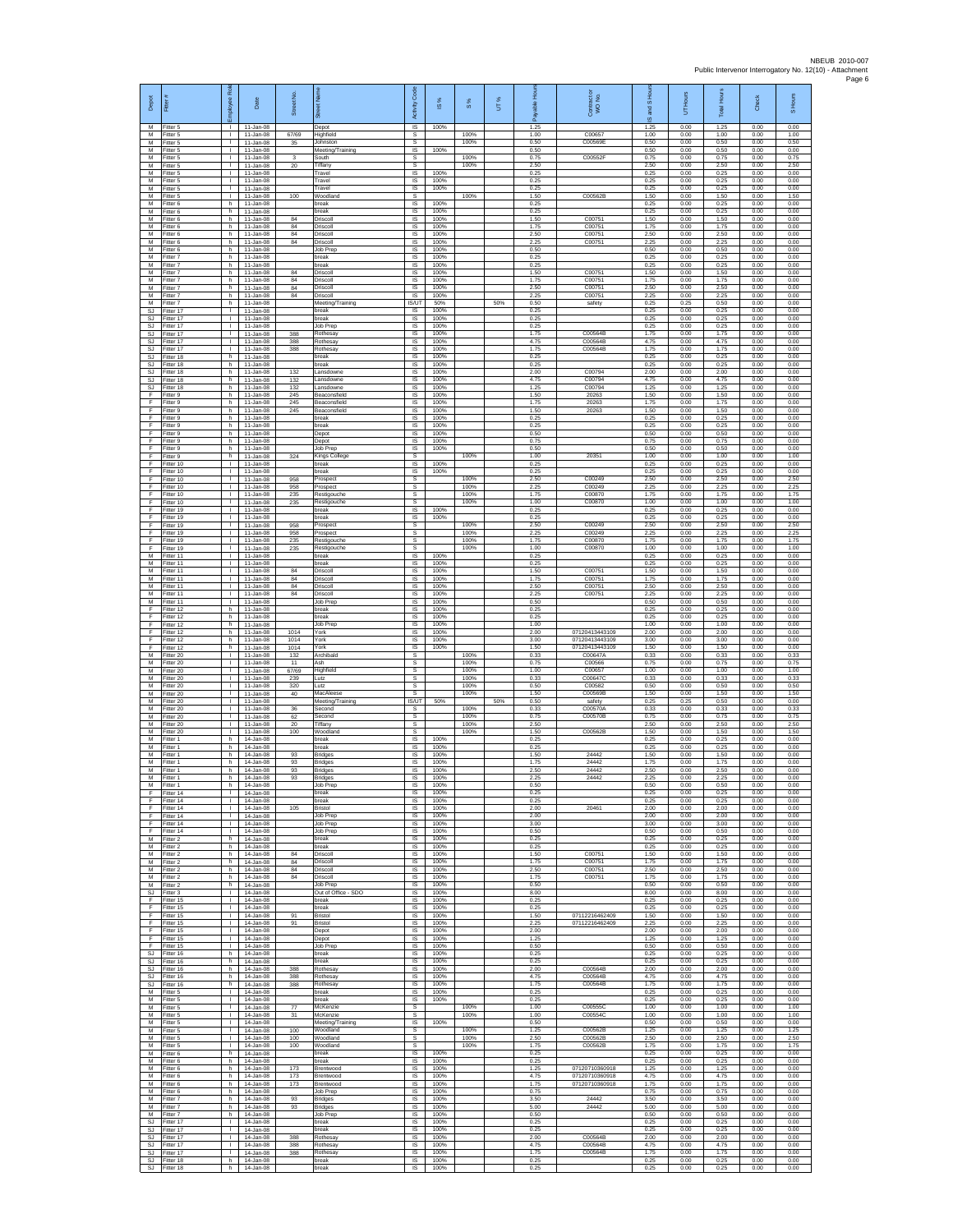| Depot                  | Fitter                              | ē<br>nployee                       | Date                                    | Street No.        |                                          | Code<br>Activity                  | 1S%                  | $S\%$        | UT% | ஃ                     | Contract or<br>WO No.                     | S Ho<br>g<br>ဖ        | UT Hours             | <b>Total Hours</b>    | Check                | S Hours              |
|------------------------|-------------------------------------|------------------------------------|-----------------------------------------|-------------------|------------------------------------------|-----------------------------------|----------------------|--------------|-----|-----------------------|-------------------------------------------|-----------------------|----------------------|-----------------------|----------------------|----------------------|
| SJ.<br>SJ              | Fitter 18<br>Fitter 18              | h.<br>h                            | 14-Jan-08<br>14-Jan-08                  | 388<br>388        | Rothesay<br><b>Rothesay</b>              | <b>IS</b><br>IS                   | 100%<br>100%         |              |     | 2.00<br>3.75          | C00564B<br>C00564B                        | 2.00<br>3.75          | 0.00<br>0.00         | 2.00<br>3.75          | 0.00<br>0.00         | 0.00<br>0.00         |
| SJ<br>F                | Fitter 18<br>Fitter 9               | h.<br>h.                           | 14-Jan-08<br>14-Jan-08                  | 388               | Rothesay<br>break                        | $\sf IS$<br><b>IS</b>             | 100%<br>100%         |              |     | 2.25<br>0.25          | C00564B                                   | 2.25<br>0.25          | 0.00<br>0.00         | 2.25<br>0.25          | 0.00<br>0.00         | 0.00<br>0.00         |
| E<br>F<br>F            | Fitter 9<br>Fitter 9<br>Fitter 9    | h<br>h.<br>h                       | 14-Jan-08<br>14-Jan-08<br>14-Jan-08     | 91<br>91          | oreak<br>Bristol<br>Bristol              | IS<br>1S<br>IS                    | 100%<br>100%<br>100% |              |     | 0.25<br>1.50<br>2.25  | 07112216462409<br>07112216462409          | 0.25<br>1.50<br>2.25  | 0.00<br>0.00<br>0.00 | 0.25<br>1.50<br>2.25  | 0.00<br>0.00<br>0.00 | 0.00<br>0.00<br>0.00 |
| F<br>F                 | Fitter 9<br>-itter 9                | h<br>h.                            | 14-Jan-08<br>14-Jan-08                  |                   | Depot<br>Depot                           | IS<br>IS                          | 100%<br>100%         |              |     | 2.00<br>1.25          |                                           | 2.00<br>1.25          | 0.00<br>0.00         | 2.00<br>1.25          | 0.00<br>0.00         | 0.00<br>0.00         |
| F<br>F                 | Fitter 9<br>Fitter 10               | $\mathsf{h}$<br>$\mathbf{L}$       | 14-Jan-08<br>14-Jan-08                  |                   | <b>Job Prep</b><br>break                 | $\sf IS$<br><b>IS</b>             | 100%<br>100%         |              |     | 0.50<br>0.25          |                                           | 0.50<br>0.25          | 0.00<br>0.00         | 0.50<br>0.25          | 0.00<br>0.00         | 0.00<br>0.00         |
| F.<br>F                | Fitter 10<br>Fitter 10              | $\mathbf{L}$<br>т.                 | 14-Jan-08<br>14-Jan-08                  | 235               | break<br>Restigouche                     | IS<br>IS                          | 100%<br>100%         |              |     | 0.25<br>2.00          | C00870                                    | 0.25<br>2.00          | 0.00<br>0.00         | 0.25<br>2.00          | 0.00<br>0.00         | 0.00<br>0.00         |
| F<br>F                 | Fitter 10<br>Fitter 10              | т<br>$\mathbf{L}$                  | 14-Jan-08<br>14-Jan-08                  | 235<br>235        | Restigouche<br>Restigouche               | IS<br>IS                          | 100%<br>100%         |              |     | 2.00<br>1.50          | C00870<br>C00870                          | 2.00<br>1.50          | 0.00<br>0.00         | 2.00<br>1.50          | 0.00<br>0.00         | 0.00<br>0.00         |
| F<br>F<br>F            | Fitter 10<br>Fitter 10<br>Fitter 19 | т.<br>Τ.<br>H.                     | 14-Jan-08<br>14-Jan-08<br>$14 -$ lan-08 | 235               | Restigouche<br>Miscellaneou:<br>oreak    | IS<br>1S<br>IS                    | 100%<br>100%<br>100% |              |     | 1.50<br>1.00<br>0.25  | C00870                                    | 1.50<br>1.00<br>0.25  | 0.00<br>0.00<br>0.00 | 1.50<br>1.00<br>0.25  | 0.00<br>0.00<br>0.00 | 0.00<br>0.00<br>0.00 |
| E<br>F.                | Fitter 19<br>Fitter 19              | T.<br>$\mathbb{L}$                 | 14-Jan-08<br>14-Jan-08                  | 235               | oreak<br>Restigouche                     | IS<br>$\sf IS$                    | 100%<br>100%         |              |     | 0.25<br>2.00          | C00870                                    | 0.25<br>2.00          | 0.00<br>0.00         | 0.25<br>2.00          | 0.00<br>0.00         | 0.00<br>0.00         |
| F<br>F                 | Fitter 19<br>Fitter 19              | $\mathbf{L}$<br>л.                 | 14-Jan-08<br>14-Jan-08                  | 235<br>235        | Restigouche<br>Restigouche               | IS<br>IS                          | 100%<br>100%         |              |     | 4.00<br>2.00          | C00870<br>C00870                          | 4.00<br>2.00          | 0.00<br>0.00         | 4.00<br>2.00          | 0.00<br>0.00         | 0.00<br>0.00         |
| M<br>М<br>M            | Fitter 11<br>Fitter 11<br>Fitter 11 | $\mathbf{L}$<br>т.<br>т            | 14-Jan-08<br>14-Jan-08<br>14-Jan-08     | 173               | break<br>oreak<br>Brentwood              | <b>IS</b><br>IS<br>IS             | 100%<br>100%<br>100% |              |     | 0.25<br>0.25<br>1.25  | 07120710360918                            | 0.25<br>0.25<br>1.25  | 0.00<br>0.00<br>0.00 | 0.25<br>0.25<br>1.25  | 0.00<br>0.00<br>0.00 | 0.00<br>0.00<br>0.00 |
| M<br>М                 | Fitter 11<br>Fitter 11              | $\mathbf{L}$<br>T.                 | 14-Jan-08<br>14-Jan-08                  | 173<br>173        | Brentwood<br>Brentwood                   | <b>IS</b><br>$\sf IS$             | 100%<br>100%         |              |     | 4.75<br>1.75          | 07120710360918<br>07120710360918          | 4.75<br>1.75          | 0.00<br>0.00         | 4.75<br>1.75          | 0.00<br>0.00         | 0.00<br>0.00         |
| М<br>F                 | Fitter 11<br>Fitter 12              | T.<br>h                            | 14-Jan-08<br>14-Jan-08                  |                   | Job Prep<br>break                        | $\sf IS$<br>IS                    | 100%<br>100%         |              |     | 0.75<br>0.25          |                                           | 0.75<br>0.25          | 0.00<br>0.00         | 0.75<br>0.25          | 0.00<br>0.00         | 0.00<br>0.00         |
| F<br>F                 | Fitter 12<br>Fitter 12              | h<br>h.                            | 14-Jan-08<br>14-Jan-08                  | 105               | oreak<br>Bristol                         | IS<br>IS                          | 100%<br>100%         |              |     | 0.25<br>2.00          | 20461                                     | 0.25<br>2.00          | 0.00<br>0.00         | 0.25<br>2.00          | 0.00<br>0.00         | 0.00<br>0.00         |
| F<br>E<br>F            | Fitter 12<br>Fitter 12<br>Fitter 12 | h<br>h<br>h.                       | 14-Jan-08<br>14-Jan-08<br>14-Jan-08     |                   | Job Prep<br>Job Prep<br>Job Prep         | IS<br>IS<br>IS                    | 100%<br>100%<br>100% |              |     | 2.00<br>3.00<br>0.50  |                                           | 2.00<br>3.00<br>0.50  | 0.00<br>0.00<br>0.00 | 2.00<br>3.00<br>0.50  | 0.00<br>0.00<br>0.00 | 0.00<br>0.00<br>0.00 |
| М<br>M                 | Fitter 20<br>Fitter 20              | T.<br>$\mathbf{L}$                 | 14-Jan-08<br>$14 -$ lan-08              |                   | break<br>break                           | IS<br><b>IS</b>                   | 100%<br>100%         |              |     | 0.25<br>0.25          |                                           | 0.25<br>0.25          | 0.00<br>0.00         | 0.25<br>0.25          | 0.00<br>0.00         | 0.00<br>0.00         |
| M<br>М                 | Fitter 20<br>Fitter 20              | $\mathbb{L}$<br>٠                  | 14-Jan-08<br>14-Jan-08                  | 77<br>31          | McKenzie<br>McKenzie                     | s<br>s                            |                      | 100%<br>100% |     | 1.00<br>1.00          | C005550<br>C00554C                        | 1.00<br>1.00          | 0.00<br>0.00         | 1.00<br>1.00          | 0.00<br>0.00         | 1.00<br>1.00         |
| M<br>M<br>М            | Fitter 20<br>Fitter 20<br>Fitter 20 | т<br>$\mathbf{L}$<br>$\mathbf{L}$  | 14-Jan-08<br>14-Jan-08<br>14-Jan-08     | 100<br>100        | Meeting/Training<br>Woodland<br>Woodland | IS<br>s<br>s                      | 100%                 | 100%<br>100% |     | 0.50<br>1.25<br>2.50  | C00562B<br>C00562B                        | 0.50<br>1.25<br>2.50  | 0.00<br>0.00<br>0.00 | 0.50<br>1.25<br>2.50  | 0.00<br>0.00<br>0.00 | 0.00<br>1.25<br>2.50 |
| M<br>M                 | Fitter 20<br>Fitter 1               | τ.<br>h                            | 14-Jan-08<br>15-Jan-08                  | 100<br>93         | Woodland<br>Bridges                      | s<br>IS                           | 100%                 | 100%         |     | 1.75<br>12.00         | C00562B<br>24442                          | 1.75<br>12.00         | 0.00<br>0.00         | 1.75<br>12.00         | 0.00<br>0.00         | 1.75<br>0.00         |
| M<br>F                 | Fitter 1<br>Fitter 14               | h<br>$\mathbf{L}$                  | 15-Jan-08<br>15-Jan-08                  | 65                | Job Prep<br>Beechwood                    | IS<br>IS                          | 100%<br>100%         |              |     | 0.50<br>2.00          | 20127                                     | 0.50<br>2.00          | 0.00<br>0.00         | 0.50<br>2.00          | 0.00<br>0.00         | 0.00<br>0.00         |
| F<br>F<br>E            | ltter 14<br>Fitter 14<br>Fitter 14  | т.<br>л.<br>$\mathbf{L}$           | 15-Jan-08<br>15-Jan-08                  |                   | oreak<br>break<br>Job Prep               | IS<br>-IS<br>IS                   | 100%<br>100%<br>100% |              |     | 0.25<br>0.25<br>2.00  |                                           | 0.25<br>0.25<br>200   | 0.00<br>0.00<br>0.00 | 0.25<br>0.25<br>2.00  | 0.00<br>0.00<br>0.00 | 0.00<br>0.00<br>0.00 |
| F<br>F                 | Fitter 14<br>Fitter 14              | ٠<br>$\mathbf{L}$                  | 15-Jan-08<br>15-Jan-08<br>15-Jan-08     |                   | Job Prep<br><b>Job Prep</b>              | IS<br>IS                          | 100%<br>100%         |              |     | 2.00<br>1.50          |                                           | 2.00<br>1.50          | 0.00<br>0.00         | 2.00<br>1.50          | 0.00<br>0.00         | 0.00<br>0.00         |
| M<br>М                 | Fitter 2<br>Fitter 2                | h<br>h                             | 15-Jan-08<br>15-Jan-08                  |                   | break<br>break                           | IS<br>$\sf IS$                    | 100%<br>100%         |              |     | 0.25<br>0.25          |                                           | 0.25<br>0.25          | 0.00<br>0.00         | 0.25<br>0.25          | 0.00<br>0.00         | 0.00<br>0.00         |
| M<br>M                 | Fitter 2<br>Fitter 2                | h.<br>h.                           | 15-Jan-08<br>15-Jan-08                  |                   | Depot<br>Depot                           | $\sf IS$<br><b>IS</b>             | 100%<br>100%         |              |     | 0.50<br>1.25          |                                           | 0.50<br>1.25          | 0.00<br>0.00         | 0.50<br>1.25          | 0.00<br>0.00         | 0.00<br>0.00         |
| М<br>М<br>М            | Fitter 2<br>Fitter 2<br>Fitter 2    | h<br>h.<br>h                       | 15-Jan-08<br>15-Jan-08<br>15-Jan-08     | 427<br>220        | High<br>Meeting/Training<br>Mill         | s<br>1S<br>s                      | 100%                 | 100%<br>100% |     | 2.00<br>0.50<br>1.00  | C00669A<br>24224                          | 2.00<br>0.50<br>1.00  | 0.00<br>0.00<br>0.00 | 2.00<br>0.50<br>1.00  | 0.00<br>0.00<br>0.00 | 2.00<br>0.00<br>1.00 |
| M<br>M                 | Fitter 2<br>-itter 2                | h<br>h.                            | 15-Jan-08<br>15-Jan-08                  | 220<br>50         | Mill<br>Salter                           | s<br>s                            |                      | 100%<br>100% |     | 1.00<br>0.75          | 24224<br>C00669B                          | 1.00<br>0.75          | 0.00<br>0.00         | 1.00<br>0.75          | 0.00<br>0.00         | 1.00<br>0.75         |
| М<br>M                 | Fitter 2<br>Fitter 2                | h<br>h                             | 15-Jan-08<br>15-Jan-08                  |                   | Travel<br>Travel                         | $\sf IS$<br><b>IS</b>             | 100%<br>100%         |              |     | 0.50<br>0.50          |                                           | 0.50<br>0.50          | 0.00<br>0.00         | 0.50<br>0.50          | 0.00<br>0.00         | 0.00<br>0.00         |
| M<br>SJ                | Fitter 2<br>Fitter 3                | h.<br>т.                           | 15-Jan-08<br>15-Jan-08                  |                   | Travel<br>break                          | IS<br>IS                          | 100%<br>100%         |              |     | 0.50<br>0.25          |                                           | 0.50<br>0.25          | 0.00<br>0.00         | 0.50<br>0.25          | 0.00<br>0.00         | 0.00<br>0.00         |
| SJ<br>SJ.<br>SJ        | Fitter 3<br>Fitter 3<br>-itter 3    | т<br>$\mathbf{L}$<br>т.            | 15-Jan-08<br>15-Jan-08<br>15-Jan-08     | 132<br>132        | break<br>Lansdowne<br>ansdowne           | IS<br><b>IS</b><br>IS             | 100%<br>100%<br>100% |              |     | 0.25<br>2.00<br>3.75  | C00794<br>C00794                          | 0.25<br>2.00<br>3.75  | 0.00<br>0.00<br>0.00 | 0.25<br>2.00<br>3.75  | 0.00<br>0.00<br>0.00 | 0.00<br>0.00<br>0.00 |
| SJ<br>F                | Fitter 3<br>Fitter 15               | Τ.<br>$\mathbb{L}$                 | 15-Jan-08<br>15-Jan-08                  | 132               | ansdowne<br>oreak                        | 1S<br>IS                          | 100%<br>100%         |              |     | 2.25<br>0.25          | C00794                                    | 2.25<br>0.25          | 0.00<br>0.00         | 2.25<br>0.25          | 0.00<br>0.00         | 0.00<br>0.00         |
| F<br>F.                | Fitter 15<br>Fitter 15              | T.<br>$\mathbb{L}$                 | 15-Jan-08<br>15-Jan-08                  | 91                | break<br>Bristol                         | IS<br>$\sf IS$                    | 100%<br>100%         |              |     | 0.25<br>1.50          | 07112216462409                            | 0.25<br>1.50          | 0.00<br>0.00         | 0.25<br>1.50          | 0.00<br>0.00         | 0.00<br>0.00         |
| F<br>F<br>F.           | ltter 15<br>Fitter 15<br>Fitter 15  | $\mathbf{L}$<br>л.<br>$\mathbf{L}$ | 15-Jan-08<br>15-Jan-08<br>15-Jan-08     | 91                | Bristol<br>Depot                         | IS<br>-IS<br><b>IS</b>            | 100%<br>100%<br>100% |              |     | 1.75<br>2.00<br>1.00  | 07112216462409                            | 1.75<br>2.00<br>1.00  | 0.00<br>0.00<br>0.00 | 1.75<br>2.00<br>1.00  | 0.00<br>0.00<br>0.00 | 0.00<br>0.00<br>0.00 |
| F<br>F                 | Fitter 15<br>Fitter 15              | т.<br>т                            | 15-Jan-08<br>15-Jan-08                  |                   | Depot<br>Depot<br>Job Prep               | IS<br>IS                          | 100%<br>100%         |              |     | 0.50<br>0.50          |                                           | 0.50<br>0.50          | 0.00<br>0.00         | 0.50<br>0.50          | 0.00<br>0.00         | 0.00<br>0.00         |
| F<br>SJ                | Fitter 15<br>Fitter 16              | $\mathbf{L}$<br>h                  | 15-Jan-08<br>15-Jan-08                  | 463               | Needham<br>reak                          | s<br>$\sf IS$                     | 100%                 | 100%         |     | 0.75<br>0.25          | C00323                                    | 0.75<br>0.25          | 0.00<br>0.00         | 0.75<br>0.25          | 0.00<br>0.00         | 0.75<br>0.00         |
| SJ<br>SJ.              | Fitter 16<br>Fitter 16              | h<br>h.                            | 15-Jan-08<br>15-Jan-08                  | 388               | break<br>Rothesav                        | $\sf IS$<br>IS                    | 100%<br>100%         |              |     | 0.25<br>2.50          | C00564B                                   | 0.25<br>2.50          | 0.00<br>0.00         | 0.25<br>2.50          | 0.00<br>0.00         | 0.00<br>0.00         |
| SJ<br><b>SJ</b><br>М   | Fitter 16<br>Fitter 16<br>fitter 5  | h<br>h.<br>$\mathbf{L}$            | 15-Jan-08<br>15-Jan-08<br>15-Jan-08     | 388<br>388        | Rothesay<br><b>Rothesay</b><br>oreak     | IS<br>IS<br>IS                    | 100%<br>100%<br>100% |              |     | 4.75<br>1.75<br>0.25  | C00564B<br>C00564B                        | 4.75<br>1.75<br>0.25  | 0.00<br>0.00<br>0.00 | 4.75<br>1.75<br>0.25  | 0.00<br>0.00<br>0.00 | 0.00<br>0.00<br>0.00 |
| M<br>M                 | Fitter 5<br>Fitter 5                | л.<br>$\mathbf{L}$                 | 15-Jan-08<br>15-Jan-08                  |                   | break<br>Depot                           | IS<br>IS                          | 100%<br>100%         |              |     | 0.25<br>0.50          |                                           | 0.25<br>0.50          | 0.00<br>0.00         | 0.25<br>0.50          | 0.00<br>0.00         | 0.00<br>0.00         |
| М<br>M                 | Fitter 5<br>Fitter 5                | T.<br>$\mathbb{R}$                 | 15-Jan-08<br>15-Jan-08                  | 427               | Depot<br>High                            | $\sf IS$<br>s                     | 100%                 | 100%         |     | 1.25<br>2.00          | C00669A                                   | 1.25<br>2.00          | 0.00<br>0.00         | 1.25<br>2.00          | 0.00<br>0.00         | 0.00<br>2.00         |
| м<br>М<br>M            | Fitter 5<br>Fitter 5<br>Fitter 5    | τ.<br>т                            | 15-Jan-08<br>15-Jan-08<br>15-Jan-08     | 220<br>220        | Meeting/Training<br>Mill<br>Mill         | <b>IS</b><br>s<br>s               | 100%                 | 100%<br>100% |     | 0.50<br>1.00<br>1.00  | 24224<br>24224                            | 0.50<br>1.00<br>1.00  | 0.00<br>0.00<br>0.00 | 0.50<br>1.00<br>1.00  | 0.00<br>0.00<br>0.00 | 0.00<br>1.00<br>1.00 |
| M<br>М                 | Fitter 5<br>Fitter 5                | $\mathbf{L}$<br>$\mathbb{R}$       | 15-Jan-08<br>15-Jan-08                  | 50                | Salter<br>Travel                         | s.<br><b>IS</b>                   | 100%                 | 100%         |     | 0.75<br>0.50          | C00669B                                   | 0.75<br>0.50          | 0.00<br>0.00         | 0.75<br>0.50          | 0.00<br>0.00         | 0.75<br>0.00         |
| M<br>M                 | Fitter 5<br>Fitter 5                | Τ.<br>$\mathbb{L}$                 | 15-Jan-08<br>15-Jan-08                  |                   | Travel<br>Travel                         | IS<br>IS                          | 100%<br>100%         |              |     | 0.50<br>0.50          |                                           | 0.50<br>0.50          | 0.00<br>0.00         | 0.50<br>0.50          | 0.00<br>0.00         | 0.00<br>0.00         |
| M<br>M<br>M            | Fitter 6<br>Fitter 6<br>Fitter 6    | h<br>h.<br>h.                      | 15-Jan-08<br>15-Jan-08<br>15-Jan-08     | 173               | break<br>break<br>Brentwood              | IS<br>IS<br>IS                    | 100%<br>100%<br>100% |              |     | 0.25<br>0.25<br>1.50  | 07120710360818                            | 0.25<br>0.25<br>1.50  | 0.00<br>0.00<br>0.00 | 0.25<br>0.25<br>1.50  | 0.00<br>0.00<br>0.00 | 0.00<br>0.00<br>0.00 |
| M<br>M                 | Fitter 6<br>Fitter 6                | h<br>h.                            | 15-Jan-08<br>15-Jan-08                  | 173<br>173        | Brentwood<br>Brentwood                   | <b>IS</b><br><b>IS</b>            | 100%<br>100%         |              |     | 4.75<br>1.75          | 07120710360818<br>07120710360818          | 4.75<br>175           | 0.00<br>0.00         | 4.75<br>1.75          | 0.00<br>0.00         | 0.00<br>0.00         |
| М<br>M                 | Fitter 6<br>Fitter 6                | h<br>h.                            | 15-Jan-08<br>15-Jan-08                  | 93                | Bridges<br><b>Job Prep</b>               | IS<br>IS                          | 100%<br>100%         |              |     | 3.00<br>0.50          | 24442                                     | 3.00<br>0.50          | 0.00<br>0.00         | 3.00<br>0.50          | 0.00<br>0.00         | 0.00<br>0.00         |
| M<br>SJ                | M Fitter 7<br>Fitter 7<br>Fitter 17 | h.<br>h<br>$\mathbf{L}$            | 15-Jan-08<br>15-Jan-08<br>15-Jan-08     | 93                | <b>Bridges</b><br>Job Prep<br>break      | <b>IS</b><br>$\sf IS$<br>$\sf IS$ | 100%<br>100%<br>100% |              |     | 12.00<br>0.50<br>0.25 | 24442                                     | 12.00<br>0.50<br>0.25 | 0.00<br>0.00<br>0.00 | 12.00<br>0.50<br>0.25 | 0.00<br>0.00<br>0.00 | 0.00<br>0.00<br>0.00 |
| SJ.                    | SJ Fitter 17<br>Fitter 17           | $\mathbf{L}$<br>$\mathbb{R}$       | 15-Jan-08<br>15-Jan-08                  | 388               | break<br>Rothesay                        | <b>IS</b><br>IS                   | 100%<br>100%         |              |     | 0.25<br>2.50          | C00564B                                   | 0.25<br>2.50          | 0.00<br>0.00         | 0.25<br>2.50          | 0.00<br>0.00         | 0.00<br>0.00         |
| SJ.<br>SJ              | Fitter 17<br>Fitter 17              | $\mathbb{L}$<br>$\mathbb{L}$       | 15-Jan-08<br>15-Jan-08                  | 388<br>388        | Rothesay<br>Rothesay                     | <b>IS</b><br>IS                   | 100%<br>100%         |              |     | 4.75<br>1.75          | C00564B<br>C00564B                        | 4.75<br>1.75          | 0.00<br>0.00         | 4.75<br>1.75          | 0.00<br>0.00         | 0.00<br>0.00         |
| SJ<br>SJ.              | Fitter 18<br>Fitter 18              | h.<br>h                            | 15-Jan-08<br>15-Jan-08                  |                   | break<br>break                           | <b>IS</b><br>IS                   | 100%<br>100%         |              |     | 0.25<br>0.25          |                                           | 0.25<br>0.25          | 0.00<br>0.00         | 0.25<br>0.25          | 0.00<br>0.00         | 0.00<br>0.00         |
| <b>SJ</b><br>SJ.<br>SJ | Fitter 18<br>Fitter 18<br>Fitter 18 | $\mathsf{h}$<br>h<br>h.            | 15-Jan-08<br>15-Jan-08<br>15-Jan-08     | 132<br>132<br>132 | Lansdowne<br>Lansdowne<br>Lansdowne      | IS<br><b>IS</b><br><b>IS</b>      | 100%<br>100%<br>100% |              |     | 2.00<br>3.75<br>2.25  | C00794<br>C00794<br>C00794                | 2.00<br>3.75<br>2.25  | 0.00<br>0.00<br>0.00 | 2.00<br>3.75<br>2.25  | 0.00<br>0.00<br>0.00 | 0.00<br>0.00<br>0.00 |
| F<br>Ŧ                 | Fitter 9<br>Fitter 9                | h<br>h.                            | 15-Jan-08<br>15-Jan-08                  |                   | break<br>break                           | IS<br><b>IS</b>                   | 100%<br>100%         |              |     | 0.25<br>0.25          |                                           | 0.25<br>0.25          | 0.00<br>0.00         | 0.25<br>0.25          | 0.00<br>0.00         | 0.00<br>0.00         |
| F<br>$\mathsf F$       | Fitter 9<br>Fitter 9                | h<br>h                             | 15-Jan-08<br>15-Jan-08                  | 91<br>91          | Bristol<br>Bristol                       | IS.<br>IS                         | 100%<br>100%         |              |     | 1.50<br>1.75          | 07112216462409<br>07112216462409          | 1.50<br>1.75          | 0.00<br>0.00         | 1.50<br>1.75          | 0.00<br>0.00         | 0.00<br>0.00         |
| F<br>F<br>F            | Fitter 9<br>Fitter 9<br>Fitter 9    | h.<br>h.<br>h                      | 15-Jan-08<br>15-Jan-08<br>15-Jan-08     |                   | Depot<br>Depot<br>Job Prep               | IS<br>IS<br>IS                    | 100%<br>100%<br>100% |              |     | 3.00<br>0.75<br>0.50  |                                           | 3.00<br>0.75<br>0.50  | 0.00<br>0.00<br>0.00 | 3.00<br>0.75<br>0.50  | 0.00<br>0.00<br>0.00 | 0.00<br>0.00<br>0.00 |
| F.<br>F                | Fitter 10<br>Fitter 10              | $\mathbf{L}$<br>$\mathbb{L}$       | 15-Jan-08<br>15-Jan-08                  |                   | break<br>oreak                           | IS<br>IS                          | 100%<br>100%         |              |     | 0.25<br>0.25          |                                           | 0.25<br>0.25          | 0.00<br>0.00         | 0.25<br>0.25          | 0.00<br>0.00         | 0.00<br>0.00         |
| F<br>F.                | Fitter 10<br>Fitter 10              | л.<br>$\mathbf{L}$                 | 15-Jan-08<br>15-Jan-08                  | 235<br>235        | Restigouche<br>Restigouche               | <b>IS</b><br><b>IS</b>            | 100%<br>100%         |              |     | 2.00<br>4.00          | C00870<br>C00870                          | 2.00<br>4.00          | 0.00<br>0.00         | 2.00<br>4.00          | 0.00<br>0.00         | 0.00<br>0.00         |
| F<br>F.<br>F.          | Fitter 10<br>Fitter 19              | т.<br>т<br>$\mathbf{I}$            | 15-Jan-08<br>15-Jan-08                  | 235               | Restigouche<br>break<br>break            | IS<br><b>IS</b><br><b>IS</b>      | 100%<br>100%<br>100% |              |     | 2.00<br>0.25<br>0.25  | C00870                                    | 2.00<br>0.25<br>0.25  | 0.00<br>0.00<br>0.00 | 2.00<br>0.25<br>0.25  | 0.00<br>0.00<br>0.00 | 0.00<br>0.00<br>0.00 |
| F<br>F                 | Fitter 19<br>Fitter 19<br>Fitter 19 | т.<br>$\mathbf{L}$                 | 15-Jan-08<br>15-Jan-08<br>15-Jan-08     | 235<br>235        | Restigouche<br>Restigouche               | $\sf IS$<br>$\sf IS$              | 100%<br>100%         |              |     | 2.00<br>4.00          | C00870<br>C00870                          | 2.00<br>4.00          | 0.00<br>0.00         | 2.00<br>4.00          | 0.00<br>0.00         | 0.00<br>0.00         |
| F<br>M                 | Fitter 19<br>Fitter 11              | $\mathbf{L}$<br>$\mathbb{R}$       | 15-Jan-08<br>15-Jan-08                  | 235               | Restigouche<br>break                     | <b>IS</b><br>IS                   | 100%<br>100%         |              |     | 2.00<br>0.25          | C00870                                    | 2.00<br>0.25          | 0.00<br>0.00         | 2.00<br>0.25          | 0.00<br>0.00         | 0.00<br>0.00         |
| M<br>М                 | Fitter 11<br>Fitter 11              | H.<br>т.                           | 15-Jan-08<br>15-Jan-08                  | 173               | break<br>Brentwood                       | IS<br>IS                          | 100%<br>100%         |              |     | 0.25<br>1.50          | 07120710360818                            | 0.25<br>1.50          | 0.00<br>0.00         | 0.25<br>1.50          | 0.00<br>0.00         | 0.00<br>0.00         |
| M<br>M<br>М            | Fitter 11<br>Fitter 11<br>Fitter 11 | л.<br>$\mathbf{L}$<br>$\mathbf{I}$ | 15-Jan-08<br>15-Jan-08<br>15-Jan-08     | 173<br>173<br>93  | Brentwood<br>Brentwood<br>Bridges        | <b>IS</b><br><b>IS</b><br>IS      | 100%<br>100%<br>100% |              |     | 4.75<br>1.75<br>3.00  | 07120710360818<br>07120710360818<br>24442 | 4.75<br>1.75<br>3.00  | 0.00<br>0.00<br>0.00 | 4.75<br>1.75<br>3.00  | 0.00<br>0.00<br>0.00 | 0.00<br>0.00<br>0.00 |
| F.                     | M Fitter 11<br>Fitter 12            | $\mathbf{L}$                       | 15-Jan-08<br>h 15-Jan-08                | 65                | Job Prep<br>Beechwood                    | IS<br><b>IS</b>                   | 100%<br>100%         |              |     | 0.50<br>2.00          | 20127                                     | 0.50<br>2.00          | 0.00<br>0.00         | 0.50<br>2.00          | 0.00<br>0.00         | 0.00<br>0.00         |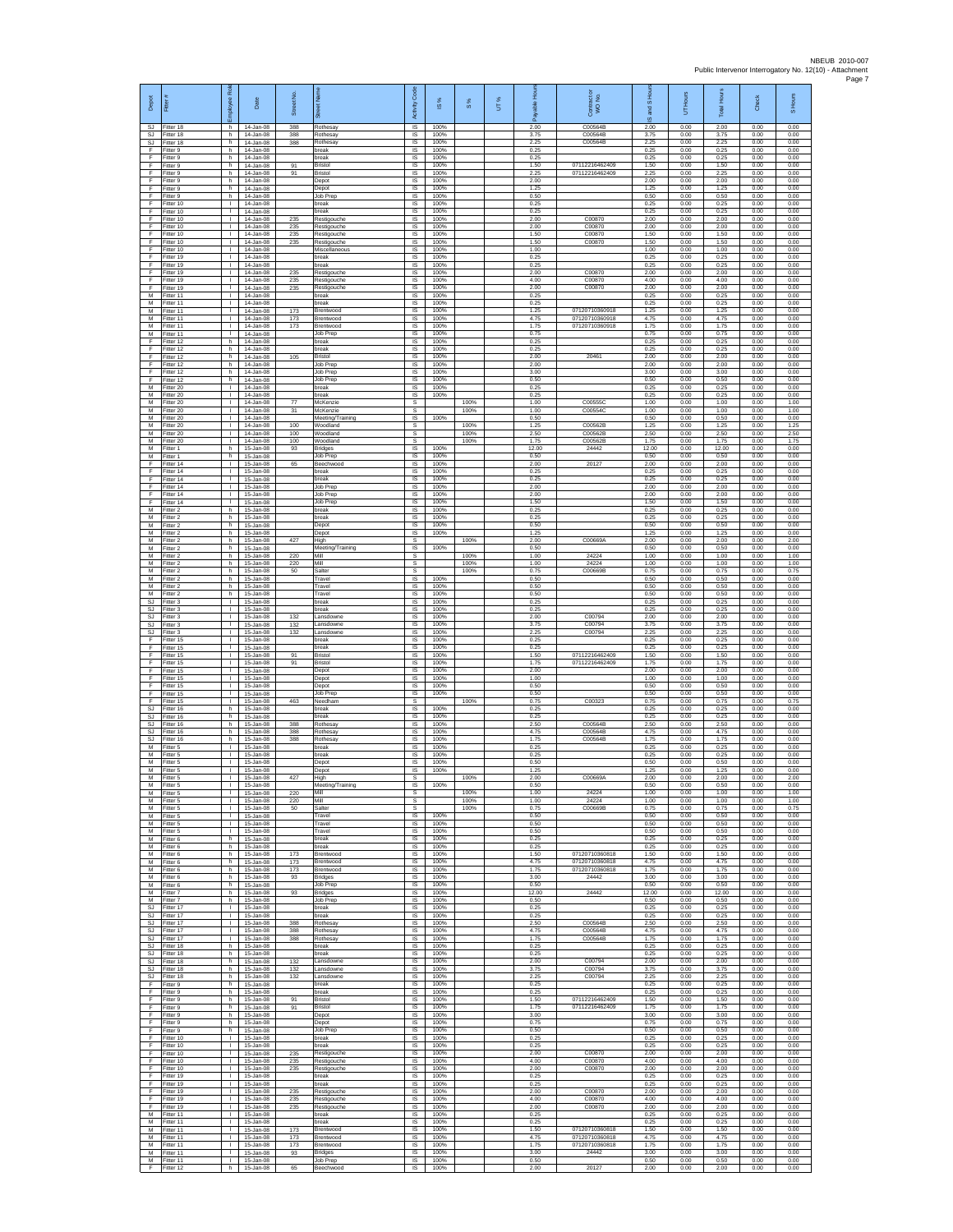| Depot                        | Fitter                              | Rol<br>Employee                              | Date                                         | Street No.        |                                                   | Activity Code               | <b>iS%</b>           | 8%                   | UT% | able Hou<br>இ        | Contract or<br>WO No.            | IS and SHC           | UT Hours             | <b>Total Hours</b>   | Check                | S Hours              |
|------------------------------|-------------------------------------|----------------------------------------------|----------------------------------------------|-------------------|---------------------------------------------------|-----------------------------|----------------------|----------------------|-----|----------------------|----------------------------------|----------------------|----------------------|----------------------|----------------------|----------------------|
| F<br>F<br>F                  | Fitter 12<br>Fitter 12<br>Fitter 12 | h<br>h.<br>h                                 | 15-Jan-08<br>15-Jan-08<br>15-Jan-08          |                   | break<br>break<br>Job Prep                        | IS<br>IS<br>IS              | 100%<br>100%<br>100% |                      |     | 0.25<br>0.25<br>2.00 |                                  | 0.25<br>0.25<br>2.00 | 0.00<br>0.00<br>0.00 | 0.25<br>0.25<br>2.00 | 0.00<br>0.00<br>0.00 | 0.00<br>0.00<br>0.00 |
| F<br>F<br>M                  | Fitter 12<br>Fitter 12<br>Fitter 20 | h<br>h<br>л.                                 | 15-Jan-08<br>15-Jan-08<br>15-Jan-08          |                   | Job Prep<br>Job Prep<br>Out of Office - Storm Day | IS<br>IS<br>-IS             | 100%<br>100%<br>100% |                      |     | 2.00<br>1.50<br>8.00 | storm day                        | 2.00<br>1.50<br>8.00 | 0.00<br>0.00<br>0.00 | 2.00<br>1.50<br>8.00 | 0.00<br>0.00<br>0.00 | 0.00<br>0.00<br>0.00 |
| M<br>М                       | Fitter 1<br>Fitter 1                | h.<br>h                                      | 16-Jan-08<br>16-Jan-08                       |                   | break<br>break                                    | IS<br>IS                    | 100%<br>100%         |                      |     | 0.25<br>0.25         |                                  | 0.25<br>0.25         | 0.00<br>0.00         | 0.25<br>0.25         | 0.00<br>0.00         | 0.00<br>0.00         |
| M<br>M<br>М                  | Fitter 1<br>Fitter 1<br>-itter 1    | h.<br>h<br>h                                 | $16 - \frac{1}{2}$<br>16-Jan-08<br>16-Jan-08 | 98<br>98          | Job Prep<br>McSweeney<br>McSweene                 | IS<br>IS<br>IS              | 100%<br>100%<br>100% |                      |     | 1.25<br>0.75<br>1.75 | 100800656784<br>100800656784     | 1.25<br>0.75<br>1.75 | 0.00<br>0.00<br>0.00 | 1.25<br>0.75<br>1.75 | 0.00<br>0.00<br>0.00 | 0.00<br>0.00<br>0.00 |
| M<br>M                       | Fitter 1<br>Fitter 1                | h<br>h.                                      | 16-Jan-08<br>16-Jan-08                       | 98<br>98          | McSweeney<br>McSweeney                            | $\sf IS$<br>IS              | 100%<br>100%         |                      |     | 2.50<br>2.25         | 100800656784<br>100800656784     | 2.50<br>2.25         | 0.00<br>0.00         | 2.50<br>2.25         | 0.00<br>0.00         | 0.00<br>0.00         |
| E<br>F<br>F                  | Fitter 14<br>Fitter 14<br>Fitter 14 | $\mathbf{L}$<br>т.<br>т.                     | 16-Jan-08<br>16-Jan-08<br>16-Jan-08          |                   | oreak<br>break<br>Depot                           | IS<br>IS<br>IS              | 100%<br>100%<br>100% |                      |     | 0.25<br>0.25<br>3.00 |                                  | 0.25<br>0.25<br>3.00 | 0.00<br>0.00<br>0.00 | 0.25<br>0.25<br>3.00 | 0.00<br>0.00<br>0.00 | 0.00<br>0.00<br>0.00 |
| E<br>F                       | Fitter 14<br>Fitter 14              | л.<br>$\mathbf{L}$                           | 16-Jan-08<br>16-Jan-08                       |                   | Depot<br>Job Prep                                 | -IS<br>IS                   | 100%<br>100%         |                      |     | 2.50<br>1.00         |                                  | 2.50<br>1.00         | 0.00<br>0.00         | 2.50<br>1.00         | 0.00<br>0.00         | 0.00<br>0.00         |
| F<br>M<br>SJ.                | Fitter 14<br>Fitter 2<br>Fitter 3   | $\mathbf{I}$<br>h.<br>л.                     | 16-Jan-08<br>16-Jan-08<br>16-Jan-08          | 523               | Waterloo<br>Out of Office - Sick<br>break         | $\sf IS$<br>IS<br>IS        | 100%<br>100%<br>100% |                      |     | 1.00<br>0.00<br>0.25 | 20259                            | 1.00<br>0.00<br>0.25 | 0.00<br>0.00<br>0.00 | 1.00<br>0.00<br>0.25 | 0.00<br>0.00<br>0.00 | 0.00<br>0.00<br>0.00 |
| <b>SJ</b><br>SJ              | Fitter 3<br>Fitter 3                | τ.<br>$\mathbf{L}$                           | 16-Jan-08<br>16-Jan-08                       | 132               | break<br>ansdowne                                 | IS<br>IS                    | 100%<br>100%<br>100% |                      |     | 0.25<br>2.00<br>6.75 | C0079<br>C00794                  | 0.25<br>2.00<br>6.75 | 0.00<br>0.00<br>0.00 | 0.25<br>2.00<br>6.75 | 0.00<br>0.00<br>0.00 | 0.00<br>0.00<br>0.00 |
| SJ<br>SJ<br>F                | Fitter 3<br>-itter 3<br>Fitter 15   | $\mathbf{L}$<br>$\mathbf{L}$<br>т.           | 16-Jan-08<br>16-Jan-08<br>16-Jan-08          | 132<br>132        | ansdowne<br>ansdowne.<br>break                    | IS<br>IS<br>IS              | 100%<br>100%         |                      |     | 4.75<br>0.25         | C00794                           | 4.75<br>0.25         | 0.00<br>0.00         | 4.75<br>0.25         | 0.00<br>0.00         | 0.00<br>0.00         |
| F<br>F<br>F                  | Fitter 15<br>Fitter 15<br>Fitter 15 | $\mathbf{L}$<br>т.<br>т.                     | 16-Jan-08<br>16-Jan-08<br>16-Jan-08          |                   | reak<br>Depot<br>Depot                            | IS<br>IS<br>IS              | 100%<br>100%<br>100% |                      |     | 0.25<br>3.00<br>2.50 |                                  | 0.25<br>3.00<br>2.50 | 0.00<br>0.00<br>0.00 | 0.25<br>3.00<br>2.50 | 0.00<br>0.00<br>0.00 | 0.00<br>0.00<br>0.00 |
| F<br>F                       | ltter 15<br>Fitter 15               | т.<br>л.                                     | 16-Jan-08<br>16-Jan-08                       | 523               | Job Prep<br>Waterloo                              | IS<br>-IS                   | 100%<br>100%         |                      |     | 1.00<br>1.00         | 20259                            | 1.00<br>1.00         | 0.00<br>0.00         | 1.00<br>1.00         | 0.00<br>0.00         | 0.00<br>0.00         |
| SJ.<br>М<br>M                | Fitter 16<br>Fitter 5<br>Fitter 5   | h.<br>τ.<br>$\mathbf{L}$                     | 16-Jan-08<br>16-Jan-08<br>16-Jan-08          | 91<br>42          | Out of Office - Sick<br>Atkinson<br>Donovan       | IS<br>s<br>s                | 100%                 | 100%<br>100%         |     | 0.00<br>0.50<br>0.50 | C00555B<br>C00559A               | 0.00<br>0.50<br>0.50 | 0.00<br>0.00<br>0.00 | 0.00<br>0.50<br>0.50 | 0.00<br>0.00<br>0.00 | 0.00<br>0.50<br>0.50 |
| M<br>М                       | Fitter 5<br>Fitter 5                | $\mathbf{L}$<br>$\mathbf{L}$                 | 16-Jan-08<br>16-Jan-08                       | 77<br>31          | MacKenzie<br>McKenzie                             | $\mathsf{s}$<br>$\mathbb S$ |                      | 100%<br>100%         |     | 0.50<br>1.00         | C00555C<br>C00554C               | 0.50<br>1.00         | 0.00<br>0.00         | 0.50<br>1.00         | 0.00<br>0.00         | 0.50<br>1.00         |
| M<br>M<br>M                  | Fitter 5<br>Fitter 5<br>Fitter 5    | T.<br>$\mathbf{L}$<br>$\mathbf{L}$           | 16-Jan-08<br>$16 - \ln 08$<br>16-Jan-08      | 15<br>21<br>336   | Mckenzie<br>Mckenzie<br>McLaughlir                | $\mathbb S$<br>s<br>s       |                      | 100%<br>100%<br>100% |     | 0.50<br>0.50<br>2.00 | C00557<br>C00558<br>C00562A      | 0.50<br>0.50<br>2.00 | 0.00<br>0.00<br>0.00 | 0.50<br>0.50<br>2.00 | 0.00<br>0.00<br>0.00 | 0.50<br>0.50<br>2.00 |
| М<br>M                       | Fitter 5<br>Fitter 5                | $\mathbb{L}$<br>т.                           | 16-Jan-08<br>16-Jan-08                       | 52<br>46          | Murphy<br>Savoie                                  | s<br>s                      |                      | 100%<br>100%         |     | 0.50<br>0.67         | C00559B<br>C00560A               | 0.50<br>0.67         | 0.00<br>0.00         | 0.50<br>0.67         | 0.00<br>0.00         | 0.50<br>0.67         |
| M<br>M<br>М                  | Fitter 5<br>-itter 5<br>Fitter 5    | л.<br>л.<br>$\mathbf{I}$                     | 16-Jan-08<br>16-Jan-08<br>16-Jan-08          | 58<br>64<br>75    | Savoie<br>Savoie<br>Vail                          | s<br>s<br>s                 |                      | 100%<br>100%<br>100% |     | 0.67<br>0.67<br>0.50 | C00560B<br>C00560C<br>C00554B    | 0.67<br>0.67<br>0.50 | 0.00<br>0.00<br>0.00 | 0.67<br>0.67<br>0.50 | 0.00<br>0.00<br>0.00 | 0.67<br>0.67<br>0.50 |
| M<br>M                       | Fitter 6<br>Fitter 6                | h.<br>h.                                     | 16-Jan-08<br>$16 - \ln 08$                   |                   | break<br><b>oreak</b>                             | IS<br>IS                    | 100%<br>100%         |                      |     | 0.25<br>0.25         |                                  | 0.25<br>0.25         | 0.00<br>0.00         | 0.25<br>0.25         | 0.00<br>0.00         | 0.00<br>0.00         |
| М<br>M<br>M                  | Fitter 6<br>Fitter 6<br>Fitter 6    | h<br>h.<br>h.                                | 16-Jan-08<br>16-Jan-08<br>16-Jan-08          | 98<br>98          | Job Prep<br>McSweeney<br>McSweeney                | IS<br>IS<br>-IS             | 100%<br>100%<br>100% |                      |     | 1.25<br>0.75<br>1.75 | 100800656784<br>100800656784     | 1.25<br>0.75<br>1.75 | 0.00<br>0.00<br>0.00 | 1.25<br>0.75<br>1.75 | 0.00<br>0.00<br>0.00 | 0.00<br>0.00<br>0.00 |
| М<br>M<br>M                  | itter 6<br>Fitter 6<br>Fitter 7     | h<br>h.<br>h.                                | 16-Jan-08<br>16-Jan-08<br>16-Jan-08          | 98<br>98          | McSweeney<br>McSweeney<br>oreak                   | IS<br>IS<br>IS              | 100%<br>100%<br>100% |                      |     | 2.50<br>2.25<br>0.25 | 100800656784<br>100800656784     | 2.50<br>2.25<br>0.25 | 0.00<br>0.00<br>0.00 | 2.50<br>2.25<br>0.25 | 0.00<br>0.00<br>0.00 | 0.00<br>0.00<br>0.00 |
| М<br>M                       | Fitter 7<br>Fitter 7                | h<br>h                                       | 16-Jan-08<br>16-Jan-08                       |                   | break<br>Job Prep                                 | IS<br>IS                    | 100%<br>100%         |                      |     | 0.25<br>0.50         |                                  | 0.25<br>0.50         | 0.00<br>0.00         | 0.25<br>0.50         | 0.00<br>0.00         | 0.00<br>0.00         |
| М<br>M<br>M                  | Fitter 7<br>Fitter 7<br>Fitter 7    | h<br>h.<br>h.                                | 16-Jan-08<br>16-Jan-08<br>16-Jan-08          | 12<br>12<br>12    | Veldon<br>Weldon<br>Weldon                        | IS<br>-IS<br>IS             | 100%<br>100%<br>100% |                      |     | 1.50<br>1.75<br>2.50 | C00738<br>C00738<br>C00738       | 1.50<br>1.75<br>2.50 | 0.00<br>0.00<br>0.00 | 1.50<br>1.75<br>2.50 | 0.00<br>0.00<br>0.00 | 0.00<br>0.00<br>0.00 |
| М<br>SJ.                     | Fitter 7<br>Fitter 17               | h<br>$\mathbf{L}$                            | 16-Jan-08<br>16-Jan-08                       | 12                | Neldon<br>break                                   | IS<br>IS                    | 100%<br>100%         |                      |     | 1.75<br>0.25         | C00738                           | 1.75<br>0.25         | 0.00<br>0.00         | 1.75<br>0.25         | 0.00<br>0.00         | 0.00<br>0.00         |
| SJ<br>SJ<br>SJ               | Fitter 17<br>Fitter 17<br>Fitter 17 | $\mathbf{L}$<br>$\mathbb{L}$<br>T.           | 16-Jan-08<br>16-Jan-08<br>16-Jan-08          |                   | break<br>oreak<br>break                           | IS<br>IS<br>$\sf IS$        | 100%<br>100%<br>100% |                      |     | 0.25<br>0.25<br>0.25 |                                  | 0.25<br>0.25<br>0.25 | 0.00<br>0.00<br>0.00 | 0.25<br>0.25<br>0.25 | 0.00<br>0.00<br>0.00 | 0.00<br>0.00<br>0.00 |
| SJ.<br>SJ                    | Fitter 17<br>Fitter 17              | $\mathbf{L}$<br>$\mathbf{L}$                 | 16-Jan-08<br>16-Jan-08                       | 132<br>132        | Lansdowne<br>ansdowne                             | IS<br>IS                    | 100%<br>100%         |                      |     | 2.00<br>3.75         | C00794<br>C00794                 | 2.00<br>3.75         | 0.00<br>0.00         | 2.00<br>3.75         | 0.00<br>0.00         | 0.00<br>0.00         |
| <b>SJ</b><br><b>SJ</b><br>SJ | Fitter 17<br>Fitter 17<br>Fitter 17 | т.<br>т.<br>л.                               | 16-Jan-08<br>16-Jan-08<br>16-Jan-08          | 132<br>132<br>132 | ansdowne<br>ansdowne<br>ansdowne.                 | IS<br>IS<br>- IS            | 100%<br>100%<br>100% |                      |     | 3.75<br>3.75<br>1.75 | C00794<br>C00794<br>C00794       | 3.75<br>3.75<br>1.75 | 0.00<br>0.00<br>0.00 | 3.75<br>3.75<br>1.75 | 0.00<br>0.00<br>0.00 | 0.00<br>0.00<br>0.00 |
| SJ<br>SJ                     | Fitter 18<br>Fitter 18              | h.<br>h                                      | 16-Jan-08<br>16-Jan-08                       |                   | oreak<br>break                                    | IS<br>IS                    | 100%<br>100%         |                      |     | 0.25<br>0.25         |                                  | 0.25<br>0.25         | 0.00<br>0.00         | 0.25<br>0.25         | 0.00<br>0.00         | 0.00<br>0.00         |
| SJ.<br>SJ.<br><b>SJ</b>      | Fitter 18<br>Fitter 18<br>Fitter 18 | h.<br>h.<br>h                                | 16-Jan-08<br>16-Jan-08<br>16-Jan-08          | 132               | break<br>reak<br>ansdowne                         | IS<br>IS<br>IS              | 100%<br>100%<br>100% |                      |     | 0.25<br>0.25<br>2.00 | C00794                           | 0.25<br>0.25<br>2.00 | 0.00<br>0.00<br>0.00 | 0.25<br>0.25<br>2.00 | 0.00<br>0.00<br>0.00 | 0.00<br>0.00<br>0.00 |
| SJ.<br>SJ<br>SJ              | Fitter 18<br>Fitter 18<br>Fitter 18 | h.<br>h.<br>h                                | 16-Jan-08<br>16-Jan-08<br>16-Jan-08          | 132<br>132<br>132 | ansdowne<br>ansdowne<br>ansdowne                  | IS<br>IS<br>IS              | 100%<br>100%<br>100% |                      |     | 3.75<br>3.75<br>3.75 | C00794<br>C00794<br>C00794       | 3.75<br>3.75<br>3.75 | 0.00<br>0.00<br>0.00 | 3.75<br>3.75<br>3.75 | 0.00<br>0.00<br>0.00 | 0.00<br>0.00<br>0.00 |
| SJ<br>F                      | Fitter 18<br>Fitter 9               | h<br>h.                                      | 16-Jan-08<br>16-Jan-08                       | 132               | ansdowne<br>oreak                                 | IS<br>IS                    | 100%<br>100%         |                      |     | 1.75<br>0.25         | C00794                           | 1.75<br>0.25         | 0.00<br>0.00         | 1.75<br>0.25         | 0.00<br>0.00         | 0.00<br>0.00         |
| F<br>Ŧ<br>F                  | Fitter 9<br>Fitter 9<br>Fitter 9    | h<br>h<br>h                                  | 16-Jan-08<br>16-Jan-08<br>16-Jan-08          |                   | break<br>Depot<br>Depot                           | IS<br>IS<br>IS              | 100%<br>100%<br>100% |                      |     | 0.25<br>3.00<br>2.50 |                                  | 0.25<br>3.00<br>2.50 | 0.00<br>0.00<br>0.00 | 0.25<br>3.00<br>2.50 | 0.00<br>0.00<br>0.00 | 0.00<br>0.00<br>0.00 |
| F<br>E                       | Fitter 9<br>Fitter 10               | h.<br>л.                                     | 16-Jan-08<br>16-Jan-08                       |                   | Job Prec<br><b>oreak</b>                          | -IS<br>IS                   | 100%<br>100%         |                      |     | 2.00<br>0.25         |                                  | 2.00<br>0.25         | 0.00<br>0.00         | 2.00<br>0.25         | 0.00<br>0.00         | 0.00<br>0.00         |
| F<br>F<br>F                  | Fitter 10<br>Fitter 10<br>Fitter 10 | ٠<br>$\mathbf{L}$<br>$\mathbf{L}$            | 16-Jan-08<br>$16 -$ Jan-08<br>16-Jan-08      | 235<br>235        | oreak<br>Restigouche<br>Restigouche               | IS<br>IS<br>IS              | 100%<br>100%<br>100% |                      |     | 0.25<br>2.25<br>4.00 | C00870<br>C00870                 | 0.25<br>2.25<br>4.00 | 0.00<br>0.00<br>0.00 | 0.25<br>2.25<br>4.00 | 0.00<br>0.00<br>0.00 | 0.00<br>0.00<br>0.00 |
| F                            | Fitter 10<br>Fitter 19              | $\mathbf{L}$<br>÷.                           | 16-Jan-08<br>16-Jan-08                       | 235               | Restigouche<br>break                              | IS<br><b>IS</b>             | 100%<br>100%         |                      |     | 1.75<br>0.25         | C00870                           | 1.75<br>0.25         | 0.00<br>0.00         | 1.75<br>0.25         | 0.00<br>0.00         | 0.00<br>0.00         |
| F<br>E<br>F                  | Fitter 19<br>Fitter 19<br>Fitter 19 | $\mathbf{L}$<br>$\mathbf{L}$<br>$\mathbb{L}$ | 16-Jan-08<br>16-Jan-08<br>16-Jan-08          | 235<br>235        | break<br>Restigouche<br>Restigouche               | IS<br>IS<br>IS              | 100%<br>100%<br>100% |                      |     | 0.25<br>2.25<br>4.00 | C00870<br>C00870                 | 0.25<br>2.25<br>4.00 | 0.00<br>0.00<br>0.00 | 0.25<br>2.25<br>4.00 | 0.00<br>0.00<br>0.00 | 0.00<br>0.00<br>0.00 |
| F<br>M<br>M                  | Fitter 19<br>Fitter 11<br>Fitter 11 | T.<br>л.<br>$\mathbf{L}$                     | 16-Jan-08<br>16-Jan-08<br>16-Jan-08          | 235               | Restigouche<br>break<br>break                     | IS<br>- IS<br>IS            | 100%<br>100%<br>100% |                      |     | 1.75<br>0.25<br>0.25 | C00870                           | 1.75<br>0.25<br>0.25 | 0.00<br>0.00<br>0.00 | 1.75<br>0.25<br>0.25 | 0.00<br>0.00<br>0.00 | 0.00<br>0.00<br>0.00 |
| М<br>M                       | Fitter 11<br>Fitter 11              | $\mathbf{I}$<br>$\mathbf{L}$                 | 16-Jan-08<br>16-Jan-08                       | 12                | Job Prep<br>Weldon                                | IS<br>IS                    | 100%<br>100%         |                      |     | 0.50<br>1.50         | C00738                           | 0.50<br>1.50         | 0.00<br>0.00         | 0.50<br>1.50         | 0.00<br>0.00         | 0.00<br>0.00         |
| M<br>М<br>М                  | Fitter 11<br>Fitter 11<br>Fitter 11 | $\mathbf{L}$<br>τ.<br>т                      | 16-Jan-08<br>16-Jan-08<br>16-Jan-08          | 12<br>12<br>12    | Weldon<br>Neldon<br>Weldon                        | IS<br>IS<br>IS              | 100%<br>100%<br>100% |                      |     | 175<br>2.50<br>1.75  | C00738<br>C00738<br>C00738       | 1.75<br>2.50<br>1.75 | 0.00<br>0.00<br>0.00 | 1.75<br>2.50<br>1.75 | 0.00<br>0.00<br>0.00 | 0.00<br>0.00<br>0.00 |
| F.<br>$\mathsf F$            | Fitter 12<br>Fitter 12              | h.<br>h                                      | 16-Jan-08<br>16-Jan-08                       |                   | break<br>oreak                                    | <b>IS</b><br>IS             | 100%<br>100%         |                      |     | 0.25<br>0.25         |                                  | 0.25<br>0.25         | 0.00<br>0.00         | 0.25<br>0.25         | 0.00<br>0.00         | 0.00<br>0.00         |
| F<br>F<br>F                  | Fitter 12<br>Fitter 12<br>Fitter 12 | h.<br>h<br>h                                 | 16-Jan-08<br>16-Jan-08<br>16-Jan-08          |                   | Depot<br>Depot<br>Job Prep                        | IS<br>IS<br>IS              | 100%<br>100%<br>100% |                      |     | 3.00<br>2.50<br>1.00 |                                  | 3.00<br>2.50<br>1.00 | 0.00<br>0.00<br>0.00 | 3.00<br>2.50<br>1.00 | 0.00<br>0.00<br>0.00 | 0.00<br>0.00<br>0.00 |
| F<br>М                       | Fitter 12<br>fitter 20              | h<br>T.                                      | 16-Jan-08<br>16-Jan-08                       | 523<br>91         | Waterloo<br>Atkinson                              | IS<br>s                     | 100%                 | 100%                 |     | 1.00<br>0.50         | 20259<br>C00555E                 | 1.00<br>0.50         | 0.00<br>0.00         | 1.00<br>0.50         | 0.00<br>0.00         | 0.00<br>0.50         |
| M<br>M<br>М                  | Fitter 20<br>Fitter 20<br>Fitter 20 | л.<br>$\mathbf{L}$<br>т.                     | 16-Jan-08<br>16-Jan-08<br>16-Jan-08          | 42<br>77<br>31    | Donovan<br>MacKenzie<br>McKenzie                  | s<br>s<br>s                 |                      | 100%<br>100%<br>100% |     | 0.50<br>0.50<br>1.00 | C00559A<br>C00555C<br>C00554C    | 0.50<br>0.50<br>1.00 | 0.00<br>0.00<br>0.00 | 0.50<br>0.50<br>1.00 | 0.00<br>0.00<br>0.00 | 0.50<br>0.50<br>1.00 |
| M                            | Fitter 20<br>M Fitter 20            | т<br>$\mathbf{L}$                            | 16-Jan-08<br>16-Jan-08                       | 336<br>336        | McLaughlin<br>McLaughlin                          | s<br>s                      |                      | 100%<br>100%         |     | 2.00<br>0.50         | C00562A<br>C00562A               | 2.00<br>0.50         | 0.00<br>0.00         | 2.00<br>0.50         | 0.00<br>0.00         | 2.00<br>0.50         |
| ${\sf M}$<br>M<br>M          | Fitter 20<br>Fitter 20<br>Fitter 20 | $\mathbf{L}$<br>$\mathbf{L}$<br>$\mathbf{L}$ | 16-Jan-08<br>16-Jan-08<br>16-Jan-08          | 740<br>52<br>46   | Mountain<br>Murphy<br>Savoie                      | s<br>s<br>-S                |                      | 100%<br>100%<br>100% |     | 0.50<br>0.50<br>0.67 | C00564A<br>C00559B<br>C00560A    | 0.50<br>0.50<br>0.67 | 0.00<br>0.00<br>0.00 | 0.50<br>0.50<br>0.67 | 0.00<br>0.00<br>0.00 | 0.50<br>0.50<br>0.67 |
| M<br>M<br>M                  | Fitter 20<br>Fitter 20<br>Fitter 20 | $\mathbf{L}$<br>$\mathbf{I}$<br>T.           | 16-Jan-08<br>16-Jan-08<br>16-Jan-08          | 58<br>64<br>75    | Savoie<br>Savoie<br>/ail                          | s<br>s<br>s                 |                      | 100%<br>100%<br>100% |     | 0.67<br>0.67<br>0.50 | C00560B<br>C00560C<br>C00554B    | 0.67<br>0.67<br>0.50 | 0.00<br>0.00<br>0.00 | 0.67<br>0.67<br>0.50 | 0.00<br>0.00<br>0.00 | 0.67<br>0.67<br>0.50 |
| M<br>M                       | Fitter 1<br>Fitter 1                | h.<br>h.                                     | 17-Jan-08<br>17-Jan-08                       | 30<br>30          | Avon<br>Avon                                      | IS<br>IS.                   | 100%<br>100%         |                      |     | 1.50<br>1.75         | 07120715015610<br>07120715015610 | 1.50<br>1.75         | 0.00<br>0.00         | 1.50<br>1.75         | 0.00<br>0.00         | 0.00<br>0.00         |
| М<br>M<br>M                  | Fitter 1<br>Fitter 1<br>Fitter 1    | h<br>h.<br>h                                 | 17-Jan-08<br>17-Jan-08<br>17-Jan-08          | 30<br>30          | Avon<br>Avon<br><b>oreak</b>                      | $\sf IS$<br>IS<br>IS        | 100%<br>100%<br>100% |                      |     | 2.50<br>1.75<br>0.25 | 07120715015610<br>07120715015610 | 2.50<br>1.75<br>0.25 | 0.00<br>0.00<br>0.00 | 2.50<br>1.75<br>0.25 | 0.00<br>0.00<br>0.00 | 0.00<br>0.00<br>0.00 |
| М<br>M                       | Fitter 1<br>Fitter 1                | h<br>h.                                      | 17-Jan-08<br>17-Jan-08                       |                   | break<br>Job Prep                                 | IS<br>IS                    | 100%<br>100%         |                      |     | 0.25<br>0.50         |                                  | 0.25<br>0.50         | 0.00<br>0.00         | 0.25<br>0.50         | 0.00<br>0.00         | 0.00<br>0.00         |
| F.<br>$\mathsf F$<br>F       | Fitter 14<br>Fitter 14<br>Fitter 14 | $\mathbf{L}$<br>$\mathbf{I}$                 | 17-Jan-08<br>17-Jan-08<br>17-Jan-08          |                   | break<br>oreak<br>Depot                           | IS<br>IS<br>IS              | 100%<br>100%<br>100% |                      |     | 0.25<br>0.25<br>2.00 |                                  | 0.25<br>0.25<br>2.00 | 0.00<br>0.00<br>0.00 | 0.25<br>0.25<br>2.00 | 0.00<br>0.00<br>0.00 | 0.00<br>0.00<br>0.00 |
| F<br>F<br>M                  | Fitter 14<br>Fitter 14              | $\mathbf{L}$<br>τ.                           | 17-Jan-08<br>17-Jan-08                       |                   | Depot<br>Depot                                    | IS<br>IS                    | 100%<br>100%         |                      |     | 3.75<br>1.75         |                                  | 3.75<br>1.75         | 0.00<br>0.00         | 3.75<br>1.75         | 0.00<br>0.00         | 0.00<br>0.00         |
| M<br>M                       | Fitter 2<br>-itter 2<br>Fitter 2    | h<br>h<br>h.                                 | 17-Jan-08<br>17-Jan-08<br>17-Jan-08          | 84                | break<br>oreak<br>Driscoll                        | IS<br>IS<br>- IS            | 100%<br>100%<br>100% |                      |     | 0.25<br>0.25<br>1.50 | C00751                           | 0.25<br>0.25<br>1.50 | 0.00<br>0.00<br>0.00 | 0.25<br>0.25<br>1.50 | 0.00<br>0.00<br>0.00 | 0.00<br>0.00<br>0.00 |
| M<br>M<br>M                  | Fitter 2<br>Fitter 2<br>Fitter 2    | h<br>h<br>h                                  | 17-Jan-08<br>17-Jan-08<br>17-Jan-08          | 84<br>84<br>84    | Driscoll<br>Oriscoll<br>Driscoll                  | IS<br>IS<br>IS              | 100%<br>100%<br>100% |                      |     | 2.25<br>2.00<br>2.25 | C00751<br>C00751<br>C00751       | 2.25<br>2.00<br>2.25 | 0.00<br>0.00<br>0.00 | 2.25<br>2.00<br>2.25 | 0.00<br>0.00<br>0.00 | 0.00<br>0.00<br>0.00 |
| M<br>SJ                      | Fitter 2<br>Fitter 3                | h.<br>$\mathbf{L}$                           | 17-Jan-08<br>17-Jan-08                       |                   | Meeting/Training<br>break                         | IS<br>IS                    | 100%<br>100%         |                      |     | 0.50<br>0.25         |                                  | 0.50<br>0.25         | 0.00<br>0.00         | 0.50<br>0.25         | 0.00<br>0.00         | 0.00<br>0.00         |
| SJ                           | Fitter 3                            | $\mathbf{L}$                                 | 17-Jan-08                                    |                   | break                                             | IS                          | 100%                 |                      |     | 0.25                 |                                  | 0.25                 | 0.00                 | 0.25                 | 0.00                 | 0.00                 |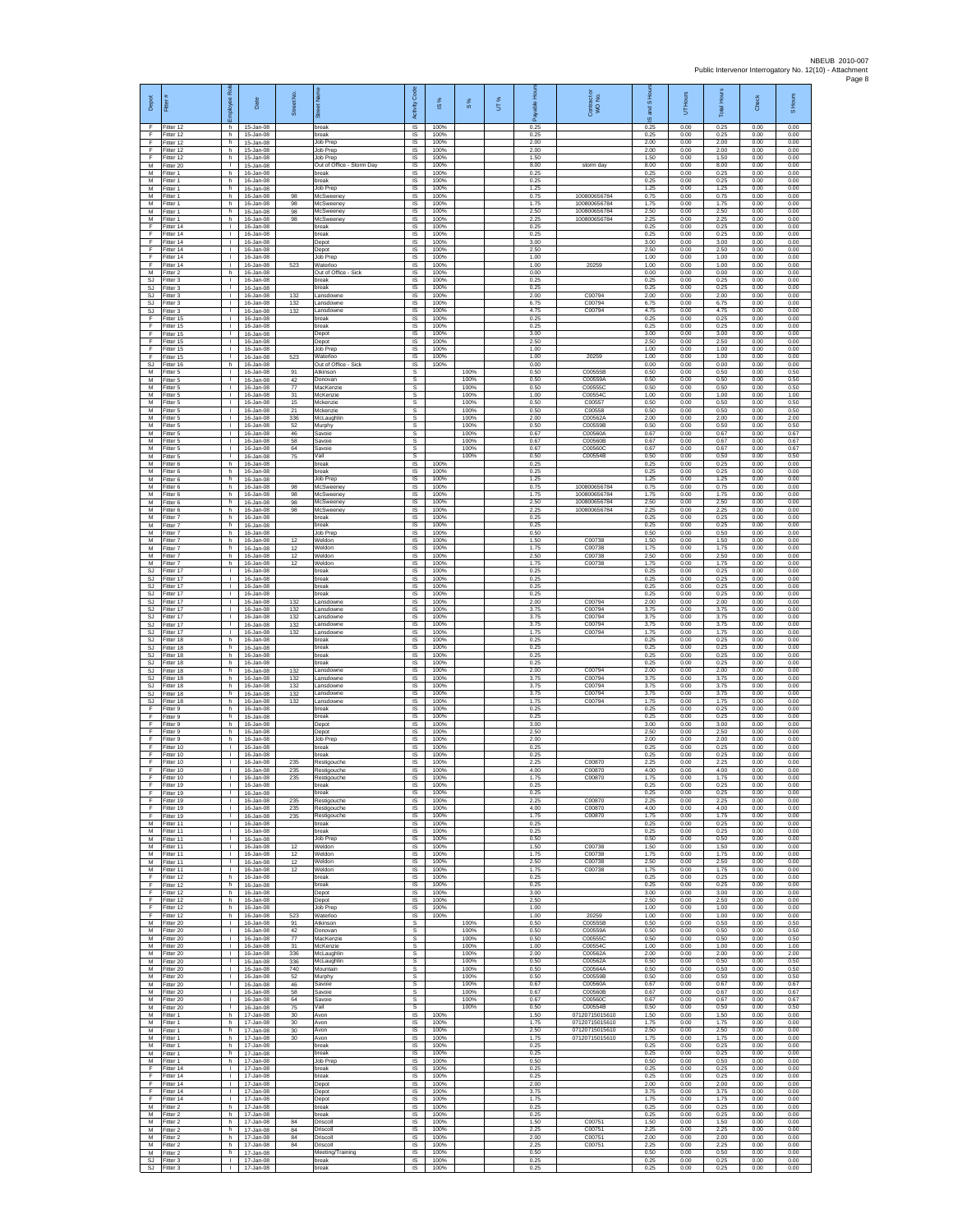| Depot                               | Fitter                               | R<br>Employee                                | Date                                    | Street No.     |                                               | Code<br>Activity            | $\frac{8}{3}$        | $\frac{8}{3}$ | UT% | 웊<br>இ               | Contract or<br>WO No.            | and S Ho<br>ဖ        | UT Hours             | <b>Total Hours</b>   | <b>Check</b>         | S Hours              |
|-------------------------------------|--------------------------------------|----------------------------------------------|-----------------------------------------|----------------|-----------------------------------------------|-----------------------------|----------------------|---------------|-----|----------------------|----------------------------------|----------------------|----------------------|----------------------|----------------------|----------------------|
| SJ<br>SJ.<br><b>SJ</b>              | Fitter 3<br>Fitter 3<br>Fitter 3     | -<br>$\mathbf{L}$<br>τ.                      | 17-Jan-08<br>17-Jan-08<br>17-Jan-08     | 62<br>62       | break<br>edar Grove<br>Cedar Grove            | IS<br>IS<br>IS              | 100%<br>100%<br>100% |               |     | 0.25<br>1.75<br>3.75 | 24405<br>24405                   | 0.25<br>1.75<br>3.75 | 0.00<br>0.00<br>0.00 | 0.25<br>1.75<br>3.75 | 0.00<br>0.00<br>0.00 | 0.00<br>0.00<br>0.00 |
| <b>SJ</b><br>SJ<br><b>SJ</b>        | Fitter 3<br>Fitter 3<br>Fitter 3     | т.<br>$\mathbf{L}$<br>л.                     | 17-Jan-08<br>17-Jan-08<br>17-Jan-08     | 62<br>62       | edar Grove<br>Cedar Grove<br>Meeting/Training | IS<br>IS<br><b>IS/UT</b>    | 100%<br>100%<br>50%  |               | 50% | 3.75<br>1.25<br>0.25 | 24405<br>24405<br>safety         | 3.75<br>1.25<br>0.13 | 0.00<br>0.00<br>0.13 | 3.75<br>1.25<br>0.25 | 0.00<br>0.00<br>0.00 | 0.00<br>0.00<br>0.00 |
| E<br>F                              | Fitter 15<br>Fitter 15               | л.<br>т.<br>$\mathbf{L}$                     | 17-Jan-08<br>17-Jan-08<br>$17 -$ lan-08 |                | oreak<br>break                                | IS.<br>IS                   | 100%<br>100%<br>100% |               |     | 0.25<br>0.25         |                                  | 0.25<br>0.25         | 0.00<br>0.00         | 0.25<br>0.25         | 0.00<br>0.00         | 0.00<br>0.00         |
| F.<br>F.<br>F                       | Fitter 15<br>Fitter 15<br>Fitter 15  | $\mathbf{L}$<br>$\mathbf{I}$                 | 17-Jan-08<br>17-Jan-08                  |                | Depot<br>Depot<br>Depot                       | IS<br>IS<br>IS              | 100%<br>100%         |               |     | 2.00<br>4.75<br>0.75 |                                  | 2.00<br>4.75<br>0.75 | 0.00<br>0.00<br>0.00 | 2.00<br>4.75<br>0.75 | 0.00<br>0.00<br>0.00 | 0.00<br>0.00<br>0.00 |
| $\mathbb{S}\mathbb{J}$<br>SJ.<br>SJ | Fitter 16<br>Fitter 16<br>Fitter 16  | h<br>h.<br>h                                 | 17-Jan-08<br>17-Jan-08<br>17-Jan-08     | 132            | break<br>break<br>.ansdowne                   | $\sf IS$<br>IS.<br>IS       | 100%<br>100%<br>100% |               |     | 0.25<br>0.25<br>1.00 | C00794                           | 0.25<br>0.25<br>1.00 | 0.00<br>0.00<br>0.00 | 0.25<br>0.25<br>1.00 | 0.00<br>0.00<br>0.00 | 0.00<br>0.00<br>0.00 |
| <b>SJ</b><br><b>SJ</b>              | Fitter 16<br>Fitter 16               | h<br>h                                       | 17-Jan-08<br>17-Jan-08                  | 132<br>132     | .ansdowne<br>.ansdowne                        | IS<br>IS<br>IS              | 100%<br>100%         |               |     | 4.75<br>2.75<br>0.25 | C00794<br>C00794                 | 4.75<br>2.75<br>0.25 | 0.00<br>0.00<br>0.00 | 4.75<br>2.75<br>0.25 | 0.00<br>0.00<br>0.00 | 0.00<br>0.00<br>0.00 |
| M<br>M<br>М                         | Fitter 5<br>Fitter 5<br>Fitter 5     | л.<br>$\mathbf{L}$<br>T.                     | 17-Jan-08<br>17-Jan-08<br>17-Jan-08     | 84             | break<br>reak<br>Driscoll                     | IS<br>$\sf IS$              | 100%<br>100%<br>100% |               |     | 0.25<br>1.50         | C00751                           | 0.25<br>1.50         | 0.00<br>0.00         | 0.25<br>1.50         | 0.00<br>0.00         | 0.00<br>0.00         |
| M<br>M<br>М                         | Fitter 5<br>Fitter 5<br>Fitter 5     | $\mathbf{L}$<br>$\mathbf{L}$<br>τ.           | 17-Jan-08<br>$17 -$ lan-08<br>17-Jan-08 | 84<br>84<br>84 | Driscoll<br>Driscoll<br>Driscoll              | IS<br>IS<br>IS              | 100%<br>100%<br>100% |               |     | 1.75<br>2.50<br>2.75 | C00751<br>C00751<br>C00751       | 1.75<br>2.50<br>2.75 | 0.00<br>0.00<br>0.00 | 1.75<br>2.50<br>2.75 | 0.00<br>0.00<br>0.00 | 0.00<br>0.00<br>0.00 |
| M<br>M                              | Fitter 5<br>Fitter 6                 | $\mathbf{L}$<br>h.                           | 17-Jan-08<br>17-Jan-08                  | 30             | Meeting/Training<br>Avon                      | IS<br>IS                    | 100%<br>100%         |               |     | 0.50<br>1.50         | 07120715015610                   | 0.50<br>1.50         | 0.00<br>0.00         | 0.50<br>1.50         | 0.00<br>0.00         | 0.00<br>0.00         |
| М<br>M<br>M                         | Fitter 6<br>Fitter 6<br>Fitter 6     | h<br>h<br>h.                                 | 17-Jan-08<br>17-Jan-08<br>17-Jan-08     | 30<br>30       | Avon<br>Avon<br>break                         | IS<br>IS<br>IS              | 100%<br>100%<br>100% |               |     | 4.75<br>1.75<br>0.25 | 07120715015610<br>07120715015610 | 4.75<br>1.75<br>0.25 | 0.00<br>0.00<br>0.00 | 4.75<br>1.75<br>0.25 | 0.00<br>0.00<br>0.00 | 0.00<br>0.00<br>0.00 |
| M<br>М<br>М                         | Fitter 6<br>Fitter 6<br>Fitter 7     | h<br>h<br>h                                  | 17-Jan-08<br>17-Jan-08<br>17-Jan-08     |                | break<br>Job Preg<br>break                    | IS<br>1S<br>IS              | 100%<br>100%<br>100% |               |     | 0.25<br>0.50<br>0.25 |                                  | 0.25<br>0.50<br>0.25 | 0.00<br>0.00<br>0.00 | 0.25<br>0.50<br>0.25 | 0.00<br>0.00<br>0.00 | 0.00<br>0.00<br>0.00 |
| M<br>M                              | Fitter 7<br>Fitter 7                 | h.<br>h.                                     | 17-Jan-08<br>17-Jan-08                  | 84             | break<br>Driscoll                             | IS<br>IS                    | 100%<br>100%         |               |     | 0.25<br>2.25         | C00751                           | 0.25<br>2.25         | 0.00<br>0.00         | 0.25<br>2.25         | 0.00<br>0.00         | 0.00<br>0.00         |
| М<br>M<br>м                         | Fitter 7<br>Fitter 7<br>Fitter 7     | h<br>h.<br>h.                                | 17-Jan-08<br>17-Jan-08<br>17-Jan-08     | 12<br>12       | lob Prep<br>Weldon<br>Weldon                  | IS<br>1S<br>IS              | 100%<br>100%<br>100% |               |     | 0.50<br>1.50<br>1.75 | C00738<br>C00738                 | 0.50<br>1.50<br>1.75 | 0.00<br>0.00<br>0.00 | 0.50<br>1.50<br>1.75 | 0.00<br>0.00<br>0.00 | 0.00<br>0.00<br>0.00 |
| М<br>$\mathbb{S}\mathbb{J}$<br>SJ.  | -itter 7<br>Fitter 17<br>Fitter 17   | h<br>$\mathbf{L}$<br>$\mathbf{L}$            | 17-Jan-08<br>17-Jan-08<br>17-Jan-08     | 12             | Veldor<br>break<br>break                      | IS<br>$\sf IS$<br><b>IS</b> | 100%<br>100%<br>100% |               |     | 2.50<br>0.25<br>0.25 | C00738                           | 2.50<br>0.25<br>0.25 | 0.00<br>0.00<br>0.00 | 2.50<br>0.25<br>0.25 | 0.00<br>0.00<br>0.00 | 0.00<br>0.00<br>0.00 |
| SJ<br><b>SJ</b>                     | Fitter 17<br>Fitter 17               | $\mathbf{L}$<br>H.                           | 17-Jan-08<br>17-Jan-08                  | 132<br>132     | .ansdowne<br>ansdowne                         | IS<br>1S                    | 100%<br>100%         |               |     | 1.75<br>4.75         | C00794<br>C00794                 | 1.75<br>4.75         | 0.00<br>0.00         | 1.75<br>4.75         | 0.00<br>0.00         | 0.00<br>0.00         |
| <b>SJ</b><br>SJ<br>SJ               | Fitter 17<br>Fitter 17<br>Fitter 18  | $\mathbf{L}$<br>л.<br>h.                     | 17-Jan-08<br>17-Jan-08<br>17-Jan-08     | 132            | ansdowne<br>Meeting/Training<br>reak          | IS<br><b>IS/UT</b><br>IS    | 100%<br>50%<br>100%  |               | 50% | 2.75<br>0.25<br>0.25 | C00794<br>safety                 | 2.75<br>0.13<br>0.25 | 0.00<br>0.13<br>0.00 | 2.75<br>0.25<br>0.25 | 0.00<br>0.00<br>0.00 | 0.00<br>0.00<br>0.00 |
| SJ<br>SJ.<br>SJ.                    | Fitter 18<br>Fitter 18<br>Fitter 18  | h<br>h.<br>h.                                | 17-Jan-08<br>17-Jan-08<br>17-Jan-08     | 62             | oreak<br>break<br>edar Grove                  | $\sf IS$<br>IS.<br>IS       | 100%<br>100%<br>100% |               |     | 0.25<br>0.25<br>1.75 | 24405                            | 0.25<br>0.25<br>1.75 | 0.00<br>0.00<br>0.00 | 0.25<br>0.25<br>1.75 | 0.00<br>0.00<br>0.00 | 0.00<br>0.00<br>0.00 |
| SJ<br>SJ.                           | Fitter 18<br>Fitter 18               | h<br>h.                                      | 17-Jan-08<br>17-Jan-08                  | 62<br>62       | edar Grove<br>Cedar Grove                     | IS<br>IS                    | 100%<br>100%         |               |     | 3.75<br>3.75         | 24405<br>24405                   | 3.75<br>3.75         | 0.00<br>0.00         | 3.75<br>3.75         | 0.00<br>0.00         | 0.00<br>0.00         |
| SJ<br>SJ<br>F                       | Fitter 18<br>Fitter 18<br>Fitter 9   | h.<br>h<br>h.                                | 17-Jan-08<br>17-Jan-08<br>17-Jan-08     | 62             | Cedar Grove<br>Meeting/Training<br>break      | <b>IS</b><br>IS/UT<br>IS.   | 100%<br>50%<br>100%  |               | 50% | 1.25<br>0.25<br>0.25 | 24405<br>safety                  | 1.25<br>0.13<br>0.25 | 0.00<br>0.13<br>0.00 | 1.25<br>0.25<br>0.25 | 0.00<br>0.00<br>0.00 | 0.00<br>0.00<br>0.00 |
| F<br>F<br>F                         | Fitter 9<br>Fitter 9<br>Fitter 9     | h.<br>h<br>h                                 | $17 -$ lan-08<br>17-Jan-08<br>17-Jan-08 |                | break<br>Depot                                | IS<br>IS<br>IS              | 100%<br>100%<br>100% |               |     | 0.25<br>2.00<br>4.75 |                                  | 0.25<br>2.00<br>4.75 | 0.00<br>0.00<br>0.00 | 0.25<br>2.00<br>4.75 | 0.00<br>0.00<br>0.00 | 0.00<br>0.00<br>0.00 |
| F<br>F                              | Fitter 9<br>Fitter 10                | h<br>л.                                      | 17-Jan-08<br>17-Jan-08                  |                | Depot<br>Depot<br>break                       | IS<br>IS                    | 100%<br>100%         |               |     | 0.75<br>0.25         |                                  | 0.75<br>0.25         | 0.00<br>0.00         | 0.75<br>0.25         | 0.00<br>0.00         | 0.00<br>0.00         |
| F.<br>F<br>F.                       | Fitter 10<br>Fitter 10<br>Fitter 10  | $\mathbf{L}$<br>т.<br>$\mathbf{L}$           | 17-Jan-08<br>17-Jan-08<br>17-Jan-08     | 546<br>546     | oreak<br>King<br>King                         | IS<br>IS<br>1S              | 100%<br>100%<br>100% |               |     | 0.25<br>2.00<br>3.75 | C00721<br>C00721                 | 0.25<br>2.00<br>3.75 | 0.00<br>0.00<br>0.00 | 0.25<br>2.00<br>3.75 | 0.00<br>0.00<br>0.00 | 0.00<br>0.00<br>0.00 |
| F.<br>F                             | Fitter 10<br>Fitter 19               | $\mathbf{L}$<br>$\mathbf{I}$                 | 17-Jan-08<br>17-Jan-08                  | 546            | King<br>oreak                                 | IS<br>IS                    | 100%<br>100%         |               |     | 1.75<br>0.25         | C00721                           | 1.75<br>0.25         | 0.00<br>0.00         | 1.75<br>0.25         | 0.00<br>0.00         | 0.00<br>0.00         |
| F<br>F<br>E                         | Fitter 19<br>Fitter 19<br>Fitter 19  | $\mathbf{L}$<br>$\mathbf{L}$<br>$\mathbf{L}$ | 17-Jan-08<br>17-Jan-08<br>17-Jan-08     | 546<br>546     | break<br>King<br>King                         | $\sf IS$<br>IS<br>IS        | 100%<br>100%<br>100% |               |     | 0.25<br>2.00<br>3.75 | C00721<br>C00721                 | 0.25<br>2.00<br>3.75 | 0.00<br>0.00<br>0.00 | 0.25<br>2.00<br>3.75 | 0.00<br>0.00<br>0.00 | 0.00<br>0.00<br>0.00 |
| F<br>M<br>M                         | Fitter 19<br>Fitter 11<br>Fitter 11  | $\mathbf{I}$<br>$\mathbf{L}$<br>л.           | 17-Jan-08<br>17-Jan-08                  | 546            | King<br>oreak<br>break                        | IS<br>IS<br>IS              | 100%<br>100%<br>100% |               |     | 1.75<br>0.25<br>0.25 | C00721                           | 1.75<br>0.25<br>0.25 | 0.00<br>0.00<br>0.00 | 1.75<br>0.25<br>0.25 | 0.00<br>0.00<br>0.00 | 0.00<br>0.00<br>0.00 |
| M<br>М                              | Fitter 11<br>Fitter 11               | л.<br>$\mathbf{I}$                           | 17-Jan-08<br>17-Jan-08<br>17-Jan-08     | 84             | Driscoll<br>Job Prep                          | IS<br>$\sf IS$              | 100%<br>100%         |               |     | 2.75<br>0.50         | C00751                           | 2.75<br>0.50         | 0.00<br>0.00         | 2.75<br>0.50         | 0.00<br>0.00         | 0.00<br>0.00         |
| M<br>M<br>М                         | Fitter 11<br>Fitter 11<br>Fitter 11  | $\mathbf{I}$<br>$\mathbf{L}$<br>т.           | 17-Jan-08<br>17-Jan-08<br>17-Jan-08     | 12<br>12<br>12 | Weldon<br>Weldon<br>Veldon                    | IS<br>IS<br>IS              | 100%<br>100%<br>100% |               |     | 1.50<br>175<br>2.50  | C00738<br>C00738<br>C00738       | 1.50<br>1.75<br>2.50 | 0.00<br>0.00<br>0.00 | 1.50<br>1.75<br>2.50 | 0.00<br>0.00<br>0.00 | 0.00<br>0.00<br>0.00 |
| F<br>F                              | ltter 12<br>Fitter 12                | h.<br>h.                                     | 17-Jan-08<br>17-Jan-08                  |                | break<br>break                                | IS<br>IS.<br>IS             | 100%<br>100%<br>100% |               |     | 0.25<br>0.25<br>2.00 |                                  | 0.25<br>0.25<br>2.00 | 0.00<br>0.00         | 0.25<br>0.25<br>2.00 | 0.00<br>0.00<br>0.00 | 0.00<br>0.00<br>0.00 |
| F<br>F<br>F                         | Fitter 12<br>Fitter 12<br>Fitter 12  | h<br>h<br>h.                                 | 17-Jan-08<br>17-Jan-08<br>17-Jan-08     |                | Depot<br>Depot<br>Depot                       | 1S<br>IS                    | 100%<br>100%         |               |     | 3.75<br>1.75         |                                  | 3.75<br>1.75         | 0.00<br>0.00<br>0.00 | 3.75<br>1.75         | 0.00<br>0.00         | 0.00<br>0.00         |
| М<br>М<br>М                         | Fitter 20<br>Fitter 20<br>fitter 20  | $\mathbf{I}$<br>$\mathbf{I}$<br>$\mathbf{L}$ | 17-Jan-08<br>17-Jan-08<br>17-Jan-08     | 84<br>84       | Driscoll<br>Driscoll<br>Meeting/Training      | s<br>s<br><b>IS/UT</b>      | 50%                  | 100%<br>100%  | 50% | 2.50<br>5.00<br>0.50 | C00751<br>C00751<br>safety       | 2.50<br>5.00<br>0.25 | 0.00<br>0.00<br>0.25 | 2.50<br>5.00<br>0.50 | 0.00<br>0.00<br>0.00 | 2.50<br>5.00<br>0.00 |
| M<br>M<br>M                         | Fitter 20<br>Fitter 1                | л.<br>h.<br>h                                | 17-Jan-08<br>18-Jan-08                  |                | Meeting/Training<br>reak<br>oreak             | IS/UT<br>IS.<br>IS          | 50%<br>100%<br>100%  |               | 50% | 1.00<br>0.25<br>0.25 | safety                           | 0.50<br>0.25<br>0.25 | 0.50<br>0.00<br>0.00 | 1.00<br>0.25<br>0.25 | 0.00<br>0.00<br>0.00 | 0.00<br>0.00<br>0.00 |
| M                                   | Fitter 1<br>Fitter 1<br>M Fitter 1   | h.<br>h                                      | 18-Jan-08<br>18-Jan-08<br>18-Jan-08     | 84<br>84       | Driscoll<br>Driscoll                          | 1S<br>IS                    | 100%<br>100%         |               |     | 1.50<br>1.75         | C0075<br>C00751                  | 1.50<br>1.75         | 0.00<br>0.00         | 1.50<br>1.75         | 0.00<br>0.00         | 0.00<br>0.00         |
| M<br>M                              | Fitter 1<br>Fitter 1<br>M Fitter 1   | $\mathsf{h}$<br>h<br>h.                      | 18-Jan-08<br>18-Jan-08<br>$18 - \ln 08$ | 84<br>84       | Driscoll<br>Driscoll<br>Job Prep              | $\sf IS$<br>IS<br>IS        | 100%<br>100%<br>100% |               |     | 2.50<br>1.75<br>0.50 | C00751<br>C00751                 | 2.50<br>1.75<br>0.50 | 0.00<br>0.00<br>0.00 | 2.50<br>1.75<br>0.50 | 0.00<br>0.00<br>0.00 | 0.00<br>0.00<br>0.00 |
| E<br>F                              | Fitter 14<br>Fitter 14               | $\mathbf{L}$<br>$\mathbf{I}$                 | 18-Jan-08<br>18-Jan-08<br>18-Jan-08     |                | oreak<br>break                                | IS<br>IS.                   | 100%<br>100%         |               |     | 0.25<br>0.25         |                                  | 0.25<br>0.25         | 0.00<br>0.00         | 0.25<br>0.25         | 0.00<br>0.00         | 0.00<br>0.00         |
| F<br>F<br>F.                        | Fitter 14<br>Fitter 14<br>Fitter 14  | $\mathbf{L}$<br>л.<br>л.                     | 18-Jan-08<br>18-Jan-08                  | 66             | Charlotte<br>Job Prep<br>Job Prep             | s<br>IS<br>IS               | 100%<br>100%         | 100%          |     | 1.50<br>1.00<br>3.00 | 3549                             | 1.50<br>1.00<br>3.00 | 0.00<br>0.00<br>0.00 | 1.50<br>1.00<br>3.00 | 0.00<br>0.00<br>0.00 | 1.50<br>0.00<br>0.00 |
| F<br>M<br>M                         | Fitter 14<br>Fitter 2<br>Fitter 2    | $\mathbf{I}$<br>h.<br>h                      | 18-Jan-08<br>18-Jan-08<br>18-Jan-08     |                | Job Prep<br>break<br>hreak                    | $\sf IS$<br>IS.<br>IS.      | 100%<br>100%<br>100% |               |     | 2.00<br>0.25<br>0.25 |                                  | 2.00<br>0.25<br>0.25 | 0.00<br>0.00<br>0.00 | 2.00<br>0.25<br>0.25 | 0.00<br>0.00<br>0.00 | 0.00<br>0.00<br>0.00 |
| М<br>M                              | Fitter 2<br>Fitter 2                 | h<br>h.                                      | 18-Jan-08<br>18-Jan-08                  | 84<br>84       | Driscoll<br>Driscoll                          | IS<br>IS                    | 100%<br>100%         |               |     | 1.50<br>1.75         | C00751<br>C00751                 | 1.50<br>1.75         | 0.00<br>0.00         | 1.50<br>1.75         | 0.00<br>0.00         | 0.00<br>0.00         |
| M<br>${\sf M}$<br>M                 | Fitter 2<br>Fitter 2<br>Fitter 2     | h.<br>h<br>h.                                | 18-Jan-08<br>18-Jan-08<br>18-Jan-08     | 84<br>84       | Driscoll<br>Driscoll<br>Job Prep              | <b>IS</b><br>IS<br>1S       | 100%<br>100%<br>100% |               |     | 2.50<br>175<br>0.50  | C00751<br>C00751                 | 2.50<br>1.75<br>0.50 | 0.00<br>0.00<br>0.00 | 2.50<br>1.75<br>0.50 | 0.00<br>0.00<br>0.00 | 0.00<br>0.00<br>0.00 |
| SJ.<br><b>SJ</b><br>SJ              | Fitter 3<br>Fitter 3<br>Fitter 3     | $\mathbf{L}$<br>τ.<br>т.                     | 18-Jan-08<br>18-Jan-08<br>18-Jan-08     | 62             | break<br>break<br>Cedar Grove                 | IS<br>IS<br>IS              | 100%<br>100%<br>100% |               |     | 0.25<br>0.25<br>2.00 | 24405                            | 0.25<br>0.25<br>2.00 | 0.00<br>0.00<br>0.00 | 0.25<br>0.25<br>2.00 | 0.00<br>0.00<br>0.00 | 0.00<br>0.00<br>0.00 |
| SJ<br>SJ.                           | Fitter 3<br>Fitter 3                 | $\mathbf{L}$<br>л.                           | 18-Jan-08<br>18-Jan-08                  | 62<br>62       | Cedar Grove<br>Cedar Grove                    | IS<br>- IS                  | 100%<br>100%         |               |     | 4.75<br>1.75         | 24405<br>24405                   | 4.75<br>1.75         | 0.00<br>0.00         | 4.75<br>1.75         | 0.00<br>0.00         | 0.00<br>0.00         |
| F.<br>$\mathbb{S}\mathbb{J}$<br>SJ. | Fitter 15<br>Fitter 16<br>Fitter 16  | $\mathbf{L}$<br>h<br>h.                      | 18-Jan-08<br>18-Jan-08<br>18-Jan-08     |                | Out of Office - Vacation<br>break<br>break    | IS.<br>IS<br>IS             | 100%<br>100%<br>100% |               |     | 8.00<br>0.25<br>0.25 |                                  | 8.00<br>0.25<br>0.25 | 0.00<br>0.00<br>0.00 | 8.00<br>0.25<br>0.25 | 0.00<br>0.00<br>0.00 | 0.00<br>0.00<br>0.00 |
| SJ<br><b>SJ</b>                     | SJ Fitter 16<br>Fitter 16            | h.<br>h                                      | 18-Jan-08<br>18-Jan-08                  | 62<br>62       | Cedar Grove<br>Cedar Grove<br>Cedar Grove     | IS<br>IS                    | 100%<br>100%<br>100% |               |     | 1.75<br>4.75<br>1.75 | 24405<br>24405                   | 1.75<br>4.75         | 0.00<br>0.00         | 1.75<br>4.75         | 0.00<br>0.00         | 0.00<br>0.00         |
| SJ.<br>M                            | Fitter 16<br>Fitter 16<br>Fitter 5   | h<br>h.<br>л.                                | 18-Jan-08<br>18-Jan-08<br>18-Jan-08     | 62             | Job Prep<br>oreak                             | $\sf IS$<br>IS.<br>IS       | 100%<br>100%         |               |     | 0.25<br>0.25         | 24405                            | 1.75<br>0.25<br>0.25 | 0.00<br>0.00<br>0.00 | 1.75<br>0.25<br>0.25 | 0.00<br>0.00<br>0.00 | 0.00<br>0.00<br>0.00 |
| M<br>M<br>M                         | Fitter 5<br>Fitter 5<br>Fitter 5     | τ.<br>т.<br>л.                               | 18-Jan-08<br>18-Jan-08<br>18-Jan-08     | 84<br>84       | break<br>Driscoll<br>Driscoll                 | IS<br>IS<br>- IS            | 100%<br>100%<br>100% |               |     | 0.25<br>1.50<br>1.75 | C00751<br>C00751                 | 0.25<br>1.50<br>1.75 | 0.00<br>0.00<br>0.00 | 0.25<br>1.50<br>1.75 | 0.00<br>0.00<br>0.00 | 0.00<br>0.00<br>0.00 |
| M<br>М                              | Fitter 5<br>Fitter 5                 | $\mathbf{L}$<br>T.                           | 18-Jan-08<br>18-Jan-08                  | 84<br>84       | Driscoll<br>Driscoll                          | IS<br>$\sf IS$              | 100%<br>100%         |               |     | 2.50<br>1.75         | C00751<br>C00751                 | 2.50<br>1.75         | 0.00<br>0.00         | 2.50<br>1.75         | 0.00<br>0.00         | 0.00<br>0.00         |
| M<br>M<br>М                         | Fitter 5<br>Fitter 6<br>Fitter 6     | $\mathbf{L}$<br>h<br>h                       | 18-Jan-08<br>18-Jan-08<br>18-Jan-08     |                | Job Prep<br><b>preak</b><br>break             | IS<br>IS<br>IS              | 100%<br>100%<br>100% |               |     | 0.50<br>0.25<br>0.25 |                                  | 0.50<br>0.25<br>0.25 | 0.00<br>0.00<br>0.00 | 0.50<br>0.25<br>0.25 | 0.00<br>0.00<br>0.00 | 0.00<br>0.00<br>0.00 |
| M                                   | Fitter 6<br>M Fitter 6               | h<br>h.                                      | 18-Jan-08<br>18-Jan-08                  | 84<br>84       | Driscoll<br>Driscoll                          | 1S<br>IS.                   | 100%<br>100%         |               |     | 1.50<br>1.75<br>2.50 | C00751<br>C00751<br>C00751       | 1.50<br>1.75<br>2.50 | 0.00<br>0.00         | 1.50<br>1.75<br>2.50 | 0.00<br>0.00         | 0.00<br>0.00         |
| M<br>M<br>M                         | Fitter 6<br>Fitter 6<br>Fitter 6     | h<br>h.<br>h.                                | 18-Jan-08<br>18-Jan-08<br>18-Jan-08     | 84<br>84       | Driscoll<br>Driscoll<br>Job Prep              | IS<br>1S<br>IS              | 100%<br>100%<br>100% |               |     | 1.75<br>0.50         | C00751                           | 1.75<br>0.50         | 0.00<br>0.00<br>0.00 | 1.75<br>0.50         | 0.00<br>0.00<br>0.00 | 0.00<br>0.00<br>0.00 |
| M<br>M<br>M                         | Fitter 7<br>Fitter 7<br>Fitter 7     | h<br>h.<br>h                                 | 18-Jan-08<br>18-Jan-08<br>18-Jan-08     |                | break<br>break<br>Job Prep                    | IS<br>1S<br>IS              | 100%<br>100%<br>100% |               |     | 0.25<br>0.25<br>0.50 |                                  | 0.25<br>0.25<br>0.50 | 0.00<br>0.00<br>0.00 | 0.25<br>0.25<br>0.50 | 0.00<br>0.00<br>0.00 | 0.00<br>0.00<br>0.00 |
| M<br>M                              | Fitter 7<br>Fitter 7                 | h.<br>h                                      | 18-Jan-08<br>18-Jan-08                  | 12<br>12       | Weldon<br>Weldon                              | - IS<br>IS                  | 100%<br>100%         |               |     | 1.50<br>175          | C00738<br>C00738                 | 1.50<br>1.75         | 0.00<br>0.00         | 1.50<br>1.75         | 0.00<br>0.00         | 0.00<br>0.00         |
| М<br>M                              | Fitter 7<br>Fitter 7<br>SJ Fitter 17 | h<br>h<br>$\mathbf{L}$                       | 18-Jan-08<br>18-Jan-08<br>18-Jan-08     | 12<br>12       | Neldon<br>Weldon<br>break                     | IS<br>IS<br>IS              | 100%<br>100%<br>100% |               |     | 2.50<br>1.75<br>0.25 | C00738<br>C00738                 | 2.50<br>1.75<br>0.25 | 0.00<br>0.00<br>0.00 | 2.50<br>1.75<br>0.25 | 0.00<br>0.00<br>0.00 | 0.00<br>0.00<br>0.00 |
| SJ                                  | SJ Fitter 17<br>Fitter 17            | $\mathbf{L}$<br>$\mathbf{L}$                 | 18-Jan-08<br>18-Jan-08                  | 62             | oreak<br>Cedar Grove                          | $\sf IS$<br>IS              | 100%<br>100%         |               |     | 0.25<br>1.75         | 24405                            | 0.25<br>1.75         | 0.00<br>0.00         | 0.25<br>1.75         | 0.00<br>0.00         | 0.00<br>0.00         |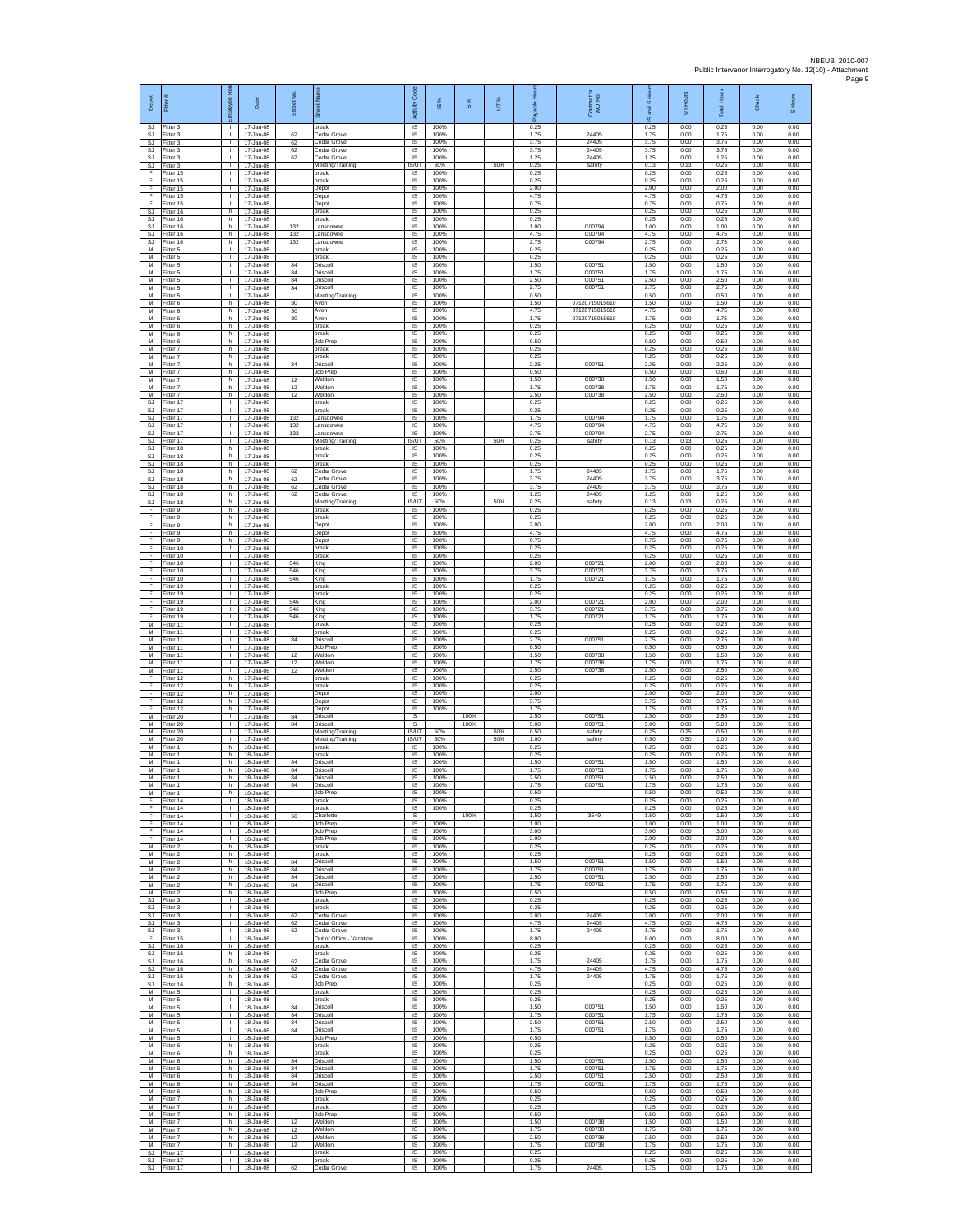| Depot                        | Ē                                       | ē<br>eevolot<br>١ī                           | Date                                    | Street No.                       |                                            | Code<br>Activity            | $\frac{8}{15}$       | 8%                   | UT% | டீ                   | Contract or<br>WO No.         | S Ho<br>g<br>ဖ       | UT Hours             | <b>Total Hours</b>   | Check                | S Hours              |
|------------------------------|-----------------------------------------|----------------------------------------------|-----------------------------------------|----------------------------------|--------------------------------------------|-----------------------------|----------------------|----------------------|-----|----------------------|-------------------------------|----------------------|----------------------|----------------------|----------------------|----------------------|
| SJ.<br><b>SJ</b>             | Fitter 17<br>Fitter 17                  | T.                                           | 18-Jan-08<br>18-Jan-08                  | 62<br>62                         | Cedar Grove<br>Cedar Grove                 | $\overline{s}$<br>$\sf IS$  | 100%<br>100%         |                      |     | 4.75<br>1.75         | 24405<br>24405                | 4.75<br>1.75         | 0.00<br>0.00         | 4.75<br>1.75         | 0.00<br>0.00         | 0.00<br>0.00         |
| SJ<br>SJ.                    | Fitter 17<br>Fitter 18                  | $\mathbb{R}^n$<br>h.                         | 18-Jan-08<br>18-Jan-08                  |                                  | Job Prep<br>break                          | $\sf IS$<br><b>IS</b>       | 100%<br>100%         |                      |     | 0.25<br>0.25         |                               | 0.25<br>0.25         | 0.00<br>0.00         | 0.25<br>0.25         | 0.00<br>0.00         | 0.00<br>0.00         |
| SJ<br><b>SJ</b>              | Fitter 18<br>Fitter 18                  | h<br>h.                                      | 18-Jan-08<br>18-Jan-08                  | 62                               | oreak<br>Cedar Grove<br><b>Cedar Grove</b> | IS<br>1S                    | 100%<br>100%         |                      |     | 0.25<br>2.00         | 24405<br>24405                | 0.25<br>2.00         | 0.00<br>0.00         | 0.25<br>2.00         | 0.00<br>0.00         | 0.00<br>0.00         |
| <b>SJ</b><br>SJ<br>F         | Fitter 18<br>Fitter 18<br>-itter 9      | h<br>h<br>h.                                 | 18-Jan-08<br>18-Jan-08<br>18-Jan-08     | 62<br>62                         | Cedar Grove<br>Out of Office - SDO         | IS<br>-IS<br>IS             | 100%<br>100%<br>100% |                      |     | 4.75<br>1.75<br>8.00 | 24405                         | 4.75<br>1.75<br>8.00 | 0.00<br>0.00<br>0.00 | 4.75<br>1.75<br>8.00 | 0.00<br>0.00<br>0.00 | 0.00<br>0.00<br>0.00 |
| F<br>F                       | Fitter 10<br>Fitter 10                  | $\mathbf{I}$<br>$\mathbb{R}$                 | 18-Jan-08<br>18-Jan-08                  |                                  | break<br>break                             | $\sf IS$<br><b>IS</b>       | 100%<br>100%         |                      |     | 0.25<br>0.25         |                               | 0.25<br>0.25         | 0.00<br>0.00         | 0.25<br>0.25         | 0.00<br>0.00         | 0.00<br>0.00         |
| F.<br>F                      | Fitter 10<br>Fitter 10                  | $\mathbf{L}$<br>٠                            | 18-Jan-08<br>18-Jan-08                  |                                  | Job Prep<br>Job Prep                       | IS<br>IS                    | 100%<br>100%         |                      |     | 2.00<br>3.75         |                               | 2.00<br>3.75         | 0.00<br>0.00         | 2.00<br>3.75         | 0.00<br>0.00         | 0.00<br>0.00         |
| F<br>F                       | Fitter 10<br>Fitter 19                  | т<br>$\mathbf{L}$                            | 18-Jan-08<br>18-Jan-08                  |                                  | Job Prep<br>break                          | IS<br><b>IS</b>             | 100%<br>100%         |                      |     | 1.75<br>0.25         |                               | 1.75<br>0.25         | 0.00<br>0.00         | 1.75<br>0.25         | 0.00<br>0.00         | 0.00<br>0.00         |
| F<br>F<br>F                  | Fitter 19<br>Fitter 19<br>Fitter 19     | т.<br>Τ.<br>т.                               | 18-Jan-08<br>18-Jan-08<br>18-Jan-08     |                                  | break<br>Job Prep<br>Job Prep              | IS<br>1S<br>IS              | 100%<br>100%<br>100% |                      |     | 0.25<br>2.00<br>3.75 |                               | 0.25<br>2.00<br>3.75 | 0.00<br>0.00<br>0.00 | 0.25<br>2.00<br>3.75 | 0.00<br>0.00<br>0.00 | 0.00<br>0.00<br>0.00 |
| E<br>М                       | Fitter 19<br>Fitter 11                  | T.<br>H.                                     | 18-Jan-08<br>18-Jan-08                  |                                  | Job Prep<br>break                          | IS<br>$\sf IS$              | 100%<br>100%         |                      |     | 1.75<br>0.25         |                               | 1.75<br>0.25         | 0.00<br>0.00         | 1.75<br>0.25         | 0.00<br>0.00         | 0.00<br>0.00         |
| М<br>M                       | Fitter 11<br>Fitter 11                  | т.<br>÷.                                     | 18-Jan-08<br>18-Jan-08                  |                                  | preak<br>Job Prep                          | IS<br>-IS                   | 100%<br>100%         |                      |     | 0.25<br>0.50         |                               | 0.25<br>0.50         | 0.00<br>0.00         | 0.25<br>0.50         | 0.00<br>0.00         | 0.00<br>0.00         |
| M<br>М<br>M                  | Fitter 11<br>Fitter 11<br>Fitter 11     | $\mathbf{L}$<br>٠<br>т                       | 18-Jan-08<br>18-Jan-08<br>18-Jan-08     | 12<br>12<br>12                   | Weldon<br>Weldon<br>Weldon                 | IS<br>IS<br>IS              | 100%<br>100%<br>100% |                      |     | 1.50<br>1.75<br>2.50 | C00738<br>C00738<br>C00738    | 1.50<br>1.75<br>2.50 | 0.00<br>0.00<br>0.00 | 1.50<br>1.75<br>2.50 | 0.00<br>0.00<br>0.00 | 0.00<br>0.00<br>0.00 |
| M<br>F                       | Fitter 11<br>Fitter 12                  | $\mathbf{L}$<br>h                            | 18-Jan-08<br>18-Jan-08                  | 12                               | Weldon<br>break                            | <b>IS</b><br>$\sf IS$       | 100%<br>100%         |                      |     | 1.75<br>0.25         | C00738                        | 1.75<br>0.25         | 0.00<br>0.00         | 1.75<br>0.25         | 0.00<br>0.00         | 0.00<br>0.00         |
| F<br>F                       | Fitter 12<br>Fitter 12                  | h<br>h.                                      | 18-Jan-08<br>18-Jan-08                  | 66                               | break<br>Charlotte                         | $\sf IS$<br>s               | 100%                 | 100%                 |     | 0.25<br>9.50         | 3549                          | 0.25<br>9.50         | 0.00<br>0.00         | 0.25<br>9.50         | 0.00<br>0.00         | 0.00<br>9.50         |
| F<br>F<br>F                  | Fitter 12<br>Fitter 12                  | h<br>h.                                      | 18-Jan-08<br>18-Jan-08                  |                                  | Job Prep<br>Job Prep                       | IS<br>IS                    | 100%<br>100%         |                      |     | 1.00<br>3.00         |                               | 1.00<br>3.00         | 0.00<br>0.00         | 1.00<br>3.00         | 0.00<br>0.00         | 0.00<br>0.00         |
| M<br>M                       | Fitter 12<br>Fitter 20<br>Fitter 20     | h.<br>л.<br>$\mathbf{L}$                     | 18-Jan-08<br>18-Jan-08<br>18-Jan-08     | 21                               | Job Prep<br>Mckenzie<br>Meeting/Training   | IS<br>-S<br><b>IS/UT</b>    | 100%<br>50%          | 100%                 | 50% | 2.00<br>3.50<br>0.50 | C00558<br>safety              | 2.00<br>3.50<br>0.25 | 0.00<br>0.00<br>0.25 | 2.00<br>3.50<br>0.50 | 0.00<br>0.00<br>0.00 | 0.00<br>3.50<br>0.00 |
| М<br>M                       | Fitter 20<br>Fitter 20                  | T.<br>$\mathbf{L}$                           | 18-Jan-08<br>18-Jan-08                  | 740<br>179                       | Mountain<br>St. George Blvd                | s<br>s                      |                      | 100%<br>100%         |     | 1.50<br>4.00         | C00564A<br>C00829             | 1.50<br>4.00         | 0.00<br>0.00         | 1.50<br>4.00         | 0.00<br>0.00         | 1.50<br>4.00         |
| M<br>М                       | Fitter 20<br>Fitter 1                   | т.<br>h                                      | 18-Jan-08<br>21-Jan-08                  | 12                               | Weldon<br>break                            | s<br>IS                     | 100%                 | 100%                 |     | 2.00<br>0.25         | C00738                        | 2.00<br>0.25         | 0.00<br>0.00         | 2.00<br>0.25         | 0.00<br>0.00         | 2.00<br>0.00         |
| M<br>M                       | -itter 1<br>Fitter 1                    | h.<br>h                                      | 21-Jan-08<br>21-Jan-08                  | 84                               | break<br>Driscoll                          | IS<br>IS<br>IS              | 100%<br>100%<br>100% |                      |     | 0.25<br>1.50<br>1.75 | C00751<br>C00751              | 0.25<br>1.50<br>1.75 | 0.00<br>0.00<br>0.00 | 0.25<br>1.50<br>1.75 | 0.00<br>0.00<br>0.00 | 0.00<br>0.00<br>0.00 |
| М<br>M<br>M                  | -itter 1<br>Fitter 1<br>Fitter 1        | h.<br>h.<br>h.                               | 21-Jan-08<br>21-Jan-08<br>21-Jan-08     | $^{\rm 84}$<br>$^{\rm 84}$<br>84 | Driscoll<br>Driscoll<br>Driscoll           | IS<br>IS                    | 100%<br>100%         |                      |     | 2.50<br>1.75         | C00751<br>C0075               | 2.50<br>1.75         | 0.00<br>0.00         | 2.50<br>1.75         | 0.00<br>0.00         | 0.00<br>0.00         |
| M<br>F                       | Fitter 1<br>Fitter 14                   | h<br>$\mathbf{L}$                            | 21-Jan-08<br>21-Jan-08                  |                                  | Job Prep<br>break                          | IS<br>IS                    | 100%<br>100%         |                      |     | 0.50<br>0.25         |                               | 0.50<br>0.25         | 0.00<br>0.00         | 0.50<br>0.25         | 0.00<br>0.00         | 0.00<br>0.00         |
| F<br>F                       | ltter 14<br>Fitter 14                   | т.<br>л.                                     | 21-Jan-08<br>$21 -$ lan-08              |                                  | break<br>Depot                             | IS<br>- IS                  | 100%<br>100%         |                      |     | 0.25<br>2.00         |                               | 0.25<br>2.00         | 0.00<br>0.00         | 0.25<br>2.00         | 0.00<br>0.00         | 0.00<br>0.00         |
| F<br>F<br>M                  | Fitter 14<br>Fitter 14<br>Fitter 2      | $\mathbf{L}$<br>٠<br>h.                      | 21-Jan-08<br>21-Jan-08<br>21-Jan-08     |                                  | Depot<br>Depot<br>break                    | IS<br>IS<br>IS              | 100%<br>100%<br>100% |                      |     | 3.75<br>1.75<br>0.25 |                               | 3.75<br>1.75<br>0.25 | 0.00<br>0.00<br>0.00 | 3.75<br>1.75<br>0.25 | 0.00<br>0.00<br>0.00 | 0.00<br>0.00<br>0.00 |
| M<br>M                       | Fitter 2<br>-itter 2                    | h.<br>h                                      | 21-Jan-08<br>21-Jan-08                  | 84                               | break<br>Driscoll                          | IS<br>$\sf IS$              | 100%<br>100%         |                      |     | 0.25<br>1.50         | C0075                         | 0.25<br>1.50         | 0.00<br>0.00         | 0.25<br>1.50         | 0.00<br>0.00         | 0.00<br>0.00         |
| M<br>M                       | Fitter 2<br>Fitter 2                    | h.<br>h.                                     | 21-Jan-08<br>21-Jan-08                  | 84                               | Driscoll<br>Job Prep                       | $\sf IS$<br><b>IS</b>       | 100%<br>100%         |                      |     | 1.75<br>0.50         | C00751                        | 1.75<br>0.50         | 0.00<br>0.00         | 1.75<br>0.50         | 0.00<br>0.00         | 0.00<br>0.00         |
| M<br>М                       | Fitter 2<br>Fitter 2                    | h<br>h.<br>$\mathbf{L}$                      | 21-Jan-08<br>21-Jan-08                  | 12<br>12                         | Weldon<br>Weldon                           | IS<br>1S                    | 100%<br>100%         |                      |     | 2.50<br>1.75         | C00738<br>C00738              | 2.50<br>1.75         | 0.00<br>0.00         | 2.50<br>1.75         | 0.00<br>0.00         | 0.00<br>0.00         |
| SJ<br>SJ<br>SJ               | fitter 3<br>Fitter 3<br>-itter 3        | ÷.<br>$\mathbf{L}$                           | 21-Jan-08<br>21-Jan-08<br>21-Jan-08     | 388                              | break<br>break<br>Rothesay                 | IS<br>-IS<br>IS             | 100%<br>100%<br>100% |                      |     | 0.25<br>0.25<br>2.00 | C00564B                       | 0.25<br>0.25<br>2.00 | 0.00<br>0.00<br>0.00 | 0.25<br>0.25<br>2.00 | 0.00<br>0.00<br>0.00 | 0.00<br>0.00<br>0.00 |
| SJ<br>SJ.                    | Fitter 3<br>Fitter 3                    | $\mathbf{I}$<br>$\mathbb{R}$                 | 21-Jan-08<br>21-Jan-08                  | 388<br>388                       | <b>Rothesay</b><br>Rothesay                | IS<br><b>IS</b>             | 100%<br>100%         |                      |     | 4.75<br>0.75         | C00564B<br>C00564B            | 4.75<br>0.75         | 0.00<br>0.00         | 4.75<br>0.75         | 0.00<br>0.00         | 0.00<br>0.00         |
| F.<br>F                      | Fitter 15<br>Fitter 15                  | $\mathbf{L}$<br>٠                            | 21-Jan-08<br>21-Jan-08                  |                                  | break<br>break                             | IS<br>IS                    | 100%<br>100%         |                      |     | 0.25<br>0.25         |                               | 0.25<br>0.25         | 0.00<br>0.00         | 0.25<br>0.25         | 0.00<br>0.00         | 0.00<br>0.00         |
| F<br>F<br>F                  | Fitter 15<br>Fitter 15<br>Fitter 15     | $\mathbf{L}$<br>$\mathbf{L}$<br>$\mathbf{L}$ | 21-Jan-08<br>21-Jan-08<br>21-Jan-08     | 66                               | Charlotte<br>Depot<br>Depot                | s<br>IS<br>IS               | 100%<br>100%         | 100%                 |     | 2.00<br>3.75<br>0.75 | 3549                          | 2.00<br>3.75<br>0.75 | 0.00<br>0.00<br>0.00 | 2.00<br>3.75<br>0.75 | 0.00<br>0.00<br>0.00 | 2.00<br>0.00<br>0.00 |
| F<br>SJ.                     | Fitter 15<br>Fitter 16                  | Τ.<br>h.                                     | 21-Jan-08<br>21-Jan-08                  |                                  | Job Prep<br>break                          | 1S<br>IS                    | 100%<br>100%         |                      |     | 1.00<br>0.25         |                               | 1.00<br>0.25         | 0.00<br>0.00         | 1.00<br>0.25         | 0.00<br>0.00         | 0.00<br>0.00         |
| SJ<br>SJ                     | Fitter 16<br>Fitter 16                  | h<br>h.                                      | 21-Jan-08<br>21-Jan-08                  | 388                              | break<br><b>Rothesay</b>                   | IS<br>$\sf IS$              | 100%<br>100%         |                      |     | 0.25<br>2.00         | C00564B                       | 0.25<br>2.00         | 0.00<br>0.00         | 0.25<br>2.00         | 0.00<br>0.00         | 0.00<br>0.00         |
| SJ<br><b>SJ</b><br>M         | fitter 16<br>Fitter 16<br>Fitter 5      | h<br>h.<br>$\mathbf{L}$                      | 21-Jan-08<br>21-Jan-08                  | 388<br>388<br>454                | Rothesay<br>Rothesay<br>Elmwood            | IS<br>-IS                   | 100%<br>100%         | 100%                 |     | 4.75<br>0.75<br>5.00 | C00564B<br>C00564B<br>C00551B | 4.75<br>0.75<br>5.00 | 0.00<br>0.00<br>0.00 | 4.75<br>0.75<br>5.00 | 0.00<br>0.00<br>0.00 | 0.00<br>0.00<br>5.00 |
| М<br>M                       | Fitter 5<br>Fitter 5                    | т.<br>т                                      | 21-Jan-08<br>21-Jan-08<br>21-Jan-08     | 77<br>21                         | Mckenzie<br>Mckenzie                       | s<br>s<br>s                 |                      | 100%<br>100%         |     | 1.50<br>0.67         | C00555C<br>C00558             | 1.50<br>0.67         | 0.00<br>0.00         | 1.50<br>0.67         | 0.00<br>0.00         | 1.50<br>0.67         |
| M<br>М                       | Fitter 5<br>-itter 5                    | $\mathbf{L}$<br>$\mathbf{L}$                 | 21-Jan-08<br>21-Jan-08                  | 15                               | Mckenzie<br>Meeting/Training               | s<br>$\sf IS$               | 100%                 | 100%                 |     | 0.67<br>0.50         | C00557                        | 0.67<br>0.50         | 0.00<br>0.00         | 0.67<br>0.50         | 0.00<br>0.00         | 0.67<br>0.00         |
| M<br>M                       | Fitter 5<br>Fitter 5                    | $\mathbf{L}$<br>$\mathbf{L}$                 | 21-Jan-08<br>21-Jan-08                  | 46<br>58                         | Savoie<br>Savoie                           | $\mathbb S$<br>s            |                      | 100%<br>100%         |     | 0.67<br>0.50         | C00560A<br>C00560B            | 0.67<br>0.50         | 0.00<br>0.00         | 0.67<br>0.50         | 0.00<br>0.00         | 0.67<br>0.50         |
| М<br>M<br>M                  | Fitter 5<br>Fitter 6<br>itter 6         | $\mathbf{L}$<br>h.<br>h                      | 21-Jan-08<br>21-Jan-08<br>21-Jan-08     | 64                               | Savoie<br>break<br>oreak                   | s<br>IS<br>IS               | 100%<br>100%         | 100%                 |     | 0.50<br>0.25<br>0.25 | C00560C                       | 0.50<br>0.25<br>0.25 | 0.00<br>0.00<br>0.00 | 0.50<br>0.25<br>0.25 | 0.00<br>0.00<br>0.00 | 0.50<br>0.00<br>0.00 |
| M<br>M                       | Fitter 6<br>Fitter 6                    | h.<br>h.                                     | 21-Jan-08<br>21-Jan-08                  | 84<br>84                         | Driscoll<br>Driscoll                       | <b>IS</b><br>IS             | 100%<br>100%         |                      |     | 1.50<br>1.75         | C0075<br>C00751               | 1.50<br>1.75         | 0.00<br>0.00         | 1.50<br>1.75         | 0.00<br>0.00         | 0.00<br>0.00         |
| М<br>M                       | Fitter 6<br>Fitter 6                    | h<br>h                                       | 21-Jan-08<br>21-Jan-08                  | 84<br>84                         | Driscoll<br>Driscoll                       | $\sf IS$<br>IS              | 100%<br>100%         |                      |     | 2.50<br>1.75         | C00751<br>C00751              | 2.50<br>1.75         | 0.00<br>0.00         | 2.50<br>1.75         | 0.00<br>0.00         | 0.00<br>0.00         |
| M<br>М<br>M                  | Fitter 6<br>Fitter 7<br>Fitter 7        | h<br>h<br>h                                  | 21-Jan-08<br>21-Jan-08<br>21-Jan-08     |                                  | Job Prep<br>break<br><b>Job Prep</b>       | <b>IS</b><br>1S<br>IS       | 100%<br>100%<br>100% |                      |     | 0.50<br>0.25<br>0.50 |                               | 0.50<br>0.25<br>0.50 | 0.00<br>0.00<br>0.00 | 0.50<br>0.25<br>0.50 | 0.00<br>0.00<br>0.00 | 0.00<br>0.00<br>0.00 |
| M<br>М                       | Fitter 7<br>Fitter 7                    | h<br>h.                                      | 21-Jan-08<br>21-Jan-08                  | 12<br>12                         | Weldon<br>Weldon                           | IS.<br>IS                   | 100%<br>100%         |                      |     | 1.50<br>1.75         | C00738<br>C00738              | 1.50<br>1.75         | 0.00<br>0.00         | 1.50<br>1.75         | 0.00<br>0.00         | 0.00<br>0.00         |
| SJ<br>SJ.                    | Fitter 17<br>Fitter 17                  | Τ.<br>$\mathbf{L}$                           | 21-Jan-08<br>21-Jan-08                  |                                  | break<br>break                             | 1S<br>IS                    | 100%<br>100%         |                      |     | 0.25<br>0.25         |                               | 0.25<br>0.25         | 0.00<br>0.00         | 0.25<br>0.25         | 0.00<br>0.00         | 0.00<br>0.00         |
| SJ<br>SJ.                    | Fitter 17<br>Fitter 17                  | $\mathbf{L}$<br>$\mathbf{L}$                 | 21-Jan-08<br>21-Jan-08                  | 388<br>388                       | Rothesay<br>Rothesay                       | IS<br>IS                    | 100%<br>100%         |                      |     | 2.00<br>4.75         | C00564B<br>C00564B            | 2.00<br>4.75         | 0.00<br>0.00         | 2.00<br>4.75         | 0.00<br>0.00         | 0.00<br>0.00         |
| <b>SJ</b><br><b>SJ</b><br>F. | Fitter 17<br>Fitter 18<br>Fitter 9      | $\mathbb{L}$<br>h.<br>h                      | 21-Jan-08<br>21-Jan-08<br>21-Jan-08     | 388                              | Rothesay<br>Out of Office - Sick<br>break  | IS<br>- IS<br><b>IS</b>     | 100%<br>100%<br>100% |                      |     | 0.75<br>8.00<br>0.25 | C00564B                       | 0.75<br>8.00<br>0.25 | 0.00<br>0.00<br>0.00 | 0.75<br>8.00<br>0.25 | 0.00<br>0.00<br>0.00 | 0.00<br>0.00<br>0.00 |
| F<br>F.                      | Fitter 9<br>Fitter 9                    | h<br>h.                                      | $21 - Jan-08$<br>21-Jan-08              | 66                               | break<br>Charlotte                         | IS<br>s                     | 100%                 | 100%                 |     | 0.25<br>2.00         | 3549                          | 0.25<br>2.00         | 0.00<br>0.00         | 0.25<br>2.00         | 0.00<br>0.00         | 0.00<br>2.00         |
| F.<br>$\mathsf F$            | Fitter 9<br>Fitter 9                    | h.<br>h                                      | 21-Jan-08<br>21-Jan-08                  |                                  | Depot<br>Depot                             | IS<br>$\sf IS$              | 100%<br>100%         |                      |     | 3.75<br>0.75         |                               | 3.75<br>0.75         | 0.00<br>0.00         | 3.75<br>0.75         | 0.00<br>0.00         | 0.00<br>0.00         |
| F.<br>F<br>F.                | Fitter 9<br>Fitter 10<br>Fitter 10      | h<br>$\mathbf{L}$<br>$\mathbf{L}$            | $21 - Jan-08$<br>21-Jan-08<br>21-Jan-08 |                                  | Job Prep<br>break<br>break                 | $\sf IS$<br>IS<br>IS        | 100%<br>100%<br>100% |                      |     | 1.00<br>0.25<br>0.25 |                               | 1.00<br>0.25<br>0.25 | 0.00<br>0.00<br>0.00 | 1.00<br>0.25<br>0.25 | 0.00<br>0.00<br>0.00 | 0.00<br>0.00<br>0.00 |
| F<br>F                       | Fitter 10<br>Fitter 10                  | Τ.<br>$\mathbb{L}$                           | 21-Jan-08<br>21-Jan-08                  |                                  | Depot<br>Depot                             | 1S<br>IS                    | 100%<br>100%         |                      |     | 3.00<br>1.00         |                               | 3.00<br>1.00         | 0.00<br>0.00         | 3.00<br>1.00         | 0.00<br>0.00         | 0.00<br>0.00         |
| F<br>F                       | Fitter 10<br>Fitter 10                  | л.<br>$\mathbf{L}$                           | 21-Jan-08<br>21-Jan-08                  | 546                              | King<br>Miscellaneous                      | s<br>IS                     | 100%                 | 100%                 |     | 1.50<br>1.00         | C00721<br>Oil Change          | 1.50<br>1.00         | 0.00<br>0.00         | 1.50<br>1.00         | 0.00<br>0.00         | 1.50<br>0.00         |
| F<br>F.<br>F.                | Fitter 10<br>Fitter 10                  | T.<br>$\mathbf{L}$                           | $21 - Jan-08$<br>21-Jan-08              | 235                              | Restigouche<br>Miscellaneous               | $\sf IS$<br><b>IS</b><br>IS | 100%<br>100%<br>100% |                      |     | 2.00<br>0.50<br>0.25 | C00870                        | 2.00<br>0.50<br>0.25 | 0.00<br>0.00         | 2.00<br>0.50         | 0.00<br>0.00         | 0.00<br>0.00         |
| F<br>Ŧ                       | Fitter 19<br>Fitter 19<br>Fitter 19     | $\mathbb{L}$<br>т.<br>т                      | 21-Jan-08<br>21-Jan-08<br>21-Jan-08     |                                  | break<br>break<br>Depot                    | IS<br>IS                    | 100%<br>100%         |                      |     | 0.25<br>3.00         |                               | 0.25<br>3.00         | 0.00<br>0.00<br>0.00 | 0.25<br>0.25<br>3.00 | 0.00<br>0.00<br>0.00 | 0.00<br>0.00<br>0.00 |
| F<br>$\mathsf F$             | Fitter 19<br>Fitter 19                  | $\mathbf{L}$<br>$\mathbf{L}$                 | 21-Jan-08<br>21-Jan-08                  | 235                              | Depot<br>Restigouche                       | <b>IS</b><br>IS             | 100%<br>100%         |                      |     | 2.00<br>2.00         | C00870                        | 2.00<br>2.00         | 0.00<br>0.00         | 2.00<br>2.00         | 0.00<br>0.00         | 0.00<br>0.00         |
| F<br>M                       | Fitter 19<br>Fitter 11                  | $\mathbf{L}$<br>H.                           | 21-Jan-08<br>21-Jan-08                  |                                  | Miscellaneous<br>break                     | 1S<br>IS                    | 100%<br>100%         |                      |     | 0.50<br>0.25         |                               | 0.50<br>0.25         | 0.00<br>0.00         | 0.50<br>0.25         | 0.00<br>0.00         | 0.00<br>0.00         |
| M<br>M<br>М                  | Fitter 11<br>Fitter 11<br>Fitter 11     | $\mathbf{I}$<br>$\mathbf{L}$<br>$\mathbb{L}$ | 21-Jan-08<br>21-Jan-08<br>21-Jan-08     | 12                               | break<br>Job Prep<br>Weldon                | $\sf IS$<br>IS<br>IS        | 100%<br>100%<br>100% |                      |     | 0.25<br>0.50<br>1.50 | C00738                        | 0.25<br>0.50<br>1.50 | 0.00<br>0.00<br>0.00 | 0.25<br>0.50<br>1.50 | 0.00<br>0.00<br>0.00 | 0.00<br>0.00<br>0.00 |
| M<br>м                       | Fitter 11<br>Fitter 11                  | л.<br><b>I</b>                               | 21-Jan-08<br>21-Jan-08                  | 12<br>12                         | Weldon<br>Weldon                           | - IS<br><b>IS</b>           | 100%<br>100%         |                      |     | 1.75<br>2.50         | C00738<br>C00738              | 1.75<br>2.50         | 0.00<br>0.00         | 1.75<br>2.50         | 0.00<br>0.00         | 0.00<br>0.00         |
| М<br>F                       | Fitter 11<br>Fitter 12                  | т.<br>h.                                     | 21-Jan-08<br>21-Jan-08                  | 12                               | Weldon<br>break                            | IS<br>IS                    | 100%<br>100%         |                      |     | 1.75<br>0.25         | C00738                        | 1.75<br>0.25         | 0.00<br>0.00         | 1.75<br>0.25         | 0.00<br>0.00         | 0.00<br>0.00         |
| F.<br>F<br>F                 | Fitter 12<br>Fitter 12                  | h.<br>h                                      | 21-Jan-08<br>21-Jan-08                  |                                  | break<br>Depot                             | <b>IS</b><br>$\sf IS$       | 100%<br>100%         |                      |     | 0.25<br>2.00         |                               | 0.25<br>2.00         | 0.00<br>0.00         | 0.25<br>2.00         | 0.00<br>0.00         | 0.00<br>0.00         |
| F<br>M                       | Fitter 12<br>Fitter 12<br>Fitter 20     | h<br>h.<br>$\mathbf{L}$                      | 21-Jan-08<br>21-Jan-08<br>21-Jan-08     | 454                              | Depot<br>Depot<br>Elmwood                  | $\sf IS$<br>IS<br>s         | 100%<br>100%         | 100%                 |     | 3.75<br>1.75<br>5.00 | C00551B                       | 3.75<br>1.75<br>5.00 | 0.00<br>0.00<br>0.00 | 3.75<br>1.75<br>5.00 | 0.00<br>0.00<br>0.00 | 0.00<br>0.00<br>5.00 |
| M<br>М                       | Fitter 20<br>litter 20                  | Τ.<br>$\mathbb{L}$                           | 21-Jan-08<br>21-Jan-08                  | 77<br>21                         | Mckenzie<br>Mckenzie                       | s<br>s                      |                      | 100%<br>100%         |     | 1.50<br>0.67         | C00555C<br>C00558             | 1.50<br>0.67         | 0.00<br>0.00         | 1.50<br>0.67         | 0.00<br>0.00         | 1.50<br>0.67         |
| M<br>M                       | Fitter 20<br>Fitter 20                  | л.<br><b>I</b>                               | 21-Jan-08<br>21-Jan-08                  | 15                               | Mckenzie<br>Meeting/Training               | s<br>IS                     | 100%                 | 100%                 |     | 0.67<br>0.50         | C00557                        | 0.67<br>0.50         | 0.00<br>0.00         | 0.67<br>0.50         | 0.00<br>0.00         | 0.67<br>0.00         |
| М                            | Fitter 20<br>M Fitter 20<br>M Fitter 20 | $\mathbf{I}$<br>$\mathbf{L}$                 | 21-Jan-08<br>21-Jan-08<br>I 21-Jan-08   | $\bf 46$<br>58<br>64             | Savoie<br>Savoie<br>Savoie                 | s<br>s<br>S.                |                      | 100%<br>100%<br>100% |     | 0.67<br>0.50<br>0.50 | C00560A<br>C00560B<br>C00560C | 0.67<br>0.50<br>0.50 | 0.00<br>0.00<br>0.00 | 0.67<br>0.50<br>0.50 | 0.00<br>0.00<br>0.00 | 0.67<br>0.50<br>0.50 |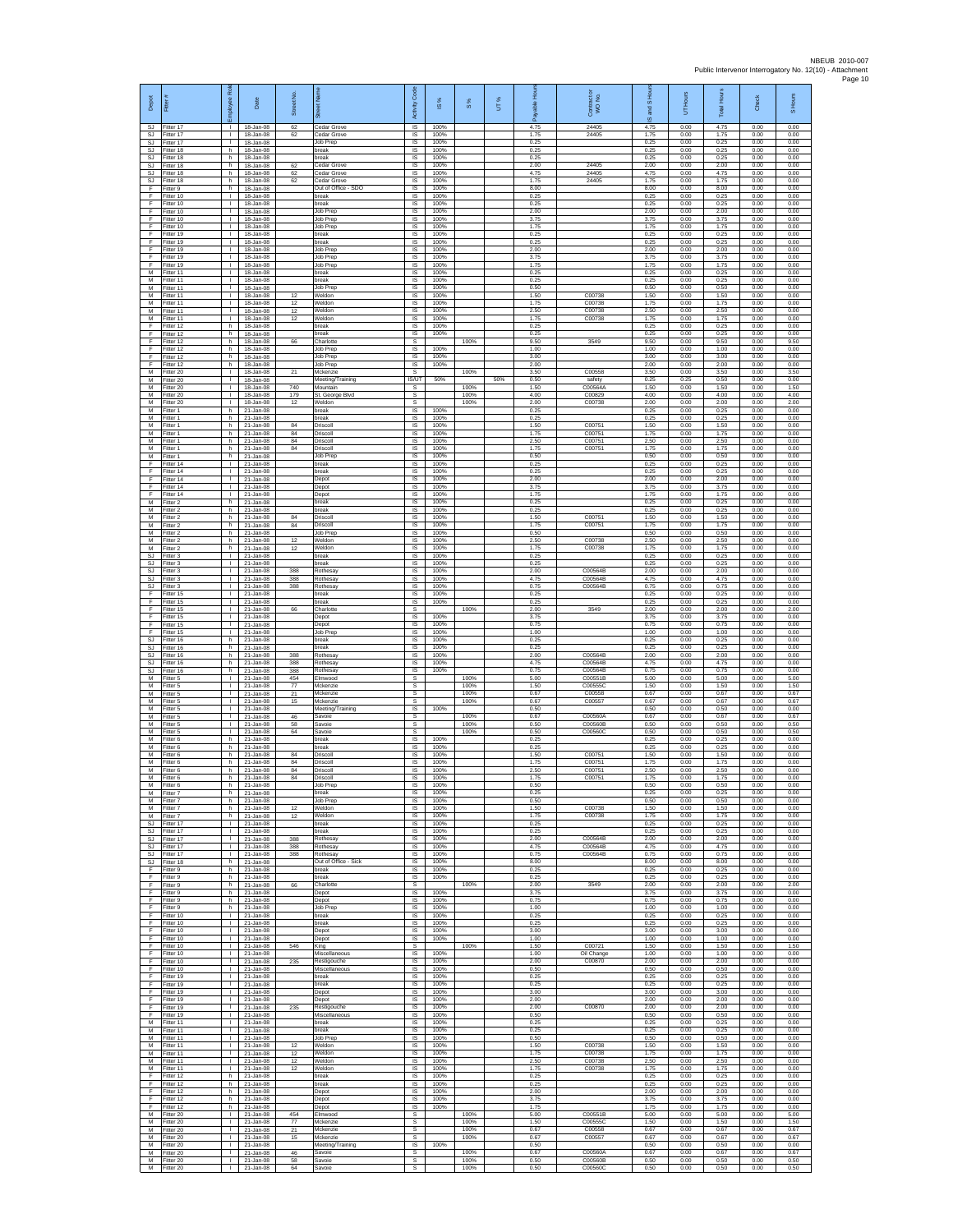| Depot<br>M                                   | Fitter<br>Fitter 1                  | Employee Role<br>h                           | Date<br>22-Jan-08                       | Street No.      | eet Name<br>ౙఄ<br>break                        | Activity Code<br>IS       | ⋇<br>$\overline{\omega}$<br>100% | 8%                   | ×,<br>5 | -<br>全<br>Payable<br>0.25 | Contract or<br>WO No.                      | and S Hou<br>$\overline{\omega}$<br>0.25 | UT Hours<br>0.00     | Total Hours<br>0.25  | Check<br>0.00        | S Hours<br>0.00      |
|----------------------------------------------|-------------------------------------|----------------------------------------------|-----------------------------------------|-----------------|------------------------------------------------|---------------------------|----------------------------------|----------------------|---------|---------------------------|--------------------------------------------|------------------------------------------|----------------------|----------------------|----------------------|----------------------|
| M<br>M                                       | Fitter 1<br>Fitter 1                | h.<br>h.                                     | 22-Jan-08<br>22-Jan-08                  | 84              | break<br>Driscoll                              | <b>IS</b><br>IS.          | 100%<br>100%                     |                      |         | 0.25<br>1.50              | C00751                                     | 0.25<br>1.50                             | 0.00<br>0.00         | 0.25<br>1.50         | 0.00<br>0.00         | 0.00<br>0.00         |
| М<br>M                                       | Fitter 1<br>Fitter 1                | h.<br>h.                                     | 22-Jan-08<br>22-Jan-08                  | 84<br>84        | Driscoll<br>Driscoll                           | IS<br>IS.                 | 100%<br>100%                     |                      |         | 1.75<br>2.50              | C00751<br>C00751                           | 1.75<br>2.50                             | 0.00<br>0.00         | 1.75<br>2.50         | 0.00<br>0.00         | 0.00<br>0.00         |
| M<br>М<br>F                                  | Fitter 1<br>Fitter 1<br>Fitter 14   | h.<br>h.<br>$\mathbf{L}$                     | $22 -$ Jan-08<br>22-Jan-08<br>22-Jan-08 | 84              | Driscoll<br>Job Prep<br>break                  | IS.<br>IS<br>IS.          | 100%<br>100%<br>100%             |                      |         | 1.75<br>0.50<br>0.25      | C00751                                     | 1.75<br>0.50<br>0.25                     | 0.00<br>0.00<br>0.00 | 1.75<br>0.50<br>0.25 | 0.00<br>0.00<br>0.00 | 0.00<br>0.00<br>0.00 |
| F<br>F                                       | Fitter 14<br>Fitter 14              | т.<br>$\mathbf{L}$                           | 22-Jan-08<br>22-Jan-08                  |                 | break<br>Depot                                 | IS<br>IS                  | 100%<br>100%                     |                      |         | 0.25<br>2.00              |                                            | 0.25<br>2.00                             | 0.00<br>0.00         | 0.25<br>2.00         | 0.00<br>0.00         | 0.00<br>0.00         |
| F<br>F                                       | Fitter 14<br>Fitter 14              | $\mathbf{L}$<br>T.                           | 22-Jan-08<br>22-Jan-08                  |                 | Depot<br>Depot                                 | IS<br>IS                  | 100%<br>100%                     |                      |         | 3.75<br>1.75              |                                            | 3.75<br>1.75                             | 0.00<br>0.00         | 3.75<br>1.75         | 0.00<br>0.00         | 0.00<br>0.00         |
| M<br>M                                       | Fitter 2<br>Fitter 2                | h.<br>h.                                     | 22-Jan-08<br>22-Jan-08                  |                 | break<br>break                                 | <b>IS</b><br>IS.          | 100%<br>100%                     |                      |         | 0.25<br>0.25              |                                            | 0.25<br>0.25                             | 0.00<br>0.00         | 0.25<br>0.25         | 0.00<br>0.00         | 0.00<br>0.00         |
| М<br>M<br>M                                  | Fitter 2<br>Fitter 2<br>Fitter 2    | h.<br>h.<br>h.                               | 22-Jan-08<br>22-Jan-08<br>22-Jan-08     | 84<br>84<br>84  | Driscoll<br>Driscoll<br>Driscoll               | IS<br>IS.<br>IS           | 100%<br>100%<br>100%             |                      |         | 1.50<br>1.75<br>2.50      | C00751<br>C00751<br>C00751                 | 1.50<br>1.75<br>2.50                     | 0.00<br>0.00<br>0.00 | 1.50<br>1.75<br>2.50 | 0.00<br>0.00<br>0.00 | 0.00<br>0.00<br>0.00 |
| М<br>M                                       | Fitter 2<br>Fitter 2                | h<br>h.                                      | 22-Jan-08<br>22-Jan-08                  | 84              | Driscoll<br>Job Prep                           | IS<br>IS                  | 100%<br>100%                     |                      |         | 1.75<br>0.50              | C00751                                     | 1.75<br>0.50                             | 0.00<br>0.00         | 1.75<br>0.50         | 0.00<br>0.00         | 0.00<br>0.00         |
| <b>SJ</b><br><b>SJ</b>                       | Fitter 3<br>Fitter 3                | $\mathbf{L}$<br>$\mathbf{L}$                 | 22-Jan-08<br>22-Jan-08                  |                 | break<br>break                                 | IS.<br>IS                 | 100%<br>100%                     |                      |         | 0.25<br>0.25              |                                            | 0.25<br>0.25                             | 0.00<br>0.00         | 0.25<br>0.25         | 0.00<br>0.00         | 0.00<br>0.00         |
| SJ<br>SJ                                     | Fitter 3<br>fitter 3                | т.<br>$\mathbf{L}$<br>л.                     | 22-Jan-08<br>22-Jan-08                  | 180<br>180      | Germain<br>ermain                              | IS<br>IS<br><b>IS/UT</b>  | 100%<br>100%<br>50%              |                      | 50%     | 1.75<br>2.00<br>0.25      | 07121010392809<br>07121010392809<br>safety | 1.75<br>2.00<br>0.13                     | 0.00<br>0.00<br>0.13 | 1.75<br>2.00<br>0.25 | 0.00<br>0.00<br>0.00 | 0.00<br>0.00<br>0.00 |
| SJ<br>SJ<br>SJ                               | Fitter 3<br>Fitter 3<br>Fitter 3    | <b>ILL S</b><br>$\mathbb{L}$                 | 22-Jan-08<br>22-Jan-08<br>22-Jan-08     | 388<br>388      | Meeting/Training<br>Rothesay<br>Rothesay       | $\mathsf{IS}$<br>IS       | 100%<br>100%                     |                      |         | 2.00<br>2.00              | C00564B<br>C00564B                         | 2.00<br>2.00                             | 0.00<br>0.00         | 2.00<br>2.00         | 0.00<br>0.00         | 0.00<br>0.00         |
| F<br>F.                                      | Fitter 15<br>Fitter 15              | $\mathbf{L}$<br>$\mathbf{L}$                 | 22-Jan-08<br>22-Jan-08                  |                 | preak<br>break                                 | IS<br>IS                  | 100%<br>100%                     |                      |         | 0.25<br>0.25              |                                            | 0.25<br>0.25                             | 0.00<br>0.00         | 0.25<br>0.25         | 0.00<br>0.00         | 0.00<br>0.00         |
| F<br>Ŧ<br>F.                                 | Fitter 15<br>Fitter 15<br>Fitter 15 | т.<br>т<br>$\mathbf{L}$                      | 22-Jan-08<br>22-Jan-08<br>22-Jan-08     | 66<br>66        | Charlotte<br>Charlotte<br>Depot                | s<br>s<br>IS.             | 100%                             | 100%<br>100%         |         | 1.00<br>4.00<br>1.50      | 3459<br>3459                               | 1.00<br>4.00<br>1.50                     | 0.00<br>0.00<br>0.00 | 1.00<br>4.00<br>1.50 | 0.00<br>0.00<br>0.00 | 1.00<br>4.00<br>0.00 |
| -F<br>SJ                                     | Fitter 15<br>Fitter 16              | $\mathbf{L}$<br>h.                           | 22-Jan-08<br>22-Jan-08                  |                 | Job Prep<br>break                              | IS<br>IS                  | 100%<br>100%                     |                      |         | 1.00<br>0.25              |                                            | 1.00<br>0.25                             | 0.00<br>0.00         | 1.00<br>0.25         | 0.00<br>0.00         | 0.00<br>0.00         |
| <b>SJ</b><br><b>SJ</b>                       | Fitter 16<br>Fitter 16              | h.<br>h                                      | 22-Jan-08<br>22-Jan-08                  |                 | break<br>Meeting/Training                      | IS<br>IS                  | 100%<br>100%                     |                      |         | 0.25<br>0.25              |                                            | 0.25<br>0.25                             | 0.00<br>0.00         | 0.25<br>0.25         | 0.00<br>0.00         | 0.00<br>0.00         |
| SJ<br>$\mathbb{S}\mathbb{J}$                 | Fitter 16<br>Fitter 16              | h.<br>h                                      | 22-Jan-08<br>22-Jan-08<br>$22 -$ lan-08 | 388<br>388      | Rothesay<br>Rothesay                           | IS<br>IS                  | 100%<br>100%                     |                      |         | 1.75<br>3.75              | C00564B<br>C00564B                         | 1.75<br>3.75                             | 0.00<br>0.00         | 1.75<br>3.75         | 0.00<br>0.00         | 0.00<br>0.00         |
| SJ.<br>M<br>М                                | Fitter 16<br>Fitter 5<br>Fitter 5   | h.<br>$\mathbf{L}$<br>т.                     | 22-Jan-08<br>22-Jan-08                  | 388<br>91<br>57 | Rothesav<br>Atkinson<br>Atkinson               | IS<br>s<br>s              | 100%                             | 100%<br>100%         |         | 1.75<br>0.67<br>0.67      | C00564B<br>C00555B<br>C00555A              | 1.75<br>0.67<br>0.67                     | 0.00<br>0.00<br>0.00 | 1.75<br>0.67<br>0.67 | 0.00<br>0.00<br>0.00 | 0.00<br>0.67<br>0.67 |
| M<br>M                                       | Fitter 5<br>Fitter 5                | т<br>$\mathbf{I}$                            | 22-Jan-08<br>22-Jan-08                  | 51<br>42        | Atkinson<br>Donovan                            | s<br>s.                   |                                  | 100%<br>100%         |         | 0.67<br>0.67              | C00554A<br>C00559A                         | 0.67<br>0.67                             | 0.00<br>0.00         | 0.67<br>0.67         | 0.00<br>0.00         | 0.67<br>0.67         |
| ${\sf M}$<br>M                               | Fitter 5<br>Fitter 5                | $\mathbf{L}$<br>$\mathbf{L}$                 | 22-Jan-08<br>22-Jan-08                  | 39              | Donovan<br>Meeting                             | s<br>s                    |                                  | 100%<br>100%         |         | 3.83<br>0.50              | C00572B                                    | 3.83<br>0.50                             | 0.00<br>0.00         | 3.83<br>0.50         | 0.00<br>0.00         | 3.83<br>0.50         |
| M<br>М<br>М                                  | Fitter 5<br>Fitter 5<br>Fitter 6    | $\mathbf{L}$<br>$\mathbf{L}$<br>h.           | 22-Jan-08<br>22-Jan-08<br>22-Jan-08     | 52<br>75        | Murphy<br>Vail<br>break                        | s.<br>S.<br>IS.           | 100%                             | 100%<br>100%         |         | 0.67<br>0.83<br>0.25      | C00559B<br>C00554B                         | 0.67<br>0.83<br>0.25                     | 0.00<br>0.00<br>0.00 | 0.67<br>0.83<br>0.25 | 0.00<br>0.00<br>0.00 | 0.67<br>0.83<br>0.00 |
| М<br>M                                       | Fitter 6<br>Fitter 6                | h.<br>h.                                     | 22-Jan-08<br>22-Jan-08                  | 84              | break<br>Driscoll                              | IS<br><b>IS</b>           | 100%<br>100%                     |                      |         | 0.25<br>1.50              | C00751                                     | 0.25<br>1.50                             | 0.00<br>0.00         | 0.25<br>1.50         | 0.00<br>0.00         | 0.00<br>0.00         |
| M<br>М                                       | Fitter 6<br>Fitter 6                | h.<br>h.                                     | 22-Jan-08<br>22-Jan-08                  | 84<br>84        | Driscoll<br>Driscoll                           | IS<br>IS                  | 100%<br>100%                     |                      |         | 175<br>2.50               | C00751<br>C00751                           | 1.75<br>2.50                             | 0.00<br>0.00         | 1.75<br>2.50         | 0.00<br>0.00         | 0.00<br>0.00         |
| M<br>M                                       | Fitter 6<br>Fitter 6                | h.<br>h.                                     | 22-Jan-08<br>22-Jan-08                  | 84              | Driscoll<br>Job Prep                           | IS<br>IS                  | 100%<br>100%                     |                      |         | 1.75<br>0.50              | C00751                                     | 1.75<br>0.50                             | 0.00<br>0.00         | 1.75<br>0.50         | 0.00<br>0.00         | 0.00<br>0.00         |
| М<br>M<br>M                                  | Fitter 7<br>Fitter 7<br>Fitter 7    | h.<br>h.<br>h.                               | 22-Jan-08<br>22-Jan-08<br>22-Jan-08     |                 | break<br>break<br><b>Job Prep</b>              | IS<br>1S<br>IS            | 100%<br>100%<br>100%             |                      |         | 0.25<br>0.25<br>0.50      |                                            | 0.25<br>0.25<br>0.50                     | 0.00<br>0.00<br>0.00 | 0.25<br>0.25<br>0.50 | 0.00<br>0.00<br>0.00 | 0.00<br>0.00<br>0.00 |
| М<br>M                                       | Fitter 7<br>Fitter 7                | h<br>h.                                      | 22-Jan-08<br>22-Jan-08                  | 12<br>12        | Weldon<br>Weldon                               | IS<br>IS                  | 100%<br>100%                     |                      |         | 1.50<br>1.75              | C00738<br>C00738                           | 1.50<br>1.75                             | 0.00<br>0.00         | 1.50<br>1.75         | 0.00<br>0.00         | 0.00<br>0.00         |
| M<br>М                                       | Fitter 7<br>Fitter 7                | h.<br>h.                                     | 22-Jan-08<br>22-Jan-08                  | 12<br>12        | Weldon<br>Weldon                               | IS.<br>IS                 | 100%<br>100%                     |                      |         | 2.50<br>1.75              | C00738<br>C00738                           | 2.50<br>1.75                             | 0.00<br>0.00         | 2.50<br>1.75         | 0.00<br>0.00         | 0.00<br>0.00         |
| SJ<br>SJ.<br><b>SJ</b>                       | Fitter 17<br>Fitter 17<br>Fitter 17 | $\mathbf{L}$<br>$\mathbf{L}$<br>$\mathbf{L}$ | 22-Jan-08<br>22-Jan-08<br>22-Jan-08     |                 | break<br>break                                 | IS<br>IS<br>IS            | 100%<br>100%<br>100%             |                      |         | 0.25<br>0.25<br>0.25      |                                            | 0.25<br>0.25<br>0.25                     | 0.00<br>0.00<br>0.00 | 0.25<br>0.25<br>0.25 | 0.00<br>0.00<br>0.00 | 0.00<br>0.00<br>0.00 |
| SJ<br>SJ                                     | Fitter 17<br>Fitter 17              | $\mathbf{L}$<br>$\mathbf{L}$                 | 22-Jan-08<br>22-Jan-08                  | 388<br>388      | Meeting/Training<br>Rothesay<br>Rothesay       | IS<br>IS                  | 100%<br>100%                     |                      |         | 1.75<br>3.75              | C00564B<br>C00564B                         | 1.75<br>3.75                             | 0.00<br>0.00         | 1.75<br>3.75         | 0.00<br>0.00         | 0.00<br>0.00         |
| SJ.<br>SJ                                    | Fitter 17<br>Fitter 18              | $\mathbf{I}$<br>h.                           | 22-Jan-08<br>22-Jan-08                  | 388             | Rothesay<br>break                              | <b>IS</b><br>IS           | 100%<br>100%                     |                      |         | 1.75<br>0.25              | C00564B                                    | 1.75<br>0.25                             | 0.00<br>0.00         | 1.75<br>0.25         | 0.00<br>0.00         | 0.00<br>0.00         |
| SJ<br>SJ.                                    | Fitter 18<br>Fitter 18              | h.<br>h.                                     | 22-Jan-08<br>22-Jan-08                  | 180             | break<br>Germain                               | IS<br>IS                  | 100%<br>100%                     |                      |         | 0.25<br>1.75              | 07121010392809                             | 0.25<br>1.75                             | 0.00<br>0.00         | 0.25<br>1.75         | 0.00<br>0.00         | 0.00<br>0.00         |
| <b>SJ</b><br>SJ<br>SJ.                       | Fitter 18<br>Fitter 18<br>Fitter 18 | h.<br>h.<br>h.                               | 22-Jan-08<br>22-Jan-08<br>22-Jan-08     | 180<br>388      | Germain<br>Meeting/Training<br>Rothesay        | IS<br><b>IS/UT</b><br>IS. | 100%<br>50%<br>100%              |                      | 50%     | 2.00<br>0.25<br>2.00      | 07121010392809<br>safety<br>C00564B        | 2.00<br>0.13<br>2.00                     | 0.00<br>0.13<br>0.00 | 2.00<br>0.25<br>2.00 | 0.00<br>0.00<br>0.00 | 0.00<br>0.00<br>0.00 |
| <b>SJ</b><br>-F                              | Fitter 18<br>Fitter 9               | h.<br>h.                                     | 22-Jan-08<br>22-Jan-08                  | 388             | Rothesay<br>oreak                              | IS<br>IS                  | 100%<br>100%                     |                      |         | 2.00<br>0.25              | C00564B                                    | 2.00<br>0.25                             | 0.00<br>0.00         | 2.00<br>0.25         | 0.00<br>0.00         | 0.00<br>0.00         |
| F.<br>F                                      | Fitter 9<br>Fitter 9                | h.<br>h.                                     | 22-Jan-08<br>22-Jan-08                  | 66              | oreak<br>Charlotte                             | IS.<br>s                  | 100%                             | 100%                 |         | 0.25<br>1.00              | 3459                                       | 0.25<br>1.00                             | 0.00<br>0.00         | 0.25<br>1.00         | 0.00<br>0.00         | 0.00<br>1.00         |
| F<br>F.<br>F                                 | Fitter 9<br>Fitter 9<br>Fitter 9    | h<br>h.<br>h                                 | 22-Jan-08<br>22-Jan-08<br>22-Jan-08     | 66              | Charlotte<br>Depot<br>Job Prep                 | s<br>IS<br>IS             | 100%<br>100%                     | 100%                 |         | 4.00<br>1.50<br>1.00      | 3459                                       | 4.00<br>1.50<br>1.00                     | 0.00<br>0.00<br>0.00 | 4.00<br>1.50<br>1.00 | 0.00<br>0.00<br>0.00 | 4.00<br>0.00<br>0.00 |
| F<br>F                                       | Fitter 10<br>Fitter 10              | л.<br><b>I</b>                               | 22-Jan-08<br>22-Jan-08                  |                 | break<br>hreak                                 | <b>IS</b><br>IS           | 100%<br>100%                     |                      |         | 0.25<br>0.25              |                                            | 0.25<br>0.25                             | 0.00<br>0.00         | 0.25<br>0.25         | 0.00<br>0.00         | 0.00<br>0.00         |
| F<br>$\mathbb F$                             | Fitter 10<br>Fitter 10              | $\mathbb{L}$<br>$\mathbf{L}$                 | 22-Jan-08<br>22-Jan-08                  | 235<br>235      | Restigouche<br>Restigouche                     | IS<br>IS.                 | 100%<br>100%                     |                      |         | 2.00<br>3.75              | C00870<br>C00870                           | 2.00<br>3.75                             | 0.00<br>0.00         | 2.00<br>3.75         | 0.00<br>0.00         | 0.00<br>0.00         |
| F.<br>F<br>F                                 | Fitter 10<br>Fitter 19<br>Fitter 19 | $\mathbf{L}$<br>τ.<br>$\mathbf{I}$           | 22-Jan-08<br>22-Jan-08<br>22-Jan-08     | 235             | Restigouche<br>break<br>oreak                  | IS<br>IS<br>IS            | 100%<br>100%<br>100%             |                      |         | 1.75<br>0.25<br>0.25      | C00870                                     | 1.75<br>0.25<br>0.25                     | 0.00<br>0.00<br>0.00 | 1.75<br>0.25<br>0.25 | 0.00<br>0.00<br>0.00 | 0.00<br>0.00<br>0.00 |
| F<br>F                                       | Fitter 19<br>Fitter 19              | $\mathbf{L}$<br>л.                           | 22-Jan-08<br>22-Jan-08                  | 235<br>235      | Restigouche<br>Restigouche                     | IS.<br>IS                 | 100%<br>100%                     |                      |         | 2.00<br>3.75              | C00870<br>C00870                           | 2.00<br>3.75                             | 0.00<br>0.00         | 2.00<br>3.75         | 0.00<br>0.00         | 0.00<br>0.00         |
| Ŧ<br>М                                       | Fitter 19<br>Fitter 11              | $\mathbf{L}$<br>$\mathbf{L}$                 | 22-Jan-08<br>22-Jan-08                  | 235             | Restigouche<br>break                           | IS<br>IS                  | 100%<br>100%                     |                      |         | 1.75<br>0.25              | C00870                                     | 1.75<br>0.25                             | 0.00<br>0.00         | 1.75<br>0.25         | 0.00<br>0.00         | 0.00<br>0.00         |
| M<br>M<br>М                                  | Fitter 11<br>Fitter 11<br>Fitter 11 | л.<br>$\mathbb{R}$<br>$\mathbb{L}$           | 22-Jan-08<br>22-Jan-08<br>22-Jan-08     | 12              | break<br>lob Prep<br>Weldon                    | <b>IS</b><br>IS.<br>IS    | 100%<br>100%<br>100%             |                      |         | 0.25<br>0.50<br>1.50      | C00738                                     | 0.25<br>0.50<br>1.50                     | 0.00<br>0.00<br>0.00 | 0.25<br>0.50<br>1.50 | 0.00<br>0.00<br>0.00 | 0.00<br>0.00<br>0.00 |
| M<br>M                                       | Fitter 11<br>Fitter 11              | $\mathbf{L}$<br>$\mathbf{L}$                 | 22-Jan-08<br>22-Jan-08                  | 12<br>12        | Weldon<br>Weldon                               | IS<br>IS                  | 100%<br>100%                     |                      |         | 1.75<br>2.50              | C00738<br>C00738                           | 1.75<br>2.50                             | 0.00<br>0.00         | 1.75<br>2.50         | 0.00<br>0.00         | 0.00<br>0.00         |
| M<br>F                                       | Fitter 11<br>Fitter 12              | т.<br>h.                                     | 22-Jan-08<br>22-Jan-08                  | 12              | Weldon<br>break                                | IS<br>IS                  | 100%<br>100%                     |                      |         | 1.75<br>0.25              | C00738                                     | 1.75<br>0.25                             | 0.00<br>0.00         | 1.75<br>0.25         | 0.00<br>0.00         | 0.00<br>0.00         |
| F.<br>-F<br>F                                | Fitter 12<br>Fitter 12<br>Fitter 12 | h.<br>h.<br>h.                               | 22-Jan-08<br>22-Jan-08<br>22-Jan-08     |                 | break<br>Depot<br>Depot                        | IS.<br>IS<br>IS           | 100%<br>100%<br>100%             |                      |         | 0.25<br>2.00<br>3.75      |                                            | 0.25<br>2.00<br>3.75                     | 0.00<br>0.00<br>0.00 | 0.25<br>2.00<br>3.75 | 0.00<br>0.00<br>0.00 | 0.00<br>0.00<br>0.00 |
| F<br>M                                       | Fitter 12<br>Fitter 20              | h.<br>$\mathbf{L}$                           | 22-Jan-08<br>22-Jan-08                  | 91              | Depot<br>Atkinson                              | IS<br>s                   | 100%                             | 100%                 |         | 1.75<br>0.67              | C00555B                                    | 1.75<br>0.67                             | 0.00<br>0.00         | 1.75<br>0.67         | 0.00<br>0.00         | 0.00<br>0.67         |
| M<br>М                                       | Fitter 20<br>Fitter 20              | $\mathbf{L}$<br>T.                           | 22-Jan-08<br>22-Jan-08                  | 57<br>51        | Atkinson<br>Atkinson                           | $\mathbb S$<br>s          |                                  | 100%<br>100%         |         | 0.67<br>0.67              | C00555A<br>C00554A                         | 0.67<br>0.67                             | 0.00<br>0.00         | 0.67<br>0.67         | 0.00<br>0.00         | 0.67<br>0.67         |
| M<br>M<br>М                                  | Fitter 20<br>Fitter 20<br>Fitter 20 | $\mathbf{I}$<br>$\mathbf{L}$<br>т.           | 22-Jan-08<br>22-Jan-08<br>22-Jan-08     | 42<br>39        | Donovan<br>Donovan<br>Meeting                  | s<br>s<br>s               |                                  | 100%<br>100%<br>100% |         | 0.67<br>3.83<br>0.50      | C00559A<br>C00572B                         | 0.67<br>3.83<br>0.50                     | 0.00<br>0.00<br>0.00 | 0.67<br>3.83<br>0.50 | 0.00<br>0.00<br>0.00 | 0.67<br>3.83<br>0.50 |
| M<br>M                                       | Fitter 20<br>Fitter 20              | т<br>$\mathbf{I}$                            | 22-Jan-08<br>22-Jan-08                  | 52<br>75        | Murphy<br>Vail                                 | s<br>s.                   |                                  | 100%<br>100%         |         | 0.67<br>0.83              | C00559B<br>C00554B                         | 0.67<br>0.83                             | 0.00<br>0.00         | 0.67<br>0.83         | 0.00<br>0.00         | 0.67<br>0.83         |
| М<br>M                                       | Fitter 1<br>Fitter 1                | h.<br>$\mathsf{h}$ .                         | 23-Jan-08<br>23-Jan-08                  |                 | break<br>break                                 | IS<br>IS                  | 100%<br>100%                     |                      |         | 0.25<br>0.25              |                                            | 0.25<br>0.25                             | 0.00<br>0.00         | 0.25<br>0.25         | 0.00<br>0.00         | 0.00<br>0.00         |
| M<br>M                                       | Fitter 1<br>Fitter 1                | h.<br>h.                                     | 23-Jan-08<br>23-Jan-08                  | 84<br>84        | Driscoll<br>Driscoll                           | IS.<br>IS                 | 100%<br>100%                     |                      |         | 1.50<br>175               | C00751<br>C00751                           | 1.50<br>1.75                             | 0.00<br>0.00         | 1.50<br>1.75         | 0.00<br>0.00         | 0.00<br>0.00         |
| M<br>М<br>M                                  | Fitter 1<br>Fitter 1<br>Fitter 1    | h.<br>h.<br>h.                               | 23-Jan-08<br>23-Jan-08<br>23-Jan-08     | 84<br>84        | Driscoll<br>Driscoll<br>Job Prec               | IS<br>IS<br><b>IS</b>     | 100%<br>100%<br>100%             |                      |         | 2.50<br>1.75<br>0.50      | C00751<br>C00751                           | 2.50<br>1.75<br>0.50                     | 0.00<br>0.00<br>0.00 | 2.50<br>1.75<br>0.50 | 0.00<br>0.00<br>0.00 | 0.00<br>0.00<br>0.00 |
| F<br>М                                       | Fitter 14<br>Fitter 2               | $\mathbf{L}$<br>h                            | 23-Jan-08<br>23-Jan-08                  |                 | Meeting/Training<br>break                      | IS.<br>IS                 | 100%<br>100%                     |                      |         | 8.00<br>0.25              | <b>First Aid</b>                           | 8.00<br>0.25                             | 0.00<br>0.00         | 8.00<br>0.25         | 0.00<br>0.00         | 0.00<br>0.00         |
| M<br>M                                       | Fitter 2<br>Fitter 2                | h.<br>h.                                     | 23-Jan-08<br>23-Jan-08                  | 84              | break<br>Driscoll                              | <b>IS</b><br>IS           | 100%<br>100%                     |                      |         | 0.25<br>1.50              | C00751                                     | 0.25<br>1.50                             | 0.00<br>0.00         | 0.25<br>1.50         | 0.00<br>0.00         | 0.00<br>0.00         |
| М<br>M<br>M                                  | Fitter 2<br>Fitter 2<br>Fitter 2    | h.<br>h.<br>h.                               | 23-Jan-08<br>23-Jan-08<br>23-Jan-08     | 84<br>84<br>84  | Driscoll<br>Driscoll<br>Driscoll               | IS<br>IS.<br>IS.          | 100%<br>100%<br>100%             |                      |         | 1.75<br>2.50<br>1.75      | C00751<br>C00751<br>C00751                 | 1.75<br>2.50<br>1.75                     | 0.00<br>0.00<br>0.00 | 1.75<br>2.50<br>1.75 | 0.00<br>0.00<br>0.00 | 0.00<br>0.00<br>0.00 |
| M<br>SJ                                      | Fitter 2<br>Fitter 3                | h.<br>$\mathbf{L}$                           | 23-Jan-08<br>23-Jan-08                  |                 | Job Prep<br>Meeting/Training                   | IS<br>IS                  | 100%<br>100%                     |                      |         | 0.50<br>8.00              | <b>First Aid</b>                           | 0.50<br>8.00                             | 0.00<br>0.00         | 0.50<br>8.00         | 0.00<br>0.00         | 0.00<br>0.00         |
| SJ.<br>SJ.                                   | Fitter 3<br>Fitter 3                | $\mathbf{L}$<br>$\mathbb{R}$                 | 23-Jan-08<br>23-Jan-08                  |                 | Travel<br>Travel                               | IS<br>IS                  | 100%<br>100%                     |                      |         | 1.00<br>1.00              |                                            | 1.00<br>1.00                             | 0.00<br>0.00         | 1.00<br>1.00         | 0.00<br>0.00         | 0.00<br>0.00         |
| $\mathsf F$<br>$\mathbb{S}\mathbb{J}$<br>SJ. | Fitter 15<br>Fitter 16<br>Fitter 16 | $\mathbf{L}$<br>h.<br>h.                     | 23-Jan-08<br>23-Jan-08<br>23-Jan-08     |                 | Meeting/Training<br>Meeting/Training<br>Travel | IS<br>IS<br><b>IS</b>     | 100%<br>100%<br>100%             |                      |         | 8.00<br>8.00<br>1.00      | First Aid<br>First Aid                     | 8.00<br>8.00<br>1.00                     | 0.00<br>0.00<br>0.00 | 8.00<br>8.00<br>1.00 | 0.00<br>0.00<br>0.00 | 0.00<br>0.00<br>0.00 |
| S.I<br>M                                     | Fitter 16<br>Fitter 5               | h<br>т.                                      | 23-Jan-08<br>23-Jan-08                  |                 | Travel<br>Meeting/Training                     | IS.<br>IS                 | 100%<br>100%                     |                      |         | 1.00<br>7.00              | <b>First Aid</b>                           | 1.00<br>7.00                             | 0.00<br>0.00         | 1.00<br>7.00         | 0.00<br>0.00         | 0.00<br>0.00         |
| M<br>M                                       | Fitter 5<br>Fitter 5                | т                                            | 23-Jan-08<br>23-Jan-08                  |                 | Travel<br>Travel                               | 1S<br>IS                  | 100%<br>100%                     |                      |         | 2.00<br>1.75              |                                            | 2.00<br>1.75                             | 0.00<br>0.00         | 2.00<br>1.75         | 0.00<br>0.00         | 0.00<br>0.00         |
| M<br>M                                       | Fitter 6<br>Fitter 6<br>M Fitter 6  | h.<br>h.<br>h.                               | 23-Jan-08<br>23-Jan-08<br>23-Jan-08     |                 | Meeting/Training<br>Travel<br>Travel           | IS<br>$\sf IS$<br>IS      | 100%<br>100%<br>100%             |                      |         | 7.00<br>2.00<br>1.75      | First Aid                                  | 7.00<br>2.00<br>1.75                     | 0.00<br>0.00<br>0.00 | 7.00<br>2.00<br>1.75 | 0.00<br>0.00<br>0.00 | 0.00<br>0.00<br>0.00 |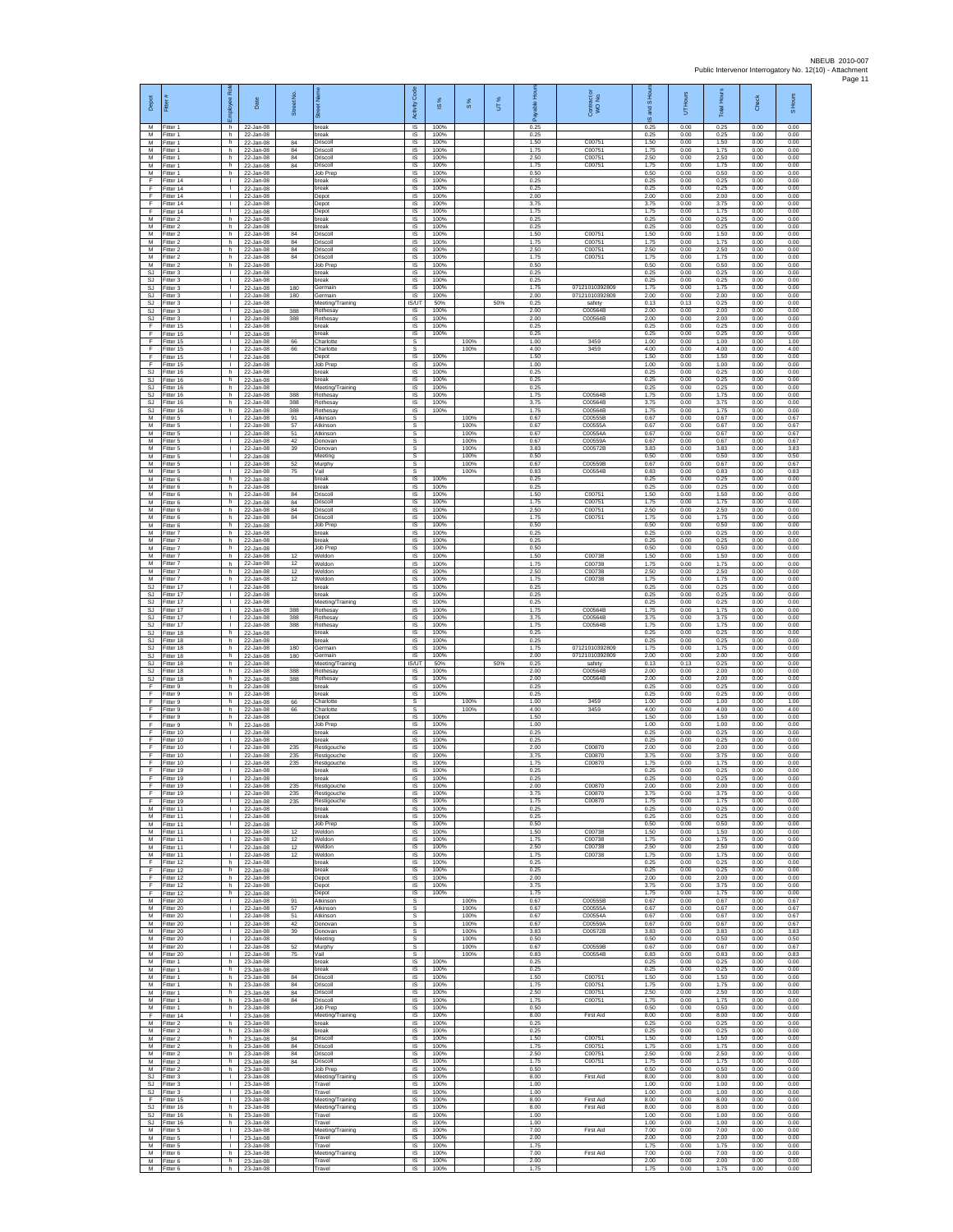| Depot<br>M              | Fitter #<br>Fitter 7                    | ployee Roi<br>h.                   | Date<br>23-Jan-08                   | Street No.     | 罚<br>break                                     | Code<br>Activity<br>IS      | IS %<br>100%         | $\frac{8}{3}$ | UT% | 오<br>0.25            | Contract or<br>WO No.                | I <sub>SHo</sub><br><b>Surg</b><br>$\omega$<br>0.25 | UT Hours<br>0.00     | <b>Total Hours</b><br>0.25 | Check<br>0.00        | S Hours<br>0.00      |
|-------------------------|-----------------------------------------|------------------------------------|-------------------------------------|----------------|------------------------------------------------|-----------------------------|----------------------|---------------|-----|----------------------|--------------------------------------|-----------------------------------------------------|----------------------|----------------------------|----------------------|----------------------|
| М                       | M Fitter 7<br>Fitter 7                  | h.<br>h                            | 23-Jan-08<br>23-Jan-08              |                | break<br>Job Prep                              | IS<br>IS                    | 100%<br>100%         |               |     | 0.25<br>0.50         |                                      | 0.25<br>0.50                                        | 0.00<br>0.00         | 0.25<br>0.50               | 0.00<br>0.00         | 0.00<br>0.00         |
| M<br>M<br>M             | Fitter 7<br>Fitter 7<br>Fitter 7        | h.<br>h.<br>h.                     | 23-Jan-08<br>23-Jan-08<br>23-Jan-08 | 12<br>12<br>12 | Weldon<br>Weldon                               | IS<br><b>IS</b><br>IS       | 100%<br>100%<br>100% |               |     | 1.50<br>1.75<br>2.50 | C00738<br>C00738<br>C00738           | 1.50<br>1.75<br>2.50                                | 0.00<br>0.00<br>0.00 | 1.50<br>1.75<br>2.50       | 0.00<br>0.00<br>0.00 | 0.00<br>0.00<br>0.00 |
| М<br>SJ.                | Fitter 7<br>Fitter 17                   | h.<br>T.                           | 23-Jan-08<br>23-Jan-08              | 12             | Weldon<br>Weldon<br>Meeting/Training           | IS<br>IS                    | 100%<br>100%         |               |     | 1.75<br>8.00         | C00738<br>First Aid                  | 1.75<br>8.00                                        | 0.00<br>0.00         | 1.75<br>8.00               | 0.00<br>0.00         | 0.00<br>0.00         |
| SJ<br>SJ                | Fitter 18<br>Fitter 18                  | h.<br>h.                           | 23-Jan-08<br>23-Jan-08              |                | break<br>break                                 | <b>IS</b><br>$\sf IS$       | 100%<br>100%         |               |     | 0.25<br>0.25         |                                      | 0.25<br>0.25                                        | 0.00<br>0.00         | 0.25<br>0.25               | 0.00<br>0.00         | 0.00<br>0.00         |
| SJ<br>SJ.<br>SJ.        | Fitter 18<br>Fitter 18<br>Fitter 18     | h<br>h.<br>h.                      | 23-Jan-08<br>23-Jan-08<br>23-Jan-08 | 77             | Depot<br>Donaldson<br>Service                  | $\sf IS$<br>s<br>s          | 100%                 | 100%<br>100%  |     | 2.75<br>2.00<br>2.00 | 24390<br>w/Dave Rodgerson            | 2.75<br>2.00<br>2.00                                | 0.00<br>0.00<br>0.00 | 2.75<br>2.00<br>200        | 0.00<br>0.00<br>0.00 | 0.00<br>2.00<br>2.00 |
| SJ<br>F                 | Fitter 18<br>Fitter 9                   | h<br>h.                            | 23-Jan-08<br>23-Jan-08              |                | Service<br>Meeting/Training                    | s<br>1S                     | 100%                 | 100%          |     | 1.25<br>8.00         | w/Dave Rodgerson<br>First Aid        | 1.25<br>8.00                                        | 0.00<br>0.00         | 1.25<br>8.00               | 0.00<br>0.00         | 1.25<br>0.00         |
| F<br>F<br>M             | Fitter 10<br>Fitter 19<br>Fitter 11     | $\mathbf{L}$<br>$\mathbf{L}$<br>H. | 23-Jan-08<br>23-Jan-08<br>23-Jan-08 |                | Meeting/Training<br>Meeting/Training<br>break  | <b>IS</b><br>IS<br>1S       | 100%<br>100%<br>100% |               |     | 8.00<br>8.00<br>0.25 | <b>First Aid</b><br>First Aid        | 8.00<br>8.00<br>0.25                                | 0.00<br>0.00<br>0.00 | 8.00<br>8.00<br>0.25       | 0.00<br>0.00<br>0.00 | 0.00<br>0.00<br>0.00 |
| M<br>М                  | Fitter 11<br>Fitter 11                  | $\mathbf{L}$<br>т.                 | 23-Jan-08<br>23-Jan-08              |                | preak<br>Job Prep                              | IS<br>IS                    | 100%<br>100%         |               |     | 0.25<br>0.50         |                                      | 0.25<br>0.50                                        | 0.00<br>0.00         | 0.25<br>0.50               | 0.00<br>0.00         | 0.00<br>0.00         |
| M<br>М<br>M             | Fitter 11<br>Fitter 11<br>Fitter 11     | т.<br>T.<br>л.                     | 23-Jan-08<br>23-Jan-08<br>23-Jan-08 | 12<br>12<br>12 | Weldor<br>Veldon<br>Weldon                     | IS<br>IS<br>IS              | 100%<br>100%<br>100% |               |     | 1.50<br>1.75<br>2.50 | C00738<br>C00738<br>C00738           | 1.50<br>1.75<br>2.50                                | 0.00<br>0.00<br>0.00 | 1.50<br>1.75<br>2.50       | 0.00<br>0.00<br>0.00 | 0.00<br>0.00<br>0.00 |
| M<br>F                  | Fitter 11<br>Fitter 12                  | л.<br>h                            | 23-Jan-08<br>23-Jan-08              | 12             | Weldon<br>Meeting/Training                     | IS<br>IS                    | 100%<br>100%         |               |     | 175<br>8.00          | C00738<br>First Aid                  | 1.75<br>8.00                                        | 0.00<br>0.00         | 1.75<br>8.00               | 0.00<br>0.00         | 0.00<br>0.00         |
| F<br>F.                 | Fitter 20<br>Fitter 20                  | $\mathbf{L}$<br>$\mathbf{L}$       | 23-Jan-08<br>23-Jan-08              |                | Meeting/Training<br>Meeting/Training           | 1S<br>IS                    | 100%<br>100%         |               |     | 5.50<br>6.00         | <b>First Aid</b><br><b>First Aid</b> | 5.50<br>6.00                                        | 0.00<br>0.00         | 5.50<br>6.00               | 0.00<br>0.00         | 0.00<br>0.00         |
| М<br>M<br>M             | Fitter 1<br>Fitter 1<br>Fitter 1        | h<br>h.<br>h.                      | 24-Jan-08<br>24-Jan-08<br>24-Jan-08 | 84             | break<br>break<br>Driscoll                     | IS<br>1S<br><b>IS</b>       | 100%<br>100%<br>100% |               |     | 0.25<br>0.25<br>1.50 | C00751                               | 0.25<br>0.25<br>1.50                                | 0.00<br>0.00<br>0.00 | 0.25<br>0.25<br>1.50       | 0.00<br>0.00<br>0.00 | 0.00<br>0.00<br>0.00 |
| M<br>М                  | Fitter 1<br>Fitter 1                    | h<br>h                             | 24-Jan-08<br>24-Jan-08              | 84<br>84       | Driscoll<br>Driscoll                           | IS<br>IS                    | 100%<br>100%         |               |     | 1.75<br>2.50         | C00751<br>C00751                     | 1.75<br>2.50                                        | 0.00<br>0.00         | 1.75<br>2.50               | 0.00<br>0.00         | 0.00<br>0.00         |
| M<br>M<br>F             | Fitter 1<br>Fitter 1<br>Fitter 14       | h<br>h.<br>$\mathbf{L}$            | 24-Jan-08<br>24-Jan-08<br>24-Jan-08 | 84             | Driscoll<br>Job Prep                           | IS<br>IS<br>IS              | 100%<br>100%<br>100% |               |     | 1.75<br>0.50<br>8.00 | C00751<br><b>First Aid</b>           | 1.75<br>0.50<br>8.00                                | 0.00<br>0.00<br>0.00 | 1.75<br>0.50<br>8.00       | 0.00<br>0.00<br>0.00 | 0.00<br>0.00<br>0.00 |
| М<br>M                  | Fitter 2<br>Fitter 2                    | h.<br>h.                           | 24-Jan-08<br>24-Jan-08              |                | Meeting/Training<br>break<br>break             | $\sf IS$<br>IS              | 100%<br>100%         |               |     | 0.25<br>0.25         |                                      | 0.25<br>0.25                                        | 0.00<br>0.00         | 0.25<br>0.25               | 0.00<br>0.00         | 0.00<br>0.00         |
| M<br>М<br>M             | Fitter 2<br>Fitter 2<br>-itter 2        | h.<br>h<br>h.                      | 24-Jan-08<br>24-Jan-08<br>24-Jan-08 | 84<br>84<br>84 | Driscoll<br>Driscoll<br>Driscoll               | IS<br>IS<br>IS              | 100%<br>100%<br>100% |               |     | 1.50<br>1.75<br>2.50 | C00751<br>C00751<br>C00751           | 1.50<br>1.75<br>2.50                                | 0.00<br>0.00<br>0.00 | 1.50<br>1.75<br>2.50       | 0.00<br>0.00<br>0.00 | 0.00<br>0.00<br>0.00 |
| M<br>М                  | Fitter 2<br>Fitter 2                    | h.<br>h                            | 24-Jan-08<br>24-Jan-08              | 84             | Driscoll<br>Job Prep                           | IS<br>IS                    | 100%<br>100%         |               |     | 1.75<br>0.50         | C00751                               | 1.75<br>0.50                                        | 0.00<br>0.00         | 1.75<br>0.50               | 0.00<br>0.00         | 0.00<br>0.00         |
| SJ<br>SJ.               | Fitter 3<br>Fitter 3                    | $\mathbf{I}$<br>т.                 | 24-Jan-08<br>24-Jan-08              |                | Meeting/Training<br>Travel                     | IS<br>IS                    | 100%<br>100%         |               |     | 8.00<br>1.00         | <b>First Aid</b>                     | 8.00<br>1.00                                        | 0.00<br>0.00         | 8.00<br>1.00               | 0.00<br>0.00         | 0.00<br>0.00         |
| SJ<br>F<br><b>SJ</b>    | Fitter 3<br>Fitter 15<br>fitter 16      | $\mathbf{I}$<br>т.<br>h.           | 24-Jan-08<br>24-Jan-08<br>24-Jan-08 |                | Travel<br>Meeting/Training<br>Meeting/Training | IS<br>1S<br>IS              | 100%<br>100%<br>100% |               |     | 1.00<br>8.00<br>8.00 | <b>First Aid</b><br><b>First Aid</b> | 1.00<br>8.00<br>8.00                                | 0.00<br>0.00<br>0.00 | 1.00<br>8.00<br>8.00       | 0.00<br>0.00<br>0.00 | 0.00<br>0.00<br>0.00 |
| <b>SJ</b><br>SJ.        | Fitter 16<br>Fitter 16                  | h.<br>h.                           | 24-Jan-08<br>24-Jan-08              |                | Travel<br>Travel                               | IS<br>IS                    | 100%<br>100%         |               |     | 1.00<br>1.00         |                                      | 1.00<br>1.00                                        | 0.00<br>0.00         | 1.00<br>1.00               | 0.00<br>0.00         | 0.00<br>0.00         |
| М<br>M<br>м             | Fitter 5<br>Fitter 5<br>Fitter 5        | τ.<br>т<br>$\mathbf{L}$            | 24-Jan-08<br>24-Jan-08<br>24-Jan-08 |                | Meeting/Training<br>Travel<br>Travel           | IS<br>1S<br>IS              | 100%<br>100%<br>100% |               |     | 6.75<br>2.00<br>1.50 | CPR                                  | 6.75<br>2.00<br>1.50                                | 0.00<br>0.00<br>0.00 | 6.75<br>2.00<br>1.50       | 0.00<br>0.00<br>0.00 | 0.00<br>0.00<br>0.00 |
| М<br>M                  | Fitter 6<br>Fitter 6                    | h<br>h.                            | 24-Jan-08<br>24-Jan-08              |                | Meeting/Training<br>Travel                     | IS<br>1S                    | 100%<br>100%         |               |     | 6.75<br>2.00         | CPR                                  | 6.75<br>2.00                                        | 0.00<br>0.00         | 6.75<br>2.00               | 0.00<br>0.00         | 0.00<br>0.00         |
| M<br>M<br>М             | Fitter 6<br>Fitter 7<br>Fitter 7        | h.<br>h<br>h.                      | 24-Jan-08<br>24-Jan-08<br>24-Jan-08 |                | Travel<br>reak<br>break                        | <b>IS</b><br>IS<br>1S       | 100%<br>100%<br>100% |               |     | 1.50<br>0.25<br>0.25 |                                      | 1.50<br>0.25<br>0.25                                | 0.00<br>0.00<br>0.00 | 1.50<br>0.25<br>0.25       | 0.00<br>0.00<br>0.00 | 0.00<br>0.00<br>0.00 |
| M<br>M                  | Fitter 7<br>Fitter 7                    | h<br>h.                            | 24-Jan-08<br>24-Jan-08              | 602            | Job Prep<br>Montgomery                         | IS<br>-IS                   | 100%<br>100%         |               |     | 0.50<br>1.00         | 3245                                 | 0.50<br>1.00                                        | 0.00<br>0.00         | 0.50<br>1.00               | 0.00<br>0.00         | 0.00<br>0.00         |
| M<br>М                  | -itter 7<br>Fitter 7                    | h.<br>h.                           | 24-Jan-08<br>24-Jan-08              | 12<br>12       | <b>Neldon</b><br>Weldon                        | $\sf IS$<br>$\sf IS$        | 100%<br>100%         |               |     | 0.50<br>1.75         | C00738<br>C00738                     | 0.50<br>1.75                                        | 0.00<br>0.00         | 0.50<br>1.75               | 0.00<br>0.00         | 0.00<br>0.00         |
| M<br>M<br>SJ            | Fitter 7<br>Fitter 7<br>Fitter 17       | h.<br>h.<br>٠                      | 24-Jan-08<br>24-Jan-08<br>24-Jan-08 | 12<br>12       | Weldon<br>Weldon<br>Meeting/Training           | IS<br>IS<br>IS              | 100%<br>100%<br>100% |               |     | 2.25<br>2.00<br>8.00 | C00738<br>C00738<br>First Aid        | 2.25<br>2.00<br>8.00                                | 0.00<br>0.00<br>0.00 | 2.25<br>2.00<br>8.00       | 0.00<br>0.00<br>0.00 | 0.00<br>0.00<br>0.00 |
| SJ.<br>SJ               | Fitter 18<br>Fitter 18                  | h.<br>h.                           | 24-Jan-08<br>24-Jan-08              |                | break<br>break                                 | 1S<br><b>IS</b>             | 100%<br>100%         |               |     | 0.25<br>0.25         |                                      | 0.25<br>0.25                                        | 0.00<br>0.00         | 0.25<br>0.25               | 0.00<br>0.00         | 0.00<br>0.00         |
| SJ<br>SJ<br>SJ.         | Fitter 18<br>Fitter 18<br>Fitter 18     | h<br>h.<br>h.                      | 24-Jan-08<br>24-Jan-08<br>24-Jan-08 |                | Depot<br>Depot<br>Depot                        | IS<br>1S<br>IS              | 100%<br>100%<br>100% |               |     | 2.00<br>3.75<br>2.25 |                                      | 2.00<br>3.75<br>2.25                                | 0.00<br>0.00<br>0.00 | 2.00<br>3.75<br>2.25       | 0.00<br>0.00<br>0.00 | 0.00<br>0.00<br>0.00 |
| F<br>F                  | Fitter 9<br>Fitter 10                   | h<br>т.                            | 24-Jan-08<br>24-Jan-08              |                | Meeting/Training<br>Meeting/Training           | IS<br>IS                    | 100%<br>100%         |               |     | 8.00<br>8.00         | First Aid<br>First Aid               | 8.00<br>8.00                                        | 0.00<br>0.00         | 8.00<br>8.00               | 0.00<br>0.00         | 0.00<br>0.00         |
| F<br>M<br>M             | Fitter 19<br>Fitter 11<br>Fitter 11     | $\mathbf{L}$<br>л.<br>л.           | 24-Jan-08<br>24-Jan-08<br>24-Jan-08 |                | Meeting/Training<br>break<br>reak              | IS<br>IS<br>IS              | 100%<br>100%<br>100% |               |     | 8.00<br>0.25<br>0.25 | <b>First Aid</b>                     | 8.00<br>0.25<br>0.25                                | 0.00<br>0.00<br>0.00 | 8.00<br>0.25<br>0.25       | 0.00<br>0.00<br>0.00 | 0.00<br>0.00<br>0.00 |
| М<br>M                  | Fitter 11<br>Fitter 11                  | ٠<br>$\mathbf{L}$                  | 24-Jan-08<br>24-Jan-08              | 602            | Job Prep<br>Montgomery                         | IS<br>1S                    | 100%<br>100%         |               |     | 0.50<br>1.00         | 3245                                 | 0.50<br>1.00                                        | 0.00<br>0.00         | 0.50<br>1.00               | 0.00<br>0.00         | 0.00<br>0.00         |
| M<br>М<br>M             | Fitter 11<br>Fitter 11<br>Fitter 11     | $\mathbf{L}$<br>т.<br>т            | 24-Jan-08<br>24-Jan-08<br>24-Jan-08 | 12<br>12<br>12 | Weldon<br>Neldon<br>Weldon                     | IS<br>IS<br>1S              | 100%<br>100%<br>100% |               |     | 0.50<br>1.75<br>2.25 | C00738<br>C00738<br>C00738           | 0.50<br>1.75<br>2.25                                | 0.00<br>0.00<br>0.00 | 0.50<br>1.75<br>2.25       | 0.00<br>0.00<br>0.00 | 0.00<br>0.00<br>0.00 |
| M<br>F                  | Fitter 11<br>Fitter 12                  | $\mathbf{L}$<br>h                  | 24-Jan-08<br>24-Jan-08              | 12             | Weldon<br>Meeting/Training                     | IS<br>IS                    | 100%<br>100%         |               |     | 2.00<br>8.00         | C00738<br><b>First Aid</b>           | 2.00<br>8.00                                        | 0.00<br>0.00         | 2.00<br>8.00               | 0.00<br>0.00         | 0.00<br>0.00         |
| M<br>M<br>M             | Fitter 20<br>Fitter 20                  | т.<br>т.<br>h.                     | 24-Jan-08<br>24-Jan-08              |                | Meeting/Training<br>Meeting/Training<br>break  | IS<br>IS<br><b>IS</b>       | 100%<br>100%<br>100% |               |     | 5.50<br>5.50<br>0.25 | First Aid<br><b>First Aid</b>        | 5.50<br>5.50<br>0.25                                | 0.00<br>0.00<br>0.00 | 5.50<br>5.50<br>0.25       | 0.00<br>0.00<br>0.00 | 0.00<br>0.00<br>0.00 |
| M<br>M                  | Fitter 1<br>Fitter 1<br>Fitter 1        | h.<br>h.                           | 25-Jan-08<br>25-Jan-08<br>25-Jan-08 | 127            | break<br>Coronation                            | IS<br>IS                    | 100%<br>100%         |               |     | 0.25<br>1.50         | 22388                                | 0.25<br>1.50                                        | 0.00<br>0.00         | 0.25<br>1.50               | 0.00<br>0.00         | 0.00<br>0.00         |
| M<br>м                  | Fitter 1<br>Fitter 1                    | h<br>h.                            | 25-Jan-08<br>25-Jan-08<br>25-Jan-08 | 127<br>127     | Coronation<br>Coronation                       | <b>IS</b><br>IS             | 100%<br>100%         |               |     | 1.75<br>2.50         | 22388<br>22388                       | 1.75<br>2.50                                        | 0.00<br>0.00         | 1.75<br>2.50               | 0.00<br>0.00         | 0.00<br>0.00         |
| М<br>M<br>F.            | Fitter 1<br>-itter 1<br>Fitter 14       | h<br>h<br>$\mathbf{L}$             | 25-Jan-08<br>25-Jan-08              | 127            | Coronation<br>Job Prep<br>Depot                | IS<br>IS<br><b>IS</b>       | 100%<br>100%<br>100% |               |     | 1.75<br>0.50<br>8.00 | 22388                                | 1.75<br>0.50<br>8.00                                | 0.00<br>0.00<br>0.00 | 1.75<br>0.50<br>8.00       | 0.00<br>0.00<br>0.00 | 0.00<br>0.00<br>0.00 |
| M<br>SJ                 | Fitter 2<br>Fitter 3                    | h<br>H.                            | 25-Jan-08<br>25-Jan-08              |                | Out of Office - Sick<br>break                  | IS<br>IS                    | 100%<br>100%         |               |     | 0.00<br>0.25         |                                      | 0.00<br>0.25                                        | 0.00<br>0.00         | 0.00<br>0.25               | 0.00<br>0.00         | 0.00<br>0.00         |
| SJ.<br><b>SJ</b><br>SJ  | Fitter 3<br>Fitter 3<br>Fitter 3        | $\mathbf{L}$<br>τ.<br>$\mathbb{L}$ | 25-Jan-08<br>25-Jan-08<br>25-Jan-08 | 388<br>388     | preak<br>Rothesay<br><b>Rothesay</b>           | IS<br>IS<br>1S              | 100%<br>100%<br>100% |               |     | 0.25<br>2.00<br>3.75 | C00564B<br>C00564B                   | 0.25<br>2.00<br>3.75                                | 0.00<br>0.00<br>0.00 | 0.25<br>2.00<br>3.75       | 0.00<br>0.00<br>0.00 | 0.00<br>0.00<br>0.00 |
| SJ<br>F                 | Fitter 3<br>Fitter 15                   | $\mathbf{L}$<br>л.                 | 25-Jan-08<br>25-Jan-08              | 388            | Rothesay<br>break                              | IS<br>-IS                   | 100%<br>100%         |               |     | 2.75<br>0.25         | C00564B                              | 2.75<br>0.25                                        | 0.00<br>0.00         | 2.75<br>0.25               | 0.00<br>0.00         | 0.00<br>0.00         |
| F<br>F<br>F             | Fitter 15<br>Fitter 15<br>Fitter 15     | $\mathbf{L}$<br>т.<br>т            | 25-Jan-08<br>25-Jan-08<br>25-Jan-08 | 66             | <b>Treak</b><br>Charlotte<br><b>Job Prep</b>   | IS<br>s<br>1S               | 100%<br>100%         | 100%          |     | 0.25<br>4.00<br>2.00 | 3459                                 | 0.25<br>4.00<br>2.00                                | 0.00<br>0.00<br>0.00 | 0.25<br>4.00<br>2.00       | 0.00<br>0.00<br>0.00 | 0.00<br>4.00<br>0.00 |
| F.<br>SJ                | Fitter 15<br>Fitter 16                  | $\mathbb{R}$<br>h                  | 25-Jan-08<br>25-Jan-08              |                | Job Prep<br>break                              | IS<br>IS                    | 100%<br>100%         |               |     | 1.50<br>0.25         |                                      | 1.50<br>0.25                                        | 0.00<br>0.00         | 1.50<br>0.25               | 0.00<br>0.00         | 0.00<br>0.00         |
| SJ.<br><b>SJ</b>        | Fitter 16<br>S.I Fitter 16<br>Fitter 16 | h.<br>h.<br>h                      | 25-Jan-08<br>25-Jan-08<br>25-Jan-08 | 388<br>388     | break<br>Rothesay<br>Rothesay                  | IS<br><b>IS</b><br>IS       | 100%<br>100%<br>100% |               |     | 0.25<br>2.00<br>4.75 | C00564B<br>C00564B                   | 0.25<br>2.00<br>4.75                                | 0.00<br>0.00<br>0.00 | 0.25<br>2.00<br>4.75       | 0.00<br>0.00<br>0.00 | 0.00<br>0.00<br>0.00 |
| SJ.<br>M                | Fitter 16<br>Fitter 5                   | h.<br>$\mathbf{L}$                 | 25-Jan-08<br>25-Jan-08              | 388            | <b>Rothesay</b><br>oreak                       | 1S<br>IS                    | 100%<br>100%         |               |     | 0.75<br>0.25         | C00564B                              | 0.75<br>0.25                                        | 0.00<br>0.00         | 0.75<br>0.25               | 0.00<br>0.00         | 0.00<br>0.00         |
| M<br>M<br>М             | Fitter 5<br>Fitter 5                    | л.<br>$\mathbf{L}$<br>$\mathbf{L}$ | 25-Jan-08<br>25-Jan-08<br>25-Jan-08 |                | break<br>Depot                                 | -IS<br>$\sf IS$<br>$\sf IS$ | 100%<br>100%<br>100% |               |     | 0.25<br>1.50<br>1.75 |                                      | 0.25<br>1.50<br>1.75                                | 0.00<br>0.00<br>0.00 | 0.25<br>1.50<br>1.75       | 0.00<br>0.00<br>0.00 | 0.00<br>0.00<br>0.00 |
| M<br>м                  | Fitter 5<br>Fitter 5<br>Fitter 5        | $\mathbf{L}$<br>$\mathbf{L}$       | 25-Jan-08<br>25-Jan-08              | 175<br>176     | Depot<br>Humphrey<br>Humphrey                  | -S<br>s                     |                      | 100%<br>100%  |     | 1.25<br>275          | C00571E<br>C00571F                   | 1.25<br>2.75                                        | 0.00<br>0.00         | 1.25<br>2.75               | 0.00<br>0.00         | 1.25<br>275          |
| М<br>M                  | Fitter 5<br>Fitter 5                    | т.<br>т                            | 25-Jan-08<br>25-Jan-08              | 114            | Job Prep<br>Pine Glen                          | IS<br>s                     | 100%                 | 100%          |     | 1.00<br>2.00         | C00551D                              | 1.00<br>2.00                                        | 0.00<br>0.00         | 1.00<br>2.00               | 0.00<br>0.00         | 0.00<br>2.00         |
| M<br>${\sf M}$<br>M     | Fitter 5<br>-itter 6<br>Fitter 6        | $\mathbf{L}$<br>h<br>h.            | 25-Jan-08<br>25-Jan-08<br>25-Jan-08 |                | Travel<br><b>preak</b><br>break                | <b>IS</b><br>IS<br>1S       | 100%<br>100%<br>100% |               |     | 0.25<br>0.25<br>0.25 |                                      | 0.25<br>0.25<br>0.25                                | 0.00<br>0.00<br>0.00 | 0.25<br>0.25<br>0.25       | 0.00<br>0.00<br>0.00 | 0.00<br>0.00<br>0.00 |
| M<br>M                  | Fitter 6<br>Fitter 6                    | h<br>h                             | 25-Jan-08<br>25-Jan-08              | 127<br>127     | Coronation<br>Coronation                       | IS<br>IS                    | 100%<br>100%         |               |     | 1.50<br>1.75         | 22388<br>22388                       | 1.50<br>1.75                                        | 0.00<br>0.00         | 1.50<br>1.75               | 0.00<br>0.00         | 0.00<br>0.00         |
| M<br>М<br>M             | Fitter 6<br>-itter 6<br>Fitter 6        | h<br>h<br>h.                       | 25-Jan-08<br>25-Jan-08<br>25-Jan-08 | 127<br>127     | Coronation<br>Coronation<br>Job Prep           | IS<br>IS<br>-IS             | 100%<br>100%<br>100% |               |     | 2.50<br>1.75<br>0.50 | 22388<br>22388                       | 2.50<br>1.75<br>0.50                                | 0.00<br>0.00<br>0.00 | 2.50<br>1.75<br>0.50       | 0.00<br>0.00<br>0.00 | 0.00<br>0.00<br>0.00 |
| M<br>М                  | Fitter 7<br>Fitter 7                    | h.<br>h                            | 25-Jan-08<br>25-Jan-08              |                | <b>oreak</b><br>break                          | IS.<br>IS                   | 100%<br>100%         |               |     | 0.25<br>0.25         |                                      | 0.25<br>0.25                                        | 0.00<br>0.00         | 0.25<br>0.25               | 0.00<br>0.00         | 0.00<br>0.00         |
| M<br>M                  | Fitter 7<br>M Fitter 7<br>Fitter 7      | h.<br>h<br>h                       | 25-Jan-08<br>25-Jan-08<br>25-Jan-08 | 84<br>84       | Driscoll<br>Driscoll<br>Job Prep               | IS<br>IS<br>IS              | 100%<br>100%<br>100% |               |     | 2.50<br>1.75<br>0.50 | C00751<br>C00751                     | 2.50<br>1.75<br>0.50                                | 0.00<br>0.00<br>0.00 | 2.50<br>1.75<br>0.50       | 0.00<br>0.00<br>0.00 | 0.00<br>0.00<br>0.00 |
| M<br>M                  | Fitter 7<br>Fitter 7                    | h.<br>h.                           | 25-Jan-08<br>25-Jan-08              | 12<br>12       | Weldon<br>Weldon                               | 1S<br>IS.                   | 100%<br>100%         |               |     | 1.50<br>1.75         | C00738<br>C00738                     | 1.50<br>1.75                                        | 0.00<br>0.00         | 1.50<br>1.75               | 0.00<br>0.00         | 0.00<br>0.00         |
| <b>SJ</b><br><b>SJ</b>  | Fitter 17<br>Fitter 18                  | $\mathbb{R}$<br>h<br>h             | 25-Jan-08<br>25-Jan-08<br>25-Jan-08 |                | Out of Office - SDO<br>break<br>oreak          | IS<br>IS<br>IS              | 100%<br>100%<br>100% |               |     | 8.00<br>0.25<br>0.25 |                                      | 8.00<br>0.25<br>0.25                                | 0.00<br>0.00<br>0.00 | 8.00<br>0.25<br>0.25       | 0.00<br>0.00<br>0.00 | 0.00<br>0.00<br>0.00 |
| SJ.<br><b>SJ</b><br>SJ. | Fitter 18<br>Fitter 18<br>Fitter 18     | h.<br>h.                           | 25-Jan-08<br>25-Jan-08              | 388<br>388     | Rothesay<br>Rothesay                           | - IS<br>IS                  | 100%<br>100%         |               |     | 2.00<br>3.75         | C00564B<br>C00564B                   | 2.00<br>3.75                                        | 0.00<br>0.00         | 2.00<br>3.75               | 0.00<br>0.00         | 0.00<br>0.00         |
| SJ<br>F.                | Fitter 18<br>Fitter 9                   | h<br>h.                            | 25-Jan-08<br>25-Jan-08              | 388            | Rothesay<br>break                              | $\sf IS$<br>IS              | 100%<br>100%         |               |     | 2.75<br>0.25         | C00564B                              | 2.75<br>0.25                                        | 0.00<br>0.00         | 2.75<br>0.25               | 0.00<br>0.00         | 0.00<br>0.00         |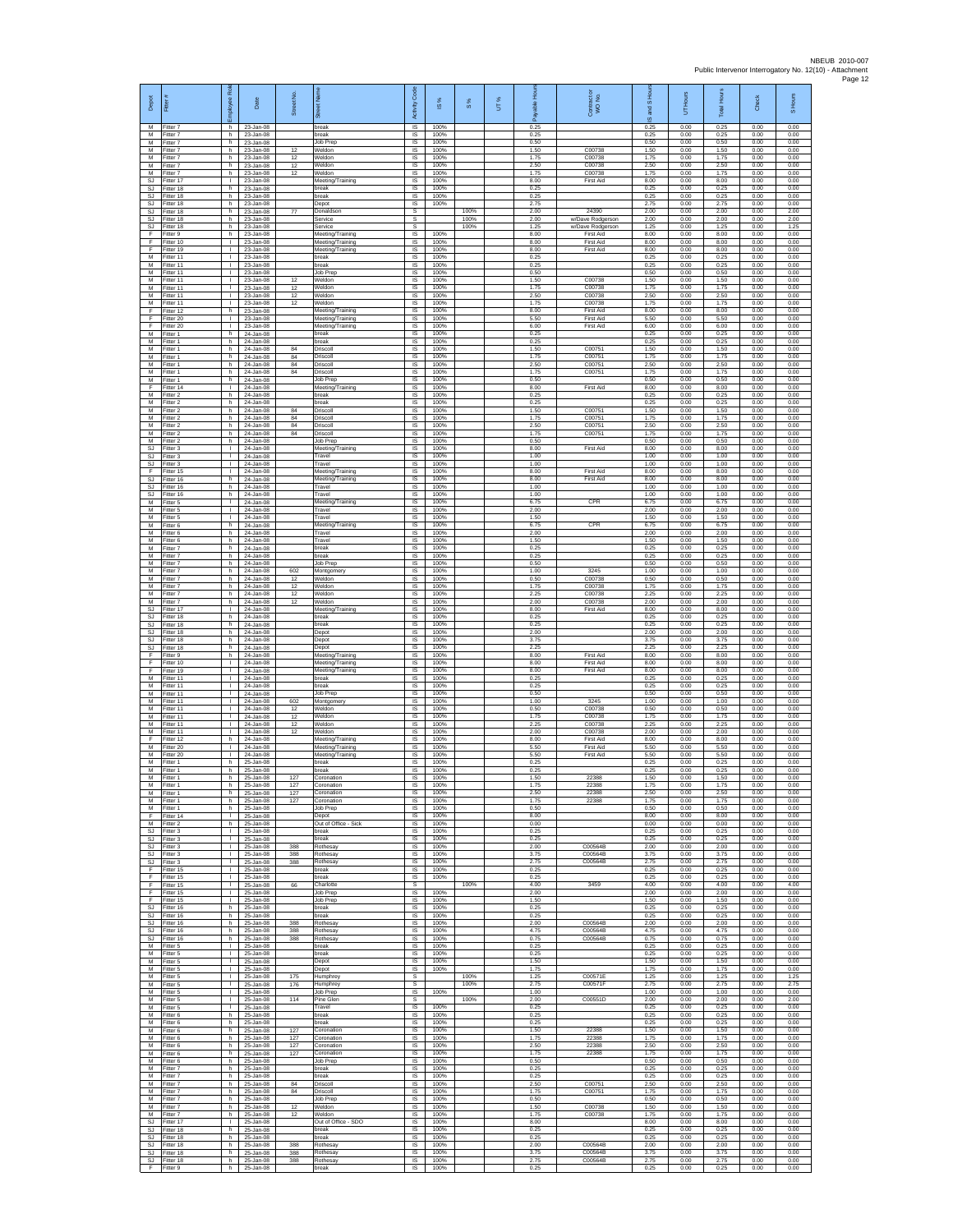| Depot<br>F.             | Fitter #<br>Fitter 9                   | ployee Ro<br>h                     | Date<br>25-Jan-08                   | Street No.        | 7<br>break                                    | c <sub>ode</sub><br>Activity<br>IS         | ×<br>$\frac{0}{2}$<br>100% | 8%                   | UT%          | able Hor<br>å<br>0.25 | Contract or<br>WO No.         | and S Ho<br>$\omega$<br>0.25 | UT Hours<br>0.00     | <b>Total Hour</b><br>0.25 | Check<br>0.00        | Hours<br>$\overline{a}$<br>0.00 |
|-------------------------|----------------------------------------|------------------------------------|-------------------------------------|-------------------|-----------------------------------------------|--------------------------------------------|----------------------------|----------------------|--------------|-----------------------|-------------------------------|------------------------------|----------------------|---------------------------|----------------------|---------------------------------|
| F.<br>F                 | Fitter 9<br>Fitter 9                   | h<br>h                             | 25-Jan-08<br>25-Jan-08              | 66                | Charlotte<br>Job Prep                         | $\mathsf{s}$<br>$\sf IS$                   | 100%                       | 100%                 |              | 4.00<br>2.00          | 3459                          | 4.00<br>2.00                 | 0.00<br>0.00         | 4.00<br>2.00              | 0.00<br>0.00         | 4.00<br>0.00                    |
| F<br>F<br>E             | Fitter 9<br>Fitter 10<br>Fitter 10     | h.<br>$\mathbf{L}$<br>$\mathbf{L}$ | 25-Jan-08<br>25-Jan-08<br>25-Jan-08 | 890               | Job Prep<br>break<br>ieorge                   | IS<br>- IS<br>s                            | 100%<br>100%               | 100%                 |              | 1.50<br>0.50<br>1.50  | C007130                       | 1.50<br>0.50<br>1.50         | 0.00<br>0.00<br>0.00 | 1.50<br>0.50<br>1.50      | 0.00<br>0.00<br>0.00 | 0.00<br>0.00<br>1.50            |
| F<br>F<br>F             | Fitter 10<br>Fitter 10                 | $\mathbb{L}$<br>т.<br>л.           | 25-Jan-08<br>25-Jan-08              | 30                | Job Prep<br>Shore<br>Shore                    | IS<br>s<br>s                               | 100%                       | 100%<br>100%         |              | 1.00<br>1.50<br>1.50  | C00597/<br>C00597E            | 1.00<br>1.50<br>1.50         | 0.00<br>0.00<br>0.00 | 1.00<br>1.50<br>1.50      | 0.00<br>0.00<br>0.00 | 0.00<br>1.50<br>1.50            |
| F.<br>F                 | Fitter 10<br>Fitter 19<br>Fitter 19    | $\mathbf{L}$<br>j.                 | 25-Jan-08<br>25-Jan-08<br>25-Jan-08 | 36<br>437         | oreak<br>Covert                               | $\sf IS$<br>s                              | 100%                       | 100%                 |              | 0.50<br>3.00          | C00601A                       | 0.50<br>3.00                 | 0.00<br>0.00         | 0.50<br>3.00              | 0.00<br>0.00         | 0.00<br>3.00                    |
| F<br>F.<br>F            | Fitter 19<br>Fitter 19<br>Fitter 19    | л.<br>٠                            | 25-Jan-08<br>25-Jan-08<br>25-Jan-08 | 890               | George<br>Job Prep<br>On Call                 | s<br>IS<br>UT                              | 100%                       | 100%                 | 100%         | 1.50<br>1.00<br>3.00  | C00713C                       | 1.50<br>1.00<br>0.00         | 0.00<br>0.00<br>3.00 | 1.50<br>1.00<br>3.00      | 0.00<br>0.00<br>0.00 | 1.50<br>0.00<br>0.00            |
| F<br>F.                 | Fitter 19<br>Fitter 19                 | $\mathbf{L}$<br>$\mathbf{L}$       | 25-Jan-08<br>25-Jan-08              | 30<br>36          | Shore<br>Shore                                | s<br>s                                     |                            | 100%<br>100%         |              | 1.50<br>1.50          | C00597A<br>C00597E            | 1.50<br>1.50                 | 0.00<br>0.00         | 1.50<br>1.50              | 0.00<br>0.00         | 1.50<br>1.50                    |
| ${\sf M}$<br>M<br>M     | Fitter 11<br>Fitter 11<br>Fitter 11    | т.<br>т.<br>$\mathbb{R}$           | 25-Jan-08<br>25-Jan-08<br>25-Jan-08 | 84                | reak<br>break<br>Driscoll                     | IS<br>IS<br>IS                             | 100%<br>100%<br>100%       |                      |              | 0.25<br>0.25<br>2.50  | C00751                        | 0.25<br>0.25<br>2.50         | 0.00<br>0.00<br>0.00 | 0.25<br>0.25<br>2.50      | 0.00<br>0.00<br>0.00 | 0.00<br>0.00<br>0.00            |
| М<br>M                  | Fitter 11<br>Fitter 11                 | т.<br>т.                           | 25-Jan-08<br>25-Jan-08              | 84<br>175         | Oriscoll<br><b>lumphrey</b>                   | IS<br>s                                    | 100%                       | 100%                 |              | 1.75<br>2.50          | C00751<br>C00571E             | 1.75<br>2.50                 | 0.00<br>0.00         | 1.75<br>2.50              | 0.00<br>0.00         | 0.00<br>2.50                    |
| М<br>M<br>M             | Fitter 11<br>Fitter 11<br>Fitter 11    | т.<br>л.<br>$\mathbf{L}$           | 25-Jan-08<br>25-Jan-08<br>25-Jan-08 | 12<br>12          | lob Prep<br>Weldon<br>Weldon                  | IS<br>-IS<br>IS                            | 100%<br>100%<br>100%       |                      |              | 0.50<br>1.50<br>1.75  | C00738<br>C00738              | 0.50<br>1.50<br>1.75         | 0.00<br>0.00<br>0.00 | 0.50<br>1.50<br>1.75      | 0.00<br>0.00<br>0.00 | 0.00<br>0.00<br>0.00            |
| F<br>M                  | Fitter 12<br>Fitter 20                 | h<br>$\mathbf{L}$                  | 25-Jan-08<br>25-Jan-08              | 30                | Out of Office - SDO<br>Bliss                  | IS<br>s                                    | 100%                       | 100%                 |              | 8.00<br>4.50          | C00572C                       | 8.00<br>4.50                 | 0.00<br>0.00         | 8.00<br>4.50              | 0.00<br>0.00         | 0.00<br>4.50                    |
| м<br>M<br>M             | Fitter 20<br>Fitter 20<br>Fitter 20    | $\mathbf{L}$<br>т.<br>т            | 25-Jan-08<br>25-Jan-08<br>25-Jan-08 | 59<br>55<br>176   | Edison<br>ilbert<br>Humphrey                  | $\mathsf{s}$<br>$\mathbb S$<br>s           |                            | 100%<br>100%<br>100% |              | 2.50<br>1.00<br>0.50  | NC2414<br>C00591<br>C00571F   | 2.50<br>1.00<br>0.50         | 0.00<br>0.00<br>0.00 | 2.50<br>1.00<br>0.50      | 0.00<br>0.00<br>0.00 | 2.50<br>1.00<br>0.50            |
| M<br>М<br>F             | Fitter 20<br>Fitter 20<br>Fitter 19    | $\mathbf{L}$<br>$\mathbf{L}$<br>т. | 25-Jan-08<br>25-Jan-08<br>26-Jan-08 | 114<br>71<br>251  | Pine Glen<br>Warren<br>York                   | -S<br>s<br>s                               |                            | 100%<br>100%<br>100% |              | 1.50<br>1.00<br>5.00  | C00551D<br>5014               | 1.50<br>1.00<br>5.00         | 0.00<br>0.00<br>0.00 | 1.50<br>1.00<br>5.00      | 0.00<br>0.00<br>0.00 | 1.50<br>1.00<br>5.00            |
| F<br>M                  | Fitter 19<br>Fitter 1                  | т.<br>h.                           | 27-Jan-08<br>28-Jan-08              | 109               | Mill Ridge<br>break                           | s<br>IS                                    | 100%                       | 100%                 |              | 3.00<br>0.25          | <b>NC1030D</b>                | 3.00<br>0.25                 | 0.00<br>0.00         | 3.00<br>0.25              | 0.00<br>0.00         | 3.00<br>0.00                    |
| M<br>М<br>M             | Fitter 1<br>Fitter 1<br>Fitter 1       | h.<br>h<br>h.                      | 28-Jan-08<br>28-Jan-08<br>28-Jan-08 | 87                | break<br>Job Prep<br>Portledge                | $\sf IS$<br>$\sf IS$<br>IS                 | 100%<br>100%<br>100%       |                      |              | 0.25<br>0.50<br>1.50  | 24436                         | 0.25<br>0.50<br>1.50         | 0.00<br>0.00<br>0.00 | 0.25<br>0.50<br>1.50      | 0.00<br>0.00<br>0.00 | 0.00<br>0.00<br>0.00            |
| M<br>М                  | Fitter 1<br>Fitter 1                   | h.<br>h                            | 28-Jan-08<br>28-Jan-08              | 87<br>87          | Portledge<br>ortledge                         | IS<br>IS                                   | 100%<br>100%               |                      |              | 1 75<br>2.50          | 24436<br>24436                | 1.75<br>2.50                 | 0.00<br>0.00         | 1.75<br>2.50              | 0.00<br>0.00         | 0.00<br>0.00                    |
| М<br>F<br>$\mathsf F$   | Fitter 1<br>Fitter 14<br>Fitter 14     | h.<br>$\mathbf{L}$<br>$\mathbf{L}$ | 28-Jan-08<br>28-Jan-08<br>28-Jan-08 | 87                | Portledge<br>break<br>reak                    | IS<br>IS<br>IS                             | 100%<br>100%<br>100%       |                      |              | 1.75<br>0.25<br>0.28  | 24436                         | 1.75<br>0.25<br>0.28         | 0.00<br>0.00<br>0.00 | 1.75<br>0.25<br>0.28      | 0.00<br>0.00<br>0.00 | 0.00<br>0.00<br>0.00            |
| F<br>F<br>F             | Fitter 14<br>Fitter 14                 | т.<br>л.                           | 28-Jan-08<br>28-Jan-08<br>28-Jan-08 | 33<br>33          | Eagle<br>Eagle                                | IS<br>IS                                   | 100%<br>100%               |                      |              | 2.00<br>1.97          | 090800661030<br>090800661030  | 2.00<br>1.97                 | 0.00<br>0.00         | 2.00<br>1.97              | 0.00<br>0.00         | 0.00<br>0.00                    |
| F<br>М                  | Fitter 14<br>Fitter 14<br>Fitter 2     | т.<br>т.<br>h.                     | 28-Jan-08<br>28-Jan-08              |                   | Job Prep<br>Job Prep<br>preak                 | IS<br>IS<br>IS                             | 100%<br>100%<br>100%       |                      |              | 1.00<br>2.50<br>0.25  |                               | 1.00<br>2.50<br>0.25         | 0.00<br>0.00<br>0.00 | 1.00<br>2.50<br>0.25      | 0.00<br>0.00<br>0.00 | 0.00<br>0.00<br>0.00            |
| M<br>M<br>М             | Fitter 2<br>-itter 2<br>Fitter 2       | h.<br>h.<br>h                      | 28-Jan-08<br>28-Jan-08<br>28-Jan-08 | 84<br>84          | Driscoll<br>Driscoll<br>Meeting/Training      | -IS<br>IS<br>IS                            | 100%<br>100%<br>100%       |                      |              | 1.50<br>1 75<br>0.50  | C0075<br>C00751               | 1.50<br>1 75<br>0.50         | 0.00<br>0.00<br>0.00 | 1.50<br>1.75<br>0.50      | 0.00<br>0.00<br>0.00 | 0.00<br>0.00<br>0.00            |
| SJ.<br>SJ               | Fitter 3<br>Fitter 3                   | $\mathbf{L}$<br>$\mathbf{L}$       | 28-Jan-08<br>28-Jan-08              |                   | break<br>break                                | IS<br>IS                                   | 100%<br>100%               |                      |              | 0.25<br>0.25          |                               | 0.25<br>0.25                 | 0.00<br>0.00         | 0.25<br>0.25              | 0.00<br>0.00         | 0.00<br>0.00                    |
| <b>SJ</b><br>SJ.<br>SJ. | Fitter 3<br>Fitter 3<br>Fitter 3       | ٠<br>$\mathbf{L}$<br>$\mathbf{L}$  | 28-Jan-08<br>28-Jan-08<br>28-Jan-08 | 388<br>388        | Jepot<br>Rothesay<br>Rothesav                 | IS<br>IS<br>- IS                           | 100%<br>100%<br>100%       |                      |              | 2.00<br>2.00<br>1.75  | C00564B<br>C00564B            | 2.00<br>2.00<br>1.75         | 0.00<br>0.00<br>0.00 | 2.00<br>2.00<br>1.75      | 0.00<br>0.00<br>0.00 | 0.00<br>0.00<br>0.00            |
| SJ<br>F                 | Fitter 3<br>Fitter 15                  | т.<br>$\mathbf{I}$                 | 28-Jan-08<br>28-Jan-08              | 388               | Rothesay<br>break                             | IS<br>IS                                   | 100%<br>100%               |                      |              | 1.75<br>0.25          | C00564B                       | 1.75<br>0.25                 | 0.00<br>0.00         | 1.75<br>0.25              | 0.00<br>0.00         | 0.00<br>0.00                    |
| F<br>F<br>F             | Fitter 15<br>Fitter 15<br>Fitter 15    | т.<br>л.<br>$\mathbf{L}$           | 28-Jan-08<br>28-Jan-08<br>28-Jan-08 |                   | oreak<br>Depot<br>Depot                       | IS<br>-IS<br>$\sf IS$                      | 100%<br>100%<br>100%       |                      |              | 0.25<br>1.00<br>2.25  |                               | 0.25<br>1.00<br>2.25         | 0.00<br>0.00<br>0.00 | 0.25<br>1.00<br>2.25      | 0.00<br>0.00<br>0.00 | 0.00<br>0.00<br>0.00            |
| F<br>F                  | Fitter 15<br>Fitter 15                 | $\mathbf{I}$<br>$\mathbf{I}$       | 28-Jan-08<br>28-Jan-08              |                   | Job Prep<br>Service                           | $\sf IS$<br>UT                             | 100%                       |                      | 100%         | 0.50<br>1.50          | Reventing                     | 0.50<br>0.00                 | 0.00<br>1.50         | 0.50<br>1.50              | 0.00<br>0.00         | 0.00<br>0.00                    |
| E<br>F<br>SJ            | Fitter 15<br>Fitter 15<br>Fitter 16    | л.<br>٠<br>h.                      | 28-Jan-08<br>28-Jan-08<br>28-Jan-08 | 267               | Service<br>/ictoria<br>break                  | <b>UT</b><br>IS<br>IS                      | 100%<br>100%               |                      | 100%         | 1 75<br>0.50<br>0.25  | Reventing<br>20526            | 0.00<br>0.50<br>0.25         | 1.75<br>0.00<br>0.00 | 1.75<br>0.50<br>0.25      | 0.00<br>0.00<br>0.00 | 0.00<br>0.00<br>0.00            |
| SJ<br>SJ<br>SJ          | Fitter 16<br>Fitter 16<br>Fitter 16    | h.<br>h<br>h.                      | 28-Jan-08<br>28-Jan-08<br>28-Jan-08 | 388               | break<br>epot)<br>Rothesay                    | <b>IS</b><br>IS<br>IS                      | 100%<br>100%<br>100%       |                      |              | 0.25<br>2.00<br>2.00  | C00564B                       | 0.25<br>2.00<br>2.00         | 0.00<br>0.00<br>0.00 | 0.25<br>2.00<br>2.00      | 0.00<br>0.00<br>0.00 | 0.00<br>0.00<br>0.00            |
| SJ.<br>SJ               | litter 16<br>Fitter 16                 | h.<br>h                            | 28-Jan-08<br>28-Jan-08              | 388<br>388        | Rothesay<br>Rothesay                          | IS<br>IS                                   | 100%<br>100%               |                      |              | 1.75<br>1.75          | C00564B<br>C00564B            | 1.75<br>1.75                 | 0.00<br>0.00         | 1.75<br>1.75              | 0.00<br>0.00         | 0.00<br>0.00                    |
| M<br>М<br>M             | Fitter 5<br>Fitter 5<br>Fitter 5       | т.<br>т.<br>л.                     | 28-Jan-08<br>28-Jan-08<br>28-Jan-08 |                   | break<br>Depot<br>Depot                       | IS<br>IS<br>-IS                            | 100%<br>100%<br>100%       |                      |              | 0.25<br>0.50<br>1.75  |                               | 0.25<br>0.50<br>1.75         | 0.00<br>0.00<br>0.00 | 0.25<br>0.50<br>1.75      | 0.00<br>0.00<br>0.00 | 0.00<br>0.00<br>0.00            |
| M<br>М                  | Fitter 5<br>Fitter 5                   | $\mathbf{L}$<br>٠                  | 28-Jan-08<br>28-Jan-08              | 191<br>175        | <b>Humphrey</b><br>lumphrey                   | s<br>s                                     |                            | 100%<br>100%         |              | 1.00<br>1.00          | C00572A<br>C00571E            | 1.00<br>1.00                 | 0.00<br>0.00         | 1.00<br>1.00              | 0.00<br>0.00         | 1.00<br>1.00                    |
| M<br>м<br>M             | Fitter 5<br>Fitter 5<br>Fitter 5       | $\mathbf{L}$<br>$\mathbf{L}$<br>٠  | 28-Jan-08<br>28-Jan-08<br>28-Jan-08 | 165<br>154        | Humphrey<br>Humphrey<br>Meeting/Training      | s<br>s<br>$\sf IS$                         | 100%                       | 100%<br>100%         |              | 1.00<br>1.00<br>0.50  | C00571C<br>C00571A            | 1.00<br>1.00<br>0.50         | 0.00<br>0.00<br>0.00 | 1.00<br>1.00<br>0.50      | 0.00<br>0.00<br>0.00 | 1.00<br>1.00<br>0.00            |
| M<br>M<br>M             | Fitter 5<br>Fitter 6<br>Fitter 6       | т<br>h.                            | 28-Jan-08<br>28-Jan-08<br>28-Jan-08 |                   | Out of office - other leave<br>break<br>oreak | IS<br><b>IS</b><br>IS                      | 100%<br>100%<br>100%       |                      |              | 1.25<br>0.25<br>0.50  | snow day                      | 1.25<br>0.25<br>0.50         | 0.00<br>0.00<br>0.00 | 1.25<br>0.25<br>0.50      | 0.00<br>0.00<br>0.00 | 0.00<br>0.00<br>0.00            |
| M<br>M                  | Fitter 6<br>Fitter 6                   | h<br>h<br>h                        | 28-Jan-08<br>28-Jan-08              | 80<br>80          | Driscoll<br><b>Oriscol</b>                    | IS<br>IS                                   | 100%<br>100%               |                      |              | 1.50<br>1.75          | C00759<br>C00759              | 1.50<br>1.75                 | 0.00<br>0.00         | 1.50<br>1.75              | 0.00<br>0.00         | 0.00<br>0.00                    |
| M<br>M<br>M             | Fitter 6<br>Fitter 6<br>Fitter 7       | h.<br>h.<br>h.                     | 28-Jan-08<br>28-Jan-08<br>28-Jan-08 | 80                | Driscoll<br>Meeting/Training<br>break         | -IS<br>$\sf IS$<br>IS                      | 100%<br>100%<br>100%       |                      |              | 2.00<br>0.50<br>0.25  | C00759                        | 2.00<br>0.50<br>0.25         | 0.00<br>0.00<br>0.00 | 2.00<br>0.50<br>0.25      | 0.00<br>0.00<br>0.00 | 0.00<br>0.00<br>0.00            |
| M<br>M                  | Fitter 7<br>Fitter 7                   | h<br>h.                            | 28-Jan-08<br>28-Jan-08              |                   | break<br>Job Prep                             | <b>IS</b><br>IS                            | 100%<br>100%               |                      |              | 0.25<br>0.50          |                               | 0.25<br>0.50                 | 0.00<br>0.00         | 0.25<br>0.50              | 0.00<br>0.00         | 0.00<br>0.00                    |
| М<br>M<br>M             | Fitter 7<br>-itter 7<br>Fitter 7       | h<br>h<br>h.                       | 28-Jan-08<br>28-Jan-08<br>28-Jan-08 | 87<br>87<br>87    | ortledge<br>Portledge<br>Portledge            | IS<br>$\overline{\mathsf{s}}$<br><b>IS</b> | 100%<br>100%<br>100%       |                      |              | 1.50<br>1.75<br>2.50  | 24436<br>24436<br>24436       | 1.50<br>1.75<br>2.50         | 0.00<br>0.00<br>0.00 | 1.50<br>1.75<br>2.50      | 0.00<br>0.00<br>0.00 | 0.00<br>0.00<br>0.00            |
| M<br>SJ                 | Fitter 7<br>Fitter 17                  | h<br>$\mathbf{I}$                  | 28-Jan-08<br>28-Jan-08              | 87                | Portledge<br>break                            | IS<br>IS                                   | 100%<br>100%               |                      |              | 1.75<br>0.25          | 24436                         | 1.75<br>0.25                 | 0.00<br>0.00         | 1.75<br>0.25              | 0.00<br>0.00         | 0.00<br>0.00                    |
| SJ.<br><b>SJ</b><br>SJ  | Fitter 17<br>Fitter 17<br>Fitter 17    | $\mathbf{L}$<br>τ.<br>т.           | 28-Jan-08<br>28-Jan-08<br>28-Jan-08 | 388               | oreak<br>Depot<br>Rothesay                    | IS<br>IS<br>IS                             | 100%<br>100%<br>100%       |                      |              | 0.25<br>2.00<br>2.00  | C00564B                       | 0.25<br>2.00<br>2.00         | 0.00<br>0.00<br>0.00 | 0.25<br>2.00<br>2.00      | 0.00<br>0.00<br>0.00 | 0.00<br>0.00<br>0.00            |
| SJ<br>SJ.               | Fitter 17<br>Fitter 17                 | T.<br>л.<br>h.                     | 28-Jan-08<br>28-Jan-08              | 388<br>388        | Rothesay<br>Rothesav<br>hreak                 | IS<br>- IS<br>IS                           | 100%<br>100%<br>100%       |                      |              | 1.75<br>1.75<br>0.25  | C00564B<br>C00564B            | 1.75<br>1.75<br>0.25         | 0.00<br>0.00<br>0.00 | 1.75<br>1.75<br>0.25      | 0.00<br>0.00<br>0.00 | 0.00<br>0.00<br>0.00            |
| SJ.<br>SJ<br>SJ.        | Fitter 18<br>Fitter 18<br>Fitter 18    | h<br>h.                            | 28-Jan-08<br>28-Jan-08<br>28-Jan-08 |                   | break<br>Depot                                | IS<br>IS                                   | 100%<br>100%               |                      |              | 0.25<br>2.00          |                               | 0.25<br>2.00                 | 0.00<br>0.00         | 0.25<br>2.00              | 0.00<br>0.00         | 0.00<br>0.00                    |
| SJ<br>SJ.               | SJ Fitter 18<br>Fitter 18<br>Fitter 18 | h<br>h<br>h.                       | 28-Jan-08<br>28-Jan-08<br>28-Jan-08 | 388<br>388<br>388 | Rothesay<br>Rothesay<br>Rothesay              | IS<br>IS<br>IS                             | 100%<br>100%<br>100%       |                      |              | 2.00<br>1.75<br>1.75  | C00564B<br>C00564B<br>C00564B | 2.00<br>1.75<br>1.75         | 0.00<br>0.00<br>0.00 | 2.00<br>1.75<br>1.75      | 0.00<br>0.00<br>0.00 | 0.00<br>0.00<br>0.00            |
| F<br>E                  | Fitter 9<br>Fitter 9                   | h.<br>h                            | 28-Jan-08<br>28-Jan-08              |                   | break<br>oreak                                | <b>IS</b><br>IS                            | 100%<br>100%               |                      |              | 0.25<br>0.25          |                               | 0.25<br>0.25                 | 0.00<br>0.00         | 0.25<br>0.25              | 0.00<br>0.00         | 0.00<br>0.00                    |
| F<br>F<br>F             | Fitter 9<br>Fitter 9<br>Fitter 9       | h.<br>h<br>h                       | 28-Jan-08<br>28-Jan-08<br>28-Jan-08 |                   | Depot<br>Depot<br>Job Prep                    | IS<br>IS<br>-IS                            | 100%<br>100%<br>100%       |                      |              | 1.00<br>2.25<br>0.50  |                               | 1.00<br>2.25<br>0.50         | 0.00<br>0.00<br>0.00 | 1.00<br>2.25<br>0.50      | 0.00<br>0.00<br>0.00 | 0.00<br>0.00<br>0.00            |
| F.<br>F                 | Fitter 9<br>Fitter 9                   | h.<br>$\mathsf h$                  | 28-Jan-08<br>28-Jan-08              |                   | Service<br>Service                            | UT<br>UT                                   |                            |                      | 100%<br>100% | 1.50<br>1.75          | Reventing<br>Reventing        | 0.00<br>0.00                 | 1.50<br>1.75         | 1.50<br>1.75              | 0.00<br>0.00         | 0.00<br>0.00                    |
| F<br>F.<br>F            | Fitter 9<br>Fitter 10<br>Fitter 10     | h.<br>$\mathbf{L}$<br>л.           | 28-Jan-08<br>28-Jan-08<br>28-Jan-08 | 267<br>900        | Victoria<br><b>Barker</b><br>oreak            | <b>IS</b><br>s<br>IS                       | 100%<br>100%               | 100%                 |              | 0.50<br>175<br>0.25   | 20525<br>C00534E              | 0.50<br>1.75<br>0.25         | 0.00<br>0.00<br>0.00 | 0.50<br>1.75<br>0.25      | 0.00<br>0.00<br>0.00 | 0.00<br>1.75<br>0.00            |
| Ŧ<br>F.                 | Fitter 10<br>Fitter 10                 | т<br>$\mathbf{L}$<br>л.            | 28-Jan-08<br>28-Jan-08              | 784               | Depot<br>George                               | IS<br>s<br>s                               | 100%                       | 100%<br>100%         |              | 0.75<br>2.50<br>1.75  | C00534A<br>C00534B            | 0.75<br>2.50<br>1.75         | 0.00<br>0.00<br>0.00 | 0.75<br>2.50<br>1.75      | 0.00<br>0.00<br>0.00 | 0.00<br>2.50<br>1.75            |
| $\mathsf F$<br>F<br>F   | Fitter 10<br>Fitter 10<br>Fitter 19    | $\mathbf{I}$<br>$\mathbf{L}$       | 28-Jan-08<br>28-Jan-08<br>28-Jan-08 | 464<br>418<br>900 | Seorge<br>Veedham<br>Barker                   | s<br>s                                     |                            | 100%<br>100%         |              | 1.50<br>1.75          | C00534C<br>C00534E            | 1.50<br>1.75                 | 0.00<br>0.00         | 1.50<br>1.75              | 0.00<br>0.00         | 1.50<br>1.75                    |
| F<br>F<br>F             | Fitter 19<br>Fitter 19<br>Fitter 19    | τ.<br>т.<br>T.                     | 28-Jan-08<br>28-Jan-08<br>28-Jan-08 | 784               | break<br>Depot<br>George                      | IS<br>IS<br>s                              | 100%<br>100%               | 100%                 |              | 0.25<br>0.75<br>2.50  | C00534A                       | 0.25<br>0.75<br>2.50         | 0.00<br>0.00<br>0.00 | 0.25<br>0.75<br>2.50      | 0.00<br>0.00<br>0.00 | 0.00<br>0.00<br>2.50            |
| F<br>F.                 | Fitter 19<br>Fitter 19                 | л.<br>H.                           | 28-Jan-08<br>28-Jan-08              | 464<br>418        | George<br>Needham                             | s<br>s                                     |                            | 100%<br>100%         |              | 1.75<br>1.50          | C00534B<br>C00534C            | 1.75<br>1.50                 | 0.00<br>0.00         | 1.75<br>1.50              | 0.00<br>0.00         | 1.75<br>1.50                    |
| F<br>F                  | Fitter 19<br>Fitter 19<br>M Fitter 11  | л.<br>т<br>$\mathbf{L}$            | 28-Jan-08<br>28-Jan-08<br>28-Jan-08 | 275               | On Call<br>St. John<br>break                  | UT<br>s<br>IS                              | 100%                       | 100%                 | 100%         | 3.00<br>1.00<br>0.25  | C00647B                       | 0.00<br>1.00<br>0.25         | 3.00<br>0.00<br>0.00 | 3.00<br>1.00<br>0.25      | 0.00<br>0.00<br>0.00 | 0.00<br>1.00<br>0.00            |
| M<br>M<br>M             | Fitter 11<br>Fitter 11<br>Fitter 11    | т.<br>т<br>$\mathbf{L}$            | 28-Jan-08<br>28-Jan-08<br>28-Jan-08 | 84<br>84          | break<br>Driscoll<br>Driscoll                 | IS<br>IS<br><b>IS</b>                      | 100%<br>100%<br>100%       |                      |              | 0.50<br>1.50<br>1.75  | C0075<br>C00751               | 0.50<br>1.50<br>1.75         | 0.00<br>0.00<br>0.00 | 0.50<br>1.50<br>1.75      | 0.00<br>0.00<br>0.00 | 0.00<br>0.00<br>0.00            |
| M<br>M                  | Fitter 11<br>Fitter 11                 | $\mathbf{L}$<br>т.                 | 28-Jan-08<br>28-Jan-08              | 84                | Driscoll<br>Meeting/Training                  | IS<br>IS                                   | 100%<br>100%               |                      |              | 2.00<br>0.50          | C00751                        | 2.00<br>0.50                 | 0.00<br>0.00         | 2.00<br>0.50              | 0.00<br>0.00         | 0.00<br>0.00                    |
| M<br>E<br>F.            | Fitter 11<br>Fitter 12<br>Fitter 12    | T.<br>h.<br>h.                     | 28-Jan-08<br>28-Jan-08<br>28-Jan-08 |                   | Out of office - other leave<br>break<br>break | IS<br>-IS<br>$\sf IS$                      | 100%<br>100%<br>100%       |                      |              | 2.00<br>0.25<br>0.28  | snow day                      | 2.00<br>0.25<br>0.28         | 0.00<br>0.00<br>0.00 | 2.00<br>0.25<br>0.28      | 0.00<br>0.00<br>0.00 | 0.00<br>0.00<br>0.00            |
| F<br>F.                 | Fitter 12<br>Fitter 12                 | $\,$ h<br>h.                       | 28-Jan-08<br>28-Jan-08              | 33<br>33          | Eagle<br>Eagle                                | $\sf IS$<br><b>IS</b>                      | 100%<br>100%               |                      |              | 2.00<br>1.97          | 090800661030<br>090800661030  | 2.00<br>1.97                 | 0.00<br>0.00         | 2.00<br>1.97              | 0.00<br>0.00         | 0.00<br>0.00                    |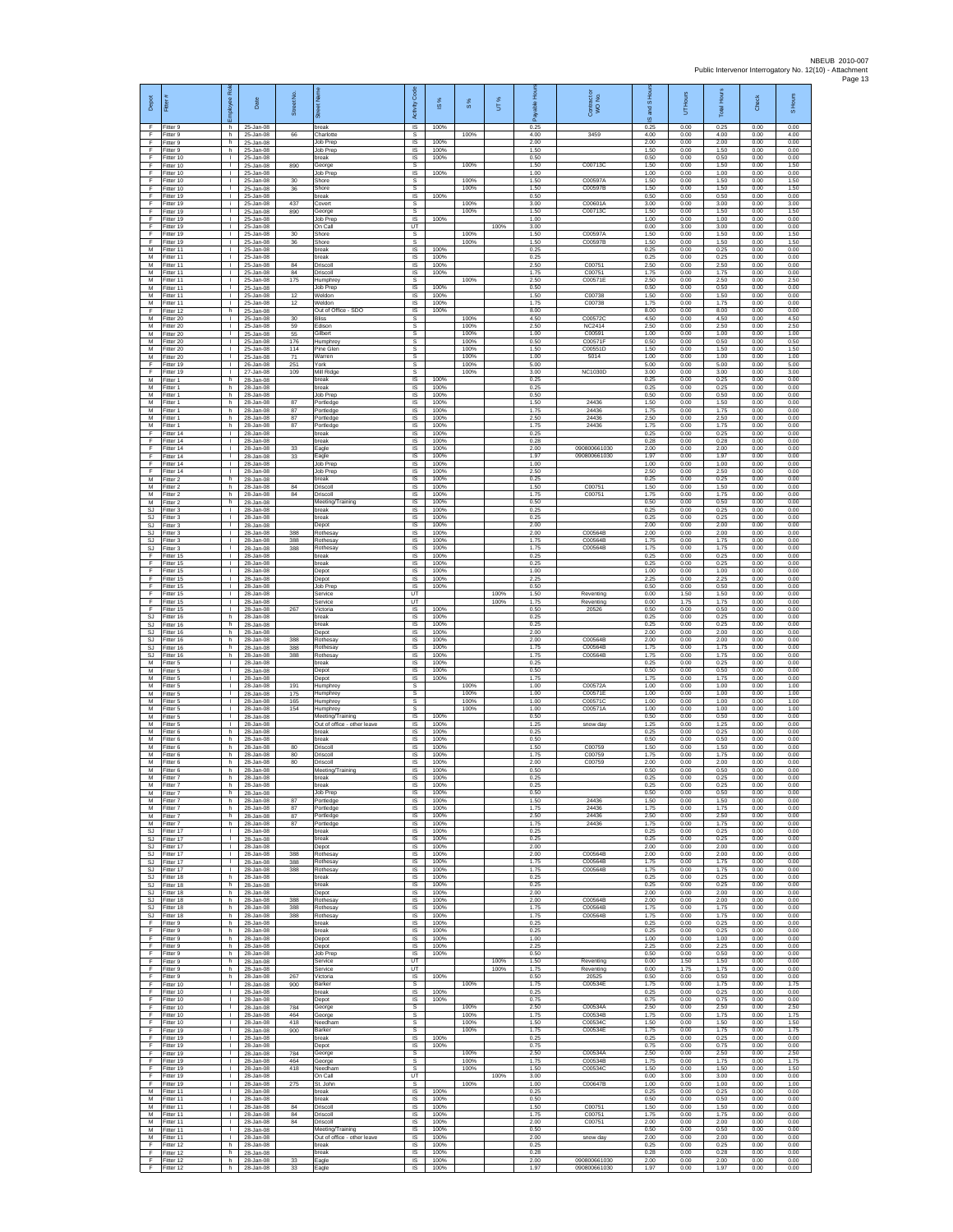| Depot                               | Fitter                              | Rol<br>eevolon                     | Date                                | Street No.          |                                                 | Code<br>Activity                     | 1S%                  | S %                  | UT%          | 훆<br>æ               | Contract or<br>WO No.         | S Hou<br>g<br>ဖ      | UT Hours             | <b>Total Hours</b>   | Check                | S Hours              |
|-------------------------------------|-------------------------------------|------------------------------------|-------------------------------------|---------------------|-------------------------------------------------|--------------------------------------|----------------------|----------------------|--------------|----------------------|-------------------------------|----------------------|----------------------|----------------------|----------------------|----------------------|
| F<br>F                              | Fitter 12<br>Fitter 12              | h.<br>h                            | 28-Jan-08<br>28-Jan-08              |                     | Job Prep<br>Job Prep                            | <b>IS</b><br>IS                      | 100%<br>100%         |                      |              | 1.00<br>2.50         |                               | 1.00<br>2.50         | 0.00<br>0.00         | 1.00<br>2.50         | 0.00<br>0.00         | 0.00<br>0.00         |
| M<br>M                              | Fitter 20<br>Fitter 20              | $\mathbf{L}$<br>$\mathbf{L}$       | 28-Jan-08<br>28-Jan-08              | 191                 | break<br>Depot                                  | $\sf IS$<br><b>IS</b><br>s           | 100%<br>100%         |                      |              | 0.25<br>0.50         |                               | 0.25<br>0.50         | 0.00<br>0.00         | 0.25<br>0.50         | 0.00<br>0.00         | 0.00<br>0.00         |
| М<br>М<br>М                         | Fitter 20<br>Fitter 20<br>fitter 20 | $\mathbf{L}$<br>Τ.<br>т.           | 28-Jan-08<br>28-Jan-08<br>28-Jan-08 | 175<br>165          | Humphrey<br>Humphrey<br>Humphrey                | s<br>s                               |                      | 100%<br>100%<br>100% |              | 1.00<br>1.00<br>1.00 | C00572A<br>C00571E<br>C00571C | 1.00<br>1.00<br>1.00 | 0.00<br>0.00<br>0.00 | 1.00<br>1.00<br>1.00 | 0.00<br>0.00<br>0.00 | 1.00<br>1.00<br>1.00 |
| M<br>M                              | Fitter 20<br>fitter 20              | ÷.<br>л.                           | 28-Jan-08<br>28-Jan-08              |                     | Meeting/Training<br>Out of office - other leave | $\overline{\mathsf{s}}$<br>IS        | 100%<br>100%         |                      |              | 0.50<br>4.00         | snow day                      | 0.50<br>4.00         | 0.00<br>0.00         | 0.50<br>4.00         | 0.00<br>0.00         | 0.00<br>0.00         |
| М<br>M<br>M                         | Fitter 1<br>Fitter 1<br>Fitter 1    | h<br>h.                            | 29-Jan-08<br>29-Jan-08              |                     | break<br>break                                  | $\sf IS$<br><b>IS</b><br>IS          | 100%<br>100%         |                      |              | 0.25<br>0.25<br>0.50 |                               | 0.25<br>0.25<br>0.50 | 0.00<br>0.00<br>0.00 | 0.25<br>0.25         | 0.00<br>0.00         | 0.00<br>0.00<br>0.00 |
| М<br>М                              | -itter 1<br>Fitter 1                | h<br>h<br>h.                       | 29-Jan-08<br>29-Jan-08<br>29-Jan-08 | 87<br>87            | Meeting/Training<br>Portledge<br>Portledge      | IS<br>IS                             | 100%<br>100%<br>100% |                      |              | 1.50<br>1.75         | 24436<br>24436                | 1.50<br>1.75         | 0.00<br>0.00         | 0.50<br>1.50<br>1.75 | 0.00<br>0.00<br>0.00 | 0.00<br>0.00         |
| M<br>М                              | Fitter 1<br>-itter 1                | h.<br>h                            | 29-Jan-08<br>29-Jan-08              | 87<br>87            | Portledge<br>ortledge                           | <b>IS</b><br>IS                      | 100%<br>100%         |                      |              | 2.50<br>6.25         | 24436<br>24436                | 2.50<br>6.25         | 0.00<br>0.00         | 2.50<br>6.25         | 0.00<br>0.00         | 0.00<br>0.00         |
| F<br>M<br>M                         | Fitter 14<br>Fitter 2<br>Fitter 2   | Τ.<br>h.                           | 29-Jan-08<br>29-Jan-08              |                     | Out of Office - SDO<br>oreak                    | 1S<br>IS                             | 100%<br>100%         |                      |              | 8.00<br>0.25         |                               | 8.00<br>0.25         | 0.00<br>0.00         | 8.00<br>0.25         | 0.00<br>0.00         | 0.00<br>0.00         |
| М<br>М                              | Fitter 2<br>-itter 2                | h<br>h.<br>h                       | 29-Jan-08<br>29-Jan-08<br>29-Jan-08 | 80<br>80            | oreak<br>Driscoll<br>Driscoll                   | IS<br>$\sf IS$<br>IS                 | 100%<br>100%<br>100% |                      |              | 0.25<br>2.50<br>1.25 | C00759<br>C00759              | 0.25<br>2.50<br>1.25 | 0.00<br>0.00<br>0.00 | 0.25<br>2.50<br>1.25 | 0.00<br>0.00<br>0.00 | 0.00<br>0.00<br>0.00 |
| M<br>M                              | Fitter 2<br>Fitter 2                | h<br>h.                            | 29-Jan-08<br>29-Jan-08              | 80<br>87            | Driscoll<br>Portledge                           | IS<br><b>IS</b>                      | 100%<br>100%         |                      |              | 2.25<br>2.00         | C00759<br>24436               | 2.25<br>2.00         | 0.00<br>0.00         | 2.25<br>2.00         | 0.00<br>0.00         | 0.00<br>0.00         |
| $\mathbb{S}\mathbb{J}$<br>SJ.<br>SJ | Fitter 3<br>Fitter 3<br>Fitter 3    | ٠<br>т<br>$\mathbf{L}$             | 29-Jan-08<br>29-Jan-08<br>29-Jan-08 | 77                  | break<br>break<br>Donaldson                     | IS<br>IS<br>s                        | 100%<br>100%         | 100%                 |              | 0.25<br>0.25<br>0.75 | 24390                         | 0.25<br>0.25<br>0.75 | 0.00<br>0.00<br>0.00 | 0.25<br>0.25<br>0.75 | 0.00<br>0.00<br>0.00 | 0.00<br>0.00<br>0.75 |
| <b>SJ</b><br>SJ                     | itter 3<br>Fitter 3                 | $\mathbf{L}$<br>T.                 | 29-Jan-08<br>29-Jan-08              | 324<br>12           | Duke<br>Mecklenburg                             | s<br>s                               |                      | 100%<br>100%         |              | 0.25<br>1.00         | 24363<br>24394                | 0.25<br>1.00         | 0.00<br>0.00         | 0.25<br>1.00         | 0.00<br>0.00         | 0.25<br>1.00         |
| <b>SJ</b><br>SJ                     | Fitter 3<br>Fitter 3                | $\mathbf{L}$<br>$\mathbf{L}$       | 29-Jan-08<br>29-Jan-08              | 388                 | Meeting/Training<br>Rothesay                    | IS<br>IS                             | 100%<br>100%         |                      |              | 0.50<br>2.00         | C00564B                       | 0.50<br>2.00         | 0.00<br>0.00         | 0.50<br>2.00         | 0.00<br>0.00         | 0.00<br>0.00         |
| <b>SJ</b><br>F<br>E                 | Fitter 3<br>fitter 15<br>Fitter 15  | H.<br>т.<br>л.                     | 29-Jan-08<br>29-Jan-08<br>29-Jan-08 | 388                 | <b>Rothesay</b><br>oreak<br>break               | IS<br>IS<br>IS                       | 100%<br>100%<br>100% |                      |              | 3.00<br>0.25<br>0.25 | C00564B                       | 3.00<br>0.25<br>0.25 | 0.00<br>0.00<br>0.00 | 3.00<br>0.25<br>0.25 | 0.00<br>0.00<br>0.00 | 0.00<br>0.00<br>0.00 |
| F<br>F                              | Fitter 15<br>Fitter 15              | $\mathbf{L}$<br>$\mathbf{I}$       | 29-Jan-08<br>29-Jan-08              | 267                 | Job Prep<br>Victoria                            | IS<br>$\sf IS$                       | 100%<br>100%         |                      |              | 0.50<br>1.50         | 20525                         | 0.50<br>1.50         | 0.00<br>0.00         | 0.50<br>1.50         | 0.00<br>0.00         | 0.00<br>0.00         |
| F<br>F                              | Fitter 15<br>Fitter 15              | $\mathbf{L}$<br>т.                 | 29-Jan-08<br>29-Jan-08              | 267<br>267          | Victoria<br>Victoria                            | <b>IS</b><br>IS                      | 100%<br>100%         |                      |              | 4.00<br>7.50         | 20525<br>20526                | 4.00<br>7.50         | 0.00<br>0.00         | 4.00<br>7.50         | 0.00<br>0.00         | 0.00<br>0.00         |
| <b>SJ</b><br>SJ<br><b>SJ</b>        | Fitter 16<br>fitter 16<br>Fitter 16 | h<br>h.<br>h.                      | 29-Jan-08<br>29-Jan-08<br>29-Jan-08 |                     | break<br>break<br>Meeting/Training              | 1S<br>IS<br>IS                       | 100%<br>100%<br>100% |                      |              | 0.25<br>0.25<br>0.75 |                               | 0.25<br>0.25<br>0.75 | 0.00<br>0.00<br>0.00 | 0.25<br>0.25<br>0.75 | 0.00<br>0.00<br>0.00 | 0.00<br>0.00<br>0.00 |
| SJ<br>SJ                            | Fitter 16<br>Fitter 16              | h<br>h.                            | 29-Jan-08<br>29-Jan-08              | 388<br>388          | Rothesay<br><b>Rothesay</b>                     | IS<br>1S                             | 100%<br>100%         |                      |              | 2.00<br>4.75         | C00564B<br>C00564B            | 2.00<br>4.75         | 0.00<br>0.00         | 2.00<br>4.75         | 0.00<br>0.00         | 0.00<br>0.00         |
| M<br>M<br>М                         | Fitter 5<br>Fitter 5<br>Fitter 5    | $\mathbf{L}$<br>T.<br>$\mathbf{L}$ | 29-Jan-08<br>29-Jan-08<br>29-Jan-08 | 30<br>40<br>160     | liss<br>Bliss<br><b>Humphrey</b>                | s<br>s<br>$\mathbb{S}$               |                      | 100%<br>100%<br>100% |              | 1.00<br>1.00<br>1.50 | C005720<br>C00572D<br>C00571B | 1.00<br>1.00<br>1.50 | 0.00<br>0.00<br>0.00 | 1.00<br>1.00<br>1.50 | 0.00<br>0.00<br>0.00 | 1.00<br>1.00<br>1.50 |
| М<br>M                              | Fitter 5<br>Fitter 5                | $\mathbf{L}$<br>÷.                 | 29-Jan-08<br>29-Jan-08              | 170<br>176          | Humphrey<br>Humphrey                            | s<br><b>s</b>                        |                      | 100%<br>100%         |              | 1.00<br>1.00         | C00571D<br>C00571F            | 1.00<br>1.00         | 0.00<br>0.00         | 1.00<br>1.00         | 0.00<br>0.00         | 1.00<br>1.00         |
| M<br>М<br>M                         | Fitter 5<br>Fitter 6<br>Fitter 6    | л.<br>h<br>h.                      | 29-Jan-08<br>29-Jan-08<br>29-Jan-08 |                     | Out of office - other leave<br>break<br>break   | IS<br>1S<br>IS                       | 100%<br>100%<br>100% |                      |              | 3.00<br>0.25<br>0.25 |                               | 3.00<br>0.25<br>0.25 | 0.00<br>0.00<br>0.00 | 3.00<br>0.25<br>0.25 | 0.00<br>0.00<br>0.00 | 0.00<br>0.00<br>0.00 |
| M<br>М                              | Fitter 6<br>Fitter 6                | h.<br>$\mathsf{h}$                 | 29-Jan-08<br>29-Jan-08              | 80<br>80            | Driscoll<br>Driscoll                            | IS<br>$\sf IS$                       | 100%<br>100%         |                      |              | 2.50<br>1.25         | C00759<br>C00759              | 2.50<br>1.25         | 0.00<br>0.00         | 2.50<br>1.25         | 0.00<br>0.00         | 0.00<br>0.00         |
| M<br>M                              | Fitter 6<br>Fitter 6                | h<br>h                             | 29-Jan-08<br>29-Jan-08              | 80<br>87            | Driscoll<br>Portledge                           | <b>IS</b><br>IS                      | 100%<br>100%         |                      |              | 2.25<br>2.00         | C00759<br>24436               | 2.25<br>2.00         | 0.00<br>0.00         | 2.25<br>2.00         | 0.00<br>0.00         | 0.00<br>0.00         |
| М<br>M<br>M                         | Fitter 7<br>Fitter 7<br>Fitter 7    | h<br>h.<br>h.                      | 29-Jan-08<br>29-Jan-08<br>29-Jan-08 |                     | break<br>break<br>Meeting/Training              | 1S<br>IS<br>IS                       | 100%<br>100%<br>100% |                      |              | 0.25<br>0.25<br>0.50 |                               | 0.25<br>0.25<br>0.50 | 0.00<br>0.00<br>0.00 | 0.25<br>0.25<br>0.50 | 0.00<br>0.00<br>0.00 | 0.00<br>0.00<br>0.00 |
| М<br>M                              | -itter 7<br>Fitter 7                | h<br>h.                            | 29-Jan-08<br>29-Jan-08              | 87<br>87            | Portledge<br>Portledge                          | IS<br>IS                             | 100%<br>100%         |                      |              | 1.50<br>1.75         | 24436<br>24436                | 1.50<br>1.75         | 0.00<br>0.00         | 1.50<br>1.75         | 0.00<br>0.00         | 0.00<br>0.00         |
| M<br>M<br>SJ                        | Fitter 7<br>Fitter 7<br>Fitter 17   | h<br>h<br>$\mathbf{L}$             | 29-Jan-08<br>29-Jan-08<br>29-Jan-08 | 87<br>87            | 'ortledge<br>Portledge<br>break                 | IS<br>IS<br>IS                       | 100%<br>100%<br>100% |                      |              | 2.50<br>6.25<br>0.25 | 24436<br>24436                | 2.50<br>6.25<br>0.25 | 0.00<br>0.00<br>0.00 | 2.50<br>6.25<br>0.25 | 0.00<br>0.00<br>0.00 | 0.00<br>0.00<br>0.00 |
| SJ<br><b>SJ</b>                     | Fitter 17<br>Fitter 17              | т.<br>л.                           | 29-Jan-08<br>29-Jan-08              |                     | oreak<br>Meeting/Training                       | IS<br>- IS                           | 100%<br>100%         |                      |              | 0.25<br>0.75         |                               | 0.25<br>0.75         | 0.00<br>0.00         | 0.25<br>0.75         | 0.00<br>0.00         | 0.00<br>0.00         |
| SJ<br>$\mathbb{S}\mathbb{J}$        | Fitter 17<br>Fitter 17              | $\mathbf{L}$<br>٠                  | 29-Jan-08<br>29-Jan-08              | 388<br>388          | Rothesay<br>Rothesay                            | IS<br>IS                             | 100%<br>100%<br>100% |                      |              | 2.00<br>4.75         | C00564B<br>C00564B            | 2.00<br>4.75         | 0.00<br>0.00         | 2.00<br>4.75         | 0.00<br>0.00         | 0.00<br>0.00         |
| SJ.<br>SJ<br>SJ                     | Fitter 18<br>Fitter 18<br>Fitter 18 | h.<br>h.<br>h                      | 29-Jan-08<br>29-Jan-08<br>29-Jan-08 | 77                  | break<br>break<br>Donaldsor                     | IS<br><b>IS</b><br>s                 | 100%                 | 100%                 |              | 0.25<br>0.25<br>0.75 | 24390                         | 0.25<br>0.25<br>0.75 | 0.00<br>0.00<br>0.00 | 0.25<br>0.25<br>0.75 | 0.00<br>0.00<br>0.00 | 0.00<br>0.00<br>0.75 |
| SJ<br>SJ.                           | Fitter 18<br>Fitter 18              | h.<br>h.                           | 29-Jan-08<br>29-Jan-08              | 324<br>12           | Duke<br>Mecklenburg                             | $\mathbb S$<br>s                     |                      | 100%<br>100%         |              | 0.25<br>1.00         | 24363<br>24394                | 0.25<br>1.00         | 0.00<br>0.00         | 0.25<br>1.00         | 0.00<br>0.00         | 0.25<br>1.00         |
| SJ<br><b>SJ</b><br>SJ               | Fitter 18<br>Fitter 18<br>Fitter 18 | h<br>h.<br>h                       | 29-Jan-08<br>29-Jan-08<br>29-Jan-08 | 388<br>388          | Meeting/Training<br>Rothesay<br>Rothesay        | IS<br>1S<br>IS                       | 100%<br>100%<br>100% |                      |              | 0.50<br>2.00<br>3.00 | C00564B<br>C00564B            | 0.50<br>2.00<br>3.00 | 0.00<br>0.00<br>0.00 | 0.50<br>2.00<br>3.00 | 0.00<br>0.00<br>0.00 | 0.00<br>0.00<br>0.00 |
| F<br>F.                             | Fitter 9<br>-itter 9                | h<br>h                             | 29-Jan-08<br>29-Jan-08              |                     | break<br>oreak                                  | IS<br>IS                             | 100%<br>100%         |                      |              | 0.25<br>0.25         |                               | 0.25<br>0.25         | 0.00<br>0.00         | 0.25<br>0.25         | 0.00<br>0.00         | 0.00<br>0.00         |
| F<br>F<br>F.                        | Fitter 9<br>Fitter 9<br>Fitter 9    | $\mathsf{h}$<br>h<br>h.            | 29-Jan-08<br>29-Jan-08<br>29-Jan-08 | 267<br>267          | Job Prep<br>Victoria<br>Victoria                | $\sf IS$<br><b>IS</b><br><b>IS</b>   | 100%<br>100%<br>100% |                      |              | 0.50<br>1.50<br>4.75 | 20525<br>20525                | 0.50<br>1.50<br>4.75 | 0.00<br>0.00<br>0.00 | 0.50<br>1.50<br>4.75 | 0.00<br>0.00<br>0.00 | 0.00<br>0.00<br>0.00 |
| F<br>F                              | Fitter 9<br>Fitter 10               | h<br>$\mathbf{L}$                  | 29-Jan-08<br>29-Jan-08              | 267                 | /ictoria<br>break                               | IS<br>IS                             | 100%<br>100%         |                      |              | 6.25<br>0.25         | 20526                         | 6.25<br>0.25         | 0.00<br>0.00         | 6.25<br>0.25         | 0.00<br>0.00         | 0.00<br>0.00         |
| F<br>F<br>F                         | Fitter 10<br>Fitter 10<br>Fitter 10 | $\mathbf{L}$<br>т.<br>Τ.           | 29-Jan-08<br>29-Jan-08<br>29-Jan-08 | 122                 | break<br>Depot<br>riel St                       | <b>IS</b><br>IS<br>s                 | 100%<br>100%         | 100%                 |              | 0.25<br>0.50<br>1.50 | C00534D                       | 0.25<br>0.50<br>1.50 | 0.00<br>0.00<br>0.00 | 0.25<br>0.50<br>1.50 | 0.00<br>0.00<br>0.00 | 0.00<br>0.00<br>1.50 |
| F<br>F                              | Fitter 10<br>Fitter 10              | $\mathbb{L}$<br>J.                 | 29-Jan-08<br>29-Jan-08              | 884/892<br>464      | George<br>George                                | s<br>s                               |                      | 100%<br>100%         |              | 2.50<br>1.00         | C00713C<br>C00534B            | 2.50<br>1.00         | 0.00<br>0.00         | 2.50<br>1.00         | 0.00<br>0.00         | 2.50<br>1.00         |
| F<br>E                              | Fitter 10<br>Fitter 10<br>Fitter 19 | $\mathbf{L}$                       | 29-Jan-08<br>29-Jan-08<br>29-Jan-08 | $31 - 15$           | Miscellaneous<br><b>Wagoners</b> lane           | IS<br>s<br>$\overline{\mathsf{s}}$   | 100%<br>100%         | 100%                 |              | 0.75<br>1.25<br>0.25 | C00595A&B                     | 0.75<br>1.25<br>0.25 | 0.00<br>0.00<br>0.00 | 0.75<br>1.25<br>0.25 | 0.00<br>0.00<br>0.00 | 0.00<br>1.25<br>0.00 |
| E<br>F                              | Fitter 19<br>Fitter 19              | л.<br>$\mathbf{L}$<br>٠            | 29-Jan-08<br>29-Jan-08              |                     | break<br>break<br>Depot                         | <b>IS</b><br>IS                      | 100%<br>100%         |                      |              | 0.25<br>0.50         |                               | 0.25<br>0.50         | 0.00<br>0.00         | 0.25<br>0.50         | 0.00<br>0.00         | 0.00<br>0.00         |
| F.<br>F.                            | Fitter 19<br>Fitter 19              | т<br>$\mathbf{L}$                  | 29-Jan-08<br>29-Jan-08              | 122<br>884/892      | Friel St<br>George                              | s<br>s                               |                      | 100%<br>100%         |              | 1.50<br>2.50         | C00534D<br>C00713C            | 1.50<br>2.50         | 0.00<br>0.00         | 1.50<br>2.50         | 0.00<br>0.00         | 1.50<br>2.50         |
| F<br>F<br>F                         | Fitter 19<br>Fitter 19<br>Fitter 19 | т.<br>$\mathbb{L}$<br>$\mathbf{L}$ | 29-Jan-08<br>29-Jan-08<br>29-Jan-08 | 464<br>$31 - 15$    | George<br>Miscellaneous<br>Wagoners lane        | $\mathbb S$<br>$\sf IS$<br>-S        | 100%                 | 100%<br>100%         |              | 1.00<br>0.75<br>1.25 | C00534B<br>C00595A&B          | 1.00<br>0.75<br>1.25 | 0.00<br>0.00<br>0.00 | 1.00<br>0.75<br>1.25 | 0.00<br>0.00<br>0.00 | 1.00<br>0.00<br>1.25 |
| M<br>M                              | Fitter 11<br>Fitter 11              | $\mathbb{R}$<br>Τ.                 | 29-Jan-08<br>29-Jan-08              |                     | break<br>break                                  | IS<br>IS                             | 100%<br>100%         |                      |              | 0.25<br>0.25         |                               | 0.25<br>0.25         | 0.00<br>0.00         | 0.25<br>0.25         | 0.00<br>0.00         | 0.00<br>0.00         |
| М<br>M<br>M                         | Fitter 11<br>Fitter 11<br>Fitter 11 | $\mathbb{L}$<br>л.<br>$\mathbf{L}$ | 29-Jan-08<br>29-Jan-08<br>29-Jan-08 | 80<br>80<br>80      | Driscoll<br>Driscoll<br>Driscoll                | IS<br><b>IS</b><br>IS                | 100%<br>100%<br>100% |                      |              | 2.50<br>1.25<br>2.25 | C00759<br>C00759<br>C00759    | 2.50<br>1.25<br>2.25 | 0.00<br>0.00<br>0.00 | 2.50<br>1.25<br>2.25 | 0.00<br>0.00<br>0.00 | 0.00<br>0.00<br>0.00 |
| М<br>F                              | Fitter 11<br>Fitter 12              | $\mathbf{I}$<br>h                  | 29-Jan-08<br>29-Jan-08              | 87                  | Portledge<br>break                              | IS<br><b>IS</b>                      | 100%<br>100%         |                      |              | 4.75<br>0.25         | 24436                         | 4.75<br>0.25         | 0.00<br>0.00         | 4.75<br>0.25         | 0.00<br>0.00         | 0.00<br>0.00         |
| F<br>F<br>F                         | Fitter 12<br>Fitter 12<br>Fitter 12 | h<br>h<br>h.                       | 29-Jan-08<br>29-Jan-08<br>29-Jan-08 | 267                 | break<br>Job Prep<br>Victoria                   | IS<br>IS<br>IS                       | 100%<br>100%<br>100% |                      |              | 0.25<br>0.50<br>1.50 | 20526                         | 0.25<br>0.50<br>1.50 | 0.00<br>0.00<br>0.00 | 0.25<br>0.50<br>1.50 | 0.00<br>0.00<br>0.00 | 0.00<br>0.00<br>0.00 |
| F<br>F                              | Fitter 12<br>Fitter 12              | h.<br>h                            | 29-Jan-08<br>29-Jan-08              | 267<br>267          | Victoria<br>Victoria                            | <b>IS</b><br>IS                      | 100%<br>100%         |                      |              | 4.75<br>1.75         | 20525<br>20526                | 4.75<br>1.75         | 0.00<br>0.00         | 4.75<br>1.75         | 0.00<br>0.00         | 0.00<br>0.00         |
| M<br>M<br>M                         | Fitter 20<br>Fitter 20<br>Fitter 20 | $\mathbb{L}$<br>H.<br>$\mathbf{I}$ | 29-Jan-08<br>29-Jan-08<br>29-Jan-08 | $30\,$<br>40<br>160 | <b>Bliss</b><br>Bliss                           | s<br>s<br>s                          |                      | 100%<br>100%<br>100% |              | 1.00<br>1.00<br>1.50 | C00572C<br>C00572D<br>C00571B | 1.00<br>1.00<br>1.50 | 0.00<br>0.00<br>0.00 | 1.00<br>1.00<br>1.50 | 0.00<br>0.00<br>0.00 | 1.00<br>1.00<br>1.50 |
| M<br>М                              | Fitter 20<br>fitter 20              | $\mathbb{R}$<br>т.                 | 29-Jan-08<br>29-Jan-08              | 170<br>176          | Humphrey<br>Humphrey<br>Humphrey                | s<br>s                               |                      | 100%<br>100%         |              | 1.00<br>1.00         | C00571D<br>C00571F            | 1.00<br>1.00         | 0.00<br>0.00         | 1.00<br>1.00         | 0.00<br>0.00         | 1.00<br>1.00         |
| M<br>M                              | Fitter 20<br>Fitter 1               | л.<br>h.                           | 29-Jan-08<br>30-Jan-08              |                     | Out of office - other leave<br>break            | $\overline{\mathsf{s}}$<br><b>IS</b> | 100%<br>100%         |                      |              | 3.00<br>0.25         |                               | 3.00<br>0.25         | 0.00<br>0.00         | 3.00<br>0.25         | 0.00<br>0.00         | 0.00<br>0.00         |
| М<br>M<br>м                         | Fitter 1<br>Fitter 1<br>Fitter 1    | h<br>h.<br>h.                      | 30-Jan-08<br>30-Jan-08<br>30-Jan-08 | 133<br>133          | break<br>Brentwood<br>Brentwood                 | IS<br>IS<br><b>IS</b>                | 100%<br>100%<br>100% |                      |              | 0.25<br>1.50<br>1.75 | 22362<br>22362                | 0.25<br>1.50<br>1.75 | 0.00<br>0.00<br>0.00 | 0.25<br>1.50<br>1.75 | 0.00<br>0.00<br>0.00 | 0.00<br>0.00<br>0.00 |
| М<br>M                              | Fitter 1<br>Fitter 1                | h<br>h.                            | 30-Jan-08<br>30-Jan-08              | 133<br>133          | Brentwood<br>Brentwood                          | $\sf IS$<br>$\sf IS$                 | 100%<br>100%         |                      |              | 2.50<br>1.75         | 22362<br>22362                | 2.50<br>1.75         | 0.00<br>0.00         | 2.50<br>1.75         | 0.00<br>0.00         | 0.00<br>0.00         |
| M<br>E<br>F                         | Fitter 1<br>Fitter 14<br>Fitter 14  | h.<br>$\mathbb{R}$<br>Τ.           | 30-Jan-08<br>30-Jan-08<br>30-Jan-08 | $\overline{2}$      | Job Prep<br>Job Prep<br>Rutledge                | - IS<br><b>IS</b><br>UT              | 100%<br>100%         |                      | 100%         | 0.50<br>0.50<br>3.00 | reventing                     | 0.50<br>0.50<br>0.00 | 0.00<br>0.00<br>3.00 | 0.50<br>0.50<br>3.00 | 0.00<br>0.00<br>0.00 | 0.00<br>0.00<br>0.00 |
| F<br>F                              | ltter 14<br>Fitter 14               | i.<br>j.                           | 30-Jan-08<br>30-Jan-08              | 18                  | Rutledge<br>Rutledge                            | UT<br>UT                             |                      |                      | 100%<br>100% | 1.00<br>2.50         | reventing<br>reventing        | 0.00<br>0.00         | 1.00<br>2.50         | 1.00<br>2.50         | 0.00<br>0.00         | 0.00<br>0.00         |
| M<br>М<br>M                         | Fitter 2<br>Fitter 2<br>Fitter 2    | h.<br>$\mathsf{h}$<br>h.           | 30-Jan-08<br>30-Jan-08<br>30-Jan-08 | 80                  | break<br>break<br>Driscoll                      | <b>IS</b><br>IS<br><b>IS</b>         | 100%<br>100%<br>100% |                      |              | 0.25<br>0.25<br>2.00 | C00759                        | 0.25<br>0.25<br>2.00 | 0.00<br>0.00<br>0.00 | 0.25<br>0.25<br>2.00 | 0.00<br>0.00<br>0.00 | 0.00<br>0.00<br>0.00 |
| M<br>M                              | Fitter 2<br>Fitter 2                | h<br>h                             | 30-Jan-08<br>30-Jan-08              | 80<br>80            | Driscoll<br>Driscoll                            | <b>IS</b><br>IS                      | 100%<br>100%         |                      |              | 1.75<br>0.50         | C00759<br>C00759              | 1.75<br>0.50         | 0.00<br>0.00         | 1.75<br>0.50         | 0.00<br>0.00         | 0.00<br>0.00         |
| M<br>M                              | Fitter 2<br>Fitter 2                | h.<br>h.                           | 30-Jan-08<br>30-Jan-08              | 80<br>80            | Driscoll<br>Driscoll                            | <b>IS</b><br>- IS<br>s               | 100%<br>100%         | 100%                 |              | 1.00<br>1.75<br>1.00 | C00759<br>C00759              | 1.00<br>1.75<br>1.00 | 0.00<br>0.00<br>0.00 | 1.00<br>1.75<br>1.00 | 0.00<br>0.00         | 0.00<br>0.00<br>1.00 |
| ${\sf M}$<br>SJ<br>SJ.              | -itter 2<br>Fitter 3<br>Fitter 3    | h<br>÷.<br>i.                      | 30-Jan-08<br>30-Jan-08<br>30-Jan-08 | 146                 | Maurice<br>break<br>oreak                       | 1S<br>IS                             | 100%<br>100%         |                      |              | 0.25<br>0.25         |                               | 0.25<br>0.25         | 0.00<br>0.00         | 0.25<br>0.25         | 0.00<br>0.00<br>0.00 | 0.00<br>0.00         |
| SJ                                  | Fitter 3<br>SJ Fitter 3             | ÷.<br>i.                           | 30-Jan-08<br>30-Jan-08              | 37<br>37            | Lisgar<br>Lisga                                 | IS<br>IS                             | 100%<br>100%         |                      |              | 3.00<br>3.75         | 20494<br>20494                | 3.00<br>3.75         | 0.00<br>0.00         | 3.00<br>3.75         | 0.00<br>0.00         | 0.00<br>0.00         |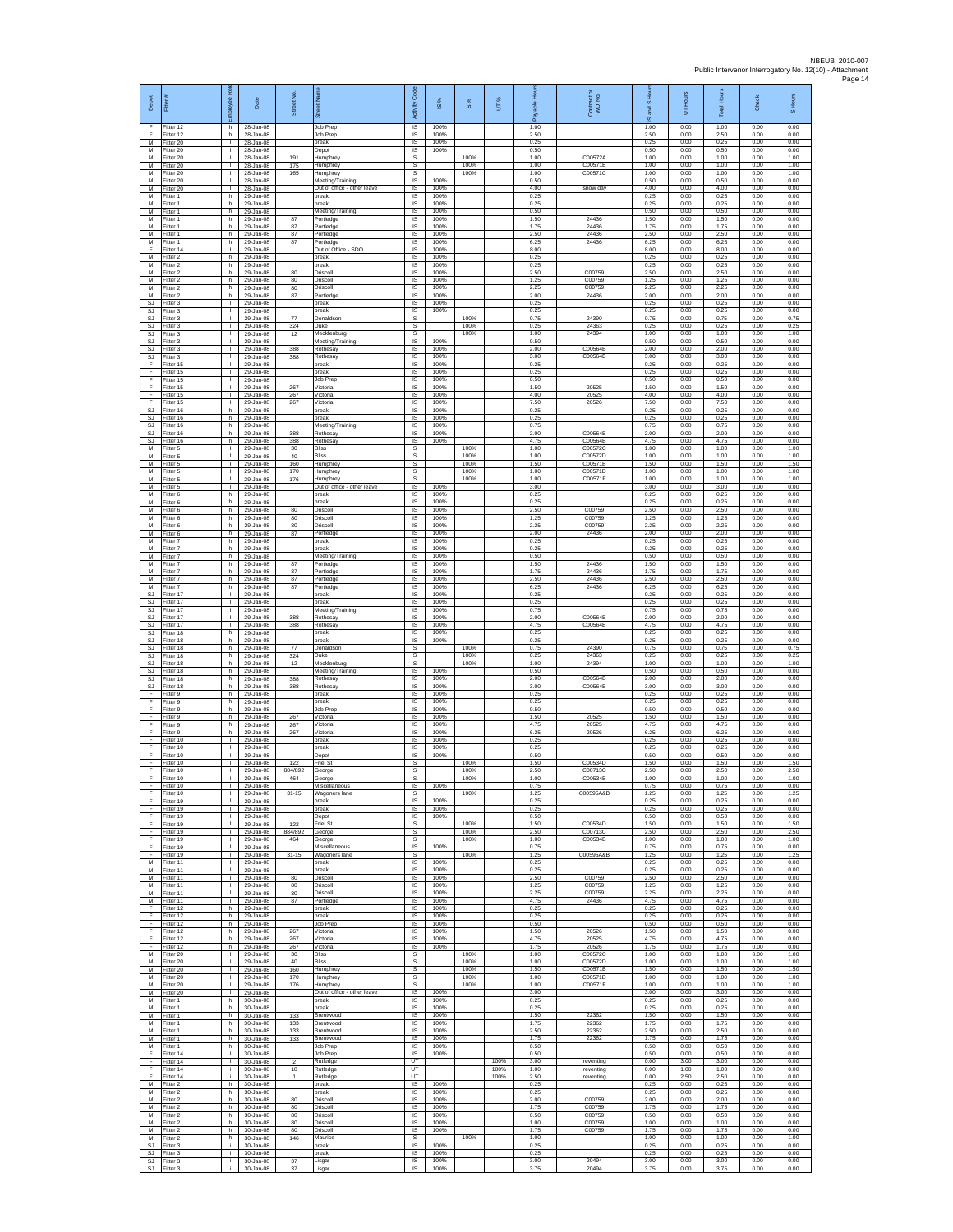| Depot                               |                                        | å<br>ployee                                  | Date                                | Street No             |                                                   | <b>Code</b><br>Activity                         | $\underline{\omega}$ | $\frac{8}{3}$ | UТ%          | <b>A</b><br>able<br>గొ | Contract or<br>WO No.         | and S Hou<br>$\overline{\omega}$ | UT Hours             | <b>Total Hours</b>   | Check                | S Hours              |
|-------------------------------------|----------------------------------------|----------------------------------------------|-------------------------------------|-----------------------|---------------------------------------------------|-------------------------------------------------|----------------------|---------------|--------------|------------------------|-------------------------------|----------------------------------|----------------------|----------------------|----------------------|----------------------|
| F                                   | SJ Fitter 3<br>Fitter 15               | i.<br>i.                                     | 30-Jan-08<br>30-Jan-08              | 37                    | Lisgar<br>break                                   | $\overline{\mathsf{S}}$<br>$\sf IS$             | 100%<br>100%         |               |              | 3.25<br>0.25           | 20494                         | 3.25<br>0.25                     | 0.00<br>0.00         | 3.25<br>0.25         | 0.00<br>0.00         | 0.00<br>0.00         |
| F<br>F<br>F                         | Fitter 15<br>Fitter 15<br>Fitter 15    | i.<br>i.<br>j.                               | 30-Jan-08<br>30-Jan-08<br>30-Jan-08 | 37<br>37              | break<br>Lisgar<br>Lisgar                         | IS<br>IS<br>IS                                  | 100%<br>100%<br>100% |               |              | 0.25<br>3.50<br>4.00   | 20494<br>20494                | 0.25<br>3.50<br>4.00             | 0.00<br>0.00<br>0.00 | 0.25<br>3.50<br>4.00 | 0.00<br>0.00<br>0.00 | 0.00<br>0.00<br>0.00 |
| F<br><b>SJ</b>                      | Fitter 15<br>fitter 16                 | i.<br>h.                                     | 30-Jan-08<br>30-Jan-08              | 37                    | Lisgar<br>break                                   | IS<br>IS                                        | 100%<br>100%         |               |              | 2.00<br>0.25           | 20494                         | 2.00<br>0.25                     | 0.00<br>0.00         | 2.00<br>0.25         | 0.00<br>0.00         | 0.00<br>0.00         |
| SJ<br>SJ                            | Fitter 16<br>Fitter 16                 | h.<br>h.                                     | 30-Jan-08<br>30-Jan-08              | 388                   | break<br>Rothesay                                 | IS<br>IS                                        | 100%<br>100%         |               |              | 0.25<br>2.00           | C00564B                       | 0.25<br>2.00                     | 0.00<br>0.00         | 0.25<br>2.00         | 0.00<br>0.00         | 0.00<br>0.00         |
| SJ<br><b>SJ</b><br>M                | Fitter 16<br>-itter 16<br>Fitter 5     | h<br>h.<br>÷.                                | 30-Jan-08<br>30-Jan-08<br>30-Jan-08 | 388<br>388            | Rothesay<br>Rothesay<br>break                     | $\sf IS$<br>IS<br>IS                            | 100%<br>100%<br>100% |               |              | 4.75<br>1.25<br>0.25   | C00564B<br>C00564B            | 4.75<br>1.25<br>0.25             | 0.00<br>0.00<br>0.00 | 4.75<br>1.25<br>0.25 | 0.00<br>0.00<br>0.00 | 0.00<br>0.00<br>0.00 |
| М<br>M                              | Fitter 5<br>itter 5                    | ÷.<br>i.                                     | 30-Jan-08<br>30-Jan-08              | 80<br>80              | Driscoll<br>Driscoll                              | IS<br>IS.                                       | 100%<br>100%         |               |              | 2.00<br>1.75           | C00759<br>C00759              | 2.00<br>1.75                     | 0.00<br>0.00         | 2.00<br>1.75         | 0.00<br>0.00         | 0.00<br>0.00         |
| M<br>М                              | Fitter 5<br>litter 5                   | i.<br>j.                                     | 30-Jan-08<br>30-Jan-08              | 196                   | Job Prec<br>Maurice                               | $\overline{s}$<br>s                             | 100%                 | 100%          |              | 0.25<br>1.25           |                               | 0.25<br>1.25                     | 0.00<br>0.00         | 0.25<br>1.25         | 0.00<br>0.00         | 0.00<br>1.25         |
| М<br>M<br>M                         | Fitter 5<br>fitter 6                   | i.<br>h.                                     | 30-Jan-08<br>$30 -$ lan-08          | 87                    | Portledge<br>break                                | IS.<br>IS                                       | 100%<br>100%         |               |              | 4.00<br>0.25           | 24436                         | 4.00<br>0.25                     | 0.00<br>0.00         | 4.00<br>0.25         | 0.00<br>0.00         | 0.00<br>0.00         |
| М<br>М                              | Fitter 6<br>Fitter 6<br>itter 6        | h<br>h.<br>h.                                | 30-Jan-08<br>30-Jan-08<br>30-Jan-08 | 80<br>80              | break<br>Driscoll<br>Driscoll                     | IS<br>$\sf IS$<br>IS                            | 100%<br>100%<br>100% |               |              | 0.25<br>2.00<br>1.75   | C00759<br>C00759              | 0.25<br>2.00<br>1.75             | 0.00<br>0.00<br>0.00 | 0.25<br>2.00<br>1.75 | 0.00<br>0.00<br>0.00 | 0.00<br>0.00<br>0.00 |
| M<br>M                              | Fitter 6<br>Fitter 6                   | h.<br>h                                      | 30-Jan-08<br>30-Jan-08              | 80<br>80              | Driscoll<br>Driscoll                              | IS<br>IS.                                       | 100%<br>100%         |               |              | 2.50<br>200            | C00759<br>C00759              | 2.50<br>2.00                     | 0.00<br>0.00         | 2.50<br>200          | 0.00<br>0.00         | 0.00<br>0.00         |
| М<br>M                              | Fitter 7<br>Fitter 7                   | h.<br>h.                                     | 30-Jan-08<br>30-Jan-08              |                       | break<br>break                                    | IS<br>$\overline{\mathsf{s}}$<br>IS             | 100%<br>100%<br>100% |               |              | 0.25<br>0.25<br>1.50   | 22362                         | 0.25<br>0.25<br>1.50             | 0.00<br>0.00<br>0.00 | 0.25<br>0.25<br>1.50 | 0.00<br>0.00<br>0.00 | 0.00<br>0.00<br>0.00 |
| M<br>М<br>M                         | Fitter 7<br>itter 7<br>itter 7         | h.<br>h.<br>h.                               | 30-Jan-08<br>30-Jan-08<br>30-Jan-08 | 133<br>133<br>133     | Brentwood<br>Brentwood<br>Brentwood               | $\sf IS$<br>IS                                  | 100%<br>100%         |               |              | 1.75<br>2.50           | 22362<br>22362                | 1.75<br>2.50                     | 0.00<br>0.00         | 1.75<br>2.50         | 0.00<br>0.00         | 0.00<br>0.00         |
| $\overline{M}$<br>M                 | Fitter 7<br>Fitter 7                   | h.<br>h.                                     | 30-Jan-08<br>30-Jan-08              | 133                   | Brentwood<br>Job Prep                             | $\overline{s}$<br>IS                            | 100%<br>100%         |               |              | 1.75<br>0.50           | 22362                         | 1.75<br>0.50                     | 0.00<br>0.00         | 1.75<br>0.50         | 0.00<br>0.00         | 0.00<br>0.00         |
| SJ<br><b>SJ</b>                     | Fitter 17<br>itter 17                  | ÷.<br>i.<br>j.                               | 30-Jan-08<br>30-Jan-08              |                       | break<br>break<br>Rothesay                        | IS<br>IS<br>IS                                  | 100%<br>100%<br>100% |               |              | 0.25<br>0.25<br>2.00   | C00564B                       | 0.25<br>0.25<br>2.00             | 0.00<br>0.00<br>0.00 | 0.25<br>0.25<br>2.00 | 0.00<br>0.00<br>0.00 | 0.00<br>0.00<br>0.00 |
| SJ<br>SJ<br>SJ                      | Fitter 17<br>Fitter 17<br>Fitter 17    | i.<br>j.                                     | 30-Jan-08<br>30-Jan-08<br>30-Jan-08 | 388<br>388<br>388     | Rothesay<br><b>Rothesa</b>                        | IS<br>$\sf IS$                                  | 100%<br>100%         |               |              | 4.75<br>1.25           | C00564B<br>C00564B            | 4.75<br>1.25                     | 0.00<br>0.00         | 4.75<br>1.25         | 0.00<br>0.00         | 0.00<br>0.00         |
| <b>SJ</b><br><b>SJ</b>              | Fitter 18<br>Fitter 18                 | h<br>h.                                      | 30-Jan-08<br>30-Jan-08              |                       | break<br>break                                    | IS<br>IS                                        | 100%<br>100%         |               |              | 0.25<br>0.25           |                               | 0.25<br>0.25                     | 0.00<br>0.00         | 0.25<br>0.25         | 0.00<br>0.00         | 0.00<br>0.00         |
| SJ<br><b>SJ</b><br>SJ.              | itter 18<br>itter 18<br>Fitter 18      | h.<br>h.<br>h.                               | 30-Jan-08<br>30-Jan-08<br>30-Jan-08 | 37<br>37<br>37        | Lisgar<br>Lisgar                                  | IS<br>$\overline{\mathsf{s}}$<br>$\overline{s}$ | 100%<br>100%<br>100% |               |              | 3.00<br>3.75<br>3.25   | 20494<br>20494<br>20494       | 3.00<br>3.75<br>3.25             | 0.00<br>0.00<br>0.00 | 3.00<br>3.75<br>3.25 | 0.00<br>0.00<br>0.00 | 0.00<br>0.00<br>0.00 |
| F<br>F                              | Fitter 9<br>Fitter 9                   | h.<br>h.                                     | 30-Jan-08<br>30-Jan-08              |                       | Lisgar<br>break<br>break                          | IS<br>IS                                        | 100%<br>100%         |               |              | 0.25<br>0.25           |                               | 0.25<br>0.25                     | 0.00<br>0.00         | 0.25<br>0.25         | 0.00<br>0.00         | 0.00<br>0.00         |
| F<br>F                              | fitter 9<br>Fitter 9                   | h.<br>h                                      | 30-Jan-08<br>30-Jan-08              | 37<br>37              | isgar<br>Lisgar                                   | IS<br>IS                                        | 100%<br>100%         |               |              | 3.50<br>4.00           | 20494<br>20494                | 3.50<br>4.00                     | 0.00<br>0.00         | 3.50<br>4.00         | 0.00<br>0.00         | 0.00<br>0.00         |
| F.<br>F<br>E                        | Fitter 9<br>itter 10<br>Fitter 10      | h.<br>j.<br>j.                               | 30-Jan-08<br>30-Jan-08<br>30-Jan-08 | 37                    | Lisgar<br>break<br>Job Prep                       | $\sf IS$<br>IS<br><b>IS</b>                     | 100%<br>100%<br>100% |               |              | 2.00<br>0.25<br>1.00   | 20494                         | 2.00<br>0.25<br>1.00             | 0.00<br>0.00<br>0.00 | 2.00<br>0.25<br>1.00 | 0.00<br>0.00<br>0.00 | 0.00<br>0.00<br>0.00 |
| F<br>F                              | Fitter 10<br>Fitter 10                 | j.<br>÷.                                     | 30-Jan-08<br>30-Jan-08              |                       | Out of office - other leave<br>Miscellaneous      | IS<br>IS                                        | 100%<br>100%         |               |              | 0.50<br>1.00           |                               | 0.50<br>1.00                     | 0.00<br>0.00         | 0.50<br>1.00         | 0.00<br>0.00         | 0.00<br>0.00         |
| F<br>F                              | Fitter 10<br>Fitter 10                 | j.<br>i.                                     | 30-Jan-08<br>30-Jan-08              | 36<br>30              | Shore<br>Shore                                    | s<br>s                                          |                      | 100%<br>100%  |              | 1.50<br>1.75           | C00597E<br>C00597A            | 1.50<br>1.75                     | 0.00<br>0.00         | 1.50<br>1.75         | 0.00<br>0.00         | 1.50<br>1.75         |
| F<br>F                              | Fitter 19<br>Fitter 19<br>Fitter 19    | i.<br>j.                                     | 30-Jan-08<br>30-Jan-08<br>30-Jan-08 |                       | break<br>Job Prep<br>Miscellaneous                | $\sf IS$<br>IS<br>$\overline{s}$                | 100%<br>100%<br>100% |               |              | 0.25<br>1.00<br>1.00   |                               | 0.25<br>1.00<br>1.00             | 0.00<br>0.00<br>0.00 | 0.25<br>1.00<br>1.00 | 0.00<br>0.00<br>0.00 | 0.00<br>0.00<br>0.00 |
| F<br>F<br>F                         | Fitter 19<br>Fitter 19                 | i.<br>j.<br>÷.                               | 30-Jan-08<br>30-Jan-08              | 36<br>30              | Shore<br>Shore                                    | s<br>s                                          |                      | 100%<br>100%  |              | 1.50<br>1.75           | C00597B<br>C00597A            | 1.50<br>1.75                     | 0.00<br>0.00         | 1.50<br>1.75         | 0.00<br>0.00         | 1.50<br>1.75         |
| M<br>M                              | fitter 11<br>Fitter 11                 | j.<br>÷i.                                    | 30-Jan-08<br>30-Jan-08              |                       | break<br>break                                    | IS<br>IS                                        | 100%<br>100%         |               |              | 0.25<br>0.25           |                               | 0.25<br>0.25                     | 0.00<br>0.00         | 0.25<br>0.25         | 0.00<br>0.00         | 0.00<br>0.00         |
| M<br>М                              | Fitter 11<br>Fitter 11                 | j.<br>j.                                     | 30-Jan-08<br>30-Jan-08              | 80<br>80              | Driscoll<br>Driscoll                              | IS<br>$\sf IS$                                  | 100%<br>100%         |               |              | 2.00<br>1.75           | C00759<br>C00759              | 2.00<br>1.75                     | 0.00<br>0.00         | 2.00<br>1.75         | 0.00<br>0.00         | 0.00<br>0.00         |
| M<br>M<br>F                         | Fitter 11<br>Fitter 11<br>itter 12     | i.<br>j.<br>h                                | 30-Jan-08<br>30-Jan-08<br>30-Jan-08 | 80<br>80              | Driscoll<br>Driscoll<br>Job Prep                  | IS<br>IS<br>IS                                  | 100%<br>100%<br>100% |               |              | 2.50<br>2.00<br>0.50   | C00759<br>C00759              | 2.50<br>2.00<br>0.50             | 0.00<br>0.00<br>0.00 | 2.50<br>2.00<br>0.50 | 0.00<br>0.00<br>0.00 | 0.00<br>0.00<br>0.00 |
| F<br>F                              | fitter 12<br>Fitter 12                 | h<br>h.                                      | 30-Jan-08<br>30-Jan-08              | $\overline{2}$<br>18  | Rutledge<br>Rutledge                              | UT<br>UT                                        |                      |               | 100%<br>100% | 3.00<br>1.00           | reventing<br>reventing        | 0.00<br>0.00                     | 3.00<br>1.00         | 3.00<br>1.00         | 0.00<br>0.00         | 0.00<br>0.00         |
| F<br>M                              | itter 12<br>Fitter 20                  | h.<br>i.                                     | 30-Jan-08<br>30-Jan-08              | $\overline{1}$<br>454 | Rutledge<br>Elmwood                               | UT<br>s                                         |                      | 100%          | 100%         | 2.50<br>1.00           | reventing<br>C00551B          | 0.00<br>1.00                     | 2.50<br>0.00         | 2.50<br>1.00         | 0.00<br>0.00         | 0.00<br>1.00         |
| M<br>M<br>М                         | fitter 20<br>Fitter 20<br>Fitter 1     | j.<br>τĩ.<br>h.                              | 30-Jan-08<br>30-Jan-08<br>31-Jan-08 | 87                    | Out of office - other leave<br>Portledge<br>break | IS<br>IS<br>$\sf IS$                            | 100%<br>100%<br>100% |               |              | 5.00<br>5.00<br>0.25   | weather delay<br>24436        | 5.00<br>5.00<br>0.25             | 0.00<br>0.00<br>0.00 | 5.00<br>5.00<br>0.25 | 0.00<br>0.00<br>0.00 | 0.00<br>0.00<br>0.00 |
| M<br>M                              | itter 1<br>Fitter 1                    | h.<br>h.                                     | 31-Jan-08<br>31-Jan-08              | 133                   | preak<br>Brentwood                                | IS<br>IS                                        | 100%<br>100%         |               |              | 0.25<br>1.50           | 22362                         | 0.25<br>1.50                     | 0.00<br>0.00         | 0.25<br>1.50         | 0.00<br>0.00         | 0.00<br>0.00         |
| M<br>М                              | Fitter 1<br>Fitter 1                   | h<br>h.                                      | 31-Jan-08<br>$31 - Jan-08$          | 133<br>133            | Brentwood<br>Brentwood                            | IS.<br>IS<br>$\overline{\mathsf{s}}$            | 100%<br>100%<br>100% |               |              | 1.75<br>2.50           | 22362<br>22362                | 1.75<br>2.50                     | 0.00<br>0.00         | 1.75<br>2.50         | 0.00<br>0.00         | 0.00<br>0.00         |
| M<br>M<br>F                         | Fitter 1<br>Fitter 1<br>itter 14       | h.<br>h.<br>$\mathbb{R}$                     | 31-Jan-08<br>31-Jan-08<br>31-Jan-08 | 133                   | Brentwood<br><b>Job Prep</b><br>Job Prep          | IS<br>$\sf IS$                                  | 100%<br>100%         |               |              | 6.25<br>0.50<br>0.50   | 22362                         | 6.25<br>0.50<br>0.50             | 0.00<br>0.00<br>0.00 | 6.25<br>0.50<br>0.50 | 0.00<br>0.00<br>0.00 | 0.00<br>0.00<br>0.00 |
| F<br>F                              | fitter 14<br>Fitter 14                 | $\mathbf{L}$<br>$\mathbf{L}$                 | $31 - Jan-08$<br>31-Jan-08          |                       | Service<br>Travel                                 | UT<br>$\overline{s}$                            | 100%                 |               | 100%         | 6.50<br>0.50           | Reventing                     | 0.00<br>0.50                     | 6.50<br>0.00         | 6.50<br>0.50         | 0.00<br>0.00         | 0.00<br>0.00         |
| F<br>М<br>M                         | Fitter 14<br>Fitter 2<br>itter 2       | $\mathbf{L}$<br>h.<br>h.                     | 31-Jan-08<br>31-Jan-08<br>31-Jan-08 |                       | Travel<br>break<br>break                          | IS<br>IS<br>IS                                  | 100%<br>100%<br>100% |               |              | 0.50<br>0.25<br>0.25   |                               | 0.50<br>0.25<br>0.25             | 0.00<br>0.00<br>0.00 | 0.50<br>0.25<br>0.25 | 0.00<br>0.00<br>0.00 | 0.00<br>0.00<br>0.00 |
| M<br>M                              | Fitter 2<br>Fitter 2                   | h.<br>h.                                     | 31-Jan-08<br>31-Jan-08              | 80<br>80              | Driscoll<br>Driscoll                              | IS<br>IS                                        | 100%<br>100%         |               |              | 2.00<br>1.75           | C00759<br>C00759              | 2.00<br>1.75                     | 0.00<br>0.00         | 2.00<br>1.75         | 0.00<br>0.00         | 0.00<br>0.00         |
| М<br>M                              | Fitter 2<br>Fitter 2                   | h<br>h.                                      | $31 - Jan-08$<br>31-Jan-08          | 80<br>80              | Driscoll<br>Driscoll                              | $\sf IS$<br>IS                                  | 100%<br>100%         |               |              | 2.50<br>1.75           | C00759<br>C00759              | 2.50<br>1.75                     | 0.00<br>0.00         | 2.50<br>1.75         | 0.00<br>0.00         | 0.00<br>0.00         |
| S.I<br>SJ<br>SJ                     | Fitter 3<br>Fitter 3<br>Fitter 3       | т.<br>т                                      | 31-Jan-08<br>31-Jan-08<br>31-Jan-08 | 62                    | hreak<br>break<br>Cedar Grove                     | <b>IS</b><br>1S<br>s                            | 100%<br>100%         | 100%          |              | 0.25<br>0.25<br>0.25   |                               | 0.25<br>0.25<br>0.25             | 0.00<br>0.00<br>0.00 | 0.25<br>0.25<br>0.25 | 0.00<br>0.00<br>0.00 | 0.00<br>0.00<br>0.25 |
| SJ<br>SJ                            | Fitter 3<br>Fitter 3                   | $\mathbf{I}$<br>$\mathbf{L}$                 | 31-Jan-08<br>31-Jan-08              | 180<br>394            | Germain<br>Rothesay                               | s<br>IS                                         | 100%                 | 100%          |              | 0.25<br>2.00           | C00564C                       | 0.25<br>2.00                     | 0.00<br>0.00         | 0.25<br>2.00         | 0.00<br>0.00         | 0.25<br>0.00         |
| SJ<br>SJ.                           | Fitter 3<br>Fitter 3                   | $\mathbf{L}$<br>$\mathbb{R}$                 | $31 - Jan-08$<br>$31 -$ lan-08      | 388<br>388            | <b>Rothesay</b><br>Rothesay                       | IS<br>IS                                        | 100%<br>100%         |               |              | 3.00<br>1.25           | C00564B<br>C00564B            | 3.00<br>1.25                     | 0.00<br>0.00         | 3.00<br>1.25         | 0.00<br>0.00         | 0.00<br>0.00         |
| <b>SJ</b><br>F<br>F                 | Fitter 3<br>Fitter 15<br>fitter 15     | <b>ILL S</b><br>$\Gamma$ .<br>$\mathbb{R}$   | 31-Jan-08<br>31-Jan-08<br>31-Jan-08 | 388                   | Rothesay<br>break<br>break                        | IS<br>$\sf IS$<br>IS                            | 100%<br>100%<br>100% |               |              | 1.25<br>0.25<br>0.25   | C00564B                       | 1.25<br>0.25<br>0.25             | 0.00<br>0.00<br>0.00 | 1.25<br>0.25<br>0.25 | 0.00<br>0.00<br>0.00 | 0.00<br>0.00<br>0.00 |
| F<br>F.                             | Fitter 15<br>Fitter 15                 | $\mathbf{L}$<br><b>ILL ST</b>                | $31 -$ lan-08<br>31-Jan-08          |                       | Job Prec<br>Service                               | IS<br><b>LIT</b>                                | 100%                 |               | 100%         | 0.50<br>1.50           | Reventing                     | 0.50<br>0.00                     | 0.00<br>1.50         | 0.50<br>1.50         | 0.00<br>0.00         | 0.00<br>0.00         |
| F<br>F                              | Fitter 15<br>Fitter 15                 | $\mathbf{L}$<br>т<br>h.                      | $31 - Jan-08$<br>31-Jan-08          |                       | Service<br>Service<br>break                       | UT<br>UT<br>IS                                  | 100%                 |               | 100%<br>100% | 4.00<br>1.50<br>0.25   | Reventing<br>Reventing        | 0.00<br>0.00<br>0.25             | 4.00<br>1.50<br>0.00 | 4.00<br>1.50<br>0.25 | 0.00<br>0.00<br>0.00 | 0.00<br>0.00<br>0.00 |
| SJ<br>$\mathbb{S}\mathbb{J}$        | SJ Fitter 16<br>Fitter 16<br>Fitter 16 | h.<br>h                                      | 31-Jan-08<br>31-Jan-08<br>31-Jan-08 | 394                   | break<br>Rothesay                                 | $\sf IS$<br>$\sf IS$                            | 100%<br>100%         |               |              | 0.25<br>2.00           | C00564C                       | 0.25<br>2.00                     | 0.00<br>0.00         | 0.25<br>2.00         | 0.00<br>0.00         | 0.00<br>0.00         |
| SJ.<br>SJ.                          | Fitter 16<br>Fitter 16                 | h.<br>h.                                     | $31 -$ lan-08<br>31-Jan-08          | 394<br>388            | Rothesay<br>Rothesay                              | IS<br>IS                                        | 100%<br>100%         |               |              | 4.75<br>1.25           | C00564C<br>C00564B            | 4.75<br>1.25                     | 0.00<br>0.00         | 4.75<br>1.25         | 0.00<br>0.00         | 0.00<br>0.00         |
| M<br>М<br>M                         | Fitter 5<br>fitter 5                   | $\mathbb{L}$<br>$\mathbf{L}$<br>л.           | 31-Jan-08<br>31-Jan-08              | 132<br>80             | Archibald<br>break<br>Driscoll                    | s<br>IS<br>IS                                   | 100%<br>100%         | 100%          |              | 1.50<br>0.25<br>2.00   | C00647A<br>C00759             | 1.50<br>0.25<br>2.00             | 0.00<br>0.00<br>0.00 | 1.50<br>0.25<br>2.00 | 0.00<br>0.00<br>0.00 | 1.50<br>0.00<br>0.00 |
| М<br>М                              | Fitter 5<br>Fitter 5<br>Fitter 5       | $\mathbf{L}$<br>$\mathbf{L}$                 | 31-Jan-08<br>31-Jan-08<br>31-Jan-08 | 80<br>80              | Driscoll<br>Driscoll                              | IS.<br>$\sf IS$                                 | 100%<br>100%         |               |              | 1.75<br>1.25           | C00759<br>C00759              | 1.75<br>1.25                     | 0.00<br>0.00         | 1.75<br>1.25         | 0.00<br>0.00         | 0.00<br>0.00         |
| M<br>M                              | Fitter 5<br>Fitter 5                   | <b>ILL</b><br>$\mathbb{R}$                   | 31-Jan-08<br>31-Jan-08              | 239                   | Lutz<br>Travel                                    | s<br>IS                                         | 100%                 | 100%          |              | 1.50<br>0.25           | C00647C                       | 1.50<br>0.25                     | 0.00<br>0.00         | 1.50<br>0.25         | 0.00<br>0.00         | 1.50<br>0.00         |
| М<br>M<br>M                         | Fitter 6<br>itter 6<br>Fitter 6        | h<br>h.<br>h.                                | 31-Jan-08<br>31-Jan-08<br>31-Jan-08 | 80                    | break<br>break<br>Driscoll                        | IS<br>1S<br>IS                                  | 100%<br>100%<br>100% |               |              | 0.25<br>0.25<br>2.00   | C00759                        | 0.25<br>0.25<br>2.00             | 0.00<br>0.00<br>0.00 | 0.25<br>0.25<br>2.00 | 0.00<br>0.00<br>0.00 | 0.00<br>0.00<br>0.00 |
| М<br>М                              | itter 6<br>Fitter 6                    | h.<br>h.                                     | 31-Jan-08<br>31-Jan-08              | 80<br>80              | Driscoll<br>Driscoll                              | IS<br>1S                                        | 100%<br>100%         |               |              | 1.75<br>2.50           | C00759<br>C00759              | 1.75<br>2.50                     | 0.00<br>0.00         | 1.75<br>2.50         | 0.00<br>0.00         | 0.00<br>0.00         |
| M<br>M                              | Fitter 6<br>Fitter 7                   | h.<br>h                                      | 31-Jan-08<br>31-Jan-08              | 80                    | Driscoll<br>break                                 | IS<br>IS                                        | 100%<br>100%         |               |              | 1.75<br>0.25           | C00759                        | 1.75<br>0.25                     | 0.00<br>0.00         | 1.75<br>0.25         | 0.00<br>0.00         | 0.00<br>0.00         |
| М<br>М<br>M                         | Fitter 7<br>itter 7<br>Fitter 7        | h.<br>h.<br>h.                               | 31-Jan-08<br>31-Jan-08<br>31-Jan-08 | 133<br>133            | break<br>Brentwood<br>Brentwood                   | $\sf IS$<br>IS<br><b>IS</b>                     | 100%<br>100%<br>100% |               |              | 0.25<br>1.50<br>4.75   | 22362<br>22362                | 0.25<br>1.50<br>4.75             | 0.00<br>0.00<br>0.00 | 0.25<br>1.50<br>4.75 | 0.00<br>0.00<br>0.00 | 0.00<br>0.00<br>0.00 |
| M<br>М                              | Fitter 7<br>Fitter 7                   | h.<br>h                                      | 31-Jan-08<br>$31 - Jan-08$          | 133                   | Brentwood<br>Job Prep                             | IS.<br>IS                                       | 100%<br>100%         |               |              | 6.25<br>0.50           | 22362                         | 6.25<br>0.50                     | 0.00<br>0.00         | 6.25<br>0.50         | 0.00<br>0.00         | 0.00<br>0.00         |
| <b>SJ</b>                           | Fitter 17<br>SJ Fitter 17              | T<br>$\mathbf{L}$                            | 31-Jan-08<br>31-Jan-08              |                       | break<br>break                                    | 1S<br>IS                                        | 100%<br>100%         |               |              | 0.25<br>0.25           |                               | 0.25<br>0.25                     | 0.00<br>0.00         | 0.25<br>0.25         | 0.00<br>0.00         | 0.00<br>0.00         |
| SJ<br>$\mathbb{S}\mathbb{J}$<br>SJ. | Fitter 17<br>Fitter 17<br>Fitter 17    | $\mathbb{R}$<br>$\mathbb{R}$<br>$\mathbf{I}$ | 31-Jan-08<br>31-Jan-08<br>31-Jan-08 | 394<br>394<br>388     | Rothesay<br>Rothesay<br>Rothesay                  | $\sf IS$<br>IS<br>IS                            | 100%<br>100%<br>100% |               |              | 2.00<br>4.75<br>1.25   | C00564C<br>C00564C<br>C00564B | 2.00<br>4.75<br>1.25             | 0.00<br>0.00<br>0.00 | 2.00<br>4.75<br>1.25 | 0.00<br>0.00<br>0.00 | 0.00<br>0.00<br>0.00 |
| SJ.<br><b>SJ</b>                    | Fitter 18<br>Fitter 18                 | h<br>h                                       | 31-Jan-08<br>31-Jan-08              |                       | break<br>break                                    | IS<br>IS                                        | 100%<br>100%         |               |              | 0.25<br>0.25           |                               | 0.25<br>0.25                     | 0.00<br>0.00         | 0.25<br>0.25         | 0.00<br>0.00         | 0.00<br>0.00         |
| SJ<br><b>SJ</b>                     | fitter 18<br>Fitter 18                 | h.<br>h.<br>h.                               | 31-Jan-08<br>31-Jan-08              | 388<br>388            | Rothesay<br>Rothesay                              | IS<br><b>IS</b><br>IS.                          | 100%<br>100%<br>100% |               |              | 2.00<br>4.75<br>1.25   | C00564B<br>C00564B<br>C00564B | 2.00<br>4.75<br>1.25             | 0.00<br>0.00<br>0.00 | 2.00<br>4.75<br>1.25 | 0.00<br>0.00<br>0.00 | 0.00<br>0.00<br>0.00 |
| F<br>F.                             | SJ Fitter 18<br>Fitter 9<br>Fitter 9   | h<br>h.                                      | 31-Jan-08<br>31-Jan-08<br>31-Jan-08 | 388                   | Rothesay<br>break<br>break                        | $\sf IS$<br>IS                                  | 100%<br>100%         |               |              | 0.25<br>0.25           |                               | 0.25<br>0.25                     | 0.00<br>0.00         | 0.25<br>0.25         | 0.00<br>0.00         | 0.00<br>0.00         |
| F.                                  | Fitter 9                               | h.                                           | 31-Jan-08                           |                       | Job Prep                                          | IS                                              | 100%                 |               |              | 0.50                   |                               | 0.50                             | 0.00                 | 0.50                 | 0.00                 | 0.00                 |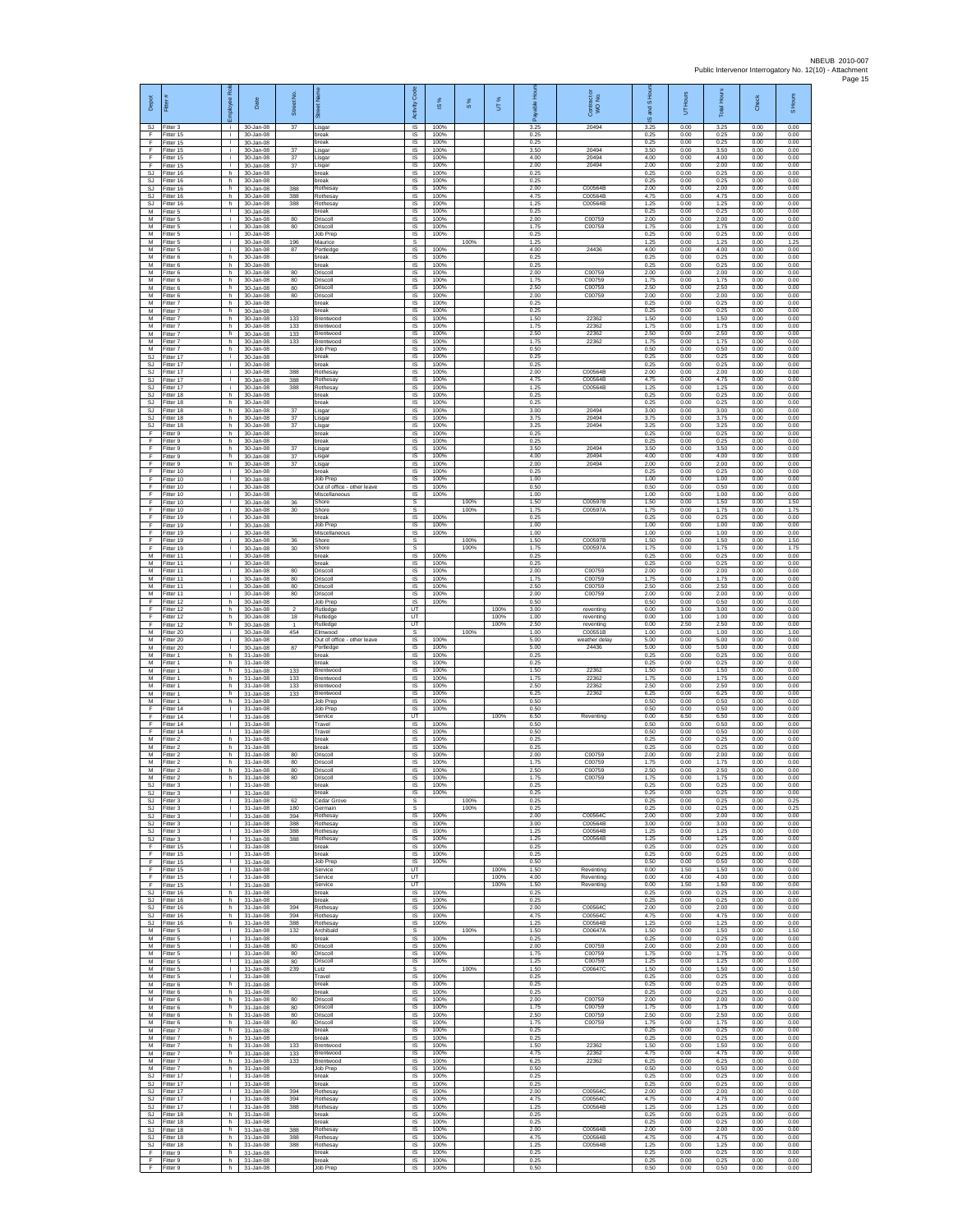| Depot                       | Ē                                    | ē<br>eekoldt                                 | Date                                    | Street No.        | 蔥                                       | Code<br>Activity                   | 1S%                  | 8%           | UT%          | Ē<br>able            | Contract or<br>WO No.         | and S Hou<br>ဖ       | Hours<br>5           | <b>Total Hours</b>   | Check                | S Hours              |
|-----------------------------|--------------------------------------|----------------------------------------------|-----------------------------------------|-------------------|-----------------------------------------|------------------------------------|----------------------|--------------|--------------|----------------------|-------------------------------|----------------------|----------------------|----------------------|----------------------|----------------------|
| F<br>F                      | Fitter 9<br>Fitter 9                 | h.<br>h                                      | 31-Jan-08<br>31-Jan-08                  |                   | Service<br>Service                      | UT<br>UT                           |                      |              | 100%<br>100% | 1.50<br>4.00         | Reventing<br>Reventing        | 0.00<br>0.00         | 1.50<br>4.00         | 1.50<br>4.00         | 0.00<br>0.00         | 0.00<br>0.00         |
| F<br>F                      | Fitter 9<br>Fitter 10                | h.<br>$\mathbf{L}$                           | $31 - Jan-08$<br>31-Jan-08              |                   | Service<br>break                        | UT<br>IS.                          | 100%                 |              | 100%         | 1.50<br>0.25         | Reventing                     | 0.00<br>0.25         | 1.50<br>0.00         | 1.50<br>0.25         | 0.00<br>0.00         | 0.00<br>0.00         |
| E<br>F<br>F                 | Fitter 10<br>Fitter 10<br>Fitter 10  | $\mathbf{L}$<br>$\mathbf{L}$<br>$\mathbf{L}$ | 31-Jan-08<br>31-Jan-08<br>31-Jan-08     | 696-698<br>517    | reak<br>Charlotte<br>Charlotte          | IS<br>s<br>s                       | 100%                 | 100%<br>100% |              | 0.25<br>2.50<br>1.50 | C00622<br>C00598E             | 0.25<br>2.50<br>1.50 | 0.00<br>0.00<br>0.00 | 0.25<br>2.50<br>1.50 | 0.00<br>0.00<br>0.00 | 0.00<br>2.50<br>1.50 |
| F<br>F                      | Fitter 10<br>Fitter 10               | $\mathbf{L}$<br>$\mathbf{L}$                 | 31-Jan-08<br>31-Jan-08                  | 474<br>673        | George<br>Scully                        | s<br>s                             |                      | 100%<br>100% |              | 4.25<br>1.50         | C00600<br>C00599              | 4.25<br>1.50         | 0.00<br>0.00         | 4.25<br>1.50         | 0.00<br>0.00         | 4.25<br>1.50         |
| F<br>F                      | Fitter 10<br>Fitter 19               | $\mathbf{L}$<br>$\mathbb{R}$                 | $31 - Jan-08$<br>31-Jan-08              |                   | break                                   | $\mathbb S$<br><b>IS</b>           | 100%                 | 100%         |              | 0.75<br>0.25         |                               | 0.75<br>0.25         | 0.00<br>0.00         | 0.75<br>0.25         | 0.00<br>0.00         | 0.75<br>0.00         |
| F.<br>F                     | Fitter 19<br>Fitter 19               | $\mathbf{L}$<br>т.                           | 31-Jan-08<br>31-Jan-08                  | 696-698           | oreak<br>Charlotte                      | IS.<br>s                           | 100%                 | 100%         |              | 0.25<br>2.50         | C00622                        | 0.25<br>2.50         | 0.00<br>0.00         | 0.25<br>2.50         | 0.00<br>0.00         | 0.00<br>2.50         |
| F<br>F                      | Fitter 19<br>Fitter 19               | $\mathbf{L}$<br>$\mathbf{L}$                 | 31-Jan-08<br>31-Jan-08                  | 517<br>474        | Charlotte<br>George                     | s<br>s                             |                      | 100%<br>100% |              | 1.50<br>4.25         | C00598B<br>C00600             | 1.50<br>4.25         | 0.00<br>0.00         | 1.50<br>4.25         | 0.00<br>0.00         | 1.50<br>4.25         |
| F<br>F<br>F                 | Fitter 19<br>Fitter 19<br>Fitter 19  | $\mathbf{L}$<br>$\mathbf{L}$<br>$\mathbf{L}$ | 31-Jan-08<br>31-Jan-08<br>31-Jan-08     | 673               | On Call<br>Scully<br>Miscellaneous      | UT<br>s<br>1S                      | 100%                 | 100%         | 100%         | 1.00<br>1.50<br>0.75 | C00599                        | 0.00<br>1.50<br>0.75 | 1.00<br>0.00<br>0.00 | 1.00<br>1.50<br>0.75 | 0.00<br>0.00<br>0.00 | 0.00<br>1.50<br>0.00 |
| M<br>М                      | Fitter 11<br>Fitter 11               | $\mathbf{L}$<br>$\mathbf{L}$                 | 31-Jan-08<br>31-Jan-08                  |                   | break<br>break                          | IS<br>$\sf IS$                     | 100%<br>100%         |              |              | 0.25<br>0.25         |                               | 0.25<br>0.25         | 0.00<br>0.00         | 0.25<br>0.25         | 0.00<br>0.00         | 0.00<br>0.00         |
| М<br>M                      | Fitter 11<br>Fitter 11               | $\mathbf{L}$<br>$\mathbf{L}$                 | 31-Jan-08<br>31-Jan-08                  | 80<br>80          | Driscoll<br>Driscoll                    | IS<br><b>IS</b>                    | 100%<br>100%         |              |              | 2.00<br>1.75         | C00759<br>C00759              | 2.00<br>1.75         | 0.00<br>0.00         | 2.00<br>1.75         | 0.00<br>0.00         | 0.00<br>0.00         |
| M<br>М                      | Fitter 11<br>Fitter 11               | $\mathbf{L}$<br>L.                           | 31-Jan-08<br>$31 - Jan-08$              | 80<br>80          | Driscoll<br>Driscoll                    | <b>IS</b><br>IS                    | 100%<br>100%         |              |              | 2.50<br>1.75         | C00759<br>C00759              | 2.50<br>1.75         | 0.00<br>0.00         | 2.50<br>1.75         | 0.00<br>0.00         | 0.00<br>0.00         |
| F<br>F                      | Fitter 12<br>Fitter 12               | h.<br>h                                      | 31-Jan-08<br>31-Jan-08                  |                   | Job Prep<br>Service                     | IS<br>UT                           | 100%                 |              | 100%         | 0.50<br>6.50         | Reventing                     | 0.50<br>0.00         | 0.00<br>6.50         | 0.50<br>6.50         | 0.00<br>0.00         | 0.00<br>0.00         |
| F<br>F<br>M                 | Fitter 12<br>Fitter 12<br>Fitter 20  | h<br>h.<br>$\mathbf{L}$                      | 31-Jan-08<br>$31 - Jan-08$<br>31-Jan-08 | 51                | Travel<br>Travel<br>Braeburn            | $\sf IS$<br>$\sf IS$<br>-S         | 100%<br>100%         | 100%         |              | 0.50<br>0.50<br>1.00 | 51911                         | 0.50<br>0.50<br>1.00 | 0.00<br>0.00<br>0.00 | 0.50<br>0.50<br>1.00 | 0.00<br>0.00<br>0.00 | 0.00<br>0.00<br>1.00 |
| М<br>М                      | Fitter 20<br>Fitter 20               | $\mathbf{L}$<br>$\mathbb{L}$                 | 31-Jan-08<br>31-Jan-08                  | 51                | Braeburn<br>Depot                       | s<br>1S                            | 100%                 | 100%         |              | 1.00<br>0.50         | 51911                         | 1.00<br>0.50         | 0.00<br>0.00         | 1.00<br>0.50         | 0.00<br>0.00         | 1.00<br>0.00         |
| М<br>M                      | fitter 20<br>Fitter 20               | $\mathbf{L}$<br>$\mathbf{L}$                 | 31-Jan-08<br>31-Jan-08                  | 318               | High<br>Job Prep                        | s<br><b>IS</b>                     | 100%                 | 100%         |              | 1.00<br>1.00         | 51962                         | 1.00<br>1.00         | 0.00<br>0.00         | 1.00<br>1.00         | 0.00<br>0.00         | 1.00<br>0.00         |
| M<br>М                      | litter 20<br>Fitter 20               | $\mathbf{L}$<br>$\mathbf{L}$                 | 31-Jan-08<br>$31 - Jan-08$              | 117               | Meeting/Training<br>Sherrard            | <b>IS</b><br>$\mathbb S$           | 100%                 | 100%         |              | 0.50<br>0.50         | 51889                         | 0.50<br>0.50         | 0.00<br>0.00         | 0.50<br>0.50         | 0.00<br>0.00         | 0.00<br>0.50         |
| M<br>M<br>М                 | Fitter 20<br>Fitter 20<br>Fitter 1   | $\mathbf{L}$<br>$\mathbf{L}$<br>h.           | 31-Jan-08<br>31-Jan-08<br>1-Feb-08      | 179<br>179        | Whitney<br>Whitney<br>break             | s<br>s<br>IS                       | 100%                 | 100%<br>100% |              | 2.50<br>1.50<br>0.50 | 52011<br>52011                | 2.50<br>1.50<br>0.50 | 0.00<br>0.00<br>0.00 | 2.50<br>1.50<br>0.50 | 0.00<br>0.00<br>0.00 | 2.50<br>1.50<br>0.00 |
| M<br>M                      | -itter 1<br>Fitter 1                 | h.<br>h.                                     | 1-Feb-08<br>1-Feb-08                    |                   | break<br>Job Prep                       | 1S<br>IS                           | 100%<br>100%         |              |              | 0.25<br>0.50         |                               | 0.25<br>0.50         | 0.00<br>0.00         | 0.25<br>0.50         | 0.00<br>0.00         | 0.00<br>0.00         |
| М<br>M                      | Fitter 1<br>Fitter 1                 | h<br>h.                                      | 1-Feb-08<br>1-Feb-08                    | 96<br>$96\,$      | Lefurgey<br>.efurgey                    | IS<br>IS                           | 100%<br>100%         |              |              | 1.50<br>1.50         | 24270<br>24270                | 1.50<br>1.50         | 0.00<br>0.00         | 1.50<br>1.50         | 0.00<br>0.00         | 0.00<br>0.00         |
| M<br>M                      | Fitter 1<br>Fitter 1                 | h.<br>h.                                     | 1-Feb-08<br>1-Feb-08                    | 96<br>96          | .efurgey<br>efurgey                     | IS<br>IS                           | 100%<br>100%         |              |              | 2.50<br>1.75         | 24270<br>24270                | 2.50<br>1.75         | 0.00<br>0.00         | 2.50<br>1.75         | 0.00<br>0.00         | 0.00<br>0.00         |
| F<br>F<br>M                 | Fitter 14<br>ltter 14<br>Fitter 2    | $\mathbf{L}$<br>$\mathbf{L}$<br>h.           | 1-Feb-08<br>1-Feb-08<br>1-Feb-08        |                   | Job Prep<br>Service<br>break            | $\sf IS$<br>UT<br>- IS             | 100%<br>100%         |              | 100%         | 0.50<br>7.50<br>0.25 | Reventing                     | 0.50<br>0.00<br>0.25 | 0.00<br>7.50<br>0.00 | 0.50<br>7.50<br>0.25 | 0.00<br>0.00<br>0.00 | 0.00<br>0.00<br>0.00 |
| M<br>М                      | Fitter 2<br>Fitter 2                 | h.<br>h.                                     | 1-Feb-08<br>1-Feb-08                    | 80                | hreak<br>Driscoll                       | IS.<br>IS                          | 100%<br>100%         |              |              | 0.25<br>2.00         | C00759                        | 0.25<br>2.00         | 0.00<br>0.00         | 0.25<br>2.00         | 0.00<br>0.00         | 0.00<br>0.00         |
| M<br>M                      | Fitter 2<br>Fitter 2                 | h.<br>h.                                     | 1-Feb-08<br>1-Feb-08                    | 80<br>80          | Driscoll<br>Driscoll                    | 1S<br><b>IS</b>                    | 100%<br>100%         |              |              | 1.75<br>2.50         | C00759<br>C00759              | 1.75<br>2.50         | 0.00<br>0.00         | 1.75<br>2.50         | 0.00<br>0.00         | 0.00<br>0.00         |
| М<br>$\mathbb{S}\mathbb{J}$ | -itter 2<br>Fitter 3                 | h.<br>$\mathbb{R}^n$                         | 1-Feb-08<br>1-Feb-08<br>1-Feb-08        | 80                | Driscoll<br>break                       | $\sf IS$<br>$\sf IS$<br>IS         | 100%<br>100%<br>100% |              |              | 1.75<br>0.25<br>0.25 | C00759                        | 1.75<br>0.25<br>0.25 | 0.00<br>0.00<br>0.00 | 1.75<br>0.25<br>0.25 | 0.00<br>0.00<br>0.00 | 0.00<br>0.00<br>0.00 |
| SJ.<br>SJ<br><b>SJ</b>      | Fitter 3<br>Fitter 3<br>Fitter 3     | $\mathbf{L}$<br>$\mathbf{L}$<br>$\mathbb{L}$ | 1-Feb-08<br>1-Feb-08                    | 388<br>388        | break<br>Rothesay<br><b>Rothesay</b>    | IS<br>1S                           | 100%<br>100%         |              |              | 2.00<br>4.75         | C00564B<br>C00564B            | 2.00<br>4.75         | 0.00<br>0.00         | 2.00<br>4.75         | 0.00<br>0.00         | 0.00<br>0.00         |
| SJ<br>F                     | Fitter 3<br>Fitter 15                | $\mathbf{L}$<br>$\mathbf{L}$                 | 1-Feb-08<br>1-Feb-08                    | 388               | Rothesay<br>Depot                       | IS<br>IS                           | 100%<br>100%         |              |              | 0.75<br>6.00         | C00564B                       | 0.75<br>6.00         | 0.00<br>0.00         | 0.75<br>6.00         | 0.00<br>0.00         | 0.00<br>0.00         |
| F.<br>F                     | Fitter 15<br>Fitter 15               | $\mathbf{L}$<br>$\mathbf{I}$                 | 1-Feb-08<br>1-Feb-08                    |                   | Job Prep<br>Miscellaneous               | IS.<br>IS                          | 100%<br>100%         |              |              | 0.50<br>1.50         |                               | 0.50<br>1.50         | 0.00<br>0.00         | 0.50<br>1.50         | 0.00<br>0.00         | 0.00<br>0.00         |
| <b>SJ</b><br>SJ             | Fitter 16<br>Fitter 16               | h<br>h.                                      | 1-Feb-08<br>1-Feb-08                    |                   | break<br>break                          | <b>IS</b><br>IS                    | 100%<br>100%         |              |              | 0.25<br>0.25         |                               | 0.25<br>0.25         | 0.00<br>0.00         | 0.25<br>0.25         | 0.00<br>0.00         | 0.00<br>0.00         |
| SJ<br>SJ<br>SJ.             | Fitter 16<br>fitter 16<br>Fitter 16  | h<br>h.<br>h.                                | 1-Feb-08<br>1-Feb-08<br>1-Feb-08        | 388<br>388<br>388 | Rothesay<br>Rothesay<br>Rothesav        | IS<br>1S<br>IS                     | 100%<br>100%<br>100% |              |              | 2.00<br>4.75<br>1.25 | C00564B<br>C00564B<br>C00564B | 2.00<br>4.75<br>1.25 | 0.00<br>0.00<br>0.00 | 2.00<br>4.75<br>1.25 | 0.00<br>0.00<br>0.00 | 0.00<br>0.00<br>0.00 |
| М<br>M                      | -itter 5<br>Fitter 5                 | $\mathbf{L}$<br>$\mathbb{L}$                 | 1-Feb-08<br>1-Feb-08                    | 132<br>179        | Archibald<br>Whitney                    | s<br>s                             |                      | 100%<br>100% |              | 6.00<br>1.00         | C00647A<br>C00552D            | 6.00<br>1.00         | 0.00<br>0.00         | 6.00<br>1.00         | 0.00<br>0.00         | 6.00<br>1.00         |
| M<br>M                      | Fitter 5<br>Fitter 5                 | $\mathbf{L}$<br>т.                           | 1-Feb-08<br>1-Feb-08                    |                   | Miscellaneous<br>Miscellaneous          | 1S<br>IS                           | 100%<br>100%         |              |              | 0.50<br>1.00         | Wolsley<br>Thoms              | 0.50<br>1.00         | 0.00<br>0.00         | 0.50<br>1.00         | 0.00<br>0.00         | 0.00<br>0.00         |
| М<br>М<br>M                 | Fitter 6<br>-itter 6<br>Fitter 6     | h.<br>h<br>h.                                | $1-Feb-08$<br>1-Feb-08<br>1-Feb-08      | 80                | break<br>oreak<br>Driscoll              | $\sf IS$<br>IS<br><b>IS</b>        | 100%<br>100%<br>100% |              |              | 0.25<br>0.25<br>2.00 | C00759                        | 0.25<br>0.25<br>2.00 | 0.00<br>0.00<br>0.00 | 0.25<br>0.25<br>2.00 | 0.00<br>0.00<br>0.00 | 0.00<br>0.00<br>0.00 |
| M<br>М                      | Fitter 6<br>Fitter 6                 | h.<br>h.                                     | 1-Feb-08<br>1-Feb-08                    | 80<br>80          | Driscoll<br>Driscoll                    | <b>IS</b><br>IS                    | 100%<br>100%         |              |              | 1 75<br>2.50         | C00759<br>C00759              | 1.75<br>2.50         | 0.00<br>0.00         | 1.75<br>2.50         | 0.00<br>0.00         | 0.00<br>0.00         |
| M<br>M                      | Fitter 6<br>Fitter 7                 | h.<br>h.                                     | 1-Feb-08<br>1-Feb-08                    | 80                | Driscoll<br>break                       | 1S<br>IS                           | 100%<br>100%         |              |              | 1.75<br>0.50         | C00759                        | 1.75<br>0.50         | 0.00<br>0.00         | 1.75<br>0.50         | 0.00<br>0.00         | 0.00<br>0.00         |
| М<br>M                      | -itter 7<br>Fitter 7                 | h<br>h.                                      | 1-Feb-08<br>1-Feb-08                    |                   | break<br>Job Prep                       | $\sf IS$<br>$\sf IS$               | 100%<br>100%         |              |              | 0.25<br>0.50         |                               | 0.25<br>0.50         | 0.00<br>0.00         | 0.25<br>0.50         | 0.00<br>0.00         | 0.00<br>0.00         |
| M<br>M<br>M                 | Fitter 7<br>Fitter 7<br>Fitter 7     | h.<br>h<br>h.                                | 1-Feb-08<br>1-Feb-08<br>1-Feb-08        | 96<br>96<br>96    | Lefurgey<br>Lefurgey<br>efurgey         | IS<br>IS<br>1S                     | 100%<br>100%<br>100% |              |              | 1.50<br>1.50<br>2.50 | 24270<br>24270<br>24270       | 1.50<br>1.50<br>2.50 | 0.00<br>0.00<br>0.00 | 1.50<br>1.50<br>2.50 | 0.00<br>0.00<br>0.00 | 0.00<br>0.00<br>0.00 |
| М<br>SJ                     | Fitter 7<br>Fitter 17                | h<br>$\mathbf{L}$                            | 1-Feb-08<br>1-Feb-08                    | 96                | .efurgey<br>break                       | IS<br><b>IS</b>                    | 100%<br>100%         |              |              | 1.75<br>0.25         | 24270                         | 1.75<br>0.25         | 0.00<br>0.00         | 1.75<br>0.25         | 0.00<br>0.00         | 0.00<br>0.00         |
| SJ<br>SJ                    | Fitter 17<br>Fitter 17               | $\mathbf{L}$<br>т.                           | 1-Feb-08<br>1-Feb-08                    | 388               | hreak<br>Rothesay                       | IS.<br>$\sf IS$                    | 100%<br>100%         |              |              | 0.25<br>2.00         | C00564B                       | 0.25<br>2.00         | 0.00<br>0.00         | 0.25<br>2.00         | 0.00<br>0.00         | 0.00<br>0.00         |
| SJ.<br>S.I                  | Fitter 17<br>Fitter 17               | $\mathbb{R}^n$                               | 1-Feb-08<br>1-Feb-08                    | 388<br>388        | Rothesay<br>Rothesay                    | IS<br><b>IS</b>                    | 100%<br>100%         |              |              | 4.75<br>1 25         | C00564B<br>C00564B            | 4.75<br>1.25         | 0.00<br>0.00         | 4.75<br>1.25         | 0.00<br>0.00         | 0.00<br>0.00         |
| SJ<br>SJ.<br>SJ.            | Fitter 18<br>Fitter 18<br>Fitter 18  | h<br>h.<br>h.                                | 1-Feb-08<br>1-Feb-08<br>$1-Feh-08$      | 388               | break<br>break<br>Rothesav              | 1S<br><b>IS</b><br>IS              | 100%<br>100%<br>100% |              |              | 0.25<br>0.25<br>2.00 | C00564B                       | 0.25<br>0.25<br>2.00 | 0.00<br>0.00<br>0.00 | 0.25<br>0.25<br>2.00 | 0.00<br>0.00<br>0.00 | 0.00<br>0.00<br>0.00 |
| SJ<br>SJ                    | Fitter 18<br>Fitter 18               | h.<br>h.                                     | 1-Feb-08<br>1-Feb-08                    | 388<br>388        | Rothesay<br><b>Rothesay</b>             | IS<br>1S                           | 100%<br>100%         |              |              | 4.75<br>0.75         | C00564B<br>C00564B            | 4.75<br>0.75         | 0.00<br>0.00         | 4.75<br>0.75         | 0.00<br>0.00         | 0.00<br>0.00         |
| F<br>F                      | Fitter 9<br>Fitter 9                 | h.<br>h.                                     | 1-Feb-08<br>1-Feb-08                    |                   | Depot<br>Job Prep                       | IS<br>IS                           | 100%<br>100%         |              |              | 6.00<br>0.50         |                               | 6.00<br>0.50         | 0.00<br>0.00         | 6.00<br>0.50         | 0.00<br>0.00         | 0.00<br>0.00         |
| F.<br>F<br>F                | Fitter 9<br>Fitter 10<br>Fitter 10   | h.<br>$\mathbf{L}$<br>$\mathbf{L}$           | 1-Feb-08<br>1-Feb-08<br>$1-Feh-08$      |                   | Miscellaneous<br>break<br>break         | IS<br>IS<br>IS                     | 100%<br>100%<br>100% |              |              | 1.50<br>0.25<br>0.25 |                               | 1.50<br>0.25<br>0.25 | 0.00<br>0.00<br>0.00 | 1.50<br>0.25<br>0.25 | 0.00<br>0.00<br>0.00 | 0.00<br>0.00<br>0.00 |
| F.<br>F                     | Fitter 10<br>Fitter 10               | $\mathbf{L}$<br>т.                           | 1-Feb-08<br>1-Feb-08                    | 333<br>594        | <b>Brunswick</b><br>Charlotte           | s<br>s                             |                      | 100%<br>100% |              | 1.50<br>1.75         | C00616B<br>C00621B            | 1.50<br>1.75         | 0.00<br>0.00         | 1.50<br>1.75         | 0.00<br>0.00         | 1.50<br>1.75         |
| F.<br>F.                    | Fitter 10<br>Fitter 10               | $\mathbf{L}$<br>$\mathbf{L}$                 | 1-Feb-08<br>1-Feb-08                    | 696-698<br>545    | Charlotte<br>Montgomery                 | s<br>-S                            |                      | 100%<br>100% |              | 1.25<br>2.00         | C00622<br>C00624B             | 1.25<br>2.00         | 0.00<br>0.00         | 1.25<br>2.00         | 0.00<br>0.00         | 1.25<br>2.00         |
| $\mathsf F$<br>F.           | Fitter 19<br>Fitter 19<br>Fitter 19  | $\mathbf{L}$<br>$\mathbb{R}^n$               | 1-Feb-08<br>1-Feb-08<br>1-Feb-08        | 333               | break<br>break<br>Brunswick             | $\sf IS$<br>IS                     | 100%<br>100%         | 100%         |              | 0.25<br>0.25<br>1.50 | C00616B                       | 0.25<br>0.25<br>1.50 | 0.00<br>0.00<br>0.00 | 0.25<br>0.25<br>1.50 | 0.00<br>0.00<br>0.00 | 0.00<br>0.00<br>1.50 |
| F<br>F.<br>F                | Fitter 19<br>Fitter 19               | $\mathbf{L}$<br>$\mathbf{L}$<br>$\mathbf{L}$ | 1-Feb-08<br>1-Feb-08                    | 594<br>696-698    | Charlotte<br>Charlotte                  | s<br>s<br>s                        |                      | 100%<br>100% |              | 1.50<br>1.25         | C00621B<br>C00622             | 1.50<br>1.25         | 0.00<br>0.00         | 1.50<br>1.25         | 0.00<br>0.00         | 1.50<br>1.25         |
| F<br>M                      | Fitter 19<br>Fitter 11               | $\mathbf{L}$<br>$\mathbf{L}$                 | 1-Feb-08<br>1-Feb-08                    | 545               | Montgomery<br>break                     | s<br><b>IS</b>                     | 100%                 | 100%         |              | 2.25<br>0.25         | C00624B                       | 2.25<br>0.25         | 0.00<br>0.00         | 2.25<br>0.25         | 0.00<br>0.00         | 2.25<br>0.00         |
| M<br>М                      | Fitter 11<br>Fitter 11               | $\mathbf{L}$<br>$\mathbf{L}$                 | 1-Feb-08<br>1-Feb-08                    | 80                | break<br>Driscoll                       | <b>IS</b><br>$\sf IS$              | 100%<br>100%         |              |              | 0.25<br>2.00         | C00759                        | 0.25<br>2.00         | 0.00<br>0.00         | 0.25<br>2.00         | 0.00<br>0.00         | 0.00<br>0.00         |
| M<br>M<br>M                 | Fitter 11<br>Fitter 11<br>Fitter 11  | $\mathbb{R}$<br>$\mathbf{L}$<br>т.           | $1-Feh-08$<br>1-Feb-08<br>1-Feb-08      | 80<br>80<br>80    | Driscoll<br>Driscoll<br>Driscoll        | <b>IS</b><br>IS<br>IS              | 100%<br>100%<br>100% |              |              | 1.75<br>2.50<br>1.75 | C00759<br>C00759<br>C00759    | 1.75<br>2.50<br>1.75 | 0.00<br>0.00<br>0.00 | 1.75<br>2.50<br>1.75 | 0.00<br>0.00<br>0.00 | 0.00<br>0.00<br>0.00 |
| F<br>F                      | Fitter 12<br>Fitter 12               | h.<br>h.                                     | 1-Feb-08<br>1-Feb-08                    |                   | Job Prep<br>Service                     | IS<br>$\overline{u}$               | 100%                 |              | 100%         | 0.50<br>7.50         | Reventing                     | 0.50<br>0.00         | 0.00<br>7.50         | 0.50<br>7.50         | 0.00<br>0.00         | 0.00<br>0.00         |
| М<br>M                      | Fitter 20<br>Fitter 20               | $\mathbf{L}$<br>$\mathbf{L}$                 | 1-Feb-08<br>1-Feb-08                    | 132<br>179        | Archibald<br>Whitney                    | s<br>s                             |                      | 100%<br>100% |              | 6.00<br>1.00         | C00647A<br>C00552D            | 6.00<br>1.00         | 0.00<br>0.00         | 6.00<br>1.00         | 0.00<br>0.00         | 6.00<br>1.00         |
| M<br>M<br>M                 | Fitter 20<br>Fitter 20<br>Fitter 1   | $\mathbf{L}$<br>$\mathbf{L}$<br>h.           | 1-Feb-08<br>1-Feb-08<br>4-Feb-08        |                   | Miscellaneous<br>Miscellaneous<br>break | IS<br>IS<br>IS                     | 100%<br>100%<br>100% |              |              | 0.50<br>1.00<br>0.25 | Wolsley<br>Thorns             | 0.50<br>1.00<br>0.25 | 0.00<br>0.00<br>0.00 | 0.50<br>1.00<br>0.25 | 0.00<br>0.00<br>0.00 | 0.00<br>0.00<br>0.00 |
| М<br>M                      | Fitter 1<br>Fitter 1                 | h.<br>h.                                     | 4-Feb-08<br>4-Feb-08                    |                   | break<br>Job Prep                       | IS<br>IS                           | 100%<br>100%         |              |              | 0.00<br>0.25         |                               | 0.00<br>0.25         | 0.00<br>0.00         | 0.00<br>0.25         | 0.00<br>0.00         | 0.00<br>0.00         |
| M<br>М                      | Fitter 1<br>Fitter 1                 | h<br>h.                                      | 4-Feb-08<br>4-Feb-08                    | 1758              | Meeting/Training<br>Mountain            | IS/UT<br>IS                        | 50%<br>100%          |              | 50%          | 0.25<br>1.50         | safety<br>24434               | 0.13<br>1.50         | 0.13<br>0.00         | 0.25<br>1.50         | 0.00<br>0.00         | 0.00<br>0.00         |
| M                           | Fitter 1<br>M Fitter 1               | h.<br>h.                                     | 4-Feb-08<br>4-Feb-08                    | 1758<br>1758      | Mountain<br>Mountain                    | IS<br><b>IS</b>                    | 100%<br>100%         |              |              | 1.25<br>2.50         | 24434<br>24434                | 1.25<br>2.50         | 0.00<br>0.00         | 1.25<br>2.50         | 0.00<br>0.00         | 0.00<br>0.00         |
| M<br>M<br>F                 | Fitter 1<br>Fitter 1<br>Fitter 14    | h.<br>h<br>$\mathbf{L}$                      | 4-Feb-08<br>4-Feb-08<br>4-Feb-08        | 1758              | Mountair<br>Miscellaneous<br>break      | $\sf IS$<br>$\sf IS$<br>IS.        | 100%<br>100%<br>100% |              |              | 2.50<br>0.50<br>0.25 | 24434                         | 2.50<br>0.50<br>0.25 | 0.00<br>0.00<br>0.00 | 2.50<br>0.50<br>0.25 | 0.00<br>0.00<br>0.00 | 0.00<br>0.00<br>0.00 |
| F.<br>F                     | Fitter 14<br>Fitter 14               | $\mathbf{L}$<br>$\mathbb{L}$                 | 4-Feb-08<br>4-Feb-08                    | 133               | break<br>Duke                           | IS<br>1S                           | 100%<br>100%         |              |              | 0.25<br>2.00         | C00845A                       | 0.25<br>2.00         | 0.00<br>0.00         | 0.25<br>2.00         | 0.00<br>0.00         | 0.00<br>0.00         |
| F<br>E                      | Fitter 14<br>Fitter 14               | $\mathbf{L}$<br>$\mathbf{L}$                 | 4-Feb-08<br>4-Feb-08                    | 133<br>133        | Duke<br>Duke                            | IS<br>IS                           | 100%<br>100%         |              |              | 2.00<br>0.50         | C00845A<br>C00845A            | 2.00<br>0.50         | 0.00<br>0.00         | 2.00<br>0.50         | 0.00<br>0.00         | 0.00<br>0.00         |
| F<br>F                      | Fitter 14<br>Fitter 14<br>M Fitter 2 | $\mathbf{L}$<br>$\mathbf{L}$<br>h            | 4-Feb-08<br>4-Feb-08<br>4-Feb-08        |                   | Travel<br>Travel<br>break               | <b>IS</b><br>$\sf IS$<br><b>IS</b> | 100%<br>100%<br>100% |              |              | 2.00<br>2.00<br>0.25 |                               | 2.00<br>2.00<br>0.25 | 0.00<br>0.00<br>0.00 | 2.00<br>2.00<br>0.25 | 0.00<br>0.00<br>0.00 | 0.00<br>0.00<br>0.00 |
|                             | M Fitter 2                           | h I                                          | 4-Feb-08                                |                   | break                                   | IS.                                | 100%                 |              |              | 0.00                 |                               | 0.00                 | 0.00                 | 0.00                 | 0.00                 | 0.00                 |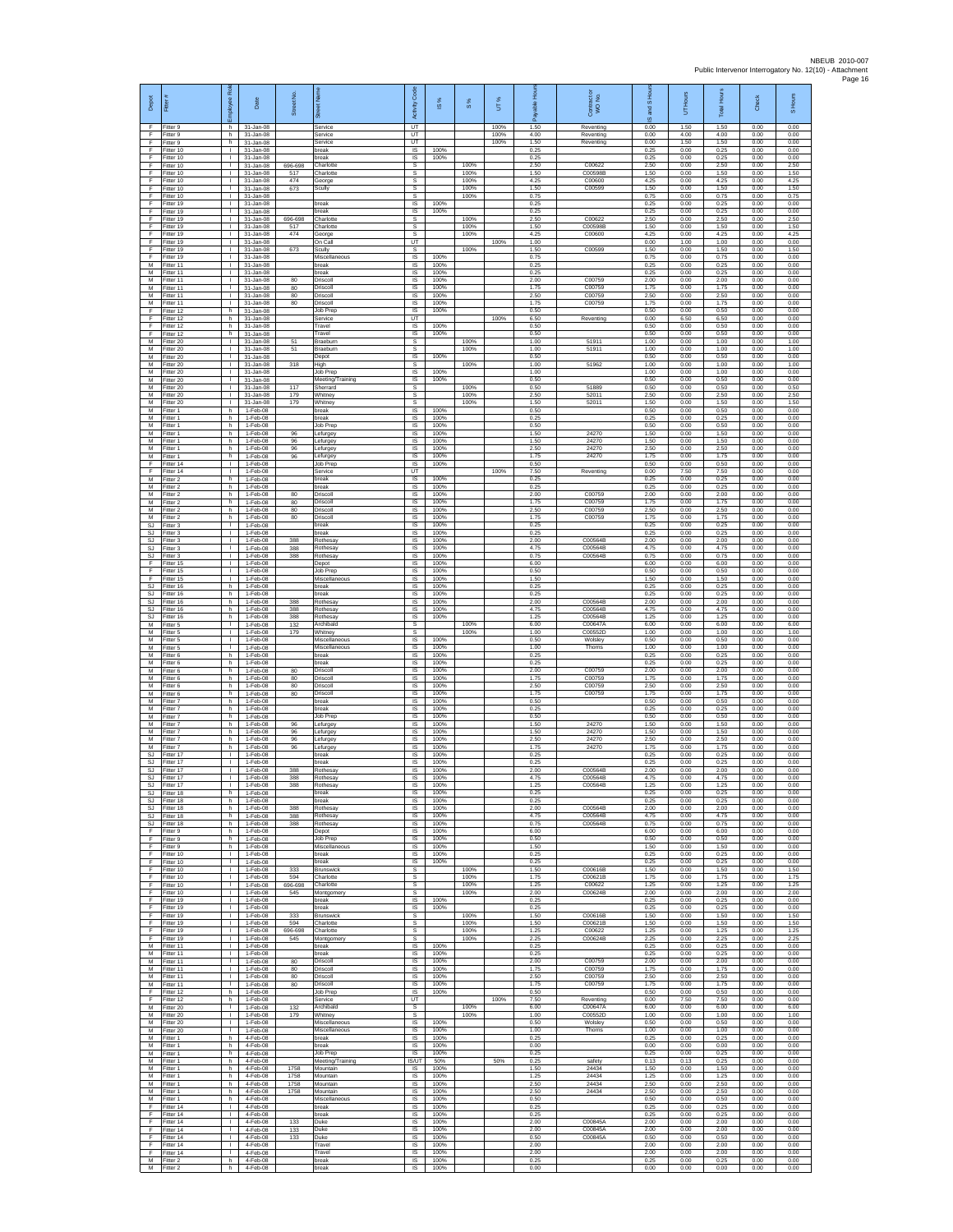| Depot                         | Fitter                              | ē<br>ployee                                  | Date                             | Street No         |                                                | Code<br>Activity                 | $\overline{\omega}$  | $\frac{8}{3}$        | UT% | Ē<br>å               | Contract or<br>WO No.            | IS Hour<br>g<br>$\overline{\omega}$ | UT Hours             | Total Hours          | Check                | S Hours              |
|-------------------------------|-------------------------------------|----------------------------------------------|----------------------------------|-------------------|------------------------------------------------|----------------------------------|----------------------|----------------------|-----|----------------------|----------------------------------|-------------------------------------|----------------------|----------------------|----------------------|----------------------|
| м<br>М                        | Fitter 2<br>Fitter 2                | h.<br>h.                                     | 4-Feb-08<br>4-Feb-08             |                   | Job Prep<br>Meeting/Training                   | $\overline{\mathsf{S}}$<br>IS/UT | 100%<br>50%          |                      | 50% | 0.25<br>0.25         | safety                           | 0.25<br>0.13                        | 0.00<br>0.13         | 0.25<br>0.25         | 0.00<br>0.00         | 0.00<br>0.00         |
| M<br>$\overline{M}$           | Fitter 2<br>Fitter 2                | h.<br>h.                                     | 4-Feb-08<br>4-Feb-08             | 1758<br>1758      | Mountain<br>Mountain                           | $\sf IS$<br>IS                   | 100%<br>100%         |                      |     | 1.50<br>1.25<br>2.50 | 24434<br>24434                   | 1.50<br>1.25<br>2.50                | 0.00<br>0.00         | 1.50<br>1.25<br>2.50 | 0.00<br>0.00         | 0.00<br>0.00         |
| M<br>М<br>M                   | Fitter 2<br>Fitter 2<br>itter 2     | h<br>h.<br>h                                 | 4-Feb-08<br>4-Feb-08<br>4-Feb-08 | 1758<br>1758      | Mountain<br>Mountain<br>Miscellaneous          | IS<br>IS<br>IS                   | 100%<br>100%<br>100% |                      |     | 2.50<br>0.50         | 24434<br>24434                   | 2.50<br>0.50                        | 0.00<br>0.00<br>0.00 | 2.50<br>0.50         | 0.00<br>0.00<br>0.00 | 0.00<br>0.00<br>0.00 |
| SJ<br>F                       | Fitter 3<br>Fitter 15               | л.<br>$\mathbf{L}$                           | 4-Feb-08<br>4-Feb-08             |                   | Out of Office - SDO<br>hreak                   | IS<br>IS                         | 100%<br>100%         |                      |     | 8.00<br>0.25         |                                  | 8.00<br>0.25                        | 0.00<br>0.00         | 8.00<br>0.25         | 0.00<br>0.00         | 0.00<br>0.00         |
| F<br>F                        | Fitter 15<br>Fitter 15              | T.<br>$\mathbf{I}$                           | 4-Feb-08<br>4-Feb-08             | 84<br>84          | Donaldson<br>Donaldson                         | $\sf IS$<br>IS                   | 100%<br>100%         |                      |     | 1.50<br>4.00         | 20301<br>20301                   | 1.50<br>4.00                        | 0.00<br>0.00         | 1.50<br>4.00         | 0.00<br>0.00         | 0.00<br>0.00         |
| F<br>F                        | Fitter 15<br>Fitter 15              | т.<br>٠                                      | 4-Feb-08<br>4-Feb-08             | 84                | Donaldson<br>Job Prep                          | IS<br>IS                         | 100%<br>100%         |                      |     | 4.75<br>0.50         | 20301                            | 4.75<br>0.50                        | 0.00<br>0.00         | 4.75<br>0.50         | 0.00<br>0.00         | 0.00<br>0.00         |
| F<br>F<br>F                   | fitter 15<br>Fitter 15<br>ltter 15  | Τ<br>т.<br>т.                                | 4-Feb-08<br>4-Feb-08<br>4-Feb-08 |                   | Job Prep<br>Travel<br>Travel                   | IS<br>IS<br>IS                   | 100%<br>100%<br>100% |                      |     | 0.50<br>1.50<br>1.50 |                                  | 0.50<br>1.50<br>1.50                | 0.00<br>0.00<br>0.00 | 0.50<br>1.50<br>1.50 | 0.00<br>0.00<br>0.00 | 0.00<br>0.00<br>0.00 |
| SJ<br><b>SJ</b>               | Fitter 16<br>fitter 16              | h.<br>h                                      | 4-Feb-08<br>4-Feb-08             |                   | break<br>preak                                 | IS<br>IS                         | 100%<br>100%         |                      |     | 0.25<br>0.25         |                                  | 0.25<br>0.25                        | 0.00<br>0.00         | 0.25<br>0.25         | 0.00<br>0.00         | 0.00<br>0.00         |
| SJ<br>$\mathbb{S}\mathbb{J}$  | Fitter 16<br>Fitter 16              | h<br>h.                                      | 4-Feb-08<br>4-Feb-08             | 388<br>388        | Rothesay<br>Rothesay                           | IS<br>$\sf IS$                   | 100%<br>100%         |                      |     | 2.00<br>4.75         | C00564B<br>C00564B               | 2.00<br>4.75                        | 0.00<br>0.00         | 2.00<br>4.75         | 0.00<br>0.00         | 0.00<br>0.00         |
| <b>SJ</b><br>M<br>M           | fitter 16<br>Fitter 5<br>Fitter 5   | h.<br>л.<br>$\mathbf{L}$                     | 4-Feb-08<br>4-Feb-08             | 388<br>297        | Rothesay<br>McLaughlin                         | IS<br>IS                         | 100%<br>100%         |                      |     | 1.25<br>2.00<br>2.00 | C00564B<br>C00909<br>C00650      | 1.25<br>2.00<br>200                 | 0.00<br>0.00         | 1.25<br>2.00<br>200  | 0.00<br>0.00         | 0.00<br>0.00<br>2.00 |
| М<br>M                        | Fitter 5<br>Fitter 5                | ٠<br>т                                       | 4-Feb-08<br>4-Feb-08<br>4-Feb-08 | 162<br>185<br>185 | McSweeney<br>McSweeney<br>McSweeney            | s<br>s<br>s                      |                      | 100%<br>100%<br>100% |     | 0.50<br>2.00         | C00651<br>C00651                 | 0.50<br>2.00                        | 0.00<br>0.00<br>0.00 | 0.50<br>2.00         | 0.00<br>0.00<br>0.00 | 0.50<br>2.00         |
| M<br>М                        | Fitter 5<br>itter 5                 | $\mathbf{L}$<br>$\mathbf{I}$                 | 4-Feb-08<br>4-Feb-08             |                   | Meeting/Training<br>Miscellaneous              | IS/UT<br>$\sf IS$                | 50%<br>100%          |                      | 50% | 0.50<br>1.00         | safety                           | 0.25<br>1.00                        | 0.25<br>0.00         | 0.50<br>1.00         | 0.00<br>0.00         | 0.00<br>0.00         |
| M<br>M                        | itter 6<br>Fitter 6                 | h<br>h.                                      | 4-Feb-08<br>4-Feb-08             | 80                | break<br>Driscoll                              | $\sf IS$<br><b>IS</b>            | 100%<br>100%         |                      |     | 0.25<br>1.25         | C00759                           | 0.25<br>1.25                        | 0.00<br>0.00         | 0.25<br>1.25         | 0.00<br>0.00         | 0.00<br>0.00         |
| M<br>М<br>M                   | Fitter 6<br>Fitter 6<br>itter 6     | h<br>h.<br>h                                 | 4-Feb-08<br>4-Feb-08<br>4-Feb-08 | 80<br>80          | Driscoll<br>Driscoll<br>Meeting/Training       | IS<br>IS<br>IS/UT                | 100%<br>100%<br>50%  |                      | 50% | 2.50<br>1.75<br>0.50 | C00759<br>C00759<br>safety       | 2.50<br>1.75<br>0.25                | 0.00<br>0.00<br>0.25 | 2.50<br>1.75<br>0.50 | 0.00<br>0.00<br>0.00 | 0.00<br>0.00<br>0.00 |
| M<br>M                        | Fitter 6<br>Fitter 7                | h.<br>h.                                     | 4-Feb-08<br>4-Feb-08             |                   | Miscellaneous<br>break                         | <b>IS</b><br>IS                  | 100%<br>100%         |                      |     | 0.50<br>0.25         |                                  | 0.50<br>0.25                        | 0.00<br>0.00         | 0.50<br>0.25         | 0.00<br>0.00         | 0.00<br>0.00         |
| М<br>M                        | Fitter 7<br>Fitter 7                | h<br>h.                                      | 4-Feb-08<br>4-Feb-08             | 80                | break<br>Driscoll                              | $\sf IS$<br><b>IS</b>            | 100%<br>100%         |                      |     | 0.25<br>1.50         | C00759                           | 0.25<br>1.50                        | 0.00<br>0.00         | 0.25<br>1.50         | 0.00<br>0.00         | 0.00<br>0.00         |
| M<br>М                        | Fitter 7<br>fitter 7                | h<br>h                                       | 4-Feb-08<br>4-Feb-08             | 80<br>80          | Driscoll<br>Driscoll                           | IS<br>IS                         | 100%<br>100%         |                      |     | 0.75<br>2.50         | C00759<br>C00759                 | 0.75<br>2.50                        | 0.00<br>0.00         | 0.75<br>2.50         | 0.00<br>0.00         | 0.00<br>0.00         |
| M<br>M<br>М                   | fitter 7<br>Fitter 7<br>Fitter 7    | h.<br>h.<br>h                                | 4-Feb-08<br>4-Feb-08<br>4-Feb-08 | 80                | Driscoll<br>Job Prep<br>Meeting/Training       | IS<br><b>IS</b><br>IS/UT         | 100%<br>100%<br>50%  |                      | 50% | 1.75<br>0.25<br>0.25 | C00759<br>safety                 | 1.75<br>0.25<br>0.13                | 0.00<br>0.00<br>0.13 | 1.75<br>0.25<br>0.25 | 0.00<br>0.00<br>0.00 | 0.00<br>0.00<br>0.00 |
| M<br><b>SJ</b>                | Fitter 7<br>fitter 17               | h.<br>$\mathbf{I}$                           | 4-Feb-08<br>4-Feb-08             |                   | Miscellaneous<br>preak                         | IS<br>IS                         | 100%<br>100%         |                      |     | 1.00<br>0.25         |                                  | 1.00<br>0.25                        | 0.00<br>0.00         | 1.00<br>0.25         | 0.00<br>0.00         | 0.00<br>0.00         |
| <b>SJ</b><br>SJ               | Fitter 17<br>Fitter 17              | L.<br>$\mathbf{L}$                           | 4-Feb-08<br>4-Feb-08             | 388               | break<br>Rothesay                              | IS<br>$\sf IS$                   | 100%<br>100%         |                      |     | 0.25<br>2.00         | C00564B                          | 0.25<br>2.00                        | 0.00<br>0.00         | 0.25<br>2.00         | 0.00<br>0.00         | 0.00<br>0.00         |
| <b>SJ</b><br><b>SJ</b><br>SJ. | fitter 17<br>Fitter 17<br>Fitter 18 | T.<br>л.<br>h.                               | 4-Feb-08<br>4-Feb-08<br>4-Feb-08 | 388<br>388        | Rothesay<br><b>Rothesay</b><br>hreak           | IS<br><b>IS</b><br>IS            | 100%<br>100%<br>100% |                      |     | 4.75<br>1.25<br>0.25 | C00564B<br>C00564B               | 4.75<br>1.25<br>0.25                | 0.00<br>0.00<br>0.00 | 4.75<br>1.25<br>0.25 | 0.00<br>0.00<br>0.00 | 0.00<br>0.00<br>0.00 |
| SJ<br><b>SJ</b>               | Fitter 18<br>Fitter 18              | h<br>h.                                      | 4-Feb-08<br>4-Feb-08             | 388               | break<br>Rothesay                              | IS<br>IS                         | 100%<br>100%         |                      |     | 0.25<br>2.00         | C00564B                          | 0.25<br>2.00                        | 0.00<br>0.00         | 0.25<br>2.00         | 0.00<br>0.00         | 0.00<br>0.00         |
| SJ<br>SJ                      | Fitter 18<br>Fitter 18              | h.<br>h                                      | 4-Feb-08<br>4-Feb-08             | 388<br>388        | Rothesay<br>Rothesay                           | IS<br>$\sf IS$                   | 100%<br>100%         |                      |     | 3.75<br>2.25         | C00564B<br>C00564B               | 3.75<br>2.25                        | 0.00<br>0.00         | 3.75<br>2.25         | 0.00<br>0.00         | 0.00<br>0.00         |
| F<br>F                        | itter 9<br>Fitter 9                 | h<br>h.                                      | 4-Feb-08<br>4-Feb-08             | 84                | break<br>Donaldson                             | IS<br>IS                         | 100%<br>100%         |                      |     | 0.25<br>1.50         | 20301                            | 0.25<br>1.50                        | 0.00<br>0.00         | 0.25<br>1.50         | 0.00<br>0.00         | 0.00<br>0.00         |
| F<br>F<br>F                   | Fitter 9<br>Fitter 9<br>fitter 9    | h<br>h.<br>h                                 | 4-Feb-08<br>4-Feb-08<br>4-Feb-08 | 84<br>84          | Donaldson<br>Donaldson<br>Job Prep             | IS<br>IS<br>IS                   | 100%<br>100%<br>100% |                      |     | 4.00<br>4.75<br>0.50 | 20301<br>20301                   | 4.00<br>4.75<br>0.50                | 0.00<br>0.00<br>0.00 | 4.00<br>4.75<br>0.50 | 0.00<br>0.00<br>0.00 | 0.00<br>0.00<br>0.00 |
| E<br>F                        | Fitter 9<br>Fitter 9                | h.<br>h.                                     | 4-Feb-08<br>4-Feb-08             |                   | Job Prep<br>Travel                             | IS<br>IS                         | 100%<br>100%         |                      |     | 0.50<br>1.50         |                                  | 0.50<br>1.50                        | 0.00<br>0.00         | 0.50<br>1.50         | 0.00<br>0.00         | 0.00<br>0.00         |
| F<br>F                        | Fitter 9<br>Fitter 10               | h<br>$\mathbb{R}$                            | 4-Feb-08<br>4-Feb-08             |                   | Travel<br>break                                | $\sf IS$<br><b>IS</b>            | 100%<br>100%         |                      |     | 1.50<br>0.25         |                                  | 1.50<br>0.25                        | 0.00<br>0.00         | 1.50<br>0.25         | 0.00<br>0.00         | 0.00<br>0.00         |
| F<br>F                        | Fitter 10<br>Fitter 10              | т.<br>٠                                      | 4-Feb-08<br>4-Feb-08             | 696-698           | break<br>Charlotte                             | IS<br>s                          | 100%                 | 100%                 |     | 0.25<br>1.00         | C00622                           | 0.25<br>1.00                        | 0.00<br>0.00         | 0.25<br>1.00         | 0.00<br>0.00         | 0.00<br>1.00         |
| F<br>F<br>F                   | fitter 10<br>Fitter 10<br>litter 10 | т<br>$\mathbf{L}$<br>т.                      | 4-Feb-08<br>4-Feb-08<br>4-Feb-08 | 57                | Depot<br>Depot<br>Pepin                        | IS<br>IS<br>s                    | 100%<br>100%         | 100%                 |     | 1.00<br>1.50<br>1.25 | C00869                           | 1.00<br>1.50<br>1.25                | 0.00<br>0.00<br>0.00 | 1.00<br>1.50<br>1.25 | 0.00<br>0.00<br>0.00 | 0.00<br>0.00<br>1.25 |
| F<br>F                        | Fitter 10<br>fitter 10              | $\mathbf{I}$<br>T.                           | 4-Feb-08<br>4-Feb-08             | 93                | Miscellaneous<br>York                          | IS<br>IS                         | 100%<br>100%         |                      |     | 0.50<br>1.50         | C00535A                          | 0.50<br>1.50                        | 0.00<br>0.00         | 0.50<br>1.50         | 0.00<br>0.00         | 0.00<br>0.00         |
| E<br>F                        | Fitter 10<br>Fitter 19              | $\mathbf{I}$<br>$\mathbf{L}$                 | 4-Feb-08<br>4-Feb-08             | 93                | York<br>oreak                                  | IS<br>$\sf IS$                   | 100%<br>100%         |                      |     | 0.75<br>0.25         | C00535A                          | 0.75<br>0.25                        | 0.00<br>0.00         | 0.75<br>0.25         | 0.00<br>0.00         | 0.00<br>0.00         |
| F<br>F                        | itter 19<br>Fitter 19               | T.<br>л.                                     | 4-Feb-08<br>4-Feb-08             | 696-698           | Charlotte<br>Depot                             | s<br>IS                          | 100%                 | 100%                 |     | 1.00<br>1.00         | C0062                            | 1.00<br>1.00                        | 0.00<br>0.00         | 1.00<br>1.00         | 0.00<br>0.00         | 1.00<br>0.00         |
| F<br>F<br>F                   | Fitter 19<br>Fitter 19<br>Fitter 19 | $\mathbf{L}$<br>٠<br>т                       | 4-Feb-08<br>4-Feb-08<br>4-Feb-08 |                   | Depot<br>Job Prep<br>Miscellaneous             | IS<br>IS<br>IS                   | 100%<br>100%<br>100% |                      |     | 1.50<br>1.50<br>0.50 |                                  | 1.50<br>1.50<br>0.50                | 0.00<br>0.00<br>0.00 | 1.50<br>1.50<br>0.50 | 0.00<br>0.00<br>0.00 | 0.00<br>0.00<br>0.00 |
| F<br>F                        | Fitter 19<br>itter 19               | $\mathbf{L}$<br>T.                           | 4-Feb-08<br>4-Feb-08             | 93<br>93          | York<br>York                                   | IS<br>$\sf IS$                   | 100%<br>100%         |                      |     | 1.50<br>0.75         | C00535A<br>C00535A               | 1.50<br>0.75                        | 0.00<br>0.00         | 1.50<br>0.75         | 0.00<br>0.00         | 0.00<br>0.00         |
| M<br>M                        | Fitter 11<br>Fitter 11              | $\mathbf{L}$<br>т.                           | 4-Feb-08<br>4-Feb-08             |                   | break<br>break                                 | $\sf IS$<br><b>IS</b>            | 100%<br>100%         |                      |     | 0.25<br>0.25         |                                  | 0.25<br>0.25                        | 0.00<br>0.00         | 0.25<br>0.25         | 0.00<br>0.00         | 0.00<br>0.00         |
| M<br>М<br>M                   | Fitter 11<br>Fitter 11<br>itter 11  | т.<br>т.<br>T.                               | 4-Feb-08<br>4-Feb-08<br>4-Feb-08 | 80<br>80<br>80    | Driscoll<br>Driscoll<br>Driscoll               | IS<br>IS<br>IS                   | 100%<br>100%<br>100% |                      |     | 1.75<br>0.75<br>2.50 | C00759<br>C00759<br>C00759       | 1.75<br>0.75<br>2.50                | 0.00<br>0.00<br>0.00 | 1.75<br>0.75<br>2.50 | 0.00<br>0.00<br>0.00 | 0.00<br>0.00<br>0.00 |
| M<br>M                        | Fitter 11<br>Fitter 11              | л.<br>л.                                     | 4-Feb-08<br>4-Feb-08             | 80                | Driscoll<br>Meeting/Training                   | <b>IS</b><br><b>IS/UT</b>        | 100%<br>50%          |                      | 50% | 1.75<br>0.25         | C00759<br>safety                 | 1.75<br>0.13                        | 0.00<br>0.13         | 1.75<br>0.25         | 0.00<br>0.00         | 0.00<br>0.00         |
| М<br>F                        | Fitter 11<br>Fitter 12              | T.<br>h.                                     | 4-Feb-08<br>4-Feb-08             |                   | Miscellaneous<br>break                         | $\sf IS$<br><b>IS</b>            | 100%<br>100%         |                      |     | 1.00<br>0.25         |                                  | 1.00<br>0.25                        | 0.00<br>0.00         | 1.00<br>0.25         | 0.00<br>0.00         | 0.00<br>0.00         |
| F                             | Fitter 12<br>Fitter 12              | h<br>h                                       | 4-Feb-08<br>4-Feb-08             | 133               | hreal<br>Duke                                  | IS<br>IS                         | 100%<br>100%         |                      |     | 0.25<br>2.00         | C00845A                          | 0.25<br>2.00                        | 0.00<br>0.00         | 0.25<br>2.00         | 0.00<br>0.00         | 0.00<br>0.00         |
| F<br>F<br>F                   | ltter 12<br>Fitter 12<br>Fitter 12  | h.<br>h.<br>h.                               | 4-Feb-08<br>4-Feb-08<br>4-Feb-08 | 133<br>133        | Duke<br>Duke<br>Travel                         | IS<br><b>IS</b><br>IS            | 100%<br>100%<br>100% |                      |     | 2.00<br>0.50<br>2.00 | C00845A<br>C00845A               | 2.00<br>0.50<br>2.00                | 0.00<br>0.00<br>0.00 | 2.00<br>0.50<br>2.00 | 0.00<br>0.00<br>0.00 | 0.00<br>0.00<br>0.00 |
| F<br>M                        | Fitter 12<br>Fitter 20              | h.<br>т.                                     | 4-Feb-08<br>4-Feb-08             | 297               | Travel<br>McLaughlin                           | IS<br>IS                         | 100%<br>100%         |                      |     | 2.00<br>2.00         | C00909                           | 2.00<br>2.00                        | 0.00<br>0.00         | 2.00<br>2.00         | 0.00<br>0.00         | 0.00<br>0.00         |
| M<br>М                        | Fitter 20<br>Fitter 20              | л.<br>$\Gamma$                               | 4-Feb-08<br>4-Feb-08             | 162<br>185        | McSweeney<br>McSweeney                         | s<br>$\mathbb{S}$                |                      | 100%<br>100%         |     | 2.00<br>0.50         | C00650<br>C00651                 | 2.00<br>0.50                        | 0.00<br>0.00         | 2.00<br>0.50         | 0.00<br>0.00         | 2.00<br>0.50         |
| М<br>M<br>M                   | fitter 20<br>Fitter 20<br>Fitter 20 | $\mathbf{L}$<br>$\mathbf{I}$<br><b>I</b>     | 4-Feb-08<br>4-Feb-08<br>4-Feb-08 | 185               | McSweeney<br>Meeting/Training<br>Miscellaneous | s<br><b>IS/UT</b><br><b>IS</b>   | 50%<br>100%          | 100%                 | 50% | 2.00<br>0.50<br>1.00 | C00651<br>safety                 | 2.00<br>0.25<br>1.00                | 0.00<br>0.25<br>0.00 | 2.00<br>0.50<br>1.00 | 0.00<br>0.00<br>0.00 | 2.00<br>0.00<br>0.00 |
| М<br>M                        | Fitter 1<br>Fitter 1                | h<br>h.                                      | 5-Feb-08<br>5-Feb-08             |                   | break<br>break                                 | IS<br><b>IS</b>                  | 100%<br>100%         |                      |     | 0.25<br>0.25         |                                  | 0.25<br>0.25                        | 0.00<br>0.00         | 0.25<br>0.25         | 0.00<br>0.00         | 0.00<br>0.00         |
| м<br>М                        | Fitter 1<br>Fitter 1                | h.<br>h.                                     | 5-Feb-08<br>5-Feb-08             | 83<br>83          | Highfield<br>Highfield                         | <b>IS</b><br>$\sf IS$            | 100%<br>100%         |                      |     | 1.50<br>1.75         | 07120514470210<br>07120514470210 | 1.50<br>1.75                        | 0.00<br>0.00         | 1.50<br>1.75         | 0.00<br>0.00         | 0.00<br>0.00         |
| M<br>M<br>M                   | Fitter 1<br>Fitter 1                | h<br>h.                                      | 5-Feb-08<br>5-Feb-08             | 83<br>83          | Highfield<br>Highfield                         | $\sf IS$<br>IS<br>IS             | 100%<br>100%         |                      |     | 2.50<br>2.75<br>0.50 | 07120514470210<br>07120514470210 | 2.50<br>2.75                        | 0.00<br>0.00         | 2.50<br>2.75         | 0.00<br>0.00         | 0.00<br>0.00         |
| M<br>F                        | Fitter 1<br>Fitter 1<br>fitter 14   | h.<br>h.<br>т.                               | 5-Feb-08<br>5-Feb-08<br>5-Feb-08 |                   | Job Prep<br>Meeting/Training<br>break          | <b>IS/UT</b><br><b>IS</b>        | 100%<br>50%<br>100%  |                      | 50% | 0.50<br>0.25         | safety                           | 0.50<br>0.25<br>0.25                | 0.00<br>0.25<br>0.00 | 0.50<br>0.50<br>0.25 | 0.00<br>0.00<br>0.00 | 0.00<br>0.00<br>0.00 |
| F<br>F.                       | Fitter 14<br>Fitter 14              | л.<br>$\mathbf{L}$                           | 5-Feb-08<br>5-Feb-08             |                   | break<br>Travel                                | - IS<br>IS                       | 100%<br>100%         |                      |     | 0.25<br>2.00         |                                  | 0.25<br>2.00                        | 0.00<br>0.00         | 0.25<br>2.00         | 0.00<br>0.00         | 0.00<br>0.00         |
| F<br>F                        | Fitter 14<br>Fitter 14              | т.<br>$\mathbf{L}$                           | 5-Feb-08<br>5-Feb-08             | 260               | Travel<br>Waterloo                             | IS<br><b>IS</b>                  | 100%<br>100%         |                      |     | 2.00<br>2.00         | C00845B                          | 2.00<br>2.00                        | 0.00<br>0.00         | 2.00<br>2.00         | 0.00<br>0.00         | 0.00<br>0.00         |
| F.<br>М<br>M                  | Fitter 14<br>Fitter 2<br>-itter 2   | $\mathbf{L}$<br>h<br>h.                      | 5-Feb-08<br>5-Feb-08<br>5-Feb-08 | 260               | Waterloo<br>break<br>break                     | IS<br>IS<br>IS                   | 100%<br>100%<br>100% |                      |     | 1.50<br>0.25<br>0.25 | C00845B                          | 1.50<br>0.25<br>0.25                | 0.00<br>0.00<br>0.00 | 1.50<br>0.25<br>0.25 | 0.00<br>0.00<br>0.00 | 0.00<br>0.00<br>0.00 |
| M<br>М                        | Fitter 2<br>Fitter 2                | h.<br>h.                                     | 5-Feb-08<br>5-Feb-08             | 83<br>83          | Highfield<br>Highfield                         | IS<br>IS                         | 100%<br>100%         |                      |     | 1.50<br>1.75         | 07120514470210<br>07120514470210 | 1.50<br>1.75                        | 0.00<br>0.00         | 1.50<br>1.75         | 0.00<br>0.00         | 0.00<br>0.00         |
| М<br>M                        | Fitter 2<br>Fitter 2                | h.<br>h                                      | 5-Feb-08<br>5-Feb-08             | 83<br>83          | Highfield<br>Highfield                         | IS<br>IS                         | 100%<br>100%         |                      |     | 2.50<br>2.75         | 07120514470210<br>07120514470210 | 2.50<br>2.75                        | 0.00<br>0.00         | 2.50<br>2.75         | 0.00<br>0.00         | 0.00<br>0.00         |
| M<br>М                        | Fitter 2<br>Fitter 2                | h.<br>h.                                     | 5-Feb-08<br>5-Feb-08             |                   | Job Prep<br>Meeting/Training                   | IS<br>IS/UT                      | 100%<br>50%          |                      | 50% | 0.50<br>0.50         | safety                           | 0.50<br>0.25                        | 0.00<br>0.25         | 0.50<br>0.50         | 0.00<br>0.00         | 0.00<br>0.00         |
| SJ<br>-SJ<br>SJ.              | fitter 3<br>Fitter 3<br>Fitter 3    | $\mathbf{L}$<br>$\mathbf{I}$<br><b>I</b>     | 5-Feb-08<br>5-Feb-08<br>5-Feb-08 | 388               | break<br>break<br>Rothesay                     | IS<br>-IS<br><b>IS</b>           | 100%<br>100%<br>100% |                      |     | 0.25<br>0.25<br>2.50 | C00564B                          | 0.25<br>0.25<br>2.50                | 0.00<br>0.00<br>0.00 | 0.25<br>0.25<br>2.50 | 0.00<br>0.00<br>0.00 | 0.00<br>0.00<br>0.00 |
| SJ<br>SJ.                     | Fitter 3<br>Fitter 3                | т.<br>т                                      | 5-Feb-08<br>5-Feb-08             | 266<br>266        | Waterloo<br>Waterloo                           | IS<br>IS                         | 100%<br>100%         |                      |     | 2.00<br>3.00         | C00843A<br>C00843A               | 2.00<br>3.00                        | 0.00<br>0.00         | 2.00<br>3.00         | 0.00<br>0.00         | 0.00<br>0.00         |
| F<br>F                        | Fitter 15<br>Fitter 15              | $\mathbf{L}$<br>$\mathbf{L}$                 | 5-Feb-08<br>5-Feb-08             | $^{\rm 84}$       | break<br>Donaldson                             | <b>IS</b><br>$\sf IS$            | 100%<br>100%         |                      |     | 0.25<br>1.50         | 20301                            | 0.25<br>1.50                        | 0.00<br>0.00         | 0.25<br>1.50         | 0.00<br>0.00         | 0.00<br>0.00         |
| F<br>F<br>E                   | Fitter 15<br>Fitter 15<br>Fitter 15 | $\mathbf{L}$<br>$\mathbf{L}$<br>$\mathbf{L}$ | 5-Feb-08<br>5-Feb-08<br>5-Feb-08 | 58                | Elliot<br>Job Prep<br>Job Prep                 | $\sf IS$<br>IS<br>IS             | 100%<br>100%<br>100% |                      |     | 1.00<br>0.50<br>0.50 | C00822B                          | 1.00<br>0.50<br>0.50                | 0.00<br>0.00<br>0.00 | 1.00<br>0.50<br>0.50 | 0.00<br>0.00         | 0.00<br>0.00<br>0.00 |
| F<br>F                        | Fitter 15<br>fitter 15              | L.<br>т.                                     | 5-Feb-08<br>5-Feb-08             | 218               | Job Prep<br>Princess                           | IS<br>IS                         | 100%<br>100%         |                      |     | 0.50<br>1.00         | C00822A                          | 0.50<br>1.00                        | 0.00<br>0.00         | 0.50<br>1.00         | 0.00<br>0.00<br>0.00 | 0.00<br>0.00         |
| E<br>F.                       | Fitter 15<br>Fitter 15              | л.<br>$\mathbf{L}$                           | 5-Feb-08<br>5-Feb-08             |                   | Travel<br>Travel                               | <b>IS</b><br><b>IS</b>           | 100%<br>100%         |                      |     | 1.50<br>1.50         |                                  | 1.50<br>1.50                        | 0.00<br>0.00         | 1.50<br>1.50         | 0.00<br>0.00         | 0.00<br>0.00         |
| F<br>F                        | Fitter 15<br>Fitter 15              | $\mathbf{I}$<br>$\mathbb{R}$                 | 5-Feb-08<br>5-Feb-08             | 260<br>266        | Waterloo<br>Waterloo                           | $\sf IS$<br><b>IS</b>            | 100%<br>100%         |                      |     | 0.75<br>1.00         | C00845B<br>C00843A               | 0.75<br>1.00                        | 0.00<br>0.00         | 0.75<br>1.00         | 0.00<br>0.00         | 0.00<br>0.00         |
|                               | SJ Fitter 16                        | h.                                           | 5-Feb-08                         |                   | break                                          | IS                               | 100%                 |                      |     | 0.25                 |                                  | 0.25                                | 0.00                 | 0.25                 | 0.00                 | 0.00                 |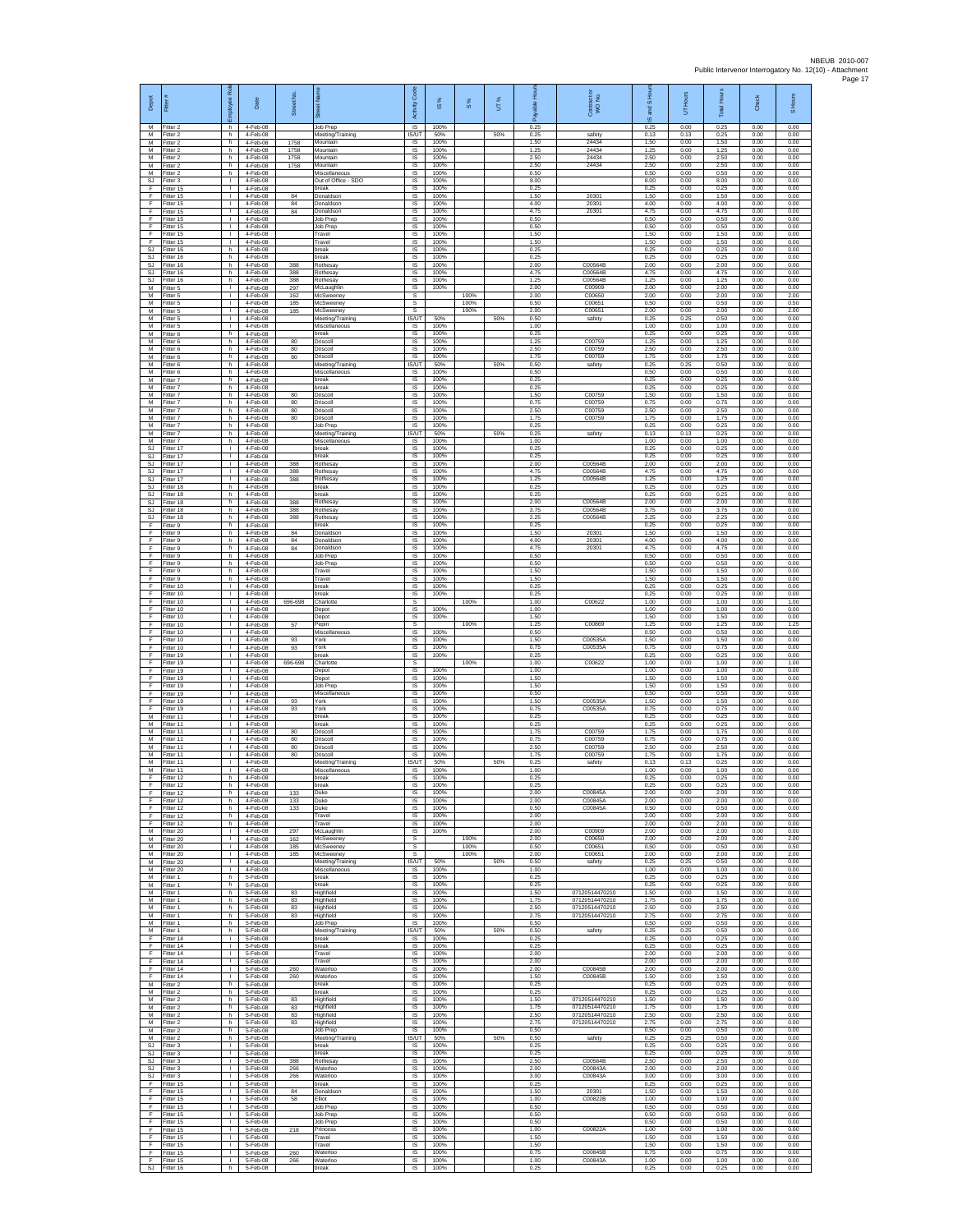| Depot                               |                                     | ē<br>ployee                                  | Date                             | Street No         |                                              | Code<br>Activity                    | $\overline{\omega}$  | 8% | UT% | గొ                   | Contract or<br>WO No.         | and S Ho<br>$\overline{\omega}$ | Hours<br>5           | <b>Total Hours</b>   | Check                | S Hours              |
|-------------------------------------|-------------------------------------|----------------------------------------------|----------------------------------|-------------------|----------------------------------------------|-------------------------------------|----------------------|----|-----|----------------------|-------------------------------|---------------------------------|----------------------|----------------------|----------------------|----------------------|
| SJ                                  | SJ Fitter 16<br>Fitter 16           | h.<br>h.                                     | 5-Feb-08<br>5-Feb-08             | 388               | break<br>Rothesa <sup>®</sup>                | $\overline{\mathsf{S}}$<br>$\sf IS$ | 100%<br>100%         |    |     | 0.25<br>2.00         | C00564B                       | 0.25<br>2.00                    | 0.00<br>0.00         | 0.25<br>2.00         | 0.00<br>0.00         | 0.00<br>0.00         |
| SJ<br>SJ<br>M                       | litter 16<br>Fitter 16<br>Fitter 5  | h.<br>h.<br>$\mathbb{R}$                     | 5-Feb-08<br>5-Feb-08<br>5-Feb-08 | 388<br>388        | Rothesay<br>Rothesav<br><b>preak</b>         | $\sf IS$<br>IS<br>IS                | 100%<br>100%<br>100% |    |     | 3.00<br>2.50<br>0.25 | C00564B<br>C00564B            | 3.00<br>2.50<br>0.25            | 0.00<br>0.00<br>0.00 | 3.00<br>2.50<br>0.25 | 0.00<br>0.00<br>0.00 | 0.00<br>0.00<br>0.00 |
| M<br>M                              | Fitter 5<br>itter 5                 | т.<br>$\mathbf{I}$                           | 5-Feb-08<br>5-Feb-08             | 297<br>297        | McLaughlin<br>McLaughlin                     | IS<br>IS                            | 100%<br>100%         |    |     | 1.50<br>6.25         | C00909<br>C00909              | 1.50<br>6.25                    | 0.00<br>0.00         | 1.50<br>6.25         | 0.00<br>0.00         | 0.00<br>0.00         |
| M<br>M                              | Fitter 5<br>Fitter 6                | л.<br>h.                                     | 5-Feb-08<br>5-Feb-08             |                   | Meeting/Training<br>preak                    | IS/UT<br><b>IS</b>                  | 50%<br>100%          |    | 50% | 0.50<br>0.25         | safety                        | 0.25<br>0.25                    | 0.25<br>0.00         | 0.50<br>0.25         | 0.00<br>0.00         | 0.00<br>0.00         |
| М<br>M<br>M                         | Fitter 6<br>fitter 6<br>Fitter 6    | h<br>h.<br>h                                 | 5-Feb-08<br>5-Feb-08<br>5-Feb-08 | 80<br>80          | break<br>Driscoll<br>Driscoll                | $\sf IS$<br>IS<br>IS                | 100%<br>100%<br>100% |    |     | 0.25<br>1.50<br>1.75 | C00759<br>C00759              | 0.25<br>1.50<br>1.75            | 0.00<br>0.00<br>0.00 | 0.25<br>1.50<br>1.75 | 0.00<br>0.00<br>0.00 | 0.00<br>0.00<br>0.00 |
| М<br>M                              | Titter 6<br>itter 6                 | h<br>h                                       | 5-Feb-08<br>5-Feb-08             | 80<br>80          | Driscoll<br>Driscoll                         | IS<br>$\overline{\mathsf{s}}$       | 100%<br>100%         |    |     | 2.50<br>1.75         | C00759<br>C00759              | 2.50<br>1.75                    | 0.00<br>0.00         | 2.50<br>1.75         | 0.00<br>0.00         | 0.00<br>0.00         |
| M<br>М                              | Fitter 6<br>itter 7                 | h.<br>h                                      | 5-Feb-08<br>5-Feb-08             |                   | Meeting/Training<br>oreak                    | <b>IS/UT</b><br>IS                  | 50%<br>100%          |    | 50% | 0.50<br>0.25         | safety                        | 0.25<br>0.25                    | 0.25<br>0.00         | 0.50<br>0.25         | 0.00<br>0.00         | 0.00<br>0.00         |
| М<br>M<br>M                         | Fitter 7<br>fitter 7                | h<br>h                                       | 5-Feb-08<br>5-Feb-08             | 80<br>80          | break<br>Driscoll                            | IS<br>IS                            | 100%<br>100%         |    |     | 0.25<br>1.50         | C00759                        | 0.25<br>1.50<br>1.75            | 0.00<br>0.00         | 0.25<br>1.50         | 0.00<br>0.00         | 0.00<br>0.00         |
| М<br>М                              | Fitter 7<br>Fitter 7<br>itter 7     | h<br>h<br>h.                                 | 5-Feb-08<br>5-Feb-08<br>5-Feb-08 | 80<br>80          | Driscoll<br>Driscoll<br>Driscoll             | IS<br>$\sf IS$<br>IS                | 100%<br>100%<br>100% |    |     | 1.75<br>2.50<br>0.75 | C00759<br>C00759<br>C00759    | 2.50<br>0.75                    | 0.00<br>0.00<br>0.00 | 1.75<br>2.50<br>0.75 | 0.00<br>0.00<br>0.00 | 0.00<br>0.00<br>0.00 |
| M<br>M                              | Fitter 7<br>Fitter 7                | h.<br>h                                      | 5-Feb-08<br>5-Feb-08             |                   | Job Prep<br>Meeting/Training                 | IS<br><b>IS/UT</b>                  | 100%<br>50%          |    | 50% | 1.00<br>0.50         | safety                        | 1.00<br>0.25                    | 0.00<br>0.25         | 1.00<br>0.50         | 0.00<br>0.00         | 0.00<br>0.00         |
| SJ<br><b>SJ</b>                     | Fitter 17<br>Fitter 17              | т.<br>Τ<br>$\mathbf{L}$                      | 5-Feb-08<br>5-Feb-08             |                   | break<br>break<br>Rothesay                   | IS<br>1S<br>IS                      | 100%<br>100%<br>100% |    |     | 0.25<br>0.25<br>2.00 | C00564B                       | 0.25<br>0.25<br>2.00            | 0.00<br>0.00<br>0.00 | 0.25<br>0.25<br>2.00 | 0.00<br>0.00<br>0.00 | 0.00<br>0.00<br>0.00 |
| SJ<br>SJ<br>SJ                      | Fitter 17<br>itter 17<br>fitter 17  | т.<br>$\mathbf{L}$                           | 5-Feb-08<br>5-Feb-08<br>5-Feb-08 | 388<br>388<br>388 | Rothesa <sup>®</sup><br>Rothesay             | $\sf IS$<br>$\sf IS$                | 100%<br>100%         |    |     | 4.75<br>0.75         | C00564B<br>C00564B            | 4.75<br>0.75                    | 0.00<br>0.00         | 4.75<br>0.75         | 0.00<br>0.00         | 0.00<br>0.00         |
| SJ.<br>SJ.                          | Fitter 18<br>Fitter 18              | h.<br>h                                      | 5-Feb-08<br>5-Feb-08             |                   | break<br>oreak                               | $\overline{s}$<br>IS                | 100%<br>100%         |    |     | 0.25<br>0.25         |                               | 0.25<br>0.25                    | 0.00<br>0.00         | 0.25<br>0.25         | 0.00<br>0.00         | 0.00<br>0.00         |
| <b>SJ</b><br><b>SJ</b>              | Fitter 18<br>itter 18               | h.<br>h.<br>h.                               | 5-Feb-08<br>5-Feb-08             | 388<br>266        | Rothesa <sup>®</sup><br>Naterloo<br>Waterloo | IS<br>IS<br>IS                      | 100%<br>100%<br>100% |    |     | 2.50<br>2.00<br>3.00 | C00564B<br>C00843A<br>C00843A | 2.50<br>2.00<br>3.00            | 0.00<br>0.00<br>0.00 | 2.50<br>2.00<br>3.00 | 0.00<br>0.00<br>0.00 | 0.00<br>0.00<br>0.00 |
| <b>SJ</b><br>F<br>F                 | Fitter 18<br>Fitter 9<br>Fitter 9   | h.<br>h                                      | 5-Feb-08<br>5-Feb-08<br>5-Feb-08 | 266<br>84         | hreak<br>Donaldsor                           | IS<br>$\sf IS$                      | 100%<br>100%         |    |     | 0.25<br>1.50         | 20301                         | 0.25<br>1.50                    | 0.00<br>0.00         | 0.25<br>1.50         | 0.00<br>0.00         | 0.00<br>0.00         |
| F<br>F                              | Fitter 9<br>Fitter 9                | h.<br>h.                                     | 5-Feb-08<br>5-Feb-08             | 58                | Elliot<br>Job Prep                           | IS<br>IS                            | 100%<br>100%         |    |     | 1.00<br>0.50         | C00822B                       | 1.00<br>0.50                    | 0.00<br>0.00         | 1.00<br>0.50         | 0.00<br>0.00         | 0.00<br>0.00         |
| F<br>F<br>F                         | itter 9<br>fitter 9<br>Fitter 9     | h<br>h<br>h.                                 | 5-Feb-08<br>5-Feb-08<br>5-Feb-08 | 218               | Job Prep<br>Job Prep<br>Princess             | IS<br>IS<br>$\overline{s}$          | 100%<br>100%<br>100% |    |     | 0.50<br>0.50<br>1.00 | C00822A                       | 0.50<br>0.50<br>1.00            | 0.00<br>0.00<br>0.00 | 0.50<br>0.50<br>1.00 | 0.00<br>0.00<br>0.00 | 0.00<br>0.00<br>0.00 |
| F<br>F                              | Fitter 9<br>Fitter 9                | h<br>h.                                      | 5-Feb-08<br>5-Feb-08             |                   | Travel<br>Travel                             | IS<br>IS                            | 100%<br>100%         |    |     | 1.50<br>1.50         |                               | 1.50<br>1.50                    | 0.00<br>0.00         | 1.50<br>1.50         | 0.00<br>0.00         | 0.00<br>0.00         |
| F<br>F                              | fitter 9<br>Fitter 9                | h.<br>h                                      | 5-Feb-08<br>5-Feb-08             | 260<br>266        | Vaterloo<br>Waterloo                         | IS<br>IS                            | 100%<br>100%         |    |     | 0.75<br>1.00         | C00845E<br>C00843A            | 0.75<br>1.00                    | 0.00<br>0.00         | 0.75<br>1.00         | 0.00<br>0.00         | 0.00<br>0.00         |
| F.<br>F<br>E                        | Fitter 10<br>fitter 10<br>Fitter 10 | $\mathbf{L}$<br>$\mathbf{I}$<br>л.           | 5-Feb-08<br>5-Feb-08<br>5-Feb-08 |                   | oreak<br>preak<br>Job Prec                   | $\sf IS$<br>IS<br>IS                | 100%<br>100%<br>100% |    |     | 0.25<br>0.25<br>0.50 |                               | 0.25<br>0.25<br>0.50            | 0.00<br>0.00<br>0.00 | 0.25<br>0.25<br>0.50 | 0.00<br>0.00<br>0.00 | 0.00<br>0.00<br>0.00 |
| F<br>F                              | Fitter 10<br>Fitter 10              | $\mathbf{L}$<br>$\mathbf{I}$                 | 5-Feb-08<br>5-Feb-08             | 57<br>57          | Pepin<br>Pepin                               | IS<br>IS                            | 100%<br>100%         |    |     | 1.50<br>4.00         | C00869<br>C00869              | 1.50<br>4.00                    | 0.00<br>0.00         | 1.50<br>4.00         | 0.00<br>0.00         | 0.00<br>0.00         |
| F<br>F                              | Fitter 10<br>Fitter 19              | $\mathbf{L}$<br>$\mathbf{L}$                 | 5-Feb-08<br>5-Feb-08             | 57                | Pepin<br>break                               | IS<br>$\overline{s}$                | 100%<br>100%         |    |     | 2.50<br>0.25         | C00869                        | 2.50<br>0.25                    | 0.00<br>0.00         | 2.50<br>0.25         | 0.00<br>0.00         | 0.00<br>0.00         |
| F<br>F                              | Fitter 19<br>litter 19              | $\mathbb{R}$<br>$\mathbf{L}$                 | 5-Feb-08<br>5-Feb-08<br>5-Feb-08 | 57                | break<br>Job Prep                            | $\sf IS$<br>$\sf IS$                | 100%<br>100%         |    |     | 0.25<br>0.50<br>1.50 | C00869                        | 0.25<br>0.50                    | 0.00<br>0.00         | 0.25<br>0.50<br>1.50 | 0.00<br>0.00         | 0.00<br>0.00         |
| F<br>F<br>F                         | Fitter 19<br>Fitter 19<br>Fitter 19 | $\mathbf{L}$<br>$\mathbf{L}$<br>т.           | 5-Feb-08<br>5-Feb-08             | 57<br>57          | Pepin<br>Pepin<br>Pepin                      | IS<br>IS<br>IS                      | 100%<br>100%<br>100% |    |     | 4.00<br>2.50         | C00869<br>C00869              | 1.50<br>4.00<br>2.50            | 0.00<br>0.00<br>0.00 | 4.00<br>2.50         | 0.00<br>0.00<br>0.00 | 0.00<br>0.00<br>0.00 |
| M<br>M                              | fitter 11<br>Fitter 11              | $\mathbf{I}$<br>л.                           | 5-Feb-08<br>5-Feb-08             |                   | break<br>break                               | IS<br>IS                            | 100%<br>100%         |    |     | 0.25<br>0.25         |                               | 0.25<br>0.25                    | 0.00<br>0.00         | 0.25<br>0.25         | 0.00<br>0.00         | 0.00<br>0.00         |
| M<br>М                              | Fitter 11<br>Fitter 11              | $\mathbf{L}$<br>$\mathbf{I}$                 | 5-Feb-08<br>5-Feb-08             | 80<br>80          | Driscoll<br>Driscoll                         | IS<br>$\sf IS$                      | 100%<br>100%         |    |     | 1.50<br>1.75         | C00759<br>C00759              | 1.50<br>1.75                    | 0.00<br>0.00         | 1.50<br>1.75         | 0.00<br>0.00         | 0.00<br>0.00         |
| M<br>M<br>М                         | Fitter 11<br>Fitter 11<br>Fitter 11 | $\mathbf{1}$<br>$\mathbb{R}$<br>т.           | 5-Feb-08<br>5-Feb-08<br>5-Feb-08 | 80<br>80          | Driscoll<br>Driscoll<br>Meeting/Training     | IS<br>IS<br><b>IS/UT</b>            | 100%<br>100%<br>50%  |    | 50% | 2.50<br>1.75<br>0.50 | C00759<br>C00759<br>safety    | 2.50<br>1.75<br>0.25            | 0.00<br>0.00<br>0.25 | 2.50<br>1.75<br>0.50 | 0.00<br>0.00<br>0.00 | 0.00<br>0.00<br>0.00 |
| F<br>F                              | itter 12<br>Fitter 12               | h<br>h.                                      | 5-Feb-08<br>5-Feb-08             |                   | break<br>break                               | IS<br>IS                            | 100%<br>100%         |    |     | 0.25<br>0.25         |                               | 0.25<br>0.25                    | 0.00<br>0.00         | 0.25<br>0.25         | 0.00<br>0.00         | 0.00<br>0.00         |
| F<br>F                              | fitter 12<br>Fitter 12              | h<br>h.                                      | 5-Feb-08<br>5-Feb-08             |                   | Travel<br>Travel                             | IS<br>IS                            | 100%<br>100%         |    |     | 2.00<br>2.00         |                               | 2.00<br>2.00                    | 0.00<br>0.00         | 2.00<br>2.00         | 0.00<br>0.00         | 0.00<br>0.00         |
| F<br>F<br>М                         | fitter 12<br>Fitter 12<br>Fitter 20 | h.<br>h<br>$\mathbb{R}$                      | 5-Feb-08<br>5-Feb-08<br>5-Feb-08 | 260<br>260<br>297 | Vaterloo<br>Waterloc<br>McLaughlir           | IS<br>IS<br>$\sf IS$                | 100%<br>100%<br>100% |    |     | 2.00<br>1.50<br>8.00 | C00845E<br>C00845B<br>C00909  | 2.00<br>1.50<br>8.00            | 0.00<br>0.00<br>0.00 | 2.00<br>1.50<br>8.00 | 0.00<br>0.00<br>0.00 | 0.00<br>0.00<br>0.00 |
| М<br>M                              | itter 20<br>Fitter 1                | $\mathbf{I}$<br>h.                           | 5-Feb-08<br>6-Feb-08             |                   | Meeting/Training<br>break                    | IS/UT<br>IS                         | 50%<br>100%          |    | 50% | 0.50<br>0.25         | safety                        | 0.25<br>0.25                    | 0.25<br>0.00         | 0.50<br>0.25         | 0.00<br>0.00         | 0.00<br>0.00         |
| M<br>М                              | Fitter 1<br>Fitter 1                | h<br>h                                       | 6-Feb-08<br>6-Feb-08<br>6-Feb-08 | 127               | hreak<br>Noel                                | IS<br>IS                            | 100%<br>100%         |    |     | 0.25<br>3.00         | 100802022246<br>100802022246  | 0.25<br>3.00                    | 0.00<br>0.00         | 0.25<br>3.00         | 0.00<br>0.00         | 0.00<br>0.00<br>0.00 |
| M<br>M<br>F                         | Fitter 1<br>Fitter 1<br>itter 14    | h.<br>h.<br>$\mathbb{R}$                     | 6-Feb-08<br>6-Feb-08             | 127<br>127        | Noel<br>Noel<br>break                        | 1S<br>IS<br>$\sf IS$                | 100%<br>100%<br>100% |    |     | 4.75<br>2.75<br>0.25 | 100802022246                  | 4.75<br>2.75<br>0.25            | 0.00<br>0.00<br>0.00 | 4.75<br>2.75<br>0.25 | 0.00<br>0.00<br>0.00 | 0.00<br>0.00         |
| F<br>F                              | fitter 14<br>Fitter 14              | $\mathbf{L}$<br>л.                           | $6-Feb-08$<br>6-Feb-08           |                   | break<br>Job Prep                            | $\sf IS$<br>$\overline{s}$          | 100%<br>100%         |    |     | 0.25<br>0.50         |                               | 0.25<br>0.50                    | 0.00<br>0.00         | 0.25<br>0.50         | 0.00<br>0.00         | 0.00<br>0.00         |
| F<br>F<br>F                         | Fitter 14<br>Fitter 14<br>itter 14  | $\mathbf{L}$<br>$\mathbf{I}$<br>$\mathbf{I}$ | 6-Feb-08<br>6-Feb-08<br>6-Feb-08 | 57<br>57<br>57    | Pepin<br>Pepin<br>Pepin                      | IS<br>IS<br>IS                      | 100%<br>100%<br>100% |    |     | 2.00<br>2.00<br>1.00 | C00869<br>C00869<br>C00869    | 2.00<br>2.00<br>1.00            | 0.00<br>0.00<br>0.00 | 2.00<br>2.00<br>1.00 | 0.00<br>0.00<br>0.00 | 0.00<br>0.00<br>0.00 |
| M<br>M                              | Fitter 2<br>Fitter 2                | h<br>h                                       | 6-Feb-08<br>6-Feb-08             |                   | break<br>oreak                               | IS<br>IS                            | 100%<br>100%         |    |     | 0.25<br>0.25         |                               | 0.25<br>0.25                    | 0.00<br>0.00         | 0.25<br>0.25         | 0.00<br>0.00         | 0.00<br>0.00         |
| М<br>M                              | Fitter 2<br>Fitter 2                | h<br>h.                                      | 6-Feb-08<br>6-Feb-08             | 127<br>127        | Noel<br>Noel                                 | $\sf IS$<br>IS                      | 100%<br>100%         |    |     | 3.00<br>4.75         | 100802022246<br>100802022246  | 3.00<br>4.75                    | 0.00<br>0.00         | 3.00<br>4.75         | 0.00<br>0.00         | 0.00<br>0.00         |
| м<br>SJ.<br>SJ                      | Fitter 2<br>Fitter 3<br>Fitter 3    | h<br>$\mathbf{L}$<br>т                       | 6-Feb-08<br>6-Feb-08<br>6-Feb-08 | 127               | Noel<br>break<br>break                       | <b>IS</b><br>IS<br>1S               | 100%<br>100%<br>100% |    |     | 275<br>0.25<br>0.25  | 100802022246                  | 275<br>0.25<br>0.25             | 0.00<br>0.00<br>0.00 | 275<br>0.25<br>0.25  | 0.00<br>0.00<br>0.00 | 0.00<br>0.00<br>0.00 |
| SJ.<br>SJ                           | Fitter 3<br>Fitter 3                | $\mathbf{I}$<br>$\mathbb{R}$                 | $6-Feb-08$<br>6-Feb-08           | 388<br>388        | Rothesav<br>Rothesay                         | IS<br>IS                            | 100%<br>100%         |    |     | 2.00<br>3.75         | C00564B<br>C00564B            | 2.00<br>3.75                    | 0.00<br>0.00         | 2.00<br>3.75         | 0.00<br>0.00         | 0.00<br>0.00         |
| SJ<br>F                             | Fitter 3<br>Fitter 15               | $\mathbf{L}$<br>$\mathbf{L}$                 | 6-Feb-08<br>6-Feb-08             | 388<br>90         | Rothesay<br>Beechwood                        | IS<br>IS                            | 100%<br>100%         |    |     | 1.75<br>1.00         | C00564B<br>pre-inspect        | 1.75<br>1.00                    | 0.00<br>0.00         | 1.75<br>1.00         | 0.00<br>0.00         | 0.00<br>0.00         |
| F<br>F.<br>F                        | Fitter 15<br>Fitter 15<br>fitter 15 | $\mathbf{L}$<br>$\Gamma$ .<br>$\mathbf{L}$   | 6-Feb-08<br>6-Feb-08<br>6-Feb-08 |                   | break<br>break<br>Depot                      | IS<br>$\sf IS$<br>IS                | 100%<br>100%<br>100% |    |     | 0.25<br>0.25<br>1.00 |                               | 0.25<br>0.25<br>1.00            | 0.00<br>0.00<br>0.00 | 0.25<br>0.25<br>1.00 | 0.00<br>0.00<br>0.00 | 0.00<br>0.00<br>0.00 |
| F<br>F.                             | Fitter 15<br>Fitter 15              | $\mathbf{L}$<br><b>ILL ST</b>                | $6-Feb-08$<br>6-Feb-08           |                   | Depot<br>Job Prep                            | IS<br>IS                            | 100%<br>100%         |    |     | 1.75<br>0.50         |                               | 1.75<br>0.50                    | 0.00<br>0.00         | 1.75<br>0.50         | 0.00<br>0.00         | 0.00<br>0.00         |
| F<br>F.<br>F.                       | Fitter 15<br>Fitter 15              | т.<br>т<br>$\mathbf{I}$                      | 6-Feb-08<br>6-Feb-08             |                   | Job Prep<br>Miscellaneous<br>Miscellaneous   | IS<br>1S<br>IS                      | 100%<br>100%<br>100% |    |     | 0.75<br>1.00<br>1.50 |                               | 0.75<br>1.00<br>1.50            | 0.00<br>0.00<br>0.00 | 0.75<br>1.00<br>1.50 | 0.00<br>0.00<br>0.00 | 0.00<br>0.00<br>0.00 |
| SJ<br>SJ                            | Fitter 15<br>Fitter 16<br>Fitter 16 | h.<br>h                                      | 6-Feb-08<br>6-Feb-08<br>6-Feb-08 |                   | break<br>break                               | $\sf IS$<br>$\sf IS$                | 100%<br>100%         |    |     | 0.25<br>0.25         |                               | 0.25<br>0.25                    | 0.00<br>0.00         | 0.25<br>0.25         | 0.00<br>0.00         | 0.00<br>0.00         |
| SJ.<br>SJ.                          | Fitter 16<br>Fitter 16              | h.<br>h                                      | 6-Feb-08<br>6-Feb-08             | 388<br>388        | Rothesav<br>Rothesay                         | IS<br>IS                            | 100%<br>100%         |    |     | 2.00<br>3.75         | C00564B<br>C00564B            | 2.00<br>3.75                    | 0.00<br>0.00         | 2.00<br>3.75         | 0.00<br>0.00         | 0.00<br>0.00         |
| <b>SJ</b><br>М<br>M                 | Fitter 16<br>fitter 5               | h.<br>$\mathbb{R}$<br>$\mathbf{I}$           | 6-Feb-08<br>6-Feb-08<br>6-Feb-08 | 388               | <b>Rothesay</b><br>break<br>break            | IS<br>IS<br>IS                      | 100%<br>100%<br>100% |    |     | 1.75<br>0.25<br>0.25 | C00564B                       | 1.75<br>0.25<br>0.25            | 0.00<br>0.00<br>0.00 | 1.75<br>0.25<br>0.25 | 0.00<br>0.00<br>0.00 | 0.00<br>0.00<br>0.00 |
| М<br>М                              | Fitter 5<br>Fitter 5<br>Fitter 5    | $\mathbf{L}$<br>$\mathbb{R}$                 | 6-Feb-08<br>6-Feb-08             | 80<br>80          | Driscoll<br>Driscoll                         | IS<br>$\sf IS$                      | 100%<br>100%         |    |     | 2.00<br>1.75         | C00759<br>C00759              | 2.00<br>1.75                    | 0.00<br>0.00         | 2.00<br>1.75         | 0.00<br>0.00         | 0.00<br>0.00         |
| M<br>M                              | Fitter 5<br>Fitter 5                | $\mathbf{I}$<br>$\mathbb{R}$                 | 6-Feb-08<br>6-Feb-08             | 80<br>80          | Driscoll<br>Driscoll                         | <b>IS</b><br>IS                     | 100%<br>100%         |    |     | 2.50<br>1.75         | C00759<br>C00759              | 2.50<br>1.75                    | 0.00<br>0.00         | 2.50<br>1.75         | 0.00<br>0.00         | 0.00<br>0.00         |
| М<br>M<br>M                         | Fitter 6<br>itter 6<br>Fitter 6     | h<br>h.<br>h.                                | 6-Feb-08<br>6-Feb-08<br>6-Feb-08 | 80                | break<br>break<br>Driscoll                   | IS<br>1S<br>IS                      | 100%<br>100%<br>100% |    |     | 0.25<br>0.25<br>2.00 | C00759                        | 0.25<br>0.25<br>2.00            | 0.00<br>0.00<br>0.00 | 0.25<br>0.25<br>2.00 | 0.00<br>0.00<br>0.00 | 0.00<br>0.00<br>0.00 |
| М<br>М                              | Titter 6<br>Fitter 6                | h<br>h.                                      | 6-Feb-08<br>6-Feb-08             | 80<br>80          | Driscoll<br>Driscoll                         | IS<br>IS                            | 100%<br>100%         |    |     | 1.75<br>2.50         | C00759<br>C00759              | 1.75<br>2.50                    | 0.00<br>0.00         | 1.75<br>2.50         | 0.00<br>0.00         | 0.00<br>0.00         |
| M<br>M                              | Fitter 6<br>Fitter 7                | h.<br>h                                      | 6-Feb-08<br>6-Feb-08             | 80                | Driscoll<br>break                            | IS<br>IS                            | 100%<br>100%         |    |     | 1.75<br>0.25         | C00759                        | 1.75<br>0.25                    | 0.00<br>0.00         | 1.75<br>0.25         | 0.00<br>0.00         | 0.00<br>0.00         |
| М<br>М<br>M                         | Fitter 7<br>itter 7<br>Fitter 7     | h<br>h.<br>h                                 | 6-Feb-08<br>6-Feb-08<br>6-Feb-08 | 127<br>127        | break<br>Noel<br>Noel                        | IS<br>IS<br>IS                      | 100%<br>100%<br>100% |    |     | 0.25<br>3.00<br>4.75 | 100802022246<br>100802022246  | 0.25<br>3.00<br>4.75            | 0.00<br>0.00<br>0.00 | 0.25<br>3.00<br>4.75 | 0.00<br>0.00<br>0.00 | 0.00<br>0.00<br>0.00 |
| M<br>SJ                             | Fitter 7<br>Fitter 17               | h.<br>$\mathbf{L}$                           | 6-Feb-08<br>6-Feb-08             | 127               | Noel<br>Out of Office - Sick                 | IS<br>IS                            | 100%<br>100%         |    |     | 275<br>8.00          | 100802022246                  | 2.75<br>8.00                    | 0.00<br>0.00         | 2.75<br>8.00         | 0.00<br>0.00         | 0.00<br>0.00         |
| SJ.                                 | Fitter 18<br>SJ Fitter 18           | h.<br>h.                                     | 6-Feb-08<br>6-Feb-08             |                   | break<br>break                               | 1S<br>IS                            | 100%<br>100%         |    |     | 0.25<br>0.25         |                               | 0.25<br>0.25                    | 0.00<br>0.00         | 0.25<br>0.25         | 0.00<br>0.00         | 0.00<br>0.00         |
| SJ<br>$\mathbb{S}\mathbb{J}$<br>SJ. | Fitter 18<br>Fitter 18<br>Fitter 18 | h.<br>h<br>h.                                | 6-Feb-08<br>6-Feb-08<br>6-Feb-08 | 388<br>388<br>388 | Rothesay<br>Rothesay<br>Rothesav             | $\sf IS$<br>$\sf IS$<br>IS          | 100%<br>100%<br>100% |    |     | 2.00<br>3.75<br>1.75 | C00564B<br>C00564B<br>C00564B | 2.00<br>3.75<br>1.75            | 0.00<br>0.00<br>0.00 | 2.00<br>3.75<br>1.75 | 0.00<br>0.00<br>0.00 | 0.00<br>0.00<br>0.00 |
| E<br>F                              | Fitter 9<br>Fitter 9                | h.<br>h                                      | 6-Feb-08<br>6-Feb-08             | 90                | Beechwood<br>break                           | IS<br>IS                            | 100%<br>100%         |    |     | 1.00<br>0.25         | pre-inspect                   | 1.00<br>0.25                    | 0.00<br>0.00         | 1.00<br>0.25         | 0.00<br>0.00         | 0.00<br>0.00         |
| F<br>E                              | fitter 9<br>Fitter 9                | h<br>h.                                      | 6-Feb-08<br>6-Feb-08             |                   | oreak<br>Depot                               | IS<br>IS                            | 100%<br>100%         |    |     | 0.25<br>1.00         |                               | 0.25<br>1.00                    | 0.00<br>0.00         | 0.25<br>1.00         | 0.00<br>0.00         | 0.00<br>0.00         |
| F.<br>F<br>F.                       | Fitter 9<br>Fitter 9<br>Fitter 9    | h<br>h<br>h.                                 | 6-Feb-08<br>6-Feb-08<br>6-Feb-08 |                   | Depot<br>Job Prep<br>Job Prep                | <b>IS</b><br>IS<br>IS               | 100%<br>100%<br>100% |    |     | 1.75<br>0.50<br>0.75 |                               | 1.75<br>0.50<br>0.75            | 0.00<br>0.00<br>0.00 | 1.75<br>0.50<br>0.75 | 0.00<br>0.00<br>0.00 | 0.00<br>0.00<br>0.00 |
| F.                                  | Fitter 9                            | h.                                           | 6-Feb-08                         |                   | Miscellaneous                                | IS                                  | 100%                 |    |     | 1.00                 |                               | 1.00                            | 0.00                 | 1.00                 | 0.00                 | 0.00                 |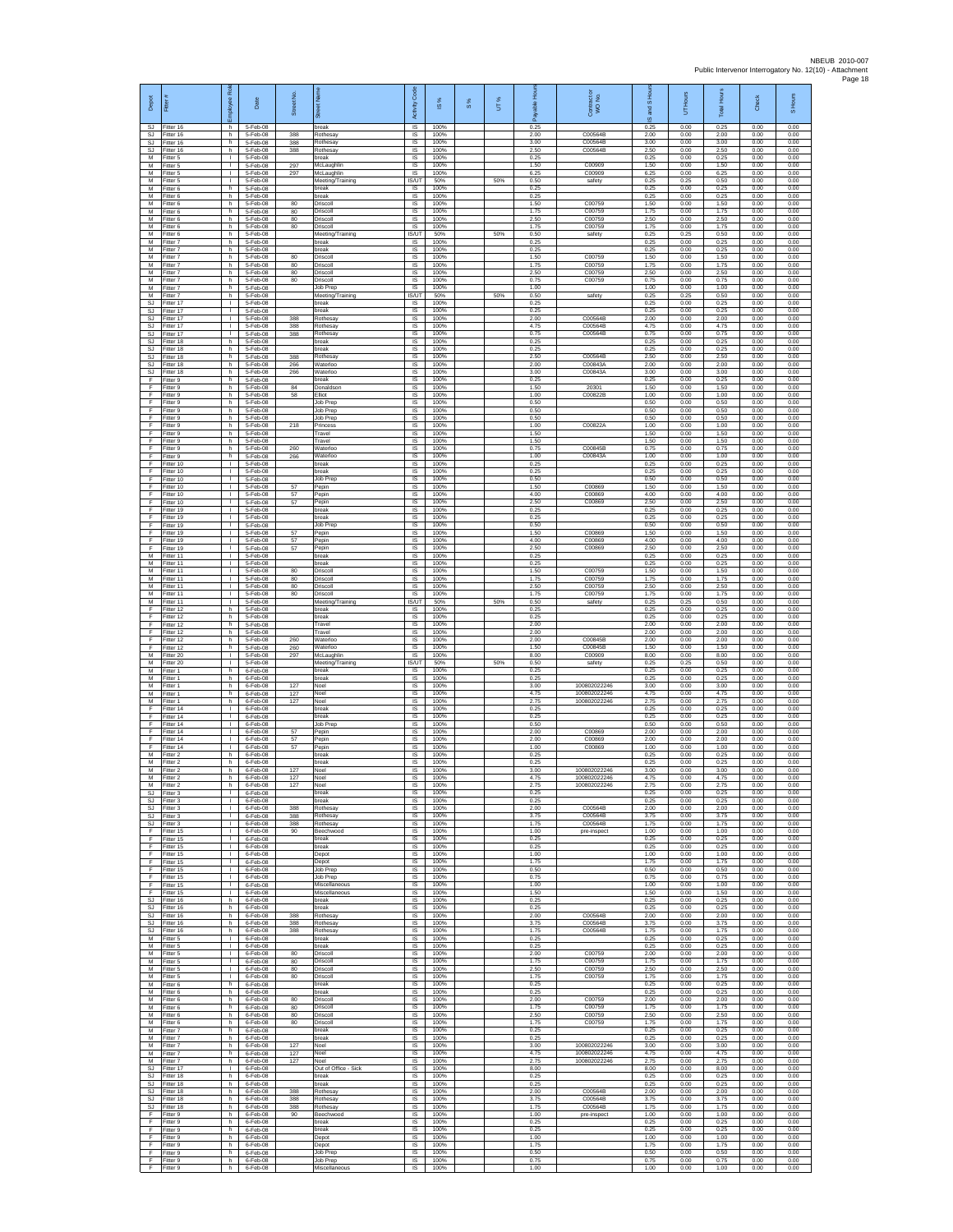| Depot                        | Fitter                                  | ē<br>nployee<br>١ī                             | Date                               | Street No.        | ā                                            | Code<br>Activity             | $\frac{8}{15}$       | 8%           | UT% | Hours<br>able<br>டீ  | Contract or<br>WO No.         | S <sub>Ho</sub><br>g<br>ဖ | UT Hours             | <b>Total Hours</b>   | Check                | S Hours              |
|------------------------------|-----------------------------------------|------------------------------------------------|------------------------------------|-------------------|----------------------------------------------|------------------------------|----------------------|--------------|-----|----------------------|-------------------------------|---------------------------|----------------------|----------------------|----------------------|----------------------|
| F<br>F                       | Fitter 9<br>Fitter 10                   | h.<br>$\mathbf{I}$                             | 6-Feb-08<br>6-Feb-08               |                   | Miscellaneous<br>Out of office - other leave | $\overline{s}$<br>IS         | 100%<br>100%         |              |     | 1.50<br>8.00         |                               | 1.50<br>8.00              | 0.00<br>0.00         | 1.50<br>8.00         | 0.00<br>0.00         | 0.00<br>0.00         |
| F<br>F<br>E                  | Fitter 19<br>Fitter 19<br>Fitter 19     | $\mathbb{R}^n$<br>$\mathbf{L}$<br>$\mathbf{L}$ | 6-Feb-08<br>6-Feb-08<br>6-Feb-08   |                   | break<br>break                               | $\sf IS$<br><b>IS</b><br>IS  | 100%<br>100%<br>100% |              |     | 0.25<br>0.25<br>0.50 |                               | 0.25<br>0.25<br>0.50      | 0.00<br>0.00<br>0.00 | 0.25<br>0.25<br>0.50 | 0.00<br>0.00<br>0.00 | 0.00<br>0.00         |
| F<br>F                       | Fitter 19<br>Fitter 19                  | Τ.<br>т.                                       | 6-Feb-08<br>6-Feb-08               | 57<br>57          | Job Prep<br>Pepin<br>Pepin                   | 1S<br>IS                     | 100%<br>100%         |              |     | 2.00<br>2.00         | C00869<br>C00869              | 2.00<br>2.00              | 0.00<br>0.00         | 2.00<br>2.00         | 0.00<br>0.00         | 0.00<br>0.00<br>0.00 |
| E<br>M                       | Fitter 19<br>Fitter 11                  | ÷.<br>л.                                       | 6-Feb-08<br>6-Feb-08               | 57                | Pepin<br>break                               | IS<br>IS                     | 100%<br>100%         |              |     | 3.00<br>0.25         | C00869                        | 3.00<br>0.25              | 0.00<br>0.00         | 3.00<br>0.25         | 0.00<br>0.00         | 0.00<br>0.00         |
| М<br>M                       | Fitter 11<br>Fitter 11                  | $\mathbf{I}$<br>$\mathbf{L}$                   | 6-Feb-08<br>6-Feb-08               | 127               | break<br>Noel                                | IS<br><b>IS</b>              | 100%<br>100%         |              |     | 0.25<br>3.00         | 100802022246                  | 0.25<br>3.00              | 0.00<br>0.00         | 0.25<br>3.00         | 0.00<br>0.00         | 0.00<br>0.00         |
| M<br>М                       | Fitter 11<br>Fitter 11                  | т.<br>٠                                        | 6-Feb-08<br>6-Feb-08               | 127<br>127        | Noel<br>Noel                                 | IS<br>IS                     | 100%<br>100%         |              |     | 4.75<br>2.75         | 100802022246<br>100802022246  | 4.75<br>2.75              | 0.00<br>0.00         | 4.75<br>2.75         | 0.00<br>0.00         | 0.00<br>0.00         |
| F<br>F                       | ltter 12<br>Fitter 12                   | h.<br>h.                                       | 6-Feb-08<br>6-Feb-08               |                   | break<br>break                               | IS<br><b>IS</b>              | 100%<br>100%         |              |     | 0.25<br>0.25         |                               | 0.25<br>0.25              | 0.00<br>0.00         | 0.25<br>0.25         | 0.00<br>0.00         | 0.00<br>0.00         |
| F<br>F<br>F                  | Fitter 12<br>Fitter 12<br>Fitter 12     | h<br>h.<br>h.                                  | 6-Feb-08<br>$6-Feb-08$<br>6-Feb-08 | 57<br>57          | <b>Job Prep</b><br>Pepin<br>Pepin            | IS<br>1S<br>IS               | 100%<br>100%<br>100% |              |     | 0.50<br>2.00<br>2.00 | C00869<br>C00869              | 0.50<br>2.00<br>2.00      | 0.00<br>0.00<br>0.00 | 0.50<br>2.00<br>2.00 | 0.00<br>0.00<br>0.00 | 0.00<br>0.00<br>0.00 |
| E<br>М                       | Fitter 12<br>Fitter 20                  | h<br>$\mathbf{L}$                              | 6-Feb-08<br>6-Feb-08               | 57<br>170         | Pepin<br><b>Humphrey</b>                     | IS<br>$\mathbb S$            | 100%                 | 100%         |     | 3.00<br>2.00         | C00869<br>C00571D             | 3.00<br>2.00              | 0.00<br>0.00         | 3.00<br>2.00         | 0.00<br>0.00         | 0.00<br>2.00         |
| М<br>M                       | fitter 20<br>Fitter 20                  | $\mathbf{L}$<br>л.                             | 6-Feb-08<br>6-Feb-08               | 165<br>160        | Humphrey<br>Humphrey                         | s<br>s                       |                      | 100%<br>100% |     | 2.00<br>2.00         | C00571C<br>C00571B            | 2.00<br>2.00              | 0.00<br>0.00         | 2.00<br>2.00         | 0.00<br>0.00         | 2.00<br>2.00         |
| M<br>М                       | Fitter 20<br>Fitter 20                  | $\mathbf{L}$<br>т.                             | 6-Feb-08<br>6-Feb-08               | 175<br>297        | Humphrey<br>McLaughlin                       | s<br>IS                      | 100%                 | 100%         |     | 2.00<br>0.50         | C00571E<br>C00909             | 2.00<br>0.50              | 0.00<br>0.00         | 2.00<br>0.50         | 0.00<br>0.00         | 200<br>0.00          |
| M<br>M                       | Fitter 20<br>Fitter 1                   | $\mathbf{L}$<br>h.                             | 6-Feb-08<br>7-Feb-08               |                   | Meeting/Training<br>break                    | IS<br><b>IS</b>              | 100%<br>100%         |              |     | 1.00<br>0.25         |                               | 1.00<br>0.25              | 0.00<br>0.00         | 1.00<br>0.25         | 0.00<br>0.00         | 0.00<br>0.00         |
| М<br>M<br>M                  | -itter 1<br>Fitter 1<br>Fitter 1        | h<br>h.<br>h.                                  | 7-Feb-08<br>7-Feb-08<br>7-Feb-08   | 80<br>80          | break<br>Driscoll<br>Driscoll                | $\sf IS$<br>$\sf IS$<br>IS   | 100%<br>100%<br>100% |              |     | 0.25<br>1.75<br>2.25 | C00759<br>C00759              | 0.25<br>1.75<br>2.25      | 0.00<br>0.00<br>0.00 | 0.25<br>1.75<br>2.25 | 0.00<br>0.00<br>0.00 | 0.00<br>0.00<br>0.00 |
| М<br>M                       | Fitter 1<br>Fitter 1                    | h<br>h.                                        | 7-Feb-08<br>7-Feb-08               | 80<br>80          | Driscoll<br>Driscoll                         | IS<br>IS                     | 100%<br>100%         |              |     | 2.00<br>1.75         | C00759<br>C00759              | 2.00<br>1.75              | 0.00<br>0.00         | 2.00<br>1.75         | 0.00<br>0.00         | 0.00<br>0.00         |
| М<br>E                       | fitter 1<br>Fitter 14                   | h<br>л.                                        | 7-Feb-08<br>7-Feb-08               |                   | Meeting/Training<br>Depot                    | IS/UT<br>- IS                | 50%<br>100%          |              | 50% | 0.25<br>6.00         | safety                        | 0.13<br>6.00              | 0.13<br>0.00         | 0.25<br>6.00         | 0.00<br>0.00         | 0.00<br>0.00         |
| F<br>F                       | Fitter 14<br>Fitter 14                  | л.<br>T.                                       | 7-Feb-08<br>7-Feb-08               | 418               | Job Prep<br>Needham                          | IS<br>s                      | 100%                 | 100%         |     | 0.50<br>1.00         | C005340                       | 0.50<br>1.00              | 0.00<br>0.00         | 0.50<br>1.00         | 0.00<br>0.00         | 0.00<br>1.00         |
| F<br>M<br>М                  | Fitter 14<br>Fitter 2<br>Fitter 2       | $\mathbb{R}$<br>h<br>h                         | 7-Feb-08<br>7-Feb-08<br>7-Feb-08   |                   | Saubers<br>break<br>break                    | IS<br>IS<br>IS               | 100%<br>100%<br>100% |              |     | 0.50<br>0.25<br>0.25 | <b>JCC</b>                    | 0.50<br>0.25<br>0.25      | 0.00<br>0.00<br>0.00 | 0.50<br>0.25<br>0.25 | 0.00<br>0.00<br>0.00 | 0.00<br>0.00<br>0.00 |
| M<br>M                       | -itter 2<br>Fitter 2                    | h.<br>h.                                       | 7-Feb-08<br>7-Feb-08               | 80<br>80          | Driscoll<br>Driscoll                         | IS<br>IS                     | 100%<br>100%         |              |     | 1.75<br>2.25         | C00759<br>C00759              | 1.75<br>2.25              | 0.00<br>0.00         | 1.75<br>2.25         | 0.00<br>0.00         | 0.00<br>0.00         |
| М<br>M                       | -itter 2<br>Fitter 2                    | h<br>h.                                        | 7-Feb-08<br>7-Feb-08               | 80<br>80          | Driscoll<br>Driscoll                         | IS<br>IS                     | 100%<br>100%         |              |     | 2.00<br>1.75         | C00759<br>C00759              | 2.00<br>1.75              | 0.00<br>0.00         | 2.00<br>1.75         | 0.00<br>0.00         | 0.00<br>0.00         |
| M<br>SJ                      | Fitter 2<br>Fitter 3                    | h.<br>T.                                       | 7-Feb-08<br>7-Feb-08               |                   | Meeting/Training<br>break                    | IS/UT<br>IS                  | 50%<br>100%          |              | 50% | 0.25<br>0.25         | safety                        | 0.13<br>0.25              | 0.13<br>0.00         | 0.25<br>0.25         | 0.00<br>0.00         | 0.00<br>0.00         |
| SJ<br>SJ<br><b>SJ</b>        | Fitter 3<br>Fitter 3<br>Fitter 3        | $\mathbf{L}$<br>$\mathbf{L}$                   | 7-Feb-08<br>7-Feb-08<br>7-Feb-08   |                   | break<br>Depot                               | IS<br>IS                     | 100%<br>100%         | 100%         |     | 0.25<br>0.50<br>0.50 | 24390                         | 0.25<br>0.50<br>0.50      | 0.00<br>0.00<br>0.00 | 0.25<br>0.50<br>0.50 | 0.00<br>0.00<br>0.00 | 0.00<br>0.00<br>0.50 |
| SJ<br>$\mathbb{S}\mathbb{J}$ | Fitter 3<br>Fitter 3                    | ÷.<br>л.<br>٠                                  | 7-Feb-08<br>7-Feb-08               | 77                | Donaldson<br>Job Prep<br>Miscellaneous       | .s<br>IS<br>IS               | 100%<br>100%         |              |     | 0.50<br>1.25         | new phone                     | 0.50<br>1.25              | 0.00<br>0.00         | 0.50<br>1.25         | 0.00<br>0.00         | 0.00<br>0.00         |
| SJ.<br>SJ                    | Fitter 3<br>Fitter 3                    | $\mathbf{L}$<br>$\mathbf{L}$                   | 7-Feb-08<br>7-Feb-08               | 218<br>388        | Princess<br>Rothesav                         | IS<br>IS                     | 100%<br>100%         |              |     | 1.00<br>2.00         | C00822A<br>C00564B            | 1.00<br>2.00              | 0.00<br>0.00         | 1.00<br>2.00         | 0.00<br>0.00         | 0.00<br>0.00         |
| SJ<br>SJ                     | -itter 3<br>Fitter 3                    | $\mathbf{L}$<br>$\mathbb{L}$                   | 7-Feb-08<br>7-Feb-08               | 388<br>266        | <b>Rothesay</b><br>Waterloo                  | $\sf IS$<br>$\sf IS$         | 100%<br>100%         |              |     | 0.50<br>1.25         | C00564B<br>C00843A            | 0.50<br>1.25              | 0.00<br>0.00         | 0.50<br>1.25         | 0.00<br>0.00         | 0.00<br>0.00         |
| F<br>E                       | Fitter 15<br>Fitter 15                  | $\mathbf{L}$<br>$\mathbf{L}$                   | 7-Feb-08<br>7-Feb-08               |                   | break<br>break                               | <b>IS</b><br>IS              | 100%<br>100%         |              |     | 0.25<br>0.25         |                               | 0.25<br>0.25              | 0.00<br>0.00         | 0.25<br>0.25         | 0.00<br>0.00         | 0.00<br>0.00         |
| F<br>F<br>E                  | Fitter 15<br>ltter 15<br>Fitter 15      | H.<br>$\mathbf{L}$<br>÷.                       | 7-Feb-08<br>7-Feb-08<br>7-Feb-08   | 218               | Job Prep<br>Job Prep<br>Princess             | 1S<br>IS<br>IS               | 100%<br>100%<br>100% |              |     | 0.50<br>0.50<br>1.00 | C00822A                       | 0.50<br>0.50<br>1.00      | 0.00<br>0.00<br>0.00 | 0.50<br>0.50<br>1.00 | 0.00<br>0.00<br>0.00 | 0.00<br>0.00<br>0.00 |
| F<br>F                       | Fitter 15<br>Fitter 15                  | т.<br>$\mathbf{I}$                             | 7-Feb-08<br>7-Feb-08               | 218<br>218        | Princess<br>Princess                         | IS<br>IS                     | 100%<br>100%         |              |     | 4.00<br>3.00         | C00822A<br>C00822A            | 4.00<br>3.00              | 0.00<br>0.00         | 4.00<br>3.00         | 0.00<br>0.00         | 0.00<br>0.00         |
| F<br>F                       | Fitter 15<br>Fitter 15                  | $\mathbf{L}$<br>т.                             | 7-Feb-08<br>7-Feb-08               |                   | Travel<br>Travel                             | <b>IS</b><br>IS              | 100%<br>100%         |              |     | 1.50<br>1.50         |                               | 1.50<br>1.50              | 0.00<br>0.00         | 1.50<br>1.50         | 0.00<br>0.00         | 0.00<br>0.00         |
| <b>SJ</b><br>SJ              | Fitter 16<br>fitter 16                  | h<br>h.                                        | 7-Feb-08<br>7-Feb-08               |                   | break<br>break                               | IS<br>IS                     | 100%<br>100%         |              |     | 0.25<br>0.25         |                               | 0.25<br>0.25              | 0.00<br>0.00         | 0.25<br>0.25         | 0.00<br>0.00         | 0.00<br>0.00         |
| SJ.<br>SJ<br>SJ              | Fitter 16<br>Fitter 16<br>Fitter 16     | h.<br>h<br>h.                                  | 7-Feb-08<br>7-Feb-08<br>7-Feb-08   | 388<br>388<br>388 | Rothesay<br>Rothesay<br><b>Rothesay</b>      | <b>IS</b><br>IS<br>1S        | 100%<br>100%<br>100% |              |     | 2.00<br>3.75<br>1.75 | C00564B<br>C00564B<br>C00564B | 2.00<br>3.75<br>1.75      | 0.00<br>0.00<br>0.00 | 2.00<br>3.75<br>1.75 | 0.00<br>0.00<br>0.00 | 0.00<br>0.00<br>0.00 |
| M<br>M                       | Fitter 5<br>Fitter 5                    | т.<br>T.                                       | 7-Feb-08<br>7-Feb-08               |                   | break<br>break                               | IS<br>IS                     | 100%<br>100%         |              |     | 0.25<br>0.25         |                               | 0.25<br>0.25              | 0.00<br>0.00         | 0.25<br>0.25         | 0.00<br>0.00         | 0.00<br>0.00         |
| М<br>М                       | Fitter 5<br>Fitter 5                    | $\mathbb{L}$<br>$\mathbf{L}$                   | 7-Feb-08<br>7-Feb-08               | 80<br>297         | Driscoll<br>McLaughlin                       | $\sf IS$<br>IS               | 100%<br>100%         |              |     | 1.00<br>1.75         | C00759<br>C00909              | 1.00<br>1.75              | 0.00<br>0.00         | 1.00<br>1.75         | 0.00<br>0.00         | 0.00<br>0.00         |
| M<br>M                       | Fitter 5<br>Fitter 5                    | ÷.<br>л.                                       | 7-Feb-08<br>7-Feb-08               | 297<br>297        | McLaughlir<br>McLaughlin                     | - IS<br>IS                   | 100%<br>100%         |              |     | 2.00<br>1 25         | C00909<br>C00909              | 2.00<br>1.25              | 0.00<br>0.00         | 2.00<br>1.25         | 0.00<br>0.00         | 0.00<br>0.00         |
| М<br>M<br>M                  | Fitter 5<br>Fitter 5<br>Fitter 6        | ٠<br>$\mathbf{L}$<br>h.                        | 7-Feb-08<br>7-Feb-08<br>7-Feb-08   | 297               | McLaughlin<br>Meeting/Training<br>break      | IS<br>IS<br><b>IS</b>        | 100%<br>100%<br>100% |              |     | 2.00<br>0.25<br>0.25 | C00909                        | 2.00<br>0.25<br>0.25      | 0.00<br>0.00<br>0.00 | 2.00<br>0.25<br>0.25 | 0.00<br>0.00<br>0.00 | 0.00<br>0.00<br>0.00 |
| М<br>M                       | -itter 6<br>Fitter 6                    | h<br>h.                                        | 7-Feb-08<br>7-Feb-08               | 80                | break<br>Driscoll                            | $\sf IS$<br>$\sf IS$         | 100%<br>100%         |              |     | 0.25<br>1.00         | C00759                        | 0.25<br>1.00              | 0.00<br>0.00         | 0.25<br>1.00         | 0.00<br>0.00         | 0.00<br>0.00         |
| M<br>М                       | Fitter 6<br>Fitter 6                    | h.<br>h                                        | 7-Feb-08<br>7-Feb-08               | 297<br>297        | McLaughlin<br>McLaughlin                     | IS<br>IS                     | 100%<br>100%         |              |     | 1.75<br>2.00         | C00909<br>C00909              | 1.75<br>2.00              | 0.00<br>0.00         | 1.75<br>2.00         | 0.00<br>0.00         | 0.00<br>0.00         |
| M<br>M                       | Fitter 6<br>itter 6                     | h.<br>h                                        | 7-Feb-08<br>7-Feb-08               | 297<br>297        | McLaughlin<br>McLaughlin                     | IS<br>IS                     | 100%<br>100%         |              |     | 1.25<br>2.00         | C00909<br>C00909              | 1.25<br>2.00              | 0.00<br>0.00         | 1.25<br>2.00         | 0.00<br>0.00         | 0.00<br>0.00         |
| M<br>M<br>М                  | Fitter 6<br>Fitter 7<br>Fitter 7        | h.<br>h.<br>h                                  | 7-Feb-08<br>7-Feb-08<br>7-Feb-08   | 80<br>80          | Meeting/Training<br>Driscoll<br>Driscoll     | <b>IS</b><br>IS.<br>$\sf IS$ | 100%<br>100%<br>100% |              |     | 0.25<br>1.00<br>1.00 | C00759<br>C00759              | 0.25<br>1.00<br>1.00      | 0.00<br>0.00<br>0.00 | 0.25<br>1.00<br>1.00 | 0.00<br>0.00<br>0.00 | 0.00<br>0.00<br>0.00 |
| M<br>M                       | Fitter 7<br>Fitter 7                    | h.<br>h                                        | 7-Feb-08<br>7-Feb-08               | 80<br>80          | Driscoll<br>Driscoll                         | IS<br><b>IS</b>              | 100%<br>100%         |              |     | 2.00<br>2.00         | C00759<br>C00759              | 2.00<br>2.00              | 0.00<br>0.00         | 2.00<br>2.00         | 0.00<br>0.00         | 0.00<br>0.00         |
| M<br>M                       | Fitter 7<br>Fitter 7                    | h<br>h.                                        | 7-Feb-08<br>7-Feb-08               |                   | Job Prep<br>Meeting/Training                 | 1S<br><b>IS/UT</b>           | 100%<br>50%          |              | 50% | 0.25<br>0.25         | safety                        | 0.25<br>0.13              | 0.00<br>0.13         | 0.25<br>0.25         | 0.00<br>0.00         | 0.00<br>0.00         |
| M<br>M                       | Fitter 7<br>Fitter 7                    | h<br>h                                         | 7-Feb-08<br>7-Feb-08               | 127<br>12         | Noel<br>Weldon                               | s.<br>IS                     | 100%                 | 100%         |     | 0.50<br>1.50         | 10080202246<br>C00738         | 0.50<br>1.50              | 0.00<br>0.00         | 0.50<br>1.50         | 0.00<br>0.00         | 0.50<br>0.00         |
| SJ<br>SJ.<br>SJ              | Fitter 17<br>Fitter 18<br>Fitter 18     | Τ.<br>h.<br>h                                  | 7-Feb-08<br>7-Feb-08<br>7-Feb-08   |                   | Out of Office - Sick<br>break<br>break       | 1S<br>IS<br>IS               | 100%<br>100%<br>100% |              |     | 8.00<br>0.25<br>0.25 |                               | 8.00<br>0.25<br>0.25      | 0.00<br>0.00<br>0.00 | 8.00<br>0.25<br>0.25 | 0.00<br>0.00<br>0.00 | 0.00<br>0.00<br>0.00 |
| SJ.<br>SJ                    | Fitter 18<br>Fitter 18                  | h.<br>h.                                       | 7-Feb-08<br>7-Feb-08               | 77                | Depot<br>Donaldson                           | IS<br>s                      | 100%                 | 100%         |     | 0.50<br>0.50         | 24390                         | 0.50<br>0.50              | 0.00<br>0.00         | 0.50<br>0.50         | 0.00<br>0.00         | 0.00<br>0.50         |
| SJ.<br>SJ.                   | Fitter 18<br>Fitter 18                  | h.<br>h.                                       | $7-Feh-08$<br>$7-Feh-08$           |                   | Job Prep<br>Miscellaneous                    | IS<br><b>IS</b>              | 100%<br>100%         |              |     | 0.50<br>1.25         | new phone                     | 0.50<br>1 25              | 0.00<br>0.00         | 0.50<br>1.25         | 0.00<br>0.00         | 0.00<br>0.00         |
| SJ<br>SJ.                    | Fitter 18<br>Fitter 18<br>SJ Fitter 18  | h<br>h.<br>h                                   | 7-Feb-08<br>7-Feb-08<br>7-Feb-08   | 218<br>388<br>388 | Princess<br>Rothesay<br>Rothesay             | IS<br>IS<br>IS.              | 100%<br>100%<br>100% |              |     | 1.00<br>2.00<br>0.50 | C00822A<br>C00564B<br>C00564B | 1.00<br>2.00<br>0.50      | 0.00<br>0.00<br>0.00 | 1.00<br>2.00<br>0.50 | 0.00<br>0.00<br>0.00 | 0.00<br>0.00<br>0.00 |
| SJ<br>F.                     | Fitter 18<br>Fitter 9                   | h.<br>h                                        | 7-Feb-08<br>7-Feb-08               | 266               | Waterloo<br>break                            | $\sf IS$<br>$\sf IS$         | 100%<br>100%         |              |     | 1.25<br>0.25         | C00843A                       | 1.25<br>0.25              | 0.00<br>0.00         | 1.25<br>0.25         | 0.00<br>0.00         | 0.00<br>0.00         |
| F.<br>F.                     | Fitter 9<br>Fitter 9                    | h.<br>h                                        | 7-Feb-08<br>7-Feb-08               |                   | break<br>Job Prep                            | IS<br>IS                     | 100%<br>100%         |              |     | 0.25<br>0.50         |                               | 0.25<br>0.50              | 0.00<br>0.00         | 0.25<br>0.50         | 0.00<br>0.00         | 0.00<br>0.00         |
| F<br>F                       | Fitter 9<br>Fitter 9                    | h.<br>h.                                       | 7-Feb-08<br>7-Feb-08               | 218               | Job Prep<br>Princess                         | <b>IS</b><br>IS              | 100%<br>100%         |              |     | 0.50<br>1.00         | C00822A                       | 0.50<br>1.00              | 0.00<br>0.00         | 0.50<br>1.00         | 0.00<br>0.00         | 0.00<br>0.00         |
| F<br>F.<br>F                 | Fitter 9<br>Fitter 9<br>Fitter 9        | h.<br>h.<br>h                                  | 7-Feb-08<br>7-Feb-08<br>7-Feb-08   | 218<br>218        | Princess<br>Princess<br>Travel               | IS<br>IS<br>$\sf IS$         | 100%<br>100%<br>100% |              |     | 4.00<br>3.00<br>1.50 | C00822A<br>C00822A            | 4.00<br>3.00<br>1.50      | 0.00<br>0.00<br>0.00 | 4.00<br>3.00<br>1.50 | 0.00<br>0.00<br>0.00 | 0.00<br>0.00<br>0.00 |
| F.<br>F.                     | Fitter 9<br>Fitter 10                   | h<br>$\mathbf{L}$                              | 7-Feb-08<br>7-Feb-08               |                   | Travel<br>break                              | <b>IS</b><br>IS              | 100%<br>100%         |              |     | 1.50<br>0.25         |                               | 1.50<br>0.25              | 0.00<br>0.00         | 1.50<br>0.25         | 0.00<br>0.00         | 0.00<br>0.00         |
| F<br>Ŧ                       | Fitter 10<br>Fitter 10                  | т.<br>т                                        | 7-Feb-08<br>7-Feb-08               | 57                | break<br>Pepin                               | IS<br>IS                     | 100%<br>100%         |              |     | 0.25<br>2.00         | C00869                        | 0.25<br>2.00              | 0.00<br>0.00         | 0.25<br>2.00         | 0.00<br>0.00         | 0.00<br>0.00         |
| F<br>$\mathsf F$             | Fitter 10<br>Fitter 10                  | $\mathbf{L}$<br>$\mathbf{L}$                   | 7-Feb-08<br>7-Feb-08               | 57<br>57          | Pepin<br>Pepin                               | <b>IS</b><br>IS              | 100%<br>100%         |              |     | 4.00<br>1.50         | C00869<br>C00869              | 4.00<br>1.50              | 0.00<br>0.00         | 4.00<br>1.50         | 0.00<br>0.00         | 0.00<br>0.00         |
| F<br>F<br>F                  | Fitter 19<br>Fitter 19<br>Fitter 19     | $\mathbb{L}$<br>H.<br>$\mathbf{L}$             | 7-Feb-08<br>7-Feb-08<br>7-Feb-08   | 57                | break<br>break<br>Pepin                      | 1S<br>IS<br>$\sf IS$         | 100%<br>100%<br>100% |              |     | 0.25<br>0.25<br>2.00 | C00869                        | 0.25<br>0.25<br>2.00      | 0.00<br>0.00<br>0.00 | 0.25<br>0.25<br>2.00 | 0.00<br>0.00<br>0.00 | 0.00<br>0.00<br>0.00 |
| F.<br>F                      | Fitter 19<br>Fitter 19                  | $\mathbb{R}^n$<br>$\mathbb{L}$                 | $7-Feb-08$<br>7-Feb-08             | 57<br>57          | Pepin<br>Pepin                               | IS<br>IS                     | 100%<br>100%         |              |     | 4.00<br>1.50         | C00869<br>C00869              | 4.00<br>1.50              | 0.00<br>0.00         | 4.00<br>1.50         | 0.00<br>0.00         | 0.00<br>0.00         |
| M<br>M                       | Fitter 11<br>Fitter 11                  | $\mathbf{L}$<br><b>I</b>                       | 7-Feb-08<br>7-Feb-08               |                   | break<br>break                               | - IS<br><b>IS</b>            | 100%<br>100%         |              |     | 0.25<br>0.25         |                               | 0.25<br>0.25              | 0.00<br>0.00         | 0.25<br>0.25         | 0.00<br>0.00         | 0.00<br>0.00         |
| М<br>M                       | Fitter 11<br>Fitter 11                  | $\mathbf{I}$<br>т                              | 7-Feb-08<br>7-Feb-08               | 80<br>80          | Driscoll<br>Driscoll                         | IS<br>IS                     | 100%<br>100%         |              |     | 0.75<br>1.00         | C00759<br>C00759<br>C00759    | 0.75<br>1.00              | 0.00<br>0.00         | 0.75<br>1.00         | 0.00<br>0.00         | 0.00<br>0.00         |
| ${\sf M}$<br>M               | M Fitter 11<br>Fitter 11<br>Fitter 11   | $\mathbf{L}$<br>$\mathbf{L}$<br>$\mathbf{L}$   | 7-Feb-08<br>7-Feb-08<br>7-Feb-08   | 80<br>80          | Driscoll<br>Driscoll<br>Job Prep             | <b>IS</b><br>$\sf IS$<br>IS  | 100%<br>100%<br>100% |              |     | 2.00<br>1.75<br>0.25 | C00759                        | 2.00<br>1.75<br>0.25      | 0.00<br>0.00<br>0.00 | 2.00<br>1.75<br>0.25 | 0.00<br>0.00<br>0.00 | 0.00<br>0.00<br>0.00 |
| M<br>M                       | Fitter 11<br>Fitter 11                  | $\mathbf{L}$<br>$\mathbf{L}$                   | 7-Feb-08<br>7-Feb-08               | 127               | Meeting/Training<br>Noel                     | IS/UT<br>s                   | 50%                  | 100%         | 50% | 0.25<br>0.50         | safety<br>10080202246         | 0.13<br>0.50              | 0.13<br>0.00         | 0.25<br>0.50         | 0.00<br>0.00         | 0.00<br>0.50         |
| M<br>F                       | Fitter 11<br>ltter 12                   | H.<br>h.                                       | 7-Feb-08<br>7-Feb-08               | 12                | Weldon<br>Depot                              | IS<br>IS                     | 100%<br>100%         |              |     | 1.50<br>6.00         | C00738                        | 1.50<br>6.00              | 0.00<br>0.00         | 1.50<br>6.00         | 0.00<br>0.00         | 0.00<br>0.00         |
| E<br>F.                      | Fitter 12<br>Fitter 12                  | h.<br>h.                                       | 7-Feb-08<br>7-Feb-08               | 418               | Job Prep<br>Needham                          | IS<br>s                      | 100%                 | 100%         |     | 0.50<br>1.00         | C00534C                       | 0.50<br>1.00              | 0.00<br>0.00         | 0.50<br>1.00         | 0.00<br>0.00         | 0.00<br>1.00         |
| F                            | Fitter 12<br>M Fitter 20<br>M Fitter 20 | h<br>$\mathbb{R}$                              | 7-Feb-08<br>7-Feb-08<br>I 7-Feb-08 | 84                | Saubers<br>Depot<br>Driscoll                 | $\sf IS$<br><b>IS</b><br>IS. | 100%<br>100%<br>100% |              |     | 0.50<br>0.25<br>2.50 | <b>JCC</b><br>C00751          | 0.50<br>0.25<br>2.50      | 0.00<br>0.00<br>0.00 | 0.50<br>0.25<br>2.50 | 0.00<br>0.00<br>0.00 | 0.00<br>0.00<br>0.00 |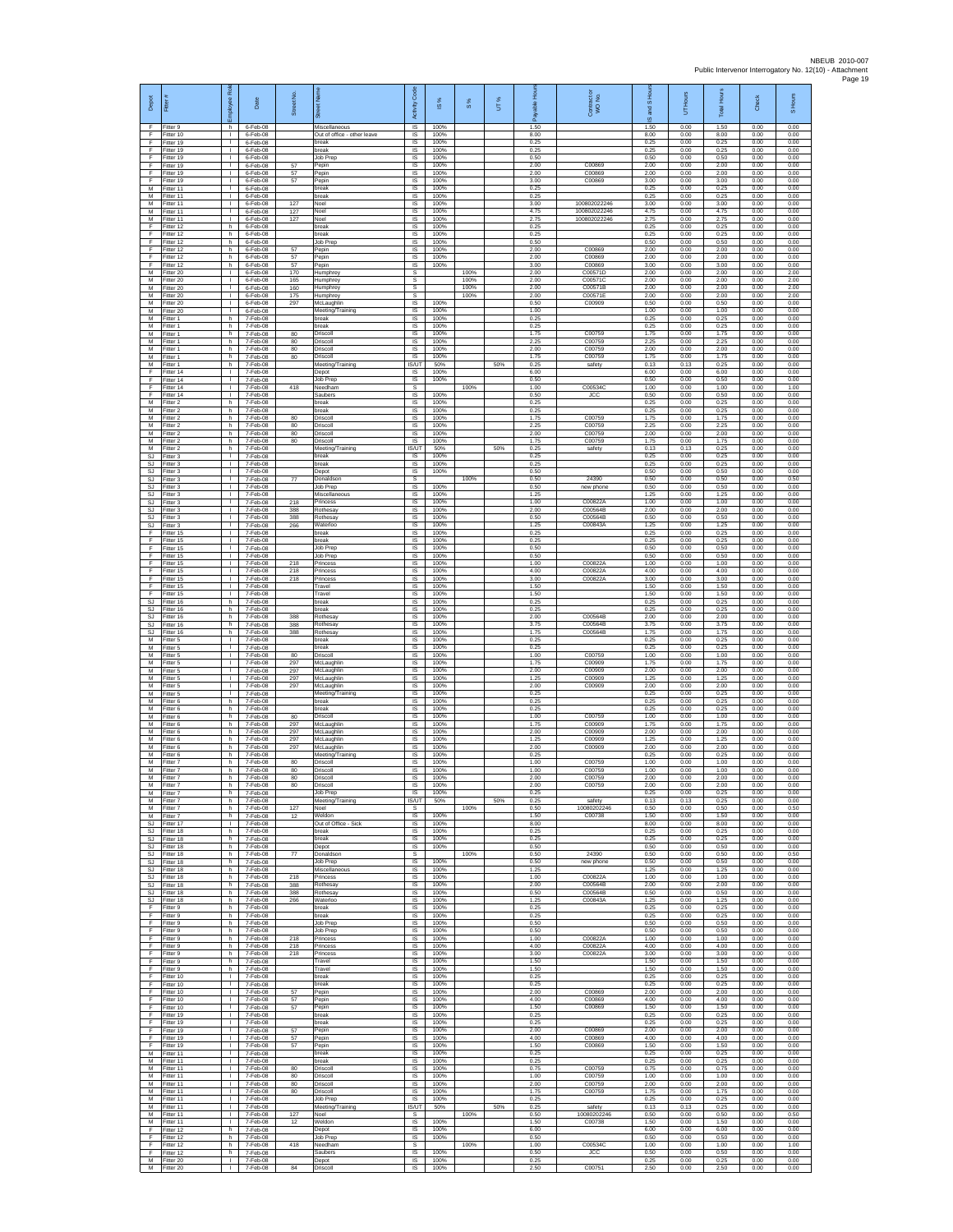| Depot                       | Ē                                      | æ<br>loyee                                   | Date                                | Street No.       |                                                          | Code<br>Activity                    | ×,<br>ഇ              | $\frac{8}{3}$ | UT% | able<br>ஃ            | Contract or<br>WO No.         | S Hou<br>g<br>ဖ      | BJ DH<br>5           | <b>Total Hours</b>   | <b>Check</b>         | S Hours              |
|-----------------------------|----------------------------------------|----------------------------------------------|-------------------------------------|------------------|----------------------------------------------------------|-------------------------------------|----------------------|---------------|-----|----------------------|-------------------------------|----------------------|----------------------|----------------------|----------------------|----------------------|
| М<br>M<br>M                 | Fitter 20<br>Fitter 20<br>Fitter 20    | л.<br>$\mathbf{L}$<br>$\mathbf{L}$           | 7-Feb-08<br>7-Feb-08<br>7-Feb-08    | 297<br>297       | McLaughlin<br>McLaughlin<br>Meeting/Training             | IS<br>IS<br>IS/UT                   | 100%<br>100%<br>50%  |               | 50% | 3.50<br>2.50<br>0.25 | C00909<br>C00909<br>safety    | 3.50<br>2.50<br>0.13 | 0.00<br>0.00<br>0.13 | 3.50<br>2.50<br>0.25 | 0.00<br>0.00<br>0.00 | 0.00<br>0.00<br>0.00 |
| M<br>M<br>М                 | Fitter 1<br>Fitter 1<br>itter 1        | h.<br>h<br>h                                 | 8-Feb-08<br>8-Feb-08<br>8-Feb-08    | 80<br>80         | break<br>Driscoll<br>Oriscoll                            | IS<br>IS<br>IS                      | 100%<br>100%<br>100% |               |     | 0.25<br>1.50<br>1.00 | C00759<br>C00759              | 0.25<br>1.50<br>1.00 | 0.00<br>0.00<br>0.00 | 0.25<br>1.50<br>1.00 | 0.00<br>0.00<br>0.00 | 0.00<br>0.00<br>0.00 |
| M<br>M                      | Fitter 1<br>-itter 1                   | h.<br>h.                                     | 8-Feb-08<br>8-Feb-08                |                  | Meeting/Training<br>Miscellaneous                        | - IS<br><b>IS</b>                   | 100%<br>100%         |               |     | 0.25<br>1.75         | clean                         | 0.25<br>1.75         | 0.00<br>0.00         | 0.25<br>1.75         | 0.00<br>0.00         | 0.00<br>0.00         |
| М<br>M<br>M                 | Fitter 1<br>Fitter 1<br>Fitter 1       | h<br>h<br>h.                                 | 8-Feb-08<br>8-Feb-08<br>8-Feb-08    |                  | Miscellaneous<br>Miscellaneous<br>Miscellaneous          | IS<br>$\overline{\mathsf{s}}$<br>IS | 100%<br>100%<br>100% |               |     | 1.75<br>0.50<br>1.50 | clean<br>clean<br>clean       | 1.75<br>0.50<br>1.50 | 0.00<br>0.00<br>0.00 | 1.75<br>0.50<br>1.50 | 0.00<br>0.00<br>0.00 | 0.00<br>0.00<br>0.00 |
| F<br>M<br>M                 | Fitter 14<br>Fitter 2<br>Fitter 2      | $\mathbb{L}$<br>h<br>h.                      | 8-Feb-08<br>8-Feb-08<br>8-Feb-08    |                  | Out of Office - SDO<br>break<br>Meeting/Training         | IS<br>IS<br><b>IS/UT</b>            | 100%<br>100%<br>50%  |               | 50% | 8.00<br>0.25<br>0.25 | safety                        | 8.00<br>0.25<br>0.13 | 0.00<br>0.00<br>0.13 | 8.00<br>0.25<br>0.25 | 0.00<br>0.00<br>0.00 | 0.00<br>0.00<br>0.00 |
| M<br>M                      | Fitter 2<br>Fitter 2                   | h<br>h                                       | 8-Feb-08<br>8-Feb-08                | 12               | Miscellaneous<br>Weldon                                  | IS<br>IS                            | 100%<br>100%         |               |     | 1.25<br>1.50         | C00738                        | 1.25<br>1.50         | 0.00<br>0.00         | 1.25<br>1.50         | 0.00<br>0.00         | 0.00<br>0.00         |
| M<br>M<br>SJ                | Fitter 2<br>Fitter 2<br>-itter 3       | h<br>h.<br>$\mathbf{L}$                      | 8-Feb-08<br>8-Feb-08<br>8-Feb-08    | 12<br>12         | Neldon<br>Weldon<br>Out of office - other leave          | IS<br>- IS<br>$\sf IS$              | 100%<br>100%<br>100% |               |     | 1.75<br>1.75<br>8.00 | C00738<br>C00738              | 1.75<br>1.75<br>8.00 | 0.00<br>0.00<br>0.00 | 1.75<br>1.75<br>8.00 | 0.00<br>0.00<br>0.00 | 0.00<br>0.00<br>0.00 |
| F<br>-F<br>E                | litter 15<br>Fitter 15<br>Fitter 15    | J.<br>т.<br>$\mathbf{L}$                     | 8-Feb-08<br>8-Feb-08<br>8-Feb-08    |                  | break<br>break<br>.lob Prep                              | $\sf IS$<br>IS<br>IS                | 100%<br>100%<br>100% |               |     | 0.25<br>0.25<br>0.50 |                               | 0.25<br>0.25<br>0.50 | 0.00<br>0.00<br>0.00 | 0.25<br>0.25<br>0.50 | 0.00<br>0.00<br>0.00 | 0.00<br>0.00<br>0.00 |
| Ŧ<br>F                      | Fitter 15<br>Fitter 15                 | ٠<br>т.                                      | 8-Feb-08<br>8-Feb-08                | 218<br>218       | Princess<br>Princess                                     | IS<br>IS                            | 100%<br>100%         |               |     | 1.50<br>4.00         | C00822A<br>C00822A            | 1.50<br>4.00         | 0.00<br>0.00         | 1.50<br>4.00         | 0.00<br>0.00         | 0.00<br>0.00         |
| E<br>F<br>F                 | Fitter 15<br>Fitter 15<br>Fitter 15    | $\mathbf{L}$<br>$\mathbf{L}$<br>$\mathbb{L}$ | 8-Feb-08<br>8-Feb-08<br>8-Feb-08    | 218              | Princess<br>Travel<br>Travel                             | IS<br>IS<br>$\sf IS$                | 100%<br>100%<br>100% |               |     | 0.50<br>1.50<br>1.50 | C00822A                       | 0.50<br>1.50<br>1.50 | 0.00<br>0.00<br>0.00 | 0.50<br>1.50<br>1.50 | 0.00<br>0.00<br>0.00 | 0.00<br>0.00<br>0.00 |
| SJ<br>SJ                    | Fitter 16<br>Fitter 16                 | h.<br>h                                      | 8-Feb-08<br>8-Feb-08                | 388              | break<br>oreak                                           | IS<br>IS                            | 100%<br>100%         |               |     | 0.25<br>0.25         |                               | 0.25<br>0.25         | 0.00<br>0.00         | 0.25<br>0.25         | 0.00<br>0.00         | 0.00<br>0.00         |
| SJ<br>SJ<br>-SJ             | Fitter 16<br>fitter 16<br>Fitter 16    | h.<br>h<br>h.                                | 8-Feb-08<br>8-Feb-08<br>8-Feb-08    | 388<br>388       | <b>Rothesay</b><br>Rothesay<br>Rothesay                  | IS<br>IS<br>- IS                    | 100%<br>100%<br>100% |               |     | 2.00<br>4.75<br>0.75 | C00564B<br>C00564B<br>C00564B | 2.00<br>4.75<br>0.75 | 0.00<br>0.00<br>0.00 | 2.00<br>4.75<br>0.75 | 0.00<br>0.00<br>0.00 | 0.00<br>0.00<br>0.00 |
| M<br>M<br>M                 | -itter 5<br>Fitter 5<br>Fitter 5       | л.<br>т.<br>т.                               | 8-Feb-08<br>8-Feb-08<br>8-Feb-08    | 80<br>${\bf 28}$ | Driscoll<br>Job Prep<br>Manning                          | IS<br>IS<br>$\overline{\mathsf{s}}$ | 100%<br>100%<br>100% |               |     | 3.50<br>0.50<br>4.25 | C00759<br>22284               | 3.50<br>0.50<br>4.25 | 0.00<br>0.00<br>0.00 | 3.50<br>0.50<br>4.25 | 0.00<br>0.00<br>0.00 | 0.00<br>0.00<br>0.00 |
| M<br>M                      | Fitter 5<br>-itter 6                   | $\mathbf{L}$<br>h                            | 8-Feb-08<br>8-Feb-08                | 80               | Meeting/Training<br>Driscoll                             | IS/UT<br>IS                         | 50%<br>100%          |               | 50% | 0.25<br>3.50         | safety<br>C00759              | 0.13<br>3.50         | 0.13<br>0.00         | 0.25<br>3.50         | 0.00<br>0.00         | 0.00<br>0.00         |
| M<br>M<br>М                 | Fitter 6<br>Fitter 6<br>Fitter 6       | h.<br>h.<br>h.                               | 8-Feb-08<br>8-Feb-08<br>8-Feb-08    | 28               | Job Prep<br>Manning<br>Meeting/Training                  | <b>IS</b><br><b>IS</b><br>IS/UT     | 100%<br>100%<br>50%  |               | 50% | 0.50<br>4.25<br>0.25 | 22284<br>safety               | 0.50<br>4.25<br>0.13 | 0.00<br>0.00<br>0.13 | 0.50<br>4.25<br>0.25 | 0.00<br>0.00<br>0.00 | 0.00<br>0.00<br>0.00 |
| M<br>M<br>M                 | Fitter 7<br>Fitter 7                   | h.<br>h<br>h.                                | 8-Feb-08<br>8-Feb-08<br>8-Feb-08    |                  | break<br>Meeting/Training<br>Miscellaneous               | IS<br><b>IS/UT</b><br><b>IS</b>     | 100%<br>50%<br>100%  |               | 50% | 0.25<br>0.25<br>1.25 | safety                        | 0.25<br>0.13<br>1.25 | 0.00<br>0.13<br>0.00 | 0.25<br>0.25<br>1.25 | 0.00<br>0.00<br>0.00 | 0.00<br>0.00<br>0.00 |
| М<br>М                      | Fitter 7<br>-itter 7<br>-itter 7       | h<br>h                                       | 8-Feb-08<br>8-Feb-08                | 12<br>12         | Weldon<br>Weldon                                         | $\sf IS$<br>$\sf IS$                | 100%<br>100%         |               |     | 1.50<br>1.75         | C00738<br>C00738              | 1.50<br>1.75         | 0.00<br>0.00         | 1.50<br>1.75         | 0.00<br>0.00         | 0.00<br>0.00         |
| M<br>S.I<br><b>SJ</b>       | Fitter 7<br>Fitter 17<br>Fitter 18     | h.<br>л.<br>h                                | 8-Feb-08<br>8-Feb-08<br>8-Feb-08    | 12               | Weldon<br>Out of Office - Sick<br>break                  | IS<br><b>IS</b><br>IS               | 100%<br>100%<br>100% |               |     | 1.75<br>8.00<br>0.25 | C00738                        | 1.75<br>8.00<br>0.25 | 0.00<br>0.00<br>0.00 | 1.75<br>8.00<br>0.25 | 0.00<br>0.00<br>0.00 | 0.00<br>0.00<br>0.00 |
| SJ<br>SJ                    | Fitter 18<br>Fitter 18                 | h<br>h.                                      | 8-Feb-08<br>8-Feb-08                | 388              | break<br>Rothesay                                        | IS<br>- IS                          | 100%<br>100%         |               |     | 0.25<br>2.00         | C00564B                       | 0.25<br>2.00         | 0.00<br>0.00         | 0.25<br>2.00         | 0.00<br>0.00         | 0.00<br>0.00         |
| SJ<br>SJ<br>F               | Fitter 18<br>Fitter 18<br>Fitter 9     | h<br>h.<br>h.                                | 8-Feb-08<br>8-Feb-08<br>8-Feb-08    | 388<br>388       | Rothesay<br><b>Rothesay</b><br>break                     | IS<br>IS<br><b>IS</b>               | 100%<br>100%<br>100% |               |     | 4.75<br>0.75<br>0.25 | C00564B<br>C00564B            | 4.75<br>0.75<br>0.25 | 0.00<br>0.00<br>0.00 | 4.75<br>0.75<br>0.25 | 0.00<br>0.00<br>0.00 | 0.00<br>0.00<br>0.00 |
| F<br>Ŧ<br>Ŧ                 | Fitter 9<br>Fitter 9<br>fitter 9       | h<br>h<br>h                                  | 8-Feb-08<br>8-Feb-08<br>8-Feb-08    | 218              | break<br>Job Prep<br>Princess                            | IS<br>IS<br>IS                      | 100%<br>100%<br>100% |               |     | 0.25<br>0.50<br>1.50 | C00822A                       | 0.25<br>0.50<br>1.50 | 0.00<br>0.00<br>0.00 | 0.25<br>0.50<br>1.50 | 0.00<br>0.00<br>0.00 | 0.00<br>0.00<br>0.00 |
| -F<br>F                     | Fitter 9<br>-itter 9                   | h.<br>h.                                     | 8-Feb-08<br>8-Feb-08                | 218<br>218       | Princess<br>Princess                                     | - IS<br><b>IS</b>                   | 100%<br>100%         |               |     | 4.00<br>0.50         | C00822A<br>C00822A            | 4.00<br>0.50         | 0.00<br>0.00         | 4.00<br>0.50         | 0.00<br>0.00         | 0.00<br>0.00         |
| F<br>Ŧ<br>E                 | Fitter 9<br>Fitter 9<br>Fitter 10      | h<br>h<br>$\mathbf{L}$                       | 8-Feb-08<br>8-Feb-08<br>8-Feb-08    |                  | Travel<br>Travel<br>break                                | IS<br>$\overline{\mathsf{s}}$<br>IS | 100%<br>100%<br>100% |               |     | 1.50<br>1.50<br>0.25 |                               | 1.50<br>1.50<br>0.25 | 0.00<br>0.00<br>0.00 | 1.50<br>1.50<br>0.25 | 0.00<br>0.00<br>0.00 | 0.00<br>0.00<br>0.00 |
| $\mathsf F$<br>Ŧ            | Fitter 10<br>Fitter 10                 | L.<br>$\mathbf{L}$                           | 8-Feb-08<br>8-Feb-08                | 75               | break<br>Stinson                                         | IS<br>s                             | 100%                 | 100%          |     | 0.25<br>2.50         | C0048                         | 0.25<br>2.50         | 0.00<br>0.00         | 0.25<br>2.50         | 0.00<br>0.00         | 0.00<br>2.50         |
| F<br>F<br>F                 | Fitter 10<br>Fitter 10<br>Fitter 19    | $\mathbf{L}$<br>$\mathbf{L}$<br>$\mathbb{L}$ | 8-Feb-08<br>8-Feb-08<br>8-Feb-08    | 75<br>75         | Stinson<br>Stinson<br>Job Prep                           | s<br>s<br>IS                        | 100%                 | 100%<br>100%  |     | 3.00<br>2.00<br>5.00 | C00484<br>C00484              | 3.00<br>2.00<br>5.00 | 0.00<br>0.00<br>0.00 | 3.00<br>2.00<br>5.00 | 0.00<br>0.00<br>0.00 | 3.00<br>2.00<br>0.00 |
| F<br>F<br>F                 | -itter 19<br>Fitter 19<br>Fitter 19    | т.<br>л.<br>$\mathbf{L}$                     | 8-Feb-08<br>8-Feb-08<br>8-Feb-08    | $\mathbf{1}$     | Miscellaneous<br>Miscellaneous<br>William                | IS<br>- IS<br>$\mathbb S$           | 100%<br>100%         | 100%          |     | 0.50<br>1.00<br>1.50 | C00639                        | 0.50<br>1.00<br>1.50 | 0.00<br>0.00<br>0.00 | 0.50<br>1.00<br>1.50 | 0.00<br>0.00<br>0.00 | 0.00<br>0.00<br>1.50 |
| M<br>-F                     | Fitter 11<br>Fitter 12                 | T.<br>h.                                     | 8-Feb-08<br>8-Feb-08                |                  | Out of Office - SDO<br>Out of Office - SDO               | IS<br><b>IS</b>                     | 100%<br>100%         |               |     | 8.00<br>8.00         |                               | 8.00<br>8.00         | 0.00<br>0.00         | 8.00<br>8.00         | 0.00<br>0.00         | 0.00<br>0.00         |
| M<br>M<br>M                 | Fitter 20<br>Fitter 20<br>Fitter 20    | $\mathbf{L}$<br>т.<br>т.                     | 8-Feb-08<br>8-Feb-08<br>8-Feb-08    | 26<br>239<br>297 | Burlington<br>Lutz<br>McLaughlin                         | s<br>s<br>IS                        | 100%                 | 100%<br>100%  |     | 2.00<br>2.00<br>2.00 | C00552B<br>C00647C<br>C00909  | 200<br>2.00<br>2.00  | 0.00<br>0.00<br>0.00 | 200<br>2.00<br>2.00  | 0.00<br>0.00<br>0.00 | 2.00<br>2.00<br>0.00 |
| M<br>M                      | Fitter 20<br>-itter 20                 | л.<br>$\mathbf{L}$                           | 8-Feb-08<br>8-Feb-08                | 180              | Meeting/Training<br>Woodland                             | IS/UT<br>s                          | 50%                  | 100%          | 50% | 0.25<br>2.25         | safety<br>C00562B             | 0.13<br>2.25         | 0.13<br>0.00         | 0.25<br>2.25         | 0.00<br>0.00         | 0.00<br>2.25         |
| M<br>M<br>M                 | Fitter 1<br>Fitter 1<br>Fitter 1       | h.<br>h.<br>h                                | 11-Feb-08<br>11-Feb-08<br>11-Feb-08 | 36               | break<br>break<br>Hiltz                                  | IS<br><b>IS</b><br>IS               | 100%<br>100%<br>100% |               |     | 0.25<br>0.25<br>1.50 | 24426                         | 0.25<br>0.25<br>1.50 | 0.00<br>0.00<br>0.00 | 0.25<br>0.25<br>1.50 | 0.00<br>0.00<br>0.00 | 0.00<br>0.00<br>0.00 |
| M<br>M<br>M                 | Fitter 1<br>itter 1<br>Fitter 1        | h.<br>h<br>h.                                | 11-Feb-08<br>11-Feb-08<br>11-Feb-08 | 36<br>36<br>36   | Hiltz<br>Hiltz<br>Hiltz                                  | IS<br>IS<br>- IS                    | 100%<br>100%<br>100% |               |     | 1.75<br>2.50<br>3.75 | 24426<br>24426<br>24426       | 1.75<br>2.50<br>3.75 | 0.00<br>0.00<br>0.00 | 1.75<br>2.50<br>3.75 | 0.00<br>0.00<br>0.00 | 0.00<br>0.00<br>0.00 |
| M<br>M                      | -itter 1<br>Fitter 1                   | h.<br>h                                      | 11-Feb-08<br>11-Feb-08              |                  | .lob Prep<br>Meeting/Training                            | <b>IS</b><br>IS/UT                  | 100%<br>50%          |               | 50% | 0.25<br>0.25         | safety                        | 0.25<br>0.13         | 0.00<br>0.13         | 0.25<br>0.25         | 0.00<br>0.00         | 0.00<br>0.00         |
| F<br>M<br>M                 | Fitter 14<br>Fitter 2<br>Fitter 2      | $\mathbf{L}$<br>h.<br>h                      | 11-Feb-08<br>11-Feb-08<br>11-Feb-08 |                  | Meeting/Training<br>break<br>break                       | <b>IS</b><br>$\sf IS$<br>IS         | 100%<br>100%<br>100% |               |     | 8.00<br>0.25<br>0.25 | refrigeration                 | 8.00<br>0.25<br>0.25 | 0.00<br>0.00<br>0.00 | 8.00<br>0.25<br>0.25 | 0.00<br>0.00<br>0.00 | 0.00<br>0.00<br>0.00 |
| M<br>M                      | -itter 2<br>Fitter 2                   | h<br>h.                                      | 11-Feb-08<br>11-Feb-08              | 36<br>36         | Hiltz<br>Hiltz                                           | IS<br><b>IS</b>                     | 100%<br>100%         |               |     | 1.50<br>1.75<br>2.50 | 24426<br>24426                | 1.50<br>1.75<br>2.50 | 0.00<br>0.00         | 1.50<br>1.75<br>2.50 | 0.00<br>0.00         | 0.00<br>0.00         |
| M<br>M<br>M                 | Fitter 2<br>Fitter 2<br>Fitter 2       | h<br>h.<br>h.                                | 11-Feb-08<br>11-Feb-08<br>11-Feb-08 | 36<br>36         | Hiltz<br>Hiltz<br>Job Prep                               | IS<br>IS<br>IS                      | 100%<br>100%<br>100% |               |     | 3.75<br>0.25         | 24426<br>24426                | 3.75<br>0.25         | 0.00<br>0.00<br>0.00 | 3.75<br>0.25         | 0.00<br>0.00<br>0.00 | 0.00<br>0.00<br>0.00 |
| M<br>SJ.<br>SJ              | Fitter 2<br>Fitter 3<br>Fitter 3       | h.<br>$\mathbf{L}$<br>T.                     | 11-Feb-08<br>11-Feb-08<br>11-Feb-08 | 18               | Meeting/Training<br>break<br>Dakota                      | <b>IS/UT</b><br>IS<br>$\sf IS$      | 50%<br>100%<br>100%  |               | 50% | 0.25<br>0.25<br>3.25 | safety<br>43341DND            | 0.13<br>0.25<br>3.25 | 0.13<br>0.00<br>0.00 | 0.25<br>0.25<br>3.25 | 0.00<br>0.00<br>0.00 | 0.00<br>0.00<br>0.00 |
| SJ.<br>S.I.                 | Fitter 3<br>Fitter 3                   | $\mathbf{L}$<br>$\mathbf{L}$                 | 11-Feb-08<br>11-Feb-08              | 388              | Depot<br>Rothesay                                        | <b>IS</b><br><b>IS</b>              | 100%<br>100%         |               |     | 0.25<br>2.00         | C00564B                       | 0.25<br>2.00         | 0.00<br>0.00         | 0.25<br>2.00         | 0.00<br>0.00         | 0.00<br>0.00         |
| SJ<br><b>SJ</b><br>SJ       | Fitter 3<br>Fitter 3<br>Fitter 3       | т.<br>$\mathbf{L}$<br>$\mathbf{L}$           | 11-Feb-08<br>11-Feb-08<br>11-Feb-08 | 388              | Rothesay<br>Travel<br>Travel                             | IS<br><b>IS</b><br><b>IS</b>        | 100%<br>100%<br>100% |               |     | 1.25<br>1.50<br>1.50 | C00564B                       | 1.25<br>1.50<br>1.50 | 0.00<br>0.00<br>0.00 | 1.25<br>1.50<br>1.50 | 0.00<br>0.00<br>0.00 | 0.00<br>0.00<br>0.00 |
| F<br>F                      | Fitter 15<br>Fitter 15                 | $\mathbf{L}$<br>$\mathbb{R}^n$               | 11-Feb-08<br>11-Feb-08              | 90<br>90         | Beechwood<br>Beechwood                                   | IS<br>IS                            | 100%<br>100%         |               |     | 1.50<br>4.00         | 20407<br>20407                | 1.50<br>4.00         | 0.00<br>0.00         | 1.50<br>4.00         | 0.00<br>0.00         | 0.00<br>0.00         |
| F<br>F<br>Ŧ                 | Fitter 15<br>Fitter 15<br>Fitter 15    | $\mathbf{L}$<br>$\mathbf{L}$<br>H.           | 11-Feb-08<br>11-Feb-08<br>11-Feb-08 | 90               | Beechwood<br>break<br>break                              | <b>IS</b><br>IS<br>IS               | 100%<br>100%<br>100% |               |     | 1.50<br>0.25<br>0.25 | 20407                         | 1.50<br>0.25<br>0.25 | 0.00<br>0.00<br>0.00 | 1.50<br>0.25<br>0.25 | 0.00<br>0.00<br>0.00 | 0.00<br>0.00<br>0.00 |
| Ŧ<br>SJ.<br>SJ              | Fitter 15<br>Fitter 16<br>Fitter 16    | $\mathbf{I}$<br>h.<br>h.                     | 11-Feb-08<br>11-Feb-08<br>11-Feb-08 |                  | Job Prep<br>break<br>break                               | IS<br>- IS<br><b>IS</b>             | 100%<br>100%<br>100% |               |     | 0.50<br>0.25<br>0.25 |                               | 0.50<br>0.25<br>0.25 | 0.00<br>0.00<br>0.00 | 0.50<br>0.25<br>0.25 | 0.00<br>0.00<br>0.00 | 0.00<br>0.00<br>0.00 |
| SJ<br><b>SJ</b>             | Fitter 16<br>Fitter 16                 | h.<br>h.                                     | 11-Feb-08<br>11-Feb-08              | 58<br>388        | Elliot<br><b>Rothesay</b>                                | IS<br>IS                            | 100%<br>100%         |               |     | 1.75<br>2.00         | C00822B<br>C00564B            | 1.75<br>2.00         | 0.00<br>0.00         | 1.75<br>2.00         | 0.00<br>0.00         | 0.00<br>0.00         |
| <b>SJ</b><br>${\sf M}$<br>M | Fitter 16<br>Fitter 5<br>Fitter 5      | h<br>$\mathbf{L}$<br>$\mathbf{L}$            | 11-Feb-08<br>11-Feb-08<br>11-Feb-08 | 388<br>80        | Rothesay<br>break<br>Driscoll                            | IS<br>IS<br><b>IS</b>               | 100%<br>100%<br>100% |               |     | 4.75<br>0.25<br>1.75 | C00564B<br>C00759             | 4.75<br>0.25<br>1.75 | 0.00<br>0.00<br>0.00 | 4.75<br>0.25<br>1.75 | 0.00<br>0.00<br>0.00 | 0.00<br>0.00<br>0.00 |
| M<br>M                      | Fitter 5<br>Fitter 5                   | $\mathbf{L}$<br>$\mathbf{L}$                 | 11-Feb-08<br>11-Feb-08              | 80<br>80         | Driscoll<br>Driscoll                                     | - IS<br>IS                          | 100%<br>100%         |               |     | 1.75<br>5.00         | C00759<br>C00759              | 1.75<br>5.00         | 0.00<br>0.00         | 1.75<br>5.00         | 0.00<br>0.00         | 0.00<br>0.00         |
| M<br>M<br>M                 | Fitter 5<br>Fitter 6<br>Fitter 7       | H.<br>h<br>h.                                | 11-Feb-08<br>11-Feb-08<br>11-Feb-08 |                  | Meeting/Training<br>Out of Office - other leave<br>break | IS<br>IS<br>- IS                    | 100%<br>100%<br>100% |               |     | 0.25<br>0.00<br>0.25 |                               | 0.25<br>0.00<br>0.25 | 0.00<br>0.00<br>0.00 | 0.25<br>0.00<br>0.25 | 0.00<br>0.00<br>0.00 | 0.00<br>0.00<br>0.00 |
| M<br>M<br>M                 | Fitter 7<br>Fitter 7                   | h<br>h                                       | 11-Feb-08<br>11-Feb-08<br>11-Feb-08 | 12               | break<br>Meeting/Training<br>Weldon                      | IS<br>$\sf IS$<br><b>IS</b>         | 100%<br>100%         |               |     | 0.25<br>0.25<br>1.75 | C00738                        | 0.25<br>0.25<br>1.75 | 0.00<br>0.00<br>0.00 | 0.25<br>0.25<br>1.75 | 0.00<br>0.00<br>0.00 | 0.00<br>0.00<br>0.00 |
| M<br>M                      | Fitter 7<br>Fitter 7<br>Fitter 7       | h.<br>h.<br>h                                | 11-Feb-08<br>11-Feb-08              | 12<br>12         | Weldon<br>Weldon                                         | <b>IS</b><br>IS                     | 100%<br>100%<br>100% |               |     | 1.75<br>2.50         | C00738<br>C00738              | 1.75<br>2.50         | 0.00<br>0.00         | 1.75<br>2.50         | 0.00<br>0.00         | 0.00<br>0.00         |
| M<br><b>SJ</b><br>SJ        | Fitter 7<br>Fitter 17<br>Fitter 17     | h<br>i.<br>i.                                | 11-Feb-08<br>11-Feb-08<br>11-Feb-08 | 12               | Weldon<br>break<br>break                                 | IS<br><b>IS</b><br>IS               | 100%<br>100%<br>100% |               |     | 1.75<br>0.25<br>0.25 | C00738                        | 1.75<br>0.25<br>0.25 | 0.00<br>0.00<br>0.00 | 1.75<br>0.25<br>0.25 | 0.00<br>0.00<br>0.00 | 0.00<br>0.00<br>0.00 |
| SJ<br>SJ.                   | Fitter 17<br>Fitter 17                 | i.<br>i.                                     | 11-Feb-08<br>11-Feb-08              | 58<br>388        | Elliot<br>Rothesay                                       | IS<br><b>IS</b>                     | 100%<br>100%         |               |     | 1.75<br>2.00         | C00822B<br>C00564B            | 1.75<br>2.00         | 0.00<br>0.00         | 1.75<br>2.00         | 0.00<br>0.00         | 0.00<br>0.00         |
| SJ.<br>SJ<br>SJ             | Fitter 17<br>Fitter 18<br>Fitter 18    | j.<br>h.<br>h                                | 11-Feb-08<br>11-Feb-08<br>11-Feb-08 | 388              | Rothesay<br>break<br>break                               | IS<br>IS<br><b>IS</b>               | 100%<br>100%<br>100% |               |     | 4.75<br>0.25<br>0.25 | C00564B                       | 4.75<br>0.25<br>0.25 | 0.00<br>0.00<br>0.00 | 4.75<br>0.25<br>0.25 | 0.00<br>0.00<br>0.00 | 0.00<br>0.00<br>0.00 |
| SJ.<br>SJ                   | Fitter 18<br>Fitter 18                 | h.<br>h                                      | 11-Feb-08<br>11-Feb-08              | 58<br>388        | Dakota<br>Rothesay                                       | - IS<br><b>IS</b>                   | 100%<br>100%         |               |     | 3.25<br>2.00         | 52381<br>C00564B              | 3.25<br>2.00         | 0.00<br>0.00         | 3.25<br>200          | 0.00<br>0.00         | 0.00<br>0.00         |
| SJ<br>SJ.                   | Fitter 18<br>Fitter 18<br>SJ Fitter 18 | h<br>h<br>h                                  | 11-Feb-08<br>11-Feb-08<br>11-Feb-08 | 388              | Rothesay<br>Travel<br>Travel                             | IS<br><b>IS</b><br>IS               | 100%<br>100%<br>100% |               |     | 1.25<br>1.50<br>1.50 | C00564B                       | 1.25<br>1.50<br>1.50 | 0.00<br>0.00<br>0.00 | 1.25<br>1.50<br>1.50 | 0.00<br>0.00<br>0.00 | 0.00<br>0.00<br>0.00 |
| F                           | Fitter 9                               | h                                            | 11-Feb-08                           |                  | Out of Office - Sick                                     | IS                                  | 100%                 |               |     | 8.00                 |                               | 8.00                 | 0.00                 | 8.00                 | 0.00                 | 0.00                 |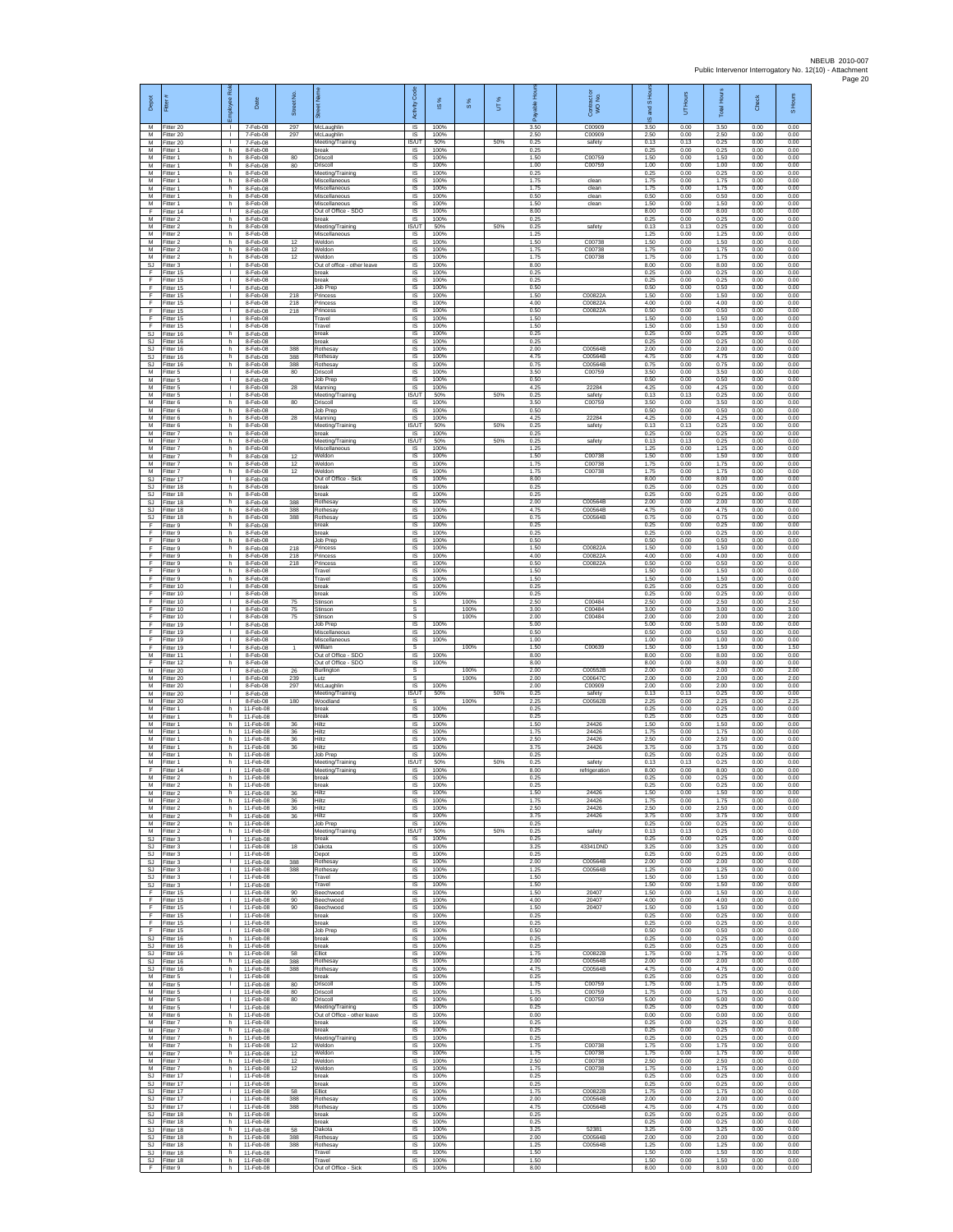| Depot                       | Fitter (                            | Ral<br>ployee                                | Date                                | Street No            | 芿                                                           | Code<br>Activity                       | ⋇<br>$\overline{\omega}$ | 8%   | UT% | តិ                   | Contract or<br>WO No.       | and S Hou<br>$\frac{1}{2}$ | <b>Hours</b><br>5    | Total Hour-          | Check                | S Hours              |
|-----------------------------|-------------------------------------|----------------------------------------------|-------------------------------------|----------------------|-------------------------------------------------------------|----------------------------------------|--------------------------|------|-----|----------------------|-----------------------------|----------------------------|----------------------|----------------------|----------------------|----------------------|
| F.<br>F<br>F                | Fitter 10<br>Fitter 10<br>Fitter 10 | $\mathbf{I}$<br>$\mathbf{I}$<br>$\mathbf{1}$ | 11-Feb-08<br>11-Feb-08<br>11-Feb-08 | 58                   | oreak<br>break<br>Dakota                                    | IS<br>$\sf IS$<br>IS                   | 100%<br>100%<br>100%     |      |     | 0.25<br>0.25<br>1.75 | 52381                       | 0.25<br>0.25<br>1.75       | 0.00<br>0.00<br>0.00 | 0.25<br>0.25<br>1.75 | 0.00<br>0.00<br>0.00 | 0.00<br>0.00<br>0.00 |
| F<br>F                      | Fitter 10<br>Fitter 10              | H.<br>т.                                     | 11-Feb-08<br>11-Feb-08              | 58<br>$\overline{1}$ | Dakota<br>Harris                                            | IS<br>s                                | 100%                     | 100% |     | 1.50<br>2.00         | 52381<br>52274              | 1.50<br>2.00               | 0.00<br>0.00         | 1.50<br>2.00         | 0.00<br>0.00         | 0.00<br>2.00         |
| F<br>F                      | fitter 10<br>Fitter 19              | $\mathbb{R}$<br>$\mathbf{L}$                 | 11-Feb-08<br>11-Feb-08              | $\mathbf{1}$         | Harris<br>break                                             | s<br>$\overline{\mathsf{s}}$           | 100%                     | 100% |     | 2.25<br>0.25         | 52274                       | 2.25<br>0.25               | 0.00<br>0.00         | 2.25<br>0.25         | 0.00<br>0.00         | 2.25<br>0.00         |
| F<br>F                      | Fitter 19<br>Fitter 19              | $\mathbb{R}$<br>т.                           | 11-Feb-08<br>11-Feb-08              | 58                   | break<br>Dakota                                             | IS<br>IS                               | 100%<br>100%             |      |     | 0.25<br>1.75         | 5238                        | 0.25<br>1.75               | 0.00<br>0.00         | 0.25<br>1.75         | 0.00<br>0.00         | 0.00<br>0.00         |
| F<br>F                      | fitter 19<br>Fitter 19              | т.<br>$\mathbf{L}$                           | 11-Feb-08<br>11-Feb-08              | 58<br>$\overline{1}$ | Dakota<br>Harris                                            | IS<br>$\mathsf{s}$                     | 100%                     | 100% |     | 1.50<br>2.00         | 52381<br>52274              | 1.50<br>2.00               | 0.00<br>0.00         | 1.50<br>2.00         | 0.00<br>0.00         | 0.00<br>2.00         |
| F.<br>M<br>M                | Fitter 19<br>fitter 11<br>Fitter 11 | $\mathbf{L}$<br>$\mathbf{I}$<br>л.           | 11-Feb-08<br>11-Feb-08<br>11-Feb-08 | $\mathbf{1}$         | Harris<br>oreak<br>break                                    | $\mathbb S$<br>IS<br><b>IS</b>         | 100%<br>100%             | 100% |     | 2.25<br>0.25<br>0.25 | 52274                       | 2.25<br>0.25<br>0.25       | 0.00<br>0.00<br>0.00 | 2.25<br>0.25<br>0.25 | 0.00<br>0.00<br>0.00 | 2.25<br>0.00<br>0.00 |
| M<br>М                      | Fitter 11<br>Fitter 11              | H.<br>$\mathbb{L}$                           | 11-Feb-08<br>11-Feb-08              | 12                   | Meeting/Training<br>Weldon                                  | IS<br>IS                               | 100%<br>100%             |      |     | 0.25<br>1.75         | C00738                      | 0.25<br>1.75               | 0.00<br>0.00         | 0.25<br>1.75         | 0.00<br>0.00         | 0.00<br>0.00         |
| M<br>M                      | Fitter 11<br>Fitter 11              | $\mathbb{R}$                                 | 11-Feb-08<br>11-Feb-08              | 12<br>12             | Weldon<br>Weldon                                            | IS<br>$\overline{\mathsf{s}}$          | 100%<br>100%             |      |     | 1.75<br>2.50         | C00738<br>C00738            | 1.75<br>2.50               | 0.00<br>0.00         | 1.75<br>2.50         | 0.00<br>0.00         | 0.00<br>0.00         |
| м<br>F<br>F                 | Fitter 11<br>fitter 12<br>Fitter 12 | $\mathbb{R}$<br>h.<br>h.                     | 11-Feb-08<br>11-Feb-08<br>11-Feb-08 | 12<br>90<br>90       | Weldon<br>Beechwood<br><b>Beechwood</b>                     | $\sf IS$<br>$\sf IS$<br><b>IS</b>      | 100%<br>100%<br>100%     |      |     | 1.75<br>2.00<br>2.00 | C00738<br>20407<br>20407    | 1.75<br>2.00<br>2.00       | 0.00<br>0.00<br>0.00 | 1.75<br>2.00<br>2.00 | 0.00<br>0.00<br>0.00 | 0.00<br>0.00<br>0.00 |
| F<br>F                      | Fitter 12<br>Fitter 12              | h.<br>h.                                     | 11-Feb-08<br>11-Feb-08              | 90                   | Beechwood<br>break                                          | IS<br>IS                               | 100%<br>100%             |      |     | 1.50<br>0.25         | 20407                       | 1.50<br>0.25               | 0.00<br>0.00         | 1.50<br>0.25         | 0.00<br>0.00         | 0.00<br>0.00         |
| F<br>F                      | itter 12<br>Fitter 12               | h<br>h.                                      | 11-Feb-08<br>11-Feb-08              |                      | oreak<br>Job Prep                                           | IS<br>IS                               | 100%<br>100%             |      |     | 0.25<br>2.00         |                             | 0.25<br>2.00               | 0.00<br>0.00         | 0.25<br>2.00         | 0.00<br>0.00         | 0.00<br>0.00         |
| F<br>М<br>M                 | Fitter 12<br>Fitter 20              | h<br>$\mathbf{L}$                            | 11-Feb-08<br>11-Feb-08              | 48                   | Job Prep<br>Dominion                                        | IS<br>s<br>IS                          | 100%<br>100%             | 100% |     | 1.00<br>0.75         | HF01                        | 1.00<br>0.75               | 0.00<br>0.00         | 1.00<br>0.75         | 0.00<br>0.00         | 0.00<br>0.75         |
| M<br>М                      | Fitter 20<br>Fitter 20<br>fitter 20 | $\mathbf{I}$<br>H.<br>т.                     | 11-Feb-08<br>11-Feb-08<br>11-Feb-08 | 80<br>80             | Driscoll<br>Driscoll<br>Meeting/Training                    | <b>IS</b><br><b>IS/UT</b>              | 100%<br>50%              |      | 50% | 3.00<br>5.00<br>0.25 | C00759<br>C00759<br>safety  | 3.00<br>5.00<br>0.13       | 0.00<br>0.00<br>0.13 | 3.00<br>5.00<br>0.25 | 0.00<br>0.00<br>0.00 | 0.00<br>0.00<br>0.00 |
| M<br>M                      | itter 1<br>Fitter 1                 | h<br>h.                                      | 12-Feb-08<br>12-Feb-08              |                      | break<br>break                                              | IS<br><b>IS</b>                        | 100%<br>100%             |      |     | 0.25<br>0.25         |                             | 0.25<br>0.25               | 0.00<br>0.00         | 0.25<br>0.25         | 0.00<br>0.00         | 0.00<br>0.00         |
| М<br>M                      | itter 1<br>Fitter 1                 | h<br>h.                                      | 12-Feb-08<br>12-Feb-08              | 202<br>202           | Cleveland<br>Cleveland                                      | IS<br>IS                               | 100%<br>100%             |      |     | 1.25<br>1.75         | 22371<br>22371              | 1.25<br>1.75               | 0.00<br>0.00         | 1.25<br>1.75         | 0.00<br>0.00         | 0.00<br>0.00         |
| M<br>M<br>М                 | fitter 1<br>Fitter 1<br>Fitter 1    | h.<br>h<br>h.                                | 12-Feb-08<br>12-Feb-08<br>12-Feb-08 | 202<br>202           | Cleveland<br>Cleveland<br>Job Prep                          | IS<br>IS<br>$\sf IS$                   | 100%<br>100%<br>100%     |      |     | 2.00<br>3.75<br>0.50 | 22371<br>22371              | 2.00<br>3.75<br>0.50       | 0.00<br>0.00<br>0.00 | 2.00<br>3.75<br>0.50 | 0.00<br>0.00<br>0.00 | 0.00<br>0.00<br>0.00 |
| М<br>M                      | itter 1<br>Fitter 1                 | h.<br>h.                                     | 12-Feb-08<br>12-Feb-08              |                      | Meeting/Training<br>Out of Office - other leave             | IS/UT<br>IS                            | 50%<br>100%              |      | 50% | 0.25<br>0.50         | safety                      | 0.13<br>0.50               | 0.13<br>0.00         | 0.25<br>0.50         | 0.00<br>0.00         | 0.00<br>0.00         |
| F<br>М                      | Fitter 14<br>Fitter 2               | $\mathbf{L}$<br>h                            | 12-Feb-08<br>12-Feb-08              |                      | Meeting/Training<br>break                                   | IS<br>IS                               | 100%<br>100%             |      |     | 8.00<br>0.25         | refrigeration               | 8.00<br>0.25               | 0.00<br>0.00         | 8.00<br>0.25         | 0.00<br>0.00         | 0.00<br>0.00         |
| M<br>M<br>М                 | Fitter 2<br>Fitter 2<br>-itter 2    | h.<br>h.<br>h.                               | 12-Feb-08<br>12-Feb-08<br>12-Feb-08 | 202<br>202           | Cleveland<br>Cleveland                                      | 1S<br>IS<br>$\sf IS$                   | 100%<br>100%<br>100%     |      |     | 1.25<br>1.75<br>0.50 | 22371<br>22371              | 1.25<br>1.75<br>0.50       | 0.00<br>0.00<br>0.00 | 1.25<br>1.75<br>0.50 | 0.00<br>0.00<br>0.00 | 0.00<br>0.00<br>0.00 |
| M<br>M                      | Fitter 2<br>Fitter 2                | h.<br>h.                                     | 12-Feb-08<br>12-Feb-08              |                      | Job Prep<br>Meeting/Training<br>Out of Office - other leave | IS/UT<br>IS                            | 50%<br>100%              |      | 50% | 0.25<br>4.00         | safety                      | 0.13<br>4.00               | 0.13<br>0.00         | 0.25<br>4.00         | 0.00<br>0.00         | 0.00<br>0.00         |
| <b>SJ</b><br><b>SJ</b>      | Fitter 3<br>Fitter 3                | $\mathbb{R}$<br>т.                           | 12-Feb-08<br>12-Feb-08              |                      | preak<br>break                                              | IS<br>IS                               | 100%<br>100%             |      |     | 3.75<br>0.25         |                             | 3.75<br>0.25               | 0.00<br>0.00         | 3.75<br>0.25         | 0.00<br>0.00         | 0.00<br>0.00         |
| SJ<br>SJ                    | Fitter 3<br>Fitter 3                | т.<br>$\mathbf{I}$                           | 12-Feb-08<br>12-Feb-08              |                      | Depot<br>Depot                                              | IS<br>IS                               | 100%<br>100%             |      |     | 0.25<br>1.75         |                             | 0.25<br>1.75               | 0.00<br>0.00         | 0.25<br>1.75         | 0.00<br>0.00         | 0.00<br>0.00         |
| SJ<br>SJ<br><b>SJ</b>       | Fitter 3<br>Fitter 3<br>Fitter 3    | <b>ILL S</b><br>$\mathbf{I}$<br>$\mathbf{L}$ | 12-Feb-08<br>12-Feb-08<br>12-Feb-08 |                      | Meeting/Training<br>Travel<br>Miscellaneous                 | IS<br>$\sf IS$<br>IS                   | 100%<br>100%<br>100%     |      |     | 1.00<br>1.00<br>1.00 | Driving<br>broken down      | 1.00<br>1.00<br>1.00       | 0.00<br>0.00<br>0.00 | 1.00<br>1.00<br>1.00 | 0.00<br>0.00<br>0.00 | 0.00<br>0.00<br>0.00 |
| F<br>F                      | Fitter 15<br>itter 15               | j.<br>÷.                                     | 12-Feb-08<br>12-Feb-08              | 90<br>90             | Beechwood<br>Beechwood                                      | IS<br>IS                               | 100%<br>100%             |      |     | 1.50<br>3.00         | 20407<br>20407              | 1.50<br>3.00               | 0.00<br>0.00         | 1.50<br>3.00         | 0.00<br>0.00         | 0.00<br>0.00         |
| F<br>F                      | fitter 15<br>Fitter 15              | j.<br>i.                                     | 12-Feb-08<br>12-Feb-08              |                      | break<br>break                                              | IS<br>$\overline{\mathsf{s}}$          | 100%<br>100%             |      |     | 0.25<br>0.25         |                             | 0.25<br>0.25               | 0.00<br>0.00         | 0.25<br>0.25         | 0.00<br>0.00         | 0.00<br>0.00         |
| F<br>F<br>SJ                | Fitter 15<br>Fitter 15              | j.<br>÷.                                     | 12-Feb-08<br>12-Feb-08              |                      | Depot<br><b>Job Prep</b>                                    | IS<br>IS<br>IS                         | 100%<br>100%<br>100%     |      |     | 2.50<br>0.50<br>3.75 |                             | 2.50<br>0.50<br>3.75       | 0.00<br>0.00<br>0.00 | 2.50<br>0.50<br>3.75 | 0.00<br>0.00<br>0.00 | 0.00<br>0.00<br>0.00 |
| <b>SJ</b><br><b>SJ</b>      | fitter 16<br>Fitter 16<br>Fitter 16 | h.<br>h<br>h.                                | 12-Feb-08<br>12-Feb-08<br>12-Feb-08 |                      | oreak<br>break<br>Depot                                     | IS<br>$\sf IS$                         | 100%<br>100%             |      |     | 0.25<br>0.25         |                             | 0.25<br>0.25               | 0.00<br>0.00         | 0.25<br>0.25         | 0.00<br>0.00         | 0.00<br>0.00         |
| <b>SJ</b><br><b>SJ</b>      | fitter 16<br>Fitter 16              | h<br>h.                                      | 12-Feb-08<br>12-Feb-08              |                      | Depot<br>Meeting/Training                                   | IS<br>IS                               | 100%<br>100%             |      |     | 1.75<br>1.00         | Driving                     | 1.75<br>1.00               | 0.00<br>0.00         | 1.75<br>1.00         | 0.00<br>0.00         | 0.00<br>0.00         |
| SJ.<br>SJ                   | Fitter 16<br>Fitter 16              | h.<br>h                                      | 12-Feb-08<br>12-Feb-08              |                      | Travel<br>Miscellaneous                                     | IS<br>IS                               | 100%<br>100%             |      |     | 1.00<br>1.00         | broken down                 | 1.00<br>1.00               | 0.00<br>0.00         | 1.00<br>1.00         | 0.00<br>0.00         | 0.00<br>0.00         |
| M<br>M<br>М                 | Fitter 5<br>Fitter 5<br>Fitter 5    | $\mathbb{R}$<br>$\mathbf{L}$<br>$\mathbf{I}$ | 12-Feb-08<br>12-Feb-08<br>12-Feb-08 | 202<br>80            | Cleveland<br>Driscoll<br>Meeting/Training                   | IS<br>$\overline{\mathsf{s}}$<br>IS/UT | 100%<br>100%<br>50%      |      | 50% | 6.00<br>4.25<br>0.25 | 22371<br>C00759<br>safety   | 6.00<br>4.25<br>0.13       | 0.00<br>0.00<br>0.13 | 6.00<br>4.25<br>0.25 | 0.00<br>0.00<br>0.00 | 0.00<br>0.00<br>0.00 |
| M<br>M                      | itter 6<br>Fitter 7                 | h.<br>h.                                     | 12-Feb-08<br>12-Feb-08              |                      | Out of Office - other leave<br>break                        | $\sf IS$<br>IS                         | 100%<br>100%             |      |     | 0.00<br>0.25         |                             | 0.00<br>0.25               | 0.00<br>0.00         | 0.00<br>0.25         | 0.00<br>0.00         | 0.00<br>0.00         |
| M<br>M                      | Fitter 7<br>Fitter 7                | h<br>h.                                      | 12-Feb-08<br>12-Feb-08              |                      | break<br>Meeting/Training                                   | IS<br><b>IS/UT</b>                     | 100%<br>50%              |      | 50% | 0.25<br>0.25         | safety                      | 0.25<br>0.13               | 0.00<br>0.13         | 0.25<br>0.25         | 0.00<br>0.00         | 0.00<br>0.00         |
| M<br>M<br>M                 | itter 7<br>Fitter 7<br>Fitter 7     | h.<br>h.<br>h.                               | 12-Feb-08<br>12-Feb-08<br>12-Feb-08 | 12<br>12<br>12       | Neldon<br>Weldon<br>Weldon                                  | IS<br>IS<br>IS                         | 100%<br>100%<br>100%     |      |     | 1.75<br>1.75<br>2.50 | C00738<br>C00738<br>C00738  | 1.75<br>1.75<br>2.50       | 0.00<br>0.00<br>0.00 | 1.75<br>1.75<br>2.50 | 0.00<br>0.00<br>0.00 | 0.00<br>0.00<br>0.00 |
| М<br><b>SJ</b>              | Fitter 7<br>Fitter 17               | h<br>$\mathbf{L}$                            | 12-Feb-08<br>12-Feb-08              | 12                   | Weldon<br>Meeting/Training                                  | $\sf IS$<br>IS                         | 100%<br>100%             |      |     | 1.75<br>6.00         | C00738<br>Driving           | 1.75<br>6.00               | 0.00<br>0.00         | 1.75<br>6.00         | 0.00<br>0.00         | 0.00<br>0.00         |
| S.I.<br>SJ                  | Fitter 18<br>Fitter 18              | h.<br>h.                                     | 12-Feb-08<br>12-Feb-08              |                      | break<br>break                                              | IS<br>IS                               | 100%<br>100%             |      |     | 0.25<br>0.25         |                             | 0.25<br>0.25               | 0.00<br>0.00         | 0.25<br>0.25         | 0.00<br>0.00         | 0.00<br>0.00         |
| <b>SJ</b><br>SJ.<br>SJ      | fitter 18<br>Fitter 18<br>itter 18  | h<br>h.<br>h                                 | 12-Feb-08<br>12-Feb-08<br>12-Feb-08 |                      | Depot<br>Depot<br>Depot                                     | 1S<br>IS<br>IS                         | 100%<br>100%<br>100%     |      |     | 2.00<br>2.25<br>1.00 |                             | 2.00<br>2.25<br>1.00       | 0.00<br>0.00<br>0.00 | 2.00<br>2.25<br>1.00 | 0.00<br>0.00<br>0.00 | 0.00<br>0.00<br>0.00 |
| $\mathbb{S}\mathbb{J}$<br>F | Fitter 18<br>fitter 9               | h.<br>h.                                     | 12-Feb-08<br>12-Feb-08              |                      | Depot<br>preak                                              | IS<br>IS                               | 100%<br>100%             |      |     | 1.75<br>2.25         |                             | 1.75<br>2.25               | 0.00<br>0.00         | 1.75<br>2.25         | 0.00<br>0.00         | 0.00<br>0.00         |
| F<br>F                      | itter 9<br>Fitter 9                 | h<br>h                                       | 12-Feb-08<br>12-Feb-08              |                      | Job Prep<br>Job Prep                                        | IS<br>IS                               | 100%<br>100%             |      |     | 0.50<br>0.75         |                             | 0.50<br>0.75               | 0.00<br>0.00         | 0.50<br>0.75         | 0.00<br>0.00         | 0.00<br>0.00         |
| F<br>F<br>F.                | Fitter 9<br>Fitter 10<br>Fitter 10  | h.<br><b>ILL S</b>                           | 12-Feb-08<br>12-Feb-08<br>12-Feb-08 |                      | Meeting/Training<br>break<br>Depot                          | IS<br>IS<br>IS.                        | 100%<br>100%<br>100%     |      |     | 4.50<br>0.25<br>3.00 |                             | 4.50<br>0.25<br>3.00       | 0.00<br>0.00<br>0.00 | 4.50<br>0.25<br>3.00 | 0.00<br>0.00<br>0.00 | 0.00<br>0.00<br>0.00 |
| F<br>F.                     | Fitter 10<br>Fitter 10              | т.<br>т                                      | 12-Feb-08<br>12-Feb-08              |                      | Job Prep<br>Job Prep                                        | IS<br>1S                               | 100%<br>100%             |      |     | 2.25<br>1.50         |                             | 2.25<br>1.50               | 0.00<br>0.00         | 2.25<br>1.50         | 0.00<br>0.00         | 0.00<br>0.00         |
| F.<br>F.                    | Fitter 10<br>Fitter 19              | $\mathbf{L}$<br>$\mathbf{L}$                 | 12-Feb-08<br>12-Feb-08              |                      | Miscellaneous<br>Meeting/Training                           | IS<br>$\sf IS$                         | 100%<br>100%             |      |     | 1.00<br>9.00         | Driving                     | 1.00<br>9.00               | 0.00<br>0.00         | 1.00<br>9.00         | 0.00<br>0.00         | 0.00<br>0.00         |
| M<br>M<br>M                 | Fitter 11<br>Fitter 11<br>Fitter 11 | $\mathbb{R}$<br>$\mathbb{R}$                 | 12-Feb-08<br>12-Feb-08<br>12-Feb-08 |                      | break<br>break                                              | $\sf IS$<br><b>IS</b>                  | 100%<br>100%<br>50%      |      |     | 0.25<br>0.25<br>0.25 | safety                      | 0.25<br>0.25<br>0.13       | 0.00<br>0.00<br>0.13 | 0.25<br>0.25<br>0.25 | 0.00<br>0.00<br>0.00 | 0.00<br>0.00<br>0.00 |
| M<br>M                      | Fitter 11<br>Fitter 11              | $\mathbb{R}$<br>$\mathbb{R}$                 | 12-Feb-08<br>12-Feb-08              | 12<br>12             | Meeting/Training<br>Weldon<br>Neldon                        | IS/UT<br>IS<br>IS                      | 100%<br>100%             |      | 50% | 1.75<br>1.75         | C00738<br>C00738            | 1.75<br>1.75               | 0.00<br>0.00         | 1.75<br>1.75         | 0.00<br>0.00         | 0.00<br>0.00         |
| M<br>M                      | Fitter 11<br>Fitter 11              | $\mathbf{1}$<br>$\mathbf{I}$                 | 12-Feb-08<br>12-Feb-08              | 12<br>12             | Weldon<br>Weldon                                            | IS<br><b>IS</b>                        | 100%<br>100%             |      |     | 2.50<br>1.75         | C00738<br>C00738            | 2.50<br>1.75               | 0.00<br>0.00         | 2.50<br>1.75         | 0.00<br>0.00         | 0.00<br>0.00         |
| F<br>F                      | Fitter 12<br>Fitter 12              | h.<br>h.                                     | 12-Feb-08<br>12-Feb-08              | 90<br>90             | Beechwood<br>Beechwood                                      | $\sf IS$<br>IS                         | 100%<br>100%             |      |     | 2.00<br>0.25         | 20407<br>20407              | 2.00<br>0.25               | 0.00<br>0.00         | 2.00<br>0.25         | 0.00<br>0.00         | 0.00<br>0.00         |
| F<br>F<br>Ŧ                 | Fitter 12<br>Fitter 12<br>ltter 12  | h.<br>h.<br>h.                               | 12-Feb-08<br>12-Feb-08<br>12-Feb-08 |                      | hreak<br>break<br>Depot                                     | IS<br>IS<br>1S                         | 100%<br>100%<br>100%     |      |     | 2.25<br>1.00<br>2.00 |                             | 2.25<br>1.00<br>2.00       | 0.00<br>0.00<br>0.00 | 2.25<br>1.00<br>2.00 | 0.00<br>0.00<br>0.00 | 0.00<br>0.00<br>0.00 |
| F<br>М                      | Fitter 12<br>Fitter 20              | h I<br>$\mathbf{L}$                          | 12-Feb-08<br>12-Feb-08              | 200                  | Job Prep<br>Champlain                                       | IS<br>s                                | 100%                     | 100% |     | 0.50<br>3.50         |                             | 0.50<br>3.50               | 0.00<br>0.00         | 0.50<br>3.50         | 0.00<br>0.00         | 0.00<br>3.50         |
| М<br>M                      | Fitter 20<br>Fitter 20              | $\mathbf{L}$<br>$\mathbb{R}$                 | 12-Feb-08<br>12-Feb-08              | 202<br>80            | Cleveland<br>Driscoll                                       | 1S<br>IS                               | 100%<br>100%             |      |     | 3.00<br>1.75         | 22371<br>C00759             | 3.00<br>1.75               | 0.00<br>0.00         | 3.00<br>1.75         | 0.00<br>0.00         | 0.00<br>0.00         |
| M<br>M<br>М                 | Fitter 20<br>Fitter 20<br>fitter 1  | H.<br>$\mathbb{R}^n$<br>h.                   | 12-Feb-08<br>12-Feb-08<br>13-Feb-08 | 100<br>30-32         | Meeting/Training<br>Woodland<br>Burlington                  | IS/UT<br>s<br>IS                       | 50%<br>100%              | 100% | 50% | 0.25<br>1.00<br>2.25 | safety<br>C00562B<br>C00910 | 0.13<br>1.00<br>2.25       | 0.13<br>0.00<br>0.00 | 0.25<br>1.00<br>2.25 | 0.00<br>0.00<br>0.00 | 0.00<br>1.00<br>0.00 |
| M<br>M                      | Fitter 1<br>Fitter 1                | h.<br>h I                                    | 13-Feb-08<br>13-Feb-08              | 30-32<br>202         | Burlington<br>Cleveland                                     | <b>IS</b><br><b>IS</b>                 | 100%<br>100%             |      |     | 0.50<br>1.00         | C00910<br>22371             | 0.50<br>1.00               | 0.00<br>0.00         | 0.50<br>1.00         | 0.00<br>0.00         | 0.00<br>0.00         |
| М<br>M                      | Fitter 1<br>Fitter 1                | h.<br>h.                                     | 13-Feb-08<br>13-Feb-08              |                      | Job Prep<br>Meeting/Training                                | IS<br><b>IS/UT</b>                     | 100%<br>50%              |      | 50% | 0.25<br>0.25         | safety                      | 0.25<br>0.13               | 0.00<br>0.13         | 0.25<br>0.25         | 0.00<br>0.00         | 0.00<br>0.00         |
| M<br>М<br>F.                | Fitter 1<br>Fitter 1<br>Fitter 14   | h I<br>h<br>$\mathbf{L}$                     | 13-Feb-08<br>13-Feb-08<br>13-Feb-08 |                      | Out of office - other leave<br>Travel                       | <b>IS</b><br>$\sf IS$<br>$\sf IS$      | 100%<br>100%<br>100%     |      |     | 3.50<br>0.25<br>8.00 | snow day                    | 3.50<br>0.25<br>8.00       | 0.00<br>0.00<br>0.00 | 3.50<br>0.25<br>8.00 | 0.00<br>0.00<br>0.00 | 0.00<br>0.00<br>0.00 |
| M<br>M                      | Fitter 2<br>Fitter 2                | h.<br>h                                      | 13-Feb-08<br>13-Feb-08              |                      | Meeting/Training<br>break<br>Depot                          | IS<br>IS                               | 100%<br>100%             |      |     | 0.25<br>0.75         | refrigeration               | 0.25<br>0.75               | 0.00<br>0.00         | 0.25<br>0.75         | 0.00<br>0.00         | 0.00<br>0.00         |
| M<br>M                      | Fitter 2<br>Fitter 2                | h.<br>h.                                     | 13-Feb-08<br>13-Feb-08              | 127                  | Meeting/Training<br>Noel                                    | <b>IS/UT</b><br>s                      | 50%                      | 100% | 50% | 0.25<br>1.00         | safety<br>10080202246       | 0.13<br>1.00               | 0.13<br>0.00         | 0.25<br>1.00         | 0.00<br>0.00         | 0.00<br>1.00         |
| M<br><b>SJ</b>              | Fitter 2<br>Fitter 3                | h<br>$\mathbf{I}$<br>$\mathbb{R}$            | 13-Feb-08<br>13-Feb-08              | 127                  | Noel<br>break                                               | s<br><b>IS</b>                         | 100%                     | 100% |     | 3.75<br>0.25         | 10080202246                 | 3.75<br>0.25               | 0.00<br>0.00         | 3.75<br>0.25         | 0.00<br>0.00         | 3.75<br>0.00         |
| SJ<br>SJ.<br>S.I.           | Fitter 3<br>Fitter 3<br>Fitter 3    | $\mathbb{R}$<br>$\mathbb{R}$                 | 13-Feb-08<br>13-Feb-08<br>13-Feb-08 |                      | break<br>Meeting/Training<br>Miscellaneous                  | $\sf IS$<br><b>IS</b><br>IS            | 100%<br>100%<br>100%     |      |     | 0.25<br>1.25<br>2.00 |                             | 0.25<br>1.25<br>2.00       | 0.00<br>0.00<br>0.00 | 0.25<br>1.25<br>2.00 | 0.00<br>0.00<br>0.00 | 0.00<br>0.00<br>0.00 |
| SJ<br>SJ                    | Fitter 3<br>Fitter 3                | т.<br>т                                      | 13-Feb-08<br>13-Feb-08              | 388                  | Out of office - other leave<br>Rothesay                     | IS<br>1S                               | 100%<br>100%             |      |     | 2.50<br>1.75         | snow day<br>C00564B         | 2.50<br>1.75               | 0.00<br>0.00         | 2.50<br>1.75         | 0.00<br>0.00         | 0.00<br>0.00         |
| F<br>F                      | Fitter 15<br>litter 15              | $\mathbf{I}$<br>$\mathbb{R}$                 | 13-Feb-08<br>13-Feb-08              |                      | Depot<br>Job Prep                                           | IS<br>IS                               | 100%<br>100%             |      |     | 6.00<br>1.00         |                             | 6.00<br>1.00               | 0.00<br>0.00         | 6.00<br>1.00         | 0.00<br>0.00         | 0.00<br>0.00         |
| F<br><b>SJ</b><br>SJ        | Fitter 15<br>Fitter 16              | $\mathbf{L}$<br>h.<br>h                      | 13-Feb-08<br>13-Feb-08<br>13-Feb-08 |                      | Miscellaneous<br>break                                      | IS<br>IS                               | 100%<br>100%<br>100%     |      |     | 1.00<br>0.25<br>0.25 |                             | 1.00<br>0.25<br>0.25       | 0.00<br>0.00<br>0.00 | 1.00<br>0.25<br>0.25 | 0.00<br>0.00<br>0.00 | 0.00<br>0.00<br>0.00 |
|                             | Fitter 16<br>SJ Fitter 16           | h.                                           | 13-Feb-08                           |                      | break<br>Meeting/Training                                   | IS<br>$\sf IS$                         | 100%                     |      |     | 1.25                 |                             | 1.25                       | 0.00                 | 1.25                 | 0.00                 | 0.00                 |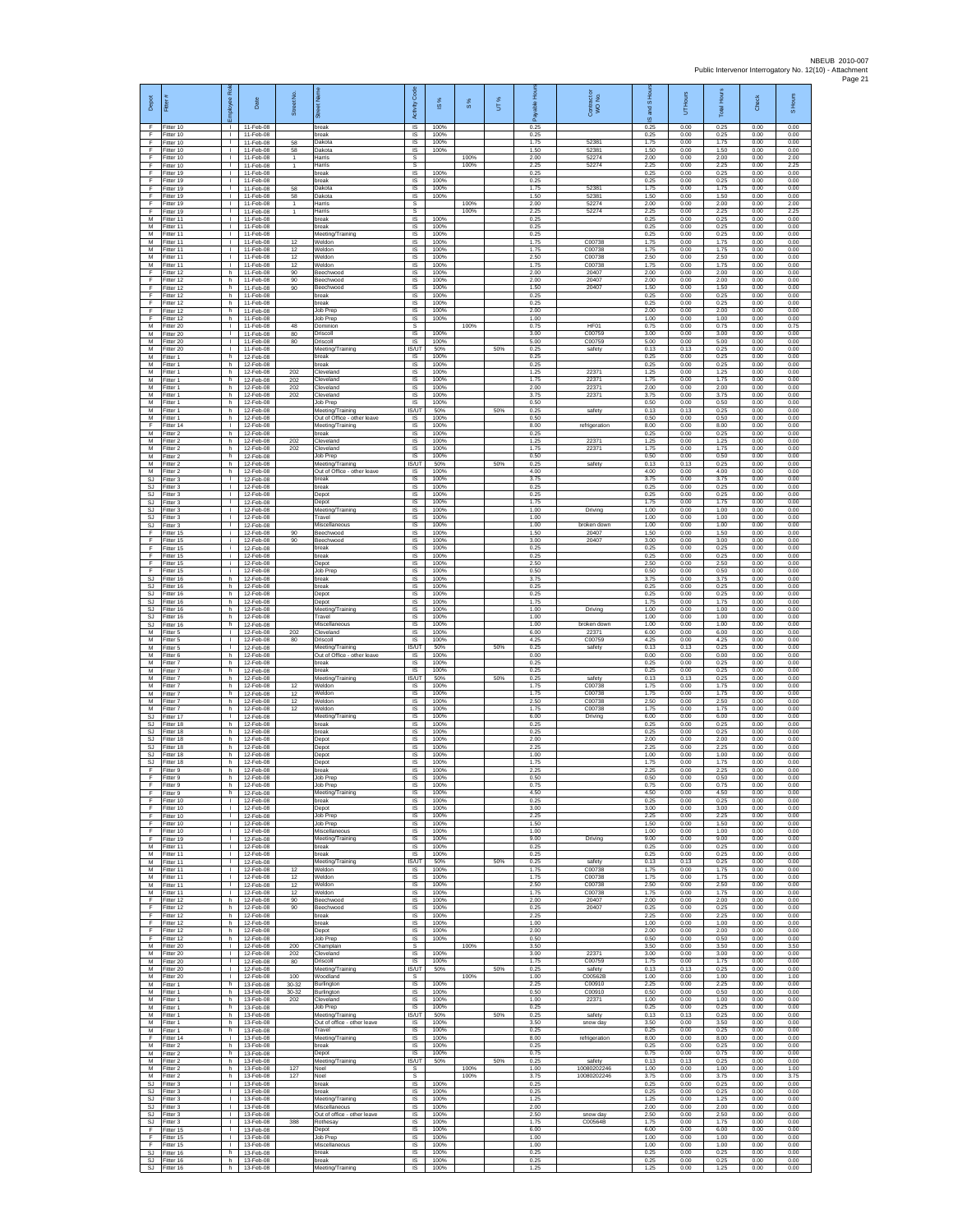| Depot<br><b>SJ</b>                 | Fitter#<br>Fitter 16                   | ployee Roi<br>h.                             | Date<br>13-Feb-08                     | Street No                       | 芿<br>Miscellaneous                                                                        | Code<br>Activity<br>IS            | <b>iS</b> %<br>100%  | $\frac{8}{3}$ | UT%  | 2.00                 | Contract or<br>WO No.            | $\overline{a}$<br><b>Si</b><br>ဖ<br>2.00 | Hours<br>5<br>0.00   | <b>Total Hour</b><br>2.00 | Check<br>0.00        | S Hours<br>0.00      |
|------------------------------------|----------------------------------------|----------------------------------------------|---------------------------------------|---------------------------------|-------------------------------------------------------------------------------------------|-----------------------------------|----------------------|---------------|------|----------------------|----------------------------------|------------------------------------------|----------------------|---------------------------|----------------------|----------------------|
| <b>SJ</b>                          | SJ Fitter 16<br>Fitter 16              | h.<br>h.                                     | 13-Feb-08<br>13-Feb-08                | 388                             | Out of office - other leave<br>Rothesay                                                   | IS<br>$\sf IS$                    | 100%<br>100%         |               |      | 2.50<br>1.75         | snow day<br>C00564B              | 2.50<br>1.75                             | 0.00<br>0.00         | 2.50<br>1.75              | 0.00<br>0.00         | 0.00<br>0.00         |
| M<br>M<br>M                        | Fitter 5<br>Fitter 5<br>Fitter 5       | т<br>$\mathbf{L}$<br>т.                      | 13-Feb-08<br>13-Feb-08<br>13-Feb-08   | $30 - 32$<br>30-32<br>202       | Burlington<br>Burlington<br>Cleveland                                                     | 1S<br>IS<br>IS                    | 100%<br>100%<br>100% |               |      | 2.25<br>0.50<br>1.00 | C00910<br>C00910<br>22371        | 2.25<br>0.50<br>1.00                     | 0.00<br>0.00<br>0.00 | 2.25<br>0.50<br>1.00      | 0.00<br>0.00<br>0.00 | 0.00<br>0.00<br>0.00 |
| М<br>M<br>M                        | Fitter 5<br>itter 5                    | т.<br>$\mathbf{I}$<br>л.                     | 13-Feb-08<br>13-Feb-08                |                                 | Job Prep<br>Meeting/Training<br>Out of office - other leave                               | 1S<br>IS/UT<br>IS                 | 100%<br>50%<br>100%  |               | 50%  | 0.25<br>0.25<br>3.50 | safety<br>snow day               | 0.25<br>0.13<br>3.50                     | 0.00<br>0.13<br>0.00 | 0.25<br>0.25<br>3.50      | 0.00<br>0.00<br>0.00 | 0.00<br>0.00<br>0.00 |
| M<br>М                             | Fitter 5<br>Fitter 5<br>Fitter 6       | $\mathbf{L}$<br>h.                           | 13-Feb-08<br>13-Feb-08<br>13-Feb-08   |                                 | Travel<br>Out of Office - other leave                                                     | $\sf IS$<br>IS                    | 100%<br>100%         |               |      | 0.25<br>0.00         |                                  | 0.25<br>0.00                             | 0.00<br>0.00         | 0.25<br>0.00              | 0.00<br>0.00         | 0.00<br>0.00         |
| M<br>M<br>М                        | Fitter 7<br>Fitter 7<br>Fitter 7       | h.<br>h.<br>h                                | 13-Feb-08<br>13-Feb-08<br>13-Feb-08   | $30 - 32$<br>$30 - 32$          | break<br>Burlington<br>Burlington                                                         | IS<br>IS<br>IS                    | 100%<br>100%<br>100% |               |      | 0.25<br>175<br>1.75  | C00910<br>C00910                 | 0.25<br>1.75<br>1.75                     | 0.00<br>0.00<br>0.00 | 0.25<br>1.75<br>1.75      | 0.00<br>0.00<br>0.00 | 0.00<br>0.00<br>0.00 |
| M<br>M                             | fitter 7<br>Fitter 7                   | h.<br>h.                                     | 13-Feb-08<br>13-Feb-08                | 30-32                           | Burlington<br>Job Prep                                                                    | IS<br>IS                          | 100%<br>100%         |               |      | 1.00<br>1.00         | C00910                           | 1.00<br>1.00                             | 0.00<br>0.00         | 1.00<br>1.00              | 0.00<br>0.00         | 0.00<br>0.00         |
| М<br>M<br><b>SJ</b>                | itter 7<br>Fitter 7<br>fitter 17       | h<br>h.<br>$\mathbf{I}$                      | 13-Feb-08<br>13-Feb-08<br>$13-Feh-08$ |                                 | Meeting/Training<br>Out of office - other leave<br>Out of office - other leave            | IS/UT<br>1S<br>IS                 | 50%<br>100%<br>100%  |               | 50%  | 0.25<br>2.00<br>8.00 | safety<br>snow day<br>snow day   | 0.13<br>2.00<br>8.00                     | 0.13<br>0.00<br>0.00 | 0.25<br>2.00<br>8.00      | 0.00<br>0.00<br>0.00 | 0.00<br>0.00<br>0.00 |
| <b>SJ</b><br><b>SJ</b>             | Fitter 18<br>Fitter 18                 | h<br>h                                       | 13-Feb-08<br>13-Feb-08                |                                 | break<br>break                                                                            | IS<br>IS                          | 100%<br>100%         |               |      | 0.25<br>0.25         |                                  | 0.25<br>0.25                             | 0.00<br>0.00         | 0.25<br>0.25              | 0.00<br>0.00         | 0.00<br>0.00         |
| <b>SJ</b><br><b>SJ</b><br>SJ       | itter 18<br>Fitter 18<br>Fitter 18     | h.<br>h.<br>h.                               | 13-Feb-08<br>13-Feb-08<br>13-Feb-08   |                                 | Meeting/Training<br>Miscellaneous<br>Out of office - other leave                          | IS<br>IS<br>IS                    | 100%<br>100%<br>100% |               |      | 1.25<br>2.00<br>2.50 | snow day                         | 1.25<br>2.00<br>2.50                     | 0.00<br>0.00<br>0.00 | 1.25<br>2.00<br>2.50      | 0.00<br>0.00<br>0.00 | 0.00<br>0.00<br>0.00 |
| SJ<br>F                            | Fitter 18<br>Fitter 9                  | h<br>h.                                      | 13-Feb-08<br>13-Feb-08                | 388                             | <b>Rothesay</b><br>Depot                                                                  | IS<br>1S                          | 100%<br>100%         |               |      | 1.75<br>6.00         | C00564B                          | 1.75<br>6.00                             | 0.00<br>0.00         | 1.75<br>6.00              | 0.00<br>0.00         | 0.00<br>0.00         |
| F<br>F<br>F                        | Fitter 9<br>-itter 9<br>Fitter 10      | h.<br>h<br>т                                 | 13-Feb-08<br>13-Feb-08<br>13-Feb-08   | 209                             | Job Prep<br>Miscellaneous<br><b>Bliss Carmen</b>                                          | IS<br>IS<br>s                     | 100%<br>100%         | 100%          |      | 1.00<br>1.00<br>1.25 |                                  | 1.00<br>1.00<br>1.25                     | 0.00<br>0.00<br>0.00 | 1.00<br>1.00<br>1.25      | 0.00<br>0.00<br>0.00 | 0.00<br>0.00<br>1.25 |
| F<br>F                             | Fitter 10<br>Fitter 10                 | $\mathbf{L}$<br>т.                           | 13-Feb-08<br>13-Feb-08                |                                 | break<br>Out of office - other leave                                                      | $\overline{\mathsf{s}}$<br>IS     | 100%<br>100%         | 100%          |      | 0.25<br>4.00<br>2.00 | snow day<br>C00639               | 0.25<br>4.00                             | 0.00<br>0.00         | 0.25<br>4.00              | 0.00<br>0.00         | 0.00<br>0.00         |
| F<br>F<br>F                        | Fitter 10<br>fitter 19<br>Fitter 19    | т.<br>$\mathbf{I}$<br>л.                     | 13-Feb-08<br>13-Feb-08<br>13-Feb-08   | 209                             | William<br><b>Bliss Carmen</b><br>break                                                   | s<br>s<br>$\overline{\mathsf{s}}$ | 100%                 | 100%          |      | 1.75<br>0.25         |                                  | 2.00<br>1.75<br>0.25                     | 0.00<br>0.00<br>0.00 | 2.00<br>1.75<br>0.25      | 0.00<br>0.00<br>0.00 | 2.00<br>1.75<br>0.00 |
| F<br>F<br>F                        | Fitter 19<br>Fitter 19<br>Fitter 19    | $\mathbf{L}$<br>$\mathbf{I}$<br>$\mathbf{L}$ | 13-Feb-08<br>13-Feb-08<br>13-Feb-08   |                                 | On Call<br>Out of office - other leave<br>William                                         | UT<br>IS<br>s                     | 100%                 | 100%          | 100% | 1.00<br>4.00<br>2.00 | snow day<br>C00639               | 0.00<br>4.00<br>2.00                     | 1.00<br>0.00<br>0.00 | 1.00<br>4.00<br>2.00      | 0.00<br>0.00<br>0.00 | 0.00<br>0.00<br>2.00 |
| M<br>М                             | Fitter 11<br>fitter 11                 | $\mathbf{L}$<br>т.                           | 13-Feb-08<br>13-Feb-08                | $30 - 32$                       | hreak<br>Burlington                                                                       | <b>IS</b><br>IS                   | 100%<br>100%         |               |      | 0.25<br>1.75         | C00910                           | 0.25<br>1.75                             | 0.00<br>0.00         | 0.25<br>1.75              | 0.00<br>0.00         | 0.00<br>0.00         |
| M<br>M<br>М                        | fitter 11<br>Fitter 11<br>Fitter 11    | Τ<br>$\mathbf{L}$<br>т.                      | 13-Feb-08<br>13-Feb-08<br>13-Feb-08   | 30-32<br>30-32                  | Burlington<br>Burlington<br>Job Prep                                                      | IS<br>IS<br>IS                    | 100%<br>100%<br>100% |               |      | 1.75<br>1.00<br>1.00 | C00910<br>C00910                 | 1.75<br>1.00<br>1.00                     | 0.00<br>0.00<br>0.00 | 1.75<br>1.00<br>1.00      | 0.00<br>0.00<br>0.00 | 0.00<br>0.00<br>0.00 |
| M<br>M                             | Fitter 11<br>fitter 11                 | т.<br>$\mathbf{I}$                           | 13-Feb-08<br>13-Feb-08                |                                 | Meeting/Training<br>Out of office - other leave                                           | <b>IS/UT</b><br>IS                | 50%<br>100%          |               | 50%  | 0.25<br>2.00         | safety<br>snow day               | 0.13<br>2.00                             | 0.13<br>0.00         | 0.25<br>2.00              | 0.00<br>0.00         | 0.00<br>0.00         |
| E<br>F<br>F                        | Fitter 12<br>Fitter 12<br>fitter 12    | h<br>h<br>h.                                 | 13-Feb-08<br>13-Feb-08<br>13-Feb-08   |                                 | break<br>break<br>Job Prep                                                                | IS<br>1S<br>IS                    | 100%<br>100%<br>100% |               |      | 0.25<br>0.25<br>0.50 |                                  | 0.25<br>0.25<br>0.50                     | 0.00<br>0.00<br>0.00 | 0.25<br>0.25<br>0.50      | 0.00<br>0.00<br>0.00 | 0.00<br>0.00<br>0.00 |
| Æ<br>F                             | Fitter 12<br>Fitter 12                 | h.<br>h.                                     | 13-Feb-08<br>13-Feb-08                |                                 | Job Prep<br>Job Prep                                                                      | <b>IS</b><br><b>IS</b>            | 100%<br>100%         |               |      | 4.00<br>2.00         |                                  | 4.00<br>200                              | 0.00<br>0.00         | 4.00<br>200               | 0.00<br>0.00         | 0.00<br>0.00         |
| F<br>M<br>M                        | Fitter 12<br>Fitter 20<br>Fitter 20    | h<br>$\mathbf{I}$<br>л.                      | 13-Feb-08<br>13-Feb-08<br>13-Feb-08   | $30 - 32$<br>$30 - 32$          | Job Prep<br>Burlington<br>Burlington                                                      | IS<br>1S<br>IS                    | 100%<br>100%<br>100% |               |      | 1.00<br>1.50<br>0.50 | C00910<br>C00910                 | 1.00<br>1.50<br>0.50                     | 0.00<br>0.00<br>0.00 | 1.00<br>1.50<br>0.50      | 0.00<br>0.00<br>0.00 | 0.00<br>0.00<br>0.00 |
| М<br>M                             | Fitter 20<br>fitter 20                 | т.<br>Τ                                      | 13-Feb-08<br>13-Feb-08                | 80                              | Driscoll<br>Meeting/Training                                                              | $\sf IS$<br>IS/UT                 | 100%<br>50%          |               | 50%  | 0.75<br>0.25         | C00759<br>safety                 | 0.75<br>0.13                             | 0.00<br>0.13         | 0.75<br>0.25              | 0.00<br>0.00         | 0.00<br>0.00         |
| M<br>M<br>M                        | Fitter 20<br>Fitter 20<br>Fitter 20    | т.<br>т.<br>т.                               | 13-Feb-08<br>13-Feb-08<br>13-Feb-08   | 12<br>100                       | Out of office - other leave<br>Weldon<br>Woodland                                         | IS<br>IS<br>s                     | 100%<br>100%         | 100%          |      | 3.50<br>0.50<br>1.00 | snow day<br>C00738<br>C00562B    | 3.50<br>0.50<br>1.00                     | 0.00<br>0.00<br>0.00 | 3.50<br>0.50<br>1.00      | 0.00<br>0.00<br>0.00 | 0.00<br>0.00<br>1.00 |
| M<br>M                             | itter 1<br>Fitter 1                    | h<br>h.                                      | 14-Feb-08<br>14-Feb-08                |                                 | break<br>break                                                                            | IS<br>IS                          | 100%<br>100%         |               |      | 0.25<br>0.25         |                                  | 0.25<br>0.25                             | 0.00<br>0.00         | 0.25<br>0.25              | 0.00<br>0.00         | 0.00<br>0.00         |
| M<br>М<br>M                        | Fitter 1<br>Fitter 1<br>Fitter 1       | h.<br>h.<br>h.                               | 14-Feb-08<br>14-Feb-08<br>14-Feb-08   | 30-32<br>$30 - 32$<br>30-32     | Burlington<br>Burlington<br>Burlington                                                    | $\sf IS$<br>IS<br>IS              | 100%<br>100%<br>100% |               |      | 1.50<br>1.75<br>2.50 | C00910<br>C00910<br>C00910       | 1.50<br>1.75<br>2.50                     | 0.00<br>0.00<br>0.00 | 1.50<br>1.75<br>2.50      | 0.00<br>0.00<br>0.00 | 0.00<br>0.00<br>0.00 |
| M<br>М                             | Fitter 1<br>Fitter 1                   | h.<br>h                                      | 14-Feb-08<br>14-Feb-08                | $30 - 32$                       | Burlington<br>Job Prep                                                                    | IS<br>IS                          | 100%<br>100%         |               |      | 175<br>0.25          | C00910                           | 1.75<br>0.25                             | 0.00<br>0.00         | 1.75<br>0.25              | 0.00<br>0.00         | 0.00<br>0.00         |
| M<br>F<br>М                        | fitter 1<br>Fitter 14<br>itter 2       | h<br>$\mathbf{L}$<br>h                       | 14-Feb-08<br>14-Feb-08<br>14-Feb-08   | 9                               | Meeting/Training<br>Meeting/Training<br>Arlington                                         | 1S<br>IS<br>s                     | 100%<br>100%         | 100%          |      | 0.25<br>8.00<br>2.50 | refrigeration<br>52426           | 0.25<br>8.00<br>2.50                     | 0.00<br>0.00<br>0.00 | 0.25<br>8.00<br>2.50      | 0.00<br>0.00<br>0.00 | 0.00<br>0.00<br>2.50 |
| М<br>M                             | Fitter 2<br>fitter 2                   | h.<br>h.                                     | 14-Feb-08<br>14-Feb-08                |                                 | break<br>Depot                                                                            | 1S<br>IS                          | 100%<br>100%         |               |      | 0.25<br>0.50         |                                  | 0.25<br>0.50                             | 0.00<br>0.00         | 0.25<br>0.50              | 0.00<br>0.00         | 0.00<br>0.00         |
| M<br>М<br>M                        | Fitter 2<br>Fitter 2<br>itter 2        | h<br>h<br>h                                  | 14-Feb-08<br>14-Feb-08<br>14-Feb-08   | 180                             | Depot<br><b>Henri Durant</b><br>Meeting/Training                                          | IS<br>s<br>IS                     | 100%<br>100%         | 100%          |      | 1.50<br>1.00<br>0.25 |                                  | 1.50<br>1.00<br>0.25                     | 0.00<br>0.00<br>0.00 | 1.50<br>1.00<br>0.25      | 0.00<br>0.00<br>0.00 | 0.00<br>1.00<br>0.00 |
| <b>SJ</b><br>F<br>SJ               | Fitter 3<br>Fitter 15<br>Fitter 16     | л.<br>$\mathbf{L}$<br>h                      | 14-Feb-08<br>14-Feb-08<br>14-Feb-08   |                                 | Out of office - other leave<br>Out of office - other leave<br>Out of office - other leave | IS<br>IS<br>IS                    | 100%<br>100%<br>100% |               |      | 8.00<br>8.00<br>8.00 | snow day<br>snow day<br>snow day | 8.00<br>8.00<br>8.00                     | 0.00<br>0.00<br>0.00 | 8.00<br>8.00<br>8.00      | 0.00<br>0.00<br>0.00 | 0.00<br>0.00<br>0.00 |
| M<br>M                             | Fitter 5<br>Fitter 5                   | т<br>$\mathbf{L}$                            | 14-Feb-08<br>14-Feb-08                | $30 - 32$                       | break<br>Burlington                                                                       | 1S<br>IS                          | 100%<br>100%         |               |      | 0.25<br>1.75         | C00910                           | 0.25<br>1.75                             | 0.00<br>0.00         | 0.25<br>1.75              | 0.00<br>0.00         | 0.00<br>0.00         |
| М<br>M<br>M                        | -itter 5<br>fitter 5<br>Fitter 6       | т.<br>т<br>h.                                | 14-Feb-08<br>14-Feb-08<br>14-Feb-08   | $30 - 32$                       | Burlington<br>Meeting/Training<br>Out of Office - other leave                             | $\sf IS$<br>IS/UT<br><b>IS</b>    | 100%<br>50%<br>100%  |               | 50%  | 6.75<br>0.25<br>0.00 | C00910<br>safety                 | 6.75<br>0.13<br>0.00                     | 0.00<br>0.13<br>0.00 | 6.75<br>0.25<br>0.00      | 0.00<br>0.00<br>0.00 | 0.00<br>0.00<br>0.00 |
| M<br>М                             | Fitter 7<br>Fitter 7                   | h<br>h                                       | 14-Feb-08<br>14-Feb-08                |                                 | break<br>break                                                                            | IS<br>IS                          | 100%<br>100%         |               |      | 0.25<br>0.25         |                                  | 0.25<br>0.25                             | 0.00<br>0.00         | 0.25<br>0.25              | 0.00<br>0.00         | 0.00<br>0.00         |
| M<br>M<br>M                        | fitter 7<br>Fitter 7<br>Fitter 7       | h.<br>h.<br>h.                               | 14-Feb-08<br>14-Feb-08<br>14-Feb-08   | 153<br>153                      | Meeting/Training<br>Whitney<br>Whitney                                                    | IS/UT<br>IS<br>$\sf IS$           | 50%<br>100%<br>100%  |               | 50%  | 0.25<br>1.75<br>2.75 | safety<br>84013<br>84013         | 0.13<br>1.75<br>2.75                     | 0.13<br>0.00<br>0.00 | 0.25<br>1.75<br>2.75      | 0.00<br>0.00<br>0.00 | 0.00<br>0.00<br>0.00 |
| M<br>M                             | Fitter 7<br>Fitter 7                   | h<br>h                                       | 14-Feb-08<br>14-Feb-08                | 153<br>153                      | Whitney<br>Whitney                                                                        | IS<br>- IS                        | 100%<br>100%         |               |      | 1.50<br>1.75         | 84013<br>84013                   | 1.50<br>1.75                             | 0.00<br>0.00         | 1.50<br>1.75              | 0.00<br>0.00         | 0.00<br>0.00         |
| SJ<br>F                            | S.I Fitter 17<br>Fitter 18<br>fitter 9 | <b>I</b><br>h.<br>h.                         | 14-Feb-08<br>14-Feb-08<br>14-Feb-08   |                                 | Out of office - other leave<br>Out of office - other leave<br>Out of office - other leave | IS<br>IS<br>IS                    | 100%<br>100%<br>100% |               |      | 8.00<br>8.00<br>8.00 | snow day<br>snow day<br>snow day | 8.00<br>8.00<br>8.00                     | 0.00<br>0.00<br>0.00 | 8.00<br>8.00<br>8.00      | 0.00<br>0.00<br>0.00 | 0.00<br>0.00<br>0.00 |
| F<br>F                             | Fitter 10<br>Fitter 19                 | $\mathbf{L}$<br>$\mathbb{R}$                 | 14-Feb-08<br>14-Feb-08                |                                 | Out of office - other leave<br>Out of office - other leave                                | IS<br>IS                          | 100%<br>100%         |               |      | 8.00<br>8.00         | snow day<br>snow day             | 8.00<br>8.00                             | 0.00<br>0.00         | 8.00<br>8.00              | 0.00<br>0.00         | 0.00<br>0.00         |
| M<br>M<br>M                        | Fitter 11<br>Fitter 11<br>Fitter 11    | т.<br>$\mathbf{L}$<br>т.                     | 14-Feb-08<br>14-Feb-08<br>14-Feb-08   |                                 | break<br>break<br>Meeting/Training                                                        | IS<br>IS<br>IS/UT                 | 100%<br>100%<br>50%  |               | 50%  | 0.25<br>0.25<br>0.25 | safety                           | 0.25<br>0.25<br>0.13                     | 0.00<br>0.00<br>0.13 | 0.25<br>0.25<br>0.25      | 0.00<br>0.00<br>0.00 | 0.00<br>0.00<br>0.00 |
| M<br>M<br>M                        | Fitter 11<br>fitter 11<br>Fitter 11    | т.<br>т.<br>$\mathbf{I}$                     | 14-Feb-08<br>14-Feb-08<br>14-Feb-08   | 153<br>153<br>153               | Whitney<br>Whitney<br>Whitney                                                             | IS<br>IS<br><b>IS</b>             | 100%<br>100%<br>100% |               |      | 1.75<br>2.75<br>1.50 | 84013<br>84013<br>84013          | 1.75<br>2.75<br>1.50                     | 0.00<br>0.00<br>0.00 | 1.75<br>2.75<br>1.50      | 0.00<br>0.00<br>0.00 | 0.00<br>0.00<br>0.00 |
| M<br>F                             | Fitter 11<br>Fitter 12                 | <b>ILL S</b><br>h                            | 14-Feb-08<br>14-Feb-08                | 153                             | Whitney<br>Out of office - other leave                                                    | IS<br>IS                          | 100%<br>100%         |               |      | 175<br>8.00          | 84013<br>snow day                | 1.75<br>8.00                             | 0.00<br>0.00         | 1.75<br>8.00              | 0.00<br>0.00         | 0.00<br>0.00         |
| M<br>M<br>м                        | Fitter 20<br>Fitter 20<br>Fitter 20    | $\mathbb{R}$<br>$\mathbf{L}$<br>т.           | 14-Feb-08<br>14-Feb-08<br>14-Feb-08   | 30-32<br>127                    | Burlington<br>Meeting/Training<br>Noel                                                    | IS<br>IS/UT<br>s                  | 100%<br>50%          | 100%          | 50%  | 6.50<br>0.25<br>2.25 | C00910<br>safety<br><b>HB01</b>  | 6.50<br>0.13<br>2.25                     | 0.00<br>0.13<br>0.00 | 6.50<br>0.25<br>2.25      | 0.00<br>0.00<br>0.00 | 0.00<br>0.00<br>2.25 |
| M<br>M                             | Fitter 1<br>Fitter 1                   | h.<br>h.                                     | 15-Feb-08<br>15-Feb-08                |                                 | break<br>break                                                                            | <b>IS</b><br>IS.                  | 100%<br>100%         |               |      | 0.25<br>0.25         |                                  | 0.25<br>0.25                             | 0.00<br>0.00         | 0.25<br>0.25              | 0.00<br>0.00         | 0.00<br>0.00         |
| M<br>M<br>M                        | Fitter 1<br>Fitter 1<br>Fitter 1       | h.<br>h<br>h.                                | 15-Feb-08<br>15-Feb-08<br>15-Feb-08   | $30 - 32$<br>30-32<br>$30 - 32$ | Burlington<br>Burlington<br>Burlington                                                    | IS<br>1S<br>IS                    | 100%<br>100%<br>100% |               |      | 1.00<br>4.75<br>1.25 | C00910<br>C00910<br>C00910       | 1.00<br>4.75<br>1.25                     | 0.00<br>0.00<br>0.00 | 1.00<br>4.75<br>1.25      | 0.00<br>0.00<br>0.00 | 0.00<br>0.00<br>0.00 |
| F<br>M                             | Fitter 14<br>Fitter 2                  | $\mathbf{I}$<br>h.                           | 15-Feb-08<br>15-Feb-08                |                                 | Meeting/Training<br>break                                                                 | IS<br>$\sf IS$                    | 100%<br>100%         |               |      | 8.00<br>0.25         | refrigeration                    | 8.00<br>0.25                             | 0.00<br>0.00         | 8.00<br>0.25              | 0.00<br>0.00         | 0.00<br>0.00         |
| М<br>M<br>M                        | Fitter 2<br>Fitter 2<br>Fitter 2       | h.<br>h.<br>h.                               | 15-Feb-08<br>15-Feb-08<br>15-Feb-08   | 93<br>77                        | Bridges<br>Depot<br>Maple Grove                                                           | s<br><b>IS</b><br>s               | 100%                 | 100%<br>100%  |      | 1.75<br>2.00<br>2.00 |                                  | 1.75<br>2.00<br>2.00                     | 0.00<br>0.00<br>0.00 | 1.75<br>2.00<br>2.00      | 0.00<br>0.00<br>0.00 | 1.75<br>0.00<br>2.00 |
| М<br>M                             | Fitter 2<br>fitter 2                   | h<br>h.                                      | 15-Feb-08<br>15-Feb-08                | 912                             | Meeting/Training<br>Yale                                                                  | <b>IS/UT</b><br>s                 | 50%                  | 100%          | 50%  | 0.25<br>2.25         | safety                           | 0.13<br>2.25                             | 0.13<br>0.00         | 0.25<br>2.25              | 0.00<br>0.00         | 0.00<br>2.25         |
| SJ<br>SJ<br>$\mathbb{S}\mathbb{J}$ | Fitter 3<br>Fitter 3<br>Fitter 3       | $\mathbf{L}$<br>$\mathbf{L}$                 | 15-Feb-08<br>15-Feb-08<br>15-Feb-08   | 65<br>65                        | Beechwood<br>Beechwood<br>break                                                           | s<br>s<br>1S                      | 100%                 | 100%<br>100%  |      | 1.00<br>1.25<br>0.25 |                                  | 1.00<br>1.25<br>0.25                     | 0.00<br>0.00<br>0.00 | 1.00<br>1.25<br>0.25      | 0.00<br>0.00<br>0.00 | 1.00<br>1.25<br>0.00 |
| SJ.<br>SJ                          | Fitter 3<br>Fitter 3                   | $\mathbf{L}$<br>$\mathbf{L}$                 | 15-Feb-08<br>15-Feb-08                | 305                             | break<br>Central Court                                                                    | IS<br>IS                          | 100%<br>100%         |               |      | 0.25<br>4.00         | 3525                             | 0.25<br>4.00                             | 0.00<br>0.00         | 0.25<br>4.00              | 0.00<br>0.00         | 0.00<br>0.00         |
| <b>SJ</b><br>SJ<br>SJ.             | Fitter 3<br>fitter 3<br>Fitter 3       | $\mathbf{L}$<br>$\mathbf{L}$<br>л.           | 15-Feb-08<br>15-Feb-08<br>15-Feb-08   |                                 | Depot<br>Depot<br>Travel                                                                  | IS<br>IS<br>IS                    | 100%<br>100%<br>100% |               |      | 0.50<br>0.25<br>1.50 |                                  | 0.50<br>0.25<br>1.50                     | 0.00<br>0.00<br>0.00 | 0.50<br>0.25<br>1.50      | 0.00<br>0.00<br>0.00 | 0.00<br>0.00<br>0.00 |
| SJ<br>F<br>F.                      | Fitter 3<br>Fitter 15<br>Fitter 15     | <b>ILL S</b><br>т.<br>т                      | 15-Feb-08<br>15-Feb-08<br>15-Feb-08   |                                 | Travel<br>break<br>break                                                                  | IS<br>IS<br>1S                    | 100%<br>100%<br>100% |               |      | 1.50<br>0.25<br>0.25 |                                  | 1.50<br>0.25<br>0.25                     | 0.00<br>0.00<br>0.00 | 1.50<br>0.25<br>0.25      | 0.00<br>0.00<br>0.00 | 0.00<br>0.00<br>0.00 |
| F.<br>F                            | Fitter 15<br>Fitter 15                 | $\mathbf{L}$<br>$\mathbb{L}$                 | 15-Feb-08<br>15-Feb-08                | 348                             | Job Prep<br>Westmorland                                                                   | IS<br>$\sf IS$                    | 100%<br>100%         |               |      | 0.50<br>1.50         | 3524                             | 0.50<br>1.50                             | 0.00<br>0.00         | 0.50<br>1.50              | 0.00<br>0.00         | 0.00<br>0.00         |
| F<br>F<br>SJ.                      | Fitter 15<br>Fitter 15<br>Fitter 16    | т<br>$\mathbf{L}$<br>h.                      | 15-Feb-08<br>15-Feb-08<br>15-Feb-08   | 348<br>348<br>65                | Westmorland<br>Westmorland<br>Beechwood                                                   | IS<br><b>IS</b><br>s              | 100%<br>100%         | 100%          |      | 4.00<br>1.50<br>1.00 | 3524<br>3524                     | 4.00<br>1.50<br>1.00                     | 0.00<br>0.00<br>0.00 | 4.00<br>1.50<br>1.00      | 0.00<br>0.00<br>0.00 | 0.00<br>0.00<br>1.00 |
| <b>SJ</b><br>SJ                    | Fitter 16<br>fitter 16                 | h.<br>h                                      | 15-Feb-08<br>15-Feb-08                | 65                              | Beechwood<br>break                                                                        | s<br>IS                           | 100%                 | 100%          |      | 1.25<br>0.25         |                                  | 1.25<br>0.25                             | 0.00<br>0.00         | 1.25<br>0.25              | 0.00<br>0.00         | 1.25<br>0.00         |
| SJ<br>SJ<br>SJ                     | Fitter 16<br>Fitter 16<br>Fitter 16    | h.<br>h.<br>h.                               | 15-Feb-08<br>15-Feb-08<br>15-Feb-08   | 305                             | break<br>Central Court<br>Depot                                                           | IS<br>IS<br>IS                    | 100%<br>100%<br>100% |               |      | 0.25<br>4.00<br>0.50 | 3525                             | 0.25<br>4.00<br>0.50                     | 0.00<br>0.00<br>0.00 | 0.25<br>4.00<br>0.50      | 0.00<br>0.00<br>0.00 | 0.00<br>0.00<br>0.00 |
| <b>SJ</b>                          | Fitter 16                              | h.                                           | 15-Feb-08                             |                                 | Depot                                                                                     | IS                                | 100%                 |               |      | 0.25                 |                                  | 0.25                                     | 0.00                 | 0.25                      | 0.00                 | 0.00                 |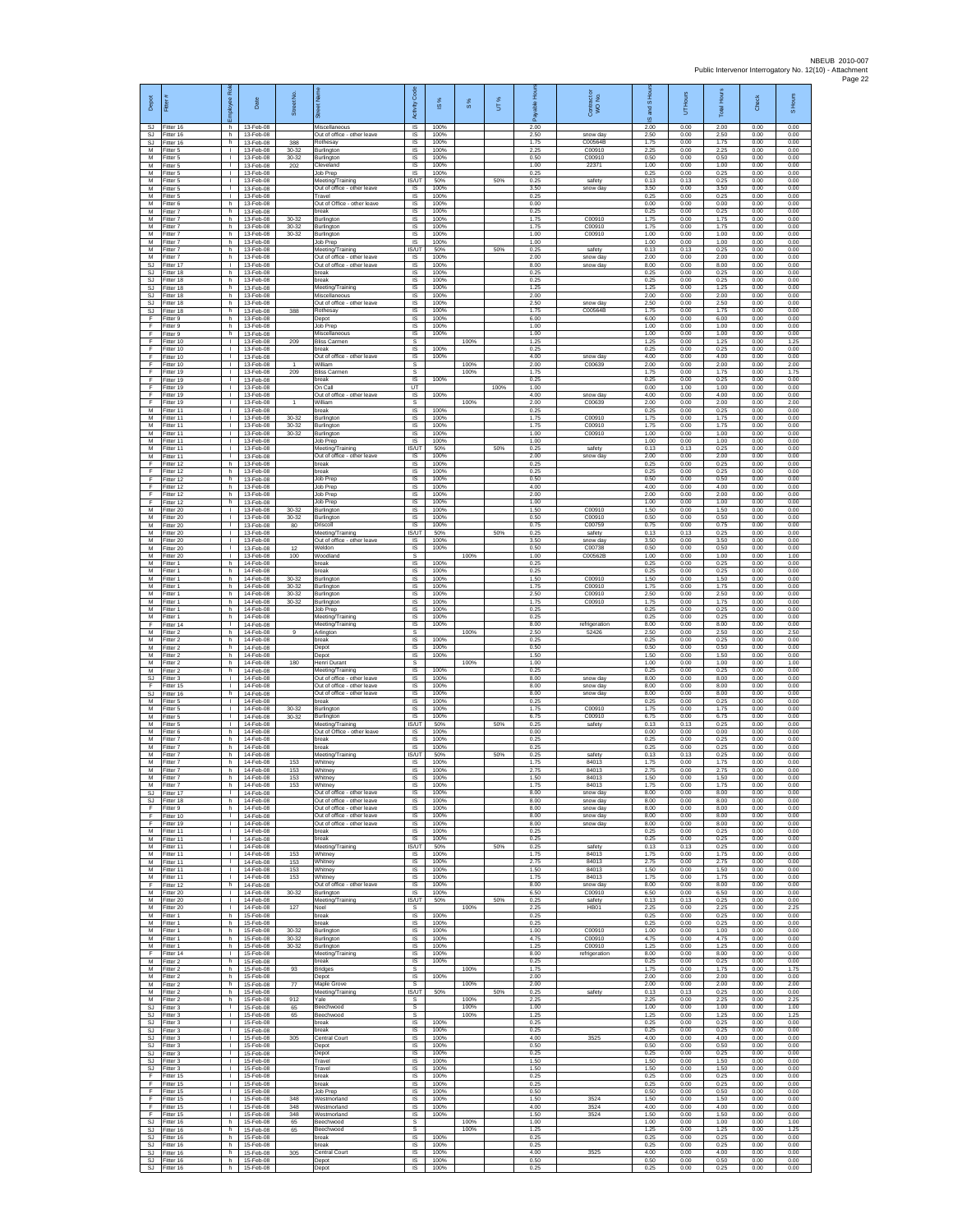| Depot<br>SJ                               | Fitter#<br>Fitter 16                | ployee Rol<br>h.                   | Date<br>15-Feb-08                   | Street No.            | ā<br>Travel                                              | Code<br>Activity<br>$\overline{\mathsf{s}}$ | s,<br>$\overline{\omega}$<br>100% | $\frac{8}{3}$ | UT%  | 휸<br>able<br>ஃ<br>1.50 | Contract or<br>WO No.         | S Hou<br><b>Pole</b><br>ö,<br>1.50 | Hours<br>ŝ<br>0.00   | <b>Total Hours</b><br>1.50 | Check<br>0.00        | S Hours<br>0.00      |
|-------------------------------------------|-------------------------------------|------------------------------------|-------------------------------------|-----------------------|----------------------------------------------------------|---------------------------------------------|-----------------------------------|---------------|------|------------------------|-------------------------------|------------------------------------|----------------------|----------------------------|----------------------|----------------------|
| SJ<br>M                                   | Fitter 16<br>Fitter 5               | h.<br>$\mathbf{I}$                 | 15-Feb-08<br>15-Feb-08              | $30 - 32$             | Travel<br>Burlington                                     | $\sf IS$<br>$\sf IS$                        | 100%<br>100%                      |               |      | 1.50<br>8.25           | C00910                        | 1.50<br>8.25                       | 0.00<br>0.00         | 1.50<br>8.25               | 0.00<br>0.00         | 0.00<br>0.00         |
| M<br>M<br>М                               | Fitter 5<br>Fitter 6<br>fitter 7    | л.<br>h.<br>h                      | 15-Feb-08<br>15-Feb-08<br>15-Feb-08 |                       | Meeting/Training<br>Out of Office - other leave<br>break | IS/UT<br>IS<br>IS                           | 50%<br>100%<br>100%               |               | 50%  | 0.25<br>0.00<br>0.25   | safety                        | 0.13<br>0.00<br>0.25               | 0.13<br>0.00<br>0.00 | 0.25<br>0.00<br>0.25       | 0.00<br>0.00<br>0.00 | 0.00<br>0.00<br>0.00 |
| M<br>M                                    | itter 7<br>Fitter 7                 | h.<br>h.                           | 15-Feb-08<br>15-Feb-08              |                       | break<br>Meeting/Training                                | IS<br><b>IS/UT</b>                          | 100%<br>50%                       |               | 50%  | 0.25<br>0.25           | safety                        | 0.25<br>0.13                       | 0.00<br>0.13         | 0.25<br>0.25               | 0.00<br>0.00         | 0.00<br>0.00         |
| М<br>M                                    | Fitter 7<br>Fitter 7                | h<br>h                             | 15-Feb-08<br>15-Feb-08              | 153<br>153            | Whitney<br>Whitney                                       | IS<br>$\sf IS$                              | 100%<br>100%                      |               |      | 1.75<br>1.75           | 84013<br>84013                | 1.75<br>1.75                       | 0.00<br>0.00         | 1.75<br>1.75               | 0.00<br>0.00         | 0.00<br>0.00         |
| M<br>M<br>SJ                              | Fitter 7<br>Fitter 7<br>Fitter 17   | h.<br>h<br>т.                      | 15-Feb-08<br>15-Feb-08<br>15-Feb-08 | 153<br>153            | Whitney<br><b>Whitney</b><br>break                       | IS<br>IS<br>1S                              | 100%<br>100%<br>100%              |               |      | 2.50<br>1.75<br>0.25   | 84013<br>84013                | 2.50<br>1.75<br>0.25               | 0.00<br>0.00<br>0.00 | 2.50<br>1.75<br>0.25       | 0.00<br>0.00<br>0.00 | 0.00<br>0.00<br>0.00 |
| <b>SJ</b><br>SJ.                          | fitter 17<br>Fitter 17              | $\mathbf{I}$<br>л.                 | 15-Feb-08<br>15-Feb-08              | 58                    | break<br>Elliot                                          | IS<br><b>IS</b>                             | 100%<br>100%                      |               |      | 0.25<br>2.00           | C00822B                       | 0.25<br>2.00                       | 0.00<br>0.00         | 0.25<br>2.00               | 0.00<br>0.00         | 0.00<br>0.00         |
| SJ<br>SJ<br><b>SJ</b>                     | Fitter 17<br>Fitter 17<br>-itter 18 | л.<br>т.<br>h.                     | 15-Feb-08<br>15-Feb-08<br>15-Feb-08 | 58<br>58              | Filint<br>Elliot<br>break                                | IS<br>IS<br>1S                              | 100%<br>100%<br>100%              |               |      | 375<br>2.25<br>0.25    | C00822B<br>C00822B            | 3.75<br>2.25<br>0.25               | 0.00<br>0.00<br>0.00 | 3.75<br>2.25<br>0.25       | 0.00<br>0.00<br>0.00 | 0.00<br>0.00<br>0.00 |
| SJ<br>SJ                                  | Fitter 18<br>Fitter 18              | h.<br>h                            | 15-Feb-08<br>15-Feb-08              | 58                    | break<br>Elliot                                          | IS<br>$\sf IS$                              | 100%<br>100%                      |               |      | 0.25<br>2.00           | C00822B                       | 0.25<br>2.00                       | 0.00<br>0.00         | 0.25<br>2.00               | 0.00<br>0.00         | 0.00<br>0.00         |
| SJ<br><b>SJ</b>                           | fitter 18<br>Fitter 18              | h.<br>h.                           | 15-Feb-08<br>15-Feb-08              | 58<br>58              | <b>Elliot</b><br>Elliot                                  | 1S<br>IS                                    | 100%<br>100%                      |               |      | 3.75<br>2.25           | C00822B<br>C00822B            | 3.75<br>2.25                       | 0.00<br>0.00         | 3.75<br>2.25               | 0.00<br>0.00         | 0.00<br>0.00         |
| F<br>F<br>F                               | Fitter 9<br>Fitter 9<br>Fitter 9    | h<br>h.<br>h                       | 15-Feb-08<br>15-Feb-08<br>15-Feb-08 |                       | break<br>break<br>Job Prep                               | IS<br>1S<br>IS                              | 100%<br>100%<br>100%              |               |      | 0.25<br>0.25<br>0.50   |                               | 0.25<br>0.25<br>0.50               | 0.00<br>0.00<br>0.00 | 0.25<br>0.25<br>0.50       | 0.00<br>0.00<br>0.00 | 0.00<br>0.00<br>0.00 |
| E<br>F                                    | Fitter 9<br>Fitter 9                | h.<br>h.                           | 15-Feb-08<br>15-Feb-08              | 348<br>348            | Westmorland<br>Westmorland                               | <b>IS</b><br>$\sf IS$                       | 100%<br>100%                      |               |      | 1.50<br>4.00           | 3524<br>3524                  | 1.50<br>4.00                       | 0.00<br>0.00         | 1.50<br>4.00               | 0.00<br>0.00         | 0.00<br>0.00         |
| F<br>F<br>F                               | itter 9<br>Fitter 10<br>Fitter 10   | h<br>л.<br>$\mathbf{L}$            | 15-Feb-08<br>15-Feb-08<br>15-Feb-08 | 348                   | Westmorland<br>break<br>break                            | IS<br><b>IS</b><br>IS                       | 100%<br>100%<br>100%              |               |      | 1.50<br>0.25<br>0.25   | 3524                          | 1.50<br>0.25<br>0.25               | 0.00<br>0.00<br>0.00 | 1.50<br>0.25<br>0.25       | 0.00<br>0.00<br>0.00 | 0.00<br>0.00<br>0.00 |
| F<br>F                                    | Fitter 10<br>Fitter 10              | ٠<br>Τ                             | 15-Feb-08<br>15-Feb-08              | 235<br>235            | Restigouche<br>Restigouche                               | IS<br>1S                                    | 100%<br>100%                      |               |      | 2.25<br>4.00           | C00870<br>C00870              | 2.25<br>4.00                       | 0.00<br>0.00         | 2.25<br>4.00               | 0.00<br>0.00         | 0.00<br>0.00         |
| F<br>F                                    | Fitter 10<br>Fitter 19              | л.<br>т.                           | 15-Feb-08<br>15-Feb-08              | 235                   | Restigouche<br>break                                     | IS<br>IS                                    | 100%<br>100%                      |               |      | 1.75<br>0.25           | C00870                        | 1.75<br>0.25                       | 0.00<br>0.00         | 1.75<br>0.25               | 0.00<br>0.00         | 0.00<br>0.00         |
| F<br>F<br>F                               | Fitter 19<br>Fitter 19<br>Fitter 19 | $\mathbf{L}$<br>$\mathbf{I}$<br>т. | 15-Feb-08<br>15-Feb-08<br>15-Feb-08 | 235                   | break<br>On Call<br>Restigouche                          | $\sf IS$<br>UT<br>IS                        | 100%<br>100%                      |               | 100% | 0.25<br>1.00<br>2.25   | C00870                        | 0.25<br>0.00<br>2.25               | 0.00<br>1.00<br>0.00 | 0.25<br>1.00<br>2.25       | 0.00<br>0.00<br>0.00 | 0.00<br>0.00<br>0.00 |
| F<br>F                                    | Fitter 19<br>fitter 19              | т.<br>$\mathbf{I}$                 | 15-Feb-08<br>15-Feb-08              | 235<br>235            | Restigouche<br>Restigouche                               | IS<br>IS                                    | 100%<br>100%                      |               |      | 4.00<br>1.75           | C00870<br>C00870              | 4.00<br>1.75                       | 0.00<br>0.00         | 4.00<br>1.75               | 0.00<br>0.00         | 0.00<br>0.00         |
| M<br>M                                    | Fitter 11<br>Fitter 11              | л.<br>$\mathbf{L}$                 | 15-Feb-08<br>15-Feb-08              |                       | break<br>break                                           | IS<br>IS                                    | 100%<br>100%                      |               |      | 0.25<br>0.25           |                               | 0.25<br>0.25                       | 0.00<br>0.00         | 0.25<br>0.25               | 0.00<br>0.00         | 0.00<br>0.00         |
| М<br>M<br>M                               | Fitter 11<br>Fitter 11<br>Fitter 11 | ٠<br>Τ<br>л.                       | 15-Feb-08<br>15-Feb-08<br>15-Feb-08 | 153<br>153            | Meeting/Training<br>Whitney<br>Whitney                   | IS/UT<br>IS<br>IS                           | 50%<br>100%<br>100%               |               | 50%  | 0.25<br>1.75<br>1.75   | safety<br>84013<br>84013      | 0.13<br>1.75<br>1.75               | 0.13<br>0.00<br>0.00 | 0.25<br>1.75<br>1.75       | 0.00<br>0.00<br>0.00 | 0.00<br>0.00<br>0.00 |
| М<br>M                                    | Fitter 11<br>fitter 11              | т.<br>Τ                            | 15-Feb-08<br>15-Feb-08              | 153<br>153            | Whitney<br>Whitney                                       | $\sf IS$<br>1S                              | 100%<br>100%                      |               |      | 2.50<br>1.75           | 84013<br>84013                | 2.50<br>1.75                       | 0.00<br>0.00         | 2.50<br>1.75               | 0.00<br>0.00         | 0.00<br>0.00         |
| F<br>F                                    | Fitter 12<br>Fitter 12              | h.<br>h                            | 15-Feb-08<br>15-Feb-08              | 65                    | <b>Beechwood</b><br>break                                | s<br>IS                                     | 100%                              | 100%          |      | 2.00<br>0.25<br>0.25   |                               | 2.00<br>0.25                       | 0.00<br>0.00         | 2.00<br>0.25               | 0.00<br>0.00         | 2.00<br>0.00         |
| F<br>F<br>F                               | Fitter 12<br>fitter 12<br>Fitter 12 | h<br>h<br>h.                       | 15-Feb-08<br>15-Feb-08<br>15-Feb-08 | 503<br>503            | break<br>Central Court<br>Central Court                  | IS<br>IS<br>IS                              | 100%<br>100%<br>100%              |               |      | 3.00<br>2.50           | 3525<br>3525                  | 0.25<br>3.00<br>2.50               | 0.00<br>0.00<br>0.00 | 0.25<br>3.00<br>2.50       | 0.00<br>0.00<br>0.00 | 0.00<br>0.00<br>0.00 |
| F<br>М                                    | Fitter 12<br>fitter 20              | h.<br>$\mathbf{I}$                 | 15-Feb-08<br>15-Feb-08              | $30 - 32$             | Job Prep<br>Burlington                                   | $\sf IS$<br>$\sf IS$                        | 100%<br>100%                      |               |      | 0.50<br>8.25           | C00910                        | 0.50<br>8.25                       | 0.00<br>0.00         | 0.50<br>8.25               | 0.00<br>0.00         | 0.00<br>0.00         |
| M<br>F                                    | Fitter 20<br>Fitter 19              | л.<br>$\mathbf{L}$                 | 15-Feb-08<br>16-Feb-08              | 2542                  | Meeting/Training<br>Lincoln                              | IS/UT<br>s                                  | 50%                               | 100%          | 50%  | 0.25<br>3.00           | safety                        | 0.13<br>3.00                       | 0.13<br>0.00         | 0.25<br>3.00               | 0.00<br>0.00         | 0.00<br>3.00         |
| F<br>F<br>F                               | Fitter 19<br>fitter 19<br>Fitter 19 | т.<br>$\mathbf{I}$<br>$\mathbf{L}$ | 16-Feb-08<br>17-Feb-08<br>17-Feb-08 | 349<br>837            | On Call<br>Connaugh<br>George                            | UT<br>s<br>s                                |                                   | 100%<br>100%  | 100% | 1.00<br>2.50<br>2.00   |                               | 0.00<br>2.50<br>2.00               | 1.00<br>0.00<br>0.00 | 1.00<br>2.50<br>2.00       | 0.00<br>0.00<br>0.00 | 0.00<br>2.50<br>2.00 |
| F<br>F                                    | Fitter 19<br>Fitter 19              | т.<br>$\mathbf{L}$                 | 17-Feb-08<br>17-Feb-08              | 128                   | On Call<br>Summerhill                                    | UT<br>s                                     |                                   | 100%          | 100% | 1.00<br>3.00           |                               | 0.00<br>3.00                       | 1.00<br>0.00         | 1.00<br>3.00               | 0.00<br>0.00         | 0.00<br>3.00         |
| M<br>М                                    | fitter 1<br>Fitter 1                | h.<br>h                            | 18-Feb-08<br>18-Feb-08              |                       | break<br>break                                           | IS<br>IS                                    | 100%<br>100%                      |               |      | 0.25<br>0.25           |                               | 0.25<br>0.25                       | 0.00<br>0.00         | 0.25<br>0.25               | 0.00<br>0.00         | 0.00<br>0.00         |
| М<br>M<br>M                               | Fitter 1<br>fitter 1<br>Fitter 1    | h<br>h<br>h                        | 18-Feb-08<br>18-Feb-08<br>18-Feb-08 | 64                    | Job Prep<br>Meeting/Training<br>Tenth                    | 1S<br><b>IS/UT</b><br>IS                    | 100%<br>50%<br>100%               |               | 50%  | 0.50<br>0.25<br>1.25   | safety<br>C00826C             | 0.50<br>0.13<br>1.25               | 0.00<br>0.13<br>0.00 | 0.50<br>0.25<br>1.25       | 0.00<br>0.00<br>0.00 | 0.00<br>0.00<br>0.00 |
| M<br>М                                    | Fitter 1<br>Fitter 1                | h.<br>h                            | 18-Feb-08<br>18-Feb-08              | 64<br>64              | Tenth<br>Tenth                                           | IS<br>IS                                    | 100%<br>100%                      |               |      | 175<br>2.50            | C00826C<br>C00826C            | 175<br>2.50                        | 0.00<br>0.00         | 175<br>2.50                | 0.00<br>0.00         | 0.00<br>0.00         |
| M<br>F                                    | Fitter 1<br>Fitter 14               | h.<br>$\mathbf{L}$                 | 18-Feb-08<br>18-Feb-08              | 64                    | Tenth<br>Meeting/Training                                | 1S<br>IS                                    | 100%<br>100%                      |               |      | 2.00<br>8.00           | C00826C<br>refrigeration      | 2.00<br>8.00                       | 0.00<br>0.00         | 2.00<br>8.00               | 0.00<br>0.00         | 0.00<br>0.00         |
| М<br>M<br>M                               | Fitter 2<br>fitter 2<br>Fitter 2    | h<br>h.<br>h.                      | 18-Feb-08<br>18-Feb-08<br>18-Feb-08 | $\overline{4}$<br>107 | Burns<br>Colby<br>Depot                                  | s<br>s<br>$\overline{\mathsf{s}}$           | 100%                              | 100%<br>100%  |      | 1.75<br>1.50<br>3.00   |                               | 1.75<br>1.50<br>3.00               | 0.00<br>0.00<br>0.00 | 1.75<br>1.50<br>3.00       | 0.00<br>0.00<br>0.00 | 1.75<br>1.50<br>0.00 |
| м<br>M                                    | Fitter 2<br>Fitter 2                | h<br>h                             | 18-Feb-08<br>18-Feb-08              |                       | Meeting/Training<br>Out of Office - other leave          | IS/UT<br>1S                                 | 50%<br>100%                       |               | 50%  | 0.25<br>1.25           | safety                        | 0.13<br>1.25                       | 0.13<br>0.00         | 0.25<br>1.25               | 0.00<br>0.00         | 0.00<br>0.00         |
| M<br>SJ                                   | Fitter 2<br>Fitter 3                | h<br>л.<br>$\mathbf{L}$            | 18-Feb-08<br>18-Feb-08              | 101                   | Miscellaneous<br>Alexandra                               | IS<br><b>IS</b>                             | 100%<br>100%                      |               |      | 0.50<br>3.00           | Carrie<br>20515               | 0.50<br>3.00                       | 0.00<br>0.00         | 0.50<br>3.00               | 0.00<br>0.00         | 0.00<br>0.00         |
| <b>SJ</b><br>SJ<br><b>SJ</b>              | Fitter 3<br>itter 3<br>Fitter 3     | $\mathbf{I}$<br>л.                 | 18-Feb-08<br>18-Feb-08<br>18-Feb-08 | 101<br>65<br>65       | Alexandra<br>Beechwood<br><b>Beechwood</b>               | $\sf IS$<br>s<br>s                          | 100%                              | 100%<br>100%  |      | 1.25<br>1.00<br>1.75   | 20515                         | 1.25<br>1.00<br>1.75               | 0.00<br>0.00<br>0.00 | 1.25<br>1.00<br>1.75       | 0.00<br>0.00<br>0.00 | 0.00<br>1.00<br>1.75 |
| S.I.<br>SJ                                | Fitter 3<br>itter 3                 | $\mathbf{L}$<br>٠                  | 18-Feb-08<br>18-Feb-08              |                       | break<br>break                                           | IS<br>IS                                    | 100%<br>100%                      |               |      | 0.25<br>0.25           |                               | 0.25<br>0.25                       | 0.00<br>0.00         | 0.25<br>0.25               | 0.00<br>0.00         | 0.00<br>0.00         |
| SJ<br>SJ<br>F                             | itter 3<br>Fitter 3<br>itter 15     | т<br>$\mathbf{L}$<br>т.            | 18-Feb-08<br>18-Feb-08<br>18-Feb-08 | 101                   | Travel<br>Travel<br>Alexandra                            | 1S<br>IS<br>IS                              | 100%<br>100%<br>100%              |               |      | 1.50<br>1.50<br>1.50   | 20515                         | 1.50<br>1.50<br>1.50               | 0.00<br>0.00<br>0.00 | 1.50<br>1.50<br>1.50       | 0.00<br>0.00<br>0.00 | 0.00<br>0.00<br>0.00 |
| F<br>F                                    | Fitter 15<br>ltter 15               | $\mathbf{L}$<br>$\mathbf{I}$       | 18-Feb-08<br>18-Feb-08              | 101<br>101            | Alexandra<br>Alexandra                                   | $\sf IS$<br>IS                              | 100%<br>100%                      |               |      | 4.75<br>1.75           | 20515<br>20515                | 4.75<br>1.75                       | 0.00<br>0.00         | 4.75<br>1.75               | 0.00<br>0.00         | 0.00<br>0.00         |
| F<br>F                                    | Fitter 15<br>Fitter 15              | J.<br>٠                            | 18-Feb-08<br>18-Feb-08              |                       | break<br>break                                           | IS<br>IS                                    | 100%<br>100%                      |               |      | 0.25<br>0.25           |                               | 0.25<br>0.25                       | 0.00<br>0.00         | 0.25<br>0.25               | 0.00<br>0.00         | 0.00<br>0.00         |
| F<br><b>SJ</b><br>SJ.                     | fitter 15<br>Fitter 16<br>Fitter 16 | т.<br>h.<br>h                      | 18-Feb-08<br>18-Feb-08<br>18-Feb-08 | 101<br>101            | Job Prep<br>Alexandra<br>Alexandra                       | IS<br><b>IS</b><br>IS                       | 100%<br>100%<br>100%              |               |      | 0.50<br>3.00<br>1 25   | 20515<br>20515                | 0.50<br>3.00<br>1.25               | 0.00<br>0.00<br>0.00 | 0.50<br>3.00<br>1.25       | 0.00<br>0.00<br>0.00 | 0.00<br>0.00<br>0.00 |
| SJ<br>SJ.                                 | Fitter 16<br>Fitter 16              | h<br>h.                            | 18-Feb-08<br>18-Feb-08              | 65<br>65              | Beechwood<br>Beechwood                                   | s<br>s                                      |                                   | 100%<br>100%  |      | 1.00<br>1.75           |                               | 1.00<br>1.75                       | 0.00<br>0.00         | 1.00<br>1.75               | 0.00<br>0.00         | 1.00<br>1.75         |
| <b>SJ</b>                                 | SJ Fitter 16<br>Fitter 16           | h.<br>h.                           | 18-Feb-08<br>18-Feb-08              |                       | break<br>break                                           | IS<br>$\sf IS$                              | 100%<br>100%                      |               |      | 0.25<br>0.25           |                               | 0.25<br>0.25                       | 0.00<br>0.00         | 0.25<br>0.25               | 0.00<br>0.00         | 0.00<br>0.00         |
| SJ<br>SJ<br>м                             | Fitter 16<br>Fitter 16<br>Fitter 5  | h.<br>h.<br>$\mathbb{R}$           | 18-Feb-08<br>18-Feb-08<br>18-Feb-08 |                       | Travel<br>Travel<br>break                                | IS<br><b>IS</b><br>IS                       | 100%<br>100%<br>100%              |               |      | 1.50<br>1.50<br>0.25   |                               | 1.50<br>1.50<br>0.25               | 0.00<br>0.00<br>0.00 | 1.50<br>1.50<br>0.25       | 0.00<br>0.00<br>0.00 | 0.00<br>0.00<br>0.00 |
| М<br>M                                    | Fitter 5<br>Fitter 5                | т.<br>т.                           | 18-Feb-08<br>18-Feb-08              |                       | Job Prep<br>Meeting/Training                             | IS<br><b>IS/UT</b>                          | 100%<br>50%                       |               | 50%  | 0.50<br>0.25           | safety                        | 0.50<br>0.13                       | 0.00<br>0.13         | 0.50<br>0.25               | 0.00<br>0.00         | 0.00<br>0.00         |
| M<br>M                                    | Fitter 5<br>Fitter 5                | л.<br>$\mathbf{L}$                 | 18-Feb-08<br>18-Feb-08              | 64                    | Meeting/Training<br>Tenth                                | - IS<br>$\sf IS$                            | 100%<br>100%                      |               |      | 1.50<br>0.75           | Driving<br>C00826C            | 1.50<br>0.75                       | 0.00<br>0.00         | 1.50<br>0.75               | 0.00<br>0.00         | 0.00<br>0.00         |
| М<br>M<br>M                               | Fitter 5<br>Fitter 5<br>Fitter 5    | $\mathbb{I}$<br>п.<br>$\mathbf{L}$ | 18-Feb-08<br>18-Feb-08<br>18-Feb-08 | 64<br>64<br>64        | Tenth<br>Tenth<br>Tenth                                  | $\sf IS$<br>IS<br>IS                        | 100%<br>100%<br>100%              |               |      | 1.00<br>2.50<br>275    | C00826C<br>C00826C<br>C00826C | 1.00<br>2.50<br>2.75               | 0.00<br>0.00<br>0.00 | 1.00<br>2.50<br>2.75       | 0.00<br>0.00<br>0.00 | 0.00<br>0.00<br>0.00 |
| М<br>M                                    | itter 6<br>itter 6                  | h<br>h.                            | 18-Feb-08<br>18-Feb-08              |                       | break<br>break                                           | IS<br>IS                                    | 100%<br>100%                      |               |      | 0.25<br>0.25           |                               | 0.25<br>0.25                       | 0.00<br>0.00         | 0.25<br>0.25               | 0.00<br>0.00         | 0.00<br>0.00         |
| M<br>М                                    | Fitter 6<br>Fitter 6                | h.<br>h                            | 18-Feb-08<br>18-Feb-08              |                       | Job Prep<br>Meeting/Training                             | <b>IS</b><br><b>IS/UT</b>                   | 100%<br>50%                       |               | 50%  | 0.50<br>0.25           | safety                        | 0.50<br>0.13                       | 0.00<br>0.13         | 0.50<br>0.25               | 0.00<br>0.00         | 0.00<br>0.00         |
| М<br>M<br>М                               | Fitter 6<br>Fitter 6<br>Fitter 6    | h.<br>h.<br>h                      | 18-Feb-08<br>18-Feb-08<br>18-Feb-08 | 64<br>64<br>64        | Tenth<br>Tenth<br>Tenth                                  | $\sf IS$<br><b>IS</b><br>IS                 | 100%<br>100%<br>100%              |               |      | 1.25<br>1.75<br>2.50   | C00826C<br>C00826C<br>C00826C | 1.25<br>1.75<br>2.50               | 0.00<br>0.00<br>0.00 | 1.25<br>1.75<br>2.50       | 0.00<br>0.00<br>0.00 | 0.00<br>0.00<br>0.00 |
| M<br>M                                    | Fitter 6<br>fitter 7                | h.<br>h.                           | 18-Feb-08<br>18-Feb-08              | 64                    | Tenth<br>break                                           | IS<br>IS                                    | 100%<br>100%                      |               |      | 2.00<br>0.25           | C00826C                       | 2.00<br>0.25                       | 0.00<br>0.00         | 2.00<br>0.25               | 0.00<br>0.00         | 0.00<br>0.00         |
| M<br>M<br>М                               | Fitter 7<br>Fitter 7<br>Fitter 7    | h.<br>h.<br>h                      | 18-Feb-08<br>18-Feb-08<br>18-Feb-08 |                       | Job Prep<br>Meeting/Training<br>Meeting/Training         | IS<br>IS<br>IS                              | 100%<br>100%<br>100%              |               |      | 0.50<br>0.25<br>1.50   |                               | 0.50<br>0.25<br>1.50               | 0.00<br>0.00<br>0.00 | 0.50<br>0.25<br>1.50       | 0.00<br>0.00<br>0.00 | 0.00<br>0.00<br>0.00 |
| M<br>м                                    | Fitter 7<br>Fitter 7                | h<br>h                             | 18-Feb-08<br>18-Feb-08              | 64<br>56              | Tenth<br>Tenth                                           | IS<br>IS                                    | 100%<br>100%                      |               |      | 0.75<br>1.00           | C008260<br>C00826B            | 0.75<br>1.00                       | 0.00<br>0.00         | 0.75<br>1.00               | 0.00<br>0.00         | 0.00<br>0.00         |
| м<br>M                                    | Fitter 7<br>Fitter 7                | h<br>h.                            | 18-Feb-08<br>18-Feb-08              | 64<br>64              | Tenth<br>Tenth                                           | IS<br>1S                                    | 100%<br>100%                      |               |      | 2.50<br>2.75           | C00826C<br>C00826C            | 2.50<br>2.75                       | 0.00<br>0.00         | 2.50<br>2.75               | 0.00<br>0.00         | 0.00<br>0.00         |
| <b>SJ</b><br>SJ                           | Fitter 17<br>Fitter 17              | $\mathbf{L}$<br>$\mathbf{L}$<br>т. | 18-Feb-08<br>18-Feb-08              |                       | break<br>break<br>Elliot                                 | <b>IS</b><br>IS<br>1S                       | 100%<br>100%<br>100%              |               |      | 0.25<br>0.25<br>2.00   | C00822B                       | 0.25<br>0.25<br>2.00               | 0.00<br>0.00<br>0.00 | 0.25<br>0.25<br>2.00       | 0.00<br>0.00<br>0.00 | 0.00<br>0.00<br>0.00 |
| $\mathbb{S}\mathbb{J}$<br><b>SJ</b><br>SJ | Fitter 17<br>Fitter 17<br>Fitter 17 | т.<br>п.                           | 18-Feb-08<br>18-Feb-08<br>18-Feb-08 | 58<br>58<br>58        | <b>Elliot</b><br>Elliot                                  | IS<br>IS                                    | 100%<br>100%                      |               |      | 3.75<br>2.25           | C00822B<br>C00822B            | 3.75<br>2.25                       | 0.00<br>0.00         | 3.75<br>2.25               | 0.00<br>0.00         | 0.00<br>0.00         |
| SJ.<br>SJ                                 | Fitter 18<br>litter 18              | h.<br>h                            | 18-Feb-08<br>18-Feb-08              |                       | break<br>break                                           | $\sf IS$<br>IS                              | 100%<br>100%                      |               |      | 0.25<br>0.25           |                               | 0.25<br>0.25                       | 0.00<br>0.00         | 0.25<br>0.25               | 0.00<br>0.00         | 0.00<br>0.00         |
| <b>SJ</b><br>S.I.<br>SJ                   | Fitter 18<br>Fitter 18<br>Fitter 18 | h.<br>h.                           | 18-Feb-08<br>18-Feb-08<br>18-Feb-08 | 58<br>58<br>58        | Elliot<br>Filint<br>Elliot                               | IS<br>IS<br>IS                              | 100%<br>100%<br>100%              |               |      | 2.00<br>3.75<br>2.25   | C00822B<br>C00822B<br>C00822B | 2.00<br>3.75<br>2.25               | 0.00<br>0.00<br>0.00 | 2.00<br>3.75<br>2.25       | 0.00<br>0.00<br>0.00 | 0.00<br>0.00<br>0.00 |
| F<br>F                                    | fitter 9<br>Fitter 9                | h<br>h.<br>h.                      | 18-Feb-08<br>18-Feb-08              | 101<br>101            | Alexandra<br>Alexandra                                   | IS<br>IS                                    | 100%<br>100%                      |               |      | 1.50<br>4.75           | 20515<br>20515                | 1.50<br>4.75                       | 0.00<br>0.00         | 1.50<br>4.75               | 0.00<br>0.00         | 0.00<br>0.00         |
| F<br>F                                    | -itter 9<br>Fitter 9                | h<br>h.                            | 18-Feb-08<br>18-Feb-08              | 101                   | Alexandra<br>break                                       | IS<br>$\sf IS$                              | 100%<br>100%                      |               |      | 1.75<br>0.25           | 20515                         | 1.75<br>0.25                       | 0.00<br>0.00         | 1.75<br>0.25               | 0.00<br>0.00         | 0.00<br>0.00         |
| F<br>F                                    | Fitter 9<br>Fitter 9                | h.<br>h                            | 18-Feb-08<br>18-Feb-08              |                       | break<br>Job Prep                                        | IS<br>IS                                    | 100%<br>100%                      |               |      | 0.25<br>0.50           |                               | 0.25<br>0.50                       | 0.00<br>0.00         | 0.25<br>0.50               | 0.00<br>0.00         | 0.00<br>0.00         |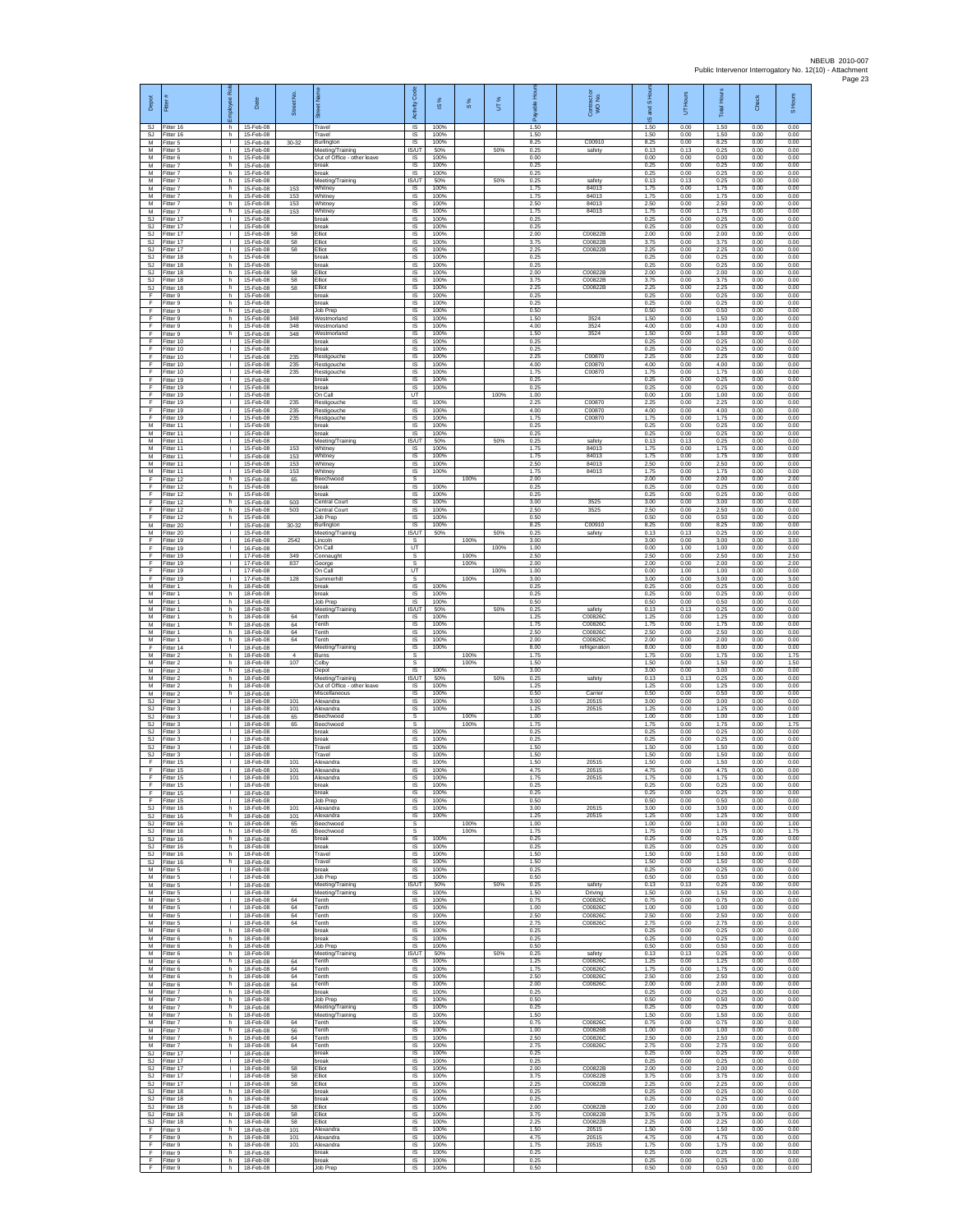| Depot                               | Fitter                              | ē<br>eevolon                                 | Date                                | Street No.        |                                                  | Code<br>Activity                     | 15%                  | $S\%$ | UT%  | ஃ                    | Contract or<br>WO No.         | S Ho<br>g<br>ဖ       | UT Hours             | <b>Total Hours</b>   | Check                | S Hours              |
|-------------------------------------|-------------------------------------|----------------------------------------------|-------------------------------------|-------------------|--------------------------------------------------|--------------------------------------|----------------------|-------|------|----------------------|-------------------------------|----------------------|----------------------|----------------------|----------------------|----------------------|
| F<br>F                              | Fitter 10<br>Fitter 10              | $\mathbf{L}$<br>$\mathbf{I}$                 | 18-Feb-08<br>18-Feb-08              |                   | break<br>oreak                                   | <b>IS</b><br>IS                      | 100%<br>100%         |       |      | 0.25<br>0.25         |                               | 0.25<br>0.25         | 0.00<br>0.00         | 0.25<br>0.25         | 0.00<br>0.00         | 0.00<br>0.00         |
| F<br>F<br>E                         | Fitter 10<br>Fitter 10              | $\mathbb{R}^n$<br>$\mathbf{L}$               | 18-Feb-08<br>18-Feb-08              | 527<br>527<br>527 | Charlotte<br>Charlotte                           | $\sf IS$<br><b>IS</b>                | 100%<br>100%         |       |      | 2.50<br>4.00<br>1.00 | C00913<br>C00913              | 2.50<br>4.00<br>1.00 | 0.00<br>0.00         | 2.50<br>4.00         | 0.00<br>0.00         | 0.00<br>0.00         |
| F<br>F                              | Fitter 10<br>Fitter 19<br>Fitter 19 | т.<br>Τ.<br>т.                               | 18-Feb-08<br>18-Feb-08<br>18-Feb-08 |                   | Charlotte<br>break<br>reak                       | IS<br>1S<br>IS                       | 100%<br>100%<br>100% |       |      | 0.25<br>0.25         | C00913                        | 0.25<br>0.25         | 0.00<br>0.00<br>0.00 | 1.00<br>0.25<br>0.25 | 0.00<br>0.00<br>0.00 | 0.00<br>0.00<br>0.00 |
| E<br>F                              | Fitter 19<br>Fitter 19              | ÷.<br>л.                                     | 18-Feb-08<br>18-Feb-08              | 527<br>527        | Charlotte<br>Charlotte                           | IS<br>IS                             | 100%<br>100%         |       |      | 2.50<br>4.00         | C00913<br>C00913              | 2.50<br>4.00         | 0.00<br>0.00         | 2.50<br>4.00         | 0.00<br>0.00         | 0.00<br>0.00         |
| F<br>F                              | Fitter 19<br>Fitter 19              | $\mathbf{I}$<br>$\mathbb{R}$                 | 18-Feb-08<br>18-Feb-08              | 527               | Charlotte<br>On Call                             | IS<br>UT                             | 100%                 |       | 100% | 1.00<br>1.00         | C00913                        | 1.00<br>0.00         | 0.00<br>1.00         | 1.00<br>1.00         | 0.00<br>0.00         | 0.00<br>0.00         |
| F<br>М<br>M                         | Fitter 19<br>Fitter 11<br>Fitter 11 | $\mathbf{L}$<br>٠<br>т                       | 18-Feb-08<br>18-Feb-08<br>18-Feb-08 | 150               | St. John<br>break<br>Job Prep                    | s<br>IS<br>IS                        | 100%<br>100%         | 100%  |      | 3.00<br>0.25<br>0.50 |                               | 3.00<br>0.25<br>0.50 | 0.00<br>0.00<br>0.00 | 3.00<br>0.25<br>0.50 | 0.00<br>0.00<br>0.00 | 3.00<br>0.00<br>0.00 |
| M<br>М                              | Fitter 11<br>litter 11              | $\mathbf{L}$<br>т.                           | 18-Feb-08<br>18-Feb-08              |                   | Meeting/Training<br>Meeting/Training             | <b>IS/UT</b><br>IS                   | 50%<br>100%          |       | 50%  | 0.25<br>1.50         | safety<br>Driving             | 0.13<br>1.50         | 0.13<br>0.00         | 0.25<br>1.50         | 0.00<br>0.00         | 0.00<br>0.00         |
| M<br>M                              | Fitter 11<br>Fitter 11              | H.<br>$\mathbb{L}$                           | 18-Feb-08<br>18-Feb-08              | 64<br>64          | Tenth<br>Tenth                                   | 1S<br>IS                             | 100%<br>100%         |       |      | 0.75<br>1.00         | C00826C<br>C008260            | 0.75<br>1.00         | 0.00<br>0.00         | 0.75<br>1.00         | 0.00<br>0.00         | 0.00<br>0.00         |
| M<br>М<br>F                         | Fitter 11<br>Fitter 11<br>Fitter 12 | $\mathbf{L}$<br>т.<br>h                      | 18-Feb-08<br>18-Feb-08<br>18-Feb-08 | 64<br>64<br>101   | Tenth<br>Tenth<br>Vexandra                       | IS<br>$\sf IS$<br>IS                 | 100%<br>100%<br>100% |       |      | 2.50<br>2.75<br>2.00 | C008260<br>C008260<br>20515   | 2.50<br>2.75<br>2.00 | 0.00<br>0.00<br>0.00 | 2.50<br>2.75<br>2.00 | 0.00<br>0.00<br>0.00 | 0.00<br>0.00<br>0.00 |
| F<br>F                              | Fitter 12<br>Fitter 12              | h<br>h.                                      | 18-Feb-08<br>18-Feb-08              | 101               | Alexandra<br>break                               | IS<br>IS                             | 100%<br>100%         |       |      | 2.00<br>0.25         | 20515                         | 2.00<br>0.25         | 0.00<br>0.00         | 2.00<br>0.25         | 0.00<br>0.00         | 0.00<br>0.00         |
| F<br>F<br>F                         | Fitter 12<br>Fitter 12              | h<br>h.<br>h.                                | 18-Feb-08<br>18-Feb-08<br>18-Feb-08 | 527               | oreak<br>Charlotte<br>Charlotte                  | IS<br>IS<br><b>IS</b>                | 100%<br>100%<br>100% |       |      | 0.25<br>2.00<br>1.00 | C00913<br>C00913              | 0.25<br>2.00<br>1.00 | 0.00<br>0.00<br>0.00 | 0.25<br>2.00<br>1.00 | 0.00<br>0.00<br>0.00 | 0.00<br>0.00<br>0.00 |
| F<br>M                              | Fitter 12<br>Fitter 12<br>Fitter 20 | h<br>T.                                      | 18-Feb-08<br>18-Feb-08              | 527<br>62         | lob Prep<br>McSweeney                            | $\sf IS$<br>s                        | 100%                 | 100%  |      | 1.00<br>2.00         | HB <sub>05</sub>              | 1.00<br>2.00         | 0.00<br>0.00         | 1.00<br>2.00         | 0.00<br>0.00         | 0.00<br>2.00         |
| M<br>М                              | Fitter 20<br>Fitter 20              | $\mathbf{L}$<br>т.                           | 18-Feb-08<br>18-Feb-08              | 64                | Meeting/Training<br>Tenth                        | <b>IS/UT</b><br>IS                   | 50%<br>100%          |       | 50%  | 0.25<br>3.75         | safety<br>C008260             | 0.13<br>3.75         | 0.13<br>0.00         | 0.25<br>3.75         | 0.00<br>0.00         | 0.00<br>0.00         |
| M<br>М<br>M                         | Fitter 20<br>fitter 1<br>Fitter 1   | т.<br>h<br>h                                 | 18-Feb-08<br>19-Feb-08<br>19-Feb-08 | 64<br>84          | enth<br>reak<br>Driscoll                         | 1S<br>IS<br><b>IS</b>                | 100%<br>100%<br>100% |       |      | 4.50<br>0.25<br>1.75 | C008260<br>C00751             | 4.50<br>0.25<br>1.75 | 0.00<br>0.00<br>0.00 | 4.50<br>0.25<br>1.75 | 0.00<br>0.00<br>0.00 | 0.00<br>0.00<br>0.00 |
| M<br>М                              | -itter 1<br>Fitter 1                | h.<br>h.                                     | 19-Feb-08<br>19-Feb-08              | 84<br>84          | Driscoll<br>Driscoll                             | IS<br>$\sf IS$                       | 100%<br>100%         |       |      | 1.00<br>2.50         | C00751<br>C00751              | 1.00<br>2.50         | 0.00<br>0.00         | 1.00<br>2.50         | 0.00<br>0.00         | 0.00<br>0.00         |
| M<br>M                              | Fitter 1<br>-itter 1                | h<br>h                                       | 19-Feb-08<br>19-Feb-08              | 84                | Driscoll<br>Meeting/Training                     | <b>IS</b><br>IS/UT                   | 100%<br>50%          |       | 50%  | 3.00<br>0.25         | C00751<br>safety              | 3.00<br>0.13         | 0.00<br>0.13         | 3.00<br>0.25         | 0.00<br>0.00         | 0.00<br>0.00         |
| М<br>F<br>M                         | Fitter 1<br>Fitter 14<br>Fitter 2   | h<br>$\mathbf{L}$<br>h                       | 19-Feb-08<br>19-Feb-08<br>19-Feb-08 |                   | Meeting/Training<br>Meeting/Training<br>Depot    | 1S<br>IS<br><b>IS</b>                | 100%<br>100%<br>100% |       |      | 1.00<br>8.00<br>0.50 | Driving<br>refrigeration      | 1.00<br>8.00<br>0.50 | 0.00<br>0.00<br>0.00 | 1.00<br>8.00<br>0.50 | 0.00<br>0.00<br>0.00 | 0.00<br>0.00<br>0.00 |
| М<br>M                              | -itter 2<br>Fitter 2                | h<br>h.                                      | 19-Feb-08<br>19-Feb-08              |                   | Meeting/Training<br>Out of Office - other leave  | IS/UT<br>1S                          | 50%<br>100%          |       | 50%  | 0.25<br>5.25         | safety                        | 0.13<br>5.25         | 0.13<br>0.00         | 0.25<br>5.25         | 0.00<br>0.00         | 0.00<br>0.00         |
| <b>SJ</b><br><b>SJ</b><br>SJ        | Fitter 3<br>Fitter 3<br>Fitter 3    | т.<br>L.<br>$\mathbf{L}$                     | 19-Feb-08<br>19-Feb-08<br>19-Feb-08 |                   | oreak<br>break<br>Depot                          | IS<br>IS<br>IS                       | 100%<br>100%<br>100% |       |      | 0.25<br>0.25<br>0.25 |                               | 0.25<br>0.25<br>0.25 | 0.00<br>0.00<br>0.00 | 0.25<br>0.25<br>0.25 | 0.00<br>0.00<br>0.00 | 0.00<br>0.00<br>0.00 |
| SJ<br><b>SJ</b>                     | fitter 3<br>Fitter 3                | $\mathbf{L}$<br>л.                           | 19-Feb-08<br>19-Feb-08              | 58                | <b>Elliot</b><br>Service                         | IS<br>UT                             | 100%                 |       | 100% | 1.00<br>1.00         | C00822B<br>Reventing          | 1.00<br>0.00         | 0.00<br>1.00         | 1.00<br>1.00         | 0.00<br>0.00         | 0.00<br>0.00         |
| SJ<br>$\mathbb{S}\mathbb{J}$<br>SJ. | Fitter 3<br>Fitter 3                | л.<br>٠<br>$\mathbf{L}$                      | 19-Feb-08<br>19-Feb-08              |                   | Service<br>ravel<br>Travel                       | LIT<br>IS<br>IS                      | 100%<br>100%         |       | 100% | 2.75<br>1.50<br>1.50 | Reventing                     | 0.00<br>1.50<br>1.50 | 2.75<br>0.00<br>0.00 | 2.75<br>1.50<br>1.50 | 0.00<br>0.00<br>0.00 | 0.00<br>0.00<br>0.00 |
| F.<br>F                             | Fitter 3<br>Fitter 15<br>Fitter 15  | $\mathbf{L}$<br>т.                           | 19-Feb-08<br>19-Feb-08<br>19-Feb-08 | 101<br>101        | Alexandra<br>Nexandra                            | IS<br>$\sf IS$                       | 100%<br>100%         |       |      | 1.50<br>4.75         | 20515<br>20515                | 1.50<br>4.75         | 0.00<br>0.00         | 1.50<br>4.75         | 0.00<br>0.00         | 0.00<br>0.00         |
| Ŧ<br>F                              | Fitter 15<br>Fitter 15              | $\mathbf{L}$<br>$\mathbf{L}$                 | 19-Feb-08<br>19-Feb-08              | 101               | Alexandra<br>break                               | $\sf IS$<br><b>IS</b>                | 100%<br>100%         |       |      | 0.75<br>0.25         | 20515                         | 0.75<br>0.25         | 0.00<br>0.00         | 0.75<br>0.25         | 0.00<br>0.00         | 0.00<br>0.00         |
| E<br>F<br><b>SJ</b>                 | Fitter 15<br>Fitter 15<br>fitter 16 | т.<br>H.<br>h                                | 19-Feb-08<br>19-Feb-08<br>19-Feb-08 |                   | reak<br>Job Prep<br>break                        | IS<br>1S<br>IS                       | 100%<br>100%<br>100% |       |      | 0.25<br>0.50<br>0.25 |                               | 0.25<br>0.50<br>0.25 | 0.00<br>0.00<br>0.00 | 0.25<br>0.50<br>0.25 | 0.00<br>0.00<br>0.00 | 0.00<br>0.00<br>0.00 |
| SJ<br>SJ                            | Fitter 16<br>Fitter 16              | h<br>h.                                      | 19-Feb-08<br>19-Feb-08              |                   | break<br>Depot                                   | <b>IS</b><br>IS                      | 100%<br>100%         |       |      | 0.25<br>0.25         |                               | 0.25<br>0.25         | 0.00<br>0.00         | 0.25<br>0.25         | 0.00<br>0.00         | 0.00<br>0.00         |
| SJ<br>SJ.                           | Fitter 16<br>Fitter 16              | h<br>h                                       | 19-Feb-08<br>19-Feb-08<br>19-Feb-08 | 58                | Elliot<br>Service                                | IS<br>UT<br><b>UT</b>                | 100%                 |       | 100% | 1.00<br>1.00<br>2.75 | C00822B<br>Reventing          | 1.00<br>0.00<br>0.00 | 0.00<br>1.00<br>2.75 | 1.00<br>1.00         | 0.00<br>0.00         | 0.00<br>0.00<br>0.00 |
| SJ<br>SJ<br>SJ                      | Fitter 16<br>Fitter 16<br>fitter 16 | h.<br>h<br>h.                                | 19-Feb-08<br>19-Feb-08              |                   | Service<br>Travel<br>Travel                      | IS<br>IS                             | 100%<br>100%         |       | 100% | 1.50<br>1.50         | Reventing                     | 1.50<br>1.50         | 0.00<br>0.00         | 2.75<br>1.50<br>1.50 | 0.00<br>0.00<br>0.00 | 0.00<br>0.00         |
| M<br>М                              | Fitter 5<br>-itter 5                | $\mathbf{L}$<br>т.                           | 19-Feb-08<br>19-Feb-08              |                   | break<br>Meeting/Training                        | IS<br>IS/UT                          | 100%<br>50%          |       | 50%  | 0.25<br>0.25         | safety                        | 0.25<br>0.13         | 0.00<br>0.13         | 0.25<br>0.25         | 0.00<br>0.00         | 0.00<br>0.00         |
| M<br>M<br>M                         | Fitter 5<br>Fitter 5<br>Fitter 5    | H.<br>$\mathbf{L}$<br>$\mathbf{L}$           | 19-Feb-08<br>19-Feb-08<br>19-Feb-08 | 48<br>48<br>48    | Tenth<br>Tenth<br>Tenth                          | IS<br>IS<br>IS                       | 100%<br>100%<br>100% |       |      | 1.75<br>1.75<br>4.50 | C00826A<br>C00826A<br>C00826A | 1.75<br>1.75<br>4.50 | 0.00<br>0.00<br>0.00 | 1.75<br>1.75<br>4.50 | 0.00<br>0.00<br>0.00 | 0.00<br>0.00<br>0.00 |
| М<br>М                              | Fitter 6<br>-itter 6                | h.<br>h                                      | 19-Feb-08<br>19-Feb-08              | 84                | break<br>Oriscol                                 | $\sf IS$<br>IS                       | 100%<br>100%         |       |      | 0.25<br>1.75         | C0075                         | 0.25<br>1.75         | 0.00<br>0.00         | 0.25<br>1.75         | 0.00<br>0.00         | 0.00<br>0.00         |
| M<br>M<br>М                         | Fitter 6<br>Fitter 6<br>Fitter 6    | h<br>h.<br>h                                 | 19-Feb-08<br>19-Feb-08<br>19-Feb-08 | 84<br>84<br>84    | Driscoll<br>Driscoll<br>Driscoll                 | IS<br><b>IS</b><br>IS                | 100%<br>100%<br>100% |       |      | 1.00<br>2.50<br>3.00 | C00751<br>C00751<br>C00751    | 1.00<br>2.50<br>3.00 | 0.00<br>0.00<br>0.00 | 1.00<br>2.50<br>3.00 | 0.00<br>0.00<br>0.00 | 0.00<br>0.00<br>0.00 |
| M<br>M                              | Fitter 6<br>Fitter 6                | h.<br>h.                                     | 19-Feb-08<br>19-Feb-08              |                   | Meeting/Training<br>Meeting/Training             | <b>IS/UT</b><br><b>IS</b>            | 50%<br>100%          |       | 50%  | 0.25<br>1.00         | safety<br>Driving             | 0.13<br>1.00         | 0.13<br>0.00         | 0.25<br>1.00         | 0.00<br>0.00         | 0.00<br>0.00         |
| М<br>M<br>M                         | -itter 7<br>Fitter 7<br>Fitter 7    | h<br>h.<br>h.                                | 19-Feb-08<br>19-Feb-08<br>19-Feb-08 |                   | oreak<br>Job Prep<br>Meeting/Training            | $\sf IS$<br>$\sf IS$<br><b>IS/UT</b> | 100%<br>100%<br>50%  |       | 50%  | 0.25<br>0.50<br>0.25 | safety                        | 0.25<br>0.50<br>0.13 | 0.00<br>0.00<br>0.13 | 0.25<br>0.50<br>0.25 | 0.00<br>0.00<br>0.00 | 0.00<br>0.00<br>0.00 |
| M<br>M                              | Fitter 7<br>Fitter 7                | h<br>h                                       | 19-Feb-08<br>19-Feb-08              | 56                | Meeting/Training<br>Tenth                        | IS<br>IS                             | 100%<br>100%         |       |      | 1.00<br>1.00         | Driving<br>C00826B            | 1.00<br>1.00         | 0.00<br>0.00         | 1.00<br>1.00         | 0.00<br>0.00         | 0.00<br>0.00         |
| M<br>M<br>M                         | itter 7<br>Fitter 7                 | h.<br>h<br>h.                                | 19-Feb-08<br>19-Feb-08              | 56<br>48          | enth<br>Tenth<br>Tenth                           | IS<br>IS<br>IS                       | 100%<br>100%<br>100% |       |      | 1.25<br>2.50<br>1.75 | C00826B<br>C00826A<br>C00826B | 1.25<br>2.50<br>1.75 | 0.00<br>0.00<br>0.00 | 1.25<br>2.50<br>1.75 | 0.00<br>0.00<br>0.00 | 0.00<br>0.00<br>0.00 |
| SJ<br>SJ.                           | Fitter 7<br>Fitter 17<br>Fitter 17  | $\mathbf{I}$<br>$\mathbb{R}$                 | 19-Feb-08<br>19-Feb-08<br>19-Feb-08 | 56                | break<br>reak                                    | $\sf IS$<br><b>IS</b>                | 100%<br>100%         |       |      | 0.25<br>0.25         |                               | 0.25<br>0.25         | 0.00<br>0.00         | 0.25<br>0.25         | 0.00<br>0.00         | 0.00<br>0.00         |
| S.I                                 | Fitter 17<br>SJ Fitter 17           | т.                                           | 19-Feb-08<br>19-Feb-08              | 58<br>58          | Fllint<br>Elliot                                 | <b>IS</b><br>IS                      | 100%<br>100%         |       |      | 2.00<br>2.25         | C00822B<br>C00822B            | 2.00<br>2.25         | 0.00<br>0.00         | 2.00<br>2.25         | 0.00<br>0.00         | 0.00<br>0.00         |
| SJ.<br>SJ.<br>SJ                    | Fitter 17<br>Fitter 18<br>Fitter 18 | т<br>h.<br>h                                 | 19-Feb-08<br>19-Feb-08<br>19-Feb-08 | 58                | Meeting/Training<br>break<br>Elliot              | IS<br><b>IS</b><br>IS                | 100%<br>100%<br>100% |       |      | 3.25<br>0.25<br>2.00 | C00822B                       | 3.25<br>0.25<br>2.00 | 0.00<br>0.00<br>0.00 | 3.25<br>0.25<br>2.00 | 0.00<br>0.00<br>0.00 | 0.00<br>0.00<br>0.00 |
| SJ<br>F                             | Fitter 18<br>Fitter 9               | h.<br>h                                      | 19-Feb-08<br>19-Feb-08              | 58<br>101         | Elliot<br>Alexandra                              | 1S<br>IS                             | 100%<br>100%         |       |      | 2.25<br>1.50         | C00822B<br>20515              | 2.25<br>1.50         | 0.00<br>0.00         | 2.25<br>1.50         | 0.00<br>0.00         | 0.00<br>0.00         |
| F<br>F.<br>F                        | Fitter 9<br>Fitter 9<br>Fitter 9    | h<br>h.<br>h.                                | 19-Feb-08<br>19-Feb-08<br>19-Feb-08 | 101<br>101        | Alexandra<br>Alexandra<br>break                  | IS<br>IS<br>IS                       | 100%<br>100%<br>100% |       |      | 4.75<br>0.75<br>0.25 | 20515<br>20515                | 4.75<br>0.75<br>0.25 | 0.00<br>0.00<br>0.00 | 4.75<br>0.75<br>0.25 | 0.00<br>0.00<br>0.00 | 0.00<br>0.00<br>0.00 |
| F<br>F.                             | Fitter 9<br>Fitter 9                | h.<br>h.                                     | 19-Feb-08<br>19-Feb-08              |                   | break<br>Job Prep                                | <b>IS</b><br><b>IS</b>               | 100%<br>100%         |       |      | 0.25<br>0.50         |                               | 0.25<br>0.50         | 0.00<br>0.00         | 0.25<br>0.50         | 0.00<br>0.00         | 0.00<br>0.00         |
| F<br>F<br>F.                        | Fitter 10<br>Fitter 10<br>Fitter 10 | т.<br>т<br>$\mathbf{I}$                      | 19-Feb-08<br>19-Feb-08<br>19-Feb-08 | 527               | break<br>break<br>Charlotte                      | IS<br>IS<br><b>IS</b>                | 100%<br>100%<br>100% |       |      | 0.25<br>0.25<br>2.75 | C00913                        | 0.25<br>0.25<br>2.75 | 0.00<br>0.00<br>0.00 | 0.25<br>0.25<br>2.75 | 0.00<br>0.00<br>0.00 | 0.00<br>0.00<br>0.00 |
| $\mathsf F$<br>F.                   | Fitter 10<br>Fitter 10              | $\mathbf{L}$<br>$\mathbf{L}$                 | 19-Feb-08<br>19-Feb-08              | 527<br>527        | Charlotte<br>Charlotte                           | $\sf IS$<br>$\sf IS$                 | 100%<br>100%         |       |      | 3.75<br>1.50         | C00913<br>C00913              | 3.75<br>1.50         | 0.00<br>0.00         | 3.75<br>1.50         | 0.00<br>0.00         | 0.00<br>0.00         |
| F<br>F.<br>F                        | Fitter 19<br>Fitter 19<br>Fitter 19 | $\mathbf{L}$<br>т.<br>$\mathbb{L}$           | 19-Feb-08<br>19-Feb-08<br>19-Feb-08 | 527               | break<br>reak<br>Charlotte                       | <b>IS</b><br>IS<br>IS                | 100%<br>100%<br>100% |       |      | 0.25<br>0.25<br>2.75 | C00913                        | 0.25<br>0.25<br>2.75 | 0.00<br>0.00<br>0.00 | 0.25<br>0.25<br>2.75 | 0.00<br>0.00<br>0.00 | 0.00<br>0.00<br>0.00 |
| F<br>F                              | Fitter 19<br>Fitter 19              | $\mathbb{L}$<br>л.                           | 19-Feb-08<br>19-Feb-08              | 527<br>527        | Charlotte<br>Charlotte                           | <b>IS</b><br><b>IS</b>               | 100%<br>100%         |       |      | 3.75<br>1.50         | C00913<br>C00913              | 3.75<br>1.50         | 0.00<br>0.00         | 3.75<br>1.50         | 0.00<br>0.00         | 0.00<br>0.00         |
| F<br>М                              | Fitter 19<br>Fitter 11              | $\mathbf{L}$<br>$\mathbf{L}$                 | 19-Feb-08<br>19-Feb-08              |                   | Out of Office - other leave<br>break             | IS<br>IS                             | 100%<br>100%         |       |      | 4.00<br>0.25         |                               | 4.00<br>0.25         | 0.00<br>0.00         | 4.00<br>0.25         | 0.00<br>0.00         | 0.00<br>0.00         |
| M<br>M<br>M                         | Fitter 11<br>Fitter 11<br>Fitter 11 | $\mathbb{R}$<br>$\mathbf{L}$<br>т.           | 19-Feb-08<br>19-Feb-08<br>19-Feb-08 |                   | Job Prep<br>Meeting/Training<br>Meeting/Training | <b>IS</b><br>IS/UT<br>IS             | 100%<br>50%<br>100%  |       | 50%  | 0.50<br>0.25<br>1.00 | safety<br>Driving             | 0.50<br>0.13<br>1.00 | 0.00<br>0.13<br>0.00 | 0.50<br>0.25<br>1.00 | 0.00<br>0.00<br>0.00 | 0.00<br>0.00<br>0.00 |
| M<br>M                              | Fitter 11<br>Fitter 11              | т<br>$\mathbf{L}$                            | 19-Feb-08<br>19-Feb-08              | 56<br>56          | Tenth<br>Tenth                                   | <b>IS</b><br><b>IS</b>               | 100%<br>100%         |       |      | 1.00<br>1.25         | C00826B<br>C00826B            | 1.00<br>1.25         | 0.00<br>0.00         | 1.00<br>1.25         | 0.00<br>0.00         | 0.00<br>0.00         |
| М<br>М<br>F                         | Fitter 11<br>Fitter 11<br>Fitter 12 | $\mathbf{I}$<br>$\mathbb{L}$<br>h.           | 19-Feb-08<br>19-Feb-08<br>19-Feb-08 | 56<br>64<br>101   | Tenth<br>Tenth<br>Alexandra                      | IS<br>IS<br>IS                       | 100%<br>100%<br>100% |       |      | 2.50<br>1.75<br>2.00 | C00826B<br>C00826C<br>20515   | 2.50<br>1.75<br>2.00 | 0.00<br>0.00<br>0.00 | 2.50<br>1.75<br>2.00 | 0.00<br>0.00<br>0.00 | 0.00<br>0.00<br>0.00 |
| F<br>F.                             | Fitter 12<br>Fitter 12              | h<br>h.                                      | 19-Feb-08<br>19-Feb-08              | 101               | Alexandra<br>break                               | IS<br>IS                             | 100%<br>100%         |       |      | 1.00<br>0.25         | 20515                         | 1.00<br>0.25         | 0.00<br>0.00         | 1.00<br>0.25         | 0.00<br>0.00         | 0.00<br>0.00         |
| F<br>F<br>F.                        | Fitter 12<br>Fitter 12<br>Fitter 12 | h<br>h<br>h.                                 | 19-Feb-08<br>19-Feb-08<br>19-Feb-08 |                   | break<br>Depot<br>lob Prep                       | IS<br><b>IS</b><br><b>IS</b>         | 100%<br>100%<br>100% |       |      | 0.25<br>3.50<br>1.00 |                               | 0.25<br>3.50<br>1.00 | 0.00<br>0.00<br>0.00 | 0.25<br>3.50<br>1.00 | 0.00<br>0.00<br>0.00 | 0.00<br>0.00<br>0.00 |
| М<br>M                              | Fitter 20<br>Fitter 20              | т.<br>т                                      | 19-Feb-08<br>19-Feb-08              | 30-32             | Burlington<br>Depot                              | IS<br><b>IS</b>                      | 100%<br>100%         |       |      | 1.25<br>2.00         | C00910                        | 1.25<br>2.00         | 0.00<br>0.00         | 1.25<br>2.00         | 0.00<br>0.00         | 0.00<br>0.00         |
| М                                   | M Fitter 20<br>Fitter 20            | $\mathbf{L}$<br>т.                           | 19-Feb-08<br>19-Feb-08              | 80<br>297         | Driscoll<br>McLaughlin                           | - IS<br>$\sf IS$                     | 100%<br>100%         |       |      | 0.50<br>0.50         | C00759<br>C00909              | 0.50<br>0.50         | 0.00<br>0.00         | 0.50<br>0.50         | 0.00<br>0.00         | 0.00<br>0.00         |
| M<br>M<br>M                         | Fitter 20<br>Fitter 20<br>Fitter 20 | $\mathbf{L}$<br>$\mathbf{L}$<br>$\mathbb{R}$ | 19-Feb-08<br>19-Feb-08<br>19-Feb-08 | 64<br>48          | Meeting/Training<br>Tenth<br>Tenth               | IS/UT<br>IS.<br>IS                   | 50%<br>100%<br>100%  |       | 50%  | 0.25<br>1.25<br>1.75 | safety<br>C00826C<br>C00826A  | 0.13<br>1.25<br>1.75 | 0.13<br>0.00<br>0.00 | 0.25<br>1.25<br>1.75 | 0.00<br>0.00<br>0.00 | 0.00<br>0.00<br>0.00 |
| M<br>М                              | Fitter 1<br>Fitter 1                | h.<br>h                                      | 20-Feb-08<br>20-Feb-08              |                   | break<br>oreak                                   | IS<br>IS                             | 100%<br>100%         |       |      | 0.25<br>0.25         |                               | 0.25<br>0.25         | 0.00<br>0.00         | 0.25<br>0.25         | 0.00<br>0.00         | 0.00<br>0.00         |
| M<br>M<br>M                         | Fitter 1<br>Fitter 1<br>Fitter 1    | h<br>h.<br>h                                 | 20-Feb-08<br>20-Feb-08<br>20-Feb-08 | 48                | Job Prep<br>Meeting/Training<br>Tenth            | <b>IS</b><br>IS/UT<br>IS             | 100%<br>50%<br>100%  |       | 50%  | 0.50<br>0.25<br>1.25 | safety<br>C00826A             | 0.50<br>0.13<br>1.25 | 0.00<br>0.13<br>0.00 | 0.50<br>0.25<br>1.25 | 0.00<br>0.00<br>0.00 | 0.00<br>0.00<br>0.00 |
| M<br>M                              | Fitter 1<br>Fitter 1                | h                                            | 20-Feb-08<br>h 20-Feb-08            | 48<br>56          | Tenth<br>Tenth                                   | <b>IS</b><br><b>IS</b>               | 100%<br>100%         |       |      | 1.75<br>2.50         | C00826A<br>C00826B            | 1.75<br>2.50         | 0.00<br>0.00         | 1.75<br>2.50         | 0.00<br>0.00         | 0.00<br>0.00         |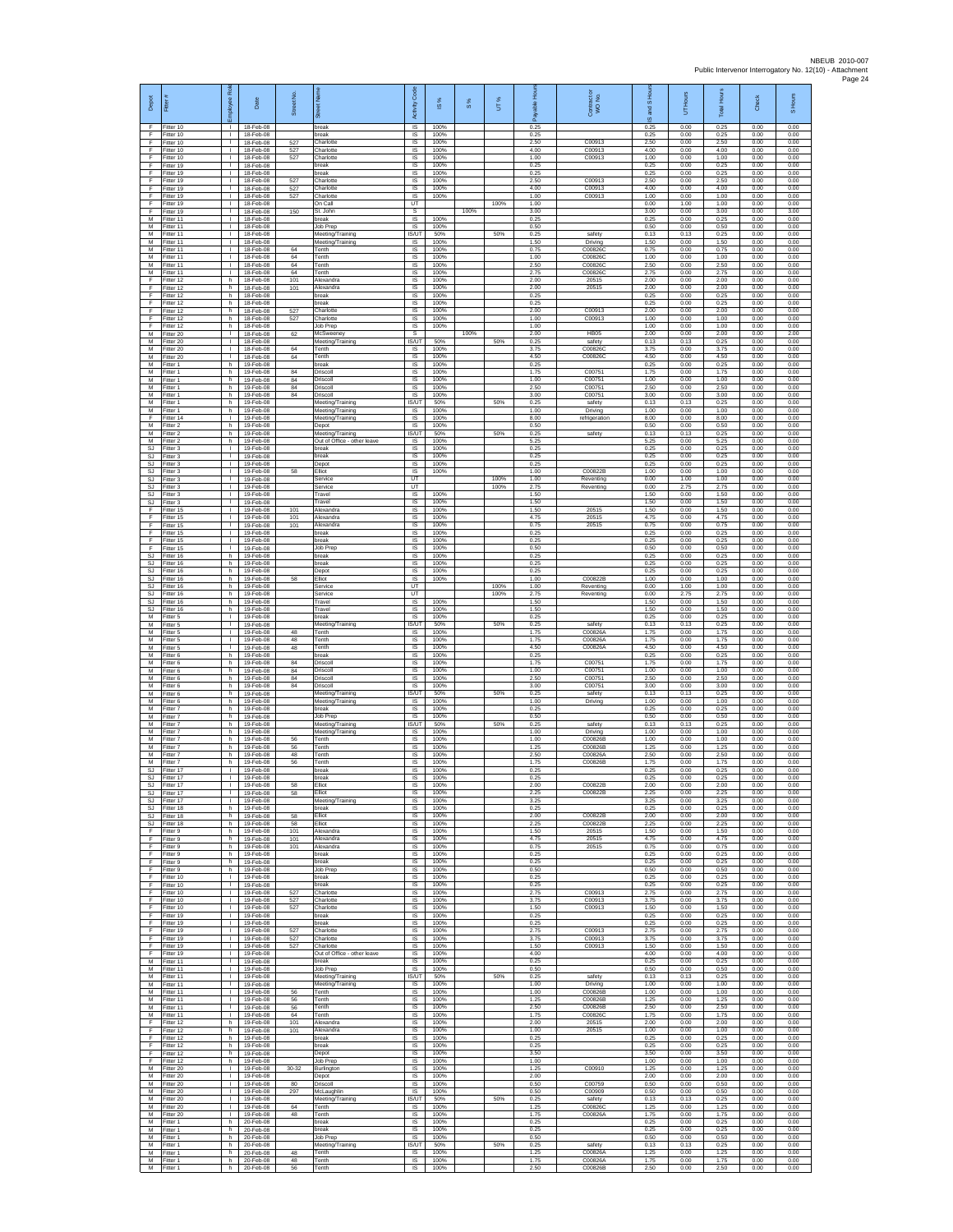| Depot                  | Fiter                               | æ<br>loyee                                     | Date                                  | Street No.        |                                                             | Code<br>Activity                   | IS %                 | 8%                   | UT%  | 휸                    | Contract or<br>WO No.                | and S Hou<br>$\overline{a}$ | UT Hours             | <b>Total Hours</b>   | Check                | S Hours              |
|------------------------|-------------------------------------|------------------------------------------------|---------------------------------------|-------------------|-------------------------------------------------------------|------------------------------------|----------------------|----------------------|------|----------------------|--------------------------------------|-----------------------------|----------------------|----------------------|----------------------|----------------------|
| M<br>F<br>M            | Fitter 1<br>Fitter 14<br>Fitter 2   | h.<br>$\mathbf{L}$<br>h                        | 20-Feb-08<br>20-Feb-08<br>20-Feb-08   | 56                | Tenth<br>Meeting/Training<br>ight Duty                      | $\overline{\mathsf{s}}$<br>IS<br>s | 100%<br>100%         | 100%                 |      | 1.75<br>8.00<br>3.75 | C00826B<br>refrigeration             | 1.75<br>8.00<br>3.75        | 0.00<br>0.00<br>0.00 | 1.75<br>8.00<br>3.75 | 0.00<br>0.00<br>0.00 | 0.00<br>0.00<br>3.75 |
| M<br>M                 | Fitter 2<br>Fitter 2                | h.<br>h.                                       | 20-Feb-08<br>20-Feb-08                |                   | <b>Light Duty</b><br>Meeting/Training                       | s<br><b>IS/UT</b>                  | 50%                  | 100%                 | 50%  | 2.50<br>0.25         | safety                               | 2.50<br>0.13                | 0.00<br>0.13         | 2.50<br>0.25         | 0.00<br>0.00         | 2.50<br>0.00         |
| SJ<br>SJ<br>SJ         | -itter 3<br>Fitter 3<br>Fitter 3    | ٠<br>$\mathbf{L}$<br>$\mathbf{L}$              | 20-Feb-08<br>20-Feb-08<br>20-Feb-08   | 58                | break<br>break<br>Elliot                                    | IS<br>IS<br><b>IS</b>              | 100%<br>100%<br>100% |                      |      | 0.25<br>0.25<br>1.00 | C00822B                              | 0.25<br>0.25<br>1.00        | 0.00<br>0.00<br>0.00 | 0.25<br>0.25<br>1.00 | 0.00<br>0.00<br>0.00 | 0.00<br>0.00<br>0.00 |
| SJ<br>SJ               | -itter 3<br>Fitter 3                | $\mathbf{L}$<br>T.<br>л.                       | 20-Feb-08<br>20-Feb-08                | 266<br>266        | Miscellaneous<br>Waterloo                                   | IS<br>IS<br>IS                     | 100%<br>100%<br>100% |                      |      | 1.00<br>4.00<br>1.50 | C00843A<br>C00843A                   | 1.00<br>4.00<br>1.50        | 0.00<br>0.00<br>0.00 | 1.00<br>4.00<br>1.50 | 0.00<br>0.00<br>0.00 | 0.00<br>0.00<br>0.00 |
| SJ.<br>F<br>Ŧ          | Fitter 3<br>Fitter 15<br>Fitter 15  | T.<br>т.                                       | 20-Feb-08<br>20-Feb-08<br>20-Feb-08   | 101<br>101        | Waterloo<br>Alexandra<br>Alexandra                          | IS<br>IS                           | 100%<br>100%         |                      |      | 1.50<br>3.00         | 20515<br>20515                       | 1.50<br>3.00                | 0.00<br>0.00         | 1.50<br>3.00         | 0.00<br>0.00         | 0.00<br>0.00         |
| Ŧ<br>-F<br>F           | Fitter 15<br>Fitter 15<br>Fitter 15 | ÷.<br>л.<br>л.                                 | 20-Feb-08<br>20-Feb-08<br>20-Feb-08   |                   | oreak<br>break<br>Depot                                     | IS<br>-IS<br>IS                    | 100%<br>100%<br>100% |                      |      | 0.25<br>0.25<br>2.50 |                                      | 0.25<br>0.25<br>2.50        | 0.00<br>0.00<br>0.00 | 0.25<br>0.25<br>2.50 | 0.00<br>0.00<br>0.00 | 0.00<br>0.00<br>0.00 |
| F<br><b>SJ</b>         | Fitter 15<br>Fitter 16              | ٠<br>h                                         | 20-Feb-08<br>20-Feb-08                |                   | Job Prep<br>break                                           | IS<br>IS                           | 100%<br>100%         |                      |      | 0.50<br>0.25         |                                      | 0.50<br>0.25                | 0.00<br>0.00         | 0.50<br>0.25         | 0.00<br>0.00         | 0.00<br>0.00         |
| SJ<br>SJ<br>SJ         | Fitter 16<br>Fitter 16<br>Fitter 16 | h<br>h<br>h.                                   | 20-Feb-08<br>20-Feb-08<br>20-Feb-08   | 58                | break<br>Elliot<br>Miscellaneous                            | IS<br>IS<br>IS                     | 100%<br>100%<br>100% |                      |      | 0.25<br>1.00<br>1.00 | C00822B                              | 0.25<br>1.00<br>1.00        | 0.00<br>0.00<br>0.00 | 0.25<br>1.00<br>1.00 | 0.00<br>0.00<br>0.00 | 0.00<br>0.00<br>0.00 |
| SJ.<br>SJ              | Fitter 16<br>Fitter 16              | h.<br>h.                                       | 20-Feb-08<br>20-Feb-08                | 266<br>266        | Waterloo<br>Waterloo                                        | -IS<br>IS                          | 100%<br>100%         |                      |      | 4.00<br>1.50         | C00843A<br>C00843A                   | 4.00<br>1.50                | 0.00<br>0.00         | 4.00<br>1.50         | 0.00<br>0.00         | 0.00<br>0.00         |
| M<br>M<br>M            | Fitter 5<br>Fitter 5<br>Fitter 5    | H.<br>т.<br>л.                                 | 20-Feb-08<br>20-Feb-08<br>20-Feb-08   | 48                | Job Prep<br>Meeting/Training<br>Tenth                       | IS<br><b>IS/UT</b><br>- IS         | 100%<br>50%<br>100%  |                      | 50%  | 0.25<br>0.25<br>3.50 | safety<br>C00826A                    | 0.25<br>0.13<br>3.50        | 0.00<br>0.13<br>0.00 | 0.25<br>0.25<br>3.50 | 0.00<br>0.00<br>0.00 | 0.00<br>0.00<br>0.00 |
| М<br>М                 | -itter 5<br>Fitter 6                | $\mathbf{L}$<br>h                              | 20-Feb-08<br>20-Feb-08                | 48                | Tenth<br>break                                              | IS<br>$\sf IS$                     | 100%<br>100%         |                      |      | 4.50<br>0.25         | C00826A                              | 4.50<br>0.25                | 0.00<br>0.00         | 4.50<br>0.25         | 0.00<br>0.00         | 0.00<br>0.00         |
| M<br>M<br>M            | Fitter 6<br>Fitter 6<br>-itter 6    | h.<br>h.<br>h                                  | 20-Feb-08<br>20-Feb-08<br>20-Feb-08   |                   | break<br>Job Prep<br>Meeting/Training                       | <b>IS</b><br><b>IS</b><br>IS/UT    | 100%<br>100%<br>50%  |                      | 50%  | 0.25<br>0.50<br>0.25 | safety                               | 0.25<br>0.50<br>0.13        | 0.00<br>0.00<br>0.13 | 0.25<br>0.50<br>0.25 | 0.00<br>0.00<br>0.00 | 0.00<br>0.00<br>0.00 |
| M<br>M                 | Fitter 6<br>Fitter 6                | h<br>h.                                        | 20-Feb-08<br>20-Feb-08                | 48<br>48          | Tenth<br>Tenth                                              | <b>IS</b><br><b>IS</b>             | 100%<br>100%         |                      |      | 1.25<br>1.75         | C00826A<br>C00826A                   | 1.25<br>1.75                | 0.00<br>0.00         | 1.25<br>1.75         | 0.00<br>0.00         | 0.00<br>0.00         |
| ${\sf M}$<br>M<br>M    | itter 6<br>Fitter 6<br>Fitter 7     | h<br>h.<br>h.                                  | 20-Feb-08<br>20-Feb-08<br>20-Feb-08   | 56<br>56          | Tenth<br>Tenth<br>break                                     | IS<br>IS<br>IS                     | 100%<br>100%<br>100% |                      |      | 2.50<br>1.75<br>0.25 | C00826B<br>C00826B                   | 2.50<br>1.75<br>0.25        | 0.00<br>0.00<br>0.00 | 2.50<br>1.75<br>0.25 | 0.00<br>0.00<br>0.00 | 0.00<br>0.00<br>0.00 |
| M<br>M                 | Fitter 7<br>Fitter 7                | h<br>h                                         | 20-Feb-08<br>20-Feb-08                |                   | break<br>Job Prep                                           | IS<br>IS                           | 100%<br>100%         |                      |      | 0.25<br>0.50         |                                      | 0.25<br>0.50                | 0.00<br>0.00         | 0.25<br>0.50         | 0.00<br>0.00         | 0.00<br>0.00         |
| M<br>M<br>M            | itter 7<br>Fitter 7<br>-itter 7     | h<br>h.<br>h.                                  | 20-Feb-08<br>20-Feb-08<br>20-Feb-08   | 48<br>48          | Meeting/Training<br>Tenth<br>Tenth                          | <b>IS/UT</b><br>- IS<br><b>IS</b>  | 50%<br>100%<br>100%  |                      | 50%  | 0.25<br>1.25<br>1.75 | safety<br>C00826A<br>C00826A         | 0.13<br>1.25<br>1.75        | 0.13<br>0.00<br>0.00 | 0.25<br>1.25<br>1.75 | 0.00<br>0.00<br>0.00 | 0.00<br>0.00<br>0.00 |
| M<br>M<br><b>SJ</b>    | Fitter 7<br>Fitter 7                | h<br>h.<br>$\mathbf{L}$                        | 20-Feb-08<br>20-Feb-08<br>20-Feb-08   | 48<br>48          | Tenth<br>Tenth<br>break                                     | IS<br>IS                           | 100%<br>100%         |                      |      | 2.50<br>1.75<br>0.25 | C00826A<br>C00826A                   | 2.50<br>1.75<br>0.25        | 0.00<br>0.00<br>0.00 | 2.50<br>1.75<br>0.25 | 0.00<br>0.00<br>0.00 | 0.00<br>0.00<br>0.00 |
| SJ<br>SJ               | Fitter 17<br>Fitter 17<br>Fitter 17 | τ.<br>$\mathbf{L}$                             | 20-Feb-08<br>20-Feb-08                | 58                | break<br>Elliot                                             | IS<br>IS<br>IS                     | 100%<br>100%<br>100% |                      |      | 0.25<br>2.00         | C00822B                              | 0.25<br>2.00                | 0.00<br>0.00         | 0.25<br>2.00         | 0.00<br>0.00         | 0.00<br>0.00         |
| SJ.<br>SJ<br>SJ        | Fitter 17<br>Fitter 17<br>Fitter 18 | $\mathbf{L}$<br>$\mathbf{L}$<br>h.             | 20-Feb-08<br>20-Feb-08<br>20-Feb-08   | 58<br>58          | Elliot<br>Elliot<br>break                                   | IS<br>IS<br>IS                     | 100%<br>100%<br>100% |                      |      | 3.75<br>2.25<br>0.25 | C00822B<br>C00822B                   | 3.75<br>2.25<br>0.25        | 0.00<br>0.00<br>0.00 | 3.75<br>225<br>0.25  | 0.00<br>0.00<br>0.00 | 0.00<br>0.00<br>0.00 |
| <b>SJ</b><br>SJ        | -itter 18<br>Fitter 18              | h<br>h.                                        | 20-Feb-08<br>20-Feb-08                | 58                | preak<br>Elliot                                             | IS<br>- IS                         | 100%<br>100%         |                      |      | 0.25<br>2.00         | C00822B                              | 0.25<br>2.00                | 0.00<br>0.00         | 0.25<br>2.00         | 0.00<br>0.00         | 0.00<br>0.00         |
| <b>SJ</b><br>SJ<br>-F  | Fitter 18<br>Fitter 18<br>Fitter 9  | h.<br>h<br>h.                                  | 20-Feb-08<br>20-Feb-08<br>20-Feb-08   | 58<br>58<br>101   | Elliot<br><b>Iliot</b><br>Alexandra                         | $\sf IS$<br>$\sf IS$<br>IS         | 100%<br>100%<br>100% |                      |      | 3.75<br>2.25<br>1.50 | C00822B<br>C00822B<br>20515          | 3.75<br>2.25<br>1.50        | 0.00<br>0.00<br>0.00 | 3.75<br>2.25<br>1.50 | 0.00<br>0.00<br>0.00 | 0.00<br>0.00<br>0.00 |
| -F.<br>Ŧ               | Fitter 9<br>-itter 9                | h.<br>h                                        | 20-Feb-08<br>20-Feb-08                | 101               | Alexandra<br>break                                          | IS<br>IS                           | 100%<br>100%         |                      |      | 3.25<br>0.25         | 20515                                | 3.25<br>0.25                | 0.00<br>0.00         | 3.25<br>0.25         | 0.00<br>0.00         | 0.00<br>0.00         |
| Ŧ<br>E<br>$\mathsf F$  | Fitter 9<br>Fitter 9<br>-itter 9    | h<br>h.<br>h                                   | 20-Feb-08<br>20-Feb-08<br>20-Feb-08   |                   | break<br>Job Prep<br>Job Prep                               | IS<br>IS<br>IS                     | 100%<br>100%<br>100% |                      |      | 0.25<br>0.50<br>1.50 |                                      | 0.25<br>0.50<br>1.50        | 0.00<br>0.00<br>0.00 | 0.25<br>0.50<br>1.50 | 0.00<br>0.00<br>0.00 | 0.00<br>0.00<br>0.00 |
| F<br>F                 | Fitter 9<br>Fitter 10               | h.<br>т.                                       | 20-Feb-08<br>20-Feb-08                |                   | Job Prep<br>break                                           | $\sf IS$<br>IS                     | 100%<br>100%         |                      |      | 0.75<br>0.25         |                                      | 0.75<br>0.25                | 0.00<br>0.00         | 0.75<br>0.25         | 0.00<br>0.00         | 0.00<br>0.00         |
| F<br>Ŧ<br>F            | Fitter 10<br>Fitter 10<br>Fitter 10 | T.<br>$\mathbf{I}$<br>÷.                       | 20-Feb-08<br>20-Feb-08<br>20-Feb-08   | 347               | oreak<br>Connaught<br>Depot                                 | IS<br>IS<br>IS                     | 100%<br>100%<br>100% |                      |      | 0.25<br>2.00<br>0.75 | <b>JCC</b>                           | 0.25<br>2.00<br>0.75        | 0.00<br>0.00<br>0.00 | 0.25<br>2.00<br>0.75 | 0.00<br>0.00<br>0.00 | 0.00<br>0.00<br>0.00 |
| -F<br>F                | Fitter 10<br>Fitter 10              | л.<br>л.                                       | 20-Feb-08<br>20-Feb-08                |                   | Depot<br>Depot                                              | - IS<br>IS                         | 100%<br>100%         |                      |      | 2.50<br>1.25         |                                      | 2.50<br>1 25                | 0.00<br>0.00         | 2.50<br>1 25         | 0.00<br>0.00         | 0.00<br>0.00         |
| F<br>F.<br>E           | Fitter 10<br>Fitter 19<br>Fitter 19 | ٠<br>$\mathbf{L}$<br>$\mathbf{L}$              | 20-Feb-08<br>20-Feb-08<br>20-Feb-08   |                   | Miscellaneous<br>break<br>break                             | IS<br>IS<br>IS                     | 100%<br>100%<br>100% |                      |      | 1.00<br>0.25<br>0.25 |                                      | 1.00<br>0.25<br>0.25        | 0.00<br>0.00<br>0.00 | 1.00<br>0.25<br>0.25 | 0.00<br>0.00<br>0.00 | 0.00<br>0.00<br>0.00 |
| F<br>Ŧ                 | Fitter 19<br>Fitter 19              | L.<br>$\mathbf{L}$                             | 20-Feb-08<br>20-Feb-08                | 347               | Connaught<br>Depot                                          | IS<br>IS                           | 100%<br>100%         |                      |      | 2.00<br>0.75         | <b>JCC</b>                           | 2.00<br>0.75                | 0.00<br>0.00         | 2.00<br>0.75         | 0.00<br>0.00         | 0.00<br>0.00         |
| F<br>F<br>F            | Fitter 19<br>Fitter 19<br>Fitter 19 | $\mathbf{L}$<br>$\mathbf{L}$<br>H.             | 20-Feb-08<br>20-Feb-08<br>20-Feb-08   |                   | Depot<br>Depot<br>Miscellaneous                             | - IS<br>IS<br>IS                   | 100%<br>100%<br>100% |                      |      | 2.50<br>1.25<br>1.00 |                                      | 2.50<br>1.25<br>1.00        | 0.00<br>0.00<br>0.00 | 2.50<br>1.25<br>1.00 | 0.00<br>0.00<br>0.00 | 0.00<br>0.00<br>0.00 |
| M<br>M                 | Fitter 11<br>Fitter 11              | т.<br>л.                                       | 20-Feb-08<br>20-Feb-08                |                   | break<br>break                                              | IS<br>- IS                         | 100%<br>100%         |                      |      | 0.25<br>0.25         |                                      | 0.25<br>0.25                | 0.00<br>0.00         | 0.25<br>0.25         | 0.00<br>0.00         | 0.00<br>0.00         |
| М<br>М<br>M            | Fitter 11<br>Fitter 11<br>Fitter 11 | $\mathbf{L}$<br>J.<br>л.                       | 20-Feb-08<br>20-Feb-08<br>20-Feb-08   | 48                | Job Prep<br>Meeting/Training<br>Tenth                       | IS<br>IS/UT<br>- IS                | 100%<br>50%<br>100%  |                      | 50%  | 0.50<br>0.25<br>1.25 | safety<br>C00826A                    | 0.50<br>0.13<br>1.25        | 0.00<br>0.13<br>0.00 | 0.50<br>0.25<br>1.25 | 0.00<br>0.00<br>0.00 | 0.00<br>0.00<br>0.00 |
| M<br>M<br>M            | Fitter 11<br>Fitter 11              | л.<br>J.                                       | 20-Feb-08<br>20-Feb-08                | 48<br>48<br>48    | Tenth<br>Tenth                                              | <b>IS</b><br>IS                    | 100%<br>100%<br>100% |                      |      | 1.75<br>2.50<br>1.75 | C00826A<br>C00826A<br>C00826A        | 1.75<br>2.50                | 0.00<br>0.00<br>0.00 | 1.75<br>2.50         | 0.00<br>0.00         | 0.00<br>0.00<br>0.00 |
| E<br>F                 | Fitter 11<br>Fitter 12<br>Fitter 12 | $\mathbf{L}$<br>h.<br>h                        | 20-Feb-08<br>20-Feb-08<br>20-Feb-08   | 101<br>101        | Tenth<br>Alexandra<br>Alexandra                             | IS<br>- IS<br>IS                   | 100%<br>100%         |                      |      | 2.00<br>2.00         | 20515<br>20515                       | 1.75<br>2.00<br>2.00        | 0.00<br>0.00         | 1.75<br>2.00<br>2.00 | 0.00<br>0.00<br>0.00 | 0.00<br>0.00         |
| F<br>E                 | Fitter 12<br>Fitter 12              | h.<br>h.                                       | 20-Feb-08<br>20-Feb-08                | 101               | Alexandra<br>break                                          | $\sf IS$<br>IS                     | 100%<br>100%         |                      |      | 0.50<br>0.25         | 20515                                | 0.50<br>0.25                | 0.00<br>0.00         | 0.50<br>0.25         | 0.00<br>0.00         | 0.00<br>0.00         |
| E<br>Ŧ<br>F            | Fitter 12<br>Fitter 12<br>Fitter 12 | h<br>h<br>h                                    | 20-Feb-08<br>20-Feb-08<br>20-Feb-08   |                   | break<br>Depot<br>Job Prep                                  | <b>IS</b><br>IS<br><b>IS</b>       | 100%<br>100%<br>100% |                      |      | 0.25<br>2.00<br>1.00 |                                      | 0.25<br>2.00<br>1.00        | 0.00<br>0.00<br>0.00 | 0.25<br>2.00<br>1.00 | 0.00<br>0.00<br>0.00 | 0.00<br>0.00<br>0.00 |
| M<br>M                 | Fitter 20<br>Fitter 20              | л.<br>$\mathbf{L}$<br>т.                       | 20-Feb-08<br>20-Feb-08<br>20-Feb-08   | 293               | Jean Darois<br>Meeting/Training<br>Tenth                    | -S<br>IS/UT<br>IS                  | 50%<br>100%          | 100%                 | 50%  | 2.75<br>0.25<br>1.25 | HB01<br>safety<br>C00826A            | 2.75<br>0.13<br>1.25        | 0.00<br>0.13<br>0.00 | 2.75<br>0.25<br>1.25 | 0.00<br>0.00<br>0.00 | 2.75<br>0.00<br>0.00 |
| M<br>M<br>M            | Fitter 20<br>Fitter 20<br>Fitter 1  | $\mathbf{L}$<br>h                              | 20-Feb-08<br>21-Feb-08                | 48<br>48<br>144   | Tenth<br><b>Birchmount</b>                                  | <b>IS</b><br>IS                    | 100%<br>100%         |                      |      | 4.75<br>2.50         | C00826A<br>C00828                    | 4.75<br>2.50                | 0.00<br>0.00         | 4.75<br>2.50         | 0.00<br>0.00         | 0.00<br>0.00         |
| M<br>M<br>M            | -itter 1<br>Fitter 1<br>Fitter 1    | h.<br>h<br>h.                                  | 21-Feb-08<br>21-Feb-08<br>21-Feb-08   | 144               | Birchmount<br>break<br>break                                | IS<br><b>IS</b><br>- IS            | 100%<br>100%<br>100% |                      |      | 1.75<br>0.25<br>0.25 | C00828                               | 1.75<br>0.25<br>0.25        | 0.00<br>0.00<br>0.00 | 1.75<br>0.25<br>0.25 | 0.00<br>0.00<br>0.00 | 0.00<br>0.00<br>0.00 |
| M<br>M                 | Fitter 1<br>Fitter 1                | h<br>h.                                        | 21-Feb-08<br>21-Feb-08                |                   | Job Prep<br>Meeting/Training                                | IS<br><b>IS/UT</b>                 | 100%<br>50%          |                      | 50%  | 0.25<br>0.25         | safety                               | 0.25<br>0.13                | 0.00<br>0.13         | 0.25<br>0.25         | 0.00<br>0.00         | 0.00<br>0.00         |
| M<br>M<br>F            | Fitter 1<br>Fitter 1<br>Fitter 14   | h.<br>h.<br>$\mathbf{L}$                       | 21-Feb-08<br>21-Feb-08<br>21-Feb-08   | 56<br>56          | Tenth<br>Tenth<br>Meeting/Training                          | <b>IS</b><br>- IS<br>IS            | 100%<br>100%<br>100% |                      |      | 1.50<br>1.75<br>8.00 | C00826E<br>C00826B<br>refrigeration  | 1.50<br>1.75<br>8.00        | 0.00<br>0.00<br>0.00 | 1.50<br>1.75<br>8.00 | 0.00<br>0.00<br>0.00 | 0.00<br>0.00<br>0.00 |
| M<br>M                 | Fitter 2<br>Fitter 2                | h<br>h.                                        | 21-Feb-08<br>21-Feb-08                |                   | break<br>break                                              | IS<br><b>IS</b>                    | 100%<br>100%         |                      |      | 0.25<br>0.25         |                                      | 0.25<br>0.25                | 0.00<br>0.00         | 0.25<br>0.25         | 0.00<br>0.00         | 0.00<br>0.00         |
| M<br>M<br>M            | Fitter 2<br>Fitter 2<br>Fitter 2    | h.<br>h<br>h                                   | 21-Feb-08<br>21-Feb-08<br>21-Feb-08   |                   | <b>Light Duty</b><br><b>Light Duty</b><br><b>Light Duty</b> | s<br>s<br>s                        |                      | 100%<br>100%<br>100% |      | 1.75<br>2.25<br>2.00 |                                      | 1.75<br>2.25<br>2.00        | 0.00<br>0.00<br>0.00 | 1.75<br>2.25<br>2.00 | 0.00<br>0.00<br>0.00 | 1 75<br>2.25<br>2.00 |
| M<br>M                 | Fitter 2<br>Fitter 2                | h.<br>h                                        | 21-Feb-08<br>21-Feb-08                |                   | <b>Light Duty</b><br>Meeting/Training                       | s.<br>IS/UT                        | 50%                  | 100%                 | 50%  | 1.25<br>0.25         | safety                               | 1.25<br>0.13                | 0.00<br>0.13         | 1.25<br>0.25         | 0.00<br>0.00         | 1.25<br>0.00         |
| SJ<br>SJ.<br><b>SJ</b> | Fitter 3<br>Fitter 3<br>Fitter 3    | $\mathbb{R}^n$<br>$\mathbf{L}$<br>$\mathbf{I}$ | $21-Feb-08$<br>21-Feb-08<br>21-Feb-08 |                   | break<br>break<br>Miscellaneous                             | IS<br>- IS<br><b>IS</b>            | 100%<br>100%<br>100% |                      |      | 0.25<br>0.25<br>0.75 | return rental                        | 0.25<br>0.25<br>0.75        | 0.00<br>0.00<br>0.00 | 0.25<br>0.25<br>0.75 | 0.00<br>0.00<br>0.00 | 0.00<br>0.00<br>0.00 |
| SJ<br>SJ               | Fitter 3<br>-itter 3                | H.<br>T.                                       | 21-Feb-08<br>21-Feb-08                | 266               | Miscellaneous<br>Waterloo                                   | UT<br><b>IS</b>                    | 100%                 |                      | 100% | 0.50<br>1.50         | <b>Energy Board</b><br>C00843A       | 0.00<br>1.50                | 0.50<br>0.00         | 0.50<br>1.50         | 0.00<br>0.00         | 0.00<br>0.00         |
| SJ.<br>SJ<br>SJ        | Fitter 3<br>Fitter 3<br>Fitter 3    | т.<br>$\mathbf{L}$<br>$\mathbb{L}$             | 21-Feb-08<br>21-Feb-08<br>21-Feb-08   | 266<br>266<br>266 | Waterloo<br>Waterloo<br>Waterloo                            | <b>IS</b><br><b>IS</b><br>IS       | 100%<br>100%<br>100% |                      |      | 1.25<br>2.75<br>1.75 | C00843A<br>C00843A<br>C00843A        | 1.25<br>2.75<br>1.75        | 0.00<br>0.00<br>0.00 | 1.25<br>2.75<br>1.75 | 0.00<br>0.00<br>0.00 | 0.00<br>0.00<br>0.00 |
| - F<br>F.              | Fitter 15<br>Fitter 15              | $\mathbf{L}$<br>$\mathbf{L}$                   | 21-Feb-08<br>21-Feb-08                |                   | break<br>break                                              | IS<br>IS                           | 100%<br>100%         |                      |      | 0.25<br>0.25         |                                      | 0.25<br>0.25                | 0.00<br>0.00         | 0.25<br>0.25         | 0.00<br>0.00         | 0.00<br>0.00         |
| -F<br>Ŧ<br>F           | Fitter 15<br>Fitter 15<br>Fitter 15 | $\mathbf{L}$<br>$\mathbf{L}$<br>$\mathbf{L}$   | 21-Feb-08<br>21-Feb-08<br>21-Feb-08   |                   | Depot<br>Depot<br>Job Prep                                  | IS<br><b>IS</b><br>- IS            | 100%<br>100%<br>100% |                      |      | 3.75<br>1.75<br>1.00 |                                      | 3.75<br>1.75<br>1.00        | 0.00<br>0.00<br>0.00 | 3.75<br>1.75<br>1.00 | 0.00<br>0.00<br>0.00 | 0.00<br>0.00<br>0.00 |
| F<br>SJ                | Fitter 15<br>Fitter 16              | $\mathbf{L}$<br>h.                             | 21-Feb-08<br>21-Feb-08                | 348               | Westmorland<br>break                                        | s<br>IS                            | 100%                 | 100%                 |      | 1.00<br>0.25         |                                      | 1.00<br>0.25                | 0.00<br>0.00         | 1.00<br>0.25         | 0.00<br>0.00         | 1.00<br>0.00         |
| SJ.<br>SJ.<br>SJ.      | Fitter 16<br>Fitter 16<br>Fitter 16 | h.<br>h.<br>h                                  | 21-Feb-08<br>21-Feb-08<br>21-Feb-08   |                   | break<br>Miscellaneous<br>Miscellaneous                     | <b>IS</b><br><b>IS</b><br>UT       | 100%<br>100%         |                      | 100% | 0.25<br>0.75<br>0.50 | return rental<br><b>Energy Board</b> | 0.25<br>0.75<br>0.00        | 0.00<br>0.00<br>0.50 | 0.25<br>0.75<br>0.50 | 0.00<br>0.00<br>0.00 | 0.00<br>0.00<br>0.00 |
| SJ<br>SJ.              | Fitter 16<br>Fitter 16              | h<br>h.                                        | 21-Feb-08<br>21-Feb-08                | 266<br>266        | Waterloo<br>Waterloo                                        | $\sf IS$<br><b>IS</b>              | 100%<br>100%         |                      |      | 1.50<br>1.25         | C00843A<br>C00843A                   | 1.50<br>1.25                | 0.00<br>0.00         | 1.50<br>1.25         | 0.00<br>0.00         | 0.00<br>0.00         |
| S.I.<br>SJ<br>M        | Fitter 16<br>Fitter 16<br>Fitter 5  | h.<br>h<br>$\mathbf{L}$                        | 21-Feb-08<br>21-Feb-08<br>21-Feb-08   | 266<br>266        | Waterloo<br>Waterloo<br>break                               | <b>IS</b><br>IS<br><b>IS</b>       | 100%<br>100%<br>100% |                      |      | 275<br>1.75<br>0.25  | C00843A<br>C00843A                   | 2.75<br>1.75<br>0.25        | 0.00<br>0.00<br>0.00 | 2.75<br>1.75<br>0.25 | 0.00<br>0.00<br>0.00 | 0.00<br>0.00<br>0.00 |
| M<br>M                 | Fitter 5<br>-itter 5                | $\mathbf{L}$<br>$\mathbf{L}$                   | 21-Feb-08<br>21-Feb-08                |                   | break<br>Meeting/Training                                   | - IS<br>IS/UT                      | 100%<br>50%          |                      | 50%  | 0.25<br>0.25         | safety                               | 0.25<br>0.13                | 0.00<br>0.13         | 0.25<br>0.25         | 0.00<br>0.00         | 0.00<br>0.00         |
| M<br>M<br>M            | Fitter 5<br>Fitter 5<br>Fitter 5    | $\mathbf{L}$<br>$\mathbf{L}$<br>$\mathbf{L}$   | 21-Feb-08<br>21-Feb-08<br>21-Feb-08   | 56<br>56<br>56    | Tenth<br>Tenth<br>Tenth                                     | IS<br><b>IS</b><br>IS              | 100%<br>100%<br>100% |                      |      | 1.75<br>1.75<br>2.50 | C00826B<br>C00826B<br>C00826B        | 1.75<br>1.75<br>2.50        | 0.00<br>0.00<br>0.00 | 1.75<br>1.75<br>2.50 | 0.00<br>0.00<br>0.00 | 0.00<br>0.00<br>0.00 |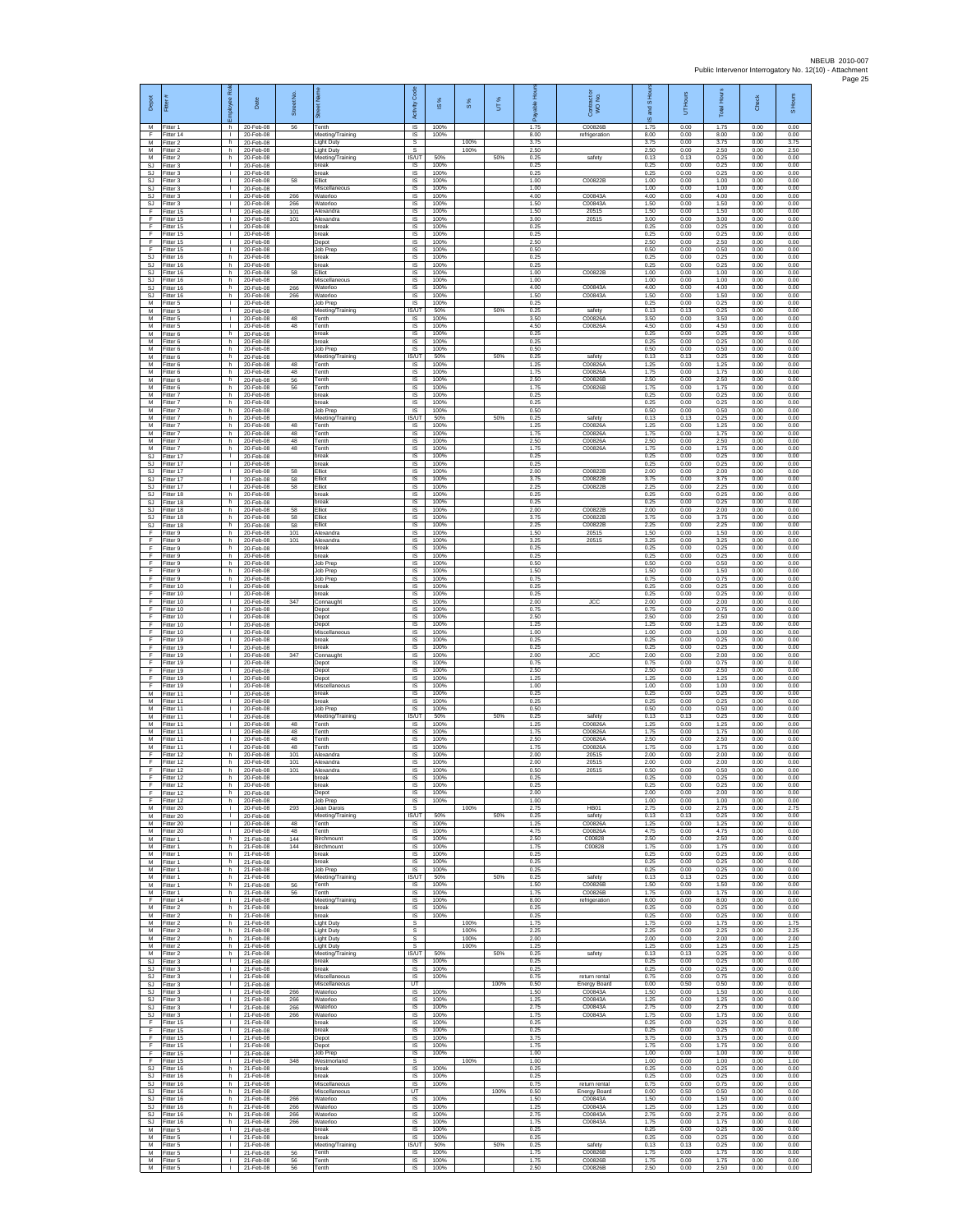| Depot<br>M              | Fitter<br>Fitter 5                  | loyee Rol                                    | Date<br>21-Feb-08                      | Street No.<br>56  | Tenth                                                     | Activity Code<br>IS             | IS %<br>100%         | $\frac{8}{3}$ | UT%          | 1.25                 | Contract or<br>WO No.<br>C00826B | and S Ho<br>$\omega$<br>1.25 | Hours<br>5<br>0.00   | <b>Total Hours</b><br>1.25 | Check<br>0.00        | S Hours<br>0.00      |
|-------------------------|-------------------------------------|----------------------------------------------|----------------------------------------|-------------------|-----------------------------------------------------------|---------------------------------|----------------------|---------------|--------------|----------------------|----------------------------------|------------------------------|----------------------|----------------------------|----------------------|----------------------|
| M<br>M                  | Fitter 6<br>Fitter 6                | h<br>h.                                      | 21-Feb-08<br>21-Feb-08                 | 144<br>144        | Birchmount<br>Birchmount                                  | IS<br>IS                        | 100%<br>100%         |               |              | 2.50<br>1.75         | C00828<br>C00828                 | 2.50<br>1.75                 | 0.00<br>0.00         | 2.50<br>1.75               | 0.00<br>0.00         | 0.00<br>0.00         |
| M<br>M<br>M             | Fitter 6<br>Fitter 6<br>Fitter 6    | h.<br>h.<br>h.                               | 21-Feb-08<br>21-Feb-08<br>21-Feb-08    |                   | break<br>break<br>Job Prep                                | <b>IS</b><br>- IS<br>IS         | 100%<br>100%<br>100% |               |              | 0.25<br>0.25<br>0.25 |                                  | 0.25<br>0.25<br>0.25         | 0.00<br>0.00<br>0.00 | 0.25<br>0.25<br>0.25       | 0.00<br>0.00<br>0.00 | 0.00<br>0.00<br>0.00 |
| M<br>M                  | Fitter 6<br>Fitter 6                | h.<br>h                                      | 21-Feb-08<br>21-Feb-08                 | 56                | Meeting/Training<br>Tenth                                 | <b>IS/UT</b><br><b>IS</b>       | 50%<br>100%          |               | 50%          | 0.25<br>1.50         | safety<br>C00826E                | 0.13<br>1.50                 | 0.13<br>0.00         | 0.25<br>1.50               | 0.00<br>0.00         | 0.00<br>0.00         |
| M<br>M<br>M             | Fitter 6<br>-itter 7<br>Fitter 7    | h.<br>h.<br>h                                | 21-Feb-08<br>21-Feb-08<br>21-Feb-08    | 56                | Tenth<br>break                                            | -IS<br>$\sf IS$<br>$\sf IS$     | 100%<br>100%<br>100% |               |              | 1.75<br>0.25<br>0.25 | C00826B                          | 1.75<br>0.25<br>0.25         | 0.00<br>0.00<br>0.00 | 1.75<br>0.25<br>0.25       | 0.00<br>0.00<br>0.00 | 0.00<br>0.00<br>0.00 |
| M<br>M                  | Fitter 7<br>Fitter 7                | h.<br>h.                                     | 21-Feb-08<br>21-Feb-08                 |                   | break<br>Job Prep<br>Meeting/Training                     | <b>IS</b><br>IS/UT              | 100%<br>50%          |               | 50%          | 0.25<br>0.25         | safety                           | 0.25<br>0.13                 | 0.00<br>0.13         | 0.25<br>0.25               | 0.00<br>0.00         | 0.00<br>0.00         |
| M<br>M                  | -itter 7<br>Fitter 7                | h<br>h.                                      | 21-Feb-08<br>21-Feb-08                 | 56<br>56          | Tenth<br>Tenth                                            | IS<br>IS                        | 100%<br>100%         |               |              | 1.50<br>1.75         | C00826B<br>C00826B               | 1.50<br>1.75                 | 0.00<br>0.00         | 1.50<br>1.75               | 0.00<br>0.00         | 0.00<br>0.00         |
| M<br>${\sf M}$<br>SJ    | Fitter 7<br>itter 7<br>Fitter 17    | h.<br>h.<br>H.                               | 21-Feb-08<br>21-Feb-08<br>21-Feb-08    | 56<br>56          | Tenth<br>Tenth<br>break                                   | -IS<br>IS<br>IS                 | 100%<br>100%<br>100% |               |              | 2.50<br>1.25<br>0.25 | C00826B<br>C00826B               | 2.50<br>1.25<br>0.25         | 0.00<br>0.00<br>0.00 | 2.50<br>1.25<br>0.25       | 0.00<br>0.00<br>0.00 | 0.00<br>0.00<br>0.00 |
| SJ.<br>SJ               | -itter 17<br>Fitter 17              | т.<br>$\mathbf{I}$                           | 21-Feb-08<br>21-Feb-08                 | 58                | break<br>Elliot                                           | IS<br>IS                        | 100%<br>100%         |               |              | 0.25<br>3.75         | C00822B                          | 0.25<br>3.75                 | 0.00<br>0.00         | 0.25<br>3.75               | 0.00<br>0.00         | 0.00<br>0.00         |
| <b>SJ</b><br>SJ<br>-SJ  | Fitter 17<br>fitter 17<br>Fitter 18 | т.<br>т.<br>h.                               | 21-Feb-08<br>21-Feb-08<br>21-Feb-08    | 58                | Elliot<br>Miscellaneous<br>break                          | IS<br>IS<br>-IS                 | 100%<br>100%<br>100% |               |              | 1.25<br>3.00<br>0.25 | C00822B                          | 1.25<br>3.00<br>0.25         | 0.00<br>0.00<br>0.00 | 1.25<br>3.00<br>0.25       | 0.00<br>0.00<br>0.00 | 0.00<br>0.00<br>0.00 |
| SJ<br>SJ                | Fitter 18<br>Fitter 18              | h.<br>h                                      | 21-Feb-08<br>21-Feb-08                 | 58                | hreak<br>Elliot                                           | <b>IS</b><br>IS                 | 100%<br>100%         |               |              | 0.25<br>4.75         | C00822B                          | 0.25<br>4.75                 | 0.00<br>0.00         | 0.25<br>4.75               | 0.00<br>0.00         | 0.00<br>0.00         |
| SJ.<br>SJ               | Fitter 18<br>Fitter 18              | h.<br>h                                      | 21-Feb-08<br>21-Feb-08                 | 58<br>266         | <b>Iliot</b><br>Waterloo                                  | IS<br>IS                        | 100%<br>100%         |               |              | 1.25<br>2.00         | C00822B<br>C00843A               | 1.25<br>2.00                 | 0.00<br>0.00         | 1.25<br>2.00               | 0.00<br>0.00         | 0.00<br>0.00         |
| F<br>Ŧ<br>F             | -itter 9<br>Fitter 9<br>Fitter 9    | h.<br>h.<br>h.                               | 21-Feb-08<br>21-Feb-08<br>21-Feb-08    |                   | break<br>break<br>Depot                                   | IS<br>IS<br><b>IS</b>           | 100%<br>100%<br>100% |               |              | 0.25<br>0.25<br>3.75 |                                  | 0.25<br>0.25<br>3.75         | 0.00<br>0.00<br>0.00 | 0.25<br>0.25<br>3.75       | 0.00<br>0.00<br>0.00 | 0.00<br>0.00<br>0.00 |
| F<br>Ŧ                  | Fitter 9<br>Fitter 9                | h.<br>h.                                     | 21-Feb-08<br>21-Feb-08                 |                   | Depot<br>Job Prep                                         | IS<br>IS                        | 100%<br>100%         |               |              | 1.75<br>1.00         |                                  | 1.75<br>1.00                 | 0.00<br>0.00         | 1.75<br>1.00               | 0.00<br>0.00         | 0.00<br>0.00         |
| F<br>F<br>F             | Fitter 9<br>Fitter 10<br>Fitter 10  | h<br>т.<br>$\mathbf{L}$                      | 21-Feb-08<br>21-Feb-08<br>21-Feb-08    | 348<br>527        | Westmorland<br>Charlotte<br>Job Prep                      | s<br>IS<br>IS                   | 100%<br>100%         | 100%          |              | 1.00<br>1.00<br>1.50 | C00913                           | 1.00<br>1.00<br>1.50         | 0.00<br>0.00<br>0.00 | 1.00<br>1.00<br>1.50       | 0.00<br>0.00<br>0.00 | 1.00<br>0.00<br>0.00 |
| F<br>F                  | Fitter 10<br>Fitter 10              | T.<br>$\mathbf{L}$                           | 21-Feb-08<br>21-Feb-08                 |                   | Miscellaneous<br>Depot                                    | IS<br><b>IS</b>                 | 100%<br>100%         |               |              | 1.00<br>4.50         |                                  | 1.00<br>4.50                 | 0.00<br>0.00         | 1.00<br>4.50               | 0.00<br>0.00         | 0.00<br>0.00         |
| E<br>M<br>M             | Fitter 19<br>Fitter 11              | л.<br>٠<br>$\mathbf{L}$                      | 21-Feb-08<br>21-Feb-08                 |                   | Meeting/Training<br>break                                 | LIT<br>IS                       | 100%<br>100%         |               | 100%         | 8.00<br>0.25         | Service & Inspec                 | 0.00<br>0.25                 | 8.00<br>0.00         | 8.00<br>0.25               | 0.00<br>0.00         | 0.00<br>0.00         |
| M<br>${\sf M}$          | Fitter 11<br>Fitter 11<br>Fitter 11 | $\mathbf{L}$<br>$\mathbf{L}$                 | 21-Feb-08<br>21-Feb-08<br>21-Feb-08    |                   | break<br>Job Prep<br>Meeting/Training                     | IS<br>IS<br>IS                  | 100%<br>100%         |               |              | 0.25<br>0.25<br>0.25 |                                  | 0.25<br>0.25<br>0.25         | 0.00<br>0.00<br>0.00 | 0.25<br>0.25<br>0.25       | 0.00<br>0.00<br>0.00 | 0.00<br>0.00<br>0.00 |
| M<br>M                  | Fitter 11<br>Fitter 11              | $\mathbf{I}$<br>л.                           | 21-Feb-08<br>21-Feb-08                 | 56<br>56          | Tenth<br>Tenth                                            | IS<br>IS                        | 100%<br>100%         |               |              | 1.50<br>1.75         | C00826B<br>C00826B               | 1.50<br>1.75                 | 0.00<br>0.00         | 1.50<br>1.75               | 0.00<br>0.00         | 0.00<br>0.00         |
| M<br>M<br>E             | Fitter 11<br>Fitter 11<br>Fitter 12 | T.<br>т.<br>h                                | 21-Feb-08<br>21-Feb-08<br>21-Feb-08    | 56<br>56          | Tenth<br>Tenth<br>oreak                                   | IS<br>IS<br>IS                  | 100%<br>100%<br>100% |               |              | 2.50<br>1.25<br>0.25 | C00826B<br>C00826B               | 2.50<br>1.25<br>0.25         | 0.00<br>0.00<br>0.00 | 2.50<br>1.25<br>0.25       | 0.00<br>0.00<br>0.00 | 0.00<br>0.00<br>0.00 |
| -F<br>F                 | Fitter 12<br>Fitter 12              | h.<br>h.                                     | 21-Feb-08<br>21-Feb-08                 |                   | break<br>Depot                                            | -IS<br>IS                       | 100%<br>100%         |               |              | 0.25<br>2.50         |                                  | 0.25<br>2.50                 | 0.00<br>0.00         | 0.25<br>2.50               | 0.00<br>0.00         | 0.00<br>0.00         |
| F<br>F<br>E             | Fitter 12<br>Fitter 12<br>Fitter 12 | h<br>h<br>h                                  | 21-Feb-08<br>21-Feb-08<br>21-Feb-08    |                   | Miscellaneous<br>Service<br>Service                       | IS<br>UT<br><b>LIT</b>          | 100%                 |               | 100%<br>100% | 2.00<br>1.00<br>1.00 | clean<br>Reventing<br>Reventing  | 2.00<br>0.00<br>0.00         | 0.00<br>1.00<br>1.00 | 2.00<br>1.00<br>1.00       | 0.00<br>0.00<br>0.00 | 0.00<br>0.00<br>0.00 |
| F<br>M                  | ltter 12<br>Fitter 20               | h.<br>$\mathbf{L}$                           | 21-Feb-08<br>21-Feb-08                 |                   | Service<br>Depot                                          | UT<br>IS                        | 100%                 |               | 100%         | 1.00<br>5.50         | Reventing                        | 0.00<br>5.50                 | 1.00<br>0.00         | 1.00<br>5.50               | 0.00<br>0.00         | 0.00<br>0.00         |
| M<br>M                  | Fitter 20<br>Fitter 20              | $\mathbf{L}$<br>$\mathbf{L}$                 | 21-Feb-08<br>21-Feb-08                 |                   | Meeting/Training<br>Meeting/Training                      | IS/UT<br>IS/UT                  | 50%<br>50%           |               | 50%<br>50%   | 0.25<br>1.75         | safety<br>safety                 | 0.13<br>0.88                 | 0.13<br>0.88         | 0.25<br>1.75               | 0.00<br>0.00         | 0.00<br>0.00         |
| M<br>M<br>M             | Fitter 1<br>Fitter 1<br>Fitter 1    | h.<br>h<br>h.                                | 22-Feb-08<br>22-Feb-08<br>22-Feb-08    | 144<br>144<br>144 | Birchmount<br>Birchmount<br>Birchmount                    | IS<br>IS<br>- IS                | 100%<br>100%<br>100% |               |              | 1.50<br>1.75<br>2.50 | C00828<br>C00828<br>C00828       | 1.50<br>1.75<br>2.50         | 0.00<br>0.00<br>0.00 | 1.50<br>1.75<br>2.50       | 0.00<br>0.00<br>0.00 | 0.00<br>0.00<br>0.00 |
| M<br>M                  | -itter 1<br>Fitter 1                | h.<br>h                                      | 22-Feb-08<br>22-Feb-08                 | 144               | Birchmount<br>break                                       | $\sf IS$<br>$\sf IS$            | 100%<br>100%         |               |              | 1.25<br>0.25         | C00828                           | 1.25<br>0.25                 | 0.00<br>0.00         | 1.25<br>0.25               | 0.00<br>0.00         | 0.00<br>0.00         |
| M<br>M<br>M             | Fitter 1<br>Fitter 1<br>-itter 1    | h.<br>h.<br>h                                | 22-Feb-08<br>22-Feb-08<br>22-Feb-08    |                   | break<br>Job Prep<br>Meeting/Training                     | <b>IS</b><br><b>IS</b><br>IS/UT | 100%<br>100%<br>50%  |               | 50%          | 0.25<br>0.25<br>0.25 | safety                           | 0.25<br>0.25<br>0.13         | 0.00<br>0.00<br>0.13 | 0.25<br>0.25<br>0.25       | 0.00<br>0.00<br>0.00 | 0.00<br>0.00<br>0.00 |
| Ŧ<br>M                  | fitter 14<br>Fitter 2               | $\mathbf{L}$<br>h.                           | 22-Feb-08<br>22-Feb-08                 |                   | Meeting/Training<br>break                                 | <b>IS</b><br>- IS               | 100%<br>100%         |               |              | 8.00<br>0.25         | refrigeration                    | 8.00<br>0.25                 | 0.00<br>0.00         | 8.00<br>0.25               | 0.00<br>0.00         | 0.00<br>0.00         |
| ${\sf M}$<br>M          | itter 2<br>Fitter 2                 | h.<br>h.                                     | 22-Feb-08<br>22-Feb-08                 |                   | Light Duty<br><b>Light Duty</b>                           | s<br>s                          |                      | 100%<br>100%  |              | 1.25<br>2.00         |                                  | 1.25<br>2.00                 | 0.00<br>0.00         | 1.25<br>2.00               | 0.00<br>0.00         | 1.25<br>2.00         |
| M<br>M<br>M             | Fitter 2<br>Fitter 2<br>Fitter 2    | h.<br>h<br>h                                 | 22-Feb-08<br>22-Feb-08<br>22-Feb-08    |                   | <b>Light Dutv</b><br>Meeting/Training<br>Meeting/Training | s<br>IS<br>IS                   | 100%<br>100%         | 100%          |              | 1.25<br>0.25<br>1.00 | Driving                          | 1.25<br>0.25<br>1.00         | 0.00<br>0.00<br>0.00 | 1.25<br>0.25<br>1.00       | 0.00<br>0.00<br>0.00 | 1.25<br>0.00<br>0.00 |
| SJ<br>-SJ               | fitter 3<br>Fitter 3                | т.<br>т.                                     | 22-Feb-08<br>22-Feb-08                 |                   | oreak<br>break                                            | IS<br>- IS                      | 100%<br>100%         |               |              | 0.25<br>0.25         |                                  | 0.25<br>0.25                 | 0.00<br>0.00         | 0.25<br>0.25               | 0.00<br>0.00         | 0.00<br>0.00         |
| SJ<br>SJ<br>SJ.         | -itter 3<br>Fitter 3<br>Fitter 3    | $\mathbf{L}$<br>٠<br>$\mathbf{L}$            | 22-Feb-08<br>22-Feb-08<br>22-Feb-08    | 266<br>266<br>266 | Waterloo<br>Waterloo<br>Waterloo                          | <b>IS</b><br>IS<br>IS           | 100%<br>100%<br>100% |               |              | 2.00<br>4.75<br>1.75 | C00843A<br>C00843A<br>C00843A    | 2.00<br>4.75<br>1.75         | 0.00<br>0.00<br>0.00 | 2.00<br>4.75<br>1.75       | 0.00<br>0.00<br>0.00 | 0.00<br>0.00<br>0.00 |
| F<br>F                  | Fitter 15<br>Fitter 15              | $\mathbf{L}$<br>τ.                           | 22-Feb-08<br>22-Feb-08                 | 44<br>44          | Alex<br>Alex                                              | s<br>s                          |                      | 100%<br>100%  |              | 1.00<br>1.75         |                                  | 1.00<br>1.75                 | 0.00<br>0.00         | 1.00<br>1.75               | 0.00<br>0.00         | 1.00<br>1.75         |
| Ŧ<br>F<br>-F.           | Fitter 15<br>Fitter 15<br>Fitter 15 | $\mathbf{L}$<br>$\mathbf{L}$<br>$\mathbf{L}$ | 22-Feb-08<br>22-Feb-08<br>22-Feb-08    |                   | break<br>Job Prep                                         | <b>IS</b><br>IS<br>IS           | 100%<br>100%<br>100% |               |              | 0.25<br>1.00<br>4.00 |                                  | 0.25<br>1.00<br>4.00         | 0.00<br>0.00<br>0.00 | 0.25<br>1.00<br>4.00       | 0.00<br>0.00<br>0.00 | 0.00<br>0.00<br>0.00 |
| SJ<br><b>SJ</b>         | Fitter 16<br>Fitter 16              | h.<br>h                                      | 22-Feb-08<br>22-Feb-08                 |                   | Job Prep<br>break<br>reak                                 | IS<br>IS                        | 100%<br>100%         |               |              | 0.25<br>0.25         |                                  | 0.25<br>0.25                 | 0.00<br>0.00         | 0.25<br>0.25               | 0.00<br>0.00         | 0.00<br>0.00         |
| SJ<br>SJ.               | Fitter 16<br>Fitter 16              | h.<br>h.                                     | 22-Feb-08<br>22-Feb-08                 | 266<br>266        | Waterloo<br>Waterloo                                      | - IS<br>IS                      | 100%<br>100%         |               |              | 2.00<br>4.75         | C00843A<br>C00843A               | 2.00<br>4.75                 | 0.00<br>0.00         | 2.00<br>4.75               | 0.00<br>0.00         | 0.00<br>0.00         |
| <b>SJ</b><br>M<br>M     | Fitter 16<br>Fitter 5<br>Fitter 5   | h<br>л.<br>$\mathbf{L}$                      | 22-Feb-08<br>22-Feb-08<br>22-Feb-08    | 266<br>144<br>144 | Waterloo<br><b>Birchmount</b><br>Birchmount               | IS<br><b>IS</b><br>IS           | 100%<br>100%<br>100% |               |              | 1.75<br>1.50<br>1.75 | C00843A<br>C00828<br>C00828      | 1.75<br>1.50<br>1.75         | 0.00<br>0.00<br>0.00 | 1.75<br>1.50<br>1.75       | 0.00<br>0.00<br>0.00 | 0.00<br>0.00<br>0.00 |
| M<br>M                  | -itter 5<br>-itter 5                | ٠<br>т.                                      | 22-Feb-08<br>22-Feb-08                 | 144<br>144        | Birchmount<br>Birchmount                                  | IS<br>IS                        | 100%<br>100%         |               |              | 2.50<br>1.25         | C00828<br>C00828                 | 2.50<br>1.25                 | 0.00<br>0.00         | 2.50<br>1.25               | 0.00<br>0.00         | 0.00<br>0.00         |
| M<br>${\sf M}$<br>M     | Fitter 5<br>-itter 5<br>Fitter 5    | $\mathbf{L}$<br>$\mathbf{L}$<br>Τ.           | 22-Feb-08<br>22-Feb-08<br>22-Feb-08    |                   | break<br>break<br>Job Prep                                | - IS<br>IS<br>IS                | 100%<br>100%<br>100% |               |              | 0.25<br>0.25<br>0.25 |                                  | 0.25<br>0.25<br>0.25         | 0.00<br>0.00<br>0.00 | 0.25<br>0.25<br>0.25       | 0.00<br>0.00<br>0.00 | 0.00<br>0.00<br>0.00 |
| M<br>M                  | Fitter 5<br>Fitter 6                | $\mathbf{L}$<br>h                            | 22-Feb-08<br>22-Feb-08                 | 144               | Meeting/Training<br>Birchmount                            | IS/UT<br>IS                     | 50%<br>100%          |               | 50%          | 0.25<br>1.50         | safety<br>C00828                 | 0.13<br>1.50                 | 0.13<br>0.00         | 0.25<br>1.50               | 0.00<br>0.00         | 0.00<br>0.00         |
| M<br>M<br>M             | Fitter 6<br>Fitter 6<br>Fitter 6    | h.<br>h<br>h.                                | 22-Feb-08<br>22-Feb-08<br>22-Feb-08    | 144<br>144<br>144 | Birchmount<br>Birchmount<br><b>Birchmount</b>             | IS<br><b>IS</b><br>- IS         | 100%<br>100%<br>100% |               |              | 1.75<br>2.50<br>1.25 | C00828<br>C00828<br>C00828       | 1.75<br>2.50<br>1.25         | 0.00<br>0.00<br>0.00 | 1.75<br>2.50<br>1.25       | 0.00<br>0.00<br>0.00 | 0.00<br>0.00<br>0.00 |
| M<br>M                  | Fitter 6<br>Fitter 6                | h.<br>h.                                     | 22-Feb-08<br>22-Feb-08                 |                   | break<br>break                                            | <b>IS</b><br>IS                 | 100%<br>100%         |               |              | 0.25<br>0.25         |                                  | 0.25<br>0.25                 | 0.00<br>0.00         | 0.25<br>0.25               | 0.00<br>0.00         | 0.00<br>0.00         |
| M<br>M                  | Fitter 6<br>Fitter 6                | h<br>h.                                      | 22-Feb-08<br>22-Feb-08                 |                   | <b>Job Prep</b><br>Meeting/Training                       | <b>IS</b><br>IS/UT              | 100%<br>50%          |               | 50%          | 0.25<br>0.25         | safety                           | 0.25<br>0.13                 | 0.00<br>0.13         | 0.25<br>0.25               | 0.00<br>0.00         | 0.00<br>0.00         |
| M<br>M<br>M             | Fitter 7<br>Fitter 7<br>Fitter 7    | h.<br>h.<br>h.                               | 22-Feb-08<br>22-Feb-08<br>22-Feb-08    | 144<br>144<br>144 | Birchmount<br>Birchmount<br><b>Birchmount</b>             | IS<br><b>IS</b><br>- IS         | 100%<br>100%<br>100% |               |              | 1.50<br>1.75<br>2.50 | C00828<br>C00828<br>C00828       | 1.50<br>1.75<br>2.50         | 0.00<br>0.00<br>0.00 | 1.50<br>1.75<br>2.50       | 0.00<br>0.00<br>0.00 | 0.00<br>0.00<br>0.00 |
| M<br>M                  | Fitter 7<br>Fitter 7                | h.<br>h.                                     | 22-Feb-08<br>22-Feb-08                 | 144               | Birchmount<br>break                                       | IS<br>IS                        | 100%<br>100%         |               |              | 1.25<br>0.25         | C00828                           | 1.25<br>0.25                 | 0.00<br>0.00         | 1.25<br>0.25               | 0.00<br>0.00         | 0.00<br>0.00         |
| M<br>M<br>M             | Fitter 7<br>Fitter 7<br>Fitter 7    | h.<br>h.<br>h                                | 22-Feb-08<br>22-Feb-08<br>22-Feb-08    |                   | break<br>Job Prep<br>Meeting/Training                     | <b>IS</b><br>- IS<br>IS/UT      | 100%<br>100%<br>50%  |               | 50%          | 0.25<br>0.25<br>0.25 | safety                           | 0.25<br>0.25<br>0.13         | 0.00<br>0.00<br>0.13 | 0.25<br>0.25<br>0.25       | 0.00<br>0.00<br>0.00 | 0.00<br>0.00<br>0.00 |
| SJ<br>-SJ               | Fitter 17<br>Fitter 17              | $\mathbf{L}$<br>$\mathbf{L}$                 | 22-Feb-08<br>22-Feb-08                 |                   | break<br>break                                            | IS<br>- IS                      | 100%<br>100%         |               |              | 0.25<br>0.25         |                                  | 0.25<br>0.25                 | 0.00<br>0.00         | 0.25<br>0.25               | 0.00<br>0.00         | 0.00<br>0.00         |
| S.I.<br>SJ              | Fitter 17<br>Fitter 17              | $\mathbf{L}$<br>т.<br>$\mathbf{L}$           | 22-Feb-08<br>22-Feb-08                 | 266<br>266        | Meeting/Training<br>Waterloo                              | <b>IS</b><br>IS                 | 100%<br>100%<br>100% |               |              | 0.25<br>2.00         | C00843A<br>C00843A               | 0.25<br>2.00                 | 0.00<br>0.00         | 0.25<br>2.00               | 0.00<br>0.00         | 0.00<br>0.00<br>0.00 |
| SJ<br>SJ.<br>SJ         | Fitter 17<br>Fitter 17<br>Fitter 18 | $\mathbf{L}$<br>h.                           | 22-Feb-08<br>22-Feb-08<br>22-Feb-08    | 266               | Waterloo<br>Waterloo<br>break                             | <b>IS</b><br>- IS<br>IS         | 100%<br>100%         |               |              | 3.75<br>2.00<br>0.25 | C00843A                          | 3.75<br>2.00<br>0.25         | 0.00<br>0.00<br>0.00 | 3.75<br>2.00<br>0.25       | 0.00<br>0.00<br>0.00 | 0.00<br>0.00         |
| SJ<br>SJ.               | Fitter 18<br>Fitter 18              | h.<br>h.                                     | 22-Feb-08<br>22-Feb-08                 |                   | break<br>Meeting/Training                                 | IS<br>IS                        | 100%<br>100%         |               |              | 0.25<br>0.25         |                                  | 0.25<br>0.25                 | 0.00<br>0.00         | 0.25<br>0.25               | 0.00<br>0.00         | 0.00<br>0.00         |
| <b>SJ</b><br>SJ<br>SJ   | Fitter 18<br>Fitter 18<br>Fitter 18 | h<br>h.<br>h.                                | 22-Feb-08<br>22-Feb-08<br>22-Feb-08    | 266<br>266<br>266 | Waterloo<br>Waterloo<br>Waterloo                          | IS<br>IS<br><b>IS</b>           | 100%<br>100%<br>100% |               |              | 2.00<br>3.75<br>2.00 | C00843A<br>C00843A<br>C00843A    | 2.00<br>3.75<br>2.00         | 0.00<br>0.00<br>0.00 | 2.00<br>3.75<br>2.00       | 0.00<br>0.00<br>0.00 | 0.00<br>0.00<br>0.00 |
| -F<br>F.                | Fitter 9<br>Fitter 9                | h.<br>h                                      | 22-Feb-08<br>22-Feb-08                 | 44<br>44          | Alex<br>Alex                                              | -S<br>s                         |                      | 100%<br>100%  |              | 1.50<br>1.25         |                                  | 1.50<br>1 25                 | 0.00<br>0.00         | 1.50<br>1 25               | 0.00<br>0.00         | 1.50<br>1 25         |
| $\mathsf F$<br>-F<br>F. | Fitter 9<br>Fitter 9<br>Fitter 9    | h.<br>h.<br>h                                | 22-Feb-08<br>22-Feb-08<br>22-Feb-08    |                   | break<br>break<br>Job Prep                                | IS<br><b>IS</b><br>IS           | 100%<br>100%<br>100% |               |              | 0.25<br>0.25<br>0.50 |                                  | 0.25<br>0.25<br>0.50         | 0.00<br>0.00<br>0.00 | 0.25<br>0.25<br>0.50       | 0.00<br>0.00<br>0.00 | 0.00<br>0.00<br>0.00 |
| -F<br>Ŧ                 | Fitter 9<br>Fitter 9                | h.<br>h.                                     | 22-Feb-08<br>22-Feb-08                 |                   | Job Prep<br><b>Job Prep</b>                               | IS<br><b>IS</b>                 | 100%<br>100%         |               |              | 3.50<br>0.75         |                                  | 3.50<br>0.75                 | 0.00<br>0.00         | 3.50<br>0.75               | 0.00<br>0.00         | 0.00<br>0.00         |
| F<br>F                  | Fitter 10<br>Fitter 10              | i.<br>i.                                     | 22-Feb-08<br>22-Feb-08                 | 594               | break<br>break                                            | - IS<br>IS                      | 100%<br>100%         |               |              | 0.25<br>0.25         |                                  | 0.25<br>0.25                 | 0.00<br>0.00         | 0.25<br>0.25               | 0.00<br>0.00         | 0.00<br>0.00         |
| Ŧ<br>F<br>-F            | Fitter 10<br>Fitter 10<br>Fitter 19 | Ť.<br>j.<br>т.                               | 22-Feb-08<br>22-Feb-08<br>22-Feb-08    |                   | Charlotte<br>Job Prep<br>break                            | s<br>IS<br>- IS                 | 100%<br>100%         | 100%          |              | 4.25<br>2.50<br>0.25 |                                  | 4.25<br>2.50<br>0.25         | 0.00<br>0.00<br>0.00 | 4.25<br>2.50<br>0.25       | 0.00<br>0.00<br>0.00 | 4.25<br>0.00<br>0.00 |
| F.<br>F<br>F            | Fitter 19<br>Fitter 19<br>Fitter 19 | $\mathbf{L}$<br>T.                           | 22-Feb-08<br>22-Feb-08<br>$122-Feb-08$ | 594               | break<br>Charlotte<br>Depot                               | IS<br>s<br>$\mathsf{IS}$        | 100%<br>100%         | 100%          |              | 0.25<br>4.25<br>2.50 |                                  | 0.25<br>4.25<br>2.50         | 0.00<br>0.00<br>0.00 | 0.25<br>4.25<br>2.50       | 0.00<br>0.00<br>0.00 | 0.00<br>4.25<br>0.00 |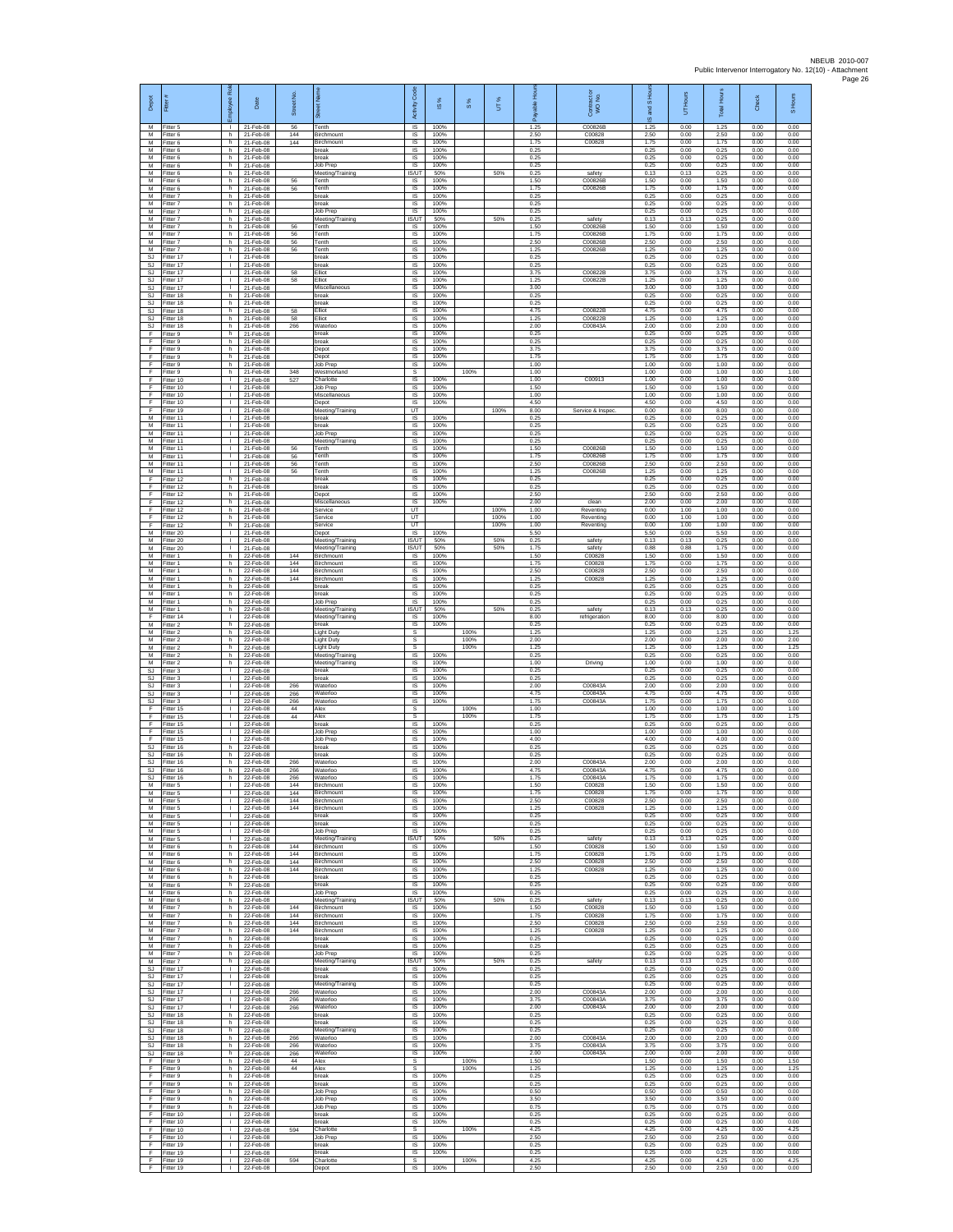| Depot<br>M                                 | Fitter<br>Fitter 11                 | loyee Rol                                    | Date<br>22-Feb-08                   | Street No.<br>144 | Birchmount                                               | Activity Code<br><b>IS</b>     | IS %<br>100%         | $\frac{8}{3}$ | UT% | 1.50                 | Contract or<br>WO No.<br>C00828 | IS <sub>Hot</sub><br>and<br>ဖ<br>1.50 | Hours<br>5<br>0.00   | <b>Total Hours</b><br>1.50 | Check<br>0.00        | S Hours<br>0.00      |
|--------------------------------------------|-------------------------------------|----------------------------------------------|-------------------------------------|-------------------|----------------------------------------------------------|--------------------------------|----------------------|---------------|-----|----------------------|---------------------------------|---------------------------------------|----------------------|----------------------------|----------------------|----------------------|
| M<br>M                                     | Fitter 11<br>Fitter 11              | $\mathbf{L}$<br>$\mathbf{L}$                 | 22-Feb-08<br>22-Feb-08              | 144<br>144        | Birchmount<br>Birchmount                                 | IS<br>IS                       | 100%<br>100%         |               |     | 1.75<br>2.50         | C00828<br>C00828                | 1.75<br>2.50                          | 0.00<br>0.00         | 1.75<br>2.50               | 0.00<br>0.00         | 0.00<br>0.00         |
| M<br>M<br>M                                | Fitter 11<br>Fitter 11<br>Fitter 11 | $\mathbf{L}$<br>$\mathbf{L}$<br>л.           | 22-Feb-08<br>22-Feb-08<br>22-Feb-08 | 144               | Birchmount<br>break<br>break                             | <b>IS</b><br>-IS<br>IS         | 100%<br>100%<br>100% |               |     | 1.25<br>0.25<br>0.25 | C00828                          | 1.25<br>0.25<br>0.25                  | 0.00<br>0.00<br>0.00 | 1.25<br>0.25<br>0.25       | 0.00<br>0.00<br>0.00 | 0.00<br>0.00<br>0.00 |
| M<br>M                                     | Fitter 11<br>Fitter 11              | H.<br>т.                                     | 22-Feb-08<br>22-Feb-08              |                   | Job Prep<br>Meeting/Training                             | IS<br><b>IS/UT</b>             | 100%<br>50%          |               | 50% | 0.25<br>0.25         | safety                          | 0.25<br>0.13                          | 0.00<br>0.13         | 0.25<br>0.25               | 0.00<br>0.00         | 0.00<br>0.00         |
| F<br>F<br>F                                | Fitter 12<br>Fitter 12<br>Fitter 12 | h.<br>h.<br>h                                | 22-Feb-08<br>22-Feb-08<br>22-Feb-08 | 44                | Alex<br>break<br>break                                   | -S<br>$\sf IS$<br>$\sf IS$     | 100%<br>100%         | 100%          |     | 1.00<br>0.25<br>0.25 |                                 | 1.00<br>0.25<br>0.25                  | 0.00<br>0.00<br>0.00 | 1.00<br>0.25<br>0.25       | 0.00<br>0.00<br>0.00 | 1.00<br>0.00<br>0.00 |
| F<br>-F.                                   | Fitter 12<br>Fitter 12              | h.<br>h                                      | 22-Feb-08<br>22-Feb-08              |                   | Depot<br>Depot                                           | <b>IS</b><br><b>IS</b>         | 100%<br>100%         |               |     | 2.00<br>3.00         |                                 | 2.00<br>3.00                          | 0.00<br>0.00         | 2.00<br>3.00               | 0.00<br>0.00         | 0.00<br>0.00         |
| Ŧ<br>Ŧ<br>M                                | Fitter 12<br>Fitter 12<br>Fitter 20 | h<br>h<br>$\mathbf{L}$                       | 22-Feb-08<br>22-Feb-08<br>22-Feb-08 |                   | Job Prep<br>Meeting/Training<br>Out of Office - SDO      | IS<br>IS<br>-IS                | 100%<br>100%<br>100% |               |     | 0.50<br>1.00<br>8.00 | Driving                         | 0.50<br>1.00<br>8.00                  | 0.00<br>0.00<br>0.00 | 0.50<br>1.00<br>8.00       | 0.00<br>0.00<br>0.00 | 0.00<br>0.00<br>0.00 |
| ${\sf M}$<br>M                             | itter 7<br>Fitter 11                | h.<br>H.                                     | 23-Feb-08<br>23-Feb-08              | 80<br>80          | Driscoll<br>Driscoll                                     | IS<br>1S                       | 100%<br>100%         |               |     | 1.00<br>1.00         | C00759<br>C00759                | 1.00<br>1.00                          | 0.00<br>0.00         | 1.00<br>1.00               | 0.00<br>0.00         | 0.00<br>0.00         |
| M<br>M<br>M                                | Fitter 1<br>Fitter 1<br>Fitter 1    | h.<br>h<br>h                                 | 25-Feb-08<br>25-Feb-08<br>25-Feb-08 | 144<br>144<br>144 | Birchmount<br>Birchmount<br>Birchmount                   | IS<br>IS<br>IS                 | 100%<br>100%<br>100% |               |     | 1.75<br>1.75<br>2.50 | C00828<br>C00828<br>C00828      | 1.75<br>1.75<br>2.50                  | 0.00<br>0.00<br>0.00 | 1.75<br>1.75<br>2.50       | 0.00<br>0.00<br>0.00 | 0.00<br>0.00<br>0.00 |
| M<br>M                                     | itter 1<br>Fitter 1                 | h<br>h.                                      | 25-Feb-08<br>25-Feb-08              | 144               | Birchmount<br>break                                      | IS<br>- IS                     | 100%<br>100%         |               |     | 0.75<br>0.25         | C00828                          | 0.75<br>0.25                          | 0.00<br>0.00         | 0.75<br>0.25               | 0.00<br>0.00         | 0.00<br>0.00         |
| M<br>M                                     | -itter 1<br>Fitter 1                | h<br>h<br>$\mathbf{L}$                       | 25-Feb-08<br>25-Feb-08              |                   | break<br>Job Prep                                        | <b>IS</b><br>IS                | 100%<br>100%         |               |     | 0.25<br>0.25         |                                 | 0.25<br>0.25                          | 0.00<br>0.00         | 0.25<br>0.25               | 0.00<br>0.00         | 0.00<br>0.00         |
| F<br>M<br>${\sf M}$                        | Fitter 14<br>Fitter 2<br>-itter 2   | h<br>h.                                      | 25-Feb-08<br>25-Feb-08<br>25-Feb-08 |                   | Meeting/Training<br>break<br>break                       | IS<br>IS<br>IS                 | 100%<br>100%<br>100% |               |     | 8.00<br>0.25<br>0.25 | refrigeration                   | 8.00<br>0.25<br>0.25                  | 0.00<br>0.00<br>0.00 | 8.00<br>0.25<br>0.25       | 0.00<br>0.00<br>0.00 | 0.00<br>0.00<br>0.00 |
| M<br>M                                     | Fitter 2<br>Fitter 2                | h.<br>h.                                     | 25-Feb-08<br>25-Feb-08              |                   | Meeting/Training<br>Meeting/Training                     | IS<br><b>IS</b>                | 100%<br>100%         |               |     | 2.00<br>1.75         | boilers<br>boilers              | 2.00<br>1.75                          | 0.00<br>0.00         | 2.00<br>1.75               | 0.00<br>0.00         | 0.00<br>0.00         |
| M<br>M<br><b>SJ</b>                        | Fitter 2<br>Fitter 2<br>Fitter 3    | h.<br>h.<br>÷.                               | 25-Feb-08<br>25-Feb-08<br>25-Feb-08 |                   | Meeting/Training<br>Meeting/Training<br>preak            | IS<br>IS<br>IS                 | 100%<br>100%<br>100% |               |     | 2.50<br>1.25<br>0.25 | boilers<br>boilers              | 2.50<br>1.25<br>0.25                  | 0.00<br>0.00<br>0.00 | 2.50<br>1.25<br>0.25       | 0.00<br>0.00<br>0.00 | 0.00<br>0.00<br>0.00 |
| <b>SJ</b><br>SJ                            | Fitter 3<br>-itter 3                | т.<br>$\mathbf{L}$                           | 25-Feb-08<br>25-Feb-08              | 295               | break<br>Charlotte                                       | - IS<br>IS                     | 100%<br>100%         |               |     | 0.25<br>2.00         | C00843B                         | 0.25<br>2.00                          | 0.00<br>0.00         | 0.25<br>2.00               | 0.00<br>0.00         | 0.00<br>0.00         |
| SJ<br><b>SJ</b><br>E                       | Fitter 3<br>Fitter 3<br>Fitter 15   | T.<br>$\mathbf{L}$<br>л.                     | 25-Feb-08<br>25-Feb-08<br>25-Feb-08 | 295<br>295        | Charlotte<br>Charlotte<br>hreak                          | $\sf IS$<br><b>IS</b><br>IS    | 100%<br>100%<br>100% |               |     | 4.75<br>1.25<br>0.25 | C00843B<br>C00843B              | 4.75<br>1.25<br>0.25                  | 0.00<br>0.00<br>0.00 | 4.75<br>1.25<br>0.25       | 0.00<br>0.00<br>0.00 | 0.00<br>0.00<br>0.00 |
| Ŧ<br>Ŧ                                     | Fitter 15<br>Fitter 15              | ٠<br>$\mathbf{L}$                            | 25-Feb-08<br>25-Feb-08              |                   | Depot<br>Job Prep                                        | IS<br>IS                       | 100%<br>100%         |               |     | 5.25<br>0.50         |                                 | 5.25<br>0.50                          | 0.00<br>0.00         | 5.25<br>0.50               | 0.00<br>0.00         | 0.00<br>0.00         |
| E<br>$\mathsf F$<br>$\mathbb{S}\mathbb{J}$ | Fitter 15<br>Fitter 15<br>Fitter 16 | $\mathbf{L}$<br>$\mathbf{L}$<br>h.           | 25-Feb-08<br>25-Feb-08<br>25-Feb-08 |                   | Miscellaneous<br>Miscellaneous<br>break                  | IS<br>IS<br>IS                 | 100%<br>100%<br>100% |               |     | 1.00<br>1.00<br>0.25 |                                 | 1.00<br>1.00<br>0.25                  | 0.00<br>0.00<br>0.00 | 1.00<br>1.00<br>0.25       | 0.00<br>0.00<br>0.00 | 0.00<br>0.00<br>0.00 |
| SJ.<br>SJ                                  | Fitter 16<br>Fitter 16              | h.<br>h                                      | 25-Feb-08<br>25-Feb-08              | 295               | preak<br>Charlotte                                       | IS<br>IS                       | 100%<br>100%         |               |     | 0.25<br>2.00         | C00843B                         | 0.25<br>2.00                          | 0.00<br>0.00         | 0.25<br>2.00               | 0.00<br>0.00         | 0.00<br>0.00         |
| <b>SJ</b><br>SJ<br>M                       | Fitter 16<br>fitter 16<br>Fitter 5  | h.<br>h<br>л.                                | 25-Feb-08<br>25-Feb-08<br>25-Feb-08 | 295<br>295<br>144 | Charlotte<br>Charlotte<br><b>Birchmount</b>              | IS<br>IS<br>IS                 | 100%<br>100%<br>100% |               |     | 4.75<br>1.25<br>1.75 | C00843B<br>C00843B<br>C00828    | 4.75<br>1.25<br>1.75                  | 0.00<br>0.00<br>0.00 | 4.75<br>1.25<br>1.75       | 0.00<br>0.00<br>0.00 | 0.00<br>0.00<br>0.00 |
| M<br>M                                     | -itter 5<br>Fitter 5                | л.<br>т.                                     | 25-Feb-08<br>25-Feb-08              | 144<br>144        | Birchmount<br>Birchmount                                 | IS<br>IS                       | 100%<br>100%         |               |     | 1.75<br>2.50         | C00828<br>C00828                | 175<br>2.50                           | 0.00<br>0.00         | 1.75<br>2.50               | 0.00<br>0.00         | 0.00<br>0.00         |
| M<br>M                                     | Fitter 5<br>Fitter 5                | $\mathbf{L}$<br>$\mathbf{L}$                 | 25-Feb-08<br>25-Feb-08              | 144               | Birchmount<br>break                                      | IS<br>IS                       | 100%<br>100%         |               |     | 0.75<br>0.25         | C00828                          | 0.75<br>0.25                          | 0.00<br>0.00         | 0.75<br>0.25               | 0.00<br>0.00         | 0.00<br>0.00         |
| M<br>M<br>M                                | -itter 5<br>Fitter 5<br>Fitter 5    | τ.<br>$\mathbf{L}$<br>$\mathbf{L}$           | 25-Feb-08<br>25-Feb-08<br>25-Feb-08 |                   | break<br>Job Prep<br>Miscellaneous                       | IS<br>IS<br>- IS               | 100%<br>100%<br>100% |               |     | 0.25<br>0.25<br>0.50 | drop off                        | 0.25<br>0.25<br>0.50                  | 0.00<br>0.00<br>0.00 | 0.25<br>0.25<br>0.50       | 0.00<br>0.00<br>0.00 | 0.00<br>0.00<br>0.00 |
| M<br>M                                     | Fitter 6<br>Fitter 6                | h.<br>h.                                     | 25-Feb-08<br>25-Feb-08              | 144<br>144        | Birchmount<br>Birchmount                                 | IS<br>IS                       | 100%<br>100%         |               |     | 1.75<br>1.75         | C00828<br>C00828                | 1.75<br>1.75                          | 0.00<br>0.00         | 1.75<br>1.75               | 0.00<br>0.00         | 0.00<br>0.00         |
| M<br>M<br>${\sf M}$                        | Fitter 6<br>Fitter 6<br>-itter 6    | h<br>h.<br>h.                                | 25-Feb-08<br>25-Feb-08<br>25-Feb-08 | 144<br>144        | Birchmount<br>Birchmount<br>break                        | IS<br>- IS<br>$\sf IS$         | 100%<br>100%<br>100% |               |     | 2.50<br>0.75<br>0.25 | C00828<br>C00828                | 2.50<br>0.75<br>0.25                  | 0.00<br>0.00<br>0.00 | 2.50<br>0.75<br>0.25       | 0.00<br>0.00<br>0.00 | 0.00<br>0.00<br>0.00 |
| M<br>M                                     | Fitter 6<br>Fitter 6                | h<br>h.                                      | 25-Feb-08<br>25-Feb-08              |                   | break<br>Job Prep                                        | $\sf IS$<br><b>IS</b>          | 100%<br>100%         |               |     | 0.25<br>0.25         |                                 | 0.25<br>0.25                          | 0.00<br>0.00         | 0.25<br>0.25               | 0.00<br>0.00         | 0.00<br>0.00         |
| M<br>M<br>M                                | Fitter 6<br>-itter 7<br>Fitter 7    | h.<br>h<br>h.                                | 25-Feb-08<br>25-Feb-08<br>25-Feb-08 |                   | Miscellaneous<br>break<br>break                          | <b>IS</b><br>IS<br>IS          | 100%<br>100%<br>100% |               |     | 0.50<br>0.25<br>0.25 | drop off                        | 0.50<br>0.25<br>0.25                  | 0.00<br>0.00<br>0.00 | 0.50<br>0.25<br>0.25       | 0.00<br>0.00<br>0.00 | 0.00<br>0.00<br>0.00 |
| M<br>${\sf M}$                             | Fitter 7<br>itter 7                 | h.<br>h.                                     | 25-Feb-08<br>25-Feb-08              |                   | Job Prep<br>Meeting/Training                             | - IS<br>IS                     | 100%<br>100%         |               |     | 0.50<br>0.25         |                                 | 0.50<br>0.25                          | 0.00<br>0.00         | 0.50<br>0.25               | 0.00<br>0.00         | 0.00<br>0.00         |
| M<br>M<br>M                                | Fitter 7<br>Fitter 7                | h.<br>h.<br>h                                | 25-Feb-08<br>25-Feb-08<br>25-Feb-08 | 433<br>433<br>433 | Robinson<br>Robinsor<br>Robinson                         | 1S<br>IS<br>IS                 | 100%<br>100%<br>100% |               |     | 1.25<br>1.75<br>2.50 | 22386<br>22386<br>22386         | 1.25<br>1.75<br>2.50                  | 0.00<br>0.00<br>0.00 | 1.25<br>1.75<br>2.50       | 0.00<br>0.00<br>0.00 | 0.00<br>0.00<br>0.00 |
| M<br>SJ                                    | Fitter 7<br>Fitter 7<br>fitter 17   | h<br>т.                                      | 25-Feb-08<br>25-Feb-08              | 433               | Robinsor<br>oreak                                        | IS<br>IS                       | 100%<br>100%         |               |     | 1.25<br>0.25         | 22386                           | 1.25<br>0.25                          | 0.00<br>0.00         | 1.25<br>0.25               | 0.00<br>0.00         | 0.00<br>0.00         |
| -SJ<br>SJ                                  | Fitter 17<br>Fitter 17              | $\mathbf{L}$<br>$\mathbf{L}$                 | 25-Feb-08<br>25-Feb-08              | 295               | break<br>Charlotte                                       | - IS<br><b>IS</b>              | 100%<br>100%         |               |     | 0.25<br>2.00         | C00843B                         | 0.25<br>2.00                          | 0.00<br>0.00         | 0.25<br>2.00               | 0.00<br>0.00         | 0.00<br>0.00         |
| SJ<br>SJ.<br>SJ                            | Fitter 17<br>Fitter 17<br>Fitter 18 | ٠<br>$\mathbf{L}$<br>h                       | 25-Feb-08<br>25-Feb-08<br>25-Feb-08 | 295<br>295        | Charlotte<br>Charlotte<br>break                          | IS<br>IS<br>IS                 | 100%<br>100%<br>100% |               |     | 5.00<br>1.00<br>0.25 | C00843B<br>C00843B              | 5.00<br>1.00<br>0.25                  | 0.00<br>0.00<br>0.00 | 5.00<br>1.00<br>0.25       | 0.00<br>0.00<br>0.00 | 0.00<br>0.00<br>0.00 |
| SJ<br>SJ                                   | Fitter 18<br>Fitter 18              | h.<br>h.                                     | 25-Feb-08<br>25-Feb-08              | 295               | break<br>Charlotte                                       | IS<br>IS                       | 100%<br>100%         |               |     | 0.25<br>1.50         | C00843E                         | 0.25<br>1.50                          | 0.00<br>0.00         | 0.25<br>1.50               | 0.00<br>0.00         | 0.00<br>0.00         |
| SJ.<br>SJ.<br><b>SJ</b>                    | Fitter 18<br>Fitter 18<br>Fitter 18 | h.<br>h.<br>h.                               | 25-Feb-08<br>25-Feb-08<br>25-Feb-08 | 295<br>295        | Charlotte<br>Charlotte<br>Meeting/Training               | IS<br>IS<br>IS                 | 100%<br>100%<br>100% |               |     | 3.25<br>2.25<br>1.00 | C00843B<br>C00843B<br>driving   | 3.25<br>2.25<br>1.00                  | 0.00<br>0.00<br>0.00 | 3.25<br>225<br>1.00        | 0.00<br>0.00<br>0.00 | 0.00<br>0.00<br>0.00 |
| F<br>F                                     | Fitter 9<br>Fitter 9                | h.<br>h.                                     | 25-Feb-08<br>25-Feb-08              |                   | preak<br>Depot                                           | IS<br>- IS                     | 100%<br>100%         |               |     | 0.25<br>5.25         |                                 | 0.25<br>5.25                          | 0.00<br>0.00         | 0.25<br>5.25               | 0.00<br>0.00         | 0.00<br>0.00         |
| $\mathsf F$<br>F<br>E                      | -itter 9<br>Fitter 9<br>Fitter 9    | h.<br>h<br>h                                 | 25-Feb-08<br>25-Feb-08<br>25-Feb-08 |                   | Job Prep<br>Miscellaneous<br>Miscellaneous               | IS<br>IS<br><b>IS</b>          | 100%<br>100%<br>100% |               |     | 0.50<br>1.00<br>1.00 |                                 | 0.50<br>1.00<br>1.00                  | 0.00<br>0.00<br>0.00 | 0.50<br>1.00<br>1.00       | 0.00<br>0.00<br>0.00 | 0.00<br>0.00<br>0.00 |
| -F.<br>F                                   | Fitter 10<br>Fitter 10              | $\mathbf{L}$<br>٠                            | 25-Feb-08<br>25-Feb-08              |                   | break<br>Depot                                           | IS<br>IS                       | 100%<br>100%         |               |     | 0.25<br>1.75         |                                 | 0.25<br>1.75                          | 0.00<br>0.00         | 0.25<br>1.75               | 0.00<br>0.00         | 0.00<br>0.00         |
| Ŧ<br>E<br>$\mathsf F$                      | Fitter 10<br>Fitter 10<br>Fitter 10 | $\mathbf{I}$<br>$\mathbf{L}$<br>$\mathbf{L}$ | 25-Feb-08<br>25-Feb-08<br>25-Feb-08 |                   | Job Prep<br>Depot<br>Miscellaneous                       | IS<br>- IS<br>IS               | 100%<br>100%<br>100% |               |     | 1.00<br>3.00<br>1.00 |                                 | 1.00<br>3.00<br>1.00                  | 0.00<br>0.00<br>0.00 | 1.00<br>3.00<br>1.00       | 0.00<br>0.00<br>0.00 | 0.00<br>0.00<br>0.00 |
| F<br>F                                     | Fitter 10<br>Fitter 19              | τ.<br>т.                                     | 25-Feb-08<br>25-Feb-08              |                   | Miscellaneous<br>break                                   | IS<br>IS                       | 100%<br>100%         |               |     | 1.00<br>0.25         | Dalton Inn                      | 1.00<br>0.25                          | 0.00<br>0.00         | 1.00<br>0.25               | 0.00<br>0.00         | 0.00<br>0.00         |
| E<br>Ŧ<br>Ŧ                                | Fitter 19<br>Fitter 19<br>Fitter 19 | $\mathbf{I}$<br>H.<br>T.                     | 25-Feb-08<br>25-Feb-08<br>25-Feb-08 |                   | Depot<br>Job Prep<br>Depot                               | IS<br>IS<br><b>IS</b>          | 100%<br>100%<br>100% |               |     | 1.75<br>1.00<br>3.00 |                                 | 1.75<br>1.00<br>3.00                  | 0.00<br>0.00<br>0.00 | 1.75<br>1.00<br>3.00       | 0.00<br>0.00<br>0.00 | 0.00<br>0.00<br>0.00 |
| -F<br>F                                    | Fitter 19<br>Fitter 19              | т.<br>$\mathbf{L}$                           | 25-Feb-08<br>25-Feb-08              |                   | Miscellaneous<br>Miscellaneous                           | - IS<br><b>IS</b>              | 100%<br>100%         |               |     | 1.00<br>1.00         | Dalton Inn                      | 1.00<br>1.00                          | 0.00<br>0.00         | 1.00<br>1.00               | 0.00<br>0.00         | 0.00<br>0.00         |
| M<br>M<br>M                                | Fitter 11<br>Fitter 11<br>Fitter 11 | т.<br>$\mathbf{L}$<br>$\mathbf{L}$           | 25-Feb-08<br>25-Feb-08<br>25-Feb-08 |                   | break<br>break<br>Job Prep                               | IS<br>IS<br>IS                 | 100%<br>100%<br>100% |               |     | 0.25<br>0.25<br>0.50 |                                 | 0.25<br>0.25<br>0.50                  | 0.00<br>0.00<br>0.00 | 0.25<br>0.25<br>0.50       | 0.00<br>0.00<br>0.00 | 0.00<br>0.00<br>0.00 |
| M<br>M                                     | Fitter 11<br>Fitter 11              | $\mathbf{L}$<br>т                            | 25-Feb-08<br>25-Feb-08              | 433<br>433        | Robinson<br>Robinson                                     | IS<br><b>IS</b>                | 100%<br>100%         |               |     | 1.50<br>1.75         | 22386<br>22386                  | 1.50<br>1.75                          | 0.00<br>0.00         | 1.50<br>1.75               | 0.00<br>0.00         | 0.00<br>0.00         |
| M<br>M<br>Ŧ                                | Fitter 11<br>Fitter 11<br>Fitter 12 | $\mathbf{L}$<br>$\mathbf{L}$<br>h.           | 25-Feb-08<br>25-Feb-08<br>25-Feb-08 | 433<br>433        | Robinson<br>Robinson<br>break                            | <b>IS</b><br>IS<br>IS          | 100%<br>100%<br>100% |               |     | 2.50<br>1.25<br>0.25 | 22386<br>22386                  | 2.50<br>1.25<br>0.25                  | 0.00<br>0.00<br>0.00 | 2.50<br>1.25<br>0.25       | 0.00<br>0.00<br>0.00 | 0.00<br>0.00<br>0.00 |
| F<br>F                                     | Fitter 12<br>Fitter 12              | h<br>h.                                      | 25-Feb-08<br>25-Feb-08              |                   | break<br>Depot                                           | <b>IS</b><br>- IS              | 100%<br>100%         |               |     | 0.25<br>3.00         |                                 | 0.25<br>3.00                          | 0.00<br>0.00         | 0.25<br>3.00               | 0.00<br>0.00         | 0.00<br>0.00         |
| F.<br>F                                    | Fitter 12<br>Fitter 12              | h<br>h.                                      | 25-Feb-08<br>25-Feb-08              |                   | Depot<br>Depot                                           | $\sf IS$<br>IS                 | 100%<br>100%         |               |     | 3.00<br>1.50         |                                 | 3.00<br>1.50                          | 0.00<br>0.00         | 3.00<br>1.50               | 0.00<br>0.00         | 0.00<br>0.00         |
| M<br>M<br>M                                | Fitter 20<br>Fitter 20<br>Fitter 1  | $\mathbf{L}$<br>$\mathbf{L}$<br>h            | 25-Feb-08<br>25-Feb-08<br>26-Feb-08 | 144<br>144        | <b>Birchmount</b><br>Birchmount<br>break                 | <b>IS</b><br><b>IS</b><br>IS   | 100%<br>100%<br>100% |               |     | 4.00<br>4.00<br>0.25 | C00828<br>C00828                | 4.00<br>4.00<br>0.25                  | 0.00<br>0.00<br>0.00 | 4.00<br>4.00<br>0.25       | 0.00<br>0.00<br>0.00 | 0.00<br>0.00<br>0.00 |
| M<br>M                                     | Fitter 1<br>Fitter 1                | h<br>h.                                      | 26-Feb-08<br>26-Feb-08              |                   | break<br>Job Prep                                        | <b>IS</b><br>- IS              | 100%<br>100%         |               |     | 0.25<br>1.00         |                                 | 0.25<br>1.00                          | 0.00<br>0.00         | 0.25<br>1.00               | 0.00<br>0.00         | 0.00<br>0.00         |
| M<br>M<br>M                                | -itter 1<br>Fitter 1<br>Fitter 1    | h<br>h.<br>h.                                | 26-Feb-08<br>26-Feb-08<br>26-Feb-08 | 31                | Labrosse<br>Meeting/Training<br>Miscellaneous            | s<br><b>IS/UT</b><br>IS        | 50%<br>100%          | 100%          | 50% | 2.00<br>0.50<br>2.50 | safety<br>clean                 | 2.00<br>0.25<br>2.50                  | 0.00<br>0.25<br>0.00 | 2.00<br>0.50<br>2.50       | 0.00<br>0.00<br>0.00 | 2.00<br>0.00<br>0.00 |
| M<br>M                                     | Fitter 1<br>Fitter 1                | h<br>h                                       | 26-Feb-08<br>26-Feb-08              |                   | Miscellaneous<br>Travel                                  | IS<br>IS                       | 100%<br>100%         |               |     | 0.75<br>0.25         | clean                           | 0.75<br>0.25                          | 0.00<br>0.00         | 0.75<br>0.25               | 0.00<br>0.00         | 0.00<br>0.00         |
| F<br>M<br>M                                | Fitter 14<br>Fitter 2<br>Fitter 2   | $\mathbf{I}$<br>h.<br>h.                     | 26-Feb-08<br>26-Feb-08<br>26-Feb-08 |                   | Meeting/Training<br>break<br>break                       | <b>IS</b><br>- IS<br><b>IS</b> | 100%<br>100%<br>100% |               |     | 8.00<br>0.25<br>0.25 | refrigeration                   | 8.00<br>0.25<br>0.25                  | 0.00<br>0.00<br>0.00 | 8.00<br>0.25<br>0.25       | 0.00<br>0.00<br>0.00 | 0.00<br>0.00<br>0.00 |
| M<br>M                                     | Fitter 2<br>Fitter 2                | h.<br>h                                      | 26-Feb-08<br>26-Feb-08              |                   | Job Prep<br>Meeting/Training                             | IS<br><b>IS</b>                | 100%<br>100%         |               |     | 1.00<br>0.25         |                                 | 1.00<br>0.25                          | 0.00<br>0.00         | 1.00<br>0.25               | 0.00<br>0.00         | 0.00<br>0.00         |
| M<br>${\sf M}$<br>M                        | Fitter 2<br>Fitter 2<br>Fitter 2    | h<br>h.<br>h                                 | 26-Feb-08<br>26-Feb-08<br>26-Feb-08 |                   | Meeting/Training<br>Meeting/Training<br>Meeting/Training | IS<br>IS<br><b>IS</b>          | 100%<br>100%<br>100% |               |     | 1.75<br>2.25<br>1.00 | boilers<br>boilers<br>boilers   | 1.75<br>2.25<br>1.00                  | 0.00<br>0.00<br>0.00 | 1.75<br>2.25<br>1.00       | 0.00<br>0.00<br>0.00 | 0.00<br>0.00<br>0.00 |
| M<br>SJ.                                   | Fitter 2<br>Fitter 3                | h.<br>$\mathbf{L}$                           | 26-Feb-08<br>26-Feb-08              |                   | Meeting/Training<br>break                                | - IS<br>IS                     | 100%<br>100%         |               |     | 1.75<br>0.25         | boilers                         | 1.75<br>0.25                          | 0.00<br>0.00         | 1.75<br>0.25               | 0.00<br>0.00         | 0.00<br>0.00         |
| SJ<br>SJ.<br>SJ                            | Fitter 3<br>Fitter 3                | $\mathbf{I}$<br>÷.<br>л.                     | 26-Feb-08<br>26-Feb-08<br>26-Feb-08 | 295<br>295        | break<br>Charlotte<br>Charlotte                          | IS<br>IS<br>-IS                | 100%<br>100%<br>100% |               |     | 0.25<br>1.75<br>1.25 | C00843B<br>C00843B              | 0.25<br>1.75<br>1.25                  | 0.00<br>0.00<br>0.00 | 0.25<br>1.75<br>1.25       | 0.00<br>0.00<br>0.00 | 0.00<br>0.00<br>0.00 |
| SJ.<br>F                                   | Fitter 3<br>Fitter 3<br>Fitter 15   | $\mathbf{L}$<br>T.                           | 26-Feb-08<br>26-Feb-08              |                   | Meeting/Training<br>break                                | IS<br>IS                       | 100%<br>100%         |               |     | 5.00<br>0.25         | driving                         | 5.00<br>0.25                          | 0.00<br>0.00         | 5.00<br>0.25               | 0.00<br>0.00         | 0.00<br>0.00         |
| F                                          | Fitter 15                           | $\mathbf{L}$                                 | 26-Feb-08                           |                   | break                                                    | $\mathsf{IS}$                  | 100%                 |               |     | 0.25                 |                                 | 0.25                                  | 0.00                 | 0.25                       | 0.00                 | 0.00                 |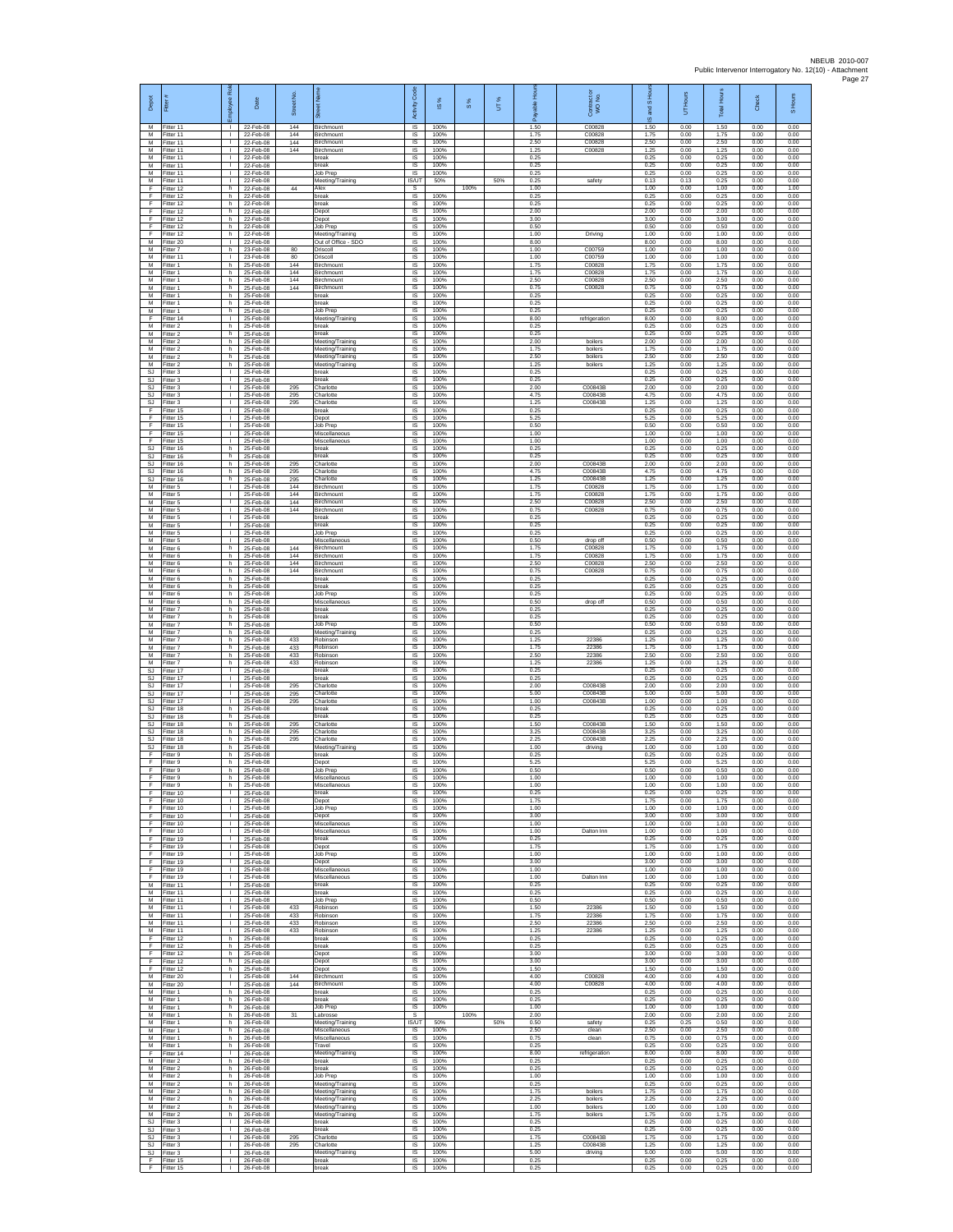| Depot                              | Fitter                              | ē<br>ployee                                  | Date                                | Street No                     | ē                                                     | $\cos$<br>Activity                        | $\overline{\omega}$  | $\frac{8}{3}$ | UT% | elde<br>గొ           | Contract or<br>WO No.         | and S Ho<br>$\overline{\omega}$ | Hours<br>5           | <b>Total Hours</b>   | Check                | S Hours              |
|------------------------------------|-------------------------------------|----------------------------------------------|-------------------------------------|-------------------------------|-------------------------------------------------------|-------------------------------------------|----------------------|---------------|-----|----------------------|-------------------------------|---------------------------------|----------------------|----------------------|----------------------|----------------------|
| F<br>F                             | Fitter 15<br>Fitter 15              | $\mathbf{L}$                                 | 26-Feb-08<br>26-Feb-08              |                               | Depot<br>Job Prep                                     | $\overline{\mathsf{S}}$<br>$\sf IS$       | 100%<br>100%         |               |     | 3.00<br>0.50         |                               | 3.00<br>0.50                    | 0.00<br>0.00         | 3.00<br>0.50         | 0.00<br>0.00         | 0.00<br>0.00         |
| F.<br>F<br><b>SJ</b>               | Fitter 15<br>Fitter 15<br>Fitter 16 | $\mathbf{L}$<br>$\mathbf{L}$<br>h            | 26-Feb-08<br>26-Feb-08<br>26-Feb-08 | 21<br>65                      | Westbrook<br>Wildwood<br>oreak                        | $\mathbb S$<br>s<br>IS                    | 100%                 | 100%<br>100%  |     | 1.00<br>3.00<br>0.25 |                               | 1.00<br>3.00<br>0.25            | 0.00<br>0.00<br>0.00 | 1.00<br>3.00<br>0.25 | 0.00<br>0.00<br>0.00 | 1.00<br>3.00<br>0.00 |
| <b>SJ</b><br><b>SJ</b>             | Fitter 16<br>fitter 16              | h.<br>h.                                     | 26-Feb-08<br>26-Feb-08              | 295                           | oreak<br>Charlotte                                    | IS<br>IS                                  | 100%<br>100%         |               |     | 0.25<br>1.75         | C00843E                       | 0.25<br>1.75                    | 0.00<br>0.00         | 0.25<br>1.75         | 0.00<br>0.00         | 0.00<br>0.00         |
| SJ<br>SJ<br>М                      | Fitter 16<br>Fitter 16<br>Fitter 5  | h.<br>h.<br>$\mathbf{L}$                     | 26-Feb-08<br>26-Feb-08<br>26-Feb-08 | 295                           | Charlotte<br>Meeting/Training<br>Out of Office - Sick | IS<br>IS<br>$\sf IS$                      | 100%<br>100%<br>100% |               |     | 1.25<br>5.00<br>8.00 | C00843B<br>driving            | 1.25<br>5.00<br>8.00            | 0.00<br>0.00<br>0.00 | 1.25<br>5.00<br>8.00 | 0.00<br>0.00<br>0.00 | 0.00<br>0.00<br>0.00 |
| M<br>M                             | Fitter 6<br>Fitter 7                | h<br>h.                                      | 26-Feb-08<br>26-Feb-08              |                               | Meeting/Training<br>break                             | IS<br><b>IS</b>                           | 100%<br>100%         |               |     | 9.00<br>0.25         | driving                       | 9.00<br>0.25                    | 0.00<br>0.00         | 9.00<br>0.25         | 0.00<br>0.00         | 0.00<br>0.00         |
| М<br>M<br>M                        | -itter 7<br>fitter 7<br>Fitter 7    | h.<br>h.<br>h.                               | 26-Feb-08<br>26-Feb-08<br>26-Feb-08 |                               | break<br>Job Prep<br>Meeting/Training                 | IS<br>IS<br>$\overline{s}$                | 100%<br>100%<br>100% |               |     | 0.25<br>0.50<br>0.25 |                               | 0.25<br>0.50<br>0.25            | 0.00<br>0.00<br>0.00 | 0.25<br>0.50<br>0.25 | 0.00<br>0.00<br>0.00 | 0.00<br>0.00<br>0.00 |
| М<br>M                             | itter 7<br>Fitter 7                 | h<br>h.                                      | 26-Feb-08<br>26-Feb-08              | 433<br>433                    | Robinson<br>Robinson                                  | IS<br>IS                                  | 100%<br>100%         |               |     | 1.25<br>1.75         | 22386<br>22386                | 1.25<br>1.75                    | 0.00<br>0.00         | 1.25<br>1.75         | 0.00<br>0.00         | 0.00<br>0.00         |
| M<br>M<br>SJ                       | fitter 7<br>Fitter 7<br>Fitter 17   | h.<br>h<br>$\mathbf{L}$                      | 26-Feb-08<br>26-Feb-08<br>26-Feb-08 | 433<br>433                    | Robinson<br>Robinson<br>oreak                         | IS<br>IS<br>$\sf IS$                      | 100%<br>100%<br>100% |               |     | 2.50<br>4.25<br>0.25 | 22386<br>22386                | 2.50<br>4.25<br>0.25            | 0.00<br>0.00<br>0.00 | 2.50<br>4.25<br>0.25 | 0.00<br>0.00<br>0.00 | 0.00<br>0.00<br>0.00 |
| <b>SJ</b><br>-SJ                   | itter 17<br>Fitter 17               | т.<br>$\mathbf{I}$                           | 26-Feb-08<br>26-Feb-08              | 295                           | oreak<br>Charlotte                                    | IS<br>IS                                  | 100%<br>100%         |               |     | 0.25<br>1.00         | C00843B                       | 0.25<br>1.00                    | 0.00<br>0.00         | 0.25<br>1.00         | 0.00<br>0.00         | 0.00<br>0.00         |
| SJ.<br>SJ                          | Fitter 17<br>Fitter 17              | <b>ILL S</b><br>т.<br>т                      | 26-Feb-08<br>26-Feb-08              | 295<br>295                    | Charlotte<br>Charlotte<br>Donaldson                   | IS<br>IS<br>s                             | 100%<br>100%         | 100%          |     | 1.50<br>2.25<br>1.00 | C00843B<br>C00843B<br>24390   | 1.50<br>2.25<br>1.00            | 0.00<br>0.00<br>0.00 | 1.50<br>2.25<br>1.00 | 0.00<br>0.00<br>0.00 | 0.00<br>0.00<br>1.00 |
| <b>SJ</b><br>SJ<br>SJ              | Fitter 17<br>Fitter 17<br>itter 18  | $\mathbf{L}$<br>h.                           | 26-Feb-08<br>26-Feb-08<br>26-Feb-08 | 77<br>77                      | Donaldson<br>break                                    | s<br>$\sf IS$                             | 100%                 | 100%          |     | 1.75<br>0.25         | 24390                         | 1.75<br>0.25                    | 0.00<br>0.00         | 1.75<br>0.25         | 0.00<br>0.00         | 1.75<br>0.00         |
| SJ<br>SJ.                          | fitter 18<br>Fitter 18              | h.<br>h.                                     | 26-Feb-08<br>26-Feb-08              | 295                           | break<br>Charlotte                                    | $\sf IS$<br>$\overline{\mathsf{s}}$       | 100%<br>100%         |               |     | 0.25<br>1.00         | C00843B                       | 0.25<br>1.00                    | 0.00<br>0.00         | 0.25<br>1.00         | 0.00<br>0.00         | 0.00<br>0.00         |
| SJ.<br><b>SJ</b><br><b>SJ</b>      | Fitter 18<br>Fitter 18<br>itter 18  | h<br>h.<br>h.                                | 26-Feb-08<br>26-Feb-08<br>26-Feb-08 | 295<br>295<br>$\overline{77}$ | Charlotte<br>Charlotte<br>Donaldson                   | IS<br>IS<br>s                             | 100%<br>100%         | 100%          |     | 1.50<br>2.25<br>1.00 | C00843B<br>C00843B<br>24390   | 1.50<br>2.25<br>1.00            | 0.00<br>0.00<br>0.00 | 1.50<br>2.25<br>1.00 | 0.00<br>0.00<br>0.00 | 0.00<br>0.00<br>1.00 |
| SJ<br>F                            | Fitter 18<br>Fitter 9               | h.<br>h.                                     | 26-Feb-08<br>26-Feb-08              | 77                            | Donaldson<br>oreak                                    | s<br>IS                                   | 100%                 | 100%          |     | 1.75<br>0.25         | 24390                         | 1.75<br>0.25                    | 0.00<br>0.00         | 1.75<br>0.25         | 0.00<br>0.00         | 1.75<br>0.00         |
| F<br>F<br>F                        | Fitter 9<br>Fitter 9<br>Fitter 9    | h<br>h.<br>h.                                | 26-Feb-08<br>26-Feb-08<br>26-Feb-08 |                               | break<br>Depot<br>Job Prep                            | $\sf IS$<br>IS<br>IS                      | 100%<br>100%<br>100% |               |     | 0.25<br>3.00<br>0.50 |                               | 0.25<br>3.00<br>0.50            | 0.00<br>0.00<br>0.00 | 0.25<br>3.00<br>0.50 | 0.00<br>0.00<br>0.00 | 0.00<br>0.00<br>0.00 |
| F<br>F                             | fitter 9<br>fitter 9                | h.<br>h.                                     | 26-Feb-08<br>26-Feb-08              | 21<br>65                      | Westbrook<br>Wildwood                                 | s<br>s                                    |                      | 100%<br>100%  |     | 1.00<br>3.00         |                               | 1.00<br>3.00                    | 0.00<br>0.00         | 1.00<br>3.00         | 0.00<br>0.00         | 1.00<br>3.00         |
| F<br>F<br>F                        | Fitter 10<br>Fitter 10<br>Fitter 10 | $\mathbf{L}$<br>$\mathbb{R}$<br>$\mathbf{L}$ | 26-Feb-08<br>26-Feb-08<br>26-Feb-08 | 50                            | break<br>Depot<br>orne                                | $\overline{\mathsf{s}}$<br>IS<br>s        | 100%<br>100%         | 100%          |     | 0.25<br>1.00<br>2.00 |                               | 0.25<br>1.00<br>2.00            | 0.00<br>0.00<br>0.00 | 0.25<br>1.00<br>2.00 | 0.00<br>0.00<br>0.00 | 0.00<br>0.00<br>2.00 |
| F<br>F                             | fitter 10<br>Fitter 10              | т.<br>$\mathbf{L}$                           | 26-Feb-08<br>26-Feb-08              | 278-280                       | Jepot<br>Westmorland                                  | IS<br>s                                   | 100%                 | 100%          |     | 2.75<br>2.00         |                               | 2.75<br>2.00                    | 0.00<br>0.00         | 2.75<br>2.00         | 0.00<br>0.00         | 0.00<br>2.00         |
| F.<br>F<br>F                       | Fitter 19<br>fitter 19<br>Fitter 19 | $\mathbf{L}$<br>$\mathbf{I}$<br>л.           | 26-Feb-08<br>26-Feb-08<br>26-Feb-08 | 50                            | oreak<br>Depot<br>Lorne                               | $\sf IS$<br>IS<br><b>s</b>                | 100%<br>100%         | 100%          |     | 0.25<br>1.00<br>2.00 |                               | 0.25<br>1.00<br>2.00            | 0.00<br>0.00<br>0.00 | 0.25<br>1.00<br>2.00 | 0.00<br>0.00<br>0.00 | 0.00<br>0.00<br>2.00 |
| F<br>F                             | Fitter 19<br>Fitter 19              | <b>I</b><br>т.                               | 26-Feb-08<br>26-Feb-08              | 278-280                       | Depot<br>Westmorland                                  | IS<br>s                                   | 100%                 | 100%          |     | 275<br>2.00          |                               | 275<br>2.00                     | 0.00<br>0.00         | 275<br>2.00          | 0.00<br>0.00         | 0.00<br>2.00         |
| M<br>M<br>М                        | Fitter 11<br>Fitter 11<br>Fitter 11 | $\mathbf{I}$<br>$\mathbf{L}$<br>$\mathbf{L}$ | 26-Feb-08<br>26-Feb-08<br>26-Feb-08 |                               | break<br>break<br>Job Prep                            | IS<br>$\overline{\mathsf{s}}$<br>$\sf IS$ | 100%<br>100%<br>100% |               |     | 0.25<br>0.25<br>0.50 |                               | 0.25<br>0.25<br>0.50            | 0.00<br>0.00<br>0.00 | 0.25<br>0.25<br>0.50 | 0.00<br>0.00<br>0.00 | 0.00<br>0.00<br>0.00 |
| M<br>$\overline{M}$                | fitter 11<br>Fitter 11              | $\mathbf{L}$<br>$\mathbf{L}$                 | 26-Feb-08<br>26-Feb-08              | 433                           | Meeting/Training<br>Robinson                          | $\sf IS$<br>$\overline{\mathsf{s}}$       | 100%<br>100%         |               |     | 0.25<br>1.25         | 22386                         | 0.25<br>1.25                    | 0.00<br>0.00         | 0.25<br>1.25         | 0.00<br>0.00         | 0.00<br>0.00         |
| M<br>M<br>M                        | Fitter 11<br>Fitter 11<br>fitter 11 | $\mathbb{R}$<br>$\mathbf{L}$<br>$\mathbf{I}$ | 26-Feb-08<br>26-Feb-08<br>26-Feb-08 | 433<br>433<br>433             | Robinson<br>Robinson<br>Robinson                      | IS<br>IS<br>IS                            | 100%<br>100%<br>100% |               |     | 1.75<br>2.50<br>4.25 | 22386<br>22386<br>22386       | 1.75<br>2.50<br>4.25            | 0.00<br>0.00<br>0.00 | 1.75<br>2.50<br>4.25 | 0.00<br>0.00<br>0.00 | 0.00<br>0.00<br>0.00 |
| F<br>F                             | Fitter 12<br>Fitter 12              | h.<br>h.                                     | 26-Feb-08<br>26-Feb-08              |                               | break<br>preak                                        | IS<br>IS                                  | 100%<br>100%         |               |     | 0.25<br>0.25         |                               | 0.25<br>0.25                    | 0.00<br>0.00         | 0.25<br>0.25         | 0.00<br>0.00         | 0.00<br>0.00         |
| F<br>F                             | Fitter 12<br>Fitter 12              | h<br>h.                                      | 26-Feb-08<br>26-Feb-08              |                               | Depot<br>Job Prep                                     | $\sf IS$<br>IS                            | 100%<br>100%         |               |     | 3.00<br>0.50         |                               | 3.00<br>0.50                    | 0.00<br>0.00         | 3.00<br>0.50         | 0.00<br>0.00         | 0.00<br>0.00         |
| F<br>F<br>M                        | Fitter 12<br>Fitter 12<br>fitter 20 | h.<br>h.<br>т                                | 26-Feb-08<br>26-Feb-08<br>26-Feb-08 | 21<br>65                      | Westbrook<br>Wildwood<br>Meeting/Training             | s<br>s<br>1S                              | 100%                 | 100%<br>100%  |     | 1.00<br>3.00<br>9.00 | driving                       | 1.00<br>3.00<br>9.00            | 0.00<br>0.00<br>0.00 | 1.00<br>3.00<br>9.00 | 0.00<br>0.00<br>0.00 | 1.00<br>3.00<br>0.00 |
| M<br>М                             | Fitter 1<br>itter 1                 | h.<br>h                                      | 27-Feb-08<br>27-Feb-08              | 144<br>144                    | Birchmount<br>Birchmount                              | $\overline{s}$<br>IS                      | 100%<br>100%         |               |     | 1.50<br>1.75         | C00828<br>C00828              | 1.50<br>1.75                    | 0.00<br>0.00         | 1.50<br>1.75         | 0.00<br>0.00         | 0.00<br>0.00         |
| М<br>M<br>M                        | Fitter 1<br>fitter 1<br>Fitter 1    | h.<br>h.<br>h                                | 27-Feb-08<br>27-Feb-08<br>27-Feb-08 | 144<br>144<br>144             | Birchmount<br>Birchmount<br>Birchmount                | IS<br>IS<br>IS                            | 100%<br>100%<br>100% |               |     | 0.50<br>1.25<br>1.25 | C00828<br>C00828<br>C00828    | 0.50<br>1.25<br>1.25            | 0.00<br>0.00<br>0.00 | 0.50<br>1.25<br>1.25 | 0.00<br>0.00<br>0.00 | 0.00<br>0.00<br>0.00 |
| М<br>M                             | -itter 1<br>itter 1                 | h.<br>h.                                     | 27-Feb-08<br>27-Feb-08              |                               | oreak<br>oreak                                        | $\sf IS$<br>IS                            | 100%<br>100%         |               |     | 0.25<br>0.25         |                               | 0.25<br>0.25                    | 0.00<br>0.00         | 0.25<br>0.25         | 0.00<br>0.00         | 0.00<br>0.00         |
| M<br>M<br>М                        | Fitter 1<br>Fitter 1<br>Fitter 1    | h.<br>h.<br>h                                | 27-Feb-08<br>27-Feb-08<br>27-Feb-08 |                               | Job Prep<br>Job Prep<br>Meeting/Training              | IS<br><b>IS</b><br><b>IS/UT</b>           | 100%<br>100%<br>50%  |               | 50% | 0.25<br>0.50<br>0.25 | safety                        | 0.25<br>0.50<br>0.13            | 0.00<br>0.00<br>0.13 | 0.25<br>0.50<br>0.25 | 0.00<br>0.00<br>0.00 | 0.00<br>0.00<br>0.00 |
| M<br>F                             | Fitter 1<br>Fitter 14               | h.<br>$\mathbf{L}$                           | 27-Feb-08<br>27-Feb-08              |                               | Miscellaneous<br>Meeting/Training                     | IS<br>IS                                  | 100%<br>100%         |               |     | 0.75<br>8.00         | refrigeration                 | 0.75<br>8.00                    | 0.00<br>0.00         | 0.75<br>8.00         | 0.00<br>0.00         | 0.00<br>0.00         |
| М<br>M<br>M                        | itter 2<br>Fitter 2<br>Fitter 2     | h.<br>h.<br>h.                               | 27-Feb-08<br>27-Feb-08<br>27-Feb-08 |                               | break<br>break<br>Light Duty                          | $\sf IS$<br>$\sf IS$<br>s                 | 100%<br>100%         | 100%          |     | 0.25<br>0.25<br>1.75 |                               | 0.25<br>0.25<br>1.75            | 0.00<br>0.00<br>0.00 | 0.25<br>0.25<br>1.75 | 0.00<br>0.00<br>0.00 | 0.00<br>0.00<br>1.75 |
| M<br>М                             | Fitter 2<br>Fitter 2                | h.<br>h.                                     | 27-Feb-08<br>27-Feb-08              |                               | Light Duty<br>ight Duty                               | s<br>s                                    |                      | 100%<br>100%  |     | 1.75<br>2.50         |                               | 1.75<br>2.50                    | 0.00<br>0.00         | 1.75<br>2.50         | 0.00<br>0.00         | 1.75<br>2.50         |
| M<br>M<br>SJ                       | itter 2<br>Fitter 2<br>Fitter 3     | h.<br>h.<br><b>ILL S</b>                     | 27-Feb-08<br>27-Feb-08<br>27-Feb-08 |                               | ight Duty<br>Meeting/Training<br>oreak                | s<br>$\overline{\mathsf{s}}$<br>IS        | 100%<br>100%         | 100%          |     | 0.75<br>0.25<br>0.25 |                               | 0.75<br>0.25<br>0.25            | 0.00<br>0.00<br>0.00 | 0.75<br>0.25<br>0.25 | 0.00<br>0.00<br>0.00 | 0.75<br>0.00<br>0.00 |
| SJ<br>SJ.                          | Fitter 3<br>Fitter 3                | $\mathbf{I}$<br>$\mathbf{L}$                 | 27-Feb-08<br>27-Feb-08              | 295                           | break<br>Charlotte                                    | $\sf IS$<br>IS                            | 100%<br>100%         |               |     | 0.25<br>2.00         | C00843B                       | 0.25<br>2.00                    | 0.00<br>0.00         | 0.25<br>2.00         | 0.00<br>0.00         | 0.00<br>0.00         |
| S.I<br>SJ<br>F                     | Fitter 3<br>Fitter 3<br>fitter 15   | т.<br>i.                                     | 27-Feb-08<br>27-Feb-08<br>27-Feb-08 | 295<br>295<br>$\mathbf{1}$    | Charlotte<br>Charlotte<br>Acacia                      | <b>IS</b><br>IS<br>1S                     | 100%<br>100%<br>100% |               |     | 4.75<br>1.25<br>1.00 | C00843B<br>C00843B<br>20517   | 4 7 5<br>1.25<br>1.00           | 0.00<br>0.00<br>0.00 | 4.75<br>1.25<br>1.00 | 0.00<br>0.00<br>0.00 | 0.00<br>0.00<br>0.00 |
| F<br>F                             | Fitter 15<br>Fitter 15              | i.<br>j.                                     | 27-Feb-08<br>27-Feb-08              | -1                            | Acacia<br>break                                       | IS<br>IS                                  | 100%<br>100%         |               |     | 3.00<br>0.25         | 20517                         | 3.00<br>0.25                    | 0.00<br>0.00         | 3.00<br>0.25         | 0.00<br>0.00         | 0.00<br>0.00         |
| F<br>F<br>E                        | Fitter 15<br>Fitter 15<br>Fitter 15 | i.<br>i.<br>i.                               | 27-Feb-08<br>27-Feb-08<br>27-Feb-08 |                               | break<br>Depot                                        | IS<br>IS<br>IS                            | 100%<br>100%<br>100% |               |     | 0.25<br>2.50<br>1.00 |                               | 0.25<br>2.50<br>1.00            | 0.00<br>0.00<br>0.00 | 0.25<br>2.50<br>1.00 | 0.00<br>0.00<br>0.00 | 0.00<br>0.00<br>0.00 |
| SJ.<br>SJ                          | Fitter 16<br>fitter 16              | h.<br>h.                                     | 27-Feb-08<br>27-Feb-08              |                               | Job Prep<br>break<br>oreak                            | $\sf IS$<br>IS                            | 100%<br>100%         |               |     | 0.25<br>0.25         |                               | 0.25<br>0.25                    | 0.00<br>0.00         | 0.25<br>0.25         | 0.00<br>0.00         | 0.00<br>0.00         |
| -SJ<br>SJ.<br>SJ                   | Fitter 16<br>Fitter 16<br>Fitter 16 | h.<br>h.<br>h.                               | 27-Feb-08<br>27-Feb-08<br>27-Feb-08 | 295<br>295<br>295             | Charlotte<br>Charlotte<br>Charlotte                   | IS<br>IS<br>IS                            | 100%<br>100%<br>100% |               |     | 2.00<br>4.75<br>1.25 | C00843B<br>C00843B<br>C00843B | 2.00<br>4.75<br>1.25            | 0.00<br>0.00<br>0.00 | 2.00<br>4.75<br>1.25 | 0.00<br>0.00<br>0.00 | 0.00<br>0.00<br>0.00 |
| M                                  | Fitter 5<br>M Fitter 6              | $\mathbf{I}$<br>h I                          | 27-Feb-08<br>27-Feb-08              | 144                           | Out of Office - Sick<br>Birchmount                    | 1S<br>IS                                  | 100%<br>100%         |               |     | 8.00<br>1.50         | C00828                        | 8.00<br>1.50                    | 0.00<br>0.00         | 8.00<br>1.50         | 0.00<br>0.00         | 0.00<br>0.00         |
| М<br>M<br>M                        | Fitter 6<br>Fitter 6<br>Fitter 6    | h<br>h<br>h.                                 | 27-Feb-08<br>27-Feb-08<br>27-Feb-08 | 144<br>144<br>144             | Birchmount<br>Birchmount<br>Birchmount                | $\sf IS$<br>$\sf IS$<br>IS                | 100%<br>100%<br>100% |               |     | 1.75<br>0.50<br>1.25 | C00828<br>C00828<br>C00828    | 1.75<br>0.50<br>1.25            | 0.00<br>0.00<br>0.00 | 1.75<br>0.50<br>1.25 | 0.00<br>0.00<br>0.00 | 0.00<br>0.00<br>0.00 |
| M<br>M                             | Fitter 6<br>Fitter 6                | h<br>h                                       | 27-Feb-08<br>27-Feb-08              | 144                           | Birchmount<br>break                                   | IS<br>1S                                  | 100%<br>100%         |               |     | 1.25<br>0.25         | C00828                        | 1.25<br>0.25                    | 0.00<br>0.00         | 1.25<br>0.25         | 0.00<br>0.00         | 0.00<br>0.00         |
| М<br>M<br>М                        | itter 6<br>Fitter 6<br>Fitter 6     | h.<br>h<br>h.                                | 27-Feb-08<br>27-Feb-08<br>27-Feb-08 |                               | break<br>Job Prep<br>Job Prep                         | IS<br>IS<br><b>IS</b>                     | 100%<br>100%<br>100% |               |     | 0.25<br>0.25<br>0.50 |                               | 0.25<br>0.25<br>0.50            | 0.00<br>0.00<br>0.00 | 0.25<br>0.25<br>0.50 | 0.00<br>0.00<br>0.00 | 0.00<br>0.00<br>0.00 |
| М<br>M                             | Fitter 6<br>Fitter 6                | h.<br>h.                                     | 27-Feb-08<br>27-Feb-08              |                               | Meeting/Training<br>Miscellaneous                     | IS/UT<br>- IS                             | 50%<br>100%          |               | 50% | 0.25<br>0.75         | safety                        | 0.13<br>0.75                    | 0.13<br>0.00         | 0.25<br>0.75         | 0.00<br>0.00         | 0.00<br>0.00         |
| M<br>М<br>M                        | Fitter 7<br>Fitter 7                | h.<br>h.                                     | 27-Feb-08<br>27-Feb-08              |                               | break<br>break                                        | IS<br>IS                                  | 100%<br>100%<br>50%  |               |     | 0.25<br>0.25         |                               | 0.25<br>0.25                    | 0.00<br>0.00         | 0.25<br>0.25         | 0.00<br>0.00         | 0.00<br>0.00         |
| M<br>М                             | fitter 7<br>Fitter 7<br>-itter 7    | h.<br>h I<br>h                               | 27-Feb-08<br>27-Feb-08<br>27-Feb-08 |                               | Meeting/Training<br>Miscellaneous<br>Miscellaneous    | <b>IS/UT</b><br><b>IS</b><br>IS           | 100%<br>100%         |               | 50% | 0.25<br>1.75<br>2.25 | safety                        | 0.13<br>1.75<br>2.25            | 0.13<br>0.00<br>0.00 | 0.25<br>1.75<br>2.25 | 0.00<br>0.00<br>0.00 | 0.00<br>0.00<br>0.00 |
| М<br>M<br>M                        | Fitter 7<br>Fitter 7                | h.<br>h.                                     | 27-Feb-08<br>27-Feb-08              |                               | Miscellaneous<br>Miscellaneous                        | 1S<br>IS                                  | 100%<br>100%         |               |     | 1.50<br>1.25         |                               | 1.50<br>1.25                    | 0.00<br>0.00         | 1.50<br>1.25         | 0.00<br>0.00         | 0.00<br>0.00         |
| SJ<br>SJ                           | Fitter 7<br>Fitter 17<br>fitter 18  | h<br>$\mathbb{R}$<br>h.                      | 27-Feb-08<br>27-Feb-08<br>27-Feb-08 |                               | Miscellaneous<br>Out of office - other leave<br>break | IS<br>$\sf IS$<br>IS                      | 100%<br>100%<br>100% |               |     | 0.50<br>8.00<br>0.25 | snow day                      | 0.50<br>8.00<br>0.25            | 0.00<br>0.00<br>0.00 | 0.50<br>8.00<br>0.25 | 0.00<br>0.00<br>0.00 | 0.00<br>0.00<br>0.00 |
| SJ.<br>SJ.                         | Fitter 18<br>Fitter 18              | h.<br>h.                                     | 27-Feb-08<br>27-Feb-08              | 295                           | break<br>Charlotte                                    | IS<br>IS                                  | 100%<br>100%         |               |     | 0.25<br>2.00         | C00843B                       | 0.25<br>2.00                    | 0.00<br>0.00         | 0.25<br>2.00         | 0.00<br>0.00         | 0.00<br>0.00         |
| $\mathbb{S}\mathbb{J}$<br>SJ.<br>F | Fitter 18<br>Fitter 18<br>Fitter 9  | h<br>h<br>h I                                | 27-Feb-08<br>27-Feb-08<br>27-Feb-08 | 295<br>295<br>$\overline{1}$  | Charlotte<br>Charlotte<br>Acacia                      | IS<br>1S<br><b>IS</b>                     | 100%<br>100%<br>100% |               |     | 4.75<br>1.25<br>1.00 | C00843B<br>C00843B<br>20517   | 4.75<br>1.25<br>1.00            | 0.00<br>0.00<br>0.00 | 4.75<br>1.25<br>1.00 | 0.00<br>0.00<br>0.00 | 0.00<br>0.00<br>0.00 |
| F<br>F                             | Fitter 9<br>Fitter 9                | h.<br>h.                                     | 27-Feb-08<br>27-Feb-08              | $\mathbf{1}$                  | Acacia<br>break                                       | $\sf IS$<br>$\sf IS$                      | 100%<br>100%         |               |     | 3.00<br>0.25         | 20517                         | 3.00<br>0.25                    | 0.00<br>0.00         | 3.00<br>0.25         | 0.00<br>0.00         | 0.00<br>0.00         |
| F<br>E<br>F                        | Fitter 9<br>Fitter 9<br>Fitter 9    | h.<br>h<br>h.                                | 27-Feb-08<br>27-Feb-08<br>27-Feb-08 |                               | break<br>Depot<br>Job Prep                            | IS<br>IS<br>IS                            | 100%<br>100%<br>100% |               |     | 0.25<br>2.50<br>1.00 |                               | 0.25<br>2.50<br>1.00            | 0.00<br>0.00<br>0.00 | 0.25<br>2.50<br>1.00 | 0.00<br>0.00<br>0.00 | 0.00<br>0.00<br>0.00 |
| F<br>E                             | fitter 10<br>Fitter 10              | i.<br>j.                                     | 27-Feb-08<br>27-Feb-08              |                               | break<br>break                                        | IS<br>IS                                  | 100%<br>100%         |               |     | 0.25<br>0.25         |                               | 0.25<br>0.25                    | 0.00<br>0.00         | 0.25<br>0.25         | 0.00<br>0.00         | 0.00<br>0.00         |
| F.<br>F<br>F.                      | Fitter 10<br>Fitter 10<br>Fitter 10 | i.<br>i.<br>i.                               | 27-Feb-08<br>27-Feb-08<br>27-Feb-08 | 253<br>253<br>253             | Northumberland<br>Northumberland<br>Northumberland    | IS.<br>$\sf IS$<br>IS.                    | 100%<br>100%<br>100% |               |     | 2.50<br>4.00<br>1.50 | C00715<br>C00715<br>C00715    | 2.50<br>4.00<br>1.50            | 0.00<br>0.00<br>0.00 | 2.50<br>4.00<br>1.50 | 0.00<br>0.00<br>0.00 | 0.00<br>0.00<br>0.00 |
| F.                                 | Fitter 19                           | i.                                           | 27-Feb-08                           |                               | break                                                 | IS                                        | 100%                 |               |     | 0.25                 |                               | 0.25                            | 0.00                 | 0.25                 | 0.00                 | 0.00                 |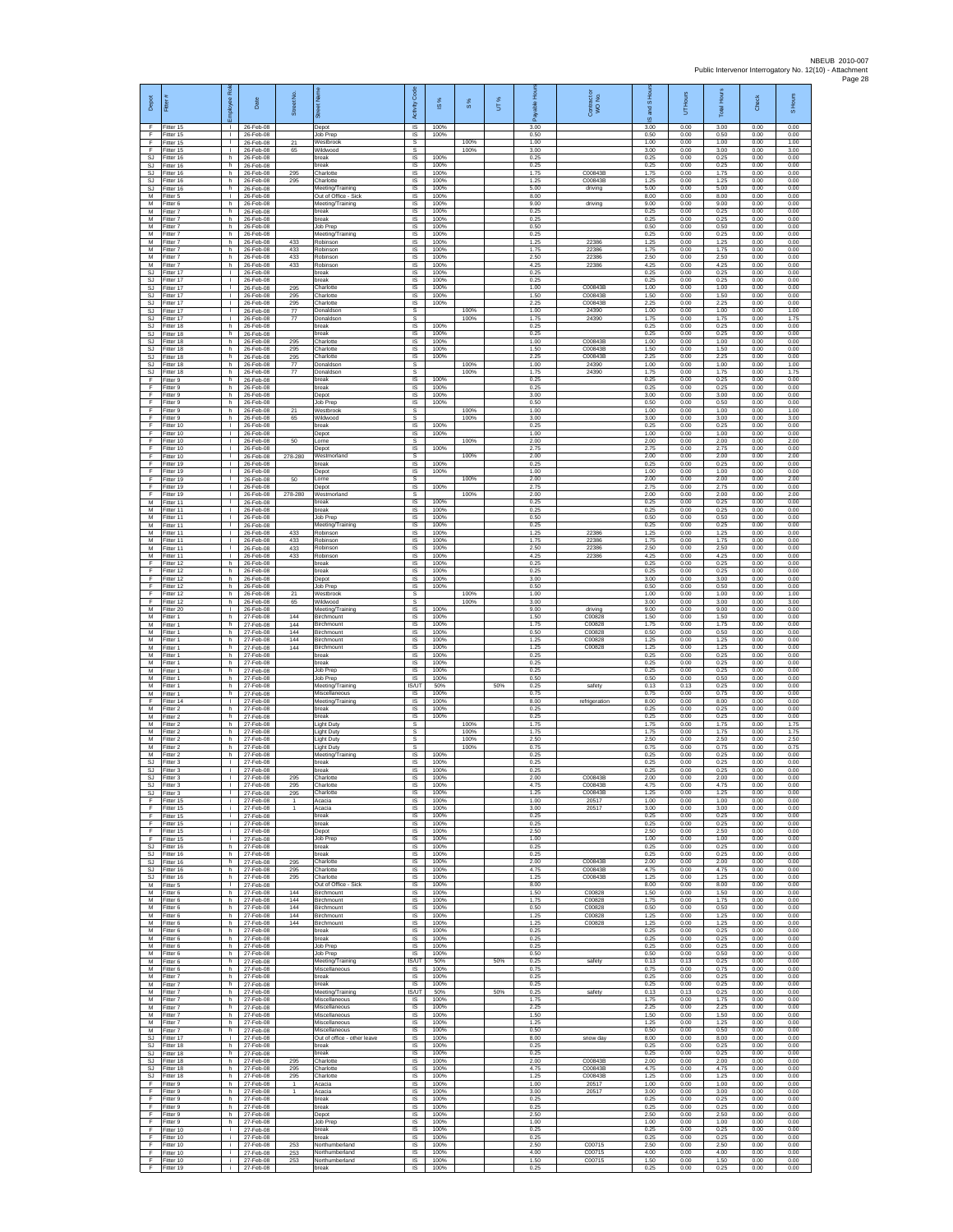| Depot                         | Fitter                              | ployee Rol                                   | Date                                | Street No.        |                                                                   | Code<br>Activity                    | ഇ                    | $\frac{8}{3}$        | UT% | <u>F</u><br>eler<br>Pa | Contract or<br>WO No.         | and S Hour<br>$\overline{\omega}$ | UT Hours             | Total Hours          | Check                | S Hours              |
|-------------------------------|-------------------------------------|----------------------------------------------|-------------------------------------|-------------------|-------------------------------------------------------------------|-------------------------------------|----------------------|----------------------|-----|------------------------|-------------------------------|-----------------------------------|----------------------|----------------------|----------------------|----------------------|
| F<br>F                        | Fitter 19<br>Fitter 19              | i.<br>i.                                     | 27-Feb-08<br>27-Feb-08              | 253               | break<br>Northumberland                                           | $\overline{\mathsf{S}}$<br>$\sf IS$ | 100%<br>100%         |                      |     | 0.25<br>2.50           | C00715                        | 0.25<br>2.50                      | 0.00<br>0.00         | 0.25<br>2.50         | 0.00<br>0.00         | 0.00<br>0.00         |
| F<br>F<br>M                   | litter 19<br>Fitter 19<br>Fitter 11 | j.<br>j.<br>т.                               | 27-Feb-08<br>27-Feb-08<br>27-Feb-08 | 253<br>253        | Northumberland<br>Northumberland<br>break                         | IS<br>IS<br>IS                      | 100%<br>100%<br>100% |                      |     | 4.00<br>1.50<br>0.25   | C00715<br>C00715              | 4.00<br>1.50<br>0.25              | 0.00<br>0.00<br>0.00 | 4.00<br>1.50<br>0.25 | 0.00<br>0.00<br>0.00 | 0.00<br>0.00<br>0.00 |
| M<br>M                        | Fitter 11<br>fitter 11              | $\mathbb{L}$<br>T.                           | 27-Feb-08<br>27-Feb-08              |                   | break<br>Meeting/Training                                         | IS<br><b>IS/UT</b>                  | 100%<br>50%          |                      | 50% | 0.25<br>0.25           | safety                        | 0.25<br>0.13                      | 0.00<br>0.13         | 0.25<br>0.25         | 0.00<br>0.00         | 0.00<br>0.00         |
| M<br>M                        | Fitter 11<br>Fitter 11              | л.<br>$\mathbf{L}$                           | 27-Feb-08<br>27-Feb-08              |                   | Miscellaneous<br>Miscellaneous                                    | IS<br>IS                            | 100%<br>100%         |                      |     | 1.75<br>2.25           |                               | 1.75<br>2.25                      | 0.00<br>0.00         | 1.75<br>2.25         | 0.00<br>0.00         | 0.00<br>0.00         |
| М<br>M<br>M                   | Fitter 11<br>-itter 11<br>Fitter 11 | T.<br>$\mathbf{L}$<br>т.                     | 27-Feb-08<br>27-Feb-08<br>27-Feb-08 |                   | Miscellaneous<br>Miscellaneous<br>Miscellaneous                   | $\sf IS$<br><b>IS</b><br>IS         | 100%<br>100%<br>100% |                      |     | 1.50<br>1.25<br>0.50   |                               | 1.50<br>1.25<br>0.50              | 0.00<br>0.00<br>0.00 | 1.50<br>1.25<br>0.50 | 0.00<br>0.00<br>0.00 | 0.00<br>0.00<br>0.00 |
| F<br>F                        | itter 12<br>fitter 12               | h<br>h.                                      | 27-Feb-08<br>27-Feb-08              |                   | Acacia<br>break                                                   | IS<br>IS                            | 100%<br>100%         |                      |     | 2.00<br>0.25           | 20517                         | 2.00<br>0.25                      | 0.00<br>0.00         | 2.00<br>0.25         | 0.00<br>0.00         | 0.00<br>0.00         |
| F<br>F<br>F                   | Fitter 12<br>itter 12<br>Fitter 12  | h.<br>h<br>h                                 | 27-Feb-08<br>27-Feb-08<br>27-Feb-08 |                   | break<br>Depot<br>Depot                                           | IS<br>IS<br>IS                      | 100%<br>100%<br>100% |                      |     | 0.25<br>3.00<br>0.50   |                               | 0.25<br>3.00<br>0.50              | 0.00<br>0.00<br>0.00 | 0.25<br>3.00<br>0.50 | 0.00<br>0.00<br>0.00 | 0.00<br>0.00<br>0.00 |
| F<br>M                        | fitter 12<br>Fitter 20              | h.<br>L.                                     | 27-Feb-08<br>27-Feb-08              | 144               | Job Prep<br>Birchmount                                            | IS<br>IS                            | 100%<br>100%         |                      |     | 2.00<br>3.50           | C00828                        | 2.00<br>3.50                      | 0.00<br>0.00         | 2.00<br>3.50         | 0.00<br>0.00         | 0.00<br>0.00         |
| М<br>M<br>M                   | Fitter 20<br>itter 20               | $\mathbf{L}$<br>T.                           | 27-Feb-08<br>27-Feb-08<br>27-Feb-08 | 144<br>427        | Birchmount<br>Hiigh                                               | $\sf IS$<br>IS                      | 100%<br>100%         |                      | 50% | 3.00<br>0.75           | C00828<br>C00669A             | 3.00<br>0.75                      | 0.00<br>0.00         | 3.00<br>0.75         | 0.00<br>0.00         | 0.00<br>0.00         |
| M<br>М                        | Fitter 20<br>Fitter 20<br>Fitter 1  | л.<br>л.<br>h                                | 27-Feb-08<br>28-Feb-08              |                   | Meeting/Training<br>Miscellaneous<br>break                        | <b>IS/UT</b><br><b>IS</b><br>IS     | 50%<br>100%<br>100%  |                      |     | 0.25<br>0.50<br>0.25   | safety                        | 0.13<br>0.50<br>0.25              | 0.13<br>0.00<br>0.00 | 0.25<br>0.50<br>0.25 | 0.00<br>0.00<br>0.00 | 0.00<br>0.00<br>0.00 |
| M<br>M                        | Fitter 1<br>Fitter 1                | h.<br>h.                                     | 28-Feb-08<br>28-Feb-08              | 206               | break<br>Wendell                                                  | IS<br>IS                            | 100%<br>100%         |                      |     | 0.25<br>2.00           | 22310                         | 0.25<br>2.00                      | 0.00<br>0.00         | 0.25<br>2.00         | 0.00<br>0.00         | 0.00<br>0.00         |
| М<br>M<br>M                   | itter 1<br>itter 1<br>Fitter 1      | h<br>h.<br>h.                                | 28-Feb-08<br>28-Feb-08<br>28-Feb-08 | 206<br>206<br>206 | Wendell<br>Wendell<br>Wendell                                     | IS<br>$\sf IS$<br><b>IS</b>         | 100%<br>100%<br>100% |                      |     | 1.75<br>2.50<br>2.75   | 22310<br>22310<br>22310       | 1.75<br>2.50<br>2.75              | 0.00<br>0.00<br>0.00 | 1.75<br>2.50<br>2.75 | 0.00<br>0.00<br>0.00 | 0.00<br>0.00<br>0.00 |
| F<br>М                        | Fitter 14<br>Fitter 2               | т.<br>h                                      | 28-Feb-08<br>28-Feb-08              | 144               | Meeting/Training<br>Birchmount                                    | IS<br>IS                            | 100%<br>100%         |                      |     | 8.00<br>1.25           | refrigeration<br>C00828       | 8.00<br>1.25                      | 0.00<br>0.00         | 8.00<br>1.25         | 0.00<br>0.00         | 0.00<br>0.00         |
| М<br>M<br>M                   | itter 2<br>Fitter 2<br>Fitter 2     | h.<br>h.<br>h.                               | 28-Feb-08<br>28-Feb-08<br>28-Feb-08 |                   | oreak<br>break<br>Meeting/Training                                | IS<br>IS<br>IS                      | 100%<br>100%<br>100% |                      |     | 0.25<br>0.25<br>0.25   |                               | 0.25<br>0.25<br>0.25              | 0.00<br>0.00<br>0.00 | 0.25<br>0.25<br>0.25 | 0.00<br>0.00<br>0.00 | 0.00<br>0.00<br>0.00 |
| М<br>M                        | Fitter 2<br>Fitter 2                | h<br>h.                                      | 28-Feb-08<br>28-Feb-08              | 49<br>49          | Weldon<br>Weldon                                                  | s<br>s                              |                      | 100%<br>100%         |     | 0.50<br>1.75           |                               | 0.50<br>1.75                      | 0.00<br>0.00         | 0.50<br>1.75         | 0.00<br>0.00         | 0.50<br>1.75         |
| M<br>М                        | Fitter 2<br>itter 2                 | h<br>h                                       | 28-Feb-08<br>28-Feb-08              | 49<br>49          | Weldon<br>Weldon                                                  | s<br>s                              | 100%                 | 100%<br>100%         |     | 2.50<br>3.25           |                               | 2.50<br>3.25                      | 0.00<br>0.00         | 2.50<br>3.25         | 0.00<br>0.00         | 2.50<br>3.25         |
| <b>SJ</b><br>SJ.<br><b>SJ</b> | fitter 3<br>Fitter 3<br>Fitter 3    | т.<br>$\mathbf{L}$<br>т.                     | 28-Feb-08<br>28-Feb-08<br>28-Feb-08 | 151-153           | Bayside<br>break<br>break                                         | IS<br>$\overline{\mathsf{s}}$<br>IS | 100%<br>100%         |                      |     | 1.00<br>0.25<br>0.25   | <b>JCC</b>                    | 1.00<br>0.25<br>0.25              | 0.00<br>0.00<br>0.00 | 1.00<br>0.25<br>0.25 | 0.00<br>0.00<br>0.00 | 0.00<br>0.00<br>0.00 |
| SJ<br><b>SJ</b>               | Fitter 3<br>fitter 3                | т.<br>T.                                     | 28-Feb-08<br>28-Feb-08              | 77<br>324         | Donaldsor<br>Duke                                                 | IS<br>IS                            | 100%<br>100%         |                      |     | 1.00<br>1.00           | <b>JCC</b><br><b>JCC</b>      | 1.00<br>1.00                      | 0.00<br>0.00         | 1.00<br>1.00         | 0.00<br>0.00         | 0.00<br>0.00         |
| <b>SJ</b><br>SJ<br><b>SJ</b>  | Fitter 3<br>Fitter 3<br>fitter 3    | L.<br>$\mathbf{L}$<br>T.                     | 28-Feb-08<br>28-Feb-08<br>28-Feb-08 | 180               | Germain<br>Job Prep<br>Miscellaneous                              | IS<br>$\sf IS$<br>IS                | 100%<br>100%<br>100% |                      |     | 0.75<br>0.25<br>1.00   | <b>JCC</b>                    | 0.75<br>0.25<br>1.00              | 0.00<br>0.00<br>0.00 | 0.75<br>0.25<br>1.00 | 0.00<br>0.00<br>0.00 | 0.00<br>0.00<br>0.00 |
| SJ.<br><b>SJ</b>              | Fitter 3<br>Fitter 3                | л.<br>л.                                     | 28-Feb-08<br>28-Feb-08              |                   | Miscellaneous<br>Miscellaneous                                    | -IS<br>IS                           | 100%<br>100%         |                      |     | 1.00<br>0.75           | Bretts                        | 1.00<br>0.75                      | 0.00<br>0.00         | 1.00<br>0.75         | 0.00<br>0.00         | 0.00<br>0.00         |
| F<br>SJ<br>SJ                 | Fitter 15<br>Fitter 16<br>Fitter 16 | т.<br>h.<br>h.                               | 28-Feb-08<br>28-Feb-08<br>28-Feb-08 | 151-153           | Service<br>Bayside<br>break                                       | s<br>IS<br>$\overline{\mathsf{s}}$  | 100%<br>100%         | 100%                 |     | 8.00<br>1.00<br>0.25   | <b>JCC</b>                    | 8.00<br>1.00<br>0.25              | 0.00<br>0.00<br>0.00 | 8.00<br>1.00<br>0.25 | 0.00<br>0.00<br>0.00 | 8.00<br>0.00<br>0.00 |
| SJ<br>SJ                      | Fitter 16<br>fitter 16              | h<br>h.                                      | 28-Feb-08<br>28-Feb-08              | 77                | break<br>Donaldson                                                | $\sf IS$<br>IS                      | 100%<br>100%         |                      |     | 0.25<br>1.00           | <b>JCC</b>                    | 0.25<br>1.00                      | 0.00<br>0.00         | 0.25<br>1.00         | 0.00<br>0.00         | 0.00<br>0.00         |
| SJ.<br><b>SJ</b>              | Fitter 16<br>Fitter 16              | h.<br>h                                      | 28-Feb-08<br>28-Feb-08              | 324<br>180        | Duke<br>Germain                                                   | IS<br>IS                            | 100%<br>100%         |                      |     | 1.00<br>0.75           | <b>JCC</b><br><b>JCC</b>      | 1.00<br>0.75                      | 0.00<br>0.00         | 1.00<br>0.75         | 0.00<br>0.00         | 0.00<br>0.00         |
| SJ<br><b>SJ</b><br>SJ         | Fitter 16<br>fitter 16<br>Fitter 16 | h<br>h.<br>h                                 | 28-Feb-08<br>28-Feb-08<br>28-Feb-08 |                   | Job Prep<br>Miscellaneous<br>Miscellaneous                        | IS<br>IS<br>IS                      | 100%<br>100%<br>100% |                      |     | 0.25<br>1.00<br>1.00   |                               | 0.25<br>1.00<br>1.00              | 0.00<br>0.00<br>0.00 | 0.25<br>1.00<br>1.00 | 0.00<br>0.00<br>0.00 | 0.00<br>0.00<br>0.00 |
| SJ<br>М                       | Fitter 16<br>Fitter 5               | h.<br>$\mathbf{L}$                           | 28-Feb-08<br>28-Feb-08              |                   | Miscellaneous<br>Service                                          | IS<br>s                             | 100%                 | 100%                 |     | 0.75<br>8.00           | Bretts                        | 0.75<br>8.00                      | 0.00<br>0.00         | 0.75<br>8.00         | 0.00<br>0.00         | 0.00<br>8.00         |
| M<br>M<br>М                   | Fitter 6<br>Fitter 6<br>-itter 6    | h.<br>h.<br>h                                | 28-Feb-08<br>28-Feb-08<br>28-Feb-08 | 206               | break<br>break<br>Wendell                                         | <b>IS</b><br>IS<br>IS               | 100%<br>100%<br>100% |                      |     | 0.25<br>0.25<br>2.00   | 22310                         | 0.25<br>0.25<br>2.00              | 0.00<br>0.00<br>0.00 | 0.25<br>0.25<br>2.00 | 0.00<br>0.00<br>0.00 | 0.00<br>0.00<br>0.00 |
| M<br>M                        | itter 6<br>Fitter 6                 | h.<br>h.                                     | 28-Feb-08<br>28-Feb-08              | 206<br>206        | Wendell<br>Wendell                                                | IS<br>IS                            | 100%<br>100%         |                      |     | 1.75<br>2.50           | 22310<br>22310                | 1.75<br>2.50                      | 0.00<br>0.00         | 1.75<br>2.50         | 0.00<br>0.00         | 0.00<br>0.00         |
| М<br>М                        | itter 6<br>Fitter 7                 | h<br>h.                                      | 28-Feb-08<br>28-Feb-08              | 206               | Wendell<br>break                                                  | IS<br>IS                            | 100%<br>100%         |                      |     | 2.75<br>0.25           | 22310                         | 2.75<br>0.25                      | 0.00<br>0.00         | 2.75<br>0.25         | 0.00<br>0.00         | 0.00<br>0.00         |
| M<br>M<br>М                   | fitter 7<br>Fitter 7<br>Fitter 7    | h.<br>h<br>h.                                | 28-Feb-08<br>28-Feb-08<br>28-Feb-08 | 127               | preak<br>Meeting/Training<br>Noel                                 | IS<br>IS<br>$\sf IS$                | 100%<br>100%<br>100% |                      |     | 0.25<br>0.25<br>1.25   | 100802022246                  | 0.25<br>0.25<br>1.25              | 0.00<br>0.00<br>0.00 | 0.25<br>0.25<br>1.25 | 0.00<br>0.00<br>0.00 | 0.00<br>0.00<br>0.00 |
| M<br>M                        | itter 7<br>Fitter 7                 | h.<br>h.                                     | 28-Feb-08<br>28-Feb-08              | 49<br>49          | Weldon<br>Weldon                                                  | s<br>s                              |                      | 100%<br>100%         |     | 0.50<br>1.75           |                               | 0.50<br>1.75                      | 0.00<br>0.00         | 0.50<br>1.75         | 0.00<br>0.00         | 0.50<br>1.75         |
| M<br>М<br><b>SJ</b>           | Fitter 7<br>Fitter 7<br>Fitter 17   | h.<br>h<br>Τ                                 | 28-Feb-08<br>28-Feb-08<br>28-Feb-08 | 49<br>49          | Weldon<br>Weldon<br>break                                         | s<br>s<br>IS                        | 100%                 | 100%<br>100%         |     | 2.50<br>3.25<br>0.25   |                               | 2.50<br>3.25<br>0.25              | 0.00<br>0.00<br>0.00 | 2.50<br>3.25<br>0.25 | 0.00<br>0.00<br>0.00 | 2.50<br>3.25<br>0.00 |
| SJ<br>SJ                      | Fitter 17<br>itter 17               | $\mathbf{L}$<br>T.                           | 28-Feb-08<br>28-Feb-08              | 180               | break<br>Germain                                                  | $\overline{\mathsf{s}}$<br>s        | 100%                 | 100%                 |     | 0.25<br>2.00           |                               | 0.25<br>2.00                      | 0.00<br>0.00         | 0.25<br>2.00         | 0.00<br>0.00         | 0.00<br>2.00         |
| SJ<br><b>SJ</b><br>SJ.        | fitter 17<br>Fitter 17<br>Fitter 17 | $\mathbf{L}$<br>т.<br>$\mathbf{I}$           | 28-Feb-08<br>28-Feb-08<br>28-Feb-08 | 369<br>369<br>369 | Main (St. Luke's Rectory)<br>Main (St. Luke's Rectory)            | $\sf IS$<br><b>IS</b><br>IS         | 100%<br>100%<br>100% |                      |     | 1.00<br>4.00<br>1.00   | C00859A<br>C00859A<br>C00859A | 1.00<br>4.00<br>1.00              | 0.00<br>0.00<br>0.00 | 1.00<br>4.00<br>1.00 | 0.00<br>0.00<br>0.00 | 0.00<br>0.00<br>0.00 |
| <b>SJ</b><br><b>SJ</b>        | Fitter 18<br>itter 18               | h<br>h.                                      | 28-Feb-08<br>28-Feb-08              |                   | Main (St. Luke's Rectory)<br>break<br>oreak                       | IS<br>IS                            | 100%<br>100%         |                      |     | 0.25<br>0.25           |                               | 0.25<br>0.25                      | 0.00<br>0.00         | 0.25<br>0.25         | 0.00<br>0.00         | 0.00<br>0.00         |
| <b>SJ</b><br><b>SJ</b>        | Fitter 18<br>Fitter 18              | h<br>h.                                      | 28-Feb-08<br>28-Feb-08              | 180<br>369        | Germain<br>Main (St. Luke's Rectory)                              | .s<br>IS                            | 100%                 | 100%                 |     | 2.00<br>1.00           | C00859A                       | 2.00<br>1.00                      | 0.00<br>0.00         | 2.00<br>1.00         | 0.00<br>0.00         | 2.00<br>0.00         |
| SJ<br>SJ.                     | Fitter 18<br>-itter 18<br>Fitter 9  | h<br>h.<br>h                                 | 28-Feb-08<br>28-Feb-08<br>28-Feb-08 | 369<br>369        | Main (St. Luke's Rectory)<br>Main (St. Luke's Rectory)<br>Service | IS<br>IS<br>S                       | 100%<br>100%         | 100%                 |     | 3.75<br>1.25<br>8.00   | C00859A<br>C00859A            | 3.75<br>1.25<br>8.00              | 0.00<br>0.00<br>0.00 | 3.75<br>1.25<br>8.00 | 0.00<br>0.00<br>0.00 | 0.00<br>0.00<br>8.00 |
| F<br>F                        | Fitter 10<br>Fitter 10              | $\mathbf{L}$<br>т                            | 28-Feb-08<br>28-Feb-08              |                   | break<br><b>Job Prep</b>                                          | IS<br><b>IS</b>                     | 100%<br>100%         |                      |     | 0.25<br>2.00           |                               | 0.25<br>2.00                      | 0.00<br>0.00         | 0.25<br>2.00         | 0.00<br>0.00         | 0.00<br>0.00         |
| F<br>F<br>F                   | Fitter 10<br>Fitter 10<br>Fitter 10 | $\mathbf{L}$<br>$\mathbf{L}$<br>$\mathbb{L}$ | 28-Feb-08<br>28-Feb-08<br>28-Feb-08 | 253               | Northumberland<br>Depot<br>Miscellaneous                          | <b>IS</b><br>IS<br>IS               | 100%<br>100%<br>100% |                      |     | 2.50<br>2.00<br>1.25   | C00715<br><b>Home Depot</b>   | 2.50<br>2.00<br>1.25              | 0.00<br>0.00<br>0.00 | 2.50<br>2.00<br>1.25 | 0.00<br>0.00<br>0.00 | 0.00<br>0.00<br>0.00 |
| F<br>E                        | Fitter 19<br>Fitter 19              | $\mathbf{L}$<br>$\mathbb{R}$                 | 28-Feb-08<br>28-Feb-08              |                   | break<br>break                                                    | IS<br>IS                            | 100%<br>100%         |                      |     | 0.25<br>0.25           |                               | 0.25<br>0.25                      | 0.00<br>0.00         | 0.25<br>0.25         | 0.00<br>0.00         | 0.00<br>0.00         |
| F.<br>F<br>F                  | Fitter 19<br>fitter 19<br>Fitter 19 | $\mathbb{L}$<br>$\mathbf{L}$<br>$\mathbf{L}$ | 28-Feb-08<br>28-Feb-08<br>28-Feb-08 |                   | Depot<br>Depot<br>Depot                                           | IS<br>IS<br><b>IS</b>               | 100%<br>100%<br>100% |                      |     | 2.00<br>3.50<br>1.50   |                               | 2.00<br>3.50<br>1.50              | 0.00<br>0.00<br>0.00 | 2.00<br>3.50<br>1.50 | 0.00<br>0.00<br>0.00 | 0.00<br>0.00<br>0.00 |
| м<br>М                        | Fitter 11<br>Fitter 11              | <b>ILL S</b><br>т.                           | 28-Feb-08<br>28-Feb-08              |                   | break<br>break                                                    | IS<br>IS                            | 100%<br>100%         |                      |     | 0.25<br>0.25           |                               | 0.25<br>0.25                      | 0.00<br>0.00         | 0.25<br>0.25         | 0.00<br>0.00         | 0.00<br>0.00         |
| M                             | Fitter 11<br>M Fitter 11            | $\mathbb{R}$<br>$\mathbf{L}$                 | 28-Feb-08<br>28-Feb-08<br>28-Feb-08 | 127               | Meeting/Training<br>Noel                                          | <b>IS</b><br><b>IS</b>              | 100%<br>100%         |                      |     | 0.25<br>1.25           | 100802022246                  | 0.25<br>1.25                      | 0.00<br>0.00         | 0.25<br>1.25         | 0.00<br>0.00         | 0.00<br>0.00         |
| м<br>M<br>M                   | Fitter 11<br>Fitter 11<br>Fitter 11 | $\mathbf{L}$<br>$\mathbf{L}$<br>$\mathbf{L}$ | 28-Feb-08<br>28-Feb-08              | 49<br>49<br>49    | Weldon<br>Weldon<br>Weldon                                        | $\mathbb S$<br>$\mathbb S$<br>s     |                      | 100%<br>100%<br>100% |     | 0.50<br>1.75<br>2.50   |                               | 0.50<br>1.75<br>2.50              | 0.00<br>0.00<br>0.00 | 0.50<br>1.75<br>2.50 | 0.00<br>0.00<br>0.00 | 0.50<br>1.75<br>2.50 |
| M<br>F                        | Fitter 11<br>Fitter 12              | $\mathbf{L}$<br>h.                           | 28-Feb-08<br>28-Feb-08              | 49                | Weldon<br>Service                                                 | s<br>s                              |                      | 100%<br>100%         |     | 3.25<br>9.00           |                               | 3.25<br>9.00                      | 0.00<br>0.00         | 3.25<br>9.00         | 0.00<br>0.00         | 3.25<br>9.00         |
| М<br>M<br>M                   | fitter 20<br>Fitter 20<br>Fitter 20 | $\mathbf{L}$<br>л.<br>$\mathbf{L}$           | 28-Feb-08<br>28-Feb-08<br>28-Feb-08 | 144               | Birchmount<br>break<br>Meeting/Training                           | IS<br><b>IS</b><br>IS               | 100%<br>100%<br>100% |                      |     | 2.75<br>0.25<br>0.25   | C00828                        | 2.75<br>0.25<br>0.25              | 0.00<br>0.00<br>0.00 | 2.75<br>0.25<br>0.25 | 0.00<br>0.00<br>0.00 | 0.00<br>0.00<br>0.00 |
| М<br>M                        | Fitter 20<br>Fitter 20              | $\mathbf{L}$<br>$\mathbf{L}$                 | 28-Feb-08<br>28-Feb-08              | 49<br>49          | Weldon<br>Weldon                                                  | s<br>s                              |                      | 100%<br>100%         |     | 2.50<br>4.75           |                               | 2.50<br>4.75                      | 0.00<br>0.00         | 2.50<br>4.75         | 0.00<br>0.00         | 2.50<br>4.75         |
| M<br>М<br>M                   | Fitter 1<br>Fitter 1<br>fitter 1    | h.<br>h<br>h.                                | 29-Feb-08<br>29-Feb-08<br>29-Feb-08 | 144<br>144<br>144 | Birchmount<br>Birchmount<br>Birchmount                            | IS<br>IS<br>IS                      | 100%<br>100%<br>100% |                      |     | 1.50<br>1.75<br>2.50   | C00828<br>C00828<br>C00828    | 1.50<br>1.75<br>2.50              | 0.00<br>0.00<br>0.00 | 1.50<br>1.75<br>2.50 | 0.00<br>0.00<br>0.00 | 0.00<br>0.00<br>0.00 |
| M<br>М                        | Fitter 1<br>Fitter 1                | h.<br>h.                                     | 29-Feb-08<br>29-Feb-08              | 144               | Birchmount<br>break                                               | IS<br>IS                            | 100%<br>100%         |                      |     | 2.25<br>0.25           | C00828                        | 2.25<br>0.25                      | 0.00<br>0.00         | 2.25<br>0.25         | 0.00<br>0.00         | 0.00<br>0.00         |
| М<br>M                        | Fitter 1<br>Fitter 1                | h.<br>h.                                     | 29-Feb-08<br>29-Feb-08              |                   | break<br>Job Prep                                                 | 1S<br>IS                            | 100%<br>100%         |                      |     | 0.25<br>0.25           |                               | 0.25<br>0.25                      | 0.00<br>0.00         | 0.25<br>0.25         | 0.00<br>0.00         | 0.00<br>0.00         |
| M<br>F<br>М                   | Fitter 1<br>Fitter 14<br>itter 2    | h<br>$\mathbb{L}$<br>h.                      | 29-Feb-08<br>29-Feb-08<br>29-Feb-08 | 144               | Meeting/Training<br>Meeting/Training<br>Birchmount                | $\sf IS$<br>$\sf IS$<br>IS          | 100%<br>100%<br>100% |                      |     | 0.25<br>8.00<br>1.75   | refrigeration<br>C00828       | 0.25<br>8.00<br>1.75              | 0.00<br>0.00<br>0.00 | 0.25<br>8.00<br>1.75 | 0.00<br>0.00<br>0.00 | 0.00<br>0.00<br>0.00 |
| M<br>M                        | Fitter 2<br>Fitter 2                | h.<br>h.                                     | 29-Feb-08<br>29-Feb-08              | 144<br>144        | Birchmount<br>Birchmount                                          | - IS<br><b>IS</b>                   | 100%<br>100%         |                      |     | 1.75<br>2.00           | C00828<br>C00828              | 1.75<br>2.00                      | 0.00<br>0.00         | 1.75<br>2.00         | 0.00<br>0.00         | 0.00<br>0.00         |
| М<br>M                        | Fitter 2<br>Fitter 2<br>SJ Fitter 3 | h<br>h.<br>$\mathbf{L}$                      | 29-Feb-08<br>29-Feb-08<br>29-Feb-08 |                   | break<br>Meeting/Training<br>break                                | IS<br>IS<br>IS                      | 100%<br>100%<br>100% |                      |     | 0.25<br>0.25<br>0.25   |                               | 0.25<br>0.25<br>0.25              | 0.00<br>0.00<br>0.00 | 0.25<br>0.25<br>0.25 | 0.00<br>0.00<br>0.00 | 0.00<br>0.00<br>0.00 |
| SJ<br>$\mathbb{S}\mathbb{J}$  | Fitter 3<br>Fitter 3                | $\mathbf{L}$<br>$\mathbf{L}$                 | 29-Feb-08<br>29-Feb-08              | 91                | break<br>Bristol                                                  | $\sf IS$<br>$\mathbb S$             | 100%                 | 100%                 |     | 0.25<br>2.00           |                               | 0.25<br>2.00                      | 0.00<br>0.00         | 0.25<br>2.00         | 0.00<br>0.00         | 0.00<br>2.00         |
| SJ.<br><b>SJ</b><br><b>SJ</b> | Fitter 3<br>Fitter 3<br>Fitter 3    | $\mathbf{L}$<br>$\mathbb{R}$<br>$\mathbf{L}$ | 29-Feb-08<br>29-Feb-08<br>29-Feb-08 |                   | Depot<br>Meeting/Training<br>Miscellaneous                        | $\overline{\mathsf{s}}$<br>IS<br>IS | 100%<br>100%<br>100% |                      |     | 0.25<br>0.50<br>1.00   |                               | 0.25<br>0.50<br>1.00              | 0.00<br>0.00<br>0.00 | 0.25<br>0.50<br>1.00 | 0.00<br>0.00<br>0.00 | 0.00<br>0.00<br>0.00 |
| SJ<br>SJ                      | fitter 3<br>Fitter 3                | $\mathbf{L}$<br>л.                           | 29-Feb-08<br>29-Feb-08              |                   | Travel<br>Travel                                                  | IS<br><b>IS</b>                     | 100%<br>100%         |                      |     | 1.50<br>1.50           |                               | 1.50<br>1.50                      | 0.00<br>0.00         | 1.50<br>1.50         | 0.00<br>0.00         | 0.00<br>0.00         |
| F.<br>$\mathbb{S}\mathbb{J}$  | Fitter 15<br>Fitter 16              | i.<br>h                                      | 29-Feb-08<br>29-Feb-08              |                   | Out of Office - SDO<br>break                                      | IS<br>IS                            | 100%<br>100%         |                      |     | 8.00<br>0.25           |                               | 8.00<br>0.25                      | 0.00<br>0.00         | 8.00<br>0.25         | 0.00<br>0.00         | 0.00<br>0.00         |
|                               | SJ Fitter 16<br>SJ Fitter 16        |                                              | h 29-Feb-08<br>h 29-Feb-08          | 91                | break<br><b>Bristol</b>                                           | $\mathsf{IS}$<br>s                  | 100%                 | 100%                 |     | 0.25<br>2.00           |                               | 0.25<br>2.00                      | 0.00<br>0.00         | 0.25<br>2.00         | 0.00<br>0.00         | 0.00<br>2.00         |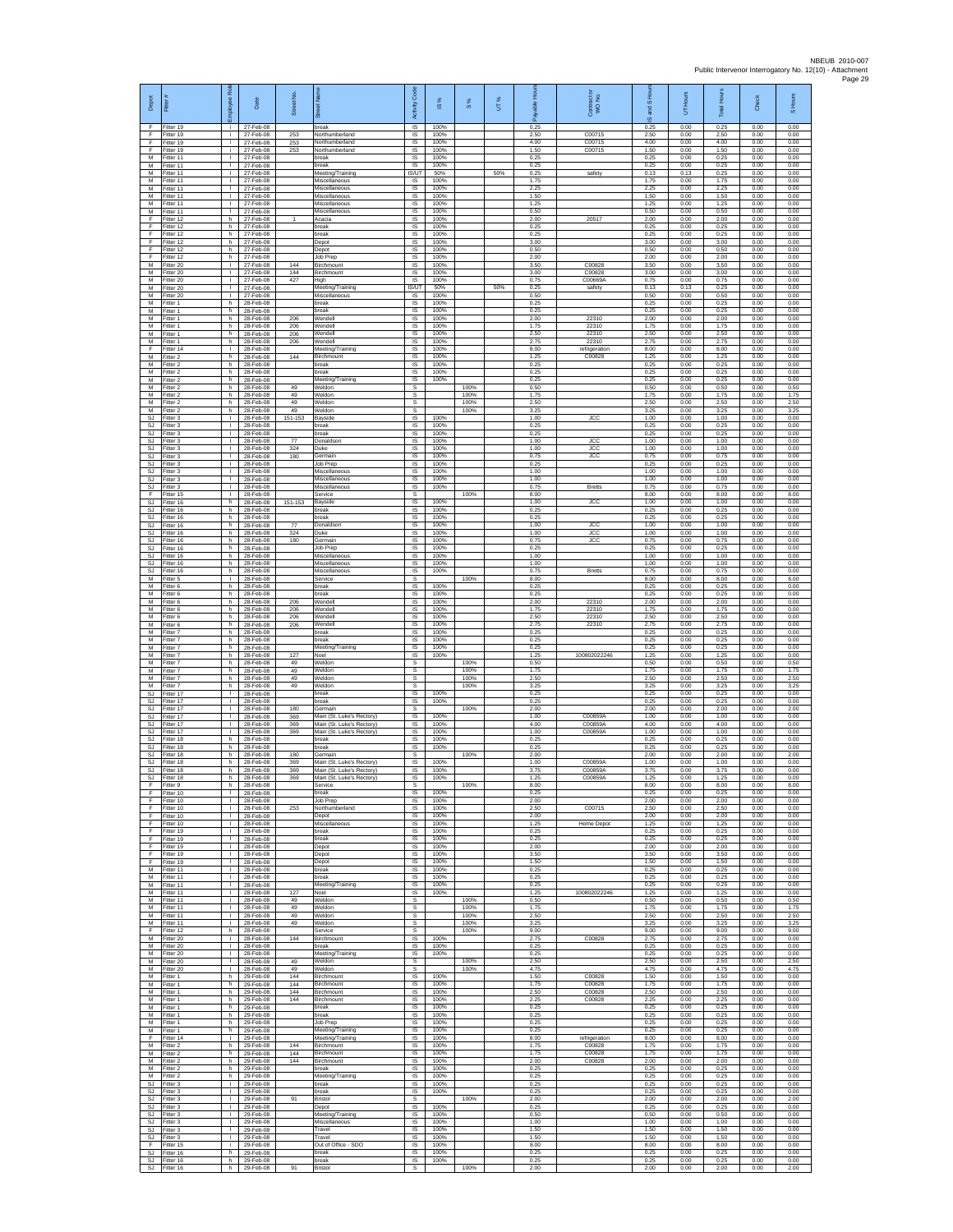| Depot                        | Fitter                              | ployee Rol                         | Date                                | Street No  |                                                                    | Code<br>Activity                    | ഇ                    | $\frac{8}{3}$ | UT% | Ē<br>eler<br>Pa      | Contract or<br>WO No.        | and S Hour<br>$\overline{\omega}$ | UT Hours             | <b>Total Hours</b>   | Check                | S Hours              |
|------------------------------|-------------------------------------|------------------------------------|-------------------------------------|------------|--------------------------------------------------------------------|-------------------------------------|----------------------|---------------|-----|----------------------|------------------------------|-----------------------------------|----------------------|----------------------|----------------------|----------------------|
| SJ<br>SJ                     | Fitter 16<br>Fitter 16              | h.<br>h.                           | 29-Feb-08<br>29-Feb-08              |            | Depot<br>Meeting/Training                                          | $\overline{\mathsf{S}}$<br>$\sf IS$ | 100%<br>100%         |               |     | 0.25<br>0.50         |                              | 0.25<br>0.50                      | 0.00<br>0.00         | 0.25<br>0.50         | 0.00<br>0.00         | 0.00<br>0.00         |
| SJ<br>SJ.<br><b>SJ</b>       | litter 16<br>Fitter 16<br>Fitter 16 | h.<br>h.<br>h.                     | 29-Feb-08<br>29-Feb-08<br>29-Feb-08 |            | Miscellaneous<br>Travel<br>Travel                                  | IS<br>IS<br>IS                      | 100%<br>100%<br>100% |               |     | 1.00<br>1.50<br>1.50 |                              | 1.00<br>1.50<br>1.50              | 0.00<br>0.00<br>0.00 | 1.00<br>1.50<br>1.50 | 0.00<br>0.00<br>0.00 | 0.00<br>0.00<br>0.00 |
| M<br>M                       | Fitter 5<br>itter 6                 | $\mathbb{L}$<br>h                  | 29-Feb-08<br>29-Feb-08              | 144        | Out of Office - SDO<br><b>Birchmount</b>                           | IS<br>IS                            | 100%<br>100%         |               |     | 8.00<br>1.50         | C00828                       | 8.00<br>1.50                      | 0.00<br>0.00         | 8.00<br>1.50         | 0.00<br>0.00         | 0.00<br>0.00         |
| M<br>M                       | Fitter 6<br>Fitter 6                | h.<br>h.                           | 29-Feb-08<br>29-Feb-08              | 144<br>144 | Birchmount<br>Birchmount                                           | <b>IS</b><br>IS                     | 100%<br>100%         |               |     | 1.75<br>2.50         | C00828<br>C00828             | 1.75<br>2.50                      | 0.00<br>0.00         | 1.75<br>2.50         | 0.00<br>0.00         | 0.00<br>0.00         |
| М<br>M<br>M                  | Fitter 6<br>Fitter 6<br>Fitter 6    | h<br>h.<br>h.                      | 29-Feb-08<br>29-Feb-08<br>29-Feb-08 | 144        | Birchmount<br>break<br>break                                       | IS<br>IS<br>IS                      | 100%<br>100%<br>100% |               |     | 2.25<br>0.25<br>0.25 | C00828                       | 2.25<br>0.25<br>0.25              | 0.00<br>0.00<br>0.00 | 2.25<br>0.25<br>0.25 | 0.00<br>0.00<br>0.00 | 0.00<br>0.00<br>0.00 |
| М<br>M                       | Fitter 6<br>itter 6                 | h<br>h.                            | 29-Feb-08<br>29-Feb-08              |            | Job Prep<br>Meeting/Training                                       | IS<br>IS                            | 100%<br>100%         |               |     | 0.25<br>0.25         |                              | 0.25<br>0.25                      | 0.00<br>0.00         | 0.25<br>0.25         | 0.00<br>0.00         | 0.00<br>0.00         |
| M<br>М                       | Fitter 7<br>itter 7                 | h.<br>h                            | 29-Feb-08<br>29-Feb-08              | 144<br>144 | Birchmount<br>Birchmount                                           | IS<br>IS                            | 100%<br>100%         |               |     | 1.75<br>1.75         | C00828<br>C00828             | 1.75<br>1.75                      | 0.00<br>0.00         | 1.75<br>1.75         | 0.00<br>0.00         | 0.00<br>0.00         |
| М<br>M<br>M                  | Fitter 7<br>fitter 7<br>Fitter 7    | h.<br>h.<br>h                      | 29-Feb-08<br>29-Feb-08<br>29-Feb-08 | 144        | Birchmount<br>oreak<br>Job Prep                                    | IS<br>IS                            | 100%<br>100%<br>100% |               |     | 2.50<br>0.25<br>1.00 | C00828                       | 2.50<br>0.25<br>1.00              | 0.00<br>0.00<br>0.00 | 2.50<br>0.25<br>1.00 | 0.00<br>0.00<br>0.00 | 0.00<br>0.00<br>0.00 |
| М<br><b>SJ</b>               | Fitter 7<br>itter 17                | h.<br>$\mathbf{I}$                 | 29-Feb-08<br>29-Feb-08              |            | Meeting/Training<br>Out of Office - SDO                            | IS<br>$\sf IS$<br>IS                | 100%<br>100%         |               |     | 0.25<br>8.00         |                              | 0.25<br>8.00                      | 0.00<br>0.00         | 0.25<br>8.00         | 0.00<br>0.00         | 0.00<br>0.00         |
| <b>SJ</b><br>F               | Fitter 18<br>Fitter 9               | h.<br>h.                           | 29-Feb-08<br>29-Feb-08              |            | Depot<br>Out of Office - SDO                                       | IS<br>IS                            | 100%<br>100%         |               |     | 3.00<br>8.00         |                              | 3.00<br>8.00                      | 0.00<br>0.00         | 3.00<br>8.00         | 0.00<br>0.00         | 0.00<br>0.00         |
| F<br>F<br>M                  | Fitter 10<br>Fitter 19              | ÷<br>j.<br>$\mathbf{L}$            | 29-Feb-08<br>29-Feb-08              | 144        | Out of Office - SDO<br>Out of Office - SDO<br>Birchmount           | IS<br>IS<br>IS                      | 100%<br>100%<br>100% |               |     | 8.00<br>8.00<br>1.75 | C00828                       | 8.00<br>8.00<br>1.75              | 0.00<br>0.00<br>0.00 | 8.00<br>8.00<br>1.75 | 0.00<br>0.00<br>0.00 | 0.00<br>0.00<br>0.00 |
| М<br>M                       | Fitter 11<br>itter 11<br>fitter 11  | T.<br>$\mathbf{L}$                 | 29-Feb-08<br>29-Feb-08<br>29-Feb-08 | 144<br>144 | Birchmount<br>Birchmount                                           | IS<br>$\sf IS$                      | 100%<br>100%         |               |     | 1.75<br>2.50         | C00828<br>C00828             | 1.75<br>2.50                      | 0.00<br>0.00         | 1.75<br>2.50         | 0.00<br>0.00         | 0.00<br>0.00         |
| M<br>M                       | Fitter 11<br>Fitter 11              | т.<br>т.                           | 29-Feb-08<br>29-Feb-08              |            | break<br>Job Prep                                                  | <b>IS</b><br>IS                     | 100%<br>100%         |               |     | 0.25<br>1.00         |                              | 0.25<br>1.00                      | 0.00<br>0.00         | 0.25<br>1.00         | 0.00<br>0.00         | 0.00<br>0.00         |
| М<br>F                       | Fitter 11<br>itter 12               | т.<br>h.                           | 29-Feb-08<br>29-Feb-08              |            | Meeting/Training<br>preak                                          | IS<br>IS<br>IS                      | 100%<br>100%         |               |     | 0.25<br>0.25<br>0.25 |                              | 0.25<br>0.25<br>0.25              | 0.00<br>0.00<br>0.00 | 0.25<br>0.25<br>0.25 | 0.00<br>0.00<br>0.00 | 0.00<br>0.00<br>0.00 |
| F<br>F<br>F                  | Fitter 12<br>Fitter 12<br>Fitter 12 | h.<br>h.<br>h                      | 29-Feb-08<br>29-Feb-08<br>29-Feb-08 | 91         | break<br>Bristol<br>Depot                                          | s<br>$\sf IS$                       | 100%<br>100%         | 100%          |     | 3.00<br>2.00         |                              | 3.00<br>2.00                      | 0.00<br>0.00         | 3.00<br>2.00         | 0.00<br>0.00         | 3.00<br>0.00         |
| F<br>F                       | Fitter 12<br>Fitter 12              | h.<br>h                            | 29-Feb-08<br>29-Feb-08              |            | Depot<br>Job Prep                                                  | IS<br>IS                            | 100%<br>100%         |               |     | 2.00<br>0.50         |                              | 2.00<br>0.50                      | 0.00<br>0.00         | 2.00<br>0.50         | 0.00<br>0.00         | 0.00<br>0.00         |
| М<br>M<br>M                  | fitter 20<br>fitter 20<br>Fitter 20 | т.<br>т<br>$\mathbf{L}$            | 29-Feb-08<br>29-Feb-08<br>29-Feb-08 | 144<br>144 | Birchmount<br>Birchmount<br>Meeting/Training                       | IS<br>IS<br><b>IS</b>               | 100%<br>100%<br>100% |               |     | 3.75<br>6.00<br>0.25 | C00828<br>C00828             | 3.75<br>6.00<br>0.25              | 0.00<br>0.00<br>0.00 | 3.75<br>6.00<br>0.25 | 0.00<br>0.00<br>0.00 | 0.00<br>0.00<br>0.00 |
| F<br>M                       | Fitter 19<br>Fitter 1               | $\mathbf{I}$<br>h                  | 2-Mar-08<br>3-Mar-08                | 748        | Charlotte<br>break                                                 | s<br>IS                             | 100%                 | 100%          |     | 3.00<br>0.25         |                              | 3.00<br>0.25                      | 0.00<br>0.00         | 3.00<br>0.25         | 0.00<br>0.00         | 3.00<br>0.00         |
| M<br>M                       | fitter 1<br>Fitter 1                | h.<br>h                            | 3-Mar-08<br>3-Mar-08                |            | oreak<br>Depot                                                     | IS<br>IS                            | 100%<br>100%         |               |     | 0.25<br>1.75         |                              | 0.25<br>1.75                      | 0.00<br>0.00         | 0.25<br>1.75         | 0.00<br>0.00         | 0.00<br>0.00         |
| М<br>M<br>M                  | Fitter 1<br>fitter 1<br>Fitter 1    | h.<br>h                            | $3-Mar-08$<br>3-Mar-08<br>3-Mar-08  |            | Depot<br>Depot                                                     | $\sf IS$<br>IS                      | 100%<br>100%<br>100% |               |     | 1.75<br>1.50<br>1.25 |                              | 1.75<br>1.50<br>1.25              | 0.00<br>0.00<br>0.00 | 1.75<br>1.50<br>1.25 | 0.00<br>0.00<br>0.00 | 0.00<br>0.00<br>0.00 |
| M<br>М                       | Fitter 1<br>Fitter 1                | h.<br>h.<br>h                      | 3-Mar-08<br>3-Mar-08                |            | Depot<br>Meeting/Training<br>Miscellaneous                         | <b>IS</b><br>IS<br>IS               | 100%<br>100%         |               |     | 0.25<br>1.00         |                              | 0.25<br>1.00                      | 0.00<br>0.00         | 0.25<br>1.00         | 0.00<br>0.00         | 0.00<br>0.00         |
| F<br>M                       | Fitter 14<br>Fitter 2               | т.<br>h.                           | 3-Mar-08<br>3-Mar-08                | 144        | Out of Office - Sick<br><b>Birchmount</b>                          | IS<br>IS                            | 100%<br>100%         |               |     | 8.00<br>2.00         | C00828                       | 8.00<br>2.00                      | 0.00<br>0.00         | 8.00<br>2.00         | 0.00<br>0.00         | 0.00<br>0.00         |
| М<br>M<br>M                  | Fitter 2<br>itter 2<br>Fitter 2     | h.<br>h                            | 3-Mar-08<br>3-Mar-08<br>3-Mar-08    |            | break<br>break                                                     | $\sf IS$<br>IS<br>IS                | 100%<br>100%<br>100% |               |     | 0.25<br>0.25<br>1.75 |                              | 0.25<br>0.25<br>1.75              | 0.00<br>0.00<br>0.00 | 0.25<br>0.25<br>1.75 | 0.00<br>0.00<br>0.00 | 0.00<br>0.00<br>0.00 |
| M<br>М                       | Fitter 2<br>Fitter 2                | h.<br>h<br>h.                      | 3-Mar-08<br>3-Mar-08                | 206        | Depot<br>Meeting/Training<br>Storey                                | IS<br>s                             | 100%                 | 100%          |     | 0.25<br>1.75         |                              | 0.25<br>1.75                      | 0.00<br>0.00         | 0.25<br>1.75         | 0.00<br>0.00         | 0.00<br>1.75         |
| M<br>M                       | itter 2<br>Fitter 2                 | h<br>h.                            | 3-Mar-08<br>3-Mar-08                | 206        | Storey<br>Miscellaneous                                            | s<br><b>IS</b>                      | 100%                 | 100%          |     | 1.25<br>0.50         |                              | 1.25<br>0.50                      | 0.00<br>0.00         | 1.25<br>0.50         | 0.00<br>0.00         | 1.25<br>0.00         |
| SJ<br>SJ                     | Fitter 3<br>Fitter 3                | $\mathbf{L}$<br>T.<br>$\mathbf{I}$ | 3-Mar-08<br>3-Mar-08                |            | oreak<br>break                                                     | IS<br>$\sf IS$<br><b>IS</b>         | 100%<br>100%         |               |     | 0.25<br>0.25<br>0.25 |                              | 0.25<br>0.25                      | 0.00<br>0.00         | 0.25<br>0.25<br>0.25 | 0.00<br>0.00         | 0.00<br>0.00         |
| <b>SJ</b><br><b>SJ</b><br>SJ | Fitter 3<br>Fitter 3<br>-itter 3    | т.<br>٠                            | 3-Mar-08<br>3-Mar-08<br>3-Mar-08    | 369        | Job Prep<br>Main (St. Luke's Rectory)<br>Miscellaneous             | IS<br>IS                            | 100%<br>100%<br>100% |               |     | 1.75<br>0.50         | C00859A                      | 0.25<br>1.75<br>0.50              | 0.00<br>0.00<br>0.00 | 1.75<br>0.50         | 0.00<br>0.00<br>0.00 | 0.00<br>0.00<br>0.00 |
| <b>SJ</b><br>SJ              | fitter 3<br>Fitter 3                | т<br>$\mathbf{L}$                  | 3-Mar-08<br>3-Mar-08                | 122<br>217 | Valleyview<br>Waterloo                                             | s<br>IS                             | 100%                 | 100%          |     | 3.00<br>1.50         | C00855B                      | 3.00<br>1.50                      | 0.00<br>0.00         | 3.00<br>1.50         | 0.00<br>0.00         | 3.00<br>0.00         |
| <b>SJ</b><br>F<br>F          | itter 3<br>Fitter 15                | т.<br>$\mathbf{I}$<br>T.           | 3-Mar-08<br>3-Mar-08<br>3-Mar-08    |            | Miscellaneous<br>Depot<br>Job Prep                                 | IS<br>IS<br>IS                      | 100%<br>100%<br>100% |               |     | 1.00<br>1.00<br>0.50 | Day & Ross                   | 1.00<br>1.00<br>0.50              | 0.00<br>0.00<br>0.00 | 1.00<br>1.00<br>0.50 | 0.00<br>0.00<br>0.00 | 0.00<br>0.00<br>0.00 |
| F<br>F                       | fitter 15<br>Fitter 15<br>Fitter 15 | $\mathbf{I}$<br>$\mathbf{L}$       | 3-Mar-08<br>$3-Mar-08$              |            | Job Prep<br>Travel                                                 | IS<br>$\sf IS$                      | 100%<br>100%         |               |     | 1.00<br>1.50         |                              | 1.00<br>1.50                      | 0.00<br>0.00         | 1.00<br>1.50         | 0.00<br>0.00         | 0.00<br>0.00         |
| F<br>F                       | itter 15<br>Fitter 15               | T.<br>л.                           | 3-Mar-08<br>3-Mar-08                | 75         | Travel<br>Union                                                    | IS<br><b>s</b>                      | 100%                 | 100%          |     | 1.50<br>3.50         |                              | 1.50<br>3.50                      | 0.00<br>0.00         | 1.50<br>3.50         | 0.00<br>0.00         | 0.00<br>3.50         |
| SJ.<br>SJ<br><b>SJ</b>       | Fitter 16<br>Fitter 16<br>Fitter 16 | h.<br>h<br>h.                      | 3-Mar-08<br>3-Mar-08<br>3-Mar-08    |            | break<br>break<br>Job Prep                                         | IS<br>IS<br>IS                      | 100%<br>100%<br>100% |               |     | 0.25<br>0.25<br>0.25 |                              | 0.25<br>0.25<br>0.25              | 0.00<br>0.00<br>0.00 | 0.25<br>0.25<br>0.25 | 0.00<br>0.00<br>0.00 | 0.00<br>0.00<br>0.00 |
| SJ<br>SJ                     | Fitter 16<br>itter 16               | h.<br>h                            | 3-Mar-08<br>3-Mar-08                | 369        | Main (St. Luke's Rectory)<br>Miscellaneou:                         | IS<br>IS                            | 100%<br>100%         |               |     | 1.75<br>0.50         | C00859A                      | 1.75<br>0.50                      | 0.00<br>0.00         | 1.75<br>0.50         | 0.00<br>0.00         | 0.00<br>0.00         |
| SJ<br><b>SJ</b>              | fitter 16<br>Fitter 16              | h.<br>h.                           | 3-Mar-08<br>3-Mar-08                | 122<br>217 | Valleyview<br>Waterloo                                             | $\mathbb S$<br><b>IS</b>            | 100%                 | 100%          |     | 3.00<br>1.50         | C00855B                      | 3.00<br>1.50                      | 0.00<br>0.00         | 3.00<br>1.50         | 0.00<br>0.00         | 3.00<br>0.00         |
| SJ.<br>M<br>M                | Fitter 16<br>Fitter 5<br>itter 5    | h.<br>т.<br>T.                     | 3-Mar-08<br>3-Mar-08<br>3-Mar-08    |            | Miscellaneous<br>break<br>oreak                                    | IS<br>IS<br>IS                      | 100%<br>100%<br>100% |               |     | 1.00<br>0.25<br>0.25 | Day & Ross                   | 1.00<br>0.25<br>0.25              | 0.00<br>0.00<br>0.00 | 1.00<br>0.25<br>0.25 | 0.00<br>0.00<br>0.00 | 0.00<br>0.00<br>0.00 |
| M<br>M                       | Fitter 5<br>Fitter 5                | л.<br>л.                           | 3-Mar-08<br>3-Mar-08                |            | Depot<br>Depot                                                     | IS<br>IS                            | 100%<br>100%         |               |     | 1.75<br>1.75         |                              | 1.75<br>1.75                      | 0.00<br>0.00         | 1.75<br>1.75         | 0.00<br>0.00         | 0.00<br>0.00         |
| М<br>M                       | Fitter 5<br>Fitter 5                | T.<br>$\mathbf{L}$                 | 3-Mar-08<br>3-Mar-08                |            | Depot<br>Depot                                                     | IS<br>IS                            | 100%<br>100%         |               |     | 1.50<br>1.25         |                              | 1.50<br>1.25                      | 0.00<br>0.00         | 1.50<br>1.25         | 0.00<br>0.00         | 0.00<br>0.00         |
| м<br>M<br>M                  | Fitter 5<br>Fitter 5<br>itter 6     | т.<br>h.                           | 3-Mar-08<br>3-Mar-08<br>3-Mar-08    |            | Meeting/Training<br>Miscellaneous<br>break                         | IS<br>IS<br>IS                      | 100%<br>100%<br>100% |               |     | 0.25<br>1.00<br>0.25 |                              | 0.25<br>1.00<br>0.25              | 0.00<br>0.00<br>0.00 | 0.25<br>1.00<br>0.25 | 0.00<br>0.00<br>0.00 | 0.00<br>0.00<br>0.00 |
| M<br>М                       | Fitter 6<br>Fitter 6                | h.<br>h.                           | 3-Mar-08<br>3-Mar-08                |            | break<br>Depot                                                     | IS<br>IS                            | 100%<br>100%         |               |     | 0.25<br>1.75         |                              | 0.25<br>1.75                      | 0.00<br>0.00         | 0.25<br>1.75         | 0.00<br>0.00         | 0.00<br>0.00         |
| М<br>M                       | Fitter 6<br>fitter 6                | h.<br>h.                           | 3-Mar-08<br>3-Mar-08                |            | Depot<br>Depot                                                     | IS<br>IS                            | 100%<br>100%         |               |     | 1.75<br>1.50         |                              | 1.75<br>1.50                      | 0.00<br>0.00         | 1.75<br>1.50         | 0.00<br>0.00         | 0.00<br>0.00         |
| M<br>M<br>М                  | Fitter 6<br>Fitter 6<br>itter 6     | h.<br>h.<br>h.                     | 3-Mar-08<br>3-Mar-08<br>3-Mar-08    |            | Depot<br>Meeting/Training<br>Miscellaneous                         | IS<br>$\sf IS$<br>IS                | 100%<br>100%<br>100% |               |     | 1.25<br>0.25<br>1.00 |                              | 1.25<br>0.25<br>1.00              | 0.00<br>0.00<br>0.00 | 1.25<br>0.25<br>1.00 | 0.00<br>0.00<br>0.00 | 0.00<br>0.00<br>0.00 |
| M<br>M                       | Fitter 7<br>Fitter 7                | h.<br>h.                           | 3-Mar-08<br>3-Mar-08                |            | break<br>hreak                                                     | - IS<br>IS                          | 100%<br>100%         |               |     | 0.25<br>0.25         |                              | 0.25<br>0.25                      | 0.00<br>0.00         | 0.25<br>0.25         | 0.00<br>0.00         | 0.00<br>0.00         |
| М<br>M<br>M                  | Fitter 7<br>Fitter 7<br>Fitter 7    | h<br>h.<br>h.                      | 3-Mar-08<br>3-Mar-08<br>3-Mar-08    |            | Depot<br>Depot<br>Depot                                            | IS<br>IS<br>IS                      | 100%<br>100%<br>100% |               |     | 1.75<br>1.75<br>1.50 |                              | 1.75<br>1.75<br>1.50              | 0.00<br>0.00<br>0.00 | 1.75<br>1.75<br>1.50 | 0.00<br>0.00<br>0.00 | 0.00<br>0.00<br>0.00 |
| М<br>M                       | Fitter 7<br>Fitter 7                | h.<br>h                            | 3-Mar-08<br>3-Mar-08                |            | Depot<br>Meeting/Training                                          | $\sf IS$<br>$\sf IS$                | 100%<br>100%         |               |     | 1.25<br>0.25         |                              | 1.25<br>0.25                      | 0.00<br>0.00         | 1.25<br>0.25         | 0.00<br>0.00         | 0.00<br>0.00         |
| M<br>SJ.                     | Fitter 7<br>Fitter 17               | h.<br>$\mathbf{L}$                 | $3-Mar-08$<br>3-Mar-08              |            | Miscellaneous<br>break                                             | IS<br>IS                            | 100%<br>100%         |               |     | 1.00<br>0.25         |                              | 1.00<br>0.25                      | 0.00<br>0.00         | 1.00<br>0.25         | 0.00<br>0.00         | 0.00<br>0.00         |
| <b>SJ</b><br><b>SJ</b><br>SJ | Fitter 17<br>fitter 17<br>Fitter 17 | т.<br>т.<br>л.                     | 3-Mar-08<br>3-Mar-08<br>3-Mar-08    | 369<br>369 | break<br>Main (St. Luke's Rectory)<br>Main (St. Luke's Rectory)    | IS<br>IS<br>- IS                    | 100%<br>100%<br>100% |               |     | 0.25<br>2.00<br>4.00 | C00859A<br>C00859A           | 0.25<br>2.00<br>4.00              | 0.00<br>0.00<br>0.00 | 0.25<br>2.00<br>4.00 | 0.00<br>0.00<br>0.00 | 0.00<br>0.00<br>0.00 |
| SJ.<br>SJ                    | Fitter 17<br>Fitter 18              | $\mathbf{L}$<br>h.                 | 3-Mar-08<br>3-Mar-08                | 369        | Main (St. Luke's Rectory)<br>break                                 | IS<br>IS                            | 100%<br>100%         |               |     | 2.00<br>0.25         | C00859A                      | 2.00<br>0.25                      | 0.00<br>0.00         | 2.00<br>0.25         | 0.00<br>0.00         | 0.00<br>0.00         |
| SJ.<br>SJ.                   | Fitter 18<br>Fitter 18              | h.<br>h.                           | 3-Mar-08<br>3-Mar-08                | 369        | break<br>Main (St. Luke's Rectory)                                 | <b>IS</b><br>IS                     | 100%<br>100%         |               |     | 0.25<br>2.00         | C00859A                      | 0.25<br>2.00                      | 0.00<br>0.00         | 0.25<br>2.00         | 0.00<br>0.00         | 0.00<br>0.00         |
| SJ<br>SJ<br>F                | Fitter 18<br>fitter 18<br>Fitter 9  | h<br>h<br>h.                       | 3-Mar-08<br>3-Mar-08<br>3-Mar-08    | 369<br>369 | Main (St. Luke's Rectory)<br>Main (St. Luke's Rectory)<br>Job Prep | IS<br>IS<br>IS                      | 100%<br>100%<br>100% |               |     | 4.00<br>2.00<br>0.50 | C00859A<br>C00859A           | 4.00<br>2.00<br>0.50              | 0.00<br>0.00<br>0.00 | 4.00<br>2.00<br>0.50 | 0.00<br>0.00<br>0.00 | 0.00<br>0.00<br>0.00 |
| F<br>F                       | Fitter 9<br>Fitter 9                | h.<br>h.                           | 3-Mar-08<br>3-Mar-08                |            | Job Prep<br>Travel                                                 | IS<br>IS                            | 100%<br>100%         |               |     | 1.00<br>1.50         |                              | 1.00<br>1.50                      | 0.00<br>0.00         | 1.00<br>1.50         | 0.00<br>0.00         | 0.00<br>0.00         |
| F<br>F                       | Fitter 9<br>Fitter 9                | h.<br>h.                           | 3-Mar-08<br>3-Mar-08                | 75         | Travel<br>Union                                                    | IS<br>S                             | 100%                 | 100%          |     | 1.50<br>3.50         |                              | 1.50<br>3.50                      | 0.00<br>0.00         | 1.50<br>3.50         | 0.00<br>0.00         | 0.00<br>3.50         |
| F.<br>F<br>M                 | Fitter 10<br>fitter 19<br>Fitter 11 | i.<br>i.<br>$\mathbf{I}$           | $3-Mar-08$<br>3-Mar-08<br>3-Mar-08  |            | Out of Office - SDO<br>Out of Office - SDO<br>Out of Office - SDO  | $\sf IS$<br>IS<br>IS                | 100%<br>100%<br>100% |               |     | 8.00<br>8.00<br>8.00 |                              | 8.00<br>8.00<br>8.00              | 0.00<br>0.00<br>0.00 | 8.00<br>8.00<br>8.00 | 0.00<br>0.00<br>0.00 | 0.00<br>0.00<br>0.00 |
| F.<br>F                      | Fitter 12<br>Fitter 12              | h.<br>h                            | 3-Mar-08<br>3-Mar-08                |            | break<br>break                                                     | IS<br>IS                            | 100%<br>100%         |               |     | 0.25<br>0.25         |                              | 0.25<br>0.25                      | 0.00<br>0.00         | 0.25<br>0.25         | 0.00<br>0.00         | 0.00<br>0.00         |
| F<br>F                       | Fitter 12<br>Fitter 12              | h<br>h.                            | 3-Mar-08<br>3-Mar-08                | 77         | Donaldson<br>Job Prep                                              | s<br>IS                             | 100%                 | 100%          |     | 2.00<br>1.50         |                              | 2.00<br>1.50                      | 0.00<br>0.00         | 2.00<br>1.50         | 0.00<br>0.00         | 2.00<br>0.00         |
| F<br>F<br>M                  | Fitter 12<br>Fitter 12<br>Fitter 20 | h.<br>h<br>$\mathbf{L}$            | 3-Mar-08<br>3-Mar-08<br>3-Mar-08    | 144        | Travel<br>Travel<br>Birchmount                                     | $\sf IS$<br>$\sf IS$<br>IS          | 100%<br>100%<br>100% |               |     | 2.00<br>2.00<br>2.00 | C00828                       | 2.00<br>2.00<br>2.00              | 0.00<br>0.00<br>0.00 | 2.00<br>2.00<br>2.00 | 0.00<br>0.00<br>0.00 | 0.00<br>0.00<br>0.00 |
| M<br>M                       | Fitter 20<br>Fitter 20              | т.<br>т.                           | 3-Mar-08<br>3-Mar-08                | 9          | Carnation<br>Meeting/Training                                      | IS<br>IS                            | 100%<br>100%         |               |     | 1.00<br>0.25         | 100805563885                 | 1.00<br>0.25                      | 0.00<br>0.00         | 1.00<br>0.25         | 0.00<br>0.00         | 0.00<br>0.00         |
| М<br>M<br>M                  | fitter 20<br>Fitter 20<br>Fitter 20 | т.<br>л.<br>$\mathbf{L}$           | 3-Mar-08<br>3-Mar-08<br>3-Mar-08    | 206        | Miscellaneous<br>Storey<br>Miscellaneous                           | IS<br><b>s</b><br>IS                | 100%<br>100%         | 100%          |     | 1.50<br>3.25<br>0.50 | Thorns                       | 1.50<br>3.25<br>0.50              | 0.00<br>0.00<br>0.00 | 1.50<br>3.25<br>0.50 | 0.00<br>0.00<br>0.00 | 0.00<br>3.25<br>0.00 |
| М<br>M                       | Fitter 1<br>Fitter 1                | h.<br>h.                           | 4-Mar-08<br>4-Mar-08                | 36<br>36   | <b>Bissett</b><br><b>Bissett</b>                                   | $\sf IS$<br>IS                      | 100%<br>100%         |               |     | 2.00<br>1.75         | 180802551397<br>180802551397 | 2.00<br>1.75                      | 0.00<br>0.00         | 2.00<br>1.75         | 0.00<br>0.00         | 0.00<br>0.00         |
| M                            | Fitter 1                            | h.                                 | 4-Mar-08                            | 36         | <b>Bissett</b>                                                     | IS                                  | 100%                 |               |     | 2.50                 | 180802551397                 | 2.50                              | 0.00                 | 2.50                 | 0.00                 | 0.00                 |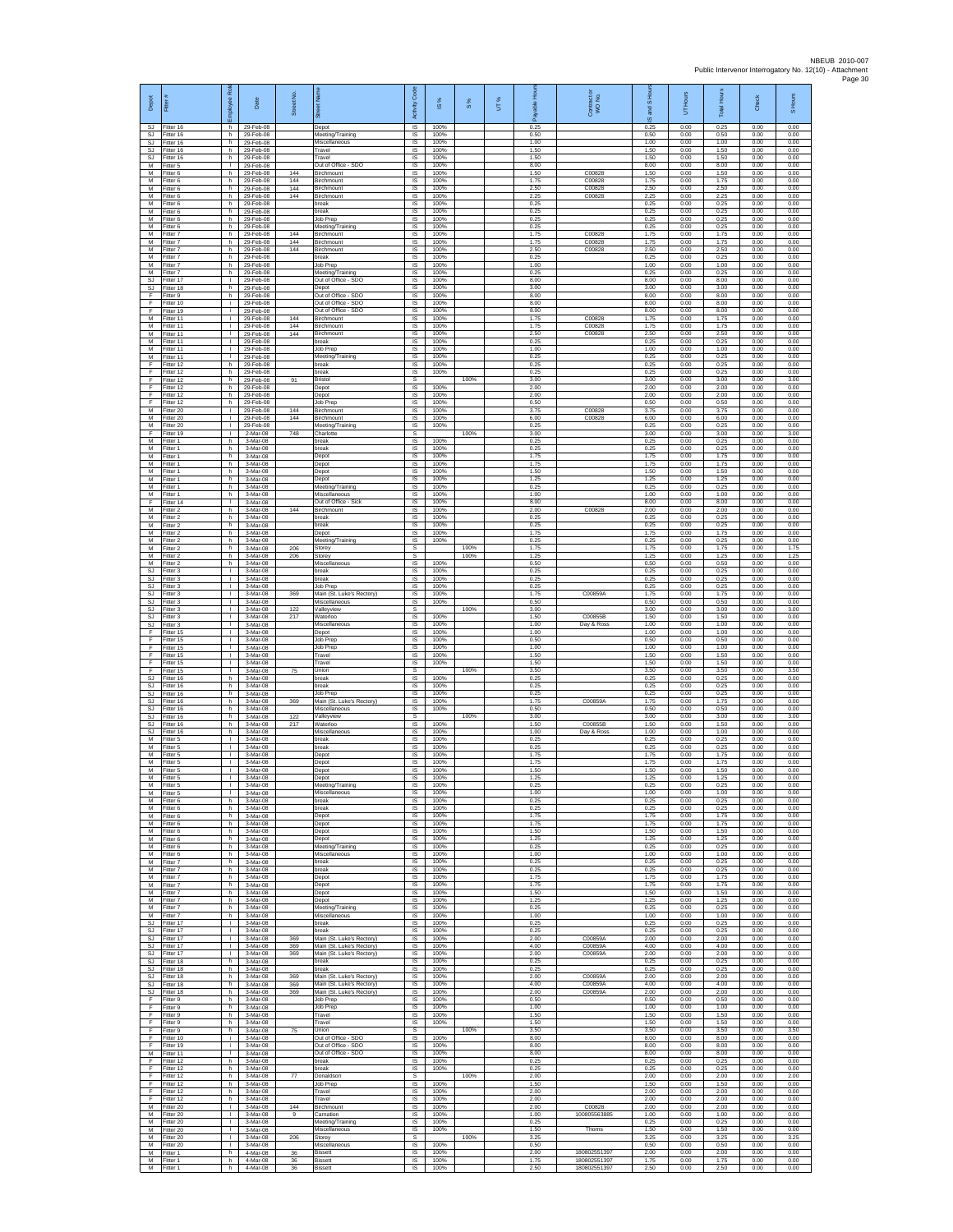| Depot                              | Fitter                              | ē<br>nployee                                 | Date                             | Street No.       |                                                           | Code<br>Activity           | $\frac{8}{3}$        | $\frac{8}{3}$ | UT% | 휸<br>흛<br>æ          | Contract or<br>WO No.                        | and S Hou<br>$\overline{\omega}$ | UT Hours             | <b>Total Hours</b>   | Check                | Hours<br>5           |
|------------------------------------|-------------------------------------|----------------------------------------------|----------------------------------|------------------|-----------------------------------------------------------|----------------------------|----------------------|---------------|-----|----------------------|----------------------------------------------|----------------------------------|----------------------|----------------------|----------------------|----------------------|
| M<br>M                             | Fitter 1<br>Fitter 1                | h.<br>h                                      | 4-Mar-08<br>4-Mar-08             | 36               | <b>Bissett</b><br>reak                                    | IS.<br>IS                  | 100%<br>100%         |               |     | 0.75<br>0.25         | 180802551397                                 | 0.75<br>0.25                     | 0.00<br>0.00         | 0.75<br>0.25         | 0.00<br>0.00         | 0.00<br>0.00         |
| M<br>M<br>F                        | Fitter 1<br>Fitter 1                | h.<br>h.                                     | 4-Mar-08<br>4-Mar-08             |                  | break<br>Job Prep                                         | $\sf IS$<br><b>IS</b>      | 100%<br>100%         |               |     | 0.25<br>0.50         |                                              | 0.25<br>0.50                     | 0.00<br>0.00         | 0.25<br>0.50         | 0.00<br>0.00         | 0.00<br>0.00         |
| F<br>F                             | Fitter 14<br>Fitter 14<br>ltter 14  | $\mathbf{L}$<br>τ.<br>т.                     | 4-Mar-08<br>4-Mar-08<br>4-Mar-08 | 62<br>62         | Alexandra<br>Alexandra<br>oreak                           | IS<br>IS<br>IS             | 100%<br>100%<br>100% |               |     | 2.00<br>2.00<br>0.25 | 090801952740<br>090801952740                 | 2.00<br>2.00<br>0.25             | 0.00<br>0.00<br>0.00 | 2.00<br>2.00<br>0.25 | 0.00<br>0.00<br>0.00 | 0.00<br>0.00<br>0.00 |
| F<br>F                             | Fitter 14<br>Fitter 14              | л.<br>$\mathbf{L}$                           | 4-Mar-08<br>4-Mar-08             |                  | break<br>Depot                                            | <b>IS</b><br>IS            | 100%<br>100%         |               |     | 0.25<br>2.00         |                                              | 0.25<br>2.00                     | 0.00<br>0.00         | 0.25<br>2.00         | 0.00<br>0.00         | 0.00<br>0.00         |
| F<br>M                             | Fitter 14<br>Fitter 2               | $\mathbf{I}$<br>h                            | 4-Mar-08<br>4-Mar-08             |                  | Job Preg<br>break                                         | $\sf IS$<br>IS             | 100%<br>100%         |               |     | 1.50<br>0.25         |                                              | 1.50<br>0.25                     | 0.00<br>0.00         | 1.50<br>0.25         | 0.00<br>0.00         | 0.00<br>0.00         |
| M<br>М<br>М                        | Fitter 2<br>Fitter 2<br>-itter 2    | h<br>h<br>h                                  | 4-Mar-08<br>4-Mar-08<br>4-Mar-08 | 84               | break<br>Depot<br>Driscol                                 | IS<br>IS<br>IS             | 100%<br>100%<br>100% |               |     | 0.25<br>0.75<br>0.75 | C0075 <sup>*</sup>                           | 0.25<br>0.75<br>0.75             | 0.00<br>0.00<br>0.00 | 0.25<br>0.75<br>0.75 | 0.00<br>0.00<br>0.00 | 0.00<br>0.00<br>0.00 |
| M<br>М                             | Fitter 2<br>itter 2                 | h.<br>h                                      | 4-Mar-08<br>4-Mar-08             | 427              | High<br>Meeting/Training                                  | <b>IS</b><br>IS/UT         | 100%<br>50%          |               | 50% | 1.25<br>0.25         | C00669A<br>safety                            | 1.25<br>0.13                     | 0.00<br>0.13         | 1.25<br>0.25         | 0.00<br>0.00         | 0.00<br>0.00         |
| M<br>M                             | Fitter 2<br>Fitter 2                | h.<br>h                                      | 4-Mar-08<br>4-Mar-08             |                  | Meeting/Training<br>Meeting/Training                      | 1S<br>IS                   | 100%<br>100%         |               |     | 2.00<br>1.75         |                                              | 2.00<br>1.75                     | 0.00<br>0.00         | 2.00<br>1.75         | 0.00<br>0.00         | 0.00<br>0.00         |
| M<br>SJ<br>SJ                      | Fitter 2<br>Fitter 3<br>itter 3     | h<br>т.<br>$\mathbf{L}$                      | 4-Mar-08<br>4-Mar-08<br>4-Mar-08 |                  | Travel<br>break<br>reak                                   | IS<br>$\sf IS$<br>IS       | 100%<br>100%<br>100% |               |     | 0.25<br>0.25<br>0.25 |                                              | 0.25<br>0.25<br>0.25             | 0.00<br>0.00<br>0.00 | 0.25<br>0.25<br>0.25 | 0.00<br>0.00<br>0.00 | 0.00<br>0.00<br>0.00 |
| <b>SJ</b><br>SJ                    | Fitter 3<br>Fitter 3                | л.<br>$\mathbf{L}$                           | 4-Mar-08<br>4-Mar-08             | 369<br>217       | Main (St. Luke's Rectory)<br>Waterloo                     | <b>IS</b><br>IS            | 100%<br>100%         |               |     | 0.75<br>2.00         | C00859A<br>C00855B                           | 0.75<br>2.00                     | 0.00<br>0.00         | 0.75<br>2.00         | 0.00<br>0.00         | 0.00<br>0.00         |
| $\mathbb{S}\mathbb{J}$<br>SJ.<br>F | Fitter 3<br>Fitter 3<br>Fitter 15   | т.<br>$\mathbb{L}$<br>$\mathbf{L}$           | 4-Mar-08<br>4-Mar-08<br>4-Mar-08 | 217<br>217<br>62 | Naterloo<br>Waterloo<br>Alexandra                         | IS<br>IS<br><b>IS</b>      | 100%<br>100%<br>100% |               |     | 4.75<br>0.50<br>1.00 | C00855B<br>C00855B<br>090801952740           | 4.75<br>0.50<br>1.00             | 0.00<br>0.00<br>0.00 | 4.75<br>0.50<br>1.00 | 0.00<br>0.00<br>0.00 | 0.00<br>0.00<br>0.00 |
| F<br>Ŧ                             | Fitter 15<br>Fitter 15              | $\mathbf{L}$<br>$\mathbf{L}$                 | 4-Mar-08<br>4-Mar-08             | 62<br>62         | <b>Nexandra</b><br>Alexandra                              | $\sf IS$<br>$\sf IS$       | 100%<br>100%         |               |     | 4.00<br>1.50         | 090801952740<br>090801952740                 | 4.00<br>1.50                     | 0.00<br>0.00         | 4.00<br>1.50         | 0.00<br>0.00         | 0.00<br>0.00         |
| F<br>F                             | Fitter 15<br>Fitter 15              | $\mathbf{L}$<br>$\mathbf{L}$                 | 4-Mar-08<br>4-Mar-08             |                  | break<br>reak                                             | IS<br>IS                   | 100%<br>100%         |               |     | 0.25<br>0.25         |                                              | 0.25<br>0.25                     | 0.00<br>0.00         | 0.25<br>0.25         | 0.00<br>0.00         | 0.00<br>0.00         |
| F<br><b>SJ</b><br>SJ               | Fitter 15<br>fitter 16<br>Fitter 16 | t.<br>h<br>h.                                | 4-Mar-08<br>4-Mar-08<br>4-Mar-08 |                  | Job Prep<br>reak<br>break                                 | IS<br>IS<br><b>IS</b>      | 100%<br>100%<br>100% |               |     | 1.00<br>0.25<br>0.25 |                                              | 1.00<br>0.25<br>0.25             | 0.00<br>0.00<br>0.00 | 1.00<br>0.25<br>0.25 | 0.00<br>0.00<br>0.00 | 0.00<br>0.00<br>0.00 |
| SJ<br>SJ                           | Fitter 16<br>Fitter 16              | h.<br>h                                      | 4-Mar-08<br>4-Mar-08             | 369<br>217       | Main (St. Luke's Rectory)<br>Waterloo                     | IS<br>$\sf IS$             | 100%<br>100%         |               |     | 0.75<br>2.00         | C00859A<br>C00855B                           | 0.75<br>2.00                     | 0.00<br>0.00         | 0.75<br>2.00         | 0.00<br>0.00         | 0.00<br>0.00         |
| SJ.<br><b>SJ</b>                   | Fitter 16<br>Fitter 16              | h.<br>h                                      | 4-Mar-08<br>4-Mar-08             | 217<br>217       | Waterloo<br>Waterloo                                      | IS<br>IS                   | 100%<br>100%         |               |     | 4.75<br>0.50         | C00855B<br>C00855B                           | 4.75<br>0.50                     | 0.00<br>0.00         | 4.75<br>0.50         | 0.00<br>0.00         | 0.00<br>0.00         |
| М<br>M<br>M                        | Fitter 5<br>Fitter 5<br>Fitter 5    | т.<br>$\mathbf{L}$<br>$\mathbf{L}$           | 4-Mar-08<br>4-Mar-08<br>4-Mar-08 |                  | oreak<br>break<br>Depot                                   | IS<br>IS<br><b>IS</b>      | 100%<br>100%<br>100% |               |     | 0.25<br>0.25<br>0.75 |                                              | 0.25<br>0.25<br>0.75             | 0.00<br>0.00<br>0.00 | 0.25<br>0.25<br>0.75 | 0.00<br>0.00<br>0.00 | 0.00<br>0.00<br>0.00 |
| М<br>M                             | -itter 5<br>Fitter 5                | $\mathbf{L}$<br>t.                           | 4-Mar-08<br>4-Mar-08             | 427<br>427       | High<br>High                                              | IS<br>IS                   | 100%<br>100%         |               |     | 1.75<br>0.75         | C00669A<br>C00669A                           | 1.75<br>0.75                     | 0.00<br>0.00         | 1.75<br>0.75         | 0.00<br>0.00         | 0.00<br>0.00         |
| M<br>M<br>М                        | Fitter 5<br>Fitter 5<br>Fitter 5    | $\mathbf{L}$<br>т.<br>т.                     | 4-Mar-08<br>4-Mar-08<br>4-Mar-08 |                  | Meeting/Training<br>Meeting/Training<br>Meeting/Training  | IS/UT<br>IS<br>IS          | 50%<br>100%<br>100%  |               | 50% | 0.25<br>2.50<br>1.25 | safety                                       | 0.13<br>2.50<br>1.25             | 0.13<br>0.00<br>0.00 | 0.25<br>2.50<br>1.25 | 0.00<br>0.00<br>0.00 | 0.00<br>0.00<br>0.00 |
| М<br>M                             | Fitter 5<br>Fitter 6                | т.<br>h.                                     | 4-Mar-08<br>4-Mar-08             | 36               | Travel<br>Bissett                                         | IS<br><b>IS</b>            | 100%<br>100%         |               |     | 0.25<br>2.00         | 18080255139                                  | 0.25<br>2.00                     | 0.00<br>0.00         | 0.25<br>2.00         | 0.00<br>0.00         | 0.00<br>0.00         |
| M<br>М<br>M                        | Fitter 6<br>Fitter 6                | h.<br>h<br>h.                                | 4-Mar-08<br>4-Mar-08             | 36<br>36<br>36   | <b>Bissett</b><br>Sissett<br><b>Bissett</b>               | IS<br>IS<br>IS             | 100%<br>100%<br>100% |               |     | 175<br>2.50<br>0.75  | 180802551397<br>180802551397<br>180802551397 | 1.75<br>2.50<br>0.75             | 0.00<br>0.00<br>0.00 | 1.75<br>2.50<br>0.75 | 0.00<br>0.00<br>0.00 | 0.00<br>0.00<br>0.00 |
| M<br>M                             | Fitter 6<br>Fitter 6<br>-itter 6    | h.<br>h                                      | 4-Mar-08<br>4-Mar-08<br>4-Mar-08 |                  | break<br>oreak                                            | IS<br>$\sf IS$             | 100%<br>100%         |               |     | 0.25<br>0.25         |                                              | 0.25<br>0.25                     | 0.00<br>0.00         | 0.25<br>0.25         | 0.00<br>0.00         | 0.00<br>0.00         |
| M<br>M                             | Fitter 6<br>Fitter 7                | h<br>h.                                      | 4-Mar-08<br>4-Mar-08             |                  | Job Prep<br>break                                         | $\sf IS$<br><b>IS</b>      | 100%<br>100%         |               |     | 0.50<br>0.25         |                                              | 0.50<br>0.25                     | 0.00<br>0.00         | 0.50<br>0.25         | 0.00<br>0.00         | 0.00<br>0.00         |
| М<br>М<br>М                        | Fitter 7<br>Fitter 7<br>itter 7     | h<br>h.<br>h                                 | 4-Mar-08<br>4-Mar-08<br>4-Mar-08 | 427              | reak<br>Depot<br>High                                     | IS<br>IS<br>IS             | 100%<br>100%<br>100% |               |     | 0.25<br>0.75<br>1.75 | C00669/                                      | 0.25<br>0.75<br>1.75             | 0.00<br>0.00<br>0.00 | 0.25<br>0.75<br>1.75 | 0.00<br>0.00<br>0.00 | 0.00<br>0.00<br>0.00 |
| M<br>M                             | -itter 7<br>-itter 7                | h.<br>h.                                     | 4-Mar-08<br>4-Mar-08             | 427              | High<br>Meeting/Training                                  | <b>IS</b><br><b>IS/UT</b>  | 100%<br>50%          |               | 50% | 0.75<br>0.25         | C00669/<br>safety                            | 0.75<br>0.13                     | 0.00<br>0.13         | 0.75<br>0.25         | 0.00<br>0.00         | 0.00<br>0.00         |
| М<br>M<br>M                        | Fitter 7<br>Fitter 7                | h<br>h                                       | 4-Mar-08<br>4-Mar-08             |                  | Meeting/Training<br>Meeting/Training<br>Travel            | $\sf IS$<br>IS             | 100%<br>100%<br>100% |               |     | 2.00<br>1.75<br>0.25 |                                              | 2.00<br>1.75                     | 0.00<br>0.00         | 2.00<br>1.75<br>0.25 | 0.00<br>0.00         | 0.00<br>0.00         |
| SJ<br>SJ.                          | Fitter 7<br>Fitter 17<br>Fitter 17  | h<br>т.<br>$\mathbf{L}$                      | 4-Mar-08<br>4-Mar-08<br>4-Mar-08 |                  | oreak<br>oreak                                            | IS<br>IS<br>IS             | 100%<br>100%         |               |     | 0.25<br>0.25         |                                              | 0.25<br>0.25<br>0.25             | 0.00<br>0.00<br>0.00 | 0.25<br>0.25         | 0.00<br>0.00<br>0.00 | 0.00<br>0.00<br>0.00 |
| SJ.<br>SJ                          | Fitter 17<br>itter 17               | $\mathbf{L}$<br>$\mathbf{L}$                 | 4-Mar-08<br>4-Mar-08             | 369<br>369       | Main (St. Luke's Rectory)<br>Main (St. Luke's Rectory     | <b>IS</b><br>IS            | 100%<br>100%         |               |     | 2.00<br>3.75         | C00859A<br>C00859A                           | 2.00<br>3.75                     | 0.00<br>0.00         | 2.00<br>3.75         | 0.00<br>0.00         | 0.00<br>0.00         |
| SJ<br>SJ<br>SJ                     | Fitter 17<br>-itter 18<br>Fitter 18 | $\mathbf{I}$<br>h<br>h                       | 4-Mar-08<br>4-Mar-08<br>4-Mar-08 | 369              | Main (St. Luke's Rectory)<br>reak<br>oreak                | IS<br>IS<br>IS             | 100%<br>100%<br>100% |               |     | 1.75<br>0.25<br>0.25 | C00859A                                      | 1.75<br>0.25<br>0.25             | 0.00<br>0.00<br>0.00 | 1.75<br>0.25<br>0.25 | 0.00<br>0.00<br>0.00 | 0.00<br>0.00<br>0.00 |
| SJ<br>SJ                           | Fitter 18<br>Fitter 18              | h<br>h                                       | 4-Mar-08<br>4-Mar-08             | 369<br>369       | Main (St. Luke's Rectory)<br>Main (St. Luke's Rectory)    | $\sf IS$<br>IS             | 100%<br>100%         |               |     | 2.00<br>3.75         | C00859A<br>C00859A                           | 2.00<br>3.75                     | 0.00<br>0.00         | 2.00<br>3.75         | 0.00<br>0.00         | 0.00<br>0.00         |
| <b>SJ</b><br>F<br>F                | Fitter 18<br>Fitter 9<br>Fitter 9   | h.<br>h.<br>h                                | 4-Mar-08<br>4-Mar-08<br>4-Mar-08 | 369<br>62<br>62  | Main (St. Luke's Rectory)<br>Alexandra<br><b>Nexandra</b> | <b>IS</b><br>IS<br>IS      | 100%<br>100%<br>100% |               |     | 1.75<br>1.00<br>4.00 | C00859A<br>090801952740<br>090801952740      | 1.75<br>1.00<br>4.00             | 0.00<br>0.00<br>0.00 | 1.75<br>1.00<br>4.00 | 0.00<br>0.00<br>0.00 | 0.00<br>0.00<br>0.00 |
| F<br>F.                            | Fitter 9<br>Fitter 9                | h<br>h.                                      | 4-Mar-08<br>4-Mar-08             | 62               | Alexandra<br>break                                        | IS<br><b>IS</b>            | 100%<br>100%         |               |     | 1.50<br>0.25         | 090801952740                                 | 1.50<br>0.25                     | 0.00<br>0.00         | 1.50<br>0.25         | 0.00<br>0.00         | 0.00<br>0.00         |
| F<br>F<br>F                        | -itter 9<br>Fitter 9<br>Fitter 10   | h<br>h<br>$\mathbf{L}$                       | 4-Mar-08<br>4-Mar-08<br>4-Mar-08 |                  | oreak<br>Job Prep<br>break                                | $\sf IS$<br>$\sf IS$<br>IS | 100%<br>100%<br>100% |               |     | 0.25<br>1.00<br>0.25 |                                              | 0.25<br>1.00<br>0.25             | 0.00<br>0.00<br>0.00 | 0.25<br>1.00<br>0.25 | 0.00<br>0.00<br>0.00 | 0.00<br>0.00<br>0.00 |
| F<br>F                             | Fitter 10<br>Fitter 10              | $\mathbf{L}$<br>t.                           | 4-Mar-08<br>4-Mar-08             | 297              | reak<br>Restigouche                                       | IS<br>IS                   | 100%<br>100%         |               |     | 0.25<br>2.50         | C00720                                       | 0.25<br>2.50                     | 0.00<br>0.00         | 0.25<br>2.50         | 0.00<br>0.00         | 0.00<br>0.00         |
| F<br>E<br>F                        | Fitter 10<br>Fitter 10              | $\mathbf{L}$<br>л.<br>$\mathbf{L}$           | 4-Mar-08<br>4-Mar-08             | 297<br>297       | Restigouche<br>Restigouche<br>$r$ eak                     | IS<br><b>IS</b><br>IS      | 100%<br>100%<br>100% |               |     | 4.00<br>1.00<br>0.25 | C00720<br>C00720                             | 4.00<br>1.00<br>0.25             | 0.00<br>0.00<br>0.00 | 4.00<br>1.00<br>0.25 | 0.00<br>0.00<br>0.00 | 0.00<br>0.00<br>0.00 |
| F<br>F                             | Fitter 19<br>Fitter 19<br>Fitter 19 | T.<br>$\mathbf{L}$                           | 4-Mar-08<br>4-Mar-08<br>4-Mar-08 | 297              | break<br>Restigouche                                      | $\sf IS$<br>IS             | 100%<br>100%         |               |     | 0.25<br>2.50         | C00720                                       | 0.25<br>2.50                     | 0.00<br>0.00         | 0.25<br>2.50         | 0.00<br>0.00         | 0.00<br>0.00         |
| F                                  | -itter 19<br>Fitter 19              | т.                                           | 4-Mar-08<br>4-Mar-08             | 297<br>297       | Restigouche<br>Restigouche                                | <b>IS</b><br>IS            | 100%<br>100%         |               |     | 4.00<br>1.00         | C00720<br>C00720                             | 4.00<br>1.00                     | 0.00<br>0.00         | 4.00<br>1.00         | 0.00<br>0.00         | 0.00<br>0.00         |
| M<br>M<br>${\sf M}$                | Fitter 11<br>Fitter 11<br>Fitter 11 | т<br>$\mathbf{L}$<br>$\mathbb{R}$            | 4-Mar-08<br>4-Mar-08<br>4-Mar-08 |                  | break<br>break<br>Depot                                   | 1S<br>IS.<br>IS            | 100%<br>100%<br>100% |               |     | 0.25<br>0.25<br>0.75 |                                              | 0.25<br>0.25<br>0.75             | 0.00<br>0.00<br>0.00 | 0.25<br>0.25<br>0.75 | 0.00<br>0.00<br>0.00 | 0.00<br>0.00<br>0.00 |
| M<br>M                             | Fitter 11<br>Fitter 11              | $\mathbf{I}$<br>т.                           | 4-Mar-08<br>4-Mar-08             | 427<br>427       | High<br>High                                              | IS<br>IS                   | 100%<br>100%         |               |     | 1.75<br>0.75         | C00669A<br>C00669A                           | 1.75<br>0.75                     | 0.00<br>0.00         | 1.75<br>0.75         | 0.00<br>0.00         | 0.00<br>0.00         |
| M<br>M<br>M                        | Fitter 11<br>Fitter 11<br>Fitter 11 | $\mathbf{I}$<br>$\mathbf{L}$<br>$\mathbf{L}$ | 4-Mar-08<br>4-Mar-08<br>4-Mar-08 |                  | Meeting/Training<br>Meeting/Training<br>Meeting/Training  | IS/UT<br>IS<br>IS          | 50%<br>100%<br>100%  |               | 50% | 0.25<br>2.00<br>1.75 | safety                                       | 0.13<br>2.00<br>1.75             | 0.13<br>0.00<br>0.00 | 0.25<br>2.00<br>1.75 | 0.00<br>0.00<br>0.00 | 0.00<br>0.00<br>0.00 |
| M<br>F.                            | Fitter 11<br>Fitter 12              | л.<br>h                                      | 4-Mar-08<br>4-Mar-08             | 62               | Travel<br>Alexandra                                       | - IS<br>IS                 | 100%<br>100%         |               |     | 0.25<br>2.00         | 090801952740                                 | 0.25<br>200                      | 0.00<br>0.00         | 0.25<br>2.00         | 0.00<br>0.00         | 0.00<br>0.00         |
| F<br>F<br>F.                       | Fitter 12<br>Fitter 12<br>Fitter 12 | h<br>h.<br>h.                                | 4-Mar-08<br>4-Mar-08<br>4-Mar-08 | 62               | Alexandra<br>break<br>break                               | IS<br>1S<br>IS.            | 100%<br>100%<br>100% |               |     | 2.00<br>0.25<br>0.25 | 090801952740                                 | 2.00<br>0.25<br>0.25             | 0.00<br>0.00<br>0.00 | 2.00<br>0.25<br>0.25 | 0.00<br>0.00<br>0.00 | 0.00<br>0.00<br>0.00 |
| F<br>F                             | Fitter 12<br>Fitter 12              | h<br>h                                       | 4-Mar-08<br>4-Mar-08             |                  | Depot<br>Job Prep                                         | $\sf IS$<br>$\sf IS$       | 100%<br>100%         |               |     | 2.00<br>1.50         |                                              | 2.00<br>1.50                     | 0.00<br>0.00         | 2.00<br>1.50         | 0.00<br>0.00         | 0.00<br>0.00         |
| M<br>M                             | Fitter 20<br>Fitter 20              | $\mathbf{L}$<br>$\mathbf{L}$                 | 4-Mar-08<br>4-Mar-08             | 84<br>427        | Meeting/Training<br>Driscoll                              | <b>IS</b><br>IS            | 100%<br>100%         |               |     | 4.00<br>1.00         | C00751<br>C00669A                            | 4.00<br>1.00                     | 0.00<br>0.00         | 4.00<br>1.00         | 0.00<br>0.00         | 0.00<br>0.00         |
| M<br>М<br>M                        | Fitter 20<br>litter 20<br>Fitter 20 | H.<br>т.<br>л.                               | 4-Mar-08<br>4-Mar-08<br>4-Mar-08 | 297              | High<br>McLaughlin<br>Meeting/Training                    | 1S<br>IS<br><b>IS/UT</b>   | 100%<br>100%<br>50%  |               | 50% | 1.00<br>1.75<br>0.25 | C00909<br>safety                             | 1.00<br>1.75<br>0.13             | 0.00<br>0.00<br>0.13 | 1.00<br>1.75<br>0.25 | 0.00<br>0.00<br>0.00 | 0.00<br>0.00<br>0.00 |
| M<br>М                             | Fitter 1<br>Fitter 1                | h<br>$\,$ h                                  | 5-Mar-08<br>5-Mar-08             |                  | hreak<br>break                                            | IS<br>$\sf IS$             | 100%<br>100%         |               |     | 0.25<br>0.25         |                                              | 0.25<br>0.25                     | 0.00<br>0.00         | 0.25<br>0.25         | 0.00<br>0.00         | 0.00<br>0.00         |
| M<br>M<br>М                        | Fitter 1<br>Fitter 1<br>Fitter 1    | h.<br>h<br>h                                 | 5-Mar-08<br>5-Mar-08<br>5-Mar-08 | 85<br>85<br>85   | Burlington<br>Burlington<br>Burlington                    | IS.<br>IS<br>IS            | 100%<br>100%<br>100% |               |     | 2.00<br>1.75<br>2.50 | 180803320882<br>180803320882<br>180803320882 | 2.00<br>1.75<br>2.50             | 0.00<br>0.00<br>0.00 | 2.00<br>1.75<br>2.50 | 0.00<br>0.00<br>0.00 | 0.00<br>0.00<br>0.00 |
| M<br>F                             | Fitter 1<br>Fitter 14               | h.<br><b>I</b>                               | 5-Mar-08<br>5-Mar-08             | 85<br>62         | Burlington<br>Alexandra                                   | IS<br><b>IS</b>            | 100%<br>100%         |               |     | 2.75<br>1.00         | 180803320882<br>090801952740                 | 2.75<br>1.00                     | 0.00<br>0.00         | 2.75<br>1.00         | 0.00<br>0.00         | 0.00<br>0.00         |
| $\mathsf F$<br>F<br>F              | Fitter 14<br>Fitter 14<br>Fitter 14 | $\mathbf{L}$<br>$\mathbb{L}$<br>$\mathbb{L}$ | 5-Mar-08<br>5-Mar-08<br>5-Mar-08 | 62               | Alexandra<br>break<br>oreak                               | IS<br>1S<br>IS             | 100%<br>100%<br>100% |               |     | 4.00<br>0.25<br>0.25 | 090801952740                                 | 4.00<br>0.25<br>0.25             | 0.00<br>0.00<br>0.00 | 4.00<br>0.25<br>0.25 | 0.00<br>0.00<br>0.00 | 0.00<br>0.00<br>0.00 |
| F<br>F.                            | Fitter 14<br>Fitter 14              | $\mathbf{I}$<br>L.                           | 5-Mar-08<br>5-Mar-08             |                  | Depot<br>Job Prep                                         | IS<br>$\sf IS$             | 100%<br>100%         |               |     | 1.50<br>1.00         |                                              | 1.50<br>1.00                     | 0.00<br>0.00         | 1.50<br>1.00         | 0.00<br>0.00         | 0.00<br>0.00         |
| М<br>M<br>M                        | -itter 2<br>Fitter 2                | h.<br>h.                                     | 5-Mar-08<br>5-Mar-08             | 144<br>144       | Birchmount<br>Birchmount                                  | IS<br>-IS                  | 100%<br>100%         |               |     | 1.75<br>1.75<br>2.00 | C00828<br>C00828                             | 1.75<br>1.75                     | 0.00<br>0.00         | 1.75<br>1.75<br>2.00 | 0.00<br>0.00         | 0.00<br>0.00         |
| М<br>M                             | Fitter 2<br>Fitter 2<br>Fitter 2    | h<br>h<br>h.                                 | 5-Mar-08<br>5-Mar-08<br>5-Mar-08 | 144<br>144       | Birchmount<br>Birchmount<br>break                         | IS.<br>IS<br>IS            | 100%<br>100%<br>100% |               |     | 1.75<br>0.25         | C00828<br>C00828                             | 2.00<br>1.75<br>0.25             | 0.00<br>0.00<br>0.00 | 1.75<br>0.25         | 0.00<br>0.00<br>0.00 | 0.00<br>0.00<br>0.00 |
| M                                  | M Fitter 2<br>Fitter 2              | h.<br>h                                      | 5-Mar-08<br>5-Mar-08             |                  | break<br>Meeting/Training                                 | <b>IS</b><br>IS/UT         | 100%<br>50%          |               | 50% | 0.25<br>0.25         | safety                                       | 0.25<br>0.13                     | 0.00<br>0.13         | 0.25<br>0.25         | 0.00<br>0.00         | 0.00<br>0.00         |
| SJ<br>SJ.<br><b>SJ</b>             | Fitter 3<br>Fitter 3<br>Fitter 3    | $\mathbf{L}$<br>$\mathbf{L}$<br>$\mathbb{R}$ | 5-Mar-08<br>5-Mar-08<br>5-Mar-08 | 1007             | break<br>break<br>Manawagonish                            | $\sf IS$<br>IS.<br>s       | 100%<br>100%         | 100%          |     | 0.25<br>0.25<br>2.25 |                                              | 0.25<br>0.25<br>2.25             | 0.00<br>0.00<br>0.00 | 0.25<br>0.25<br>2.25 | 0.00<br>0.00<br>0.00 | 0.00<br>0.00<br>2.25 |
| SJ<br>SJ                           | Fitter 3<br>Fitter 3                | $\mathbb{L}$<br>т.                           | 5-Mar-08<br>5-Mar-08             | 217<br>217       | Waterloo<br>Naterloo                                      | 1S<br>IS                   | 100%<br>100%         |               |     | 2.00<br>4.75         | C00855B<br>C00855E                           | 2.00<br>4.75                     | 0.00<br>0.00         | 2.00<br>4.75         | 0.00<br>0.00         | 0.00<br>0.00         |
| F<br>F<br>F                        | Fitter 15<br>Fitter 15<br>Fitter 15 | л.<br>л.<br>T.                               | 5-Mar-08<br>5-Mar-08<br>5-Mar-08 | 62<br>62         | Alexandra<br>Alexandra<br>break                           | <b>IS</b><br>IS<br>IS      | 100%<br>100%<br>100% |               |     | 1.00<br>4.00<br>0.25 | 090801952740<br>090801952740                 | 1.00<br>4.00<br>0.25             | 0.00<br>0.00<br>0.00 | 1.00<br>4.00<br>0.25 | 0.00<br>0.00<br>0.00 | 0.00<br>0.00<br>0.00 |
| F.<br>F.                           | Fitter 15<br>Fitter 15              | $\mathbf{L}$<br><b>ILL</b>                   | 5-Mar-08<br>5-Mar-08             |                  | break<br>Depot                                            | IS.<br><b>IS</b>           | 100%<br>100%         |               |     | 0.25<br>1.50         |                                              | 0.25<br>1.50                     | 0.00<br>0.00         | 0.25<br>1.50         | 0.00<br>0.00         | 0.00<br>0.00         |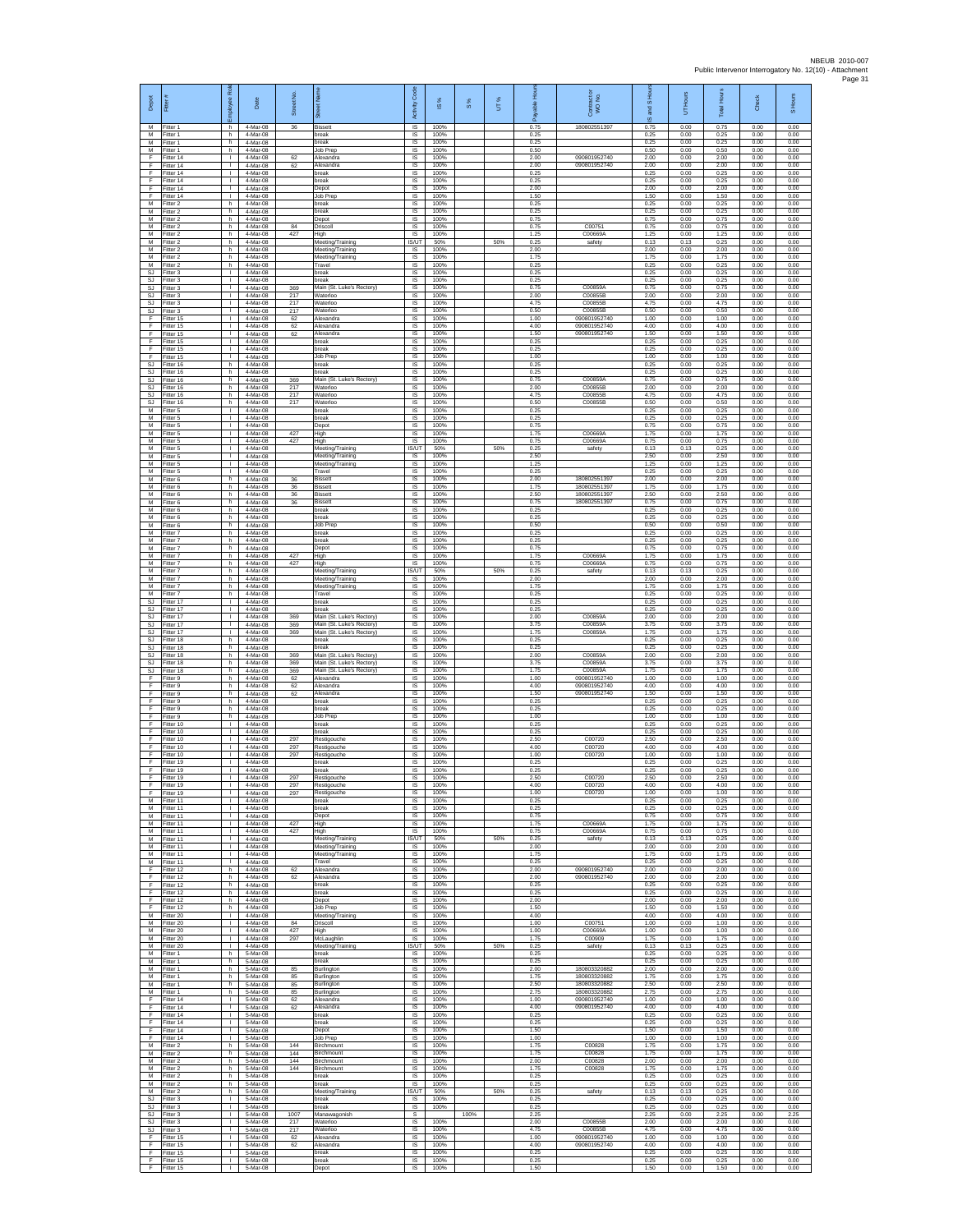| Depot                               |                                           | æ<br>ployee                        | Date                             | Street No         |                                                                                     | $\cos$<br>Activity         | $\overline{\omega}$  | 8%           | UT% | 슬                    | Contract or<br>WO No.         | and S Ho<br>ဖ        | Hours<br>5           | Total Hours          | Check                | S Hours              |
|-------------------------------------|-------------------------------------------|------------------------------------|----------------------------------|-------------------|-------------------------------------------------------------------------------------|----------------------------|----------------------|--------------|-----|----------------------|-------------------------------|----------------------|----------------------|----------------------|----------------------|----------------------|
| F<br>SJ                             | Fitter 15<br>Fitter 16                    | h.                                 | 5-Mar-08<br>5-Mar-08             |                   | Job Prep<br>break                                                                   | $\overline{s}$<br>$\sf IS$ | 100%<br>100%         |              |     | 1.00<br>0.25         |                               | 1.00<br>0.25         | 0.00<br>0.00         | 1.00<br>0.25         | 0.00<br>0.00         | 0.00<br>0.00         |
| SJ<br><b>SJ</b><br><b>SJ</b>        | litter 16<br>Fitter 16<br>Fitter 16       | h<br>h.<br>h                       | 5-Mar-08<br>5-Mar-08<br>5-Mar-08 | 1007<br>217       | break<br>Manawagonish<br>Waterloo                                                   | $\sf IS$<br>s<br>IS        | 100%<br>100%         | 100%         |     | 0.25<br>2.25<br>2.00 | C00855E                       | 0.25<br>2.25<br>2.00 | 0.00<br>0.00<br>0.00 | 0.25<br>2.25<br>2.00 | 0.00<br>0.00<br>0.00 | 0.00<br>2.25<br>0.00 |
| SJ<br>M                             | Fitter 16<br>fitter 5                     | h.<br>$\mathbf{I}$                 | 5-Mar-08<br>5-Mar-08             | 217               | Waterloo<br>oreak                                                                   | IS<br>IS                   | 100%<br>100%         |              |     | 4.75<br>0.25         | C00855B                       | 4.75<br>0.25         | 0.00<br>0.00         | 4.75<br>0.25         | 0.00<br>0.00         | 0.00<br>0.00         |
| M<br>M                              | Fitter 5<br>Fitter 5                      | л.<br>$\mathbf{L}$<br>$\mathbf{L}$ | 5-Mar-08<br>5-Mar-08             |                   | break<br>Depot                                                                      | IS<br>IS                   | 100%<br>100%         |              |     | 0.25<br>1.25         |                               | 0.25<br>1.25         | 0.00<br>0.00         | 0.25<br>1.25         | 0.00<br>0.00         | 0.00<br>0.00         |
| М<br>M<br>M                         | Fitter 5<br>fitter 5<br>Fitter 5          | $\mathbf{1}$<br>$\mathbf{L}$       | 5-Mar-08<br>5-Mar-08<br>5-Mar-08 | 12<br>12          | Meeting/Training<br>Weldon<br>Weldon                                                | IS/UT<br><b>IS</b><br>IS   | 50%<br>100%<br>100%  |              | 50% | 0.25<br>1.75<br>1.75 | safety<br>C00738<br>C00738    | 0.13<br>1.75<br>1.75 | 0.13<br>0.00<br>0.00 | 0.25<br>1.75<br>1.75 | 0.00<br>0.00<br>0.00 | 0.00<br>0.00<br>0.00 |
| М<br>M                              | Fitter 5<br>itter 6                       | т.<br>h                            | 5-Mar-08<br>5-Mar-08             | 12                | Weldon<br>break                                                                     | IS<br>IS                   | 100%<br>100%         |              |     | 2.50<br>0.25         | C00738                        | 2.50<br>0.25         | 0.00<br>0.00         | 2.50<br>0.25         | 0.00<br>0.00         | 0.00<br>0.00         |
| M<br>М<br>М                         | Fitter 6<br>itter 6<br>Fitter 6           | h.<br>h<br>h                       | 5-Mar-08<br>5-Mar-08<br>5-Mar-08 | 85<br>85          | break<br>Burlington<br>Burlington                                                   | IS<br>IS<br>IS             | 100%<br>100%<br>100% |              |     | 0.25<br>2.00<br>1.75 | 180803320882<br>180803320882  | 0.25<br>2.00<br>1.75 | 0.00<br>0.00<br>0.00 | 0.25<br>2.00<br>1.75 | 0.00<br>0.00<br>0.00 | 0.00<br>0.00<br>0.00 |
| M<br>M                              | fitter 6<br>Fitter 6                      | h.<br>h                            | 5-Mar-08<br>5-Mar-08             | 85<br>85          | Burlington<br>Burlington                                                            | IS<br>IS                   | 100%<br>100%         |              |     | 2.50<br>2.75         | 18080332088<br>180803320882   | 2.50<br>2.75         | 0.00<br>0.00         | 2.50<br>2.75         | 0.00<br>0.00         | 0.00<br>0.00         |
| М<br>М                              | Fitter 7<br>itter 7                       | h<br>h.                            | $5-Mar-08$<br>5-Mar-08           |                   | oreak<br>oreak                                                                      | $\sf IS$<br>IS             | 100%<br>100%         |              |     | 0.25<br>0.25         |                               | 0.25<br>0.25         | 0.00<br>0.00         | 0.25<br>0.25         | 0.00<br>0.00         | 0.00<br>0.00         |
| M<br>M<br>М                         | Fitter 7<br>Fitter 7<br>Fitter 7          | h.<br>h<br>h                       | 5-Mar-08<br>5-Mar-08<br>5-Mar-08 | 12                | Depot<br>Meeting/Training<br>Weldon                                                 | IS<br><b>IS/UT</b><br>IS   | 100%<br>50%<br>100%  |              | 50% | 1.25<br>0.25<br>1.75 | safety<br>C00738              | 1.25<br>0.13<br>1.75 | 0.00<br>0.13<br>0.00 | 1.25<br>0.25<br>1.75 | 0.00<br>0.00<br>0.00 | 0.00<br>0.00<br>0.00 |
| M<br>M                              | Fitter 7<br>Fitter 7                      | h<br>h.                            | 5-Mar-08<br>5-Mar-08             | 12<br>12          | Weldon<br>Weldon                                                                    | 1S<br>IS                   | 100%<br>100%         |              |     | 1.75<br>2.50         | C00738<br>C00738              | 1.75<br>2.50         | 0.00<br>0.00         | 1.75<br>2.50         | 0.00<br>0.00         | 0.00<br>0.00         |
| SJ<br>SJ                            | itter 17<br>fitter 17                     | $\mathbb{R}$<br>$\mathbf{L}$       | 5-Mar-08<br>5-Mar-08<br>5-Mar-08 | 369               | break<br>break                                                                      | $\sf IS$<br>$\sf IS$       | 100%<br>100%         |              |     | 0.25<br>0.25<br>2.00 | C00859A                       | 0.25<br>0.25         | 0.00<br>0.00<br>0.00 | 0.25<br>0.25<br>2.00 | 0.00<br>0.00<br>0.00 | 0.00<br>0.00         |
| <b>SJ</b><br>SJ.<br><b>SJ</b>       | Fitter 17<br>Fitter 17<br>Fitter 17       | л.<br>$\mathbf{L}$<br>т.           | 5-Mar-08<br>5-Mar-08             | 369<br>369        | Main (St. Luke's Rectory)<br>Main (St. Luke's Rectory)<br>Main (St. Luke's Rectory  | IS<br>IS<br>IS             | 100%<br>100%<br>100% |              |     | 3.75<br>1.75         | C00859A<br>C00859A            | 2.00<br>3.75<br>1.75 | 0.00<br>0.00         | 3.75<br>1.75         | 0.00<br>0.00         | 0.00<br>0.00<br>0.00 |
| <b>SJ</b><br>SJ                     | itter 18<br>Fitter 18                     | h.<br>h.                           | 5-Mar-08<br>5-Mar-08             |                   | oreak<br>break                                                                      | IS<br>IS                   | 100%<br>100%         |              |     | 0.25<br>0.25         |                               | 0.25<br>0.25         | 0.00<br>0.00         | 0.25<br>0.25         | 0.00<br>0.00         | 0.00<br>0.00         |
| SJ<br>SJ<br><b>SJ</b>               | Fitter 18<br>Fitter 18<br>Fitter 18       | h.<br>h<br>h.                      | 5-Mar-08<br>5-Mar-08<br>5-Mar-08 | 369<br>369<br>369 | Main (St. Luke's Rectory)<br>Main (St. Luke's Rectory)<br>Main (St. Luke's Rectory) | IS<br>$\sf IS$<br>IS       | 100%<br>100%<br>100% |              |     | 2.00<br>3.75<br>1.75 | C00859A<br>C00859A<br>C00859A | 2.00<br>3.75<br>1.75 | 0.00<br>0.00<br>0.00 | 2.00<br>3.75<br>1.75 | 0.00<br>0.00<br>0.00 | 0.00<br>0.00<br>0.00 |
| F<br>F                              | Fitter 9<br>fitter 9                      | h.<br>h.                           | 5-Mar-08<br>5-Mar-08             | 62<br>62          | Alexandra<br>Alexandra                                                              | IS<br>IS                   | 100%<br>100%         |              |     | 1.00<br>4.00         | 090801952740<br>090801952740  | 1.00<br>4.00         | 0.00<br>0.00         | 1.00<br>4.00         | 0.00<br>0.00         | 0.00<br>0.00         |
| F<br>F                              | fitter 9<br>Fitter 9                      | h.<br>h.                           | 5-Mar-08<br>5-Mar-08             |                   | break<br>break                                                                      | IS<br>$\overline{s}$       | 100%<br>100%         |              |     | 0.25<br>0.25         |                               | 0.25<br>0.25         | 0.00<br>0.00         | 0.25<br>0.25         | 0.00<br>0.00         | 0.00<br>0.00         |
| F<br>F<br>F                         | Fitter 9<br>Fitter 9<br>itter 10          | h.<br>h.<br>т.                     | 5-Mar-08<br>5-Mar-08<br>5-Mar-08 |                   | Depot<br>Job Prep<br>oreak                                                          | IS<br>IS<br>IS             | 100%<br>100%<br>100% |              |     | 1.50<br>1.00<br>0.25 |                               | 1.50<br>1.00<br>0.25 | 0.00<br>0.00<br>0.00 | 1.50<br>1.00<br>0.25 | 0.00<br>0.00<br>0.00 | 0.00<br>0.00<br>0.00 |
| F<br>F.                             | Fitter 10<br>Fitter 10                    | $\mathbf{L}$<br>$\mathbf{L}$       | 5-Mar-08<br>$5-Mar-08$           | 297               | break<br>Restigouche                                                                | IS<br>$\sf IS$             | 100%<br>100%         |              |     | 0.25<br>2.50         | C00720                        | 0.25<br>2.50         | 0.00<br>0.00         | 0.25<br>2.50         | 0.00<br>0.00         | 0.00<br>0.00         |
| F<br>F                              | fitter 10<br>Fitter 10                    | $\mathbf{I}$<br>л.                 | 5-Mar-08<br>5-Mar-08             | 297<br>297        | Restigouche<br>Restigouche                                                          | IS<br>IS                   | 100%<br>100%         |              |     | 4.00<br>1.50         | C00720<br>C00720              | 4.00<br>1.50         | 0.00<br>0.00         | 4.00<br>1.50         | 0.00<br>0.00         | 0.00<br>0.00         |
| F<br>F<br>F                         | Fitter 19<br>Fitter 19<br>Fitter 19       | $\mathbf{L}$<br>т.<br>$\mathbf{L}$ | 5-Mar-08<br>5-Mar-08<br>5-Mar-08 | 297               | hreak<br>break<br>Restigouche                                                       | IS<br>IS<br>IS             | 100%<br>100%<br>100% |              |     | 0.25<br>0.25<br>2.50 | C00720                        | 0.25<br>0.25<br>2.50 | 0.00<br>0.00<br>0.00 | 0.25<br>0.25<br>2.50 | 0.00<br>0.00<br>0.00 | 0.00<br>0.00<br>0.00 |
| F<br>F                              | Fitter 19<br>Fitter 19                    | $\mathbf{L}$<br>$\mathbf{L}$       | 5-Mar-08<br>5-Mar-08             | 297<br>297        | Restigouche<br>Restigouche                                                          | $\overline{s}$<br>$\sf IS$ | 100%<br>100%         |              |     | 4.00<br>1.50         | C00720<br>C00720              | 4.00<br>1.50         | 0.00<br>0.00         | 4.00<br>1.50         | 0.00<br>0.00         | 0.00<br>0.00         |
| M<br>M                              | fitter 11<br>Fitter 11                    | $\mathbf{L}$<br>$\mathbf{L}$       | 5-Mar-08<br>5-Mar-08             |                   | break<br>break                                                                      | $\sf IS$<br>IS             | 100%<br>100%         |              |     | 0.25<br>0.25         |                               | 0.25<br>0.25         | 0.00<br>0.00         | 0.25<br>0.25         | 0.00<br>0.00         | 0.00<br>0.00         |
| M<br>М<br>M                         | Fitter 11<br>Fitter 11<br>fitter 11       | $\mathbb{R}$<br>т.<br>$\mathbf{I}$ | 5-Mar-08<br>5-Mar-08<br>5-Mar-08 | 12                | Depot<br>Meeting/Training<br>Neldon                                                 | IS<br><b>IS/UT</b><br>IS   | 100%<br>50%<br>100%  |              | 50% | 1.25<br>0.25<br>1.75 | safety<br>C00738              | 1.25<br>0.13<br>1.75 | 0.00<br>0.13<br>0.00 | 1.25<br>0.25<br>1.75 | 0.00<br>0.00<br>0.00 | 0.00<br>0.00<br>0.00 |
| M<br>M                              | Fitter 11<br>Fitter 11                    | п.<br>$\mathbf{L}$                 | 5-Mar-08<br>5-Mar-08             | 12<br>12          | Weldon<br>Weldon                                                                    | IS<br>IS                   | 100%<br>100%         |              |     | 1.75<br>2.50         | C00738<br>C00738              | 1.75<br>2.50         | 0.00<br>0.00         | 1.75<br>2.50         | 0.00<br>0.00         | 0.00<br>0.00         |
| F<br>F<br>F                         | Fitter 12<br>Fitter 12<br>Fitter 12       | h<br>h.<br>h                       | 5-Mar-08<br>5-Mar-08<br>5-Mar-08 | 62<br>62          | Alexandra<br>Alexandra<br>break                                                     | $\sf IS$<br>IS<br>IS       | 100%<br>100%<br>100% |              |     | 1.00<br>4.00<br>0.25 | 090801952740<br>090801952740  | 1.00<br>4.00<br>0.25 | 0.00<br>0.00<br>0.00 | 1.00<br>4.00<br>0.25 | 0.00<br>0.00<br>0.00 | 0.00<br>0.00<br>0.00 |
| F<br>F                              | Fitter 12<br>fitter 12                    | h.<br>h                            | 5-Mar-08<br>5-Mar-08             |                   | break<br>Depot                                                                      | IS<br>IS                   | 100%<br>100%         |              |     | 0.25<br>1.50         |                               | 0.25<br>1.50         | 0.00<br>0.00         | 0.25<br>1.50         | 0.00<br>0.00         | 0.00<br>0.00         |
| F<br>М                              | Fitter 12<br>itter 20                     | h.<br>$\mathbb{R}$                 | 5-Mar-08<br>5-Mar-08             | 144               | Job Prep<br>Birchmount                                                              | IS<br>IS                   | 100%<br>100%         |              |     | 1.00<br>3.75         | C00828                        | 1.00<br>3.75         | 0.00<br>0.00         | 1.00<br>3.75         | 0.00<br>0.00         | 0.00<br>0.00         |
| М<br>M<br>M                         | Fitter 20<br>fitter 20<br>Fitter 1        | т.<br>$\mathbf{I}$<br>h            | 5-Mar-08<br>5-Mar-08<br>6-Mar-08 | 144               | Birchmount<br>Meeting/Training<br>break                                             | IS<br>IS/UT<br>IS          | 100%<br>50%<br>100%  |              | 50% | 4.00<br>0.25<br>0.25 | C00828<br>safety              | 4.00<br>0.13<br>0.25 | 0.00<br>0.13<br>0.00 | 4.00<br>0.25<br>0.25 | 0.00<br>0.00<br>0.00 | 0.00<br>0.00<br>0.00 |
| М<br>M                              | Fitter 1<br>itter 1                       | h<br>h.                            | $6$ -Mar-08<br>6-Mar-08          |                   | oreak<br>Jepot                                                                      | $\sf IS$<br>IS             | 100%<br>100%         |              |     | 0.25<br>1.75         |                               | 0.25<br>1.75         | 0.00<br>0.00         | 0.25<br>1.75         | 0.00<br>0.00         | 0.00<br>0.00         |
| M<br>M                              | Fitter 1<br>Fitter 1                      | h.<br>h                            | 6-Mar-08<br>6-Mar-08             |                   | Depot<br>Depot                                                                      | IS<br>IS                   | 100%<br>100%         |              |     | 1.75<br>2.50         |                               | 1.75<br>2.50         | 0.00<br>0.00         | 1.75<br>2.50         | 0.00<br>0.00         | 0.00<br>0.00         |
| М<br>M<br>F                         | Fitter 1<br>Fitter 1<br>Fitter 14         | h<br>h.<br>$\mathbf{L}$            | 6-Mar-08<br>6-Mar-08<br>6-Mar-08 | $\overline{1}$    | Depot<br>Meeting/Training<br>Acacia                                                 | IS<br><b>IS/UT</b><br>IS   | 100%<br>50%<br>100%  |              | 50% | 0.75<br>0.25<br>2.00 | safety<br>20517               | 0.75<br>0.13<br>2.00 | 0.00<br>0.13<br>0.00 | 0.75<br>0.25<br>2.00 | 0.00<br>0.00<br>0.00 | 0.00<br>0.00<br>0.00 |
| F<br>F                              | itter 14<br>Fitter 14                     | т.<br>$\mathbf{L}$                 | 6-Mar-08<br>6-Mar-08             | 1                 | Acacia<br>Acacia                                                                    | $\sf IS$<br>$\sf IS$       | 100%<br>100%         |              |     | 2.00<br>1.50         | 20517<br>20517                | 2.00<br>1.50         | 0.00<br>0.00         | 2.00<br>1.50         | 0.00<br>0.00         | 0.00<br>0.00         |
| F<br>F<br>F                         | Fitter 14<br>Fitter 14<br>Fitter 14       | л.<br>$\mathbf{L}$<br>$\mathbf{I}$ | 6-Mar-08<br>6-Mar-08<br>6-Mar-08 |                   | break<br>oreak<br>Travel                                                            | $\overline{s}$<br>IS<br>IS | 100%<br>100%<br>100% |              |     | 0.25<br>0.25<br>2.00 |                               | 0.25<br>0.25<br>2.00 | 0.00<br>0.00<br>0.00 | 0.25<br>0.25<br>2.00 | 0.00<br>0.00<br>0.00 | 0.00<br>0.00<br>0.00 |
| M<br>M                              | itter 2<br>Fitter 2                       | h.<br>h                            | 6-Mar-08<br>6-Mar-08             |                   | oreak<br>Depot                                                                      | IS<br>IS                   | 100%<br>100%         |              |     | 0.25<br>0.75         |                               | 0.25<br>0.75         | 0.00<br>0.00         | 0.25<br>0.75         | 0.00<br>0.00         | 0.00<br>0.00         |
| M<br>М<br>M                         | Fitter 2<br>Fitter 2                      | h.<br>h                            | 6-Mar-08<br>6-Mar-08             | 803<br>803        | Main<br>Main                                                                        | IS<br>$\sf IS$<br>IS/UT    | 100%<br>100%         |              | 50% | 0.75<br>1.00<br>0.25 | C00556<br>C00556              | 0.75<br>1.00<br>0.13 | 0.00<br>0.00         | 0.75<br>1.00<br>0.25 | 0.00<br>0.00         | 0.00<br>0.00         |
| м<br>M                              | Fitter 2<br>Fitter 2<br>Fitter 2          | h.<br>h<br>h.                      | 6-Mar-08<br>6.Mar.08<br>6-Mar-08 | 64<br>64          | Meeting/Training<br>Tenth<br>Tenth                                                  | <b>IS</b><br>IS            | 50%<br>100%<br>100%  |              |     | 1.00<br>0.50         | safety<br>COORPRO<br>C00826C  | 1.00<br>0.50         | 0.13<br>0.00<br>0.00 | 1.00<br>0.50         | 0.00<br>0.00<br>0.00 | 0.00<br>0.00<br>0.00 |
| M<br>M                              | itter 2<br>Fitter 2                       | h.<br>h.                           | 6-Mar-08<br>6-Mar-08             | 50<br>12          | Waverly<br>Weldon                                                                   | 1S<br>IS                   | 100%<br>100%         |              |     | 1.00<br>1.00         | C00827<br>C00738              | 1.00<br>1.00         | 0.00<br>0.00         | 1.00<br>1.00         | 0.00<br>0.00         | 0.00<br>0.00         |
| М<br>SJ<br><b>SJ</b>                | Fitter 2<br>Fitter 3<br>Fitter 3          | h.<br>$\mathbf{L}$<br>$\mathbf{L}$ | 6-Mar-08<br>6-Mar-08<br>6-Mar-08 | 12                | Weldon<br>break<br>break                                                            | IS<br>IS<br>IS             | 100%<br>100%<br>100% |              |     | 1.50<br>0.25<br>0.25 | C00738                        | 1.50<br>0.25<br>0.25 | 0.00<br>0.00<br>0.00 | 1.50<br>0.25<br>0.25 | 0.00<br>0.00<br>0.00 | 0.00<br>0.00<br>0.00 |
| <b>SJ</b><br>SJ                     | Fitter 3<br>Fitter 3                      | $\mathbf{L}$<br>$\Gamma$ .         | 6-Mar-08<br>6-Mar-08             | 217<br>217        | Waterloo<br>Waterloo                                                                | IS<br>$\sf IS$             | 100%<br>100%         |              |     | 2.00<br>2.75         | C00855B<br>C00855B            | 2.00<br>2.75         | 0.00<br>0.00         | 2.00<br>2.75         | 0.00<br>0.00         | 0.00<br>0.00         |
| SJ<br>SJ.                           | itter 3<br>Fitter 3                       | $\mathbf{L}$<br>$\mathbf{L}$       | 6-Mar-08<br>6-Mar-08             | 217<br>217        | Waterloo<br>Waterloo                                                                | IS<br>IS                   | 100%<br>100%         |              |     | 1.50<br>1.25         | C00855E<br>C00855B            | 1.50<br>1.25         | 0.00<br>0.00         | 1.50<br>1.25         | 0.00<br>0.00         | 0.00<br>0.00         |
| F.<br>$\mathbb{S}\mathbb{J}$<br>SJ. | Fitter 15<br>Fitter 16<br>Fitter 16       | <b>ILL</b><br>h<br>h               | 6-Mar-08<br>6-Mar-08<br>6-Mar-08 |                   | Out of Office - Sick<br>break<br>break                                              | IS<br>IS<br>1S             | 100%<br>100%<br>100% |              |     | 8.00<br>0.25<br>0.25 |                               | 8.00<br>0.25<br>0.25 | 0.00<br>0.00<br>0.00 | 8.00<br>0.25<br>0.25 | 0.00<br>0.00<br>0.00 | 0.00<br>0.00<br>0.00 |
| SJ                                  | SJ Fitter 16<br>Fitter 16                 | h.<br>h                            | 6-Mar-08<br>6-Mar-08             | 217<br>217        | Waterloo<br>Waterloo                                                                | IS<br>$\sf IS$             | 100%<br>100%         |              |     | 2.00<br>2.75         | C00855B<br>C00855B            | 2.00<br>2.75         | 0.00<br>0.00         | 2.00<br>2.75         | 0.00<br>0.00         | 0.00<br>0.00         |
| $\mathbb{S}\mathbb{J}$<br>SJ.<br>M  | Fitter 16<br>Fitter 16<br>Fitter 5        | h<br>h.<br>$\mathbb{R}$            | 6-Mar-08<br>6-Mar-08<br>6-Mar-08 | 217<br>217        | Waterloo<br>Waterloo<br>break                                                       | $\sf IS$<br>IS<br>IS       | 100%<br>100%<br>100% |              |     | 1.50<br>1.25<br>0.25 | C00855B<br>C00855B            | 1.50<br>1.25<br>0.25 | 0.00<br>0.00<br>0.00 | 1.50<br>1.25<br>0.25 | 0.00<br>0.00<br>0.00 | 0.00<br>0.00<br>0.00 |
| M<br>М                              | Fitter 5<br>fitter 5                      | $\mathbf{L}$<br>л.                 | 6-Mar-08<br>6-Mar-08             | 227               | break<br>Henri Dunant B                                                             | 1S<br>s                    | 100%                 | 100%         |     | 0.25<br>1.75         | 53250                         | 0.25<br>1.75         | 0.00<br>0.00         | 0.25<br>1.75         | 0.00<br>0.00         | 0.00<br>1.75         |
| M<br>M                              | Fitter 5<br>Fitter 5                      | $\mathbf{I}$<br><b>ILL ST</b>      | 6-Mar-08<br>6-Mar-08             | 227<br>227        | Henri Dunant B<br>Henri Dunant B                                                    | s<br>s                     |                      | 100%<br>100% |     | 1.75<br>2.50         | 53250<br>53250                | 1.75<br>2.50         | 0.00<br>0.00         | 1.75<br>2.50         | 0.00<br>0.00         | 1.75<br>2.50         |
| М<br>M<br>M                         | Fitter 5<br>Fitter 5<br>Fitter 6          | $\mathbf{L}$<br>$\mathbb{R}$<br>h. | 6-Mar-08<br>6-Mar-08<br>6-Mar-08 | 227               | Henri Dunant B<br>Meeting/Training<br>break                                         | $\mathbb S$<br>IS/UT<br>IS | 50%<br>100%          | 100%         | 50% | 1.25<br>0.25<br>0.25 | 53250<br>safety               | 1.25<br>0.13<br>0.25 | 0.00<br>0.13<br>0.00 | 1.25<br>0.25<br>0.25 | 0.00<br>0.00<br>0.00 | 1.25<br>0.00<br>0.00 |
| М<br>M                              | Fitter 6<br>itter 6                       | h<br>h.                            | 6-Mar-08<br>6-Mar-08             | 227               | break<br>Henri Dunant A                                                             | IS<br>1S                   | 100%<br>100%         |              |     | 0.25<br>1.50         | 53266                         | 0.25<br>1.50         | 0.00<br>0.00         | 0.25<br>1.50         | 0.00<br>0.00         | 0.00<br>0.00         |
| M<br>М                              | Fitter 6<br>itter 6                       | h.<br>h<br>h.                      | 6-Mar-08<br>6-Mar-08             | 227<br>227        | Henri Dunant A<br>Henri Dunant A<br>Henri Dunant A                                  | IS<br>IS<br>IS             | 100%<br>100%<br>100% |              |     | 1.75<br>2.50<br>1.25 | 53266<br>53266<br>53266       | 1.75<br>2.50<br>1.25 | 0.00<br>0.00<br>0.00 | 1.75<br>2.50<br>1.25 | 0.00<br>0.00<br>0.00 | 0.00<br>0.00<br>0.00 |
| М<br>M<br>M                         | Fitter 6<br>Fitter 6<br>Fitter 6          | h.<br>h                            | 6-Mar-08<br>6-Mar-08<br>6-Mar-08 | 227               | Job Prep<br>Meeting/Training                                                        | IS<br><b>IS/UT</b>         | 100%<br>50%          |              | 50% | 0.25<br>0.25         | safety                        | 0.25<br>0.13         | 0.00<br>0.13         | 0.25<br>0.25         | 0.00<br>0.00         | 0.00<br>0.00         |
| М<br>М                              | Fitter 7<br>itter 7                       | h.<br>h.                           | $6$ -Mar-08<br>6-Mar-08          |                   | break<br>break                                                                      | $\sf IS$<br>IS             | 100%<br>100%         |              |     | 0.25<br>0.25         |                               | 0.25<br>0.25         | 0.00<br>0.00         | 0.25<br>0.25         | 0.00<br>0.00         | 0.00<br>0.00         |
| M<br>M<br>М                         | Fitter 7<br>Fitter 7<br>Fitter 7          | h<br>h.<br>h                       | 6-Mar-08<br>6-Mar-08<br>6-Mar-08 | 127               | Depot<br>Depot<br>Noel                                                              | IS<br><b>IS</b><br>s       | 100%<br>100%         | 100%         |     | 2.50<br>1 25<br>2.00 |                               | 2.50<br>1 25<br>2.00 | 0.00<br>0.00<br>0.00 | 2.50<br>1 25<br>2.00 | 0.00<br>0.00<br>0.00 | 0.00<br>0.00<br>2.00 |
| M<br>м                              | Fitter 7<br>Fitter 7                      | h<br>h.                            | 6-Mar-08<br>6-Mar-08             | 127<br>64         | Noel<br>Tenth                                                                       | s<br>IS                    | 100%                 | 100%         |     | 0.75<br>1.00         | C00826C                       | 0.75<br>1.00         | 0.00<br>0.00         | 0.75<br>1.00         | 0.00<br>0.00         | 0.75<br>0.00         |
| SJ<br>$\mathbb{S}\mathbb{J}$        | Fitter 17<br>Fitter 17                    | $\mathbb{R}$<br>$\mathbf{L}$       | 6-Mar-08<br>6-Mar-08<br>6-Mar-08 | 297               | break<br>break                                                                      | $\sf IS$<br>$\sf IS$       | 100%<br>100%         |              |     | 0.25<br>0.75         | C00720                        | 0.25<br>0.75         | 0.00<br>0.00         | 0.25<br>0.75         | 0.00<br>0.00<br>0.00 | 0.00<br>0.00         |
| SJ.<br>SJ.<br><b>SJ</b>             | Fitter 17<br>Fitter 17<br>Fitter 17       | $\mathbf{L}$<br>$\mathbf{L}$       | 6-Mar-08<br>6-Mar-08             | 297<br>297        | Restigouche<br>Restigouche<br>Restigouche                                           | IS<br>IS<br>IS             | 100%<br>100%<br>100% |              |     | 2.00<br>4.00<br>1.50 | C00720<br>C00720              | 2.00<br>4.00<br>1.50 | 0.00<br>0.00<br>0.00 | 2.00<br>4.00<br>1.50 | 0.00<br>0.00         | 0.00<br>0.00<br>0.00 |
| SJ<br>SJ                            | fitter 18<br>Fitter 18                    | h<br>h                             | 6-Mar-08<br>6-Mar-08             |                   | break<br>break                                                                      | IS<br>IS                   | 100%<br>100%         |              |     | 0.25<br>0.25         |                               | 0.25<br>0.25         | 0.00<br>0.00         | 0.25<br>0.25         | 0.00<br>0.00         | 0.00<br>0.00         |
| SJ                                  | SJ Fitter 18<br>Fitter 18<br>SJ Fitter 18 | h.<br>h<br>h.                      | 6-Mar-08<br>6-Mar-08<br>6-Mar-08 | 217<br>217<br>217 | Waterloo<br>Waterloo<br>Waterloo                                                    | <b>IS</b><br>IS<br>IS      | 100%<br>100%<br>100% |              |     | 2.00<br>2.75<br>1.50 | C00855B<br>C00855B<br>C00855B | 2.00<br>2.75<br>1.50 | 0.00<br>0.00<br>0.00 | 2.00<br>2.75<br>1.50 | 0.00<br>0.00<br>0.00 | 0.00<br>0.00<br>0.00 |
|                                     | SJ Fitter 18                              | h.                                 | 6-Mar-08                         | 217               | Waterloo                                                                            | IS                         | 100%                 |              |     | 1.25                 | C00855B                       | 1.25                 | 0.00                 | 1.25                 | 0.00                 | 0.00                 |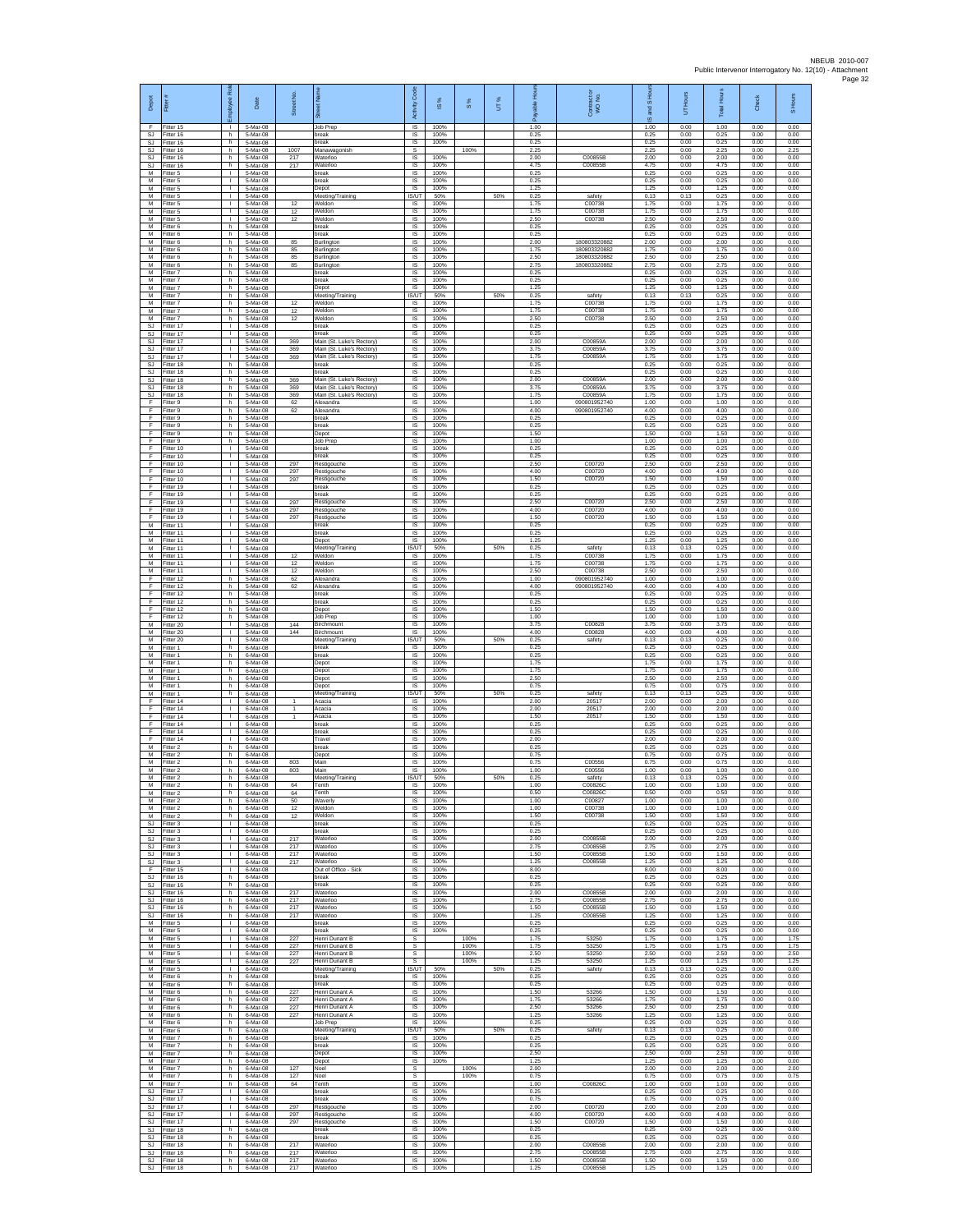| Depot                 | Fitter                              | æ<br>loyee                                     | Date                                | Street No.                   |                                                               | Code<br>Activity                                | IS %                 | 8%   | UT% | 휸                    | Contract or<br>WO No.   | and S Hou<br>ဖ       | UT Hours             | <b>Total Hours</b>   | Check                | S Hours              |
|-----------------------|-------------------------------------|------------------------------------------------|-------------------------------------|------------------------------|---------------------------------------------------------------|-------------------------------------------------|----------------------|------|-----|----------------------|-------------------------|----------------------|----------------------|----------------------|----------------------|----------------------|
| -F<br>F<br>F          | Fitter 9<br>Fitter 9<br>Fitter 9    | h<br>h.<br>h                                   | 6-Mar-08<br>6-Mar-08<br>6-Mar-08    | $\mathbf{1}$<br>$\mathbf{1}$ | Acacia<br>Acacia<br>Acacia                                    | $\overline{\mathsf{s}}$<br>$\sf IS$<br>$\sf IS$ | 100%<br>100%<br>100% |      |     | 2.00<br>2.00<br>1.50 | 20517<br>20517<br>20517 | 2.00<br>2.00<br>1.50 | 0.00<br>0.00<br>0.00 | 2.00<br>2.00<br>1.50 | 0.00<br>0.00<br>0.00 | 0.00<br>0.00<br>0.00 |
| -F<br>-F.             | Fitter 9<br>Fitter 9                | h.<br>h.                                       | 6-Mar-08<br>6-Mar-08                |                              | break<br>hreak                                                | IS<br>IS                                        | 100%<br>100%         |      |     | 0.25<br>0.25         |                         | 0.25<br>0.25         | 0.00<br>0.00         | 0.25<br>0.25         | 0.00<br>0.00         | 0.00<br>0.00         |
| Ŧ<br>Ŧ                | -itter 9<br>Fitter 10               | h<br>$\mathbf{L}$                              | 6-Mar-08<br>6-Mar-08                |                              | Travel<br>break                                               | IS<br>IS                                        | 100%<br>100%         |      |     | 2.00<br>0.75         |                         | 2.00<br>0.75         | 0.00<br>0.00         | 2.00<br>0.75         | 0.00<br>0.00         | 0.00<br>0.00         |
| E<br>$\mathsf F$<br>F | Fitter 10<br>Fitter 10              | $\mathbf{L}$<br>$\mathbf{L}$<br>$\mathbf{L}$   | 6-Mar-08<br>6-Mar-08                | 297                          | break<br>Restigouche                                          | IS<br>IS                                        | 100%<br>100%         |      |     | 0.25<br>2.00         | C00720                  | 0.25<br>2.00         | 0.00<br>0.00         | 0.25<br>2.00         | 0.00<br>0.00         | 0.00<br>0.00         |
| F<br>E                | Fitter 10<br>Fitter 10<br>Fitter 19 | т.<br>T.                                       | 6-Mar-08<br>6-Mar-08<br>6-Mar-08    | 297<br>297                   | Restigouche<br>Restigouche<br>Out of Office - Sick            | $\sf IS$<br>IS<br>IS                            | 100%<br>100%<br>100% |      |     | 4.00<br>2.00<br>8.00 | C00720<br>C00720        | 4.00<br>2.00<br>8.00 | 0.00<br>0.00<br>0.00 | 4.00<br>2.00<br>8.00 | 0.00<br>0.00<br>0.00 | 0.00<br>0.00<br>0.00 |
| M<br>М                | Fitter 11<br>Fitter 11              | $\mathbb{L}$<br>т.                             | 6-Mar-08<br>6-Mar-08                |                              | break<br>break                                                | IS<br>IS                                        | 100%<br>100%         |      |     | 0.25<br>0.25         |                         | 0.25<br>0.25         | 0.00<br>0.00         | 0.25<br>0.25         | 0.00<br>0.00         | 0.00<br>0.00         |
| M<br>M<br>M           | Fitter 11<br>Fitter 11<br>Fitter 11 | л.<br>$\mathbf{L}$<br>т.                       | 6-Mar-08<br>6-Mar-08<br>6-Mar-08    | 127                          | Depot<br>Depot<br>Noel                                        | - IS<br>IS<br>s                                 | 100%<br>100%         | 100% |     | 2.50<br>1.25<br>2.00 |                         | 2.50<br>1.25<br>2.00 | 0.00<br>0.00<br>0.00 | 2.50<br>1.25<br>2.00 | 0.00<br>0.00<br>0.00 | 0.00<br>0.00<br>2.00 |
| M<br>M                | Fitter 11<br>Fitter 11              | т.<br>$\mathbf{L}$                             | 6-Mar-08<br>6-Mar-08                | 127<br>64                    | Noel<br>Tenth                                                 | s<br>IS                                         | 100%                 | 100% |     | 0.75<br>1.00         | C008260                 | 0.75<br>1.00         | 0.00<br>0.00         | 0.75<br>1.00         | 0.00<br>0.00         | 0.75<br>0.00         |
| F<br>Ŧ                | Fitter 12<br>Fitter 12              | h<br>h.                                        | 6-Mar-08<br>6-Mar-08                | 1<br>$\mathbf{1}$            | Acacia<br>Acacia                                              | IS<br>IS                                        | 100%<br>100%         |      |     | 2.00<br>2.00         | 20517<br>20517          | 2.00<br>2.00         | 0.00<br>0.00         | 2.00<br>2.00         | 0.00<br>0.00         | 0.00<br>0.00         |
| F<br>F<br>$\mathsf F$ | Fitter 12<br>Fitter 12<br>Fitter 12 | h.<br>h.<br>h.                                 | 6-Mar-08<br>6-Mar-08<br>6-Mar-08    | $\mathbf{1}$<br>62           | Acacia<br>Alexandra<br>break                                  | - IS<br>s<br>IS                                 | 100%<br>100%         | 100% |     | 1.00<br>1.50<br>0.25 | 20517                   | 1.00<br>1.50<br>0.25 | 0.00<br>0.00<br>0.00 | 1.00<br>1.50<br>0.25 | 0.00<br>0.00<br>0.00 | 0.00<br>1.50<br>0.00 |
| F<br>-F               | Fitter 12<br>Fitter 12              | h.<br>h.                                       | 6-Mar-08<br>6-Mar-08                |                              | break<br>Job Prec                                             | IS<br>- IS                                      | 100%<br>100%         |      |     | 0.25<br>1.00         |                         | 0.25<br>1.00         | 0.00<br>0.00         | 0.25<br>1.00         | 0.00<br>0.00         | 0.00<br>0.00         |
| M<br>М<br>M           | -itter 20<br>Fitter 20              | $\mathbf{L}$<br>T.                             | 6-Mar-08<br>6-Mar-08<br>6-Mar-08    | 803<br>803<br>127            | Main<br>Main                                                  | $\sf IS$<br>$\sf IS$                            | 100%<br>100%         | 100% |     | 1.00<br>1.00<br>1.00 | C00556<br>C00556        | 1.00<br>1.00<br>1.00 | 0.00<br>0.00<br>0.00 | 1.00<br>1.00<br>1.00 | 0.00<br>0.00<br>0.00 | 0.00<br>0.00<br>1.00 |
| M<br>M                | Fitter 20<br>Fitter 20<br>Fitter 20 | т.<br>$\mathbf{L}$<br>٠                        | 6-Mar-08<br>6-Mar-08                | 64<br>64                     | Noel<br>Tenth<br>Tenth                                        | s<br><b>IS</b><br>IS                            | 100%<br>100%         |      |     | 1.00<br>0.50         | C008260<br>C00826C      | 1.00<br>0.50         | 0.00<br>0.00         | 1.00<br>0.50         | 0.00<br>0.00         | 0.00<br>0.00         |
| M<br>M                | Fitter 20<br>Fitter 20              | $\mathbf{L}$<br>л.                             | 6-Mar-08<br>6-Mar-08                | 50<br>12                     | Waverly<br>Weldon                                             | IS<br>- IS                                      | 100%<br>100%         |      |     | 1.00<br>1.00         | C00827<br>C00738        | 1.00<br>1.00         | 0.00<br>0.00         | 1.00<br>1.00         | 0.00<br>0.00         | 0.00<br>0.00         |
| ${\sf M}$<br>М<br>M   | -itter 20<br>Fitter 1<br>Fitter 1   | $\mathbf{L}$<br>h.<br>h.                       | 6-Mar-08<br>7-Mar-08<br>7-Mar-08    | 12                           | Weldon<br>break<br>break                                      | IS<br>IS<br>IS                                  | 100%<br>100%<br>100% |      |     | 1.50<br>0.25<br>0.25 | C00738                  | 1.50<br>0.25<br>0.25 | 0.00<br>0.00<br>0.00 | 1.50<br>0.25<br>0.25 | 0.00<br>0.00<br>0.00 | 0.00<br>0.00<br>0.00 |
| M<br>M                | Fitter 1<br>Fitter 1                | h<br>h                                         | 7-Mar-08<br>7-Mar-08                |                              | Depot<br>Depot                                                | IS<br>IS                                        | 100%<br>100%         |      |     | 1.00<br>1.75         |                         | 1.00<br>1.75         | 0.00<br>0.00         | 1.00<br>1.75         | 0.00<br>0.00         | 0.00<br>0.00         |
| M<br>M                | fitter 1<br>Fitter 1                | h<br>h.                                        | 7-Mar-08<br>7-Mar-08                |                              | Depot<br>Depot                                                | IS<br>- IS                                      | 100%<br>100%         |      |     | 2.50<br>0.75         |                         | 2.50<br>0.75         | 0.00<br>0.00         | 2.50<br>0.75         | 0.00<br>0.00         | 0.00<br>0.00         |
| M<br>F<br>F.          | -itter 1<br>Fitter 14<br>Fitter 14  | h.<br>т.<br>$\mathbf{L}$                       | 7-Mar-08<br>7-Mar-08<br>7-Mar-08    |                              | Meeting/Training<br>break<br>break                            | <b>IS</b><br>IS<br>IS                           | 100%<br>100%<br>100% |      |     | 1.00<br>0.25<br>0.25 |                         | 1.00<br>0.25<br>0.25 | 0.00<br>0.00<br>0.00 | 1.00<br>0.25<br>0.25 | 0.00<br>0.00<br>0.00 | 0.00<br>0.00<br>0.00 |
| E<br>F                | Fitter 14<br>Fitter 14              | $\mathbf{L}$<br>L.                             | 7-Mar-08<br>7-Mar-08                |                              | Depot<br>Lisgar                                               | IS<br>s                                         | 100%                 | 100% |     | 3.00<br>1.00         |                         | 3.00<br>1.00         | 0.00<br>0.00         | 3.00<br>1.00         | 0.00<br>0.00         | 0.00<br>1.00         |
| Ŧ<br>F                | Fitter 14<br>Fitter 14              | $\mathbf{L}$<br>$\mathbf{L}$                   | 7-Mar-08<br>7-Mar-08                |                              | Travel<br>Travel                                              | IS<br><b>IS</b>                                 | 100%<br>100%         |      |     | 1.50<br>1.50         |                         | 1.50<br>1.50         | 0.00<br>0.00         | 1.50<br>1.50         | 0.00<br>0.00         | 0.00<br>0.00         |
| F<br>M<br>M           | Fitter 14<br>Fitter 2<br>Fitter 2   | $\mathbf{L}$<br>h<br>h                         | 7-Mar-08<br>7-Mar-08<br>7-Mar-08    | 75                           | Union<br>Depot<br>Meeting/Training                            | s<br>IS<br>IS                                   | 100%<br>100%         | 100% |     | 1.00<br>1.50<br>1.00 |                         | 1.00<br>1.50<br>1.00 | 0.00<br>0.00<br>0.00 | 1.00<br>1.50<br>1.00 | 0.00<br>0.00<br>0.00 | 1.00<br>0.00<br>0.00 |
| M<br>M                | Fitter 2<br>-itter 2                | h.<br>h.                                       | 7-Mar-08<br>7-Mar-08                | 12<br>12                     | Weldon<br>Weldon                                              | - IS<br>$\sf IS$                                | 100%<br>100%         |      |     | 3.00<br>2.50         | C00738<br>C00738        | 3.00<br>2.50         | 0.00<br>0.00         | 3.00<br>2.50         | 0.00<br>0.00         | 0.00<br>0.00         |
| SJ<br>-F<br>S.I       | -itter 3<br>Fitter 15<br>Fitter 16  | J.<br>т.<br>h.                                 | 7-Mar-08<br>7-Mar-08<br>7-Mar-08    |                              | Out of Office - SDO<br>Out of Office - Sick<br>break          | $\sf IS$<br>IS<br>IS                            | 100%<br>100%<br>100% |      |     | 8.00<br>8.00<br>0.25 |                         | 8.00<br>8.00<br>0.25 | 0.00<br>0.00<br>0.00 | 8.00<br>8.00<br>0.25 | 0.00<br>0.00<br>0.00 | 0.00<br>0.00<br>0.00 |
| <b>SJ</b><br>SJ       | Fitter 16<br>Fitter 16              | h<br>h.                                        | 7-Mar-08<br>7-Mar-08                | 375                          | break<br>Main (St. Luke's Church)                             | IS<br>IS                                        | 100%<br>100%         |      |     | 0.25<br>2.00         | C00859E                 | 0.25<br>2.00         | 0.00<br>0.00         | 0.25<br>2.00         | 0.00<br>0.00         | 0.00<br>0.00         |
| SJ<br>SJ              | Fitter 16<br>Fitter 16              | h.<br>h                                        | 7-Mar-08<br>7-Mar-08                | 375<br>375                   | Main (St. Luke's Church)<br>Main (St. Luke's Church)          | IS<br>IS                                        | 100%<br>100%         |      |     | 2.75<br>1.25         | C00859B<br>C00859B      | 2.75<br>1.25         | 0.00<br>0.00         | 2.75<br>1.25         | 0.00<br>0.00         | 0.00<br>0.00         |
| М<br>M<br>M           | Fitter 5<br>Fitter 5<br>Fitter 5    | $\mathbf{L}$<br>т.<br>T.                       | 7-Mar-08<br>7-Mar-08<br>7-Mar-08    |                              | break<br>break<br>Depot                                       | $\sf IS$<br>IS<br>IS                            | 100%<br>100%<br>100% |      |     | 0.25<br>0.25<br>1.75 |                         | 0.25<br>0.25<br>1.75 | 0.00<br>0.00<br>0.00 | 0.25<br>0.25<br>1.75 | 0.00<br>0.00<br>0.00 | 0.00<br>0.00<br>0.00 |
| M<br>M                | Fitter 5<br>Fitter 5                | $\mathbf{I}$<br>т.                             | 7-Mar-08<br>7-Mar-08                |                              | Depot<br>Depot                                                | IS<br>IS                                        | 100%<br>100%         |      |     | 1.75<br>2.50         |                         | 1.75<br>2.50         | 0.00<br>0.00         | 1.75<br>2.50         | 0.00<br>0.00         | 0.00<br>0.00         |
| M<br>M<br>M           | Fitter 5<br>-itter 5<br>Fitter 6    | л.<br>$\mathbf{L}$<br>h                        | 7-Mar-08<br>7-Mar-08<br>7-Mar-08    |                              | Depot<br>Meeting/Training<br>break                            | - IS<br>IS<br>IS                                | 100%<br>100%<br>100% |      |     | 1.25<br>0.25<br>0.25 |                         | 1.25<br>0.25<br>0.25 | 0.00<br>0.00<br>0.00 | 1.25<br>0.25<br>0.25 | 0.00<br>0.00<br>0.00 | 0.00<br>0.00<br>0.00 |
| M<br>M                | Fitter 6<br>Fitter 6                | h.<br>h.                                       | 7-Mar-08<br>7-Mar-08                |                              | break<br>Depot                                                | IS<br>IS                                        | 100%<br>100%         |      |     | 0.25<br>1.00         |                         | 0.25<br>1.00         | 0.00<br>0.00         | 0.25<br>1.00         | 0.00<br>0.00         | 0.00<br>0.00         |
| M<br>M<br>M           | -itter 6<br>Fitter 6<br>Fitter 6    | h.<br>h.<br>h.                                 | 7-Mar-08<br>7-Mar-08<br>7-Mar-08    |                              | Depot<br>Depot<br>Depot                                       | IS<br>IS<br>- IS                                | 100%<br>100%<br>100% |      |     | 1.75<br>2.50<br>0.75 |                         | 1.75<br>2.50<br>0.75 | 0.00<br>0.00<br>0.00 | 1.75<br>2.50<br>0.75 | 0.00<br>0.00<br>0.00 | 0.00<br>0.00<br>0.00 |
| М<br>M                | Fitter 6<br>Fitter 7                | h.<br>h.                                       | 7-Mar-08<br>7-Mar-08                |                              | Meeting/Training<br>break                                     | IS<br>IS                                        | 100%<br>100%         |      |     | 1.00<br>0.25         |                         | 1.00<br>0.25         | 0.00<br>0.00         | 1.00<br>0.25         | 0.00<br>0.00         | 0.00<br>0.00         |
| M<br>M                | Fitter 7<br>Fitter 7                | h<br>h.                                        | 7-Mar-08<br>7-Mar-08                |                              | break<br>Depot                                                | IS<br>- IS                                      | 100%<br>100%         |      |     | 0.25<br>1.00         |                         | 0.25<br>1.00         | 0.00<br>0.00         | 0.25<br>1.00         | 0.00<br>0.00         | 0.00<br>0.00         |
| М<br>М<br>M           | -itter 7<br>-itter 7<br>Fitter 7    | h<br>h<br>h.                                   | 7-Mar-08<br>7-Mar-08<br>7-Mar-08    |                              | Depot<br>Depot<br>Depot                                       | $\sf IS$<br>IS<br>IS                            | 100%<br>100%<br>100% |      |     | 1.75<br>2.50<br>1.25 |                         | 1.75<br>2.50<br>1.25 | 0.00<br>0.00<br>0.00 | 1.75<br>2.50<br>1.25 | 0.00<br>0.00<br>0.00 | 0.00<br>0.00<br>0.00 |
| M<br>SJ               | Fitter 7<br>Fitter 17               | h.<br>т.<br>$\mathbf{L}$                       | 7-Mar-08<br>7-Mar-08                |                              | Meeting/Training<br>break<br>break                            | <b>IS</b><br>IS                                 | 100%<br>100%<br>100% |      |     | 1.00<br>0.25         |                         | 1.00<br>0.25         | 0.00<br>0.00         | 1.00<br>0.25         | 0.00<br>0.00         | 0.00<br>0.00<br>0.00 |
| SJ<br>SJ.<br>SJ       | Fitter 17<br>Fitter 17<br>Fitter 17 | л.<br>$\mathbf{L}$                             | 7-Mar-08<br>7-Mar-08<br>7-Mar-08    | 375<br>375                   | Main (St. Luke's Church)<br>Main (St. Luke's Church)          | IS<br>- IS<br>IS                                | 100%<br>100%         |      |     | 0.25<br>2.00<br>2.75 | C00859B<br>C00859B      | 0.25<br>2.00<br>2.75 | 0.00<br>0.00<br>0.00 | 0.25<br>2.00<br>2.75 | 0.00<br>0.00<br>0.00 | 0.00<br>0.00         |
| SJ<br>SJ.             | Fitter 17<br>Fitter 18              | $\mathbb{L}$<br>h.                             | 7-Mar-08<br>7-Mar-08                | 375                          | Main (St. Luke's Church)<br>break                             | IS<br>IS                                        | 100%<br>100%         |      |     | 1.25<br>0.25         | C00859B                 | 1.25<br>0.25         | 0.00<br>0.00         | 1.25<br>0.25         | 0.00<br>0.00         | 0.00<br>0.00         |
| <b>SJ</b><br>SJ<br>SJ | Fitter 18<br>Fitter 18<br>Fitter 18 | h<br>h<br>h                                    | 7-Mar-08<br>7-Mar-08<br>7-Mar-08    | 375<br>375                   | break<br>Main (St. Luke's Church)<br>Main (St. Luke's Church) | <b>IS</b><br>IS<br>IS                           | 100%<br>100%<br>100% |      |     | 0.25<br>2.00<br>2.75 | C00859B<br>C00859B      | 0.25<br>2.00<br>2.75 | 0.00<br>0.00<br>0.00 | 0.25<br>2.00<br>2.75 | 0.00<br>0.00<br>0.00 | 0.00<br>0.00<br>0.00 |
| SJ.<br>F.             | Fitter 18<br>Fitter 9               | h.<br>h.                                       | 7-Mar-08<br>7-Mar-08                | 375                          | Main (St. Luke's Church)<br>break                             | - IS<br><b>IS</b>                               | 100%<br>100%         |      |     | 1.25<br>0.25         | C00859B                 | 1.25<br>0.25         | 0.00<br>0.00         | 1.25<br>0.25         | 0.00<br>0.00         | 0.00<br>0.00         |
| F<br>F.<br>F.         | Fitter 9<br>Fitter 9<br>Fitter 9    | h.<br>h<br>h                                   | 7-Mar-08<br>7-Mar-08<br>7-Mar-08    |                              | break<br>Depot                                                | IS<br><b>IS</b><br>s                            | 100%<br>100%         | 100% |     | 0.25<br>3.00<br>1.00 |                         | 0.25<br>3.00<br>1.00 | 0.00<br>0.00<br>0.00 | 0.25<br>3.00<br>1.00 | 0.00<br>0.00<br>0.00 | 0.00<br>0.00<br>1.00 |
| $\mathsf F$<br>Ŧ      | Fitter 9<br>Fitter 9                | h.<br>h                                        | 7-Mar-08<br>7-Mar-08                |                              | Lisgar<br>Travel<br>Travel                                    | $\sf IS$<br><b>IS</b>                           | 100%<br>100%         |      |     | 1.50<br>1.50         |                         | 1.50<br>1.50         | 0.00<br>0.00         | 1.50<br>1.50         | 0.00<br>0.00         | 0.00<br>0.00         |
| F<br>F                | Fitter 9<br>Fitter 10               | h.<br>$\mathbf{L}$                             | 7-Mar-08<br>7-Mar-08                | 75                           | Union<br>break                                                | s.<br>IS                                        | 100%                 | 100% |     | 1.00<br>0.25         |                         | 1.00<br>0.25         | 0.00<br>0.00         | 1.00<br>0.25         | 0.00<br>0.00         | 1.00<br>0.00         |
| F<br>F<br>-F          | Fitter 10<br>Fitter 10<br>Fitter 10 | H.<br>т.<br>$\mathbf{L}$                       | 7-Mar-08<br>7-Mar-08<br>7-Mar-08    | 297<br>297                   | break<br>Restigouche<br>Restigouche                           | IS<br>IS<br>- IS                                | 100%<br>100%<br>100% |      |     | 0.25<br>2.50<br>4.00 | C00720<br>C00720        | 0.25<br>2.50<br>4.00 | 0.00<br>0.00<br>0.00 | 0.25<br>2.50<br>4.00 | 0.00<br>0.00<br>0.00 | 0.00<br>0.00<br>0.00 |
| F.<br>F               | Fitter 10<br>Fitter 19              | $\mathbf{L}$<br>T.                             | 7-Mar-08<br>7-Mar-08                | 297                          | Restigouche<br>break                                          | IS<br>$\sf IS$                                  | 100%<br>100%         |      |     | 1.00<br>0.25         | C00720                  | 1.00<br>0.25         | 0.00<br>0.00         | 1.00<br>0.25         | 0.00<br>0.00         | 0.00<br>0.00         |
| -F<br>F.<br>Ŧ         | Fitter 19<br>Fitter 19<br>Fitter 19 | т.<br>л.<br>т.                                 | 7-Mar-08<br>7.Mar.08<br>7-Mar-08    | 297<br>297                   | break<br>Restigouche<br>Restigouche                           | <b>IS</b><br><b>IS</b><br>IS                    | 100%<br>100%<br>100% |      |     | 0.25<br>2.50<br>4.00 | C00720<br>C00720        | 0.25<br>2.50<br>4.00 | 0.00<br>0.00<br>0.00 | 0.25<br>2.50<br>4.00 | 0.00<br>0.00<br>0.00 | 0.00<br>0.00<br>0.00 |
| Ŧ<br>M                | Fitter 19<br>Fitter 11              | $\mathbf{L}$<br>$\mathbf{L}$                   | 7-Mar-08<br>7-Mar-08                | 297                          | Restigouche<br>break                                          | IS<br><b>IS</b>                                 | 100%<br>100%         |      |     | 1.00<br>0.25         | C00720                  | 1.00<br>0.25         | 0.00<br>0.00         | 1.00<br>0.25         | 0.00<br>0.00         | 0.00<br>0.00         |
| М<br>M<br>M           | Fitter 11<br>Fitter 11<br>Fitter 11 | $\mathbf{L}$<br>$\mathbb{R}^n$<br>$\mathbf{L}$ | 7-Mar-08<br>7-Mar-08<br>7-Mar-08    |                              | break<br>Depot<br>Depot                                       | IS<br>IS<br><b>IS</b>                           | 100%<br>100%<br>100% |      |     | 0.25<br>1.00<br>1.75 |                         | 0.25<br>1.00<br>1.75 | 0.00<br>0.00<br>0.00 | 0.25<br>1.00<br>1.75 | 0.00<br>0.00<br>0.00 | 0.00<br>0.00<br>0.00 |
| M<br>M                | Fitter 11<br>Fitter 11              | $\mathbf{I}$<br>H.                             | 7-Mar-08<br>7-Mar-08                |                              | Depot<br>Depot                                                | IS<br>IS                                        | 100%<br>100%         |      |     | 2.50<br>1.25         |                         | 2.50<br>1.25         | 0.00<br>0.00         | 2.50<br>1.25         | 0.00<br>0.00         | 0.00<br>0.00         |
| M<br>-F               | Fitter 11<br>Fitter 12              | т.<br>h.                                       | 7-Mar-08<br>7-Mar-08                |                              | Meeting/Training<br>break                                     | <b>IS</b><br>- IS                               | 100%<br>100%         |      |     | 1.00<br>0.25         |                         | 1.00<br>0.25         | 0.00<br>0.00         | 1.00<br>0.25         | 0.00<br>0.00         | 0.00<br>0.00         |
| F.<br>F<br>F.         | Fitter 12<br>Fitter 12<br>Fitter 12 | h<br>h<br>h.                                   | 7-Mar-08<br>7-Mar-08<br>7-Mar-08    | 297                          | break<br>Depot<br>Restigouche                                 | <b>IS</b><br>IS<br>IS                           | 100%<br>100%<br>100% |      |     | 0.25<br>2.00<br>1.00 | C00720                  | 0.25<br>2.00<br>1.00 | 0.00<br>0.00<br>0.00 | 0.25<br>2.00<br>1.00 | 0.00<br>0.00<br>0.00 | 0.00<br>0.00<br>0.00 |
| F.<br>$\mathsf F$     | Fitter 12<br>Fitter 12              | h.<br>h.                                       | 7-Mar-08<br>7-Mar-08                | 297<br>297                   | Restigouche<br>Restigouche                                    | IS<br>IS                                        | 100%<br>100%         |      |     | 2.00<br>2.50         | C00720<br>C00720        | 2.00<br>2.50         | 0.00<br>0.00         | 2.00<br>2.50         | 0.00<br>0.00         | 0.00<br>0.00         |
| M<br>M<br>M           | Fitter 20<br>Fitter 20<br>Fitter 20 | т<br>$\mathbf{L}$<br>$\mathbf{L}$              | 7-Mar-08<br>7-Mar-08<br>7-Mar-08    | 12                           | Depot<br>Meeting/Training<br>Weldon                           | <b>IS</b><br><b>IS</b><br>IS                    | 100%<br>100%<br>100% |      |     | 1.50<br>1.00<br>3.00 | C00738                  | 1.50<br>1.00<br>3.00 | 0.00<br>0.00<br>0.00 | 1.50<br>1.00<br>3.00 | 0.00<br>0.00<br>0.00 | 0.00<br>0.00<br>0.00 |
| M<br>M                | Fitter 20<br>Fitter 1               | $\mathbb{L}$<br>h                              | 7-Mar-08<br>10-Mar-08               | 12                           | Weldon<br>break                                               | IS<br>IS                                        | 100%<br>100%         |      |     | 2.50<br>0.25         | C00738                  | 2.50<br>0.25         | 0.00<br>0.00         | 2.50<br>0.25         | 0.00<br>0.00         | 0.00<br>0.00         |
| M<br>M<br>M           | Fitter 1<br>Fitter 1<br>Fitter 1    | h.<br>h.<br>h                                  | 10-Mar-08<br>10-Mar-08<br>10-Mar-08 |                              | break<br>Depot<br>Depot                                       | - IS<br>$\sf IS$<br>$\sf IS$                    | 100%<br>100%<br>100% |      |     | 0.25<br>1.75<br>1.75 |                         | 0.25<br>1.75<br>1.75 | 0.00<br>0.00<br>0.00 | 0.25<br>1.75<br>1.75 | 0.00<br>0.00<br>0.00 | 0.00<br>0.00<br>0.00 |
| M<br>M                | Fitter 1<br>Fitter 1                | h.<br>h.                                       | 10-Mar-08<br>10-Mar-08              |                              | Depot<br>Depot                                                | <b>IS</b><br><b>IS</b>                          | 100%<br>100%         |      |     | 2.50<br>1.25         |                         | 2.50<br>1 25         | 0.00<br>0.00         | 2.50<br>1 25         | 0.00<br>0.00         | 0.00<br>0.00         |
| M<br>Ŧ<br>E           | -itter 1<br>Fitter 14<br>Fitter 14  | h<br>т<br>$\mathbf{L}$                         | 10-Mar-08<br>10-Mar-08<br>10-Mar-08 |                              | Meeting/Training<br>break<br>break                            | IS/UT<br><b>IS</b><br>- IS                      | 50%<br>100%<br>100%  |      | 50% | 0.25<br>0.25<br>0.25 | safety                  | 0.13<br>0.25<br>0.25 | 0.13<br>0.00<br>0.00 | 0.25<br>0.25<br>0.25 | 0.00<br>0.00<br>0.00 | 0.00<br>0.00<br>0.00 |
| F<br>F                | litter 14<br>Fitter 14              | $\mathbf{L}$<br>$\mathbf{L}$                   | 10-Mar-08<br>10-Mar-08              |                              | Depot<br>Depot                                                | IS<br>IS                                        | 100%<br>100%         |      |     | 2.00<br>2.00         |                         | 2.00<br>2.00         | 0.00<br>0.00         | 2.00<br>2.00         | 0.00<br>0.00         | 0.00<br>0.00         |
| F<br>M                | Fitter 14<br>Fitter 2               | т.<br>h.                                       | 10-Mar-08<br>10-Mar-08              |                              | Depot<br>Meeting/Training                                     | <b>IS</b><br>IS/UT                              | 100%<br>50%          |      | 50% | 3.50<br>0.25         | safety                  | 3.50<br>0.13         | 0.00<br>0.13         | 3.50<br>0.25         | 0.00<br>0.00         | 0.00<br>0.00         |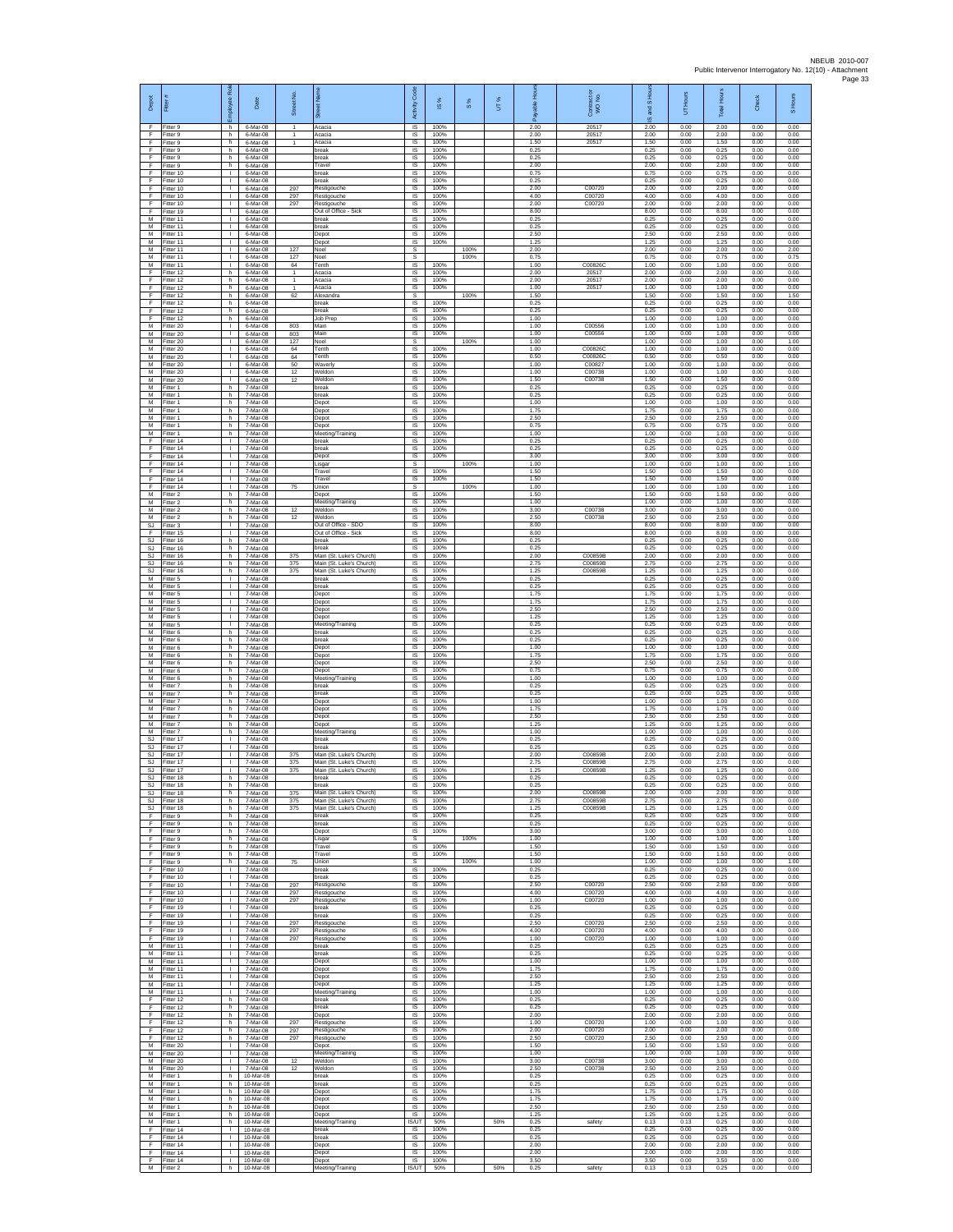| Depot                             | Fitter                              | ployee Rol                         | Date                                  | £<br>Street         | ดิ                                             | Code<br>Activity                    | $\underline{\omega}$ | $\frac{8}{3}$        | UT% | 휸<br>able<br>æ       | Contract or<br>WO No.                | 5<br>g<br>ဖ          | UT Hours             | <b>Total Hours</b>   | Check                | S Hours              |
|-----------------------------------|-------------------------------------|------------------------------------|---------------------------------------|---------------------|------------------------------------------------|-------------------------------------|----------------------|----------------------|-----|----------------------|--------------------------------------|----------------------|----------------------|----------------------|----------------------|----------------------|
| M<br>М                            | Fitter 2<br>Fitter 2                | h.<br>h.                           | 10-Mar-08<br>10-Mar-08                | 127<br>50           | Noel<br><b>Waverly</b>                         | s<br>IS                             | 100%                 | 100%                 |     | 3.00<br>2.00         | C00827                               | 3.00<br>2.00         | 0.00<br>0.00         | 3.00<br>2.00         | 0.00<br>0.00         | 3.00<br>0.00         |
| M<br>M                            | Fitter 2<br>Fitter 2                | h.<br>h.                           | 10-Mar-08<br>10-Mar-08                | $50\,$<br>12        | Waverly<br>Weldon                              | IS<br>IS                            | 100%<br>100%         |                      |     | 3.00<br>1.75         | C00827<br>C00738                     | 3.00<br>1.75         | 0.00<br>0.00         | 3.00<br>1.75         | 0.00<br>0.00         | 0.00<br>0.00         |
| <b>SJ</b><br>SJ<br><b>SJ</b>      | Fitter 3<br>Fitter 3<br>fitter 3    | $\mathbf{L}$<br>т.<br>$\mathbf{I}$ | 10-Mar-08<br>10-Mar-08<br>10-Mar-08   | 217                 | break<br>break<br>Waterloo                     | IS<br>IS.<br>IS                     | 100%<br>100%<br>100% |                      |     | 0.25<br>0.25<br>2.00 | C00855E                              | 0.25<br>0.25<br>2.00 | 0.00<br>0.00<br>0.00 | 0.25<br>0.25<br>2.00 | 0.00<br>0.00<br>0.00 | 0.00<br>0.00<br>0.00 |
| SJ<br>SJ                          | Fitter 3<br>Fitter 3                | л.<br>$\mathbf{L}$                 | 10-Mar-08<br>10-Mar-08                | 217<br>217          | Waterloo<br>Waterloo                           | <b>IS</b><br>IS                     | 100%<br>100%         |                      |     | 4.75<br>1 25         | C00855B<br>C00855B                   | 4.75<br>1.25         | 0.00<br>0.00         | 4.75<br>1.25         | 0.00<br>0.00         | 0.00<br>0.00         |
| F<br>F                            | Fitter 15<br>Fitter 15              | $\mathbf{L}$<br>$\mathbf{I}$       | 10-Mar-08<br>10-Mar-08                |                     | break<br>break                                 | IS<br>IS                            | 100%<br>100%         |                      |     | 0.25<br>0.25         |                                      | 0.25<br>0.25         | 0.00<br>0.00         | 0.25<br>0.25         | 0.00<br>0.00         | 0.00<br>0.00         |
| F<br>F<br>F                       | Fitter 15<br>Fitter 15              | т.<br>т.<br>Τ                      | 10-Mar-08<br>10-Mar-08                |                     | Job Prep<br>Job Prep                           | IS<br>IS                            | 100%<br>100%<br>100% |                      |     | 1.00<br>3.00         |                                      | 1.00<br>3.00         | 0.00<br>0.00         | 1.00<br>3.00         | 0.00<br>0.00         | 0.00<br>0.00         |
| F<br>F                            | fitter 15<br>Fitter 15<br>litter 15 | $\mathbf{L}$<br>т.                 | 10-Mar-08<br>10-Mar-08<br>10-Mar-08   | 65                  | Job Prep<br>Miscellaneous<br>Wildwood          | IS<br>IS<br>s                       | 100%                 | 100%                 |     | 1.50<br>1.00<br>1.00 | Home Depot                           | 1.50<br>1.00<br>1.00 | 0.00<br>0.00<br>0.00 | 1.50<br>1.00<br>1.00 | 0.00<br>0.00<br>0.00 | 0.00<br>0.00<br>1.00 |
| SJ<br><b>SJ</b>                   | Fitter 16<br>fitter 16              | h<br>h                             | 10-Mar-08<br>10-Mar-08                |                     | break<br>preak                                 | IS.<br>IS                           | 100%<br>100%         |                      |     | 0.25<br>0.25         |                                      | 0.25<br>0.25         | 0.00<br>0.00         | 0.25<br>0.25         | 0.00<br>0.00         | 0.00<br>0.00         |
| SJ<br>$\mathbb{S}\mathbb{J}$      | Fitter 16<br>Fitter 16              | h<br>h.                            | 10-Mar-08<br>10-Mar-08                | 217<br>217          | Waterloc<br>Waterloc                           | IS<br>$\sf IS$                      | 100%<br>100%         |                      |     | 2.00<br>4.75         | C00855B<br>C00855B                   | 2.00<br>4.75         | 0.00<br>0.00         | 2.00<br>4.75         | 0.00<br>0.00         | 0.00<br>0.00         |
| <b>SJ</b><br>M<br>M               | fitter 16<br>Fitter 5<br>Fitter 5   | h.<br>л.<br>$\mathbf{L}$           | 10-Mar-08<br>10-Mar-08<br>10-Mar-08   | 217                 | Waterloo<br>break<br>Depot                     | IS<br>IS<br>IS                      | 100%<br>100%<br>100% |                      |     | 1.25<br>0.25<br>1.75 | C00855B                              | 1.25<br>0.25<br>1.75 | 0.00<br>0.00<br>0.00 | 1.25<br>0.25<br>1.75 | 0.00<br>0.00<br>0.00 | 0.00<br>0.00<br>0.00 |
| М<br>M                            | Fitter 5<br>Fitter 5                | т.<br>Τ                            | 10-Mar-08<br>10-Mar-08                |                     | Depot<br>Depot                                 | IS<br>IS                            | 100%<br>100%         |                      |     | 2.25<br>0.75         |                                      | 2.25<br>0.75         | 0.00<br>0.00         | 2.25<br>0.75         | 0.00<br>0.00         | 0.00<br>0.00         |
| M<br>М                            | Fitter 5<br>itter 5                 | $\mathbf{L}$<br>т.                 | 10-Mar-08<br>10-Mar-08                | 140                 | Meeting/Training<br>Portledge                  | <b>IS/UT</b><br>$\mathbb S$         | 50%                  | 100%                 | 50% | 0.25<br>2.25         | safety<br><b>WH17</b>                | 0.13<br>2.25         | 0.13<br>0.00         | 0.25<br>2.25         | 0.00<br>0.00         | 0.00<br>2.25         |
| M<br>M<br>M                       | litter 5<br>Fitter 5<br>Fitter 6    | $\mathbf{L}$<br>$\mathbf{L}$<br>h  | 10-Mar-08<br>10-Mar-08<br>10-Mar-08   |                     | Travel<br>Travel<br>break                      | IS<br>$\overline{\mathsf{s}}$<br>IS | 100%<br>100%<br>100% |                      |     | 0.25<br>0.25<br>0.25 |                                      | 0.25<br>0.25<br>0.25 | 0.00<br>0.00<br>0.00 | 0.25<br>0.25<br>0.25 | 0.00<br>0.00<br>0.00 | 0.00<br>0.00<br>0.00 |
| М<br>М                            | Fitter 6<br>itter 6                 | h<br>h                             | 10-Mar-08<br>10-Mar-08                |                     | Depot<br>Depot                                 | IS<br>IS                            | 100%<br>100%         |                      |     | 1.75<br>2.25         |                                      | 1.75<br>2.25         | 0.00<br>0.00         | 1.75<br>2.25         | 0.00<br>0.00         | 0.00<br>0.00         |
| M<br>M                            | Fitter 6<br>Fitter 6                | h.<br>h.                           | 10-Mar-08<br>10-Mar-08                |                     | Depot<br>Meeting/Training                      | <b>IS</b><br>IS/UT                  | 100%<br>50%          |                      | 50% | 0.75<br>0.25         | safety                               | 0.75<br>0.13         | 0.00<br>0.13         | 0.75<br>0.25         | 0.00<br>0.00         | 0.00<br>0.00         |
| М<br>M<br>M                       | Fitter 6<br>Fitter 6<br>Fitter 6    | h<br>h.<br>h                       | 10-Mar-08<br>10-Mar-08<br>10-Mar-08   | 140                 | Portledge<br>Travel<br>Travel                  | s<br>IS<br>IS                       | 100%<br>100%         | 100%                 |     | 2.25<br>0.25<br>0.25 | WH17                                 | 2.25<br>0.25<br>0.25 | 0.00<br>0.00<br>0.00 | 2.25<br>0.25<br>0.25 | 0.00<br>0.00<br>0.00 | 2.25<br>0.00<br>0.00 |
| М<br>M                            | fitter 7<br>fitter 7                | h<br>h.                            | 10-Mar-08<br>10-Mar-08                |                     | break<br>break                                 | IS<br>1S                            | 100%<br>100%         |                      |     | 0.25<br>0.25         |                                      | 0.25<br>0.25         | 0.00<br>0.00         | 0.25<br>0.25         | 0.00<br>0.00         | 0.00<br>0.00         |
| M<br>М                            | Fitter 7<br>Fitter 7                | h.<br>h                            | 10-Mar-08<br>10-Mar-08                | 1488                | Champlain<br>Depot                             | s<br>IS                             | 100%                 | 100%                 |     | 0.75<br>0.50         | 52510<br>52506                       | 0.75<br>0.50         | 0.00<br>0.00         | 0.75<br>0.50         | 0.00<br>0.00         | 0.75<br>0.00         |
| M<br>M<br>M                       | Fitter 7<br>fitter 7<br>Fitter 7    | h<br>h<br>h                        | 10-Mar-08<br>10-Mar-08<br>10-Mar-08   | 81<br>439           | Kensington<br>Meeting/Training<br>Melanson     | s<br><b>IS/UT</b><br>s              | 50%                  | 100%<br>100%         | 50% | 1.00<br>0.25<br>1.00 | safety<br>52839                      | 1.00<br>0.13<br>1.00 | 0.00<br>0.13<br>0.00 | 1.00<br>0.25<br>1.00 | 0.00<br>0.00<br>0.00 | 1.00<br>0.00<br>1.00 |
| М<br>M                            | Fitter 7<br>fitter 7                | h.<br>h                            | $10-Mar-08$<br>10-Mar-08              | 148<br>91           | Nathalie<br>Olivier                            | $\mathbb S$<br>s                    |                      | 100%<br>100%         |     | 0.75<br>0.75         | 52937                                | 0.75<br>0.75         | 0.00<br>0.00         | 0.75<br>0.75         | 0.00<br>0.00         | 0.75<br>0.75         |
| M<br>M                            | Fitter 7<br>Fitter 7                | h.<br>h.<br>h                      | 10-Mar-08<br>10-Mar-08<br>10-Mar-08   | 62                  | Purdy<br>Travel<br>Travel                      | s<br>IS<br>IS                       | 100%<br>100%         | 100%                 |     | 0.75<br>0.25<br>0.25 | 52524                                | 0.75<br>0.25<br>0.25 | 0.00<br>0.00<br>0.00 | 0.75<br>0.25<br>0.25 | 0.00<br>0.00<br>0.00 | 0.75<br>0.00<br>0.00 |
| М<br>M<br>M                       | Fitter 7<br>Fitter 7<br>Fitter 7    | h.<br>h.                           | 10-Mar-08<br>10-Mar-08                |                     | Travel<br>Travel                               | IS<br>IS                            | 100%<br>100%         |                      |     | 0.25<br>0.25         |                                      | 0.25<br>0.25         | 0.00<br>0.00         | 0.25<br>0.25         | 0.00<br>0.00         | 0.00<br>0.00         |
| М<br>M                            | Fitter 7<br>itter 7                 | h.<br>h                            | 10-Mar-08<br>10-Mar-08                |                     | Travel<br>Travel                               | IS<br>IS                            | 100%<br>100%         |                      |     | 0.25<br>0.25         |                                      | 0.25<br>0.25         | 0.00<br>0.00         | 0.25<br>0.25         | 0.00<br>0.00         | 0.00<br>0.00         |
| M<br><b>SJ</b><br>SJ              | Fitter 7<br>Fitter 17<br>Fitter 17  | h.<br>т.<br>т.                     | 10-Mar-08<br>10-Mar-08<br>10-Mar-08   |                     | Travel<br>break<br>Out of office - other leave | IS<br>IS<br>IS                      | 100%<br>100%<br>100% |                      |     | 0.25<br>0.25<br>6.00 |                                      | 0.25<br>0.25<br>6.00 | 0.00<br>0.00<br>0.00 | 0.25<br>0.25<br>6.00 | 0.00<br>0.00<br>0.00 | 0.00<br>0.00<br>0.00 |
| <b>SJ</b><br>SJ                   | fitter 17<br>Fitter 17              | $\mathbf{I}$<br>$\mathbf{I}$       | 10-Mar-08<br>10-Mar-08                | 58-62<br>58-62      | Victoria<br>Victoria                           | IS<br><b>IS</b>                     | 100%<br>100%         |                      |     | 1.00<br>0.75         | C00864B<br>C00864B                   | 1.00<br>0.75         | 0.00<br>0.00         | 1.00<br>0.75         | 0.00<br>0.00         | 0.00<br>0.00         |
| SJ<br>SJ                          | Fitter 18<br>Fitter 18              | h.<br>h                            | 10-Mar-08<br>10-Mar-08                |                     | break<br>break                                 | IS<br>IS                            | 100%<br>100%         |                      |     | 0.25<br>0.25         |                                      | 0.25<br>0.25         | 0.00<br>0.00         | 0.25<br>0.25         | 0.00<br>0.00         | 0.00<br>0.00         |
| <b>SJ</b><br><b>SJ</b><br>SJ      | Fitter 18<br>Fitter 18<br>Fitter 18 | h.<br>h.<br>h                      | 10-Mar-08<br>10-Mar-08<br>10-Mar-08   | 58-62<br>217<br>217 | Victoria<br>Waterloo<br>Waterloo               | IS<br>IS<br>IS                      | 100%<br>100%<br>100% |                      |     | 2.25<br>2.00<br>3.25 | C00864B<br>C00855B<br>C00855B        | 2.25<br>2.00<br>3.25 | 0.00<br>0.00<br>0.00 | 2.25<br>2.00<br>3.25 | 0.00<br>0.00<br>0.00 | 0.00<br>0.00<br>0.00 |
| F<br>F                            | fitter 9<br>Fitter 9                | h.<br>h.                           | 10-Mar-08<br>10-Mar-08                |                     | break<br>break                                 | IS<br>IS                            | 100%<br>100%         |                      |     | 0.25<br>0.25         |                                      | 0.25<br>0.25         | 0.00<br>0.00         | 0.25<br>0.25         | 0.00<br>0.00         | 0.00<br>0.00         |
| F<br>F                            | itter 9<br>Fitter 9                 | h<br>h.                            | 10-Mar-08<br>10-Mar-08                |                     | Job Prep<br>Job Prep                           | IS<br>1S                            | 100%<br>100%         |                      |     | 1.00<br>3.00         |                                      | 1.00<br>3.00         | 0.00<br>0.00         | 1.00<br>3.00         | 0.00<br>0.00         | 0.00<br>0.00         |
| F<br>F<br>F                       | fitter 9<br>Fitter 9<br>Fitter 9    | h<br>h<br>h.                       | 10-Mar-08<br>10-Mar-08<br>$10-Mar-08$ | 65                  | Job Prep<br>Miscellaneous<br>Wildwood          | IS<br>IS<br>s                       | 100%<br>100%         | 100%                 |     | 1.50<br>1.00<br>1.00 | Home Depo                            | 1.50<br>1.00<br>1.00 | 0.00<br>0.00<br>0.00 | 1.50<br>1.00<br>1.00 | 0.00<br>0.00<br>0.00 | 0.00<br>0.00<br>1.00 |
| F<br>F                            | itter 10<br>Fitter 10               | $\mathbf{I}$<br>л.                 | 10-Mar-08<br>10-Mar-08                |                     | break<br>break                                 | IS<br>IS                            | 100%<br>100%         |                      |     | 0.25<br>0.25         |                                      | 0.25<br>0.25         | 0.00<br>0.00         | 0.25<br>0.25         | 0.00<br>0.00         | 0.00<br>0.00         |
| F<br>F<br>F                       | Fitter 10<br>Fitter 10<br>Fitter 10 | $\mathbf{L}$<br>т.<br>Τ            | 10-Mar-08<br>10-Mar-08<br>10-Mar-08   | 297<br>297          | Restigouche<br>Restigouche<br>Restigouche      | IS<br>IS<br>1S                      | 100%<br>100%<br>100% |                      |     | 2.50<br>4.00<br>1.50 | C00720<br>C00720<br>C00720           | 2.50<br>4.00<br>1.50 | 0.00<br>0.00<br>0.00 | 2.50<br>4.00<br>1.50 | 0.00<br>0.00<br>0.00 | 0.00<br>0.00<br>0.00 |
| F<br>F                            | Fitter 19<br>itter 19               | $\mathbf{L}$<br>т.                 | 10-Mar-08<br>10-Mar-08                | 297                 | break<br>break                                 | IS<br>IS                            | 100%<br>100%         |                      |     | 0.25<br>0.25         |                                      | 0.25<br>0.25         | 0.00<br>0.00         | 0.25<br>0.25         | 0.00<br>0.00         | 0.00<br>0.00         |
| F<br>F                            | Fitter 19<br>Fitter 19              | $\mathbf{L}$<br>т.                 | 10-Mar-08<br>10-Mar-08                | 297<br>297          | Restigouche<br>Restigouche                     | IS<br>IS                            | 100%<br>100%         |                      |     | 2.00<br>4.00         | C00720<br>C00720                     | 2.00<br>4.00         | 0.00<br>0.00         | 2.00<br>4.00         | 0.00<br>0.00         | 0.00<br>0.00         |
| F<br>М<br>M                       | Fitter 19<br>Fitter 11<br>itter 11  | т.<br>т.<br>T.                     | 10-Mar-08<br>10-Mar-08<br>10-Mar-08   | 297                 | Restigouche<br>break<br>break                  | IS<br>IS<br>IS                      | 100%<br>100%<br>100% |                      |     | 1.50<br>0.25<br>0.25 | C00720                               | 1.50<br>0.25<br>0.25 | 0.00<br>0.00<br>0.00 | 1.50<br>0.25<br>0.25 | 0.00<br>0.00<br>0.00 | 0.00<br>0.00<br>0.00 |
| M<br>M                            | Fitter 11<br>Fitter 11              | л.<br>л.                           | 10-Mar-08<br>10-Mar-08                | 1488                | Champlain<br>Depot                             | <b>s</b><br>IS                      | 100%                 | 100%                 |     | 0.75<br>0.50         | 52510                                | 0.75<br>0.50         | 0.00<br>0.00         | 0.75<br>0.50         | 0.00<br>0.00         | 0.75<br>0.00         |
| М<br>M                            | Fitter 11<br>Fitter 11              | T.<br>$\mathbf{I}$                 | 10-Mar-08<br>10-Mar-08                | 81                  | Kensington<br>Meeting/Training                 | s<br>IS/UT                          | 50%                  | 100%                 | 50% | 1.00<br>0.25         | 52506<br>safety                      | 1.00<br>0.13         | 0.00<br>0.13         | 1.00<br>0.25         | 0.00<br>0.00         | 1.00<br>0.00         |
| м<br>M<br>M                       | Fitter 11<br>Fitter 11<br>Fitter 11 | т.<br>т                            | 10-Mar-08<br>10-Mar-08<br>10-Mar-08   | 439<br>148<br>91    | Melanson<br>Nathalie<br>Olivier                | s<br>s                              |                      | 100%<br>100%<br>100% |     | 1.00<br>0.75<br>0.75 | 52839<br>52937                       | 1.00<br>0.75<br>0.75 | 0.00<br>0.00<br>0.00 | 1.00<br>0.75<br>0.75 | 0.00<br>0.00<br>0.00 | 1.00<br>0.75<br>0.75 |
| M<br>М                            | Fitter 11<br>Fitter 11              | $\mathbf{L}$<br>$\mathbf{L}$       | 10-Mar-08<br>10-Mar-08                | 62                  | Purdy<br>Travel                                | s<br>IS                             | 100%                 | 100%                 |     | 0.75<br>0.25         | 52524                                | 0.75<br>0.25         | 0.00<br>0.00         | 0.75<br>0.25         | 0.00<br>0.00         | 0.75<br>0.00         |
| М<br>M                            | Fitter 11<br>Fitter 11              | $\mathbf{L}$<br>$\mathbf{L}$       | 10-Mar-08<br>10-Mar-08                |                     | Travel<br>Travel                               | 1S<br>IS                            | 100%<br>100%         |                      |     | 0.25<br>0.25         |                                      | 0.25<br>0.25         | 0.00<br>0.00         | 0.25<br>0.25         | 0.00<br>0.00         | 0.00<br>0.00         |
| M<br>М<br>М                       | Fitter 11<br>Fitter 11<br>fitter 11 | $\mathbf{L}$<br>$\mathbb{L}$<br>т. | 10-Mar-08<br>10-Mar-08<br>10-Mar-08   |                     | Travel<br>Travel<br>Travel                     | IS<br>$\sf IS$<br>IS                | 100%<br>100%<br>100% |                      |     | 0.25<br>0.25<br>0.25 |                                      | 0.25<br>0.25<br>0.25 | 0.00<br>0.00<br>0.00 | 0.25<br>0.25<br>0.25 | 0.00<br>0.00<br>0.00 | 0.00<br>0.00<br>0.00 |
| M<br>F.                           | Fitter 11<br>Fitter 12              | л.<br>h.                           | 10-Mar-08<br>10-Mar-08                |                     | Travel<br>break                                | IS<br>IS                            | 100%<br>100%         |                      |     | 0.25<br>0.25         |                                      | 0.25<br>0.25         | 0.00<br>0.00         | 0.25<br>0.25         | 0.00<br>0.00         | 0.00<br>0.00         |
| F<br>F<br>F.                      | Fitter 12<br>Fitter 12              | h<br>h.<br>h.                      | 10-Mar-08<br>10-Mar-08                |                     | break<br>Depot<br>Depot                        | IS<br>IS<br><b>IS</b>               | 100%<br>100%<br>100% |                      |     | 0.25<br>2.00<br>2.00 |                                      | 0.25<br>2.00<br>2.00 | 0.00<br>0.00<br>0.00 | 0.25<br>2.00<br>2.00 | 0.00<br>0.00<br>0.00 | 0.00<br>0.00<br>0.00 |
| F<br>M                            | Fitter 12<br>Fitter 12<br>Fitter 20 | h.<br>$\mathbb{R}$                 | 10-Mar-08<br>10-Mar-08<br>10-Mar-08   |                     | Depot<br>Meeting/Training                      | $\sf IS$<br>IS/UT                   | 100%<br>50%          |                      | 50% | 3.50<br>0.25         | safety                               | 3.50<br>0.13         | 0.00<br>0.13         | 3.50<br>0.25         | 0.00<br>0.00         | 0.00<br>0.00         |
| M<br>M                            | Fitter 20<br>Fitter 20              | $\mathbf{L}$<br>т.                 | 10-Mar-08<br>10-Mar-08                | 127<br>50           | Noel<br><b>Waverly</b>                         | s<br>IS                             | 100%                 | 100%                 |     | 3.00<br>2.00         | C00827                               | 3.00<br>2.00         | 0.00<br>0.00         | 3.00<br>2.00         | 0.00<br>0.00         | 3.00<br>0.00         |
| M<br>М<br>M                       | Fitter 20<br>fitter 20              | т.<br>т.<br>h.                     | 10-Mar-08<br>10-Mar-08<br>11-Mar-08   | 50<br>12            | Waverly<br>Weldon<br>break                     | 1S<br>IS<br>IS                      | 100%<br>100%<br>100% |                      |     | 3.00<br>1.75<br>0.25 | C00827<br>C00738                     | 3.00<br>1.75<br>0.25 | 0.00<br>0.00<br>0.00 | 3.00<br>1.75<br>0.25 | 0.00<br>0.00<br>0.00 | 0.00<br>0.00<br>0.00 |
| M<br>М                            | Fitter 1<br>Fitter 1<br>Fitter 1    | h.<br>h.                           | 11-Mar-08<br>11-Mar-08                |                     | break<br>Depot                                 | IS<br>$\sf IS$                      | 100%<br>100%         |                      |     | 0.25<br>1.50         |                                      | 0.25<br>1.50         | 0.00<br>0.00         | 0.25<br>1.50         | 0.00<br>0.00         | 0.00<br>0.00         |
| M<br>M                            | Fitter 1<br>Fitter 1                | h.<br>h.                           | 11-Mar-08<br>11-Mar-08                |                     | Depot<br>Depot                                 | <b>IS</b><br>IS                     | 100%<br>100%         |                      |     | 1.75<br>2.50         |                                      | 1.75<br>2.50         | 0.00<br>0.00         | 1.75<br>2.50         | 0.00<br>0.00         | 0.00<br>0.00         |
| М<br>F<br>F                       | Fitter 1<br>fitter 14<br>Fitter 14  | h<br>Τ<br>$\mathbf{L}$             | 11-Mar-08<br>11-Mar-08<br>11-Mar-08   |                     | Depot<br>break<br>break                        | IS<br>1S<br>IS                      | 100%<br>100%<br>100% |                      |     | 1.25<br>0.25<br>0.25 |                                      | 1.25<br>0.25<br>0.25 | 0.00<br>0.00<br>0.00 | 1.25<br>0.25<br>0.25 | 0.00<br>0.00<br>0.00 | 0.00<br>0.00<br>0.00 |
| F<br>F                            | Fitter 14<br>Fitter 14              | $\mathbf{L}$<br>$\mathbf{L}$       | 11-Mar-08<br>11-Mar-08                |                     | Travel<br>Travel                               | IS<br>1S                            | 100%<br>100%         |                      |     | 2.00<br>2.00         |                                      | 2.00<br>2.00         | 0.00<br>0.00         | 2.00<br>2.00         | 0.00<br>0.00         | 0.00<br>0.00         |
| F<br>F                            | Fitter 14<br>Fitter 14              | т.<br>$\mathbf{L}$                 | 11-Mar-08<br>11-Mar-08                | 217<br>217          | Waterloo<br>Waterloo                           | IS<br>$\sf IS$                      | 100%<br>100%         |                      |     | 2.00<br>2.00         | C00855B<br>C00855B                   | 2.00<br>2.00         | 0.00<br>0.00         | 2.00<br>2.00         | 0.00<br>0.00         | 0.00<br>0.00         |
| М<br>М<br>M                       | Fitter 2<br>itter 2<br>Fitter 2     | h.<br>h.<br>h.                     | 11-Mar-08<br>11-Mar-08<br>11-Mar-08   | 600<br>600          | Main<br>Main<br>Meeting/Training               | $\mathbb S$<br>s<br>IS/UT           | 50%                  | 100%<br>100%         | 50% | 3.75<br>1.00<br>0.25 | <b>HS03</b><br><b>HS03</b><br>safety | 3.75<br>1.00<br>0.13 | 0.00<br>0.00<br>0.13 | 3.75<br>1.00<br>0.25 | 0.00<br>0.00<br>0.00 | 3.75<br>1.00<br>0.00 |
| м<br>SJ                           | Fitter 2<br>Fitter 3                | h.<br>т.                           | 11-Mar-08<br>11-Mar-08                |                     | Out of Office - other leave<br>break           | IS<br>IS                            | 100%<br>100%         |                      |     | 2.00<br>0.25         |                                      | 2.00<br>0.25         | 0.00<br>0.00         | 2.00<br>0.25         | 0.00<br>0.00         | 0.00<br>0.00         |
| SJ.<br>SJ                         | Fitter 3<br>Fitter 3                | т<br>$\mathbf{L}$                  | 11-Mar-08<br>11-Mar-08                | 217                 | break<br>Waterloo                              | IS<br>IS                            | 100%<br>100%         |                      |     | 0.25<br>2.00         | C00855B                              | 0.25<br>2.00         | 0.00<br>0.00         | 0.25<br>2.00         | 0.00<br>0.00         | 0.00<br>0.00         |
| SJ<br>$\mathbb{S}\mathbb{J}$<br>F | Fitter 3<br>Fitter 3<br>Fitter 15   | $\mathbf{L}$<br>$\mathbf{L}$       | 11-Mar-08<br>11-Mar-08<br>11-Mar-08   | 217<br>217          | Waterloc<br>Waterloo<br>break                  | IS<br>$\sf IS$<br>IS.               | 100%<br>100%<br>100% |                      |     | 4.75<br>0.75<br>0.25 | C00855B<br>C00855B                   | 4.75<br>0.75<br>0.25 | 0.00<br>0.00<br>0.00 | 4.75<br>0.75<br>0.25 | 0.00<br>0.00<br>0.00 | 0.00<br>0.00<br>0.00 |
| E<br>F                            | Fitter 15<br>Fitter 15              | $\mathbb{R}$<br>$\mathbf{L}$       | 11-Mar-08<br>11-Mar-08                |                     | break<br>Job Prep                              | IS<br>IS                            | 100%<br>100%         |                      |     | 0.25<br>0.50         |                                      | 0.25<br>0.50         | 0.00<br>0.00         | 0.25<br>0.50         | 0.00<br>0.00         | 0.00<br>0.00         |
| F<br>E<br>F.                      | fitter 15<br>Fitter 15<br>Fitter 15 | т.<br>$\mathbf{I}$<br>$\mathbf{L}$ | 11-Mar-08<br>11-Mar-08<br>11-Mar-08   | 217                 | Travel<br>Travel<br>Waterloo                   | IS<br><b>IS</b><br>IS               | 100%<br>100%<br>100% |                      |     | 1.50<br>1.50<br>1.00 | C00855B                              | 1.50<br>1.50<br>1.00 | 0.00<br>0.00<br>0.00 | 1.50<br>1.50<br>1.00 | 0.00<br>0.00<br>0.00 | 0.00<br>0.00<br>0.00 |
| F<br><b>SJ</b>                    | Fitter 15<br>Fitter 16              | т.<br>h.                           | 11-Mar-08<br>11-Mar-08                | 217                 | Waterloo<br>break                              | $\sf IS$<br><b>IS</b>               | 100%<br>100%         |                      |     | 4.00<br>0.25         | C00855B                              | 4.00<br>0.25         | 0.00<br>0.00         | 4.00<br>0.25         | 0.00<br>0.00         | 0.00<br>0.00         |
|                                   | SJ Fitter 16                        | h.                                 | 11-Mar-08                             |                     | break                                          | IS                                  | 100%                 |                      |     | 0.25                 |                                      | 0.25                 | 0.00                 | 0.25                 | 0.00                 | 0.00                 |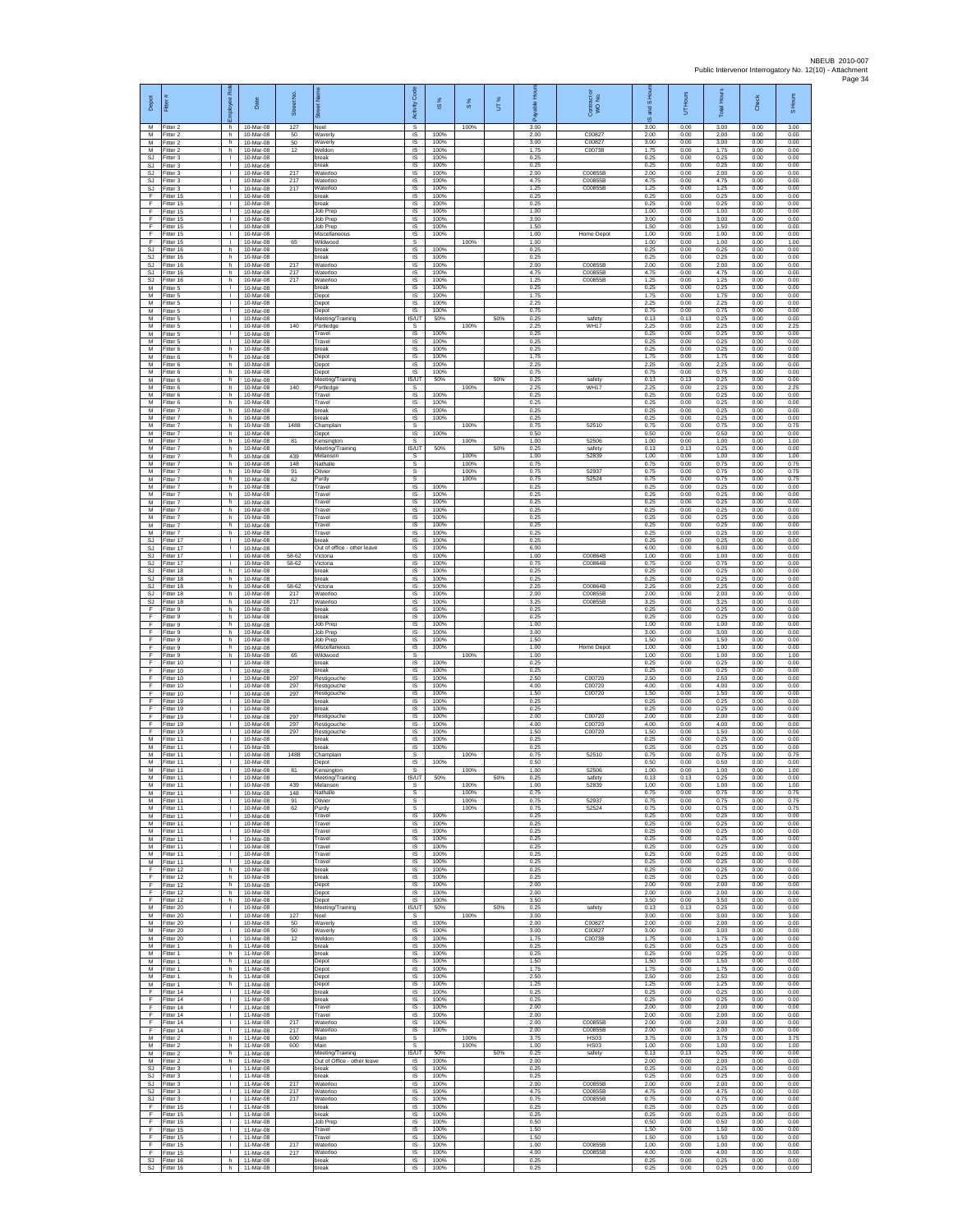| Depot<br><b>SJ</b>      | Fitter #<br>Fitter 16               | Employee Rol<br>h.                           | Date<br>11-Mar-08                   | Street No.<br>217 | set Name<br>Waterloo                         | Code<br>Activity<br><b>IS</b>                      | s,<br>$\overline{\omega}$<br>100% | $\frac{8}{3}$ | UT% | 옾<br>ald<br>å<br>2.00 | Contract or<br>WO No.<br>C00855B | and S Hou<br>$\overline{\omega}$<br>2.00 | UT Hours<br>0.00     | <b>Total Hours</b><br>2.00 | Check<br>0.00        | S Hours<br>0.00      |
|-------------------------|-------------------------------------|----------------------------------------------|-------------------------------------|-------------------|----------------------------------------------|----------------------------------------------------|-----------------------------------|---------------|-----|-----------------------|----------------------------------|------------------------------------------|----------------------|----------------------------|----------------------|----------------------|
| SJ<br>SJ                | Fitter 16<br>litter 16              | h.<br>h.                                     | 11-Mar-08<br>11-Mar-08              | 217<br>217        | Waterloo<br>Waterloo                         | IS<br>$\sf IS$                                     | 100%<br>100%                      |               |     | 4.75<br>0.75          | C00855B<br>C00855B               | 4.75<br>0.75                             | 0.00<br>0.00         | 4.75<br>0.75               | 0.00<br>0.00         | 0.00<br>0.00         |
| M<br>M                  | Fitter 5<br>Fitter 5                | $\mathbf{I}$<br>$\mathbf{L}$                 | 11-Mar-08<br>11-Mar-08              |                   | break<br><b>preak</b>                        | <b>IS</b><br>IS                                    | 100%<br>100%                      |               |     | 0.25<br>0.25          |                                  | 0.25<br>0.25                             | 0.00<br>0.00         | 0.25<br>0.25               | 0.00<br>0.00         | 0.00<br>0.00         |
| М<br>M<br>M             | fitter 5<br>fitter 5<br>Fitter 5    | $\mathbf{I}$<br>$\mathbf{L}$<br>$\mathbf{L}$ | 11-Mar-08<br>11-Mar-08<br>11-Mar-08 |                   | Depot<br>Depot<br>Depot                      | IS<br>1S<br>$\overline{s}$                         | 100%<br>100%<br>100%              |               |     | 1.75<br>1.75<br>2.50  |                                  | 1.75<br>1.75<br>2.50                     | 0.00<br>0.00<br>0.00 | 1.75<br>1.75<br>2.50       | 0.00<br>0.00<br>0.00 | 0.00<br>0.00<br>0.00 |
| М<br>M                  | Fitter 5<br>Fitter 5                | $\mathbf{L}$<br>$\mathbf{L}$                 | 11-Mar-08<br>11-Mar-08              |                   | Depot<br>Meeting/Training                    | IS<br>IS/UT                                        | 100%<br>50%                       |               | 50% | 1.25<br>0.25          | safety                           | 1.25<br>0.13                             | 0.00<br>0.13         | 1.25<br>0.25               | 0.00<br>0.00         | 0.00<br>0.00         |
| M<br>M                  | Fitter 6<br>Fitter 6                | h.<br>h                                      | 11-Mar-08<br>11-Mar-08              | 114<br>80         | Alma<br>Bonaccord                            | s<br>s                                             |                                   | 100%<br>100%  |     | 1.75<br>2.50          | 52537<br>52462                   | 1.75<br>2.50                             | 0.00<br>0.00         | 1.75<br>2.50               | 0.00<br>0.00         | 1.75<br>2.50         |
| М<br>M                  | Fitter 6<br>itter 6                 | h.<br>h.                                     | 11-Mar-08<br>11-Mar-08              |                   | break<br>oreak                               | IS<br>IS                                           | 100%<br>100%                      |               |     | 0.25<br>0.25          |                                  | 0.25<br>0.25                             | 0.00<br>0.00         | 0.25<br>0.25               | 0.00<br>0.00         | 0.00<br>0.00         |
| M<br>M<br>М             | Fitter 6<br>Fitter 6<br>Fitter 6    | h.<br>h.<br>h.                               | 11-Mar-08<br>11-Mar-08<br>11-Mar-08 | 19<br>$17\,$      | Lakewood<br>Magnolia<br>Meeting/Training     | s<br>s<br>IS                                       | 100%                              | 100%<br>100%  |     | 1.25<br>0.50<br>0.25  | 52529<br>52909                   | 1.25<br>0.50<br>0.25                     | 0.00<br>0.00<br>0.00 | 1.25<br>0.50<br>0.25       | 0.00<br>0.00<br>0.00 | 1.25<br>0.50<br>0.00 |
| M<br>M                  | Fitter 6<br>Fitter 6                | h<br>h                                       | 11-Mar-08<br>11-Mar-08              |                   | Travel<br>Travel                             | 1S<br>IS                                           | 100%<br>100%                      |               |     | 0.25<br>0.25          |                                  | 0.25<br>0.25                             | 0.00<br>0.00         | 0.25<br>0.25               | 0.00<br>0.00         | 0.00<br>0.00         |
| М<br>M<br>M             | Fitter 6<br>Fitter 6                | h.<br>h.                                     | 11-Mar-08<br>11-Mar-08<br>11-Mar-08 | 166               | Travel<br>Travel<br>Willshire Wav            | $\sf IS$<br>1S                                     | 100%<br>100%                      | 100%          |     | 0.25<br>0.25<br>0.25  | 52475                            | 0.25<br>0.25<br>0.25                     | 0.00<br>0.00<br>0.00 | 0.25<br>0.25<br>0.25       | 0.00<br>0.00<br>0.00 | 0.00<br>0.00<br>0.25 |
| м<br>SJ                 | Fitter 6<br>Fitter 7<br>Fitter 17   | h.<br>h<br>т.                                | 11-Mar-08<br>11-Mar-08              |                   | Out of Office - other leave<br>break         | s<br>IS<br>1S                                      | 100%<br>100%                      |               |     | 0.00<br>0.25          | car accident                     | 0.00<br>0.25                             | 0.00<br>0.00         | 0.00<br>0.25               | 0.00<br>0.00         | 0.00<br>0.00         |
| SJ<br>SJ                | Fitter 17<br>Fitter 17              | т.<br>л.                                     | 11-Mar-08<br>11-Mar-08              | 55-57             | preak<br>Victoria                            | IS<br>-IS                                          | 100%<br>100%                      |               |     | 0.25<br>2.00          | C00864C                          | 0.25<br>2.00                             | 0.00<br>0.00         | 0.25<br>2.00               | 0.00<br>0.00         | 0.00<br>0.00         |
| SJ<br>SJ                | Fitter 17<br>fitter 17              | $\mathbf{L}$<br>T.                           | 11-Mar-08<br>11-Mar-08              | 55-57<br>55-57    | Victoria<br>Victoria                         | $\sf IS$<br>IS                                     | 100%<br>100%                      |               |     | 3.75<br>2.25          | C00864C<br>C00864C               | 3.75<br>2.25                             | 0.00<br>0.00         | 3.75<br>2.25               | 0.00<br>0.00         | 0.00<br>0.00         |
| <b>SJ</b><br>S.I.<br>SJ | Fitter 18<br>Fitter 18<br>Fitter 18 | h.<br>h<br>h.                                | 11-Mar-08<br>11-Mar-08<br>11-Mar-08 | 55-57             | break<br>oreak<br>Victoria                   | <b>IS</b><br>IS<br>IS                              | 100%<br>100%<br>100%              |               |     | 0.25<br>0.25<br>2.00  | C00864C                          | 0.25<br>0.25<br>2.00                     | 0.00<br>0.00<br>0.00 | 0.25<br>0.25<br>2.00       | 0.00<br>0.00<br>0.00 | 0.00<br>0.00<br>0.00 |
| <b>SJ</b><br>SJ         | fitter 18<br>Fitter 18              | h.<br>h.                                     | 11-Mar-08<br>11-Mar-08              | 55-57<br>55-57    | Victoria<br>Victoria                         | 1S<br>$\overline{\mathsf{s}}$                      | 100%<br>100%                      |               |     | 3.75<br>2.25          | C00864C<br>C00864C               | 3.75<br>2.25                             | 0.00<br>0.00         | 3.75<br>2.25               | 0.00<br>0.00         | 0.00<br>0.00         |
| F<br>F                  | -itter 9<br>Fitter 9                | h<br>h.                                      | 11-Mar-08<br>11-Mar-08              |                   | oreak<br>break                               | IS<br>$\sf IS$                                     | 100%<br>100%                      |               |     | 0.25<br>0.25          |                                  | 0.25<br>0.25                             | 0.00<br>0.00         | 0.25<br>0.25               | 0.00<br>0.00         | 0.00<br>0.00         |
| F<br>F<br>F             | Fitter 9<br>Fitter 9<br>Fitter 9    | h.<br>h<br>h.                                | 11-Mar-08<br>11-Mar-08<br>11-Mar-08 |                   | Job Prep<br>Travel<br>Travel                 | IS<br>IS<br>IS                                     | 100%<br>100%<br>100%              |               |     | 0.50<br>1.50<br>1.50  |                                  | 0.50<br>1.50<br>1.50                     | 0.00<br>0.00<br>0.00 | 0.50<br>1.50<br>1.50       | 0.00<br>0.00<br>0.00 | 0.00<br>0.00<br>0.00 |
| F<br>F                  | fitter 9<br>Fitter 9                | h.<br>h.                                     | 11-Mar-08<br>11-Mar-08              | 217<br>217        | Naterloo<br>Waterloo                         | IS<br><b>IS</b>                                    | 100%<br>100%                      |               |     | 1.00<br>4.00          | C00855E<br>C00855B               | 1.00<br>4.00                             | 0.00<br>0.00         | 1.00<br>4.00               | 0.00<br>0.00         | 0.00<br>0.00         |
| F<br>F                  | Fitter 10<br>Fitter 10              | $\mathbf{L}$<br>т.                           | 11-Mar-08<br>11-Mar-08              |                   | break<br>break                               | IS.<br>IS                                          | 100%<br>100%                      |               |     | 0.25<br>1.00          |                                  | 0.25<br>1.00                             | 0.00<br>0.00         | 0.25<br>1.00               | 0.00<br>0.00         | 0.00<br>0.00         |
| F<br>F<br>F             | Fitter 10<br>Fitter 10<br>Fitter 10 | т<br>$\mathbf{L}$<br>$\mathbf{I}$            | 11-Mar-08<br>11-Mar-08<br>11-Mar-08 | 57<br>297<br>297  | Pepin<br>Restigouche<br>Restigouche          | s<br>IS<br>$\sf IS$                                | 100%<br>100%                      | 100%          |     | 1.25<br>2.50<br>3.00  | C00720<br>C00720                 | 1.25<br>2.50<br>3.00                     | 0.00<br>0.00<br>0.00 | 1.25<br>2.50<br>3.00       | 0.00<br>0.00<br>0.00 | 1.25<br>0.00<br>0.00 |
| F<br>F                  | Fitter 19<br>Fitter 19              | т<br>$\mathbf{L}$                            | 11-Mar-08<br>11-Mar-08              |                   | break<br>break                               | 1S<br>$\overline{\mathsf{s}}$                      | 100%<br>100%                      |               |     | 0.25<br>1.00          |                                  | 0.25<br>1.00                             | 0.00<br>0.00         | 0.25<br>1.00               | 0.00<br>0.00         | 0.00<br>0.00         |
| F<br>F                  | Fitter 19<br>Fitter 19              | $\mathbf{L}$<br>т.                           | 11-Mar-08<br>11-Mar-08              | 57<br>297         | Pepin<br>Restigouche                         | s<br>1S                                            | 100%                              | 100%          |     | 1.25<br>2.50          | C00720                           | 1.25<br>2.50                             | 0.00<br>0.00         | 1.25<br>2.50               | 0.00<br>0.00         | 1.25<br>0.00         |
| F<br>M<br>M             | Fitter 19<br>Fitter 11              | т.<br>$\mathbf{I}$<br>$\mathbf{L}$           | 11-Mar-08<br>11-Mar-08              | 297<br>114        | Restigouche<br>Alma<br>Bonaccord             | IS<br>s                                            | 100%                              | 100%          |     | 3.00<br>1.75          | C00720<br>52537                  | 3.00<br>1.75                             | 0.00<br>0.00         | 3.00<br>1.75               | 0.00<br>0.00         | 0.00<br>1.75         |
| M<br>M                  | Fitter 11<br>fitter 11<br>Fitter 11 | $\mathbf{L}$<br>л.                           | 11-Mar-08<br>11-Mar-08<br>11-Mar-08 | 80                | break<br>break                               | $\mathbb S$<br>$\sf IS$<br>$\overline{\mathsf{s}}$ | 100%<br>100%                      | 100%          |     | 2.50<br>0.25<br>0.25  | 52462                            | 2.50<br>0.25<br>0.25                     | 0.00<br>0.00<br>0.00 | 2.50<br>0.25<br>0.25       | 0.00<br>0.00<br>0.00 | 2.50<br>0.00<br>0.00 |
| M<br>М                  | Fitter 11<br>fitter 11              | $\mathbf{L}$<br>т.                           | 11-Mar-08<br>11-Mar-08              | 19<br>17          | Lakewood<br>Magnolia                         | s<br>s                                             |                                   | 100%<br>100%  |     | 1 25<br>0.50          | 52529<br>52909                   | 1 25<br>0.50                             | 0.00<br>0.00         | 1.25<br>0.50               | 0.00<br>0.00         | 1.25<br>0.50         |
| M<br>M                  | fitter 11<br>Fitter 11              | т.<br>$\mathbf{L}$                           | 11-Mar-08<br>11-Mar-08              |                   | Meeting/Training<br>Travel                   | IS<br>$\overline{s}$                               | 100%<br>100%                      |               |     | 0.25<br>0.25          |                                  | 0.25<br>0.25                             | 0.00<br>0.00         | 0.25<br>0.25               | 0.00<br>0.00         | 0.00<br>0.00         |
| М<br>M<br>M             | Fitter 11<br>Fitter 11<br>Fitter 11 | $\mathbf{L}$<br>$\mathbf{L}$<br>т.           | 11-Mar-08<br>11-Mar-08<br>11-Mar-08 |                   | Travel<br>Travel<br>Travel                   | IS<br>$\sf IS$<br>IS                               | 100%<br>100%<br>100%              |               |     | 0.25<br>0.25<br>0.25  |                                  | 0.25<br>0.25<br>0.25                     | 0.00<br>0.00<br>0.00 | 0.25<br>0.25<br>0.25       | 0.00<br>0.00<br>0.00 | 0.00<br>0.00<br>0.00 |
| M<br>F                  | Fitter 11<br>Fitter 12              | т.<br>h.                                     | 11-Mar-08<br>11-Mar-08              | 166               | Willshire Way<br>break                       | s<br>1S                                            | 100%                              | 100%          |     | 0.25<br>0.25          | 52475                            | 0.25<br>0.25                             | 0.00<br>0.00         | 0.25<br>0.25               | 0.00<br>0.00         | 0.25<br>0.00         |
| F<br>F                  | fitter 12<br>Fitter 12              | h.<br>h.                                     | 11-Mar-08<br>11-Mar-08              |                   | oreak<br>Travel                              | IS<br><b>IS</b>                                    | 100%<br>100%                      |               |     | 0.25<br>2.00          |                                  | 0.25<br>2.00                             | 0.00<br>0.00         | 0.25<br>2.00               | 0.00<br>0.00         | 0.00<br>0.00         |
| F<br>F<br>F             | Fitter 12<br>Fitter 12<br>Fitter 12 | h.<br>h.<br>h.                               | 11-Mar-08<br>11-Mar-08<br>11-Mar-08 | 217<br>217        | Travel<br>Waterloo<br>Waterloo               | IS<br>IS<br>1S                                     | 100%<br>100%<br>100%              |               |     | 2.00<br>2.00<br>2.00  | C00855B<br>C00855B               | 200<br>2.00<br>2.00                      | 0.00<br>0.00<br>0.00 | 2.00<br>2.00<br>2.00       | 0.00<br>0.00<br>0.00 | 0.00<br>0.00<br>0.00 |
| M<br>М                  | Fitter 20<br>Fitter 20              | <b>I</b><br>$\mathbf{I}$                     | 11-Mar-08<br>11-Mar-08              | 600               | Depot<br>Main                                | IS<br>s                                            | 100%                              | 100%          |     | 1.00<br>3.75          | <b>HS03</b>                      | 1.00<br>3.75                             | 0.00<br>0.00         | 1.00<br>3.75               | 0.00<br>0.00         | 0.00<br>3.75         |
| M<br>M                  | fitter 20<br>Fitter 20              | т<br>$\mathbf{L}$                            | 11-Mar-08<br>11-Mar-08              | 600               | Main<br>Meeting/Training                     | s<br><b>IS/UT</b>                                  | 50%                               | 100%          | 50% | 1.00<br>0.25          | <b>HS03</b><br>safety            | 1.00<br>0.13                             | 0.00<br>0.13         | 1.00<br>0.25               | 0.00<br>0.00         | 1.00<br>0.00         |
| м<br>M<br>M             | Fitter 1<br>Fitter 1<br>Fitter 1    | h<br>h.<br>h.                                | 12-Mar-08<br>12-Mar-08<br>12-Mar-08 | $\overline{9}$    | Depot<br>Depot<br>First                      | IS<br>1S<br>s                                      | 100%<br>100%                      | 100%          |     | 0.75<br>0.75<br>2.25  |                                  | 0.75<br>0.75<br>2.25                     | 0.00<br>0.00<br>0.00 | 0.75<br>0.75<br>2.25       | 0.00<br>0.00<br>0.00 | 0.00<br>0.00<br>2.25 |
| M<br>M                  | Fitter 1<br>Fitter 1                | h.<br>h.                                     | 12-Mar-08<br>12-Mar-08              |                   | Job Prep<br>Meeting/Training                 | -IS<br>IS/UT                                       | 100%<br>50%                       |               | 50% | 0.50<br>0.25          | safety                           | 0.50<br>0.13                             | 0.00<br>0.13         | 0.50<br>0.25               | 0.00<br>0.00         | 0.00<br>0.00         |
| М<br>M                  | itter 1<br>Fitter 1                 | h<br>h.                                      | 12-Mar-08<br>12-Mar-08              |                   | Travel<br>Travel                             | $\sf IS$<br>IS                                     | 100%<br>100%                      |               |     | 0.25<br>0.25          |                                  | 0.25<br>0.25                             | 0.00<br>0.00         | 0.25<br>0.25               | 0.00<br>0.00         | 0.00<br>0.00         |
| M<br>F<br>F             | Fitter 1<br>Fitter 14<br>fitter 14  | h<br>т.<br>т                                 | 12-Mar-08<br>12-Mar-08<br>12-Mar-08 | 89                | Trinity<br>break<br>break                    | s<br>IS<br>1S                                      | 100%<br>100%                      | 100%          |     | 3.00<br>0.25<br>0.25  |                                  | 3.00<br>0.25<br>0.25                     | 0.00<br>0.00<br>0.00 | 3.00<br>0.25<br>0.25       | 0.00<br>0.00<br>0.00 | 3.00<br>0.00<br>0.00 |
| F<br>F                  | Fitter 14<br>litter 14              | $\mathbf{L}$<br>$\mathbf{L}$                 | 12-Mar-08<br>12-Mar-08              | 63<br>63          | Cranston<br>Cranston                         | IS<br>IS                                           | 100%<br>100%                      |               |     | 2.00<br>3.00          | 050806083856<br>050806083856     | 2.00<br>3.00                             | 0.00<br>0.00         | 2.00<br>3.00               | 0.00<br>0.00         | 0.00<br>0.00         |
| F<br>F                  | Fitter 14<br>Fitter 14              | $\mathbf{L}$<br>$\mathbf{I}$                 | 12-Mar-08<br>12-Mar-08              | 63                | Cranston<br>Travel                           | IS<br><b>IS</b>                                    | 100%<br>100%                      |               |     | 1.50<br>2.00          | 050806083856                     | 1.50<br>2.00                             | 0.00<br>0.00         | 1.50<br>2.00               | 0.00<br>0.00         | 0.00<br>0.00         |
| F<br>М<br>М             | Fitter 14<br>Fitter 2<br>itter 2    | $\mathbf{I}$<br>h<br>h.                      | 12-Mar-08<br>12-Mar-08<br>12-Mar-08 | 209<br>209        | Travel<br>Champlain<br>Champlain             | IS<br>s<br>s                                       | 100%                              | 100%<br>100%  |     | 2.00<br>3.00<br>2.00  |                                  | 2.00<br>3.00<br>2.00                     | 0.00<br>0.00<br>0.00 | 2.00<br>3.00<br>2.00       | 0.00<br>0.00<br>0.00 | 0.00<br>3.00<br>2.00 |
| M<br>M                  | Fitter 2<br>Fitter 2                | h.<br>h                                      | 12-Mar-08<br>12-Mar-08              | 50                | Meeting/Training<br>Waverly                  | <b>IS</b><br>IS.                                   | 100%<br>100%                      |               |     | 0.50<br>2.00          | C00827                           | 0.50<br>200                              | 0.00<br>0.00         | 0.50<br>2.00               | 0.00<br>0.00         | 0.00<br>0.00         |
| SJ<br><b>SJ</b>         | Fitter 3<br>Fitter 3                | т.<br>т                                      | 12-Mar-08<br>12-Mar-08              |                   | break<br>break                               | IS<br>IS                                           | 100%<br>100%                      |               |     | 0.25<br>0.25          |                                  | 0.25<br>0.25                             | 0.00<br>0.00         | 0.25<br>0.25               | 0.00<br>0.00         | 0.00<br>0.00         |
| SJ<br>SJ<br><b>SJ</b>   | Fitter 3<br>Fitter 3<br>Fitter 3    | $\mathbb{R}$<br>т.<br>т                      | 12-Mar-08<br>12-Mar-08<br>12-Mar-08 | 217<br>217<br>217 | Waterloo<br>Waterloo<br>Waterloo             | IS<br>$\sf IS$<br>IS                               | 100%<br>100%<br>100%              |               |     | 2.00<br>4.75<br>1.25  | C00855B<br>C00855B<br>C00855B    | 2.00<br>4.75<br>1.25                     | 0.00<br>0.00<br>0.00 | 2.00<br>4.75<br>1.25       | 0.00<br>0.00<br>0.00 | 0.00<br>0.00<br>0.00 |
| F<br>F                  | Fitter 15<br>Fitter 15              | $\mathbf{L}$<br>л.                           | 12-Mar-08<br>12-Mar-08              | 63                | break<br>Cranston                            | IS.<br>IS                                          | 100%<br>100%                      |               |     | 0.25<br>1.00          | 050806085856                     | 0.25<br>1.00                             | 0.00<br>0.00         | 0.25<br>1.00               | 0.00<br>0.00         | 0.00<br>0.00         |
| F<br>F                  | Fitter 15<br>Fitter 15              | т.<br>$\mathbf{L}$                           | 12-Mar-08<br>12-Mar-08              | 63<br>63          | Cranston<br>Cranston                         | IS<br>IS                                           | 100%<br>100%                      |               |     | 4.00<br>3.25          | 050806085856<br>050806085856     | 4.00<br>3.25<br>0.50                     | 0.00<br>0.00         | 4.00<br>3.25<br>0.50       | 0.00<br>0.00         | 0.00<br>0.00         |
| F<br>F.<br>F            | Fitter 15<br>Fitter 15<br>litter 15 | $\mathbf{I}$<br>$\mathbf{L}$<br>$\mathbb{L}$ | 12-Mar-08<br>12-Mar-08<br>12-Mar-08 |                   | Depot<br>Job Prep<br>Job Prep                | -IS<br>IS<br>$\sf IS$                              | 100%<br>100%<br>100%              |               |     | 0.50<br>0.50<br>0.50  |                                  | 0.50<br>0.50                             | 0.00<br>0.00<br>0.00 | 0.50<br>0.50               | 0.00<br>0.00<br>0.00 | 0.00<br>0.00<br>0.00 |
| F<br>E                  | Fitter 15<br>Fitter 15              | л.<br>$\mathbf{L}$                           | 12-Mar-08<br>12-Mar-08              |                   | Travel<br>Travel                             | <b>IS</b><br>IS                                    | 100%<br>100%                      |               |     | 1.50<br>1.50          |                                  | 1.50<br>1.50                             | 0.00<br>0.00         | 1.50<br>1.50               | 0.00<br>0.00         | 0.00<br>0.00         |
| F<br>SJ                 | Fitter 15<br>Fitter 16              | т.<br>h.                                     | 12-Mar-08<br>12-Mar-08              |                   | Miscellaneous<br>break                       | IS<br>IS                                           | 100%<br>100%                      |               |     | 0.50<br>0.25          | Wolsley                          | 0.50<br>0.25                             | 0.00<br>0.00         | 0.50<br>0.25               | 0.00<br>0.00         | 0.00<br>0.00         |
| <b>SJ</b><br>SJ<br>SJ   | Fitter 16<br>Fitter 16<br>Fitter 16 | h.<br>h<br>h.                                | 12-Mar-08<br>12-Mar-08<br>12-Mar-08 | 217<br>217        | break<br>Waterloo<br>Waterloo                | IS.<br>IS<br>$\sf IS$                              | 100%<br>100%<br>100%              |               |     | 0.25<br>2.00<br>4.75  | C00855B<br>C00855B               | 0.25<br>2.00<br>4.75                     | 0.00<br>0.00<br>0.00 | 0.25<br>2.00<br>4.75       | 0.00<br>0.00<br>0.00 | 0.00<br>0.00<br>0.00 |
| SJ.<br>М                | Fitter 16<br>Fitter 5               | h.<br>$\mathbf{L}$                           | 12-Mar-08<br>12-Mar-08              | 217               | Waterloo<br>Depot                            | IS<br>IS                                           | 100%<br>100%                      |               |     | 1.25<br>0.75          | C00855B                          | 1.25<br>0.75                             | 0.00<br>0.00         | 1.25<br>0.75               | 0.00<br>0.00         | 0.00<br>0.00         |
| M<br>М                  | Fitter 5<br>fitter 5                | т.<br>т.                                     | 12-Mar-08<br>12-Mar-08              | 9                 | Depot<br>First                               | 1S<br>s                                            | 100%                              | 100%          |     | 0.75<br>2.25          |                                  | 0.75<br>2.25                             | 0.00<br>0.00         | 0.75<br>2.25               | 0.00<br>0.00         | 0.00<br>2.25         |
| M<br>M<br>М             | Fitter 5<br>Fitter 5<br>Fitter 5    | $\mathbf{I}$<br><b>I</b><br>т.               | 12-Mar-08<br>12-Mar-08<br>12-Mar-08 |                   | Job Prep<br>Meeting/Training<br>Travel       | <b>IS</b><br><b>IS/UT</b><br>IS                    | 100%<br>50%<br>100%               |               | 50% | 0.50<br>0.25<br>0.25  | safety                           | 0.50<br>0.13<br>0.25                     | 0.00<br>0.13<br>0.00 | 0.50<br>0.25<br>0.25       | 0.00<br>0.00<br>0.00 | 0.00<br>0.00<br>0.00 |
| M<br>м                  | Fitter 5<br>Fitter 5                | т<br>$\mathbb{R}$                            | 12-Mar-08<br>12-Mar-08              | 89                | Travel<br>Trinity                            | IS<br>$\mathbb{S}$                                 | 100%                              | 100%          |     | 0.25<br>3.00          |                                  | 0.25<br>3.00                             | 0.00<br>0.00         | 0.25<br>3.00               | 0.00<br>0.00         | 0.00<br>3.00         |
| М<br>M                  | Fitter 6<br>Fitter 6                | h.<br>h.                                     | 12-Mar-08<br>12-Mar-08              |                   | break<br>break                               | IS<br>IS                                           | 100%<br>100%                      |               |     | 0.25<br>0.25          |                                  | 0.25<br>0.25                             | 0.00<br>0.00         | 0.25<br>0.25               | 0.00<br>0.00         | 0.00<br>0.00         |
| M<br>м<br>М             | Fitter 6<br>Fitter 6<br>Fitter 6    | h.<br>h.<br>h.                               | 12-Mar-08<br>12-Mar-08<br>12-Mar-08 |                   | Depot<br>Depot<br>Depot                      | IS.<br>IS<br>IS                                    | 100%<br>100%<br>100%              |               |     | 1.75<br>1.75<br>2.00  |                                  | 1.75<br>1.75<br>2.00                     | 0.00<br>0.00<br>0.00 | 1.75<br>1.75<br>2.00       | 0.00<br>0.00<br>0.00 | 0.00<br>0.00<br>0.00 |
| M<br>M                  | Fitter 6<br>Fitter 6                | h<br>h                                       | 12-Mar-08<br>12-Mar-08              |                   | Depot<br>Meeting/Training                    | IS<br>IS/UT                                        | 100%<br>50%                       |               | 50% | 1.25<br>0.25          | safety                           | 1.25<br>0.13                             | 0.00<br>0.13         | 1.25<br>0.25               | 0.00<br>0.00         | 0.00<br>0.00         |
| М<br>М                  | Fitter 7<br>itter 7                 | h.<br>h.                                     | 12-Mar-08<br>12-Mar-08              | 210               | Diligent<br>Job Prep                         | $\mathbb S$<br>$\sf IS$                            | 100%                              | 100%          |     | 1.00<br>0.25          | 52576                            | 1.00<br>0.25                             | 0.00<br>0.00         | 1.00<br>0.25               | 0.00<br>0.00         | 1.00<br>0.00         |
| M<br>M<br>М             | Fitter 7<br>Fitter 7<br>Fitter 7    | h.<br>h<br>h                                 | 12-Mar-08<br>12-Mar-08<br>12-Mar-08 | 829               | Manchester<br>Meeting/Training<br>Montgomery | s<br>IS/UT<br>s                                    | 50%                               | 100%<br>100%  | 50% | 1.00<br>0.25<br>1.00  | 52359<br>safety<br>52564         | 1.00<br>0.13<br>1.00                     | 0.00<br>0.13<br>0.00 | 1.00<br>0.25<br>1.00       | 0.00<br>0.00<br>0.00 | 1.00<br>0.00<br>1.00 |
| M<br>M                  | fitter 7<br>Fitter 7                | h.<br>h.                                     | 12-Mar-08<br>12-Mar-08              |                   | Travel<br>Travel                             | IS<br>IS.                                          | 100%<br>100%                      |               |     | 0.25<br>0.25          |                                  | 0.25<br>0.25                             | 0.00<br>0.00         | 0.25<br>0.25               | 0.00<br>0.00         | 0.00<br>0.00         |
| М<br>М                  | -itter 7<br>Fitter 7                | h<br>h.                                      | 12-Mar-08<br>12-Mar-08              |                   | Travel<br>Travel                             | IS<br>$\sf IS$                                     | 100%<br>100%                      |               |     | 0.25<br>0.25          |                                  | 0.25<br>0.25                             | 0.00<br>0.00         | 0.25<br>0.25               | 0.00<br>0.00         | 0.00<br>0.00         |
| M<br>М                  | Fitter 7<br>Fitter 7                | h.<br>h                                      | 12-Mar-08<br>12-Mar-08              |                   | Travel<br>Travel                             | IS<br>IS                                           | 100%<br>100%                      |               |     | 0.25<br>0.25          |                                  | 0.25<br>0.25                             | 0.00<br>0.00         | 0.25<br>0.25               | 0.00<br>0.00         | 0.00<br>0.00         |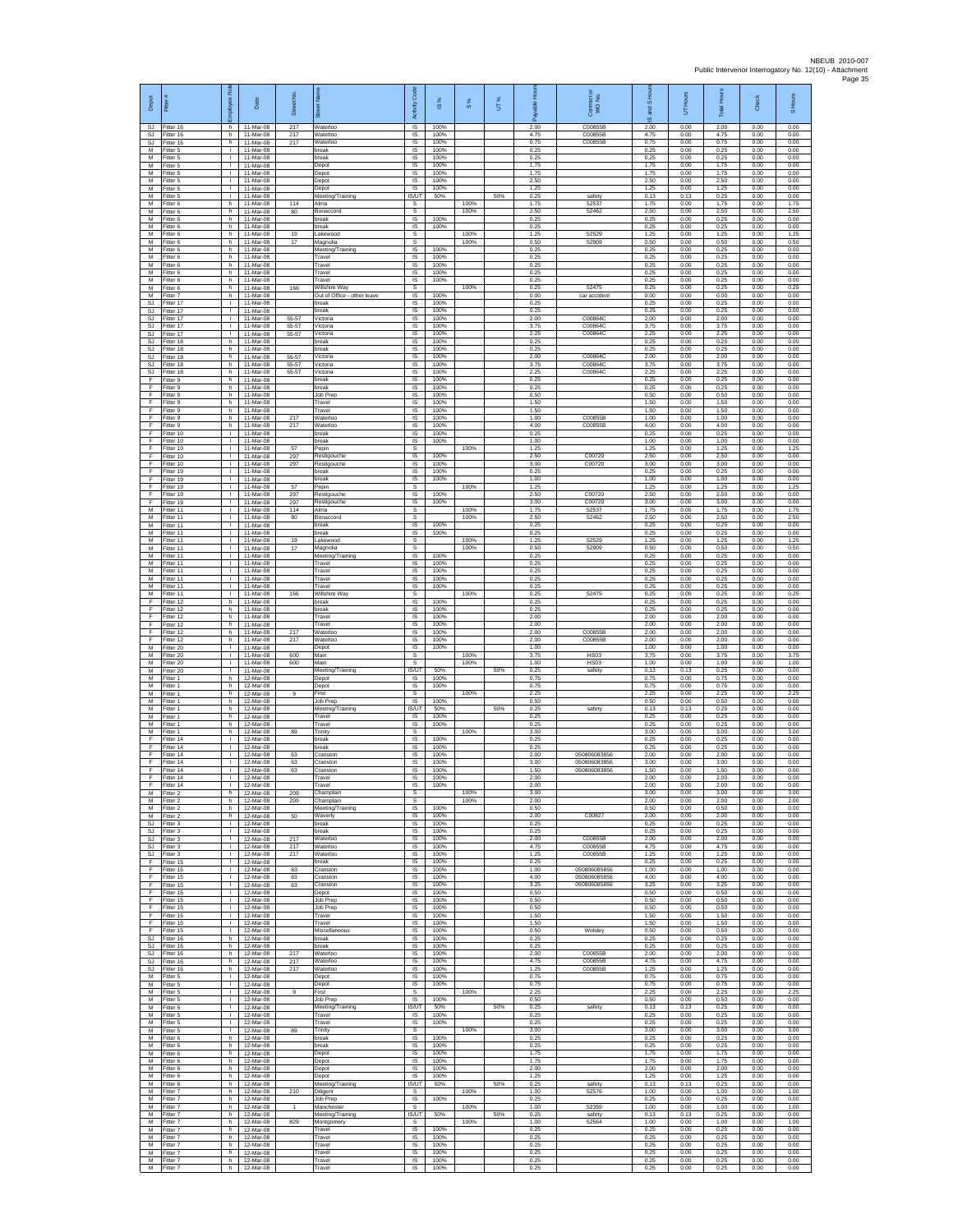| Depot<br>M                         | Fitter#<br>Fitter 7                 | ployee Rol<br>h.                             | Date<br>12-Mar-08                   | Street No<br>618        | 芿<br>Wedgewood                            | Code<br>Activity<br>s               | <b>iS</b> %          | $\frac{8}{3}$<br>100% | UT% | 훈<br>1.00            | Contract or<br>WO No.<br>52936 | $\overline{a}$<br>and<br>ဖ<br>1.00 | Hours<br>5<br>0.00   | Total Hour:<br>1.00  | Check<br>0.00        | S Hours<br>1.00      |
|------------------------------------|-------------------------------------|----------------------------------------------|-------------------------------------|-------------------------|-------------------------------------------|-------------------------------------|----------------------|-----------------------|-----|----------------------|--------------------------------|------------------------------------|----------------------|----------------------|----------------------|----------------------|
| м                                  | M Fitter 7<br>Fitter 7              | h.<br>h.                                     | 12-Mar-08<br>12-Mar-08              | 204<br>209              | Wentworth<br>Yale                         | s<br>$\mathbb S$                    |                      | 100%<br>100%          |     | 1.00<br>1.00         | 52880<br>52888                 | 1.00<br>1.00                       | 0.00<br>0.00         | 1.00<br>1.00         | 0.00<br>0.00         | 1.00<br>1.00         |
| SJ.<br>SJ.<br>SJ.                  | Fitter 17<br>Fitter 17<br>Fitter 17 | т<br>$\mathbf{L}$<br>$\mathbf{L}$            | 12-Mar-08<br>12-Mar-08<br>12-Mar-08 |                         | break<br>break<br>break                   | IS.<br>IS.<br>IS                    | 100%<br>100%<br>100% |                       |     | 0.25<br>0.25<br>0.25 |                                | 0.25<br>0.25<br>0.25               | 0.00<br>0.00<br>0.00 | 0.25<br>0.25<br>0.25 | 0.00<br>0.00<br>0.00 | 0.00<br>0.00<br>0.00 |
| SJ<br><b>SJ</b>                    | Fitter 17<br>Fitter 17              | т.<br>т                                      | 12-Mar-08<br>12-Mar-08              | 55-57                   | break<br>Victoria                         | 1S<br>IS                            | 100%<br>100%         |                       |     | 0.25<br>2.00         | C00864                         | 0.25<br>2.00                       | 0.00<br>0.00         | 0.25<br>2.00         | 0.00<br>0.00         | 0.00<br>0.00         |
| SJ<br><b>SJ</b>                    | Fitter 17<br>Fitter 17              | л.<br>$\mathbf{L}$                           | 12-Mar-08<br>12-Mar-08              | 55-57<br>55-57          | Victoria<br>Victoria                      | IS<br>$\sf IS$                      | 100%<br>100%         |                       |     | 2.00<br>3.75         | C00864C<br>C00864C             | 2.00<br>3.75                       | 0.00<br>0.00         | 2.00<br>3.75         | 0.00<br>0.00         | 0.00<br>0.00         |
| SJ<br>SJ.<br>S.I.                  | Fitter 17<br>Fitter 17<br>Fitter 17 | $\mathbf{L}$<br>$\mathbf{I}$<br>$\mathbf{L}$ | 12-Mar-08<br>12-Mar-08<br>12-Mar-08 | 55-57<br>55-57<br>55-57 | Victoria<br>Victoria<br>Victoria          | $\sf IS$<br>IS<br>IS                | 100%<br>100%<br>100% |                       |     | 3.75<br>2.25<br>2.25 | C00864C<br>C00864C<br>C00864C  | 3.75<br>2.25<br>225                | 0.00<br>0.00<br>0.00 | 3.75<br>2.25<br>2.25 | 0.00<br>0.00<br>0.00 | 0.00<br>0.00<br>0.00 |
| SJ<br>SJ                           | Fitter 18<br>fitter 18              | h.<br>h.                                     | 12-Mar-08<br>12-Mar-08              |                         | break<br>break                            | IS<br>1S                            | 100%<br>100%         |                       |     | 0.25<br>0.25         |                                | 0.25<br>0.25                       | 0.00<br>0.00         | 0.25<br>0.25         | 0.00<br>0.00         | 0.00<br>0.00         |
| SJ<br>SJ<br>$\mathbb{S}\mathbb{J}$ | Fitter 18<br>Fitter 18<br>Fitter 18 | h.<br>h<br>h.                                | 12-Mar-08<br>12-Mar-08<br>12-Mar-08 | 55-57                   | break<br>break<br>Victoria                | IS<br>IS<br>1S                      | 100%<br>100%<br>100% |                       |     | 0.25<br>0.25<br>2.00 | C00864C                        | 0.25<br>0.25<br>2.00               | 0.00<br>0.00<br>0.00 | 0.25<br>0.25<br>2.00 | 0.00<br>0.00<br>0.00 | 0.00<br>0.00<br>0.00 |
| <b>SJ</b><br><b>SJ</b>             | Fitter 18<br>Fitter 18              | h.<br>h                                      | 12-Mar-08<br>12-Mar-08              | 55-57<br>55-57          | Victoria<br>Victoria                      | IS<br>IS                            | 100%<br>100%         |                       |     | 2.00<br>3.75         | C00864C<br>C00864C             | 2.00<br>3.75                       | 0.00<br>0.00         | 2.00<br>3.75         | 0.00<br>0.00         | 0.00<br>0.00         |
| <b>SJ</b><br><b>SJ</b>             | Fitter 18<br>fitter 18              | h.<br>h.                                     | 12-Mar-08<br>12-Mar-08              | 55-57<br>55-57<br>55-57 | Victoria<br>Victoria                      | IS<br>IS                            | 100%<br>100%         |                       |     | 3.75<br>2.25<br>2.25 | C00864C<br>C00864C<br>C008640  | 3.75<br>2.25<br>2.25               | 0.00<br>0.00         | 3.75<br>2.25         | 0.00<br>0.00         | 0.00<br>0.00         |
| <b>SJ</b><br>F<br>F                | Fitter 18<br>Fitter 9<br>Fitter 10  | h.<br>h<br>т.                                | 12-Mar-08<br>12-Mar-08<br>12-Mar-08 |                         | Victoria<br>Out of Office - Sick<br>break | IS<br>IS<br>IS                      | 100%<br>100%<br>100% |                       |     | 8.00<br>0.25         |                                | 8.00<br>0.25                       | 0.00<br>0.00<br>0.00 | 2.25<br>8.00<br>0.25 | 0.00<br>0.00<br>0.00 | 0.00<br>0.00<br>0.00 |
| F<br>F                             | Fitter 10<br>Fitter 10              | т<br>$\mathbf{L}$                            | 12-Mar-08<br>12-Mar-08              | 57                      | break<br>Pepin                            | 1S<br>IS                            | 100%<br>100%         |                       |     | 0.42<br>2.00         | C00869                         | 0.42<br>2.00                       | 0.00<br>0.00         | 0.42<br>2.00         | 0.00<br>0.00         | 0.00<br>0.00         |
| F<br>F<br>F                        | Fitter 10<br>Fitter 10<br>Fitter 19 | т.<br>т<br>$\mathbf{L}$                      | 12-Mar-08<br>12-Mar-08<br>12-Mar-08 | 57<br>57                | Pepin<br>Pepin<br>break                   | $\sf IS$<br>1S<br>IS                | 100%<br>100%<br>100% |                       |     | 4.00<br>1.33<br>0.25 | C00869<br>C00869               | 4.00<br>1.33<br>0.25               | 0.00<br>0.00<br>0.00 | 4.00<br>1.33<br>0.25 | 0.00<br>0.00<br>0.00 | 0.00<br>0.00<br>0.00 |
| F<br>F                             | Fitter 19<br>Fitter 19              | $\mathbf{I}$<br>т.                           | 12-Mar-08<br>12-Mar-08              | 57                      | break<br>Pepin                            | IS<br>1S                            | 100%<br>100%         |                       |     | 0.42<br>2.00         | C00869                         | 0.42<br>2.00                       | 0.00<br>0.00         | 0.42<br>2.00         | 0.00<br>0.00         | 0.00<br>0.00         |
| F<br>F                             | itter 19<br>Fitter 19               | т.<br>$\mathbf{I}$<br>$\mathbf{L}$           | 12-Mar-08<br>12-Mar-08              | 57<br>57                | Pepin<br>Pepin                            | IS<br>IS                            | 100%<br>100%         |                       |     | 4.00<br>1.33         | C00869<br>C00869               | 4.00<br>1.33                       | 0.00<br>0.00         | 4.00<br>1.33         | 0.00<br>0.00         | 0.00<br>0.00         |
| M<br>М<br>M                        | Fitter 11<br>Fitter 11<br>Fitter 11 | $\mathbf{L}$<br>$\mathbf{I}$                 | 12-Mar-08<br>12-Mar-08<br>12-Mar-08 | 210<br>$\overline{1}$   | Diligent<br>Job Prep<br>Manchester        | $\mathbb S$<br>$\sf IS$<br>s        | 100%                 | 100%<br>100%          |     | 1.00<br>0.25<br>1.00 | 52576<br>52359                 | 1.00<br>0.25<br>1.00               | 0.00<br>0.00<br>0.00 | 1.00<br>0.25<br>1.00 | 0.00<br>0.00<br>0.00 | 1.00<br>0.00<br>1.00 |
| M<br>М                             | Fitter 11<br>fitter 11              | $\mathbf{L}$<br>т.                           | 12-Mar-08<br>12-Mar-08              | 829                     | Meeting/Training<br>Montgomery            | <b>IS/UT</b><br>s                   | 50%                  | 100%                  | 50% | 0.25<br>1.00         | safety<br>52564                | 0.13<br>1.00                       | 0.13<br>0.00         | 0.25<br>1.00         | 0.00<br>0.00         | 0.00<br>1.00         |
| M<br>M<br>М                        | fitter 11<br>Fitter 11<br>Fitter 11 | Τ<br>$\mathbf{L}$<br>$\mathbf{I}$            | 12-Mar-08<br>12-Mar-08<br>12-Mar-08 |                         | Travel<br>Travel<br>Travel                | 1S<br>$\overline{\mathsf{s}}$<br>IS | 100%<br>100%<br>100% |                       |     | 0.25<br>0.25<br>0.25 |                                | 0.25<br>0.25<br>0.25               | 0.00<br>0.00<br>0.00 | 0.25<br>0.25<br>0.25 | 0.00<br>0.00<br>0.00 | 0.00<br>0.00<br>0.00 |
| M<br>M                             | Fitter 11<br>fitter 11              | т.<br>$\mathbf{L}$                           | 12-Mar-08<br>12-Mar-08              |                         | Travel<br>Travel                          | IS<br>IS                            | 100%<br>100%         |                       |     | 0.25<br>0.25         |                                | 0.25<br>0.25                       | 0.00<br>0.00         | 0.25<br>0.25         | 0.00<br>0.00         | 0.00<br>0.00         |
| M<br>М<br>M                        | Fitter 11<br>Fitter 11              | т.<br>т.<br>$\mathbf{I}$                     | 12-Mar-08<br>12-Mar-08<br>12-Mar-08 | 618<br>204              | Travel<br>Wedgewood                       | IS<br>s                             | 100%                 | 100%<br>100%          |     | 0.25<br>1.00         | 52936<br>52880                 | 0.25<br>1.00                       | 0.00<br>0.00         | 0.25<br>1.00         | 0.00<br>0.00         | 0.00<br>1.00         |
| M<br>F                             | fitter 11<br>-itter 11<br>Fitter 12 | л.<br>h.                                     | 12-Mar-08<br>12-Mar-08              | 209                     | Wentworth<br>Yale<br>break                | s<br>s<br>IS                        | 100%                 | 100%                  |     | 1.00<br>1.00<br>0.25 | 52888                          | 1.00<br>1.00<br>0.25               | 0.00<br>0.00<br>0.00 | 1.00<br>1.00<br>0.25 | 0.00<br>0.00<br>0.00 | 1.00<br>1.00<br>0.00 |
| F<br>F                             | Fitter 12<br>Fitter 12              | h.<br>h.                                     | 12-Mar-08<br>12-Mar-08              | 63                      | break<br>Cranston                         | IS<br>1S                            | 100%<br>100%         |                       |     | 0.25<br>3.00         | 050806083856                   | 0.25<br>3.00                       | 0.00<br>0.00         | 0.25<br>3.00         | 0.00<br>0.00         | 0.00<br>0.00         |
| F<br>F<br>F                        | Fitter 12<br>Fitter 12<br>ltter 12  | h<br>h<br>h.                                 | 12-Mar-08<br>12-Mar-08<br>12-Mar-08 | 63<br>63                | Cranston<br>Cranston<br>Job Prep          | IS<br>$\sf IS$<br>1S                | 100%<br>100%<br>100% |                       |     | 3.00<br>1.50<br>0.50 | 050806083856<br>050806083856   | 3.00<br>1.50<br>0.50               | 0.00<br>0.00<br>0.00 | 3.00<br>1.50<br>0.50 | 0.00<br>0.00<br>0.00 | 0.00<br>0.00<br>0.00 |
| F<br>F                             | Fitter 12<br>Fitter 12              | h.<br>h.                                     | 12-Mar-08<br>12-Mar-08              |                         | Travel<br>Travel                          | IS<br>IS                            | 100%<br>100%         |                       |     | 2.00<br>2.00         |                                | 2.00<br>2.00                       | 0.00<br>0.00         | 2.00<br>2.00         | 0.00<br>0.00         | 0.00<br>0.00         |
| М<br>M                             | Fitter 20<br>itter 20               | т.<br>т                                      | 12-Mar-08<br>12-Mar-08              | 209<br>209              | Champlain<br>Champlain                    | s<br>s                              |                      | 100%<br>100%          |     | 3.00<br>2.00         |                                | 3.00<br>2.00                       | 0.00<br>0.00         | 3.00<br>2.00         | 0.00<br>0.00         | 3.00<br>2.00         |
| M<br>M<br>М                        | Fitter 20<br>Fitter 20<br>Fitter 1  | л.<br>$\mathbf{L}$<br>h.                     | 12-Mar-08<br>12-Mar-08<br>13-Mar-08 | 50<br>168               | Meeting/Training<br>Waverly<br>Botsford   | $\overline{\mathsf{s}}$<br>IS<br>s  | 100%<br>100%         | 100%                  |     | 0.50<br>2.00<br>1.50 | C00827<br>52479                | 0.50<br>2.00<br>1.50               | 0.00<br>0.00<br>0.00 | 0.50<br>2.00<br>1.50 | 0.00<br>0.00<br>0.00 | 0.00<br>0.00<br>1.50 |
| M<br>M                             | Fitter 1<br>Fitter 1                | h.<br>h                                      | 13-Mar-08<br>13-Mar-08              | 157                     | break<br>Chapman                          | IS<br>s                             | 100%                 | 100%                  |     | 0.25<br>1.00         | 52850                          | 0.25<br>1.00                       | 0.00<br>0.00         | 0.25<br>1.00         | 0.00<br>0.00         | 0.00<br>1.00         |
| М<br>M<br>M                        | Fitter 1<br>fitter 1                | h<br>h.<br>h.                                | 13-Mar-08<br>13-Mar-08              | 161                     | Depot<br>Hedgewood<br>Job Prep            | IS<br>s<br>$\overline{\mathsf{s}}$  | 100%<br>100%         | 100%                  |     | 0.75<br>1.00<br>0.50 | 52519                          | 0.75<br>1.00<br>0.50               | 0.00<br>0.00<br>0.00 | 0.75<br>1.00<br>0.50 | 0.00<br>0.00<br>0.00 | 0.00<br>1.00<br>0.00 |
| М<br>М                             | Fitter 1<br>itter 1<br>Fitter 1     | h<br>h.                                      | 13-Mar-08<br>13-Mar-08<br>13-Mar-08 | 76                      | Meeting/Training<br>Oakland               | IS<br>s                             | 100%                 | 100%                  |     | 0.25<br>1.00         | 52551                          | 0.25<br>1.00                       | 0.00<br>0.00         | 0.25<br>1.00         | 0.00<br>0.00         | 0.00<br>1.00         |
| M<br>M                             | Fitter 1<br>Fitter 1                | h.<br>h                                      | 13-Mar-08<br>13-Mar-08              |                         | Travel<br>Travel                          | $\overline{s}$<br>IS                | 100%<br>100%         |                       |     | 0.25<br>0.25         |                                | 0.25<br>0.25                       | 0.00<br>0.00         | 0.25<br>0.25         | 0.00<br>0.00         | 0.00<br>0.00         |
| М<br>M<br>F                        | Fitter 1<br>itter 1<br>ltter 14     | h.<br>h.<br>$\mathbf{I}$                     | 13-Mar-08<br>13-Mar-08<br>13-Mar-08 | 30                      | Travel<br>Westwood<br>break               | 1S<br>s<br><b>IS</b>                | 100%<br>100%         | 100%                  |     | 0.25<br>1.00<br>0.25 | 45142                          | 0.25<br>1.00<br>0.25               | 0.00<br>0.00<br>0.00 | 0.25<br>1.00<br>0.25 | 0.00<br>0.00<br>0.00 | 0.00<br>1.00<br>0.00 |
| F<br>F                             | Fitter 14<br>Fitter 14              | $\mathbf{L}$<br>т.                           | 13-Mar-08<br>13-Mar-08              |                         | break<br>Travel                           | IS<br>IS                            | 100%<br>100%         |                       |     | 0.25<br>1.50         |                                | 0.25<br>1.50                       | 0.00<br>0.00         | 0.25<br>1.50         | 0.00<br>0.00         | 0.00<br>0.00         |
| F<br>F<br>F                        | Fitter 14<br>Fitter 14<br>litter 14 | Τ<br>$\mathbf{L}$<br>т.                      | 13-Mar-08<br>13-Mar-08<br>13-Mar-08 | 217<br>217              | Travel<br>Waterloo<br>Waterloo            | 1S<br>IS<br>$\sf IS$                | 100%<br>100%<br>100% |                       |     | 1.50<br>2.00<br>4.75 | C00855B<br>C00855B             | 1.50<br>2.00<br>4.75               | 0.00<br>0.00<br>0.00 | 1.50<br>2.00<br>4.75 | 0.00<br>0.00<br>0.00 | 0.00<br>0.00<br>0.00 |
| F<br>M                             | Fitter 14<br>Fitter 2               | т<br>h.                                      | 13-Mar-08<br>13-Mar-08              | 217                     | Waterloo<br>Depot                         | IS<br><b>IS</b>                     | 100%<br>100%         |                       |     | 1.75<br>2.00         | C00855B                        | 1.75<br>2.00                       | 0.00<br>0.00         | 1.75<br>2.00         | 0.00<br>0.00         | 0.00<br>0.00         |
| M<br>М                             | Fitter 2<br>Fitter 2                | h<br>h.                                      | 13-Mar-08<br>13-Mar-08              | 191<br>227              | Henri Dunant<br>Henri Dunant C            | s<br>IS.                            | 100%                 | 100%                  |     | 2.00<br>3.75         | 53652<br><b>JCC</b>            | 2.00<br>3.75                       | 0.00<br>0.00         | 2.00<br>3.75         | 0.00<br>0.00         | 2.00<br>0.00         |
| M<br>SJ<br>SJ                      | fitter 2<br>Fitter 3<br>Fitter 3    | h<br>$\mathbf{I}$<br>$\mathbf{L}$            | 13-Mar-08<br>13-Mar-08<br>13-Mar-08 |                         | Meeting/Training<br>break<br>break        | IS/UT<br>IS<br>IS                   | 50%<br>100%<br>100%  |                       | 50% | 0.25<br>0.25<br>0.25 | safety                         | 0.13<br>0.25<br>0.25               | 0.13<br>0.00<br>0.00 | 0.25<br>0.25<br>0.25 | 0.00<br>0.00<br>0.00 | 0.00<br>0.00<br>0.00 |
| SJ<br>SJ.                          | Fitter 3<br>Fitter 3                | $\mathbf{L}$<br>-1                           | 13-Mar-08<br>13-Mar-08              | 217<br>217              | Waterloo<br>Waterloo                      | IS<br><b>IS</b>                     | 100%<br>100%         |                       |     | 2.00<br>4.75         | C00855B<br>C00855B             | 2.00<br>4.75                       | 0.00<br>0.00         | 2.00<br>4.75         | 0.00<br>0.00         | 0.00<br>0.00         |
| SJ.<br>F<br>F                      | Fitter 3<br>Fitter 15<br>fitter 15  | $\mathbf{L}$<br>т.<br>т                      | 13-Mar-08<br>13-Mar-08<br>13-Mar-08 | 217                     | Waterloo<br>break<br>break                | IS<br>IS<br>IS                      | 100%<br>100%<br>100% |                       |     | 1 25<br>0.25<br>0.25 | C00855B                        | 1.25<br>0.25<br>0.25               | 0.00<br>0.00<br>0.00 | 1.25<br>0.25<br>0.25 | 0.00<br>0.00<br>0.00 | 0.00<br>0.00<br>0.00 |
| F<br>F                             | Fitter 15<br>Fitter 15              | $\mathbf{L}$<br>$\mathbf{L}$                 | 13-Mar-08<br>13-Mar-08              | 217                     | Travel<br>Waterloo                        | IS<br>IS                            | 100%<br>100%         |                       |     | 1.50<br>2.00         | C00855B                        | 1.50<br>2.00                       | 0.00<br>0.00         | 1.50<br>2.00         | 0.00<br>0.00         | 0.00<br>0.00         |
| F<br>F                             | Fitter 15<br>Fitter 15              | т.<br>$\mathbf{L}$                           | 13-Mar-08<br>13-Mar-08              | 217<br>217              | Waterloo<br>Waterloo                      | IS<br>IS                            | 100%<br>100%         |                       |     | 4.00<br>5.00         | C00855B<br>C00855B             | 4.00<br>5.00                       | 0.00<br>0.00         | 4.00<br>5.00         | 0.00<br>0.00         | 0.00<br>0.00         |
| <b>SJ</b><br>SJ<br><b>SJ</b>       | Fitter 16<br>Fitter 16<br>fitter 16 | h<br>h.<br>h.                                | 13-Mar-08<br>13-Mar-08<br>13-Mar-08 | 217                     | break<br>break<br>Waterloo                | IS<br>IS<br>IS                      | 100%<br>100%<br>100% |                       |     | 0.25<br>0.25<br>2.00 | C00855B                        | 0.25<br>0.25<br>2.00               | 0.00<br>0.00<br>0.00 | 0.25<br>0.25<br>2.00 | 0.00<br>0.00<br>0.00 | 0.00<br>0.00<br>0.00 |
| -SJ<br>SJ                          | Fitter 16<br>Fitter 16              | h.<br>h.                                     | 13-Mar-08<br>13-Mar-08              | 217<br>217              | Waterloo<br>Waterloo                      | IS<br>IS                            | 100%<br>100%         |                       |     | 4.75<br>0.75         | C00855B<br>C00855B             | 4.75<br>0.75                       | 0.00<br>0.00         | 4.75<br>0.75         | 0.00<br>0.00         | 0.00<br>0.00         |
| М<br>M<br>м                        | Fitter 5<br>Fitter 5<br>Fitter 5    | т.<br>$\mathbb{R}$<br>$\mathbf{L}$           | 13-Mar-08<br>13-Mar-08<br>13-Mar-08 |                         | Depot<br>Depot<br>Depot                   | IS<br>1S<br>IS                      | 100%<br>100%         |                       |     | 1.00<br>0.50<br>2.00 |                                | 1.00<br>0.50<br>2.00               | 0.00<br>0.00<br>0.00 | 1.00<br>0.50<br>2.00 | 0.00<br>0.00<br>0.00 | 0.00<br>0.00<br>0.00 |
| м<br>M                             | Fitter 5<br>Fitter 5                | т.<br>Τ                                      | 13-Mar-08<br>13-Mar-08              | 191                     | Henri Dunant<br><b>Job Prep</b>           | s<br>IS.                            | 100%<br>100%         | 100%                  |     | 2.00<br>0.50         | 53652                          | 2.00<br>0.50                       | 0.00<br>0.00         | 2.00<br>0.50         | 0.00<br>0.00         | 2.00<br>0.00         |
| M<br>M                             | Fitter 5<br>Fitter 5                | $\mathbf{L}$<br>$\mathbf{L}$                 | 13-Mar-08<br>13-Mar-08              | 17                      | Magnolia<br>Meeting/Training              | s<br>IS/UT                          | 50%                  | 100%                  | 50% | 1.50<br>0.25         | 52909<br>safety                | 1.50<br>0.13                       | 0.00<br>0.13         | 1.50<br>0.25         | 0.00<br>0.00         | 1.50<br>0.00         |
| M<br>M<br>M                        | Fitter 5<br>Fitter 6<br>Fitter 6    | $\mathbf{L}$<br>h.<br>h                      | 13-Mar-08<br>13-Mar-08<br>13-Mar-08 |                         | Travel<br>Depot<br>Depot                  | IS<br>IS<br>IS                      | 100%<br>100%<br>100% |                       |     | 0.25<br>1.00<br>0.50 |                                | 0.25<br>1.00<br>0.50               | 0.00<br>0.00<br>0.00 | 0.25<br>1.00<br>0.50 | 0.00<br>0.00<br>0.00 | 0.00<br>0.00<br>0.00 |
| М<br>М                             | Fitter 6<br>Fitter 6                | h<br>h.                                      | 13-Mar-08<br>13-Mar-08              | 191                     | Depot<br>Henri Dunant                     | $\sf IS$<br>s                       | 100%                 | 100%                  |     | 2.00<br>2.00         | 53652                          | 2.00<br>2.00                       | 0.00<br>0.00         | 2.00<br>2.00         | 0.00<br>0.00         | 0.00<br>2.00         |
| M<br>M<br>М                        | Fitter 6<br>Fitter 6<br>Fitter 6    | h.<br>h.                                     | 13-Mar-08<br>13-Mar-08<br>13-Mar-08 | 17                      | Job Prep<br>Magnolia                      | <b>IS</b><br>s<br><b>IS/UT</b>      | 100%<br>50%          | 100%                  | 50% | 0.50<br>1.50<br>0.25 | 52909                          | 0.50<br>1.50<br>0.13               | 0.00<br>0.00<br>0.13 | 0.50<br>1.50<br>0.25 | 0.00<br>0.00<br>0.00 | 0.00<br>1.50<br>0.00 |
| M<br>M                             | itter 6<br>Fitter 7                 | h<br>h.<br>h.                                | 13-Mar-08<br>13-Mar-08              | 168                     | Meeting/Training<br>Travel<br>Botsford    | $\overline{s}$<br>s                 | 100%                 | 100%                  |     | 0.25<br>1.50         | safety<br>52479                | 0.25<br>1.50                       | 0.00<br>0.00         | 0.25<br>1.50         | 0.00<br>0.00         | 0.00<br>1.50         |
| М<br>М                             | -itter 7<br>Fitter 7                | h.<br>h.                                     | 13-Mar-08<br>13-Mar-08              | 157                     | break<br>Chapman                          | IS<br>s                             | 100%                 | 100%                  |     | 0.25<br>1.00         | 52850                          | 0.25<br>1.00                       | 0.00<br>0.00         | 0.25<br>1.00         | 0.00<br>0.00         | 0.00<br>1.00         |
| M<br>М<br>М                        | Fitter 7<br>Fitter 7<br>Fitter 7    | h.<br>h<br>h.                                | 13-Mar-08<br>13-Mar-08<br>13-Mar-08 | 161                     | Depot<br>Hedgewood<br>Job Prep            | IS<br>s<br>IS.                      | 100%<br>100%         | 100%                  |     | 0.75<br>1.00<br>0.50 | 52519                          | 0.75<br>1.00<br>0.50               | 0.00<br>0.00<br>0.00 | 0.75<br>1.00<br>0.50 | 0.00<br>0.00<br>0.00 | 0.00<br>1.00<br>0.00 |
| М<br>M                             | fitter 7<br>Fitter 7                | h.<br>h.                                     | 13-Mar-08<br>13-Mar-08              | 76                      | Meeting/Training<br>Oakland               | IS<br>s                             | 100%                 | 100%                  |     | 0.25<br>1.00         | 52551                          | 0.25<br>1.00                       | 0.00<br>0.00         | 0.25<br>1.00         | 0.00<br>0.00         | 0.00<br>1.00         |
| M<br>М<br>M                        | Fitter 7<br>Fitter 7                | h<br>h<br>h.                                 | 13-Mar-08<br>13-Mar-08              |                         | Travel<br>Travel<br>Travel                | IS<br>IS<br>1S                      | 100%<br>100%<br>100% |                       |     | 0.25<br>0.25<br>0.25 |                                | 0.25<br>0.25<br>0.25               | 0.00<br>0.00<br>0.00 | 0.25<br>0.25<br>0.25 | 0.00<br>0.00<br>0.00 | 0.00<br>0.00<br>0.00 |
| M<br><b>SJ</b>                     | Fitter 7<br>Fitter 7<br>Fitter 17   | h.<br>т.                                     | 13-Mar-08<br>13-Mar-08<br>13-Mar-08 | 30                      | Westwood<br>Out of Office - SDO           | s<br>IS                             | 100%                 | 100%                  |     | 1.00<br>8.00         | 45142                          | 1.00<br>8.00                       | 0.00<br>0.00         | 1.00<br>8.00         | 0.00<br>0.00         | 1.00<br>0.00         |
| SJ<br>SJ.                          | Fitter 18<br>Fitter 18              | h.<br>h.                                     | 13-Mar-08<br>13-Mar-08              |                         | break<br>break                            | 1S<br>IS                            | 100%<br>100%         |                       |     | 0.25<br>0.25         |                                | 0.25<br>0.25                       | 0.00<br>0.00         | 0.25<br>0.25         | 0.00<br>0.00         | 0.00<br>0.00         |
| SJ.<br>SJ<br><b>SJ</b>             | Fitter 18<br>Fitter 18<br>fitter 18 | h<br>h.<br>h                                 | 13-Mar-08<br>13-Mar-08<br>13-Mar-08 | 217<br>217<br>217       | Waterloo<br>Waterloo<br>Waterloo          | IS<br>IS<br>IS                      | 100%<br>100%<br>100% |                       |     | 2.00<br>3.75<br>1.75 | C00855B<br>C00855B<br>C00855B  | 2.00<br>3.75<br>1.75               | 0.00<br>0.00<br>0.00 | 2.00<br>3.75<br>1.75 | 0.00<br>0.00<br>0.00 | 0.00<br>0.00<br>0.00 |
| F<br>F.                            | Fitter 9<br>Fitter 9                | h.<br>h.                                     | 13-Mar-08<br>13-Mar-08              |                         | break<br>break                            | IS<br>$\sf IS$                      | 100%<br>100%         |                       |     | 0.25<br>0.25         |                                | 0.25<br>0.25                       | 0.00<br>0.00         | 0.25<br>0.25         | 0.00<br>0.00         | 0.00<br>0.00         |
| F<br>F                             | Fitter 9<br>Fitter 9                | h.<br>h                                      | 13-Mar-08<br>13-Mar-08              | 217                     | Travel<br>Waterloo                        | $\sf IS$<br>IS                      | 100%<br>100%         |                       |     | 1.50<br>2.00         | C00855B                        | 1.50<br>2.00                       | 0.00<br>0.00         | 1.50<br>2.00         | 0.00<br>0.00         | 0.00<br>0.00         |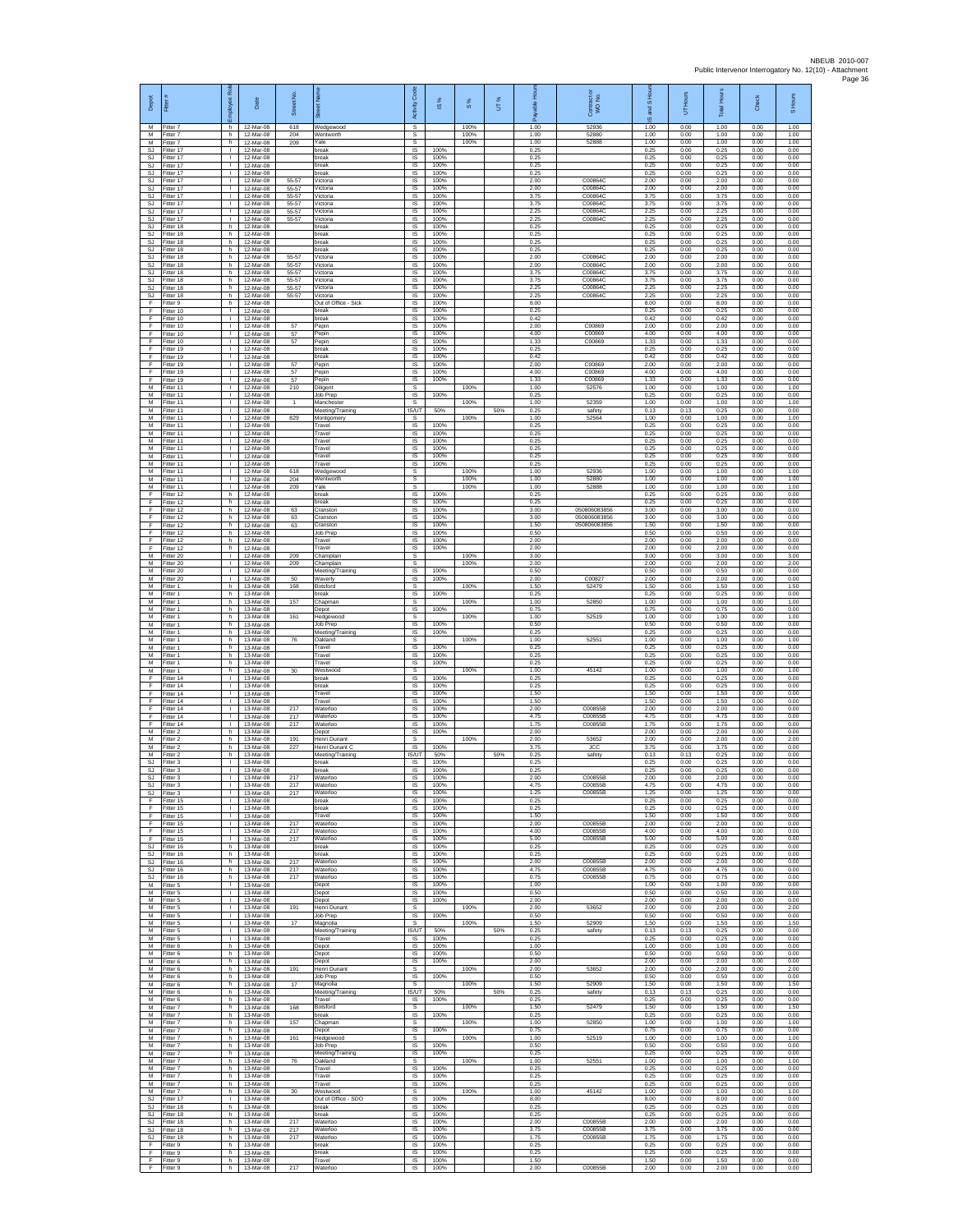| Depot<br>E                   | Fitter#<br>Fitter 9                    | ployee Rol<br>h.                   | Date<br>13-Mar-08                   | Street No.<br>217                  | ö<br>Waterloo                                      | Code<br>Activity<br>$\overline{\mathsf{s}}$ | s,<br>$\overline{\omega}$<br>100% | $\frac{8}{3}$        | UT%  | 휸<br>able<br>æ<br>4.00 | Contract or<br>WO No.<br>C00855B | S Hou<br><b>Pole</b><br>ഇ<br>4.00 | Hours<br>ŝ<br>0.00   | <b>Total Hours</b><br>4.00 | Check<br>0.00        | S Hours<br>0.00      |
|------------------------------|----------------------------------------|------------------------------------|-------------------------------------|------------------------------------|----------------------------------------------------|---------------------------------------------|-----------------------------------|----------------------|------|------------------------|----------------------------------|-----------------------------------|----------------------|----------------------------|----------------------|----------------------|
| F.<br>F                      | Fitter 9<br>litter 10                  | h.<br>$\mathbf{L}$                 | 13-Mar-08<br>13-Mar-08              | 217                                | Waterloc<br>break                                  | $\sf IS$<br>$\sf IS$                        | 100%<br>100%                      |                      |      | 5.00<br>0.25           | C00855B                          | 5.00<br>0.25                      | 0.00<br>0.00         | 5.00<br>0.25               | 0.00<br>0.00         | 0.00<br>0.00         |
| E<br>F<br>F                  | Fitter 10<br>Fitter 10<br>Fitter 10    | л.<br>$\mathbf{L}$<br>т.           | 13-Mar-08<br>13-Mar-08<br>13-Mar-08 | 57                                 | Depot<br>Miscellaneous<br>Pepin                    | <b>IS</b><br>IS<br>IS                       | 100%<br>100%<br>100%              |                      |      | 1.00<br>1.00<br>2.00   | C00869                           | 1.00<br>1.00<br>2.00              | 0.00<br>0.00<br>0.00 | 1.00<br>1.00<br>2.00       | 0.00<br>0.00<br>0.00 | 0.00<br>0.00<br>0.00 |
| F<br>F                       | Fitter 10<br>Fitter 10                 | $\mathbf{L}$<br>$\mathbf{L}$       | 13-Mar-08<br>13-Mar-08              | 57                                 | Pepin<br>Depot                                     | IS<br>IS                                    | 100%<br>100%                      |                      |      | 1.00<br>2.75           | C00869                           | 1.00<br>2.75                      | 0.00<br>0.00         | 1.00<br>2.75               | 0.00<br>0.00         | 0.00<br>0.00         |
| F<br>F                       | Fitter 19<br>Fitter 19                 | т.<br>$\mathbf{L}$                 | 13-Mar-08<br>13-Mar-08              |                                    | break<br>Depot                                     | IS<br>$\sf IS$                              | 100%<br>100%                      |                      |      | 0.25<br>1.00           |                                  | 0.25<br>1.00                      | 0.00<br>0.00         | 0.25<br>1.00               | 0.00<br>0.00         | 0.00<br>0.00         |
| F<br>E<br>F                  | Fitter 19<br>Fitter 19<br>Fitter 19    | т.<br>$\mathbf{I}$<br>т.           | 13-Mar-08<br>13-Mar-08<br>13-Mar-08 | 57<br>57                           | Miscellaneous<br>Pepin<br>Pepin                    | IS<br>IS<br>1S                              | 100%<br>100%<br>100%              |                      |      | 1.00<br>2.00<br>1.00   | C00869<br>C00869                 | 1.00<br>2.00<br>1.00              | 0.00<br>0.00<br>0.00 | 1.00<br>2.00<br>1.00       | 0.00<br>0.00<br>0.00 | 0.00<br>0.00<br>0.00 |
| F<br>M                       | fitter 19<br>Fitter 11                 | $\mathbf{I}$<br>л.                 | 13-Mar-08<br>13-Mar-08              |                                    | Depot<br>Out of Office - Sick                      | IS<br><b>IS</b>                             | 100%<br>100%                      |                      |      | 2.75<br>8.00           |                                  | 2.75<br>8.00                      | 0.00<br>0.00         | 2.75<br>8.00               | 0.00<br>0.00         | 0.00<br>0.00         |
| F<br>F<br>F                  | Fitter 12<br>Fitter 12<br>Fitter 12    | h.<br>h.<br>h.                     | 13-Mar-08<br>13-Mar-08<br>13-Mar-08 |                                    | break<br>break<br>Travel                           | IS<br>IS<br>1S                              | 100%<br>100%<br>100%              |                      |      | 0.25<br>0.25<br>1.50   |                                  | 0.25<br>0.25<br>1.50              | 0.00<br>0.00<br>0.00 | 0.25<br>0.25<br>1.50       | 0.00<br>0.00<br>0.00 | 0.00<br>0.00<br>0.00 |
| F<br>F                       | Fitter 12<br>Fitter 12                 | h<br>h                             | 13-Mar-08<br>13-Mar-08              | 217                                | Travel<br>Waterloc                                 | IS<br>$\sf IS$                              | 100%<br>100%                      |                      |      | 1.50<br>2.00           | C00855B                          | 1.50<br>2.00                      | 0.00<br>0.00         | 1.50<br>2.00               | 0.00<br>0.00         | 0.00<br>0.00         |
| F<br>F                       | Fitter 12<br>Fitter 12                 | h.<br>h.<br>т.                     | 13-Mar-08<br>13-Mar-08<br>13-Mar-08 | 217<br>217                         | Waterloo<br>Waterloo                               | 1S<br>IS                                    | 100%<br>100%                      |                      |      | 4.75<br>1.75<br>2.00   | C00855B<br>C00855B               | 4.75<br>1.75                      | 0.00<br>0.00         | 4.75<br>1.75               | 0.00<br>0.00         | 0.00<br>0.00         |
| М<br>M<br>M                  | Fitter 20<br>Fitter 20<br>Fitter 20    | т.<br>$\mathbf{I}$                 | 13-Mar-08<br>13-Mar-08              | 209<br>227                         | Champlain<br>Depot<br>Henri Dunant C               | IS<br>1S<br>IS                              | 100%<br>100%<br>100%              |                      |      | 3.00<br>3.00           | <b>JCC</b><br><b>1CC</b>         | 2.00<br>3.00<br>3.00              | 0.00<br>0.00<br>0.00 | 2.00<br>3.00<br>3.00       | 0.00<br>0.00<br>0.00 | 0.00<br>0.00<br>0.00 |
| M<br>M                       | Fitter 1<br>Fitter 1                   | h.<br>$\mathsf{h}$ .               | 14-Mar-08<br>14-Mar-08              | 1330<br>1330-41                    | Amirault<br>Amirault                               | s<br>$\mathbb S$                            |                                   | 100%<br>100%         |      | 1.25<br>0.50           |                                  | 1.25<br>0.50                      | 0.00<br>0.00         | 1.25<br>0.50               | 0.00<br>0.00         | 1.25<br>0.50         |
| М<br>M<br>M                  | itter 1<br>Fitter 1<br>Fitter 1        | h<br>h.<br>h.                      | 14-Mar-08<br>14-Mar-08<br>14-Mar-08 | 1330-43<br>1330-46                 | Amirault<br>Amirault<br>break                      | $\mathbb S$<br>s<br>IS                      | 100%                              | 100%<br>100%         |      | 0.50<br>0.50<br>0.25   |                                  | 0.50<br>0.50<br>0.25              | 0.00<br>0.00<br>0.00 | 0.50<br>0.50<br>0.25       | 0.00<br>0.00<br>0.00 | 0.50<br>0.50<br>0.00 |
| М<br>M                       | Fitter 1<br>fitter 1                   | h<br>h.                            | 14-Mar-08<br>14-Mar-08              | 275                                | John St.<br>Meeting/Training                       | s<br>1S                                     | 100%                              | 100%                 |      | 0.50<br>0.25           |                                  | 0.50<br>0.25                      | 0.00<br>0.00         | 0.50<br>0.25               | 0.00<br>0.00         | 0.50<br>0.00         |
| M<br>М<br>М                  | Fitter 1<br>-itter 1<br>Fitter 1       | h.<br>h<br>h.                      | 14-Mar-08<br>14-Mar-08<br>14-Mar-08 | 95                                 | Millenium<br>Miscellaneous                         | s<br>IS<br>$\sf IS$                         | 100%<br>100%                      | 100%                 |      | 0.50<br>1.50<br>0.50   |                                  | 0.50<br>1.50<br>0.50              | 0.00<br>0.00<br>0.00 | 0.50<br>1.50<br>0.50       | 0.00<br>0.00<br>0.00 | 0.50<br>0.00<br>0.00 |
| M<br>F                       | Fitter 1<br>Fitter 14                  | h.<br>τ.                           | 14-Mar-08<br>14-Mar-08              | 30                                 | Travel<br>Westwood<br>break                        | s<br>IS                                     | 100%                              | 100%                 |      | 0.75<br>0.25           |                                  | 0.75<br>0.25                      | 0.00<br>0.00         | 0.75<br>0.25               | 0.00<br>0.00         | 0.75<br>0.00         |
| F<br>F                       | Fitter 14<br>fitter 14                 | т.<br>т.                           | 14-Mar-08<br>14-Mar-08              |                                    | break<br>Travel                                    | IS<br>IS                                    | 100%<br>100%                      |                      |      | 0.25<br>2.00           |                                  | 0.25<br>2.00                      | 0.00<br>0.00         | 0.25<br>2.00               | 0.00<br>0.00         | 0.00<br>0.00         |
| F<br>F<br>F                  | Fitter 14<br>Fitter 14<br>Fitter 14    | л.<br>$\mathbf{L}$<br>т.           | 14-Mar-08<br>14-Mar-08<br>14-Mar-08 | 217<br>217                         | Travel<br>Waterloo<br>Waterloo                     | IS<br>IS<br>IS                              | 100%<br>100%<br>100%              |                      |      | 1.50<br>2.00<br>2.00   | C00855B<br>C00855B               | 1.50<br>2.00<br>2.00              | 0.00<br>0.00<br>0.00 | 1.50<br>2.00<br>2.00       | 0.00<br>0.00<br>0.00 | 0.00<br>0.00<br>0.00 |
| F<br>M                       | Fitter 14<br>Fitter 2                  | $\mathbf{L}$<br>h.                 | 14-Mar-08<br>14-Mar-08              | 217<br>1330                        | Waterloo<br>Amirault                               | 1S<br>s                                     | 100%                              | 100%                 |      | 1.00<br>1.25           | C00855B                          | 1.00<br>1.25                      | 0.00<br>0.00         | 1.00<br>1.25               | 0.00<br>0.00         | 0.00<br>1.25         |
| М<br>M<br>M                  | -itter 2<br>fitter 2<br>Fitter 2       | h<br>h.<br>h.                      | 14-Mar-08<br>14-Mar-08<br>14-Mar-08 | 1330-41<br>1330-43<br>1330-46      | Amirault<br>Amirault<br>Amirault                   | $\mathbb S$<br>s<br>s                       |                                   | 100%<br>100%<br>100% |      | 0.50<br>0.50<br>0.50   |                                  | 0.50<br>0.50<br>0.50              | 0.00<br>0.00<br>0.00 | 0.50<br>0.50<br>0.50       | 0.00<br>0.00<br>0.00 | 0.50<br>0.50<br>0.50 |
| м<br>M                       | Fitter 2<br>Fitter 2                   | h<br>h.                            | 14-Mar-08<br>14-Mar-08              | 275                                | break<br>John St                                   | IS<br>s                                     | 100%                              | 100%                 |      | 0.25<br>0.50           |                                  | 0.25<br>0.50                      | 0.00<br>0.00         | 0.25<br>0.50               | 0.00<br>0.00         | 0.00<br>0.50         |
| M<br>M<br>M                  | fitter 2<br>Fitter 2                   | h.<br>h.                           | 14-Mar-08<br>14-Mar-08              | 95                                 | Meeting/Training<br>Millenium<br>Miscellaneous     | IS<br>s                                     | 100%                              | 100%                 |      | 0.25<br>0.50           |                                  | 0.25<br>0.50                      | 0.00<br>0.00         | 0.25<br>0.50               | 0.00<br>0.00         | 0.00<br>0.50         |
| М<br>M                       | Fitter 2<br>itter 2<br>Fitter 2        | h.<br>h<br>h.                      | 14-Mar-08<br>14-Mar-08<br>14-Mar-08 | 30                                 | Travel<br>Westwood                                 | IS<br>IS<br><b>s</b>                        | 100%<br>100%                      | 100%                 |      | 1.50<br>0.50<br>0.75   |                                  | 1.50<br>0.50<br>0.75              | 0.00<br>0.00<br>0.00 | 1.50<br>0.50<br>0.75       | 0.00<br>0.00<br>0.00 | 0.00<br>0.00<br>0.75 |
| S.I<br>SJ                    | Fitter 3<br>fitter 3                   | $\mathbf{L}$<br>т.                 | 14-Mar-08<br>14-Mar-08              |                                    | break<br>break                                     | IS<br>IS                                    | 100%<br>100%                      |                      |      | 0.25<br>0.25           |                                  | 0.25<br>0.25                      | 0.00<br>0.00         | 0.25<br>0.25               | 0.00<br>0.00         | 0.00<br>0.00         |
| <b>SJ</b><br>SJ<br>SJ        | itter 3<br>Fitter 3<br>Fitter 3        | Τ<br>л.<br>т.                      | 14-Mar-08<br>14-Mar-08<br>14-Mar-08 | 55-57<br>55-57<br>217              | Victoria<br>Victoria<br>Waterloc                   | IS<br>IS<br>IS                              | 100%<br>100%<br>100%              |                      |      | 3.00<br>0.75<br>2.00   | C008640<br>C00864C<br>C00855B    | 3.00<br>0.75<br>2.00              | 0.00<br>0.00<br>0.00 | 3.00<br>0.75<br>2.00       | 0.00<br>0.00<br>0.00 | 0.00<br>0.00<br>0.00 |
| SJ<br>F                      | Fitter 3<br>Fitter 15                  | $\mathbf{L}$<br>т.                 | 14-Mar-08<br>14-Mar-08              | 217                                | Waterloc<br>break                                  | $\sf IS$<br>IS                              | 100%<br>100%                      |                      |      | 1.75<br>0.25           | C00855B                          | 1.75<br>0.25                      | 0.00<br>0.00         | 1.75<br>0.25               | 0.00<br>0.00         | 0.00<br>0.00         |
| E<br>F<br>F                  | Fitter 15<br>Fitter 15                 | т.<br>т.                           | 14-Mar-08<br>14-Mar-08              |                                    | break<br>Travel                                    | IS<br>1S                                    | 100%<br>100%                      |                      |      | 0.25<br>1.50           | C00855E                          | 0.25<br>1.50                      | 0.00<br>0.00         | 0.25<br>1.50               | 0.00<br>0.00         | 0.00<br>0.00         |
| F<br>F                       | fitter 15<br>Fitter 15<br>Fitter 15    | $\mathbf{I}$<br>л.<br>$\mathbf{L}$ | 14-Mar-08<br>14-Mar-08<br>14-Mar-08 | 217<br>217<br>217                  | Waterloo<br>Waterloo<br>Waterloo                   | IS<br>IS<br>IS                              | 100%<br>100%<br>100%              |                      |      | 2.00<br>1.75<br>2.25   | C00855B<br>C00855B               | 2.00<br>1.75<br>2.25              | 0.00<br>0.00<br>0.00 | 2.00<br>1.75<br>2.25       | 0.00<br>0.00<br>0.00 | 0.00<br>0.00<br>0.00 |
| SJ<br>SJ.                    | Fitter 16<br>Fitter 16                 | h.<br>h.                           | 14-Mar-08<br>14-Mar-08              |                                    | break<br>break                                     | IS<br>1S                                    | 100%<br>100%                      |                      |      | 0.25<br>0.25           |                                  | 0.25<br>0.25                      | 0.00<br>0.00         | 0.25<br>0.25               | 0.00<br>0.00         | 0.00<br>0.00         |
| SJ<br>SJ<br>SJ               | Fitter 16<br>Fitter 16<br>fitter 16    | h<br>h<br>h.                       | 14-Mar-08<br>14-Mar-08<br>14-Mar-08 | 55-57<br>55-57<br>217              | Victoria<br>Victoria<br>Waterloo                   | IS<br>$\sf IS$<br>1S                        | 100%<br>100%<br>100%              |                      |      | 3.00<br>0.75<br>2.00   | C00864C<br>C00864C<br>C00855B    | 3.00<br>0.75<br>2.00              | 0.00<br>0.00<br>0.00 | 3.00<br>0.75<br>2.00       | 0.00<br>0.00<br>0.00 | 0.00<br>0.00<br>0.00 |
| <b>SJ</b><br>м               | Fitter 16<br>Fitter 5                  | h.<br>т.                           | 14-Mar-08<br>14-Mar-08              | 217<br>28                          | Waterloo<br>Boyd                                   | IS<br>s                                     | 100%                              | 100%                 |      | 1.75<br>0.75           | C00855B                          | 1.75<br>0.75                      | 0.00<br>0.00         | 1.75<br>0.75               | 0.00<br>0.00         | 0.00<br>0.75         |
| M<br>M<br>M                  | Fitter 5<br>Fitter 5<br>Fitter 5       | т.<br>$\mathbf{I}$<br>л.           | 14-Mar-08<br>14-Mar-08<br>14-Mar-08 | 352                                | break<br>Cameron<br>Depot                          | 1S<br>s<br>$\overline{\mathsf{s}}$          | 100%<br>100%                      | 100%                 |      | 0.25<br>0.75<br>1.00   |                                  | 0.25<br>0.75<br>1.00              | 0.00<br>0.00<br>0.00 | 0.25<br>0.75<br>1.00       | 0.00<br>0.00<br>0.00 | 0.00<br>0.75<br>0.00 |
| M<br>М                       | Fitter 5<br>litter 5                   | $\mathbf{L}$<br>$\mathbf{I}$       | 14-Mar-08<br>14-Mar-08              | 22<br>57                           | Desrosie<br>Elmwood                                | $\mathbb S$<br>$\mathbb S$                  |                                   | 100%<br>100%         |      | 0.75<br>1.00           |                                  | 0.75<br>1.00                      | 0.00<br>0.00         | 0.75<br>1.00               | 0.00<br>0.00         | 0.75<br>1.00         |
| M<br>M<br>М                  | Fitter 5<br>Fitter 5<br>-itter 5       | л.<br>$\mathbf{L}$<br>т.           | 14-Mar-08<br>14-Mar-08<br>14-Mar-08 | 391<br>415                         | <b>Grand Valley</b><br><b>Grand Valley</b>         | $\overline{\mathbf{s}}$<br>s<br>IS          | 100%                              | 100%<br>100%         |      | 0.75<br>0.75<br>0.25   |                                  | 0.75<br>0.75<br>0.25              | 0.00<br>0.00<br>0.00 | 0.75<br>0.75<br>0.25       | 0.00<br>0.00<br>0.00 | 0.75<br>0.75<br>0.00 |
| M<br>M                       | fitter 5<br>Fitter 5                   | $\mathbf{I}$<br>л.                 | 14-Mar-08<br>14-Mar-08              | 95<br>999                          | Meeting/Training<br>Redmond<br>St. George Blvd     | s<br>s                                      |                                   | 100%<br>100%         |      | 0.75<br>1.00           | C00525                           | 0.75<br>1.00                      | 0.00<br>0.00         | 0.75<br>1.00               | 0.00<br>0.00         | 0.75<br>1.00         |
| М<br>М                       | -itter 6<br>Fitter 6                   | h<br>h.                            | 14-Mar-08<br>14-Mar-08              | 28                                 | Boyd<br>break                                      | s<br>IS                                     | 100%                              | 100%                 |      | 0.75<br>0.25           |                                  | 0.75<br>0.25                      | 0.00<br>0.00         | 0.75<br>0.25               | 0.00<br>0.00         | 0.75<br>0.00         |
| M<br>M<br>M                  | Fitter 6<br>Fitter 6<br>Fitter 6       | h.<br>h<br>h                       | 14-Mar-08<br>14-Mar-08<br>14-Mar-08 | 352<br>22                          | Cameron<br>Depot<br>Desrosier                      | s<br>IS<br>s                                | 100%                              | 100%<br>100%         |      | 0.75<br>1.00<br>0.75   |                                  | 0.75<br>1.00<br>0.75              | 0.00<br>0.00<br>0.00 | 0.75<br>1.00<br>0.75       | 0.00<br>0.00<br>0.00 | 0.75<br>0.00<br>0.75 |
| М<br>M                       | itter 6<br>Fitter 6                    | h.<br>h.                           | 14-Mar-08<br>14-Mar-08              | 57<br>391                          | Elmwood<br><b>Grand Valley</b>                     | s<br>s                                      |                                   | 100%<br>100%         |      | 1.00<br>0.75           |                                  | 1.00<br>0.75                      | 0.00<br>0.00         | 1.00<br>0.75               | 0.00<br>0.00         | 1.00<br>0.75         |
| M<br>М<br>M                  | Fitter 6<br>Fitter 6<br>Fitter 6       | h<br>h<br>h                        | 14-Mar-08<br>14-Mar-08<br>14-Mar-08 | 415<br>95                          | <b>Grand Valley</b><br>Meeting/Training<br>Redmond | s<br>1S<br>s                                | 100%                              | 100%<br>100%         |      | 0.75<br>0.25<br>0.75   |                                  | 0.75<br>0.25<br>0.75              | 0.00<br>0.00<br>0.00 | 0.75<br>0.25<br>0.75       | 0.00<br>0.00<br>0.00 | 0.75<br>0.00<br>0.75 |
| м<br>М                       | Fitter 6<br>-itter 7                   | h.<br>h.                           | 14-Mar-08<br>14-Mar-08              | 999                                | St. George Blvd<br>break                           | s<br>IS                                     | 100%                              | 100%                 |      | 1.00<br>0.25           | C00525                           | 1.00<br>0.25                      | 0.00<br>0.00         | 1.00<br>0.25               | 0.00<br>0.00         | 1.00<br>0.00         |
| M<br>M<br>м                  | Fitter 7<br>Fitter 7<br>Fitter 7       | h.<br>h.<br>h.                     | 14-Mar-08<br>14-Mar-08<br>14-Mar-08 | 191<br>191                         | break<br>Henri Dunant<br>Henri Dunant              | <b>IS</b><br>s<br>s                         | 100%                              | 100%<br>100%         |      | 0.25<br>1.75<br>1.75   | 53652<br>53652                   | 0.25<br>1.75<br>1.75              | 0.00<br>0.00<br>0.00 | 0.25<br>1.75<br>1.75       | 0.00<br>0.00<br>0.00 | 0.00<br>1.75<br>1.75 |
| M<br>M                       | Fitter 7<br>Fitter 7                   | h.<br>h                            | 14-Mar-08<br>14-Mar-08              | 191<br>191                         | Henri Dunant<br>Henri Dunant                       | s<br>s                                      |                                   | 100%<br>100%         |      | 2.50<br>1.25           | 53652<br>53652                   | 2.50<br>1.25                      | 0.00<br>0.00         | 2.50<br>1.25               | 0.00<br>0.00         | 2.50<br>1.25         |
| M<br>SJ.                     | Fitter 7<br>Fitter 17                  | h.<br>$\mathbf{L}$                 | 14-Mar-08<br>14-Mar-08              |                                    | Meeting/Training<br>break                          | $\overline{\mathsf{s}}$<br>IS               | 100%<br>100%                      |                      |      | 0.25<br>0.25           |                                  | 0.25<br>0.25                      | 0.00<br>0.00         | 0.25<br>0.25               | 0.00<br>0.00         | 0.00<br>0.00         |
| SJ<br><b>SJ</b><br>S.I.      | fitter 17<br>Fitter 17<br>Fitter 17    | $\mathbb{L}$<br>л.<br>$\mathbf{L}$ | 14-Mar-08<br>14-Mar-08<br>14-Mar-08 | 55-57<br>55-57                     | break<br>Victoria<br>Victoria                      | $\sf IS$<br>IS<br>IS                        | 100%<br>100%<br>100%              |                      |      | 0.25<br>2.00<br>3.75   | C00864C<br>COORGAC               | 0.25<br>2.00<br>3.75              | 0.00<br>0.00<br>0.00 | 0.25<br>2.00<br>3.75       | 0.00<br>0.00<br>0.00 | 0.00<br>0.00<br>0.00 |
| SJ<br>SJ                     | Fitter 17<br>fitter 18                 | т.<br>h.                           | 14-Mar-08<br>14-Mar-08              | 55-57                              | Victoria<br>break                                  | IS<br>IS                                    | 100%<br>100%                      |                      |      | 2.25<br>0.25           | C00864C                          | 2.25<br>0.25                      | 0.00<br>0.00         | 2.25<br>0.25               | 0.00<br>0.00         | 0.00<br>0.00         |
| SJ<br>$\mathbb{S}\mathbb{J}$ | SJ Fitter 18<br>Fitter 18<br>Fitter 18 | h.<br>h.<br>h.                     | 14-Mar-08<br>14-Mar-08<br>14-Mar-08 | 55-57<br>55-57                     | break<br>Victoria<br>Victoria                      | <b>IS</b><br>IS<br>$\sf IS$                 | 100%<br>100%<br>100%              |                      |      | 0.25<br>2.00<br>3.75   | C00864C<br>C00864C               | 0.25<br>2.00<br>3.75              | 0.00<br>0.00<br>0.00 | 0.25<br>2.00<br>3.75       | 0.00<br>0.00<br>0.00 | 0.00<br>0.00<br>0.00 |
| <b>SJ</b><br>F               | Fitter 18<br>Fitter 9                  | h.<br>h                            | 14-Mar-08<br>14-Mar-08              | 55-57                              | Victoria<br>break                                  | IS<br>IS                                    | 100%<br>100%                      |                      |      | 2.25<br>0.25           | C00864C                          | 2.25<br>0.25                      | 0.00<br>0.00         | 2.25<br>0.25               | 0.00<br>0.00         | 0.00<br>0.00         |
| F<br>F<br>F                  | Fitter 9<br>fitter 9<br>Fitter 9       | h.<br>h.<br>h.                     | 14-Mar-08<br>14-Mar-08<br>14-Mar-08 | 217                                | break<br>Travel<br>Waterloo                        | 1S<br>IS<br><b>IS</b>                       | 100%<br>100%<br>100%              |                      |      | 0.25<br>1.50<br>2.00   | C00855B                          | 0.25<br>1.50<br>2.00              | 0.00<br>0.00<br>0.00 | 0.25<br>1.50<br>2.00       | 0.00<br>0.00<br>0.00 | 0.00<br>0.00<br>0.00 |
| F<br>F                       | Fitter 9<br>Fitter 9                   | h.<br>h                            | 14-Mar-08<br>14-Mar-08              | 217<br>217                         | Waterloo<br>Waterloo                               | IS<br>IS                                    | 100%<br>100%                      |                      |      | 1.75<br>2.25           | C00855B<br>C00855B               | 1.75<br>2.25                      | 0.00<br>0.00         | 1.75<br>2.25               | 0.00<br>0.00         | 0.00<br>0.00         |
| F<br>F                       | Fitter 10<br>Fitter 10                 | $\mathbb{R}$<br>$\mathbf{L}$       | 14-Mar-08<br>14-Mar-08              |                                    | break<br>break                                     | 1S<br>IS                                    | 100%<br>100%                      |                      |      | 0.25<br>0.25           |                                  | 0.25<br>0.25                      | 0.00<br>0.00         | 0.25<br>0.25               | 0.00<br>0.00         | 0.00<br>0.00         |
| F<br>F<br>F                  | Fitter 10<br>Fitter 10<br>Fitter 10    | т.<br>т<br>$\mathbf{L}$            | 14-Mar-08<br>14-Mar-08<br>14-Mar-08 | 57<br>$\mathbf{1}$<br>$\mathbf{1}$ | Pepin<br>William<br>William                        | $\sf IS$<br>s<br>s                          | 100%                              | 100%<br>100%         |      | 2.00<br>2.50<br>2.00   | C00869<br>C00639<br>C00639       | 2.00<br>2.50<br>2.00              | 0.00<br>0.00<br>0.00 | 2.00<br>2.50<br>2.00       | 0.00<br>0.00<br>0.00 | 0.00<br>2.50<br>2.00 |
| F<br>F                       | Fitter 10<br>Fitter 19                 | $\mathbf{L}$<br>$\mathbf{L}$       | 14-Mar-08<br>14-Mar-08              | $\mathbf{1}$                       | William<br>On Call                                 | s<br>UT                                     |                                   | 100%                 | 100% | 1.00<br>1.00           | C00639                           | 1.00<br>0.00                      | 0.00<br>1.00         | 1.00<br>1.00               | 0.00<br>0.00         | 1.00<br>0.00         |
| F<br>M<br>M                  | Fitter 19<br>Fitter 11<br>Fitter 11    | т.<br>л.<br>$\mathbf{L}$           | 14-Mar-08<br>14-Mar-08<br>14-Mar-08 |                                    | Service<br>break<br>break                          | s<br>$\overline{\mathsf{s}}$<br>IS          | 100%<br>100%                      | 100%                 |      | 8.00<br>0.25<br>0.25   |                                  | 8.00<br>0.25<br>0.25              | 0.00<br>0.00<br>0.00 | 8.00<br>0.25<br>0.25       | 0.00<br>0.00<br>0.00 | 8.00<br>0.00<br>0.00 |
| М<br>M                       | fitter 11<br>Fitter 11                 | $\mathbb{L}$<br>$\mathbf{I}$       | 14-Mar-08<br>14-Mar-08              | 191<br>191                         | Henri Dunant<br>Henri Dunant                       | $\mathbb S$<br>s                            |                                   | 100%<br>100%         |      | 1.75<br>1.75           | 53652<br>53652                   | 1.75<br>1.75                      | 0.00<br>0.00         | 1.75<br>1.75               | 0.00<br>0.00         | 1.75<br>1.75         |
| M<br>М<br>M                  | Fitter 11<br>Fitter 11<br>fitter 11    | $\mathbf{L}$<br>т.<br>т            | 14-Mar-08<br>14-Mar-08<br>14-Mar-08 | 191<br>191                         | Henri Dunant<br>Henri Dunant<br>Meeting/Training   | s<br>s<br><b>IS</b>                         | 100%                              | 100%<br>100%         |      | 2.50<br>1.25<br>0.25   | 53652<br>53652                   | 2.50<br>1.25<br>0.25              | 0.00<br>0.00<br>0.00 | 2.50<br>1.25<br>0.25       | 0.00<br>0.00<br>0.00 | 2.50<br>1.25<br>0.00 |
| F<br>F                       | Fitter 12<br>Fitter 12                 | h.<br>h                            | 14-Mar-08<br>14-Mar-08              |                                    | break<br>break                                     | IS.<br>IS                                   | 100%<br>100%                      |                      |      | 0.25<br>0.25           |                                  | 0.25<br>0.25                      | 0.00<br>0.00         | 0.25<br>0.25               | 0.00<br>0.00         | 0.00<br>0.00         |
| F<br>F                       | Fitter 12<br>Fitter 12                 | h.<br>h.                           | 14-Mar-08<br>14-Mar-08              |                                    | Travel<br>Travel                                   | $\sf IS$<br>IS                              | 100%<br>100%                      |                      |      | 2.00<br>1.50           |                                  | 2.00<br>1.50                      | 0.00<br>0.00         | 2.00<br>1.50               | 0.00<br>0.00         | 0.00<br>0.00         |
| F                            | Fitter 12                              | h                                  | 14-Mar-08                           | 217                                | Waterloo                                           | IS                                          | 100%                              |                      |      | 2.00                   | C00855B                          | 2.00                              | 0.00                 | 2.00                       | 0.00                 | 0.00                 |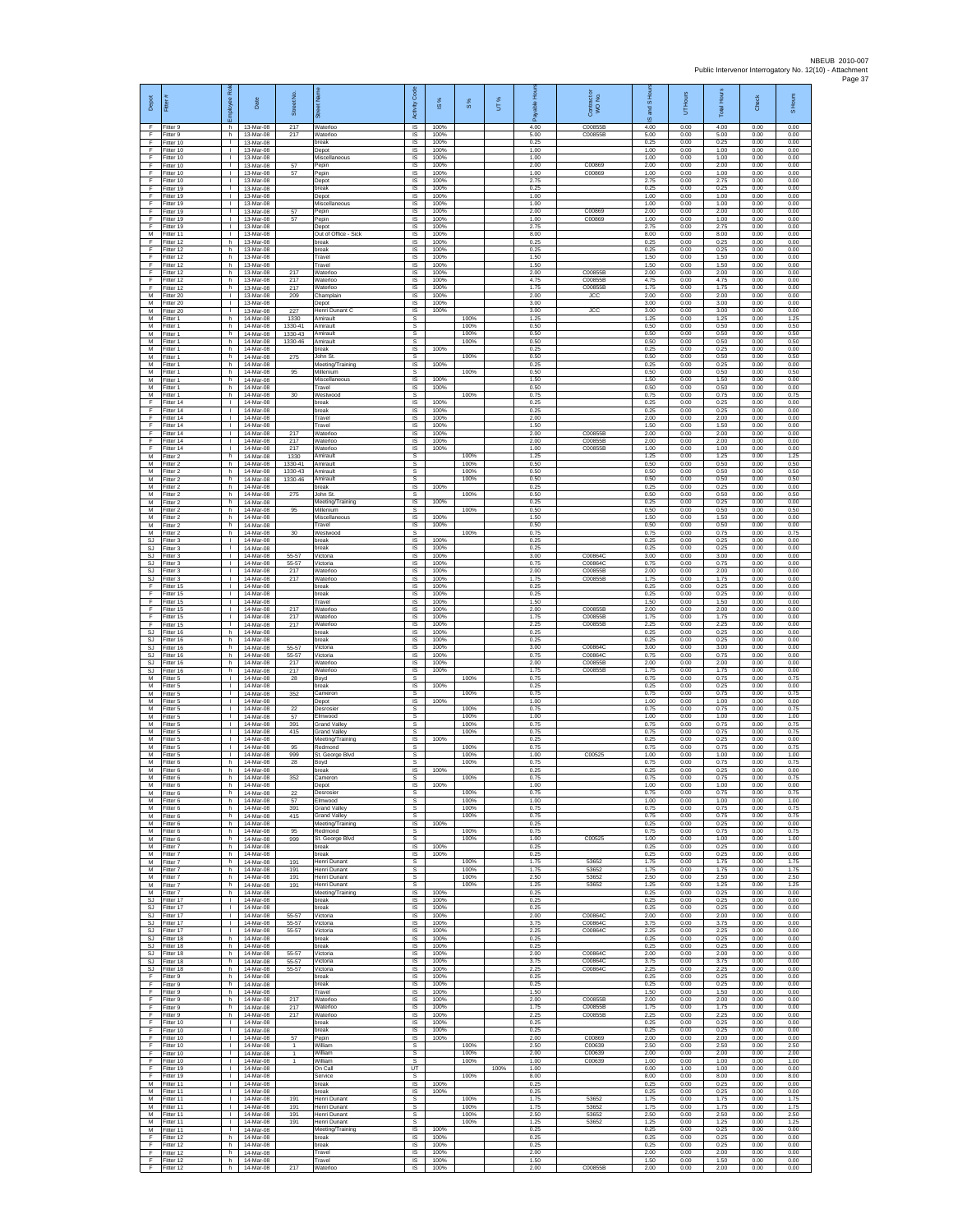| Depot                               | Ē                                   | ē<br>eekoldu<br>١ī                 | Date                                | Street No.              | ā                                                      | Code<br>Activity                | $\frac{8}{15}$       | 8%                   | UT% | டீ                   | Contract or<br>WO No.                    | S Ho<br>g<br>ဖ       | UT Hours             | <b>Total Hours</b>   | Check                | S Hours              |
|-------------------------------------|-------------------------------------|------------------------------------|-------------------------------------|-------------------------|--------------------------------------------------------|---------------------------------|----------------------|----------------------|-----|----------------------|------------------------------------------|----------------------|----------------------|----------------------|----------------------|----------------------|
| F<br>F                              | Fitter 12<br>Fitter 12              | h.<br>h                            | 14-Mar-08<br>14-Mar-08              | 217<br>217              | Waterloo<br>Waterloo                                   | $\overline{s}$<br>$\sf IS$      | 100%<br>100%         |                      |     | 2.00<br>1.00         | C00855B<br>C00855B                       | 2.00<br>1.00         | 0.00<br>0.00         | 2.00<br>1.00         | 0.00<br>0.00         | 0.00<br>0.00         |
| M<br>F                              | Fitter 20<br>Fitter 19              | $\mathbb{R}^n$<br>$\mathbf{L}$     | 14-Mar-08<br>15-Mar-08              | 27                      | Out of Office - SDO<br>Simcoe Court                    | $\sf IS$<br>s                   | 100%                 | 100%                 |     | 8.00<br>3.00         | $X \times 02$                            | 8.00<br>3.00         | 0.00<br>0.00         | 8.00<br>3.00         | 0.00<br>0.00         | 0.00<br>3.00         |
| E<br>F<br>F                         | Fitter 19<br>Fitter 19              | $\mathbf{L}$<br>Τ.<br>т.           | 15-Mar-08<br>16-Mar-08              | 126                     | Depot<br>Norfolk                                       | IS<br>s                         | 100%                 | 100%                 |     | 1.00<br>3.00         |                                          | 1.00<br>3.00         | 0.00<br>0.00         | 1.00<br>3.00         | 0.00<br>0.00         | 0.00<br>3.00         |
| M<br>M                              | Fitter 19<br>Fitter 1<br>-itter 1   | h.<br>h.                           | 16-Mar-08<br>17-Mar-08<br>17-Mar-08 |                         | Depot<br>break<br>Miscellaneous                        | IS<br>- IS<br>IS                | 100%<br>100%<br>100% |                      |     | 1.00<br>0.25<br>1.75 |                                          | 1.00<br>0.25<br>1.75 | 0.00<br>0.00<br>0.00 | 1.00<br>0.25<br>1.75 | 0.00<br>0.00<br>0.00 | 0.00<br>0.00<br>0.00 |
| М<br>M                              | Fitter 1<br>Fitter 1                | h<br>h.                            | 17-Mar-08<br>17-Mar-08              |                         | Miscellaneous<br>Meeting/Training                      | $\sf IS$<br>IS/UT               | 100%<br>50%          |                      | 50% | 1.75<br>0.25         | safety                                   | 1.75<br>0.13         | 0.00<br>0.13         | 1.75<br>0.25         | 0.00<br>0.00         | 0.00<br>0.00         |
| F<br>F                              | Fitter 14<br>Fitter 14              | $\mathbf{L}$<br>٠                  | 17-Mar-08<br>17-Mar-08              |                         | break<br>break                                         | IS.<br>IS                       | 100%<br>100%         |                      |     | 0.25<br>0.25         |                                          | 0.25<br>0.25         | 0.00<br>0.00         | 0.25<br>0.25         | 0.00<br>0.00         | 0.00<br>0.00         |
| F<br>F                              | Fitter 14<br>Fitter 14              | т<br>$\mathbf{L}$                  | 17-Mar-08<br>17-Mar-08              |                         | Travel<br>Travel                                       | IS<br><b>IS</b>                 | 100%<br>100%         |                      |     | 1.50<br>1.00         |                                          | 1.50<br>1.00         | 0.00<br>0.00         | 1.50<br>1.00         | 0.00<br>0.00         | 0.00<br>0.00         |
| F<br>F<br>F                         | Fitter 14<br>Fitter 14<br>Fitter 14 | т.<br>Τ.<br>т.                     | 17-Mar-08<br>17-Mar-08<br>17-Mar-08 | 55-57<br>55-57<br>55-57 | Victoria<br>Victoria<br>Victoria                       | IS<br>1S<br>IS                  | 100%<br>100%<br>100% |                      |     | 2.00<br>3.00<br>0.50 | C00864C<br>C00864C<br>C00864C            | 2.00<br>3.00<br>0.50 | 0.00<br>0.00<br>0.00 | 2.00<br>3.00<br>0.50 | 0.00<br>0.00<br>0.00 | 0.00<br>0.00<br>0.00 |
| M<br>SJ                             | Fitter 2<br>Fitter 3                | h<br>$\mathbf{L}$                  | 17-Mar-08<br>17-Mar-08              |                         | Out of Office - Sick<br>Out of Office - Sick           | IS<br>$\sf IS$                  | 100%<br>100%         |                      |     | 0.00<br>8.00         |                                          | 0.00<br>8.00         | 0.00<br>0.00         | 0.00<br>8.00         | 0.00<br>0.00         | 0.00<br>0.00         |
| F<br><b>SJ</b>                      | Fitter 15<br>Fitter 16              | т.<br>h.                           | 17-Mar-08<br>17-Mar-08              | $151 - 15'$             | Out of Office - SDO<br>Bayside                         | IS<br><b>s</b>                  | 100%                 | 100%                 |     | 8.00<br>2.00         |                                          | 8.00<br>2.00         | 0.00<br>0.00         | 8.00<br>2.00         | 0.00<br>0.00         | 0.00<br>2.00         |
| SJ<br>$\mathbb{S}\mathbb{J}$<br>SJ. | Fitter 16<br>Fitter 16<br>Fitter 16 | h.<br>h<br>h.                      | 17-Mar-08<br>17-Mar-08<br>17-Mar-08 | 55-57                   | break<br>break<br>Victoria                             | IS<br>IS<br>IS                  | 100%<br>100%<br>100% |                      |     | 0.25<br>0.25<br>1.00 | C008640                                  | 0.25<br>0.25<br>1.00 | 0.00<br>0.00<br>0.00 | 0.25<br>0.25<br>1.00 | 0.00<br>0.00<br>0.00 | 0.00<br>0.00<br>0.00 |
| SJ.<br>SJ                           | Fitter 16<br>Fitter 16              | h.<br>h                            | 17-Mar-08<br>17-Mar-08              | 55-57<br>55-57          | Victoria<br>/ictoria                                   | <b>IS</b><br>$\sf IS$           | 100%<br>100%         |                      |     | 1.00<br>2.75         | C00864C<br>C00864C                       | 1.00<br>2.75         | 0.00<br>0.00         | 1.00<br>2.75         | 0.00<br>0.00         | 0.00<br>0.00         |
| SJ<br>M                             | Fitter 16<br>Fitter 5               | h.<br>$\mathbf{L}$                 | 17-Mar-08<br>17-Mar-08              | 55-57                   | Victoria<br>Out of Office - Vacation                   | $\sf IS$<br>IS                  | 100%<br>100%         |                      |     | 0.75<br>8.00         | C00864C                                  | 0.75<br>8.00         | 0.00<br>0.00         | 0.75<br>8.00         | 0.00<br>0.00         | 0.00<br>0.00         |
| М<br>M                              | Fitter 6<br>Fitter 6                | h<br>h.                            | 17-Mar-08<br>17-Mar-08              |                         | break<br>break                                         | IS<br>IS                        | 100%<br>100%         |                      |     | 0.25<br>0.25         |                                          | 0.25<br>0.25         | 0.00<br>0.00         | 0.25<br>0.25         | 0.00<br>0.00         | 0.00<br>0.00         |
| М<br>M<br>M                         | itter 6<br>Fitter 6<br>-itter 6     | h<br>h.<br>h.                      | 17-Mar-08<br>17-Mar-08<br>17-Mar-08 |                         | Depot<br>Depot<br>Depot                                | IS<br>- IS<br>IS                | 100%<br>100%<br>100% |                      |     | 1.75<br>1.75<br>2.50 |                                          | 1.75<br>1.75<br>2.50 | 0.00<br>0.00<br>0.00 | 1.75<br>1.75<br>2.50 | 0.00<br>0.00<br>0.00 | 0.00<br>0.00<br>0.00 |
| М<br>M                              | Fitter 6<br>Fitter 6                | h<br>h.                            | 17-Mar-08<br>17-Mar-08              |                         | Depot<br>Meeting/Training                              | $\sf IS$<br><b>IS/UT</b>        | 100%<br>50%          |                      | 50% | 1.25<br>0.25         | safety                                   | 1.25<br>0.13         | 0.00<br>0.13         | 1.25<br>0.25         | 0.00<br>0.00         | 0.00<br>0.00         |
| M<br>М                              | -itter 7<br>Fitter 7                | h.<br>h                            | 17-Mar-08<br>17-Mar-08              |                         | break<br>break                                         | IS<br>IS                        | 100%<br>100%         |                      |     | 0.25<br>0.25         |                                          | 0.25<br>0.25         | 0.00<br>0.00         | 0.25<br>0.25         | 0.00<br>0.00         | 0.00<br>0.00         |
| M<br>M<br>М                         | -itter 7<br>Fitter 7<br>Fitter 7    | h.<br>h.<br>h                      | 17-Mar-08<br>17-Mar-08<br>17-Mar-08 |                         | Depot<br>Depot<br>Depot                                | IS<br>IS<br>IS                  | 100%<br>100%<br>100% |                      |     | 1.75<br>1.75<br>2.50 |                                          | 1.75<br>1.75<br>2.50 | 0.00<br>0.00<br>0.00 | 1.75<br>1.75<br>2.50 | 0.00<br>0.00<br>0.00 | 0.00<br>0.00<br>0.00 |
| M<br>M                              | Fitter 7<br>Fitter 7                | h.<br>h.                           | 17-Mar-08<br>17-Mar-08              |                         | Depot<br>Meeting/Training                              | IS<br>IS                        | 100%<br>100%         |                      |     | 1.25<br>0.25         |                                          | 1.25<br>0.25         | 0.00<br>0.00         | 1.25<br>0.25         | 0.00<br>0.00         | 0.00<br>0.00         |
| SJ<br>SJ                            | Fitter 17<br>Fitter 17              | T.<br>$\mathbf{L}$                 | 17-Mar-08<br>17-Mar-08              |                         | break<br>break                                         | IS<br>IS                        | 100%<br>100%         |                      |     | 0.25<br>0.25         |                                          | 0.25<br>0.25         | 0.00<br>0.00         | 0.25<br>0.25         | 0.00<br>0.00         | 0.00<br>0.00         |
| SJ<br><b>SJ</b>                     | Fitter 17<br>Fitter 17<br>Fitter 17 | $\mathbf{L}$<br>÷.<br>л.           | 17-Mar-08<br>17-Mar-08<br>17-Mar-08 | $55 - 57$<br>55-57      | Victoria<br>Victoria<br>Victoria                       | IS<br>- IS<br>IS                | 100%<br>100%<br>100% |                      |     | 2.00<br>5.00<br>0.50 | C008640<br>C00864C<br>C00864C            | 2.00<br>5.00<br>0.50 | 0.00<br>0.00<br>0.00 | 2.00<br>5.00<br>0.50 | 0.00<br>0.00<br>0.00 | 0.00<br>0.00<br>0.00 |
| SJ<br>$\mathbb{S}\mathbb{J}$<br>SJ. | Fitter 18<br>Fitter 18              | h<br>h.                            | 17-Mar-08<br>17-Mar-08              | 55-57                   | break<br>break                                         | IS<br>IS                        | 100%<br>100%         |                      |     | 0.25<br>0.25         |                                          | 0.25<br>0.25         | 0.00<br>0.00         | 0.25<br>0.25         | 0.00<br>0.00         | 0.00<br>0.00         |
| SJ<br>SJ                            | Fitter 18<br>Fitter 18              | h<br>h                             | 17-Mar-08<br>17-Mar-08              | 55-57<br>55-57          | Victoria<br>Victoria                                   | IS<br>$\sf IS$                  | 100%<br>100%         |                      |     | 2.00<br>5.00         | C00864C<br>C00864C                       | 2.00<br>5.00         | 0.00<br>0.00         | 2.00<br>5.00         | 0.00<br>0.00         | 0.00<br>0.00         |
| SJ<br>F                             | Fitter 18<br>Fitter 9               | h.<br>h.                           | 17-Mar-08<br>17-Mar-08              | 55-57                   | Victoria<br>break                                      | $\sf IS$<br><b>IS</b>           | 100%<br>100%         |                      |     | 0.50<br>0.25         | C00864C                                  | 0.50<br>0.25         | 0.00<br>0.00         | 0.50<br>0.25         | 0.00<br>0.00         | 0.00<br>0.00         |
| E<br>F<br>F                         | Fitter 9<br>Fitter 9<br>Fitter 9    | h<br>h.<br>h                       | 17-Mar-08<br>17-Mar-08<br>17-Mar-08 |                         | break<br>Travel<br>Travel                              | IS<br>1S<br>IS                  | 100%<br>100%<br>100% |                      |     | 0.25<br>1.50<br>1.50 |                                          | 0.25<br>1.50<br>1.50 | 0.00<br>0.00<br>0.00 | 0.25<br>1.50<br>1.50 | 0.00<br>0.00<br>0.00 | 0.00<br>0.00<br>0.00 |
| E<br>F                              | Fitter 9<br>-itter 9                | h.<br>h.                           | 17-Mar-08<br>17-Mar-08              | 55-57<br>55-57          | Victoria<br>Victoria                                   | - IS<br>IS                      | 100%<br>100%         |                      |     | 2.00<br>3.00         | C00864C<br>C00864C                       | 2.00<br>3.00         | 0.00<br>0.00         | 2.00<br>3.00         | 0.00<br>0.00         | 0.00<br>0.00         |
| F<br>F                              | Fitter 9<br>Fitter 10               | h<br>$\mathbf{L}$                  | 17-Mar-08<br>17-Mar-08              | 55-57                   | Victoria<br>break                                      | $\sf IS$<br><b>IS</b>           | 100%<br>100%         |                      |     | 0.50<br>0.25         | C00864C                                  | 0.50<br>0.25         | 0.00<br>0.00         | 0.50<br>0.25         | 0.00<br>0.00         | 0.00<br>0.00         |
| F.<br>F                             | Fitter 10<br>Fitter 10              | $\mathbf{L}$<br>٠                  | 17-Mar-08<br>17-Mar-08              | 119                     | break<br>Cedar                                         | IS<br>s                         | 100%                 | 100%                 |     | 0.25<br>1.25         |                                          | 0.25<br>1.25         | 0.00<br>0.00         | 0.25<br>1.25         | 0.00<br>0.00         | 0.00<br>1.25         |
| F<br>F<br>F                         | Fitter 10<br>Fitter 10<br>Fitter 10 | $\mathbf{L}$<br>$\mathbf{L}$<br>т. | 17-Mar-08<br>17-Mar-08<br>17-Mar-08 | 57                      | Depot<br>Miscellaneous<br>Pepin                        | IS<br>IS<br>IS                  | 100%<br>100%<br>100% |                      |     | 0.75<br>1.00<br>1.00 | C00869                                   | 0.75<br>1.00<br>1.00 | 0.00<br>0.00<br>0.00 | 0.75<br>1.00<br>1.00 | 0.00<br>0.00<br>0.00 | 0.00<br>0.00<br>0.00 |
| F<br>F                              | Fitter 10<br>Fitter 10              | Τ.<br>т.                           | 17-Mar-08<br>17-Mar-08              | 297                     | Restigouche<br>William                                 | 1S<br>s                         | 100%                 | 100%                 |     | 1.00<br>2.50         | C00720<br>C00639                         | 1.00<br>2.50         | 0.00<br>0.00         | 1.00<br>2.50         | 0.00<br>0.00         | 0.00<br>2.50         |
| E<br>F.                             | Fitter 19<br>Fitter 19              | T.<br>H.                           | 17-Mar-08<br>17-Mar-08              |                         | break<br>break                                         | IS<br>$\sf IS$                  | 100%<br>100%         |                      |     | 0.25<br>0.25         |                                          | 0.25<br>0.25         | 0.00<br>0.00         | 0.25<br>0.25         | 0.00<br>0.00         | 0.00<br>0.00         |
| F<br>F<br>F.                        | Fitter 19<br>Fitter 19<br>Fitter 19 | $\mathbf{L}$<br>÷.<br>$\mathbf{L}$ | 17-Mar-08<br>17-Mar-08<br>17-Mar-08 | 119                     | ceda<br>Depot<br>Miscellaneous                         | s<br>IS<br>IS                   | 100%<br>100%         | 100%                 |     | 1.25<br>0.75<br>1.00 |                                          | 1.25<br>0.75<br>1.00 | 0.00<br>0.00<br>0.00 | 1.25<br>0.75<br>1.00 | 0.00<br>0.00<br>0.00 | 1.25<br>0.00<br>0.00 |
| F<br>F                              | Fitter 19<br>Fitter 19              | ٠<br>$\mathbf{L}$                  | 17-Mar-08<br>17-Mar-08              | 57<br>297               | Pepin<br>Restigouche                                   | IS<br>IS                        | 100%<br>100%         |                      |     | 1.00<br>1.00         | C00869<br>C00720                         | 1.00<br>1.00         | 0.00<br>0.00         | 1.00<br>1.00         | 0.00<br>0.00         | 0.00<br>0.00         |
| F.<br>F                             | Fitter 19<br>Fitter 19              | $\mathbf{L}$<br>T.                 | 17-Mar-08<br>17-Mar-08              |                         | Depot<br>William                                       | <b>IS</b><br>s                  | 100%                 | 100%                 |     | 1.00<br>2.50         | C00639                                   | 1.00<br>2.50         | 0.00<br>0.00         | 1.00<br>2.50         | 0.00<br>0.00         | 0.00<br>2.50         |
| M<br>M                              | Fitter 11<br>Fitter 11              | $\mathbf{L}$<br>$\mathbf{L}$       | 17-Mar-08<br>17-Mar-08              |                         | Meeting/Training<br>Travel                             | $\sf IS$<br>IS                  | 100%<br>100%         |                      |     | 8.50<br>1.50<br>1.50 |                                          | 8.50<br>1.50         | 0.00<br>0.00         | 8.50<br>1.50         | 0.00<br>0.00         | 0.00<br>0.00         |
| M<br>F<br>F                         | Fitter 11<br>Fitter 12<br>Fitter 12 | $\mathbf{L}$<br>h.<br>h            | 17-Mar-08<br>17-Mar-08<br>17-Mar-08 |                         | Travel<br>break<br>oreak                               | IS<br>IS<br>IS                  | 100%<br>100%<br>100% |                      |     | 0.25<br>0.25         |                                          | 1.50<br>0.25<br>0.25 | 0.00<br>0.00<br>0.00 | 1.50<br>0.25<br>0.25 | 0.00<br>0.00<br>0.00 | 0.00<br>0.00<br>0.00 |
| E<br>F                              | Fitter 12<br>Fitter 12              | h.<br>h.                           | 17-Mar-08<br>17-Mar-08              |                         | Travel<br>Travel                                       | <b>IS</b><br>IS                 | 100%<br>100%         |                      |     | 1.50<br>1.50         |                                          | 1.50<br>1.50         | 0.00<br>0.00         | 1.50<br>1.50         | 0.00<br>0.00         | 0.00<br>0.00         |
| F<br>F                              | Fitter 12<br>Fitter 12              | h<br>h                             | 17-Mar-08<br>17-Mar-08              | 55-57<br>55-57          | Victoria<br>Victoria                                   | $\sf IS$<br>IS                  | 100%<br>100%         |                      |     | 2.00<br>3.00         | C00864C<br>C00864C                       | 2.00<br>3.00         | 0.00<br>0.00         | 2.00<br>3.00         | 0.00<br>0.00         | 0.00<br>0.00         |
| М<br>M                              | litter 12<br>Fitter 20<br>Fitter 20 | h<br>т.<br>т                       | 17-Mar-08<br>17-Mar-08<br>17-Mar-08 | 55-57                   | Victoria<br>Meeting/Training<br>Travel                 | <b>IS</b><br>IS<br>IS           | 100%<br>100%<br>100% |                      |     | 0.50<br>8.50<br>1.50 | C00864C                                  | 0.50<br>8.50<br>1.50 | 0.00<br>0.00<br>0.00 | 0.50<br>8.50<br>1.50 | 0.00<br>0.00<br>0.00 | 0.00<br>0.00<br>0.00 |
| M<br>M                              | Fitter 20<br>Fitter 1               | $\mathbf{L}$<br>h.                 | 17-Mar-08<br>18-Mar-08              |                         | Travel<br>Out of Office - Sick                         | IS.<br>IS                       | 100%<br>100%         |                      |     | 1.50<br>8.00         |                                          | 1.50<br>8.00         | 0.00<br>0.00         | 1.50<br>8.00         | 0.00<br>0.00         | 0.00<br>0.00         |
| F<br>F                              | Fitter 14<br>Fitter 14              | i.<br>i.                           | 18-Mar-08<br>18-Mar-08              | 132<br>132              | <b>Bliss Carmen Drive</b><br><b>Bliss Carmen Drive</b> | 1S<br>IS                        | 100%<br>100%         |                      |     | 3.00<br>2.00         | 090803335630<br>090803335630             | 3.00<br>2.00         | 0.00<br>0.00         | 3.00<br>2.00         | 0.00<br>0.00         | 0.00<br>0.00         |
| F<br>F.<br>F                        | Fitter 14<br>Fitter 14<br>Fitter 14 | i.<br>i.<br>i.                     | 18-Mar-08<br>18-Mar-08<br>18-Mar-08 |                         | break<br>break<br>Depot                                | IS<br>IS<br>IS                  | 100%<br>100%<br>100% |                      |     | 0.25<br>0.25<br>2.00 |                                          | 0.25<br>0.25<br>2.00 | 0.00<br>0.00<br>0.00 | 0.25<br>0.25<br>2.00 | 0.00<br>0.00<br>0.00 | 0.00<br>0.00<br>0.00 |
| F<br>M                              | Fitter 14<br>Fitter 2               | j.<br>h.                           | $18-Mar-08$<br>18-Mar-08            |                         | Job Prep<br>break                                      | IS<br>IS.                       | 100%<br>100%         |                      |     | 0.50<br>0.25         |                                          | 0.50<br>0.25         | 0.00<br>0.00         | 0.50<br>0.25         | 0.00<br>0.00         | 0.00<br>0.00         |
| М<br>M                              | Fitter 2<br>Fitter 2                | h<br>h.                            | 18-Mar-08<br>18-Mar-08              | 145                     | break<br>English                                       | 1S<br>s                         | 100%                 | 100%                 |     | 0.25<br>1.75         |                                          | 0.25<br>1.75         | 0.00<br>0.00         | 0.25<br>1.75         | 0.00<br>0.00         | 0.00<br>1.75         |
| M<br>M                              | M Fitter 2<br>Fitter 2<br>Fitter 2  | h.<br>h<br>h.                      | 18-Mar-08<br>18-Mar-08<br>18-Mar-08 | 145<br>145<br>145       | English<br>English<br>English                          | s<br>$\mathbb S$<br>$\mathbb S$ |                      | 100%<br>100%<br>100% |     | 1.75<br>2.50<br>1.75 |                                          | 1.75<br>2.50<br>1.75 | 0.00<br>0.00<br>0.00 | 1.75<br>2.50<br>1.75 | 0.00<br>0.00<br>0.00 | 1.75<br>2.50<br>1.75 |
| M<br>M                              | Fitter 2<br>Fitter 2                | h.<br>h                            | 18-Mar-08<br>18-Mar-08              |                         | Meeting/Training<br>Out of Office - Sick               | <b>IS/UT</b><br>IS              | 50%<br>100%          |                      | 50% | 0.25<br>0.00         | safety                                   | 0.13<br>0.00         | 0.13<br>0.00         | 0.25<br>0.00         | 0.00<br>0.00         | 0.00<br>0.00         |
| SJ<br>SJ                            | Fitter 3<br>Fitter 3                | i.<br>i.                           | 18-Mar-08<br>18-Mar-08              |                         | break<br>break                                         | <b>IS</b><br>IS                 | 100%<br>100%         |                      |     | 0.25<br>0.25         |                                          | 0.25<br>0.25         | 0.00<br>0.00         | 0.25<br>0.25         | 0.00<br>0.00         | 0.00<br>0.00         |
| SJ<br>SJ.                           | Fitter 3<br>Fitter 3                | ÷.<br>i.                           | 18-Mar-08<br>18-Mar-08              | 38<br>38                | Parkhill<br>Parkhill                                   | IS<br>IS                        | 100%<br>100%         |                      |     | 1.00<br>4.00         | 120806708912<br>120806708912             | 1.00<br>4.00         | 0.00<br>0.00         | 1.00<br>4.00         | 0.00<br>0.00         | 0.00<br>0.00         |
| <b>SJ</b><br>SJ.<br>F.              | Fitter 3<br>Fitter 3<br>Fitter 15   | j.<br>i.<br>i.                     | 18-Mar-08<br>18-Mar-08<br>18-Mar-08 | 38<br>78-80<br>132      | Parkhill<br>Victoria<br><b>Bliss Carmen Drive</b>      | $\sf IS$<br><b>IS</b><br>IS     | 100%<br>100%<br>100% |                      |     | 3.00<br>1.00<br>1.00 | 120806708912<br>C00864-A<br>090803335630 | 3.00<br>1.00<br>1.00 | 0.00<br>0.00<br>0.00 | 3.00<br>1.00<br>1.00 | 0.00<br>0.00<br>0.00 | 0.00<br>0.00<br>0.00 |
| F<br>Ŧ                              | Fitter 15<br>Fitter 15              | ÷.<br>i.                           | 18-Mar-08<br>18-Mar-08              | 132<br>132              | <b>Bliss Carmen Drive</b><br><b>Bliss Carmen Drive</b> | 1S<br>IS                        | 100%<br>100%         |                      |     | 3.00<br>0.50         | 090803335630<br>090803335630             | 3.00<br>0.50         | 0.00<br>0.00         | 3.00<br>0.50         | 0.00<br>0.00         | 0.00<br>0.00         |
| F<br>$\mathsf F$                    | Fitter 15<br>Fitter 15              | i.<br>i.                           | 18-Mar-08<br>18-Mar-08              |                         | break<br>break                                         | IS<br>IS                        | 100%<br>100%         |                      |     | 0.25<br>0.25         |                                          | 0.25<br>0.25         | 0.00<br>0.00         | 0.25<br>0.25         | 0.00<br>0.00         | 0.00<br>0.00         |
| F<br>F<br>SJ                        | Fitter 15<br>Fitter 15<br>Fitter 16 | i.<br>i.<br>h                      | 18-Mar-08<br>18-Mar-08<br>18-Mar-08 |                         | Depot<br><b>Job Prep</b><br>Out of Office - Sick       | 1S<br>IS<br>IS                  | 100%<br>100%<br>100% |                      |     | 2.00<br>1.00<br>8.00 |                                          | 2.00<br>1.00<br>8.00 | 0.00<br>0.00<br>0.00 | 2.00<br>1.00<br>8.00 | 0.00<br>0.00<br>0.00 | 0.00<br>0.00<br>0.00 |
| M<br>М                              | Fitter 5<br>Fitter 6                | $\mathbf{L}$<br>h.                 | 18-Mar-08<br>18-Mar-08              |                         | Out of Office - Vacation<br>break                      | IS<br>IS                        | 100%<br>100%         |                      |     | 8.00<br>0.25         |                                          | 8.00<br>0.25         | 0.00<br>0.00         | 8.00<br>0.25         | 0.00<br>0.00         | 0.00<br>0.00         |
| M<br>M                              | Fitter 6<br>Fitter 6                | h.<br>h                            | 18-Mar-08<br>18-Mar-08              | 145                     | break<br>English                                       | - IS<br>s                       | 100%                 | 100%                 |     | 0.25<br>1.75         |                                          | 0.25<br>1.75         | 0.00<br>0.00         | 0.25<br>1.75         | 0.00<br>0.00         | 0.00<br>1.75         |
| М<br>M                              | Fitter 6<br>Fitter 6                | h.<br>h.<br>h.                     | 18-Mar-08<br>18-Mar-08              | 145<br>145              | English<br>English<br>English                          | s<br>s<br>s                     |                      | 100%<br>100%<br>100% |     | 1.75<br>2.50<br>1.25 |                                          | 1.75<br>2.50<br>1.25 | 0.00<br>0.00<br>0.00 | 1.75<br>2.50<br>1.25 | 0.00<br>0.00<br>0.00 | 1.75<br>2.50<br>1.25 |
| M<br>M                              | M Fitter 6<br>Fitter 6<br>Fitter 7  | h<br>h                             | 18-Mar-08<br>18-Mar-08<br>18-Mar-08 | 145                     | Meeting/Training<br>break                              | IS/UT<br>IS                     | 50%<br>100%          |                      | 50% | 0.25<br>0.25         | safety                                   | 0.13<br>0.25         | 0.13<br>0.00         | 0.25<br>0.25         | 0.00<br>0.00         | 0.00<br>0.00         |
| M<br>M                              | Fitter 7<br>Fitter 7                | h<br>h                             | 18-Mar-08<br>18-Mar-08              | 145                     | break<br>English                                       | IS.<br>s                        | 100%                 | 100%                 |     | 0.25<br>1.75         |                                          | 0.25<br>1.75         | 0.00<br>0.00         | 0.25<br>1.75         | 0.00<br>0.00         | 0.00<br>1.75         |
| M<br>М                              | Fitter 7<br>Fitter 7                | h.<br>h.                           | 18-Mar-08<br>18-Mar-08              | 145<br>145              | English<br>English                                     | s<br>s<br>s                     |                      | 100%<br>100%         |     | 1.75<br>2.50<br>1.75 |                                          | 1.75<br>2.50<br>1.75 | 0.00<br>0.00<br>0.00 | 1.75<br>2.50<br>1.75 | 0.00<br>0.00<br>0.00 | 1.75<br>2.50<br>1.75 |
| M<br>M<br>$\mathbb{S}\mathbb{J}$    | Fitter 7<br>Fitter 7<br>Fitter 17   | h.<br>h.<br>Ť.                     | 18-Mar-08<br>18-Mar-08<br>18-Mar-08 | 145                     | English<br>Meeting/Training<br>break                   | IS/UT<br>IS                     | 50%<br>100%          | 100%                 | 50% | 0.25<br>0.25         | safety                                   | 0.13<br>0.25         | 0.13<br>0.00         | 0.25<br>0.25         | 0.00<br>0.00         | 0.00<br>0.00         |
|                                     | SJ Fitter 17<br>SJ Fitter 17        | j.                                 | 18-Mar-08<br>i 18-Mar-08            | 38                      | break<br>Parkhill                                      | <b>IS</b><br><b>IS</b>          | 100%<br>100%         |                      |     | 0.25<br>1.00         | 120806708912                             | 0.25<br>1.00         | 0.00<br>0.00         | 0.25<br>1.00         | 0.00<br>0.00         | 0.00<br>0.00         |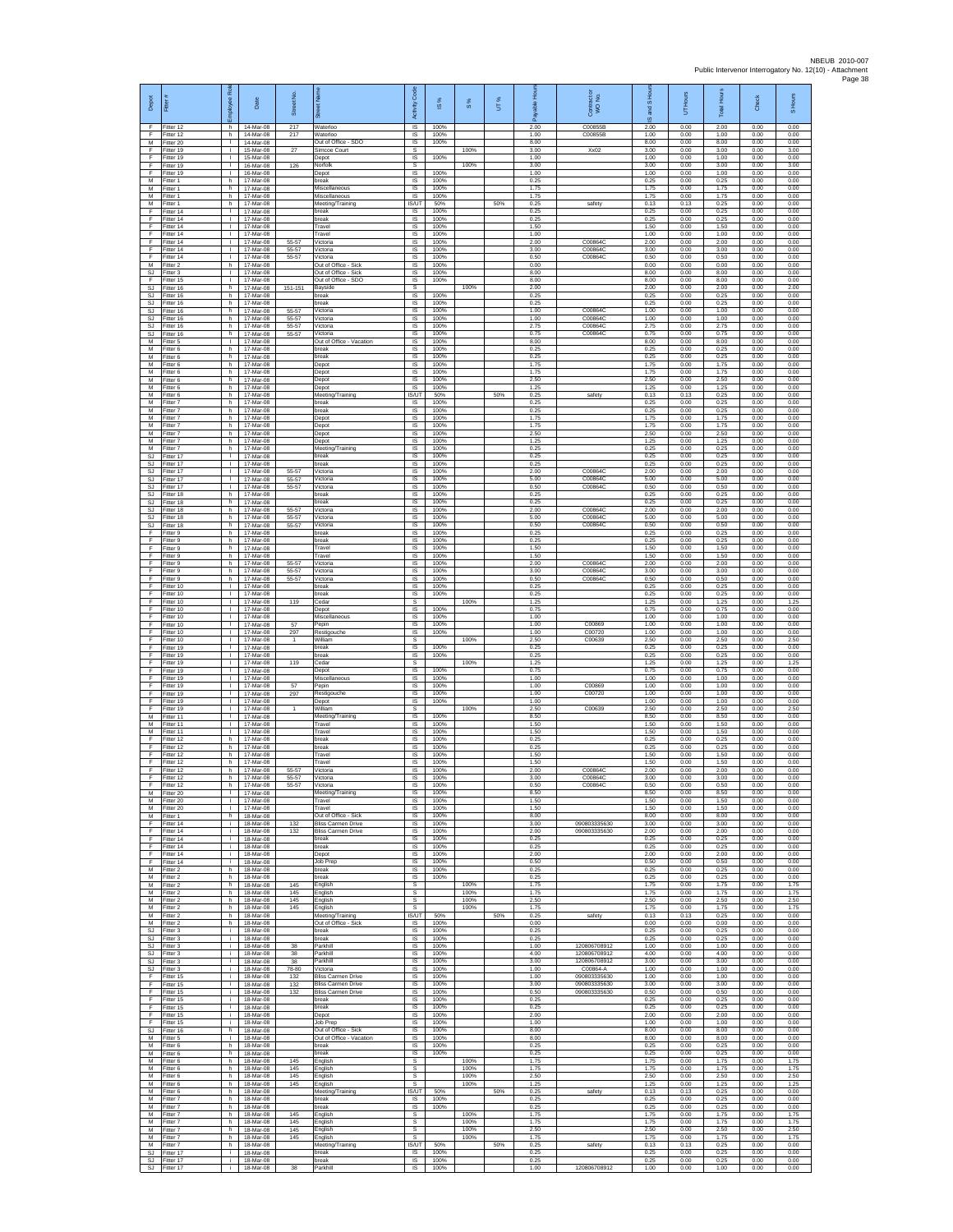| Depot                        | Fitter                                 | Ral<br>aekolo                      | Date                                | £<br>Street       | $\overline{\overline{\overline{}}\overline{\overline{}}\overline{\overline{}}\overline{\overline{}}\overline{\overline{}}\overline{\overline{}}\overline{\overline{}}\overline{\overline{}}\overline{\overline{}}\overline{\overline{}}\overline{\overline{}}\overline{\overline{}}\overline{\overline{}}\overline{\overline{}}\overline{\overline{}}\overline{\overline{}}\overline{\overline{}}\overline{\overline{}}\overline{\overline{}}\overline{\overline{}}\overline{\overline{}}\overline{\overline{}}\overline{\overline{}}\overline{\overline{}}\overline{\overline{}}\overline{\overline{}}\overline{\overline{}}\$<br>あ<br>Parkhill | Code<br>Activity                          | ⋇<br>$\underline{\omega}$ | 8%           | UТ% | 후<br>elde<br>æ       | Contract or<br>WO No.<br>120806708912 | and S Ho<br>$\frac{1}{2}$ | Hours<br>5           | <b>Total Hours</b>   | $\frac{1}{6}$<br>ర్  | S Hours              |
|------------------------------|----------------------------------------|------------------------------------|-------------------------------------|-------------------|--------------------------------------------------------------------------------------------------------------------------------------------------------------------------------------------------------------------------------------------------------------------------------------------------------------------------------------------------------------------------------------------------------------------------------------------------------------------------------------------------------------------------------------------------------------------------------------------------------------------------------------------------|-------------------------------------------|---------------------------|--------------|-----|----------------------|---------------------------------------|---------------------------|----------------------|----------------------|----------------------|----------------------|
| SJ<br>SJ<br><b>SJ</b>        | Fitter 17<br>Fitter 17<br>Fitter 17    | ÷ĩ.<br>j.                          | 18-Mar-08<br>18-Mar-08<br>18-Mar-08 | 38<br>38<br>78-80 | Parkhill<br>Victoria                                                                                                                                                                                                                                                                                                                                                                                                                                                                                                                                                                                                                             | IS<br>$\sf IS$<br><b>IS</b>               | 100%<br>100%<br>100%      |              |     | 4.00<br>3.00<br>1.00 | 120806708912<br>C00864-A              | 4.00<br>3.00<br>1.00      | 0.00<br>0.00<br>0.00 | 4.00<br>3.00<br>1.00 | 0.00<br>0.00<br>0.00 | 0.00<br>0.00<br>0.00 |
| S.I.<br>SJ                   | Fitter 18<br>fitter 18                 | h.<br>h.                           | 18-Mar-08<br>18-Mar-08              |                   | hreak<br>break                                                                                                                                                                                                                                                                                                                                                                                                                                                                                                                                                                                                                                   | <b>IS</b><br>IS                           | 100%<br>100%              |              |     | 0.25<br>0.25         |                                       | 0.25<br>0.25              | 0.00<br>0.00         | 0.25<br>0.25         | 0.00<br>0.00         | 0.00<br>0.00         |
| <b>SJ</b><br>SJ.             | fitter 18<br>Fitter 18                 | h<br>h.                            | 18-Mar-08<br>18-Mar-08              | 38<br>38          | Parkhill<br>Parkhill                                                                                                                                                                                                                                                                                                                                                                                                                                                                                                                                                                                                                             | $\overline{\mathsf{s}}$<br>$\overline{s}$ | 100%<br>100%              |              |     | 1.00<br>4.00         | 120806708912<br>120806708912          | 1.00<br>4.00              | 0.00<br>0.00         | 1.00<br>4.00         | 0.00<br>0.00         | 0.00<br>0.00         |
| SJ<br>SJ                     | Fitter 18<br>Fitter 18                 | h.<br>h.                           | 18-Mar-08<br>18-Mar-08              | 38<br>78-80       | Parkhill<br>Victoria                                                                                                                                                                                                                                                                                                                                                                                                                                                                                                                                                                                                                             | IS<br>IS                                  | 100%<br>100%              |              |     | 3.00<br>1.00         | 120806708912<br>C00864-A              | 3.00<br>1.00              | 0.00<br>0.00         | 3.00<br>1.00         | 0.00<br>0.00         | 0.00<br>0.00         |
| F<br>F<br>F.                 | fitter 9<br>Fitter 9                   | h.<br>h                            | 18-Mar-08<br>18-Mar-08              | 132<br>132        | <b>Bliss Carmen Drive</b><br><b>Bliss Carmen Drive</b>                                                                                                                                                                                                                                                                                                                                                                                                                                                                                                                                                                                           | IS<br>IS                                  | 100%<br>100%              |              |     | 1.00<br>3.00         | 090803335630<br>090803335630          | 1.00<br>3.00              | 0.00<br>0.00         | 1.00<br>3.00         | 0.00<br>0.00         | 0.00<br>0.00         |
| F<br>F                       | Fitter 9<br>itter 9<br>Fitter 9        | h.<br>h.<br>h.                     | 18-Mar-08<br>18-Mar-08<br>18-Mar-08 | 132               | <b>Bliss Carmen Drive</b><br>oreak<br>break                                                                                                                                                                                                                                                                                                                                                                                                                                                                                                                                                                                                      | $\sf IS$<br>IS<br>IS                      | 100%<br>100%<br>100%      |              |     | 0.50<br>0.25<br>0.25 | 090803335630                          | 0.50<br>0.25<br>0.25      | 0.00<br>0.00<br>0.00 | 0.50<br>0.25<br>0.25 | 0.00<br>0.00<br>0.00 | 0.00<br>0.00<br>0.00 |
| F<br>F                       | Fitter 9<br>Fitter 9                   | h<br>h                             | 18-Mar-08<br>18-Mar-08              |                   | Depot<br>Job Prep                                                                                                                                                                                                                                                                                                                                                                                                                                                                                                                                                                                                                                | <b>IS</b><br>IS                           | 100%<br>100%              |              |     | 200<br>1.00          |                                       | 2.00<br>1.00              | 0.00<br>0.00         | 200<br>1.00          | 0.00<br>0.00         | 0.00<br>0.00         |
| F<br>F                       | Fitter 10<br>Fitter 10                 | i.<br>i.                           | 18-Mar-08<br>18-Mar-08              | 119               | break<br>Cedar                                                                                                                                                                                                                                                                                                                                                                                                                                                                                                                                                                                                                                   | 1S<br>s                                   | 100%                      | 100%         |     | 0.25<br>1.75         |                                       | 0.25<br>1.75              | 0.00<br>0.00         | 0.25<br>1.75         | 0.00<br>0.00         | 0.00<br>1.75         |
| F<br>F                       | Fitter 10<br>Fitter 10<br>Fitter 10    | i.<br>j.                           | 18-Mar-08<br>18-Mar-08<br>18-Mar-08 | 119               | Cedar<br>Depot<br>Job Prec                                                                                                                                                                                                                                                                                                                                                                                                                                                                                                                                                                                                                       | $\mathbb S$<br>IS<br>$\overline{s}$       | 100%<br>100%              | 100%         |     | 1.00<br>2.00<br>1.00 |                                       | 1.00<br>2.00<br>1.00      | 0.00<br>0.00<br>0.00 | 1.00<br>2.00<br>1.00 | 0.00<br>0.00<br>0.00 | 1.00<br>0.00<br>0.00 |
| F<br>F<br>F                  | Fitter 10<br>Fitter 19                 | i.<br>j.<br>i.                     | 18-Mar-08<br>18-Mar-08              |                   | Depot<br>break                                                                                                                                                                                                                                                                                                                                                                                                                                                                                                                                                                                                                                   | IS<br>1S                                  | 100%<br>100%              |              |     | 2.00<br>0.25         |                                       | 2.00<br>0.25              | 0.00<br>0.00         | 2.00<br>0.25         | 0.00<br>0.00         | 0.00<br>0.00         |
| F<br>F                       | Fitter 19<br>Fitter 19                 | ÷.<br>÷i.                          | 18-Mar-08<br>18-Mar-08              | 119<br>119        | Cedar<br>Cedar                                                                                                                                                                                                                                                                                                                                                                                                                                                                                                                                                                                                                                   | s<br>s                                    |                           | 100%<br>100% |     | 1.75<br>1.00         |                                       | 1.75<br>1.00              | 0.00<br>0.00         | 1.75<br>1.00         | 0.00<br>0.00         | 1.75<br>1.00         |
| F<br>F                       | Fitter 19<br>Fitter 19                 | j.<br>j.                           | 18-Mar-08<br>18-Mar-08              |                   | Depot<br>Job Preg                                                                                                                                                                                                                                                                                                                                                                                                                                                                                                                                                                                                                                | <b>IS</b><br>$\sf IS$                     | 100%<br>100%              |              |     | 2.00<br>1.00         |                                       | 2.00<br>1.00              | 0.00<br>0.00         | 2.00<br>1.00         | 0.00<br>0.00         | 0.00<br>0.00         |
| F<br>F                       | Fitter 19<br>Fitter 19                 | j.<br>i.                           | 18-Mar-08<br>18-Mar-08              |                   | Depot<br>Depot                                                                                                                                                                                                                                                                                                                                                                                                                                                                                                                                                                                                                                   | <b>IS</b><br>IS.                          | 100%<br>100%              |              |     | 2.00<br>1.00         |                                       | 2.00<br>1.00              | 0.00<br>0.00         | 2.00<br>1.00         | 0.00<br>0.00         | 0.00<br>0.00         |
| М<br>M<br>M                  | Fitter 11<br>fitter 11<br>Fitter 11    | ÷.<br>T<br>i.                      | 18-Mar-08<br>18-Mar-08<br>18-Mar-08 |                   | Meeting/Training<br>Travel<br>Travel                                                                                                                                                                                                                                                                                                                                                                                                                                                                                                                                                                                                             | IS<br>$\overline{\mathsf{s}}$<br>IS       | 100%<br>100%<br>100%      |              |     | 7.50<br>1.50<br>1.50 |                                       | 7.50<br>1.50<br>1.50      | 0.00<br>0.00<br>0.00 | 7.50<br>1.50<br>1.50 | 0.00<br>0.00<br>0.00 | 0.00<br>0.00<br>0.00 |
| F<br>F                       | litter 12<br>Fitter 12                 | h.<br>h                            | 18-Mar-08<br>18-Mar-08              | 132<br>132        | <b>Bliss Carmen Drive</b><br><b>Bliss Carmen Drive</b>                                                                                                                                                                                                                                                                                                                                                                                                                                                                                                                                                                                           | IS<br>IS                                  | 100%<br>100%              |              |     | 3.00<br>2.00         | 090803335630<br>090803335630          | 3.00<br>2.00              | 0.00<br>0.00         | 3.00<br>2.00         | 0.00<br>0.00         | 0.00<br>0.00         |
| F<br>F                       | fitter 12<br>Fitter 12                 | h.<br>h                            | 18-Mar-08<br>18-Mar-08              | 132               | <b>Bliss Carmen Drive</b><br>break                                                                                                                                                                                                                                                                                                                                                                                                                                                                                                                                                                                                               | IS<br>IS                                  | 100%<br>100%              |              |     | 2.00<br>0.25         | 090803335630                          | 2.00<br>0.25              | 0.00<br>0.00         | 2.00<br>0.25         | 0.00<br>0.00         | 0.00<br>0.00         |
| F<br>F                       | Fitter 12<br>itter 12                  | h.<br>h.                           | 18-Mar-08<br>18-Mar-08              |                   | break<br>Job Prep                                                                                                                                                                                                                                                                                                                                                                                                                                                                                                                                                                                                                                | $\sf IS$<br>IS                            | 100%<br>100%              |              |     | 0.25<br>0.50         |                                       | 0.25<br>0.50              | 0.00<br>0.00         | 0.25<br>0.50         | 0.00<br>0.00         | 0.00<br>0.00         |
| M<br>M                       | Fitter 20<br>Fitter 20                 | j.<br>j.<br>÷.                     | 18-Mar-08<br>18-Mar-08              |                   | Meeting/Training<br>Travel<br>Travel                                                                                                                                                                                                                                                                                                                                                                                                                                                                                                                                                                                                             | IS<br>IS.<br>IS                           | 100%<br>100%<br>100%      |              |     | 7.50<br>1.50<br>1.50 |                                       | 7.50<br>1.50<br>1.50      | 0.00<br>0.00<br>0.00 | 7.50<br>1.50<br>1.50 | 0.00<br>0.00<br>0.00 | 0.00<br>0.00<br>0.00 |
| М<br>M<br>M                  | Fitter 20<br>Fitter 1<br>Fitter 1      | h.<br>h.                           | 18-Mar-08<br>19-Mar-08<br>19-Mar-08 |                   | break<br>Depot                                                                                                                                                                                                                                                                                                                                                                                                                                                                                                                                                                                                                                   | $\overline{\mathsf{s}}$<br>IS             | 100%<br>100%              |              |     | 0.25<br>1.75         |                                       | 0.25<br>1.75              | 0.00<br>0.00         | 0.25<br>1.75         | 0.00<br>0.00         | 0.00<br>0.00         |
| М<br>M                       | itter 1<br>Fitter 1                    | h.<br>h.                           | 19-Mar-08<br>19-Mar-08              |                   | Depot<br>Depot                                                                                                                                                                                                                                                                                                                                                                                                                                                                                                                                                                                                                                   | $\sf IS$<br>IS                            | 100%<br>100%              |              |     | 1.00<br>2.00         |                                       | 1.00<br>2.00              | 0.00<br>0.00         | 1.00<br>2.00         | 0.00<br>0.00         | 0.00<br>0.00         |
| M<br>M                       | Fitter 1<br>Fitter 1                   | h.<br>h.                           | 19-Mar-08<br>19-Mar-08              |                   | Depot<br>Meeting/Training                                                                                                                                                                                                                                                                                                                                                                                                                                                                                                                                                                                                                        | $\overline{\mathsf{s}}$<br><b>IS/UT</b>   | 100%<br>50%               |              | 50% | 0.75<br>0.25         | safety                                | 0.75<br>0.13              | 0.00<br>0.13         | 0.75<br>0.25         | 0.00<br>0.00         | 0.00<br>0.00         |
| М<br>F<br>M                  | Fitter 1<br>itter 14                   | h.<br>i.<br>h.                     | 19-Mar-08<br>19-Mar-08              |                   | Out of Office - other leave<br>Depot<br>break                                                                                                                                                                                                                                                                                                                                                                                                                                                                                                                                                                                                    | IS<br>IS<br>IS                            | 100%<br>100%<br>100%      |              |     | 1.00<br>8.00<br>0.25 |                                       | 1.00<br>8.00<br>0.25      | 0.00<br>0.00<br>0.00 | 1.00<br>8.00<br>0.25 | 0.00<br>0.00<br>0.00 | 0.00<br>0.00<br>0.00 |
| M<br>М                       | Fitter 2<br>Fitter 2<br>Fitter 2       | h.<br>h                            | 19-Mar-08<br>19-Mar-08<br>19-Mar-08 |                   | break<br>Depot                                                                                                                                                                                                                                                                                                                                                                                                                                                                                                                                                                                                                                   | IS<br>$\sf IS$                            | 100%<br>100%              |              |     | 0.25<br>1.75         |                                       | 0.25<br>1.75              | 0.00<br>0.00         | 0.25<br>1.75         | 0.00<br>0.00         | 0.00<br>0.00         |
| M<br>M                       | Fitter 2<br>Fitter 2                   | h.<br>h.                           | 19-Mar-08<br>19-Mar-08              |                   | Depot<br>Depot                                                                                                                                                                                                                                                                                                                                                                                                                                                                                                                                                                                                                                   | IS<br>IS.                                 | 100%<br>100%              |              |     | 1.75<br>2.50         |                                       | 1.75<br>2.50              | 0.00<br>0.00         | 1.75<br>2.50         | 0.00<br>0.00         | 0.00<br>0.00         |
| М<br>M                       | itter 2<br>itter 2                     | h<br>h.                            | 19-Mar-08<br>19-Mar-08              |                   | Depot<br>Meeting/Training                                                                                                                                                                                                                                                                                                                                                                                                                                                                                                                                                                                                                        | IS<br><b>IS/UT</b>                        | 100%<br>50%               |              | 50% | 1.25<br>0.25         | safety                                | 1.25<br>0.13              | 0.00<br>0.13         | 1.25<br>0.25         | 0.00<br>0.00         | 0.00<br>0.00         |
| SJ.<br><b>SJ</b>             | Fitter 3<br>Fitter 3                   | $\mathbf{L}$                       | 19-Mar-08<br>19-Mar-08              |                   | break<br>break                                                                                                                                                                                                                                                                                                                                                                                                                                                                                                                                                                                                                                   | IS<br>IS                                  | 100%<br>100%              |              |     | 0.25<br>0.25         |                                       | 0.25<br>0.25              | 0.00<br>0.00         | 0.25<br>0.25         | 0.00<br>0.00         | 0.00<br>0.00         |
| SJ<br>SJ<br>SJ               | Fitter 3<br>Fitter 3<br>Fitter 3       | т.<br>$\mathbf{L}$<br>$\mathbf{L}$ | 19-Mar-08<br>19-Mar-08<br>19-Mar-08 | 58<br>58          | Miscellaneous<br>Elliot<br>Elliot                                                                                                                                                                                                                                                                                                                                                                                                                                                                                                                                                                                                                | IS<br>IS<br>IS                            | 100%<br>100%<br>100%      |              |     | 1.00<br>3.00<br>1.50 | C00822B<br>C00822B                    | 1.00<br>3.00<br>1.50      | 0.00<br>0.00<br>0.00 | 1.00<br>3.00<br>1.50 | 0.00<br>0.00<br>0.00 | 0.00<br>0.00<br>0.00 |
| SJ<br><b>SJ</b>              | Fitter 3<br>itter 3                    | $\mathbf{L}$<br>л.                 | 19-Mar-08<br>19-Mar-08              |                   | Miscellaneous<br>Miscellaneous                                                                                                                                                                                                                                                                                                                                                                                                                                                                                                                                                                                                                   | $\sf IS$<br>IS                            | 100%<br>100%              |              |     | 1.00<br>1.00         |                                       | 1.00<br>1.00              | 0.00<br>0.00         | 1.00<br>1.00         | 0.00<br>0.00         | 0.00<br>0.00         |
| F<br><b>SJ</b>               | Fitter 15<br>Fitter 16                 | $\mathbf{I}$<br>h                  | 19-Mar-08<br>19-Mar-08              |                   | Depot<br>break                                                                                                                                                                                                                                                                                                                                                                                                                                                                                                                                                                                                                                   | IS<br>IS                                  | 100%<br>100%              |              |     | 8.00<br>0.25         |                                       | 8.00<br>0.25              | 0.00<br>0.00         | 8.00<br>0.25         | 0.00<br>0.00         | 0.00<br>0.00         |
| SJ<br>SJ.                    | Fitter 16<br>Fitter 16                 | h<br>h.                            | 19-Mar-08<br>19-Mar-08              |                   | break<br>Miscellaneous                                                                                                                                                                                                                                                                                                                                                                                                                                                                                                                                                                                                                           | IS<br>1S                                  | 100%<br>100%              |              |     | 0.25<br>1.00         |                                       | 0.25<br>1.00              | 0.00<br>0.00         | 0.25<br>1.00         | 0.00<br>0.00         | 0.00<br>0.00         |
| SJ<br><b>SJ</b><br>SJ        | Fitter 16<br>Fitter 16<br>litter 16    | h.<br>h.<br>h                      | 19-Mar-08<br>19-Mar-08<br>19-Mar-08 | 58<br>58          | Elliot<br>Elliot<br>Miscellaneous                                                                                                                                                                                                                                                                                                                                                                                                                                                                                                                                                                                                                | $\overline{s}$<br>$\sf IS$<br>IS          | 100%<br>100%<br>100%      |              |     | 3.00<br>1.50<br>1.00 | C00822B<br>C00822B                    | 3.00<br>1.50<br>1.00      | 0.00<br>0.00<br>0.00 | 3.00<br>1.50<br>1.00 | 0.00<br>0.00<br>0.00 | 0.00<br>0.00<br>0.00 |
| SJ.<br>M                     | Fitter 16<br>Fitter 5                  | h.<br>$\mathbb{R}$                 | 19-Mar-08<br>19-Mar-08              |                   | Miscellaneous<br>Out of Office - Vacation                                                                                                                                                                                                                                                                                                                                                                                                                                                                                                                                                                                                        | $\overline{\mathsf{s}}$<br>IS             | 100%<br>100%              |              |     | 1.00<br>8.00         |                                       | 1.00<br>8.00              | 0.00<br>0.00         | 1.00<br>8.00         | 0.00<br>0.00         | 0.00<br>0.00         |
| M<br>M                       | Fitter 6<br>itter 6                    | h.<br>h.                           | 19-Mar-08<br>19-Mar-08              |                   | break<br>preak                                                                                                                                                                                                                                                                                                                                                                                                                                                                                                                                                                                                                                   | IS.<br>IS                                 | 100%<br>100%              |              |     | 0.25<br>0.25         |                                       | 0.25<br>0.25              | 0.00<br>0.00         | 0.25<br>0.25         | 0.00<br>0.00         | 0.00<br>0.00         |
| M<br>M                       | Fitter 6<br>Fitter 6                   | h.<br>h.                           | 19-Mar-08<br>19-Mar-08              | 90                | Job Prec<br>Meeting/Training                                                                                                                                                                                                                                                                                                                                                                                                                                                                                                                                                                                                                     | IS<br>IS/UT                               | 100%<br>50%               |              | 50% | 0.25<br>0.25         | safety                                | 0.25<br>0.13              | 0.00<br>0.13         | 0.25<br>0.25         | 0.00<br>0.00         | 0.00<br>0.00         |
| М<br>M<br>M                  | Fitter 6<br>Fitter 6<br>Fitter 6       | h<br>h.<br>h                       | 19-Mar-08<br>19-Mar-08<br>19-Mar-08 | 90<br>90          | Parkdale<br>Parkdale<br>Parkdale                                                                                                                                                                                                                                                                                                                                                                                                                                                                                                                                                                                                                 | $\sf IS$<br><b>IS</b><br><b>IS</b>        | 100%<br>100%<br>100%      |              |     | 1.50<br>1.75<br>2.50 | 24311<br>24311<br>24311               | 1.50<br>1.75<br>2.50      | 0.00<br>0.00<br>0.00 | 1.50<br>1.75<br>2.50 | 0.00<br>0.00<br>0.00 | 0.00<br>0.00<br>0.00 |
| М<br>M                       | Titter 6<br>fitter 7                   | h<br>h.                            | 19-Mar-08<br>19-Mar-08              | 90                | Parkdale<br>break                                                                                                                                                                                                                                                                                                                                                                                                                                                                                                                                                                                                                                | IS<br>$\overline{s}$                      | 100%<br>100%              |              |     | 1.25<br>0.25         | 24311                                 | 1.25<br>0.25              | 0.00<br>0.00         | 1.25<br>0.25         | 0.00<br>0.00         | 0.00<br>0.00         |
| $\overline{M}$<br>М          | Fitter 7<br>itter 7                    | h.<br>h                            | 19-Mar-08<br>19-Mar-08              |                   | break<br>Job Prep                                                                                                                                                                                                                                                                                                                                                                                                                                                                                                                                                                                                                                | $\overline{s}$<br>IS                      | 100%<br>100%              |              |     | 0.25<br>0.25         |                                       | 0.25<br>0.25              | 0.00<br>0.00         | 0.25<br>0.25         | 0.00<br>0.00         | 0.00<br>0.00         |
| M<br>M<br>M                  | Fitter 7<br>fitter 7                   | h.<br>h.                           | 19-Mar-08<br>19-Mar-08              | 90                | Meeting/Training<br>Parkdale                                                                                                                                                                                                                                                                                                                                                                                                                                                                                                                                                                                                                     | IS/UT<br>IS                               | 50%<br>100%               |              | 50% | 0.25<br>1.50         | safety<br>24311                       | 0.13<br>1.50              | 0.13<br>0.00         | 0.25<br>1.50         | 0.00<br>0.00         | 0.00<br>0.00         |
| М<br>M                       | -itter 7<br>Fitter 7<br>fitter 7       | h<br>h I<br>h.                     | 19-Mar-08<br>19-Mar-08<br>19-Mar-08 | 90<br>90<br>90    | Parkdale<br>Parkdale<br>Parkdale                                                                                                                                                                                                                                                                                                                                                                                                                                                                                                                                                                                                                 | IS<br>IS<br>IS                            | 100%<br>100%<br>100%      |              |     | 1.75<br>2.50<br>1.25 | 24311<br>24311<br>24311               | 1.75<br>2.50<br>1.25      | 0.00<br>0.00<br>0.00 | 1.75<br>2.50<br>1.25 | 0.00<br>0.00<br>0.00 | 0.00<br>0.00<br>0.00 |
| <b>SJ</b><br><b>SJ</b>       | Fitter 17<br>Fitter 17                 | i.<br>i.                           | 19-Mar-08<br>19-Mar-08              |                   | break<br>hreak                                                                                                                                                                                                                                                                                                                                                                                                                                                                                                                                                                                                                                   | IS<br>IS.                                 | 100%<br>100%              |              |     | 0.25<br>0.25         |                                       | 0.25<br>0.25              | 0.00<br>0.00         | 0.25<br>0.25         | 0.00<br>0.00         | 0.00<br>0.00         |
| <b>SJ</b><br>SJ.             | Fitter 17<br>Fitter 17                 | ÷.<br>$\mathbf{r}$                 | 19-Mar-08<br>19-Mar-08              | 58<br>58          | Elliot<br>Elliot                                                                                                                                                                                                                                                                                                                                                                                                                                                                                                                                                                                                                                 | IS<br>1S                                  | 100%<br>100%              |              |     | 2.00<br>4.00         | C00822B<br>C00822B                    | 2.00<br>4.00              | 0.00<br>0.00         | 2.00<br>4.00         | 0.00<br>0.00         | 0.00<br>0.00         |
| SJ<br>$\mathbb{S}\mathbb{J}$ | SJ Fitter 17<br>Fitter 18<br>Fitter 18 | i.<br>h.<br>h                      | 19-Mar-08<br>19-Mar-08<br>19-Mar-08 | 58                | Elliot<br>break<br>break                                                                                                                                                                                                                                                                                                                                                                                                                                                                                                                                                                                                                         | IS<br>$\sf IS$<br>$\sf IS$                | 100%<br>100%<br>100%      |              |     | 1.50<br>0.25<br>0.25 | C00822B                               | 1.50<br>0.25<br>0.25      | 0.00<br>0.00<br>0.00 | 1.50<br>0.25<br>0.25 | 0.00<br>0.00<br>0.00 | 0.00<br>0.00<br>0.00 |
|                              | SJ Fitter 18<br>SJ Fitter 18           | h.<br>h.                           | 19-Mar-08<br>19-Mar-08              | 58<br>58          | Elliot<br>Elliot                                                                                                                                                                                                                                                                                                                                                                                                                                                                                                                                                                                                                                 | IS<br>IS                                  | 100%<br>100%              |              |     | 2.00<br>4.00         | C00822B<br>C00822B                    | 2.00<br>4.00              | 0.00<br>0.00         | 2.00<br>4.00         | 0.00<br>0.00         | 0.00<br>0.00         |
| <b>SJ</b><br>F               | Fitter 18<br>Fitter 9                  | h.<br>h.                           | 19-Mar-08<br>19-Mar-08              | 58                | Elliot<br>Depot                                                                                                                                                                                                                                                                                                                                                                                                                                                                                                                                                                                                                                  | IS<br>IS                                  | 100%<br>100%              |              |     | 1.50<br>8.00         | C00822B                               | 1.50<br>8.00              | 0.00<br>0.00         | 1.50<br>8.00         | 0.00<br>0.00         | 0.00<br>0.00         |
| F<br>F.                      | Fitter 10<br>Fitter 10                 | i.<br>i.                           | 19-Mar-08<br>19-Mar-08              |                   | break<br>break                                                                                                                                                                                                                                                                                                                                                                                                                                                                                                                                                                                                                                   | <b>IS</b><br>IS.                          | 100%<br>100%              |              |     | 0.25<br>0.25         |                                       | 0.25<br>0.25              | 0.00<br>0.00         | 0.25<br>0.25         | 0.00<br>0.00         | 0.00<br>0.00         |
| F<br>F<br>F.                 | Fitter 10<br>Fitter 10<br>Fitter 10    | ÷.<br>i.<br>i.                     | 19-Mar-08<br>19-Mar-08<br>19-Mar-08 |                   | Job Prep<br>Job Prep<br>Miscellaneous                                                                                                                                                                                                                                                                                                                                                                                                                                                                                                                                                                                                            | $\sf IS$<br><b>IS</b><br>IS               | 100%<br>100%<br>100%      |              |     | 1.00<br>1.75<br>1.00 |                                       | 1.00<br>1.75<br>1.00      | 0.00<br>0.00<br>0.00 | 1.00<br>1.75<br>1.00 | 0.00<br>0.00<br>0.00 | 0.00<br>0.00<br>0.00 |
| F<br>Ŧ                       | Fitter 10<br>Fitter 10                 | i.<br>$\mathbf{i}$                 | 19-Mar-08<br>19-Mar-08              | 420               | Miscellaneous<br>Wilsey                                                                                                                                                                                                                                                                                                                                                                                                                                                                                                                                                                                                                          | 1S<br>s                                   | 100%                      | 100%         |     | 1.00<br>1.00         |                                       | 1.00<br>1.00              | 0.00<br>0.00         | 1.00<br>1.00         | 0.00<br>0.00         | 0.00<br>1.00         |
| F<br>F                       | Fitter 10<br>Fitter 19                 | $\mathbf{I}$<br>i.                 | 19-Mar-08<br>19-Mar-08              | 420               | Wilsey<br>break                                                                                                                                                                                                                                                                                                                                                                                                                                                                                                                                                                                                                                  | s<br>IS                                   | 100%                      | 100%         |     | 1.75<br>0.25         |                                       | 1.75<br>0.25              | 0.00<br>0.00         | 1.75<br>0.25         | 0.00<br>0.00         | 1.75<br>0.00         |
| F<br>F<br>E                  | Fitter 19<br>Fitter 19<br>Fitter 19    | i.<br>j.<br>i.                     | 19-Mar-08<br>19-Mar-08<br>19-Mar-08 | 119               | break<br>Cedar                                                                                                                                                                                                                                                                                                                                                                                                                                                                                                                                                                                                                                   | 1S<br>s<br>IS                             | 100%<br>100%              | 100%         |     | 0.25<br>3.00<br>1.00 |                                       | 0.25<br>3.00<br>1.00      | 0.00<br>0.00<br>0.00 | 0.25<br>3.00<br>1.00 | 0.00<br>0.00<br>0.00 | 0.00<br>3.00<br>0.00 |
| F.<br>F                      | Fitter 19<br>fitter 19                 | i.<br>i.                           | 19-Mar-08<br>19-Mar-08              |                   | Job Prep<br>Job Prep<br>Miscellaneous                                                                                                                                                                                                                                                                                                                                                                                                                                                                                                                                                                                                            | $\sf IS$<br>IS                            | 100%<br>100%              |              |     | 1.75<br>1.00         |                                       | 1.75<br>1.00              | 0.00<br>0.00         | 1.75<br>1.00         | 0.00<br>0.00         | 0.00<br>0.00         |
| F<br>F.                      | Fitter 19<br>Fitter 19                 | i.<br>i.                           | 19-Mar-08<br>19-Mar-08              |                   | Depot<br>Miscellaneous                                                                                                                                                                                                                                                                                                                                                                                                                                                                                                                                                                                                                           | <b>IS</b><br>IS.                          | 100%<br>100%              |              |     | 1.00<br>1.00         |                                       | 1.00<br>1.00              | 0.00<br>0.00         | 1.00<br>1.00         | 0.00<br>0.00         | 0.00<br>0.00         |
| F<br>F.                      | Fitter 19<br>Fitter 19                 | i.<br>$\mathbf{i}$                 | 19-Mar-08<br>19-Mar-08              | 420<br>420        | Wilsey<br>Wilsey                                                                                                                                                                                                                                                                                                                                                                                                                                                                                                                                                                                                                                 | s<br>$\overline{\mathbf{s}}$              |                           | 100%<br>100% |     | 1.00<br>1.75         |                                       | 1.00<br>1.75              | 0.00<br>0.00         | 1.00<br>1.75         | 0.00<br>0.00         | 1.00<br>1.75         |
| М<br>М                       | M Fitter 11<br>Fitter 11<br>Fitter 11  | $\mathbf{I}$<br>i.<br>i.           | 19-Mar-08<br>19-Mar-08<br>19-Mar-08 |                   | Meeting/Training<br>Travel<br>Travel                                                                                                                                                                                                                                                                                                                                                                                                                                                                                                                                                                                                             | $\overline{s}$<br>$\sf IS$<br>IS          | 100%<br>100%<br>100%      |              |     | 8.00<br>1.50<br>1.50 |                                       | 8.00<br>1.50<br>1.50      | 0.00<br>0.00<br>0.00 | 8.00<br>1.50<br>1.50 | 0.00<br>0.00<br>0.00 | 0.00<br>0.00<br>0.00 |
| F<br>M                       | Fitter 12<br>Fitter 20                 | h.<br>i.                           | 19-Mar-08<br>19-Mar-08              |                   | Depot<br>Meeting/Training                                                                                                                                                                                                                                                                                                                                                                                                                                                                                                                                                                                                                        | IS<br>IS                                  | 100%<br>100%              |              |     | 8.00<br>8.00         |                                       | 8.00<br>8.00              | 0.00<br>0.00         | 8.00<br>8.00         | 0.00<br>0.00         | 0.00<br>0.00         |
| M<br>M                       | Fitter 20<br>Fitter 20                 | i.<br>i.                           | 19-Mar-08<br>19-Mar-08              |                   | Travel<br>Travel                                                                                                                                                                                                                                                                                                                                                                                                                                                                                                                                                                                                                                 | 1S<br>IS                                  | 100%<br>100%              |              |     | 1.50<br>1.50         |                                       | 1.50<br>1.50              | 0.00<br>0.00         | 1.50<br>1.50         | 0.00<br>0.00         | 0.00<br>0.00         |
| M<br>М                       | Fitter 1<br>Fitter 1                   | h.<br>h.                           | 20-Mar-08<br>20-Mar-08              |                   | break<br>break                                                                                                                                                                                                                                                                                                                                                                                                                                                                                                                                                                                                                                   | IS<br>IS.                                 | 100%<br>100%              |              |     | 0.25<br>0.25         |                                       | 0.25<br>0.25              | 0.00<br>0.00         | 0.25<br>0.25         | 0.00<br>0.00         | 0.00<br>0.00         |
| М<br>M<br>M                  | Fitter 1<br>Fitter 1<br>Fitter 1       | h.<br>h.<br>h.                     | 20-Mar-08<br>20-Mar-08<br>20-Mar-08 |                   | Depot<br>Depot                                                                                                                                                                                                                                                                                                                                                                                                                                                                                                                                                                                                                                   | $\sf IS$<br><b>IS</b><br>IS               | 100%<br>100%<br>100%      |              |     | 1.75<br>1.75<br>2.50 |                                       | 1.75<br>1.75<br>2.50      | 0.00<br>0.00<br>0.00 | 1.75<br>1.75<br>2.50 | 0.00<br>0.00<br>0.00 | 0.00<br>0.00<br>0.00 |
| М<br>M                       | Fitter 1<br>fitter 1                   | h.<br>h.                           | 20-Mar-08<br>20-Mar-08              |                   | Depot<br>Depot<br>Meeting/Training                                                                                                                                                                                                                                                                                                                                                                                                                                                                                                                                                                                                               | IS<br><b>IS/UT</b>                        | 100%<br>50%               |              | 50% | 1.25<br>0.25         | Safety                                | 1.25<br>0.13              | 0.00<br>0.13         | 1.25<br>0.25         | 0.00<br>0.00         | 0.00<br>0.00         |
| F<br>М                       | Fitter 14<br>itter 2                   | i.<br>h                            | 20-Mar-08<br>20-Mar-08              |                   | Out of office - other leave<br>break                                                                                                                                                                                                                                                                                                                                                                                                                                                                                                                                                                                                             | IS.<br>IS                                 | 100%<br>100%              |              |     | 8.00<br>0.25         | snow day                              | 8.00<br>0.25              | 0.00<br>0.00         | 8.00<br>0.25         | 0.00<br>0.00         | 0.00<br>0.00         |
| М<br>M                       | Fitter 2<br>Fitter 2                   | h.<br>h                            | 20-Mar-08<br>20-Mar-08              |                   | break<br>Depot                                                                                                                                                                                                                                                                                                                                                                                                                                                                                                                                                                                                                                   | IS.<br>IS                                 | 100%<br>100%              |              |     | 0.25<br>1.75         |                                       | 0.25<br>1.75              | 0.00<br>0.00         | 0.25<br>1.75         | 0.00<br>0.00         | 0.00<br>0.00         |
| M<br>M                       | Fitter 2<br>Fitter 2                   | h.<br>h.                           | 20-Mar-08<br>20-Mar-08              |                   | Depot<br>Depot                                                                                                                                                                                                                                                                                                                                                                                                                                                                                                                                                                                                                                   | IS<br>IS                                  | 100%<br>100%              |              |     | 1.75<br>2.50         |                                       | 1.75<br>2.50              | 0.00<br>0.00         | 1.75<br>2.50         | 0.00<br>0.00         | 0.00<br>0.00         |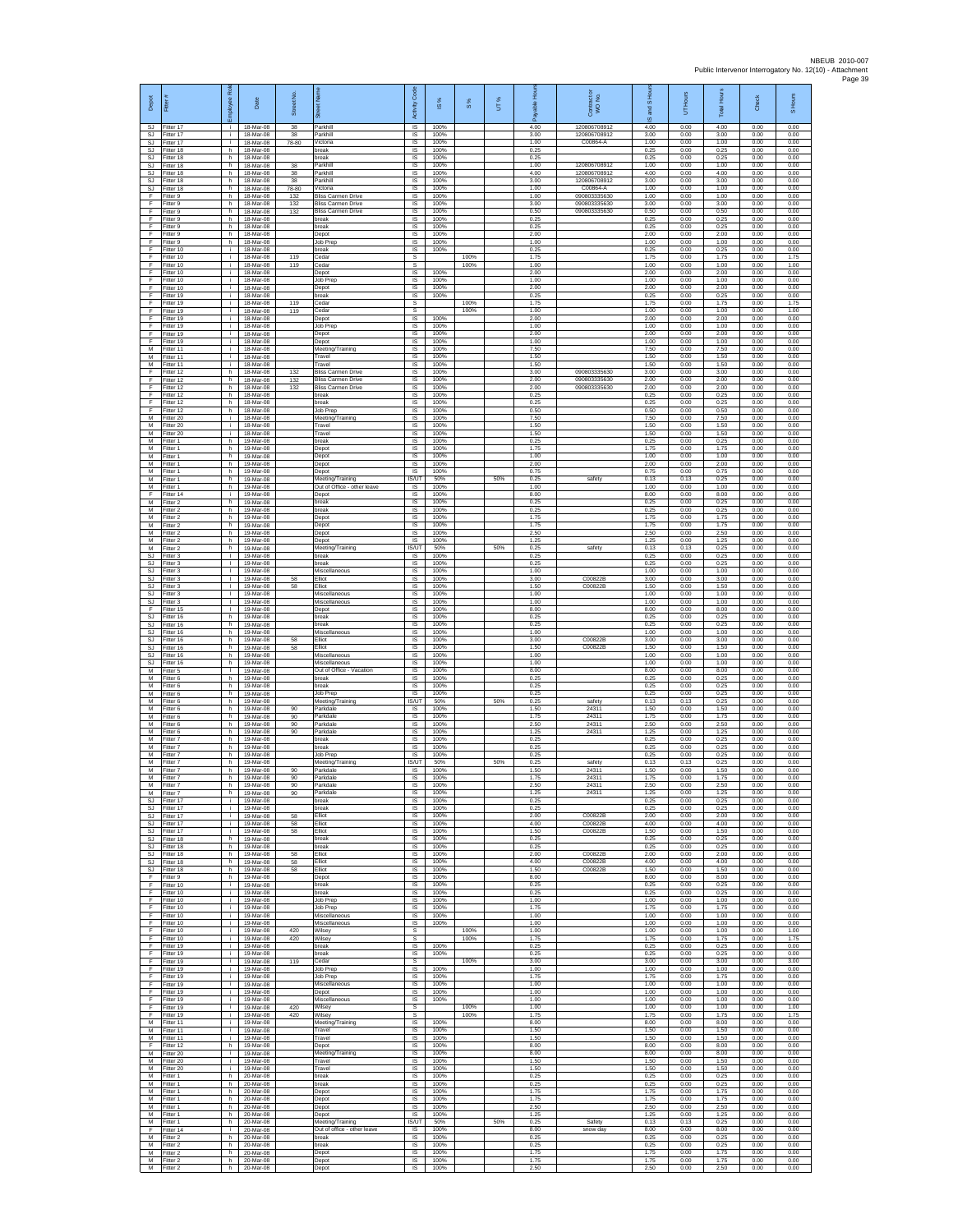| Depot                         | Fitter                              | ã<br>ployee                                  | Date                                  | Street No         |                                                                                | Code<br>Activity                              | $\overline{\omega}$  | 8%   | UT%          |                      | Contract or<br>WO No.                                     | and S Ho<br>$\overline{\omega}$ | Hours<br>5           | Total Hours          | Check                | S Hours              |
|-------------------------------|-------------------------------------|----------------------------------------------|---------------------------------------|-------------------|--------------------------------------------------------------------------------|-----------------------------------------------|----------------------|------|--------------|----------------------|-----------------------------------------------------------|---------------------------------|----------------------|----------------------|----------------------|----------------------|
| м<br>м                        | Fitter 2<br>Fitter 2                | h.<br>h.                                     | 20-Mar-08<br>20-Mar-08                |                   | Depot<br>Meeting/Training                                                      | $\overline{\mathsf{S}}$<br>IS/UT              | 100%<br>50%          |      | 50%          | 1.25<br>0.25         | Safety                                                    | 1.25<br>0.13                    | 0.00<br>0.13         | 1.25<br>0.25         | 0.00<br>0.00         | 0.00<br>0.00         |
| SJ<br><b>SJ</b><br><b>SJ</b>  | Fitter 3<br>Fitter 3<br>Fitter 3    | $\mathbb{R}$<br>$\mathbf{L}$<br>$\mathbb{R}$ | 20-Mar-08<br>20-Mar-08<br>20-Mar-08   |                   | Miscellaneous<br>Out of office - other leave<br>Out of office - other leave    | $\sf IS$<br>IS<br>IS                          | 100%<br>100%<br>100% |      |              | 2.00<br>5.00<br>1.00 | snow day<br>snow day                                      | 2.00<br>5.00<br>1.00            | 0.00<br>0.00<br>0.00 | 2.00<br>5.00<br>1.00 | 0.00<br>0.00<br>0.00 | 0.00<br>0.00<br>0.00 |
| F<br><b>SJ</b>                | Fitter 15<br>fitter 16              | $\mathbf{L}$<br>h.                           | 20-Mar-08<br>20-Mar-08                |                   | Out of office - other leave<br>Out of office - other leave                     | IS<br>IS                                      | 100%<br>100%         |      |              | 8.00<br>8.00         | snow day<br>snow day                                      | 8.00<br>8.00                    | 0.00<br>0.00         | 8.00<br>8.00         | 0.00<br>0.00         | 0.00<br>0.00         |
| M<br>M<br>М                   | Fitter 5<br>Fitter 6<br>Fitter 6    | л.<br>h.<br>h                                | 20-Mar-08<br>20-Mar-08<br>20-Mar-08   |                   | Out of Office - Vacation<br><b>Treak</b><br>break                              | IS<br>IS<br>$\sf IS$                          | 100%<br>100%<br>100% |      |              | 8.00<br>0.25<br>0.25 |                                                           | 8.00<br>0.25<br>0.25            | 0.00<br>0.00<br>0.00 | 8.00<br>0.25<br>0.25 | 0.00<br>0.00<br>0.00 | 0.00<br>0.00<br>0.00 |
| M<br>M                        | fitter 6<br>Fitter 6                | h.<br>h.                                     | 20-Mar-08<br>20-Mar-08                |                   | Depot<br>Depot                                                                 | IS<br>IS                                      | 100%<br>100%         |      |              | 1.75<br>1.75         |                                                           | 1.75<br>1.75                    | 0.00<br>0.00         | 1.75<br>1.75         | 0.00<br>0.00         | 0.00<br>0.00         |
| М<br>M<br>M                   | Titter 6<br>itter 6<br>Fitter 6     | h.<br>h<br>h.                                | 20-Mar-08<br>20-Mar-08<br>20-Mar-08   |                   | Depot<br>Depot<br>Meeting/Training                                             | IS<br>$\overline{\mathsf{s}}$<br><b>IS/UT</b> | 100%<br>100%<br>50%  |      | 50%          | 2.50<br>1.25<br>0.25 | Safety                                                    | 2.50<br>1.25<br>0.13            | 0.00<br>0.00<br>0.13 | 2.50<br>1.25<br>0.25 | 0.00<br>0.00<br>0.00 | 0.00<br>0.00<br>0.00 |
| М<br>M                        | itter 7<br>Fitter 7                 | h<br>h.                                      | 20-Mar-08<br>20-Mar-08                |                   | oreak<br>break                                                                 | IS<br>IS                                      | 100%<br>100%         |      |              | 0.25<br>0.25         |                                                           | 0.25<br>0.25                    | 0.00<br>0.00         | 0.25<br>0.25         | 0.00<br>0.00         | 0.00<br>0.00         |
| M<br>M<br>М                   | fitter 7<br>Fitter 7<br>Fitter 7    | h<br>h<br>h.                                 | 20-Mar-08<br>20-Mar-08<br>20-Mar-08   |                   | Jepot<br>Depot<br>Depot                                                        | IS<br>IS<br>IS                                | 100%<br>100%<br>100% |      |              | 1.75<br>1.75<br>2.00 |                                                           | 1.75<br>1.75<br>2.00            | 0.00<br>0.00<br>0.00 | 1.75<br>1.75<br>2.00 | 0.00<br>0.00<br>0.00 | 0.00<br>0.00<br>0.00 |
| M<br>M                        | itter 7<br>Fitter 7                 | h.<br>h.                                     | 20-Mar-08<br>20-Mar-08                |                   | Jepot<br>Meeting/Training                                                      | IS<br>IS/UT                                   | 100%<br>50%          |      | 50%          | 1.00<br>0.25         | Safety                                                    | 1.00<br>0.13                    | 0.00<br>0.13         | 1.00<br>0.25         | 0.00<br>0.00         | 0.00<br>0.00         |
| M<br>SJ                       | Fitter 7<br>Fitter 17               | h.<br>÷<br>h                                 | 20-Mar-08<br>20-Mar-08                |                   | Meeting/Training<br>Out of office - other leave<br>Out of office - other leave | <b>IS</b><br>IS<br>1S                         | 100%<br>100%<br>100% |      |              | 0.75<br>8.00<br>8.00 | snow day<br>snow day                                      | 0.75<br>8.00<br>8.00            | 0.00<br>0.00<br>0.00 | 0.75<br>8.00<br>8.00 | 0.00<br>0.00<br>0.00 | 0.00<br>0.00<br>0.00 |
| <b>SJ</b><br>F<br>F           | Fitter 18<br>Fitter 9<br>itter 10   | h.<br>$\mathbb{R}$                           | 20-Mar-08<br>20-Mar-08<br>20-Mar-08   |                   | Out of office - other leave<br>break                                           | IS<br>$\sf IS$                                | 100%<br>100%         |      |              | 8.00<br>0.25         | snow day                                                  | 8.00<br>0.25                    | 0.00<br>0.00         | 8.00<br>0.25         | 0.00<br>0.00         | 0.00<br>0.00         |
| F<br>F                        | Fitter 10<br>Fitter 10              | $\mathbf{L}$<br>л.                           | 20-Mar-08<br>20-Mar-08                |                   | break<br>Miscellaneous                                                         | $\sf IS$<br>$\overline{\mathsf{s}}$           | 100%<br>100%         |      |              | 0.25<br>1.00         |                                                           | 0.25<br>1.00                    | 0.00<br>0.00         | 0.25<br>1.00         | 0.00<br>0.00         | 0.00<br>0.00         |
| F<br>F<br>F                   | Fitter 10<br>Fitter 10<br>itter 10  | $\mathbf{L}$<br>$\mathbf{L}$<br>т.           | 20-Mar-08<br>20-Mar-08<br>20-Mar-08   | 117               | Miscellaneous<br>Miscellaneous<br>ork)                                         | IS<br>IS<br>s                                 | 100%<br>100%         | 100% |              | 2.75<br>1.75<br>2.00 | Atlantic Hydrogen<br>Atlantic Hydrogen<br>Kerrs, Wolseley | 2.75<br>1.75<br>2.00            | 0.00<br>0.00<br>0.00 | 2.75<br>1.75<br>2.00 | 0.00<br>0.00<br>0.00 | 0.00<br>0.00<br>2.00 |
| F<br>F                        | Fitter 19<br>Fitter 19              | $\mathbf{I}$<br><b>ILL S</b>                 | 20-Mar-08<br>20-Mar-08                |                   | break<br>oreak                                                                 | <b>IS</b><br><b>IS</b>                        | 100%<br>100%         |      |              | 0.25<br>0.25         |                                                           | 0.25<br>0.25                    | 0.00<br>0.00         | 0.25<br>0.25         | 0.00<br>0.00         | 0.00<br>0.00         |
| F<br>F<br>F                   | Fitter 19<br>Fitter 19<br>Fitter 19 | $\mathbf{I}$<br>$\mathbf{L}$<br>$\mathbb{R}$ | 20-Mar-08<br>20-Mar-08<br>20-Mar-08   | 63                | On Call<br>Saunders<br>Miscellaneous                                           | UT<br>s<br>IS                                 | 100%                 | 100% | 100%         | 1.00<br>3.00<br>1.00 |                                                           | 0.00<br>3.00<br>1.00            | 1.00<br>0.00<br>0.00 | 1.00<br>3.00<br>1.00 | 0.00<br>0.00<br>0.00 | 0.00<br>3.00<br>0.00 |
| F<br>F                        | itter 19<br>fitter 19               | т.<br>т                                      | 20-Mar-08<br>20-Mar-08<br>20-Mar-08   | 117               | Miscellaneous<br>Miscellaneous                                                 | IS<br>1S                                      | 100%<br>100%         | 100% |              | 2.75<br>1.75<br>2.00 | Atlantic Hydrogen<br>Atlantic Hydrogen                    | 2.75<br>1.75                    | 0.00<br>0.00<br>0.00 | 2.75<br>1.75<br>2.00 | 0.00<br>0.00<br>0.00 | 0.00<br>0.00         |
| F<br>М<br>F                   | Fitter 19<br>Fitter 11<br>Fitter 12 | $\mathbf{L}$<br>$\mathbb{R}$<br>h.           | 20-Mar-08<br>20-Mar-08                |                   | York<br>Out of office - other leave<br>Out of office - other leave             | s<br>IS<br>IS                                 | 100%<br>100%         |      |              | 8.00<br>8.00         | Kerrs, Wolseley<br>snow day<br>de                         | 2.00<br>8.00<br>8.00            | 0.00<br>0.00         | 8.00<br>8.00         | 0.00<br>0.00         | 2.00<br>0.00<br>0.00 |
| M<br>M                        | fitter 20<br>Fitter 1               | т.<br>h                                      | 20-Mar-08<br>21-Mar-08                |                   | Out of office - other leave<br>Out of Office - Holiday                         | IS<br>IS                                      | 100%<br>100%         |      |              | 8.00<br>8.00         | snow day<br>Good Friday                                   | 8.00<br>8.00                    | 0.00<br>0.00         | 8.00<br>8.00         | 0.00<br>0.00         | 0.00<br>0.00         |
| F<br>M<br><b>SJ</b>           | Fitter 14<br>itter 2<br>Fitter 3    | $\mathbb{R}$<br>h.<br>$\mathbf{L}$           | 21-Mar-08<br>21-Mar-08<br>21-Mar-08   |                   | Out of Office - Holiday<br>Out of Office - Holiday<br>Out of Office - Holiday  | IS<br>IS<br>IS                                | 100%<br>100%<br>100% |      |              | 8.00<br>8.00<br>8.00 | Good Friday<br>Good Friday<br>Good Friday                 | 8.00<br>8.00<br>8.00            | 0.00<br>0.00<br>0.00 | 8.00<br>8.00<br>8.00 | 0.00<br>0.00<br>0.00 | 0.00<br>0.00<br>0.00 |
| F<br>SJ                       | Fitter 15<br>Fitter 16              | <b>I</b><br>h.                               | 21-Mar-08<br>21-Mar-08                |                   | Out of Office - Holiday<br>Out of Office - Holiday                             | IS<br>IS                                      | 100%<br>100%         |      |              | 8.00<br>8.00         | Good Friday<br>Good Friday                                | 8.00<br>8.00                    | 0.00<br>0.00         | 8.00<br>8.00         | 0.00<br>0.00         | 0.00<br>0.00         |
| M<br>M<br>М                   | Fitter 5<br>Fitter 6<br>-itter 7    | $\mathbf{L}$<br>h.<br>h.                     | 21-Mar-08<br>21-Mar-08<br>21-Mar-08   |                   | Out of Office - Holiday<br>Out of Office - Holiday<br>Out of Office - Holiday  | IS<br>$\overline{s}$<br>$\sf IS$              | 100%<br>100%<br>100% |      |              | 8.00<br>8.00<br>8.00 | Good Friday<br>Good Friday<br>Good Friday                 | 8.00<br>8.00<br>8.00            | 0.00<br>0.00<br>0.00 | 8.00<br>8.00<br>8.00 | 0.00<br>0.00<br>0.00 | 0.00<br>0.00<br>0.00 |
| SJ<br><b>SJ</b>               | fitter 17<br>Fitter 18              | $\mathbf{I}$<br>h.                           | 21-Mar-08<br>21-Mar-08                |                   | Out of Office - Holiday<br>Out of Office - Holiday                             | $\sf IS$<br>$\overline{s}$                    | 100%<br>100%         |      |              | 8.00<br>8.00         | Good Friday<br>Good Friday                                | 8.00<br>8.00                    | 0.00<br>0.00         | 8.00<br>8.00         | 0.00<br>0.00         | 0.00<br>0.00         |
| F<br>F<br>F                   | Fitter 9<br>Fitter 10<br>fitter 19  | h.<br>$\mathbf{L}$<br>$\mathbf{I}$           | 21-Mar-08<br>21-Mar-08<br>21-Mar-08   |                   | Out of Office - Holiday<br>Out of Office - Holiday<br>Out of Office - Holiday  | IS<br>IS<br>IS                                | 100%<br>100%<br>100% |      |              | 8.00<br>8.00<br>8.00 | Good Friday<br>Good Friday<br>Good Friday                 | 8.00<br>8.00<br>8.00            | 0.00<br>0.00<br>0.00 | 8.00<br>8.00<br>8.00 | 0.00<br>0.00<br>0.00 | 0.00<br>0.00<br>0.00 |
| M<br>F                        | Fitter 11<br>Fitter 12              | л.<br>h.                                     | 21-Mar-08<br>21-Mar-08                |                   | Out of Office - Holiday<br>Out of Office - Holiday                             | $\overline{\mathsf{s}}$<br>IS                 | 100%<br>100%         |      |              | 8.00<br>8.00         | Good Friday<br>Good Friday                                | 8.00<br>8.00                    | 0.00<br>0.00         | 8.00<br>8.00         | 0.00<br>0.00         | 0.00<br>0.00         |
| М<br>M<br>M                   | Fitter 20<br>Fitter 1<br>Fitter 1   | $\mathbf{L}$<br>h<br>h.                      | 21-Mar-08<br>24-Mar-08<br>24-Mar-08   | 233               | Out of Office - Holiday<br>Bessborough<br>break                                | $\sf IS$<br>IS<br>IS                          | 100%<br>100%<br>100% |      |              | 8.00<br>3.00<br>0.25 | Good Friday<br>53843                                      | 8.00<br>3.00<br>0.25            | 0.00<br>0.00<br>0.00 | 8.00<br>3.00<br>0.25 | 0.00<br>0.00<br>0.00 | 0.00<br>0.00<br>0.00 |
| М<br>M                        | -itter 1<br>itter 1                 | h<br>h.                                      | 24-Mar-08<br>24-Mar-08                |                   | Depot<br>Depot                                                                 | IS<br>IS                                      | 100%<br>100%         |      |              | 2.50<br>1.25         |                                                           | 2.50<br>1.25                    | 0.00<br>0.00         | 2.50<br>1.25         | 0.00<br>0.00         | 0.00<br>0.00         |
| M<br>F<br>M                   | Fitter 1<br>fitter 14<br>Fitter 2   | h.<br>j.<br>h.                               | 24-Mar-08<br>24-Mar-08<br>24-Mar-08   | 18                | Job Prep<br>Out of Office - SDO<br>Brandon                                     | IS<br>IS<br>s                                 | 100%<br>100%         | 100% |              | 1.00<br>8.00<br>1.00 |                                                           | 1.00<br>8.00<br>1.00            | 0.00<br>0.00<br>0.00 | 1.00<br>8.00<br>1.00 | 0.00<br>0.00<br>0.00 | 0.00<br>0.00<br>1.00 |
| M<br>M                        | fitter 2<br>Fitter 2                | h.<br>h                                      | 24-Mar-08<br>24-Mar-08                | 31<br>297         | <b>Grandview</b><br>McLaughlin                                                 | s<br>IS                                       | 100%                 | 100% |              | 0.50<br>2.50         | <b>HF09</b><br>C00909                                     | 0.50<br>2.50                    | 0.00<br>0.00         | 0.50<br>2.50         | 0.00<br>0.00         | 0.50<br>0.00         |
| М<br>M<br>M                   | Fitter 2<br>itter 2<br>Fitter 2     | h.<br>h.<br>h.                               | 24-Mar-08<br>24-Mar-08<br>24-Mar-08   | 50<br>12          | Miscellaneous<br>Vaverly<br>Weldon                                             | $\sf IS$<br>IS<br>IS                          | 100%<br>100%<br>100% |      |              | 1.00<br>1.00<br>2.00 | oil change<br>C00827<br>C00738                            | 1.00<br>1.00<br>2.00            | 0.00<br>0.00<br>0.00 | 1.00<br>1.00<br>2.00 | 0.00<br>0.00<br>0.00 | 0.00<br>0.00<br>0.00 |
| S.I.<br>SJ                    | Fitter 3<br>Fitter 3                | <b>ILL S</b><br>т.                           | 24-Mar-08<br>24-Mar-08                |                   | hreak<br>oreak                                                                 | IS<br>IS                                      | 100%<br>100%         |      |              | 0.25<br>0.25         |                                                           | 0.25<br>0.25                    | 0.00<br>0.00         | 0.25<br>0.25         | 0.00<br>0.00         | 0.00<br>0.00         |
| <b>SJ</b><br>SJ<br>SJ         | Fitter 3<br>Fitter 3<br>itter 3     | т<br>$\mathbf{L}$<br>т.                      | 24-Mar-08<br>24-Mar-08<br>24-Mar-08   | 196<br>196<br>196 | Queen<br>Queen<br>Queen                                                        | 1S<br>IS<br>$\sf IS$                          | 100%<br>100%<br>100% |      |              | 2.00<br>4.75<br>0.75 | C00848<br>C00848<br>C00848                                | 2.00<br>4.75<br>0.75            | 0.00<br>0.00<br>0.00 | 2.00<br>4.75<br>0.75 | 0.00<br>0.00<br>0.00 | 0.00<br>0.00<br>0.00 |
| F<br>F                        | fitter 15<br>Fitter 15              | $\mathbf{L}$<br>$\mathbf{L}$                 | 24-Mar-08<br>24-Mar-08                |                   | break<br>break                                                                 | $\sf IS$<br>$\overline{s}$                    | 100%<br>100%         |      |              | 0.25<br>0.25         |                                                           | 0.25<br>0.25                    | 0.00<br>0.00         | 0.25<br>0.25         | 0.00<br>0.00         | 0.00<br>0.00         |
| F<br>F<br>F                   | Fitter 15<br>Fitter 15<br>itter 15  | $\mathbb{R}$<br>$\mathbf{L}$<br>T.           | 24-Mar-08<br>24-Mar-08<br>24-Mar-08   | 48                | Depot<br>Job Prep<br>Prince William                                            | IS<br>IS<br>IS                                | 100%<br>100%<br>100% |      |              | 0.50<br>1.00<br>1.00 | 20456                                                     | 0.50<br>1.00<br>1.00            | 0.00<br>0.00<br>0.00 | 0.50<br>1.00<br>1.00 | 0.00<br>0.00<br>0.00 | 0.00<br>0.00<br>0.00 |
| F<br>F                        | Fitter 15<br>Fitter 15              | п.<br><b>ILL S</b>                           | 24-Mar-08<br>24-Mar-08                | 48<br>48          | Prince William<br>Prince William                                               | IS<br>IS                                      | 100%<br>100%         |      |              | 4.00<br>3.50         | 20456<br>20456                                            | 4.00<br>3.50                    | 0.00<br>0.00         | 4.00<br>3.50         | 0.00<br>0.00         | 0.00<br>0.00         |
| F<br>F<br>S.I                 | Fitter 15<br>Fitter 15<br>Fitter 16 | $\mathbf{I}$<br>$\mathbf{L}$<br>h            | 24-Mar-08<br>24-Mar-08<br>24-Mar-08   |                   | Travel<br>Travel<br>hreak                                                      | $\sf IS$<br>IS<br><b>IS</b>                   | 100%<br>100%<br>100% |      |              | 1.50<br>1.50<br>0.25 |                                                           | 1.50<br>1.50<br>0.25            | 0.00<br>0.00<br>0.00 | 1.50<br>1.50<br>0.25 | 0.00<br>0.00<br>0.00 | 0.00<br>0.00<br>0.00 |
| SJ<br>SJ                      | Fitter 16<br>Fitter 16              | h<br>h.                                      | 24-Mar-08<br>24-Mar-08                | 196               | break<br>Queen                                                                 | IS<br>1S                                      | 100%<br>100%         |      |              | 0.25<br>2.00         | C00848                                                    | 0.25<br>2.00                    | 0.00<br>0.00         | 0.25<br>2.00         | 0.00<br>0.00         | 0.00<br>0.00         |
| SJ.<br>SJ<br>M                | Fitter 16<br>Fitter 16<br>Fitter 5  | h I<br>h.<br>$\mathbf{I}$                    | 24-Mar-08<br>24-Mar-08<br>24-Mar-08   | 196<br>196        | Queen<br>Queen<br>Out of Office - SDO                                          | IS<br>IS<br>IS                                | 100%<br>100%<br>100% |      |              | 4.75<br>0.75<br>8.00 | C00848<br>C00848                                          | 4.75<br>0.75<br>8.00            | 0.00<br>0.00<br>0.00 | 4.75<br>0.75<br>8.00 | 0.00<br>0.00<br>0.00 | 0.00<br>0.00<br>0.00 |
| M<br>M                        | Fitter 6<br>Fitter 6                | h.<br>h                                      | 24-Mar-08<br>24-Mar-08                | 233               | Bessborough<br>break                                                           | IS<br>IS                                      | 100%<br>100%         |      |              | 3.00<br>0.25         | 53843                                                     | 3.00<br>0.25                    | 0.00<br>0.00         | 3.00<br>0.25         | 0.00<br>0.00         | 0.00<br>0.00         |
| M<br>М<br>M                   | Fitter 6<br>itter 6<br>Fitter 6     | h.<br>h.<br>h.                               | 24-Mar-08<br>24-Mar-08<br>24-Mar-08   |                   | Depot<br>Depot<br>Job Prep                                                     | $\sf IS$<br>IS<br>IS                          | 100%<br>100%<br>100% |      |              | 2.50<br>1.25<br>1.00 |                                                           | 2.50<br>1.25<br>1.00            | 0.00<br>0.00<br>0.00 | 2.50<br>1.25<br>1.00 | 0.00<br>0.00<br>0.00 | 0.00<br>0.00<br>0.00 |
| M<br>М                        | Fitter 7<br>Fitter 7                | h.<br>h.                                     | 24-Mar-08<br>24-Mar-08                |                   | hreak<br>Depot                                                                 | IS<br>IS                                      | 100%<br>100%         |      |              | 0.25<br>1.50         |                                                           | 0.25<br>1.50                    | 0.00<br>0.00         | 0.25<br>1.50         | 0.00<br>0.00         | 0.00<br>0.00         |
| M<br>м<br>М                   | Fitter 7<br>Fitter 7<br>Fitter 7    | h.<br>h I<br>h                               | 24-Mar-08<br>24-Mar-08<br>24-Mar-08   | 90                | Depot<br>Job Prep<br>Parkdale                                                  | 1S<br>IS<br>$\sf IS$                          | 100%<br>100%<br>100% |      |              | 1.00<br>0.50<br>2.00 | 24311                                                     | 1.00<br>0.50<br>2.00            | 0.00<br>0.00<br>0.00 | 1.00<br>0.50<br>2.00 | 0.00<br>0.00<br>0.00 | 0.00<br>0.00<br>0.00 |
| M<br>SJ.                      | Fitter 7<br>Fitter 18               | h<br>h.                                      | 24-Mar-08<br>24-Mar-08                |                   | Travel<br>break                                                                | $\sf IS$<br><b>IS</b>                         | 100%<br>100%         |      |              | 0.25<br>0.25         |                                                           | 0.25<br>0.25                    | 0.00<br>0.00         | 0.25<br>0.25         | 0.00<br>0.00         | 0.00<br>0.00         |
| SJ.<br><b>SJ</b><br><b>SJ</b> | Fitter 18<br>Fitter 18<br>fitter 18 | h<br>h.<br>h.                                | 24-Mar-08<br>24-Mar-08<br>24-Mar-08   | 196<br>196        | break<br>Queen<br>Queen                                                        | IS<br>IS<br>IS                                | 100%<br>100%<br>100% |      |              | 0.25<br>2.00<br>4.75 | C00848<br>C00848                                          | 0.25<br>2.00<br>4.75            | 0.00<br>0.00<br>0.00 | 0.25<br>2.00<br>4.75 | 0.00<br>0.00<br>0.00 | 0.00<br>0.00<br>0.00 |
| SJ<br>F                       | Fitter 18<br>Fitter 9               | h<br>h.                                      | 24-Mar-08<br>24-Mar-08                | 196               | Queen<br>preak                                                                 | IS<br>IS                                      | 100%<br>100%         |      |              | 0.75<br>0.25         | C00848                                                    | 0.75<br>0.25                    | 0.00<br>0.00         | 0.75<br>0.25         | 0.00<br>0.00         | 0.00<br>0.00         |
| F<br>F<br>F                   | Fitter 9<br>Fitter 9<br>Fitter 9    | h.<br>h.<br>h.                               | 24-Mar-08<br>24-Mar-08<br>24-Mar-08   |                   | break<br>Depot<br>Job Prep                                                     | $\sf IS$<br><b>IS</b><br>IS                   | 100%<br>100%<br>100% |      |              | 0.25<br>0.50<br>1.00 |                                                           | 0.25<br>0.50<br>1.00            | 0.00<br>0.00<br>0.00 | 0.25<br>0.50<br>1.00 | 0.00<br>0.00<br>0.00 | 0.00<br>0.00<br>0.00 |
| F<br>F                        | Fitter 9<br>Fitter 9                | h.<br>h                                      | 24-Mar-08<br>24-Mar-08                | 48<br>48          | Prince William<br>Prince William                                               | IS<br>1S                                      | 100%<br>100%         |      |              | 1.00<br>4.00         | 20456<br>20456                                            | 1.00<br>4.00                    | 0.00<br>0.00         | 1.00<br>4.00         | 0.00<br>0.00         | 0.00<br>0.00         |
| F<br>F<br>F                   | Fitter 9<br>Fitter 9<br>Fitter 9    | h I<br>h.<br>h I                             | 24-Mar-08<br>24-Mar-08<br>24-Mar-08   | 48                | Prince William<br>Travel<br>Travel                                             | <b>IS</b><br>IS<br>1S                         | 100%<br>100%<br>100% |      |              | 3.50<br>1.50<br>1.50 | 20456                                                     | 3.50<br>1.50<br>1.50            | 0.00<br>0.00<br>0.00 | 3.50<br>1.50<br>1.50 | 0.00<br>0.00<br>0.00 | 0.00<br>0.00<br>0.00 |
| F<br>F                        | Fitter 10<br>Fitter 19              | $\mathbb{R}$<br>$\mathbf{L}$                 | 24-Mar-08<br>24-Mar-08                |                   | Meeting/Training<br>Meeting/Training                                           | UT<br>UT                                      |                      |      | 100%<br>100% | 8.00<br>8.00         | <b>Emergency Response</b><br><b>Emergency Response</b>    | 0.00<br>0.00                    | 8.00<br>8.00         | 8.00<br>8.00         | 0.00<br>0.00         | 0.00<br>0.00         |
| М<br>М<br>M                   | Fitter 11<br>fitter 11<br>Fitter 11 | $\mathbf{L}$<br>$\mathbb{R}$                 | 24-Mar-08<br>24-Mar-08<br>24-Mar-08   |                   | break<br>break<br>Depot                                                        | IS<br>IS<br>IS                                | 100%<br>100%<br>100% |      |              | 0.25<br>0.25<br>1.50 |                                                           | 0.25<br>0.25<br>1.50            | 0.00<br>0.00<br>0.00 | 0.25<br>0.25<br>1.50 | 0.00<br>0.00<br>0.00 | 0.00<br>0.00<br>0.00 |
| M<br>М                        | Fitter 11<br>Fitter 11              | $\mathbf{L}$<br>л.                           | 24-Mar-08<br>24-Mar-08                |                   | Depot<br>Depot                                                                 | IS<br>IS                                      | 100%<br>100%         |      |              | 2.00<br>1.25         |                                                           | 2.00<br>1.25                    | 0.00<br>0.00         | 2.00<br>1.25         | 0.00<br>0.00         | 0.00<br>0.00         |
| M<br>M<br>М                   | Fitter 11<br>Fitter 11<br>Fitter 11 | т<br>$\mathbf{L}$<br>$\mathbf{L}$            | 24-Mar-08<br>24-Mar-08<br>24-Mar-08   | 90                | Job Prep<br>Parkdale<br>Travel                                                 | 1S<br>IS<br>$\sf IS$                          | 100%<br>100%<br>100% |      |              | 0.50<br>2.00<br>0.25 | 24311                                                     | 0.50<br>2.00<br>0.25            | 0.00<br>0.00<br>0.00 | 0.50<br>2.00<br>0.25 | 0.00<br>0.00<br>0.00 | 0.00<br>0.00<br>0.00 |
| F.<br>M                       | Fitter 12<br>Fitter 20              | h.<br>$\mathbf{I}$                           | 24-Mar-08<br>24-Mar-08                | 18                | Out of Office - SDO<br>Brandon                                                 | $\sf IS$<br>s                                 | 100%                 | 100% |              | 8.00<br>1.00         |                                                           | 8.00<br>1.00                    | 0.00<br>0.00         | 8.00<br>1.00         | 0.00<br>0.00         | 0.00<br>1.00         |
| M<br>M<br>М                   | Fitter 20<br>Fitter 20<br>fitter 20 | $\mathbf{L}$<br>$\mathbf{L}$<br>$\mathbf{L}$ | 24-Mar-08<br>24-Mar-08<br>24-Mar-08   | 31<br>297         | Grandview<br>McLaughlin<br>Miscellaneous                                       | s<br>1S<br>IS                                 | 100%<br>100%         | 100% |              | 0.50<br>2.50<br>1.00 | HF09<br>C00909<br>oil change                              | 0.50<br>2.50<br>1.00            | 0.00<br>0.00<br>0.00 | 0.50<br>2.50<br>1.00 | 0.00<br>0.00<br>0.00 | 0.50<br>0.00<br>0.00 |
| M<br>M                        | Fitter 20<br>Fitter 20              | $\mathbf{L}$<br>$\mathbf{L}$                 | 24-Mar-08<br>24-Mar-08                | 50<br>12          | Waverly<br>Weldon                                                              | IS<br>IS                                      | 100%<br>100%         |      |              | 1.00<br>2.00         | C00827<br>C00738                                          | 1.00<br>2.00                    | 0.00<br>0.00         | 1.00<br>2.00         | 0.00<br>0.00         | 0.00<br>0.00         |
| М<br>M<br>M                   | Fitter 1<br>Fitter 1<br>Fitter 1    | h<br>h I                                     | 25-Mar-08<br>h 25-Mar-08<br>25-Mar-08 |                   | break<br>break<br>Job Prep                                                     | $\sf IS$<br>IS<br>IS                          | 100%<br>100%<br>100% |      |              | 0.25<br>0.25<br>0.25 |                                                           | 0.25<br>0.25<br>0.25            | 0.00<br>0.00<br>0.00 | 0.25<br>0.25<br>0.25 | 0.00<br>0.00<br>0.00 | 0.00<br>0.00<br>0.00 |
|                               |                                     |                                              |                                       |                   |                                                                                |                                               |                      |      |              |                      |                                                           |                                 |                      |                      |                      |                      |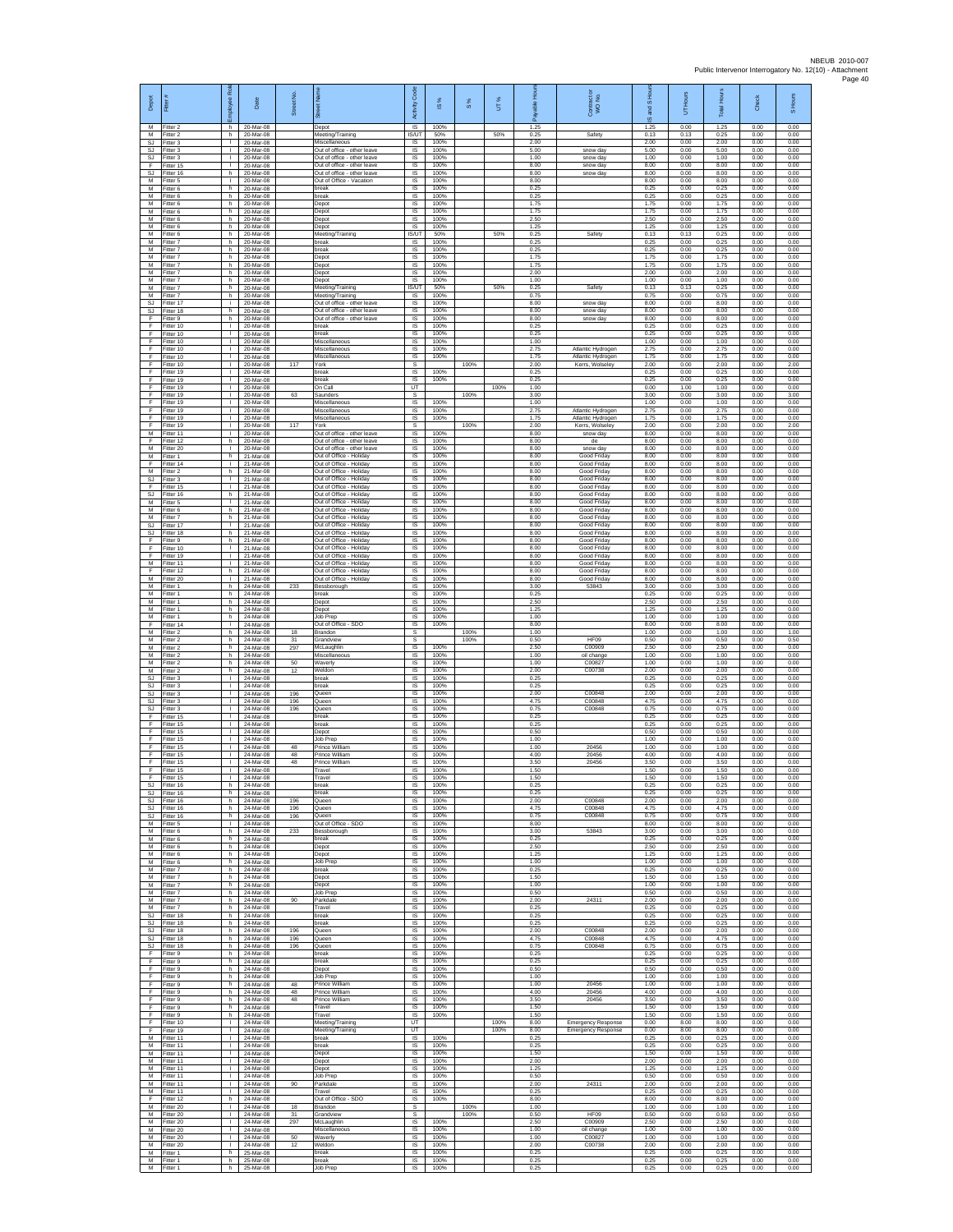| Depot                         | Fitter                              | ē<br>ployee                        | Date                                | Street No.     |                                               | Code<br>Activity                           | $\frac{8}{3}$        | $\frac{8}{3}$ | UT%  | <b>Hou</b><br>山島<br>æ | Contract or<br>WO No.                        | and S Ho<br>$\omega$ | UT Hours             | Total Hours          | Check                | Hours<br>०           |
|-------------------------------|-------------------------------------|------------------------------------|-------------------------------------|----------------|-----------------------------------------------|--------------------------------------------|----------------------|---------------|------|-----------------------|----------------------------------------------|----------------------|----------------------|----------------------|----------------------|----------------------|
| M<br>M                        | Fitter 1<br>-itter 1                | h.<br>h                            | 25-Mar-08<br>25-Mar-08              | 94             | Meeting/Training<br>Royal                     | <b>IS/UT</b><br>s                          | 50%                  | 100%          | 50%  | 0.25<br>1.50          | Safety<br>53955                              | 0.13<br>1.50         | 0.13<br>0.00         | 0.25<br>1.50         | 0.00<br>0.00         | 0.00<br>1.50         |
| M<br>M<br>M                   | Fitter 1<br>Fitter 1<br>Fitter 1    | h<br>h.<br>h                       | 25-Mar-08<br>25-Mar-08<br>25-Mar-08 | 25<br>25<br>25 | Second<br>Second<br>Second                    | $\sf IS$<br><b>IS</b><br>IS                | 100%<br>100%<br>100% |               |      | 1.75<br>2.50<br>1.25  | C02756-C0#2<br>C02756-C0#2<br>C02756-C0#2    | 1.75<br>2.50<br>1.25 | 0.00<br>0.00<br>0.00 | 1.75<br>2.50<br>1.25 | 0.00<br>0.00<br>0.00 | 0.00<br>0.00<br>0.00 |
| F<br>F                        | Fitter 14<br>ltter 14               | Τ.<br>т.                           | 25-Mar-08<br>25-Mar-08              |                | break<br>oreak                                | IS<br>IS                                   | 100%<br>100%         |               |      | 0.25<br>0.25          |                                              | 0.25<br>0.25         | 0.00<br>0.00         | 0.25<br>0.25         | 0.00<br>0.00         | 0.00<br>0.00         |
| F<br>F<br>F                   | Fitter 14<br>litter 14              | л.<br>$\mathbf{L}$<br>$\mathbf{I}$ | 25-Mar-08<br>25-Mar-08              |                | Depot<br>Depot                                | -IS<br>IS                                  | 100%<br>100%         |               |      | 2.50<br>1.50          |                                              | 2.50<br>1.50         | 0.00<br>0.00         | 2.50<br>1.50         | 0.00<br>0.00         | 0.00<br>0.00         |
| F<br>F                        | Fitter 14<br>Fitter 14<br>Fitter 14 | $\mathbf{L}$<br>т.                 | 25-Mar-08<br>25-Mar-08<br>25-Mar-08 |                | Job Prep<br>Meeting/Training<br>Miscellaneous | IS<br>IS<br>IS                             | 100%<br>100%<br>100% |               |      | 0.50<br>1.00<br>2.00  | Driving                                      | 0.50<br>1.00<br>2.00 | 0.00<br>0.00<br>0.00 | 0.50<br>1.00<br>2.00 | 0.00<br>0.00<br>0.00 | 0.00<br>0.00<br>0.00 |
| М<br>М                        | Fitter 2<br>Fitter 2                | h<br>h                             | 25-Mar-08<br>25-Mar-08              | 25             | Meeting/Training<br>Second                    | IS/UT<br>IS                                | 50%<br>100%          |               | 50%  | 0.25<br>4.25          | Safety<br>C02756-C0#2                        | 0.13<br>4.25         | 0.13<br>0.00         | 0.25<br>4.25         | 0.00<br>0.00         | 0.00<br>0.00         |
| M<br>SJ                       | Fitter 2<br>itter 3                 | h.<br>$\mathbf{L}$<br>$\mathbf{I}$ | 25-Mar-08<br>25-Mar-08              | 25             | Second<br>reak<br>break                       | - IS<br>IS<br>IS                           | 100%<br>100%<br>100% |               |      | 3.50<br>0.25<br>0.25  | C02756-C0#2                                  | 3.50<br>0.25<br>0.25 | 0.00<br>0.00<br>0.00 | 3.50<br>0.25<br>0.25 | 0.00<br>0.00<br>0.00 | 0.00<br>0.00<br>0.00 |
| SJ<br>SJ<br>SJ                | Fitter 3<br>Fitter 3<br>-itter 3    | $\mathbf{L}$<br>т.                 | 25-Mar-08<br>25-Mar-08<br>25-Mar-08 | 196            | Miscellaneous<br>Queen                        | IS<br>IS                                   | 100%<br>100%         |               |      | 1.50<br>2.00          | C00848                                       | 1.50<br>2.00         | 0.00<br>0.00         | 1.50<br>2.00         | 0.00<br>0.00         | 0.00<br>0.00         |
| SJ<br>SJ                      | Fitter 3<br>fitter 3                | т.<br>т.                           | 25-Mar-08<br>25-Mar-08              | 196            | Queen<br>Miscellaneous                        | $\sf IS$<br>IS                             | 100%<br>100%         |               |      | 4.75<br>0.75          | C00848                                       | 4.75<br>0.75         | 0.00<br>0.00         | 4.75<br>0.75         | 0.00<br>0.00         | 0.00<br>0.00         |
| F<br>F.<br>F                  | Fitter 15<br>Fitter 15<br>Fitter 15 | л.<br>$\mathbf{L}$<br>٠            | 25-Mar-08<br>25-Mar-08<br>25-Mar-08 |                | break<br>hreak<br>Meeting/Training            | -IS<br>IS<br>IS/UT                         | 100%<br>100%<br>50%  |               | 50%  | 0.25<br>0.25<br>2.00  | Safety                                       | 0.25<br>0.25<br>1.00 | 0.00<br>0.00<br>1.00 | 0.25<br>0.25<br>2.00 | 0.00<br>0.00<br>0.00 | 0.00<br>0.00<br>0.00 |
| F.<br>F.                      | Fitter 15<br>Fitter 15              | $\mathbf{L}$<br>$\mathbf{L}$       | 25-Mar-08<br>25-Mar-08              | 196            | Queen<br>Travel                               | IS<br>- IS                                 | 100%<br>100%         |               |      | 4.00<br>1.50          | C00848                                       | 4.00<br>1.50         | 0.00<br>0.00         | 4.00<br>1.50         | 0.00<br>0.00         | 0.00<br>0.00         |
| F<br>$\mathbb{S}\mathbb{J}$   | Fitter 15<br>Fitter 16              | T.<br>h                            | 25-Mar-08<br>25-Mar-08<br>25-Mar-08 |                | ravel<br>break                                | IS<br>$\sf IS$                             | 100%<br>100%         |               |      | 1.50<br>0.25<br>0.25  |                                              | 1.50<br>0.25<br>0.25 | 0.00<br>0.00<br>0.00 | 1.50<br>0.25<br>0.25 | 0.00<br>0.00<br>0.00 | 0.00<br>0.00<br>0.00 |
| SJ.<br>SJ<br><b>SJ</b>        | Fitter 16<br>Fitter 16<br>Fitter 16 | h.<br>h<br>h                       | 25-Mar-08<br>25-Mar-08              | 196            | break<br>Miscellaneous<br>Queen               | IS<br>IS<br>IS                             | 100%<br>100%<br>100% |               |      | 1.50<br>2.00          | C00848                                       | 1.50<br>2.00         | 0.00<br>0.00         | 1.50<br>2.00         | 0.00<br>0.00         | 0.00<br>0.00         |
| <b>SJ</b><br>SJ               | fitter 16<br>Fitter 16              | h<br>h.                            | 25-Mar-08<br>25-Mar-08              | 196            | Queen<br>Miscellaneous                        | IS<br>-IS                                  | 100%<br>100%         |               |      | 4.75<br>0.75          | C00848                                       | 4.75<br>0.75         | 0.00<br>0.00         | 4.75<br>0.75         | 0.00<br>0.00         | 0.00<br>0.00         |
| M<br>М<br>M                   | -itter 5<br>Fitter 5<br>Fitter 6    | $\mathbf{L}$<br>$\mathbf{I}$<br>h  | 25-Mar-08<br>25-Mar-08<br>25-Mar-08 |                | Meeting/Training<br>Travel<br>break           | IS<br>$\sf IS$<br>IS                       | 100%<br>100%<br>100% |               |      | 8.00<br>1.50<br>0.25  |                                              | 8.00<br>1.50<br>0.25 | 0.00<br>0.00<br>0.00 | 8.00<br>1.50<br>0.25 | 0.00<br>0.00<br>0.00 | 0.00<br>0.00<br>0.00 |
| M<br>М                        | Fitter 6<br>Fitter 6                | h<br>h                             | 25-Mar-08<br>25-Mar-08              |                | hreak<br>Job Prep                             | IS<br>IS                                   | 100%<br>100%         |               |      | 0.25<br>0.25          |                                              | 0.25<br>0.25         | 0.00<br>0.00         | 0.25<br>0.25         | 0.00<br>0.00         | 0.00<br>0.00         |
| M<br>M                        | Fitter 6<br>Fitter 6                | h<br>h.                            | 25-Mar-08<br>25-Mar-08              | 94             | Meeting/Training<br>Roval                     | IS/UT<br>-S                                | 50%                  | 100%          | 50%  | 0.25<br>1.50          | Safety<br>53955                              | 0.13<br>1.50         | 0.13<br>0.00         | 0.25<br>1.50         | 0.00<br>0.00         | 0.00<br>1.50         |
| М<br>M<br>M                   | -itter 6<br>Fitter 6<br>Fitter 6    | h<br>h<br>h                        | 25-Mar-08<br>25-Mar-08<br>25-Mar-08 | 25<br>25<br>25 | Second<br>Second<br>econd                     | IS<br>IS<br>IS                             | 100%<br>100%<br>100% |               |      | 1.75<br>2.50<br>1.25  | C02756-C0#2<br>C02756-C0#2<br>C02756-C0#2    | 1.75<br>2.50<br>1.25 | 0.00<br>0.00<br>0.00 | 1.75<br>2.50<br>1.25 | 0.00<br>0.00<br>0.00 | 0.00<br>0.00<br>0.00 |
| M<br>м                        | Fitter 7<br>Fitter 7                | h<br>h.                            | 25-Mar-08<br>25-Mar-08              |                | oreak<br>break                                | IS<br>$\sf IS$                             | 100%<br>100%         |               |      | 0.25<br>0.25          |                                              | 0.25<br>0.25         | 0.00<br>0.00         | 0.25<br>0.25         | 0.00<br>0.00         | 0.00<br>0.00         |
| М<br>M<br>M                   | Fitter 7<br>Fitter 7<br>Fitter 7    | h<br>h.<br>h.                      | 25-Mar-08<br>25-Mar-08<br>25-Mar-08 | 25             | Job Prep<br>Meeting/Training<br>Mount Royal   | IS<br>IS/UT<br>IS                          | 100%<br>50%<br>100%  |               | 50%  | 0.50<br>0.25<br>1 25  | Safety<br>180802565098                       | 0.50<br>0.13<br>1.25 | 0.00<br>0.13<br>0.00 | 0.50<br>0.25<br>1.25 | 0.00<br>0.00<br>0.00 | 0.00<br>0.00<br>0.00 |
| М<br>M                        | Fitter 7<br>Fitter 7                | h<br>h.                            | 25-Mar-08<br>25-Mar-08              | 25<br>25       | Mount Royal<br>Mount Royal                    | IS<br>IS                                   | 100%<br>100%         |               |      | 2.75<br>1.50          | 180802565098<br>180802565098                 | 2.75<br>1.50         | 0.00<br>0.00         | 2.75<br>1.50         | 0.00<br>0.00         | 0.00<br>0.00         |
| M<br><b>SJ</b>                | Fitter 7<br>Fitter 18               | h.<br>h                            | 25-Mar-08<br>25-Mar-08              | 25             | Mount Royal<br>Out of Office - Sick           | IS<br>IS                                   | 100%<br>100%         |               |      | 1.25<br>8.00          | 180802565098                                 | 1.25<br>8.00         | 0.00<br>0.00         | 1.25<br>8.00         | 0.00<br>0.00         | 0.00<br>0.00         |
| F<br>F<br>E                   | Fitter 9<br>Fitter 9<br>Fitter 9    | h<br>h.<br>h                       | 25-Mar-08<br>25-Mar-08<br>25-Mar-08 |                | break<br>break<br>Meeting/Training            | $\sf IS$<br>- IS<br>IS/UT                  | 100%<br>100%<br>50%  |               | 50%  | 0.25<br>0.25<br>2.00  | Safety                                       | 0.25<br>0.25<br>1.00 | 0.00<br>0.00<br>1.00 | 0.25<br>0.25<br>2.00 | 0.00<br>0.00<br>0.00 | 0.00<br>0.00<br>0.00 |
| F<br>F                        | Fitter 9<br>Fitter 9                | h<br>h                             | 25-Mar-08<br>25-Mar-08              | 196            | Queen<br>Travel                               | 1S<br>IS                                   | 100%<br>100%         |               |      | 4.00<br>1.50          | C00848                                       | 4.00<br>1.50         | 0.00<br>0.00         | 4.00<br>1.50         | 0.00<br>0.00         | 0.00<br>0.00         |
| F<br>F<br>F                   | Fitter 9<br>Fitter 10               | h.<br>$\mathbf{L}$<br>$\mathbf{I}$ | 25-Mar-08<br>25-Mar-08              |                | Travel<br>Meeting/Training                    | -IS<br>UT                                  | 100%                 |               | 100% | 1.50<br>8.00          | <b>Emergency Response</b>                    | 1.50<br>0.00         | 0.00<br>8.00         | 1.50<br>8.00         | 0.00<br>0.00         | 0.00<br>0.00         |
| M<br>M                        | Fitter 19<br>Fitter 11<br>Fitter 11 | $\mathbf{L}$<br>т.                 | 25-Mar-08<br>25-Mar-08<br>25-Mar-08 |                | Meeting/Training<br>break<br>break            | UT<br>IS<br>IS                             | 100%<br>100%         |               | 100% | 8.00<br>0.25<br>0.25  | <b>Emergency Response</b>                    | 0.00<br>0.25<br>0.25 | 8.00<br>0.00<br>0.00 | 8.00<br>0.25<br>0.25 | 0.00<br>0.00<br>0.00 | 0.00<br>0.00<br>0.00 |
| М<br>M                        | Fitter 11<br>Fitter 11              | ٠<br>$\mathbf{L}$                  | 25-Mar-08<br>25-Mar-08              |                | Job Prep<br>Meeting/Training                  | IS<br>IS/UT                                | 100%<br>50%          |               | 50%  | 0.50<br>0.25          | Safety                                       | 0.50<br>0.13         | 0.00<br>0.13         | 0.50<br>0.25         | 0.00<br>0.00         | 0.00<br>0.00         |
| M<br>М<br>М                   | Fitter 11<br>Fitter 11<br>Fitter 11 | $\mathbf{L}$<br>$\mathbf{L}$<br>т. | 25-Mar-08<br>25-Mar-08<br>25-Mar-08 | 25<br>25<br>25 | Mount Roval<br>Mount Royal<br>Mount Royal     | - IS<br>IS<br>IS                           | 100%<br>100%<br>100% |               |      | 1.25<br>275<br>1.50   | 180802565098<br>180802565098<br>180802565098 | 1.25<br>2.75<br>1.50 | 0.00<br>0.00<br>0.00 | 1.25<br>2.75<br>1.50 | 0.00<br>0.00<br>0.00 | 0.00<br>0.00<br>0.00 |
| M<br>E                        | Fitter 11<br>Fitter 12              | T.<br>h                            | 25-Mar-08<br>25-Mar-08              | 25             | Mount Royal<br>break                          | IS<br>IS                                   | 100%<br>100%         |               |      | 1.25<br>0.25          | 180802565098                                 | 1.25<br>0.25         | 0.00<br>0.00         | 1.25<br>0.25         | 0.00<br>0.00         | 0.00<br>0.00         |
| F<br>F<br>F                   | Fitter 12<br>Fitter 12<br>Fitter 12 | h<br>h<br>h.                       | 25-Mar-08<br>25-Mar-08<br>25-Mar-08 |                | break<br>epo)<br>Depot                        | $\sf IS$<br>IS<br>-IS                      | 100%<br>100%<br>100% |               |      | 0.25<br>2.00<br>1.50  |                                              | 0.25<br>2.00<br>1.50 | 0.00<br>0.00<br>0.00 | 0.25<br>2.00<br>1.50 | 0.00<br>0.00<br>0.00 | 0.00<br>0.00<br>0.00 |
| E<br>F                        | Fitter 12<br>Fitter 12              | h.<br>h                            | 25-Mar-08<br>25-Mar-08              |                | Job Prep<br>Miscellaneous                     | IS<br>IS                                   | 100%<br>100%         |               |      | 3.00<br>2.00          |                                              | 3.00<br>2.00         | 0.00<br>0.00         | 3.00<br>2.00         | 0.00<br>0.00         | 0.00<br>0.00         |
| M<br>M                        | Fitter 20<br>Fitter 20              | $\mathbf{L}$<br>$\mathbf{L}$       | 25-Mar-08<br>25-Mar-08              | 25             | Meeting/Training<br>Second                    | IS/UT<br>- IS                              | 50%<br>100%          |               | 50%  | 0.25<br>4.25          | Safety<br>C02756-C0#2                        | 0.13<br>4.25         | 0.13<br>0.00         | 0.25<br>4.25         | 0.00<br>0.00         | 0.00<br>0.00         |
| М<br>M<br>M                   | litter 20<br>Fitter 1<br>Fitter 1   | T.<br>h<br>h.                      | 25-Mar-08<br>26-Mar-08<br>26-Mar-08 | 25             | Second<br>break<br>break                      | IS<br>$\sf IS$<br>IS                       | 100%<br>100%<br>100% |               |      | 3.50<br>0.25<br>0.25  | C02756-C0#2                                  | 3.50<br>0.25<br>0.25 | 0.00<br>0.00<br>0.00 | 3.50<br>0.25<br>0.25 | 0.00<br>0.00<br>0.00 | 0.00<br>0.00<br>0.00 |
| М<br>M                        | Fitter 1<br>Fitter 1                | h<br>h                             | 26-Mar-08<br>26-Mar-08              | 600<br>600     | Main<br>Main                                  | s<br>s                                     |                      | 100%<br>100%  |      | 1.75<br>1.75          |                                              | 1.75<br>1.75         | 0.00<br>0.00         | 1.75<br>1.75         | 0.00<br>0.00         | 1.75<br>1.75         |
| М<br>M<br>M                   | itter 1<br>Fitter 1<br>Fitter 1     | h<br>h.<br>h.                      | 26-Mar-08<br>26-Mar-08<br>26-Mar-08 | 600<br>600     | Main<br>Main<br>Meeting/Training              | s<br>s<br>IS                               | 100%                 | 100%<br>100%  |      | 2.50<br>1.25<br>0.25  |                                              | 2.50<br>1.25<br>0.25 | 0.00<br>0.00<br>0.00 | 2.50<br>1.25<br>0.25 | 0.00<br>0.00<br>0.00 | 2.50<br>1.25<br>0.00 |
| F<br>F                        | Fitter 14<br>Fitter 14              | T.<br>$\mathbb{R}^n$               | 26-Mar-08<br>26-Mar-08              |                | break<br>break                                | $\sf IS$<br>IS                             | 100%<br>100%         |               |      | 0.25<br>0.25          |                                              | 0.25<br>0.25         | 0.00<br>0.00         | 0.25<br>0.25         | 0.00<br>0.00         | 0.00<br>0.00         |
| F<br>F                        | ltter 14<br>Fitter 14               | τ.<br>т                            | 26-Mar-08<br>26-Mar-08              | 196            | Jueen<br>Travel                               | <b>IS</b><br>IS<br>$\overline{\mathsf{s}}$ | 100%<br>100%<br>100% |               |      | 275<br>2.00<br>1.75   | C00848                                       | 275<br>2.00<br>1.75  | 0.00<br>0.00<br>0.00 | 275<br>2.00          | 0.00<br>0.00<br>0.00 | 0.00<br>0.00<br>0.00 |
| M<br>${\sf M}$                | Fitter 14<br>Fitter 2<br>Fitter 2   | h.<br>h                            | 26-Mar-08<br>26-Mar-08<br>26-Mar-08 |                | Travel<br>break<br>oreak                      | <b>IS</b><br>IS                            | 100%<br>100%         |               |      | 0.25<br>0.25          |                                              | 0.25<br>0.25         | 0.00<br>0.00         | 1.75<br>0.25<br>0.25 | 0.00<br>0.00         | 0.00<br>0.00         |
| M<br>M                        | Fitter 2<br>Fitter 2                | h<br>h                             | 26-Mar-08<br>26-Mar-08              | 600<br>600     | Main<br>Main                                  | s<br>s                                     |                      | 100%<br>100%  |      | 1.75<br>1.75          |                                              | 1.75<br>1.75         | 0.00<br>0.00         | 1.75<br>1.75         | 0.00<br>0.00         | 1.75<br>1.75         |
| M<br>M<br>М                   | Fitter 2<br>Fitter 2<br>-itter 2    | h<br>h.<br>h                       | 26-Mar-08<br>26-Mar-08<br>26-Mar-08 | 600<br>600     | Main<br>Main<br>Meeting/Training              | $\mathsf{s}$<br>s<br>IS                    | 100%                 | 100%<br>100%  |      | 2.50<br>1.25<br>0.25  |                                              | 2.50<br>1.25<br>0.25 | 0.00<br>0.00<br>0.00 | 2.50<br>1.25<br>0.25 | 0.00<br>0.00<br>0.00 | 2.50<br>1.25<br>0.00 |
| SJ.<br><b>SJ</b>              | Fitter 3<br>Fitter 3                | л.<br>$\mathbf{L}$                 | 26-Mar-08<br>26-Mar-08              |                | break<br>hreak                                | - IS<br>IS                                 | 100%<br>100%         |               |      | 0.25<br>0.25          |                                              | 0.25<br>0.25         | 0.00<br>0.00         | 0.25<br>0.25         | 0.00<br>0.00         | 0.00<br>0.00         |
| $\mathbb{S}\mathbb{J}$<br>SJ. | Fitter 3<br>Fitter 3<br>SJ Fitter 3 | т.<br>т                            | 26-Mar-08<br>26-Mar-08<br>26-Mar-08 | 196            | Miscellaneous<br>Miscellaneous<br>Queen       | IS<br>IS<br>IS                             | 100%<br>100%<br>100% |               |      | 3.25<br>0.50<br>2.00  | C00848                                       | 3.25<br>0.50<br>2.00 | 0.00<br>0.00<br>0.00 | 3.25<br>0.50<br>2.00 | 0.00<br>0.00<br>0.00 | 0.00<br>0.00<br>0.00 |
| SJ<br>F                       | Fitter 3<br>Fitter 15               | $\mathbf{L}$<br>T.                 | 26-Mar-08<br>26-Mar-08              | 196            | Queen<br>break                                | $\sf IS$<br>$\sf IS$                       | 100%<br>100%         |               |      | 2.75<br>0.25          | C00848                                       | 2.75<br>0.25         | 0.00<br>0.00         | 2.75<br>0.25         | 0.00<br>0.00         | 0.00<br>0.00         |
| F.<br>F.                      | Fitter 15<br>Fitter 15              | $\mathbf{L}$<br>$\mathbf{L}$       | 26-Mar-08<br>26-Mar-08              |                | break<br>Job Prep                             | <b>IS</b><br>IS                            | 100%<br>100%         |               |      | 0.25<br>2.00          |                                              | 0.25<br>2.00         | 0.00<br>0.00         | 0.25<br>2.00         | 0.00<br>0.00         | 0.00<br>0.00         |
| F<br>F<br>F                   | Fitter 15<br>ltter 15<br>Fitter 15  | т.<br>T.<br>л.                     | 26-Mar-08<br>26-Mar-08<br>26-Mar-08 | 196            | Queen<br>Travel<br>Travel                     | IS<br>IS<br>- IS                           | 100%<br>100%<br>100% |               |      | 1.75<br>1.50<br>1.75  | C00848                                       | 1.75<br>1.50<br>1.75 | 0.00<br>0.00<br>0.00 | 1.75<br>1.50<br>1.75 | 0.00<br>0.00<br>0.00 | 0.00<br>0.00<br>0.00 |
| SJ.<br>SJ                     | Fitter 16<br>Fitter 16              | h.<br>$\mathsf h$                  | 26-Mar-08<br>26-Mar-08              |                | hreak<br>break                                | IS<br>$\sf IS$                             | 100%<br>100%         |               |      | 0.25<br>0.25          |                                              | 0.25<br>0.25         | 0.00<br>0.00         | 0.25<br>0.25         | 0.00<br>0.00         | 0.00<br>0.00         |
| SJ.<br>SJ.<br><b>SJ</b>       | Fitter 16<br>Fitter 16<br>Fitter 16 | h<br>h<br>h                        | 26-Mar-08<br>26-Mar-08<br>26-Mar-08 | 196            | Miscellaneous<br>Miscellaneous<br>Queen       | IS<br>IS<br>IS                             | 100%<br>100%<br>100% |               |      | 3.25<br>0.50<br>2.00  | C00848                                       | 3.25<br>0.50<br>2.00 | 0.00<br>0.00<br>0.00 | 3.25<br>0.50<br>2.00 | 0.00<br>0.00<br>0.00 | 0.00<br>0.00<br>0.00 |
| SJ.<br>M                      | Fitter 16<br>Fitter 5               | h.<br>$\mathbf{L}$                 | 26-Mar-08<br>26-Mar-08              | 196            | Queen<br>Meeting/Training                     | IS<br>UT                                   | 100%                 |               | 100% | 2.75<br>8.00          | C00848<br><b>Emergency Response</b>          | 2.75<br>0.00         | 0.00<br>8.00         | 2.75<br>8.00         | 0.00<br>0.00         | 0.00<br>0.00         |
| M<br>M<br>M                   | Fitter 6<br>Fitter 6<br>Fitter 6    | h<br>h.<br>h                       | 26-Mar-08<br>26-Mar-08<br>26-Mar-08 | 600            | oreak<br>break<br>Main                        | IS<br>1S<br>s                              | 100%<br>100%         | 100%          |      | 0.25<br>0.25<br>1.75  |                                              | 0.25<br>0.25<br>1.75 | 0.00<br>0.00<br>0.00 | 0.25<br>0.25<br>1.75 | 0.00<br>0.00<br>0.00 | 0.00<br>0.00<br>1.75 |
| M<br>M                        | Fitter 6<br>Fitter 6                | h<br>h.                            | 26-Mar-08<br>26-Mar-08              | 600<br>600     | Main<br>Main                                  | $\mathsf{s}$<br>$\mathbb S$                |                      | 100%<br>100%  |      | 1.75<br>2.50          |                                              | 1.75<br>2.50         | 0.00<br>0.00         | 1.75<br>2.50         | 0.00<br>0.00         | 1.75<br>2.50         |
| М<br>M<br>M                   | -itter 6<br>Fitter 6                | h<br>h.                            | 26-Mar-08<br>26-Mar-08              | 600            | Main<br>Meeting/Training                      | s<br>IS/UT                                 | 50%                  | 100%          | 50%  | 1.25<br>0.25<br>0.25  | Safety                                       | 1.25<br>0.13         | 0.00<br>0.13         | 1.25<br>0.25         | 0.00<br>0.00         | 1.25<br>0.00         |
| М<br>M                        | Fitter 7<br>Fitter 7<br>Fitter 7    | h.<br>h<br>h.                      | 26-Mar-08<br>26-Mar-08<br>26-Mar-08 |                | break<br>break<br>Depot                       | IS<br>IS<br>IS                             | 100%<br>100%<br>100% |               |      | 0.25<br>0.75          |                                              | 0.25<br>0.25<br>0.75 | 0.00<br>0.00<br>0.00 | 0.25<br>0.25<br>0.75 | 0.00<br>0.00<br>0.00 | 0.00<br>0.00<br>0.00 |
| M                             | M Fitter 7<br>Fitter 7              | h.<br>h                            | 26-Mar-08<br>26-Mar-08              |                | Job Prep<br>Meeting/Training                  | - IS<br>IS/UT                              | 100%<br>50%          |               | 50%  | 0.50<br>0.25          | Safety                                       | 0.50<br>0.13         | 0.00<br>0.13         | 0.50<br>0.25         | 0.00<br>0.00         | 0.00<br>0.00         |
| M<br>M<br>M                   | Fitter 7<br>Fitter 7<br>Fitter 7    | h<br>h.<br>h                       | 26-Mar-08<br>26-Mar-08<br>26-Mar-08 | 25<br>25<br>25 | Mount Royal<br>Mount Roval<br>Mount Royal     | $\sf IS$<br>IS.<br>IS                      | 100%<br>100%<br>100% |               |      | 1.25<br>3.75<br>1.00  | 180802565098<br>180802565098<br>180802565098 | 1.25<br>3.75<br>1.00 | 0.00<br>0.00<br>0.00 | 1.25<br>3.75<br>1.00 | 0.00<br>0.00<br>0.00 | 0.00<br>0.00<br>0.00 |
| SJ<br>SJ                      | Fitter 18<br>Fitter 18              | h<br>h                             | 26-Mar-08<br>26-Mar-08              |                | break<br>oreak                                | IS<br>IS                                   | 100%<br>100%         |               |      | 0.25<br>0.25          |                                              | 0.25<br>0.25         | 0.00<br>0.00         | 0.25<br>0.25         | 0.00<br>0.00         | 0.00<br>0.00         |
| <b>SJ</b><br>SJ.<br>SJ        | Fitter 18<br>Fitter 18<br>Fitter 18 | h.<br>h.<br>h                      | 26-Mar-08<br>26-Mar-08<br>26-Mar-08 | 196<br>196     | Miscellaneous<br>Queen<br>Queen               | - IS<br>IS<br>$\sf IS$                     | 100%<br>100%<br>100% |               |      | 3.25<br>2.00<br>2.75  | C00848<br>C00848                             | 3.25<br>2.00<br>2.75 | 0.00<br>0.00<br>0.00 | 3.25<br>2.00<br>2.75 | 0.00<br>0.00<br>0.00 | 0.00<br>0.00<br>0.00 |
| F.<br>F.                      | Fitter 9<br>Fitter 9                | h<br>h.                            | 26-Mar-08<br>26-Mar-08              |                | break<br>break                                | IS<br><b>IS</b>                            | 100%<br>100%         |               |      | 0.25<br>0.25          |                                              | 0.25<br>0.25         | 0.00<br>0.00         | 0.25<br>0.25         | 0.00<br>0.00         | 0.00<br>0.00         |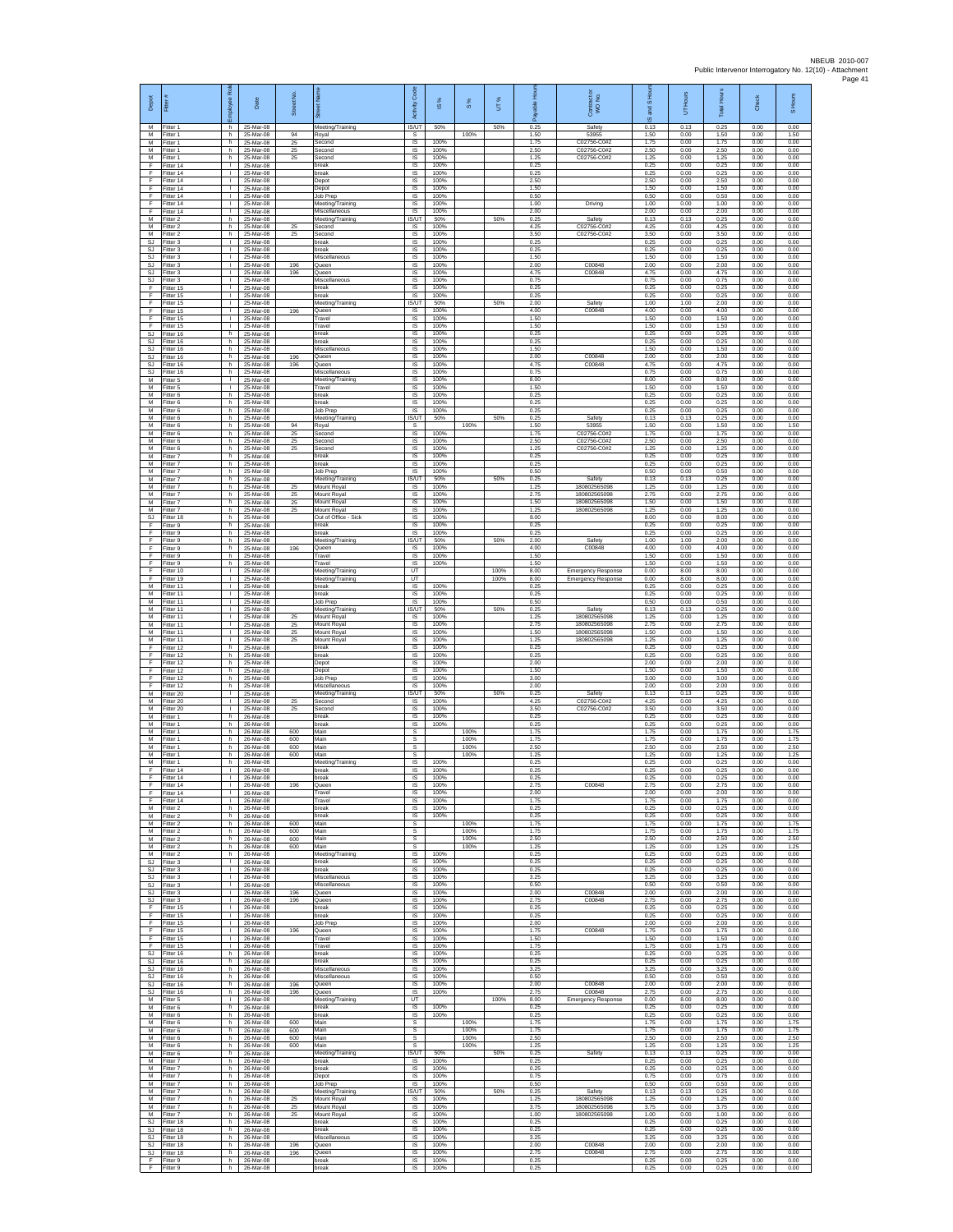| Depot                            |                                       | ă<br>oloyee                                  | Date                                | Street No         |                                                 | <b>Code</b><br>Activity                 | $\overline{\omega}$  | $\frac{8}{3}$        | UТ%        | <b>A</b><br>able<br>æ | Contract or<br>WO No.        | and S Hou<br>$\overline{\omega}$ | UT Hours             | <b>Total Hours</b>   | Check                | S Hours              |
|----------------------------------|---------------------------------------|----------------------------------------------|-------------------------------------|-------------------|-------------------------------------------------|-----------------------------------------|----------------------|----------------------|------------|-----------------------|------------------------------|----------------------------------|----------------------|----------------------|----------------------|----------------------|
| F<br>F                           | Fitter 9<br>Fitter 9                  | h.<br>h                                      | 26-Mar-08<br>26-Mar-08              | 196               | Job Prep<br>Queen                               | $\overline{\mathsf{S}}$<br>$\sf IS$     | 100%<br>100%         |                      |            | 2.00<br>1.75          | C00848                       | 2.00<br>1.75                     | 0.00<br>0.00         | 2.00<br>1.75         | 0.00<br>0.00         | 0.00<br>0.00         |
| F<br>F<br>F                      | Fitter 9<br>Fitter 9<br>Fitter 10     | h.<br>h.<br>$\mathbf{L}$                     | 26-Mar-08<br>26-Mar-08<br>26-Mar-08 |                   | Travel<br>Travel<br>Meeting/Training            | IS<br>IS<br>UT                          | 100%<br>100%         |                      | 100%       | 1.50<br>1.75<br>8.00  | <b>Emergency Response</b>    | 1.50<br>1.75<br>0.00             | 0.00<br>0.00<br>8.00 | 1.50<br>1.75<br>8.00 | 0.00<br>0.00<br>0.00 | 0.00<br>0.00<br>0.00 |
| F<br>M                           | Fitter 19<br>fitter 11                | $\mathbf{L}$<br>$\mathbf{I}$                 | 26-Mar-08<br>26-Mar-08              |                   | Meeting/Training<br>break                       | UT<br>IS                                | 100%                 |                      | 100%       | 8.00<br>0.25          | <b>Emergency Response</b>    | 0.00<br>0.25                     | 8.00<br>0.00         | 8.00<br>0.25         | 0.00<br>0.00         | 0.00<br>0.00         |
| M<br>M                           | Fitter 11<br>Fitter 11                | л.<br>$\mathbf{L}$<br>т.                     | 26-Mar-08<br>26-Mar-08              |                   | break<br>Depot                                  | IS<br>IS                                | 100%<br>100%         |                      |            | 0.25<br>0.75          |                              | 0.25<br>0.75                     | 0.00<br>0.00         | 0.25<br>0.75         | 0.00<br>0.00         | 0.00<br>0.00         |
| М<br>M<br>M                      | Fitter 11<br>Fitter 11<br>Fitter 11   | $\mathbf{L}$<br>$\mathbb{R}$                 | 26-Mar-08<br>26-Mar-08<br>26-Mar-08 | 25                | Job Prep<br>Meeting/Training<br>Mount Royal     | $\sf IS$<br>IS/UT<br>IS                 | 100%<br>50%<br>100%  |                      | 50%        | 0.50<br>0.25<br>1.25  | Safety<br>180802565098       | 0.50<br>0.13<br>1.25             | 0.00<br>0.13<br>0.00 | 0.50<br>0.25<br>1.25 | 0.00<br>0.00<br>0.00 | 0.00<br>0.00<br>0.00 |
| M<br>M                           | Fitter 11<br>itter 11                 | т.<br>$\mathbf{L}$                           | 26-Mar-08<br>26-Mar-08              | 25<br>25          | Mount Royal<br>Mount Royal                      | IS<br>1S                                | 100%<br>100%         |                      |            | 3.75<br>1.00          | 180802565098<br>180802565098 | 3.75<br>1.00                     | 0.00<br>0.00         | 3.75<br>1.00         | 0.00<br>0.00         | 0.00<br>0.00         |
| F<br>F<br>F                      | Fitter 12<br>itter 12                 | h.<br>h.<br>h.                               | 26-Mar-08<br>26-Mar-08              |                   | break<br>break<br>Queen                         | $\overline{s}$<br>IS<br>IS              | 100%<br>100%<br>100% |                      |            | 0.25<br>0.25<br>2.75  | C00848                       | 0.25<br>0.25<br>2.75             | 0.00<br>0.00<br>0.00 | 0.25<br>0.25<br>2.75 | 0.00<br>0.00<br>0.00 | 0.00<br>0.00<br>0.00 |
| F<br>F                           | Fitter 12<br>fitter 12<br>Fitter 12   | h.<br>h                                      | 26-Mar-08<br>26-Mar-08<br>26-Mar-08 | 196               | Travel<br>Travel                                | IS<br>$\sf IS$                          | 100%<br>100%         |                      |            | 2.00<br>1.75          |                              | 2.00<br>1.75                     | 0.00<br>0.00         | 2.00<br>1.75         | 0.00<br>0.00         | 0.00<br>0.00         |
| М<br>М                           | Fitter 20<br>itter 20                 | $\mathbf{L}$<br>т.                           | 26-Mar-08<br>26-Mar-08              | 600<br>600        | Main<br>Main                                    | $\mathbb S$<br>s                        |                      | 100%<br>100%         |            | 4.25<br>3.50          |                              | 4.25<br>3.50                     | 0.00<br>0.00         | 4.25<br>3.50         | 0.00<br>0.00         | 4.25<br>3.50         |
| M<br>M                           | Fitter 20<br>Fitter 1                 | $\mathbf{I}$<br>h<br>h                       | 26-Mar-08<br>27-Mar-08              |                   | Meeting/Training<br>break<br>break              | IS<br>IS<br>IS                          | 100%<br>100%<br>100% |                      |            | 0.25<br>0.25<br>0.25  |                              | 0.25<br>0.25<br>0.25             | 0.00<br>0.00<br>0.00 | 0.25<br>0.25<br>0.25 | 0.00<br>0.00<br>0.00 | 0.00<br>0.00<br>0.00 |
| М<br>M<br>M                      | Fitter 1<br>Fitter 1<br>Fitter 1      | h.<br>h.                                     | 27-Mar-08<br>27-Mar-08<br>27-Mar-08 | 101<br>101        | Reade<br>Reade                                  | $\overline{\mathsf{s}}$<br>IS           | 100%<br>100%         |                      |            | 2.00<br>1.75          | 100802201180<br>100802201180 | 2.00<br>1.75                     | 0.00<br>0.00         | 2.00<br>1.75         | 0.00<br>0.00         | 0.00<br>0.00         |
| М<br>M                           | itter 1<br>Fitter 1                   | h.<br>h.                                     | 27-Mar-08<br>27-Mar-08              | 101<br>101        | Reade<br>Reade                                  | $\sf IS$<br>IS                          | 100%<br>100%         |                      |            | 2.50<br>1.75          | 100802201180<br>100802201180 | 2.50<br>1.75                     | 0.00<br>0.00         | 2.50<br>1.75         | 0.00<br>0.00         | 0.00<br>0.00         |
| F<br>F<br>F                      | Fitter 14<br>Fitter 14<br>Fitter 14   | $\mathbf{L}$<br>$\mathbb{R}$<br>т.           | 27-Mar-08<br>27-Mar-08<br>27-Mar-08 | 77                | break<br>Donaldsor<br>Travel                    | $\overline{s}$<br>s<br>IS               | 100%<br>100%         | 100%                 |            | 0.25<br>5.00<br>1.50  |                              | 0.25<br>5.00<br>1.50             | 0.00<br>0.00<br>0.00 | 0.25<br>5.00<br>1.50 | 0.00<br>0.00<br>0.00 | 0.00<br>5.00<br>0.00 |
| F<br>M                           | itter 14<br>Fitter 2                  | т.<br>h.                                     | 27-Mar-08<br>27-Mar-08              |                   | Travel<br>break                                 | IS<br>IS                                | 100%<br>100%         |                      |            | 1.25<br>0.25          |                              | 1.25<br>0.25                     | 0.00<br>0.00         | 1.25<br>0.25         | 0.00<br>0.00         | 0.00<br>0.00         |
| M<br>М                           | Fitter 2<br>Fitter 2                  | h.<br>h                                      | 27-Mar-08<br>27-Mar-08              |                   | break<br><b>Job Prep</b>                        | IS.<br>$\sf IS$                         | 100%<br>100%         |                      |            | 0.25<br>0.50          |                              | 0.25<br>0.50                     | 0.00<br>0.00         | 0.25<br>0.50         | 0.00<br>0.00         | 0.00<br>0.00         |
| M<br>M<br>М                      | Fitter 2<br>Fitter 2<br>itter 2       | h.<br>h.<br>h.                               | 27-Mar-08<br>27-Mar-08<br>27-Mar-08 | 600<br>600<br>600 | Main<br>Main<br>Main                            | s<br>s<br>s                             |                      | 100%<br>100%<br>100% |            | 1.25<br>2.75<br>1.00  |                              | 1.25<br>2.75<br>1.00             | 0.00<br>0.00<br>0.00 | 1.25<br>2.75<br>1.00 | 0.00<br>0.00<br>0.00 | 1.25<br>2.75<br>1.00 |
| M<br>M                           | itter 2<br>Fitter 2                   | h.<br>h.                                     | 27-Mar-08<br>27-Mar-08              | 600               | Main<br>Meeting/Training                        | $\overline{\mathbf{s}}$<br><b>IS/UT</b> | 50%                  | 100%                 | 50%        | 1.75<br>0.25          | Safety                       | 1.75<br>0.13                     | 0.00<br>0.13         | 1.75<br>0.25         | 0.00<br>0.00         | 1.75<br>0.00         |
| <b>SJ</b><br>SJ                  | Fitter 3<br>Fitter 3                  | $\mathbb{R}$<br>т.                           | 27-Mar-08<br>27-Mar-08              |                   | break<br>break                                  | IS<br>IS                                | 100%<br>100%         |                      |            | 0.25<br>0.25          |                              | 0.25<br>0.25                     | 0.00<br>0.00         | 0.25<br>0.25         | 0.00<br>0.00         | 0.00<br>0.00         |
| <b>SJ</b><br><b>SJ</b><br>SJ     | Fitter 3<br>Fitter 3<br>Fitter 3      | $\mathbf{L}$<br>$\mathbf{L}$<br>$\mathbb{R}$ | 27-Mar-08<br>27-Mar-08<br>27-Mar-08 |                   | epot<br>Depot<br>Depot                          | IS<br>IS<br>$\sf IS$                    | 100%<br>100%<br>100% |                      |            | 1.00<br>4.75<br>1.25  |                              | 1.00<br>4.75<br>1.25             | 0.00<br>0.00<br>0.00 | 1.00<br>4.75<br>1.25 | 0.00<br>0.00<br>0.00 | 0.00<br>0.00<br>0.00 |
| <b>SJ</b><br>SJ.                 | itter 3<br>Fitter 3                   | л.<br>л.                                     | 27-Mar-08<br>27-Mar-08              |                   | Miscellaneous<br>Miscellaneous                  | IS<br>IS                                | 100%<br>100%         |                      |            | 0.50<br>0.50          |                              | 0.50<br>0.50                     | 0.00<br>0.00         | 0.50<br>0.50         | 0.00<br>0.00         | 0.00<br>0.00         |
| F<br>F<br>F                      | Fitter 15<br>Fitter 15<br>Fitter 15   | <b>I</b><br>$\mathbf{I}$<br>$\mathbb{R}$     | 27-Mar-08<br>27-Mar-08<br>27-Mar-08 | 77                | hreak<br>Donaldson<br>Travel                    | IS<br>s<br>1S                           | 100%<br>100%         | 100%                 |            | 0.25<br>5.00<br>1.50  |                              | 0.25<br>5.00<br>1.50             | 0.00<br>0.00<br>0.00 | 0.25<br>5.00<br>1.50 | 0.00<br>0.00<br>0.00 | 0.00<br>5.00<br>0.00 |
| F<br><b>SJ</b>                   | Fitter 15<br>Fitter 16                | h.                                           | 27-Mar-08<br>27-Mar-08              |                   | Travel<br>break                                 | $\overline{s}$<br>$\sf IS$              | 100%<br>100%         |                      |            | 1.25<br>0.25          |                              | 1.25<br>0.25                     | 0.00<br>0.00         | 1.25<br>0.25         | 0.00<br>0.00         | 0.00<br>0.00         |
| SJ<br>SJ.<br><b>SJ</b>           | litter 16<br>Fitter 16<br>Fitter 16   | h.<br>h.<br>h                                | 27-Mar-08<br>27-Mar-08<br>27-Mar-08 |                   | break<br>Depot                                  | IS<br>IS<br>IS                          | 100%<br>100%<br>100% |                      |            | 0.25<br>1.00          |                              | 0.25<br>1.00<br>4.75             | 0.00<br>0.00<br>0.00 | 0.25<br>1.00         | 0.00<br>0.00<br>0.00 | 0.00<br>0.00<br>0.00 |
| SJ<br><b>SJ</b>                  | Fitter 16<br>fitter 16                | h.<br>h.                                     | 27-Mar-08<br>27-Mar-08              |                   | Depot<br>Depot<br>Miscellaneous                 | IS<br>IS                                | 100%<br>100%         |                      |            | 4.75<br>1.25<br>0.50  |                              | 1.25<br>0.50                     | 0.00<br>0.00         | 4.75<br>1.25<br>0.50 | 0.00<br>0.00         | 0.00<br>0.00         |
| <b>SJ</b><br>М                   | Fitter 16<br>Fitter 5                 | h.<br>$\mathbf{L}$                           | 27-Mar-08<br>27-Mar-08              |                   | Miscellaneous<br>Meeting/Training               | IS<br>UT                                | 100%                 |                      | 100%       | 0.50<br>7.00          | <b>Emergency Response</b>    | 0.50<br>0.00                     | 0.00<br>7.00         | 0.50<br>7.00         | 0.00<br>0.00         | 0.00<br>0.00         |
| М<br>M<br>M                      | Fitter 5<br>Fitter 6<br>Fitter 6      | $\mathbf{I}$<br>h<br>h                       | 27-Mar-08<br>27-Mar-08<br>27-Mar-08 |                   | Travel<br>break<br>break                        | $\sf IS$<br>IS<br>IS                    | 100%<br>100%<br>100% |                      |            | 1.50<br>0.25<br>0.25  |                              | 1.50<br>0.25<br>0.25             | 0.00<br>0.00<br>0.00 | 1.50<br>0.25<br>0.25 | 0.00<br>0.00<br>0.00 | 0.00<br>0.00<br>0.00 |
| М<br>M                           | Titter 6<br>itter 6                   | h<br>h.                                      | 27-Mar-08<br>27-Mar-08              | 101<br>101        | Reade<br>Reade                                  | IS<br>$\overline{\mathsf{s}}$           | 100%<br>100%         |                      |            | 2.00<br>1.75          | 100802201180<br>100802201180 | 2.00<br>1.75                     | 0.00<br>0.00         | 2.00<br>1.75         | 0.00<br>0.00         | 0.00<br>0.00         |
| M<br>М                           | Fitter 6<br>itter 6                   | h.<br>h                                      | 27-Mar-08<br>27-Mar-08              | 101<br>101        | Reade<br>Reade                                  | $\overline{s}$<br>IS                    | 100%<br>100%         |                      |            | 2.50<br>1.75<br>0.25  | 100802201180<br>100802201180 | 2.50<br>1.75                     | 0.00<br>0.00         | 2.50<br>1.75         | 0.00<br>0.00         | 0.00<br>0.00         |
| М<br>M<br>M                      | Fitter 7<br>fitter 7<br>Fitter 7      | h.<br>h.<br>h                                | 27-Mar-08<br>27-Mar-08<br>27-Mar-08 |                   | break<br>preak<br>Job Prep                      | IS<br>IS<br>$\sf IS$                    | 100%<br>100%<br>100% |                      |            | 0.25<br>0.50          |                              | 0.25<br>0.25<br>0.50             | 0.00<br>0.00<br>0.00 | 0.25<br>0.25<br>0.50 | 0.00<br>0.00<br>0.00 | 0.00<br>0.00<br>0.00 |
| М<br>М                           | Fitter 7<br>itter 7                   | h.<br>h.                                     | 27-Mar-08<br>27-Mar-08              | 600<br>600        | Main<br>Main                                    | $\mathbb S$<br>s                        |                      | 100%<br>100%<br>100% |            | 0.75<br>1.75          |                              | 0.75<br>1.75                     | 0.00<br>0.00         | 0.75<br>1.75         | 0.00<br>0.00         | 0.75<br>1.75         |
| M<br>M<br>М                      | Fitter 7<br>Fitter 7<br>Fitter 7      | h.<br>h<br>h                                 | 27-Mar-08<br>27-Mar-08<br>27-Mar-08 | 600<br>600        | Main<br>Main<br>Meeting/Training                | s<br>$\mathbf{s}$<br>IS/UT              | 50%                  | 100%                 | 50%        | 2.50<br>1.25<br>0.25  | Safety                       | 2.50<br>1.25<br>0.13             | 0.00<br>0.00<br>0.13 | 2.50<br>1.25<br>0.25 | 0.00<br>0.00<br>0.00 | 2.50<br>1.25<br>0.00 |
| M<br>SJ                          | Fitter 7<br>Fitter 18                 | h.<br>h.                                     | 27-Mar-08<br>27-Mar-08              | 25                | Mount Royal<br>Depot                            | IS.<br>IS                               | 100%<br>100%         |                      |            | 0.50<br>2.00          | 180802565098                 | 0.50<br>2.00                     | 0.00<br>0.00         | 0.50<br>2.00         | 0.00<br>0.00         | 0.00<br>0.00         |
| SJ<br>SJ<br>F                    | itter 18<br>fitter 18<br>Fitter 9     | h.<br>h.<br>h.                               | 27-Mar-08<br>27-Mar-08<br>27-Mar-08 |                   | Miscellaneous<br>Miscellaneous<br>break         | $\sf IS$<br>IS<br>$\overline{s}$        | 100%<br>100%<br>100% |                      |            | 0.50<br>0.50<br>0.25  |                              | 0.50<br>0.50<br>0.25             | 0.00<br>0.00<br>0.00 | 0.50<br>0.50<br>0.25 | 0.00<br>0.00<br>0.00 | 0.00<br>0.00<br>0.00 |
| F<br>F                           | Fitter 9<br>Fitter 9                  | h.<br>h.                                     | 27-Mar-08<br>27-Mar-08              | 77                | Donaldson<br>Travel                             | s<br>IS                                 | 100%                 | 100%                 |            | 5.00<br>1.50          |                              | 5.00<br>1.50                     | 0.00<br>0.00         | 5.00<br>1.50         | 0.00<br>0.00         | 5.00<br>0.00         |
| F<br>F<br>F                      | itter 9<br>Fitter 10<br>Fitter 10     | h.<br>л.<br><b>I</b>                         | 27-Mar-08<br>27-Mar-08<br>27-Mar-08 | 36                | Travel<br>Marlborough<br>Meeting/Training       | IS<br><b>s</b><br><b>IS/UT</b>          | 100%<br>50%          | 100%                 | 50%        | 1.25<br>1.00<br>8.00  | Greg Black                   | 1.25<br>1.00<br>4.00             | 0.00<br>0.00<br>4.00 | 1.25<br>1.00<br>8.00 | 0.00<br>0.00<br>0.00 | 0.00<br>1.00<br>0.00 |
| F<br>F                           | Fitter 19<br>Fitter 19                | $\mathbf{I}$<br>$\mathbf{L}$                 | 27-Mar-08<br>27-Mar-08              | 36                | Marlborough<br>Meeting/Training                 | s<br><b>IS/UT</b>                       | 50%                  | 100%                 | 50%        | 1.00<br>8.00          | <b>Greg Black</b>            | 1.00<br>4.00                     | 0.00<br>4.00         | 1.00<br>8.00         | 0.00<br>0.00         | 1.00<br>0.00         |
| м<br>M                           | Fitter 11<br>Fitter 11                | H.<br>$\mathbf{L}$                           | 27-Mar-08<br>27-Mar-08              |                   | breal<br>break                                  | <b>IS</b><br>1S                         | 100%<br>100%         |                      |            | 0.25<br>0.25          |                              | 0.25<br>0.25                     | 0.00<br>0.00         | 0.25<br>0.25         | 0.00<br>0.00         | 0.00<br>0.00         |
| M<br>M<br>М                      | Fitter 11<br>Fitter 11<br>Fitter 11   | т<br>$\mathbf{L}$<br>$\mathbb{R}$            | 27-Mar-08<br>27-Mar-08<br>27-Mar-08 | 600<br>600        | <b>Job Prep</b><br>Main<br>Main                 | IS.<br>s<br>s                           | 100%                 | 100%<br>100%         |            | 0.50<br>0.75<br>1.75  |                              | 0.50<br>0.75<br>1.75             | 0.00<br>0.00<br>0.00 | 0.50<br>0.75<br>1.75 | 0.00<br>0.00<br>0.00 | 0.00<br>0.75<br>1.75 |
| М<br>M                           | Fitter 11<br>Fitter 11                | $\mathbb{R}$<br>$\mathbb{R}$                 | 27-Mar-08<br>27-Mar-08              | 600<br>600        | Main<br>Main                                    | s<br>s                                  |                      | 100%<br>100%         |            | 2.50<br>1.25          |                              | 2.50<br>1.25                     | 0.00<br>0.00         | 2.50<br>1.25         | 0.00<br>0.00         | 2.50<br>1.25         |
| M<br>M<br>F                      | Fitter 11<br>Fitter 11<br>fitter 12   | <b>ILL</b><br>$\mathbb{R}^n$                 | 27-Mar-08<br>27-Mar-08<br>27-Mar-08 | 25                | Meeting/Training<br>Mount Royal<br>break        | IS/UT<br>IS<br>IS                       | 50%<br>100%<br>100%  |                      | 50%        | 0.25<br>0.50<br>0.25  | Safety<br>180802565098       | 0.13<br>0.50<br>0.25             | 0.13<br>0.00<br>0.00 | 0.25<br>0.50<br>0.25 | 0.00<br>0.00<br>0.00 | 0.00<br>0.00<br>0.00 |
| F<br>F.                          | Fitter 12<br>Fitter 12                | h.<br>h.<br>h.                               | 27-Mar-08<br>27-Mar-08              | 77                | Donaldson<br>Travel                             | s<br>IS.                                | 100%                 | 100%                 |            | 5.00<br>1.50          |                              | 5.00<br>1.50                     | 0.00<br>0.00         | 5.00<br>1.50         | 0.00<br>0.00         | 5.00<br>0.00         |
| F<br>M                           | Fitter 12<br>Fitter 20                | h.<br><b>ILL</b>                             | 27-Mar-08<br>27-Mar-08              | 600               | Travel<br>Main                                  | 1S<br>s                                 | 100%                 | 100%                 |            | 1.25<br>3.50          |                              | 1.25<br>3.50                     | 0.00<br>0.00         | 1.25<br>3.50         | 0.00<br>0.00         | 0.00<br>3.50         |
| М<br>M                           | M Fitter 20<br>Fitter 20<br>Fitter 20 | $\mathbf{L}$<br>$\mathbf{L}$<br>$\mathbb{R}$ | 27-Mar-08<br>27-Mar-08<br>27-Mar-08 | 600               | Main<br>Meeting/Training<br>Meeting/Training    | s.<br>IS/UT<br>IS/UT                    | 50%<br>50%           | 100%                 | 50%<br>50% | 3.00<br>0.25<br>1.25  | Safety<br>Joint H & S        | 3.00<br>0.13<br>0.63             | 0.00<br>0.13<br>0.63 | 3.00<br>0.25<br>1.25 | 0.00<br>0.00<br>0.00 | 3.00<br>0.00<br>0.00 |
| M<br>M                           | Fitter 1<br>Fitter 1                  | h I<br>h.                                    | 28-Mar-08<br>28-Mar-08              | 297               | break<br>McLaughlin                             | IS<br>IS                                | 100%<br>100%         |                      |            | 0.25<br>1.75          | C00909                       | 0.25<br>1.75                     | 0.00<br>0.00         | 0.25<br>1.75         | 0.00<br>0.00         | 0.00<br>0.00         |
| M<br>М<br>M                      | Fitter 1<br>fitter 1<br>Fitter 1      | h.<br>h.<br>h.                               | 28-Mar-08<br>28-Mar-08<br>28-Mar-08 | 297<br>297<br>297 | McLaughlin<br>McLaughlin<br>McLaughlin          | 1S<br>IS<br>IS                          | 100%<br>100%<br>100% |                      |            | 1.00<br>2.50<br>1.25  | C00909<br>C00909<br>C00909   | 1.00<br>2.50<br>1.25             | 0.00<br>0.00<br>0.00 | 1.00<br>2.50<br>1.25 | 0.00<br>0.00<br>0.00 | 0.00<br>0.00<br>0.00 |
| М<br>М                           | Fitter 1<br>Fitter 1                  | h.<br>h.                                     | 28-Mar-08<br>28-Mar-08              |                   | Meeting/Training<br>Out of office - other leave | IS.<br>$\sf IS$                         | 100%<br>100%         |                      |            | 0.25<br>1.00          |                              | 0.25<br>1.00                     | 0.00<br>0.00         | 0.25<br>1.00         | 0.00<br>0.00         | 0.00<br>0.00         |
| F<br>F<br>F                      | Fitter 14<br>Fitter 14<br>Fitter 14   | $\mathbf{1}$<br>$\mathbf{I}$<br>$\mathbf{L}$ | 28-Mar-08<br>28-Mar-08<br>28-Mar-08 |                   | break<br>break<br>Depot                         | IS<br>IS<br>1S                          | 100%<br>100%<br>100% |                      |            | 0.25<br>0.25<br>2.00  |                              | 0.25<br>0.25<br>2.00             | 0.00<br>0.00<br>0.00 | 0.25<br>0.25<br>2.00 | 0.00<br>0.00<br>0.00 | 0.00<br>0.00<br>0.00 |
| Ŧ<br>F                           | ltter 14<br>Fitter 14                 | т<br>$\mathbf{I}$                            | 28-Mar-08<br>28-Mar-08              |                   | Depot<br>Depot                                  | IS.<br>IS                               | 100%<br>100%         |                      |            | 2.75<br>2.75          |                              | 2.75<br>2.75                     | 0.00<br>0.00         | 2.75<br>2.75         | 0.00<br>0.00         | 0.00<br>0.00         |
| М<br>М<br>M                      | Fitter 2<br>Fitter 2<br>Fitter 2      | h.<br>h.<br>h.                               | 28-Mar-08<br>28-Mar-08<br>28-Mar-08 |                   | break<br>break<br>Job Prep                      | IS<br>1S<br>1S                          | 100%<br>100%<br>100% |                      |            | 0.25<br>0.25<br>0.25  |                              | 0.25<br>0.25<br>0.25             | 0.00<br>0.00<br>0.00 | 0.25<br>0.25<br>0.25 | 0.00<br>0.00<br>0.00 | 0.00<br>0.00<br>0.00 |
| M<br>М                           | Fitter 2<br>Fitter 2                  | h<br>h                                       | 28-Mar-08<br>28-Mar-08              | 803<br>803        | Main<br>Main                                    | $\sf IS$<br>$\sf IS$                    | 100%<br>100%         |                      |            | 1.50<br>1.75          | C00556<br>C00556             | 1.50<br>1.75                     | 0.00<br>0.00         | 1.50<br>1.75         | 0.00<br>0.00         | 0.00<br>0.00         |
| М<br>M<br>M                      | itter 2<br>Fitter 2<br>Fitter 2       | h.<br>h.<br>h.                               | 28-Mar-08<br>28-Mar-08<br>28-Mar-08 | 600<br>600        | Main<br>Main                                    | s<br>s<br>IS/UT                         | 50%                  | 100%<br>100%         | 50%        | 2.50<br>1.25<br>0.25  |                              | 2.50<br>1.25<br>0.13             | 0.00<br>0.00<br>0.13 | 2.50<br>1.25<br>0.25 | 0.00<br>0.00<br>0.00 | 2.50<br>1.25<br>0.00 |
| SJ<br>SJ.                        | Fitter 3<br>Fitter 3                  | $\mathbf{L}$<br>т                            | 28-Mar-08<br>28-Mar-08              |                   | Meeting/Training<br>break<br>break              | 1S<br>IS.                               | 100%<br>100%         |                      |            | 0.25<br>0.25          | Safety                       | 0.25<br>0.25                     | 0.00<br>0.00         | 0.25<br>0.25         | 0.00<br>0.00         | 0.00<br>0.00         |
| SJ                               | SJ Fitter 3<br>Fitter 3               | $\mathbf{I}$<br>$\mathbf{L}$<br>$\mathbf{L}$ | 28-Mar-08<br>28-Mar-08              |                   | Depot<br>Depot                                  | IS<br>$\sf IS$                          | 100%<br>100%         |                      |            | 4.00<br>1.00          |                              | 4.00<br>1.00                     | 0.00<br>0.00         | 4.00<br>1.00         | 0.00<br>0.00         | 0.00<br>0.00         |
| $\mathbb{S}\mathbb{J}$<br>F.     | Fitter 3<br>SJ Fitter 3<br>Fitter 15  | $\mathbf{L}$<br>$\mathbf{L}$                 | 28-Mar-08<br>28-Mar-08<br>28-Mar-08 |                   | Miscellaneous<br>Miscellaneous<br>break         | $\sf IS$<br>IS<br>IS                    | 100%<br>100%<br>100% |                      |            | 2.00<br>1.00<br>0.25  |                              | 2.00<br>1.00<br>0.25             | 0.00<br>0.00<br>0.00 | 2.00<br>1.00<br>0.25 | 0.00<br>0.00<br>0.00 | 0.00<br>0.00<br>0.00 |
| F<br>F                           | Fitter 15<br>ltter 15                 | $\mathbf{L}$<br>$\mathbf{I}$                 | 28-Mar-08<br>28-Mar-08              |                   | break<br>Depot                                  | IS<br>IS                                | 100%<br>100%<br>100% |                      |            | 0.25<br>2.00          |                              | 0.25<br>2.00                     | 0.00<br>0.00         | 0.25<br>2.00<br>2.75 | 0.00<br>0.00         | 0.00<br>0.00         |
| F<br>F<br>$\mathbb{S}\mathbb{J}$ | Fitter 15<br>Fitter 15<br>Fitter 16   | $\mathbf{I}$<br><b>ILL</b><br>h.             | 28-Mar-08<br>28-Mar-08<br>28-Mar-08 |                   | Depot<br>Depot<br>break                         | IS<br>IS.<br>$\sf IS$                   | 100%<br>100%         |                      |            | 2.75<br>2.75<br>0.25  |                              | 2.75<br>2.75<br>0.25             | 0.00<br>0.00<br>0.00 | 2.75<br>0.25         | 0.00<br>0.00<br>0.00 | 0.00<br>0.00<br>0.00 |
|                                  | SJ Fitter 16<br>SJ Fitter 16          | h.<br>h.                                     | 28-Mar-08<br>28-Mar-08              |                   | break<br>Depot                                  | IS.<br>IS                               | 100%<br>100%         |                      |            | 0.25<br>2.00          |                              | 0.25<br>2.00                     | 0.00<br>0.00         | 0.25<br>2.00         | 0.00<br>0.00         | 0.00<br>0.00         |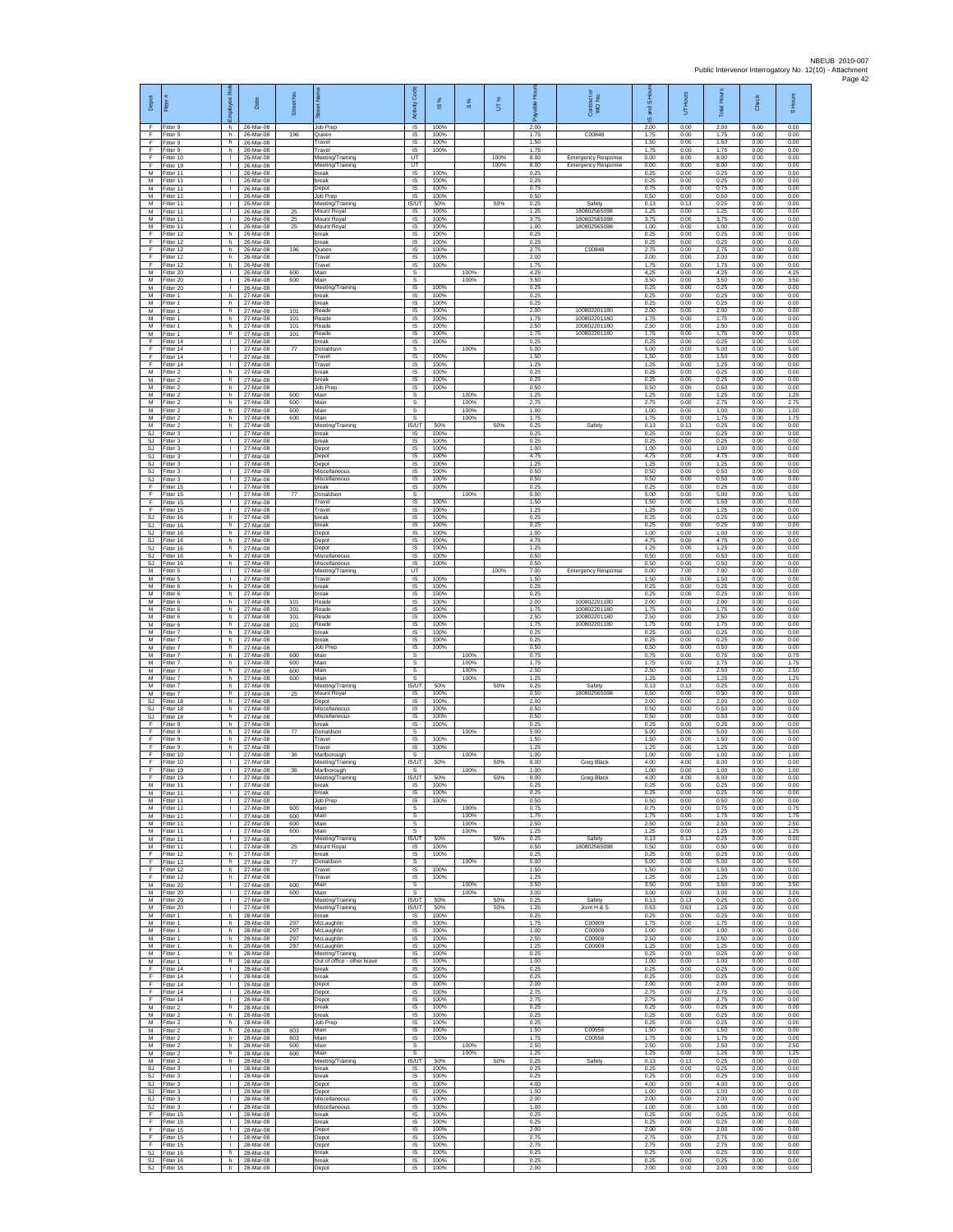| Depot                               | Fitter#                             | ployee Rol-                                  | Date                                | Street No  | ē<br>ā                                                         | Code<br>Activity                    | ⋇<br>$\overline{\omega}$ | $S\%$                | UT% | able<br>តិ           | Contract or<br>WO No.        | and S Hou<br>$\frac{1}{2}$ | Hours<br>5           | Total Hours          | Check                | S Hours              |
|-------------------------------------|-------------------------------------|----------------------------------------------|-------------------------------------|------------|----------------------------------------------------------------|-------------------------------------|--------------------------|----------------------|-----|----------------------|------------------------------|----------------------------|----------------------|----------------------|----------------------|----------------------|
| SJ<br>SJ<br>M                       | Fitter 16<br>Fitter 16              | h.<br>h<br>$\mathbb{R}$                      | 28-Mar-08<br>28-Mar-08              |            | Depot<br>Depot                                                 | IS<br>$\sf IS$<br>IS                | 100%<br>100%             |                      |     | 4.75<br>1.25<br>0.25 |                              | 4.75<br>1.25<br>0.25       | 0.00<br>0.00         | 4.75<br>1.25<br>0.25 | 0.00<br>0.00<br>0.00 | 0.00<br>0.00<br>0.00 |
| M<br>М                              | Fitter 5<br>Fitter 5<br>-itter 5    | т.                                           | 28-Mar-08<br>28-Mar-08<br>28-Mar-08 |            | break<br>Depot                                                 | IS<br>IS                            | 100%<br>100%<br>100%     |                      |     | 5.00<br>1.50         |                              | 5.00<br>1.50               | 0.00<br>0.00<br>0.00 | 5.00<br>1.50         | 0.00<br>0.00         | 0.00<br>0.00         |
| M<br>M                              | Fitter 5<br>Fitter 6                | $\mathbb{R}$<br>h.                           | 28-Mar-08<br>28-Mar-08              |            | Depot<br>Depot<br>break                                        | IS<br>$\overline{\mathsf{s}}$       | 100%<br>100%             |                      |     | 1.25<br>0.25         |                              | 1.25<br>0.25               | 0.00<br>0.00         | 1.25<br>0.25         | 0.00<br>0.00         | 0.00<br>0.00         |
| М<br>М                              | -itter 6<br>Fitter 6                | h<br>h.                                      | 28-Mar-08<br>28-Mar-08              | 297<br>297 | McLaughlin<br>McLaughlin                                       | IS<br>IS                            | 100%<br>100%             |                      |     | 1.75<br>1.00         | C00909<br>C00909             | 1.75<br>1.00               | 0.00<br>0.00         | 1.75<br>1.00         | 0.00<br>0.00         | 0.00<br>0.00         |
| M<br>M                              | Fitter 6<br>Fitter 6                | h<br>h                                       | 28-Mar-08<br>28-Mar-08              | 297<br>297 | McLaughlin<br>McLaughlin                                       | IS<br>IS                            | 100%<br>100%             |                      |     | 2.50<br>1.25         | C00909<br>C00909             | 2.50<br>1.25               | 0.00<br>0.00         | 2.50<br>1.25         | 0.00<br>0.00         | 0.00<br>0.00         |
| М<br>М                              | Fitter 6<br>Fitter 6                | h.<br>h                                      | 28-Mar-08<br>28-Mar-08              |            | Meeting/Training<br>Out of office - other leave                | $\sf IS$<br>IS                      | 100%<br>100%             |                      |     | 0.25<br>1.00         |                              | 0.25<br>1.00               | 0.00<br>0.00         | 0.25<br>1.00         | 0.00<br>0.00         | 0.00<br>0.00         |
| M<br>M                              | Fitter 7<br>Fitter 7                | h.<br>h.                                     | 28-Mar-08<br>28-Mar-08              | 25         | Meeting/Training<br>Second                                     | <b>IS</b><br>IS                     | 100%<br>100%             |                      |     | 0.25<br>4 25         | C02756-CO#2                  | 0.25<br>4.25               | 0.00<br>0.00         | 0.25<br>4.25         | 0.00<br>0.00         | 0.00<br>0.00         |
| М<br><b>SJ</b>                      | Fitter 7<br>Fitter 18               | h<br>h                                       | 28-Mar-08<br>28-Mar-08              | 25         | Second<br>break                                                | IS<br>IS                            | 100%<br>100%             |                      |     | 3.50<br>0.25         | C02756-CO#2                  | 3.50<br>0.25               | 0.00<br>0.00         | 3.50<br>0.25         | 0.00<br>0.00         | 0.00<br>0.00         |
| SJ<br>SJ                            | Fitter 18<br>Fitter 18              | h.<br>h                                      | 28-Mar-08<br>28-Mar-08              |            | break<br>Depot                                                 | <b>IS</b><br>$\sf IS$               | 100%<br>100%             |                      |     | 0.25<br>4.00         |                              | 0.25<br>4.00               | 0.00<br>0.00         | 0.25<br>4.00         | 0.00<br>0.00         | 0.00<br>0.00         |
| $\mathbb{S}\mathbb{J}$<br>SJ.<br>SJ | Fitter 18<br>Fitter 18<br>Fitter 18 | h.<br>h.<br>h                                | 28-Mar-08<br>28-Mar-08<br>28-Mar-08 |            | Depot<br>Miscellaneous<br>Miscellaneous                        | IS<br>IS<br>IS                      | 100%<br>100%<br>100%     |                      |     | 1.00<br>2.00<br>1.00 |                              | 1.00<br>2.00<br>1.00       | 0.00<br>0.00<br>0.00 | 1.00<br>2.00<br>1.00 | 0.00<br>0.00<br>0.00 | 0.00<br>0.00<br>0.00 |
| F<br>F                              | Fitter 9<br>Fitter 10               | h.<br>$\mathbf{I}$                           | 28-Mar-08<br>28-Mar-08              |            | Out of Office - SDO<br>Atlantic Hydrogen                       | 1S<br>s                             | 100%                     | 100%                 |     | 8.00<br>2.50         |                              | 8.00<br>2.50               | 0.00<br>0.00         | 8.00<br>2.50         | 0.00<br>0.00         | 0.00<br>2.50         |
| F<br>F                              | Fitter 10<br>Fitter 10              | л.<br>$\mathbf{L}$                           | 28-Mar-08<br>28-Mar-08              |            | Atlantic Hydrogen<br>Atlantic Hydrogen                         | s<br>s                              |                          | 100%<br>100%         |     | 4.00<br>1.00         |                              | 4.00<br>1.00               | 0.00<br>0.00         | 4.00<br>1.00         | 0.00<br>0.00         | 4.00<br>1.00         |
| F<br>F                              | Fitter 10<br>Fitter 10              | т.<br>$\mathbb{R}$                           | 28-Mar-08<br>28-Mar-08              |            | break<br>break                                                 | $\sf IS$<br>IS                      | 100%<br>100%             |                      |     | 0.25<br>0.25         |                              | 0.25<br>0.25               | 0.00<br>0.00         | 0.25<br>0.25         | 0.00<br>0.00         | 0.00<br>0.00         |
| E<br>F<br>F                         | Fitter 19<br>Fitter 19<br>Fitter 19 | $\mathbf{L}$<br>т.<br>$\mathbf{L}$           | 28-Mar-08<br>28-Mar-08<br>28-Mar-08 |            | Atlantic Hydrogen<br>Atlantic Hydrogen<br>Atlantic Hydrogen    | s<br>s<br>s                         |                          | 100%<br>100%<br>100% |     | 2.50<br>4.00<br>1.00 |                              | 2.50<br>4.00<br>1.00       | 0.00<br>0.00<br>0.00 | 2.50<br>4.00<br>1.00 | 0.00<br>0.00<br>0.00 | 2.50<br>4.00<br>1.00 |
| F<br>F                              | Fitter 19<br>Fitter 19              | л.<br>$\mathbb{R}$                           | 28-Mar-08<br>28-Mar-08              |            | break<br>reak                                                  | $\overline{s}$<br>IS                | 100%<br>100%             |                      |     | 0.25<br>0.25         |                              | 0.25<br>0.25               | 0.00<br>0.00         | 0.25<br>0.25         | 0.00<br>0.00         | 0.00<br>0.00         |
| М<br>M                              | Fitter 11<br>Fitter 11              | $\mathbf{L}$<br>т.                           | 28-Mar-08<br>28-Mar-08              |            | break<br>preak                                                 | IS.<br>IS                           | 100%<br>100%             |                      |     | 0.25<br>0.25         |                              | 0.25<br>0.25               | 0.00<br>0.00         | 0.25<br>0.25         | 0.00<br>0.00         | 0.00<br>0.00         |
| M<br>М                              | Fitter 11<br>Fitter 11              | $\mathbf{I}$<br>$\mathbf{L}$                 | 28-Mar-08<br>28-Mar-08              | 803        | <b>Job Prep</b><br>Main                                        | IS<br>$\sf IS$                      | 100%<br>100%             |                      |     | 0.25<br>1.50         | C00556                       | 0.25<br>1.50               | 0.00<br>0.00         | 0.25<br>1.50         | 0.00<br>0.00         | 0.00<br>0.00         |
| М<br>M                              | fitter 11<br>Fitter 11              | $\mathbf{I}$<br>л.                           | 28-Mar-08<br>28-Mar-08              | 803<br>600 | Main<br>Main                                                   | IS<br>s                             | 100%                     | 100%                 |     | 1.75<br>2.50         | C00556                       | 1.75<br>2.50               | 0.00<br>0.00         | 1.75<br>2.50         | 0.00<br>0.00         | 0.00<br>2.50         |
| M<br>М<br>F                         | Fitter 11<br>Fitter 11              | $\mathbf{L}$<br>т.<br>h.                     | 28-Mar-08<br>28-Mar-08<br>28-Mar-08 | 600        | Main<br>Meeting/Training<br>break                              | s<br><b>IS/UT</b><br>IS             | 50%<br>100%              | 100%                 | 50% | 1.25<br>0.25<br>0.25 | Safety                       | 1.25<br>0.13<br>0.25       | 0.00<br>0.13<br>0.00 | 1.25<br>0.25<br>0.25 | 0.00<br>0.00<br>0.00 | 1.25<br>0.00<br>0.00 |
| F<br>F                              | Fitter 12<br>Fitter 12<br>itter 12  | h.<br>h                                      | 28-Mar-08<br>28-Mar-08              |            | break<br>Depot                                                 | IS<br>$\sf IS$                      | 100%<br>100%             |                      |     | 0.25<br>2.00         |                              | 0.25<br>2.00               | 0.00<br>0.00         | 0.25<br>2.00         | 0.00<br>0.00         | 0.00<br>0.00         |
| F<br>F                              | Fitter 12<br>Fitter 12              | h<br>h.                                      | 28-Mar-08<br>28-Mar-08              |            | Depot<br>Depot                                                 | $\sf IS$<br>$\overline{\mathsf{s}}$ | 100%<br>100%             |                      |     | 2.75<br>2.75         |                              | 2.75<br>2.75               | 0.00<br>0.00         | 2.75<br>2.75         | 0.00<br>0.00         | 0.00<br>0.00         |
| M<br>М                              | Fitter 20<br>Fitter 20              | $\mathbb{R}$<br>т.                           | 28-Mar-08<br>28-Mar-08              | 25         | Meeting/Training<br>Second                                     | IS/UT<br>IS                         | 50%<br>100%              |                      | 50% | 0.25<br>4.25         | Safety<br>C02756-CO#2        | 0.13<br>4.25               | 0.13<br>0.00         | 0.25<br>4.25         | 0.00<br>0.00         | 0.00<br>0.00         |
| M<br>M                              | Fitter 20<br>Fitter 1               | т.<br>h.                                     | 28-Mar-08<br>31-Mar-08              | 25         | Second<br>break                                                | IS<br><b>IS</b>                     | 100%<br>100%             |                      |     | 3.50<br>0.25         | C02756-CO#2                  | 3.50<br>0.25               | 0.00<br>0.00         | 3.50<br>0.25         | 0.00<br>0.00         | 0.00<br>0.00         |
| М<br>М<br>M                         | Fitter 1<br>Fitter 1<br>Fitter 1    | h.<br>h<br>h.                                | 31-Mar-08<br>31-Mar-08<br>31-Mar-08 |            | preak<br>Depot                                                 | IS<br>$\sf IS$<br><b>IS</b>         | 100%<br>100%<br>100%     |                      |     | 0.25<br>1.75<br>1.75 |                              | 0.25<br>1.75<br>1.75       | 0.00<br>0.00<br>0.00 | 0.25<br>1.75<br>1.75 | 0.00<br>0.00<br>0.00 | 0.00<br>0.00<br>0.00 |
| M<br>М                              | Fitter 1<br>itter 1                 | h.<br>h.                                     | 31-Mar-08<br>31-Mar-08              |            | Depot<br>Depot<br>Depot                                        | IS<br>IS                            | 100%<br>100%             |                      |     | 2.50<br>1.25         |                              | 2.50<br>1.25               | 0.00<br>0.00         | 2.50<br>1.25         | 0.00<br>0.00         | 0.00<br>0.00         |
| M<br>F                              | Fitter 1<br>Fitter 14               | h<br>л.                                      | 31-Mar-08<br>31-Mar-08              |            | Meeting/Training<br>break                                      | IS<br>$\overline{\mathsf{s}}$       | 100%<br>100%             |                      |     | 0.25<br>0.25         |                              | 0.25<br>0.25               | 0.00<br>0.00         | 0.25<br>0.25         | 0.00<br>0.00         | 0.00<br>0.00         |
| F<br>F                              | Fitter 14<br>Fitter 14              | $\mathbb{R}$<br>т.                           | 31-Mar-08<br>31-Mar-08              |            | oreak<br>Depot                                                 | IS<br>IS                            | 100%<br>100%             |                      |     | 0.25<br>1.50         |                              | 0.25<br>1.50               | 0.00<br>0.00         | 0.25<br>1.50         | 0.00<br>0.00         | 0.00<br>0.00         |
| F<br>F                              | Fitter 14<br>Fitter 14              | т.<br>л.                                     | 31-Mar-08<br>31-Mar-08              | 495        | Depot<br>Dufferir                                              | IS<br>s                             | 100%                     | 100%                 |     | 1.00<br>1.50         | mai                          | 1.00<br>1.50               | 0.00<br>0.00         | 1.00<br>1.50         | 0.00<br>0.00         | 0.00<br>1.50         |
| F<br>F                              | Fitter 14<br>Fitter 14              | $\mathbb{R}$<br>т.                           | 31-Mar-08<br>31-Mar-08<br>31-Mar-08 | 99<br>290  | Fraser<br>York                                                 | $\sf IS$<br>s<br><b>IS</b>          | 100%<br>100%             | 100%                 |     | 2.50<br>1.00<br>0.25 | 090805497723                 | 2.50<br>1.00<br>0.25       | 0.00<br>0.00<br>0.00 | 2.50<br>1.00<br>0.25 | 0.00<br>0.00<br>0.00 | 0.00<br>1.00<br>0.00 |
| M<br>M<br>М                         | Fitter 2<br>Fitter 2<br>Fitter 2    | h.<br>h.<br>h.                               | 31-Mar-08<br>31-Mar-08              |            | break<br>preak<br>Depot                                        | IS<br>IS                            | 100%<br>100%             |                      |     | 0.25<br>2.50         |                              | 0.25<br>2.50               | 0.00<br>0.00         | 0.25<br>2.50         | 0.00<br>0.00         | 0.00<br>0.00         |
| M<br>M                              | Fitter 2<br>Fitter 2                | h<br>h.                                      | 31-Mar-08<br>31-Mar-08              | 600        | Depot<br>main                                                  | 1S<br>s                             | 100%                     | 100%                 |     | 1.25<br>0.50         |                              | 1.25<br>0.50               | 0.00<br>0.00         | 1.25<br>0.50         | 0.00<br>0.00         | 0.00<br>0.50         |
| М<br>M                              | -itter 2<br>Fitter 2                | h<br>h.                                      | 31-Mar-08<br>31-Mar-08              | 803        | Main<br>Meeting/Training                                       | IS<br>IS                            | 100%<br>100%             |                      |     | 1.25<br>0.25         | C00556                       | 1.25<br>0.25               | 0.00<br>0.00         | 1.25<br>0.25         | 0.00<br>0.00         | 0.00<br>0.00         |
| M<br>SJ                             | Fitter 2<br>Fitter 3                | h.<br>$\mathbb{R}$                           | 31-Mar-08<br>31-Mar-08              | 50         | Waverly<br>reak                                                | $\overline{s}$<br>IS                | 100%<br>100%             |                      |     | 1.75<br>0.25         | C00827                       | 1.75<br>0.25               | 0.00<br>0.00         | 1.75<br>0.25         | 0.00<br>0.00         | 0.00<br>0.00         |
| SJ<br>SJ                            | Fitter 3<br>Fitter 3                | $\mathbf{L}$<br>$\mathbf{I}$<br>л.           | 31-Mar-08<br>31-Mar-08              |            | break<br>jetting JCC signed<br>getting JCC signed              | 1S<br>IS<br><b>IS</b>               | 100%<br>100%<br>100%     |                      |     | 0.25<br>2.00<br>3.75 |                              | 0.25<br>2.00<br>3.75       | 0.00<br>0.00<br>0.00 | 0.25<br>2.00<br>3.75 | 0.00<br>0.00<br>0.00 | 0.00<br>0.00<br>0.00 |
| SJ<br>SJ<br>F                       | Fitter 3<br>Fitter 3<br>Fitter 15   | $\mathbf{L}$<br>т.                           | 31-Mar-08<br>31-Mar-08<br>31-Mar-08 | 99         | getting JCC signed<br>Fraser                                   | IS<br>$\sf IS$                      | 100%<br>100%             |                      |     | 1.75<br>2.00         | 090805497723                 | 1.75<br>2.00               | 0.00<br>0.00         | 1.75<br>2.00         | 0.00<br>0.00         | 0.00<br>0.00         |
| F<br>E                              | Fitter 15<br>Fitter 15              | $\mathbb{R}$<br>$\mathbf{L}$                 | 31-Mar-08<br>31-Mar-08              |            | Job Prep<br>Job Prep                                           | IS<br>IS                            | 100%<br>100%             |                      |     | 1.00<br>1.00         |                              | 1.00<br>1.00               | 0.00<br>0.00         | 1.00<br>1.00         | 0.00<br>0.00         | 0.00<br>0.00         |
| F<br>F                              | Fitter 15<br>Fitter 15              | т.<br>$\mathbf{L}$                           | 31-Mar-08<br>31-Mar-08              | 48         | Prince William<br>Travel                                       | s<br>1S                             | 100%                     | 100%                 |     | 1.00<br>1.50         | 20456                        | 1.00<br>1.50               | 0.00<br>0.00         | 1.00<br>1.50         | 0.00<br>0.00         | 1.00<br>0.00         |
| F<br>SJ                             | Fitter 15<br>Fitter 16              | $\mathbf{L}$<br>h                            | 31-Mar-08<br>31-Mar-08              |            | Travel<br>reak                                                 | IS<br>IS                            | 100%<br>100%             |                      |     | 1.50<br>0.25         |                              | 1.50<br>0.25               | 0.00<br>0.00         | 1.50<br>0.25         | 0.00<br>0.00         | 0.00<br>0.00         |
| SJ<br><b>SJ</b><br>SJ               | Fitter 16<br>Fitter 16<br>Fitter 16 | h.<br>h<br>h                                 | 31-Mar-08<br>31-Mar-08<br>31-Mar-08 |            | break<br>getting JCC signed<br>getting JCC signed              | IS<br>IS<br>IS                      | 100%<br>100%<br>100%     |                      |     | 0.25<br>2.00<br>3.75 |                              | 0.25<br>2.00<br>3.75       | 0.00<br>0.00<br>0.00 | 0.25<br>2.00<br>3.75 | 0.00<br>0.00<br>0.00 | 0.00<br>0.00<br>0.00 |
| SJ<br>М                             | Fitter 16<br>Fitter 5               | h  <br>$\mathbf{L}$                          | 31-Mar-08<br>31-Mar-08              |            | getting JCC signed<br>break                                    | IS<br>IS                            | 100%<br>100%             |                      |     | 1.75<br>0.25         |                              | 1.75<br>0.25               | 0.00<br>0.00         | 1.75<br>0.25         | 0.00<br>0.00         | 0.00<br>0.00         |
| M<br>M                              | Fitter 5<br>Fitter 5                | л.<br>$\mathbf{L}$                           | 31-Mar-08<br>31-Mar-08              |            | break<br>Depot                                                 | IS<br>IS.                           | 100%<br>100%             |                      |     | 0.25<br>1.75         |                              | 0.25<br>1.75               | 0.00<br>0.00         | 0.25<br>1.75         | 0.00<br>0.00         | 0.00<br>0.00         |
| М<br>M                              | Fitter 5<br>Fitter 5                | $\mathbf{L}$<br>τ                            | 31-Mar-08<br>31-Mar-08              |            | Depot<br>Depot                                                 | IS<br>IS                            | 100%<br>100%             |                      |     | 1.75<br>2.50         |                              | 1.75<br>2.50               | 0.00<br>0.00         | 1.75<br>2.50         | 0.00<br>0.00         | 0.00<br>0.00         |
| M<br>М<br>M                         | Fitter 5<br>Fitter 5                | $\mathbf{L}$<br>$\mathbf{L}$                 | 31-Mar-08<br>31-Mar-08              |            | Depot<br>Meeting/Training                                      | IS<br>$\sf IS$                      | 100%<br>100%             |                      |     | 1.25<br>0.25         |                              | 1.25<br>0.25               | 0.00<br>0.00         | 1.25<br>0.25         | 0.00<br>0.00         | 0.00<br>0.00         |
| M<br>M                              | Fitter 6<br>Fitter 6<br>Fitter 6    | h<br>h.<br>h                                 | 31-Mar-08<br>31-Mar-08<br>31-Mar-08 | 311<br>190 | Bessborough<br>Depot<br>Lady Guinivire                         | s<br>$\overline{s}$<br>IS           | 100%<br>100%             | 100%                 |     | 2.00<br>0.50<br>1.25 | 52133<br>53933               | 2.00<br>0.50<br>1.25       | 0.00<br>0.00<br>0.00 | 2.00<br>0.50<br>1.25 | 0.00<br>0.00<br>0.00 | 2.00<br>0.00<br>0.00 |
| M<br>M                              | Fitter 6<br>Fitter 6                | h.<br>h.                                     | 31-Mar-08<br>31-Mar-08              | 184        | Maurice<br>Meeting/Training                                    | 1S<br>IS                            | 100%<br>100%             |                      |     | 1.50<br>0.25         | 54005                        | 1.50<br>0.25               | 0.00<br>0.00         | 1.50<br>0.25         | 0.00<br>0.00         | 0.00<br>0.00         |
| M<br>M                              | Fitter 6<br>Fitter 6                | h.<br>h                                      | 31-Mar-08<br>31-Mar-08              | 6          | Salter<br>Travel                                               | s<br>IS                             | 100%                     | 100%                 |     | 1.00<br>0.50         | 52917                        | 1.00<br>0.50               | 0.00<br>0.00         | 1.00<br>0.50         | 0.00<br>0.00         | 1.00<br>0.00         |
| М<br>M                              | Fitter 6<br>Fitter 6                | h.<br>h                                      | 31-Mar-08<br>31-Mar-08              |            | Travel<br>Travel                                               | $\sf IS$<br>IS                      | 100%<br>100%<br>100%     |                      |     | 0.25<br>0.25<br>0.50 |                              | 0.25<br>0.25<br>0.50       | 0.00<br>0.00         | 0.25<br>0.25         | 0.00<br>0.00         | 0.00<br>0.00         |
| M<br>М<br>M                         | Fitter 6<br>Fitter 7<br>Fitter 7    | h<br>h.<br>h.                                | 31-Mar-08<br>31-Mar-08<br>31-Mar-08 |            | Travel<br>break<br>break                                       | IS<br>IS<br>IS                      | 100%<br>100%             |                      |     | 0.25<br>0.25         |                              | 0.25<br>0.25               | 0.00<br>0.00<br>0.00 | 0.50<br>0.25<br>0.25 | 0.00<br>0.00<br>0.00 | 0.00<br>0.00<br>0.00 |
| M<br>М                              | Fitter 7<br>Fitter 7                | h.<br>h                                      | 31-Mar-08<br>31-Mar-08              | 87<br>87   | Ellerdale<br>Ellerdale                                         | $\overline{s}$<br>IS                | 100%<br>100%             |                      |     | 1.25<br>1.75         | 120807418591<br>120807418591 | 1.25<br>1.75               | 0.00<br>0.00         | 1.25<br>1.75         | 0.00<br>0.00         | 0.00<br>0.00         |
| ${\sf M}$<br>M                      | Fitter 7<br>Fitter 7                | h.<br>h                                      | 31-Mar-08<br>31-Mar-08              | 87<br>87   | Ellerdale<br>Ellerdale                                         | IS<br>IS                            | 100%<br>100%             |                      |     | 2.50<br>1.25         | 120807418591<br>120807418591 | 2.50<br>1.25               | 0.00<br>0.00         | 2.50<br>1.25         | 0.00<br>0.00         | 0.00<br>0.00         |
| M<br>M                              | Fitter 7<br>Fitter 7                | h.<br>h.                                     | 31-Mar-08<br>31-Mar-08              |            | Job Prep<br>Meeting/Training                                   | $\sf IS$<br>IS                      | 100%<br>100%             |                      |     | 0.50<br>0.25         |                              | 0.50<br>0.25               | 0.00<br>0.00         | 0.50<br>0.25         | 0.00<br>0.00         | 0.00<br>0.00         |
| <b>SJ</b><br>-SJ<br>SJ.             | Fitter 18<br>Fitter 18<br>Fitter 18 | h<br>h.<br>h                                 | 31-Mar-08<br>31-Mar-08<br>31-Mar-08 |            | break<br>break                                                 | IS<br><b>IS</b><br>IS.              | 100%<br>100%<br>100%     |                      |     | 0.25<br>0.25<br>2.00 |                              | 0.25<br>0.25<br>2.00       | 0.00<br>0.00<br>0.00 | 0.25<br>0.25<br>2.00 | 0.00<br>0.00<br>0.00 | 0.00<br>0.00<br>0.00 |
| SJ<br>SJ.                           | Fitter 18<br>Fitter 18              | h.<br>h.                                     | 31-Mar-08<br>31-Mar-08              |            | getting JCC signed<br>getting JCC signed<br>getting JCC signed | IS<br>IS                            | 100%<br>100%             |                      |     | 3.75<br>1.75         |                              | 3.75<br>1.75               | 0.00<br>0.00         | 3.75<br>1.75         | 0.00<br>0.00         | 0.00<br>0.00         |
| F<br>$\mathsf F$                    | Fitter 9<br>Fitter 9                | h.<br>h.                                     | 31-Mar-08<br>31-Mar-08              |            | break<br>oreak                                                 | $\overline{s}$<br>$\sf IS$          | 100%<br>100%             |                      |     | 0.25<br>0.25         |                              | 0.25<br>0.25               | 0.00<br>0.00         | 0.25<br>0.25         | 0.00<br>0.00         | 0.00<br>0.00         |
| Ŧ<br>F                              | Fitter 9<br>Fitter 9                | h.<br>h.                                     | 31-Mar-08<br>31-Mar-08              |            | Depot<br>Depot                                                 | $\sf IS$<br>$\overline{s}$          | 100%<br>100%             |                      |     | 1.50<br>1.75         |                              | 1.50<br>1.75               | 0.00<br>0.00         | 1.50<br>1.75         | 0.00<br>0.00         | 0.00<br>0.00         |
| E<br>Ŧ                              | Fitter 9<br>Fitter 9                | h<br>h.<br>h                                 | 31-Mar-08<br>31-Mar-08<br>31-Mar-08 | 99<br>99   | Fraser<br>Fraser<br>Job Prep                                   | IS<br>IS.<br>IS                     | 100%<br>100%<br>100%     |                      |     | 3.00<br>0.75<br>0.50 | 090805497723<br>090805497723 | 3.00<br>0.75<br>0.50       | 0.00<br>0.00<br>0.00 | 3.00<br>0.75<br>0.50 | 0.00<br>0.00<br>0.00 | 0.00<br>0.00<br>0.00 |
| F<br>E<br>F.                        | Fitter 9<br>Fitter 10<br>Fitter 10  | $\mathbf{L}$<br>$\mathbb{R}$                 | 31-Mar-08<br>31-Mar-08              |            | Atlantic Hydroger<br>hreak                                     | -S<br>IS                            | 100%                     | 100%                 |     | 1.00<br>0.25         |                              | 1.00<br>0.25               | 0.00<br>0.00         | 1.00<br>0.25         | 0.00<br>0.00         | 1.00<br>0.00         |
| F<br>F                              | Fitter 10<br>Fitter 10              | $\mathbf{L}$<br>$\mathbb{R}$                 | 31-Mar-08<br>31-Mar-08              | 230        | Depot<br>Hodgensen                                             | IS<br>s                             | 100%                     | 100%                 |     | 3.00<br>3.00         |                              | 3.00<br>3.00               | 0.00<br>0.00         | 3.00<br>3.00         | 0.00<br>0.00         | 0.00<br>3.00         |
| E<br>F                              | Fitter 10<br>Fitter 10              | $\mathbf{L}$<br>$\mathbf{L}$                 | 31-Mar-08<br>31-Mar-08              | 57<br>57   | Pepin<br>Pepin                                                 | s<br>s                              |                          | 100%<br>100%         |     | 2.00<br>1.75         | C00869<br>C00869             | 2.00<br>1.75               | 0.00<br>0.00         | 2.00<br>1.75         | 0.00<br>0.00         | 2.00<br>1.75         |
| Ŧ<br>M                              | Fitter 19<br>Fitter 11              | $\mathbb{R}$<br>$\mathbf{L}$                 | 31-Mar-08<br>31-Mar-08              |            | Out of Office - Sick<br>break                                  | <b>IS</b><br>$\overline{s}$         | 100%<br>100%             |                      |     | 8.00<br>0.25         |                              | 8.00<br>0.25               | 0.00<br>0.00         | 8.00<br>0.25         | 0.00<br>0.00         | 0.00<br>0.00         |
| М<br>М<br>M                         | Fitter 11<br>Fitter 11<br>Fitter 11 | $\mathbf{L}$<br>$\mathbf{L}$<br>$\mathbf{L}$ | 31-Mar-08<br>31-Mar-08<br>31-Mar-08 | 87<br>87   | reak<br>Ellerdale<br>Ellerdale                                 | IS<br>1S<br>IS                      | 100%<br>100%<br>100%     |                      |     | 0.25<br>1.25<br>1.75 | 120807418591<br>120807418591 | 0.25<br>1.25<br>1.75       | 0.00<br>0.00<br>0.00 | 0.25<br>1.25<br>1.75 | 0.00<br>0.00<br>0.00 | 0.00<br>0.00<br>0.00 |
| M<br>M                              | Fitter 11<br>Fitter 11              | $\mathbf{I}$<br>$\mathbb{R}$                 | 31-Mar-08<br>31-Mar-08              | 87<br>87   | Ellerdale<br>Ellerdale                                         | $\sf IS$<br>IS                      | 100%<br>100%             |                      |     | 2.50<br>1.25         | 120807418591<br>120807418591 | 2.50<br>1.25               | 0.00<br>0.00         | 2.50<br>1.25         | 0.00<br>0.00         | 0.00<br>0.00         |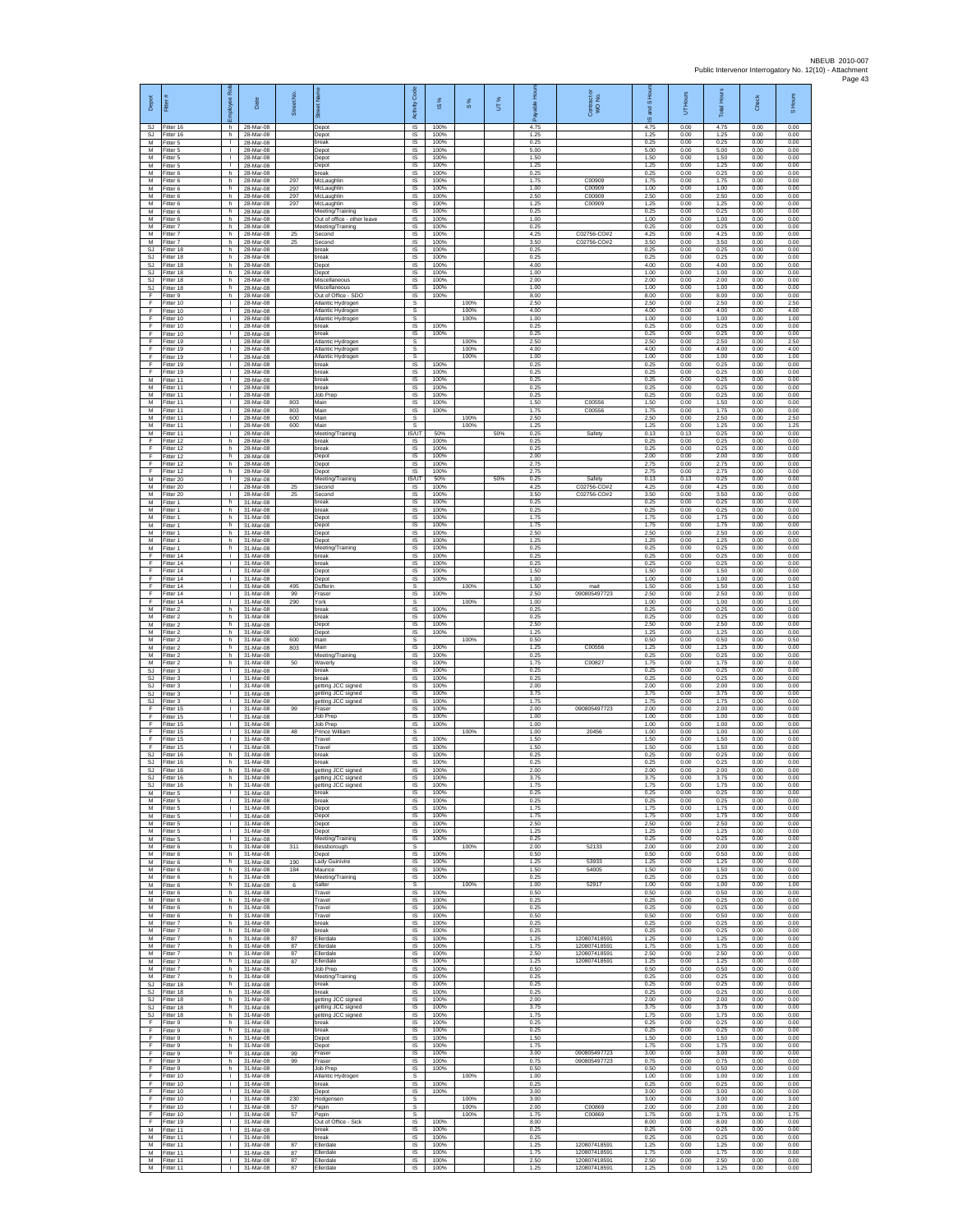| Depot                                     | Fitter #                            | æ<br>loyee                                     | Date                                 | Street No.        |                                                            | Code<br>Activity                  | IS %                 | 8%                   | UT%          | able Hou<br>ஃ        | Contract or<br>WO No.                        | and S Hou<br>$\overline{9}$ | UT Hours             | <b>Total Hours</b>   | Check                | S Hours              |
|-------------------------------------------|-------------------------------------|------------------------------------------------|--------------------------------------|-------------------|------------------------------------------------------------|-----------------------------------|----------------------|----------------------|--------------|----------------------|----------------------------------------------|-----------------------------|----------------------|----------------------|----------------------|----------------------|
| M<br>M<br>F                               | Fitter 11<br>Fitter 11<br>Fitter 12 | $\mathbf{L}$<br><b>ILL S</b><br>h              | 31-Mar-08<br>31-Mar-08<br>31-Mar-08  |                   | Job Prep<br>Meeting/Training<br>break                      | <b>IS</b><br>$\sf IS$<br>$\sf IS$ | 100%<br>100%<br>100% |                      |              | 0.50<br>0.25<br>0.25 |                                              | 0.50<br>0.25<br>0.25        | 0.00<br>0.00<br>0.00 | 0.50<br>0.25<br>0.25 | 0.00<br>0.00<br>0.00 | 0.00<br>0.00<br>0.00 |
| -F<br>-F.                                 | Fitter 12<br>Fitter 12              | h.<br>h.                                       | 31-Mar-08<br>31-Mar-08               |                   | break<br>Depot                                             | -IS<br>IS                         | 100%<br>100%         |                      |              | 0.25<br>1.50         |                                              | 0.25<br>1.50                | 0.00<br>0.00         | 0.25<br>1.50         | 0.00<br>0.00         | 0.00<br>0.00         |
| Ŧ<br>Ŧ                                    | Fitter 12<br>Fitter 12              | h.<br>h.                                       | 31-Mar-08<br>31-Mar-08               | 495               | Depot<br>Dufferin                                          | IS<br>s                           | 100%<br>100%         | 100%                 |              | 1.00<br>1.50         | mait<br>090805497723                         | 1.00<br>1.50                | 0.00<br>0.00<br>0.00 | 1.00<br>1.50<br>3.00 | 0.00<br>0.00<br>0.00 | 0.00<br>1.50         |
| F<br>$\mathsf F$<br>M                     | Fitter 12<br>ltter 12<br>Fitter 20  | h.<br>h<br>$\mathbf{L}$                        | 31-Mar-08<br>31-Mar-08<br>31-Mar-08  | 99<br>99<br>181   | Fraser<br>raser<br>Edinburgh                               | IS<br>IS<br>s                     | 100%                 | 100%                 |              | 3.00<br>0.50<br>0.50 | 090805497723                                 | 3.00<br>0.50<br>0.50        | 0.00<br>0.00         | 0.50<br>0.50         | 0.00<br>0.00         | 0.00<br>0.00<br>0.50 |
| M<br>M                                    | Fitter 20<br>Fitter 20              | $\mathbf{L}$<br>$\mathbf{I}$                   | 31-Mar-08<br>31-Mar-08               | 137<br>40         | <ettlecreel<br>ady Adda.</ettlecreel<br>                   | s<br>s                            |                      | 100%<br>100%         |              | 0.75<br>0.50         | 54050                                        | 0.75<br>0.50                | 0.00<br>0.00         | 0.75<br>0.50         | 0.00<br>0.00         | 0.75<br>0.50         |
| M<br>М                                    | Fitter 20<br>fitter 20              | Τ.<br>т.                                       | 31-Mar-08<br>31-Mar-08               | 1773              | main<br>Meeting/Training                                   | s<br>IS/UT                        | 50%                  | 100%                 | 50%          | 0.50<br>0.25         | 54025<br>Safety                              | 0.50<br>0.13                | 0.00<br>0.13         | 0.50<br>0.25         | 0.00<br>0.00         | 0.50<br>0.00         |
| M<br>М<br>M                               | Fitter 20<br>Fitter 20<br>Fitter 20 | $\mathbf{L}$<br>$\mathbf{L}$<br>$\mathbf{I}$   | 31-Mar-08<br>31-Mar-08<br>31-Mar-08  | 134<br>134        | Meeting/Training<br>Wilson<br>Nilson                       | IS<br>s<br>s                      | 100%                 | 100%<br>100%         |              | 2.75<br>2.25<br>0.50 | 54362                                        | 2.75<br>2.25<br>0.50        | 0.00<br>0.00<br>0.00 | 2.75<br>2.25<br>0.50 | 0.00<br>0.00<br>0.00 | 0.00<br>2.25<br>0.50 |
| M<br>M                                    | Fitter 1<br>Fitter 1                | h.<br>h.                                       | 1-Apr-08<br>1-Apr-08                 | $22 - 24$         | Bellview<br>break                                          | s<br>IS                           | 100%                 | 100%                 |              | 1.75<br>0.25         |                                              | 1.75<br>0.25                | 0.00<br>0.00         | 1.75<br>0.25         | 0.00<br>0.00         | 1.75<br>0.00         |
| M<br>M                                    | Fitter 1<br>Fitter 1                | h.<br>h.                                       | 1-Apr-08<br>1-Apr-08                 |                   | break<br>Depot                                             | IS<br>1S                          | 100%<br>100%         |                      |              | 0.25<br>1.75         |                                              | 0.25<br>1.75                | 0.00<br>0.00         | 0.25<br>1.75         | 0.00<br>0.00         | 0.00<br>0.00         |
| M<br>М<br>М                               | Fitter 1<br>Fitter 1<br>Fitter 1    | h.<br>h.<br>h.                                 | 1-Apr-08<br>1-Apr-08<br>1-Apr-08     |                   | Depot<br>Depot<br>Depot                                    | <b>IS</b><br>IS<br>IS             | 100%<br>100%<br>100% |                      |              | 0.50<br>1.75<br>1.25 |                                              | 0.50<br>1.75<br>1.25        | 0.00<br>0.00<br>0.00 | 0.50<br>1.75<br>1.25 | 0.00<br>0.00<br>0.00 | 0.00<br>0.00<br>0.00 |
| M<br>M                                    | Fitter 1<br>Fitter 1                | h.<br>h.                                       | 1-Apr-08<br>1-Apr-08                 |                   | Meeting/Training<br>Travel                                 | IS/UT<br>- IS                     | 50%<br>100%          |                      | 50%          | 0.25<br>0.25         | Safety                                       | 0.13<br>0.25                | 0.13<br>0.00         | 0.25<br>0.25         | 0.00<br>0.00         | 0.00<br>0.00         |
| $\mathsf F$<br>F                          | Fitter 14<br>Fitter 14              | $\mathbf{L}$<br>T.                             | 1-Apr-08<br>1-Apr-08                 |                   | break<br>oreak                                             | $\sf IS$<br>IS                    | 100%<br>100%         |                      |              | 0.25<br>0.25         |                                              | 0.25<br>0.25                | 0.00<br>0.00         | 0.25<br>0.25         | 0.00<br>0.00         | 0.00<br>0.00         |
| F<br>F<br>Ŧ                               | Fitter 14<br>Fitter 14<br>Fitter 14 | $\mathbf{L}$<br>$\mathbf{L}$<br>$\mathbf{I}$   | $1-Apr-08$<br>1-Apr-08<br>1-Apr-08   | 57                | Depot<br>Pepin<br>Service                                  | <b>IS</b><br>IS<br>s              | 100%<br>100%         | 100%                 |              | 0.75<br>3.50<br>3.25 | C00869                                       | 0.75<br>3.50<br>3.25        | 0.00<br>0.00<br>0.00 | 0.75<br>3.50<br>3.25 | 0.00<br>0.00<br>0.00 | 0.00<br>0.00<br>3.25 |
| M<br>M                                    | Fitter 2<br>Fitter 2                | h.<br>h.                                       | 1-Apr-08<br>1-Apr-08                 |                   | break<br>break                                             | IS<br><b>IS</b>                   | 100%<br>100%         |                      |              | 0.25<br>0.25         |                                              | 0.25<br>0.25                | 0.00<br>0.00         | 0.25<br>0.25         | 0.00<br>0.00         | 0.00<br>0.00         |
| ${\sf M}$<br>${\sf M}$                    | -itter 2<br>Fitter 2                | h.<br>h.                                       | 1-Apr-08<br>1-Apr-08                 |                   | Depot<br>Depot                                             | IS<br>$\sf IS$                    | 100%<br>100%         |                      |              | 1.75<br>1.75         |                                              | 1.75<br>1.75                | 0.00<br>0.00         | 1.75<br>1.75         | 0.00<br>0.00         | 0.00<br>0.00         |
| M<br>M<br>M                               | Fitter 2<br>Fitter 2<br>Fitter 2    | h.<br>h<br>h.                                  | 1-Apr-08<br>1-Apr-08<br>1-Apr-08     |                   | Depot<br>Depot<br>Meeting/Training                         | IS<br>IS<br><b>IS/UT</b>          | 100%<br>100%<br>50%  |                      | 50%          | 2.50<br>0.75<br>0.25 | Safety                                       | 2.50<br>0.75<br>0.13        | 0.00<br>0.00<br>0.13 | 2.50<br>0.75<br>0.25 | 0.00<br>0.00<br>0.00 | 0.00<br>0.00<br>0.00 |
| SJ<br>-SJ                                 | Fitter 3<br>Fitter 3                | $\mathbf{L}$<br>$\mathbf{L}$                   | 1-Apr-08<br>1-Apr-08                 |                   | break<br>break                                             | IS<br><b>IS</b>                   | 100%<br>100%         |                      |              | 0.25<br>0.25         |                                              | 0.25<br>0.25                | 0.00<br>0.00         | 0.25<br>0.25         | 0.00<br>0.00         | 0.00<br>0.00         |
| SJ<br>$\mathbb{S}\mathbb{J}$<br><b>SJ</b> | -itter 3<br>Fitter 3                | <b>I</b><br>L.<br>$\mathbf{L}$                 | 1-Apr-08<br>1-Apr-08                 |                   | Depot<br>Depot                                             | IS<br>IS<br>1S                    | 100%<br>100%<br>100% |                      |              | 3.75<br>1.75<br>2.00 |                                              | 3.75<br>1.75<br>2.00        | 0.00<br>0.00<br>0.00 | 3.75<br>1.75<br>2.00 | 0.00<br>0.00<br>0.00 | 0.00<br>0.00<br>0.00 |
| F<br>$\mathsf F$                          | Fitter 3<br>Fitter 15<br>Fitter 15  | $\mathbf{L}$<br>$\mathbf{L}$                   | 1-Apr-08<br>1-Apr-08<br>1-Apr-08     |                   | getting JCC signed<br>break<br>break                       | IS<br>IS                          | 100%<br>100%         |                      |              | 0.25<br>0.25         |                                              | 0.25<br>0.25                | 0.00<br>0.00         | 0.25<br>0.25         | 0.00<br>0.00         | 0.00<br>0.00         |
| Ŧ<br>F                                    | Fitter 15<br>Fitter 15              | $\mathbf{L}$<br>$\mathbf{L}$                   | 1-Apr-08<br>1-Apr-08                 | 99<br>99          | <b>Fraser</b><br>Fraser                                    | 1S<br><b>IS</b>                   | 100%<br>100%         |                      |              | 1.00<br>4.00         | 090805497723<br>090805497723                 | 1.00<br>4.00                | 0.00<br>0.00         | 1.00<br>4.00         | 0.00<br>0.00         | 0.00<br>0.00         |
| F<br>F<br>SJ                              | Fitter 15<br>Fitter 15<br>Fitter 16 | $\mathbf{L}$<br>τ.<br>h                        | 1-Apr-08<br>1-Apr-08                 | 99                | raser<br>Job Prep<br>break                                 | IS<br>IS<br>IS                    | 100%<br>100%<br>100% |                      |              | 1.50<br>1.00<br>0.25 | 090805497723                                 | 1.50<br>1.00<br>0.25        | 0.00<br>0.00<br>0.00 | 1.50<br>1.00<br>0.25 | 0.00<br>0.00<br>0.00 | 0.00<br>0.00<br>0.00 |
| SJ<br>SJ                                  | Fitter 16<br>Fitter 16              | h.<br>h.                                       | 1-Apr-08<br>1-Apr-08<br>1-Apr-08     |                   | break<br>Depot                                             | -IS<br>$\sf IS$                   | 100%<br>100%         |                      |              | 0.25<br>3.75         |                                              | 0.25<br>3.75                | 0.00<br>0.00         | 0.25<br>3.75         | 0.00<br>0.00         | 0.00<br>0.00         |
| SJ<br><b>SJ</b>                           | Fitter 16<br>Fitter 16              | h<br>h.                                        | 1-Apr-08<br>$1-Apr-08$               |                   | Depot<br>getting JCC signed                                | $\sf IS$<br><b>IS</b>             | 100%<br>100%         |                      |              | 1.75<br>2.00         |                                              | 1.75<br>2.00                | 0.00<br>0.00         | 1.75<br>2.00         | 0.00<br>0.00         | 0.00<br>0.00         |
| M<br>M<br>M                               | Fitter 5<br>Fitter 5<br>Fitter 5    | $\mathbf{L}$<br>L.<br>$\mathbf{L}$             | 1-Apr-08<br>1-Apr-08<br>1-Apr-08     | $22 - 24$         | Bellview<br>oreak<br>break                                 | s<br>IS<br>IS                     | 100%<br>100%         | 100%                 |              | 1.75<br>0.25<br>0.25 |                                              | 1.75<br>0.25<br>0.25        | 0.00<br>0.00<br>0.00 | 1.75<br>0.25<br>0.25 | 0.00<br>0.00<br>0.00 | 1.75<br>0.00<br>0.00 |
| M<br>${\sf M}$                            | Fitter 5<br>-itter 5                | $\mathbf{L}$<br>$\mathbf{L}$                   | 1-Apr-08<br>1-Apr-08                 |                   | Depot<br>Depot                                             | IS<br>IS                          | 100%<br>100%         |                      |              | 1.75<br>0.50         |                                              | 1.75<br>0.50                | 0.00<br>0.00         | 1.75<br>0.50         | 0.00<br>0.00         | 0.00<br>0.00         |
| М<br>M                                    | Fitter 5<br>Fitter 5                | $\mathbb{R}^n$<br>$\mathbf{L}$                 | 1-Apr-08<br>1-Apr-08                 |                   | Depot<br>Depot                                             | $\sf IS$<br>IS                    | 100%<br>100%         |                      |              | 1.75<br>1.25         |                                              | 1.75<br>1.25                | 0.00<br>0.00         | 1.75<br>1.25         | 0.00<br>0.00         | 0.00<br>0.00         |
| M<br>M<br>М                               | Fitter 5<br>Fitter 5<br>Fitter 6    | $\mathbf{I}$<br>H.<br>h.                       | 1-Apr-08<br>1-Apr-08<br>1-Apr-08     |                   | Meeting/Training<br>Travel<br>break                        | IS/UT<br>1S<br>IS                 | 50%<br>100%<br>100%  |                      | 50%          | 0.25<br>0.25<br>0.25 | Safety                                       | 0.13<br>0.25<br>0.25        | 0.13<br>0.00<br>0.00 | 0.25<br>0.25<br>0.25 | 0.00<br>0.00<br>0.00 | 0.00<br>0.00<br>0.00 |
| M<br>М                                    | Fitter 6<br>-itter 6                | h.<br>h.                                       | 1-Apr-08<br>1-Apr-08                 |                   | break<br>Depot                                             | <b>IS</b><br>IS                   | 100%<br>100%         |                      |              | 0.25<br>1.75         |                                              | 0.25<br>1.75                | 0.00<br>0.00         | 0.25<br>175          | 0.00<br>0.00         | 0.00<br>0.00         |
| M<br>M<br>M                               | Fitter 6<br>Fitter 6<br>Fitter 6    | h.<br>h.<br>h.                                 | 1-Apr-08<br>1-Apr-08<br>1-Apr-08     |                   | Depot<br>Depot<br>Depot                                    | IS<br>IS<br>IS                    | 100%<br>100%<br>100% |                      |              | 1.75<br>2.50<br>1.25 |                                              | 1.75<br>2.50<br>1.25        | 0.00<br>0.00<br>0.00 | 1.75<br>2.50<br>1.25 | 0.00<br>0.00<br>0.00 | 0.00<br>0.00<br>0.00 |
| M<br>М                                    | Fitter 6<br>Fitter 7                | h.<br>h.                                       | 1-Apr-08<br>1-Apr-08                 |                   | Meeting/Training<br>break                                  | IS/UT<br><b>IS</b>                | 50%<br>100%          |                      | 50%          | 0.25<br>0.25         | Safety                                       | 0.13<br>0.25                | 0.13<br>0.00         | 0.25<br>0.25         | 0.00<br>0.00         | 0.00<br>0.00         |
| M<br>М<br>М                               | Fitter 7<br>Fitter 7<br>Fitter 7    | h.<br>h<br>h.                                  | 1-Apr-08<br>1-Apr-08<br>1-Apr-08     | 87<br>191         | Depot<br>Ellerdale<br>lenri Dunant                         | <b>IS</b><br>IS<br>s              | 100%<br>100%         | 100%                 |              | 1.75<br>4.00<br>1.25 | 120807418591                                 | 1.75<br>4.00<br>1.25        | 0.00<br>0.00<br>0.00 | 1.75<br>4.00<br>1.25 | 0.00<br>0.00<br>0.00 | 0.00<br>0.00<br>1.25 |
| M<br>M                                    | Fitter 7<br>Fitter 7                | h.<br>h.                                       | 1-Apr-08<br>1-Apr-08                 |                   | Job Prep<br>Meeting/Training                               | IS<br>IS/UT                       | 100%<br>50%          |                      | 50%          | 0.50<br>0.25         | Safety                                       | 0.50<br>0.13                | 0.00<br>0.13         | 0.50<br>0.25         | 0.00<br>0.00         | 0.00<br>0.00         |
| SJ<br>SJ<br>SJ.                           | Fitter 18<br>Fitter 18<br>Fitter 18 | h.<br>h<br>h.                                  | 1-Apr-08<br>1-Apr-08<br>$1-Apr-08$   |                   | break<br>break                                             | $\sf IS$<br>$\sf IS$<br>IS        | 100%<br>100%<br>100% |                      |              | 0.25<br>0.25<br>3.75 |                                              | 0.25<br>0.25<br>3.75        | 0.00<br>0.00<br>0.00 | 0.25<br>0.25<br>3.75 | 0.00<br>0.00<br>0.00 | 0.00<br>0.00<br>0.00 |
| SJ.<br><b>SJ</b>                          | Fitter 18<br>Fitter 18              | h<br>h                                         | 1-Apr-08<br>1-Apr-08                 |                   | Depot<br>Depot<br>jetting JCC signed                       | IS<br>IS                          | 100%<br>100%         |                      |              | 1.75<br>2.00         |                                              | 1.75<br>2.00                | 0.00<br>0.00         | 1.75<br>2.00         | 0.00<br>0.00         | 0.00<br>0.00         |
| Ŧ<br>E                                    | Fitter 9<br>Fitter 9                | h.<br>h.                                       | 1-Apr-08<br>1-Apr-08                 |                   | break<br>break                                             | IS<br><b>IS</b>                   | 100%<br>100%         |                      |              | 0.25<br>0.25         |                                              | 0.25<br>0.25                | 0.00<br>0.00         | 0.25<br>0.25         | 0.00<br>0.00         | 0.00<br>0.00         |
| F<br>$\mathsf F$<br>F                     | -itter 9<br>Fitter 9<br>Fitter 9    | h.<br>h.<br>h                                  | 1-Apr-08<br>1-Apr-08<br>1-Apr-08     | 99<br>99<br>99    | raser<br>Fraser<br>Fraser                                  | IS<br>$\sf IS$<br><b>IS</b>       | 100%<br>100%<br>100% |                      |              | 2.00<br>3.00<br>2.00 | 090805497723<br>090805497723<br>090805497723 | 2.00<br>3.00<br>2.00        | 0.00<br>0.00<br>0.00 | 2.00<br>3.00<br>2.00 | 0.00<br>0.00<br>0.00 | 0.00<br>0.00<br>0.00 |
| F<br>Ŧ                                    | Fitter 9<br>Fitter 10               | h<br>٠                                         | 1-Apr-08<br>$1-Apr-08$               |                   | Job Prep<br>break                                          | IS<br>IS                          | 100%<br>100%         |                      |              | 0.50<br>0.25         |                                              | 0.50<br>0.25                | 0.00<br>0.00         | 0.50<br>0.25         | 0.00<br>0.00         | 0.00<br>0.00         |
| Ŧ<br>- F                                  | Fitter 10<br>Fitter 10              | т.<br>$\mathbf{L}$<br>H.                       | 1-Apr-08<br>1-Apr-08                 |                   | break<br>Miscellaneous                                     | IS<br>-IS<br>IS                   | 100%<br>100%<br>100% |                      |              | 0.25<br>1.25<br>3.50 |                                              | 0.25<br>1.25<br>3.50        | 0.00<br>0.00<br>0.00 | 0.25<br>1.25<br>3.50 | 0.00<br>0.00<br>0.00 | 0.00<br>0.00<br>0.00 |
| F.<br>$\mathsf F$<br>-F                   | Fitter 10<br>Fitter 10<br>Fitter 10 | τ.<br>$\mathbf{L}$                             | $1-Apr-08$<br>1-Apr-08<br>1-Apr-08   | 57                | Pepin<br>Depot<br>Depot                                    | IS<br>IS                          | 100%<br>100%         |                      |              | 2.00<br>0.75         | C00869                                       | 2.00<br>0.75                | 0.00<br>0.00         | 2.00<br>0.75         | 0.00<br>0.00         | 0.00<br>0.00         |
| F.<br>M                                   | Fitter 19<br>Fitter 11              | $\mathbf{L}$<br>$\mathbf{L}$                   | 1-Apr-08<br>1-Apr-08                 |                   | Out of Office - Sick<br>break                              | IS<br>$\sf IS$                    | 100%<br>100%         |                      |              | 8.00<br>0.25         |                                              | 8.00<br>0.25                | 0.00<br>0.00         | 8.00<br>0.25         | 0.00<br>0.00         | 0.00<br>0.00         |
| M<br>M<br>M                               | Fitter 11<br>Fitter 11<br>Fitter 11 | т<br>$\mathbb{R}$                              | 1-Apr-08<br>$1-Apr-08$<br>1-Apr-08   | 87                | break<br>Depot<br>Ellerdale                                | IS<br><b>IS</b><br>IS             | 100%<br>100%<br>100% |                      |              | 0.25<br>1.75<br>2.50 | 120807418591                                 | 0.25<br>1.75<br>2.50        | 0.00<br>0.00<br>0.00 | 0.25<br>1.75<br>2.50 | 0.00<br>0.00<br>0.00 | 0.00<br>0.00<br>0.00 |
| M<br>M                                    | Fitter 11<br>Fitter 11              | $\mathbb{L}$<br>$\mathbf{L}$                   | 1-Apr-08<br>1-Apr-08                 | 87<br>191         | Ellerdale<br>Henri Dunant                                  | IS<br>s                           | 100%                 | 100%                 |              | 1.25<br>1.25         | 120807418591                                 | 1.25<br>1.25                | 0.00<br>0.00         | 1.25<br>1.25         | 0.00<br>0.00         | 0.00<br>1.25         |
| M<br>M                                    | Fitter 11<br>Fitter 11              | $\mathbf{L}$<br>$\mathbf{L}$                   | 1-Apr-08<br>1-Apr-08                 |                   | Job Prep<br>Meeting/Training                               | IS<br>IS/UT                       | 100%<br>50%          |                      | 50%          | 0.50<br>0.25         | Safety                                       | 0.50<br>0.13                | 0.00<br>0.13         | 0.50<br>0.25         | 0.00<br>0.00         | 0.00<br>0.00         |
| F<br>-F<br>F.                             | Fitter 12<br>Fitter 12<br>Fitter 12 | h<br>h.<br>h                                   | 1-Apr-08<br>$1-Apr-08$<br>1-Apr-08   | 99                | break<br>break<br>Fraser                                   | IS<br>IS<br>IS                    | 100%<br>100%<br>100% |                      |              | 0.25<br>0.25<br>2.00 | 090805497723                                 | 0.25<br>0.25<br>2.00        | 0.00<br>0.00<br>0.00 | 0.25<br>0.25<br>2.00 | 0.00<br>0.00<br>0.00 | 0.00<br>0.00<br>0.00 |
| Ŧ<br>Ŧ                                    | Fitter 12<br>Fitter 12              | h.<br>h.                                       | 1-Apr-08<br>1-Apr-08                 | 99<br>99          | raser<br>Fraser                                            | IS<br>IS                          | 100%<br>100%         |                      |              | 3.00<br>2.00         | 090805497723<br>090805497723                 | 3.00<br>2.00                | 0.00<br>0.00         | 3.00<br>2.00         | 0.00<br>0.00         | 0.00<br>0.00         |
| F.<br>M<br>${\sf M}$                      | Fitter 12<br>Fitter 20<br>Fitter 20 | h.<br>$\mathbb{R}$<br>$\mathbf{L}$             | 1-Apr-08<br>1-Apr-08<br>1-Apr-08     | 500               | Job Prep<br>Depot<br>Ferdinand                             | IS.<br>IS<br>s                    | 100%<br>100%         | 100%                 |              | 0.50<br>2.00<br>1.00 |                                              | 0.50<br>2.00<br>1.00        | 0.00<br>0.00<br>0.00 | 0.50<br>2.00<br>1.00 | 0.00<br>0.00<br>0.00 | 0.00<br>0.00<br>1.00 |
| M<br>M                                    | Fitter 20<br>Fitter 20              | $\mathbf{L}$<br>т.                             | 1-Apr-08<br>1-Apr-08                 | 500               | Ferdinand<br>Lefurgey                                      | s<br>s                            |                      | 100%<br>100%         |              | 1.50<br>2.00         |                                              | 1.50<br>2.00                | 0.00<br>0.00         | 1.50<br>2.00         | 0.00<br>0.00         | 1.50<br>2.00         |
| M<br>M                                    | Fitter 20<br>Fitter 20              | $\mathbb{L}$<br>$\mathbf{L}$                   | 1-Apr-08<br>1-Apr-08                 | 50                | Meeting/Training<br>Salter                                 | IS/UT<br>s                        | 50%<br>100%          | 100%                 | 50%          | 0.25<br>1.25         | Safety                                       | 0.13<br>1.25                | 0.13<br>0.00         | 0.25<br>1.25<br>0.25 | 0.00<br>0.00         | 0.00<br>1.25         |
| M<br>M<br>M                               | Fitter 1<br>Fitter 1<br>Fitter 1    | h.<br>h<br>h.                                  | $2-Apr-08$<br>$2-Apr-08$<br>2-Apr-08 |                   | break<br>Depot<br>Meeting/Training                         | IS<br><b>IS</b><br><b>IS/UT</b>   | 100%<br>50%          |                      | 50%          | 0.25<br>1.50<br>0.25 | safety                                       | 0.25<br>1.50<br>0.13        | 0.00<br>0.00<br>0.13 | 1.50<br>0.25         | 0.00<br>0.00<br>0.00 | 0.00<br>0.00<br>0.00 |
| M<br>M                                    | Fitter 1<br>Fitter 1                | h.<br>h.                                       | 2-Apr-08<br>2-Apr-08                 |                   | Meeting/Training<br>Meeting/Training                       | UT<br>UT                          |                      |                      | 100%<br>100% | 1.50<br>2.50         | Operations<br>Operations                     | 0.00<br>0.00                | 1.50<br>2.50         | 1.50<br>2.50         | 0.00<br>0.00         | 0.00<br>0.00         |
| M<br>M<br>F                               | Fitter 1<br>Fitter 1<br>Fitter 14   | h.<br>h.                                       | 2-Apr-08<br>2-Apr-08<br>2-Apr-08     |                   | Meeting/Training<br>Out of Office - other leave<br>break   | UT<br>IS<br><b>IS</b>             | 100%<br>100%         |                      | 100%         | 1.25<br>0.75<br>0.25 | Operations                                   | 0.00<br>0.75<br>0.25        | 1.25<br>0.00<br>0.00 | 1.25<br>0.75<br>0.25 | 0.00<br>0.00<br>0.00 | 0.00<br>0.00<br>0.00 |
| F<br>F.                                   | Fitter 14<br>Fitter 14              | $\mathbf{L}$<br>$\mathbf{L}$                   | 2-Apr-08<br>2-Apr-08                 |                   | Depot<br>Job Prep                                          | IS<br>1S                          | 100%<br>100%         |                      |              | 1.25<br>0.25         |                                              | 1.25<br>0.25                | 0.00<br>0.00         | 1.25<br>0.25         | 0.00<br>0.00         | 0.00<br>0.00         |
| F<br>F<br>F.                              | Fitter 14<br>Fitter 14<br>Fitter 14 | $\mathbf{L}$<br>$\mathbf{L}$<br>$\mathbf{L}$   | 2-Apr-08<br>2-Apr-08<br>2-Apr-08     | 165<br>271<br>550 | McNais<br>Regent<br>Woodstock                              | s<br>s<br>$\mathbb{S}$            |                      | 100%<br>100%<br>100% |              | 1.00<br>4.00<br>1.25 | 52847<br>54299<br>52836                      | 1.00<br>4.00<br>1.25        | 0.00<br>0.00<br>0.00 | 1.00<br>4.00<br>1.25 | 0.00<br>0.00<br>0.00 | 1.00<br>4.00<br>1.25 |
| M<br>M                                    | Fitter 2<br>Fitter 2                | h<br>h.                                        | 2-Apr-08<br>2-Apr-08                 |                   | break<br>break                                             | $\sf IS$<br>IS                    | 100%<br>100%         |                      |              | 0.25<br>0.25         |                                              | 0.25<br>0.25                | 0.00<br>0.00         | 0.25<br>0.25         | 0.00<br>0.00         | 0.00<br>0.00         |
| M<br>M<br>M                               | Fitter 2<br>Fitter 2<br>Fitter 2    | h<br>h.<br>h.                                  | 2-Apr-08<br>2-Apr-08<br>2-Apr-08     | 50                | Meeting/Training<br>Out of Office - other leave<br>Waverly | IS<br>IS<br>IS                    | 100%<br>100%<br>100% |                      |              | 0.25<br>2.25<br>1.25 | C00827                                       | 0.25<br>2.25<br>1.25        | 0.00<br>0.00<br>0.00 | 0.25<br>2.25<br>1.25 | 0.00<br>0.00<br>0.00 | 0.00<br>0.00<br>0.00 |
| M<br>M                                    | Fitter 2<br>-itter 2                | h.<br>h.                                       | 2-Apr-08<br>2-Apr-08                 | 50<br>12          | Waverly<br>Weldon                                          | <b>IS</b><br>IS                   | 100%<br>100%         |                      |              | 2.00<br>1.75         | C00827<br>C00738                             | 2.00<br>1.75                | 0.00<br>0.00         | 2.00<br>1.75         | 0.00<br>0.00         | 0.00<br>0.00         |
| SJ<br>SJ.                                 | Fitter 3<br>Fitter 3<br>SJ Fitter 3 | $\mathbb{R}^n$<br>$\mathbf{L}$<br>$\mathbf{1}$ | 2-Apr-08<br>$2-Apr-08$<br>2-Apr-08   | 180               | break<br>reak<br>Charlotte                                 | $\sf IS$<br>IS<br>s               | 100%<br>100%         | 100%                 |              | 0.25<br>0.25<br>3.00 | WO5429                                       | 0.25<br>0.25<br>3.00        | 0.00<br>0.00<br>0.00 | 0.25<br>0.25<br>3.00 | 0.00<br>0.00<br>0.00 | 0.00<br>0.00<br>3.00 |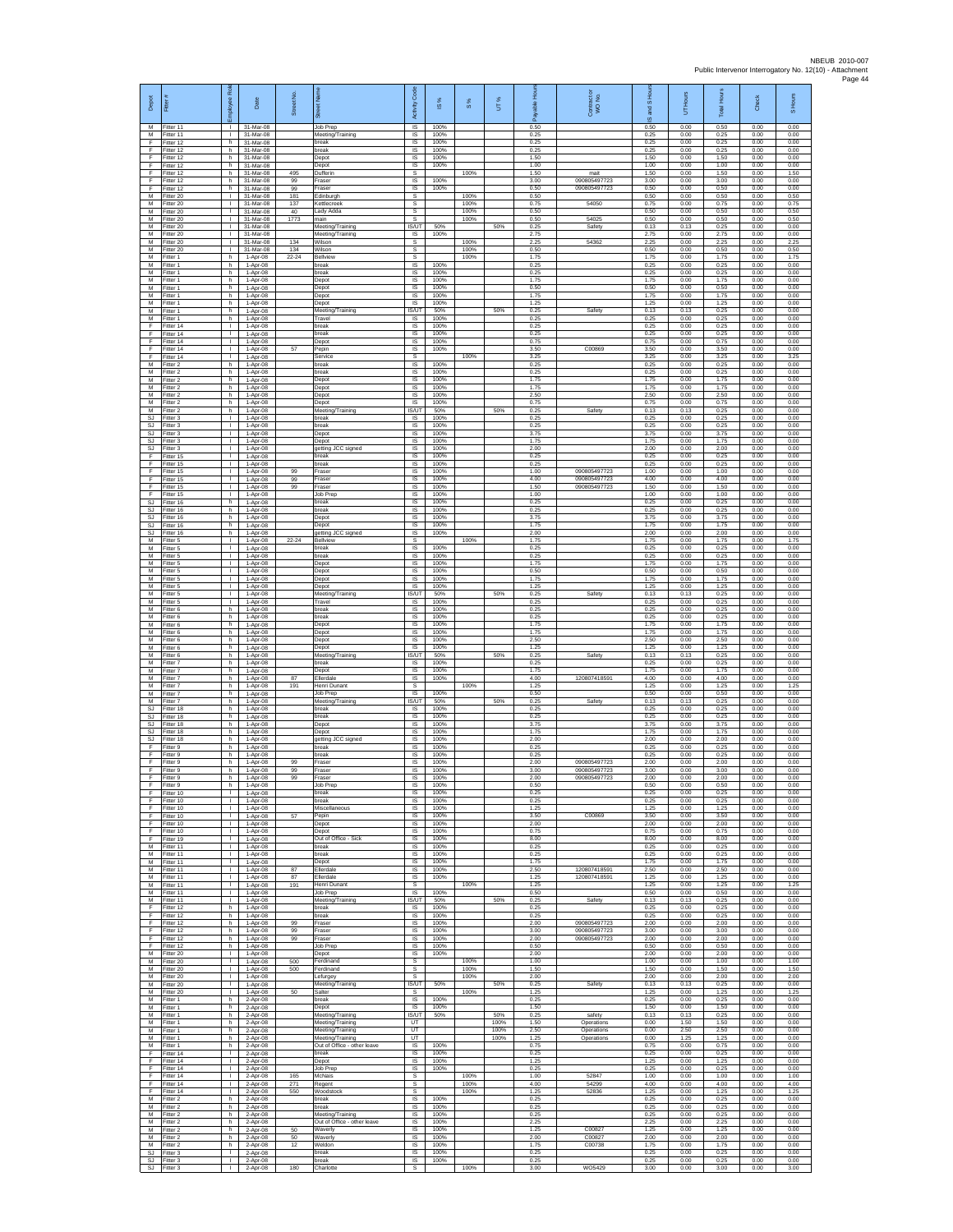| Depot<br>SJ            | Fitter#<br>Fitter 3                 | Employee Rol<br>$\mathbf{L}$       | Date<br>2-Apr-08                   | Street No.      | eet Nan<br>ā<br>Depot                  | Code<br>Activity<br><b>IS</b>  | s,<br>$\overline{\omega}$<br>100% | $\frac{8}{3}$ | UT% | 훈<br>ald<br>å<br>0.25 | Contract or<br>WO No.        | and S Hou<br>$\overline{\omega}$<br>0.25 | UT Hours<br>0.00     | <b>Total Hours</b><br>0.25 | Check<br>0.00        | S Hours<br>0.00      |
|------------------------|-------------------------------------|------------------------------------|------------------------------------|-----------------|----------------------------------------|--------------------------------|-----------------------------------|---------------|-----|-----------------------|------------------------------|------------------------------------------|----------------------|----------------------------|----------------------|----------------------|
| SJ<br>SJ               | Fitter 3<br>itter 3                 | $\mathbf{L}$<br>$\mathbf{L}$       | 2-Apr-08<br>2-Apr-08               |                 | Miscellaneous<br>Travel                | IS<br>$\sf IS$                 | 100%<br>100%                      |               |     | 1.00<br>1.25          |                              | 1.00<br>1.25                             | 0.00<br>0.00         | 1.00<br>1.25               | 0.00<br>0.00         | 0.00<br>0.00         |
| <b>SJ</b><br>SJ.       | Fitter 3<br>Fitter 3                | $\mathbf{I}$<br>$\mathbf{L}$       | 2-Apr-08<br>2-Apr-08               |                 | Travel<br>Miscellaneous                | <b>IS</b><br>IS                | 100%<br>100%                      |               |     | 1.25<br>0.75          |                              | 1.25<br>0.75                             | 0.00<br>0.00         | 1.25<br>0.75               | 0.00<br>0.00         | 0.00<br>0.00         |
| F<br>F<br>F            | fitter 15<br>ltter 15<br>Fitter 15  | т.<br>т<br>$\mathbf{L}$            | 2-Apr-08<br>2-Apr-08               |                 | break<br>break<br>Depot                | IS<br>IS<br>$\overline{s}$     | 100%<br>100%<br>100%              |               |     | 0.25<br>0.25<br>2.50  |                              | 0.25<br>0.25<br>2.50                     | 0.00<br>0.00<br>0.00 | 0.25<br>0.25<br>2.50       | 0.00<br>0.00<br>0.00 | 0.00<br>0.00<br>0.00 |
| F<br>F                 | Fitter 15<br>Fitter 15              | $\mathbf{L}$<br>$\mathbf{L}$       | 2-Apr-08<br>2-Apr-08<br>2-Apr-08   | 99<br>99        | Fraser<br>Fraser                       | IS<br>$\sf IS$                 | 100%<br>100%                      |               |     | 2.00<br>2.00          | 090805497723<br>090805497723 | 2.00<br>2.00                             | 0.00<br>0.00         | 2.00<br>2.00               | 0.00<br>0.00         | 0.00<br>0.00         |
| F<br><b>SJ</b>         | Fitter 15<br>Fitter 16              | т.<br>h                            | 2-Apr-08<br>2-Apr-08               |                 | Job Prep<br>oreak                      | IS<br>IS                       | 100%<br>100%                      |               |     | 1.00<br>0.25          |                              | 1.00<br>0.25                             | 0.00<br>0.00         | 1.00<br>0.25               | 0.00<br>0.00         | 0.00<br>0.00         |
| SJ<br><b>SJ</b>        | Fitter 16<br>fitter 16              | h.<br>h                            | 2-Apr-08<br>2-Apr-08               | 180             | break<br>Charlotte                     | 1S<br>s                        | 100%                              | 100%          |     | 0.25<br>3.00          | WO5429                       | 0.25<br>3.00                             | 0.00<br>0.00         | 0.25<br>3.00               | 0.00<br>0.00         | 0.00<br>3.00         |
| <b>SJ</b><br>SJ<br>SJ  | Fitter 16<br>Fitter 16<br>Fitter 16 | h.<br>h.<br>h.                     | 2-Apr-08<br>$2-Apr-08$<br>2-Apr-08 |                 | Depot<br>Miscellaneous<br>Travel       | <b>IS</b><br>IS<br>IS          | 100%<br>100%<br>100%              |               |     | 0.25<br>1.00<br>1.25  |                              | 0.25<br>1.00<br>1.25                     | 0.00<br>0.00<br>0.00 | 0.25<br>1.00<br>1.25       | 0.00<br>0.00<br>0.00 | 0.00<br>0.00<br>0.00 |
| <b>SJ</b><br><b>SJ</b> | Fitter 16<br>Fitter 16              | h.<br>h                            | 2-Apr-08<br>2-Apr-08               |                 | Travel<br>Miscellaneous                | 1S<br>IS                       | 100%<br>100%                      |               |     | 1.25<br>0.75          |                              | 1.25<br>0.75                             | 0.00<br>0.00         | 1.25<br>0.75               | 0.00<br>0.00         | 0.00<br>0.00         |
| М<br>M<br>M            | Fitter 5<br>fitter 5                | т.<br>т                            | 2-Apr-08<br>2-Apr-08               | 80              | Champlain<br>Depot                     | s<br>1S                        | 100%                              | 100%<br>100%  |     | 0.75<br>0.25<br>0.50  | 53898<br>54390               | 0.75<br>0.25<br>0.50                     | 0.00<br>0.00<br>0.00 | 0.75<br>0.25<br>0.50       | 0.00<br>0.00<br>0.00 | 0.75<br>0.00<br>0.50 |
| М<br>М                 | Fitter 5<br>Fitter 5<br>Fitter 5    | $\mathbf{L}$<br>$\mathbf{L}$<br>т. | 2-Apr-08<br>2-Apr-08<br>2-Apr-08   | 38<br>90<br>100 | Jeanette<br>MacDauton<br>McLaughlin    | s<br>s<br>s                    |                                   | 100%<br>100%  |     | 0.50<br>0.25          | 54393                        | 0.50<br>0.25                             | 0.00<br>0.00         | 0.50<br>0.25               | 0.00<br>0.00         | 0.50<br>0.25         |
| M<br>M                 | Fitter 5<br>Fitter 5                | т.<br>л.                           | 2-Apr-08<br>2-Apr-08               |                 | Meeting/Training<br>Travel             | IS<br>IS                       | 100%<br>100%                      |               |     | 0.25<br>0.50          |                              | 0.25<br>0.50                             | 0.00<br>0.00         | 0.25<br>0.50               | 0.00<br>0.00         | 0.00<br>0.00         |
| М<br>М                 | Fitter 5<br>litter 5                | $\mathbf{L}$<br>T.                 | 2-Apr-08<br>2-Apr-08               |                 | Travel<br>Travel                       | $\sf IS$<br>IS                 | 100%<br>100%                      |               |     | 0.50<br>0.25          |                              | 0.50<br>0.25                             | 0.00<br>0.00         | 0.50<br>0.25               | 0.00<br>0.00         | 0.00<br>0.00         |
| M<br>M<br>М            | Fitter 5<br>Fitter 5<br>Fitter 5    | л.<br>$\mathbf{L}$<br>т.           | 2-Apr-08<br>2-Apr-08<br>2-Apr-08   |                 | Travel<br>Travel<br>Travel             | <b>IS</b><br>IS<br>IS          | 100%<br>100%<br>100%              |               |     | 0.25<br>0.25<br>0.25  |                              | 0.25<br>0.25<br>0.25                     | 0.00<br>0.00<br>0.00 | 0.25<br>0.25<br>0.25       | 0.00<br>0.00<br>0.00 | 0.00<br>0.00<br>0.00 |
| M<br>M                 | fitter 5<br>Fitter 5                | Τ<br>л.                            | 2-Apr-08<br>2-Apr-08               |                 | Travel<br>Travel                       | IS<br>s                        | 100%                              | 100%          |     | 0.25<br>0.25          |                              | 0.25<br>0.25                             | 0.00<br>0.00         | 0.25<br>0.25               | 0.00<br>0.00         | 0.00<br>0.25         |
| М<br>М                 | -itter 5<br>Fitter 5                | $\mathbf{L}$<br>$\mathbf{L}$       | 2-Apr-08<br>2-Apr-08               | 204<br>179      | Wentworth<br>Whitney                   | s<br>$\mathbb S$               |                                   | 100%<br>100%  |     | 0.50<br>0.50          | 54543                        | 0.50<br>0.50                             | 0.00<br>0.00         | 0.50<br>0.50               | 0.00<br>0.00         | 0.50<br>0.50         |
| M<br>М<br>М            | Fitter 5<br>Fitter 6<br>Fitter 6    | т.<br>h<br>h                       | 2-Apr-08<br>2-Apr-08<br>$2-Apr-08$ | 50              | Zoel<br>break<br>break                 | s<br>IS<br>1S                  | 100%<br>100%                      | 100%          |     | 2.00<br>0.25<br>0.25  | 54254                        | 2.00<br>0.25<br>0.25                     | 0.00<br>0.00<br>0.00 | 2.00<br>0.25<br>0.25       | 0.00<br>0.00<br>0.00 | 2.00<br>0.00<br>0.00 |
| M<br>M                 | itter 6<br>Fitter 6                 | h.<br>h.                           | 2-Apr-08<br>2-Apr-08               |                 | Depot<br>Depot                         | IS<br><b>IS</b>                | 100%<br>100%                      |               |     | 1.75<br>1.75          |                              | 1.75<br>1.75                             | 0.00<br>0.00         | 1.75<br>1.75               | 0.00<br>0.00         | 0.00<br>0.00         |
| M<br>М                 | Fitter 6<br>Fitter 6                | h<br>h.                            | $2-Apr-08$<br>2-Apr-08             |                 | Depot<br>Depot                         | IS<br>IS                       | 100%<br>100%                      |               |     | 2.50<br>1.25          |                              | 2.50<br>1.25                             | 0.00<br>0.00         | 2.50<br>1.25               | 0.00<br>0.00         | 0.00<br>0.00         |
| M<br>M<br>М            | Fitter 6<br>Fitter 7<br>-itter 7    | h.<br>h.<br>h.                     | 2-Apr-08<br>2-Apr-08<br>2-Apr-08   |                 | Meeting/Training<br>break<br>break     | <b>IS/UT</b><br>IS<br>$\sf IS$ | 50%<br>100%<br>100%               |               | 50% | 0.25<br>0.25<br>0.25  | safety                       | 0.13<br>0.25<br>0.25                     | 0.13<br>0.00<br>0.00 | 0.25<br>0.25<br>0.25       | 0.00<br>0.00<br>0.00 | 0.00<br>0.00<br>0.00 |
| M<br>M                 | fitter 7<br>Fitter 7                | h.<br>h.                           | 2-Apr-08<br>2-Apr-08               | 21<br>21        | Glenmore<br>Glenmore                   | 1S<br>$\overline{\mathsf{s}}$  | 100%<br>100%                      |               |     | 1.25<br>1.75          | 24370<br>24370               | 1.25<br>1.75                             | 0.00<br>0.00         | 1.25<br>1.75               | 0.00<br>0.00         | 0.00<br>0.00         |
| м<br>M                 | Fitter 7<br>Fitter 7                | h<br>h.                            | 2-Apr-08<br>2-Apr-08               | 21<br>21        | Glenmore<br>Glenmore                   | IS<br>IS                       | 100%<br>100%                      |               |     | 2.50<br>1.25          | 24370<br>24370               | 2.50<br>1.25                             | 0.00<br>0.00         | 2.50<br>1.25               | 0.00<br>0.00         | 0.00<br>0.00         |
| M<br>M<br>SJ           | Fitter 7<br>Fitter 7<br>Fitter 18   | h.<br>h.<br>h.                     | 2-Apr-08<br>2-Apr-08               |                 | Job Prep<br>Meeting/Training<br>break  | IS<br><b>IS</b><br>$\sf IS$    | 100%<br>100%<br>100%              |               |     | 0.50<br>0.25<br>0.25  |                              | 0.50<br>0.25<br>0.25                     | 0.00<br>0.00<br>0.00 | 0.50<br>0.25<br>0.25       | 0.00<br>0.00<br>0.00 | 0.00<br>0.00<br>0.00 |
| SJ<br><b>SJ</b>        | litter 18<br>Fitter 18              | h<br>h.                            | 2-Apr-08<br>2-Apr-08<br>2-Apr-08   |                 | break<br>Depot                         | IS<br><b>IS</b>                | 100%<br>100%                      |               |     | 0.25<br>1.00          |                              | 0.25<br>1.00                             | 0.00<br>0.00         | 0.25<br>1.00               | 0.00<br>0.00         | 0.00<br>0.00         |
| S.I<br><b>SJ</b>       | Fitter 18<br>fitter 18              | h.<br>h.                           | 2-Apr-08<br>2-Apr-08               |                 | Depot<br>Miscellaneous                 | IS<br>IS                       | 100%<br>100%                      |               |     | 1 75<br>1.00          |                              | 1.75<br>1.00                             | 0.00<br>0.00         | 1.75<br>1.00               | 0.00<br>0.00         | 0.00<br>0.00         |
| <b>SJ</b><br><b>SJ</b> | fitter 18<br>Fitter 18              | h.<br>h.                           | 2-Apr-08<br>2-Apr-08               |                 | Service<br>Service<br>break            | s<br>s                         | 100%                              | 100%<br>100%  |     | 1.50<br>1.75<br>0.25  |                              | 1.50<br>1.75<br>0.25                     | 0.00<br>0.00         | 1.50<br>1.75               | 0.00<br>0.00<br>0.00 | 1.50<br>1.75<br>0.00 |
| F<br>F<br>F            | Fitter 9<br>Fitter 9<br>Fitter 9    | h<br>$\mathsf{h}$<br>h.            | 2-Apr-08<br>2-Apr-08<br>2-Apr-08   |                 | break<br>Depot                         | IS<br>$\sf IS$<br>IS           | 100%<br>100%                      |               |     | 0.25<br>2.50          |                              | 0.25<br>2.50                             | 0.00<br>0.00<br>0.00 | 0.25<br>0.25<br>2.50       | 0.00<br>0.00         | 0.00<br>0.00         |
| F<br>F                 | Fitter 9<br>Fitter 9                | h<br>h.                            | 2-Apr-08<br>2-Apr-08               | 99<br>99        | Fraser<br>Fraser                       | IS<br>1S                       | 100%<br>100%                      |               |     | 2.00<br>2.00          | 090805497723<br>090805497723 | 2.00<br>2.00                             | 0.00<br>0.00         | 2.00<br>2.00               | 0.00<br>0.00         | 0.00<br>0.00         |
| F<br>F<br>F            | fitter 9<br>Fitter 10               | h<br>л.<br>$\mathbf{L}$            | 2-Apr-08<br>2-Apr-08               |                 | Job Prep<br>break<br><b>preak</b>      | IS<br><b>IS</b><br>IS          | 100%<br>100%<br>100%              |               |     | 1.00<br>0.25<br>0.25  |                              | 1.00<br>0.25<br>0.25                     | 0.00<br>0.00<br>0.00 | 1.00<br>0.25<br>0.25       | 0.00<br>0.00<br>0.00 | 0.00<br>0.00<br>0.00 |
| F<br>F                 | Fitter 10<br>Fitter 10<br>Fitter 10 | $\mathbf{I}$<br>т                  | $2-Apr-08$<br>2-Apr-08<br>2-Apr-08 | 180             | Charlotte<br>Depot                     | s<br>IS                        | 100%                              | 100%          |     | 4.00<br>1.00          | 54529                        | 4.00<br>1.00                             | 0.00<br>0.00         | 4.00<br>1.00               | 0.00<br>0.00         | 4.00<br>0.00         |
| F<br>F                 | Fitter 10<br>Fitter 10              | $\mathbf{L}$<br>$\mathbf{I}$       | 2-Apr-08<br>2-Apr-08               |                 | Depot<br>Job Prep                      | IS<br>$\sf IS$                 | 100%<br>100%                      |               |     | 0.50<br>2.00          |                              | 0.50<br>2.00                             | 0.00<br>0.00         | 0.50<br>2.00               | 0.00<br>0.00         | 0.00<br>0.00         |
| F<br>M<br>м            | fitter 19<br>Fitter 11<br>Fitter 11 | т<br>$\mathbf{L}$<br>$\mathbf{L}$  | 2-Apr-08<br>2-Apr-08<br>2-Apr-08   |                 | Out of Office - Sick<br>break<br>break | 1S<br>IS<br>IS                 | 100%<br>100%<br>100%              |               |     | 8.00<br>0.25<br>0.25  |                              | 8.00<br>0.25<br>0.25                     | 0.00<br>0.00<br>0.00 | 8.00<br>0.25<br>0.25       | 0.00<br>0.00<br>0.00 | 0.00<br>0.00<br>0.00 |
| M<br>M                 | Fitter 11<br>Fitter 11              | т.<br>$\mathbf{I}$                 | 2-Apr-08<br>2-Apr-08               | 21<br>21        | Glenmore<br><b>Glenmore</b>            | 1S<br>IS                       | 100%<br>100%                      |               |     | 1.25<br>1.75          | 24370<br>24370               | 1.25<br>1.75                             | 0.00<br>0.00         | 1.25<br>1.75               | 0.00<br>0.00         | 0.00<br>0.00         |
| M<br>M                 | Fitter 11<br>Fitter 11              | л.<br>$\mathbf{L}$                 | 2-Apr-08<br>2-Apr-08               | 21<br>21        | Glenmore<br>Glenmore                   | IS<br>$\sf IS$                 | 100%<br>100%                      |               |     | 2.50<br>1.25          | 24370<br>24370               | 2.50<br>1.25                             | 0.00<br>0.00         | 2.50<br>1.25               | 0.00<br>0.00         | 0.00<br>0.00         |
| М<br>M<br>F            | fitter 11<br>Fitter 11<br>Fitter 12 | T.<br>л.<br>h                      | 2-Apr-08<br>2-Apr-08<br>2-Apr-08   |                 | Job Prep<br>Meeting/Training<br>break  | IS<br><b>IS</b><br>IS          | 100%<br>100%<br>100%              |               |     | 0.50<br>0.25<br>0.25  |                              | 0.50<br>0.25<br>0.25                     | 0.00<br>0.00<br>0.00 | 0.50<br>0.25<br>0.25       | 0.00<br>0.00<br>0.00 | 0.00<br>0.00<br>0.00 |
| F<br>F                 | Fitter 12<br>fitter 12              | h.<br>h.                           | 2-Apr-08<br>2-Apr-08               |                 | break<br>Depot                         | IS<br>IS                       | 100%<br>100%                      |               |     | 0.25<br>2.50          |                              | 0.25<br>2.50                             | 0.00<br>0.00         | 0.25<br>2.50               | 0.00<br>0.00         | 0.00<br>0.00         |
| F<br>F                 | Fitter 12<br>Fitter 12              | h.<br>h                            | 2-Apr-08<br>2-Apr-08               | 99<br>99        | Fraser<br>Fraser                       | IS<br>IS                       | 100%<br>100%                      |               |     | 2.00<br>2.00          | 090805497723<br>090805497723 | 2.00<br>2.00                             | 0.00<br>0.00         | 2.00<br>2.00               | 0.00<br>0.00         | 0.00<br>0.00         |
| F<br>M<br>M            | Fitter 12<br>Fitter 20<br>Fitter 20 | h.<br>$\mathbf{I}$<br>$\mathbf{I}$ | 2-Apr-08<br>2-Apr-08<br>2-Apr-08   | 1999            | Job Prep<br>Main<br>Meeting/Training   | IS<br>IS<br>IS/UT              | 100%<br>100%<br>50%               |               | 50% | 1.00<br>2.50<br>0.25  | C00456D<br>safety            | 1.00<br>2.50<br>0.13                     | 0.00<br>0.00<br>0.13 | 1.00<br>2.50<br>0.25       | 0.00<br>0.00<br>0.00 | 0.00<br>0.00<br>0.00 |
| M<br>М                 | Fitter 20<br>fitter 20              | т.<br>т.                           | 2-Apr-08<br>2-Apr-08               | 50<br>50        | Waverly<br>Waverly                     | IS<br>IS                       | 100%<br>100%                      |               |     | 1.25<br>2.00          | C00827<br>C00827             | 1.25<br>2.00                             | 0.00<br>0.00         | 1.25<br>2.00               | 0.00<br>0.00         | 0.00<br>0.00         |
| M<br>M                 | Fitter 20<br>Fitter 1               | л.<br>h.                           | 2-Apr-08<br>3-Apr-08               | 12              | Weldon<br>break                        | IS<br>IS.                      | 100%<br>100%                      |               |     | 2.00<br>0.25          | C00738                       | 2.00<br>0.25                             | 0.00<br>0.00         | 2.00<br>0.25               | 0.00<br>0.00         | 0.00<br>0.00         |
| М<br>M<br>м            | Fitter 1<br>Fitter 1<br>Fitter 1    | h<br>h.<br>h                       | 3-Apr-08<br>3-Apr-08               |                 | break<br>Depot                         | IS<br>IS                       | 100%<br>100%<br>100%              |               |     | 0.25<br>1.50<br>2.50  |                              | 0.25<br>1.50<br>2.50                     | 0.00<br>0.00         | 0.25<br>1.50<br>2.50       | 0.00<br>0.00<br>0.00 | 0.00<br>0.00<br>0.00 |
| М<br>M                 | Fitter 1<br>Fitter 1                | h<br>h.                            | 3-Apr-08<br>3-Apr-08<br>3-Apr-08   | 21              | Depot<br>Depot<br>Glenmore             | IS<br>$\sf IS$<br>IS           | 100%<br>100%                      |               |     | 1.25<br>1.75          | 12080807064                  | 1.25<br>1.75                             | 0.00<br>0.00<br>0.00 | 1.25<br>1.75               | 0.00<br>0.00         | 0.00<br>0.00         |
| M<br>м                 | Fitter 1<br>Fitter 1                | h.<br>h.                           | 3-Apr-08<br>3-Apr-08               | 21              | Glenmore<br>Meeting/Training           | IS.<br>IS                      | 100%<br>100%                      |               |     | 0.25<br>0.25          | 120808070641                 | 0.25<br>0.25                             | 0.00<br>0.00         | 0.25<br>0.25               | 0.00<br>0.00         | 0.00<br>0.00         |
| F<br>F<br>F            | Fitter 14<br>Fitter 14<br>Fitter 14 | т.<br>$\mathbf{L}$<br>$\mathbf{I}$ | 3-Apr-08<br>3-Apr-08               | 671             | Aberdeen<br>break<br>break             | s<br>IS<br>IS                  | 100%<br>100%                      | 100%          |     | 1.00<br>0.25<br>0.25  |                              | 1.00<br>0.25<br>0.25                     | 0.00<br>0.00<br>0.00 | 1.00<br>0.25<br>0.25       | 0.00<br>0.00<br>0.00 | 1.00<br>0.00<br>0.00 |
| F.<br>F                | Fitter 14<br>litter 14              | $\mathbf{L}$<br>$\mathbb{L}$       | 3-Apr-08<br>3-Apr-08<br>3-Apr-08   | 777<br>350      | Charlotte<br>Church                    | $\mathbb{S}$<br>$\mathbb S$    |                                   | 100%<br>100%  |     | 1.00<br>1.00          | 52513<br>54366               | 1.00<br>1.00                             | 0.00<br>0.00         | 1.00<br>1.00               | 0.00<br>0.00         | 1.00<br>1.00         |
| F<br>E                 | Fitter 14<br>Fitter 14              | л.<br>$\mathbf{L}$                 | 3-Apr-08<br>3-Apr-08               |                 | Depot<br>Job Prep                      | IS<br>IS.                      | 100%<br>100%                      |               |     | 1.75<br>0.50          |                              | 1.75<br>0.50                             | 0.00<br>0.00         | 1.75<br>0.50               | 0.00<br>0.00         | 0.00<br>0.00         |
| F<br>F<br>M            | Fitter 14<br>Fitter 14<br>Fitter 2  | т.<br>Τ<br>h.                      | 3-Apr-08<br>3-Apr-08<br>3-Apr-08   |                 | Depot<br>Depot<br>Depot                | IS<br>IS<br>IS.                | 100%<br>100%<br>100%              |               |     | 0.50<br>1.75<br>0.25  |                              | 0.50<br>1.75<br>0.25                     | 0.00<br>0.00<br>0.00 | 0.50<br>1.75<br>0.25       | 0.00<br>0.00<br>0.00 | 0.00<br>0.00<br>0.00 |
| М<br>М                 | Fitter 2<br>Fitter 2                | h<br>$\mathsf{h}$                  | 3-Apr-08<br>3-Apr-08               |                 | Depot<br>Meeting/Training              | IS<br>$\sf IS$                 | 100%<br>100%                      |               |     | 3.50<br>0.25          |                              | 3.50<br>0.25                             | 0.00<br>0.00         | 3.50<br>0.25               | 0.00<br>0.00         | 0.00<br>0.00         |
| M<br>SJ                | Fitter 2<br>Fitter 3                | h.<br>$\mathbf{L}$                 | 3-Apr-08<br>3-Apr-08               | 204             | Wentworth<br>break                     | s<br>IS                        | 100%                              | 100%          |     | 4.00<br>0.25          | HB09                         | 4.00<br>0.25                             | 0.00<br>0.00         | 4.00<br>0.25               | 0.00<br>0.00         | 4.00<br>0.00         |
| SJ<br><b>SJ</b><br>SJ. | Fitter 3<br>fitter 3<br>Fitter 3    | т.<br>т.<br>л.                     | 3-Apr-08<br>3-Apr-08<br>3-Apr-08   | 297<br>297      | break<br>Crown<br>Crown                | 1S<br>s<br>s                   | 100%                              | 100%<br>100%  |     | 0.25<br>1.75<br>0.75  |                              | 0.25<br>1.75<br>0.75                     | 0.00<br>0.00<br>0.00 | 0.25<br>1.75<br>0.75       | 0.00<br>0.00<br>0.00 | 0.00<br>1.75<br>0.75 |
| SJ<br>SJ               | Fitter 3<br>Fitter 3                | $\mathbf{L}$<br>т.                 | 3-Apr-08<br>3-Apr-08               |                 | Depot<br>getting JCC signed            | IS.<br>IS                      | 100%<br>100%                      |               |     | 2.00<br>3.00          |                              | 200<br>3.00                              | 0.00<br>0.00         | 2.00<br>3.00               | 0.00<br>0.00         | 0.00<br>0.00         |
| F<br>F                 | Fitter 15<br>Fitter 15              | т<br>$\mathbb{R}$                  | 3-Apr-08<br>3-Apr-08               | 297             | break<br>Crown                         | IS<br>s                        | 100%                              | 100%          |     | 0.25<br>1.00          |                              | 0.25<br>1.00                             | 0.00<br>0.00         | 0.25<br>1.00               | 0.00<br>0.00         | 0.00<br>1.00         |
| F<br>F<br>F            | Fitter 15<br>Fitter 15<br>Fitter 15 | т.<br>т<br>$\mathbf{L}$            | 3-Apr-08<br>3-Apr-08<br>3-Apr-08   |                 | Depot<br>Depot<br>Job Prep             | $\sf IS$<br>IS<br>IS.          | 100%<br>100%<br>100%              |               |     | 1.25<br>0.50<br>0.50  |                              | 1.25<br>0.50<br>0.50                     | 0.00<br>0.00<br>0.00 | 1.25<br>0.50<br>0.50       | 0.00<br>0.00<br>0.00 | 0.00<br>0.00<br>0.00 |
| F<br>F                 | Fitter 15<br>Fitter 15              | $\mathbf{L}$<br>т.                 | 3-Apr-08<br>3-Apr-08               |                 | Travel<br>Travel                       | IS<br>1S                       | 100%<br>100%                      |               |     | 1.50<br>1.50          |                              | 1.50<br>1.50                             | 0.00<br>0.00         | 1.50<br>1.50               | 0.00<br>0.00         | 0.00<br>0.00         |
| F<br>SJ                | Fitter 15<br>Fitter 16              | т.<br>h                            | 3-Apr-08<br>3-Apr-08               |                 | Miscellaneous<br>break                 | IS<br>-IS                      | 100%<br>100%                      |               |     | 1.50<br>0.25          |                              | 1.50<br>0.25                             | 0.00<br>0.00         | 1.50<br>0.25               | 0.00<br>0.00         | 0.00<br>0.00         |
| SJ<br>SJ<br><b>SJ</b>  | Fitter 16<br>litter 16<br>Fitter 16 | h.<br>h.<br>h.                     | 3-Apr-08<br>3-Apr-08<br>3-Apr-08   | 297<br>297      | break<br>Crown<br>Crown                | IS<br>$\mathbb S$<br>s         | 100%                              | 100%<br>100%  |     | 0.25<br>1.75<br>0.75  |                              | 0.25<br>1.75<br>0.75                     | 0.00<br>0.00<br>0.00 | 0.25<br>1.75<br>0.75       | 0.00<br>0.00<br>0.00 | 0.00<br>1.75<br>0.75 |
| S.I.<br>SJ             | Fitter 16<br>Fitter 16              | h.<br>h                            | 3-Apr-08<br>3-Apr-08               |                 | Depot<br>getting JCC signed            | IS.<br>1S                      | 100%<br>100%                      |               |     | 2.00<br>3.00          |                              | 2.00<br>3.00                             | 0.00<br>0.00         | 2.00<br>3.00               | 0.00<br>0.00         | 0.00<br>0.00         |
| M<br>M                 | fitter 5<br>Fitter 5                | т<br>$\mathbf{L}$                  | 3-Apr-08<br>3-Apr-08               | 258<br>258      | Baig<br>Baig                           | s<br>s                         |                                   | 100%<br>100%  |     | 1.75<br>1.75<br>2.50  |                              | 1.75<br>1.75                             | 0.00<br>0.00         | 1.75<br>1.75               | 0.00<br>0.00         | 1.75<br>1.75<br>2.50 |
| М<br>М<br>M            | Fitter 5<br>Fitter 5<br>Fitter 5    | $\mathbf{L}$<br>$\mathbf{L}$<br>т. | 3-Apr-08<br>3-Apr-08<br>3-Apr-08   | 258<br>258      | Baig<br>Baig<br>break                  | s<br>$\mathbb S$<br>IS         | 100%                              | 100%<br>100%  |     | 1.25<br>0.25          |                              | 2.50<br>1.25<br>0.25                     | 0.00<br>0.00<br>0.00 | 2.50<br>1.25<br>0.25       | 0.00<br>0.00<br>0.00 | 1.25<br>0.00         |
| м                      | Fitter 5                            | т.                                 | 3-Apr-08                           |                 | oreak                                  | IS                             | 100%                              |               |     | 0.25                  |                              | 0.25                                     | 0.00                 | 0.25                       | 0.00                 | 0.00                 |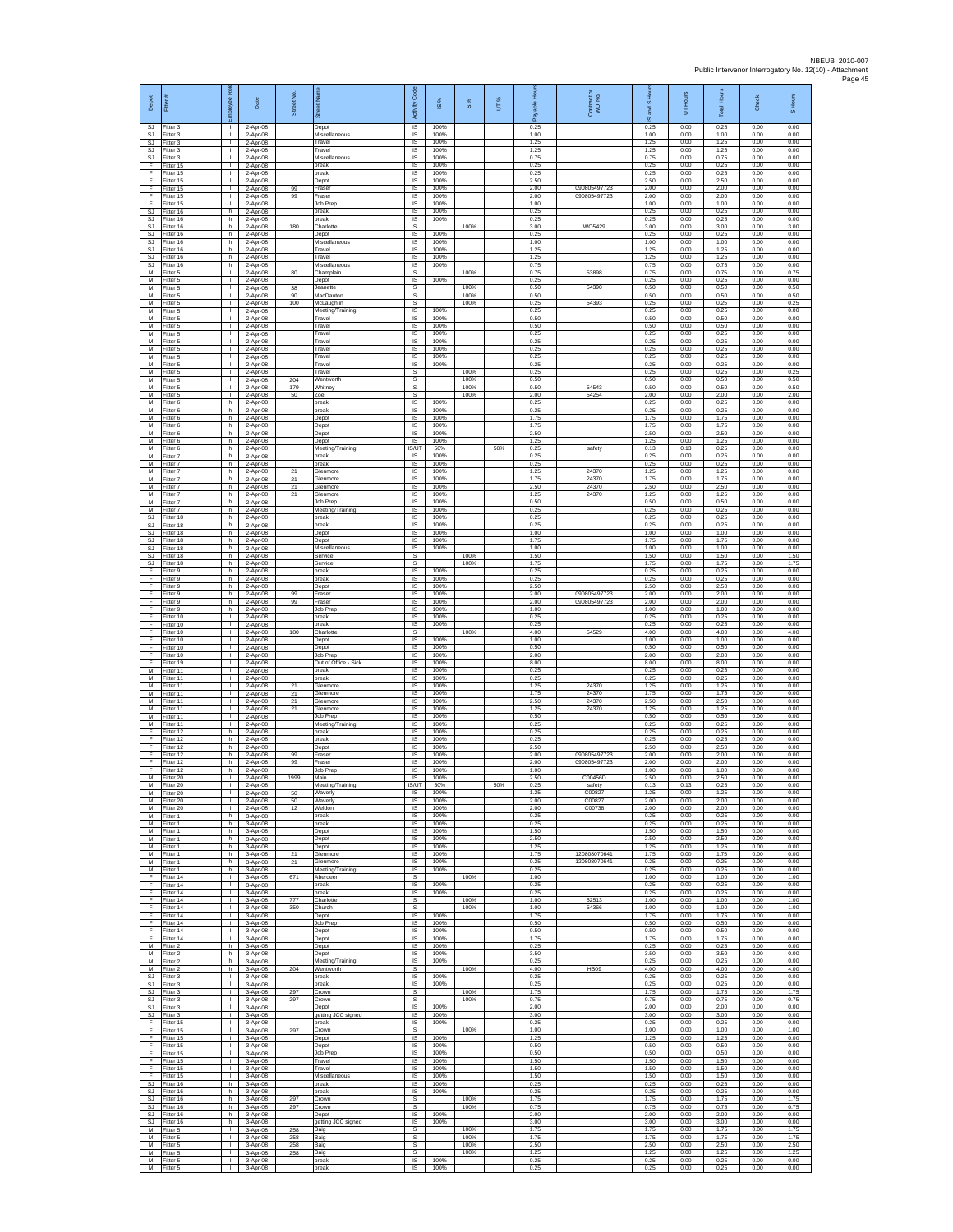| Depot                                     | Fitter #                               | Rol<br>loyee                       | Date                             | Street No.         |                                                | Code<br>Activity               | IS %                 | 8%           | UT%          | able Hou<br>۶        | Contract or<br>WO No.                       | and S Ho<br>$\overline{\omega}$ | UT Hours             | <b>IHours</b><br>Total | Check                | S Hours              |
|-------------------------------------------|----------------------------------------|------------------------------------|----------------------------------|--------------------|------------------------------------------------|--------------------------------|----------------------|--------------|--------------|----------------------|---------------------------------------------|---------------------------------|----------------------|------------------------|----------------------|----------------------|
| M<br>M<br>M                               | Fitter 5<br>Fitter 6<br>-itter 6       | п.<br>h.<br>h                      | 3-Apr-08<br>3-Apr-08<br>3-Apr-08 |                    | Meeting/Training<br>break<br>oreak             | <b>IS</b><br>IS<br>IS          | 100%<br>100%<br>100% |              |              | 0.25<br>0.25<br>0.25 |                                             | 0.25<br>0.25<br>0.25            | 0.00<br>0.00<br>0.00 | 0.25<br>0.25<br>0.25   | 0.00<br>0.00<br>0.00 | 0.00<br>0.00<br>0.00 |
| M<br>M                                    | Fitter 6<br>Fitter 6                   | h.<br>h.                           | 3-Apr-08<br>3-Apr-08             |                    | Depot<br>Depot                                 | -IS<br>IS                      | 100%<br>100%         |              |              | 1.50<br>2.50         |                                             | 1.50<br>2.50                    | 0.00<br>0.00         | 1.50<br>2.50           | 0.00<br>0.00         | 0.00<br>0.00         |
| М<br>M                                    | Fitter 6<br>Fitter 6                   | h<br>h.                            | 3-Apr-08<br>3-Apr-08             | $^{21}$            | Depot<br>Glenmore                              | IS<br>IS                       | 100%<br>100%         |              |              | 1.25<br>1.75         | 12080807064                                 | 1.25<br>1.75                    | 0.00<br>0.00         | 1.25<br>1.75           | 0.00<br>0.00         | 0.00<br>0.00         |
| M<br>М<br>M                               | Fitter 6<br>Fitter 6<br>Fitter 7       | h.<br>h<br>h.                      | 3-Apr-08<br>3-Apr-08<br>3-Apr-08 | 21                 | Glenmore<br>Meeting/Training<br>break          | IS<br>IS<br>IS                 | 100%<br>100%<br>100% |              |              | 0.25<br>0.25<br>0.25 | 120808070641                                | 0.25<br>0.25<br>0.25            | 0.00<br>0.00<br>0.00 | 0.25<br>0.25<br>0.25   | 0.00<br>0.00<br>0.00 | 0.00<br>0.00<br>0.00 |
| M<br>М                                    | Fitter 7<br>Fitter 7                   | h.<br>h                            | 3-Apr-08<br>3-Apr-08             | 21                 | oreak<br>Glenmore                              | IS<br>IS                       | 100%<br>100%         |              |              | 0.25<br>1.25         | 120808070641                                | 0.25<br>1.25                    | 0.00<br>0.00         | 0.25<br>1.25           | 0.00<br>0.00         | 0.00<br>0.00         |
| М<br>М                                    | Fitter 7<br>Fitter 7                   | h<br>h                             | 3-Apr-08<br>3-Apr-08             | $^{21}$<br>$^{21}$ | <b>Slenmore</b><br>Slenmore                    | IS<br>IS                       | 100%<br>100%         |              |              | 1.75<br>2.50         | 120808070641<br>120808070641                | 1.75<br>2.50                    | 0.00<br>0.00         | 1.75<br>2.50           | 0.00<br>0.00         | 0.00<br>0.00         |
| M<br>M<br>М                               | Fitter 7<br>-itter 7<br>Fitter 7       | h.<br>h.<br>h                      | 3-Apr-08<br>3-Apr-08<br>3-Apr-08 | 21                 | Glenmore<br>Job Prep<br>Meeting/Training       | -IS<br>IS<br>IS                | 100%<br>100%<br>100% |              |              | 1.25<br>0.50<br>0.25 | 120808070641                                | 1.25<br>0.50<br>0.25            | 0.00<br>0.00<br>0.00 | 1.25<br>0.50<br>0.25   | 0.00<br>0.00<br>0.00 | 0.00<br>0.00<br>0.00 |
| SJ.<br>SJ                                 | Fitter 18<br>Fitter 18                 | h.<br>h.                           | 3-Apr-08<br>3-Apr-08             |                    | break<br>break                                 | IS<br>IS                       | 100%<br>100%         |              |              | 0.25<br>0.25         |                                             | 0.25<br>0.25                    | 0.00<br>0.00         | 0.25<br>0.25           | 0.00<br>0.00         | 0.00<br>0.00         |
| SJ<br>SJ.<br>SJ.                          | Fitter 18<br>Fitter 18<br>Fitter 18    | h<br>h<br>h.                       | 3-Apr-08<br>3-Apr-08<br>3-Apr-08 |                    | Depot<br>Job Prep                              | IS<br>IS<br><b>IS</b>          | 100%<br>100%<br>100% |              |              | 3.00<br>0.25<br>1.75 |                                             | 3.00<br>0.25<br>1.75            | 0.00<br>0.00<br>0.00 | 3.00<br>0.25<br>1.75   | 0.00<br>0.00<br>0.00 | 0.00<br>0.00<br>0.00 |
| SJ<br>SJ                                  | Fitter 18<br>Fitter 18                 | h<br>h.                            | 3-Apr-08<br>3-Apr-08             |                    | Meeting/Training<br>ravel<br>Travel            | IS<br>IS                       | 100%<br>100%         |              |              | 1.50<br>1.50         |                                             | 1.50<br>1.50                    | 0.00<br>0.00         | 1.50<br>1.50           | 0.00<br>0.00         | 0.00<br>0.00         |
| F<br>F                                    | Fitter 9<br>Fitter 9                   | h<br>h.                            | 3-Apr-08<br>3-Apr-08             | 297                | crown<br>Depot                                 | s<br>IS                        | 100%                 | 100%         |              | 1.00<br>0.50         |                                             | 1.00<br>0.50                    | 0.00<br>0.00         | 1.00<br>0.50           | 0.00<br>0.00         | 1.00<br>0.00         |
| F.<br>F<br>F                              | -itter 9<br>-itter 9<br>Fitter 9       | h.<br>h<br>h.                      | 3-Apr-08<br>3-Apr-08<br>3-Apr-08 |                    | Job Prep<br>Meeting/Training<br>Travel         | $\sf IS$<br>IS<br>IS           | 100%<br>100%<br>100% |              |              | 0.50<br>3.00<br>1.50 | Driving                                     | 0.50<br>3.00<br>1.50            | 0.00<br>0.00<br>0.00 | 0.50<br>3.00<br>1.50   | 0.00<br>0.00<br>0.00 | 0.00<br>0.00<br>0.00 |
| F.<br>F                                   | Fitter 9<br>Fitter 10                  | h.<br>т.                           | 3-Apr-08<br>3-Apr-08             |                    | Travel<br>break                                | IS<br>IS                       | 100%<br>100%         |              |              | 1.50<br>0.25         |                                             | 1.50<br>0.25                    | 0.00<br>0.00         | 1.50<br>0.25           | 0.00<br>0.00         | 0.00<br>0.00         |
| Ŧ<br>F.                                   | Fitter 10<br>Fitter 10                 | т<br>$\mathbf{L}$                  | 3-Apr-08<br>3-Apr-08             |                    | break<br>Miscellaneous                         | IS<br>- IS                     | 100%<br>100%         |              |              | 0.25<br>2.00         |                                             | 0.25<br>2.00                    | 0.00<br>0.00         | 0.25<br>2.00           | 0.00<br>0.00         | 0.00<br>0.00         |
| F<br>F<br>F                               | Fitter 10<br>Fitter 10<br>Fitter 19    | л.<br>$\mathbb{L}$<br>$\mathbf{L}$ | 3-Apr-08<br>3-Apr-08<br>3-Apr-08 |                    | Miscellaneous<br>Depot<br>Out of Office - Sick | IS<br>IS<br>IS                 | 100%<br>100%<br>100% |              |              | 4.00<br>1.50<br>8.00 |                                             | 4.00<br>1.50<br>8.00            | 0.00<br>0.00<br>0.00 | 4.00<br>1.50<br>8.00   | 0.00<br>0.00<br>0.00 | 0.00<br>0.00<br>0.00 |
| М<br>М                                    | Fitter 11<br>Fitter 11                 | т.<br>t.                           | 3-Apr-08<br>3-Apr-08             |                    | break<br>break                                 | IS<br>IS                       | 100%<br>100%         |              |              | 0.25<br>0.25         |                                             | 0.25<br>0.25                    | 0.00<br>0.00         | 0.25<br>0.25           | 0.00<br>0.00         | 0.00<br>0.00         |
| М<br>M                                    | Fitter 11<br>Fitter 11                 | т.<br>л.<br>л.                     | 3-Apr-08<br>3-Apr-08             | 21<br>21           | Slenmore<br>Glenmore<br>Glenmore               | IS<br>-IS<br>IS                | 100%<br>100%<br>100% |              |              | 1.25<br>1.75<br>2.50 | 12080807064<br>120808070641<br>120808070641 | 1.25<br>1.75<br>2.50            | 0.00<br>0.00<br>0.00 | 1.25<br>1.75<br>2.50   | 0.00<br>0.00<br>0.00 | 0.00<br>0.00<br>0.00 |
| M<br>М<br>M                               | Fitter 11<br>Fitter 11<br>Fitter 11    | ٠<br>$\mathbf{L}$                  | 3-Apr-08<br>3-Apr-08<br>3-Apr-08 | 21<br>21           | <b>Slenmore</b><br>Job Prep                    | IS<br>IS                       | 100%<br>100%         |              |              | 1.25<br>0.50         | 120808070641                                | 1.25<br>0.50                    | 0.00<br>0.00         | 1.25<br>0.50           | 0.00<br>0.00         | 0.00<br>0.00         |
| M<br>F                                    | Fitter 11<br>Fitter 12                 | $\mathbf{L}$<br>h                  | 3-Apr-08<br>3-Apr-08             | 671                | Meeting/Training<br>Aberdeen                   | IS<br>s                        | 100%                 | 100%         |              | 0.25<br>1.00         |                                             | 0.25<br>1.00                    | 0.00<br>0.00         | 0.25<br>1.00           | 0.00<br>0.00         | 0.00<br>1.00         |
| Ŧ<br>F<br>F                               | Fitter 12<br>Fitter 12<br>Fitter 12    | h.<br>h.<br>h                      | 3-Apr-08<br>3-Apr-08<br>3-Apr-08 | 777                | break<br>break<br>Charlotte                    | IS<br>IS<br>s                  | 100%<br>100%         | 100%         |              | 0.25<br>0.25<br>1.00 | 52513                                       | 0.25<br>0.25<br>1.00            | 0.00<br>0.00<br>0.00 | 0.25<br>0.25<br>1.00   | 0.00<br>0.00<br>0.00 | 0.00<br>0.00<br>1.00 |
| F<br>F                                    | Fitter 12<br>Fitter 12                 | h<br>h                             | 3-Apr-08<br>3-Apr-08             | 350                | Church<br>Jepot                                | s<br>IS                        | 100%                 | 100%         |              | 1.00<br>1.75         | 54366                                       | 1.00<br>1.75                    | 0.00<br>0.00         | 1.00<br>1.75           | 0.00<br>0.00         | 1.00<br>0.00         |
| E<br>F                                    | Fitter 12<br>Fitter 12                 | h.<br>h.                           | 3-Apr-08<br>3-Apr-08             |                    | Job Prec<br>Depot                              | - IS<br>$\sf IS$               | 100%<br>100%         |              |              | 0.50<br>0.50         |                                             | 0.50<br>0.50                    | 0.00<br>0.00         | 0.50<br>0.50           | 0.00<br>0.00         | 0.00<br>0.00         |
| F<br>M<br>M                               | Fitter 12<br>Fitter 20<br>Fitter 20    | h<br>л.<br>л.                      | 3-Apr-08<br>3-Apr-08<br>3-Apr-08 |                    | Depot<br>Depot<br>Depot                        | IS<br>-IS<br>IS                | 100%<br>100%<br>100% |              |              | 1.75<br>0.25<br>3.50 |                                             | 1.75<br>0.25<br>3.50            | 0.00<br>0.00<br>0.00 | 1.75<br>0.25<br>3.50   | 0.00<br>0.00<br>0.00 | 0.00<br>0.00<br>0.00 |
| М<br>M                                    | Fitter 20<br>fitter 20                 | ٠<br>$\mathbb{R}$                  | 3-Apr-08<br>3-Apr-08             | 204                | Meeting/Training<br>Wentworth                  | IS<br>s                        | 100%                 | 100%         |              | 0.25<br>4.00         | <b>HB09</b>                                 | 0.25<br>4.00                    | 0.00<br>0.00         | 0.25<br>4.00           | 0.00<br>0.00         | 0.00<br>4.00         |
| M<br>М<br>M                               | Fitter 1<br>Fitter 1                   | h.<br>h<br>h.                      | 4-Apr-08<br>4-Apr-08             |                    | break<br>reak                                  | IS<br>IS                       | 100%<br>100%         |              |              | 0.25<br>0.25         |                                             | 0.25<br>0.25                    | 0.00<br>0.00         | 0.25<br>0.25           | 0.00<br>0.00         | 0.00<br>0.00         |
| M<br>M                                    | Fitter 1<br>Fitter 1<br>Fitter 1       | h.<br>h                            | 4-Apr-08<br>4-Apr-08<br>4-Apr-08 |                    | Depot<br>Job Prep<br>Meeting/Training          | IS<br>IS<br>IS                 | 100%<br>100%<br>100% |              |              | 1.00<br>0.50<br>0.25 |                                             | 1.00<br>0.50<br>0.25            | 0.00<br>0.00<br>0.00 | 1.00<br>0.50<br>0.25   | 0.00<br>0.00<br>0.00 | 0.00<br>0.00<br>0.00 |
| М<br>М                                    | Fitter 1<br>Fitter 1                   | h<br>h                             | 4-Apr-08<br>4-Apr-08             |                    | Meeting/Training<br>Meeting/Training           | UT<br>UT                       |                      |              | 100%<br>100% | 1.50<br>0.75         | Operations<br>Operations                    | 0.00<br>0.00                    | 1.50<br>0.75         | 1.50<br>0.75           | 0.00<br>0.00         | 0.00<br>0.00         |
| M<br>M<br>F                               | Fitter 1<br>-itter 1<br>Fitter 14      | h.<br>h.<br>τ.                     | 4-Apr-08<br>4-Apr-08<br>4-Apr-08 | 502                | Travel<br>Yale <sup>.</sup><br>oreak           | - IS<br>s<br>IS                | 100%<br>100%         | 100%         |              | 0.50<br>2.50<br>0.25 |                                             | 0.50<br>2.50<br>0.25            | 0.00<br>0.00<br>0.00 | 0.50<br>2.50<br>0.25   | 0.00<br>0.00<br>0.00 | 0.00<br>2.50<br>0.00 |
| F<br>F.                                   | Fitter 14<br>Fitter 14                 | $\mathbb{R}$<br>$\mathbf{L}$       | 4-Apr-08<br>4-Apr-08             | 769                | Depot<br>George                                | IS<br>$\mathsf{s}$             | 100%                 | 100%         |              | 2.00<br>1.00         | 52444                                       | 2.00<br>1.00                    | 0.00<br>0.00         | 2.00<br>1.00           | 0.00<br>0.00         | 0.00<br>1.00         |
| F<br>F<br>F                               | Fitter 14<br>Fitter 14<br>Fitter 14    | т.<br>т<br>$\mathbf{L}$            | 4-Apr-08<br>4-Apr-08<br>4-Apr-08 | 15<br>435          | Jennie<br>Job Prep<br>Montgomery               | $\mathbb S$<br>IS<br>s         | 100%                 | 100%<br>100% |              | 1.00<br>1.00<br>1.00 | 53963<br>52858                              | 1.00<br>1.00<br>1.00            | 0.00<br>0.00<br>0.00 | 1.00<br>1.00<br>1.00   | 0.00<br>0.00<br>0.00 | 1.00<br>0.00<br>1.00 |
| F<br>F                                    | Fitter 14<br>Fitter 14                 | $\mathbf{L}$<br>L.                 | 4-Apr-08<br>4-Apr-08             |                    | epot<br>Depot                                  | IS<br>IS                       | 100%<br>100%         |              |              | 0.50<br>1.25         |                                             | 0.50<br>1.25                    | 0.00<br>0.00         | 0.50<br>1.25           | 0.00<br>0.00         | 0.00<br>0.00         |
| M<br>SJ                                   | Fitter 2<br>Fitter 3                   | h<br>л.                            | 4-Apr-08<br>4-Apr-08             |                    | Out of Office - other leave<br>break           | IS<br>-IS                      | 100%<br>100%         |              |              | 0.00<br>0.25         |                                             | 0.00<br>0.25                    | 0.00<br>0.00         | 0.00<br>0.25           | 0.00<br>0.00         | 0.00<br>0.00         |
| SJ<br>$\mathbb{S}\mathbb{J}$<br><b>SJ</b> | -itter 3<br>-itter 3<br>Fitter 3       | $\mathbf{L}$<br>$\mathbf{L}$<br>л. | 4-Apr-08<br>4-Apr-08<br>4-Apr-08 |                    | break<br>Service<br>Service                    | IS<br>s<br>s                   | 100%                 | 100%<br>100% |              | 0.25<br>2.00<br>3.75 |                                             | 0.25<br>2.00<br>3.75            | 0.00<br>0.00<br>0.00 | 0.25<br>2.00<br>3.75   | 0.00<br>0.00<br>0.00 | 0.00<br>2.00<br>3.75 |
| SJ.<br>F                                  | Fitter 3<br>Fitter 15                  | л.<br>٠                            | 4-Apr-08<br>4-Apr-08             |                    | Service<br>Out of Office - SDO                 | s<br>IS                        | 100%                 | 100%         |              | 1 75<br>8.00         |                                             | 1.75<br>8.00                    | 0.00<br>0.00         | 1.75<br>8.00           | 0.00<br>0.00         | 1.75<br>0.00         |
| SJ.<br>SJ<br>SJ                           | Fitter 16<br>Fitter 16<br>Fitter 16    | h<br>h.<br>h                       | 4-Apr-08<br>4-Apr-08<br>4-Apr-08 |                    | break<br>break<br>Service                      | IS<br>IS<br>s                  | 100%<br>100%         | 100%         |              | 0.25<br>0.25<br>2.00 |                                             | 0.25<br>0.25<br>2.00            | 0.00<br>0.00<br>0.00 | 0.25<br>0.25<br>2.00   | 0.00<br>0.00<br>0.00 | 0.00<br>0.00<br>2.00 |
| SJ<br>SJ                                  | Fitter 16<br>Fitter 16                 | h<br>h.                            | 4-Apr-08<br>4-Apr-08             |                    | Service<br>Service                             | $\mathbb S$<br>s               |                      | 100%<br>100% |              | 3.75<br>1.75         |                                             | 3.75<br>1.75                    | 0.00<br>0.00         | 3.75<br>1.75           | 0.00<br>0.00         | 3.75<br>1.75         |
| M<br>M                                    | Fitter 5<br>Fitter 5                   | H.<br>I.                           | 4-Apr-08<br>4-Apr-08             | 803                | Depot<br>Main                                  | IS<br>IS                       | 100%<br>100%         |              |              | 2.50<br>4.25         | C00556                                      | 2.50<br>4.25                    | 0.00<br>0.00         | 2.50<br>4.25           | 0.00<br>0.00         | 0.00<br>0.00         |
| М<br>M<br>M                               | Fitter 5<br>Fitter 5<br>Fitter 6       | T.<br>л.<br>h.                     | 4-Apr-08<br>4-Apr-08<br>4-Apr-08 | 297                | McLaughlin<br>Meeting/Training<br>break        | s<br><b>IS/UT</b><br><b>IS</b> | 50%<br>100%          | 100%         | 50%          | 1.00<br>0.25<br>0.25 | safety                                      | 1.00<br>0.13<br>0.25            | 0.00<br>0.13<br>0.00 | 1.00<br>0.25<br>0.25   | 0.00<br>0.00<br>0.00 | 1.00<br>0.00<br>0.00 |
| М<br>M                                    | Fitter 6<br>Fitter 6                   | h<br>h                             | 4-Apr-08<br>4-Apr-08             |                    | break<br>Depot                                 | IS<br>IS                       | 100%<br>100%         |              |              | 0.25<br>2.50         |                                             | 0.25<br>2.50                    | 0.00<br>0.00         | 0.25<br>2.50           | 0.00<br>0.00         | 0.00<br>0.00         |
| M<br>M                                    | M Fitter 6<br>Fitter 6<br>Fitter 6     | h.<br>h<br>h.                      | 4-Apr-08<br>4-Apr-08<br>4-Apr-08 |                    | Depot<br>Job Prep<br>Meeting/Training          | IS<br>IS<br><b>IS/UT</b>       | 100%<br>100%<br>50%  |              | 50%          | 1 25<br>0.50<br>0.25 | safety                                      | 1.25<br>0.50<br>0.13            | 0.00<br>0.00<br>0.13 | 1.25<br>0.50<br>0.25   | 0.00<br>0.00<br>0.00 | 0.00<br>0.00<br>0.00 |
| M<br>М                                    | Fitter 6<br>Fitter 6                   | h.<br>h                            | 4-Apr-08<br>4-Apr-08             | 502                | Travel<br>Yale                                 | IS.<br>s                       | 100%                 | 100%         |              | 0.50<br>2.50         |                                             | 0.50<br>2.50                    | 0.00<br>0.00         | 0.50<br>2.50           | 0.00<br>0.00         | 0.00<br>2.50         |
| M<br>M<br>M                               | Fitter 7<br>Fitter 7<br>Fitter 7       | ħ<br>h.<br>h                       | 4-Apr-08<br>4-Apr-08<br>4-Apr-08 |                    | break<br>break<br>Depot                        | 1S<br>IS<br>- IS               | 100%<br>100%<br>100% |              |              | 0.25<br>0.25<br>1.75 |                                             | 0.25<br>0.25<br>1.75            | 0.00<br>0.00<br>0.00 | 0.25<br>0.25<br>1.75   | 0.00<br>0.00<br>0.00 | 0.00<br>0.00<br>0.00 |
| M<br>M                                    | Fitter 7<br>Fitter 7                   | $\mathsf{h}$<br>h                  | 4-Apr-08<br>4-Apr-08             |                    | Depot<br>Depot                                 | IS<br>IS                       | 100%<br>100%         |              |              | 1.75<br>2.50         |                                             | 1.75<br>2.50                    | 0.00<br>0.00         | 1.75<br>2.50           | 0.00<br>0.00         | 0.00<br>0.00         |
| M<br>M                                    | Fitter 7<br>Fitter 7                   | h.<br>h.                           | 4-Apr-08<br>4-Apr-08             |                    | Depot<br>Meeting/Training                      | - IS<br>IS                     | 100%<br>100%         |              |              | 1.25<br>0.25         |                                             | 1.25<br>0.25                    | 0.00<br>0.00         | 1.25<br>0.25           | 0.00<br>0.00         | 0.00<br>0.00         |
| SJ<br>SJ.                                 | Fitter 18<br>Fitter 18<br>SJ Fitter 18 | h<br>h.<br>h.                      | 4-Apr-08<br>4-Apr-08<br>4-Apr-08 |                    | break<br>break<br>Service                      | IS<br>IS<br>s                  | 100%<br>100%         | 100%         |              | 0.25<br>0.25<br>2.00 |                                             | 0.25<br>0.25<br>2.00            | 0.00<br>0.00<br>0.00 | 0.25<br>0.25<br>2.00   | 0.00<br>0.00<br>0.00 | 0.00<br>0.00<br>2.00 |
| SJ.<br>SJ                                 | Fitter 18<br>Fitter 18                 | h<br>h                             | 4-Apr-08<br>4-Apr-08             |                    | Service<br>Service                             | s<br>s                         |                      | 100%<br>100% |              | 1.75<br>1.50         |                                             | 1.75<br>1.50                    | 0.00<br>0.00         | 1.75<br>1.50           | 0.00<br>0.00         | 1.75<br>1.50         |
| SJ.<br>F                                  | Fitter 18<br>Fitter 9                  | h<br>h                             | 4-Apr-08<br>4-Apr-08             |                    | Service<br>Out of Office - SDO                 | s<br>IS                        | 100%                 | 100%         |              | 1.75<br>8.00         |                                             | 1.75<br>8.00                    | 0.00<br>0.00         | 1.75<br>8.00           | 0.00<br>0.00         | 1.75<br>0.00         |
| F<br>Ŧ<br>F                               | Fitter 10<br>Fitter 10<br>Fitter 10    | Τ.<br>$\mathbf{L}$<br>л.           | 4-Apr-08<br>4-Apr-08<br>4-Apr-08 |                    | break<br>Job Prep<br>Service                   | <b>IS</b><br>IS<br>-S          | 100%<br>100%         | 100%         |              | 0.25<br>0.50<br>1.00 | 54633                                       | 0.25<br>0.50<br>1.00            | 0.00<br>0.00<br>0.00 | 0.25<br>0.50<br>1.00   | 0.00<br>0.00<br>0.00 | 0.00<br>0.00<br>1.00 |
| F<br>F                                    | Fitter 10<br>Fitter 19                 | $\mathbf{L}$<br>т.                 | 4-Apr-08<br>4-Apr-08             |                    | Depot<br>Out of Office - Sick                  | IS<br>IS                       | 100%<br>100%<br>100% |              |              | 6.25<br>8.00         |                                             | 6.25<br>8.00                    | 0.00<br>0.00         | 6.25<br>8.00           | 0.00<br>0.00         | 0.00<br>0.00         |
| M<br>M                                    | Fitter 11<br>M Fitter 11<br>Fitter 11  | т<br>$\mathbf{L}$<br>т.            | 4-Apr-08<br>4-Apr-08<br>4-Apr-08 | 803                | Depot<br>Main<br>Meeting/Training              | IS<br>IS<br>IS/UT              | 100%<br>50%          |              | 50%          | 3.50<br>4.25<br>0.25 | C00556<br>safety                            | 3.50<br>4.25<br>0.13            | 0.00<br>0.00<br>0.13 | 3.50<br>4.25<br>0.25   | 0.00<br>0.00<br>0.00 | 0.00<br>0.00<br>0.00 |
| F<br>F                                    | Fitter 12<br>Fitter 12                 | h<br>h.                            | 4-Apr-08<br>4-Apr-08             |                    | break<br>Depot                                 | $\overline{s}$<br><b>IS</b>    | 100%<br>100%         |              |              | 0.25<br>2.00         |                                             | 0.25<br>2.00                    | 0.00<br>0.00         | 0.25<br>2.00           | 0.00<br>0.00         | 0.00<br>0.00         |
| E<br>F<br>F                               | Fitter 12<br>Fitter 12<br>Fitter 12    | h<br>h<br>h.                       | 4-Apr-08<br>4-Apr-08<br>4-Apr-08 | 769<br>15          | George<br>Jennie<br>Job Prep                   | s<br>s<br>IS                   | 100%                 | 100%<br>100% |              | 1.00<br>1.00<br>1.00 | 52444<br>53963                              | 1.00<br>1.00<br>1.00            | 0.00<br>0.00<br>0.00 | 1.00<br>1.00<br>1.00   | 0.00<br>0.00<br>0.00 | 1.00<br>1.00<br>0.00 |
| F<br>F.                                   | Fitter 12<br>Fitter 12                 | h<br>h.                            | 4-Apr-08<br>4-Apr-08             | 435                | Montgomery<br>Depot                            | -S<br>$\sf IS$                 | 100%                 | 100%         |              | 1.00<br>0.50         | 52858                                       | 1.00<br>0.50                    | 0.00<br>0.00         | 1.00<br>0.50           | 0.00<br>0.00         | 1.00<br>0.00         |
| F<br>M<br>M                               | Fitter 12<br>Fitter 20<br>Fitter 20    | h<br>л.<br>$\mathbf{L}$            | 4-Apr-08<br>4-Apr-08<br>4-Apr-08 | 803                | Depot<br>Depot<br><b>Main</b>                  | IS<br>IS<br>IS                 | 100%<br>100%<br>100% |              |              | 1.25<br>2.50<br>4.25 | C00556                                      | 1.25<br>2.50<br>4.25            | 0.00<br>0.00<br>0.00 | 1.25<br>2.50<br>4.25   | 0.00<br>0.00<br>0.00 | 0.00<br>0.00<br>0.00 |
| М<br>M                                    | Fitter 20<br>Fitter 20                 | т.<br>т                            | 4-Apr-08<br>4-Apr-08             | 297                | McLaughlin<br>Meeting/Training                 | s<br><b>IS/UT</b>              | 50%                  | 100%         | 50%          | 1.00<br>0.25         | safety                                      | 1.00<br>0.13                    | 0.00<br>0.13         | 1.00<br>0.25           | 0.00<br>0.00         | 1.00<br>0.00         |
| M<br>${\sf M}$<br>M                       | Fitter 1<br>-itter 1                   | h.<br>h                            | 7-Apr-08<br>7-Apr-08             |                    | break<br>Depot                                 | IS.<br>IS                      | 100%<br>100%         |              |              | 0.25<br>1.25         |                                             | 0.25<br>1.25                    | 0.00<br>0.00         | 0.25<br>1.25           | 0.00<br>0.00         | 0.00<br>0.00         |
| M<br>M                                    | Fitter 1<br>Fitter 1<br>Fitter 1       | $\mathsf{h}$<br>h<br>h.            | 7-Apr-08<br>7-Apr-08<br>7-Apr-08 | 26                 | Depot<br>Job Prep<br>Lindsay                   | $\sf IS$<br>IS<br>s            | 100%<br>100%         | 100%         |              | 1.25<br>1.50<br>1.00 | 54695                                       | 1.25<br>1.50<br>1.00            | 0.00<br>0.00<br>0.00 | 1.25<br>1.50<br>1.00   | 0.00<br>0.00<br>0.00 | 0.00<br>0.00<br>1.00 |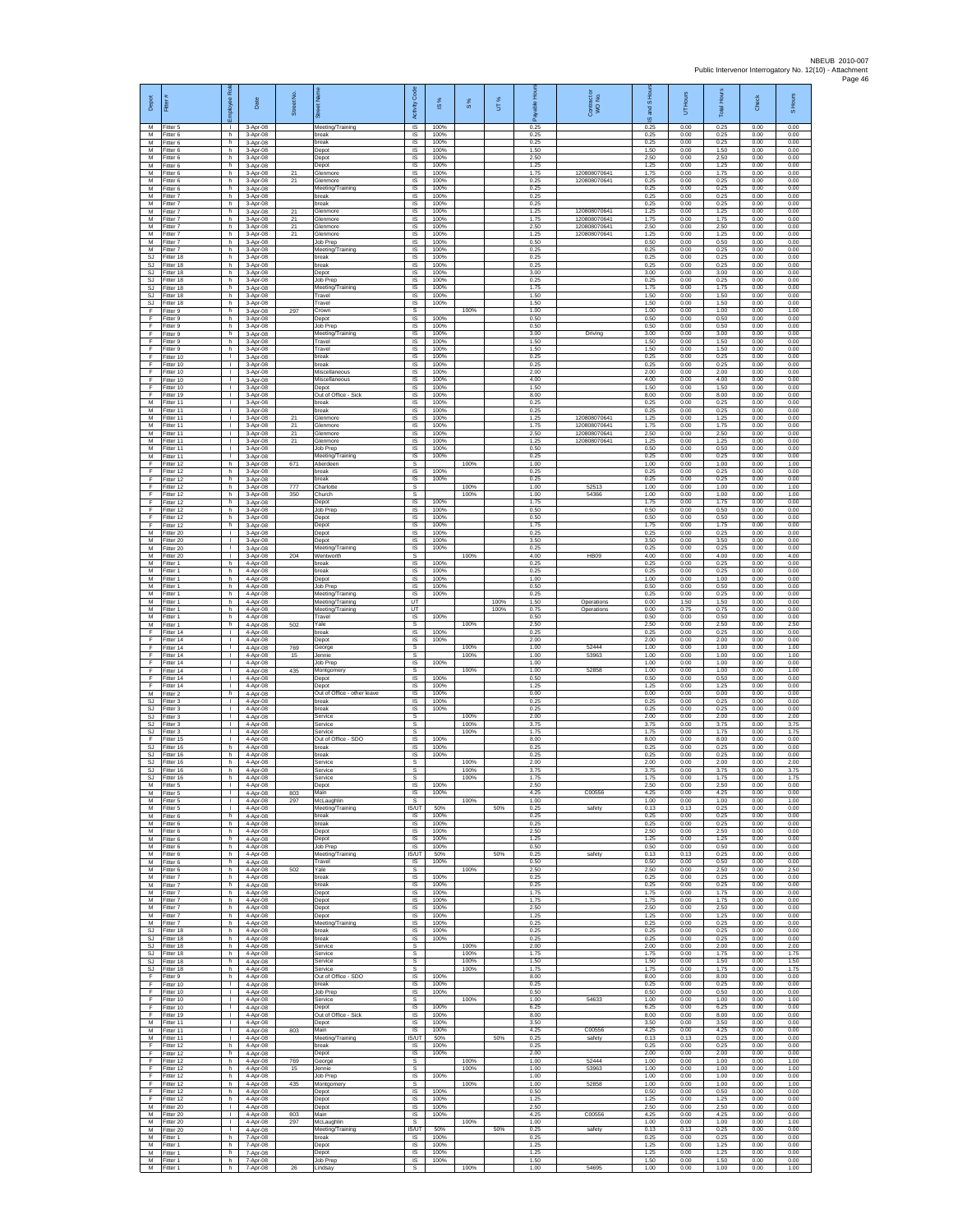| Depot                                    | Fitter #                               | æ<br>Employee                      | Date                             | Street No.     |                                                      | Code<br>Activity             | IS %                 | $\frac{8}{3}$ | UT%  | 윤<br>ald             | Contract or<br>WO No.                        | and S Hou<br>$\overline{\omega}$ | UT Hours             | <b>Total Hours</b>   | Check                | S Hours              |
|------------------------------------------|----------------------------------------|------------------------------------|----------------------------------|----------------|------------------------------------------------------|------------------------------|----------------------|---------------|------|----------------------|----------------------------------------------|----------------------------------|----------------------|----------------------|----------------------|----------------------|
| M<br>M<br>M                              | Fitter 1<br>Fitter 1<br>-itter 1       | h.<br>h<br>h                       | 7-Apr-08<br>7-Apr-08<br>7-Apr-08 | 190            | McKenzie<br>Meeting/Training<br>Travel               | s<br>IS/UT<br>IS             | 50%<br>100%          | 100%          | 50%  | 1.00<br>0.25<br>0.25 | 54691<br>safety                              | 1.00<br>0.13<br>0.25             | 0.00<br>0.13<br>0.00 | 1.00<br>0.25<br>0.25 | 0.00<br>0.00<br>0.00 | 1.00<br>0.00<br>0.00 |
| M<br>M                                   | Fitter 1<br>Fitter 1                   | h.<br>h.                           | 7-Apr-08<br>7-Apr-08             | 20             | Travel<br>Nilson                                     | IS<br>s                      | 100%                 | 100%          |      | 0.25<br>1.00         | 54694                                        | 0.25<br>1.00                     | 0.00<br>0.00         | 0.25<br>1.00         | 0.00<br>0.00         | 0.00<br>1.00         |
| F<br>F                                   | Fitter 14<br>Fitter 14                 | т.<br>т                            | 7-Apr-08<br>7-Apr-08             | 14             | <b>Andal</b><br>oreak                                | s<br>1S                      | 100%                 | 100%          |      | 0.50<br>0.25         |                                              | 0.50<br>0.25                     | 0.00<br>0.00         | 0.50<br>0.25         | 0.00<br>0.00         | 0.50<br>0.00         |
| F.<br>F<br>F                             | Fitter 14<br>Fitter 14                 | $\mathbf{L}$<br>л.<br>$\mathbf{L}$ | 7-Apr-08<br>7-Apr-08             | 172            | break<br>Charlotte                                   | IS.<br>s                     | 100%                 | 100%          |      | 0.25<br>0.75         |                                              | 0.25<br>0.75                     | 0.00<br>0.00         | 0.25<br>0.75         | 0.00<br>0.00         | 0.00<br>0.75         |
| F<br>F                                   | Fitter 14<br>Fitter 14<br>Fitter 14    | л.<br>$\mathbf{I}$                 | 7-Apr-08<br>7-Apr-08<br>7-Apr-08 | 430            | Depot<br>Job Prec<br>Kings College                   | $\sf IS$<br>- IS<br>s        | 100%<br>100%         | 100%          |      | 2.25<br>1.00<br>1.00 |                                              | 2.25<br>1.00<br>1.00             | 0.00<br>0.00<br>0.00 | 2.25<br>1.00<br>1.00 | 0.00<br>0.00<br>0.00 | 0.00<br>0.00<br>1.00 |
| Ŧ<br>М                                   | Fitter 14<br>-itter 2                  | т.<br>h                            | 7-Apr-08<br>7-Apr-08             |                | Depot<br>Out of Office - other leave                 | IS<br>IS                     | 100%<br>100%         |               |      | 2.00<br>0.00         |                                              | 2.00<br>0.00                     | 0.00<br>0.00         | 2.00<br>0.00         | 0.00<br>0.00         | 0.00<br>0.00         |
| <b>SJ</b><br>SJ.<br>SJ                   | Fitter 3<br>-itter 3<br>Fitter 3       | л.<br>л.<br>т.                     | 7-Apr-08<br>7-Apr-08<br>7-Apr-08 |                | break<br>reak<br>Job Prep                            | -IS<br>IS<br>IS              | 100%<br>100%<br>100% |               |      | 0.25<br>0.25<br>0.50 |                                              | 0.25<br>0.25<br>0.50             | 0.00<br>0.00<br>0.00 | 0.25<br>0.25<br>0.50 | 0.00<br>0.00<br>0.00 | 0.00<br>0.00<br>0.00 |
| <b>SJ</b><br>SJ                          | Fitter 3<br>Fitter 3                   | $\mathbf{L}$<br>$\mathbf{L}$       | 7-Apr-08<br>7-Apr-08             |                | Meeting/Training<br>Service                          | IS<br>UT                     | 100%                 |               | 100% | 3.00<br>2.00         | Driving<br>Meter Locates                     | 3.00<br>0.00                     | 0.00<br>2.00         | 3.00<br>2.00         | 0.00<br>0.00         | 0.00<br>0.00         |
| <b>SJ</b><br>F                           | Fitter 3<br>Fitter 15                  | $\mathbb{L}$<br>т                  | 7-Apr-08<br>7-Apr-08             |                | Service<br>break                                     | UT<br>IS                     | 100%                 |               | 100% | 2.00<br>0.25         | Meter Locates                                | 0.00<br>0.25                     | 2.00<br>0.00         | 2.00<br>0.25         | 0.00<br>0.00         | 0.00<br>0.00         |
| F<br>F<br>F                              | Fitter 15<br>Fitter 15<br>Fitter 15    | $\mathbf{L}$<br>т.<br>L.           | 7-Apr-08<br>7-Apr-08<br>7-Apr-08 |                | break<br>Depot<br>Meeting/Training                   | <b>IS</b><br>IS<br>1S        | 100%<br>100%<br>100% |               |      | 0.25<br>1.75<br>1.00 | Driving                                      | 0.25<br>1.75<br>1.00             | 0.00<br>0.00<br>0.00 | 0.25<br>1.75<br>1.00 | 0.00<br>0.00<br>0.00 | 0.00<br>0.00<br>0.00 |
| F<br>E                                   | Fitter 15<br>Fitter 15                 | т.<br>л.                           | 7-Apr-08<br>7-Apr-08             |                | Service<br>Service                                   | s<br>-S                      |                      | 100%<br>100%  |      | 3.00<br>1.75         |                                              | 3.00<br>1.75                     | 0.00<br>0.00         | 3.00<br>1.75         | 0.00<br>0.00         | 3.00<br>1.75         |
| SJ.<br>М<br>М                            | Fitter 16<br>-itter 5<br>Fitter 6      | h<br>$\mathbf{I}$<br>h.            | 7-Apr-08<br>7-Apr-08<br>7-Apr-08 |                | Out of Office - SDO<br>Out of Office - Sick<br>break | $\sf IS$<br>$\sf IS$<br>IS   | 100%<br>100%<br>100% |               |      | 8.00<br>8.00<br>0.25 |                                              | 8.00<br>8.00<br>0.25             | 0.00<br>0.00<br>0.00 | 8.00<br>8.00<br>0.25 | 0.00<br>0.00<br>0.00 | 0.00<br>0.00<br>0.00 |
| M<br>М                                   | Fitter 6<br>Fitter 6                   | h.<br>h                            | 7-Apr-08<br>7-Apr-08             |                | Depot<br>Depot                                       | IS<br>IS                     | 100%<br>100%         |               |      | 1.25<br>1.25         |                                              | 1.25<br>1.25                     | 0.00<br>0.00         | 1.25<br>1.25         | 0.00<br>0.00         | 0.00<br>0.00         |
| М<br>M                                   | Fitter 6<br>Fitter 6                   | h.<br>h.                           | 7-Apr-08<br>7-Apr-08             | 26             | Job Prep<br>Lindsav                                  | 1S<br>-S                     | 100%                 | 100%          |      | 1.50<br>1.00         | 54695                                        | 1.50<br>1.00                     | 0.00<br>0.00         | 1.50<br>1.00         | 0.00<br>0.00         | 0.00<br>1.00         |
| М<br>М<br>M                              | -itter 6<br>Fitter 6<br>Fitter 6       | h<br>h.<br>h.                      | 7-Apr-08<br>7-Apr-08<br>7-Apr-08 | 190            | McKenzie<br>Meeting/Training<br>Travel               | s<br>IS/UT<br><b>IS</b>      | 50%<br>100%          | 100%          | 50%  | 1.00<br>0.25<br>0.25 | 54691<br>safety                              | 1.00<br>0.13<br>0.25             | 0.00<br>0.13<br>0.00 | 1.00<br>0.25<br>0.25 | 0.00<br>0.00<br>0.00 | 1.00<br>0.00<br>0.00 |
| М<br>M                                   | Fitter 6<br>Fitter 6                   | h<br>h                             | 7-Apr-08<br>7-Apr-08             | 20             | Travel<br>Wilson                                     | IS<br>s                      | 100%                 | 100%          |      | 0.25<br>1.00         | 54694                                        | 0.25<br>1.00                     | 0.00<br>0.00         | 0.25<br>1.00         | 0.00<br>0.00         | 0.00<br>1.00         |
| М<br>M                                   | Fitter 7<br>Fitter 7                   | h<br>h.                            | 7-Apr-08<br>7-Apr-08             | 960            | Neeting/Training<br>St. George Blvd                  | IS<br>IS                     | 100%<br>100%         |               |      | 0.25<br>4.25         | C00318A                                      | 0.25<br>4.25                     | 0.00<br>0.00         | 0.25<br>4.25         | 0.00<br>0.00         | 0.00<br>0.00         |
| M<br>$\mathbb{S}\mathbb{J}$<br><b>SJ</b> | Fitter 7<br>Fitter 18<br>Fitter 18     | h.<br>h<br>h.                      | 7-Apr-08<br>7-Apr-08<br>7-Apr-08 | 960            | St. George Blvd<br>oreak<br>getting JCC signed       | IS<br>IS<br>1S               | 100%<br>100%<br>100% |               |      | 3.50<br>0.25<br>2.00 | C00318A                                      | 3.50<br>0.25<br>2.00             | 0.00<br>0.00<br>0.00 | 3.50<br>0.25<br>2.00 | 0.00<br>0.00<br>0.00 | 0.00<br>0.00<br>0.00 |
| SJ<br>SJ                                 | Fitter 18<br>Fitter 18                 | h.<br>h                            | 7-Apr-08<br>7-Apr-08             |                | getting JCC signed<br>On Call                        | IS<br>UT                     | 100%                 |               | 100% | 1.75<br>4.00         |                                              | 1.75<br>0.00                     | 0.00<br>4.00         | 1.75<br>4.00         | 0.00<br>0.00         | 0.00<br>0.00         |
| F<br>F<br>F                              | Fitter 9<br>Fitter 9<br>Fitter 9       | h.<br>h.<br>h                      | 7-Apr-08<br>7-Apr-08<br>7-Apr-08 |                | Alexandra<br>break<br>Job Prep                       | s<br>IS.<br>IS               | 100%<br>100%         | 100%          |      | 1.00<br>0.25<br>0.50 |                                              | 1.00<br>0.25<br>0.50             | 0.00<br>0.00<br>0.00 | 1.00<br>0.25<br>0.50 | 0.00<br>0.00<br>0.00 | 1.00<br>0.00<br>0.00 |
| F<br>F                                   | Fitter 9<br>Fitter 9                   | h<br>h                             | 7-Apr-08<br>7-Apr-08             |                | Job Prep<br>Service                                  | 1S<br>s                      | 100%                 | 100%          |      | 1.00<br>1.00         |                                              | 1.00<br>1.00                     | 0.00<br>0.00         | 1.00<br>1.00         | 0.00<br>0.00         | 0.00<br>1.00         |
| F<br>F                                   | Fitter 9<br>Fitter 9                   | h.<br>h.                           | 7-Apr-08<br>7-Apr-08             |                | Service<br>Miscellaneous                             | s<br>$\sf IS$                | 100%                 | 100%          |      | 3.75<br>0.50         | Kents                                        | 3.75<br>0.50                     | 0.00<br>0.00         | 3.75<br>0.50         | 0.00<br>0.00         | 3.75<br>0.00         |
| F<br>F<br>F.                             | Fitter 10<br>Fitter 10<br>Fitter 10    | $\mathbf{I}$<br>л.<br>$\mathbf{L}$ | 7-Apr-08<br>7-Apr-08<br>7-Apr-08 |                | break<br>break<br>lob Prep                           | $\sf IS$<br>IS<br>IS         | 100%<br>100%<br>100% |               |      | 0.25<br>0.25<br>0.50 |                                              | 0.25<br>0.25<br>0.50             | 0.00<br>0.00<br>0.00 | 0.25<br>0.25<br>0.50 | 0.00<br>0.00<br>0.00 | 0.00<br>0.00<br>0.00 |
| F<br>Ŧ                                   | Fitter 10<br>Fitter 10                 | т.<br>$\mathbf{L}$                 | 7-Apr-08<br>7-Apr-08             | 181            | Meeting/Training<br>St. John                         | IS<br>s                      | 100%                 | 100%          |      | 1.00<br>0.50         | Driving<br>54674                             | 1.00<br>0.50                     | 0.00<br>0.00         | 1.00<br>0.50         | 0.00<br>0.00         | 0.00<br>0.50         |
| F.<br>F<br>F                             | Fitter 10<br>Fitter 10<br>Fitter 10    | $\mathbf{L}$<br>л.<br>$\mathbf{L}$ | 7-Apr-08<br>7-Apr-08<br>7-Apr-08 | 181            | St. John<br>Depot<br>Depot                           | s<br>IS<br>$\sf IS$          | 100%<br>100%         | 100%          |      | 2.50<br>1.25<br>1.75 | 54674                                        | 2.50<br>1.25<br>1.75             | 0.00<br>0.00<br>0.00 | 2.50<br>1.25<br>1.75 | 0.00<br>0.00<br>0.00 | 2.50<br>0.00<br>0.00 |
| F<br>М                                   | Fitter 19<br>Fitter 11                 | т.<br>т.                           | 7-Apr-08<br>7-Apr-08             |                | Out of Office - Sick<br>Out of Office - SDO          | IS<br>IS                     | 100%<br>100%         |               |      | 8.00<br>8.00         |                                              | 8.00<br>8.00                     | 0.00<br>0.00         | 8.00<br>8.00         | 0.00<br>0.00         | 0.00<br>0.00         |
| Ŧ<br>М<br>M                              | Fitter 12<br>fitter 20<br>Fitter 20    | h<br>$\mathbf{L}$<br>т.            | 7-Apr-08<br>7-Apr-08<br>7-Apr-08 | 960            | Out of Office - SDO<br>Meeting/Training              | IS<br>IS<br><b>IS</b>        | 100%<br>100%<br>100% |               |      | 8.00<br>0.25<br>4.25 | C00318A                                      | 8.00<br>0.25<br>4.25             | 0.00<br>0.00<br>0.00 | 8.00<br>0.25<br>4.25 | 0.00<br>0.00<br>0.00 | 0.00<br>0.00<br>0.00 |
| M<br>М                                   | Fitter 20<br>Fitter 1                  | $\mathbf{L}$<br>h                  | 7-Apr-08<br>8-Apr-08             | 960            | St. George Blvd<br>St. George Blvd<br>oreak          | IS<br>IS                     | 100%<br>100%         |               |      | 3.50<br>0.25         | C00318A                                      | 3.50<br>0.25                     | 0.00<br>0.00         | 3.50<br>0.25         | 0.00<br>0.00         | 0.00<br>0.00         |
| M<br>M                                   | Fitter 1<br>Fitter 1                   | h.<br>h.                           | 8-Apr-08<br>8-Apr-08             | 38             | oreak<br>Somerset                                    | 1S<br>IS                     | 100%<br>100%         |               |      | 0.25<br>2.00         | 120807309767                                 | 0.25<br>2.00                     | 0.00<br>0.00         | 0.25<br>2.00         | 0.00<br>0.00         | 0.00<br>0.00         |
| M<br>M<br>M                              | Fitter 1<br>Fitter 1<br>Fitter 1       | h<br>h.<br>h.                      | 8-Apr-08<br>8-Apr-08<br>8-Apr-08 | 38<br>38<br>38 | Somerset<br>Somerset<br>Somerset                     | IS<br>1S<br><b>IS</b>        | 100%<br>100%<br>100% |               |      | 1.75<br>2.50<br>1.25 | 120807309767<br>120807309767<br>120807309767 | 1.75<br>2.50<br>1.25             | 0.00<br>0.00<br>0.00 | 1.75<br>2.50<br>1.25 | 0.00<br>0.00<br>0.00 | 0.00<br>0.00<br>0.00 |
| F<br>F                                   | Fitter 14<br>Fitter 14                 | $\mathbf{L}$<br>H.                 | 8-Apr-08<br>8-Apr-08             |                | reak<br>break                                        | IS<br>1S                     | 100%<br>100%         |               |      | 0.25<br>0.25         |                                              | 0.25<br>0.25                     | 0.00<br>0.00         | 0.25<br>0.25         | 0.00<br>0.00         | 0.00<br>0.00         |
| F<br>F<br>F                              | Fitter 14<br>Fitter 14<br>Fitter 14    | т.<br>л.<br>$\mathbf{L}$           | 8-Apr-08<br>8-Apr-08<br>8-Apr-08 |                | Job Prep<br>PMQ<br>PMQ                               | IS<br>-S<br>$\mathbb{S}$     | 100%                 | 100%<br>100%  |      | 1.00<br>2.00<br>2.00 |                                              | 1.00<br>2.00<br>2.00             | 0.00<br>0.00<br>0.00 | 1.00<br>2.00<br>2.00 | 0.00<br>0.00<br>0.00 | 0.00<br>2.00<br>2.00 |
| F<br>M                                   | Fitter 14<br>Fitter 2                  | T.<br>h.                           | 8-Apr-08<br>8-Apr-08             |                | PMQ<br>Out of Office - other leave                   | s<br>$\overline{\mathsf{s}}$ | 100%                 | 100%          |      | 2.50<br>0.00         |                                              | 2.50<br>0.00                     | 0.00<br>0.00         | 2.50<br>0.00         | 0.00<br>0.00         | 2.50<br>0.00         |
| <b>SJ</b><br>SJ<br>SJ                    | Fitter 3<br>Fitter 3<br>Fitter 3       | $\mathbf{L}$<br>٠<br>$\mathbb{L}$  | 8-Apr-08<br>8-Apr-08<br>8-Apr-08 |                | oreak<br>oreak<br>Depot                              | IS.<br>IS<br>IS              | 100%<br>100%<br>100% |               |      | 0.25<br>0.25<br>3.00 |                                              | 0.25<br>0.25<br>3.00             | 0.00<br>0.00<br>0.00 | 0.25<br>0.25<br>3.00 | 0.00<br>0.00<br>0.00 | 0.00<br>0.00<br>0.00 |
| SJ<br>SJ                                 | Fitter 3<br>Fitter 3                   | $\mathbf{L}$<br>л.                 | 8-Apr-08<br>8-Apr-08             |                | Depot<br>getting JCC signed                          | <b>IS</b><br>IS              | 100%<br>100%         |               |      | 1.50<br>1.00         |                                              | 1.50<br>1.00                     | 0.00<br>0.00         | 1.50<br>1.00         | 0.00<br>0.00         | 0.00<br>0.00         |
| SJ<br>SJ<br>E                            | Fitter 3<br>Fitter 3                   | $\mathbf{L}$<br>т.                 | 8-Apr-08<br>8-Apr-08             | 120            | Meeting/Training<br>Victoria                         | $\sf IS$<br>IS               | 100%<br>100%         |               |      | 1.00<br>1.00         | C00915                                       | 1.00<br>1.00                     | 0.00<br>0.00         | 1.00<br>1.00         | 0.00<br>0.00         | 0.00<br>0.00         |
| F<br>F                                   | Fitter 15<br>Fitter 15<br>ltter 15     | л.<br>т.<br>т.                     | 8-Apr-08<br>8-Apr-08<br>8-Apr-08 |                | break<br>break<br>Depot                              | <b>IS</b><br>IS<br>IS        | 100%<br>100%<br>100% |               |      | 0.25<br>0.25<br>2.00 |                                              | 0.25<br>0.25<br>2.00             | 0.00<br>0.00<br>0.00 | 0.25<br>0.25<br>2.00 | 0.00<br>0.00<br>0.00 | 0.00<br>0.00<br>0.00 |
| F<br>F.                                  | Fitter 15<br>Fitter 15                 | л.<br>$\mathbf{L}$                 | 8-Apr-08<br>8-Apr-08             |                | Depot<br>lob Prep                                    | - IS<br>IS.                  | 100%<br>100%         |               |      | 1.75<br>1.00         |                                              | 1.75<br>1.00                     | 0.00<br>0.00         | 1.75<br>1.00         | 0.00<br>0.00         | 0.00<br>0.00         |
| F<br>F.                                  | Fitter 15<br>Fitter 15<br>SJ Fitter 16 | т.<br>т<br>h.                      | 8-Apr-08<br>8-Apr-08<br>8-Apr-08 |                | PMQ<br>PMQ<br>break                                  | s<br>s<br>IS                 | 100%                 | 100%<br>100%  |      | 1.00<br>1.75<br>0.25 |                                              | 1.00<br>1.75<br>0.25             | 0.00<br>0.00<br>0.00 | 1.00<br>1.75<br>0.25 | 0.00<br>0.00<br>0.00 | 1.00<br>1.75<br>0.00 |
| SJ<br>SJ.                                | Fitter 16<br>Fitter 16                 | h<br>h.                            | 8-Apr-08<br>8-Apr-08             |                | break<br>Depot                                       | $\sf IS$<br>IS               | 100%<br>100%         |               |      | 0.25<br>3.00         |                                              | 0.25<br>3.00                     | 0.00<br>0.00         | 0.25<br>3.00         | 0.00<br>0.00         | 0.00<br>0.00         |
| SJ<br>SJ                                 | SJ Fitter 16<br>Fitter 16<br>Fitter 16 | h.<br>h<br>h.                      | 8-Apr-08<br>8-Apr-08<br>8-Apr-08 |                | Depot<br>getting JCC signed<br>Meeting/Training      | IS.<br>IS<br>IS              | 100%<br>100%<br>100% |               |      | 1.50<br>1.00<br>1.00 |                                              | 1.50<br>1.00<br>1.00             | 0.00<br>0.00<br>0.00 | 1.50<br>1.00<br>1.00 | 0.00<br>0.00<br>0.00 | 0.00<br>0.00<br>0.00 |
| SJ.<br>M                                 | Fitter 16<br>Fitter 5                  | h.<br>$\mathbf{I}$                 | 8-Apr-08<br>8-Apr-08             | 120            | Victoria<br>break                                    | IS<br>- IS                   | 100%<br>100%         |               |      | 1.00<br>0.25         | C00915                                       | 1.00<br>0.25                     | 0.00<br>0.00         | 1.00<br>0.25         | 0.00<br>0.00         | 0.00<br>0.00         |
| M<br>М<br>M                              | Fitter 5<br>Fitter 5                   | $\mathbf{L}$<br>T.                 | 8-Apr-08<br>8-Apr-08             |                | break<br>Depot                                       | IS<br>$\sf IS$<br>IS         | 100%<br>100%         |               |      | 0.25<br>1.75<br>1.75 |                                              | 0.25<br>1.75                     | 0.00<br>0.00         | 0.25<br>1.75         | 0.00<br>0.00<br>0.00 | 0.00<br>0.00<br>0.00 |
| M<br>М                                   | Fitter 5<br>Fitter 5<br>Fitter 5       | л.<br>$\mathbf{L}$<br>т.           | 8-Apr-08<br>8-Apr-08<br>8-Apr-08 |                | Depot<br>Depot<br>Depot                              | IS<br>IS                     | 100%<br>100%<br>100% |               |      | 2.50<br>1.25         |                                              | 1.75<br>2.50<br>1.25             | 0.00<br>0.00<br>0.00 | 1.75<br>2.50<br>1.25 | 0.00<br>0.00         | 0.00<br>0.00         |
| M                                        | Fitter 5<br>M Fitter 6                 | т<br>h                             | 8-Apr-08<br>8-Apr-08             |                | Meeting/Training<br>break                            | IS<br>IS.                    | 100%<br>100%         |               |      | 0.25<br>0.25         |                                              | 0.25<br>0.25                     | 0.00<br>0.00         | 0.25<br>0.25         | 0.00<br>0.00         | 0.00<br>0.00         |
| ${\sf M}$<br>M<br>M                      | Fitter 6<br>Fitter 6<br>Fitter 6       | h<br>h<br>h.                       | 8-Apr-08<br>8-Apr-08<br>8-Apr-08 | $_{38}$<br>38  | oreak<br>Somerset<br>Somerset                        | IS<br>$\sf IS$<br><b>IS</b>  | 100%<br>100%<br>100% |               |      | 0.25<br>2.00<br>1.75 | 120807309767<br>120807309767                 | 0.25<br>2.00<br>1.75             | 0.00<br>0.00<br>0.00 | 0.25<br>2.00<br>1.75 | 0.00<br>0.00<br>0.00 | 0.00<br>0.00<br>0.00 |
| M<br>M                                   | Fitter 6<br>Fitter 6                   | h<br>h.                            | 8-Apr-08<br>8-Apr-08             | 38<br>38       | Somerset<br>Somerset                                 | IS<br>1S                     | 100%<br>100%         |               |      | 2.50<br>1.25         | 120807309767<br>120807309767                 | 2.50<br>1.25                     | 0.00<br>0.00         | 2.50<br>1.25         | 0.00<br>0.00         | 0.00<br>0.00         |
| М<br>M<br>M                              | Fitter 7<br>Fitter 7<br>Fitter 7       | h.<br>h.<br>h.                     | 8-Apr-08<br>8-Apr-08<br>8-Apr-08 |                | oreak<br>break<br>Depot                              | IS<br>- IS<br>IS             | 100%<br>100%<br>100% |               |      | 0.25<br>0.25<br>1.00 |                                              | 0.25<br>0.25<br>1.00             | 0.00<br>0.00<br>0.00 | 0.25<br>0.25<br>1.00 | 0.00<br>0.00<br>0.00 | 0.00<br>0.00<br>0.00 |
| М<br>M                                   | Fitter 7<br>Fitter 7                   | h<br>h.                            | 8-Apr-08<br>8-Apr-08             |                | Job Prep<br>Meeting/Training                         | IS<br>1S                     | 100%<br>100%         |               |      | 1.75<br>0.25         |                                              | 1.75<br>0.25                     | 0.00<br>0.00         | 1.75<br>0.25         | 0.00<br>0.00         | 0.00<br>0.00         |
| M<br>M                                   | M Fitter 7<br>Fitter 7<br>Fitter 7     | h.<br>h<br>h                       | 8-Apr-08<br>8-Apr-08<br>8-Apr-08 | 433<br>960     | Robinson<br>St. George Blvd<br>Travel                | IS<br>IS<br>IS               | 100%<br>100%<br>100% |               |      | 1.00<br>1.75<br>0.25 | 22396<br>C00318A                             | 1.00<br>1.75<br>0.25             | 0.00<br>0.00<br>0.00 | 1.00<br>1.75<br>0.25 | 0.00<br>0.00<br>0.00 | 0.00<br>0.00<br>0.00 |
| M<br>М                                   | Fitter 7<br>Fitter 7                   | h.<br>h                            | 8-Apr-08<br>8-Apr-08             | 46             | Travel<br>Windemere                                  | <b>IS</b><br>s               | 100%                 | 100%          |      | 0.25<br>1.25         | 54758                                        | 0.25<br>1.25                     | 0.00<br>0.00         | 0.25<br>1.25         | 0.00<br>0.00         | 0.00<br>1.25         |
| SJ<br>SJ.                                | Fitter 18<br>Fitter 18                 | h.<br>h.                           | 8-Apr-08<br>8-Apr-08             |                | break<br>oreak                                       | 1S<br>IS<br>- IS             | 100%<br>100%<br>100% |               |      | 0.25<br>0.25<br>3.00 |                                              | 0.25<br>0.25<br>3.00             | 0.00<br>0.00<br>0.00 | 0.25<br>0.25<br>3.00 | 0.00<br>0.00<br>0.00 | 0.00<br>0.00<br>0.00 |
| SJ<br>SJ.<br>SJ                          | Fitter 18<br>Fitter 18<br>Fitter 18    | h<br>$\mathsf{h}$<br>h             | 8-Apr-08<br>8-Apr-08<br>8-Apr-08 |                | Depot<br>Depot<br>getting JCC signed                 | $\sf IS$<br>$\sf IS$         | 100%<br>100%         |               |      | 1.50<br>1.00         |                                              | 1.50<br>1.00                     | 0.00<br>0.00         | 1.50<br>1.00         | 0.00<br>0.00         | 0.00<br>0.00         |
| <b>SJ</b><br>SJ.                         | Fitter 18<br>Fitter 18                 | h.<br>h.                           | 8-Apr-08<br>8-Apr-08             | 120            | Meeting/Training<br>Victoria                         | IS<br>IS.                    | 100%<br>100%         |               |      | 1.00<br>1.00         | C00915                                       | 1.00<br>1.00                     | 0.00<br>0.00         | 1.00<br>1.00         | 0.00<br>0.00         | 0.00<br>0.00         |
| F<br>Ŧ<br>F.                             | Fitter 9<br>Fitter 9<br>Fitter 9       | h<br>h.<br>h.                      | 8-Apr-08<br>8-Apr-08<br>8-Apr-08 |                | oreak<br>break<br><b>Job Prep</b>                    | IS<br>IS<br><b>IS</b>        | 100%<br>100%<br>100% |               |      | 0.25<br>0.25<br>0.50 |                                              | 0.25<br>0.25<br>0.50             | 0.00<br>0.00<br>0.00 | 0.25<br>0.25<br>0.50 | 0.00<br>0.00<br>0.00 | 0.00<br>0.00<br>0.00 |
| $\mathsf F$<br>F                         | Fitter 9<br>Fitter 9                   | h<br>h                             | 8-Apr-08<br>8-Apr-08             |                | PMQ<br>PMQ                                           | s<br>$\mathbb S$             |                      | 100%<br>100%  |      | 1.50<br>4.75         |                                              | 1.50<br>4.75                     | 0.00<br>0.00         | 1.50<br>4.75         | 0.00<br>0.00         | 1.50<br>4.75         |
| F<br>F.                                  | Fitter 9<br>Fitter 10                  | h<br>$\mathbf{L}$                  | 8-Apr-08<br>8-Apr-08             |                | PMQ<br>break                                         | s<br>IS                      | 100%                 | 100%          |      | 0.75<br>0.25         |                                              | 0.75<br>0.25                     | 0.00<br>0.00         | 0.75<br>0.25         | 0.00<br>0.00         | 0.75<br>0.00         |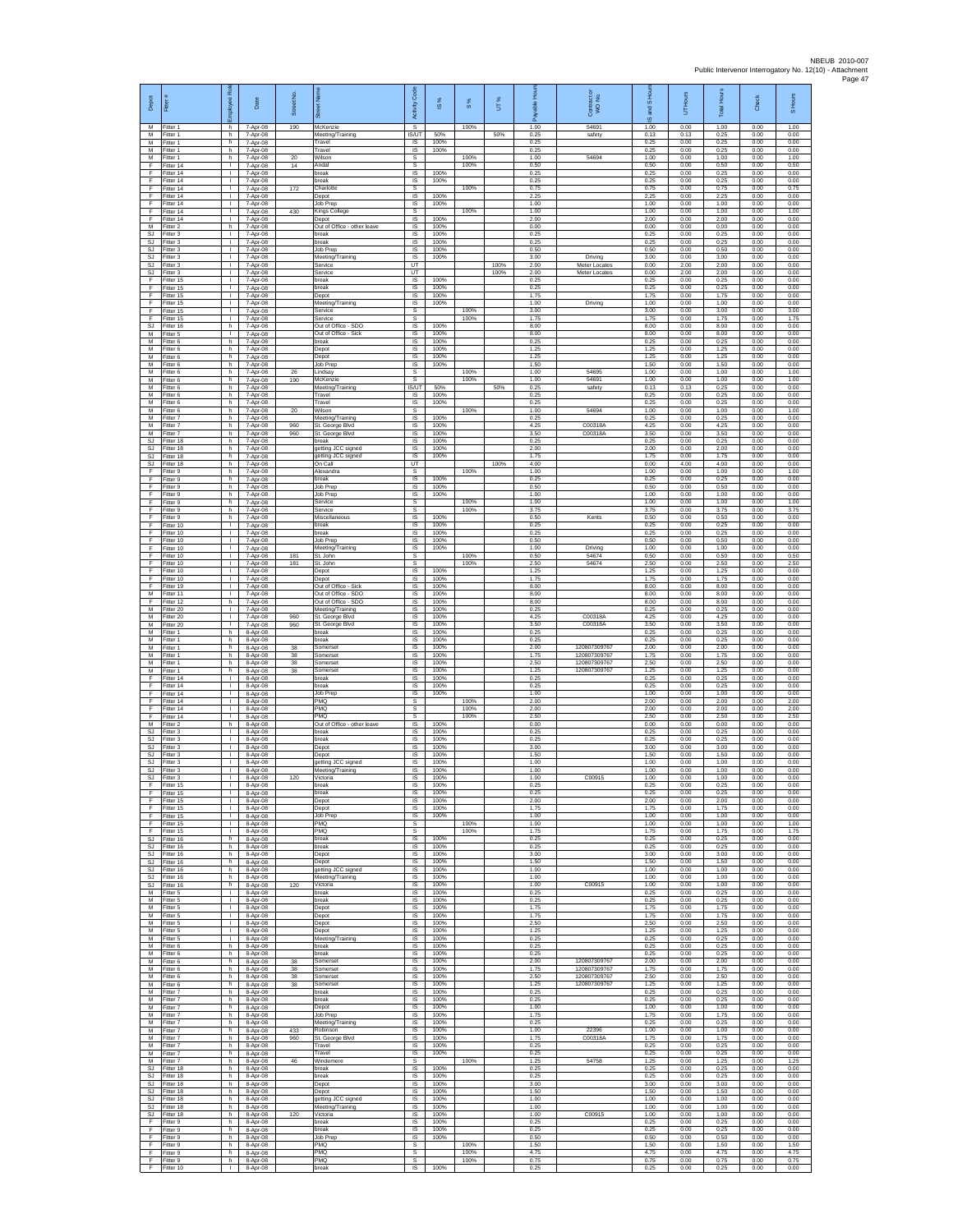| Depot                         | Fitter #                            | æ<br>nployee                                 | Date                                 | Street No. | Street Nar                                               | Code<br>Activity             | ×,<br>$\overline{\omega}$ | 8%                   | UT% | 윤<br>able<br>Æ       | Contract or<br>WO No.                | S Hour<br>g<br>ဖ     | <b>Hours</b><br>5    | <b>Total Hours</b>   | <b>Check</b>         | S Hours              |
|-------------------------------|-------------------------------------|----------------------------------------------|--------------------------------------|------------|----------------------------------------------------------|------------------------------|---------------------------|----------------------|-----|----------------------|--------------------------------------|----------------------|----------------------|----------------------|----------------------|----------------------|
| F<br>F<br>F                   | Fitter 10<br>Fitter 10<br>Fitter 10 | л.<br>$\mathbf{L}$<br>$\mathbf{L}$           | 8-Apr-08<br>8-Apr-08<br>8-Apr-08     | 57         | break<br>Pepin<br>Depot                                  | IS<br>IS<br>$\mathsf{IS}$    | 100%<br>100%<br>100%      |                      |     | 0.25<br>1.00<br>1.00 | C00869                               | 0.25<br>1.00<br>1.00 | 0.00<br>0.00<br>0.00 | 0.25<br>1.00<br>1.00 | 0.00<br>0.00<br>0.00 | 0.00<br>0.00<br>0.00 |
| F<br>F                        | Fitter 10<br>Fitter 10              | $\mathbf{L}$<br>$\mathbf{L}$                 | 8-Apr-08<br>8-Apr-08                 |            | Depot<br>Depot                                           | IS<br>1S                     | 100%<br>100%              |                      |     | 4.00<br>1.50         |                                      | 4.00<br>1.50         | 0.00<br>0.00         | 4.00<br>1.50         | 0.00<br>0.00         | 0.00<br>0.00         |
| Ŧ<br>M<br>M                   | Fitter 19<br>Fitter 11<br>Fitter 11 | $\mathbf{L}$<br>$\mathbf{L}$<br>$\mathbf{L}$ | 8-Apr-08<br>8-Apr-08<br>8-Apr-08     |            | Out of Office - Sick<br>break<br>break                   | IS<br>IS<br><b>IS</b>        | 100%<br>100%<br>100%      |                      |     | 8.00<br>0.25<br>0.25 |                                      | 8.00<br>0.25<br>0.25 | 0.00<br>0.00<br>0.00 | 8.00<br>0.25<br>0.25 | 0.00<br>0.00<br>0.00 | 0.00<br>0.00<br>0.00 |
| М<br>M<br>M                   | Fitter 11<br>Fitter 11              | т.<br>$\mathbf{L}$                           | 8-Apr-08<br>8-Apr-08                 |            | Depot<br>Job Prep                                        | IS<br>$\overline{s}$         | 100%<br>100%              |                      |     | 1.00<br>1.75         |                                      | 1.00<br>1.75         | 0.00<br>0.00         | 1.00<br>1.75         | 0.00<br>0.00         | 0.00<br>0.00         |
| М<br>M                        | Fitter 11<br>Fitter 11<br>Fitter 11 | $\mathbf{L}$<br>$\mathbf{I}$<br>т            | 8-Apr-08<br>8-Apr-08<br>8-Apr-08     | 433<br>960 | Meeting/Training<br>Robinson<br>St. George Blvd          | IS<br>$\sf IS$<br>1S         | 100%<br>100%<br>100%      |                      |     | 0.25<br>1.00<br>1.75 | 22396<br>C00318A                     | 0.25<br>1.00<br>1.75 | 0.00<br>0.00<br>0.00 | 0.25<br>1.00<br>1.75 | 0.00<br>0.00<br>0.00 | 0.00<br>0.00<br>0.00 |
| M<br>M                        | Fitter 11<br>Fitter 11              | $\mathbf{L}$<br>$\mathbf{L}$<br>$\mathbf{L}$ | 8-Apr-08<br>8-Apr-08                 |            | Travel<br>Travel<br>Windemere                            | IS<br>IS<br>s                | 100%<br>100%              | 100%                 |     | 0.25<br>0.25<br>1.25 | 54758                                | 0.25<br>0.25<br>1.25 | 0.00<br>0.00<br>0.00 | 0.25<br>0.25<br>1.25 | 0.00<br>0.00<br>0.00 | 0.00<br>0.00<br>1.25 |
| М<br>F<br>F                   | Fitter 11<br>Fitter 12<br>Fitter 12 | h.<br>h.                                     | 8-Apr-08<br>8-Apr-08<br>8-Apr-08     | 46         | oreak<br>break                                           | IS<br>IS                     | 100%<br>100%              |                      |     | 0.25<br>0.25         |                                      | 0.25<br>0.25         | 0.00<br>0.00         | 0.25<br>0.25         | 0.00<br>0.00         | 0.00<br>0.00         |
| $\mathsf F$<br>F<br>-F        | Fitter 12<br>Fitter 12<br>Fitter 12 | h.<br>h<br>h.                                | 8-Apr-08<br>8-Apr-08<br>8-Apr-08     |            | Job Prep<br>PMQ<br>PMQ                                   | IS<br>s<br>s                 | 100%                      | 100%<br>100%         |     | 1.00<br>2.00<br>2.00 |                                      | 1.00<br>2.00<br>2.00 | 0.00<br>0.00<br>0.00 | 1.00<br>2.00<br>2.00 | 0.00<br>0.00<br>0.00 | 0.00<br>2.00<br>2.00 |
| E<br>М                        | Fitter 12<br>Fitter 20              | h.<br>т.                                     | 8-Apr-08<br>8-Apr-08                 |            | PMO<br>Meeting/Training                                  | $\mathbf{s}$<br><b>IS/UT</b> | 50%                       | 100%                 | 50% | 2.50<br>0.25         | safety                               | 2.50<br>0.13         | 0.00<br>0.13         | 2.50<br>0.25         | 0.00<br>0.00         | 2.50<br>0.00         |
| M<br>M<br>M                   | Fitter 20<br>Fitter 1<br>Fitter 1   | т<br>h.<br>h                                 | 8-Apr-08<br>9-Apr-08                 | 960        | St. George Blvd<br>break<br>break                        | <b>IS</b><br>IS.<br>IS       | 100%<br>100%<br>100%      |                      |     | 2.75<br>0.25<br>0.25 | C00318A                              | 2.75<br>0.25<br>0.25 | 0.00<br>0.00<br>0.00 | 2.75<br>0.25<br>0.25 | 0.00<br>0.00<br>0.00 | 0.00<br>0.00<br>0.00 |
| М<br>M                        | Fitter 1<br>Fitter 1                | h.<br>h.                                     | 9-Apr-08<br>9-Apr-08<br>9-Apr-08     |            | Depot<br>Depot                                           | $\sf IS$<br>IS               | 100%<br>100%              |                      |     | 1.75<br>1.75         |                                      | 1.75<br>1.75         | 0.00<br>0.00         | 1.75<br>1.75         | 0.00<br>0.00         | 0.00<br>0.00         |
| M<br>М<br>M                   | Fitter 1<br>Fitter 1<br>Fitter 1    | h.<br>h.<br>h                                | 9-Apr-08<br>9-Apr-08<br>9-Apr-08     |            | Depot<br>Depot<br>Meeting/Training                       | IS<br>1S<br>IS/UT            | 100%<br>100%<br>50%       |                      | 50% | 2.50<br>1.25<br>0.25 | safety                               | 2.50<br>1.25<br>0.13 | 0.00<br>0.00<br>0.13 | 2.50<br>1.25<br>0.25 | 0.00<br>0.00<br>0.00 | 0.00<br>0.00<br>0.00 |
| F<br>F                        | Fitter 14<br>Fitter 14              | $\mathbf{L}$<br>$\mathbf{L}$                 | 9-Apr-08<br>9-Apr-08                 |            | break<br>hreak                                           | <b>IS</b><br>IS.             | 100%<br>100%              |                      |     | 0.25<br>0.25         |                                      | 0.25<br>0.25         | 0.00<br>0.00         | 0.25<br>0.25         | 0.00<br>0.00         | 0.00<br>0.00         |
| F<br>F<br>E                   | Fitter 14<br>Fitter 14<br>Fitter 14 | т.<br>$\mathbf{L}$<br>$\mathbf{L}$           | 9-Apr-08<br>$9-Apr-08$<br>9-Apr-08   |            | PMQ<br>PMQ<br>PMO                                        | s<br>s<br>s                  |                           | 100%<br>100%<br>100% |     | 2.00<br>3.00<br>2.50 |                                      | 2.00<br>3.00<br>2.50 | 0.00<br>0.00<br>0.00 | 2.00<br>3.00<br>2.50 | 0.00<br>0.00<br>0.00 | 2.00<br>3.00<br>2.50 |
| M<br>SJ                       | Fitter 2<br>Fitter 3                | h<br>т                                       | 9-Apr-08<br>9-Apr-08                 |            | Out of Office - other leave<br>break                     | IS<br>1S                     | 100%<br>100%              |                      |     | 0.00<br>0.25         |                                      | 0.00<br>0.25         | 0.00<br>0.00         | 0.00<br>0.25         | 0.00<br>0.00         | 0.00<br>0.00         |
| SJ.<br>SJ<br>SJ               | Fitter 3<br>Fitter 3<br>Fitter 3    | $\mathbf{L}$<br>$\mathbf{L}$<br>$\mathbf{L}$ | 9-Apr-08<br>9-Apr-08<br>9-Apr-08     |            | break<br>Depot<br>Depot                                  | <b>IS</b><br>IS<br>1S        | 100%<br>100%<br>100%      |                      |     | 0.25<br>2.00<br>4.50 |                                      | 0.25<br>2.00<br>4.50 | 0.00<br>0.00<br>0.00 | 0.25<br>2.00<br>4.50 | 0.00<br>0.00<br>0.00 | 0.00<br>0.00<br>0.00 |
| <b>SJ</b><br>F                | Fitter 3<br>Fitter 15               | $\mathbf{L}$<br>$\mathbf{L}$                 | 9-Apr-08<br>9-Apr-08                 |            | Depot<br>break                                           | IS<br>IS                     | 100%<br>100%              |                      |     | 1.00<br>0.25         |                                      | 1.00<br>0.25         | 0.00<br>0.00         | 1.00<br>0.25         | 0.00<br>0.00         | 0.00<br>0.00         |
| $\mathsf F$<br>F<br>-F        | Fitter 15<br>Fitter 15<br>Fitter 15 | $\mathbf{L}$<br>T.<br>$\mathbf{L}$           | 9-Apr-08<br>9-Apr-08<br>9-Apr-08     |            | break<br>PMQ<br>PMQ                                      | $\sf IS$<br>s<br>s           | 100%                      | 100%<br>100%         |     | 0.25<br>2.00<br>3.00 |                                      | 0.25<br>2.00<br>3.00 | 0.00<br>0.00<br>0.00 | 0.25<br>2.00<br>3.00 | 0.00<br>0.00<br>0.00 | 0.00<br>2.00<br>3.00 |
| -F<br>SJ                      | Fitter 15<br>Fitter 16              | $\mathbf{L}$<br>h                            | 9-Apr-08<br>9-Apr-08                 |            | PMO<br>break                                             | s<br>1S                      | 100%                      | 100%                 |     | 2.50<br>0.25         |                                      | 2.50<br>0.25         | 0.00<br>0.00         | 2.50<br>0.25         | 0.00<br>0.00         | 2.50<br>0.00         |
| SJ<br><b>SJ</b><br>SJ         | Fitter 16<br>Fitter 16<br>Fitter 16 | h.<br>h.<br>h                                | 9-Apr-08<br>9-Apr-08<br>9-Apr-08     |            | break<br>Depot<br>Depot                                  | 1S<br>IS<br>IS               | 100%<br>100%<br>100%      |                      |     | 0.25<br>2.00<br>2.00 |                                      | 0.25<br>2.00<br>2.00 | 0.00<br>0.00<br>0.00 | 0.25<br>2.00<br>2.00 | 0.00<br>0.00<br>0.00 | 0.00<br>0.00<br>0.00 |
| SJ<br>M                       | Fitter 16<br>Fitter 5               | h.<br>$\mathbf{L}$                           | 9-Apr-08<br>9-Apr-08                 |            | Meeting/Training<br>break                                | $\sf IS$<br>IS.              | 100%<br>100%              |                      |     | 3.50<br>0.25         | Driving                              | 3.50<br>0.25         | 0.00<br>0.00         | 3.50<br>0.25         | 0.00<br>0.00         | 0.00<br>0.00         |
| M<br>М<br>M                   | Fitter 5<br>Fitter 5<br>Fitter 5    | $\mathbf{L}$<br>$\mathbf{L}$<br>$\mathbf{L}$ | 9-Apr-08<br>9-Apr-08<br>9-Apr-08     |            | Depot<br>Depot<br>Depot                                  | IS<br>1S<br>IS               | 100%<br>100%<br>100%      |                      |     | 1.75<br>1.75<br>2.00 |                                      | 1.75<br>1.75<br>2.00 | 0.00<br>0.00<br>0.00 | 1.75<br>1.75<br>2.00 | 0.00<br>0.00<br>0.00 | 0.00<br>0.00<br>0.00 |
| M<br>M                        | Fitter 5<br>Fitter 5                | $\mathbf{L}$<br>$\mathbf{L}$                 | 9-Apr-08<br>9-Apr-08                 | 100        | McLaughlin<br>Meeting/Training                           | IS<br>IS/UT                  | 100%<br>50%               |                      | 50% | 2.00<br>0.25         | C00735<br>safety                     | 2.00<br>0.13         | 0.00<br>0.13         | 2.00<br>0.25         | 0.00<br>0.00         | 0.00<br>0.00         |
| М<br>M<br>M                   | Fitter 6<br>Fitter 6<br>Fitter 6    | h.<br>h.<br>h.                               | 9-Apr-08<br>9-Apr-08<br>9-Apr-08     |            | break<br>break<br>Depot                                  | IS<br>IS<br>IS               | 100%<br>100%<br>100%      |                      |     | 0.25<br>0.25<br>1.75 |                                      | 0.25<br>0.25<br>1.75 | 0.00<br>0.00<br>0.00 | 0.25<br>0.25<br>1.75 | 0.00<br>0.00<br>0.00 | 0.00<br>0.00<br>0.00 |
| М<br>M                        | Fitter 6<br>Fitter 6                | h.<br>h.                                     | 9-Apr-08<br>9-Apr-08                 |            | Depot<br>Depot                                           | $\sf IS$<br>1S               | 100%<br>100%              |                      |     | 1.75<br>2.50         |                                      | 1.75<br>2.50         | 0.00<br>0.00         | 1.75<br>2.50         | 0.00<br>0.00         | 0.00<br>0.00         |
| M<br>M<br>M                   | Fitter 6<br>Fitter 6<br>Fitter 7    | h.<br>h.<br>h.                               | 9-Apr-08<br>9-Apr-08<br>9-Apr-08     |            | Depot<br>Meeting/Training<br>break                       | IS<br><b>IS/UT</b><br>1S     | 100%<br>50%<br>100%       |                      | 50% | 1.25<br>0.25<br>0.25 | safety                               | 1.25<br>0.13<br>0.25 | 0.00<br>0.13<br>0.00 | 1.25<br>0.25<br>0.25 | 0.00<br>0.00<br>0.00 | 0.00<br>0.00<br>0.00 |
| M<br>M<br>M                   | Fitter 7<br>Fitter 7<br>Fitter 7    | h<br>h.<br>h.                                | 9-Apr-08<br>9-Apr-08<br>9-Apr-08     |            | oreak<br>Depot<br>Depot                                  | IS<br>IS<br>$\sf IS$         | 100%<br>100%<br>100%      |                      |     | 0.25<br>2.50<br>1.25 |                                      | 0.25<br>2.50<br>1.25 | 0.00<br>0.00<br>0.00 | 0.25<br>2.50<br>1.25 | 0.00<br>0.00<br>0.00 | 0.00<br>0.00<br>0.00 |
| M<br>M                        | Fitter 7<br>Fitter 7                | h<br>h.                                      | 9-Apr-08<br>9-Apr-08                 | 433        | Meeting/Training<br>Robinson                             | IS/UT<br>s                   | 50%                       | 100%                 | 50% | 0.25<br>1.75         | safety                               | 0.13<br>1.75         | 0.13<br>0.00         | 0.25<br>1.75         | 0.00<br>0.00         | 0.00<br>1.75         |
| M<br>SJ<br><b>SJ</b>          | Fitter 7<br>Fitter 18<br>Fitter 18  | h.<br>h.<br>h.                               | 9-Apr-08<br>9-Apr-08<br>9-Apr-08     | 433        | Robinson<br>break<br>break                               | s<br>1S<br>IS                | 100%<br>100%              | 100%                 |     | 1.75<br>0.25<br>0.25 |                                      | 1.75<br>0.25<br>0.25 | 0.00<br>0.00<br>0.00 | 1.75<br>0.25<br>0.25 | 0.00<br>0.00<br>0.00 | 1 75<br>0.00<br>0.00 |
| SJ.<br><b>SJ</b>              | Fitter 18<br>Fitter 18              | h.<br>h                                      | 9-Apr-08<br>9-Apr-08                 |            | Depot<br>Depot                                           | IS<br>IS                     | 100%<br>100%              |                      |     | 2.00<br>1.75         |                                      | 2.00<br>1.75         | 0.00<br>0.00         | 2.00<br>1.75         | 0.00<br>0.00         | 0.00<br>0.00         |
| SJ<br>SJ.<br>F                | Fitter 18<br>Fitter 18<br>Fitter 9  | h.<br>h.<br>h.                               | 9-Apr-08<br>$9-Apr-08$<br>9-Apr-08   |            | Depot<br>Depot<br>break                                  | $\sf IS$<br>IS<br>IS         | 100%<br>100%<br>100%      |                      |     | 2.25<br>1.50<br>0.25 |                                      | 2.25<br>1.50<br>0.25 | 0.00<br>0.00<br>0.00 | 2.25<br>1.50<br>0.25 | 0.00<br>0.00<br>0.00 | 0.00<br>0.00<br>0.00 |
| Ŧ<br>F                        | Fitter 9<br>Fitter 9                | h.<br>h                                      | 9-Apr-08<br>9-Apr-08                 |            | break<br>PMQ                                             | IS.<br>s                     | 100%                      | 100%                 |     | 0.25<br>2.00         |                                      | 0.25<br>2.00         | 0.00<br>0.00         | 0.25<br>2.00         | 0.00<br>0.00         | 0.00<br>2.00         |
| -F<br>F<br>F                  | Fitter 9<br>Fitter 9<br>Fitter 10   | h.<br>h.<br>т.                               | 9-Apr-08<br>9-Apr-08<br>9-Apr-08     |            | PMQ<br>PMO<br>break                                      | s<br>s<br>1S                 | 100%                      | 100%<br>100%         |     | 3.00<br>2.50<br>0.25 |                                      | 3.00<br>2.50<br>0.25 | 0.00<br>0.00<br>0.00 | 3.00<br>2.50<br>0.25 | 0.00<br>0.00<br>0.00 | 3.00<br>2.50<br>0.00 |
| F<br>F                        | Fitter 10<br>Fitter 10              | $\mathbf{L}$<br>$\mathbf{L}$                 | 9-Apr-08<br>9-Apr-08                 | 57         | break<br>Pepin                                           | $\mathsf{IS}$<br>$\sf IS$    | 100%<br>100%              |                      |     | 0.25<br>1.50         | C00869                               | 0.25<br>1.50         | 0.00<br>0.00         | 0.25<br>1.50         | 0.00<br>0.00         | 0.00<br>0.00         |
| F<br>F<br>F                   | Fitter 10<br>Fitter 10<br>Fitter 19 | ٠<br>т<br>$\mathbf{L}$                       | 9-Apr-08<br>9-Apr-08<br>9-Apr-08     |            | Depot<br>Depot<br>Out of Office - Sick                   | IS<br>1S<br>IS               | 100%<br>100%<br>100%      |                      |     | 4.00<br>2.00<br>8.00 |                                      | 4.00<br>2.00<br>8.00 | 0.00<br>0.00<br>0.00 | 4.00<br>2.00<br>8.00 | 0.00<br>0.00<br>0.00 | 0.00<br>0.00<br>0.00 |
| M<br>M                        | Fitter 11<br>Fitter 11              | $\mathbf{L}$<br>$\mathbf{L}$                 | 9-Apr-08<br>9-Apr-08                 |            | break<br>break                                           | <b>IS</b><br>1S              | 100%<br>100%              |                      |     | 0.25<br>0.25         |                                      | 0.25<br>0.25         | 0.00<br>0.00         | 0.25<br>0.25         | 0.00<br>0.00         | 0.00<br>0.00         |
| M<br>M<br>M                   | Fitter 11<br>Fitter 11<br>Fitter 11 | $\mathbf{L}$<br>л.<br>$\mathbb{R}^n$         | $9-Apr-08$<br>9-Apr-08<br>9-Apr-08   |            | Depot<br>Depot<br>Meeting/Training                       | IS<br><b>IS</b><br>IS/UT     | 100%<br>100%<br>50%       |                      | 50% | 2.50<br>1.25<br>0.25 | safety                               | 2.50<br>1.25<br>0.13 | 0.00<br>0.00<br>0.13 | 2.50<br>1.25<br>0.25 | 0.00<br>0.00<br>0.00 | 0.00<br>0.00<br>0.00 |
| M<br>M<br>F.                  | Fitter 11<br>Fitter 11<br>Fitter 12 | $\mathbf{L}$<br>л.                           | 9-Apr-08<br>$9-Apr-08$               | 433<br>433 | Robinson<br>Robinson<br>break                            | s<br>s<br><b>IS</b>          | 100%                      | 100%<br>100%         |     | 1.75<br>1.75<br>0.25 |                                      | 1.75<br>1.75<br>0.25 | 0.00<br>0.00<br>0.00 | 1.75<br>1.75<br>0.25 | 0.00<br>0.00<br>0.00 | 1.75<br>1.75<br>0.00 |
| F<br>F.                       | Fitter 12<br>Fitter 12              | h.<br>h<br>h.                                | 9-Apr-08<br>9-Apr-08<br>9-Apr-08     |            | break<br>PMQ                                             | 1S<br>s                      | 100%                      | 100%                 |     | 0.25<br>2.00         |                                      | 0.25<br>2.00         | 0.00<br>0.00         | 0.25<br>2.00         | 0.00<br>0.00         | 0.00<br>2.00         |
| F.<br>$\mathsf F$<br>M        | Fitter 12<br>Fitter 12<br>Fitter 20 | h.<br>h.<br>$\mathbf{L}$                     | 9-Apr-08<br>9-Apr-08<br>9-Apr-08     | 100        | PMQ<br>PMQ<br>McLaughlin                                 | -S<br>s<br>$\sf IS$          | 100%                      | 100%<br>100%         |     | 3.00<br>2.50<br>2.00 | C00735                               | 3.00<br>2.50<br>2.00 | 0.00<br>0.00<br>0.00 | 3.00<br>2.50<br>2.00 | 0.00<br>0.00<br>0.00 | 3.00<br>2.50<br>0.00 |
| M<br>M                        | Fitter 20<br>Fitter 20              | $\mathbf{L}$<br>$\mathbf{L}$                 | $9-Apr-08$<br>9-Apr-08               | 960        | Meeting/Training<br>St. George Blvd                      | IS/UT<br>IS                  | 50%<br>100%               |                      | 50% | 0.25<br>4.25         | safety<br>C00318A                    | 0.13<br>4.25         | 0.13<br>0.00         | 0.25<br>4.25         | 0.00<br>0.00         | 0.00<br>0.00         |
| M<br>M<br>M                   | Fitter 20<br>Fitter 1<br>Fitter 1   | $\mathbf{L}$<br>h<br>h.                      | $9-Apr-08$<br>10-Apr-08<br>10-Apr-08 | 960        | St. George Blvd<br>break<br>break                        | 1S<br>IS<br>IS               | 100%<br>100%<br>100%      |                      |     | 1.50<br>0.25<br>0.25 | C00318A                              | 1.50<br>0.25<br>0.25 | 0.00<br>0.00<br>0.00 | 1.50<br>0.25<br>0.25 | 0.00<br>0.00<br>0.00 | 0.00<br>0.00<br>0.00 |
| M<br>${\sf M}$                | Fitter 1<br>Fitter 1                | h.<br>h.                                     | 10-Apr-08<br>10-Apr-08               |            | Depot<br>Depot                                           | <b>IS</b><br>1S              | 100%<br>100%              |                      |     | 1.75<br>1.75         |                                      | 1.75<br>1.75         | 0.00<br>0.00         | 1.75<br>1.75         | 0.00<br>0.00         | 0.00<br>0.00         |
| M<br>M<br>М                   | Fitter 1<br>Fitter 1<br>Fitter 1    | h<br>h.<br>h.                                | 10-Apr-08<br>10-Apr-08<br>10-Apr-08  |            | Depot<br>Depot                                           | IS<br>IS<br>$\sf IS$         | 100%<br>100%<br>100%      |                      |     | 2.50<br>0.75<br>0.25 |                                      | 2.50<br>0.75<br>0.25 | 0.00<br>0.00<br>0.00 | 2.50<br>0.75<br>0.25 | 0.00<br>0.00<br>0.00 | 0.00<br>0.00<br>0.00 |
| Ŧ<br>M                        | Fitter 14<br>Fitter 2               | т<br>h.                                      | 10-Apr-08<br>10-Apr-08               |            | Meeting/Training<br>Depot<br>Out of Office - other leave | IS<br>IS.                    | 100%<br>100%              |                      |     | 8.00<br>0.00         |                                      | 8.00<br>0.00         | 0.00<br>0.00         | 8.00<br>0.00         | 0.00<br>0.00         | 0.00<br>0.00         |
| <b>SJ</b><br><b>SJ</b><br>SJ. | Fitter 3<br>Fitter 3<br>Fitter 3    | $\mathbf{L}$<br>$\mathbf{L}$<br>$\mathbf{L}$ | 10-Apr-08<br>10-Apr-08<br>10-Apr-08  |            | break<br>break<br>Depot                                  | IS<br>1S<br>IS               | 100%<br>100%<br>100%      |                      |     | 0.25<br>0.25<br>2.00 |                                      | 0.25<br>0.25<br>2.00 | 0.00<br>0.00<br>0.00 | 0.25<br>0.25<br>2.00 | 0.00<br>0.00<br>0.00 | 0.00<br>0.00<br>0.00 |
| <b>SJ</b><br>SJ.              | Fitter 3<br>Fitter 3                | $\mathbf{L}$<br>$\mathbb{R}^n$               | 10-Apr-08<br>10-Apr-08               |            | Depot<br>Depot                                           | IS<br>IS                     | 100%<br>100%              |                      |     | 3.75<br>1.75         |                                      | 3.75<br>1.75         | 0.00<br>0.00         | 3.75<br>1.75         | 0.00<br>0.00         | 0.00<br>0.00         |
| F<br>SJ.<br>S.I.              | Fitter 15<br>Fitter 16<br>Fitter 16 | $\mathbf{L}$<br>h.<br>h.                     | 10-Apr-08<br>10-Apr-08               |            | Depot<br>break<br>hreak                                  | $\sf IS$<br>IS<br><b>IS</b>  | 100%<br>100%<br>100%      |                      |     | 8.00<br>0.25<br>0.25 |                                      | 8.00<br>0.25<br>0.25 | 0.00<br>0.00<br>0.00 | 8.00<br>0.25<br>0.25 | 0.00<br>0.00<br>0.00 | 0.00<br>0.00<br>0.00 |
| <b>SJ</b><br>SJ.              | Fitter 16<br>Fitter 16              | h.<br>h.                                     | 10-Apr-08<br>10-Apr-08<br>10-Apr-08  |            | Service<br>Service                                       | s<br>s                       |                           | 100%<br>100%         |     | 2.00<br>4.75         | with Randy Bruce<br>with Randy Bruce | 2.00<br>4.75         | 0.00<br>0.00         | 2.00<br>4.75         | 0.00<br>0.00         | 2.00<br>4.75         |
| <b>SJ</b><br>M<br>M           | Fitter 16<br>Fitter 5<br>Fitter 5   | h.<br>i.<br>i.                               | 10-Apr-08<br>10-Apr-08<br>10-Apr-08  |            | Service<br>break<br>Depot                                | -S<br>IS<br>IS               | 100%<br>100%              | 100%                 |     | 1.75<br>0.25<br>1.75 | with Randy Bruce                     | 1.75<br>0.25<br>1.75 | 0.00<br>0.00<br>0.00 | 1.75<br>0.25<br>1.75 | 0.00<br>0.00<br>0.00 | 1.75<br>0.00<br>0.00 |
| M<br>M                        | Fitter 5<br>Fitter 5                | i.<br>i.                                     | 10-Apr-08<br>10-Apr-08               |            | Depot<br>Depot                                           | IS<br>IS                     | 100%<br>100%              |                      |     | 1.75<br>0.75         |                                      | 1.75<br>0.75         | 0.00<br>0.00         | 1.75<br>0.75         | 0.00<br>0.00         | 0.00<br>0.00         |
| M<br>M<br>M                   | Fitter 5<br>Fitter 5<br>Fitter 5    | i.<br>i.<br>j.                               | 10-Apr-08<br>10-Apr-08<br>10-Apr-08  | 10         | Depot<br>Maurice<br>Meeting/Training                     | IS.<br>s<br>IS               | 100%<br>100%              | 100%                 |     | 0.50<br>1.25<br>0.25 | 54817                                | 0.50<br>1.25<br>0.25 | 0.00<br>0.00<br>0.00 | 0.50<br>1.25<br>0.25 | 0.00<br>0.00<br>0.00 | 0.00<br>1.25<br>0.00 |
| M<br>${\sf M}$                | Fitter 5<br>Fitter 5                | i.<br>÷.                                     | 10-Apr-08<br>10-Apr-08               |            | Travel<br>Travel                                         | <b>IS</b><br>1S              | 100%<br>100%              |                      |     | 0.50<br>0.50         |                                      | 0.50<br>0.50         | 0.00<br>0.00         | 0.50<br>0.50         | 0.00<br>0.00         | 0.00<br>0.00         |
| M<br>M<br>M                   | Fitter 5<br>Fitter 6<br>Fitter 6    | i.<br>h.<br>h.                               | 10-Apr-08<br>10-Apr-08<br>10-Apr-08  | 5<br>40    | Windsor<br>Camille<br>Depot                              | s<br>$\mathsf{s}$<br>IS      | 100%                      | 100%<br>100%         |     | 1.00<br>0.50<br>0.50 | JC                                   | 1.00<br>0.50<br>0.50 | 0.00<br>0.00<br>0.00 | 1.00<br>0.50<br>0.50 | 0.00<br>0.00<br>0.00 | 1.00<br>0.50<br>0.00 |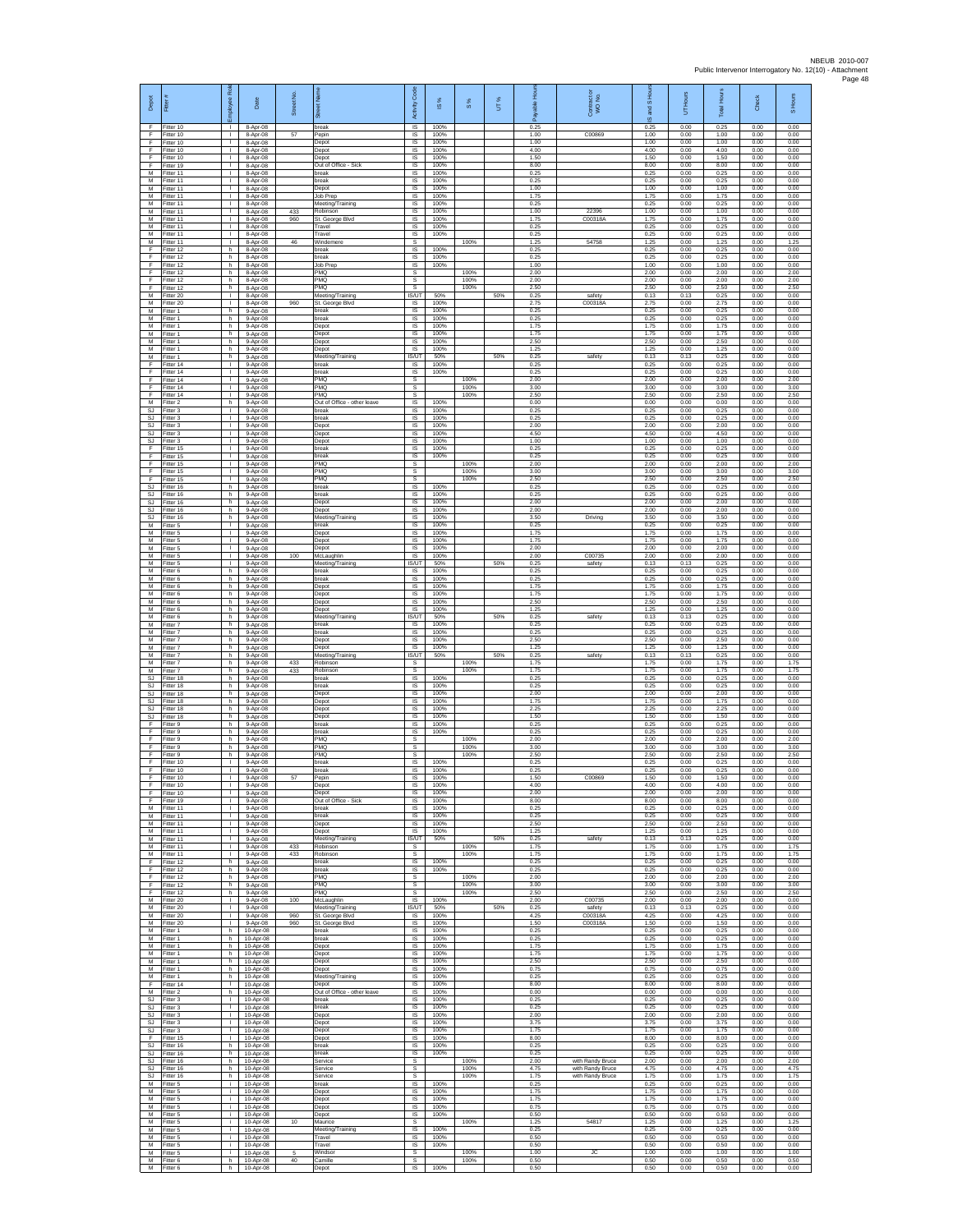| Depot                                     | Fitter                              | å<br>ployee                                  | Date                                | Street No       |                                                          | <b>Code</b><br>Activity                         | 1S%                  | $\frac{8}{3}$ | UТ%  | <b>A</b><br>able<br>గొ | Contract or<br>WO No.        | and S Hou<br>$\overline{\omega}$ | UT Hours             | <b>Total Hours</b>   | Check                | S Hours              |
|-------------------------------------------|-------------------------------------|----------------------------------------------|-------------------------------------|-----------------|----------------------------------------------------------|-------------------------------------------------|----------------------|---------------|------|------------------------|------------------------------|----------------------------------|----------------------|----------------------|----------------------|----------------------|
| M<br>М                                    | Fitter 6<br>Fitter 6                | h.<br>h                                      | 10-Apr-08<br>10-Apr-08              | 56              | Dorchester<br>get parts                                  | $\overline{\mathbf{s}}$<br>$\mathbb S$          |                      | 100%<br>100%  |      | 1.00<br>0.50           | 50545                        | 1.00<br>0.50                     | 0.00<br>0.00         | 1.00<br>0.50         | 0.00<br>0.00         | 1.00<br>0.50         |
| M<br>$\overline{M}$<br>M                  | Fitter 6<br>Fitter 6<br>Fitter 6    | h.<br>h.<br>h.                               | 10-Apr-08<br>10-Apr-08<br>10-Apr-08 | 94              | Meeting/Training<br>Rideout<br>Service                   | IS<br>s<br>s                                    | 100%                 | 100%<br>100%  |      | 0.25<br>1.25<br>1.00   | 53804                        | 0.25<br>1.25<br>1.00             | 0.00<br>0.00<br>0.00 | 0.25<br>1.25<br>1.00 | 0.00<br>0.00<br>0.00 | 0.00<br>1.25<br>1.00 |
| M<br>M                                    | Fitter 6<br>itter 6                 | h.<br>h                                      | 10-Apr-08<br>10-Apr-08              | 57              | Sylvie<br>Travel                                         | s<br>IS                                         | 100%                 | 100%          |      | 1.00<br>0.50           |                              | 1.00<br>0.50                     | 0.00<br>0.00         | 1.00<br>0.50         | 0.00<br>0.00         | 1.00<br>0.00         |
| M<br>M                                    | Fitter 6<br>Fitter 6                | h.<br>h.                                     | 10-Apr-08<br>10-Apr-08              |                 | Travel<br>Travel                                         | IS<br>IS                                        | 100%<br>100%         |               |      | 0.50<br>0.50           |                              | 0.50<br>0.50                     | 0.00<br>0.00         | 0.50<br>0.50         | 0.00<br>0.00         | 0.00<br>0.00         |
| М<br>M<br>M                               | Fitter 6<br>Fitter 7<br>Fitter 7    | h<br>h<br>h.                                 | 10-Apr-08<br>10-Apr-08<br>10-Apr-08 |                 | Travel<br>break<br>break                                 | $\sf IS$<br>IS<br>IS                            | 100%<br>100%<br>100% |               |      | 0.50<br>0.25<br>0.25   |                              | 0.50<br>0.25<br>0.25             | 0.00<br>0.00<br>0.00 | 0.50<br>0.25<br>0.25 | 0.00<br>0.00<br>0.00 | 0.00<br>0.00<br>0.00 |
| М<br>M                                    | Fitter 7<br>fitter 7                | h.<br>h                                      | 10-Apr-08<br>10-Apr-08              |                 | Depot<br>Depot                                           | IS<br>$\overline{\mathsf{s}}$                   | 100%<br>100%         |               |      | 1.75<br>1.75           |                              | 1.75<br>1.75                     | 0.00<br>0.00         | 1.75<br>1.75         | 0.00<br>0.00         | 0.00<br>0.00         |
| $\overline{M}$<br>М                       | Fitter 7<br>itter 7                 | h.<br>h.                                     | 10-Apr-08<br>10-Apr-08              |                 | Depot<br>Depot                                           | $\overline{\mathsf{s}}$<br>IS                   | 100%<br>100%         |               |      | 2.50<br>1.75           |                              | 2.50<br>1.75                     | 0.00<br>0.00         | 2.50<br>1.75         | 0.00<br>0.00         | 0.00<br>0.00         |
| M<br><b>SJ</b><br><b>SJ</b>               | Fitter 7<br>fitter 18<br>Fitter 18  | h.<br>h<br>h                                 | 10-Apr-08<br>10-Apr-08<br>10-Apr-08 |                 | Meeting/Training<br>preak<br>break                       | IS<br>IS<br>IS                                  | 100%<br>100%<br>100% |               |      | 0.25<br>0.25<br>0.25   |                              | 0.25<br>0.25<br>0.25             | 0.00<br>0.00<br>0.00 | 0.25<br>0.25<br>0.25 | 0.00<br>0.00<br>0.00 | 0.00<br>0.00<br>0.00 |
| SJ<br><b>SJ</b>                           | Fitter 18<br>itter 18               | h<br>h.                                      | 10-Apr-08<br>10-Apr-08              |                 | Depot<br>Depot                                           | $\sf IS$<br>IS                                  | 100%<br>100%         |               |      | 2.00<br>3.75           |                              | 2.00<br>3.75                     | 0.00<br>0.00         | 2.00<br>3.75         | 0.00<br>0.00         | 0.00<br>0.00         |
| <b>SJ</b><br>F                            | Fitter 18<br>Fitter 9               | h.<br>h.                                     | 10-Apr-08<br>10-Apr-08              |                 | Depot<br>Depot                                           | IS<br>IS.                                       | 100%<br>100%         |               |      | 1.75<br>8.00           |                              | 1.75<br>8.00                     | 0.00<br>0.00         | 1.75<br>8.00         | 0.00<br>0.00         | 0.00<br>0.00         |
| F<br>F<br>F                               | Fitter 10<br>Fitter 10<br>Fitter 10 | i.<br>T<br>i.                                | 10-Apr-08<br>10-Apr-08<br>10-Apr-08 |                 | break<br>break<br>Depot                                  | IS<br>1S<br>$\overline{s}$                      | 100%<br>100%<br>100% |               |      | 0.25<br>0.25<br>2.00   |                              | 0.25<br>0.25<br>2.00             | 0.00<br>0.00<br>0.00 | 0.25<br>0.25<br>2.00 | 0.00<br>0.00<br>0.00 | 0.00<br>0.00<br>0.00 |
| F<br>F                                    | Fitter 10<br>Fitter 10              | i.<br>j.                                     | 10-Apr-08<br>10-Apr-08              | 213<br>$\bf 24$ | MacKenzi<br>Mohawk                                       | $\mathbb S$<br>$\mathbb S$                      |                      | 100%<br>100%  |      | 1.00<br>2.00           | 54801<br>54806               | 1.00<br>2.00                     | 0.00<br>0.00         | 1.00<br>2.00         | 0.00<br>0.00         | 1.00<br>2.00         |
| F<br>F                                    | Fitter 10<br>Fitter 10              | j.<br>j.                                     | 10-Apr-08<br>10-Apr-08              |                 | Oneida<br>Depot                                          | s<br>IS                                         | 100%                 | 100%          |      | 1.00<br>1.00           | 54552                        | 1.00<br>1.00                     | 0.00<br>0.00         | 1.00<br>1.00         | 0.00<br>0.00         | 1.00<br>0.00         |
| F<br>F<br>M                               | Fitter 10<br>fitter 19<br>Fitter 11 | ÷.<br>т.<br>j.                               | 10-Apr-08<br>10-Apr-08<br>10-Apr-08 |                 | Miscellaneous<br>Out of Office - Sick<br>break           | IS<br>IS<br>IS                                  | 100%<br>100%<br>100% |               |      | 0.50<br>8.00<br>0.25   | Kerrs                        | 0.50<br>8.00<br>0.25             | 0.00<br>0.00<br>0.00 | 0.50<br>8.00<br>0.25 | 0.00<br>0.00<br>0.00 | 0.00<br>0.00<br>0.00 |
| M<br>М                                    | Fitter 11<br>Fitter 11              | i.<br>j.                                     | 10-Apr-08<br>10-Apr-08              |                 | break<br>Depot                                           | IS<br>$\sf IS$                                  | 100%<br>100%         |               |      | 0.25<br>1.75           |                              | 0.25<br>1.75                     | 0.00<br>0.00         | 0.25<br>1.75         | 0.00<br>0.00         | 0.00<br>0.00         |
| M<br>M                                    | Fitter 11<br>Fitter 11              | $\mathbf{i}$<br>÷.                           | 10-Apr-08<br>10-Apr-08              |                 | Depot<br>Depot                                           | IS<br>IS                                        | 100%<br>100%         |               |      | 1.75<br>2.50           |                              | 1.75<br>2.50                     | 0.00<br>0.00         | 1.75<br>2.50         | 0.00<br>0.00         | 0.00<br>0.00         |
| М<br>M<br>F                               | fitter 11<br>itter 11<br>Fitter 12  | ÷.<br>T<br>h.                                | 10-Apr-08<br>10-Apr-08<br>10-Apr-08 |                 | Depot<br>Meeting/Training<br>Depot                       | IS<br>$\overline{\mathsf{s}}$<br>$\overline{s}$ | 100%<br>100%<br>100% |               |      | 1.25<br>0.25<br>8.00   |                              | 1.25<br>0.25<br>8.00             | 0.00<br>0.00<br>0.00 | 1.25<br>0.25<br>8.00 | 0.00<br>0.00<br>0.00 | 0.00<br>0.00<br>0.00 |
| М<br>M                                    | Fitter 20<br>Fitter 20              | j.<br>÷.                                     | 10-Apr-08<br>10-Apr-08              |                 | Depot<br>Depot                                           | IS<br>IS                                        | 100%<br>100%         |               |      | 1.50<br>2.00           |                              | 1.50<br>2.00                     | 0.00<br>0.00         | 1.50<br>2.00         | 0.00<br>0.00         | 0.00<br>0.00         |
| M<br>M                                    | fitter 20<br>Fitter 20              | i.<br>÷                                      | $10-Anr-08$<br>10-Apr-08            | 803             | Main<br>Meeting/Training                                 | IS<br>$\sf IS$                                  | 100%<br>100%         |               |      | 2.75<br>0.25           | C00556                       | 2.75<br>0.25                     | 0.00<br>0.00         | 2.75<br>0.25         | 0.00<br>0.00         | 0.00<br>0.00         |
| М<br>M<br>M                               | Fitter 20<br>fitter 1<br>Fitter 1   | i.<br>h.<br>h.                               | 10-Apr-08<br>11-Apr-08<br>11-Apr-08 | 388             | St. George Blvd<br>break<br>break                        | $\mathbb S$<br>IS<br>IS                         | 100%<br>100%         | 100%          |      | 1.50<br>0.25<br>0.25   |                              | 1.50<br>0.25<br>0.25             | 0.00<br>0.00<br>0.00 | 1.50<br>0.25<br>0.25 | 0.00<br>0.00<br>0.00 | 1.50<br>0.00<br>0.00 |
| M<br>М                                    | Fitter 1<br>Fitter 1                | h<br>h                                       | 11-Apr-08<br>11-Apr-08              |                 | Depot<br>Depot                                           | IS<br>IS                                        | 100%<br>100%         |               |      | 2.50<br>1.25           |                              | 2.50<br>1.25                     | 0.00<br>0.00         | 2.50<br>1.25         | 0.00<br>0.00         | 0.00<br>0.00         |
| M<br>M<br>М                               | Fitter 1<br>Fitter 1<br>Fitter 1    | h.<br>h.<br>h.                               | 11-Apr-08<br>11-Apr-08<br>11-Apr-08 | 297<br>297      | McLaughlin<br>McLaughlin                                 | s<br>s<br>IS/UT                                 | 50%                  | 100%<br>100%  | 50%  | 1.75<br>1.75<br>0.25   | C00909<br>C00909<br>safety   | 1.75<br>1.75<br>0.13             | 0.00<br>0.00<br>0.13 | 1.75<br>1.75<br>0.25 | 0.00<br>0.00<br>0.00 | 1.75<br>1.75<br>0.00 |
| F<br>M                                    | fitter 14<br>Fitter 2               | $\mathbf{I}$<br>h.                           | 11-Apr-08<br>11-Apr-08              |                 | Meeting/Training<br>Depot<br>Out of Office - other leave | IS<br>$\overline{s}$                            | 100%<br>100%         |               |      | 8.00<br>0.00           |                              | 8.00<br>0.00                     | 0.00<br>0.00         | 8.00<br>0.00         | 0.00<br>0.00         | 0.00<br>0.00         |
| <b>SJ</b><br>F                            | Fitter 3<br>Fitter 15               | $\mathbb{R}$<br>$\mathbf{L}$                 | 11-Apr-08<br>11-Apr-08              |                 | Out of Office - SDO<br>Depot                             | IS<br>1S                                        | 100%<br>100%         |               |      | 8.00<br>8.00           |                              | 8.00<br>8.00                     | 0.00<br>0.00         | 8.00<br>8.00         | 0.00<br>0.00         | 0.00<br>0.00         |
| <b>SJ</b><br>SJ<br>$\mathbb{S}\mathbb{J}$ | fitter 16<br>Fitter 16<br>Fitter 16 | h.<br>h.<br>h.                               | 11-Apr-08<br>11-Apr-08<br>11-Apr-08 |                 | break<br>break<br>Service                                | IS<br>IS<br>s                                   | 100%<br>100%         | 100%          |      | 0.25<br>0.25<br>2.00   |                              | 0.25<br>0.25<br>2.00             | 0.00<br>0.00<br>0.00 | 0.25<br>0.25<br>2.00 | 0.00<br>0.00<br>0.00 | 0.00<br>0.00<br>2.00 |
| SJ<br><b>SJ</b>                           | Fitter 16<br>Fitter 16              | h<br>h.                                      | 11-Apr-08<br>11-Apr-08              |                 | Service<br>Service                                       | $\mathbb S$<br>s                                |                      | 100%<br>100%  |      | 3.75<br>1.75           |                              | 3.75<br>1.75                     | 0.00<br>0.00         | 3.75<br>1.75         | 0.00<br>0.00         | 3.75<br>1.75         |
| M<br>М<br>M                               | Fitter 5<br>Fitter 5<br>fitter 5    | $\mathbb{R}$<br>т.<br>т                      | 11-Apr-08<br>11-Apr-08<br>11-Apr-08 |                 | break<br>break<br>Depot                                  | IS<br>IS<br>$\overline{\mathsf{s}}$             | 100%<br>100%<br>100% |               |      | 0.25<br>0.25<br>1.75   |                              | 0.25<br>0.25<br>1.75             | 0.00<br>0.00<br>0.00 | 0.25<br>0.25<br>1.75 | 0.00<br>0.00<br>0.00 | 0.00<br>0.00<br>0.00 |
| M<br>М                                    | Fitter 5<br>litter 5                | $\mathbf{L}$<br>$\mathbf{L}$                 | 11-Apr-08<br>11-Apr-08              |                 | Depot<br>Depot                                           | IS<br>IS                                        | 100%<br>100%         |               |      | 1.75<br>2.50           |                              | 1.75<br>2.50                     | 0.00<br>0.00         | 1.75<br>2.50         | 0.00<br>0.00         | 0.00<br>0.00         |
| М<br>M                                    | Fitter 5<br>fitter 5                | $\mathbf{L}$<br>$\mathbf{I}$                 | 11-Apr-08<br>11-Apr-08              |                 | Depot<br>Meeting/Training                                | <b>IS</b><br>IS/UT                              | 100%<br>50%          |               | 50%  | 1.25<br>0.25           | safety                       | 1.25<br>0.13                     | 0.00<br>0.13         | 1.25<br>0.25         | 0.00<br>0.00         | 0.00<br>0.00         |
| M<br>М<br>М                               | Fitter 6<br>Fitter 6<br>itter 6     | h<br>h.<br>h.                                | 11-Apr-08<br>11-Apr-08<br>11-Apr-08 |                 | break<br>oreak<br>Jepot                                  | IS<br>$\sf IS$<br>IS                            | 100%<br>100%<br>100% |               |      | 0.25<br>0.25<br>2.50   |                              | 0.25<br>0.25<br>2.50             | 0.00<br>0.00<br>0.00 | 0.25<br>0.25<br>2.50 | 0.00<br>0.00<br>0.00 | 0.00<br>0.00<br>0.00 |
| M<br>M                                    | Fitter 6<br>Fitter 6                | h.<br>h                                      | 11-Apr-08<br>11-Apr-08              | 297             | Depot<br>McLaughlin                                      | IS<br>s                                         | 100%                 | 100%          |      | 1.25<br>1.75           | C00909                       | 1.25<br>1.75                     | 0.00<br>0.00         | 1.25<br>1.75         | 0.00<br>0.00         | 0.00<br>1.75         |
| М<br>M<br>M                               | Fitter 6<br>Fitter 6<br>Fitter 7    | h<br>h<br>h.                                 | 11-Apr-08<br>11-Apr-08              | 297             | McLaughlin<br>Meeting/Training<br>break                  | s<br><b>IS/UT</b><br>IS                         | 50%<br>100%          | 100%          | 50%  | 1.75<br>0.25<br>0.25   | C00909<br>safety             | 1.75<br>0.13<br>0.25             | 0.00<br>0.13<br>0.00 | 1.75<br>0.25<br>0.25 | 0.00<br>0.00<br>0.00 | 1.75<br>0.00<br>0.00 |
| М<br>M                                    | itter 7<br>Fitter 7                 | h.<br>h                                      | 11-Apr-08<br>11-Apr-08<br>11-Apr-08 |                 | oreak<br>Depot                                           | $\sf IS$<br>$\sf IS$                            | 100%<br>100%         |               |      | 0.25<br>2.50           |                              | 0.25<br>2.50                     | 0.00<br>0.00         | 0.25<br>2.50         | 0.00<br>0.00         | 0.00<br>0.00         |
| $\overline{M}$<br>M                       | Fitter 7<br>Fitter 7                | h.<br>h.                                     | 11-Apr-08<br>11-Apr-08              | 297             | Depot<br>McLaughlin                                      | $\overline{s}$<br>s                             | 100%                 | 100%          |      | 1.25<br>1.75           | C00909                       | 1.25<br>1.75                     | 0.00<br>0.00         | 1.25<br>1.75         | 0.00<br>0.00         | 0.00<br>1.75         |
| М<br>M<br>SJ                              | Fitter 7<br>itter 7<br>Fitter 18    | h.<br>h.<br>h.                               | 11-Apr-08<br>11-Apr-08<br>11-Apr-08 | 297             | McLaughlin<br>Meeting/Training<br>Out of Office - SDC    | s<br>IS/UT<br>IS                                | 50%<br>100%          | 100%          | 50%  | 1.75<br>0.25<br>8.00   | C00909<br>safety             | 1.75<br>0.13<br>8.00             | 0.00<br>0.13<br>0.00 | 1.75<br>0.25<br>8.00 | 0.00<br>0.00<br>0.00 | 1.75<br>0.00<br>0.00 |
| F<br>F                                    | Fitter 9<br>Fitter 10               | h.<br>$\mathbf{I}$                           | 11-Apr-08<br>11-Apr-08              |                 | Depot<br>Out of Office - SDO                             | IS<br>$\sf IS$                                  | 100%<br>100%         |               |      | 8.00<br>8.00           |                              | 8.00<br>8.00                     | 0.00<br>0.00         | 8.00<br>8.00         | 0.00<br>0.00         | 0.00<br>0.00         |
| F<br>м<br>M                               | Fitter 19<br>Fitter 11<br>Fitter 11 | i.<br>л<br>$\mathbf{L}$                      | 11-Apr-08<br>11-Apr-08<br>11-Apr-08 |                 | Out of Office - other leave<br>break<br>break            | IS<br><b>IS</b><br>1S                           | 100%<br>100%<br>100% |               |      | 8.00<br>0.25<br>0.25   | Sick                         | 8.00<br>0.25<br>0.25             | 0.00<br>0.00<br>0.00 | 8.00<br>0.25<br>0.25 | 0.00<br>0.00<br>0.00 | 0.00<br>0.00<br>0.00 |
| M<br>M                                    | Fitter 11<br>Fitter 11              | т<br>$\mathbf{I}$                            | 11-Apr-08<br>11-Apr-08              |                 | Depot<br>Depot                                           | IS.<br>$\overline{\mathsf{s}}$                  | 100%<br>100%         |               |      | 2.50<br>1.25           |                              | 2.50<br>1.25                     | 0.00<br>0.00         | 2.50<br>1.25         | 0.00<br>0.00         | 0.00<br>0.00         |
| М<br>М                                    | Fitter 11<br>Fitter 11              | $\mathbf{L}$<br>$\mathbf{L}$                 | 11-Apr-08<br>11-Apr-08              | 297<br>297      | McLaughlin<br>McLaughlin                                 | s<br>s                                          |                      | 100%<br>100%  |      | 1.75<br>1.75           | C00909<br>C00909             | 1.75<br>1.75                     | 0.00<br>0.00         | 1.75<br>1.75         | 0.00<br>0.00         | 1.75<br>1.75         |
| M<br>F<br>M                               | Fitter 11<br>Fitter 12<br>Fitter 20 | $\mathbf{I}$<br>h.<br>$\Gamma$ .             | 11-Apr-08<br>11-Apr-08<br>11-Apr-08 | 297             | Meeting/Training<br>Depot<br>McLaughlin                  | <b>IS/UT</b><br>IS<br>s                         | 50%<br>100%          | 100%          | 50%  | 0.25<br>8.00<br>4.25   | safety<br>C00909             | 0.13<br>8.00<br>4.25             | 0.13<br>0.00<br>0.00 | 0.25<br>8.00<br>4.25 | 0.00<br>0.00<br>0.00 | 0.00<br>0.00<br>4.25 |
| М<br>M                                    | fitter 20<br>Fitter 20              | $\mathbb{R}$<br>$\mathbf{1}$                 | 11-Apr-08<br>11-Apr-08              | 297             | McLaughlin<br>Meeting/Training                           | s<br><b>IS/UT</b>                               | 50%                  | 100%          | 50%  | 2.00<br>0.25           | C00909<br>safety             | 2.00<br>0.13                     | 0.00<br>0.13         | 2.00<br>0.25         | 0.00<br>0.00         | 2.00<br>0.00         |
| M<br>М<br>M                               | Fitter 20<br>Fitter 1<br>Fitter 1   | <b>ILL</b><br>h.<br>h.                       | 11-Apr-08<br>14-Apr-08<br>14-Apr-08 | 12              | Weldon<br>break<br>break                                 | <b>IS</b><br>1S<br>$\overline{s}$               | 100%<br>100%<br>100% |               |      | 1.50<br>0.25<br>0.25   | C00738                       | 1.50<br>0.25<br>0.25             | 0.00<br>0.00<br>0.00 | 1.50<br>0.25<br>0.25 | 0.00<br>0.00<br>0.00 | 0.00<br>0.00<br>0.00 |
| M<br>М                                    | Fitter 1<br>Fitter 1                | h.<br>h.                                     | 14-Apr-08<br>14-Apr-08              | 308<br>308      | Buckingham<br>Buckingham                                 | IS<br>$\sf IS$                                  | 100%<br>100%         |               |      | 1.50<br>1.75           | 100803076732<br>100803076732 | 1.50<br>1.75                     | 0.00<br>0.00         | 1.50<br>1.75         | 0.00<br>0.00         | 0.00<br>0.00         |
| M<br>M                                    | Fitter 1<br>Fitter 1                | h<br>h.                                      | 14-Apr-08<br>14-Apr-08              | 308<br>308      | Buckingham<br>Buckingham                                 | IS<br>IS                                        | 100%<br>100%         |               |      | 2.50<br>1.25           | 100803076732<br>100803076732 | 2.50<br>1.25                     | 0.00<br>0.00         | 2.50<br>1.25         | 0.00<br>0.00         | 0.00<br>0.00         |
| M<br>M<br>F                               | Fitter 1<br>Fitter 1<br>fitter 14   | h.<br>h.<br>$\mathbf{L}$                     | 14-Apr-08<br>14-Apr-08<br>14-Apr-08 |                 | Job Prep<br>Meeting/Training<br>break                    | IS<br>1S<br>IS                                  | 100%<br>100%<br>100% |               |      | 0.25<br>0.25<br>0.25   |                              | 0.25<br>0.25<br>0.25             | 0.00<br>0.00<br>0.00 | 0.25<br>0.25<br>0.25 | 0.00<br>0.00<br>0.00 | 0.00<br>0.00<br>0.00 |
| F<br>F.                                   | Fitter 14<br>Fitter 14              | л.<br><b>ILL</b>                             | 14-Apr-08<br>14-Apr-08              | 20              | Fleet<br>Job Prep                                        | s<br>IS.                                        | 100%                 | 100%          |      | 1.00<br>1.00           | 54949                        | 1.00<br>1.00                     | 0.00<br>0.00         | 1.00<br>1.00         | 0.00<br>0.00         | 1.00<br>0.00         |
| F<br>M<br>M                               | Fitter 14<br>Fitter 2<br>Fitter 2   | $\mathbb{L}$<br>h.<br>h.                     | 14-Apr-08<br>14-Apr-08<br>14-Apr-08 |                 | Service<br>break<br>break                                | UT<br>IS.<br>IS.                                | 100%<br>100%         |               | 100% | 5.75<br>0.25<br>0.25   | reventing                    | 0.00<br>0.25<br>0.25             | 5.75<br>0.00<br>0.00 | 5.75<br>0.25<br>0.25 | 0.00<br>0.00<br>0.00 | 0.00<br>0.00<br>0.00 |
| М<br>M                                    | Fitter 2<br>itter 2                 | h<br>h                                       | 14-Apr-08<br>14-Apr-08              |                 | Depot<br>Depot                                           | 1S<br>1S                                        | 100%<br>100%         |               |      | 1.75<br>1.75           |                              | 1.75<br>1.75                     | 0.00<br>0.00         | 1.75<br>1.75         | 0.00<br>0.00         | 0.00<br>0.00         |
| M<br>М<br>М                               | Fitter 2<br>Fitter 2<br>Fitter 2    | h.<br>h.<br>h                                | 14-Apr-08<br>14-Apr-08<br>14-Apr-08 |                 | Depot<br>Depot<br>Meeting/Training                       | IS<br>IS<br>1S                                  | 100%<br>100%<br>100% |               |      | 2.50<br>1.25<br>0.25   |                              | 2.50<br>1.25<br>0.25             | 0.00<br>0.00<br>0.00 | 2.50<br>1.25<br>0.25 | 0.00<br>0.00<br>0.00 | 0.00<br>0.00<br>0.00 |
| <b>SJ</b><br>SJ                           | Fitter 3<br>Fitter 3                | $\mathbb{R}$<br>$\mathbf{L}$                 | 14-Apr-08<br>14-Apr-08              |                 | break<br>break                                           | IS<br>IS                                        | 100%<br>100%         |               |      | 0.25<br>0.25           |                              | 0.25<br>0.25                     | 0.00<br>0.00         | 0.25<br>0.25         | 0.00<br>0.00         | 0.00<br>0.00         |
| SJ<br>SJ                                  | Fitter 3<br>fitter 3                | $\mathbb{L}$<br>$\mathbf{I}$                 | 14-Apr-08<br>14-Apr-08              |                 | Depot<br>Depot                                           | $\sf IS$<br>IS                                  | 100%<br>100%         |               |      | 2.00<br>3.75           |                              | 2.00<br>3.75                     | 0.00<br>0.00         | 2.00<br>3.75         | 0.00<br>0.00         | 0.00<br>0.00         |
| SJ.<br>F.<br>F                            | Fitter 3<br>Fitter 15<br>Fitter 15  | $\mathbf{1}$<br><b>ILL</b><br>л.             | 14-Apr-08<br>14-Apr-08<br>14-Apr-08 |                 | Depot<br>Miscellaneous<br>break                          | IS<br>IS.<br>1S                                 | 100%<br>100%<br>100% |               |      | 1.75<br>1.00<br>0.25   |                              | 1.75<br>1.00<br>0.25             | 0.00<br>0.00<br>0.00 | 1.75<br>1.00<br>0.25 | 0.00<br>0.00<br>0.00 | 0.00<br>0.00<br>0.00 |
| F.<br>F.                                  | Fitter 15<br>Fitter 15              | τ<br>$\mathbf{L}$                            | 14-Apr-08<br>14-Apr-08              |                 | Job Prep<br>Service                                      | IS.<br>UT                                       | 100%                 |               | 100% | 1.00<br>5.75           | reventing                    | 1.00<br>0.00                     | 0.00<br>5.75         | 1.00<br>5.75         | 0.00<br>0.00         | 0.00<br>0.00         |
| SJ<br>$\mathbb{S}\mathbb{J}$<br>SJ.       | Fitter 16<br>Fitter 16<br>Fitter 16 | h.<br>h<br>h.                                | 14-Apr-08<br>14-Apr-08<br>14-Apr-08 |                 | break<br>break<br>Depot                                  | $\sf IS$<br>$\sf IS$<br>IS                      | 100%<br>100%<br>100% |               |      | 0.25<br>0.25<br>2.00   |                              | 0.25<br>0.25<br>2.00             | 0.00<br>0.00<br>0.00 | 0.25<br>0.25<br>2.00 | 0.00<br>0.00<br>0.00 | 0.00<br>0.00<br>0.00 |
| SJ.<br><b>SJ</b>                          | Fitter 16<br>Fitter 16              | h.<br>h.                                     | 14-Apr-08<br>14-Apr-08              |                 | Depot<br>Depot                                           | IS<br>IS                                        | 100%<br>100%         |               |      | 3.75<br>1.75           |                              | 3.75<br>1.75                     | 0.00<br>0.00         | 3.75<br>1.75         | 0.00<br>0.00         | 0.00<br>0.00         |
| М<br>M<br>M                               | fitter 5<br>Fitter 5                | $\mathbb{R}$<br>$\mathbf{L}$<br>$\mathbb{R}$ | 14-Apr-08<br>14-Apr-08              |                 | break<br>break                                           | IS<br>IS<br>IS.                                 | 100%<br>100%<br>100% |               |      | 0.25<br>0.25<br>1.75   |                              | 0.25<br>0.25<br>1.75             | 0.00<br>0.00<br>0.00 | 0.25<br>0.25<br>1.75 | 0.00<br>0.00<br>0.00 | 0.00<br>0.00<br>0.00 |
| М<br>M                                    | Fitter 5<br>Fitter 5<br>Fitter 5    | л.<br>$\mathbf{L}$                           | 14-Apr-08<br>14-Apr-08<br>14-Apr-08 |                 | Depot<br>Depot<br>Depot                                  | $\sf IS$<br>IS                                  | 100%<br>100%         |               |      | 1.75<br>2.50           |                              | 1.75<br>2.50                     | 0.00<br>0.00         | 1.75<br>2.50         | 0.00<br>0.00         | 0.00<br>0.00         |
|                                           | M Fitter 5                          | $\mathbf{L}$                                 | 14-Apr-08                           |                 | Depot                                                    | IS                                              | 100%                 |               |      | 1.25                   |                              | 1.25                             | 0.00                 | 1.25                 | 0.00                 | 0.00                 |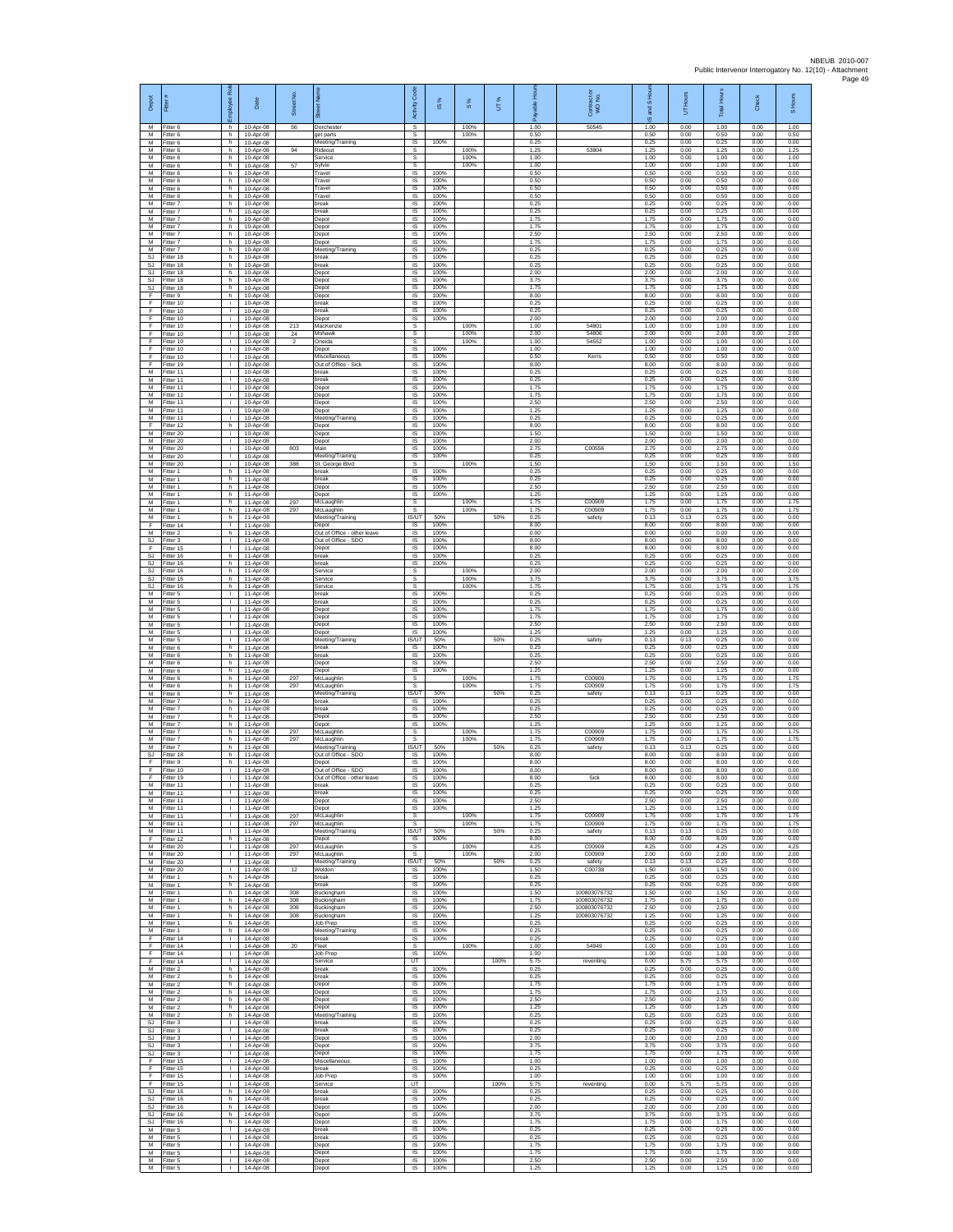| Depot                    | Ē                                   | æ<br>eekolo                                  | Date                                  | Street No.     | ā                                                 | Code<br>Activity          | ×,<br>$\overline{\omega}$ | $\frac{8}{3}$        | UT%  | <b>Hou</b><br>able<br>æ | Contract or<br>WO No.        | and S Hou<br>ဖ       | UT Hours             | <b>IHours</b><br>Total | Check                | S Hours              |
|--------------------------|-------------------------------------|----------------------------------------------|---------------------------------------|----------------|---------------------------------------------------|---------------------------|---------------------------|----------------------|------|-------------------------|------------------------------|----------------------|----------------------|------------------------|----------------------|----------------------|
| М<br>${\sf M}$<br>M      | Fitter 5<br>Fitter 6<br>Fitter 6    | $\mathbf{I}$<br>h.<br>h.                     | 14-Apr-08<br>14-Apr-08<br>14-Apr-08   |                | Meeting/Training<br>break<br>break                | IS<br>$\sf IS$<br>IS.     | 100%<br>100%<br>100%      |                      |      | 0.25<br>0.25<br>0.25    |                              | 0.25<br>0.25<br>0.25 | 0.00<br>0.00<br>0.00 | 0.25<br>0.25<br>0.25   | 0.00<br>0.00<br>0.00 | 0.00<br>0.00<br>0.00 |
| M<br>M                   | Fitter 6<br>Fitter 6                | h.<br>h.                                     | 14-Apr-08<br>14-Apr-08                | 308<br>308     | Buckingham<br>Buckingham                          | IS<br>IS                  | 100%<br>100%              |                      |      | 1.50<br>1.75            | 100803076732<br>100803076732 | 1.50<br>1.75         | 0.00<br>0.00         | 1.50<br>1.75           | 0.00<br>0.00         | 0.00<br>0.00         |
| M<br>M<br>M              | Fitter 6<br>Fitter 6<br>Fitter 6    | h.<br>h.<br>h                                | 14-Apr-08<br>14-Apr-08<br>14-Apr-08   | 308<br>308     | Buckingham<br>Buckingham<br>Job Prep              | IS<br><b>IS</b><br>IS     | 100%<br>100%<br>100%      |                      |      | 2.50<br>1.25<br>0.25    | 10080307673<br>100803076732  | 2.50<br>1.25<br>0.25 | 0.00<br>0.00<br>0.00 | 2.50<br>1.25<br>0.25   | 0.00<br>0.00<br>0.00 | 0.00<br>0.00<br>0.00 |
| M<br>M                   | Fitter 6<br>Fitter 7                | h.<br>h                                      | 14-Apr-08<br>14-Apr-08                |                | Meeting/Training<br>break                         | IS<br>IS                  | 100%<br>100%              |                      |      | 0.25<br>0.25            |                              | 0.25<br>0.25         | 0.00<br>0.00         | 0.25<br>0.25           | 0.00<br>0.00         | 0.00<br>0.00         |
| M<br>M<br>M              | Fitter 7<br>-itter 7<br>Fitter 7    | h.<br>h.<br>h.                               | 14-Apr-08<br>14-Apr-08<br>14-Apr-08   |                | break<br>Depot<br>Depot                           | IS<br>IS<br>1S            | 100%<br>100%<br>100%      |                      |      | 0.25<br>2.00<br>1.25    |                              | 0.25<br>2.00<br>1.25 | 0.00<br>0.00<br>0.00 | 0.25<br>2.00<br>1.25   | 0.00<br>0.00<br>0.00 | 0.00<br>0.00<br>0.00 |
| M<br>М                   | Fitter 7<br>Fitter 7                | h.<br>h                                      | 14-Apr-08<br>14-Apr-08                | 1999<br>1999   | Main<br>Main                                      | IS<br>IS                  | 100%<br>100%              |                      |      | 1.75<br>2.25            | C00456D<br>C00456D           | 1.75<br>2.25         | 0.00<br>0.00         | 1.75<br>2.25           | 0.00<br>0.00         | 0.00<br>0.00         |
| M<br><b>SJ</b><br>SJ     | Fitter 7<br>-itter 18<br>Fitter 18  | h.<br>h.<br>h.                               | 14-Apr-08<br>14-Apr-08<br>14-Apr-08   |                | Meeting/Training<br>oreak<br>break                | IS<br>IS<br>-IS           | 100%<br>100%<br>100%      |                      |      | 0.25<br>0.25<br>0.25    |                              | 0.25<br>0.25<br>0.25 | 0.00<br>0.00<br>0.00 | 0.25<br>0.25<br>0.25   | 0.00<br>0.00<br>0.00 | 0.00<br>0.00<br>0.00 |
| SJ<br>SJ                 | Fitter 18<br>Fitter 18              | h.<br>h                                      | 14-Apr-08<br>14-Apr-08                |                | Depot<br>Depot                                    | $\sf IS$<br>IS            | 100%<br>100%              |                      |      | 2.00<br>3.75            |                              | 2.00<br>3.75         | 0.00<br>0.00         | 2.00<br>3.75           | 0.00<br>0.00         | 0.00<br>0.00         |
| <b>SJ</b><br>-F.<br>Ŧ    | Fitter 18<br>Fitter 9<br>Fitter 9   | h.<br>h.<br>h.                               | 14-Apr-08<br>14-Apr-08<br>14-Apr-08   |                | Depot<br>Miscellaneous<br>break                   | <b>IS</b><br>IS<br>IS     | 100%<br>100%<br>100%      |                      |      | 1.75<br>1.00<br>0.25    |                              | 1.75<br>1.00<br>0.25 | 0.00<br>0.00<br>0.00 | 1.75<br>1.00<br>0.25   | 0.00<br>0.00<br>0.00 | 0.00<br>0.00<br>0.00 |
| F.<br>F                  | Fitter 9<br>Fitter 9                | h.<br>h.                                     | 14-Apr-08<br>14-Apr-08                |                | <b>Job Prep</b><br>Service                        | IS<br>UT                  | 100%                      |                      | 100% | 0.50<br>6.25            | reventing                    | 0.50<br>0.00         | 0.00<br>6.25         | 0.50<br>6.25           | 0.00<br>0.00         | 0.00<br>0.00         |
| F<br>F<br>F              | Fitter 10<br>Fitter 10<br>Fitter 10 | $\mathbb{R}$<br>$\mathbf{L}$<br>$\mathbf{L}$ | 14-Apr-08<br>14-Apr-08<br>14-Apr-08   |                | oreak<br>break<br>Depot                           | IS<br>$\sf IS$<br>IS      | 100%<br>100%<br>100%      |                      |      | 0.25<br>0.25<br>0.25    |                              | 0.25<br>0.25<br>0.25 | 0.00<br>0.00<br>0.00 | 0.25<br>0.25<br>0.25   | 0.00<br>0.00<br>0.00 | 0.00<br>0.00<br>0.00 |
| F<br>Ŧ                   | Fitter 10<br>Fitter 10              | $\mathbb{R}$<br>$\mathbb{L}$                 | 14-Apr-08<br>14-Apr-08                | 20             | Fleet<br>Job Prep                                 | s<br>1S                   | 100%                      | 100%                 |      | 1.00<br>1.00            | 54949                        | 1.00<br>1.00         | 0.00<br>0.00         | 1.00<br>1.00           | 0.00<br>0.00         | 1.00<br>0.00         |
| Ŧ<br>F<br>F              | Fitter 10<br>Fitter 10              | т.<br>$\mathbf{L}$<br>$\mathbf{L}$           | 14-Apr-08<br>14-Apr-08                | 57             | Pepin<br>Depot                                    | s<br>IS<br>IS             | 100%<br>100%              | 100%                 |      | 1.00<br>2.50<br>1.75    |                              | 1.00<br>2.50<br>1.75 | 0.00<br>0.00<br>0.00 | 1.00<br>2.50<br>1.75   | 0.00<br>0.00<br>0.00 | 1.00<br>0.00<br>0.00 |
| M<br>M                   | Fitter 10<br>Fitter 11<br>Fitter 11 | L.<br>$\mathbf{L}$                           | 14-Apr-08<br>14-Apr-08<br>14-Apr-08   |                | Depot<br>break<br>break                           | IS<br>IS                  | 100%<br>100%              |                      |      | 0.25<br>0.25            |                              | 0.25<br>0.25         | 0.00<br>0.00         | 0.25<br>0.25           | 0.00<br>0.00         | 0.00<br>0.00         |
| M<br>M<br>M              | Fitter 11<br>Fitter 11              | $\mathbf{L}$<br>$\mathbf{L}$<br>т            | 14-Apr-08<br>14-Apr-08                | 1999           | Depot<br>Depot                                    | IS<br>IS                  | 100%<br>100%<br>100%      |                      |      | 2.00<br>1.25            | C00456D                      | 2.00<br>1.25         | 0.00<br>0.00         | 2.00<br>1.25           | 0.00<br>0.00         | 0.00<br>0.00         |
| M<br>М                   | Fitter 11<br>Fitter 11<br>Fitter 11 | $\mathbf{L}$<br>$\mathbf{L}$                 | 14-Apr-08<br>$14-Anr-08$<br>14-Apr-08 | 1999           | Main<br>Main<br>Meeting/Training                  | 1S<br><b>IS</b><br>IS     | 100%<br>100%              |                      |      | 1.75<br>2.25<br>0.25    | C00456D                      | 1.75<br>2.25<br>0.25 | 0.00<br>0.00<br>0.00 | 1.75<br>2.25<br>0.25   | 0.00<br>0.00<br>0.00 | 0.00<br>0.00<br>0.00 |
| F<br>M                   | Fitter 12<br>Fitter 20              | h.<br>$\mathbf{L}$                           | 14-Apr-08<br>14-Apr-08                | 71             | Meeting/Training<br>Armone                        | UT<br>s                   |                           | 100%                 | 100% | 8.00<br>1.50            | Locate<br><b>HB05</b>        | 0.00<br>1.50         | 8.00<br>0.00         | 8.00<br>1.50           | 0.00<br>0.00         | 0.00<br>1.50         |
| M<br>M<br>М              | Fitter 20<br>Fitter 20<br>Fitter 20 | л.<br>$\mathbf{L}$<br>T.                     | 14-Apr-08<br>14-Apr-08<br>14-Apr-08   | 57<br>57<br>85 | Elmwood<br>Imwood<br>Killiam                      | s<br>$\mathbb{S}$<br>s    |                           | 100%<br>100%<br>100% |      | 3.25<br>1.50<br>1.00    | MT01<br><b>DR26</b><br>MT01  | 3.25<br>1.50<br>1.00 | 0.00<br>0.00<br>0.00 | 3.25<br>1.50<br>1.00   | 0.00<br>0.00<br>0.00 | 3.25<br>1.50<br>1.00 |
| $\overline{M}$<br>M      | Fitter 20<br>Fitter 20              | $\mathbf{L}$<br>$\mathbf{L}$                 | 14-Apr-08<br>14-Apr-08                | 85             | Killiam<br>Meeting/Training                       | s<br><b>ISAIT</b>         | 50%                       | 100%                 | 50%  | 1.50<br>0.25            | MT01<br>safety               | 1.50<br>0.13         | 0.00<br>0.13         | 1.50<br>0.25           | 0.00<br>0.00         | 1.50<br>0.00         |
| M<br>M<br>M              | Fitter 1<br>Fitter 1<br>Fitter 1    | h.<br>h.<br>h.                               | 15-Apr-08<br>15-Apr-08<br>15-Apr-08   | 119            | break<br>oreak<br>Cobblestone                     | IS<br>1S<br>s             | 100%<br>100%              | 100%                 |      | 0.25<br>0.25<br>1.50    | 54950                        | 0.25<br>0.25<br>1.50 | 0.00<br>0.00<br>0.00 | 0.25<br>0.25<br>1.50   | 0.00<br>0.00<br>0.00 | 0.00<br>0.00<br>1.50 |
| ${\sf M}$<br>${\sf M}$   | itter 1<br>Fitter 1                 | h<br>h.                                      | 15-Apr-08<br>15-Apr-08                | 119<br>119     | cobblestone<br>Cobblestone                        | s<br>$\mathbb S$          |                           | 100%<br>100%         |      | 1.75<br>2.50            | 54950<br>54950               | 1.75<br>2.50         | 0.00<br>0.00         | 1.75<br>2.50           | 0.00<br>0.00         | 1.75<br>2.50         |
| M<br>M<br>M              | Fitter 1<br>Fitter 1<br>Fitter 1    | h.<br>h<br>h.                                | 15-Apr-08<br>15-Apr-08<br>15-Apr-08   |                | Depot<br>Job Prep<br>Meeting/Training             | IS.<br>IS<br><b>IS/UT</b> | 100%<br>100%<br>50%       |                      | 50%  | 1.25<br>0.25<br>0.25    | safety                       | 1.25<br>0.25<br>0.13 | 0.00<br>0.00<br>0.13 | 1.25<br>0.25<br>0.25   | 0.00<br>0.00<br>0.00 | 0.00<br>0.00<br>0.00 |
| F<br>F                   | Fitter 14<br>Fitter 14              | $\mathbf{L}$<br>$\mathbf{L}$                 | 15-Apr-08<br>15-Apr-08                |                | Depot<br>Depot                                    | IS<br><b>IS</b>           | 100%<br>100%              |                      |      | 1.50<br>6.50            |                              | 1.50<br>6.50         | 0.00<br>0.00         | 1.50<br>6.50           | 0.00<br>0.00         | 0.00<br>0.00         |
| M<br>M                   | Fitter 2<br>Fitter 2                | h<br>h.                                      | 15-Apr-08<br>15-Apr-08                |                | break<br>break                                    | IS<br>IS                  | 100%<br>100%              |                      |      | 0.25<br>0.25            |                              | 0.25<br>0.25         | 0.00<br>0.00         | 0.25<br>0.25           | 0.00<br>0.00         | 0.00<br>0.00         |
| M<br>M<br>${\sf M}$      | Fitter 2<br>Fitter 2<br>Fitter 2    | h<br>h<br>h.                                 | 15-Apr-08<br>15-Apr-08<br>15-Apr-08   |                | Depot<br>Depot<br>Depot                           | IS<br>IS<br>IS            | 100%<br>100%<br>100%      |                      |      | 1.75<br>1.75<br>2.50    |                              | 1.75<br>1.75<br>2.50 | 0.00<br>0.00<br>0.00 | 1.75<br>1.75<br>2.50   | 0.00<br>0.00<br>0.00 | 0.00<br>0.00<br>0.00 |
| M<br>M                   | Fitter 2<br>Fitter 2                | h.<br>h.                                     | 15-Apr-08<br>15-Apr-08                |                | Depot<br>Meeting/Training                         | 1S<br><b>IS</b>           | 100%<br>100%              |                      |      | 1.25<br>0.25            |                              | 1.25<br>0.25         | 0.00<br>0.00         | 1.25<br>0.25           | 0.00<br>0.00         | 0.00<br>0.00         |
| SJ<br>SJ<br><b>SJ</b>    | Fitter 3<br>Fitter 3<br>Fitter 3    | $\mathbb{R}$<br>Τ.<br>л.                     | 15-Apr-08<br>15-Apr-08<br>15-Apr-08   |                | break<br>break<br>Depot                           | IS<br>IS<br>IS            | 100%<br>100%<br>100%      |                      |      | 0.25<br>0.25<br>2.00    |                              | 0.25<br>0.25<br>2.00 | 0.00<br>0.00<br>0.00 | 0.25<br>0.25<br>2.00   | 0.00<br>0.00<br>0.00 | 0.00<br>0.00<br>0.00 |
| SJ<br>SJ                 | Fitter 3<br>Fitter 3                | $\mathbf{L}$<br>$\mathbf{L}$                 | 15-Apr-08<br>15-Apr-08                |                | Depot<br>Depot                                    | -IS<br>$\sf IS$           | 100%<br>100%              |                      |      | 3.75<br>1.75            |                              | 3.75<br>1.75         | 0.00<br>0.00         | 3.75<br>1.75           | 0.00<br>0.00         | 0.00<br>0.00         |
| F<br><b>SJ</b><br>SJ.    | Fitter 15<br>Fitter 16<br>Fitter 16 | Ť.<br>h.<br>h.                               | 15-Apr-08<br>15-Apr-08<br>15-Apr-08   |                | Depot<br>break<br>break                           | IS<br><b>IS</b><br>IS     | 100%<br>100%<br>100%      |                      |      | 8.00<br>0.25<br>0.25    |                              | 8.00<br>0.25<br>0.25 | 0.00<br>0.00<br>0.00 | 8.00<br>0.25<br>0.25   | 0.00<br>0.00<br>0.00 | 0.00<br>0.00<br>0.00 |
| <b>SJ</b><br>SJ          | Fitter 16<br>Fitter 16              | h.<br>h.                                     | 15-Apr-08<br>15-Apr-08                |                | Depot<br>Depot                                    | IS<br>IS                  | 100%<br>100%              |                      |      | 2.00<br>3.75            |                              | 2.00<br>3.75         | 0.00<br>0.00         | 2.00<br>3.75           | 0.00<br>0.00         | 0.00<br>0.00         |
| SJ<br>M<br>М             | Fitter 16<br>-itter 5<br>Fitter 5   | h.<br>$\mathbb{R}$<br>$\mathbb{R}^n$         | 15-Apr-08<br>15-Apr-08<br>15-Apr-08   |                | Depot<br>break                                    | IS<br>IS<br>$\sf IS$      | 100%<br>100%<br>100%      |                      |      | 1.75<br>0.25<br>0.50    |                              | 1.75<br>0.25<br>0.50 | 0.00<br>0.00<br>0.00 | 1.75<br>0.25<br>0.50   | 0.00<br>0.00<br>0.00 | 0.00<br>0.00<br>0.00 |
| M<br>M                   | Fitter 5<br>Fitter 5                | $\mathbf{L}$<br>$\mathbf{L}$                 | 15-Apr-08<br>15-Apr-08                |                | Depot<br>Depot<br>Depot                           | IS<br>IS                  | 100%<br>100%              |                      |      | 2.50<br>1 25            |                              | 2.50<br>1.25         | 0.00<br>0.00         | 2.50<br>1.25           | 0.00<br>0.00         | 0.00<br>0.00         |
| M<br>М<br>M              | Fitter 5<br>Fitter 5<br>Fitter 5    | $\mathbb{L}$<br>$\mathbf{L}$<br>л.           | 15-Apr-08<br>15-Apr-08<br>15-Apr-08   | 133            | Job Prep<br>Meeting/Training<br>York              | IS<br>IS/UT<br>- IS       | 100%<br>50%<br>100%       |                      | 50%  | 0.25<br>0.25<br>3.00    | safety<br>54952              | 0.25<br>0.13<br>3.00 | 0.00<br>0.13<br>0.00 | 0.25<br>0.25<br>3.00   | 0.00<br>0.00<br>0.00 | 0.00<br>0.00<br>0.00 |
| M<br>M                   | -itter 6<br>Fitter 6                | h.<br>h.                                     | 15-Apr-08<br>15-Apr-08                |                | oreak<br>break                                    | IS<br>IS                  | 100%<br>100%              |                      |      | 0.25<br>0.25            |                              | 0.25<br>0.25         | 0.00<br>0.00         | 0.25<br>0.25           | 0.00<br>0.00         | 0.00<br>0.00         |
| M<br>M                   | Fitter 6<br>Fitter 6                | h.<br>h                                      | 15-Apr-08<br>15-Apr-08                | 119<br>119     | Cobblestone<br>Cobblestone                        | s<br>s                    |                           | 100%<br>100%         |      | 1.50<br>1.75            | 54950<br>54950               | 1.50<br>1.75         | 0.00<br>0.00         | 1.50<br>1.75           | 0.00<br>0.00         | 1.50<br>1.75         |
| M<br>$\overline{M}$<br>M | Fitter 6<br>Fitter 6<br>Fitter 6    | h<br>h.<br>h.                                | 15-Apr-08<br>15-Apr-08<br>15-Apr-08   | 119            | Cobblestone<br>Depot<br>Job Prep                  | s<br>1S<br>IS.            | 100%<br>100%              | 100%                 |      | 2.50<br>1.25<br>0.25    | 54950                        | 2.50<br>1.25<br>0.25 | 0.00<br>0.00<br>0.00 | 2.50<br>1.25<br>0.25   | 0.00<br>0.00<br>0.00 | 2.50<br>0.00<br>0.00 |
| M<br>M                   | Fitter 6<br>Fitter 7                | h.<br>h.                                     | 15-Apr-08<br>15-Apr-08                |                | Meeting/Training<br>break                         | IS/UT<br>IS.              | 50%<br>100%               |                      | 50%  | 0.25<br>0.25            | safety                       | 0.13<br>0.25         | 0.13<br>0.00         | 0.25<br>0.25           | 0.00<br>0.00         | 0.00<br>0.00         |
| M<br>M<br>M              | Fitter 7<br>Fitter 7<br>Fitter 7    | h.<br>h.<br>h.                               | 15-Apr-08<br>15-Apr-08<br>15-Apr-08   |                | break<br>Depot<br>Depot                           | IS<br>-IS<br>$\sf IS$     | 100%<br>100%<br>100%      |                      |      | 0.25<br>1.75<br>1.75    |                              | 0.25<br>1.75<br>1.75 | 0.00<br>0.00<br>0.00 | 0.25<br>1.75<br>1.75   | 0.00<br>0.00<br>0.00 | 0.00<br>0.00<br>0.00 |
| M<br>M                   | Fitter 7<br>Fitter 7                | h<br>h.                                      | 15-Apr-08<br>15-Apr-08                |                | Depot<br>Depot                                    | IS<br>IS                  | 100%<br>100%              |                      |      | 2.50<br>1.25            |                              | 2.50<br>1.25         | 0.00<br>0.00         | 2.50<br>1.25           | 0.00<br>0.00         | 0.00<br>0.00         |
| M<br>SJ<br>SJ            | Fitter 7<br>Fitter 18<br>Fitter 18  | h<br>h.<br>h.                                | 15-Apr-08<br>15-Apr-08<br>15-Apr-08   |                | Meeting/Training<br>break<br>break                | IS<br>IS<br>IS            | 100%<br>100%<br>100%      |                      |      | 0.25<br>0.25<br>0.25    |                              | 0.25<br>0.25<br>0.25 | 0.00<br>0.00<br>0.00 | 0.25<br>0.25<br>0.25   | 0.00<br>0.00<br>0.00 | 0.00<br>0.00<br>0.00 |
| SJ<br>SJ                 | Fitter 18<br>Fitter 18              | h.<br>h.                                     | 15-Apr-08<br>15-Apr-08                |                | Depot<br>Depot                                    | <b>IS</b><br>IS           | 100%<br>100%              |                      |      | 2.00<br>3.75            |                              | 2.00<br>3.75         | 0.00<br>0.00         | 2.00<br>3.75           | 0.00<br>0.00         | 0.00<br>0.00         |
| SJ<br>F<br>F             | Fitter 18<br>Fitter 9<br>Fitter 9   | h.<br>h.<br>h.                               | 15-Apr-08<br>15-Apr-08<br>15-Apr-08   |                | Depot<br>break<br>Depot                           | $\sf IS$<br>IS.<br>IS     | 100%<br>100%<br>100%      |                      |      | 1.75<br>0.25<br>5.00    |                              | 1.75<br>0.25<br>5.00 | 0.00<br>0.00<br>0.00 | 1.75<br>0.25<br>5.00   | 0.00<br>0.00<br>0.00 | 0.00<br>0.00<br>0.00 |
| Ŧ<br>Ŧ                   | Fitter 9<br>Fitter 9                | h.<br>h.                                     | 15-Apr-08<br>15-Apr-08                |                | Depot<br><b>Job Prep</b>                          | IS<br>IS                  | 100%<br>100%              |                      |      | 0.75<br>1.00            |                              | 0.75<br>1.00         | 0.00<br>0.00         | 0.75<br>1.00           | 0.00<br>0.00         | 0.00<br>0.00         |
| -F<br>F.<br>$\mathsf F$  | Fitter 9<br>Fitter 10<br>Fitter 10  | h.<br><b>ILL S</b><br>τ.                     | 15-Apr-08<br>15-Apr-08<br>15-Apr-08   |                | Service<br>hreak<br>Job Prep                      | UT<br>IS<br>IS            | 100%<br>100%              |                      | 100% | 1.00<br>0.25<br>1.00    | reventing                    | 0.00<br>0.25<br>1.00 | 1.00<br>0.00<br>0.00 | 1.00<br>0.25<br>1.00   | 0.00<br>0.00<br>0.00 | 0.00<br>0.00<br>0.00 |
| F.<br>F.                 | Fitter 10<br>Fitter 10              | $\mathbb{R}$<br>$\mathbf{L}$                 | 15-Apr-08<br>15-Apr-08                |                | Miscellaneous<br>Miscellaneous                    | IS<br>IS                  | 100%<br>100%              |                      |      | 1.00<br>2.25            |                              | 1.00<br>2.25         | 0.00<br>0.00         | 1.00<br>2.25           | 0.00<br>0.00         | 0.00<br>0.00         |
| $\mathsf F$<br>M<br>F    | Fitter 10<br>Fitter 11<br>Fitter 12 | $\mathbf{L}$<br>$\mathbb{R}$<br>h.           | 15-Apr-08<br>15-Apr-08<br>15-Apr-08   |                | Depot<br>Out of Office - Sick<br>Meeting/Training | $\sf IS$<br>IS<br>UT      | 100%<br>100%              |                      | 100% | 4.00<br>8.00<br>8.00    | Locate                       | 4.00<br>8.00<br>0.00 | 0.00<br>0.00<br>8.00 | 4.00<br>8.00<br>8.00   | 0.00<br>0.00<br>0.00 | 0.00<br>0.00<br>0.00 |
| M<br>M                   | Fitter 20<br>Fitter 20              | $\mathbb{R}$<br>$\mathbb{L}$                 | 15-Apr-08<br>15-Apr-08                | 25<br>561      | <b>Bissett</b><br>erdinand                        | s<br>s                    |                           | 100%<br>100%         |      | 1.00<br>1.00            | 47729<br>54542               | 1.00<br>1.00         | 0.00<br>0.00         | 1.00<br>1.00           | 0.00<br>0.00         | 1.00<br>1.00         |
| M<br>M                   | Fitter 20<br>Fitter 20              | $\mathbf{L}$<br>$\mathbf{L}$<br>$\mathbf{L}$ | 15-Apr-08<br>15-Apr-08                | 85<br>297      | Killiam<br>McLaughlin                             | s<br>IS                   | 100%                      | 100%                 |      | 2.00<br>0.75            | MT01<br>C00909               | 2.00<br>0.75         | 0.00<br>0.00         | 2.00<br>0.75           | 0.00<br>0.00         | 2.00<br>0.00         |
| M<br>M<br>M              | Fitter 20<br>Fitter 20<br>Fitter 20 | $\mathbf{I}$<br>$\mathbf{L}$                 | 15-Apr-08<br>15-Apr-08<br>15-Apr-08   | 22<br>22       | Meeting/Training<br>Ward<br>Ward                  | IS/UT<br>s<br>s           | 50%                       | 100%<br>100%         | 50%  | 0.25<br>1.50<br>1.50    | safety                       | 0.13<br>1.50<br>1.50 | 0.13<br>0.00<br>0.00 | 0.25<br>1.50<br>1.50   | 0.00<br>0.00<br>0.00 | 0.00<br>1.50<br>1.50 |
| M<br>M                   | Fitter 1<br>Fitter 1                | h<br>h.                                      | 16-Apr-08<br>16-Apr-08                |                | break<br>break                                    | IS<br>IS                  | 100%<br>100%              |                      |      | 0.25<br>0.25            |                              | 0.25<br>0.25         | 0.00<br>0.00         | 0.25<br>0.25           | 0.00<br>0.00         | 0.00<br>0.00         |
| M<br>M<br>${\sf M}$      | Fitter 1<br>Fitter 1<br>Fitter 1    | h.<br>h.<br>h.                               | 16-Apr-08<br>16-Apr-08<br>16-Apr-08   |                | Depot<br>Depot<br>Depot                           | IS<br>IS.<br>IS           | 100%<br>100%<br>100%      |                      |      | 1.75<br>1.75<br>2.50    |                              | 1.75<br>1.75<br>2.50 | 0.00<br>0.00<br>0.00 | 1.75<br>1.75<br>2.50   | 0.00<br>0.00<br>0.00 | 0.00<br>0.00<br>0.00 |
| М<br>M                   | Fitter 1<br>Fitter 1                | h.<br>h.                                     | 16-Apr-08<br>16-Apr-08                |                | Depot<br>Meeting/Training                         | $\sf IS$<br>IS/UT         | 100%<br>50%               |                      | 50%  | 1.25<br>0.25            | safety                       | 1.25<br>0.13         | 0.00<br>0.13         | 1.25<br>0.25           | 0.00<br>0.00         | 0.00<br>0.00         |
| E<br>M<br>M              | Fitter 14<br>Fitter 2<br>Fitter 2   | j.<br>h.<br>h.                               | 16-Apr-08<br>16-Apr-08<br>16-Apr-08   |                | Depot<br>break<br>oreak                           | IS<br>1S<br>IS            | 100%<br>100%<br>100%      |                      |      | 8.00<br>0.25<br>0.25    |                              | 8.00<br>0.25<br>0.25 | 0.00<br>0.00<br>0.00 | 8.00<br>0.25<br>0.25   | 0.00<br>0.00<br>0.00 | 0.00<br>0.00<br>0.00 |
| M<br>M                   | Fitter 2<br>-itter 2                | h.<br>h.                                     | 16-Apr-08<br>16-Apr-08                | 297<br>297     | McLaughlin<br>McLaughlin                          | <b>s</b><br>s             |                           | 100%<br>100%         |      | 1.75<br>2.25            | C00909<br>C00909             | 1.75<br>2.25         | 0.00<br>0.00         | 1.75<br>2.25           | 0.00<br>0.00         | 1.75<br>2.25         |
| M<br>M                   | Fitter 2<br>Fitter 2<br>M Fitter 2  | h.<br>h<br>h.                                | 16-Apr-08<br>16-Apr-08<br>16-Apr-08   | 297<br>297     | McLaughlin<br>McLaughlin<br>Meeting/Training      | s<br>s<br>IS              | 100%                      | 100%<br>100%         |      | 2.00<br>1.25<br>0.25    | C00909<br>C00909             | 2.00<br>1.25<br>0.25 | 0.00<br>0.00<br>0.00 | 2.00<br>1.25<br>0.25   | 0.00<br>0.00<br>0.00 | 2.00<br>1.25<br>0.00 |
| SJ                       | Fitter 3                            | - 1                                          | 16-Apr-08                             |                | break                                             | $\sf IS$                  | 100%                      |                      |      | 0.25                    |                              | 0.25                 | 0.00                 | 0.25                   | 0.00                 | 0.00                 |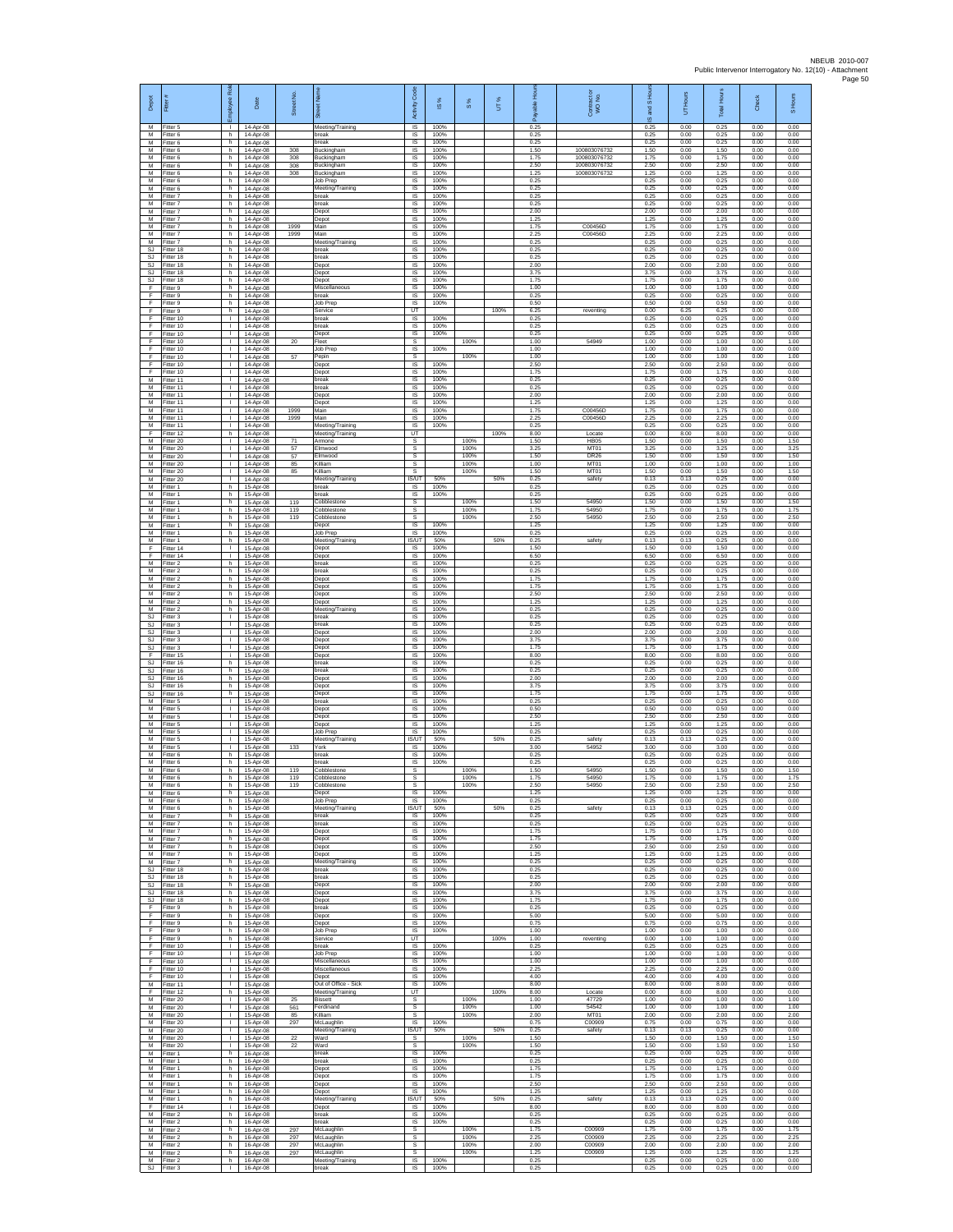|                       |                                                         | Rol                                          |                                     | et No.         |                                                       | Code                            |                      |               |      | 옾                    |                              | S Hou                | 'Hours               | Hours                | 훘                    |                      |
|-----------------------|---------------------------------------------------------|----------------------------------------------|-------------------------------------|----------------|-------------------------------------------------------|---------------------------------|----------------------|---------------|------|----------------------|------------------------------|----------------------|----------------------|----------------------|----------------------|----------------------|
| Depot                 | Fitter                                                  | eekoldu                                      | Date                                | あ              | Street                                                | Activity                        | $\overline{\omega}$  | $\frac{8}{3}$ | UT%  | able<br>កី           | Contract of<br>WO No.        | g<br>ဖ               | 5                    | Total                | 5                    | S Hours              |
|                       | SJ Fitter 3<br>SJ Fitter 3                              | -11<br>$\mathbf{I}$                          | 16-Apr-08<br>16-Apr-08              | 375            | break<br>Main (St. Luke's Church)                     | IS<br>$\sf IS$                  | 100%<br>100%         |               |      | 0.25<br>2.00         | C00859B                      | 0.25<br>2.00         | 0.00<br>0.00         | 0.25<br>2.00         | 0.00<br>0.00         | 0.00<br>0.00         |
|                       | SJ Fitter 3<br>SJ Fitter 3                              | $\mathbf{1}$<br><b>T</b>                     | 16-Apr-08<br>16-Apr-08              | 375<br>369     | Main (St. Luke's Church)<br>Main (St. Luke's Rectory) | IS<br>IS.                       | 100%<br>100%         |               |      | 3.75<br>175          | C00859B<br>C00859A           | 3.75<br>1.75         | 0.00<br>0.00         | 3.75<br>1.75         | 0.00<br>0.00         | 0.00<br>0.00         |
| F                     | Fitter 15<br>SJ Fitter 16                               | ÷.<br>h.                                     | 16-Apr-08<br>16-Apr-08              |                | Depot<br>break                                        | IS<br>IS.                       | 100%<br>100%         |               |      | 8.00<br>0.25         |                              | 8.00<br>0.25         | 0.00<br>0.00         | 8.00<br>0.25         | 0.00<br>0.00         | 0.00<br>0.00         |
|                       | SJ Fitter 16<br>SJ Fitter 16                            | h.<br>h                                      | 16-Apr-08<br>16-Apr-08              | 375            | break<br>Main (St. Luke's Church)                     | IS.<br>IS                       | 100%<br>100%         |               |      | 0.25<br>2.00         | C00859B                      | 0.25<br>2.00         | 0.00<br>0.00         | 0.25<br>2.00         | 0.00<br>0.00         | 0.00<br>0.00         |
| <u>SJ</u><br><u>s</u> | Fitter 16<br>Fitter 16                                  | h.<br>h.                                     | 16-Apr-08<br>16-Apr-08              | 375<br>369     | Main (St. Luke's Church)<br>Main (St. Luke's Rectory) | IS<br>IS                        | 100%<br>100%         |               |      | 3.75<br>1.75         | C00859B<br>C00859A           | 3.75<br>1.75         | 0.00<br>0.00         | 3.75<br>1.75         | 0.00<br>0.00         | 0.00<br>0.00         |
| M                     | M Fitter 5<br>Fitter 5                                  | $\mathbf{L}$<br>$\mathbf{L}$                 | 16-Apr-08<br>16-Apr-08              | 125            | Aucoin<br>Depot                                       | s<br>$\sf IS$                   | 100%                 | 100%          |      | 0.50<br>2.75         |                              | 0.50<br>2.75         | 0.00<br>0.00         | 0.50<br>2.75         | 0.00<br>0.00         | 0.50<br>0.00         |
| M                     | Fitter 5<br>M Fitter 5                                  | $\mathbf{L}$<br>-11<br><b>T</b>              | 16-Apr-08<br>16-Apr-08              | 41             | Depot<br>Invernest                                    | IS<br>s                         | 100%                 | 100%          |      | 1.00<br>0.75         |                              | 1.00<br>0.75         | 0.00<br>0.00         | 1.00<br>0.75         | 0.00<br>0.00         | 0.00<br>0.75         |
| M<br>M<br>M           | Fitter 5<br>Fitter 5<br>Fitter 5                        | т.<br>$\mathbf{L}$                           | 16-Apr-08<br>16-Apr-08              | 75             | Meeting/Training<br>South<br>Travel                   | IS/UT<br>s<br>IS.               | 50%<br>100%          | 100%          | 50%  | 0.25<br>0.75<br>0.50 | safety                       | 0.13<br>0.75<br>0.50 | 0.13<br>0.00<br>0.00 | 0.25<br>0.75<br>0.50 | 0.00<br>0.00<br>0.00 | 0.00<br>0.75<br>0.00 |
| M.                    | M Fitter 5<br>Fitter 5                                  | $\mathbf{L}$<br>$\mathbf{I}$                 | 16-Apr-08<br>16-Apr-08<br>16-Apr-08 |                | Travel<br>Travel                                      | IS.<br>IS                       | 100%<br>100%         |               |      | 0.25<br>0.50         |                              | 0.25<br>0.50         | 0.00<br>0.00         | 0.25<br>0.50         | 0.00<br>0.00         | 0.00<br>0.00         |
| M                     | Fitter 5<br>M Fitter 5                                  | $\mathbf{L}$<br>л.                           | 16-Apr-08<br>16-Apr-08              |                | Travel<br>Travel                                      | IS<br>IS.                       | 100%<br>100%         |               |      | 0.50<br>0.25         |                              | 0.50<br>0.25         | 0.00<br>0.00         | 0.50<br>0.25         | 0.00<br>0.00         | 0.00<br>0.00         |
| М                     | M Fitter 6<br>Fitter 6                                  | h<br>h                                       | 16-Apr-08<br>16-Apr-08              |                | break<br>break                                        | IS<br>IS                        | 100%<br>100%         |               |      | 0.25<br>0.25         |                              | 0.25<br>0.25         | 0.00<br>0.00         | 0.25<br>0.25         | 0.00<br>0.00         | 0.00<br>0.00         |
| M                     | Fitter 6<br>M Fitter 6                                  | h<br>h.                                      | 16-Apr-08<br>16-Apr-08              |                | Depot<br>Depot                                        | IS<br>IS                        | 100%<br>100%         |               |      | 1.75<br>1.75         |                              | 1.75<br>1.75         | 0.00<br>0.00         | 1.75<br>1.75         | 0.00<br>0.00         | 0.00<br>0.00         |
| M                     | M Fitter 6<br>Fitter 6                                  | h<br>$\,$ h                                  | 16-Apr-08<br>16-Apr-08              |                | Depot<br>Depot                                        | IS<br>$\sf IS$                  | 100%<br>100%         |               |      | 2.50<br>1.25         |                              | 2.50<br>1.25         | 0.00<br>0.00         | 2.50<br>1.25         | 0.00<br>0.00         | 0.00<br>0.00         |
| M<br>M                | Fitter 6<br>Fitter 7                                    | h.<br>h.                                     | 16-Apr-08<br>16-Apr-08              |                | Meeting/Training<br>break                             | IS<br>IS                        | 100%<br>100%         |               |      | 0.25<br>0.25         |                              | 0.25<br>0.25         | 0.00<br>0.00         | 0.25<br>0.25         | 0.00<br>0.00         | 0.00<br>0.00         |
| M<br>M<br>M           | Fitter 7<br>Fitter 7<br>Fitter 7                        | h<br>h.<br>h.                                | 16-Apr-08<br>16-Apr-08<br>16-Apr-08 |                | break<br>Depot                                        | IS<br><b>IS</b><br><b>IS/UT</b> | 100%<br>100%<br>50%  |               | 50%  | 0.25<br>1.25<br>0.25 | safety                       | 0.25<br>1.25<br>0.13 | 0.00<br>0.00<br>0.13 | 0.25<br>1.25<br>0.25 | 0.00<br>0.00<br>0.00 | 0.00<br>0.00<br>0.00 |
| $M_{-}$<br>M          | Fitter 7<br>Fitter 7                                    | h.<br>h.                                     | 16-Apr-08<br>16-Apr-08              | 16<br>16       | Meeting/Training<br>Trailwood<br>Trailwood            | IS<br>IS                        | 100%<br>100%         |               |      | 1.75<br>1.75         | 120803409763<br>120803409763 | 1.75<br>1.75         | 0.00<br>0.00         | 1.75<br>1.75         | 0.00<br>0.00         | 0.00<br>0.00         |
| $M_{-}$               | Fitter 7<br>SJ Fitter 18                                | h<br>h                                       | 16-Apr-08<br>16-Apr-08              | 16             | Trailwood<br>break                                    | IS<br>IS                        | 100%<br>100%         |               |      | 2.50<br>0.25         | 120803409763                 | 2.50<br>0.25         | 0.00<br>0.00         | 2.50<br>0.25         | 0.00<br>0.00         | 0.00<br>0.00         |
| SJ                    | Fitter 18                                               | h.<br>h                                      | 16-Apr-08<br>16-Apr-08              | 375            | break<br>Main (St. Luke's Church)                     | $\sf IS$<br>IS                  | 100%<br>100%         |               |      | 0.25<br>2.00         | C00859B                      | 0.25<br>2.00         | 0.00<br>0.00         | 0.25<br>2.00         | 0.00<br>0.00         | 0.00<br>0.00         |
| SJ                    | SJ Fitter 18<br>SJ Fitter 18<br>Fitter 18               | h<br>h                                       | 16-Anr-08<br>16-Apr-08              | 375<br>369     | Main (St. Luke's Church)<br>Main (St. Luke's Rectory) | IS<br>IS                        | 100%<br>100%         |               |      | 3.75<br>175          | C00859B<br>C00859A           | 3.75<br>1.75         | 0.00<br>0.00         | 3.75<br>1.75         | 0.00<br>0.00         | 0.00<br>0.00         |
| F.<br>$\frac{F}{F}$   | Fitter 9<br>Fitter 10                                   | h<br>i.                                      | 16-Apr-08<br>16-Apr-08              |                | Depot<br>break                                        | IS<br>$\overline{s}$            | 100%<br>100%         |               |      | 8.00<br>0.25         |                              | 8.00<br>0.25         | 0.00<br>0.00         | 8.00<br>0.25         | 0.00<br>0.00         | 0.00<br>0.00         |
| $\frac{F}{F}$         | Fitter 10<br>Fitter 10                                  | i.<br>j.                                     | 16-Apr-08<br>16-Apr-08              |                | Depot<br>Job Prep                                     | $\sf IS$<br>IS                  | 100%<br>100%         |               |      | 3.00<br>2.00         |                              | 3.00<br>2.00         | 0.00<br>0.00         | 3.00<br>2.00         | 0.00<br>0.00         | 0.00<br>0.00         |
|                       | Fitter 10<br>M Fitter 11                                | i.<br>$\mathbf{L}$<br>$\mathbf{1}$           | 16-Apr-08<br>16-Apr-08              |                | Depot<br>break<br>break                               | IS<br>IS<br>IS                  | 100%<br>100%<br>100% |               |      | 2.75<br>0.25<br>0.25 |                              | 2.75<br>0.25<br>0.25 | 0.00<br>0.00<br>0.00 | 2.75<br>0.25<br>0.25 | 0.00<br>0.00<br>0.00 | 0.00<br>0.00<br>0.00 |
| M<br>M                | M Fitter 11<br>Fitter 11<br>Fitter 11                   | $\mathbf{L}$<br>$\mathbf{I}$                 | 16-Apr-08<br>16-Apr-08<br>16-Apr-08 |                | Depot<br>Meeting/Training                             | IS<br><b>IS/UT</b>              | 100%<br>50%          |               | 50%  | 1.25<br>0.25         | safety                       | 1.25<br>0.13         | 0.00<br>0.13         | 1.25<br>0.25         | 0.00<br>0.00         | 0.00<br>0.00         |
|                       | M Fitter 11<br>M Fitter 11                              | -11<br>$\mathbf{L}$                          | 16-Apr-08<br>16-Apr-08              | 16<br>16       | Trailwood<br>Trailwood                                | IS<br>IS                        | 100%<br>100%         |               |      | 1.75<br>1.75         | 120803409763<br>120803409763 | 1.75<br>1.75         | 0.00<br>0.00         | 1.75<br>1.75         | 0.00<br>0.00         | 0.00<br>0.00         |
| M                     | Fitter 11<br>F Fitter 12                                | $\mathbf{I}$<br>h                            | 16-Apr-08<br>16-Apr-08              | 16             | Trailwood<br>Meeting/Training                         | $\sf IS$<br>UT                  | 100%                 |               | 100% | 2.50<br>8.00         | 120803409763<br>Locate       | 2.50<br>0.00         | 0.00<br>8.00         | 2.50<br>8.00         | 0.00<br>0.00         | 0.00<br>0.00         |
| M<br>M                | Fitter 20<br>Fitter 20                                  | <b>T</b><br>τ.                               | 16-Apr-08<br>16-Apr-08              | 297<br>297     | McLaughlin<br>McLaughlin                              | s.<br>s                         |                      | 100%<br>100%  |      | 4.75<br>3.00         | C00909<br>C00909             | 4.75<br>3.00         | 0.00<br>0.00         | 4.75<br>3.00         | 0.00<br>0.00         | 4.75<br>3.00         |
| M                     | Fitter 20<br>M Fitter 1                                 | $\mathbb{R}$<br>h.                           | 16-Apr-08<br>17-Apr-08              |                | Meeting/Training<br>break                             | <b>IS/UT</b><br><b>IS</b>       | 50%<br>100%          |               | 50%  | 0.25<br>0.25         | safety                       | 0.13<br>0.25         | 0.13<br>0.00         | 0.25<br>0.25         | 0.00<br>0.00         | 0.00<br>0.00         |
| M<br>M                | Fitter 1<br>Fitter 1                                    | h<br>h.                                      | 17-Apr-08<br>17-Apr-08              |                | break<br>Depot                                        | IS<br>IS                        | 100%<br>100%         |               |      | 0.25<br>1.75         |                              | 0.25<br>1.75         | 0.00<br>0.00         | 0.25<br>1.75         | 0.00<br>0.00         | 0.00<br>0.00         |
| M                     | Fitter 1<br>M Fitter 1                                  | h<br>h                                       | 17-Apr-08<br>17-Apr-08              | 297<br>297     | McLaughlin<br>McLaughlin                              | IS<br>IS                        | 100%<br>100%         |               |      | 1.75<br>1.75         | C00909<br>C00909             | 1.75<br>1.75         | 0.00<br>0.00         | 1.75<br>1.75         | 0.00<br>0.00         | 0.00<br>0.00         |
| M<br>М<br>F           | Fitter 1<br>Fitter 1<br>Fitter 14                       | h<br>h<br>ΙĹ.                                | 17-Apr-08<br>17-Apr-08<br>17-Apr-08 | 297            | McLaughlin<br>Meeting/Training<br>break               | IS<br><b>IS/UT</b><br>IS        | 100%<br>50%<br>100%  |               | 50%  | 2.00<br>0.25<br>0.25 | C00909<br>safety             | 2.00<br>0.13<br>0.25 | 0.00<br>0.13<br>0.00 | 2.00<br>0.25<br>0.25 | 0.00<br>0.00<br>0.00 | 0.00<br>0.00<br>0.00 |
| F<br>F                | Fitter 14<br>Fitter 14                                  | $\mathbf{i}$<br>÷.                           | 17-Apr-08<br>17-Apr-08              |                | Depot<br>Job Prep                                     | IS<br>IS                        | 100%<br>100%         |               |      | 3.75<br>1.00         |                              | 3.75<br>1.00         | 0.00<br>0.00         | 3.75<br>1.00         | 0.00<br>0.00         | 0.00<br>0.00         |
| F.                    | Fitter 14<br>M Fitter 2                                 | i.<br>h.                                     | 17-Apr-08<br>17-Apr-08              |                | Miscellaneous<br>break                                | $\overline{s}$<br>IS.           | 100%<br>100%         |               |      | 3.00<br>0.25         |                              | 3.00<br>0.25         | 0.00<br>0.00         | 3.00<br>0.25         | 0.00<br>0.00         | 0.00<br>0.00         |
| M<br>M                | Fitter 2<br>Fitter 2                                    | h<br>$\mathsf{h}$                            | 17-Apr-08<br>17-Apr-08              | 297            | break<br>McLaughlin                                   | IS<br>$\sf IS$                  | 100%<br>100%         |               |      | 0.25<br>1.75         | C00909                       | 0.25<br>1.75         | 0.00<br>0.00         | 0.25<br>1.75         | 0.00<br>0.00         | 0.00<br>0.00         |
| M                     | Fitter 2<br>M Fitter 2                                  | h.<br>h.                                     | 17-Apr-08<br>17-Apr-08              | 297<br>297     | McLaughlin<br>McLaughlin                              | IS.<br>IS                       | 100%<br>100%         |               |      | 1.75<br>2.00         | C00909<br>C00909             | 1.75<br>2.00         | 0.00<br>0.00         | 1.75<br>2.00         | 0.00<br>0.00         | 0.00<br>0.00         |
| М<br>M                | Fitter 2<br>Fitter 2                                    | h<br>h                                       | 17-Apr-08<br>17-Apr-08              | 297            | McLaughlin<br>Meeting/Training                        | IS<br>IS                        | 100%<br>100%         |               |      | 1.75<br>0.25         | C00909                       | 1.75<br>0.25         | 0.00<br>0.00         | 1.75<br>0.25         | 0.00<br>0.00         | 0.00<br>0.00         |
|                       | SJ Fitter 3<br>SJ Fitter 3                              | п.<br><b>TELEVISION</b>                      | 17-Apr-08<br>17-Apr-08              |                | break<br>break                                        | IS<br>IS                        | 100%<br>100%         |               |      | 0.25<br>0.25         |                              | 0.25<br>0.25         | 0.00<br>0.00         | 0.25<br>0.25         | 0.00<br>0.00         | 0.00<br>0.00         |
|                       | SJ Fitter 3<br>SJ Fitter 3<br>SJ Fitter 3               | $\mathbf{L}$<br>$\mathbf{L}$<br>$\mathbf{L}$ | 17-Apr-08<br>17-Apr-08<br>17-Apr-08 | 197            | Depot<br>Germain<br>Job Prep                          | $\sf IS$<br>IS<br>IS            | 100%<br>100%<br>100% |               |      | 1.75<br>1.00<br>1.00 | C00612F                      | 1.75<br>1.00<br>1.00 | 0.00<br>0.00<br>0.00 | 1.75<br>1.00<br>1.00 | 0.00<br>0.00<br>0.00 | 0.00<br>0.00<br>0.00 |
|                       | SJ Fitter 3                                             | т.<br>$\mathbf{L}$                           | 17-Apr-08<br>17-Apr-08              | 142-146<br>217 | Leinster<br>Waterloo                                  | IS<br>$\overline{s}$            | 100%<br>100%         |               |      | 2.00<br>1.75         | C00734<br>C00855B            | 2.00<br>1.75         | 0.00<br>0.00         | 2.00<br>1.75         | 0.00<br>0.00         | 0.00<br>0.00         |
|                       | SJ Fitter 3<br>F Fitter 15<br>Fitter 15<br>SJ Fitter 16 | j.<br>h                                      | 17-Apr-08<br>17-Apr-08              |                | Depot<br>break                                        | IS.<br>IS                       | 100%<br>100%         |               |      | 8.00<br>0.25         |                              | 8.00<br>0.25         | 0.00<br>0.00         | 8.00<br>0.25         | 0.00<br>0.00         | 0.00<br>0.00         |
|                       | SJ Fitter 16<br>SJ Fitter 16                            | h.<br>h.                                     | 17-Apr-08<br>17-Apr-08              | 99             | break<br><b>Burpee</b>                                | IS<br>IS                        | 100%<br>100%         |               |      | 0.25<br>1.75         | C00801                       | 0.25<br>1.75         | 0.00<br>0.00         | 0.25<br>1.75         | 0.00<br>0.00         | 0.00<br>0.00         |
|                       | ittor 16<br>SJ Fitter 16                                | h<br>h                                       | $17.$ Apr<br>.NR<br>17-Apr-08       | 142-146        | Leinster                                              | IS.                             | 100%                 |               |      | 2.00                 | C00734                       | 2 O.C<br>2.00        | 0.00                 | ን በበ<br>2.00         | 0.00                 | 0.00                 |
|                       | SJ Fitter 16<br>M Fitter 5<br>M Fitter 5                | h<br>п.<br>$\mathbf{L}$                      | 17-Apr-08<br>17-Apr-08              | 217            | Waterloo<br>Depot                                     | IS<br>IS                        | 100%<br>100%         |               |      | 1.75<br>0.75<br>1 25 | C00855B                      | 1.75<br>0.75         | 0.00<br>0.00         | 1.75<br>0.75         | 0.00<br>0.00         | 0.00<br>0.00         |
|                       | M Fitter 5<br>M Fitter 5                                | т.<br>$\mathbf{L}$                           | 17-Apr-08<br>17-Apr-08              | 561            | Depot<br>Ferdinand<br>Meeting/Training                | $\sf IS$<br>s<br>IS/UT          | 100%<br>50%          | 100%          | 50%  | 3.50<br>0.25         | 54542<br>safety              | 1.25<br>3.50<br>0.13 | 0.00<br>0.00<br>0.13 | 1.25<br>3.50<br>0.25 | 0.00<br>0.00<br>0.00 | 0.00<br>3.50<br>0.00 |
|                       | M Fitter 5<br>M Fitter 5                                | $\mathbf{L}$<br>$\mathbf{L}$                 | 17-Apr-08<br>17-Apr-08<br>17-Apr-08 | 271            | Mountain<br>Travel                                    | s.<br>IS                        | 100%                 | 100%          |      | 0.25<br>0.50         | 55013                        | 0.25<br>0.50         | 0.00<br>0.00         | 0.25<br>0.50         | 0.00<br>0.00         | 0.25<br>0.00         |
| M                     | Fitter 5<br>M Fitter 5                                  | $\mathbf{L}$<br>$\mathbf{L}$                 | 17-Apr-08<br>17-Apr-08              |                | Travel<br>Travel                                      | IS<br><b>IS</b>                 | 100%<br>100%         |               |      | 0.25<br>0.25         |                              | 0.25<br>0.25         | 0.00<br>0.00         | 0.25<br>0.25         | 0.00<br>0.00         | 0.00<br>0.00         |
|                       | M Fitter 5<br>M Fitter 5                                | $\mathbf{1}$<br>л.                           | 17-Apr-08<br>17-Apr-08              |                | Travel<br>Travel                                      | IS<br>1S                        | 100%<br>100%         |               |      | 0.25<br>0.25         |                              | 0.25<br>0.25         | 0.00<br>0.00         | 0.25<br>0.25         | 0.00<br>0.00         | 0.00<br>0.00         |
| $\overline{M}$        | Fitter 5<br>M Fitter 6                                  | $\mathbf{I}$<br>h                            | 17-Apr-08<br>17-Apr-08              | 5254           | York<br>break                                         | s<br>IS                         | 100%                 | 100%          |      | 0.50<br>0.25         | 55062                        | 0.50<br>0.25         | 0.00<br>0.00         | 0.50<br>0.25         | 0.00<br>0.00         | 0.50<br>0.00         |
|                       | M Fitter 6<br>M Fitter 6                                | h.<br>h                                      | 17-Apr-08<br>17-Apr-08              | 297            | break<br>McLaughlin                                   | IS<br>$\sf IS$                  | 100%<br>100%         |               |      | 0.25<br>1.75         | C00909                       | 0.25<br>1.75         | 0.00<br>0.00         | 0.25<br>1.75         | 0.00<br>0.00         | 0.00<br>0.00         |
|                       | M Fitter 6<br>M Fitter 6                                | h.<br>h.                                     | 17-Apr-08<br>17-Apr-08              | 297<br>297     | McLaughlin<br>McLaughlin                              | IS.<br>IS                       | 100%<br>100%         |               |      | 1.75<br>2.50         | C00909<br>C00909             | 1.75<br>2.50         | 0.00<br>0.00         | 1.75<br>2.50         | 0.00<br>0.00         | 0.00<br>0.00         |
| M                     | Fitter 6<br>M Fitter 6<br>M Fitter 7                    | h<br>h.<br>h.                                | 17-Apr-08<br>17-Apr-08<br>17-Apr-08 | 297<br>299     | McLaughlin<br>Meeting/Training<br>cameron             | IS<br><b>IS/UT</b><br>s.        | 100%<br>50%          | 100%          | 50%  | 1.25<br>0.25<br>1.00 | C00909<br>safety<br>52464    | 1.25<br>0.13<br>1.00 | 0.00<br>0.13<br>0.00 | 1.25<br>0.25<br>1.00 | 0.00<br>0.00<br>0.00 | 0.00<br>0.00<br>1.00 |
|                       | M Fitter 7<br>M Fitter 7                                | h<br>h.                                      | 17-Apr-08<br>17-Apr-08              | 561            | Ferdinand<br>Meeting/Training                         | s<br>$\overline{S}$             | 100%                 | 100%          |      | 2.50<br>2.00         | 50764                        | 2.50<br>2.00         | 0.00<br>0.00         | 2.50<br>2.00         | 0.00<br>0.00         | 2.50<br>0.00         |
|                       | M Fitter 7<br>M Fitter 7                                | h<br>h                                       | 17-Apr-08<br>17-Apr-08              | 80             | Savannah<br>Travel                                    | s<br>IS                         | 100%                 | 100%          |      | 0.50<br>0.50         | 54920                        | 0.50<br>0.50         | 0.00<br>0.00         | 0.50<br>0.50         | 0.00<br>0.00         | 0.50<br>0.00         |
|                       | M Fitter 7<br>M Fitter 7                                | h<br>h                                       | 17-Apr-08<br>17-Apr-08              |                | Travel<br>Travel                                      | IS<br>IS                        | 100%<br>100%         |               |      | 0.50<br>0.50         |                              | 0.50<br>0.50         | 0.00<br>0.00         | 0.50<br>0.50         | 0.00<br>0.00         | 0.00<br>0.00         |
|                       | M Fitter 7<br>SJ Fitter 18                              | h<br>h.                                      | 17-Apr-08<br>17-Apr-08              |                | Travel<br>break                                       | IS<br>$\sf IS$                  | 100%<br>100%         |               |      | 0.50<br>0.25         |                              | 0.50<br>0.25         | 0.00<br>0.00         | 0.50<br>0.25         | 0.00<br>0.00         | 0.00<br>0.00         |
|                       | SJ Fitter 18<br>SJ Fitter 18                            | h<br>h.                                      | 17-Apr-08<br>17-Apr-08              | 99             | break<br>Burpee                                       | IS<br>IS.                       | 100%<br>100%         |               |      | 0.25<br>1.75         | C00801                       | 0.25<br>1.75         | 0.00<br>0.00         | 0.25<br>1.75         | 0.00<br>0.00         | 0.00<br>0.00         |
|                       | SJ Fitter 18<br>SJ Fitter 18                            | h.<br>h                                      | 17-Apr-08<br>17-Apr-08              | 142-146        | Depot<br>Leinster                                     | IS.<br>IS                       | 100%<br>100%         |               |      | 2.00<br>2.00         | C00734                       | 2.00<br>2.00         | 0.00<br>0.00         | 2.00<br>2.00         | 0.00<br>0.00         | 0.00<br>0.00         |
| SJ<br>F               | Fitter 18<br>Fitter 9                                   | $\,$ h<br>h.                                 | 17-Apr-08<br>17-Apr-08              | 217            | Waterloo<br>Depot                                     | $\sf IS$<br>$\sf IS$<br>IS      | 100%<br>100%<br>100% |               |      | 1.75<br>4.00<br>1.00 | C00855B                      | 1.75<br>4.00<br>1.00 | 0.00<br>0.00<br>0.00 | 1.75<br>4.00         | 0.00<br>0.00<br>0.00 | 0.00<br>0.00<br>0.00 |
| F.                    | F Fitter 9<br>F Fitter 9<br>Fitter 10                   | h<br>h.<br>i.                                | 17-Apr-08<br>17-Apr-08<br>17-Apr-08 | 69             | Job Prep<br>Miscellaneous<br><b>Bliss Carmen</b>      | IS<br>s                         | 100%                 | 100%          |      | 3.00<br>1.50         |                              | 3.00<br>1.50         | 0.00<br>0.00         | 1.00<br>3.00<br>1.50 | 0.00<br>0.00         | 0.00<br>1.50         |
|                       | F Fitter 10                                             |                                              | i 17-Apr-08                         |                | break                                                 | $\mathsf{IS}$                   | 100%                 |               |      | 0.25                 |                              | 0.25                 | 0.00                 | 0.25                 | 0.00                 | 0.00                 |

F Fitter 10 | i | 17-Apr-08 | Depot | IS | 100% | | 1.25 | | 1.25 | 0.00 | 0.00 | 0.00 F Fitter 10 i 17-Apr-08 Miscellaneous IS 100% 1.00 1.00 0.00 1.00 0.00 0.00 F Fitter 10 | i | 17-Apr-08 | Depot | IS | 100% | | 1.50 | | 1.50 | 0.00 | 1.50 | 0.00 | 0.00 F |Fitter 10 | i | 17-Apr-08 | Depot | IS | 100% | | | | 1.50 | | 1.50 | 0.00 | 1.50 | 0.00 | 0.00 | 0 F Fitter 10 i 17-Apr-08 Miscellaneous IS 100% 1.00 1.00 0.00 1.00 0.00 0.00 M Fitter 11 I 17-Apr-08 100 Brentwood S 100% 0.50 54402 0.50 0.00 0.50 0.00 0.50 M Fitter 11 I 17-Apr-08 561 Ferdinand S 100% 3.00 54542 3.00 0.00 3.00 0.00 3.00 M Fitter 11 I 17-Apr-08 63 First S 100% 0.50 53913 0.50 0.00 0.50 0.00 0.50 M Fitter 11 | | | 17-Apr-08 | |Job Prep | IS | 100% | | 1.25 | 1.25 | 1.25 | 0.00 | 0.00 | 0.00 | 0.00 M Fitter 11 I 17-Apr-08 Meeting/Training IS/UT 50% 50% 0.25 safety 0.13 0.13 0.25 0.00 0.00 M Fitter 11 I 17-Apr-08 258 Rennick S 100% 0.50 55020 0.50 0.00 0.50 0.00 0.50 M Fitter 11 I 17-Apr-08 Travel IS 100% 0.50 0.50 0.00 0.50 0.00 0.00

Depot Fitter #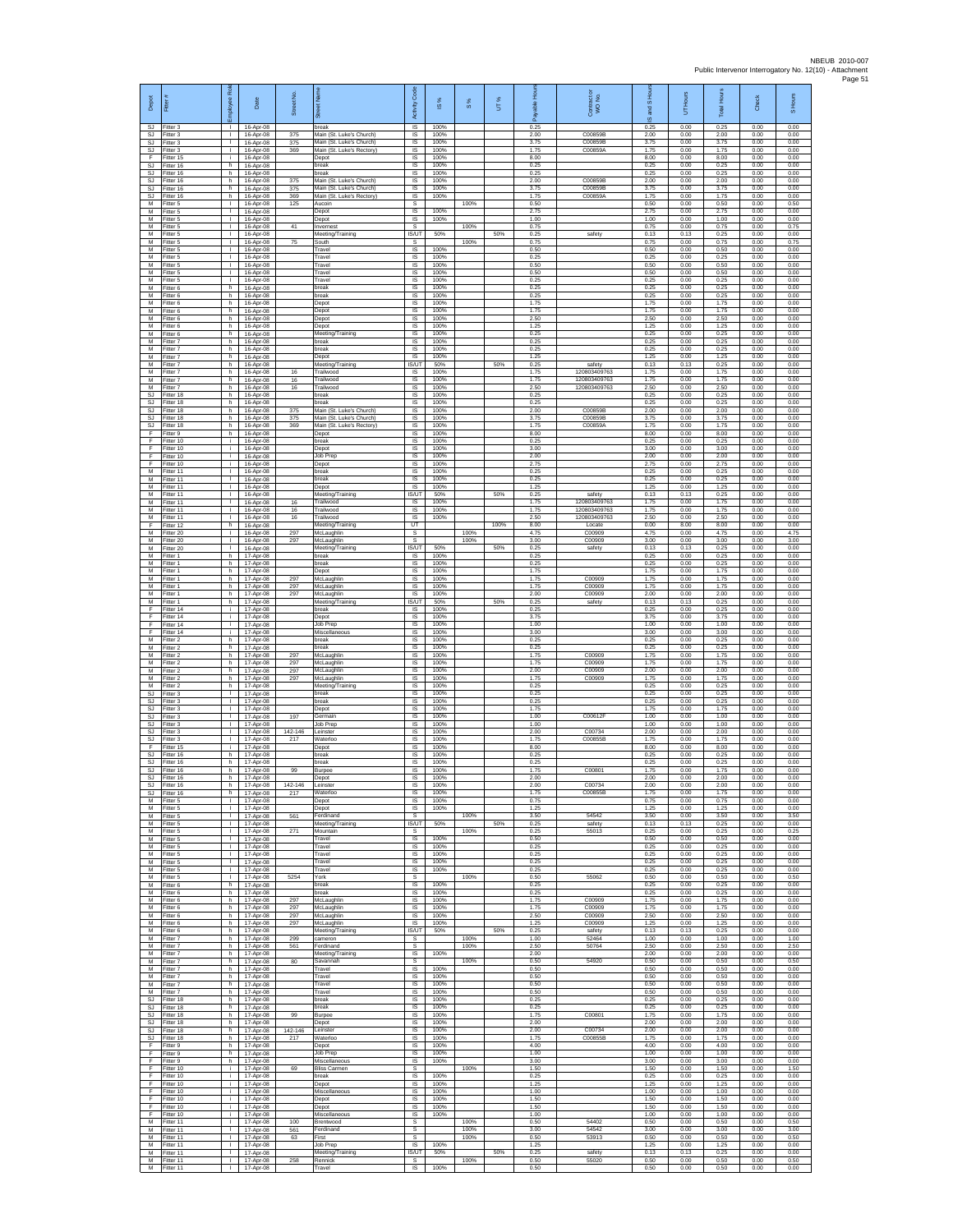| Depot                   |                                     | ă<br>ployee                                   | Date                                | Street No         |                                                                                  | <b>Code</b><br>Activity                   | $\underline{\omega}$ | $\frac{8}{3}$ | UТ%        | <b>A</b><br>able<br>æ | Contract or<br>WO No.                | and S Hou<br>$\overline{\omega}$ | UT Hours             | <b>Total Hours</b>   | Check                | S Hours              |
|-------------------------|-------------------------------------|-----------------------------------------------|-------------------------------------|-------------------|----------------------------------------------------------------------------------|-------------------------------------------|----------------------|---------------|------------|-----------------------|--------------------------------------|----------------------------------|----------------------|----------------------|----------------------|----------------------|
| м<br>М                  | Fitter 11<br>Fitter 11              | $\mathbb{R}$                                  | 17-Apr-08<br>17-Apr-08              |                   | Travel<br>Travel                                                                 | $\overline{\mathsf{S}}$<br>$\sf IS$       | 100%<br>100%         |               |            | 0.50<br>0.50          |                                      | 0.50<br>0.50                     | 0.00<br>0.00         | 0.50<br>0.50         | 0.00<br>0.00         | 0.00<br>0.00         |
| M<br>F<br>M             | Fitter 11<br>Fitter 12<br>Fitter 20 | $\mathbf{L}$<br>h.<br>$\mathbf{L}$            | 17-Apr-08<br>17-Apr-08<br>17-Apr-08 | 297               | Travel<br>Meeting/Training<br>McLaughlin                                         | IS<br>UT<br>IS                            | 100%<br>100%         |               | 100%       | 0.50<br>8.00<br>1.00  | Locate<br>C00909                     | 0.50<br>0.00<br>1.00             | 0.00<br>8.00<br>0.00 | 0.50<br>8.00<br>1.00 | 0.00<br>0.00<br>0.00 | 0.00<br>0.00<br>0.00 |
| M<br>M                  | Fitter 20<br>fitter 20              | т.<br>$\mathbf{I}$                            | 17-Apr-08<br>17-Apr-08              | 297<br>297        | McLaughlin<br>McLaughlin                                                         | IS<br>IS                                  | 100%<br>100%         |               |            | 1.00<br>3.00          | C00909<br>C00909                     | 1.00<br>3.00                     | 0.00<br>0.00         | 1.00<br>3.00         | 0.00<br>0.00         | 0.00<br>0.00         |
| M<br>M                  | Fitter 20<br>Fitter 20              | п.<br>$\mathbb{R}$                            | 17-Apr-08<br>17-Apr-08              |                   | Meeting/Training<br>Meeting/Training                                             | <b>IS/UT</b><br>IS/UT                     | 50%<br>50%           |               | 50%<br>50% | 0.25<br>1.75          | safety<br>Health & Safety            | 0.13<br>0.88                     | 0.13<br>0.88         | 0.25<br>1.75         | 0.00<br>0.00         | 0.00<br>0.00         |
| М<br>M<br>M             | Fitter 20<br>fitter 1<br>Fitter 1   | $\mathbf{I}$<br>h.<br>h.                      | 17-Apr-08<br>18-Apr-08<br>18-Apr-08 | 960               | St. George Blyd<br>Depot<br>Meeting/Training                                     | $\sf IS$<br>IS<br><b>IS/UT</b>            | 100%<br>100%<br>50%  |               | 50%        | 1.00<br>1.00<br>0.25  | C00318A<br>safety                    | 1.00<br>1.00<br>0.13             | 0.00<br>0.00<br>0.13 | 1.00<br>1.00<br>0.25 | 0.00<br>0.00<br>0.00 | 0.00<br>0.00<br>0.00 |
| М<br>M                  | -itter 1<br>itter 1                 | h<br>h                                        | 18-Apr-08<br>18-Apr-08              |                   | Meeting/Training<br>Meeting/Training                                             | IS<br>$\overline{\mathsf{s}}$             | 100%<br>100%         |               |            | 3.75<br>3.00          | <b>First Aid</b><br><b>First Aid</b> | 3.75<br>3.00                     | 0.00<br>0.00         | 3.75<br>3.00         | 0.00<br>0.00         | 0.00<br>0.00         |
| M<br>М                  | Fitter 2<br>itter 2                 | h.<br>h                                       | 18-Apr-08<br>18-Apr-08              |                   | Depot<br>Meeting/Training                                                        | $\overline{s}$<br>IS/UT                   | 100%<br>50%          |               | 50%        | 1.00<br>0.25          | safety                               | 1.00<br>0.13                     | 0.00<br>0.13         | 1.00<br>0.25         | 0.00<br>0.00         | 0.00<br>0.00         |
| M<br>M<br><b>SJ</b>     | Fitter 2<br>fitter 2                | h.<br>h.<br>п.                                | 18-Apr-08<br>18-Apr-08              |                   | Meeting/Training<br>Meeting/Training                                             | 1S<br>IS                                  | 100%<br>100%         |               |            | 3.75<br>3.00          | <b>First Aid</b><br><b>First Aid</b> | 3.75<br>3.00<br>0.25             | 0.00<br>0.00         | 3.75<br>3.00<br>0.25 | 0.00<br>0.00         | 0.00<br>0.00         |
| SJ<br><b>SJ</b>         | Fitter 3<br>Fitter 3<br>itter 3     | $\mathbb{R}$<br>$\mathbf{I}$                  | 18-Apr-08<br>18-Apr-08<br>18-Apr-08 | 369               | break<br>oreak<br>Main (St. Luke's Rectory)                                      | IS<br>$\sf IS$<br>IS                      | 100%<br>100%<br>100% |               |            | 0.25<br>0.25<br>2.00  | C00859A                              | 0.25<br>2.00                     | 0.00<br>0.00<br>0.00 | 0.25<br>2.00         | 0.00<br>0.00<br>0.00 | 0.00<br>0.00<br>0.00 |
| -SJ<br>SJ.              | Fitter 3<br>Fitter 3                | л.<br>$\mathbf{L}$                            | 18-Anr-08<br>18-Apr-08              | 369<br>369        | Main (St. Luke's Rectory)<br>Main (St. Luke's Rectory)                           | IS<br>IS.                                 | 100%<br>100%         |               |            | 2.75<br>1.75          | C00859A<br>C00859A                   | 2.75<br>1.75                     | 0.00<br>0.00         | 2.75<br>1.75         | 0.00<br>0.00         | 0.00<br>0.00         |
| SJ<br>F<br><b>SJ</b>    | Fitter 3<br>Fitter 15<br>Fitter 16  | т.<br>т<br>h.                                 | 18-Apr-08<br>18-Apr-08              | 42                | Mountain<br>Depot<br>break                                                       | IS<br>1S<br>IS                            | 100%<br>100%<br>100% |               |            | 1.00<br>8.00<br>0.25  | 24437                                | 1.00<br>8.00<br>0.25             | 0.00<br>0.00<br>0.00 | 1.00<br>8.00<br>0.25 | 0.00<br>0.00<br>0.00 | 0.00<br>0.00<br>0.00 |
| SJ<br>SJ                | itter 16<br>fitter 16               | h.<br>h.                                      | 18-Apr-08<br>18-Apr-08<br>18-Apr-08 | 369               | oreak<br>Main (St. Luke's Rectory)                                               | $\sf IS$<br>IS                            | 100%<br>100%         |               |            | 0.25<br>2.00          | C00859A                              | 0.25<br>2.00                     | 0.00<br>0.00         | 0.25<br>2.00         | 0.00<br>0.00         | 0.00<br>0.00         |
| <b>SJ</b><br><b>SJ</b>  | Fitter 16<br>Fitter 16              | h.<br>h                                       | 18-Apr-08<br>18-Apr-08              | 369<br>369        | Main (St. Luke's Rectory)<br>Main (St. Luke's Rectory)                           | $\overline{s}$<br>IS                      | 100%<br>100%         |               |            | 3.75<br>1.75          | C00859A<br>C00859A                   | 3.75<br>1.75                     | 0.00<br>0.00         | 3.75<br>1.75         | 0.00<br>0.00         | 0.00<br>0.00         |
| М<br>М<br>M             | Fitter 5<br>itter 5                 | т.<br>$\mathbf{I}$<br>$\mathbf{I}$            | 18-Apr-08<br>18-Apr-08              |                   | break<br>preak<br>Depot                                                          | IS<br>IS<br>IS                            | 100%<br>100%<br>100% |               |            | 0.25<br>0.25<br>0.50  |                                      | 0.25<br>0.25<br>0.50             | 0.00<br>0.00<br>0.00 | 0.25<br>0.25<br>0.50 | 0.00<br>0.00<br>0.00 | 0.00<br>0.00<br>0.00 |
| M<br>М                  | Fitter 5<br>Fitter 5<br>Fitter 5    | $\mathbf{L}$<br>$\mathbf{I}$                  | 18-Apr-08<br>18-Apr-08<br>18-Apr-08 |                   | Depot<br>Job Prep                                                                | IS<br>$\sf IS$                            | 100%<br>100%         |               |            | 1.25<br>0.25          |                                      | 1.25<br>0.25                     | 0.00<br>0.00         | 1.25<br>0.25         | 0.00<br>0.00         | 0.00<br>0.00         |
| M<br>M                  | Fitter 5<br>Fitter 5                | $\mathbf{L}$<br>$\mathbf{L}$                  | 18-Apr-08<br>18-Apr-08              | 60                | Meeting/Training<br>Sawgrass                                                     | IS/UT<br>s                                | 50%                  | 100%          | 50%        | 0.25<br>1.50          | safety                               | 0.13<br>1.50                     | 0.13<br>0.00         | 0.25<br>1.50         | 0.00<br>0.00         | 0.00<br>1.50         |
| М<br>M<br>M             | fitter 5<br>itter 5<br>Fitter 6     | т.<br>т<br>h.                                 | 18-Apr-08<br>18-Apr-08<br>18-Apr-08 | 60<br>60          | Sawgrass<br>Sawgrass<br>break                                                    | s<br>s<br>$\overline{s}$                  | 100%                 | 100%<br>100%  |            | 1.75<br>2.00<br>0.25  |                                      | 1.75<br>2.00<br>0.25             | 0.00<br>0.00<br>0.00 | 1.75<br>2.00<br>0.25 | 0.00<br>0.00<br>0.00 | 1.75<br>2.00<br>0.00 |
| М<br>M                  | Titter 6<br>Fitter 6                | h<br>h.                                       | 18-Apr-08<br>18-Apr-08              |                   | break<br>Depot                                                                   | IS<br>IS                                  | 100%<br>100%         |               |            | 0.25<br>0.50          |                                      | 0.25<br>0.50                     | 0.00<br>0.00         | 0.25<br>0.50         | 0.00<br>0.00         | 0.00<br>0.00         |
| M<br>M                  | fitter 6<br>Fitter 6                | h.<br>h                                       | 18-Anr-08<br>18-Apr-08              |                   | Depot<br>Job Prep                                                                | IS<br>IS                                  | 100%<br>100%         |               |            | 1.25<br>0.25          |                                      | 1.25<br>0.25                     | 0.00<br>0.00         | 1.25<br>0.25         | 0.00<br>0.00         | 0.00<br>0.00         |
| М<br>M<br>M             | Fitter 6<br>itter 6<br>Fitter 6     | h.<br>h.<br>h.                                | 18-Apr-08<br>18-Apr-08<br>18-Anr-08 | 60<br>60          | Meeting/Training<br>Sawgrass                                                     | IS/UT<br>s<br>s                           | 50%                  | 100%<br>100%  | 50%        | 0.25<br>1.50<br>1.75  | safety                               | 0.13<br>1.50<br>1.75             | 0.13<br>0.00<br>0.00 | 0.25<br>1.50<br>1.75 | 0.00<br>0.00<br>0.00 | 0.00<br>1.50<br>1.75 |
| M<br>М                  | Fitter 6<br>Fitter 7                | h.<br>h                                       | 18-Apr-08<br>18-Apr-08              | 60                | Sawgrass<br>Sawgrass<br>Depot                                                    | s<br>IS                                   | 100%                 | 100%          |            | 2.00<br>1.00          |                                      | 2.00<br>1.00                     | 0.00<br>0.00         | 2.00<br>1.00         | 0.00<br>0.00         | 200<br>0.00          |
| M<br>M                  | Fitter 7<br>Fitter 7                | h.<br>h.                                      | 18-Apr-08<br>18-Apr-08              |                   | Meeting/Training<br>Meeting/Training                                             | <b>IS/UT</b><br><b>IS</b>                 | 50%<br>100%          |               | 50%        | 0.25<br>3.75          | safety<br>First Aid                  | 0.13<br>3.75                     | 0.13<br>0.00         | 0.25<br>3.75         | 0.00<br>0.00         | 0.00<br>0.00         |
| М<br>SJ<br>SJ.          | Fitter 7<br>fitter 18<br>Fitter 18  | h.<br>h<br>h.                                 | 18-Apr-08<br>18-Apr-08<br>18-Apr-08 |                   | Meeting/Training<br>break<br>break                                               | $\sf IS$<br>IS<br>IS                      | 100%<br>100%<br>100% |               |            | 3.00<br>0.25<br>0.25  | First Aid                            | 3.00<br>0.25<br>0.25             | 0.00<br>0.00<br>0.00 | 3.00<br>0.25<br>0.25 | 0.00<br>0.00<br>0.00 | 0.00<br>0.00<br>0.00 |
| <b>SJ</b><br>SJ         | Fitter 18<br>Fitter 18              | h<br>h.                                       | 18-Apr-08<br>18-Apr-08              | 369<br>369        | Main (St. Luke's Rectory)<br>Main (St. Luke's Rectory)                           | IS<br>IS                                  | 100%<br>100%         |               |            | 2.00<br>3.75          | C00859A<br>C00859A                   | 2.00<br>3.75                     | 0.00<br>0.00         | 2.00<br>3.75         | 0.00<br>0.00         | 0.00<br>0.00         |
| <b>SJ</b><br>F          | fitter 18<br>Fitter 9               | h.<br>h.                                      | 18-Apr-08<br>18-Apr-08              | 369               | Main (St. Luke's Rectory)<br>Depot                                               | IS<br>IS                                  | 100%<br>100%         |               |            | 1.75<br>8.00          | C00859A                              | 1.75<br>8.00                     | 0.00<br>0.00         | 1.75<br>8.00         | 0.00<br>0.00         | 0.00<br>0.00         |
| F<br>F<br>F             | Fitter 10<br>Fitter 10<br>Fitter 10 | $\mathbb{R}$<br>$\mathbf{I}$<br>$\mathbf{L}$  | 18-Apr-08<br>18-Apr-08<br>18-Apr-08 |                   | break<br>break<br>Depot                                                          | <b>IS</b><br>$\sf IS$<br><b>IS</b>        | 100%<br>100%<br>100% |               |            | 0.25<br>0.25<br>3.00  |                                      | 0.25<br>0.25<br>3.00             | 0.00<br>0.00<br>0.00 | 0.25<br>0.25<br>3.00 | 0.00<br>0.00<br>0.00 | 0.00<br>0.00<br>0.00 |
| F<br>F                  | Fitter 10<br>Fitter 10              | $\mathbf{I}$<br>т.                            | 18-Apr-08<br>18-Apr-08              |                   | Job Prep<br>Service                                                              | <b>IS</b><br>UT                           | 100%                 |               | 100%       | 1.00<br>1.50          | reventing                            | 1.00<br>0.00                     | 0.00<br>1.50         | 1.00<br>1.50         | 0.00<br>0.00         | 0.00<br>0.00         |
| F<br>M                  | fitter 10<br>Fitter 11              | т<br>$\mathbf{L}$                             | 18-Apr-08<br>18-Apr-08              |                   | Depot<br>break                                                                   | $\overline{s}$<br>$\overline{\mathsf{s}}$ | 100%<br>100%         |               |            | 2.00<br>0.25          |                                      | 2.00<br>0.25                     | 0.00<br>0.00         | 2.00<br>0.25         | 0.00<br>0.00         | 0.00<br>0.00         |
| М<br>M<br>M             | fitter 11<br>Fitter 11<br>fitter 11 | $\mathbf{L}$<br>т.<br>$\mathbf{I}$            | 18-Apr-08<br>18-Apr-08<br>18-Apr-08 |                   | break<br>Depot<br>Meeting/Training                                               | IS<br><b>IS</b><br>IS/UT                  | 100%<br>100%<br>50%  |               | 50%        | 0.25<br>1.00<br>0.25  | safety                               | 0.25<br>1.00<br>0.13             | 0.00<br>0.00<br>0.13 | 0.25<br>1.00<br>0.25 | 0.00<br>0.00<br>0.00 | 0.00<br>0.00<br>0.00 |
| M<br>М                  | Fitter 11<br>Fitter 11              | п.<br>$\mathbb{R}$                            | 18-Apr-08<br>18-Apr-08              |                   | Meeting/Training<br>Meeting/Training                                             | IS<br>$\sf IS$                            | 100%<br>100%         |               |            | 1.75<br>1.75          |                                      | 1.75<br>1.75                     | 0.00<br>0.00         | 1.75<br>1.75         | 0.00<br>0.00         | 0.00<br>0.00         |
| M<br>M<br>F             | itter 11<br>fitter 11<br>Fitter 12  | т.<br>л.<br>h.                                | 18-Apr-08<br>18-Apr-08              |                   | Meeting/Training<br>Meeting/Training                                             | IS<br>IS<br><b>LIT</b>                    | 100%<br>100%         |               | 100%       | 2.25<br>0.50<br>8.00  |                                      | 2.25<br>0.50<br>0.00             | 0.00<br>0.00<br>8.00 | 2.25<br>0.50<br>8.00 | 0.00<br>0.00<br>0.00 | 0.00<br>0.00<br>0.00 |
| М<br>M                  | Fitter 20<br>Fitter 20              | т.<br>т                                       | 18-Apr-08<br>18-Apr-08<br>18-Apr-08 |                   | Meeting/Training<br>Depot<br>Depot                                               | IS<br>$\overline{s}$                      | 100%<br>100%         |               |            | 4.25<br>3.50          | Locate                               | 4.25<br>3.50                     | 0.00<br>0.00         | 4.25<br>3.50         | 0.00<br>0.00         | 0.00<br>0.00         |
| M<br>М                  | Fitter 20<br>itter 1                | $\mathbf{L}$<br>h.                            | 18-Apr-08<br>21-Apr-08              |                   | Meeting/Training<br>oreak                                                        | <b>IS/UT</b><br>$\sf IS$                  | 50%<br>100%          |               | 50%        | 0.25<br>0.25          | safety                               | 0.13<br>0.25                     | 0.13<br>0.00         | 0.25<br>0.25         | 0.00<br>0.00         | 0.00<br>0.00         |
| M<br>M<br>M             | itter 1<br>Fitter 1<br>Fitter 1     | h.<br>h.<br>h.                                | 21-Apr-08<br>21-Apr-08<br>21-Apr-08 |                   | break<br>Depot<br>Depot                                                          | IS<br>$\overline{s}$<br>IS                | 100%<br>100%<br>100% |               |            | 0.25<br>1.75<br>1.75  |                                      | 0.25<br>1.75<br>1.75             | 0.00<br>0.00<br>0.00 | 0.25<br>1.75<br>1.75 | 0.00<br>0.00<br>0.00 | 0.00<br>0.00<br>0.00 |
| М<br>M                  | Fitter 1<br>itter 1                 | h.<br>h.                                      | 21-Apr-08<br>21-Apr-08              |                   | Depot<br>Depot                                                                   | IS<br>IS                                  | 100%<br>100%         |               |            | 2.50<br>1.25          |                                      | 2.50<br>1.25                     | 0.00<br>0.00         | 2.50<br>1.25         | 0.00<br>0.00         | 0.00<br>0.00         |
| M<br>F                  | Fitter 1<br>Fitter 14               | h.<br><b>I</b>                                | 21-Apr-08<br>21-Apr-08              |                   | Meeting/Training<br>Depot                                                        | IS<br>IS                                  | 100%<br>100%         |               |            | 0.25<br>8.00          |                                      | 0.25<br>8.00                     | 0.00<br>0.00         | 0.25<br>8.00         | 0.00<br>0.00         | 0.00<br>0.00         |
| М<br>M<br>м             | Fitter 2<br>Fitter 2<br>Fitter 2    | h.<br>h<br>h                                  | 21-Apr-08<br>21-Apr-08<br>21-Apr-08 |                   | break<br>reak<br>Depot                                                           | IS<br>IS<br><b>IS</b>                     | 100%<br>100%<br>100% |               |            | 0.25<br>0.25<br>1.75  |                                      | 0.25<br>0.25<br>1.75             | 0.00<br>0.00<br>0.00 | 0.25<br>0.25<br>1.75 | 0.00<br>0.00<br>0.00 | 0.00<br>0.00<br>0.00 |
| M<br>M                  | Fitter 2<br>itter 2                 | h.<br>h                                       | 21-Apr-08<br>21-Apr-08              |                   | Depot<br>Depot                                                                   | IS<br>$\overline{s}$                      | 100%<br>100%         |               |            | 1.75<br>2.50          |                                      | 1.75<br>2.50                     | 0.00<br>0.00         | 1.75<br>2.50         | 0.00<br>0.00         | 0.00<br>0.00         |
| M<br>М                  | Fitter 2<br>Fitter 2                | h.<br>h.                                      | $21-Anr-08$<br>21-Apr-08            |                   | Depot<br>Meeting/Training                                                        | IS<br>IS                                  | 100%<br>100%         |               |            | 1.25<br>0.25          |                                      | 1.25<br>0.25                     | 0.00<br>0.00         | 1.25<br>0.25         | 0.00<br>0.00         | 0.00<br>0.00         |
| SJ<br>SJ.<br>SJ         | Fitter 3<br>Fitter 3<br>Fitter 3    | $\mathbf{L}$<br>$\mathbf{I}$<br><b>ILL S</b>  | 21-Apr-08<br>21-Apr-08<br>21-Apr-08 | 375               | break<br>break<br>Main (St. Luke's Church)                                       | IS<br>IS<br>IS                            | 100%<br>100%<br>100% |               |            | 0.25<br>0.25<br>2.00  | C00859B                              | 0.25<br>0.25<br>2.00             | 0.00<br>0.00<br>0.00 | 0.25<br>0.25<br>2.00 | 0.00<br>0.00<br>0.00 | 0.00<br>0.00<br>0.00 |
| SJ<br><b>SJ</b>         | Fitter 3<br>itter 3                 | $\mathbf{I}$<br>$\mathbf{L}$                  | 21-Apr-08<br>21-Apr-08              | 375<br>375        | Main (St. Luke's Church)<br>Main (St. Luke's Church)                             | $\sf IS$<br>IS                            | 100%<br>100%         |               |            | 3.75<br>1.75          | C00859B<br>C00859B                   | 3.75<br>1.75                     | 0.00<br>0.00         | 3.75<br>1.75         | 0.00<br>0.00         | 0.00<br>0.00         |
| F<br>F.<br>F            | Fitter 15<br>Fitter 15<br>Fitter 15 | $\mathbf{1}$<br><b>ILL ST</b><br>$\mathbf{L}$ | 21-Anr-08<br>21-Apr-08<br>21-Apr-08 | 84                | Depot<br>Donaldson<br>Job Prep                                                   | <b>IS</b><br>IS<br>IS                     | 100%<br>100%<br>100% |               |            | 2.50<br>1.50<br>1.00  | 20301                                | 2.50<br>1.50<br>1.00             | 0.00<br>0.00<br>0.00 | 2.50<br>1.50<br>1.00 | 0.00<br>0.00<br>0.00 | 0.00<br>0.00<br>0.00 |
| F<br>F.                 | Fitter 15<br>Fitter 15              | $\mathbf{I}$<br>$\mathbf{I}$                  | 21-Apr-08<br>21-Apr-08              |                   | Travel<br>Travel                                                                 | 1S<br>IS                                  | 100%<br>100%         |               |            | 1.50<br>1.50          |                                      | 1.50<br>1.50                     | 0.00<br>0.00         | 1.50<br>1.50         | 0.00<br>0.00         | 0.00<br>0.00         |
| <b>SJ</b><br>SJ         | Fitter 16<br>Fitter 16              | h.<br>h.                                      | 21-Apr-08<br>21-Apr-08              |                   | break<br>break                                                                   | $\sf IS$<br>IS                            | 100%<br>100%         |               |            | 0.25<br>0.25          |                                      | 0.25<br>0.25                     | 0.00<br>0.00         | 0.25<br>0.25         | 0.00<br>0.00         | 0.00<br>0.00         |
| SJ.<br>SJ.<br><b>SJ</b> | Fitter 16<br>Fitter 16<br>Fitter 16 | h.<br>h.<br>h.                                | 21-Apr-08<br>21-Apr-08<br>21-Apr-08 | 375<br>375<br>375 | Main (St. Luke's Church)<br>Main (St. Luke's Church)<br>Main (St. Luke's Church) | IS<br>IS<br>1S                            | 100%<br>100%<br>100% |               |            | 2.00<br>3.75<br>1.75  | C00859B<br>C00859B<br>C00859B        | 2.00<br>3.75<br>1.75             | 0.00<br>0.00<br>0.00 | 2.00<br>3.75<br>1.75 | 0.00<br>0.00<br>0.00 | 0.00<br>0.00<br>0.00 |
| М<br>M                  | fitter 5<br>Fitter 6                | $\mathbf{L}$<br>h.                            | 21-Apr-08<br>21-Apr-08              |                   | Out of Office - SDO<br>break                                                     | IS<br>IS                                  | 100%<br>100%         |               |            | 8.00<br>0.25          |                                      | 8.00<br>0.25                     | 0.00<br>0.00         | 8.00<br>0.25         | 0.00<br>0.00         | 0.00<br>0.00         |
| М<br>М                  | Fitter 6<br>Fitter 6                | h.<br>h.                                      | 21-Apr-08<br>21-Apr-08              |                   | break<br>Depot                                                                   | IS.<br>$\sf IS$                           | 100%<br>100%         |               |            | 0.25<br>1.75          |                                      | 0.25<br>1.75                     | 0.00<br>0.00         | 0.25<br>1.75         | 0.00<br>0.00         | 0.00<br>0.00         |
| M<br>M<br>М             | Fitter 6<br>Fitter 6<br>Fitter 6    | h.<br>h.<br>h                                 | 21-Apr-08<br>21-Apr-08<br>21-Apr-08 |                   | Depot<br>Depot<br>Depot                                                          | <b>IS</b><br>IS<br>IS                     | 100%<br>100%<br>100% |               |            | 1.75<br>2.50<br>1.25  |                                      | 1.75<br>2.50<br>1.25             | 0.00<br>0.00<br>0.00 | 1.75<br>2.50<br>1.25 | 0.00<br>0.00<br>0.00 | 0.00<br>0.00<br>0.00 |
| M<br>M                  | itter 6<br>Fitter 7                 | h.<br>h.                                      | 21-Apr-08<br>21-Apr-08              | 108               | Meeting/Training<br>Birchmount                                                   | 1S<br>IS                                  | 100%<br>100%         |               |            | 0.25<br>1.25          | 22361                                | 0.25<br>1.25                     | 0.00<br>0.00         | 0.25<br>1.25         | 0.00<br>0.00         | 0.00<br>0.00         |
| М<br>М                  | itter 7<br>Fitter 7                 | h.<br>h                                       | 21-Apr-08<br>21-Apr-08              | 108<br>108        | Birchmount<br>Birchmount                                                         | IS<br>1S                                  | 100%<br>100%         |               |            | 1.75<br>2.50          | 22361<br>22361                       | 1.75<br>2.50                     | 0.00<br>0.00         | 1.75<br>2.50         | 0.00<br>0.00         | 0.00<br>0.00         |
| M<br>M<br>М             | Fitter 7<br>Fitter 7<br>Fitter 7    | h.<br>h.<br>h                                 | 21-Apr-08<br>21-Apr-08<br>21-Apr-08 | 108               | Birchmount<br>break<br>break                                                     | IS<br>IS<br>$\sf IS$                      | 100%<br>100%<br>100% |               |            | 1.75<br>0.25<br>0.25  | 22361                                | 1.75<br>0.25<br>0.25             | 0.00<br>0.00<br>0.00 | 1.75<br>0.25<br>0.25 | 0.00<br>0.00<br>0.00 | 0.00<br>0.00<br>0.00 |
| М<br>M                  | itter 7<br>Fitter 7                 | h.<br>h.                                      | 21-Apr-08<br>21-Apr-08              |                   | Job Prep<br>Meeting/Training                                                     | IS<br><b>IS</b>                           | 100%<br>100%         |               |            | 0.50<br>0.25          |                                      | 0.50<br>0.25                     | 0.00<br>0.00         | 0.50<br>0.25         | 0.00<br>0.00         | 0.00<br>0.00         |
| SJ.<br><b>SJ</b><br>SJ. | Fitter 18<br>Fitter 18<br>Fitter 18 | h<br>h<br>h.                                  | 21-Apr-08<br>21-Apr-08              | 375               | hreak<br>break<br>Main (St. Luke's Church)                                       | IS.<br>IS<br>1S                           | 100%<br>100%<br>100% |               |            | 0.25<br>0.25<br>2.00  | C00859B                              | 0.25<br>0.25<br>2.00             | 0.00<br>0.00<br>0.00 | 0.25<br>0.25<br>2.00 | 0.00<br>0.00<br>0.00 | 0.00<br>0.00<br>0.00 |
| SJ                      | SJ Fitter 18<br>Fitter 18           | h.<br>h                                       | 21-Apr-08<br>21-Apr-08<br>21-Apr-08 | 375<br>375        | Main (St. Luke's Church)<br>Main (St. Luke's Church)                             | <b>IS</b><br>$\sf IS$                     | 100%<br>100%         |               |            | 3.75<br>1.75          | C00859B<br>C00859B                   | 3.75<br>1.75                     | 0.00<br>0.00         | 3.75<br>1.75         | 0.00<br>0.00         | 0.00<br>0.00         |
| F<br>F                  | Fitter 9<br>Fitter 9                | h.<br>h.                                      | 21-Apr-08<br>21-Apr-08              | 84                | Depot<br>Donaldson                                                               | IS<br>IS                                  | 100%<br>100%         |               |            | 2.50<br>1.50          | 20301                                | 2.50<br>1.50                     | 0.00<br>0.00         | 2.50<br>1.50         | 0.00<br>0.00         | 0.00<br>0.00         |
| E<br>F<br>F             | Fitter 9<br>Fitter 9<br>fitter 9    | h.<br>h.<br>h.                                | 21-Apr-08<br>21-Apr-08<br>21-Apr-08 |                   | Job Prep<br>Travel<br>Travel                                                     | IS<br>IS<br>IS                            | 100%<br>100%<br>100% |               |            | 1.00<br>1.50<br>1.50  |                                      | 1.00<br>1.50<br>1.50             | 0.00<br>0.00<br>0.00 | 1.00<br>1.50<br>1.50 | 0.00<br>0.00<br>0.00 | 0.00<br>0.00<br>0.00 |
| E<br>F.                 | Fitter 10<br>Fitter 10              | $\mathbf{1}$<br><b>ILL S</b>                  | 21-Apr-08<br>21-Apr-08              |                   | break<br>break                                                                   | <b>IS</b><br>IS.                          | 100%<br>100%         |               |            | 0.25<br>0.25          |                                      | 0.25<br>0.25                     | 0.00<br>0.00         | 0.25<br>0.25         | 0.00<br>0.00         | 0.00<br>0.00         |
| F<br>F.                 | Fitter 10<br>Fitter 10              | $\mathbf{I}$<br><b>ILL</b>                    | 21-Apr-08<br>21-Apr-08              |                   | Miscellaneous<br>Depot                                                           | $\sf IS$<br>IS                            | 100%<br>100%         |               |            | 2.50<br>3.00          | clean                                | 2.50<br>3.00                     | 0.00<br>0.00         | 2.50<br>3.00         | 0.00<br>0.00         | 0.00<br>0.00         |
| F.                      | Fitter 10                           | $\mathbf{L}$                                  | 21-Apr-08                           |                   | Depot                                                                            | IS                                        | 100%                 |               |            | 2.00                  |                                      | 2.00                             | 0.00                 | 2.00                 | 0.00                 | 0.00                 |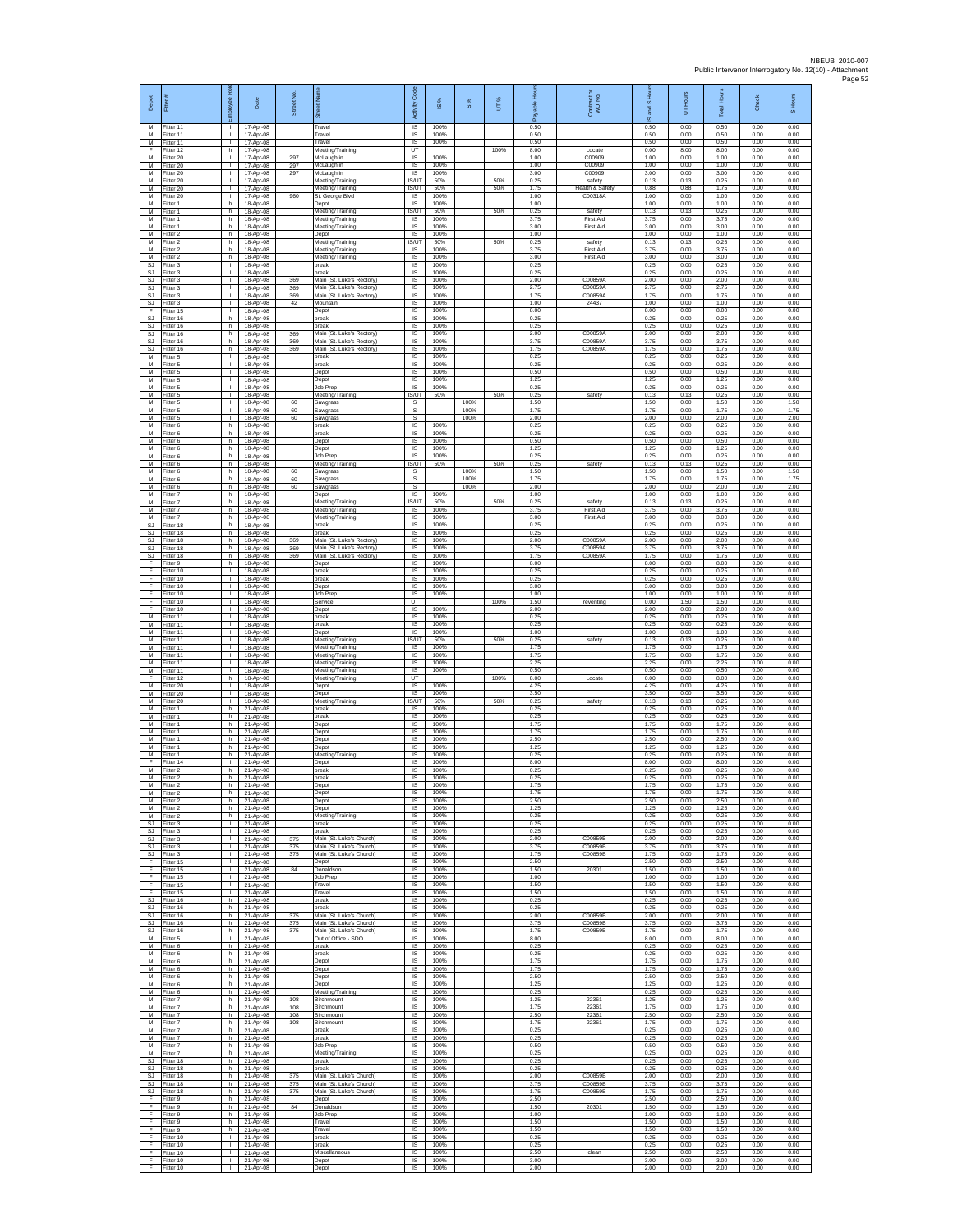| Depot                               | Fitter                              | ã<br>ployee                                  | Date                                  | £,<br>Street             |                                                          | Code<br>Activity                                   | $\overline{\omega}$  | $\frac{8}{3}$ | UT%                  |                      | Contract or<br>WO No.                                 | and S Ho<br>ဖ        | Hours<br>5           | <b>Total Hours</b>   | Check                | S Hours              |
|-------------------------------------|-------------------------------------|----------------------------------------------|---------------------------------------|--------------------------|----------------------------------------------------------|----------------------------------------------------|----------------------|---------------|----------------------|----------------------|-------------------------------------------------------|----------------------|----------------------|----------------------|----------------------|----------------------|
| м<br>М                              | Fitter 11<br>Fitter 11              | $\mathbf{L}$                                 | 21-Apr-08<br>21-Apr-08                | 108<br>108               | Birchmount<br>Birchmount                                 | $\overline{s}$<br>$\sf IS$                         | 100%<br>100%         |               |                      | 1.25<br>1.75         | 22361<br>22361                                        | 1.25<br>1.75         | 0.00<br>0.00         | 1.25<br>1.75         | 0.00<br>0.00         | 0.00<br>0.00         |
| M<br>$\overline{M}$<br>M            | fitter 11<br>Fitter 11<br>Fitter 11 | $\mathbf{L}$<br>$\mathbf{L}$<br>$\mathbb{R}$ | 21-Apr-08<br>21-Apr-08<br>21-Apr-08   | 108<br>108               | Birchmount<br>Birchmount<br>break                        | $\sf IS$<br><b>IS</b><br>IS                        | 100%<br>100%<br>100% |               |                      | 2.50<br>1.75<br>0.25 | 22361<br>22361                                        | 2.50<br>1.75<br>0.25 | 0.00<br>0.00<br>0.00 | 2.50<br>1.75<br>0.25 | 0.00<br>0.00<br>0.00 | 0.00<br>0.00<br>0.00 |
| M<br>M                              | Fitter 11<br>fitter 11              | $\mathbf{L}$<br>$\mathbf{I}$                 | 21-Apr-08<br>21-Apr-08                |                          | break<br>Job Prep                                        | IS<br>IS                                           | 100%<br>100%         |               |                      | 0.25<br>0.50         |                                                       | 0.25<br>0.50         | 0.00<br>0.00         | 0.25<br>0.50         | 0.00<br>0.00         | 0.00<br>0.00         |
| M<br>F<br>М                         | Fitter 11<br>Fitter 12<br>Fitter 1  | л.<br>h.<br>h                                | 21-Apr-08<br>21-Apr-08<br>22-Apr-08   |                          | Meeting/Training<br>Meeting/Training<br>break            | IS<br>UT<br>$\sf IS$                               | 100%<br>100%         |               | 100%                 | 0.25<br>8.00<br>0.25 | Locate                                                | 0.25<br>0.00<br>0.25 | 0.00<br>8.00<br>0.00 | 0.25<br>8.00<br>0.25 | 0.00<br>0.00<br>0.00 | 0.00<br>0.00<br>0.00 |
| M<br>M                              | fitter 1<br>Fitter 1                | h.<br>h.                                     | 22-Apr-08<br>22-Apr-08                | 8                        | break<br>Edgett                                          | IS<br><b>IS</b>                                    | 100%<br>100%         |               |                      | 0.25<br>2.00         | 180805582629                                          | 0.25<br>2.00         | 0.00<br>0.00         | 0.25<br>2.00         | 0.00<br>0.00         | 0.00<br>0.00         |
| М<br>M<br>M                         | itter 1<br>itter 1<br>Fitter 1      | h<br>h<br>h.                                 | 22-Apr-08<br>22-Apr-08<br>22-Apr-08   | 8<br>$\overline{8}$<br>8 | Edgett<br>Edgett<br>Edgett                               | IS<br>IS<br>IS                                     | 100%<br>100%<br>100% |               |                      | 1.75<br>2.50<br>1.75 | 180805582629<br>180805582629<br>180805582629          | 1.75<br>2.50<br>1.75 | 0.00<br>0.00<br>0.00 | 1.75<br>2.50<br>1.75 | 0.00<br>0.00<br>0.00 | 0.00<br>0.00<br>0.00 |
| F<br>M                              | fitter 14<br>Fitter 2               | $\mathbb{R}$<br>h.                           | 22-Apr-08<br>22-Apr-08                |                          | Depot<br>break                                           | IS<br>IS                                           | 100%<br>100%         |               |                      | 8.00<br>0.25         |                                                       | 8.00<br>0.25         | 0.00<br>0.00         | 8.00<br>0.25         | 0.00<br>0.00         | 0.00<br>0.00         |
| M<br>M<br>М                         | fitter 2<br>Fitter 2<br>Fitter 2    | h.<br>h<br>h.                                | 22-Anr-08<br>22-Apr-08<br>22-Apr-08   | $^{\rm 8}$               | oreak<br>Edgett                                          | IS<br>IS<br>$\sf IS$                               | 100%<br>100%<br>100% |               |                      | 0.25<br>2.00<br>1.75 | 180805582629<br>180805582629                          | 0.25<br>2.00<br>1.75 | 0.00<br>0.00<br>0.00 | 0.25<br>2.00<br>1.75 | 0.00<br>0.00<br>0.00 | 0.00<br>0.00<br>0.00 |
| М<br>M                              | itter 2<br>Fitter 2                 | h.<br>h.                                     | 22-Apr-08<br>22-Apr-08                | 8<br>8                   | Edgett<br>Edgett<br>Edgett                               | IS<br>IS                                           | 100%<br>100%         |               |                      | 2.50<br>1.75         | 180805582629<br>180805582629                          | 2.50<br>1.75         | 0.00<br>0.00         | 2.50<br>1.75         | 0.00<br>0.00         | 0.00<br>0.00         |
| S.I.<br>SJ                          | Fitter 3<br>Fitter 3                | <b>ILL S</b><br>т.<br>т                      | 22-Apr-08<br>22-Apr-08                | 142-146                  | <b>preak</b><br>oreak<br>einster                         | <b>IS</b><br>IS<br>1S                              | 100%<br>100%<br>100% |               |                      | 0.25<br>0.25<br>2.00 | C00734                                                | 0.25<br>0.25<br>2.00 | 0.00<br>0.00<br>0.00 | 0.25<br>0.25<br>2.00 | 0.00<br>0.00<br>0.00 | 0.00<br>0.00<br>0.00 |
| <b>SJ</b><br>SJ<br>SJ               | Fitter 3<br>Fitter 3<br>itter 3     | $\mathbf{L}$<br>т.                           | 22-Apr-08<br>22-Apr-08<br>22-Apr-08   | 142-146<br>142-146       | Leinster<br>einster                                      | IS<br>$\sf IS$                                     | 100%<br>100%         |               |                      | 3.75<br>1.75         | C00734<br>C00734                                      | 3.75<br>1.75         | 0.00<br>0.00         | 3.75<br>1.75         | 0.00<br>0.00         | 0.00<br>0.00         |
| F<br><b>SJ</b>                      | fitter 15<br>Fitter 16              | $\mathbf{I}$<br>h.                           | 22-Apr-08<br>22-Apr-08                |                          | Depot<br>break                                           | $\sf IS$<br>$\overline{s}$                         | 100%<br>100%         |               |                      | 8.00<br>0.25         |                                                       | 8.00<br>0.25         | 0.00<br>0.00         | 8.00<br>0.25         | 0.00<br>0.00         | 0.00<br>0.00         |
| <b>SJ</b><br><b>SJ</b><br><b>SJ</b> | Fitter 16<br>Fitter 16<br>itter 16  | h<br>h.<br>h.                                | 22-Apr-08<br>22-Apr-08<br>22-Apr-08   | 142-146<br>142-146       | oreak<br>einster<br>einster                              | IS<br>IS<br>IS                                     | 100%<br>100%<br>100% |               |                      | 0.25<br>2.00<br>3.75 | C00734<br>C00734                                      | 0.25<br>2.00<br>3.75 | 0.00<br>0.00<br>0.00 | 0.25<br>2.00<br>3.75 | 0.00<br>0.00<br>0.00 | 0.00<br>0.00<br>0.00 |
| <b>SJ</b><br>M                      | Fitter 16<br>Fitter 5               | h.<br><b>ILL S</b>                           | 22-Apr-08<br>22-Apr-08                | 142-146                  | Leinster<br>preak                                        | IS<br>IS                                           | 100%<br>100%         |               |                      | 1.75<br>0.25         | C00734                                                | 1.75<br>0.25         | 0.00<br>0.00         | 1.75<br>0.25         | 0.00<br>0.00         | 0.00<br>0.00         |
| М<br>M<br>M                         | Fitter 5<br>Fitter 5<br>Fitter 5    | $\mathbf{I}$<br>$\mathbf{L}$<br>$\mathbb{R}$ | 22-Apr-08<br>22-Apr-08<br>22-Apr-08   | 16                       | Job Prep<br>Meeting/Training<br>Trailwood                | $\sf IS$<br>IS<br>IS                               | 100%<br>100%<br>100% |               |                      | 0.50<br>0.25<br>3.75 | 120803409763                                          | 0.50<br>0.25<br>3.75 | 0.00<br>0.00<br>0.00 | 0.50<br>0.25<br>3.75 | 0.00<br>0.00<br>0.00 | 0.00<br>0.00<br>0.00 |
| М<br>M                              | fitter 5<br>itter 5                 | т.<br>т                                      | 22-Apr-08<br>22-Apr-08                | 16<br>16                 | Trailwood<br>Trailwood                                   | IS<br>IS                                           | 100%<br>100%         |               |                      | 2.00<br>3.50         | 120803409763<br>120803409763                          | 2.00<br>3.50         | 0.00<br>0.00         | 2.00<br>3.50         | 0.00<br>0.00         | 0.00<br>0.00         |
| M<br>М<br>M                         | Fitter 6<br>Fitter 6<br>Fitter 6    | h.<br>h.<br>h.                               | 22-Apr-08<br>22-Apr-08<br>22-Apr-08   |                          | break<br>Job Prep<br>Meeting/Training                    | IS<br>IS<br>IS                                     | 100%<br>100%<br>100% |               |                      | 0.25<br>0.50<br>0.25 |                                                       | 0.25<br>0.50<br>0.25 | 0.00<br>0.00<br>0.00 | 0.25<br>0.50<br>0.25 | 0.00<br>0.00<br>0.00 | 0.00<br>0.00<br>0.00 |
| M<br>M                              | fitter 6<br>Fitter 6                | h.<br>h                                      | 22-Anr-08<br>22-Apr-08                | 16<br>16                 | railwood<br>Trailwood                                    | IS<br>IS                                           | 100%<br>100%         |               |                      | 3.75<br>2.00         | 120803409763<br>120803409763                          | 3.75<br>2.00         | 0.00<br>0.00         | 3.75<br>2.00         | 0.00<br>0.00         | 0.00<br>0.00         |
| М<br>M<br>M                         | Fitter 6<br>itter 7<br>Fitter 7     | h.<br>h.<br>h.                               | 22-Apr-08<br>22-Apr-08<br>$22-Anf-08$ | 16<br>133<br>133         | Trailwood<br>Centennial<br>Centennial                    | $\sf IS$<br>IS<br>IS                               | 100%<br>100%<br>100% |               |                      | 3.50<br>3.25<br>6.75 | 120803409763<br>24403<br>24403                        | 3.50<br>3.25<br>6.75 | 0.00<br>0.00<br>0.00 | 3.50<br>3.25<br>6.75 | 0.00<br>0.00<br>0.00 | 0.00<br>0.00<br>0.00 |
| M<br>М                              | Fitter 7<br>Fitter 7                | h<br>h                                       | 22-Apr-08<br>22-Apr-08                |                          | Job Prep<br>Meeting/Training                             | IS<br>IS                                           | 100%<br>100%         |               |                      | 0.50<br>0.25         |                                                       | 0.50<br>0.25         | 0.00<br>0.00         | 0.50<br>0.25         | 0.00<br>0.00         | 0.00<br>0.00         |
| <b>SJ</b><br>SJ<br>SJ               | fitter 18<br>Fitter 18<br>Fitter 18 | h<br>h.<br>h.                                | 22-Apr-08<br>22-Apr-08<br>22-Apr-08   | 99                       | break<br>break<br>Burpee                                 | IS<br>$\overline{s}$<br>$\sf IS$                   | 100%<br>100%<br>100% |               |                      | 0.25<br>0.25<br>2.00 | C00801                                                | 0.25<br>0.25<br>2.00 | 0.00<br>0.00<br>0.00 | 0.25<br>0.25<br>2.00 | 0.00<br>0.00<br>0.00 | 0.00<br>0.00<br>0.00 |
| SJ<br>SJ.                           | litter 18<br>Fitter 18              | h.<br>h.                                     | 22-Apr-08<br>22-Apr-08                | 99<br>99                 | Burpee<br>Burpee                                         | $\sf IS$<br>IS                                     | 100%<br>100%         |               |                      | 3.75<br>1.75         | C00801<br>C00801                                      | 3.75<br>1.75         | 0.00<br>0.00         | 3.75<br>1.75         | 0.00<br>0.00         | 0.00<br>0.00         |
| <b>SJ</b><br>F<br>F                 | Fitter 18<br>Fitter 9<br>fitter 10  | h<br>h.<br>$\mathbf{I}$                      | 22-Apr-08<br>22-Apr-08<br>22-Apr-08   |                          | Depot<br>Depot<br>break                                  | IS<br>IS<br>IS                                     | 100%<br>100%<br>100% |               |                      | 8.00<br>8.00<br>0.25 |                                                       | 8.00<br>8.00<br>0.25 | 0.00<br>0.00<br>0.00 | 8.00<br>8.00<br>0.25 | 0.00<br>0.00<br>0.00 | 0.00<br>0.00<br>0.00 |
| F<br>F                              | Fitter 10<br>Fitter 10              | л.<br>$\mathbf{L}$                           | 22-Apr-08<br>22-Apr-08                | 400                      | break<br>cherry                                          | IS<br>s                                            | 100%                 | 100%          |                      | 0.25<br>1.50         |                                                       | 0.25<br>1.50         | 0.00<br>0.00         | 0.25<br>1.50         | 0.00<br>0.00         | 0.00<br>1.50         |
| F<br>F<br>F                         | Fitter 10<br>Fitter 10<br>Fitter 10 | $\mathbf{L}$<br>$\mathbf{L}$<br>$\mathbb{R}$ | 22-Apr-08<br>22-Apr-08                | 400<br>1145<br>1145      | cherry<br>Prospect (Fredericton Mall)                    | s<br>s                                             |                      | 100%<br>100%  |                      | 1.75<br>1.50<br>2.25 |                                                       | 1.75<br>1.50<br>2.25 | 0.00<br>0.00<br>0.00 | 1.75<br>1.50<br>2.25 | 0.00<br>0.00<br>0.00 | 1.75<br>1.50<br>2.25 |
| F<br>M                              | Fitter 10<br>fitter 11              | т.<br>т                                      | 22-Apr-08<br>22-Apr-08<br>22-Apr-08   | 440                      | Prospect (Fredericton Mall)<br>Wilsey<br>break           | s<br>s<br>1S                                       | 100%                 | 100%<br>100%  |                      | 1.00<br>0.25         |                                                       | 1.00<br>0.25         | 0.00<br>0.00         | 1.00<br>0.25         | 0.00<br>0.00         | 1.00<br>0.00         |
| M<br>М                              | Fitter 11<br>fitter 11              | $\mathbf{L}$<br>$\mathbb{R}$                 | 22-Apr-08<br>22-Apr-08                | 133                      | break<br>Centennial                                      | IS<br>IS                                           | 100%<br>100%         |               |                      | 0.25<br>1.25<br>1.75 | 24403<br>24403                                        | 0.25<br>1.25         | 0.00<br>0.00         | 0.25<br>1.25         | 0.00<br>0.00         | 0.00<br>0.00         |
| M<br>M<br>M                         | Fitter 11<br>fitter 11<br>Fitter 11 | $\mathbf{L}$<br>T.<br>п.                     | 22-Apr-08<br>22-Apr-08<br>22-Apr-08   | 133<br>133<br>133        | Centennial<br>entennial<br>Centennial                    | IS<br>IS<br>IS                                     | 100%<br>100%<br>100% |               |                      | 2.50<br>4.00         | 24403<br>24403                                        | 1.75<br>2.50<br>4.00 | 0.00<br>0.00<br>0.00 | 1.75<br>2.50<br>4.00 | 0.00<br>0.00<br>0.00 | 0.00<br>0.00<br>0.00 |
| M<br>M                              | Fitter 11<br>itter 11               | $\mathbb{R}$<br>т.                           | 22-Apr-08<br>22-Apr-08                |                          | Job Prep<br>Meeting/Training                             | $\sf IS$<br>IS<br>UT                               | 100%<br>100%         |               | 100%                 | 0.50<br>0.25<br>8.00 |                                                       | 0.50<br>0.25         | 0.00<br>0.00         | 0.50<br>0.25         | 0.00<br>0.00         | 0.00<br>0.00         |
| F<br>M<br>М                         | fitter 12<br>Fitter 1<br>Fitter 1   | h.<br>h.<br>h                                | 22-Apr-08<br>23-Apr-08<br>23-Apr-08   |                          | Meeting/Training<br>Meeting/Training<br>Meeting/Training | <b>IS</b><br>IS                                    | 100%<br>100%         |               |                      | 1.50<br>8.00         | Locate                                                | 0.00<br>1.50<br>8.00 | 8.00<br>0.00<br>0.00 | 8.00<br>1.50<br>8.00 | 0.00<br>0.00<br>0.00 | 0.00<br>0.00<br>0.00 |
| M<br>F<br>F                         | Fitter 1<br>Fitter 14               | h<br>$\mathbf{L}$                            | 23-Apr-08<br>23-Apr-08                |                          | Meeting/Training<br>break                                | 1S<br>IS                                           | 100%<br>100%         |               |                      | 1.50<br>0.25         |                                                       | 1.50<br>0.25         | 0.00<br>0.00         | 1.50<br>0.25         | 0.00<br>0.00         | 0.00<br>0.00         |
| F<br>F                              | itter 14<br>Fitter 14<br>Fitter 14  | т.<br>$\mathbf{I}$<br>л.                     | 23-Apr-08<br>23-Apr-08<br>23-Apr-08   | 641<br>641               | oreak<br>Churchhill Row<br>Churchhill Row                | $\sf IS$<br>$\sf IS$<br>IS                         | 100%<br>100%<br>100% |               |                      | 0.25<br>2.00<br>4.00 | 090803681150<br>090803681150                          | 0.25<br>2.00<br>4.00 | 0.00<br>0.00<br>0.00 | 0.25<br>2.00<br>4.00 | 0.00<br>0.00<br>0.00 | 0.00<br>0.00<br>0.00 |
| F<br>F<br>F                         | Fitter 14<br>Fitter 14              | $\mathbf{L}$<br>т.                           | 23-Apr-08<br>23-Apr-08                |                          | Depot<br>Job Prep                                        | IS<br>IS                                           | 100%<br>100%         |               |                      | 1.00<br>0.50         |                                                       | 1.00<br>0.50         | 0.00<br>0.00         | 1.00<br>0.50         | 0.00<br>0.00         | 0.00<br>0.00         |
| M<br>M                              | itter 14<br>Fitter 2<br>Fitter 2    | j.<br>h.<br>h.                               | 23-Apr-08<br>23-Apr-08<br>23-Apr-08   |                          | On Call<br>break<br><b>preak</b>                         | UT<br>IS<br>IS                                     | 100%<br>100%         |               | 100%                 | 3.00<br>0.25<br>0.25 |                                                       | 0.00<br>0.25<br>0.25 | 3.00<br>0.00<br>0.00 | 3.00<br>0.25<br>0.25 | 0.00<br>0.00<br>0.00 | 0.00<br>0.00<br>0.00 |
| М<br>M<br>м                         | Fitter 2<br>Fitter 2                | h.<br>h.                                     | 23-Apr-08<br>23-Apr-08                | 10<br>10                 | Edgett<br>Edgett                                         | $\sf IS$<br>IS                                     | 100%<br>100%<br>100% |               |                      | 1.50<br>1.75<br>2.50 | 180805585000<br>180805585000<br>180805585000          | 1.50<br>1.75<br>2.50 | 0.00<br>0.00         | 1.50<br>1.75<br>2.50 | 0.00<br>0.00         | 0.00<br>0.00         |
| M<br>M                              | Fitter 2<br>Fitter 2<br>Fitter 2    | h<br>h<br>h                                  | 23-Apr-08<br>23-Apr-08<br>23-Apr-08   | 10<br>10                 | Edgett<br>Edgett<br>Job Prep                             | <b>IS</b><br>IS<br>IS                              | 100%<br>100%         |               |                      | 1.75<br>0.50         | 180805585000                                          | 1.75<br>0.50         | 0.00<br>0.00<br>0.00 | 1.75<br>0.50         | 0.00<br>0.00<br>0.00 | 0.00<br>0.00<br>0.00 |
| <b>SJ</b><br>SJ                     | Fitter 3<br>Fitter 3                | $\mathbf{I}$<br>$\mathbb{R}$<br>$\mathbb{R}$ | 23-Apr-08<br>23-Apr-08                |                          | break<br>break<br>Meeting/Training                       | $\overline{\mathsf{s}}$<br><b>IS</b><br>UT         | 100%<br>100%         |               | 100%                 | 0.25<br>0.25<br>2.50 | Locate @ Wilsey                                       | 0.25<br>0.25<br>0.00 | 0.00<br>0.00<br>2.50 | 0.25<br>0.25<br>2.50 | 0.00<br>0.00<br>0.00 | 0.00<br>0.00<br>0.00 |
| SJ<br>SJ.<br>SJ                     | Fitter 3<br>Fitter 3<br>Fitter 3    | $\mathbb{R}$<br>$\mathbf{L}$                 | 23-Apr-08<br>23-Apr-08<br>23-Apr-08   | 440<br>440<br>440        | Meeting/Training<br>Meeting/Training                     | UT<br>UT                                           |                      |               | 100%<br>100%         | 4.00<br>1.50         | Locate @ Wilsey<br>Locate @ Wilsey                    | 0.00<br>0.00         | 4.00<br>1.50         | 4.00<br>1.50         | 0.00<br>0.00         | 0.00<br>0.00         |
| SJ<br>F<br>F                        | Fitter 3<br>fitter 15<br>Fitter 15  | $\Gamma$ .<br>$\mathbf{L}$<br>$\mathbf{L}$   | 23-Apr-08<br>23-Apr-08<br>23-Anr-08   |                          | Travel<br>oreak<br>break                                 | IS<br>IS<br>IS                                     | 100%<br>100%<br>100% |               |                      | 1.50<br>0.25<br>0.25 |                                                       | 1.50<br>0.25<br>0.25 | 0.00<br>0.00<br>0.00 | 1.50<br>0.25<br>0.25 | 0.00<br>0.00<br>0.00 | 0.00<br>0.00<br>0.00 |
| F.<br>F                             | Fitter 15<br>Fitter 15              | $\mathbf{L}$<br>$\mathbf{L}$                 | 23-Apr-08<br>23-Apr-08                | 641<br>641               | Churchhill Row<br>Churchhill Row                         | IS<br>IS                                           | 100%<br>100%         |               |                      | 1.50<br>4.00         | 090803681150<br>090803681150                          | 1.50<br>4.00         | 0.00<br>0.00         | 1.50<br>4.00         | 0.00<br>0.00         | 0.00<br>0.00         |
| F.<br>F.                            | Fitter 15<br>Fitter 15              | т<br>$\mathbf{L}$                            | 23-Apr-08<br>23-Apr-08                |                          | Depot<br>Job Prep                                        | 1S<br>IS                                           | 100%<br>100%         |               |                      | 1.50<br>0.50         |                                                       | 1.50<br>0.50         | 0.00<br>0.00         | 1.50<br>0.50         | 0.00<br>0.00         | 0.00<br>0.00         |
| F<br>$\mathbb{S}\mathbb{J}$<br>SJ.  | Fitter 15<br>Fitter 16<br>Fitter 16 | $\mathbf{L}$<br>h<br>h.                      | 23-Apr-08<br>23-Apr-08<br>23-Anr-08   |                          | On Call<br>break<br>break                                | UT<br>$\sf IS$<br>IS.                              | 100%<br>100%         |               | 100%                 | 3.00<br>0.25<br>0.25 |                                                       | 0.00<br>0.25<br>0.25 | 3.00<br>0.00<br>0.00 | 3.00<br>0.25<br>0.25 | 0.00<br>0.00<br>0.00 | 0.00<br>0.00<br>0.00 |
| SJ.<br><b>SJ</b><br><b>SJ</b>       | Fitter 16<br>Fitter 16<br>fitter 16 | h<br>h<br>h                                  | 23-Apr-08<br>23-Apr-08<br>23-Apr-08   | 440<br>440<br>440        | Meeting/Training<br>Meeting/Training<br>Meeting/Training | UT<br>UT<br>UT                                     |                      |               | 100%<br>100%<br>100% | 2.50<br>4.00<br>1.50 | Locate @ Wilsey<br>Locate @ Wilsey<br>Locate @ Wilsey | 0.00<br>0.00<br>0.00 | 2.50<br>4.00<br>1.50 | 2.50<br>4.00<br>1.50 | 0.00<br>0.00<br>0.00 | 0.00<br>0.00<br>0.00 |
| SJ<br>M                             | Fitter 16<br>Fitter 5               | h<br>$\mathbf{I}$                            | 23-Apr-08<br>23-Apr-08                |                          | Travel<br>hreak                                          | <b>IS</b><br>IS                                    | 100%<br>100%         |               |                      | 1.50<br>0.25         |                                                       | 1.50<br>0.25         | 0.00<br>0.00         | 1.50<br>0.25         | 0.00<br>0.00         | 0.00<br>0.00         |
| М<br>M<br>M                         | Fitter 5<br>Fitter 5<br>Fitter 5    | $\mathbb{R}$<br>$\mathbf{L}$<br>$\mathbf{I}$ | 23-Apr-08<br>23-Apr-08                | 16                       | Job Prep<br>Trailwood                                    | $\sf IS$<br><b>IS</b><br>IS                        | 100%<br>100%<br>100% |               |                      | 0.50<br>2.00<br>7.25 | Wolsley<br>120803409763<br>120803409763               | 0.50<br>2.00<br>7.25 | 0.00<br>0.00<br>0.00 | 0.50<br>2.00<br>7.25 | 0.00<br>0.00<br>0.00 | 0.00<br>0.00<br>0.00 |
| М<br>M                              | Fitter 6<br>Fitter 6                | h<br>h                                       | 23-Apr-08<br>23-Apr-08<br>23-Apr-08   | 16                       | Trailwood<br>break<br>Job Prep                           | IS<br>1S                                           | 100%<br>100%         |               |                      | 0.25<br>0.50         |                                                       | 0.25<br>0.50         | 0.00<br>0.00         | 0.25<br>0.50         | 0.00<br>0.00         | 0.00<br>0.00         |
| M<br>М<br>М                         | Fitter 6<br>Fitter 6<br>Fitter 7    | h.<br>h.<br>h.                               | 23-Apr-08<br>23-Apr-08<br>23-Apr-08   | 16<br>16                 | Trailwood<br>Trailwood<br>Meeting/Training               | IS<br>IS<br>IS                                     | 100%<br>100%<br>100% |               |                      | 2.00<br>7.25<br>1.50 | 120803409763<br>120803409763                          | 2.00<br>7.25<br>1.50 | 0.00<br>0.00<br>0.00 | 2.00<br>7.25<br>1.50 | 0.00<br>0.00<br>0.00 | 0.00<br>0.00<br>0.00 |
| M<br>M                              | Fitter 7<br>Fitter 7                | h.<br>h                                      | 23-Apr-08<br>23-Apr-08                |                          | Meeting/Training<br>Meeting/Training                     | IS<br>IS                                           | 100%<br>100%         |               |                      | 8.00<br>1.50         |                                                       | 8.00<br>1.50         | 0.00<br>0.00         | 8.00<br>1.50         | 0.00<br>0.00         | 0.00<br>0.00         |
| SJ<br>SJ<br>SJ.                     | Fitter 18<br>fitter 18<br>Fitter 18 | h<br>h.<br>h.                                | 23-Apr-08<br>23-Apr-08<br>23-Apr-08   |                          | break<br>oreak<br>Depot                                  | $\sf IS$<br>IS<br>IS                               | 100%<br>100%<br>100% |               |                      | 0.25<br>0.25<br>8.00 |                                                       | 0.25<br>0.25<br>8.00 | 0.00<br>0.00<br>0.00 | 0.25<br>0.25<br>8.00 | 0.00<br>0.00<br>0.00 | 0.00<br>0.00<br>0.00 |
| <b>SJ</b><br>SJ                     | Fitter 18<br>Fitter 18              | h.<br>h                                      | 23-Apr-08<br>23-Apr-08                | 142-146                  | Depot<br>Leinster                                        | IS<br>IS                                           | 100%<br>100%         |               |                      | 0.50<br>1.00         | C00734                                                | 0.50<br>1.00         | 0.00<br>0.00         | 0.50<br>1.00         | 0.00<br>0.00         | 0.00<br>0.00         |
| SJ.                                 | Fitter 18<br>SJ Fitter 18           | h<br>h.                                      | 23-Apr-08<br>23-Apr-08                | 142-146                  | Leinster<br>Travel                                       | 1S<br>IS                                           | 100%<br>100%         |               |                      | 2.25<br>1.50         | C00734                                                | 2.25<br>1.50         | 0.00<br>0.00         | 2.25<br>1.50         | 0.00<br>0.00         | 0.00<br>0.00         |
| SJ<br>$\mathbb{S}\mathbb{J}$<br>F   | Fitter 18<br>Fitter 18<br>Fitter 9  | h.<br>h<br>h.                                | 23-Apr-08<br>23-Apr-08<br>23-Apr-08   | 106                      | Travel<br>Union<br>Job Prep                              | $\sf IS$<br>$\mathbb S$<br>$\overline{\mathsf{s}}$ | 100%<br>100%         | 100%          |                      | 1.50<br>0.75<br>1.00 | WO# 54533                                             | 1.50<br>0.75<br>1.00 | 0.00<br>0.00<br>0.00 | 1.50<br>0.75<br>1.00 | 0.00<br>0.00<br>0.00 | 0.00<br>0.75<br>0.00 |
| E<br>F                              | Fitter 9<br>Fitter 9                | h<br>h.                                      | 23-Apr-08<br>23-Apr-08                |                          | Meeting/Training<br>Miscellaneous                        | UT<br>1S                                           | 100%                 |               | 100%                 | 7.00<br>5.00         | Locate                                                | 0.00<br>5.00         | 7.00<br>0.00         | 7.00<br>5.00         | 0.00<br>0.00         | 0.00<br>0.00         |
| F<br>E<br>F                         | fitter 9<br>Fitter 10<br>Fitter 10  | h.<br><b>ILL ST</b>                          | 23-Apr-08<br>23-Apr-08<br>23-Apr-08   | 440                      | On Call<br>On Call<br>Wilsey                             | UT<br>UT<br>s                                      |                      | 100%          | 100%<br>100%         | 3.00<br>3.00<br>8.00 |                                                       | 0.00<br>0.00<br>8.00 | 3.00<br>3.00<br>0.00 | 3.00<br>3.00<br>8.00 | 0.00<br>0.00<br>0.00 | 0.00<br>0.00<br>8.00 |
| М<br>M                              | Fitter 11<br>Fitter 11              | $\mathbf{L}$<br><b>ILL</b>                   | 23-Apr-08<br>23-Apr-08                |                          | Meeting/Training<br>Meeting/Training                     | $\sf IS$<br><b>IS</b>                              | 100%<br>100%         |               |                      | 1.50<br>8.00         |                                                       | 1.50<br>8.00         | 0.00<br>0.00         | 1.50<br>8.00         | 0.00<br>0.00         | 0.00<br>0.00         |
| M                                   | Fitter 11                           | $\mathbf{L}$                                 | 23-Apr-08                             |                          | Meeting/Training                                         | IS                                                 | 100%                 |               |                      | 1.50                 |                                                       | 1.50                 | 0.00                 | 1.50                 | 0.00                 | 0.00                 |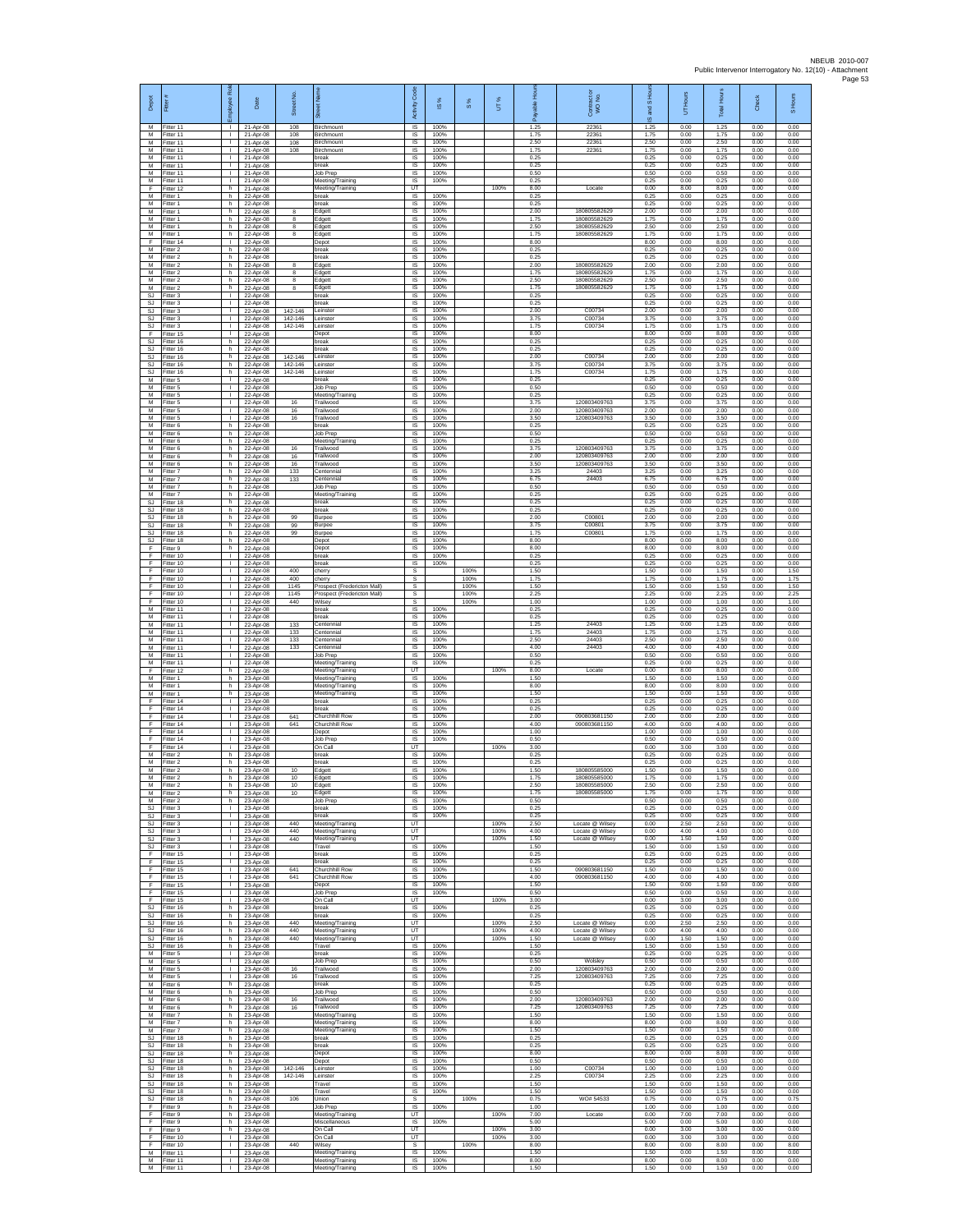| Depot                         | Fitter                                | 짍<br>aevolo                                  | Date                                | Street No                | ሬ                                                        | Code<br>Activity<br>UT                    | ⋇<br>$\underline{\omega}$ | $S\%$ | 5                    | 후<br>able<br>గొ<br>8.00 | Contract or<br>WO No.                  | and S Ho<br>$\overline{\omega}$ | Hours<br>5<br>8.00   | Hour<br>Total <sup>1</sup><br>8.00 | 효<br>ర్              | S Hours<br>0.00      |
|-------------------------------|---------------------------------------|----------------------------------------------|-------------------------------------|--------------------------|----------------------------------------------------------|-------------------------------------------|---------------------------|-------|----------------------|-------------------------|----------------------------------------|---------------------------------|----------------------|------------------------------------|----------------------|----------------------|
| F.<br>F<br>F                  | Fitter 12<br>Fitter 12<br>Fitter 12   | h.<br>h<br>h.                                | 23-Apr-08<br>23-Apr-08<br>23-Apr-08 |                          | Meeting/Training<br>Service<br>On Call                   | $\mathbb S$<br>UT.                        |                           | 100%  | 100%<br>100%         | 5.00<br>3.00            | Locate<br>08 Flood                     | 0.00<br>5.00<br>0.00            | 0.00<br>3.00         | 5.00<br>3.00                       | 0.00<br>0.00<br>0.00 | 5.00<br>0.00         |
| M<br>М                        | Fitter 1<br>fitter 1                  | h<br>h                                       | 24-Apr-08<br>24-Apr-08              |                          | Meeting/Training<br>Travel                               | IS<br>IS                                  | 100%<br>100%              |       |                      | 7.50<br>1.50            |                                        | 7.50<br>1.50                    | 0.00<br>0.00         | 7.50<br>1.50                       | 0.00<br>0.00         | 0.00<br>0.00         |
| M<br>F                        | fitter 1<br>Fitter 14                 | h.<br>$\mathbf{L}$                           | 24-Apr-08<br>24-Apr-08              |                          | Travel<br>break                                          | $\overline{\mathsf{s}}$<br>$\overline{s}$ | 100%<br>100%              |       |                      | 1.50<br>0.25            |                                        | 1.50<br>0.25                    | 0.00<br>0.00         | 1.50<br>0.25                       | 0.00<br>0.00         | 0.00<br>0.00         |
| F<br>F                        | litter 14<br>Fitter 14                | $\mathbf{L}$<br>т.                           | 24-Apr-08<br>24-Apr-08              | 641<br>641               | Churchhill Row<br>Churchhill Row                         | IS<br>IS                                  | 100%<br>100%              |       |                      | 1.50<br>3.00            | 090803681150<br>090803681150           | 1.50<br>3.00                    | 0.00<br>0.00         | 1.50<br>3.00                       | 0.00<br>0.00         | 0.00<br>0.00         |
| F<br>F                        | fitter 14<br>Fitter 14                | т.<br>$\mathbf{L}$                           | 24-Anr-08<br>24-Apr-08              |                          | Depot<br>Job Prep                                        | IS<br>IS                                  | 100%<br>100%              |       |                      | 2.75<br>0.50            |                                        | 2.75<br>0.50                    | 0.00<br>0.00         | 2.75<br>0.50                       | 0.00<br>0.00         | 0.00<br>0.00         |
| м<br>M<br>M                   | Fitter 2<br>itter 2<br>Fitter 2       | h.<br>h.                                     | 24-Apr-08<br>24-Apr-08<br>24-Apr-08 |                          | oreak<br>preak<br>Job Prec                               | $\sf IS$<br>IS<br>IS                      | 100%<br>100%<br>100%      |       |                      | 0.25<br>0.25<br>0.50    |                                        | 0.25<br>0.25<br>0.50            | 0.00<br>0.00<br>0.00 | 0.25<br>0.25<br>0.50               | 0.00<br>0.00<br>0.00 | 0.00<br>0.00<br>0.00 |
| M<br>М                        | Fitter 2<br>Fitter 2                  | h.<br>h<br>h                                 | 24-Apr-08<br>24-Apr-08              | 805<br>805               | Montgomery<br>Montgomery                                 | <b>IS</b><br>IS                           | 100%<br>100%              |       |                      | 1.50<br>1.75            | 180807919448<br>180807919448           | 1.50<br>1.75                    | 0.00<br>0.00         | 1.50<br>1.75                       | 0.00<br>0.00         | 0.00<br>0.00         |
| $\overline{M}$<br>M           | Fitter 2<br>Fitter 2                  | h.<br>h.                                     | 24-Apr-08<br>24-Apr-08              | 805<br>805               | Montgomery<br>Montgomery                                 | 1S<br>$\overline{s}$                      | 100%<br>100%              |       |                      | 2.50<br>1.25            | 180807919448<br>180807919448           | 2.50<br>1.25                    | 0.00<br>0.00         | 2.50<br>1.25                       | 0.00<br>0.00         | 0.00<br>0.00         |
| SJ<br>SJ                      | Fitter 3<br>itter 3                   | $\mathbf{L}$<br>$\mathbf{L}$                 | 24-Apr-08<br>24-Apr-08              |                          | oreak<br>break                                           | $\sf IS$<br>IS                            | 100%<br>100%              |       |                      | 0.25<br>0.25            |                                        | 0.25<br>0.25                    | 0.00<br>0.00         | 0.25<br>0.25                       | 0.00<br>0.00         | 0.00<br>0.00         |
| <b>SJ</b><br><b>SJ</b>        | Fitter 3<br>Fitter 3                  | $\mathbf{L}$<br>$\mathbf{L}$                 | 24-Apr-08<br>24-Apr-08              |                          | Meeting/Training<br>Meeting/Training                     | UT<br>UT                                  |                           |       | 100%<br>100%         | 1.00<br>4.00            | Locate<br>Locate                       | 0.00<br>0.00                    | 1.00<br>4.00         | 1.00<br>4.00                       | 0.00<br>0.00         | 0.00<br>0.00         |
| SJ<br>SJ                      | Fitter 3<br>Fitter 3                  | т.<br>$\mathbf{I}$<br>л.                     | 24-Apr-08<br>24-Apr-08              |                          | Meeting/Training<br>Travel<br>Travel                     | UT<br>IS<br><b>IS</b>                     | 100%<br>100%              |       | 100%                 | 0.75<br>1.50<br>1.25    | Locate                                 | 0.00<br>1.50<br>1.25            | 0.75<br>0.00<br>0.00 | 0.75<br>1.50<br>1.25               | 0.00<br>0.00<br>0.00 | 0.00<br>0.00<br>0.00 |
| SJ<br>F<br>F                  | Fitter 3<br>Fitter 15<br>Fitter 15    | $\mathbf{L}$<br>$\mathbf{I}$                 | 24-Apr-08<br>24-Apr-08<br>24-Apr-08 |                          | hreak<br>break                                           | IS<br>$\sf IS$                            | 100%<br>100%              |       |                      | 0.25<br>0.25            |                                        | 0.25<br>0.25                    | 0.00<br>0.00         | 0.25<br>0.25                       | 0.00<br>0.00         | 0.00<br>0.00         |
| F<br>F                        | Fitter 15<br>Fitter 15                | $\mathbf{L}$<br>$\mathbf{L}$                 | 24-Apr-08<br>24-Apr-08              | 641<br>641               | Churchhill Row<br>Churchhill Row                         | <b>IS</b><br>IS.                          | 100%<br>100%              |       |                      | 1.50<br>3.00            | 090803681150<br>090803681150           | 1.50<br>3.00                    | 0.00<br>0.00         | 1.50<br>3.00                       | 0.00<br>0.00         | 0.00<br>0.00         |
| F<br>F                        | Fitter 15<br>fitter 15                | ٠<br>т                                       | 24-Apr-08<br>24-Apr-08              |                          | Depot<br>Job Prep                                        | IS<br>$\overline{\mathsf{s}}$             | 100%<br>100%              |       |                      | 2.50<br>0.50            |                                        | 2.50<br>0.50                    | 0.00<br>0.00         | 2.50<br>0.50                       | 0.00<br>0.00         | 0.00<br>0.00         |
| <b>SJ</b><br>SJ               | Fitter 16<br>litter 16                | h.<br>h.                                     | 24-Apr-08<br>24-Apr-08              |                          | break<br>break                                           | $\overline{s}$<br>IS                      | 100%<br>100%              |       |                      | 0.25<br>0.25            |                                        | 0.25<br>0.25                    | 0.00<br>0.00         | 0.25<br>0.25                       | 0.00<br>0.00         | 0.00<br>0.00         |
| SJ<br>SJ<br>SJ                | Fitter 16<br>fitter 16<br>Fitter 16   | h.<br>h<br>h                                 | 24-Apr-08<br>24-Anr-08<br>24-Apr-08 |                          | Meeting/Training<br>Meeting/Training<br>Meeting/Training | UT<br>UT<br>UT                            |                           |       | 100%<br>100%<br>100% | 1.00<br>4.00<br>0.75    | Locate<br>Locate<br>Locate             | 0.00<br>0.00<br>0.00            | 1.00<br>4.00<br>0.75 | 1.00<br>4.00<br>0.75               | 0.00<br>0.00<br>0.00 | 0.00<br>0.00<br>0.00 |
| SJ<br><b>SJ</b>               | Fitter 16<br>itter 16                 | h.<br>h.                                     | 24-Apr-08<br>24-Apr-08              |                          | Travel<br>Travel                                         | $\sf IS$<br>IS                            | 100%<br>100%              |       |                      | 1.50<br>1.25            |                                        | 1.50<br>1.25                    | 0.00<br>0.00         | 1.50<br>1.25                       | 0.00<br>0.00         | 0.00<br>0.00         |
| M<br>M                        | Fitter 5<br>Fitter 5                  | $\mathbf{I}$<br><b>I</b>                     | 24-Anr-08<br>24-Apr-08              |                          | break<br>hreak                                           | IS<br>IS.                                 | 100%<br>100%              |       |                      | 0.25<br>0.25            |                                        | 0.25<br>0.25                    | 0.00<br>0.00         | 0.25<br>0.25                       | 0.00<br>0.00         | 0.00<br>0.00         |
| М<br>M                        | Fitter 5<br>Fitter 5                  | т.<br>т                                      | 24-Apr-08<br>24-Apr-08              | $\overline{9}$<br>$_{9}$ | Carnation<br>Carnation                                   | IS<br>$\overline{\mathsf{s}}$             | 100%<br>100%              |       |                      | 2.00<br>4.75            | 100805563885<br>100805563885           | 2.00<br>4.75                    | 0.00<br>0.00         | 2.00<br>4.75                       | 0.00<br>0.00         | 0.00<br>0.00         |
| M<br>М<br>M                   | Fitter 5<br>itter 5<br>Fitter 6       | $\mathbf{L}$<br>h                            | 24-Apr-08<br>24-Apr-08<br>24-Apr-08 | 9                        | Carnation<br>Job Prep<br>break                           | IS<br>$\sf IS$<br>IS                      | 100%<br>100%<br>100%      |       |                      | 3.25<br>0.50<br>0.25    | 100805563885                           | 3.25<br>0.50<br>0.25            | 0.00<br>0.00<br>0.00 | 3.25<br>0.50<br>0.25               | 0.00<br>0.00<br>0.00 | 0.00<br>0.00<br>0.00 |
| M<br>M                        | Fitter 6<br>Fitter 6                  | h.<br>h.                                     | 24-Apr-08<br>24-Apr-08              | $\mathbf{Q}$             | break<br>Carnation                                       | $\overline{s}$<br>IS                      | 100%<br>100%              |       |                      | 0.25<br>2.00            | 100805563885                           | 0.25<br>2.00                    | 0.00<br>0.00         | 0.25<br>2.00                       | 0.00<br>0.00         | 0.00<br>0.00         |
| М<br>M                        | Fitter 6<br>fitter 6                  | h.<br>h.                                     | 24-Apr-08<br>24-Apr-08              | 9<br>9                   | Carnation<br>Carnation                                   | IS<br>IS                                  | 100%<br>100%              |       |                      | 4.75<br>3.25            | 100805563885<br>100805563885           | 4.75<br>3.25                    | 0.00<br>0.00         | 4.75<br>3.25                       | 0.00<br>0.00         | 0.00<br>0.00         |
| M<br>M                        | Fitter 6<br>Fitter 7                  | h.<br>h.                                     | 24-Apr-08<br>24-Apr-08              |                          | Job Prep<br>Meeting/Training                             | IS<br>IS                                  | 100%<br>100%              |       |                      | 0.50<br>7.50            |                                        | 0.50<br>7.50                    | 0.00<br>0.00         | 0.50<br>7.50                       | 0.00<br>0.00         | 0.00<br>0.00         |
| М<br>M<br>S.I                 | Fitter 7<br>Fitter 7                  | h<br>h.                                      | 24-Apr-08<br>24-Anr-08              |                          | Travel<br>Travel<br>hreak                                | $\sf IS$<br>IS<br>IS.                     | 100%<br>100%<br>100%      |       |                      | 1.50<br>1.50<br>0.25    |                                        | 1.50<br>1.50<br>0.25            | 0.00<br>0.00         | 1.50<br>1.50<br>0.25               | 0.00<br>0.00<br>0.00 | 0.00<br>0.00         |
| SJ<br><b>SJ</b>               | Fitter 18<br>itter 18<br>fitter 18    | h.<br>h<br>h.                                | 24-Apr-08<br>24-Apr-08<br>24-Apr-08 |                          | break<br>Depot                                           | IS<br>1S                                  | 100%<br>100%              |       |                      | 0.25<br>2.00            |                                        | 0.25<br>2.00                    | 0.00<br>0.00<br>0.00 | 0.25<br>2.00                       | 0.00<br>0.00         | 0.00<br>0.00<br>0.00 |
| SJ.<br>SJ                     | Fitter 18<br>Fitter 18                | h.<br>h.                                     | 24-Apr-08<br>24-Apr-08              |                          | Depot<br>Meters with Dave                                | $\overline{s}$<br>s                       | 100%                      | 100%  |                      | 2.50<br>3.00            |                                        | 2.50<br>3.00                    | 0.00<br>0.00         | 2.50<br>3.00                       | 0.00<br>0.00         | 0.00<br>3.00         |
| F<br>F                        | Fitter 9<br>itter 9                   | h.<br>h.                                     | 24-Apr-08<br>24-Apr-08              |                          | <b>Job Prep</b><br>Meeting/Training                      | IS.<br>UT                                 | 100%                      |       | 100%                 | 0.50<br>7.50            | Locate                                 | 0.50<br>0.00                    | 0.00<br>7.50         | 0.50<br>7.50                       | 0.00<br>0.00         | 0.00<br>0.00         |
| F<br>М                        | Fitter 10<br>Fitter 11                | $\mathbf{L}$<br>$\mathbf{L}$                 | 24-Apr-08<br>24-Apr-08              |                          | Meeting/Training<br>Meeting/Training                     | UT<br>IS                                  | 100%                      |       | 100%                 | 8.00<br>7.50            | Locate                                 | 0.00<br>7.50                    | 8.00<br>0.00         | 8.00<br>7.50                       | 0.00<br>0.00         | 0.00<br>0.00         |
| M<br>M<br>F                   | fitter 11<br>Fitter 11<br>Fitter 12   | л.<br>л.<br>h                                | 24-Apr-08<br>24-Apr-08<br>24-Apr-08 |                          | Travel<br>Travel<br>Meeting/Training                     | IS<br>IS<br><b>LIT</b>                    | 100%<br>100%              |       | 100%                 | 1.50<br>1.50<br>8.00    | Locate                                 | 1.50<br>1.50<br>0.00            | 0.00<br>0.00<br>8.00 | 1.50<br>1.50<br>8.00               | 0.00<br>0.00<br>0.00 | 0.00<br>0.00<br>0.00 |
| М<br>M                        | Fitter 1<br>Fitter 1                  | h.<br>h.                                     | 25-Apr-08<br>25-Apr-08              |                          | break<br>break                                           | IS<br>1S                                  | 100%<br>100%              |       |                      | 0.25<br>0.25            |                                        | 0.25<br>0.25                    | 0.00<br>0.00         | 0.25<br>0.25                       | 0.00<br>0.00         | 0.00<br>0.00         |
| M<br>М                        | Fitter 1<br>Fitter 1                  | h.<br>h.                                     | 25-Apr-08<br>25-Apr-08              | 805<br>805               | Montgomery<br>Montgomery                                 | $\overline{s}$<br>$\sf IS$                | 100%<br>100%              |       |                      | 3.00<br>1.75            | 180807919448<br>180807919448           | 3.00<br>1.75                    | 0.00<br>0.00         | 3.00<br>1.75                       | 0.00<br>0.00         | 0.00<br>0.00         |
| M<br>M                        | Fitter 1<br>Fitter 1                  | h<br>h.                                      | 25-Apr-08<br>25-Apr-08              | 805<br>805               | Montgomery<br>Montgomery                                 | IS<br>$\overline{\mathsf{s}}$             | 100%<br>100%              |       |                      | 2.50<br>4.75            | 180807919448<br>180807919448           | 2.50<br>4.75                    | 0.00<br>0.00         | 2.50<br>4.75                       | 0.00<br>0.00         | 0.00<br>0.00         |
| F<br>F<br>M                   | Fitter 14<br>Fitter 14<br>Fitter 2    | $\mathbb{R}$<br>т.<br>h.                     | 25-Apr-08<br>25-Apr-08<br>25-Apr-08 |                          | Depot<br>On Call<br>break                                | IS<br>UT<br>IS                            | 100%<br>100%              |       | 100%                 | 8.00<br>1.00<br>0.25    |                                        | 8.00<br>0.00<br>0.25            | 0.00<br>1.00<br>0.00 | 8.00<br>1.00<br>0.25               | 0.00<br>0.00<br>0.00 | 0.00<br>0.00<br>0.00 |
| M<br>M                        | Fitter 2<br>Fitter 2                  | h.<br>h.                                     | 25-Apr-08<br>25-Apr-08              | 805                      | break<br>Montgomery                                      | IS<br>IS                                  | 100%<br>100%              |       |                      | 0.25<br>3.00            | 180807919448                           | 0.25<br>3.00                    | 0.00<br>0.00         | 0.25<br>3.00                       | 0.00<br>0.00         | 0.00<br>0.00         |
| М<br>M                        | Fitter 2<br>Fitter 2                  | h<br>h.                                      | 25-Apr-08<br>25-Apr-08              | 805<br>805               | Montgomery<br>Montgomery                                 | $\sf IS$<br>IS                            | 100%<br>100%              |       |                      | 1.75<br>2.50            | 180807919448<br>180807919448           | 1.75<br>2.50                    | 0.00<br>0.00         | 1.75<br>2.50                       | 0.00<br>0.00         | 0.00<br>0.00         |
| M<br>SJ<br>SJ                 | Fitter 2<br>-itter 3<br>fitter 3      | h.<br>τ.<br>т                                | 25-Apr-08<br>25-Apr-08<br>25-Apr-08 | 805                      | Montgomery<br>break<br>break                             | <b>IS</b><br>IS<br>$\overline{s}$         | 100%<br>100%<br>100%      |       |                      | 4.75<br>0.25<br>0.25    | 180807919448                           | 4.75<br>0.25<br>0.25            | 0.00<br>0.00<br>0.00 | 4.75<br>0.25<br>0.25               | 0.00<br>0.00<br>0.00 | 0.00<br>0.00<br>0.00 |
| SJ.<br>SJ                     | Fitter 3<br>itter 3                   | $\mathbf{L}$<br>л.                           | 25-Apr-08<br>25-Apr-08              |                          | <b>Job Prep</b><br>Service                               | $\overline{s}$<br>UT                      | 100%                      |       | 100%                 | 1.00<br>1.00            | Meter Inspections                      | 1.00<br>0.00                    | 0.00<br>1.00         | 1.00<br>1.00                       | 0.00<br>0.00         | 0.00<br>0.00         |
| SJ<br>SJ.                     | Fitter 3<br>Fitter 3                  | т.<br>л.                                     | 25-Apr-08<br>25-Apr-08              |                          | Service<br>Service                                       | UT<br>UT                                  |                           |       | 100%<br>100%         | 4.00<br>1.50            | Meter Inspections<br>Meter Inspections | 0.00<br>0.00                    | 4.00<br>1.50         | 4.00<br>1.50                       | 0.00<br>0.00         | 0.00<br>0.00         |
| F<br>F                        | itter 15<br>Fitter 15                 | л.                                           | 25-Apr-08<br>25-Apr-08              |                          | Depot<br>Job Prep                                        | IS<br>IS                                  | 100%<br>100%              |       |                      | 6.50<br>0.50            |                                        | 6.50<br>0.50                    | 0.00<br>0.00         | 6.50<br>0.50                       | 0.00<br>0.00         | 0.00<br>0.00         |
| F<br>F<br>S.I.                | Fitter 15<br>Fitter 15                | $\mathbf{L}$                                 | 25-Apr-08<br>25-Apr-08              |                          | On Call<br>Miscellaneous<br>hreak                        | UT<br><b>IS</b><br>IS.                    | 100%<br>100%              |       | 100%                 | 1.00<br>1.00<br>0.25    |                                        | 0.00<br>1.00<br>0.25            | 1.00<br>0.00         | 1.00<br>1.00<br>0.25               | 0.00<br>0.00<br>0.00 | 0.00<br>0.00         |
| SJ<br>SJ.                     | Fitter 16<br>Fitter 16<br>Fitter 16   | h.<br>h<br>h.                                | 25-Apr-08<br>25-Apr-08              |                          | break<br>Job Prep                                        | 1S<br>$\overline{s}$                      | 100%<br>100%              |       |                      | 0.25<br>1.00            |                                        | 0.25<br>1.00                    | 0.00<br>0.00<br>0.00 | 0.25<br>1.00                       | 0.00<br>0.00         | 0.00<br>0.00<br>0.00 |
| <b>SJ</b>                     | SJ Fitter 16<br>Fitter 16             | h I<br>h.                                    | 25-Apr-08<br>25-Apr-08<br>25-Apr-08 |                          | Service<br>Service                                       | UT<br>UT                                  |                           |       | 100%<br>100%         | 1.00<br>4.00            | Meter Inspections<br>Meter Inspections | 0.00<br>0.00                    | 1.00<br>4.00         | 1.00<br>4.00                       | 0.00<br>0.00         | 0.00<br>0.00         |
| $\mathbb{S}\mathbb{J}$<br>M   | Fitter 16<br>Fitter 5                 | h.<br>$\mathbf{I}$                           | 25-Apr-08<br>25-Apr-08              |                          | Service<br>break                                         | UT.<br>IS.                                | 100%                      |       | 100%                 | 1.50<br>0.25            | Meter Inspections                      | 0.00<br>0.25                    | 1.50<br>0.00         | 1.50<br>0.25                       | 0.00<br>0.00         | 0.00<br>0.00         |
| M<br>M                        | Fitter 5<br>Fitter 5                  | $\mathbf{L}$<br>$\mathbf{L}$                 | 25-Apr-08<br>25-Apr-08              | $\mathbf{Q}$<br>9        | Coronation<br>Coronation                                 | IS<br>IS                                  | 100%<br>100%              |       |                      | 3.25<br>2.50            | 100805563886<br>100805563886           | 3.25<br>2.50                    | 0.00<br>0.00         | 3.25<br>2.50                       | 0.00<br>0.00         | 0.00<br>0.00         |
| M<br>M<br>M                   | Fitter 5<br>Fitter 5<br>Fitter 5      | $\mathbf{L}$<br>$\mathbb{R}$                 | 25-Apr-08<br>25-Apr-08<br>25-Apr-08 | 9                        | Coronation<br>Job Prep<br>Meeting/Training               | IS<br>- IS<br>IS/UT                       | 100%<br>100%<br>50%       |       | 50%                  | 0.75<br>0.50<br>0.25    | 100805563886<br>safety                 | 0.75<br>0.50<br>0.13            | 0.00<br>0.00<br>0.13 | 0.75<br>0.50<br>0.25               | 0.00<br>0.00<br>0.00 | 0.00<br>0.00<br>0.00 |
| М<br>M                        | Fitter 5<br>Fitter 5                  | $\mathbb{R}$<br>$\mathbf{L}$                 | 25-Apr-08<br>25-Apr-08              | 805                      | Montgomery<br>Travel                                     | $\sf IS$<br><b>IS</b>                     | 100%<br>100%              |       |                      | 3.25<br>0.25            | 180807919448                           | 3.25<br>0.25                    | 0.00<br>0.00         | 3.25<br>0.25                       | 0.00<br>0.00         | 0.00<br>0.00         |
| M<br>М                        | Fitter 6<br>itter 6                   | h.<br>h.                                     | 25-Apr-08<br>25-Apr-08              | 9                        | hreak<br>Coronation                                      | IS<br>1S                                  | 100%<br>100%              |       |                      | 0.25<br>3.25            | 100805563886                           | 0.25<br>3.25                    | 0.00<br>0.00         | 0.25<br>3.25                       | 0.00<br>0.00         | 0.00<br>0.00         |
| M<br>M                        | itter 6<br>Fitter 6                   | h.<br>h.                                     | 25-Apr-08<br>25-Anr-08              | $\overline{9}$<br>9      | Coronation<br>Coronation                                 | $\overline{s}$<br>IS<br>IS                | 100%<br>100%<br>100%      |       |                      | 2.50<br>0.75<br>0.50    | 100805563886<br>100805563886           | 2.50<br>0.75<br>0.50            | 0.00<br>0.00         | 2.50<br>0.75<br>0.50               | 0.00<br>0.00         | 0.00<br>0.00         |
| М<br>М<br>M                   | Fitter 6<br>Fitter 6<br>Fitter 6      | h.<br>h.<br>h.                               | 25-Apr-08<br>25-Apr-08<br>25-Apr-08 | 805                      | Job Prep<br>Meeting/Training<br>Montgomery               | <b>IS/UT</b><br>IS                        | 50%<br>100%               |       | 50%                  | 0.25<br>3.25            | safety<br>180807919448                 | 0.13<br>3.25                    | 0.00<br>0.13<br>0.00 | 0.25<br>3.25                       | 0.00<br>0.00<br>0.00 | 0.00<br>0.00<br>0.00 |
| M<br>M                        | Fitter 6<br>Fitter 7                  | h.<br>h.                                     | 25-Apr-08<br>25-Apr-08              |                          | Travel<br>break                                          | IS<br>$\sf IS$                            | 100%<br>100%              |       |                      | 0.25<br>0.25            |                                        | 0.25<br>0.25                    | 0.00<br>0.00         | 0.25<br>0.25                       | 0.00<br>0.00         | 0.00<br>0.00         |
| М<br>M                        | itter 7<br>Fitter 7                   | h.<br>h.                                     | 25-Apr-08<br>25-Apr-08              |                          | break<br>Depot                                           | IS<br>IS                                  | 100%<br>100%              |       |                      | 0.25<br>2.50            |                                        | 0.25<br>2.50                    | 0.00<br>0.00         | 0.25<br>2.50                       | 0.00<br>0.00         | 0.00<br>0.00         |
| M<br>М                        | Fitter 7<br>Fitter 7                  | h.<br>h.                                     | 25-Apr-08<br>25-Apr-08              |                          | Depot<br>Meeting/Training                                | <b>IS</b><br><b>IS/UT</b>                 | 100%<br>50%<br>100%       |       | 50%                  | 1.25<br>0.25            | safety<br>C00318A                      | 1.25<br>0.13                    | 0.00<br>0.13         | 1.25<br>0.25                       | 0.00<br>0.00         | 0.00<br>0.00         |
| M<br>SJ                       | Fitter 7<br>M Fitter 7<br>Fitter 18   | h.<br>h.<br>h.                               | 25-Apr-08<br>25-Apr-08<br>25-Apr-08 | 960<br>960               | St. George Blvd<br>St. George Blvd<br>break              | <b>IS</b><br>IS<br>$\sf IS$               | 100%<br>100%              |       |                      | 1.75<br>1.75<br>0.25    | C00318A                                | 1.75<br>1.75<br>0.25            | 0.00<br>0.00<br>0.00 | 1.75<br>1.75<br>0.25               | 0.00<br>0.00<br>0.00 | 0.00<br>0.00<br>0.00 |
| $\mathbb{S}\mathbb{J}$<br>SJ. | Fitter 18<br>Fitter 18                | h<br>h.                                      | 25-Apr-08<br>25-Apr-08              |                          | break<br>Job Prep                                        | $\sf IS$<br>IS.                           | 100%<br>100%              |       |                      | 0.25<br>1.00            |                                        | 0.25<br>1.00                    | 0.00<br>0.00         | 0.25<br>1.00                       | 0.00<br>0.00         | 0.00<br>0.00         |
| SJ.<br><b>SJ</b>              | Fitter 18<br>Fitter 18                | h.<br>h.                                     | 25-Apr-08<br>25-Apr-08              |                          | Service<br>Service                                       | UT<br>UT                                  |                           |       | 100%<br>100%         | 1.00<br>4.00            | Meter Inspections<br>Meter Inspections | 0.00<br>0.00                    | 1.00<br>4.00         | 1.00<br>4.00                       | 0.00<br>0.00         | 0.00<br>0.00         |
| SJ<br>F                       | Fitter 18<br>Fitter 9                 | h.<br>h.                                     | 25-Apr-08<br>25-Apr-08              |                          | Service<br>Depot                                         | UT<br>IS.                                 | 100%                      |       | 100%                 | 1.50<br>8.00            | Meter Inspections                      | 0.00<br>8.00                    | 1.50<br>0.00         | 1.50<br>8.00                       | 0.00<br>0.00         | 0.00<br>0.00         |
| F.<br>F<br>F.                 | Fitter 9<br>Fitter 10<br>Fitter 10    | h.<br>$\mathbb{R}$<br><b>ILL</b>             | 25-Apr-08<br>25-Apr-08<br>25-Apr-08 |                          | On Call<br>break                                         | UT<br>$\sf IS$<br>IS.                     | 100%<br>100%              |       | 100%                 | 1.00<br>0.25<br>1.00    | meet with cust                         | 0.00<br>0.25<br>1.00            | 1.00<br>0.00<br>0.00 | 1.00<br>0.25<br>1.00               | 0.00<br>0.00<br>0.00 | 0.00<br>0.00<br>0.00 |
| F.<br>F                       | Fitter 10<br>Fitter 10                | $\mathbb{R}$<br>т.                           | 25-Apr-08<br>25-Apr-08              | 570                      | <b>Chippins York</b><br>Depot<br>Needham                 | IS.<br>s                                  | 100%                      | 100%  |                      | 4.00<br>1.00            |                                        | 4.00<br>1.00                    | 0.00<br>0.00         | 4.00<br>1.00                       | 0.00<br>0.00         | 0.00<br>1.00         |
| Ŧ<br>F                        | Fitter 10<br>Fitter 10                | т<br>$\mathbf{L}$                            | 25-Apr-08<br>25-Apr-08              |                          | Depot<br>Miscellaneous                                   | IS.<br>IS                                 | 100%<br>100%              |       |                      | 1.00<br>0.75            | Marks work wearhouse                   | 1.00<br>0.75                    | 0.00<br>0.00         | 1.00<br>0.75                       | 0.00<br>0.00         | 0.00<br>0.00         |
| М<br>М                        | Fitter 11<br>Fitter 11                | $\mathbb{R}$<br>$\mathbf{L}$                 | 25-Apr-08<br>25-Apr-08              |                          | break<br>break                                           | IS<br>1S                                  | 100%<br>100%              |       |                      | 0.25<br>0.25            |                                        | 0.25<br>0.25                    | 0.00<br>0.00         | 0.25<br>0.25                       | 0.00<br>0.00         | 0.00<br>0.00         |
| M<br>M                        | Fitter 11<br>Fitter 11<br>M Fitter 11 | $\mathbf{L}$<br>$\mathbf{L}$<br>$\mathbf{L}$ | 25-Apr-08<br>25-Apr-08<br>25-Apr-08 |                          | Depot<br>Depot<br>Meeting/Training                       | IS<br>IS<br>IS/UT                         | 100%<br>100%<br>50%       |       | 50%                  | 2.50<br>1.25<br>0.25    | safety                                 | 2.50<br>1.25<br>0.13            | 0.00<br>0.00<br>0.13 | 2.50<br>1.25<br>0.25               | 0.00<br>0.00<br>0.00 | 0.00<br>0.00<br>0.00 |
|                               |                                       |                                              |                                     |                          |                                                          |                                           |                           |       |                      |                         |                                        |                                 |                      |                                    |                      |                      |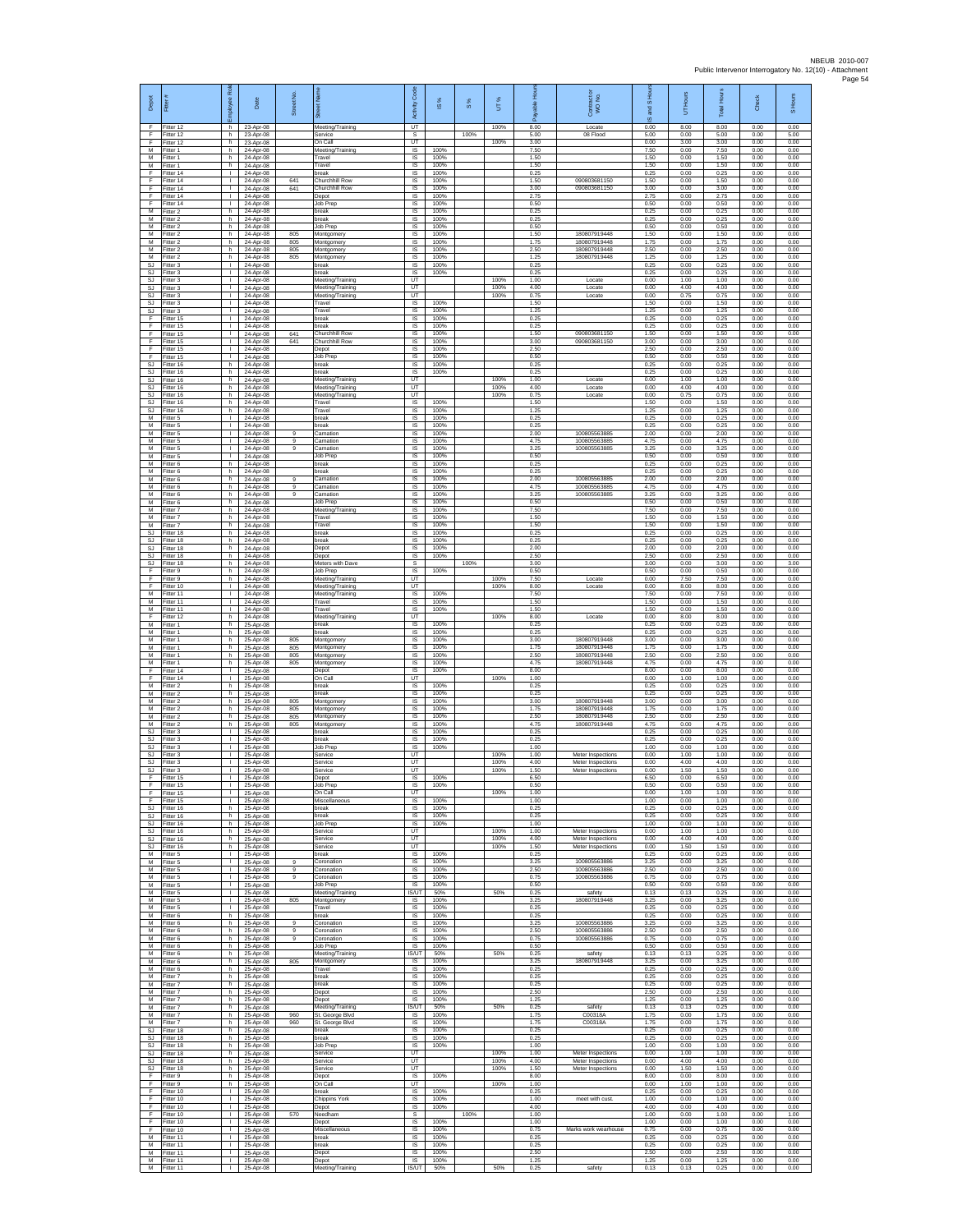| Depot                  | Fitter                              | 盈<br>loyee                                   | Date                                | Street No.     |                                             | Code<br>Activity                          | IS %                 | 8%           | UT%                  | 훈<br>自身<br>æ         | Contract or<br>WO No.                  | S Ho<br>g<br>$\overline{9}$ | UT Hours             | <b>Total Hours</b>   | Check                | S Hours              |
|------------------------|-------------------------------------|----------------------------------------------|-------------------------------------|----------------|---------------------------------------------|-------------------------------------------|----------------------|--------------|----------------------|----------------------|----------------------------------------|-----------------------------|----------------------|----------------------|----------------------|----------------------|
| M<br>M<br>F            | Fitter 11<br>Fitter 11<br>itter 12  | т.<br>$\mathbf{L}$<br>h                      | 25-Apr-08<br>25-Apr-08<br>25-Apr-08 | 960<br>960     | St. George Blvd<br>St. George Blvd<br>Depot | $\overline{\mathsf{s}}$<br>IS<br>$\sf IS$ | 100%<br>100%<br>100% |              |                      | 1.75<br>1.75<br>8.00 | C00318A<br>C00318A                     | 1.75<br>1.75<br>8.00        | 0.00<br>0.00<br>0.00 | 1.75<br>1.75<br>8.00 | 0.00<br>0.00<br>0.00 | 0.00<br>0.00<br>0.00 |
| -F<br>E                | Fitter 14<br>Fitter 15              | $\mathbf{L}$<br>л.                           | 26-Apr-08<br>26-Apr-08              |                | On Call<br>On Call                          | UT<br><b>LIT</b>                          |                      |              | 100%<br>100%         | 1.00<br>1.00         |                                        | 0.00<br>0.00                | 1.00<br>1.00         | 1.00<br>1.00         | 0.00<br>0.00         | 0.00<br>0.00         |
| F<br>Ŧ<br>E            | -itter 9<br>Fitter 10<br>Fitter 12  | h.<br>$\mathbf{L}$<br>h.                     | 26-Apr-08<br>26-Apr-08<br>26-Apr-08 |                | On Call<br>On Call<br>On Call               | UT<br>UT<br>UT                            |                      |              | 100%<br>100%<br>100% | 1.00<br>1.00<br>1.00 |                                        | 0.00<br>0.00<br>0.00        | 1.00<br>1.00<br>1.00 | 1.00<br>1.00<br>1.00 | 0.00<br>0.00<br>0.00 | 0.00<br>0.00<br>0.00 |
| $\mathsf F$<br>F       | Fitter 14<br>Fitter 15              | $\mathbf{L}$<br>$\mathbf{L}$                 | 27-Apr-08<br>27-Apr-08              |                | On Call<br>On Call                          | UT<br>UT                                  |                      |              | 100%<br>100%         | 1.00<br>1.00         |                                        | 0.00<br>0.00                | 1.00<br>1.00         | 1.00<br>1.00         | 0.00<br>0.00         | 0.00<br>0.00         |
| F<br>F<br>Ŧ            | Fitter 9<br>Fitter 10<br>Fitter 12  | h.<br>T.<br>h.                               | 27-Apr-08<br>27-Apr-08<br>27-Apr-08 |                | On Call<br>On Call<br>On Call               | UT<br><b>UT</b><br>UT                     |                      |              | 100%<br>100%<br>100% | 1.00<br>1.00<br>1.00 |                                        | 0.00<br>0.00<br>0.00        | 1.00<br>1.00<br>1.00 | 1.00<br>1.00<br>1.00 | 0.00<br>0.00<br>0.00 | 0.00<br>0.00<br>0.00 |
| М<br>M                 | Fitter 1<br>Fitter 1                | h<br>h.                                      | 28-Apr-08<br>28-Apr-08              |                | preak<br>break                              | IS<br>IS                                  | 100%<br>100%         |              |                      | 0.25<br>0.25         |                                        | 0.25<br>0.25                | 0.00<br>0.00         | 0.25<br>0.25         | 0.00<br>0.00         | 0.00<br>0.00         |
| M<br>M<br>M            | -itter 1<br>Fitter 1<br>Fitter 1    | h.<br>h.<br>h.                               | 28-Apr-08<br>28-Apr-08<br>28-Apr-08 | 36<br>36<br>36 | Fernwood<br>ernwood<br>Fernwood             | IS<br>IS<br>IS                            | 100%<br>100%<br>100% |              |                      | 1.75<br>1.75<br>2.50 | 22285<br>22285<br>22285                | 175<br>1.75<br>2.50         | 0.00<br>0.00<br>0.00 | 1.75<br>1.75<br>2.50 | 0.00<br>0.00<br>0.00 | 0.00<br>0.00<br>0.00 |
| M<br>M                 | Fitter 1<br>-itter 1                | h<br>h.                                      | 28-Apr-08<br>28-Apr-08              | 36             | Fernwood<br>Meeting/Training                | IS.<br>IS/UT                              | 100%<br>50%          |              | 50%                  | 2.25<br>0.25         | 22285<br>safety                        | 2.25<br>0.13                | 0.00<br>0.13         | 2.25<br>0.25         | 0.00<br>0.00         | 0.00<br>0.00         |
| Ŧ<br>F<br>F            | Fitter 14<br>Fitter 14              | т<br>$\mathbf{L}$<br>$\mathbf{L}$            | 28-Apr-08<br>28-Apr-08              |                | break<br>break                              | <b>IS</b><br>IS                           | 100%<br>100%         |              |                      | 0.25<br>0.25<br>1.50 |                                        | 0.25<br>0.25<br>1.50        | 0.00<br>0.00         | 0.25<br>0.25         | 0.00<br>0.00         | 0.00<br>0.00         |
| F<br>F                 | Fitter 14<br>Fitter 14<br>Fitter 14 | H.<br>$\mathbf{L}$                           | 28-Apr-08<br>28-Apr-08<br>28-Apr-08 |                | Depot<br>Depot<br>Job Prep                  | IS<br>1S<br>IS                            | 100%<br>100%<br>100% |              |                      | 1.00<br>1.00         |                                        | 1.00<br>1.00                | 0.00<br>0.00<br>0.00 | 1.50<br>1.00<br>1.00 | 0.00<br>0.00<br>0.00 | 0.00<br>0.00<br>0.00 |
| F<br>F                 | Fitter 14<br>Fitter 14              | $\mathbf{L}$<br>$\mathbf{L}$                 | 28-Apr-08<br>28-Apr-08              | 366            | On Call<br>Queen                            | UT<br>$\sf IS$                            | 100%                 |              | 100%                 | 1.00<br>1.00         | C00719                                 | 0.00<br>1.00                | 1.00<br>0.00         | 1.00<br>1.00         | 0.00<br>0.00         | 0.00<br>0.00         |
| F<br>F<br>M            | Fitter 14<br>Fitter 14<br>Fitter 2  | T.<br>т.<br>h.                               | 28-Apr-08<br>28-Apr-08<br>28-Apr-08 | 366<br>366     | Queen<br>Queen<br>break                     | $\sf IS$<br>IS<br>IS                      | 100%<br>100%<br>100% |              |                      | 2.00<br>1.00<br>0.25 | C00719<br>C00719                       | 2.00<br>1.00<br>0.25        | 0.00<br>0.00<br>0.00 | 2.00<br>1.00<br>0.25 | 0.00<br>0.00<br>0.00 | 0.00<br>0.00<br>0.00 |
| M<br>M                 | -itter 2<br>-itter 2                | h<br>h.                                      | 28-Apr-08<br>28-Apr-08              | 36             | break<br>Fernwood                           | IS<br>IS                                  | 100%<br>100%         |              |                      | 0.25<br>1.75         | 22285                                  | 0.25<br>1.75                | 0.00<br>0.00         | 0.25<br>1.75         | 0.00<br>0.00         | 0.00<br>0.00         |
| M<br>${\sf M}$<br>М    | Fitter 2<br>itter 2<br>Fitter 2     | h.<br>h<br>h.                                | 28-Apr-08<br>28-Apr-08<br>28-Apr-08 | 36<br>36<br>36 | Fernwood<br>Fernwood<br>Fernwood            | IS<br>IS<br>$\sf IS$                      | 100%<br>100%<br>100% |              |                      | 1.75<br>2.50<br>2.25 | 22285<br>22285<br>22285                | 1.75<br>2.50<br>2.25        | 0.00<br>0.00<br>0.00 | 1.75<br>2.50<br>2.25 | 0.00<br>0.00<br>0.00 | 0.00<br>0.00<br>0.00 |
| M<br>SJ                | Fitter 2<br>Fitter 3                | h.<br>$\mathbf{I}$                           | 28-Anr-08<br>28-Apr-08              |                | Meeting/Training<br>break                   | <b>IS/UT</b><br>IS                        | 50%<br>100%          |              | 50%                  | 0.25<br>0.25         | safety                                 | 0.13<br>0.25                | 0.13<br>0.00         | 0.25<br>0.25         | 0.00<br>0.00         | 0.00<br>0.00         |
| <b>SJ</b><br>SJ<br>-SJ | Fitter 3<br>fitter 3<br>Fitter 3    | $\mathbb{L}$<br>$\mathbf{L}$<br>л.           | 28-Apr-08<br>28-Apr-08<br>28-Apr-08 |                | break<br>Service<br>Service                 | IS<br>UT<br>UT                            | 100%                 |              | 100%<br>100%         | 0.25<br>2.00<br>4.00 | Meter Inspections<br>Meter Inspections | 0.25<br>0.00<br>0.00        | 0.00<br>2.00<br>4.00 | 0.25<br>2.00<br>4.00 | 0.00<br>0.00<br>0.00 | 0.00<br>0.00<br>0.00 |
| SJ<br>$\mathsf F$      | -itter 3<br>Fitter 15               | $\mathbf{L}$<br>т.                           | 28-Apr-08<br>28-Apr-08              |                | Service<br>break                            | UT<br>IS                                  | 100%                 |              | 100%                 | 1.50<br>0.25         | Meter Inspections                      | 0.00<br>0.25                | 1.50<br>0.00         | 1.50<br>0.25         | 0.00<br>0.00         | 0.00<br>0.00         |
| Ŧ<br>E<br>$\mathsf F$  | Fitter 15<br>Fitter 15<br>Fitter 15 | $\mathbf{L}$<br>$\mathbf{L}$<br>τ.           | 28-Apr-08<br>28-Apr-08<br>28-Apr-08 |                | break<br>Depot<br>Job Prep                  | IS<br>IS<br>$\sf IS$                      | 100%<br>100%<br>100% |              |                      | 0.25<br>3.50<br>0.50 |                                        | 0.25<br>3.50<br>0.50        | 0.00<br>0.00<br>0.00 | 0.25<br>3.50<br>0.50 | 0.00<br>0.00<br>0.00 | 0.00<br>0.00<br>0.00 |
| Ŧ<br>F                 | Fitter 15<br>Fitter 15              | $\mathbf{L}$<br>$\mathbf{L}$                 | 28-Apr-08<br>28-Apr-08              | 221            | On Call<br>Oxford                           | UT<br>-S                                  |                      | 100%         | 100%                 | 1.00<br>1.50         |                                        | 0.00<br>1.50                | 1.00<br>0.00         | 1.00<br>1.50         | 0.00<br>0.00         | 0.00<br>1.50         |
| F<br>SJ<br><b>SJ</b>   | Fitter 15<br>Fitter 16              | $\mathbf{L}$<br>h.<br>h                      | 28-Apr-08<br>28-Apr-08<br>28-Anr-08 | 29             | Westbrook<br>break<br>oreak                 | s<br>IS<br>IS                             | 100%<br>100%         | 100%         |                      | 2.00<br>0.25<br>0.25 |                                        | 2.00<br>0.25<br>0.25        | 0.00<br>0.00<br>0.00 | 2.00<br>0.25<br>0.25 | 0.00<br>0.00<br>0.00 | 2.00<br>0.00<br>0.00 |
| SJ<br>SJ               | Fitter 16<br>Fitter 16<br>Fitter 16 | h.<br>h.                                     | 28-Apr-08<br>28-Apr-08              |                | Service<br>Service                          | UT<br>UT                                  |                      |              | 100%<br>100%         | 2.00<br>4.00         | Meter Inspections<br>Meter Inspections | 0.00<br>0.00                | 2.00<br>4.00         | 2.00<br>4.00         | 0.00<br>0.00         | 0.00<br>0.00         |
| SJ<br>M                | Fitter 16<br>Fitter 5               | h<br>$\mathbf{L}$                            | 28-Apr-08<br>28-Anr-08              |                | Service<br>break                            | UT<br>IS                                  | 100%                 |              | 100%                 | 1.50<br>0.25         | Meter Inspections                      | 0.00<br>0.25                | 1.50<br>0.00         | 1.50<br>0.25         | 0.00<br>0.00         | 0.00<br>0.00         |
| M<br>M<br>M            | Fitter 5<br>-itter 5<br>Fitter 5    | $\mathbf{L}$<br>$\mathbb{L}$<br>$\mathbf{L}$ | 28-Apr-08<br>28-Apr-08<br>28-Apr-08 | 25<br>25       | break<br>Hows<br><b>Hows</b>                | IS<br>IS<br>IS                            | 100%<br>100%<br>100% |              |                      | 0.25<br>1.50<br>4.75 | 22344<br>22344                         | 0.25<br>1.50<br>4.75        | 0.00<br>0.00<br>0.00 | 0.25<br>1.50<br>4.75 | 0.00<br>0.00<br>0.00 | 0.00<br>0.00<br>0.00 |
| M<br>${\sf M}$         | Fitter 5<br>-itter 5                | $\mathbf{L}$<br>$\mathbf{L}$                 | 28-Apr-08<br>28-Apr-08              | 25             | Hows<br>Job Prep                            | IS<br>IS                                  | 100%<br>100%         |              |                      | 3.25<br>0.50         | 22344                                  | 3.25<br>0.50                | 0.00<br>0.00         | 3.25<br>0.50         | 0.00<br>0.00         | 0.00<br>0.00         |
| M<br>M<br>M            | Fitter 6<br>Fitter 6<br>Fitter 6    | h.<br>h.<br>h                                | 28-Apr-08<br>28-Apr-08<br>28-Apr-08 | 25             | break<br>break<br>Hows                      | $\sf IS$<br>IS<br>IS                      | 100%<br>100%<br>100% |              |                      | 0.25<br>0.25<br>1.50 | 22344                                  | 0.25<br>0.25<br>1.50        | 0.00<br>0.00<br>0.00 | 0.25<br>0.25<br>1.50 | 0.00<br>0.00<br>0.00 | 0.00<br>0.00<br>0.00 |
| M<br>M                 | Fitter 6<br>Fitter 6                | h.<br>h                                      | 28-Apr-08<br>28-Apr-08              | 25<br>25       | Hows<br><b>Hows</b>                         | 1S<br>IS                                  | 100%<br>100%         |              |                      | 4.75<br>3.25         | 22344<br>22344                         | 4.75<br>3.25                | 0.00<br>0.00         | 4.75<br>3.25         | 0.00<br>0.00         | 0.00<br>0.00         |
| M<br>M<br>M            | Fitter 6<br>-itter 7<br>Fitter 7    | h.<br>h.<br>h.                               | 28-Apr-08<br>28-Apr-08<br>28-Apr-08 |                | Job Prep<br>break<br>Meeting/Training       | IS<br><b>IS</b><br>UT                     | 100%<br>100%         |              | 100%                 | 0.50<br>0.25<br>2.00 | Locate                                 | 0.50<br>0.25<br>0.00        | 0.00<br>0.00<br>2.00 | 0.50<br>0.25<br>2.00 | 0.00<br>0.00<br>0.00 | 0.00<br>0.00<br>0.00 |
| M<br>м                 | Fitter 7<br>Fitter 7                | h.<br>h                                      | 28-Apr-08<br>28-Apr-08              |                | Meeting/Training<br>Meeting/Training        | UT<br>UT                                  |                      |              | 100%<br>100%         | 1.75<br>4.00         | Locate<br>Locate                       | 0.00<br>0.00                | 1.75<br>4.00         | 1.75<br>4.00         | 0.00<br>0.00         | 0.00<br>0.00         |
| SJ<br>SJ<br>SJ.        | Fitter 18<br>Fitter 18<br>Fitter 18 | h.<br>h.<br>h.                               | 28-Apr-08<br>28-Apr-08<br>28-Apr-08 |                | break<br>break<br>Service                   | $\sf IS$<br>IS<br>s                       | 100%<br>100%         | 100%         |                      | 0.25<br>0.25<br>2.00 | w/Dave Rodgerson                       | 0.25<br>0.25<br>2.00        | 0.00<br>0.00<br>0.00 | 0.25<br>0.25<br>2.00 | 0.00<br>0.00<br>0.00 | 0.00<br>0.00<br>2.00 |
| <b>SJ</b><br>SJ        | Fitter 18<br>Fitter 18              | h.<br>h.                                     | 28-Apr-08<br>28-Apr-08              |                | Service<br>Service                          | s<br>s                                    |                      | 100%<br>100% |                      | 3.75<br>1.75         | w/Dave Rodgerson<br>w/Dave Rodgerson   | 3.75<br>1.75                | 0.00<br>0.00         | 3.75<br>1.75         | 0.00<br>0.00         | 3.75<br>1.75         |
| F<br>F<br>F            | Fitter 9<br>Fitter 9<br>-itter 9    | h<br>h.<br>h.                                | 28-Apr-08<br>28-Apr-08<br>28-Apr-08 |                | Depot<br>Job Prep<br>On Call                | IS<br>IS<br>UT                            | 100%<br>100%         |              | 100%                 | 4.00<br>0.50<br>1.00 |                                        | 4.00<br>0.50<br>0.00        | 0.00<br>0.00<br>1.00 | 4.00<br>0.50<br>1.00 | 0.00<br>0.00<br>0.00 | 0.00<br>0.00<br>0.00 |
| F<br>-F                | -itter 9<br>Fitter 9                | h<br>h.                                      | 28-Apr-08<br>28-Apr-08              | 221            | <b>Dxford</b><br>Miscellaneous              | s<br>$\overline{\mathsf{s}}$              | 100%                 | 100%         |                      | 1.50<br>2.00         |                                        | 1.50<br>2.00                | 0.00<br>0.00         | 1.50<br>2.00         | 0.00<br>0.00         | 1.50<br>0.00         |
| -F.<br>Ŧ<br>Ŧ          | Fitter 10<br>Fitter 10<br>Fitter 10 | л.<br>т.<br>$\mathbf{L}$                     | 28-Apr-08<br>28-Apr-08<br>28-Apr-08 |                | break<br>break<br>Depot                     | IS.<br>IS<br>IS                           | 100%<br>100%<br>100% |              |                      | 0.25<br>0.25<br>1.00 |                                        | 0.25<br>0.25<br>1.00        | 0.00<br>0.00<br>0.00 | 0.25<br>0.25<br>1.00 | 0.00<br>0.00<br>0.00 | 0.00<br>0.00<br>0.00 |
| E<br>$\mathsf F$       | Fitter 10<br>Fitter 10              | $\mathbf{L}$<br>$\mathbf{L}$                 | 28-Apr-08<br>28-Apr-08              | 366            | On Call<br>Queen                            | UT<br>IS                                  | 100%                 |              | 100%                 | 1.00<br>2.00         | C00719                                 | 0.00<br>2.00                | 1.00<br>0.00         | 1.00<br>2.00         | 0.00<br>0.00         | 0.00<br>0.00         |
| F<br>F<br>M            | Fitter 10<br>Fitter 10<br>Fitter 11 | $\mathbf{L}$<br>H.<br>H.                     | 28-Apr-08<br>28-Apr-08              | 366<br>366     | Queen<br>Queen<br>break                     | IS<br>IS<br>IS                            | 100%<br>100%<br>100% |              |                      | 3.00<br>1.50<br>0.25 | C00719<br>C00719                       | 3.00<br>1.50<br>0.25        | 0.00<br>0.00<br>0.00 | 3.00<br>1.50<br>0.25 | 0.00<br>0.00<br>0.00 | 0.00<br>0.00<br>0.00 |
| M<br>M                 | Fitter 11<br>Fitter 11              | ٠<br>т.                                      | 28-Apr-08<br>28-Apr-08<br>28-Apr-08 |                | break<br>Meeting/Training                   | 1S<br>UT                                  | 100%                 |              | 100%                 | 0.25<br>2.00         | Locate                                 | 0.25<br>0.00                | 0.00<br>2.00         | 0.25<br>2.00         | 0.00<br>0.00         | 0.00<br>0.00         |
| M<br>M                 | Fitter 11<br>Fitter 11              | л.<br>$\mathbf{L}$<br>$\mathbf{I}$           | 28-Apr-08<br>28-Apr-08              |                | Meeting/Training<br>Meeting/Training        | UT<br><b>UT</b><br>UT                     |                      |              | 100%<br>100%<br>100% | 1.75<br>2.50<br>1.25 | Locate<br>Locate<br>Locate             | 0.00<br>0.00<br>0.00        | 1.75<br>2.50<br>1.25 | 1.75<br>2.50<br>1.25 | 0.00<br>0.00<br>0.00 | 0.00<br>0.00<br>0.00 |
| M<br>F<br>F.           | Fitter 11<br>Fitter 12<br>Fitter 12 | h.<br>h                                      | 28-Apr-08<br>28-Apr-08<br>28-Apr-08 |                | Meeting/Training<br>break<br>break          | <b>IS</b><br>IS                           | 100%<br>100%         |              |                      | 0.25<br>0.25         |                                        | 0.25<br>0.25                | 0.00<br>0.00         | 0.25<br>0.25         | 0.00<br>0.00         | 0.00<br>0.00         |
| -F<br>Ŧ                | Fitter 12<br>Fitter 12              | h.<br>h.                                     | 28-Apr-08<br>28-Apr-08<br>28-Apr-08 |                | Depot<br>Depot                              | $\sf IS$<br>IS                            | 100%<br>100%         |              |                      | 1.50<br>1.00         |                                        | 1.50<br>1.00<br>1.00        | 0.00<br>0.00<br>0.00 | 1.50<br>1.00         | 0.00<br>0.00         | 0.00<br>0.00<br>0.00 |
| F<br>F<br>F            | Fitter 12<br>Fitter 12<br>Fitter 12 | h.<br>h.<br>h.                               | 28-Apr-08<br>28-Apr-08              | 366            | Job Prep<br>On Call<br>Queen                | IS.<br>UT<br>IS                           | 100%<br>100%         |              | 100%                 | 1.00<br>1.00<br>1.00 | C00719                                 | 0.00<br>1.00                | 1.00<br>0.00         | 1.00<br>1.00<br>1.00 | 0.00<br>0.00<br>0.00 | 0.00<br>0.00         |
| F<br>E                 | Fitter 12<br>Fitter 12              | h.<br>h.                                     | 28-Anr-08<br>28-Apr-08              | 366<br>366     | Queen<br>Queen                              | IS<br>IS                                  | 100%<br>100%         |              |                      | 2.00<br>1.00         | C00719<br>C00719                       | 2.00<br>1.00                | 0.00<br>0.00         | 2.00<br>1.00         | 0.00<br>0.00         | 0.00<br>0.00         |
| M<br>M<br>M            | Fitter 1<br>Fitter 1<br>Fitter 1    | h.<br>h<br>h.                                | 29-Apr-08<br>29-Apr-08<br>29-Apr-08 |                | break<br>break<br>Depot                     | IS<br>$\sf IS$<br>IS                      | 100%<br>100%<br>100% |              |                      | 0.25<br>0.25<br>1.00 |                                        | 0.25<br>0.25<br>1.00        | 0.00<br>0.00<br>0.00 | 0.25<br>0.25<br>1.00 | 0.00<br>0.00<br>0.00 | 0.00<br>0.00<br>0.00 |
| M<br>M<br>M            | Fitter 1<br>Fitter 1<br>Fitter 1    | h.<br>h.<br>h                                | 29-Apr-08<br>29-Apr-08<br>29-Apr-08 | 36             | Depot<br>Depot<br>Fernwood                  | IS.<br>IS<br>IS                           | 100%<br>100%<br>100% |              |                      | 2.50<br>0.75<br>1.25 | 22285                                  | 2.50<br>0.75<br>1.25        | 0.00<br>0.00<br>0.00 | 2.50<br>0.75<br>1.25 | 0.00<br>0.00<br>0.00 | 0.00<br>0.00<br>0.00 |
| M<br>М                 | Fitter 1<br>Fitter 1                | h.<br>h                                      | 29-Apr-08<br>29-Apr-08              | 36             | Fernwood<br>Job Prep                        | IS.<br>IS                                 | 100%<br>100%         |              |                      | 0.75<br>0.50         | 22285                                  | 0.75<br>0.50                | 0.00<br>0.00         | 0.75<br>0.50         | 0.00<br>0.00         | 0.00<br>0.00         |
| ${\sf M}$<br>F         | Fitter 1<br>Fitter 14               | h.<br>$\mathbf{L}$                           | 29-Apr-08<br>29-Apr-08              | 129            | Meeting/Training<br>Alexander               | IS/UT<br>s                                | 50%                  | 100%         | 50%                  | 0.25<br>1.00         | safety                                 | 0.13<br>1.00                | 0.13<br>0.00         | 0.25<br>1.00         | 0.00<br>0.00         | 0.00<br>1.00         |
| E<br>Ŧ<br>Ŧ            | Fitter 14<br>Fitter 14<br>ltter 14  | $\mathbf{I}$<br>H.<br>$\mathbf{L}$           | 29-Apr-08<br>29-Apr-08<br>29-Apr-08 |                | break<br>break<br>Depot                     | IS<br><b>IS</b><br>IS                     | 100%<br>100%<br>100% |              |                      | 0.25<br>0.25<br>2.00 |                                        | 0.25<br>0.25<br>2.00        | 0.00<br>0.00<br>0.00 | 0.25<br>0.25<br>2.00 | 0.00<br>0.00<br>0.00 | 0.00<br>0.00<br>0.00 |
| -F<br>F.               | Fitter 14<br>Fitter 14              | л.<br>л.                                     | 29-Apr-08<br>29-Apr-08              | 101            | Hershey<br>Job Prep                         | s<br>IS.                                  | 100%                 | 100%         |                      | 1.50<br>0.50         | 55461                                  | 1.50<br>0.50                | 0.00<br>0.00         | 1.50<br>0.50         | 0.00<br>0.00         | 1.50<br>0.00         |
| F<br>-F<br>F.          | Fitter 14<br>Fitter 14<br>Fitter 14 | $\mathbf{I}$<br>$\mathbf{L}$<br>$\mathbb{R}$ | 29-Apr-08<br>29-Apr-08<br>29-Apr-08 | 69<br>366      | Kensington<br>On Call<br>Queen              | s<br>UT<br>IS                             | 100%                 | 100%         | 100%                 | 1.00<br>1.00<br>2.00 | C00719                                 | 1.00<br>0.00<br>2.00        | 0.00<br>1.00<br>0.00 | 1.00<br>1.00<br>2.00 | 0.00<br>0.00<br>0.00 | 1.00<br>0.00<br>0.00 |
| -F<br>Ŧ                | Fitter 14<br>Fitter 14              | $\mathbf{L}$<br>т                            | 29-Apr-08<br>29-Apr-08              | 366<br>366     | Queen<br>Queen                              | IS<br>IS                                  | 100%<br>100%         |              |                      | 2.00<br>2.50         | C00719<br>C00719                       | 2.00<br>2.50                | 0.00<br>0.00         | 2.00<br>2.50         | 0.00<br>0.00         | 0.00<br>0.00         |
| F<br>M<br>М            | Fitter 14<br>Fitter 2<br>Fitter 2   | $\mathbf{L}$<br>h.<br>h.                     | 29-Apr-08<br>29-Apr-08<br>29-Apr-08 | 305            | University<br>break<br>break                | s<br>IS<br><b>IS</b>                      | 100%<br>100%         | 100%         |                      | 1.00<br>0.25<br>0.25 |                                        | 1.00<br>0.25<br>0.25        | 0.00<br>0.00<br>0.00 | 1.00<br>0.25<br>0.25 | 0.00<br>0.00<br>0.00 | 1.00<br>0.00<br>0.00 |
| M<br>M                 | Fitter 2<br>Fitter 2                | h.<br>h.                                     | 29-Apr-08<br>29-Apr-08              |                | Depot<br>Depot                              | IS<br><b>IS</b>                           | 100%<br>100%         |              |                      | 1.00<br>2.50         |                                        | 1.00<br>2.50                | 0.00<br>0.00         | 1.00<br>2.50         | 0.00<br>0.00         | 0.00<br>0.00         |
| M<br>M<br>M            | Fitter 2<br>Fitter 2<br>Fitter 2    | h.<br>h<br>h.                                | 29-Apr-08<br>29-Apr-08<br>29-Apr-08 | 36<br>36       | Depot<br>Fernwood<br>Fernwood               | IS<br>$\sf IS$<br>IS                      | 100%<br>100%<br>100% |              |                      | 0.75<br>1.25<br>0.75 | 22285<br>22285                         | 0.75<br>1.25<br>0.75        | 0.00<br>0.00<br>0.00 | 0.75<br>1.25<br>0.75 | 0.00<br>0.00<br>0.00 | 0.00<br>0.00<br>0.00 |
| M<br>M                 | Fitter 2<br>Fitter 2                | h.<br>h.                                     | 29-Apr-08<br>29-Apr-08              |                | Job Prep<br>Meeting/Training                | <b>IS</b><br><b>IS/UT</b>                 | 100%<br>50%          |              | 50%                  | 0.50<br>0.25         | safety                                 | 0.50<br>0.13                | 0.00<br>0.13         | 0.50<br>0.25         | 0.00<br>0.00         | 0.00<br>0.00         |
| <b>SJ</b><br>SJ.       | Fitter 3<br>Fitter 3                | т<br>$\mathbf{L}$<br>$\mathbf{L}$            | 29-Apr-08<br>29-Apr-08              |                | break<br>break<br>Service                   | <b>IS</b><br><b>IS</b>                    | 100%<br>100%         | 100%         |                      | 0.25<br>1.50<br>4.00 |                                        | 0.25<br>1.50                | 0.00<br>0.00         | 0.25<br>1.50         | 0.00<br>0.00         | 0.00<br>0.00         |
| <b>SJ</b><br>SJ<br>SJ. | -itter 3<br>Fitter 3<br>Fitter 3    | $\mathbf{L}$<br>$\mathbf{L}$                 | 29-Apr-08<br>29-Apr-08<br>29-Apr-08 |                | Service<br>Service                          | s<br>$\mathbb{S}$<br>UT.                  |                      | 100%         | 100%                 | 0.25<br>2.00         | Meter Assembly                         | 4.00<br>0.25<br>0.00        | 0.00<br>0.00<br>2.00 | 4.00<br>0.25<br>2.00 | 0.00<br>0.00<br>0.00 | 4.00<br>0.25<br>0.00 |
| F                      | Fitter 15                           | $\mathbf{L}$                                 | 29-Apr-08                           | 102            | Alexander                                   | s                                         |                      | 100%         |                      | 1.50                 |                                        | 1.50                        | 0.00                 | 1.50                 | 0.00                 | 1.50                 |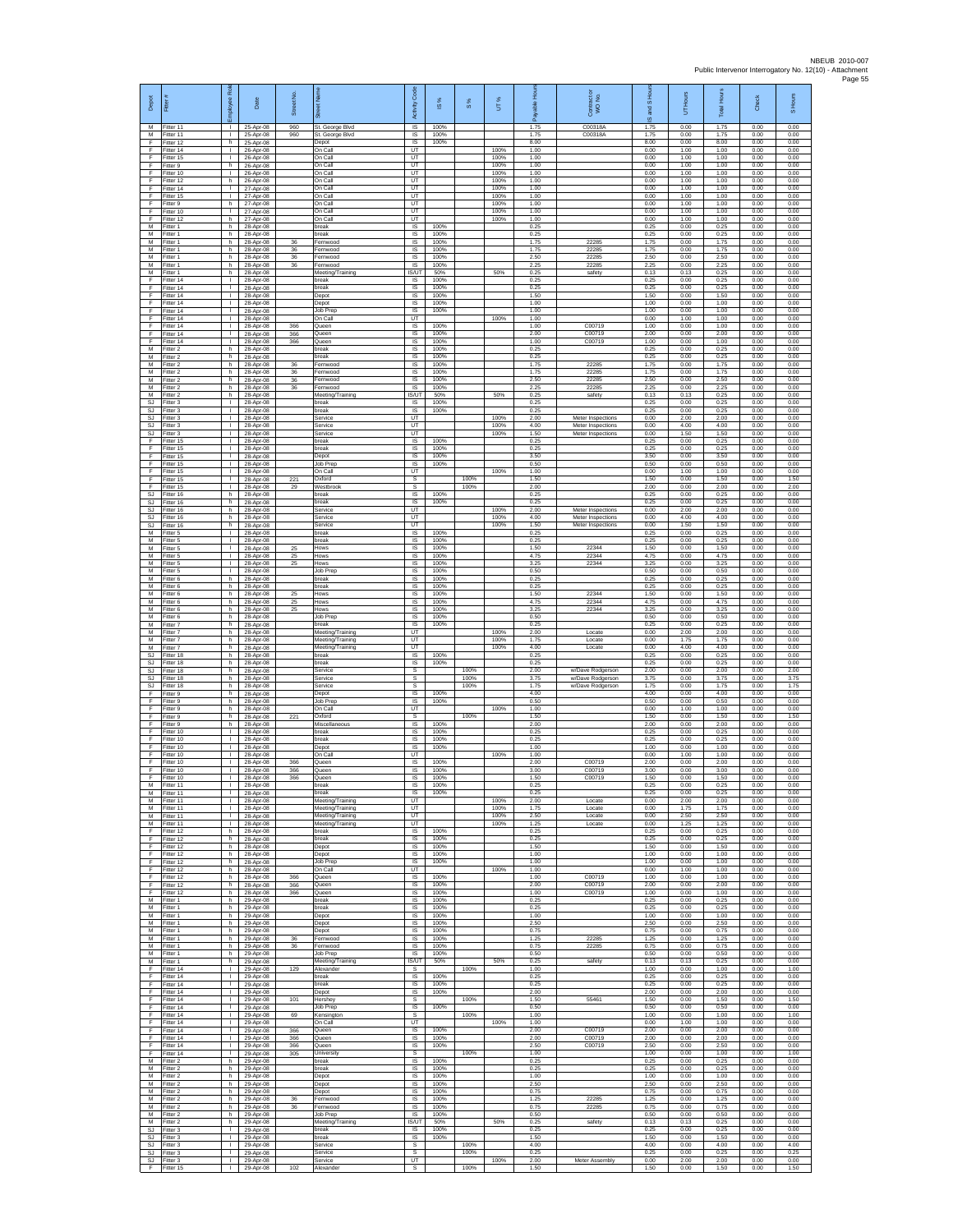| Depot                 | Fitter                              | Rol<br>loyee                                 | Date                                | Street No.  |                                        | Code<br>Activity             | IS %                 | 8%           | UT%  | able Hou<br>۶         | Contract or<br>WO No.           | and S Hou<br>$\overline{9}$ | UT Hours             | <b>Total Hours</b>    | Check                | S Hours               |
|-----------------------|-------------------------------------|----------------------------------------------|-------------------------------------|-------------|----------------------------------------|------------------------------|----------------------|--------------|------|-----------------------|---------------------------------|-----------------------------|----------------------|-----------------------|----------------------|-----------------------|
| -F<br>F<br>F          | Fitter 15<br>Fitter 15              | $\mathbf{L}$<br><b>ILL S</b><br>T.           | 29-Apr-08<br>29-Apr-08              | 129         | Alexander<br>break                     | s<br>$\sf IS$                | 100%                 | 100%         |      | 1.00<br>0.25          | 55487                           | 1.00<br>0.25                | 0.00<br>0.00         | 1.00<br>0.25          | 0.00<br>0.00         | 1.00<br>0.00          |
| -F<br>-F.             | Fitter 15<br>Fitter 15<br>Fitter 15 | $\mathbf{L}$<br>$\mathbf{L}$                 | 29-Apr-08<br>29-Apr-08<br>29-Apr-08 | 872         | Charlotte<br>Depot<br>Depot            | s<br>IS<br>IS                | 100%<br>100%         | 100%         |      | 1.00<br>2.00<br>275   | 55477                           | 1.00<br>2.00<br>2.75        | 0.00<br>0.00<br>0.00 | 1.00<br>2.00<br>275   | 0.00<br>0.00<br>0.00 | 1.00<br>0.00<br>0.00  |
| Ŧ<br>Ŧ                | Fitter 15<br>Fitter 15              | L.<br>$\mathbf{L}$                           | 29-Apr-08<br>29-Apr-08              |             | Depot<br>Depot                         | IS<br>IS                     | 100%<br>100%         |              |      | 1.50<br>2.00          |                                 | 1.50<br>2.00                | 0.00<br>0.00         | 1.50<br>2.00          | 0.00<br>0.00         | 0.00<br>0.00          |
| E<br>$\mathsf F$      | Fitter 15<br>Fitter 15              | $\mathbf{L}$<br>$\mathbb{R}$                 | 29-Apr-08<br>29-Apr-08              | 83          | Grev<br>On Call                        | s<br>UT                      |                      | 100%         | 100% | 1.00<br>1.00          | 55479                           | 1.00<br>0.00                | 0.00<br>1.00         | 1.00<br>1.00          | 0.00<br>0.00         | 1.00<br>0.00          |
| F<br>SJ               | Fitter 15<br>Fitter 16              | $\mathbf{L}$<br>h.                           | 29-Apr-08<br>29-Apr-08              | 305         | University<br>break                    | s<br>IS                      | 100%                 | 100%         |      | 1.00<br>0.25          | 55480                           | 1.00<br>0.25                | 0.00<br>0.00         | 1.00<br>0.25          | 0.00<br>0.00         | 1.00<br>0.00          |
| <b>SJ</b><br>SJ<br>SJ | Fitter 16<br>Fitter 16<br>Fitter 16 | h<br>h.<br>h.                                | 29-Apr-08<br>29-Apr-08<br>29-Apr-08 |             | break<br>Service<br>Service            | IS<br>s<br>s                 | 100%                 | 100%<br>100% |      | 0.25<br>4.00<br>1.50  |                                 | 0.25<br>4.00<br>1.50        | 0.00<br>0.00<br>0.00 | 0.25<br>4.00<br>1.50  | 0.00<br>0.00<br>0.00 | 0.00<br>4.00<br>1.50  |
| <b>SJ</b><br>M        | Fitter 16<br>Fitter 5               | h.<br><b>I</b>                               | 29-Apr-08<br>29-Apr-08              |             | Service<br>break                       | UT<br>IS                     | 100%                 |              | 100% | 2.00<br>0.25          | Meter Assembly                  | 0.00<br>0.25                | 2.00<br>0.00         | 2.00<br>0.25          | 0.00<br>0.00         | 0.00<br>0.00          |
| M<br>M                | Fitter 5<br>Fitter 5                | L.<br>$\mathbb{R}$                           | 29-Apr-08<br>29-Apr-08              |             | oreak<br>Depot                         | IS<br>1S                     | 100%<br>100%         |              |      | 0.25<br>1.00          |                                 | 0.25<br>1.00                | 0.00<br>0.00         | 0.25<br>1.00          | 0.00<br>0.00         | 0.00<br>0.00          |
| м<br>${\sf M}$<br>M   | Fitter 5<br>Fitter 5<br>Fitter 5    | <b>ILL ST</b><br>$\mathbf{L}$<br>т           | 29-Apr-08<br>29-Apr-08<br>29-Apr-08 |             | Depot<br>Depot<br>Depot                | IS<br>IS<br>1S               | 100%<br>100%<br>100% |              |      | 1.75<br>2.50<br>1.25  |                                 | 1.75<br>2.50<br>1.25        | 0.00<br>0.00<br>0.00 | 1.75<br>2.50<br>1.25  | 0.00<br>0.00<br>0.00 | 0.00<br>0.00<br>0.00  |
| M<br>M                | Fitter 5<br>Fitter 5                | $\mathbf{L}$<br>$\mathbf{L}$                 | 29-Apr-08<br>29-Apr-08              | 25          | Hows<br>Meeting/Training               | <b>IS</b><br>IS/UT           | 100%<br>50%          |              | 50%  | 0.75<br>0.25          | 22344<br>safety                 | 0.75<br>0.13                | 0.00<br>0.13         | 0.75<br>0.25          | 0.00<br>0.00         | 0.00<br>0.00          |
| М<br>M                | Fitter 6<br>Fitter 6                | h.<br>h.                                     | 29-Apr-08<br>29-Apr-08              |             | break<br>oreak                         | IS.<br>IS                    | 100%<br>100%         |              |      | 0.25<br>0.25          |                                 | 0.25<br>0.25                | 0.00<br>0.00         | 0.25<br>0.25          | 0.00<br>0.00         | 0.00<br>0.00          |
| M<br>M<br>М           | Fitter 6<br>-itter 6<br>Fitter 6    | h.<br>h.<br>h                                | 29-Apr-08<br>29-Apr-08<br>29-Apr-08 |             | Depot<br>Depot                         | IS<br>$\sf IS$<br>IS         | 100%<br>100%<br>100% |              |      | 1.00<br>1.75<br>2.50  |                                 | 1.00<br>1.75<br>2.50        | 0.00<br>0.00<br>0.00 | 1.00<br>1.75<br>2.50  | 0.00<br>0.00<br>0.00 | 0.00<br>0.00<br>0.00  |
| M<br>M                | Fitter 6<br>Fitter 6                | h.<br>h                                      | 29-Apr-08<br>29-Apr-08              | 25          | Depot<br>Depot<br>Hows                 | IS<br>IS                     | 100%<br>100%         |              |      | 0.75<br>0.75          | 22344                           | 0.75<br>0.75                | 0.00<br>0.00         | 0.75<br>0.75          | 0.00<br>0.00         | 0.00<br>0.00          |
| M<br>М                | Fitter 6<br>Fitter 7                | h.<br>h.                                     | 29-Apr-08<br>29-Apr-08              |             | Meeting/Training<br>break              | <b>IS/UT</b><br><b>IS</b>    | 50%<br>100%          |              | 50%  | 0.25<br>0.25          | safety                          | 0.13<br>0.25                | 0.13<br>0.00         | 0.25<br>0.25          | 0.00<br>0.00         | 0.00<br>0.00          |
| M<br>${\sf M}$        | Fitter 7<br>-itter 7                | h.<br>h.                                     | 29-Apr-08<br>29-Apr-08              |             | break<br>Depot                         | <b>IS</b><br>IS              | 100%<br>100%         |              |      | 0.25<br>1.75          |                                 | 0.25<br>1.75                | 0.00<br>0.00         | 0.25<br>1.75          | 0.00<br>0.00         | 0.00<br>0.00          |
| ${\sf M}$<br>M<br>M   | Fitter 7<br>Fitter 7<br>Fitter 7    | h.<br>h.<br>h                                | 29-Apr-08<br>29-Apr-08<br>29-Apr-08 |             | Depot<br>Depot<br>Job Prep             | $\sf IS$<br>IS<br>IS         | 100%<br>100%<br>100% |              |      | 1.75<br>2.50<br>1.25  |                                 | 1.75<br>2.50<br>1.25        | 0.00<br>0.00<br>0.00 | 1.75<br>2.50<br>1.25  | 0.00<br>0.00<br>0.00 | 0.00<br>0.00<br>0.00  |
| M<br>M                | Fitter 7<br>Fitter 7                | h.<br>h.                                     | 29-Apr-08<br>29-Apr-08              |             | Meeting/Training<br>Service            | IS<br>s                      | 100%                 | 100%         |      | 0.25<br>3.00          | Flooding                        | 0.25<br>3.00                | 0.00<br>0.00         | 0.25<br>3.00          | 0.00<br>0.00         | 0.00<br>3.00          |
| M<br>SJ               | Fitter 7<br>Fitter 18               | h.<br>h                                      | 29-Apr-08<br>29-Apr-08              |             | Travel<br>break                        | IS<br>IS                     | 100%<br>100%         |              |      | 1.50<br>0.25          |                                 | 1.50<br>0.25                | 0.00<br>0.00         | 1.50<br>0.25          | 0.00<br>0.00         | 0.00<br>0.00          |
| SJ<br>SJ.<br>SJ       | Fitter 18<br>Fitter 18<br>Fitter 18 | h.<br>h.<br>h.                               | 29-Apr-08<br>29-Apr-08<br>29-Apr-08 |             | break<br>Depot<br>Depot                | IS<br>1S<br>IS               | 100%<br>100%<br>100% |              |      | 0.25<br>2.00<br>3.75  |                                 | 0.25<br>2.00<br>3.75        | 0.00<br>0.00<br>0.00 | 0.25<br>2.00<br>3.75  | 0.00<br>0.00<br>0.00 | 0.00<br>0.00<br>0.00  |
| <b>SJ</b><br>Ŧ        | Fitter 18<br>Fitter 9               | h.<br>h.                                     | 29-Apr-08<br>29-Apr-08              | 102         | Depot<br>Alexander                     | IS<br>s                      | 100%                 | 100%         |      | 1.75<br>1.00          |                                 | 1.75<br>1.00                | 0.00<br>0.00         | 1.75<br>1.00          | 0.00<br>0.00         | 0.00<br>1.00          |
| F<br>F                | Fitter 9<br>Fitter 9                | h.<br>h                                      | 29-Apr-08<br>29-Apr-08              | 129         | Alexander<br>reak                      | s<br>IS                      | 100%                 | 100%         |      | 1.00<br>0.25          | 55487                           | 1.00<br>0.25                | 0.00<br>0.00         | 1.00<br>0.25          | 0.00<br>0.00         | 1.00<br>0.00          |
| F<br>F<br>F           | Fitter 9<br>Fitter 9<br>Fitter 9    | h.<br>h.<br>h.                               | 29-Apr-08<br>29-Apr-08<br>29-Apr-08 | 872         | Charlotte<br>Depot<br>Depot            | s<br>IS<br>-IS               | 100%<br>100%         | 100%         |      | 1.00<br>2.00<br>2.75  | 55477                           | 1.00<br>2.00<br>2.75        | 0.00<br>0.00<br>0.00 | 1.00<br>2.00<br>2.75  | 0.00<br>0.00<br>0.00 | 1.00<br>0.00<br>0.00  |
| F<br>F                | Fitter 9<br>Fitter 9                | h.<br>h                                      | 29-Apr-08<br>29-Apr-08              |             | Depot<br>Depot                         | $\sf IS$<br>$\sf IS$         | 100%<br>100%         |              |      | 1.00<br>1.00          |                                 | 1.00<br>1.00                | 0.00<br>0.00         | 1.00<br>1.00          | 0.00<br>0.00         | 0.00<br>0.00          |
| -F<br>-F.             | Fitter 9<br>Fitter 9                | h.<br>h.                                     | 29-Apr-08<br>29-Apr-08              | 83          | Depot<br>Grey                          | <b>IS</b><br>s               | 100%                 | 100%         |      | 1.50<br>1.00          | 55479                           | 1.50<br>1.00                | 0.00<br>0.00         | 1.50<br>1.00          | 0.00<br>0.00         | 0.00<br>1.00          |
| Ŧ<br>Ŧ<br>E           | Fitter 9<br>Fitter 9<br>Fitter 10   | h.<br>h.                                     | 29-Apr-08<br>29-Apr-08              | 305         | On Call<br><b>University</b><br>break  | UT<br>s<br>IS.               | 100%                 | 100%         | 100% | 1.00<br>1.50<br>0.25  | 55480                           | 0.00<br>1.50<br>0.25        | 1.00<br>0.00<br>0.00 | 1.00<br>1.50<br>0.25  | 0.00<br>0.00<br>0.00 | 0.00<br>1.50<br>0.00  |
| $\mathsf F$<br>F      | Fitter 10<br>Fitter 10              | $\mathbb{R}$<br>$\mathbf{L}$                 | 29-Apr-08<br>29-Apr-08<br>29-Apr-08 |             | reak<br>Depot                          | IS<br>$\sf IS$               | 100%<br>100%         |              |      | 0.25<br>0.50          |                                 | 0.25<br>0.50                | 0.00<br>0.00         | 0.25<br>0.50          | 0.00<br>0.00         | 0.00<br>0.00          |
| F<br>F                | Fitter 10<br>Fitter 10              | $\mathbf{L}$<br>$\mathbf{I}$                 | 29-Apr-08<br>29-Apr-08              | 101<br>1807 | Hershev<br>incoln                      | IS<br>s                      | 100%                 | 100%         |      | 1.50<br>1.50          | 55461<br>55481                  | 1.50<br>1.50                | 0.00<br>0.00         | 1.50<br>1.50          | 0.00<br>0.00         | 0.00<br>1.50          |
| Ŧ<br>Ŧ                | Fitter 10<br>Fitter 10              | Τ.<br>т.                                     | 29-Apr-08<br>29-Apr-08<br>29-Apr-08 | 366         | On Call<br>Queen                       | UT<br>IS<br><b>IS</b>        | 100%<br>100%         |              | 100% | 1.00<br>2.00<br>4.00  | C00719<br>C00719                | 0.00<br>2.00<br>4.00        | 1.00<br>0.00<br>0.00 | 1.00<br>2.00<br>4.00  | 0.00<br>0.00<br>0.00 | 0.00<br>0.00<br>0.00  |
| -F<br>F<br>M          | Fitter 10<br>Fitter 10<br>Fitter 11 | $\mathbf{L}$<br>$\mathbf{L}$<br>L.           | 29-Apr-08<br>29-Apr-08              | 366<br>368  | Queen<br>Queen<br>break                | IS<br>IS                     | 100%<br>100%         |              |      | 1.00<br>0.25          | C00719                          | 1.00<br>0.25                | 0.00<br>0.00         | 1.00<br>0.25          | 0.00<br>0.00         | 0.00<br>0.00          |
| M<br>м                | Fitter 11<br>Fitter 11              | $\mathbf{L}$<br>$\mathbf{L}$                 | 29-Apr-08<br>29-Apr-08              |             | break<br>Depot                         | 1S<br>IS                     | 100%<br>100%         |              |      | 0.25<br>1.75          |                                 | 0.25<br>1.75                | 0.00<br>0.00         | 0.25<br>1.75          | 0.00<br>0.00         | 0.00<br>0.00          |
| M<br>M<br>M           | Fitter 11<br>Fitter 11<br>Fitter 11 | $\mathbf{L}$<br>$\mathbf{L}$<br>$\mathbf{L}$ | 29-Apr-08<br>29-Apr-08<br>29-Apr-08 |             | Depot<br>Depot<br>Job Prep             | IS<br>1S<br><b>IS</b>        | 100%<br>100%<br>100% |              |      | 1.75<br>2.50<br>1.25  |                                 | 1.75<br>2.50<br>1.25        | 0.00<br>0.00<br>0.00 | 1.75<br>2.50<br>1.25  | 0.00<br>0.00<br>0.00 | 0.00<br>0.00<br>0.00  |
| M<br>${\sf M}$        | Fitter 11<br>Fitter 11              | $\mathbf{L}$<br>$\mathbf{L}$                 | 29-Apr-08<br>29-Apr-08              |             | Meeting/Training<br>Service            | IS<br>s                      | 100%                 | 100%         |      | 0.25<br>3.00          | Flooding                        | 0.25<br>3.00                | 0.00<br>0.00         | 0.25<br>3.00          | 0.00<br>0.00         | 0.00<br>3.00          |
| M<br>F                | Fitter 11<br>Fitter 12              | $\mathbf{L}$<br>h.                           | 29-Apr-08<br>29-Apr-08              | 129         | Travel<br>Alexander                    | IS<br><b>s</b>               | 100%                 | 100%         |      | 1.50<br>1.00          |                                 | 1.50<br>1.00                | 0.00<br>0.00         | 1.50<br>1.00          | 0.00<br>0.00         | 0.00<br>1.00          |
| F<br>F<br>-F          | Fitter 12<br>Fitter 12<br>Fitter 12 | h.<br>h                                      | 29-Apr-08<br>29-Apr-08<br>29-Anr-08 |             | break<br>oreak                         | $\sf IS$<br>IS<br>IS         | 100%<br>100%         |              |      | 0.25<br>0.25<br>2.00  |                                 | 0.25<br>0.25<br>2.00        | 0.00<br>0.00<br>0.00 | 0.25<br>0.25<br>2.00  | 0.00<br>0.00<br>0.00 | 0.00<br>0.00<br>0.00  |
| -F.<br>Ŧ              | Fitter 12<br>Fitter 12              | h.<br>h<br>h.                                | 29-Apr-08<br>29-Apr-08              | 101         | Depot<br>Hershey<br>Job Prep           | s<br>IS                      | 100%<br>100%         | 100%         |      | 1.50<br>0.50          | 55461                           | 1.50<br>0.50                | 0.00<br>0.00         | 1.50<br>0.50          | 0.00<br>0.00         | 1.50<br>0.00          |
| Ŧ<br>E                | Fitter 12<br>Fitter 12              | h.<br>h.                                     | 29-Apr-08<br>29-Apr-08              | 69          | Kensington<br>On Call                  | s<br>UT                      |                      | 100%         | 100% | 1.00<br>1.00          |                                 | 1.00<br>0.00                | 0.00<br>1.00         | 1.00<br>1.00          | 0.00<br>0.00         | 1.00<br>0.00          |
| F<br>$\mathsf F$<br>F | ltter 12<br>Fitter 12               | h<br>h                                       | 29-Apr-08<br>29-Apr-08              | 366<br>366  | Queen<br>Queen                         | IS<br>$\sf IS$               | 100%<br>100%         |              |      | 2.00<br>2.00          | C00719<br>C00719                | 2.00<br>2.00<br>2.50        | 0.00<br>0.00<br>0.00 | 2.00<br>2.00<br>2.50  | 0.00<br>0.00         | 0.00<br>0.00          |
| E<br>M                | Fitter 12<br>Fitter 12<br>Fitter 1  | h.<br>h<br>h                                 | 29-Apr-08<br>29-Apr-08<br>30-Apr-08 | 366<br>305  | Queen<br>University<br>break           | IS<br>s<br>IS                | 100%<br>100%         | 100%         |      | 2.50<br>1.00<br>0.25  | C00719                          | 1.00<br>0.25                | 0.00<br>0.00         | 1.00<br>0.25          | 0.00<br>0.00<br>0.00 | 0.00<br>1.00<br>0.00  |
| M<br>M                | -itter 1<br>Fitter 1                | h.<br>h.                                     | 30-Apr-08<br>30-Apr-08              | 250         | break<br>Salisbury                     | IS<br>- IS                   | 100%<br>100%         |              |      | 0.25<br>2.00          | 84070                           | 0.25<br>2.00                | 0.00<br>0.00         | 0.25<br>2.00          | 0.00<br>0.00         | 0.00<br>0.00          |
| M<br>M<br>M           | Fitter 1<br>Fitter 1                | h<br>h.<br>h.                                | 30-Apr-08<br>30-Apr-08              | 250<br>250  | Salisbury<br>salisbury<br>Salisbury    | IS<br>IS<br>IS               | 100%<br>100%<br>100% |              |      | 175<br>2.50<br>2.75   | 84070<br>84070<br>84070         | 1.75<br>2.50<br>2.75        | 0.00<br>0.00<br>0.00 | 175<br>2.50<br>2.75   | 0.00<br>0.00<br>0.00 | 0.00<br>0.00<br>0.00  |
| M<br>${\sf M}$        | Fitter 1<br>Fitter 1<br>Fitter 1    | h.<br>h.                                     | 30-Apr-08<br>30-Apr-08<br>30-Apr-08 | 250         | Service<br>Travel                      | s<br>$\sf IS$                | 100%                 | 100%         |      | 3.50<br>1.50          |                                 | 3.50<br>1.50                | 0.00<br>0.00         | 3.50<br>1.50          | 0.00<br>0.00         | 3.50<br>0.00          |
| Ŧ<br>F                | Fitter 14<br>Fitter 14              | $\mathbb{R}$<br>$\mathbf{I}$                 | 30-Apr-08<br>30-Apr-08              |             | On Call<br>Miscellaneous               | UT<br><b>IS</b>              | 100%                 |              | 100% | 1.00<br>4.00          |                                 | 0.00<br>4.00                | 1.00<br>0.00         | 1.00<br>4.00          | 0.00<br>0.00         | 0.00<br>0.00          |
| F<br>F<br>M           | Fitter 14<br>Fitter 14<br>Fitter 2  | $\mathbf{L}$<br>$\mathbb{L}$<br>h.           | 30-Apr-08<br>30-Apr-08<br>30-Apr-08 |             | Service<br>Depot<br>break              | s<br>1S<br>IS                | 100%<br>100%         | 100%         |      | 8.00<br>4.00<br>0.25  | Respond to Flood                | 8.00<br>4.00<br>0.25        | 0.00<br>0.00<br>0.00 | 8.00<br>4.00<br>0.25  | 0.00<br>0.00<br>0.00 | 8.00<br>0.00<br>0.00  |
| M<br>M                | Fitter 2<br>Fitter 2                | h.<br>h.                                     | 30-Apr-08<br>30-Apr-08              | 250         | break<br>Salisbury                     | - IS<br>IS                   | 100%<br>100%         |              |      | 0.25<br>2.00          | 84070                           | 0.25<br>2.00                | 0.00<br>0.00         | 0.25<br>2.00          | 0.00<br>0.00         | 0.00<br>0.00          |
| M<br>M                | Fitter 2<br>Fitter 2                | h<br>h.                                      | 30-Apr-08<br>30-Apr-08              | 250<br>250  | Salisbury<br>Salisbury                 | $\sf IS$<br>IS               | 100%<br>100%         |              |      | 1.75<br>2.50          | 84070<br>84070                  | 1.75<br>2.50                | 0.00<br>0.00         | 1.75<br>2.50          | 0.00<br>0.00         | 0.00<br>0.00          |
| M<br>M<br>M           | Fitter 2<br>Fitter 2<br>Fitter 2    | h<br>h.<br>h.                                | 30-Apr-08<br>30-Apr-08<br>30-Apr-08 | 250         | Salisbury<br>Service<br>Travel         | IS<br>s<br>IS                | 100%<br>100%         | 100%         |      | 275<br>3.50<br>1.50   | 84070                           | 2.75<br>3.50<br>1.50        | 0.00<br>0.00<br>0.00 | 275<br>3.50<br>1.50   | 0.00<br>0.00<br>0.00 | 0.00<br>3.50<br>0.00  |
| SJ<br><b>SJ</b>       | Fitter 3<br>Fitter 3                | $\mathbf{I}$<br>$\mathbf{I}$                 | 30-Apr-08<br>30-Apr-08              |             | break<br>break                         | IS.<br>IS                    | 100%<br>100%         |              |      | 0.25<br>0.25          |                                 | 0.25<br>0.25                | 0.00<br>0.00         | 0.25<br>0.25          | 0.00<br>0.00         | 0.00<br>0.00          |
| <b>SJ</b><br>SJ.      | Fitter 3<br>Fitter 3                | $\mathbf{L}$<br>$\mathbf{L}$                 | 30-Apr-08<br>30-Apr-08              |             | On Call<br>Service                     | UT<br>s                      |                      | 100%         | 100% | 2.00<br>9.00          | Respond to Flood                | 0.00<br>9.00                | 2.00<br>0.00         | 2.00<br>9.00          | 0.00<br>0.00         | 0.00<br>9.00          |
| <b>SJ</b><br>Ŧ<br>Ŧ   | Fitter 3<br>Fitter 15<br>Fitter 15  | $\mathbf{I}$<br>$\mathbf{L}$<br>$\mathbf{L}$ | 30-Apr-08<br>30-Apr-08<br>30-Apr-08 |             | Miscellaneous<br>On Call<br>Service    | IS<br>UT<br>s                | 100%                 | 100%         | 100% | 4.00<br>1.00<br>16.00 | Flooding                        | 4.00<br>0.00<br>16.00       | 0.00<br>1.00<br>0.00 | 4.00<br>1.00<br>16.00 | 0.00<br>0.00<br>0.00 | 0.00<br>0.00<br>16.00 |
| -SJ<br>SJ             | Fitter 16<br>Fitter 16              | h.<br>h                                      | 30-Apr-08<br>30-Apr-08              |             | break<br>hreak                         | IS<br>IS.                    | 100%<br>100%         |              |      | 0.25<br>0.25          |                                 | 0.25<br>0.25                | 0.00<br>0.00         | 0.25<br>0.25          | 0.00<br>0.00         | 0.00<br>0.00          |
| SJ<br>SJ.             | Fitter 16<br>Fitter 16              | h.<br>h.                                     | 30-Apr-08<br>30-Apr-08              |             | On Call<br>Service                     | UT<br>s                      |                      | 100%         | 100% | 2.00<br>9.00          | Respond to Flood                | 0.00<br>9.00                | 2.00<br>0.00         | 2.00<br>9.00          | 0.00<br>0.00         | 0.00<br>9.00          |
| <b>SJ</b><br>M<br>M   | Fitter 16<br>Fitter 5<br>Fitter 5   | h.<br>$\mathbb{R}$<br>$\mathbb{R}$           | 30-Apr-08<br>30-Apr-08<br>30-Apr-08 |             | Miscellaneous<br>break<br>break        | IS<br>IS<br>IS               | 100%<br>100%<br>100% |              |      | 4.00<br>0.25<br>0.25  |                                 | 4.00<br>0.25<br>0.25        | 0.00<br>0.00<br>0.00 | 4.00<br>0.25<br>0.25  | 0.00<br>0.00<br>0.00 | 0.00<br>0.00<br>0.00  |
| M<br>M                | Fitter 5<br>Fitter 5                | $\mathbb{R}$                                 | 30-Apr-08<br>30-Apr-08              |             | Depot<br>Depot                         | <b>IS</b><br>IS              | 100%<br>100%         |              |      | 2.00<br>1.75          |                                 | 2.00<br>1.75                | 0.00<br>0.00         | 2.00<br>1.75          | 0.00<br>0.00         | 0.00<br>0.00          |
| ${\sf M}$<br>M        | Fitter 5<br>Fitter 5                | $\mathbf{L}$<br>$\mathbf{L}$                 | 30-Apr-08<br>30-Apr-08              |             | Depot<br>Depot                         | 1S<br>IS                     | 100%<br>100%         |              |      | 2.50<br>0.75          |                                 | 2.50<br>0.75                | 0.00<br>0.00         | 2.50<br>0.75          | 0.00<br>0.00         | 0.00<br>0.00          |
| M<br>M<br>M           | Fitter 5<br>Fitter 6<br>Fitter 6    | $\mathbf{L}$<br>h.<br>h                      | 30-Apr-08<br>30-Apr-08<br>30-Apr-08 |             | Job Prep<br>break<br>Depot             | - IS<br>$\sf IS$<br>$\sf IS$ | 100%<br>100%<br>100% |              |      | 0.50<br>0.25<br>0.50  |                                 | 0.50<br>0.25<br>0.50        | 0.00<br>0.00<br>0.00 | 0.50<br>0.25<br>0.50  | 0.00<br>0.00<br>0.00 | 0.00<br>0.00<br>0.00  |
| M<br>M                | Fitter 6<br>Fitter 6                | h.<br>h                                      | 30-Apr-08<br>30-Apr-08              |             | Depot<br>Depot                         | - IS<br>IS                   | 100%<br>100%         |              |      | 2.50<br>0.75          |                                 | 2.50<br>0.75                | 0.00<br>0.00         | 2.50<br>0.75          | 0.00<br>0.00         | 0.00<br>0.00          |
| M<br>M                | Fitter 6<br>Fitter 6                | h.<br>h.                                     | 30-Apr-08<br>30-Apr-08              |             | Job Prep<br><b>Job Prep</b>            | IS<br>IS                     | 100%<br>100%         |              |      | 0.50<br>0.50          |                                 | 0.50<br>0.50                | 0.00<br>0.00         | 0.50<br>0.50          | 0.00<br>0.00         | 0.00<br>0.00          |
| M<br>М<br>M           | Fitter 6<br>-itter 7<br>Fitter 7    | h.<br>h<br>h.                                | 30-Apr-08<br>30-Apr-08<br>30-Apr-08 |             | Meeting/Training<br>Service<br>Service | <b>IS</b><br>s<br>s          | 100%                 | 100%<br>100% |      | 3.00<br>2.50<br>5.00  | Driving<br>Flooding<br>Flooding | 3.00<br>2.50<br>5.00        | 0.00<br>0.00<br>0.00 | 3.00<br>2.50<br>5.00  | 0.00<br>0.00<br>0.00 | 0.00<br>2.50<br>5.00  |
| M<br>M                | Fitter 7<br>Fitter 7                | h.<br>h.                                     | 30-Apr-08<br>30-Apr-08              |             | Travel<br>Travel                       | IS.<br>IS                    | 100%<br>100%         |              |      | 1.50<br>1.50          |                                 | 1.50<br>1.50                | 0.00<br>0.00         | 1.50<br>1.50          | 0.00<br>0.00         | 0.00<br>0.00          |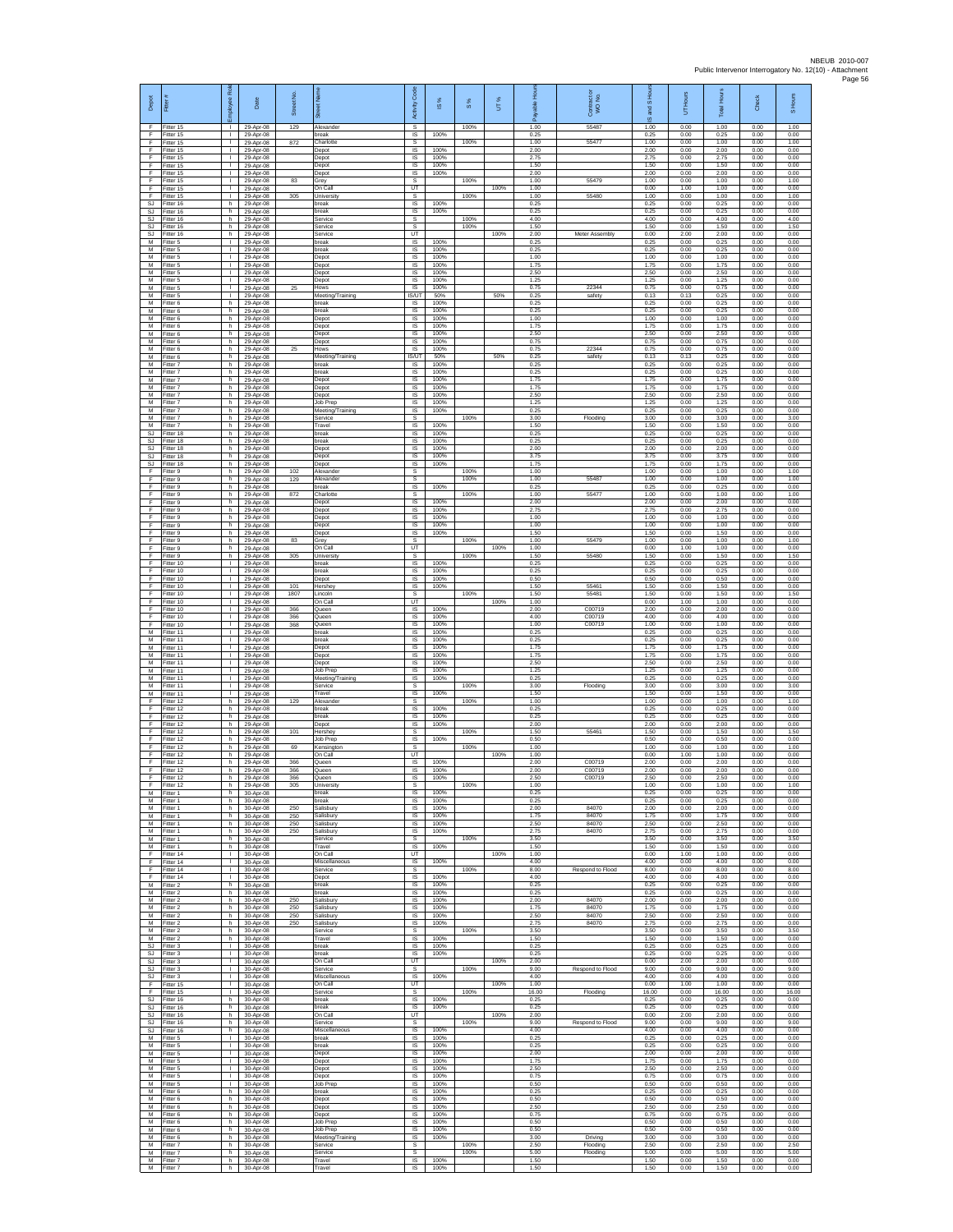| Depot                  | Fitter                              | Roj<br>eekoldt                               | Date                                | Street No. |                                         | Code<br>Activity               | $\underline{\omega}$ | 8%                   | UT%          | 훞<br>alda             | Contract or<br>WO No.                                    | and S Ho<br>$\overline{\omega}$ | 5                    | Total Hours           | Check                | S Hours               |
|------------------------|-------------------------------------|----------------------------------------------|-------------------------------------|------------|-----------------------------------------|--------------------------------|----------------------|----------------------|--------------|-----------------------|----------------------------------------------------------|---------------------------------|----------------------|-----------------------|----------------------|-----------------------|
| SJ<br>SJ               | Fitter 18<br>Fitter 18              | h.<br>h                                      | 30-Apr-08<br>30-Apr-08              |            | break<br>oreak                          | $\overline{\mathsf{s}}$<br>IS  | 100%<br>100%         |                      |              | 0.25<br>0.25          |                                                          | 0.25<br>0.25                    | 0.00<br>0.00         | 0.25<br>0.25          | 0.00<br>0.00         | 0.00<br>0.00          |
| SJ<br>SJ.<br><b>SJ</b> | Fitter 18<br>Fitter 18<br>Fitter 18 | h<br>h.<br>h                                 | 30-Apr-08<br>30-Apr-08<br>30-Apr-08 |            | Service<br>Service<br>Service           | s<br>s<br>s                    |                      | 100%<br>100%<br>100% |              | 2.00<br>3.75<br>1.75  | w/Dave Rodgerson<br>w/Dave Rodgerson<br>w/Dave Rodgerson | 2.00<br>3.75<br>1.75            | 0.00<br>0.00<br>0.00 | 2.00<br>3.75<br>1.75  | 0.00<br>0.00<br>0.00 | 2.00<br>3.75<br>1.75  |
| F<br>F                 | Fitter 9<br>fitter 9                | h.<br>h                                      | 30-Apr-08<br>30-Apr-08              |            | On Call<br>Service                      | UT<br>s                        |                      | 100%                 | 100%         | 1.00<br>16.00         | Flooding                                                 | 0.00<br>16.00                   | 1.00<br>0.00         | 1.00<br>16.00         | 0.00<br>0.00         | 0.00<br>16.00         |
| E<br>F                 | Fitter 10<br>Fitter 10              | л.<br>$\mathbf{L}$                           | 30-Apr-08<br>30-Apr-08              |            | On Call<br>Service                      | UT<br>s                        |                      | 100%                 | 100%         | 1.00<br>1.50          | Flooding                                                 | 0.00<br>1.50                    | 1.00<br>0.00         | 1.00<br>1.50          | 0.00<br>0.00         | 0.00<br>1.50          |
| F<br>M<br>M            | Fitter 10<br>Fitter 11<br>Fitter 11 | $\mathbf{I}$<br>$\mathbf{I}$<br>т.           | 30-Apr-08<br>30-Apr-08<br>30-Apr-08 |            | Service<br>Service<br>Service           | s<br>s<br>s                    |                      | 100%<br>100%<br>100% |              | 16.00<br>2.50<br>5.00 | Flooding<br>Flooding<br>Flooding                         | 16.00<br>2.50<br>5.00           | 0.00<br>0.00<br>0.00 | 16.00<br>2.50<br>5.00 | 0.00<br>0.00<br>0.00 | 16.00<br>2.50<br>5.00 |
| М<br>M                 | Fitter 11<br>Fitter 11              | ٠<br>$\mathbf{I}$                            | 30-Apr-08<br>30-Apr-08              |            | Travel<br>Travel                        | IS<br>IS                       | 100%<br>100%         |                      |              | 1.50<br>1.50          |                                                          | 1.50<br>1.50                    | 0.00<br>0.00         | 1.50<br>1.50          | 0.00<br>0.00         | 0.00<br>0.00          |
| F<br>F                 | Fitter 12<br>itter 12               | h.<br>h                                      | 30-Apr-08<br>30-Apr-08              |            | On Call<br>Miscellaneous                | UT<br>IS                       | 100%                 |                      | 100%         | 1.00<br>4.00          |                                                          | 0.00<br>4.00                    | 1.00<br>0.00         | 1.00<br>4.00          | 0.00<br>0.00         | 0.00<br>0.00          |
| F<br>Е<br>M            | Fitter 12<br>Fitter 12              | h.<br>h                                      | 30-Apr-08<br>30-Apr-08              |            | Service<br>Depot                        | s<br>IS                        | 100%                 | 100%<br>100%         |              | 8.00<br>4.00          | Respond to Flood                                         | 8.00<br>4.00                    | 0.00<br>0.00         | 8.00<br>4.00          | 0.00<br>0.00         | 8.00<br>0.00          |
| М<br>M                 | Fitter 1<br>Fitter 1<br>itter 1     | h<br>h.<br>h                                 | 1-May-08<br>1-May-08<br>1-May-08    |            | Service<br>Service<br>Travel            | s<br>$\mathbb S$<br>IS         | 100%                 | 100%                 |              | 2.00<br>7.00<br>1.50  | Flooding<br>Flooding                                     | 2.00<br>7.00<br>1.50            | 0.00<br>0.00<br>0.00 | 2.00<br>7.00<br>1.50  | 0.00<br>0.00<br>0.00 | 2.00<br>7.00<br>0.00  |
| Е<br>F                 | Fitter 14<br>Fitter 14              | л.<br>$\mathbf{L}$                           | 1-May-08<br>1-May-08                |            | On Call<br>Depot                        | UT<br>IS                       | 100%                 |                      | 100%         | 1.00<br>16.00         |                                                          | 0.00<br>16.00                   | 1.00<br>0.00         | 1.00<br>16.00         | 0.00<br>0.00         | 0.00<br>0.00          |
| М<br>M<br>M            | Fitter 2<br>Fitter 2                | h<br>h.<br>h.                                | 1-May-08<br>1-May-08                |            | Service<br>Service<br>Travel            | s<br>s<br>IS                   | 100%                 | 100%<br>100%         |              | 2.00<br>7.00<br>1.50  |                                                          | 2.00<br>7.00<br>1.50            | 0.00<br>0.00<br>0.00 | 2.00<br>7.00<br>1.50  | 0.00<br>0.00<br>0.00 | 2.00<br>7.00<br>0.00  |
| <b>SJ</b><br>SJ        | Fitter 2<br>itter 3<br>Fitter 3     | т.<br>$\mathbf{I}$                           | 1-May-08<br>1-May-08<br>1-May-08    |            | oreak<br>break                          | IS<br>IS                       | 100%<br>100%         |                      |              | 0.25<br>0.25          |                                                          | 0.25<br>0.25                    | 0.00<br>0.00         | 0.25<br>0.25          | 0.00<br>0.00         | 0.00<br>0.00          |
| SJ.<br>SJ              | Fitter 3<br>Fitter 3                | $\mathbf{L}$<br>$\mathbb{R}$                 | 1-May-08<br>1-May-08                |            | Service<br>Service                      | s<br>s                         |                      | 100%<br>100%         |              | 2.00<br>4.00          | Respond to Flood<br>Respond to Flood                     | 2.00<br>4.00                    | 0.00<br>0.00         | 2.00<br>4.00          | 0.00<br>0.00         | 2.00<br>4.00          |
| <b>SJ</b><br>F         | Fitter 3<br>itter 15                | т.<br>л.                                     | 1-May-08<br>1-May-08                |            | Service<br>Depot                        | s<br>IS<br>UT                  | 100%                 | 100%                 | 100%         | 3.50<br>8.00<br>1.00  | Respond to Flood                                         | 3.50<br>8.00                    | 0.00<br>0.00<br>1.00 | 3.50<br>8.00<br>1.00  | 0.00<br>0.00<br>0.00 | 3.50<br>0.00          |
| E<br>F<br>F            | Fitter 15<br>Fitter 15<br>Fitter 15 | л.<br>$\mathbf{L}$<br>$\mathbf{I}$           | 1-May-08<br>1-May-08<br>1-May-08    |            | On Call<br>Service<br>Service           | s<br>s                         |                      | 100%<br>100%         |              | 1.00<br>7.00          | Respond to Flood<br>Respond to Flood                     | 0.00<br>1.00<br>7.00            | 0.00<br>0.00         | 1.00<br>7.00          | 0.00<br>0.00         | 0.00<br>1.00<br>7.00  |
| SJ<br><b>SJ</b>        | Fitter 16<br>Fitter 16              | h<br>h                                       | 1-May-08<br>1-May-08                |            | break<br>break                          | IS<br>IS                       | 100%<br>100%         |                      |              | 0.25<br>0.25          |                                                          | 0.25<br>0.25                    | 0.00<br>0.00         | 0.25<br>0.25          | 0.00<br>0.00         | 0.00<br>0.00          |
| SJ<br><b>SJ</b><br>SJ. | itter 16<br>itter 16<br>Fitter 16   | h<br>h<br>h.                                 | 1-May-08<br>1-May-08<br>$1-Mav-08$  |            | Service<br>Service<br>Service           | s<br>s<br>s                    |                      | 100%<br>100%<br>100% |              | 2.00<br>4.00<br>3.50  | Respond to Flood<br>Respond to Flood<br>Respond to Flood | 2.00<br>4.00<br>3.50            | 0.00<br>0.00<br>0.00 | 2.00<br>4.00<br>3.50  | 0.00<br>0.00<br>0.00 | 2.00<br>4.00<br>3.50  |
| М<br>М                 | itter 5<br>Fitter 5                 | $\mathbb{R}$<br>т.                           | 1-May-08<br>1-May-08                | 82<br>82   | Birchmount<br>Birchmount                | IS<br>IS                       | 100%<br>100%         |                      |              | 2.00<br>4.75          | 120806681103<br>120806681103                             | 2.00<br>4.75                    | 0.00<br>0.00         | 2.00<br>4.75          | 0.00<br>0.00         | 0.00<br>0.00          |
| M<br>M                 | Fitter 5<br>Fitter 5                | ÷.<br>L.                                     | 1-May-08<br>1-May-08                | 82         | Birchmount<br>break                     | IS<br>IS                       | 100%<br>100%         |                      |              | 2.25<br>0.25          | 120806681103                                             | 2.25<br>0.25                    | 0.00<br>0.00         | 2.25<br>0.25          | 0.00<br>0.00         | 0.00<br>0.00          |
| М<br>M                 | Fitter 5<br>itter 6                 | $\mathbf{L}$<br>h                            | 1-May-08<br>1-May-08<br>1-May-08    | 82         | break<br>Birchmount                     | $\sf IS$<br>IS                 | 100%<br>100%         |                      |              | 0.25<br>2.00<br>4.75  | 120806681103<br>120806681103                             | 0.25<br>2.00<br>4.75            | 0.00<br>0.00<br>0.00 | 0.25<br>2.00<br>4.75  | 0.00<br>0.00<br>0.00 | 0.00<br>0.00          |
| M<br>M<br>М            | Fitter 6<br>Fitter 6<br>Fitter 6    | h<br>h<br>h                                  | 1-May-08<br>1-May-08                | 82<br>82   | Birchmount<br>Birchmount<br>break       | <b>IS</b><br>IS<br>IS          | 100%<br>100%<br>100% |                      |              | 2.25<br>0.25          | 120806681103                                             | 2.25<br>0.25                    | 0.00<br>0.00         | 2.25<br>0.25          | 0.00<br>0.00         | 0.00<br>0.00<br>0.00  |
| M<br>M                 | Fitter 6<br>Fitter 7                | h<br>h.                                      | 1-May-08<br>1-May-08                |            | break<br>Service                        | IS<br>s                        | 100%                 | 100%                 |              | 0.25<br>2.00          | Flooding                                                 | 0.25<br>2.00                    | 0.00<br>0.00         | 0.25<br>2.00          | 0.00<br>0.00         | 0.00<br>2.00          |
| М<br>M                 | itter 7<br>Fitter 7                 | h<br>$\,$ h                                  | 1-May-08<br>1-May-08<br>1-May-08    |            | Service<br>Travel                       | $\mathbb S$<br>IS<br><b>IS</b> | 100%<br>100%         | 100%                 |              | 7.00<br>1.50<br>0.25  | Flooding                                                 | 7.00<br>1.50<br>0.25            | 0.00<br>0.00<br>0.00 | 7.00<br>1.50<br>0.25  | 0.00<br>0.00<br>0.00 | 7.00<br>0.00<br>0.00  |
| SJ.<br><b>SJ</b><br>SJ | Fitter 18<br>Fitter 18<br>Fitter 18 | h.<br>h<br>h                                 | 1-May-08<br>1-May-08                |            | break<br>oreak<br>Depot                 | IS<br>IS                       | 100%<br>100%         |                      |              | 0.25<br>2.00          |                                                          | 0.25<br>2.00                    | 0.00<br>0.00         | 0.25<br>2.00          | 0.00<br>0.00         | 0.00<br>0.00          |
| SJ<br>SJ               | itter 18<br>Fitter 18               | h<br>h                                       | 1-May-08<br>1-May-08                |            | Depot<br>Depot                          | IS<br><b>IS</b>                | 100%<br>100%         |                      |              | 1.75<br>1.50          |                                                          | 1.75<br>1.50                    | 0.00<br>0.00         | 1.75<br>1.50          | 0.00<br>0.00         | 0.00<br>0.00          |
| SJ<br>F                | Fitter 18<br>Fitter 9               | h<br>h                                       | 1-May-08<br>1-May-08                |            | Service<br>Depot                        | s<br>$\sf IS$                  | 100%                 | 100%                 |              | 2.25<br>0.50          | w/Dave Rodgerson                                         | 2.25<br>0.50                    | 0.00<br>0.00         | 2.25<br>0.50          | 0.00<br>0.00         | 2.25<br>0.00          |
| E<br>F<br>F            | Fitter 9<br>Fitter 9<br>-itter 9    | h<br>h<br>h                                  | 1-May-08<br>1-May-08<br>1-May-08    |            | Depot<br>On Call<br>Service             | IS<br>UT<br>s                  | 100%                 | 100%                 | 100%         | 9.00<br>1.00<br>7.00  | Respond to Flood                                         | 9.00<br>0.00<br>7.00            | 0.00<br>1.00<br>0.00 | 9.00<br>1.00<br>7.00  | 0.00<br>0.00<br>0.00 | 0.00<br>0.00<br>7.00  |
| F<br>F                 | Fitter 10<br>Fitter 10              | $\mathbb{R}$<br>т.                           | 1-May-08<br>1-May-08                |            | break<br>break                          | 1S<br><b>IS</b>                | 100%<br>100%         |                      |              | 0.25<br>0.25          |                                                          | 0.25<br>0.25                    | 0.00<br>0.00         | 0.25<br>0.25          | 0.00<br>0.00         | 0.00<br>0.00          |
| F<br>F                 | Fitter 10<br>Fitter 10              | т.<br>т.<br>÷.                               | 1-May-08<br>1-May-08<br>1-May-08    |            | Depot<br>Job Prep<br>On Call            | IS<br>1S<br>UT                 | 100%<br>100%         |                      | 100%         | 1.25<br>1.50<br>1.00  |                                                          | 1.25<br>1.50<br>0.00            | 0.00<br>0.00<br>1.00 | 1.25<br>1.50<br>1.00  | 0.00<br>0.00<br>0.00 | 0.00<br>0.00<br>0.00  |
| F                      | Fitter 10<br>Fitter 10<br>Fitter 10 | L.<br>$\mathbf{L}$                           | 1-May-08<br>1-May-08                |            | St Grey<br>Depot                        | s<br>$\sf IS$                  | 100%                 | 100%                 |              | 1.00<br>1.75          |                                                          | 1.00<br>1.75                    | 0.00<br>0.00         | 1.00<br>1.75          | 0.00<br>0.00         | 1.00<br>0.00          |
| F<br>M                 | itter 10<br>Fitter 11               | ÷.<br>л.                                     | 1-May-08<br>1-May-08                | 295        | University<br>Service                   | s<br>s                         |                      | 100%<br>100%         |              | 1.50<br>2.00          | Flooding                                                 | 1.50<br>2.00                    | 0.00<br>0.00         | 1.50<br>2.00          | 0.00<br>0.00         | 1.50<br>2.00          |
| M<br>М<br>E            | Fitter 11<br>Fitter 11<br>Fitter 12 | $\mathbf{L}$<br>τ.<br>h                      | 1-May-08<br>1-May-08<br>1-May-08    |            | Service<br>Travel<br>On Call            | s<br>IS<br>UT                  | 100%                 | 100%                 | 100%         | 7.00<br>1.50<br>1.00  | Flooding                                                 | 7.00<br>1.50<br>0.00            | 0.00<br>0.00<br>1.00 | 7.00<br>1.50<br>1.00  | 0.00<br>0.00<br>0.00 | 7.00<br>0.00<br>0.00  |
| F<br>М                 | Fitter 12<br>itter 1                | h.<br>h                                      | 1-May-08<br>2-May-08                |            | Depot<br>oreak                          | <b>IS</b><br>IS                | 100%<br>100%         |                      |              | 16.00<br>0.25         |                                                          | 16.00<br>0.25                   | 0.00<br>0.00         | 16.00<br>0.25         | 0.00<br>0.00         | 0.00<br>0.00          |
| M<br>M                 | Fitter 1<br>Fitter 1                | $\,$ h<br>h.                                 | 2-May-08<br>2-May-08                |            | Depot<br>Depot                          | IS<br>IS                       | 100%<br>100%         |                      |              | 1.75<br>1.75          |                                                          | 1.75<br>1.75                    | 0.00<br>0.00         | 1.75<br>1.75          | 0.00<br>0.00         | 0.00<br>0.00          |
| м<br>F<br>M            | Fitter 1<br>Fitter 14<br>itter 2    | h<br>$\mathbf{I}$<br>h                       | 2-May-08<br>2-May-08<br>2-May-08    |            | Meeting/Training<br>Depot<br>Depot      | IS/UT<br>IS<br>IS              | 50%<br>100%<br>100%  |                      | 50%          | 0.25<br>8.00<br>3.75  | safety                                                   | 0.13<br>8.00<br>3.75            | 0.13<br>0.00<br>0.00 | 0.25<br>8.00<br>3.75  | 0.00<br>0.00<br>0.00 | 0.00<br>0.00<br>0.00  |
| M<br>SJ                | Fitter 2<br>Fitter 3                | h<br>$\mathbf{L}$                            | 2-May-08<br>2-May-08                |            | Meeting/Training<br>Out of Office - SDO | IS/UT<br>IS                    | 50%<br>100%          |                      | 50%          | 0.25<br>8.00          | safety                                                   | 0.13<br>8.00                    | 0.13<br>0.00         | 0.25<br>8.00          | 0.00<br>0.00         | 0.00<br>0.00          |
| F<br>E                 | Fitter 15<br>Fitter 15              | T.<br>л.                                     | 2-May-08<br>$2-Mav-08$              |            | Depot<br>On Call                        | $\sf IS$<br>UT                 | 100%                 |                      | 100%         | 8.00<br>1.00          |                                                          | 8.00<br>0.00                    | 0.00<br>1.00         | 8.00<br>1.00          | 0.00<br>0.00         | 0.00<br>0.00          |
| SJ<br>SJ               | Fitter 15<br>Fitter 16<br>Fitter 16 | h.<br>h.                                     | 2-May-08<br>2-May-08<br>2-May-08    |            | Service<br>break<br>break               | s<br>IS<br>$\overline{s}$      | 100%<br>100%         | 100%                 |              | 1.50<br>0.25<br>0.25  | Respond to Flood                                         | 1.50<br>0.25<br>0.25            | 0.00<br>0.00<br>0.00 | 1.50<br>0.25<br>0.25  | 0.00<br>0.00<br>0.00 | 1.50<br>0.00<br>0.00  |
| SJ.<br>SJ              | Fitter 16<br>Fitter 16              | h.<br>h                                      | 2-May-08<br>2-May-08                |            | On Call<br>On Call                      | UT<br>UT                       |                      |                      | 100%<br>100% | 4.00<br>0.50          |                                                          | 0.00<br>0.00                    | 4.00<br>0.50         | 4.00<br>0.50          | 0.00<br>0.00         | 0.00<br>0.00          |
| SJ<br>SJ.              | Fitter 16<br>Fitter 16              | h.<br>h.                                     | 2-May-08<br>$2-Mav-08$              |            | Service<br>Travel                       | s<br>IS                        | 100%                 | 100%                 |              | 2.00<br>1.50          | Respond to Flood                                         | 2.00<br>1.50                    | 0.00<br>0.00         | 2.00<br>1.50          | 0.00<br>0.00         | 2.00<br>0.00          |
| SJ<br>M<br>М           | Fitter 16<br>Fitter 5<br>Fitter 5   | h<br>$\mathbf{1}$<br>т.                      | 2-May-08<br>2-May-08<br>2-May-08    | 82<br>82   | Travel<br>Birchmount<br>Birchmount      | $\sf IS$<br>IS<br>IS           | 100%<br>100%<br>100% |                      |              | 1.50<br>3.25<br>6.00  | 120806681103<br>120806671103                             | 1.50<br>3.25<br>6.00            | 0.00<br>0.00<br>0.00 | 1.50<br>3.25<br>6.00  | 0.00<br>0.00<br>0.00 | 0.00<br>0.00<br>0.00  |
| M<br>M                 | Fitter 5<br>Fitter 5                | л.<br>$\mathbf{L}$                           | $2$ -May-08<br>2-May-08             |            | Job Prep<br>Meeting/Training            | <b>IS</b><br><b>IS/UT</b>      | 100%<br>50%          |                      | 50%          | 0.50<br>0.25          | safety                                                   | 0.50<br>0.13                    | 0.00<br>0.13         | 0.50<br>0.25          | 0.00<br>0.00         | 0.00<br>0.00          |
| M<br>M                 | Fitter 6<br>Fitter 6                | h<br>h.                                      | 2-May-08<br>2-May-08                | 82<br>82   | Birchmount<br>Birchmount                | IS<br>IS                       | 100%<br>100%         |                      |              | 3.25<br>6.00          | 120806681103<br>120806671103                             | 3.25<br>6.00                    | 0.00<br>0.00         | 3.25<br>6.00          | 0.00<br>0.00         | 0.00<br>0.00          |
| м<br>М<br>M            | Fitter 6<br>Fitter 6<br>Fitter 7    | h.<br>h<br>$\mathsf{h}$                      | 2-May-08<br>2-May-08<br>2-May-08    |            | Job Prep<br>Meeting/Training<br>break   | <b>IS</b><br>IS/UT<br>IS       | 100%<br>50%<br>100%  |                      | 50%          | 0.50<br>0.25<br>0.25  | safety                                                   | 0.50<br>0.13<br>0.25            | 0.00<br>0.13<br>0.00 | 0.50<br>0.25<br>0.25  | 0.00<br>0.00<br>0.00 | 0.00<br>0.00<br>0.00  |
| M<br>M                 | Fitter 7<br>Fitter 7                | h.<br>h                                      | 2-May-08<br>2-May-08                | 31         | break<br>Keefe                          | IS<br>IS                       | 100%<br>100%         |                      |              | 0.25<br>1.75          | 050814200999EBB                                          | 0.25<br>1.75                    | 0.00<br>0.00         | 0.25<br>1.75          | 0.00<br>0.00         | 0.00<br>0.00          |
| M<br>М                 | Fitter 7<br>Fitter 7                | h<br>h                                       | 2-May-08<br>2-May-08                | 31<br>31   | Keefe<br>Keefe                          | 1S<br>IS<br><b>IS</b>          | 100%<br>100%         |                      |              | 1.75<br>2.50<br>1.25  | 050814200999EBB<br>050814200999EBE<br>050814200999EBB    | 1.75<br>2.50<br>1.25            | 0.00<br>0.00<br>0.00 | 1.75<br>2.50<br>1.25  | 0.00<br>0.00<br>0.00 | 0.00<br>0.00          |
| M<br>M<br>SJ           | Fitter 7<br>Fitter 7<br>Fitter 18   | h.<br>h.<br>h                                | 2-May-08<br>2-May-08<br>2-May-08    | 31         | Keefe<br>Meeting/Training<br>break      | <b>IS/UT</b><br>$\sf IS$       | 100%<br>50%<br>100%  |                      | 50%          | 0.25<br>0.25          | safety                                                   | 0.13<br>0.25                    | 0.13<br>0.00         | 0.25<br>0.25          | 0.00<br>0.00         | 0.00<br>0.00<br>0.00  |
| SJ.<br><b>SJ</b>       | Fitter 18<br>Fitter 18              | h.<br>h                                      | 2-May-08<br>2-May-08                |            | break<br>Depot                          | IS.<br>IS                      | 100%<br>100%         |                      |              | 0.25<br>3.75          |                                                          | 0.25<br>3.75                    | 0.00<br>0.00         | 0.25<br>3.75          | 0.00<br>0.00         | 0.00<br>0.00          |
| SJ<br>SJ<br>SJ.        | Fitter 18<br>Fitter 18<br>Fitter 18 | h<br>h.<br>h.                                | 2-May-08<br>2-May-08<br>2-May-08    |            | Service<br>Travel<br>Travel             | s<br>IS<br>IS                  | 100%<br>100%         | 100%                 |              | 3.00<br>1.50<br>1.25  | Respond to Flood                                         | 3.00<br>1.50<br>1.25            | 0.00<br>0.00<br>0.00 | 3.00<br>1.50<br>1.25  | 0.00<br>0.00<br>0.00 | 3.00<br>0.00<br>0.00  |
| F<br>F                 | Fitter 9<br>Fitter 9                | h<br>h.                                      | 2-May-08<br>2-May-08                |            | Depot<br>On Call                        | IS<br>UT                       | 100%                 |                      | 100%         | 8.00<br>1.00          |                                                          | 8.00<br>0.00                    | 0.00<br>1.00         | 8.00<br>1.00          | 0.00<br>0.00         | 0.00<br>0.00          |
| F<br>E                 | Fitter 9<br>Fitter 10               | h<br>$\mathbf{I}$                            | 2-May-08<br>2-May-08                |            | Service<br>break                        | s<br>$\sf IS$                  | 100%                 | 100%                 |              | 2.00<br>0.25          | Respond to Flood                                         | 2.00<br>0.25                    | 0.00<br>0.00         | 2.00<br>0.25          | 0.00<br>0.00         | 2.00<br>0.00          |
| F<br>E<br>-F           | Fitter 10<br>Fitter 10<br>Fitter 10 | $\mathbb T$<br>$\mathbf{L}$<br>л.            | 2-May-08<br>2-May-08<br>$2-May-08$  | 66         | break<br>Grey<br>Job Prep               | $\sf IS$<br>s<br>IS            | 100%<br>100%         | 100%                 |              | 0.25<br>1.50<br>0.50  |                                                          | 0.25<br>1.50<br>0.50            | 0.00<br>0.00<br>0.00 | 0.25<br>1.50<br>0.50  | 0.00<br>0.00<br>0.00 | 0.00<br>1.50<br>0.00  |
| E<br>F                 | Fitter 10<br>Fitter 10              | <b>I</b><br>т.                               | 2-May-08<br>2-May-08                |            | On Call<br>Depot                        | UT<br>IS                       | 100%                 |                      | 100%         | 1.00<br>4.00          |                                                          | 0.00<br>4.00                    | 1.00<br>0.00         | 1.00<br>4.00          | 0.00<br>0.00         | 0.00<br>0.00          |
| F.<br>м                | Fitter 10<br>Fitter 11              | т<br>$\mathbf{L}$                            | 2-May-08<br>2-May-08                |            | Depot<br>break                          | 1S<br>IS                       | 100%<br>100%         |                      |              | 1.50<br>0.25          |                                                          | 1.50<br>0.25                    | 0.00<br>0.00         | 1.50<br>0.25          | 0.00<br>0.00         | 0.00<br>0.00          |
| М<br>M<br>M            | Fitter 11<br>Fitter 11<br>Fitter 11 | $\mathbf{L}$<br>$\mathbf{L}$<br>$\mathbf{L}$ | 2-May-08<br>2-May-08<br>2-May-08    | 31<br>31   | break<br>Keefe<br>Keefe                 | $\sf IS$<br>IS<br>IS           | 100%<br>100%<br>100% |                      |              | 0.25<br>1.75<br>1.75  | 050814200999EBB<br>050814200999EBB                       | 0.25<br>1.75<br>1.75            | 0.00<br>0.00<br>0.00 | 0.25<br>1.75<br>1.75  | 0.00<br>0.00<br>0.00 | 0.00<br>0.00<br>0.00  |
| M<br>M                 | Fitter 11<br>Fitter 11              | $\mathbf{L}$<br>т.                           | 2-May-08<br>2-May-08                | 31<br>31   | Keefe<br>Keefe                          | IS<br>IS                       | 100%<br>100%         |                      |              | 2.50<br>1.25          | 050814200999EBB<br>050814200999EBB                       | 2.50<br>1.25                    | 0.00<br>0.00         | 2.50<br>1.25          | 0.00<br>0.00         | 0.00<br>0.00          |
| М<br>F                 | Fitter 11<br>Fitter 12              | $\mathbf{L}$<br>h.                           | 2-May-08<br>2-May-08                |            | Meeting/Training<br>On Call             | <b>IS/UT</b><br>UT             | 50%                  |                      | 50%<br>100%  | 0.25<br>1.00          | safety                                                   | 0.13<br>0.00                    | 0.13<br>1.00         | 0.25<br>1.00          | 0.00<br>0.00         | 0.00<br>0.00          |
| F<br>F<br>F.           | Fitter 12<br>Fitter 9<br>Fitter 10  | h.<br>h<br>$\mathbb{R}$                      | 2-May-08<br>3-May-08<br>3-May-08    |            | Depot<br>On Call<br>On Call             | <b>IS</b><br>UT<br>UT          | 100%                 |                      | 100%<br>100% | 8.00<br>1.00<br>1.00  |                                                          | 8.00<br>0.00<br>0.00            | 0.00<br>1.00<br>1.00 | 8.00<br>1.00<br>1.00  | 0.00<br>0.00<br>0.00 | 0.00<br>0.00<br>0.00  |
| F.                     | Fitter 12                           | h                                            | 3-May-08                            |            | On Call                                 | UT                             |                      |                      | 100%         | 1.00                  |                                                          | 0.00                            | 1.00                 | 1.00                  | 0.00                 | 0.00                  |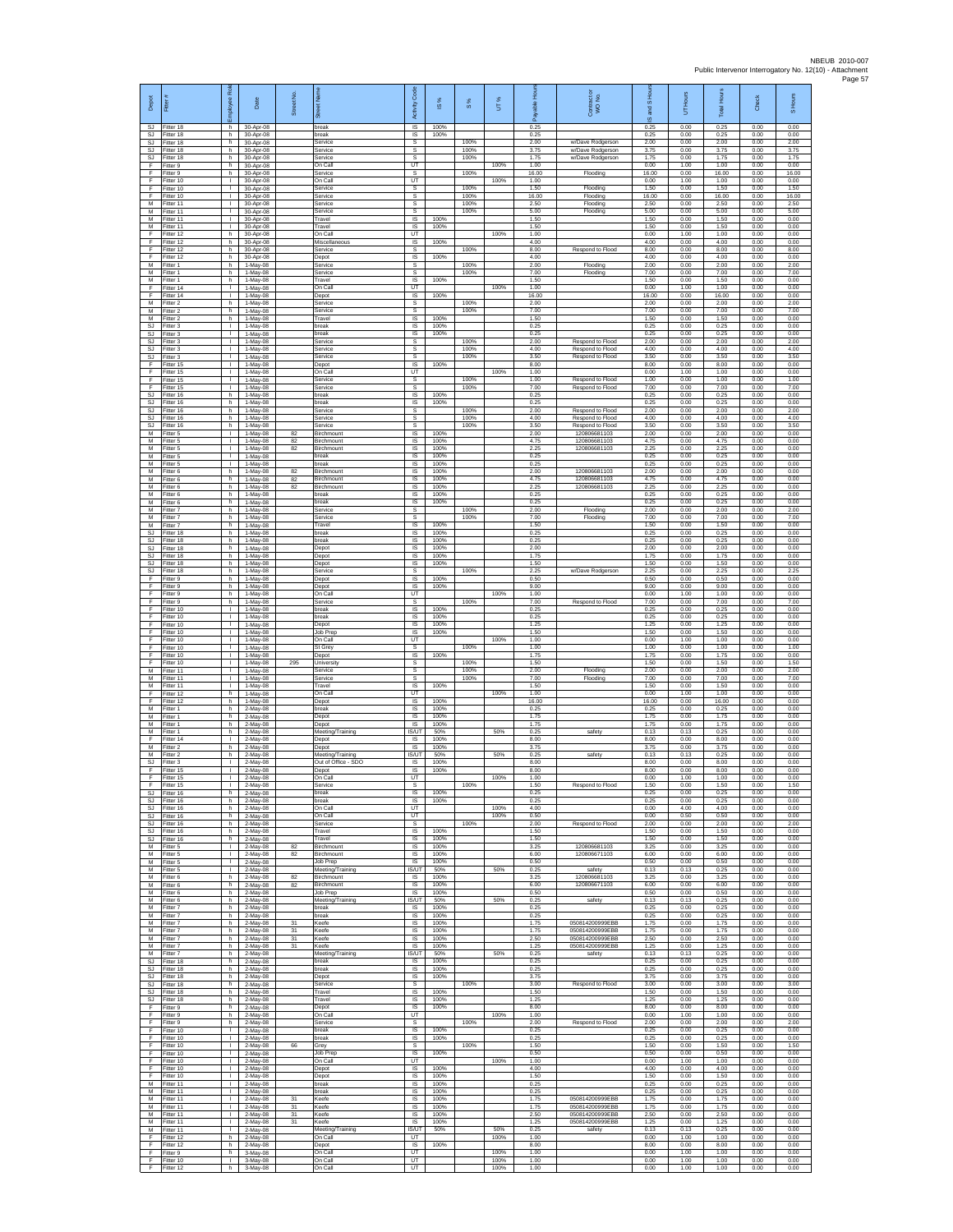| Depot                         | Fitter                              | æ<br>loyee                                     | Date                             | Street No.     |                                                                                              | Code<br>Activity                   | IS %                 | $\frac{8}{3}$        | UT%                  | 휸                    | Contract or<br>WO No.                                 | and S Hou<br>$\overline{\omega}$ | UT Hours             | <b>Total Hours</b>   | Check                | S Hours              |
|-------------------------------|-------------------------------------|------------------------------------------------|----------------------------------|----------------|----------------------------------------------------------------------------------------------|------------------------------------|----------------------|----------------------|----------------------|----------------------|-------------------------------------------------------|----------------------------------|----------------------|----------------------|----------------------|----------------------|
| -F<br>F<br>F                  | Fitter 9<br>Fitter 10<br>Fitter 12  | h.<br>$\mathbf{L}$<br>h                        | 4-May-08<br>4-May-08<br>4-May-08 |                | On Call<br>On Call<br>On Call                                                                | UT<br>UT<br>UT                     |                      |                      | 100%<br>100%<br>100% | 1.00<br>1.00<br>1.00 |                                                       | 0.00<br>0.00<br>0.00             | 1.00<br>1.00<br>1.00 | 1.00<br>1.00<br>1.00 | 0.00<br>0.00<br>0.00 | 0.00<br>0.00<br>0.00 |
| M<br>M                        | Fitter 1<br>Fitter 1                | h.<br>h.                                       | 5-May-08<br>5-May-08             |                | break<br>break                                                                               | <b>IS</b><br><b>IS</b>             | 100%<br>100%         |                      |                      | 0.25<br>0.25         |                                                       | 0.25<br>0.25                     | 0.00<br>0.00         | 0.25<br>0.25         | 0.00<br>0.00         | 0.00<br>0.00         |
| M<br>M<br>M                   | -itter 1<br>Fitter 1                | h<br>h.<br>h.                                  | 5-May-08<br>5-May-08             | 481<br>481     | Lutz<br>Lutz<br>Lutz                                                                         | IS<br>IS<br><b>IS</b>              | 100%<br>100%<br>100% |                      |                      | 1.75<br>1.75<br>2.50 | 180807910128<br>180807910128<br>180807910128          | 1.75<br>1.75<br>2.50             | 0.00<br>0.00<br>0.00 | 1.75<br>1.75<br>2.50 | 0.00<br>0.00<br>0.00 | 0.00<br>0.00<br>0.00 |
| ${\sf M}$<br>М                | Fitter 1<br>-itter 1<br>Fitter 1    | h<br>h.                                        | 5-May-08<br>5-May-08<br>5-May-08 | 481<br>481     | Lutz<br>Meeting/Training                                                                     | IS<br>IS/UT                        | 100%<br>50%          |                      | 50%                  | 2.75<br>0.25         | 180807910128<br>safety                                | 2.75<br>0.13                     | 0.00<br>0.13         | 2.75<br>0.25         | 0.00<br>0.00         | 0.00<br>0.00         |
| F<br>F                        | Fitter 14<br>Fitter 14              | т.<br>T.                                       | 5-May-08<br>5-May-08             |                | break<br>break                                                                               | - IS<br>IS                         | 100%<br>100%         |                      |                      | 0.25<br>0.25         |                                                       | 0.25<br>0.25                     | 0.00<br>0.00         | 0.25<br>0.25         | 0.00<br>0.00         | 0.00<br>0.00         |
| Ŧ<br>F<br>F                   | Fitter 14<br>Fitter 14<br>Fitter 14 | τ.<br>т.<br>л.                                 | 5-May-08<br>5-May-08<br>5-May-08 | 29             | Depot<br>ansdowne<br>On Call                                                                 | IS<br>s<br>UT                      | 100%                 | 100%                 | 100%                 | 3.50<br>1.50<br>1.00 |                                                       | 3.50<br>1.50<br>0.00             | 0.00<br>0.00<br>1.00 | 3.50<br>1.50<br>1.00 | 0.00<br>0.00<br>0.00 | 0.00<br>1.50<br>0.00 |
| F<br>F                        | Fitter 14<br>Fitter 14              | л.<br>т.                                       | 5-May-08<br>5-May-08             | 342<br>342     | University<br>University                                                                     | s<br>s                             |                      | 100%<br>100%         |                      | 1.00<br>2.00         |                                                       | 1.00<br>2.00                     | 0.00<br>0.00         | 1.00<br>2.00         | 0.00<br>0.00         | 1.00<br>2.00         |
| M<br>м<br>M                   | Fitter 2<br>Fitter 2<br>Fitter 2    | h.<br>h.<br>h.                                 | 5-May-08<br>5-May-08<br>5-May-08 | 481            | break<br>break<br>Lutz                                                                       | IS<br>IS<br>IS                     | 100%<br>100%<br>100% |                      |                      | 0.25<br>0.25<br>1.75 | 180807910128                                          | 0.25<br>0.25<br>1.75             | 0.00<br>0.00<br>0.00 | 0.25<br>0.25<br>1.75 | 0.00<br>0.00<br>0.00 | 0.00<br>0.00<br>0.00 |
| M<br>M                        | Fitter 2<br>Fitter 2                | h.<br>h.                                       | 5-May-08<br>5-May-08             | 481<br>481     | Lutz<br>Lutz                                                                                 | IS<br>- IS                         | 100%<br>100%         |                      |                      | 1.75<br>2.50         | 180807910128<br>180807910128                          | 1.75<br>2.50                     | 0.00<br>0.00         | 1.75<br>2.50         | 0.00<br>0.00         | 0.00<br>0.00         |
| М<br>M<br><b>SJ</b>           | Fitter 2<br>Fitter 2<br>Fitter 3    | h.<br>h.<br>$\mathbf{L}$                       | 5-May-08<br>5-May-08<br>5-May-08 | 481<br>70      | Lutz<br>Meeting/Training<br>Avondale                                                         | IS<br><b>IS/UT</b><br>s            | 100%<br>50%          | 100%                 | 50%                  | 2.75<br>0.25<br>1.75 | 180807910128<br>safety                                | 2.75<br>0.13<br>1.75             | 0.00<br>0.13<br>0.00 | 2.75<br>0.25<br>1.75 | 0.00<br>0.00<br>0.00 | 0.00<br>0.00<br>1.75 |
| <b>SJ</b><br>SJ               | Fitter 3<br>-itter 3                | т.<br>$\mathbf{L}$                             | 5-May-08<br>5-May-08             |                | break<br>break                                                                               | IS<br>$\sf IS$                     | 100%<br>100%         |                      |                      | 0.25<br>0.25         |                                                       | 0.25<br>0.25                     | 0.00<br>0.00         | 0.25<br>0.25         | 0.00<br>0.00         | 0.00<br>0.00         |
| SJ<br><b>SJ</b><br>S.I        | -itter 3<br>Fitter 3<br>Fitter 3    | T.<br>т.<br>л.                                 | 5-May-08<br>5-May-08             | 123            | Depot<br>Depot<br>Lansdowne                                                                  | $\sf IS$<br>IS<br>s                | 100%<br>100%         | 100%                 |                      | 2.00<br>1.75<br>2.00 |                                                       | 2.00<br>1.75<br>2.00             | 0.00<br>0.00<br>0.00 | 2.00<br>1.75<br>2.00 | 0.00<br>0.00<br>0.00 | 0.00<br>0.00<br>2.00 |
| <b>SJ</b><br>SJ               | Fitter 3<br>Fitter 3                | т.<br>$\mathbf{L}$                             | 5-May-08<br>5-May-08<br>5-May-08 | 83             | shore<br>Travel                                                                              | s<br><b>IS</b>                     | 100%                 | 100%                 |                      | 4.50<br>1.50         |                                                       | 4.50<br>1.50                     | 0.00<br>0.00         | 4.50<br>1.50         | 0.00<br>0.00         | 4.50<br>0.00         |
| SJ<br>F<br>F                  | Fitter 3<br>Fitter 15               | $\mathbf{L}$<br>$\mathbf{L}$<br>$\mathbb{R}^n$ | 5-May-08<br>5-May-08             | 768<br>371     | Travel<br>Brunswick                                                                          | <b>IS</b><br>s                     | 100%                 | 100%                 |                      | 1.50<br>1.50         | 55673                                                 | 1.50<br>1.50                     | 0.00<br>0.00         | 1.50<br>1.50         | 0.00<br>0.00         | 0.00<br>1.50         |
| F<br>F                        | Fitter 15<br>Fitter 15<br>Fitter 15 | $\mathbf{L}$<br>$\mathbf{I}$                   | 5-May-08<br>5-May-08<br>5-May-08 |                | <b>Brunswick</b><br>Depot<br>Depot                                                           | $\mathbb S$<br><b>IS</b><br>IS     | 100%<br>100%         | 100%                 |                      | 1.50<br>3.00<br>2.00 | 55766                                                 | 1.50<br>3.00<br>2.00             | 0.00<br>0.00<br>0.00 | 1.50<br>3.00<br>2.00 | 0.00<br>0.00<br>0.00 | 1.50<br>0.00<br>0.00 |
| <b>SJ</b><br><b>SJ</b><br>-SJ | Fitter 16<br>Fitter 16<br>Fitter 16 | h<br>h<br>h.                                   | 5-May-08<br>5-May-08             | 70             | Avondale<br>oreak<br>break                                                                   | s<br>IS<br>IS                      | 100%<br>100%         | 100%                 |                      | 1.75<br>0.25<br>0.25 |                                                       | 1.75<br>0.25<br>0.25             | 0.00<br>0.00<br>0.00 | 1.75<br>0.25<br>0.25 | 0.00<br>0.00<br>0.00 | 1.75<br>0.00<br>0.00 |
| SJ<br>$\mathbb{S}\mathbb{J}$  | Fitter 16<br>Fitter 16              | h.<br>h                                        | 5-May-08<br>5-May-08<br>5-May-08 |                | Depot<br>Depot                                                                               | <b>IS</b><br>IS                    | 100%<br>100%         |                      |                      | 2.00<br>1.75         |                                                       | 2.00<br>1.75                     | 0.00<br>0.00         | 2.00<br>1.75         | 0.00<br>0.00         | 0.00<br>0.00         |
| SJ.<br>SJ                     | Fitter 16<br>Fitter 16              | h.<br>h                                        | 5-May-08<br>5-May-08             | 123<br>83      | Lansdowne<br>shore                                                                           | s<br>s                             |                      | 100%<br>100%         |                      | 2.00<br>4.50         |                                                       | 2.00<br>4.50                     | 0.00<br>0.00         | 2.00<br>4.50         | 0.00<br>0.00         | 2.00<br>4.50         |
| <b>SJ</b><br>SJ<br>M          | Fitter 16<br>Fitter 16<br>Fitter 5  | h.<br>h.<br>$\mathbf{L}$                       | 5-May-08<br>5-May-08<br>5-May-08 |                | Travel<br>Travel<br>Depot                                                                    | $\sf IS$<br>IS<br><b>IS</b>        | 100%<br>100%<br>100% |                      |                      | 1.50<br>1.50<br>3.75 |                                                       | 1.50<br>1.50<br>3.75             | 0.00<br>0.00<br>0.00 | 1.50<br>1.50<br>3.75 | 0.00<br>0.00<br>0.00 | 0.00<br>0.00<br>0.00 |
| М<br>M                        | Fitter 5<br>Fitter 5                | $\mathbf{L}$<br>L.                             | 5-May-08<br>5-May-08             | 22             | Grey<br>Job Prep                                                                             | s<br>IS                            | 100%                 | 100%                 |                      | 1.50<br>0.50         |                                                       | 1.50<br>0.50                     | 0.00<br>0.00         | 1.50<br>0.50         | 0.00<br>0.00         | 1.50<br>0.00         |
| M<br>M<br>М                   | Fitter 5<br>Fitter 5<br>-itter 6    | т.<br>т.<br>h.                                 | 5-May-08<br>5-May-08<br>5-May-08 | 225            | Travel<br>Winslov<br>Depot                                                                   | IS<br>s<br>IS                      | 100%<br>100%         | 100%                 |                      | 1.75<br>3.50<br>3.75 |                                                       | 1.75<br>3.50<br>3.75             | 0.00<br>0.00<br>0.00 | 1.75<br>3.50<br>3.75 | 0.00<br>0.00<br>0.00 | 0.00<br>3.50<br>0.00 |
| М<br>M                        | Fitter 6<br>Fitter 6                | h<br>h.                                        | 5-May-08<br>5-May-08             | $^{22}$        | Grey<br>Job Prep                                                                             | s<br>$\overline{\mathsf{s}}$       | 100%                 | 100%                 |                      | 1.50<br>0.50         |                                                       | 1.50<br>0.50                     | 0.00<br>0.00         | 1.50<br>0.50         | 0.00<br>0.00         | 1.50<br>0.00         |
| M<br>M<br>M                   | Fitter 6<br>-itter 6<br>Fitter 7    | h.<br>h<br>h.                                  | 5-May-08<br>5-May-08<br>5-May-08 | 225            | Travel<br>Winslow<br>break                                                                   | <b>IS</b><br>s<br>IS               | 100%<br>100%         | 100%                 |                      | 1.75<br>3.50<br>0.25 |                                                       | 1.75<br>3.50<br>0.25             | 0.00<br>0.00<br>0.00 | 1.75<br>3.50<br>0.25 | 0.00<br>0.00<br>0.00 | 0.00<br>3.50<br>0.00 |
| M<br>${\sf M}$                | Fitter 7<br>-itter 7                | h.<br>h                                        | 5-May-08<br>5-May-08             |                | break<br>Depot                                                                               | <b>IS</b><br>IS                    | 100%<br>100%         |                      |                      | 0.25<br>0.50         |                                                       | 0.25<br>0.50                     | 0.00<br>0.00         | 0.25<br>0.50         | 0.00<br>0.00         | 0.00<br>0.00         |
| M<br>M<br>M                   | Fitter 7<br>Fitter 7<br>Fitter 7    | h.<br>h.<br>h                                  | 5-May-08<br>5-May-08<br>5-May-08 | 31<br>31<br>31 | Keefe<br>Keefe<br>Keefe                                                                      | $\sf IS$<br>IS<br>IS               | 100%<br>100%<br>100% |                      |                      | 1.75<br>1.75<br>2.50 | 050814200999EBB<br>050814200999EBB<br>050814200999EBB | 1.75<br>1.75<br>2.50             | 0.00<br>0.00<br>0.00 | 1.75<br>1.75<br>2.50 | 0.00<br>0.00<br>0.00 | 0.00<br>0.00<br>0.00 |
| M<br>М                        | Fitter 7<br>fitter 7                | h.<br>h                                        | 5-May-08<br>5-May-08             | 31             | Keefe<br>Meeting/Training                                                                    | IS<br><b>IS/UT</b>                 | 100%<br>50%          |                      | 50%                  | 2.75<br>0.25         | 050814200999EBB<br>safety                             | 2.75<br>0.13                     | 0.00<br>0.13         | 2.75<br>0.25         | 0.00<br>0.00         | 0.00<br>0.00         |
| SJ.<br>SJ<br>SJ               | Fitter 18<br>Fitter 18<br>Fitter 18 | h.<br>h.<br>h.                                 | 5-May-08<br>5-May-08<br>5-May-08 |                | break<br>break<br>Depot                                                                      | <b>IS</b><br>IS<br>IS              | 100%<br>100%<br>100% |                      |                      | 0.25<br>0.25<br>2.00 |                                                       | 0.25<br>0.25<br>2.00             | 0.00<br>0.00<br>0.00 | 0.25<br>0.25<br>2.00 | 0.00<br>0.00<br>0.00 | 0.00<br>0.00<br>0.00 |
| SJ.<br>SJ                     | Fitter 18<br>Fitter 18              | h.<br>h.                                       | 5-May-08<br>5-May-08             |                | Depot<br>Depot                                                                               | IS<br>IS                           | 100%<br>100%         |                      |                      | 1.75<br>1.50         |                                                       | 1.75<br>1.50                     | 0.00<br>0.00         | 1.75<br>1.50         | 0.00<br>0.00         | 0.00<br>0.00         |
| SJ<br>Ŧ<br>F                  | Fitter 18<br>Fitter 9<br>Fitter 9   | h.<br>h.<br>h.                                 | 5-May-08<br>5-May-08<br>5-May-08 | 768<br>371     | Depot<br>Brunswick<br><b>Brunswick</b>                                                       | IS<br>s<br>s                       | 100%                 | 100%<br>100%         |                      | 2.25<br>1.50<br>1.50 | 55673<br>55766                                        | 2.25<br>1.50<br>1.50             | 0.00<br>0.00<br>0.00 | 2.25<br>1.50<br>1.50 | 0.00<br>0.00<br>0.00 | 0.00<br>1.50<br>1.50 |
| F<br>$\mathsf F$              | Fitter 9<br>Fitter 9                | h.<br>h.                                       | 5-May-08<br>5-May-08             |                | Depot<br>Depot                                                                               | IS<br>IS                           | 100%<br>100%         |                      |                      | 3.00<br>2.00         |                                                       | 3.00<br>2.00                     | 0.00<br>0.00         | 3.00<br>2.00         | 0.00<br>0.00         | 0.00<br>0.00         |
| F<br>M<br>М                   | -itter 10<br>Fitter 11<br>Fitter 11 | T.<br>т.<br>$\mathbf{L}$                       | 5-May-08<br>5-May-08<br>5-May-08 | 481            | Lutz<br>break<br>break                                                                       | IS<br>IS<br>$\sf IS$               | 100%<br>100%<br>100% |                      |                      | 2.75<br>0.25<br>0.25 | 180807910128                                          | 2.75<br>0.25<br>0.25             | 0.00<br>0.00<br>0.00 | 2.75<br>0.25<br>0.25 | 0.00<br>0.00<br>0.00 | 0.00<br>0.00<br>0.00 |
| М<br>M                        | Fitter 11<br>Fitter 11              | J.<br>т.                                       | 5-May-08<br>5-May-08             | 31             | Depot<br>Keefe                                                                               | $\sf IS$<br>IS                     | 100%<br>100%         |                      |                      | 0.50<br>1.75         | 050814200999EBB                                       | 0.50<br>1.75                     | 0.00<br>0.00         | 0.50<br>1.75         | 0.00<br>0.00         | 0.00<br>0.00         |
| M<br>M<br>M                   | Fitter 11<br>Fitter 11<br>Fitter 11 | л.<br>٠<br>$\mathbf{L}$                        | 5-May-08<br>5-May-08<br>5-May-08 | 31<br>31<br>31 | Keefe<br>Keefe<br>Keefe                                                                      | <b>IS</b><br>IS<br>IS              | 100%<br>100%<br>100% |                      |                      | 1.75<br>2.50<br>2.75 | 050814200999ERR<br>050814200999EBB<br>050814200999EBB | 1.75<br>2.50<br>2.75             | 0.00<br>0.00<br>0.00 | 1.75<br>2.50<br>2.75 | 0.00<br>0.00<br>0.00 | 0.00<br>0.00<br>0.00 |
| M<br>F                        | Fitter 11<br>Fitter 12              | л.<br>h                                        | 5-May-08<br>5-May-08             |                | Meeting/Training<br>break                                                                    | IS/UT<br>IS                        | 50%<br>100%          |                      | 50%                  | 0.25<br>0.25         | safety                                                | 0.13<br>0.25                     | 0.13<br>0.00         | 0.25<br>0.25         | 0.00<br>0.00         | 0.00<br>0.00         |
| F<br>F<br>E                   | Fitter 12<br>Fitter 12<br>Fitter 12 | h.<br>h.<br>h                                  | 5-May-08<br>5-May-08<br>5-May-08 | 29             | break<br>Depot<br>Lansdowne                                                                  | $\sf IS$<br>IS<br>S.               | 100%<br>100%         | 100%                 |                      | 0.25<br>3.50<br>1.50 |                                                       | 0.25<br>3.50<br>1.50             | 0.00<br>0.00<br>0.00 | 0.25<br>3.50<br>1.50 | 0.00<br>0.00<br>0.00 | 0.00<br>0.00<br>1.50 |
| Ŧ<br>Ŧ                        | Fitter 12<br>Fitter 12              | h<br>h                                         | 5-May-08<br>5-May-08             | 342            | On Call<br>University                                                                        | UT<br>s                            |                      | 100%                 | 100%                 | 1.00<br>1.00         |                                                       | 0.00<br>1.00                     | 1.00<br>0.00         | 1.00<br>1.00         | 0.00<br>0.00         | 0.00<br>1.00         |
| -F<br>M<br>M                  | Fitter 12<br>Fitter 1<br>Fitter 1   | h.<br>h.<br>h.                                 | 5-May-08<br>6-May-08<br>6-May-08 | 342            | University<br>Depot<br>Meeting/Training                                                      | s<br><b>IS</b><br>IS               | 100%<br>100%         | 100%                 |                      | 2.00<br>0.50<br>6.00 |                                                       | 2.00<br>0.50<br>6.00             | 0.00<br>0.00<br>0.00 | 2.00<br>0.50<br>6.00 | 0.00<br>0.00<br>0.00 | 2.00<br>0.00<br>0.00 |
| M<br>M                        | Fitter 1<br>Fitter 1                | h.<br>h.                                       | 6-May-08<br>6-May-08             |                | Travel<br>Travel                                                                             | <b>IS</b><br>IS                    | 100%<br>100%         |                      |                      | 1.50<br>1.50         |                                                       | 1.50<br>1.50                     | 0.00<br>0.00         | 1.50<br>1.50         | 0.00<br>0.00         | 0.00<br>0.00         |
| F<br>Ŧ<br>F                   | Fitter 14<br>Fitter 14<br>Fitter 14 | $\mathbf{L}$<br>$\mathbf{L}$<br>$\mathbf{L}$   | 6-May-08<br>6-May-08<br>6-May-08 | 221            | break<br>break<br>Church                                                                     | IS<br><b>IS</b><br>-S              | 100%<br>100%         | 100%                 |                      | 0.25<br>0.25<br>1.00 |                                                       | 0.25<br>0.25<br>1.00             | 0.00<br>0.00<br>0.00 | 0.25<br>0.25<br>1.00 | 0.00<br>0.00<br>0.00 | 0.00<br>0.00<br>1.00 |
| F<br>F                        | Fitter 14<br>Fitter 14              | $\mathbf{L}$<br>Τ.                             | 6-May-08<br>6-May-08             |                | Depot<br>Depot                                                                               | IS<br>IS                           | 100%<br>100%         |                      |                      | 0.75<br>1.75         |                                                       | 0.75<br>1.75                     | 0.00<br>0.00         | 0.75<br>1.75         | 0.00<br>0.00         | 0.00<br>0.00         |
| F<br>F<br>F.                  | Fitter 14<br>Fitter 14<br>Fitter 14 | т.<br>$\mathbf{L}$<br>$\mathbf{L}$             | 6-May-08<br>6-May-08<br>6-May-08 | 126<br>20      | Job Prep<br>Lansdowne<br>Lansdowne                                                           | <b>IS</b><br>-S<br>s               | 100%                 | 100%<br>100%         |                      | 0.50<br>1.50<br>1.00 |                                                       | 0.50<br>1.50<br>1.00             | 0.00<br>0.00<br>0.00 | 0.50<br>1.50<br>1.00 | 0.00<br>0.00<br>0.00 | 0.00<br>1.50<br>1.00 |
| F<br>M                        | Fitter 14<br>Fitter 2               | T.<br>h.                                       | 6-May-08<br>6-May-08             |                | Depot<br>Depot                                                                               | $\sf IS$<br><b>IS</b>              | 100%<br>100%         |                      |                      | 1.00<br>0.50         |                                                       | 1.00<br>0.50                     | 0.00<br>0.00         | 1.00<br>0.50         | 0.00<br>0.00         | 0.00<br>0.00         |
| M<br>M<br>M                   | Fitter 2<br>Fitter 2<br>Fitter 2    | h<br>h.<br>h.                                  | 6-May-08<br>6-May-08<br>6-May-08 |                | Meeting/Training<br>Travel<br>Travel                                                         | <b>IS</b><br>IS<br><b>IS</b>       | 100%<br>100%<br>100% |                      |                      | 6.00<br>1.50<br>1.50 |                                                       | 6.00<br>1.50<br>1.50             | 0.00<br>0.00<br>0.00 | 6.00<br>1.50<br>1.50 | 0.00<br>0.00<br>0.00 | 0.00<br>0.00<br>0.00 |
| SJ<br>SJ                      | Fitter 3<br>Fitter 3                | $\mathbf{L}$<br>$\mathbf{L}$                   | 6-May-08<br>6-May-08             |                | break<br>break                                                                               | <b>IS</b><br>IS                    | 100%<br>100%         |                      |                      | 0.25<br>0.25         |                                                       | 0.25<br>0.25                     | 0.00<br>0.00         | 0.25<br>0.25         | 0.00<br>0.00         | 0.00<br>0.00         |
| SJ<br>SJ.<br>SJ               | Fitter 3<br>Fitter 3<br>Fitter 3    | $\mathbb{R}^n$<br>$\mathbf{L}$<br>$\mathbf{I}$ | 6-May-08<br>6-May-08<br>6-May-08 |                | Reinstall Equip due to Flood<br>Reinstall Equip due to Flood<br>Reinstall Equip due to Flood | $\mathbb S$<br>s<br>s              |                      | 100%<br>100%<br>100% |                      | 2.00<br>4.00<br>1.50 |                                                       | 2.00<br>4.00<br>1.50             | 0.00<br>0.00<br>0.00 | 2.00<br>4.00<br>1.50 | 0.00<br>0.00<br>0.00 | 2.00<br>4.00<br>1.50 |
| SJ<br>SJ                      | Fitter 3<br>Fitter 3                | $\mathbf{L}$<br>т.                             | 6-May-08<br>6-May-08             |                | Travel<br>Travel                                                                             | IS<br><b>IS</b>                    | 100%<br>100%         |                      |                      | 1.50<br>1.50         |                                                       | 1.50<br>1.50                     | 0.00<br>0.00         | 1.50<br>1.50         | 0.00<br>0.00         | 0.00<br>0.00         |
| F<br>F.<br>$\mathsf F$        | Fitter 15<br>Fitter 15<br>Fitter 15 | $\mathbf{L}$<br>л.<br>$\mathbf{I}$             | 6-May-08<br>6-May-08<br>6-May-08 |                | break<br>break<br>Depot                                                                      | - IS<br><b>IS</b><br>IS            | 100%<br>100%<br>100% |                      |                      | 0.25<br>0.25<br>1.75 |                                                       | 0.25<br>0.25<br>1.75             | 0.00<br>0.00<br>0.00 | 0.25<br>0.25<br>1.75 | 0.00<br>0.00<br>0.00 | 0.00<br>0.00<br>0.00 |
| -F<br>F.                      | Fitter 15<br>Fitter 15              | $\mathbf{L}$<br>$\mathbf{L}$                   | 6-May-08<br>6-May-08             |                | Job Prep<br>Reinstall Equip due to Flood                                                     | <b>IS</b><br>$\mathsf{s}$          | 100%                 | 100%                 |                      | 0.50<br>1.50         |                                                       | 0.50<br>1.50                     | 0.00<br>0.00         | 0.50<br>1.50         | 0.00<br>0.00         | 0.00<br>1.50         |
| -F<br>SJ<br>SJ.               | Fitter 15<br>Fitter 16<br>Fitter 16 | $\mathbf{L}$<br>h.<br>h.                       | 6-May-08<br>6-May-08<br>6-May-08 |                | Reinstall Equip due to Flood<br>break<br>break                                               | $\mathbb S$<br><b>IS</b><br>- IS   | 100%<br>100%         | 100%                 |                      | 3.75<br>0.25<br>0.25 |                                                       | 3.75<br>0.25<br>0.25             | 0.00<br>0.00<br>0.00 | 3.75<br>0.25<br>0.25 | 0.00<br>0.00<br>0.00 | 3.75<br>0.00<br>0.00 |
| <b>SJ</b><br>SJ               | Fitter 16<br>Fitter 16              | h<br>h.                                        | 6-May-08<br>6-May-08             |                | Reinstall Equip due to Flood<br>Reinstall Equip due to Flood                                 | s<br>s                             |                      | 100%<br>100%         |                      | 2.00<br>4.00         |                                                       | 2.00<br>4.00                     | 0.00<br>0.00         | 2.00<br>4.00         | 0.00<br>0.00         | 2.00<br>4.00         |
| SJ.<br>SJ<br>SJ.              | Fitter 16<br>Fitter 16<br>Fitter 16 | h.<br>h.<br>h.                                 | 6-May-08<br>6-May-08<br>6-May-08 |                | Reinstall Equip due to Flood<br>Travel<br>Travel                                             | s<br>$\overline{\mathsf{s}}$<br>IS | 100%<br>100%         | 100%                 |                      | 1.50<br>1.50<br>1.50 |                                                       | 1.50<br>1.50<br>1.50             | 0.00<br>0.00<br>0.00 | 1.50<br>1.50<br>1.50 | 0.00<br>0.00<br>0.00 | 1.50<br>0.00<br>0.00 |
| M<br>M                        | Fitter 5<br>Fitter 5                | T.<br>$\mathbf{L}$                             | 6-May-08<br>6-May-08             |                | break<br>break                                                                               | $\sf IS$<br><b>IS</b>              | 100%<br>100%         |                      |                      | 0.25<br>0.25         |                                                       | 0.25<br>0.25                     | 0.00<br>0.00         | 0.25<br>0.25         | 0.00<br>0.00         | 0.00<br>0.00         |
| M<br>M<br>M                   | Fitter 5<br>Fitter 5<br>Fitter 5    | $\mathbf{L}$<br>$\mathbf{I}$<br>$\mathbf{L}$   | 6-May-08<br>6-May-08<br>6-May-08 | 790<br>837     | Brunswick<br>Depot<br>George                                                                 | <b>IS</b><br>IS<br><b>IS</b>       | 100%<br>100%<br>100% |                      |                      | 2.00<br>0.50<br>1.25 | 55798<br>55782                                        | 200<br>0.50<br>1.25              | 0.00<br>0.00<br>0.00 | 2.00<br>0.50<br>1.25 | 0.00<br>0.00<br>0.00 | 0.00<br>0.00<br>0.00 |
| M<br>М                        | Fitter 5<br>-itter 5                | $\mathbf{L}$<br>$\mathbf{L}$                   | 6-May-08<br>6-May-08             | 94             | Job Prep<br>Lansdowne                                                                        | - IS<br>s                          | 100%                 | 100%                 |                      | 0.50<br>2.50         |                                                       | 0.50<br>2.50                     | 0.00<br>0.00         | 0.50<br>2.50         | 0.00<br>0.00         | 0.00<br>2.50         |
| M<br>M<br>M                   | Fitter 5<br>Fitter 5<br>Fitter 6    | $\mathbf{L}$<br>$\mathbf{L}$<br>h.             | 6-May-08<br>6-May-08<br>6-May-08 | 294            | Travel<br>University<br>break                                                                | IS<br><b>IS</b><br>IS              | 100%<br>100%<br>100% |                      |                      | 1.75<br>1.50<br>0.25 | 55678                                                 | 1.75<br>1.50<br>0.25             | 0.00<br>0.00<br>0.00 | 1.75<br>1.50<br>0.25 | 0.00<br>0.00<br>0.00 | 0.00<br>0.00<br>0.00 |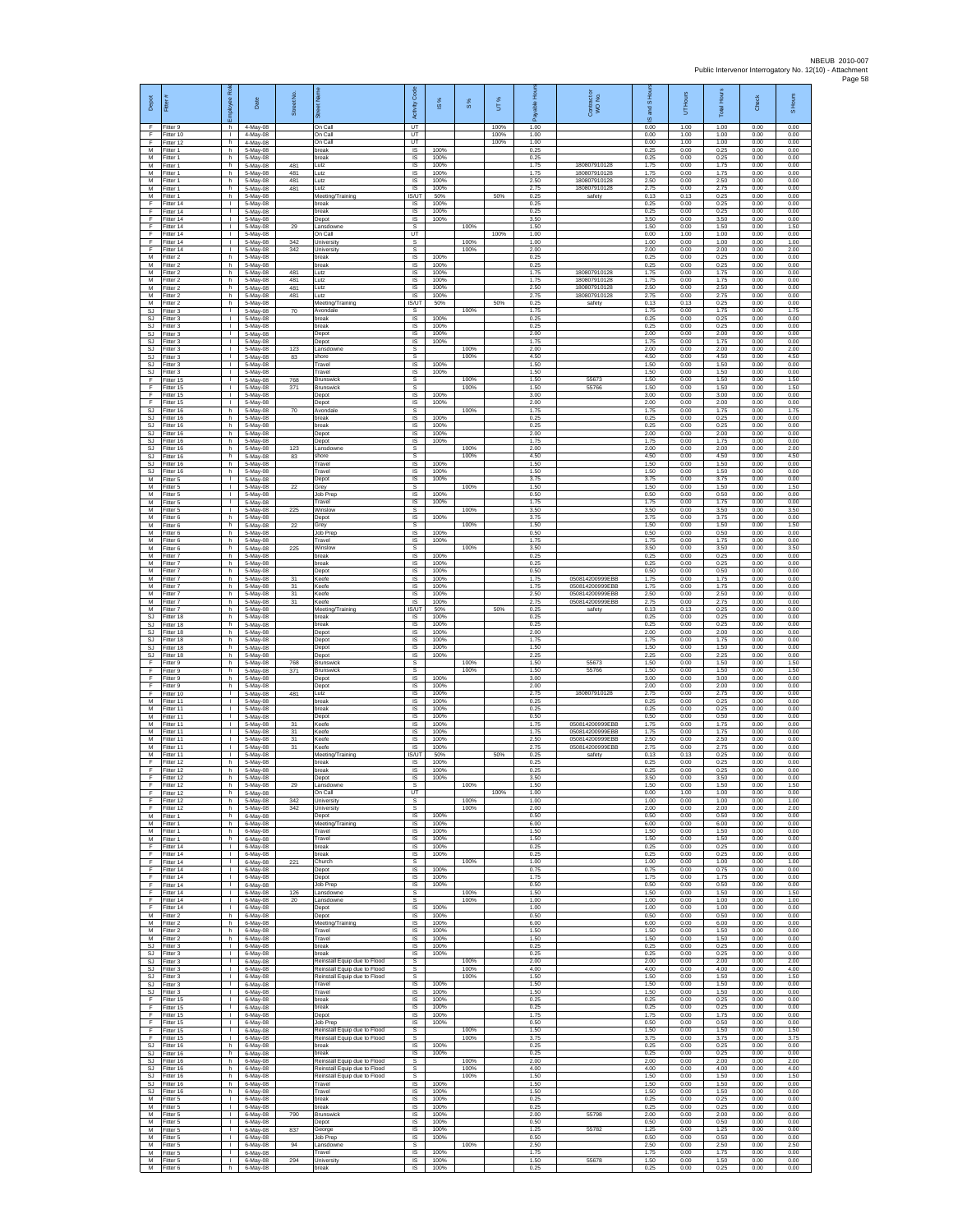| Depot                               | Fitter                                 | æ<br>eekoli                                  | Date                             | Street No.        | $\frac{1}{8}$<br>芿                                                                           | Code<br>Activity                 | $\frac{8}{3}$        | 8%                   | UT% | 옾<br>ahle<br>Ē       | Contract or<br>WO No.                        | and S Ho<br>ဖ        | Hours<br>5           | <b>Total Hours</b>   | Check                | S Hours              |
|-------------------------------------|----------------------------------------|----------------------------------------------|----------------------------------|-------------------|----------------------------------------------------------------------------------------------|----------------------------------|----------------------|----------------------|-----|----------------------|----------------------------------------------|----------------------|----------------------|----------------------|----------------------|----------------------|
| M<br>M<br>M                         | Fitter 6<br>Fitter 6<br>Fitter 6       | h<br>h.<br>h                                 | 6-May-08<br>6-May-08<br>6-May-08 | 790               | break<br>Brunswick<br>Depot                                                                  | IS<br>IS<br>IS                   | 100%<br>100%<br>100% |                      |     | 0.25<br>2.00<br>0.50 | 55798                                        | 0.25<br>2.00<br>0.50 | 0.00<br>0.00<br>0.00 | 0.25<br>2.00<br>0.50 | 0.00<br>0.00<br>0.00 | 0.00<br>0.00<br>0.00 |
| M<br>М<br>M                         | Fitter 6<br>Fitter 6<br>Fitter 6       | h.<br>h<br>h.                                | 6-May-08<br>6-May-08<br>6-May-08 | 837<br>94         | George<br>Job Prep<br>Lansdowne                                                              | IS<br>IS<br>-S                   | 100%<br>100%         | 100%                 |     | 1.25<br>0.50<br>2.50 | 55782                                        | 1.25<br>0.50<br>2.50 | 0.00<br>0.00<br>0.00 | 1.25<br>0.50<br>2.50 | 0.00<br>0.00<br>0.00 | 0.00<br>0.00<br>2.50 |
| M<br>М                              | Fitter 6<br>Fitter 6                   | h.<br>h.                                     | 6-May-08<br>6-May-08             | 294               | Travel<br>University                                                                         | IS<br>1S                         | 100%<br>100%         |                      |     | 1.75<br>1.50         | 55678                                        | 175<br>1.50          | 0.00<br>0.00         | 1.75<br>1.50         | 0.00<br>0.00         | 0.00<br>0.00         |
| M<br>M<br>${\sf M}$                 | Fitter 7<br>Fitter 7<br>itter 7        | h.<br>h.<br>h                                | 6-May-08<br>6-May-08<br>6-May-08 |                   | Reinstall Equip due to Flood<br>Reinstall Equip due to Flood<br>Travel                       | s<br>s<br>$\sf IS$               | 100%                 | 100%<br>100%         |     | 4.00<br>4.75<br>1.50 |                                              | 4.00<br>4.75<br>1.50 | 0.00<br>0.00<br>0.00 | 4.00<br>4.75<br>1.50 | 0.00<br>0.00<br>0.00 | 4.00<br>4.75<br>0.00 |
| M<br>SJ.<br><b>SJ</b>               | Fitter 7<br>Fitter 18<br>Fitter 18     | h<br>h.<br>h                                 | 6-May-08<br>6-May-08<br>6-May-08 |                   | Travel<br>break<br>break                                                                     | $\sf IS$<br>IS<br>IS             | 100%<br>100%<br>100% |                      |     | 1.75<br>0.25<br>0.25 |                                              | 1.75<br>0.25<br>0.25 | 0.00<br>0.00<br>0.00 | 1.75<br>0.25<br>0.25 | 0.00<br>0.00<br>0.00 | 0.00<br>0.00<br>0.00 |
| <b>SJ</b><br><b>SJ</b>              | Fitter 18<br>Fitter 18                 | h.<br>h                                      | 6-May-08<br>6-May-08             |                   | Depot<br>Depot                                                                               | 1S<br>IS                         | 100%<br>100%         |                      |     | 2.00<br>1.75         |                                              | 2.00<br>1.75         | 0.00<br>0.00         | 2.00<br>1.75         | 0.00<br>0.00         | 0.00<br>0.00         |
| SJ<br>SJ<br>F                       | Fitter 18<br>Fitter 18<br>Fitter 9     | h.<br>h.<br>h.                               | 6-May-08<br>6-May-08<br>6-May-08 |                   | Depot<br>Depot<br>Depot                                                                      | IS<br>IS.<br>$\sf IS$            | 100%<br>100%<br>100% |                      |     | 1.50<br>2.25<br>2.00 |                                              | 1.50<br>2.25<br>2.00 | 0.00<br>0.00<br>0.00 | 1.50<br>2.25<br>2.00 | 0.00<br>0.00<br>0.00 | 0.00<br>0.00<br>0.00 |
| F<br>-F.<br>Ŧ                       | Fitter 9<br>Fitter 9<br>Fitter 10      | h.<br>h.<br>$\mathbf{I}$                     | 6-May-08<br>6-May-08<br>6-May-08 | 70                | Job Prep<br>Reinstall Equip due to Flood<br>Avondale                                         | IS<br>s<br>s                     | 100%                 | 100%<br>100%         |     | 0.50<br>5.50<br>1.50 | 55672                                        | 0.50<br>5.50<br>1.50 | 0.00<br>0.00<br>0.00 | 0.50<br>5.50<br>1.50 | 0.00<br>0.00<br>0.00 | 0.00<br>5.50<br>1.50 |
| Ŧ<br>E                              | Fitter 10<br>Fitter 10                 | $\mathbf{L}$<br>$\mathbf{L}$                 | 6-May-08<br>6-May-08             |                   | break<br>break                                                                               | IS<br>IS                         | 100%<br>100%         |                      |     | 0.25<br>0.25         |                                              | 0.25<br>0.25         | 0.00<br>0.00         | 0.25<br>0.25         | 0.00<br>0.00         | 0.00<br>0.00         |
| $\mathsf F$<br>F<br>F               | Fitter 10<br>Fitter 10<br>Fitter 10    | $\mathbf{L}$<br>τ.<br>$\mathbf{L}$           | 6-May-08<br>6-May-08<br>6-May-08 | 57                | Grey<br>Job Prep<br>Depot                                                                    | s<br>1S<br>$\overline{s}$        | 100%<br>100%         | 100%                 |     | 1.00<br>0.50<br>0.25 | 55795                                        | 1.00<br>0.50<br>0.25 | 0.00<br>0.00<br>0.00 | 1.00<br>0.50<br>0.25 | 0.00<br>0.00<br>0.00 | 1.00<br>0.00<br>0.00 |
| F<br>Ŧ<br>F                         | Fitter 10<br>Fitter 10                 | T.<br>τ.<br>T.                               | 6-May-08<br>6-May-08             |                   | Depot<br>Depot                                                                               | IS<br>IS                         | 100%<br>100%         | 100%                 |     | 1.00<br>0.25         | 55811                                        | 1.00<br>0.25         | 0.00<br>0.00         | 1.00<br>0.25         | 0.00<br>0.00         | 0.00<br>0.00         |
| -F<br>M                             | Fitter 10<br>Fitter 10<br>Fitter 11    | $\mathbf{L}$<br>$\mathbf{L}$                 | 6-May-08<br>6-May-08<br>6-May-08 | 337<br>337        | <b>Jniversity</b><br>University<br>Reinstall Equip due to Flood                              | s<br>s<br>s                      |                      | 100%<br>100%         |     | 1.50<br>1.50<br>4.00 | 55878                                        | 1.50<br>1.50<br>4.00 | 0.00<br>0.00<br>0.00 | 1.50<br>1.50<br>4.00 | 0.00<br>0.00<br>0.00 | 1.50<br>1.50<br>4.00 |
| M<br>M<br>M                         | Fitter 11<br>Fitter 11<br>Fitter 11    | $\mathbf{I}$<br>$\mathbf{L}$<br>$\mathbf{L}$ | 6-May-08<br>6-May-08<br>6-May-08 |                   | Reinstall Equip due to Flood<br>Travel<br>Travel                                             | s<br>IS<br>IS                    | 100%<br>100%         | 100%                 |     | 4.75<br>1.50<br>1.75 |                                              | 4.75<br>1.50<br>1.75 | 0.00<br>0.00<br>0.00 | 4.75<br>1.50<br>1.75 | 0.00<br>0.00<br>0.00 | 4.75<br>0.00<br>0.00 |
| F<br>Ŧ                              | Fitter 12<br>Fitter 12                 | h.<br>h                                      | 6-May-08<br>6-May-08             |                   | break<br>break                                                                               | $\sf IS$<br>$\sf IS$             | 100%<br>100%         |                      |     | 0.25<br>0.25         |                                              | 0.25<br>0.25         | 0.00<br>0.00         | 0.25<br>0.25         | 0.00<br>0.00         | 0.00<br>0.00         |
| F<br>F<br>Ŧ                         | Fitter 12<br>Fitter 12<br>Fitter 12    | h.<br>h<br>h.                                | 6-May-08<br>6-May-08<br>6-May-08 | 221               | Church<br>Depot<br>Depot                                                                     | s<br>IS<br>IS                    | 100%<br>100%         | 100%                 |     | 1.00<br>0.75<br>1.75 |                                              | 1.00<br>0.75<br>1.75 | 0.00<br>0.00<br>0.00 | 1.00<br>0.75<br>1.75 | 0.00<br>0.00<br>0.00 | 1.00<br>0.00<br>0.00 |
| F<br>F                              | Fitter 12<br>Fitter 12                 | h<br>h.                                      | 6-May-08<br>6-May-08             | 126               | Job Prep<br>Lansdowne                                                                        | IS<br>-S                         | 100%                 | 100%                 |     | 0.50<br>1.50         |                                              | 0.50<br>1.50         | 0.00<br>0.00         | 0.50<br>1.50         | 0.00<br>0.00         | 0.00<br>1.50         |
| $\mathsf F$<br>F<br>M               | Fitter 12<br>Fitter 12<br>Fitter 1     | h.<br>h.<br>h.                               | 6-May-08<br>6-May-08<br>7-May-08 | $20\,$            | Lansdowne<br>Depot<br>break                                                                  | s<br>$\sf IS$<br>IS              | 100%<br>100%         | 100%                 |     | 1.00<br>1.00<br>0.25 |                                              | 1.00<br>1.00<br>0.25 | 0.00<br>0.00<br>0.00 | 1.00<br>1.00<br>0.25 | 0.00<br>0.00<br>0.00 | 1.00<br>0.00<br>0.00 |
| M<br>M                              | Fitter 1<br>-itter 1                   | h.<br>h.                                     | 7-May-08<br>7-May-08             | 600               | break<br>Main                                                                                | IS<br>IS                         | 100%<br>100%         |                      |     | 0.25<br>1.75         | C00739                                       | 0.25<br>1.75         | 0.00<br>0.00         | 0.25<br>1.75         | 0.00<br>0.00         | 0.00<br>0.00         |
| M<br>M<br>${\sf M}$                 | Fitter 1<br>Fitter 1<br>-itter 1       | h.<br>h.<br>h.                               | 7-May-08<br>7-May-08<br>7-May-08 | 600<br>600<br>600 | Main<br>main<br>Main                                                                         | IS<br>IS<br>IS                   | 100%<br>100%<br>100% |                      |     | 1.75<br>2.50<br>1.25 | C00739<br>C00739<br>C00739                   | 1.75<br>2.50<br>1.25 | 0.00<br>0.00<br>0.00 | 1.75<br>2.50<br>1.25 | 0.00<br>0.00<br>0.00 | 0.00<br>0.00<br>0.00 |
| М<br>F                              | Fitter 1<br>-itter 14                  | h.<br>т.                                     | 7-May-08<br>7-May-08             |                   | Meeting/Training<br>break                                                                    | IS/UT<br>IS                      | 50%<br>100%          |                      | 50% | 0.25<br>0.25         | safety                                       | 0.13<br>0.25         | 0.13<br>0.00         | 0.25<br>0.25         | 0.00<br>0.00         | 0.00<br>0.00         |
| F<br>Ŧ<br>Ŧ                         | Fitter 14<br>Fitter 14<br>Fitter 14    | $\mathbf{I}$<br>$\mathbf{I}$<br>т.           | 7-May-08<br>7-May-08<br>7-May-08 | 69                | oreak<br>Job Prep<br>Kensington                                                              | IS<br>1S<br>s                    | 100%<br>100%         | 100%                 |     | 0.25<br>1.00<br>2.00 |                                              | 0.25<br>1.00<br>2.00 | 0.00<br>0.00<br>0.00 | 0.25<br>1.00<br>2.00 | 0.00<br>0.00<br>0.00 | 0.00<br>0.00<br>2.00 |
| F<br>E                              | Fitter 14<br>Fitter 14                 | т.<br>$\mathbf{L}$                           | 7-May-08<br>7-May-08             | 69<br>305         | Kensington<br>University                                                                     | s<br>s                           |                      | 100%<br>100%         |     | 1.50<br>3.00         |                                              | 1.50<br>3.00         | 0.00<br>0.00         | 1.50<br>3.00         | 0.00<br>0.00         | 1.50<br>3.00         |
| M<br>M<br>м                         | Fitter 2<br>Fitter 2<br>Fitter 2       | h.<br>h.<br>h.                               | 7-May-08<br>7-May-08<br>7-May-08 | 600               | break<br>break<br>Main                                                                       | 1S<br>IS<br>IS                   | 100%<br>100%<br>100% |                      |     | 0.25<br>0.25<br>1.75 | C00739                                       | 0.25<br>0.25<br>1.75 | 0.00<br>0.00<br>0.00 | 0.25<br>0.25<br>1.75 | 0.00<br>0.00<br>0.00 | 0.00<br>0.00<br>0.00 |
| ${\sf M}$<br>M                      | -itter 2<br>Fitter 2                   | h<br>h                                       | 7-May-08<br>7-May-08             | 600<br>600        | Main<br>main                                                                                 | $\sf IS$<br>$\sf IS$             | 100%<br>100%         |                      |     | 1.75<br>2.50         | C00739<br>C00739                             | 1.75<br>2.50         | 0.00<br>0.00         | 1.75<br>2.50         | 0.00<br>0.00         | 0.00<br>0.00         |
| M<br>M<br><b>SJ</b>                 | Fitter 2<br>Fitter 2<br>Fitter 3       | h.<br>h<br>τ.                                | 7-May-08<br>7-May-08<br>7-May-08 | 600               | Main<br>Meeting/Training<br>break                                                            | IS<br><b>IS/UT</b><br>IS         | 100%<br>50%<br>100%  |                      | 50% | 1.25<br>0.25<br>0.25 | C00739<br>safety                             | 1.25<br>0.13<br>0.25 | 0.00<br>0.13<br>0.00 | 1.25<br>0.25<br>0.25 | 0.00<br>0.00<br>0.00 | 0.00<br>0.00<br>0.00 |
| <b>SJ</b><br>SJ                     | Fitter 3<br>Fitter 3                   | $\mathbf{L}$<br>л.                           | 7-May-08<br>7-May-08             |                   | preak<br>Depot                                                                               | IS<br>IS                         | 100%<br>100%         |                      |     | 0.25<br>0.50         |                                              | 0.25<br>0.50         | 0.00<br>0.00         | 0.25<br>0.50         | 0.00<br>0.00         | 0.00<br>0.00         |
| SJ<br>$\mathbb{S}\mathbb{J}$<br>SJ. | -itter 3<br>Fitter 3<br>Fitter 3       | $\mathbf{L}$<br>$\mathbf{L}$<br>$\mathbf{L}$ | 7-May-08<br>7-May-08<br>7-May-08 |                   | Reinstall Equip due to Flood<br>Reinstall Equip due to Flood<br>Reinstall Equip due to Flood | s<br>$\mathbb S$<br>s            |                      | 100%<br>100%<br>100% |     | 2.00<br>4.00<br>1.00 |                                              | 2.00<br>4.00<br>1.00 | 0.00<br>0.00<br>0.00 | 2.00<br>4.00<br>1.00 | 0.00<br>0.00<br>0.00 | 2.00<br>4.00<br>1.00 |
| S.I<br><b>SJ</b>                    | Fitter 3<br>Fitter 3                   | $\mathbf{L}$<br>$\mathbf{I}$                 | 7-May-08<br>7-May-08             |                   | Travel<br>Travel                                                                             | IS<br>IS                         | 100%<br>100%         |                      |     | 1.50<br>1.50         |                                              | 1.50<br>1.50         | 0.00<br>0.00         | 1.50<br>1.50         | 0.00<br>0.00         | 0.00<br>0.00         |
| Ŧ<br>E<br>$\mathsf F$               | Fitter 15<br>Fitter 15<br>Fitter 15    | $\mathbf{L}$<br>$\mathbf{L}$<br>$\mathbf{L}$ | 7-May-08<br>7-May-08<br>7-May-08 |                   | break<br>Depot<br>Job Prep                                                                   | IS<br>IS<br>IS                   | 100%<br>100%<br>100% |                      |     | 0.25<br>1.75<br>1.00 |                                              | 0.25<br>1.75<br>1.00 | 0.00<br>0.00<br>0.00 | 0.25<br>1.75<br>1.00 | 0.00<br>0.00<br>0.00 | 0.00<br>0.00<br>0.00 |
| F<br>F                              | Fitter 15<br>Fitter 15                 | L.<br>$\mathbf{L}$                           | 7-May-08<br>7-May-08             |                   | Out of office - other leave<br>Out of office - other leave                                   | 1S<br>IS                         | 100%<br>100%         |                      |     | 1.00<br>4.00         |                                              | 1.00<br>4.00         | 0.00<br>0.00         | 1.00<br>4.00         | 0.00<br>0.00         | 0.00<br>0.00         |
| <b>SJ</b><br>SJ<br>SJ               | Fitter 16<br>Fitter 16<br>Fitter 16    | h<br>h.<br>h                                 | 7-May-08<br>7-May-08<br>7-May-08 |                   | break<br>break<br>Depot                                                                      | IS<br>IS<br>IS                   | 100%<br>100%<br>100% |                      |     | 0.25<br>0.25<br>0.50 |                                              | 0.25<br>0.25<br>0.50 | 0.00<br>0.00<br>0.00 | 0.25<br>0.25<br>0.50 | 0.00<br>0.00<br>0.00 | 0.00<br>0.00<br>0.00 |
| SJ.<br>SJ.                          | Fitter 16<br>Fitter 16                 | h.<br>h.                                     | 7-May-08<br>7-May-08             |                   | Reinstall Equip due to Flood<br>Reinstall Equip due to Flood                                 | -S<br>s                          |                      | 100%<br>100%         |     | 2.00<br>4.00         |                                              | 2.00<br>4.00         | 0.00<br>0.00         | 2.00<br>400          | 0.00<br>0.00         | 2.00<br>4.00         |
| $\mathbb{S}\mathbb{J}$<br>SJ.       | Fitter 16<br>Fitter 16<br>SJ Fitter 16 | h<br>h.<br>h                                 | 7-May-08<br>7-May-08<br>7-May-08 |                   | Reinstall Equip due to Flood<br>Travel<br>Travel                                             | s<br>IS<br>IS                    | 100%<br>100%         | 100%                 |     | 1.00<br>1.50<br>1.50 |                                              | 1.00<br>1.50<br>1.50 | 0.00<br>0.00<br>0.00 | 1.00<br>1.50<br>1.50 | 0.00<br>0.00<br>0.00 | 1.00<br>0.00<br>0.00 |
| M<br>M                              | Fitter 5<br>Fitter 5                   | $\mathbf{L}$                                 | 7-May-08<br>7-May-08             | 82                | Birchmount<br>break                                                                          | s<br>IS                          | 100%                 | 100%                 |     | 1.75<br>0.25         |                                              | 1.75<br>0.25         | 0.00<br>0.00         | 1.75<br>0.25         | 0.00<br>0.00         | 1.75<br>0.00         |
| M<br>M<br>M                         | Fitter 5<br>Fitter 5<br>Fitter 5       | л.<br>$\mathbf{L}$<br>τ.                     | 7-May-08<br>7-May-08<br>7-May-08 | 600<br>600<br>600 | Main<br>Main<br>Main                                                                         | IS.<br>IS<br><b>IS</b>           | 100%<br>100%<br>100% |                      |     | 1.00<br>2.50<br>1.25 | C00739<br>C00739<br>C00739                   | 1.00<br>2.50<br>1.25 | 0.00<br>0.00<br>0.00 | 1.00<br>2.50<br>1.25 | 0.00<br>0.00<br>0.00 | 0.00<br>0.00<br>0.00 |
| M<br>M                              | Fitter 5<br>Fitter 5                   | $\mathbf{L}$<br>$\mathbf{L}$                 | 7-May-08<br>7-May-08             |                   | Meeting/Training<br>Miscellaneous                                                            | IS/UT<br><b>IS</b>               | 50%<br>100%          |                      | 50% | 0.25<br>1.00         | safety                                       | 0.13<br>1.00         | 0.13<br>0.00         | 0.25<br>1.00         | 0.00<br>0.00         | 0.00<br>0.00         |
| M<br>M<br>M                         | -itter 6<br>Fitter 6<br>Fitter 6       | h.<br>h.<br>h.                               | 7-May-08<br>7-May-08<br>7-May-08 | 82                | Birchmount<br>break<br>break                                                                 | s<br>$\sf IS$<br><b>IS</b>       | 100%<br>100%         | 100%                 |     | 1.75<br>0.25<br>0.25 |                                              | 1.75<br>0.25<br>0.25 | 0.00<br>0.00<br>0.00 | 1.75<br>0.25<br>0.25 | 0.00<br>0.00<br>0.00 | 1.75<br>0.00<br>0.00 |
| M<br>M<br>M                         | Fitter 6<br>-itter 6                   | h.<br>h.                                     | 7-May-08<br>7-May-08             | 600<br>600        | <b>Main</b><br>Main                                                                          | IS.<br>IS                        | 100%<br>100%         |                      |     | 1.75<br>2.50         | C00739<br>C00739                             | 175<br>2.50          | 0.00<br>0.00         | 1.75<br>2.50         | 0.00<br>0.00         | 0.00<br>0.00         |
| M<br>М                              | Fitter 6<br>Fitter 6<br>-itter 7       | h.<br>h.<br>h                                | 7-May-08<br>7-May-08<br>7-May-08 | 600               | Main<br>Meeting/Training<br>break                                                            | IS<br>IS/UT<br>IS                | 100%<br>50%<br>100%  |                      | 50% | 1.25<br>0.25<br>0.25 | C00739<br>safety                             | 1.25<br>0.13<br>0.25 | 0.00<br>0.13<br>0.00 | 1.25<br>0.25<br>0.25 | 0.00<br>0.00<br>0.00 | 0.00<br>0.00<br>0.00 |
| ${\sf M}$<br>M                      | Fitter 7<br>Fitter 7                   | h.<br>h.                                     | 7-May-08<br>7-May-08             | 456               | break<br>Lutz                                                                                | <b>IS</b><br>IS                  | 100%<br>100%         |                      |     | 0.25<br>1.75         | 180808689810                                 | 0.25<br>1.75         | 0.00<br>0.00         | 0.25<br>1.75         | 0.00<br>0.00         | 0.00<br>0.00         |
| M<br>M<br>M                         | Fitter 7<br>Fitter 7<br>Fitter 7       | h<br>h.<br>h.                                | 7-May-08<br>7-May-08<br>7-May-08 | 456<br>456<br>456 | Lutz<br>Lutz<br>Lutz                                                                         | IS<br>IS<br>IS                   | 100%<br>100%<br>100% |                      |     | 1.75<br>2.50<br>1.75 | 180808689810<br>180808689810<br>180808689810 | 1.75<br>2.50<br>1.75 | 0.00<br>0.00<br>0.00 | 1.75<br>2.50<br>1.75 | 0.00<br>0.00<br>0.00 | 0.00<br>0.00<br>0.00 |
| M<br>SJ.                            | Fitter 7<br>Fitter 18                  | h.<br>h.<br>h.                               | 7-May-08<br>7-May-08             |                   | Meeting/Training<br>break<br>break                                                           | <b>IS/UT</b><br><b>IS</b><br>IS  | 50%<br>100%<br>100%  |                      | 50% | 0.25<br>0.25<br>0.25 | safety                                       | 0.13<br>0.25<br>0.25 | 0.13<br>0.00<br>0.00 | 0.25<br>0.25<br>0.25 | 0.00<br>0.00<br>0.00 | 0.00<br>0.00<br>0.00 |
| SJ<br>SJ.<br><b>SJ</b>              | Fitter 18<br>Fitter 18<br>Fitter 18    | h.<br>h.                                     | 7-May-08<br>7-May-08<br>7-May-08 |                   | Depot<br>Depot                                                                               | IS<br>IS                         | 100%<br>100%         |                      |     | 2.00<br>1.75         |                                              | 2.00<br>1.75         | 0.00<br>0.00         | 2.00<br>1.75         | 0.00<br>0.00         | 0.00<br>0.00         |
| SJ<br>SJ                            | Fitter 18<br>Fitter 18                 | h<br>h                                       | 7-May-08<br>7-May-08             |                   | Depot<br>Depot                                                                               | IS<br>$\sf IS$                   | 100%<br>100%         |                      |     | 1.50<br>2.25         |                                              | 1.50<br>2.25         | 0.00<br>0.00         | 1.50<br>2.25         | 0.00<br>0.00         | 0.00<br>0.00         |
| F<br>F<br>Ŧ                         | Fitter 9<br>Fitter 9<br>Fitter 9       | h.<br>h.<br>h.                               | 7-May-08<br>7-May-08<br>7-May-08 |                   | Depot<br>Job Prep<br>Reinstall                                                               | IS.<br>IS<br>s                   | 100%<br>100%         | 100%                 |     | 0.50<br>0.50<br>7.00 |                                              | 0.50<br>0.50<br>7.00 | 0.00<br>0.00<br>0.00 | 0.50<br>0.50<br>7.00 | 0.00<br>0.00<br>0.00 | 0.00<br>0.00<br>7.00 |
| F<br>F                              | Fitter 10<br>Fitter 10                 | т.<br>л.<br>$\mathbf{L}$                     | 7-May-08<br>7-May-08             |                   | oreak<br>break<br>Charlotte                                                                  | IS<br>IS<br>s.                   | 100%<br>100%         |                      |     | 0.25<br>0.25<br>2.00 | 55843                                        | 0.25<br>0.25<br>2.00 | 0.00<br>0.00<br>0.00 | 0.25<br>0.25<br>2.00 | 0.00<br>0.00         | 0.00<br>0.00<br>2.00 |
| F.<br>F<br>F.                       | Fitter 10<br>Fitter 10<br>Fitter 10    | $\mathbf{L}$<br>$\mathbb{R}^n$               | 7-May-08<br>7-May-08<br>7-May-08 | 872               | Depot<br>Job Prep                                                                            | $\sf IS$<br><b>IS</b>            | 100%<br>100%         | 100%                 |     | 0.75<br>1.00         |                                              | 0.75<br>1.00         | 0.00<br>0.00         | 0.75<br>1.00         | 0.00<br>0.00<br>0.00 | 0.00<br>0.00         |
| F.<br>Ŧ                             | Fitter 10<br>Fitter 10                 | л.<br>$\mathbf{I}$<br>$\mathbf{L}$           | 7-May-08<br>7-May-08             | 397<br>196        | Waterloo<br>Winslow                                                                          | s<br>s                           |                      | 100%<br>100%         |     | 2.75<br>1.00         | 55813                                        | 275<br>1.00          | 0.00<br>0.00         | 2.75<br>1.00         | 0.00<br>0.00         | 2.75<br>1.00         |
| M<br>M<br>M                         | Fitter 11<br>Fitter 11<br>Fitter 11    | $\mathbf{L}$<br>$\mathbf{L}$                 | 7-May-08<br>7-May-08<br>7-May-08 | 456               | break<br>break<br>Lutz                                                                       | <b>IS</b><br>$\mathsf{IS}$<br>IS | 100%<br>100%<br>100% |                      |     | 0.25<br>0.25<br>1.75 | 180808689810                                 | 0.25<br>0.25<br>1.75 | 0.00<br>0.00<br>0.00 | 0.25<br>0.25<br>1.75 | 0.00<br>0.00<br>0.00 | 0.00<br>0.00<br>0.00 |
| M<br>M                              | Fitter 11<br>Fitter 11                 | H.<br>т.                                     | 7-May-08<br>7-May-08             | 456<br>456        | Lutz<br>Lutz                                                                                 | IS<br>IS                         | 100%<br>100%         |                      |     | 1.75<br>2.50         | 180808689810<br>180808689810                 | 1.75<br>2.50         | 0.00<br>0.00         | 1.75<br>2.50         | 0.00<br>0.00         | 0.00<br>0.00         |
| M<br>M<br>F                         | Fitter 11<br>Fitter 11<br>Fitter 12    | $\mathbf{I}$<br>H.<br>h.                     | 7-May-08<br>7-May-08<br>7-May-08 | 456               | Lutz<br>Meeting/Training<br>break                                                            | IS<br><b>IS/UT</b><br>IS         | 100%<br>50%<br>100%  |                      | 50% | 1.75<br>0.25<br>0.25 | 180808689810<br>safety                       | 1.75<br>0.13<br>0.25 | 0.00<br>0.13<br>0.00 | 1.75<br>0.25<br>0.25 | 0.00<br>0.00<br>0.00 | 0.00<br>0.00<br>0.00 |
| -F<br>F.                            | Fitter 12<br>Fitter 12                 | h.<br>h.                                     | 7-May-08<br>7-May-08             |                   | break<br>Job Prep                                                                            | IS<br>IS.                        | 100%<br>100%         |                      |     | 0.25<br>1.00         |                                              | 0.25<br>1.00         | 0.00<br>0.00         | 0.25<br>1.00         | 0.00<br>0.00         | 0.00<br>0.00         |
| F<br>F.<br>F.                       | Fitter 12<br>Fitter 12<br>Fitter 12    | h<br>h<br>h.                                 | 7-May-08<br>7-May-08<br>7-May-08 | 69<br>69<br>305   | Kensington<br>Kensington<br>University                                                       | s<br>s<br>$\mathsf{s}$           |                      | 100%<br>100%<br>100% |     | 2.00<br>1.50<br>3.00 |                                              | 2.00<br>1.50<br>3.00 | 0.00<br>0.00<br>0.00 | 2.00<br>1.50<br>3.00 | 0.00<br>0.00<br>0.00 | 2.00<br>1.50<br>3.00 |
| M<br>M                              | Fitter 1<br>Fitter 1                   | h<br>h                                       | 8-May-08<br>8-May-08             |                   | break<br>break                                                                               | $\sf IS$<br>IS                   | 100%<br>100%         |                      |     | 0.25<br>0.25         |                                              | 0.25<br>0.25         | 0.00<br>0.00         | 0.25<br>0.25         | 0.00<br>0.00         | 0.00<br>0.00         |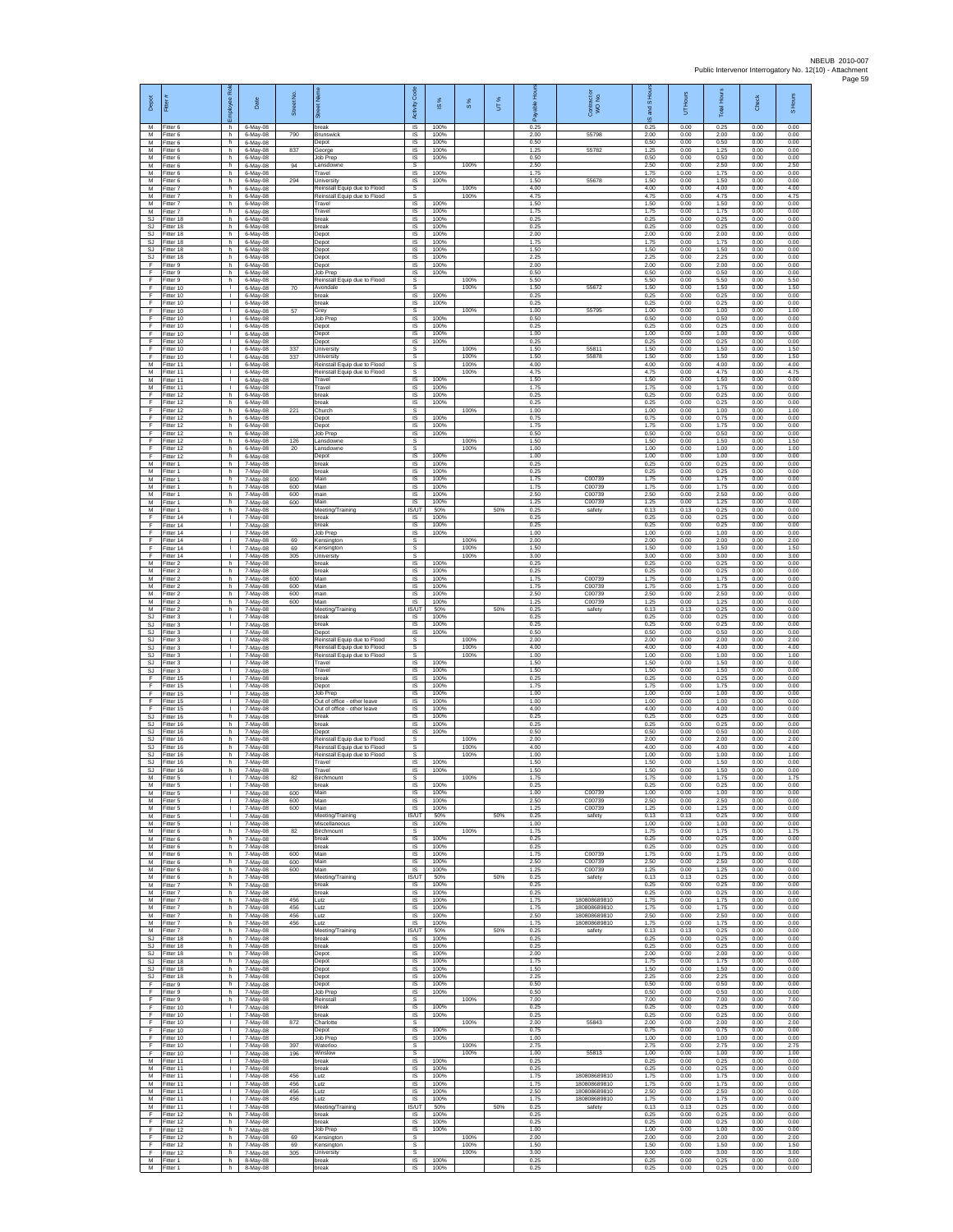| Depot<br>M                   | Fitter #<br>Fitter 1                | Employee Rol<br>h.                 | Date<br>8-May-08                   | Street No.        | ā<br>Depot                                      | Code<br>Activity<br>$\overline{\mathsf{s}}$ | s,<br>$\overline{\omega}$<br>100% | 8%           | UT%          | 휸<br>able<br>æ<br>1.75 | Contract or<br>WO No.                        | S Hou<br><b>Pole</b><br>ö,<br>1.75 | Hours<br>ŝ<br>0.00   | Total Hours<br>1.75  | Check<br>0.00        | S Hours<br>0.00      |
|------------------------------|-------------------------------------|------------------------------------|------------------------------------|-------------------|-------------------------------------------------|---------------------------------------------|-----------------------------------|--------------|--------------|------------------------|----------------------------------------------|------------------------------------|----------------------|----------------------|----------------------|----------------------|
| M<br>M                       | Fitter 1<br>itter 1                 | h.<br>h                            | 8-May-08<br>8-May-08               |                   | Depot<br>Depot                                  | $\sf IS$<br>$\sf IS$                        | 100%<br>100%                      |              |              | 1.75<br>2.50           |                                              | 1.75<br>2.50                       | 0.00<br>0.00         | 1.75<br>2.50         | 0.00<br>0.00         | 0.00<br>0.00         |
| M<br>M<br>F                  | Fitter 1<br>Fitter 1<br>fitter 14   | h.<br>h.<br>т.                     | 8-May-08<br>8-May-08<br>8-May-08   |                   | Depot<br>Meeting/Training<br>Job Prep           | $\overline{\mathsf{s}}$<br>IS/UT<br>IS      | 100%<br>50%<br>100%               |              | 50%          | 1.25<br>0.25<br>1.00   | safety                                       | 1.25<br>0.13<br>1.00               | 0.00<br>0.13<br>0.00 | 1.25<br>0.25<br>1.00 | 0.00<br>0.00<br>0.00 | 0.00<br>0.00<br>0.00 |
| F<br>M                       | fitter 14<br>Fitter 2               | т.<br>h.                           | 8-May-08<br>8-May-08               |                   | Depot<br>break                                  | 1S<br><b>IS</b>                             | 100%<br>100%                      |              |              | 7.00<br>0.25           |                                              | 7.00<br>0.25                       | 0.00<br>0.00         | 7.00<br>0.25         | 0.00<br>0.00         | 0.00<br>0.00         |
| М<br>M<br>M                  | Fitter 2<br>Fitter 2<br>Fitter 2    | h<br>h<br>h.                       | 8-May-08<br>8-May-08<br>8-May-08   |                   | break<br>Depot<br>Depot                         | IS<br>$\sf IS$<br>IS                        | 100%<br>100%<br>100%              |              |              | 0.25<br>1.75<br>1.75   |                                              | 0.25<br>1.75<br>1.75               | 0.00<br>0.00<br>0.00 | 0.25<br>1.75<br>1.75 | 0.00<br>0.00<br>0.00 | 0.00<br>0.00<br>0.00 |
| M<br>M                       | Fitter 2<br>Fitter 2                | h<br>h                             | 8-May-08<br>8-May-08               |                   | Depot<br>Depot                                  | IS<br>IS                                    | 100%<br>100%                      |              |              | 2.50<br>1.25           |                                              | 2.50<br>1.25                       | 0.00<br>0.00         | 2.50<br>1.25         | 0.00<br>0.00         | 0.00<br>0.00         |
| M<br><b>SJ</b><br>SJ         | itter 2<br>Fitter 3<br>Fitter 3     | h<br>п.<br>$\mathbf{L}$            | 8-May-08<br>8-May-08<br>8-May-08   |                   | Meeting/Training<br>break<br>break              | <b>IS/UT</b><br>IS<br>IS                    | 50%<br>100%<br>100%               |              | 50%          | 0.25<br>0.25<br>0.25   | safety                                       | 0.13<br>0.25<br>0.25               | 0.13<br>0.00<br>0.00 | 0.25<br>0.25<br>0.25 | 0.00<br>0.00<br>0.00 | 0.00<br>0.00<br>0.00 |
| SJ<br><b>SJ</b>              | Fitter 3<br>Fitter 3                | т.<br>Τ                            | 8-May-08<br>8-May-08               |                   | Depot<br>Depot                                  | IS<br>1S                                    | 100%<br>100%                      |              |              | 2.00<br>4.00           |                                              | 2.00<br>4.00                       | 0.00<br>0.00         | 2.00<br>4.00         | 0.00<br>0.00         | 0.00<br>0.00         |
| <b>SJ</b><br>F<br><b>SJ</b>  | Fitter 3<br>Fitter 15<br>Fitter 16  | л.<br>т.<br>ħ                      | 8-May-08<br>8-May-08<br>8-May-08   |                   | Depot<br>Depot<br>break                         | IS<br>$\sf IS$<br>1S                        | 100%<br>100%<br>100%              |              |              | 1.50<br>8.00<br>0.25   |                                              | 1.50<br>8.00<br>0.25               | 0.00<br>0.00<br>0.00 | 1.50<br>8.00<br>0.25 | 0.00<br>0.00<br>0.00 | 0.00<br>0.00<br>0.00 |
| SJ.<br><b>SJ</b><br>SJ       | Fitter 16<br>Fitter 16<br>Fitter 16 | h.<br>h<br>h.                      | 8-May-08<br>8-May-08<br>8-May-08   |                   | break<br>Depot<br>Depot                         | IS<br>IS<br>1S                              | 100%<br>100%<br>100%              |              |              | 0.25<br>2.00<br>4.00   |                                              | 0.25<br>2.00<br>4.00               | 0.00<br>0.00<br>0.00 | 0.25<br>2.00<br>4.00 | 0.00<br>0.00<br>0.00 | 0.00<br>0.00<br>0.00 |
| <b>SJ</b><br>M               | Fitter 16<br>Fitter 5               | h<br>л.                            | 8-May-08<br>8-May-08               |                   | Depot<br>break                                  | IS<br>IS                                    | 100%<br>100%                      |              |              | 1.50<br>0.25           |                                              | 1.50<br>0.25                       | 0.00<br>0.00         | 1.50<br>0.25         | 0.00<br>0.00         | 0.00<br>0.00         |
| M<br>М<br>M                  | Fitter 5<br>litter 5<br>Fitter 5    | $\mathbf{L}$<br>$\mathbf{I}$<br>л. | 8-May-08<br>8-May-08<br>8-May-08   |                   | break<br>Depot<br>Depot                         | $\sf IS$<br>IS<br><b>IS</b>                 | 100%<br>100%<br>100%              |              |              | 0.25<br>1.75<br>1.75   |                                              | 0.25<br>1.75<br>1.75               | 0.00<br>0.00<br>0.00 | 0.25<br>1.75<br>1.75 | 0.00<br>0.00<br>0.00 | 0.00<br>0.00<br>0.00 |
| M<br>М                       | Fitter 5<br>Fitter 5                | $\mathbf{L}$<br>٠                  | 8-May-08<br>8-May-08               |                   | Depot<br>Depot                                  | IS<br>IS                                    | 100%<br>100%                      |              |              | 2.50<br>1.25           |                                              | 2.50<br>1.25                       | 0.00<br>0.00         | 2.50<br>1.25         | 0.00<br>0.00         | 0.00<br>0.00         |
| M<br>M<br>М                  | fitter 5<br>Fitter 6<br>-itter 6    | Τ<br>h.<br>h                       | 8-May-08<br>8-May-08<br>8-May-08   |                   | Meeting/Training<br>break<br>break              | IS/UT<br>IS<br>IS                           | 50%<br>100%<br>100%               |              | 50%          | 0.25<br>0.25<br>0.25   | safety                                       | 0.13<br>0.25<br>0.25               | 0.13<br>0.00<br>0.00 | 0.25<br>0.25<br>0.25 | 0.00<br>0.00<br>0.00 | 0.00<br>0.00<br>0.00 |
| М<br>M                       | Fitter 6<br>Fitter 6                | h<br>h.                            | 8-May-08<br>8-May-08               |                   | Depot<br>Depot                                  | $\sf IS$<br>IS                              | 100%<br>100%                      |              |              | 1.75<br>1.75           |                                              | 1.75<br>1.75                       | 0.00<br>0.00         | 1.75<br>1.75         | 0.00<br>0.00         | 0.00<br>0.00         |
| M<br>М<br>М                  | Fitter 6<br>Fitter 6<br>itter 6     | h<br>h<br>h                        | 8-May-08<br>8-May-08<br>8-May-08   |                   | Depot<br>Depot<br>Meeting/Training              | IS<br>IS<br><b>IS/UT</b>                    | 100%<br>100%<br>50%               |              | 50%          | 2.50<br>1.25<br>0.25   | safety                                       | 2.50<br>1.25<br>0.13               | 0.00<br>0.00<br>0.13 | 2.50<br>1.25<br>0.25 | 0.00<br>0.00<br>0.00 | 0.00<br>0.00<br>0.00 |
| M<br>M                       | Fitter 7<br>Fitter 7                | h.<br>h                            | 8-May-08<br>8-May-08               |                   | break<br>break                                  | IS<br>IS                                    | 100%<br>100%                      |              |              | 0.25<br>0.25           |                                              | 0.25<br>0.25                       | 0.00<br>0.00         | 0.25<br>0.25         | 0.00<br>0.00         | 0.00<br>0.00         |
| М<br>M<br>M                  | Fitter 7<br>Fitter 7<br>Fitter 7    | h<br>h.<br>h.                      | 8-May-08<br>8-May-08<br>8-May-08   | 456<br>456<br>456 | lutz<br>lutz<br>lutz                            | IS<br>1S<br>IS                              | 100%<br>100%<br>100%              |              |              | 1.75<br>1.75<br>2.50   | 180808689810<br>180808689810<br>180808689810 | 1.75<br>1.75<br>2.50               | 0.00<br>0.00<br>0.00 | 1.75<br>1.75<br>2.50 | 0.00<br>0.00<br>0.00 | 0.00<br>0.00<br>0.00 |
| М<br>M                       | -itter 7<br>fitter 7                | h<br>h.                            | 8-May-08<br>8-May-08               | 456               | lutz<br>Meeting/Training                        | $\sf IS$<br>IS/UT                           | 100%<br>50%                       |              | 50%          | 2.25<br>0.25<br>0.25   | 180808689810<br>safety                       | 2.25<br>0.13                       | 0.00<br>0.13<br>0.00 | 2.25<br>0.25<br>0.25 | 0.00<br>0.00<br>0.00 | 0.00<br>0.00<br>0.00 |
| <b>SJ</b><br><b>SJ</b><br>SJ | Fitter 18<br>Fitter 18<br>Fitter 18 | h.<br>h<br>h                       | 8-May-08<br>8-May-08<br>8-May-08   |                   | break<br>break<br>Depot                         | <b>IS</b><br>IS<br>IS                       | 100%<br>100%<br>100%              |              |              | 0.25<br>2.00           |                                              | 0.25<br>0.25<br>2.00               | 0.00<br>0.00         | 0.25<br>2.00         | 0.00<br>0.00         | 0.00<br>0.00         |
| SJ<br>SJ                     | fitter 18<br>Fitter 18              | h<br>h.                            | 8-May-08<br>8-May-08               |                   | Depot<br>Depot                                  | IS<br>IS                                    | 100%<br>100%                      |              |              | 3.75<br>1.75           |                                              | 3.75<br>1.75                       | 0.00<br>0.00         | 3.75<br>1.75         | 0.00<br>0.00         | 0.00<br>0.00         |
| F<br>F<br>F                  | Fitter 9<br>itter 9<br>Fitter 10    | h<br>h<br>л.                       | 8-May-08<br>8-May-08<br>8-May-08   | 111               | Depot<br>Meeting/Training<br>Aberdeen           | $\sf IS$<br>IS<br><b>s</b>                  | 100%<br>100%                      | 100%         |              | 4.00<br>4.00<br>2.00   |                                              | 4.00<br>4.00<br>2.00               | 0.00<br>0.00<br>0.00 | 4.00<br>4.00<br>2.00 | 0.00<br>0.00<br>0.00 | 0.00<br>0.00<br>2.00 |
| F<br>F<br>F                  | Fitter 10<br>Fitter 10              | $\mathbf{L}$<br>т.<br>Τ            | 8-May-08<br>8-May-08               |                   | hreak<br>Depot                                  | <b>IS</b><br>IS                             | 100%<br>100%<br>100%              |              |              | 0.25<br>1.00           |                                              | 0.25<br>1.00                       | 0.00<br>0.00         | 0.25<br>1.00         | 0.00<br>0.00         | 0.00<br>0.00         |
| F<br>F                       | Fitter 10<br>Fitter 10<br>Fitter 10 | л.<br>т.                           | 8-May-08<br>8-May-08<br>8-May-08   | 76.5 & 78         | <b>Job Prep</b><br>Depot<br>York                | 1S<br>IS<br>s                               | 100%                              | 100%         |              | 1.00<br>1.75<br>2.00   | Check system                                 | 1.00<br>1.75<br>2.00               | 0.00<br>0.00<br>0.00 | 1.00<br>1.75<br>2.00 | 0.00<br>0.00<br>0.00 | 0.00<br>0.00<br>2.00 |
| M<br>M<br>M                  | Fitter 11<br>Fitter 11              | $\mathbf{L}$<br>$\mathbf{I}$       | 8-May-08<br>8-May-08               | 456               | break<br>break                                  | $\sf IS$<br><b>IS</b>                       | 100%<br>100%                      |              |              | 0.25<br>0.25           | 180808689810                                 | 0.25<br>0.25                       | 0.00<br>0.00         | 0.25<br>0.25         | 0.00<br>0.00         | 0.00<br>0.00         |
| М<br>M                       | Fitter 11<br>Fitter 11<br>fitter 11 | т.<br>т.<br>$\mathbf{I}$           | 8-May-08<br>8-May-08<br>8-May-08   | 456<br>456        | lutz<br>lutz<br>lutz                            | IS<br>1S<br>IS                              | 100%<br>100%<br>100%              |              |              | 1.75<br>1.75<br>2.50   | 180808689810<br>180808689810                 | 1.75<br>1.75<br>2.50               | 0.00<br>0.00<br>0.00 | 1.75<br>1.75<br>2.50 | 0.00<br>0.00<br>0.00 | 0.00<br>0.00<br>0.00 |
| M<br>M<br>F                  | -itter 11<br>Fitter 11<br>Fitter 12 | л.<br>$\mathbf{L}$<br>h            | 8-May-08<br>8-May-08<br>8-May-08   | 456               | lutz<br>Meeting/Training<br>Job Prep            | <b>IS</b><br>IS/UT<br>IS                    | 100%<br>50%<br>100%               |              | 50%          | 2.25<br>0.25<br>1.00   | 180808689810<br>safety                       | 2.25<br>0.13<br>1.00               | 0.00<br>0.13<br>0.00 | 2.25<br>0.25<br>1.00 | 0.00<br>0.00<br>0.00 | 0.00<br>0.00<br>0.00 |
| F<br>M                       | Fitter 12<br>Fitter 1               | h.<br>h.                           | 8-May-08<br>9-May-08               |                   | Depot<br>break                                  | 1S<br>IS                                    | 100%<br>100%                      |              |              | 7.00<br>0.25           |                                              | 7.00<br>0.25                       | 0.00<br>0.00         | 7.00<br>0.25         | 0.00<br>0.00         | 0.00<br>0.00         |
| М<br>M<br>M                  | Fitter 1<br>fitter 1<br>Fitter 1    | h<br>h.<br>h.                      | 9-May-08<br>9-May-08<br>9-May-08   |                   | break<br>Depot<br>Depot                         | $\sf IS$<br>1S<br>IS                        | 100%<br>100%<br>100%              |              |              | 0.25<br>0.75<br>3.00   |                                              | 0.25<br>0.75<br>3.00               | 0.00<br>0.00<br>0.00 | 0.25<br>0.75<br>3.00 | 0.00<br>0.00<br>0.00 | 0.00<br>0.00<br>0.00 |
| м<br>M                       | Fitter 1<br>Fitter 1                | h<br>h                             | 9-May-08<br>9-May-08               |                   | Depot<br>Manchester                             | IS<br>s                                     | 100%                              | 100%         |              | 1.25<br>1.00           |                                              | 1.25<br>1.00                       | 0.00<br>0.00         | 1.25<br>1.00         | 0.00<br>0.00         | 0.00<br>1.00         |
| M<br>M<br>М                  | Fitter 1<br>Fitter 1<br>Fitter 1    | h<br>h<br>$\mathsf{h}$ .           | 9-May-08<br>9-May-08<br>9-May-08   | 98                | McSweeney<br>Meeting/Training<br>Travel         | s<br>IS/UT<br>IS                            | 50%<br>100%                       | 100%         | 50%          | 1.00<br>0.25<br>0.25   | safety                                       | 1.00<br>0.13<br>0.25               | 0.00<br>0.13<br>0.00 | 1.00<br>0.25<br>0.25 | 0.00<br>0.00<br>0.00 | 1.00<br>0.00<br>0.00 |
| F<br>F                       | fitter 14<br>Fitter 14              | j.<br>÷i.                          | 9-May-08<br>9-May-08               |                   | break<br>break                                  | IS<br>$\overline{\mathsf{s}}$               | 100%<br>100%                      |              |              | 0.25<br>0.25           |                                              | 0.25<br>0.25                       | 0.00<br>0.00         | 0.25<br>0.25         | 0.00<br>0.00         | 0.00<br>0.00         |
| F<br>F<br>F                  | Fitter 14<br>Fitter 14<br>fitter 14 | i.<br>÷<br>j.                      | 9-May-08<br>9-May-08<br>9-May-08   |                   | .lob Prep<br>Reinstall<br>Reinstall             | IS<br>s<br>s                                | 100%                              | 100%<br>100% |              | 0.50<br>2.00<br>3.00   |                                              | 0.50<br>2.00<br>3.00               | 0.00<br>0.00<br>0.00 | 0.50<br>2.00<br>3.00 | 0.00<br>0.00<br>0.00 | 0.00<br>2.00<br>3.00 |
| F<br>М                       | Fitter 14<br>Fitter 2               | j.<br>h                            | 9-May-08<br>9-May-08               |                   | Reinstall<br>break                              | s<br>IS                                     | 100%                              | 100%         |              | 2.00<br>0.25           |                                              | 2.00<br>0.25                       | 0.00<br>0.00         | 2.00<br>0.25         | 0.00<br>0.00         | 2.00<br>0.00         |
| М<br>M<br>M                  | Fitter 2<br>Fitter 2<br>Fitter 2    | h.<br>h<br>h                       | 9-May-08<br>9-May-08<br>9-May-08   |                   | Depot<br>Depot<br>Meeting/Training              | IS<br>IS<br>IS/UT                           | 100%<br>100%<br>50%               |              | 50%          | 1.75<br>1.00<br>0.25   | safety                                       | 1.75<br>1.00<br>0.13               | 0.00<br>0.00<br>0.13 | 1.75<br>1.00<br>0.25 | 0.00<br>0.00<br>0.00 | 0.00<br>0.00<br>0.00 |
| M<br>М                       | Fitter 2<br>itter 2                 | h.<br>h.                           | 9-May-08<br>9-May-08               |                   | Meeting/Training<br>Service                     | 1S<br>s                                     | 100%                              | 100%         |              | 1.00<br>3.75           | With Terry                                   | 1.00<br>3.75                       | 0.00<br>0.00         | 1.00<br>3.75         | 0.00<br>0.00         | 0.00<br>3.75         |
| <b>SJ</b><br>SJ<br>SJ        | Fitter 3<br>Fitter 3<br>Fitter 3    | $\mathbf{I}$<br>$\mathbf{L}$<br>т. | 9-May-08<br>9-May-08<br>9-May-08   |                   | break<br>break<br>Depot                         | $\overline{\mathsf{s}}$<br>IS<br>IS         | 100%<br>100%<br>100%              |              |              | 0.25<br>0.25<br>2.00   |                                              | 0.25<br>0.25<br>2.00               | 0.00<br>0.00<br>0.00 | 0.25<br>0.25<br>2.00 | 0.00<br>0.00<br>0.00 | 0.00<br>0.00<br>0.00 |
| SJ.                          | Fitter 3<br>SJ Fitter 3             | т<br>$\mathbb{R}$                  | 9-May-08<br>9-May-08               |                   | Depot<br>Service                                | IS<br>UT                                    | 100%                              |              | 100%         | 1.75<br>2.00           | Meter Inspections                            | 1.75<br>0.00                       | 0.00<br>2.00         | 1.75<br>2.00         | 0.00<br>0.00         | 0.00<br>0.00         |
| SJ<br>F<br>F                 | Fitter 3<br>Fitter 15<br>Fitter 15  | $\mathbb{L}$<br>Τ<br>$\mathbf{L}$  | 9-May-08<br>9-May-08<br>9-May-08   |                   | Service<br>break<br>break                       | UT<br>IS<br><b>IS</b>                       | 100%<br>100%                      |              | 100%         | 1.75<br>0.25<br>0.25   | Meter Inspections                            | 0.00<br>0.25<br>0.25               | 1.75<br>0.00<br>0.00 | 1.75<br>0.25<br>0.25 | 0.00<br>0.00<br>0.00 | 0.00<br>0.00<br>0.00 |
| F<br>F<br>F                  | Fitter 15<br>Fitter 15<br>Fitter 15 | $\mathbb{R}$<br>т.<br>т.           | 9-May-08<br>9-May-08               |                   | Depot<br>Job Prep<br>Reinstall                  | IS<br>IS.<br>s                              | 100%<br>100%                      | 100%         |              | 1.50<br>1.00<br>1.00   |                                              | 1.50<br>1.00<br>1.00               | 0.00<br>0.00<br>0.00 | 1.50<br>1.00<br>1.00 | 0.00<br>0.00<br>0.00 | 0.00<br>0.00<br>1.00 |
| E<br>SJ.                     | Fitter 15<br>Fitter 16              | л.<br>h.                           | 9-May-08<br>9-May-08<br>9-May-08   |                   | Reinstall<br>break                              | s<br>$\sf IS$                               | 100%                              | 100%         |              | 4.00<br>0.25           |                                              | 4.00<br>0.25                       | 0.00<br>0.00         | 4.00<br>0.25         | 0.00<br>0.00         | 4.00<br>0.00         |
| SJ<br><b>SJ</b><br>S.I.      | fitter 16<br>Fitter 16<br>Fitter 16 | h<br>h.<br>h.                      | 9-May-08<br>$9-May-08$<br>9-May-08 |                   | break<br>Depot<br>Depot                         | $\sf IS$<br>IS<br>IS                        | 100%<br>100%<br>100%              |              |              | 0.25<br>2.00<br>1.75   |                                              | 0.25<br>2.00<br>1.75               | 0.00<br>0.00<br>0.00 | 0.25<br>2.00<br>1.75 | 0.00<br>0.00<br>0.00 | 0.00<br>0.00<br>0.00 |
| SJ<br>SJ                     | Fitter 16<br>fitter 16              | h<br>h.                            | 9-May-08<br>9-May-08               |                   | Service<br>Service                              | UT<br>UT                                    |                                   |              | 100%<br>100% | 2.00<br>1.75           | Meter Inspections<br>Meter Inspections       | 0.00<br>0.00                       | 2.00<br>1.75         | 2.00<br>1.75         | 0.00<br>0.00         | 0.00<br>0.00         |
| м<br>М                       | Fitter 5<br>Fitter 5                | $\mathbf{L}$<br>т.                 | 9-May-08<br>9-May-08               |                   | break<br>break                                  | <b>IS</b><br>IS                             | 100%<br>100%                      |              |              | 0.25<br>0.25           |                                              | 0.25<br>0.25                       | 0.00<br>0.00         | 0.25<br>0.25         | 0.00<br>0.00         | 0.00<br>0.00         |
| М<br>M<br>М                  | Fitter 5<br>Fitter 5<br>Fitter 5    | $\mathbb T$<br>т.<br>т.            | 9-May-08<br>9-May-08<br>9-May-08   | 133               | Centennial<br>Depot<br>Depot                    | s<br>IS<br>IS                               | 100%<br>100%                      | 100%         |              | 1.75<br>1.75<br>2.50   |                                              | 1.75<br>1.75<br>2.50               | 0.00<br>0.00<br>0.00 | 1.75<br>1.75<br>2.50 | 0.00<br>0.00<br>0.00 | 1.75<br>0.00<br>0.00 |
| M<br>M<br>M                  | Fitter 5<br>fitter 5<br>Fitter 6    | т.<br>т.<br>h.                     | 9-May-08<br>9-May-08<br>9-May-08   |                   | Depot<br>Meeting/Training<br>break              | 1S<br><b>IS/UT</b><br><b>IS</b>             | 100%<br>50%<br>100%               |              | 50%          | 1.25<br>0.25<br>0.25   | safety                                       | 1.25<br>0.13<br>0.25               | 0.00<br>0.13<br>0.00 | 1.25<br>0.25<br>0.25 | 0.00<br>0.00<br>0.00 | 0.00<br>0.00<br>0.00 |
| M<br>М                       | Fitter 6<br>Fitter 6                | h.<br>h                            | 9-May-08<br>9-May-08               |                   | Depot<br>Depot                                  | IS<br>IS                                    | 100%<br>100%                      |              |              | 1.75<br>1.00           |                                              | 1.75<br>1.00                       | 0.00<br>0.00         | 1.75<br>1.00         | 0.00<br>0.00         | 0.00<br>0.00         |
| M<br>м<br>М                  | Fitter 6<br>Fitter 6<br>Fitter 6    | h.<br>h<br>h                       | 9-May-08<br>9-May-08<br>9-May-08   |                   | Meeting/Training<br>Meeting/Training<br>Service | <b>IS/UT</b><br>IS<br>s                     | 50%<br>100%                       | 100%         | 50%          | 0.25<br>1.00<br>3.75   | safety                                       | 0.13<br>1.00<br>3.75               | 0.13<br>0.00<br>0.00 | 0.25<br>1.00<br>3.75 | 0.00<br>0.00<br>0.00 | 0.00<br>0.00<br>3.75 |
| M<br>M                       | Fitter 7<br>Fitter 7                | h.<br>h.                           | 9-May-08<br>9-May-08               |                   | break<br>break                                  | IS<br><b>IS</b>                             | 100%<br>100%                      |              |              | 0.25<br>0.25           |                                              | 0.25<br>0.25                       | 0.00<br>0.00         | 0.25<br>0.25         | 0.00<br>0.00         | 0.00<br>0.00         |
| м<br>М<br>M                  | Fitter 7<br>Fitter 7<br>Fitter 7    | h<br>h<br>h                        | 9-May-08<br>9-May-08<br>9-May-08   | 133               | Centennial<br>Depot<br>Depot                    | s<br>1S<br>IS                               | 100%<br>100%                      | 100%         |              | 1.75<br>1.75<br>2.50   |                                              | 1.75<br>1.75<br>2.50               | 0.00<br>0.00<br>0.00 | 1.75<br>1.75<br>2.50 | 0.00<br>0.00<br>0.00 | 1.75<br>0.00<br>0.00 |
| M<br>М                       | Fitter 7<br>Fitter 7                | h<br>$\mathsf{h}$ .                | 9-May-08<br>9-May-08               |                   | Depot<br>Meeting/Training                       | <b>IS</b><br>IS/UT                          | 100%<br>50%                       |              | 50%          | 1.25<br>0.25           | safety                                       | 1.25<br>0.13                       | 0.00<br>0.13         | 1.25<br>0.25         | 0.00<br>0.00         | 0.00<br>0.00         |
| SJ<br>SJ.<br>S.I.            | fitter 18<br>Fitter 18<br>Fitter 18 | h<br>h.<br>h.                      | 9-May-08<br>$9-May-08$<br>9-May-08 |                   | break<br>break<br>Depot                         | $\sf IS$<br><b>IS</b><br>IS                 | 100%<br>100%<br>100%              |              |              | 0.25<br>0.25<br>2.00   |                                              | 0.25<br>0.25<br>200                | 0.00<br>0.00<br>0.00 | 0.25<br>0.25<br>2.00 | 0.00<br>0.00<br>0.00 | 0.00<br>0.00<br>0.00 |
| SJ<br>SJ                     | Fitter 18<br>fitter 18              | h<br>h.                            | 9-May-08<br>9-May-08               |                   | Depot<br>Depot                                  | IS<br>1S                                    | 100%<br>100%                      |              |              | 3.75<br>1.75           |                                              | 3.75<br>1.75                       | 0.00<br>0.00         | 3.75<br>1.75         | 0.00<br>0.00         | 0.00<br>0.00         |
| F<br>F<br>F                  | Fitter 9<br>itter 9<br>Fitter 9     | h.<br>h<br>h.                      | 9-May-08<br>9-May-08<br>9-May-08   |                   | Depot<br>Job Prep<br>On Call                    | IS<br>IS<br>UT                              | 100%<br>100%                      |              | 100%         | 1.00<br>0.50<br>1.00   |                                              | 1.00<br>0.50<br>0.00               | 0.00<br>0.00<br>1.00 | 1.00<br>0.50<br>1.00 | 0.00<br>0.00<br>0.00 | 0.00<br>0.00<br>0.00 |
| F<br>F                       | Fitter 9<br>Fitter 10               | h.<br>J.                           | 9-May-08<br>9-May-08               | 111               | Reinstall<br>Aberdeer                           | s<br>IS                                     | 100%                              | 100%         |              | 6.50<br>0.75           | C00912                                       | 6.50<br>0.75                       | 0.00<br>0.00         | 6.50<br>0.75         | 0.00<br>0.00         | 6.50<br>0.00         |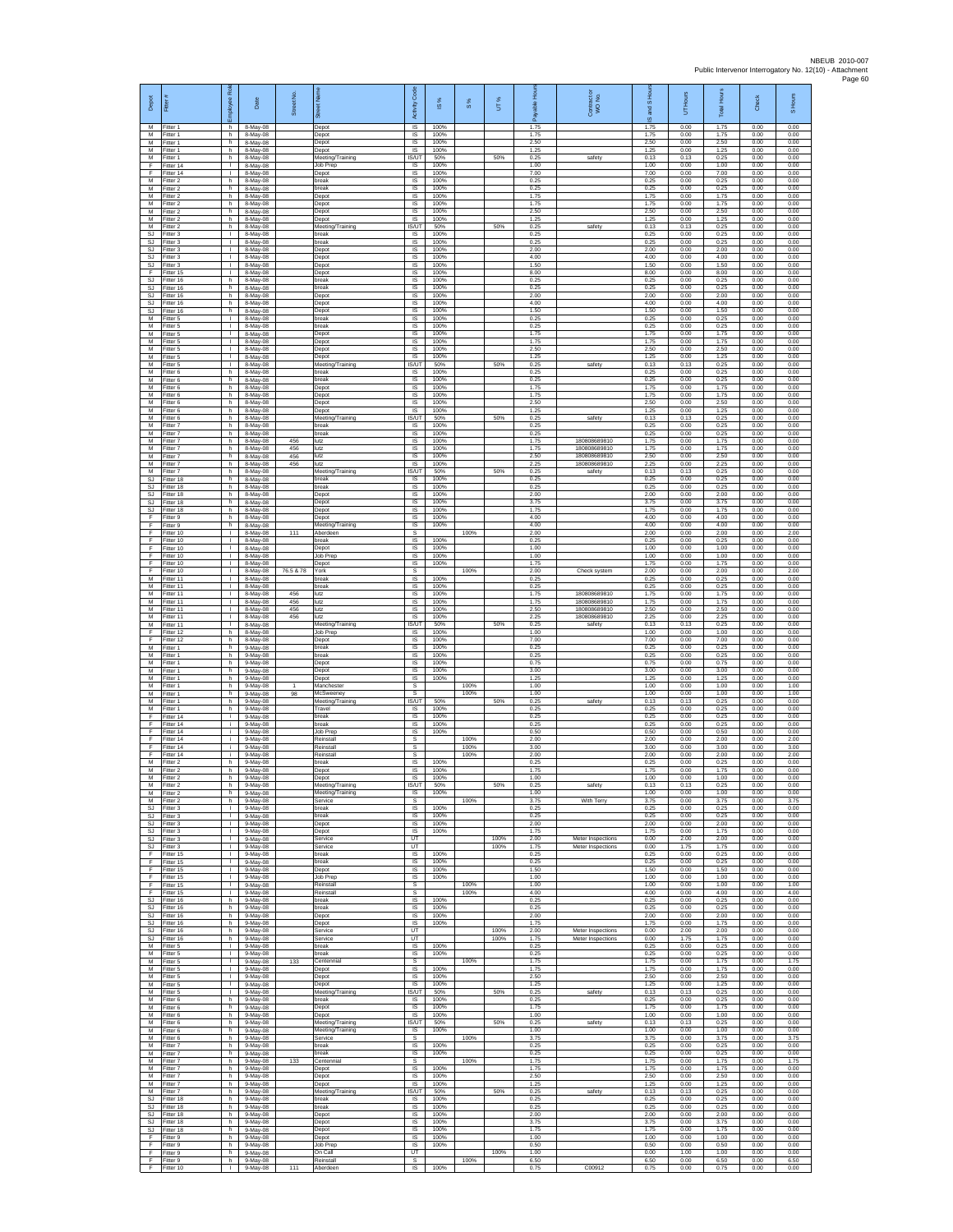| Depot                        | 륟                                             | ē<br>ployee                                  | Date                                | Street No.         | $\overline{R}$                                   | Code<br>Activity                  | $\frac{8}{3}$        | 8%           | UT%  | 。<br>王<br>able<br>டீ | Contract or<br>WO No.                              | S Hour<br>ma<br>$\overline{\omega}$ | UT Hours             | <b>Total Hours</b>   | Check                | S Hours              |
|------------------------------|-----------------------------------------------|----------------------------------------------|-------------------------------------|--------------------|--------------------------------------------------|-----------------------------------|----------------------|--------------|------|----------------------|----------------------------------------------------|-------------------------------------|----------------------|----------------------|----------------------|----------------------|
| E<br>F<br>Ŧ                  | Fitter 10<br>Fitter 10                        | л.<br>т.<br>$\mathbf{L}$                     | 9-May-08<br>9-May-08<br>9-May-08    | 111                | Aberdeen<br>break                                | s<br>$\sf IS$                     | 100%                 | 100%         |      | 1.50<br>0.25         |                                                    | 1.50<br>0.25                        | 0.00<br>0.00         | 1.50<br>0.25         | 0.00<br>0.00         | 1.50<br>0.00         |
| F<br>E                       | Fitter 10<br>Fitter 10<br>Fitter 10           | $\mathbf{L}$<br>$\mathbf{L}$                 | 9-May-08<br>9-May-08                | 83                 | break<br>Grev<br>Depot                           | $\sf IS$<br>s<br>IS               | 100%<br>100%         | 100%         |      | 0.25<br>1.00<br>1.00 |                                                    | 0.25<br>1.00<br>1.00                | 0.00<br>0.00<br>0.00 | 0.25<br>1.00<br>1.00 | 0.00<br>0.00<br>0.00 | 0.00<br>1.00<br>0.00 |
| Ŧ<br>F                       | Fitter 10<br>Fitter 10                        | τ.<br>$\mathbf{L}$                           | 9-May-08<br>9-May-08                | 397                | Depot<br>Waterloo                                | IS<br>s                           | 100%                 | 100%         |      | 2.25<br>1.00         |                                                    | 2.25<br>1.00                        | 0.00<br>0.00         | 2.25<br>1.00         | 0.00<br>0.00         | 0.00<br>1.00         |
| M<br>М                       | Fitter 11<br>Fitter 11                        | $\mathbf{L}$<br>$\mathbf{L}$                 | 9-May-08<br>9-May-08                |                    | break<br>hreak                                   | IS<br>IS                          | 100%<br>100%         |              |      | 0.25<br>0.25         |                                                    | 0.25<br>0.25                        | 0.00<br>0.00         | 0.25<br>0.25         | 0.00<br>0.00         | 0.00<br>0.00         |
| М<br>M<br>M                  | Fitter 11<br>Fitter 11<br>Fitter 11           | T.<br>$\mathbf{L}$<br>т.                     | 9-May-08<br>9-May-08<br>9-May-08    |                    | Depot<br>Depot<br>Depot                          | $\sf IS$<br>IS<br>IS              | 100%<br>100%<br>100% |              |      | 0.75<br>2.50<br>0.75 |                                                    | 0.75<br>2.50<br>0.75                | 0.00<br>0.00<br>0.00 | 0.75<br>2.50<br>0.75 | 0.00<br>0.00<br>0.00 | 0.00<br>0.00<br>0.00 |
| M<br>M                       | Fitter 11<br>Fitter 11                        | $\mathbf{I}$<br>т                            | 9-May-08<br>9-May-08                | $\mathbf{1}$<br>98 | Manchester<br>McSweeney                          | s<br>s                            |                      | 100%<br>100% |      | 1.00<br>1.00         |                                                    | 1.00<br>1.00                        | 0.00<br>0.00         | 1.00<br>1.00         | 0.00<br>0.00         | 1.00<br>1.00         |
| M<br>${\sf M}$               | Fitter 11<br>Fitter 11                        | л.<br>$\mathbf{L}$<br>τ.                     | 9-May-08<br>9-May-08                |                    | Meeting/Training<br>Meeting/Training<br>Travel   | <b>IS/UT</b><br>IS<br>IS          | 50%<br>100%<br>100%  |              | 50%  | 0.25<br>1.00<br>0.25 | safety                                             | 0.13<br>1.00<br>0.25                | 0.13<br>0.00<br>0.00 | 0.25<br>1.00<br>0.25 | 0.00<br>0.00<br>0.00 | 0.00<br>0.00<br>0.00 |
| М<br>F<br>F                  | Fitter 11<br>ltter <sub>12</sub><br>Fitter 12 | h<br>h.                                      | 9-May-08<br>9-May-08<br>9-May-08    |                    | reak<br>break                                    | IS<br>IS                          | 100%<br>100%         |              |      | 0.25<br>0.25         |                                                    | 0.25<br>0.25                        | 0.00<br>0.00         | 0.25<br>0.25         | 0.00<br>0.00         | 0.00<br>0.00         |
| $\mathsf F$<br>F             | Fitter 12<br>Fitter 12                        | h.<br>h                                      | 9-May-08<br>9-May-08                |                    | Job Prep<br>Reinstall                            | $\sf IS$<br>s                     | 100%                 | 1009         |      | 0.50<br>2.00         |                                                    | 0.50<br>2.00                        | 0.00<br>0.00         | 0.50<br>2.00         | 0.00<br>0.00         | 0.00<br>2.00         |
| -F<br>E<br>F                 | Fitter 12<br>Fitter 12<br>Fitter 9            | h.<br>h.<br>h                                | 9-May-08<br>9-May-08<br>10-May-08   |                    | Reinstall<br>Reinstall<br>On Call                | -S<br>s<br>UT                     |                      | 100%<br>100% | 100% | 3.00<br>2.00<br>1.00 |                                                    | 3.00<br>2.00<br>0.00                | 0.00<br>0.00<br>1.00 | 3.00<br>2.00<br>1.00 | 0.00<br>0.00<br>0.00 | 3.00<br>2.00<br>0.00 |
| Ŧ<br>M                       | Fitter 9<br>Fitter 1                          | h.<br>h.                                     | 11-May-08<br>12-May-08              |                    | On Call<br>break                                 | UT<br><b>IS</b>                   | 100%                 |              | 100% | 1.00<br>0.25         |                                                    | 0.00<br>0.25                        | 1.00<br>0.00         | 1.00<br>0.25         | 0.00<br>0.00         | 0.00<br>0.00         |
| ${\sf M}$<br>M               | itter 1<br>Fitter 1                           | h<br>h                                       | 12-May-08<br>12-May-08              |                    | break<br>Depot                                   | $\sf IS$<br>$\sf IS$              | 100%<br>100%         |              |      | 0.25<br>0.50         |                                                    | 0.25<br>0.50                        | 0.00<br>0.00         | 0.25<br>0.50         | 0.00<br>0.00         | 0.00<br>0.00         |
| M<br>M<br>M                  | Fitter 1<br>Fitter 1<br>Fitter 1              | h.<br>h.<br>h.                               | 12-May-08<br>12-May-08<br>12-May-08 |                    | Depot<br>Depot<br>Depot                          | IS<br>IS<br>IS                    | 100%<br>100%<br>100% |              |      | 1.75<br>2.00<br>1.25 |                                                    | 1.75<br>2.00<br>1.25                | 0.00<br>0.00<br>0.00 | 1.75<br>2.00<br>1.25 | 0.00<br>0.00<br>0.00 | 0.00<br>0.00<br>0.00 |
| М<br>M                       | fitter 1<br>Fitter 1                          | h<br>h.                                      | 12-May-08<br>12-May-08              |                    | Meeting/Training<br>Meeting/Training             | IS/UT<br><b>IS</b>                | 50%<br>100%          |              | 50%  | 0.25<br>1.25         | safety                                             | 0.13<br>1.25                        | 0.13<br>0.00         | 0.25<br>1.25         | 0.00<br>0.00         | 0.00<br>0.00         |
| $\mathsf F$<br>F<br>F.       | Fitter 14<br>Fitter 14                        | $\mathbf{L}$<br>T.<br>$\mathbf{L}$           | 12-May-08<br>12-May-08<br>12-May-08 | 769                | break<br>break                                   | IS.<br>$\sf IS$<br>IS             | 100%<br>100%<br>100% |              |      | 0.25<br>0.25<br>2.00 | 090805669700                                       | 0.25<br>0.25<br>2.00                | 0.00<br>0.00<br>0.00 | 0.25<br>0.25<br>2.00 | 0.00<br>0.00<br>0.00 | 0.00<br>0.00<br>0.00 |
| E<br>Ŧ                       | Fitter 14<br>Fitter 14<br>Fitter 14           | $\mathbf{L}$<br>т.                           | 12-May-08<br>12-May-08              | 769<br>769         | Hansor<br>Hanson<br>Hanson                       | IS<br>IS                          | 100%<br>100%         |              |      | 3.00<br>1.50         | 090805669700<br>090805669700                       | 3.00<br>1.50                        | 0.00<br>0.00         | 3.00<br>1.50         | 0.00<br>0.00         | 0.00<br>0.00         |
| Ŧ<br>M                       | Fitter 14<br>Fitter 2                         | $\mathbf{L}$<br>h.                           | 12-May-08<br>12-May-08              |                    | Job Prep<br>break                                | IS<br>IS                          | 100%<br>100%         |              |      | 1.00<br>0.25         |                                                    | 1.00<br>0.25                        | 0.00<br>0.00         | 1.00<br>0.25         | 0.00<br>0.00         | 0.00<br>0.00         |
| ${\sf M}$<br>М<br>M          | -itter 2<br>Fitter 2<br>Fitter 2              | h.<br>h.<br>h.                               | 12-May-08<br>12-May-08<br>12-May-08 |                    | break<br>Depot<br>Depot                          | IS<br>1S<br>IS                    | 100%<br>100%<br>100% |              |      | 0.25<br>0.50<br>1.75 |                                                    | 0.25<br>0.50<br>1.75                | 0.00<br>0.00<br>0.00 | 0.25<br>0.50<br>1.75 | 0.00<br>0.00<br>0.00 | 0.00<br>0.00<br>0.00 |
| M<br>${\sf M}$               | Fitter 2<br>Fitter 2                          | h<br>h.                                      | 12-May-08<br>12-May-08              |                    | Depot<br>Depot                                   | IS<br>IS                          | 100%<br>100%         |              |      | 2.00<br>1.25         |                                                    | 2.00<br>1.25                        | 0.00<br>0.00         | 2.00<br>1.25         | 0.00<br>0.00         | 0.00<br>0.00         |
| М<br>M<br>SJ.                | itter 2<br>Fitter 2<br>Fitter 3               | h<br>h.<br>л.                                | 12-May-08<br>12-May-08<br>12-May-08 | 111                | Meeting/Training<br>Meeting/Training<br>Aberdeen | IS/UT<br><b>IS</b><br>IS          | 50%<br>100%<br>100%  |              | 50%  | 0.25<br>1.25<br>2.00 | safety<br>C00912                                   | 0.13<br>1.25<br>200                 | 0.13<br>0.00<br>0.00 | 0.25<br>1.25<br>200  | 0.00<br>0.00<br>0.00 | 0.00<br>0.00<br>0.00 |
| SJ<br>SJ.                    | Fitter 3<br>Fitter 3                          | $\mathbf{I}$<br>$\mathbf{L}$                 | 12-May-08<br>12-May-08              | 111<br>111         | Aberdeen<br>Aberdeen                             | IS<br>IS                          | 100%<br>100%         |              |      | 4.00<br>2.50         | C00912<br>C00912                                   | 4.00<br>2.50                        | 0.00<br>0.00         | 4.00<br>2.50         | 0.00<br>0.00         | 0.00<br>0.00         |
| SJ<br>SJ                     | Fitter 3<br>-itter 3                          | $\mathbf{L}$<br>$\mathbf{L}$<br>$\mathbf{L}$ | 12-May-08<br>12-May-08              |                    | break<br>break                                   | IS<br>$\sf IS$                    | 100%<br>100%<br>100% |              |      | 0.25<br>0.25         |                                                    | 0.25<br>0.25                        | 0.00<br>0.00         | 0.25<br>0.25         | 0.00<br>0.00         | 0.00<br>0.00         |
| SJ<br>SJ.<br>E               | Fitter 3<br>Fitter 3<br>Fitter 15             | $\mathbf{L}$<br>$\mathbf{L}$                 | 12-May-08<br>12-May-08<br>12-May-08 | 111                | Travel<br>Travel<br>Aberdeer                     | $\sf IS$<br><b>IS</b><br>IS       | 100%<br>100%         |              |      | 1.50<br>1.50<br>1.50 | C00912                                             | 1.50<br>1.50<br>1.50                | 0.00<br>0.00<br>0.00 | 1.50<br>1.50<br>1.50 | 0.00<br>0.00<br>0.00 | 0.00<br>0.00<br>0.00 |
| Ŧ<br>F                       | Fitter 15<br>Fitter 15                        | H.<br>T.                                     | 12-May-08<br>12-May-08              | 111                | Aberdeen<br>oreak                                | IS<br>IS                          | 100%<br>100%         |              |      | 2.75<br>0.25         | C00912                                             | 2.75<br>0.25                        | 0.00<br>0.00         | 2.75<br>0.25         | 0.00<br>0.00         | 0.00<br>0.00         |
| F<br>F<br>SJ                 | Fitter 15<br>Fitter 15<br>Fitter 16           | т.<br>$\mathbf{L}$<br>h                      | 12-May-08<br>12-May-08<br>12-May-08 | 111                | Job Prep<br>Reinstall<br>Aberdeer                | IS<br>s<br>$\sf IS$               | 100%<br>100%         | 100%         |      | 0.50<br>4.50<br>1.00 | C0091                                              | 0.50<br>4.50<br>1.00                | 0.00<br>0.00<br>0.00 | 0.50<br>4.50<br>1.00 | 0.00<br>0.00<br>0.00 | 0.00<br>4.50<br>0.00 |
| SJ.<br>SJ.                   | Fitter 16<br>Fitter 16                        | h.<br>h.                                     | 12-May-08<br>12-May-08              |                    | break<br>break                                   | <b>IS</b><br>IS                   | 100%<br>100%         |              |      | 0.25<br>0.25         |                                                    | 0.25<br>0.25                        | 0.00<br>0.00         | 0.25<br>0.25         | 0.00<br>0.00         | 0.00<br>0.00         |
| <b>SJ</b><br>SJ<br>SJ.       | Fitter 16<br>Fitter 16<br>Fitter 16           | h<br>h.<br>h.                                | 12-May-08<br>12-May-08<br>12-May-08 | 156<br>156<br>156  | Massey<br>Massey<br>Massey                       | IS<br>IS<br><b>IS</b>             | 100%<br>100%<br>100% |              |      | 2.00<br>4.75<br>0.75 | 090805832727<br>090805832727<br>090805832727       | 2.00<br>4.75<br>0.75                | 0.00<br>0.00<br>0.00 | 2.00<br>4.75<br>0.75 | 0.00<br>0.00<br>0.00 | 0.00<br>0.00<br>0.00 |
| SJ<br>$\mathbb{S}\mathbb{J}$ | Fitter 16<br>Fitter 16                        | h.<br>h.                                     | 12-May-08<br>12-May-08              |                    | Travel<br>Travel                                 | IS<br>1S                          | 100%<br>100%         |              |      | 1.50<br>1.50         |                                                    | 1.50<br>1.50                        | 0.00<br>0.00         | 1.50<br>1.50         | 0.00<br>0.00         | 0.00<br>0.00         |
| M<br>M                       | Fitter 5<br>Fitter 5                          | $\mathbf{L}$<br>$\mathbf{L}$                 | 12-May-08<br>12-May-08              |                    | preak<br>Depot                                   | IS<br>IS                          | 100%<br>100%         |              |      | 0.25<br>1.00         |                                                    | 0.25<br>1.00                        | 0.00<br>0.00         | 0.25<br>1.00         | 0.00<br>0.00         | 0.00<br>0.00         |
| ${\sf M}$<br>М<br>M          | -itter 5<br>fitter 5<br>Fitter 5              | $\mathbf{L}$<br>т.<br>$\mathbf{L}$           | 12-May-08<br>12-May-08<br>12-May-08 | 29                 | Depot<br>Depot<br>Manning                        | $\sf IS$<br>IS<br>-S              | 100%<br>100%         | 100%         |      | 2.50<br>1.25<br>0.50 |                                                    | 2.50<br>1.25<br>0.50                | 0.00<br>0.00<br>0.00 | 2.50<br>1.25<br>0.50 | 0.00<br>0.00<br>0.00 | 0.00<br>0.00<br>0.50 |
| M<br>М                       | Fitter 5<br>Fitter 5                          | $\mathbf{L}$<br>т.                           | 12-May-08<br>12-May-08              | 92                 | McSweeney<br>Meeting/Training                    | s<br>IS/UT                        | 50%                  | 100%         | 50%  | 0.50<br>0.25         | safety                                             | 0.50<br>0.13                        | 0.00<br>0.13         | 0.50<br>0.25         | 0.00<br>0.00         | 0.50<br>0.00         |
| M<br>M<br>M                  | Fitter 5<br>Fitter 5<br>itter 5               | $\mathbf{L}$<br>$\mathbf{L}$<br>$\mathbf{L}$ | 12-May-08<br>12-May-08<br>12-May-08 |                    | Meeting/Training<br>Travel<br>Travel             | <b>IS</b><br><b>IS</b><br>IS      | 100%<br>100%<br>100% |              |      | 1.25<br>0.25<br>0.25 |                                                    | 1.25<br>0.25<br>0.25                | 0.00<br>0.00<br>0.00 | 1.25<br>0.25<br>0.25 | 0.00<br>0.00<br>0.00 | 0.00<br>0.00<br>0.00 |
| M<br>M                       | Fitter 6<br>Fitter 6                          | h.<br>h.                                     | 12-May-08<br>12-May-08              |                    | break<br>Depot                                   | $\sf IS$<br>IS                    | 100%<br>100%         |              |      | 0.25<br>1.00         |                                                    | 0.25<br>1.00                        | 0.00<br>0.00         | 0.25<br>1.00         | 0.00<br>0.00         | 0.00<br>0.00         |
| M<br>М<br>M                  | Fitter 6<br>Fitter 6<br>itter 6               | h.<br>h.<br>h.                               | 12-May-08<br>12-May-08<br>12-May-08 | 29                 | Depot<br>Depot<br>Manning                        | IS<br>IS<br>s                     | 100%<br>100%         | 100%         |      | 2.50<br>1.25<br>0.50 |                                                    | 2.50<br>1.25<br>0.50                | 0.00<br>0.00<br>0.00 | 2.50<br>1.25<br>0.50 | 0.00<br>0.00<br>0.00 | 0.00<br>0.00<br>0.50 |
| M<br>М                       | Fitter 6<br>-itter 6                          | h.<br>h.                                     | 12-May-08<br>12-May-08              | 92                 | McSweeney<br>Meeting/Training                    | -S<br>IS/UT                       | 50%                  | 100%         | 50%  | 0.50<br>0.25         | safety                                             | 0.50<br>0.13                        | 0.00<br>0.13         | 0.50<br>0.25         | 0.00<br>0.00         | 0.50<br>0.00         |
| M<br>M<br>M                  | Fitter 6<br>Fitter 6<br>Fitter 6              | h.<br>h.<br>h                                | 12-May-08<br>12-May-08              |                    | Meeting/Training<br>Travel<br>Travel             | $\sf IS$<br>IS<br><b>IS</b>       | 100%<br>100%<br>100% |              |      | 1.25<br>0.25<br>0.25 |                                                    | 1.25<br>0.25<br>0.25                | 0.00<br>0.00<br>0.00 | 1.25<br>0.25<br>0.25 | 0.00<br>0.00<br>0.00 | 0.00<br>0.00<br>0.00 |
| M<br>M                       | Fitter 7<br>Fitter 7                          | h<br>h                                       | 12-May-08<br>12-May-08<br>12-May-08 |                    | break<br>break                                   | IS<br>IS                          | 100%<br>100%         |              |      | 0.25<br>0.25         |                                                    | 0.25<br>0.25                        | 0.00<br>0.00         | 0.25<br>0.25         | 0.00<br>0.00         | 0.00<br>0.00         |
| M<br>M                       | Fitter 7<br>-itter 7                          | h.<br>h                                      | 12-May-08<br>12-May-08              |                    | Meeting/Training<br>Meeting/Training             | <b>IS/UT</b><br>IS                | 50%<br>100%          |              | 50%  | 0.25<br>1.25         | safety                                             | 0.13<br>1.25                        | 0.13<br>0.00         | 0.25<br>1.25         | 0.00<br>0.00         | 0.00<br>0.00         |
| ${\sf M}$<br>M<br>M          | Fitter 7<br>Fitter 7<br>Fitter 7              | h.<br>h.<br>h.                               | 12-May-08<br>12-May-08<br>12-May-08 | 513<br>513<br>513  | Shediac<br>Shediac<br>Shediac                    | 1S<br>IS<br>IS                    | 100%<br>100%<br>100% |              |      | 0.50<br>4.75<br>2.25 | 07121011340910<br>07121011340910<br>07121011340910 | 0.50<br>4.75<br>2.25                | 0.00<br>0.00<br>0.00 | 0.50<br>4.75<br>2.25 | 0.00<br>0.00<br>0.00 | 0.00<br>0.00<br>0.00 |
| SJ.<br>SJ                    | Fitter 18<br>Fitter 18                        | h.<br>h.                                     | 12-May-08<br>12-May-08              |                    | break<br>break                                   | IS<br>IS                          | 100%<br>100%         |              |      | 0.25<br>0.25         |                                                    | 0.25<br>0.25                        | 0.00<br>0.00         | 0.25<br>0.25         | 0.00<br>0.00         | 0.00<br>0.00         |
| SJ.<br><b>SJ</b><br>SJ       | Fitter 18<br>Fitter 18<br>Fitter 18           | h.<br>h.<br>h.                               | 12-May-08<br>12-May-08<br>12-May-08 |                    | Depot<br>Depot<br>Depot                          | IS<br>IS<br>IS                    | 100%<br>100%<br>100% |              |      | 2.00<br>3.75<br>1.75 |                                                    | 2.00<br>3.75<br>1.75                | 0.00<br>0.00<br>0.00 | 2.00<br>3.75<br>1.75 | 0.00<br>0.00<br>0.00 | 0.00<br>0.00<br>0.00 |
| -F<br>F.                     | Fitter 9<br>Fitter 9                          | h.<br>h.                                     | 12-May-08<br>12-May-08              |                    | break<br>break                                   | IS<br>IS.                         | 100%<br>100%         |              |      | 0.25<br>0.25         |                                                    | 0.25<br>0.25                        | 0.00<br>0.00         | 0.25<br>0.25         | 0.00<br>0.00         | 0.00<br>0.00         |
| $\mathsf F$<br>F<br>-F       | Fitter 9<br>Fitter 9<br>Fitter 9              | h.<br>h<br>h.                                | 12-May-08<br>12-May-08<br>12-May-08 | 156<br>156         | Job Prep<br>Massey<br>Massey                     | $\sf IS$<br>$\sf IS$<br>IS        | 100%<br>100%<br>100% |              |      | 0.50<br>1.50<br>4.75 | 090805832727<br>090805832727                       | 0.50<br>1.50<br>4.75                | 0.00<br>0.00<br>0.00 | 0.50<br>1.50<br>4.75 | 0.00<br>0.00<br>0.00 | 0.00<br>0.00<br>0.00 |
| -F<br>Ŧ                      | Fitter 9<br>Fitter 10                         | h.<br>H.                                     | 12-May-08<br>12-May-08              | 156<br>111         | Massey<br>Aberdeen                               | IS<br><b>IS</b>                   | 100%<br>100%         |              |      | 0.75<br>2.00         | 090805832727<br>C00912                             | 0.75<br>2.00                        | 0.00<br>0.00         | 0.75<br>2.00         | 0.00<br>0.00         | 0.00<br>0.00         |
| Ŧ<br>F<br>F.                 | Fitter 10<br>Fitter 10                        | $\mathbf{L}$<br>$\mathbf{L}$<br>$\mathbf{L}$ | 12-May-08<br>12-May-08              | 111<br>111         | Aberdeen<br>Aberdeen<br>break                    | IS<br>IS<br>IS.                   | 100%<br>100%<br>100% |              |      | 4.00<br>2.50<br>0.25 | C00912<br>C00912                                   | 4.00<br>2.50<br>0.25                | 0.00<br>0.00<br>0.00 | 4.00<br>2.50<br>0.25 | 0.00<br>0.00<br>0.00 | 0.00<br>0.00<br>0.00 |
| F<br>M                       | Fitter 10<br>Fitter 10<br>Fitter 11           | $\mathbf{L}$<br>$\mathbb{R}$                 | 12-May-08<br>12-May-08<br>12-May-08 |                    | break<br>break                                   | $\sf IS$<br><b>IS</b>             | 100%<br>100%         |              |      | 0.25<br>0.25         |                                                    | 0.25<br>0.25                        | 0.00<br>0.00         | 0.25<br>0.25         | 0.00<br>0.00         | 0.00<br>0.00         |
| M<br>M<br>M                  | Fitter 11<br>Fitter 11                        | $\mathbf{L}$<br>L.                           | 12-May-08<br>12-May-08              |                    | break<br>Meeting/Training                        | IS.<br><b>IS/UT</b>               | 100%<br>50%<br>100%  |              | 50%  | 0.25<br>0.25         | safety                                             | 0.25<br>0.13                        | 0.00<br>0.13         | 0.25<br>0.25         | 0.00<br>0.00         | 0.00<br>0.00         |
| M<br>M                       | Fitter 11<br>Fitter 11<br>Fitter 11           | $\mathbf{L}$<br>$\mathbf{L}$<br>$\mathbf{L}$ | 12-May-08<br>12-May-08<br>12-May-08 | 513<br>513         | Meeting/Training<br>Shediac<br>Shediac           | $\overline{s}$<br><b>IS</b><br>IS | 100%<br>100%         |              |      | 1.25<br>0.50<br>4.75 | 07121011340910<br>07121011340910                   | 1.25<br>0.50<br>4.75                | 0.00<br>0.00<br>0.00 | 1.25<br>0.50<br>4.75 | 0.00<br>0.00<br>0.00 | 0.00<br>0.00<br>0.00 |
| M<br>F                       | Fitter 11<br>Fitter 12                        | Τ.<br>h.                                     | 12-May-08<br>12-May-08              | 513                | Shediac<br>oreak                                 | <b>IS</b><br>IS                   | 100%<br>100%         |              |      | 2.25<br>0.25         | 07121011340910                                     | 2.25<br>0.25                        | 0.00<br>0.00         | 2.25<br>0.25         | 0.00<br>0.00         | 0.00<br>0.00         |
| F<br>F.<br>Ŧ                 | Fitter 12<br>Fitter 12<br>Fitter 12           | h.<br>h.<br>h.                               | 12-May-08<br>12-May-08<br>12-May-08 | 769<br>769         | break<br>Hanson<br>Hanson                        | IS<br>IS<br>IS                    | 100%<br>100%<br>100% |              |      | 0.25<br>2.00<br>3.00 | 090805669700<br>090805669700                       | 0.25<br>2.00<br>3.00                | 0.00<br>0.00<br>0.00 | 0.25<br>2.00<br>3.00 | 0.00<br>0.00<br>0.00 | 0.00<br>0.00<br>0.00 |
| -F<br>F.                     | Fitter 12<br>Fitter 12                        | h.<br>h                                      | 12-May-08<br>12-May-08              | 769                | Hanson<br>Job Prep                               | IS<br>IS.                         | 100%<br>100%         |              |      | 1.50<br>1.00         | 090805669700                                       | 1.50<br>1.00                        | 0.00<br>0.00         | 1.50<br>1.00         | 0.00<br>0.00         | 0.00<br>0.00         |
| M<br>M                       | Fitter 1<br>Fitter 1<br>M Fitter 1            | h.<br>h.<br>h.                               | 13-May-08<br>13-May-08              |                    | break<br>break<br>Depot                          | IS<br>IS<br><b>IS</b>             | 100%<br>100%<br>100% |              |      | 0.25<br>0.25<br>1.75 |                                                    | 0.25<br>0.25<br>1.75                | 0.00<br>0.00<br>0.00 | 0.25<br>0.25<br>1.75 | 0.00<br>0.00<br>0.00 | 0.00<br>0.00<br>0.00 |
| М<br>M                       | -itter 1<br>Fitter 1                          | h.<br>h                                      | 13-May-08<br>13-May-08<br>13-May-08 |                    | Depot<br>Depot                                   | $\sf IS$<br>$\sf IS$              | 100%<br>100%         |              |      | 1.75<br>2.50         |                                                    | 1.75<br>2.50                        | 0.00<br>0.00         | 1.75<br>2.50         | 0.00<br>0.00         | 0.00<br>0.00         |
| M<br>M<br>F                  | Fitter 1<br>Fitter 1<br>Fitter 14             | h.<br>h.<br>H.                               | 13-May-08<br>13-May-08<br>13-May-08 |                    | Depot<br>Meeting/Training<br>break               | IS<br>IS/UT<br><b>IS</b>          | 100%<br>50%<br>100%  |              | 50%  | 1.25<br>0.25<br>0.25 | safety                                             | 1.25<br>0.13<br>0.25                | 0.00<br>0.13<br>0.00 | 1.25<br>0.25<br>0.25 | 0.00<br>0.00<br>0.00 | 0.00<br>0.00<br>0.00 |
| F<br>-F                      | ltter 14<br>Fitter 14                         | T.<br>л.                                     | 13-May-08<br>13-May-08              |                    | preak<br>Depot                                   | IS<br>IS                          | 100%<br>100%         |              |      | 0.25<br>1.50         |                                                    | 0.25<br>1.50                        | 0.00<br>0.00         | 0.25<br>1.50         | 0.00<br>0.00         | 0.00<br>0.00         |
| F.<br>F<br>-F                | Fitter 14<br>Fitter 14                        | $\mathbf{L}$<br>T.<br>$\mathbf{L}$           | 13-May-08<br>13-May-08<br>13-May-08 | 769<br>769         | Hanson<br>Hanson                                 | IS<br>$\sf IS$<br>IS              | 100%<br>100%<br>100% |              |      | 2.00<br>3.00<br>1.00 | 090805669700<br>090805669700                       | 2.00<br>3.00<br>1.00                | 0.00<br>0.00<br>0.00 | 2.00<br>3.00<br>1.00 | 0.00<br>0.00<br>0.00 | 0.00<br>0.00<br>0.00 |
|                              | Fitter 14<br>M Fitter 2                       | h.                                           | 13-May-08                           |                    | Job Prep<br>break                                | IS.                               | 100%                 |              |      | 0.25                 |                                                    | 0.25                                | 0.00                 | 0.25                 | 0.00                 | 0.00                 |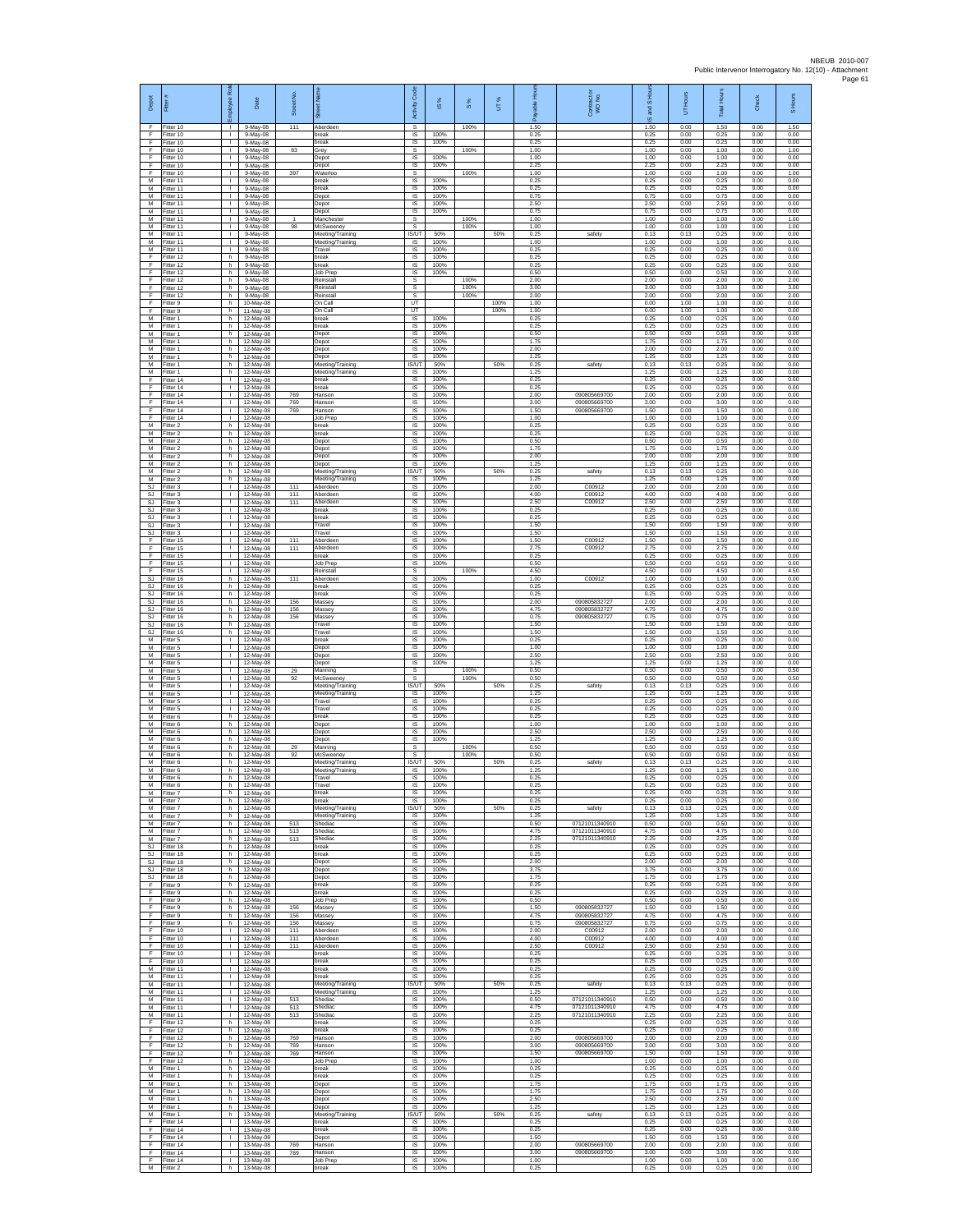| Depot                                      | Fiter                                  | Rol<br>loyee                                 | Date                                  | Street No.         |                                           | Code<br>Activity                  | IS %                 | 8%           | UT% | able Hou<br>இ        | Contract or<br>WO No.                              | and S Hou<br>$\overline{9}$ | UT Hours             | Total Hours          | Check                | S Hours              |
|--------------------------------------------|----------------------------------------|----------------------------------------------|---------------------------------------|--------------------|-------------------------------------------|-----------------------------------|----------------------|--------------|-----|----------------------|----------------------------------------------------|-----------------------------|----------------------|----------------------|----------------------|----------------------|
| M<br>M<br>M                                | Fitter 2<br>Fitter 2<br>Fitter 2       | h.<br>h.<br>h                                | 13-May-08<br>13-May-08<br>13-May-08   |                    | break<br>Depot<br>Depot                   | <b>IS</b><br>$\sf IS$<br>$\sf IS$ | 100%<br>100%<br>100% |              |     | 0.25<br>1.75<br>1.75 |                                                    | 0.25<br>1.75<br>1.75        | 0.00<br>0.00<br>0.00 | 0.25<br>1.75<br>1.75 | 0.00<br>0.00<br>0.00 | 0.00<br>0.00<br>0.00 |
| M<br>M                                     | Fitter 2<br>Fitter 2                   | h.<br>h                                      | 13-May-08<br>13-May-08                |                    | Depot<br>Depot                            | <b>IS</b><br><b>IS</b>            | 100%<br>100%         |              |     | 2.50<br>1 25         |                                                    | 2.50<br>1.25                | 0.00<br>0.00         | 2.50<br>1.25         | 0.00<br>0.00         | 0.00<br>0.00         |
| M<br>SJ                                    | -itter 2<br>Fitter 3                   | h.<br>$\mathbf{L}$                           | 13-May-08<br>13-May-08                | 111                | Meeting/Training<br>Aberdeen              | IS/UT<br>IS                       | 50%<br>100%          |              | 50% | 0.25<br>2.00         | safety<br>C00912                                   | 0.13<br>2.00                | 0.13<br>0.00         | 0.25<br>2.00         | 0.00<br>0.00         | 0.00<br>0.00         |
| SJ<br>SJ                                   | Fitter 3<br>-itter 3                   | $\mathbf{L}$<br>$\mathbb{R}$                 | 13-May-08<br>13-May-08                | 111<br>111         | Aberdeen<br>Aberdeen                      | <b>IS</b><br>IS                   | 100%<br>100%         |              |     | 4.00<br>3.00         | C00912<br>C00912                                   | 4.00<br>3.00                | 0.00<br>0.00         | 4.00<br>3.00         | 0.00<br>0.00         | 0.00<br>0.00         |
| SJ<br>SJ.<br>SJ                            | Fitter 3<br>Fitter 3<br>Fitter 3       | $\mathbf{L}$<br>$\mathbf{L}$<br>$\mathbf{I}$ | 13-May-08<br>13-May-08<br>13-May-08   |                    | break<br>reak<br>Depot                    | $\sf IS$<br>IS<br>IS              | 100%<br>100%<br>100% |              |     | 0.25<br>0.25<br>0.25 |                                                    | 0.25<br>0.25<br>0.25        | 0.00<br>0.00<br>0.00 | 0.25<br>0.25<br>0.25 | 0.00<br>0.00<br>0.00 | 0.00<br>0.00<br>0.00 |
| SJ<br>SJ                                   | Fitter 3<br>Fitter 3                   | Τ.<br>т.                                     | 13-May-08<br>13-May-08                |                    | Travel<br>Travel                          | IS<br>IS                          | 100%<br>100%         |              |     | 1.50<br>3.25         |                                                    | 1.50<br>3.25                | 0.00<br>0.00         | 1.50<br>3.25         | 0.00<br>0.00         | 0.00<br>0.00         |
| F<br>F                                     | Fitter 15<br>Fitter 15                 | $\mathbf{L}$<br>$\mathbf{L}$                 | 13-May-08<br>13-May-08                |                    | break<br>break                            | -IS<br>IS                         | 100%<br>100%         |              |     | 0.25<br>0.25         |                                                    | 0.25<br>0.25                | 0.00<br>0.00         | 0.25<br>0.25         | 0.00<br>0.00         | 0.00<br>0.00         |
| F<br>F.<br>F                               | Fitter 15<br>Fitter 15<br>Fitter 15    | L.<br>$\mathbf{L}$<br><b>ILL ST</b>          | 13-May-08<br>13-May-08<br>13-May-08   | 156                | Depot<br>Job Prep<br>Massey               | IS<br>IS<br>IS                    | 100%<br>100%<br>100% |              |     | 1.00<br>0.50<br>1.50 | 090805832727                                       | 1.00<br>0.50<br>1.50        | 0.00<br>0.00<br>0.00 | 1.00<br>0.50<br>1.50 | 0.00<br>0.00<br>0.00 | 0.00<br>0.00<br>0.00 |
| F<br>Ŧ                                     | Fitter 15<br>Fitter 15                 | $\mathbf{L}$<br>$\mathbf{L}$                 | 13-May-08<br>13-May-08                | 156<br>156         | Massey<br>Massey                          | IS<br>1S                          | 100%<br>100%         |              |     | 4.00<br>2.00         | 090805832727<br>090805832727                       | 4.00<br>2.00                | 0.00<br>0.00         | 4.00<br>2.00         | 0.00<br>0.00         | 0.00<br>0.00         |
| <b>SJ</b><br>SJ                            | Fitter 16<br>Fitter 16                 | h.<br>h                                      | 13-May-08<br>13-May-08                |                    | break<br>oreak                            | <b>IS</b><br>IS                   | 100%<br>100%         |              |     | 0.25<br>0.25         |                                                    | 0.25<br>0.25                | 0.00<br>0.00         | 0.25<br>0.25         | 0.00<br>0.00         | 0.00<br>0.00         |
| $\mathbb{S}\mathbb{J}$<br>SJ.<br><b>SJ</b> | Fitter 16<br>Fitter 16                 | h.<br>h<br>h.                                | 13-May-08<br>13-May-08                | 156                | Depot<br>Job Prep<br>Massey               | IS<br>IS<br>-IS                   | 100%<br>100%<br>100% |              |     | 0.25<br>0.50<br>1.50 | 090805832727                                       | 0.25<br>0.50<br>1.50        | 0.00<br>0.00<br>0.00 | 0.25<br>0.50<br>1.50 | 0.00<br>0.00<br>0.00 | 0.00<br>0.00<br>0.00 |
| <b>SJ</b><br>SJ                            | Fitter 16<br>Fitter 16<br>Fitter 16    | h.<br>h                                      | 13-May-08<br>13-May-08<br>13-May-08   | 156<br>156         | Massey<br>Massey                          | $\sf IS$<br>IS                    | 100%<br>100%         |              |     | 4.75<br>2.25         | 090805832727<br>090805832727                       | 4.75<br>2.25                | 0.00<br>0.00         | 4.75<br>2.25         | 0.00<br>0.00         | 0.00<br>0.00         |
| <b>SJ</b><br>SJ.                           | Fitter 16<br>Fitter 16                 | h.<br>h                                      | 13-May-08<br>13-May-08                |                    | Travel<br>Travel                          | <b>IS</b><br>IS                   | 100%<br>100%         |              |     | 1.50<br>3.25         |                                                    | 1.50<br>3.25                | 0.00<br>0.00         | 1.50<br>3.25         | 0.00<br>0.00         | 0.00<br>0.00         |
| M<br>М<br>M                                | Fitter 5<br>Fitter 5<br>Fitter 5       | $\mathbf{I}$<br>$\mathbf{L}$<br>$\mathbf{L}$ | 13-May-08<br>13-May-08<br>13-May-08   |                    | oreak<br>Depot<br>Job Prep                | IS<br>IS<br><b>IS</b>             | 100%<br>100%<br>100% |              |     | 0.25<br>1.25<br>1.25 |                                                    | 0.25<br>1.25<br>1.25        | 0.00<br>0.00<br>0.00 | 0.25<br>1.25<br>1.25 | 0.00<br>0.00<br>0.00 | 0.00<br>0.00<br>0.00 |
| ${\sf M}$<br>М                             | -itter 5<br>Fitter 5                   | $\mathbf{L}$<br>$\mathbf{L}$                 | 13-May-08<br>13-May-08                | 160                | Meeting/Training<br>Mountain              | IS/UT<br>$\sf IS$                 | 50%<br>100%          |              | 50% | 0.25<br>5.50         | safety<br>C00551                                   | 0.13<br>5.50                | 0.13<br>0.00         | 0.25<br>5.50         | 0.00<br>0.00         | 0.00<br>0.00         |
| M<br>M                                     | Fitter 6<br>Fitter 6                   | h.<br>h                                      | 13-May-08<br>13-May-08                |                    | break<br>Depot                            | IS<br>IS                          | 100%<br>100%         |              |     | 0.25<br>1.25         |                                                    | 0.25<br>1.25                | 0.00<br>0.00         | 0.25<br>1.25         | 0.00<br>0.00         | 0.00<br>0.00         |
| M<br>M<br>M                                | Fitter 6<br>Fitter 6<br>Fitter 6       | h.<br>h.<br>h.                               | 13-May-08<br>13-May-08<br>13-May-08   | 160                | Job Prep<br>Meeting/Training<br>Mountain  | IS<br>IS/UT<br>-IS                | 100%<br>50%<br>100%  |              | 50% | 1.25<br>0.25<br>5.50 | safety<br>C0055                                    | 1.25<br>0.13<br>5.50        | 0.00<br>0.13<br>0.00 | 1.25<br>0.25<br>5.50 | 0.00<br>0.00<br>0.00 | 0.00<br>0.00<br>0.00 |
| M<br>M                                     | Fitter 7<br>Fitter 7                   | h<br>h.                                      | 13-May-08<br>13-May-08                |                    | break<br>break                            | IS<br>IS                          | 100%<br>100%         |              |     | 0.25<br>0.25         |                                                    | 0.25<br>0.25                | 0.00<br>0.00         | 0.25<br>0.25         | 0.00<br>0.00         | 0.00<br>0.00         |
| M<br>M                                     | Fitter 7<br>Fitter 7                   | h.<br>h.                                     | 13-May-08<br>13-May-08                |                    | Job Prep<br>Meeting/Training              | IS<br><b>IS/UT</b>                | 100%<br>50%          |              | 50% | 1.00<br>0.25         | safety                                             | 1.00<br>0.13                | 0.00<br>0.13         | 1.00<br>0.25         | 0.00<br>0.00         | 0.00<br>0.00         |
| M<br>M<br>M                                | -itter 7<br>Fitter 7<br>Fitter 7       | h.<br>h.<br>h.                               | 13-May-08<br>13-May-08<br>13-May-08   | 513<br>513<br>513  | Shediac<br>Shediac<br>Shediac             | IS<br>1S<br><b>IS</b>             | 100%<br>100%<br>100% |              |     | 1.75<br>1.75<br>2.50 | 07121011340910<br>07121011340910<br>07121011340910 | 1.75<br>1.75<br>2.50        | 0.00<br>0.00<br>0.00 | 1.75<br>1.75<br>2.50 | 0.00<br>0.00<br>0.00 | 0.00<br>0.00<br>0.00 |
| М<br>$\mathbb{S}\mathbb{J}$                | Fitter 7<br>Fitter 18                  | h<br>h.                                      | 13-May-08<br>13-May-08                | 513                | Shediac<br>Break                          | IS<br>IS                          | 100%<br>100%         |              |     | 0.75<br>0.25         | 07121011340910                                     | 0.75<br>0.25                | 0.00<br>0.00         | 0.75<br>0.25         | 0.00<br>0.00         | 0.00<br>0.00         |
| SJ.<br>SJ                                  | -itter 18<br>Fitter 18                 | h.<br>h.                                     | 13-May-08<br>13-May-08                |                    | oreak<br>Service                          | IS<br><b>s</b>                    | 100%                 | 100%         |     | 0.25<br>2.00         | w/ Randy Bruce                                     | 0.25<br>2.00                | 0.00<br>0.00         | 0.25<br>2.00         | 0.00<br>0.00         | 0.00<br>2.00         |
| SJ<br>SJ<br>-F                             | Fitter 18<br>Fitter 18<br>Fitter 9     | h.<br>h<br>h.                                | 13-May-08<br>13-May-08<br>13-May-08   |                    | Service<br>Service<br>break               | $\mathbb S$<br>s<br>IS            | 100%                 | 100%<br>100% |     | 3.75<br>1.75<br>0.25 | w/ Randy Bruce<br>w/ Randy Bruce                   | 3.75<br>1.75<br>0.25        | 0.00<br>0.00<br>0.00 | 3.75<br>1.75<br>0.25 | 0.00<br>0.00<br>0.00 | 3.75<br>1.75<br>0.00 |
| -F.<br>Ŧ                                   | Fitter 9<br>Fitter 9                   | h.<br>h.                                     | 13-May-08<br>13-May-08                |                    | <b>oreak</b><br>Job Prep                  | IS<br>IS                          | 100%<br>100%         |              |     | 0.25<br>0.50         |                                                    | 0.25<br>0.50                | 0.00<br>0.00         | 0.25<br>0.50         | 0.00<br>0.00         | 0.00<br>0.00         |
| Ŧ<br>E                                     | Fitter 9<br>Fitter 9                   | h.<br>h.                                     | 13-May-08<br>13-May-08                | 156<br>156         | Massey<br>Massey                          | IS<br><b>IS</b>                   | 100%<br>100%         |              |     | 1.50<br>4.75         | 090805832727<br>090805832727                       | 1.50<br>4.75                | 0.00<br>0.00         | 1.50<br>4.75         | 0.00<br>0.00         | 0.00<br>0.00         |
| $\mathsf F$<br>F<br>F                      | -itter 9<br>Fitter 10<br>Fitter 10     | h<br>$\mathbf{L}$<br>$\mathbf{L}$            | 13-May-08<br>13-May-08<br>13-May-08   | 156<br>111<br>111  | Massey<br>Aberdeer<br>Aberdeer            | IS<br>$\sf IS$<br>IS              | 100%<br>100%<br>100% |              |     | 2.25<br>4.00<br>3.00 | 090805832727<br>C00912<br>C00912                   | 2.25<br>4.00<br>3.00        | 0.00<br>0.00<br>0.00 | 2.25<br>4.00<br>3.00 | 0.00<br>0.00<br>0.00 | 0.00<br>0.00<br>0.00 |
| F<br>Ŧ                                     | Fitter 10<br>Fitter 10                 | $\mathbf{I}$<br>Τ.                           | 13-May-08<br>13-May-08                | 111                | Aberdeer<br>break                         | IS<br>IS                          | 100%<br>100%         |              |     | 2.00<br>0.25         | C00912                                             | 2.00<br>0.25                | 0.00<br>0.00         | 2.00<br>0.25         | 0.00<br>0.00         | 0.00<br>0.00         |
| F<br>$\overline{M}$                        | Fitter 10<br>Fitter 11                 | т.<br>$\mathbf{L}$                           | 13-May-08<br>13-May-08                |                    | oreak<br>break                            | IS<br>-IS                         | 100%<br>100%         |              |     | 0.25<br>0.25         |                                                    | 0.25<br>0.25                | 0.00<br>0.00         | 0.25<br>0.25         | 0.00<br>0.00         | 0.00<br>0.00         |
| M<br>M<br>M                                | Fitter 11<br>Fitter 11<br>Fitter 11    | $\mathbf{L}$<br>L.<br>$\mathbf{L}$           | 13-May-08<br>13-May-08<br>13-May-08   |                    | preak<br>Job Prep<br>Meeting/Training     | IS<br>IS<br>IS                    | 100%<br>100%<br>100% |              |     | 0.25<br>1.00<br>0.25 |                                                    | 0.25<br>1.00<br>0.25        | 0.00<br>0.00<br>0.00 | 0.25<br>1.00<br>0.25 | 0.00<br>0.00<br>0.00 | 0.00<br>0.00<br>0.00 |
| M<br>M                                     | Fitter 11<br>Fitter 11                 | <b>ILL ST</b><br>$\mathbf{L}$                | 13-May-08<br>13-May-08                | 513<br>513         | Shediac<br>Shediac                        | IS<br>IS                          | 100%<br>100%         |              |     | 1.75<br>1.75         | 07121011340910<br>07121011340910                   | 1.75<br>1.75                | 0.00<br>0.00         | 1.75<br>1.75         | 0.00<br>0.00         | 0.00<br>0.00         |
| M<br>M<br>F                                | Fitter 11<br>Fitter 11<br>Fitter 12    | $\mathbf{L}$<br>$\mathbf{L}$<br>h            | 13-May-08<br>13-May-08<br>13-May-08   | 513<br>513         | Shediac<br>Shediac<br>reak                | 1S<br><b>IS</b><br>IS             | 100%<br>100%<br>100% |              |     | 2.50<br>0.75<br>0.25 | 07121011340910<br>07121011340910                   | 2.50<br>0.75<br>0.25        | 0.00<br>0.00<br>0.00 | 2.50<br>0.75<br>0.25 | 0.00<br>0.00<br>0.00 | 0.00<br>0.00<br>0.00 |
| F<br>F                                     | Fitter 12<br>Fitter 12                 | h.<br>h.                                     | 13-May-08<br>13-May-08                |                    | break<br>Depot                            | IS<br>IS                          | 100%<br>100%         |              |     | 0.25<br>1.50         |                                                    | 0.25<br>1.50                | 0.00<br>0.00         | 0.25<br>1.50         | 0.00<br>0.00         | 0.00<br>0.00         |
| F<br>F                                     | Fitter 12<br>ltter 12                  | h.<br>h.                                     | 13-May-08<br>13-May-08                | 769<br>769         | Hanson<br>lanson                          | -IS<br>$\sf IS$                   | 100%<br>100%         |              |     | 2.00<br>3.00         | 090805669700<br>090805669700                       | 2.00<br>3.00                | 0.00<br>0.00         | 2.00<br>3.00         | 0.00<br>0.00         | 0.00<br>0.00         |
| F<br>$\overline{M}$<br>M                   | Fitter 12<br>Fitter 1<br>Fitter 1      | h<br>h.<br>h                                 | 13-May-08<br>14-May-08<br>14-May-08   |                    | Job Prep<br>break<br>preak                | IS<br><b>IS</b><br>IS             | 100%<br>100%<br>100% |              |     | 1.00<br>0.25<br>0.25 |                                                    | 1.00<br>0.25<br>0.25        | 0.00<br>0.00<br>0.00 | 1.00<br>0.25<br>0.25 | 0.00<br>0.00<br>0.00 | 0.00<br>0.00<br>0.00 |
| M<br>M                                     | -itter 1<br>Fitter 1                   | h.<br>h.                                     | 14-May-08<br>14-May-08                | 348<br>348         | ameron<br>Cameron                         | IS<br>IS                          | 100%<br>100%         |              |     | 1.75<br>2.25         | C00953<br>C00953                                   | 1.75<br>2.25                | 0.00<br>0.00         | 1.75<br>2.25         | 0.00<br>0.00         | 0.00<br>0.00         |
| M<br>${\sf M}$                             | Fitter 1<br>-itter 1                   | h.<br>h                                      | 14-May-08<br>14-May-08                | 348<br>348         | Cameron<br>ameron,                        | <b>IS</b><br>IS                   | 100%<br>100%         |              |     | 2.00<br>1.75         | C00953<br>C00953                                   | 2.00<br>1.75                | 0.00<br>0.00         | 2.00<br>1.75         | 0.00<br>0.00         | 0.00<br>0.00         |
| М<br>F<br>E                                | Fitter 1<br>Fitter 14<br>Fitter 14     | h<br>$\mathbf{L}$<br>H.                      | 14-May-08<br>14-May-08<br>14-May-08   |                    | Meeting/Training<br>break<br>break        | IS/UT<br><b>IS</b><br><b>IS</b>   | 50%<br>100%<br>100%  |              | 50% | 0.25<br>0.25<br>0.25 | safety                                             | 0.13<br>0.25<br>0.25        | 0.13<br>0.00<br>0.00 | 0.25<br>0.25<br>0.25 | 0.00<br>0.00<br>0.00 | 0.00<br>0.00<br>0.00 |
| Ŧ<br>Ŧ                                     | Fitter 14<br>Fitter 14                 | т.<br>т.                                     | 14-May-08<br>14-May-08                | -1                 | Depot<br>Hermitage                        | IS<br>IS                          | 100%<br>100%         |              |     | 0.50<br>1.50         | 09080513449                                        | 0.50<br>1.50                | 0.00<br>0.00         | 0.50<br>1.50         | 0.00<br>0.00         | 0.00<br>0.00         |
| -F<br>F                                    | Fitter 14<br>Fitter 14                 | <b>I</b><br><b>ILL S</b>                     | $14$ -May-08<br>14-May-08             | -1<br>$\mathbf{1}$ | Hermitage<br>Hermitage                    | -IS<br>IS                         | 100%<br>100%         |              |     | 3.00<br>1.50         | 090805134497<br>090805134497                       | 3.00<br>1.50                | 0.00<br>0.00         | 3.00<br>1.50         | 0.00<br>0.00         | 0.00<br>0.00         |
| F<br>M<br>M                                | Fitter 14<br>Fitter 2<br>Fitter 2      | L.<br>h.<br>h.                               | 14-May-08<br>14-May-08<br>14-May-08   |                    | Meeting/Training<br><b>Break</b><br>break | IS<br>IS<br>IS                    | 100%<br>100%<br>100% |              |     | 1.00<br>0.25<br>0.25 |                                                    | 1.00<br>0.25<br>0.25        | 0.00<br>0.00<br>0.00 | 1.00<br>0.25<br>0.25 | 0.00<br>0.00<br>0.00 | 0.00<br>0.00<br>0.00 |
| M<br>M                                     | Fitter 2<br>Fitter 2                   | h.<br>h.                                     | 14-May-08<br>14-May-08                | 348<br>348         | Cameron<br>Cameron                        | IS<br>1S                          | 100%<br>100%         |              |     | 1.75<br>2.25         | C00953<br>C00953                                   | 1.75<br>2.25                | 0.00<br>0.00         | 1.75<br>2.25         | 0.00<br>0.00         | 0.00<br>0.00         |
| M<br>M<br>M                                | Fitter 2<br>Fitter 2                   | h.<br>h.<br>h.                               | 14-May-08<br>14-May-08                | 348<br>348         | Cameron<br>Cameron                        | <b>IS</b><br>IS<br><b>IS/UT</b>   | 100%<br>100%<br>50%  |              | 50% | 2.00<br>1.75<br>0.25 | C00953<br>C00953<br>safety                         | 2.00<br>1.75<br>0.13        | 0.00<br>0.00<br>0.13 | 2.00<br>1.75<br>0.25 | 0.00<br>0.00<br>0.00 | 0.00<br>0.00<br>0.00 |
| SJ.<br>SJ                                  | Fitter 2<br>Fitter 3<br>Fitter 3       | $\mathbf{L}$                                 | 14-May-08<br>$14-Mav-08$<br>14-May-08 |                    | Meeting/Training<br>break<br>break        | IS<br>- IS                        | 100%<br>100%         |              |     | 0.25<br>0.25         |                                                    | 0.25<br>0.25                | 0.00<br>0.00         | 0.25<br>0.25         | 0.00<br>0.00         | 0.00<br>0.00         |
| SJ.<br>SJ                                  | Fitter 3<br>Fitter 3                   | $\mathbb{R}$<br>$\mathbf{I}$                 | 14-May-08<br>14-May-08                |                    | Meeting/Training<br>Depot                 | IS<br>$\sf IS$                    | 100%<br>100%         |              |     | 1.00<br>1.00         |                                                    | 1.00<br>1.00                | 0.00<br>0.00         | 1.00<br>1.00         | 0.00<br>0.00         | 0.00<br>0.00         |
| SJ.<br>S.I.<br>SJ                          | Fitter 3<br>Fitter 3<br>Fitter 3       | $\mathbf{L}$<br>H.<br>$\mathbf{L}$           | 14-May-08<br>14-May-08<br>14-May-08   |                    | Depot<br>Depot<br>Travel                  | - IS<br>IS<br>IS                  | 100%<br>100%<br>100% |              |     | 0.50<br>0.25<br>1.50 |                                                    | 0.50<br>0.25<br>1.50        | 0.00<br>0.00<br>0.00 | 0.50<br>0.25<br>1.50 | 0.00<br>0.00<br>0.00 | 0.00<br>0.00<br>0.00 |
| SJ<br><b>SJ</b>                            | Fitter 3<br>Fitter 3                   | $\mathbb{R}$<br>$\mathbf{I}$                 | 14-May-08<br>14-May-08                | 364                | Travel<br>University                      | 1S<br>s                           | 100%                 | 100%         |     | 1.50<br>1.25         |                                                    | 1.50<br>1.25                | 0.00<br>0.00         | 1.50<br>1.25         | 0.00<br>0.00         | 0.00<br>1.25         |
| SJ<br>F                                    | Fitter 3<br>Fitter 15                  | $\mathbf{L}$<br>$\mathbf{L}$                 | 14-May-08<br>14-May-08                | 196                | Winslow<br>break                          | s<br>$\sf IS$                     | 100%                 | 100%         |     | 2.50<br>0.25         |                                                    | 2.50<br>0.25                | 0.00<br>0.00         | 2.50<br>0.25         | 0.00<br>0.00         | 2.50<br>0.00         |
| F<br>E<br>Ŧ                                | Fitter 15<br>Fitter 15<br>Fitter 15    | $\mathbf{L}$<br>$\mathbf{I}$<br>$\mathbf{L}$ | 14-May-08<br>14-May-08<br>14-May-08   |                    | break<br>Depot<br>Depot                   | IS<br>IS<br>1S                    | 100%<br>100%<br>100% |              |     | 0.25<br>2.00<br>4.00 |                                                    | 0.25<br>2.00<br>4.00        | 0.00<br>0.00<br>0.00 | 0.25<br>2.00<br>4.00 | 0.00<br>0.00<br>0.00 | 0.00<br>0.00<br>0.00 |
| Ŧ<br>-SJ                                   | Fitter 15<br>Fitter 16                 | $\mathbf{L}$<br>h.                           | 14-May-08<br>14-May-08                | 49<br>294          | ansdowne<br>Albert                        | s<br>s                            |                      | 100%<br>100% |     | 1.50<br>1.00         | 56077                                              | 1.50<br>1.00                | 0.00<br>0.00         | 1.50<br>1.00         | 0.00<br>0.00         | 1.50<br>1.00         |
| SJ<br>SJ                                   | Fitter 16<br>Fitter 16                 | h<br>h.                                      | 14-May-08<br>14-May-08                |                    | <b>Break</b><br>break                     | IS<br>IS                          | 100%<br>100%<br>100% |              |     | 0.25<br>0.25         |                                                    | 0.25<br>0.25                | 0.00<br>0.00         | 0.25<br>0.25         | 0.00<br>0.00         | 0.00<br>0.00         |
| SJ.<br>SJ                                  | Fitter 16<br>SJ Fitter 16<br>Fitter 16 | h.<br>h I<br>h.                              | 14-May-08<br>14-May-08<br>14-May-08   |                    | Depot<br>Meeting/Training<br>Depot        | IS<br>IS<br>IS                    | 100%<br>100%         |              |     | 1.75<br>1.50<br>0.25 |                                                    | 1.75<br>1.50<br>0.25        | 0.00<br>0.00<br>0.00 | 1.75<br>1.50<br>0.25 | 0.00<br>0.00<br>0.00 | 0.00<br>0.00<br>0.00 |
| SJ<br>SJ.                                  | Fitter 16<br>Fitter 16                 | h.<br>h.                                     | 14-May-08<br>14-May-08                |                    | Travel<br>Travel                          | IS<br><b>IS</b>                   | 100%<br>100%         |              |     | 1.50<br>1.50         |                                                    | 1.50<br>1.50                | 0.00<br>0.00         | 1.50<br>1.50         | 0.00<br>0.00         | 0.00<br>0.00         |
| SJ<br>M<br>M                               | Fitter 16<br>Fitter 5<br>Fitter 5      | h<br>$\mathbf{L}$<br>$\mathbf{L}$            | 14-May-08<br>14-May-08<br>14-May-08   | 196                | Winslow<br>break<br>break                 | s<br>1S<br>IS                     | 100%<br>100%         | 100%         |     | 2.00<br>0.25<br>0.25 |                                                    | 2.00<br>0.25<br>0.25        | 0.00<br>0.00<br>0.00 | 2.00<br>0.25<br>0.25 | 0.00<br>0.00<br>0.00 | 2.00<br>0.00<br>0.00 |
| M<br>M                                     | Fitter 5<br>Fitter 5                   | $\mathbf{L}$<br>$\mathbf{L}$                 | 14-May-08<br>14-May-08                |                    | Depot<br>Depot                            | - IS<br>$\sf IS$                  | 100%<br>100%         |              |     | 1.75<br>2.50         |                                                    | 1.75<br>2.50                | 0.00<br>0.00         | 1.75<br>2.50         | 0.00<br>0.00         | 0.00<br>0.00         |
| M<br>M<br>M                                | Fitter 5<br>Fitter 5<br>Fitter 5       | $\mathbf{I}$<br>$\mathbf{L}$<br>H.           | 14-May-08<br>14-May-08                | 165                | Depot<br>Dufferin                         | IS<br>IS<br><b>ISAIT</b>          | 100%<br>100%<br>50%  |              | 50% | 1.25<br>1.75<br>0.25 | C00951                                             | 1.25<br>1.75<br>0.13        | 0.00<br>0.00<br>0.13 | 1.25<br>1.75<br>0.25 | 0.00<br>0.00<br>0.00 | 0.00<br>0.00<br>0.00 |
| M<br>M                                     | Fitter 6<br>Fitter 6                   | h.<br>h.                                     | 14-May-08<br>14-May-08<br>14-May-08   |                    | Meeting/Training<br>break<br>break        | IS<br>IS                          | 100%<br>100%         |              |     | 0.25<br>0.25         | safety                                             | 0.25<br>0.25                | 0.00<br>0.00         | 0.25<br>0.25         | 0.00<br>0.00         | 0.00<br>0.00         |
| M<br>М                                     | Fitter 6<br>-itter 6                   | h.<br>h.                                     | 14-May-08<br>14-May-08                |                    | Depot<br>Depot                            | <b>IS</b><br>IS                   | 100%<br>100%         |              |     | 1.75<br>2.50         |                                                    | 1.75<br>2.50                | 0.00<br>0.00         | 1.75<br>2.50         | 0.00<br>0.00         | 0.00<br>0.00         |
| M<br>M<br>M                                | Fitter 6<br>Fitter 6<br>Fitter 6       | h.<br>h.<br>h.                               | 14-May-08<br>14-May-08<br>14-May-08   | 165                | Depot<br>Dufferin<br>Meeting/Training     | $\sf IS$<br>IS.<br>IS/UT          | 100%<br>100%<br>50%  |              | 50% | 1.25<br>1.75<br>0.25 | C00951<br>safety                                   | 1.25<br>1.75<br>0.13        | 0.00<br>0.00<br>0.13 | 1.25<br>1.75<br>0.25 | 0.00<br>0.00<br>0.00 | 0.00<br>0.00<br>0.00 |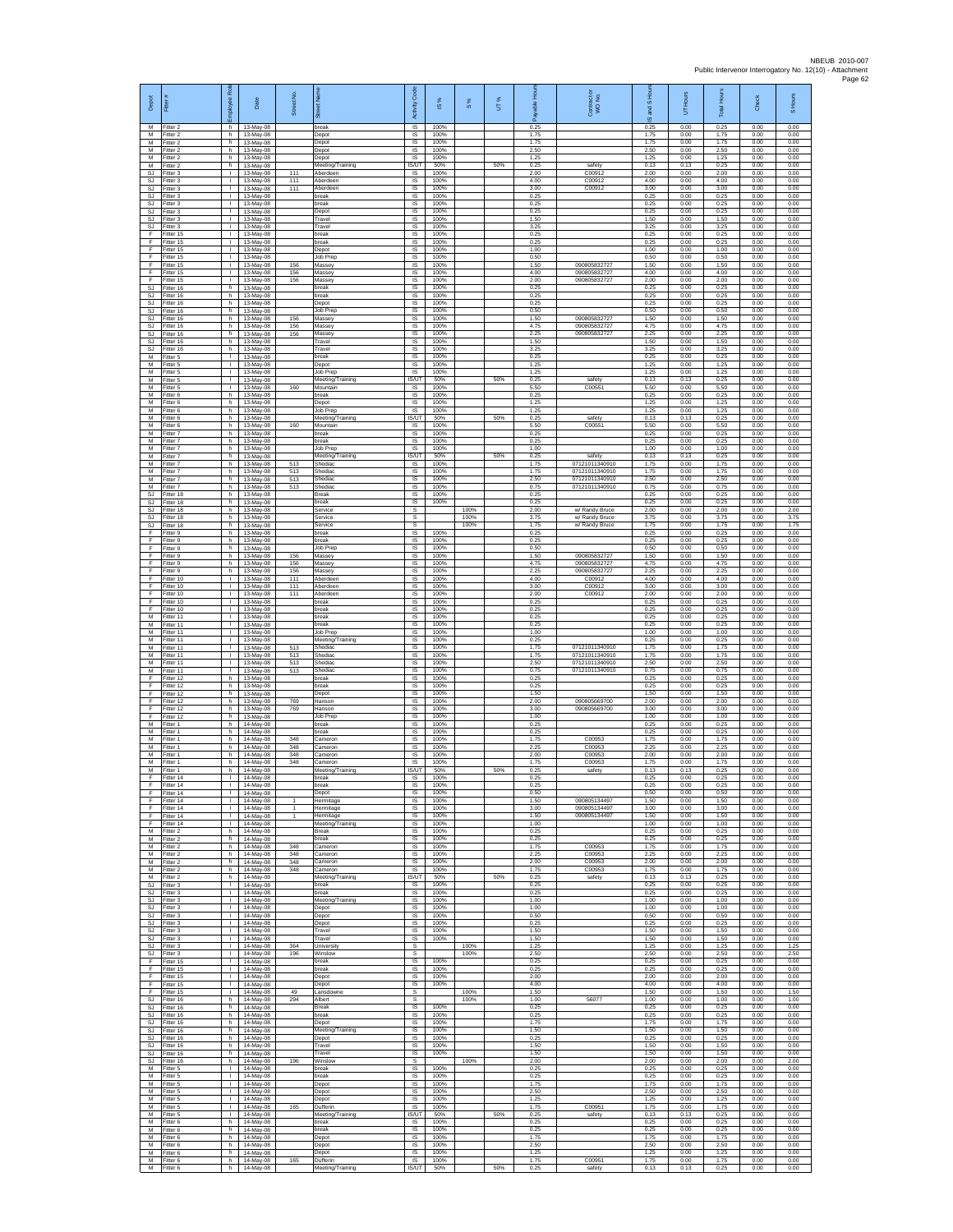| Depot                              | Fitter                              | ployee Rol                         | Date                                | Street No                      |                                           | Code<br>Activity                    | ഇ                    | $\frac{8}{3}$        | UT% | <u>F</u><br>eler<br>Pa<br>గొ | Contract or<br>WO No.                              | and S Hour<br>$\overline{\mathfrak{G}}$ | UT Hours             | Total Hours          | Check                | S Hours              |
|------------------------------------|-------------------------------------|------------------------------------|-------------------------------------|--------------------------------|-------------------------------------------|-------------------------------------|----------------------|----------------------|-----|------------------------------|----------------------------------------------------|-----------------------------------------|----------------------|----------------------|----------------------|----------------------|
| м<br>М                             | Fitter 7<br>Fitter 7                | h.<br>h.                           | 14-May-08<br>14-May-08              |                                | break<br>break                            | $\overline{\mathsf{S}}$<br>$\sf IS$ | 100%<br>100%         |                      |     | 0.25<br>0.25                 |                                                    | 0.25<br>0.25                            | 0.00<br>0.00         | 0.25<br>0.25         | 0.00<br>0.00         | 0.00<br>0.00         |
| M<br>$\overline{M}$<br>M           | itter 7<br>Fitter 7<br>Fitter 7     | h.<br>h.                           | 14-May-08<br>14-May-08              |                                | Depot<br>Depot                            | IS<br>IS<br>IS                      | 100%<br>100%<br>100% |                      |     | 1.75<br>2.50<br>1.25         |                                                    | 1.75<br>2.50<br>1.25                    | 0.00<br>0.00<br>0.00 | 1.75<br>2.50<br>1.25 | 0.00<br>0.00<br>0.00 | 0.00<br>0.00<br>0.00 |
| M<br>M                             | Fitter 7<br>fitter 7                | h<br>h.<br>h                       | 14-May-08<br>14-May-08<br>14-May-08 | 165                            | Depot<br>Dufferin<br>Meeting/Training     | IS<br><b>IS/UT</b>                  | 100%<br>50%          |                      | 50% | 1.75<br>0.25                 | C00951<br>safety                                   | 1.75<br>0.13                            | 0.00<br>0.13         | 1.75<br>0.25         | 0.00<br>0.00         | 0.00<br>0.00         |
| SJ<br>SJ                           | Fitter 18<br>Fitter 18              | h<br>h.                            | 14-May-08<br>14-May-08              |                                | break<br><b>preak</b>                     | IS<br>IS                            | 100%<br>100%         |                      |     | 0.25<br>0.25                 |                                                    | 0.25<br>0.25                            | 0.00<br>0.00         | 0.25<br>0.25         | 0.00<br>0.00         | 0.00<br>0.00         |
| SJ<br><b>SJ</b><br><b>SJ</b>       | Fitter 18<br>Fitter 18<br>Fitter 18 | h.<br>h.<br>h.                     | 14-May-08<br>14-May-08<br>14-May-08 |                                | Service<br>Service<br>Service             | s<br>s<br>s                         |                      | 100%<br>100%<br>100% |     | 2.00<br>3.75<br>1.75         | w/ Randy Bruce<br>w/ Randy Bruce<br>w/ Randy Bruce | 2.00<br>3.75<br>1.75                    | 0.00<br>0.00<br>0.00 | 2.00<br>3.75<br>1.75 | 0.00<br>0.00<br>0.00 | 2.00<br>3.75<br>1.75 |
| F<br>F                             | Fitter 9<br>itter 9                 | h<br>h.                            | 14-May-08<br>14-May-08              | 294                            | Albert<br>break                           | s<br>IS                             | 100%                 | 100%                 |     | 1.00<br>0.25                 | 56077                                              | 1.00<br>0.25                            | 0.00<br>0.00         | 1.00<br>0.25         | 0.00<br>0.00         | 1.00<br>0.00         |
| F<br>F<br>F                        | Fitter 9<br>itter 9<br>Fitter 9     | h.<br>h<br>h.                      | 14-May-08<br>14-May-08<br>14-May-08 |                                | break<br>Depot<br>Depot                   | $\overline{s}$<br>IS<br>IS          | 100%<br>100%<br>100% |                      |     | 0.25<br>0.50<br>1.75         |                                                    | 0.25<br>0.50<br>1.75                    | 0.00<br>0.00<br>0.00 | 0.25<br>0.50<br>1.75 | 0.00<br>0.00<br>0.00 | 0.00<br>0.00<br>0.00 |
| F<br>F                             | Fitter 9<br>Fitter 9                | h<br>h                             | 14-May-08<br>14-May-08              |                                | Depot<br>Depot                            | IS<br>IS                            | 100%<br>100%         |                      |     | 2.00<br>0.75                 |                                                    | 2.00<br>0.75                            | 0.00<br>0.00         | 2.00<br>0.75         | 0.00<br>0.00         | 0.00<br>0.00         |
| F<br>F                             | Fitter 9<br>itter 9                 | h.<br>h                            | 14-May-08<br>14-May-08              | 49                             | Job Prep<br>ansdowne                      | $\sf IS$<br>s<br>IS                 | 100%<br>100%         | 100%                 |     | 1.00<br>0.50<br>0.25         |                                                    | 1.00<br>0.50<br>0.25                    | 0.00<br>0.00<br>0.00 | 1.00<br>0.50<br>0.25 | 0.00<br>0.00<br>0.00 | 0.00<br>0.50<br>0.00 |
| F<br>F<br>F                        | Fitter 10<br>Fitter 10<br>Fitter 10 | л.<br>л.<br>т.                     | 14-May-08<br>14-May-08<br>14-May-08 |                                | <b>Break</b><br>hreak<br>Meeting/Training | IS<br>IS                            | 100%<br>100%         |                      |     | 0.25<br>1.00                 |                                                    | 0.25<br>1.00                            | 0.00<br>0.00         | 0.25<br>1.00         | 0.00<br>0.00         | 0.00<br>0.00         |
| F<br>F                             | Fitter 10<br>Fitter 10              | Τ<br>л.                            | 14-May-08<br>14-May-08              |                                | Depot<br>Depot                            | IS<br>IS                            | 100%<br>100%         |                      |     | 1.00<br>0.50                 |                                                    | 1.00<br>0.50                            | 0.00<br>0.00         | 1.00<br>0.50         | 0.00<br>0.00         | 0.00<br>0.00         |
| F<br>F<br>F                        | itter 10<br>litter 10<br>Fitter 10  | т.<br>$\mathbf{L}$<br>т.           | 14-May-08<br>14-May-08<br>14-May-08 | 364<br>196                     | Depot<br><b>University</b><br>Winslow     | IS<br>s<br>s                        | 100%                 | 100%<br>100%         |     | 1.25<br>1.25<br>2.50         |                                                    | 1.25<br>1.25<br>2.50                    | 0.00<br>0.00<br>0.00 | 1.25<br>1.25<br>2.50 | 0.00<br>0.00<br>0.00 | 0.00<br>1.25<br>2.50 |
| M<br>М                             | Fitter 11<br>Fitter 11              | т.<br>$\mathbf{I}$                 | 14-May-08<br>14-May-08              |                                | break<br>break                            | IS<br>IS                            | 100%<br>100%         |                      |     | 0.25<br>0.25                 |                                                    | 0.25<br>0.25                            | 0.00<br>0.00         | 0.25<br>0.25         | 0.00<br>0.00         | 0.00<br>0.00         |
| M<br>M<br>M                        | itter 11<br>Fitter 11<br>Fitter 11  | $\mathbf{I}$<br>л.<br>л.           | 14-May-08<br>14-May-08<br>14-May-08 |                                | Depot<br>Depot<br>Depot                   | IS<br>IS<br>IS                      | 100%<br>100%<br>100% |                      |     | 1.75<br>2.50<br>1.25         |                                                    | 1.75<br>2.50<br>1.25                    | 0.00<br>0.00<br>0.00 | 1.75<br>2.50<br>1.25 | 0.00<br>0.00<br>0.00 | 0.00<br>0.00<br>0.00 |
| М<br>M                             | Fitter 11<br>Fitter 11              | $\mathbf{I}$<br>$\mathbf{L}$       | 14-May-08<br>14-May-08              | 165                            | Dufferin<br>Meeting/Training              | $\sf IS$<br>IS/UT                   | 100%<br>50%          |                      | 50% | 1.75<br>0.25                 | C00951<br>safety                                   | 1.75<br>0.13                            | 0.00<br>0.13         | 1.75<br>0.25         | 0.00<br>0.00         | 0.00<br>0.00         |
| F<br>F<br>F                        | Fitter 12<br>fitter 12              | h<br>h.                            | 14-May-08<br>14-May-08              |                                | break<br>break                            | IS<br>IS                            | 100%<br>100%<br>100% |                      |     | 0.25<br>0.25                 |                                                    | 0.25<br>0.25                            | 0.00<br>0.00         | 0.25<br>0.25         | 0.00<br>0.00         | 0.00<br>0.00         |
| F<br>F                             | fitter 12<br>Fitter 12<br>Fitter 12 | h.<br>h.<br>h                      | 14-May-08<br>14-May-08<br>14-May-08 | $\mathbf{1}$<br>$\mathbf{1}$   | Depot<br>Hermitage<br>Hermitage           | IS<br><b>IS</b><br>IS               | 100%<br>100%         |                      |     | 0.50<br>1.50<br>3.00         | 090805134497<br>090805134497                       | 0.50<br>1.50<br>3.00                    | 0.00<br>0.00<br>0.00 | 0.50<br>1.50<br>3.00 | 0.00<br>0.00<br>0.00 | 0.00<br>0.00<br>0.00 |
| F<br>F                             | Fitter 12<br>fitter 12              | h.<br>h                            | 14-May-08<br>14-May-08              |                                | Hermitage<br>Meeting/Training             | IS<br>IS                            | 100%<br>100%         |                      |     | 1.50<br>1.00                 | 090805134497                                       | 1.50<br>1.00                            | 0.00<br>0.00         | 1.50<br>1.00         | 0.00<br>0.00         | 0.00<br>0.00         |
| M<br>М<br>M                        | Fitter 1<br>Fitter 1<br>fitter 1    | h<br>h.<br>h                       | 15-May-08<br>15-May-08<br>15-May-08 | 49                             | break<br>break<br>awson                   | IS<br>$\sf IS$<br>IS                | 100%<br>100%<br>100% |                      |     | 0.25<br>0.25<br>1.75         | 10080913721                                        | 0.25<br>0.25<br>1.75                    | 0.00<br>0.00<br>0.00 | 0.25<br>0.25<br>1.75 | 0.00<br>0.00<br>0.00 | 0.00<br>0.00<br>0.00 |
| M<br>M                             | Fitter 1<br>Fitter 1                | h.<br>h.                           | 15-May-08<br>15-May-08              | 49<br>49                       | Lawson<br>awson                           | <b>IS</b><br>IS                     | 100%<br>100%         |                      |     | 2.25<br>2.00                 | 100809137211<br>100809137211                       | 2.25<br>200                             | 0.00<br>0.00         | 2.25<br>200          | 0.00<br>0.00         | 0.00<br>0.00         |
| М<br>M<br>F                        | Fitter 1<br>Fitter 1<br>Fitter 14   | h.<br>h.<br>л.                     | 15-May-08<br>15-May-08<br>15-May-08 | 49                             | awson<br>Meeting/Training<br>break        | IS<br>IS/UT<br><b>IS</b>            | 100%<br>50%<br>100%  |                      | 50% | 2.25<br>0.25<br>0.25         | 100809137211<br>safety                             | 2.25<br>0.13<br>0.25                    | 0.00<br>0.13<br>0.00 | 2.25<br>0.25<br>0.25 | 0.00<br>0.00<br>0.00 | 0.00<br>0.00<br>0.00 |
| F<br>F                             | Fitter 14<br>litter 14              | т.<br>$\mathbf{L}$                 | 15-May-08<br>15-May-08              |                                | break<br>Depot                            | $\sf IS$<br>IS                      | 100%<br>100%         |                      |     | 0.25<br>1.50                 |                                                    | 0.25<br>1.50                            | 0.00<br>0.00         | 0.25<br>1.50         | 0.00<br>0.00         | 0.00<br>0.00         |
| F<br>F                             | Fitter 14<br>Fitter 14              | $\mathbf{L}$<br>т.                 | 15-May-08<br>15-May-08              | $\overline{1}$<br>$\mathbf{1}$ | Hermitage<br>Hermitag                     | IS<br>IS                            | 100%<br>100%         |                      |     | 1.50<br>3.00                 | 090805134497<br>090805134497                       | 1.50<br>3.00                            | 0.00<br>0.00         | 1.50<br>3.00         | 0.00<br>0.00         | 0.00<br>0.00         |
| F<br>F<br>M                        | Fitter 14<br>fitter 14<br>Fitter 2  | $\mathbf{I}$<br>$\mathbf{I}$<br>h  | 15-May-08<br>15-May-08<br>15-May-08 | $\mathbf{1}$                   | Hermitage<br>Job Prep<br>break            | IS<br>IS<br>IS                      | 100%<br>100%<br>100% |                      |     | 1.00<br>0.50<br>0.25         | 090805134497                                       | 1.00<br>0.50<br>0.25                    | 0.00<br>0.00<br>0.00 | 1.00<br>0.50<br>0.25 | 0.00<br>0.00<br>0.00 | 0.00<br>0.00<br>0.00 |
| M<br>М                             | Fitter 2<br>Fitter 2                | h.<br>h.                           | 15-May-08<br>15-May-08              | 49                             | oreak<br>awson                            | IS<br>$\sf IS$                      | 100%<br>100%         |                      |     | 0.25<br>1.75                 | 100809137211                                       | 0.25<br>1.75                            | 0.00<br>0.00         | 0.25<br>1.75         | 0.00<br>0.00         | 0.00<br>0.00         |
| M<br>M                             | Fitter 2<br>Fitter 2                | h.<br>h.                           | 15-May-08<br>15-May-08              | 49<br>49<br>49                 | awson.<br>Lawson                          | <b>IS</b><br>IS                     | 100%<br>100%         |                      |     | 2.25<br>2.00                 | 100809137211<br>100809137211                       | 2.25<br>200                             | 0.00<br>0.00         | 2.25<br>2.00         | 0.00<br>0.00         | 0.00<br>0.00         |
| М<br>M<br>SJ                       | Fitter 2<br>fitter 2<br>Fitter 3    | h<br>h.<br>$\mathbf{L}$            | 15-May-08<br>15-May-08<br>15-May-08 |                                | awson<br>Meeting/Training<br>Alexandra    | IS<br><b>IS/UT</b><br>s             | 100%<br>50%          | 100%                 | 50% | 2.25<br>0.25<br>1.50         | 100809137211<br>safety                             | 2.25<br>0.13<br>1.50                    | 0.00<br>0.13<br>0.00 | 2.25<br>0.25<br>1.50 | 0.00<br>0.00<br>0.00 | 0.00<br>0.00<br>1.50 |
| $\mathbb{S}\mathbb{J}$<br>SJ       | itter 3<br>Fitter 3                 | т.<br>т.                           | 15-May-08<br>15-May-08              |                                | break<br>break                            | IS<br>IS                            | 100%<br>100%         |                      |     | 0.25<br>0.25                 |                                                    | 0.25<br>0.25                            | 0.00<br>0.00         | 0.25<br>0.25         | 0.00<br>0.00         | 0.00<br>0.00         |
| SJ<br>SJ<br>$\mathbb{S}\mathbb{J}$ | fitter 3<br>Fitter 3<br>Fitter 3    | T.<br>$\mathbf{I}$<br>$\mathbf{L}$ | 15-May-08<br>15-May-08<br>15-May-08 |                                | Depot<br>Grey<br>Job Prep                 | IS<br>s<br>$\sf IS$                 | 100%<br>100%         | 100%                 |     | 1.50<br>2.50<br>1.00         |                                                    | 1.50<br>2.50<br>1.00                    | 0.00<br>0.00<br>0.00 | 1.50<br>2.50<br>1.00 | 0.00<br>0.00<br>0.00 | 0.00<br>2.50<br>0.00 |
| <b>SJ</b><br><b>SJ</b>             | itter 3<br>Fitter 3                 | T.<br>л.                           | 15-May-08<br>15-May-08              |                                | ansdowne<br>Travel                        | s<br><b>IS</b>                      | 100%                 | 100%                 |     | 1.00<br>1.50                 |                                                    | 1.00<br>1.50                            | 0.00<br>0.00         | 1.00<br>1.50         | 0.00<br>0.00         | 1.00<br>0.00         |
| SJ.<br>F<br>F                      | Fitter 3<br>Fitter 15<br>Fitter 15  | л.<br>т.<br>т                      | 15-May-08<br>15-May-08<br>15-May-08 |                                | Travel<br>Alexandra<br>Break              | IS<br>s<br>IS                       | 100%<br>100%         | 100%                 |     | 1.50<br>1.00<br>0.25         |                                                    | 1.50<br>1.00<br>0.25                    | 0.00<br>0.00<br>0.00 | 1.50<br>1.00<br>0.25 | 0.00<br>0.00<br>0.00 | 0.00<br>1.00<br>0.00 |
| F<br>F                             | Fitter 15<br>itter 15               | $\mathbf{L}$<br>$\mathbf{I}$       | 15-May-08<br>15-May-08              |                                | <b>Break</b><br>Depot                     | $\overline{\mathsf{s}}$<br>$\sf IS$ | 100%<br>100%         |                      |     | 0.25<br>1.50                 |                                                    | 0.25<br>1.50                            | 0.00<br>0.00         | 0.25<br>1.50         | 0.00<br>0.00         | 0.00<br>0.00         |
| F<br>F<br>F                        | Fitter 15<br>Fitter 15              | $\mathbf{L}$<br>т.<br>$\mathbf{I}$ | 15-May-08<br>15-May-08              |                                | Grey<br>Job Prep                          | $\mathbb S$<br>IS                   | 100%                 | 100%                 |     | 2.75<br>1.00<br>1.25         |                                                    | 2.75<br>1.00<br>1.25                    | 0.00<br>0.00         | 2.75<br>1.00         | 0.00<br>0.00         | 2.75<br>0.00<br>1.25 |
| <b>SJ</b><br><b>SJ</b>             | Fitter 15<br>Fitter 16<br>itter 16  | h<br>h.                            | 15-May-08<br>15-May-08<br>15-May-08 |                                | Lansdowne<br>break<br>preak               | s<br>IS<br>IS                       | 100%<br>100%         | 100%                 |     | 0.25<br>0.25                 |                                                    | 0.25<br>0.25                            | 0.00<br>0.00<br>0.00 | 1.25<br>0.25<br>0.25 | 0.00<br>0.00<br>0.00 | 0.00<br>0.00         |
| <b>SJ</b><br><b>SJ</b>             | Fitter 16<br>Fitter 16              | h<br>h.                            | 15-May-08<br>15-May-08              |                                | Depot<br>Job Prep                         | IS<br>IS                            | 100%<br>100%         |                      |     | 1.00<br>0.50                 |                                                    | 1.00<br>0.50                            | 0.00<br>0.00         | 1.00<br>0.50         | 0.00<br>0.00         | 0.00<br>0.00         |
| SJ<br>SJ.<br>S.I                   | Fitter 16<br>Fitter 16<br>Fitter 16 | h.<br>h.<br>h                      | 15-May-08<br>15-May-08<br>15-May-08 | 38<br>38<br>38                 | Richards<br>Richards<br>Richards          | $\sf IS$<br>IS<br><b>IS</b>         | 100%<br>100%<br>100% |                      |     | 1.50<br>3.75<br>0.75         | 20523<br>20523<br>20523                            | 1.50<br>3.75<br>0.75                    | 0.00<br>0.00<br>0.00 | 1.50<br>3.75<br>0.75 | 0.00<br>0.00<br>0.00 | 0.00<br>0.00<br>0.00 |
| SJ<br>SJ                           | Fitter 16<br>Fitter 16              | h<br>h.                            | 15-May-08<br>15-May-08              |                                | Travel<br>Travel                          | IS<br>IS                            | 100%<br>100%         |                      |     | 1.50<br>1.50                 |                                                    | 1.50<br>1.50                            | 0.00<br>0.00         | 1.50<br>1.50         | 0.00<br>0.00         | 0.00<br>0.00         |
| M<br>М<br>М                        | Fitter 5<br>Fitter 5<br>Fitter 5    | $\mathbf{L}$<br>т.<br>$\mathbf{L}$ | 15-May-08<br>15-May-08<br>15-May-08 |                                | break<br>break<br>Depot                   | IS<br>IS<br>IS                      | 100%<br>100%<br>100% |                      |     | 0.25<br>0.25<br>1.75         |                                                    | 0.25<br>0.25<br>1.75                    | 0.00<br>0.00<br>0.00 | 0.25<br>0.25<br>1.75 | 0.00<br>0.00<br>0.00 | 0.00<br>0.00<br>0.00 |
| M<br>M                             | Fitter 5<br>Fitter 5                | т.<br>$\mathbf{I}$                 | 15-May-08<br>15-May-08              |                                | Depot<br>Depot                            | IS<br>IS                            | 100%<br>100%         |                      |     | 1.25<br>1.50                 |                                                    | 1.25<br>1.50                            | 0.00<br>0.00         | 1.25<br>1.50         | 0.00<br>0.00         | 0.00<br>0.00         |
| M<br>М<br>M                        | Fitter 5<br>fitter 5<br>Fitter 5    | $\mathbb{L}$<br>т.<br>л.           | 15-May-08<br>15-May-08<br>15-May-08 | 999                            | Depot<br>Meeting/Training                 | $\sf IS$<br><b>IS/UT</b><br>s       | 100%<br>50%          | 100%                 | 50% | 1.25<br>0.25<br>1.50         | safety<br>C00525                                   | 1.25<br>0.13<br>1.50                    | 0.00<br>0.13<br>0.00 | 1.25<br>0.25<br>1.50 | 0.00<br>0.00<br>0.00 | 0.00<br>0.00<br>1.50 |
| M<br>М                             | Fitter 6<br>Fitter 6                | h.<br>h                            | 15-May-08<br>15-May-08              |                                | St. George Blvd<br>break<br>break         | IS<br>IS                            | 100%<br>100%         |                      |     | 0.25<br>$-0.25$              |                                                    | 0.25<br>$-0.25$                         | 0.00<br>0.00         | 0.25<br>$-0.25$      | 0.00<br>0.00         | 0.00<br>0.00         |
| M<br>M                             | Fitter 6<br>Fitter 6                | h.<br>h.                           | 15-May-08<br>15-May-08              |                                | Depot<br>Depot                            | IS<br><b>IS</b>                     | 100%<br>100%         |                      |     | 1.75<br>1.25                 |                                                    | 1.75<br>1.25                            | 0.00<br>0.00         | 1.75<br>1.25         | 0.00<br>0.00         | 0.00<br>0.00         |
| М<br>М<br>M                        | Fitter 6<br>Fitter 6<br>Fitter 6    | h.<br>h<br>h.                      | 15-May-08<br>15-May-08<br>15-May-08 |                                | Depot<br>Depot<br>Meeting/Training        | $\sf IS$<br>$\sf IS$<br>IS/UT       | 100%<br>100%<br>50%  |                      | 50% | 2.00<br>1.25<br>0.25         | safety                                             | 2.00<br>1.25<br>0.13                    | 0.00<br>0.00<br>0.13 | 2.00<br>1.25<br>0.25 | 0.00<br>0.00<br>0.00 | 0.00<br>0.00<br>0.00 |
| M<br>M                             | Fitter 6<br>Fitter 7                | h<br>h.                            | 15-May-08<br>15-May-08              | 999                            | St. George Blvd<br>break                  | s<br>IS                             | 100%                 | 100%                 |     | 1.50<br>0.25                 | C00525                                             | 1.50<br>0.25                            | 0.00<br>0.00         | 1.50<br>0.25         | 0.00<br>0.00         | 1.50<br>0.00         |
| М<br>M<br>M                        | fitter 7<br>Fitter 7<br>Fitter 7    | h.<br>h.<br>h.                     | 15-May-08<br>15-May-08<br>15-May-08 |                                | break<br>Depot<br>Depot                   | IS<br><b>IS</b><br>IS               | 100%<br>100%<br>100% |                      |     | 0.25<br>1.75<br>1.75         |                                                    | 0.25<br>1.75<br>1.75                    | 0.00<br>0.00<br>0.00 | 0.25<br>1.75<br>1.75 | 0.00<br>0.00<br>0.00 | 0.00<br>0.00<br>0.00 |
| М<br>M                             | Fitter 7<br>Fitter 7                | h.<br>h.                           | 15-May-08<br>15-May-08              |                                | Depot<br>Depot                            | $\sf IS$<br>IS                      | 100%<br>100%         |                      |     | 2.50<br>1.25                 |                                                    | 2.50<br>1.25                            | 0.00<br>0.00         | 2.50<br>1.25         | 0.00<br>0.00         | 0.00<br>0.00         |
| M<br>SJ                            | Fitter 7<br>Fitter 18               | h.<br>h                            | 15-May-08<br>15-May-08              |                                | Meeting/Training<br>break                 | IS/UT<br>IS                         | 50%<br>100%          |                      | 50% | 0.25<br>0.25                 | safety                                             | 0.13<br>0.25                            | 0.13<br>0.00         | 0.25<br>0.25         | 0.00<br>0.00         | 0.00<br>0.00         |
| <b>SJ</b><br>SJ<br>SJ              | Fitter 18<br>Fitter 18<br>Fitter 18 | h.<br>h.<br>h                      | 15-May-08<br>15-May-08<br>15-May-08 |                                | break<br>Service<br>Service               | IS<br>s<br>s                        | 100%                 | 100%<br>100%         |     | 0.25<br>2.00<br>3.75         | w/ Randy Bruce<br>w/ Randy Bruce                   | 0.25<br>2.00<br>3.75                    | 0.00<br>0.00<br>0.00 | 0.25<br>2.00<br>3.75 | 0.00<br>0.00<br>0.00 | 0.00<br>2.00<br>3.75 |
| $\mathbb{S}\mathbb{J}$<br>F        | Fitter 18<br>Fitter 9               | h.<br>h.                           | 15-May-08<br>15-May-08              |                                | Service<br>break                          | s<br>IS                             | 100%                 | 100%                 |     | 1.75<br>0.25                 | w/ Randy Bruce                                     | 1.75<br>0.25                            | 0.00<br>0.00         | 1.75<br>0.25         | 0.00<br>0.00         | 1.75<br>0.00         |
| F<br>F.<br>F                       | Fitter 9<br>Fitter 9<br>fitter 9    | h<br>h.<br>h.                      | 15-May-08<br>15-May-08<br>15-May-08 | 38<br>38                       | Job Prep<br>Richards<br>Richards          | $\sf IS$<br>$\sf IS$<br>IS          | 100%<br>100%<br>100% |                      |     | 0.50<br>1.50<br>4.75         | 20523<br>20523                                     | 0.50<br>1.50<br>4.75                    | 0.00<br>0.00<br>0.00 | 0.50<br>1.50<br>4.75 | 0.00<br>0.00<br>0.00 | 0.00<br>0.00<br>0.00 |
| F<br>F.                            | Fitter 9<br>Fitter 21               | h.<br>h.                           | 15-May-08<br>15-May-08              | 38                             | Richards<br>break                         | IS<br>IS                            | 100%<br>100%         |                      |     | 0.75<br>0.25                 | 20523                                              | 0.75<br>0.25                            | 0.00<br>0.00         | 0.75<br>0.25         | 0.00<br>0.00         | 0.00<br>0.00         |
| F<br>F<br>F                        | Fitter 10<br>Fitter 10<br>Fitter 10 | т.<br>Τ<br>$\mathbf{L}$            | 15-May-08<br>15-May-08              | 57                             | break<br>break<br>Grey                    | IS<br>IS<br>s                       | 100%<br>100%         | 100%                 |     | 0.25<br>0.25<br>4.25         |                                                    | 0.25<br>0.25<br>4.25                    | 0.00<br>0.00<br>0.00 | 0.25<br>0.25<br>4.25 | 0.00<br>0.00<br>0.00 | 0.00<br>0.00<br>4.25 |
| F<br>F                             | Fitter 10<br>Fitter 10              | $\mathbb{L}$<br>$\mathbf{L}$       | 15-May-08<br>15-May-08<br>15-May-08 | 49                             | Lansdown<br>Miscellaneous                 | $\mathbb S$<br>$\sf IS$             | 100%                 | 100%                 |     | 0.75<br>2.00                 | Flood/still not ready<br>Change Winter Tires       | 0.75<br>2.00                            | 0.00<br>0.00         | 0.75<br>2.00         | 0.00<br>0.00         | 0.75<br>0.00         |
| F<br>M                             | Fitter 10<br>Fitter 11              | л.<br>т.                           | 15-May-08<br>15-May-08              |                                | Depot<br>break                            | $\overline{\mathsf{s}}$<br>IS       | 100%<br>100%         |                      |     | 0.50<br>0.25                 |                                                    | 0.50<br>0.25                            | 0.00<br>0.00         | 0.50<br>0.25         | 0.00<br>0.00         | 0.00<br>0.00         |
| M<br>М<br>M                        | Fitter 11<br>fitter 11<br>Fitter 11 | т.<br>т.<br>л.                     | 15-May-08<br>15-May-08<br>15-May-08 |                                | break<br>Depot<br>Depot                   | IS<br>IS<br>IS                      | 100%<br>100%<br>100% |                      |     | 0.25<br>1.75<br>1.75         |                                                    | 0.25<br>1.75<br>1.75                    | 0.00<br>0.00<br>0.00 | 0.25<br>1.75<br>1.75 | 0.00<br>0.00<br>0.00 | 0.00<br>0.00<br>0.00 |
| M<br>М                             | Fitter 11<br>Fitter 11              | $\mathbf{L}$<br>т.                 | 15-May-08<br>15-May-08              |                                | Depot<br>Depot                            | IS<br>IS                            | 100%<br>100%         |                      |     | 2.50<br>1.25                 |                                                    | 2.50<br>1.25                            | 0.00<br>0.00         | 2.50<br>1.25         | 0.00<br>0.00         | 0.00<br>0.00         |
| M<br>F.                            | Fitter 11<br>Fitter 12              | $\mathbf{L}$                       | 15-May-08<br>h 15-May-08            |                                | Meeting/Training<br>break                 | IS/UT<br>IS                         | 50%<br>100%          |                      | 50% | 0.25<br>0.25                 | safety                                             | 0.13<br>0.25                            | 0.13<br>0.00         | 0.25<br>0.25         | 0.00<br>0.00         | 0.00<br>0.00         |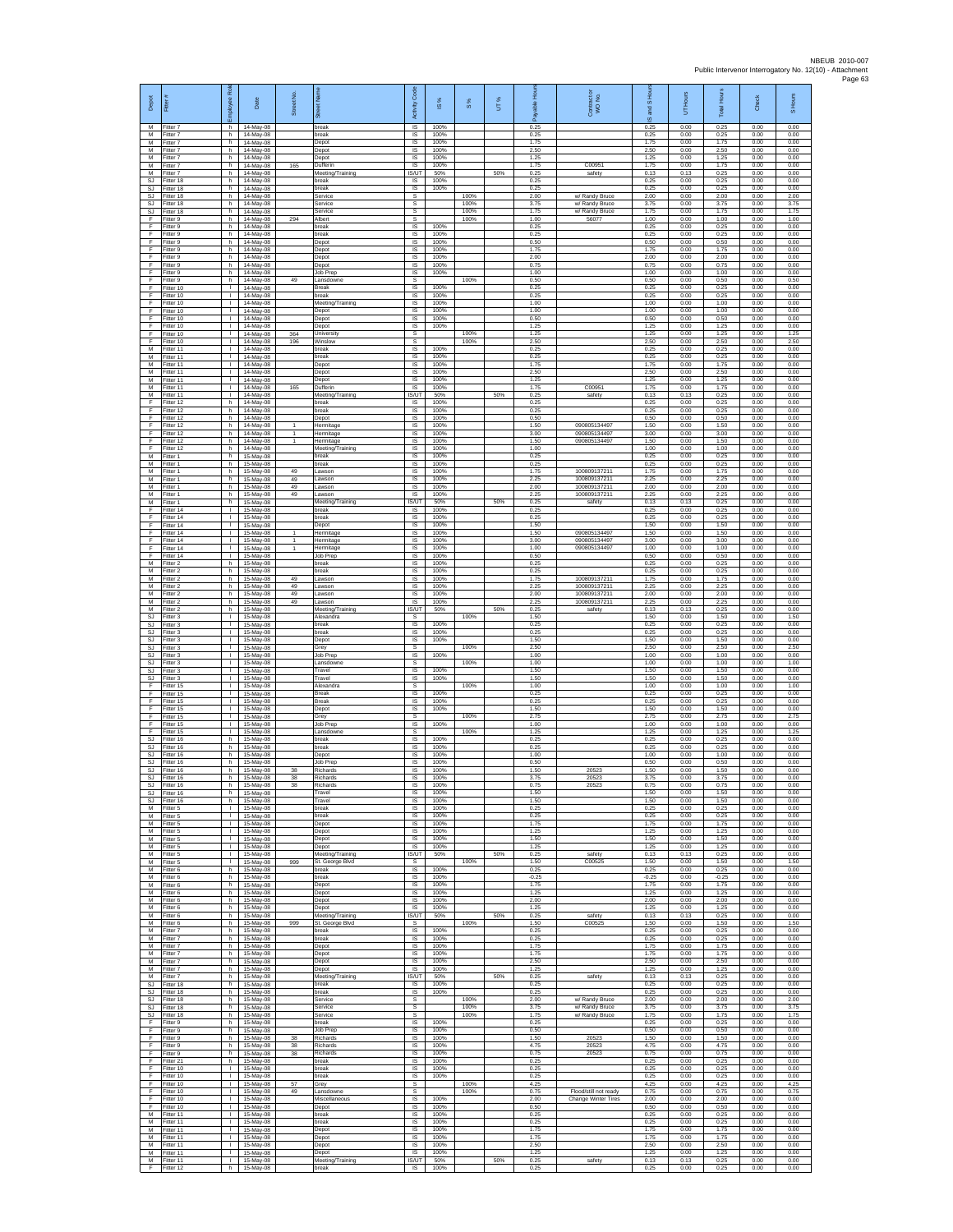| Depot                                    | Fite                                | š<br>ployee                        | Date                                | Street No.                                   | $\overline{\mathbb{R}}$                                                       | Code<br>Activity            | $\frac{8}{3}$        | $\frac{8}{3}$ | UT%          | டீ                   | Contract or<br>WO No.                        | S Hou<br>g<br>ဖ      | UT Hours             | <b>Total Hours</b>   | Check                | S Hours              |
|------------------------------------------|-------------------------------------|------------------------------------|-------------------------------------|----------------------------------------------|-------------------------------------------------------------------------------|-----------------------------|----------------------|---------------|--------------|----------------------|----------------------------------------------|----------------------|----------------------|----------------------|----------------------|----------------------|
| E<br>F                                   | Fitter 12<br>ltter 12               | h.<br>h                            | 15-May-08<br>15-May-08              |                                              | break<br>Depo <sup>®</sup>                                                    | $\overline{s}$<br>$\sf IS$  | 100%<br>100%         |               |              | 0.25<br>1.50         |                                              | 0.25<br>1.50         | 0.00<br>0.00         | 0.25<br>1.50         | 0.00<br>0.00         | 0.00<br>0.00         |
| Ŧ<br>F<br>E                              | Fitter 12<br>Fitter 12<br>Fitter 12 | h<br>h.<br>h.                      | 15-May-08<br>15-May-08<br>15-May-08 | 1<br>$\mathbf{1}$<br>1                       | Hermitage<br>Hermitage<br>Hermitage                                           | $\sf IS$<br><b>IS</b><br>IS | 100%<br>100%<br>100% |               |              | 1.50<br>3.00<br>1.00 | 090805134497<br>090805134497<br>090805134497 | 1.50<br>3.00<br>1.00 | 0.00<br>0.00<br>0.00 | 1.50<br>3.00<br>1.00 | 0.00<br>0.00<br>0.00 | 0.00<br>0.00<br>0.00 |
| Ŧ<br>M                                   | Fitter 12<br>fitter 1               | h.<br>h                            | 15-May-08<br>16-May-08              | 144                                          | Job Prep<br>dinburgh                                                          | 1S<br>IS                    | 100%<br>100%         |               |              | 0.50<br>2.75         | C00191                                       | 0.50<br>2.75         | 0.00<br>0.00         | 0.50<br>2.75         | 0.00<br>0.00         | 0.00<br>0.00         |
| M<br>М                                   | Fitter 1<br>-itter 1                | h.<br>h.                           | 16-May-08<br>16-May-08              | 144                                          | Edinburgh<br>Job Prep                                                         | IS<br>IS                    | 100%<br>100%         |               |              | 3.50<br>0.50         | C00191                                       | 3.50<br>0.50         | 0.00<br>0.00         | 3.50<br>0.50         | 0.00<br>0.00         | 0.00<br>0.00         |
| M<br>M<br>F                              | Fitter 1<br>Fitter 1<br>Fitter 14   | h<br>h.<br>т.                      | 16-May-08<br>16-May-08<br>16-May-08 |                                              | Meeting/Training<br>Meeting/Training<br>break                                 | IS/UT<br>IS.<br>IS          | 50%<br>100%<br>100%  |               | 50%          | 0.25<br>1.00<br>0.25 | safety<br>Driving                            | 0.13<br>1.00<br>0.25 | 0.13<br>0.00<br>0.00 | 0.25<br>1.00<br>0.25 | 0.00<br>0.00<br>0.00 | 0.00<br>0.00<br>0.00 |
| F<br>Ŧ                                   | Fitter 14<br>Fitter 14              | т.<br>$\mathbf{L}$                 | 16-May-08<br>16-May-08              |                                              | break<br>Job Prep                                                             | IS<br>IS                    | 100%<br>100%         |               |              | 0.25<br>0.50         |                                              | 0.25<br>0.50         | 0.00<br>0.00         | 0.25<br>0.50         | 0.00<br>0.00         | 0.00<br>0.00         |
| F<br>F                                   | Fitter 14<br>Fitter 14              | $\mathbf{L}$<br>т.                 | 16-May-08<br>16-May-08              | 38<br>38                                     | Richards<br>Richards                                                          | IS<br>IS                    | 100%<br>100%         |               |              | 1.50<br>4.75         | 20523<br>20523                               | 1.50<br>4.75         | 0.00<br>0.00         | 1.50<br>4.75         | 0.00<br>0.00         | 0.00<br>0.00         |
| F<br>M<br>SJ                             | Fitter 14<br>Fitter 2<br>Fitter 3   | $\mathbb{L}$<br>h<br>$\mathbf{L}$  | 16-May-08<br>16-May-08<br>16-May-08 | 38                                           | Richards<br>Out of Office - SDO<br>break                                      | 1S<br>IS<br>IS              | 100%<br>100%<br>100% |               |              | 0.75<br>8.00<br>0.25 | 20523                                        | 0.75<br>8.00<br>0.25 | 0.00<br>0.00<br>0.00 | 0.75<br>8.00<br>0.25 | 0.00<br>0.00<br>0.00 | 0.00<br>0.00<br>0.00 |
| SJ<br>SJ                                 | -itter 3<br>itter 3                 | $\mathbf{L}$<br>÷.                 | 16-May-08<br>16-May-08              |                                              | break<br>Depot                                                                | $\sf IS$<br>IS              | 100%<br>100%         |               |              | 0.25<br>0.75         |                                              | 0.25<br>0.75         | 0.00<br>0.00         | 0.25<br>0.75         | 0.00<br>0.00         | 0.00<br>0.00         |
| -SJ<br>SJ.                               | Fitter 3<br>Fitter 3                | $\mathbf{L}$<br>л.<br>٠            | 16-May-08<br>16-May-08              |                                              | Meeting/Training<br>Meter Inspections<br>Meter Inspections                    | IS<br><b>LIT</b><br>UT      | 100%                 |               | 100%<br>100% | 2.00<br>3.00<br>1.75 | Painting<br>Painting                         | 2.00<br>0.00<br>0.00 | 0.00<br>3.00<br>1.75 | 2.00<br>3.00<br>1.75 | 0.00<br>0.00<br>0.00 | 0.00<br>0.00<br>0.00 |
| $\mathbb{S}\mathbb{J}$<br>F<br><b>SJ</b> | Fitter 3<br>Fitter 15<br>Fitter 16  | $\mathbf{L}$<br>h.                 | 16-May-08<br>16-May-08<br>16-May-08 |                                              | Out of Office - SDO<br>break                                                  | IS<br>IS                    | 100%<br>100%         |               |              | 8.00<br>0.25         |                                              | 8.00<br>0.25         | 0.00<br>0.00         | 8.00<br>0.25         | 0.00<br>0.00         | 0.00<br>0.00         |
| SJ<br>$\mathbb{S}\mathbb{J}$             | itter 16<br>Fitter 16               | h<br>h.                            | 16-May-08<br>16-May-08              |                                              | break<br>Depot                                                                | $\sf IS$<br>$\sf IS$        | 100%<br>100%         |               |              | 0.25<br>0.75         |                                              | 0.25<br>0.75         | 0.00<br>0.00         | 0.25<br>0.75         | 0.00<br>0.00         | 0.00<br>0.00         |
| SJ.<br>SJ<br><b>SJ</b>                   | Fitter 16<br>Fitter 16<br>Fitter 16 | h.<br>h<br>h.                      | 16-May-08<br>16-May-08<br>16-May-08 |                                              | Meeting/Training<br>Meter Inspections<br>Meter Inspections                    | IS<br>UT<br>UT              | 100%                 |               | 100%<br>100% | 2.00<br>3.00<br>1.75 | Painting<br>Painting                         | 2.00<br>0.00<br>0.00 | 0.00<br>3.00<br>1.75 | 2.00<br>3.00<br>1.75 | 0.00<br>0.00<br>0.00 | 0.00<br>0.00<br>0.00 |
| М<br>M                                   | fitter 5<br>Fitter 6                | т.<br>h.                           | 16-May-08<br>16-May-08              | 144                                          | Out of Office - SDO<br>Edinburgh                                              | IS<br>IS                    | 100%<br>100%         |               |              | 8.00<br>2.75         | C00191                                       | 8.00<br>2.75         | 0.00<br>0.00         | 8.00<br>2.75         | 0.00<br>0.00         | 0.00<br>0.00         |
| М<br>М                                   | -itter 6<br>Fitter 6                | h.<br>h                            | 16-May-08<br>16-May-08              | 144                                          | Edinburgh<br>Job Prep                                                         | IS.<br>$\sf IS$             | 100%<br>100%         |               |              | 3.50<br>0.50         | C00191                                       | 3.50<br>0.50         | 0.00<br>0.00         | 3.50<br>0.50         | 0.00<br>0.00         | 0.00<br>0.00         |
| M<br>M<br>M                              | Fitter 6<br>Fitter 6<br>-itter 7    | h.<br>h<br>h                       | 16-May-08<br>16-May-08<br>16-May-08 |                                              | Meeting/Training<br>Meeting/Training<br>Break                                 | IS/UT<br>IS<br>IS           | 50%<br>100%<br>100%  |               | 50%          | 0.25<br>1.00<br>0.25 | safety<br>Driving                            | 0.13<br>1.00<br>0.25 | 0.13<br>0.00<br>0.00 | 0.25<br>1.00<br>0.25 | 0.00<br>0.00<br>0.00 | 0.00<br>0.00<br>0.00 |
| M<br>M                                   | Fitter 7<br>Fitter 7                | h.<br>h.                           | 16-May-08<br>16-May-08              | 144<br>144                                   | dinburgh<br>Edinburgh                                                         | IS<br>IS                    | 100%<br>100%         |               |              | 2.50<br>0.75         | C0019<br>C00191                              | 2.50<br>0.75         | 0.00<br>0.00         | 2.50<br>0.75         | 0.00<br>0.00         | 0.00<br>0.00         |
| ${\sf M}$<br>M<br>M                      | -itter 7<br>Fitter 7<br>Fitter 7    | h<br>h.<br>h                       | 16-May-08<br>16-May-08<br>16-May-08 |                                              | Job Prep<br>Meeting/Training<br>Meeting/Training                              | IS<br><b>IS/UT</b><br>IS    | 100%<br>50%<br>100%  |               | 50%          | 0.50<br>0.25<br>1.00 | safety<br>Driving                            | 0.50<br>0.13<br>1.00 | 0.00<br>0.13<br>0.00 | 0.50<br>0.25<br>1.00 | 0.00<br>0.00<br>0.00 | 0.00<br>0.00<br>0.00 |
| M<br>SJ                                  | Fitter 7<br>Fitter 18               | h.<br>h.                           | 16-May-08<br>16-May-08              | 960                                          | St. George Blvd<br>break                                                      | IS<br>IS                    | 100%<br>100%         |               |              | 2.75<br>0.25         | C00318A                                      | 2.75<br>0.25         | 0.00<br>0.00         | 2.75<br>0.25         | 0.00<br>0.00         | 0.00<br>0.00         |
| SJ<br>-SJ                                | fitter 18<br>Fitter 18              | h<br>h.                            | 16-May-08<br>16-May-08              |                                              | reak<br>Depot                                                                 | IS<br>-IS                   | 100%<br>100%<br>100% |               |              | 0.25<br>3.75<br>2.00 |                                              | 0.25<br>3.75<br>200  | 0.00<br>0.00         | 0.25<br>3.75         | 0.00<br>0.00         | 0.00<br>0.00         |
| SJ.<br>SJ<br>SJ.                         | Fitter 18<br>Fitter 18<br>Fitter 18 | h.<br>h<br>h.                      | 16-May-08<br>16-May-08<br>16-May-08 |                                              | Meeting/Training<br>Meeting/Training<br>Out of Office - SDO                   | IS<br>IS<br>IS              | 100%<br>100%         |               |              | 1.75<br>8.00         |                                              | 1.75<br>8.00         | 0.00<br>0.00<br>0.00 | 2.00<br>1.75<br>8.00 | 0.00<br>0.00<br>0.00 | 0.00<br>0.00<br>0.00 |
| F<br>F                                   | Fitter 9<br>-itter 9                | h.<br>h                            | 16-May-08<br>16-May-08              |                                              | break<br>break                                                                | IS<br>$\sf IS$              | 100%<br>100%         |               |              | 0.25<br>0.25         |                                              | 0.25<br>0.25         | 0.00<br>0.00         | 0.25<br>0.25         | 0.00<br>0.00         | 0.00<br>0.00         |
| F<br>F<br>E                              | Fitter 9<br>Fitter 9<br>Fitter 9    | h<br>h.<br>h.                      | 16-May-08<br>16-May-08<br>16-May-08 | 38<br>38                                     | Job Prep<br>Richards<br>Richards                                              | $\sf IS$<br>IS<br>IS        | 100%<br>100%<br>100% |               |              | 0.50<br>1.50<br>4.75 | 20523<br>20523                               | 0.50<br>1.50<br>4.75 | 0.00<br>0.00<br>0.00 | 0.50<br>1.50<br>4.75 | 0.00<br>0.00<br>0.00 | 0.00<br>0.00<br>0.00 |
| Ŧ<br>F                                   | Fitter 9<br>fitter 10               | h.<br>т.                           | 16-May-08<br>16-May-08              | 38                                           | Richards<br>reak                                                              | 1S<br>IS                    | 100%<br>100%         |               |              | 0.75<br>0.25         | 20523                                        | 0.75<br>0.25         | 0.00<br>0.00         | 0.75<br>0.25         | 0.00<br>0.00         | 0.00<br>0.00         |
| F<br>F                                   | Fitter 10<br>Fitter 10              | $\mathbf{L}$<br>т.                 | 16-May-08<br>16-May-08              |                                              | break<br>Daniel Court                                                         | IS<br>s                     | 100%                 | 100%          |              | 0.25<br>2.00         |                                              | 0.25<br>2.00         | 0.00<br>0.00         | 0.25<br>2.00         | 0.00<br>0.00         | 0.00<br>2.00         |
| F<br>F<br>M                              | Fitter 10<br>Fitter 10<br>Fitter 11 | T.<br>т.<br>т.                     | 16-May-08<br>16-May-08<br>16-May-08 |                                              | Daniel Court<br>Daniel Court<br>Out of Office - SDO                           | $\mathbb S$<br>s<br>IS      | 100%                 | 100%<br>100%  |              | 4.00<br>1.50<br>8.00 |                                              | 4.00<br>1.50<br>8.00 | 0.00<br>0.00<br>0.00 | 4.00<br>1.50<br>8.00 | 0.00<br>0.00<br>0.00 | 4.00<br>1.50<br>0.00 |
| F<br>M                                   | ltter 12<br>Fitter 1                | h<br>h.                            | 16-May-08<br>19-May-08              |                                              | Out of Office - SDO<br>Out of Office - Holiday                                | IS<br>IS                    | 100%<br>100%         |               |              | 8.00<br>8.00         | Victoria Day                                 | 8.00<br>8.00         | 0.00<br>0.00         | 8.00<br>8.00         | 0.00<br>0.00         | 0.00<br>0.00         |
| F<br>${\sf M}$<br>$\mathbb{S}\mathbb{J}$ | Fitter 14<br>-itter 2<br>Fitter 3   | л.<br>h.<br>L.                     | 19-May-08<br>19-May-08<br>19-May-08 |                                              | Out of Office - Holiday<br>Out of Office - Holiday<br>Out of Office - Holiday | <b>IS</b><br>IS<br>IS       | 100%<br>100%<br>100% |               |              | 8.00<br>8.00<br>8.00 | Victoria Day<br>Victoria Day<br>Victoria Day | 8.00<br>8.00<br>8.00 | 0.00<br>0.00<br>0.00 | 8.00<br>8.00<br>8.00 | 0.00<br>0.00<br>0.00 | 0.00<br>0.00<br>0.00 |
| E<br>SJ                                  | ltter <sub>15</sub><br>Fitter 16    | T.<br>h                            | 19-May-08<br>19-May-08              |                                              | Out of Office - Holiday<br>Out of Office - Holiday                            | IS<br>IS                    | 100%<br>100%         |               |              | 8.00<br>8.00         | Victoria Day<br>Victoria Day                 | 8.00<br>8.00         | 0.00<br>0.00         | 8.00<br>8.00         | 0.00<br>0.00         | 0.00<br>0.00         |
| М<br>М                                   | -itter 5<br>itter 6                 | $\mathbf{L}$<br>h                  | 19-May-08<br>19-May-08              |                                              | Out of Office - Holiday<br>Out of Office - Holiday                            | $\sf IS$<br>IS              | 100%<br>100%         |               |              | 8.00<br>8.00         | Victoria Day<br>Victoria Day                 | 8.00<br>8.00         | 0.00<br>0.00         | 8.00<br>8.00         | 0.00<br>0.00         | 0.00<br>0.00         |
| M<br>SJ.<br>F                            | Fitter 7<br>Fitter 18<br>Fitter 9   | h.<br>h.<br>h                      | 19-May-08<br>19-May-08<br>19-May-08 |                                              | Out of Office - Holiday<br>Out of Office - Holiday<br>Out of Office - Holiday | IS<br>IS<br>IS              | 100%<br>100%<br>100% |               |              | 8.00<br>8.00<br>8.00 | Victoria Day<br>Victoria Day<br>Victoria Day | 8.00<br>8.00<br>8.00 | 0.00<br>0.00<br>0.00 | 8.00<br>8.00<br>8.00 | 0.00<br>0.00<br>0.00 | 0.00<br>0.00<br>0.00 |
| F<br>M                                   | Fitter 10<br>Fitter 11              | т.<br>$\mathbf{L}$                 | 19-May-08<br>19-May-08              |                                              | Out of Office - Holiday<br>Out of Office - Holiday                            | IS<br>IS                    | 100%<br>100%         |               |              | 8.00<br>8.00         | Victoria Day<br>Victoria Day                 | 8.00<br>8.00         | 0.00<br>0.00         | 8.00<br>8.00         | 0.00<br>0.00         | 0.00<br>0.00         |
| F<br>M<br>M                              | itter 12<br>Fitter 1<br>Fitter 1    | h<br>h<br>h.                       | 19-May-08<br>20-May-08<br>20-May-08 |                                              | Out of Office - Holiday<br>break<br>break                                     | $\sf IS$<br>$\sf IS$<br>IS  | 100%<br>100%<br>100% |               |              | 8.00<br>0.25<br>0.25 | Victoria Day                                 | 8.00<br>0.25<br>0.25 | 0.00<br>0.00<br>0.00 | 8.00<br>0.25<br>0.25 | 0.00<br>0.00<br>0.00 | 0.00<br>0.00<br>0.00 |
| M<br>М                                   | Fitter 1<br>Fitter 1                | h.<br>h.                           | 20-May-08<br>20-May-08              | 229<br>229                                   | Main<br>Main                                                                  | IS<br>IS                    | 100%<br>100%         |               |              | 2.00<br>1.75         | 84076<br>84076                               | 2.00<br>1.75         | 0.00<br>0.00         | 2.00<br>1.75         | 0.00<br>0.00         | 0.00<br>0.00         |
| M<br>M<br>M                              | fitter 1<br>Fitter 1<br>-itter 1    | h.<br>h.<br>h.                     | 20-May-08<br>20-May-08<br>20-May-08 | 229<br>229                                   | Main<br>Main<br>Travel                                                        | IS<br>IS<br>IS.             | 100%<br>100%<br>100% |               |              | 2.50<br>4.75<br>0.50 | 84076<br>84076                               | 2.50<br>4.75<br>0.50 | 0.00<br>0.00<br>0.00 | 2.50<br>4.75<br>0.50 | 0.00<br>0.00<br>0.00 | 0.00<br>0.00<br>0.00 |
| М<br>E                                   | Fitter 1<br>Fitter 14               | h<br>$\mathbf{L}$                  | 20-May-08<br>20-May-08              |                                              | Travel<br>Out of Office - SDO                                                 | $\sf IS$<br>IS              | 100%<br>100%         |               |              | 0.50<br>8.00         |                                              | 0.50<br>8.00         | 0.00<br>0.00         | 0.50<br>8.00         | 0.00<br>0.00         | 0.00<br>0.00         |
| M<br>M<br>$\overline{M}$                 | Fitter 2<br>Fitter 2                | h<br>h                             | 20-May-08<br>20-May-08              | 229                                          | oreak<br>break<br>Main                                                        | <b>IS</b><br>IS             | 100%<br>100%<br>100% |               |              | 0.25<br>0.25<br>2.00 | 84076                                        | 0.25<br>0.25<br>2.00 | 0.00<br>0.00<br>0.00 | 0.25<br>0.25<br>2.00 | 0.00<br>0.00<br>0.00 | 0.00<br>0.00<br>0.00 |
| M<br>M                                   | Fitter 2<br>Fitter 2<br>-itter 2    | h.<br>h.<br>h.                     | 20-May-08<br>20-May-08<br>20-May-08 | 229<br>229                                   | Main<br>Main                                                                  | IS<br>IS.<br>IS             | 100%<br>100%         |               |              | 1.75<br>2.50         | 84076<br>84076                               | 1.75<br>2.50         | 0.00<br>0.00         | 1.75<br>2.50         | 0.00<br>0.00         | 0.00<br>0.00         |
| M<br>M                                   | Fitter 2<br>Fitter 2                | h.<br>h.                           | 20-May-08<br>20-May-08              | 229                                          | Main<br>Travel                                                                | 1S<br>IS                    | 100%<br>100%         |               |              | 3.25<br>0.50         | 84076                                        | 3.25<br>0.50         | 0.00<br>0.00         | 3.25<br>0.50         | 0.00<br>0.00         | 0.00<br>0.00         |
| M<br>SJ.<br>SJ                           | Fitter 2<br>Fitter 3<br>Fitter 3    | h<br>$\mathbb{L}$<br>$\mathbf{L}$  | 20-May-08<br>20-May-08<br>20-May-08 |                                              | Travel<br>break<br>oreak                                                      | IS<br>IS<br>IS              | 100%<br>100%<br>100% |               |              | 0.50<br>0.25<br>0.25 |                                              | 0.50<br>0.25<br>0.25 | 0.00<br>0.00<br>0.00 | 0.50<br>0.25<br>0.25 | 0.00<br>0.00<br>0.00 | 0.00<br>0.00<br>0.00 |
| SJ.<br>SJ.                               | Fitter 3<br>Fitter 3                | л.<br>л.                           | $20$ -May-08<br>20-May-08           | 49<br>42                                     | Lansdowne<br>Mountain                                                         | IS<br>IS                    | 100%<br>100%         |               |              | 1.00<br>2.00         | 55849<br>24437                               | 1.00<br>200          | 0.00<br>0.00         | 1.00<br>200          | 0.00<br>0.00         | 0.00<br>0.00         |
| $\mathbb{S}\mathbb{J}$<br><b>SJ</b>      | Fitter 3<br>Fitter 3<br>SJ Fitter 3 | т.<br>$\mathbf{L}$<br>$\mathbf{L}$ | 20-May-08<br>20-May-08<br>20-May-08 | 297                                          | Restigouche<br>Travel<br>Travel                                               | IS<br>IS<br>IS.             | 100%<br>100%<br>100% |               |              | 7.50<br>1.50<br>1.50 | C00720                                       | 7.50<br>1.50<br>1.50 | 0.00<br>0.00<br>0.00 | 7.50<br>1.50<br>1.50 | 0.00<br>0.00<br>0.00 | 0.00<br>0.00<br>0.00 |
| F<br>F                                   | Fitter 15<br>Fitter 15              | $\mathbf{L}$<br>T.                 | 20-May-08<br>20-May-08              |                                              | break<br>break                                                                | $\sf IS$<br>$\sf IS$        | 100%<br>100%         |               |              | 0.25<br>0.25         |                                              | 0.25<br>0.25         | 0.00<br>0.00         | 0.25<br>0.25         | 0.00<br>0.00         | 0.00<br>0.00         |
| F<br>-F.                                 | Fitter 15<br>Fitter 15              | $\mathbf{L}$<br>$\mathbf{L}$       | 20-May-08<br>20-May-08              | 290<br>290                                   | Crown<br>Crown                                                                | IS<br>IS                    | 100%<br>100%         |               |              | 1.50<br>2.75         | 120808706575<br>120808706575                 | 1.50<br>2.75         | 0.00<br>0.00         | 1.50<br>2.75         | 0.00<br>0.00         | 0.00<br>0.00         |
| Ŧ<br>Ŧ<br>F                              | Fitter 15<br>ltter 15<br>Fitter 15  | H.<br>T.<br>л.                     | 20-May-08<br>20-May-08<br>20-May-08 | 290<br>42                                    | Crown<br>Job Prep<br>Mountain                                                 | <b>IS</b><br>IS<br>IS       | 100%<br>100%<br>100% |               |              | 4.25<br>0.50<br>2.50 | 120808076575<br>24437                        | 4.25<br>0.50<br>2.50 | 0.00<br>0.00<br>0.00 | 4.25<br>0.50<br>2.50 | 0.00<br>0.00<br>0.00 | 0.00<br>0.00<br>0.00 |
| F.<br>$\mathbb{S}\mathbb{J}$             | Fitter 15<br>Fitter 16              | $\mathbf{L}$<br>h.                 | 20-May-08<br>20-May-08              |                                              | Travel<br>break                                                               | IS.<br>$\sf IS$             | 100%<br>100%         |               |              | 1.50<br>0.25         |                                              | 1.50<br>0.25         | 0.00<br>0.00         | 1.50<br>0.25         | 0.00<br>0.00         | 0.00<br>0.00         |
| SJ.<br>SJ.<br><b>SJ</b>                  | Fitter 16<br>Fitter 16<br>Fitter 16 | h.<br>h<br>h.                      | 20-May-08<br>20-May-08<br>20-May-08 | 290                                          | break<br>Crown<br>Job Prep                                                    | <b>IS</b><br>IS<br>IS       | 100%<br>100%<br>100% |               |              | 0.25<br>1.00<br>0.50 | 120806706575                                 | 0.25<br>1.00<br>0.50 | 0.00<br>0.00<br>0.00 | 0.25<br>1.00<br>0.50 | 0.00<br>0.00<br>0.00 | 0.00<br>0.00<br>0.00 |
| SJ<br>SJ.                                | Fitter 16<br>Fitter 16              | h.<br>h.                           | 20-May-08<br>20-May-08              | 42<br>42                                     | Mountain<br>Mountain                                                          | IS<br><b>IS</b>             | 100%<br>100%         |               |              | 1.50<br>4.00         | 24437<br>24437                               | 1.50<br>4.00         | 0.00<br>0.00         | 1.50<br>4.00         | 0.00<br>0.00         | 0.00<br>0.00         |
| SJ<br>M<br>M                             | Fitter 16<br>Fitter 5<br>Fitter 5   | h.<br>H.<br>$\mathbb{L}$           | 20-May-08<br>20-May-08<br>20-May-08 | 42                                           | Mountain<br>break<br>Job Prep                                                 | IS<br>IS<br>IS              | 100%<br>100%<br>100% |               |              | 1.00<br>0.25<br>0.50 | 24437                                        | 1.00<br>0.25<br>0.50 | 0.00<br>0.00<br>0.00 | 1.00<br>0.25<br>0.50 | 0.00<br>0.00<br>0.00 | 0.00<br>0.00<br>0.00 |
| M<br>M                                   | Fitter 5<br>Fitter 5                | $\mathbf{L}$<br>$\mathbf{L}$       | 20-May-08<br>20-May-08              | 122<br>122                                   | Lumsden<br>Lumsden                                                            | IS<br>IS                    | 100%<br>100%         |               |              | 1.50<br>7.75         | 180807927090<br>180807927090                 | 1.50<br>7.75         | 0.00<br>0.00         | 1.50<br>7.75         | 0.00<br>0.00         | 0.00<br>0.00         |
| M<br>M                                   | Fitter 6<br>Fitter 6                | h<br>h.                            | 20-May-08<br>20-May-08              |                                              | oreak<br>Job Prep                                                             | IS<br>-IS                   | 100%<br>100%         |               |              | 0.25<br>0.50<br>1.50 | 180807927090                                 | 0.25<br>0.50<br>1.50 | 0.00<br>0.00         | 0.25<br>0.50         | 0.00<br>0.00         | 0.00<br>0.00         |
| M<br>M<br>M                              | Fitter 6<br>Fitter 6<br>Fitter 7    | h.<br>h.<br>h.                     | 20-May-08<br>20-May-08<br>20-May-08 | 122<br>122                                   | Lumsden<br>Lumsden<br>break                                                   | IS.<br>IS<br>IS             | 100%<br>100%<br>100% |               |              | 7.75<br>0.25         | 180807927090                                 | 7.75<br>0.25         | 0.00<br>0.00<br>0.00 | 1.50<br>7.75<br>0.25 | 0.00<br>0.00<br>0.00 | 0.00<br>0.00<br>0.00 |
| M<br>M                                   | Fitter 7<br>-itter 7                | h.<br>h                            | 20-May-08<br>20-May-08              | $\mathbf{1}$                                 | <b>Break</b><br>Hedge                                                         | <b>IS</b><br>$\sf IS$       | 100%<br>100%         |               |              | 0.25<br>1.00         | 180802116299                                 | 0.25<br>1.00         | 0.00<br>0.00         | 0.25<br>1.00         | 0.00<br>0.00         | 0.00<br>0.00         |
| M<br>M<br>M                              | Fitter 7<br>Fitter 7<br>Fitter 7    | h<br>h.<br>h.                      | 20-May-08<br>20-May-08<br>20-May-08 | $\mathbf{1}$<br>$\mathbf{1}$<br>$\mathbf{1}$ | Hedge<br>Hedge<br>Hedge                                                       | $\sf IS$<br>IS.<br>IS       | 100%<br>100%<br>100% |               |              | 1.75<br>2.50<br>0.75 | 180802116299<br>180802116299<br>180802116299 | 1.75<br>2.50<br>0.75 | 0.00<br>0.00<br>0.00 | 1.75<br>2.50<br>0.75 | 0.00<br>0.00<br>0.00 | 0.00<br>0.00<br>0.00 |
| M<br>M                                   | Fitter 7<br>Fitter 7                | h.<br>h                            | 20-May-08<br>20-May-08              | 229                                          | Main<br>Meeting/Training                                                      | IS<br>IS/UT                 | 100%<br>50%          |               | 50%          | 3.25<br>0.25         | 84076<br>safety                              | 3.25<br>0.13         | 0.00<br>0.13         | 3.25<br>0.25         | 0.00<br>0.00         | 0.00<br>0.00         |
| M<br>M<br>SJ                             | Fitter 7<br>Fitter 7<br>Fitter 18   | h.<br>h.<br>h                      | 20-May-08<br>20-May-08<br>20-May-08 |                                              | Travel<br>Travel<br>break                                                     | <b>IS</b><br>IS<br>$\sf IS$ | 100%<br>100%<br>100% |               |              | 0.75<br>0.75<br>0.25 |                                              | 0.75<br>0.75<br>0.25 | 0.00<br>0.00<br>0.00 | 0.75<br>0.75<br>0.25 | 0.00<br>0.00<br>0.00 | 0.00<br>0.00<br>0.00 |
| SJ.                                      | Fitter 18<br>SJ Fitter 18           | h<br>h.                            | 20-May-08<br>20-May-08              | 290                                          | break<br>Crown                                                                | <b>IS</b><br><b>IS</b>      | 100%<br>100%         |               |              | 0.25<br>2.00         | 120806706575                                 | 0.25<br>2.00         | 0.00<br>0.00         | 0.25<br>2.00         | 0.00<br>0.00         | 0.00<br>0.00         |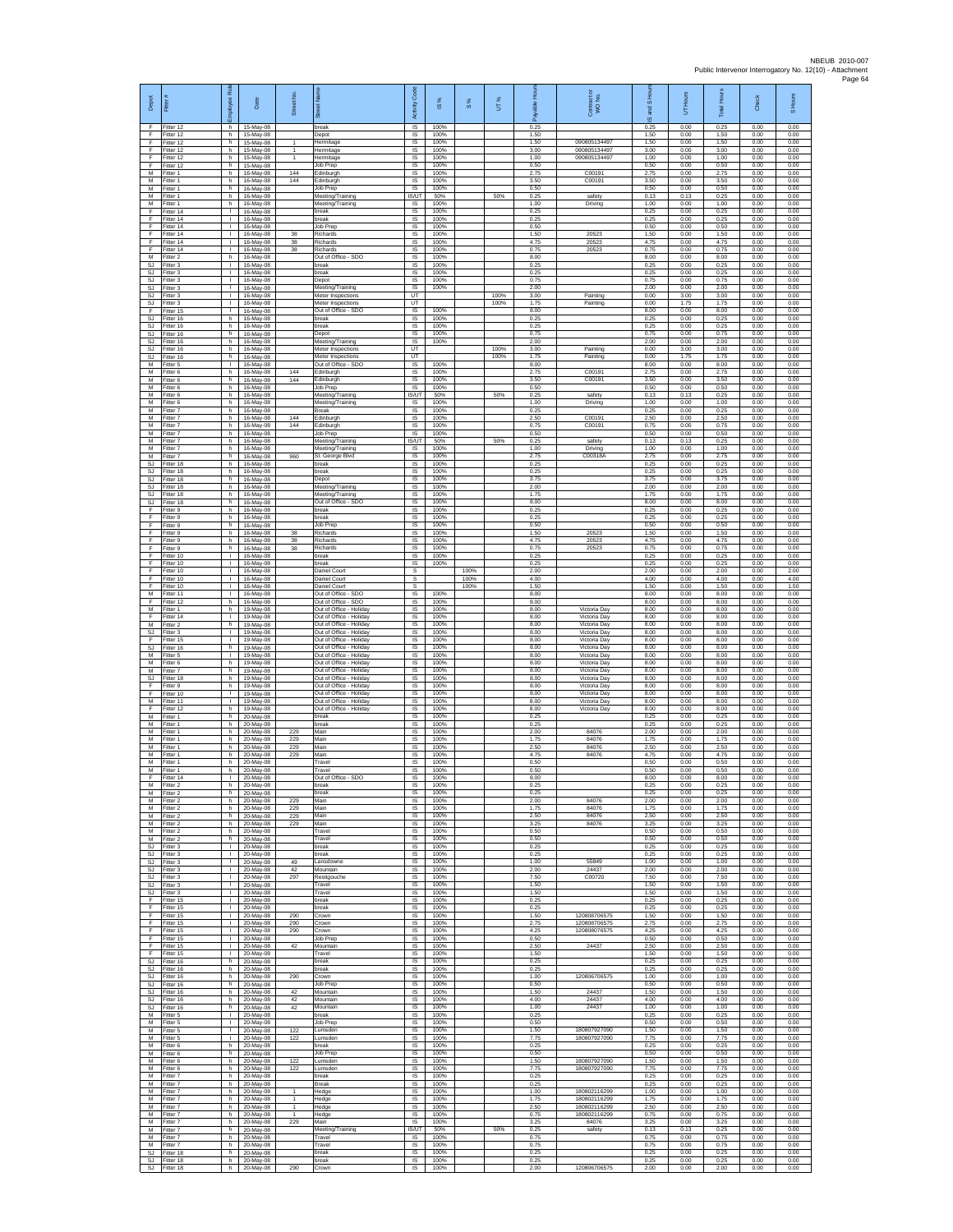| Depot                             | Ē                                   | ē<br>ployee                                  | Date                                  | Street No.                   |                                          | Code<br>Activity                       | 1S%                  | S %  | UT% | æ                    | Contract or<br>WO No.                        | S Ho<br>g<br>ဖ       | UT Hours             | <b>Total Hours</b>   | Check                | S Hours              |
|-----------------------------------|-------------------------------------|----------------------------------------------|---------------------------------------|------------------------------|------------------------------------------|----------------------------------------|----------------------|------|-----|----------------------|----------------------------------------------|----------------------|----------------------|----------------------|----------------------|----------------------|
| SJ.<br>SJ                         | Fitter 18<br>Fitter 18              | h.<br>h                                      | 20-May-08<br>20-May-08                | 290<br>290                   | Crown<br>Crown                           | IS.<br>IS                              | 100%<br>100%         |      |     | 3.75<br>2.25         | 120806706575<br>120806706575                 | 3.75<br>2.25         | 0.00<br>0.00         | 3.75<br>2.25         | 0.00<br>0.00         | 0.00<br>0.00         |
| F<br>F                            | Fitter 9<br>Fitter 9                | h.<br>h.                                     | 20-May-08<br>20-May-08                |                              | break<br>break                           | $\sf IS$<br><b>IS</b>                  | 100%<br>100%         |      |     | 0.25<br>0.25         |                                              | 0.25<br>0.25         | 0.00<br>0.00         | 0.25<br>0.25         | 0.00<br>0.00         | 0.00<br>0.00         |
| E<br>F<br>F                       | Fitter 9<br>Fitter 9<br>Fitter 9    | h<br>h.<br>h.                                | 20-May-08<br>20-May-08<br>20-May-08   | 290<br>290<br>290            | crown<br>Crown<br>crown                  | IS<br>1S<br>IS                         | 100%<br>100%<br>100% |      |     | 1.50<br>2.75<br>4.25 | 120808706575<br>120808706575<br>120808706575 | 1.50<br>2.75<br>4.25 | 0.00<br>0.00<br>0.00 | 1.50<br>2.75<br>4.25 | 0.00<br>0.00<br>0.00 | 0.00<br>0.00<br>0.00 |
| E<br>F                            | Fitter 9<br>-itter 9                | h<br>h.                                      | 20-May-08<br>20-May-08                | 42                           | Job Prec<br>Mountain                     | IS<br>IS                               | 100%<br>100%         |      |     | 0.50<br>2.50         | 24437                                        | 0.50<br>2.50         | 0.00<br>0.00         | 0.50<br>2.50         | 0.00<br>0.00         | 0.00<br>0.00         |
| F<br>F                            | Fitter 9<br>Fitter 10               | h<br>$\mathbf{L}$                            | 20-May-08<br>20-May-08                |                              | Travel<br>break                          | IS<br><b>IS</b>                        | 100%<br>100%         |      |     | 1.50<br>0.25         |                                              | 1.50<br>0.25         | 0.00<br>0.00         | 1.50<br>0.25         | 0.00<br>0.00         | 0.00<br>0.00         |
| F.<br>F                           | Fitter 10<br>Fitter 10              | $\mathbf{L}$<br>٠                            | 20-May-08<br>20-May-08                | 49                           | break<br>ansdowne.                       | IS<br>IS                               | 100%<br>100%         |      |     | 0.25<br>1.50         | 55849                                        | 0.25<br>1.50         | 0.00<br>0.00         | 0.25<br>1.50         | 0.00<br>0.00         | 0.00<br>0.00         |
| F<br>F                            | Fitter 10<br>Fitter 10              | т<br>$\mathbf{L}$                            | 20-May-08<br>20-May-08                | 297<br>297                   | Restigouche<br>Restigouche               | IS<br>IS                               | 100%<br>100%         |      |     | 2.25<br>4.00         | C00720<br>C00720                             | 2.25<br>4.00         | 0.00<br>0.00         | 2.25<br>4.00         | 0.00<br>0.00         | 0.00<br>0.00         |
| F<br>M<br>M                       | Fitter 10<br>Fitter 11<br>Fitter 11 | т.<br>Τ.<br>$\mathbb{L}$                     | 20-May-08<br>20-May-08<br>20-May-08   | 297                          | Restigouche<br>break<br>oreak            | IS<br>1S<br>IS                         | 100%<br>100%<br>100% |      |     | 0.75<br>0.25<br>0.25 | C00720                                       | 0.75<br>0.25<br>0.25 | 0.00<br>0.00<br>0.00 | 0.75<br>0.25<br>0.25 | 0.00<br>0.00<br>0.00 | 0.00<br>0.00<br>0.00 |
| M<br>M                            | Fitter 11<br>Fitter 11              | T.<br>$\mathbb{L}$                           | 20-May-08<br>20-May-08                | $\mathbf{1}$                 | Hedge<br>Hedge                           | IS<br>$\sf IS$                         | 100%<br>100%         |      |     | 1.00<br>1.75         | 18080211629<br>180802116299                  | 1.00<br>1.75         | 0.00<br>0.00         | 1.00<br>1.75         | 0.00<br>0.00         | 0.00<br>0.00         |
| М<br>M                            | Fitter 11<br>Fitter 11              | ÷.<br>л.                                     | 20-May-08<br>20-May-08                | -1<br>-1                     | Hedge<br>Hedge                           | IS<br>IS                               | 100%<br>100%         |      |     | 2.50<br>0.75         | 180802116299<br>180802116299                 | 2.50<br>0.75         | 0.00<br>0.00         | 2.50<br>0.75         | 0.00<br>0.00         | 0.00<br>0.00         |
| M<br>М<br>M                       | Fitter 11<br>Fitter 11<br>Fitter 11 | $\mathbf{L}$<br>٠<br>т                       | 20-May-08<br>20-May-08<br>20-May-08   | 229                          | Main<br>Meeting/Training<br>Travel       | <b>IS</b><br>IS/UT<br><b>IS</b>        | 100%<br>50%<br>100%  |      | 50% | 3.25<br>0.25<br>0.75 | 84076<br>Safety                              | 3.25<br>0.13<br>0.75 | 0.00<br>0.13<br>0.00 | 3.25<br>0.25<br>0.75 | 0.00<br>0.00<br>0.00 | 0.00<br>0.00<br>0.00 |
| M<br>F                            | Fitter 11<br>Fitter 12              | $\mathbf{L}$<br>h                            | 20-May-08<br>20-May-08                |                              | Travel<br>Break                          | <b>IS</b><br>$\sf IS$                  | 100%<br>100%         |      |     | 0.75<br>0.25         |                                              | 0.75<br>0.25         | 0.00<br>0.00         | 0.75<br>0.25         | 0.00<br>0.00         | 0.00<br>0.00         |
| F<br>F                            | Fitter 12<br>Fitter 12              | h.<br>h.                                     | 20-May-08<br>20-May-08                |                              | break<br>Job Prep                        | $\sf IS$<br>IS                         | 100%<br>100%         |      |     | 0.25<br>0.50         |                                              | 0.25<br>0.50         | 0.00<br>0.00         | 0.25<br>0.50         | 0.00<br>0.00         | 0.00<br>0.00         |
| F<br>F                            | Fitter 12<br>Fitter 12              | h.<br>h.                                     | 20-May-08<br>20-May-08                | 49<br>297                    | ansdowne<br>Restigouche                  | IS<br>IS                               | 100%<br>100%         |      |     | 2.00<br>2.00         | 55849<br>C00720                              | 2.00<br>2.00         | 0.00<br>0.00         | 2.00<br>2.00         | 0.00<br>0.00         | 0.00<br>0.00         |
| F<br>E<br>M                       | Fitter 12<br>Fitter 12<br>Fitter 1  | h<br>h<br>h.                                 | 20-May-08<br>20-May-08<br>21-May-08   | 297<br>297                   | Restigouche<br>Restigouche<br>break      | IS<br>IS<br>IS                         | 100%<br>100%<br>100% |      |     | 2.00<br>2.00<br>0.25 | C00720<br>C00720                             | 2.00<br>2.00<br>0.25 | 0.00<br>0.00<br>0.00 | 2.00<br>2.00<br>0.25 | 0.00<br>0.00<br>0.00 | 0.00<br>0.00<br>0.00 |
| М<br>M                            | Fitter 1<br>Fitter 1                | h.<br>h                                      | 21-May-08<br>21-May-08                |                              | break<br>Job Prep                        | $\sf IS$<br><b>IS</b>                  | 100%<br>100%         |      |     | 0.25<br>0.25         |                                              | 0.25<br>0.25         | 0.00<br>0.00         | 0.25<br>0.25         | 0.00<br>0.00         | 0.00<br>0.00         |
| M<br>М                            | Fitter 1<br>Fitter 1                | h<br>h                                       | 21-May-08<br>21-May-08                | 562                          | Job Prep<br>McLaughlin                   | IS<br>1S                               | 100%<br>100%         |      |     | 0.25<br>1.50         | 100809977406                                 | 0.25<br>1.50         | 0.00<br>0.00         | 0.25<br>1.50         | 0.00<br>0.00         | 0.00<br>0.00         |
| M<br>M                            | Fitter 1<br>Fitter 1                | h.<br>h                                      | 21-May-08<br>21-May-08                | 562<br>562                   | McLaughlin<br>McLaughlin                 | IS<br>IS<br>IS                         | 100%<br>100%<br>100% |      |     | 1.75<br>2.50<br>0.75 | 100809977406<br>100809977406<br>100809977406 | 1.75<br>2.50<br>0.75 | 0.00<br>0.00<br>0.00 | 1.75<br>2.50<br>0.75 | 0.00<br>0.00<br>0.00 | 0.00<br>0.00<br>0.00 |
| М<br>F<br>F                       | Fitter 1<br>Fitter 14<br>Fitter 14  | h<br>Τ.<br>$\mathbb{L}$                      | 21-May-08<br>21-May-08<br>21-May-08   | 562                          | McLaughlin<br>break<br>reak              | 1S<br>IS                               | 100%<br>100%         |      |     | 0.25<br>0.25         |                                              | 0.25<br>0.25         | 0.00<br>0.00         | 0.25<br>0.25         | 0.00<br>0.00         | 0.00<br>0.00         |
| E<br>F.                           | Fitter 14<br>Fitter 14              | L.<br>$\mathbf{L}$                           | 21-May-08<br>21-May-08                | 517                          | Charlotte<br>Depot                       | s<br>$\sf IS$                          | 100%                 | 100% |     | 2.50<br>2.75         |                                              | 2.50<br>2.75         | 0.00<br>0.00         | 2.50<br>2.75         | 0.00<br>0.00         | 2.50<br>0.00         |
| F<br>M                            | ltter 14<br>Fitter 2                | T.<br>h                                      | 21-May-08<br>21-May-08                |                              | Depot<br>break                           | IS<br>IS                               | 100%<br>100%         |      |     | 2.25<br>0.25         |                                              | 2.25<br>0.25         | 0.00<br>0.00         | 2.25<br>0.25         | 0.00<br>0.00         | 0.00<br>0.00         |
| M<br>М<br>M                       | Fitter 2<br>Fitter 2<br>Fitter 2    | h.<br>h<br>h.                                | 21-May-08<br>21-May-08<br>21-May-08   |                              | <b>preak</b><br>Job Prep<br>Job Prep     | IS<br>1S<br>IS                         | 100%<br>100%<br>100% |      |     | 0.25<br>0.25<br>0.75 |                                              | 0.25<br>0.25<br>0.75 | 0.00<br>0.00<br>0.00 | 0.25<br>0.25<br>0.75 | 0.00<br>0.00<br>0.00 | 0.00<br>0.00<br>0.00 |
| M<br>М                            | Fitter 2<br>-itter 2                | h<br>h                                       | 21-May-08<br>21-May-08                | 562<br>562                   | McLaughlin<br>McLaughlin                 | IS<br>$\sf IS$                         | 100%<br>100%         |      |     | 1.00<br>1.75         | 100809977406<br>100809977406                 | 1.00<br>1.75         | 0.00<br>0.00         | 1.00<br>1.75         | 0.00<br>0.00         | 0.00<br>0.00         |
| M<br>M                            | Fitter 2<br>Fitter 2                | h.<br>h.                                     | 21-May-08<br>21-May-08                | 562<br>562                   | McLaughlin<br>McLaughlin                 | $\sf IS$<br><b>IS</b>                  | 100%<br>100%         |      |     | 2.00<br>1.25         | 100809977406<br>100809977406                 | 2.00<br>1.25         | 0.00<br>0.00         | 2.00<br>1.25         | 0.00<br>0.00         | 0.00<br>0.00         |
| SJ<br><b>SJ</b>                   | Fitter 3<br>Fitter 3                | т.<br>Τ.<br>т.                               | 21-May-08<br>21-May-08                |                              | oreak<br>Break                           | IS<br>1S                               | 100%<br>100%<br>100% |      |     | 0.25<br>0.25         |                                              | 0.25<br>0.25         | 0.00<br>0.00         | 0.25<br>0.25         | 0.00<br>0.00         | 0.00<br>0.00         |
| <b>SJ</b><br><b>SJ</b><br>SJ      | fitter 3<br>Fitter 3<br>-itter 3    | ÷.<br>л.                                     | 21-May-08<br>21-May-08<br>21-May-08   | 854<br>854                   | Job Prep<br>Manawagonish<br>Manawagonish | IS<br>IS<br>IS                         | 100%<br>100%         |      |     | 1.00<br>0.50<br>4.00 | 120803143749<br>120803143749                 | 1.00<br>0.50<br>4.00 | 0.00<br>0.00<br>0.00 | 1.00<br>0.50<br>4.00 | 0.00<br>0.00<br>0.00 | 0.00<br>0.00<br>0.00 |
| SJ<br><b>SJ</b>                   | Fitter 3<br>Fitter 3                | $\mathbf{I}$<br>$\mathbf{L}$                 | 21-May-08<br>21-May-08                | 854<br>42                    | Manawagonish<br>Mountain                 | $\sf IS$<br><b>IS</b>                  | 100%<br>100%         |      |     | 0.50<br>0.50         | 120803143749<br>24437                        | 0.50<br>0.50         | 0.00<br>0.00         | 0.50<br>0.50         | 0.00<br>0.00         | 0.00<br>0.00         |
| SJ<br>F                           | Fitter 3<br>Fitter 15               | $\mathbf{L}$<br>٠                            | 21-May-08<br>21-May-08                | 42                           | Mountain<br>oreak                        | IS<br>1S                               | 100%<br>100%         |      |     | 1.50<br>0.25         | 24437                                        | 1.50<br>0.25         | 0.00<br>0.00         | 1.50<br>0.25         | 0.00<br>0.00         | 0.00<br>0.00         |
| F<br>F                            | Fitter 15<br>Fitter 15              | т<br>$\mathbf{L}$<br>т.                      | 21-May-08<br>21-May-08                | 290                          | break<br>Crown<br>Job Prep               | IS<br>IS<br>IS                         | 100%<br>100%<br>100% |      |     | 0.25<br>2.50<br>0.50 | 120808706575                                 | 0.25<br>2.50<br>0.50 | 0.00<br>0.00<br>0.00 | 0.25<br>2.50<br>0.50 | 0.00<br>0.00<br>0.00 | 0.00<br>0.00<br>0.00 |
| F<br>F<br>F                       | Fitter 15<br>Fitter 15<br>Fitter 15 | Τ.<br>т.                                     | 21-May-08<br>21-May-08<br>21-May-08   | 854<br>854                   | Manawagonish<br>Manawagonish             | 1S<br>IS                               | 100%<br>100%         |      |     | 3.00<br>2.50         | 120803143749<br>120803143749                 | 3.00<br>2.50         | 0.00<br>0.00         | 3.00<br>2.50         | 0.00<br>0.00         | 0.00<br>0.00         |
| SJ<br>SJ                          | Fitter 16<br>Fitter 16              | h<br>h.                                      | 21-May-08<br>21-May-08                |                              | break<br>Break                           | IS<br>$\sf IS$                         | 100%<br>100%         |      |     | 0.25<br>0.25         |                                              | 0.25<br>0.25         | 0.00<br>0.00         | 0.25<br>0.25         | 0.00<br>0.00         | 0.00<br>0.00         |
| SJ<br><b>SJ</b>                   | fitter 16<br>Fitter 16              | h<br>h                                       | 21-May-08<br>21-May-08                | 854                          | lob Prep<br>Manawagonish                 | IS<br>IS                               | 100%<br>100%         |      |     | 0.50<br>1.50<br>4.00 | 120803143749<br>120803143749                 | 0.50<br>1.50<br>4.00 | 0.00<br>0.00         | 0.50<br>1.50         | 0.00<br>0.00         | 0.00<br>0.00         |
| SJ<br>$\mathbb{S}\mathbb{J}$<br>M | Fitter 16<br>Fitter 16<br>Fitter 5  | h<br>h<br>$\mathbf{L}$                       | 21-May-08<br>21-May-08<br>21-May-08   | 854<br>854                   | Manawagonish<br>Manawagonish<br>break    | <b>IS</b><br>IS<br>IS                  | 100%<br>100%<br>100% |      |     | 2.00<br>0.25         | 120803143749                                 | 2.00<br>0.25         | 0.00<br>0.00<br>0.00 | 4.00<br>2.00<br>0.25 | 0.00<br>0.00<br>0.00 | 0.00<br>0.00<br>0.00 |
| м<br>М                            | Fitter 5<br>-itter 5                | $\mathbf{L}$<br>T.                           | 21-May-08<br>21-May-08                | 122<br>122                   | Lumsden<br>umsder                        | <b>IS</b><br>$\sf IS$                  | 100%<br>100%         |      |     | 6.75<br>1.75         | 180807927090<br>180807927090                 | 6.75<br>1.75         | 0.00<br>0.00         | 6.75<br>1.75         | 0.00<br>0.00         | 0.00<br>0.00         |
| M<br>M                            | Fitter 5<br>Fitter 6                | $\mathbf{L}$<br>h                            | 21-May-08<br>21-May-08                |                              | Meeting/Training<br>break                | IS/UT<br><b>IS</b>                     | 50%<br>100%          |      | 50% | 0.25<br>0.25         | safety                                       | 0.13<br>0.25         | 0.13<br>0.00         | 0.25<br>0.25         | 0.00<br>0.00         | 0.00<br>0.00         |
| M<br>M<br>M                       | Fitter 6<br>Fitter 6<br>itter 6     | h.<br>h.<br>h.                               | 21-May-08<br>21-May-08<br>21-May-08   | 122<br>122                   | umsden.<br>umsder<br>Meeting/Training    | IS<br>IS<br><b>IS/UT</b>               | 100%<br>100%<br>50%  |      | 50% | 6.75<br>1.75<br>0.25 | 180807927090<br>180807927090<br>safety       | 6.75<br>1.75<br>0.13 | 0.00<br>0.00<br>0.13 | 6.75<br>1.75<br>0.25 | 0.00<br>0.00<br>0.00 | 0.00<br>0.00<br>0.00 |
| M<br>M                            | Fitter 7<br>Fitter 7                | h.<br>h                                      | 21-May-08<br>21-May-08                |                              | Break<br>break                           | IS<br>IS                               | 100%<br>100%         |      |     | 0.25<br>0.25         |                                              | 0.25<br>0.25         | 0.00<br>0.00         | 0.25<br>0.25         | 0.00<br>0.00         | 0.00<br>0.00         |
| М<br>M                            | Fitter 7<br>Fitter 7                | h<br>h                                       | 21-May-08<br>21-May-08                | $\mathbf{1}$<br>$\mathbf{1}$ | Hedge<br>Hedge                           | $\sf IS$<br><b>IS</b>                  | 100%<br>100%         |      |     | 1.75<br>1.75         | 180802116299<br>180802116299                 | 1.75<br>1.75         | 0.00<br>0.00         | 1.75<br>1.75         | 0.00<br>0.00         | 0.00<br>0.00         |
| м<br>М<br>M                       | Fitter 7<br>Fitter 7                | h<br>h                                       | 21-May-08<br>21-May-08                | $\overline{1}$               | Hedge<br>Hedge<br>Meeting/Training       | <b>IS</b><br>IS<br><b>IS/UT</b>        | 100%<br>100%<br>50%  |      |     | 2.50<br>2.50<br>0.25 | 180802116299<br>180802116299                 | 2.50<br>2.50         | 0.00<br>0.00         | 2.50<br>2.50         | 0.00<br>0.00<br>0.00 | 0.00<br>0.00<br>0.00 |
| M<br>SJ                           | Fitter 7<br>Fitter 7<br>Fitter 18   | h.<br>h.<br>h                                | 21-May-08<br>21-May-08<br>21-May-08   |                              | Travel<br>break                          | <b>IS</b><br>IS                        | 100%<br>100%         |      | 50% | 0.75<br>0.25         | safety                                       | 0.13<br>0.75<br>0.25 | 0.13<br>0.00<br>0.00 | 0.25<br>0.75<br>0.25 | 0.00<br>0.00         | 0.00<br>0.00         |
| SJ<br>SJ.                         | Fitter 18<br>Fitter 18              | h.<br>h.                                     | 21-May-08<br>21-May-08                |                              | break<br>Depot                           | 1S<br>IS                               | 100%<br>100%         |      |     | 0.25<br>0.25         |                                              | 0.25<br>0.25         | 0.00<br>0.00         | 0.25<br>0.25         | 0.00<br>0.00         | 0.00<br>0.00         |
| SJ<br>SJ.                         | Fitter 18<br>Fitter 18              | h<br>h.                                      | 21-May-08<br>21-May-08                | 854<br>854                   | Manawagonish<br>Manawagonish             | IS<br>IS                               | 100%<br>100%         |      |     | 2.00<br>1.75         | 120803143749<br>120803143749                 | 2.00<br>1.75         | 0.00<br>0.00         | 2.00<br>1.75         | 0.00<br>0.00         | 0.00<br>0.00         |
| SJ<br>SJ.<br>SJ.                  | Fitter 18<br>Fitter 18<br>Fitter 18 | h.<br>h.<br>h                                | 21-May-08<br>21-May-08<br>21-May-08   |                              | Meeting/Training<br>Travel<br>Travel     | <b>IS/UT</b><br><b>IS</b><br><b>IS</b> | 50%<br>100%<br>100%  |      | 50% | 0.50<br>1.50<br>1.50 | safety                                       | 0.25<br>1.50<br>1.50 | 0.25<br>0.00<br>0.00 | 0.50<br>1.50<br>1.50 | 0.00<br>0.00<br>0.00 | 0.00<br>0.00<br>0.00 |
| F<br>F.                           | Fitter 9<br>Fitter 9                | h<br>h.                                      | 21-May-08<br>21-May-08                |                              | break<br>break                           | IS<br>IS                               | 100%<br>100%         |      |     | 0.25<br>0.25         |                                              | 0.25<br>0.25         | 0.00<br>0.00         | 0.25<br>0.25         | 0.00<br>0.00         | 0.00<br>0.00         |
| F.<br>$\mathsf F$                 | Fitter 9<br>Fitter 9                | h.<br>h                                      | 21-May-08<br>21-May-08                | 854<br>854                   | Manawagonish<br>Manawagonish             | <b>IS</b><br>$\sf IS$                  | 100%<br>100%         |      |     | 2.00<br>4.75         | 120803143749<br>120803143749                 | 2.00<br>4.75         | 0.00<br>0.00         | 2.00<br>4.75         | 0.00<br>0.00         | 0.00<br>0.00         |
| F.<br>F<br>F.                     | Fitter 9<br>Fitter 10<br>Fitter 10  | h<br>$\mathbb{R}$                            | 21-May-08<br>21-May-08                | 854<br>197                   | Manawagonish<br>break<br>Brunswick       | $\sf IS$<br><b>IS</b><br>s             | 100%<br>100%         | 100% |     | 0.75<br>0.25<br>0.75 | 120803143749                                 | 0.75<br>0.25<br>0.75 | 0.00<br>0.00<br>0.00 | 0.75<br>0.25         | 0.00<br>0.00         | 0.00<br>0.00<br>0.75 |
| F<br>F                            | Fitter 10<br>Fitter 10              | $\mathbf{L}$<br>H.                           | 21-May-08<br>21-May-08<br>21-May-08   |                              | Miscellaneous<br>Miscellaneous           | 1S<br>IS                               | 100%<br>100%         |      |     | 1.00<br>4.00         | Vehicle Pick up<br><b>Fire Damage</b>        | 1.00<br>4.00         | 0.00<br>0.00         | 0.75<br>1.00<br>4.00 | 0.00<br>0.00<br>0.00 | 0.00<br>0.00         |
| F<br>F                            | Fitter 10<br>Fitter 10              | л.<br>$\mathbf{L}$                           | 21-May-08<br>21-May-08                | 297                          | Restigouche<br>Depot                     | <b>IS</b><br>IS                        | 100%<br>100%         |      |     | 1.00<br>1.00         | C00720                                       | 1.00<br>1.00         | 0.00<br>0.00         | 1.00<br>1.00         | 0.00<br>0.00         | 0.00<br>0.00         |
| М<br>M<br>M                       | Fitter 11<br>Fitter 11              | $\mathbf{L}$<br>$\mathbf{L}$<br>$\mathbf{L}$ | 21-May-08<br>21-May-08                | $\mathbf{1}$                 | break<br>break                           | IS<br><b>IS</b><br><b>IS</b>           | 100%<br>100%<br>100% |      |     | 0.25<br>0.25         | 180802116299                                 | 0.25<br>0.25<br>1.00 | 0.00<br>0.00<br>0.00 | 0.25<br>0.25         | 0.00<br>0.00         | 0.00<br>0.00<br>0.00 |
| M<br>M                            | Fitter 11<br>Fitter 11<br>Fitter 11 | т.<br>т                                      | 21-May-08<br>21-May-08<br>21-May-08   | $\mathbf{1}$<br>$\mathbf{1}$ | Hedge<br>Hedge<br>Hedge                  | IS<br><b>IS</b>                        | 100%<br>100%         |      |     | 1.00<br>1.75<br>2.50 | 180802116299<br>180802116299                 | 1.75<br>2.50         | 0.00<br>0.00         | 1.00<br>1.75<br>2.50 | 0.00<br>0.00<br>0.00 | 0.00<br>0.00         |
| M<br>М                            | Fitter 11<br>Fitter 11              | $\mathbf{L}$<br>л.                           | 21-May-08<br>21-May-08                | $\overline{1}$               | Hedge<br>Meeting/Training                | <b>IS</b><br>IS/UT                     | 100%<br>50%          |      | 50% | 2.50<br>0.25         | 180802116299<br>Safety                       | 2.50<br>0.13         | 0.00<br>0.13         | 2.50<br>0.25         | 0.00<br>0.00         | 0.00<br>0.00         |
| M<br>M                            | Fitter 11<br>Fitter 11              | $\mathbf{L}$<br>$\mathbf{L}$                 | 21-May-08<br>21-May-08                |                              | Travel<br>Travel                         | <b>IS</b><br>IS                        | 100%<br>100%         |      |     | 0.75<br>0.75         |                                              | 0.75<br>0.75         | 0.00<br>0.00         | 0.75<br>0.75         | 0.00<br>0.00         | 0.00<br>0.00         |
| F<br>F<br>F                       | Fitter 12<br>Fitter 12<br>Fitter 12 | h<br>h<br>h.                                 | 21-May-08<br>21-May-08<br>21-May-08   | 517                          | break<br>break<br>Charlotte              | IS<br>IS<br>s                          | 100%<br>100%         | 100% |     | 0.25<br>0.25<br>2.50 |                                              | 0.25<br>0.25<br>2.50 | 0.00<br>0.00<br>0.00 | 0.25<br>0.25<br>2.50 | 0.00<br>0.00<br>0.00 | 0.00<br>0.00<br>2.50 |
| F<br>F.                           | Fitter 12<br>Fitter 12              | h.<br>h                                      | 21-May-08<br>21-May-08                |                              | Depot<br>Depot                           | $\overline{\mathsf{s}}$<br><b>IS</b>   | 100%<br>100%         |      |     | 2.75<br>2.25         |                                              | 2.75<br>2.25         | 0.00<br>0.00         | 2.75<br>2.25         | 0.00<br>0.00         | 0.00<br>0.00         |
| М<br>M                            | Fitter 1<br>Fitter 1                | h<br>h.                                      | 22-May-08<br>22-May-08                |                              | break<br>break                           | IS<br>IS                               | 100%<br>100%         |      |     | 0.25<br>0.25         |                                              | 0.25<br>0.25         | 0.00<br>0.00         | 0.25<br>0.25         | 0.00<br>0.00         | 0.00<br>0.00         |
| М<br>M                            | M Fitter 1<br>Fitter 1              | h.<br>h                                      | 22-May-08<br>22-May-08                | 24<br>24                     | Meeting/Training<br>Murphy               | IS/UT<br>IS                            | 50%<br>100%<br>100%  |      | 50% | 0.25<br>1.75<br>1.75 | safety<br>100807837499<br>100807837499       | 0.13<br>1.75         | 0.13<br>0.00         | 0.25<br>1.75         | 0.00<br>0.00         | 0.00<br>0.00         |
| M<br>М                            | Fitter 1<br>Fitter 1<br>Fitter 1    | h<br>h.<br>h.                                | 22-May-08<br>22-May-08<br>22-May-08   | 24<br>24                     | Murphy<br>Murphy<br>Murphy               | $\sf IS$<br><b>IS</b><br>IS            | 100%<br>100%         |      |     | 2.50<br>4.25         | 100807837499<br>100807837499                 | 1.75<br>2.50<br>4.25 | 0.00<br>0.00<br>0.00 | 1.75<br>2.50<br>4.25 | 0.00<br>0.00<br>0.00 | 0.00<br>0.00<br>0.00 |
| F<br>F                            | Fitter 14<br>ltter 14               | Τ.<br>$\mathbf{L}$                           | 22-May-08<br>22-May-08                |                              | break<br>oreak                           | 1S<br>IS                               | 100%<br>100%         |      |     | 0.25<br>0.25         |                                              | 0.25<br>0.25         | 0.00<br>0.00         | 0.25<br>0.25         | 0.00<br>0.00         | 0.00<br>0.00         |
| E<br>F.                           | Fitter 14<br>Fitter 14              | л.<br>H.                                     | 22-May-08<br>22-May-08                | 791<br>791                   | Brunswick<br>Brunswick                   | <b>IS</b><br>IS                        | 100%<br>100%         |      |     | 2.00<br>2.00         | C00917<br>C00917                             | 2.00<br>2.00         | 0.00<br>0.00         | 2.00<br>2.00         | 0.00<br>0.00         | 0.00<br>0.00         |
| F<br>F.<br>F.                     | Fitter 14<br>Fitter 14<br>Fitter 14 | $\mathbf{I}$<br>$\mathbf{L}$                 | 22-May-08<br>22-May-08<br>I 22-May-08 | 2073                         | Depot<br>Job Prep<br>Lincoln             | IS<br>IS<br>IS                         | 100%<br>100%<br>100% |      |     | 0.50<br>0.50<br>3.50 | 050812384170                                 | 0.50<br>0.50<br>3.50 | 0.00<br>0.00<br>0.00 | 0.50<br>0.50<br>3.50 | 0.00<br>0.00<br>0.00 | 0.00<br>0.00<br>0.00 |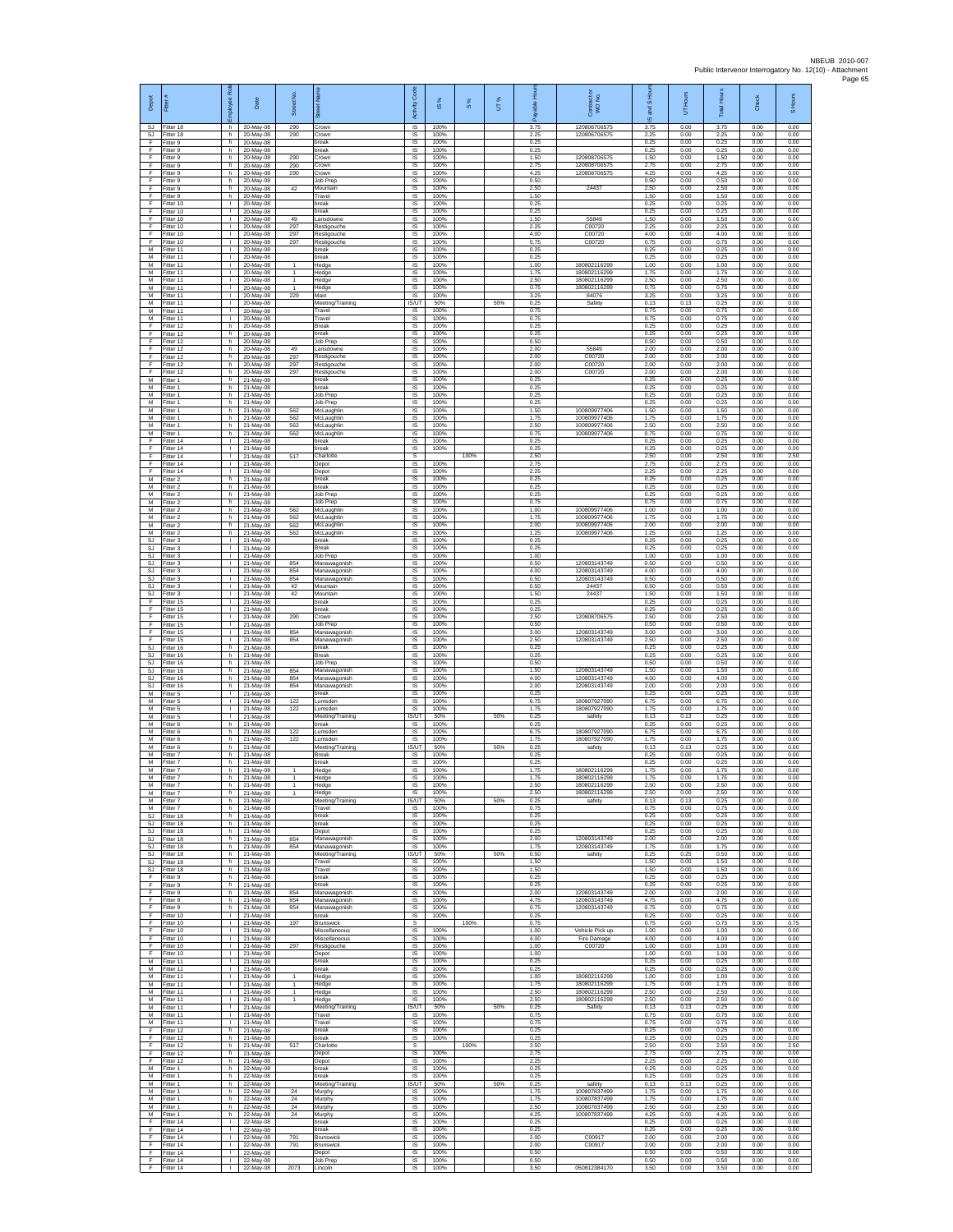| Depot                   | Ē                                             | æ<br>eeko                                      | Date                                | Street No.        | ā                                             | Code<br>Activity                   | ×,<br>ഇ              | $\frac{8}{3}$        | UT% | able<br>ஃ            | Contract or<br>WO No.                        | S Hou<br>g<br>ဖ      | BJ DH<br>5           | <b>Total Hours</b>   | <b>Check</b>         | S Hours              |
|-------------------------|-----------------------------------------------|------------------------------------------------|-------------------------------------|-------------------|-----------------------------------------------|------------------------------------|----------------------|----------------------|-----|----------------------|----------------------------------------------|----------------------|----------------------|----------------------|----------------------|----------------------|
| М<br>M<br>M             | Fitter 2<br>Fitter 2<br>Fitter 2              | h<br>h.<br>h.                                  | 22-May-08<br>22-May-08<br>22-May-08 |                   | break<br>break<br>Meeting/Training            | IS<br>IS<br>IS/UT                  | 100%<br>100%<br>50%  |                      | 50% | 0.25<br>0.25<br>0.25 | safety                                       | 0.25<br>0.25<br>0.13 | 0.00<br>0.00<br>0.13 | 0.25<br>0.25<br>0.25 | 0.00<br>0.00<br>0.00 | 0.00<br>0.00<br>0.00 |
| M<br>M                  | Fitter 2<br>Fitter 2                          | h<br>h.                                        | 22-May-08<br>22-May-08              | 24<br>24          | Murphy<br>Murphy                              | IS<br>IS                           | 100%<br>100%         |                      |     | 1.75<br>1.75         | 100807837499<br>100807837499<br>100807837499 | 1.75<br>1.75         | 0.00<br>0.00         | 1.75<br>1.75         | 0.00<br>0.00         | 0.00<br>0.00         |
| M<br>M<br>SJ            | itter 2<br>Fitter 2<br>Fitter 3               | h<br>h.<br><b>I</b>                            | 22-May-08<br>22-May-08<br>22-May-08 | 24<br>24          | Murphy<br>Murphy<br>break                     | IS<br><b>IS</b><br><b>IS</b>       | 100%<br>100%<br>100% |                      |     | 2.50<br>4.25<br>0.25 | 100807837499                                 | 2.50<br>4.25<br>0.25 | 0.00<br>0.00<br>0.00 | 2.50<br>4.25<br>0.25 | 0.00<br>0.00<br>0.00 | 0.00<br>0.00<br>0.00 |
| SJ<br>SJ.               | Fitter 3<br>Fitter 3                          | т.<br>$\mathbf{L}$                             | 22-May-08<br>22-May-08              | 854               | Break<br>Manawagonish                         | IS<br>IS                           | 100%<br>100%         |                      |     | 0.25<br>2.00         | 120803143749                                 | 0.25<br>2.00         | 0.00<br>0.00         | 0.25<br>2.00         | 0.00<br>0.00         | 0.00<br>0.00         |
| SJ<br>SJ<br>Ŧ           | Fitter 3<br>-itter 3<br>Fitter 15             | $\mathbf{L}$<br>H.<br>$\mathbf{L}$             | 22-May-08<br>22-May-08<br>22-May-08 | 854<br>854        | Manawagonish<br>Manawagonish<br>break         | IS<br>IS<br>IS                     | 100%<br>100%<br>100% |                      |     | 4.00<br>6.00<br>0.25 | 120803143749<br>120803143749                 | 4.00<br>6.00<br>0.25 | 0.00<br>0.00<br>0.00 | 4.00<br>6.00<br>0.25 | 0.00<br>0.00<br>0.00 | 0.00<br>0.00<br>0.00 |
| F<br>F<br>F             | Fitter 15<br>Fitter 15                        | $\mathbf{L}$<br>$\mathbf{L}$<br>H.             | 22-May-08<br>22-May-08              | 112               | break<br>Job Prep<br>Orange                   | IS<br>IS<br>IS                     | 100%<br>100%<br>100% |                      |     | 0.25<br>0.50<br>2.00 | 120809282012                                 | 0.25<br>0.50<br>2.00 | 0.00<br>0.00<br>0.00 | 0.25<br>0.50<br>2.00 | 0.00<br>0.00<br>0.00 | 0.00<br>0.00<br>0.00 |
| F<br>-F                 | Fitter 15<br>ltter <sub>15</sub><br>Fitter 15 | т.<br>$\mathbf{L}$                             | 22-May-08<br>22-May-08<br>22-May-08 | 112<br>112        | Orange<br>Orange                              | IS<br>IS                           | 100%<br>100%         |                      |     | 3.75<br>3.75         | 12080928201<br>120809282012                  | 3.75<br>3.75         | 0.00<br>0.00         | 3.75<br>3.75         | 0.00<br>0.00         | 0.00<br>0.00         |
| SJ<br>SJ<br>-SJ         | Fitter 16<br>Fitter 16<br>Fitter 16           | h.<br>h<br>h.                                  | 22-May-08<br>22-May-08<br>22-May-08 | 854               | break<br>Break<br>Manawagonish                | IS<br>$\sf IS$<br>IS               | 100%<br>100%<br>100% |                      |     | 0.25<br>0.25<br>2.00 | 120803143749                                 | 0.25<br>0.25<br>2.00 | 0.00<br>0.00<br>0.00 | 0.25<br>0.25<br>2.00 | 0.00<br>0.00<br>0.00 | 0.00<br>0.00<br>0.00 |
| S.I<br><b>SJ</b>        | Fitter 16<br>Fitter 16                        | h.<br>h.                                       | 22-May-08<br>22-May-08              | 854<br>854        | Manawagonish<br>Manawagonish                  | IS<br>IS                           | 100%<br>100%         |                      |     | 4.00<br>6.00         | 120803143749<br>120803143749                 | 4.00<br>6.00         | 0.00<br>0.00         | 4.00<br>6.00         | 0.00<br>0.00         | 0.00<br>0.00         |
| M<br>M<br>${\sf M}$     | Fitter 5<br>Fitter 5<br>-itter 5              | $\mathbf{L}$<br>$\mathbf{L}$<br>$\mathbf{L}$   | 22-May-08<br>22-May-08<br>22-May-08 | 24                | Job Prep<br>Meeting/Training<br>Murphy        | IS<br>IS/UT<br>IS                  | 100%<br>50%<br>100%  |                      | 50% | 0.50<br>0.25<br>4.75 | safety<br>100807837499                       | 0.50<br>0.13<br>4.75 | 0.00<br>0.13<br>0.00 | 0.50<br>0.25<br>4.75 | 0.00<br>0.00<br>0.00 | 0.00<br>0.00<br>0.00 |
| M<br>M                  | Fitter 5<br>Fitter 5                          | $\mathbb{R}^n$<br>$\mathbf{L}$                 | 22-May-08<br>22-May-08              | $38\,$<br>38      | Somerset<br>Somerset                          | IS<br><b>IS</b>                    | 100%<br>100%         |                      |     | 3.25<br>1.50         | 120807309267<br>120807309267                 | 3.25<br>1.50         | 0.00<br>0.00         | 3.25<br>1.50         | 0.00<br>0.00         | 0.00<br>0.00         |
| M<br>M<br>M             | Fitter 5<br>Fitter 6<br>Fitter 6              | $\mathbf{L}$<br>h.<br>h                        | 22-May-08<br>22-May-08<br>22-May-08 |                   | Travel<br>Job Prep<br>Meeting/Training        | IS<br>IS<br><b>IS/UT</b>           | 100%<br>100%<br>50%  |                      | 50% | 0.25<br>0.50<br>0.25 | safety                                       | 0.25<br>0.50<br>0.13 | 0.00<br>0.00<br>0.13 | 0.25<br>0.50<br>0.25 | 0.00<br>0.00<br>0.00 | 0.00<br>0.00<br>0.00 |
| M<br>M                  | Fitter 6<br>-itter 6                          | h.<br>h.                                       | 22-May-08<br>22-May-08              | 24<br>$38\,$      | Murphy<br>Somerset                            | <b>IS</b><br>IS                    | 100%<br>100%         |                      |     | 4.75<br>3.25         | 100807837499<br>120807309267                 | 4.75<br>3.25         | 0.00<br>0.00         | 4.75<br>3.25         | 0.00<br>0.00         | 0.00<br>0.00         |
| M<br>M<br>M             | Fitter 6<br>Fitter 6<br>Fitter 7              | h<br>h<br>h                                    | 22-May-08<br>22-May-08<br>22-May-08 | 38                | Somerse<br>Travel<br>break                    | IS<br>IS<br>IS                     | 100%<br>100%<br>100% |                      |     | 1.50<br>0.25<br>0.25 | 120807309267                                 | 1.50<br>0.25<br>0.25 | 0.00<br>0.00<br>0.00 | 1.50<br>0.25<br>0.25 | 0.00<br>0.00<br>0.00 | 0.00<br>0.00<br>0.00 |
| M<br>M                  | -itter 7<br>Fitter 7                          | h.<br>h.                                       | 22-May-08<br>22-May-08              |                   | Break<br>Job Prep                             | IS<br>IS                           | 100%<br>100%         |                      |     | 0.25<br>0.25         |                                              | 0.25<br>0.25         | 0.00<br>0.00         | 0.25<br>0.25         | 0.00<br>0.00         | 0.00<br>0.00         |
| M<br>М<br>M             | Fitter 7<br>Fitter 7<br>Fitter 7              | h.<br>h.<br>h.                                 | 22-May-08<br>22-May-08<br>22-May-08 | 13<br>13          | Meeting/Training<br>Montclair<br>Montclair    | <b>IS/UT</b><br>IS<br>IS           | 50%<br>100%<br>100%  |                      | 50% | 0.50<br>1.25<br>1.75 | safety<br>100807917995<br>100807917995       | 0.25<br>1.25<br>1.75 | 0.25<br>0.00<br>0.00 | 0.50<br>1.25<br>1.75 | 0.00<br>0.00<br>0.00 | 0.00<br>0.00<br>0.00 |
| M<br>M                  | Fitter 7<br>Fitter 7                          | h<br>h.                                        | 22-May-08<br>22-May-08              | 13<br>13          | Montclair<br>Montclair                        | IS<br><b>IS</b>                    | 100%<br>100%         |                      |     | 2.50<br>1.75         | 100807917995<br>100807917995                 | 2.50<br>1.75         | 0.00<br>0.00         | 2.50<br>1.75         | 0.00<br>0.00         | 0.00<br>0.00         |
| SJ<br>SJ<br>-SJ         | Fitter 18<br>litter 18<br>Fitter 18           | h.<br>h<br>h.                                  | 22-May-08<br>22-May-08<br>22-May-08 | 112               | break<br>oreak<br>Orange                      | $\sf IS$<br>$\sf IS$<br>IS         | 100%<br>100%<br>100% |                      |     | 0.25<br>0.25<br>2.00 | 120809282012                                 | 0.25<br>0.25<br>2.00 | 0.00<br>0.00<br>0.00 | 0.25<br>0.25<br>2.00 | 0.00<br>0.00<br>0.00 | 0.00<br>0.00<br>0.00 |
| S.I<br><b>SJ</b>        | Fitter 18<br>Fitter 18                        | h<br>h                                         | 22-May-08<br>22-May-08              | 112<br>112        | Orange<br>Orange                              | <b>IS</b><br>IS                    | 100%<br>100%         |                      |     | 3.75<br>3.75         | 120809282012<br>120809282012                 | 3.75<br>3.75         | 0.00<br>0.00         | 3.75<br>3.75         | 0.00<br>0.00         | 0.00<br>0.00         |
| F.<br>E<br>$\mathsf F$  | Fitter 9<br>Fitter 9<br>itter 9               | h.<br>h.<br>h                                  | 22-May-08<br>22-May-08<br>22-May-08 |                   | break<br>break<br>Job Prep                    | IS<br>IS<br>IS                     | 100%<br>100%<br>100% |                      |     | 0.25<br>0.25<br>0.50 |                                              | 0.25<br>0.25<br>0.50 | 0.00<br>0.00<br>0.00 | 0.25<br>0.25<br>0.50 | 0.00<br>0.00<br>0.00 | 0.00<br>0.00<br>0.00 |
| F<br>F                  | Fitter 9<br>Fitter 9                          | h.<br>h.                                       | 22-May-08<br>22-May-08              | 112<br>112        | Orange<br>Orange                              | IS<br><b>IS</b>                    | 100%<br>100%         |                      |     | 1.50<br>4.00         | 120809282012<br>120809282012                 | 1.50<br>4.00         | 0.00<br>0.00         | 1.50<br>4.00         | 0.00<br>0.00         | 0.00<br>0.00         |
| F<br>Ŧ<br>F             | Fitter 9<br>Fitter 10<br>Fitter 10            | h.<br>H.<br>$\mathbf{L}$                       | 22-May-08<br>22-May-08<br>22-May-08 | 112               | Orange<br>break<br>oreak                      | IS<br>IS<br>IS                     | 100%<br>100%<br>100% |                      |     | 3.50<br>0.25<br>0.25 | 120809282012                                 | 3.50<br>0.25<br>0.25 | 0.00<br>0.00<br>0.00 | 3.50<br>0.25<br>0.25 | 0.00<br>0.00<br>0.00 | 0.00<br>0.00<br>0.00 |
| -F<br>F                 | Fitter 10<br>Fitter 10                        | $\mathbf{L}$<br>$\mathbf{L}$                   | 22-May-08<br>22-May-08              | 28                | Dakota<br>Meeting/Training                    | <b>IS</b><br>IS/UT                 | 100%<br>50%          |                      | 50% | 1.25<br>0.50         | 56387<br>safety                              | 1.25<br>0.25         | 0.00<br>0.25         | 1.25<br>0.50         | 0.00<br>0.00         | 0.00<br>0.00         |
| $\mathsf F$<br>F.<br>E  | Fitter 10<br>Fitter 10<br>Fitter 10           | ٠<br>$\mathbf{L}$<br>$\mathbf{L}$              | 22-May-08<br>22-May-08<br>22-May-08 | 83<br>33<br>22    | Miramichi<br>Mohawk<br>Pomona                 | s<br>s<br>s                        |                      | 100%<br>100%<br>100% |     | 1.00<br>1.75<br>3.50 |                                              | 1.00<br>1.75<br>3.50 | 0.00<br>0.00<br>0.00 | 1.00<br>1.75<br>3.50 | 0.00<br>0.00<br>0.00 | 1.00<br>1.75<br>3.50 |
| ${\sf M}$<br>M          | Fitter 11<br>Fitter 11                        | H.<br>т                                        | 22-May-08<br>22-May-08              |                   | break<br>Break                                | $\sf IS$<br>IS                     | 100%<br>100%         |                      |     | 0.25<br>0.25         |                                              | 0.25<br>0.25         | 0.00<br>0.00         | 0.25<br>0.25         | 0.00<br>0.00         | 0.00<br>0.00         |
| M<br>M<br>M             | Fitter 11<br>Fitter 11<br>Fitter 11           | $\mathbf{L}$<br>$\mathbf{L}$<br>H.             | 22-May-08<br>22-May-08<br>22-May-08 | 13                | Job Prep<br>Meeting/Training<br>Montclair     | <b>IS</b><br>IS/UT<br>IS           | 100%<br>50%<br>100%  |                      | 50% | 0.25<br>0.50<br>1.25 | safety<br>100807917995                       | 0.25<br>0.25<br>1.25 | 0.00<br>0.25<br>0.00 | 0.25<br>0.50<br>1.25 | 0.00<br>0.00<br>0.00 | 0.00<br>0.00<br>0.00 |
| M<br>M                  | -itter 11<br>Fitter 11                        | т.<br>т.<br>$\mathbf{L}$                       | 22-May-08<br>22-May-08              | 13<br>13          | Montclair<br>Montclair                        | IS<br>IS                           | 100%<br>100%         |                      |     | 1.75<br>2.50         | 100807917995<br>100807917995                 | 1.75<br>2.50         | 0.00<br>0.00         | 1.75<br>2.50         | 0.00<br>0.00         | 0.00<br>0.00         |
| M<br>F<br>-F            | Fitter 11<br>litter 12<br>Fitter 12           | h<br>h.                                        | 22-May-08<br>22-May-08<br>22-May-08 | 13                | Montclair<br>oreak<br>break                   | IS<br>IS<br>IS                     | 100%<br>100%<br>100% |                      |     | 1.75<br>0.25<br>0.25 | 100807917995                                 | 1.75<br>0.25<br>0.25 | 0.00<br>0.00<br>0.00 | 1.75<br>0.25<br>0.25 | 0.00<br>0.00<br>0.00 | 0.00<br>0.00<br>0.00 |
| -F.<br>Ŧ<br>F           | Fitter 12<br>Fitter 12                        | h.<br>h<br>h.                                  | 22-May-08<br>22-May-08              | 791<br>791        | <b>Brunswick</b><br><b>Brunswick</b>          | IS<br>IS<br>IS                     | 100%<br>100%<br>100% |                      |     | 2.00<br>2.00<br>0.50 | C00917<br>C00917                             | 200<br>2.00<br>0.50  | 0.00<br>0.00<br>0.00 | 200<br>2.00<br>0.50  | 0.00<br>0.00<br>0.00 | 0.00<br>0.00<br>0.00 |
| F<br>$\mathsf F$        | Fitter 12<br>Fitter 12<br>ltter 12            | h.<br>h                                        | 22-May-08<br>22-May-08<br>22-May-08 | 2073              | Depot<br>Job Prep<br>Lincoln                  | IS<br>IS                           | 100%<br>100%         |                      |     | 0.50<br>3.50         | 050812384170                                 | 0.50<br>3.50         | 0.00<br>0.00         | 0.50<br>3.50         | 0.00<br>0.00         | 0.00<br>0.00         |
| M<br>M<br>M             | Fitter 1<br>Fitter 1<br>Fitter 1              | h.<br>h.<br>h                                  | 23-May-08<br>23-May-08<br>23-May-08 | 165<br>165        | break<br>Dufferin<br>Dufferin                 | IS<br>IS<br>IS                     | 100%<br>100%<br>100% |                      |     | 0.25<br>1.75<br>1.75 | C00951<br>C00951                             | 0.25<br>1.75<br>1.75 | 0.00<br>0.00<br>0.00 | 0.25<br>1.75<br>1.75 | 0.00<br>0.00<br>0.00 | 0.00<br>0.00<br>0.00 |
| M<br>M                  | Fitter 1<br>fitter 1                          | h.<br>h.                                       | 23-May-08<br>23-May-08              | 165               | Dufferin<br>Meeting/Training                  | IS<br><b>IS/UT</b>                 | 100%<br>50%          |                      | 50% | 4.50<br>0.25         | C00951<br>safety                             | 4.50<br>0.13         | 0.00<br>0.13         | 4.50<br>0.25         | 0.00<br>0.00         | 0.00<br>0.00         |
| -F<br>F<br>F            | Fitter 14<br>Fitter 14<br>Fitter 14           | л.<br>л.<br>т.                                 | 23-May-08<br>23-May-08<br>23-May-08 | 791               | break<br>hreak<br>Brunswick                   | <b>IS</b><br>IS<br>IS              | 100%<br>100%<br>100% |                      |     | 0.25<br>0.25<br>3.00 | C00917                                       | 0.25<br>0.25<br>3.00 | 0.00<br>0.00<br>0.00 | 0.25<br>0.25<br>3.00 | 0.00<br>0.00<br>0.00 | 0.00<br>0.00<br>0.00 |
| F.<br>F                 | Fitter 14<br>Fitter 14                        | $\mathbf{L}$<br>L                              | 23-May-08<br>23-May-08              | 791               | Brunswick<br>Depot                            | IS<br>IS                           | 100%<br>100%         |                      |     | 1.50<br>0.50         | C00917                                       | 1.50<br>0.50         | 0.00<br>0.00         | 1.50<br>0.50         | 0.00<br>0.00         | 0.00<br>0.00         |
| F<br>M                  | Fitter 14<br>Fitter 14<br>Fitter 2            | $\mathbf{L}$<br>h.                             | 23-May-08<br>23-May-08<br>23-May-08 | 2073              | Job Prep<br>Lincoln<br>break                  | IS<br>IS<br><b>IS</b>              | 100%<br>100%<br>100% |                      |     | 0.50<br>2.00<br>0.25 | 050812384170                                 | 0.50<br>2.00<br>0.25 | 0.00<br>0.00<br>0.00 | 0.50<br>2.00<br>0.25 | 0.00<br>0.00<br>0.00 | 0.00<br>0.00<br>0.00 |
| M<br>M                  | Fitter 2<br>Fitter 2                          | h<br>h.                                        | 23-May-08<br>23-May-08              | 165<br>165        | Dufferin<br>Dufferin                          | IS<br>IS                           | 100%<br>100%         |                      |     | 1.75<br>1.75         | C00951<br>C00951                             | 1.75<br>1.75         | 0.00<br>0.00         | 1.75<br>1.75         | 0.00<br>0.00         | 0.00<br>0.00         |
| M<br>M<br>SJ.           | Fitter 2<br>Fitter 2<br>-itter 3              | h.<br>h.<br>$\mathbf{L}$                       | 23-May-08<br>23-May-08<br>23-May-08 | 165               | Dufferin<br>Meeting/Training<br>break         | IS<br><b>IS/UT</b><br>IS           | 100%<br>50%<br>100%  |                      | 50% | 4.50<br>0.25<br>0.25 | C00951<br>safety                             | 4.50<br>0.13<br>0.25 | 0.00<br>0.13<br>0.00 | 4.50<br>0.25<br>0.25 | 0.00<br>0.00<br>0.00 | 0.00<br>0.00<br>0.00 |
| SJ<br>SJ.               | Fitter 3<br>Fitter 3                          | T.<br>л.                                       | 23-May-08<br>23-May-08              |                   | break<br>Depot                                | $\sf IS$<br><b>IS</b>              | 100%<br>100%         |                      |     | 0.25<br>0.50         |                                              | 0.25<br>0.50         | 0.00<br>0.00         | 0.25<br>0.50         | 0.00<br>0.00         | 0.00<br>0.00         |
| S.I.<br>SJ<br><b>SJ</b> | Fitter 3<br>Fitter 3<br>Fitter 3              | $\mathbf{L}$<br>т.<br>$\mathbf{L}$             | 23-May-08<br>23-May-08<br>23-May-08 | 69<br>293         | Job Prep<br>Main<br>Princess                  | <b>IS</b><br>s<br>s                | 100%                 | 100%<br>100%         |     | 0.50<br>2.00<br>0.50 |                                              | 0.50<br>2.00<br>0.50 | 0.00<br>0.00<br>0.00 | 0.50<br>2.00<br>0.50 | 0.00<br>0.00<br>0.00 | 0.00<br>2.00<br>0.50 |
| <b>SJ</b><br>SJ         | Fitter 3<br>-itter 3                          | $\mathbf{L}$<br>$\mathbf{L}$                   | 23-May-08<br>23-May-08              |                   | Travel<br>Travel                              | <b>IS</b><br>IS                    | 100%<br>100%         |                      |     | 1.50<br>1.50         |                                              | 1.50<br>1.50         | 0.00<br>0.00         | 1.50<br>1.50         | 0.00<br>0.00         | 0.00<br>0.00         |
| SJ<br>F<br>F            | Fitter 3<br>Fitter 15<br>Fitter 15            | $\mathbb{R}^n$<br>$\mathbf{L}$<br>$\mathbf{L}$ | 23-May-08<br>23-May-08<br>23-May-08 |                   | Travel<br>break<br>break                      | IS<br><b>IS</b><br>IS              | 100%<br>100%<br>100% |                      |     | 1.50<br>0.25<br>0.25 |                                              | 1.50<br>0.25<br>0.25 | 0.00<br>0.00<br>0.00 | 1.50<br>0.25<br>0.25 | 0.00<br>0.00<br>0.00 | 0.00<br>0.00<br>0.00 |
| Ŧ<br>Ŧ                  | Fitter 15<br>Fitter 15                        | Τ.<br>$\mathbf{I}$                             | 23-May-08<br>23-May-08              |                   | Depot<br>Job Prep                             | IS<br>IS                           | 100%<br>100%         |                      |     | 0.50<br>0.50         | 120809282012                                 | 0.50<br>0.50         | 0.00<br>0.00         | 0.50<br>0.50         | 0.00<br>0.00         | 0.00<br>0.00         |
| -F<br>F.<br>F           | Fitter 15<br>Fitter 15<br>Fitter 15           | $\mathbf{L}$<br>$\mathbf{L}$<br>т.             | 23-May-08<br>23-May-08<br>23-May-08 | 112<br>112        | Orange<br>Orange<br>Travel                    | - IS<br><b>IS</b><br>IS            | 100%<br>100%<br>100% |                      |     | 2.00<br>3.00<br>1.50 | 120809282012                                 | 2.00<br>3.00<br>1.50 | 0.00<br>0.00<br>0.00 | 2.00<br>3.00<br>1.50 | 0.00<br>0.00<br>0.00 | 0.00<br>0.00<br>0.00 |
| <b>SJ</b>               | Fitter 16<br>SJ Fitter 16                     | h.<br>h                                        | 23-May-08<br>23-May-08              |                   | break<br>break                                | IS<br>IS                           | 100%<br>100%         |                      |     | 0.25<br>0.25         |                                              | 0.25<br>0.25         | 0.00<br>0.00         | 0.25<br>0.25         | 0.00<br>0.00         | 0.00<br>0.00         |
| SJ<br>SJ<br>SJ.         | Fitter 16<br>Fitter 16<br>Fitter 16           | h.<br>h.<br>h.                                 | 23-May-08<br>23-May-08<br>23-May-08 | 69                | Depot<br><b>Job Prep</b><br>Main              | IS<br><b>IS</b><br>-S              | 100%<br>100%         | 100%                 |     | 0.50<br>0.50<br>2.00 |                                              | 0.50<br>0.50<br>2.00 | 0.00<br>0.00<br>0.00 | 0.50<br>0.50<br>2.00 | 0.00<br>0.00<br>0.00 | 0.00<br>0.00<br>2.00 |
| SJ<br>SJ                | Fitter 16<br>Fitter 16                        | h<br>h.<br>h.                                  | 23-May-08<br>23-May-08<br>23-May-08 | 293               | Princess<br>Travel<br>Travel                  | s<br>IS<br><b>IS</b>               | 100%<br>100%         | 100%                 |     | 0.50<br>1.50<br>1.50 |                                              | 0.50<br>1.50<br>1.50 | 0.00<br>0.00<br>0.00 | 0.50<br>1.50<br>1.50 | 0.00<br>0.00<br>0.00 | 0.50<br>0.00<br>0.00 |
| SJ.<br>SJ<br>M          | Fitter 16<br>Fitter 16<br>Fitter 5            | h.<br>$\mathbf{L}$                             | 23-May-08<br>23-May-08              |                   | Travel<br>break                               | - IS<br>IS                         | 100%<br>100%         |                      |     | 1.50<br>0.25         |                                              | 1.50<br>0.25         | 0.00<br>0.00         | 1.50<br>0.25         | 0.00<br>0.00         | 0.00<br>0.00         |
| M<br>M<br>M             | Fitter 5<br>Fitter 5<br>Fitter 5              | T.<br>$\mathbf{L}$<br>л.                       | 23-May-08<br>23-May-08              | 165<br>165<br>165 | Dufferin<br>Dufferin<br>Dufferin              | $\sf IS$<br><b>IS</b><br><b>IS</b> | 100%<br>100%<br>100% |                      |     | 1.75<br>1.75<br>4.50 | C00951<br>C00951<br>C00951                   | 1.75<br>1.75<br>4.50 | 0.00<br>0.00<br>0.00 | 1.75<br>1.75<br>4.50 | 0.00<br>0.00<br>0.00 | 0.00<br>0.00<br>0.00 |
| M<br>M                  | -itter 5<br>Fitter 6                          | т.<br>h.                                       | 23-May-08<br>23-May-08<br>23-May-08 |                   | Meeting/Training<br>break                     | IS/UT<br><b>IS</b>                 | 50%<br>100%          |                      | 50% | 0.25<br>0.25         | safety                                       | 0.13<br>0.25         | 0.13<br>0.00         | 0.25<br>0.25         | 0.00<br>0.00         | 0.00<br>0.00         |
| M<br>${\sf M}$<br>M     | Fitter 6<br>-itter 6<br>Fitter 6              | h.<br>h.<br>h                                  | 23-May-08<br>23-May-08<br>23-May-08 | 165<br>165<br>165 | Dufferin<br>Dufferin<br>Dufferin              | - IS<br>IS<br>IS                   | 100%<br>100%<br>100% |                      |     | 1.75<br>1.75<br>4.50 | C00951<br>C00951<br>C00951                   | 1.75<br>1.75<br>4.50 | 0.00<br>0.00<br>0.00 | 1.75<br>1.75<br>4.50 | 0.00<br>0.00<br>0.00 | 0.00<br>0.00<br>0.00 |
| M<br>M                  | Fitter 6<br>Fitter 7                          | h.<br>h.                                       | 23-May-08<br>23-May-08              |                   | Meeting/Training<br>break                     | IS/UT<br><b>IS</b>                 | 50%<br>100%          |                      | 50% | 0.25<br>0.25         | safety                                       | 0.13<br>0.25         | 0.13<br>0.00         | 0.25<br>0.25         | 0.00<br>0.00         | 0.00<br>0.00         |
| M<br>M<br>M             | Fitter 7<br>Fitter 7<br>Fitter 7              | h.<br>h<br>h.                                  | 23-May-08<br>23-May-08<br>23-May-08 |                   | break<br>Job Prep<br>Meeting/Training         | IS<br><b>IS</b><br>IS/UT           | 100%<br>100%<br>50%  |                      | 50% | 0.25<br>0.50<br>0.25 | safety                                       | 0.25<br>0.50<br>0.13 | 0.00<br>0.00<br>0.13 | 0.25<br>0.50<br>0.25 | 0.00<br>0.00<br>0.00 | 0.00<br>0.00<br>0.00 |
| M<br>M                  | -itter 7<br>Fitter 7                          | h.<br>h                                        | 23-May-08<br>23-May-08              | 13<br>13          | Montclair<br>Montclair                        | <b>IS</b><br>IS                    | 100%<br>100%         |                      |     | 1.25<br>1.75         | 100807917995<br>100807917995                 | 1.25<br>1.75         | 0.00<br>0.00         | 1.25<br>1.75         | 0.00<br>0.00         | 0.00<br>0.00         |
| M<br>SJ.                | Fitter 7<br>M Fitter 7<br>Fitter 18           | h<br>h<br>h                                    | 23-May-08<br>23-May-08<br>23-May-08 | 13<br>13          | Montclair<br>Montclair<br>Out of Office - SDO | <b>IS</b><br>$\mathsf{IS}$<br>IS   | 100%<br>100%<br>100% |                      |     | 2.50<br>2.25<br>8.00 | 100807917995<br>100807917995                 | 2.50<br>2.25<br>8.00 | 0.00<br>0.00<br>0.00 | 2.50<br>2.25<br>8.00 | 0.00<br>0.00<br>0.00 | 0.00<br>0.00<br>0.00 |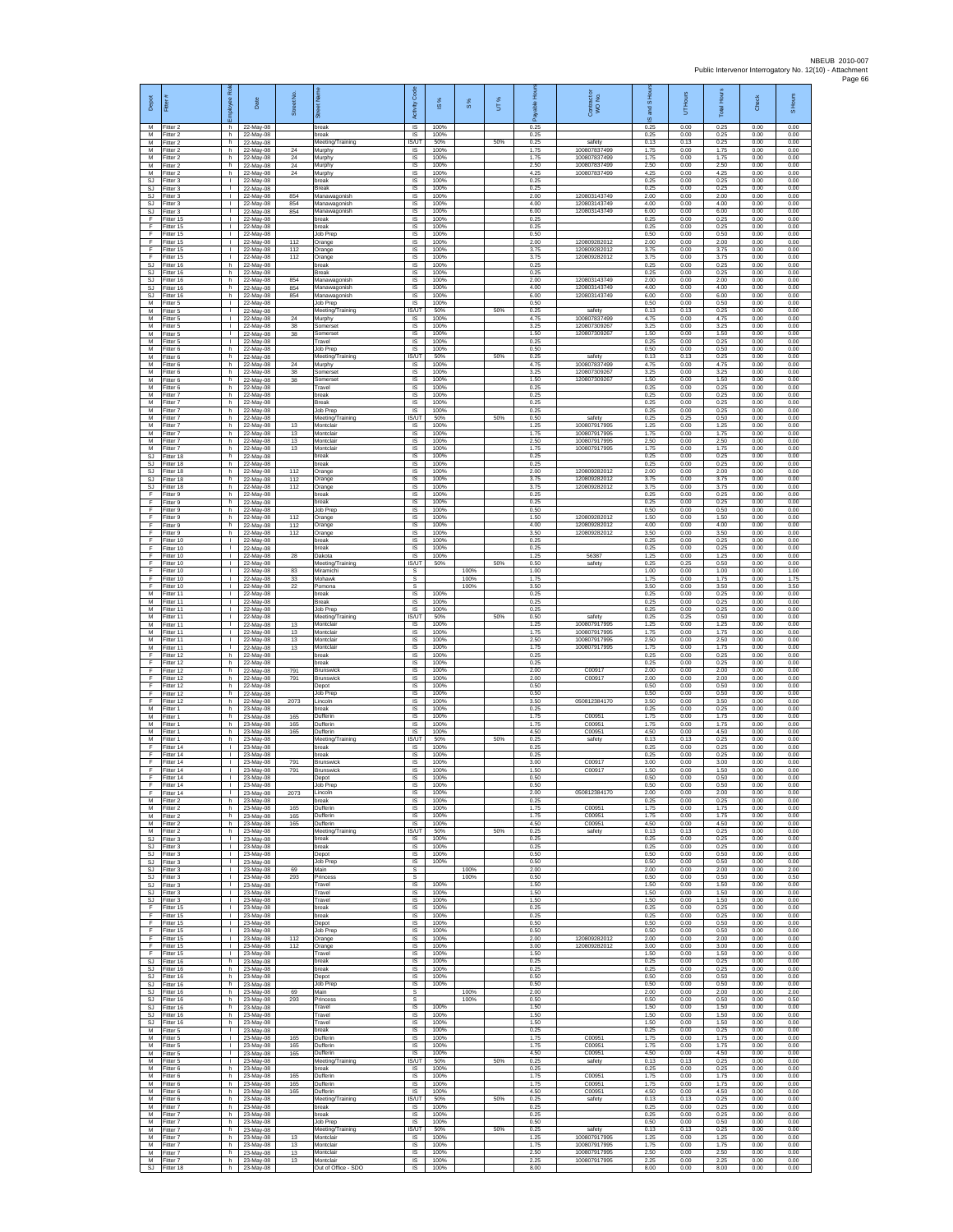| Depot                              | Fitter                                 | æ<br>loyee                                   | Date                                | Street No.        |                                              | Code<br>Activity                  | IS %                 | 8% | UT%          | able Hou<br>۶        | Contract or<br>WO No.                        | and S Ho<br>$\overline{9}$ | UT Hours             | Total Hours          | Check                | S Hours              |
|------------------------------------|----------------------------------------|----------------------------------------------|-------------------------------------|-------------------|----------------------------------------------|-----------------------------------|----------------------|----|--------------|----------------------|----------------------------------------------|----------------------------|----------------------|----------------------|----------------------|----------------------|
| -F<br>F<br>F                       | Fitter 9<br>Fitter 9<br>Fitter 9       | h.<br>h.<br>h                                | 23-May-08<br>23-May-08<br>23-May-08 |                   | break<br>break<br>Depot                      | <b>IS</b><br>$\sf IS$<br>$\sf IS$ | 100%<br>100%<br>100% |    |              | 0.25<br>0.25<br>0.50 |                                              | 0.25<br>0.25<br>0.50       | 0.00<br>0.00<br>0.00 | 0.25<br>0.25<br>0.50 | 0.00<br>0.00<br>0.00 | 0.00<br>0.00<br>0.00 |
| -F<br>-F.                          | Fitter 9<br>Fitter 9                   | h.<br>h.                                     | 23-May-08<br>23-May-08              | 112               | Job Prep<br>Orange                           | <b>IS</b><br>IS                   | 100%<br>100%         |    |              | 0.50<br>2.00         | 120809282012                                 | 0.50<br>2.00               | 0.00<br>0.00         | 0.50<br>2.00         | 0.00<br>0.00         | 0.00<br>0.00         |
| Ŧ<br>Ŧ                             | -itter 9<br>Fitter 9                   | h.<br>h.                                     | 23-May-08<br>23-May-08              | 112               | Orange<br>Travel                             | IS<br>IS                          | 100%<br>100%         |    |              | 3.00<br>1.50         | 120809282012                                 | 3.00<br>1.50               | 0.00<br>0.00         | 3.00<br>1.50         | 0.00<br>0.00         | 0.00<br>0.00         |
| E<br>F<br>F                        | Fitter 10<br>Fitter 10<br>Fitter 10    | $\mathbf{L}$<br>$\mathbf{L}$<br>$\mathbf{L}$ | 23-May-08<br>23-May-08<br>23-May-08 | 791               | break<br>reak<br><b>Brunswick</b>            | IS<br>IS<br>$\sf IS$              | 100%<br>100%<br>100% |    |              | 0.25<br>0.25<br>1.50 | C00917                                       | 0.25<br>0.25<br>1.50       | 0.00<br>0.00<br>0.00 | 0.25<br>0.25<br>1.50 | 0.00<br>0.00<br>0.00 | 0.00<br>0.00<br>0.00 |
| F<br>F                             | Fitter 10<br>Fitter 10                 | $\mathbf{L}$<br>$\mathbf{I}$                 | 23-May-08<br>23-May-08              | 791<br>791        | <b>Brunswick</b><br><b>Brunswick</b>         | IS<br>IS                          | 100%<br>100%         |    |              | 3.00<br>2.50         | C00917<br>C00917                             | 3.00<br>2.50               | 0.00<br>0.00         | 3.00<br>2.50         | 0.00<br>0.00         | 0.00<br>0.00         |
| Ŧ<br>M                             | Fitter 10<br>Fitter 11                 | Τ.<br>т.                                     | 23-May-08<br>23-May-08              |                   | Job Prep<br>oreak                            | IS<br>IS                          | 100%<br>100%         |    |              | 0.50<br>0.25         |                                              | 0.50<br>0.25               | 0.00<br>0.00         | 0.50<br>0.25         | 0.00<br>0.00         | 0.00<br>0.00         |
| M<br>М<br>M                        | Fitter 11<br>Fitter 11<br>Fitter 11    | $\mathbf{L}$<br>$\mathbf{L}$<br>$\mathbf{I}$ | 23-May-08<br>23-May-08<br>23-May-08 |                   | break<br>lob Prep<br>Meeting/Training        | - IS<br>IS<br><b>IS/UT</b>        | 100%<br>100%<br>50%  |    | 50%          | 0.25<br>0.50<br>0.25 | safety                                       | 0.25<br>0.50<br>0.13       | 0.00<br>0.00<br>0.13 | 0.25<br>0.50<br>0.25 | 0.00<br>0.00<br>0.00 | 0.00<br>0.00<br>0.00 |
| M<br>M                             | Fitter 11<br>Fitter 11                 | $\mathbf{L}$<br>$\mathbf{H}$                 | 23-May-08<br>23-May-08              | 13<br>13          | Montclair<br>Montclair                       | IS<br>IS                          | 100%<br>100%         |    |              | 1.25<br>1.75         | 100807917995<br>100807917995                 | 1.25<br>1.75               | 0.00<br>0.00         | 1.25<br>1.75         | 0.00<br>0.00         | 0.00<br>0.00         |
| M<br>М                             | Fitter 11<br>Fitter 11                 | $\mathbf{L}$<br>$\mathbf{L}$                 | 23-May-08<br>23-May-08              | 13<br>13          | Montclair<br>Montclair                       | IS<br>1S                          | 100%<br>100%         |    |              | 2.50<br>2.25         | 100807917995<br>100807917995                 | 2.50<br>2.25               | 0.00<br>0.00         | 2.50<br>2.25         | 0.00<br>0.00         | 0.00<br>0.00         |
| F<br>F<br>F                        | Fitter 12<br>Fitter 12<br>Fitter 12    | h.<br>h.<br>h.                               | 23-May-08<br>23-May-08<br>23-May-08 | 791               | break<br>reak<br><b>Brunswick</b>            | <b>IS</b><br>IS<br>IS             | 100%<br>100%<br>100% |    |              | 0.25<br>0.25<br>3.00 | C00917                                       | 0.25<br>0.25<br>3.00       | 0.00<br>0.00<br>0.00 | 0.25<br>0.25<br>3.00 | 0.00<br>0.00<br>0.00 | 0.00<br>0.00<br>0.00 |
| F<br>F                             | Fitter 12<br>Fitter 12                 | h.<br>h.                                     | 23-May-08<br>23-May-08              | 791               | Brunswick<br>Depot                           | IS<br>-IS                         | 100%<br>100%         |    |              | 1.50<br>0.50         | C00917                                       | 1.50<br>0.50               | 0.00<br>0.00         | 1.50<br>0.50         | 0.00<br>0.00         | 0.00<br>0.00         |
| $\mathsf F$<br>F<br>$\overline{M}$ | Fitter 12<br>Fitter 12<br>Fitter 1     | h.<br>h<br>h.                                | 23-May-08<br>23-May-08<br>26-May-08 | 2073              | <b>Job Prep</b><br>.incoln<br>break          | $\sf IS$<br>IS<br><b>IS</b>       | 100%<br>100%<br>100% |    |              | 0.50<br>2.00<br>0.25 | 050812384170                                 | 0.50<br>2.00<br>0.25       | 0.00<br>0.00<br>0.00 | 0.50<br>2.00<br>0.25 | 0.00<br>0.00<br>0.00 | 0.00<br>0.00<br>0.00 |
| M<br>M                             | Fitter 1<br>Fitter 1                   | h<br>h.                                      | 26-May-08<br>26-May-08              |                   | Meeting/Training<br>Meeting/Training         | <b>ISAIT</b><br>UT                | 50%                  |    | 50%<br>100%  | 0.25<br>3.75         | safety<br>Operations                         | 0.13<br>0.00               | 0.13<br>3.75         | 0.25<br>3.75         | 0.00<br>0.00         | 0.00<br>0.00         |
| М<br>M                             | Fitter 1<br>Fitter 1                   | h.<br>h.                                     | 26-May-08<br>26-May-08              |                   | Meeting/Training<br>Meeting/Training         | UT<br>UT                          |                      |    | 100%<br>100% | 2.50<br>1.25         | Operations<br>Operations                     | 0.00<br>0.00               | 2.50<br>1.25         | 2.50<br>1.25         | 0.00<br>0.00         | 0.00<br>0.00         |
| F<br>M<br>M                        | itter 14<br>Fitter 2<br>Fitter 2       | $\mathbf{L}$<br>$h_{\perp}$<br>h.            | 26-May-08<br>26-May-08<br>26-May-08 |                   | Out of Office - Sicl<br>break<br>break       | IS<br>$\sf IS$<br>IS              | 100%<br>100%<br>100% |    |              | 8.00<br>0.25<br>0.25 |                                              | 8.00<br>0.25<br>0.25       | 0.00<br>0.00<br>0.00 | 8.00<br>0.25<br>0.25 | 0.00<br>0.00<br>0.00 | 0.00<br>0.00<br>0.00 |
| M<br>M                             | Fitter 2<br>Fitter 2                   | h<br>h.                                      | 26-May-08<br>26-May-08              |                   | Depot<br>Depot                               | IS<br>IS                          | 100%<br>100%         |    |              | 1.75<br>1.75         |                                              | 1.75<br>1.75               | 0.00<br>0.00         | 1.75<br>1.75         | 0.00<br>0.00         | 0.00<br>0.00         |
| M<br>M                             | Fitter 2<br>Fitter 2                   | h.<br>h.                                     | 26-May-08<br>26-May-08              |                   | Depot<br>Depot                               | IS<br><b>IS</b>                   | 100%<br>100%         |    |              | 2.50<br>1.25         |                                              | 2.50<br>1.25               | 0.00<br>0.00         | 2.50<br>1.25         | 0.00<br>0.00         | 0.00<br>0.00         |
| M<br>SJ<br>SJ.                     | -itter 2<br>Fitter 3<br>Fitter 3       | h.<br>i.<br>i.                               | 26-May-08<br>26-May-08              |                   | Meeting/Training<br>break<br>oreak           | <b>IS/UT</b><br>IS<br>1S          | 50%<br>100%<br>100%  |    | 50%          | 0.25<br>0.25<br>0.25 | safety                                       | 0.13<br>0.25<br>0.25       | 0.13<br>0.00<br>0.00 | 0.25<br>0.25<br>0.25 | 0.00<br>0.00<br>0.00 | 0.00<br>0.00<br>0.00 |
| SJ<br>SJ                           | Fitter 3<br>-itter 3                   | i.<br>i.                                     | 26-May-08<br>26-May-08<br>26-May-08 | 877<br>877        | McCavour<br>McCavour                         | IS<br>IS                          | 100%<br>100%         |    |              | 2.00<br>4.00         | 120803263027<br>120803263027                 | 2.00<br>4.00               | 0.00<br>0.00         | 2.00<br>4.00         | 0.00<br>0.00         | 0.00<br>0.00         |
| SJ<br>F                            | Fitter 3<br>Fitter 15                  | j.<br>$\mathbf{L}$                           | 26-May-08<br>26-May-08              | 877<br>196        | McCavour<br>Beaconsfield                     | IS<br><b>IS</b>                   | 100%<br>100%         |    |              | 4.50<br>1.00         | 120803263027<br>090805493709                 | 4.50<br>1.00               | 0.00<br>0.00         | 4.50<br>1.00         | 0.00<br>0.00         | 0.00<br>0.00         |
| -F<br>F<br>F                       | Fitter 15<br>Fitter 15<br>ltter 15     | $\mathbf{L}$<br>Τ.<br>$\mathbf{L}$           | 26-May-08<br>26-May-08<br>26-May-08 | 196<br>196        | Beaconsfield<br>Beaconsfield<br>oreak        | IS<br>IS<br>IS                    | 100%<br>100%<br>100% |    |              | 4.00<br>1.50<br>0.25 | 090805493709<br>090805493709                 | 4.00<br>1.50<br>0.25       | 0.00<br>0.00<br>0.00 | 4.00<br>1.50<br>0.25 | 0.00<br>0.00<br>0.00 | 0.00<br>0.00<br>0.00 |
| F<br>F                             | Fitter 15<br>Fitter 15                 | $\mathbf{L}$<br>$\mathbf{L}$                 | 26-May-08<br>26-May-08              |                   | break<br>Job Prep                            | <b>IS</b><br>$\sf IS$             | 100%<br>100%         |    |              | 0.25<br>1.00         |                                              | 0.25<br>1.00               | 0.00<br>0.00         | 0.25<br>1.00         | 0.00<br>0.00         | 0.00<br>0.00         |
| SJ<br>-SJ<br>SJ.                   | Fitter 16<br>Fitter 16<br>Fitter 16    | h<br>h.<br>h.                                | 26-May-08<br>26-May-08              | 877               | break<br>break<br>McCavour                   | IS<br><b>IS</b><br>IS             | 100%<br>100%<br>100% |    |              | 0.25<br>0.25<br>2.00 | 120803263027                                 | 0.25<br>0.25<br>2.00       | 0.00<br>0.00<br>0.00 | 0.25<br>0.25<br>2.00 | 0.00<br>0.00<br>0.00 | 0.00<br>0.00<br>0.00 |
| <b>SJ</b><br>SJ                    | Fitter 16<br>Fitter 16                 | h<br>h.                                      | 26-May-08<br>26-May-08<br>26-May-08 | 877<br>877        | McCavour<br>McCavour                         | IS<br>IS                          | 100%<br>100%         |    |              | 4.00<br>4.50         | 120803263027<br>120803263027                 | 4.00<br>4.50               | 0.00<br>0.00         | 4.00<br>4.50         | 0.00<br>0.00         | 0.00<br>0.00         |
| M<br>${\sf M}$                     | Fitter 5<br>-itter 5                   | $\mathbf{L}$<br>$\mathbb{L}$                 | 26-May-08<br>26-May-08              |                   | break<br>Depot                               | IS<br>IS                          | 100%<br>100%         |    |              | 0.25<br>0.75         |                                              | 0.25<br>0.75               | 0.00<br>0.00         | 0.25<br>0.75         | 0.00<br>0.00         | 0.00<br>0.00         |
| M<br>M<br>M                        | Fitter 5<br>Fitter 5<br>Fitter 5       | $\mathbf{L}$<br>$\mathbf{L}$<br>$\mathbf{I}$ | 26-May-08<br>26-May-08<br>26-May-08 |                   | Depot<br>Depot<br>Meeting/Training           | $\sf IS$<br>IS<br>IS/UT           | 100%<br>100%<br>50%  |    | 50%          | 1.75<br>4.00<br>0.25 | safety                                       | 1.75<br>4.00<br>0.13       | 0.00<br>0.00<br>0.13 | 1.75<br>4.00<br>0.25 | 0.00<br>0.00<br>0.00 | 0.00<br>0.00<br>0.00 |
| M<br>M                             | Fitter 5<br>Fitter 6                   | $\mathbf{L}$<br>h                            | 26-May-08<br>26-May-08              | 13                | Montclai<br>oreak                            | 1S<br>IS                          | 100%<br>100%         |    |              | 1.00<br>0.25         | 100807917995                                 | 1.00<br>0.25               | 0.00<br>0.00         | 1.00<br>0.25         | 0.00<br>0.00         | 0.00<br>0.00         |
| M<br>M                             | Fitter 6<br>-itter 6                   | h.<br>h.<br>h.                               | 26-May-08<br>26-May-08              |                   | Depot<br>Depot                               | <b>IS</b><br>IS<br>IS             | 100%<br>100%<br>100% |    |              | 0.75<br>1.75<br>4.00 |                                              | 0.75<br>1.75<br>4.00       | 0.00<br>0.00<br>0.00 | 0.75<br>1.75<br>4.00 | 0.00<br>0.00<br>0.00 | 0.00<br>0.00<br>0.00 |
| M<br>M<br>M                        | Fitter 6<br>Fitter 6<br>Fitter 6       | h.<br>h.                                     | 26-May-08<br>26-May-08<br>26-May-08 | 13                | Depot<br>Meeting/Training<br>Montclair       | <b>IS/UT</b><br>IS                | 50%<br>100%          |    | 50%          | 0.25<br>1.00         | safety<br>100807917995                       | 0.13<br>1.00               | 0.13<br>0.00         | 0.25<br>1.00         | 0.00<br>0.00         | 0.00<br>0.00         |
| M<br>M                             | -itter 7<br>Fitter 7                   | h.<br>h.                                     | 26-May-08<br>26-May-08<br>26-May-08 | 69<br>69          | Braemar<br>Braemar                           | IS<br>1S                          | 100%<br>100%         |    |              | 1.25<br>1.75         | 24361<br>24361                               | 1.25<br>1.75               | 0.00<br>0.00<br>0.00 | 1.25<br>1.75<br>2.50 | 0.00<br>0.00<br>0.00 | 0.00<br>0.00         |
| M<br>М<br>M                        | Fitter 7<br>Fitter 7<br>Fitter 7       | h.<br>h.<br>h.                               | 26-May-08<br>26-May-08              | 69<br>69          | Braemar<br>Braemar<br>break                  | <b>IS</b><br>IS<br>IS             | 100%<br>100%<br>100% |    |              | 2.50<br>3.25<br>0.25 | 24361<br>24361                               | 2.50<br>3.25<br>0.25       | 0.00<br>0.00         | 3.25<br>0.25         | 0.00<br>0.00         | 0.00<br>0.00<br>0.00 |
| M<br>M                             | Fitter 7<br>Fitter 7                   | h.<br>h.                                     | 26-May-08<br>26-May-08              |                   | oreak<br>Job Prec                            | IS<br>-IS                         | 100%<br>100%         |    |              | 0.25<br>0.50         |                                              | 0.25<br>0.50               | 0.00<br>0.00         | 0.25<br>0.50         | 0.00<br>0.00         | 0.00<br>0.00         |
| M<br>SJ<br>-SJ                     | -itter 7<br>Fitter 18<br>Fitter 18     | h.<br>h<br>h.                                | 26-May-08<br>26-May-08<br>26-May-08 |                   | Meeting/Training<br>break<br>break           | IS/UT<br>IS<br>IS                 | 50%<br>100%<br>100%  |    | 50%          | 0.25<br>0.25<br>0.25 | safety                                       | 0.13<br>0.25<br>0.25       | 0.13<br>0.00<br>0.00 | 0.25<br>0.25<br>0.25 | 0.00<br>0.00<br>0.00 | 0.00<br>0.00<br>0.00 |
| SJ.<br><b>SJ</b>                   | Fitter 18<br>Fitter 18                 | h<br>h                                       | 26-May-08<br>26-May-08              | 877<br>877        | McCavour<br>McCavour                         | IS<br>IS                          | 100%<br>100%         |    |              | 2.00<br>4.00         | 120803263027<br>120803263027                 | 2.00<br>4.00               | 0.00<br>0.00         | 2.00<br>4.00         | 0.00<br>0.00         | 0.00<br>0.00         |
| SJ<br>E<br>F                       | Fitter 18<br>Fitter 9<br>-itter 9      | h.<br>h.<br>h.                               | 26-May-08<br>26-May-08<br>26-May-08 | 877<br>196<br>196 | McCavour<br>Beaconsfield<br>Beaconsfield     | IS<br><b>IS</b><br>IS             | 100%<br>100%<br>100% |    |              | 4.50<br>1.00<br>4.00 | 120803263027<br>090805493709<br>090805493709 | 4.50<br>1.00<br>4.00       | 0.00<br>0.00<br>0.00 | 4.50<br>1.00<br>4.00 | 0.00<br>0.00<br>0.00 | 0.00<br>0.00<br>0.00 |
| F<br>F                             | Fitter 9<br>Fitter 9                   | h.<br>h.                                     | 26-May-08<br>26-May-08              | 196               | Beaconsfield<br>break                        | $\sf IS$<br><b>IS</b>             | 100%<br>100%         |    |              | 1.50<br>0.25         | 090805493709                                 | 1.50<br>0.25               | 0.00<br>0.00         | 1.50<br>0.25         | 0.00<br>0.00         | 0.00<br>0.00         |
| E<br>Ŧ                             | Fitter 9<br>Fitter 9                   | h<br>h                                       | 26-May-08<br>26-May-08              |                   | break<br><b>Job Prep</b>                     | <b>IS</b><br>IS                   | 100%<br>100%         |    |              | 0.25<br>1.00         |                                              | 0.25<br>1.00               | 0.00<br>0.00         | 0.25<br>1.00         | 0.00<br>0.00         | 0.00<br>0.00         |
| Ŧ<br>M<br>M                        | Fitter 10<br>Fitter 11<br>Fitter 11    | т.<br>$\mathbf{L}$<br><b>ILL S</b>           | 26-May-08<br>26-May-08<br>26-May-08 | 69<br>69          | Out of Office - SDO<br>Braemar<br>Braemar    | IS<br>- IS<br>IS                  | 100%<br>100%<br>100% |    |              | 8.00<br>1.25<br>175  | 24361<br>24361                               | 8.00<br>1.25<br>1.75       | 0.00<br>0.00<br>0.00 | 8.00<br>1.25<br>175  | 0.00<br>0.00<br>0.00 | 0.00<br>0.00<br>0.00 |
| M<br>M                             | Fitter 11<br>Fitter 11                 | τ.<br>$\mathbf{L}$                           | 26-May-08<br>26-May-08              | 69<br>69          | Braemar<br>Braemar                           | IS<br>IS                          | 100%<br>100%         |    |              | 2.50<br>3.25         | 24361<br>24361                               | 2.50<br>3.25               | 0.00<br>0.00         | 2.50<br>3.25         | 0.00<br>0.00         | 0.00<br>0.00         |
| M<br>${\sf M}$<br>M                | Fitter 11<br>Fitter 11<br>Fitter 11    | $\mathbf{L}$<br>$\mathbb{L}$<br>т            | 26-May-08<br>26-May-08<br>26-May-08 |                   | break<br>break<br><b>Job Prep</b>            | IS<br>$\sf IS$<br>IS              | 100%<br>100%<br>100% |    |              | 0.25<br>0.25<br>0.50 |                                              | 0.25<br>0.25<br>0.50       | 0.00<br>0.00<br>0.00 | 0.25<br>0.25<br>0.50 | 0.00<br>0.00<br>0.00 | 0.00<br>0.00<br>0.00 |
| M<br>F                             | Fitter 11<br>Fitter 12                 | $\mathbf{I}$<br>h.                           | 26-May-08<br>26-May-08              | 196               | Meeting/Training<br>Beaconsfield             | <b>IS/UT</b><br>IS                | 50%<br>100%          |    | 50%          | 0.25<br>2.00         | safety<br>090805493709                       | 0.13<br>2.00               | 0.13<br>0.00         | 0.25<br>2.00         | 0.00<br>0.00         | 0.00<br>0.00         |
| F<br>F                             | Fitter 12<br>Fitter 12                 | h.<br>h.                                     | 26-May-08<br>26-May-08              | 196               | Beaconsfield<br>break                        | IS<br>IS                          | 100%<br>100%<br>100% |    |              | 2.00<br>0.25<br>0.25 | 090805493709                                 | 2.00<br>0.25<br>0.25       | 0.00<br>0.00<br>0.00 | 2.00<br>0.25<br>0.25 | 0.00<br>0.00<br>0.00 | 0.00<br>0.00<br>0.00 |
| -F<br>F.<br>F                      | Fitter 12<br>Fitter 12<br>Fitter 12    | h.<br>h.<br>h                                | 26-May-08<br>26-May-08<br>26-May-08 |                   | break<br>Depot<br>Depot                      | -IS<br>$\sf IS$<br>IS             | 100%<br>100%         |    |              | 2.00<br>0.50         |                                              | 2.00<br>0.50               | 0.00<br>0.00         | 2.00<br>0.50         | 0.00<br>0.00         | 0.00<br>0.00         |
| -F<br>M                            | Fitter 12<br>Fitter 1                  | h.<br>h                                      | 26-May-08<br>27-May-08              |                   | Job Prep<br>break                            | IS<br>IS                          | 100%<br>100%         |    |              | 1.00<br>0.25         |                                              | 1.00<br>0.25               | 0.00<br>0.00         | 1.00<br>0.25         | 0.00<br>0.00         | 0.00<br>0.00         |
| M<br>M<br>M                        | Fitter 1<br>Fitter 1<br>Fitter 1       | h.<br>h.<br>h.                               | 27-May-08<br>27-May-08              | 52                | break<br>Donald<br>Meeting/Training          | IS<br>IS<br><b>IS/UT</b>          | 100%<br>100%<br>50%  |    | 50%          | 0.25<br>3.25<br>0.25 | 24348<br>safety                              | 0.25<br>3.25<br>0.13       | 0.00<br>0.00<br>0.13 | 0.25<br>3.25<br>0.25 | 0.00<br>0.00<br>0.00 | 0.00<br>0.00<br>0.00 |
| M<br>${\sf M}$                     | Fitter 1<br>Fitter 1                   | h<br>h.                                      | 27-May-08<br>27-May-08<br>27-May-08 |                   | Meeting/Training<br>Meeting/Training         | UT<br>UT                          |                      |    | 100%<br>100% | 1.75<br>1.75         | Operations<br>Operations                     | 0.00<br>0.00               | 1.75<br>1.75         | 1.75<br>1.75         | 0.00<br>0.00         | 0.00<br>0.00         |
| M<br>E                             | Fitter 1<br>Fitter 14                  | h.<br>$\mathbf{I}$                           | 27-May-08<br>27-May-08              |                   | Meeting/Training<br>break                    | UT<br>IS                          | 100%                 |    | 100%         | 2.50<br>0.25         | Operations                                   | 0.00<br>0.25               | 2.50<br>0.00         | 2.50<br>0.25         | 0.00<br>0.00         | 0.00<br>0.00         |
| Ŧ<br>Ŧ<br>-F                       | Fitter 14<br>Fitter 14<br>Fitter 14    | $\mathbf{L}$<br>$\mathbf{L}$<br>$\mathbf{L}$ | 27-May-08<br>27-May-08<br>27-May-08 | 273               | break<br>Job Prep<br>Restigouche             | 1S<br>IS<br>-IS                   | 100%<br>100%<br>100% |    |              | 0.25<br>1.00<br>2.00 | C00972                                       | 0.25<br>1.00<br>2.00       | 0.00<br>0.00<br>0.00 | 0.25<br>1.00<br>2.00 | 0.00<br>0.00<br>0.00 | 0.00<br>0.00<br>0.00 |
| F.<br>F                            | Fitter 14<br>Fitter 14                 | H.<br>L.                                     | 27-May-08<br>27-May-08              | 273<br>273        | Restigouche<br>Restigouche                   | IS<br>IS                          | 100%<br>100%         |    |              | 3.00<br>1.50         | C00972<br>C00972                             | 3.00<br>1.50               | 0.00<br>0.00         | 3.00<br>1.50         | 0.00<br>0.00         | 0.00<br>0.00         |
| M<br>M<br>${\sf M}$                | Fitter 2<br>Fitter 2<br>Fitter 2       | h.<br>h I<br>h.                              | 27-May-08<br>27-May-08<br>27-May-08 | 52                | break<br>Depot<br>Donald                     | 1S<br>IS<br>IS                    | 100%<br>100%<br>100% |    |              | 0.25<br>2.00<br>1.25 | 24348                                        | 0.25<br>2.00<br>1.25       | 0.00<br>0.00<br>0.00 | 0.25<br>2.00<br>1.25 | 0.00<br>0.00<br>0.00 | 0.00<br>0.00<br>0.00 |
| M<br>M                             | Fitter 2<br>Fitter 2                   | h.<br>h.                                     | 27-May-08<br>27-May-08              | 52<br>52          | Donald<br>Donald                             | IS<br><b>IS</b>                   | 100%<br>100%         |    |              | 2.00<br>3.25         | 24348<br>24348                               | 2.00<br>3.25               | 0.00<br>0.00         | 2.00<br>3.25         | 0.00<br>0.00         | 0.00<br>0.00         |
| M<br>M                             | Fitter 2<br>Fitter 2                   | h.<br>h.<br>$\mathbf{L}$                     | 27-May-08<br>27-May-08<br>27-May-08 |                   | Job Prep<br>Meeting/Training<br>break        | IS<br><b>IS/UT</b><br>IS          | 100%<br>50%<br>100%  |    | 50%          | 0.50<br>0.25<br>0.25 | safety                                       | 0.50<br>0.13<br>0.25       | 0.00<br>0.13<br>0.00 | 0.50<br>0.25<br>0.25 | 0.00<br>0.00<br>0.00 | 0.00<br>0.00<br>0.00 |
| SJ.<br>SJ<br>SJ.                   | Fitter 3<br>Fitter 3<br>Fitter 3       | $\mathbf{L}$<br>$\mathbf{L}$                 | 27-May-08<br>27-May-08              | 877               | break<br>McCavour                            | - IS<br>$\sf IS$                  | 100%<br>100%         |    |              | 0.25<br>2.00         | 120803263027                                 | 0.25<br>2.00               | 0.00<br>0.00         | 0.25<br>2.00         | 0.00<br>0.00         | 0.00<br>0.00         |
| SJ<br>SJ.                          | Fitter 3<br>Fitter 3                   | $\mathbf{I}$<br>$\mathbf{L}$                 | 27-May-08<br>27-May-08              | 877<br>877        | McCavour<br>McCavour                         | IS<br>IS                          | 100%<br>100%         |    |              | 4.00<br>5.00         | 120803263027<br>120803263027                 | 4.00<br>5.00               | 0.00<br>0.00         | 4.00<br>5.00         | 0.00<br>0.00         | 0.00<br>0.00         |
| F.<br>Ŧ<br>Ŧ                       | Fitter 15<br>Fitter 15<br>Fitter 15    | H.<br>L.<br>$\mathbf{L}$                     | 27-May-08<br>27-May-08<br>27-May-08 | 196<br>196<br>196 | Beaconsfield<br>Beaconsfield<br>Beaconsfield | IS<br>IS<br>IS                    | 100%<br>100%<br>100% |    |              | 1.50<br>2.00<br>0.50 | 090805493709<br>090805493709<br>090805493709 | 1.50<br>2.00<br>0.50       | 0.00<br>0.00<br>0.00 | 1.50<br>2.00<br>0.50 | 0.00<br>0.00<br>0.00 | 0.00<br>0.00<br>0.00 |
| -F.<br>$\mathsf F$                 | Fitter 15<br>Fitter 15                 | $\mathbf{L}$<br>$\mathbf{L}$                 | 27-May-08<br>27-May-08              |                   | break<br>reak                                | <b>IS</b><br>IS                   | 100%<br>100%         |    |              | 0.25<br>0.25         |                                              | 0.25<br>0.25               | 0.00<br>0.00         | 0.25<br>0.25         | 0.00<br>0.00         | 0.00<br>0.00         |
| F<br>F                             | Fitter 15<br>Fitter 15<br>SJ Fitter 16 | $\mathbf{L}$<br>$\mathbf{L}$<br>h.           | 27-May-08<br>27-May-08<br>27-May-08 |                   | Depot<br>Job Prep<br>break                   | $\sf IS$<br>IS<br>IS              | 100%<br>100%<br>100% |    |              | 3.00<br>0.50<br>0.25 |                                              | 3.00<br>0.50<br>0.25       | 0.00<br>0.00<br>0.00 | 3.00<br>0.50<br>0.25 | 0.00<br>0.00<br>0.00 | 0.00<br>0.00<br>0.00 |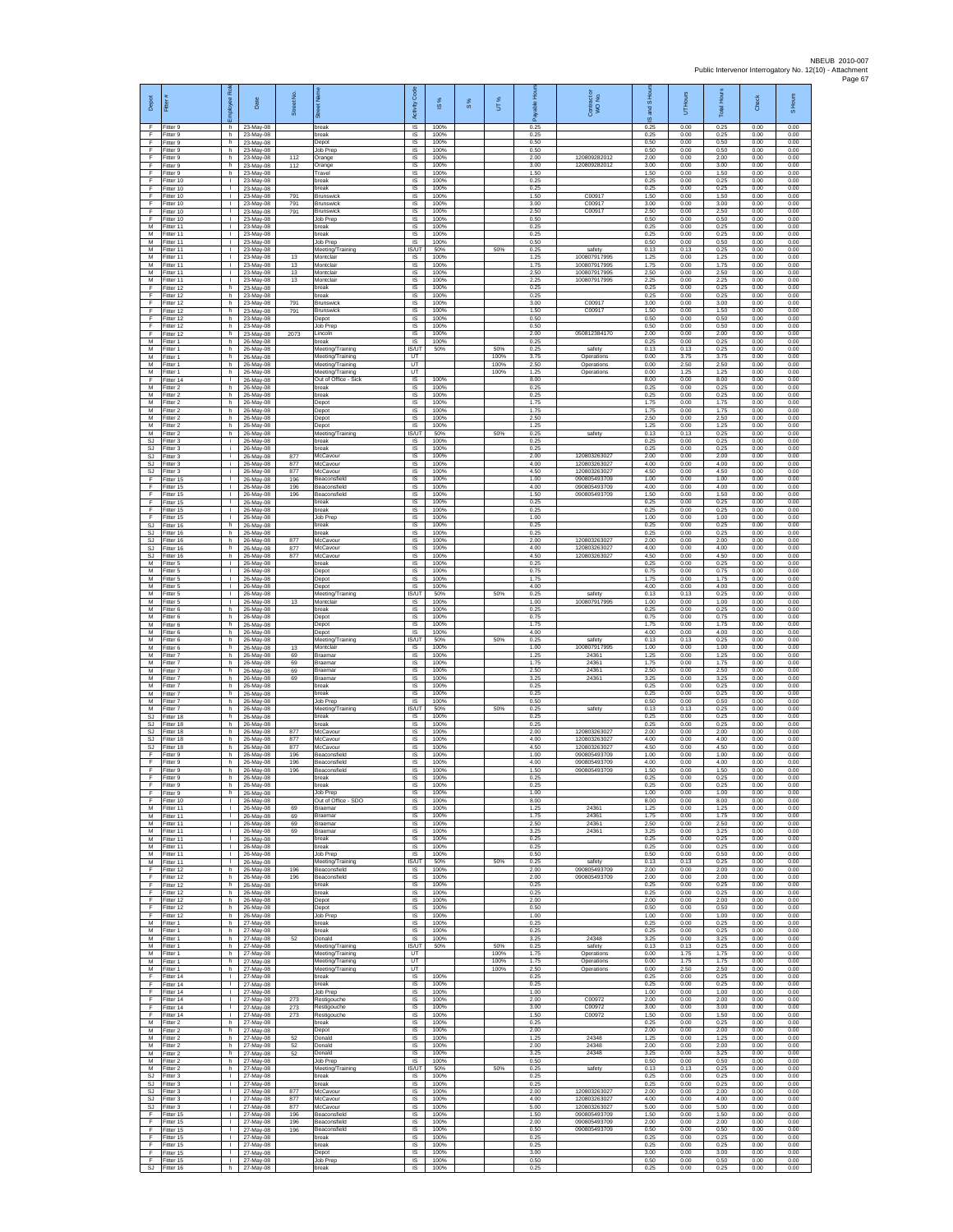| Depot                               | Fitter                                        | ē<br>ployee                        | Date                                | ş<br><b>Street</b> |                                               | Code<br>Activity                        | ഇ                    | $\frac{8}{3}$ | UT%          | Ē<br>å               | Contract or<br>WO No.                        | and S Hou<br>$\overline{\omega}$ | UT Hours             | Total Hours          | Check                | S Hours              |
|-------------------------------------|-----------------------------------------------|------------------------------------|-------------------------------------|--------------------|-----------------------------------------------|-----------------------------------------|----------------------|---------------|--------------|----------------------|----------------------------------------------|----------------------------------|----------------------|----------------------|----------------------|----------------------|
| SJ<br>SJ                            | Fitter 16<br>Fitter 16                        | h.<br>h.                           | 27-May-08<br>27-May-08              | 877                | break<br>McCavou                              | $\overline{\mathsf{S}}$<br>$\sf IS$     | 100%<br>100%         |               |              | 0.25<br>2.00         | 120803263027                                 | 0.25<br>2.00                     | 0.00<br>0.00         | 0.25<br>2.00         | 0.00<br>0.00         | 0.00<br>0.00         |
| SJ<br>SJ.<br>M                      | litter 16<br>Fitter 16<br>Fitter 5            | h.<br>h.<br>т.                     | 27-May-08<br>27-May-08<br>27-May-08 | 877<br>877         | McCavour<br>McCavour<br>break                 | IS<br>IS<br>IS                          | 100%<br>100%<br>100% |               |              | 4.00<br>5.00<br>0.25 | 120803263027<br>120803263027                 | 4.00<br>5.00<br>0.25             | 0.00<br>0.00<br>0.00 | 4.00<br>5.00<br>0.25 | 0.00<br>0.00<br>0.00 | 0.00<br>0.00<br>0.00 |
| M<br>M                              | Fitter 5<br>fitter 5                          | $\mathbb{L}$<br>T.                 | 27-May-08<br>27-May-08              | 52<br>52           | Donald<br>Donald                              | IS<br>IS                                | 100%<br>100%         |               |              | 1.25<br>3.25         | 24348<br>24348                               | 1.25<br>3.25                     | 0.00<br>0.00         | 1.25<br>3.25         | 0.00<br>0.00         | 0.00<br>0.00         |
| M<br>M<br>М                         | Fitter 5<br>Fitter 5<br>Fitter 6              | л.<br>$\mathbf{L}$<br>h            | 27-May-08<br>27-May-08<br>27-May-08 | 13                 | Montclair<br>Travel<br>break                  | .s<br>IS<br>$\sf IS$                    | 100%<br>100%         | 100%          |              | 5.50<br>0.25<br>0.25 | 100807917995                                 | 5.50<br>0.25<br>0.25             | 0.00<br>0.00<br>0.00 | 5.50<br>0.25<br>0.25 | 0.00<br>0.00<br>0.00 | 5.50<br>0.00<br>0.00 |
| M<br>M                              | fitter 6<br>Fitter 6                          | h.<br>h.                           | 27-May-08<br>27-May-08              | 52<br>52           | Donald<br>Donald                              | <b>IS</b><br>IS                         | 100%<br>100%         |               |              | 6.25<br>3.25         | 24348<br>24348                               | 6.25<br>3.25                     | 0.00<br>0.00         | 6.25<br>3.25         | 0.00<br>0.00         | 0.00<br>0.00         |
| М<br>M<br>M                         | -itter 6<br>itter 6<br>Fitter 7               | h<br>h.<br>h.                      | 27-May-08<br>27-May-08<br>27-May-08 | 69                 | Job Prep<br>Meeting/Training<br>Braemar       | IS<br><b>IS/UT</b><br><b>IS</b>         | 100%<br>50%<br>100%  |               | 50%          | 0.50<br>0.25<br>1.75 | safety<br>24361                              | 0.50<br>0.13<br>1.75             | 0.00<br>0.13<br>0.00 | 0.50<br>0.25<br>1.75 | 0.00<br>0.00<br>0.00 | 0.00<br>0.00<br>0.00 |
| М<br>M                              | itter 7<br>Fitter 7                           | h<br>h.                            | 27-May-08<br>27-May-08              | 69<br>69           | Braemar<br>Braemar                            | IS<br>IS                                | 100%<br>100%         |               |              | 1.75<br>2.50         | 24361<br>24361                               | 1.75<br>2.50                     | 0.00<br>0.00         | 1.75<br>2.50         | 0.00<br>0.00         | 0.00<br>0.00         |
| M<br>M<br>М                         | fitter 7<br>Fitter 7<br>Fitter 7              | h.<br>h<br>h.                      | 27-May-08<br>27-May-08<br>27-May-08 | 69                 | Braemar<br>break<br>break                     | IS<br>IS<br>$\sf IS$                    | 100%<br>100%<br>100% |               |              | 5.25<br>0.25<br>0.25 | 24361                                        | 5.25<br>0.25<br>0.25             | 0.00<br>0.00<br>0.00 | 5.25<br>0.25<br>0.25 | 0.00<br>0.00<br>0.00 | 0.00<br>0.00<br>0.00 |
| M<br><b>SJ</b>                      | itter 7<br>-itter 18                          | h.<br>h.                           | 27-May-08<br>27-May-08              |                    | Meeting/Training<br>break                     | <b>IS/UT</b><br>-IS                     | 50%<br>100%          |               | 50%          | 0.25<br>0.25         | safety                                       | 0.13<br>0.25                     | 0.13<br>0.00         | 0.25<br>0.25         | 0.00<br>0.00         | 0.00<br>0.00         |
| S.I.<br>SJ                          | Fitter 18<br>Fitter 18                        | h.<br>h                            | 27-May-08<br>27-May-08              |                    | break<br>Depot                                | IS<br>IS                                | 100%<br>100%         |               |              | 0.25<br>2.00         |                                              | 0.25<br>2.00                     | 0.00<br>0.00         | 0.25<br>2.00         | 0.00<br>0.00         | 0.00<br>0.00         |
| <b>SJ</b><br>SJ<br>F                | Fitter 18<br>Fitter 18<br>itter 9             | h.<br>h.<br>h                      | 27-May-08<br>27-May-08<br>27-May-08 | 877<br>196         | Depot<br>McCavour<br>Beaconsfield             | IS<br>IS<br>IS                          | 100%<br>100%<br>100% |               |              | 2.75<br>5.75<br>1.50 | 120803263027<br>090805493709                 | 2.75<br>5.75<br>1.50             | 0.00<br>0.00<br>0.00 | 2.75<br>5.75<br>1.50 | 0.00<br>0.00<br>0.00 | 0.00<br>0.00<br>0.00 |
| F<br>F                              | Fitter 9<br>Fitter 9                          | h.<br>h.                           | 27-May-08<br>27-May-08              | 196<br>196         | Beaconsfield<br>Beaconsfield                  | $\sf IS$<br>$\overline{\mathsf{s}}$     | 100%<br>100%         |               |              | 3.75<br>1.75         | 090805493709<br>090805493709                 | 3.75<br>1.75                     | 0.00<br>0.00         | 3.75<br>1.75         | 0.00<br>0.00         | 0.00<br>0.00         |
| F<br>F<br>F                         | Fitter 9<br>Fitter 9<br>itter 9               | h<br>h.<br>h.                      | 27-May-08<br>27-May-08<br>27-May-08 |                    | break<br>break<br>Job Prep                    | IS<br>IS<br>IS                          | 100%<br>100%<br>100% |               |              | 0.25<br>0.25<br>0.50 |                                              | 0.25<br>0.25<br>0.50             | 0.00<br>0.00<br>0.00 | 0.25<br>0.25<br>0.50 | 0.00<br>0.00<br>0.00 | 0.00<br>0.00<br>0.00 |
| F<br>F                              | Fitter 10<br>Fitter 10                        | л.<br>л.                           | 27-May-08<br>27-May-08              |                    | break<br>break                                | IS<br>IS                                | 100%<br>100%         |               |              | 0.25<br>0.25         |                                              | 0.25<br>0.25                     | 0.00<br>0.00         | 0.25<br>0.25         | 0.00<br>0.00         | 0.00<br>0.00         |
| F<br>F<br>F                         | Fitter 10<br>Fitter 10<br>Fitter 10           | T.<br>$\mathbf{L}$<br>т.           | 27-May-08<br>27-May-08<br>27-May-08 | 273<br>273<br>273  | Restigouche<br>Restigouche<br>Restigouche     | $\sf IS$<br><b>IS</b><br>IS             | 100%<br>100%<br>100% |               |              | 2.25<br>4.00<br>1.25 | C00972<br>C00972<br>C00972                   | 2.25<br>4.00<br>1.25             | 0.00<br>0.00<br>0.00 | 2.25<br>4.00<br>1.25 | 0.00<br>0.00<br>0.00 | 0.00<br>0.00<br>0.00 |
| М<br>M                              | fitter 11<br>fitter 11                        | т.<br>т                            | 27-May-08<br>27-May-08              | 69<br>69           | Braemar<br>Braemar                            | IS<br>IS                                | 100%<br>100%         |               |              | 1.25<br>1.75         | 24361<br>24361                               | 1.25<br>1.75                     | 0.00<br>0.00         | 1.25<br>1.75         | 0.00<br>0.00         | 0.00<br>0.00         |
| M<br>М<br>M                         | Fitter 11<br>Fitter 11<br>Fitter 11           | $\mathbf{L}$<br>т.<br>$\mathbf{I}$ | 27-May-08<br>27-May-08<br>27-May-08 | 69<br>69           | Braemar<br>Braemar<br>break                   | IS<br>IS<br>IS                          | 100%<br>100%<br>100% |               |              | 2.50<br>5.25<br>0.25 | 24361<br>24361                               | 2.50<br>5 25<br>0.25             | 0.00<br>0.00<br>0.00 | 2.50<br>5.25<br>0.25 | 0.00<br>0.00<br>0.00 | 0.00<br>0.00<br>0.00 |
| M<br>M                              | fitter 11<br>Fitter 11                        | T.<br>L.                           | 27-May-08<br>27-May-08              |                    | oreak<br><b>Job Prep</b>                      | IS<br><b>IS</b>                         | 100%<br>100%         |               |              | 0.25<br>0.50         |                                              | 0.25<br>0.50                     | 0.00<br>0.00         | 0.25<br>0.50         | 0.00<br>0.00         | 0.00<br>0.00         |
| М<br>F<br>F                         | Fitter 11<br>itter 12                         | $\mathbf{L}$<br>h.                 | 27-May-08<br>27-May-08<br>27-May-08 |                    | Meeting/Training<br>oreak                     | IS/UT<br>IS                             | 50%<br>100%<br>100%  |               | 50%          | 0.25<br>0.25<br>0.25 | safety                                       | 0.13<br>0.25<br>0.25             | 0.13<br>0.00<br>0.00 | 0.25<br>0.25<br>0.25 | 0.00<br>0.00<br>0.00 | 0.00<br>0.00<br>0.00 |
| F<br>F                              | ltter <sub>12</sub><br>Fitter 12<br>Fitter 12 | h.<br>h.<br>h                      | 27-May-08<br>27-May-08              | 273                | break<br>Job Prep<br>Restigouche              | -IS<br>IS<br>IS                         | 100%<br>100%         |               |              | 1.00<br>2.00         | C00972                                       | 1.00<br>2.00                     | 0.00<br>0.00         | 1.00<br>2.00         | 0.00<br>0.00         | 0.00<br>0.00         |
| F<br>F                              | Fitter 12<br>Fitter 12                        | h.<br>h.                           | 27-May-08<br>27-May-08              | 273<br>273         | Restigouche<br>Restigouche                    | IS<br>IS                                | 100%<br>100%         |               |              | 3.00<br>1.50         | C00972<br>C00972                             | 3.00<br>1.50                     | 0.00<br>0.00         | 3.00<br>1.50         | 0.00<br>0.00         | 0.00<br>0.00         |
| М<br>M<br>M                         | Fitter 1<br>itter 1<br>Fitter 1               | h.<br>h.<br>h.                     | 28-May-08<br>28-May-08<br>28-May-08 |                    | break<br>Meeting/Training<br>Meeting/Training | $\sf IS$<br>IS/UT<br>UT                 | 100%<br>50%          |               | 50%<br>100%  | 0.25<br>0.25<br>1.75 | safety<br>Operations                         | 0.25<br>0.13<br>0.00             | 0.00<br>0.13<br>1.75 | 0.25<br>0.25<br>1.75 | 0.00<br>0.00<br>0.00 | 0.00<br>0.00<br>0.00 |
| M<br>М                              | Fitter 1<br>Fitter 1                          | h<br>h.                            | 28-May-08<br>28-May-08              |                    | Meeting/Training<br>Meeting/Training          | UT<br>UT                                |                      |               | 100%<br>100% | 1.75<br>4.50         | Operations<br>Operations                     | 0.00<br>0.00                     | 1.75<br>4.50         | 1.75<br>4.50         | 0.00<br>0.00         | 0.00<br>0.00         |
| F<br>F<br>F                         | itter 14<br>Fitter 14<br>Fitter 14            | T.<br>л.<br>$\mathbf{L}$           | 28-May-08<br>28-May-08<br>28-May-08 |                    | oreak<br>break<br>Job Prep                    | IS<br>IS<br>IS                          | 100%<br>100%<br>100% |               |              | 0.25<br>0.25<br>1.00 |                                              | 0.25<br>0.25<br>1.00             | 0.00<br>0.00<br>0.00 | 0.25<br>0.25<br>1.00 | 0.00<br>0.00<br>0.00 | 0.00<br>0.00<br>0.00 |
| F<br>F                              | Fitter 14<br>Fitter 14                        | T.<br>$\mathbf{I}$                 | 28-May-08<br>28-May-08              | 273<br>273         | Restigouche<br>Restigouche                    | IS<br>IS                                | 100%<br>100%         |               |              | 2.00<br>3.00         | C00972<br>C00972                             | 2.00<br>3.00                     | 0.00<br>0.00         | 2.00<br>3.00         | 0.00<br>0.00         | 0.00<br>0.00         |
| F<br>М<br>M                         | Fitter 14<br>Fitter 2<br>fitter 2             | т.<br>h<br>h.                      | 28-May-08<br>28-May-08<br>28-May-08 | 273<br>52A         | Restigouche<br>break<br>Donald                | IS<br>IS<br>IS                          | 100%<br>100%<br>100% |               |              | 1.50<br>0.25<br>6.50 | C00972<br>24349                              | 1.50<br>0.25<br>6.50             | 0.00<br>0.00<br>0.00 | 1.50<br>0.25<br>6.50 | 0.00<br>0.00<br>0.00 | 0.00<br>0.00<br>0.00 |
| M<br>М                              | Fitter 2<br>itter 2                           | h.<br>h                            | 28-May-08<br>28-May-08              | 52A                | Donald<br>Job Prep                            | IS<br>IS                                | 100%<br>100%         |               |              | 1.75<br>0.25         | 24349                                        | 1.75<br>0.25                     | 0.00<br>0.00         | 1.75<br>0.25         | 0.00<br>0.00         | 0.00<br>0.00         |
| М<br><b>SJ</b><br><b>SJ</b>         | Fitter 2<br>fitter 3<br>Fitter 3              | h.<br>T.<br>$\mathbf{I}$           | 28-May-08<br>28-May-08              |                    | Meeting/Training<br>oreak<br>oreak            | <b>IS/UT</b><br>IS                      | 50%<br>100%<br>100%  |               | 50%          | 0.25<br>0.25<br>0.25 | safety                                       | 0.13<br>0.25<br>0.25             | 0.13<br>0.00<br>0.00 | 0.25<br>0.25<br>0.25 | 0.00<br>0.00<br>0.00 | 0.00<br>0.00<br>0.00 |
| SJ<br>SJ                            | Fitter 3<br>itter 3                           | $\mathbf{L}$<br>T.                 | 28-May-08<br>28-May-08<br>28-May-08 | 248<br>248         | Eglington<br>Eglington                        | IS<br>$\sf IS$<br>IS                    | 100%<br>100%         |               |              | 1.00<br>4.00         | 090804355996<br>090804355996                 | 1.00<br>4.00                     | 0.00<br>0.00         | 1.00<br>4.00         | 0.00<br>0.00         | 0.00<br>0.00         |
| <b>SJ</b><br><b>SJ</b>              | Fitter 3<br>Fitter 3                          | л.<br>л.                           | 28-May-08<br>28-May-08              | 248                | Eglington<br>Job Prep                         | IS<br>IS                                | 100%<br>100%         |               |              | 2.50<br>1.00         | 090804355996                                 | 2.50<br>1.00                     | 0.00<br>0.00         | 2.50<br>1.00         | 0.00<br>0.00         | 0.00<br>0.00         |
| SJ<br><b>SJ</b><br>F                | Fitter 3<br>Fitter 3<br>Fitter 15             | ٠<br>т<br>$\mathbf{L}$             | 28-May-08<br>28-May-08<br>28-May-08 |                    | Travel<br>Travel<br>break                     | IS<br>IS<br>IS                          | 100%<br>100%<br>100% |               |              | 1.50<br>1.50<br>0.25 |                                              | 1.50<br>1.50<br>0.25             | 0.00<br>0.00<br>0.00 | 1.50<br>1.50<br>0.25 | 0.00<br>0.00<br>0.00 | 0.00<br>0.00<br>0.00 |
| F<br>F                              | itter 15<br>Fitter 15                         | $\mathbf{I}$<br>$\mathbf{L}$       | 28-May-08<br>28-May-08              | 135                | break<br>Edinburgh                            | IS<br>$\sf IS$                          | 100%<br>100%         |               |              | 0.25<br>1.50         | 090804374086                                 | 0.25<br>1.50                     | 0.00<br>0.00         | 0.25<br>1.50         | 0.00<br>0.00         | 0.00<br>0.00         |
| F<br>F<br>F                         | Fitter 15<br>Fitter 15<br>Fitter 15           | т.<br>$\mathbf{I}$<br>T.           | 28-May-08<br>28-May-08<br>28-May-08 | 135<br>135         | Edinburgh<br>Edinburgh<br>Job Prep            | <b>IS</b><br>IS<br>IS                   | 100%<br>100%<br>100% |               |              | 4.00<br>1.50<br>0.50 | 090804374086<br>090804374086                 | 4.00<br>1.50<br>0.50             | 0.00<br>0.00<br>0.00 | 4.00<br>1.50<br>0.50 | 0.00<br>0.00<br>0.00 | 0.00<br>0.00<br>0.00 |
| <b>SJ</b><br><b>SJ</b>              | itter 16<br>Fitter 16                         | h.<br>h.                           | 28-May-08<br>28-May-08              |                    | preak<br>break                                | IS<br>IS                                | 100%<br>100%         |               |              | 0.25<br>0.25<br>1.00 | 000804355006                                 | 0.25<br>0.25                     | 0.00<br>0.00         | 0.25<br>0.25         | 0.00<br>0.00         | 0.00<br>0.00         |
| <b>SJ</b><br>SJ<br>SJ.              | Fitter 16<br>Fitter 16<br>Fitter 16           | h.<br>h.<br>h.                     | 28-May-08<br>28-May-08<br>28-May-08 | 248<br>248<br>248  | Eglington<br>Eglington<br>Eglington           | IS<br>$\sf IS$<br>IS                    | 100%<br>100%<br>100% |               |              | 4.00<br>2.50         | 090804355996<br>090804355996                 | 1.00<br>4.00<br>2.50             | 0.00<br>0.00<br>0.00 | 1.00<br>4.00<br>2.50 | 0.00<br>0.00<br>0.00 | 0.00<br>0.00<br>0.00 |
| S.I<br>SJ                           | Fitter 16<br>Fitter 16                        | h<br>h.                            | 28-May-08<br>28-May-08              |                    | Job Prep<br>Travel                            | <b>IS</b><br>IS                         | 100%<br>100%         |               |              | 1.00<br>1.50         |                                              | 1.00<br>1.50                     | 0.00<br>0.00         | 1.00<br>1.50         | 0.00<br>0.00         | 0.00<br>0.00         |
| SJ<br>M<br>М                        | Fitter 16<br>Fitter 5<br>Fitter 5             | h.<br>$\mathbf{L}$<br>$\mathbf{L}$ | 28-May-08<br>28-May-08<br>28-May-08 | 52A                | Travel<br>break<br>Donald                     | IS<br><b>IS</b><br>IS                   | 100%<br>100%<br>100% |               |              | 1.50<br>0.25<br>3.00 | 24349                                        | 1.50<br>0.25<br>3.00             | 0.00<br>0.00<br>0.00 | 1.50<br>0.25<br>3.00 | 0.00<br>0.00<br>0.00 | 0.00<br>0.00<br>0.00 |
| М<br>M                              | Fitter 5<br>Fitter 5                          | $\mathbf{L}$<br>т.                 | 28-May-08<br>28-May-08              | 52A<br>52A         | Donald<br>Donald                              | IS<br>IS                                | 100%<br>100%         |               |              | 0.25<br>1.75         | 24349<br>24349                               | 0.25<br>1.75                     | 0.00<br>0.00         | 0.25<br>1.75         | 0.00<br>0.00         | 0.00<br>0.00         |
| M<br>M<br>М                         | Fitter 5<br>Fitter 5<br>fitter 5              | т.<br>$\mathbb{L}$<br>т.           | 28-May-08<br>28-May-08<br>28-May-08 | 562                | Job Prep<br>McLaughlin<br>Meeting/Training    | $\sf IS$<br>$\mathbb S$<br><b>IS/UT</b> | 100%<br>50%          | 100%          | 50%          | 0.50<br>0.50<br>0.25 | 100809977406<br>safety                       | 0.50<br>0.50<br>0.13             | 0.00<br>0.00<br>0.13 | 0.50<br>0.50<br>0.25 | 0.00<br>0.00<br>0.00 | 0.00<br>0.50<br>0.00 |
| M<br>M                              | Fitter 5<br>Fitter 5                          | $\mathbf{I}$<br>$\mathbb{R}$       | 28-May-08<br>28-May-08              | 177-179            | St.George<br>Travel                           | s<br>IS                                 | 100%                 | 100%          |              | 1.50<br>0.25         |                                              | 1.50<br>0.25                     | 0.00<br>0.00         | 1.50<br>0.25         | 0.00<br>0.00         | 1.50<br>0.00         |
| М<br>M<br>M                         | Fitter 5<br>Fitter 5<br>Fitter 5              | т.<br>т<br>$\mathbf{L}$            | 28-May-08<br>28-May-08<br>28-May-08 |                    | Travel<br>Travel<br>Travel                    | IS<br><b>IS</b><br><b>IS</b>            | 100%<br>100%<br>100% |               |              | 0.25<br>0.25<br>0.25 |                                              | 0.25<br>0.25<br>0.25             | 0.00<br>0.00<br>0.00 | 0.25<br>0.25<br>0.25 | 0.00<br>0.00<br>0.00 | 0.00<br>0.00<br>0.00 |
| М<br>M                              | Fitter 6<br>Fitter 6                          | h.<br>h                            | 28-May-08<br>28-May-08              | 52A                | break<br>Donald                               | $\sf IS$<br>$\sf IS$                    | 100%<br>100%         |               |              | 0.25<br>6.50         | 24349                                        | 0.25<br>6.50                     | 0.00<br>0.00         | 0.25<br>6.50         | 0.00<br>0.00         | 0.00<br>0.00         |
| M<br>M<br>M                         | Fitter 6<br>Fitter 6<br>Fitter 6              | h.<br>h.<br>h.                     | 28-May-08<br>28-May-08<br>28-May-08 | 52A                | Donald<br>Job Prep<br>Meeting/Training        | IS<br>IS<br>IS/UT                       | 100%<br>100%<br>50%  |               | 50%          | 1.75<br>0.25<br>0.25 | 24349<br>safety                              | 1.75<br>0.25<br>0.13             | 0.00<br>0.00<br>0.13 | 1.75<br>0.25<br>0.25 | 0.00<br>0.00<br>0.00 | 0.00<br>0.00<br>0.00 |
| М<br>M                              | fitter 7<br>Fitter 7                          | h.<br>h.                           | 28-May-08<br>28-May-08              |                    | break<br>break                                | <b>IS</b><br><b>IS</b>                  | 100%<br>100%         |               |              | 0.25<br>0.25         |                                              | 0.25<br>0.25                     | 0.00<br>0.00         | 0.25<br>0.25         | 0.00<br>0.00         | 0.00<br>0.00         |
| M<br>М<br>M                         | Fitter 7<br>Fitter 7<br>Fitter 7              | h.<br>h.<br>h.                     | 28-May-08<br>28-May-08<br>28-May-08 | 93                 | Job Prep<br>Meeting/Training<br>Victoria      | <b>IS</b><br>IS/UT<br><b>IS</b>         | 100%<br>50%<br>100%  |               | 50%          | 1.00<br>0.25<br>0.75 | safety<br>180808607805                       | 1.00<br>0.13<br>0.75             | 0.00<br>0.13<br>0.00 | 1.00<br>0.25<br>0.75 | 0.00<br>0.00<br>0.00 | 0.00<br>0.00<br>0.00 |
| M<br>М                              | Fitter 7<br>Fitter 7                          | h.<br>h                            | 28-May-08<br>28-May-08              | 93<br>93           | Victoria<br>Victoria                          | IS<br>IS                                | 100%<br>100%         |               |              | 1.75<br>2.50         | 180808607805<br>180808607805                 | 1.75<br>2.50                     | 0.00<br>0.00         | 1.75<br>2.50         | 0.00<br>0.00         | 0.00<br>0.00         |
| M<br>SJ<br>SJ                       | Fitter 7<br>Fitter 18<br>Fitter 18            | h<br>h.<br>h                       | 28-May-08<br>28-May-08<br>28-May-08 | 93                 | Victoria<br>break<br>break                    | IS<br>IS<br>IS                          | 100%<br>100%<br>100% |               |              | 4.25<br>0.25<br>0.25 | 180808607805                                 | 4.25<br>0.25<br>0.25             | 0.00<br>0.00<br>0.00 | 4.25<br>0.25<br>0.25 | 0.00<br>0.00<br>0.00 | 0.00<br>0.00<br>0.00 |
| $\mathbb{S}\mathbb{J}$<br><b>SJ</b> | Fitter 18<br>Fitter 18                        | h.<br>h.                           | 28-May-08<br>28-May-08              |                    | Depot<br>Depot                                | IS<br>IS                                | 100%<br>100%         |               |              | 2.00<br>3.75         |                                              | 2.00<br>3.75                     | 0.00<br>0.00         | 2.00<br>3.75         | 0.00<br>0.00         | 0.00<br>0.00         |
| SJ.<br>F<br>F                       | Fitter 18<br>Fitter 9<br>fitter 9             | h<br>h.<br>h.                      | 28-May-08<br>28-May-08<br>28-May-08 | 196                | Depot<br>Beaconsfield<br>break                | $\sf IS$<br>$\sf IS$<br>IS              | 100%<br>100%<br>100% |               |              | 1.75<br>1.00<br>0.25 | 090805493709                                 | 1.75<br>1.00<br>0.25             | 0.00<br>0.00<br>0.00 | 1.75<br>1.00<br>0.25 | 0.00<br>0.00<br>0.00 | 0.00<br>0.00<br>0.00 |
| F<br>F.                             | Fitter 9<br>Fitter 9                          | h.<br>h.                           | 28-May-08<br>28-May-08              |                    | break<br>Depot                                | -IS<br>IS                               | 100%<br>100%         |               |              | 0.25<br>0.50         |                                              | 0.25<br>0.50                     | 0.00<br>0.00         | 0.25<br>0.50         | 0.00<br>0.00         | 0.00<br>0.00         |
| F<br>F                              | Fitter 9<br>Fitter 9                          | h<br>h                             | 28-May-08<br>28-May-08              | 135<br>135         | Edinburgh<br>Edinburgh<br>Edinburgh           | IS<br>IS<br>IS                          | 100%<br>100%<br>100% |               |              | 1.50<br>4.75<br>0.75 | 090804374086<br>090804374086<br>090804374086 | 1.50<br>4.75<br>0.75             | 0.00<br>0.00<br>0.00 | 1.50<br>4.75<br>0.75 | 0.00<br>0.00<br>0.00 | 0.00<br>0.00<br>0.00 |
| F<br>F<br>F                         | Fitter 9<br>Fitter 9<br>Fitter 10             | h I<br>h.<br>$\mathbf{L}$          | 28-May-08<br>28-May-08<br>28-May-08 | 135                | Job Prep<br>break                             | $\sf IS$<br>$\sf IS$                    | 100%<br>100%         |               |              | 0.50<br>0.25         |                                              | 0.50<br>0.25                     | 0.00<br>0.00         | 0.50<br>0.25         | 0.00<br>0.00         | 0.00<br>0.00         |
| F<br>E                              | Fitter 10<br>Fitter 10                        | $\mathbf{L}$<br>т.                 | 28-May-08<br>28-May-08              | 273                | break<br>Restigouche                          | <b>IS</b><br>IS                         | 100%<br>100%         |               |              | 0.25<br>2.00         | C00972                                       | 0.25<br>2.00                     | 0.00<br>0.00         | 0.25<br>2.00         | 0.00<br>0.00         | 0.00<br>0.00         |
| F<br>F<br>F                         | Fitter 10<br>fitter 10<br>Fitter 10           | $\mathbf{L}$<br>т.<br>т.           | 28-May-08<br>28-May-08<br>28-May-08 | 273<br>273<br>76.5 | Restigouche<br>Restigouche<br>York            | IS<br>IS<br>IS                          | 100%<br>100%<br>100% |               |              | 4.00<br>1.00<br>1.50 | C00972<br>C00972<br>JC                       | 4.00<br>1.00<br>1.50             | 0.00<br>0.00<br>0.00 | 4.00<br>1.00<br>1.50 | 0.00<br>0.00<br>0.00 | 0.00<br>0.00<br>0.00 |
| M<br>М                              | Fitter 11<br>Fitter 11                        | $\mathbf{L}$<br>т.                 | 28-May-08<br>28-May-08              |                    | break<br>break                                | IS<br>$\sf IS$                          | 100%<br>100%         |               |              | 0.25<br>0.25         |                                              | 0.25<br>0.25                     | 0.00<br>0.00         | 0.25<br>0.25         | 0.00<br>0.00         | 0.00<br>0.00         |
| M<br>M                              | Fitter 11<br>Fitter 11                        | $\mathbf{L}$<br>$\mathbb{L}$       | 28-May-08<br>28-May-08              |                    | Job Prep<br>Meeting/Training                  | <b>IS</b><br>IS/UT                      | 100%<br>50%          |               | 50%          | 1.00<br>0.25         | safety                                       | 1.00<br>0.13                     | 0.00<br>0.13         | 1.00<br>0.25         | 0.00<br>0.00         | 0.00<br>0.00         |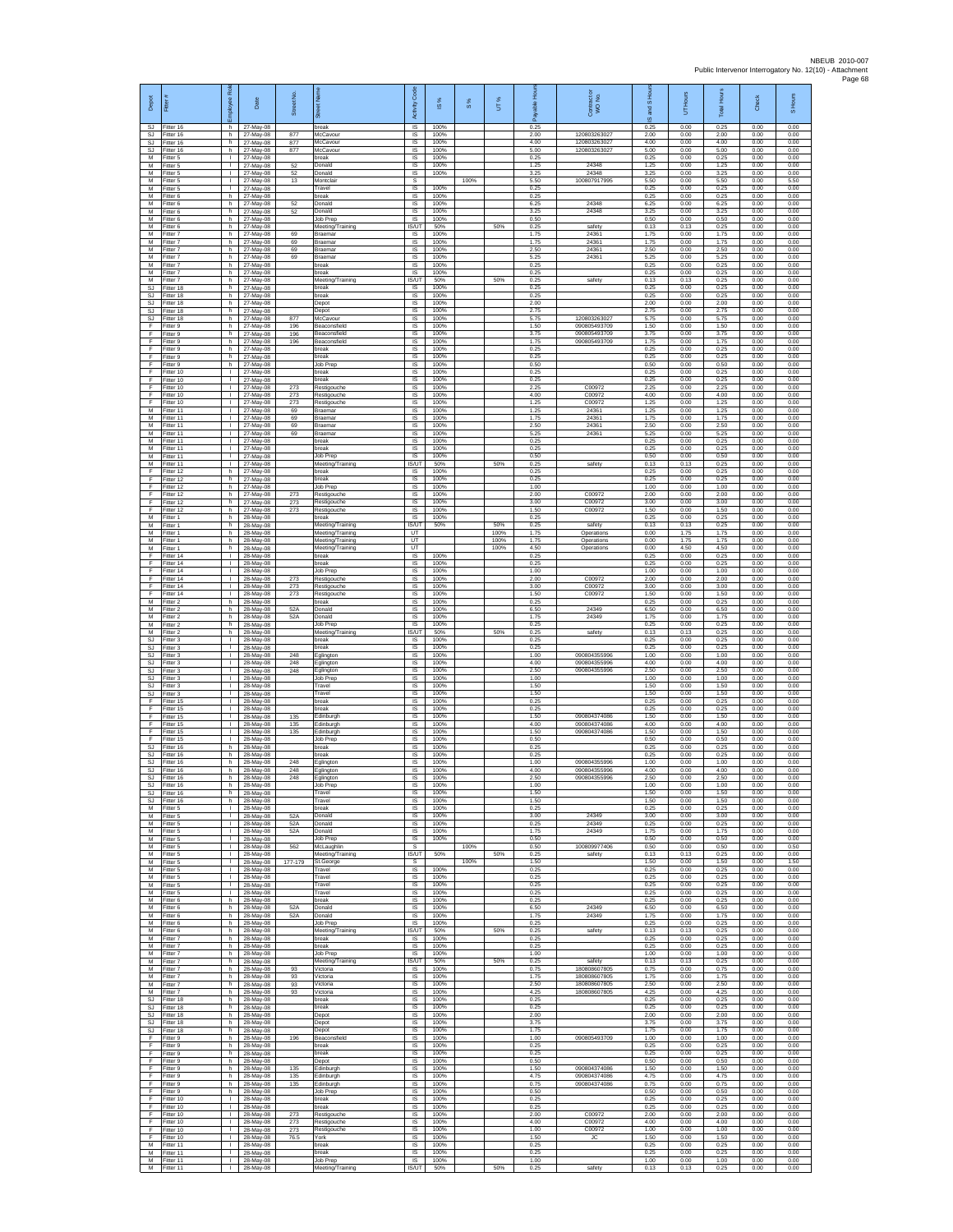| Depot                               | 륟                                                   | 2<br>eevold                        | Date                                               | Street No.        | $\overline{\mathbb{R}}$                  | Code<br>Activity                   | $\frac{8}{3}$                | $\frac{8}{3}$ | UT% | டீ                           | Contract or<br>WO No.                        | S Hour<br>g<br>$\overline{\omega}$ | UT Hours                     | <b>Total Hours</b>           | Check                        | S Hours                      |
|-------------------------------------|-----------------------------------------------------|------------------------------------|----------------------------------------------------|-------------------|------------------------------------------|------------------------------------|------------------------------|---------------|-----|------------------------------|----------------------------------------------|------------------------------------|------------------------------|------------------------------|------------------------------|------------------------------|
| м<br>M<br>M                         | Fitter 11<br>Fitter 11                              | т.<br>$\mathbf{L}$                 | 28-May-08<br>28-May-08                             | 93<br>93          | Victoria<br>Victoria                     | $\overline{s}$<br>$\sf IS$         | 100%<br>100%                 |               |     | 0.75<br>1.75<br>2.50         | 180808607805<br>180808607805<br>180808607805 | 0.75<br>1.75                       | 0.00<br>0.00                 | 0.75<br>1.75<br>2.50         | 0.00<br>0.00                 | 0.00<br>0.00<br>0.00         |
| M<br>E                              | Fitter 11<br>Fitter 11<br>Fitter 12                 | $\mathbf{L}$<br>h.                 | 28-May-08<br>28-May-08<br>28-May-08                | 93<br>93          | Victoria<br>Victoria<br>break            | $\sf IS$<br><b>IS</b><br>IS        | 100%<br>100%<br>100%         |               |     | 4.25<br>0.25                 | 180808607805                                 | 2.50<br>4.25<br>0.25               | 0.00<br>0.00<br>0.00         | 4.25<br>0.25                 | 0.00<br>0.00<br>0.00         | 0.00<br>0.00                 |
| Ŧ<br>F                              | Fitter 12<br>fitter 12                              | h.<br>h                            | 28-May-08<br>28-May-08                             |                   | break<br>Job Prep                        | 1S<br>IS                           | 100%<br>100%                 |               |     | 0.25<br>1.00                 |                                              | 0.25<br>1.00                       | 0.00<br>0.00                 | 0.25<br>1.00                 | 0.00<br>0.00                 | 0.00<br>0.00                 |
| F<br>F                              | Fitter 12<br>Fitter 12                              | h.<br>h.                           | 28-May-08<br>28-May-08                             | 273<br>273        | Restigouche<br>Restigouche               | IS<br>IS                           | 100%<br>100%                 |               |     | 2.00<br>3.00                 | C00972<br>C00972                             | 2.00<br>3.00                       | 0.00<br>0.00                 | 2.00<br>3.00                 | 0.00<br>0.00                 | 0.00<br>0.00                 |
| F<br>M<br>M                         | Fitter 12<br>Fitter 1<br>Fitter 1                   | h<br>h.<br>h.                      | 28-May-08<br>29-May-08<br>29-May-08                | 273               | Restigouche<br>break<br>break            | $\sf IS$<br>IS<br>IS               | 100%<br>100%<br>100%         |               |     | 1.50<br>0.25<br>0.25         | C00972                                       | 1.50<br>0.25<br>0.25               | 0.00<br>0.00<br>0.00         | 1.50<br>0.25<br>0.25         | 0.00<br>0.00<br>0.00         | 0.00<br>0.00<br>0.00         |
| M<br>M                              | -itter 1<br>Fitter 1                                | h.<br>h.                           | 29-May-08<br>29-May-08                             |                   | Meeting/Training<br>Meeting/Training     | IS/UT<br>IS                        | 50%<br>100%                  |               | 50% | 0.25<br>1.75                 | safety                                       | 0.13<br>1.75                       | 0.13<br>0.00                 | 0.25<br>1.75                 | 0.00<br>0.00                 | 0.00<br>0.00                 |
| M<br>${\sf M}$                      | Fitter 1<br>-itter 1                                | h.<br>h.                           | 29-May-08<br>29-May-08                             |                   | Meeting/Training<br>Meeting/Training     | <b>IS</b><br>IS                    | 100%<br>100%                 |               |     | 1.75<br>2.50                 |                                              | 1.75<br>2.50                       | 0.00<br>0.00                 | 1.75<br>2.50                 | 0.00<br>0.00                 | 0.00<br>0.00                 |
| М<br>F<br>-F                        | Fitter 1<br>ltter 14                                | h.<br>$\mathbf{L}$<br>т.           | 29-May-08<br>29-May-08                             |                   | Meeting/Training<br>Job Prep             | IS<br>IS<br>IS                     | 100%<br>100%<br>100%         |               |     | 1.75<br>1.00<br>7.00         | C00972                                       | 1.75<br>1.00<br>7.00               | 0.00<br>0.00<br>0.00         | 1.75<br>1.00<br>7.00         | 0.00<br>0.00<br>0.00         | 0.00<br>0.00<br>0.00         |
| ${\sf M}$<br>М                      | Fitter 14<br>Fitter 2<br>itter 2                    | h.<br>h.                           | 29-May-08<br>29-May-08<br>29-May-08                | 273               | Restigouche<br>break<br>reak             | $\sf IS$<br>IS                     | 100%<br>100%                 |               |     | 0.25<br>0.25                 |                                              | 0.25<br>0.25                       | 0.00<br>0.00                 | 0.25<br>0.25                 | 0.00<br>0.00                 | 0.00<br>0.00                 |
| M<br>M                              | Fitter 2<br>Fitter 2                                | h.<br>h.                           | 29-May-08<br>29-May-08                             | 57                | Job Prep<br>Somerset                     | IS<br>IS                           | 100%<br>100%                 |               |     | 0.25<br>1.75                 | 22298                                        | 0.25<br>175                        | 0.00<br>0.00                 | 0.25<br>1.75                 | 0.00<br>0.00                 | 0.00<br>0.00                 |
| М<br>M<br>M                         | Fitter 2<br>Fitter 2<br>Fitter 2                    | h<br>h.<br>h.                      | 29-May-08<br>29-May-08<br>29-May-08                | 57<br>57<br>57    | Somerset<br>Somerset<br>Somerset         | IS<br>IS<br>IS                     | 100%<br>100%<br>100%         |               |     | 2.25<br>2.00<br>2.25         | 22298<br>22298<br>22298                      | 2.25<br>2.00<br>2.25               | 0.00<br>0.00<br>0.00         | 2.25<br>2.00<br>2.25         | 0.00<br>0.00<br>0.00         | 0.00<br>0.00<br>0.00         |
| <b>SJ</b><br>$\mathbb{S}\mathbb{J}$ | itter 3<br>Fitter 3                                 | т.<br>$\mathbf{I}$                 | 29-May-08<br>29-May-08                             |                   | oreak<br>break                           | $\sf IS$<br>$\sf IS$               | 100%<br>100%                 |               |     | 0.25<br>0.25                 |                                              | 0.25<br>0.25                       | 0.00<br>0.00                 | 0.25<br>0.25                 | 0.00<br>0.00                 | 0.00<br>0.00                 |
| SJ.<br>SJ                           | Fitter 3<br>Fitter 3                                | $\mathbf{L}$<br>$\mathbf{L}$       | 29-May-08<br>29-May-08                             | 248<br>248        | Eglington<br>Eglington                   | IS<br>IS                           | 100%<br>100%                 |               |     | 2.00<br>4.00                 | 090804355996<br>090804355996                 | 2.00<br>4.00                       | 0.00<br>0.00                 | 2.00<br>4.00                 | 0.00<br>0.00                 | 0.00<br>0.00                 |
| <b>SJ</b><br>SJ<br>SJ               | Fitter 3<br>fitter 3<br>Fitter 3                    | τ.<br>т.<br>л.                     | 29-May-08<br>29-May-08<br>29-May-08                | 248               | Eglington<br>Travel<br>Travel            | IS<br>IS<br>IS                     | 100%<br>100%<br>100%         |               |     | 10.00<br>1.50<br>1.50        | 090804355996                                 | 10.00<br>1.50<br>1.50              | 0.00<br>0.00<br>0.00         | 10.00<br>1.50<br>1.50        | 0.00<br>0.00<br>0.00         | 0.00<br>0.00<br>0.00         |
| F<br>F                              | Fitter 15<br>Fitter 15                              | $\mathbf{L}$<br>T.                 | 29-May-08<br>29-May-08                             |                   | break<br>break                           | IS.<br>$\sf IS$                    | 100%<br>100%                 |               |     | 0.25<br>0.25                 |                                              | 0.25<br>0.25                       | 0.00<br>0.00                 | 0.25<br>0.25                 | 0.00<br>0.00                 | 0.00<br>0.00                 |
| F.<br>E                             | Fitter 15<br>Fitter 15                              | $\mathbf{L}$<br>T.                 | 29-May-08<br>29-May-08                             | 135               | Depot<br>Edinburgh                       | IS<br>IS                           | 100%<br>100%                 |               |     | 3.50<br>1.50                 | 090804374086                                 | 3.50<br>1.50                       | 0.00<br>0.00                 | 3.50<br>1.50                 | 0.00<br>0.00                 | 0.00<br>0.00                 |
| Ŧ<br>Ŧ<br>SJ.                       | Fitter 15<br>Fitter 15<br>Fitter 16                 | т.<br>$\mathbf{L}$<br>h.           | 29-May-08<br>29-May-08<br>29-May-08                | 135               | Edinburgh<br>Job Prep<br>break           | IS<br>IS<br>IS                     | 100%<br>100%<br>100%         |               |     | 2.00<br>0.50<br>0.25         | 090804374086                                 | 2.00<br>0.50<br>0.25               | 0.00<br>0.00<br>0.00         | 2.00<br>0.50<br>0.25         | 0.00<br>0.00<br>0.00         | 0.00<br>0.00<br>0.00         |
| SJ<br><b>SJ</b>                     | Fitter 16<br>Fitter 16                              | h<br>h.                            | 29-May-08<br>29-May-08                             | 248               | oreak<br>Eglington                       | IS<br>1S                           | 100%<br>100%                 |               |     | 0.25<br>2.00                 | 090804355996                                 | 0.25<br>2.00                       | 0.00<br>0.00                 | 0.25<br>2.00                 | 0.00<br>0.00                 | 0.00<br>0.00                 |
| SJ.<br>SJ<br>SJ                     | -itter 16<br>Fitter 16<br>Fitter 16                 | h<br>h.<br>h.                      | 29-May-08<br>29-May-08<br>29-May-08                | 248<br>248        | glington<br>Eglington<br>Travel          | IS<br>IS<br>IS                     | 100%<br>100%<br>100%         |               |     | 4.00<br>10.00<br>1.50        | 090804355996<br>090804355996                 | 4.00<br>10.00<br>1.50              | 0.00<br>0.00<br>0.00         | 4.00<br>10.00<br>1.50        | 0.00<br>0.00<br>0.00         | 0.00<br>0.00<br>0.00         |
| SJ<br>M                             | Fitter 16<br>Fitter 5                               | h<br>$\mathbf{L}$                  | 29-May-08<br>29-May-08                             |                   | Travel<br>Meeting/Training               | IS<br>IS                           | 100%<br>100%                 |               |     | 1.50<br>3.00                 |                                              | 1.50<br>3.00                       | 0.00<br>0.00                 | 1.50<br>3.00                 | 0.00<br>0.00                 | 0.00<br>0.00                 |
| M<br>M                              | Fitter 5<br>Fitter 5                                | л.<br>т.                           | 29-May-08<br>29-May-08                             |                   | Meeting/Training<br>Meeting/Training     | IS<br>IS                           | 100%<br>100%                 |               |     | 1.50<br>1.00                 |                                              | 1.50<br>1.00                       | 0.00<br>0.00                 | 1.50<br>1.00                 | 0.00<br>0.00                 | 0.00<br>0.00                 |
| M<br>M<br>M                         | Fitter 5<br>Fitter 5<br>-itter 6                    | $\mathbf{L}$<br>$\mathbf{L}$<br>h. | 29-May-08<br>29-May-08<br>29-May-08                |                   | Travel<br>Travel<br>break                | IS<br>IS<br>$\sf IS$               | 100%<br>100%<br>100%         |               |     | 2.00<br>2.00<br>0.25         |                                              | 2.00<br>2.00<br>0.25               | 0.00<br>0.00<br>0.00         | 2.00<br>2.00<br>0.25         | 0.00<br>0.00<br>0.00         | 0.00<br>0.00<br>0.00         |
| M<br>M                              | Fitter 6<br>Fitter 6                                | h.<br>h.                           | 29-May-08<br>29-May-08                             |                   | break<br>Job Prep                        | $\sf IS$<br><b>IS</b>              | 100%<br>100%                 |               |     | 0.25<br>0.25                 |                                              | 0.25<br>0.25                       | 0.00<br>0.00                 | 0.25<br>0.25                 | 0.00<br>0.00                 | 0.00<br>0.00                 |
| M<br>M                              | Fitter 6<br>Fitter 6                                | h.<br>h.                           | 29-May-08<br>29-May-08                             | 57<br>57          | Somerset<br>Somerset                     | IS<br>1S                           | 100%<br>100%                 |               |     | 1.75<br>4.75                 | 22298<br>22298                               | 1.75<br>4.75                       | 0.00<br>0.00                 | 1.75<br>4.75                 | 0.00<br>0.00                 | 0.00<br>0.00                 |
| M<br>M<br>М                         | itter 6<br>Fitter 7<br>-itter 7                     | h.<br>h.<br>h.                     | 29-May-08<br>29-May-08<br>29-May-08                | 57                | Somerset<br>break<br>hreak               | IS<br>IS<br>IS                     | 100%<br>100%<br>100%         |               |     | 2.25<br>0.25<br>0.25         | 22298                                        | 2.25<br>0.25<br>0.25               | 0.00<br>0.00<br>0.00         | 2.25<br>0.25<br>0.25         | 0.00<br>0.00<br>0.00         | 0.00<br>0.00<br>0.00         |
| M<br>M                              | Fitter 7<br>Fitter 7                                | h.<br>h.                           | 29-May-08<br>29-May-08                             |                   | Job Prep<br>Meeting/Training             | $\sf IS$<br>IS/UT                  | 100%<br>50%                  |               | 50% | 0.50<br>0.25                 | safety                                       | 0.50<br>0.13                       | 0.00<br>0.13                 | 0.50<br>0.25                 | 0.00<br>0.00                 | 0.00<br>0.00                 |
| M<br>M                              | Fitter 7<br>-itter 7                                | h.<br>h.                           | 29-May-08<br>29-May-08                             | 93<br>93          | Victoria<br>Victoria                     | IS.<br>IS                          | 100%<br>100%                 |               |     | 1.25<br>1.75                 | 180808607805<br>180808607805                 | 1.25<br>1.75                       | 0.00<br>0.00                 | 1.25<br>1.75                 | 0.00<br>0.00                 | 0.00<br>0.00                 |
| M<br>M<br>SJ                        | Fitter 7<br>Fitter 7<br>Fitter 18                   | h.<br>h.<br>h.                     | 29-May-08<br>29-May-08<br>29-May-08                | 93<br>93          | Victoria<br>Victoria<br>oreak            | IS<br>IS<br>IS                     | 100%<br>100%<br>100%         |               |     | 2.50<br>6.25<br>0.25         | 180808607805<br>180808607805                 | 2.50<br>6.25<br>0.25               | 0.00<br>0.00<br>0.00         | 2.50<br>6.25<br>0.25         | 0.00<br>0.00<br>0.00         | 0.00<br>0.00<br>0.00         |
| SJ<br>SJ.                           | Fitter 18<br>-itter 18                              | h.<br>h.                           | 29-May-08<br>29-May-08                             |                   | break<br>Service                         | 1S<br>s                            | 100%                         | 100%          |     | 0.25<br>2.00                 |                                              | 0.25<br>2.00                       | 0.00<br>0.00                 | 0.25<br>2.00                 | 0.00<br>0.00                 | 0.00<br>2.00                 |
| SJ<br>SJ<br>F                       | Fitter 18<br>Fitter 18<br>fitter 9                  | h.<br>h.<br>h                      | 29-May-08<br>29-May-08<br>29-May-08                |                   | Service<br>Service<br>reak               | s<br>$\mathbb{S}$<br>IS            | 100%                         | 100%<br>100%  |     | 3.75<br>1.75<br>0.25         |                                              | 3.75<br>1.75<br>0.25               | 0.00<br>0.00<br>0.00         | 3.75<br>1.75<br>0.25         | 0.00<br>0.00<br>0.00         | 3.75<br>1.75<br>0.00         |
| -F<br>E                             | Fitter 9<br>Fitter 9                                | h.<br>h.                           | 29-May-08<br>29-May-08                             |                   | break<br>Depot                           | IS<br>IS.                          | 100%<br>100%                 |               |     | 0.25<br>3.50                 |                                              | 0.25<br>3.50                       | 0.00<br>0.00                 | 0.25<br>3.50                 | 0.00<br>0.00                 | 0.00<br>0.00                 |
| F<br>F.<br>E                        | Fitter 9<br>Fitter 9<br>Fitter 9                    | h<br>h.<br>h.                      | 29-May-08<br>29-May-08                             | 135<br>135<br>248 | Edinburgh<br>Edinburgh<br>Eglington      | IS<br>IS<br>IS                     | 100%<br>100%<br>100%         |               |     | 1.50<br>2.00<br>3.50         | 090804374086<br>090804374086<br>090804355996 | 1.50<br>2.00<br>3.50               | 0.00<br>0.00<br>0.00         | 1.50<br>2.00<br>3.50         | 0.00<br>0.00<br>0.00         | 0.00<br>0.00<br>0.00         |
| $\mathsf F$<br>Ŧ                    | itter 9<br>Fitter 10                                | h<br>$\mathbf{I}$                  | 29-May-08<br>29-May-08<br>29-May-08                |                   | <b>Job Prep</b><br>break                 | $\sf IS$<br>$\sf IS$               | 100%<br>100%                 |               |     | 0.50<br>0.25                 |                                              | 0.50                               | 0.00                         |                              |                              |                              |
| F<br>-F.                            | Fitter 10<br>Fitter 10<br>Fitter 10                 | $\mathbf{L}$                       | 29-May-08                                          |                   | break<br>Miscellaneous                   | IS                                 | 100%                         |               |     |                              |                                              | 0.25                               | 0.00                         | 0.50<br>0.25                 | 0.00<br>0.00                 | 0.00<br>0.00                 |
| Ŧ<br>F<br>-F                        |                                                     | $\mathbf{L}$                       | 29-May-08                                          |                   |                                          | IS                                 | 100%                         |               |     | 0.25<br>0.50                 | Kerr                                         | 0.25<br>0.50                       | 0.00<br>0.00                 | 0.25<br>0.50                 | 0.00<br>0.00                 | 0.00<br>0.00                 |
|                                     | fitter 10                                           | $\mathbb{L}$<br>÷.<br>$\mathbf{L}$ | 29-May-08<br>29-May-08                             | 273<br>273        | Restigouche<br>Restigouche               | IS<br>IS<br>IS                     | 100%<br>100%<br>100%         |               |     | 2.00<br>4.00<br>1.50         | C00972<br>C00972<br>C00972                   | 2.00<br>4.00<br>1.50               | 0.00<br>0.00<br>0.00         | 2.00<br>4.00<br>1.50         | 0.00<br>0.00<br>0.00         | 0.00<br>0.00<br>0.00         |
| M<br>M                              | Fitter 10<br>Fitter 11<br>Fitter 11                 | л.<br>T.                           | 29-May-08<br>29-May-08<br>29-May-08                | 273               | Restigouche<br>break<br>break            | IS.<br>$\sf IS$                    | 100%<br>100%                 |               |     | 0.25<br>0.25                 |                                              | 0.25<br>0.25                       | 0.00<br>0.00                 | 0.25<br>0.25                 | 0.00<br>0.00                 | 0.00<br>0.00                 |
| M<br>M                              | Fitter 11<br>Fitter 11                              | $\mathbf{L}$                       | 29-May-08<br>29-May-08                             |                   | Job Prep<br>Meeting/Training             | IS<br><b>IS/UT</b>                 | 100%<br>50%                  |               | 50% | 0.50<br>0.25                 | safety                                       | 0.50<br>0.13                       | 0.00<br>0.13                 | 0.50<br>0.25                 | 0.00<br>0.00                 | 0.00<br>0.00                 |
| M<br>M<br>M                         | Fitter 11<br>Fitter 11<br>Fitter 11                 | т.<br>т<br>$\mathbf{L}$            | 29-May-08<br>29-May-08<br>29-May-08                | 93<br>93<br>93    | Victoria<br>Victoria<br>Victoria         | <b>IS</b><br><b>IS</b><br>IS.      | 100%<br>100%<br>100%         |               |     | 1.25<br>1.75<br>2.50         | 180808607805<br>180808607805<br>180808607805 | 1.25<br>1.75<br>2.50               | 0.00<br>0.00<br>0.00         | 1.25<br>1.75<br>2.50         | 0.00<br>0.00<br>0.00         | 0.00<br>0.00<br>0.00         |
| M<br>F                              | Fitter 11<br>Fitter 12                              | $\mathbf{L}$<br>h.                 | 29-May-08<br>29-May-08                             | 93<br>248         | Victoria<br>Eglington                    | IS<br>IS                           | 100%<br>100%                 |               |     | 6.25<br>3.00                 | 180808607805<br>090804355996                 | 6.25<br>3.00                       | 0.00<br>0.00                 | 6.25<br>3.00                 | 0.00<br>0.00                 | 0.00<br>0.00                 |
| F<br>-F<br>F.                       | Fitter 12<br>Fitter 12<br>Fitter 14                 | h.<br>h.<br>$\mathbb{L}$           | 29-May-08<br>29-May-08<br>30-May-08                | 273               | Job Prep<br>Restigouche<br>break         | IS<br>IS<br>IS                     | 100%<br>100%<br>100%         |               |     | 1.00<br>7.00<br>0.25         | C00972                                       | 1.00<br>7.00<br>0.25               | 0.00<br>0.00<br>0.00         | 1.00<br>7.00<br>0.25         | 0.00<br>0.00<br>0.00         | 0.00<br>0.00<br>0.00         |
| Ŧ<br>-F                             | ltter 14<br>Fitter 14                               | $\mathbf{L}$<br>л.                 | 30-May-08<br>30-May-08                             | 10                | preak<br>Cannon                          | IS<br>IS                           | 100%<br>100%                 |               |     | 0.25<br>3.00                 | 20060B                                       | 0.25<br>3.00                       | 0.00<br>0.00                 | 0.25<br>3.00                 | 0.00<br>0.00                 | 0.00<br>0.00                 |
| F.<br>F                             | Fitter 14<br>Fitter 14                              | л.<br>$\mathbb{L}$<br>$\mathbf{L}$ | 30-May-08<br>30-May-08                             | 10<br>10          | Cannon<br>Cannon                         | IS.<br>IS                          | 100%<br>100%<br>100%         |               |     | 2.00<br>1.00                 | 20060B<br>20060B                             | 200<br>1.00                        | 0.00<br>0.00                 | 200<br>1.00                  | 0.00<br>0.00                 | 0.00<br>0.00                 |
| F.<br>M                             | Fitter 14<br>M Fitter 2<br>Fitter 2                 | h.<br>h.                           | 30-May-08<br>30-May-08<br>30-May-08                |                   | Depot<br>Depot<br>Job Prep               | IS<br>IS.<br>$\sf IS$              | 100%<br>100%                 |               |     | 1.50<br>3.00<br>0.75         |                                              | 1.50<br>3.00<br>0.75               | 0.00<br>0.00<br>0.00         | 1.50<br>3.00<br>0.75         | 0.00<br>0.00<br>0.00         | 0.00<br>0.00<br>0.00         |
| M<br>M                              | Fitter 2<br>Fitter 2                                | h<br>h.                            | 30-May-08<br>30-May-08                             | 57                | Meeting/Training<br>Somerset             | IS/UT<br>IS                        | 50%<br>100%                  |               | 50% | 0.25<br>3.00                 | safety<br>22298                              | 0.13<br>3.00                       | 0.13<br>0.00                 | 0.25<br>3.00                 | 0.00<br>0.00                 | 0.00<br>0.00                 |
| M<br>SJ<br><b>SJ</b>                | Fitter 2<br>Fitter 3<br>Fitter 3                    | h.<br>H.<br>$\mathbf{L}$           | 30-May-08<br>30-May-08<br>30-May-08                | 57                | Somerset<br>break<br>oreak               | IS<br><b>IS</b><br>IS              | 100%<br>100%<br>100%         |               |     | 1.50<br>0.25<br>0.25         | 22298                                        | 1.50<br>0.25<br>0.25               | 0.00<br>0.00<br>0.00         | 1.50<br>0.25<br>0.25         | 0.00<br>0.00<br>0.00         | 0.00<br>0.00<br>0.00         |
| <b>SJ</b><br>SJ.                    | Fitter 3<br>Fitter 3                                | $\mathbf{L}$<br>$\mathbf{L}$       | 30-May-08<br>30-May-08                             | 248               | Depot<br>Eglington                       | IS<br>IS                           | 100%<br>100%                 |               |     | 1.00<br>2.50                 | 090804355996                                 | 1.00<br>2.50                       | 0.00<br>0.00                 | 1.00<br>2.50                 | 0.00<br>0.00                 | 0.00<br>0.00                 |
| SJ<br>SJ.<br><b>SJ</b>              | Fitter 3<br>Fitter 3<br>Fitter 3                    | $\mathbf{L}$<br>$\mathbb{R}$<br>т. | 30-May-08<br>30-May-08                             | 248               | Eglington<br>Travel<br>Travel            | $\sf IS$<br><b>IS</b><br>IS.       | 100%<br>100%<br>100%         |               |     | 1.50<br>1.50<br>1.50         | 090804355996                                 | 1.50<br>1.50<br>1.50               | 0.00<br>0.00<br>0.00         | 1.50<br>1.50<br>1.50         | 0.00<br>0.00<br>0.00         | 0.00<br>0.00<br>0.00         |
| F<br>Ŧ                              | Fitter 15<br>Fitter 15                              | $\mathbb{L}$<br>$\mathbf{L}$       | 30-May-08<br>30-May-08<br>30-May-08                | 273               | Job Prep<br>Restigouche                  | IS<br>IS                           | 100%<br>100%                 |               |     | 1.00<br>7.00                 | C00972                                       | 1.00<br>7.00                       | 0.00<br>0.00                 | 1.00<br>7.00                 | 0.00<br>0.00                 | 0.00<br>0.00                 |
| SJ.<br>M                            | Fitter 16<br>Fitter 5                               | h.<br>$\mathbf{L}$                 | 30-May-08<br>30-May-08                             |                   | Out of Office - SDO<br>break             | IS<br>IS                           | 100%<br>100%                 |               |     | 8.00<br>0.25                 |                                              | 8.00<br>0.25                       | 0.00<br>0.00                 | 8.00<br>0.25                 | 0.00<br>0.00                 | 0.00<br>0.00                 |
| М<br>M<br>M                         | Fitter 5<br>Fitter 5<br>Fitter 5                    | Τ.<br>L.<br>$\mathbf{L}$           | 30-May-08<br>30-May-08<br>30-May-08                |                   | break<br>Depot<br>Depot                  | <b>IS</b><br>IS<br>IS              | 100%<br>100%<br>100%         |               |     | 0.25<br>1.75<br>1.75         |                                              | 0.25<br>1.75<br>1.75               | 0.00<br>0.00<br>0.00         | 0.25<br>1.75<br>1.75         | 0.00<br>0.00<br>0.00         | 0.00<br>0.00<br>0.00         |
| M<br>M                              | Fitter 5<br>Fitter 5                                | $\mathbb{L}$<br>T.                 | 30-May-08<br>30-May-08                             |                   | Depot<br>Depot                           | IS<br>IS                           | 100%<br>100%                 |               |     | 2.50<br>1.25                 |                                              | 2.50<br>1.25                       | 0.00<br>0.00                 | 2.50<br>1.25                 | 0.00<br>0.00                 | 0.00<br>0.00                 |
| M<br>M<br>M                         | Fitter 5<br>Fitter 6<br>Fitter 6                    | $\mathbf{L}$<br>h<br>h.            | 30-May-08<br>30-May-08<br>30-May-08                |                   | Meeting/Training<br>Depot<br>Job Prep    | IS/UT<br>IS.<br>IS                 | 50%<br>100%<br>100%          |               | 50% | 0.25<br>3.00<br>0.75         | safety                                       | 0.13<br>3.00<br>0.75               | 0.13<br>0.00<br>0.00         | 0.25<br>3.00<br>0.75         | 0.00<br>0.00<br>0.00         | 0.00<br>0.00<br>0.00         |
| M<br>M                              | Fitter 6<br>Fitter 6                                | h.<br>h.                           | 30-May-08<br>30-May-08                             | 57                | Meeting/Training<br>Somerset             | <b>IS/UT</b><br>IS.                | 50%<br>100%                  |               | 50% | 0.25<br>3.00                 | safety<br>22298                              | 0.13<br>3.00                       | 0.13<br>0.00                 | 0.25<br>3.00                 | 0.00<br>0.00                 | 0.00<br>0.00                 |
| М<br>M<br>M                         | -itter 6<br>Fitter 7<br>Fitter 7                    | h.<br>h<br>h.                      | 30-May-08<br>30-May-08<br>30-May-08                | 57                | Somerset<br>break<br>Job Prep            | $\sf IS$<br>$\sf IS$<br>$\sf IS$   | 100%<br>100%<br>100%         |               |     | 1.50<br>0.25<br>0.50         | 22298                                        | 1.50<br>0.25<br>0.50               | 0.00<br>0.00<br>0.00         | 1.50<br>0.25<br>0.50         | 0.00<br>0.00<br>0.00         | 0.00<br>0.00<br>0.00         |
| M<br>M                              | Fitter 7<br>Fitter 7                                | h.<br>h.                           | 30-May-08<br>30-May-08                             |                   | Meeting/Training<br>Miscellaneous        | IS/UT<br><b>IS</b>                 | 50%<br>100%                  |               | 50% | 0.25<br>1.50                 | safety                                       | 0.13<br>1.50                       | 0.13<br>0.00                 | 0.25<br>1.50                 | 0.00<br>0.00                 | 0.00<br>0.00                 |
| M<br>M                              | Fitter 7<br>Fitter 7                                | h.<br>h.                           | 30-May-08<br>30-May-08                             | 62<br>93          | Somerset<br>Victoria                     | IS<br>IS                           | 100%<br>100%                 |               |     | 4.25<br>1.25                 | 22293<br>180808607805                        | 4.25<br>1.25                       | 0.00<br>0.00                 | 4.25<br>1.25                 | 0.00<br>0.00                 | 0.00<br>0.00                 |
| SJ<br><b>SJ</b><br>SJ.              | Fitter 18<br>Fitter 18<br>Fitter 18<br>SJ Fitter 18 | h.<br>h<br>h.                      | 30-May-08<br>30-May-08<br>30-May-08<br>h 30-May-08 | 248<br>248        | break<br>break<br>Eglington<br>Eglington | IS<br>$\sf IS$<br><b>IS</b><br>IS. | 100%<br>100%<br>100%<br>100% |               |     | 0.25<br>0.25<br>2.50<br>1.75 | 090804355996<br>090804355996                 | 0.25<br>0.25<br>2.50<br>1.75       | 0.00<br>0.00<br>0.00<br>0.00 | 0.25<br>0.25<br>2.50<br>1.75 | 0.00<br>0.00<br>0.00<br>0.00 | 0.00<br>0.00<br>0.00<br>0.00 |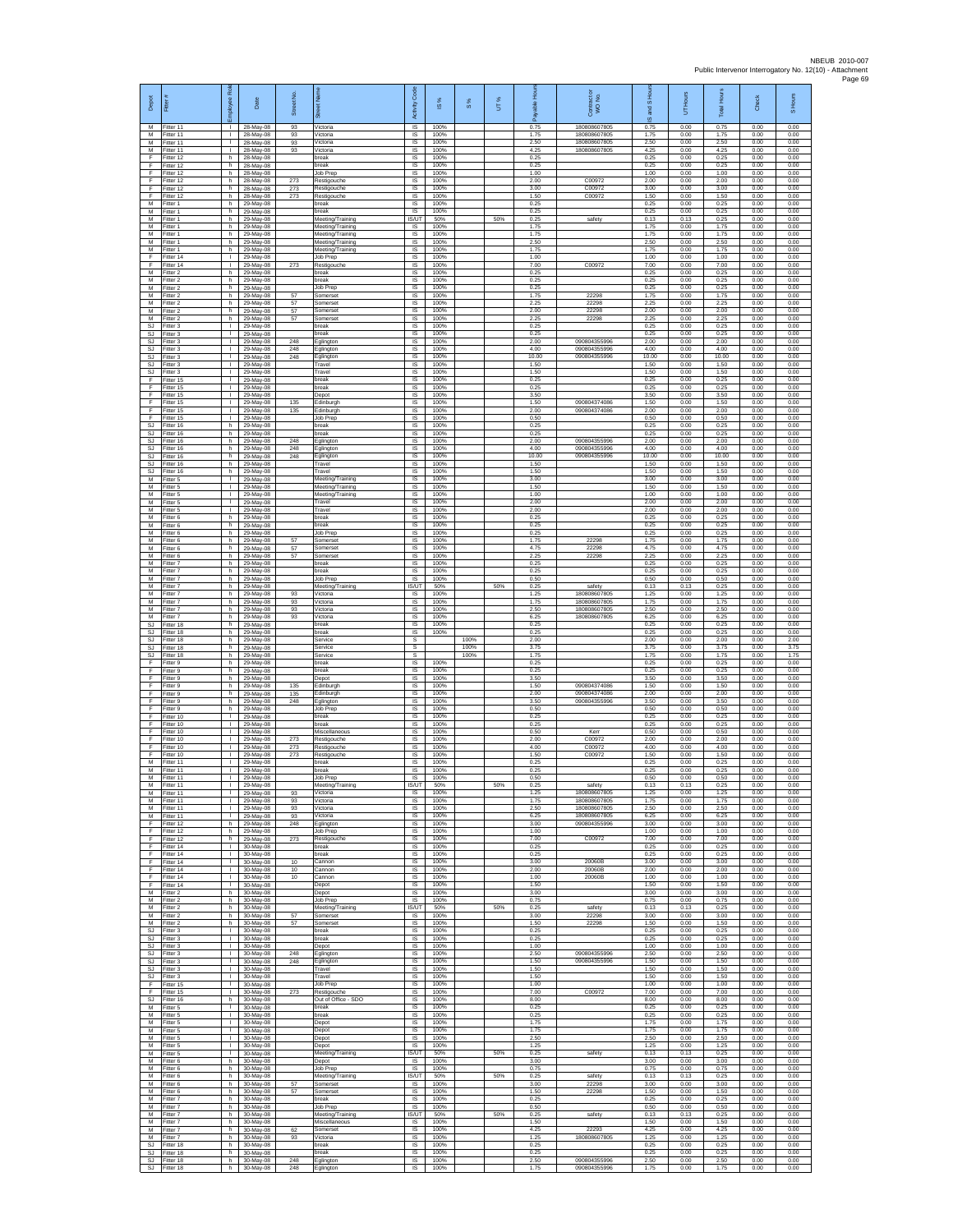| Depot                               | Fitter                              | ē<br>eevolon                                 | Date                                  | Street No.        |                                               | Code<br>Activity                  | 1S%                  | $\frac{8}{3}$ | UT% | 훆<br>æ               | Contract or<br>WO No.        | S Ho<br>g<br>ဖ       | UT Hours             | <b>Total Hours</b>   | Check                | S Hours              |
|-------------------------------------|-------------------------------------|----------------------------------------------|---------------------------------------|-------------------|-----------------------------------------------|-----------------------------------|----------------------|---------------|-----|----------------------|------------------------------|----------------------|----------------------|----------------------|----------------------|----------------------|
| SJ.<br>SJ                           | Fitter 18<br>Fitter 18              | h.<br>h                                      | 30-May-08<br>30-May-08                |                   | Service<br>Travel                             | s<br>IS                           | 100%                 | 100%          |     | 1.75<br>1.50         |                              | 1.75<br>1.50         | 0.00<br>0.00         | 1.75<br>1.50         | 0.00<br>0.00         | 1.75<br>0.00         |
| SJ<br>F                             | Fitter 18<br>Fitter 9               | h.<br>h                                      | 30-May-08<br>30-May-08                |                   | Travel<br>Out of Office - SDO                 | $\sf IS$<br><b>IS</b>             | 100%<br>100%         |               |     | 1.50<br>8.00         |                              | 1.50<br>8.00         | 0.00<br>0.00         | 1.50<br>8.00         | 0.00<br>0.00         | 0.00<br>0.00         |
| E<br>F<br>F                         | Fitter 10<br>Fitter 10<br>Fitter 10 | $\mathbf{L}$<br>Τ.<br>т.                     | 30-May-08<br>30-May-08<br>30-May-08   | 273               | oreak<br>break<br>Restigouche                 | IS<br>1S<br>IS                    | 100%<br>100%<br>100% |               |     | 0.25<br>0.25<br>2.00 | C0097                        | 0.25<br>0.25<br>2.00 | 0.00<br>0.00<br>0.00 | 0.25<br>0.25<br>2.00 | 0.00<br>0.00<br>0.00 | 0.00<br>0.00<br>0.00 |
| F<br>F                              | Fitter 10<br>Fitter 10              | л.<br>л.                                     | 30-May-08<br>30-May-08                | 273<br>273        | Restigouche<br>Restigouche                    | IS<br>IS                          | 100%<br>100%         |               |     | 4.00<br>2.00         | C00972<br>C00972             | 4.00<br>2.00         | 0.00<br>0.00         | 4.00<br>2.00         | 0.00<br>0.00         | 0.00<br>0.00         |
| М<br>M                              | Fitter 11<br>Fitter 11              | $\mathbf{I}$<br>$\mathbf{L}$                 | 30-May-08<br>30-May-08                |                   | break<br>Job Prep                             | $\sf IS$<br>IS                    | 100%<br>100%         |               |     | 0.25<br>0.50         |                              | 0.25<br>0.50         | 0.00<br>0.00         | 0.25<br>0.50         | 0.00<br>0.00         | 0.00<br>0.00         |
| M<br>М                              | Fitter 11<br>Fitter 11              | $\mathbf{L}$<br>٠                            | 30-May-08<br>30-May-08                |                   | Meeting/Training<br>Miscellaneous             | IS/UT<br>1S                       | 50%<br>100%          |               | 50% | 0.25<br>1.50         | safety                       | 0.13<br>1.50         | 0.13<br>0.00         | 0.25<br>1.50         | 0.00<br>0.00         | 0.00<br>0.00         |
| М<br>M<br>F                         | Fitter 11<br>Fitter 11<br>litter 12 | т<br>$\mathbf{L}$<br>h                       | 30-May-08<br>30-May-08<br>30-May-08   | 62<br>93          | Somerset<br>Victoria<br>reak                  | IS<br>IS<br>IS                    | 100%<br>100%<br>100% |               |     | 4.25<br>1.25<br>0.25 | 22293<br>180808607805        | 4.25<br>1.25<br>0.25 | 0.00<br>0.00<br>0.00 | 4.25<br>1.25<br>0.25 | 0.00<br>0.00<br>0.00 | 0.00<br>0.00<br>0.00 |
| F<br>F                              | Fitter 12<br>Fitter 12              | h.<br>h                                      | 30-May-08<br>30-May-08                | 10                | break<br>Cannor                               | 1S<br>IS                          | 100%<br>100%         |               |     | 0.25<br>3.00         | 20060E                       | 0.25<br>3.00         | 0.00<br>0.00         | 0.25<br>3.00         | 0.00<br>0.00         | 0.00<br>0.00         |
| E<br>F                              | Fitter 12<br>Fitter 12              | h<br>h.                                      | 30-May-08<br>30-May-08                | 10<br>10          | Cannon<br>Cannon                              | IS<br>$\sf IS$                    | 100%<br>100%         |               |     | 2.00<br>1.00         | 20060E<br>20060B             | 2.00<br>1.00         | 0.00<br>0.00         | 2.00<br>1.00         | 0.00<br>0.00         | 0.00<br>0.00         |
| F<br>M<br>M                         | Fitter 12<br>Fitter 1<br>Fitter 1   | h<br>h<br>h                                  | 30-May-08<br>2-Jun-08<br>2-Jun-08     | 144               | Depot<br>break<br>Edinburgh                   | IS<br>IS<br><b>IS</b>             | 100%<br>100%<br>100% |               |     | 1.50<br>0.25<br>4.50 | C00191                       | 1.50<br>0.25<br>4.50 | 0.00<br>0.00<br>0.00 | 1.50<br>0.25<br>4.50 | 0.00<br>0.00<br>0.00 | 0.00<br>0.00<br>0.00 |
| М<br>M                              | Fitter 1<br>Fitter 1                | h<br>h.                                      | 2-Jun-08<br>2-Jun-08                  | 144<br>144        | dinburgh<br>Edinburgh                         | 1S<br>IS                          | 100%<br>100%         |               |     | 2.50<br>1.25         | C00191<br>C00191             | 2.50<br>1.25         | 0.00<br>0.00         | 2.50<br>1.25         | 0.00<br>0.00         | 0.00<br>0.00         |
| F<br>F                              | Fitter 14<br>Fitter 14              | $\mathbf{L}$<br>$\mathbf{L}$                 | 2-Jun-08<br>2-Jun-08                  |                   | break<br>reak                                 | IS<br>$\sf IS$                    | 100%<br>100%         |               |     | 0.25<br>0.25         |                              | 0.25<br>0.25         | 0.00<br>0.00         | 0.25<br>0.25         | 0.00<br>0.00         | 0.00<br>0.00         |
| F<br>F                              | Fitter 14<br>Fitter 14              | $\mathbf{L}$<br>$\mathbf{L}$                 | 2-Jun-08<br>2-Jun-08                  | 45<br>45          | Glengary<br>Glengary                          | $\sf IS$<br>IS                    | 100%<br>100%         |               |     | 1.00<br>3.75         | 12080792307<br>120807923072  | 1.00<br>3.75         | 0.00<br>0.00         | 1.00<br>3.75         | 0.00<br>0.00         | 0.00<br>0.00         |
| F<br>F<br>F                         | Fitter 14<br>Fitter 14<br>ltter 14  | $\mathbf{L}$<br>Τ.<br>H.                     | 2-Jun-08<br>2-Jun-08<br>2-Jun-08      | 45                | Glengary<br>Job Prep<br>Travel                | IS<br>IS<br>IS                    | 100%<br>100%<br>100% |               |     | 0.75<br>0.50<br>1.50 | 120807923072                 | 0.75<br>0.50<br>1.50 | 0.00<br>0.00<br>0.00 | 0.75<br>0.50<br>1.50 | 0.00<br>0.00<br>0.00 | 0.00<br>0.00<br>0.00 |
| E<br>F                              | Fitter 14<br>Fitter 14              | л.<br>$\mathbf{L}$                           | 2-Jun-08<br>2-Jun-08                  |                   | Travel<br>Miscellaneous                       | IS<br>IS                          | 100%<br>100%         |               |     | 1.50<br>0.50         |                              | 1.50<br>0.50         | 0.00<br>0.00         | 1.50<br>0.50         | 0.00<br>0.00         | 0.00<br>0.00         |
| М<br>M                              | Fitter 2<br>Fitter 2                | h<br>h                                       | 2-Jun-08<br>2-Jun-08                  | 144               | break<br>Edinburgh                            | $\sf IS$<br>IS                    | 100%<br>100%         |               |     | 0.25<br>4.50         | C00191                       | 0.25<br>4.50         | 0.00<br>0.00         | 0.25<br>4.50         | 0.00<br>0.00         | 0.00<br>0.00         |
| M<br>М<br>SJ                        | Fitter 2<br>Fitter 2<br>Fitter 3    | h.<br>h<br>$\mathbf{L}$                      | 2-Jun-08<br>2-Jun-08<br>2-Jun-08      | 144<br>144        | Edinburgh<br>dinburgh<br>break                | IS<br>1S<br>IS                    | 100%<br>100%<br>100% |               |     | 2.50<br>1.25<br>0.25 | C00191<br>C00191             | 2.50<br>1.25<br>0.25 | 0.00<br>0.00<br>0.00 | 2.50<br>1.25<br>0.25 | 0.00<br>0.00<br>0.00 | 0.00<br>0.00<br>0.00 |
| SJ.<br>SJ                           | Fitter 3<br>-itter 3                | $\mathbf{I}$<br>$\mathbf{L}$                 | 2-Jun-08<br>2-Jun-08                  | 149               | break<br>Westmorland                          | IS<br>IS                          | 100%<br>100%         |               |     | 0.25<br>2.00         | 120806718173                 | 0.25<br>2.00         | 0.00<br>0.00         | 0.25<br>2.00         | 0.00<br>0.00         | 0.00<br>0.00         |
| SJ<br>SJ.                           | Fitter 3<br>Fitter 3                | Τ.<br>H.                                     | 2-Jun-08<br>2-Jun-08                  | 149<br>149        | Westmorland<br>Vestmorland                    | 1S<br>IS                          | 100%<br>100%         |               |     | 3.75<br>3.25         | 120806718173<br>120806718173 | 3.75<br>3.25         | 0.00<br>0.00         | 3.75<br>3.25         | 0.00<br>0.00         | 0.00<br>0.00         |
| E<br>F.<br>F                        | Fitter 15<br>Fitter 15<br>ltter 15  | $\mathbf{I}$<br>$\mathbf{L}$<br>$\mathbb{L}$ | 2-Jun-08<br>2-Jun-08<br>2-Jun-08      |                   | break<br>break<br>lob Prep                    | IS<br>IS<br>IS                    | 100%<br>100%<br>100% |               |     | 0.25<br>0.25<br>1.00 |                              | 0.25<br>0.25<br>1.00 | 0.00<br>0.00<br>0.00 | 0.25<br>0.25<br>1.00 | 0.00<br>0.00<br>0.00 | 0.00<br>0.00<br>0.00 |
| F<br>E                              | Fitter 15<br>Fitter 15              | л.<br>$\mathbf{L}$                           | 2-Jun-08<br>2-Jun-08                  | 246<br>246        | King st East<br>King st East                  | IS<br>IS                          | 100%<br>100%         |               |     | 1.00<br>4.00         | 120806719864<br>120806719864 | 1.00<br>4.00         | 0.00<br>0.00         | 1.00<br>4.00         | 0.00<br>0.00         | 0.00<br>0.00         |
| F<br>F                              | Fitter 15<br>Fitter 15              | ٠<br>т                                       | 2-Jun-08<br>2-Jun-08                  | 246               | King st East<br>Travel                        | 1S<br>IS                          | 100%<br>100%         |               |     | 1.00<br>1.50         | 120806719864                 | 1.00<br>1.50         | 0.00<br>0.00         | 1.00<br>1.50         | 0.00<br>0.00         | 0.00<br>0.00         |
| F<br>SJ                             | Fitter 15<br>Fitter 16              | $\mathbf{L}$<br>h.                           | 2-Jun-08<br>2-Jun-08                  |                   | Travel<br>break                               | IS<br>$\sf IS$                    | 100%<br>100%         |               |     | 1.50<br>0.25         |                              | 1.50<br>0.25         | 0.00<br>0.00         | 1.50<br>0.25         | 0.00<br>0.00         | 0.00<br>0.00         |
| SJ<br>SJ.<br>SJ                     | Fitter 16<br>Fitter 16<br>Fitter 16 | h.<br>h.<br>h                                | 2-Jun-08<br>2-Jun-08<br>2-Jun-08      | 149<br>149        | break<br>Westmorland<br>Westmorland           | $\sf IS$<br>IS<br>IS              | 100%<br>100%<br>100% |               |     | 0.25<br>2.00<br>4.00 | 120806718173<br>120806718173 | 0.25<br>2.00<br>4.00 | 0.00<br>0.00<br>0.00 | 0.25<br>2.00<br>4.00 | 0.00<br>0.00<br>0.00 | 0.00<br>0.00<br>0.00 |
| <b>SJ</b><br>М                      | Fitter 16<br>Fitter 5               | h.<br>$\mathbb{L}$                           | 2-Jun-08<br>2-Jun-08                  | 149               | Westmorland<br>reak                           | 1S<br>IS                          | 100%<br>100%         |               |     | 3.00<br>0.25         | 120806718173                 | 3.00<br>0.25         | 0.00<br>0.00         | 3.00<br>0.25         | 0.00<br>0.00         | 0.00<br>0.00         |
| M<br>M                              | Fitter 5<br>-itter 5                | л.<br>л.                                     | $2 - Jun-08$<br>2-Jun-08              | 144<br>144        | Edinburgh<br>Edinburgh                        | <b>IS</b><br>IS                   | 100%<br>100%         |               |     | 4.50<br>2.50         | C00191<br>C00191             | 4.50<br>2.50         | 0.00<br>0.00         | 4.50<br>2.50         | 0.00<br>0.00         | 0.00<br>0.00         |
| М<br>M                              | Fitter 5<br>Fitter 6                | $\mathbf{I}$<br>h                            | 2-Jun-08<br>2-Jun-08                  | 144               | dinburgh<br>reak                              | $\sf IS$<br><b>IS</b>             | 100%<br>100%         |               |     | 1.25<br>0.25         | C00191<br>C00191             | 1.25<br>0.25         | 0.00<br>0.00         | 1.25<br>0.25         | 0.00<br>0.00         | 0.00<br>0.00         |
| M<br>М<br>M                         | Fitter 6<br>Fitter 6<br>Fitter 6    | h.<br>h<br>h.                                | 2-Jun-08<br>2-Jun-08<br>2-Jun-08      | 144<br>144<br>144 | Edinburgh<br>dinburgh<br>Edinburgh            | IS<br>1S<br>IS                    | 100%<br>100%<br>100% |               |     | 4.50<br>2.50<br>1.25 | C00191<br>C00191             | 4.50<br>2.50<br>1.25 | 0.00<br>0.00<br>0.00 | 4.50<br>2.50<br>1.25 | 0.00<br>0.00<br>0.00 | 0.00<br>0.00<br>0.00 |
| M<br>М                              | Fitter 7<br>-itter 7                | h.<br>h.                                     | 2-Jun-08<br>2-Jun-08                  |                   | break<br>oreak                                | IS<br>IS                          | 100%<br>100%         |               |     | 0.25<br>0.25         |                              | 0.25<br>0.25         | 0.00<br>0.00         | 0.25<br>0.25         | 0.00<br>0.00         | 0.00<br>0.00         |
| M<br>M                              | Fitter 7<br>Fitter 7                | h.<br>h.                                     | 2-Jun-08<br>2-Jun-08                  |                   | Meeting/Training<br>Meeting/Training          | 1S<br>IS                          | 100%<br>100%         |               |     | 2.00<br>1.75         |                              | 2.00<br>1.75         | 0.00<br>0.00         | 2.00<br>1.75         | 0.00<br>0.00         | 0.00<br>0.00         |
| M<br>М<br>SJ                        | Fitter 7<br>Fitter 7<br>Fitter 18   | h<br>h.<br>h                                 | $2 - Jun-08$<br>2-Jun-08<br>2-Jun-08  |                   | Meeting/Training<br>Meeting/Training<br>oreak | IS<br>$\sf IS$<br>IS              | 100%<br>100%<br>100% |               |     | 2.50<br>1.75<br>0.25 |                              | 2.50<br>1.75<br>0.25 | 0.00<br>0.00<br>0.00 | 2.50<br>1.75<br>0.25 | 0.00<br>0.00<br>0.00 | 0.00<br>0.00<br>0.00 |
| <b>SJ</b><br>SJ                     | Fitter 18<br>Fitter 18              | h.<br>h.                                     | 2-Jun-08<br>2-Jun-08                  | 149               | break<br>Westmorland                          | IS<br><b>IS</b>                   | 100%<br>100%         |               |     | 0.25<br>2.00         | 120806718173                 | 0.25<br>2.00         | 0.00<br>0.00         | 0.25<br>2.00         | 0.00<br>0.00         | 0.00<br>0.00         |
| $\mathbb{S}\mathbb{J}$<br><b>SJ</b> | Fitter 18<br>Fitter 18              | h<br>h.                                      | 2-Jun-08<br>2-Jun-08                  | 149<br>149        | Westmorland<br>Westmorland                    | 1S<br>IS                          | 100%<br>100%         |               |     | 3.75<br>3.25         | 120806718173<br>120806718173 | 3.75<br>3.25         | 0.00<br>0.00         | 3.75<br>3.25         | 0.00<br>0.00         | 0.00<br>0.00         |
| F.<br>F<br>F                        | Fitter 9<br>-itter 9<br>Fitter 9    | h.<br>h.<br>h.                               | 2-Jun-08<br>2-Jun-08<br>2-Jun-08      | 45                | break<br>reak<br>Glengary                     | <b>IS</b><br>$\sf IS$<br>$\sf IS$ | 100%<br>100%<br>100% |               |     | 0.25<br>0.25<br>1.00 | 120807923072                 | 0.25<br>0.25<br>1.00 | 0.00<br>0.00<br>0.00 | 0.25<br>0.25<br>1.00 | 0.00<br>0.00<br>0.00 | 0.00<br>0.00<br>0.00 |
| F<br>F                              | Fitter 9<br>Fitter 9                | h.<br>h                                      | 2-Jun-08<br>2-Jun-08                  | 45<br>45          | Glengary<br>Glengary                          | IS<br>IS                          | 100%<br>100%         |               |     | 3.75<br>0.75         | 120807923072<br>120807923072 | 3.75<br>0.75         | 0.00<br>0.00         | 3.75<br>0.75         | 0.00<br>0.00         | 0.00<br>0.00         |
| F<br>F                              | Fitter 9<br>Fitter 9                | h.<br>h.                                     | 2-Jun-08<br>2-Jun-08                  |                   | Job Prep<br>Travel                            | IS<br>IS                          | 100%<br>100%         |               |     | 0.50<br>1.50         |                              | 0.50<br>1.50         | 0.00<br>0.00         | 0.50<br>1.50         | 0.00<br>0.00         | 0.00<br>0.00         |
| E<br>F<br>F                         | Fitter 9<br>Fitter 9<br>Fitter 10   | h.<br>h.<br>T.                               | 2-Jun-08<br>2-Jun-08<br>2-Jun-08      |                   | Travel<br>Miscellaneous                       | IS<br>IS<br>$\sf IS$              | 100%<br>100%<br>100% |               |     | 1.50<br>0.50<br>0.25 |                              | 1.50<br>0.50<br>0.25 | 0.00<br>0.00<br>0.00 | 1.50<br>0.50<br>0.25 | 0.00<br>0.00<br>0.00 | 0.00<br>0.00<br>0.00 |
| F                                   | Fitter 10<br>-itter 10              | $\mathbf{L}$                                 | 2-Jun-08<br>2-Jun-08                  | 273               | break<br>break<br>Restigouche                 | IS<br><b>IS</b>                   | 100%<br>100%         |               |     | 0.25<br>2.00         | C00972                       | 0.25<br>2.00         | 0.00<br>0.00         | 0.25<br>2.00         | 0.00<br>0.00         | 0.00<br>0.00         |
| F<br>F                              | Fitter 10<br>Fitter 10              | τ.<br>т                                      | $2-Jun-08$<br>2-Jun-08                | 273<br>273        | Restigouche<br>Restigouche                    | IS<br>IS                          | 100%<br>100%         |               |     | 4.00<br>2.00         | C00972<br>C00972             | 4.00<br>2.00         | 0.00<br>0.00         | 4.00<br>2.00         | 0.00<br>0.00         | 0.00<br>0.00         |
| F<br>М                              | Fitter 10<br>Fitter 11              | $\mathbf{I}$<br>$\mathbf{L}$                 | 2-Jun-08<br>2-Jun-08                  |                   | Miscellaneous<br>break                        | <b>IS</b><br>IS                   | 100%<br>100%         |               |     | 0.50<br>0.25         | (birds/home denot)           | 0.50<br>0.25         | 0.00<br>0.00         | 0.50<br>0.25         | 0.00<br>0.00         | 0.00<br>0.00         |
| M<br>M<br>M                         | Fitter 11<br>Fitter 11<br>Fitter 11 | Τ.<br>$\mathbb{L}$<br>$\mathbf{L}$           | 2-Jun-08<br>2-Jun-08<br>2-Jun-08      |                   | break<br>Meeting/Training<br>Meeting/Training | IS<br>IS<br>IS                    | 100%<br>100%<br>100% |               |     | 0.25<br>2.00<br>1.75 |                              | 0.25<br>2.00<br>1.75 | 0.00<br>0.00<br>0.00 | 0.25<br>2.00<br>1.75 | 0.00<br>0.00<br>0.00 | 0.00<br>0.00<br>0.00 |
| M<br>М                              | Fitter 11<br>Fitter 11              | $\mathbf{L}$<br>$\mathbf{L}$                 | 2-Jun-08<br>2-Jun-08                  |                   | Meeting/Training<br>Meeting/Training          | IS<br><b>IS</b>                   | 100%<br>100%         |               |     | 2.50<br>1.25         |                              | 2.50<br>1.25         | 0.00<br>0.00         | 2.50<br>1.25         | 0.00<br>0.00         | 0.00<br>0.00         |
| F<br>F.<br>F                        | Fitter 12<br>Fitter 12<br>Fitter 12 | h.<br>h.<br>h                                | $2 - lim-0.8$<br>2-Jun-08<br>2-Jun-08 |                   | break<br>break<br>Job Prep                    | <b>IS</b><br><b>IS</b><br>IS      | 100%<br>100%<br>100% |               |     | 0.25<br>0.25<br>1.00 |                              | 0.25<br>0.25<br>1.00 | 0.00<br>0.00<br>0.00 | 0.25<br>0.25<br>1.00 | 0.00<br>0.00<br>0.00 | 0.00<br>0.00<br>0.00 |
| F.<br>F.                            | Fitter 12<br>Fitter 12              | h.<br>h.                                     | 2-Jun-08<br>2-Jun-08                  | 246<br>246        | King st East<br>King st East                  | IS<br><b>IS</b>                   | 100%<br>100%         |               |     | 3.00<br>2.00         | 120806719864<br>120806719864 | 3.00<br>2.00         | 0.00<br>0.00         | 3.00<br>2.00         | 0.00<br>0.00         | 0.00<br>0.00         |
| F<br>F                              | Fitter 12<br>Fitter 12              | h<br>h                                       | $2\text{-Jun-08}$<br>2-Jun-08         | 246               | King st East<br>Travel                        | $\sf IS$<br>$\sf IS$              | 100%<br>100%         |               |     | 1.50<br>1.00         | 120806719864                 | 1.50<br>1.00         | 0.00<br>0.00         | 1.50<br>1.00         | 0.00<br>0.00         | 0.00<br>0.00         |
| F<br>M<br>М                         | Fitter 12<br>Fitter 1<br>Fitter 1   | h<br>h<br>h.                                 | 2-Jun-08<br>3-Jun-08<br>3-Jun-08      |                   | Travel<br>break<br>break                      | <b>IS</b><br>IS<br><b>IS</b>      | 100%<br>100%<br>100% |               |     | 1.50<br>0.25<br>0.25 |                              | 1.50<br>0.25<br>0.25 | 0.00<br>0.00<br>0.00 | 1.50<br>0.25<br>0.25 | 0.00<br>0.00<br>0.00 | 0.00<br>0.00<br>0.00 |
| М<br>M                              | Fitter 1<br>Fitter 1                | h.<br>h.                                     | 3-Jun-08<br>$3 - Jun-08$              |                   | Depot<br>Depot                                | IS<br><b>IS</b>                   | 100%<br>100%         |               |     | 1.75<br>1.75         |                              | 1.75<br>1.75         | 0.00<br>0.00         | 1.75<br>1.75         | 0.00<br>0.00         | 0.00<br>0.00         |
| M<br>М                              | Fitter 1<br>Fitter 1                | h.<br>$\,$ h                                 | 3-Jun-08<br>3-Jun-08                  |                   | Depot<br>Depot                                | IS<br>IS                          | 100%<br>100%         |               |     | 1.50<br>0.25         |                              | 1.50<br>0.25         | 0.00<br>0.00         | 1.50<br>0.25         | 0.00<br>0.00         | 0.00<br>0.00         |
| M<br>M<br>F                         | Fitter 1<br>Fitter 1<br>Fitter 14   | h<br>h.<br>т.                                | 3-Jun-08<br>3-Jun-08<br>3-Jun-08      | 85                | Meeting/Training<br>Shirley<br>break          | IS/UT<br>s<br>IS                  | 50%<br>100%          | 100%          | 50% | 0.25<br>0.50<br>0.25 | safety                       | 0.13<br>0.50<br>0.25 | 0.13<br>0.00<br>0.00 | 0.25<br>0.50<br>0.25 | 0.00<br>0.00<br>0.00 | 0.00<br>0.50<br>0.00 |
| Ŧ<br>F                              | Fitter 14<br>Fitter 14              | т<br>$\mathbf{I}$                            | 3-Jun-08<br>3-Jun-08                  | 45<br>45          | Glengary<br>Glengary                          | <b>IS</b><br><b>IS</b>            | 100%<br>100%         |               |     | 1.50<br>2.25         | 120807923072<br>120807923072 | 1.50<br>2.25         | 0.00<br>0.00         | 1.50<br>2.25         | 0.00<br>0.00         | 0.00<br>0.00         |
| $\mathsf F$<br>F                    | Fitter 14<br>Fitter 14              | $\mathbb{R}$<br>$\mathbb{L}$                 | 3-Jun-08<br>3-Jun-08                  |                   | Job Prep<br>Travel                            | IS<br><b>IS</b>                   | 100%<br>100%         |               |     | 0.50<br>1.50         |                              | 0.50<br>1.50         | 0.00<br>0.00         | 0.50<br>1.50         | 0.00<br>0.00         | 0.00<br>0.00         |
| F<br>M                              | Fitter 14<br>Fitter 2               | $\mathbf{L}$<br>h.                           | 3-Jun-08<br>3-Jun-08                  |                   | Travel<br>break                               | IS<br>IS                          | 100%<br>100%         |               |     | 3.50<br>0.25         |                              | 3.50<br>0.25         | 0.00<br>0.00         | 3.50<br>0.25         | 0.00<br>0.00         | 0.00<br>0.00         |
| M<br>М<br>M                         | Fitter 2<br>Fitter 2<br>Fitter 2    | h.<br>h.<br>h.                               | 3-Jun-08<br>3-Jun-08<br>3-Jun-08      |                   | break<br>Depot<br>Depot                       | IS<br>IS<br><b>IS</b>             | 100%<br>100%<br>100% |               |     | 0.25<br>1.75<br>1.75 |                              | 0.25<br>1.75<br>1.75 | 0.00<br>0.00<br>0.00 | 0.25<br>1.75<br>1.75 | 0.00<br>0.00<br>0.00 | 0.00<br>0.00<br>0.00 |
| M<br>М                              | Fitter 2<br>Fitter 2                | h.<br>h.                                     | 3-Jun-08<br>$3 - Jun-08$              |                   | Depot<br>Depot                                | <b>IS</b><br>IS                   | 100%<br>100%         |               |     | 1.50<br>0.25         |                              | 1.50<br>0.25         | 0.00<br>0.00         | 1.50<br>0.25         | 0.00<br>0.00         | 0.00<br>0.00         |
| M                                   | Fitter 2<br>M Fitter 2              | h.<br>h                                      | 3-Jun-08<br>3-Jun-08                  | 85                | Meeting/Training<br>Shirley                   | <b>IS/UT</b><br>s.                | 50%                  | 100%          | 50% | 0.25<br>0.50         | safety                       | 0.13<br>0.50         | 0.13<br>0.00         | 0.25<br>0.50         | 0.00<br>0.00         | 0.00<br>0.50         |
| SJ<br><b>SJ</b><br>SJ.              | Fitter 3<br>Fitter 3<br>Fitter 3    | л.<br>$\mathbb{R}^n$<br>$\mathbf{I}$         | $3 - Jun-08$<br>3-Jun-08<br>3-Jun-08  | 149               | oreak<br>break<br>Westmorland                 | $\sf IS$<br>$\sf IS$<br><b>IS</b> | 100%<br>100%<br>100% |               |     | 0.25<br>0.25<br>2.00 | 120806718173                 | 0.25<br>0.25<br>2.00 | 0.00<br>0.00<br>0.00 | 0.25<br>0.25<br>2.00 | 0.00<br>0.00<br>0.00 | 0.00<br>0.00<br>0.00 |
| SJ.<br>SJ.                          | Fitter 3<br>Fitter 3                | л.<br>Τ.                                     | 3-Jun-08<br>3-Jun-08                  | 149<br>149        | Westmorland<br>Westmorland                    | IS<br>IS                          | 100%<br>100%         |               |     | 3.75<br>5.25         | 120806718173<br>120806718173 | 3.75<br>5.25         | 0.00<br>0.00         | 3.75<br>5.25         | 0.00<br>0.00         | 0.00<br>0.00         |
| F<br>F                              | ltter 15<br>Fitter 15               | $\mathbf{L}$<br>л.                           | 3-Jun-08<br>3-Jun-08                  |                   | break<br>break                                | IS<br><b>IS</b>                   | 100%<br>100%         |               |     | 0.25<br>0.25         |                              | 0.25<br>0.25         | 0.00<br>0.00         | 0.25<br>0.25         | 0.00<br>0.00         | 0.00<br>0.00         |
| F.<br>F<br>F.                       | Fitter 15<br>Fitter 15              | $\mathbf{L}$<br>$\mathbf{L}$<br>$\mathbb{R}$ | 3-Jun-08<br>3-Jun-08<br>3-Jun-08      | 248<br>246        | Eglington<br>Job Prep                         | IS<br>IS<br><b>IS</b>             | 100%<br>100%<br>100% |               |     | 2.25<br>0.50<br>1.50 | 090804355996<br>120806719864 | 2.25<br>0.50<br>1.50 | 0.00<br>0.00<br>0.00 | 2.25<br>0.50<br>1.50 | 0.00<br>0.00<br>0.00 | 0.00<br>0.00<br>0.00 |
| F.                                  | Fitter 15<br>Fitter 15              |                                              | 1 3-Jun-08                            | 246               | King st East<br>King st East                  | <b>IS</b>                         | 100%                 |               |     | 2.25                 | 120806719864                 | 2.25                 | 0.00                 | 2.25                 | 0.00                 | 0.00                 |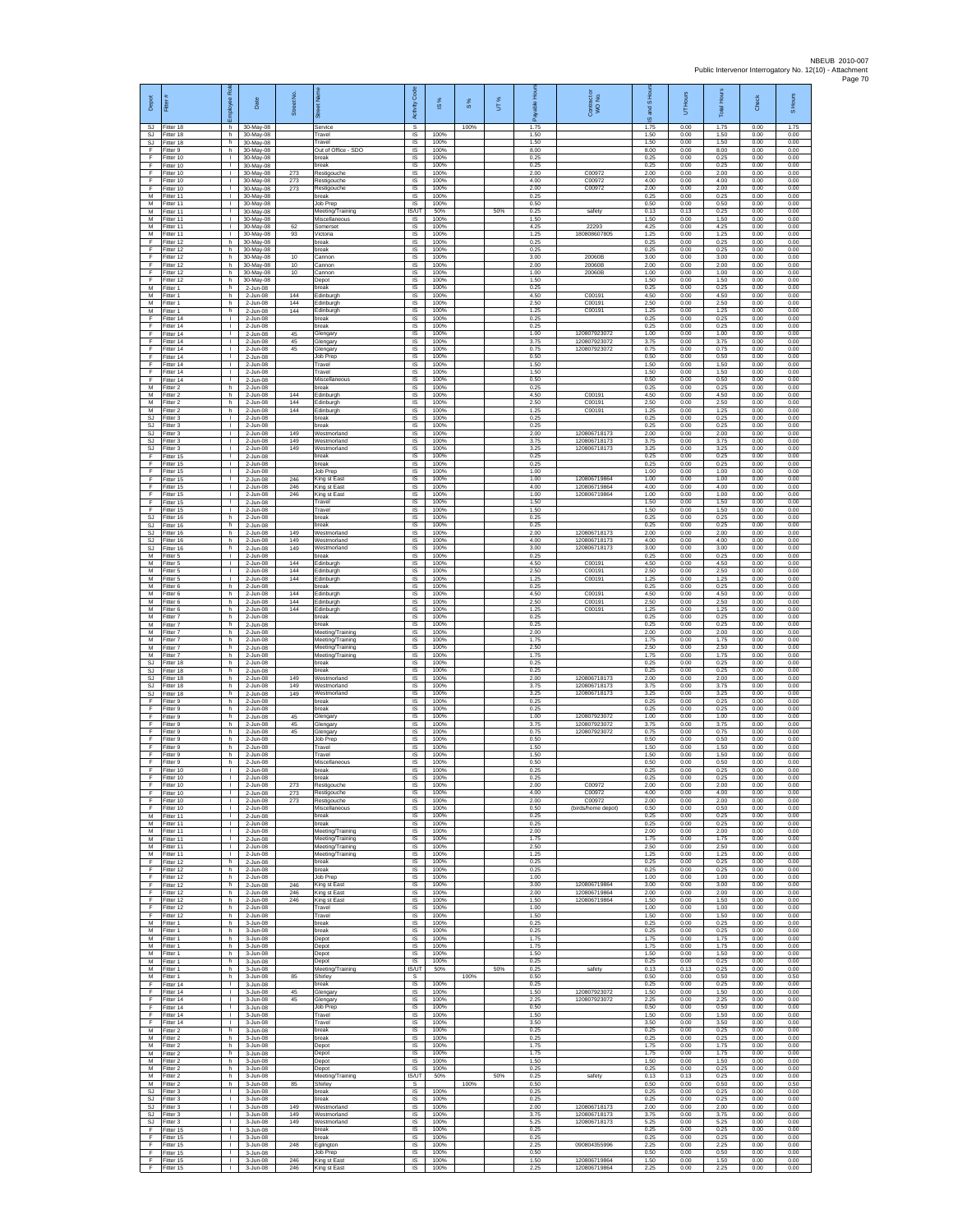| Depot                         | Fitter                               | Rol<br>nployee                               | Date                                 | Street No.               |                                                         | Code<br>Activity                  | $\frac{8}{3}$        | $\frac{8}{3}$ | UT%                  | 휸<br>흛               | Contract or<br>WO No.                                                      | and S Hou<br>ဖ       | UT Hours             | <b>Total Hours</b>   | Check                | S Hours              |
|-------------------------------|--------------------------------------|----------------------------------------------|--------------------------------------|--------------------------|---------------------------------------------------------|-----------------------------------|----------------------|---------------|----------------------|----------------------|----------------------------------------------------------------------------|----------------------|----------------------|----------------------|----------------------|----------------------|
| F<br>F                        | Fitter 15<br>Fitter 15               | л.<br>$\mathbf{I}$                           | 3-Jun-08<br>3-Jun-08                 |                          | Travel<br>Travel                                        | IS.<br>IS                         | 100%<br>100%         |               |                      | 1.50<br>1.50         |                                                                            | 1.50<br>1.50         | 0.00<br>0.00         | 1.50<br>1.50         | 0.00<br>0.00         | 0.00<br>0.00         |
| $\mathbb{S}\mathbb{J}$<br>SJ. | Fitter 16<br>Fitter 16               | h.<br>h.                                     | 3-Jun-08<br>3-Jun-08                 |                          | break<br>break                                          | $\sf IS$<br><b>IS</b>             | 100%<br>100%         |               |                      | 0.25<br>0.25         |                                                                            | 0.25<br>0.25         | 0.00<br>0.00         | 0.25<br>0.25         | 0.00<br>0.00         | 0.00<br>0.00         |
| SJ<br><b>SJ</b><br><b>SJ</b>  | Fitter 16<br>Fitter 16<br>fitter 16  | h<br>h<br>h                                  | 3-Jun-08<br>3-Jun-08<br>3-Jun-08     | 273<br>273<br>273        | Restigouche<br>Restigouche<br>Restigouche               | IS<br>1S<br>IS                    | 100%<br>100%<br>100% |               |                      | 1.50<br>4.00<br>4.00 | C00972<br>C00972<br>C00972                                                 | 1.50<br>4.00<br>4.00 | 0.00<br>0.00<br>0.00 | 1.50<br>4.00<br>4.00 | 0.00<br>0.00<br>0.00 | 0.00<br>0.00<br>0.00 |
| SJ<br>SJ                      | Fitter 16<br>Fitter 16               | h.<br>h.                                     | 3-Jun-08<br>3-Jun-08                 |                          | Travel<br>ravel                                         | <b>IS</b><br>IS                   | 100%<br>100%         |               |                      | 1.50<br>1.50         |                                                                            | 1.50<br>1.50         | 0.00<br>0.00         | 1.50<br>1.50         | 0.00<br>0.00         | 0.00<br>0.00         |
| М<br>M                        | Fitter 5<br>Fitter 5                 | $\mathbf{I}$<br>$\mathbb{R}$                 | 3-Jun-08<br>3-Jun-08                 | 69                       | <b>Braemar</b><br>Depot                                 | $\sf IS$<br>IS                    | 100%<br>100%         |               |                      | 0.75<br>2.00         | 24361                                                                      | 0.75<br>2.00         | 0.00<br>0.00         | 0.75<br>2.00         | 0.00<br>0.00         | 0.00<br>0.00         |
| M<br>М                        | Fitter 5<br>Fitter 5                 | $\mathbf{L}$<br>٠                            | 3-Jun-08<br>3-Jun-08                 |                          | Depot<br>Neeting/Training                               | IS<br>IS/UT                       | 100%<br>50%          |               | 50%                  | 2.25<br>0.25         | safety                                                                     | 2.25<br>0.13         | 0.00<br>0.13         | 2.25<br>0.25         | 0.00<br>0.00         | 0.00<br>0.00         |
| М<br>M                        | Fitter 5<br>Fitter 5                 | т<br>т.                                      | 3-Jun-08<br>3-Jun-08                 | 62                       | Somerset<br>Travel                                      | IS<br><b>IS</b>                   | 100%<br>100%         |               |                      | 2.00<br>0.25<br>0.25 | 22293                                                                      | 2.00<br>0.25         | 0.00<br>0.00         | 2.00<br>0.25         | 0.00<br>0.00         | 0.00<br>0.00         |
| М<br>М<br>M                   | itter 5<br>Fitter 5<br>Fitter 6      | т.<br>L.<br>h                                | 3-Jun-08<br>3-Jun-08<br>3-Jun-08     | 69                       | ravel<br>Travel<br>Braemar                              | IS<br>1S<br>IS                    | 100%<br>100%<br>100% |               |                      | 0.25<br>0.75         | 24361                                                                      | 0.25<br>0.25<br>0.75 | 0.00<br>0.00<br>0.00 | 0.25<br>0.25<br>0.75 | 0.00<br>0.00<br>0.00 | 0.00<br>0.00<br>0.00 |
| M<br>М                        | -itter 6<br>Fitter 6                 | h<br>h                                       | 3-Jun-08<br>3-Jun-08                 |                          | Depot<br>Depot                                          | IS<br>$\sf IS$                    | 100%<br>100%         |               |                      | 2.00<br>0.75         |                                                                            | 2.00<br>0.75         | 0.00<br>0.00         | 2.00<br>0.75         | 0.00<br>0.00         | 0.00<br>0.00         |
| М<br>M                        | -itter 6<br>Fitter 6                 | h<br>h.                                      | 3-Jun-08<br>3-Jun-08                 | 62                       | Meeting/Training<br>Somerset                            | IS/UT<br>IS                       | 50%<br>100%          |               | 50%                  | 0.25<br>2.00         | safety<br>22293                                                            | 0.13<br>2.00         | 0.13<br>0.00         | 0.25<br>2.00         | 0.00<br>0.00         | 0.00<br>0.00         |
| M<br>М<br>M                   | Fitter 6<br>Fitter 6<br>Fitter 6     | h.<br>h<br>h.                                | 3-Jun-08<br>3-Jun-08<br>3-Jun-08     |                          | ravel<br>Travel<br>Travel                               | IS<br>IS<br>IS                    | 100%<br>100%<br>100% |               |                      | 0.25<br>0.25<br>0.25 |                                                                            | 0.25<br>0.25<br>0.25 | 0.00<br>0.00<br>0.00 | 0.25<br>0.25<br>0.25 | 0.00<br>0.00<br>0.00 | 0.00<br>0.00<br>0.00 |
| M<br>М                        | Fitter 7<br>itter 7                  | h.<br>h                                      | 3-Jun-08<br>3-Jun-08                 |                          | break<br>oreak                                          | <b>IS</b><br>$\sf IS$             | 100%<br>100%         |               |                      | 0.25<br>0.25         |                                                                            | 0.25<br>0.25         | 0.00<br>0.00         | 0.25<br>0.25         | 0.00<br>0.00         | 0.00<br>0.00         |
| M<br>M                        | Fitter 7<br>Fitter 7                 | h.<br>h.                                     | 3-Jun-08<br>3-Jun-08                 |                          | Meeting/Training<br>Meeting/Training                    | IS/UT<br>IS.                      | 50%<br>100%          |               | 50%                  | 0.25<br>1.75         | safety                                                                     | 0.13<br>1.75         | 0.13<br>0.00         | 0.25<br>1.75         | 0.00<br>0.00         | 0.00<br>0.00         |
| М<br>М                        | Fitter 7<br>Fitter 7                 | h<br>h                                       | 3-Jun-08<br>3-Jun-08                 |                          | Meeting/Training<br>Meeting/Training                    | IS<br>IS                          | 100%<br>100%         |               |                      | 1.75<br>2.50         |                                                                            | 1.75<br>2.50         | 0.00<br>0.00         | 1.75<br>2.50         | 0.00<br>0.00         | 0.00<br>0.00         |
| М<br>SJ<br>SJ                 | fitter 7<br>Fitter 18<br>Fitter 18   | h<br>h.<br>h.                                | 3-Jun-08<br>3-Jun-08<br>3-Jun-08     |                          | Meeting/Training<br>break<br>reak                       | IS<br>IS<br>IS                    | 100%<br>100%<br>100% |               |                      | 1.75<br>0.25<br>0.25 |                                                                            | 1.75<br>0.25<br>0.25 | 0.00<br>0.00<br>0.00 | 1.75<br>0.25<br>0.25 | 0.00<br>0.00<br>0.00 | 0.00<br>0.00<br>0.00 |
| SJ<br>SJ.                     | Fitter 18<br>Fitter 18               | h.<br>h                                      | 3-Jun-08<br>3-Jun-08                 | 149<br>149               | Westmorland<br>Westmorland                              | $\sf IS$<br>IS                    | 100%<br>100%         |               |                      | 2.00<br>3.75         | 120806718173<br>120806718173                                               | 2.00<br>3.75         | 0.00<br>0.00         | 2.00<br>3.75         | 0.00<br>0.00         | 0.00<br>0.00         |
| SJ<br>F                       | Fitter 18<br>Fitter 9                | h<br>h                                       | 3-Jun-08<br>3-Jun-08                 | 149                      | Westmorland<br>oreak                                    | IS<br>IS                          | 100%<br>100%         |               |                      | 5.25<br>0.25         | 120806718173                                                               | 5.25<br>0.25         | 0.00<br>0.00         | 5.25<br>0.25         | 0.00<br>0.00         | 0.00<br>0.00         |
| F<br>F<br>F                   | Fitter 9<br>Fitter 9<br>-itter 9     | h.<br>h.<br>h                                | 3-Jun-08<br>3-Jun-08<br>3-Jun-08     | 45<br>45                 | Glengary<br>Glengary<br>Job Prep                        | IS<br>IS<br>IS                    | 100%<br>100%<br>100% |               |                      | 1.50<br>4.25<br>0.50 | 120807923072<br>120807923072                                               | 1.50<br>4.25<br>0.50 | 0.00<br>0.00<br>0.00 | 1.50<br>4.25<br>0.50 | 0.00<br>0.00<br>0.00 | 0.00<br>0.00<br>0.00 |
| F<br>F                        | Fitter 9<br>Fitter 9                 | h<br>h                                       | 3-Jun-08<br>3-Jun-08                 |                          | Travel<br>Travel                                        | IS<br>IS                          | 100%<br>100%         |               |                      | 1.50<br>1.50         |                                                                            | 1.50<br>1.50         | 0.00<br>0.00         | 1.50<br>1.50         | 0.00<br>0.00         | 0.00<br>0.00         |
| E<br>F                        | Fitter 10<br>Fitter 10               | $\mathbf{I}$<br>$\mathbf{L}$                 | 3-Jun-08<br>3-Jun-08                 |                          | oreak<br>break                                          | IS<br>$\sf IS$                    | 100%<br>100%         |               |                      | 0.25<br>0.25         |                                                                            | 0.25<br>0.25         | 0.00<br>0.00         | 0.25<br>0.25         | 0.00<br>0.00         | 0.00<br>0.00         |
| F<br>F<br>F                   | Fitter 10<br>Fitter 10               | $\mathbf{L}$<br>÷.<br>$\mathbf{L}$           | 3-Jun-08<br>3-Jun-08                 | 273<br>273               | Restigouche<br>Restigouche                              | IS<br><b>IS</b><br>IS             | 100%<br>100%<br>100% |               |                      | 2.00<br>4.00<br>4.00 | C0097<br>C00972                                                            | 2.00<br>4.00<br>4.00 | 0.00<br>0.00<br>0.00 | 2.00<br>4.00<br>4.00 | 0.00<br>0.00<br>0.00 | 0.00<br>0.00<br>0.00 |
| М<br>M                        | Fitter 10<br>Fitter 11<br>Fitter 11  | ٠<br>$\mathbf{L}$                            | 3-Jun-08<br>3-Jun-08<br>3-Jun-08     | 273                      | Restigouche<br>oreak<br>break                           | IS<br>IS                          | 100%<br>100%         |               |                      | 0.25<br>0.25         | C00972                                                                     | 0.25<br>0.25         | 0.00<br>0.00         | 0.25<br>0.25         | 0.00<br>0.00         | 0.00<br>0.00         |
| M<br>M                        | Fitter 11<br>Fitter 11               | $\mathbf{L}$<br>т.                           | 3-Jun-08<br>3-Jun-08                 |                          | Meeting/Training<br>Meeting/Training                    | <b>IS/UT</b><br>$\sf IS$          | 50%<br>100%          |               | 50%                  | 0.25<br>1.75         | safety                                                                     | 0.13<br>1.75         | 0.13<br>0.00         | 0.25<br>1.75         | 0.00<br>0.00         | 0.00<br>0.00         |
| M<br>M                        | Fitter 11<br>Fitter 11               | $\mathbf{L}$<br>т.                           | 3-Jun-08<br>3-Jun-08                 |                          | Meeting/Training<br>Meeting/Training                    | $\sf IS$<br>IS                    | 100%<br>100%         |               |                      | 1.75<br>2.50         |                                                                            | 1.75<br>2.50         | 0.00<br>0.00         | 1.75<br>2.50         | 0.00<br>0.00         | 0.00<br>0.00         |
| М<br>F<br>F                   | Fitter 11<br>Fitter 12<br>Fitter 12  | $\mathbf{L}$<br>h<br>h                       | 3-Jun-08<br>3-Jun-08<br>3-Jun-08     | 248                      | Meeting/Training<br>break<br>glington                   | IS<br>1S<br>IS                    | 100%<br>100%<br>100% |               |                      | 1.25<br>0.25<br>2.50 | 090804355996                                                               | 1.25<br>0.25<br>2.50 | 0.00<br>0.00<br>0.00 | 1.25<br>0.25<br>2.50 | 0.00<br>0.00<br>0.00 | 0.00<br>0.00<br>0.00 |
| F<br>F                        | Fitter 12<br>Fitter 12               | h.<br>h.                                     | 3-Jun-08<br>3-Jun-08                 | 246                      | Job Prep<br><b>King st East</b>                         | <b>IS</b><br>IS                   | 100%<br>100%         |               |                      | 2.00<br>2.00         | 120806719864                                                               | 2.00<br>2.00         | 0.00<br>0.00         | 2.00<br>2.00         | 0.00<br>0.00         | 0.00<br>0.00         |
| F<br>F                        | Fitter 12<br>Fitter 12               | h<br>h                                       | 3-Jun-08<br>3-Jun-08                 | 246                      | King st East<br>Travel                                  | $\sf IS$<br>IS                    | 100%<br>100%         |               |                      | 1.25<br>1.50         | 120806719864                                                               | 1.25<br>1.50         | 0.00<br>0.00         | 1.25<br>1.50         | 0.00<br>0.00         | 0.00<br>0.00         |
| F<br>М                        | Fitter 12<br>Fitter 1                | h<br>h                                       | 3-Jun-08<br>4-Jun-08                 | 117                      | Travel<br>Alma                                          | IS<br>UT                          | 100%                 |               | 100%                 | 1.50<br>0.33         | Painting Meters                                                            | 1.50<br>0.00         | 0.00<br>0.33         | 1.50<br>0.33         | 0.00<br>0.00         | 0.00<br>0.00         |
| М<br>M<br>М                   | Fitter 1<br>Fitter 1<br>itter 1      | h<br>h.<br>h                                 | 4-Jun-08<br>4-Jun-08<br>4-Jun-08     | 114<br>1200<br>1200      | Alma<br>Champlain<br>Champlain                          | UT<br>UT<br>UT                    |                      |               | 100%<br>100%<br>100% | 0.25<br>0.50<br>0.75 | <b>Painting Meters</b><br><b>Painting Meters</b><br><b>Painting Meters</b> | 0.00<br>0.00<br>0.00 | 0.25<br>0.50<br>0.75 | 0.25<br>0.50<br>0.75 | 0.00<br>0.00<br>0.00 | 0.00<br>0.00<br>0.00 |
| М<br>M                        | Fitter 1<br>Fitter 1                 | h.<br>h                                      | 4-Jun-08<br>4-Jun-08                 | 125                      | Church<br>Depot                                         | UT<br>IS                          | 100%                 |               | 100%                 | 0.17<br>0.50         | Painting Meters.                                                           | 0.00<br>0.50         | 0.17<br>0.00         | 0.17<br>0.50         | 0.00<br>0.00         | 0.00<br>0.00         |
| M<br>М                        | -itter 1<br>-itter 1                 | h<br>h                                       | 4-Jun-08<br>4-Jun-08                 | $\overline{\phantom{a}}$ | Meeting/Training<br>Mountain                            | IS/UT<br>UT                       | 50%                  |               | 50%<br>100%          | 0.25<br>0.75         | safety<br>Painting Meters                                                  | 0.13<br>0.00         | 0.13<br>0.75         | 0.25<br>0.75         | 0.00<br>0.00         | 0.00<br>0.00         |
| М<br>M<br>M                   | itter 1<br>Fitter 1<br>Fitter 1      | h<br>h.<br>h.                                | 4-Jun-08<br>4-Jun-08<br>4-Jun-08     | 43<br>75                 | <i><b>Aiscellaneous</b></i><br>St. George<br>St. George | IS<br>UT<br><b>UT</b>             | 100%                 |               | 100%<br>100%         | 1.00<br>0.75<br>0.25 | <b>Painting Meters</b>                                                     | 1.00<br>0.00<br>0.00 | 0.00<br>0.75<br>0.25 | 1.00<br>0.75<br>0.25 | 0.00<br>0.00<br>0.00 | 0.00<br>0.00<br>0.00 |
| М<br>M                        | Fitter 1<br>Fitter 1                 | h<br>h.                                      | 4-Jun-08<br>4-Jun-08                 | 85<br>211                | St. George<br>St. George                                | UT<br>UT                          |                      |               | 100%<br>100%         | 0.25<br>0.25         | Painting Meters<br>Painting Meters.<br><b>Painting Meters</b>              | 0.00<br>0.00         | 0.25<br>0.25         | 0.25<br>0.25         | 0.00<br>0.00         | 0.00<br>0.00         |
| M<br>M                        | Fitter 1<br>itter 1                  | h.<br>h                                      | 4-Jun-08<br>4-Jun-08                 | 369<br>440               | St. George<br>St. George                                | UT<br>UT                          |                      |               | 100%<br>100%         | 0.25<br>0.25         | Painting Meters<br><b>Painting Meters</b>                                  | 0.00<br>0.00         | 0.25<br>0.25         | 0.25<br>0.25         | 0.00<br>0.00         | 0.00<br>0.00         |
| M<br>M                        | Fitter 1<br>Fitter 1                 | h<br>h.                                      | 4-Jun-08<br>4-Jun-08                 | 594<br>605               | St. George<br>St. George                                | UT<br>UT                          |                      |               | 100%<br>100%         | 0.50<br>0.50         | Painting Meters<br><b>Painting Meters</b>                                  | 0.00<br>0.00         | 0.50<br>0.50         | 0.50<br>0.50         | 0.00<br>0.00         | 0.00<br>0.00         |
| М<br>F<br>F                   | Fitter 1<br>Fitter 14<br>fitter 14   | h<br>$\mathbf{I}$<br>т.                      | 4-Jun-08<br>4-Jun-08<br>4-Jun-08     | 454<br>45                | St. George<br>oreak<br>ilengary                         | UT<br>IS<br>IS                    | 100%<br>100%         |               | 100%                 | 0.50<br>0.25<br>1.00 | <b>Painting Meters</b><br>12080792307                                      | 0.00<br>0.25<br>1.00 | 0.50<br>0.00<br>0.00 | 0.50<br>0.25<br>1.00 | 0.00<br>0.00<br>0.00 | 0.00<br>0.00<br>0.00 |
| E<br>F                        | Fitter 14<br>Fitter 14               | л.<br>$\mathbf{L}$                           | 4-Jun-08<br>4-Jun-08                 | 45                       | Glengary<br>Job Prep                                    | <b>IS</b><br>IS                   | 100%<br>100%         |               |                      | 4.75<br>0.50         | 120807923072                                                               | 4.75<br>0.50         | 0.00<br>0.00         | 4.75<br>0.50         | 0.00<br>0.00         | 0.00<br>0.00         |
| F<br>F                        | Fitter 14<br>Fitter 14               | T.<br>$\mathbf{L}$                           | 4-Jun-08<br>4-Jun-08                 |                          | Travel<br>Travel                                        | $\sf IS$<br>IS                    | 100%<br>100%         |               |                      | 1.50<br>1.50         |                                                                            | 1.50<br>1.50         | 0.00<br>0.00         | 1.50<br>1.50         | 0.00<br>0.00         | 0.00<br>0.00         |
| M<br>M<br>M                   | Fitter 2<br>Fitter 2<br>Fitter 2     | h<br>h<br>F                                  | 4-Jun-08<br>4-Jun-08<br>4-Jun-08     | 6                        | oreak<br>break<br>Champlain                             | IS<br>IS<br>s                     | 100%<br>100%         | 100%          |                      | 0.25<br>0.25<br>1.00 |                                                                            | 0.25<br>0.25<br>1.00 | 0.00<br>0.00<br>0.00 | 0.25<br>0.25<br>1.00 | 0.00<br>0.00<br>0.00 | 0.00<br>0.00<br>1.00 |
| M<br>${\sf M}$                | Fitter 2<br>Fitter 2                 | h.<br>h                                      | 4-Jun-08<br>4-Jun-08                 | 300                      | Depot<br>Main                                           | IS.<br>UT                         | 100%                 |               | 100%                 | 1.00<br>1.75         | <b>Painting Meters</b>                                                     | 1.00<br>0.00         | 0.00<br>1.75         | 1.00<br>1.75         | 0.00<br>0.00         | 0.00<br>0.00         |
| M<br>M                        | Fitter 2<br>Fitter 2                 | h<br>h                                       | 4-Jun-08<br>4-Jun-08                 | 1810                     | Meeting/Training<br>West Main                           | IS/UT<br>UT                       | 50%                  |               | 50%<br>100%          | 1.00<br>1.00         | safety<br><b>Painting Meters</b>                                           | 0.50<br>0.00         | 0.50<br>1.00         | 1.00<br>1.00         | 0.00<br>0.00         | 0.00<br>0.00         |
| M<br>M<br>M                   | Fitter 2<br>Fitter 2<br>-itter 2     | h<br>h.<br>h.                                | 4-Jun-08<br>4-Jun-08<br>4-Jun-08     | 1708<br>1423<br>1809     | West Main<br>West Main<br><b>Nest Main</b>              | UT<br>UT<br>UT                    |                      |               | 100%<br>100%<br>100% | 0.25<br>0.25<br>0.25 | <b>Painting Meters</b><br>Painting Meters<br><b>Painting Meters</b>        | 0.00<br>0.00<br>0.00 | 0.25<br>0.25<br>0.25 | 0.25<br>0.25<br>0.25 | 0.00<br>0.00<br>0.00 | 0.00<br>0.00<br>0.00 |
| M<br>M                        | Fitter 2<br>Fitter 2                 | h.<br>h.                                     | 4-Jun-08<br>4-Jun-08                 | 1965<br>1987             | West Main<br><b>Mest Main</b>                           | UT<br><b>UT</b>                   |                      |               | 100%<br>100%         | 0.50<br>0.25         | <b>Painting Meters</b><br>Painting Meters.                                 | 0.00<br>0.00         | 0.50<br>0.25         | 0.50<br>0.25         | 0.00<br>0.00         | 0.00<br>0.00         |
| М<br>SJ.                      | Fitter 2<br>Fitter 3                 | h<br>т                                       | 4-Jun-08<br>4-Jun-08                 | 1849                     | West Main<br>break                                      | UT<br>IS                          | 100%                 |               | 100%                 | 0.25<br>0.25         | <b>Painting Meters</b>                                                     | 0.00<br>0.25         | 0.25<br>0.00         | 0.25<br>0.25         | 0.00<br>0.00         | 0.00<br>0.00         |
| SJ                            | SJ Fitter 3<br>Fitter 3              | <b>I</b><br>$\mathbf{L}$<br>$\mathbb{R}^n$   | 4-Jun-08<br>4-Jun-08                 | 415                      | break<br>Douglas                                        | IS<br>$\sf IS$                    | 100%<br>100%<br>100% |               |                      | 0.25<br>2.00         | 120806722280                                                               | 0.25<br>2.00         | 0.00<br>0.00         | 0.25<br>2.00         | 0.00<br>0.00         | 0.00<br>0.00         |
| SJ<br>E                       | Fitter 3<br>SJ Fitter 3<br>Fitter 15 | $\mathbf{L}$<br>$\mathbf{L}$                 | 4-Jun-08<br>4-Jun-08<br>4-Jun-08     | 415<br>415               | Douglas<br>Douglas<br>oreak                             | $\sf IS$<br><b>IS</b><br>IS       | 100%<br>100%         |               |                      | 3.75<br>2.75<br>0.25 | 120806722280<br>120806722280                                               | 3.75<br>2.75<br>0.25 | 0.00<br>0.00<br>0.00 | 3.75<br>2.75<br>0.25 | 0.00<br>0.00<br>0.00 | 0.00<br>0.00<br>0.00 |
| F<br>F                        | Fitter 15<br>Fitter 15               | H.<br>т.                                     | 4-Jun-08<br>4-Jun-08                 |                          | break<br>Job Prep                                       | 1S<br>IS                          | 100%<br>100%         |               |                      | 0.25<br>1.00         |                                                                            | 0.25<br>1.00         | 0.00<br>0.00         | 0.25<br>1.00         | 0.00<br>0.00         | 0.00<br>0.00         |
| F<br>F.                       | Fitter 15<br>Fitter 15               | л.<br>л.                                     | 4-Jun-08<br>4-Jun-08                 | 158<br>158               | Orange<br>Orange                                        | - IS<br>IS                        | 100%<br>100%         |               |                      | 1.00<br>4.00         | 20412<br>20412                                                             | 1.00<br>4.00         | 0.00<br>0.00         | 1.00<br>4.00         | 0.00<br>0.00         | 0.00<br>0.00         |
| F<br>F<br>F.                  | Fitter 15<br>Fitter 15<br>Fitter 15  | $\mathbf{L}$<br>$\mathbf{L}$<br>$\mathbf{L}$ | 4-Jun-08<br>$4 - lim-08$<br>4-Jun-08 | 158                      | Orange<br>Travel<br>Travel                              | $\sf IS$<br>IS.<br>IS             | 100%<br>100%<br>100% |               |                      | 1.50<br>1.50<br>1.50 | 20412                                                                      | 1.50<br>1.50<br>1.50 | 0.00<br>0.00<br>0.00 | 1.50<br>1.50<br>1.50 | 0.00<br>0.00<br>0.00 | 0.00<br>0.00<br>0.00 |
| SJ<br>SJ.                     | Fitter 16<br>Fitter 16               | h<br>h                                       | 4-Jun-08<br>4-Jun-08                 |                          | break<br>break                                          | IS<br>IS                          | 100%<br>100%         |               |                      | 0.25<br>0.25         |                                                                            | 0.25<br>0.25         | 0.00<br>0.00         | 0.25<br>0.25         | 0.00<br>0.00         | 0.00<br>0.00         |
| SJ.<br>SJ                     | Fitter 16<br>Fitter 16               | h.<br>h                                      | 4-Jun-08<br>4-Jun-08                 | 273<br>273               | Restigouche<br>Restigouche                              | <b>IS</b><br>IS                   | 100%<br>100%         |               |                      | 2.00<br>4.00         | C00972<br>C00972                                                           | 2.00<br>4.00         | 0.00<br>0.00         | 2.00<br>4.00         | 0.00<br>0.00         | 0.00<br>0.00         |
| SJ<br>SJ.<br>SJ               | Fitter 16<br>Fitter 16<br>Fitter 16  | h.<br>h.                                     | 4-Jun-08<br>4-Jun-08                 | 273                      | Restigouche<br>Travel                                   | 1S<br>IS<br>IS                    | 100%<br>100%<br>100% |               |                      | 3.50<br>1.50<br>1.50 | C00972                                                                     | 3.50<br>1.50<br>1.50 | 0.00<br>0.00         | 3.50<br>1.50<br>1.50 | 0.00<br>0.00         | 0.00<br>0.00<br>0.00 |
| M<br>М                        | Fitter 5<br>Fitter 5                 | h<br>Τ.<br>т.                                | 4-Jun-08<br>4-Jun-08<br>4-Jun-08     |                          | Travel<br>Depot<br>Depot                                | $\sf IS$<br>IS                    | 100%<br>100%         |               |                      | 0.50<br>2.50         |                                                                            | 0.50<br>2.50         | 0.00<br>0.00<br>0.00 | 0.50<br>2.50         | 0.00<br>0.00<br>0.00 | 0.00<br>0.00         |
| M<br>M                        | Fitter 5<br>Fitter 5                 | л.<br>$\mathbf{L}$                           | 4-Jun-08<br>4-Jun-08                 | 21                       | Glenmore<br>Meeting/Training                            | -S<br><b>ISAIT</b>                | 50%                  | 100%          | 50%                  | 3.00<br>0.25         | safety                                                                     | 3.00<br>0.13         | 0.00<br>0.13         | 3.00<br>0.25         | 0.00<br>0.00         | 3.00<br>0.00         |
| М<br>M                        | Fitter 5<br>Fitter 5                 | т.<br>т                                      | 4-Jun-08<br>4-Jun-08                 | 871<br>195               | Mountain<br>Mountain                                    | UT<br>UT                          | 100%                 |               | 100%<br>100%         | 0.50<br>0.50         | Painting Meters.<br><b>Painting Meters</b>                                 | 0.00<br>0.00<br>0.25 | 0.50<br>0.50         | 0.50<br>0.50         | 0.00<br>0.00<br>0.00 | 0.00<br>0.00         |
| М<br>M                        | M Fitter 5<br>Fitter 5<br>Fitter 5   | $\mathbf{L}$<br>$\mathbf{L}$<br>$\mathbf{L}$ | 4-Jun-08<br>4-Jun-08<br>4-Jun-08     |                          | Travel<br>Travel<br>Travel                              | <b>IS</b><br>$\sf IS$<br>$\sf IS$ | 100%<br>100%         |               |                      | 0.25<br>0.25<br>0.25 |                                                                            | 0.25<br>0.25         | 0.00<br>0.00<br>0.00 | 0.25<br>0.25<br>0.25 | 0.00<br>0.00         | 0.00<br>0.00<br>0.00 |
| M<br>M                        | Fitter 6<br>Fitter 6                 | h.<br>h                                      | 4-Jun-08<br>4-Jun-08                 |                          | Depot<br>Depot                                          | IS.<br>IS                         | 100%<br>100%         |               |                      | 0.50<br>2.50         |                                                                            | 0.50<br>2.50         | 0.00<br>0.00         | 0.50<br>2.50         | 0.00<br>0.00         | 0.00<br>0.00         |
| M<br>М                        | Fitter 6<br>Fitter 6                 | h<br>h                                       | 4-Jun-08<br>4-Jun-08                 | $^{21}$                  | <b>Glenmore</b><br>Meeting/Training                     | s<br><b>IS/UT</b>                 | 50%                  | 100%          | 50%                  | 3.00<br>0.25         | safety                                                                     | 3.00<br>0.13         | 0.00<br>0.13         | 3.00<br>0.25         | 0.00<br>0.00         | 3.00<br>0.00         |
| M<br>M<br>М                   | Fitter 6<br>Fitter 6<br>Fitter 6     | h.<br>h.<br>h                                | 4-Jun-08<br>4-Jun-08<br>4-Jun-08     | 871<br>195               | Mountain<br>Mountain<br>Travel                          | UT<br><b>UT</b><br>$\sf IS$       | 100%                 |               | 100%<br>100%         | 0.50<br>0.50<br>0.25 | <b>Painting Meters</b><br>Painting Meters.                                 | 0.00<br>0.00<br>0.25 | 0.50<br>0.50<br>0.00 | 0.50<br>0.50<br>0.25 | 0.00<br>0.00<br>0.00 | 0.00<br>0.00<br>0.00 |
| M                             | M Fitter 6<br>Fitter 6               | h<br>h.                                      | 4-Jun-08<br>4-Jun-08                 |                          | Travel<br>Travel                                        | $\mathsf{IS}$<br><b>IS</b>        | 100%<br>100%         |               |                      | 0.25<br>0.25         |                                                                            | 0.25<br>0.25         | 0.00<br>0.00         | 0.25<br>0.25         | 0.00<br>0.00         | 0.00<br>0.00         |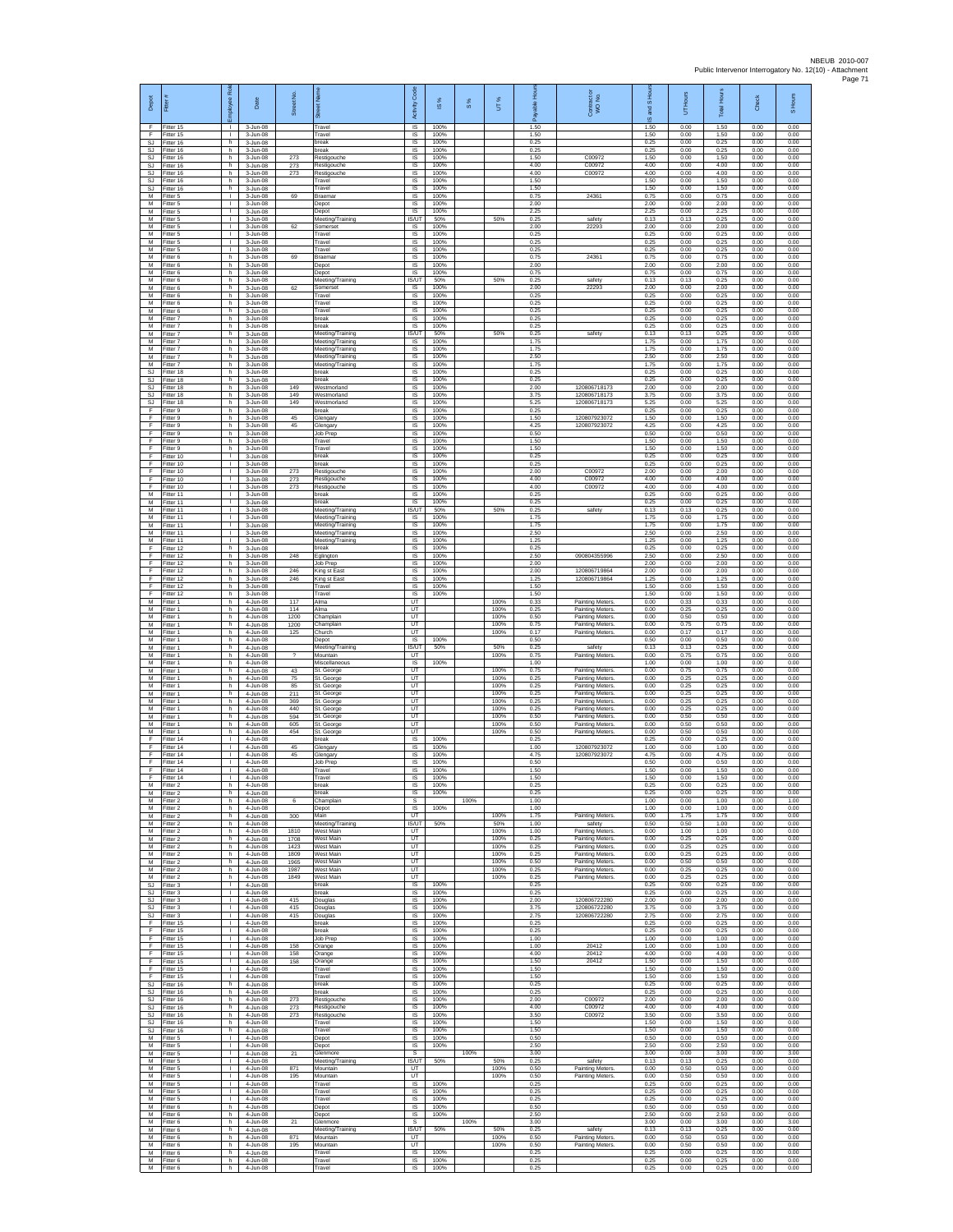| Depot<br>M                  | Fitter<br>-itter 7                  | ē<br>eekoldu<br>ů<br>h.            | Date<br>4-Jun-08                     | Street No                             | <b>Teg</b><br>苆<br>break                                 | Code<br>Activity<br>IS          | 1S%<br>100%          | 8%                   | UT%          | able<br>កី<br>0.25   | Contract c<br>WO No.                      | S Hou<br>g<br>$\overline{\omega}$<br>0.25 | UT Hours<br>0.00     | Total Hours<br>0.25  | Check<br>0.00        | S Hours<br>0.00      |
|-----------------------------|-------------------------------------|------------------------------------|--------------------------------------|---------------------------------------|----------------------------------------------------------|---------------------------------|----------------------|----------------------|--------------|----------------------|-------------------------------------------|-------------------------------------------|----------------------|----------------------|----------------------|----------------------|
| M<br>M                      | Fitter 7<br>Fitter 7                | h<br>h.                            | 4-Jun-08<br>4-Jun-08                 |                                       | break<br>Meeting/Training                                | $\sf IS$<br>IS/UT               | 100%<br>50%          |                      | 50%          | 0.25<br>0.25         | safety                                    | 0.25<br>0.13                              | 0.00<br>0.13         | 0.25<br>0.25         | 0.00<br>0.00         | 0.00<br>0.00         |
| M<br>М                      | Fitter 7<br>Fitter 7                | h.<br>h.                           | 4-Jun-08<br>4-Jun-08                 |                                       | Meeting/Training<br>Meeting/Training                     | <b>LIT</b><br>UT                |                      |                      | 100%<br>100% | 1.75<br>1.75         | Locate Training<br>Locate Training        | 0.00<br>0.00                              | 1.75<br>1.75         | 1.75<br>1.75         | 0.00<br>0.00         | 0.00<br>0.00         |
| M<br>M                      | Fitter 7<br>Fitter 7                | h.<br>h.                           | 4-Jun-08<br>4-Jun-08                 |                                       | Meeting/Training<br>Meeting/Training<br>break            | UT<br>UT<br>IS                  | 100%                 |                      | 100%<br>100% | 2.50<br>1.25<br>0.25 | <b>Locate Training</b><br>Locate Training | 0.00<br>0.00<br>0.25                      | 2.50<br>1.25<br>0.00 | 2.50<br>1.25<br>0.25 | 0.00<br>0.00<br>0.00 | 0.00<br>0.00         |
| SJ<br>SJ<br>SJ.             | Fitter 18<br>Fitter 18<br>Fitter 18 | h<br>h.<br>h.                      | 4-Jun-08<br>4-Jun-08<br>4-Jun-08     | 415                                   | break<br>Douglas                                         | 1S<br>IS                        | 100%<br>100%         |                      |              | 0.25<br>2.00         | 120806722280                              | 0.25<br>2.00                              | 0.00<br>0.00         | 0.25<br>2.00         | 0.00<br>0.00         | 0.00<br>0.00<br>0.00 |
| SJ<br>SJ                    | Fitter 18<br>Fitter 18              | h<br>h.                            | 4-Jun-08<br>4-Jun-08                 | 415<br>415                            | Douglas<br>Douglas                                       | IS<br>IS                        | 100%<br>100%         |                      |              | 3.75<br>2.75         | 120806722280<br>120806722280              | 3.75<br>2.75                              | 0.00<br>0.00         | 3.75<br>2.75         | 0.00<br>0.00         | 0.00<br>0.00         |
| F<br>F                      | Fitter 9<br>Fitter 9                | h<br>h.                            | 4-Jun-08<br>4-Jun-08                 | 45                                    | break<br>Glengary                                        | IS<br>-IS                       | 100%<br>100%         |                      |              | 0.25<br>1.00         | 120807923072                              | 0.25<br>1.00                              | 0.00<br>0.00         | 0.25<br>1.00         | 0.00<br>0.00         | 0.00<br>0.00         |
| E<br>F<br>F                 | Fitter 9<br>Fitter 9<br>Fitter 9    | h.<br>h<br>h.                      | 4-Jun-08<br>4-Jun-08<br>4-Jun-08     | 45                                    | Glengary<br>Job Prep<br>Travel                           | IS<br>IS<br>IS                  | 100%<br>100%<br>100% |                      |              | 4.75<br>0.50<br>1.50 | 120807923072                              | 4.75<br>0.50<br>1.50                      | 0.00<br>0.00<br>0.00 | 4.75<br>0.50<br>1.50 | 0.00<br>0.00<br>0.00 | 0.00<br>0.00<br>0.00 |
| F.<br>F                     | Fitter 9<br>Fitter 10               | h<br>$\mathbf{L}$                  | 4-Jun-08<br>4-Jun-08                 |                                       | Travel<br>break                                          | IS<br>$\sf IS$                  | 100%<br>100%         |                      |              | 1.50<br>0.25         |                                           | 1.50<br>0.25                              | 0.00<br>0.00         | 1.50<br>0.25         | 0.00<br>0.00         | 0.00<br>0.00         |
| F<br>F                      | Fitter 10<br>Fitter 10              | $\mathbf{L}$<br>$\mathbf{L}$       | 4-Jun-08<br>4-Jun-08                 | 273                                   | break<br>Restigouche                                     | $\sf IS$<br>IS                  | 100%<br>100%         |                      |              | 0.25<br>2.00         | C00972                                    | 0.25<br>2.00                              | 0.00<br>0.00         | 0.25<br>2.00         | 0.00<br>0.00         | 0.00<br>0.00         |
| E<br>F<br>M                 | Fitter 10<br>Fitter 10              | $\mathbf{L}$<br>Τ.<br>т.           | 4-Jun-08<br>4-Jun-08<br>4-Jun-08     | 273<br>273                            | Restigouche<br>Restigouche<br>break                      | IS<br>1S<br>IS                  | 100%<br>100%<br>100% |                      |              | 4.00<br>3.50<br>0.25 | C00972<br>C00972                          | 4.00<br>3.50<br>0.25                      | 0.00<br>0.00<br>0.00 | 4.00<br>3.50<br>0.25 | 0.00<br>0.00<br>0.00 | 0.00<br>0.00<br>0.00 |
| M<br>M                      | Fitter 11<br>Fitter 11<br>Fitter 11 | ÷.<br>$\mathbf{L}$                 | 4-Jun-08<br>4-Jun-08                 |                                       | break<br>Meeting/Training                                | <b>IS</b><br><b>IS/UT</b>       | 100%<br>50%          |                      | 50%          | 0.25<br>0.25         | safety                                    | 0.25<br>0.13                              | 0.00<br>0.13         | 0.25<br>0.25         | 0.00<br>0.00         | 0.00<br>0.00         |
| М<br>M                      | Fitter 11<br>Fitter 11              | T.<br>$\mathbf{L}$                 | 4-Jun-08<br>4-Jun-08                 |                                       | Meeting/Training<br>Meeting/Training                     | UT<br>UT                        |                      |                      | 100%<br>100% | 1.75<br>1.75         | Locate Training<br>Locate Training        | 0.00<br>0.00                              | 1.75<br>1.75         | 1.75<br>1.75         | 0.00<br>0.00         | 0.00<br>0.00         |
| M<br>М<br>F                 | Fitter 11<br>Fitter 11<br>ltter 12  | л.<br>т.<br>h                      | 4-Jun-08<br>4-Jun-08<br>4-Jun-08     |                                       | Meeting/Training<br>Meeting/Training<br>break            | <b>LIT</b><br>UT<br>IS          | 100%                 |                      | 100%<br>100% | 2.50<br>1.25<br>0.25 | Locate Training<br>Locate Training        | 0.00<br>0.00<br>0.25                      | 2.50<br>1.25<br>0.00 | 2.50<br>1.25<br>0.25 | 0.00<br>0.00<br>0.00 | 0.00<br>0.00<br>0.00 |
| F<br>F                      | Fitter 12<br>Fitter 12              | h.<br>h                            | 4-Jun-08<br>4-Jun-08                 |                                       | break<br>Job Prep                                        | IS<br>IS                        | 100%<br>100%         |                      |              | 0.25<br>1.00         |                                           | 0.25<br>1.00                              | 0.00<br>0.00         | 0.25<br>1.00         | 0.00<br>0.00         | 0.00<br>0.00         |
| F<br>F                      | Fitter 12<br>Fitter 12              | h.<br>h.                           | 4-Jun-08<br>4-Jun-08                 | 158<br>158                            | Orange<br>Orange                                         | 1S<br>IS                        | 100%<br>100%         |                      |              | 1.00<br>4.00         | 20412<br>20412                            | 1.00<br>4.00                              | 0.00<br>0.00         | 1.00<br>4.00         | 0.00<br>0.00         | 0.00<br>0.00         |
| F<br>F<br>F                 | Fitter 12<br>Fitter 12<br>Fitter 12 | h<br>h.<br>h                       | 4-Jun-08<br>4-Jun-08<br>4-Jun-08     | 158                                   | Orange<br>Travel<br>Travel                               | $\sf IS$<br>$\sf IS$<br>IS      | 100%<br>100%<br>100% |                      |              | 1.50<br>1.50<br>1.50 | 20412                                     | 1.50<br>1.50<br>1.50                      | 0.00<br>0.00<br>0.00 | 1.50<br>1.50<br>1.50 | 0.00<br>0.00<br>0.00 | 0.00<br>0.00<br>0.00 |
| M<br>M                      | Fitter 1<br>Fitter 1                | h.<br>h.                           | 5-Jun-08<br>5-Jun-08                 |                                       | break<br>break                                           | IS<br><b>IS</b>                 | 100%<br>100%         |                      |              | 0.25<br>0.25         |                                           | 0.25<br>0.25                              | 0.00<br>0.00         | 0.25<br>0.25         | 0.00<br>0.00         | 0.00<br>0.00         |
| М<br>M                      | Fitter 1<br>Fitter 1                | h<br>h.                            | 5-Jun-08<br>5-Jun-08                 |                                       | Depot<br>Meeting/Training                                | IS<br><b>IS/UT</b>              | 100%<br>50%          |                      | 50%          | 0.25<br>0.25         | safety                                    | 0.25<br>0.13                              | 0.00<br>0.13         | 0.25<br>0.25         | 0.00<br>0.00         | 0.00<br>0.00         |
| M<br>М<br>M                 | Fitter 1<br>-itter 1<br>Fitter 1    | h.<br>h<br>h.                      | 5-Jun-08<br>5-Jun-08<br>5-Jun-08     | 300<br>300<br>300                     | Morton<br>Mortor<br>Morton                               | s<br>$\mathbb S$<br>$\mathbb S$ |                      | 100%<br>100%<br>100% |              | 0.50<br>0.50<br>0.50 |                                           | 0.50<br>0.50<br>0.50                      | 0.00<br>0.00<br>0.00 | 0.50<br>0.50<br>0.50 | 0.00<br>0.00<br>0.00 | 0.50<br>0.50<br>0.50 |
| M<br>М                      | Fitter 1<br>Fitter 1                | h.<br>h                            | 5-Jun-08<br>5-Jun-08                 | 300<br>300                            | Morton<br>Morton                                         | s<br>s                          |                      | 100%<br>100%         |              | 0.50<br>0.50         |                                           | 0.50<br>0.50                              | 0.00<br>0.00         | 0.50<br>0.50         | 0.00<br>0.00         | 0.50<br>0.50         |
| М<br>M                      | Fitter 1<br>Fitter 1                | h.<br>h.                           | 5-Jun-08<br>5-Jun-08                 | 65<br>40                              | Morton<br>Morton                                         | s<br>s                          |                      | 100%<br>100%         |              | 0.25<br>0.25         |                                           | 0.25<br>0.25                              | 0.00<br>0.00         | 0.25<br>0.25         | 0.00<br>0.00         | 0.25<br>0.25         |
| M<br>M<br>М                 | Fitter 1<br>-itter 1<br>Fitter 1    | h.<br>h.<br>h.                     | 5-Jun-08<br>5-Jun-08<br>5-Jun-08     | 1380<br>1380<br>1405                  | Mountain<br>Mountain                                     | s<br>s<br>$\mathbb S$           |                      | 100%<br>100%<br>100% |              | 1.00<br>0.50<br>0.50 |                                           | 1.00<br>0.50<br>0.50                      | 0.00<br>0.00<br>0.00 | 1.00<br>0.50<br>0.50 | 0.00<br>0.00<br>0.00 | 1.00<br>0.50<br>0.50 |
| M<br>M                      | Fitter 1<br>Fitter 1                | h.<br>h.                           | 5-Jun-08<br>5-Jun-08                 | 1405<br>1405                          | Mountain<br>Mountain<br>Mountain                         | s<br>s                          |                      | 100%<br>100%         |              | 1.00<br>0.50         |                                           | 1.00<br>0.50                              | 0.00<br>0.00         | 1.00<br>0.50         | 0.00<br>0.00         | 1.00<br>0.50         |
| М<br>M                      | Fitter 1<br>-itter 1                | h<br>h.                            | 5-Jun-08<br>5-Jun-08                 | 141<br>145                            | Plaza Blvd<br>Plaza Blvd                                 | s<br>s                          |                      | 100%<br>100%         |              | 0.25<br>0.25         |                                           | 0.25<br>0.25                              | 0.00<br>0.00         | 0.25<br>0.25         | 0.00<br>0.00         | 0.25<br>0.25         |
| M<br>М                      | Fitter 1<br>-itter 1                | h.<br>h<br>h.                      | 5-Jun-08<br>5-Jun-08                 | 149<br>153                            | Plaza Blvd<br>Plaza Blvd<br>Plaza Blvd                   | s<br>s<br>s                     |                      | 100%<br>100%<br>100% |              | 0.25<br>0.25<br>0.50 |                                           | 0.25<br>0.25<br>0.50                      | 0.00<br>0.00<br>0.00 | 0.25<br>0.25<br>0.50 | 0.00<br>0.00<br>0.00 | 0.25<br>0.25<br>0.50 |
| М<br>F<br>E                 | Fitter 1<br>Fitter 14<br>Fitter 14  | $\mathbf{L}$<br>$\mathbf{L}$       | 5-Jun-08<br>5-Jun-08<br>5-Jun-08     | 157                                   | break<br>Depot                                           | IS<br>IS                        | 100%<br>100%         |                      |              | 0.25<br>3.00         |                                           | 0.25<br>3.00                              | 0.00<br>0.00         | 0.25<br>3.00         | 0.00<br>0.00         | 0.00<br>0.00         |
| F.<br>F                     | Fitter 14<br>ltter 14               | $\mathbb{R}$<br>т.                 | 5-Jun-08<br>5-Jun-08                 | 248<br>248                            | Eglington<br>Eglington                                   | IS<br>IS                        | 100%<br>100%         |                      |              | 1.50<br>2.75         | 090804355996<br>090804355996              | 1.50<br>2.75                              | 0.00<br>0.00         | 1.50<br>2.75         | 0.00<br>0.00         | 0.00<br>0.00         |
| F<br>M<br>М                 | Fitter 14<br>Fitter 2<br>Fitter 2   | ÷.<br>h.<br>h                      | 5-Jun-08<br>5-Jun-08<br>5-Jun-08     |                                       | Job Prep<br>break<br>break                               | - IS<br>IS<br>IS                | 100%<br>100%<br>100% |                      |              | 0.50<br>0.25<br>0.25 |                                           | 0.50<br>0.25<br>0.25                      | 0.00<br>0.00<br>0.00 | 0.50<br>0.25<br>0.25 | 0.00<br>0.00<br>0.00 | 0.00<br>0.00<br>0.00 |
| M<br>M                      | Fitter 2<br>Fitter 2                | h.<br>h.                           | 5-Jun-08<br>5-Jun-08                 | 160<br>235                            | Commerce<br>Commerce                                     | s<br>s                          |                      | 100%<br>100%         |              | 0.50<br>0.25         |                                           | 0.50<br>0.25                              | 0.00<br>0.00         | 0.50<br>0.25         | 0.00<br>0.00         | 0.50<br>0.25         |
| M<br>M                      | -itter 2<br>Fitter 2                | h<br>h.                            | 5-Jun-08<br>5-Jun-08                 | 365                                   | Depot<br>Frenette                                        | $\sf IS$<br>$\mathbb S$         | 100%                 | 100%                 |              | 0.50<br>1.00         |                                           | 0.50<br>1.00                              | 0.00<br>0.00         | 0.50<br>1.00         | 0.00<br>0.00         | 0.00<br>1.00         |
| M<br>М<br>М                 | Fitter 2<br>Fitter 2<br>Fitter 2    | h.<br>h<br>h.                      | 5-Jun-08<br>5-Jun-08<br>5-Jun-08     | 10<br>160<br>160                      | Lynds<br>McNaughton<br>McNaughton                        | s<br>s<br>s                     |                      | 100%<br>100%<br>100% |              | 1.00<br>0.50<br>0.50 |                                           | 1.00<br>0.50<br>0.50                      | 0.00<br>0.00<br>0.00 | 1.00<br>0.50<br>0.50 | 0.00<br>0.00<br>0.00 | 1.00<br>0.50<br>0.50 |
| M<br>M                      | Fitter 2<br>Fitter 2                | h<br>h.                            | 5-Jun-08<br>5-Jun-08                 | 1633                                  | Meeting/Training<br>Mountain                             | IS/UT<br>s                      | 50%                  | 100%                 | 50%          | 0.25<br>1.00         | safety                                    | 0.13<br>1.00                              | 0.13<br>0.00         | 0.25<br>1.00         | 0.00<br>0.00         | 0.00<br>1.00         |
| M<br>М<br>M                 | -itter 2<br>Fitter 2<br>Fitter 2    | h.<br>h<br>h.                      | 5-Jun-08<br>5-Jun-08<br>$5 - lim-08$ | 45<br>195<br>$\overline{\phantom{a}}$ | Roderick<br>Urquhart<br>Urquhart                         | s<br>$\mathbb S$<br>s           |                      | 100%<br>100%<br>100% |              | 0.50<br>0.50<br>0.50 |                                           | 0.50<br>0.50<br>0.50                      | 0.00<br>0.00<br>0.00 | 0.50<br>0.50<br>0.50 | 0.00<br>0.00<br>0.00 | 0.50<br>0.50<br>0.50 |
| M<br>SJ                     | Fitter 2<br>Fitter 3                | h.<br>т.                           | 5-Jun-08<br>5-Jun-08                 | 525                                   | Venture<br>break                                         | s<br>IS                         | 100%                 | 100%                 |              | 0.50<br>0.25         |                                           | 0.50<br>0.25                              | 0.00<br>0.00         | 0.50<br>0.25         | 0.00<br>0.00         | 0.50<br>0.00         |
| SJ<br>SJ.                   | Fitter 3<br>Fitter 3                | $\mathbb{R}$<br>$\mathbf{L}$       | 5-Jun-08<br>5-Jun-08                 | 415                                   | break<br>Douglas                                         | IS<br>IS                        | 100%<br>100%         |                      |              | 0.25<br>2.00         | 120806722280                              | 0.25<br>2.00                              | 0.00<br>0.00         | 0.25<br>2.00         | 0.00<br>0.00         | 0.00<br>0.00         |
| SJ<br>SJ<br>F               | -itter 3<br>Fitter 3<br>Fitter 15   | $\mathbf{L}$<br>H.<br>H.           | 5-Jun-08<br>5-Jun-08<br>5-Jun-08     | 415<br>415                            | Douglas<br>Douglas<br>break                              | IS<br>1S<br>IS                  | 100%<br>100%<br>100% |                      |              | 3.75<br>2.75<br>0.25 | 120806722280<br>120806722280              | 3.75<br>2.75<br>0.25                      | 0.00<br>0.00<br>0.00 | 3.75<br>2.75<br>0.25 | 0.00<br>0.00<br>0.00 | 0.00<br>0.00<br>0.00 |
| F                           | Fitter 15<br>Fitter 15              | ٠                                  | $5 - Jun-08$<br>5-Jun-08             |                                       | break<br>Depot                                           | IS<br>IS                        | 100%<br>100%         |                      |              | 0.25<br>2.00         |                                           | 0.25<br>2.00                              | 0.00<br>0.00         | 0.25<br>2.00         | 0.00<br>0.00         | 0.00<br>0.00         |
| F<br>F<br>F.                | ltter 15<br>Fitter 15<br>Fitter 15  | $\mathbf{L}$<br>÷.<br>$\mathbf{L}$ | 5-Jun-08<br>5-Jun-08<br>5-Jun-08     | 158<br>158                            | Job Prep<br>Orange                                       | IS<br>- IS<br>IS.               | 100%<br>100%<br>100% |                      |              | 1.00<br>1.00<br>2.00 | 20412<br>20412                            | 1.00<br>1.00<br>2.00                      | 0.00<br>0.00<br>0.00 | 1.00<br>1.00<br>200  | 0.00<br>0.00<br>0.00 | 0.00<br>0.00<br>0.00 |
| F<br><b>SJ</b>              | Fitter 15<br>Fitter 16              | т.<br>h.                           | 5-Jun-08<br>5-Jun-08                 |                                       | Orange<br>Travel<br>break                                | IS<br>IS                        | 100%<br>100%         |                      |              | 1.50<br>0.25         |                                           | 1.50<br>0.25                              | 0.00<br>0.00         | 1.50<br>0.25         | 0.00<br>0.00         | 0.00<br>0.00         |
| SJ                          | SJ Fitter 16<br>Fitter 16           | h.<br>h                            | 5-Jun-08<br>5-Jun-08                 |                                       | break<br>Travel                                          | <b>IS</b><br>$\sf IS$           | 100%<br>100%         |                      |              | 0.25<br>1.50         |                                           | 0.25<br>1.50                              | 0.00<br>0.00         | 0.25<br>1.50         | 0.00<br>0.00         | 0.00<br>0.00         |
| <b>SJ</b><br>SJ.<br>SJ      | Fitter 16<br>Fitter 16<br>Fitter 16 | h<br>h.<br>h                       | 5-Jun-08<br>5-Jun-08<br>5-Jun-08     | 50<br>50                              | Travel<br>Waterloo Row<br>Waterloo Row                   | $\sf IS$<br>IS<br>IS            | 100%<br>100%<br>100% |                      |              | 1.50<br>2.00<br>4.00 | C00911<br>C00911                          | 1.50<br>2.00<br>4.00                      | 0.00<br>0.00<br>0.00 | 1.50<br>2.00<br>4.00 | 0.00<br>0.00<br>0.00 | 0.00<br>0.00<br>0.00 |
| SJ<br>M                     | Fitter 16<br>Fitter 5               | h.<br>τ.                           | 5-Jun-08<br>5-Jun-08                 | 50                                    | Waterloo Row<br>break                                    | 1S<br>IS                        | 100%<br>100%         |                      |              | 2.50<br>0.25         | C00911                                    | 2.50<br>0.25                              | 0.00<br>0.00         | 2.50<br>0.25         | 0.00<br>0.00         | 0.00<br>0.00         |
| M<br>M                      | Fitter 5<br>Fitter 5                | л.<br>H.<br>$\mathbf{L}$           | 5-Jun-08<br>5-Jun-08                 | 66<br>66                              | Curry<br>Curry                                           | IS<br>IS                        | 100%<br>100%         |                      |              | 6.25<br>1.75         | 84024<br>84024                            | 6.25<br>1.75                              | 0.00<br>0.00         | 6.25<br>1.75         | 0.00<br>0.00         | 0.00<br>0.00         |
| М<br>M<br>M                 | Fitter 5<br>Fitter 5<br>Fitter 6    | $\mathbf{L}$<br>h.                 | 5-Jun-08<br>5-Jun-08<br>5-Jun-08     |                                       | Job Prep<br>Meeting/Training<br>break                    | $\sf IS$<br>IS/UT<br>IS.        | 100%<br>50%<br>100%  |                      | 50%          | 0.50<br>0.25<br>0.25 | safety                                    | 0.50<br>0.13<br>0.25                      | 0.00<br>0.13<br>0.00 | 0.50<br>0.25<br>0.25 | 0.00<br>0.00<br>0.00 | 0.00<br>0.00<br>0.00 |
| М<br>M                      | Fitter 6<br>Fitter 6                | h<br>h.                            | 5-Jun-08<br>5-Jun-08                 | 66<br>66                              | Curry<br>Curry                                           | IS<br>IS                        | 100%<br>100%         |                      |              | 6.25<br>1.75         | 84024<br>84024                            | 6.25<br>1.75                              | 0.00<br>0.00         | 6.25<br>1.75         | 0.00<br>0.00         | 0.00<br>0.00         |
| M<br>М<br>M                 | Fitter 6<br>Fitter 6<br>Fitter 7    | h<br>h<br>h.                       | 5-Jun-08<br>5-Jun-08<br>5-Jun-08     |                                       | Job Prep<br>Meeting/Training<br>break                    | <b>IS</b><br>IS/UT<br><b>IS</b> | 100%<br>50%<br>100%  |                      | 50%          | 0.50<br>0.25<br>0.25 | safety                                    | 0.50<br>0.13<br>0.25                      | 0.00<br>0.13<br>0.00 | 0.50<br>0.25<br>0.25 | 0.00<br>0.00<br>0.00 | 0.00<br>0.00<br>0.00 |
| M<br>M                      | Fitter 7<br>Fitter 7                | h.<br>h                            | 5-Jun-08<br>5-Jun-08                 |                                       | break<br>Meeting/Training                                | $\overline{s}$<br>IS/UT         | 100%<br>50%          |                      | 50%          | 0.25<br>0.25         | safety                                    | 0.25<br>0.13                              | 0.00<br>0.13         | 0.25<br>0.25         | 0.00<br>0.00         | 0.00<br>0.00         |
| M<br>М<br>M                 | Fitter 7<br>Fitter 7<br>Fitter 7    | h.<br>h.<br>h.                     | 5-Jun-08<br>5-Jun-08<br>5-Jun-08     |                                       | Meeting/Training<br>Meeting/Training<br>Meeting/Training | IS<br>IS<br>IS                  | 100%<br>100%<br>100% |                      |              | 1.75<br>1.75<br>2.50 |                                           | 1.75<br>1.75<br>2.50                      | 0.00<br>0.00<br>0.00 | 1.75<br>1.75<br>2.50 | 0.00<br>0.00<br>0.00 | 0.00<br>0.00<br>0.00 |
| M<br>$\mathbb{S}\mathbb{J}$ | Fitter 7<br>Fitter 18               | h.<br>h                            | 5-Jun-08<br>5-Jun-08                 |                                       | Meeting/Training<br>break                                | IS<br>IS                        | 100%<br>100%         |                      |              | 1.75<br>0.25         |                                           | 1.75<br>0.25                              | 0.00<br>0.00         | 1.75<br>0.25         | 0.00<br>0.00         | 0.00<br>0.00         |
| SJ.                         | Fitter 18<br>SJ Fitter 18           | h.<br>h                            | 5-Jun-08<br>5-Jun-08                 | 415                                   | break<br>Douglas                                         | IS<br>IS                        | 100%<br>100%         |                      |              | 0.25<br>2.00         | 120806722280                              | 0.25<br>2.00                              | 0.00<br>0.00         | 0.25<br>2.00         | 0.00<br>0.00         | 0.00<br>0.00         |
| SJ<br>SJ<br>F               | Fitter 18<br>Fitter 18<br>Fitter 9  | h<br>h.<br>h.                      | 5-Jun-08<br>5-Jun-08<br>5-Jun-08     | 415<br>415                            | Douglas<br>Douglas<br>break                              | $\sf IS$<br>$\sf IS$<br>IS      | 100%<br>100%<br>100% |                      |              | 3.75<br>2.75<br>0.25 | 120806722280<br>120806722280              | 3.75<br>2.75<br>0.25                      | 0.00<br>0.00<br>0.00 | 3.75<br>2.75<br>0.25 | 0.00<br>0.00<br>0.00 | 0.00<br>0.00<br>0.00 |
| F.<br>F                     | Fitter 9<br>Fitter 9                | h<br>h.                            | 5-Jun-08<br>5-Jun-08                 | 248                                   | Depot<br>Eglington                                       | IS<br>1S                        | 100%<br>100%         |                      |              | 3.00<br>1.50         | 090804355996                              | 3.00<br>1.50                              | 0.00<br>0.00         | 3.00<br>1.50         | 0.00<br>0.00         | 0.00<br>0.00         |
| F<br>F                      | Fitter 9<br>Fitter 9                | h.<br>h.                           | 5-Jun-08<br>$5 - Jun-08$             | 248                                   | Eglington<br>Job Prep                                    | IS<br>IS                        | 100%<br>100%         |                      |              | 2.75<br>0.50         | 090804355996                              | 2.75<br>0.50                              | 0.00<br>0.00         | 2.75<br>0.50         | 0.00<br>0.00         | 0.00<br>0.00         |
| F.<br>F<br>F                | Fitter 10<br>Fitter 10<br>Fitter 10 | $\mathbf{L}$<br>T.<br>$\mathbf{L}$ | 5-Jun-08<br>5-Jun-08<br>5-Jun-08     | 50                                    | break<br>break<br>Waterloo Row                           | IS<br>IS<br><b>IS</b>           | 100%<br>100%<br>100% |                      |              | 0.25<br>0.25<br>2.00 | C00911                                    | 0.25<br>0.25<br>2.00                      | 0.00<br>0.00<br>0.00 | 0.25<br>0.25<br>2.00 | 0.00<br>0.00<br>0.00 | 0.00<br>0.00<br>0.00 |
| F.<br>F                     | Fitter 10<br>Fitter 10              | $\mathbf{L}$<br>т.                 | 5-Jun-08<br>5-Jun-08                 | 50<br>50                              | Waterloo Row<br>Waterloo Row                             | <b>IS</b><br>IS                 | 100%<br>100%         |                      |              | 4.00<br>2.50         | C00911<br>C00911                          | 4.00<br>2.50                              | 0.00<br>0.00         | 4.00<br>2.50         | 0.00<br>0.00         | 0.00<br>0.00         |
| M<br>M                      | Fitter 11<br>Fitter 11              | т<br>$\mathbf{L}$                  | 5-Jun-08<br>5-Jun-08                 |                                       | break<br>break                                           | IS<br><b>IS</b>                 | 100%<br>100%         |                      |              | 0.25<br>0.25         |                                           | 0.25<br>0.25                              | 0.00<br>0.00         | 0.25<br>0.25         | 0.00<br>0.00         | 0.00<br>0.00         |
| ${\sf M}$<br>M<br>M         | Fitter 11<br>Fitter 11<br>Fitter 11 | т.<br>L.<br>$\mathbf{L}$           | 5-Jun-08<br>5-Jun-08<br>5-Jun-08     |                                       | Meeting/Training<br>Meeting/Training<br>Meeting/Training | IS/UT<br><b>IS</b><br>IS        | 50%<br>100%<br>100%  |                      | 50%          | 0.25<br>1.75<br>1.75 | safety                                    | 0.13<br>1.75<br>1.75                      | 0.13<br>0.00<br>0.00 | 0.25<br>1.75<br>1.75 | 0.00<br>0.00<br>0.00 | 0.00<br>0.00<br>0.00 |
| M                           | Fitter 11<br>M Fitter 11            | ٠<br>$\mathbb{R}$                  | $5 - Jun-08$<br>5-Jun-08             |                                       | Meeting/Training<br>Meeting/Training                     | $\sf IS$<br>IS                  | 100%<br>100%         |                      |              | 2.50<br>1.75         |                                           | 2.50<br>1.75                              | 0.00<br>0.00         | 2.50<br>1.75         | 0.00<br>0.00         | 0.00<br>0.00         |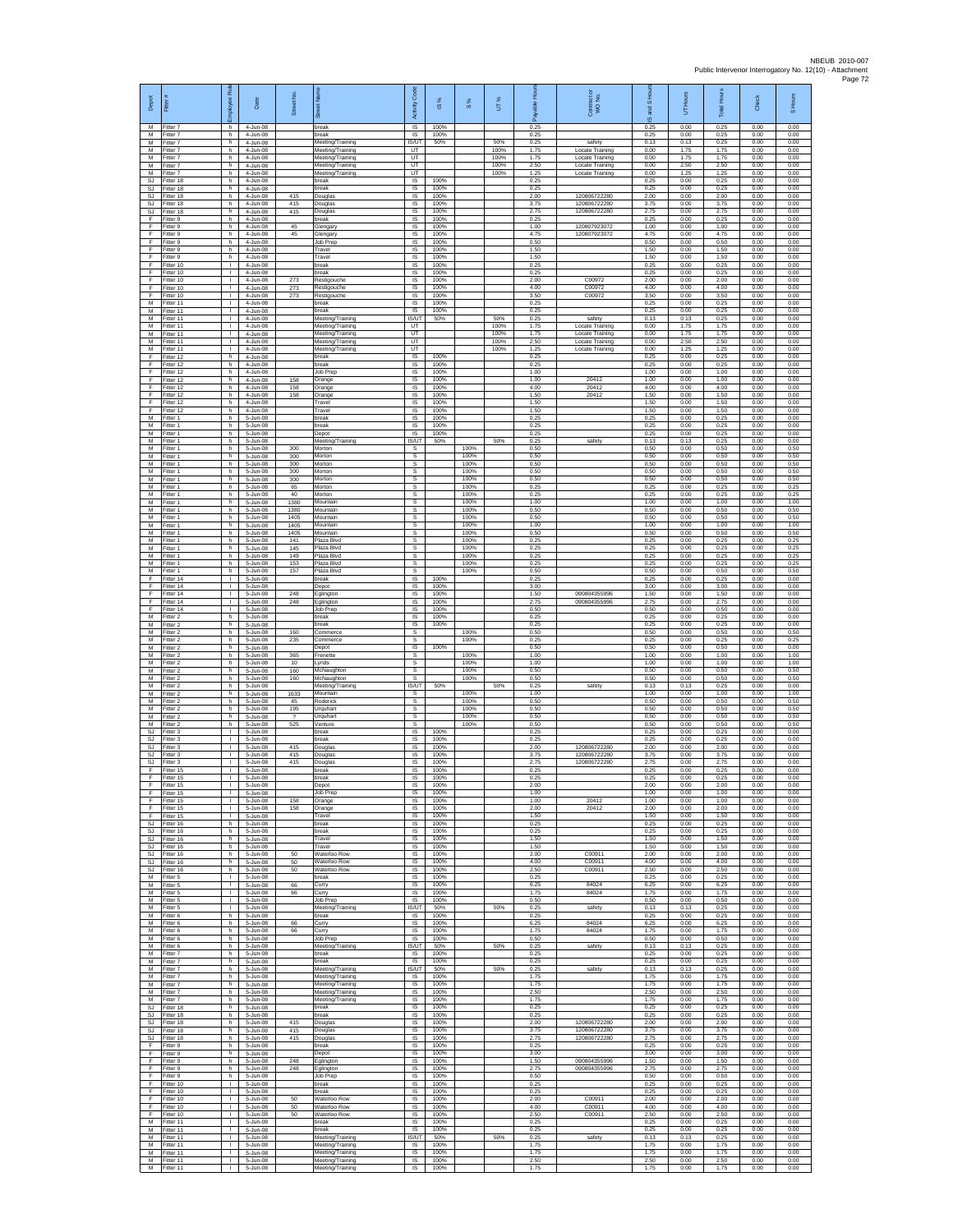| Depot<br>F                   | Fitter#<br>Fitter 12                | ployee Rol<br>h.                             | Date<br>5-Jun-08                       | Street No             | 芿<br>break                                               | code<br>Activity<br><b>IS</b>                   | IS %<br>100%         | S %                  | UT%  | 0.25                 | Contract or<br>WO No.      | and S Ho<br>ဖ<br>0.25 | Hours<br>5<br>0.00   | <b>Total Hours</b><br>0.25 | Check<br>0.00        | S Hours<br>0.00      |
|------------------------------|-------------------------------------|----------------------------------------------|----------------------------------------|-----------------------|----------------------------------------------------------|-------------------------------------------------|----------------------|----------------------|------|----------------------|----------------------------|-----------------------|----------------------|----------------------------|----------------------|----------------------|
| F.<br>F                      | Fitter 12<br>Fitter 12              | h.<br>h.                                     | 5-Jun-08<br>5-Jun-08                   |                       | break<br>Job Prep                                        | IS<br>$\sf IS$                                  | 100%<br>100%         |                      |      | 0.25<br>0.50         |                            | 0.25<br>0.50          | 0.00<br>0.00         | 0.25<br>0.50               | 0.00<br>0.00         | 0.00<br>0.00         |
| F<br>F<br>F                  | ltter 12<br>Fitter 12<br>Fitter 12  | h.<br>h.<br>h                                | 5-Jun-08<br>5-Jun-08<br>5-Jun-08       | 50<br>50<br>50        | Waterloo Row<br>Waterloo Row<br>Waterloo Row             | IS<br>IS<br>IS                                  | 100%<br>100%<br>100% |                      |      | 2.50<br>4.00<br>1.50 | C00911<br>C00911<br>C00911 | 2.50<br>4.00<br>1.50  | 0.00<br>0.00<br>0.00 | 2.50<br>4.00<br>1.50       | 0.00<br>0.00<br>0.00 | 0.00<br>0.00<br>0.00 |
| M<br>M                       | Fitter 1<br>Fitter 1                | h.<br>h.                                     | 6-Jun-08<br>6-Jun-08                   | 614                   | Champlain<br>Depot                                       | s<br>IS                                         | 100%                 | 100%                 |      | 0.25<br>0.75         |                            | 0.25<br>0.75          | 0.00<br>0.00         | 0.25<br>0.75               | 0.00<br>0.00         | 0.25<br>0.00         |
| M<br>M<br>М                  | Fitter 1<br>Fitter 1<br>Fitter 1    | h.<br>h<br>h                                 | 6-Jun-08<br>6-Jun-08<br>6-Jun-08       |                       | Mapleton Plaza<br>Mapleton Plaza<br>Meeting/Training     | s<br>s<br>IS/UT                                 | 50%                  | 100%<br>100%         | 50%  | 0.50<br>0.50<br>0.25 | safety                     | 0.50<br>0.50<br>0.13  | 0.00<br>0.00<br>0.13 | 0.50<br>0.50<br>0.25       | 0.00<br>0.00<br>0.00 | 0.50<br>0.50<br>0.00 |
| M<br>M                       | Fitter 1<br>Fitter 1                | h.<br>h.                                     | 6-Jun-08<br>6-Jun-08                   | 1528                  | Morton Pub<br>Mountain                                   | s<br>s                                          |                      | 100%<br>100%         |      | 1.75<br>0.75         |                            | 1.75<br>0.75          | 0.00<br>0.00         | 1.75<br>0.75               | 0.00<br>0.00         | 1.75<br>0.75         |
| М<br>M<br>M                  | Fitter 1<br>fitter 1<br>Fitter 1    | h<br>h.<br>h.                                | 6-Jun-08<br>6-Jun-08<br>6-Jun-08       | 1528<br>1545<br>1510  | Mountain<br>Mountain<br>Mountain                         | s<br>s<br>s                                     |                      | 100%<br>100%<br>100% |      | 0.25<br>0.50<br>0.50 |                            | 0.25<br>0.50<br>0.50  | 0.00<br>0.00<br>0.00 | 0.25<br>0.50<br>0.50       | 0.00<br>0.00<br>0.00 | 0.25<br>0.50<br>0.50 |
| М<br>F                       | itter 1<br>Fitter 14                | h<br>$\mathbf{L}$                            | 6-Jun-08<br>6-Jun-08                   | 1339                  | Mountain<br>break                                        | s<br>1S                                         | 100%                 | 100%                 |      | 0.50<br>0.25         |                            | 0.50<br>0.25          | 0.00<br>0.00         | 0.50<br>0.25               | 0.00<br>0.00         | 0.50<br>0.00         |
| F<br>E<br>F                  | Fitter 14<br>Fitter 14<br>Fitter 14 | $\mathbf{L}$<br>т.<br>т.                     | 6-Jun-08<br>6-Jun-08<br>6-Jun-08       |                       | break<br>Depot<br>Depot                                  | IS<br>IS<br>IS                                  | 100%<br>100%<br>100% |                      |      | 0.25<br>2.00<br>1.75 |                            | 0.25<br>2.00<br>1.75  | 0.00<br>0.00<br>0.00 | 0.25<br>2.00<br>1.75       | 0.00<br>0.00<br>0.00 | 0.00<br>0.00<br>0.00 |
| F<br>M                       | fitter 14<br>Fitter 2               | т<br>h.                                      | 6-Jun-08<br>6-Jun-08                   | 160                   | Depot<br>Baig                                            | IS<br><b>s</b>                                  | 100%                 | 100%                 |      | 3.75<br>1.00         |                            | 3.75<br>1.00          | 0.00<br>0.00         | 3.75<br>1.00               | 0.00<br>0.00         | 0.00<br>1.00         |
| M<br>М<br>M                  | Fitter 2<br>Fitter 2<br>Fitter 2    | h.<br>h<br>h.                                | $6$ -Jun-08<br>6-Jun-08<br>6-Jun-08    | 227 A                 | hreak<br>Depot<br><b>Henry Durant</b>                    | IS<br>IS<br>s                                   | 100%<br>100%         | 100%                 |      | 0.25<br>0.50<br>0.50 |                            | 0.25<br>0.50<br>0.50  | 0.00<br>0.00<br>0.00 | 0.25<br>0.50<br>0.50       | 0.00<br>0.00<br>0.00 | 0.00<br>0.00<br>0.50 |
| M<br>М                       | Fitter 2<br>-itter 2                | h.<br>h                                      | 6-Jun-08<br>6-Jun-08                   | 227 B<br>135          | <b>Henry Durant</b><br>Henry Durant                      | s<br>$\mathbb S$                                |                      | 100%<br>100%         |      | 0.50<br>0.25         |                            | 0.50<br>0.25          | 0.00<br>0.00         | 0.50<br>0.25               | 0.00<br>0.00         | 0.50<br>0.25         |
| M<br>M<br>M                  | fitter 2<br>Fitter 2<br>Fitter 2    | h.<br>h.<br>h                                | 6-Jun-08<br>6-Jun-08<br>6-Jun-08       | $\overline{?}$<br>295 | <b>Henry Durant</b><br>MacNaughton<br>Meeting/Training   | s<br>s<br>IS/UT                                 | 50%                  | 100%<br>100%         | 50%  | 0.25<br>0.25<br>0.25 | safety                     | 0.25<br>0.25<br>0.13  | 0.00<br>0.00<br>0.13 | 0.25<br>0.25<br>0.25       | 0.00<br>0.00<br>0.00 | 0.25<br>0.25<br>0.00 |
| М<br>M                       | Fitter 2<br>fitter 2                | h.<br>h.                                     | 6-Jun-08<br>6-Jun-08                   | 15                    | Rolly's Wholesale<br>Urquhart                            | s<br>s                                          |                      | 100%<br>100%         |      | 1.75<br>2.00         |                            | 1.75<br>2.00          | 0.00<br>0.00         | 1.75<br>2.00               | 0.00<br>0.00         | 1.75<br>2.00         |
| SJ<br>SJ<br>SJ               | Fitter 3<br>Fitter 3<br>Fitter 3    | $\mathbf{I}$<br>$\mathbf{L}$<br>$\mathbf{L}$ | 6-Jun-08<br>6-Jun-08<br>6-Jun-08       | 415                   | break<br>break<br>Douglas                                | $\overline{\mathsf{s}}$<br>$\sf IS$<br>$\sf IS$ | 100%<br>100%<br>100% |                      |      | 0.25<br>0.25<br>2.00 | 120806722280               | 0.25<br>0.25<br>2.00  | 0.00<br>0.00<br>0.00 | 0.25<br>0.25<br>2.00       | 0.00<br>0.00<br>0.00 | 0.00<br>0.00<br>0.00 |
| -SJ<br>S.I                   | Fitter 3<br>Fitter 3                | $\mathbf{I}$<br>л.                           | 6-Jun-08<br>6-Jun-08                   | 415                   | Douglas<br>getting JCC signed                            | IS<br>IS                                        | 100%<br>100%         |                      |      | 1.75<br>2.00         | 120806722280               | 1.75<br>200           | 0.00<br>0.00         | 1.75<br>200                | 0.00<br>0.00         | 0.00<br>0.00         |
| SJ<br>F<br>F                 | fitter 3<br>fitter 15<br>Fitter 15  | т.<br>Τ<br>л.                                | 6-Jun-08<br>6-Jun-08<br>6-Jun-08       |                       | getting JCC signed<br>break<br>break                     | IS<br>IS<br>$\overline{\mathsf{s}}$             | 100%<br>100%<br>100% |                      |      | 1.75<br>0.25<br>0.25 |                            | 1.75<br>0.25<br>0.25  | 0.00<br>0.00<br>0.00 | 1.75<br>0.25<br>0.25       | 0.00<br>0.00<br>0.00 | 0.00<br>0.00<br>0.00 |
| F<br>F                       | Fitter 15<br>Fitter 15              | т.<br>т.                                     | 6-Jun-08<br>6-Jun-08                   |                       | Depot<br>Depot                                           | IS<br>IS                                        | 100%<br>100%         |                      |      | 3.00<br>2.50         |                            | 3.00<br>2.50          | 0.00<br>0.00         | 3.00<br>2.50               | 0.00<br>0.00         | 0.00<br>0.00         |
| F<br>F<br>SJ                 | Fitter 15<br>Fitter 15<br>Fitter 16 | $\mathbf{I}$<br>$\mathbf{I}$<br>h.           | 6-Jun-08<br>6-Jun-08<br>6-Jun-08       | 5                     | Job Prep<br>Parkinson<br>break                           | IS<br>s<br>IS                                   | 100%<br>100%         | 100%                 |      | 1.00<br>1.00<br>0.25 |                            | 1.00<br>1.00<br>0.25  | 0.00<br>0.00<br>0.00 | 1.00<br>1.00<br>0.25       | 0.00<br>0.00<br>0.00 | 0.00<br>1.00<br>0.00 |
| <b>SJ</b><br><b>SJ</b>       | fitter 16<br>litter 16              | h<br>h.                                      | 6-Jun-08<br>6-Jun-08                   |                       | preak<br>Depot                                           | IS<br>IS                                        | 100%<br>100%         |                      |      | 0.25<br>1.00         |                            | 0.25<br>1.00          | 0.00<br>0.00         | 0.25<br>1.00               | 0.00<br>0.00         | 0.00<br>0.00         |
| SJ<br>SJ<br>SJ.              | Fitter 16<br>Fitter 16<br>Fitter 16 | h.<br>h<br>h.                                | $6$ -Jun-08<br>6-Jun-08<br>6-Jun-08    | 50                    | Travel<br>Travel<br>Waterloo Row                         | IS<br>IS<br>IS                                  | 100%<br>100%<br>100% |                      |      | 1.50<br>1.50<br>2.00 | C00911                     | 1.50<br>1.50<br>2.00  | 0.00<br>0.00<br>0.00 | 1.50<br>1.50<br>2.00       | 0.00<br>0.00<br>0.00 | 0.00<br>0.00<br>0.00 |
| SJ.<br>М                     | Fitter 16<br>Fitter 5               | h<br>т.                                      | 6-Jun-08<br>6-Jun-08                   | 50<br>21              | Waterloo Row<br>Airport                                  | IS<br>$\sf IS$                                  | 100%<br>100%         |                      |      | 4.00<br>1.50         | C00911<br>24302            | 4.00<br>1.50          | 0.00<br>0.00         | 4.00<br>1.50               | 0.00<br>0.00         | 0.00<br>0.00         |
| M<br>M<br>M                  | fitter 5<br>Fitter 5<br>Fitter 5    | т<br>л.<br>т.                                | 6-Jun-08<br>6-Jun-08<br>6-Jun-08       | 21<br>21<br>21        | Airport<br>Airport<br>Airport                            | IS<br>IS<br>IS                                  | 100%<br>100%<br>100% |                      |      | 1.75<br>2.50<br>1.25 | 24302<br>24302<br>24302    | 1.75<br>2.50<br>1.25  | 0.00<br>0.00<br>0.00 | 1.75<br>2.50<br>1.25       | 0.00<br>0.00<br>0.00 | 0.00<br>0.00<br>0.00 |
| M<br>M                       | Fitter 5<br>itter 5                 | т.<br>T.                                     | 6-Jun-08<br>6-Jun-08                   |                       | break<br>preak                                           | IS<br>IS                                        | 100%<br>100%         |                      |      | 0.25<br>0.25         |                            | 0.25<br>0.25          | 0.00<br>0.00         | 0.25<br>0.25               | 0.00<br>0.00         | 0.00<br>0.00         |
| M<br>M                       | Fitter 5<br>Fitter 5                | л.<br>$\mathbf{L}$                           | 6-Jun-08<br>6-Jun-08                   | 21                    | Job Prep<br>Meeting/Training                             | IS<br>IS/UT                                     | 100%<br>50%          |                      | 50%  | 0.25<br>0.25         | safety                     | 0.25<br>0.13          | 0.00<br>0.13         | 0.25<br>0.25               | 0.00<br>0.00         | 0.00<br>0.00         |
| М<br>M<br>M                  | Fitter 6<br>Fitter 6<br>Fitter 6    | h<br>h.<br>h.                                | 6-Jun-08<br>6-Jun-08<br>6-Jun-08       | 21<br>21              | Airport<br>Airport<br>Airport                            | $\sf IS$<br>IS<br>IS                            | 100%<br>100%<br>100% |                      |      | 1.50<br>1.75<br>2.50 | 24302<br>24302<br>24302    | 1.50<br>1.75<br>2.50  | 0.00<br>0.00<br>0.00 | 1.50<br>1.75<br>2.50       | 0.00<br>0.00<br>0.00 | 0.00<br>0.00<br>0.00 |
| М<br>M                       | Fitter 6<br>itter 6                 | h<br>h.                                      | 6-Jun-08<br>6-Jun-08                   | 21                    | Airport<br>break                                         | IS<br>IS                                        | 100%<br>100%<br>100% |                      |      | 1.25<br>0.25<br>0.25 | 24302                      | 1.25<br>0.25<br>0.25  | 0.00<br>0.00<br>0.00 | 1.25<br>0.25<br>0.25       | 0.00<br>0.00<br>0.00 | 0.00<br>0.00<br>0.00 |
| M<br>М<br>M                  | Fitter 6<br>itter 6<br>Fitter 6     | h.<br>h<br>h.                                | 6-Jun-08<br>6-Jun-08<br>6-Jun-08       |                       | break<br>Job Prep<br>Meeting/Training                    | IS<br>IS<br><b>IS/UT</b>                        | 100%<br>50%          |                      | 50%  | 0.25<br>0.25         | safety                     | 0.25<br>0.13          | 0.00<br>0.13         | 0.25<br>0.25               | 0.00<br>0.00         | 0.00<br>0.00         |
| M<br>M                       | Fitter 7<br>Fitter 7                | h.<br>h                                      | 6-Jun-08<br>6-Jun-08                   |                       | break<br>break                                           | IS<br>IS                                        | 100%<br>100%         |                      |      | 0.25<br>0.25         |                            | 0.25<br>0.25          | 0.00<br>0.00         | 0.25<br>0.25               | 0.00<br>0.00         | 0.00<br>0.00         |
| М<br>М<br>M                  | Fitter 7<br>itter 7<br>Fitter 7     | h.<br>h.<br>h.                               | 6-Jun-08<br>6-Jun-08<br>6-Jun-08       |                       | Meeting/Training<br>Meeting/Training<br>Meeting/Training | <b>IS/UT</b><br>IS<br>IS                        | 50%<br>100%<br>100%  |                      | 50%  | 0.25<br>1.75<br>1.75 | safety                     | 0.13<br>1.75<br>1.75  | 0.13<br>0.00<br>0.00 | 0.25<br>1.75<br>1.75       | 0.00<br>0.00<br>0.00 | 0.00<br>0.00<br>0.00 |
| M<br>М                       | Fitter 7<br>Fitter 7                | h.<br>h                                      | 6-Jun-08<br>6-Jun-08                   |                       | Meeting/Training<br>Meeting/Training                     | IS<br>IS                                        | 100%<br>100%         |                      |      | 2.50<br>1.25         |                            | 2.50<br>1.25          | 0.00<br>0.00         | 2.50<br>1.25               | 0.00<br>0.00         | 0.00<br>0.00         |
| <b>SJ</b><br>SJ<br><b>SJ</b> | Fitter 18<br>Fitter 18<br>Fitter 18 | h.<br>h.<br>h                                | 6-Jun-08<br>6-Jun-08<br>6-Jun-08       | 415                   | break<br>break<br>Douglas                                | IS<br>IS<br>$\sf IS$                            | 100%<br>100%<br>100% |                      |      | 0.25<br>0.25<br>2.00 | 120806722280               | 0.25<br>0.25<br>2.00  | 0.00<br>0.00<br>0.00 | 0.25<br>0.25<br>2.00       | 0.00<br>0.00<br>0.00 | 0.00<br>0.00<br>0.00 |
| SJ<br><b>SJ</b>              | fitter 18<br>Fitter 18              | h.<br>h.                                     | 6-Jun-08<br>$6$ -Jun-08                | 415                   | Douglas<br>getting JCC signed                            | IS<br><b>IS</b>                                 | 100%<br>100%         |                      |      | 1.75<br>2.00<br>1.75 | 120806722280               | 1.75<br>2.00          | 0.00<br>0.00         | 1.75<br>2.00               | 0.00<br>0.00         | 0.00<br>0.00         |
| <b>SJ</b><br>F<br>F          | Fitter 18<br>Fitter 9<br>fitter 9   | h<br>h.<br>h.                                | 6-Jun-08<br>6-Jun-08<br>6-Jun-08       |                       | getting JCC signed<br>break<br>oreak                     | IS<br>IS<br>IS                                  | 100%<br>100%<br>100% |                      |      | 0.25<br>0.25         |                            | 1.75<br>0.25<br>0.25  | 0.00<br>0.00<br>0.00 | 1.75<br>0.25<br>0.25       | 0.00<br>0.00<br>0.00 | 0.00<br>0.00<br>0.00 |
| F<br>F.                      | Fitter 9<br>Fitter 9                | h.<br>h.                                     | 6-Jun-08<br>6-Jun-08                   |                       | Depot<br>Depot                                           | IS<br>$\sf IS$                                  | 100%<br>100%         |                      |      | 3.00<br>2.50         |                            | 3.00<br>2.50          | 0.00<br>0.00         | 3.00<br>2.50               | 0.00<br>0.00         | 0.00<br>0.00         |
| F<br>F<br>F.                 | Fitter 9<br>Fitter 9<br>Fitter 10   | h.<br>h<br>$\mathbf{L}$                      | 6-Jun-08<br>6-Jun-08<br>6-Jun-08       | 5                     | Job Prep<br>Parkinson<br>break                           | IS<br><b>s</b><br>IS                            | 100%<br>100%         | 100%                 |      | 1.00<br>1.00<br>0.25 |                            | 1.00<br>1.00<br>0.25  | 0.00<br>0.00<br>0.00 | 1.00<br>1.00<br>0.25       | 0.00<br>0.00<br>0.00 | 0.00<br>1.00<br>0.00 |
| F<br>F                       | Fitter 10<br>Fitter 10              | т.<br>т                                      | 6-Jun-08<br>6-Jun-08                   |                       | break<br>Depot                                           | IS<br><b>IS</b><br><b>IS</b>                    | 100%<br>100%<br>100% |                      |      | 0.25<br>2.00<br>0.50 |                            | 0.25<br>2.00<br>0.50  | 0.00<br>0.00<br>0.00 | 0.25<br>2.00<br>0.50       | 0.00<br>0.00<br>0.00 | 0.00<br>0.00<br>0.00 |
| F<br>F<br>F                  | Fitter 10<br>Fitter 10<br>Fitter 10 | $\mathbf{L}$<br>$\mathbf{L}$<br>$\mathbf{L}$ | 6-Jun-08<br>6-Jun-08<br>6-Jun-08       | 50<br>$50\,$          | Job Prep<br>Waterloo Row<br>Waterloo Row                 | IS<br>IS                                        | 100%<br>100%         |                      |      | 2.50<br>2.00         | C00911<br>C00911           | 2.50<br>2.00          | 0.00<br>0.00         | 2.50<br>2.00               | 0.00<br>0.00         | 0.00<br>0.00         |
| F<br>M                       | Fitter 10<br>Fitter 11              | $\mathbf{L}$<br>т.                           | 6-Jun-08<br>6-Jun-08                   | 50                    | Waterloo Row<br>break                                    | IS<br>IS                                        | 100%<br>100%         |                      |      | 0.50<br>0.25         | C00911                     | 0.50<br>0.25          | 0.00<br>0.00         | 0.50<br>0.25               | 0.00<br>0.00         | 0.00<br>0.00         |
| M<br>М<br>M                  | Fitter 11<br>fitter 11<br>Fitter 11 | $\mathbf{L}$<br>т<br>$\mathbf{I}$            | 6-Jun-08<br>6-Jun-08<br>$6 - lim - 08$ |                       | break<br>Meeting/Training<br>Meeting/Training            | IS<br><b>IS/UT</b><br>- IS                      | 100%<br>50%<br>100%  |                      | 50%  | 0.25<br>0.25<br>1.75 | safety                     | 0.25<br>0.13<br>1.75  | 0.00<br>0.13<br>0.00 | 0.25<br>0.25<br>1.75       | 0.00<br>0.00<br>0.00 | 0.00<br>0.00<br>0.00 |
| M<br>М<br>M                  | Fitter 11<br>Fitter 11              | <b>ILL S</b><br>т.<br>т                      | 6-Jun-08<br>6-Jun-08                   |                       | Meeting/Training<br>Meeting/Training<br>Meeting/Training | IS<br>IS<br>IS                                  | 100%<br>100%<br>100% |                      |      | 175<br>2.50<br>1.25  |                            | 1.75<br>2.50<br>1.25  | 0.00<br>0.00<br>0.00 | 1.75<br>2.50<br>1.25       | 0.00<br>0.00<br>0.00 | 0.00<br>0.00<br>0.00 |
| F<br>F                       | Fitter 11<br>Fitter 12<br>Fitter 12 | h.<br>h                                      | 6-Jun-08<br>6-Jun-08<br>6-Jun-08       |                       | break<br>break                                           | IS<br>$\sf IS$                                  | 100%<br>100%         |                      |      | 0.25<br>0.25         |                            | 0.25<br>0.25          | 0.00<br>0.00         | 0.25<br>0.25               | 0.00<br>0.00         | 0.00<br>0.00         |
| F<br>F<br>E                  | ltter 12<br>Fitter 12               | h.<br>h.                                     | 6-Jun-08<br>$6 - lim-08$               | 50                    | Depot<br>Job Prep                                        | IS<br>IS                                        | 100%<br>100%         |                      |      | 2.00<br>0.50         |                            | 2.00<br>0.50          | 0.00<br>0.00         | 2.00<br>0.50               | 0.00<br>0.00         | 0.00<br>0.00         |
| F<br>F                       | Fitter 12<br>Fitter 12<br>Fitter 12 | h.<br>h.<br>h.                               | 6-Jun-08<br>6-Jun-08<br>6-Jun-08       | 50<br>50              | Waterloo Row<br>Waterloo Row<br>Waterloo Row             | IS<br>IS<br>IS                                  | 100%<br>100%<br>100% |                      |      | 2.50<br>2.00<br>0.50 | C00911<br>C00911<br>C00911 | 2.50<br>2.00<br>0.50  | 0.00<br>0.00<br>0.00 | 2.50<br>2.00<br>0.50       | 0.00<br>0.00<br>0.00 | 0.00<br>0.00<br>0.00 |
| M<br>M                       | Fitter 1<br>Fitter 1                | h<br>h.                                      | 9-Jun-08<br>9-Jun-08                   | 28                    | Beacon Light<br>Boyd                                     | s<br>$\mathbb S$                                |                      | 100%<br>100%         |      | 0.25<br>0.25         |                            | 0.25<br>0.25          | 0.00<br>0.00         | 0.25<br>0.25               | 0.00<br>0.00         | 0.25<br>0.25         |
| М<br>M<br>M                  | Fitter 1<br>Fitter 1<br>Fitter 1    | h.<br>h.<br>h.                               | 9-Jun-08<br>$9 - lim-08$<br>9-Jun-08   | 323                   | Collisha<br>Depot<br>Fairlane                            | s<br><b>IS</b><br>s                             | 100%                 | 100%<br>100%         |      | 0.50<br>0.50<br>0.25 |                            | 0.50<br>0.50<br>0.25  | 0.00<br>0.00<br>0.00 | 0.50<br>0.50<br>0.25       | 0.00<br>0.00<br>0.00 | 0.50<br>0.00<br>0.25 |
| М<br>M                       | Fitter 1<br>fitter 1                | h<br>h.                                      | 9-Jun-08<br>9-Jun-08                   |                       | Guy's Frenchy's<br>McDonald's                            | s<br>s                                          |                      | 100%<br>100%         |      | 0.50<br>0.50         |                            | 0.50<br>0.50          | 0.00<br>0.00         | 0.50<br>0.50               | 0.00<br>0.00         | 0.50<br>0.50         |
| M<br>М<br>М                  | Fitter 1<br>Fitter 1<br>Fitter 1    | h.<br>h<br>h.                                | 9-Jun-08<br>9-Jun-08<br>9-Jun-08       | 1380<br>1282          | Meeting/Training<br>Mountain<br>Mountain                 | <b>IS/UT</b><br>s<br>s                          | 50%                  | 100%<br>100%         | 50%  | 0.25<br>0.75<br>0.50 | safety                     | 0.13<br>0.75<br>0.50  | 0.13<br>0.00<br>0.00 | 0.25<br>0.75<br>0.50       | 0.00<br>0.00<br>0.00 | 0.00<br>0.75<br>0.50 |
| M<br>М                       | Fitter 1<br>Fitter 1                | h.<br>h                                      | 9-Jun-08<br>9-Jun-08                   | 1278<br>1192          | Mountain<br>Mountain                                     | s<br>s                                          |                      | 100%<br>100%         |      | 0.25<br>0.50         |                            | 0.25<br>0.50          | 0.00<br>0.00         | 0.25<br>0.50               | 0.00<br>0.00         | 0.25<br>0.50         |
| М<br>М<br>M                  | Fitter 1<br>fitter 1<br>Fitter 1    | h.<br>h.<br>h.                               | 9-Jun-08<br>9-Jun-08<br>9-Jun-08       | 1126<br>980           | Mountain<br>Mountain<br><b>NB Liquor</b>                 | s<br>s<br>s                                     |                      | 100%<br>100%<br>100% |      | 0.50<br>0.50<br>0.25 | <b>Lilly Chinese</b>       | 0.50<br>0.50<br>0.25  | 0.00<br>0.00<br>0.00 | 0.50<br>0.50<br>0.25       | 0.00<br>0.00<br>0.00 | 0.50<br>0.50<br>0.25 |
| M<br>М                       | Fitter 1<br>Fitter 1                | h<br>h                                       | $9 - Jun - 08$<br>9-Jun-08             |                       | Pic A Lock<br>Wendy's                                    | s<br>s                                          |                      | 100%<br>100%         |      | 0.25<br>0.75         |                            | 0.25<br>0.75          | 0.00<br>0.00         | 0.25<br>0.75               | 0.00<br>0.00         | 0.25<br>0.75         |
| F<br>M<br>М                  | Fitter 14<br>Fitter 2<br>Fitter 2   | Τ<br>h.<br>h                                 | 9-Jun-08<br>9-Jun-08<br>9-Jun-08       | 664<br>659            | Meeting/Training<br><b>Babin</b><br>Babin                | UT<br>S.<br>s                                   |                      | 100%<br>100%         | 100% | 8.00<br>0.50<br>0.25 | Service                    | 0.00<br>0.50<br>0.25  | 8.00<br>0.00<br>0.00 | 8.00<br>0.50<br>0.25       | 0.00<br>0.00<br>0.00 | 0.00<br>0.50<br>0.25 |
| M<br>M                       | Fitter 2<br>Fitter 2                | h.<br>h.                                     | 9-Jun-08<br>9-Jun-08                   | 656<br>635            | Babin<br><b>Babin</b>                                    | s<br>s                                          |                      | 100%<br>100%         |      | 0.50<br>0.50         |                            | 0.50<br>0.50          | 0.00<br>0.00         | 0.50<br>0.50               | 0.00<br>0.00         | 0.50<br>0.50         |
| M<br>М<br>M                  | Fitter 2<br>Fitter 2<br>fitter 2    | h<br>h.<br>h.                                | 9-Jun-08<br>9-Jun-08<br>9-Jun-08       | 100                   | break<br>break<br>Dawson                                 | IS<br>IS<br>s                                   | 100%<br>100%         | 100%                 |      | 0.25<br>0.25<br>1.25 |                            | 0.25<br>0.25<br>1.25  | 0.00<br>0.00<br>0.00 | 0.25<br>0.25<br>1.25       | 0.00<br>0.00<br>0.00 | 0.00<br>0.00<br>1.25 |
| M<br>M                       | Fitter 2<br>Fitter 2                | h<br>h.                                      | $9 - Jun - 08$<br>9-Jun-08             | 55                    | Depot<br>Industrial                                      | IS<br>s                                         | 100%                 | 100%                 |      | 0.75<br>1.00         |                            | 0.75<br>1.00          | 0.00<br>0.00         | 0.75<br>1.00               | 0.00<br>0.00         | 0.00<br>1.00         |
| М<br>M                       | Fitter 2<br>Fitter 2                | h.<br>h.                                     | 9-Jun-08<br>9-Jun-08                   | 22<br>661             | Industrial<br>Malenfant                                  | s<br>s                                          |                      | 100%<br>100%         |      | 0.50<br>0.50         |                            | 0.50<br>0.50          | 0.00<br>0.00         | 0.50<br>0.50               | 0.00<br>0.00         | 0.50<br>0.50         |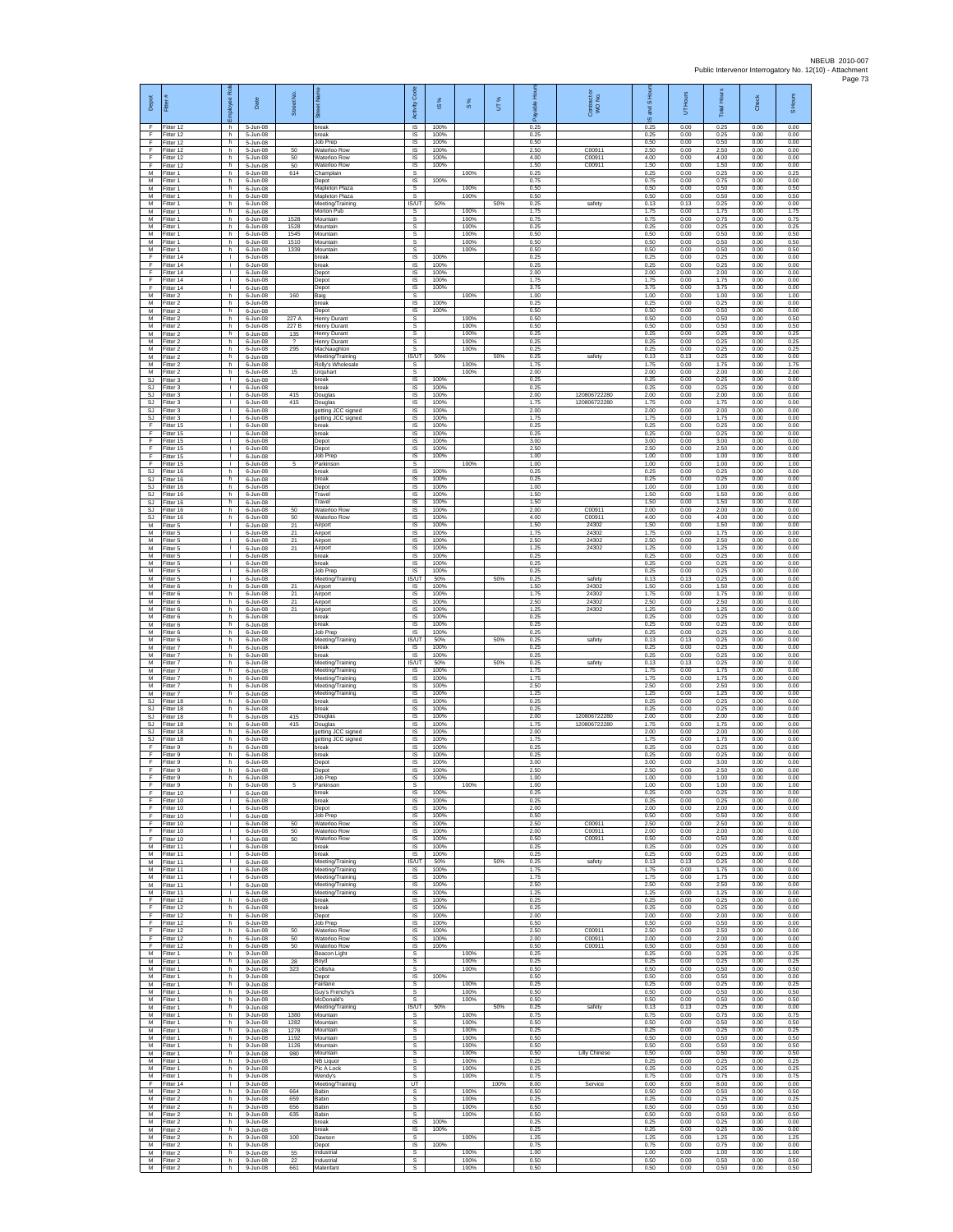| Depot<br>М                                 | Fitter#<br>Fitter 2                 | ployee Rol<br>h.                   | Date<br>9-Jun-08                          | Street No<br>663      | $\overline{8}$<br>Malenfant                                    | Code<br>Activity<br>s                   | IS %                 | $S\%$<br>100%        | UT%         | តិ<br>0.50           | Contract or<br>WO No.                        | and S Ho<br>$\overline{\omega}$<br>0.50 | Hours<br>5<br>0.00   | Hour<br>Total<br>0.50 | Check<br>0.00        | S Hours<br>0.50      |
|--------------------------------------------|-------------------------------------|------------------------------------|-------------------------------------------|-----------------------|----------------------------------------------------------------|-----------------------------------------|----------------------|----------------------|-------------|----------------------|----------------------------------------------|-----------------------------------------|----------------------|-----------------------|----------------------|----------------------|
| М<br>M                                     | Fitter 2<br>Fitter 2                | h<br>h.                            | 9-Jun-08<br>9-Jun-08                      | 665<br>667            | Malenfant<br>Malenfant                                         | s<br>s                                  |                      | 100%<br>100%         |             | 0.25<br>0.25         |                                              | 0.25<br>0.25                            | 0.00<br>0.00         | 0.25<br>0.25          | 0.00<br>0.00         | 0.25<br>0.25         |
| M<br>М                                     | Fitter 2<br>itter 2                 | h<br>h                             | 9-Jun-08<br>9-Jun-08                      | 675                   | Malenfant<br>Meeting/Training                                  | s<br><b>IS/UT</b>                       | 50%                  | 100%                 | 50%         | 0.50<br>0.25         | safety                                       | 0.50<br>0.13                            | 0.00<br>0.13         | 0.50<br>0.25          | 0.00<br>0.00         | 0.50<br>0.00         |
| <b>SJ</b><br>SJ.                           | Fitter 3<br>Fitter 3                | $\mathbf{L}$<br>$\mathbf{L}$       | 9-Jun-08<br>9-Jun-08                      |                       | Meeting/Training<br>Travel                                     | UT<br>IS                                | 100%                 |                      | 100%        | 5.00<br>1.50         | Service                                      | 0.00<br>1.50                            | 5.00<br>0.00         | 5.00<br>1.50          | 0.00<br>0.00         | 0.00<br>0.00         |
| $\mathbb{S}\mathbb{J}$<br>F                | -itter 3<br>Fitter 15               | т.<br>т.                           | 9-Jun-08<br>9-Jun-08                      |                       | Travel<br>Meeting/Training                                     | IS<br>UT                                | 100%                 |                      | 100%        | 1.50<br>8.00         | Service                                      | 1.50<br>0.00                            | 0.00<br>8.00         | 1.50<br>8.00          | 0.00<br>0.00         | 0.00<br>0.00         |
| <b>SJ</b><br>SJ.                           | -itter 16<br>Fitter 16              | h.<br>h.                           | 9-Jun-08<br>9-Jun-08                      |                       | break<br>break                                                 | IS<br>IS                                | 100%<br>100%         |                      |             | 0.25<br>0.25         |                                              | 0.25<br>0.25                            | 0.00<br>0.00         | 0.25<br>0.25          | 0.00<br>0.00         | 0.00<br>0.00         |
| SJ<br>SJ<br>SJ                             | Fitter 16<br>itter 16<br>Fitter 16  | h.<br>h<br>h.                      | 9-Jun-08<br>9-Jun-08<br>9-Jun-08          |                       | Depot<br>Job Prep<br>Travel                                    | $\sf IS$<br>IS<br><b>IS</b>             | 100%<br>100%<br>100% |                      |             | 3.50<br>1.00<br>1.50 | <b>BBQ Assembly</b>                          | 3.50<br>1.00<br>1.50                    | 0.00<br>0.00<br>0.00 | 3.50<br>1.00<br>1.50  | 0.00<br>0.00<br>0.00 | 0.00<br>0.00<br>0.00 |
| <b>SJ</b><br>М                             | Fitter 16<br>Fitter 5               | h<br>٠                             | 9-Jun-08<br>9-Jun-08                      |                       | Travel<br>Meeting/Training                                     | IS<br>IS                                | 100%<br>100%         |                      |             | 1.50<br>3.50         | In Fredericton                               | 1.50<br>3.50                            | 0.00<br>0.00         | 1.50<br>3.50          | 0.00<br>0.00         | 0.00<br>0.00         |
| M<br>M                                     | Fitter 5<br>Fitter 5                | т.<br>$\mathbf{L}$                 | 9-Jun-08<br>$9 - Jun - 08$                |                       | Meeting/Training<br>Travel                                     | IS<br>IS                                | 100%<br>100%         |                      |             | 1.50<br>2.00         | In Fredericton                               | 1.50<br>2.00                            | 0.00<br>0.00         | 1.50<br>2.00          | 0.00<br>0.00         | 0.00<br>0.00         |
| М<br>M                                     | Fitter 5<br>Fitter 6                | $\mathbf{L}$<br>h                  | $9 - Jun-08$<br>9-Jun-08                  | 45                    | Travel<br>Andrea                                               | IS<br>s                                 | 100%                 | 100%                 |             | 2.00<br>0.25         |                                              | 2.00<br>0.25                            | 0.00<br>0.00         | 2.00<br>0.25          | 0.00<br>0.00         | 0.00<br>0.25         |
| M<br>м                                     | Fitter 6<br>Fitter 6                | h.<br>h                            | 9-Jun-08<br>9-Jun-08                      | 57<br>92              | Andrea<br>Andrea                                               | s<br>s                                  |                      | 100%<br>100%         |             | 0.25<br>0.25         |                                              | 0.25<br>0.25                            | 0.00<br>0.00         | 0.25<br>0.25          | 0.00<br>0.00         | 0.25<br>0.25         |
| М<br>M<br>M                                | Fitter 6<br>Fitter 6                | h<br>h<br>h.                       | 9-Jun-08<br>9-Jun-08                      | 84<br>48              | Andrea<br>Andrea<br>Andrea                                     | s<br>s<br>s                             |                      | 100%<br>100%<br>100% |             | 0.50<br>0.25<br>0.25 |                                              | 0.50<br>0.25<br>0.25                    | 0.00<br>0.00<br>0.00 | 0.50<br>0.25<br>0.25  | 0.00<br>0.00<br>0.00 | 0.50<br>0.25<br>0.25 |
| М<br>М                                     | Fitter 6<br>Fitter 6<br>Fitter 6    | h<br>h                             | $9 - Jun - 08$<br>9-Jun-08<br>9-Jun-08    | 23<br>33<br>175       | Andrea<br>Barkes                                               | s<br>s                                  |                      | 100%<br>100%         |             | 0.25<br>0.50         |                                              | 0.25<br>0.50                            | 0.00<br>0.00         | 0.25<br>0.50          | 0.00<br>0.00         | 0.25<br>0.50         |
| M<br>M                                     | Fitter 6<br>Fitter 6                | h.<br>h                            | 9-Jun-08<br>9-Jun-08                      | 18                    | Brandon<br>break                                               | s<br>IS                                 | 100%                 | 100%                 |             | 0.75<br>0.25         |                                              | 0.75<br>0.25                            | 0.00<br>0.00         | 0.75<br>0.25          | 0.00<br>0.00         | 0.75<br>0.00         |
| М<br>M                                     | -itter 6<br>Fitter 6                | h<br>h.                            | 9-Jun-08<br>9-Jun-08                      | 323<br>180            | Collisha<br>Collisha                                           | s<br>s                                  |                      | 100%<br>100%         |             | 0.50<br>0.50         |                                              | 0.50<br>0.50                            | 0.00<br>0.00         | 0.50<br>0.50          | 0.00<br>0.00         | 0.50<br>0.50         |
| M<br>М                                     | Fitter 6<br>itter 6                 | h.<br>h                            | $9 - Jun - 08$<br>9-Jun-08                | 229<br>30             | Collisha<br>Elmwood                                            | s<br>s                                  |                      | 100%<br>100%         |             | 0.25<br>0.25         |                                              | 0.25<br>0.25                            | 0.00<br>0.00         | 0.25<br>0.25          | 0.00<br>0.00         | 0.25<br>0.25         |
| М<br>M<br>M                                | Fitter 6<br>Fitter 6                | h.<br>h.                           | 9-Jun-08<br>9-Jun-08                      | 189<br>191            | Gordon<br>Halifax                                              | s<br>s                                  |                      | 100%<br>100%         |             | 0.25<br>0.25         |                                              | 0.25<br>0.25                            | 0.00<br>0.00         | 0.25<br>0.25          | 0.00<br>0.00         | 0.25<br>0.25         |
| М<br>М                                     | Fitter 6<br>Fitter 6<br>itter 6     | h<br>h.<br>h                       | $9 - Jun-08$<br>9-Jun-08<br>9-Jun-08      | 200<br>114<br>107     | Halifax<br>Highfield<br>Highfield                              | s<br>$\mathbb S$<br>s                   |                      | 100%<br>100%<br>100% |             | 0.25<br>0.25<br>0.25 |                                              | 0.25<br>0.25<br>0.25                    | 0.00<br>0.00<br>0.00 | 0.25<br>0.25<br>0.25  | 0.00<br>0.00<br>0.00 | 0.25<br>0.25<br>0.25 |
| M<br>M                                     | Fitter 6<br>Fitter 6                | h.<br>h.                           | 9-Jun-08<br>9-Jun-08                      |                       | Job Prep<br>Meeting/Training                                   | $\overline{\mathsf{s}}$<br><b>IS/UT</b> | 100%<br>50%          |                      | 50%         | 0.50<br>0.25         | safety                                       | 0.50<br>0.13                            | 0.00<br>0.13         | 0.50<br>0.25          | 0.00<br>0.00         | 0.00<br>0.00         |
| М<br>M                                     | Fitter 6<br>Fitter 6                | h<br>h.                            | 9-Jun-08<br>9-Jun-08                      | 808                   | Mountain<br>Travel                                             | s<br>1S                                 | 100%                 | 100%                 |             | 0.25<br>0.25         |                                              | 0.25<br>0.25                            | 0.00<br>0.00         | 0.25<br>0.25          | 0.00<br>0.00         | 0.25<br>0.00         |
| M<br>М                                     | Fitter 6<br>-itter 6                | h.<br>h                            | 9-Jun-08<br>9-Jun-08                      | 77<br>165             | Vanghan Harvey<br>Willshire                                    | s<br>$\mathbb S$                        |                      | 100%<br>100%         |             | 0.25<br>0.25         |                                              | 0.25<br>0.25                            | 0.00<br>0.00         | 0.25<br>0.25          | 0.00<br>0.00         | 0.25<br>0.25         |
| M<br>M<br>М                                | Fitter 7<br>Fitter 7                | $\,$ h<br>h.<br>h                  | 9-Jun-08<br>9-Jun-08                      | 161                   | break<br>break                                                 | IS<br>$\overline{\mathsf{s}}$           | 100%<br>100%<br>100% |                      |             | 0.25<br>0.25<br>2.00 | 120803163109                                 | 0.25<br>0.25<br>2.00                    | 0.00<br>0.00         | 0.25<br>0.25<br>2.00  | 0.00<br>0.00<br>0.00 | 0.00<br>0.00<br>0.00 |
| М<br>M                                     | Fitter 7<br>Fitter 7<br>Fitter 7    | h<br>h                             | 9-Jun-08<br>9-Jun-08<br>9-Jun-08          | 161<br>161            | Carmathar<br>Carmathar<br>Carmathar                            | IS<br>IS<br>IS                          | 100%<br>100%         |                      |             | 4.75<br>2.25         | 120803163109<br>120803163109                 | 4.75<br>2.25                            | 0.00<br>0.00<br>0.00 | 4.75<br>2.25          | 0.00<br>0.00         | 0.00<br>0.00         |
| M<br>М                                     | Fitter 7<br>Fitter 7                | h.<br>h.                           | $9 - Jun - 08$<br>9-Jun-08                |                       | Travel<br>Travel                                               | IS<br>IS                                | 100%<br>100%         |                      |             | 1.50<br>1.50         |                                              | 1.50<br>1.50                            | 0.00<br>0.00         | 1.50<br>1.50          | 0.00<br>0.00         | 0.00<br>0.00         |
| SJ<br><b>SJ</b>                            | Fitter 18<br>Fitter 18              | h<br>h                             | 9-Jun-08<br>9-Jun-08                      |                       | break<br>break                                                 | $\sf IS$<br>IS                          | 100%<br>100%         |                      |             | 0.25<br>0.25         |                                              | 0.25<br>0.25                            | 0.00<br>0.00         | 0.25<br>0.25          | 0.00<br>0.00         | 0.00<br>0.00         |
| <b>SJ</b><br><b>SJ</b>                     | Fitter 18<br>itter 18               | h<br>h                             | 9-Jun-08<br>9-Jun-08                      |                       | Depot<br>Depot                                                 | IS<br>IS                                | 100%<br>100%         |                      |             | 2.00<br>3.75         |                                              | 2.00<br>3.75                            | 0.00<br>0.00         | 2.00<br>3.75          | 0.00<br>0.00         | 0.00<br>0.00         |
| <b>SJ</b><br>F                             | Fitter 18<br>Fitter 9               | h<br>h.                            | 9-Jun-08<br>9-Jun-08                      |                       | Depot<br>break                                                 | IS<br>IS                                | 100%<br>100%         |                      |             | 1.75<br>0.25<br>0.25 |                                              | 1.75<br>0.25                            | 0.00<br>0.00         | 1.75<br>0.25          | 0.00<br>0.00         | 0.00<br>0.00         |
| F<br>F<br>F                                | -itter 9<br>Fitter 9<br>Fitter 9    | h<br>h<br>h.                       | 9-Jun-08<br>9-Jun-08<br>9-Jun-08          | 161<br>161            | oreak<br>Carmathar<br>Carmathar                                | IS<br>IS<br><b>IS</b>                   | 100%<br>100%<br>100% |                      |             | 1.50<br>4.75         | 120803163109<br>120803163109                 | 0.25<br>1.50<br>4.75                    | 0.00<br>0.00<br>0.00 | 0.25<br>1.50<br>4.75  | 0.00<br>0.00<br>0.00 | 0.00<br>0.00<br>0.00 |
| Е<br>F                                     | Fitter 9<br>Fitter 9                | h.<br>h                            | 9-Jun-08<br>9-Jun-08                      | 161                   | Carmathar<br>Job Prep                                          | IS<br>$\sf IS$                          | 100%<br>100%         |                      |             | 2.25<br>0.50         | 120803163109                                 | 22!<br>0.50                             | 0.00<br>0.00         | 225<br>0.50           | 0.00<br>0.00         | 0.00<br>0.00         |
|                                            | Fitter 9<br>Fitter 9                | h<br>h.                            | 9-Jun-08<br>$9 - Jun - 08$                |                       | Job Prep<br>Travel                                             | IS<br><b>IS</b>                         | 100%<br>100%         |                      |             | 0.50<br>1.50         |                                              | 0.50<br>1.50                            | 0.00<br>0.00         | 0.50<br>1.50          | 0.00<br>0.00         | 0.00<br>0.00         |
| E<br>F                                     | Fitter 9<br>Fitter 10               | h<br>٠                             | 9-Jun-08<br>9-Jun-08                      |                       | Travel<br>Out of Office - Sick                                 | IS<br>IS                                | 100%<br>100%         |                      |             | 1.50<br>8.00         |                                              | 1.50<br>8.00                            | 0.00<br>0.00         | 1.50<br>8.00          | 0.00<br>0.00         | 0.00<br>0.00         |
| M<br>M                                     | Fitter 11<br>Fitter 11              | т.<br>$\mathbf{L}$                 | 9-Jun-08<br>$9 - Jun - 08$                |                       | break<br>break                                                 | IS<br>IS                                | 100%<br>100%         |                      |             | 0.25<br>0.25         |                                              | 0.25<br>0.25                            | 0.00<br>0.00         | 0.25<br>0.25          | 0.00<br>0.00         | 0.00<br>0.00         |
| М<br>M<br>M                                | Fitter 11<br>Fitter 11<br>Fitter 11 | т.<br>$\mathbf{L}$<br>$\mathbf{L}$ | 9-Jun-08<br>9-Jun-08<br>9-Jun-08          | 110<br>110<br>110     | <b>Elliott Rov</b><br><b>Elliott Row</b><br><b>Elliott Row</b> | IS<br>IS<br>IS                          | 100%<br>100%<br>100% |                      |             | 2.00<br>4.75<br>2.25 | 120809138609<br>120809138609<br>120809138609 | 2.00<br>4.75<br>2.25                    | 0.00<br>0.00<br>0.00 | 2.00<br>4.75<br>2.25  | 0.00<br>0.00<br>0.00 | 0.00<br>0.00<br>0.00 |
| м<br>М                                     | Fitter 11<br>Fitter 11              | $\mathbf{L}$<br>т.                 | 9-Jun-08<br>9-Jun-08                      |                       | Travel<br>Travel                                               | IS<br>1S                                | 100%<br>100%         |                      |             | 1.50<br>1.50         |                                              | 1.50<br>1.50                            | 0.00<br>0.00         | 1.50<br>1.50          | 0.00<br>0.00         | 0.00<br>0.00         |
| Е<br>E                                     | Fitter 12<br>Fitter 12              | h<br>h.                            | 9-Jun-08<br>$9 - Jun - 08$                |                       | break<br>break                                                 | IS<br>IS                                | 100%<br>100%         |                      |             | 0.25<br>0.25         |                                              | 0.25<br>0.25                            | 0.00<br>0.00         | 0.25<br>0.25          | 0.00<br>0.00         | 0.00<br>0.00         |
| F<br>F                                     | Fitter 12<br>Fitter 12              | h<br>h                             | 9-Jun-08<br>9-Jun-08                      | 110<br>110            | <b>Elliott Row</b><br><b>Elliott Row</b>                       | IS<br>$\sf IS$                          | 100%<br>100%         |                      |             | 3.00<br>4.00         | 120809138609<br>120809138609                 | 3.00<br>4.00                            | 0.00<br>0.00         | 3.00<br>4.00          | 0.00<br>0.00         | 0.00<br>0.00         |
| F<br>E                                     | Fitter 12<br>Fitter 12              | h<br>h                             | $9 - lim-08$<br>9-Jun-08                  | 110                   | <b>Elliott Row</b><br>Job Prep                                 | IS<br>IS                                | 100%<br>100%         |                      |             | 2.00<br>0.50         | 120809138609                                 | 2.00<br>0.50                            | 0.00<br>0.00         | 2.00<br>0.50          | 0.00<br>0.00         | 0.00<br>0.00         |
| F<br>F<br>M                                | Fitter 12<br>Fitter 12<br>Fitter 1  | h<br>h<br>h.                       | 9-Jun-08<br>9-Jun-08<br>10-Jun-08         |                       | Travel<br>Travel<br>break                                      | IS<br>1S<br>IS                          | 100%<br>100%<br>100% |                      |             | 1.50<br>1.50<br>0.25 |                                              | 1.50<br>1.50<br>0.25                    | 0.00<br>0.00<br>0.00 | 1.50<br>1.50<br>0.25  | 0.00<br>0.00<br>0.00 | 0.00<br>0.00<br>0.00 |
| М<br>М                                     | itter 1<br>Fitter 1                 | h<br>h                             | 10-Jun-08<br>10-Jun-08                    |                       | break<br>Depot                                                 | IS<br>IS                                | 100%<br>100%         |                      |             | 0.25<br>1.25         |                                              | 0.25<br>1.25                            | 0.00<br>0.00         | 0.25<br>1.25          | 0.00<br>0.00         | 0.00<br>0.00         |
| M<br>M                                     | Fitter 1<br>-itter 1                | h.<br>h                            | $10 - \frac{1}{2}$<br>10-Jun-08           | 632<br>632            | Elmwood<br>Elmwood                                             | IS<br>IS                                | 100%<br>100%         |                      |             | 1.75<br>1.75         | 22189<br>22189                               | 1.75<br>1.75                            | 0.00<br>0.00         | 1.75<br>1.75          | 0.00<br>0.00         | 0.00<br>0.00         |
| М<br>М                                     | itter 1<br>Fitter 1                 | h.<br>h                            | 10-Jun-08<br>10-Jun-08                    | 632                   | Elmwood<br>Meeting/Training                                    | IS<br><b>IS/UT</b>                      | 100%<br>50%          |                      | 50%         | 2.50<br>0.25         | 22189<br>safety                              | 2.50<br>0.13                            | 0.00<br>0.13         | 2.50<br>0.25          | 0.00<br>0.00         | 0.00<br>0.00         |
| F<br>M<br>М                                | Fitter 14<br>Fitter 2<br>Fitter 2   | л.<br>h<br>h                       | 10-Jun-08<br>10-Jun-08<br>10-Jun-08       |                       | Meeting/Training<br>break<br>break                             | UT<br>IS.<br>IS                         | 100%<br>100%         |                      | 100%        | 8.00<br>0.25<br>0.25 | Service                                      | 0.00<br>0.25<br>0.25                    | 8.00<br>0.00<br>0.00 | 8.00<br>0.25<br>0.25  | 0.00<br>0.00<br>0.00 | 0.00<br>0.00<br>0.00 |
| M<br>M                                     | Fitter 2<br>Fitter 2                | h.<br>h.                           | 10-Jun-08<br>10-Jun-08                    | 632                   | Depot<br>Elmwood                                               | IS<br>IS.                               | 100%<br>100%         |                      |             | 1.25<br>1.75         | 22189                                        | 1.25<br>1.75                            | 0.00<br>0.00         | 1.25<br>1.75          | 0.00<br>0.00         | 0.00<br>0.00         |
| М<br>M                                     | Fitter 2<br>Fitter 2                | h<br>$\,$ h                        | 10-Jun-08<br>10-Jun-08                    | 632<br>632            | Elmwood<br>Elmwood                                             | $\sf IS$<br>$\sf IS$                    | 100%<br>100%         |                      |             | 1.75<br>2.50         | 22189<br>22189                               | 1.75<br>2.50                            | 0.00<br>0.00         | 1.75<br>2.50          | 0.00<br>0.00         | 0.00<br>0.00         |
| M<br>SJ                                    | Fitter 2<br>Fitter 3                | h.<br>$\mathbb{R}$                 | 10-Jun-08<br>10-Jun-08                    |                       | Meeting/Training<br>Meeting/Training                           | IS/UT<br>UT                             | 50%                  |                      | 50%<br>100% | 0.25<br>8.00         | safety<br>Service                            | 0.13<br>0.00                            | 0.13<br>8.00         | 0.25<br>8.00          | 0.00<br>0.00         | 0.00<br>0.00         |
| F<br><b>SJ</b>                             | Fitter 15<br>Fitter 16              | т.<br>h.<br>$\mathbf{I}$           | 10-Jun-08<br>10-Jun-08                    |                       | Meeting/Training<br>Out of Office - SDO<br>Adelard Savoie      | UT<br>IS<br>s                           | 100%                 | 100%                 | 100%        | 8.00<br>8.00<br>0.50 | Service                                      | 0.00<br>8.00<br>0.50                    | 8.00<br>0.00<br>0.00 | 8.00<br>8.00<br>0.50  | 0.00<br>0.00<br>0.00 | 0.00<br>0.00<br>0.50 |
| M<br>М<br>М                                | Fitter 5<br>Fitter 5<br>Fitter 5    | $\mathbf{L}$<br>$\mathbb{L}$       | 10-Jun-08<br>10-Jun-08<br>$10 - Jun-08$   | 424<br>1040           | Champlain<br>Depot                                             | s<br>IS                                 | 100%                 | 100%                 |             | 0.50<br>1.00         |                                              | 0.50<br>1.00                            | 0.00<br>0.00         | 0.50<br>1.00          | 0.00<br>0.00         | 0.50<br>0.00         |
| M<br>M                                     | Fitter 5<br>Fitter 5                | $\mathbf{L}$<br>$\mathbf{L}$       | 10-Jun-08<br>10-Jun-08                    | 282<br>333            | Dieppe<br>Dieppe                                               | s<br>s                                  |                      | 100%<br>100%         |             | 0.75<br>0.75         |                                              | 0.75<br>0.75                            | 0.00<br>0.00         | 0.75<br>0.75          | 0.00<br>0.00         | 0.75<br>0.75         |
| М<br>M                                     | Fitter 5<br>Fitter 5                | т.<br>л.                           | 10-Jun-08<br>10-Jun-08                    | 553                   | Elmwood<br>Meeting/Training                                    | s<br><b>IS/UT</b>                       | 50%                  | 100%                 | 50%         | 1.00<br>0.25         | safety                                       | 1.00<br>0.13                            | 0.00<br>0.13         | 1.00<br>0.25          | 0.00<br>0.00         | 1.00<br>0.00         |
| M<br>М                                     | Fitter 5<br>Fitter 5                | л.<br>$\mathbb{R}$<br>т.           | 10-Jun-08<br>10-Jun-08                    | 260<br>450            | Normandie<br>Paul                                              | s.<br>s<br>s                            |                      | 100%<br>100%<br>100% |             | 0.25<br>1.00<br>1.50 |                                              | 0.25<br>1.00<br>1.50                    | 0.00<br>0.00<br>0.00 | 0.25<br>1.00<br>1.50  | 0.00<br>0.00<br>0.00 | 0.25<br>1.00<br>1.50 |
| М<br>M<br>M                                | Fitter 5<br>Fitter 5<br>Fitter 6    | $\mathbf{L}$<br>h                  | 10-Jun-08<br>$10 - \ln 0.08$<br>10-Jun-08 | 525 B<br>525 A<br>424 | Regis<br>Regis<br><b>Adelard Savoie</b>                        | s<br>s                                  |                      | 100%<br>100%         |             | 0.50<br>0.50         |                                              | 0.50<br>0.50                            | 0.00<br>0.00         | 0.50<br>0.50          | 0.00<br>0.00         | 0.50<br>0.50         |
| М<br>М                                     | Fitter 6<br>Fitter 6                | h.<br>h                            | 10-Jun-08<br>10-Jun-08                    | 1040                  | Champlain<br>Depot                                             | $\mathsf{s}$<br>IS                      | 100%                 | 100%                 |             | 0.50<br>1.00         |                                              | 0.50<br>1.00                            | 0.00<br>0.00         | 0.50<br>1.00          | 0.00<br>0.00         | 0.50<br>0.00         |
| M<br>M                                     | Fitter 6<br>Fitter 6                | h.<br>h                            | 10-Jun-08<br>10-Jun-08                    | 282<br>333            | Dieppe<br>Dieppe                                               | s<br>s                                  |                      | 100%<br>100%         |             | 0.75<br>0.75         |                                              | 0.75<br>0.75                            | 0.00<br>0.00         | 0.75<br>0.75          | 0.00<br>0.00         | 0.75<br>0.75         |
| М<br>M                                     | Fitter 6<br>Fitter 6                | h<br>h                             | 10-Jun-08<br>10-Jun-08                    | 553                   | Elmwood<br>Meeting/Training                                    | s<br><b>IS/UT</b>                       | 50%                  | 100%                 | 50%         | 1.00<br>0.25         | safety                                       | 1.00<br>0.13                            | 0.00<br>0.13         | 1.00<br>0.25          | 0.00<br>0.00         | 1.00<br>0.00         |
| M<br>М                                     | Fitter 6<br>Fitter 6                | h.<br>h                            | 10-Jun-08<br>10-Jun-08                    | 260<br>450            | Normandie<br>Paul                                              | s.<br>$\mathbb S$                       |                      | 100%<br>100%         |             | 0.25<br>1.00         |                                              | 0.25<br>1.00                            | 0.00<br>0.00         | 0.25<br>1.00          | 0.00<br>0.00         | 0.25<br>1.00         |
| М<br>M<br>M                                | Fitter 6<br>Fitter 6<br>Fitter 7    | $\mathsf{h}$<br>h.<br>h.           | 10-Jun-08<br>10-Jun-08<br>10-Jun-08       | 525 B<br>525 A        | Regis<br>Regis<br>break                                        | $\mathbb S$<br>s<br>IS                  | 100%                 | 100%<br>100%         |             | 1.50<br>0.50<br>0.25 |                                              | 1.50<br>0.50<br>0.25                    | 0.00<br>0.00<br>0.00 | 1.50<br>0.50<br>0.25  | 0.00<br>0.00<br>0.00 | 1.50<br>0.50<br>0.00 |
| М<br>M                                     | Fitter 7<br>Fitter 7                | h.<br>h                            | 10-Jun-08<br>10-Jun-08                    | 161                   | break<br>Carmathan                                             | 1S<br>IS                                | 100%<br>100%         |                      |             | 0.25<br>2.00         | 120803163109                                 | 0.25<br>2.00                            | 0.00<br>0.00         | 0.25<br>2.00          | 0.00<br>0.00         | 0.00<br>0.00         |
| M<br>М                                     | Fitter 7<br>Fitter 7                | h.<br>h.                           | 10-Jun-08<br>10-Jun-08                    | 161<br>110            | Carmathan<br><b>Elliott Row</b>                                | IS<br>IS                                | 100%<br>100%         |                      |             | 5.00<br>3.00         | 120803163109<br>120809138609                 | 5.00<br>3.00                            | 0.00<br>0.00         | 5.00<br>3.00          | 0.00<br>0.00         | 0.00<br>0.00         |
| М<br>M                                     | Fitter 7<br>Fitter 7                | h<br>h.                            | 10-Jun-08<br>10-Jun-08                    |                       | Travel<br>Travel                                               | $\sf IS$<br><b>IS</b>                   | 100%<br>100%         |                      |             | 1.50<br>1.50         |                                              | 1.50<br>1.50                            | 0.00<br>0.00         | 1.50<br>1.50          | 0.00<br>0.00         | 0.00<br>0.00         |
| S.I<br>SJ                                  | Fitter 18<br>Fitter 18              | h.<br>h                            | 10-Jun-08<br>10-Jun-08                    |                       | break<br>break                                                 | IS<br>IS                                | 100%<br>100%<br>100% |                      |             | 0.25<br>0.25         |                                              | 0.25<br>0.25                            | 0.00<br>0.00         | 0.25<br>0.25          | 0.00<br>0.00         | 0.00<br>0.00         |
| <b>SJ</b><br>SJ.<br>$\mathbb{S}\mathbb{J}$ | Fitter 18<br>Fitter 18<br>Fitter 18 | h.<br>h.<br>h                      | 10-Jun-08<br>10-Jun-08<br>$10 - Jun-08$   |                       | Depot<br>Depot<br>Depot                                        | IS<br>IS<br>IS                          | 100%<br>100%         |                      |             | 2.00<br>3.75<br>1.75 |                                              | 2.00<br>3.75<br>1.75                    | 0.00<br>0.00<br>0.00 | 2.00<br>3.75<br>1.75  | 0.00<br>0.00<br>0.00 | 0.00<br>0.00<br>0.00 |
| F<br>F                                     | Fitter 9<br>Fitter 9                | h.<br>h.                           | 10-Jun-08<br>10-Jun-08                    |                       | break<br>oreak                                                 | 1S<br>IS                                | 100%<br>100%         |                      |             | 0.25<br>0.25         |                                              | 0.25<br>0.25                            | 0.00<br>0.00         | 0.25<br>0.25          | 0.00<br>0.00         | 0.00<br>0.00         |
| F<br>F                                     | Fitter 9<br>Fitter 9                | h<br>h.                            | 10-Jun-08<br>10-Jun-08                    | 161<br>161            | Carmathan<br>Carmathar                                         | $\sf IS$<br>IS                          | 100%<br>100%         |                      |             | 2.00<br>4.75         | 120803163109<br>120803163109                 | 2.00<br>4.75                            | 0.00<br>0.00         | 2.00<br>4.75          | 0.00<br>0.00         | 0.00<br>0.00         |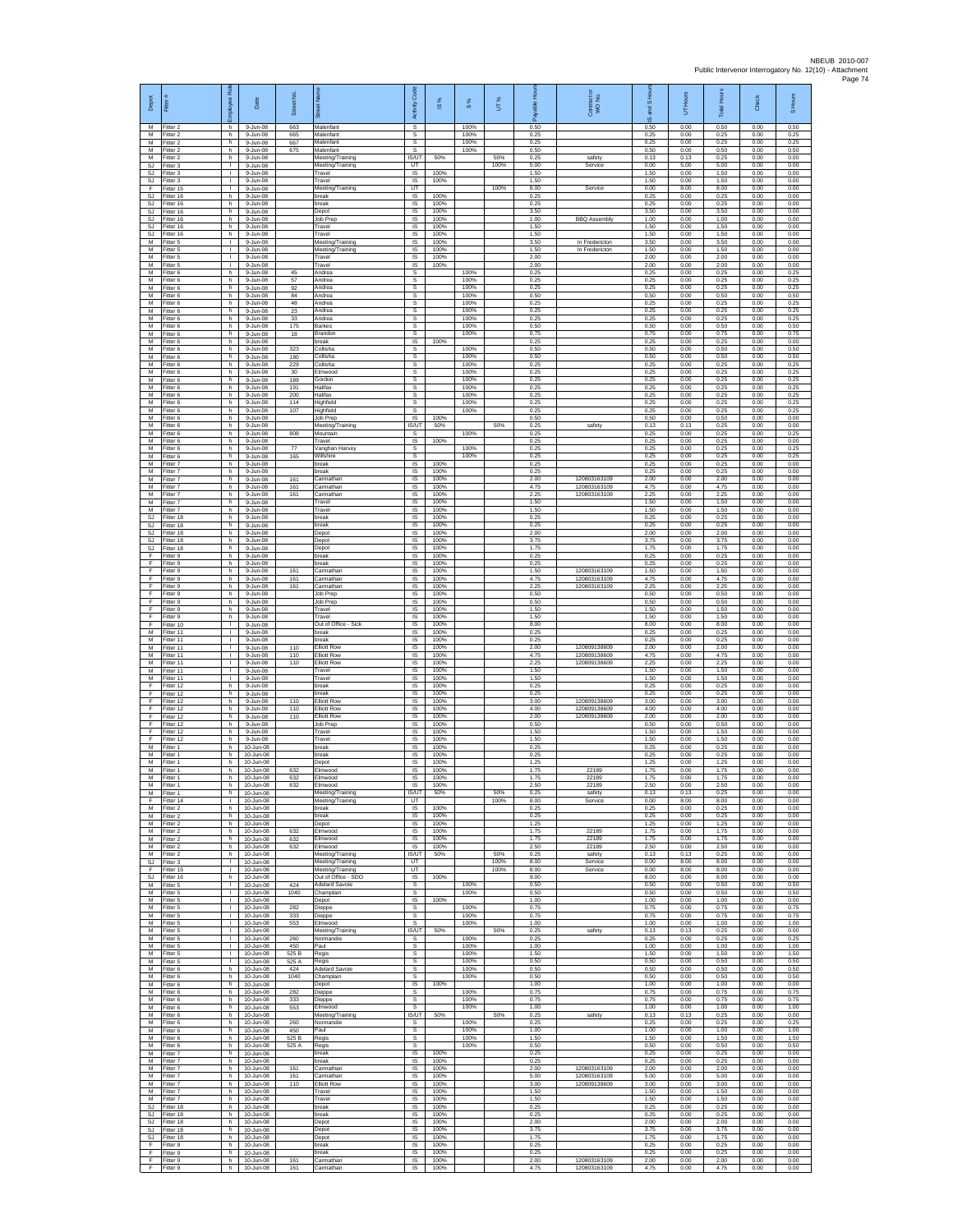| Depot                               | Fitter                              | æ<br>loyee                                   | Date                                      | Street No.     |                                                                | Code<br>Activity                    | IS %                 | $\frac{8}{3}$ | UT%          | 휸                    | Contract or<br>WO No.                        | and S Hou<br>$\overline{\omega}$ | UT Hours             | <b>Total Hours</b>   | Check                | S Hours              |
|-------------------------------------|-------------------------------------|----------------------------------------------|-------------------------------------------|----------------|----------------------------------------------------------------|-------------------------------------|----------------------|---------------|--------------|----------------------|----------------------------------------------|----------------------------------|----------------------|----------------------|----------------------|----------------------|
| -F<br>F<br>F                        | Fitter 9<br>Fitter 9                | h.<br>h.                                     | 10-Jun-08<br>10-Jun-08                    | 161            | Carmathar<br>Depot                                             | $\overline{\mathsf{s}}$<br>$\sf IS$ | 100%<br>100%         |               |              | 0.75<br>1.00         | 120803163109                                 | 0.75<br>1.00                     | 0.00<br>0.00         | 0.75<br>1.00         | 0.00<br>0.00         | 0.00<br>0.00         |
| -F<br>E                             | Fitter 9<br>Fitter 9<br>Fitter 9    | h<br>h.<br>h.                                | 10-Jun-08<br>10-Jun-08<br>10-Jun-08       | 110            | lliott Row<br>Job Prep<br>Travel                               | $\sf IS$<br>IS<br>IS                | 100%<br>100%<br>100% |               |              | 1.50<br>0.50<br>1.50 | 120809138609                                 | 1.50<br>0.50<br>1.50             | 0.00<br>0.00<br>0.00 | 1.50<br>0.50<br>1.50 | 0.00<br>0.00<br>0.00 | 0.00<br>0.00<br>0.00 |
| Ŧ<br>Ŧ                              | -itter 9<br>Fitter 10               | h<br>т.                                      | 10-Jun-08<br>10-Jun-08                    |                | Travel<br>Out of Office - Sick                                 | IS<br>IS                            | 100%<br>100%         |               |              | 1.50<br>8.00         |                                              | 1.50<br>8.00                     | 0.00<br>0.00         | 1.50<br>8.00         | 0.00<br>0.00         | 0.00<br>0.00         |
| M<br>${\sf M}$<br>M                 | Fitter 11<br>Fitter 11              | $\mathbf{L}$<br>$\mathbf{L}$<br>T.           | 10-Jun-08<br>10-Jun-08                    | 110            | break<br>break                                                 | IS<br>IS                            | 100%<br>100%         |               |              | 0.25<br>0.25         |                                              | 0.25<br>0.25                     | 0.00<br>0.00         | 0.25<br>0.25         | 0.00<br>0.00         | 0.00<br>0.00         |
| M<br>M                              | Fitter 11<br>Fitter 11<br>Fitter 11 | л.<br>T.                                     | 10-Jun-08<br>10-Jun-08<br>10-Jun-08       | 110<br>110     | <b>Elliott Row</b><br><b>Elliott Row</b><br><b>Elliott Row</b> | $\sf IS$<br>IS<br>IS                | 100%<br>100%<br>100% |               |              | 2.00<br>4.75<br>3.25 | 120809138609<br>120809138609<br>120809138609 | 2.00<br>4.75<br>3.25             | 0.00<br>0.00<br>0.00 | 2.00<br>4.75<br>3.25 | 0.00<br>0.00<br>0.00 | 0.00<br>0.00<br>0.00 |
| M<br>M                              | Fitter 11<br>Fitter 11              | т.<br>÷.                                     | 10-Jun-08<br>10-Jun-08                    |                | Travel<br>Travel                                               | IS<br>IS                            | 100%<br>100%         |               |              | 1.50<br>1.50         |                                              | 1.50<br>1.50                     | 0.00<br>0.00         | 1.50<br>1.50         | 0.00<br>0.00         | 0.00<br>0.00         |
| F<br>F<br>F                         | Fitter 12<br>Fitter 12<br>Fitter 12 | h.<br>h.<br>h                                | 10-Jun-08<br>10-Jun-08<br>10-Jun-08       | 110            | break<br>hreak<br><b>Elliott Row</b>                           | IS<br>IS<br>IS                      | 100%<br>100%<br>100% |               |              | 0.25<br>0.25<br>2.00 | 120809138609                                 | 0.25<br>0.25<br>2.00             | 0.00<br>0.00<br>0.00 | 0.25<br>0.25<br>2.00 | 0.00<br>0.00<br>0.00 | 0.00<br>0.00<br>0.00 |
| F.<br>F                             | Fitter 12<br>Fitter 12              | h<br>h                                       | 10-Jun-08<br>10-Jun-08                    | 110<br>110     | <b>Elliott Row</b><br><b>Elliott Row</b>                       | IS<br>IS                            | 100%<br>100%         |               |              | 2.00<br>5.00         | 120809138609<br>120809138609                 | 2.00<br>5.00                     | 0.00<br>0.00         | 2.00<br>5.00         | 0.00<br>0.00         | 0.00<br>0.00         |
| F<br>Ŧ                              | ltter 12<br>Fitter 12               | h<br>h.                                      | 10-Jun-08<br>10-Jun-08                    |                | Travel<br>Travel                                               | IS<br>IS                            | 100%<br>100%         |               |              | 1.50<br>1.50         |                                              | 1.50<br>1.50                     | 0.00<br>0.00         | 1.50<br>1.50         | 0.00<br>0.00         | 0.00<br>0.00         |
| M<br>М<br>M                         | Fitter 1<br>Fitter 1<br>Fitter 1    | h.<br>h.<br>h.                               | 11-Jun-08<br>11-Jun-08<br>11-Jun-08       |                | break<br>break<br>Depot                                        | - IS<br>IS<br>IS                    | 100%<br>100%<br>100% |               |              | 0.25<br>0.25<br>1.25 |                                              | 0.25<br>0.25<br>1.25             | 0.00<br>0.00<br>0.00 | 0.25<br>0.25<br>1.25 | 0.00<br>0.00<br>0.00 | 0.00<br>0.00<br>0.00 |
| M<br>M                              | Fitter 1<br>Fitter 1                | h<br>h.                                      | 11-Jun-08<br>11-Jun-08                    | 55<br>55       | Humphrey<br>Humphrey                                           | IS<br>IS                            | 100%<br>100%         |               |              | 1.75<br>1.75         | 2418<br>24187                                | 1.75<br>1.75                     | 0.00<br>0.00         | 1.75<br>1.75         | 0.00<br>0.00         | 0.00<br>0.00         |
| М<br>М<br>-F                        | -itter 1<br>-itter 1<br>Fitter 14   | h<br>h<br>т.                                 | 11-Jun-08<br>11-Jun-08<br>11-Jun-08       | 55             | Humphrey<br>Job Prep                                           | $\sf IS$<br>$\sf IS$<br>UT          | 100%<br>100%         |               | 100%         | 2.50<br>0.25<br>8.00 | 24187                                        | 2.50<br>0.25<br>0.00             | 0.00<br>0.00<br>8.00 | 2.50<br>0.25<br>8.00 | 0.00<br>0.00<br>0.00 | 0.00<br>0.00<br>0.00 |
| M<br>M                              | Fitter 2<br>-itter 2                | h.<br>h                                      | 11-Jun-08<br>11-Jun-08                    |                | Meeting/Training<br>break<br>break                             | <b>IS</b><br>IS                     | 100%<br>100%         |               |              | 0.25<br>0.25         | Service                                      | 0.25<br>0.25                     | 0.00<br>0.00         | 0.25<br>0.25         | 0.00<br>0.00         | 0.00<br>0.00         |
| M<br>M                              | Fitter 2<br>Fitter 2                | h.<br>h.                                     | 11-Jun-08<br>11-Jun-08                    | 55             | Depot<br><b>Humphrey</b>                                       | IS<br>IS                            | 100%<br>100%         |               |              | 1.25<br>1.75         | 24187                                        | 1.25<br>1.75                     | 0.00<br>0.00         | 1.25<br>1.75         | 0.00<br>0.00         | 0.00<br>0.00         |
| ${\sf M}$<br>M<br>M                 | itter 2<br>Fitter 2<br>Fitter 2     | h<br>h.<br>h.                                | 11-Jun-08<br>11-Jun-08<br>$11$ -Jun-08    | 55<br>55       | Humphre<br>Humphrey<br>Meeting/Training                        | IS<br>IS<br><b>IS/UT</b>            | 100%<br>100%<br>50%  |               | 50%          | 1.75<br>2.50<br>0.25 | 24187<br>24187<br>safety                     | 1.75<br>2.50<br>0.13             | 0.00<br>0.00<br>0.13 | 1.75<br>2.50<br>0.25 | 0.00<br>0.00<br>0.00 | 0.00<br>0.00<br>0.00 |
| <b>SJ</b><br>F                      | Fitter 3<br>Fitter 15               | T.<br>T.                                     | 11-Jun-08<br>11-Jun-08                    |                | Meeting/Training<br>Meeting/Training                           | UT<br>UT                            |                      |               | 100%<br>100% | 8.00<br>8.00         | Service<br>Service                           | 0.00<br>0.00                     | 8.00<br>8.00         | 8.00<br>8.00         | 0.00<br>0.00         | 0.00<br>0.00         |
| <b>SJ</b><br>-SJ                    | Fitter 16<br>Fitter 16              | h<br>h.                                      | 11-Jun-08<br>11-Jun-08                    |                | Airport Hanger<br>break                                        | s<br>IS                             | 100%                 | 100%          |              | 1.50<br>0.25         | G                                            | 1.50<br>0.25                     | 0.00<br>0.00         | 1.50<br>0.25         | 0.00<br>0.00         | 1.50<br>0.00         |
| SJ<br>$\mathbb{S}\mathbb{J}$<br>SJ. | Fitter 16<br>Fitter 16<br>Fitter 16 | h.<br>h<br>h.                                | 11-Jun-08<br>11-Jun-08<br>11-Jun-08       | 273            | break<br>Miscellaneous<br>Restigouche                          | <b>IS</b><br>IS<br>IS               | 100%<br>100%<br>100% |               |              | 0.25<br>0.50<br>2.00 | Pick Up<br>C00972                            | 0.25<br>0.50<br>2.00             | 0.00<br>0.00<br>0.00 | 0.25<br>0.50<br>2.00 | 0.00<br>0.00<br>0.00 | 0.00<br>0.00<br>0.00 |
| SJ<br><b>SJ</b>                     | Fitter 16<br>Fitter 16              | h.<br>h.                                     | 11-Jun-08<br>11-Jun-08                    | 273            | Restigouche<br>Travel                                          | IS<br>IS                            | 100%<br>100%         |               |              | 4.00<br>1.50         | C00972                                       | 4.00<br>1.50                     | 0.00<br>0.00         | 4.00<br>1.50         | 0.00<br>0.00         | 0.00<br>0.00         |
| SJ<br>M<br>M                        | Fitter 16<br>Fitter 5<br>Fitter 5   | h<br>л.<br>$\mathbf{L}$                      | 11-Jun-08<br>11-Jun-08<br>11-Jun-08       | 33             | Travel<br>break<br>Downsview                                   | IS<br>IS<br>IS                      | 100%<br>100%<br>100% |               |              | 1.50<br>0.25<br>1.75 | 100802041692                                 | 1.50<br>0.25<br>1.75             | 0.00<br>0.00<br>0.00 | 1.50<br>0.25<br>1.75 | 0.00<br>0.00<br>0.00 | 0.00<br>0.00<br>0.00 |
| M<br>M                              | Fitter 5<br>Fitter 5                | $\mathbf{L}$<br>÷.                           | 11-Jun-08<br>11-Jun-08                    | 33             | Downsview<br>Meeting/Training                                  | IS<br><b>IS/UT</b>                  | 100%<br>50%          |               | 50%          | 7.25<br>0.25         | 100802041692<br>safety                       | 7.25<br>0.13                     | 0.00<br>0.13         | 7.25<br>0.25         | 0.00<br>0.00         | 0.00<br>0.00         |
| M<br>М                              | Fitter 6<br>-itter 6                | h.<br>h.                                     | 11-Jun-08<br>11-Jun-08                    | 33             | break<br>Downsview                                             | <b>IS</b><br>$\sf IS$               | 100%<br>100%         |               |              | 0.25<br>1.75         | 100802041692                                 | 0.25<br>1.75                     | 0.00<br>0.00         | 0.25<br>1.75         | 0.00<br>0.00         | 0.00<br>0.00         |
| М<br>M<br>M                         | Fitter 6<br>Fitter 6<br>Fitter 7    | h<br>h.<br>h.                                | 11-Jun-08<br>11-Jun-08<br>11-Jun-08       | 33             | Downsview<br>Meeting/Training<br>break                         | $\sf IS$<br>IS/UT<br>IS             | 100%<br>50%<br>100%  |               | 50%          | 7.25<br>0.25<br>0.25 | 100802041692<br>safety                       | 7.25<br>0.13<br>0.25             | 0.00<br>0.13<br>0.00 | 7.25<br>0.25<br>0.25 | 0.00<br>0.00<br>0.00 | 0.00<br>0.00<br>0.00 |
| M<br>M                              | -itter 7<br>Fitter 7                | h<br>h                                       | 11-Jun-08<br>11-Jun-08                    |                | break<br>Job Prep                                              | IS<br>IS                            | 100%<br>100%         |               |              | 0.25<br>1.75         |                                              | 0.25<br>1.75                     | 0.00<br>0.00         | 0.25<br>1.75         | 0.00<br>0.00         | 0.00<br>0.00         |
| M<br>${\sf M}$                      | Fitter 7<br>-itter 7                | h.<br>h                                      | 11-Jun-08<br>11-Jun-08                    |                | Job Prep<br>Job Prep                                           | IS<br>IS                            | 100%<br>100%         |               |              | 1.75<br>2.50         |                                              | 1.75<br>2.50                     | 0.00<br>0.00         | 1.75<br>2.50         | 0.00<br>0.00         | 0.00<br>0.00         |
| M<br>M<br>SJ                        | Fitter 7<br>Fitter 7<br>Fitter 18   | h<br>h.<br>h                                 | 11-Jun-08<br>11-Jun-08<br>11-Jun-08       |                | Job Prep<br>Meeting/Training<br>break                          | $\sf IS$<br><b>IS/UT</b><br>IS      | 100%<br>50%<br>100%  |               | 50%          | 1.25<br>0.25<br>0.25 | safety                                       | 1.25<br>0.13<br>0.25             | 0.00<br>0.13<br>0.00 | 1.25<br>0.25<br>0.25 | 0.00<br>0.00<br>0.00 | 0.00<br>0.00<br>0.00 |
| <b>SJ</b><br>SJ                     | Fitter 18<br>fitter 18              | h.<br>h                                      | 11-Jun-08<br>11-Jun-08                    |                | break<br>Depot                                                 | IS<br>IS                            | 100%<br>100%         |               |              | 0.25<br>2.00         |                                              | 0.25<br>2.00                     | 0.00<br>0.00         | 0.25<br>2.00         | 0.00<br>0.00         | 0.00<br>0.00         |
| -SJ<br>SJ<br>$\mathbb{S}\mathbb{J}$ | Fitter 18<br>Fitter 18<br>Fitter 18 | h.<br>h.<br>h                                | 11-Jun-08<br>11-Jun-08<br>11-Jun-08       | 195            | Depot<br>getting JCC signed<br>Queen                           | IS<br>IS<br>IS                      | 100%<br>100%<br>100% |               |              | 1.75<br>1.00<br>1.00 | 120807331383                                 | 1.75<br>1.00<br>1.00             | 0.00<br>0.00<br>0.00 | 1.75<br>1.00<br>1.00 | 0.00<br>0.00<br>0.00 | 0.00<br>0.00<br>0.00 |
| SJ.<br>F                            | Fitter 18<br>Fitter 9               | h<br>h                                       | 11-Jun-08<br>11-Jun-08                    | 195            | Queen<br>break                                                 | IS<br>IS                            | 100%<br>100%         |               |              | 1.75<br>0.25         | 120807331383                                 | 1.75<br>0.25                     | 0.00<br>0.00         | 1.75<br>0.25         | 0.00<br>0.00         | 0.00<br>0.00         |
| F<br>Ŧ<br>F                         | -itter 9<br>Fitter 9<br>Fitter 9    | h.<br>h.<br>h.                               | 11-Jun-08<br>11-Jun-08<br>11-Jun-08       | 195<br>195     | break<br>Queen<br>Queen                                        | IS<br>IS<br>-IS                     | 100%<br>100%<br>100% |               |              | 2.00<br>2.00<br>2.75 | 120807331383<br>120807331383                 | 2.00<br>2.00<br>2.75             | 0.00<br>0.00<br>0.00 | 2.00<br>2.00<br>2.75 | 0.00<br>0.00<br>0.00 | 0.00<br>0.00<br>0.00 |
| F<br>F                              | Fitter 9<br>Fitter 9                | h.<br>h.                                     | 11-Jun-08<br>$11$ -Jun-08                 | 195            | Queen<br>Travel                                                | IS<br>IS                            | 100%<br>100%         |               |              | 0.50<br>1.50         | 120807331383                                 | 0.50<br>1.50                     | 0.00<br>0.00         | 0.50<br>1.50         | 0.00<br>0.00         | 0.00<br>0.00         |
| F<br>F<br>F                         | Fitter 9<br>Fitter 10               | h<br>л.<br>$\mathbf{L}$                      | 11-Jun-08<br>11-Jun-08                    |                | Travel<br>Airport Hanger                                       | IS<br>s                             | 100%                 | 100%          |              | 1.50<br>1.50         | <b>JC</b>                                    | 1.50<br>1.50                     | 0.00<br>0.00         | 1.50<br>1.50         | 0.00<br>0.00         | 0.00<br>1.50         |
| F<br>F                              | Fitter 10<br>Fitter 10<br>Fitter 10 | л.                                           | 11-Jun-08<br>11-Jun-08<br>$11 - \ln 0.08$ |                | break<br>break<br>Miscellaneous                                | $\sf IS$<br>$\sf IS$<br>IS          | 100%<br>100%<br>100% |               |              | 0.25<br>0.25<br>0.50 | Pick Up                                      | 0.25<br>0.25<br>0.50             | 0.00<br>0.00<br>0.00 | 0.25<br>0.25<br>0.50 | 0.00<br>0.00<br>0.00 | 0.00<br>0.00<br>0.00 |
| -F.<br>F                            | Fitter 10<br>Fitter 10              | л.<br>٠                                      | 11-Jun-08<br>11-Jun-08                    | 273<br>273     | Restigouche<br>Restigouche                                     | <b>IS</b><br>IS                     | 100%<br>100%         |               |              | 2.00<br>4.00         | C00972<br>C00972                             | 2.00<br>4.00                     | 0.00<br>0.00         | 2.00<br>4.00         | 0.00<br>0.00         | 0.00<br>0.00         |
| $\overline{M}$<br>м<br>${\sf M}$    | Fitter 11<br>Fitter 11<br>Fitter 11 | $\mathbf{L}$<br>л.<br>$\mathbf{L}$           | 11-Jun-08<br>11-Jun-08<br>11-Jun-08       | 195            | break<br>break<br>Queen                                        | IS<br>-IS<br>IS                     | 100%<br>100%<br>100% |               |              | 0.25<br>0.25<br>2.00 | 120807331383                                 | 0.25<br>0.25<br>2.00             | 0.00<br>0.00<br>0.00 | 0.25<br>0.25<br>2.00 | 0.00<br>0.00<br>0.00 | 0.00<br>0.00<br>0.00 |
| М<br>M                              | Fitter 11<br>Fitter 11              | $\mathbf{L}$<br>T.                           | 11-Jun-08<br>11-Jun-08                    | 195<br>195     | Queen<br>Queen                                                 | $\sf IS$<br>IS                      | 100%<br>100%         |               |              | 4.25<br>0.75         | 120807331383<br>120807331383                 | 4.25<br>0.75                     | 0.00<br>0.00         | 4.25<br>0.75         | 0.00<br>0.00         | 0.00<br>0.00         |
| M<br>M<br>F                         | Fitter 11<br>Fitter 11<br>Fitter 12 | H.<br>T.<br>h                                | 11-Jun-08<br>11-Jun-08<br>11-Jun-08       |                | Travel<br>Travel<br>break                                      | <b>IS</b><br>IS<br>IS               | 100%<br>100%<br>100% |               |              | 1.50<br>1.50<br>0.25 |                                              | 1.50<br>1.50<br>0.25             | 0.00<br>0.00<br>0.00 | 1.50<br>1.50<br>0.25 | 0.00<br>0.00<br>0.00 | 0.00<br>0.00<br>0.00 |
| -F<br>F                             | Fitter 12<br>Fitter 12              | h.<br>h                                      | 11-Jun-08<br>11-Jun-08                    | 195            | break<br>Queen                                                 | - IS<br><b>IS</b>                   | 100%<br>100%         |               |              | 0.25<br>3.00         | 120807331383                                 | 0.25<br>3.00                     | 0.00<br>0.00         | 0.25<br>3.00         | 0.00<br>0.00         | 0.00<br>0.00         |
| $\mathsf F$<br>F.<br>F.             | Fitter 12<br>Fitter 12              | h<br>h                                       | 11-Jun-08<br>11-Jun-08                    | 195<br>195     | Queen<br>Queen                                                 | IS<br>IS                            | 100%<br>100%         |               |              | 3.00<br>1.50         | 120807331383<br>120807331383                 | 3.00<br>1.50                     | 0.00<br>0.00         | 3.00<br>1.50         | 0.00<br>0.00         | 0.00<br>0.00         |
| $\mathsf F$<br>M                    | Fitter 12<br>Fitter 12<br>Fitter 1  | h<br>h.<br>h.                                | 11-Jun-08<br>11-Jun-08<br>12-Jun-08       |                | Travel<br>Travel<br>break                                      | IS<br>IS<br><b>IS</b>               | 100%<br>100%<br>100% |               |              | 1.50<br>1.50<br>0.25 |                                              | 1.50<br>1.50<br>0.25             | 0.00<br>0.00<br>0.00 | 1.50<br>1.50<br>0.25 | 0.00<br>0.00<br>0.00 | 0.00<br>0.00<br>0.00 |
| M<br>M                              | Fitter 1<br>Fitter 1                | h.<br>h                                      | 12-Jun-08<br>12-Jun-08                    | 33             | break<br>Downsview                                             | - IS<br>IS                          | 100%<br>100%         |               |              | 0.25<br>1.75         | 100802041692<br>100802041692                 | 0.25<br>1.75                     | 0.00<br>0.00         | 0.25<br>1.75         | 0.00<br>0.00         | 0.00<br>0.00         |
| M<br>M<br>M                         | Fitter 1<br>Fitter 1<br>Fitter 1    | h.<br>h<br>h.                                | 12-Jun-08<br>12-Jun-08<br>12-Jun-08       | 33<br>33<br>33 | Downsview<br>Downsview<br>Downsview                            | IS<br><b>IS</b><br>- IS             | 100%<br>100%<br>100% |               |              | 1.75<br>2.50<br>2.25 | 100802041692<br>100802041692                 | 1.75<br>2.50<br>2.25             | 0.00<br>0.00<br>0.00 | 1.75<br>2.50<br>2.25 | 0.00<br>0.00<br>0.00 | 0.00<br>0.00<br>0.00 |
| M<br>F                              | Fitter 1<br>Fitter 14               | h<br>T.                                      | 12-Jun-08<br>12-Jun-08                    |                | Meeting/Training<br>break                                      | IS/UT<br>IS                         | 50%<br>100%          |               | 50%          | 0.25<br>0.25         | Safety                                       | 0.13<br>0.25                     | 0.13<br>0.00         | 0.25<br>0.25         | 0.00<br>0.00         | 0.00<br>0.00         |
| -F<br>F.<br>Ŧ                       | Fitter 14<br>Fitter 14<br>Fitter 14 | т.<br>л.<br>т.                               | 12-Jun-08<br>$12 - \ln 0.08$<br>12-Jun-08 |                | break<br>Depot<br>Depot                                        | <b>IS</b><br><b>IS</b><br>IS        | 100%<br>100%<br>100% |               |              | 0.25<br>2.00<br>2.75 |                                              | 0.25<br>200<br>2.75              | 0.00<br>0.00<br>0.00 | 0.25<br>2.00<br>2.75 | 0.00<br>0.00<br>0.00 | 0.00<br>0.00<br>0.00 |
| Ŧ<br>M                              | Fitter 14<br>Fitter 2               | $\mathbf{L}$<br>h.                           | 12-Jun-08<br>12-Jun-08                    |                | Depot<br>break                                                 | IS<br><b>IS</b>                     | 100%<br>100%         |               |              | 2.75<br>0.25         |                                              | 2.75<br>0.25                     | 0.00<br>0.00         | 2.75<br>0.25         | 0.00<br>0.00         | 0.00<br>0.00         |
| М<br>M<br>M                         | Fitter 2<br>Fitter 2<br>Fitter 2    | h<br>h.<br>h.                                | 12-Jun-08<br>12-Jun-08<br>$12 - \ln 0.08$ | 37<br>37       | break<br>Downsview<br>Downsview                                | IS<br>IS<br><b>IS</b>               | 100%<br>100%<br>100% |               |              | 0.25<br>1.75<br>1.75 | 100802041692<br>100802041692                 | 0.25<br>1.75<br>1.75             | 0.00<br>0.00<br>0.00 | 0.25<br>1.75<br>1.75 | 0.00<br>0.00<br>0.00 | 0.00<br>0.00<br>0.00 |
| M<br>M                              | Fitter 2<br>Fitter 2                | h<br>h.                                      | 12-Jun-08<br>12-Jun-08                    | 37<br>37       | Downsview<br>Downsview                                         | IS<br>IS                            | 100%<br>100%         |               |              | 2.50<br>1.75         | 100802041692<br>100802041692                 | 2.50<br>1.75                     | 0.00<br>0.00         | 2.50<br>1.75         | 0.00<br>0.00         | 0.00<br>0.00         |
| M<br>-SJ                            | Fitter 2<br>Fitter 3                | h<br>$\mathbf{L}$<br>$\mathbf{L}$            | 12-Jun-08<br>12-Jun-08                    |                | Meeting/Training<br>break<br>break                             | <b>IS/UT</b><br>- IS                | 50%<br>100%          |               | 50%          | 0.25<br>0.25         | Safety                                       | 0.13<br>0.25<br>0.25             | 0.13<br>0.00         | 0.25<br>0.25         | 0.00<br>0.00         | 0.00<br>0.00         |
| SJ<br>SJ<br>SJ.                     | Fitter 3<br>Fitter 3<br>Fitter 3    | $\mathbf{I}$<br>$\mathbf{L}$                 | 12-Jun-08<br>12-Jun-08<br>12-Jun-08       | 195            | Job Prep<br>Queen                                              | <b>IS</b><br>IS<br>IS               | 100%<br>100%<br>100% |               |              | 0.25<br>0.25<br>2.00 | 120807331383                                 | 0.25<br>2.00                     | 0.00<br>0.00<br>0.00 | 0.25<br>0.25<br>2.00 | 0.00<br>0.00<br>0.00 | 0.00<br>0.00<br>0.00 |
| <b>SJ</b>                           | SJ Fitter 3<br>Fitter 3             | $\mathbf{L}$<br>$\mathbf{L}$                 | 12-Jun-08<br>12-Jun-08                    | 195<br>195     | Queen<br>Queen                                                 | IS<br>IS                            | 100%<br>100%         |               |              | 4.00<br>1.75         | 120807331383<br>120807331383                 | 4.00<br>1.75                     | 0.00<br>0.00         | 4.00<br>1.75         | 0.00<br>0.00         | 0.00<br>0.00         |
| Ŧ<br>F<br>F                         | Fitter 15<br>Fitter 15<br>Fitter 15 | т<br>$\mathbf{L}$<br>$\mathbf{L}$            | 12-Jun-08<br>12-Jun-08<br>12-Jun-08       | 310            | break<br>break<br>Douglas                                      | <b>IS</b><br>- IS<br>IS             | 100%<br>100%<br>100% |               |              | 0.25<br>0.25<br>1.50 | 1208055846341                                | 0.25<br>0.25<br>1.50             | 0.00<br>0.00<br>0.00 | 0.25<br>0.25<br>1.50 | 0.00<br>0.00<br>0.00 | 0.00<br>0.00<br>0.00 |
| F.<br>F                             | Fitter 15<br>Fitter 15              | $\mathbb{L}$<br>$\mathbf{L}$                 | 12-Jun-08<br>12-Jun-08                    | 310<br>310     | Douglas<br>Douglas                                             | IS<br><b>IS</b>                     | 100%<br>100%         |               |              | 3.00<br>1.00         | 1208055846341<br>1208055846341               | 3.00<br>1.00                     | 0.00<br>0.00         | 3.00<br>1.00         | 0.00<br>0.00         | 0.00<br>0.00         |
| F<br>F.<br>F                        | Fitter 15<br>Fitter 15<br>Fitter 15 | $\mathbf{L}$<br>$\mathbf{L}$<br>$\mathbf{I}$ | 12-Jun-08<br>12-Jun-08<br>12-Jun-08       |                | Job Prep<br>Travel<br>Travel                                   | - IS<br>$\sf IS$<br>IS              | 100%<br>100%<br>100% |               |              | 0.50<br>1.50<br>1.50 |                                              | 0.50<br>1.50<br>1.50             | 0.00<br>0.00<br>0.00 | 0.50<br>1.50<br>1.50 | 0.00<br>0.00<br>0.00 | 0.00<br>0.00<br>0.00 |
| -SJ<br>S.I.                         | Fitter 16<br>Fitter 16              | h.<br>h.                                     | 12-Jun-08<br>12-Jun-08                    |                | Airport Hanger<br>break                                        | -S<br><b>IS</b>                     | 100%                 | 100%          |              | 2.00<br>0.25         | <b>JC</b>                                    | 2.00<br>0.25                     | 0.00<br>0.00         | 2.00<br>0.25         | 0.00<br>0.00         | 2.00<br>0.00         |
| SJ<br>SJ<br>SJ.                     | Fitter 16<br>Fitter 16              | h<br>h<br>h.                                 | 12-Jun-08<br>12-Jun-08<br>12-Jun-08       |                | break<br>Depot<br>Miscellaneous                                | IS<br><b>IS</b><br>- IS             | 100%<br>100%<br>100% |               |              | 0.25<br>0.75<br>0.50 |                                              | 0.25<br>0.75<br>0.50             | 0.00<br>0.00<br>0.00 | 0.25<br>0.75<br>0.50 | 0.00<br>0.00<br>0.00 | 0.00<br>0.00<br>0.00 |
| SJ<br>SJ                            | Fitter 16<br>Fitter 16<br>Fitter 16 | h<br>h                                       | 12-Jun-08<br>12-Jun-08                    | 76.5<br>93     | York<br>York                                                   | IS<br>IS                            | 100%<br>100%         |               |              | 1.50<br>1.00         | JC<br>C00535A                                | 1.50<br>1.00                     | 0.00<br>0.00         | 1.50<br>1.00         | 0.00<br>0.00         | 0.00<br>0.00         |
| SJ.                                 | Fitter 16<br>M Fitter 5             | h.<br>$\mathbf{L}$                           | 12-Jun-08<br>12-Jun-08                    | 93             | York<br>break                                                  | <b>IS</b><br>IS                     | 100%<br>100%         |               |              | 1.75<br>0.25         | C00535A                                      | 1.75<br>0.25                     | 0.00<br>0.00         | 1.75<br>0.25         | 0.00<br>0.00         | 0.00<br>0.00         |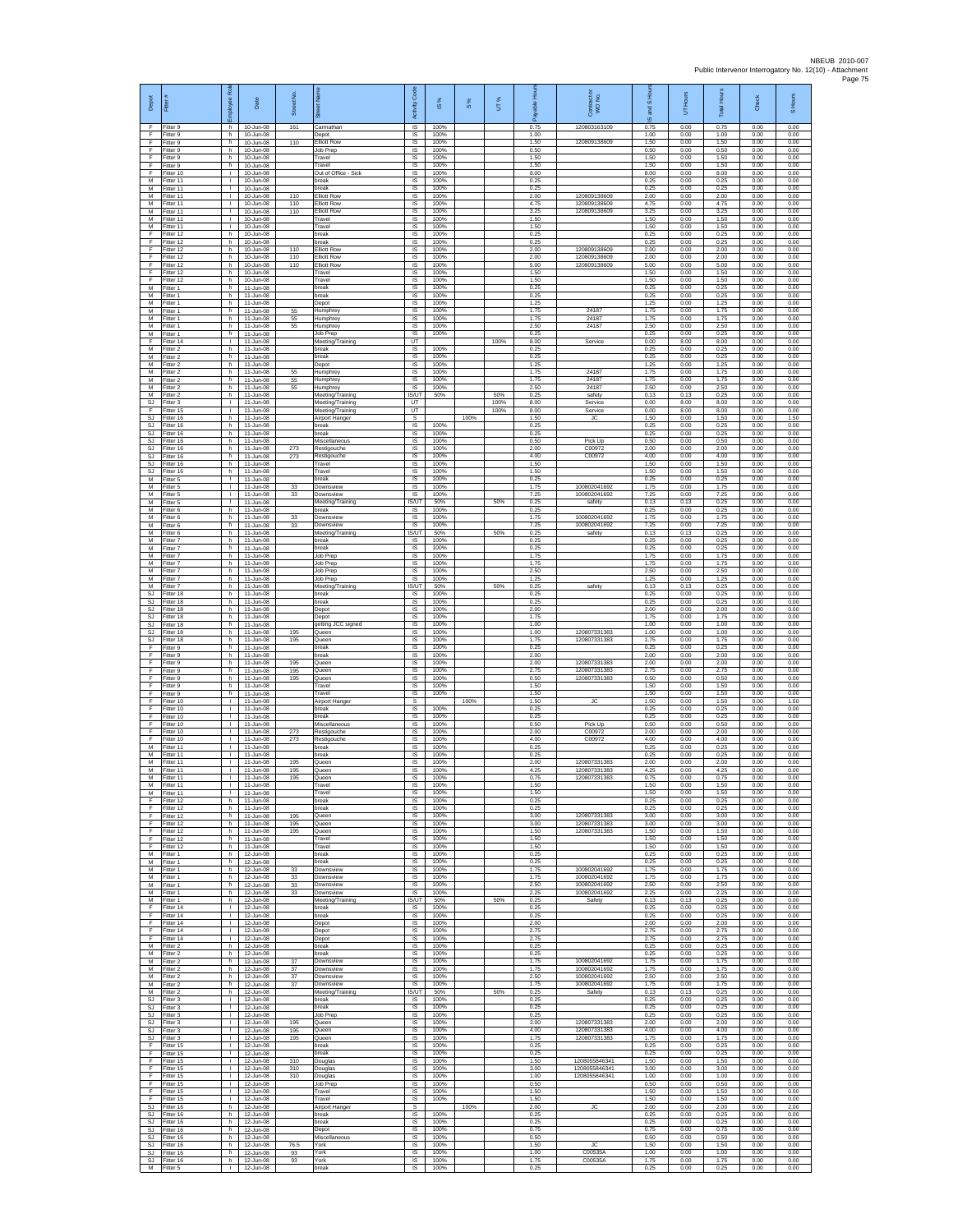| Depot                               | 륟                                   | š<br>ployee                                  | Date                                             | Street No.   |                                          | Code<br>Activity                  | $\frac{8}{3}$        | $\frac{8}{3}$ | UТ% | 。<br>王<br>டீ         | Contract or<br>WO No.                  | S Hou<br>g<br>$\overline{\omega}$ | UT Hours             | <b>Total Hours</b>   | Check                | S Hours              |
|-------------------------------------|-------------------------------------|----------------------------------------------|--------------------------------------------------|--------------|------------------------------------------|-----------------------------------|----------------------|---------------|-----|----------------------|----------------------------------------|-----------------------------------|----------------------|----------------------|----------------------|----------------------|
| M<br>M                              | Fitter 5<br>-itter 5                | т.                                           | 12-Jun-08<br>12-Jun-08                           | 33           | break<br>Downsview                       | $\overline{s}$<br>IS              | 100%<br>100%         |               |     | 0.25<br>1.75         | 100802041692                           | 0.25<br>1.75                      | 0.00<br>0.00         | 0.25<br>1.75         | 0.00<br>0.00         | 0.00<br>0.00         |
| M<br>M<br>M                         | Fitter 5<br>Fitter 5<br>Fitter 5    | $\mathbf{L}$<br>$\mathbf{L}$<br>$\mathbf{L}$ | 12-Jun-08<br>12-Jun-08<br>12-Jun-08              | 33<br>33     | Downsview<br>Downsview                   | $\sf IS$<br><b>IS</b><br>IS/UT    | 100%<br>100%<br>50%  |               |     | 4.75<br>1.25<br>0.25 | 100802041692<br>100802041692           | 4.75<br>1.25<br>0.13              | 0.00<br>0.00<br>0.13 | 4.75<br>1.25<br>0.25 | 0.00<br>0.00<br>0.00 | 0.00<br>0.00<br>0.00 |
| M<br>М                              | Fitter 6<br>itter 6                 | h.<br>h                                      | 12-Jun-08<br>12-Jun-08                           |              | Meeting/Training<br>break<br>reak        | <b>IS</b><br>IS                   | 100%<br>100%         |               | 50% | 0.25<br>0.25         | Safety                                 | 0.25<br>0.25                      | 0.00<br>0.00         | 0.25<br>0.25         | 0.00<br>0.00         | 0.00<br>0.00         |
| M<br>${\sf M}$                      | Fitter 6<br>-itter 6                | h.<br>h.                                     | 12-Jun-08<br>12-Jun-08                           | 33<br>$33\,$ | Downsview<br>Downsview                   | IS<br>IS                          | 100%<br>100%         |               |     | 1.75<br>4.75         | 100802041692<br>100802041692           | 1.75<br>4.75                      | 0.00<br>0.00         | 1.75<br>4.75         | 0.00<br>0.00         | 0.00<br>0.00         |
| M<br>M                              | Fitter 6<br>Fitter 6                | h<br>h.                                      | 12-Jun-08<br>12-Jun-08                           | 33           | Downsview<br>Meeting/Training            | IS<br><b>IS/UT</b>                | 100%<br>50%          |               | 50% | 1.25<br>0.25         | 100802041692<br>Safety                 | 1.25<br>0.13                      | 0.00<br>0.13         | 1.25<br>0.25         | 0.00<br>0.00         | 0.00<br>0.00         |
| M<br>M<br>M                         | Fitter 7<br>-itter 7<br>Fitter 7    | h.<br>h<br>h.                                | 12-Jun-08<br>12-Jun-08<br>12-Jun-08              | 162          | oreak<br>break<br>Court                  | IS.<br>IS<br>IS                   | 100%<br>100%<br>100% |               |     | 0.25<br>0.25<br>1.75 | 84036                                  | 0.25<br>0.25<br>1.75              | 0.00<br>0.00<br>0.00 | 0.25<br>0.25<br>1.75 | 0.00<br>0.00<br>0.00 | 0.00<br>0.00<br>0.00 |
| M<br>${\sf M}$                      | Fitter 7<br>-itter 7                | h.<br>h.                                     | 12-Jun-08<br>12-Jun-08                           | 162<br>162   | Court<br>Court                           | IS<br>IS                          | 100%<br>100%         |               |     | 1.75<br>2.50         | 84036<br>84036                         | 1.75<br>2.50                      | 0.00<br>0.00         | 1.75<br>2.50         | 0.00<br>0.00         | 0.00<br>0.00         |
| М<br>M                              | Fitter 7<br>Fitter 7                | h.<br>h.                                     | 12-Jun-08<br>12-Jun-08                           | 162          | Court<br>Job Prep                        | 1S<br>IS                          | 100%<br>100%         |               |     | 0.25<br>1.00         | 84036                                  | 0.25<br>1.00                      | 0.00<br>0.00         | 0.25<br>1.00         | 0.00<br>0.00         | 0.00<br>0.00         |
| M<br>SJ                             | Fitter 7<br>Fitter 18               | h.<br>h.                                     | 12-Jun-08<br>12-Jun-08                           |              | Meeting/Training<br>break                | IS/UT<br>$\sf IS$                 | 50%<br>100%          |               | 50% | 0.25<br>0.25         | Safety                                 | 0.13<br>0.25                      | 0.13<br>0.00         | 0.25<br>0.25         | 0.00<br>0.00         | 0.00<br>0.00         |
| SJ<br>-SJ<br>SJ.                    | fitter 18<br>Fitter 18<br>Fitter 18 | h<br>h.<br>h                                 | 12-Jun-08<br>12-Jun-08<br>12-Jun-08              |              | oreak<br>Depot<br>Depot                  | IS<br>IS<br>IS                    | 100%<br>100%<br>100% |               |     | 0.25<br>2.00<br>3.75 |                                        | 0.25<br>2.00<br>3.75              | 0.00<br>0.00<br>0.00 | 0.25<br>2.00<br>3.75 | 0.00<br>0.00<br>0.00 | 0.00<br>0.00<br>0.00 |
| $\mathbb{S}\mathbb{J}$<br>SJ.       | Fitter 18<br>Fitter 18              | h<br>h.                                      | 12-Jun-08<br>12-Jun-08                           |              | Depot<br>Travel                          | IS<br>IS                          | 100%<br>100%         |               |     | 0.75<br>1.50         |                                        | 0.75<br>1.50                      | 0.00<br>0.00         | 0.75<br>1.50         | 0.00<br>0.00         | 0.00<br>0.00         |
| SJ<br>F<br>Ŧ                        | Fitter 18<br>-itter 9               | h.<br>h<br>h.                                | 12-Jun-08<br>12-Jun-08                           |              | Travel<br>break                          | IS<br>$\sf IS$                    | 100%<br>100%         |               |     | 1.50<br>0.25         |                                        | 1.50<br>0.25                      | 0.00<br>0.00         | 1.50<br>0.25         | 0.00<br>0.00         | 0.00<br>0.00         |
| F<br>F                              | Fitter 9<br>Fitter 9<br>Fitter 9    | h.<br>h                                      | 12-Jun-08<br>12-Jun-08<br>12-Jun-08              | 195          | break<br>Depot<br>Queen                  | $\sf IS$<br>IS<br>IS              | 100%<br>100%<br>100% |               |     | 0.25<br>0.50<br>2.00 | 120807331383                           | 0.25<br>0.50<br>2.00              | 0.00<br>0.00<br>0.00 | 0.25<br>0.50<br>2.00 | 0.00<br>0.00<br>0.00 | 0.00<br>0.00<br>0.00 |
| Ŧ<br>Ŧ                              | Fitter 9<br>Fitter 9                | h.<br>h                                      | 12-Jun-08<br>12-Jun-08                           | 195<br>195   | Queen<br>Queen                           | IS<br>IS                          | 100%<br>100%         |               |     | 4.75<br>1.75         | 120807331383<br>120807331383           | 4.75<br>1.75                      | 0.00<br>0.00         | 4.75<br>1.75         | 0.00<br>0.00         | 0.00<br>0.00         |
| F<br>$\mathsf F$                    | Fitter 9<br>-itter 9                | h.<br>h                                      | 12-Jun-08<br>12-Jun-08                           |              | Travel<br>Travel                         | IS<br>IS                          | 100%<br>100%         |               |     | 1.50<br>1.50         |                                        | 1.50<br>1.50                      | 0.00<br>0.00         | 1.50<br>1.50         | 0.00<br>0.00         | 0.00<br>0.00         |
| F<br>F.<br>E                        | Fitter 10<br>Fitter 10<br>Fitter 10 | $\mathbf{L}$<br>$\mathbf{L}$<br>$\mathbf{L}$ | 12-Jun-08<br>12-Jun-08<br>12-Jun-08              |              | Airport Hanger<br>break<br>break         | $\mathbb S$<br>IS<br>IS           | 100%<br>100%         | 100%          |     | 2.00<br>0.25<br>0.25 | <b>JC</b>                              | 2.00<br>0.25<br>0.25              | 0.00<br>0.00<br>0.00 | 2.00<br>0.25<br>0.25 | 0.00<br>0.00<br>0.00 | 2.00<br>0.00<br>0.00 |
| Ŧ<br>Ŧ                              | Fitter 10<br>Fitter 10              | $\mathbf{I}$<br>$\mathbf{L}$                 | 12-Jun-08<br>12-Jun-08                           |              | Depot<br>Miscellaneous                   | IS<br>IS                          | 100%<br>100%         |               |     | 0.75<br>0.50         |                                        | 0.75<br>0.50                      | 0.00<br>0.00         | 0.75<br>0.50         | 0.00<br>0.00         | 0.00<br>0.00         |
| F<br>$\mathsf F$                    | Fitter 10<br>Fitter 10              | $\mathbf{L}$<br>$\mathbf{L}$                 | 12-Jun-08<br>12-Jun-08                           | 76.5<br>93   | York<br>York                             | IS<br>IS                          | 100%<br>100%         |               |     | 1.50<br>1.00         | JC<br>C00535/                          | 1.50<br>1.00                      | 0.00<br>0.00         | 1.50<br>1.00         | 0.00<br>0.00         | 0.00<br>0.00         |
| F<br>M<br>M                         | Fitter 10<br>-itter 11<br>Fitter 11 | τ.<br>$\mathbf{L}$<br>$\mathbb{R}$           | 12-Jun-08<br>12-Jun-08<br>12-Jun-08              | 93           | York<br>reak<br>oreak                    | 1S<br>IS<br>IS                    | 100%<br>100%<br>100% |               |     | 1.75<br>0.25<br>0.25 | C00535A                                | 1.75<br>0.25<br>0.25              | 0.00<br>0.00<br>0.00 | 1.75<br>0.25<br>0.25 | 0.00<br>0.00<br>0.00 | 0.00<br>0.00<br>0.00 |
| М<br>М                              | Fitter 11<br>fitter 11              | $\mathbf{L}$<br>т.                           | 12-Jun-08<br>12-Jun-08                           | 162<br>162   | Court<br>Court                           | IS<br>IS                          | 100%<br>100%         |               |     | 1.50<br>1.75         | 84036<br>84036                         | 1.50<br>1.75                      | 0.00<br>0.00         | 1.50<br>1.75         | 0.00<br>0.00         | 0.00<br>0.00         |
| M<br>M                              | Fitter 11<br>Fitter 11              | т.<br>л.                                     | 12-Jun-08<br>12-Jun-08                           | 162          | Court<br><b>Job Prep</b>                 | IS<br>IS                          | 100%<br>100%         |               |     | 3.00<br>0.25         | 84036                                  | 3.00<br>0.25                      | 0.00<br>0.00         | 3.00<br>0.25         | 0.00<br>0.00         | 0.00<br>0.00         |
| M<br>M<br>E                         | Fitter 11<br>Fitter 11<br>Fitter 12 | $\mathbf{I}$<br>$\mathbf{L}$<br>h.           | 12-Jun-08<br>12-Jun-08<br>12-Jun-08              |              | Job Prep<br>Meeting/Training<br>break    | IS<br>IS/UT<br>IS.                | 100%<br>50%<br>100%  |               | 50% | 0.75<br>0.25<br>0.25 | Safety                                 | 0.75<br>0.13<br>0.25              | 0.00<br>0.13<br>0.00 | 0.75<br>0.25<br>0.25 | 0.00<br>0.00<br>0.00 | 0.00<br>0.00<br>0.00 |
| F<br>F                              | ltter 12<br>Fitter 12               | h<br>h                                       | 12-Jun-08<br>12-Jun-08                           | 310          | break<br>Douglas                         | $\sf IS$<br>$\sf IS$              | 100%<br>100%         |               |     | 0.25<br>1.50         | 1208055846341                          | 0.25<br>1.50                      | 0.00<br>0.00         | 0.25<br>1.50         | 0.00<br>0.00         | 0.00<br>0.00         |
| F<br>F                              | Fitter 12<br>Fitter 12              | h.<br>h.                                     | 12-Jun-08<br>12-Jun-08                           | 310<br>310   | Douglas<br>Douglas                       | IS<br>IS                          | 100%<br>100%         |               |     | 3.00<br>1.00         | 1208055846341<br>1208055846341         | 3.00<br>1.00                      | 0.00<br>0.00         | 3.00<br>1.00         | 0.00<br>0.00         | 0.00<br>0.00         |
| Ŧ<br>F<br>-F                        | Fitter 12<br>Fitter 12              | h.<br>h<br>h.                                | 12-Jun-08<br>12-Jun-08                           |              | Job Prep<br>Travel<br>Travel             | 1S<br>IS<br>IS                    | 100%<br>100%<br>100% |               |     | 0.50<br>1.50<br>1.50 |                                        | 0.50<br>1.50<br>1.50              | 0.00<br>0.00<br>0.00 | 0.50<br>1.50<br>1.50 | 0.00<br>0.00<br>0.00 | 0.00<br>0.00<br>0.00 |
| M<br>М                              | Fitter 12<br>-itter 1<br>Fitter 1   | h.<br>h                                      | 12-Jun-08<br>13-Jun-08<br>13-Jun-08              |              | break<br>break                           | IS<br>$\sf IS$                    | 100%<br>100%         |               |     | 0.25<br>0.25         |                                        | 0.25<br>0.25                      | 0.00<br>0.00         | 0.25<br>0.25         | 0.00<br>0.00         | 0.00<br>0.00         |
| M<br>M                              | Fitter 1<br>Fitter 1                | h.<br>h.                                     | 13-Jun-08<br>13-Jun-08                           | 37<br>37     | Downsview<br>Downsview                   | IS<br>IS                          | 100%<br>100%         |               |     | 1.75<br>1.75         | 100802041692<br>100802041692           | 1.75<br>1.75                      | 0.00<br>0.00         | 1.75<br>1.75         | 0.00<br>0.00         | 0.00<br>0.00         |
| M<br>M<br>M                         | -itter 1<br>Fitter 1                | h<br>h.                                      | 13-Jun-08<br>13-Jun-08<br>13-Jun-08              | 37<br>37     | Downsview<br>Downsview                   | IS<br>IS<br><b>IS/UT</b>          | 100%<br>100%<br>50%  |               | 50% | 2.50<br>1.25<br>0.25 | 100802041692<br>100802041692<br>Safety | 2.50<br>1.25<br>0.13              | 0.00<br>0.00<br>0.13 | 2.50<br>1.25<br>0.25 | 0.00<br>0.00<br>0.00 | 0.00<br>0.00<br>0.00 |
| F<br>F                              | Fitter 1<br>Fitter 14<br>Fitter 14  | h.<br>$\mathbf{L}$<br>H.                     | 13-Jun-08<br>13-Jun-08                           |              | Meeting/Training<br>break<br>break       | IS<br>1S                          | 100%<br>100%         |               |     | 0.25<br>0.25         |                                        | 0.25<br>0.25                      | 0.00<br>0.00         | 0.25<br>0.25         | 0.00<br>0.00         | 0.00<br>0.00         |
| F<br>F                              | ltter 14<br>Fitter 14               | $\mathbf{L}$<br>$\mathbb{R}$                 | 13-Jun-08<br>13-Jun-08                           |              | Depot<br>Depot                           | IS<br>IS                          | 100%<br>100%         |               |     | 2.75<br>2.00         |                                        | 2.75<br>2.00                      | 0.00<br>0.00         | 2.75<br>2.00         | 0.00<br>0.00         | 0.00<br>0.00         |
| $\mathsf F$<br>М                    | Fitter 14<br>fitter 2               | H.<br>h.                                     | 13-Jun-08<br>13-Jun-08                           |              | Job Prep<br>oreak                        | $\sf IS$<br>IS                    | 100%<br>100%         |               |     | 1.00<br>0.25         |                                        | 1.00<br>0.25                      | 0.00<br>0.00         | 1.00<br>0.25         | 0.00<br>0.00         | 0.00<br>0.00         |
| M<br>M<br>М                         | Fitter 2<br>Fitter 2<br>Fitter 2    | h.<br>h.<br>h                                | 13-Jun-08<br>13-Jun-08<br>13-Jun-08              | 37<br>$37\,$ | break<br>Downsview<br>Downsview          | IS<br>IS<br>IS                    | 100%<br>100%<br>100% |               |     | 0.25<br>1.75<br>1.75 | 100802041692<br>100802041692           | 0.25<br>1.75<br>1.75              | 0.00<br>0.00<br>0.00 | 0.25<br>1.75<br>1.75 | 0.00<br>0.00<br>0.00 | 0.00<br>0.00<br>0.00 |
| M<br>M                              | Fitter 2<br>Fitter 2                | h.<br>h.                                     | $13 - \ln 08$<br>13-Jun-08                       | 37<br>37     | Downsview<br>Downsview                   | IS<br><b>IS</b>                   | 100%<br>100%         |               |     | 2.50<br>1.25         | 100802041692<br>100802041692           | 2.50<br>1.25                      | 0.00<br>0.00         | 2.50<br>1.25         | 0.00<br>0.00         | 0.00<br>0.00         |
| ${\sf M}$<br>$\mathbb{S}\mathbb{J}$ | itter 2<br>Fitter 3<br>Fitter 3     | h<br>$\mathbf{I}$                            | 13-Jun-08<br>13-Jun-08<br>$13$ -Jun-08           |              | Meeting/Training<br>break                | IS/UT<br>$\sf IS$<br>IS           | 50%<br>100%<br>100%  |               | 50% | 0.25<br>0.25<br>0.25 | Safety                                 | 0.13<br>0.25<br>0.25              | 0.13<br>0.00<br>0.00 | 0.25<br>0.25<br>0.25 | 0.00<br>0.00<br>0.00 | 0.00<br>0.00<br>0.00 |
| SJ.<br><b>SJ</b><br><b>SJ</b>       | Fitter 3<br>Fitter 3                | $\mathbf{L}$<br>$\mathbf{L}$<br>$\mathbf{I}$ | 13-Jun-08<br>13-Jun-08                           | 310          | break<br>Douglas<br>getting JCC signed   | IS<br>IS                          | 100%<br>100%         |               |     | 1.25<br>2.00         | 1208055846341                          | 1.25<br>2.00                      | 0.00<br>0.00         | 1.25<br>2.00         | 0.00<br>0.00         | 0.00<br>0.00         |
| SJ<br>SJ                            | fitter 3<br>Fitter 3                | т.<br>$\mathbf{L}$                           | 13-Jun-08<br>13-Jun-08                           | 195          | Job Prep<br>Queen                        | IS<br>-IS                         | 100%<br>100%         |               |     | 0.25<br>2.00         | 120807331383                           | 0.25<br>2.00                      | 0.00<br>0.00         | 0.25<br>2.00         | 0.00<br>0.00         | 0.00<br>0.00         |
| <b>SJ</b><br>F<br>F                 | Fitter 3<br>Fitter 15<br>Fitter 15  | $\mathbf{L}$<br>T.<br>$\mathbf{L}$           | 13-Jun-08<br>13-Jun-08<br>13-Jun-08              | 195          | Queen<br>break<br>break                  | IS.<br>$\sf IS$<br>IS             | 100%<br>100%<br>100% |               |     | 2.00<br>0.25<br>0.25 | 120807331383                           | 2.00<br>0.25<br>0.25              | 0.00<br>0.00<br>0.00 | 2.00<br>0.25<br>0.25 | 0.00<br>0.00<br>0.00 | 0.00<br>0.00<br>0.00 |
| Ŧ                                   | Fitter 15<br>Fitter 15              | т.                                           | 13-Jun-08<br>13-Jun-08                           | 310<br>310   | Douglas<br>Douglas                       | <b>IS</b><br>IS                   | 100%<br>100%         |               |     | 1.50<br>4.00         | 1208055846341<br>1208055846341         | 1.50<br>4.00                      | 0.00<br>0.00         | 1.50<br>4.00         | 0.00<br>0.00         | 0.00<br>0.00         |
| F<br>F                              | Fitter 15<br>Fitter 15              | $\mathbf{L}$<br>$\mathbf{L}$                 | 13-Jun-08<br>$13 - \frac{100}{200}$              | 310          | Douglas<br>Job Prep                      | <b>IS</b><br>IS.                  | 100%<br>100%         |               |     | 1.00<br>0.50         | 1208055846341                          | 1.00<br>0.50                      | 0.00<br>0.00         | 1.00<br>0.50         | 0.00<br>0.00         | 0.00<br>0.00         |
| $\mathsf F$<br>F<br>SJ.             | Fitter 15<br>Fitter 15<br>Fitter 16 | $\mathbf{L}$<br>H.<br>h                      | 13-Jun-08<br>13-Jun-08<br>$13 - \frac{100}{200}$ |              | Travel<br>Travel<br>Out of Office - Sick | IS<br>1S<br>IS                    | 100%<br>100%<br>100% |               |     | 1.50<br>1.50<br>8.00 |                                        | 1.50<br>1.50<br>8.00              | 0.00<br>0.00<br>0.00 | 1.50<br>1.50<br>8.00 | 0.00<br>0.00<br>0.00 | 0.00<br>0.00<br>0.00 |
| M<br>M                              | Fitter 5<br>Fitter 5                | л.<br>$\mathbb{L}$                           | 13-Jun-08<br>13-Jun-08                           |              | break<br>break                           | IS<br>IS                          | 100%<br>100%         |               |     | 0.25<br>0.25         |                                        | 0.25<br>0.25                      | 0.00<br>0.00         | 0.25<br>0.25         | 0.00<br>0.00         | 0.00<br>0.00         |
| M<br>M                              | -itter 5<br>Fitter 5                | $\mathbf{L}$<br>л.                           | 13-Jun-08<br>13-Jun-08                           |              | Depot<br>Depot                           | IS<br>IS                          | 100%<br>100%         |               |     | 1.75<br>1.75         |                                        | 1.75<br>1.75                      | 0.00<br>0.00         | 1.75<br>1.75         | 0.00<br>0.00         | 0.00<br>0.00         |
| M<br>${\sf M}$<br>M                 | Fitter 5<br>Fitter 5<br>Fitter 5    | $\mathbf{L}$<br>$\mathbf{I}$<br>$\mathbf{L}$ | 13-Jun-08<br>13-Jun-08<br>13-Jun-08              |              | Depot<br>Depot<br>Meeting/Training       | IS.<br>IS<br><b>IS/UT</b>         | 100%<br>100%<br>50%  |               | 50% | 2.50<br>1.25<br>0.25 | Safety                                 | 2.50<br>1.25<br>0.13              | 0.00<br>0.00<br>0.13 | 2.50<br>1.25<br>0.25 | 0.00<br>0.00<br>0.00 | 0.00<br>0.00<br>0.00 |
| M<br>${\sf M}$                      | Fitter 6<br>Fitter 6                | h.<br>h.                                     | 13-Jun-08<br>13-Jun-08                           |              | break<br>break                           | IS.<br>$\sf IS$                   | 100%<br>100%         |               |     | 0.25<br>0.25         |                                        | 0.25<br>0.25                      | 0.00<br>0.00         | 0.25<br>0.25         | 0.00<br>0.00         | 0.00<br>0.00         |
| M<br>M                              | Fitter 6<br>Fitter 6                | h<br>h.                                      | 13-Jun-08<br>13-Jun-08                           |              | Depot<br>Depot                           | $\sf IS$<br>IS.                   | 100%<br>100%         |               |     | 1.75<br>1.75         |                                        | 1.75<br>1.75                      | 0.00<br>0.00         | 1.75<br>1.75         | 0.00<br>0.00         | 0.00<br>0.00         |
| M<br>M<br>M                         | Fitter 6<br>Fitter 6<br>Fitter 6    | h.<br>h.<br>h.                               | 13-Jun-08<br>13-Jun-08<br>13-Jun-08              |              | Depot<br>Depot<br>Meeting/Training       | IS<br><b>IS</b><br>IS/UT          | 100%<br>100%<br>50%  |               | 50% | 2.50<br>1.25<br>0.25 | Safety                                 | 2.50<br>1.25<br>0.13              | 0.00<br>0.00<br>0.13 | 2.50<br>1.25<br>0.25 | 0.00<br>0.00<br>0.00 | 0.00<br>0.00<br>0.00 |
| M<br>M                              | Fitter 7<br>Fitter 7                | h.<br>h.                                     | 13-Jun-08<br>13-Jun-08                           |              | break<br>Depot                           | <b>IS</b><br>IS                   | 100%<br>100%         |               |     | 0.25<br>2.00         |                                        | 0.25<br>2.00                      | 0.00<br>0.00         | 0.25<br>2.00         | 0.00<br>0.00         | 0.00<br>0.00         |
| ${\sf M}$<br>M                      | Fitter 7<br>Fitter 7                | h<br>h.                                      | 13-Jun-08<br>13-Jun-08                           | $\mathbf{1}$ | Depot<br>Hedge                           | $\sf IS$<br><b>IS</b>             | 100%<br>100%         |               |     | 0.75<br>2.25         | 180802116299                           | 0.75<br>2.25                      | 0.00<br>0.00         | 0.75<br>2.25         | 0.00<br>0.00         | 0.00<br>0.00         |
| M<br>M<br>M                         | Fitter 7<br>Fitter 7<br>Fitter 7    | h<br>h.<br>h.                                | 13-Jun-08<br>13-Jun-08<br>13-Jun-08              |              | Job Prep<br>Meeting/Training<br>Travel   | IS.<br>IS/UT<br><b>IS</b>         | 100%<br>50%<br>100%  |               | 50% | 0.50<br>0.25<br>1.00 | Safety                                 | 0.50<br>0.13<br>1.00              | 0.00<br>0.13<br>0.00 | 0.50<br>0.25<br>1.00 | 0.00<br>0.00<br>0.00 | 0.00<br>0.00<br>0.00 |
| M<br>SJ                             | Fitter 7<br>Fitter 18               | h.<br>h                                      | 13-Jun-08<br>13-Jun-08                           |              | Travel<br>break                          | <b>IS</b><br>IS                   | 100%<br>100%         |               |     | 1.00<br>0.25         |                                        | 1.00<br>0.25                      | 0.00<br>0.00         | 1.00<br>0.25         | 0.00<br>0.00         | 0.00<br>0.00         |
| SJ<br>SJ.                           | Fitter 18<br>Fitter 18              | h.<br>h.                                     | 13-Jun-08<br>13-Jun-08                           |              | break<br>Travel                          | <b>IS</b><br>IS                   | 100%<br>100%         |               |     | 0.25<br>1.50         |                                        | 0.25<br>1.50                      | 0.00<br>0.00         | 0.25<br>1.50         | 0.00<br>0.00         | 0.00<br>0.00         |
| <b>SJ</b><br>SJ.<br>SJ              | Fitter 18<br>Fitter 18<br>Fitter 18 | h<br>h.<br>h.                                | 13-Jun-08<br>13-Jun-08<br>13-Jun-08              | 93<br>93     | Travel<br>York<br>York                   | IS<br>IS<br>IS                    | 100%<br>100%<br>100% |               |     | 1.50<br>2.00<br>5.50 | C00535A<br>C00535A                     | 1.50<br>2.00<br>5.50              | 0.00<br>0.00<br>0.00 | 1.50<br>2.00<br>5.50 | 0.00<br>0.00<br>0.00 | 0.00<br>0.00<br>0.00 |
| -F<br>F.                            | Fitter 9<br>Fitter 9                | h.<br>h                                      | 13-Jun-08<br>13-Jun-08                           |              | break<br>Meeting/Training                | IS<br>IS.                         | 100%<br>100%         |               |     | 0.25<br>0.50         |                                        | 0.25<br>0.50                      | 0.00<br>0.00         | 0.25<br>0.50         | 0.00<br>0.00         | 0.00<br>0.00         |
| F<br>-F                             | Fitter 9<br>Fitter 9                | h.<br>h.                                     | 13-Jun-08<br>13-Jun-08                           | 195<br>195   | Queen<br>Queen                           | IS<br>IS                          | 100%<br>100%         |               |     | 2.00<br>3.75         | 120807331383<br>120807331383           | 2.00<br>3.75                      | 0.00<br>0.00         | 2.00<br>3.75         | 0.00<br>0.00         | 0.00<br>0.00         |
| F.<br>$\mathsf F$<br>F.             | Fitter 9<br>Fitter 9<br>Fitter 10   | h.<br>h.<br>$\mathbf{L}$                     | 13-Jun-08<br>13-Jun-08<br>13-Jun-08              |              | Travel<br>Travel<br>break                | <b>IS</b><br>$\sf IS$<br>$\sf IS$ | 100%<br>100%<br>100% |               |     | 1.50<br>1.50<br>0.25 |                                        | 1.50<br>1.50<br>0.25              | 0.00<br>0.00<br>0.00 | 1.50<br>1.50<br>0.25 | 0.00<br>0.00<br>0.00 | 0.00<br>0.00<br>0.00 |
| F<br>F.                             | Fitter 10<br>Fitter 10              | $\mathbf{L}$<br>$\mathbf{L}$                 | 13-Jun-08<br>13-Jun-08                           | 93           | break<br>York                            | IS.<br>IS                         | 100%<br>100%         |               |     | 0.25<br>2.00         | C00535A                                | 0.25<br>2.00                      | 0.00<br>0.00         | 0.25<br>2.00         | 0.00<br>0.00         | 0.00<br>0.00         |
| Ŧ<br>Ŧ                              | Fitter 10<br>Fitter 10              | τ.<br>т.                                     | 13-Jun-08<br>13-Jun-08                           | 93<br>93     | York<br>York                             | IS<br>IS                          | 100%<br>100%         |               |     | 4.00<br>1.50         | C00535A<br>C00535A                     | 4.00<br>1.50                      | 0.00<br>0.00         | 4.00<br>1.50         | 0.00<br>0.00         | 0.00<br>0.00         |
| M<br>M<br>M                         | Fitter 11<br>Fitter 11<br>Fitter 11 | $\mathbf{L}$<br>$\mathbf{L}$<br>T.           | 13-Jun-08<br>13-Jun-08<br>13-Jun-08              |              | break<br>Depot<br>Depot                  | IS<br>IS<br>$\sf IS$              | 100%<br>100%<br>100% |               |     | 0.25<br>2.00<br>0.75 |                                        | 0.25<br>2.00<br>0.75              | 0.00<br>0.00<br>0.00 | 0.25<br>2.00<br>0.75 | 0.00<br>0.00<br>0.00 | 0.00<br>0.00<br>0.00 |
| M                                   | Fitter 11<br>M Fitter 11            | $\mathbf{L}$<br>$\mathbf{1}$                 | 13-Jun-08<br>13-Jun-08                           | $\mathbf{1}$ | Hedge<br>Job Prep                        | <b>IS</b><br>IS.                  | 100%<br>100%         |               |     | 2.25<br>0.50         | 180802116299                           | 2.25<br>0.50                      | 0.00<br>0.00         | 2.25<br>0.50         | 0.00<br>0.00         | 0.00<br>0.00         |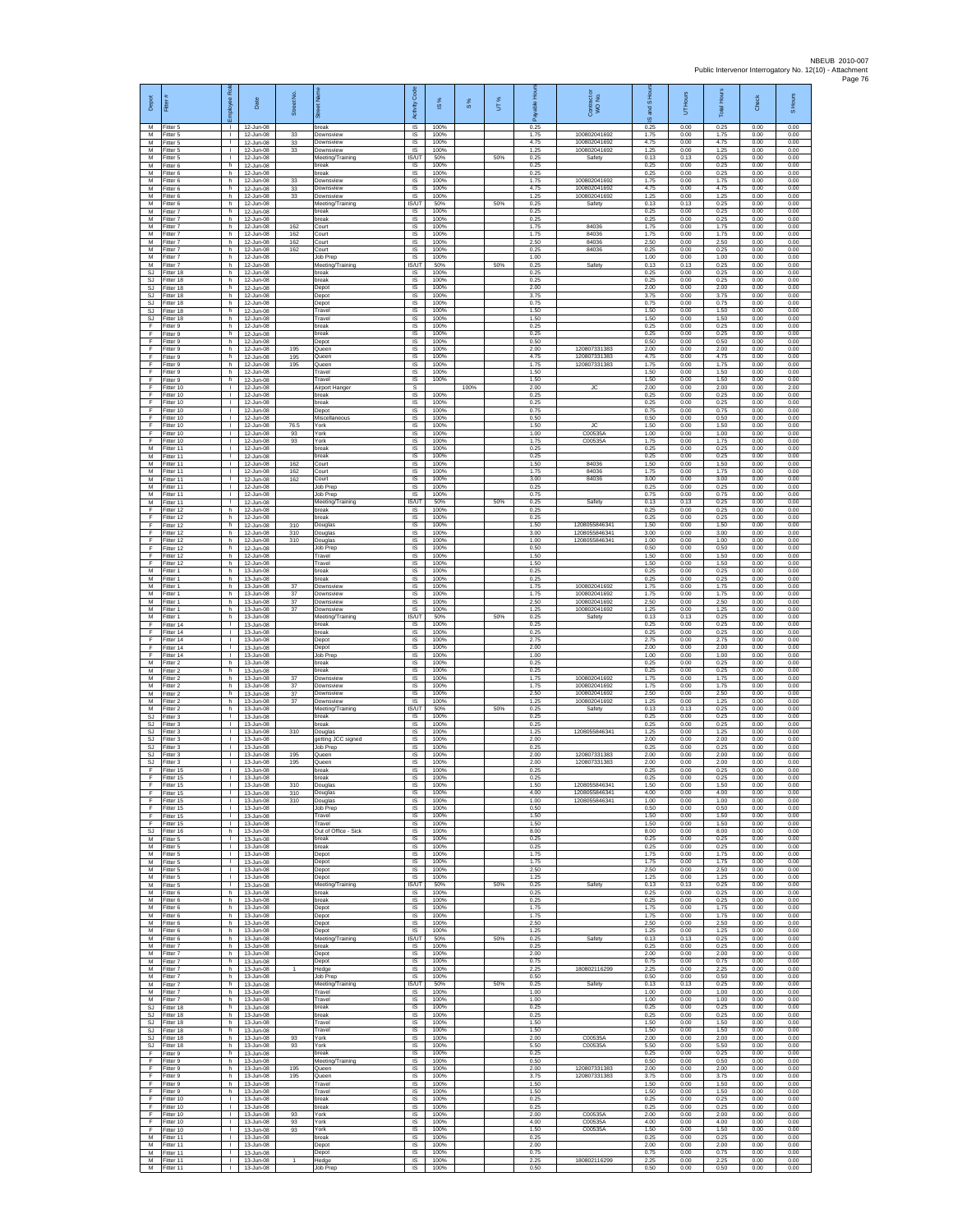| Depot                       | Fitter                                 | 웂<br>aekolo                        | Date                                             | Street No.          |                                                   | Activity Code              | <b>iS%</b>           | 8%   | UT%                  | 훞<br>able<br>ஃ       | Contract or<br>WO No.                                                      | IS and SHC           | UT Hours             | Total Hours          | Check                | S Hours              |
|-----------------------------|----------------------------------------|------------------------------------|--------------------------------------------------|---------------------|---------------------------------------------------|----------------------------|----------------------|------|----------------------|----------------------|----------------------------------------------------------------------------|----------------------|----------------------|----------------------|----------------------|----------------------|
| M<br>M<br>M                 | Fitter 11<br>Fitter 11<br>Fitter 11    | л.<br>$\mathbf{L}$<br>τ.           | 13-Jun-08<br>13-Jun-08<br>13-Jun-08              |                     | Meeting/Training<br>Travel<br>Travel              | IS/UT<br>IS<br>IS          | 50%<br>100%<br>100%  |      | 50%                  | 0.25<br>1.00<br>1.00 | Safety                                                                     | 0.13<br>1.00<br>1.00 | 0.13<br>0.00<br>0.00 | 0.25<br>1.00<br>1.00 | 0.00<br>0.00<br>0.00 | 0.00<br>0.00<br>0.00 |
| F<br>F<br>F                 | Fitter 12<br>Fitter 12<br>Fitter 12    | h<br>h<br>h.                       | 13-Jun-08<br>13-Jun-08<br>13-Jun-08              | 310                 | break<br>reak<br>Douglas                          | IS<br>IS<br>-IS            | 100%<br>100%<br>100% |      |                      | 0.25<br>0.25<br>1.00 | 120805584634                                                               | 0.25<br>0.25<br>1.00 | 0.00<br>0.00<br>0.00 | 0.25<br>0.25<br>1.00 | 0.00<br>0.00<br>0.00 | 0.00<br>0.00<br>0.00 |
| E<br>F<br>F                 | Fitter 12<br>Fitter 12                 | h.<br>h<br>h.                      | 13-Jun-08<br>13-Jun-08                           | 310<br>310          | Douglas<br><b>Douglas</b><br>Job Prep             | IS<br>IS<br>IS             | 100%<br>100%<br>100% |      |                      | 4.00<br>1.00<br>0.50 | 1208055846341<br>1208055846341                                             | 4.00<br>1.00<br>0.50 | 0.00<br>0.00<br>0.00 | 4.00<br>1.00<br>0.50 | 0.00<br>0.00<br>0.00 | 0.00<br>0.00<br>0.00 |
| F<br>F                      | Fitter 12<br>Fitter 12<br>Fitter 12    | h<br>h                             | 13-Jun-08<br>13-Jun-08<br>13-Jun-08              |                     | Travel<br>ravel                                   | IS<br>IS                   | 100%<br>100%         |      |                      | 1.50<br>1.50         |                                                                            | 1.50<br>1.50         | 0.00<br>0.00         | 1.50<br>1.50         | 0.00<br>0.00         | 0.00<br>0.00         |
| M<br>M<br>M                 | Fitter 1<br>Fitter 1<br>Fitter 1       | h<br>h.<br>h                       | 16-Jun-08<br>16-Jun-08<br>16-Jun-08              | 533<br>439<br>498   | Champlair<br>Champlain<br>hamplain,               | UT<br>UT<br>UT             |                      |      | 100%<br>100%<br>100% | 0.50<br>0.50<br>0.25 | <b>Painting Meters</b><br>Painting Meters.<br><b>Painting Meters</b>       | 0.00<br>0.00<br>0.00 | 0.50<br>0.50<br>0.25 | 0.50<br>0.50<br>0.25 | 0.00<br>0.00<br>0.00 | 0.00<br>0.00<br>0.00 |
| M<br>M                      | Fitter 1<br>Fitter 1                   | h<br>h                             | 16-Jun-08<br>16-Jun-08                           | 1579<br>1555        | hamplair<br>hamplair                              | UT<br>UT                   |                      |      | 100%<br>100%         | 0.25<br>0.50         | <b>Painting Meters</b><br><b>Painting Meters</b>                           | 0.00<br>0.00         | 0.25<br>0.50         | 0.25<br>0.50         | 0.00<br>0.00         | 0.00<br>0.00         |
| M<br>M<br>М                 | Fitter 1<br>-itter 1<br>Fitter 1       | h.<br>h.<br>h                      | 16-Jun-08<br>16-Jun-08<br>16-Jun-08              | 1719<br>541<br>531  | Champlair<br>erdinand<br>erdinand                 | UT<br>UT<br>UT             |                      |      | 100%<br>100%<br>100% | 0.50<br>0.50<br>0.50 | <b>Painting Meters</b><br>Painting Meters<br><b>Painting Meters</b>        | 0.00<br>0.00<br>0.00 | 0.50<br>0.50<br>0.50 | 0.50<br>0.50<br>0.50 | 0.00<br>0.00<br>0.00 | 0.00<br>0.00<br>0.00 |
| M<br>M<br>М                 | Fitter 1<br>Fitter 1<br>Fitter 1       | h.<br>h.<br>h                      | 16-Jun-08<br>16-Jun-08<br>16-Jun-08              | 500<br>480          | erdinand<br><b>Ferdinand</b><br>Job Prep          | UT<br><b>UT</b><br>s       |                      | 100% | 100%<br>100%         | 0.50<br>0.50<br>0.50 | <b>Painting Meters</b><br>Painting Meters                                  | 0.00<br>0.00<br>0.50 | 0.50<br>0.50<br>0.00 | 0.50<br>0.50<br>0.50 | 0.00<br>0.00<br>0.00 | 0.00<br>0.00<br>0.50 |
| M<br>M                      | Fitter 1<br>Fitter 1                   | h.<br>h.                           | 16-Jun-08<br>16-Jun-08                           | 165<br>683          | Main<br>Malenfant                                 | UT<br>UT                   |                      |      | 100%<br>100%         | 1.00<br>0.75         | <b>Painting Meters</b><br>Painting Meters.                                 | 0.00<br>0.00         | 1.00<br>0.75         | 1.00<br>0.75         | 0.00<br>0.00         | 0.00<br>0.00         |
| М<br>M<br>M                 | -itter 1<br>Fitter 1<br>Fitter 1       | h<br>h<br>h.                       | 16-Jun-08<br>16-Jun-08<br>16-Jun-08              | 679<br>680          | Malenfant<br>Malenfant<br>Meeting/Training        | UT<br>UT<br><b>IS/UT</b>   | 50%                  |      | 100%<br>100%<br>50%  | 0.50<br>0.50<br>0.25 | <b>Painting Meters</b><br>Painting Meters.<br>Safety                       | 0.00<br>0.00<br>0.13 | 0.50<br>0.50<br>0.13 | 0.50<br>0.50<br>0.25 | 0.00<br>0.00<br>0.00 | 0.00<br>0.00<br>0.00 |
| E<br>M<br>М                 | Fitter 14<br>Fitter 2<br>itter 2       | τ.<br>h<br>h                       | 16-Jun-08<br>16-Jun-08<br>16-Jun-08              | 533<br>439          | Out of Office - Vacation<br>Champlair<br>hamplair | IS<br>UT<br>UT             | 100%                 |      | 100%<br>100%         | 8.00<br>0.50<br>0.50 | Painting Meters.<br><b>Painting Meters</b>                                 | 8.00<br>0.00<br>0.00 | 0.00<br>0.50<br>0.50 | 8.00<br>0.50<br>0.50 | 0.00<br>0.00<br>0.00 | 0.00<br>0.00<br>0.00 |
| M<br>M                      | Fitter 2<br>Fitter 2                   | h.<br>h.                           | 16-Jun-08<br>16-Jun-08                           | 498<br>1579         | Champlair<br>hamplain,                            | UT<br><b>UT</b>            |                      |      | 100%<br>100%         | 0.25<br>0.25         | <b>Painting Meters</b><br>Painting Meters                                  | 0.00<br>0.00         | 0.25<br>0.25         | 0.25<br>0.25         | 0.00<br>0.00         | 0.00<br>0.00         |
| М<br>M<br>M                 | Fitter 2<br>Fitter 2<br>Fitter 2       | h<br>h.<br>h.                      | 16-Jun-08<br>16-Jun-08<br>16-Jun-08              | 1555<br>1719<br>541 | hamplain,<br>hamplair<br>erdinand                 | UT<br>UT<br>UT             |                      |      | 100%<br>100%<br>100% | 0.50<br>0.50<br>0.50 | Painting Meters.<br><b>Painting Meters</b><br><b>Painting Meters</b>       | 0.00<br>0.00<br>0.00 | 0.50<br>0.50<br>0.50 | 0.50<br>0.50<br>0.50 | 0.00<br>0.00<br>0.00 | 0.00<br>0.00<br>0.00 |
| M<br>M<br>M                 | -itter 2<br>Fitter 2                   | h<br>h                             | 16-Jun-08<br>16-Jun-08                           | 531<br>500<br>480   | erdinand<br>erdinand                              | UT<br>UT                   |                      |      | 100%<br>100%<br>100% | 0.50<br>0.50         | <b>Painting Meters</b><br>Painting Meters                                  | 0.00<br>0.00         | 0.50<br>0.50<br>0.50 | 0.50<br>0.50<br>0.50 | 0.00<br>0.00<br>0.00 | 0.00<br>0.00<br>0.00 |
| M<br>М                      | Fitter 2<br>Fitter 2<br>Fitter 2       | h.<br>h<br>h.                      | 16-Jun-08<br>16-Jun-08<br>16-Jun-08              | 165                 | erdinand<br>Job Prep<br>Main                      | UT<br>s<br>UT              |                      | 100% | 100%                 | 0.50<br>0.50<br>1.00 | Painting Meters<br>Painting Meters.                                        | 0.00<br>0.50<br>0.00 | 0.00<br>1.00         | 0.50<br>1.00         | 0.00<br>0.00         | 0.50<br>0.00         |
| M<br>M<br>M                 | Fitter 2<br>Fitter 2<br>-itter 2       | h<br>h.<br>h.                      | 16-Jun-08<br>16-Jun-08<br>16-Jun-08              | 683<br>679<br>680   | Malenfant<br>Malenfant<br>Malenfant               | UT<br>UT<br>LIT            |                      |      | 100%<br>100%<br>100% | 0.75<br>0.50<br>0.50 | <b>Painting Meters</b><br><b>Painting Meters</b><br><b>Painting Meters</b> | 0.00<br>0.00<br>0.00 | 0.75<br>0.50<br>0.50 | 0.75<br>0.50<br>0.50 | 0.00<br>0.00<br>0.00 | 0.00<br>0.00<br>0.00 |
| М<br><b>SJ</b>              | Fitter 2<br>Fitter 3                   | h<br>л.                            | 16-Jun-08<br>16-Jun-08                           |                     | Meeting/Training<br>break                         | IS/UT<br><b>IS</b>         | 50%<br>100%          |      | 50%                  | 0.25<br>0.25         | Safety                                                                     | 0.13<br>0.25         | 0.13<br>0.00         | 0.25<br>0.25         | 0.00<br>0.00         | 0.00<br>0.00         |
| <b>SJ</b><br>SJ<br>SJ.      | Fitter 3<br>Fitter 3<br>Fitter 3       | л.<br>٠<br>$\mathbf{L}$            | 16-Jun-08<br>16-Jun-08<br>16-Jun-08              | 1257<br>1257        | hreak<br>Manawagonish<br>Manawagonish             | IS<br>IS<br>IS             | 100%<br>100%<br>100% |      |                      | 0.25<br>2.00<br>3.75 | 120805693504<br>120805693504                                               | 0.25<br>2.00<br>3.75 | 0.00<br>0.00<br>0.00 | 0.25<br>2.00<br>3.75 | 0.00<br>0.00<br>0.00 | 0.00<br>0.00<br>0.00 |
| SJ<br>F<br>F                | Fitter 3<br>Fitter 15                  | $\mathbf{L}$<br>$\mathbf{L}$<br>т. | 16-Jun-08<br>16-Jun-08                           | 1257                | Manawagonish<br>reak<br>break                     | - IS<br>IS<br>IS           | 100%<br>100%<br>100% |      |                      | 2.25<br>0.25<br>0.25 | 120805693504                                                               | 2.25<br>0.25<br>0.25 | 0.00<br>0.00<br>0.00 | 2.25<br>0.25<br>0.25 | 0.00<br>0.00<br>0.00 | 0.00<br>0.00<br>0.00 |
| F<br>F                      | Fitter 15<br>Fitter 15<br>Fitter 15    | $\mathbf{L}$<br>т.                 | 16-Jun-08<br>16-Jun-08<br>16-Jun-08              | 12<br>12            | soodrich<br>Goodrich                              | IS<br>IS                   | 100%<br>100%         |      |                      | 1.00<br>4.00         | 12080863574<br>12080863574                                                 | 1.00<br>4.00         | 0.00<br>0.00         | 1.00<br>4.00         | 0.00<br>0.00         | 0.00<br>0.00         |
| F<br>F<br>F                 | Fitter 15<br>ltter 15<br>Fitter 15     | T.<br>т.<br>л.                     | 16-Jun-08<br>16-Jun-08<br>16-Jun-08              | 12                  | <b>Soodrich</b><br>lob Prep<br>Travel             | IS<br>IS<br>-IS            | 100%<br>100%<br>100% |      |                      | 0.50<br>0.50<br>1.50 | 12080863574                                                                | 0.50<br>0.50<br>1.50 | 0.00<br>0.00<br>0.00 | 0.50<br>0.50<br>1.50 | 0.00<br>0.00<br>0.00 | 0.00<br>0.00<br>0.00 |
| E<br>$\mathbb{S}\mathbb{J}$ | Fitter 15<br>Fitter 16                 | л.<br>h                            | 16-Jun-08<br>16-Jun-08                           |                     | Travel<br>break                                   | IS<br>IS                   | 100%<br>100%         |      |                      | 1.50<br>0.25         |                                                                            | 1.50<br>0.25         | 0.00<br>0.00         | 1.50<br>0.25         | 0.00<br>0.00         | 0.00<br>0.00         |
| <b>SJ</b><br>SJ<br>SJ       | Fitter 16<br>Fitter 16<br>Fitter 16    | h<br>h<br>h                        | 16-Jun-08<br>16-Jun-08<br>16-Jun-08              |                     | break<br>Travel<br>ravel                          | IS<br>IS<br>IS             | 100%<br>100%<br>100% |      |                      | 0.25<br>1.50<br>1.50 |                                                                            | 0.25<br>1.50<br>1.50 | 0.00<br>0.00<br>0.00 | 0.25<br>1.50<br>1.50 | 0.00<br>0.00<br>0.00 | 0.00<br>0.00<br>0.00 |
| SJ<br><b>SJ</b><br>SJ       | Fitter 16<br>Fitter 16<br>Fitter 16    | h<br>h.                            | 16-Jun-08<br>16-Jun-08                           | 93<br>93<br>93      | ork)<br>York<br>York                              | $\sf IS$<br>IS<br>IS       | 100%<br>100%<br>100% |      |                      | 2.50<br>4.00<br>4.00 | C00535A<br>C00535A<br>C00535A                                              | 2.50<br>4.00<br>4.00 | 0.00<br>0.00<br>0.00 | 2.50<br>4.00<br>4.00 | 0.00<br>0.00<br>0.00 | 0.00<br>0.00<br>0.00 |
| M<br>M                      | Fitter 5<br>Fitter 5                   | h<br>$\mathbb{L}$<br>т.            | 16-Jun-08<br>16-Jun-08<br>16-Jun-08              |                     | break<br>reak                                     | IS<br>IS                   | 100%<br>100%         |      |                      | 0.25<br>0.25         |                                                                            | 0.25<br>0.25         | 0.00<br>0.00         | 0.25<br>0.25         | 0.00<br>0.00         | 0.00<br>0.00         |
| M<br>M<br>М                 | Fitter 5<br>-itter 5<br>Fitter 5       | л.<br>$\mathbf{L}$<br>$\mathbf{I}$ | 16-Jun-08<br>16-Jun-08<br>16-Jun-08              | 722                 | Depot<br>Depot<br>dinburgh                        | -IS<br>IS<br>UT            | 100%<br>100%         |      | 100%                 | 0.75<br>0.50<br>1.00 | <b>Painting Meters</b>                                                     | 0.75<br>0.50<br>0.00 | 0.00<br>0.00<br>1.00 | 0.75<br>0.50<br>1.00 | 0.00<br>0.00<br>0.00 | 0.00<br>0.00<br>0.00 |
| M<br>M<br>М                 | Fitter 5<br>Fitter 5<br>Fitter 5       | $\mathbf{I}$<br>л.<br>٠            | 16-Jun-08<br>16-Jun-08<br>16-Jun-08              | 450<br>450<br>450   | Edinburgh<br>dinburgh<br>dinburgh                 | UT<br>LIT<br>UT            |                      |      | 100%<br>100%<br>100% | 0.50<br>0.50<br>0.50 | <b>Painting Meters</b><br>Painting Meters<br>Painting Meters.              | 0.00<br>0.00<br>0.00 | 0.50<br>0.50<br>0.50 | 0.50<br>0.50<br>0.50 | 0.00<br>0.00<br>0.00 | 0.00<br>0.00<br>0.00 |
| M<br>M                      | Fitter 5<br>Fitter 5                   | $\mathbf{L}$<br>$\mathbf{L}$<br>т. | 16-Jun-08<br>16-Jun-08                           | 265<br>400          | dinburgh<br>English                               | UT<br>UT<br>UT             |                      |      | 100%<br>100%<br>100% | 0.50<br>0.50<br>0.25 | <b>Painting Meters</b><br>Painting Meters.                                 | 0.00<br>0.00         | 0.50<br>0.50<br>0.25 | 0.50<br>0.50<br>0.25 | 0.00<br>0.00<br>0.00 | 0.00<br>0.00<br>0.00 |
| М<br>M<br>M                 | -itter 5<br>Fitter 5<br>Fitter 5       | T.<br>л.                           | 16-Jun-08<br>16-Jun-08<br>16-Jun-08              | 400<br>377<br>309   | Inglish<br><b>English</b><br>:nalish              | UT<br>UT                   |                      |      | 100%<br>100%         | 0.25<br>0.50         | <b>Painting Meters</b><br>Painting Meters.<br><b>Painting Meters</b>       | 0.00<br>0.00<br>0.00 | 0.25<br>0.50         | 0.25<br>0.50         | 0.00<br>0.00         | 0.00<br>0.00         |
| M<br>M<br>М                 | Fitter 5<br>Fitter 5<br>Fitter 5       | $\mathbf{I}$<br>т.                 | 16-Jun-08<br>16-Jun-08<br>16-Jun-08              | 215<br>12           | Inglish<br>Meeting/Training<br>Rooney Cres        | UT<br><b>IS/UT</b><br>UT   | 50%                  |      | 100%<br>50%<br>100%  | 0.50<br>0.25<br>0.25 | <b>Painting Meters</b><br>Safety<br><b>Painting Meters</b>                 | 0.00<br>0.13<br>0.00 | 0.50<br>0.13<br>0.25 | 0.50<br>0.25<br>0.25 | 0.00<br>0.00<br>0.00 | 0.00<br>0.00<br>0.00 |
| M<br>M<br>M                 | Fitter 5<br>Fitter 5<br>Fitter 6       | л.<br>л.<br>h                      | 16-Jun-08<br>16-Jun-08<br>16-Jun-08              | 21                  | Slayton<br>ravel<br>oreak                         | UT<br>IS<br>IS             | 100%<br>100%         |      | 100%                 | 0.50<br>0.25<br>0.25 | <b>Painting Meters</b>                                                     | 0.00<br>0.25<br>0.25 | 0.50<br>0.00<br>0.00 | 0.50<br>0.25<br>0.25 | 0.00<br>0.00<br>0.00 | 0.00<br>0.00<br>0.00 |
| M<br>M                      | Fitter 6<br>Fitter 6                   | h.<br>h                            | 16-Jun-08<br>16-Jun-08                           |                     | break<br>Depot                                    | IS<br>IS                   | 100%<br>100%         |      |                      | 0.25<br>0.75         |                                                                            | 0.25<br>0.75         | 0.00<br>0.00         | 0.25<br>0.75         | 0.00<br>0.00         | 0.00<br>0.00         |
| M<br>M                      | Fitter 6<br>Fitter 6<br>M Fitter 6     | h<br>h<br>h.                       | 16-Jun-08<br>16-Jun-08<br>16-Jun-08              | 722<br>450          | Depo<br>Edinburgh<br>Edinburgh                    | IS<br>UT<br>UT             | 100%                 |      | 100%<br>100%         | 0.50<br>1.00<br>0.50 | Painting Meters.<br>Painting Meters.                                       | 0.50<br>0.00<br>0.00 | 0.00<br>1.00<br>0.50 | 0.50<br>1.00<br>0.50 | 0.00<br>0.00<br>0.00 | 0.00<br>0.00<br>0.00 |
| M<br>M<br>M                 | Fitter 6<br>Fitter 6<br>Fitter 6       | h<br>h.<br>h                       | 16-Jun-08<br>16-Jun-08<br>16-Jun-08              | 450<br>450<br>265   | Edinburgh<br>Edinburgh<br>dinburgh                | UT<br>UT<br>UT             |                      |      | 100%<br>100%<br>100% | 0.50<br>0.50<br>0.50 | Painting Meters<br>Painting Meters.<br><b>Painting Meters</b>              | 0.00<br>0.00<br>0.00 | 0.50<br>0.50<br>0.50 | 0.50<br>0.50<br>0.50 | 0.00<br>0.00<br>0.00 | 0.00<br>0.00<br>0.00 |
| M<br>M                      | Fitter 6<br>Fitter 6                   | h.<br>h.                           | 16-Jun-08<br>16-Jun-08                           | 400<br>400          | English<br>English                                | UT<br>UT                   |                      |      | 100%<br>100%         | 0.50<br>0.25         | Painting Meters.<br>Painting Meters.                                       | 0.00<br>0.00         | 0.50<br>0.25         | 0.50<br>0.25         | 0.00<br>0.00         | 0.00<br>0.00         |
| М<br>M<br>M                 | Fitter 6<br>Fitter 6<br>Fitter 6       | h<br>h.<br>h                       | 16-Jun-08<br>16-Jun-08<br>16-Jun-08              | 377<br>309<br>215   | English<br>English<br>English                     | UT<br>UT<br><b>LIT</b>     |                      |      | 100%<br>100%<br>100% | 0.25<br>0.50<br>0.50 | <b>Painting Meters</b><br>Painting Meters.<br>Painting Meters.             | 0.00<br>0.00<br>0.00 | 0.25<br>0.50<br>0.50 | 0.25<br>0.50<br>0.50 | 0.00<br>0.00<br>0.00 | 0.00<br>0.00<br>0.00 |
| М<br>M                      | Fitter 6<br>Fitter 6                   | h<br>h.                            | 16-Jun-08<br>16-Jun-08<br>$16 - \frac{100}{200}$ | 12                  | Meeting/Training<br>Rooney Cres                   | <b>IS/UT</b><br>UT<br>UT   | 50%                  |      | 50%<br>100%<br>100%  | 0.25<br>0.25<br>0.50 | Safety<br>Painting Meters.                                                 | 0.13<br>0.00<br>0.00 | 0.13<br>0.25<br>0.50 | 0.25<br>0.25<br>0.50 | 0.00<br>0.00<br>0.00 | 0.00<br>0.00<br>0.00 |
| M<br>M<br>M                 | Fitter 6<br>-itter 6<br>Fitter 7       | h.<br>h<br>h.                      | 16-Jun-08<br>16-Jun-08                           | 21<br>128           | Slavton<br>Travel<br>Audrey                       | IS<br>1S                   | 100%<br>100%         |      |                      | 0.25<br>1.25         | Painting Meters.<br>24324                                                  | 0.25<br>1.25         | 0.00<br>0.00         | 0.25<br>1.25         | 0.00<br>0.00         | 0.00<br>0.00         |
| M<br>M<br>M                 | Fitter 7<br>Fitter 7<br>Fitter 7       | h<br>h<br>h                        | 16-Jun-08<br>16-Jun-08<br>16-Jun-08              | 128<br>128<br>128   | Audrey<br>Audrey<br>Audrey                        | IS<br>IS<br>IS             | 100%<br>100%<br>100% |      |                      | 1.75<br>2.50<br>2.75 | 24324<br>24324<br>24324                                                    | 1.75<br>2.50<br>2.75 | 0.00<br>0.00<br>0.00 | 1.75<br>2.50<br>2.75 | 0.00<br>0.00<br>0.00 | 0.00<br>0.00<br>0.00 |
| М<br>M                      | Fitter 7<br>Fitter 7                   | h<br>h.                            | 16-Jun-08<br>16-Jun-08                           |                     | break<br>break                                    | IS<br>- IS                 | 100%<br>100%         |      |                      | 0.25<br>0.25         |                                                                            | 0.25<br>0.25         | 0.00<br>0.00         | 0.25<br>0.25         | 0.00<br>0.00         | 0.00<br>0.00         |
| M<br>М<br>SJ.               | Fitter 7<br>Fitter 7<br>Fitter 18      | h.<br>h<br>h.                      | 16-Jun-08<br>16-Jun-08<br>16-Jun-08              |                     | lob Prep<br>Meeting/Training<br>break             | IS.<br>IS/UT<br><b>IS</b>  | 100%<br>50%<br>100%  |      | 50%                  | 0.50<br>0.25<br>0.25 | Safety                                                                     | 0.50<br>0.13<br>0.25 | 0.00<br>0.13<br>0.00 | 0.50<br>0.25<br>0.25 | 0.00<br>0.00<br>0.00 | 0.00<br>0.00<br>0.00 |
| SJ<br>SJ                    | SJ Fitter 18<br>Fitter 18<br>Fitter 18 | h.<br>h<br>h                       | $16 - \frac{1}{2}$<br>16-Jun-08<br>16-Jun-08     | 1257<br>1257        | break<br>Manawagonish<br>Manawagonish             | IS<br>IS<br>$\sf IS$       | 100%<br>100%<br>100% |      |                      | 0.25<br>2.00<br>3.75 | 120805693504<br>120805693504                                               | 0.25<br>2.00<br>3.75 | 0.00<br>0.00<br>0.00 | 0.25<br>2.00<br>3.75 | 0.00<br>0.00<br>0.00 | 0.00<br>0.00<br>0.00 |
| SJ.<br>F.                   | Fitter 18<br>Fitter 9                  | h.<br>h                            | 16-Jun-08<br>16-Jun-08                           | 1257                | Manawagonish<br>oreak                             | IS<br>IS                   | 100%<br>100%         |      |                      | 2.25<br>0.25         | 120805693504                                                               | 2.25<br>0.25         | 0.00<br>0.00         | 2.25<br>0.25         | 0.00<br>0.00         | 0.00<br>0.00         |
| F<br>F<br>F                 | Fitter 9<br>Fitter 9<br>Fitter 9       | h<br>h<br>h.                       | 16-Jun-08<br>16-Jun-08<br>16-Jun-08              | 12<br>12            | <b>Soodrich</b><br>Soodrich<br>Job Prep           | IS<br>IS<br>- IS           | 100%<br>100%<br>100% |      |                      | 1.00<br>5.25<br>0.50 | 12080863574<br>12080863574                                                 | 1.00<br>5.25<br>0.50 | 0.00<br>0.00<br>0.00 | 1.00<br>5.25<br>0.50 | 0.00<br>0.00<br>0.00 | 0.00<br>0.00<br>0.00 |
| F.<br>F<br>F                | Fitter 9<br>Fitter 9<br>Fitter 9       | h<br>h<br>h.                       | 16-Jun-08<br>16-Jun-08<br>16-Jun-08              |                     | Travel<br>Travel<br>Miscellaneous                 | IS<br>$\sf IS$<br>IS       | 100%<br>100%<br>100% |      |                      | 1.50<br>1.50<br>1.00 |                                                                            | 1.50<br>1.50<br>1.00 | 0.00<br>0.00<br>0.00 | 1.50<br>1.50<br>1.00 | 0.00<br>0.00<br>0.00 | 0.00<br>0.00<br>0.00 |
| F.<br>F                     | Fitter 10<br>Fitter 10                 | $\mathbf{L}$<br>т.                 | 16-Jun-08<br>16-Jun-08                           |                     | hreak<br>break                                    | IS<br>IS                   | 100%<br>100%         |      |                      | 0.25<br>0.25         |                                                                            | 0.25<br>0.25         | 0.00<br>0.00         | 0.25<br>0.25         | 0.00<br>0.00         | 0.00<br>0.00         |
| F<br>F.<br>F                | Fitter 10<br>Fitter 10<br>Fitter 10    | т<br>л.                            | 16-Jun-08<br>16-Jun-08<br>16-Jun-08              | 93<br>93<br>93      | York<br>York<br>York                              | IS<br><b>IS</b><br>IS      | 100%<br>100%<br>100% |      |                      | 2.50<br>4.00<br>4.00 | C00535A<br>C00535A<br>C00535A                                              | 2.50<br>4.00<br>4.00 | 0.00<br>0.00<br>0.00 | 2.50<br>4.00<br>4.00 | 0.00<br>0.00<br>0.00 | 0.00<br>0.00<br>0.00 |
| M<br>M<br>M                 | Fitter 11<br>Fitter 11                 | т.<br>$\mathbf{L}$                 | 16-Jun-08<br>16-Jun-08                           | 128<br>128          | Audrey<br>Audrey                                  | IS<br>IS                   | 100%<br>100%         |      |                      | 1.25<br>1.75<br>2.50 | 24324<br>24324<br>24324                                                    | 1.25<br>1.75<br>2.50 | 0.00<br>0.00         | 1.25<br>1.75<br>2.50 | 0.00<br>0.00         | 0.00<br>0.00         |
| M<br>M                      | Fitter 11<br>Fitter 11<br>Fitter 11    | τ.<br>$\mathbb{L}$<br>T.           | 16-Jun-08<br>16-Jun-08<br>16-Jun-08              | 128<br>128          | Audrey<br>Audrey<br>break                         | IS<br>1S<br>IS             | 100%<br>100%<br>100% |      |                      | 2.75<br>0.25         | 24324                                                                      | 2.75<br>0.25         | 0.00<br>0.00<br>0.00 | 2.75<br>0.25         | 0.00<br>0.00<br>0.00 | 0.00<br>0.00<br>0.00 |
| M<br>м<br>М                 | Fitter 11<br>Fitter 11<br>Fitter 11    | л.<br>$\mathbf{L}$<br>т.           | 16-Jun-08<br>16-Jun-08<br>16-Jun-08              |                     | break<br>.lob Prep<br>Meeting/Training            | - IS<br><b>IS</b><br>IS/UT | 100%<br>100%<br>50%  |      | 50%                  | 0.25<br>0.50<br>0.25 | Safety                                                                     | 0.25<br>0.50<br>0.13 | 0.00<br>0.00<br>0.13 | 0.25<br>0.50<br>0.25 | 0.00<br>0.00<br>0.00 | 0.00<br>0.00<br>0.00 |
| F<br>F.                     | Fitter 12<br>Fitter 12                 | h<br>h.                            | 16-Jun-08<br>16-Jun-08                           |                     | break<br>break                                    | IS<br>IS                   | 100%<br>100%         |      |                      | 0.25<br>0.25         |                                                                            | 0.25<br>0.25         | 0.00<br>0.00         | 0.25<br>0.25         | 0.00<br>0.00         | 0.00<br>0.00         |
| $\mathsf F$<br>F.           | Fitter 12<br>Fitter 12                 | h<br>h                             | 16-Jun-08<br>16-Jun-08                           | 1257                | Job Prep<br>Manawagonish                          | $\sf IS$<br>IS             | 100%<br>100%         |      |                      | 0.50<br>3.00         | 120805693504                                                               | 0.50<br>3.00         | 0.00<br>0.00         | 0.50<br>3.00         | 0.00<br>0.00         | 0.00<br>0.00         |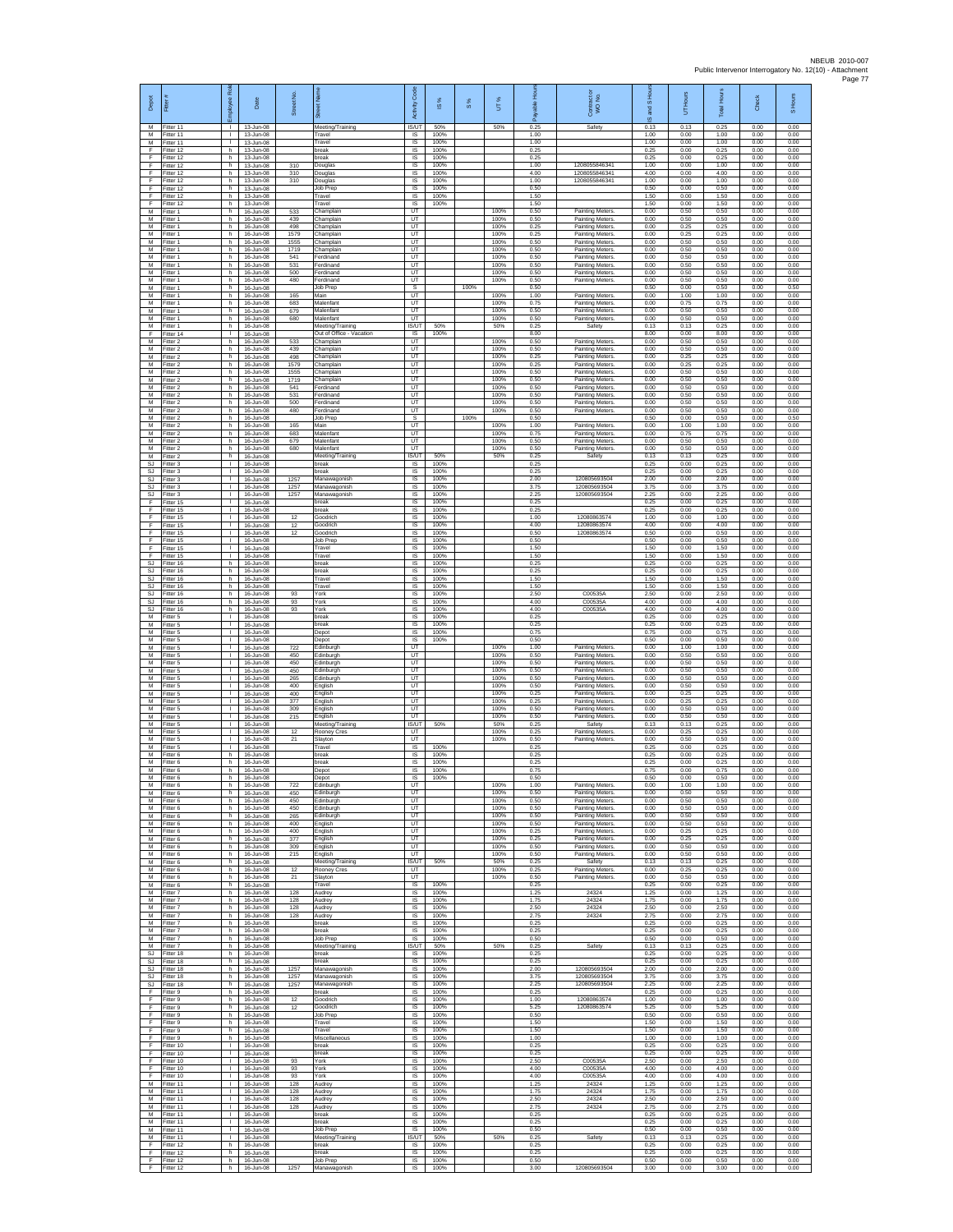| Depot                 | Fitter #                             | <b>R</b><br>Employee                 | Date                                | Street No.           |                                                                      | Code<br>Activity                   | ×,<br>$\overline{\omega}$ | 8%                   | UT% | 훈<br>able<br>Æ       | Contract or<br>WO No.        | S Hou<br>g<br>ဖ      | UT Hours             | <b>Total Hours</b>   | <b>Check</b>         | S Hours              |
|-----------------------|--------------------------------------|--------------------------------------|-------------------------------------|----------------------|----------------------------------------------------------------------|------------------------------------|---------------------------|----------------------|-----|----------------------|------------------------------|----------------------|----------------------|----------------------|----------------------|----------------------|
| $\mathsf F$<br>F<br>F | Fitter 12<br>Fitter 12<br>Fitter 12  | h<br>h<br>h.                         | 16-Jun-08<br>16-Jun-08<br>16-Jun-08 | 1257<br>1257         | Manawagonish<br>Manawagonish<br>Travel                               | IS<br>$\sf IS$<br>IS.              | 100%<br>100%<br>100%      |                      |     | 3.00<br>0.50<br>1.50 | 120805693504<br>120805693504 | 3.00<br>0.50<br>1.50 | 0.00<br>0.00<br>0.00 | 3.00<br>0.50<br>1.50 | 0.00<br>0.00<br>0.00 | 0.00<br>0.00<br>0.00 |
| E<br>M<br>М           | Fitter 12<br>Fitter 1<br>Fitter 1    | h.<br>h.<br>h                        | 16-Jun-08<br>17-Jun-08<br>17-Jun-08 | 467<br>465           | ravel<br><b>Adelard Savoie</b><br><b>Adelard Savoie</b>              | IS<br>s<br>s                       | 100%                      | 100%<br>100%         |     | 1.50<br>0.75<br>0.50 |                              | 1.50<br>0.75<br>0.50 | 0.00<br>0.00<br>0.00 | 1.50<br>0.75<br>0.50 | 0.00<br>0.00<br>0.00 | 0.00<br>0.75<br>0.50 |
| M<br>M                | Fitter 1<br>Fitter 1                 | h.<br>h                              | 17-Jun-08<br>17-Jun-08              | 463<br>461           | <b>Adelard Savoie</b><br><b>Adelard Savoie</b>                       | s<br>s                             |                           | 100%<br>100%         |     | 0.50<br>0.50         |                              | 0.50<br>0.50         | 0.00<br>0.00         | 0.50<br>0.50         | 0.00<br>0.00         | 0.50<br>0.50         |
| М<br>M<br>M           | Fitter 1<br>Fitter 1<br>Fitter 1     | h<br>h.<br>h                         | 17-Jun-08<br>17-Jun-08<br>17-Jun-08 | 459<br>457           | delard Savoie<br><b>Adelard Savoie</b><br>break                      | s<br>s<br>IS                       | 100%                      | 100%<br>100%         |     | 0.50<br>0.50<br>0.25 |                              | 0.50<br>0.50<br>0.25 | 0.00<br>0.00<br>0.00 | 0.50<br>0.50<br>0.25 | 0.00<br>0.00<br>0.00 | 0.50<br>0.50<br>0.00 |
| M<br>M<br>M           | Fitter 1<br>Fitter 1<br>Fitter 1     | h<br>h.<br>h.                        | 17-Jun-08<br>17-Jun-08<br>17-Jun-08 | 1080<br>1080<br>1080 | Champlain<br>Champlain<br>Champlain                                  | s<br>s<br>s.                       |                           | 100%<br>100%<br>100% |     | 0.50<br>0.50<br>0.50 |                              | 0.50<br>0.50<br>0.50 | 0.00<br>0.00<br>0.00 | 0.50<br>0.50<br>0.50 | 0.00<br>0.00<br>0.00 | 0.50<br>0.50<br>0.50 |
| M<br>M                | Fitter 1<br>Fitter 1                 | h<br>h                               | 17-Jun-08<br>17-Jun-08              | 1080<br>1080         | Champlain<br>Champlain                                               | s<br>s                             |                           | 100%<br>100%         |     | 0.50<br>0.50         |                              | 0.50<br>0.50         | 0.00<br>0.00         | 0.50<br>0.50         | 0.00<br>0.00         | 0.50<br>0.50         |
| M<br>M<br>M           | Fitter 1<br>Fitter 1<br>-itter 1     | h<br>h.<br>h.                        | 17-Jun-08<br>17-Jun-08<br>17-Jun-08 |                      | Depot<br>Job Prep<br>Meeting/Training                                | IS<br>IS<br>IS/UT                  | 100%<br>100%<br>50%       |                      | 50% | 0.75<br>0.50<br>0.25 | Safety                       | 0.75<br>0.50<br>0.13 | 0.00<br>0.00<br>0.13 | 0.75<br>0.50<br>0.25 | 0.00<br>0.00<br>0.00 | 0.00<br>0.00<br>0.00 |
| М<br>F<br>M           | -itter 1<br>Fitter 14<br>Fitter 2    | h<br>л.<br>h.                        | 17-Jun-08<br>17-Jun-08<br>17-Jun-08 | 30<br>467            | War Veteran Ave<br>Out of Office - Vacation<br><b>Adelard Savoie</b> | -S<br>$\overline{\mathsf{s}}$<br>s | 100%                      | 100%<br>100%         |     | 0.50<br>8.00<br>0.75 |                              | 0.50<br>8.00<br>0.75 | 0.00<br>0.00<br>0.00 | 0.50<br>8.00<br>0.75 | 0.00<br>0.00<br>0.00 | 0.50<br>0.00<br>0.75 |
| М<br>M                | Fitter 2<br>Fitter 2                 | h<br>h.                              | 17-Jun-08<br>17-Jun-08              | 465<br>463           | delard Savoie<br><b>Adelard Savoie</b>                               | s<br>s                             |                           | 100%<br>100%         |     | 0.50<br>0.50         |                              | 0.50<br>0.50         | 0.00<br>0.00         | 0.50<br>0.50         | 0.00<br>0.00         | 0.50<br>0.50         |
| м<br>М<br>M           | Fitter 2<br>Fitter 2<br>Fitter 2     | h.<br>h<br>h.                        | 17-Jun-08<br>17-Jun-08<br>17-Jun-08 | 461<br>459<br>457    | <b>Adelard Savoie</b><br>Adelard Savoie<br><b>Adelard Savoie</b>     | s.<br>s<br>s                       |                           | 100%<br>100%<br>100% |     | 0.50<br>0.50<br>0.50 |                              | 0.50<br>0.50<br>0.50 | 0.00<br>0.00<br>0.00 | 0.50<br>0.50<br>0.50 | 0.00<br>0.00<br>0.00 | 0.50<br>0.50<br>0.50 |
| M<br>M<br>M           | Fitter 2<br>Fitter 2<br>Fitter 2     | h.<br>h<br>h.                        | 17-Jun-08<br>17-Jun-08<br>17-Jun-08 | 1080<br>1080         | oreak<br>hamplain,<br>Champlain                                      | IS.<br>s<br>s                      | 100%                      | 100%<br>100%         |     | 0.25<br>0.50<br>0.50 |                              | 0.25<br>0.50<br>0.50 | 0.00<br>0.00<br>0.00 | 0.25<br>0.50<br>0.50 | 0.00<br>0.00<br>0.00 | 0.00<br>0.50<br>0.50 |
| M<br>M                | Fitter 2<br>Fitter 2                 | h<br>h.                              | 17-Jun-08<br>17-Jun-08              | 1080<br>1080         | Champlain<br>Champlain                                               | s<br>s                             |                           | 100%<br>100%         |     | 0.50<br>0.50         |                              | 0.50<br>0.50         | 0.00<br>0.00         | 0.50<br>0.50         | 0.00<br>0.00         | 0.50<br>0.50         |
| M<br>М<br>M           | -itter 2<br>Fitter 2<br>Fitter 2     | h.<br>h<br>h.                        | 17-Jun-08<br>17-Jun-08<br>17-Jun-08 | 1080                 | Champlain<br>Depot<br>Job Prep                                       | s<br>1S<br>IS                      | 100%<br>100%              | 100%                 |     | 0.50<br>0.75<br>0.50 |                              | 0.50<br>0.75<br>0.50 | 0.00<br>0.00<br>0.00 | 0.50<br>0.75<br>0.50 | 0.00<br>0.00<br>0.00 | 0.50<br>0.00<br>0.00 |
| м<br>M<br>SJ.         | Fitter 2<br>Fitter 2<br>Fitter 3     | h.<br>h<br>т                         | 17-Jun-08<br>17-Jun-08<br>17-Jun-08 | 30                   | Meeting/Training<br>War Veteran Ave<br>break                         | IS/UT<br>s<br>IS                   | 50%<br>100%               | 100%                 | 50% | 0.25<br>0.50<br>0.25 | Safety                       | 0.13<br>0.50<br>0.25 | 0.13<br>0.00<br>0.00 | 0.25<br>0.50<br>0.25 | 0.00<br>0.00<br>0.00 | 0.00<br>0.50<br>0.00 |
| SJ.<br>SJ             | Fitter 3<br>Fitter 3                 | $\mathbf{L}$<br>$\mathbf{L}$         | 17-Jun-08<br>17-Jun-08              | 1257                 | break<br>Manawagonish                                                | <b>IS</b><br>IS                    | 100%<br>100%              |                      |     | 0.25<br>2.00         | 120805693504                 | 0.25<br>2.00         | 0.00<br>0.00         | 0.25<br>2.00         | 0.00<br>0.00         | 0.00<br>0.00         |
| SJ<br>SJ.<br>F        | Fitter 3<br>Fitter 3<br>Fitter 15    | H.<br>т.<br>л.                       | 17-Jun-08<br>17-Jun-08<br>17-Jun-08 | 1257<br>1257         | Manawagonish<br>Manawagonish<br>break                                | 1S<br>IS<br>IS                     | 100%<br>100%<br>100%      |                      |     | 3.75<br>2.75<br>0.25 | 120805693504<br>120805693504 | 3.75<br>2.75<br>0.25 | 0.00<br>0.00<br>0.00 | 3.75<br>2.75<br>0.25 | 0.00<br>0.00<br>0.00 | 0.00<br>0.00<br>0.00 |
| F.<br>F<br>F          | Fitter 15<br>Fitter 15<br>Fitter 15  | л.<br>$\mathbf{L}$<br>л.             | 17-Jun-08<br>17-Jun-08<br>17-Jun-08 | 12                   | break<br>Depot<br>Goodrich                                           | $\sf IS$<br>IS<br>IS               | 100%<br>100%<br>100%      |                      |     | 0.25<br>1.00<br>1.00 | 12080863574                  | 0.25<br>1.00<br>1.00 | 0.00<br>0.00<br>0.00 | 0.25<br>1.00<br>1.00 | 0.00<br>0.00<br>0.00 | 0.00<br>0.00<br>0.00 |
| F.<br>F               | Fitter 15<br>Fitter 15               | л.<br>٠                              | 17-Jun-08<br>17-Jun-08              | 12                   | <b>Soodrich</b><br>lob Prep                                          | IS<br>IS                           | 100%<br>100%              |                      |     | 3.00<br>0.50         | 12080863574                  | 3.00<br>0.50         | 0.00<br>0.00         | 3.00<br>0.50         | 0.00<br>0.00         | 0.00<br>0.00         |
| F.<br>F<br>SJ         | Fitter 15<br>Fitter 15<br>Fitter 16  | $\mathbf{L}$<br>$\mathbf{L}$<br>h    | 17-Jun-08<br>17-Jun-08<br>17-Jun-08 |                      | Travel<br>Travel<br>reak                                             | 1S<br><b>IS</b><br>IS              | 100%<br>100%<br>100%      |                      |     | 1.50<br>1.50<br>0.25 |                              | 1.50<br>1.50<br>0.25 | 0.00<br>0.00<br>0.00 | 1.50<br>1.50<br>0.25 | 0.00<br>0.00<br>0.00 | 0.00<br>0.00<br>0.00 |
| SJ<br>SJ.             | Fitter 16<br>Fitter 16               | h.<br>h.                             | 17-Jun-08<br>$17 - \ln 0.08$        |                      | break<br>Travel                                                      | $\sf IS$<br>IS.                    | 100%<br>100%              |                      |     | 0.25<br>1.50<br>1.50 |                              | 0.25<br>1.50<br>1.50 | 0.00<br>0.00         | 0.25<br>1.50<br>1.50 | 0.00<br>0.00         | 0.00<br>0.00         |
| SJ<br><b>SJ</b><br>SJ | Fitter 16<br>Fitter 16<br>fitter 16  | h<br>h<br>h                          | 17-Jun-08<br>17-Jun-08<br>17-Jun-08 | 93<br>93             | ravel<br>York<br>York                                                | IS<br>IS<br>IS                     | 100%<br>100%<br>100%      |                      |     | 1.50<br>4.00         | C00535A<br>C00535/           | 1.50<br>4.00         | 0.00<br>0.00<br>0.00 | 1.50<br>4.00         | 0.00<br>0.00<br>0.00 | 0.00<br>0.00<br>0.00 |
| <b>SJ</b><br>M<br>М   | Fitter 16<br>Fitter 5<br>Fitter 5    | h.<br>$\mathbf{L}$<br>т.             | 17-Jun-08<br>17-Jun-08<br>17-Jun-08 | 93                   | York<br>Depot<br>Meeting/Training                                    | IS<br>IS<br>IS/UT                  | 100%<br>100%<br>50%       |                      | 50% | 5.00<br>0.75<br>0.25 | C00535A<br>Safety            | 5.00<br>0.75<br>0.13 | 0.00<br>0.00<br>0.13 | 5.00<br>0.75<br>0.25 | 0.00<br>0.00<br>0.00 | 0.00<br>0.00<br>0.00 |
| M<br>м                | Fitter 5<br>Fitter 5                 | $\mathbb{R}$<br>$\mathbf{L}$         | 17-Jun-08<br>17-Jun-08              |                      | Meeting/Training<br>Meeting/Training                                 | $\mathsf{IS}$<br>IS                | 100%<br>100%              |                      |     | 3.75<br>2.50         |                              | 3.75<br>2.50         | 0.00<br>0.00         | 3.75<br>2.50         | 0.00<br>0.00         | 0.00<br>0.00         |
| М<br>M<br>M           | Fitter 5<br>Fitter 5<br>Fitter 6     | т.<br>т<br>h.                        | 17-Jun-08<br>17-Jun-08<br>17-Jun-08 | 21<br>357            | Slayton<br>Travel<br>Baig                                            | s<br>IS<br>s                       | 100%                      | 100%<br>100%         |     | 0.50<br>0.25<br>0.50 |                              | 0.50<br>0.25<br>0.50 | 0.00<br>0.00<br>0.00 | 0.50<br>0.25<br>0.50 | 0.00<br>0.00<br>0.00 | 0.50<br>0.00<br>0.50 |
| М<br>M<br>M           | Fitter 6<br>Fitter 6<br>Fitter 6     | h<br>h<br>h                          | 17-Jun-08<br>17-Jun-08<br>17-Jun-08 | 361<br>359<br>245    | Baig<br>Baig<br>Baig                                                 | s<br>s<br>s                        |                           | 100%<br>100%<br>100% |     | 0.50<br>0.50<br>0.50 |                              | 0.50<br>0.50<br>0.50 | 0.00<br>0.00<br>0.00 | 0.50<br>0.50<br>0.50 | 0.00<br>0.00<br>0.00 | 0.50<br>0.50<br>0.50 |
| M<br>M                | Fitter 6<br>Fitter 6                 | h.<br>h.                             | 17-Jun-08<br>17-Jun-08              | 140                  | Botsford<br>break                                                    | s<br>$\sf IS$                      | 100%                      | 100%                 |     | 1.50<br>0.25         |                              | 1.50<br>0.25         | 0.00<br>0.00         | 1.50<br>0.25         | 0.00<br>0.00         | 1.50<br>0.00         |
| М<br>M<br>M           | -itter 6<br>Fitter 6<br>Fitter 6     | h<br>h.<br>h.                        | 17-Jun-08<br>17-Jun-08<br>17-Jun-08 |                      | oreak<br>Depot<br>Depot                                              | $\sf IS$<br>IS<br>IS               | 100%<br>100%<br>100%      |                      |     | 0.25<br>1.75<br>0.75 |                              | 0.25<br>1.75<br>0.75 | 0.00<br>0.00<br>0.00 | 0.25<br>1.75<br>0.75 | 0.00<br>0.00<br>0.00 | 0.00<br>0.00<br>0.00 |
| М<br>M<br>м           | Fitter 6<br>Fitter 6<br>Fitter 6     | h<br>h.<br>h.                        | 17-Jun-08<br>17-Jun-08<br>17-Jun-08 | 21                   | Depot<br>Meeting/Training<br>Slavton                                 | IS<br><b>IS/UT</b><br>s.           | 100%<br>50%               | 100%                 | 50% | 0.75<br>0.25<br>0.50 | Safety                       | 0.75<br>0.13<br>0.50 | 0.00<br>0.13<br>0.00 | 0.75<br>0.25<br>0.50 | 0.00<br>0.00<br>0.00 | 0.00<br>0.00<br>0.50 |
| М<br>M                | Fitter 7<br>Fitter 7                 | h<br>h.                              | 17-Jun-08<br>17-Jun-08              | 128<br>128           | Audrey<br>Audrey                                                     | IS<br>$\sf IS$                     | 100%<br>100%              |                      |     | 1.75<br>3.75         | 24324<br>24324               | 1.75<br>3.75         | 0.00<br>0.00         | 1.75<br>3.75         | 0.00<br>0.00         | 0.00<br>0.00         |
| M<br>M<br>M           | Fitter 7<br>Fitter 7<br>Fitter 7     | h.<br>h<br>h.                        | 17-Jun-08<br>17-Jun-08<br>17-Jun-08 | 128                  | Audrey<br>reak<br>break                                              | IS<br>IS<br>1S                     | 100%<br>100%<br>100%      |                      |     | 1.00<br>0.25<br>0.25 | 24324                        | 1.00<br>0.25<br>0.25 | 0.00<br>0.00<br>0.00 | 1.00<br>0.25<br>0.25 | 0.00<br>0.00<br>0.00 | 0.00<br>0.00<br>0.00 |
| M<br>M<br>SJ.         | Fitter 7<br>Fitter 7<br>Fitter 18    | h.<br>h.<br>h.                       | 17-Jun-08<br>17-Jun-08<br>17-Jun-08 |                      | Depot<br>Meeting/Training<br><b>preak</b>                            | IS<br>IS/UT<br>IS                  | 100%<br>50%<br>100%       |                      | 50% | 0.75<br>0.25<br>0.25 | Safety                       | 0.75<br>0.13<br>0.25 | 0.00<br>0.13<br>0.00 | 0.75<br>0.25<br>0.25 | 0.00<br>0.00<br>0.00 | 0.00<br>0.00<br>0.00 |
| SJ<br>SJ.             | Fitter 18<br>Fitter 18               | h<br>h.                              | 17-Jun-08<br>17-Jun-08              | 1257                 | break<br>Manawagonish                                                | IS<br>IS                           | 100%<br>100%              |                      |     | 0.25<br>2.00         | 120805693504                 | 0.25<br>2.00         | 0.00<br>0.00         | 0.25<br>2.00         | 0.00<br>0.00         | 0.00<br>0.00         |
| SJ.<br>SJ<br>F        | Fitter 18<br>Fitter 18<br>Fitter 9   | h.<br>h<br>h.                        | 17-Jun-08<br>17-Jun-08<br>17-Jun-08 | 1257<br>1257         | Manawagonish<br>Manawagonish<br>break                                | IS<br>IS<br>1S                     | 100%<br>100%<br>100%      |                      |     | 3.75<br>2.75<br>0.25 | 120805693504<br>120805693504 | 3.75<br>2.75<br>0.25 | 0.00<br>0.00<br>0.00 | 3.75<br>2.75<br>0.25 | 0.00<br>0.00<br>0.00 | 0.00<br>0.00<br>0.00 |
| F<br>E<br>F           | Fitter 9<br>Fitter 9<br>Fitter 9     | h.<br>h<br>h.                        | 17-Jun-08<br>17-Jun-08<br>17-Jun-08 | 12<br>12             | Goodrich<br><b>Soodrich</b><br>Travel                                | <b>IS</b><br>IS<br>1S              | 100%<br>100%<br>100%      |                      |     | 2.00<br>3.25<br>1.50 | 12080863574<br>12080863574   | 2.00<br>3.25<br>1.50 | 0.00<br>0.00<br>0.00 | 2.00<br>3.25<br>1.50 | 0.00<br>0.00<br>0.00 | 0.00<br>0.00<br>0.00 |
| F<br>F                | Fitter 9<br>Fitter 10                | h.<br>л.<br>$\mathbf{L}$             | 17-Jun-08<br>17-Jun-08              |                      | Travel<br>break                                                      | IS<br>- IS                         | 100%<br>100%              |                      |     | 1.50<br>0.25         |                              | 1.50<br>0.25         | 0.00<br>0.00         | 1.50<br>0.25         | 0.00<br>0.00         | 0.00<br>0.00         |
| F.<br>F<br>F          | Fitter 10<br>Fitter 10<br>Fitter 10  | $\mathbf{I}$<br>л.                   | 17-Jun-08<br>17-Jun-08<br>17-Jun-08 | 93<br>93             | break<br>York<br>York                                                | $\sf IS$<br>IS<br>- IS             | 100%<br>100%<br>100%      |                      |     | 0.25<br>2.50<br>4.00 | C00535A<br>C00535A           | 0.25<br>2.50<br>4.00 | 0.00<br>0.00<br>0.00 | 0.25<br>2.50<br>4.00 | 0.00<br>0.00<br>0.00 | 0.00<br>0.00<br>0.00 |
| F.<br>М<br>M          | Fitter 10<br>Fitter 11<br>Fitter 11  | $\mathbf{L}$<br>т.<br>т              | 17-Jun-08<br>17-Jun-08<br>17-Jun-08 | 93<br>128<br>128     | York<br>Audrey<br>Audrey                                             | IS<br>IS<br>IS                     | 100%<br>100%<br>100%      |                      |     | 4.50<br>1.75<br>3.75 | C00535A<br>24324<br>24324    | 4.50<br>1.75<br>3.75 | 0.00<br>0.00<br>0.00 | 4.50<br>1.75<br>3.75 | 0.00<br>0.00<br>0.00 | 0.00<br>0.00<br>0.00 |
| ${\sf M}$             | M Fitter 11<br>Fitter 11             | $\mathbf{L}$<br>л.                   | 17-Jun-08<br>17-Jun-08              | 128                  | Audrey<br>oreak                                                      | <b>IS</b><br>IS                    | 100%<br>100%              |                      |     | 1.00<br>0.25         | 24324                        | 1.00<br>0.25         | 0.00<br>0.00         | 1.00<br>0.25         | 0.00<br>0.00         | 0.00<br>0.00         |
| M<br>м<br>М           | Fitter 11<br>Fitter 11<br>Fitter 11  | $\mathbf{L}$<br>$\mathbf{L}$<br>л.   | 17-Jun-08<br>17-Jun-08<br>17-Jun-08 |                      | break<br>Depot<br>Meeting/Training                                   | $\sf IS$<br>IS<br>IS/UT            | 100%<br>100%<br>50%       |                      | 50% | 0.25<br>0.75<br>0.25 | Safety                       | 0.25<br>0.75<br>0.13 | 0.00<br>0.00<br>0.13 | 0.25<br>0.75<br>0.25 | 0.00<br>0.00<br>0.00 | 0.00<br>0.00<br>0.00 |
| F<br>F<br>F           | Fitter 12<br>Fitter 12<br>Fitter 12  | h<br>h<br>h.                         | 17-Jun-08<br>17-Jun-08<br>17-Jun-08 | 1257                 | break<br>oreak<br>Manawagonish                                       | 1S<br>IS<br>- IS                   | 100%<br>100%<br>100%      |                      |     | 0.25<br>0.25<br>3.00 | 120805693504                 | 0.25<br>0.25<br>3.00 | 0.00<br>0.00<br>0.00 | 0.25<br>0.25<br>3.00 | 0.00<br>0.00<br>0.00 | 0.00<br>0.00<br>0.00 |
| F.<br>F               | Fitter 12<br>Fitter 12               | h.<br>h                              | 17-Jun-08<br>17-Jun-08              | 1257                 | Manawagonish<br>Travel                                               | IS.<br>IS                          | 100%<br>100%              |                      |     | 2.00<br>1.50         | 120805693504                 | 2.00<br>1.50         | 0.00<br>0.00         | 2.00<br>1.50         | 0.00<br>0.00         | 0.00<br>0.00         |
| F<br>M                | Fitter 12<br>M Fitter 1<br>Fitter 1  | h<br>h.<br>h                         | 17-Jun-08<br>18-Jun-08<br>18-Jun-08 |                      | Travel<br>Meeting/Training<br>Meeting/Training                       | IS<br>IS<br>IS                     | 100%<br>100%<br>100%      |                      |     | 1.50<br>3.50<br>2.50 |                              | 1.50<br>3.50<br>2.50 | 0.00<br>0.00<br>0.00 | 1.50<br>3.50<br>2.50 | 0.00<br>0.00<br>0.00 | 0.00<br>0.00<br>0.00 |
| M<br>M<br>E           | Fitter 1<br>Fitter 1<br>Fitter 14    | h.<br>h.<br>$\mathbb{R}$             | 18-Jun-08<br>18-Jun-08              |                      | Travel<br>Travel                                                     | IS<br>IS.<br>IS                    | 100%<br>100%<br>100%      |                      |     | 2.00<br>2.00<br>8.00 |                              | 2.00<br>2.00<br>8.00 | 0.00<br>0.00<br>0.00 | 2.00<br>2.00<br>8.00 | 0.00<br>0.00<br>0.00 | 0.00<br>0.00<br>0.00 |
| M<br>M                | Fitter 2<br>Fitter 2                 | h<br>h.                              | 18-Jun-08<br>18-Jun-08<br>18-Jun-08 |                      | Out of Office - Vacation<br>break<br>Meeting/Training                | IS<br>IS                           | 100%<br>100%              |                      |     | 0.25<br>1.50         |                              | 0.25<br>1.50         | 0.00<br>0.00         | 0.25<br>1.50         | 0.00<br>0.00         | 0.00<br>0.00         |
| M<br>M<br>M           | Fitter 2<br>Fitter 2<br>Fitter 2     | h.<br>h<br>h                         | 18-Jun-08<br>18-Jun-08<br>18-Jun-08 |                      | Meeting/Training<br>Meeting/Training<br>Travel                       | - IS<br>IS<br>$\sf IS$             | 100%<br>100%<br>100%      |                      |     | 1.75<br>2.50<br>2.00 |                              | 1.75<br>2.50<br>2.00 | 0.00<br>0.00<br>0.00 | 1.75<br>2.50<br>2.00 | 0.00<br>0.00<br>0.00 | 0.00<br>0.00<br>0.00 |
| M<br><b>SJ</b>        | Fitter 2<br>Fitter 3                 | h.<br>$\mathbf{L}$                   | 18-Jun-08<br>18-Jun-08              |                      | Travel<br>hreak                                                      | IS<br>IS                           | 100%<br>100%              |                      |     | 2.00<br>0.25         |                              | 2.00<br>0.25         | 0.00<br>0.00         | 2.00<br>0.25         | 0.00<br>0.00         | 0.00<br>0.00         |
| SJ<br>SJ.             | Fitter 3<br>Fitter 3<br>SJ Fitter 3  | т.<br>т<br>$\mathbf{L}$              | 18-Jun-08<br>18-Jun-08<br>18-Jun-08 | 853                  | break<br><b>Job Prep</b><br>Mollins                                  | IS<br>IS<br>IS.                    | 100%<br>100%<br>100%      |                      |     | 0.25<br>0.25<br>2.00 | 12085135205                  | 0.25<br>0.25<br>2.00 | 0.00<br>0.00<br>0.00 | 0.25<br>0.25<br>2.00 | 0.00<br>0.00<br>0.00 | 0.00<br>0.00<br>0.00 |
| <b>SJ</b><br>SJ<br>F  | Fitter 3<br>Fitter 3<br>Fitter 15    | л.<br>$\mathbb{R}^n$<br>$\mathbf{L}$ | 18-Jun-08<br>18-Jun-08<br>18-Jun-08 | 853<br>853           | Mollins<br>Mollins<br>Out of Office - Sick                           | IS<br>$\sf IS$<br>IS.              | 100%<br>100%<br>100%      |                      |     | 4.00<br>2.25<br>8.00 | 12085135205<br>12085135205   | 4.00<br>2.25<br>8.00 | 0.00<br>0.00<br>0.00 | 4.00<br>2.25<br>8.00 | 0.00<br>0.00<br>0.00 | 0.00<br>0.00<br>0.00 |
| SJ.<br>SJ.            | Fitter 16<br>Fitter 16               | h<br>h.                              | 18-Jun-08<br>18-Jun-08              |                      | Meeting/Training<br>Travel                                           | IS<br>1S                           | 100%<br>100%              |                      |     | 7.50<br>1.50         |                              | 7.50<br>1.50         | 0.00<br>0.00         | 7.50<br>1.50         | 0.00<br>0.00         | 0.00<br>0.00         |
| SJ<br>M<br>M          | fitter 16<br>Fitter 5<br>Fitter 5    | h<br>л.<br>л.                        | 18-Jun-08<br>18-Jun-08<br>18-Jun-08 |                      | Travel<br>break<br>Meeting/Training                                  | IS<br>- IS<br>IS                   | 100%<br>100%<br>100%      |                      |     | 1.50<br>0.25<br>1.50 |                              | 1.50<br>0.25<br>1.50 | 0.00<br>0.00<br>0.00 | 1.50<br>0.25<br>1.50 | 0.00<br>0.00<br>0.00 | 0.00<br>0.00<br>0.00 |
| М                     | Fitter 5<br>M Fitter 5<br>M Fitter 5 | т.<br>$\mathbb{R}$<br>$\mathbf{L}$   | 18-Jun-08<br>18-Jun-08<br>18-Jun-08 |                      | Meeting/Training<br>Meeting/Training<br>Travel                       | IS<br>IS<br>IS                     | 100%<br>100%<br>100%      |                      |     | 1.75<br>2.50<br>2.00 |                              | 1.75<br>2.50<br>2.00 | 0.00<br>0.00<br>0.00 | 1.75<br>2.50<br>2.00 | 0.00<br>0.00<br>0.00 | 0.00<br>0.00<br>0.00 |
| M                     | Fitter 5                             | $\mathbb{R}$                         | 18-Jun-08                           |                      | Travel                                                               | IS                                 | 100%                      |                      |     | 2.00                 |                              | 2.00                 | 0.00                 | 2.00                 | 0.00                 | 0.00                 |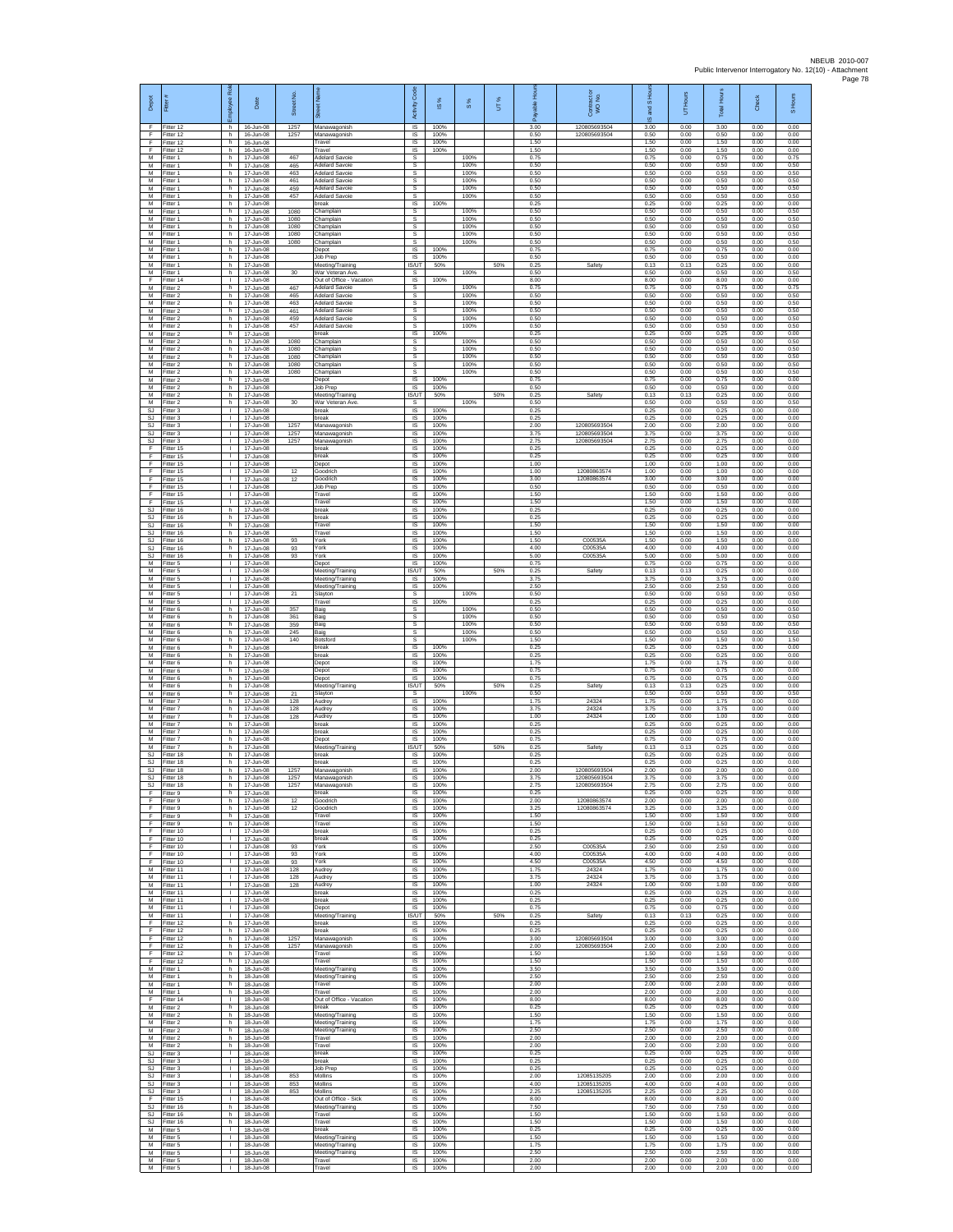| Depot<br>M                          | Fitter<br>Fitter 6                  | bloyee Rol<br>h.                             | Date<br>18-Jun-08                   | Street No.                             | łī<br>Meeting/Training                | code<br>Activity<br>IS      | IS %<br>100%         | 8%                   | UT% | able Hou<br>δ<br>3.50 | Contract or<br>WO No.                     | and S Ho<br>$\overline{\omega}$<br>3.50 | UT Hours<br>0.00     | <b>Total Hours</b><br>3.50 | Check<br>0.00        | S Hours<br>0.00      |
|-------------------------------------|-------------------------------------|----------------------------------------------|-------------------------------------|----------------------------------------|---------------------------------------|-----------------------------|----------------------|----------------------|-----|-----------------------|-------------------------------------------|-----------------------------------------|----------------------|----------------------------|----------------------|----------------------|
| M<br>M                              | Fitter 6<br>Fitter 6                | h.<br>h.                                     | 18-Jun-08<br>18-Jun-08              |                                        | Meeting/Training<br>Travel            | IS<br>IS                    | 100%<br>100%         |                      |     | 2.50<br>2.00          |                                           | 2.50<br>2.00                            | 0.00<br>0.00         | 2.50<br>2.00               | 0.00<br>0.00         | 0.00<br>0.00         |
| M<br>M<br>M                         | Fitter 6<br>Fitter 7<br>Fitter 7    | h.<br>h.<br>h.                               | 18-Jun-08<br>18-Jun-08<br>18-Jun-08 |                                        | Travel<br>break<br>preak              | IS<br><b>IS</b><br>IS       | 100%<br>100%<br>100% |                      |     | 2.00<br>0.25<br>0.25  |                                           | 2.00<br>0.25<br>0.25                    | 0.00<br>0.00<br>0.00 | 2.00<br>0.25<br>0.25       | 0.00<br>0.00<br>0.00 | 0.00<br>0.00<br>0.00 |
| M<br>M                              | Fitter 7<br>Fitter 7                | h.<br>h.                                     | 18-Jun-08<br>18-Jun-08              |                                        | Job Prep<br>Meeting/Training          | IS<br>IS/UT                 | 100%<br>50%          |                      | 50% | 1.75<br>0.25          | Safety                                    | 1.75<br>0.13                            | 0.00<br>0.13         | 1.75<br>0.25               | 0.00<br>0.00         | 0.00<br>0.00         |
| M<br>М                              | Fitter 7<br>-itter 7                | h.<br>h.                                     | 18-Jun-08<br>18-Jun-08              | 227<br>227                             | West Lane<br>West Lane                | IS<br>$\sf IS$              | 100%<br>100%         |                      |     | 1.75<br>2.50          | C00767<br>C00767                          | 1.75<br>2.50                            | 0.00<br>0.00         | 1.75<br>2.50               | 0.00<br>0.00         | 0.00<br>0.00         |
| M<br><b>SJ</b><br>SJ.               | Fitter 7<br>Fitter 18<br>Fitter 18  | h.<br>h.<br>h                                | 18-Jun-08<br>18-Jun-08<br>18-Jun-08 | 227                                    | West Lane<br>break<br>hreak           | $\sf IS$<br>IS<br>IS        | 100%<br>100%<br>100% |                      |     | 1.75<br>0.25<br>0.25  | C00767                                    | 1.75<br>0.25<br>0.25                    | 0.00<br>0.00<br>0.00 | 1.75<br>0.25<br>0.25       | 0.00<br>0.00<br>0.00 | 0.00<br>0.00<br>0.00 |
| <b>SJ</b><br>SJ                     | Fitter 18<br>Fitter 18              | h.<br>h.                                     | 18-Jun-08<br>18-Jun-08              | 14<br>14                               | Mecklenburg<br>Mecklenburg            | IS<br>IS                    | 100%<br>100%         |                      |     | 2.00<br>3.75          | 120808722028<br>120808722028              | 2.00<br>3.75                            | 0.00<br>0.00         | 2.00<br>3.75               | 0.00<br>0.00         | 0.00<br>0.00         |
| SJ<br>F<br>F                        | Fitter 18<br>-itter 9<br>Fitter 9   | h.<br>h.<br>h.                               | 18-Jun-08<br>18-Jun-08<br>18-Jun-08 | 14                                     | Mecklenburg<br>reak<br>break          | <b>IS</b><br>IS<br>1S       | 100%<br>100%<br>100% |                      |     | 2.25<br>0.25<br>0.25  | 120808722028                              | 2.25<br>0.25<br>0.25                    | 0.00<br>0.00<br>0.00 | 2.25<br>0.25<br>0.25       | 0.00<br>0.00<br>0.00 | 0.00<br>0.00<br>0.00 |
| F<br>F                              | Fitter 9<br>Fitter 9                | h.<br>h                                      | 18-Jun-08<br>18-Jun-08              | 14                                     | Job Prep<br>Mecklenburg               | IS<br>IS                    | 100%<br>100%         |                      |     | 0.50<br>2.00          | 120808722028                              | 0.50<br>2.00                            | 0.00<br>0.00         | 0.50<br>2.00               | 0.00<br>0.00         | 0.00<br>0.00         |
| Ŧ<br>Ŧ                              | Fitter 9<br>Fitter 9                | h.<br>h.                                     | 18-Jun-08<br>18-Jun-08              | 14<br>14                               | Mecklenburg<br>Mecklenburg            | IS<br>IS                    | 100%<br>100%         |                      |     | 4.75<br>1.75          | 120808722028<br>120808722028              | 4.75<br>1.75                            | 0.00<br>0.00         | 4.75<br>1.75               | 0.00<br>0.00         | 0.00<br>0.00         |
| -F<br>F<br>$\mathsf F$              | Fitter 9<br>Fitter 9<br>Fitter 10   | h.<br>h<br>L.                                | 18-Jun-08<br>18-Jun-08<br>18-Jun-08 |                                        | Travel<br>Travel<br>Meeting/Training  | <b>IS</b><br>IS<br>IS       | 100%<br>100%<br>100% |                      |     | 1.50<br>1.50<br>7.00  |                                           | 1.50<br>1.50<br>7.00                    | 0.00<br>0.00<br>0.00 | 1.50<br>1.50<br>7.00       | 0.00<br>0.00<br>0.00 | 0.00<br>0.00<br>0.00 |
| Ŧ<br>E                              | Fitter 10<br>Fitter 10              | $\mathbf{L}$<br>$\mathbf{L}$                 | 18-Jun-08<br>18-Jun-08              |                                        | Miscellaneous<br>Miscellaneous        | 1S<br>IS                    | 100%<br>100%         |                      |     | 0.50<br>0.50          | Drop Of<br>Pick Up                        | 0.50<br>0.50                            | 0.00<br>0.00         | 0.50<br>0.50               | 0.00<br>0.00         | 0.00<br>0.00         |
| ${\sf M}$<br>M<br>M                 | Fitter 11<br>Fitter 11<br>Fitter 11 | $\mathbf{L}$<br>$\mathbb{R}$<br>$\mathbf{L}$ | 18-Jun-08<br>18-Jun-08<br>18-Jun-08 |                                        | break<br>break<br>Job Prep            | $\sf IS$<br>1S<br><b>IS</b> | 100%<br>100%<br>100% |                      |     | 0.25<br>0.25<br>1.75  |                                           | 0.25<br>0.25<br>1.75                    | 0.00<br>0.00<br>0.00 | 0.25<br>0.25<br>1.75       | 0.00<br>0.00<br>0.00 | 0.00<br>0.00<br>0.00 |
| M<br>M                              | Fitter 11<br>Fitter 11              | $\mathbf{L}$<br>Τ.                           | 18-Jun-08<br>18-Jun-08              | 227                                    | Meeting/Training<br>West Lane         | IS/UT<br>1S                 | 50%<br>100%          |                      | 50% | 0.25<br>1.75          | Safety<br>C00767                          | 0.13<br>1.75                            | 0.13<br>0.00         | 0.25<br>1.75               | 0.00<br>0.00         | 0.00<br>0.00         |
| M<br>M                              | Fitter 11<br>Fitter 11              | $\mathbf{L}$<br>$\mathbf{L}$                 | 18-Jun-08<br>18-Jun-08              | 227<br>227                             | Vest Lane<br>West Lane                | IS<br><b>IS</b>             | 100%<br>100%         |                      |     | 2.50<br>1.75          | C00767<br>C00767                          | 2.50<br>1.75                            | 0.00<br>0.00         | 2.50<br>1.75               | 0.00<br>0.00         | 0.00<br>0.00         |
| $\mathsf F$<br>F<br>F               | Fitter 12<br>Fitter 12<br>Fitter 12 | h.<br>h.<br>h.                               | 18-Jun-08<br>18-Jun-08<br>18-Jun-08 |                                        | break<br>break<br>Job Prep            | $\sf IS$<br>$\sf IS$<br>IS  | 100%<br>100%<br>100% |                      |     | 0.25<br>0.25<br>0.50  |                                           | 0.25<br>0.25<br>0.50                    | 0.00<br>0.00<br>0.00 | 0.25<br>0.25<br>0.50       | 0.00<br>0.00<br>0.00 | 0.00<br>0.00<br>0.00 |
| -F.<br>Ŧ                            | Fitter 12<br>Fitter 12              | h.<br>h.                                     | 18-Jun-08<br>18-Jun-08              | 853<br>853                             | Mollins<br>Mollins                    | IS<br>IS                    | 100%<br>100%         |                      |     | 3.00<br>3.00          | 12085135205<br>12085135205                | 3.00<br>3.00                            | 0.00<br>0.00         | 3.00<br>3.00               | 0.00<br>0.00         | 0.00<br>0.00         |
| Ŧ<br>F<br>$\mathsf F$               | Fitter 12<br>Fitter 12<br>ltter 12  | h.<br>h.<br>h                                | 18-Jun-08<br>18-Jun-08<br>18-Jun-08 | 853                                    | Mollins<br>Travel<br>Travel           | IS<br>IS<br>IS              | 100%<br>100%<br>100% |                      |     | 2.50<br>1.50<br>1.50  | 12085135205                               | 2.50<br>1.50<br>1.50                    | 0.00<br>0.00<br>0.00 | 2.50<br>1.50<br>1.50       | 0.00<br>0.00<br>0.00 | 0.00<br>0.00<br>0.00 |
| M<br>M                              | Fitter 1<br>Fitter 1                | h.<br>h.                                     | 19-Jun-08<br>19-Jun-08              | 1080<br>1080                           | Champlair<br>Champlain                | s<br>s                      |                      | 100%<br>100%         |     | 0.50<br>0.50          |                                           | 0.50<br>0.50                            | 0.00<br>0.00         | 0.50<br>0.50               | 0.00<br>0.00         | 0.50<br>0.50         |
| M<br>M<br>M                         | Fitter 1<br>Fitter 1<br>Fitter 1    | h<br>h.<br>h.                                | 19-Jun-08<br>19-Jun-08<br>19-Jun-08 | 1080<br>1080<br>1080                   | Champlain<br>Champlain<br>Champlain   | s<br>s<br>s                 |                      | 100%<br>100%<br>100% |     | 0.50<br>0.50<br>0.50  |                                           | 0.50<br>0.50<br>0.50                    | 0.00<br>0.00<br>0.00 | 0.50<br>0.50<br>0.50       | 0.00<br>0.00<br>0.00 | 0.50<br>0.50<br>0.50 |
| M<br>M                              | Fitter 1<br>-itter 1                | h.<br>h                                      | 19-Jun-08<br>19-Jun-08              | 1080<br>60                             | Champlain<br>Commerce                 | s<br>s                      |                      | 100%<br>100%         |     | 0.50<br>1.00          |                                           | 0.50<br>1.00                            | 0.00<br>0.00         | 0.50<br>1.00               | 0.00<br>0.00         | 0.50<br>1.00         |
| M<br>M                              | Fitter 1<br>Fitter 1                | h.<br>h.                                     | 19-Jun-08<br>19-Jun-08              | 824                                    | Job Prep<br>Mountain                  | IS<br>s                     | 100%                 | 100%                 |     | 0.50<br>1.00          |                                           | 0.50<br>1.00                            | 0.00<br>0.00         | 0.50<br>1.00               | 0.00<br>0.00         | 0.00<br>1.00         |
| M<br>M<br>М                         | Fitter 1<br>Fitter 1<br>Fitter 1    | h.<br>h.<br>h.                               | 19-Jun-08<br>19-Jun-08<br>19-Jun-08 | 815<br>835<br>857                      | Mountain<br>Mountain<br>Mountain      | s<br>s<br>s                 |                      | 100%<br>100%<br>100% |     | 0.50<br>0.50<br>0.50  |                                           | 0.50<br>0.50<br>0.50                    | 0.00<br>0.00<br>0.00 | 0.50<br>0.50<br>0.50       | 0.00<br>0.00<br>0.00 | 0.50<br>0.50<br>0.50 |
| F<br>M                              | Fitter 14<br>Fitter 2               | $\mathbf{L}$<br>h                            | 19-Jun-08<br>19-Jun-08              | 1080                                   | Out of Office - Vacation<br>Champlain | IS<br>s                     | 100%                 | 100%                 |     | 8.00<br>0.50          |                                           | 8.00<br>0.50                            | 0.00<br>0.00         | 8.00<br>0.50               | 0.00<br>0.00         | 0.00<br>0.50         |
| M<br>M<br>M                         | Fitter 2<br>Fitter 2                | h.<br>h.<br>h.                               | 19-Jun-08<br>19-Jun-08              | 1080<br>1080<br>1080                   | Champlain<br>Champlain<br>Champlain   | s<br>s<br>s                 |                      | 100%<br>100%<br>100% |     | 0.50<br>0.50<br>0.50  |                                           | 0.50<br>0.50<br>0.50                    | 0.00<br>0.00<br>0.00 | 0.50<br>0.50<br>0.50       | 0.00<br>0.00<br>0.00 | 0.50<br>0.50<br>0.50 |
| М<br>M                              | Fitter 2<br>-itter 2<br>Fitter 2    | h.<br>h.                                     | 19-Jun-08<br>19-Jun-08<br>19-Jun-08 | 1080<br>1080                           | Champlain<br>Champlain                | $\mathbb S$<br>s            |                      | 100%<br>100%         |     | 0.50<br>0.50          |                                           | 0.50<br>0.50                            | 0.00<br>0.00         | 0.50<br>0.50               | 0.00<br>0.00         | 0.50<br>0.50         |
| M<br>M                              | Fitter 2<br>Fitter 2                | h.<br>h.                                     | 19-Jun-08<br>19-Jun-08              | 60                                     | Commerce<br>Job Prep                  | s<br>IS                     | 100%                 | 100%                 |     | 1.00<br>0.50          |                                           | 1.00<br>0.50                            | 0.00<br>0.00         | 1.00<br>0.50               | 0.00<br>0.00         | 1.00<br>0.00         |
| M<br>M<br>M                         | Fitter 2<br>-itter 2<br>Fitter 2    | h.<br>h.<br>h.                               | 19-Jun-08<br>19-Jun-08<br>19-Jun-08 | 824<br>815<br>835                      | Mountain<br>Mountain<br>Mountain      | s<br>s<br>s                 |                      | 100%<br>100%<br>100% |     | 1.00<br>0.50<br>0.50  |                                           | 1.00<br>0.50<br>0.50                    | 0.00<br>0.00<br>0.00 | 1.00<br>0.50<br>0.50       | 0.00<br>0.00<br>0.00 | 1.00<br>0.50<br>0.50 |
| ${\sf M}$<br>$\mathbb{S}\mathbb{J}$ | -itter 2<br>Fitter 3                | h<br>$\mathbf{L}$                            | 19-Jun-08<br>19-Jun-08              | 857                                    | Mountain<br>break                     | s<br>1S                     | 100%                 | 100%                 |     | 0.50<br>0.25          |                                           | 0.50<br>0.25                            | 0.00<br>0.00         | 0.50<br>0.25               | 0.00<br>0.00         | 0.50<br>0.00         |
| SJ.<br>SJ<br><b>SJ</b>              | Fitter 3<br>Fitter 3<br>Fitter 3    | $\mathbf{L}$<br>$\mathbf{I}$<br>τ.           | 19-Jun-08<br>19-Jun-08<br>19-Jun-08 | 853                                    | oreak<br>Job Prep<br>Mollins          | IS<br>IS<br>IS              | 100%<br>100%<br>100% |                      |     | 0.25<br>0.25<br>2.00  | 12085135205                               | 0.25<br>0.25<br>2.00                    | 0.00<br>0.00<br>0.00 | 0.25<br>0.25<br>2.00       | 0.00<br>0.00<br>0.00 | 0.00<br>0.00<br>0.00 |
| <b>SJ</b><br>SJ.                    | Fitter 3<br>Fitter 3                | $\mathbf{L}$<br>$\mathbf{L}$                 | 19-Jun-08<br>19-Jun-08              | 853<br>853                             | Mollins<br>Mollins                    | IS<br><b>IS</b>             | 100%<br>100%         |                      |     | 4.00<br>1.75          | 1208513520<br>12085135205                 | 4.00<br>1.75                            | 0.00<br>0.00         | 4.00<br>1.75               | 0.00<br>0.00         | 0.00<br>0.00         |
| F.<br>$\mathsf F$                   | Fitter 15<br>Fitter 15              | <b>I</b><br>$\mathbb{L}$                     | 19-Jun-08<br>19-Jun-08              |                                        | Job Prep<br>Meeting/Training          | IS<br>IS                    | 100%<br>100%         |                      |     | 1.00<br>7.00          |                                           | 1.00<br>7.00                            | 0.00<br>0.00         | 1.00<br>7.00               | 0.00<br>0.00         | 0.00<br>0.00         |
| <b>SJ</b><br>SJ<br>SJ               | Fitter 16<br>Fitter 16<br>Fitter 16 | h.<br>h.<br>h.                               | 19-Jun-08<br>19-Jun-08<br>19-Jun-08 | 791                                    | break<br>break<br><b>Brunswick</b>    | 1S<br>IS<br>s               | 100%<br>100%         | 100%                 |     | 0.25<br>0.25<br>2.75  | JC                                        | 0.25<br>0.25<br>2.75                    | 0.00<br>0.00<br>0.00 | 0.25<br>0.25<br>2.75       | 0.00<br>0.00<br>0.00 | 0.00<br>0.00<br>2.75 |
| SJ<br>SJ.                           | Fitter 16<br>Fitter 16              | h.<br>h.                                     | 19-Jun-08<br>19-Jun-08              | 2540                                   | Job Prep<br>Lincoln                   | IS<br>s                     | 100%                 | 100%                 |     | 1.00<br>1.50          | .IC @ Airport                             | 1.00<br>1.50                            | 0.00<br>0.00         | 1.00<br>1.50               | 0.00<br>0.00         | 0.00<br>1.50         |
| SJ.<br><b>SJ</b><br>SJ              | Fitter 16<br>Fitter 16<br>Fitter 16 | h<br>h.<br>h                                 | 19-Jun-08<br>19-Jun-08<br>19-Jun-08 | 40                                     | Sarah<br>ravel<br>Travel              | s<br>IS<br>IS               | 100%<br>100%         | 100%                 |     | 1.75<br>1.50<br>1.50  | Assisted EG Stairs                        | 1.75<br>1.50<br>1.50                    | 0.00<br>0.00<br>0.00 | 1.75<br>1.50<br>1.50       | 0.00<br>0.00<br>0.00 | 1.75<br>0.00<br>0.00 |
| M<br>M                              | Fitter 5<br>-itter 5                | $\mathbf{L}$<br>$\mathbf{L}$                 | 19-Jun-08<br>19-Jun-08              | $\overline{\phantom{a}}$<br>693        | Acadie<br>Acadie                      | s<br>$\mathbb S$            |                      | 100%<br>100%         |     | 0.50<br>0.50          |                                           | 0.50<br>0.50                            | 0.00<br>0.00         | 0.50<br>0.50               | 0.00<br>0.00         | 0.50<br>0.50         |
| M<br>M<br>M                         | Fitter 5<br>Fitter 5<br>Fitter 5    | T.<br>л.<br>$\mathbf{L}$                     | 19-Jun-08<br>19-Jun-08<br>19-Jun-08 | 309<br>300                             | Acadie<br>Depot<br>Lewisville         | s<br><b>IS</b><br>s         | 100%                 | 100%<br>100%         |     | 0.50<br>0.75<br>0.50  |                                           | 0.50<br>0.75<br>0.50                    | 0.00<br>0.00<br>0.00 | 0.50<br>0.75<br>0.50       | 0.00<br>0.00<br>0.00 | 0.50<br>0.00<br>0.50 |
| M<br>M                              | Fitter 5<br>Fitter 5                | $\mathbb{L}$<br>$\mathbf{L}$                 | 19-Jun-08<br>19-Jun-08              | 54<br>60                               | Magnolia<br>Magnolia                  | s<br>s                      |                      | 100%<br>100%         |     | 0.50<br>0.50          |                                           | 0.50<br>0.50                            | 0.00<br>0.00         | 0.50<br>0.50               | 0.00<br>0.00         | 0.50<br>0.50         |
| м<br>${\sf M}$                      | Fitter 5<br>-itter 5                | $\mathbf{I}$<br>$\mathbf{L}$                 | 19-Jun-08<br>19-Jun-08              | 66<br>70                               | Magnolia<br>Magnolia                  | s<br>s                      |                      | 100%<br>100%         |     | 0.50<br>0.50          |                                           | 0.50<br>0.50                            | 0.00<br>0.00         | 0.50<br>0.50               | 0.00<br>0.00         | 0.50<br>0.50         |
| M<br>M<br>M                         | Fitter 5<br>Fitter 5<br>Fitter 5    | $\mathbf{L}$<br>$\mathbf{L}$<br>$\mathbf{I}$ | 19-Jun-08<br>19-Jun-08<br>19-Jun-08 | 71<br>840<br>21                        | Magnolia<br>Shediac<br>Slayton        | s<br>s<br>s                 |                      | 100%<br>100%<br>100% |     | 0.50<br>0.50<br>1.00  |                                           | 0.50<br>0.50<br>1.00                    | 0.00<br>0.00<br>0.00 | 0.50<br>0.50<br>1.00       | 0.00<br>0.00<br>0.00 | 0.50<br>0.50<br>1.00 |
| M<br>M                              | Fitter 5<br>Fitter 5                | $\mathbf{L}$<br>$\mathbf{L}$                 | 19-Jun-08<br>19-Jun-08              | 25                                     | Travel<br>Trinity                     | 1S<br>s                     | 100%                 | 100%                 |     | 0.25<br>1.00          |                                           | 0.25<br>1.00                            | 0.00<br>0.00         | 0.25<br>1.00               | 0.00<br>0.00         | 0.00<br>1.00         |
| M<br>M<br>M                         | Fitter 6<br>Fitter 6<br>Fitter 6    | h.<br>h<br>h.                                | 19-Jun-08<br>19-Jun-08<br>19-Jun-08 | $\overline{\phantom{a}}$<br>693<br>309 | Acadie<br>Acadie<br>Acadie            | s<br>s<br>s                 |                      | 100%<br>100%<br>100% |     | 0.50<br>0.50<br>0.50  |                                           | 0.50<br>0.50<br>0.50                    | 0.00<br>0.00<br>0.00 | 0.50<br>0.50<br>0.50       | 0.00<br>0.00<br>0.00 | 0.50<br>0.50<br>0.50 |
| M<br>M                              | Fitter 6<br>Fitter 6                | h<br>h.                                      | 19-Jun-08<br>19-Jun-08              | 300                                    | Depot<br>Lewisville                   | <b>IS</b><br>$\mathsf{s}$   | 100%                 | 100%                 |     | 0.75<br>0.50          |                                           | 0.75<br>0.50                            | 0.00<br>0.00         | 0.75<br>0.50               | 0.00<br>0.00         | 0.00<br>0.50         |
| M<br>M                              | Fitter 6<br>Fitter 6                | h.<br>h                                      | 19-Jun-08<br>19-Jun-08              | 54<br>60                               | Magnolia<br>Magnolia                  | $\mathbb S$<br>s            |                      | 100%<br>100%         |     | 0.50<br>0.50          |                                           | 0.50<br>0.50                            | 0.00<br>0.00         | 0.50<br>0.50               | 0.00<br>0.00         | 0.50<br>0.50         |
| M<br>M<br>M                         | Fitter 6<br>Fitter 6<br>Fitter 6    | h.<br>h<br>h.                                | 19-Jun-08<br>19-Jun-08<br>19-Jun-08 | 66<br>70<br>71                         | Magnolia<br>Magnolia<br>Magnolia      | s<br>s<br>s                 |                      | 100%<br>100%<br>100% |     | 0.50<br>0.50<br>0.50  |                                           | 0.50<br>0.50<br>0.50                    | 0.00<br>0.00<br>0.00 | 0.50<br>0.50<br>0.50       | 0.00<br>0.00<br>0.00 | 0.50<br>0.50<br>0.50 |
| M<br>M                              | Fitter 6<br>Fitter 6                | h.<br>h.                                     | 19-Jun-08<br>19-Jun-08              | 840<br>21                              | Shediac<br>Slayton                    | s<br>s                      |                      | 100%<br>100%         |     | 0.50<br>1.00          |                                           | 0.50<br>1.00                            | 0.00<br>0.00         | 0.50<br>1.00               | 0.00<br>0.00         | 0.50<br>1.00         |
| M<br>M<br>M                         | Fitter 6<br>Fitter 6<br>Fitter 7    | h.<br>h.<br>h.                               | 19-Jun-08<br>19-Jun-08<br>19-Jun-08 | 25                                     | Travel<br>Trinity<br>Meeting/Training | IS<br>s<br>IS.              | 100%<br>100%         | 100%                 |     | 0.25<br>1.00<br>3.00  |                                           | 0.25<br>1.00<br>3.00                    | 0.00<br>0.00<br>0.00 | 0.25<br>1.00<br>3.00       | 0.00<br>0.00<br>0.00 | 0.00<br>1.00<br>0.00 |
| M<br>M                              | Fitter 7<br>Fitter 7                | h.<br>h.                                     | 19-Jun-08<br>19-Jun-08              |                                        | Meeting/Training<br>Travel            | IS.<br>IS                   | 100%<br>100%         |                      |     | 2.00<br>1.50          |                                           | 2.00<br>1.50                            | 0.00<br>0.00         | 2.00<br>1.50               | 0.00<br>0.00         | 0.00<br>0.00         |
| M<br>SJ.                            | Fitter 7<br>Fitter 18               | h.<br>h                                      | 19-Jun-08<br>19-Jun-08              |                                        | Travel<br>break                       | IS<br><b>IS</b>             | 100%<br>100%         |                      |     | 1.50<br>0.25          |                                           | 1.50<br>0.25                            | 0.00<br>0.00         | 1.50<br>0.25               | 0.00<br>0.00         | 0.00<br>0.00         |
| SJ<br>SJ<br>SJ.                     | Fitter 18<br>Fitter 18<br>Fitter 18 | h<br>h.<br>h                                 | 19-Jun-08<br>19-Jun-08<br>19-Jun-08 | 14<br>14                               | break<br>Mecklenburg<br>Mecklenburg   | IS<br>IS.<br>IS             | 100%<br>100%<br>100% |                      |     | 0.25<br>2.00<br>3.75  | 120808722028<br>120808722028              | 0.25<br>2.00<br>3.75                    | 0.00<br>0.00<br>0.00 | 0.25<br>2.00<br>3.75       | 0.00<br>0.00<br>0.00 | 0.00<br>0.00<br>0.00 |
| SJ<br>Ŧ                             | Fitter 18<br>Fitter 9               | h<br>h.                                      | 19-Jun-08<br>19-Jun-08              | 14                                     | Mecklenburg<br>break                  | IS<br>1S                    | 100%<br>100%         |                      |     | 2.25<br>0.25          | 120808722028                              | 2.25<br>0.25                            | 0.00<br>0.00         | 2.25<br>0.25               | 0.00<br>0.00         | 0.00<br>0.00         |
| Ŧ<br>-F<br>F.                       | Fitter 9<br>Fitter 9<br>Fitter 9    | h.<br>h.<br>h.                               | 19-Jun-08<br>19-Jun-08<br>19-Jun-08 | 14                                     | break<br>Job Prep<br>Mecklenburg      | IS<br>-IS<br>IS.            | 100%<br>100%<br>100% |                      |     | 0.25<br>0.50<br>2.00  | 120808722028                              | 0.25<br>0.50<br>2.00                    | 0.00<br>0.00<br>0.00 | 0.25<br>0.50<br>2.00       | 0.00<br>0.00<br>0.00 | 0.00<br>0.00<br>0.00 |
| $\mathsf F$<br>-F                   | Fitter 9<br>Fitter 9                | h.<br>h.                                     | 19-Jun-08<br>19-Jun-08              | 14<br>14                               | Mecklenburg<br>Mecklenburg            | IS<br>IS                    | 100%<br>100%         |                      |     | 4.75<br>1.25          | 120808722028<br>120808722028              | 4.75<br>1.25                            | 0.00<br>0.00         | 4.75<br>1.25               | 0.00<br>0.00         | 0.00<br>0.00         |
| F.<br>-F<br>F                       | Fitter 9<br>Fitter 9<br>Fitter 10   | h.<br>h.<br>$\mathbb{R}$                     | 19-Jun-08<br>19-Jun-08<br>19-Jun-08 |                                        | Travel<br>Travel<br>break             | IS<br>IS<br>1S              | 100%<br>100%<br>100% |                      |     | 1.50<br>1.50<br>0.25  |                                           | 1.50<br>1.50<br>0.25                    | 0.00<br>0.00<br>0.00 | 1.50<br>1.50<br>0.25       | 0.00<br>0.00<br>0.00 | 0.00<br>0.00<br>0.00 |
| F<br>-F                             | Fitter 10<br>Fitter 10              | $\mathbf{I}$<br>$\mathbf{L}$                 | 19-Jun-08<br>19-Jun-08              | 791                                    | break<br>Brunswick                    | <b>IS</b><br>s              | 100%                 | 100%                 |     | 0.25<br>275           | <b>JC</b>                                 | 0.25<br>2.75                            | 0.00<br>0.00         | 0.25<br>2.75               | 0.00<br>0.00         | 0.00<br>2.75         |
| Ŧ<br>F                              | Fitter 10<br>Fitter 10              | $\mathbb{L}$<br>$\mathbf{L}$                 | 19-Jun-08<br>19-Jun-08              |                                        | Job Prep<br>Job Prep                  | 1S<br>IS                    | 100%<br>100%         |                      |     | 1.00<br>0.50          |                                           | 1.00<br>0.50                            | 0.00<br>0.00         | 1.00<br>0.50               | 0.00<br>0.00         | 0.00<br>0.00         |
| F<br>F.<br>${\sf M}$                | Fitter 10<br>Fitter 10<br>Fitter 11 | $\mathbf{L}$<br>$\mathbf{L}$<br>$\mathbf{L}$ | 19-Jun-08<br>19-Jun-08<br>19-Jun-08 | 2540<br>40                             | Lincoln<br>Sarah<br>Meeting/Training  | <b>s</b><br>s<br>$\sf IS$   | 100%                 | 100%<br>100%         |     | 1.50<br>1.75<br>3.00  | JC @ Airport<br><b>Assisted EG Stairs</b> | 1.50<br>1.75<br>3.00                    | 0.00<br>0.00<br>0.00 | 1.50<br>1.75<br>3.00       | 0.00<br>0.00<br>0.00 | 1.50<br>1.75<br>0.00 |
|                                     | M Fitter 11                         | - 11                                         | 19-Jun-08                           |                                        | Meeting/Training                      | <b>IS</b>                   | 100%                 |                      |     | 2.00                  |                                           | 2.00                                    | 0.00                 | 2.00                       | 0.00                 | 0.00                 |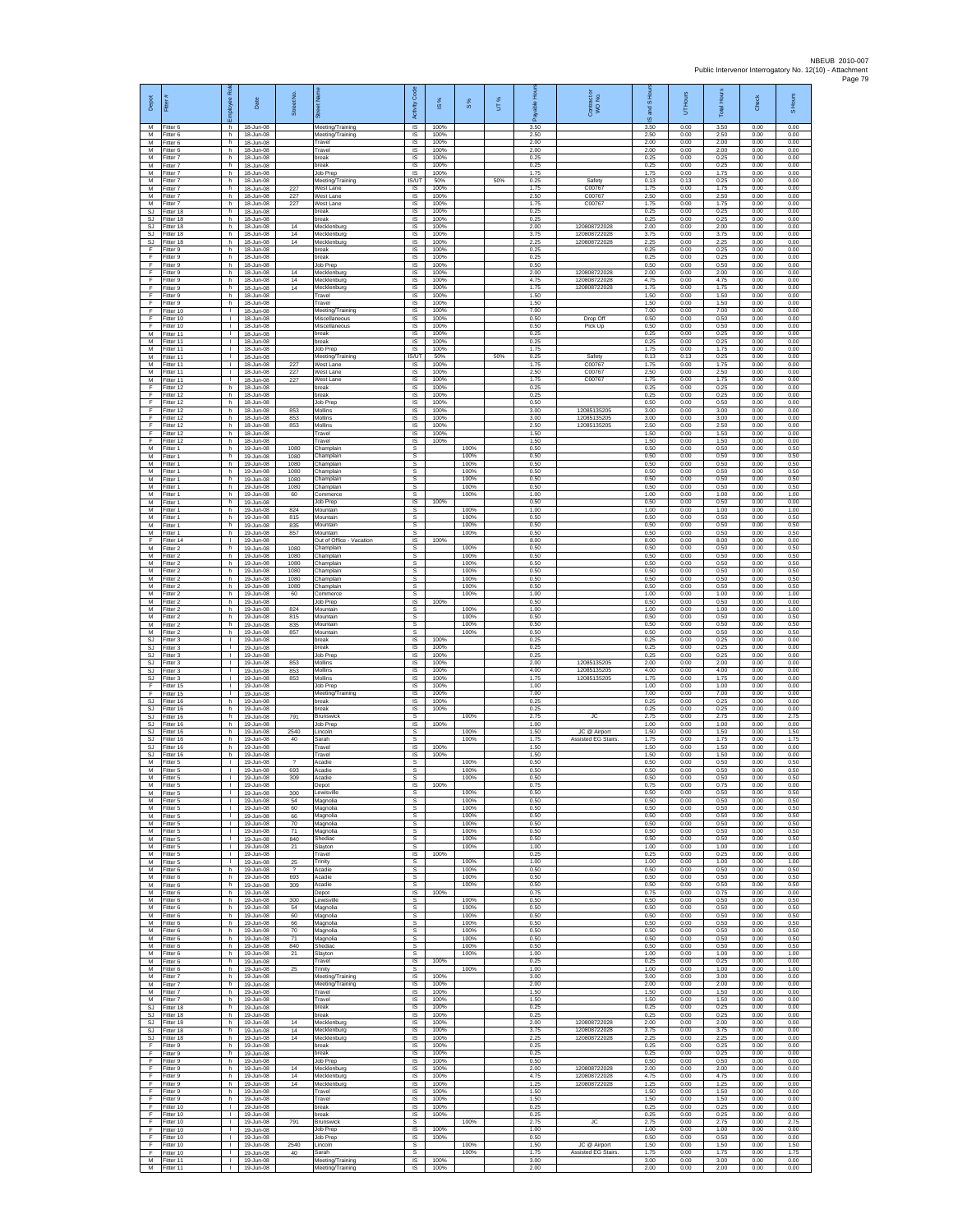| Depot                               | Fitter #                            | æ<br>loyee                                   | Date                                                | Street No.        |                                                         | Code<br>Activity                    | IS %                 | $\frac{8}{3}$        | UT% | 휸                    | Contract or<br>WO No.          | and S Hou<br>$\overline{\omega}$ | UT Hours             | <b>Total Hours</b>   | Check                | S Hours              |
|-------------------------------------|-------------------------------------|----------------------------------------------|-----------------------------------------------------|-------------------|---------------------------------------------------------|-------------------------------------|----------------------|----------------------|-----|----------------------|--------------------------------|----------------------------------|----------------------|----------------------|----------------------|----------------------|
| M<br>M<br>F                         | Fitter 11<br>Fitter 11<br>litter 12 | л.<br>$\mathbf{L}$<br>h                      | 19-Jun-08<br>19-Jun-08<br>19-Jun-08                 |                   | Travel<br>Travel<br>break                               | $\overline{\mathsf{s}}$<br>IS<br>IS | 100%<br>100%<br>100% |                      |     | 1.50<br>1.50<br>0.25 |                                | 1.50<br>1.50<br>0.25             | 0.00<br>0.00<br>0.00 | 1.50<br>1.50<br>0.25 | 0.00<br>0.00<br>0.00 | 0.00<br>0.00<br>0.00 |
| -F<br>E                             | Fitter 12<br>Fitter 12              | h.<br>h.                                     | 19-Jun-08<br>19-Jun-08                              | 853               | break<br>Mollins                                        | IS<br>IS                            | 100%<br>100%         |                      |     | 0.25<br>3.00         | 12085135205                    | 0.25<br>3.00                     | 0.00<br>0.00         | 0.25<br>3.00         | 0.00<br>0.00         | 0.00<br>0.00         |
| Ŧ<br>Ŧ<br>E                         | ltter 12<br>Fitter 12               | h<br>h<br>h.                                 | 19-Jun-08<br>19-Jun-08                              | 853<br>853        | Mollins<br>Mollins<br>Travel                            | IS<br>IS<br><b>IS</b>               | 100%<br>100%<br>100% |                      |     | 3.00<br>2.00<br>1.50 | 12085135205<br>12085135205     | 3.00<br>2.00<br>1.50             | 0.00<br>0.00<br>0.00 | 3.00<br>2.00<br>1.50 | 0.00<br>0.00<br>0.00 | 0.00<br>0.00<br>0.00 |
| $\mathsf F$<br>M                    | Fitter 12<br>ltter 12<br>Fitter 1   | h<br>h                                       | 19-Jun-08<br>19-Jun-08<br>20-Jun-08                 | 300               | Travel<br>Baig                                          | IS<br>s                             | 100%                 | 100%                 |     | 1.50<br>0.50         |                                | 1.50<br>0.50                     | 0.00<br>0.00         | 1.50<br>0.50         | 0.00<br>0.00         | 0.00<br>0.50         |
| M<br>M                              | Fitter 1<br>Fitter 1                | h.<br>h                                      | 20-Jun-08<br>20-Jun-08                              | 300<br>300        | Baig<br>Baig                                            | s<br>s                              |                      | 100%<br>100%         |     | 0.50<br>0.25         |                                | 0.50<br>0.25                     | 0.00<br>0.00         | 0.50<br>0.25         | 0.00<br>0.00         | 0.50<br>0.25         |
| M<br>M<br>M                         | Fitter 1<br>Fitter 1<br>Fitter 1    | h<br>h<br>h.                                 | 20-Jun-08<br>20-Jun-08<br>20-Jun-08                 | 300<br>290<br>290 | Baig<br>Baig<br>Baig                                    | s<br>s<br>s                         |                      | 100%<br>100%<br>100% |     | 0.50<br>0.50<br>0.50 |                                | 0.50<br>0.50<br>0.50             | 0.00<br>0.00<br>0.00 | 0.50<br>0.50<br>0.50 | 0.00<br>0.00<br>0.00 | 0.50<br>0.50<br>0.50 |
| M<br>M                              | -itter 1<br>Fitter 1                | h.<br>h                                      | 20-Jun-08<br>20-Jun-08                              | 290<br>290        | Baig<br>Baig                                            | s<br>s                              |                      | 100%<br>100%         |     | 0.50<br>0.50         |                                | 0.50<br>0.50                     | 0.00<br>0.00         | 0.50<br>0.50         | 0.00<br>0.00         | 0.50<br>0.50         |
| M<br>M<br>M                         | Fitter 1<br>Fitter 1<br>-itter 1    | h<br>h<br>h                                  | 20-Jun-08<br>20-Jun-08<br>20-Jun-08                 |                   | break<br>break<br>Depot                                 | IS<br>IS<br>IS                      | 100%<br>100%<br>100% |                      |     | 0.25<br>0.25<br>0.25 |                                | 0.25<br>0.25<br>0.25             | 0.00<br>0.00<br>0.00 | 0.25<br>0.25<br>0.25 | 0.00<br>0.00<br>0.00 | 0.00<br>0.00<br>0.00 |
| M<br>M                              | Fitter 1<br>Fitter 1                | h.<br>h.                                     | 20-Jun-08<br>$20 - \frac{1}{2}$                     |                   | Depot<br>Meeting/Training                               | IS<br><b>IS/UT</b>                  | 100%<br>50%          |                      | 50% | 0.50<br>0.25         | Safety                         | 0.50<br>0.13                     | 0.00<br>0.13         | 0.50<br>0.25         | 0.00<br>0.00         | 0.00<br>0.00         |
| M<br>М<br>M                         | Fitter 1<br>Fitter 1                | h.<br>h.<br>h                                | 20-Jun-08<br>20-Jun-08                              | 499<br>499        | Paul<br>Paul<br>Rideout                                 | s<br>s<br>s                         |                      | 100%<br>100%<br>100% |     | 0.50<br>0.50<br>0.50 |                                | 0.50<br>0.50<br>0.50             | 0.00<br>0.00<br>0.00 | 0.50<br>0.50<br>0.50 | 0.00<br>0.00<br>0.00 | 0.50<br>0.50<br>0.50 |
| M<br>М                              | Fitter 1<br>Fitter 1<br>-itter 1    | h.<br>h.                                     | 20-Jun-08<br>20-Jun-08<br>20-Jun-08                 | 120<br>80<br>80   | Rideout<br>Rideout                                      | s<br>$\mathbb S$                    |                      | 100%<br>100%         |     | 0.25<br>0.50         |                                | 0.25<br>0.50                     | 0.00<br>0.00         | 0.25<br>0.50         | 0.00<br>0.00         | 0.25<br>0.50         |
| F<br>M                              | litter 14<br>Fitter 2               | J.<br>h.                                     | 20-Jun-08<br>20-Jun-08                              | 300               | Out of Office - SDO<br>Baig                             | $\sf IS$<br>s                       | 100%                 | 100%                 |     | 8.00<br>0.50         |                                | 8.00<br>0.50                     | 0.00<br>0.00         | 8.00<br>0.50         | 0.00<br>0.00         | 0.00<br>0.50         |
| M<br>M<br>M                         | Fitter 2<br>-itter 2<br>Fitter 2    | h.<br>h<br>h                                 | 20-Jun-08<br>20-Jun-08<br>20-Jun-08                 | 300<br>300<br>300 | Baig<br>Baig<br>Baig                                    | s<br>s<br>s                         |                      | 100%<br>100%<br>100% |     | 0.50<br>0.25<br>0.50 |                                | 0.50<br>0.25<br>0.50             | 0.00<br>0.00<br>0.00 | 0.50<br>0.25<br>0.50 | 0.00<br>0.00<br>0.00 | 0.50<br>0.25<br>0.50 |
| M<br>${\sf M}$                      | Fitter 2<br>itter 2                 | h.<br>h                                      | 20-Jun-08<br>20-Jun-08                              | 290<br>290        | Baig<br>Baig                                            | s<br>s                              |                      | 100%<br>100%         |     | 0.50<br>0.50         |                                | 0.50<br>0.50                     | 0.00<br>0.00         | 0.50<br>0.50         | 0.00<br>0.00         | 0.50<br>0.50         |
| М<br>M<br>M                         | Fitter 2<br>Fitter 2<br>Fitter 2    | h.<br>h.<br>h                                | 20-Jun-08<br>$20 - \frac{1}{2}$ lun-08<br>20-Jun-08 | 290<br>290        | Baig<br>Baig<br>break                                   | $\mathbb S$<br>s<br>IS              | 100%                 | 100%<br>100%         |     | 0.50<br>0.50<br>0.25 |                                | 0.50<br>0.50<br>0.25             | 0.00<br>0.00<br>0.00 | 0.50<br>0.50<br>0.25 | 0.00<br>0.00<br>0.00 | 0.50<br>0.50<br>0.00 |
| M<br>М                              | Fitter 2<br>itter 2                 | h<br>h                                       | 20-Jun-08<br>20-Jun-08                              |                   | break<br>Depot                                          | IS<br>IS                            | 100%<br>100%         |                      |     | 0.25<br>0.25         |                                | 0.25<br>0.25                     | 0.00<br>0.00         | 0.25<br>0.25         | 0.00<br>0.00         | 0.00<br>0.00         |
| M<br>М<br>М                         | Fitter 2<br>-itter 2<br>Fitter 2    | h.<br>h.<br>h                                | 20-Jun-08<br>20-Jun-08<br>20-Jun-08                 | 499               | Depot<br>Meeting/Training<br>Paul                       | <b>IS</b><br>IS/UT<br>s             | 100%<br>50%          | 100%                 | 50% | 0.50<br>0.25<br>0.50 | Safety                         | 0.50<br>0.13<br>0.50             | 0.00<br>0.13<br>0.00 | 0.50<br>0.25<br>0.50 | 0.00<br>0.00<br>0.00 | 0.00<br>0.00<br>0.50 |
| M<br>M                              | Fitter 2<br>Fitter 2                | h.<br>h                                      | 20-Jun-08<br>20-Jun-08                              | 499<br>120        | Paul<br>Rideout                                         | s<br>$\mathbb{S}$                   |                      | 100%<br>100%         |     | 0.50<br>0.50         |                                | 0.50<br>0.50                     | 0.00<br>0.00         | 0.50<br>0.50         | 0.00<br>0.00         | 0.50<br>0.50         |
| M<br>M<br>SJ.                       | -itter 2<br>Fitter 2<br>Fitter 3    | h.<br>h<br>$\mathbf{L}$                      | 20-Jun-08<br>20-Jun-08<br>$20 - \frac{1}{2}$        | 80<br>80          | Rideout<br>Rideout<br>break                             | $\mathbb S$<br>s<br><b>IS</b>       | 100%                 | 100%<br>100%         |     | 0.25<br>0.50<br>0.25 |                                | 0.25<br>0.50<br>0.25             | 0.00<br>0.00<br>0.00 | 0.25<br>0.50<br>0.25 | 0.00<br>0.00<br>0.00 | 0.25<br>0.50<br>0.00 |
| <b>SJ</b><br>$\mathbb{S}\mathbb{J}$ | Fitter 3<br>Fitter 3                | $\mathbf{L}$<br>L.                           | 20-Jun-08<br>20-Jun-08                              | 43                | Claredon<br>Depot                                       | s<br>IS                             | 100%                 | 100%                 |     | 1.00<br>2.00         |                                | 1.00<br>2.00                     | 0.00<br>0.00         | 1.00<br>2.00         | 0.00<br>0.00         | 1.00<br>0.00         |
| <b>SJ</b><br>SJ                     | Fitter 3<br>Fitter 3                | т.<br>т.                                     | $20 - \frac{1}{2}$ lun-08<br>20-Jun-08              |                   | Depot<br>Depot                                          | IS<br>-IS                           | 100%<br>100%         |                      |     | 1.25<br>1.00         |                                | 1.25<br>1.00                     | 0.00<br>0.00         | 1.25<br>1.00         | 0.00<br>0.00         | 0.00<br>0.00         |
| SJ<br>SJ<br>-SJ                     | -itter 3<br>-itter 3<br>Fitter 3    | $\mathbf{L}$<br>J.<br>т.                     | 20-Jun-08<br>20-Jun-08<br>20-Jun-08                 | 853               | getting JCC signed<br>Job Prep<br>Mollins               | $\sf IS$<br>$\sf IS$<br>IS          | 100%<br>100%<br>100% |                      |     | 2.00<br>0.25<br>0.25 | 12085135205                    | 2.00<br>0.25<br>0.25             | 0.00<br>0.00<br>0.00 | 2.00<br>0.25<br>0.25 | 0.00<br>0.00<br>0.00 | 0.00<br>0.00<br>0.00 |
| E<br>Ŧ                              | Fitter 15<br>Fitter 15              | $\mathbf{L}$<br>т.                           | 20-Jun-08<br>20-Jun-08                              |                   | Depot<br>Depot                                          | IS<br>IS                            | 100%<br>100%         |                      |     | 0.50<br>0.50         |                                | 0.50<br>0.50                     | 0.00<br>0.00         | 0.50<br>0.50         | 0.00<br>0.00         | 0.00<br>0.00         |
| Ŧ<br>E<br>$\mathsf F$               | Fitter 15<br>Fitter 15<br>Fitter 15 | $\mathbf{L}$<br>$\mathbf{L}$<br>$\mathbf{L}$ | 20-Jun-08<br>20-Jun-08<br>20-Jun-08                 | 168               | Job Prep<br>Job Prep<br>Pine                            | IS<br>IS<br>IS                      | 100%<br>100%<br>100% |                      |     | 0.50<br>1.00<br>1.50 | Drop Off AC Unit<br><b>JCC</b> | 0.50<br>1.00<br>1.50             | 0.00<br>0.00<br>0.00 | 0.50<br>1.00<br>1.50 | 0.00<br>0.00<br>0.00 | 0.00<br>0.00<br>0.00 |
| $\mathbb{S}\mathbb{J}$<br><b>SJ</b> | Fitter 16<br>Fitter 16              | h.<br>h.                                     | 20-Jun-08<br>20-Jun-08                              |                   | break<br>break                                          | $\sf IS$<br>IS                      | 100%<br>100%         |                      |     | 0.25<br>0.25         |                                | 0.25<br>0.25                     | 0.00<br>0.00         | 0.25<br>0.25         | 0.00<br>0.00         | 0.00<br>0.00         |
| SJ<br><b>SJ</b>                     | Fitter 16<br>Fitter 16              | h<br>h.                                      | 20-Jun-08<br>20-Jun-08                              |                   | Travel<br>Travel                                        | IS<br>IS                            | 100%<br>100%         |                      |     | 1.50<br>1.50         |                                | 1.50<br>1.50                     | 0.00<br>0.00         | 1.50<br>1.50         | 0.00<br>0.00         | 0.00<br>0.00         |
| <b>SJ</b><br><b>SJ</b><br>M         | Fitter 16<br>Fitter 16<br>-itter 5  | h<br>h.<br>л.                                | 20-Jun-08<br>20-Jun-08<br>20-Jun-08                 | 93<br>76.5<br>170 | York<br>York<br>Botsford                                | IS<br><b>IS</b><br>s                | 100%<br>100%         | 100%                 |     | 2.50<br>3.00<br>1.25 | C00535/<br><b>JC</b>           | 2.50<br>3.00<br>1.25             | 0.00<br>0.00<br>0.00 | 2.50<br>3.00<br>1.25 | 0.00<br>0.00<br>0.00 | 0.00<br>0.00<br>1.25 |
| M<br>M                              | Fitter 5<br>Fitter 5                | т.<br>$\mathbf{L}$                           | 20-Jun-08<br>20-Jun-08                              | 340<br>25         | Dominior<br>Killiam                                     | s<br>s                              |                      | 100%<br>100%         |     | 1.00<br>0.50         |                                | 1.00<br>0.50                     | 0.00<br>0.00         | 1.00<br>0.50         | 0.00<br>0.00         | 1.00<br>0.50         |
| M<br>M<br>M                         | Fitter 5<br>Fitter 5<br>Fitter 5    | $\mathbf{L}$<br>τ.<br>$\mathbf{L}$           | 20-Jun-08<br>20-Jun-08<br>20-Jun-08                 | 274               | Lewisville<br>Meeting/Training<br>Meeting/Training      | s<br>IS/UT<br><b>IS</b>             | 50%<br>100%          | 100%                 | 50% | 0.75<br>0.25<br>1.00 | Safety                         | 0.75<br>0.13<br>1.00             | 0.00<br>0.13<br>0.00 | 0.75<br>0.25<br>1.00 | 0.00<br>0.00<br>0.00 | 0.75<br>0.00<br>0.00 |
| M<br>М                              | Fitter 5<br>Fitter 5                | $\mathbf{L}$<br>$\mathbf{L}$                 | 20-Jun-08<br>20-Jun-08                              | 81                | Meeting/Training<br>Park                                | <b>IS</b><br>s                      | 100%                 | 100%                 |     | 1.50<br>0.50         |                                | 1.50<br>0.50                     | 0.00<br>0.00         | 1.50<br>0.50         | 0.00<br>0.00         | 0.00<br>0.50         |
| М<br>M<br>M                         | Fitter 5<br>Fitter 5<br>Fitter 5    | H.<br>т.<br>л.                               | 20-Jun-08<br>20-Jun-08<br>20-Jun-08                 | 90<br>77          | Park<br>Park<br>Travel                                  | s<br>s<br>$\overline{\mathsf{s}}$   | 100%                 | 100%<br>100%         |     | 0.50<br>0.50<br>0.25 |                                | 0.50<br>0.50<br>0.25             | 0.00<br>0.00<br>0.00 | 0.50<br>0.50<br>0.25 | 0.00<br>0.00<br>0.00 | 0.50<br>0.50<br>0.00 |
| ${\sf M}$<br>М                      | -itter 6<br>-itter 6                | h<br>h                                       | 20-Jun-08<br>20-Jun-08                              | 170<br>25         | Botsford<br><b>Killiam</b>                              | $\mathbb S$<br>s                    |                      | 100%<br>100%         |     | 1.50<br>0.50         |                                | 1.50<br>0.50                     | 0.00<br>0.00         | 1.50<br>0.50         | 0.00<br>0.00         | 1.50<br>0.50         |
| M<br>M<br>M                         | Fitter 6<br>Fitter 6<br>-itter 7    | h.<br>h<br>h                                 | $20 - \frac{1}{2}$ lun-08<br>20-Jun-08<br>20-Jun-08 | 274               | Lewisville<br>Meeting/Training<br>break                 | s<br>IS/UT<br>IS                    | 50%<br>100%          | 100%                 | 50% | 0.75<br>0.25<br>0.25 | Safety                         | 0.75<br>0.13<br>0.25             | 0.00<br>0.13<br>0.00 | 0.75<br>0.25<br>0.25 | 0.00<br>0.00<br>0.00 | 0.75<br>0.00<br>0.00 |
| M<br>M                              | Fitter 7<br>Fitter 7                | h.<br>h.                                     | 20-Jun-08<br>20-Jun-08                              |                   | break<br>Meeting/Training                               | IS<br>IS/UT                         | 100%<br>50%          |                      | 50% | 0.25<br>0.25         | Safety                         | 0.25<br>0.13                     | 0.00<br>0.13         | 0.25<br>0.25         | 0.00<br>0.00         | 0.00<br>0.00         |
| ${\sf M}$<br>М<br>M                 | -itter 7<br>Fitter 7<br>Fitter 7    | h<br>h<br>h.                                 | 20-Jun-08<br>20-Jun-08<br>20-Jun-08                 | 227<br>227<br>227 | West Lane<br>West Lane<br>West Lane                     | IS<br>$\sf IS$<br>IS                | 100%<br>100%<br>100% |                      |     | 1.75<br>1.75<br>2.50 | C00767<br>C00767<br>C00767     | 1.75<br>1.75<br>2.50             | 0.00<br>0.00<br>0.00 | 1.75<br>1.75<br>2.50 | 0.00<br>0.00<br>0.00 | 0.00<br>0.00<br>0.00 |
| M<br>SJ                             | Fitter 7<br>Fitter 18               | h<br>h                                       | 20-Jun-08<br>20-Jun-08                              | 227               | West Lane<br>Service                                    | <b>IS</b><br>s                      | 100%                 | 100%                 |     | 1.25<br>8.00         | C00767                         | 1.25<br>8.00                     | 0.00<br>0.00         | 1.25<br>8.00         | 0.00<br>0.00         | 0.00<br>8.00         |
| F<br>-F<br>F.                       | Fitter 9<br>Fitter 9<br>Fitter 9    | h<br>h.<br>h                                 | 20-Jun-08<br>20-Jun-08<br>20-Jun-08                 |                   | break<br>break<br>Depot                                 | IS<br>- IS<br><b>IS</b>             | 100%<br>100%<br>100% |                      |     | 0.25<br>0.25<br>0.50 |                                | 0.25<br>0.25<br>0.50             | 0.00<br>0.00<br>0.00 | 0.25<br>0.25<br>0.50 | 0.00<br>0.00<br>0.00 | 0.00<br>0.00<br>0.00 |
| $\mathsf F$<br>-F                   | Fitter 9<br>Fitter 9                | h.<br>h                                      | 20-Jun-08<br>20-Jun-08                              |                   | Depot<br>Depot                                          | IS<br><b>IS</b>                     | 100%<br>100%         |                      |     | 3.00<br>1.00         |                                | 3.00<br>1.00                     | 0.00<br>0.00         | 3.00<br>1.00         | 0.00<br>0.00         | 0.00<br>0.00         |
| F.<br>$\mathsf F$                   | Fitter 9<br>Fitter 9                | h<br>h.                                      | 20-Jun-08<br>20-Jun-08                              |                   | Job Prep<br>Manressa                                    | IS<br>s                             | 100%                 | 100%                 |     | 1.00<br>1.00         | Drop Off AC Unit               | 1.00<br>1.00                     | 0.00<br>0.00         | 1.00<br>1.00         | 0.00<br>0.00         | 0.00<br>1.00         |
| Ŧ<br>F<br>F                         | Fitter 9<br>Fitter 10<br>Fitter 10  | h<br>$\mathbf{L}$<br>$\mathbf{L}$            | 20-Jun-08<br>$20 - \frac{1}{2}$<br>20-Jun-08        | 168               | Pine<br>break<br>break                                  | s<br><b>IS</b><br>IS                | 100%<br>100%         | 100%                 |     | 1.00<br>0.25<br>0.25 |                                | 1.00<br>0.25<br>0.25             | 0.00<br>0.00<br>0.00 | 1.00<br>0.25<br>0.25 | 0.00<br>0.00<br>0.00 | 1.00<br>0.00<br>0.00 |
| F<br>F                              | Fitter 10<br>Fitter 10              | $\mathbb{L}$<br>т.                           | 20-Jun-08<br>20-Jun-08                              | 93                | Depot<br>York                                           | IS<br>IS                            | 100%<br>100%         |                      |     | 2.00<br>2.50         | C00535A                        | 2.00<br>2.50                     | 0.00<br>0.00         | 2.00<br>2.50         | 0.00<br>0.00         | 0.00<br>0.00         |
| -F<br>M<br>M                        | Fitter 10<br>Fitter 11<br>Fitter 11 | $\mathbf{L}$<br>$\mathbf{L}$<br>T.           | 20-Jun-08<br>20-Jun-08<br>20-Jun-08                 | 76.5              | York<br>break<br>break                                  | - IS<br>IS<br>IS                    | 100%<br>100%<br>100% |                      |     | 3.00<br>0.25<br>0.25 | JC                             | 3.00<br>0.25<br>0.25             | 0.00<br>0.00<br>0.00 | 3.00<br>0.25<br>0.25 | 0.00<br>0.00<br>0.00 | 0.00<br>0.00<br>0.00 |
| M<br>M                              | Fitter 11<br>Fitter 11              | т.<br>л.                                     | $20 - \frac{1}{2}$<br>20-Jun-08                     | 227               | Meeting/Training<br>West Lane                           | <b>IS/UT</b><br><b>IS</b>           | 50%<br>100%          |                      | 50% | 0.25<br>1.75         | Safety<br>C00767               | 0.13<br>1.75                     | 0.13<br>0.00         | 0.25<br>1.75         | 0.00<br>0.00         | 0.00<br>0.00         |
| M<br>M<br>M                         | Fitter 11<br>Fitter 11<br>Fitter 11 | т.<br>$\mathbf{L}$<br>$\mathbf{L}$           | 20-Jun-08<br>20-Jun-08<br>20-Jun-08                 | 227<br>227<br>227 | West Lane<br>West Lane<br>West Lane                     | IS<br><b>IS</b><br><b>IS</b>        | 100%<br>100%<br>100% |                      |     | 1.75<br>2.50<br>1.25 | C00767<br>C00767<br>C00767     | 1.75<br>2.50<br>1.25             | 0.00<br>0.00<br>0.00 | 1.75<br>2.50<br>1.25 | 0.00<br>0.00<br>0.00 | 0.00<br>0.00<br>0.00 |
| F<br>F                              | Fitter 12<br>Fitter 12              | h<br>h                                       | 20-Jun-08<br>20-Jun-08                              |                   | break<br>break                                          | IS<br>IS                            | 100%<br>100%         |                      |     | 0.25<br>0.25         |                                | 0.25<br>0.25                     | 0.00<br>0.00         | 0.25<br>0.25         | 0.00<br>0.00         | 0.00<br>0.00         |
| F<br>F                              | Fitter 12<br>Fitter 12              | h.<br>h                                      | 20-Jun-08<br>20-Jun-08                              |                   | Depot<br>Depot                                          | <b>IS</b><br>IS                     | 100%<br>100%         |                      |     | 0.50<br>3.00         |                                | 0.50<br>3.00                     | 0.00<br>0.00         | 0.50<br>3.00         | 0.00<br>0.00         | 0.00<br>0.00         |
| Ŧ<br>Ŧ<br>-F                        | Fitter 12<br>Fitter 12<br>Fitter 12 | h.<br>h<br>h.                                | 20-Jun-08<br>20-Jun-08<br>20-Jun-08                 | 168               | Depot<br>Job Prep<br>Manressa                           | IS<br><b>IS</b><br>-S               | 100%<br>100%         | 100%                 |     | 1.00<br>1.00<br>1.00 | Drop Off AC Unit               | 1.00<br>1.00<br>1.00             | 0.00<br>0.00<br>0.00 | 1.00<br>1.00<br>1.00 | 0.00<br>0.00<br>0.00 | 0.00<br>0.00<br>1.00 |
| F<br>M                              | Fitter 12<br>Fitter 1               | h<br>h.                                      | 20-Jun-08<br>23-Jun-08                              | 168               | Pine<br>break                                           | s<br>IS                             | 100%                 | 100%                 |     | 1.00<br>0.25         |                                | 1.00<br>0.25                     | 0.00<br>0.00         | 1.00<br>0.25         | 0.00<br>0.00         | 1.00<br>0.00         |
| M<br>M<br>M                         | Fitter 1<br>Fitter 1<br>Fitter 1    | h<br>h.<br>h.                                | 23-Jun-08<br>23-Jun-08<br>23-Jun-08                 | 191E              | break<br>Depot<br>Henri Durant                          | <b>IS</b><br>IS<br>s                | 100%<br>100%         | 100%                 |     | 0.25<br>0.25<br>1.50 |                                | 0.25<br>0.25<br>1.50             | 0.00<br>0.00<br>0.00 | 0.25<br>0.25<br>1.50 | 0.00<br>0.00<br>0.00 | 0.00<br>0.00<br>1.50 |
| M<br>M                              | Fitter 1<br>Fitter 1                | h.<br>h.                                     | 23-Jun-08<br>23-Jun-08                              | 191E<br>191E      | Henri Durant<br>Henri Durant                            | s<br>s.                             |                      | 100%<br>100%         |     | 1.75<br>2.50         |                                | 1.75<br>2.50                     | 0.00<br>0.00         | 1.75<br>2.50         | 0.00<br>0.00         | 1.75<br>2.50         |
| M<br>М<br>F                         | Fitter 1<br>Fitter 1<br>Fitter 14   | h<br>h.<br>$\mathbf{L}$                      | 23-Jun-08<br>23-Jun-08<br>23-Jun-08                 | 191E              | Henri Durant<br>Meeting/Training<br>Out of Office - SDO | s<br><b>IS/UT</b><br><b>IS</b>      | 50%<br>100%          | 100%                 | 50% | 1.25<br>0.25<br>8.00 | Safety                         | 1.25<br>0.13<br>8.00             | 0.00<br>0.13<br>0.00 | 1.25<br>0.25<br>8.00 | 0.00<br>0.00<br>0.00 | 1.25<br>0.00<br>0.00 |
| M<br>M                              | Fitter 2<br>Fitter 2                | h.<br>h                                      | 23-Jun-08<br>23-Jun-08                              |                   | break<br>break                                          | - IS<br>IS                          | 100%<br>100%         |                      |     | 0.25<br>0.25         |                                | 0.25<br>0.25                     | 0.00<br>0.00         | 0.25<br>0.25         | 0.00<br>0.00         | 0.00<br>0.00         |
| M<br>M<br>M                         | Fitter 2<br>Fitter 2<br>Fitter 2    | h<br>h.<br>h.                                | 23-Jun-08<br>23-Jun-08<br>23-Jun-08                 | 191E<br>191E      | Depot<br>Henri Durant<br>Henri Durant                   | IS<br>-S<br>s                       | 100%                 | 100%<br>100%         |     | 0.25<br>1.50<br>1.75 |                                | 0.25<br>1.50<br>1.75             | 0.00<br>0.00<br>0.00 | 0.25<br>1.50<br>1.75 | 0.00<br>0.00<br>0.00 | 0.00<br>1.50<br>175  |
| M<br>M                              | Fitter 2<br>Fitter 2                | h<br>h                                       | 23-Jun-08<br>23-Jun-08                              | 191E<br>191E      | Henri Durant<br>Henri Durant                            | s<br>s                              |                      | 100%<br>100%         |     | 2.50<br>1.25         |                                | 2.50<br>1.25                     | 0.00<br>0.00         | 2.50<br>1.25         | 0.00<br>0.00         | 2.50<br>1.25         |
| M<br>SJ                             | Fitter 2<br>-itter 3                | h.<br>$\mathbf{L}$<br>$\mathbf{L}$           | 23-Jun-08<br>23-Jun-08                              |                   | Meeting/Training<br>break                               | IS/UT<br>IS                         | 50%<br>100%          |                      | 50% | 0.25<br>0.25         | Safety                         | 0.13<br>0.25                     | 0.13<br>0.00         | 0.25<br>0.25         | 0.00<br>0.00         | 0.00<br>0.00         |
| SJ<br>SJ.                           | Fitter 3<br>Fitter 3<br>SJ Fitter 3 | $\mathbf{L}$<br>$\mathbf{L}$                 | 23-Jun-08<br>23-Jun-08<br>23-Jun-08                 |                   | break<br>Depot<br>Depot                                 | IS<br><b>IS</b><br>IS               | 100%<br>100%<br>100% |                      |     | 0.25<br>0.50<br>3.00 |                                | 0.25<br>0.50<br>3.00             | 0.00<br>0.00<br>0.00 | 0.25<br>0.50<br>3.00 | 0.00<br>0.00<br>0.00 | 0.00<br>0.00<br>0.00 |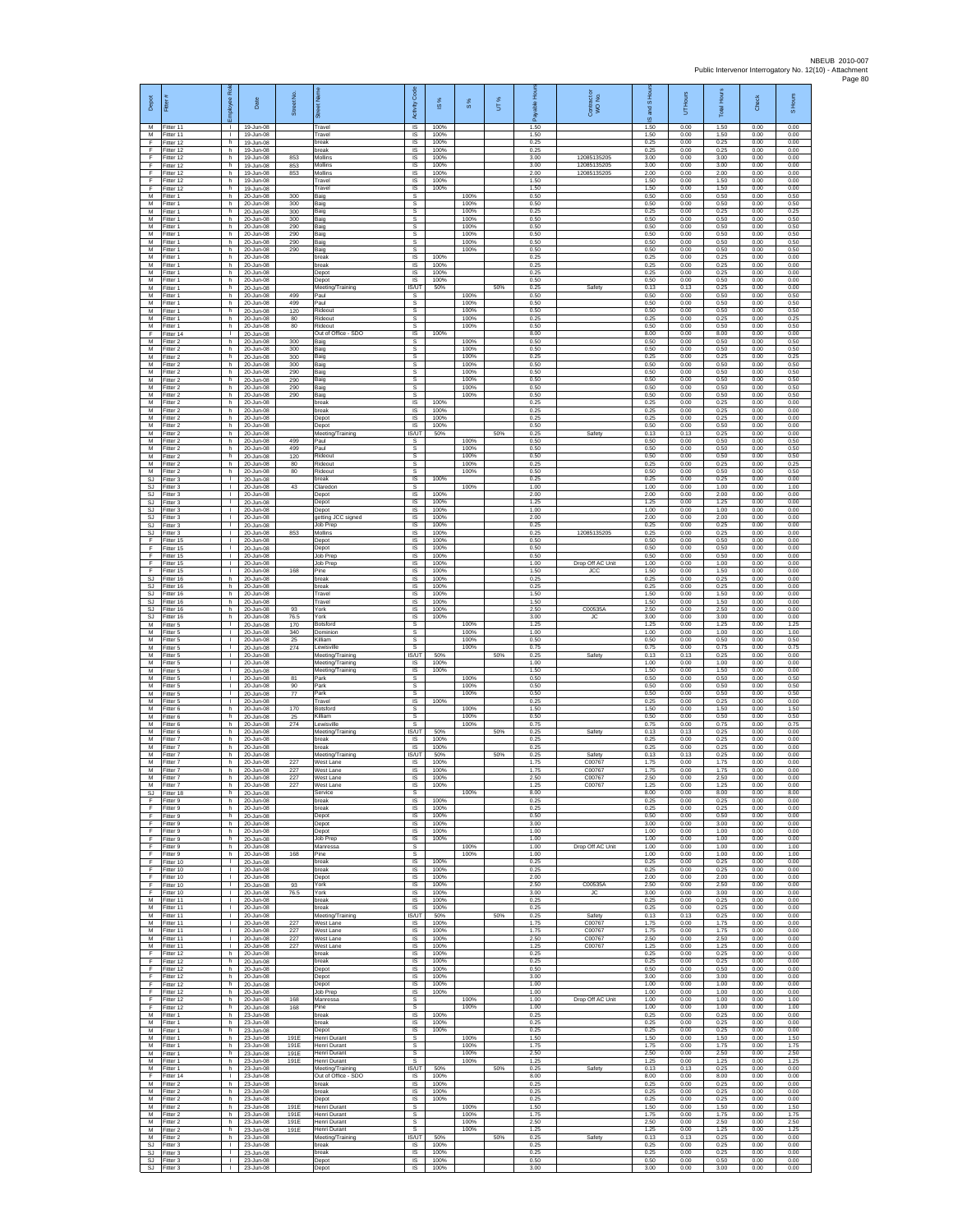| Depot                       | Fitter                              | Rol<br>ployee                                | Date                                | Street No.        |                                                     | Code<br>Activity                  | $\frac{8}{3}$        | $\frac{8}{3}$ | UT% | <b>R</b><br>흛<br>æ   | Contract or<br>WO No.                        | and S Hou<br>$\overline{\omega}$ | UT Hours             | <b>Total Hours</b>   | Check                | Hours<br>5           |
|-----------------------------|-------------------------------------|----------------------------------------------|-------------------------------------|-------------------|-----------------------------------------------------|-----------------------------------|----------------------|---------------|-----|----------------------|----------------------------------------------|----------------------------------|----------------------|----------------------|----------------------|----------------------|
| SJ.<br>SJ<br>SJ             | Fitter 3<br>Fitter 3                | $\mathbf{L}$<br>т.<br>$\mathbb{L}$           | 23-Jun-08<br>23-Jun-08              | 277               | Job Prep<br><sup>2</sup> rincess                    | IS.<br>IS                         | 100%<br>100%<br>100% |               |     | 0.25<br>0.75         | 120803261703                                 | 0.25<br>0.75                     | 0.00<br>0.00         | 0.25<br>0.75         | 0.00<br>0.00         | 0.00<br>0.00         |
| SJ.<br>F                    | Fitter 3<br>Fitter 3<br>Fitter 15   | $\mathbf{L}$<br>$\mathbf{L}$                 | 23-Jun-08<br>23-Jun-08<br>23-Jun-08 |                   | Travel<br>Travel<br>Out of Office - Vacation        | $\sf IS$<br><b>IS</b><br>IS       | 100%<br>100%         |               |     | 1.50<br>1.50<br>8.00 |                                              | 1.50<br>1.50<br>8.00             | 0.00<br>0.00<br>0.00 | 1.50<br>1.50<br>8.00 | 0.00<br>0.00<br>0.00 | 0.00<br>0.00<br>0.00 |
| <b>SJ</b><br>SJ             | Fitter 16<br>fitter 16              | h<br>h                                       | 23-Jun-08<br>23-Jun-08              |                   | break<br>oreak                                      | 1S<br>IS                          | 100%<br>100%         |               |     | 0.25<br>0.25         |                                              | 0.25<br>0.25                     | 0.00<br>0.00         | 0.25<br>0.25         | 0.00<br>0.00         | 0.00<br>0.00         |
| SJ<br>SJ.                   | Fitter 16<br>Fitter 16              | h.<br>h.                                     | 23-Jun-08<br>23-Jun-08              |                   | Depot<br>Depot                                      | <b>IS</b><br>IS                   | 100%<br>100%         |               |     | 0.50<br>3.00         |                                              | 0.50<br>3.00                     | 0.00<br>0.00         | 0.50<br>3.00         | 0.00<br>0.00         | 0.00<br>0.00         |
| SJ<br>SJ.<br>SJ             | Fitter 16<br>Fitter 16<br>Fitter 16 | h<br>h.<br>h                                 | 23-Jun-08<br>23-Jun-08<br>23-Jun-08 | 277               | Job Prep<br>Princess<br>Travel                      | $\sf IS$<br>IS<br>IS              | 100%<br>100%<br>100% |               |     | 0.25<br>0.75<br>1.50 | 120803261703                                 | 0.25<br>0.75<br>1.50             | 0.00<br>0.00<br>0.00 | 0.25<br>0.75<br>1.50 | 0.00<br>0.00<br>0.00 | 0.00<br>0.00<br>0.00 |
| SJ<br>М                     | Fitter 16<br>Fitter 5               | h<br>H.                                      | 23-Jun-08<br>23-Jun-08              | 1655              | ravel<br>Champlair                                  | IS<br>IS                          | 100%<br>100%         |               |     | 1.50<br>3.75         | C00960                                       | 1.50<br>3.75                     | 0.00<br>0.00         | 1.50<br>3.75         | 0.00<br>0.00         | 0.00<br>0.00         |
| M<br>М                      | Fitter 5<br>-itter 5                | т.<br>$\mathbf{L}$                           | 23-Jun-08<br>23-Jun-08              | 1655              | Champlain<br>Meeting/Training                       | <b>IS</b><br>IS/UT                | 100%<br>50%          |               | 50% | 4.50<br>0.25         | C00960<br>Safety                             | 4.50<br>0.13                     | 0.00<br>0.13         | 4.50<br>0.25         | 0.00<br>0.00         | 0.00<br>0.00         |
| М<br>M<br>M                 | Fitter 6<br>Fitter 6<br>-itter 6    | h<br>h<br>h                                  | 23-Jun-08<br>23-Jun-08<br>23-Jun-08 |                   | break<br>oreak<br>Job Prep                          | IS.<br>IS<br>IS                   | 100%<br>100%<br>100% |               |     | 0.25<br>0.25<br>0.25 |                                              | 0.25<br>0.25<br>0.25             | 0.00<br>0.00<br>0.00 | 0.25<br>0.25<br>0.25 | 0.00<br>0.00<br>0.00 | 0.00<br>0.00<br>0.00 |
| М<br>М                      | Fitter 6<br>-itter 6                | h<br>h                                       | 23-Jun-08<br>23-Jun-08              | 227               | Meeting/Training<br>Vest Lane                       | IS/UT<br>IS                       | 50%<br>100%          |               | 50% | 0.25<br>1.50         | Safety<br>C00767                             | 0.13<br>1.50                     | 0.13<br>0.00         | 0.25<br>1.50         | 0.00<br>0.00         | 0.00<br>0.00         |
| M<br>M                      | Fitter 6<br>Fitter 6                | h.<br>h.                                     | 23-Jun-08<br>23-Jun-08              | 227<br>227        | West Lane<br>West Lane                              | IS<br>IS                          | 100%<br>100%         |               |     | 1.75<br>2.50         | C00767<br>C00767                             | 1.75<br>2.50                     | 0.00<br>0.00         | 1.75<br>2.50         | 0.00<br>0.00         | 0.00<br>0.00         |
| М<br>M<br>M                 | Fitter 6<br>Fitter 7                | h<br>h<br>h.                                 | 23-Jun-08<br>23-Jun-08              | 227<br>1655       | <b>Nest Lane</b><br>Champlain<br>Champlain          | IS<br>IS<br><b>IS</b>             | 100%<br>100%<br>100% |               |     | 1.25<br>3.75<br>4.50 | C00767<br>C00960<br>C00960                   | 1.25<br>3.75<br>4.50             | 0.00<br>0.00<br>0.00 | 1.25<br>3.75<br>4.50 | 0.00<br>0.00<br>0.00 | 0.00<br>0.00<br>0.00 |
| М<br>$\mathbb{S}\mathbb{J}$ | Fitter 7<br>-itter 7<br>Fitter 18   | h<br>h.                                      | 23-Jun-08<br>23-Jun-08<br>23-Jun-08 | 1655              | feeting/Training<br>Out of Office - Sick            | IS/UT<br>$\sf IS$                 | 50%<br>100%          |               | 50% | 0.25<br>8.00         | Safety                                       | 0.13<br>8.00                     | 0.13<br>0.00         | 0.25<br>8.00         | 0.00<br>0.00         | 0.00<br>0.00         |
| F<br>F                      | Fitter 9<br>Fitter 9                | $\mathbf{L}$<br>$\mathbf{L}$                 | 23-Jun-08<br>23-Jun-08              |                   | Depot<br>Job Prep                                   | <b>IS</b><br>IS                   | 100%<br>100%         |               |     | 4.00<br>0.50         |                                              | 4.00<br>0.50                     | 0.00<br>0.00         | 4.00<br>0.50         | 0.00<br>0.00         | 0.00<br>0.00         |
| F<br>F<br>E                 | Fitter 9<br>Fitter 9<br>Fitter 9    | т.<br>$\mathbf{L}$<br>л.                     | 23-Jun-08<br>23-Jun-08              | 277               | Job Prep<br>rincess<br>Travel                       | IS<br>IS<br>IS                    | 100%<br>100%<br>100% |               |     | 0.50<br>1.00<br>1.50 | 120803261703                                 | 0.50<br>1.00<br>1.50             | 0.00<br>0.00<br>0.00 | 0.50<br>1.00<br>1.50 | 0.00<br>0.00<br>0.00 | 0.00<br>0.00<br>0.00 |
| F<br>F                      | -itter 9<br>Fitter 10               | л.<br>$\mathbf{I}$                           | 23-Jun-08<br>23-Jun-08<br>23-Jun-08 | 129               | Travel<br>Alexandra                                 | IS<br>$\mathbb S$                 | 100%                 | 100%          |     | 1.50<br>1.00         | <b>JC</b>                                    | 1.50<br>1.00                     | 0.00<br>0.00         | 1.50<br>1.00         | 0.00<br>0.00         | 0.00<br>1.00         |
| F<br>F                      | Fitter 10<br>Fitter 10              | $\mathbf{L}$<br>T.                           | 23-Jun-08<br>23-Jun-08              | 129               | Alexandra<br>oreak                                  | s<br>IS                           | 100%                 | 100%          |     | 1.50<br>0.25         | <b>JC</b>                                    | 1.50<br>0.25                     | 0.00<br>0.00         | 1.50<br>0.25         | 0.00<br>0.00         | 1.50<br>0.00         |
| F<br>F<br>F                 | Fitter 10<br>Fitter 10<br>Fitter 10 | ٠<br>$\mathbf{L}$<br>$\mathbf{L}$            | 23-Jun-08<br>23-Jun-08<br>23-Jun-08 |                   | oreak<br>Job Prep<br>Job Prep                       | IS<br>IS<br><b>IS</b>             | 100%<br>100%<br>100% |               |     | 0.25<br>1.00<br>1.00 |                                              | 0.25<br>1.00<br>1.00             | 0.00<br>0.00<br>0.00 | 0.25<br>1.00<br>1.00 | 0.00<br>0.00<br>0.00 | 0.00<br>0.00<br>0.00 |
| F<br>М                      | Fitter 10<br>Fitter 11              | $\mathbf{L}$<br>t.                           | 23-Jun-08<br>23-Jun-08              | 11                | Simpson<br>oreak                                    | s<br>IS                           | 100%                 | 100%          |     | 3.00<br>0.25         | C00955-A                                     | 3.00<br>0.25                     | 0.00<br>0.00         | 3.00<br>0.25         | 0.00<br>0.00         | 3.00<br>0.00         |
| M<br>M                      | Fitter 11<br>Fitter 11              | $\mathbf{L}$<br>л.                           | 23-Jun-08<br>23-Jun-08              |                   | reak<br>Job Prep                                    | IS<br><b>IS</b>                   | 100%<br>100%         |               |     | 0.25<br>0.25         |                                              | 0.25<br>0.25                     | 0.00<br>0.00         | 0.25<br>0.25         | 0.00<br>0.00         | 0.00<br>0.00         |
| М<br>М<br>M                 | Fitter 11<br>Fitter 11<br>Fitter 11 | т.<br>т.<br>÷.                               | 23-Jun-08<br>23-Jun-08<br>23-Jun-08 | 227<br>227        | Meeting/Training<br>Vest Lane<br>West Lane          | IS/UT<br>IS<br><b>IS</b>          | 50%<br>100%<br>100%  |               | 50% | 0.25<br>1.50<br>1.75 | Safety<br>C00767<br>C00767                   | 0.13<br>1.50<br>1.75             | 0.13<br>0.00<br>0.00 | 0.25<br>1.50<br>1.75 | 0.00<br>0.00<br>0.00 | 0.00<br>0.00<br>0.00 |
| M<br>М                      | Fitter 11<br>Fitter 11              | $\mathbf{L}$<br>٠                            | 23-Jun-08<br>23-Jun-08              | 227<br>227        | West Lane<br><b>Nest Lane</b>                       | IS<br>IS                          | 100%<br>100%         |               |     | 2.50<br>1.25         | C00767<br>C00767                             | 2.50<br>1.25                     | 0.00<br>0.00         | 2.50<br>1.25         | 0.00<br>0.00         | 0.00<br>0.00         |
| F<br>F                      | Fitter 12<br>Fitter 12              | h<br>h.                                      | 23-Jun-08<br>23-Jun-08              |                   | Depot<br>Job Prep                                   | IS<br>IS                          | 100%<br>100%         |               |     | 4.00<br>0.50         |                                              | 4.00<br>0.50                     | 0.00<br>0.00         | 4.00<br>0.50         | 0.00<br>0.00         | 0.00<br>0.00         |
| F<br>Ŧ<br>F                 | Fitter 12<br>Fitter 12<br>Fitter 12 | h<br>h.<br>h.                                | 23-Jun-08<br>23-Jun-08<br>23-Jun-08 | 277               | lob Prep<br>Princess<br>Travel                      | $\sf IS$<br>$\sf IS$<br><b>IS</b> | 100%<br>100%<br>100% |               |     | 0.50<br>1.00<br>1.50 | 120803261703                                 | 0.50<br>1.00<br>1.50             | 0.00<br>0.00<br>0.00 | 0.50<br>1.00<br>1.50 | 0.00<br>0.00<br>0.00 | 0.00<br>0.00<br>0.00 |
| F<br>М                      | Fitter 12<br>Fitter 1               | h<br>h.                                      | 23-Jun-08<br>24-Jun-08              |                   | Travel<br>break                                     | IS<br>1S                          | 100%<br>100%         |               |     | 1.50<br>0.25         |                                              | 1.50<br>0.25                     | 0.00<br>0.00         | 1.50<br>0.25         | 0.00<br>0.00         | 0.00<br>0.00         |
| М<br>M<br>M                 | fitter 1<br>-itter 1                | h<br>h.<br>h.                                | 24-Jun-08<br>24-Jun-08              | 11                | preak<br>Meeting/Training                           | IS<br><b>IS/UT</b><br>IS          | 100%<br>50%<br>100%  |               | 50% | 0.25<br>0.50<br>1.50 | Safety<br>C00955-A                           | 0.25<br>0.25<br>1.50             | 0.00<br>0.25<br>0.00 | 0.25<br>0.50<br>1.50 | 0.00<br>0.00<br>0.00 | 0.00<br>0.00<br>0.00 |
| М<br>M                      | -itter 1<br>Fitter 1<br>Fitter 1    | h<br>h.                                      | 24-Jun-08<br>24-Jun-08<br>24-Jun-08 | 30<br>44          | Simpson<br>Simpson<br>Simpson                       | $\sf IS$<br>IS                    | 100%<br>100%         |               |     | 2.25<br>2.00         | C00955-B<br>C00955-C                         | 2.25<br>2.00                     | 0.00<br>0.00         | 2.25<br>2.00         | 0.00<br>0.00         | 0.00<br>0.00         |
| M<br>М                      | Fitter 1<br>Fitter 1                | h<br>h                                       | 24-Jun-08<br>24-Jun-08              |                   | Travel<br>Travel                                    | IS<br>IS                          | 100%<br>100%         |               |     | 2.00<br>2.00         |                                              | 2.00<br>2.00                     | 0.00<br>0.00         | 2.00<br>2.00         | 0.00<br>0.00         | 0.00<br>0.00         |
| М<br>F<br>F                 | Fitter 1<br>Fitter 14<br>Fitter 14  | h<br>л.<br>$\mathbf{L}$                      | 24-Jun-08<br>24-Jun-08<br>24-Jun-08 | 72                | Wagoners<br>break<br>reak                           | IS<br><b>IS</b><br>IS             | 100%<br>100%<br>100% |               |     | 1.25<br>0.25<br>0.25 | C00955-D                                     | 1.25<br>0.25<br>0.25             | 0.00<br>0.00<br>0.00 | 1.25<br>0.25<br>0.25 | 0.00<br>0.00<br>0.00 | 0.00<br>0.00<br>0.00 |
| F<br>F                      | Fitter 14<br>Fitter 14              | $\mathbf{I}$<br>$\mathbf{L}$                 | 24-Jun-08<br>24-Jun-08              | 517<br>517        | Charlotte<br>Charlotte                              | 1S<br>IS                          | 100%<br>100%         |               |     | 2.00<br>2.00         | ЪC<br><b>JC</b>                              | 2.00<br>2.00                     | 0.00<br>0.00         | 2.00<br>2.00         | 0.00<br>0.00         | 0.00<br>0.00         |
| F<br>F<br>F                 | Fitter 14<br>Fitter 14<br>ltter 14  | л.<br>$\mathbf{L}$<br>т.                     | 24-Jun-08<br>24-Jun-08<br>24-Jun-08 | 517               | Charlotte<br>Depot<br>Depot                         | IS<br>$\sf IS$<br>IS              | 100%<br>100%<br>100% |               |     | 0.50<br>2.00<br>1.00 | <b>JC</b>                                    | 0.50<br>2.00<br>1.00             | 0.00<br>0.00<br>0.00 | 0.50<br>2.00<br>1.00 | 0.00<br>0.00<br>0.00 | 0.00<br>0.00<br>0.00 |
| M<br>M                      | Fitter 2<br>Fitter 2                | h.<br>h.                                     | 24-Jun-08<br>24-Jun-08              |                   | break<br>hreak                                      | <b>IS</b><br>IS                   | 100%<br>100%         |               |     | 0.25<br>0.25         |                                              | 0.25<br>0.25                     | 0.00<br>0.00         | 0.25<br>0.25         | 0.00<br>0.00         | 0.00<br>0.00         |
| М<br>M<br>M                 | Fitter 2<br>Fitter 2<br>Fitter 2    | h<br>h<br>h.                                 | 24-Jun-08<br>24-Jun-08<br>24-Jun-08 | 30<br>44          | Meeting/Training<br>Simpson<br>Simpson              | IS<br>IS<br><b>IS</b>             | 100%<br>100%<br>100% |               |     | 0.50<br>2.25<br>2.00 | C00955-E<br>C00955-C                         | 0.50<br>2.25<br>2.00             | 0.00<br>0.00<br>0.00 | 0.50<br>2.25<br>2.00 | 0.00<br>0.00<br>0.00 | 0.00<br>0.00<br>0.00 |
| М<br>M                      | -itter 2<br>Fitter 2                | h<br>h.                                      | 24-Jun-08<br>24-Jun-08              |                   | ravel<br>Travel                                     | $\sf IS$<br>$\sf IS$              | 100%<br>100%         |               |     | 2.00<br>2.00         |                                              | 2.00<br>2.00                     | 0.00<br>0.00         | 2.00<br>2.00         | 0.00<br>0.00         | 0.00<br>0.00         |
| M<br>M                      | Fitter 2<br>Fitter 2                | h.<br>h                                      | 24-Jun-08<br>24-Jun-08              | 72<br>72          | Wagoners<br>Wagoners                                | <b>IS</b><br>IS                   | 100%<br>100%         |               |     | 1.50<br>1.25         | C00955-D<br>C00955-D                         | 1.50<br>1.25                     | 0.00<br>0.00         | 1.50<br>1.25         | 0.00<br>0.00         | 0.00<br>0.00         |
| SJ<br>SJ<br>SJ              | Fitter 3<br>fitter 3<br>Fitter 3    | т.<br>т.<br>л.                               | 24-Jun-08<br>24-Jun-08<br>24-Jun-08 |                   | oreak<br>reak<br>Depot                              | IS<br>IS<br><b>IS</b>             | 100%<br>100%<br>100% |               |     | 0.25<br>0.25<br>0.25 |                                              | 0.25<br>0.25<br>0.25             | 0.00<br>0.00<br>0.00 | 0.25<br>0.25<br>0.25 | 0.00<br>0.00<br>0.00 | 0.00<br>0.00<br>0.00 |
| SJ<br>SJ                    | Fitter 3<br>Fitter 3                | л.<br>T.                                     | 24-Jun-08<br>24-Jun-08              | 212               | Depot<br>Germain                                    | IS<br>s                           | 100%                 | 100%          |     | 3.00<br>2.50         |                                              | 3.00<br>2.50                     | 0.00<br>0.00         | 3.00<br>2.50         | 0.00<br>0.00         | 0.00<br>2.50         |
| <b>SJ</b><br>S.I<br>Ŧ       | Fitter 3<br>Fitter 3<br>Fitter 15   | $\mathbf{L}$<br>т.                           | 24-Jun-08<br>24-Jun-08<br>24-Jun-08 | 14                | Job Prep<br>Mecklenburg<br>Out of Office - Vacation | IS<br>S<br>IS                     | 100%<br>100%         | 100%          |     | 0.50<br>1.50<br>8.00 |                                              | 0.50<br>1.50<br>8.00             | 0.00<br>0.00<br>0.00 | 0.50<br>1.50<br>8.00 | 0.00<br>0.00<br>0.00 | 0.00<br>1.50<br>0.00 |
| sJ.                         | Fitter 16<br>SJ Fitter 16           | h<br>h.                                      | 24-Jun-08<br>24-Jun-08              |                   | break<br>break                                      | 1S<br>IS.                         | 100%<br>100%         |               |     | 0.25<br>0.25         |                                              | 0.25<br>0.25                     | 0.00<br>0.00         | 0.25<br>0.25         | 0.00<br>0.00         | 0.00<br>0.00         |
| SJ<br>SJ<br>SJ.             | Fitter 16<br>Fitter 16<br>Fitter 16 | h<br>h.<br>h.                                | 24-Jun-08<br>24-Jun-08<br>24-Jun-08 |                   | Depot<br>Depot<br>Depot                             | IS<br>IS<br>IS                    | 100%<br>100%<br>100% |               |     | 2.00<br>4.00<br>1.50 |                                              | 2.00<br>4.00<br>1.50             | 0.00<br>0.00<br>0.00 | 2.00<br>4.00<br>1.50 | 0.00<br>0.00<br>0.00 | 0.00<br>0.00<br>0.00 |
| <b>SJ</b><br>M              | Fitter 16<br>Fitter 5               | h<br>$\mathbf{L}$                            | 24-Jun-08<br>24-Jun-08              | 1655              | Job Prep<br>Champlain                               | IS<br>IS                          | 100%<br>100%         |               |     | 0.25<br>3.75         | C00960                                       | 0.25<br>3.75                     | 0.00<br>0.00         | 0.25<br>3.75         | 0.00<br>0.00         | 0.00<br>0.00         |
| М<br>M                      | Fitter 5<br>Fitter 5                | т.<br>л.                                     | 24-Jun-08<br>24-Jun-08              | 1655              | Champlain<br>Meeting/Training                       | IS<br><b>IS/UT</b>                | 100%<br>50%          |               | 50% | 4.50<br>0.25         | C00960<br>Safety                             | 4.50<br>0.13                     | 0.00<br>0.13         | 4.50<br>0.25         | 0.00<br>0.00         | 0.00<br>0.00         |
| M<br>М<br>M                 | Fitter 6<br>Fitter 6<br>Fitter 6    | h.<br>h<br>h.                                | 24-Jun-08<br>24-Jun-08<br>24-Jun-08 | 1655<br>1655      | Champlain<br>Champlain<br>Meeting/Training          | IS.<br>IS<br><b>IS/UT</b>         | 100%<br>100%<br>50%  |               | 50% | 3.75<br>4.50<br>0.25 | C00960<br>C00960<br>Safety                   | 3.75<br>4.50<br>0.13             | 0.00<br>0.00<br>0.13 | 3.75<br>4.50<br>0.25 | 0.00<br>0.00<br>0.00 | 0.00<br>0.00<br>0.00 |
| M                           | M Fitter 7<br>Fitter 7              | h.<br>h                                      | 24-Jun-08<br>24-Jun-08              |                   | break<br>oreak                                      | IS<br>$\sf IS$                    | 100%<br>100%         |               |     | 0.25<br>0.25         |                                              | 0.25<br>0.25                     | 0.00<br>0.00         | 0.25<br>0.25         | 0.00<br>0.00         | 0.00<br>0.00         |
| M<br>M<br>M                 | Fitter 7<br>Fitter 7<br>Fitter 7    | h<br>h.<br>h                                 | 24-Jun-08<br>24-Jun-08<br>24-Jun-08 | 218<br>218<br>218 | Bromley<br>Bromley<br>Bromley                       | $\sf IS$<br>IS.<br>IS             | 100%<br>100%<br>100% |               |     | 1.00<br>1.75<br>2.50 | 100805049273<br>100805049273<br>100805049273 | 1.00<br>1.75<br>2.50             | 0.00<br>0.00<br>0.00 | 1.00<br>1.75<br>2.50 | 0.00<br>0.00<br>0.00 | 0.00<br>0.00<br>0.00 |
| M<br>М                      | Fitter 7<br>Fitter 7                | h.<br>h.                                     | 24-Jun-08<br>24-Jun-08              | 218               | Bromley<br>Job Prep                                 | IS.<br>IS                         | 100%<br>100%         |               |     | 1.75<br>0.50         | 100805049273                                 | 1.75<br>0.50                     | 0.00<br>0.00         | 1.75<br>0.50         | 0.00<br>0.00         | 0.00<br>0.00         |
| M<br>SJ.<br>SJ              | Fitter 7<br>Fitter 18<br>Fitter 18  | h.<br>h.<br>$\,$ h                           | 24-Jun-08<br>24-Jun-08<br>24-Jun-08 |                   | Meeting/Training<br>break<br>break                  | IS<br>IS<br>$\sf IS$              | 100%<br>100%<br>100% |               |     | 0.50<br>0.25<br>0.25 |                                              | 0.50<br>0.25<br>0.25             | 0.00<br>0.00<br>0.00 | 0.50<br>0.25<br>0.25 | 0.00<br>0.00<br>0.00 | 0.00<br>0.00<br>0.00 |
| SJ.<br>SJ.                  | Fitter 18<br>Fitter 18              | h<br>h.                                      | 24-Jun-08<br>24-Jun-08              |                   | Depot<br>Depot                                      | IS.<br>IS                         | 100%<br>100%         |               |     | 2.00<br>3.75         |                                              | 2.00<br>3.75                     | 0.00<br>0.00         | 2.00<br>3.75         | 0.00<br>0.00         | 0.00<br>0.00         |
| SJ<br>F                     | Fitter 18<br>Fitter 9               | h<br>т                                       | 24-Jun-08<br>24-Jun-08              |                   | Depot<br>Depot                                      | IS<br>IS                          | 100%<br>100%         |               |     | 1.75<br>0.50         |                                              | 1.75<br>0.50<br>0.50             | 0.00<br>0.00         | 1.75<br>0.50<br>0.50 | 0.00<br>0.00<br>0.00 | 0.00<br>0.00         |
| F<br>$\mathsf F$<br>F       | Fitter 9<br>Fitter 9<br>Fitter 9    | $\mathbf{L}$<br>$\mathbf{L}$<br>$\mathbb{L}$ | 24-Jun-08<br>24-Jun-08<br>24-Jun-08 | 212               | Depot<br>Germain<br>Job Prep                        | <b>IS</b><br>s<br>1S              | 100%<br>100%         | 100%          |     | 0.50<br>2.50<br>0.50 | 57723                                        | 2.50<br>0.50                     | 0.00<br>0.00<br>0.00 | 2.50<br>0.50         | 0.00<br>0.00         | 0.00<br>2.50<br>0.00 |
| F<br>F                      | Fitter 9<br>Fitter 9                | H.<br>$\mathbf{I}$                           | 24-Jun-08<br>24-Jun-08              | 112               | Mecklenburg<br>Meeting/Training                     | s<br>IS                           | 100%                 | 100%          |     | 1.00<br>0.50         |                                              | 1.00<br>0.50                     | 0.00<br>0.00         | 1.00<br>0.50         | 0.00<br>0.00         | 1.00<br>0.00         |
| F.<br>F<br>F                | Fitter 9<br>Fitter 9<br>Fitter 10   | $\mathbf{L}$<br>$\mathbf{L}$<br>л.           | 24-Jun-08<br>24-Jun-08<br>24-Jun-08 |                   | Travel<br>Travel<br>break                           | IS<br>IS<br>IS                    | 100%<br>100%<br>100% |               |     | 1.50<br>1.50<br>0.25 |                                              | 1.50<br>1.50<br>0.25             | 0.00<br>0.00<br>0.00 | 1.50<br>1.50<br>0.25 | 0.00<br>0.00<br>0.00 | 0.00<br>0.00<br>0.00 |
| F.<br>F                     | Fitter 10<br>Fitter 10              | $\mathbf{L}$<br>т.                           | 24-Jun-08<br>24-Jun-08              | 30                | hreak<br>Simpson                                    | IS.<br>IS                         | 100%<br>100%         |               |     | 0.25<br>2.00         | C00955-B                                     | 0.25<br>2.00                     | 0.00<br>0.00         | 0.25<br>2.00         | 0.00<br>0.00         | 0.00<br>0.00         |
| F.<br>F.                    | Fitter 10<br>Fitter 10              | т<br>$\mathbf{L}$                            | 24-Jun-08<br>24-Jun-08              | 44<br>11          | Simpson<br>Simpson                                  | IS<br><b>IS</b>                   | 100%<br>100%         |               |     | 2.00<br>2.00         | C00955-C<br>C00955-A                         | 2.00<br>2.00                     | 0.00<br>0.00         | 2.00<br>2.00         | 0.00<br>0.00         | 0.00<br>0.00         |
| F<br>M<br>M                 | Fitter 10<br>Fitter 11<br>Fitter 11 | $\mathbf{L}$<br>$\mathbb{L}$<br>$\mathbf{L}$ | 24-Jun-08<br>24-Jun-08<br>24-Jun-08 | 72                | Nagoners<br>break<br>break                          | $\sf IS$<br>$\sf IS$<br>IS.       | 100%<br>100%<br>100% |               |     | 2.00<br>0.25<br>0.25 | C00955-D                                     | 2.00<br>0.25<br>0.25             | 0.00<br>0.00<br>0.00 | 2.00<br>0.25<br>0.25 | 0.00<br>0.00<br>0.00 | 0.00<br>0.00<br>0.00 |
| M<br>M                      | Fitter 11<br>Fitter 11              | $\mathbf{L}$<br>$\mathbf{I}$                 | 24-Jun-08<br>24-Jun-08              | 218<br>218        | Bromley<br>Bromley                                  | IS<br>1S                          | 100%<br>100%         |               |     | 1.00<br>1.75         | 100805049273<br>100805049273                 | 1.00<br>1.75                     | 0.00<br>0.00         | 1.00<br>1.75         | 0.00<br>0.00         | 0.00<br>0.00         |
| М<br>M<br>M                 | Fitter 11<br>Fitter 11<br>Fitter 11 | $\mathbf{L}$<br>л.<br>$\mathbf{L}$           | 24-Jun-08<br>24-Jun-08<br>24-Jun-08 | 218<br>218        | Bromley<br>Bromley<br>Job Prep                      | IS<br>IS<br>IS                    | 100%<br>100%<br>100% |               |     | 2.50<br>1.75<br>0.50 | 100805049273<br>100805049273                 | 2.50<br>1.75<br>0.50             | 0.00<br>0.00<br>0.00 | 2.50<br>1.75<br>0.50 | 0.00<br>0.00<br>0.00 | 0.00<br>0.00<br>0.00 |
| М<br>F.                     | Fitter 11<br>Fitter 12              | $\mathbf{I}$<br>h                            | 24-Jun-08<br>24-Jun-08              |                   | Meeting/Training<br>break                           | $\sf IS$<br>IS.                   | 100%<br>100%         |               |     | 0.50<br>0.25         |                                              | 0.50<br>0.25                     | 0.00<br>0.00         | 0.50<br>0.25         | 0.00<br>0.00         | 0.00<br>0.00         |
| F.                          | Fitter 12                           | h.                                           | 24-Jun-08                           |                   | break                                               | <b>IS</b>                         | 100%                 |               |     | 0.25                 |                                              | 0.25                             | 0.00                 | 0.25                 | 0.00                 | 0.00                 |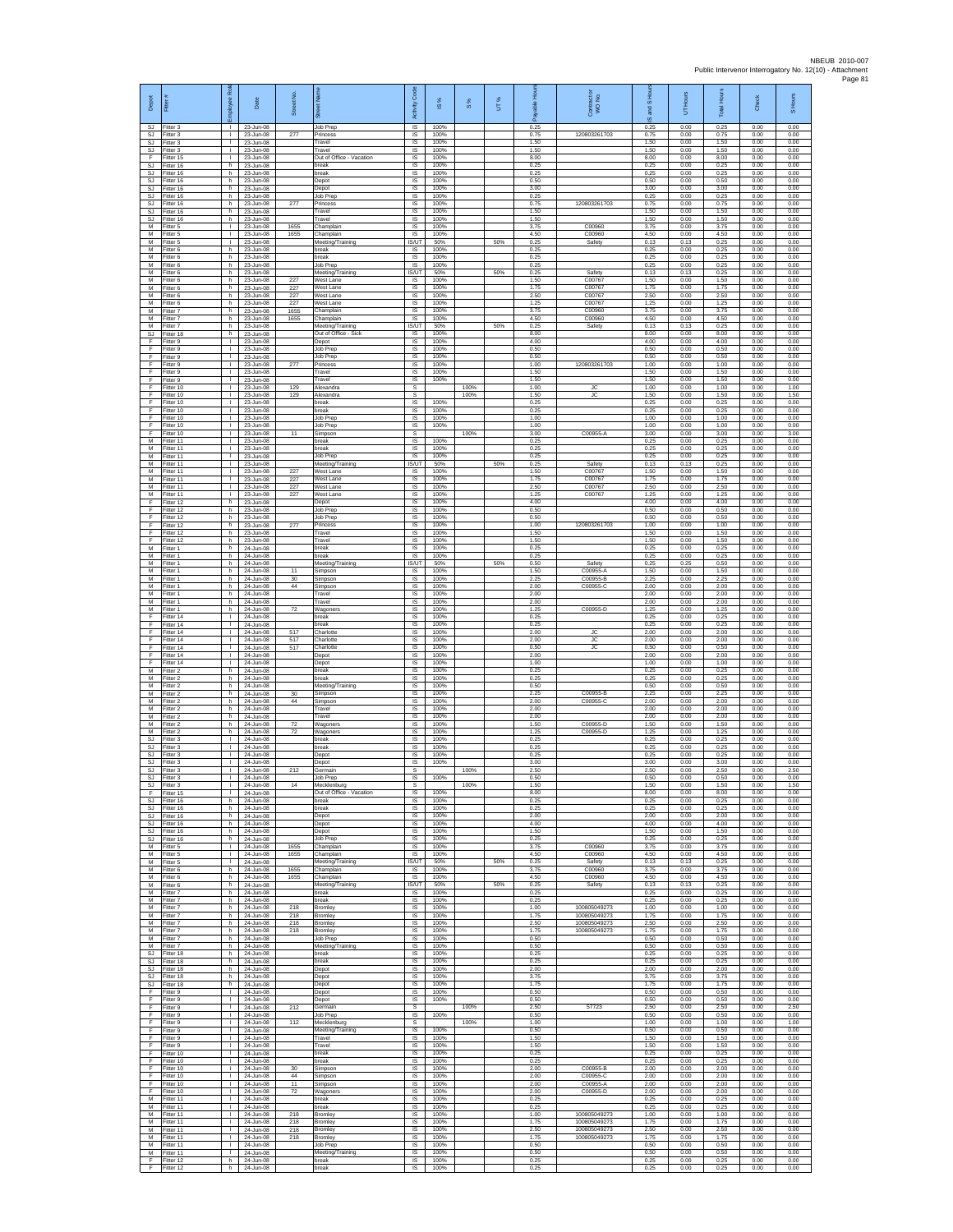| Depot                               | Fitter                              | æ<br>loyee                                   | Date                                   | Street No.           |                                                  | Code<br>Activity                  | IS %                 | 8% | UT% | able Hou<br>۶        | Contract or<br>WO No.                  | and S Ho<br>$\overline{9}$ | UT Hours             | Total Hours          | Check                | S Hours              |
|-------------------------------------|-------------------------------------|----------------------------------------------|----------------------------------------|----------------------|--------------------------------------------------|-----------------------------------|----------------------|----|-----|----------------------|----------------------------------------|----------------------------|----------------------|----------------------|----------------------|----------------------|
| -F<br>F<br>F                        | Fitter 12<br>Fitter 12<br>Fitter 12 | h.<br>h.<br>h                                | 24-Jun-08<br>24-Jun-08<br>24-Jun-08    | 517<br>517<br>517    | Charlotte<br>Charlotte<br>Charlotte              | <b>IS</b><br>$\sf IS$<br>$\sf IS$ | 100%<br>100%<br>100% |    |     | 2.00<br>2.00<br>0.50 | JC<br>JС<br><b>JC</b>                  | 2.00<br>2.00<br>0.50       | 0.00<br>0.00<br>0.00 | 2.00<br>2.00<br>0.50 | 0.00<br>0.00<br>0.00 | 0.00<br>0.00<br>0.00 |
| -F<br>E                             | Fitter 12<br>Fitter 12              | h.<br>h.                                     | 24-Jun-08<br>24-Jun-08                 |                      | Depot<br>Depot                                   | IS<br>IS                          | 100%<br>100%         |    |     | 2.00<br>1.00         |                                        | 2.00<br>1.00               | 0.00<br>0.00         | 2.00<br>1.00         | 0.00<br>0.00         | 0.00<br>0.00         |
| M<br>M                              | Fitter 1<br>Fitter 1                | h.<br>h.                                     | 25-Jun-08<br>25-Jun-08                 |                      | break<br>break                                   | IS<br>IS                          | 100%<br>100%         |    |     | 0.25<br>0.25         |                                        | 0.25<br>0.25               | 0.00<br>0.00         | 0.25<br>0.25         | 0.00<br>0.00         | 0.00<br>0.00         |
| M<br>M<br>M                         | Fitter 1<br>-itter 1<br>Fitter 1    | h.<br>h<br>h.                                | 25-Jun-08<br>25-Jun-08<br>25-Jun-08    | 30<br>30             | Job Prep<br>Simpson                              | IS<br>IS<br>$\sf IS$              | 100%<br>100%<br>100% |    |     | 0.25<br>2.00<br>2.25 | C00955-B<br>C00955-B                   | 0.25<br>2.00<br>2.25       | 0.00<br>0.00<br>0.00 | 0.25<br>2.00<br>2.25 | 0.00<br>0.00<br>0.00 | 0.00<br>0.00<br>0.00 |
| M<br>M                              | Fitter 1<br>Fitter 1                | h.<br>h                                      | 25-Jun-08<br>25-Jun-08                 |                      | Simpson<br>Travel<br>Travel                      | IS<br>IS                          | 100%<br>100%         |    |     | 2.00<br>2.00         |                                        | 2.00<br>2.00               | 0.00<br>0.00         | 2.00<br>2.00         | 0.00<br>0.00         | 0.00<br>0.00         |
| M<br>M                              | Fitter 1<br>Fitter 1                | h.<br>h.                                     | 25-Jun-08<br>25-Jun-08                 | 72<br>72             | Wagoners<br>Wagoners                             | 1S<br>IS                          | 100%<br>100%         |    |     | 1.75<br>1.75         | C00955-D<br>C00955-D                   | 1.75<br>1.75               | 0.00<br>0.00         | 1.75<br>1.75         | 0.00<br>0.00         | 0.00<br>0.00         |
| -F<br>F<br>F                        | Fitter 14<br>Fitter 14<br>Fitter 14 | $\mathbf{L}$<br>$\mathbf{L}$<br>L.           | 25-Jun-08<br>$25$ -Jun-08<br>25-Jun-08 | 582                  | break<br><b>oreak</b><br>harlotte                | -IS<br>IS<br>IS                   | 100%<br>100%<br>100% |    |     | 0.25<br>0.25<br>3.00 | C00717                                 | 0.25<br>0.25<br>3.00       | 0.00<br>0.00<br>0.00 | 0.25<br>0.25<br>3.00 | 0.00<br>0.00<br>0.00 | 0.00<br>0.00<br>0.00 |
| F.<br>F                             | Fitter 14<br>Fitter 14              | $\mathbf{L}$<br>$\mathbf{H}$                 | 25-Jun-08<br>25-Jun-08                 | 582<br>582           | Charlotte<br>Charlotte                           | 1S<br>IS                          | 100%<br>100%         |    |     | 2.00<br>2.00         | C00717<br>C00717                       | 2.00<br>2.00               | 0.00<br>0.00         | 2.00<br>2.00         | 0.00<br>0.00         | 0.00<br>0.00         |
| $\mathsf F$<br>M                    | Fitter 14<br>Fitter 2               | $\mathbf{L}$<br>h.                           | 25-Jun-08<br>25-Jun-08                 |                      | Job Prep<br>break                                | IS<br>1S                          | 100%<br>100%         |    |     | 0.50<br>0.25         |                                        | 0.50<br>0.25               | 0.00<br>0.00         | 0.50<br>0.25         | 0.00<br>0.00         | 0.00<br>0.00         |
| M<br>М<br>M                         | Fitter 2<br>Fitter 2<br>Fitter 2    | h.<br>h.<br>h.                               | 25-Jun-08<br>25-Jun-08<br>25-Jun-08    | $30\,$               | break<br>Job Prep<br>Simpson                     | <b>IS</b><br>IS<br>IS             | 100%<br>100%<br>100% |    |     | 0.25<br>0.25<br>2.00 | C00955-B                               | 0.25<br>0.25<br>2.00       | 0.00<br>0.00<br>0.00 | 0.25<br>0.25<br>2.00 | 0.00<br>0.00<br>0.00 | 0.00<br>0.00<br>0.00 |
| M<br>M                              | Fitter 2<br>Fitter 2                | h.<br>h.                                     | 25-Jun-08<br>25-Jun-08                 | 30                   | Simpson<br>Travel                                | IS<br>-IS                         | 100%<br>100%         |    |     | 2.25<br>2.00         | C00955-B                               | 2.25<br>2.00               | 0.00<br>0.00         | 2.25<br>2.00         | 0.00<br>0.00         | 0.00<br>0.00         |
| М<br>М<br>M                         | -itter 2<br>Fitter 2<br>Fitter 2    | h.<br>h<br>h.                                | 25-Jun-08<br>25-Jun-08<br>25-Jun-08    | 72<br>72             | Travel<br>Wagoners                               | $\sf IS$<br>IS<br>IS              | 100%<br>100%<br>100% |    |     | 2.00<br>1.75<br>1.75 | C00955-D<br>C00955-D                   | 2.00<br>1.75<br>1.75       | 0.00<br>0.00<br>0.00 | 2.00<br>1.75<br>1.75 | 0.00<br>0.00<br>0.00 | 0.00<br>0.00<br>0.00 |
| S.I<br><b>SJ</b>                    | Fitter 3<br>Fitter 3                | $\mathbf{L}$<br>$\mathbf{I}$                 | 25-Jun-08<br>25-Jun-08                 |                      | Wagoners<br>break<br>break                       | IS<br>IS                          | 100%<br>100%         |    |     | 0.25<br>0.25         |                                        | 0.25<br>0.25               | 0.00<br>0.00         | 0.25<br>0.25         | 0.00<br>0.00         | 0.00<br>0.00         |
| SJ<br>SJ.                           | Fitter 3<br>Fitter 3                | $\mathbf{L}$<br>$\mathbf{L}$                 | 25-Jun-08<br>25-Jun-08                 | 277                  | Job Prep<br>Princess                             | 1S<br><b>IS</b>                   | 100%<br>100%         |    |     | 0.50<br>1.50         | 120803261703                           | 0.50<br>1.50               | 0.00<br>0.00         | 0.50<br>1.50         | 0.00<br>0.00         | 0.00<br>0.00         |
| SJ<br>SJ<br>F                       | -itter 3<br>Fitter 3<br>Fitter 15   | $\mathbf{L}$<br>$\mathbf{L}$                 | 25-Jun-08<br>25-Jun-08<br>25-Jun-08    | 277<br>277           | Princess<br>Princess<br>Out of Office - Vacation | IS<br>$\sf IS$<br>IS              | 100%<br>100%<br>100% |    |     | 4.00<br>2.50<br>8.00 | 120803261703<br>120803261703           | 4.00<br>2.50<br>8.00       | 0.00<br>0.00<br>0.00 | 4.00<br>2.50<br>8.00 | 0.00<br>0.00<br>0.00 | 0.00<br>0.00<br>0.00 |
| SJ<br><b>SJ</b>                     | Fitter 16<br>Fitter 16              | h<br>h.                                      | 25-Jun-08<br>25-Jun-08                 |                      | break<br>break                                   | IS<br>IS                          | 100%<br>100%         |    |     | 0.25<br>0.25         |                                        | 0.25<br>0.25               | 0.00<br>0.00         | 0.25<br>0.25         | 0.00<br>0.00         | 0.00<br>0.00         |
| SJ<br>-SJ                           | Fitter 16<br>Fitter 16              | h.<br>h.                                     | 25-Jun-08<br>25-Jun-08                 | 277                  | Job Prep<br>Princess                             | IS<br><b>IS</b>                   | 100%<br>100%         |    |     | 0.50<br>1.50         | 120803261703                           | 0.50<br>1.50               | 0.00<br>0.00         | 0.50<br>1.50         | 0.00<br>0.00         | 0.00<br>0.00         |
| SJ<br>$\mathbb{S}\mathbb{J}$<br>M   | Fitter 16<br>Fitter 16<br>Fitter 5  | h<br>h.<br>$\mathbf{L}$                      | 25-Jun-08<br>25-Jun-08<br>25-Jun-08    | 277<br>277<br>1655   | Princess<br>rincess<br>Champlair                 | IS<br>IS<br>IS                    | 100%<br>100%<br>100% |    |     | 4.00<br>2.50<br>3.75 | 120803261703<br>120803261703<br>C00960 | 4.00<br>2.50<br>3.75       | 0.00<br>0.00<br>0.00 | 4.00<br>2.50<br>3.75 | 0.00<br>0.00<br>0.00 | 0.00<br>0.00<br>0.00 |
| м<br>M                              | Fitter 5<br>-itter 5                | $\mathbf{L}$<br>$\mathbf{L}$                 | 25-Jun-08<br>25-Jun-08                 | 1655                 | Champlain<br>Neeting/Training                    | IS<br>IS/UT                       | 100%<br>50%          |    | 50% | 4.00<br>0.25         | C00960<br>Safety                       | 4.00<br>0.13               | 0.00<br>0.13         | 4.00<br>0.25         | 0.00<br>0.00         | 0.00<br>0.00         |
| M<br>M                              | Fitter 6<br>Fitter 6                | h.<br>h.                                     | 25-Jun-08<br>25-Jun-08                 | 1655<br>1655         | Champlain<br>Champlain                           | <b>IS</b><br>IS.                  | 100%<br>100%<br>50%  |    |     | 3.75<br>4.00<br>0.25 | C00960<br>C00960                       | 3.75<br>4.00               | 0.00<br>0.00         | 3.75<br>4.00<br>0.25 | 0.00<br>0.00         | 0.00<br>0.00         |
| M<br>M<br>M                         | Fitter 6<br>Fitter 7<br>Fitter 7    | h.<br>h.<br>h.                               | 25-Jun-08<br>25-Jun-08<br>25-Jun-08    |                      | Meeting/Training<br>break<br>oreak               | IS/UT<br>1S<br>IS                 | 100%<br>100%         |    | 50% | 0.25<br>0.25         | Safety                                 | 0.13<br>0.25<br>0.25       | 0.13<br>0.00<br>0.00 | 0.25<br>0.25         | 0.00<br>0.00<br>0.00 | 0.00<br>0.00<br>0.00 |
| M<br>М                              | Fitter 7<br>-itter 7                | h.<br>h.                                     | 25-Jun-08<br>25-Jun-08                 | 218<br>218           | <b>Bromley</b><br>Bromley                        | -IS<br>$\sf IS$                   | 100%<br>100%         |    |     | 1.75<br>1.75         | 100805049273<br>100805049273           | 1.75<br>1.75               | 0.00<br>0.00         | 1.75<br>1.75         | 0.00<br>0.00         | 0.00<br>0.00         |
| M<br>M<br>M                         | Fitter 7<br>Fitter 7<br>Fitter 7    | h<br>h.<br>h.                                | 25-Jun-08<br>25-Jun-08<br>25-Jun-08    | 218<br>218           | Bromley<br>Bromley<br>Meeting/Training           | IS<br><b>IS</b><br><b>ISAIT</b>   | 100%<br>100%<br>50%  |    | 50% | 2.50<br>4.25<br>0.25 | 100805049273<br>100805049273<br>Safety | 2.50<br>4.25<br>0.13       | 0.00<br>0.00<br>0.13 | 2.50<br>4.25<br>0.25 | 0.00<br>0.00<br>0.00 | 0.00<br>0.00<br>0.00 |
| <b>SJ</b><br>SJ                     | Fitter 18<br>Fitter 18              | h.<br>h.                                     | 25-Jun-08<br>25-Jun-08                 |                      | break<br>break                                   | IS<br>IS                          | 100%<br>100%         |    |     | 0.25<br>0.25         |                                        | 0.25<br>0.25               | 0.00<br>0.00         | 0.25<br>0.25         | 0.00<br>0.00         | 0.00<br>0.00         |
| SJ<br>SJ                            | Fitter 18<br>Fitter 18              | h.<br>h                                      | 25-Jun-08<br>25-Jun-08                 | 277                  | Job Prep<br>Princess                             | IS<br>IS                          | 100%<br>100%         |    |     | 0.50<br>1.50         | 120803261703                           | 0.50<br>1.50               | 0.00<br>0.00         | 0.50<br>1.50         | 0.00<br>0.00         | 0.00<br>0.00         |
| <b>SJ</b><br>SJ.<br>F               | Fitter 18<br>Fitter 18<br>Fitter 9  | h.<br>h.<br>т.                               | 25-Jun-08<br>25-Jun-08<br>25-Jun-08    | 277<br>277           | Princess<br>Princess<br>break                    | $\sf IS$<br>IS<br>IS              | 100%<br>100%<br>100% |    |     | 4.00<br>2.50<br>0.25 | 120803261703<br>120803261703           | 4.00<br>2.50<br>0.25       | 0.00<br>0.00<br>0.00 | 4.00<br>2.50<br>0.25 | 0.00<br>0.00<br>0.00 | 0.00<br>0.00<br>0.00 |
| Ŧ<br>Ŧ                              | Fitter 9<br>Fitter 9                | $\mathbf{L}$<br>$\mathbb{L}$                 | 25-Jun-08<br>25-Jun-08                 | 582                  | break<br>Charlotte                               | 1S<br>IS                          | 100%<br>100%         |    |     | 0.25<br>3.00         | C00717                                 | 0.25<br>3.00               | 0.00<br>0.00         | 0.25<br>3.00         | 0.00<br>0.00         | 0.00<br>0.00         |
| -F<br>F<br>F                        | Fitter 9<br>-itter 9<br>Fitter 9    | $\mathbf{L}$<br>$\mathbf{L}$<br>L.           | 25-Jun-08<br>$25$ -Jun-08<br>25-Jun-08 | 582<br>582           | Charlotte<br>Charlotte<br>Job Prep               | -IS<br>IS<br>IS                   | 100%<br>100%<br>100% |    |     | 2.00<br>2.00<br>0.50 | C00717<br>C00717                       | 2.00<br>200<br>0.50        | 0.00<br>0.00<br>0.00 | 2.00<br>2.00<br>0.50 | 0.00<br>0.00<br>0.00 | 0.00<br>0.00<br>0.00 |
| F.<br>F                             | Fitter 10<br>Fitter 10              | $\mathbf{L}$<br><b>ILL S</b>                 | 25-Jun-08<br>25-Jun-08                 |                      | break<br>break                                   | 1S<br>IS                          | 100%<br>100%         |    |     | 0.25<br>0.25         |                                        | 0.25<br>0.25               | 0.00<br>0.00         | 0.25<br>0.25         | 0.00<br>0.00         | 0.00<br>0.00         |
| F<br>Ŧ<br>F                         | Fitter 10<br>Fitter 10<br>Fitter 10 | $\mathbf{L}$<br>$\mathbf{L}$<br>$\mathbf{L}$ | 25-Jun-08<br>25-Jun-08<br>25-Jun-08    | 30<br>72<br>72       | Simpson<br>Wagoners<br>Wagoners                  | IS<br>1S<br><b>IS</b>             | 100%<br>100%<br>100% |    |     | 2.00<br>2.00<br>4.00 | C00955-B<br>C00955-D<br>C00955-D       | 2.00<br>2.00<br>4.00       | 0.00<br>0.00<br>0.00 | 2.00<br>2.00<br>4.00 | 0.00<br>0.00<br>0.00 | 0.00<br>0.00<br>0.00 |
| M<br>M                              | Fitter 11<br>Fitter 11              | $\mathbf{L}$<br>$\mathbf{L}$                 | 25-Jun-08<br>25-Jun-08                 |                      | oreak<br>break                                   | IS<br>1S                          | 100%<br>100%         |    |     | 0.25<br>0.25         |                                        | 0.25<br>0.25               | 0.00<br>0.00         | 0.25<br>0.25         | 0.00<br>0.00         | 0.00<br>0.00         |
| M<br>M                              | Fitter 11<br>Fitter 11              | $\mathbb{L}$<br>$\mathbf{L}$<br>$\mathbf{L}$ | 25-Jun-08<br>25-Jun-08                 | 218<br>218           | Bromley<br>Bromley                               | IS<br>-IS                         | 100%<br>100%         |    |     | 1.75<br>1.75         | 100805049273<br>100805049273           | 1.75<br>1.75               | 0.00<br>0.00         | 1.75<br>1.75         | 0.00<br>0.00         | 0.00<br>0.00         |
| М<br>М<br>M                         | Fitter 11<br>Fitter 11<br>Fitter 11 | T.<br>$\mathbf{L}$                           | 25-Jun-08<br>25-Jun-08<br>25-Jun-08    | 218<br>218           | Bromley<br>Bromley<br>Meeting/Training           | $\sf IS$<br>IS<br><b>IS/UT</b>    | 100%<br>100%<br>50%  |    | 50% | 2.50<br>4.25<br>0.25 | 100805049273<br>100805049273<br>Safety | 2.50<br>4.25<br>0.13       | 0.00<br>0.00<br>0.13 | 2.50<br>4.25<br>0.25 | 0.00<br>0.00<br>0.00 | 0.00<br>0.00<br>0.00 |
| E<br>Ŧ                              | Fitter 12<br>Fitter 12              | h<br>h.                                      | 25-Jun-08<br>25-Jun-08                 |                      | break<br>reak                                    | IS.<br>IS                         | 100%<br>100%         |    |     | 0.25<br>0.25         |                                        | 0.25<br>0.25               | 0.00<br>0.00         | 0.25<br>0.25         | 0.00<br>0.00         | 0.00<br>0.00         |
| Ŧ<br>E<br>F                         | Fitter 12<br>Fitter 12<br>ltter 12  | h<br>h.<br>h                                 | 25-Jun-08<br>25-Jun-08<br>25-Jun-08    | 582<br>582<br>582    | Charlotte<br>Charlotte<br>Charlotte              | IS<br><b>IS</b><br>IS             | 100%<br>100%<br>100% |    |     | 3.00<br>2.00<br>2.00 | C00717<br>C00717<br>C00717             | 3.00<br>2.00<br>2.00       | 0.00<br>0.00<br>0.00 | 3.00<br>2.00<br>2.00 | 0.00<br>0.00<br>0.00 | 0.00<br>0.00<br>0.00 |
| F<br>M                              | Fitter 12<br>Fitter 1               | h<br>h.                                      | 25-Jun-08<br>26-Jun-08                 |                      | Job Prep<br>break                                | $\sf IS$<br>IS                    | 100%<br>100%         |    |     | 0.50<br>0.25         |                                        | 0.50<br>0.25               | 0.00<br>0.00         | 0.50<br>0.25         | 0.00<br>0.00         | 0.00<br>0.00         |
| M<br>M<br>M                         | Fitter 1<br>Fitter 1<br>-itter 1    | h<br>h<br>h.                                 | 26-Jun-08<br>26-Jun-08<br>26-Jun-08    | 44                   | break<br>Meeting/Training<br>Simpson             | <b>IS</b><br><b>IS/UT</b><br>IS   | 100%<br>50%<br>100%  |    | 50% | 0.25<br>0.25<br>1.75 | Safety<br>C00955-                      | 0.25<br>0.13<br>1.75       | 0.00<br>0.13<br>0.00 | 0.25<br>0.25<br>1.75 | 0.00<br>0.00<br>0.00 | 0.00<br>0.00<br>0.00 |
| M<br>M                              | Fitter 1<br>Fitter 1                | h.<br>h                                      | 26-Jun-08<br>26-Jun-08                 | 44<br>11             | Simpson<br>Simpson                               | - IS<br>IS                        | 100%<br>100%         |    |     | 2.25<br>2.00         | C00955-C<br>C00955-A                   | 2.25<br>2.00               | 0.00<br>0.00         | 2.25<br>2.00         | 0.00<br>0.00         | 0.00<br>0.00         |
| M<br>M<br>M                         | Fitter 1<br>Fitter 1<br>Fitter 1    | h.<br>h.<br>h.                               | 26-Jun-08<br>26-Jun-08<br>26-Jun-08    | 11                   | Simpson<br>Travel<br>Travel                      | IS<br>IS<br>IS                    | 100%<br>100%<br>100% |    |     | 1.75<br>2.00<br>2.00 | C00955-A                               | 1.75<br>2.00<br>2.00       | 0.00<br>0.00<br>0.00 | 1.75<br>2.00<br>2.00 | 0.00<br>0.00<br>0.00 | 0.00<br>0.00<br>0.00 |
| F<br>Ŧ                              | Fitter 14<br>Fitter 14              | $\mathbf{L}$<br>$\mathbf{L}$                 | 26-Jun-08<br>26-Jun-08                 |                      | break<br>break                                   | IS<br>IS                          | 100%<br>100%         |    |     | 0.25<br>0.25         |                                        | 0.25<br>0.25               | 0.00<br>0.00         | 0.25<br>0.25         | 0.00<br>0.00         | 0.00<br>0.00         |
| F<br>F                              | Fitter 14<br>Fitter 14              | $\mathbf{I}$<br>$\mathbf{L}$                 | 26-Jun-08<br>26-Jun-08                 | 582<br>582           | Charlotte<br>Charlotte                           | <b>IS</b><br>IS                   | 100%<br>100%         |    |     | 3.00<br>2.00         | C00717<br>C00717                       | 3.00<br>2.00               | 0.00<br>0.00         | 3.00<br>2.00         | 0.00<br>0.00         | 0.00<br>0.00<br>0.00 |
| F<br>F<br>M                         | Fitter 14<br>Fitter 14<br>Fitter 2  | $\mathbf{L}$<br>$\mathbf{L}$<br>h.           | 26-Jun-08<br>26-Jun-08<br>26-Jun-08    | 582                  | Charlotte<br>Job Prep<br>break                   | IS<br>IS<br>-IS                   | 100%<br>100%<br>100% |    |     | 2.00<br>0.50<br>0.25 | C00717                                 | 2.00<br>0.50<br>0.25       | 0.00<br>0.00<br>0.00 | 2.00<br>0.50<br>0.25 | 0.00<br>0.00<br>0.00 | 0.00<br>0.00         |
| M<br>M                              | Fitter 2<br>Fitter 2                | h.<br>h                                      | 26-Jun-08<br>26-Jun-08                 |                      | break<br>Meeting/Training                        | $\sf IS$<br>IS/UT                 | 100%<br>50%          |    | 50% | 0.25<br>0.25         | Safety                                 | 0.25<br>0.13               | 0.00<br>0.13         | 0.25<br>0.25         | 0.00<br>0.00         | 0.00<br>0.00         |
| M<br>M<br>M                         | Fitter 2<br>Fitter 2<br>Fitter 2    | h.<br>h<br>h.                                | 26-Jun-08<br>26-Jun-08<br>26-Jun-08    | 44<br>44<br>11       | Simpson<br>Simpson<br>Simpson                    | <b>IS</b><br>IS<br>IS             | 100%<br>100%<br>100% |    |     | 1.75<br>2.25<br>2.00 | C00955-C<br>C00955-C<br>C00955-A       | 1.75<br>2.25<br>2.00       | 0.00<br>0.00<br>0.00 | 1.75<br>2.25<br>2.00 | 0.00<br>0.00<br>0.00 | 0.00<br>0.00<br>0.00 |
| M<br>M                              | Fitter 2<br>Fitter 2                | h.<br>h.                                     | 26-Jun-08<br>26-Jun-08                 | 11                   | Simpson<br>Travel                                | IS<br>IS.                         | 100%<br>100%         |    |     | 1.75<br>2.00         | C00955-A                               | 1.75<br>2.00               | 0.00<br>0.00         | 1.75<br>2.00         | 0.00<br>0.00         | 0.00<br>0.00         |
| М<br>SJ                             | Fitter 2<br>Fitter 3                | h<br>$\mathbf{L}$<br>$\mathbf{L}$            | 26-Jun-08<br>26-Jun-08<br>26-Jun-08    |                      | Travel<br>break                                  | IS<br>$\sf IS$<br>IS              | 100%<br>100%         |    |     | 2.00<br>0.25<br>0.25 |                                        | 2.00<br>0.25<br>0.25       | 0.00<br>0.00<br>0.00 | 2.00<br>0.25<br>0.25 | 0.00<br>0.00<br>0.00 | 0.00<br>0.00<br>0.00 |
| SJ.<br><b>SJ</b><br>SJ              | Fitter 3<br>Fitter 3<br>Fitter 3    | т.<br>$\mathbf{L}$                           | 26-Jun-08<br>26-Jun-08                 |                      | break<br>Depot<br>Depot                          | IS<br>1S                          | 100%<br>100%<br>100% |    |     | 4.00<br>1.25         |                                        | 4.00<br>1.25               | 0.00<br>0.00         | 4.00<br>1.25         | 0.00<br>0.00         | 0.00<br>0.00         |
| SJ<br>SJ.                           | Fitter 3<br>Fitter 3                | $\mathbf{L}$<br>$\mathbf{L}$                 | 26-Jun-08<br>26-Jun-08                 | 30                   | <b>Job Prep</b><br>Tavlor                        | IS<br>-IS                         | 100%<br>100%         |    |     | 0.25<br>2.00         | 120806714390                           | 0.25<br>2.00               | 0.00<br>0.00         | 0.25<br>2.00         | 0.00<br>0.00         | 0.00<br>0.00         |
| F.<br>$\mathbb{S}\mathbb{J}$<br>SJ. | Fitter 15<br>Fitter 16<br>Fitter 16 | H.<br>h.<br>h.                               | 26-Jun-08<br>26-Jun-08<br>26-Jun-08    |                      | Out of Office - Vacation<br>break<br>break       | IS<br>IS<br>1S                    | 100%<br>100%<br>100% |    |     | 8.00<br>0.25<br>0.25 |                                        | 8.00<br>0.25<br>0.25       | 0.00<br>0.00<br>0.00 | 8.00<br>0.25<br>0.25 | 0.00<br>0.00<br>0.00 | 0.00<br>0.00<br>0.00 |
| <b>SJ</b><br>SJ                     | Fitter 16<br>Fitter 16              | h.<br>h.                                     | 26-Jun-08<br>26-Jun-08                 |                      | Depot<br>Depot                                   | IS<br>IS                          | 100%<br>100%         |    |     | 4.00<br>1.25         |                                        | 4.00<br>1.25               | 0.00<br>0.00         | 4.00<br>1.25         | 0.00<br>0.00         | 0.00<br>0.00         |
| SJ<br>SJ.<br>M                      | Fitter 16<br>Fitter 16<br>Fitter 5  | h<br>h.<br>$\mathbb{R}$                      | 26-Jun-08<br>26-Jun-08<br>26-Jun-08    | 30<br>1655           | <b>Job Prep</b><br>Tavlor<br>Champlain           | IS<br><b>IS</b><br>IS             | 100%<br>100%<br>100% |    |     | 0.25<br>2.00<br>375  | 120806714390<br>C00960                 | 0.25<br>2.00<br>3.75       | 0.00<br>0.00<br>0.00 | 0.25<br>2.00<br>3.75 | 0.00<br>0.00<br>0.00 | 0.00<br>0.00<br>0.00 |
| М<br>M                              | Fitter 5<br>Fitter 5                | $\mathbf{L}$<br>$\mathbf{L}$                 | 26-Jun-08<br>26-Jun-08                 | 1655                 | Champlain<br>Meeting/Training                    | 1S<br><b>IS/UT</b>                | 100%<br>50%          |    | 50% | 4.00<br>0.25         | C00960<br>Safety                       | 4.00<br>0.13               | 0.00<br>0.13         | 4.00<br>0.25         | 0.00<br>0.00         | 0.00<br>0.00         |
| M<br>M<br>M                         | Fitter 6<br>Fitter 6<br>Fitter 6    | h.<br>h.<br>h                                | 26-Jun-08<br>26-Jun-08<br>26-Jun-08    | 1655<br>1655         | Champlain<br>Champlain                           | <b>IS</b><br>IS<br>IS/UT          | 100%<br>100%<br>50%  |    | 50% | 3.75<br>4.00<br>0.25 | C00960<br>C00960<br>Safety             | 3.75<br>4.00<br>0.13       | 0.00<br>0.00<br>0.13 | 3.75<br>4.00<br>0.25 | 0.00<br>0.00<br>0.00 | 0.00<br>0.00<br>0.00 |
| M<br>M                              | Fitter 7<br>Fitter 7                | h.<br>h                                      | 26-Jun-08<br>26-Jun-08                 |                      | Meeting/Training<br>break<br>break               | <b>IS</b><br>IS                   | 100%<br>100%         |    |     | 0.25<br>0.25         |                                        | 0.25<br>0.25               | 0.00<br>0.00         | 0.25<br>0.25         | 0.00<br>0.00         | 0.00<br>0.00         |
| M<br>M<br>M                         | Fitter 7<br>Fitter 7                | h.<br>h.<br>h.                               | 26-Jun-08<br>26-Jun-08                 | 218<br>1655          | Bromley<br>Champlain<br>Champlain                | IS<br>IS<br><b>IS</b>             | 100%<br>100%<br>100% |    |     | 0.50<br>1.75<br>1.75 | 100805049273<br>C00960<br>C00960       | 0.50<br>1.75<br>1.75       | 0.00<br>0.00<br>0.00 | 0.50<br>1.75<br>1.75 | 0.00<br>0.00<br>0.00 | 0.00<br>0.00<br>0.00 |
| M<br>M                              | Fitter 7<br>-itter 7<br>Fitter 7    | h<br>h                                       | 26-Jun-08<br>26-Jun-08<br>26-Jun-08    | 1655<br>1655<br>1655 | Champlain<br>Champlain                           | IS<br>$\sf IS$                    | 100%<br>100%         |    |     | 2.50<br>1.25         | C00960<br>C00960                       | 2.50<br>1.25               | 0.00<br>0.00         | 2.50<br>1.25         | 0.00<br>0.00         | 0.00<br>0.00         |
| M<br><b>SJ</b>                      | Fitter 7<br>Fitter 18               | h.<br>h.                                     | 26-Jun-08<br>26-Jun-08                 |                      | Meeting/Training<br>break                        | IS/UT<br>IS                       | 50%<br>100%          |    | 50% | 0.25<br>0.25         | Safety                                 | 0.13<br>0.25               | 0.13<br>0.00         | 0.25<br>0.25         | 0.00<br>0.00         | 0.00<br>0.00         |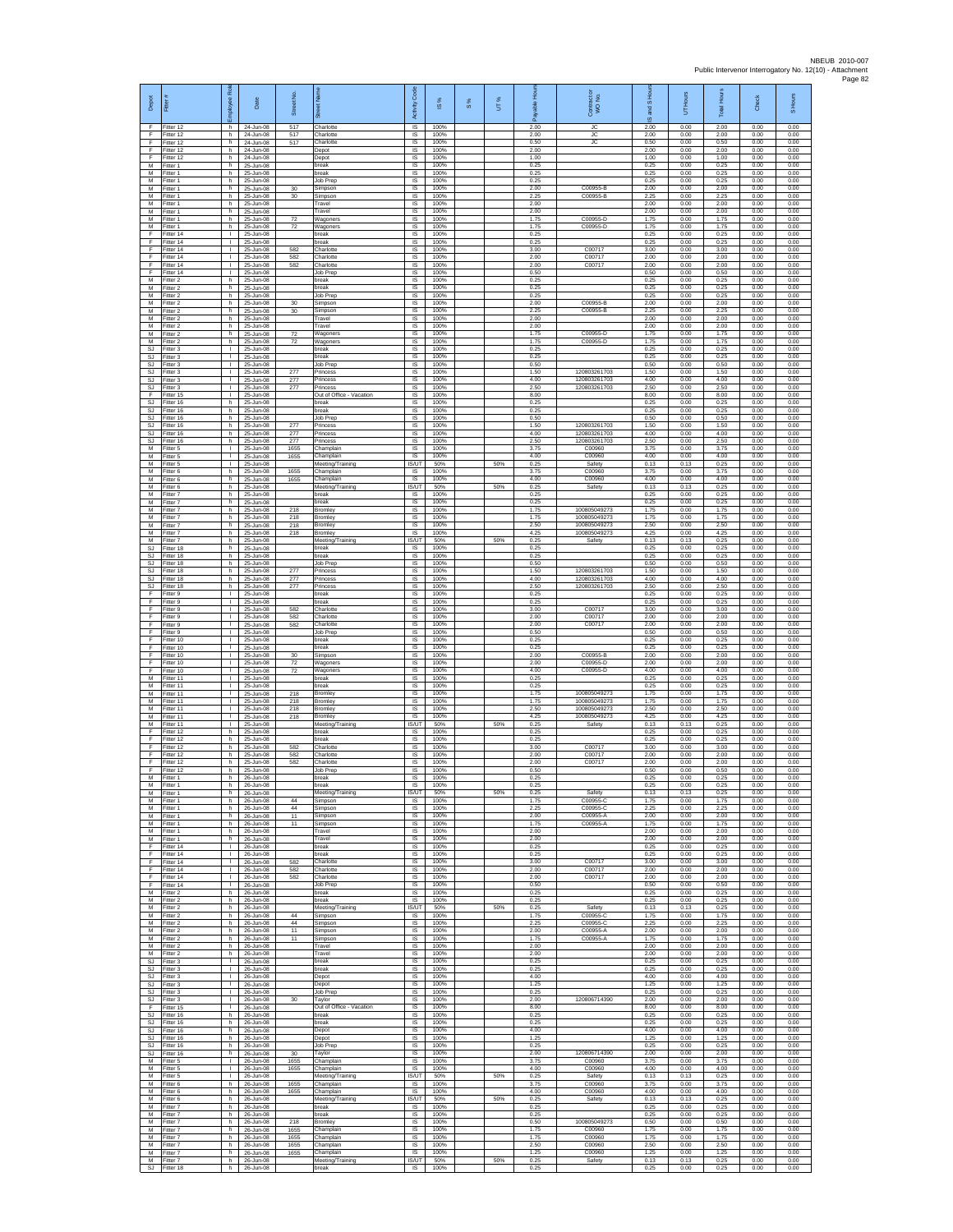| Depot                  | Fitter                              | ē<br>nployee                       | Date                                         | Street No.   |                                                                        | Code<br>Activity               | 1S%                  | $\frac{8}{3}$ | UT%          | 훆<br>ஃ               | Contract or<br>WO No.                | S Hour<br>g<br>ဖ     | UT Hours             | <b>Total Hours</b>   | Check                | S Hours              |
|------------------------|-------------------------------------|------------------------------------|----------------------------------------------|--------------|------------------------------------------------------------------------|--------------------------------|----------------------|---------------|--------------|----------------------|--------------------------------------|----------------------|----------------------|----------------------|----------------------|----------------------|
| SJ.<br><b>SJ</b>       | Fitter 18<br>Fitter 18              | h.<br>h                            | 26-Jun-08<br>26-Jun-08                       |              | break<br>Depot                                                         | IS.<br>IS                      | 100%<br>100%         |               |              | 0.25<br>2.00         |                                      | 0.25<br>2.00         | 0.00<br>0.00         | 0.25<br>2.00         | 0.00<br>0.00         | 0.00<br>0.00         |
| SJ<br>SJ.              | Fitter 18<br>Fitter 18              | h.<br>h                            | 26-Jun-08<br>26-Jun-08                       |              | Depot<br>Depot                                                         | $\sf IS$<br><b>IS</b>          | 100%<br>100%         |               |              | 3.75<br>1.75         |                                      | 3.75<br>1.75         | 0.00<br>0.00         | 3.75<br>1.75         | 0.00<br>0.00         | 0.00<br>0.00         |
| F<br>Ŧ<br>F            | Fitter 9<br>Fitter 9<br>Fitter 9    | $\mathbf{L}$<br>Τ.<br>$\mathbb{L}$ | 26-Jun-08<br>26-Jun-08<br>26-Jun-08          | 582          | oreak<br>break<br>Charlotte                                            | IS<br>1S<br>IS                 | 100%<br>100%<br>100% |               |              | 0.25<br>0.25<br>3.00 | C0071                                | 0.25<br>0.25<br>3.00 | 0.00<br>0.00<br>0.00 | 0.25<br>0.25<br>3.00 | 0.00<br>0.00<br>0.00 | 0.00<br>0.00<br>0.00 |
| E<br>F                 | Fitter 9<br>-itter 9                | л.<br>$\mathbf{L}$                 | 26-Jun-08<br>26-Jun-08                       | 582<br>582   | Charlotte<br>Charlotte                                                 | IS<br>IS                       | 100%<br>100%         |               |              | 2.00<br>2.00         | C00717<br>C00717                     | 2.00<br>2.00         | 0.00<br>0.00         | 2.00<br>2.00         | 0.00<br>0.00         | 0.00<br>0.00         |
| F<br>F                 | Fitter 9<br>Fitter 10               | $\mathbf{I}$<br>$\mathbf{L}$       | 26-Jun-08<br>26-Jun-08                       |              | Job Prep<br>break                                                      | $\sf IS$<br><b>IS</b>          | 100%<br>100%         |               |              | 0.50<br>0.25         |                                      | 0.50<br>0.25         | 0.00<br>0.00         | 0.50<br>0.25         | 0.00<br>0.00         | 0.00<br>0.00         |
| F<br>F                 | Fitter 10<br>Fitter 10              | $\mathbf{L}$<br>٠                  | 26-Jun-08<br>26-Jun-08                       | 30           | break<br>Simpson                                                       | IS<br>1S                       | 100%<br>100%         |               |              | 0.25<br>3.00         | C00955-B                             | 0.25<br>3.00         | 0.00<br>0.00         | 0.25<br>3.00         | 0.00<br>0.00         | 0.00<br>0.00         |
| Ŧ<br>F<br>М            | Fitter 10<br>Fitter 10<br>Fitter 11 | $\mathbf{L}$<br>$\mathbf{L}$<br>т. | 26-Jun-08<br>26-Jun-08<br>26-Jun-08          | 44<br>11     | Simpson<br>Simpson<br>reak                                             | IS<br>IS<br>IS                 | 100%<br>100%<br>100% |               |              | 3.00<br>2.50<br>0.25 | C00955-C<br>C00955-A                 | 3.00<br>2.50<br>0.25 | 0.00<br>0.00<br>0.00 | 3.00<br>2.50<br>0.25 | 0.00<br>0.00<br>0.00 | 0.00<br>0.00<br>0.00 |
| M<br>M                 | Fitter 11<br>-itter 11              | Τ.<br>H.                           | 26-Jun-08<br>26-Jun-08                       | 218          | break<br><b>Bromley</b>                                                | 1S<br>IS                       | 100%<br>100%         |               |              | 0.25<br>0.50         | 10080504927                          | 0.25<br>0.50         | 0.00<br>0.00         | 0.25<br>0.50         | 0.00<br>0.00         | 0.00<br>0.00         |
| M<br>М                 | Fitter 11<br>Fitter 11              | T.<br>$\mathbb{L}$                 | 26-Jun-08<br>26-Jun-08                       | 1655<br>1655 | Champlain<br>Champlain                                                 | IS<br>$\sf IS$                 | 100%<br>100%         |               |              | 1.75<br>1.75         | C00960<br>C00960                     | 1.75<br>1.75         | 0.00<br>0.00         | 1.75<br>1.75         | 0.00<br>0.00         | 0.00<br>0.00         |
| М<br>M<br>M            | Fitter 11<br>Fitter 11<br>Fitter 11 | т.<br>л.<br>$\mathbf{L}$           | 26-Jun-08<br>26-Jun-08<br>26-Jun-08          | 1655<br>1655 | hamplain<br>Champlain<br>Meeting/Training                              | IS<br><b>IS</b><br>IS/UT       | 100%<br>100%<br>50%  |               | 50%          | 2.50<br>1.25<br>0.25 | C00960<br>C00960<br>Safety           | 2.50<br>1.25<br>0.13 | 0.00<br>0.00<br>0.13 | 2.50<br>1.25<br>0.25 | 0.00<br>0.00<br>0.00 | 0.00<br>0.00<br>0.00 |
| F<br>F                 | Fitter 12<br>Fitter 12              | h<br>h.                            | 26-Jun-08<br>26-Jun-08                       |              | break<br>break                                                         | 1S<br>IS                       | 100%<br>100%         |               |              | 0.25<br>0.25         |                                      | 0.25<br>0.25         | 0.00<br>0.00         | 0.25<br>0.25         | 0.00<br>0.00         | 0.00<br>0.00         |
| F<br>F                 | Fitter 12<br>Fitter 12              | h.<br>h                            | 26-Jun-08<br>26-Jun-08                       | 582<br>582   | Charlotte<br>Charlotte                                                 | IS<br>$\sf IS$                 | 100%<br>100%         |               |              | 3.00<br>2.00         | C00717<br>C00717                     | 3.00<br>2.00         | 0.00<br>0.00         | 3.00<br>2.00         | 0.00<br>0.00         | 0.00<br>0.00         |
| F<br>F<br>М            | Fitter 12<br>Fitter 12<br>Fitter 1  | h.<br>h.<br>h                      | 26-Jun-08<br>26-Jun-08<br>27-Jun-08          | 582          | Charlotte<br>Job Prep<br>oreak                                         | $\sf IS$<br>IS<br>IS           | 100%<br>100%<br>100% |               |              | 2.00<br>0.50<br>0.25 | C00717                               | 2.00<br>0.50<br>0.25 | 0.00<br>0.00<br>0.00 | 2.00<br>0.50<br>0.25 | 0.00<br>0.00<br>0.00 | 0.00<br>0.00<br>0.00 |
| М<br>М                 | Fitter 1<br>itter 1                 | h.<br>h                            | 27-Jun-08<br>27-Jun-08                       | 1655         | break<br>hamplain                                                      | IS<br>IS                       | 100%<br>100%         |               |              | 0.25<br>1.00         | C00960                               | 0.25<br>1.00         | 0.00<br>0.00         | 0.25<br>1.00         | 0.00<br>0.00         | 0.00<br>0.00         |
| M<br>M                 | Fitter 1<br>-itter 1                | h<br>h.                            | 27-Jun-08<br>27-Jun-08                       | 1655         | Champlain<br><b>Rervice</b>                                            | <b>IS</b><br>UT                | 100%                 |               | 100%         | 0.75<br>1.75         | C00960<br>Combo Read                 | 0.75<br>0.00         | 0.00<br>1.75         | 0.75<br>1.75         | 0.00<br>0.00         | 0.00<br>0.00         |
| М<br>M<br>M            | Fitter 1<br>Fitter 1<br>-itter 1    | h<br>h<br>h                        | 27-Jun-08<br>27-Jun-08<br>27-Jun-08          |              | Service<br>Service                                                     | UT<br>UT<br>IS/UT              | 50%                  |               | 100%<br>100% | 1.00<br>1.50<br>0.25 | Combo Read<br>Combo Read             | 0.00<br>0.00<br>0.13 | 1.00<br>1.50<br>0.13 | 1.00<br>1.50<br>0.25 | 0.00<br>0.00<br>0.00 | 0.00<br>0.00<br>0.00 |
| М<br>F                 | Fitter 1<br>Fitter 14               | h<br>$\mathbf{L}$                  | 27-Jun-08<br>27-Jun-08                       |              | Meeting/Training<br>Service<br>break                                   | s<br>IS                        | 100%                 | 100%          | 50%          | 0.75<br>0.25         | Safety                               | 0.75<br>0.25         | 0.00<br>0.00         | 0.75<br>0.25         | 0.00<br>0.00         | 0.75<br>0.00         |
| F<br>F                 | Fitter 14<br>Fitter 14              | $\mathbf{L}$<br>$\mathbf{L}$       | 27-Jun-08<br>27-Jun-08                       | 277          | Job Prep<br>Princess                                                   | IS<br>IS                       | 100%<br>100%         |               |              | 0.50<br>2.00         | 120803261703                         | 0.50<br>2.00         | 0.00<br>0.00         | 0.50<br>2.00         | 0.00<br>0.00         | 0.00<br>0.00         |
| F<br>F<br>E            | Fitter 14<br>Fitter 14<br>Fitter 14 | Τ.<br>$\mathbb{L}$<br>T.           | 27-Jun-08<br>27-Jun-08<br>27-Jun-08          | 277          | Princess<br>Travel<br>Travel                                           | IS<br>IS<br>IS                 | 100%<br>100%<br>100% |               |              | 4.75<br>1.50<br>1.50 | 120803261703                         | 4.75<br>1.50<br>1.50 | 0.00<br>0.00<br>0.00 | 4.75<br>1.50<br>1.50 | 0.00<br>0.00<br>0.00 | 0.00<br>0.00<br>0.00 |
| М<br>М                 | Fitter 2<br>Fitter 2                | h.<br>h                            | 27-Jun-08<br>27-Jun-08                       |              | break<br>reak                                                          | IS<br>IS                       | 100%<br>100%         |               |              | 0.25<br>0.25         |                                      | 0.25<br>0.25         | 0.00<br>0.00         | 0.25<br>0.25         | 0.00<br>0.00         | 0.00<br>0.00         |
| M<br>M                 | Fitter 2<br>Fitter 2                | h<br>h.                            | 27-Jun-08<br>27-Jun-08                       | 1655<br>1655 | Champlain<br>Champlain                                                 | IS<br>IS                       | 100%<br>100%         |               |              | 1.75<br>1.75         | C00960<br>C00960                     | 1.75<br>175          | 0.00<br>0.00         | 1.75<br>1.75         | 0.00<br>0.00         | 0.00<br>0.00         |
| М<br>M<br>M            | Fitter 2<br>Fitter 2<br>Fitter 2    | h<br>h.<br>h.                      | 27-Jun-08<br>27-Jun-08<br>27-Jun-08          | 1655<br>1655 | hamplain<br>Champlain<br>Meeting/Training                              | IS<br>IS<br><b>IS/UT</b>       | 100%<br>100%<br>50%  |               | 50%          | 2.50<br>0.75<br>0.25 | C00960<br>C00960<br>Safety           | 2.50<br>0.75<br>0.13 | 0.00<br>0.00<br>0.13 | 2.50<br>0.75<br>0.25 | 0.00<br>0.00<br>0.00 | 0.00<br>0.00<br>0.00 |
| SJ<br>SJ               | -itter 3<br>Fitter 3                | $\mathbf{L}$<br>$\mathbf{L}$       | 27-Jun-08<br>27-Jun-08                       |              | oreak<br>break                                                         | $\sf IS$<br>$\sf IS$           | 100%<br>100%         |               |              | 0.25<br>0.25         |                                      | 0.25<br>0.25         | 0.00<br>0.00         | 0.25<br>0.25         | 0.00<br>0.00         | 0.00<br>0.00         |
| SJ.<br>SJ              | Fitter 3<br>Fitter 3                | $\mathbf{L}$<br>т.                 | 27-Jun-08<br>27-Jun-08                       | 277          | Job Prep<br>Princess                                                   | IS<br>IS                       | 100%<br>100%         |               |              | 0.25<br>2.00         | 120803261703                         | 0.25<br>2.00         | 0.00<br>0.00         | 0.25<br>2.00         | 0.00<br>0.00         | 0.00<br>0.00         |
| <b>SJ</b><br>SJ        | Fitter 3<br>Fitter 3                | Τ.<br>$\mathbf{L}$                 | 27-Jun-08<br>27-Jun-08                       | 277<br>277   | Princess<br><sup>2</sup> rincess<br>Out of Office - Vacation           | 1S<br>IS<br>IS                 | 100%<br>100%<br>100% |               |              | 4.25<br>1.00<br>8.00 | 120803261703<br>120803261703         | 4.25<br>1.00<br>8.00 | 0.00<br>0.00<br>0.00 | 4.25<br>1.00<br>8.00 | 0.00<br>0.00<br>0.00 | 0.00<br>0.00<br>0.00 |
| F<br>SJ.<br>SJ         | Fitter 15<br>Fitter 16<br>Fitter 16 | ÷.<br>h.<br>h                      | 27-Jun-08<br>27-Jun-08<br>27-Jun-08          |              | break<br>break                                                         | IS<br>IS                       | 100%<br>100%         |               |              | 0.25<br>0.25         |                                      | 0.25<br>0.25         | 0.00<br>0.00         | 0.25<br>0.25         | 0.00<br>0.00         | 0.00<br>0.00         |
| SJ.<br>SJ              | Fitter 16<br>Fitter 16              | h<br>h.                            | 27-Jun-08<br>27-Jun-08                       |              | Meeting/Training<br>Meeting/Training                                   | UT<br><b>UT</b>                |                      |               | 100%<br>100% | 2.00<br>4.00         | Locate<br>Locate                     | 0.00<br>0.00         | 2.00<br>4.00         | 2.00<br>4.00         | 0.00<br>0.00         | 0.00<br>0.00         |
| SJ<br>М                | Fitter 16<br>Fitter 5               | h<br>$\mathbf{L}$                  | 27-Jun-08<br>27-Jun-08                       |              | Meeting/Training<br>Out of Office - Vacation                           | UT<br>IS                       | 100%                 |               | 100%         | 1.50<br>8.00         | Locate                               | 0.00<br>8.00         | 1.50<br>0.00         | 1.50<br>8.00         | 0.00<br>0.00         | 0.00<br>0.00         |
| M<br>М<br>M            | Fitter 6<br>-itter 6<br>Fitter 6    | h.<br>h<br>h.                      | 27-Jun-08<br>27-Jun-08<br>27-Jun-08          | 1655         | break<br>reak<br>Champlain                                             | IS<br>IS<br>1S                 | 100%<br>100%<br>100% |               |              | 0.25<br>0.25<br>1.75 | C00960                               | 0.25<br>0.25<br>1.75 | 0.00<br>0.00<br>0.00 | 0.25<br>0.25<br>1.75 | 0.00<br>0.00<br>0.00 | 0.00<br>0.00<br>0.00 |
| M<br>M                 | Fitter 6<br>Fitter 6                | h<br>h                             | 27-Jun-08<br>27-Jun-08                       | 1655<br>1655 | Champlain<br>Champlain                                                 | IS<br>IS                       | 100%<br>100%         |               |              | 1.75<br>2.50         | C00960<br>C00960                     | 1.75<br>2.50         | 0.00<br>0.00         | 1.75<br>2.50         | 0.00<br>0.00         | 0.00<br>0.00         |
| М<br>М                 | Fitter 6<br>Titter 6                | h.<br>h                            | 27-Jun-08<br>27-Jun-08                       | 1655         | Champlain<br>Meeting/Training                                          | $\sf IS$<br>IS/UT              | 100%<br>50%          |               | 50%          | 0.75<br>0.25         | C00960<br>Safety                     | 0.75<br>0.13         | 0.00<br>0.13         | 0.75<br>0.25         | 0.00<br>0.00         | 0.00<br>0.00         |
| M<br>M<br>М            | Fitter 7<br>Fitter 7<br>Fitter 7    | h<br>h.<br>h                       | 27-Jun-08<br>27-Jun-08<br>27-Jun-08          | 1655         | break<br>break<br>hamplain                                             | <b>IS</b><br><b>IS</b><br>IS   | 100%<br>100%<br>100% |               |              | 0.25<br>0.25<br>1.75 | C00960                               | 0.25<br>0.25<br>1.75 | 0.00<br>0.00<br>0.00 | 0.25<br>0.25<br>1.75 | 0.00<br>0.00<br>0.00 | 0.00<br>0.00<br>0.00 |
| M<br>M                 | Fitter 7<br>Fitter 7                | h.<br>h.                           | 27-Jun-08<br>27-Jun-08                       | 1655<br>1655 | Champlain<br>Champlain                                                 | IS<br><b>IS</b>                | 100%<br>100%         |               |              | 1.75<br>2.50         | C00960<br>C00960                     | 1.75<br>2.50         | 0.00<br>0.00         | 1.75<br>2.50         | 0.00<br>0.00         | 0.00<br>0.00         |
| М<br>M<br>SJ.          | -itter 7<br>Fitter 7<br>Fitter 18   | h<br>h.                            | 27-Jun-08<br>27-Jun-08<br>27-Jun-08          | 1655         | Champlair<br>Meeting/Training                                          | $\sf IS$<br>IS/UT<br><b>IS</b> | 100%<br>50%<br>100%  |               | 50%          | 0.75<br>0.25<br>0.25 | C00960<br>Safety                     | 0.75<br>0.13<br>0.25 | 0.00<br>0.13<br>0.00 | 0.75<br>0.25<br>0.25 | 0.00<br>0.00<br>0.00 | 0.00<br>0.00<br>0.00 |
| SJ.<br><b>SJ</b>       | Fitter 18<br>Fitter 18              | h.<br>h<br>h.                      | 27-Jun-08<br>27-Jun-08                       |              | break<br>oreak<br>Depot                                                | IS<br>IS                       | 100%<br>100%         |               |              | 0.25<br>2.00         |                                      | 0.25<br>2.00         | 0.00<br>0.00         | 0.25<br>2.00         | 0.00<br>0.00         | 0.00<br>0.00         |
| <b>SJ</b><br><b>SJ</b> | Fitter 18<br>Fitter 18              | h.<br>h                            | 27-Jun-08<br>27-Jun-08                       |              | Depot<br>Depot                                                         | IS<br>IS                       | 100%<br>100%         |               |              | 3.75<br>1.75         |                                      | 3.75<br>1.75         | 0.00<br>0.00         | 3.75<br>1.75         | 0.00<br>0.00         | 0.00<br>0.00         |
| F<br>F<br>Ŧ            | Fitter 9<br>Fitter 9<br>Fitter 9    | $\mathbf{L}$<br>T.<br>$\mathbf{L}$ | 27-Jun-08<br>27-Jun-08<br>27-Jun-08          | 277          | break<br>Job Prep<br>Princes                                           | IS<br>$\sf IS$<br>IS           | 100%<br>100%<br>100% |               |              | 0.25<br>0.50<br>2.00 | 120803261703                         | 0.25<br>0.50<br>2.00 | 0.00<br>0.00<br>0.00 | 0.25<br>0.50<br>2.00 | 0.00<br>0.00<br>0.00 | 0.00<br>0.00<br>0.00 |
| F                      | -itter 9<br>Fitter 9                | т.                                 | 27-Jun-08<br>27-Jun-08                       | 277          | Princess<br>Travel                                                     | <b>IS</b><br>IS                | 100%<br>100%         |               |              | 4.75<br>1.50         | 120803261703                         | 475<br>1.50          | 0.00<br>0.00         | 4 75<br>1.50         | 0.00<br>0.00         | 0.00<br>0.00         |
| F<br>F                 | Fitter 9<br>Fitter 10               | т<br>$\mathbf{L}$                  | 27-Jun-08<br>27-Jun-08                       |              | Travel<br>break                                                        | IS<br><b>IS</b>                | 100%<br>100%         |               |              | 1.50<br>0.25         |                                      | 1.50<br>0.25         | 0.00<br>0.00         | 1.50<br>0.25         | 0.00<br>0.00         | 0.00<br>0.00         |
| F<br>F<br>F            | Fitter 10<br>Fitter 10<br>Fitter 10 | $\mathbb{R}$<br>Τ.<br>H.           | 27-Jun-08<br>27-Jun-08<br>27-Jun-08          |              | break<br>Job Prep<br>Job Prep                                          | IS<br>1S<br>IS                 | 100%<br>100%<br>100% |               |              | 0.25<br>1.00<br>0.75 | Ordered Ventilation                  | 0.25<br>1.00<br>0.75 | 0.00<br>0.00<br>0.00 | 0.25<br>1.00<br>0.75 | 0.00<br>0.00<br>0.00 | 0.00<br>0.00<br>0.00 |
| E<br>F.                | Fitter 10<br>Fitter 10              | $\mathbf{I}$<br>$\mathbf{L}$       | 27-Jun-08<br>27-Jun-08                       | 11           | Simpson<br>Depot                                                       | IS<br>IS                       | 100%<br>100%         |               |              | 1.25<br>1.00         | C00955-A                             | 1.25<br>1.00         | 0.00<br>0.00         | 1.25<br>1.00         | 0.00<br>0.00         | 0.00<br>0.00         |
| F<br>F                 | Fitter 10<br>Fitter 10              | $\mathbb{L}$<br>л.                 | 27-Jun-08<br>$27$ -Jun-08                    | 72<br>117    | Wagoners<br>York                                                       | IS<br>-S                       | 100%                 | 100%          |              | 2.00<br>1.00         | C00955-D<br>Patched oil filter holes | 2.00<br>1.00         | 0.00<br>0.00         | 2.00<br>1.00         | 0.00<br>0.00         | 0.00<br>1.00         |
| M<br>М<br>M            | Fitter 11<br>Fitter 11<br>Fitter 11 | $\mathbf{L}$<br>т.<br>т            | 27-Jun-08<br>27-Jun-08<br>27-Jun-08          | 1655         | break<br>break<br>Champlain                                            | <b>IS</b><br>IS<br>IS          | 100%<br>100%<br>100% |               |              | 0.25<br>0.25<br>1.75 | C00960                               | 0.25<br>0.25<br>1.75 | 0.00<br>0.00<br>0.00 | 0.25<br>0.25<br>1.75 | 0.00<br>0.00<br>0.00 | 0.00<br>0.00<br>0.00 |
| М                      | M Fitter 11<br>Fitter 11            | $\mathbf{I}$<br>$\mathbf{L}$       | 27-Jun-08<br>27-Jun-08                       | 1655<br>1655 | Champlain<br>Champlain                                                 | <b>IS</b><br>$\sf IS$          | 100%<br>100%         |               |              | 1.75<br>2.50         | C00960<br>C00960                     | 1.75<br>2.50         | 0.00<br>0.00         | 1.75<br>2.50         | 0.00<br>0.00         | 0.00<br>0.00         |
| M<br>M<br>E            | Fitter 11<br>Fitter 11              | $\mathbf{L}$<br>$\mathbf{L}$       | 27-Jun-08<br>27-Jun-08                       | 1655         | Champlain<br>Meeting/Training                                          | $\sf IS$<br>IS/UT              | 100%<br>50%          |               | 50%          | 0.75<br>0.25         | C00960<br>Safety                     | 0.75<br>0.13         | 0.00<br>0.13         | 0.75<br>0.25         | 0.00<br>0.00         | 0.00<br>0.00         |
| M<br>M                 | Fitter 12<br>Fitter 1<br>Fitter 1   | h<br>h.<br>h                       | 27-Jun-08<br>30-Jun-08<br>30-Jun-08          |              | Meeting/Training<br>break<br>preak                                     | IS<br><b>IS</b><br>IS          | 100%<br>100%<br>100% |               |              | 8.00<br>0.25<br>0.25 |                                      | 8.00<br>0.25<br>0.25 | 0.00<br>0.00<br>0.00 | 8.00<br>0.25<br>0.25 | 0.00<br>0.00<br>0.00 | 0.00<br>0.00<br>0.00 |
| M<br>M                 | Fitter 1<br>Fitter 1                | h.<br>h.                           | 30-Jun-08<br>30-Jun-08                       | 1655<br>1655 | Champlain<br>Champlain                                                 | <b>IS</b><br>IS                | 100%<br>100%         |               |              | 1.75<br>1.75         | C00960<br>C00960                     | 1.75<br>1.75         | 0.00<br>0.00         | 1.75<br>1.75         | 0.00<br>0.00         | 0.00<br>0.00         |
| М<br>M<br>M            | Fitter 1<br>Fitter 1<br>Fitter 1    | $\mathsf h$<br>h<br>h.             | 30-Jun-08<br>30-Jun-08<br>$30 - \frac{1}{2}$ | 1655<br>1655 | Champlain<br>Champlain<br>Meeting/Training                             | IS<br><b>IS</b><br>IS/UT       | 100%<br>100%<br>50%  |               |              | 2.50<br>0.75<br>0.25 | C00960<br>C00960                     | 2.50<br>0.75<br>0.13 | 0.00<br>0.00<br>0.13 | 2.50<br>0.75<br>0.25 | 0.00<br>0.00<br>0.00 | 0.00<br>0.00<br>0.00 |
| F<br>Ŧ                 | Fitter 14<br>Fitter 14              | т.<br>т                            | 30-Jun-08<br>30-Jun-08                       |              | break<br>break                                                         | IS<br><b>IS</b>                | 100%<br>100%         |               | 50%          | 0.25<br>0.25         | Safety                               | 0.25<br>0.25         | 0.00<br>0.00         | 0.25<br>0.25         | 0.00<br>0.00         | 0.00<br>0.00         |
| F<br>$\mathsf F$       | Fitter 14<br>Fitter 14              | $\mathbf{L}$<br>$\mathbf{I}$       | 30-Jun-08<br>30-Jun-08                       |              | Depot<br>Depot                                                         | <b>IS</b><br>IS                | 100%<br>100%         |               |              | 2.00<br>2.00         |                                      | 2.00<br>2.00         | 0.00<br>0.00         | 2.00<br>2.00         | 0.00<br>0.00         | 0.00<br>0.00         |
| F<br>M                 | Fitter 14<br>Fitter 2               | $\mathbb{L}$<br>h.<br>$\mathbf{I}$ | 30-Jun-08<br>30-Jun-08                       |              | Depot<br>Out of Office - Vacation                                      | IS<br>IS                       | 100%<br>100%         |               |              | 3.50<br>0.00         | No Paid Vaca                         | 3.50<br>0.00         | 0.00<br>0.00         | 3.50<br>0.00         | 0.00<br>0.00         | 0.00<br>0.00         |
| SJ.<br>F<br><b>SJ</b>  | Fitter 3<br>Fitter 15<br>Fitter 16  | $\mathbf{L}$<br>h.                 | 30-Jun-08<br>30-Jun-08<br>30-Jun-08          |              | Out of Office - SDO<br>Out of Office - SDO<br>Out of Office - Vacation | IS<br>IS<br>IS                 | 100%<br>100%<br>100% |               |              | 8.00<br>8.00<br>0.00 | No Paid Vaca                         | 8.00<br>8.00<br>0.00 | 0.00<br>0.00<br>0.00 | 8.00<br>8.00<br>0.00 | 0.00<br>0.00<br>0.00 | 0.00<br>0.00<br>0.00 |
| M<br>M                 | Fitter 5<br>Fitter 6                | л.<br>h                            | 30-Jun-08<br>30-Jun-08                       | 1655         | Out of Office - SDO<br>Champlain                                       | <b>IS</b><br><b>IS</b>         | 100%<br>100%         |               |              | 8.00<br>3.75         | C00960                               | 8.00<br>3.75         | 0.00<br>0.00         | 8.00<br>3.75         | 0.00<br>0.00         | 0.00<br>0.00         |
| М<br>M                 | Fitter 6<br>Fitter 6                | h<br>h.<br>h.                      | 30-Jun-08<br>30-Jun-08                       | 1655         | Champlain<br><b>Job Prep</b><br>break                                  | IS<br><b>IS</b><br><b>IS</b>   | 100%<br>100%<br>100% |               |              | 3.50<br>0.25<br>0.25 | C00960                               | 3.50<br>0.25<br>0.25 | 0.00<br>0.00<br>0.00 | 3.50<br>0.25<br>0.25 | 0.00<br>0.00<br>0.00 | 0.00<br>0.00<br>0.00 |
| М<br>M                 | M Fitter 7<br>Fitter 7<br>Fitter 7  | h<br>h                             | 30-Jun-08<br>30-Jun-08<br>30-Jun-08          | 1655<br>1655 | Champlain<br>Champlain                                                 | $\sf IS$<br>$\sf IS$           | 100%<br>100%         |               |              | 2.00<br>1.75         | C00960<br>C00960                     | 2.00<br>1.75         | 0.00<br>0.00         | 2.00<br>1.75         | 0.00<br>0.00         | 0.00<br>0.00         |
| M<br><b>SJ</b>         | Fitter 7<br>Fitter 18               | h.<br>h                            | 30-Jun-08<br>30-Jun-08                       | 1655         | Champlain<br>Out of Office - SDO                                       | <b>IS</b><br>IS                | 100%<br>100%         |               |              | 3.50<br>8.00         | C00960                               | 3.50<br>8.00         | 0.00<br>0.00         | 3.50<br>8.00         | 0.00<br>0.00         | 0.00<br>0.00         |
| F<br>F                 | Fitter 9<br>Fitter 10               | Τ.<br>т.<br>л.                     | 30-Jun-08<br>30-Jun-08                       |              | Out of Office - SDO<br>Out of Office - SDO<br>Out of Office - SDO      | 1S<br>IS<br><b>IS</b>          | 100%<br>100%<br>100% |               |              | 8.00<br>8.00<br>8.00 |                                      | 8.00<br>8.00<br>8.00 | 0.00<br>0.00<br>0.00 | 8.00<br>8.00<br>8.00 | 0.00<br>0.00<br>0.00 | 0.00<br>0.00<br>0.00 |
| M<br>F<br>М            | Fitter 11<br>Fitter 12<br>Fitter 1  | h.<br>h                            | 30-Jun-08<br>30-Jun-08<br>1-Jul-08           |              | Out of Office - SDO<br>Out of Office - Holiday                         | IS<br>IS                       | 100%<br>100%         |               |              | 8.00<br>8.00         | Canada Day                           | 8.00<br>8.00         | 0.00<br>0.00         | 8.00<br>8.00         | 0.00<br>0.00         | 0.00<br>0.00         |
| F.<br>M                | Fitter 14<br>Fitter 2               | $\mathbf{L}$<br>h I                | $1$ -Jul-08<br>1-Jul-08                      |              | Out of Office - Holiday<br>Out of Office - Holiday                     | <b>IS</b><br><b>IS</b>         | 100%<br>100%         |               |              | 8.00<br>8.00         | Canada Day<br>Canada Day             | 8.00<br>8.00         | 0.00<br>0.00         | 8.00<br>8.00         | 0.00<br>0.00         | 0.00<br>0.00         |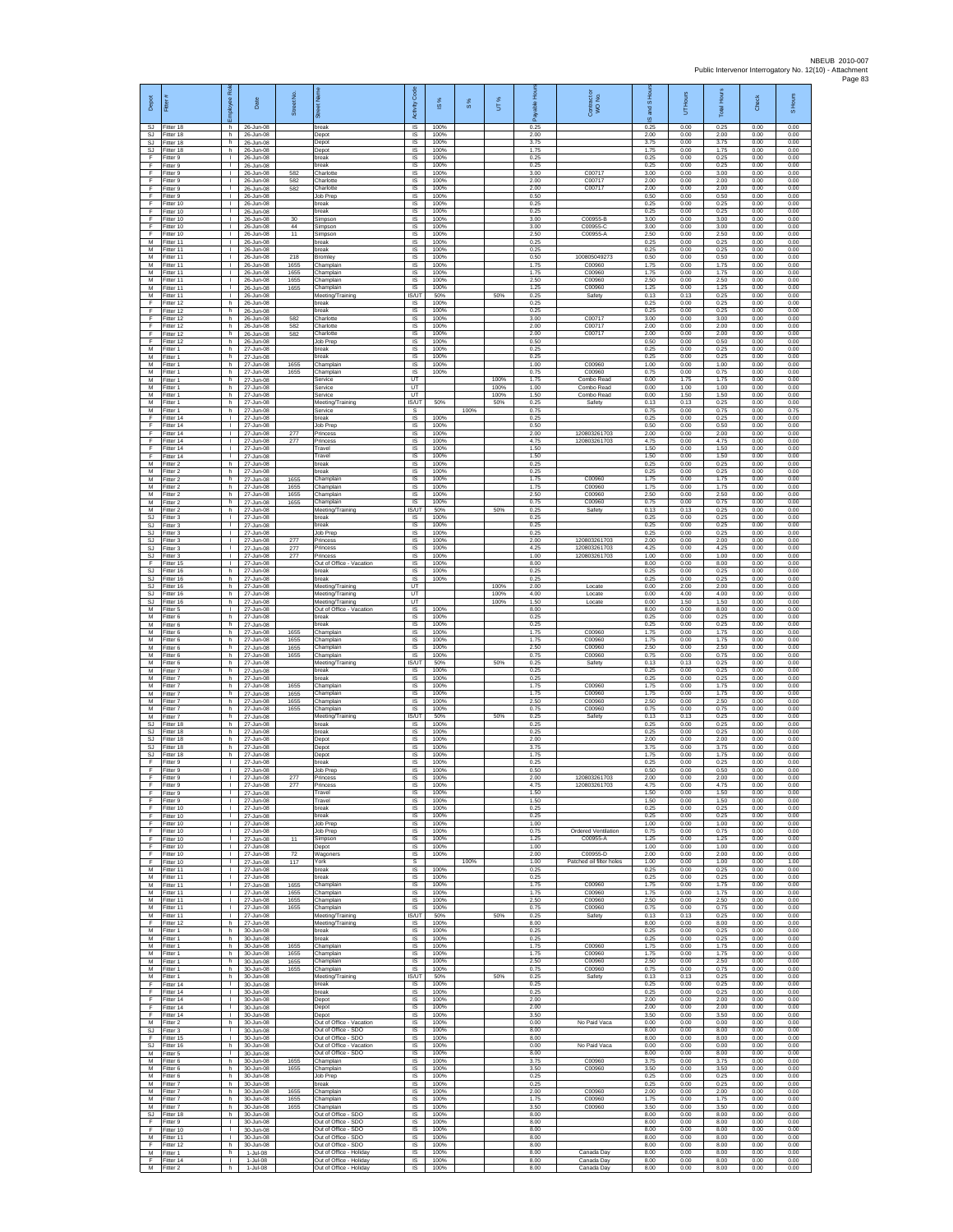| Depot<br>SJ.                 | Fitter #<br>Fitter 3                  | ployee Ro<br>л.                    | Date<br>1-Jul-08                      | Street No.           | Out of Office - Holiday                                                       | Code<br>Activity<br>IS       | IS %<br>100%         | $\frac{8}{3}$ | UT%  | 오<br>8.00            | Contract or<br>WO No.<br>Canada Day    | I <sub>SHo</sub><br><b>Tana</b><br>$\omega$<br>8.00 | Hours<br>5<br>0.00   | <b>Total Hours</b><br>8.00 | Check<br>0.00        | S Hours<br>0.00      |
|------------------------------|---------------------------------------|------------------------------------|---------------------------------------|----------------------|-------------------------------------------------------------------------------|------------------------------|----------------------|---------------|------|----------------------|----------------------------------------|-----------------------------------------------------|----------------------|----------------------------|----------------------|----------------------|
| F.<br>SJ                     | Fitter 15<br>Fitter 16                | $\mathbf{L}$<br>h                  | 1-Jul-08<br>1-Jul-08                  |                      | Out of Office - Holiday<br>Out of Office - Holiday                            | IS<br>IS                     | 100%<br>100%         |               |      | 8.00<br>8.00         | Canada Day<br>Canada Day               | 8.00<br>8.00                                        | 0.00<br>0.00         | 8.00<br>8.00               | 0.00<br>0.00         | 0.00<br>0.00         |
| M<br>M<br>M                  | Fitter 5<br>Fitter 6<br>Fitter 7      | т<br>h.<br>h                       | 1-Jul-08<br>$1-Jul-08$<br>1-Jul-08    |                      | Out of Office - Holiday<br>Out of Office - Holiday<br>Out of Office - Holiday | IS<br><b>IS</b><br>IS        | 100%<br>100%<br>100% |               |      | 8.00<br>8.00<br>8.00 | Canada Day<br>Canada Day<br>Canada Day | 8.00<br>8.00<br>8.00                                | 0.00<br>0.00<br>0.00 | 8.00<br>8.00<br>8.00       | 0.00<br>0.00<br>0.00 | 0.00<br>0.00<br>0.00 |
| <b>SJ</b><br>F               | Fitter 18<br>Fitter 9                 | h.<br>T.                           | 1-Jul-08<br>$1-Jul-08$                |                      | Out of Office - Holiday<br>Out of Office - Holiday                            | 1S<br>IS                     | 100%<br>100%         |               |      | 8.00<br>8.00         | Canada Day<br>Canada Day               | 8.00<br>8.00                                        | 0.00<br>0.00         | 8.00<br>8.00               | 0.00<br>0.00         | 0.00<br>0.00         |
| E<br>M<br>F                  | Fitter 10<br>Fitter 11<br>Fitter 12   | л.<br>т.<br>h.                     | $1$ -Jul-08<br>1-Jul-08<br>$1-Jul-08$ |                      | Out of Office - Holiday<br>Out of Office - Holiday<br>Out of Office - Holiday | - IS<br>$\sf IS$<br>$\sf IS$ | 100%<br>100%<br>100% |               |      | 8.00<br>8.00<br>8.00 | Canada Day<br>Canada Day<br>Canada Day | 8.00<br>8.00<br>8.00                                | 0.00<br>0.00<br>0.00 | 8.00<br>8.00<br>8.00       | 0.00<br>0.00<br>0.00 | 0.00<br>0.00<br>0.00 |
| M<br>M                       | Fitter 1<br>Fitter 1                  | h.<br>h.                           | 2-Jul-08<br>2-Jul-08                  | 98                   | break<br>McSweeney                                                            | IS<br>IS                     | 100%<br>100%         |               |      | 0.25<br>175          | 100800565784                           | 0.25<br>1.75                                        | 0.00<br>0.00         | 0.25<br>1.75               | 0.00<br>0.00         | 0.00<br>0.00         |
| М<br>M<br>M                  | Fitter 1<br>Fitter 1<br>Fitter 1      | h<br>h.<br>h.                      | 2-Jul-08<br>2-Jul-08<br>2-Jul-08      | 98<br>98             | McSweeney<br>McSweeney<br>Meeting/Training                                    | IS<br>IS<br><b>IS/UT</b>     | 100%<br>100%<br>50%  |               | 50%  | 1.75<br>2.50<br>0.25 | 100800565784<br>100800565784<br>Safety | 1.75<br>2.50<br>0.13                                | 0.00<br>0.00<br>0.13 | 1.75<br>2.50<br>0.25       | 0.00<br>0.00<br>0.00 | 0.00<br>0.00<br>0.00 |
| F<br>F                       | Fitter 14<br>Fitter 14                | $\mathbf{L}$<br>τ.                 | 2-Jul-08<br>2-Jul-08                  |                      | reak<br>break                                                                 | IS<br>1S                     | 100%<br>100%         |               |      | 0.25<br>0.25         |                                        | 0.25<br>0.25                                        | 0.00<br>0.00         | 0.25<br>0.25               | 0.00<br>0.00         | 0.00<br>0.00         |
| F<br>F<br>F                  | Fitter 14<br>Fitter 14<br>Fitter 14   | $\mathbf{L}$<br>т.<br>т.           | $2$ -Jul-08<br>2-Jul-08<br>2-Jul-08   |                      | Depot<br>Depot<br>Depot                                                       | IS<br>IS<br>IS               | 100%<br>100%<br>100% |               |      | 2.00<br>2.00<br>3.50 |                                        | 2.00<br>2.00<br>3.50                                | 0.00<br>0.00<br>0.00 | 2.00<br>2.00<br>3.50       | 0.00<br>0.00<br>0.00 | 0.00<br>0.00<br>0.00 |
| М<br>M                       | Fitter 2<br>Fitter 2                  | h<br>h.<br>h.                      | 2-Jul-08<br>2-Jul-08                  | 98                   | oreak<br>McSweeney                                                            | IS<br>-IS<br>IS              | 100%<br>100%<br>100% |               |      | 0.25<br>1.75<br>175  | 100800565784<br>100800565784           | 0.25<br>1.75<br>1.75                                | 0.00<br>0.00<br>0.00 | 0.25<br>1.75<br>1.75       | 0.00<br>0.00<br>0.00 | 0.00<br>0.00<br>0.00 |
| M<br>М<br>M                  | Fitter 2<br>Fitter 2<br>Fitter 2      | h<br>h.                            | 2-Jul-08<br>2-Jul-08<br>2-Jul-08      | 98<br>98             | McSweeney<br>McSweeney<br>Meeting/Training                                    | IS<br><b>IS/UT</b>           | 100%<br>50%          |               | 50%  | 2.50<br>0.25         | 100800565784<br>Safety                 | 2.50<br>0.13                                        | 0.00<br>0.13         | 2.50<br>0.25               | 0.00<br>0.00         | 0.00<br>0.00         |
| SJ<br>SJ<br>SJ.              | Fitter 3<br>Fitter 3<br>Fitter 3      | $\mathbf{L}$<br>т.<br>т            | 2-Jul-08<br>2-Jul-08<br>2-Jul-08      |                      | break<br>oreak<br>Depot                                                       | IS<br>IS<br>1S               | 100%<br>100%<br>100% |               |      | 0.25<br>0.25<br>2.00 |                                        | 0.25<br>0.25<br>2.00                                | 0.00<br>0.00<br>0.00 | 0.25<br>0.25<br>2.00       | 0.00<br>0.00<br>0.00 | 0.00<br>0.00<br>0.00 |
| SJ.<br>SJ                    | Fitter 3<br>Fitter 3                  | $\mathbf{L}$<br>$\mathbf{L}$       | 2-Jul-08<br>2-Jul-08                  |                      | Depot<br>Depot                                                                | <b>IS</b><br>IS              | 100%<br>100%         |               |      | 3.75<br>1.75         |                                        | 3.75<br>1.75                                        | 0.00<br>0.00         | 3.75<br>1.75               | 0.00<br>0.00         | 0.00<br>0.00         |
| F<br><b>SJ</b><br>M          | Fitter 15<br>Fitter 16<br>Fitter 5    | $\mathbb{L}$<br>h<br>л.            | 2-Jul-08<br>$2$ -Jul-08<br>2-Jul-08   |                      | Out of Office - SDO<br>Out of Office - Vacation<br>break                      | IS<br>IS<br><b>IS</b>        | 100%<br>100%<br>100% |               |      | 8.00<br>0.00<br>0.25 | No Paid Vaca                           | 8.00<br>0.00<br>0.25                                | 0.00<br>0.00<br>0.00 | 8.00<br>0.00<br>0.25       | 0.00<br>0.00<br>0.00 | 0.00<br>0.00<br>0.00 |
| M<br>М                       | Fitter 5<br>Fitter 5                  | л.<br>T.                           | 2-Jul-08<br>2-Jul-08                  | 1655                 | oreak<br>Champlain                                                            | $\sf IS$<br>$\sf IS$         | 100%<br>100%         |               |      | 0.25<br>2.00         | C00960                                 | 0.25<br>2.00                                        | 0.00<br>0.00         | 0.25<br>2.00               | 0.00<br>0.00         | 0.00<br>0.00         |
| M<br>M<br>М                  | Fitter 5<br>Fitter 5<br>Fitter 5      | $\mathbf{I}$<br>$\mathbf{L}$<br>٠  | 2-Jul-08<br>$2$ -Jul-08<br>2-Jul-08   | 1655<br>1655<br>1655 | Champlain<br>Champlain                                                        | IS<br>IS<br>IS               | 100%<br>100%<br>100% |               |      | 1.75<br>2.50<br>1.75 | C00960<br>C00960<br>C00960             | 1.75<br>2.50<br>1.75                                | 0.00<br>0.00<br>0.00 | 1.75<br>2.50<br>1.75       | 0.00<br>0.00<br>0.00 | 0.00<br>0.00<br>0.00 |
| M<br>M                       | Fitter 6<br>Fitter 6                  | h.<br>h.                           | 2-Jul-08<br>2-Jul-08                  |                      | Champlain<br>break<br>break                                                   | IS<br><b>IS</b>              | 100%<br>100%         |               |      | 0.25<br>0.25         |                                        | 0.25<br>0.25                                        | 0.00<br>0.00         | 0.25<br>0.25               | 0.00<br>0.00         | 0.00<br>0.00         |
| М<br>M<br>M                  | Fitter 6<br>Fitter 6<br>Fitter 6      | h<br>h<br>h.                       | 2-Jul-08<br>2-Jul-08<br>$2$ -Jul-08   | 1655<br>1655<br>1655 | Champlain<br>Champlain<br>Champlain                                           | IS<br>IS<br>IS               | 100%<br>100%<br>100% |               |      | 2.00<br>1.75<br>2.50 | C00960<br>C00960<br>C00960             | 2.00<br>1.75<br>2.50                                | 0.00<br>0.00<br>0.00 | 2.00<br>1.75<br>2.50       | 0.00<br>0.00<br>0.00 | 0.00<br>0.00<br>0.00 |
| M<br>M                       | Fitter 6<br>Fitter 7                  | h<br>h                             | 2-Jul-08<br>2-Jul-08                  | 1655                 | Champlain<br>break                                                            | IS<br>1S                     | 100%<br>100%         |               |      | 1.75<br>0.25         | C00960                                 | 1.75<br>0.25                                        | 0.00<br>0.00         | 1.75<br>0.25               | 0.00<br>0.00         | 0.00<br>0.00         |
| М<br>M<br>M                  | Fitter 7<br>Fitter 7                  | h<br>h.<br>h.                      | 2-Jul-08<br>$2$ -Jul-08               | 1655                 | reak<br>Champlain                                                             | IS<br>-IS<br>IS              | 100%<br>100%<br>100% |               |      | 0.25<br>2.00<br>175  | C00960<br>C00960                       | 0.25<br>2.00<br>175                                 | 0.00<br>0.00<br>0.00 | 0.25<br>2.00<br>1.75       | 0.00<br>0.00<br>0.00 | 0.00<br>0.00<br>0.00 |
| М<br>M                       | -itter 7<br>Fitter 7<br>Fitter 7      | h<br>h.                            | 2-Jul-08<br>2-Jul-08<br>2-Jul-08      | 1655<br>1655<br>1655 | Champlain<br>Champlain<br>Champlain                                           | IS<br>1S                     | 100%<br>100%         |               |      | 2.50<br>1.75         | C00960<br>C00960                       | 2.50<br>1.75                                        | 0.00<br>0.00         | 2.50<br>1.75               | 0.00<br>0.00         | 0.00<br>0.00         |
| SJ<br>SJ<br>SJ.              | Fitter 18<br>Fitter 18<br>Fitter 18   | h<br>h<br>h.                       | 2-Jul-08<br>2-Jul-08<br>2-Jul-08      |                      | break<br>oreak<br>Depot                                                       | IS<br>IS<br>1S               | 100%<br>100%<br>100% |               |      | 0.25<br>0.25<br>2.00 |                                        | 0.25<br>0.25<br>2.00                                | 0.00<br>0.00<br>0.00 | 0.25<br>0.25<br>2.00       | 0.00<br>0.00<br>0.00 | 0.00<br>0.00<br>0.00 |
| SJ.<br>SJ                    | Fitter 18<br>Fitter 18                | h.<br>h                            | 2-Jul-08<br>2-Jul-08                  |                      | Depot<br>Depot                                                                | <b>IS</b><br>IS              | 100%<br>100%         |               |      | 3.75<br>1.75         |                                        | 3.75<br>1.75                                        | 0.00<br>0.00         | 3.75<br>1.75               | 0.00<br>0.00         | 0.00<br>0.00         |
| Ŧ<br>F                       | Fitter 9<br>Fitter 10                 | L.<br>T.<br>л.                     | 2-Jul-08<br>$2$ -Jul-08               |                      | Out of Office - SDO<br>Out of Office - Vacation<br>Out of Office - Vacation   | IS<br>IS<br><b>IS</b>        | 100%<br>100%<br>100% |               |      | 8.00<br>8.00<br>8.00 |                                        | 8.00<br>8.00<br>8.00                                | 0.00<br>0.00<br>0.00 | 8.00<br>8.00<br>8.00       | 0.00<br>0.00<br>0.00 | 0.00<br>0.00<br>0.00 |
| М<br>F<br>М                  | Fitter 11<br>Fitter 12<br>Fitter 1    | h.<br>h.                           | $2$ -Jul-08<br>2-Jul-08<br>3-Jul-08   |                      | Out of Office - SDO<br>break                                                  | $\sf IS$<br>$\sf IS$         | 100%<br>100%         |               |      | 8.00<br>0.25         |                                        | 8.00<br>0.25                                        | 0.00<br>0.00         | 8.00<br>0.25               | 0.00<br>0.00         | 0.00<br>0.00         |
| M<br>M<br>М                  | Fitter 1<br>Fitter 1<br>Fitter 1      | h.<br>h.<br>h                      | 3-Jul-08<br>3-Jul-08<br>3-Jul-08      | 1655<br>1655         | break<br>Champlain                                                            | IS<br>IS<br>IS               | 100%<br>100%<br>100% |               |      | 0.25<br>3.00<br>1.75 | C00960<br>C00960                       | 0.25<br>3.00<br>1.75                                | 0.00<br>0.00<br>0.00 | 0.25<br>3.00<br>1.75       | 0.00<br>0.00<br>0.00 | 0.00<br>0.00<br>0.00 |
| M<br>M                       | Fitter 1<br>Fitter 1                  | h.<br>h.                           | 3-Jul-08<br>3-Jul-08                  | 1655<br>1655         | hamplain<br>Champlain<br>Champlain                                            | IS<br><b>IS</b>              | 100%<br>100%         |               |      | 2.50<br>0.75         | C00960<br>C00960                       | 2.50<br>0.75                                        | 0.00<br>0.00         | 2.50<br>0.75               | 0.00<br>0.00         | 0.00<br>0.00         |
| F<br>F<br>F                  | Fitter 14<br>Fitter 14<br>Fitter 14   | $\mathbf{L}$<br>τ.<br>$\mathbf{L}$ | 3-Jul-08<br>3-Jul-08<br>3-Jul-08      |                      | reak<br>break<br>Job Prep                                                     | IS<br>1S<br>IS               | 100%<br>100%<br>100% |               |      | 0.25<br>0.25<br>0.50 |                                        | 0.25<br>0.25<br>0.50                                | 0.00<br>0.00<br>0.00 | 0.25<br>0.25<br>0.50       | 0.00<br>0.00<br>0.00 | 0.00<br>0.00<br>0.00 |
| F<br>Ŧ                       | Fitter 14<br>Fitter 14                | т.<br>τ.                           | 3-Jul-08<br>3-Jul-08                  | 45<br>45             | Seely<br>Seely                                                                | IS<br>IS                     | 100%<br>100%         |               |      | 0.50<br>2.00         | 12080569430<br>120805694304            | 0.50<br>2.00                                        | 0.00<br>0.00         | 0.50<br>2.00               | 0.00<br>0.00         | 0.00<br>0.00         |
| F<br>F<br>F                  | ltter 14<br>Fitter 14<br>Fitter 14    | $\mathbf{L}$<br>л.<br>$\mathbf{L}$ | 3-Jul-08<br>3-Jul-08<br>3-Jul-08      | 45                   | eely<br>Travel<br>Travel                                                      | IS<br>- IS<br>IS             | 100%<br>100%<br>100% |               |      | 1.50<br>1.50<br>1.50 | 120805694304                           | 1.50<br>1.50<br>1.50                                | 0.00<br>0.00<br>0.00 | 1.50<br>1.50<br>1.50       | 0.00<br>0.00<br>0.00 | 0.00<br>0.00<br>0.00 |
| М<br>M                       | Fitter 2<br>Fitter 2                  | h<br>h.                            | 3-Jul-08<br>3-Jul-08                  |                      | break<br>oreak                                                                | IS<br>1S                     | 100%<br>100%         |               |      | 0.25<br>0.25         |                                        | 0.25<br>0.25                                        | 0.00<br>0.00         | 0.25<br>0.25               | 0.00<br>0.00         | 0.00<br>0.00         |
| м<br>M<br>M                  | Fitter 2<br>Fitter 2<br>Fitter 2      | h<br>h<br>h.                       | 3-Jul-08<br>3-Jul-08<br>3-Jul-08      | 1655<br>1655<br>1655 | Champlain<br>Champlain<br>Champlain                                           | IS<br>IS<br>IS               | 100%<br>100%<br>100% |               |      | 3.00<br>1.75<br>2.50 | C00960<br>C00960<br>C00960             | 3.00<br>1.75<br>2.50                                | 0.00<br>0.00<br>0.00 | 3.00<br>1.75<br>2.50       | 0.00<br>0.00<br>0.00 | 0.00<br>0.00<br>0.00 |
| M<br><b>SJ</b>               | Fitter 2<br>Fitter 3                  | h.<br>$\mathbf{L}$                 | 3-Jul-08<br>3-Jul-08                  | 1655                 | Champlain<br>reak                                                             | <b>IS</b><br>IS              | 100%<br>100%         |               |      | 0.75<br>0.25         | C00960                                 | 0.75<br>0.25                                        | 0.00<br>0.00         | 0.75<br>0.25               | 0.00<br>0.00         | 0.00<br>0.00         |
| SJ<br><b>SJ</b><br><b>SJ</b> | Fitter 3<br>Fitter 3<br>Fitter 3      | $\mathbb{L}$<br>$\mathbf{L}$<br>л. | 3-Jul-08<br>$3 -$ Jul-08<br>3-Jul-08  | 45                   | preak<br>lob Prep<br>Seely                                                    | IS<br>IS<br><b>IS</b>        | 100%<br>100%<br>100% |               |      | 0.25<br>0.50<br>2.25 | 120805694304                           | 0.25<br>0.50<br>2.25                                | 0.00<br>0.00<br>0.00 | 0.25<br>0.50<br>2.25       | 0.00<br>0.00<br>0.00 | 0.00<br>0.00<br>0.00 |
| SJ<br>SJ                     | Fitter 3<br>Fitter 3                  | $\mathbf{L}$<br>$\mathbf{I}$       | 3-Jul-08<br>3-Jul-08                  | 45<br>45             | Seely<br>Seely                                                                | IS<br>IS                     | 100%<br>100%         |               |      | 3.25<br>2.00         | 120805694304<br>120805694304           | 3.25<br>2.00                                        | 0.00<br>0.00         | 3.25<br>2.00               | 0.00<br>0.00         | 0.00<br>0.00         |
| E<br>М                       | Fitter 15<br>SJ Fitter 16<br>Fitter 5 | л.<br>h<br>т.                      | 3-Jul-08<br>3-Jul-08<br>3-Jul-08      |                      | Out of Office - Vacation<br>Out of Office - Vacation<br>break                 | <b>IS</b><br>IS<br>IS        | 100%<br>100%<br>100% |               |      | 8.00<br>0.00<br>0.25 | No Paid Vaca                           | 8.00<br>0.00<br>0.25                                | 0.00<br>0.00<br>0.00 | 8.00<br>0.00<br>0.25       | 0.00<br>0.00<br>0.00 | 0.00<br>0.00<br>0.00 |
| M<br>M                       | -itter 5<br>Fitter 5                  | т<br>$\mathbf{L}$                  | 3-Jul-08<br>3-Jul-08                  | 1655                 | break<br>Champlain                                                            | IS<br>IS.                    | 100%<br>100%         |               |      | 0.25<br>3.00         | C00960                                 | 0.25<br>3.00                                        | 0.00<br>0.00         | 0.25<br>3.00               | 0.00<br>0.00         | 0.00<br>0.00         |
| M<br>M<br>M                  | Fitter 5<br>Fitter 5<br>Fitter 5      | $\mathbf{L}$<br>L.<br>$\mathbf{L}$ | 3-Jul-08<br>3-Jul-08<br>3-Jul-08      | 1655<br>1655<br>1655 | Champlain<br>Champlain<br>Champlain                                           | IS<br>1S<br>IS               | 100%<br>100%<br>100% |               |      | 1.75<br>2.50<br>0.75 | C00960<br>C00960<br>C00960             | 1.75<br>2.50<br>0.75                                | 0.00<br>0.00<br>0.00 | 1.75<br>2.50<br>0.75       | 0.00<br>0.00<br>0.00 | 0.00<br>0.00<br>0.00 |
| M<br>M                       | Fitter 6<br>Fitter 6                  | h<br>h.                            | 3-Jul-08<br>3-Jul-08                  |                      | break<br>break                                                                | IS<br>1S                     | 100%<br>100%         |               |      | 0.25<br>0.25         |                                        | 0.25<br>0.25                                        | 0.00<br>0.00         | 0.25<br>0.25               | 0.00<br>0.00         | 0.00<br>0.00         |
| М<br>M<br>M                  | Fitter 6<br>Fitter 6<br>Fitter 6      | h.<br>h.<br>h                      | 3-Jul-08<br>3-Jul-08<br>3-Jul-08      | 1655<br>1655<br>1655 | Champlain<br>Champlain<br>Champlain                                           | IS<br>- IS<br>IS             | 100%<br>100%<br>100% |               |      | 3.00<br>1.75<br>2.50 | C00960<br>C00960<br>C00960             | 3.00<br>1.75<br>2.50                                | 0.00<br>0.00<br>0.00 | 3.00<br>1.75<br>2.50       | 0.00<br>0.00<br>0.00 | 0.00<br>0.00<br>0.00 |
| М<br>M                       | Fitter 6<br>Fitter 7                  | h<br>h.                            | 3-Jul-08<br>3-Jul-08                  | 1655                 | Champlain<br>break                                                            | IS<br>1S                     | 100%<br>100%         |               |      | 0.75<br>0.25         | C00960                                 | 0.75<br>0.25                                        | 0.00<br>0.00         | 0.75<br>0.25               | 0.00<br>0.00         | 0.00<br>0.00         |
| М<br>M                       | M Fitter 7<br>Fitter 7<br>Fitter 7    | h.<br>h<br>h                       | 3-Jul-08<br>3-Jul-08<br>3-Jul-08      | 1655<br>1655         | break<br>Champlain<br>Champlain                                               | IS<br>IS<br>IS               | 100%<br>100%<br>100% |               |      | 0.25<br>3.00<br>1.75 | C00960<br>C00960                       | 0.25<br>3.00<br>1.75                                | 0.00<br>0.00<br>0.00 | 0.25<br>3.00<br>1.75       | 0.00<br>0.00<br>0.00 | 0.00<br>0.00<br>0.00 |
| M<br>M                       | Fitter 7<br>Fitter 7                  | h.<br>h                            | 3-Jul-08<br>3-Jul-08                  | 1655<br>1655         | Champlain<br>Champlain                                                        | <b>IS</b><br>IS              | 100%<br>100%         |               |      | 2.50<br>0.75         | C00960<br>C00960                       | 2.50<br>0.75                                        | 0.00<br>0.00         | 2.50<br>0.75               | 0.00<br>0.00         | 0.00<br>0.00         |
| SJ<br>SJ.<br>SJ              | Fitter 18<br>Fitter 18<br>Fitter 18   | h.<br>h.<br>h                      | 3-Jul-08<br>$3-Jul-08$<br>3-Jul-08    |                      | break<br>oreak<br>Depot                                                       | 1S<br>IS<br>- IS             | 100%<br>100%<br>100% |               |      | 0.25<br>0.25<br>2.00 |                                        | 0.25<br>0.25<br>2.00                                | 0.00<br>0.00<br>0.00 | 0.25<br>0.25<br>2.00       | 0.00<br>0.00<br>0.00 | 0.00<br>0.00<br>0.00 |
| SJ.<br>SJ                    | Fitter 18<br>Fitter 18                | $\mathsf{h}$<br>$\,$ h             | 3-Jul-08<br>3-Jul-08                  |                      | Depot<br>Depot                                                                | $\sf IS$<br>$\sf IS$         | 100%<br>100%         |               |      | 3.75<br>2.25         |                                        | 3.75<br>2.25                                        | 0.00<br>0.00         | 3.75<br>2.25               | 0.00<br>0.00         | 0.00<br>0.00         |
| F.<br>F.<br>F                | Fitter 9<br>Fitter 9<br>Fitter 9      | $\mathbf{I}$<br>$\mathbf{L}$<br>т. | 3-Jul-08<br>3-Jul-08<br>3-Jul-08      |                      | break<br><b>oreak</b><br>Job Prep                                             | IS<br>IS<br>IS               | 100%<br>100%<br>100% |               |      | 0.25<br>0.25<br>0.50 |                                        | 0.25<br>0.25<br>0.50                                | 0.00<br>0.00<br>0.00 | 0.25<br>0.25<br>0.50       | 0.00<br>0.00<br>0.00 | 0.00<br>0.00<br>0.00 |
| Ŧ<br>F.                      | Fitter 9<br>Fitter 9                  | т<br>$\mathbf{L}$                  | 3-Jul-08<br>3-Jul-08                  | 45<br>45             | Seely<br>Seelv                                                                | IS<br><b>IS</b>              | 100%<br>100%         |               |      | 0.50<br>2.00         | 120805694304<br>120805694304           | 0.50<br>2.00                                        | 0.00<br>0.00         | 0.50<br>2.00               | 0.00<br>0.00         | 0.00<br>0.00         |
| $\mathsf F$<br>F<br>F        | Fitter 9<br>Fitter 9<br>Fitter 9      | $\mathbf{L}$<br>H.<br>$\mathbf{L}$ | 3-Jul-08<br>3-Jul-08<br>3-Jul-08      | 45                   | Seely<br>Travel<br>Travel                                                     | IS<br>1S<br>IS               | 100%<br>100%<br>100% |               |      | 1.50<br>1.50<br>1.50 | 120805694304                           | 1.50<br>1.50<br>1.50                                | 0.00<br>0.00<br>0.00 | 1.50<br>1.50<br>1.50       | 0.00<br>0.00<br>0.00 | 0.00<br>0.00<br>0.00 |
| F<br>M                       | Fitter 10<br>Fitter 11                | $\mathbf{L}$<br>$\mathbb{L}$       | 3-Jul-08<br>3-Jul-08                  |                      | Out of Office - Vacation<br>Out of Office - Vacation                          | IS<br>IS                     | 100%<br>100%         |               |      | 8.00<br>8.00         |                                        | 8.00<br>8.00                                        | 0.00<br>0.00         | 8.00<br>8.00               | 0.00<br>0.00         | 0.00<br>0.00         |
| F<br>F<br>F                  | Fitter 12<br>Fitter 12<br>Fitter 12   | h.<br>h.<br>h                      | 3-Jul-08<br>3-Jul-08<br>3-Jul-08      |                      | break<br>break<br>lob Prep                                                    | IS<br>- IS<br>IS.            | 100%<br>100%<br>100% |               |      | 0.25<br>0.25<br>0.50 |                                        | 0.25<br>0.25<br>0.50                                | 0.00<br>0.00<br>0.00 | 0.25<br>0.25<br>0.50       | 0.00<br>0.00<br>0.00 | 0.00<br>0.00<br>0.00 |
| F<br>F.                      | Fitter 12<br>Fitter 12                | h<br>h.                            | 3-Jul-08<br>3-Jul-08                  | 45<br>45             | Seely<br>Seely                                                                | IS<br>IS                     | 100%<br>100%         |               |      | 3.00<br>2.00         | 120805694304<br>120805694304           | 3.00<br>2.00                                        | 0.00<br>0.00         | 3.00<br>2.00               | 0.00<br>0.00         | 0.00<br>0.00         |
| F.<br>F<br>F                 | Fitter 12<br>Fitter 12<br>Fitter 12   | h.<br>h<br>h.                      | 3-Jul-08<br>3-Jul-08<br>3-Jul-08      | 45                   | .<br>Seely<br>Travel<br>Travel                                                | IS<br>IS<br>1S               | 100%<br>100%<br>100% |               |      | 1.50<br>1.50<br>1.50 | 120805694304                           | 1.50<br>1.50<br>1.50                                | 0.00<br>0.00<br>0.00 | 1.50<br>1.50<br>1.50       | 0.00<br>0.00<br>0.00 | 0.00<br>0.00<br>0.00 |
| M<br>M                       | Fitter 1<br>Fitter 1                  | h.<br>h                            | 4-Jul-08<br>4-Jul-08                  |                      | break<br>oreak                                                                | IS.<br>IS                    | 100%<br>100%         |               |      | 0.25<br>0.25         |                                        | 0.25<br>0.25                                        | 0.00<br>0.00         | 0.25<br>0.25               | 0.00<br>0.00         | 0.00<br>0.00         |
| М<br>M<br>M                  | Fitter 1<br>Fitter 1<br>Fitter 1      | h<br>h<br>h.                       | 4-Jul-08<br>4-Jul-08<br>4-Jul-08      | 1655<br>1655<br>1655 | Champlain<br>Champlain<br>Champlain                                           | IS<br>IS<br><b>IS</b>        | 100%<br>100%<br>100% |               |      | 3.00<br>1.75<br>2.50 | C00960<br>C00960<br>C00960             | 3.00<br>1.75<br>2.50                                | 0.00<br>0.00<br>0.00 | 3.00<br>1.75<br>2.50       | 0.00<br>0.00<br>0.00 | 0.00<br>0.00<br>0.00 |
| M<br>М                       | Fitter 1<br>Fitter 1                  | $\mathsf{h}$<br>$\,$ h             | 4-Jul-08<br>4-Jul-08                  | 1655                 | Champlain<br>On Call                                                          | IS<br>UT                     | 100%                 |               | 100% | 0.75<br>1.50         | C00960                                 | 0.75<br>0.00                                        | 0.00<br>1.50         | 0.75<br>1.50               | 0.00<br>0.00         | 0.00<br>0.00         |
| F                            | Fitter 14                             | $\mathbf{L}$                       | 4-Jul-08                              |                      | break                                                                         | IS                           | 100%                 |               |      | 0.25                 |                                        | 0.25                                                | 0.00                 | 0.25                       | 0.00                 | 0.00                 |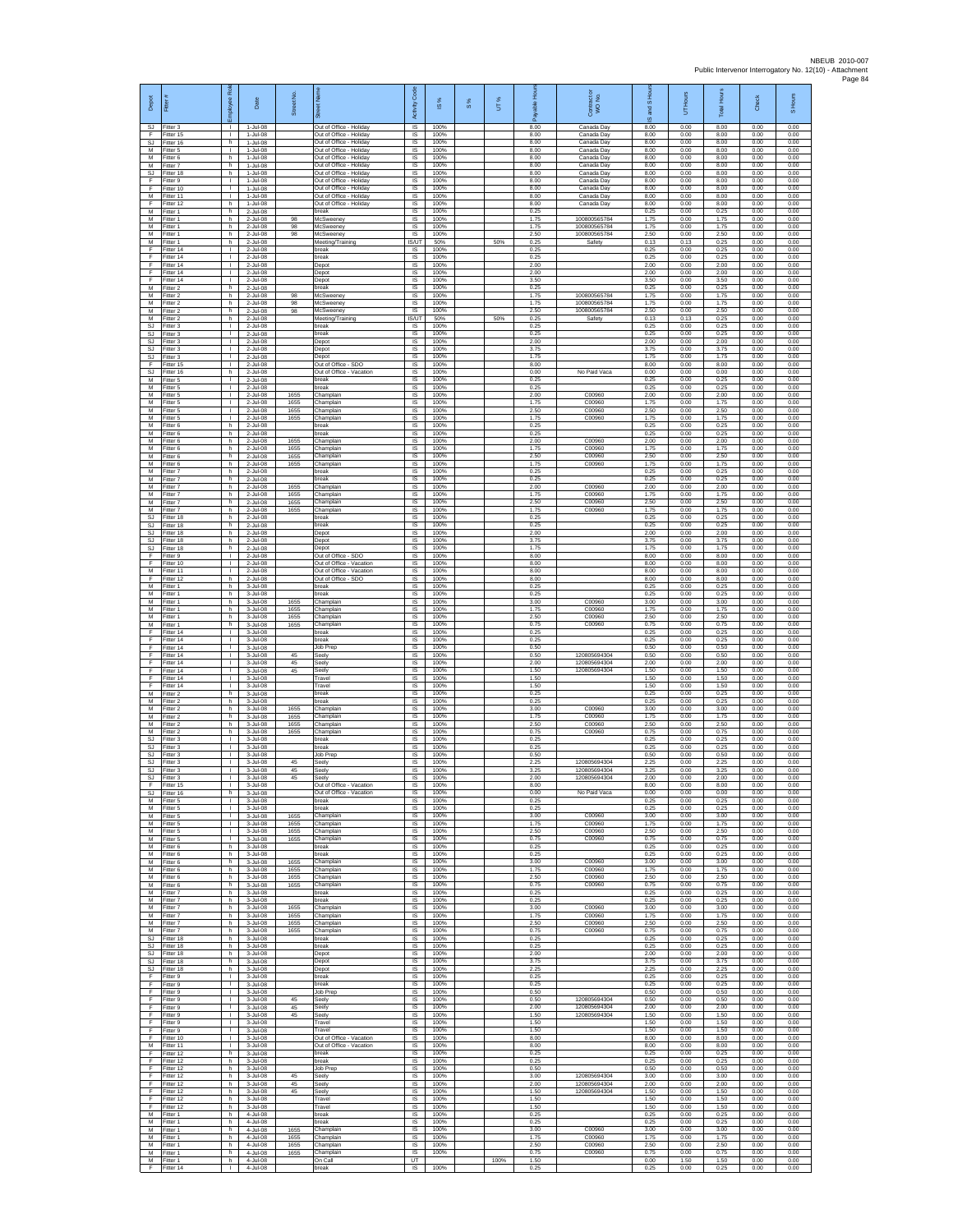| Depot<br>E                          | Fitter #<br>Fitter 14               | oloyee Rol<br>$\mathbf{L}$         | Date<br>4-Jul-08                 | Street No.           | bet Nar<br>ชิ<br>break                                    | Code<br>Activity<br><b>IS</b>       | $\overline{\omega}$<br>100% | $\frac{8}{3}$ | UT%                  | 옾<br>을<br>å<br>0.25  | Contract or<br>WO No.                        | <b>ISHou</b><br>g<br>$\omega$<br>0.25 | UT Hours<br>0.00     | <b>IHours</b><br>Total<br>0.25 | Check<br>0.00        | S Hours<br>0.00      |
|-------------------------------------|-------------------------------------|------------------------------------|----------------------------------|----------------------|-----------------------------------------------------------|-------------------------------------|-----------------------------|---------------|----------------------|----------------------|----------------------------------------------|---------------------------------------|----------------------|--------------------------------|----------------------|----------------------|
| F.<br>F                             | Fitter 14<br>litter 14              | $\mathbf{L}$<br>T.                 | 4-Jul-08<br>4-Jul-08             | 45                   | Job Prep<br>Seely                                         | IS<br>IS                            | 100%<br>100%                |               |                      | 0.50<br>3.00         | 120805694304                                 | 0.50<br>3.00                          | 0.00<br>0.00         | 0.50<br>3.00                   | 0.00<br>0.00         | 0.00<br>0.00         |
| E<br>F                              | Fitter 14<br>Fitter 14              | л.<br>$\mathbf{L}$                 | 4-Jul-08<br>4-Jul-08             | 45<br>45             | Seelv<br>Seely                                            | <b>IS</b><br>IS                     | 100%<br>100%                |               |                      | 1.00<br>0.50         | 120805694304<br>120805694304                 | 1.00<br>0.50                          | 0.00<br>0.00         | 1.00<br>0.50                   | 0.00<br>0.00         | 0.00<br>0.00         |
| F<br>F<br>M                         | Fitter 14<br>Fitter 14<br>Fitter 2  | т.<br>т<br>h.                      | 4-Jul-08<br>4-Jul-08<br>4-Jul-08 |                      | Travel<br>Travel<br>break                                 | IS<br>IS<br>$\overline{\mathsf{s}}$ | 100%<br>100%<br>100%        |               |                      | 1.50<br>1.50<br>0.25 |                                              | 1.50<br>1.50<br>0.25                  | 0.00<br>0.00<br>0.00 | 1.50<br>1.50<br>0.25           | 0.00<br>0.00<br>0.00 | 0.00<br>0.00<br>0.00 |
| М<br>M                              | Fitter 2<br>Fitter 2                | h<br>h                             | 4-Jul-08<br>4-Jul-08             | 1655                 | oreak<br>Champlain                                        | IS<br>$\sf IS$                      | 100%<br>100%                |               |                      | 0.25<br>3.00         | C00960                                       | 0.25<br>3.00                          | 0.00<br>0.00         | 0.25<br>3.00                   | 0.00<br>0.00         | 0.00<br>0.00         |
| M<br>M<br>М                         | Fitter 2<br>Fitter 2<br>Fitter 2    | h.<br>h<br>h.                      | 4-Jul-08<br>4-Jul-08<br>4-Jul-08 | 1655<br>1655<br>1655 | Champlain<br>Champlain<br>Champlain                       | IS<br>IS<br>1S                      | 100%<br>100%<br>100%        |               |                      | 1.75<br>2.50<br>0.75 | C00960<br>C00960<br>C00960                   | 1.75<br>2.50<br>0.75                  | 0.00<br>0.00<br>0.00 | 1.75<br>2.50<br>0.75           | 0.00<br>0.00<br>0.00 | 0.00<br>0.00<br>0.00 |
| SJ<br>SJ.                           | fitter 3<br>Fitter 3                | $\mathbf{I}$<br>л.                 | 4-Jul-08<br>4-Jul-08             |                      | oreak<br>break                                            | IS<br>-IS                           | 100%<br>100%                |               |                      | 0.25<br>0.25         |                                              | 0.25<br>0.25                          | 0.00<br>0.00         | 0.25<br>0.25                   | 0.00<br>0.00         | 0.00<br>0.00         |
| SJ<br>SJ<br><b>SJ</b>               | Fitter 3<br>Fitter 3                | $\mathbf{L}$<br>$\mathbb{L}$<br>т  | 4-Jul-08<br>4-Jul-08<br>4-Jul-08 | 45<br>45<br>45       | Seely<br>Seely<br>Seely                                   | IS<br>IS<br>IS                      | 100%<br>100%<br>100%        |               |                      | 2.00<br>3.75<br>2.75 | 120805694304<br>120805694304<br>120805694304 | 2.00<br>3.75<br>2.75                  | 0.00<br>0.00<br>0.00 | 2.00<br>3.75<br>2.75           | 0.00<br>0.00<br>0.00 | 0.00<br>0.00<br>0.00 |
| F<br>SJ                             | Fitter 3<br>Fitter 15<br>Fitter 16  | $\mathbf{L}$<br>h.                 | 4-Jul-08<br>4-Jul-08             |                      | Out of Office - Vacation<br>Out of Office - SDO           | IS<br>$\sf IS$                      | 100%<br>100%                |               |                      | 8.00<br>8.00         |                                              | 8.00<br>8.00                          | 0.00<br>0.00         | 8.00<br>8.00                   | 0.00<br>0.00         | 0.00<br>0.00         |
| M<br>M                              | fitter 5<br>Fitter 5                | т<br>$\mathbf{L}$                  | 4-Jul-08<br>4-Jul-08             |                      | break<br>break                                            | 1S<br><b>IS</b>                     | 100%<br>100%                |               |                      | 0.25<br>0.25         |                                              | 0.25<br>0.25                          | 0.00<br>0.00         | 0.25<br>0.25                   | 0.00<br>0.00         | 0.00<br>0.00         |
| м<br>M<br>M                         | Fitter 5<br>Fitter 5<br>Fitter 5    | $\mathbf{L}$<br>т.<br>т.           | 4-Jul-08<br>4-Jul-08<br>4-Jul-08 | 1655<br>1655<br>1655 | Champlain<br>Champlain<br>Champlain                       | IS<br>1S<br>IS                      | 100%<br>100%<br>100%        |               |                      | 3.00<br>1.75<br>2.50 | C00960<br>C00960<br>C00960                   | 3.00<br>1.75<br>2.50                  | 0.00<br>0.00<br>0.00 | 3.00<br>1.75<br>2.50           | 0.00<br>0.00<br>0.00 | 0.00<br>0.00<br>0.00 |
| M<br>M                              | Fitter 5<br>Fitter 6                | л.<br>h.                           | 4-Jul-08<br>4-Jul-08             | 1655                 | Champlain<br>break                                        | -IS<br>$\sf IS$                     | 100%<br>100%                |               |                      | 0.75<br>0.25         | C00960                                       | 0.75<br>0.25                          | 0.00<br>0.00         | 0.75<br>0.25                   | 0.00<br>0.00         | 0.00<br>0.00         |
| М<br>M<br>M                         | itter 6<br>Fitter 6<br>Fitter 6     | h<br>h.<br>h.                      | 4-Jul-08<br>4-Jul-08<br>4-Jul-08 | 1655<br>1655         | oreak<br>Champlain<br>Champlain                           | IS<br><b>IS</b><br>IS               | 100%<br>100%<br>100%        |               |                      | 0.25<br>3.00<br>175  | C00960<br>C00960                             | 0.25<br>3.00<br>1.75                  | 0.00<br>0.00<br>0.00 | 0.25<br>3.00<br>1.75           | 0.00<br>0.00<br>0.00 | 0.00<br>0.00<br>0.00 |
| М<br>M                              | Fitter 6<br>itter 6                 | h.<br>h.                           | 4-Jul-08<br>4-Jul-08             | 1655<br>1655         | Champlain<br>Champlain                                    | IS<br>IS                            | 100%<br>100%                |               |                      | 2.50<br>0.75         | C00960<br>C00960                             | 2.50<br>0.75                          | 0.00<br>0.00         | 2.50<br>0.75                   | 0.00<br>0.00         | 0.00<br>0.00         |
| M<br>М<br>М                         | Fitter 7<br>itter 7<br>Fitter 7     | h.<br>h<br>h                       | 4-Jul-08<br>4-Jul-08<br>4-Jul-08 | 1655                 | break<br>oreak<br>Champlain                               | IS<br>IS<br>$\sf IS$                | 100%<br>100%<br>100%        |               |                      | 0.25<br>0.25<br>3.00 | C00960                                       | 0.25<br>0.25<br>3.00                  | 0.00<br>0.00<br>0.00 | 0.25<br>0.25<br>3.00           | 0.00<br>0.00<br>0.00 | 0.00<br>0.00<br>0.00 |
| M<br>M                              | Fitter 7<br>Fitter 7                | h.<br>h                            | 4-Jul-08<br>4-Jul-08             | 1655<br>1655         | Champlain<br>Champlain                                    | IS<br>IS                            | 100%<br>100%                |               |                      | 1.75<br>2.50         | C00960<br>C00960                             | 1.75<br>2.50                          | 0.00<br>0.00         | 1.75<br>2.50                   | 0.00<br>0.00         | 0.00<br>0.00         |
| М<br><b>SJ</b><br>SJ.               | Fitter 7<br>itter 18<br>Fitter 18   | h.<br>h.<br>h.                     | 4-Jul-08<br>4-Jul-08<br>4-Jul-08 | 1655                 | Champlain<br>oreak<br>break                               | IS<br>IS<br><b>IS</b>               | 100%<br>100%<br>100%        |               |                      | 0.75<br>0.25<br>0.25 | C00960                                       | 0.75<br>0.25<br>0.25                  | 0.00<br>0.00<br>0.00 | 0.75<br>0.25<br>0.25           | 0.00<br>0.00<br>0.00 | 0.00<br>0.00<br>0.00 |
| SJ<br>SJ                            | Fitter 18<br>Fitter 18              | h.<br>h.                           | 4-Jul-08<br>4-Jul-08             | 45<br>45             | Seely<br>Seely                                            | IS.<br>IS                           | 100%<br>100%                |               |                      | 2.00<br>3.75         | 120805694304<br>120805694304                 | 2.00<br>3.75                          | 0.00<br>0.00         | 2.00<br>3.75                   | 0.00<br>0.00         | 0.00<br>0.00         |
| <b>SJ</b><br>F<br>F                 | Fitter 18<br>Fitter 9<br>Fitter 10  | h.<br>$\mathbf{L}$<br>$\mathbb{L}$ | 4-Jul-08<br>4-Jul-08<br>4-Jul-08 | 45                   | Seely<br>Out of Office - Sick<br>Out of Office - Vacation | IS<br>IS<br>$\sf IS$                | 100%<br>100%<br>100%        |               |                      | 2.75<br>8.00<br>8.00 | 120805694304                                 | 2.75<br>8.00<br>8.00                  | 0.00<br>0.00<br>0.00 | 2.75<br>8.00<br>8.00           | 0.00<br>0.00<br>0.00 | 0.00<br>0.00<br>0.00 |
| M<br>F                              | Fitter 11<br>Fitter 12              | т<br>h.                            | 4-Jul-08<br>4-Jul-08             |                      | Out of Office - Vacation<br>break                         | 1S<br>$\overline{\mathsf{s}}$       | 100%<br>100%                |               |                      | 8.00<br>0.25         |                                              | 8.00<br>0.25                          | 0.00<br>0.00         | 8.00<br>0.25                   | 0.00<br>0.00         | 0.00<br>0.00         |
| F<br>F                              | Fitter 12<br>Fitter 12              | h<br>h.                            | 4-Jul-08<br>4-Jul-08             |                      | break<br>Job Preg                                         | IS<br>IS                            | 100%<br>100%                |               |                      | 0.25<br>0.50         | 120805694304                                 | 0.25<br>0.50                          | 0.00<br>0.00         | 0.25<br>0.50                   | 0.00<br>0.00         | 0.00<br>0.00         |
| F<br>F<br>F                         | litter 12<br>Fitter 12<br>Fitter 12 | h.<br>h.<br>h.                     | 4-Jul-08<br>4-Jul-08<br>4-Jul-08 | 45<br>45<br>45       | Seely<br>Seely<br>Seely                                   | IS<br><b>IS</b><br>$\sf IS$         | 100%<br>100%<br>100%        |               |                      | 3.00<br>1.00<br>0.50 | 120805694304<br>120805694304                 | 3.00<br>1.00<br>0.50                  | 0.00<br>0.00<br>0.00 | 3.00<br>1.00<br>0.50           | 0.00<br>0.00<br>0.00 | 0.00<br>0.00<br>0.00 |
| F<br>F                              | fitter 12<br>Fitter 12              | h<br>h.                            | 4-Jul-08<br>4-Jul-08             |                      | Travel<br>Travel                                          | $\sf IS$<br><b>IS</b>               | 100%<br>100%                |               |                      | 1.50<br>1.50         |                                              | 1.50<br>1.50                          | 0.00<br>0.00         | 1.50<br>1.50                   | 0.00<br>0.00         | 0.00<br>0.00         |
| M<br>М<br>M                         | Fitter 1<br>fitter 1<br>fitter 1    | h.<br>h.<br>h.                     | 5-Jul-08<br>6-Jul-08<br>6-Jul-08 |                      | On Call<br>On Call<br>On Call                             | <b>UT</b><br>UT<br>UT               |                             |               | 100%<br>100%<br>100% | 1.50<br>1.50<br>4.50 |                                              | 0.00<br>0.00<br>0.00                  | 1.50<br>1.50<br>4.50 | 1.50<br>1.50<br>4.50           | 0.00<br>0.00<br>0.00 | 0.00<br>0.00<br>0.00 |
| M<br>М                              | Fitter 1<br>Fitter 1                | h.<br>h                            | 7-Jul-08<br>7-Jul-08             |                      | break<br>oreak                                            | IS.<br>IS                           | 100%<br>100%                |               |                      | 0.25<br>0.25         |                                              | 0.25<br>0.25                          | 0.00<br>0.00         | 0.25<br>0.25                   | 0.00<br>0.00         | 0.00<br>0.00         |
| M<br>M<br>M                         | Fitter 1<br>Fitter 1<br>Fitter 1    | h<br>h.<br>h                       | 7-Jul-08<br>7-Jul-08<br>7-Jul-08 | 1655<br>1655<br>1655 | Champlain<br>Champlain<br>Champlain                       | $\sf IS$<br>IS<br>IS                | 100%<br>100%<br>100%        |               |                      | 3.00<br>1.75<br>2.50 | C00960<br>C00960<br>C00960                   | 3.00<br>1.75<br>2.50                  | 0.00<br>0.00<br>0.00 | 3.00<br>1.75<br>2.50           | 0.00<br>0.00<br>0.00 | 0.00<br>0.00<br>0.00 |
| М<br>M                              | Fitter 1<br>fitter 1                | h.<br>h                            | 7-Jul-08<br>7-Jul-08             | 1655                 | Champlain<br>On Call                                      | 1S<br>UT                            | 100%                        |               | 100%                 | 0.75<br>1.50         | C00960<br>Locates                            | 0.75<br>0.00                          | 0.00<br>1.50         | 0.75<br>1.50                   | 0.00<br>0.00         | 0.00<br>0.00         |
| E<br>F<br>F                         | Fitter 14<br>Fitter 14<br>Fitter 14 | л.<br>$\mathbf{L}$<br>$\mathbb{L}$ | 7-Jul-08<br>7-Jul-08<br>7-Jul-08 |                      | break<br><b>preak</b><br>Job Prep                         | <b>IS</b><br>IS<br>IS               | 100%<br>100%<br>100%        |               |                      | 0.25<br>0.25<br>0.75 |                                              | 0.25<br>0.25<br>0.75                  | 0.00<br>0.00<br>0.00 | 0.25<br>0.25<br>0.75           | 0.00<br>0.00<br>0.00 | 0.00<br>0.00<br>0.00 |
| F<br>F                              | Fitter 14<br>Fitter 14              | т<br>$\mathbf{L}$                  | 7-Jul-08<br>7-Jul-08             | 6                    | Meeting/Training<br>Ray                                   | 1S<br>IS                            | 100%<br>100%                |               |                      | 1.00<br>1.00         | 120807320824                                 | 1.00<br>1.00                          | 0.00<br>0.00         | 1.00<br>1.00                   | 0.00<br>0.00         | 0.00<br>0.00         |
| F<br>F<br>F                         | Fitter 14<br>ltter 14<br>Fitter 14  | т.<br>т<br>л.                      | 7-Jul-08<br>7-Jul-08<br>7-Jul-08 | 6                    | Ray<br>Travel<br>Travel                                   | $\sf IS$<br>1S<br>IS                | 100%<br>100%<br>100%        |               |                      | 2.75<br>1.50<br>1.50 | 120807320824                                 | 2.75<br>1.50<br>1.50                  | 0.00<br>0.00<br>0.00 | 2.75<br>1.50<br>1.50           | 0.00<br>0.00<br>0.00 | 0.00<br>0.00<br>0.00 |
| М<br>M                              | Fitter 2<br>Fitter 2                | h<br>h.                            | 7-Jul-08<br>7-Jul-08             |                      | break<br>break                                            | IS<br>1S                            | 100%<br>100%                |               |                      | 0.25<br>0.25         |                                              | 0.25<br>0.25                          | 0.00<br>0.00         | 0.25<br>0.25                   | 0.00<br>0.00         | 0.00<br>0.00         |
| M<br>M<br>M                         | Fitter 2<br>Fitter 2                | h<br>h.                            | 7-Jul-08<br>7-Jul-08             | 1655<br>1655         | Champlain<br>Champlain                                    | IS<br>-IS                           | 100%<br>100%                |               |                      | 3.00<br>1.75         | C00960<br>C00960                             | 3.00<br>1.75                          | 0.00<br>0.00         | 3.00<br>1.75                   | 0.00<br>0.00         | 0.00<br>0.00         |
| М<br><b>SJ</b>                      | Fitter 2<br>itter 2<br>Fitter 3     | h.<br>h<br>$\mathbf{I}$            | 7-Jul-08<br>7-Jul-08<br>7-Jul-08 | 1655<br>1655         | Champlain<br>Champlain<br>break                           | $\sf IS$<br>IS<br><b>IS</b>         | 100%<br>100%<br>100%        |               |                      | 2.50<br>0.75<br>0.25 | C00960<br>C00960                             | 2.50<br>0.75<br>0.25                  | 0.00<br>0.00<br>0.00 | 2.50<br>0.75<br>0.25           | 0.00<br>0.00<br>0.00 | 0.00<br>0.00<br>0.00 |
| S.I.<br>SJ                          | Fitter 3<br>-itter 3                | $\mathbf{L}$<br>$\mathbb{L}$<br>т  | 7-Jul-08<br>7-Jul-08             | 62                   | oreak<br>Cedar Grove                                      | IS<br>s                             | 100%<br>100%                | 100%          |                      | 0.25<br>2.00         |                                              | 0.25<br>2.00<br>0.50                  | 0.00<br>0.00         | 0.25<br>2.00<br>0.50           | 0.00<br>0.00<br>0.00 | 0.00<br>2.00<br>0.00 |
| SJ<br><b>SJ</b><br>SJ               | fitter 3<br>Fitter 3<br>Fitter 3    | $\mathbf{L}$<br>$\mathbf{L}$       | 7-Jul-08<br>7-Jul-08<br>7-Jul-08 | 17<br>17             | Job Prep<br>Ray<br>Ray                                    | 1S<br>IS<br>IS                      | 100%<br>100%                |               |                      | 0.50<br>2.00<br>4.00 | 24347<br>24347                               | 2.00<br>4.00                          | 0.00<br>0.00<br>0.00 | 2.00<br>4.00                   | 0.00<br>0.00         | 0.00<br>0.00         |
| $\mathbb{S}\mathbb{J}$<br><b>SJ</b> | Fitter 3<br>Fitter 3                | $\mathbf{L}$<br>л.                 | 7-Jul-08<br>7-Jul-08             | $17\,$               | Ray<br>Service                                            | IS<br>s                             | 100%                        | 100%          |                      | 2.00<br>0.50         | 24347                                        | 2.00<br>0.50                          | 0.00<br>0.00         | 2.00<br>0.50                   | 0.00<br>0.00         | 0.00<br>0.50         |
| F<br>F<br>F                         | Fitter 15<br>Fitter 15<br>fitter 15 | $\mathbf{I}$<br>т.<br>т.           | 7-Jul-08<br>7-Jul-08<br>7-Jul-08 |                      | Depot<br>Depot<br>Meeting/Training                        | IS<br>IS<br>IS                      | 100%<br>100%<br>100%        |               |                      | 3.00<br>1.00<br>1.00 |                                              | 3.00<br>1.00<br>1.00                  | 0.00<br>0.00<br>0.00 | 3.00<br>1.00<br>1.00           | 0.00<br>0.00<br>0.00 | 0.00<br>0.00<br>0.00 |
| F<br>SJ.                            | Fitter 15<br>Fitter 16              | л.<br>h.                           | 7-Jul-08<br>7-Jul-08             | 93                   | York<br>break                                             | IS<br>IS.                           | 100%<br>100%                |               |                      | 3.00<br>0.25         | C00535A                                      | 3.00<br>0.25                          | 0.00<br>0.00         | 3.00<br>0.25                   | 0.00<br>0.00         | 0.00<br>0.00         |
| SJ<br>SJ.<br>SJ                     | Fitter 16<br>Fitter 16<br>Fitter 16 | h<br>h.<br>h.                      | 7-Jul-08<br>7-Jul-08<br>7-Jul-08 |                      | break<br>Locates<br>Locates                               | IS<br>UT<br>UT                      | 100%                        |               | 100%<br>100%         | 0.25<br>2.00<br>4.00 | With Joe Thoreinskin<br>With Joe Thoreinskin | 0.25<br>0.00<br>0.00                  | 0.00<br>2.00<br>4.00 | 0.25<br>2.00<br>4.00           | 0.00<br>0.00<br>0.00 | 0.00<br>0.00<br>0.00 |
| SJ<br>M                             | Fitter 16<br>Fitter 5               | h.<br>т                            | 7-Jul-08<br>7-Jul-08             |                      | Locates<br>Meeting/Training                               | UT<br><b>IS</b>                     | 100%                        |               | 100%                 | 1.50<br>8.00         | With Joe Thoreinskin                         | 0.00<br>8.00                          | 1.50<br>0.00         | 1.50<br>8.00                   | 0.00<br>0.00         | 0.00<br>0.00         |
| M<br>м<br>M                         | Fitter 5<br>Fitter 5<br>Fitter 6    | $\mathbf{L}$<br>л.<br>h.           | 7-Jul-08<br>7-Jul-08<br>7-Jul-08 |                      | Travel<br>Travel<br>break                                 | IS.<br>IS<br>1S                     | 100%<br>100%<br>100%        |               |                      | 1.50<br>1.50<br>0.25 |                                              | 1.50<br>1.50<br>0.25                  | 0.00<br>0.00<br>0.00 | 1.50<br>1.50<br>0.25           | 0.00<br>0.00<br>0.00 | 0.00<br>0.00<br>0.00 |
| M<br>M                              | Fitter 6<br>Fitter 6                | h.<br>h.                           | 7-Jul-08<br>7-Jul-08             | 1655                 | preak<br>Champlain                                        | IS<br>-IS                           | 100%<br>100%                |               |                      | 0.25<br>3.00         | C00960                                       | 0.25<br>3.00                          | 0.00<br>0.00         | 0.25<br>3.00                   | 0.00<br>0.00         | 0.00<br>0.00         |
| M<br>М<br>M                         | Fitter 6<br>Fitter 6<br>Fitter 6    | h.<br>h<br>h.                      | 7-Jul-08<br>7-Jul-08<br>7-Jul-08 | 1655<br>1655<br>1655 | Champlain<br>Champlain<br>Champlain                       | IS<br>$\sf IS$<br>-IS               | 100%<br>100%<br>100%        |               |                      | 1.75<br>2.50<br>0.75 | C00960<br>C00960<br>C00960                   | 1.75<br>2.50<br>0.75                  | 0.00<br>0.00<br>0.00 | 1.75<br>2.50<br>0.75           | 0.00<br>0.00<br>0.00 | 0.00<br>0.00<br>0.00 |
| M<br>М                              | Fitter 7<br>-itter 7                | h.<br>h                            | 7-Jul-08<br>7-Jul-08             |                      | break<br>break                                            | IS<br>IS                            | 100%<br>100%                |               |                      | 0.25<br>0.25         |                                              | 0.25<br>0.25                          | 0.00<br>0.00         | 0.25<br>0.25                   | 0.00<br>0.00         | 0.00<br>0.00         |
| M<br>M<br>М                         | fitter 7<br>Fitter 7<br>Fitter 7    | h.<br>h.<br>h                      | 7-Jul-08<br>7-Jul-08<br>7-Jul-08 | 1655<br>1655<br>1655 | Champlain<br>Champlain<br>Champlain                       | IS<br>IS.<br>IS                     | 100%<br>100%<br>100%        |               |                      | 3.00<br>1.75<br>2.50 | C00960<br>C00960<br>C00960                   | 3.00<br>1.75<br>2.50                  | 0.00<br>0.00<br>0.00 | 3.00<br>1.75<br>2.50           | 0.00<br>0.00<br>0.00 | 0.00<br>0.00<br>0.00 |
| M<br><b>SJ</b>                      | Fitter 7<br>Fitter 18               | h<br>h.                            | 7-Jul-08<br>7-Jul-08             | 1655                 | Champlain<br>break                                        | $\sf IS$<br>IS                      | 100%<br>100%                |               |                      | 0.75<br>0.25         | C00960                                       | 0.75<br>0.25                          | 0.00<br>0.00         | 0.75<br>0.25                   | 0.00<br>0.00         | 0.00<br>0.00         |
| <b>SJ</b><br>SJ<br><b>SJ</b>        | Fitter 18<br>Fitter 18<br>fitter 18 | h<br>h.<br>h                       | 7-Jul-08<br>7-Jul-08<br>7-Jul-08 |                      | break<br>Job Prep<br>Service                              | IS<br>1S<br>s                       | 100%<br>100%                | 100%          |                      | 0.25<br>1.00<br>3.75 |                                              | 0.25<br>1.00<br>3.75                  | 0.00<br>0.00<br>0.00 | 0.25<br>1.00<br>3.75           | 0.00<br>0.00<br>0.00 | 0.00<br>0.00<br>3.75 |
| SJ.<br>F                            | Fitter 18<br>Fitter 9               | h.<br>$\mathbf{L}$                 | 7-Jul-08<br>7-Jul-08             |                      | Service<br>break                                          | s<br>IS.                            | 100%                        | 100%          |                      | 2.75<br>0.25         | Service w. Dave Rodgerson                    | 2.75<br>0.25                          | 0.00<br>0.00         | 2.75<br>0.25                   | 0.00<br>0.00         | 2.75<br>0.00         |
| F<br>F<br>F                         | Fitter 9<br>Fitter 9<br>Fitter 9    | т.<br>т<br>$\mathbf{L}$            | 7-Jul-08<br>7-Jul-08<br>7-Jul-08 | 62                   | break<br>Cedar Grove                                      | IS<br>s<br>IS                       | 100%<br>100%                | 100%          |                      | 0.25<br>2.50<br>1.00 |                                              | 0.25<br>2.50<br>1.00                  | 0.00<br>0.00<br>0.00 | 0.25<br>2.50<br>1.00           | 0.00<br>0.00<br>0.00 | 0.00<br>2.50<br>0.00 |
| F<br>F                              | Fitter 9<br>Fitter 9                | $\mathbf{L}$<br>т                  | 7-Jul-08<br>7-Jul-08             | 6<br>6               | Job Prep<br>Ray<br>Ray                                    | $\sf IS$<br>IS                      | 100%<br>100%                |               |                      | 2.00<br>2.50         | 120807320824<br>120807320824                 | 2.00<br>2.50                          | 0.00<br>0.00         | 2.00<br>2.50                   | 0.00<br>0.00         | 0.00<br>0.00         |
| F<br>F                              | Fitter 9<br>Fitter 9                | $\mathbf{L}$<br>$\mathbf{L}$       | 7-Jul-08<br>7-Jul-08             | 6                    | Ray<br>Travel                                             | IS<br>IS                            | 100%<br>100%                |               |                      | 3.50<br>1.50         | 120807320824                                 | 3.50<br>1.50                          | 0.00<br>0.00         | 3.50<br>1.50                   | 0.00<br>0.00         | 0.00<br>0.00         |
| F<br>F<br>F                         | Fitter 10<br>Fitter 10<br>Fitter 10 | т.<br>т.<br>л.                     | 7-Jul-08<br>7-Jul-08<br>7-Jul-08 |                      | break<br>Depot<br>Miscellaneous                           | 1S<br>IS<br>IS                      | 100%<br>100%<br>100%        |               |                      | 0.25<br>0.50<br>0.75 | Kerr                                         | 0.25<br>0.50<br>0.75                  | 0.00<br>0.00<br>0.00 | 0.25<br>0.50<br>0.75           | 0.00<br>0.00<br>0.00 | 0.00<br>0.00<br>0.00 |
| F<br>F                              | Fitter 10<br>litter 10              | $\mathbb{R}$<br>T.                 | 7-Jul-08<br>7-Jul-08             | 11                   | Miscellaneous<br>Simpson                                  | $\sf IS$<br>s                       | 100%                        | 100%          |                      | 1.50<br>2.00         | C00955-A                                     | 1.50<br>2.00                          | 0.00<br>0.00         | 1.50<br>2.00                   | 0.00<br>0.00         | 0.00<br>2.00         |
| F<br>M<br>М                         | Fitter 10<br>Fitter 11<br>Fitter 11 | $\mathbf{I}$<br>$\mathbf{L}$<br>т. | 7-Jul-08<br>7-Jul-08<br>7-Jul-08 | 93                   | York<br>break<br>break                                    | IS<br>IS.<br>IS                     | 100%<br>100%<br>100%        |               |                      | 3.00<br>0.25<br>0.25 | C00535A                                      | 3.00<br>0.25<br>0.25                  | 0.00<br>0.00<br>0.00 | 3.00<br>0.25<br>0.25           | 0.00<br>0.00<br>0.00 | 0.00<br>0.00<br>0.00 |
| M<br>M                              | fitter 11<br>Fitter 11              | т<br>$\mathbf{L}$                  | 7-Jul-08<br>7-Jul-08             | 1655<br>1655         | Champlain<br>Champlain                                    | IS<br>IS                            | 100%<br>100%                |               |                      | 3.00<br>1.75         | C00960<br>C00960                             | 3.00<br>1.75                          | 0.00<br>0.00         | 3.00<br>1.75                   | 0.00<br>0.00         | 0.00<br>0.00         |
| М<br>М<br>F                         | litter 11<br>Fitter 11<br>-itter 12 | $\mathbf{L}$<br>$\mathbf{I}$<br>h. | 7-Jul-08<br>7-Jul-08<br>7-Jul-08 | 1655<br>1655         | Champlain<br>Champlain<br>break                           | IS<br>$\sf IS$<br>IS                | 100%<br>100%<br>100%        |               |                      | 2.50<br>0.75<br>0.25 | C00960<br>C00960                             | 2.50<br>0.75<br>0.25                  | 0.00<br>0.00<br>0.00 | 2.50<br>0.75<br>0.25           | 0.00<br>0.00<br>0.00 | 0.00<br>0.00<br>0.00 |
| F                                   | Fitter 12                           | h                                  | 7-Jul-08                         |                      | oreak                                                     | IS                                  | 100%                        |               |                      | 0.25                 |                                              | 0.25                                  | 0.00                 | 0.25                           | 0.00                 | 0.00                 |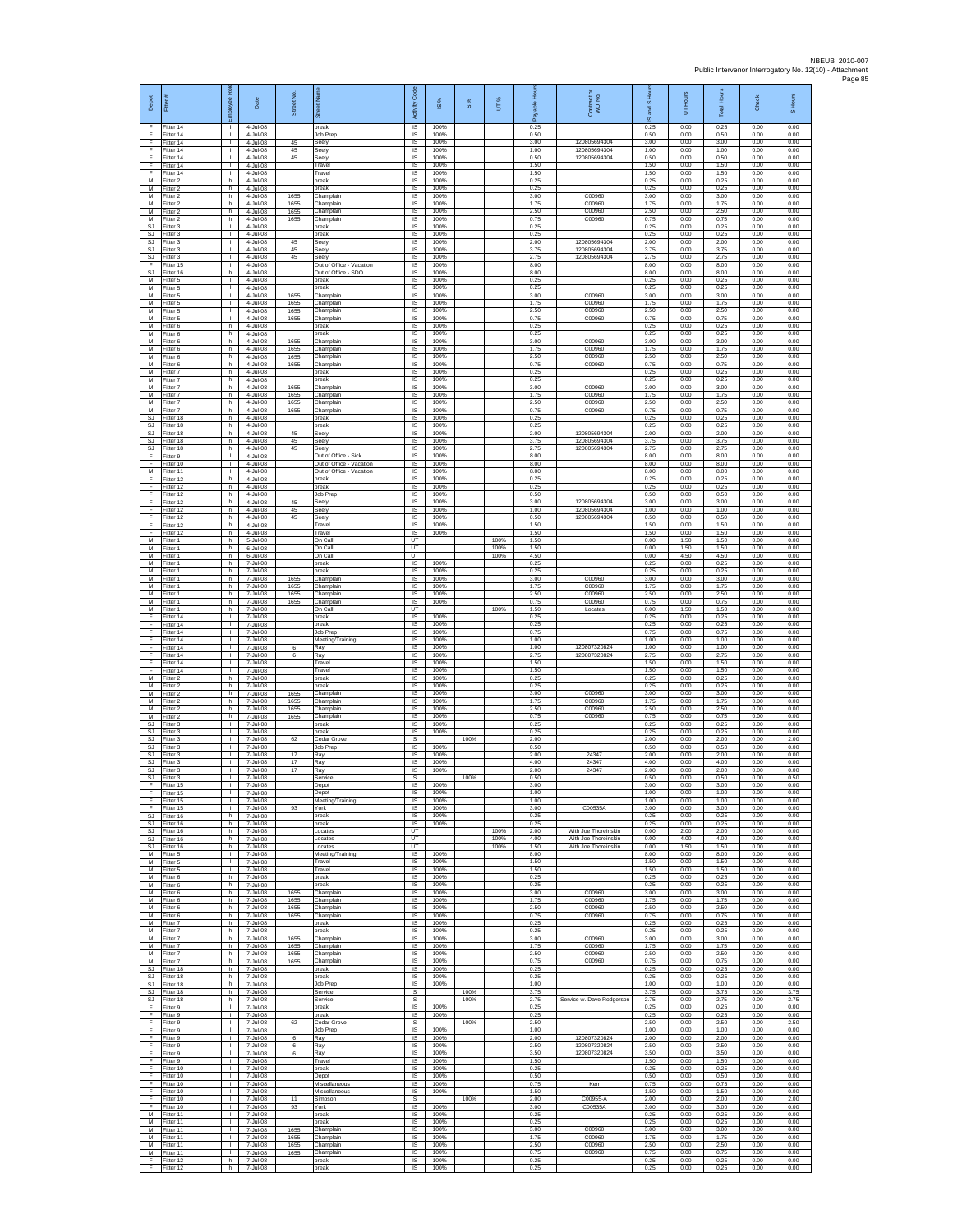| Depot                        | Fitter #                            | <b>R</b><br>Employee               | Date                             | Street No.           | 罚                                     | Code<br>Activity       | ×,<br>$\overline{\omega}$ | 8%   | UT%          | Вq<br>able<br>æ      | Contract or<br>WO No.                       | and S Hou<br>$\overline{\omega}$ | UT Hours             | <b>IHours</b><br>Total | Check                | S Hours              |
|------------------------------|-------------------------------------|------------------------------------|----------------------------------|----------------------|---------------------------------------|------------------------|---------------------------|------|--------------|----------------------|---------------------------------------------|----------------------------------|----------------------|------------------------|----------------------|----------------------|
| F<br>F<br>F                  | Fitter 12<br>Fitter 12<br>Fitter 12 | h<br>h<br>h.                       | 7-Jul-08<br>7-Jul-08<br>7-Jul-08 | 17                   | Depot<br>Job Prep<br>Ray              | IS<br>$\sf IS$<br>IS   | 100%<br>100%<br>100%      |      |              | 1.00<br>1.00<br>2.00 | 24347                                       | 1.00<br>1.00<br>2.00             | 0.00<br>0.00<br>0.00 | 1.00<br>1.00<br>2.00   | 0.00<br>0.00<br>0.00 | 0.00<br>0.00<br>0.00 |
| E<br>F                       | Fitter 12<br>Fitter 12              | h<br>h                             | 7-Jul-08<br>7-Jul-08             | 17<br>17             | Ray<br>Ray                            | IS<br>IS               | 100%<br>100%              |      |              | 2.00<br>0.50         | 24347<br>24347                              | 2.00<br>0.50                     | 0.00<br>0.00         | 2.00<br>0.50           | 0.00<br>0.00         | 0.00<br>0.00         |
| F<br>F<br>M                  | Fitter 12<br>Fitter 12<br>Fitter 1  | h<br>h.<br>h.                      | 7-Jul-08<br>7-Jul-08<br>8-Jul-08 |                      | Travel<br>Travel<br>break             | IS<br>- IS<br>IS       | 100%<br>100%<br>100%      |      |              | 1.50<br>1.50<br>0.25 |                                             | 1.50<br>1.50<br>0.25             | 0.00<br>0.00<br>0.00 | 1.50<br>1.50<br>0.25   | 0.00<br>0.00<br>0.00 | 0.00<br>0.00<br>0.00 |
| М<br>M<br>M                  | Fitter 1<br>Fitter 1<br>Fitter 1    | h<br>h<br>h.                       | 8-Jul-08<br>8-Jul-08<br>8-Jul-08 | 1655<br>1655         | break<br>Champlain<br>Champlain       | IS<br>IS<br>IS         | 100%<br>100%<br>100%      |      |              | 0.25<br>3.00<br>1.75 | C00960<br>C00960                            | 0.25<br>3.00<br>1.75             | 0.00<br>0.00<br>0.00 | 0.25<br>3.00<br>1.75   | 0.00<br>0.00<br>0.00 | 0.00<br>0.00<br>0.00 |
| М<br>M<br>M                  | Fitter 1<br>Fitter 1                | h<br>h.                            | 8-Jul-08<br>8-Jul-08             | 1655<br>1655         | hamplain,<br>Champlain                | $\sf IS$<br>IS         | 100%<br>100%              |      | 100%         | 2.50<br>0.75         | C00960<br>C00960                            | 2.50<br>0.75<br>0.00             | 0.00<br>0.00<br>1.50 | 2.50<br>0.75<br>1.50   | 0.00<br>0.00<br>0.00 | 0.00<br>0.00<br>0.00 |
| F<br>F                       | Fitter 1<br>Fitter 14<br>Fitter 14  | h.<br>$\mathbf{L}$<br>$\mathbb{L}$ | 8-Jul-08<br>8-Jul-08<br>8-Jul-08 |                      | On Call<br>oreak<br>break             | UT<br>IS<br>IS         | 100%<br>100%              |      |              | 1.50<br>0.25<br>0.25 | Locates                                     | 0.25<br>0.25                     | 0.00<br>0.00         | 0.25<br>0.25           | 0.00<br>0.00         | 0.00<br>0.00         |
| F<br>E<br>F                  | Fitter 14<br>Fitter 14<br>Fitter 14 | $\mathbf{L}$<br>л.<br>$\mathbf{L}$ | 8-Jul-08<br>8-Jul-08<br>8-Jul-08 | 6<br>6               | Job Prep<br>Ray<br>Ray                | IS<br>- IS<br>$\sf IS$ | 100%<br>100%<br>100%      |      |              | 1.00<br>2.00<br>2.00 | 120807320824<br>120807320824                | 1.00<br>2.00<br>2.00             | 0.00<br>0.00<br>0.00 | 1.00<br>2.00<br>2.00   | 0.00<br>0.00<br>0.00 | 0.00<br>0.00<br>0.00 |
| F<br>F                       | Fitter 14<br>Fitter 14              | $\mathbf{L}$<br>л.                 | 8-Jul-08<br>8-Jul-08             | 6                    | Ray<br>Travel                         | IS<br>IS               | 100%<br>100%              |      |              | 1.00<br>1.50         | 120807320824                                | 1.00<br>1.50                     | 0.00<br>0.00         | 1.00<br>1.50           | 0.00<br>0.00         | 0.00<br>0.00         |
| F.<br>М<br>M                 | Fitter 14<br>Fitter 2<br>Fitter 2   | л.<br>h<br>h.                      | 8-Jul-08<br>8-Jul-08<br>8-Jul-08 |                      | Travel<br>break<br>break              | IS<br>IS<br>IS         | 100%<br>100%<br>100%      |      |              | 1.50<br>0.25<br>0.25 |                                             | 1.50<br>0.25<br>0.25             | 0.00<br>0.00<br>0.00 | 1.50<br>0.25<br>0.25   | 0.00<br>0.00<br>0.00 | 0.00<br>0.00<br>0.00 |
| M<br>М<br>M                  | Fitter 2<br>Fitter 2                | h.<br>h<br>h.                      | 8-Jul-08<br>8-Jul-08             | 1655<br>1655         | Champlain<br>Champlain                | IS<br>IS               | 100%<br>100%              |      |              | 3.00<br>1.75         | C00960<br>C00960                            | 3.00<br>1.75                     | 0.00<br>0.00         | 3.00<br>1.75           | 0.00<br>0.00         | 0.00<br>0.00         |
| M<br>SJ                      | Fitter 2<br>Fitter 2<br>Fitter 3    | h.<br>$\mathbf{L}$                 | 8-Jul-08<br>8-Jul-08<br>8-Jul-08 | 1655<br>1655         | Champlain<br>Champlain<br>reak        | $\sf IS$<br>IS<br>IS   | 100%<br>100%<br>100%      |      |              | 2.50<br>0.75<br>0.25 | C00960<br>C00960                            | 2.50<br>0.75<br>0.25             | 0.00<br>0.00<br>0.00 | 2.50<br>0.75<br>0.25   | 0.00<br>0.00<br>0.00 | 0.00<br>0.00<br>0.00 |
| <b>SJ</b><br>SJ<br><b>SJ</b> | Fitter 3<br>Fitter 3<br>Fitter 3    | Τ.<br>T.<br>л.                     | 8-Jul-08<br>8-Jul-08<br>8-Jul-08 | 17                   | break<br>Job Prep<br>Ray              | IS<br>IS<br>- IS       | 100%<br>100%<br>100%      |      |              | 0.25<br>0.25<br>2.00 | 24347                                       | 0.25<br>0.25<br>2.00             | 0.00<br>0.00<br>0.00 | 0.25<br>0.25<br>2.00   | 0.00<br>0.00<br>0.00 | 0.00<br>0.00<br>0.00 |
| SJ<br>SJ                     | Fitter 3<br>Fitter 3                | л.<br>٠                            | 8-Jul-08<br>8-Jul-08             | 17<br>6              | Ray<br>Ray                            | IS<br>IS               | 100%<br>100%              |      |              | 4.00<br>3.75         | 24347<br>120807320824                       | 4.00<br>3.75                     | 0.00<br>0.00         | 4.00<br>3.75           | 0.00<br>0.00         | 0.00<br>0.00         |
| F<br>F.<br>SJ                | Fitter 15<br>Fitter 15<br>Fitter 16 | $\mathbb{R}$<br>$\mathbb{R}$<br>h  | 8-Jul-08<br>8-Jul-08<br>8-Jul-08 | 11                   | Job Prep<br>Simpson<br>break          | IS<br>IS<br>IS         | 100%<br>100%<br>100%      |      |              | 1.00<br>7.00<br>0.25 | C00955-A                                    | 1.00<br>7.00<br>0.25             | 0.00<br>0.00<br>0.00 | 1.00<br>7.00<br>0.25   | 0.00<br>0.00<br>0.00 | 0.00<br>0.00<br>0.00 |
| SJ.<br>SJ.                   | Fitter 16<br>Fitter 16              | h<br>h.                            | 8-Jul-08<br>8-Jul-08             |                      | break<br>Locates                      | IS<br>UT<br>UT         | 100%                      |      | 100%<br>100% | 0.25<br>2.00<br>4.00 |                                             | 0.25<br>0.00<br>0.00             | 0.00<br>2.00<br>4.00 | 0.25<br>2.00<br>4.00   | 0.00<br>0.00<br>0.00 | 0.00<br>0.00<br>0.00 |
| SJ<br>SJ<br>M                | Fitter 16<br>Fitter 16<br>Fitter 5  | h<br>h<br>$\mathbf{L}$             | 8-Jul-08<br>8-Jul-08<br>8-Jul-08 |                      | ocates<br>Locates<br>Meeting/Training | UT<br>IS               | 100%                      |      | 100%         | 1.50<br>8.00         |                                             | 0.00<br>8.00                     | 1.50<br>0.00         | 1.50<br>8.00           | 0.00<br>0.00         | 0.00<br>0.00         |
| M<br>M<br>М                  | Fitter 5<br>-itter 5<br>-itter 6    | л.<br>$\mathbf{L}$<br>h            | 8-Jul-08<br>8-Jul-08<br>8-Jul-08 |                      | Travel<br>Travel<br>oreak             | - IS<br>$\sf IS$<br>IS | 100%<br>100%<br>100%      |      |              | 1.50<br>1.50<br>0.25 |                                             | 1.50<br>1.50<br>0.25             | 0.00<br>0.00<br>0.00 | 1.50<br>1.50<br>0.25   | 0.00<br>0.00<br>0.00 | 0.00<br>0.00<br>0.00 |
| M<br>M                       | Fitter 6<br>Fitter 6                | h.<br>h.                           | 8-Jul-08<br>8-Jul-08             | 1655                 | break<br>Champlain                    | IS<br>IS               | 100%<br>100%              |      |              | 0.25<br>3.00         | C00960                                      | 0.25<br>3.00                     | 0.00<br>0.00         | 0.25<br>3.00           | 0.00<br>0.00         | 0.00<br>0.00         |
| М<br>M<br>M                  | Fitter 6<br>Fitter 6<br>Fitter 6    | h<br>h.<br>h.                      | 8-Jul-08<br>8-Jul-08<br>8-Jul-08 | 1655<br>1655<br>1655 | hamplain,<br>Champlain<br>Champlain   | IS<br>IS<br>IS         | 100%<br>100%<br>100%      |      |              | 1.75<br>2.50<br>0.75 | C00960<br>C00960<br>C00960                  | 1.75<br>2.50<br>0.75             | 0.00<br>0.00<br>0.00 | 1.75<br>2.50<br>0.75   | 0.00<br>0.00<br>0.00 | 0.00<br>0.00<br>0.00 |
| М<br>M                       | -itter 7<br>Fitter 7                | h<br>h.                            | 8-Jul-08<br>8-Jul-08             | 1655<br>1655         | hamplain,<br>Champlain                | IS<br>$\sf IS$         | 100%<br>100%              |      |              | 2.50<br>3.25         | C00960<br>C00960                            | 2.50<br>3.25                     | 0.00<br>0.00         | 2.50<br>3.25           | 0.00<br>0.00         | 0.00<br>0.00         |
| M<br>M<br>M                  | Fitter 7<br>Fitter 7<br>Fitter 7    | h.<br>h<br>h                       | 8-Jul-08<br>8-Jul-08<br>8-Jul-08 | 1                    | Hedge<br>Travel<br>Travel             | IS<br>IS<br>IS         | 100%<br>100%<br>100%      |      |              | 1.25<br>0.75<br>0.75 | 180802116299                                | 1.25<br>0.75<br>0.75             | 0.00<br>0.00<br>0.00 | 1.25<br>0.75<br>0.75   | 0.00<br>0.00<br>0.00 | 0.00<br>0.00<br>0.00 |
| SJ<br><b>SJ</b>              | Fitter 18<br>Fitter 18              | h<br>h.                            | 8-Jul-08<br>8-Jul-08             |                      | oreak<br>break                        | IS<br>- IS             | 100%<br>100%              |      |              | 0.25<br>0.25         |                                             | 0.25<br>0.25                     | 0.00<br>0.00         | 0.25<br>0.25           | 0.00<br>0.00         | 0.00<br>0.00         |
| SJ<br>SJ<br>SJ.              | Fitter 18<br>Fitter 18<br>Fitter 18 | h.<br>h<br>h                       | 8-Jul-08<br>8-Jul-08<br>8-Jul-08 |                      | Depot<br>Depot<br>Depot               | IS<br>IS<br>IS         | 100%<br>100%<br>100%      |      |              | 2.00<br>3.75<br>3.25 |                                             | 2.00<br>3.75<br>3.25             | 0.00<br>0.00<br>0.00 | 2.00<br>3.75<br>3.25   | 0.00<br>0.00<br>0.00 | 0.00<br>0.00<br>0.00 |
| F<br>F<br>F                  | Fitter 9<br>Fitter 9<br>Fitter 9    | $\mathbb{R}$<br>т.<br>т            | 8-Jul-08<br>8-Jul-08<br>8-Jul-08 | 6                    | break<br>break<br>Ray                 | IS<br>$\sf IS$<br>IS   | 100%<br>100%<br>100%      |      |              | 0.25<br>0.25<br>2.00 | 120807320824                                | 0.25<br>0.25<br>2.00             | 0.00<br>0.00<br>0.00 | 0.25<br>0.25<br>2.00   | 0.00<br>0.00<br>0.00 | 0.00<br>0.00<br>0.00 |
| F<br>F                       | Fitter 9<br>Fitter 9                | $\mathbf{L}$<br>$\mathbf{L}$       | 8-Jul-08<br>8-Jul-08             | 6<br>6               | Ray<br>Ray                            | IS<br>IS               | 100%<br>100%              |      |              | 4.75<br>3.25         | 120807320824<br>120807320824                | 4.75<br>3.25                     | 0.00<br>0.00         | 4.75<br>3.25           | 0.00<br>0.00         | 0.00<br>0.00         |
| F<br>F<br>F                  | Fitter 9<br>Fitter 10<br>Fitter 10  | $\mathbf{I}$<br>$\mathbf{L}$<br>л. | 8-Jul-08<br>8-Jul-08<br>8-Jul-08 |                      | Travel<br>preak<br>break              | IS<br>IS<br>- IS       | 100%<br>100%<br>100%      |      |              | 1.50<br>0.25<br>0.25 |                                             | 1.50<br>0.25<br>0.25             | 0.00<br>0.00<br>0.00 | 1.50<br>0.25<br>0.25   | 0.00<br>0.00<br>0.00 | 0.00<br>0.00<br>0.00 |
| F<br>F                       | Fitter 10<br>litter 10              | $\mathbf{L}$<br>$\mathbf{L}$       | 8-Jul-08<br>8-Jul-08             |                      | Depot<br>Miscellaneous                | $\sf IS$<br>IS         | 100%<br>100%<br>100%      |      |              | 0.75<br>0.50         | Kerr<br>C00955-A                            | 0.75<br>0.50                     | 0.00<br>0.00         | 0.75<br>0.50           | 0.00<br>0.00         | 0.00<br>0.00         |
| F<br>F.<br>М                 | Fitter 10<br>Fitter 10<br>Fitter 11 | л.<br>л.<br>τ.                     | 8-Jul-08<br>8-Jul-08<br>8-Jul-08 | 11<br>11             | Simpson<br>Simpson<br>oreak           | IS<br>IS<br>IS         | 100%<br>100%              |      |              | 2.25<br>4.00<br>0.25 | C00955-A                                    | 2.25<br>4.00<br>0.25             | 0.00<br>0.00<br>0.00 | 2.25<br>4.00<br>0.25   | 0.00<br>0.00<br>0.00 | 0.00<br>0.00<br>0.00 |
| M<br>M<br>${\sf M}$          | Fitter 11<br>Fitter 11<br>Fitter 11 | т<br>$\mathbf{L}$<br>л.            | 8-Jul-08<br>8-Jul-08<br>8-Jul-08 | 1655<br>1655         | oreak<br>Champlain<br>Champlain       | IS<br>IS<br>IS         | 100%<br>100%<br>100%      |      |              | 0.25<br>3.00<br>1.75 | C00960<br>C00960                            | 0.25<br>3.00<br>1.75             | 0.00<br>0.00<br>0.00 | 0.25<br>3.00<br>1.75   | 0.00<br>0.00<br>0.00 | 0.00<br>0.00<br>0.00 |
| M<br>M                       | Fitter 11<br>Fitter 11              | $\mathbf{L}$<br>$\mathbb{R}$       | 8-Jul-08<br>8-Jul-08             | 1655<br>1655         | Champlain<br>Champlain                | $\sf IS$<br>IS         | 100%<br>100%              |      |              | 2.50<br>0.75         | C00960<br>C00960                            | 2.50<br>0.75                     | 0.00<br>0.00         | 2.50<br>0.75           | 0.00<br>0.00         | 0.00<br>0.00         |
| E<br>Ŧ<br>F                  | Fitter 12<br>Fitter 12<br>Fitter 12 | h<br>h<br>h                        | 8-Jul-08<br>8-Jul-08<br>8-Jul-08 |                      | reak<br>break<br>Job Prep             | IS<br>IS<br>IS         | 100%<br>100%<br>100%      |      |              | 0.25<br>0.25<br>1.00 |                                             | 0.25<br>0.25<br>1.00             | 0.00<br>0.00<br>0.00 | 0.25<br>0.25<br>1.00   | 0.00<br>0.00<br>0.00 | 0.00<br>0.00<br>0.00 |
| F<br>F.                      | Fitter 12<br>Fitter 12              | h.<br>h.                           | 8-Jul-08<br>8-Jul-08             | 17<br>17             | Ray<br>Ray                            | - IS<br>IS             | 100%<br>100%              |      |              | 2.00<br>2.00         | 24347<br>24347                              | 2.00<br>200                      | 0.00<br>0.00         | 2.00<br>200            | 0.00<br>0.00         | 0.00<br>0.00         |
| F<br>F<br>F.                 | Fitter 12<br>Fitter 12<br>Fitter 12 | h<br>h<br>h                        | 8-Jul-08<br>8-Jul-08<br>8-Jul-08 | 17<br>6              | Ray<br>Ray<br>Travel                  | IS<br>IS<br>IS         | 100%<br>100%<br>100%      |      |              | 0.50<br>4.00<br>1.50 | 24347<br>120807320824                       | 0.50<br>4.00<br>1.50             | 0.00<br>0.00<br>0.00 | 0.50<br>4.00<br>1.50   | 0.00<br>0.00<br>0.00 | 0.00<br>0.00<br>0.00 |
| F<br>M<br>M                  | Fitter 12<br>Fitter 1<br>Fitter 1   | h<br>h<br>h.                       | 8-Jul-08<br>9-Jul-08<br>9-Jul-08 |                      | Travel<br>break<br>break              | IS<br>1S<br><b>IS</b>  | 100%<br>100%<br>100%      |      |              | 1.50<br>0.25<br>0.25 |                                             | 1.50<br>0.25<br>0.25             | 0.00<br>0.00<br>0.00 | 1.50<br>0.25<br>0.25   | 0.00<br>0.00<br>0.00 | 0.00<br>0.00<br>0.00 |
| M<br>M                       | Fitter 1<br>Fitter 1                | h<br>h.                            | 9-Jul-08<br>9-Jul-08             | 1655<br>1655         | hamplain,<br>Champlain                | IS<br>IS               | 100%<br>100%              |      |              | 3.00<br>1.75         | C00960<br>C00960                            | 3.00<br>1.75                     | 0.00<br>0.00         | 3.00<br>1.75           | 0.00<br>0.00         | 0.00<br>0.00         |
| M<br>M<br>M                  | Fitter 1<br>Fitter 1<br>-itter 1    | h<br>h<br>h.                       | 9-Jul-08<br>9-Jul-08<br>9-Jul-08 | 1655<br>1655         | hamplair<br>Champlain<br>On Call      | IS<br>-IS<br>UT        | 100%<br>100%              |      | 100%         | 2.50<br>0.75<br>1.50 | C00960<br>C00960                            | 2.50<br>0.75<br>0.00             | 0.00<br>0.00<br>1.50 | 2.50<br>0.75<br>1.50   | 0.00<br>0.00<br>0.00 | 0.00<br>0.00<br>0.00 |
| М<br>F                       | -itter 1<br>Fitter 14               | h<br>л.                            | 9-Jul-08<br>9-Jul-08             |                      | <b>On Call</b><br>break               | UT<br>- IS             | 100%                      |      | 100%         | 4.50<br>0.25         |                                             | 0.00<br>0.25                     | 4.50<br>0.00         | 4.50<br>0.25           | 0.00<br>0.00         | 0.00<br>0.00         |
| F.<br>F<br>F                 | Fitter 14<br>Fitter 14<br>Fitter 14 | $\mathbf{L}$<br>т.<br>т            | 9-Jul-08<br>9-Jul-08<br>9-Jul-08 | 35                   | hreak<br>Job Prep<br>Parkhill         | IS<br>IS<br>IS         | 100%<br>100%<br>100%      |      |              | 0.25<br>1.00<br>2.00 | 1208045220792                               | 0.25<br>1.00<br>2.00             | 0.00<br>0.00<br>0.00 | 0.25<br>1.00<br>2.00   | 0.00<br>0.00<br>0.00 | 0.00<br>0.00<br>0.00 |
| F.<br>$\mathsf F$<br>F       | Fitter 14<br>litter 14<br>Fitter 14 | $\mathbf{L}$<br>л.<br>$\mathbf{L}$ | 9-Jul-08<br>9-Jul-08<br>9-Jul-08 | 35<br>35             | Parkhill<br>Parkhill                  | <b>IS</b><br>IS<br>IS  | 100%<br>100%<br>100%      |      |              | 2.00<br>1.50<br>1.50 | 1208045220792<br>1208045220792              | 2.00<br>1.50<br>1.50             | 0.00<br>0.00<br>0.00 | 2.00<br>1.50<br>1.50   | 0.00<br>0.00<br>0.00 | 0.00<br>0.00<br>0.00 |
| F<br>M                       | Fitter 14<br>Fitter 2               | $\mathbf{L}$<br>h                  | 9-Jul-08<br>9-Jul-08             |                      | Travel<br>Travel<br>oreak             | IS.<br>IS              | 100%<br>100%              |      |              | 1.50<br>0.25         |                                             | 1.50<br>0.25                     | 0.00<br>0.00         | 1.50<br>0.25           | 0.00<br>0.00         | 0.00<br>0.00         |
| M<br>М<br>M                  | Fitter 2<br>-itter 2<br>Fitter 2    | ħ<br>h<br>h.                       | 9-Jul-08<br>9-Jul-08<br>9-Jul-08 | 1655<br>1655         | break<br>hamplair<br>Champlain        | IS<br>IS<br>- IS       | 100%<br>100%<br>100%      |      |              | 0.25<br>3.00<br>1.75 | C00960<br>C00960                            | 0.25<br>3.00<br>1.75             | 0.00<br>0.00<br>0.00 | 0.25<br>3.00<br>1.75   | 0.00<br>0.00<br>0.00 | 0.00<br>0.00<br>0.00 |
| м<br>М                       | Fitter 2<br>Fitter 2                | h<br>h                             | 9-Jul-08<br>9-Jul-08             | 1655<br>1655         | Champlain<br>Champlain                | IS<br>IS               | 100%<br>100%              |      |              | 2.50<br>0.75         | C00960<br>C00960                            | 2.50<br>0.75                     | 0.00<br>0.00         | 2.50<br>0.75           | 0.00<br>0.00         | 0.00<br>0.00         |
| SJ.<br>SJ                    | Fitter 3<br>SJ Fitter 3<br>Fitter 3 | $\mathbb{R}$<br>$\mathbb{R}$<br>т. | 9-Jul-08<br>9-Jul-08<br>9-Jul-08 |                      | break<br>break<br>Depot               | IS<br>IS<br>IS         | 100%<br>100%<br>100%      |      |              | 0.25<br>0.25<br>0.25 |                                             | 0.25<br>0.25<br>0.25             | 0.00<br>0.00<br>0.00 | 0.25<br>0.25<br>0.25   | 0.00<br>0.00<br>0.00 | 0.00<br>0.00<br>0.00 |
| SJ.<br>SJ.<br>SJ.            | Fitter 3<br>Fitter 3<br>Fitter 3    | т<br>$\mathbf{L}$<br>$\mathbf{L}$  | 9-Jul-08<br>9-Jul-08             | 1222<br>11<br>11     | Regent<br>Simpson                     | s<br><b>IS</b><br>IS   | 100%<br>100%              | 100% |              | 0.75<br>1.00<br>4.00 | Pre Inspect Chimney<br>C00955-A<br>C00955-A | 0.75<br>1.00<br>4.00             | 0.00<br>0.00<br>0.00 | 0.75<br>1.00<br>4.00   | 0.00<br>0.00<br>0.00 | 0.75<br>0.00<br>0.00 |
| SJ<br>SJ.                    | Fitter 3<br>Fitter 3                | $\mathbf{I}$<br>$\mathbf{L}$       | 9-Jul-08<br>9-Jul-08<br>9-Jul-08 |                      | Simpson<br>ravel<br>ravel             | IS<br>IS               | 100%<br>100%              |      |              | 1.50<br>1.50         |                                             | 1.50<br>1.50                     | 0.00<br>0.00         | 1.50<br>1.50           | 0.00<br>0.00         | 0.00<br>0.00         |
| F<br>F.<br>F                 | Fitter 15<br>Fitter 15<br>Fitter 15 | л.<br>$\mathbf{L}$<br>$\mathbf{I}$ | 9-Jul-08<br>9-Jul-08<br>9-Jul-08 | $30\,$               | Job Prec<br>Taylor<br>Travel          | -IS<br>$\sf IS$<br>IS  | 100%<br>100%<br>100%      |      |              | 1.00<br>7.00<br>1.50 | 120806714390                                | 1.00<br>7.00<br>1.50             | 0.00<br>0.00<br>0.00 | 1.00<br>7.00<br>1.50   | 0.00<br>0.00<br>0.00 | 0.00<br>0.00<br>0.00 |
| F<br>SJ.                     | Fitter 15<br>Fitter 16              | л.<br>h.                           | 9-Jul-08<br>9-Jul-08             |                      | Travel<br>hreak                       | - IS<br>IS             | 100%<br>100%              |      |              | 1.50<br>0.25         |                                             | 1.50<br>0.25                     | 0.00<br>0.00         | 1.50<br>0.25           | 0.00<br>0.00         | 0.00<br>0.00         |
| SJ<br><b>SJ</b><br>SJ.       | Fitter 16<br>Fitter 16<br>Fitter 16 | h<br>h.<br>h.                      | 9-Jul-08<br>9-Jul-08<br>9-Jul-08 | 30                   | break<br>Job Prep<br>Tavlor           | IS<br>IS<br><b>IS</b>  | 100%<br>100%<br>100%      |      |              | 0.25<br>1.00<br>1.00 | 120806714390                                | 0.25<br>1.00<br>1.00             | 0.00<br>0.00<br>0.00 | 0.25<br>1.00<br>1.00   | 0.00<br>0.00<br>0.00 | 0.00<br>0.00<br>0.00 |
| SJ<br>SJ<br>M                | Fitter 16<br>Fitter 16<br>Fitter 5  | h<br>h<br>$\mathbb{R}$             | 9-Jul-08<br>9-Jul-08<br>9-Jul-08 | 30<br>30             | Taylor<br>Taylor                      | IS<br>IS<br>IS         | 100%<br>100%<br>100%      |      |              | 4.00<br>1.50<br>8.00 | 120806714390<br>120806714390                | 4.00<br>1.50<br>8.00             | 0.00<br>0.00<br>0.00 | 4.00<br>1.50<br>8.00   | 0.00<br>0.00<br>0.00 | 0.00<br>0.00<br>0.00 |
| M<br>M                       | Fitter 5<br>Fitter 5                | $\mathbf{L}$<br>Τ.                 | 9-Jul-08<br>9-Jul-08             |                      | Meeting/Training<br>Travel<br>Travel  | IS<br>IS               | 100%<br>100%              |      |              | 1.50<br>1.50         |                                             | 1.50<br>1.50                     | 0.00<br>0.00         | 1.50<br>1.50           | 0.00<br>0.00         | 0.00<br>0.00         |
| M<br>M<br>M                  | -itter 6<br>Fitter 6<br>-itter 6    | h<br>h.<br>h.                      | 9-Jul-08<br>9-Jul-08<br>9-Jul-08 | 1655                 | oreak<br>break<br>Champlain           | IS<br>-IS<br>IS        | 100%<br>100%<br>100%      |      |              | 0.25<br>0.25<br>3.00 | C00960                                      | 0.25<br>0.25<br>3.00             | 0.00<br>0.00<br>0.00 | 0.25<br>0.25<br>3.00   | 0.00<br>0.00<br>0.00 | 0.00<br>0.00<br>0.00 |
| M<br>M                       | Fitter 6<br>Fitter 6                | h<br>h                             | 9-Jul-08<br>9-Jul-08             | 1655<br>1655         | Champlain<br>Champlair                | IS<br>IS               | 100%<br>100%              |      |              | 1.75<br>2.50         | C00960<br>C00960                            | 1.75<br>2.50                     | 0.00<br>0.00         | 1.75<br>2.50           | 0.00<br>0.00         | 0.00<br>0.00         |
| М                            | M Fitter 6<br>Fitter 7              | h.<br>h                            | 9-Jul-08<br>9-Jul-08             | 1655                 | Champlain<br>break                    | IS<br>IS               | 100%<br>100%              |      |              | 0.75<br>0.25         | C00960                                      | 0.75<br>0.25                     | 0.00<br>0.00         | 0.75<br>0.25           | 0.00<br>0.00         | 0.00<br>0.00         |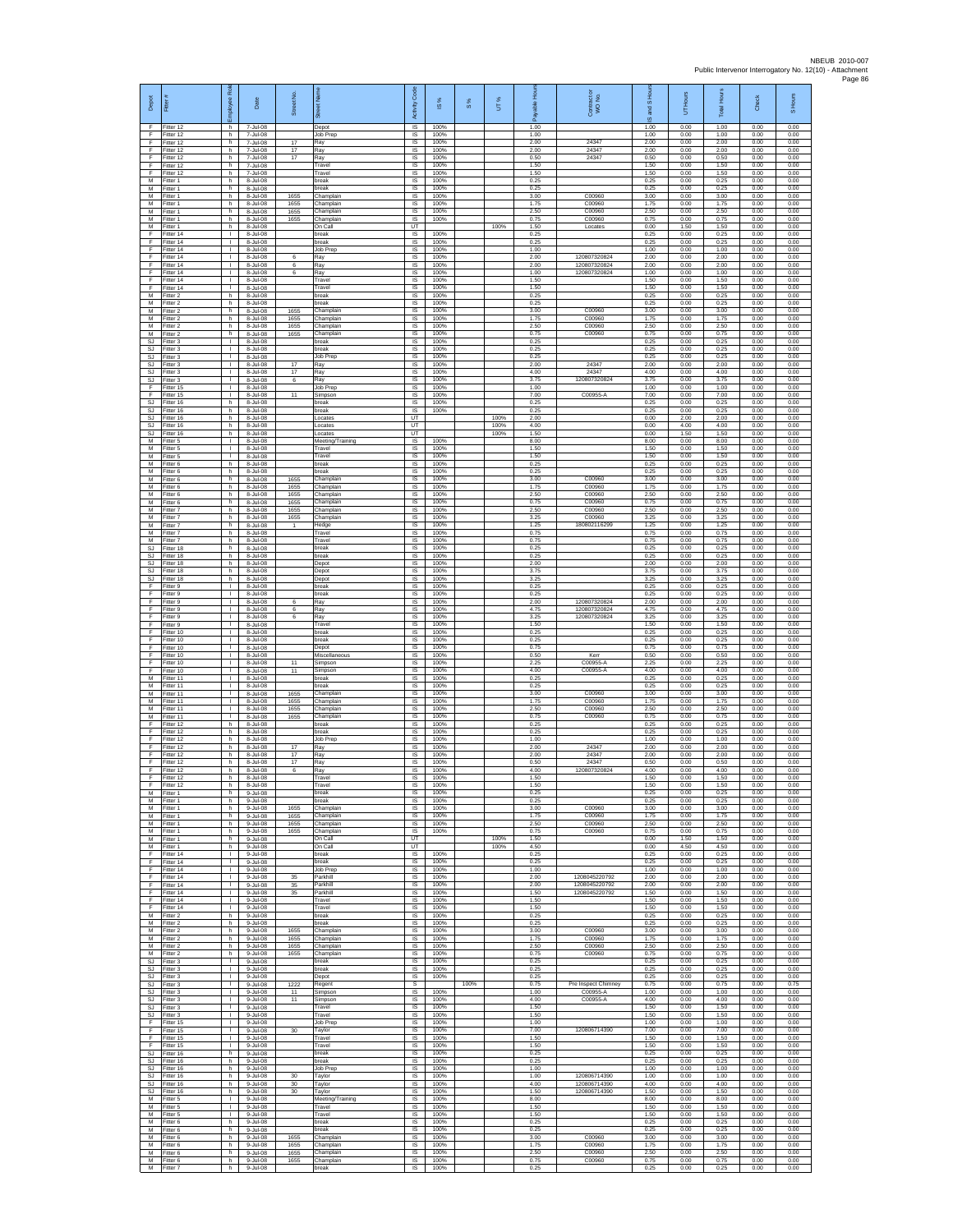| Depot                        | Fitter #                            | Rol<br>aekoy                                 | Date                                      | Street No.              |                                      | Code<br>Activity                    | IS %                 | $\frac{8}{3}$ | UT%  | 윤<br>ale             | Contract or<br>WO No.           | and S Ho<br>$\overline{a}$ | UT Hours             | <b>Total Hours</b>   | Check                | S Hours              |
|------------------------------|-------------------------------------|----------------------------------------------|-------------------------------------------|-------------------------|--------------------------------------|-------------------------------------|----------------------|---------------|------|----------------------|---------------------------------|----------------------------|----------------------|----------------------|----------------------|----------------------|
| M<br>M<br>M                  | Fitter 7<br>Fitter 7                | h.<br>h.                                     | 9-Jul-08<br>9-Jul-08                      | 1655                    | break<br>Champlair                   | $\overline{\mathsf{s}}$<br>$\sf IS$ | 100%<br>100%         |               |      | 0.25<br>3.00         | C00960<br>C00960                | 0.25<br>3.00               | 0.00<br>0.00         | 0.25<br>3.00         | 0.00<br>0.00         | 0.00<br>0.00         |
| M<br>M                       | -itter 7<br>Fitter 7<br>Fitter 7    | h<br>h.<br>h.                                | 9-Jul-08<br>9-Jul-08<br>9-Jul-08          | 1655<br>1655<br>1655    | Champlain<br>Champlain<br>Champlain  | $\sf IS$<br>IS<br>IS                | 100%<br>100%<br>100% |               |      | 1.75<br>2.50<br>0.75 | C00960<br>C00960                | 1.75<br>2.50<br>0.75       | 0.00<br>0.00<br>0.00 | 1.75<br>2.50<br>0.75 | 0.00<br>0.00<br>0.00 | 0.00<br>0.00<br>0.00 |
| SJ<br><b>SJ</b>              | Fitter 18<br>Fitter 18              | h<br>h.                                      | 9-Jul-08<br>9-Jul-08                      |                         | oreak<br>oreak                       | IS<br>IS                            | 100%<br>100%         |               |      | 0.25<br>0.25         |                                 | 0.25<br>0.25               | 0.00<br>0.00         | 0.25<br>0.25         | 0.00<br>0.00         | 0.00<br>0.00         |
| SJ<br>SJ                     | Fitter 18<br>Fitter 18              | h.<br>h                                      | 9-Jul-08<br>9-Jul-08                      | 371<br>371              | Douglas<br>Douglas                   | IS<br>IS                            | 100%<br>100%         |               |      | 2.00<br>3.75         | 120807420463<br>120807420463    | 2.00<br>3.75               | 0.00<br>0.00         | 2.00<br>3.75         | 0.00<br>0.00         | 0.00<br>0.00         |
| SJ<br>F                      | Fitter 18<br>Fitter 9               | h.<br>$\mathbf{L}$                           | 9-Jul-08<br>$9 -$ Jul-08                  | 371                     | Douglas<br>preak                     | $\sf IS$<br><b>IS</b>               | 100%<br>100%         |               |      | 2.75<br>0.25         | 120807420463                    | 2.75<br>0.25               | 0.00<br>0.00         | 2.75<br>0.25         | 0.00<br>0.00         | 0.00<br>0.00         |
| F<br>F<br>F                  | Fitter 9<br>Fitter 9<br>Fitter 9    | т.<br>$\mathbf{I}$<br>$\mathbf{L}$           | 9-Jul-08<br>9-Jul-08<br>9-Jul-08          | 371<br>371              | oreak<br>Douglas<br>Douglas          | IS<br>IS<br>IS                      | 100%<br>100%<br>100% |               |      | 0.25<br>1.50<br>4.75 | 120807420463<br>120807420463    | 0.25<br>1.50<br>4.75       | 0.00<br>0.00<br>0.00 | 0.25<br>1.50<br>4.75 | 0.00<br>0.00<br>0.00 | 0.00<br>0.00<br>0.00 |
| F<br>F                       | Fitter 9<br>Fitter 9                | л.<br>$\mathbf{L}$                           | 9-Jul-08<br>9-Jul-08                      | 371                     | Douglas<br>Job Prep                  | <b>IS</b><br>IS                     | 100%<br>100%         |               |      | 2.75<br>0.50         | 120807420463                    | 2.75<br>0.50               | 0.00<br>0.00         | 2.75<br>0.50         | 0.00<br>0.00         | 0.00<br>0.00         |
| F<br>F                       | Fitter 9<br>Fitter 10               | ٠<br>$\mathbf{L}$                            | 9-Jul-08<br>9-Jul-08                      |                         | Travel<br>break                      | IS<br>1S                            | 100%<br>100%         |               |      | 1.50<br>0.25         |                                 | 1.50<br>0.25               | 0.00<br>0.00         | 1.50<br>0.25         | 0.00<br>0.00         | 0.00<br>0.00         |
| F.<br>F<br>F                 | Fitter 10<br>Fitter 10<br>Fitter 10 | $\mathbf{L}$<br>т.<br>т                      | 9-Jul-08<br>9-Jul-08<br>9-Jul-08          | 1222<br>$\overline{72}$ | break<br>Regent<br>Wagoners          | IS<br>s<br>1S                       | 100%<br>100%         | 100%          |      | 0.25<br>1.50<br>2.25 | Pre Inspect Chimney<br>C00955-D | 0.25<br>1.50<br>2.25       | 0.00<br>0.00<br>0.00 | 0.25<br>1.50<br>2.25 | 0.00<br>0.00<br>0.00 | 0.00<br>1.50<br>0.00 |
| F<br>F                       | Fitter 10<br>Fitter 10              | т.<br>т.                                     | 9-Jul-08<br>9-Jul-08                      | 72<br>72                | Wagoners<br>Nagoners                 | <b>IS</b><br>IS                     | 100%<br>100%         |               |      | 3.50<br>0.75         | C00955-D<br>C00955-D            | 3.50<br>0.75               | 0.00<br>0.00         | 3.50<br>0.75         | 0.00<br>0.00         | 0.00<br>0.00         |
| М<br>M                       | Fitter 11<br>Fitter 11              | L.<br>т.                                     | 9-Jul-08<br>$9 -$ Jul-08                  |                         | break<br>reak                        | IS<br>IS                            | 100%<br>100%         |               |      | 0.25<br>0.25         |                                 | 0.25<br>0.25               | 0.00<br>0.00         | 0.25<br>0.25         | 0.00<br>0.00         | 0.00<br>0.00         |
| M<br>M                       | Fitter 11<br>Fitter 11              | т.<br>т.<br>$\mathbf{L}$                     | 9-Jul-08<br>9-Jul-08                      | 1655<br>1655            | Champlain<br>Champlair               | <b>IS</b><br>$\sf IS$               | 100%<br>100%         |               |      | 3.00<br>1.75         | C00960<br>C00960<br>C00960      | 3.00<br>1.75               | 0.00<br>0.00         | 3.00<br>1.75         | 0.00<br>0.00         | 0.00<br>0.00         |
| М<br>M<br>F                  | Fitter 11<br>Fitter 11<br>Fitter 12 | л.<br>h.                                     | 9-Jul-08<br>9-Jul-08<br>9-Jul-08          | 1655<br>1655            | Champlain<br>Champlain<br>reak       | IS<br>IS<br>IS                      | 100%<br>100%<br>100% |               |      | 2.50<br>0.75<br>0.25 | C00960                          | 2.50<br>0.75<br>0.25       | 0.00<br>0.00<br>0.00 | 2.50<br>0.75<br>0.25 | 0.00<br>0.00<br>0.00 | 0.00<br>0.00<br>0.00 |
| F<br>F                       | Fitter 12<br>Fitter 12              | h<br>h                                       | 9-Jul-08<br>9-Jul-08                      |                         | oreak<br>Job Prep                    | IS<br>IS                            | 100%<br>100%         |               |      | 0.25<br>1.00         |                                 | 0.25<br>1.00               | 0.00<br>0.00         | 0.25<br>1.00         | 0.00<br>0.00         | 0.00<br>0.00         |
| F.<br>F                      | Fitter 12<br>Fitter 12              | h.<br>h                                      | 9-Jul-08<br>9-Jul-08                      | 35<br>35                | Parkhill<br>arkhill                  | <b>IS</b><br>IS                     | 100%<br>100%         |               |      | 2.00<br>2.00         | 1208045220792<br>1208045220792  | 2.00<br>2.00               | 0.00<br>0.00         | 2.00<br>2.00         | 0.00<br>0.00         | 0.00<br>0.00         |
| F<br>F<br>F                  | Fitter 12<br>Fitter 12<br>Fitter 12 | h<br>h.<br>h                                 | 9-Jul-08<br>$9 -$ Jul-08<br>9-Jul-08      | 35                      | Parkhill<br>Travel<br>Travel         | $\sf IS$<br>- IS<br>IS              | 100%<br>100%<br>100% |               |      | 1.50<br>1.50<br>1.50 | 1208045220792                   | 1.50<br>1.50<br>1.50       | 0.00<br>0.00<br>0.00 | 1.50<br>1.50<br>1.50 | 0.00<br>0.00<br>0.00 | 0.00<br>0.00<br>0.00 |
| М<br>М                       | Fitter 1<br>Fitter 1                | h<br>h                                       | 10-Jul-08<br>10-Jul-08                    |                         | break<br>reak                        | IS<br>IS                            | 100%<br>100%         |               |      | 0.25<br>0.25         |                                 | 0.25<br>0.25               | 0.00<br>0.00         | 0.25<br>0.25         | 0.00<br>0.00         | 0.00<br>0.00         |
| M<br>M                       | Fitter 1<br>-itter 1                | h.<br>h.                                     | 10-Jul-08<br>10-Jul-08                    | 1655<br>1655            | Champlain<br>Champlain               | <b>IS</b><br>IS                     | 100%<br>100%         |               |      | 3.00<br>175          | C00960<br>C00960                | 3.00<br>1.75               | 0.00<br>0.00         | 3.00<br>1.75         | 0.00<br>0.00         | 0.00<br>0.00         |
| М<br>M<br>M                  | Fitter 1<br>Fitter 1<br>Fitter 1    | h<br>h.<br>h                                 | 10-Jul-08<br>10-Jul-08<br>10-Jul-08       | 1655<br>1655            | hamplain<br>Champlain<br>On Call     | IS<br>1S<br><b>IT</b>               | 100%<br>100%         |               | 100% | 2.50<br>0.75<br>1.50 | C00960<br>C00960<br>Locates     | 2.50<br>0.75<br>0.00       | 0.00<br>0.00<br>1.50 | 2.50<br>0.75<br>1.50 | 0.00<br>0.00<br>0.00 | 0.00<br>0.00<br>0.00 |
| M<br>F                       | Fitter 1<br>Fitter 14               | h<br>т                                       | 10-Jul-08<br>10-Jul-08                    |                         | On Call<br>break                     | UT<br>IS                            | 100%                 |               | 100% | 4.50<br>0.25         | 100 Killiam                     | 0.00<br>0.25               | 4.50<br>0.00         | 4.50<br>0.25         | 0.00<br>0.00         | 0.00<br>0.00         |
| F<br>F                       | Fitter 14<br>Fitter 14              | $\mathbf{L}$<br>$\mathbf{L}$                 | 10-Jul-08<br>10-Jul-08                    | 371                     | break<br>Douglas                     | IS.<br>IS                           | 100%<br>100%         |               |      | 0.25<br>1.50         | 120807420463                    | 0.25<br>1.50               | 0.00<br>0.00         | 0.25<br>1.50         | 0.00<br>0.00         | 0.00<br>0.00         |
| F<br>F<br>E                  | Fitter 14<br>Fitter 14<br>Fitter 14 | τ.<br>$\mathbf{L}$<br>л.                     | 10-Jul-08<br>10-Jul-08<br>10-Jul-08       | 35<br>35                | Job Prep<br>Parkhill<br>Parkhill     | IS<br>IS<br><b>IS</b>               | 100%<br>100%<br>100% |               |      | 1.00<br>2.00<br>1.00 | 1208045220792<br>1208045220792  | 1.00<br>2.00<br>1.00       | 0.00<br>0.00<br>0.00 | 1.00<br>2.00<br>1.00 | 0.00<br>0.00<br>0.00 | 0.00<br>0.00<br>0.00 |
| F<br>F                       | Fitter 14<br>Fitter 14              | $\mathbf{L}$<br>T.                           | 10-Jul-08<br>10-Jul-08                    |                         | Travel<br>Travel                     | $\sf IS$<br>IS                      | 100%<br>100%         |               |      | 1.50<br>1.50         |                                 | 1.50<br>1.50               | 0.00<br>0.00         | 1.50<br>1.50         | 0.00<br>0.00         | 0.00<br>0.00         |
| M<br>M                       | Fitter 2<br>Fitter 2                | h.<br>h.                                     | 10-Jul-08<br>10-Jul-08                    |                         | break<br>reak                        | IS<br>IS                            | 100%<br>100%         |               |      | 0.25<br>0.25         |                                 | 0.25<br>0.25               | 0.00<br>0.00         | 0.25<br>0.25         | 0.00<br>0.00         | 0.00<br>0.00         |
| М<br>M<br>M                  | Fitter 2<br>-itter 2<br>Fitter 2    | h<br>h<br>h.                                 | 10-Jul-08<br>10-Jul-08<br>10-Jul-08       | 1655<br>1655<br>1655    | Champlain<br>Champlain<br>Champlain  | IS<br>IS<br>IS                      | 100%<br>100%<br>100% |               |      | 3.00<br>1.75<br>2.50 | C00960<br>C00960<br>C00960      | 3.00<br>1.75<br>2.50       | 0.00<br>0.00<br>0.00 | 3.00<br>1.75<br>2.50 | 0.00<br>0.00<br>0.00 | 0.00<br>0.00<br>0.00 |
| М<br>$\mathbb{S}\mathbb{J}$  | Fitter 2<br>Fitter 3                | h<br>$\mathbf{L}$                            | 10-Jul-08<br>10-Jul-08                    | 1655                    | Champlain<br>break                   | IS<br>$\sf IS$                      | 100%<br>100%         |               |      | 0.75<br>1.00         | C00960                          | 0.75<br>1.00               | 0.00<br>0.00         | 0.75<br>1.00         | 0.00<br>0.00         | 0.00<br>0.00         |
| SJ.<br>SJ                    | Fitter 3<br>-itter 3                | т.<br>т.                                     | 10-Jul-08<br>10-Jul-08                    |                         | reak<br>Depot                        | <b>IS</b><br>IS                     | 100%<br>100%         |               |      | 0.25<br>0.25         |                                 | 0.25<br>0.25               | 0.00<br>0.00         | 0.25<br>0.25         | 0.00<br>0.00         | 0.00<br>0.00         |
| <b>SJ</b><br>SJ<br><b>SJ</b> | Fitter 3<br>Fitter 3<br>Fitter 3    | т.<br>T.<br>÷.                               | 10-Jul-08<br>10-Jul-08<br>10-Jul-08       | 11<br>30                | Simpson<br>Simpson<br>Travel         | IS<br>IS<br>-IS                     | 100%<br>100%<br>100% |               |      | 4.00<br>1.00<br>1.50 | C00955-A<br>C00955-B            | 4.00<br>1.00<br>1.50       | 0.00<br>0.00<br>0.00 | 4.00<br>1.00<br>1.50 | 0.00<br>0.00<br>0.00 | 0.00<br>0.00<br>0.00 |
| SJ.<br>F                     | -itter 3<br>Fitter 15               | $\mathbf{L}$<br>٠                            | 10-Jul-08<br>10-Jul-08                    |                         | Travel<br>lob Prep                   | IS<br>IS                            | 100%<br>100%         |               |      | 1.50<br>0.50         |                                 | 1.50<br>0.50               | 0.00<br>0.00         | 1.50<br>0.50         | 0.00<br>0.00         | 0.00<br>0.00         |
| F<br>F.                      | Fitter 15<br>Fitter 15              | $\mathbf{L}$<br>$\mathbf{L}$                 | 10-Jul-08<br>10-Jul-08                    | 30                      | Taylor<br>Travel                     | 1S<br>IS                            | 100%<br>100%         |               |      | 9.00<br>1.50         | 120806714390                    | 9.00<br>1.50               | 0.00<br>0.00         | 9.00<br>1.50         | 0.00<br>0.00         | 0.00<br>0.00         |
| F<br>SJ.<br>SJ.              | Fitter 15<br>Fitter 16<br>Fitter 16 | т.<br>h.<br>h.                               | 10-Jul-08<br>10-Jul-08<br>10-Jul-08       |                         | Travel<br>break<br>break             | IS<br>1S<br><b>IS</b>               | 100%<br>100%<br>100% |               |      | 1.50<br>0.25<br>0.25 |                                 | 1.50<br>0.25<br>0.25       | 0.00<br>0.00<br>0.00 | 1.50<br>0.25<br>0.25 | 0.00<br>0.00<br>0.00 | 0.00<br>0.00<br>0.00 |
| SJ<br>SJ                     | Fitter 16<br>Fitter 16              | h<br>h                                       | 10-Jul-08<br>10-Jul-08                    | 30                      | Job Preg<br>Taylor                   | IS<br>IS                            | 100%<br>100%         |               |      | 1.00<br>1.00         | 120806714390                    | 1.00<br>1.00               | 0.00<br>0.00         | 1.00<br>1.00         | 0.00<br>0.00         | 0.00<br>0.00         |
| SJ.<br>SJ                    | Fitter 16<br>Fitter 16              | h<br>h                                       | 10-Jul-08<br>10-Jul-08                    | 30<br>30                | Taylor<br>Taylor                     | IS<br><b>IS</b>                     | 100%<br>100%         |               |      | 4.00<br>2.50         | 120806714390<br>120806714390    | 4.00<br>2.50               | 0.00<br>0.00         | 4.00<br>2.50         | 0.00<br>0.00         | 0.00<br>0.00         |
| М<br>М<br>M                  | -itter 5<br>-itter 5<br>Fitter 5    | $\mathbf{L}$<br>T.<br>л.                     | 10-Jul-08<br>10-Jul-08<br>10-Jul-08       |                         | Meeting/Training<br>Travel<br>Travel | $\sf IS$<br>IS<br>IS                | 100%<br>100%<br>100% |               |      | 8.00<br>1.50<br>1.50 |                                 | 8.00<br>1.50<br>1.50       | 0.00<br>0.00<br>0.00 | 8.00<br>1.50<br>1.50 | 0.00<br>0.00<br>0.00 | 0.00<br>0.00<br>0.00 |
| M<br>М                       | Fitter 6<br>Fitter 6                | h.<br>h                                      | 10-Jul-08<br>10-Jul-08                    |                         | preak<br>oreak                       | IS<br>IS                            | 100%<br>100%         |               |      | 0.25<br>0.25         |                                 | 0.25<br>0.25               | 0.00<br>0.00         | 0.25<br>0.25         | 0.00<br>0.00         | 0.00<br>0.00         |
| M<br>M                       | Fitter 6<br>Fitter 6                | h.<br>h.                                     | 10-Jul-08<br>10-Jul-08                    | 1655<br>1655            | Champlair<br>Champlain               | IS<br><b>IS</b>                     | 100%<br>100%<br>100% |               |      | 3.00<br>1.75<br>2.50 | C00960<br>C00960<br>C00960      | 3.00<br>1.75<br>2.50       | 0.00<br>0.00         | 3.00<br>1.75<br>2.50 | 0.00<br>0.00<br>0.00 | 0.00<br>0.00<br>0.00 |
| М<br>М<br>M                  | -itter 6<br>Fitter 6<br>Fitter 7    | h<br>h.<br>h.                                | 10-Jul-08<br>10-Jul-08<br>10-Jul-08       | 1655<br>1655            | hamplain,<br>Champlain<br>break      | IS<br>$\sf IS$<br>IS                | 100%<br>100%         |               |      | 0.75<br>0.25         | C00960                          | 0.75<br>0.25               | 0.00<br>0.00<br>0.00 | 0.75<br>0.25         | 0.00<br>0.00         | 0.00<br>0.00         |
| M<br>M                       | Fitter 7<br>Fitter 7                | h<br>h                                       | 10-Jul-08<br>10-Jul-08                    | 1655                    | break<br>Champlain                   | <b>IS</b><br>IS                     | 100%<br>100%         |               |      | 0.25<br>3.00         | C00960                          | 0.25<br>3.00               | 0.00<br>0.00         | 0.25<br>3.00         | 0.00<br>0.00         | 0.00<br>0.00         |
| М<br>M<br>M                  | Fitter 7<br>Fitter 7<br>Fitter 7    | h<br>h.<br>h                                 | 10-Jul-08<br>10-Jul-08<br>10-Jul-08       | 1655<br>1655<br>1655    | Champlain<br>Champlain<br>Champlain  | IS<br>- IS<br>IS                    | 100%<br>100%<br>100% |               |      | 1.75<br>2.50<br>0.75 | C00960<br>C00960<br>C00960      | 1.75<br>2.50<br>0.75       | 0.00<br>0.00<br>0.00 | 1.75<br>2.50<br>0.75 | 0.00<br>0.00<br>0.00 | 0.00<br>0.00<br>0.00 |
| SJ<br>SJ.                    | Fitter 18<br>Fitter 18              | h<br>h.                                      | 10-Jul-08<br>10-Jul-08                    |                         | break<br>break                       | IS<br>IS                            | 100%<br>100%         |               |      | 0.25<br>0.25         |                                 | 0.25<br>0.25               | 0.00<br>0.00         | 0.25<br>0.25         | 0.00<br>0.00         | 0.00<br>0.00         |
| SJ                           | SJ Fitter 18<br>Fitter 18           | h.<br>h                                      | 10-Jul-08<br>10-Jul-08                    | 371<br>371              | Douglas<br>Douglas                   | IS<br>IS                            | 100%<br>100%         |               |      | 2.00<br>3.75         | 120807420463<br>120807420463    | 2.00<br>3.75               | 0.00<br>0.00         | 2.00<br>3.75         | 0.00<br>0.00         | 0.00<br>0.00         |
| SJ.<br>F<br>F.               | Fitter 18<br>Fitter 9<br>Fitter 9   | h.<br>$\mathbf{L}$<br>л.                     | 10-Jul-08<br>10-Jul-08<br>10-Jul-08       | 371                     | Douglas<br>break<br>reak             | 1S<br>IS.<br>IS                     | 100%<br>100%<br>100% |               |      | 2.25<br>0.25<br>0.25 | 120807420463                    | 2.25<br>0.25<br>0.25       | 0.00<br>0.00<br>0.00 | 2.25<br>0.25<br>0.25 | 0.00<br>0.00<br>0.00 | 0.00<br>0.00<br>0.00 |
| F<br>F                       | Fitter 9<br>Fitter 9                | τ.<br>$\mathbf{L}$                           | 10-Jul-08<br>10-Jul-08                    | 371<br>371              | Douglas<br>Douglas                   | 1S<br>IS                            | 100%<br>100%         |               |      | 2.00<br>4.75         | 120807420463<br>120807420463    | 2.00<br>4.75               | 0.00<br>0.00         | 2.00<br>4.75         | 0.00<br>0.00         | 0.00<br>0.00         |
| F<br>F.                      | Fitter 9<br>Fitter 9                | л.<br>$\mathbb{R}$                           | 10-Jul-08<br>10-Jul-08                    | 371<br>30               | Douglas<br>Taylor                    | - IS<br>IS                          | 100%<br>100%         |               |      | 1.25<br>1.50         | 120807420463<br>120806714390    | 1.25<br>1.50               | 0.00<br>0.00         | 1.25<br>1.50         | 0.00<br>0.00         | 0.00<br>0.00         |
| F<br>F<br>F.                 | Fitter 9<br>Fitter 10<br>Fitter 10  | T.<br>л.<br>л.                               | 10-Jul-08<br>10-Jul-08<br>$10 - ln1 - 08$ |                         | Travel<br>break<br><b>preak</b>      | $\sf IS$<br>IS<br>IS                | 100%<br>100%<br>100% |               |      | 1.50<br>0.25<br>0.25 |                                 | 1.50<br>0.25<br>0.25       | 0.00<br>0.00<br>0.00 | 1.50<br>0.25<br>0.25 | 0.00<br>0.00<br>0.00 | 0.00<br>0.00<br>0.00 |
| F<br>F                       | Fitter 10<br>Fitter 10              | т.<br>т                                      | 10-Jul-08<br>10-Jul-08                    | 30<br>30                | Simpson<br>Simpson                   | IS<br>IS                            | 100%<br>100%         |               |      | 2.25<br>4.00         | C00955-B<br>C00955-B            | 2.25<br>4.00               | 0.00<br>0.00         | 2.25<br>4.00         | 0.00<br>0.00         | 0.00<br>0.00         |
| F.<br>М<br>M                 | Fitter 10<br>Fitter 11              | $\mathbf{L}$<br>$\mathbf{L}$<br>$\mathbf{L}$ | 10-Jul-08<br>10-Jul-08                    | 30                      | Simpson<br>oreak                     | IS.<br>IS                           | 100%<br>100%         |               |      | 1.75<br>0.25         | C00955-B                        | 1.75<br>0.25               | 0.00<br>0.00         | 1.75<br>0.25         | 0.00<br>0.00         | 0.00<br>0.00         |
| M<br>M                       | Fitter 11<br>Fitter 11<br>Fitter 11 | $\mathbf{L}$<br>τ.                           | 10-Jul-08<br>10-Jul-08<br>10-Jul-08       | 1655<br>1655            | break<br>Champlain<br>Champlair      | $\sf IS$<br><b>IS</b><br>IS         | 100%<br>100%<br>100% |               |      | 0.25<br>3.00<br>1.75 | C00960<br>C00960                | 0.25<br>3.00<br>1.75       | 0.00<br>0.00<br>0.00 | 0.25<br>3.00<br>1.75 | 0.00<br>0.00<br>0.00 | 0.00<br>0.00<br>0.00 |
| M<br>М                       | Fitter 11<br>Fitter 11              | $\mathbb{L}$<br>$\mathbf{L}$                 | 10-Jul-08<br>10-Jul-08                    | 1655<br>1655            | Champlain<br>Champlain               | 1S<br>IS                            | 100%<br>100%         |               |      | 2.50<br>0.75         | C00960<br>C00960                | 2.50<br>0.75               | 0.00<br>0.00         | 2.50<br>0.75         | 0.00<br>0.00         | 0.00<br>0.00         |
| F<br>F<br>F                  | Fitter 12<br>Fitter 12<br>Fitter 12 | h.<br>h<br>h                                 | 10-Jul-08<br>10-Jul-08<br>10-Jul-08       | 371                     | break<br><b>Treak</b><br>Douglas     | - IS<br>IS<br>IS                    | 100%<br>100%<br>100% |               |      | 0.25<br>0.25<br>3.00 | 120807420463                    | 0.25<br>0.25<br>3.00       | 0.00<br>0.00<br>0.00 | 0.25<br>0.25<br>3.00 | 0.00<br>0.00<br>0.00 | 0.00<br>0.00<br>0.00 |
| F<br>F.                      | Fitter 12<br>Fitter 12              | h.<br>h.                                     | 10-Jul-08<br>10-Jul-08                    | 35                      | Job Prep<br>Parkhill                 | 1S<br>IS                            | 100%<br>100%         |               |      | 1.00<br>2.00         | 1208045220792                   | 1.00<br>2.00               | 0.00<br>0.00         | 1.00<br>2.00         | 0.00<br>0.00         | 0.00<br>0.00         |
| F<br>F                       | Fitter 12<br>Fitter 12              | h<br>h                                       | 10-Jul-08<br>10-Jul-08                    | 35<br>30                | Parkhill<br>Taylor                   | IS<br>IS                            | 100%<br>100%         |               |      | 1.00<br>2.00         | 1208045220792<br>120806714390   | 1.00<br>2.00               | 0.00<br>0.00         | 1.00<br>2.00         | 0.00<br>0.00         | 0.00<br>0.00         |
| F<br>E<br>M                  | Fitter 12<br>Fitter 12<br>Fitter 1  | h.<br>h<br>h.                                | 10-Jul-08<br>10-Jul-08<br>11-Jul-08       |                         | Travel<br>Travel<br>break            | <b>IS</b><br>IS<br>1S               | 100%<br>100%<br>100% |               |      | 1.50<br>1.50<br>0.25 |                                 | 1.50<br>1.50<br>0.25       | 0.00<br>0.00<br>0.00 | 1.50<br>1.50<br>0.25 | 0.00<br>0.00<br>0.00 | 0.00<br>0.00<br>0.00 |
| M<br>M                       | Fitter 1<br>Fitter 1                | h.<br>h                                      | 11-Jul-08<br>11-Jul-08                    | 1655<br>1655            | Champlain<br>Champlain               | IS<br>- IS                          | 100%<br>100%         |               |      | 3.00<br>1.75         | C00960<br>C00960                | 3.00<br>1.75               | 0.00<br>0.00         | 3.00<br>1.75         | 0.00<br>0.00         | 0.00<br>0.00         |
| M<br>М                       | Fitter 1<br>Fitter 2                | h.<br>h                                      | 11-Jul-08<br>11-Jul-08                    | 1655                    | Champlain<br>oreak                   | $\sf IS$<br>IS                      | 100%<br>100%         |               |      | 2.50<br>0.25         | C00960                          | 2.50<br>0.25               | 0.00<br>0.00         | 2.50<br>0.25         | 0.00<br>0.00         | 0.00<br>0.00         |
| M<br>м<br>M                  | Fitter 2<br>Fitter 2<br>Fitter 2    | h.<br>h<br>h                                 | 11-Jul-08<br>11-Jul-08<br>11-Jul-08       | 1655<br>1655<br>1655    | Champlain<br>Champlain<br>Champlain  | IS<br>IS.<br>IS                     | 100%<br>100%<br>100% |               |      | 3.00<br>175<br>2.50  | C00960<br>C00960<br>C00960      | 3.00<br>1.75<br>2.50       | 0.00<br>0.00<br>0.00 | 3.00<br>1.75<br>2.50 | 0.00<br>0.00<br>0.00 | 0.00<br>0.00<br>0.00 |
| SJ.                          | Fitter 3<br>SJ Fitter 3             | т<br>$\mathbf{L}$                            | 11-Jul-08<br>11-Jul-08                    |                         | break<br>break                       | IS<br><b>IS</b>                     | 100%<br>100%         |               |      | 0.25<br>0.25         |                                 | 0.25<br>0.25               | 0.00<br>0.00         | 0.25<br>0.25         | 0.00<br>0.00         | 0.00<br>0.00         |
| SJ<br>SJ                     | -itter 3<br>Fitter 3                | $\mathbf{L}$<br>$\mathbf{L}$                 | 11-Jul-08<br>11-Jul-08                    | 371<br>$30\,$           | Douglas<br>Taylor                    | IS<br>$\sf IS$                      | 100%<br>100%         |               |      | 1.00<br>2.00         | 120806714390<br>120806714390    | 1.00<br>2.00               | 0.00<br>0.00         | 1.00<br>2.00         | 0.00<br>0.00         | 0.00<br>0.00         |
| SJ.<br>SJ.                   | Fitter 3<br>Fitter 3                | $\mathbb{R}$<br>$\mathbf{L}$                 | 11-Jul-08<br>11-Jul-08                    | 30<br>30                | Tavlor<br>Taylor                     | IS<br>IS                            | 100%<br>100%         |               |      | 4.00<br>0.50         | 120806714390<br>120806714390    | 4.00<br>0.50               | 0.00<br>0.00         | 4.00<br>0.50         | 0.00<br>0.00         | 0.00<br>0.00         |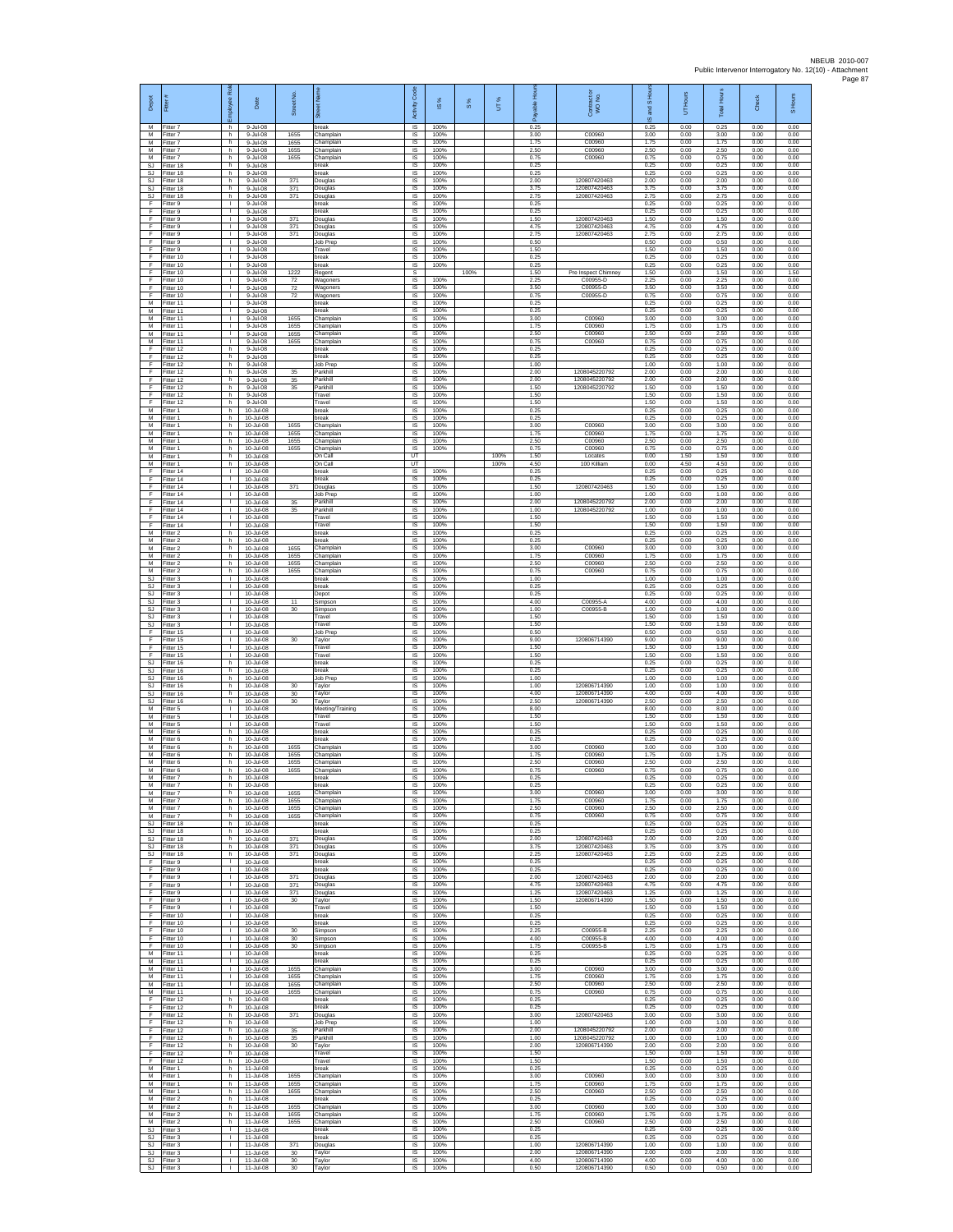| Depot                       | Fitter                              | æ<br>ployee                                  | Date                                    | Street No            |                                         | Code<br>Activity                          | $\overline{\omega}$  | $\frac{8}{3}$ | UT%          | 슬                    | Contract or<br>WO No.                                  | and S Ho<br>$\overline{\omega}$ | Hours<br>5           | <b>Total Hours</b>   | Check                | S Hours              |
|-----------------------------|-------------------------------------|----------------------------------------------|-----------------------------------------|----------------------|-----------------------------------------|-------------------------------------------|----------------------|---------------|--------------|----------------------|--------------------------------------------------------|---------------------------------|----------------------|----------------------|----------------------|----------------------|
| F<br>F                      | Fitter 15<br>Fitter 15              | $\mathbb{R}$                                 | 11-Jul-08<br>11-Jul-08                  |                      | break<br>break                          | $\overline{s}$<br>$\sf IS$                | 100%<br>100%         |               |              | 0.25<br>0.25         |                                                        | 0.25<br>0.25                    | 0.00<br>0.00         | 0.25<br>0.25         | 0.00<br>0.00         | 0.00<br>0.00         |
| F<br>F<br>F                 | Fitter 15<br>Fitter 15<br>Fitter 15 | $\mathbf{L}$<br>$\mathbf{L}$<br>$\mathbf{L}$ | 11-Jul-08<br>11-Jul-08<br>11-Jul-08     | 11<br>11             | Job Prep<br>Simpson<br>Simpson          | $\sf IS$<br>IS<br>IS                      | 100%<br>100%<br>100% |               |              | 0.50<br>1.50<br>1.75 | C00955-A<br>C00955-A                                   | 0.50<br>1.50<br>1.75            | 0.00<br>0.00<br>0.00 | 0.50<br>1.50<br>1.75 | 0.00<br>0.00<br>0.00 | 0.00<br>0.00<br>0.00 |
| F<br>F                      | Fitter 15<br>fitter 15              | $\mathbf{L}$<br>$\mathbf{I}$                 | 11-Jul-08<br>11-Jul-08                  | 30<br>44             | Simpson<br>Simpson                      | IS<br>IS                                  | 100%<br>100%         |               |              | 2.00<br>1.75         | C00955-B<br>C00955-C                                   | 2.00<br>1.75                    | 0.00<br>0.00         | 2.00<br>1.75         | 0.00<br>0.00         | 0.00<br>0.00         |
| SJ<br>SJ<br>SJ              | Fitter 16<br>Fitter 16<br>Fitter 16 | h.<br>h.<br>h                                | 11-Jul-08<br>11-Jul-08<br>11-Jul-08     | 371                  | break<br><b>preak</b><br>Douglas        | IS<br>IS<br>$\sf IS$                      | 100%<br>100%<br>100% |               |              | 0.25<br>0.25<br>1.00 | 120806714390                                           | 0.25<br>0.25<br>1.00            | 0.00<br>0.00<br>0.00 | 0.25<br>0.25<br>1.00 | 0.00<br>0.00<br>0.00 | 0.00<br>0.00<br>0.00 |
| <b>SJ</b><br><b>SJ</b>      | -itter 16<br>Fitter 16              | h.<br>h.                                     | 11-Jul-08<br>11-Jul-08                  | 30<br>30             | Taylor<br>Taylor                        | IS<br>IS                                  | 100%<br>100%         |               |              | 2.00<br>4.00         | 120806714390<br>120806714390                           | 2.00<br>4.00                    | 0.00<br>0.00         | 2.00<br>4.00         | 0.00<br>0.00         | 0.00<br>0.00         |
| SJ<br>M                     | Fitter 16<br>itter 5                | h<br>т                                       | 11-Jul-08<br>11-Jul-08                  | 30                   | Taylor<br>Meeting/Training              | IS<br>IS                                  | 100%<br>100%         |               |              | 0.50<br>8.00         | 120806714390                                           | 0.50<br>8.00                    | 0.00<br>0.00         | 0.50<br>8.00         | 0.00<br>0.00         | 0.00<br>0.00         |
| M<br>М<br>М                 | Fitter 5<br>litter 5<br>Fitter 6    | $\mathbf{L}$<br>$\mathbf{I}$<br>h.           | 11-Jul-08<br>11-Jul-08<br>11-Jul-08     |                      | Travel<br>Travel<br>oreak               | IS<br>IS<br>IS                            | 100%<br>100%<br>100% |               |              | 1.50<br>1.50<br>0.25 |                                                        | 1.50<br>1.50<br>0.25            | 0.00<br>0.00<br>0.00 | 1.50<br>1.50<br>0.25 | 0.00<br>0.00<br>0.00 | 0.00<br>0.00<br>0.00 |
| M<br>M                      | fitter 6<br>Fitter 6                | h.<br>h                                      | 11-Jul-08<br>11-Jul-08                  | 1655<br>1655         | Champlair<br>Champlain                  | IS<br>IS                                  | 100%<br>100%         |               |              | 3.00<br>1.75         | C00960<br>C00960                                       | 3.00<br>1.75                    | 0.00<br>0.00         | 3.00<br>1.75         | 0.00<br>0.00         | 0.00<br>0.00         |
| М<br>М                      | Fitter 6<br>itter 7                 | h.<br>h.                                     | 11-Jul-08<br>11-Jul-08                  | 1655<br>1655         | Champlair<br>Champlain                  | $\sf IS$<br>IS                            | 100%<br>100%         |               |              | 2.50<br>1.50         | C00960<br>C00960                                       | 2.50<br>1.50                    | 0.00<br>0.00         | 2.50<br>1.50         | 0.00<br>0.00         | 0.00<br>0.00         |
| M<br>S.I.<br>SJ             | Fitter 7<br>Fitter 18<br>Fitter 18  | h.<br>h.<br>h                                | 11-Jul-08<br>11-Jul-08<br>11-Jul-08     |                      | Out of Office<br>Sick<br>preak<br>break | IS<br>IS<br>IS                            | 100%<br>100%<br>100% |               |              | 6.50<br>0.25<br>0.25 |                                                        | 6.50<br>0.25<br>0.25            | 0.00<br>0.00<br>0.00 | 6.50<br>0.25<br>0.25 | 0.00<br>0.00<br>0.00 | 0.00<br>0.00<br>0.00 |
| <b>SJ</b><br>SJ             | Fitter 18<br>Fitter 18              | h.<br>h.                                     | 11-Jul-08<br>11-Jul-08                  |                      | Service<br>Service                      | s<br>s                                    |                      | 100%<br>100%  |              | 2.00<br>3.75         | Service w. Dave Rodgerson<br>Service w. Dave Rodgerson | 2.00<br>3.75                    | 0.00<br>0.00         | 2.00<br>3.75         | 0.00<br>0.00         | 2.00<br>3.75         |
| SJ<br>F                     | itter 18<br>itter 9                 | h.<br>$\mathbf{I}$                           | 11-Jul-08<br>11-Jul-08<br>11-Jul-08     |                      | Service<br>break                        | $\mathbb S$<br>$\sf IS$<br>$\overline{s}$ | 100%<br>100%         | 100%          |              | 1.75<br>0.25<br>0.25 | Service w. Dave Rodgerson                              | 1.75<br>0.25<br>0.25            | 0.00<br>0.00<br>0.00 | 1.75<br>0.25<br>0.25 | 0.00<br>0.00<br>0.00 | 1.75<br>0.00<br>0.00 |
| F<br>F<br>F                 | Fitter 9<br>Fitter 9<br>Fitter 9    | л.<br>$\mathbb{R}$<br>т                      | 11-Jul-08<br>11-Jul-08                  |                      | break<br>Depot<br><b>Job Prep</b>       | IS<br>IS                                  | 100%<br>100%         |               |              | 0.75<br>0.50         |                                                        | 0.75<br>0.50                    | 0.00<br>0.00         | 0.75<br>0.50         | 0.00<br>0.00         | 0.00<br>0.00         |
| F<br>F                      | itter 9<br>Fitter 9                 | $\mathbf{I}$<br>$\mathbf{I}$                 | 11-Jul-08<br>11-Jul-08                  | 824<br>824           | York<br>York                            | IS<br>IS                                  | 100%<br>100%         |               |              | 1.50<br>4.75         | 090814118033<br>090814118033                           | 1.50<br>4.75                    | 0.00<br>0.00         | 1.50<br>4.75         | 0.00<br>0.00         | 0.00<br>0.00         |
| F<br>F<br>F                 | Fitter 10<br>Fitter 10<br>Fitter 10 | <b>I</b><br>$\mathbf{I}$<br>$\mathbf{L}$     | 11-Jul-08<br>11-Jul-08<br>11-Jul-08     | 30                   | oreak<br>break                          | IS<br>$\sf IS$<br>IS                      | 100%<br>100%<br>100% |               |              | 0.25<br>0.25<br>2.25 | C00955-B                                               | 0.25<br>0.25<br>2.25            | 0.00<br>0.00         | 0.25<br>0.25<br>2.25 | 0.00<br>0.00<br>0.00 | 0.00<br>0.00<br>0.00 |
| F<br>F                      | Fitter 10<br>itter 10               | т.<br>т.                                     | 11-Jul-08<br>11-Jul-08                  | 30<br>11             | Simpson<br>Simpson<br>Simpson           | IS<br>IS                                  | 100%<br>100%         |               |              | 3.50<br>1.00         | C00955-B<br>C00955-A                                   | 3.50<br>1.00                    | 0.00<br>0.00<br>0.00 | 3.50<br>1.00         | 0.00<br>0.00         | 0.00<br>0.00         |
| F<br>M                      | fitter 10<br>Fitter 11              | т<br>$\mathbf{L}$                            | 11-Jul-08<br>11-Jul-08                  | 72                   | Nagoners<br>break                       | IS<br>$\overline{s}$                      | 100%<br>100%         |               |              | 0.75<br>0.25         | C00955-D                                               | 0.75<br>0.25                    | 0.00<br>0.00         | 0.75<br>0.25         | 0.00<br>0.00         | 0.00<br>0.00         |
| М<br>M<br>M                 | litter 11<br>Fitter 11<br>fitter 11 | $\mathbf{L}$<br>$\mathbf{L}$<br>$\mathbf{I}$ | 11-Jul-08<br>11-Jul-08<br>11-Jul-08     | 1655<br>1655<br>1655 | Champlain<br>Champlair<br>Champlair     | IS<br>IS<br>IS                            | 100%<br>100%<br>100% |               |              | 3.00<br>1.75<br>2.50 | C00960<br>C00960<br>C00960                             | 3.00<br>1.75<br>2.50            | 0.00<br>0.00<br>0.00 | 3.00<br>1.75<br>2.50 | 0.00<br>0.00<br>0.00 | 0.00<br>0.00<br>0.00 |
| M<br>F                      | Fitter 11<br>Fitter 12              | $\mathbf{L}$<br>h.                           | 11-Jul-08<br>11-Jul-08                  |                      | On Call<br>break                        | UT<br>$\sf IS$                            | 100%                 |               | 100%         | 1.50<br>0.25         |                                                        | 0.00<br>0.25                    | 1.50<br>0.00         | 1.50<br>0.25         | 0.00<br>0.00         | 0.00<br>0.00         |
| F<br>E                      | itter 12<br>Fitter 12               | h.<br>h.                                     | 11-Jul-08<br>11-Jul-08                  |                      | oreak<br>Depot                          | IS<br>IS                                  | 100%<br>100%         |               |              | 0.25<br>2.00         |                                                        | 0.25<br>2.00                    | 0.00<br>0.00         | 0.25<br>2.00         | 0.00<br>0.00         | 0.00<br>0.00         |
| F<br>F<br>F                 | Fitter 12<br>Fitter 12<br>Fitter 12 | h<br>h<br>h                                  | 11-Jul-08<br>11-Jul-08<br>11-Jul-08     | 824                  | Depot<br>Job Prep<br>York               | IS<br>IS<br>IS                            | 100%<br>100%<br>100% |               |              | 1.50<br>0.50<br>3.50 | 090814118033                                           | 1.50<br>0.50<br>3.50            | 0.00<br>0.00<br>0.00 | 1.50<br>0.50<br>3.50 | 0.00<br>0.00<br>0.00 | 0.00<br>0.00<br>0.00 |
| M<br>М                      | Fitter 11<br>Fitter 11              | $\mathbf{L}$<br>т.                           | 12-Jul-08<br>13-Jul-08                  |                      | On Call<br>On Call                      | UT<br>UT                                  |                      |               | 100%<br>100% | 1.50<br>1.50         |                                                        | 0.00<br>0.00                    | 1.50<br>1.50         | 1.50<br>1.50         | 0.00<br>0.00         | 0.00<br>0.00         |
| M<br>$\overline{M}$<br>M    | fitter 11<br>Fitter 1               | $\mathbf{L}$<br>h.                           | 13-Jul-08<br>14-Jul-08                  |                      | On Call<br>break<br>preak               | UT<br>IS                                  | 100%                 |               | 100%         | 4.50<br>0.25<br>0.25 |                                                        | 0.00<br>0.25                    | 4.50<br>0.00         | 4.50<br>0.25<br>0.25 | 0.00<br>0.00         | 0.00<br>0.00         |
| M<br>M                      | Fitter 1<br>Fitter 1<br>itter 1     | h<br>h.<br>h.                                | 14-Jul-08<br>14-Jul-08<br>14-Jul-08     | 1655<br>1655         | Champlair<br>Champlain                  | IS<br>IS<br>IS                            | 100%<br>100%<br>100% |               |              | 3.00<br>1.75         | C00960<br>C00960                                       | 0.25<br>3.00<br>1.75            | 0.00<br>0.00<br>0.00 | 3.00<br>1.75         | 0.00<br>0.00<br>0.00 | 0.00<br>0.00<br>0.00 |
| M<br>M                      | Fitter 1<br>Fitter 1                | h.<br>h.                                     | 14-Jul-08<br>14-Jul-08                  | 1655<br>1655         | Champlain<br>Champlain                  | IS<br>IS                                  | 100%<br>100%         |               |              | 2.50<br>1.25         | C00960<br>C00960                                       | 2.50<br>1.25                    | 0.00<br>0.00         | 2.50<br>1.25         | 0.00<br>0.00         | 0.00<br>0.00         |
| М<br><b>SJ</b><br><b>SJ</b> | Fitter 2<br>fitter 3<br>Fitter 3    | h<br>$\mathbf{L}$<br>$\mathbb{R}$            | 14-Jul-08<br>14-Jul-08<br>14-Jul-08     |                      | Out of Office - Sick<br>break<br>break  | $\sf IS$<br>IS<br>IS                      | 100%<br>100%<br>100% |               |              | 8.00<br>0.25<br>0.25 |                                                        | 8.00<br>0.25<br>0.25            | 0.00<br>0.00<br>0.00 | 8.00<br>0.25<br>0.25 | 0.00<br>0.00<br>0.00 | 0.00<br>0.00<br>0.00 |
| SJ<br><b>SJ</b>             | -itter 3<br>fitter 3                | т.<br>Τ                                      | 14-Jul-08<br>14-Jul-08                  | 154                  | Job Prep<br>Princess                    | IS<br>IS                                  | 100%<br>100%         |               |              | 0.25<br>2.00         | 120806715577                                           | 0.25<br>2.00                    | 0.00<br>0.00         | 0.25<br>2.00         | 0.00<br>0.00         | 0.00<br>0.00         |
| SJ.<br><b>SJ</b>            | Fitter 3<br>itter 3                 | $\mathbf{L}$<br>$\mathbb{R}$                 | 14-Jul-08<br>14-Jul-08                  | 154<br>154           | Princess<br>Princess                    | IS<br>IS                                  | 100%<br>100%         |               |              | 4.00<br>1.25         | 120806715577<br>120806715577                           | 4.00<br>1.25                    | 0.00<br>0.00         | 4.00<br>1.25         | 0.00<br>0.00         | 0.00<br>0.00         |
| F<br>F<br>E                 | Fitter 15<br>fitter 15<br>Fitter 15 | $\mathbf{L}$<br>$\mathbf{I}$<br>п.           | 14-Jul-08<br>14-Jul-08<br>14-Jul-08     |                      | break<br>oreak<br>Depot                 | IS<br>IS<br>IS                            | 100%<br>100%<br>100% |               |              | 0.25<br>0.25<br>0.50 |                                                        | 0.25<br>0.25<br>0.50            | 0.00<br>0.00<br>0.00 | 0.25<br>0.25<br>0.50 | 0.00<br>0.00<br>0.00 | 0.00<br>0.00<br>0.00 |
| F<br>F                      | Fitter 15<br>itter 15               | $\mathbb{R}$<br>T.                           | 14-Jul-08<br>14-Jul-08                  | 93                   | Job Prep<br>York                        | $\sf IS$<br>IS                            | 100%<br>100%         |               |              | 1.00<br>1.00         | C00535A                                                | 1.00<br>1.00                    | 0.00<br>0.00         | 1.00<br>1.00         | 0.00<br>0.00         | 0.00<br>0.00         |
| F<br>F                      | litter 15<br>Fitter 15              | л.<br>$\mathbf{L}$<br>т.                     | 14-Jul-08<br>14-Jul-08                  | 93<br>93             | York<br>York<br>break                   | IS<br>IS<br>IS                            | 100%<br>100%<br>100% |               |              | 4.00<br>1.00<br>0.25 | C00535A<br>C00535A                                     | 4.00<br>1.00<br>0.25            | 0.00<br>0.00<br>0.00 | 4.00<br>1.00<br>0.25 | 0.00<br>0.00<br>0.00 | 0.00<br>0.00<br>0.00 |
| М<br>M<br>M                 | Fitter 5<br>Fitter 5<br>Fitter 5    | Τ<br>$\mathbf{L}$                            | 14-Jul-08<br>14-Jul-08<br>14-Jul-08     | 1655                 | oreak<br>Champlain                      | 1S<br>IS                                  | 100%<br>100%         |               |              | 0.25<br>3.00         | C00960                                                 | 0.25<br>3.00                    | 0.00<br>0.00         | 0.25<br>3.00         | 0.00<br>0.00         | 0.00<br>0.00         |
| М<br>M                      | itter 5<br>litter <sub>5</sub>      | т.<br>$\mathbf{L}$                           | 14-Jul-08<br>14-Jul-08                  | 1655<br>1655         | Champlair<br>Champlain                  | $\sf IS$<br>$\sf IS$                      | 100%<br>100%         |               |              | 1.75<br>2.50         | C00960<br>C00960                                       | 1.75<br>2.50                    | 0.00<br>0.00         | 1.75<br>2.50         | 0.00<br>0.00         | 0.00<br>0.00         |
| M<br>M<br>М                 | Fitter 5<br>Fitter 6<br>Fitter 6    | л.<br>h<br>h.                                | 14-Jul-08<br>14-Jul-08<br>14-Jul-08     | 1655                 | Champlain<br>oreak<br>oreak             | $\overline{s}$<br>IS<br>IS                | 100%<br>100%<br>100% |               |              | 1.25<br>0.25<br>0.25 | C00960                                                 | 1.25<br>0.25<br>0.25            | 0.00<br>0.00<br>0.00 | 1.25<br>0.25<br>0.25 | 0.00<br>0.00<br>0.00 | 0.00<br>0.00<br>0.00 |
| M<br>M                      | itter 6<br>Fitter 6                 | h.<br>h.                                     | 14-Jul-08<br>14-Jul-08                  | 1655<br>1655         | Champlair<br>Champlain                  | IS<br>IS                                  | 100%<br>100%         |               |              | 3.00<br>1.75         | C00960<br>C00960                                       | 3.00<br>1.75                    | 0.00<br>0.00         | 3.00<br>1.75         | 0.00<br>0.00         | 0.00<br>0.00         |
| M<br>М<br>M                 | Fitter 6<br>Fitter 6<br>Fitter 7    | h.<br>h<br><b>I</b>                          | 14-Jul-08<br>14-Jul-08<br>14-Jul-08     | 1655<br>1655         | Champlain<br>Champlair<br>areak         | IS<br>$\sf IS$<br>IS                      | 100%<br>100%<br>100% |               |              | 2.50<br>1.25<br>0.25 | C00960<br>C00960                                       | 2.50<br>1.25<br>0.25            | 0.00<br>0.00<br>0.00 | 2.50<br>1.25<br>0.25 | 0.00<br>0.00<br>0.00 | 0.00<br>0.00<br>0.00 |
| м<br>М                      | Fitter 7<br>Fitter 7                | т.                                           | 14-Jul-08<br>14-Jul-08                  | 1655                 | hreak<br>Champlain                      | IS<br>IS                                  | 100%<br>100%         |               |              | 0.25<br>3.00         | C00960                                                 | 0.25<br>3.00                    | 0.00<br>0.00         | 0.25<br>3.00         | 0.00<br>0.00         | 0.00<br>0.00         |
| M<br>M                      | fitter 7<br>Fitter 7                | т<br>$\mathbf{I}$                            | 14-Jul-08<br>14-Jul-08                  | 1655<br>1655         | Champlain<br>Champlain                  | 1S<br>IS                                  | 100%<br>100%         |               |              | 1.75<br>2.50         | C00960<br>C00960                                       | 1.75<br>2.50                    | 0.00<br>0.00         | 1.75<br>2.50         | 0.00<br>0.00         | 0.00<br>0.00         |
| М<br>SJ<br>SJ.              | Fitter 7<br>Fitter 18<br>fitter 18  | $\mathbb{R}$<br>h<br>h                       | 14-Jul-08<br>14-Jul-08<br>14-Jul-08     | 1655                 | Champlain<br>break<br>oreak             | IS<br>IS<br>IS                            | 100%<br>100%<br>100% |               |              | 1.25<br>0.25<br>0.25 | C00960                                                 | 1.25<br>0.25<br>0.25            | 0.00<br>0.00<br>0.00 | 1.25<br>0.25<br>0.25 | 0.00<br>0.00<br>0.00 | 0.00<br>0.00<br>0.00 |
| SJ<br>SJ                    | Fitter 18<br>Fitter 18              | h<br>h.                                      | 14-Jul-08<br>14-Jul-08                  | 33<br>33             | Seely<br>Seely                          | IS<br>$\sf IS$                            | 100%<br>100%         |               |              | 2.00<br>3.75         | 24389<br>24389                                         | 2.00<br>3.75                    | 0.00<br>0.00         | 2.00<br>3.75         | 0.00<br>0.00         | 0.00<br>0.00         |
| <b>SJ</b><br>F<br>F         | fitter 18<br>Fitter 9<br>Fitter 9   | h<br>$\mathbf{L}$<br><b>ILL S</b>            | 14-Jul-08<br>$14 - h + 08$<br>14-Jul-08 | 33                   | Seely<br>break<br><b>preak</b>          | IS<br>IS<br>IS                            | 100%<br>100%<br>100% |               |              | 1.75<br>0.25<br>0.25 | 24389                                                  | 1.75<br>0.25<br>0.25            | 0.00<br>0.00<br>0.00 | 1.75<br>0.25<br>0.25 | 0.00<br>0.00<br>0.00 | 0.00<br>0.00<br>0.00 |
| F<br>F                      | Fitter 9<br>Fitter 9                | т.<br>т                                      | 14-Jul-08<br>$14 - h h - 08$            | 33                   | Job Prep<br>Seely                       | IS<br>1S                                  | 100%<br>100%         |               |              | 0.50<br>2.00         | 24389                                                  | 0.50<br>2.00                    | 0.00<br>0.00         | 0.50<br>2.00         | 0.00<br>0.00         | 0.00<br>0.00         |
| F<br>F                      | Fitter 9<br>Fitter 9                | $\mathbf{I}$<br>$\mathbb{R}$                 | 14-Jul-08<br>14-Jul-08                  | 33<br>33             | Seely<br>Seely                          | IS<br>$\sf IS$                            | 100%<br>100%         |               |              | 4.75<br>0.75         | 24389<br>24389                                         | 4.75<br>0.75                    | 0.00<br>0.00         | 4.75<br>0.75         | 0.00<br>0.00         | 0.00<br>0.00         |
| F<br>F<br>F                 | Fitter 9<br>Fitter 9<br>Fitter 10   | $\mathbb{R}$<br>$\mathbf{I}$<br>$\mathbb{R}$ | 14-Jul-08<br>14-Jul-08<br>14-Jul-08     |                      | Travel<br>Travel<br>break               | $\sf IS$<br>IS<br>IS                      | 100%<br>100%<br>100% |               |              | 1.50<br>1.50<br>0.25 |                                                        | 1.50<br>1.50<br>0.25            | 0.00<br>0.00<br>0.00 | 1.50<br>1.50<br>0.25 | 0.00<br>0.00<br>0.00 | 0.00<br>0.00<br>0.00 |
| F<br>F                      | Fitter 10<br>fitter 10              | $\mathbf{L}$<br>л.                           | 14-Jul-08<br>14-Jul-08                  |                      | break<br>Job Prep                       | IS<br>IS                                  | 100%<br>100%         |               |              | 0.75<br>0.75         |                                                        | 0.75<br>0.75                    | 0.00<br>0.00         | 0.75<br>0.75         | 0.00<br>0.00         | 0.00<br>0.00         |
| F<br>F.<br>F                | Fitter 10<br>Fitter 10<br>Fitter 10 | $\mathbf{I}$<br>$\mathbf{L}$<br>$\mathbb{R}$ | 14-Jul-08<br>14-Jul-08<br>14-Jul-08     | 11<br>11<br>76       | Simpson<br>Simpson<br>York              | IS<br>IS<br>s                             | 100%<br>100%         | 100%          |              | 2.00<br>1.00<br>1.00 | C00955-A<br>C00955-A<br>Checked Boile                  | 2.00<br>1.00<br>1.00            | 0.00<br>0.00<br>0.00 | 2.00<br>1.00<br>1.00 | 0.00<br>0.00<br>0.00 | 0.00<br>0.00<br>1.00 |
| F<br>M<br>М                 | Fitter 10<br>Fitter 11<br>Fitter 11 | $\mathbf{I}$<br>$\mathbf{I}$<br>т.           | $14 - h + 08$<br>14-Jul-08<br>14-Jul-08 | 93                   | York<br>break<br>break                  | <b>IS</b><br>IS<br>IS                     | 100%<br>100%<br>100% |               |              | 2.25<br>0.25<br>0.25 | C00535A                                                | 2.25<br>0.25<br>0.25            | 0.00<br>0.00<br>0.00 | 2.25<br>0.25<br>0.25 | 0.00<br>0.00<br>0.00 | 0.00<br>0.00<br>0.00 |
| M<br>M                      | fitter 11<br>Fitter 11              | т<br>$\mathbf{I}$                            | 14-Jul-08<br>14-Jul-08                  | 1655<br>1655         | Champlain<br>Champlain                  | 1S<br>IS                                  | 100%<br>100%         |               |              | 3.00<br>1.75         | C00960<br>C00960                                       | 3.00<br>1.75                    | 0.00<br>0.00         | 3.00<br>1.75         | 0.00<br>0.00         | 0.00<br>0.00         |
| М<br>М                      | fitter 11<br>Fitter 11              | $\mathbb{R}$<br>$\mathbf{I}$                 | 14-Jul-08<br>14-Jul-08                  | 1655<br>1655         | Champlain<br>Champlair                  | IS<br>IS                                  | 100%<br>100%         |               |              | 2.50<br>1.25         | C00960<br>C00960                                       | 2.50<br>1.25                    | 0.00<br>0.00         | 2.50<br>1.25         | 0.00<br>0.00         | 0.00<br>0.00         |
| M<br>F<br>F                 | Fitter 11<br>Fitter 12<br>Fitter 12 | $\mathbf{L}$<br>h<br>h                       | 14-Jul-08<br>14-Jul-08<br>14-Jul-08     |                      | On Call<br>break<br>break               | UT<br>IS<br>IS                            | 100%<br>100%         |               | 100%         | 1.50<br>0.25<br>0.25 |                                                        | 0.00<br>0.25<br>0.25            | 1.50<br>0.00<br>0.00 | 1.50<br>0.25<br>0.25 | 0.00<br>0.00<br>0.00 | 0.00<br>0.00<br>0.00 |
| F<br>F                      | fitter 12<br>Fitter 12              | h.<br>h                                      | 14-Jul-08<br>14-Jul-08                  | 154                  | Job Prep<br>Princess                    | IS<br>IS                                  | 100%<br>100%         |               |              | 1.00<br>3.00         | 120806715577                                           | 1.00<br>3.00                    | 0.00<br>0.00         | 1.00<br>3.00         | 0.00<br>0.00         | 0.00<br>0.00         |
| F<br>F<br>F                 | Fitter 12<br>Fitter 12<br>Fitter 12 | h<br>h<br>h                                  | 14-Jul-08<br>14-Jul-08<br>14-Jul-08     | 154<br>154           | Princess<br>Princess<br>Travel          | IS<br>IS<br>1S                            | 100%<br>100%<br>100% |               |              | 3.00<br>1.00<br>1.50 | 120806715577<br>120806715577                           | 3.00<br>1.00<br>1.50            | 0.00<br>0.00<br>0.00 | 3.00<br>1.00<br>1.50 | 0.00<br>0.00<br>0.00 | 0.00<br>0.00<br>0.00 |
| F.<br>М                     | Fitter 12<br>-itter 1               | h.<br>h.                                     | 14-Jul-08<br>15-Jul-08                  |                      | Travel<br>break                         | IS<br>$\sf IS$                            | 100%<br>100%         |               |              | 1.50<br>0.25         |                                                        | 1.50<br>0.25                    | 0.00<br>0.00         | 1.50<br>0.25         | 0.00<br>0.00         | 0.00<br>0.00         |
| M<br>$\overline{M}$<br>M    | Fitter 1<br>Fitter 1<br>Fitter 1    | h.<br>h.                                     | 15-Jul-08<br>15-Jul-08<br>15-Jul-08     | 17<br>17             | break<br>Highgate                       | $\sf IS$<br>IS<br>IS                      | 100%<br>100%<br>100% |               |              | 0.25<br>1.50<br>2.25 | <b>NC3691</b><br>NC3691                                | 0.25<br>1.50<br>2.25            | 0.00<br>0.00<br>0.00 | 0.25<br>1.50<br>2.25 | 0.00<br>0.00<br>0.00 | 0.00<br>0.00<br>0.00 |
| М<br>М                      | Fitter 1<br>fitter 1                | h.<br>h<br>h                                 | 15-Jul-08<br>15-Jul-08                  | 17<br>17             | Highgate<br>Highgate<br>Highgate        | IS<br>IS                                  | 100%<br>100%         |               |              | 2.00<br>1.75         | NC3691<br><b>NC3691</b>                                | 2.00<br>1.75                    | 0.00<br>0.00         | 2.00<br>1.75         | 0.00<br>0.00         | 0.00<br>0.00         |
| M<br>M                      | Fitter 1<br>Fitter 2                | h.<br>h                                      | 15-Jul-08<br>15-Jul-08                  |                      | Job Prep<br>oreak                       | IS<br><b>IS</b>                           | 100%<br>100%         |               |              | 0.50<br>0.25         |                                                        | 0.50<br>0.25                    | 0.00<br>0.00         | 0.50<br>0.25         | 0.00<br>0.00         | 0.00<br>0.00         |
| М<br>M<br>M                 | Fitter 2<br>Fitter 2<br>Fitter 2    | h<br>h.<br>h.                                | 15-Jul-08<br>15-Jul-08<br>15-Jul-08     | 1655<br>17           | break<br>Champlair<br>Highgate          | $\sf IS$<br>IS<br>IS                      | 100%<br>100%<br>100% |               |              | 0.25<br>1.00<br>1.50 | C00960<br>NC3691                                       | 0.25<br>1.00<br>1.50            | 0.00<br>0.00<br>0.00 | 0.25<br>1.00<br>1.50 | 0.00<br>0.00<br>0.00 | 0.00<br>0.00<br>0.00 |
|                             |                                     |                                              |                                         |                      |                                         |                                           |                      |               |              |                      |                                                        |                                 |                      |                      |                      |                      |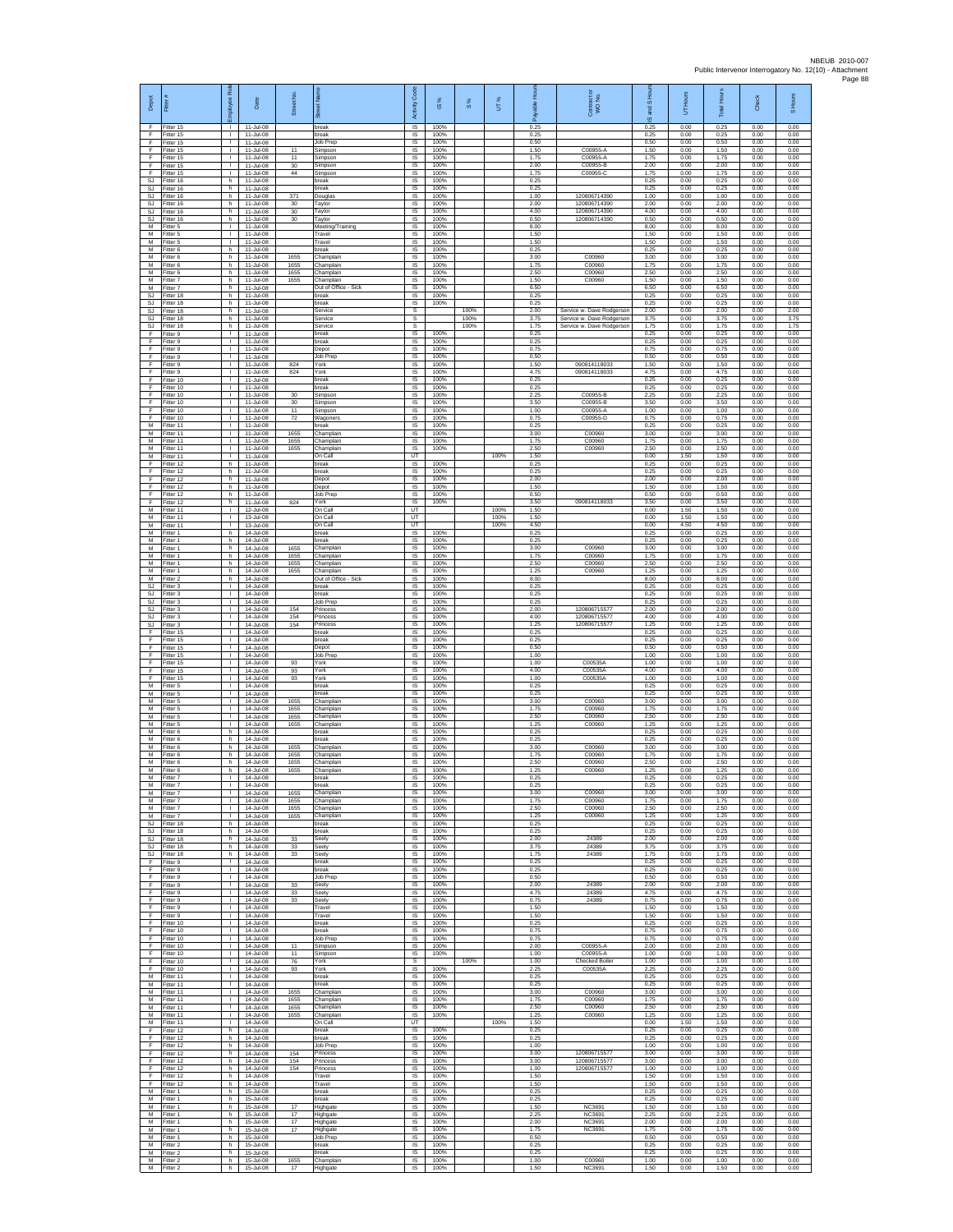| Depot<br>M             | Fitter<br>Fitter 2                  | loyee Rol<br>h.                              | Date<br>15-Jul-08                       | Street No.<br>17 | 荷<br>Highgate                                                   | code<br>Activity<br>IS     | IS %<br>100%         | $\frac{8}{3}$ | UT%  | able Hou<br>δ<br>2.25 | Contract or<br>WO No.<br>NC3691              | and S Ho<br>$\overline{\omega}$<br>2.25 | Hours<br>5<br>0.00   | <b>Total</b> Hour<br>2.25 | Check<br>0.00        | S Hours<br>0.00      |
|------------------------|-------------------------------------|----------------------------------------------|-----------------------------------------|------------------|-----------------------------------------------------------------|----------------------------|----------------------|---------------|------|-----------------------|----------------------------------------------|-----------------------------------------|----------------------|---------------------------|----------------------|----------------------|
| M                      | M Fitter 2<br>Fitter 2              | h.<br>h.                                     | 15-Jul-08<br>15-Jul-08                  | 17<br>17         | Highgate<br>lighgate                                            | IS<br>IS                   | 100%<br>100%         |               |      | 2.00<br>1.75          | NC3691<br>NC3691                             | 2.00<br>1.75                            | 0.00<br>0.00         | 2.00<br>1.75              | 0.00<br>0.00         | 0.00<br>0.00         |
| M<br>SJ.<br><b>SJ</b>  | Fitter 2<br>Fitter 3<br>Fitter 3    | h.<br>$\mathbf{L}$<br>$\mathbf{L}$           | 15-Jul-08<br>15-Jul-08<br>15-Jul-08     |                  | Job Prep<br>break<br>reak                                       | IS<br><b>IS</b><br>IS      | 100%<br>100%<br>100% |               |      | 0.50<br>0.25<br>0.25  |                                              | 0.50<br>0.25<br>0.25                    | 0.00<br>0.00<br>0.00 | 0.50<br>0.25<br>0.25      | 0.00<br>0.00<br>0.00 | 0.00<br>0.00<br>0.00 |
| <b>SJ</b><br><b>SJ</b> | Fitter 3<br>Fitter 3                | $\mathbf{L}$<br>$\mathbf{L}$                 | 15-Jul-08<br>15-Jul-08                  | 154              | Job Prep<br>Princess                                            | IS<br>IS                   | 100%<br>100%         |               |      | 0.25<br>2.00          | 12080671557                                  | 0.25<br>2.00                            | 0.00<br>0.00         | 0.25<br>2.00              | 0.00<br>0.00         | 0.00<br>0.00         |
| SJ<br>SJ               | Fitter 3<br>-itter 3                | $\mathbf{L}$<br>$\mathbf{L}$                 | 15-Jul-08<br>15-Jul-08                  | 154<br>154       | Princess<br>Princess                                            | -IS<br>$\sf IS$            | 100%<br>100%         |               |      | 4.00<br>2.25          | 12080671557<br>120806715577                  | 4.00<br>2.25                            | 0.00<br>0.00         | 4.00<br>2.25              | 0.00<br>0.00         | 0.00<br>0.00         |
| F<br>F<br>-F.          | Fitter 15<br>Fitter 15<br>Fitter 15 | $\mathbf{L}$<br>$\mathbf{L}$<br><b>I</b>     | 15-Jul-08<br>15-Jul-08<br>15-Jul-08     |                  | break<br>break<br>Job Prep                                      | $\sf IS$<br>IS<br>IS       | 100%<br>100%<br>100% |               |      | 0.25<br>0.25<br>1.00  |                                              | 0.25<br>0.25<br>1.00                    | 0.00<br>0.00<br>0.00 | 0.25<br>0.25<br>1.00      | 0.00<br>0.00<br>0.00 | 0.00<br>0.00<br>0.00 |
| Ŧ<br>Ŧ                 | Fitter 15<br>Fitter 15              | L.<br>$\mathbf{L}$                           | 15-Jul-08<br>15-Jul-08                  | 30<br>44         | Simpson<br>Simpson                                              | IS<br>IS                   | 100%<br>100%         |               |      | 1.00<br>4.00          | C00955-B<br>C00955-C                         | 1.00<br>4.00                            | 0.00<br>0.00         | 1.00<br>4.00              | 0.00<br>0.00         | 0.00<br>0.00         |
| E<br>M<br>М            | Fitter 15<br>-itter 5<br>Fitter 5   | $\mathbf{L}$<br>$\mathbf{L}$<br>$\mathbf{L}$ | 15-Jul-08<br>15-Jul-08<br>15-Jul-08     | 44               | Simpson<br>reak<br>break                                        | <b>IS</b><br>IS<br>1S      | 100%<br>100%<br>100% |               |      | 1.50<br>0.25<br>0.25  | C00955-C                                     | 1.50<br>0.25<br>0.25                    | 0.00<br>0.00<br>0.00 | 1.50<br>0.25<br>0.25      | 0.00<br>0.00<br>0.00 | 0.00<br>0.00<br>0.00 |
| M<br>M                 | Fitter 5<br>Fitter 5                | $\mathbf{L}$<br>$\mathbf{I}$                 | 15-Jul-08<br>15-Jul-08                  | 1655<br>1655     | Champlain<br>Champlain                                          | IS<br>IS                   | 100%<br>100%         |               |      | 3.00<br>1.75          | C00960<br>C00960                             | 3.00<br>1.75                            | 0.00<br>0.00         | 3.00<br>1.75              | 0.00<br>0.00         | 0.00<br>0.00         |
| M<br>M                 | Fitter 5<br>Fitter 5                | H.<br>$\mathbf{L}$                           | 15-Jul-08<br>15-Jul-08                  | 1655<br>1655     | Champlain<br>Champlain                                          | IS<br>IS                   | 100%<br>100%         |               |      | 2.50<br>0.75          | C00960<br>C00960                             | 2.50<br>0.75                            | 0.00<br>0.00         | 2.50<br>0.75              | 0.00<br>0.00         | 0.00<br>0.00         |
| M<br>M<br>M            | Fitter 6<br>Fitter 6<br>Fitter 6    | h.<br>h<br>h.                                | 15-Jul-08<br>15-Jul-08<br>15-Jul-08     | 1655             | break<br>reak<br>hamplain                                       | -IS<br>IS<br>IS            | 100%<br>100%<br>100% |               |      | 0.25<br>0.25<br>3.00  | C00960                                       | 0.25<br>0.25<br>3.00                    | 0.00<br>0.00<br>0.00 | 0.25<br>0.25<br>3.00      | 0.00<br>0.00<br>0.00 | 0.00<br>0.00<br>0.00 |
| M<br>M                 | Fitter 6<br>Fitter 6                | h.<br>h                                      | 15-Jul-08<br>15-Jul-08                  | 1655<br>1655     | Champlain<br>Champlain                                          | 1S<br>IS                   | 100%<br>100%         |               |      | 1.75<br>2.50          | C00960<br>C00960                             | 1.75<br>2.50                            | 0.00<br>0.00         | 1.75<br>2.50              | 0.00<br>0.00         | 0.00<br>0.00         |
| M<br>M<br>M            | -itter 6<br>Fitter 7<br>Fitter 7    | h.<br>$\mathbb{R}$<br>$\mathbf{L}$           | 15-Jul-08<br>15-Jul-08<br>15-Jul-08     | 1655             | Champlain<br>break<br>break                                     | IS<br>1S<br><b>IS</b>      | 100%<br>100%<br>100% |               |      | 0.75<br>0.25<br>0.25  | C00960                                       | 0.75<br>0.25<br>0.25                    | 0.00<br>0.00<br>0.00 | 0.75<br>0.25<br>0.25      | 0.00<br>0.00<br>0.00 | 0.00<br>0.00<br>0.00 |
| M<br>M                 | Fitter 7<br>Fitter 7                | $\mathbb{R}$<br>Τ.                           | 15-Jul-08<br>15-Jul-08                  | 1655<br>1655     | Champlain<br>Champlain                                          | IS<br>IS                   | 100%<br>100%         |               |      | 3.00<br>1.75          | C00960<br>C00960                             | 3.00<br>1.75                            | 0.00<br>0.00         | 3.00<br>1.75              | 0.00<br>0.00         | 0.00<br>0.00         |
| M<br>M                 | Fitter 7<br>Fitter 7                | $\mathbf{L}$<br>$\mathbf{L}$                 | 15-Jul-08<br>15-Jul-08                  | 1655<br>1655     | Champlain<br>Champlain                                          | IS<br>-IS                  | 100%<br>100%         |               |      | 2.50<br>0.75          | C00960<br>C00960                             | 2.50<br>0.75                            | 0.00<br>0.00         | 2.50<br>0.75              | 0.00<br>0.00         | 0.00<br>0.00         |
| SJ<br>SJ<br><b>SJ</b>  | Fitter 18<br>Fitter 18<br>Fitter 18 | h.<br>h.<br>h.                               | 15-Jul-08<br>15-Jul-08<br>15-Jul-08     |                  | break<br>break<br>Depot                                         | $\sf IS$<br>$\sf IS$<br>IS | 100%<br>100%<br>100% |               |      | 0.25<br>0.25<br>2.75  |                                              | 0.25<br>0.25<br>2.75                    | 0.00<br>0.00<br>0.00 | 0.25<br>0.25<br>2.75      | 0.00<br>0.00<br>0.00 | 0.00<br>0.00<br>0.00 |
| SJ.<br><b>SJ</b>       | Fitter 18<br>Fitter 18              | h.<br>h.                                     | 15- lul-08<br>15-Jul-08                 | 33<br>33         | Seely<br>Seely                                                  | IS<br>IS                   | 100%<br>100%         |               |      | 2.00<br>3.75          | 24389<br>24389                               | 200<br>3.75                             | 0.00<br>0.00         | 2.00<br>3.75              | 0.00<br>0.00         | 0.00<br>0.00         |
| Ŧ<br>E<br>$\mathsf F$  | Fitter 9<br>Fitter 9<br>-itter 9    | $\mathbf{L}$<br>$\mathbf{L}$<br>$\mathbb{R}$ | 15-Jul-08<br>15-Jul-08<br>15-Jul-08     | 154              | break<br>Job Prep<br>Princess                                   | IS<br><b>IS</b><br>IS      | 100%<br>100%<br>100% |               |      | 0.25<br>0.50<br>1.00  | 120806715577                                 | 0.25<br>0.50<br>1.00                    | 0.00<br>0.00<br>0.00 | 0.25<br>0.50<br>1.00      | 0.00<br>0.00<br>0.00 | 0.00<br>0.00<br>0.00 |
| F<br>F                 | Fitter 9<br>Fitter 9                | Τ.<br>$\mathbf{L}$                           | 15-Jul-08<br>15-Jul-08                  | $_{33}$<br>33    | Seely<br>Seely                                                  | IS<br>IS                   | 100%<br>100%         |               |      | 2.00<br>3.75          | 24389<br>24389                               | 2.00<br>3.75                            | 0.00<br>0.00         | 2.00<br>3.75              | 0.00<br>0.00         | 0.00<br>0.00         |
| F<br>Ŧ<br>F            | Fitter 9<br>Fitter 9<br>Fitter 10   | т.<br>$\mathbb{L}$<br>$\mathbf{L}$           | 15-Jul-08<br>15-Jul-08<br>15-Jul-08     |                  | Travel<br>Travel<br>break                                       | IS<br>1S<br>IS             | 100%<br>100%<br>100% |               |      | 1.50<br>1.50<br>0.25  |                                              | 1.50<br>1.50<br>0.25                    | 0.00<br>0.00<br>0.00 | 1.50<br>1.50<br>0.25      | 0.00<br>0.00<br>0.00 | 0.00<br>0.00<br>0.00 |
| -F<br>F                | Fitter 10<br>Fitter 10              | $\mathbf{L}$<br>$\mathbf{L}$                 | 15-Jul-08<br>15-Jul-08                  | 30               | break<br>Simpson                                                | -IS<br>IS                  | 100%<br>100%         |               |      | 0.25<br>2.00          | C00955-B                                     | 0.25<br>2.00                            | 0.00<br>0.00         | 0.25<br>2.00              | 0.00<br>0.00         | 0.00<br>0.00         |
| F<br>F                 | Fitter 10<br>Fitter 10              | L.<br>$\mathbf{L}$                           | 15-Jul-08<br>15-Jul-08                  | 44<br>$\bf 44$   | Simpson<br>Simpson                                              | IS<br>1S                   | 100%<br>100%         |               |      | 4.00<br>2.00          | C00955-C<br>C00955-C                         | 4.00<br>2.00                            | 0.00<br>0.00         | 4.00<br>2.00              | 0.00<br>0.00         | 0.00<br>0.00         |
| м<br>M<br>M            | Fitter 11<br>Fitter 11<br>Fitter 11 | $\mathbb{R}$<br>$\mathbf{L}$<br>$\mathbf{L}$ | 15-Jul-08<br>15-Jul-08<br>15-Jul-08     | 1655             | break<br>oreak<br>Champlain                                     | IS<br>IS<br>1S             | 100%<br>100%<br>100% |               |      | 0.25<br>0.25<br>3.00  | C00960                                       | 0.25<br>0.25<br>3.00                    | 0.00<br>0.00<br>0.00 | 0.25<br>0.25<br>3.00      | 0.00<br>0.00<br>0.00 | 0.00<br>0.00<br>0.00 |
| M<br>M                 | Fitter 11<br>Fitter 11              | $\mathbf{L}$<br>$\mathbf{L}$                 | 15-Jul-08<br>15-Jul-08                  | 1655<br>1655     | Champlain<br>Champlain                                          | <b>IS</b><br>IS            | 100%<br>100%         |               |      | 1.75<br>2.50          | C00960<br>C00960                             | 1.75<br>2.50                            | 0.00<br>0.00         | 1.75<br>2.50              | 0.00<br>0.00         | 0.00<br>0.00         |
| M<br>M<br>F            | Fitter 11<br>Fitter 11              | $\mathbf{L}$<br>$\mathbf{L}$<br>h.           | 15-Jul-08<br>15-Jul-08<br>15-Jul-08     | 1655             | Champlain<br>On Call<br>break                                   | IS<br>UT<br>- IS           | 100%<br>100%         |               | 100% | 0.75<br>1.50<br>0.25  | C00960                                       | 0.75<br>0.00<br>0.25                    | 0.00<br>1.50<br>0.00 | 0.75<br>1.50<br>0.25      | 0.00<br>0.00<br>0.00 | 0.00<br>0.00<br>0.00 |
| F<br>F                 | Fitter 12<br>Fitter 12<br>Fitter 12 | h.<br>h.                                     | 15-Jul-08<br>15-Jul-08                  |                  | break<br>Job Prep                                               | $\sf IS$<br>$\sf IS$       | 100%<br>100%         |               |      | 0.25<br>0.50          |                                              | 0.25<br>0.50                            | 0.00<br>0.00         | 0.25<br>0.50              | 0.00<br>0.00         | 0.00<br>0.00         |
| F<br>-F.               | Fitter 12<br>Fitter 12              | h.<br>h.                                     | 15-Jul-08<br>15-Jul-08                  | 154<br>154       | Princess<br>Princess                                            | IS<br>IS                   | 100%<br>100%         |               |      | 3.00<br>3.00          | 120806715577<br>120806715577                 | 3.00<br>3.00                            | 0.00<br>0.00         | 3.00<br>3.00              | 0.00<br>0.00         | 0.00<br>0.00         |
| Ŧ<br>Ŧ<br>E            | Fitter 12<br>Fitter 12<br>Fitter 12 | h.<br>h.<br>h.                               | 15-Jul-08<br>15-Jul-08<br>15-Jul-08     | 154              | rincess<br>Travel<br>Travel                                     | IS<br>IS<br><b>IS</b>      | 100%<br>100%<br>100% |               |      | 0.50<br>1.50<br>1.50  | 120806715577                                 | 0.50<br>1.50<br>1.50                    | 0.00<br>0.00<br>0.00 | 0.50<br>1.50<br>1.50      | 0.00<br>0.00<br>0.00 | 0.00<br>0.00<br>0.00 |
| М<br>М                 | -itter 1<br>Fitter 2                | h<br>h.                                      | 16-Jul-08<br>16-Jul-08                  |                  | Out of office - other leave<br>break                            | IS<br>1S                   | 100%<br>100%         |               |      | 8.00<br>0.25          |                                              | 8.00<br>0.25                            | 0.00<br>0.00         | 8.00<br>0.25              | 0.00<br>0.00         | 0.00<br>0.00         |
| M<br>M<br>M            | Fitter 2<br>Fitter 2<br>Fitter 2    | h.<br>h<br>h.                                | 16-Jul-08<br>16-Jul-08<br>16-Jul-08     | 1655<br>1655     | reak<br>Champlain<br>Champlair                                  | IS<br>IS<br>IS             | 100%<br>100%<br>100% |               |      | 0.25<br>3.00<br>1.75  | C00960<br>C00960                             | 0.25<br>3.00<br>1.75                    | 0.00<br>0.00<br>0.00 | 0.25<br>3.00<br>1.75      | 0.00<br>0.00<br>0.00 | 0.00<br>0.00<br>0.00 |
| M<br>M                 | Fitter 2<br>Fitter 2                | h.<br>h.                                     | 16-Jul-08<br>16-Jul-08                  | 1655<br>1655     | Champlain<br>Champlain                                          | IS<br>-IS                  | 100%<br>100%         |               |      | 2.50<br>0.75          | C00960<br>C00960                             | 2.50<br>0.75                            | 0.00<br>0.00         | 2.50<br>0.75              | 0.00<br>0.00         | 0.00<br>0.00         |
| SJ<br>SJ<br>SJ.        | Fitter 3<br>Fitter 3<br>Fitter 3    | <b>ILL S</b><br>τ.<br>$\mathbf{L}$           | 16-Jul-08<br>16-Jul-08<br>16-Jul-08     |                  | break<br>oreak<br>Job Prep                                      | IS<br>IS<br>1S             | 100%<br>100%<br>100% |               |      | 0.25<br>0.25<br>0.25  |                                              | 0.25<br>0.25<br>0.25                    | 0.00<br>0.00<br>0.00 | 0.25<br>0.25<br>0.25      | 0.00<br>0.00<br>0.00 | 0.00<br>0.00<br>0.00 |
| SJ<br>SJ               | Fitter 3<br>Fitter 3                | $\mathbf{L}$<br>$\mathbf{L}$                 | 16-Jul-08<br>16-Jul-08                  | 615<br>615       | Westmorland Rd<br>Westmorland Rd                                | IS<br>IS                   | 100%<br>100%         |               |      | 2.00<br>4.00          | 120813070972<br>120813070972                 | 2.00<br>4.00                            | 0.00<br>0.00         | 2.00<br>4.00              | 0.00<br>0.00         | 0.00<br>0.00         |
| SJ<br>F                | Fitter 3<br>Fitter 15               | $\mathbf{L}$<br>$\mathbf{L}$                 | 16-Jul-08<br>16-Jul-08                  | 615              | <b>Westmorland Rd</b><br>break                                  | 1S<br><b>IS</b>            | 100%<br>100%         |               |      | 1.25<br>0.25          | 120813070972                                 | 1.25<br>0.25                            | 0.00<br>0.00         | 1.25<br>0.25              | 0.00<br>0.00         | 0.00<br>0.00         |
| F<br>Ŧ<br>F            | Fitter 15<br>Fitter 15<br>Fitter 15 | $\mathbb{R}$<br>Τ.<br>т.                     | 16-Jul-08<br>16-Jul-08<br>16-Jul-08     | 44               | oreak<br>Job Prep<br>Simpson                                    | IS<br>IS<br>IS             | 100%<br>100%<br>100% |               |      | 0.25<br>1.00<br>1.00  | C00955-0                                     | 0.25<br>1.00<br>1.00                    | 0.00<br>0.00<br>0.00 | 0.25<br>1.00<br>1.00      | 0.00<br>0.00<br>0.00 | 0.00<br>0.00<br>0.00 |
| F<br>F                 | Fitter 15<br>Fitter 15              | $\mathbf{L}$<br>$\mathbf{L}$                 | 16-Jul-08<br>16-Jul-08                  | 44<br>44         | Simpson<br>Simpson                                              | <b>IS</b><br>$\sf IS$      | 100%<br>100%         |               |      | 4.00<br>1.50          | C00955-C<br>C00955-C                         | 4.00<br>1.50                            | 0.00<br>0.00         | 4.00<br>1.50              | 0.00<br>0.00         | 0.00<br>0.00         |
| M<br>M<br>M            | Fitter 5<br>Fitter 5<br>Fitter 5    | T.<br>л.<br>$\mathbf{L}$                     | 16-Jul-08<br>16-Jul-08<br>16-Jul-08     | 1655             | break<br>break<br>Champlain                                     | IS<br><b>IS</b><br>IS      | 100%<br>100%<br>100% |               |      | 0.25<br>0.25<br>3.00  | C00960                                       | 0.25<br>0.25<br>3.00                    | 0.00<br>0.00<br>0.00 | 0.25<br>0.25<br>3.00      | 0.00<br>0.00<br>0.00 | 0.00<br>0.00<br>0.00 |
| M<br>M                 | Fitter 5<br>-itter 5                | т.<br>$\mathbf{L}$                           | 16-Jul-08<br>16-Jul-08                  | 1655<br>1655     | Champlain<br>Champlain                                          | IS<br>IS                   | 100%<br>100%         |               |      | 1.75<br>2.50          | C00960<br>C00960                             | 1.75<br>2.50                            | 0.00<br>0.00         | 1.75<br>2.50              | 0.00<br>0.00         | 0.00<br>0.00         |
| M<br>${\sf M}$<br>M    | Fitter 5<br>-itter 6<br>Fitter 6    | $\mathbf{L}$<br>h.<br>h.                     | 16-Jul-08<br>16-Jul-08<br>16-Jul-08     | 1655             | Champlain<br>oreak<br>break                                     | <b>IS</b><br>IS<br>IS      | 100%<br>100%<br>100% |               |      | 1.25<br>0.25<br>0.25  | C00960                                       | 1.25<br>0.25<br>0.25                    | 0.00<br>0.00<br>0.00 | 1.25<br>0.25<br>0.25      | 0.00<br>0.00<br>0.00 | 0.00<br>0.00<br>0.00 |
| M<br>M                 | Fitter 6<br>Fitter 6                | h<br>h                                       | 16-Jul-08<br>16-Jul-08                  | 1655<br>1655     | Champlain<br>Champlain                                          | IS<br>IS                   | 100%<br>100%         |               |      | 3.00<br>1.75          | C00960<br>C00960                             | 3.00<br>1.75                            | 0.00<br>0.00         | 3.00<br>1.75              | 0.00<br>0.00         | 0.00<br>0.00         |
| M<br>M<br>M            | Fitter 6<br>Fitter 6                | h.<br>h.                                     | 16-Jul-08<br>16-Jul-08<br>$16 - h + 08$ | 1655<br>1655     | Champlain<br>Champlain                                          | 1S<br>IS                   | 100%<br>100%<br>100% |               |      | 2.50<br>1.25<br>0.25  | C00960<br>C00960                             | 2.50<br>1.25<br>0.25                    | 0.00<br>0.00<br>0.00 | 2.50<br>1.25<br>0.25      | 0.00<br>0.00<br>0.00 | 0.00<br>0.00         |
| M<br>M                 | Fitter 7<br>Fitter 7<br>Fitter 7    | $\mathbf{L}$<br><b>I</b><br>L.               | 16-Jul-08<br>16-Jul-08                  | 1655             | break<br><b>preak</b><br>Champlain                              | -IS<br>IS<br>IS            | 100%<br>100%         |               |      | 0.25<br>3.00          | C00960                                       | 0.25<br>3.00                            | 0.00<br>0.00         | 0.25<br>3.00              | 0.00<br>0.00         | 0.00<br>0.00<br>0.00 |
| M<br>M                 | Fitter 7<br>Fitter 7                | $\mathbf{L}$<br>$\mathbb{R}$                 | 16-Jul-08<br>16-Jul-08                  | 1655<br>1655     | Champlain<br>Champlain                                          | 1S<br>IS                   | 100%<br>100%         |               |      | 1.75<br>2.50          | C00960<br>C00960                             | 1.75<br>2.50                            | 0.00<br>0.00         | 1.75<br>2.50              | 0.00<br>0.00         | 0.00<br>0.00         |
| M<br><b>SJ</b><br>SJ.  | Fitter 7<br>Fitter 18<br>Fitter 18  | $\mathbf{L}$<br>h.<br>h.                     | 16-Jul-08<br>16-Jul-08<br>16-Jul-08     | 1655             | Champlain<br>break<br>break                                     | IS<br>IS<br><b>IS</b>      | 100%<br>100%<br>100% |               |      | 0.75<br>0.25<br>0.25  | C00960                                       | 0.75<br>0.25<br>0.25                    | 0.00<br>0.00<br>0.00 | 0.75<br>0.25<br>0.25      | 0.00<br>0.00<br>0.00 | 0.00<br>0.00<br>0.00 |
| SJ.<br>SJ              | Fitter 18<br>Fitter 18              | h.<br>h.                                     | 16-Jul-08<br>16-Jul-08                  | 204<br>204       | Connaught<br>Connaught                                          | IS<br>IS                   | 100%<br>100%         |               |      | 2.00<br>4.00          | 090809370092<br>090809370092                 | 2.00<br>4.00                            | 0.00<br>0.00         | 2.00<br>4.00              | 0.00<br>0.00         | 0.00<br>0.00         |
| SJ.<br>SJ<br>F         | Fitter 18<br>Fitter 18<br>Fitter 9  | h.<br>h.<br>$\mathbf{L}$                     | 16-Jul-08<br>16-Jul-08<br>16-Jul-08     |                  | Travel<br>Travel<br>break                                       | IS<br>-IS<br>$\sf IS$      | 100%<br>100%<br>100% |               |      | 1.50<br>1.50<br>0.25  |                                              | 1.50<br>1.50<br>0.25                    | 0.00<br>0.00<br>0.00 | 1.50<br>1.50<br>0.25      | 0.00<br>0.00<br>0.00 | 0.00<br>0.00<br>0.00 |
| F<br>-F                | Fitter 9<br>Fitter 9                | $\mathbf{L}$<br>$\mathbb{R}$                 | 16-Jul-08<br>$16 - h + 08$              | 204              | break<br>Connaught                                              | $\sf IS$<br>IS             | 100%<br>100%         |               |      | 0.25<br>1.50          | 090809370092                                 | 0.25<br>1.50                            | 0.00<br>0.00         | 0.25<br>1.50              | 0.00<br>0.00         | 0.00<br>0.00         |
| -F.<br>Ŧ               | Fitter 9<br>Fitter 9                | <b>I</b><br>L.                               | $16 - h h - 08$<br>16-Jul-08            | 204              | Connaught<br>Depot                                              | IS<br>IS                   | 100%<br>100%<br>100% |               |      | 4.75<br>0.75          | 090809370092                                 | 4.75<br>0.75                            | 0.00<br>0.00         | 4.75<br>0.75              | 0.00<br>0.00         | 0.00<br>0.00<br>0.00 |
| F<br>F.<br>$\mathsf F$ | Fitter 9<br>Fitter 10<br>Fitter 10  | $\mathbb{R}$<br>$\mathbf{L}$<br>$\mathbb{R}$ | 16-Jul-08<br>16-Jul-08<br>16-Jul-08     |                  | Job Prep<br>break<br>oreak                                      | IS<br><b>IS</b><br>IS      | 100%<br>100%         |               |      | 0.50<br>0.25<br>0.25  |                                              | 0.50<br>0.25<br>0.25                    | 0.00<br>0.00<br>0.00 | 0.50<br>0.25<br>0.25      | 0.00<br>0.00<br>0.00 | 0.00<br>0.00         |
| F.<br>F                | Fitter 10<br>Fitter 10              | $\mathbf{L}$<br>$\mathbf{L}$                 | 16-Jul-08<br>16-Jul-08                  | 44<br>44         | Simpson<br>Simpson                                              | 1S<br>IS                   | 100%<br>100%         |               |      | 2.00<br>4.00          | C00955-C<br>C00955-C                         | 2.00<br>4.00                            | 0.00<br>0.00         | 2.00<br>4.00              | 0.00<br>0.00         | 0.00<br>0.00         |
| E<br>M<br>M            | Fitter 10<br>Fitter 11<br>Fitter 11 | т.<br>$\mathbb{L}$<br>$\mathbf{L}$           | 16-Jul-08<br>16-Jul-08<br>16-Jul-08     | 72               | Wagoners<br>break<br>reak                                       | IS<br>IS<br>IS             | 100%<br>100%<br>100% |               |      | 3.00<br>0.25<br>0.25  | C00955-D                                     | 3.00<br>0.25<br>0.25                    | 0.00<br>0.00<br>0.00 | 3.00<br>0.25<br>0.25      | 0.00<br>0.00<br>0.00 | 0.00<br>0.00<br>0.00 |
| M<br>M                 | Fitter 11<br>Fitter 11              | $\mathbf{L}$<br><b>ILL S</b>                 | 16-Jul-08<br>16-Jul-08                  | 1655<br>1655     | Champlain<br>Champlain                                          | -IS<br>IS                  | 100%<br>100%         |               |      | 3.00<br>175           | C00960<br>C00960                             | 3.00<br>1.75                            | 0.00<br>0.00         | 3.00<br>1.75              | 0.00<br>0.00         | 0.00<br>0.00         |
| M<br>M<br>M            | Fitter 11<br>Fitter 11<br>Fitter 11 | τ.<br>$\mathbf{L}$<br>$\mathbf{L}$           | 16-Jul-08<br>16-Jul-08<br>16-Jul-08     | 1655<br>1655     | Champlain<br>Champlain<br>On Call                               | IS<br>IS<br>UT             | 100%<br>100%         |               | 100% | 2.50<br>0.75<br>1.50  | C00960<br>C00960                             | 2.50<br>0.75<br>0.00                    | 0.00<br>0.00<br>1.50 | 2.50<br>0.75<br>1.50      | 0.00<br>0.00<br>0.00 | 0.00<br>0.00<br>0.00 |
| F<br>Ŧ                 | Fitter 12<br>Fitter 12              | h.<br>h.                                     | 16-Jul-08<br>16-Jul-08                  |                  | break<br>break                                                  | IS<br>IS                   | 100%<br>100%         |               |      | 0.25<br>0.25          |                                              | 0.25<br>0.25                            | 0.00<br>0.00         | 0.25<br>0.25              | 0.00<br>0.00         | 0.00<br>0.00         |
| F<br>F<br>Ŧ            | Fitter 12<br>Fitter 12<br>Fitter 12 | h.<br>h.<br>h.                               | 16-Jul-08<br>16-Jul-08<br>16-Jul-08     |                  | Depot<br>Job Prep<br>Travel                                     | <b>IS</b><br>IS<br>IS      | 100%<br>100%<br>100% |               |      | 1.00<br>0.50<br>1.50  |                                              | 1.00<br>0.50<br>1.50                    | 0.00<br>0.00<br>0.00 | 1.00<br>0.50<br>1.50      | 0.00<br>0.00<br>0.00 | 0.00<br>0.00<br>0.00 |
| F<br>-F                | Fitter 12<br>Fitter 12              | h.<br>h.                                     | 16-Jul-08<br>16-Jul-08                  | 615              | Travel<br>Westmorland Rd                                        | IS<br>-IS                  | 100%<br>100%         |               |      | 1.50<br>2.00          | 120813070972                                 | 1.50<br>2.00                            | 0.00<br>0.00         | 1.50<br>2.00              | 0.00<br>0.00         | 0.00<br>0.00         |
| F.<br>F<br>M           | Fitter 12<br>Fitter 12<br>Fitter 1  | h.<br>h.<br>h                                | 16-Jul-08<br>16-Jul-08<br>17-Jul-08     | 615<br>615       | Westmorland Rd<br>Westmorland Rd<br>Out of office - other leave | IS<br>$\sf IS$<br>IS.      | 100%<br>100%<br>100% |               |      | 3.00<br>1.50<br>8.00  | 120813070972<br>120813070972<br>Lawn Bowling | 3.00<br>1.50<br>8.00                    | 0.00<br>0.00<br>0.00 | 3.00<br>1.50<br>8.00      | 0.00<br>0.00<br>0.00 | 0.00<br>0.00<br>0.00 |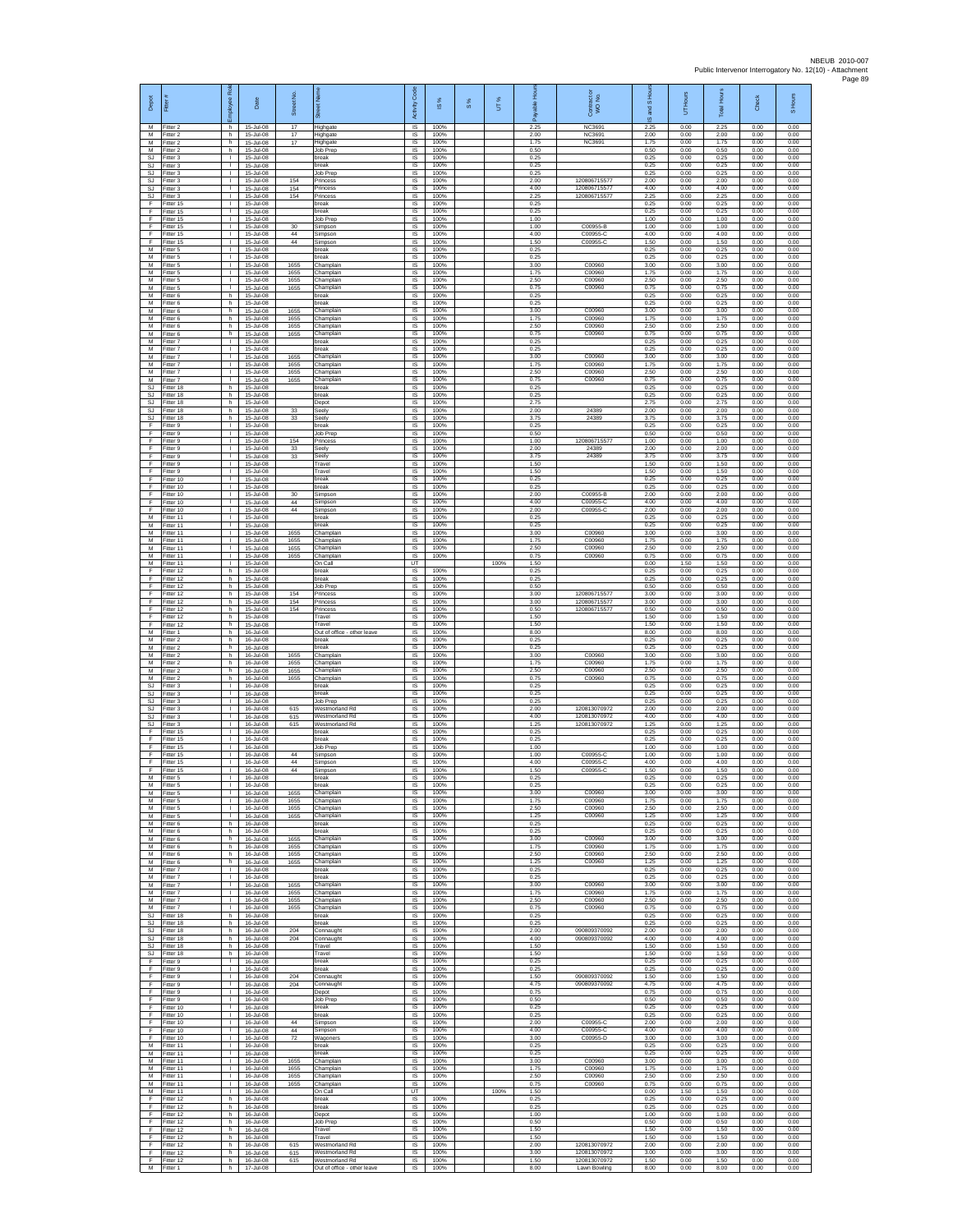| Depot                           | Fitter                              | æ<br>loyee                                   | Date                                      | Street No.           |                                                            | Code<br>Activity            | IS %                 | 8% | UT%  | able Hou<br>ஃ        | Contract or<br>WO No.                        | and S Ho<br>$\overline{9}$ | UT Hours             | Total Hours          | Check                | S Hours              |
|---------------------------------|-------------------------------------|----------------------------------------------|-------------------------------------------|----------------------|------------------------------------------------------------|-----------------------------|----------------------|----|------|----------------------|----------------------------------------------|----------------------------|----------------------|----------------------|----------------------|----------------------|
| M<br>SJ<br>SJ                   | Fitter 2<br>Fitter 3<br>Fitter 3    | h.<br>$\mathbf{L}$<br>T.                     | 17-Jul-08<br>17-Jul-08<br>17-Jul-08       |                      | Out of office - other leave<br>break<br>break              | IS<br>$\sf IS$<br>$\sf IS$  | 100%<br>100%<br>100% |    |      | 8.00<br>0.25<br>0.25 | Lawn Bowling                                 | 8.00<br>0.25<br>0.25       | 0.00<br>0.00<br>0.00 | 8.00<br>0.25<br>0.25 | 0.00<br>0.00<br>0.00 | 0.00<br>0.00<br>0.00 |
| -SJ<br>SJ.                      | Fitter 3<br>Fitter 3                | $\mathbf{L}$<br>$\mathbf{L}$                 | 17-Jul-08<br>17-Jul-08                    |                      | Depot<br>Meeting/Training                                  | <b>IS</b><br>IS             | 100%<br>100%         |    |      | 1.00<br>1.00         |                                              | 1.00<br>1.00               | 0.00<br>0.00         | 1.00<br>1.00         | 0.00<br>0.00         | 0.00<br>0.00         |
| <b>SJ</b><br>SJ                 | -itter 3<br>Fitter 3                | т.<br>$\mathbf{L}$                           | 17-Jul-08<br>17-Jul-08                    |                      | Miscellaneous<br>Out of office - other leave               | IS<br>IS                    | 100%<br>100%         |    |      | 0.25<br>3.50         | Tires<br>Lawn Bowling                        | 0.25<br>3.50               | 0.00<br>0.00         | 0.25<br>3.50         | 0.00<br>0.00         | 0.00<br>0.00         |
| SJ<br>SJ                        | Fitter 3<br>-itter 3                | $\mathbf{L}$<br>$\mathbf{L}$                 | 17-Jul-08<br>17-Jul-08                    |                      | Travel<br>Travel                                           | <b>IS</b><br>IS             | 100%<br>100%         |    |      | 1.50<br>1.25         |                                              | 1.50<br>1.25               | 0.00<br>0.00         | 1.50<br>1.25         | 0.00<br>0.00         | 0.00<br>0.00         |
| $\mathsf F$<br>F<br>F           | Fitter 15<br>Fitter 15              | H.<br>$\mathbf{L}$<br>$\mathbf{I}$           | 17-Jul-08<br>17-Jul-08                    |                      | break<br>Out of office - other leave                       | $\sf IS$<br>IS              | 100%<br>100%         |    |      | 0.25<br>4.50<br>2.00 | Lawn Bowling<br>C00955-A                     | 0.25<br>4.50               | 0.00<br>0.00         | 0.25<br>4.50<br>2.00 | 0.00<br>0.00         | 0.00<br>0.00         |
| Ŧ<br>М                          | Fitter 15<br>Fitter 15<br>Fitter 5  | H.<br>$\mathbf{L}$                           | 17-Jul-08<br>17-Jul-08<br>17-Jul-08       | 11<br>11             | simpson<br>simpson<br>Out of office - other leave          | IS<br>IS<br>IS              | 100%<br>100%<br>100% |    |      | 1.25<br>8.00         | C00955-A<br>Lawn Bowling                     | 2.00<br>1.25<br>8.00       | 0.00<br>0.00<br>0.00 | 1.25<br>8.00         | 0.00<br>0.00<br>0.00 | 0.00<br>0.00<br>0.00 |
| M<br>M                          | Fitter 6<br>Fitter 7                | h.<br>$\mathbf{L}$                           | 17-Jul-08<br>17-Jul-08                    |                      | Out of office - other leave<br>Out of office - other leave | -IS<br>IS                   | 100%<br>100%         |    |      | 8.00<br>8.00         | Lawn Bowling<br>Lawn Bowling                 | 8.00<br>8.00               | 0.00<br>0.00         | 8.00<br>8.00         | 0.00<br>0.00         | 0.00<br>0.00         |
| SJ<br>SJ.                       | Fitter 18<br>Fitter 18              | h.<br>h.                                     | 17-Jul-08<br>17-Jul-08                    |                      | break<br>break                                             | IS<br>1S                    | 100%<br>100%         |    |      | 0.25<br>0.25         |                                              | 0.25<br>0.25               | 0.00<br>0.00         | 0.25<br>0.25         | 0.00<br>0.00         | 0.00<br>0.00         |
| SJ<br>SJ<br>SJ                  | Fitter 18<br>Fitter 18<br>Fitter 18 | h.<br>h.<br>h.                               | 17-Jul-08<br>17-Jul-08<br>17-Jul-08       |                      | Depot<br>Out of office - other leave<br>Travel             | IS<br>IS<br>1S              | 100%<br>100%<br>100% |    |      | 0.75<br>3.75<br>1.50 | Lawn Bowling                                 | 0.75<br>3.75<br>1.50       | 0.00<br>0.00<br>0.00 | 0.75<br>3.75<br>1.50 | 0.00<br>0.00<br>0.00 | 0.00<br>0.00<br>0.00 |
| SJ.<br>SJ                       | Fitter 18<br>Fitter 18              | h.<br>h.                                     | 17-Jul-08<br>17-Jul-08                    | 824                  | Travel<br>York                                             | <b>IS</b><br>IS             | 100%<br>100%         |    |      | 1.50<br>3.00         | 090814118033                                 | 1.50<br>3.00               | 0.00<br>0.00         | 1.50<br>3.00         | 0.00<br>0.00         | 0.00<br>0.00         |
| F<br>F                          | Fitter 9<br>Fitter 9                | $\mathbb{L}$<br>т.                           | 17-Jul-08<br>17-Jul-08                    |                      | Depot<br>Job Prec                                          | IS<br>IS                    | 100%<br>100%         |    |      | 1.00<br>0.50         |                                              | 1.00<br>0.50               | 0.00<br>0.00         | 1.00<br>0.50         | 0.00<br>0.00         | 0.00<br>0.00         |
| F<br>$\mathsf F$<br>F           | Fitter 9<br>-itter 9<br>Fitter 10   | $\mathbf{L}$<br>$\mathbf{L}$<br>T.           | 17-Jul-08<br>17-Jul-08<br>17-Jul-08       | 824                  | Out of office - other leave<br>York<br>oreak               | -IS<br>$\sf IS$<br>IS       | 100%<br>100%<br>100% |    |      | 4.00<br>2.50<br>0.25 | Lawn Bowling<br>090814118033                 | 4.00<br>2.50<br>0.25       | 0.00<br>0.00<br>0.00 | 4.00<br>2.50<br>0.25 | 0.00<br>0.00<br>0.00 | 0.00<br>0.00<br>0.00 |
| F<br>E                          | Fitter 10<br>Fitter 10              | л.<br>$\mathbf{L}$                           | 17-Jul-08<br>17-Jul-08                    | 11                   | Out of office - other leave<br>Simpson                     | <b>IS</b><br>IS             | 100%<br>100%         |    |      | 4.50<br>2.00         | Lawn Bowling<br>C00955-A                     | 4.50<br>2.00               | 0.00<br>0.00         | 4.50<br>2.00         | 0.00<br>0.00         | 0.00<br>0.00         |
| Ŧ<br>M                          | Fitter 10<br>Fitter 11              | т.<br>$\mathbf{L}$                           | 17-Jul-08<br>17-Jul-08                    | 11                   | simpson<br>Out of office - other leave                     | IS<br>IS                    | 100%<br>100%         |    |      | 1.25<br>8.00         | C00955-A<br>Lawn Bowling                     | 1.25<br>8.00               | 0.00<br>0.00         | 1.25<br>8.00         | 0.00<br>0.00         | 0.00<br>0.00         |
| F<br>$\mathsf F$<br>$\mathsf F$ | Fitter 12<br>ltter 12<br>Fitter 12  | h.<br>h<br>h.                                | 17-Jul-08<br>17-Jul-08<br>17-Jul-08       |                      | break<br>Depot<br>Depot                                    | <b>IS</b><br>IS<br>$\sf IS$ | 100%<br>100%<br>100% |    |      | 0.25<br>2.00<br>1.75 |                                              | 0.25<br>2.00<br>1.75       | 0.00<br>0.00<br>0.00 | 0.25<br>2.00<br>1.75 | 0.00<br>0.00<br>0.00 | 0.00<br>0.00<br>0.00 |
| F<br>M                          | Fitter 12<br>Fitter 1               | h.<br>h                                      | 17-Jul-08<br>18-Jul-08                    |                      | Out of office - other leave<br>break                       | IS<br>IS                    | 100%<br>100%         |    |      | 4.00<br>0.25         | Lawn Bowling                                 | 4.00<br>0.25               | 0.00<br>0.00         | 4.00<br>0.25         | 0.00<br>0.00         | 0.00<br>0.00         |
| M<br>M<br>$\overline{M}$        | Fitter 1<br>Fitter 1                | h.<br>h                                      | 18-Jul-08<br>18-Jul-08<br>18-Jul-08       |                      | break<br>Meeting/Training                                  | IS<br>IS                    | 100%<br>100%         |    |      | 0.25<br>0.25         | Shop                                         | 0.25<br>0.25               | 0.00<br>0.00         | 0.25<br>0.25<br>1.75 | 0.00<br>0.00         | 0.00<br>0.00         |
| М<br>М                          | Fitter 1<br>Fitter 1<br>Fitter 1    | h.<br>h.<br>h.                               | 18-Jul-08<br>18-Jul-08                    | 33<br>33<br>33       | Wellington<br>Wellington<br>Nellington                     | <b>IS</b><br>IS<br>IS       | 100%<br>100%<br>100% |    |      | 1.75<br>1.75<br>2.50 | 18081232665<br>180812326651<br>180812326651  | 1.75<br>1.75<br>2.50       | 0.00<br>0.00<br>0.00 | 175<br>2.50          | 0.00<br>0.00<br>0.00 | 0.00<br>0.00<br>0.00 |
| M<br>M                          | Fitter 1<br>Fitter 2                | h.<br>h.                                     | 18-Jul-08<br>18-Jul-08                    | 33                   | Wellington<br>break                                        | IS<br>IS                    | 100%<br>100%         |    |      | 1.75<br>0.25         | 180812326651                                 | 1.75<br>0.25               | 0.00<br>0.00         | 1.75<br>0.25         | 0.00<br>0.00         | 0.00<br>0.00         |
| M<br>M                          | -itter 2<br>Fitter 2                | h.<br>h.                                     | 18-Jul-08<br>18-Jul-08                    |                      | break<br>Meeting/Training                                  | IS<br>IS                    | 100%<br>100%         |    |      | 0.25<br>0.25         | Shop                                         | 0.25<br>0.25               | 0.00<br>0.00         | 0.25<br>0.25         | 0.00<br>0.00         | 0.00<br>0.00         |
| M<br>M<br>M                     | Fitter 2<br>Fitter 2<br>Fitter 2    | h.<br>h.<br>h.                               | 18-Jul-08<br>18-Jul-08<br>18-Jul-08       | 33<br>33<br>$_{33}$  | Wellington<br>Wellington<br>Wellington                     | <b>IS</b><br>IS<br>IS       | 100%<br>100%<br>100% |    |      | 1.75<br>1.75<br>2.50 | 180812326651<br>180812326651<br>180812326651 | 1.75<br>1.75<br>2.50       | 0.00<br>0.00<br>0.00 | 1.75<br>1.75<br>2.50 | 0.00<br>0.00<br>0.00 | 0.00<br>0.00<br>0.00 |
| M<br>SJ                         | Fitter 2<br>Fitter 3                | h<br>j.                                      | 18-Jul-08<br>18-Jul-08                    | 33                   | Vellington<br>break                                        | IS<br><b>IS</b>             | 100%<br>100%         |    |      | 1.75<br>0.25         | 18081232665                                  | 1.75<br>0.25               | 0.00<br>0.00         | 1.75<br>0.25         | 0.00<br>0.00         | 0.00<br>0.00         |
| SJ<br>SJ                        | -itter 3<br>Fitter 3                | i.<br>j.                                     | 18-Jul-08<br>18-Jul-08                    |                      | break<br>Job Prep                                          | $\sf IS$<br>IS              | 100%<br>100%         |    |      | 0.25<br>0.25         |                                              | 0.25<br>0.25               | 0.00<br>0.00         | 0.25<br>0.25         | 0.00<br>0.00         | 0.00<br>0.00         |
| <b>SJ</b><br>SJ.<br><b>SJ</b>   | Fitter 3<br>Fitter 3<br>Fitter 3    | Ť.<br>i.<br>÷.                               | 18-Jul-08<br>18-Jul-08<br>18-Jul-08       | 615<br>615<br>615    | Westmorland Ro<br>Westmorland Rd<br>Westmorland Rd         | <b>IS</b><br>IS<br>IS       | 100%<br>100%<br>100% |    |      | 2.00<br>4.00<br>3.00 | 120813070972<br>120813070972<br>120813070972 | 2.00<br>4.00<br>3.00       | 0.00<br>0.00<br>0.00 | 2.00<br>4.00<br>3.00 | 0.00<br>0.00<br>0.00 | 0.00<br>0.00<br>0.00 |
| Ŧ<br>F                          | Fitter 15<br>Fitter 15              | i.<br>i.                                     | 18-Jul-08<br>18-Jul-08                    |                      | break<br>break                                             | IS<br>IS                    | 100%<br>100%         |    |      | 0.25<br>0.25         |                                              | 0.25<br>0.25               | 0.00<br>0.00         | 0.25<br>0.25         | 0.00<br>0.00         | 0.00<br>0.00         |
| $\mathsf F$<br>$\mathsf F$      | Fitter 15<br>Fitter 15              | ÷.<br>i.                                     | 18-Jul-08<br>18-Jul-08                    | 11                   | Job Prep<br>Simpson                                        | IS<br>$\sf IS$              | 100%<br>100%         |    |      | 1.00<br>1.00         | C00955-A                                     | 1.00<br>1.00               | 0.00<br>0.00         | 1.00<br>1.00         | 0.00<br>0.00         | 0.00<br>0.00         |
| F<br>F<br>M                     | Fitter 15<br>Fitter 15<br>Fitter 5  | ÷.<br>Ť.<br>Ť.                               | 18-Jul-08<br>18-Jul-08<br>18-Jul-08       | 30<br>44             | Simpson<br>Simpson<br>break                                | IS<br>IS<br>IS              | 100%<br>100%<br>100% |    |      | 4.00<br>1.50<br>0.25 | C00955-B<br>C00955-C                         | 4.00<br>1.50<br>0.25       | 0.00<br>0.00<br>0.00 | 4.00<br>1.50<br>0.25 | 0.00<br>0.00<br>0.00 | 0.00<br>0.00<br>0.00 |
| M<br>M                          | Fitter 5<br>Fitter 5                | i.<br>Ť.                                     | 18-Jul-08<br>18-Jul-08                    | 1655                 | reak<br>Champlain                                          | IS<br>-IS                   | 100%<br>100%         |    |      | 0.25<br>3.00         | C00960                                       | 0.25<br>3.00               | 0.00<br>0.00         | 0.25<br>3.00         | 0.00<br>0.00         | 0.00<br>0.00         |
| M<br>M                          | -itter 5<br>Fitter 5                | i.<br>÷.                                     | 18-Jul-08<br>18-Jul-08                    | 1655<br>1655         | Champlain<br>Champlain                                     | IS<br>IS                    | 100%<br>100%         |    |      | 1.75<br>2.50         | C00960<br>C00960                             | 1.75<br>2.50               | 0.00<br>0.00         | 175<br>2.50          | 0.00<br>0.00         | 0.00<br>0.00         |
| M<br>M<br>M                     | Fitter 5<br>Fitter 6<br>-itter 6    | j.<br>h.<br>h.                               | 18-Jul-08<br>18-Jul-08<br>18-Jul-08       | 1655                 | Champlain<br>break<br>oreak                                | 1S<br>IS<br>IS              | 100%<br>100%<br>100% |    |      | 0.75<br>0.25<br>0.25 | C00960                                       | 0.75<br>0.25<br>0.25       | 0.00<br>0.00<br>0.00 | 0.75<br>0.25<br>0.25 | 0.00<br>0.00<br>0.00 | 0.00<br>0.00<br>0.00 |
| M<br>M                          | Fitter 6<br>Fitter 6                | h.<br>h.                                     | 18-Jul-08<br>18-Jul-08                    | 1655<br>1655         | Champlain<br>Champlain                                     | 1S<br><b>IS</b>             | 100%<br>100%         |    |      | 3.00<br>1.75         | C00960<br>C00960                             | 3.00<br>1.75               | 0.00<br>0.00         | 3.00<br>1.75         | 0.00<br>0.00         | 0.00<br>0.00         |
| М<br>M                          | Fitter 6<br>Fitter 6                | h<br>h.                                      | 18-Jul-08<br>18-Jul-08                    | 1655<br>1655         | Champlain<br>Champlain                                     | IS<br>IS                    | 100%<br>100%         |    |      | 2.50<br>0.75         | C00960<br>C00960                             | 2.50<br>0.75               | 0.00<br>0.00         | 2.50<br>0.75         | 0.00<br>0.00         | 0.00<br>0.00         |
| M<br>SJ<br>SJ                   | Fitter 7<br>Fitter 18<br>Fitter 18  | i.<br>h.<br>h.                               | 18-Jul-08<br>18-Jul-08<br>18-Jul-08       |                      | Out of Office - Vacation<br>break<br>oreak                 | IS<br>-IS<br>$\sf IS$       | 100%<br>100%<br>100% |    |      | 8.00<br>0.25<br>0.25 |                                              | 8.00<br>0.25<br>0.25       | 0.00<br>0.00<br>0.00 | 8.00<br>0.25<br>0.25 | 0.00<br>0.00<br>0.00 | 0.00<br>0.00<br>0.00 |
| SJ<br>-SJ                       | Fitter 18<br>Fitter 18              | h<br>h.                                      | 18-Jul-08<br>18-Jul-08                    | 204                  | Connaught<br>Travel                                        | IS<br><b>IS</b>             | 100%<br>100%         |    |      | 4.50<br>1.50         | 090809370092                                 | 4.50<br>1.50               | 0.00<br>0.00         | 4.50<br>1.50         | 0.00<br>0.00         | 0.00<br>0.00         |
| SJ.<br><b>SJ</b>                | Fitter 18<br>Fitter 18              | h.<br>h                                      | 18-Jul-08<br>18-Jul-08                    | 615                  | Travel<br>Nestmorland Rd                                   | IS<br>IS                    | 100%<br>100%         |    |      | 1.50<br>3.00         | 120813070922                                 | 1.50<br>3.00               | 0.00<br>0.00         | 1.50<br>3.00         | 0.00<br>0.00         | 0.00<br>0.00         |
| Ŧ<br>E<br>$\mathsf F$           | Fitter 9<br>Fitter 9<br>-itter 9    | i.<br>i.<br>÷.                               | 18-Jul-08<br>18-Jul-08<br>18-Jul-08       | 204<br>204           | oreak<br>Connaught<br>:onnaugh                             | IS<br><b>IS</b><br>IS       | 100%<br>100%<br>100% |    |      | 0.25<br>1.50<br>2.00 | 090809370092<br>090809370092                 | 0.25<br>1.50<br>2.00       | 0.00<br>0.00<br>0.00 | 0.25<br>1.50<br>2.00 | 0.00<br>0.00<br>0.00 | 0.00<br>0.00<br>0.00 |
| F<br>F                          | Fitter 9<br>Fitter 10               | i.<br>Ť.                                     | 18-Jul-08<br>18-Jul-08                    |                      | Job Prep<br>break                                          | $\sf IS$<br>IS              | 100%<br>100%         |    |      | 0.50<br>0.25         |                                              | 0.50<br>0.25               | 0.00<br>0.00         | 0.50<br>0.25         | 0.00<br>0.00         | 0.00<br>0.00         |
| E<br>Ŧ                          | Fitter 10<br>Fitter 10              | i.                                           | 18-Jul-08<br>18-Jul-08                    |                      | break<br>Miscellaneous                                     | <b>IS</b><br>IS             | 100%<br>100%         |    |      | 0.25<br>1.50         |                                              | 0.25<br>1.50               | 0.00<br>0.00         | 0.25<br>1.50         | 0.00<br>0.00         | 0.00<br>0.00         |
| Ŧ<br>-F<br>F                    | Fitter 10<br>Fitter 10<br>Fitter 10 | j.<br>i.<br>j.                               | 18-Jul-08<br>18-Jul-08<br>18-Jul-08       | 11<br>11<br>11       | Simpson<br>Simpson<br>simpson                              | IS<br>- IS<br>IS            | 100%<br>100%<br>100% |    |      | 2.00<br>4.00<br>1.50 | C00955-A<br>C00955-A<br>C00955-A             | 2.00<br>4.00<br>1.50       | 0.00<br>0.00<br>0.00 | 2.00<br>4.00<br>1.50 | 0.00<br>0.00<br>0.00 | 0.00<br>0.00<br>0.00 |
| M<br>M                          | Fitter 11<br>Fitter 11              | ÷.<br>i.                                     | 18-Jul-08<br>18-Jul-08                    |                      | break<br>break                                             | IS<br>IS                    | 100%<br>100%         |    |      | 0.25<br>0.25         |                                              | 0.25<br>0.25               | 0.00<br>0.00         | 0.25<br>0.25         | 0.00<br>0.00         | 0.00<br>0.00         |
| M<br>${\sf M}$                  | Fitter 11<br>Fitter 11              | i.<br>i.                                     | 18-Jul-08<br>18-Jul-08                    | 1655<br>1655         | Champlain<br>Champlain                                     | IS<br>IS                    | 100%<br>100%         |    |      | 3.00<br>1.75         | C00960<br>C00960                             | 3.00<br>1.75               | 0.00<br>0.00         | 3.00<br>1.75         | 0.00<br>0.00         | 0.00<br>0.00         |
| M<br>M<br>M                     | Fitter 11<br>Fitter 11<br>Fitter 11 | i.<br>i.<br>i.                               | 18-Jul-08<br>$18 - hL - 08$<br>18-Jul-08  | 1655<br>1655         | Champlain<br>Champlain<br>On Call                          | 1S<br>IS.<br>UT             | 100%<br>100%         |    | 100% | 2.50<br>0.75<br>1.50 | C00960<br>C00960                             | 2.50<br>0.75<br>0.00       | 0.00<br>0.00<br>1.50 | 2.50<br>0.75<br>1.50 | 0.00<br>0.00<br>0.00 | 0.00<br>0.00<br>0.00 |
| F<br>F                          | Fitter 12<br>Fitter 12              | h.<br>h.                                     | 18-Jul-08<br>18-Jul-08                    |                      | break<br>break                                             | IS<br>IS                    | 100%<br>100%         |    |      | 0.25<br>0.25         |                                              | 0.25<br>0.25               | 0.00<br>0.00         | 0.25<br>0.25         | 0.00<br>0.00         | 0.00<br>0.00         |
| -F<br>F.                        | Fitter 12<br>Fitter 12              | h.<br>h.                                     | 18-Jul-08<br>18-Jul-08                    |                      | Job Prep<br>Job Prep                                       | - IS<br>IS                  | 100%<br>100%         |    |      | 0.50<br>1.00         |                                              | 0.50<br>1.00               | 0.00<br>0.00         | 0.50<br>1.00         | 0.00<br>0.00         | 0.00<br>0.00         |
| F<br>-F<br>F.                   | Fitter 12<br>Fitter 12<br>Fitter 12 | h<br>h.<br>h                                 | 18-Jul-08<br>18-Jul-08<br>$18 - h h - 08$ | 615                  | Travel<br>Travel<br>Westmorland Rd                         | $\sf IS$<br>IS<br>IS        | 100%<br>100%<br>100% |    |      | 1.50<br>1.50<br>2.00 | 120813070972                                 | 1.50<br>1.50<br>2.00       | 0.00<br>0.00<br>0.00 | 1.50<br>1.50<br>2.00 | 0.00<br>0.00<br>0.00 | 0.00<br>0.00<br>0.00 |
| Ŧ<br>Ŧ                          | Fitter 12<br>Fitter 12              | h.<br>h.                                     | 18-Jul-08<br>18-Jul-08                    | 615<br>615           | Westmorland Rd<br>Westmorland Rd                           | IS<br>1S                    | 100%<br>100%         |    |      | 2.00<br>1.50         | 120813070972<br>120813070972                 | 2.00<br>1.50               | 0.00<br>0.00         | 2.00<br>1.50         | 0.00<br>0.00         | 0.00<br>0.00         |
| M<br>М                          | Fitter 1<br>Fitter 1                | h.<br>h                                      | 21-Jul-08<br>21-Jul-08                    |                      | break<br>reak                                              | IS.<br>IS                   | 100%<br>100%         |    |      | 0.25<br>0.25         |                                              | 0.25<br>0.25               | 0.00<br>0.00         | 0.25<br>0.25         | 0.00<br>0.00         | 0.00<br>0.00         |
| M<br>M<br>M                     | Fitter 1<br>Fitter 1<br>Fitter 1    | h.<br>h.<br>h                                | 21-Jul-08<br>21-Jul-08<br>21-Jul-08       | 1655<br>1655<br>1655 | Champlain<br>Champlain<br>Champlain                        | $\sf IS$<br>IS<br>IS        | 100%<br>100%<br>100% |    |      | 1.00<br>1.75<br>2.50 | C00960<br>C00960<br>C00960                   | 1.00<br>1.75<br>2.50       | 0.00<br>0.00<br>0.00 | 1.00<br>1.75<br>2.50 | 0.00<br>0.00<br>0.00 | 0.00<br>0.00<br>0.00 |
| M<br>M                          | Fitter 1<br>Fitter 2                | h.<br>h.                                     | 21-Jul-08<br>21-Jul-08                    | 1655                 | Champlain<br>Out of Office - Sick                          | 1S<br>IS                    | 100%<br>100%         |    |      | 0.75<br>8.00         | C00960                                       | 0.75<br>8.00               | 0.00<br>0.00         | 0.75<br>8.00         | 0.00<br>0.00         | 0.00<br>0.00         |
| -SJ<br>SJ<br>SJ                 | Fitter 3<br>Fitter 3<br>Fitter 3    | $\mathbf{L}$<br><b>ILL S</b><br>$\mathbf{L}$ | 21-Jul-08<br>21-Jul-08<br>21-Jul-08       | 85                   | break<br>hreak<br>Surrey                                   | - IS<br>IS<br>IS            | 100%<br>100%<br>100% |    |      | 0.25<br>0.25<br>2.00 | 20388                                        | 0.25<br>0.25<br>2.00       | 0.00<br>0.00<br>0.00 | 0.25<br>0.25<br>2.00 | 0.00<br>0.00<br>0.00 | 0.00<br>0.00<br>0.00 |
| SJ.<br><b>SJ</b>                | Fitter 3<br>Fitter 3                | $\mathbb{R}$<br>$\mathbf{L}$                 | 21-Jul-08<br>21-Jul-08                    | 85<br>85             | Surrey<br>Surrey                                           | 1S<br>IS                    | 100%<br>100%         |    |      | 3.00<br>1.00         | 20388<br>20388                               | 3.00<br>1.00               | 0.00<br>0.00         | 3.00<br>1.00         | 0.00<br>0.00         | 0.00<br>0.00         |
| SJ<br>SJ                        | Fitter 3<br>Fitter 3                | $\mathbf{L}$<br>$\mathbf{L}$                 | 21-Jul-08<br>21-Jul-08                    |                      | Travel<br>Travel                                           | IS<br>IS                    | 100%<br>100%         |    |      | 1.50<br>1.50         |                                              | 1.50<br>1.50               | 0.00<br>0.00         | 1.50<br>1.50         | 0.00<br>0.00         | 0.00<br>0.00         |
| F<br>F<br>F.                    | Fitter 15<br>Fitter 15              | $\mathbf{I}$<br>$\mathbf{L}$<br>$\mathbf{L}$ | 21-Jul-08<br>21-Jul-08                    |                      | break<br>oreak                                             | <b>IS</b><br>IS<br>1S       | 100%<br>100%<br>100% |    |      | 0.25<br>0.25<br>1.00 |                                              | 0.25<br>0.25<br>1.00       | 0.00<br>0.00<br>0.00 | 0.25<br>0.25<br>1.00 | 0.00<br>0.00<br>0.00 | 0.00<br>0.00<br>0.00 |
| F<br>F                          | Fitter 15<br>Fitter 15<br>Fitter 15 | $\mathbf{L}$<br>$\mathbf{L}$                 | 21-Jul-08<br>21-Jul-08<br>21-Jul-08       | 11<br>30             | Depot<br>Simpson<br>Simpson                                | IS<br>- IS                  | 100%<br>100%         |    |      | 1.00<br>4.00         | C00955-A<br>C00955-B                         | 1.00<br>4.00               | 0.00<br>0.00         | 1.00<br>4.00         | 0.00<br>0.00         | 0.00<br>0.00         |
| F.<br>M                         | Fitter 15<br>Fitter 5               | $\mathbf{L}$<br>T.                           | 21-Jul-08<br>21-Jul-08                    | 44                   | Simpson<br>oreak                                           | $\sf IS$<br>IS              | 100%<br>100%         |    |      | 1.50<br>0.25         | C00955-C                                     | 1.50<br>0.25               | 0.00<br>0.00         | 1.50<br>0.25         | 0.00<br>0.00         | 0.00<br>0.00         |
| M<br>M<br>M                     | Fitter 5<br>Fitter 5<br>Fitter 5    | $\mathbf{L}$<br><b>ILL S</b><br>H.           | 21-Jul-08<br>21-Jul-08<br>21-Jul-08       | 1655<br>1655         | break<br>Champlain<br>Champlain                            | - IS<br>IS<br>IS            | 100%<br>100%<br>100% |    |      | 0.25<br>3.00<br>1.75 | C00960<br>C00960                             | 0.25<br>3.00<br>1.75       | 0.00<br>0.00<br>0.00 | 0.25<br>3.00<br>1.75 | 0.00<br>0.00<br>0.00 | 0.00<br>0.00<br>0.00 |
| M<br>M                          | Fitter 5<br>Fitter 5                | $\mathbf{L}$<br>$\mathbf{L}$                 | 21-Jul-08<br>21-Jul-08                    | 1655<br>1655         | Champlain<br>Champlain                                     | IS<br><b>IS</b>             | 100%<br>100%         |    |      | 2.50<br>0.75         | C00960<br>C00960                             | 2.50<br>0.75               | 0.00<br>0.00         | 2.50<br>0.75         | 0.00<br>0.00         | 0.00<br>0.00         |
| M<br>M                          | -itter 6<br>Fitter 6                | h<br>h                                       | 21-Jul-08<br>21-Jul-08                    |                      | reak<br>break                                              | IS<br>$\sf IS$              | 100%<br>100%         |    |      | 0.25<br>0.25         |                                              | 0.25<br>0.25               | 0.00<br>0.00         | 0.25<br>0.25         | 0.00<br>0.00         | 0.00<br>0.00         |
| M<br>M                          | Fitter 6<br>Fitter 6                | h.<br>h.                                     | 21-Jul-08<br>21-Jul-08                    | 1655<br>1655         | Champlain<br>Champlain                                     | IS<br>IS                    | 100%<br>100%         |    |      | 3.00<br>1.75         | C00960<br>C00960                             | 3.00<br>1.75               | 0.00<br>0.00         | 3.00<br>1.75         | 0.00<br>0.00         | 0.00<br>0.00         |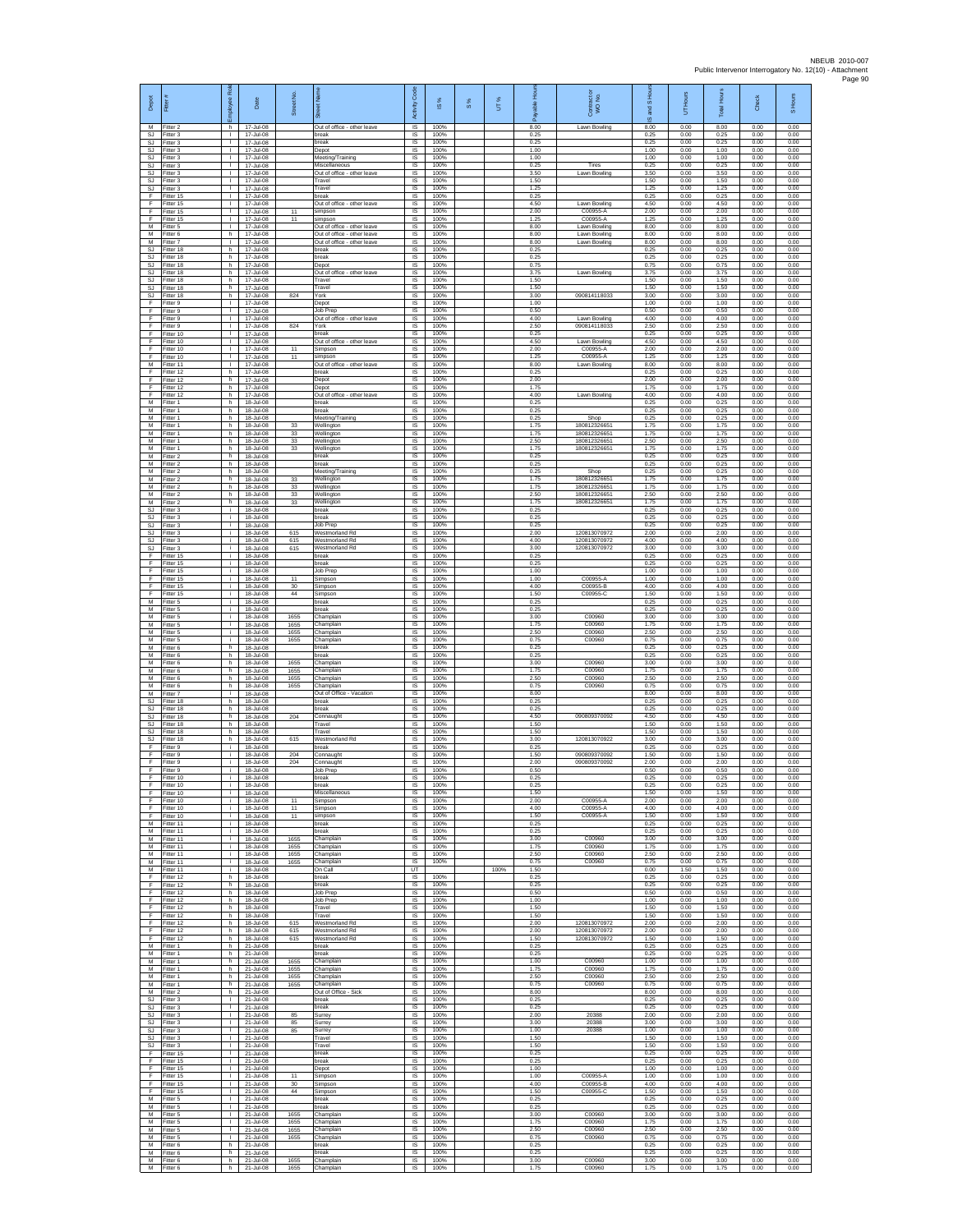| Depot                        | Fitter                              | Rol<br>ployee                            | Date                                               | ş<br><b>Street</b>   |                                                                      | Code<br>Activity                    | $\overline{\omega}$  | $\frac{8}{3}$ | UT% | Ē<br>å               | Contract or<br>WO No.      | IS Hour<br>g<br>$\overline{\omega}$ | UT Hours             | <b>Total Hours</b>   | Check                | S Hours              |
|------------------------------|-------------------------------------|------------------------------------------|----------------------------------------------------|----------------------|----------------------------------------------------------------------|-------------------------------------|----------------------|---------------|-----|----------------------|----------------------------|-------------------------------------|----------------------|----------------------|----------------------|----------------------|
| м<br>М                       | Fitter 6<br>Fitter 6                | h.<br>h.                                 | 21-Jul-08<br>21-Jul-08                             | 1655<br>1655         | Champlain<br>Champlain                                               | $\overline{\mathsf{S}}$<br>$\sf IS$ | 100%<br>100%         |               |     | 2.50<br>0.75         | C00960<br>C00960           | 2.50<br>0.75                        | 0.00<br>0.00         | 2.50<br>0.75         | 0.00<br>0.00         | 0.00<br>0.00         |
| M<br>$\overline{M}$<br>M     | Fitter 7<br>Fitter 7                | $\mathbf{L}$<br>$\mathbf{L}$<br>т.       | 21-Jul-08<br>21-Jul-08                             | 1655                 | break<br>break                                                       | IS<br>IS                            | 100%<br>100%         |               |     | 0.25<br>0.25<br>3.00 | C00960                     | 0.25<br>0.25                        | 0.00<br>0.00         | 0.25<br>0.25         | 0.00<br>0.00         | 0.00<br>0.00         |
| M<br>M                       | Fitter 7<br>Fitter 7<br>fitter 7    | L.<br>T.                                 | 21-Jul-08<br>21-Jul-08<br>21-Jul-08                | 1655<br>1655         | Champlain<br>Champlain<br>Champlain                                  | IS<br>IS<br>IS                      | 100%<br>100%<br>100% |               |     | 1.75<br>2.50         | C00960<br>C00960           | 3.00<br>1.75<br>2.50                | 0.00<br>0.00<br>0.00 | 3.00<br>1.75<br>2.50 | 0.00<br>0.00<br>0.00 | 0.00<br>0.00<br>0.00 |
| M<br>SJ                      | Fitter 7<br>Fitter 18               | л.<br>h.                                 | 21-Jul-08<br>21-Jul-08                             | 1655                 | Champlain<br>oreak                                                   | IS<br>IS                            | 100%<br>100%         |               |     | 0.75<br>0.25         | C00960                     | 0.75<br>0.25                        | 0.00<br>0.00         | 0.75<br>0.25         | 0.00<br>0.00         | 0.00<br>0.00         |
| SJ<br><b>SJ</b>              | Fitter 18<br>-itter 18              | h.<br>h.                                 | 21-Jul-08<br>21-Jul-08                             |                      | break<br>Depot                                                       | IS<br>IS                            | 100%<br>100%         |               |     | 0.25<br>2.00         |                            | 0.25<br>2.00                        | 0.00<br>0.00         | 0.25<br>2.00         | 0.00<br>0.00         | 0.00<br>0.00         |
| <b>SJ</b><br>SJ<br>F         | Fitter 18<br>Fitter 18<br>itter 9   | h.<br>h<br>т                             | 21-Jul-08<br>21-Jul-08<br>21-Jul-08                |                      | Depot<br>Depot<br>Out of Office - Sick                               | IS<br>IS<br>IS                      | 100%<br>100%<br>100% |               |     | 3.75<br>1.75<br>8.00 |                            | 3.75<br>1.75<br>8.00                | 0.00<br>0.00<br>0.00 | 3.75<br>1.75<br>8.00 | 0.00<br>0.00<br>0.00 | 0.00<br>0.00<br>0.00 |
| F<br>F                       | Fitter 10<br>litter 10              | $\mathbf{L}$<br>т.                       | 21-Jul-08<br>21-Jul-08                             |                      | break<br>break                                                       | IS<br>IS                            | 100%<br>100%         |               |     | 0.25<br>0.25         |                            | 0.25<br>0.25                        | 0.00<br>0.00         | 0.25<br>0.25         | 0.00<br>0.00         | 0.00<br>0.00         |
| F<br>F<br>F                  | Fitter 10<br>Fitter 10              | $\mathbf{I}$<br>T.<br>L.                 | 21-Jul-08<br>21-Jul-08<br>21-Jul-08                | 11<br>11             | Depot<br>Simpson                                                     | IS<br>IS                            | 100%<br>100%         |               |     | 1.00<br>1.00         | C00955-A<br>C00955-A       | 1.00<br>1.00<br>4.00                | 0.00<br>0.00         | 1.00<br>1.00         | 0.00<br>0.00         | 0.00<br>0.00         |
| F<br>M                       | Fitter 10<br>Fitter 10<br>fitter 11 | $\mathbf{L}$<br>T.                       | 21-Jul-08<br>21-Jul-08                             | 11                   | Simpson<br>Simpson<br>oreak                                          | IS<br>IS<br>IS                      | 100%<br>100%<br>100% |               |     | 4.00<br>1.50<br>0.25 | C00955-A                   | 1.50<br>0.25                        | 0.00<br>0.00<br>0.00 | 4.00<br>1.50<br>0.25 | 0.00<br>0.00<br>0.00 | 0.00<br>0.00<br>0.00 |
| M<br>M                       | Fitter 11<br>Fitter 11              | л.<br>$\mathbf{L}$                       | 21-Jul-08<br>21-Jul-08                             | 1655                 | break<br>Champlain                                                   | IS<br>IS                            | 100%<br>100%         |               |     | 0.25<br>3.00         | C00960                     | 0.25<br>3.00                        | 0.00<br>0.00         | 0.25<br>3.00         | 0.00<br>0.00         | 0.00<br>0.00         |
| М<br>M<br>M                  | Fitter 11<br>Fitter 11<br>Fitter 11 | т.<br>т<br>л.                            | 21-Jul-08<br>21-Jul-08<br>21-Jul-08                | 1655<br>1655<br>1655 | Champlain<br>Champlain<br>Champlain                                  | IS<br>IS<br>IS                      | 100%<br>100%<br>100% |               |     | 1.75<br>2.50<br>0.75 | C00960<br>C00960<br>C00960 | 1.75<br>2.50<br>0.75                | 0.00<br>0.00<br>0.00 | 1.75<br>2.50<br>0.75 | 0.00<br>0.00<br>0.00 | 0.00<br>0.00<br>0.00 |
| F<br>F                       | itter 12<br>fitter 12               | h<br>h.                                  | 21-Jul-08<br>21-Jul-08                             |                      | break<br>break                                                       | $\sf IS$<br>$\sf IS$                | 100%<br>100%         |               |     | 0.25<br>0.25         |                            | 0.25<br>0.25                        | 0.00<br>0.00         | 0.25<br>0.25         | 0.00<br>0.00         | 0.00<br>0.00         |
| F<br>F                       | Fitter 12<br>Fitter 12              | h.<br>h                                  | 21-Jul-08<br>21-Jul-08                             | 85                   | <b>Job Prep</b><br>Surrey                                            | <b>IS</b><br>IS                     | 100%<br>100%         |               |     | 1.50<br>2.00         | 20388                      | 1.50<br>2.00                        | 0.00<br>0.00         | 1.50<br>2.00         | 0.00<br>0.00         | 0.00<br>0.00         |
| F<br>F<br>M                  | Fitter 12<br>itter 12<br>Fitter 1   | h.<br>h.<br>h.                           | 21-Jul-08<br>21-Jul-08<br>22-Jul-08                | 85<br>85             | Surrey<br>Surrey<br>break                                            | IS<br>IS<br>IS                      | 100%<br>100%<br>100% |               |     | 3.00<br>1.00<br>0.25 | 20388<br>20388             | 3.00<br>1.00<br>0.25                | 0.00<br>0.00<br>0.00 | 3.00<br>1.00<br>0.25 | 0.00<br>0.00<br>0.00 | 0.00<br>0.00<br>0.00 |
| M<br>М                       | Fitter 1<br>Fitter 1                | h.<br>h.                                 | 22-Jul-08<br>22-Jul-08                             | 1655                 | hreak<br>Champlain                                                   | IS<br>IS                            | 100%<br>100%         |               |     | 0.25<br>3.00         | C00960                     | 0.25<br>3.00                        | 0.00<br>0.00         | 0.25<br>3.00         | 0.00<br>0.00         | 0.00<br>0.00         |
| M<br>M                       | Fitter 1<br>Fitter 1                | h.<br>h                                  | 22-Jul-08<br>22-Jul-08                             | 1655<br>1655         | Champlain<br>Champlain                                               | <b>IS</b><br>IS                     | 100%<br>100%         |               |     | 1.75<br>2.50         | C00960<br>C00960           | 1.75<br>2.50                        | 0.00<br>0.00         | 1.75<br>2.50         | 0.00<br>0.00         | 0.00<br>0.00         |
| М<br>M<br>M                  | fitter 1<br>fitter 2<br>Fitter 2    | h<br>h.<br>h.                            | 22-Jul-08<br>22-Jul-08<br>22-Jul-08                | 1655                 | Champlain<br>break<br>break                                          | IS<br>IS<br>IS                      | 100%<br>100%<br>100% |               |     | 0.75<br>0.25<br>0.25 | C00960                     | 0.75<br>0.25<br>0.25                | 0.00<br>0.00<br>0.00 | 0.75<br>0.25<br>0.25 | 0.00<br>0.00<br>0.00 | 0.00<br>0.00<br>0.00 |
| М<br>M                       | Fitter 2<br>Fitter 2                | h<br>h.                                  | 22-Jul-08<br>22-Jul-08                             | 1655<br>1655         | Champlain<br>Champlain                                               | IS<br>IS                            | 100%<br>100%         |               |     | 3.00<br>1.75         | C00960<br>C00960           | 3.00<br>1.75                        | 0.00<br>0.00         | 3.00<br>1.75         | 0.00<br>0.00         | 0.00<br>0.00         |
| M<br>M<br>SJ.                | fitter 2<br>Fitter 2<br>Fitter 3    | h.<br>h.<br>$\mathbf{L}$                 | 22-Jul-08<br>22-Jul-08<br>22-Jul-08                | 1655<br>1655         | Champlain<br>Champlain<br>break                                      | IS<br>IS<br>$\sf IS$                | 100%<br>100%<br>100% |               |     | 2.50<br>0.75<br>0.25 | C00960<br>C00960           | 2.50<br>0.75<br>0.25                | 0.00<br>0.00<br>0.00 | 2.50<br>0.75<br>0.25 | 0.00<br>0.00<br>0.00 | 0.00<br>0.00<br>0.00 |
| <b>SJ</b><br><b>SJ</b>       | fitter 3<br>Fitter 3                | $\mathbf{I}$<br>л.                       | 22-Jul-08<br>22-Jul-08                             |                      | oreak<br>Depot                                                       | IS<br><b>IS</b>                     | 100%<br>100%         |               |     | 0.25<br>0.50         |                            | 0.25<br>0.50                        | 0.00<br>0.00         | 0.25<br>0.50         | 0.00<br>0.00         | 0.00<br>0.00         |
| <b>SJ</b><br>SJ<br><b>SJ</b> | Fitter 3<br>Fitter 3<br>Fitter 3    | л.<br>т.<br>т                            | $22 - \frac{1}{10} - 08$<br>22-Jul-08<br>22-Jul-08 | 85<br>85<br>85       | Surrey<br>Surrey<br>Surrey                                           | IS<br>IS<br>IS                      | 100%<br>100%<br>100% |               |     | 1.00<br>4.00<br>1.00 | 20388<br>20388<br>20388    | 1.00<br>4.00<br>1.00                | 0.00<br>0.00<br>0.00 | 1.00<br>4.00<br>1.00 | 0.00<br>0.00<br>0.00 | 0.00<br>0.00<br>0.00 |
| SJ<br>SJ                     | Fitter 3<br>Fitter 3                | $\mathbf{L}$<br>т.                       | 22-Jul-08<br>22-Jul-08                             |                      | Travel<br>Travel                                                     | IS<br>$\sf IS$                      | 100%<br>100%         |               |     | 1.50<br>1.50         |                            | 1.50<br>1.50                        | 0.00<br>0.00         | 1.50<br>1.50         | 0.00<br>0.00         | 0.00<br>0.00         |
| F<br>F<br>F                  | fitter 15<br>Fitter 15              | $\mathbf{L}$<br>л.<br>т.                 | 22-Jul-08<br>22-Jul-08<br>22-Jul-08                |                      | break<br>break                                                       | IS<br>IS                            | 100%<br>100%         |               |     | 0.25<br>0.25<br>1.00 |                            | 0.25<br>0.25                        | 0.00<br>0.00         | 0.25<br>0.25         | 0.00<br>0.00         | 0.00<br>0.00         |
| F<br>F                       | Fitter 15<br>Fitter 15<br>fitter 15 | $\mathbf{I}$<br>T.                       | 22-Jul-08<br>22-Jul-08                             | 11<br>44             | Job Prep<br>Simpson<br>Simpson                                       | IS<br>IS<br>IS                      | 100%<br>100%<br>100% |               |     | 1.00<br>4.00         | C00955-A<br>C00955-C       | 1.00<br>1.00<br>4.00                | 0.00<br>0.00<br>0.00 | 1.00<br>1.00<br>4.00 | 0.00<br>0.00<br>0.00 | 0.00<br>0.00<br>0.00 |
| F<br>M                       | Fitter 15<br>Fitter 5               | л.<br>л.                                 | 22-Jul-08<br>22-Jul-08                             | 30                   | Simpson<br><b>preak</b>                                              | IS<br>IS                            | 100%<br>100%         |               |     | 1.50<br>0.25         | C00955-B                   | 1.50<br>0.25                        | 0.00<br>0.00         | 1.50<br>0.25         | 0.00<br>0.00         | 0.00<br>0.00         |
| М<br>M<br>M                  | Fitter 5<br>Fitter 5<br>Fitter 5    | T.<br>$\mathbf{I}$<br>т.                 | 22-Jul-08<br>22-Jul-08<br>22-Jul-08                | 1655<br>1655         | break<br>Champlain<br>Champlain                                      | $\sf IS$<br><b>IS</b><br>IS         | 100%<br>100%<br>100% |               |     | 0.25<br>3.00<br>1.75 | C00960<br>C00960           | 0.25<br>3.00<br>1.75                | 0.00<br>0.00<br>0.00 | 0.25<br>3.00<br>1.75 | 0.00<br>0.00<br>0.00 | 0.00<br>0.00<br>0.00 |
| М<br>M                       | Fitter 5<br>fitter 5                | ٠<br>т                                   | 22-Jul-08<br>22-Jul-08                             | 1655<br>1655         | Champlain<br>Champlain                                               | IS<br>IS                            | 100%<br>100%         |               |     | 2.50<br>0.75         | C00960<br>C00960           | 2.50<br>0.75                        | 0.00<br>0.00         | 2.50<br>0.75         | 0.00<br>0.00         | 0.00<br>0.00         |
| M<br>М<br>М                  | Fitter 6<br>itter 6<br>Fitter 6     | h.<br>h<br>h.                            | 22-Jul-08<br>22-Jul-08<br>22-Jul-08                | 1655                 | break<br>break<br>Champlain                                          | IS<br>IS<br>IS                      | 100%<br>100%<br>100% |               |     | 0.25<br>0.25<br>3.00 | C00960                     | 0.25<br>0.25<br>3.00                | 0.00<br>0.00<br>0.00 | 0.25<br>0.25<br>3.00 | 0.00<br>0.00<br>0.00 | 0.00<br>0.00<br>0.00 |
| M<br>M                       | fitter 6<br>Fitter 6                | h.<br>h                                  | 22-Jul-08<br>22-Jul-08                             | 1655<br>1655         | Champlain<br>Champlain                                               | IS<br>IS                            | 100%<br>100%         |               |     | 1.75<br>2.50         | C00960<br>C00960           | 1.75<br>2.50                        | 0.00<br>0.00         | 1.75<br>2.50         | 0.00<br>0.00         | 0.00<br>0.00         |
| М<br>М<br>M                  | Fitter 6<br>itter 7<br>Fitter 7     | h.<br>T.<br>л.                           | 22-Jul-08<br>22-Jul-08<br>22-Jul-08                | 1655                 | Champlain<br>preak<br>break                                          | $\sf IS$<br>IS<br>IS                | 100%<br>100%<br>100% |               |     | 0.75<br>0.25<br>0.25 | C00960                     | 0.75<br>0.25<br>0.25                | 0.00<br>0.00<br>0.00 | 0.75<br>0.25<br>0.25 | 0.00<br>0.00<br>0.00 | 0.00<br>0.00<br>0.00 |
| M<br>М                       | Fitter 7<br>Fitter 7                | $\mathbf{L}$<br>٠                        | 22-Jul-08<br>22-Jul-08                             | 1655<br>1655         | Champlain<br>Champlain                                               | IS<br>IS                            | 100%<br>100%         |               |     | 3.00<br>1.75         | C00960<br>C00960           | 3.00<br>1.75                        | 0.00<br>0.00         | 3.00<br>1.75         | 0.00<br>0.00         | 0.00<br>0.00         |
| M<br>M                       | Fitter 7<br>Fitter 7                | т<br>л.                                  | 22-Jul-08<br>22-Jul-08                             | 1655<br>1655         | Champlain<br>Champlain                                               | IS<br>IS                            | 100%<br>100%         |               |     | 2.50<br>0.75         | C00960<br>C00960           | 2.50<br>0.75                        | 0.00<br>0.00         | 2.50<br>0.75         | 0.00<br>0.00         | 0.00<br>0.00         |
| SJ<br>SJ<br>SJ.              | itter 18<br>fitter 18<br>Fitter 18  | h<br>h.<br>h.                            | 22-Jul-08<br>22-Jul-08<br>22-Jul-08                |                      | break<br>break<br>Depot                                              | $\sf IS$<br>$\sf IS$<br><b>IS</b>   | 100%<br>100%<br>100% |               |     | 0.25<br>0.25<br>1.75 |                            | 0.25<br>0.25<br>1.75                | 0.00<br>0.00<br>0.00 | 0.25<br>0.25<br>1.75 | 0.00<br>0.00<br>0.00 | 0.00<br>0.00<br>0.00 |
| SJ.<br>SJ                    | Fitter 18<br>Fitter 18              | h<br>h                                   | 22-Jul-08<br>22-Jul-08                             |                      | Depot<br>Depot                                                       | IS<br>IS                            | 100%<br>100%         |               |     | 3.00<br>0.25         |                            | 3.00<br>0.25                        | 0.00<br>0.00         | 3.00<br>0.25         | 0.00<br>0.00         | 0.00<br>0.00         |
| <b>SJ</b><br>SJ<br>F         | itter 18<br>Fitter 18<br>Fitter 9   | h.<br>h.<br>$\mathbf{L}$                 | 22-Jul-08<br>22-Jul-08<br>22-Jul-08                |                      | Travel<br>Travel<br>Depot                                            | IS<br>IS<br>IS                      | 100%<br>100%<br>100% |               |     | 1.50<br>1.50<br>2.00 |                            | 1.50<br>1.50<br>2.00                | 0.00<br>0.00<br>0.00 | 1.50<br>1.50<br>2.00 | 0.00<br>0.00<br>0.00 | 0.00<br>0.00<br>0.00 |
| F<br>F                       | Fitter 9<br>Fitter 9                | T.<br>$\mathbf{L}$                       | 22-Jul-08<br>22-Jul-08                             |                      | Depot<br>Depot                                                       | $\sf IS$<br>IS                      | 100%<br>100%         |               |     | 1.50<br>1.50         |                            | 1.50<br>1.50                        | 0.00<br>0.00         | 1.50<br>1.50         | 0.00<br>0.00         | 0.00<br>0.00         |
| F<br>F                       | Fitter 9<br>Fitter 9<br>Fitter 10   | т.<br>т                                  | 22-Jul-08<br>22-Jul-08<br>22-Jul-08                |                      | Travel<br>Travel<br>break                                            | IS<br>IS<br>IS                      | 100%<br>100%<br>100% |               |     | 1.50<br>1.50<br>0.25 |                            | 1.50<br>1.50<br>0.25                | 0.00<br>0.00<br>0.00 | 1.50<br>1.50<br>0.25 | 0.00<br>0.00<br>0.00 | 0.00<br>0.00<br>0.00 |
| F<br>F                       | Fitter 10<br>Fitter 10              | $\mathbf{L}$<br>$\mathbf{L}$             | $22 - hL - 08$<br>22-Jul-08                        | 11                   | break<br>Simpson                                                     | IS<br>IS                            | 100%<br>100%         |               |     | 0.25<br>2.00         | C00955-A                   | 0.25<br>2.00                        | 0.00<br>0.00         | 0.25<br>2.00         | 0.00<br>0.00         | 0.00<br>0.00         |
| F<br>F<br>M                  | Fitter 10<br>Fitter 10              | $\mathbf{L}$<br>$\mathbf{L}$<br>т.       | 22-Jul-08<br>22-Jul-08<br>22-Jul-08                | 11<br>11             | Simpson<br>Simpson                                                   | IS<br>IS                            | 100%<br>100%         |               |     | 4.00<br>2.50<br>0.25 | C00955-A<br>C00955-A       | 4.00<br>2.50<br>0.25                | 0.00<br>0.00         | 4.00<br>2.50<br>0.25 | 0.00<br>0.00         | 0.00<br>0.00         |
| M<br>М                       | Fitter 11<br>Fitter 11<br>fitter 11 | $\mathbb{L}$<br>$\mathbf{L}$             | 22-Jul-08<br>22-Jul-08                             | 1655<br>1655         | break<br>Champlain<br>Champlain                                      | IS<br>$\sf IS$<br>IS                | 100%<br>100%<br>100% |               |     | 2.50<br>0.75         | C00960<br>C00960           | 2.50<br>0.75                        | 0.00<br>0.00<br>0.00 | 2.50<br>0.75         | 0.00<br>0.00<br>0.00 | 0.00<br>0.00<br>0.00 |
| M<br>F.<br>F                 | Fitter 11<br>Fitter 12<br>Fitter 12 | $\mathbf{I}$<br>h.<br>h                  | 22-Jul-08<br>22-Jul-08<br>22-Jul-08                |                      | Out of Office - Sick<br>break<br>break                               | - IS<br>IS<br>IS                    | 100%<br>100%<br>100% |               |     | 5.00<br>0.25<br>0.25 |                            | 5.00<br>0.25<br>0.25                | 0.00<br>0.00<br>0.00 | 5.00<br>0.25<br>0.25 | 0.00<br>0.00<br>0.00 | 0.00<br>0.00<br>0.00 |
| F<br>F                       | Fitter 12<br>Fitter 12              | h.<br>h.                                 | 22-Jul-08<br>22-Jul-08                             | 85                   | Job Prep<br>Surrey                                                   | IS<br>IS                            | 100%<br>100%         |               |     | 1.00<br>2.00         | 20388                      | 1.00<br>2.00                        | 0.00<br>0.00         | 1.00<br>2.00         | 0.00<br>0.00         | 0.00<br>0.00         |
| F<br>F                       | Fitter 12<br>Fitter 12              | h.<br>h                                  | 22-Jul-08<br>22-Jul-08                             | 85<br>85             | Surrey<br>Surrey                                                     | $\sf IS$<br>$\sf IS$                | 100%<br>100%         |               |     | 3.00<br>1.50         | 20388<br>20388             | 3.00<br>1.50                        | 0.00<br>0.00         | 3.00<br>1.50         | 0.00<br>0.00         | 0.00<br>0.00         |
| M<br>M<br>M                  | Fitter 1<br>Fitter 1<br>Fitter 1    | h.<br>h<br>h.                            | 23-Jul-08<br>23-Jul-08<br>23-Jul-08                |                      | break<br>Meeting/Training<br>Out of office - other leave             | IS<br>IS<br>IS                      | 100%<br>100%<br>100% |               |     | 0.25<br>1.00<br>1.00 |                            | 0.25<br>1.00<br>1.00                | 0.00<br>0.00<br>0.00 | 0.25<br>1.00<br>1.00 | 0.00<br>0.00<br>0.00 | 0.00<br>0.00<br>0.00 |
| М<br>M                       | fitter 1<br>Fitter 1                | h.<br>h.<br>h.                           | 23-Jul-08<br>23-Jul-08                             |                      | Out of office - other leave<br>Out of office - other leave<br>Travel | IS<br>- IS<br>IS                    | 100%<br>100%<br>100% |               |     | 2.50<br>1.75<br>2.00 |                            | 2.50<br>1.75<br>2.00                | 0.00<br>0.00<br>0.00 | 2.50<br>1.75<br>2.00 | 0.00<br>0.00<br>0.00 | 0.00<br>0.00<br>0.00 |
| M<br>М<br>M                  | Fitter 1<br>Fitter 1<br>Fitter 2    | h.<br>h.                                 | 23-Jul-08<br>23-Jul-08<br>23-Jul-08                |                      | Travel<br>break                                                      | $\sf IS$<br><b>IS</b>               | 100%<br>100%         |               |     | 2.00<br>0.25         |                            | 2.00<br>0.25                        | 0.00<br>0.00         | 2.00<br>0.25         | 0.00<br>0.00         | 0.00<br>0.00         |
| M<br>М<br>M                  | Fitter 2<br>Fitter 2                | h.<br>h                                  | 23-Jul-08<br>23-Jul-08                             |                      | Meeting/Training<br>Out of office - other leave                      | IS<br>IS                            | 100%<br>100%<br>100% |               |     | 1.00<br>1.00         |                            | 1.00<br>1.00                        | 0.00<br>0.00         | 1.00<br>1.00         | 0.00<br>0.00         | 0.00<br>0.00         |
| M<br>М                       | fitter 2<br>Fitter 2<br>-itter 2    | h.<br>h.<br>h                            | 23-Jul-08<br>23-Jul-08<br>23-Jul-08                |                      | Out of office - other leave<br>Out of office - other leave<br>Travel | IS<br>- IS<br>IS                    | 100%<br>100%         |               |     | 2.50<br>1.75<br>2.00 |                            | 2.50<br>1.75<br>2.00                | 0.00<br>0.00<br>0.00 | 2.50<br>1.75<br>2.00 | 0.00<br>0.00<br>0.00 | 0.00<br>0.00<br>0.00 |
| М<br>SJ                      | Fitter 2<br>Fitter 3                | h.<br>т.                                 | 23-Jul-08<br>23-Jul-08                             |                      | Travel<br>break                                                      | IS<br>IS                            | 100%<br>100%         |               |     | 2.00<br>0.25         |                            | 2.00<br>0.25                        | 0.00<br>0.00         | 2.00<br>0.25         | 0.00<br>0.00         | 0.00<br>0.00         |
| SJ<br>SJ<br><b>SJ</b>        | Fitter 3<br>Fitter 3<br>fitter 3    | $\mathbf{I}$<br>$\Gamma$<br>$\mathbf{L}$ | 23-Jul-08<br>23-Jul-08<br>23-Jul-08                |                      | break<br>Depot<br>Depot                                              | IS<br>$\sf IS$<br>IS                | 100%<br>100%<br>100% |               |     | 0.25<br>3.00<br>3.75 |                            | 0.25<br>3.00<br>3.75                | 0.00<br>0.00<br>0.00 | 0.25<br>3.00<br>3.75 | 0.00<br>0.00<br>0.00 | 0.00<br>0.00<br>0.00 |
| SJ.<br><b>SJ</b>             | Fitter 3<br>Fitter 3                | л.<br><b>ILL S</b>                       | 23-Jul-08<br>23-Jul-08                             |                      | Miscellaneous<br>Job Prep                                            | - IS<br>IS                          | 100%<br>100%         |               |     | 0.25<br>0.25         |                            | 0.25<br>0.25                        | 0.00<br>0.00         | 0.25<br>0.25         | 0.00<br>0.00         | 0.00<br>0.00         |
| SJ<br>F<br>M                 | Fitter 3<br>Fitter 15<br>Fitter 5   | т.<br>т<br>$\mathbf{L}$                  | 23-Jul-08<br>23-Jul-08<br>23-Jul-08                | 30                   | Taylor<br>Depot<br>break                                             | IS<br>IS<br><b>IS</b>               | 100%<br>100%<br>100% |               |     | 0.25<br>8.00<br>0.25 | 120806714390               | 0.25<br>8.00<br>0.25                | 0.00<br>0.00<br>0.00 | 0.25<br>8.00<br>0.25 | 0.00<br>0.00<br>0.00 | 0.00<br>0.00<br>0.00 |
| М<br>M                       | Fitter 5<br>Fitter 5                | $\mathbf{L}$<br>$\mathbf{L}$             | 23-Jul-08<br>23-Jul-08                             | 1655                 | break<br>Champlain                                                   | $\sf IS$<br>$\sf IS$                | 100%<br>100%         |               |     | 0.25<br>1.75         | C00960                     | 0.25<br>1.75                        | 0.00<br>0.00         | 0.25<br>1.75         | 0.00<br>0.00         | 0.00<br>0.00         |
| M<br>M<br>М                  | Fitter 5<br>Fitter 5<br>Fitter 5    | $\mathbf{L}$<br>т.<br>т.                 | 23-Jul-08<br>23-Jul-08<br>23-Jul-08                | 1655<br>1655         | Champlain<br>Champlain<br>Meeting/Training                           | IS<br>IS<br>IS                      | 100%<br>100%<br>100% |               |     | 2.50<br>1.75<br>2.00 | C00960<br>C00960           | 2.50<br>1.75<br>2.00                | 0.00<br>0.00<br>0.00 | 2.50<br>1.75<br>2.00 | 0.00<br>0.00<br>0.00 | 0.00<br>0.00<br>0.00 |
| М<br>M                       | itter 6<br>Fitter 6                 | h.<br>h.                                 | 23-Jul-08<br>23-Jul-08                             |                      | break<br>break                                                       | IS<br>- IS                          | 100%<br>100%         |               |     | 0.25<br>0.25         |                            | 0.25<br>0.25                        | 0.00<br>0.00         | 0.25<br>0.25         | 0.00<br>0.00         | 0.00<br>0.00         |
| M<br>М<br>M                  | Fitter 6<br>Fitter 6                | h.<br>h.                                 | 23-Jul-08<br>23-Jul-08                             | 1655<br>1655         | Champlain<br>Champlain                                               | <b>IS</b><br>$\sf IS$<br><b>IS</b>  | 100%<br>100%<br>100% |               |     | 1.75<br>2.50<br>1.75 | C00960<br>C00960           | 1.75<br>2.50<br>1.75                | 0.00<br>0.00<br>0.00 | 1.75<br>2.50<br>1.75 | 0.00<br>0.00         | 0.00<br>0.00<br>0.00 |
| M                            | Fitter 6<br>Fitter 6                | h.<br>h.                                 | 23-Jul-08<br>23-Jul-08                             | 1655                 | Champlain<br>Meeting/Training                                        | IS                                  | 100%                 |               |     | 2.00                 | C00960                     | 2.00                                | 0.00                 | 2.00                 | 0.00<br>0.00         | 0.00                 |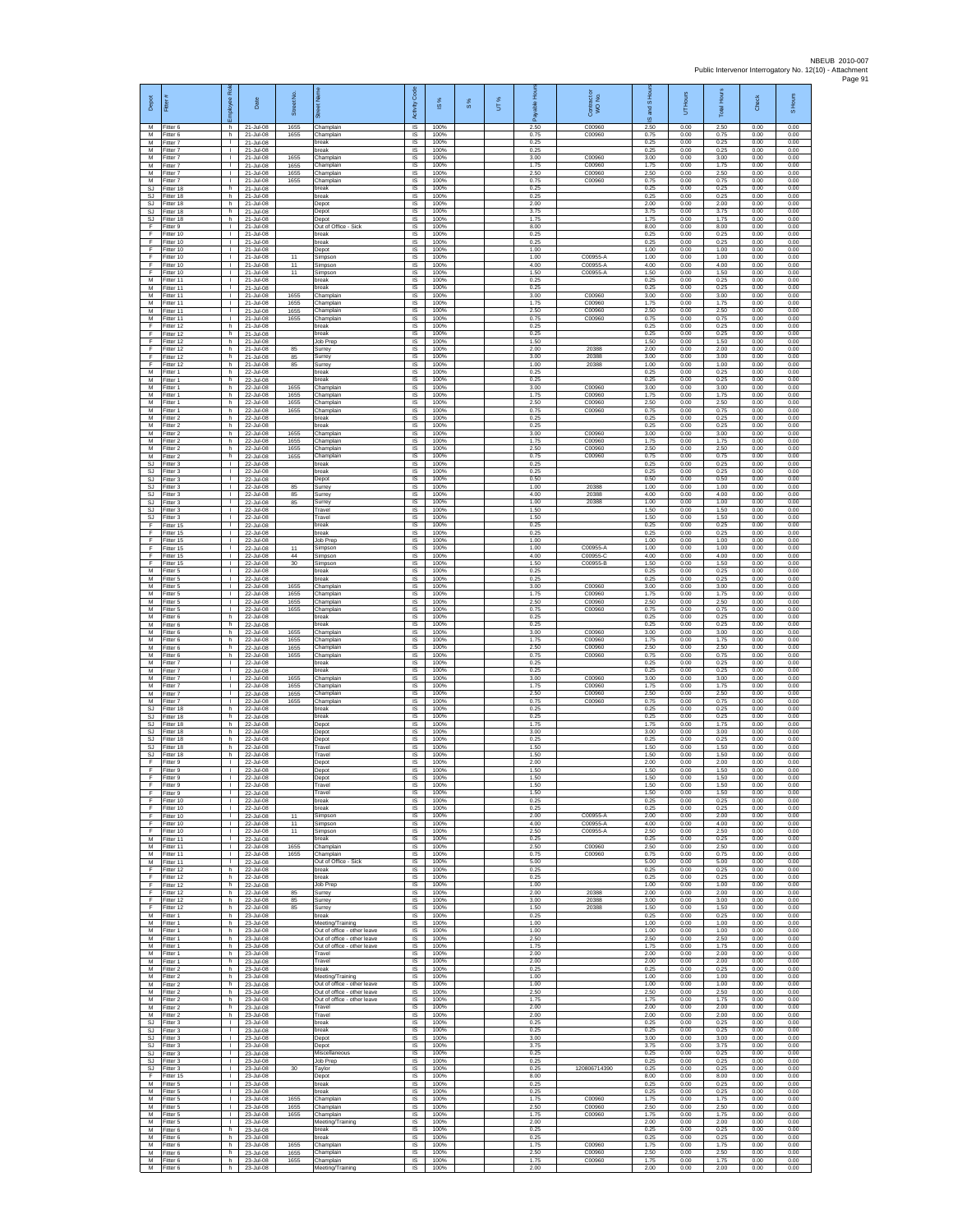| Depot                  | Fitter #                              | Rol<br>loyee                                 | Date                                    | Street No.           | eet Na<br>ā                         | Code<br>Activity            | IS %                 | $S\%$        | UT% | able Hou<br>Ē        | Contract or<br>WO No.                     | and S Ho<br>ö,       | UT Hours             | <b>Total Hours</b>   | Check                | Hours<br>$\overline{a}$ |
|------------------------|---------------------------------------|----------------------------------------------|-----------------------------------------|----------------------|-------------------------------------|-----------------------------|----------------------|--------------|-----|----------------------|-------------------------------------------|----------------------|----------------------|----------------------|----------------------|-------------------------|
| M<br>M<br>M            | Fitter 7<br>Fitter 7<br>-itter 7      | -11<br>$\mathbb{R}$<br>$\mathbf{I}$          | 23-Jul-08<br>23-Jul-08<br>23-Jul-08     | 1655                 | break<br>break<br>Champlain         | <b>IS</b><br>$\sf IS$<br>IS | 100%<br>100%<br>100% |              |     | 0.25<br>0.25<br>1.75 | C00960                                    | 0.25<br>0.25<br>1.75 | 0.00<br>0.00<br>0.00 | 0.25<br>0.25<br>1.75 | 0.00<br>0.00<br>0.00 | 0.00<br>0.00<br>0.00    |
| M<br>M                 | Fitter 7<br>Fitter 7                  | л.<br>л.                                     | 23-Jul-08<br>23-Jul-08                  | 1655<br>1655         | Champlain<br>Champlain              | -IS<br>IS                   | 100%<br>100%         |              |     | 2.50<br>175          | C00960<br>C00960                          | 2.50<br>1.75         | 0.00<br>0.00         | 2.50<br>175          | 0.00<br>0.00         | 0.00<br>0.00            |
| М<br><b>SJ</b>         | Fitter 7<br>Fitter 18                 | J.<br>h                                      | 23-Jul-08<br>23-Jul-08                  |                      | Meeting/Training<br>break           | IS<br>IS                    | 100%<br>100%         |              |     | 2.00<br>0.25         |                                           | 2.00<br>0.25         | 0.00<br>0.00         | 2.00<br>0.25         | 0.00<br>0.00         | 0.00<br>0.00            |
| SJ<br>SJ               | Fitter 18<br>Fitter 18                | h.<br>h<br>h.                                | 23-Jul-08<br>23-Jul-08                  |                      | break<br>Depot                      | IS<br>IS                    | 100%<br>100%         |              |     | 0.25<br>0.75         |                                           | 0.25<br>0.75         | 0.00<br>0.00         | 0.25<br>0.75         | 0.00<br>0.00         | 0.00<br>0.00            |
| SJ<br>SJ.<br>SJ        | Fitter 18<br>Fitter 18<br>Fitter 18   | h.<br>h                                      | 23-Jul-08<br>23-Jul-08<br>23-Jul-08     |                      | Depot<br>Service<br>Service         | $\sf IS$<br>s<br>s          | 100%                 | 100%<br>100% |     | 0.25<br>3.00<br>0.50 | Service w. Randy B<br>Service w. Randy B. | 0.25<br>3.00<br>0.50 | 0.00<br>0.00<br>0.00 | 0.25<br>3.00<br>0.50 | 0.00<br>0.00<br>0.00 | 0.00<br>3.00<br>0.50    |
| <b>SJ</b><br>SJ        | Fitter 18<br>Fitter 18                | h.<br>h                                      | 23-Jul-08<br>23-Jul-08                  |                      | Travel<br>Travel                    | IS<br>IS                    | 100%<br>100%         |              |     | 1.50<br>1.50         |                                           | 1.50<br>1.50         | 0.00<br>0.00         | 1.50<br>1.50         | 0.00<br>0.00         | 0.00<br>0.00            |
| F<br>F<br>F            | Fitter 9<br>-itter 9<br>Fitter 9      | л.<br>$\mathbf{L}$<br>т.                     | 23-Jul-08<br>23-Jul-08<br>23-Jul-08     |                      | Depot<br>Depot<br>Miscellaneous     | <b>IS</b><br>IS<br>IS       | 100%<br>100%<br>100% |              |     | 3.00<br>1.00<br>2.00 | Vehicle Maitenance                        | 3.00<br>1.00<br>2.00 | 0.00<br>0.00<br>0.00 | 3.00<br>1.00<br>2.00 | 0.00<br>0.00<br>0.00 | 0.00<br>0.00<br>0.00    |
| F<br>F                 | Fitter 9<br>Fitter 10                 | $\mathbf{L}$<br><b>ILL S</b>                 | 23-Jul-08<br>23-Jul-08                  | 110                  | Poets Lane<br>break                 | IS<br>IS                    | 100%<br>100%         |              |     | 2.00<br>0.25         | 090814152203                              | 2.00<br>0.25         | 0.00<br>0.00         | 2.00<br>0.25         | 0.00<br>0.00         | 0.00<br>0.00            |
| F<br>Ŧ                 | Fitter 10<br>Fitter 10                | т.<br>т                                      | 23-Jul-08<br>23-Jul-08                  | 11                   | break<br>Simpson                    | IS<br>IS                    | 100%<br>100%         |              |     | 0.25<br>2.00         | C00955-A                                  | 0.25<br>2.00         | 0.00<br>0.00         | 0.25<br>2.00         | 0.00<br>0.00         | 0.00<br>0.00            |
| F<br>F<br>М            | Fitter 10<br>Fitter 10<br>Fitter 11   | $\mathbf{L}$<br>$\mathbf{L}$<br>$\mathbf{I}$ | 23-Jul-08<br>23-Jul-08<br>23-Jul-08     | 11<br>11             | Simpson<br>Simpson<br>break         | IS<br>IS<br>IS              | 100%<br>100%<br>100% |              |     | 4.00<br>1.50<br>0.25 | C00955-A<br>C00955-A                      | 4.00<br>1.50<br>0.25 | 0.00<br>0.00<br>0.00 | 4.00<br>1.50<br>0.25 | 0.00<br>0.00<br>0.00 | 0.00<br>0.00<br>0.00    |
| M<br>M                 | Fitter 11<br>Fitter 11                | T.<br>л.                                     | 23-Jul-08<br>23-Jul-08                  | 1655                 | preak<br>Champlain                  | IS<br><b>IS</b>             | 100%<br>100%         |              |     | 0.25<br>1.75         | C00960                                    | 0.25<br>1.75         | 0.00<br>0.00         | 0.25<br>1.75         | 0.00<br>0.00         | 0.00<br>0.00            |
| M<br>М<br>M            | Fitter 11<br>Fitter 11<br>Fitter 11   | $\mathbf{L}$<br>$\mathbf{I}$<br>п.           | 23-Jul-08<br>23-Jul-08<br>23-Jul-08     | 1655<br>1655         | Champlain<br>Champlain              | $\sf IS$<br>IS<br><b>IS</b> | 100%<br>100%<br>100% |              |     | 2.50<br>1.75<br>2.00 | C00960<br>C00960                          | 2.50<br>1.75<br>2.00 | 0.00<br>0.00<br>0.00 | 2.50<br>1.75<br>2.00 | 0.00<br>0.00<br>0.00 | 0.00<br>0.00<br>0.00    |
| E<br>F                 | Fitter 12<br>Fitter 12                | h.<br>h                                      | 23-Jul-08<br>23-Jul-08                  |                      | Meeting/Training<br>hreak<br>break  | IS<br>IS                    | 100%<br>100%         |              |     | 0.25<br>0.25         |                                           | 0.25<br>0.25         | 0.00<br>0.00         | 0.25<br>0.25         | 0.00<br>0.00         | 0.00<br>0.00            |
| Ŧ<br>F                 | Fitter 12<br>Fitter 12                | h.<br>h.                                     | 23-Jul-08<br>23-Jul-08                  |                      | Depot<br>Depot                      | IS<br>IS                    | 100%<br>100%         |              |     | 1.50<br>2.00         |                                           | 1.50<br>2.00         | 0.00<br>0.00         | 1.50<br>2.00         | 0.00<br>0.00         | 0.00<br>0.00            |
| F<br>F<br>M            | Fitter 12<br>Fitter 12<br>Fitter 1    | h<br>h.<br>h.                                | 23-Jul-08<br>23-Jul-08<br>24-Jul-08     | 110                  | Depot<br>Poets Lane<br>break        | IS<br>$\sf IS$<br><b>IS</b> | 100%<br>100%<br>100% |              |     | 1.00<br>3.00<br>0.25 | 090814152203                              | 1.00<br>3.00<br>0.25 | 0.00<br>0.00<br>0.00 | 1.00<br>3.00<br>0.25 | 0.00<br>0.00<br>0.00 | 0.00<br>0.00<br>0.00    |
| М<br>M                 | Fitter 1<br>Fitter 1                  | h<br>h                                       | 24-Jul-08<br>24-Jul-08                  | 19                   | break<br>Highgate                   | IS<br>IS                    | 100%<br>100%         |              |     | 0.25<br>2.00         | <b>NC3691</b>                             | 0.25<br>2.00         | 0.00<br>0.00         | 0.25<br>2.00         | 0.00<br>0.00         | 0.00<br>0.00            |
| М<br>M                 | fitter 1<br>Fitter 1                  | h<br>h.                                      | 24-Jul-08<br>24-Jul-08                  | 19<br>19             | lighgate<br>Highgate                | IS<br>-IS                   | 100%<br>100%         |              |     | 1.75<br>2.50         | <b>NC3691</b><br>NC3691                   | 1.75<br>2.50         | 0.00<br>0.00         | 1.75<br>2.50         | 0.00<br>0.00         | 0.00<br>0.00            |
| M<br>М<br>M            | -itter 1<br>Fitter 2<br>Fitter 2      | h.<br>h<br>h.                                | 24-Jul-08<br>24-Jul-08<br>24-Jul-08     | 19                   | Highgate<br>break<br>break          | IS<br>IS<br>IS              | 100%<br>100%<br>100% |              |     | 0.75<br>0.25<br>0.25 | NC3691                                    | 0.75<br>0.25<br>0.25 | 0.00<br>0.00<br>0.00 | 0.75<br>0.25<br>0.25 | 0.00<br>0.00<br>0.00 | 0.00<br>0.00<br>0.00    |
| M<br>M                 | Fitter 2<br>Fitter 2                  | h.<br>h                                      | 24-Jul-08<br>24-Jul-08                  | 19<br>19             | Highgate<br>lighgate                | IS<br>IS                    | 100%<br>100%         |              |     | 2.00<br>1.75         | NC3691<br>NC3691                          | 2.00<br>1.75         | 0.00<br>0.00         | 2.00<br>1.75         | 0.00<br>0.00         | 0.00<br>0.00            |
| M<br>M                 | Fitter 2<br>Fitter 2<br>Fitter 3      | h.<br>h.<br>$\mathbf{L}$                     | 24-Jul-08<br>24-Jul-08                  | 19<br>19             | Highgate<br>Highgate<br>break       | IS<br>IS<br>IS              | 100%<br>100%<br>100% |              |     | 2.50<br>0.75<br>0.25 | NC3691<br>NC3691                          | 2.50<br>0.75<br>0.25 | 0.00<br>0.00<br>0.00 | 2.50<br>0.75<br>0.25 | 0.00<br>0.00<br>0.00 | 0.00<br>0.00<br>0.00    |
| SJ<br>SJ<br>SJ.        | Fitter 3<br>Fitter 3                  | т.<br>т.                                     | 24-Jul-08<br>24-Jul-08<br>24-Jul-08     | 168                  | break<br>Donaldson                  | IS<br>IS                    | 100%<br>100%         |              |     | 0.25<br>2.00         | 120814641445                              | 0.25<br>2.00         | 0.00<br>0.00         | 0.25<br>2.00         | 0.00<br>0.00         | 0.00<br>0.00            |
| SJ<br>SJ               | -itter 3<br>-itter 3                  | л.<br>$\mathbf{L}$                           | 24-Jul-08<br>24-Jul-08                  | 168<br>168           | Donaldson<br>Donaldson              | <b>IS</b><br>$\sf IS$       | 100%<br>100%         |              |     | 4.00<br>4.75         | 120814641445<br>120814641445              | 4.00<br>4.75         | 0.00<br>0.00         | 4.00<br>4.75         | 0.00<br>0.00         | 0.00<br>0.00            |
| SJ<br>M<br>M           | -itter 3<br>Fitter 5<br>Fitter 5      | $\mathbf{I}$<br>п.<br>л.                     | 24-Jul-08<br>24-Jul-08<br>24-Jul-08     |                      | Job Prep<br>break<br>hreak          | IS<br><b>IS</b><br>IS       | 100%<br>100%<br>100% |              |     | 0.25<br>0.25<br>0.25 |                                           | 0.25<br>0.25<br>0.25 | 0.00<br>0.00<br>0.00 | 0.25<br>0.25<br>0.25 | 0.00<br>0.00<br>0.00 | 0.00<br>0.00<br>0.00    |
| М<br>M                 | Fitter 5<br>Fitter 5                  | т.<br>т.                                     | 24-Jul-08<br>24-Jul-08                  | 1655<br>1655         | Champlain<br>Champlain              | IS<br>IS                    | 100%<br>100%         |              |     | 3.00<br>1.75         | C00960<br>C00960                          | 3.00<br>1.75         | 0.00<br>0.00         | 3.00<br>1.75         | 0.00<br>0.00         | 0.00<br>0.00            |
| M<br>М                 | Fitter 5<br>Fitter 5                  | т.<br>$\mathbf{L}$                           | 24-Jul-08<br>24-Jul-08                  | 1655<br>1655         | Champlain<br>Champlain              | IS<br>IS                    | 100%<br>100%         |              |     | 2.50<br>0.75         | C00960<br>C00960                          | 2.50<br>0.75         | 0.00<br>0.00         | 2.50<br>0.75         | 0.00<br>0.00         | 0.00<br>0.00            |
| M<br>M<br>M            | Fitter 6<br>Fitter 6<br>Fitter 6      | h.<br>h.<br>h                                | 24-Jul-08<br>24-Jul-08<br>24-Jul-08     | 1655                 | break<br>oreak<br>Champlain         | $\sf IS$<br><b>IS</b><br>IS | 100%<br>100%<br>100% |              |     | 0.25<br>0.25<br>3.00 | C00960                                    | 0.25<br>0.25<br>3.00 | 0.00<br>0.00<br>0.00 | 0.25<br>0.25<br>3.00 | 0.00<br>0.00<br>0.00 | 0.00<br>0.00<br>0.00    |
| М<br>М                 | Fitter 6<br>Fitter 6                  | h<br>h                                       | 24-Jul-08<br>24-Jul-08                  | 1655<br>1655         | Champlain<br>hamplain               | IS<br>IS                    | 100%<br>100%         |              |     | 1.75<br>2.50         | C00960<br>C00960                          | 1.75<br>2.50         | 0.00<br>0.00         | 1.75<br>2.50         | 0.00<br>0.00         | 0.00<br>0.00            |
| M<br>M<br>М            | Fitter 6<br>-itter 7<br>Fitter 7      | h.<br>$\mathbf{L}$<br>т.                     | 24-Jul-08<br>24-Jul-08<br>24-Jul-08     | 1655                 | Champlain<br>hreak<br>break         | <b>IS</b><br>IS<br>IS       | 100%<br>100%<br>100% |              |     | 0.75<br>0.25<br>0.25 | C00960                                    | 0.75<br>0.25<br>0.25 | 0.00<br>0.00<br>0.00 | 0.75<br>0.25<br>0.25 | 0.00<br>0.00<br>0.00 | 0.00<br>0.00<br>0.00    |
| M<br>M                 | Fitter 7<br>Fitter 7                  | $\mathbf{L}$<br><b>ILL S</b>                 | 24-Jul-08<br>24-Jul-08                  | 1655<br>1655         | Champlain<br>Champlain              | IS<br>IS                    | 100%<br>100%         |              |     | 3.00<br>1.75         | C00960<br>C00960                          | 3.00<br>1.75         | 0.00<br>0.00         | 3.00<br>1.75         | 0.00<br>0.00         | 0.00<br>0.00            |
| M<br>M<br><b>SJ</b>    | Fitter 7<br>Fitter 7<br>Fitter 18     | ٠<br>$\mathbf{L}$<br>h.                      | 24-Jul-08<br>24-Jul-08<br>24-Jul-08     | 1655<br>1655         | Champlain<br>Champlain<br>break     | IS<br>IS<br>IS              | 100%<br>100%<br>100% |              |     | 2.50<br>0.75<br>0.25 | C00960<br>C00960                          | 2.50<br>0.75<br>0.25 | 0.00<br>0.00<br>0.00 | 2.50<br>0.75<br>0.25 | 0.00<br>0.00<br>0.00 | 0.00<br>0.00<br>0.00    |
| SJ<br>SJ               | Fitter 18<br>Fitter 18                | h<br>h.                                      | 24-Jul-08<br>24-Jul-08                  | 1222                 | break<br>Regent                     | IS<br>IS                    | 100%<br>100%         |              |     | 0.25<br>2.00         | C00595-C                                  | 0.25<br>2.00         | 0.00<br>0.00         | 0.25<br>2.00         | 0.00<br>0.00         | 0.00<br>0.00            |
| SJ.<br>SJ              | Fitter 18<br>Fitter 18                | h<br>h.                                      | 24-Jul-08<br>24-Jul-08                  | 1222<br>1222         | Regent<br>Regent                    | IS<br><b>IS</b>             | 100%<br>100%         |              |     | 3.75<br>2.25         | C00595-0<br>C00595-C                      | 3.75<br>2.25         | 0.00<br>0.00         | 3.75<br>2.25         | 0.00<br>0.00         | 0.00<br>0.00            |
| SJ<br>SJ<br>F          | Fitter 18<br>Fitter 18<br>Fitter 9    | h<br>$\mathsf{h}$<br>л.                      | 24-Jul-08<br>24-Jul-08<br>24-Jul-08     |                      | Travel<br>Travel<br>break           | $\sf IS$<br>IS<br><b>IS</b> | 100%<br>100%<br>100% |              |     | 1.50<br>1.50<br>0.25 |                                           | 1.50<br>1.50<br>0.25 | 0.00<br>0.00<br>0.00 | 1.50<br>1.50<br>0.25 | 0.00<br>0.00<br>0.00 | 0.00<br>0.00<br>0.00    |
| E<br>F                 | Fitter 9<br>Fitter 9                  | $\mathbf{L}$<br>J.                           | 24-Jul-08<br>24-Jul-08                  | 168                  | hreak<br>Donaldson                  | IS<br>IS                    | 100%<br>100%         |              |     | 0.25<br>3.00         | 120814641445                              | 0.25<br>3.00         | 0.00<br>0.00         | 0.25<br>3.00         | 0.00<br>0.00         | 0.00<br>0.00            |
| F<br>F<br>F            | Fitter 9<br>Fitter 9<br>-itter 9      | т.<br>т.<br>л.                               | 24-Jul-08<br>24-Jul-08<br>24-Jul-08     | 168<br>168           | Donaldson<br>Donaldson<br>Job Prep  | IS<br><b>IS</b><br>IS       | 100%<br>100%<br>100% |              |     | 2.00<br>0.50<br>0.50 | 120814641445<br>120814641445              | 2.00<br>0.50<br>0.50 | 0.00<br>0.00<br>0.00 | 2.00<br>0.50<br>0.50 | 0.00<br>0.00<br>0.00 | 0.00<br>0.00<br>0.00    |
| F<br>F                 | Fitter 9<br>Fitter 9                  | $\mathbf{L}$<br>$\mathbf{I}$                 | 24-Jul-08<br>24-Jul-08                  |                      | Travel<br>Travel                    | $\sf IS$<br><b>IS</b>       | 100%<br>100%         |              |     | 1.50<br>1.50         |                                           | 1.50<br>1.50         | 0.00<br>0.00         | 1.50<br>1.50         | 0.00<br>0.00         | 0.00<br>0.00            |
| S.I<br>SJ<br><b>SJ</b> | Fitter 10<br>Fitter 10<br>Fitter 10   | $\mathbf{I}$<br>٠<br>$\mathbf{I}$            | 24-Jul-08<br>24-Jul-08<br>24-Jul-08     | 1222                 | break<br>break<br>Regent            | <b>IS</b><br>IS<br>IS       | 100%<br>100%<br>100% |              |     | 0.25<br>0.25<br>2.00 | C00595-0                                  | 0.25<br>0.25<br>2.00 | 0.00<br>0.00<br>0.00 | 0.25<br>0.25<br>2.00 | 0.00<br>0.00<br>0.00 | 0.00<br>0.00<br>0.00    |
| SJ.<br>SJ.             | Fitter 10<br>Fitter 10                | $\mathbf{L}$<br>$\mathbf{L}$                 | 24-Jul-08<br>24-Jul-08                  | 1222<br>1222         | Regent<br>Regent                    | -IS<br>IS.                  | 100%<br>100%         |              |     | 3.75<br>1.75         | C00595-C<br>C00595-C                      | 3.75<br>1.75         | 0.00<br>0.00         | 3.75<br>1.75         | 0.00<br>0.00         | 0.00<br>0.00            |
| М<br>M                 | Fitter 11<br>Fitter 11                | т.<br>т                                      | 24-Jul-08<br>24-Jul-08                  |                      | break<br>break                      | IS<br>IS                    | 100%<br>100%         |              |     | 0.25<br>0.25         |                                           | 0.25<br>0.25         | 0.00<br>0.00         | 0.25<br>0.25         | 0.00<br>0.00         | 0.00<br>0.00            |
| M<br>M                 | M Fitter 11<br>Fitter 11<br>Fitter 11 | <b>ILL ST</b><br>т.<br>т                     | 24-Jul-08<br>24-Jul-08<br>24-Jul-08     | 1655<br>1655<br>1655 | Champlain<br>Champlain<br>Champlain | IS<br>IS<br>IS              | 100%<br>100%<br>100% |              |     | 3.00<br>1.75<br>2.50 | C00960<br>C00960<br>C00960                | 3.00<br>1.75<br>2.50 | 0.00<br>0.00<br>0.00 | 3.00<br>1.75<br>2.50 | 0.00<br>0.00<br>0.00 | 0.00<br>0.00<br>0.00    |
| M<br>E                 | Fitter 11<br>Fitter 12                | h                                            | 24-Jul-08<br>24-Jul-08                  | 1655                 | Champlain<br>break                  | IS<br>IS                    | 100%<br>100%         |              |     | 0.75<br>0.25         | C00960                                    | 0.75<br>0.25         | 0.00<br>0.00         | 0.75<br>0.25         | 0.00<br>0.00         | 0.00<br>0.00            |
| F<br>F<br>F            | Fitter 12<br>Fitter 12<br>Fitter 12   | ħ<br>h<br>h                                  | 24-Jul-08<br>24-Jul-08<br>24-Jul-08     | 168<br>168           | break<br>Donaldson<br>Donaldson     | IS<br>IS<br>- IS            | 100%<br>100%<br>100% |              |     | 0.25<br>3.00<br>2.00 | 120814641445<br>120814641445              | 0.25<br>3.00<br>2.00 | 0.00<br>0.00<br>0.00 | 0.25<br>3.00<br>2.00 | 0.00<br>0.00<br>0.00 | 0.00<br>0.00<br>0.00    |
| F.<br>F                | Fitter 12<br>Fitter 12                | h<br>$\,$ h                                  | 24-Jul-08<br>24-Jul-08                  | 168                  | Donaldson<br>Job Prep               | IS<br>IS                    | 100%<br>100%         |              |     | 0.50<br>0.50         | 120814641445                              | 0.50<br>0.50         | 0.00<br>0.00         | 0.50<br>0.50         | 0.00<br>0.00         | 0.00<br>0.00            |
| F<br>F.<br>М           | Fitter 12<br>Fitter 12<br>Fitter 1    | h.<br>h<br>h                                 | 24-Jul-08<br>$24 - h + 08$<br>25-Jul-08 |                      | Travel<br>Travel<br>break           | - IS<br>IS<br>IS            | 100%<br>100%<br>100% |              |     | 1.50<br>1.50<br>0.25 |                                           | 1.50<br>1.50<br>0.25 | 0.00<br>0.00<br>0.00 | 1.50<br>1.50<br>0.25 | 0.00<br>0.00<br>0.00 | 0.00<br>0.00<br>0.00    |
| M<br>M                 | Fitter 1<br>Fitter 1                  | h<br>h.                                      | 25-Jul-08<br>25-Jul-08                  | 168                  | break<br>Donaldson                  | IS<br>IS                    | 100%<br>100%         |              |     | 0.25<br>2.00         | 120814641445                              | 0.25<br>2.00         | 0.00<br>0.00         | 0.25<br>2.00         | 0.00<br>0.00         | 0.00<br>0.00            |
| M<br>M                 | Fitter 1<br>Fitter 1                  | h<br>h                                       | 25-Jul-08<br>25-Jul-08                  | 168<br>168           | Donaldson<br>Donaldson              | IS<br>$\sf IS$              | 100%<br>100%         |              |     | 3.75<br>4.75         | 120814641445<br>120814641445              | 3.75<br>4.75         | 0.00<br>0.00         | 3.75<br>4.75         | 0.00<br>0.00         | 0.00<br>0.00            |
| M<br>M<br>M            | Fitter 1<br>Fitter 1<br>Fitter 2      | h<br>h<br>h.                                 | 25-Jul-08<br>25-Jul-08<br>25-Jul-08     |                      | Travel<br>Travel<br>break           | IS<br>IS<br>IS              | 100%<br>100%<br>100% |              |     | 2.00<br>2.00<br>0.25 |                                           | 2.00<br>2.00<br>0.25 | 0.00<br>0.00<br>0.00 | 2.00<br>2.00<br>0.25 | 0.00<br>0.00<br>0.00 | 0.00<br>0.00<br>0.00    |
| М<br>M                 | Fitter 2<br>Fitter 2                  | h<br>h.                                      | 25-Jul-08<br>25-Jul-08                  | 168                  | break<br>Donaldson                  | IS<br>- IS                  | 100%<br>100%         |              |     | 0.25<br>2.00         | 120814641445                              | 0.25<br>2.00         | 0.00<br>0.00         | 0.25<br>2.00         | 0.00<br>0.00         | 0.00<br>0.00            |
| M<br>М<br>M            | Fitter 2<br>Fitter 2<br>Fitter 2      | h.<br>h<br>h                                 | 25-Jul-08<br>25-Jul-08<br>25-Jul-08     | 168<br>168           | Donaldson<br>Donaldson<br>Travel    | IS.<br>IS<br>IS             | 100%<br>100%<br>100% |              |     | 3.75<br>4.75<br>2.00 | 120814641445<br>120814641445              | 3.75<br>4.75<br>2.00 | 0.00<br>0.00<br>0.00 | 3.75<br>4.75<br>2.00 | 0.00<br>0.00<br>0.00 | 0.00<br>0.00<br>0.00    |
| <b>SJ</b>              | M Fitter 2<br>Fitter 3                | h.<br>т.                                     | 25-Jul-08<br>25-Jul-08                  |                      | Travel<br>break                     | IS<br>IS                    | 100%<br>100%         |              |     | 2.00<br>0.25         |                                           | 2.00<br>0.25         | 0.00<br>0.00         | 2.00<br>0.25         | 0.00<br>0.00         | 0.00<br>0.00            |
| SJ.<br>SJ.             | Fitter 3<br>Fitter 3<br>Fitter 3      | т<br>$\mathbf{L}$                            | 25-Jul-08<br>25-Jul-08                  | 168                  | break<br>Donaldson                  | IS<br>IS                    | 100%<br>100%         |              |     | 0.25<br>2.00<br>4.00 | 120814641445<br>120814641445              | 0.25<br>2.00         | 0.00<br>0.00         | 0.25<br>2.00         | 0.00<br>0.00         | 0.00<br>0.00            |
| SJ<br>SJ<br>M          | Fitter 3<br>Fitter 5                  | т<br>т.                                      | 25-Jul-08<br>25-Jul-08<br>25-Jul-08     | 168<br>168           | Donaldson<br>Donaldson<br>break     | IS<br>IS<br>IS              | 100%<br>100%<br>100% |              |     | 5.50<br>0.25         | 120814641445                              | 4.00<br>5.50<br>0.25 | 0.00<br>0.00<br>0.00 | 4.00<br>5.50<br>0.25 | 0.00<br>0.00<br>0.00 | 0.00<br>0.00<br>0.00    |
| M<br>M                 | Fitter 5<br>Fitter 5                  | л.<br>$\mathbb{R}$                           | 25-Jul-08<br>25-Jul-08                  | 1655                 | break<br>Champlain                  | - IS<br>$\sf IS$            | 100%<br>100%         |              |     | 0.25<br>3.00         | C00960                                    | 0.25<br>3.00         | 0.00<br>0.00         | 0.25<br>3.00         | 0.00<br>0.00         | 0.00<br>0.00            |
| М<br>M<br>M            | -itter 5<br>Fitter 5<br>Fitter 5      | $\mathbf{I}$<br>л.<br>$\mathbf{L}$           | 25-Jul-08<br>25-Jul-08<br>25-Jul-08     | 1655<br>1655<br>1655 | Champlain<br>Champlain<br>Champlain | IS<br>- IS<br>IS.           | 100%<br>100%<br>100% |              |     | 1.75<br>2.50<br>0.75 | C00960<br>C00960<br>C00960                | 1.75<br>2.50<br>0.75 | 0.00<br>0.00<br>0.00 | 1.75<br>2.50<br>0.75 | 0.00<br>0.00<br>0.00 | 0.00<br>0.00<br>0.00    |
| М<br>M                 | Fitter 6<br>Fitter 6                  | h<br>h                                       | 25-Jul-08<br>25-Jul-08                  |                      | break<br>break                      | IS<br>IS                    | 100%<br>100%         |              |     | 0.25<br>0.25         |                                           | 0.25<br>0.25         | 0.00<br>0.00         | 0.25<br>0.25         | 0.00<br>0.00         | 0.00<br>0.00            |
| M<br>${\sf M}$<br>M    | Fitter 6<br>-itter 6<br>Fitter 6      | h.<br>h<br>h                                 | 25-Jul-08<br>25-Jul-08<br>25-Jul-08     | 1655<br>1655<br>1655 | Champlain<br>Champlain              | - IS<br>IS<br>$\sf IS$      | 100%<br>100%<br>100% |              |     | 3.00<br>1.75<br>2.50 | C00960<br>C00960<br>C00960                | 3.00<br>1.75<br>2.50 | 0.00<br>0.00<br>0.00 | 3.00<br>1.75<br>2.50 | 0.00<br>0.00<br>0.00 | 0.00<br>0.00<br>0.00    |
| M<br>M                 | Fitter 6<br>Fitter 7                  | h<br>$\mathbf{1}$                            | 25-Jul-08<br>25-Jul-08                  | 1655                 | Champlain<br>Champlain<br>break     | IS<br>IS                    | 100%<br>100%         |              |     | 0.75<br>0.25         | C00960                                    | 0.75<br>0.25         | 0.00<br>0.00         | 0.75<br>0.25         | 0.00<br>0.00         | 0.00<br>0.00            |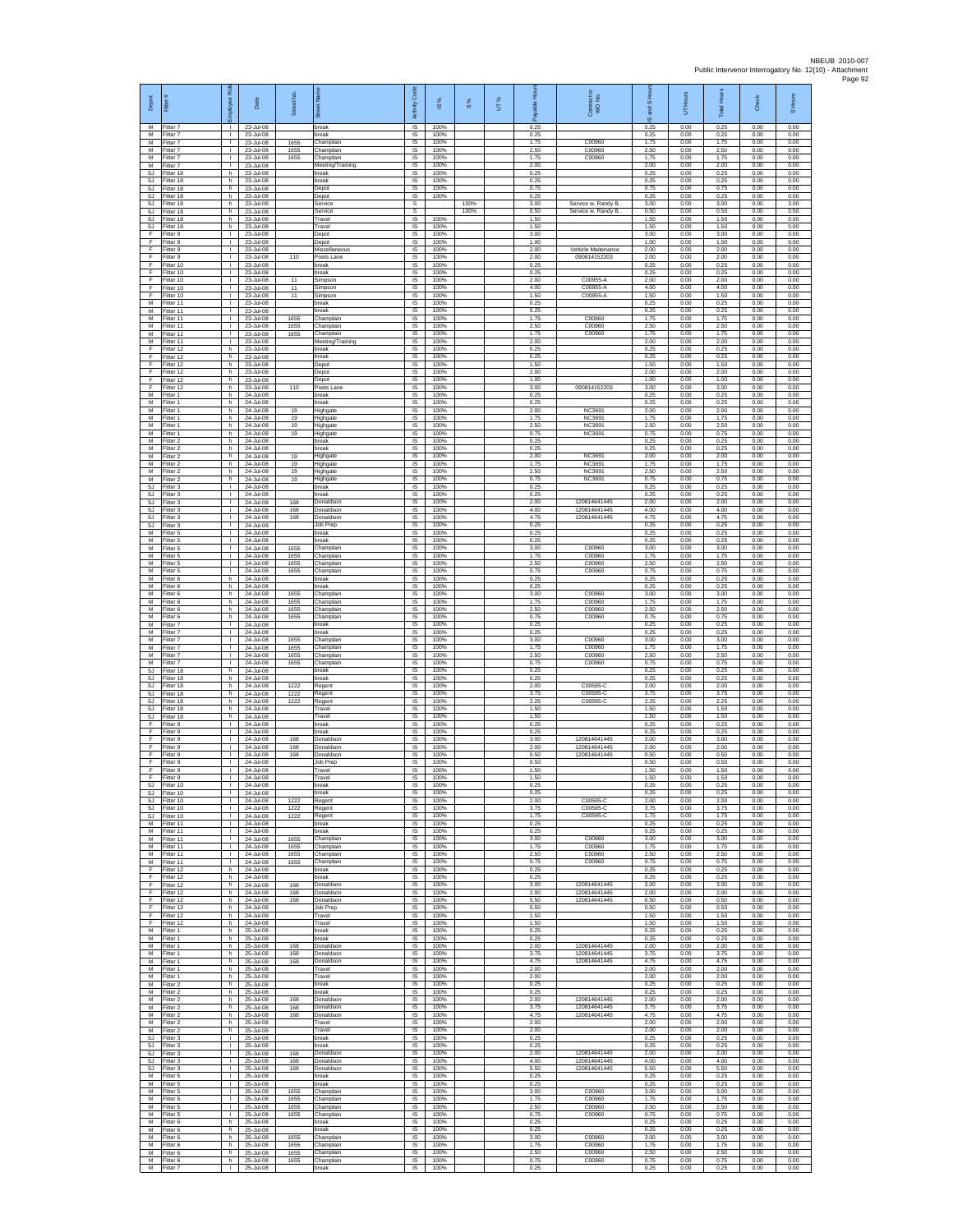| Depot                       | Fitter                              | ē<br>ployee                              | Date                                | ş<br><b>Street</b>   |                                                          | Code<br>Activity                    | $\overline{\omega}$  | $\frac{8}{3}$ | UT% | Ē<br>å               | Contract or<br>WO No.                  | IS Hour<br>g<br>$\overline{\omega}$ | UT Hours             | Total Hours          | Check                | S Hours              |
|-----------------------------|-------------------------------------|------------------------------------------|-------------------------------------|----------------------|----------------------------------------------------------|-------------------------------------|----------------------|---------------|-----|----------------------|----------------------------------------|-------------------------------------|----------------------|----------------------|----------------------|----------------------|
| м<br>М                      | Fitter 7<br>Fitter 7                | $\mathbf{L}$<br>$\mathbf{L}$             | 25-Jul-08<br>25-Jul-08              | 1655                 | break<br>Champlair                                       | $\overline{\mathsf{S}}$<br>$\sf IS$ | 100%<br>100%         |               |     | 0.25<br>3.00         | C00960                                 | 0.25<br>3.00                        | 0.00<br>0.00         | 0.25<br>3.00         | 0.00<br>0.00         | 0.00<br>0.00         |
| M<br>$\overline{M}$         | itter 7<br>Fitter 7                 | $\mathbf{L}$<br>л.                       | 25-Jul-08<br>25-Jul-08              | 1655<br>1655         | Champlain<br>Champlain                                   | IS<br>IS                            | 100%<br>100%         |               |     | 1.75<br>2.50         | C00960<br>C00960                       | 1.75<br>2.50                        | 0.00<br>0.00         | 1.75<br>2.50         | 0.00<br>0.00         | 0.00<br>0.00         |
| M<br>SJ<br><b>SJ</b>        | Fitter 7<br>Fitter 18<br>fitter 18  | т.<br>h.<br>h.                           | 25-Jul-08<br>25-Jul-08<br>25-Jul-08 | 1655                 | Champlain<br>break<br>preak                              | IS<br>IS<br>IS                      | 100%<br>100%<br>100% |               |     | 0.75<br>0.25<br>0.25 | C00960                                 | 0.75<br>0.25<br>0.25                | 0.00<br>0.00<br>0.00 | 0.75<br>0.25<br>0.25 | 0.00<br>0.00<br>0.00 | 0.00<br>0.00<br>0.00 |
| SJ<br>SJ                    | Fitter 18<br>Fitter 18              | h.<br>h.                                 | 25-Jul-08<br>25-Jul-08              |                      | Depot<br>Depot                                           | IS<br>IS                            | 100%<br>100%         |               |     | 2.00<br>2.75         |                                        | 2.00<br>2.75                        | 0.00<br>0.00         | 2.00<br>2.75         | 0.00<br>0.00         | 0.00<br>0.00         |
| SJ<br>F                     | Fitter 18<br>Fitter 9               | h<br>$\mathbf{I}$                        | 25-Jul-08<br>25-Jul-08              |                      | Depot<br>break                                           | $\sf IS$<br><b>IS</b>               | 100%<br>100%         |               |     | 2.75<br>0.25         |                                        | 2.75<br>0.25                        | 0.00<br>0.00         | 2.75<br>0.25         | 0.00<br>0.00         | 0.00<br>0.00         |
| F<br>F<br>F                 | Fitter 9<br>-itter 9<br>fitter 9    | т.<br>٠<br>т                             | 25-Jul-08<br>25-Jul-08<br>25-Jul-08 |                      | break<br>Depot<br>Depot                                  | IS<br>IS<br>IS                      | 100%<br>100%<br>100% |               |     | 0.25<br>2.00<br>2.75 |                                        | 0.25<br>2.00<br>2.75                | 0.00<br>0.00<br>0.00 | 0.25<br>2.00<br>2.75 | 0.00<br>0.00<br>0.00 | 0.00<br>0.00<br>0.00 |
| F<br>F                      | Fitter 9<br>fitter 10               | $\mathbf{L}$<br>т.                       | 25-Jul-08<br>25-Jul-08              |                      | Depot<br>Out of Office - SDO                             | IS<br>IS                            | 100%<br>100%         |               |     | 2.75<br>8.00         |                                        | 2.75<br>8.00                        | 0.00<br>0.00         | 2.75<br>8.00         | 0.00<br>0.00         | 0.00<br>0.00         |
| M<br>M                      | Fitter 11<br>fitter 11              | $\mathbf{I}$<br>T.                       | 25-Jul-08<br>25-Jul-08              |                      | break<br>preak                                           | IS<br>IS                            | 100%<br>100%         |               |     | 0.25<br>0.25         |                                        | 0.25<br>0.25                        | 0.00<br>0.00         | 0.25<br>0.25         | 0.00<br>0.00         | 0.00<br>0.00         |
| M<br>М<br>М                 | Fitter 11<br>Fitter 11<br>itter 11  | L.<br>$\mathbf{L}$<br>T.                 | 25-Jul-08<br>25-Jul-08<br>25-Jul-08 | 1655<br>1655<br>1655 | Champlain<br>Champlain<br>Champlain                      | IS<br>$\sf IS$<br>IS                | 100%<br>100%<br>100% |               |     | 3.00<br>1.75<br>2.50 | C00960<br>C00960<br>C00960             | 3.00<br>1.75<br>2.50                | 0.00<br>0.00<br>0.00 | 3.00<br>1.75<br>2.50 | 0.00<br>0.00<br>0.00 | 0.00<br>0.00<br>0.00 |
| M<br>F                      | Fitter 11<br>Fitter 12              | л.<br>h.                                 | 25-Jul-08<br>25-Jul-08              | 1655                 | Champlain<br>break                                       | IS<br>IS                            | 100%<br>100%         |               |     | 0.75<br>0.25         | C00960                                 | 0.75<br>0.25                        | 0.00<br>0.00         | 0.75<br>0.25         | 0.00<br>0.00         | 0.00<br>0.00         |
| F<br>F                      | Fitter 12<br>Fitter 12              | h<br>h.                                  | 25-Jul-08<br>25-Jul-08              | 168                  | break<br>Donaldson                                       | IS<br>IS                            | 100%<br>100%         |               |     | 0.25<br>3.00         | 120814641445                           | 0.25<br>3.00                        | 0.00<br>0.00         | 0.25<br>3.00         | 0.00<br>0.00         | 0.00<br>0.00         |
| F<br>F                      | Fitter 12<br>itter 12               | h.<br>h                                  | 25-Jul-08<br>25-Jul-08              | 168<br>168           | Donaldson<br>Donaldson                                   | IS<br>IS                            | 100%<br>100%         |               |     | 3.00<br>0.50         | 120814641445<br>120814641445           | 3.00<br>0.50                        | 0.00<br>0.00         | 3.00<br>0.50         | 0.00<br>0.00         | 0.00<br>0.00         |
| F<br>F<br>F                 | litter 12<br>Fitter 12<br>Fitter 1  | h.<br>h.<br>h                            | 25-Jul-08<br>25-Jul-08<br>28-Jul-08 |                      | Travel<br>Travel<br>break                                | $\sf IS$<br><b>IS</b><br>IS         | 100%<br>100%<br>100% |               |     | 1.50<br>1.50<br>0.25 |                                        | 1.50<br>1.50<br>0.25                | 0.00<br>0.00<br>0.00 | 1.50<br>1.50<br>0.25 | 0.00<br>0.00<br>0.00 | 0.00<br>0.00<br>0.00 |
| F<br>F                      | Fitter 1<br>itter 1                 | h<br>h.                                  | 28-Jul-08<br>28-Jul-08              | 1222                 | break<br>Regent                                          | IS<br>IS                            | 100%<br>100%         |               |     | 0.25<br>2.00         | C00595-C                               | 0.25<br>2.00                        | 0.00<br>0.00         | 0.25<br>2.00         | 0.00<br>0.00         | 0.00<br>0.00         |
| F<br>F                      | Fitter 1<br>Fitter 1                | h.<br>h.                                 | 28-Jul-08<br>28-Jul-08              | 1222<br>1222         | Regent<br>Regent                                         | IS<br>IS                            | 100%<br>100%         |               |     | 4.00<br>2.00         | C00595-C<br>C00595-C                   | 4.00<br>2.00                        | 0.00<br>0.00         | 4.00<br>2.00         | 0.00<br>0.00         | 0.00<br>0.00         |
| F<br>F<br>F                 | Fitter 2<br>Fitter 2<br>Fitter 2    | h<br>h.<br>h                             | 28-Jul-08<br>28-Jul-08<br>28-Jul-08 | 126                  | break<br>break<br>Brunswick                              | $\sf IS$<br><b>IS</b><br>IS         | 100%<br>100%<br>100% |               |     | 0.25<br>0.25<br>3.00 | C00980                                 | 0.25<br>0.25<br>3.00                | 0.00<br>0.00<br>0.00 | 0.25<br>0.25<br>3.00 | 0.00<br>0.00<br>0.00 | 0.00<br>0.00<br>0.00 |
| F<br>F                      | fitter 2<br>fitter 2                | h<br>h.                                  | 28-Jul-08<br>28-Jul-08              | 126<br>126           | Brunswick<br>Brunswick                                   | IS<br>IS                            | 100%<br>100%         |               |     | 3.00<br>0.50         | C00980<br>C00980                       | 3.00<br>0.50                        | 0.00<br>0.00         | 3.00<br>0.50         | 0.00<br>0.00         | 0.00<br>0.00         |
| F<br>F                      | Fitter 2<br>Fitter 2                | h.<br>h                                  | 28-Jul-08<br>28-Jul-08              |                      | Depot<br>Job Prep                                        | IS<br>IS                            | 100%<br>100%         |               |     | 0.50<br>0.50         |                                        | 0.50<br>0.50                        | 0.00<br>0.00         | 0.50<br>0.50         | 0.00<br>0.00         | 0.00<br>0.00         |
| SJ<br>M<br>M                | Fitter 3<br>fitter 5<br>Fitter 6    | $\mathbf{I}$<br>T.<br>h                  | 28-Jul-08<br>28-Jul-08<br>28-Jul-08 |                      | Out of Office - Vacation<br>Out of Office - SDO<br>break | IS<br>IS<br>IS                      | 100%<br>100%<br>100% |               |     | 8.00<br>8.00<br>0.25 |                                        | 8.00<br>8.00<br>0.25                | 0.00<br>0.00<br>0.00 | 8.00<br>8.00<br>0.25 | 0.00<br>0.00<br>0.00 | 0.00<br>0.00<br>0.00 |
| М<br>M                      | Fitter 6<br>itter 6                 | h.<br>h.                                 | 28-Jul-08<br>28-Jul-08              | 1655                 | break<br>Champlain                                       | $\sf IS$<br>IS                      | 100%<br>100%         |               |     | 0.25<br>3.00         | C00960                                 | 0.25<br>3.00                        | 0.00<br>0.00         | 0.25<br>3.00         | 0.00<br>0.00         | 0.00<br>0.00         |
| M<br>M                      | Fitter 6<br>Fitter 6                | h<br>h.                                  | 28-Jul-08<br>28-Jul-08              | 1655<br>1655         | Champlain<br>Champlain                                   | -IS<br>IS                           | 100%<br>100%         |               |     | 1.75<br>2.50         | C00960<br>C00960                       | 1.75<br>2.50                        | 0.00<br>0.00         | 1.75<br>2.50         | 0.00<br>0.00         | 0.00<br>0.00         |
| М<br>M<br>M                 | Fitter 6<br>Fitter 7<br>Fitter 7    | h.<br>т.<br>л.                           | 28-Jul-08<br>28-Jul-08<br>28-Jul-08 | 1655                 | Champlain<br>break<br>break                              | IS<br>IS<br>IS                      | 100%<br>100%<br>100% |               |     | 0.75<br>0.25<br>0.25 | C00960                                 | 0.75<br>0.25<br>0.25                | 0.00<br>0.00<br>0.00 | 0.75<br>0.25<br>0.25 | 0.00<br>0.00<br>0.00 | 0.00<br>0.00<br>0.00 |
| М<br>M                      | Fitter 7<br>itter 7                 | т.<br>$\mathbf{L}$                       | 28-Jul-08<br>28-Jul-08              | 1655<br>1655         | Champlain<br>Champlain                                   | $\sf IS$<br>IS                      | 100%<br>100%         |               |     | 3.00<br>1.75         | C00960<br>C00960                       | 3.00<br>1.75                        | 0.00<br>0.00         | 3.00<br>1.75         | 0.00<br>0.00         | 0.00<br>0.00         |
| M<br>M                      | Fitter 7<br>Fitter 7                | $\mathbf{L}$<br>т.                       | 28-Jul-08<br>28-Jul-08              | 1655<br>1655         | Champlain<br>Champlain                                   | IS<br>IS                            | 100%<br>100%         |               |     | 2.50<br>0.75         | C00960<br>C00960                       | 2.50<br>0.75                        | 0.00<br>0.00         | 2.50<br>0.75         | 0.00<br>0.00         | 0.00<br>0.00         |
| SJ<br>F<br>E                | Fitter 18<br>fitter 9               | h<br>T.<br>л.                            | 28-Jul-08<br>28-Jul-08<br>28-Jul-08 |                      | Out of Office - Vacation<br>preak<br>break               | IS<br>IS<br>IS                      | 100%<br>100%<br>100% |               |     | 0.00<br>0.25<br>0.25 | No Paid Vacation                       | 0.00<br>0.25<br>0.25                | 0.00<br>0.00<br>0.00 | 0.00<br>0.25<br>0.25 | 0.00<br>0.00<br>0.00 | 0.00<br>0.00<br>0.00 |
| F<br>F                      | Fitter 9<br>Fitter 9<br>Fitter 9    | $\mathbf{L}$<br>T.                       | 28-Jul-08<br>28-Jul-08              | 126<br>126           | Brunswick<br><b>Brunswick</b>                            | IS<br>$\sf IS$                      | 100%<br>100%         |               |     | 3.00<br>3.00         | C00980<br>C00980                       | 3.00<br>3.00                        | 0.00<br>0.00         | 3.00<br>3.00         | 0.00<br>0.00         | 0.00<br>0.00         |
| F<br>F                      | Fitter 9<br>Fitter 9                | $\mathbf{I}$<br>т.                       | 28-Jul-08<br>28-Jul-08              | 126                  | <b>Brunswick</b><br>Depot                                | <b>IS</b><br>IS                     | 100%<br>100%         |               |     | 0.50<br>0.50         | C00980                                 | 0.50<br>0.50                        | 0.00<br>0.00         | 0.50<br>0.50         | 0.00<br>0.00         | 0.00<br>0.00         |
| F<br>F<br>F                 | Fitter 9<br>fitter 10<br>Fitter 10  | ٠<br>т<br>$\mathbf{L}$                   | 28-Jul-08<br>28-Jul-08<br>28-Jul-08 |                      | Job Prep<br>break<br>break                               | IS<br>IS<br>IS                      | 100%<br>100%<br>100% |               |     | 0.50<br>0.25<br>0.25 |                                        | 0.50<br>0.25<br>0.25                | 0.00<br>0.00<br>0.00 | 0.50<br>0.25<br>0.25 | 0.00<br>0.00<br>0.00 | 0.00<br>0.00<br>0.00 |
| F<br>F                      | litter 10<br>Fitter 10              | т.<br>т.                                 | 28-Jul-08<br>28-Jul-08              | 1222<br>1222         | Regent<br>Regent                                         | IS<br>IS                            | 100%<br>100%         |               |     | 2.00<br>4.00         | C00595-C<br>C00595-C                   | 2.00<br>4.00                        | 0.00<br>0.00         | 2.00<br>4.00         | 0.00<br>0.00         | 0.00<br>0.00         |
| F<br>SJ                     | fitter 10<br>Fitter 11              | T.<br>$\mathbf{I}$                       | 28-Jul-08<br>28-Jul-08              | 1222                 | Regent<br>Out of Office - SDO                            | IS<br>IS                            | 100%<br>100%         |               |     | 2.00<br>8.00         | C00595-C                               | 2.00<br>8.00                        | 0.00<br>0.00         | 2.00<br>8.00         | 0.00<br>0.00         | 0.00<br>0.00         |
| F<br>F<br>F                 | Fitter 12<br>itter 12<br>Fitter 12  | h.<br>h.<br>h.                           | 28-Jul-08<br>28-Jul-08<br>28-Jul-08 | 126                  | break<br>oreak<br>Brunswick                              | $\sf IS$<br>IS<br>IS                | 100%<br>100%<br>100% |               |     | 0.25<br>0.25<br>3.00 | C00980                                 | 0.25<br>0.25<br>3.00                | 0.00<br>0.00<br>0.00 | 0.25<br>0.25<br>3.00 | 0.00<br>0.00<br>0.00 | 0.00<br>0.00<br>0.00 |
| F<br>F                      | Fitter 12<br>Fitter 12              | h.<br>h                                  | 28-Jul-08<br>28-Jul-08              | 126<br>126           | Brunswick<br><b>Brunswick</b>                            | IS<br>IS                            | 100%<br>100%         |               |     | 3.00<br>0.50         | C00980<br>C00980                       | 3.00<br>0.50                        | 0.00<br>0.00         | 3.00<br>0.50         | 0.00<br>0.00         | 0.00<br>0.00         |
| F<br>F                      | Fitter 12<br>Fitter 12              | h.<br>h.                                 | 28-Jul-08<br>28-Jul-08              |                      | Depot<br>Job Prep                                        | IS<br>IS                            | 100%<br>100%         |               |     | 0.50<br>0.50         |                                        | 0.50<br>0.50                        | 0.00<br>0.00         | 0.50<br>0.50         | 0.00<br>0.00         | 0.00<br>0.00         |
| F<br>F<br>F                 | itter 1<br>Fitter 1<br>Fitter 1     | h<br>h.<br>h.                            | 29-Jul-08<br>29-Jul-08<br>29-Jul-08 | 1222                 | break<br>break<br>Regent                                 | $\sf IS$<br>$\sf IS$<br><b>IS</b>   | 100%<br>100%<br>100% |               |     | 0.25<br>0.25<br>2.00 | C00595-C                               | 0.25<br>0.25<br>2.00                | 0.00<br>0.00<br>0.00 | 0.25<br>0.25<br>2.00 | 0.00<br>0.00<br>0.00 | 0.00<br>0.00<br>0.00 |
| F<br>F                      | Fitter 1<br>Fitter 1                | h<br>h                                   | 29-Jul-08<br>29-Jul-08              | 1222<br>1222         | Regent<br>Regent                                         | IS<br>IS                            | 100%<br>100%         |               |     | 4.00<br>2.00         | C00595-C<br>C00595-C                   | 4.00<br>2.00                        | 0.00<br>0.00         | 4.00<br>2.00         | 0.00<br>0.00         | 0.00<br>0.00         |
| F<br>F                      | itter 2<br>Fitter 2                 | h.<br>h                                  | 29-Jul-08<br>29-Jul-08              |                      | break<br>break                                           | IS<br>IS                            | 100%<br>100%         |               |     | 0.25<br>0.25         |                                        | 0.25<br>0.25                        | 0.00<br>0.00         | 0.25<br>0.25         | 0.00<br>0.00         | 0.00<br>0.00         |
| F<br>F<br>F                 | Fitter 2<br>Fitter 2<br>Fitter 2    | h.<br>h<br>h.                            | 29-Jul-08<br>29-Jul-08<br>29-Jul-08 | 126<br>126<br>126    | Brunswick<br>Brunswick<br>Brunswick                      | IS<br>$\sf IS$<br>IS                | 100%<br>100%<br>100% |               |     | 3.00<br>3.00<br>0.50 | C00980<br>C00980<br>C00980             | 3.00<br>3.00<br>0.50                | 0.00<br>0.00<br>0.00 | 3.00<br>3.00<br>0.50 | 0.00<br>0.00<br>0.00 | 0.00<br>0.00<br>0.00 |
| F                           | Fitter 2<br>Fitter 2                | h<br>h                                   | 29-Jul-08<br>29-Jul-08              |                      | Depot<br>Job Prep                                        | IS<br>IS                            | 100%<br>100%         |               |     | 0.50<br>0.50         |                                        | 0.50<br>0.50                        | 0.00<br>0.00         | 0.50<br>0.50         | 0.00<br>0.00         | 0.00<br>0.00         |
| <b>SJ</b><br>$\overline{M}$ | fitter 3<br>Fitter 5                | т<br>$\mathbf{L}$                        | 29-Jul-08<br>29-Jul-08              |                      | Out of Office - Vacation<br>break                        | IS<br>IS                            | 100%<br>100%         |               |     | 8.00<br>0.25         |                                        | 8.00<br>0.25                        | 0.00<br>0.00         | 8.00<br>0.25         | 0.00<br>0.00         | 0.00<br>0.00         |
| М<br>М<br>M                 | -itter 5<br>Fitter 5<br>Fitter 5    | $\mathbf{L}$<br>L.<br>т.                 | 29-Jul-08<br>29-Jul-08<br>29-Jul-08 | 1655<br>1655         | break<br>Champlain<br>Champlain                          | IS<br>IS<br>IS                      | 100%<br>100%<br>100% |               |     | 0.25<br>3.00<br>1.75 | C00960<br>C00960                       | 0.25<br>3.00<br>1.75                | 0.00<br>0.00<br>0.00 | 0.25<br>3.00<br>1.75 | 0.00<br>0.00<br>0.00 | 0.00<br>0.00<br>0.00 |
| M<br>M                      | Fitter 5<br>Fitter 5                | л.<br>$\Gamma$                           | 29-Jul-08<br>29-Jul-08              | 1655<br>1655         | Champlain<br>Champlain                                   | IS<br>$\sf IS$                      | 100%<br>100%         |               |     | 2.50<br>0.75         | C00960<br>C00960                       | 2.50<br>0.75                        | 0.00<br>0.00         | 2.50<br>0.75         | 0.00<br>0.00         | 0.00<br>0.00         |
| М<br>M                      | itter 6<br>Fitter 6                 | h.<br>h.                                 | 29-Jul-08<br>29-Jul-08              |                      | break<br>break                                           | IS<br>- IS                          | 100%<br>100%         |               |     | 0.25<br>0.25         |                                        | 0.25<br>0.25                        | 0.00<br>0.00         | 0.25<br>0.25         | 0.00<br>0.00         | 0.00<br>0.00         |
| M<br>М<br>M                 | Fitter 6<br>Fitter 6<br>Fitter 6    | h.<br>h<br>h.                            | 29-Jul-08<br>29-Jul-08<br>29-Jul-08 | 1655<br>1655<br>1655 | Champlain<br>Champlain<br>Champlain                      | IS<br>IS<br>IS                      | 100%<br>100%<br>100% |               |     | 3.00<br>1.75<br>2.50 | C00960<br>C00960<br>C00960             | 3.00<br>1.75<br>2.50                | 0.00<br>0.00<br>0.00 | 3.00<br>1.75<br>2.50 | 0.00<br>0.00<br>0.00 | 0.00<br>0.00<br>0.00 |
| м<br>М                      | Fitter 6<br>Fitter 7                | h.<br>$\mathbf{L}$                       | 29-Jul-08<br>29-Jul-08              | 1655                 | Champlain<br>break                                       | <b>IS</b><br>$\sf IS$               | 100%<br>100%         |               |     | 1.25<br>0.25         | C00960                                 | 1.25<br>0.25                        | 0.00<br>0.00         | 1.25<br>0.25         | 0.00<br>0.00         | 0.00<br>0.00         |
| M<br>M                      | Fitter 7<br>Fitter 7                | $\mathbf{L}$<br>$\mathbf{L}$             | 29-Jul-08<br>29-Jul-08              | 1655                 | break<br>Champlain                                       | $\sf IS$<br>IS                      | 100%<br>100%         |               |     | 0.25<br>3.00         | C00960                                 | 0.25<br>3.00                        | 0.00<br>0.00         | 0.25<br>3.00         | 0.00<br>0.00         | 0.00<br>0.00         |
| M<br>M<br>М                 | Fitter 7<br>Fitter 7<br>fitter 7    | $\mathbf{L}$<br>$\mathbf{L}$<br>т.       | 29-Jul-08<br>29-Jul-08<br>29-Jul-08 | 1655<br>45<br>45     | Champlain<br>Maple<br>Maple                              | IS<br>IS<br>IS                      | 100%<br>100%<br>100% |               |     | 1.75<br>2.50<br>2.25 | C00960<br>100812838489<br>100812838489 | 1.75<br>2.50<br>2.25                | 0.00<br>0.00<br>0.00 | 1.75<br>2.50<br>2.25 | 0.00<br>0.00<br>0.00 | 0.00<br>0.00<br>0.00 |
| SJ<br>F                     | Fitter 18<br>Fitter 9               | h<br>$\mathbb{R}$                        | 29-Jul-08<br>29-Jul-08              |                      | Out of Office - Vacation<br>hreak                        | IS<br>IS                            | 100%<br>100%         |               |     | 0.00<br>0.25         | No Paid Vacation                       | 0.00<br>0.25                        | 0.00<br>0.00         | 0.00<br>0.25         | 0.00<br>0.00         | 0.00<br>0.00         |
| F<br>F<br>F                 | Fitter 9<br>Fitter 9                | т.<br>$\mathbb{R}$                       | 29-Jul-08<br>29-Jul-08              | 126                  | break<br>Brunswick                                       | IS<br><b>IS</b>                     | 100%<br>100%         |               |     | 0.25<br>3.00         | C00980                                 | 0.25<br>3.00                        | 0.00<br>0.00         | 0.25<br>3.00         | 0.00<br>0.00         | 0.00<br>0.00         |
| F<br>F                      | Fitter 9<br>Fitter 9<br>Fitter 9    | $\mathbf{L}$<br>т.<br>т                  | 29-Jul-08<br>29-Jul-08<br>29-Jul-08 | 126<br>126           | Brunswick<br><b>Brunswick</b><br>Depot                   | IS<br>IS<br>IS                      | 100%<br>100%<br>100% |               |     | 3.00<br>0.50<br>0.50 | C00980<br>C00980                       | 3.00<br>0.50<br>0.50                | 0.00<br>0.00<br>0.00 | 3.00<br>0.50<br>0.50 | 0.00<br>0.00<br>0.00 | 0.00<br>0.00<br>0.00 |
| F<br>F                      | Fitter 9<br>Fitter 10               | $\mathbf{L}$<br>$\mathbf{L}$             | 29-Jul-08<br>29-Jul-08              |                      | Job Prep<br>break                                        | IS<br>IS                            | 100%<br>100%         |               |     | 0.50<br>0.25         |                                        | 0.50<br>0.25                        | 0.00<br>0.00         | 0.50<br>0.25         | 0.00<br>0.00         | 0.00<br>0.00         |
| F<br>F                      | Fitter 10<br>Fitter 10              | $\mathbf{L}$<br>т.                       | 29-Jul-08<br>29-Jul-08              | 1222                 | break<br>Regent                                          | IS<br>IS                            | 100%<br>100%         |               |     | 0.25<br>2.00         | C00595-C                               | 0.25<br>2.00                        | 0.00<br>0.00         | 0.25<br>2.00         | 0.00<br>0.00         | 0.00<br>0.00         |
| F<br>F<br><b>SJ</b>         | Fitter 10<br>Fitter 10<br>fitter 11 | $\mathbf{I}$<br>$\Gamma$<br>$\mathbf{L}$ | 29-Jul-08<br>29-Jul-08<br>29-Jul-08 | 1222<br>1222         | Regent<br>Regent<br>Out of Office - Vacation             | IS<br>IS<br>IS                      | 100%<br>100%<br>100% |               |     | 4.00<br>2.00<br>8.00 | C00595-C<br>C00595-C                   | 4.00<br>2.00<br>8.00                | 0.00<br>0.00<br>0.00 | 4.00<br>2.00<br>8.00 | 0.00<br>0.00<br>0.00 | 0.00<br>0.00<br>0.00 |
| F<br>F.                     | Fitter 12<br>Fitter 1               | h.<br>h                                  | 29-Jul-08<br>30-Jul-08              |                      | Depot<br>break                                           | - IS<br>IS                          | 100%<br>100%         |               |     | 8.00<br>0.25         |                                        | 8.00<br>0.25                        | 0.00<br>0.00         | 8.00<br>0.25         | 0.00<br>0.00         | 0.00<br>0.00         |
| F<br>F                      | Fitter 1<br>Fitter 1                | h<br>h.                                  | 30-Jul-08<br>30-Jul-08              | 126                  | break<br><b>Brunswick</b>                                | IS<br>IS                            | 100%<br>100%         |               |     | 0.25<br>1.00         | C00980<br>C00595-C                     | 0.25<br>1.00                        | 0.00<br>0.00         | 0.25<br>1.00         | 0.00<br>0.00         | 0.00<br>0.00         |
| F<br>F<br>F                 | Fitter 1<br>Fitter 1<br>Fitter 1    | h.<br>h.<br>h                            | 30-Jul-08<br>30-Jul-08<br>30-Jul-08 | 1222<br>1222<br>1222 | Regent<br>Regent<br>Regent                               | <b>IS</b><br>$\sf IS$<br>$\sf IS$   | 100%<br>100%<br>100% |               |     | 2.00<br>4.00<br>0.50 | C00595-C<br>C00595-C                   | 2.00<br>4.00<br>0.50                | 0.00<br>0.00<br>0.00 | 2.00<br>4.00<br>0.50 | 0.00<br>0.00<br>0.00 | 0.00<br>0.00<br>0.00 |
| F<br>F                      | Fitter 2<br>Fitter 2                | h.<br>h                                  | 30-Jul-08<br>30-Jul-08              |                      | break<br>break                                           | IS<br>IS                            | 100%<br>100%         |               |     | 0.25<br>0.25         |                                        | 0.25<br>0.25                        | 0.00<br>0.00         | 0.25<br>0.25         | 0.00<br>0.00         | 0.00<br>0.00         |
| F<br>F                      | Fitter 2<br>itter 2                 | h.<br>h                                  | 30-Jul-08<br>30-Jul-08              | 193<br>193           | Queen<br>Queen                                           | IS<br>IS                            | 100%<br>100%         |               |     | 2.00<br>4.75         | 120814800334<br>120814800334           | 2.00<br>4.75                        | 0.00<br>0.00         | 2.00<br>4.75         | 0.00<br>0.00         | 0.00<br>0.00         |
| F<br>F<br>SJ                | Fitter 2<br>Fitter 2<br>Fitter 3    | h.<br>h.<br>$\mathbf{I}$                 | 30-Jul-08<br>30-Jul-08<br>30-Jul-08 | 193                  | Queen<br>Travel<br>Out of Office - Vacation              | <b>IS</b><br>IS<br>IS               | 100%<br>100%<br>100% |               |     | 6.25<br>1.50<br>8.00 | 120814800334                           | 6.25<br>1.50<br>8.00                | 0.00<br>0.00<br>0.00 | 6.25<br>1.50<br>8.00 | 0.00<br>0.00<br>0.00 | 0.00<br>0.00<br>0.00 |
| M<br>M                      | Fitter 4<br>Fitter 4                | h<br>h.                                  | 30-Jul-08<br>30-Jul-08              |                      | break<br>break                                           | IS<br>IS                            | 100%<br>100%         |               |     | 0.25<br>0.25         |                                        | 0.25<br>0.25                        | 0.00<br>0.00         | 0.25<br>0.25         | 0.00<br>0.00         | 0.00<br>0.00         |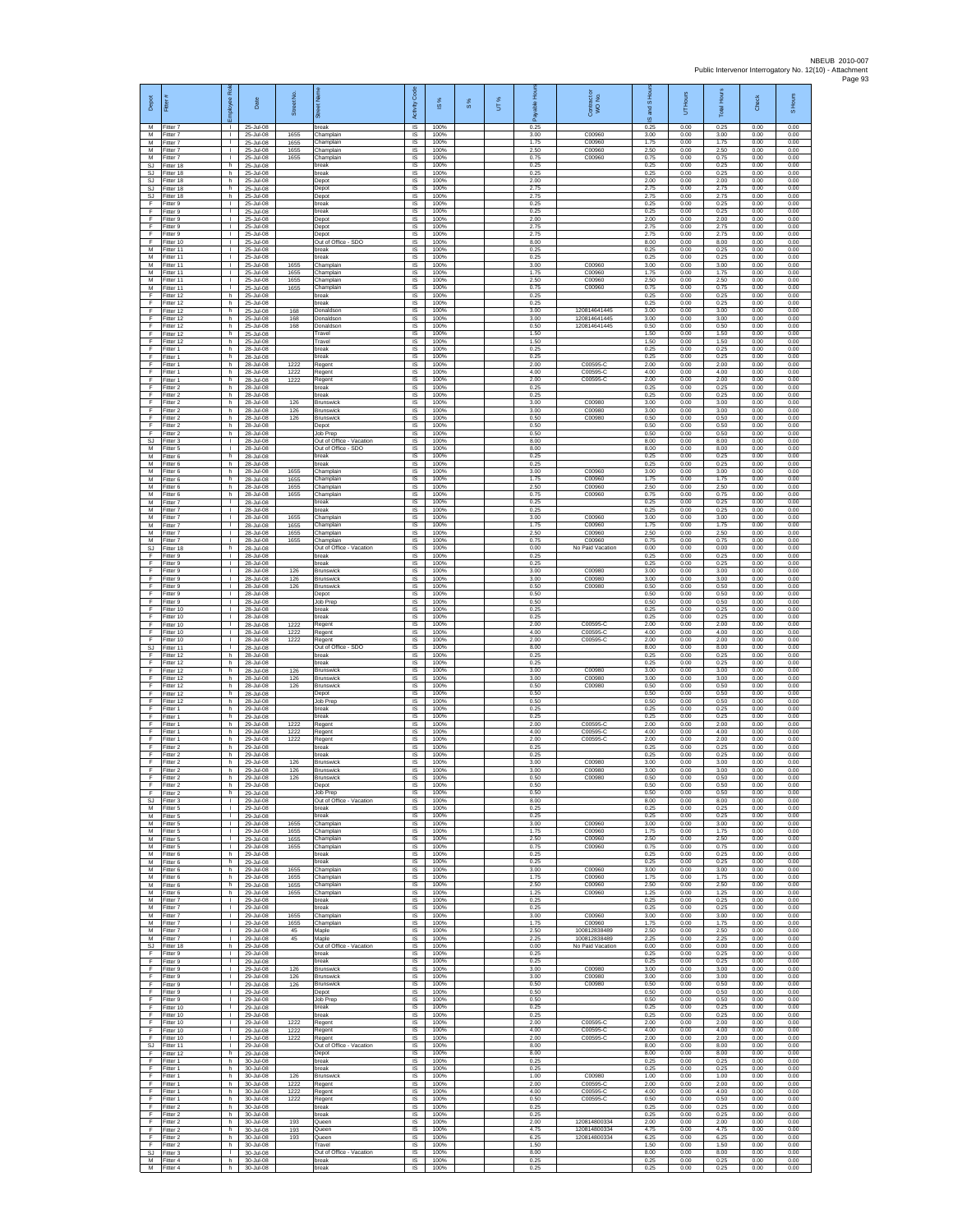| Depot                 | Fitter                              | Role<br>eekoldt                    | Date                                | Street No.           | ä                                             | Code<br>Activity                    | $\frac{8}{3}$        | $\frac{8}{3}$ | UT% | Hours<br>able        | Contract or<br>WO No.                        | and S Hou<br>$\overline{\omega}$ | UT Hours             | <b>Total Hours</b>   | Check                | S Hours              |
|-----------------------|-------------------------------------|------------------------------------|-------------------------------------|----------------------|-----------------------------------------------|-------------------------------------|----------------------|---------------|-----|----------------------|----------------------------------------------|----------------------------------|----------------------|----------------------|----------------------|----------------------|
| M<br>М                | Fitter 4<br>-itter 4                | h.<br>h                            | 30-Jul-08<br>30-Jul-08              | 45<br>45             | Maple<br>Maple                                | $\overline{s}$<br>$\sf IS$          | 100%<br>100%         |               |     | 1.75<br>4.75         | 100812838489<br>100812838489                 | 1.75<br>4.75                     | 0.00<br>0.00         | 1.75<br>4.75         | 0.00<br>0.00         | 0.00<br>0.00         |
| M<br>M                | Fitter 4<br>Fitter 4                | h.<br>h.                           | 30-Jul-08<br>30-Jul-08              | 45                   | Maple<br>Meeting/Training                     | IS<br>IS                            | 100%<br>100%         |               |     | 2.25<br>0.25<br>0.25 | 100812838489                                 | 2.25<br>0.25<br>0.25             | 0.00<br>0.00         | 2.25<br>0.25         | 0.00<br>0.00         | 0.00<br>0.00         |
| М<br>М<br>M           | Fitter 5<br>Fitter 5<br>fitter 5    | л.<br>т.<br>$\mathbf{I}$           | 30-Jul-08<br>30-Jul-08<br>30-Jul-08 | 1655                 | reak<br>oreak<br>Champlain                    | IS<br>IS.<br>IS                     | 100%<br>100%<br>100% |               |     | 0.25<br>3.00         | C00960                                       | 0.25<br>3.00                     | 0.00<br>0.00<br>0.00 | 0.25<br>0.25<br>3.00 | 0.00<br>0.00<br>0.00 | 0.00<br>0.00<br>0.00 |
| M<br>М                | Fitter 5<br>Fitter 5                | л.<br>$\mathbf{L}$                 | 30-Jul-08<br>30-Jul-08              | 1655<br>1655         | Champlain<br>Champlain                        | -IS<br>IS                           | 100%<br>100%         |               |     | 1.75<br>2.50         | C00960<br>C00960                             | 1.75<br>2.50                     | 0.00<br>0.00         | 1.75<br>2.50         | 0.00<br>0.00         | 0.00<br>0.00         |
| М<br>M                | Fitter 5<br>Fitter 6                | $\mathbf{I}$<br>h                  | 30-Jul-08<br>30-Jul-08              | 1655                 | Champlair<br>preak                            | $\sf IS$<br>IS                      | 100%<br>100%         |               |     | 1.25<br>0.25         | C00960                                       | 1.25<br>0.25                     | 0.00<br>0.00         | 1.25<br>0.25         | 0.00<br>0.00         | 0.00<br>0.00         |
| M<br>М<br>M           | Fitter 6<br>-itter 6<br>Fitter 6    | h<br>h<br>h.                       | 30-Jul-08<br>30-Jul-08<br>30-Jul-08 | 1655<br>1655         | break<br>Champlain<br>Champlain               | IS<br>IS<br>IS                      | 100%<br>100%<br>100% |               |     | 0.25<br>3.00<br>1.75 | C00960<br>C00960                             | 0.25<br>3.00<br>1.75             | 0.00<br>0.00<br>0.00 | 0.25<br>3.00<br>1.75 | 0.00<br>0.00<br>0.00 | 0.00<br>0.00<br>0.00 |
| M<br>М                | Fitter 6<br>itter 6                 | h.<br>h                            | 30-Jul-08<br>30-Jul-08              | 1655<br>1655         | Champlain<br>Champlain                        | IS<br>IS                            | 100%<br>100%         |               |     | 2.50<br>1.25         | C00960<br>C00960                             | 2.50<br>1.25                     | 0.00<br>0.00         | 2.50<br>1.25         | 0.00<br>0.00         | 0.00<br>0.00         |
| М<br>M                | Fitter 7<br>Fitter 7                | т.<br>$\mathbf{I}$                 | 30-Jul-08<br>30-Jul-08              |                      | break<br>oreak                                | IS.<br>IS                           | 100%<br>100%         |               |     | 0.25<br>0.25         |                                              | 0.25<br>0.25                     | 0.00<br>0.00         | 0.25<br>0.25         | 0.00<br>0.00         | 0.00<br>0.00         |
| M<br>М<br>М           | Fitter 7<br>Fitter 7<br>itter 7     | $\mathbf{I}$<br>$\mathbf{L}$<br>÷. | 30-Jul-08<br>30-Jul-08<br>30-Jul-08 | 45<br>45<br>45       | Maple<br>Maple<br>Maple                       | IS<br>$\sf IS$<br>IS                | 100%<br>100%<br>100% |               |     | 1.75<br>4.75<br>2.25 | 100812838489<br>100812838489<br>100812838489 | 1.75<br>4.75<br>2.25             | 0.00<br>0.00<br>0.00 | 1.75<br>4.75<br>2.25 | 0.00<br>0.00<br>0.00 | 0.00<br>0.00<br>0.00 |
| M<br><b>SJ</b>        | Fitter 7<br>Fitter 18               | л.<br>h.                           | 30-Jul-08<br>30-Jul-08              |                      | Meeting/Training<br>Out of Office - Vacation  | -IS<br>IS                           | 100%<br>100%         |               |     | 0.25<br>0.00         | No Paid Vacation                             | 0.25<br>0.00                     | 0.00<br>0.00         | 0.25<br>0.00         | 0.00<br>0.00         | 0.00<br>0.00         |
| М<br>M                | Fitter 9<br>Fitter 9                | ٠<br>$\mathbf{L}$                  | 30-Jul-08<br>30-Jul-08              |                      | break<br>break                                | IS<br>IS                            | 100%<br>100%         |               |     | 0.25<br>0.25         |                                              | 0.25<br>0.25                     | 0.00<br>0.00         | 0.25<br>0.25         | 0.00<br>0.00         | 0.00<br>0.00         |
| M<br>М<br>M           | Fitter 9<br>itter 9<br>Fitter 9     | $\mathbf{L}$<br>т.<br>$\mathbf{L}$ | 30-Jul-08<br>30-Jul-08<br>30-Jul-08 | 193<br>193<br>193    | Queen<br>Queen<br>Queen                       | IS<br>IS<br>IS                      | 100%<br>100%<br>100% |               |     | 2.00<br>4.75<br>6.25 | 120814800334<br>120814800334<br>120814800334 | 2.00<br>4.75<br>6.25             | 0.00<br>0.00<br>0.00 | 2.00<br>4.75<br>6.25 | 0.00<br>0.00<br>0.00 | 0.00<br>0.00<br>0.00 |
| M<br>F                | Fitter 9<br>Fitter 10               | т.<br>$\mathbf{L}$                 | 30-Jul-08<br>30-Jul-08              |                      | Travel<br>reak                                | $\overline{s}$<br>IS                | 100%<br>100%         |               |     | 1.50<br>0.25         |                                              | 1.50<br>0.25                     | 0.00<br>0.00         | 1.50<br>0.25         | 0.00<br>0.00         | 0.00<br>0.00         |
| F<br>F                | Fitter 10<br>fitter 10              | т.<br>$\mathbf{I}$                 | 30-Jul-08<br>30-Jul-08              | 126                  | oreak<br><b>Brunswick</b>                     | IS<br>IS                            | 100%<br>100%         |               |     | 0.25<br>1.00         | C00980                                       | 0.25<br>1.00                     | 0.00<br>0.00         | 0.25<br>1.00         | 0.00<br>0.00         | 0.00<br>0.00         |
| F<br>F<br>F           | Fitter 10<br>Fitter 10<br>Fitter 10 | л.<br>$\mathbf{L}$<br>$\mathbf{I}$ | 30-Jul-08<br>30-Jul-08<br>30-Jul-08 | 1222<br>1222<br>1222 | Regent<br>Regent<br>Regent                    | <b>IS</b><br>IS<br>$\sf IS$         | 100%<br>100%<br>100% |               |     | 2.00<br>4.00<br>0.50 | C00595-C<br>C00595-C<br>C00595-C             | 2.00<br>4.00<br>0.50             | 0.00<br>0.00<br>0.00 | 2.00<br>4.00<br>0.50 | 0.00<br>0.00<br>0.00 | 0.00<br>0.00<br>0.00 |
| SJ<br>M               | Fitter 11<br>Fitter 12              | $\mathbf{L}$<br>h                  | 30-Jul-08<br>30-Jul-08              |                      | Out of Office - Vacation<br>break             | IS<br>IS                            | 100%<br>100%         |               |     | 8.00<br>0.25         |                                              | 8.00<br>0.25                     | 0.00<br>0.00         | 8.00<br>0.25         | 0.00<br>0.00         | 0.00<br>0.00         |
| М<br>M<br>M           | itter 12<br>Fitter 12<br>Fitter 12  | h<br>h<br>h.                       | 30-Jul-08<br>30-Jul-08<br>30-Jul-08 | 193<br>193           | break<br>Queen<br>Queen                       | IS<br>IS<br>$\overline{\mathsf{s}}$ | 100%<br>100%<br>100% |               |     | 0.25<br>2.00<br>4.75 | 120814800334<br>120814800334                 | 0.25<br>2.00<br>4.75             | 0.00<br>0.00<br>0.00 | 0.25<br>2.00<br>4.75 | 0.00<br>0.00<br>0.00 | 0.00<br>0.00<br>0.00 |
| М<br>М                | itter 12<br>Fitter 12               | h<br>h                             | 30-Jul-08<br>30-Jul-08              | 193                  | Queen<br>Travel                               | IS<br>IS                            | 100%<br>100%         |               |     | 6.25<br>1.50         | 120814800334                                 | 6.25<br>1.50                     | 0.00<br>0.00         | 6.25<br>1.50         | 0.00<br>0.00         | 0.00<br>0.00         |
| Е<br>Е                | Fitter 1<br>Fitter 1                | h<br>h                             | 31-Jul-08<br>31-Jul-08              |                      | oreak<br>oreak                                | IS<br>IS                            | 100%<br>100%         |               |     | 0.25<br>0.25         |                                              | 0.25<br>0.25                     | 0.00<br>0.00         | 0.25<br>0.25         | 0.00<br>0.00         | 0.00<br>0.00         |
| F                     | Fitter 1<br>itter 1<br>Fitter 1     | h.<br>h<br>h                       | 31-Jul-08<br>31-Jul-08<br>31-Jul-08 | 264<br>264           | Job Prep<br>Prince William<br>Prince William  | $\sf IS$<br>IS<br>-IS               | 100%<br>100%<br>100% |               |     | 1.00<br>2.00<br>3.00 | 24356<br>24356                               | 1.00<br>2.00<br>3.00             | 0.00<br>0.00<br>0.00 | 1.00<br>2.00<br>3.00 | 0.00<br>0.00<br>0.00 | 0.00<br>0.00<br>0.00 |
| E<br>F                | Fitter 1<br>Fitter 1                | h.<br>h                            | 31-Jul-08<br>31-Jul-08              | 264                  | Prince William<br>Travel                      | IS<br>IS                            | 100%<br>100%         |               |     | 3.00<br>1.50         | 24356                                        | 3.00<br>1.50                     | 0.00<br>0.00         | 3.00<br>1.50         | 0.00<br>0.00         | 0.00<br>0.00         |
| F<br>F                | Fitter 2<br>Fitter 2                | h.<br>h.                           | 31-Jul-08<br>31-Jul-08              |                      | break<br>break                                | IS<br>$\overline{\mathsf{s}}$       | 100%<br>100%         |               |     | 0.25<br>0.25         |                                              | 0.25<br>0.25                     | 0.00<br>0.00         | 0.25<br>0.25         | 0.00<br>0.00         | 0.00<br>0.00         |
| F<br>F<br>F           | itter 2<br>Fitter 2<br>Fitter 2     | h<br>h<br>h.                       | 31-Jul-08<br>31-Jul-08<br>31-Jul-08 | 40<br>40<br>40       | Sherwood<br>Sherwood<br>Sherwood              | IS<br>IS<br>IS                      | 100%<br>100%<br>100% |               |     | 2.00<br>4.75<br>1.25 | 24377<br>24377<br>24377                      | 2.00<br>4.75<br>1.25             | 0.00<br>0.00<br>0.00 | 2.00<br>4.75<br>1.25 | 0.00<br>0.00<br>0.00 | 0.00<br>0.00<br>0.00 |
| F<br><b>SJ</b>        | Fitter 2<br>Fitter 3                | h<br>т.                            | 31-Jul-08<br>31-Jul-08              |                      | Travel<br>Out of Office - Vacation            | IS<br>IS.                           | 100%<br>100%         |               |     | 2.50<br>8.00         |                                              | 2.50<br>8.00                     | 0.00<br>0.00         | 2.50<br>8.00         | 0.00<br>0.00         | 0.00<br>0.00         |
| M<br>M                | itter 4<br>Fitter 4                 | h<br>h<br>h.                       | 31-Jul-08<br>31-Jul-08              |                      | oreak<br>break<br>Champlain                   | IS<br>-IS<br>IS                     | 100%<br>100%<br>100% |               |     | 0.25<br>0.25<br>3.00 | C00960                                       | 0.25<br>0.25<br>3.00             | 0.00<br>0.00<br>0.00 | 0.25<br>0.25<br>3.00 | 0.00<br>0.00<br>0.00 | 0.00<br>0.00<br>0.00 |
| М<br>М<br>M           | -itter 4<br>Fitter 4<br>Fitter 4    | h<br>h.                            | 31-Jul-08<br>31-Jul-08<br>31-Jul-08 | 1655<br>1655<br>1655 | Champlain<br>Champlain                        | $\sf IS$<br>IS                      | 100%<br>100%         |               |     | 1.75<br>2.50         | C00960<br>C00960                             | 1.75<br>2.50                     | 0.00<br>0.00         | 1.75<br>2.50         | 0.00<br>0.00         | 0.00<br>0.00         |
| M<br>М                | Fitter 4<br>-itter 5                | h<br>т.                            | 31-Jul-08<br>31-Jul-08              | 1655                 | Champlain<br>break                            | IS<br>IS                            | 100%<br>100%         |               |     | 0.75<br>0.25         | C00960                                       | 0.75<br>0.25                     | 0.00<br>0.00         | 0.75<br>0.25         | 0.00<br>0.00         | 0.00<br>0.00         |
| M<br>M<br>М           | Fitter 5<br>Fitter 5<br>itter 5     | $\mathbf{L}$<br>т.<br>т.           | 31-Jul-08<br>31-Jul-08<br>31-Jul-08 | 1655<br>1655         | oreak<br>Champlain<br>Champlain               | IS<br><b>IS</b><br>IS               | 100%<br>100%<br>100% |               |     | 0.25<br>3.00<br>1.75 | C00960<br>C00960                             | 0.25<br>3.00<br>1.75             | 0.00<br>0.00<br>0.00 | 0.25<br>3.00<br>1.75 | 0.00<br>0.00<br>0.00 | 0.00<br>0.00<br>0.00 |
| М<br>M                | Fitter 5<br>Fitter 5                | т.<br>$\mathbf{I}$                 | 31-Jul-08<br>31-Jul-08              | 1655<br>1655         | Champlain<br>Champlain                        | 1S<br>IS                            | 100%<br>100%         |               |     | 2.50<br>0.75         | C00960<br>C00960                             | 2.50<br>0.75                     | 0.00<br>0.00         | 2.50<br>0.75         | 0.00<br>0.00         | 0.00<br>0.00         |
| M<br>М                | Fitter 6<br>Fitter 7                | h<br>$\mathbf{L}$                  | 31-Jul-08<br>31-Jul-08              |                      | Out of office - other leave<br>oreak          | IS<br>IS                            | 100%<br>100%         |               |     | 0.00<br>0.25         |                                              | 0.00<br>0.25                     | 0.00<br>0.00         | 0.00<br>0.25         | 0.00<br>0.00         | 0.00<br>0.00         |
| М<br>M<br>M           | itter 7<br>Fitter 7<br>Fitter 7     | ÷.<br>л.<br>$\mathbf{L}$           | 31-Jul-08<br>31-Jul-08<br>31-Jul-08 | 45<br>45             | oreak<br>Maple<br>Maple                       | IS<br>-IS<br><b>IS</b>              | 100%<br>100%<br>100% |               |     | 0.25<br>2.00<br>4.75 | 100812838489<br>100812838489                 | 0.25<br>2.00<br>4.75             | 0.00<br>0.00<br>0.00 | 0.25<br>2.00<br>4.75 | 0.00<br>0.00<br>0.00 | 0.00<br>0.00<br>0.00 |
| M<br><b>SJ</b>        | Fitter 7<br>Fitter 18               | τ.<br>h.                           | 31-Jul-08<br>31-Jul-08              | 45                   | Maple<br>Out of Office - SDO                  | IS<br>IS                            | 100%<br>100%         |               |     | 2.75<br>8.00         | 100812838489                                 | 2.75<br>8.00                     | 0.00<br>0.00         | 2.75<br>8.00         | 0.00<br>0.00         | 0.00<br>0.00         |
| F<br>F<br>F           | Fitter 9<br>itter 9<br>Fitter 9     | $\mathbf{L}$<br>т.<br>$\mathbf{L}$ | 31-Jul-08<br>31-Jul-08<br>31-Jul-08 | 40                   | break<br>reak<br>Sherwood                     | <b>IS</b><br>IS<br>IS               | 100%<br>100%<br>100% |               |     | 0.25<br>0.25<br>2.00 | 24377                                        | 0.25<br>0.25<br>2.00             | 0.00<br>0.00<br>0.00 | 0.25<br>0.25<br>2.00 | 0.00<br>0.00<br>0.00 | 0.00<br>0.00<br>0.00 |
| F<br>F                | Fitter 9<br>Fitter 9                | $\mathbf{L}$<br>т.                 | 31-Jul-08<br>31-Jul-08              | 40<br>40             | Sherwood<br>Sherwood                          | $\overline{\mathsf{s}}$<br>IS       | 100%<br>100%         |               |     | 4.75<br>1.25         | 24377<br>24377                               | 4.75<br>1.25                     | 0.00<br>0.00         | 4.75<br>1.25         | 0.00<br>0.00         | 0.00<br>0.00         |
| F<br>F                | Fitter 9<br>fitter 10               | T.<br>÷.<br>л.                     | 31-Jul-08<br>31-Jul-08              |                      | Travel<br>reak<br>depot                       | IS<br>IS<br>-IS                     | 100%<br>100%<br>100% |               |     | 2.50<br>0.25<br>2.00 |                                              | 2.50<br>0.25<br>2.00             | 0.00<br>0.00<br>0.00 | 2.50<br>0.25<br>2.00 | 0.00<br>0.00<br>0.00 | 0.00<br>0.00<br>0.00 |
| E<br>F<br>F           | Fitter 10<br>Fitter 10<br>Fitter 10 | $\mathbf{L}$<br>$\mathbf{I}$       | 31-Jul-08<br>31-Jul-08<br>31-Jul-08 | 1222                 | Out of Office - Vacation<br>Regent            | IS<br>$\sf IS$                      | 100%<br>100%         |               |     | 8.00<br>2.00         | C00595-0                                     | 8.00<br>2.00                     | 0.00<br>0.00         | 8.00<br>2.00         | 0.00<br>0.00         | 0.00<br>0.00         |
| -F                    | Fitter 10<br>Fitter 10              | $\mathbf{L}$                       | 31-Jul-08<br>31-Jul-08              | 1222<br>11           | Regent<br>Simpson                             | IS<br><b>IS</b>                     | 100%<br>100%         |               |     | 1.75<br>2.00         | C00595-C<br>C00955-A                         | 1.75<br>2.00                     | 0.00<br>0.00         | 1.75<br>2.00         | 0.00<br>0.00         | 0.00<br>0.00         |
| SJ<br>F<br>F          | Fitter 11<br>Fitter 12<br>Fitter 12 | т.<br>h<br>h.                      | 31-Jul-08<br>31-Jul-08<br>31-Jul-08 |                      | Out of Office - Vacation<br>break<br>break    | IS<br>IS<br>IS.                     | 100%<br>100%<br>100% |               |     | 8.00<br>0.25<br>0.25 |                                              | 8.00<br>0.25<br>0.25             | 0.00<br>0.00<br>0.00 | 8.00<br>0.25<br>0.25 | 0.00<br>0.00<br>0.00 | 0.00<br>0.00<br>0.00 |
| F<br>F                | Fitter 12<br>Fitter 12              | h<br>h.                            | 31-Jul-08<br>31-Jul-08              | 264                  | Job Prep<br>Prince William                    | IS<br>1S                            | 100%<br>100%         |               |     | 1.00<br>2.00         | 24356                                        | 1.00<br>2.00                     | 0.00<br>0.00         | 1.00<br>2.00         | 0.00<br>0.00         | 0.00<br>0.00         |
| F<br>E                | Fitter 12<br>Fitter 12              | h<br>h                             | 31-Jul-08<br>31-Jul-08              | 264<br>264           | Prince William<br>Prince William              | IS<br>$\sf IS$                      | 100%<br>100%         |               |     | 3.00<br>3.00         | 24356<br>24356                               | 3.00<br>3.00                     | 0.00<br>0.00         | 3.00<br>3.00         | 0.00<br>0.00         | 0.00<br>0.00         |
| F.<br>F<br>-F         | Fitter 12<br>Fitter 1<br>Fitter 1   | h.<br>h<br>h                       | 31-Jul-08<br>1-Aug-08<br>1-Aug-08   |                      | Travel<br>oreak<br>break                      | IS<br>IS<br>-IS                     | 100%<br>100%<br>100% |               |     | 1.50<br>0.25<br>0.25 |                                              | 1.50<br>0.25<br>0.25             | 0.00<br>0.00<br>0.00 | 1.50<br>0.25<br>0.25 | 0.00<br>0.00<br>0.00 | 0.00<br>0.00<br>0.00 |
| -F.<br>F              | Fitter 1<br>Fitter 1                | h.<br>h                            | 1-Aug-08<br>1-Aug-08                | 264                  | lob Prep<br>Prince William                    | IS.<br>IS                           | 100%<br>100%         |               |     | 0.50<br>3.00         | 24356                                        | 0.50<br>3.00                     | 0.00<br>0.00         | 0.50<br>3.00         | 0.00<br>0.00         | 0.00<br>0.00         |
| F<br>F<br>$\mathsf F$ | Fitter 1<br>Fitter 1<br>Fitter 1    | h.<br>h.<br>h                      | 1-Aug-08<br>1-Aug-08                | 264<br>264           | Prince William<br>Prince William<br>Travel    | IS<br>IS.<br>$\sf IS$               | 100%<br>100%<br>100% |               |     | 3.00<br>4.50<br>1.50 | 24356<br>24356                               | 3.00<br>4.50<br>1.50             | 0.00<br>0.00<br>0.00 | 3.00<br>4.50<br>1.50 | 0.00<br>0.00<br>0.00 | 0.00<br>0.00<br>0.00 |
| F<br>F                | Fitter 1<br>Fitter 2                | $\mathsf{h}$<br>h.                 | 1-Aug-08<br>1-Aug-08<br>1-Aug-08    |                      | Travel<br>break                               | $\sf IS$<br>IS.                     | 100%<br>100%         |               |     | 1.50<br>0.25         |                                              | 1.50<br>0.25                     | 0.00<br>0.00         | 1.50<br>0.25         | 0.00<br>0.00         | 0.00<br>0.00         |
| E<br>Ŧ<br>F           | Fitter 2<br>Fitter 2<br>Fitter 2    | h.<br>h.<br>h                      | 1-Aug-08<br>1-Aug-08<br>1-Aug-08    | 40<br>40             | reak<br>Sherwood<br>Sherwood                  | IS<br>IS.<br>IS                     | 100%<br>100%<br>100% |               |     | 0.25<br>2.00<br>4.75 | 24377<br>24377                               | 0.25<br>2.00<br>4.75             | 0.00<br>0.00<br>0.00 | 0.25<br>2.00<br>4.75 | 0.00<br>0.00<br>0.00 | 0.00<br>0.00<br>0.00 |
| E<br>$\mathsf F$      | Fitter 2<br>Fitter 2                | h<br>h.                            | 1-Aug-08<br>1-Aug-08                | 40                   | Sherwood<br>Travel                            | <b>IS</b><br>IS                     | 100%<br>100%         |               |     | 1.25<br>1.50         | 24377                                        | 1.25<br>1.50                     | 0.00<br>0.00         | 1.25<br>1.50         | 0.00<br>0.00         | 0.00<br>0.00         |
| F<br>SJ<br>M          | Fitter 2<br>Fitter 3<br>Fitter 4    | h<br>$\mathbf{L}$<br>h             | 1-Aug-08<br>1-Aug-08<br>1-Aug-08    |                      | Travel<br>Out of Office - Vacation<br>break   | $\sf IS$<br>IS.<br>IS               | 100%<br>100%<br>100% |               |     | 2.50<br>8.00<br>0.25 |                                              | 2.50<br>8.00<br>0.25             | 0.00<br>0.00<br>0.00 | 2.50<br>8.00<br>0.25 | 0.00<br>0.00<br>0.00 | 0.00<br>0.00<br>0.00 |
| М<br>М                | Fitter 4<br>Fitter 4                | h<br>h.                            | 1-Aug-08<br>1-Aug-08                | 1655                 | break<br>Champlain                            | IS<br>IS                            | 100%<br>100%         |               |     | 0.25<br>3.00         | C00960                                       | 0.25<br>3.00                     | 0.00<br>0.00         | 0.25<br>3.00         | 0.00<br>0.00         | 0.00<br>0.00         |
| M<br>М                | Fitter 4<br>-itter 4                | h.<br>h.                           | $1-Auq-08$<br>1-Aug-08              | 1655<br>1655         | Champlain<br>Champlain                        | IS.<br>IS                           | 100%<br>100%         |               |     | 1.75<br>2.50         | C00960<br>C00960                             | 1.75<br>2.50                     | 0.00<br>0.00         | 1.75<br>2.50         | 0.00<br>0.00         | 0.00<br>0.00         |
| М<br>M<br>M           | Fitter 4<br>Fitter 5<br>Fitter 5    | h.<br>$\mathbf{L}$<br>$\mathbf{L}$ | 1-Aug-08<br>1-Aug-08<br>1-Aug-08    | 1655                 | Champlain<br>oreak<br>oreak                   | IS.<br>IS<br>$\sf IS$               | 100%<br>100%<br>100% |               |     | 0.00<br>0.25<br>0.25 | C00960                                       | 0.00<br>0.25<br>0.25             | 0.00<br>0.00<br>0.00 | 0.00<br>0.25<br>0.25 | 0.00<br>0.00<br>0.00 | 0.00<br>0.00<br>0.00 |
| М<br>М                | Fitter 5<br>Fitter 5                | $\mathbb{L}$<br>$\mathbf{L}$       | 1-Aug-08<br>1-Aug-08                | 1655<br>1655         | Champlain<br>Champlain                        | $\sf IS$<br>IS                      | 100%<br>100%         |               |     | 3.00<br>1.75         | C00960<br>C00960                             | 3.00<br>1.75                     | 0.00<br>0.00         | 3.00<br>1.75         | 0.00<br>0.00         | 0.00<br>0.00         |
| M<br>M                | Fitter 5<br>Fitter 5                | л.<br><b>T</b>                     | 1-Aug-08<br>1-Aug-08                | 1655<br>1655         | Champlain<br>Champlain                        | <b>IS</b><br>IS.                    | 100%<br>100%         |               |     | 2.50<br>0.00         | C00960<br>C00960                             | 2.50<br>0.00                     | 0.00<br>0.00         | 2.50<br>0.00         | 0.00<br>0.00         | 0.00<br>0.00         |
| М<br>M<br>M           | Fitter 6<br>Fitter 7<br>Fitter 7    | h<br>h.<br>h.                      | 1-Aug-08<br>1-Aug-08<br>1-Aug-08    |                      | Out of Office - Sick<br>break<br>break        | IS<br>IS<br>IS.                     | 100%<br>100%<br>100% |               |     | 8.00<br>0.25<br>0.25 |                                              | 8.00<br>0.25<br>0.25             | 0.00<br>0.00<br>0.00 | 8.00<br>0.25<br>0.25 | 0.00<br>0.00<br>0.00 | 0.00<br>0.00<br>0.00 |
| М<br>M                | Fitter 7<br>Fitter 7                | h<br>$\mathsf{h}$                  | 1-Aug-08<br>1-Aug-08                | 1655<br>1655         | Champlair<br>Champlain                        | $\sf IS$<br>IS                      | 100%<br>100%         |               |     | 3.00<br>1.75         | C00960<br>C00960                             | 3.00<br>1.75                     | 0.00<br>0.00         | 3.00<br>1.75         | 0.00<br>0.00         | 0.00<br>0.00         |
| M<br>M<br>SJ          | Fitter 7<br>Fitter 7<br>Fitter 18   | h.<br>h.<br>h                      | 1-Aug-08<br>1-Aug-08<br>1-Aug-08    | 1655<br>1655         | Champlain<br>Champlain<br>Out of Office - SDO | $\overline{s}$<br>IS<br>1S          | 100%<br>100%<br>100% |               |     | 2.50<br>0.00<br>8.00 | C00960<br>C00960                             | 2.50<br>0.00<br>8.00             | 0.00<br>0.00<br>0.00 | 2.50<br>0.00<br>8.00 | 0.00<br>0.00<br>0.00 | 0.00<br>0.00<br>0.00 |
| F<br>E                | Fitter 9<br>Fitter 9                | $\mathbf{L}$<br>п.                 | 1-Aug-08<br>1-Aug-08                |                      | break<br>break                                | IS<br>IS                            | 100%<br>100%         |               |     | 0.25<br>0.25         |                                              | 0.25<br>0.25                     | 0.00<br>0.00         | 0.25<br>0.25         | 0.00<br>0.00         | 0.00<br>0.00         |
| F<br>F                | Fitter 9<br>Fitter 9                | $\mathbf{L}$<br>$\mathbf{L}$       | 1-Aug-08<br>1-Aug-08                | 40                   | Job Prep<br>Sherwood                          | IS.<br>$\sf IS$                     | 100%<br>100%         |               |     | 0.50<br>2.00         | 24377                                        | 0.50<br>2.00                     | 0.00<br>0.00         | 0.50<br>2.00         | 0.00<br>0.00         | 0.00<br>0.00         |
| F.<br>F.              | Fitter 9<br>Fitter 9                | $\mathbf{L}$<br>т.                 | 1-Aug-08<br>1-Aug-08                | 40<br>40             | Sherwood<br>Sherwood                          | IS.<br>IS                           | 100%<br>100%         |               |     | 4.75<br>2.25         | 24377<br>24377                               | 4.75<br>2.25                     | 0.00<br>0.00         | 4.75<br>2.25         | 0.00<br>0.00         | 0.00<br>0.00         |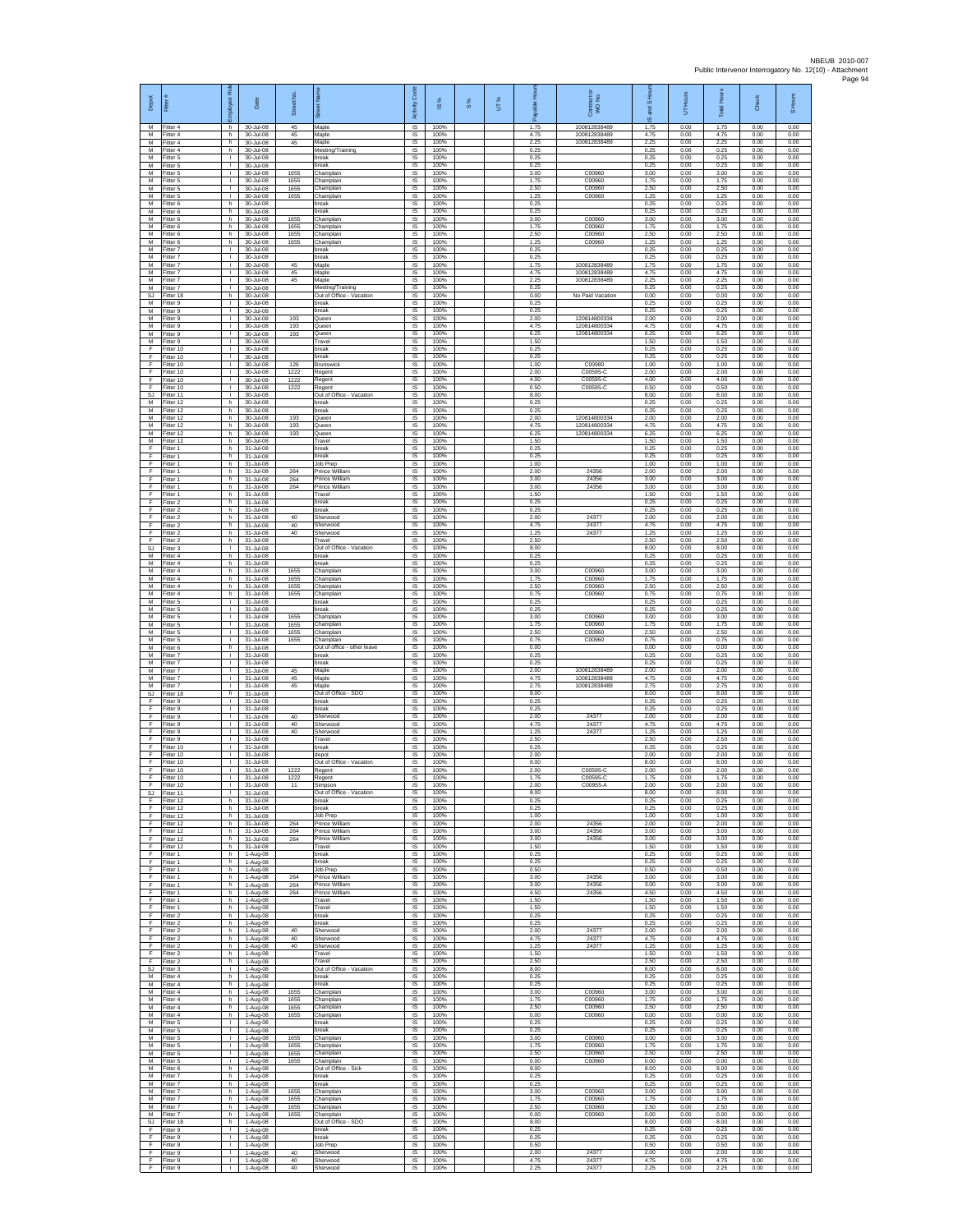| Depot                             | Fitter #                            | æ<br>loyee                         | Date                                | Street No.                       | bet Name<br>あ                                                                 | Code<br>Activity                          | IS %                 | 8% | UT%          | 훞<br>自身<br>இ         | Contract or<br>WO No.      | <b>IS Hou</b><br>ma<br>ဖ | UT Hours             | <b>Total Hours</b>   | Check                | S Hours              |
|-----------------------------------|-------------------------------------|------------------------------------|-------------------------------------|----------------------------------|-------------------------------------------------------------------------------|-------------------------------------------|----------------------|----|--------------|----------------------|----------------------------|--------------------------|----------------------|----------------------|----------------------|----------------------|
| -F<br>F<br>$\mathbb{S}\mathbb{J}$ | Fitter 9<br>Fitter 9<br>Fitter 11   | л.<br>$\mathbf{L}$<br>$\mathbf{L}$ | 1-Aug-08<br>1-Aug-08<br>1-Aug-08    |                                  | Travel<br>Travel<br>Out of Office - SDO                                       | $\overline{\mathsf{s}}$<br>IS<br>$\sf IS$ | 100%<br>100%<br>100% |    |              | 1.50<br>1.50<br>8.00 |                            | 1.50<br>1.50<br>8.00     | 0.00<br>0.00<br>0.00 | 1.50<br>1.50<br>8.00 | 0.00<br>0.00<br>0.00 | 0.00<br>0.00<br>0.00 |
| F<br>E                            | Fitter 12<br>Fitter 12              | h.<br>h.                           | $1-Aug-08$<br>1-Aug-08              |                                  | break<br>break                                                                | IS<br>IS                                  | 100%<br>100%         |    |              | 0.25<br>0.25         |                            | 0.25<br>0.25             | 0.00<br>0.00         | 0.25<br>0.25         | 0.00<br>0.00         | 0.00<br>0.00         |
| F<br>Ŧ                            | Fitter 12<br>Fitter 12              | h.<br>h.                           | 1-Aug-08<br>1-Aug-08                | 264                              | Job Prep<br>Prince William                                                    | IS<br>1S                                  | 100%<br>100%         |    |              | 0.50<br>3.00         | 24356                      | 0.50<br>3.00             | 0.00<br>0.00         | 0.50<br>3.00         | 0.00<br>0.00         | 0.00<br>0.00         |
| E<br>F                            | Fitter 12<br>Fitter 12              | h.<br>h                            | 1-Aug-08<br>1-Aug-08                | 264<br>264                       | Prince William<br>Prince William                                              | <b>IS</b><br>IS                           | 100%<br>100%         |    |              | 3.00<br>4.50         | 24356<br>24356             | 3.00<br>4.50             | 0.00<br>0.00         | 3.00<br>4.50         | 0.00<br>0.00         | 0.00<br>0.00         |
| F<br>F<br>M                       | Fitter 12<br>Fitter 12<br>Fitter 7  | h.<br>h.<br>$\mathbf{L}$           | 1-Aug-08<br>1-Aug-08<br>3-Aug-08    |                                  | Travel<br>Travel<br>On Call                                                   | $\sf IS$<br><b>IS</b><br>UT               | 100%<br>100%         |    | 100%         | 1.50<br>1.50<br>1.50 |                            | 1.50<br>1.50<br>0.00     | 0.00<br>0.00<br>1.50 | 1.50<br>1.50<br>1.50 | 0.00<br>0.00<br>0.00 | 0.00<br>0.00<br>0.00 |
| F<br>F                            | Fitter 1<br>Fitter 2                | h.<br>h                            | 4-Aug-08<br>4-Aug-08                |                                  | Out of Office - Holiday<br>Out of Office - Holiday                            | 1S<br>IS                                  | 100%<br>100%         |    |              | 8.00<br>8.00         |                            | 8.00<br>8.00             | 0.00<br>0.00         | 8.00<br>8.00         | 0.00<br>0.00         | 0.00<br>0.00         |
| -SJ<br>M                          | Fitter 3<br>Fitter 5                | $\mathbf{L}$<br>$\mathbf{L}$<br>h  | 4-Aug-08<br>4-Aug-08                |                                  | Out of Office - Holiday<br>Out of Office - Holiday<br>Out of Office - Holiday | IS<br>IS.<br>IS                           | 100%<br>100%<br>100% |    |              | 8.00<br>8.00<br>8.00 |                            | 8.00<br>8.00<br>8.00     | 0.00<br>0.00<br>0.00 | 8.00<br>8.00<br>8.00 | 0.00<br>0.00<br>0.00 | 0.00<br>0.00<br>0.00 |
| ${\sf M}$<br>M<br>SJ              | Fitter 6<br>Fitter 7<br>Fitter 18   | $\mathbf{L}$<br>h.                 | 4-Aug-08<br>4-Aug-08<br>4-Aug-08    |                                  | Out of Office - Holiday<br>Out of Office - Holiday                            | 1S<br>IS                                  | 100%<br>100%         |    |              | 8.00<br>8.00         |                            | 8.00<br>8.00             | 0.00<br>0.00         | 8.00<br>8.00         | 0.00<br>0.00         | 0.00<br>0.00         |
| F<br>Ŧ                            | Fitter 9<br>Fitter 10               | $\mathbf{I}$<br>т                  | 4-Aug-08<br>4-Aug-08                |                                  | Out of Office - Holiday<br>Out of Office - Holiday                            | IS<br>1S                                  | 100%<br>100%         |    |              | 8.00<br>8.00         |                            | 8.00<br>8.00             | 0.00<br>0.00         | 8.00<br>8.00         | 0.00<br>0.00         | 0.00<br>0.00         |
| M<br>F<br>F                       | Fitter 11<br>Fitter 12<br>Fitter 1  | $\mathbf{L}$<br>h.<br>h.           | $4-Auq-08$<br>4-Aug-08<br>5-Aug-08  |                                  | Out of Office - Holiday<br>Out of Office - Holiday<br>break                   | IS<br>IS<br>1S                            | 100%<br>100%<br>100% |    |              | 8.00<br>8.00<br>0.25 |                            | 8.00<br>8.00<br>0.25     | 0.00<br>0.00<br>0.00 | 8.00<br>8.00<br>0.25 | 0.00<br>0.00<br>0.00 | 0.00<br>0.00<br>0.00 |
| F<br>F                            | Fitter 1<br>Fitter 1                | h<br>h.                            | 5-Aug-08<br>5-Aug-08                | $\overline{7}$                   | break<br>lan                                                                  | IS<br>IS                                  | 100%<br>100%         |    |              | 0.25<br>3.50         | 20400                      | 0.25<br>3.50             | 0.00<br>0.00         | 0.25<br>3.50         | 0.00<br>0.00         | 0.00<br>0.00         |
| $\mathsf F$<br>F                  | Fitter 1<br>Fitter 1                | h.<br>h                            | 5-Aug-08<br>5-Aug-08                | $\overline{7}$<br>$\overline{7}$ | lan<br>lan                                                                    | $\sf IS$<br>$\sf IS$                      | 100%<br>100%         |    |              | 3.00<br>2.00         | 20400<br>20400             | 3.00<br>2.00             | 0.00<br>0.00         | 3.00<br>2.00         | 0.00<br>0.00         | 0.00<br>0.00         |
| -F<br>E<br>F                      | Fitter 1<br>Fitter 1<br>Fitter 2    | h.<br>h.<br>h                      | 5-Aug-08<br>5-Aug-08<br>5-Aug-08    |                                  | Travel<br>Travel<br>break                                                     | IS<br>IS.<br>IS                           | 100%<br>100%<br>100% |    |              | 1.50<br>1.50<br>0.25 |                            | 1.50<br>1.50<br>0.25     | 0.00<br>0.00<br>0.00 | 1.50<br>1.50<br>0.25 | 0.00<br>0.00<br>0.00 | 0.00<br>0.00<br>0.00 |
| Ŧ<br>F                            | Fitter 2<br>Fitter 2                | h.<br>h.                           | 5-Aug-08<br>5-Aug-08                | 70                               | break<br>Sherwood                                                             | 1S<br>IS                                  | 100%<br>100%         |    |              | 0.25<br>2.00         | 20375                      | 0.25<br>2.00             | 0.00<br>0.00         | 0.25<br>2.00         | 0.00<br>0.00         | 0.00<br>0.00         |
| $\mathsf F$<br>F                  | Fitter 2<br>Fitter 2                | h<br>h.                            | 5-Aug-08<br>5-Aug-08                | 70<br>70                         | Sherwood<br>Sherwood                                                          | IS<br>$\sf IS$                            | 100%<br>100%         |    |              | 4.75<br>1.75         | 20375<br>20375             | 4.75<br>1.75             | 0.00<br>0.00         | 4.75<br>1.75         | 0.00<br>0.00         | 0.00<br>0.00         |
| F<br>F<br>SJ                      | Fitter 2<br>Fitter 2<br>Fitter 3    | h.<br>h<br>$\mathbf{L}$            | 5-Aug-08<br>5-Aug-08<br>5-Aug-08    |                                  | Travel<br>Travel<br>Out of Office - Vacation                                  | IS<br>IS<br>IS                            | 100%<br>100%<br>100% |    |              | 1.50<br>1.50<br>8.00 |                            | 1.50<br>1.50<br>8.00     | 0.00<br>0.00<br>0.00 | 1.50<br>1.50<br>8.00 | 0.00<br>0.00<br>0.00 | 0.00<br>0.00<br>0.00 |
| M<br>M                            | Fitter 4<br>Fitter 4                | h<br>h.                            | 5-Aug-08<br>5-Aug-08                |                                  | break<br>break                                                                | IS<br>IS                                  | 100%<br>100%         |    |              | 0.25<br>0.25         |                            | 0.25<br>0.25             | 0.00<br>0.00         | 0.25<br>0.25         | 0.00<br>0.00         | 0.00<br>0.00         |
| M<br>М<br>M                       | Fitter 4<br>Fitter 4<br>Fitter 4    | h.<br>h<br>h.                      | 5-Aug-08<br>5-Aug-08<br>5-Aug-08    | 1655<br>1655<br>1655             | Champlain<br>hamplain<br>Champlain                                            | IS.<br>IS<br>1S                           | 100%<br>100%<br>100% |    |              | 3.00<br>1.75<br>2.50 | C00960<br>C00960<br>C00960 | 3.00<br>1.75<br>2.50     | 0.00<br>0.00<br>0.00 | 3.00<br>1.75<br>2.50 | 0.00<br>0.00<br>0.00 | 0.00<br>0.00<br>0.00 |
| M<br>SJ                           | Fitter 4<br>Fitter 5                | h.<br>$\mathbf{I}$                 | 5-Aug-08<br>5-Aug-08                | 1655                             | Champlain<br>Out of Office - SDO                                              | IS<br>$\sf IS$                            | 100%<br>100%         |    |              | 0.75<br>8.00         | C00960                     | 0.75<br>8.00             | 0.00<br>0.00         | 0.75<br>8.00         | 0.00<br>0.00         | 0.00<br>0.00         |
| M<br>M<br>M                       | Fitter 6<br>Fitter 6<br>Fitter 6    | h.<br>h.                           | 5-Aug-08<br>5-Aug-08                | 1655                             | break<br>break                                                                | 1S<br>IS<br>IS                            | 100%<br>100%<br>100% |    |              | 0.25<br>0.25<br>3.00 | C00960                     | 0.25<br>0.25<br>3.00     | 0.00<br>0.00<br>0.00 | 0.25<br>0.25<br>3.00 | 0.00<br>0.00<br>0.00 | 0.00<br>0.00<br>0.00 |
| M<br>M                            | Fitter 6<br>Fitter 6                | h<br>h.<br>h                       | 5-Aug-08<br>5-Aug-08<br>5-Aug-08    | 1655<br>1655                     | Champlain<br>Champlain<br>hamplain                                            | 1S<br>IS                                  | 100%<br>100%         |    |              | 1.75<br>2.50         | C00960<br>C00960           | 1.75<br>2.50             | 0.00<br>0.00         | 1.75<br>2.50         | 0.00<br>0.00         | 0.00<br>0.00         |
| M<br>M                            | Fitter 6<br>Fitter 7                | h.<br>$\mathbb{R}^n$               | 5-Aug-08<br>5-Aug-08                | 1655                             | Champlain<br>break                                                            | IS<br>IS                                  | 100%<br>100%         |    |              | 0.75<br>0.25         | C00960                     | 0.75<br>0.25             | 0.00<br>0.00         | 0.75<br>0.25         | 0.00<br>0.00         | 0.00<br>0.00         |
| M<br>M<br>M                       | Fitter 7<br>Fitter 7<br>Fitter 7    | T.<br>$\mathbf{L}$<br>$\mathbf{L}$ | 5-Aug-08<br>5-Aug-08<br>5-Aug-08    | 1655<br>1655                     | oreak<br>Champlain<br>Champlain                                               | $\sf IS$<br>IS<br>IS                      | 100%<br>100%<br>100% |    |              | 0.25<br>3.00<br>1.75 | C00960<br>C00960           | 0.25<br>3.00<br>1.75     | 0.00<br>0.00<br>0.00 | 0.25<br>3.00<br>1.75 | 0.00<br>0.00<br>0.00 | 0.00<br>0.00<br>0.00 |
| М<br>M                            | Fitter 7<br>Fitter 7                | т.<br>т                            | 5-Aug-08<br>5-Aug-08                | 1655<br>1655                     | hamplain<br>Champlain                                                         | IS<br>1S                                  | 100%<br>100%         |    |              | 2.50<br>0.75         | C00960<br>C00960           | 2.50<br>0.75             | 0.00<br>0.00         | 2.50<br>0.75         | 0.00<br>0.00         | 0.00<br>0.00         |
| M<br>M                            | Fitter 7<br>Fitter 7                | $\mathbf{L}$<br>$\mathbf{L}$       | 5-Aug-08<br>5-Aug-08                |                                  | On Call<br>On Call                                                            | UT<br>UT                                  |                      |    | 100%<br>100% | 1.50<br>3.00         |                            | 0.00<br>0.00             | 1.50<br>3.00         | 1.50<br>3.00         | 0.00<br>0.00         | 0.00<br>0.00         |
| SJ<br>SJ.<br><b>SJ</b>            | Fitter 18<br>Fitter 18<br>Fitter 18 | h.<br>h.<br>h                      | 5-Aug-08<br>5-Aug-08<br>5-Aug-08    | 126                              | break<br>break<br>Brunswick                                                   | $\sf IS$<br>IS<br>IS                      | 100%<br>100%<br>100% |    |              | 0.25<br>0.25<br>2.00 | C00980                     | 0.25<br>0.25<br>2.00     | 0.00<br>0.00<br>0.00 | 0.25<br>0.25<br>2.00 | 0.00<br>0.00<br>0.00 | 0.00<br>0.00<br>0.00 |
| SJ<br>SJ                          | Fitter 18<br>Fitter 18              | h.<br>h.                           | 5-Aug-08<br>5-Aug-08                | 126<br>11                        | <b>Brunswick</b><br>Simpson                                                   | 1S<br>IS                                  | 100%<br>100%         |    |              | 3.25<br>3.25<br>1.50 | C00980<br>C00955-A         | 3.25<br>3.25<br>1.50     | 0.00<br>0.00         | 3.25<br>3.25<br>1.50 | 0.00<br>0.00         | 0.00<br>0.00         |
| SJ.<br>SJ<br>F                    | Fitter 18<br>Fitter 18<br>Fitter 9  | h.<br>h.<br>т.                     | 5-Aug-08<br>5-Aug-08<br>5-Aug-08    |                                  | Travel<br>Travel<br>break                                                     | IS<br>IS<br>IS                            | 100%<br>100%<br>100% |    |              | 1.50<br>0.25         |                            | 1.50<br>0.25             | 0.00<br>0.00<br>0.00 | 1.50<br>0.25         | 0.00<br>0.00<br>0.00 | 0.00<br>0.00<br>0.00 |
| F<br>F                            | Fitter 9<br>Fitter 9                | т<br>$\mathbb{R}$                  | 5-Aug-08<br>5-Aug-08                |                                  | break<br>Job Prep                                                             | 1S<br>IS                                  | 100%<br>100%         |    |              | 0.25<br>0.50         |                            | 0.25<br>0.50             | 0.00<br>0.00         | 0.25<br>0.50         | 0.00<br>0.00         | 0.00<br>0.00         |
| F<br>Ŧ<br>F                       | Fitter 9<br>Fitter 9<br>Fitter 9    | L.<br>т<br>$\mathbf{L}$            | 5-Aug-08<br>5-Aug-08<br>5-Aug-08    | 70<br>70<br>70                   | Sherwood<br>Sherwood<br>Sherwood                                              | IS<br>1S<br>IS                            | 100%<br>100%<br>100% |    |              | 2.00<br>4.75<br>1.75 | 20375<br>20375<br>20375    | 2.00<br>4.75<br>1.75     | 0.00<br>0.00<br>0.00 | 2.00<br>4.75<br>1.75 | 0.00<br>0.00<br>0.00 | 0.00<br>0.00<br>0.00 |
| F<br>F                            | Fitter 9<br>Fitter 9                | $\mathbf{L}$<br>$\mathbf{L}$       | 5-Aug-08<br>5-Aug-08                |                                  | Travel<br>Travel                                                              | IS<br>1S                                  | 100%<br>100%         |    |              | 1.50<br>1.50         |                            | 1.50<br>1.50             | 0.00<br>0.00         | 1.50<br>1.50         | 0.00<br>0.00         | 0.00<br>0.00         |
| F<br>F<br>F                       | Fitter 10<br>Fitter 10<br>Fitter 10 | т.<br>$\mathbf{L}$<br>$\mathbf{L}$ | 5-Aug-08<br>5-Aug-08<br>5-Aug-08    | 126                              | break<br>break<br><b>Brunswick</b>                                            | IS<br>IS<br>$\sf IS$                      | 100%<br>100%<br>100% |    |              | 0.25<br>0.25<br>2.00 | C00980                     | 0.25<br>0.25<br>2.00     | 0.00<br>0.00<br>0.00 | 0.25<br>0.25<br>2.00 | 0.00<br>0.00<br>0.00 | 0.00<br>0.00<br>0.00 |
| F<br>-F                           | Fitter 10<br>Fitter 10              | T.<br>$\mathbf{L}$                 | 5-Aug-08<br>5-Aug-08                | 126<br>11                        | <b>Brunswick</b><br>Simpson                                                   | $\sf IS$<br>IS                            | 100%<br>100%         |    |              | 3.25<br>1.25         | C00980<br>C00955-A         | 3.25<br>1.25             | 0.00<br>0.00         | 3.25<br>1.25         | 0.00<br>0.00         | 0.00<br>0.00         |
| E<br>М<br>M                       | Fitter 10<br>Fitter 11<br>Fitter 11 | $\mathbf{L}$<br>т.<br>$\mathbf{L}$ | 5-Aug-08<br>5-Aug-08<br>5-Aug-08    | 11                               | Simpson<br>oreak<br>preak                                                     | <b>IS</b><br>IS<br>1S                     | 100%<br>100%<br>100% |    |              | 2.00<br>0.25<br>0.25 | C00955-A                   | 200<br>0.25<br>0.25      | 0.00<br>0.00<br>0.00 | 2.00<br>0.25<br>0.25 | 0.00<br>0.00<br>0.00 | 0.00<br>0.00<br>0.00 |
| M<br>${\sf M}$                    | Fitter 11<br>Fitter 11              | $\mathbf{L}$<br>$\mathbf{L}$       | 5-Aug-08<br>5-Aug-08                | 1655<br>1655                     | Champlain<br>Champlain                                                        | IS<br>IS                                  | 100%<br>100%         |    |              | 3.00<br>1.75         | C00960<br>C00960           | 3.00<br>1.75             | 0.00<br>0.00         | 3.00<br>1.75         | 0.00<br>0.00         | 0.00<br>0.00         |
| М<br>M<br>E                       | Fitter 11<br>Fitter 11<br>Fitter 12 | $\mathbf{L}$<br>$\mathbf{L}$<br>h  | 5-Aug-08<br>$5-A$ un-08<br>5-Aug-08 | 1655<br>1655                     | Champlain<br>Champlain<br>break                                               | IS<br>IS<br>IS                            | 100%<br>100%<br>100% |    |              | 2.50<br>0.75<br>0.25 | C00960<br>C00960           | 2.50<br>0.75<br>0.25     | 0.00<br>0.00<br>0.00 | 2.50<br>0.75<br>0.25 | 0.00<br>0.00<br>0.00 | 0.00<br>0.00<br>0.00 |
| F<br>F                            | Fitter 12<br>Fitter 12              | h.<br>h                            | 5-Aug-08<br>5-Aug-08                | 7                                | break<br>lan                                                                  | 1S<br>1S                                  | 100%<br>100%         |    |              | 0.25<br>3.00         | 20400                      | 0.25<br>3.00             | 0.00<br>0.00         | 0.25<br>3.00         | 0.00<br>0.00         | 0.00<br>0.00         |
| -F<br>F                           | Fitter 12<br>Fitter 12              | h.<br>h.                           | 5-Aug-08<br>5-Aug-08                | $\overline{7}$                   | lan<br>lan                                                                    | IS<br><b>IS</b>                           | 100%<br>100%         |    |              | 3.00<br>2.00         | 20400<br>20400             | 3.00<br>200              | 0.00<br>0.00         | 3.00<br>200          | 0.00<br>0.00         | 0.00<br>0.00         |
| F<br>F.<br>F.                     | Fitter 12<br>Fitter 12<br>Fitter 12 | h.<br>h.<br>h.                     | 5-Aug-08<br>5-Aug-08<br>5-Aug-08    |                                  | Job Prep<br>Travel<br>Travel                                                  | IS<br>1S<br>IS                            | 100%<br>100%<br>100% |    |              | 1.00<br>1.50<br>1.50 |                            | 1.00<br>1.50<br>1.50     | 0.00<br>0.00<br>0.00 | 1.00<br>1.50<br>1.50 | 0.00<br>0.00<br>0.00 | 0.00<br>0.00<br>0.00 |
| <b>SJ</b><br>SJ.                  | Fitter 13<br>Fitter 13              | h.<br>h.                           | 5-Aug-08<br>5-Aug-08                |                                  | break<br>break                                                                | $\sf IS$<br>1S                            | 100%<br>100%         |    |              | 0.25<br>0.25         |                            | 0.25<br>0.25             | 0.00<br>0.00         | 0.25<br>0.25         | 0.00<br>0.00         | 0.00<br>0.00         |
| SJ.<br><b>SJ</b><br><b>SJ</b>     | Fitter 13<br>Fitter 13<br>Fitter 13 | h.<br>h.<br>h.                     | 5-Aug-08<br>5-Aug-08<br>5-Aug-08    |                                  | Meeting/Training<br>Meeting/Training<br>Meeting/Training                      | IS<br>IS<br>1S                            | 100%<br>100%<br>100% |    |              | 2.00<br>2.75<br>2.75 |                            | 2.00<br>2.75<br>2.75     | 0.00<br>0.00<br>0.00 | 2.00<br>2.75<br>2.75 | 0.00<br>0.00<br>0.00 | 0.00<br>0.00<br>0.00 |
| F<br>F                            | Fitter 1<br>Fitter 1                | h.<br>h.                           | 6-Aug-08<br>6-Aug-08                |                                  | break<br>break                                                                | IS<br>IS                                  | 100%<br>100%         |    |              | 0.25<br>0.25         |                            | 0.25<br>0.25             | 0.00<br>0.00         | 0.25<br>0.25         | 0.00<br>0.00         | 0.00<br>0.00         |
| F.<br>F<br>-F                     | Fitter 1<br>Fitter 1<br>Fitter 1    | h.<br>h.<br>h.                     | 6-Aug-08<br>6-Aug-08<br>6-Aug-08    | $\overline{7}$<br>$\overline{7}$ | lan<br>lan<br>lan                                                             | IS<br>$\sf IS$<br>IS                      | 100%<br>100%<br>100% |    |              | 3.50<br>3.00<br>2.00 | 20400<br>20400<br>20400    | 3.50<br>3.00<br>2.00     | 0.00<br>0.00<br>0.00 | 3.50<br>3.00<br>2.00 | 0.00<br>0.00<br>0.00 | 0.00<br>0.00<br>0.00 |
| -F.<br>F                          | Fitter 1<br>Fitter 1                | h.<br>h.                           | 6-Aug-08<br>6-Aug-08                |                                  | Travel<br>Travel                                                              | <b>IS</b><br>1S                           | 100%<br>100%         |    |              | 1.50<br>2.00         |                            | 1.50<br>2.00             | 0.00<br>0.00         | 1.50<br>2.00         | 0.00<br>0.00         | 0.00<br>0.00         |
| F<br>F<br>F                       | Fitter 2<br>Fitter 2<br>Fitter 2    | h.<br>h.<br>h.                     | 6-Aug-08<br>6-Aug-08<br>6-Aug-08    | 70                               | break<br>break<br>Sherwood                                                    | IS<br>IS.<br>IS                           | 100%<br>100%<br>100% |    |              | 0.25<br>0.25<br>2.00 | 20375                      | 0.25<br>0.25<br>2.00     | 0.00<br>0.00<br>0.00 | 0.25<br>0.25<br>2.00 | 0.00<br>0.00<br>0.00 | 0.00<br>0.00<br>0.00 |
| F<br>F                            | Fitter 2<br>Fitter 2                | h.<br>h.                           | 6-Aug-08<br>6-Aug-08                | 70<br>70                         | Sherwood<br>Sherwood                                                          | $\sf IS$<br>IS                            | 100%<br>100%         |    |              | 4.75<br>1.75         | 20375<br>20375             | 4.75<br>1.75             | 0.00<br>0.00         | 4.75<br>1.75         | 0.00<br>0.00         | 0.00<br>0.00         |
| F<br>Ŧ<br>SJ                      | Fitter 2<br>Fitter 2<br>Fitter 3    | h<br>h.<br>$\mathbf{L}$            | 6-Aug-08<br>6-Aug-08<br>6-Aug-08    |                                  | Travel<br>Travel<br>Out of Office - Vacation                                  | IS<br>IS.<br>IS                           | 100%<br>100%<br>100% |    |              | 1.50<br>1.50<br>8.00 |                            | 1.50<br>1.50<br>8.00     | 0.00<br>0.00<br>0.00 | 1.50<br>1.50<br>8.00 | 0.00<br>0.00<br>0.00 | 0.00<br>0.00<br>0.00 |
| M<br>M                            | Fitter 4<br>Fitter 4                | h.<br>h.                           | 6-Aug-08<br>6-Aug-08                |                                  | break<br>hreak                                                                | IS<br><b>IS</b>                           | 100%<br>100%         |    |              | 0.25<br>0.25         |                            | 0.25<br>0.25             | 0.00<br>0.00         | 0.25<br>0.25         | 0.00<br>0.00         | 0.00<br>0.00         |
| М<br>M                            | Fitter 4<br>Fitter 4                | h.<br>h.                           | 6-Aug-08<br>6-Aug-08                | 1655<br>1655                     | Champlain<br>Champlain                                                        | 1S<br>1S                                  | 100%<br>100%         |    |              | 3.00<br>1.75         | C00960<br>C00960           | 3.00<br>1.75             | 0.00<br>0.00         | 3.00<br>1.75         | 0.00<br>0.00         | 0.00<br>0.00         |
| M<br>M<br><b>SJ</b>               | Fitter 4<br>Fitter 4<br>Fitter 5    | h.<br>h.<br>т                      | 6-Aug-08<br>6-Aug-08<br>6-Aug-08    | 1655<br>1655                     | Champlain<br>Champlain<br>Out of Office - Vacation                            | IS<br>IS<br>IS                            | 100%<br>100%<br>100% |    |              | 2.50<br>1.25<br>8.00 | C00960<br>C00960           | 2.50<br>1.25<br>8.00     | 0.00<br>0.00<br>0.00 | 2.50<br>1.25<br>8.00 | 0.00<br>0.00<br>0.00 | 0.00<br>0.00<br>0.00 |
| M<br>M                            | Fitter 6<br>Fitter 6                | h.<br>h.                           | 6-Aug-08<br>6-Aug-08                |                                  | break<br>break                                                                | IS<br>IS                                  | 100%<br>100%         |    |              | 0.25<br>0.25         |                            | 0.25<br>0.25             | 0.00<br>0.00         | 0.25<br>0.25         | 0.00<br>0.00         | 0.00<br>0.00         |
| M<br>M<br>M                       | Fitter 6<br>Fitter 6<br>Fitter 6    | h.<br>h.<br>h.                     | 6-Aug-08<br>6-Aug-08<br>6-Aug-08    | 1655<br>1655<br>1655             | Champlain<br>Champlain<br>Champlain                                           | 1S<br>IS<br>IS                            | 100%<br>100%<br>100% |    |              | 3.00<br>1.75<br>2.50 | C00960<br>C00960<br>C00960 | 3.00<br>1.75<br>2.50     | 0.00<br>0.00<br>0.00 | 3.00<br>1.75<br>2.50 | 0.00<br>0.00<br>0.00 | 0.00<br>0.00<br>0.00 |
| M<br>М                            | Fitter 6<br>Fitter 7                | h.<br>$\mathbf{L}$                 | 6-Aug-08<br>6-Aug-08                | 1655                             | Champlain<br>break                                                            | IS<br>$\sf IS$                            | 100%<br>100%         |    |              | 1.25<br>0.25         | C00960                     | 1.25<br>0.25             | 0.00<br>0.00         | 1.25<br>0.25         | 0.00<br>0.00         | 0.00<br>0.00         |
| M<br>M<br>M                       | Fitter 7<br>Fitter 7<br>Fitter 7    | $\mathbf{L}$<br>$\mathbf{L}$<br>т. | 6-Aug-08<br>6-Aug-08<br>6-Aug-08    | 1655<br>1655                     | break<br>Champlain<br>Champlain                                               | IS<br><b>IS</b><br>IS                     | 100%<br>100%<br>100% |    |              | 0.25<br>3.00<br>1.75 | C00960<br>C00960           | 0.25<br>3.00<br>1.75     | 0.00<br>0.00<br>0.00 | 0.25<br>3.00<br>1.75 | 0.00<br>0.00<br>0.00 | 0.00<br>0.00<br>0.00 |
| M<br>M                            | Fitter 7<br>Fitter 7                | т<br>$\mathbf{L}$                  | 6-Aug-08<br>6-Aug-08                | 1655<br>1655                     | Champlain<br>Champlain                                                        | IS<br>IS                                  | 100%<br>100%         |    |              | 2.50<br>1.25         | C00960<br>C00960           | 2.50<br>1.25             | 0.00<br>0.00         | 2.50<br>1.25         | 0.00<br>0.00         | 0.00<br>0.00         |
| M<br>SJ<br>SJ.                    | Fitter 7<br>Fitter 18<br>Fitter 18  | $\mathbf{L}$<br>h.<br>h.           | 6-Aug-08<br>6-Aug-08<br>6-Aug-08    |                                  | On Call<br>break<br>break                                                     | UT<br>$\sf IS$<br>IS                      | 100%<br>100%         |    | 100%         | 1.50<br>0.25<br>0.25 |                            | 0.00<br>0.25<br>0.25     | 1.50<br>0.00<br>0.00 | 1.50<br>0.25<br>0.25 | 0.00<br>0.00<br>0.00 | 0.00<br>0.00<br>0.00 |
| SJ                                | Fitter 18                           | h.                                 | 6-Aug-08                            | 57                               | Carleton                                                                      | IS                                        | 100%                 |    |              | 2.00                 | C00977                     | 2.00                     | 0.00                 | 2.00                 | 0.00                 | 0.00                 |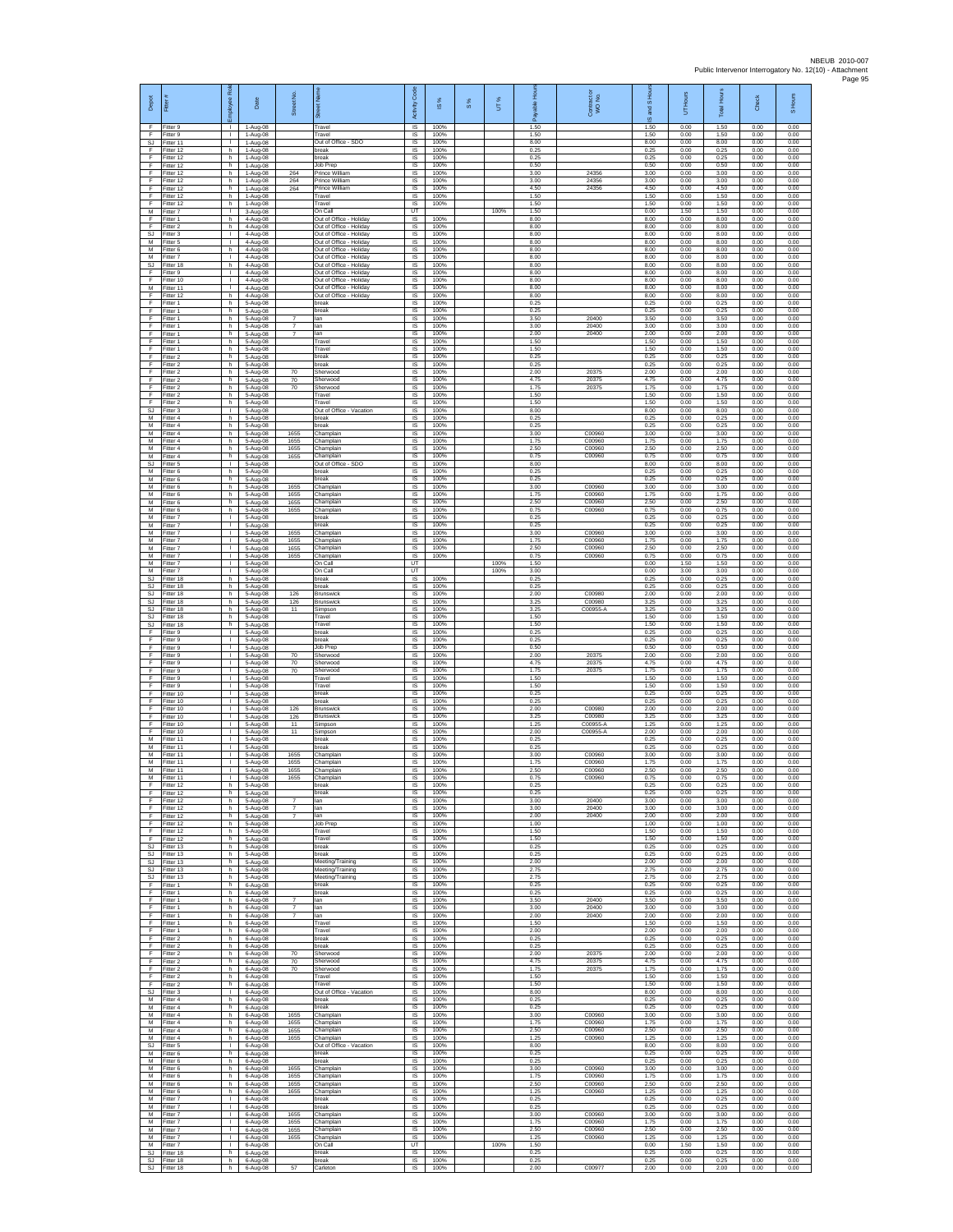| Depot                            | Fitter #                              | Rol<br>aekoy                       | Date                               | Street No.                       |                                               | Activity Code               | IS %                 | 8% | UT% | able Hou<br>۶        | Contract or<br>WO No.      | and S Ho<br>$\overline{\omega}$ | UT Hours             | Total Hours          | Check                | S Hours              |
|----------------------------------|---------------------------------------|------------------------------------|------------------------------------|----------------------------------|-----------------------------------------------|-----------------------------|----------------------|----|-----|----------------------|----------------------------|---------------------------------|----------------------|----------------------|----------------------|----------------------|
| SJ<br>SJ<br>SJ                   | Fitter 18<br>Fitter 18<br>litter 18   | h.<br>h.<br>h                      | 6-Aug-08<br>6-Aug-08<br>6-Aug-08   | 57                               | Carleton<br>Travel<br>Travel                  | <b>IS</b><br>$\sf IS$<br>IS | 100%<br>100%<br>100% |    |     | 4.00<br>1.50<br>1.50 | C00977                     | 4.00<br>1.50<br>1.50            | 0.00<br>0.00<br>0.00 | 4.00<br>1.50<br>1.50 | 0.00<br>0.00<br>0.00 | 0.00<br>0.00<br>0.00 |
| F<br>E                           | Fitter 9<br>Fitter 9                  | л.<br>л.                           | $6-Aug-08$<br>6-Aug-08             |                                  | break<br>reak                                 | IS<br>IS                    | 100%<br>100%         |    |     | 0.25<br>0.25         |                            | 0.25<br>0.25                    | 0.00<br>0.00         | 0.25<br>0.25         | 0.00<br>0.00         | 0.00<br>0.00         |
| F<br>Ŧ                           | Fitter 9<br>Fitter 9                  | τ.<br>$\mathbf{L}$                 | 6-Aug-08<br>6-Aug-08               | 70                               | Job Prep<br>Sherwood                          | IS<br>IS                    | 100%<br>100%         |    |     | 0.50<br>2.00         | 20375                      | 0.50<br>2.00                    | 0.00<br>0.00         | 0.50<br>2.00         | 0.00<br>0.00         | 0.00<br>0.00         |
| F<br>F<br>F                      | Fitter 9<br>Fitter 9                  | $\mathbf{L}$<br>л.<br>T.           | 6-Aug-08<br>6-Aug-08               | 70<br>70                         | Sherwood<br>Sherwood                          | IS<br>IS                    | 100%<br>100%         |    |     | 4.75<br>1.75         | 20375<br>20375             | 4.75<br>1.75                    | 0.00<br>0.00         | 4.75<br>1.75         | 0.00<br>0.00         | 0.00<br>0.00         |
| F<br>F                           | Fitter 9<br>Fitter 9<br>Fitter 10     | л.<br>т.                           | 6-Aug-08<br>6-Aug-08<br>6-Aug-08   |                                  | Travel<br>Travel<br>oreak                     | $\sf IS$<br>IS<br>IS        | 100%<br>100%<br>100% |    |     | 1.50<br>1.50<br>0.25 |                            | 1.50<br>1.50<br>0.25            | 0.00<br>0.00<br>0.00 | 1.50<br>1.50<br>0.25 | 0.00<br>0.00<br>0.00 | 0.00<br>0.00<br>0.00 |
| F<br>F                           | Fitter 10<br>Fitter 10                | т.<br>т.                           | 6-Aug-08<br>6-Aug-08               | 57                               | break<br>arleton                              | IS<br>IS                    | 100%<br>100%         |    |     | 0.25<br>2.00         | C0097                      | 0.25<br>2.00                    | 0.00<br>0.00         | 0.25<br>2.00         | 0.00<br>0.00         | 0.00<br>0.00         |
| F<br>F<br>М                      | Fitter 10<br>Fitter 10<br>Fitter 11   | л.<br>$\mathbf{L}$<br>٠            | 6-Aug-08<br>6-Aug-08<br>6-Aug-08   | 57<br>11                         | Carleton<br>Simpson<br>oreak                  | -IS<br>IS<br>IS             | 100%<br>100%<br>100% |    |     | 4.00<br>2.50<br>0.25 | C00977<br>C00955-A         | 4.00<br>2.50<br>0.25            | 0.00<br>0.00<br>0.00 | 4.00<br>2.50<br>0.25 | 0.00<br>0.00<br>0.00 | 0.00<br>0.00<br>0.00 |
| M<br>м                           | Fitter 11<br>Fitter 11                | $\mathbf{L}$<br>$\mathbf{L}$       | 6-Aug-08<br>6-Aug-08               | 1655                             | oreak<br>Champlain                            | IS<br>IS                    | 100%<br>100%         |    |     | 0.25<br>3.00         | C00960                     | 0.25<br>3.00                    | 0.00<br>0.00         | 0.25<br>3.00         | 0.00<br>0.00         | 0.00<br>0.00         |
| М<br>М                           | Fitter 11<br>Fitter 11                | т.<br>т                            | 6-Aug-08<br>6-Aug-08               | 1655<br>1655                     | Champlain<br>Champlain                        | IS<br>IS                    | 100%<br>100%         |    |     | 1.75<br>2.50         | C00960<br>C00960           | 1.75<br>2.50                    | 0.00<br>0.00         | 1.75<br>2.50         | 0.00<br>0.00         | 0.00<br>0.00         |
| M<br>F<br>F                      | Fitter 11<br>Fitter 12<br>Fitter 12   | $\mathbf{L}$<br>h<br>h.            | 6-Aug-08<br>6-Aug-08<br>6-Aug-08   | 1655                             | Champlain<br>reak<br>break                    | IS<br>IS<br>IS              | 100%<br>100%<br>100% |    |     | 1.25<br>0.25<br>0.25 | C00960                     | 1.25<br>0.25<br>0.25            | 0.00<br>0.00<br>0.00 | 1.25<br>0.25<br>0.25 | 0.00<br>0.00<br>0.00 | 0.00<br>0.00<br>0.00 |
| F<br>F                           | Fitter 12<br>Fitter 12                | h<br>h.                            | 6-Aug-08<br>6-Aug-08               | $\overline{7}$<br>$\overline{7}$ | lan<br>lan                                    | IS<br>-IS                   | 100%<br>100%         |    |     | 3.50<br>3.00         | 20400<br>20400             | 3.50<br>3.00                    | 0.00<br>0.00         | 3.50<br>3.00         | 0.00<br>0.00         | 0.00<br>0.00         |
| F<br>F<br>F                      | Fitter 12<br>litter 12<br>Fitter 12   | h<br>h<br>h.                       | 6-Aug-08<br>$6-Aug-08$             | $\overline{7}$                   | an<br>lob Prep<br>Travel                      | $\sf IS$<br>IS<br>IS        | 100%<br>100%<br>100% |    |     | 2.50<br>0.50<br>1.50 | 20400                      | 2.50<br>0.50<br>1.50            | 0.00<br>0.00<br>0.00 | 2.50<br>0.50<br>1.50 | 0.00<br>0.00<br>0.00 | 0.00<br>0.00<br>0.00 |
| E<br><b>SJ</b>                   | Fitter 12<br>Fitter 13                | h.<br>h                            | $6-Aug-08$<br>6-Aug-08<br>6-Aug-08 |                                  | Travel<br>break                               | IS<br>IS                    | 100%<br>100%         |    |     | 1.50<br>0.25         |                            | 1.50<br>0.25                    | 0.00<br>0.00         | 1.50<br>0.25         | 0.00<br>0.00         | 0.00<br>0.00         |
| SJ.<br>SJ                        | Fitter 13<br>Fitter 13                | h.<br>h.                           | 6-Aug-08<br>6-Aug-08               |                                  | break<br>Meeting/Training                     | IS<br>IS                    | 100%<br>100%         |    |     | 0.25<br>2.00         |                            | 0.25<br>2.00                    | 0.00<br>0.00         | 0.25<br>2.00         | 0.00<br>0.00         | 0.00<br>0.00         |
| SJ<br>SJ<br>F                    | Fitter 13<br>Fitter 13<br>Fitter 1    | h<br>h<br>h.                       | 6-Aug-08<br>6-Aug-08<br>7-Aug-08   |                                  | Meeting/Training<br>Meeting/Training<br>break | IS<br>$\sf IS$<br>IS        | 100%<br>100%<br>100% |    |     | 2.75<br>2.75<br>0.25 |                            | 2.75<br>2.75<br>0.25            | 0.00<br>0.00<br>0.00 | 2.75<br>2.75<br>0.25 | 0.00<br>0.00<br>0.00 | 0.00<br>0.00<br>0.00 |
| F<br>F                           | Fitter 1<br>Fitter 1                  | h<br>h                             | 7-Aug-08<br>7-Aug-08               |                                  | break<br>Depot                                | IS<br>IS                    | 100%<br>100%         |    |     | 0.25<br>2.00         |                            | 0.25<br>2.00                    | 0.00<br>0.00         | 0.25<br>2.00         | 0.00<br>0.00         | 0.00<br>0.00         |
| F<br>F                           | Fitter 1<br>Fitter 1                  | h<br>h.                            | 7-Aug-08<br>7-Aug-08               |                                  | Depot<br>Job Prec                             | IS<br>-IS                   | 100%<br>100%         |    |     | 1.50<br>0.50         |                            | 1.50<br>0.50                    | 0.00<br>0.00         | 1.50<br>0.50         | 0.00<br>0.00         | 0.00<br>0.00         |
| F<br>F<br>F                      | Fitter 1<br>Fitter 1<br>Fitter 1      | h.<br>h<br>h.                      | 7-Aug-08<br>7-Aug-08               | 40                               | Sherwood<br>ravel<br>Travel                   | IS<br>IS<br>IS              | 100%<br>100%<br>100% |    |     | 2.50<br>1.50<br>1.50 | 24377                      | 2.50<br>1.50<br>1.50            | 0.00<br>0.00<br>0.00 | 2.50<br>1.50<br>1.50 | 0.00<br>0.00<br>0.00 | 0.00<br>0.00<br>0.00 |
| F.<br>F                          | Fitter 2<br>Fitter 2                  | h<br>h                             | 7-Aug-08<br>7-Aug-08<br>7-Aug-08   |                                  | break<br>oreak                                | IS<br>IS                    | 100%<br>100%         |    |     | 0.25<br>0.25         |                            | 0.25<br>0.25                    | 0.00<br>0.00         | 0.25<br>0.25         | 0.00<br>0.00         | 0.00<br>0.00         |
| Ŧ<br>F<br>F                      | Fitter 2<br>Fitter 2<br>Fitter 2      | h.<br>h.                           | 7-Aug-08<br>7-Aug-08               | 61                               | Job Prep<br>Sherwood                          | IS<br>IS<br>IS              | 100%<br>100%<br>100% |    |     | 0.50<br>2.00<br>4.75 | 20373<br>20373             | 0.50<br>2.00<br>4.75            | 0.00<br>0.00<br>0.00 | 0.50<br>2.00<br>4.75 | 0.00<br>0.00<br>0.00 | 0.00<br>0.00<br>0.00 |
| F<br>F                           | Fitter 2<br>Fitter 2                  | h<br>h<br>h                        | 7-Aug-08<br>7-Aug-08<br>7-Aug-08   | 61<br>61                         | Sherwood<br>Sherwood<br>ravel                 | IS<br>IS                    | 100%<br>100%         |    |     | 1.25<br>1.50         | 20373                      | 1.25<br>1.50                    | 0.00<br>0.00         | 1.25<br>1.50         | 0.00<br>0.00         | 0.00<br>0.00         |
| E<br>SJ                          | Fitter 2<br>Fitter 3                  | h.<br>л.                           | 7-Aug-08<br>7-Aug-08               |                                  | Travel<br>Out of Office - Vacation            | -IS<br>$\sf IS$             | 100%<br>100%         |    |     | 1.50<br>8.00         |                            | 1.50<br>8.00                    | 0.00<br>0.00         | 1.50<br>8.00         | 0.00<br>0.00         | 0.00<br>0.00         |
| М<br>M<br>M                      | -itter 4<br>Fitter 4<br>Fitter 4      | h<br>h.<br>h.                      | 7-Aug-08<br>7-Aug-08<br>7-Aug-08   | 1655<br>1655                     | oreak<br>Champlain<br>Champlain               | IS<br>IS<br>IS              | 100%<br>100%<br>100% |    |     | 0.25<br>2.25<br>0.75 | C00960<br>C00960           | 0.25<br>2.25<br>0.75            | 0.00<br>0.00<br>0.00 | 0.25<br>2.25<br>0.75 | 0.00<br>0.00<br>0.00 | 0.00<br>0.00<br>0.00 |
| М<br>M                           | Fitter 4<br>-itter 4                  | h<br>h.                            | 7-Aug-08<br>7-Aug-08               | 92                               | lob Prep<br>McLaughlin                        | IS<br>IS                    | 100%<br>100%         |    |     | 0.25<br>3.75         | C00761<br>C00761           | 0.25<br>3.75                    | 0.00<br>0.00         | 0.25<br>3.75         | 0.00<br>0.00         | 0.00<br>0.00         |
| M<br>М<br>$\mathbb{S}\mathbb{J}$ | Fitter 4<br>-itter 4<br>Fitter 5      | h.<br>h<br>T.                      | 7-Aug-08<br>7-Aug-08<br>7-Aug-08   |                                  | Travel<br>Travel<br>Out of Office - Vacation  | IS<br>IS<br>$\sf IS$        | 100%<br>100%<br>100% |    |     | 0.25<br>0.25<br>8.00 |                            | 0.25<br>0.25<br>8.00            | 0.00<br>0.00<br>0.00 | 0.25<br>0.25<br>8.00 | 0.00<br>0.00<br>0.00 | 0.00<br>0.00<br>0.00 |
| M<br>М                           | Fitter 6<br>Fitter 6                  | h.<br>h                            | 7-Aug-08<br>7-Aug-08               |                                  | preak<br>preak                                | IS<br>IS                    | 100%<br>100%         |    |     | 0.25<br>0.25         |                            | 0.25<br>0.25                    | 0.00<br>0.00         | 0.25<br>0.25         | 0.00<br>0.00         | 0.00<br>0.00         |
| М<br>М<br>M                      | Fitter 6<br>Fitter 6<br>Fitter 6      | h<br>h<br>h.                       | 7-Aug-08<br>7-Aug-08               | 1655<br>1655<br>1655             | Champlair<br>Champlain                        | IS<br>IS<br>-IS             | 100%<br>100%<br>100% |    |     | 3.00<br>1.75<br>2.50 | C00960<br>C00960<br>C00960 | 3.00<br>1.75<br>2.50            | 0.00<br>0.00<br>0.00 | 3.00<br>1.75<br>2.50 | 0.00<br>0.00<br>0.00 | 0.00<br>0.00<br>0.00 |
| M<br>М                           | -itter 6<br>Fitter 7                  | h.<br>т.                           | 7-Aug-08<br>7-Aug-08<br>7-Aug-08   | 1655                             | Champlain<br>Champlain<br>oreak               | IS<br>IS                    | 100%<br>100%         |    |     | 0.75<br>0.25         | C00960                     | 0.75<br>0.25                    | 0.00<br>0.00         | 0.75<br>0.25         | 0.00<br>0.00         | 0.00<br>0.00         |
| M<br>м                           | Fitter 7<br>Fitter 7                  | $\mathbf{L}$<br>$\mathbf{L}$       | 7-Aug-08<br>7-Aug-08               | 1655<br>1655                     | Champlair<br>Champlain                        | IS<br>IS                    | 100%<br>100%         |    |     | 2.25<br>0.75         | C00960<br>C00960           | 2.25<br>0.75                    | 0.00<br>0.00         | 2.25<br>0.75         | 0.00<br>0.00         | 0.00<br>0.00         |
| M<br>M<br>M                      | Fitter 7<br>Fitter 7<br>Fitter 7      | т.<br>т<br>$\mathbf{L}$            | 7-Aug-08<br>7-Aug-08<br>7-Aug-08   | 92                               | Job Prep<br>McLaughlin<br>Travel              | $\sf IS$<br>IS<br>IS        | 100%<br>100%<br>100% |    |     | 0.25<br>3.75<br>0.25 | C00761<br>C00761           | 0.25<br>3.75<br>0.25            | 0.00<br>0.00<br>0.00 | 0.25<br>3.75<br>0.25 | 0.00<br>0.00<br>0.00 | 0.00<br>0.00<br>0.00 |
| M<br>SJ                          | Fitter 7<br>Fitter 18                 | h                                  | 7-Aug-08<br>7-Aug-08               |                                  | Travel<br>break                               | IS<br>IS                    | 100%<br>100%         |    |     | 0.25<br>0.25         |                            | 0.25<br>0.25                    | 0.00<br>0.00         | 0.25<br>0.25         | 0.00<br>0.00         | 0.00<br>0.00         |
| SJ.<br>SJ<br>SJ                  | Fitter 18<br>Fitter 18<br>Fitter 18   | h<br>h.<br>h                       | 7-Aug-08<br>7-Aug-08<br>7-Aug-08   | 126                              | 3reak<br>Brunswick<br>Depot                   | IS<br>-IS<br>$\sf IS$       | 100%<br>100%<br>100% |    |     | 0.25<br>3.00<br>0.75 | C00980                     | 0.25<br>3.00<br>0.75            | 0.00<br>0.00<br>0.00 | 0.25<br>3.00<br>0.75 | 0.00<br>0.00<br>0.00 | 0.00<br>0.00<br>0.00 |
| SJ<br><b>SJ</b>                  | Fitter 18<br>Fitter 18                | h<br>h.                            | 7-Aug-08<br>7-Aug-08               |                                  | Depot<br>Meeting/Training                     | IS<br>IS                    | 100%<br>100%         |    |     | 0.75<br>1.00         |                            | 0.75<br>1.00                    | 0.00<br>0.00         | 0.75<br>1.00         | 0.00<br>0.00         | 0.00<br>0.00         |
| SJ.<br>SJ<br>SJ                  | Fitter 18<br>Fitter 18<br>Fitter 18   | h.<br>h<br>h                       | 7-Aug-08<br>7-Aug-08<br>7-Aug-08   |                                  | Miscellaneous<br>Travel<br>Travel             | IS<br>IS<br>IS              | 100%<br>100%<br>100% |    |     | 0.50<br>1.50<br>1.50 |                            | 0.50<br>1.50<br>1.50            | 0.00<br>0.00<br>0.00 | 0.50<br>1.50<br>1.50 | 0.00<br>0.00<br>0.00 | 0.00<br>0.00<br>0.00 |
| F<br>F                           | Fitter 9<br>-itter 9                  | $\mathbf{L}$<br>л.                 | 7-Aug-08<br>7-Aug-08               |                                  | break<br>reak                                 | <b>IS</b><br>IS             | 100%<br>100%         |    |     | 0.25<br>0.25         |                            | 0.25<br>0.25                    | 0.00<br>0.00         | 0.25<br>0.25         | 0.00<br>0.00         | 0.00<br>0.00         |
| F<br>F<br>E                      | Fitter 9<br>Fitter 9<br>Fitter 9      | $\mathbf{L}$<br>$\mathbf{I}$<br>H. | 7-Aug-08<br>7-Aug-08               | 61<br>61                         | Job Prep<br>Sherwood                          | $\sf IS$<br>IS<br><b>IS</b> | 100%<br>100%<br>100% |    |     | 0.50<br>2.00<br>4.75 | 20373<br>20373             | 0.50<br>2.00<br>4.75            | 0.00<br>0.00<br>0.00 | 0.50<br>2.00<br>4.75 | 0.00<br>0.00<br>0.00 | 0.00<br>0.00<br>0.00 |
| F<br>F                           | Fitter 9<br>Fitter 9                  | I.<br>T.                           | 7-Aug-08<br>7-Aug-08<br>7-Aug-08   | 61                               | Sherwood<br>Sherwood<br>Travel                | IS<br>IS                    | 100%<br>100%         |    |     | 1.25<br>1.50         | 20373                      | 1.25<br>1.50                    | 0.00<br>0.00         | 1.25<br>1.50         | 0.00<br>0.00         | 0.00<br>0.00         |
| F<br>F.                          | Fitter 9<br>Fitter 10                 | л.<br>$\mathbf{L}$                 | 7-Aug-08<br>7-Aug-08               |                                  | Travel<br>hreak                               | - IS<br>IS                  | 100%<br>100%         |    |     | 1.50<br>0.25         |                            | 1.50<br>0.25                    | 0.00<br>0.00         | 1.50<br>0.25         | 0.00<br>0.00         | 0.00<br>0.00         |
| F<br>F                           | Fitter 10<br>Fitter 10<br>M Fitter 11 | т.<br>т<br>$\mathbf{L}$            | 7-Aug-08<br>7-Aug-08<br>7-Aug-08   | 126                              | <b>Brunswick</b><br>Depot<br>break            | IS<br>IS<br>IS              | 100%<br>100%<br>100% |    |     | 3.00<br>4.75<br>0.25 | C00980                     | 3.00<br>4.75<br>0.25            | 0.00<br>0.00<br>0.00 | 3.00<br>4.75<br>0.25 | 0.00<br>0.00<br>0.00 | 0.00<br>0.00<br>0.00 |
| M<br>M                           | Fitter 11<br>Fitter 11                | т.<br>т                            | 7-Aug-08<br>7-Aug-08               | 1655                             | break<br>Champlain                            | $\sf IS$<br>IS              | 100%<br>100%         |    |     | 0.25<br>3.00         | C00960                     | 0.25<br>3.00                    | 0.00<br>0.00         | 0.25<br>3.00         | 0.00<br>0.00         | 0.00<br>0.00         |
| M<br>М<br>М                      | Fitter 11<br>Fitter 11<br>Fitter 11   | $\mathbf{L}$<br>$\mathbf{I}$       | 7-Aug-08<br>7-Aug-08<br>7-Aug-08   | 1655<br>1655<br>1655             | Champlain<br>Champlain<br>Champlain           | <b>IS</b><br>IS<br>IS       | 100%<br>100%<br>100% |    |     | 1.75<br>2.50<br>0.75 | C00960<br>C00960<br>C00960 | 1.75<br>2.50<br>0.75            | 0.00<br>0.00<br>0.00 | 1.75<br>2.50<br>0.75 | 0.00<br>0.00<br>0.00 | 0.00<br>0.00<br>0.00 |
| F<br>F                           | Fitter 12<br>Fitter 12                | h<br>h.                            | 7-Aug-08<br>7-Aug-08               |                                  | oreak<br>break                                | IS<br>- IS                  | 100%<br>100%         |    |     | 0.25<br>0.25         |                            | 0.25<br>0.25                    | 0.00<br>0.00         | 0.25<br>0.25         | 0.00<br>0.00         | 0.00<br>0.00         |
| F.<br>F<br>F                     | Fitter 12<br>Fitter 12<br>Fitter 12   | h.<br>h<br>h.                      | 7-Aug-08<br>7-Aug-08<br>7-Aug-08   |                                  | Depot<br>Depot<br>Job Prep                    | $\sf IS$<br>IS<br>IS        | 100%<br>100%<br>100% |    |     | 2.00<br>1.50<br>0.50 |                            | 2.00<br>1.50<br>0.50            | 0.00<br>0.00<br>0.00 | 2.00<br>1.50<br>0.50 | 0.00<br>0.00<br>0.00 | 0.00<br>0.00<br>0.00 |
| F.<br>F                          | Fitter 12<br>Fitter 12                | h.<br>h                            | 7-Aug-08<br>7-Aug-08               | 40                               | Sherwood<br>Travel                            | IS<br>IS                    | 100%<br>100%         |    |     | 2.50<br>1.50         | 24377                      | 2.50<br>1.50                    | 0.00<br>0.00         | 2.50<br>1.50         | 0.00<br>0.00         | 0.00<br>0.00         |
| F                                | Fitter 12<br>SJ Fitter 13             | h.<br>h.                           | 7-Aug-08<br>7-Aug-08               |                                  | Travel<br>break<br>oreak                      | IS<br>IS                    | 100%<br>100%<br>100% |    |     | 1.50<br>0.25<br>0.25 |                            | 1.50<br>0.25                    | 0.00<br>0.00         | 1.50<br>0.25         | 0.00<br>0.00         | 0.00<br>0.00<br>0.00 |
| SJ.<br>SJ<br>SJ.                 | Fitter 13<br>Fitter 13<br>Fitter 13   | h<br>$\mathsf{h}$<br>h             | 7-Aug-08<br>7-Aug-08<br>7-Aug-08   |                                  | Meeting/Training<br>Meeting/Training          | IS<br>$\sf IS$<br>IS        | 100%<br>100%         |    |     | 2.00<br>2.75         |                            | 0.25<br>2.00<br>2.75            | 0.00<br>0.00<br>0.00 | 0.25<br>2.00<br>2.75 | 0.00<br>0.00<br>0.00 | 0.00<br>0.00         |
| SJ<br>F                          | Fitter 13<br>Fitter 1                 | h<br>h.                            | 7-Aug-08<br>8-Aug-08               |                                  | Meeting/Training<br>Out of Office - SDO       | IS<br>IS                    | 100%<br>100%         |    |     | 3.25<br>8.00         |                            | 3.25<br>8.00                    | 0.00<br>0.00         | 3.25<br>8.00         | 0.00<br>0.00         | 0.00<br>0.00         |
| F<br>F<br>F                      | Fitter 2<br>Fitter 2<br>Fitter 2      | h<br>h.<br>h.                      | 8-Aug-08<br>8-Aug-08<br>8-Aug-08   |                                  | break<br>break<br>lob Prep                    | IS<br>-IS<br>IS             | 100%<br>100%<br>100% |    |     | 0.25<br>0.25<br>0.50 |                            | 0.25<br>0.25<br>0.50            | 0.00<br>0.00<br>0.00 | 0.25<br>0.25<br>0.50 | 0.00<br>0.00<br>0.00 | 0.00<br>0.00<br>0.00 |
| F<br>F                           | Fitter 2<br>Fitter 2                  | h<br>h.                            | 8-Aug-08<br>8-Aug-08               | 61<br>61                         | Sherwood<br>Sherwood                          | IS<br>IS                    | 100%<br>100%         |    |     | 2.00<br>4.75         | 20373<br>20373             | 2.00<br>4.75                    | 0.00<br>0.00         | 2.00<br>4.75         | 0.00<br>0.00         | 0.00<br>0.00         |
| F.<br>F<br>F                     | Fitter 2<br>Fitter 2<br>Fitter 2      | h.<br>h<br>h                       | 8-Aug-08<br>8-Aug-08<br>8-Aug-08   | 61                               | Sherwood<br>Travel<br>Travel                  | IS<br>$\sf IS$<br>IS        | 100%<br>100%<br>100% |    |     | 1.25<br>1.50<br>1.50 | 20373                      | 1.25<br>1.50<br>1.50            | 0.00<br>0.00<br>0.00 | 1.25<br>1.50<br>1.50 | 0.00<br>0.00<br>0.00 | 0.00<br>0.00<br>0.00 |
| M                                | SJ Fitter 3<br>Fitter 4               | $\mathbf{L}$<br>h                  | 8-Aug-08<br>8-Aug-08               | 17                               | Out of Office - Vacation<br>Bomburg           | <b>IS</b><br>IS             | 100%<br>100%         |    |     | 8.00<br>2.00         | <b>JCC</b>                 | 8.00<br>2.00                    | 0.00<br>0.00         | 8.00<br>2.00         | 0.00<br>0.00         | 0.00<br>0.00         |
| M<br>M<br>M                      | Fitter 4<br>Fitter 4<br>Fitter 4      | h<br>h.<br>h                       | 8-Aug-08<br>8-Aug-08               | 1655<br>1655                     | break<br>Champlain<br>Champlain               | IS<br>IS<br>-IS             | 100%<br>100%<br>100% |    |     | 0.25<br>3.00<br>2.50 | C00960<br>C00960           | 0.25<br>3.00<br>2.50            | 0.00<br>0.00<br>0.00 | 0.25<br>3.00<br>2.50 | 0.00<br>0.00<br>0.00 | 0.00<br>0.00<br>0.00 |
| M<br>М                           | Fitter 4<br>-itter 5                  | h.<br>I.                           | 8-Aug-08<br>8-Aug-08<br>8-Aug-08   | 1655                             | Champlain<br>Out of Office - Vacation         | $\sf IS$<br>IS              | 100%<br>100%         |    |     | 0.25<br>8.00         | C00960                     | 0.25<br>8.00                    | 0.00<br>0.00         | 0.25<br>8.00         | 0.00<br>0.00         | 0.00<br>0.00         |
| M<br>м                           | Fitter 6<br>Fitter 6                  | h.<br>h.                           | 8-Aug-08<br>8-Aug-08               |                                  | break<br>hreak                                | IS<br>IS                    | 100%<br>100%         |    |     | 0.25<br>0.25         |                            | 0.25<br>0.25                    | 0.00<br>0.00         | 0.25<br>0.25         | 0.00<br>0.00         | 0.00<br>0.00         |
| М<br>M<br>M                      | Fitter 6<br>Fitter 6<br>Fitter 6      | h<br>h<br>h.                       | 8-Aug-08<br>8-Aug-08<br>8-Aug-08   | 1655<br>1655<br>1655             | hamplain<br>Champlain<br>Champlain            | IS<br>IS<br>-IS             | 100%<br>100%<br>100% |    |     | 3.00<br>1.75<br>2.50 | C00960<br>C00960<br>C00960 | 3.00<br>1.75<br>2.50            | 0.00<br>0.00<br>0.00 | 3.00<br>1.75<br>2.50 | 0.00<br>0.00<br>0.00 | 0.00<br>0.00<br>0.00 |
| ${\sf M}$<br>M                   | -itter 6<br>Fitter 7                  | h<br>$\mathbf{L}$                  | 8-Aug-08<br>8-Aug-08               | 1655                             | hamplain<br>Out of Office - SDO               | IS<br>$\sf IS$              | 100%<br>100%         |    |     | 0.25<br>8.00         | C00960                     | 0.25<br>8.00                    | 0.00<br>0.00         | 0.25<br>8.00         | 0.00<br>0.00         | 0.00<br>0.00         |
| <b>SJ</b><br>SJ.                 | Fitter 18<br>Fitter 18                | h<br>h.                            | 8-Aug-08<br>8-Aug-08               |                                  | break<br>break                                | IS<br>IS                    | 100%<br>100%         |    |     | 0.25<br>0.25         |                            | 0.25<br>0.25                    | 0.00<br>0.00         | 0.25<br>0.25         | 0.00<br>0.00         | 0.00<br>0.00         |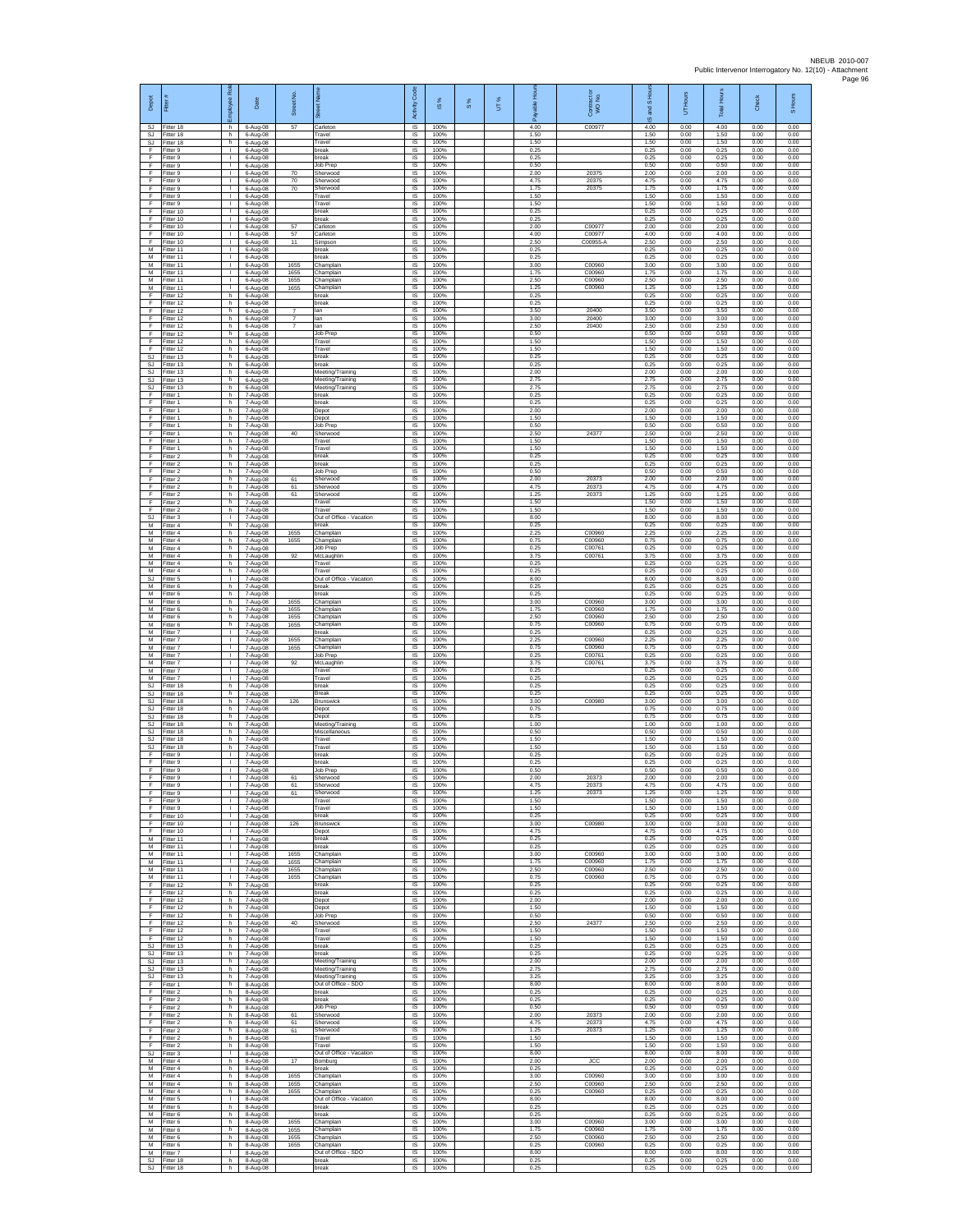| Depot                 | Ē                                   | Rol<br>mployee<br>ħ۳                         | Date                                | Street No.           | eet Na                                        | Code<br>Activity            | $\frac{8}{3}$        | $\frac{8}{3}$ | UT%  | Hours<br>able<br>டீ  | Contract or<br>WO No.        | S Ho<br>g<br>⊛       | UT Hours             | <b>Total Hours</b>   | Check                | S Hours              |
|-----------------------|-------------------------------------|----------------------------------------------|-------------------------------------|----------------------|-----------------------------------------------|-----------------------------|----------------------|---------------|------|----------------------|------------------------------|----------------------|----------------------|----------------------|----------------------|----------------------|
| SJ.<br>SJ             | Fitter 18<br>Fitter 18              | h<br>h                                       | 8-Aug-08<br>8-Aug-08                |                      | Depot<br>Service                              | $\overline{s}$<br>UT        | 100%                 |               | 100% | 2.75<br>3.00         | <b>Hanging Meters</b>        | 2.75<br>0.00         | 0.00<br>3.00         | 2.75<br>3.00         | 0.00<br>0.00         | 0.00<br>0.00         |
| SJ<br>F<br>E          | Fitter 18<br>Fitter 9<br>Fitter 9   | h.<br>$\mathbf{L}$<br>$\mathbf{L}$           | 8-Aug-08<br>8-Aug-08<br>8-Aug-08    |                      | Service<br>break<br>break                     | UT<br><b>IS</b><br>IS       | 100%<br>100%         |               | 100% | 1.75<br>0.25<br>0.25 | <b>Hanging Meters</b>        | 0.00<br>0.25<br>0.25 | 1.75<br>0.00<br>0.00 | 1.75<br>0.25<br>0.25 | 0.00<br>0.00<br>0.00 | 0.00<br>0.00<br>0.00 |
| F<br>F                | Fitter 9<br>Fitter 9                | Τ.<br>т.                                     | 8-Aug-08<br>8-Aug-08                | 61                   | Job Prep<br>Sherwood                          | 1S<br>IS                    | 100%<br>100%         |               |      | 0.50<br>2.00         | 20373                        | 0.50<br>2.00         | 0.00<br>0.00         | 0.50<br>2.00         | 0.00<br>0.00         | 0.00<br>0.00         |
| F<br>F                | Fitter 9<br>-itter 9                | ÷.<br>$\mathbf{L}$                           | 8-Aug-08<br>8-Aug-08                | 61<br>61             | Sherwood<br>Sherwood                          | IS<br>IS                    | 100%<br>100%         |               |      | 4.75<br>1.25         | 20373<br>20373               | 4.75<br>1.25         | 0.00<br>0.00         | 4.75<br>1.25         | 0.00<br>0.00         | 0.00<br>0.00         |
| F<br>F<br>F.          | Fitter 9<br>Fitter 9<br>Fitter 10   | $\mathbf{I}$<br>$\mathbf{L}$<br>$\mathbb{L}$ | 8-Aug-08<br>8-Aug-08<br>8-Aug-08    |                      | Travel<br>Travel<br>break                     | $\sf IS$<br><b>IS</b><br>IS | 100%<br>100%<br>100% |               |      | 1.50<br>1.50<br>0.25 |                              | 1.50<br>1.50<br>0.25 | 0.00<br>0.00<br>0.00 | 1.50<br>1.50<br>0.25 | 0.00<br>0.00<br>0.00 | 0.00<br>0.00<br>0.00 |
| F<br>F                | Fitter 10<br>Fitter 10              | т.<br>$\mathbf{L}$                           | 8-Aug-08<br>8-Aug-08                |                      | break<br>Meeting/Training                     | IS<br>IS                    | 100%<br>100%         |               |      | 0.25<br>2.00         |                              | 0.25<br>2.00         | 0.00<br>0.00         | 0.25<br>2.00         | 0.00<br>0.00         | 0.00<br>0.00         |
| F<br>F                | Fitter 10<br>Fitter 10              | $\mathbf{L}$<br>$\mathbf{L}$                 | 8-Aug-08<br>8-Aug-08                |                      | Meeting/Training<br>Travel                    | IS<br>IS                    | 100%<br>100%         |               |      | 3.75<br>1.75         |                              | 3.75<br>1.75         | 0.00<br>0.00         | 3.75<br>1.75         | 0.00<br>0.00         | 0.00<br>0.00         |
| М<br>M                | Fitter 11<br>Fitter 11              | H.<br>т.                                     | 8-Aug-08<br>8-Aug-08                | 17                   | Bomburg<br>oreak                              | 1S<br>IS                    | 100%<br>100%         |               |      | 2.00<br>0.25         | <b>JCC</b>                   | 2.00<br>0.25         | 0.00<br>0.00         | 2.00<br>0.25         | 0.00<br>0.00         | 0.00<br>0.00         |
| M<br>М<br>М           | Fitter 11<br>Fitter 11<br>Fitter 11 | T.<br>H.<br>т.                               | 8-Aug-08<br>8-Aug-08<br>8-Aug-08    | 1655<br>1655<br>1655 | Champlain<br>Champlain<br>Champlain           | IS<br>$\sf IS$<br>IS        | 100%<br>100%<br>100% |               |      | 3.00<br>1.00<br>0.50 | C00960<br>C00960<br>C00960   | 3.00<br>1.00<br>0.50 | 0.00<br>0.00<br>0.00 | 3.00<br>1.00<br>0.50 | 0.00<br>0.00<br>0.00 | 0.00<br>0.00<br>0.00 |
| M<br>F                | Fitter 11<br>Fitter 12              |                                              | 8-Aug-08<br>8-Aug-08                |                      | Meeting/Training<br>break                     | IS<br>IS                    | 100%<br>100%         |               |      | 1.25<br>0.25         |                              | 1.25<br>0.25         | 0.00<br>0.00         | 1.25<br>0.25         | 0.00<br>0.00         | 0.00<br>0.00         |
| F<br>F                | litter 12<br>litter 12              |                                              | 8-Aug-08<br>8-Aug-08                |                      | break<br>Depot                                | IS<br>IS                    | 100%<br>100%         |               |      | 0.25<br>2.00         |                              | 0.25<br>2.00         | 0.00<br>0.00         | 0.25<br>2.00         | 0.00<br>0.00         | 0.00<br>0.00         |
| F<br>F<br>F           | Fitter 12<br>Fitter 12              |                                              | 8-Aug-08<br>8-Aug-08                |                      | Meeting<br>Meeting                            | IS<br>IS                    | 100%<br>100%         |               |      | 1.00<br>2.00         |                              | 1.00<br>2.00         | 0.00<br>0.00         | 1.00<br>2.00         | 0.00<br>0.00         | 0.00<br>0.00         |
| F<br>SJ               | Fitter 12<br>Fitter 12<br>Fitter 13 | h                                            | 8-Aug-08<br>8-Aug-08<br>8-Aug-08    |                      | Travel<br>Travel<br>break                     | $\sf IS$<br><b>IS</b><br>IS | 100%<br>100%<br>100% |               |      | 1.50<br>1.50<br>0.25 |                              | 1.50<br>1.50<br>0.25 | 0.00<br>0.00<br>0.00 | 1.50<br>1.50<br>0.25 | 0.00<br>0.00<br>0.00 | 0.00<br>0.00<br>0.00 |
| <b>SJ</b><br>SJ       | Fitter 13<br>Fitter 13              | h<br>h.                                      | 8-Aug-08<br>8-Aug-08                |                      | break<br>Meeting/Training                     | IS<br>IS                    | 100%<br>100%         |               |      | 0.25<br>2.00         |                              | 0.25<br>2.00         | 0.00<br>0.00         | 0.25<br>2.00         | 0.00<br>0.00         | 0.00<br>0.00         |
| <b>SJ</b><br>SJ       | Fitter 13<br>Fitter 13              | h.<br>h                                      | 8-Aug-08<br>8-Aug-08                |                      | Meeting/Training<br>Meeting/Training          | IS<br>IS                    | 100%<br>100%         |               |      | 2.75<br>3.25         |                              | 2.75<br>3.25         | 0.00<br>0.00         | 2.75<br>3.25         | 0.00<br>0.00         | 0.00<br>0.00         |
| F<br>F<br>F           | Fitter 1<br>Fitter 1<br>Fitter 1    | h.<br>h<br>h                                 | 11-Aug-08<br>11-Aug-08<br>11-Aug-08 | 274<br>274           | break<br>Douglas<br>Douglas                   | 1S<br>IS<br>$\sf IS$        | 100%<br>100%<br>100% |               |      | 0.25<br>2.00<br>3.25 | 120807419276<br>120807419276 | 0.25<br>2.00<br>3.25 | 0.00<br>0.00<br>0.00 | 0.25<br>2.00<br>3.25 | 0.00<br>0.00<br>0.00 | 0.00<br>0.00<br>0.00 |
| F<br>F                | Fitter 1<br>Fitter 1                | h.<br>h                                      | 11-Aug-08<br>11-Aug-08              |                      | Travel<br>Travel                              | $\sf IS$<br>IS              | 100%<br>100%         |               |      | 1.50<br>1.50         |                              | 1.50<br>1.50         | 0.00<br>0.00         | 1.50<br>1.50         | 0.00<br>0.00         | 0.00<br>0.00         |
| F<br>F                | Fitter 2<br>Fitter 2                | h.<br>h.                                     | 11-Aug-08<br>11-Aug-08              |                      | break<br>break                                | - IS<br>IS                  | 100%<br>100%         |               |      | 0.25<br>1 25         |                              | 0.25<br>1.25         | 0.00<br>0.00         | 0.25<br>1.25         | 0.00<br>0.00         | 0.00<br>0.00         |
| F<br>F<br>F           | Fitter 2<br>Fitter 2<br>Fitter 2    | h<br>h.<br>h.                                | 11-Aug-08<br>11-Aug-08<br>11-Aug-08 | 11<br>11             | Job Prep<br>Mountain<br>Mountain              | IS<br>IS<br><b>IS</b>       | 100%<br>100%<br>100% |               |      | 0.50<br>2.00<br>4.00 | 120809139363<br>120809139363 | 0.50<br>2.00<br>4.00 | 0.00<br>0.00<br>0.00 | 0.50<br>2.00<br>4.00 | 0.00<br>0.00<br>0.00 | 0.00<br>0.00<br>0.00 |
| F<br>F                | -itter 2<br>Fitter 2                | h<br>h                                       | 11-Aug-08<br>11-Aug-08              | 11                   | Mountain<br>Travel                            | $\sf IS$<br>$\sf IS$        | 100%<br>100%         |               |      | 0.50<br>1.50         | 120809139363                 | 0.50<br>1.50         | 0.00<br>0.00         | 0.50<br>1.50         | 0.00<br>0.00         | 0.00<br>0.00         |
| F<br>SJ               | Fitter 2<br>Fitter 3                | h.<br>$\mathbf{L}$                           | 11-Aug-08<br>11-Aug-08              |                      | Travel<br>Out of Office - Vacation            | IS<br>IS                    | 100%<br>100%         |               |      | 1.50<br>8.00         |                              | 1.50<br>8.00         | 0.00<br>0.00         | 1.50<br>8.00         | 0.00<br>0.00         | 0.00<br>0.00         |
| М<br>М<br>M           | Fitter 4<br>itter 4<br>Fitter 4     | h.<br>h<br>h.                                | 11-Aug-08<br>11-Aug-08<br>11-Aug-08 | 1655                 | break<br>oreak<br>Champlain                   | IS<br>IS<br>IS              | 100%<br>100%<br>100% |               |      | 0.25<br>0.25<br>3.00 | C00960                       | 0.25<br>0.25<br>3.00 | 0.00<br>0.00<br>0.00 | 0.25<br>0.25<br>3.00 | 0.00<br>0.00<br>0.00 | 0.00<br>0.00<br>0.00 |
| M<br>М                | Fitter 4<br>Fitter 4                | h.<br>h                                      | 11-Aug-08<br>11-Aug-08              | 1655<br>1655         | Champlain<br>Champlain                        | IS<br>$\sf IS$              | 100%<br>100%         |               |      | 1.75<br>2.50         | C00960<br>C00960             | 1.75<br>2.50         | 0.00<br>0.00         | 1.75<br>2.50         | 0.00<br>0.00         | 0.00<br>0.00         |
| M<br>M                | Fitter 4<br>Fitter 5                | h<br>H.                                      | 11-Aug-08<br>11-Aug-08              | 1655                 | Champlain<br>break                            | IS<br>IS                    | 100%<br>100%         |               |      | 0.75<br>0.25         | C00960                       | 0.75<br>0.25         | 0.00<br>0.00         | 0.75<br>0.25         | 0.00<br>0.00         | 0.00<br>0.00         |
| М<br>M<br>M           | Fitter 5<br>Fitter 5<br>Fitter 5    | т.<br>т<br>$\mathbf{L}$                      | 11-Aug-08<br>11-Aug-08<br>11-Aug-08 | 1655<br>1655         | break<br>Champlain<br>Champlain               | IS<br>IS<br>IS              | 100%<br>100%<br>100% |               |      | 0.25<br>3.00<br>1.75 | C00960<br>C00960             | 0.25<br>3.00<br>1.75 | 0.00<br>0.00<br>0.00 | 0.25<br>3.00<br>1.75 | 0.00<br>0.00<br>0.00 | 0.00<br>0.00<br>0.00 |
| М<br>M                | -itter 5<br>Fitter 5                | $\mathbf{L}$<br>L.                           | 11-Aug-08<br>11-Aug-08              | 1655<br>1655         | Champlain<br>Champlain                        | IS<br>IS                    | 100%<br>100%         |               |      | 2.50<br>0.75         | C00960<br>C00960             | 2.50<br>0.75         | 0.00<br>0.00         | 2.50<br>0.75         | 0.00<br>0.00         | 0.00<br>0.00         |
| M<br>M                | Fitter 6<br>Fitter 6                | h<br>h                                       | 11-Aug-08<br>11-Aug-08              |                      | oreak<br>break                                | IS<br>IS                    | 100%<br>100%         |               |      | 0.25<br>0.25         |                              | 0.25<br>0.25         | 0.00<br>0.00         | 0.25<br>0.25         | 0.00<br>0.00         | 0.00<br>0.00         |
| М<br>М<br>M           | Fitter 6<br>Fitter 6<br>Fitter 6    | h.<br>h<br>h                                 | 11-Aug-08<br>11-Aug-08<br>11-Aug-08 | 1655<br>1655<br>1655 | Champlain<br>Champlain<br>Champlain           | IS<br>IS<br>IS              | 100%<br>100%<br>100% |               |      | 3.00<br>1.75<br>2.50 | C00960<br>C00960<br>C00960   | 3.00<br>1.75<br>2.50 | 0.00<br>0.00<br>0.00 | 3.00<br>1.75<br>2.50 | 0.00<br>0.00<br>0.00 | 0.00<br>0.00<br>0.00 |
| M<br>М                | Fitter 6<br>Fitter 7                | h.<br>٠                                      | 11-Aug-08<br>11-Aug-08              | 1655                 | Champlain<br>break                            | IS<br>IS                    | 100%<br>100%         |               |      | 0.75<br>0.25         | C00960                       | 0.75<br>0.25         | 0.00<br>0.00         | 0.75<br>0.25         | 0.00<br>0.00         | 0.00<br>0.00         |
| M<br>M                | Fitter 7<br>Fitter 7                | $\mathbf{L}$<br>$\mathbf{L}$                 | 11-Aug-08<br>11-Aug-08              | 1655                 | break<br>Champlain                            | IS<br>IS                    | 100%<br>100%         |               |      | 0.25<br>3.00         | C00960                       | 0.25<br>3.00         | 0.00<br>0.00         | 0.25<br>3.00         | 0.00<br>0.00         | 0.00<br>0.00         |
| М<br>M<br>M           | -itter 7<br>Fitter 7<br>Fitter 7    | $\mathbf{L}$<br>L.<br>$\mathbf{L}$           | 11-Aug-08<br>11-Aug-08<br>11-Aug-08 | 1655<br>1655<br>1655 | Champlain<br>Champlain<br>Champlain           | $\sf IS$<br>$\sf IS$<br>IS  | 100%<br>100%<br>100% |               |      | 1.75<br>2.50<br>0.75 | C00960<br>C00960<br>C00960   | 1.75<br>2.50<br>0.75 | 0.00<br>0.00<br>0.00 | 1.75<br>2.50<br>0.75 | 0.00<br>0.00<br>0.00 | 0.00<br>0.00<br>0.00 |
| SJ<br><b>SJ</b>       | Fitter 18<br>Fitter 18              | h<br>h.                                      | 11-Aug-08<br>11-Aug-08              |                      | break<br>break                                | IS<br>1S                    | 100%<br>100%         |               |      | 0.25<br>0.25         |                              | 0.25<br>0.25         | 0.00<br>0.00         | 0.25<br>0.25         | 0.00<br>0.00         | 0.00<br>0.00         |
| SJ<br>SJ<br>SJ        | Fitter 18<br>Fitter 18<br>Fitter 18 | h<br>h.<br>Ъ.                                | 11-Aug-08<br>11-Aug-08              |                      | Depot<br>Depot<br>Service                     | IS<br>IS<br>s               | 100%<br>100%         | 100%          |      | 2.75<br>1.75<br>3.00 |                              | 2.75<br>1.75<br>3.00 | 0.00<br>0.00<br>0.00 | 2.75<br>1.75<br>3.00 | 0.00<br>0.00<br>0.00 | 0.00<br>0.00<br>3.00 |
| М<br>M                | Fitter 8<br>Fitter 8                | h<br>h.                                      | 11-Aug-08<br>11-Aug-08<br>11-Aug-08 |                      | break<br>break                                | $\sf IS$<br>IS              | 100%<br>100%         |               |      | 0.25<br>0.25         |                              | 0.25<br>0.25         | 0.00<br>0.00         | 0.25<br>0.25         | 0.00<br>0.00         | 0.00<br>0.00         |
| M<br>М                | Fitter 8<br>Fitter 8                | h.<br>h                                      | 11-Aug-08<br>11-Aug-08              | 1655<br>1655         | Champlain<br>Champlain                        | IS<br>IS                    | 100%<br>100%         |               |      | 3.00<br>1.75         | C00960<br>C00960             | 3.00<br>1.75         | 0.00<br>0.00         | 3.00<br>1.75         | 0.00<br>0.00         | 0.00<br>0.00         |
| M<br>M<br>F           | Fitter 8<br>Fitter 8<br>-itter 9    | h.<br>h.<br>$\mathbf{L}$                     | 11-Aug-08<br>11-Aug-08<br>11-Aug-08 | 1655<br>1655         | Champlain<br>Champlain<br>break               | IS<br><b>IS</b><br>IS       | 100%<br>100%<br>100% |               |      | 2.50<br>0.75<br>0.25 | C00960<br>C00960             | 2.50<br>0.75<br>0.25 | 0.00<br>0.00<br>0.00 | 2.50<br>0.75<br>0.25 | 0.00<br>0.00<br>0.00 | 0.00<br>0.00<br>0.00 |
| F<br>F                | Fitter 9<br>Fitter 9                | Τ.<br>$\mathbb{L}$                           | 11-Aug-08<br>11-Aug-08              | 274<br>274           | Douglas<br>Douglas                            | 1S<br>IS                    | 100%<br>100%         |               |      | 2.00<br>3.25         | 120807419276<br>120807419276 | 2.00<br>3.25         | 0.00<br>0.00         | 2.00<br>3.25         | 0.00<br>0.00         | 0.00<br>0.00         |
| E<br>F                | Fitter 9<br>Fitter 9                | л.<br>H.                                     | 11-Aug-08<br>11-Aug-08              |                      | Job Prep<br>Travel                            | IS<br>IS                    | 100%<br>100%         |               |      | 0.50<br>1.50         |                              | 0.50<br>1.50         | 0.00<br>0.00         | 0.50<br>1.50         | 0.00<br>0.00         | 0.00<br>0.00         |
| F<br>F<br>м           | Fitter 9<br>Fitter 10<br>Fitter 11  | т.<br>л.<br>$\mathbf{L}$                     | 11-Aug-08<br>11-Aug-08<br>11-Aug-08 |                      | Travel<br>Out of Office - Vacation<br>break   | IS<br>- IS<br><b>IS</b>     | 100%<br>100%<br>100% |               |      | 2.00<br>8.00<br>0.25 |                              | 2.00<br>8.00<br>0.25 | 0.00<br>0.00<br>0.00 | 2.00<br>8.00<br>0.25 | 0.00<br>0.00<br>0.00 | 0.00<br>0.00<br>0.00 |
| М<br>M                | Fitter 11<br>Fitter 11              | т.<br>т                                      | 11-Aug-08<br>11-Aug-08              | 1655                 | break<br>Champlain                            | IS<br>IS                    | 100%<br>100%         |               |      | 0.25<br>3.00         | C00960                       | 0.25<br>3.00         | 0.00<br>0.00         | 0.25<br>3.00         | 0.00<br>0.00         | 0.00<br>0.00         |
| М<br>M                | M Fitter 11<br>Fitter 11            | $\mathbf{L}$<br>т.<br>$\mathbb{R}^n$         | 11-Aug-08<br>11-Aug-08              | 1655<br>1655         | Champlain<br>Champlain                        | <b>IS</b><br>$\sf IS$       | 100%<br>100%         |               |      | 1.75<br>2.50         | C00960<br>C00960             | 1.75<br>2.50         | 0.00<br>0.00         | 1.75<br>2.50         | 0.00<br>0.00         | 0.00<br>0.00         |
| F<br>F.               | Fitter 11<br>Fitter 12<br>Fitter 12 | h.<br>h                                      | 11-Aug-08<br>11-Aug-08<br>11-Aug-08 | 1655                 | Champlain<br>break<br>break                   | $\sf IS$<br>IS.<br>IS       | 100%<br>100%<br>100% |               |      | 0.75<br>0.25<br>1.25 | C00960                       | 0.75<br>0.25<br>1.25 | 0.00<br>0.00<br>0.00 | 0.75<br>0.25<br>1.25 | 0.00<br>0.00<br>0.00 | 0.00<br>0.00<br>0.00 |
| F<br>F                | Fitter 12<br>Fitter 12              | h.<br>h.                                     | 11-Aug-08<br>11-Aug-08              | 11                   | Job Prep<br>Mountain                          | 1S<br>IS                    | 100%<br>100%         |               |      | 0.50<br>2.00         | 120809139363                 | 0.50<br>2.00         | 0.00<br>0.00         | 0.50<br>2.00         | 0.00<br>0.00         | 0.00<br>0.00         |
| F<br>F<br>F           | Fitter 12<br>Fitter 12<br>Fitter 12 | h.<br>h.<br>h.                               | 11-Aug-08<br>11-Aug-08<br>11-Aug-08 | 11<br>11             | Mountain<br>Mountain<br>Travel                | IS<br>IS<br>IS              | 100%<br>100%<br>100% |               |      | 4.00<br>0.50<br>1.50 | 120809139363<br>120809139363 | 4.00<br>0.50<br>1.50 | 0.00<br>0.00<br>0.00 | 4.00<br>0.50<br>1.50 | 0.00<br>0.00<br>0.00 | 0.00<br>0.00<br>0.00 |
| F.<br><b>SJ</b>       | Fitter 12<br>Fitter 13              | h<br>h.                                      | 11-Aug-08<br>11-Aug-08              |                      | Travel<br>break                               | IS<br>IS                    | 100%<br>100%         |               |      | 1.50<br>0.25         |                              | 1.50<br>0.25         | 0.00<br>0.00         | 1.50<br>0.25         | 0.00<br>0.00         | 0.00<br>0.00         |
| SJ<br>SJ.             | Fitter 13<br>Fitter 13              | h<br>h.                                      | 11-Aug-08<br>11-Aug-08              |                      | break<br>Meeting/Training                     | IS<br>IS                    | 100%<br>100%         |               |      | 0.25<br>2.00         |                              | 0.25<br>2.00         | 0.00<br>0.00         | 0.25<br>2.00         | 0.00<br>0.00         | 0.00<br>0.00         |
| SJ.<br>SJ<br>F        | Fitter 13<br>Fitter 13<br>Fitter 1  | h.<br>h<br>h.                                | 11-Aug-08<br>11-Aug-08<br>12-Aug-08 |                      | Meeting/Training<br>Meeting/Training<br>break | IS<br>IS<br>1S              | 100%<br>100%<br>100% |               |      | 2.75<br>2.75<br>0.25 |                              | 2.75<br>2.75<br>0.25 | 0.00<br>0.00<br>0.00 | 2.75<br>2.75<br>0.25 | 0.00<br>0.00<br>0.00 | 0.00<br>0.00<br>0.00 |
| F<br>F                | Fitter 1<br>Fitter 1                | h.<br>h                                      | 12-Aug-08<br>12-Aug-08              | 274                  | break<br>Douglas                              | IS<br>IS                    | 100%<br>100%         |               |      | 0.25<br>2.00         | 120807419276                 | 0.25<br>2.00         | 0.00<br>0.00         | 0.25<br>2.00         | 0.00<br>0.00         | 0.00<br>0.00         |
| F.<br>F               | Fitter 1<br>Fitter 1                | h.<br>h.                                     | 12-Aug-08<br>12-Aug-08              | 274<br>274           | Douglas<br>Douglas                            | IS<br>IS                    | 100%<br>100%         |               |      | 4.75<br>1.25         | 120807419276<br>120807419276 | 4.75<br>1.25         | 0.00<br>0.00         | 4.75<br>1.25         | 0.00<br>0.00         | 0.00<br>0.00         |
| F<br>F.<br>F          | Fitter 1<br>Fitter 1<br>Fitter 1    | h.<br>h<br>h.                                | 12-Aug-08<br>12-Aug-08<br>12-Aug-08 |                      | Job Prep<br>Travel<br>Travel                  | -IS<br>IS<br>IS             | 100%<br>100%<br>100% |               |      | 0.50<br>1.50<br>1.50 |                              | 0.50<br>1.50<br>1.50 | 0.00<br>0.00<br>0.00 | 0.50<br>1.50<br>1.50 | 0.00<br>0.00<br>0.00 | 0.00<br>0.00<br>0.00 |
| F<br>F.               | Fitter 2<br>Fitter 2                | h.<br>h.                                     | 12-Aug-08<br>12-Aug-08              |                      | break<br>break                                | IS<br><b>IS</b>             | 100%<br>100%         |               |      | 0.25<br>0.25         |                              | 0.25<br>0.25         | 0.00<br>0.00         | 0.25<br>0.25         | 0.00<br>0.00         | 0.00<br>0.00         |
| F<br>F                | Fitter 2<br>Fitter 2                | h<br>h                                       | 12-Aug-08<br>12-Aug-08<br>12-Aug-08 | 11                   | Job Prep<br>Mountain                          | $\sf IS$<br>$\sf IS$        | 100%<br>100%<br>100% |               |      | 0.50<br>3.00<br>4.00 | 120809139363<br>120809139363 | 0.50<br>3.00<br>4.00 | 0.00<br>0.00<br>0.00 | 0.50<br>3.00<br>4.00 | 0.00<br>0.00<br>0.00 | 0.00<br>0.00<br>0.00 |
| F<br>F.<br>F          | Fitter 2<br>Fitter 2<br>Fitter 2    | h.<br>h<br>h.                                | 12-Aug-08<br>12-Aug-08              | 11<br>11             | Mountain<br>Mountain<br>Travel                | <b>IS</b><br>IS<br>1S       | 100%<br>100%         |               |      | 1.00<br>1.50         | 120809139363                 | 1.00<br>1.50         | 0.00<br>0.00         | 1.00<br>1.50         | 0.00<br>0.00         | 0.00<br>0.00         |
| F<br>SJ               | Fitter 2<br>Fitter 3                | h.<br>л.                                     | 12-Aug-08<br>12-Aug-08              |                      | Travel<br>Meeting/Training                    | IS<br>IS                    | 100%<br>100%         |               |      | 1.50<br>8.50         |                              | 1.50<br>8.50         | 0.00<br>0.00         | 1.50<br>8.50         | 0.00<br>0.00         | 0.00<br>0.00         |
| SJ.<br>SJ<br>SJ.      | Fitter 18<br>Fitter 18<br>Fitter 18 | h.<br>h<br>h                                 | 12-Aug-08<br>12-Aug-08<br>12-Aug-08 |                      | break<br>break                                | IS<br>$\sf IS$<br><b>IS</b> | 100%<br>100%<br>100% |               |      | 0.25<br>0.25<br>3.00 |                              | 0.25<br>0.25<br>3.00 | 0.00<br>0.00<br>0.00 | 0.25<br>0.25<br>3.00 | 0.00<br>0.00<br>0.00 | 0.00<br>0.00<br>0.00 |
| <b>SJ</b><br>SJ       | Fitter 18<br>Fitter 18              | h.<br>h                                      | 12-Aug-08<br>12-Aug-08              |                      | Depot<br>Depot<br>Service                     | <b>IS</b><br>UT             | 100%                 |               | 100% | 1.75<br>2.00         | <b>Hanging Meters</b>        | 1.75<br>0.00         | 0.00<br>2.00         | 1.75<br>2.00         | 0.00<br>0.00         | 0.00<br>0.00         |
| SJ.<br>F              | Fitter 18<br>Fitter 9               | h.<br>$\mathbf{L}$                           | 12-Aug-08<br>12-Aug-08              |                      | Miscellaneous<br>break                        | <b>IS</b><br>IS             | 100%<br>100%         |               |      | 0.75<br>0.25         |                              | 0.75<br>0.25         | 0.00<br>0.00         | 0.75<br>0.25         | 0.00<br>0.00         | 0.00<br>0.00         |
| $\mathsf F$<br>F<br>F | Fitter 9<br>Fitter 9<br>Fitter 9    | т.<br>$\mathbb{L}$<br>Τ.                     | 12-Aug-08<br>12-Aug-08<br>12-Aug-08 | 274<br>274           | break<br>Douglas<br>Douglas                   | IS<br>1S<br>IS              | 100%<br>100%<br>100% |               |      | 0.25<br>2.00<br>4.75 | 120807419276<br>120807419276 | 0.25<br>2.00<br>4.75 | 0.00<br>0.00<br>0.00 | 0.25<br>2.00<br>4.75 | 0.00<br>0.00<br>0.00 | 0.00<br>0.00<br>0.00 |
| F.                    | Fitter 9                            |                                              | I 12-Aug-08                         | 274                  | Douglas                                       | IS                          | 100%                 |               |      | 1.25                 | 120807419276                 | 1.25                 | 0.00                 | 1.25                 | 0.00                 | 0.00                 |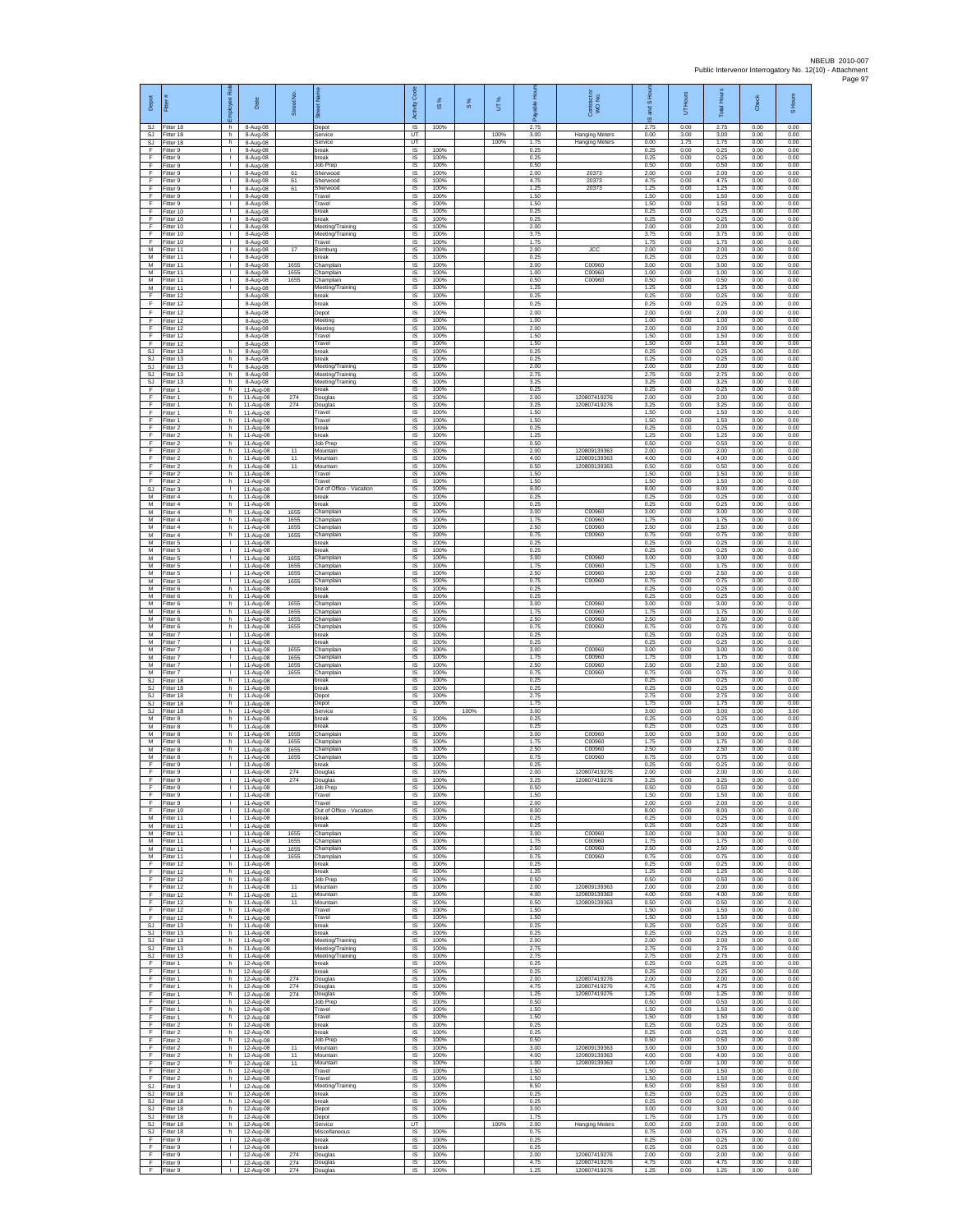| Depot<br>F                    | Fitter#<br>Fitter 9                 | bloyee Rol<br>$\mathbf{I}$                   | Date<br>12-Aug-08                   | Street No.           | 芴<br>Job Prep                              | code<br>Activity<br>IS      | IS %<br>100%         | 8% | UT% | able Hou<br>δ<br>0.50 | Contract or<br>WO No.                        | and S Ho<br>$\overline{\omega}$<br>0.50 | UT Hours<br>0.00     | <b>Total Hours</b><br>0.50 | Check<br>0.00        | S Hours<br>0.00      |
|-------------------------------|-------------------------------------|----------------------------------------------|-------------------------------------|----------------------|--------------------------------------------|-----------------------------|----------------------|----|-----|-----------------------|----------------------------------------------|-----------------------------------------|----------------------|----------------------------|----------------------|----------------------|
| E<br>F                        | Fitter 9<br>Fitter 9                | $\mathbf{L}$<br>$\mathbf{L}$                 | 12-Aug-08<br>12-Aug-08              |                      | Travel<br>Travel                           | IS<br>IS                    | 100%<br>100%         |    |     | 1.50<br>1.50          |                                              | 1.50<br>1.50                            | 0.00<br>0.00         | 1.50<br>1.50               | 0.00<br>0.00         | 0.00<br>0.00         |
| Ŧ<br>F                        | Fitter 10<br>Fitter 12              | т<br>h.                                      | 12-Aug-08<br>12-Aug-08              |                      | Out of Office - Vacation<br>break          | 1S<br><b>IS</b>             | 100%<br>100%         |    |     | 8.00<br>0.25          |                                              | 8.00<br>0.25                            | 0.00<br>0.00         | 8.00<br>0.25               | 0.00<br>0.00         | 0.00<br>0.00         |
| F<br>Ŧ                        | Fitter 12<br>Fitter 12              | h.<br>h.                                     | 12-Aug-08<br>12-Aug-08              |                      | oreak<br>Job Prep                          | IS<br>IS                    | 100%<br>100%         |    |     | 0.25<br>0.50          |                                              | 0.25<br>0.50                            | 0.00<br>0.00         | 0.25<br>0.50               | 0.00<br>0.00         | 0.00<br>0.00         |
| F<br>F<br>F                   | Fitter 12<br>Fitter 12<br>ltter 12  | h.<br>h.<br>h.                               | 12-Aug-08<br>12-Aug-08<br>12-Aug-08 | 11<br>11<br>11       | Mountain<br>Mountain<br>Mountain           | IS<br><b>IS</b><br>$\sf IS$ | 100%<br>100%<br>100% |    |     | 3.00<br>4.00<br>1.00  | 120809139363<br>120809139363<br>120809139363 | 3.00<br>4.00<br>1.00                    | 0.00<br>0.00<br>0.00 | 3.00<br>4.00<br>1.00       | 0.00<br>0.00<br>0.00 | 0.00<br>0.00<br>0.00 |
| F<br>F                        | Fitter 12<br>Fitter 12              | h.<br>h.                                     | 12-Aug-08<br>12-Aug-08              |                      | Travel<br>Travel                           | $\sf IS$<br>IS              | 100%<br>100%         |    |     | 1.50<br>1.50          |                                              | 1.50<br>1.50                            | 0.00<br>0.00         | 1.50<br>1.50               | 0.00<br>0.00         | 0.00<br>0.00         |
| -F.<br>Ŧ                      | Fitter 1<br>Fitter 1                | h.<br>h.                                     | 13-Aug-08<br>13-Aug-08              |                      | break<br>oreak                             | IS<br>IS                    | 100%<br>100%         |    |     | 0.25<br>0.25          |                                              | 0.25<br>0.25                            | 0.00<br>0.00         | 0.25<br>0.25               | 0.00<br>0.00         | 0.00<br>0.00         |
| Ŧ<br>E                        | Fitter 1<br>Fitter 1                | h.<br>h.                                     | 13-Aug-08<br>13-Aug-08              | 274<br>274           | Douglas<br>Douglas                         | IS<br>IS                    | 100%<br>100%         |    |     | 2.00<br>4.75          | 120807419276<br>120807419276                 | 2.00<br>4.75                            | 0.00<br>0.00         | 2.00<br>4.75               | 0.00<br>0.00         | 0.00<br>0.00         |
| F<br>F<br>F                   | -itter 1<br>Fitter 1<br>Fitter 1    | h<br>h.<br>h.                                | 13-Aug-08<br>13-Aug-08<br>13-Aug-08 | 274                  | Douglas<br>Travel<br>Travel                | IS<br>1S<br>IS              | 100%<br>100%<br>100% |    |     | 2.25<br>1.50<br>1.50  | 120807419276                                 | 2.25<br>1.50<br>1.50                    | 0.00<br>0.00<br>0.00 | 2.25<br>1.50<br>1.50       | 0.00<br>0.00<br>0.00 | 0.00<br>0.00<br>0.00 |
| F<br>Ŧ                        | Fitter 2<br>Fitter 2                | h<br>h.                                      | 13-Aug-08<br>13-Aug-08              |                      | break<br>break                             | IS<br>IS                    | 100%<br>100%         |    |     | 0.25<br>0.25          |                                              | 0.25<br>0.25                            | 0.00<br>0.00         | 0.25<br>0.25               | 0.00<br>0.00         | 0.00<br>0.00         |
| Ŧ<br>-F                       | Fitter 2<br>Fitter 2                | h.<br>h.                                     | 13-Aug-08<br>13-Aug-08              | 33                   | Job Prep<br>Seely                          | IS<br><b>IS</b>             | 100%<br>100%         |    |     | 1.00<br>3.00          | 24389                                        | 1.00<br>3.00                            | 0.00<br>0.00         | 1.00<br>3.00               | 0.00<br>0.00         | 0.00<br>0.00         |
| $\mathsf F$<br>F              | Fitter 2<br>Fitter 2                | h<br>h.                                      | 13-Aug-08<br>13-Aug-08              | 33<br>33             | Seely<br>Seely                             | IS<br>IS                    | 100%<br>100%         |    |     | 3.00<br>1.00          | 24389<br>24389                               | 3.00<br>1.00                            | 0.00<br>0.00         | 3.00<br>1.00               | 0.00<br>0.00         | 0.00<br>0.00<br>0.00 |
| Ŧ<br>E<br>SJ                  | Fitter 2<br>Fitter 2<br>Fitter 3    | h.<br>h<br>$\mathbf{L}$                      | 13-Aug-08<br>13-Aug-08<br>13-Aug-08 |                      | Travel<br>Travel<br>Meeting/Training       | 1S<br>IS<br>$\sf IS$        | 100%<br>100%<br>100% |    |     | 1.50<br>1.50<br>8.50  |                                              | 1.50<br>1.50<br>8.50                    | 0.00<br>0.00<br>0.00 | 1.50<br>1.50<br>8.50       | 0.00<br>0.00<br>0.00 | 0.00<br>0.00         |
| M<br>M                        | Fitter 4<br>Fitter 4                | h.<br>h.                                     | 13-Aug-08<br>13-Aug-08              |                      | break<br>break                             | 1S<br>IS                    | 100%<br>100%         |    |     | 0.25<br>0.25          |                                              | 0.25<br>0.25                            | 0.00<br>0.00         | 0.25<br>0.25               | 0.00<br>0.00         | 0.00<br>0.00         |
| M<br>M                        | Fitter 4<br>Fitter 4                | h.<br>h.                                     | 13-Aug-08<br>13-Aug-08              | 1655<br>1655         | Champlain<br>Champlair                     | IS<br>IS                    | 100%<br>100%         |    |     | 3.00<br>1.75          | C00960<br>C00960                             | 3.00<br>1.75                            | 0.00<br>0.00         | 3.00<br>1.75               | 0.00<br>0.00         | 0.00<br>0.00         |
| M<br>M<br>М                   | Fitter 4<br>Fitter 4<br>-itter 5    | h.<br>h.<br>$\mathbf{L}$                     | 13-Aug-08<br>13-Aug-08              | 1655<br>1655         | Champlain<br>Champlain<br>break            | IS<br><b>IS</b><br>$\sf IS$ | 100%<br>100%<br>100% |    |     | 2.50<br>0.75<br>0.25  | C00960<br>C00960                             | 2.50<br>0.75<br>0.25                    | 0.00<br>0.00<br>0.00 | 2.50<br>0.75<br>0.25       | 0.00<br>0.00<br>0.00 | 0.00<br>0.00<br>0.00 |
| М<br>M                        | Fitter 5<br>Fitter 5                | т.<br>$\mathbb{R}$                           | 13-Aug-08<br>13-Aug-08<br>13-Aug-08 | 1655                 | break<br>Champlain                         | $\sf IS$<br>IS              | 100%<br>100%         |    |     | 0.25<br>3.00          | C00960                                       | 0.25<br>3.00                            | 0.00<br>0.00         | 0.25<br>3.00               | 0.00<br>0.00         | 0.00<br>0.00         |
| M<br>M                        | Fitter 5<br>-itter 5                | L.                                           | 13-Aug-08<br>13-Aug-08              | 1655<br>1655         | Champlain<br>Champlain                     | IS<br>IS                    | 100%<br>100%         |    |     | 1 75<br>2.50          | C00960<br>C00960                             | 1.75<br>2.50                            | 0.00<br>0.00         | 175<br>2.50                | 0.00<br>0.00         | 0.00<br>0.00         |
| M<br>M                        | Fitter 5<br>Fitter 6                | $\mathbf{L}$<br>h.                           | 13-Aug-08<br>13-Aug-08              | 1655                 | Champlain<br>break                         | IS<br><b>IS</b>             | 100%<br>100%         |    |     | 0.75<br>0.25          | C00960                                       | 0.75<br>0.25                            | 0.00<br>0.00         | 0.75<br>0.25               | 0.00<br>0.00         | 0.00<br>0.00         |
| M<br>M<br>M                   | -itter 6<br>Fitter 6<br>Fitter 6    | h.<br>h.<br>h.                               | 13-Aug-08<br>13-Aug-08<br>13-Aug-08 | 116                  | oreak<br>Job Prep<br>Rennick               | IS<br>IS<br>IS              | 100%<br>100%<br>100% |    |     | 0.25<br>0.50<br>1.50  | 100913433972                                 | 0.25<br>0.50<br>1.50                    | 0.00<br>0.00<br>0.00 | 0.25<br>0.50<br>1.50       | 0.00<br>0.00<br>0.00 | 0.00<br>0.00<br>0.00 |
| M<br>M                        | Fitter 6<br>Fitter 6                | h<br>h.                                      | 13-Aug-08<br>13-Aug-08              | 116<br>116           | Rennick<br>Rennick                         | IS<br>1S                    | 100%<br>100%         |    |     | 1.75<br>2.50          | 100913433972<br>100913433972                 | 1.75<br>2.50                            | 0.00<br>0.00         | 1.75<br>2.50               | 0.00<br>0.00         | 0.00<br>0.00         |
| M<br>M                        | Fitter 6<br>Fitter 7                | h.<br>$\mathbf{L}$                           | 13-Aug-08<br>13-Aug-08              | 116                  | Rennick<br>break                           | IS<br><b>IS</b>             | 100%<br>100%         |    |     | 1.75<br>0.25          | 100913433972                                 | 1.75<br>0.25                            | 0.00<br>0.00         | 1.75<br>0.25               | 0.00<br>0.00         | 0.00<br>0.00         |
| M<br>M<br>M                   | -itter 7<br>Fitter 7                | $\mathbf{L}$<br>L.<br>$\mathbf{L}$           | 13-Aug-08<br>13-Aug-08              | 1655                 | reak<br>Champlain<br>Champlain             | IS<br>IS<br>1S              | 100%<br>100%<br>100% |    |     | 0.25<br>3.00<br>1.75  | C00960<br>C00960                             | 0.25<br>3.00<br>1.75                    | 0.00<br>0.00<br>0.00 | 0.25<br>3.00<br>1.75       | 0.00<br>0.00<br>0.00 | 0.00<br>0.00<br>0.00 |
| M<br>M                        | Fitter 7<br>Fitter 7<br>-itter 7    | <b>ILL ST</b><br>$\mathbf{L}$                | 13-Aug-08<br>13-Aug-08<br>13-Aug-08 | 1655<br>1655<br>1655 | Champlain<br>Champlain                     | IS<br>$\sf IS$              | 100%<br>100%         |    |     | 2.50<br>0.75          | C00960<br>C00960                             | 2.50<br>0.75                            | 0.00<br>0.00         | 2.50<br>0.75               | 0.00<br>0.00         | 0.00<br>0.00         |
| <b>SJ</b><br>SJ.              | Fitter 18<br>Fitter 18              | h.<br>h.                                     | 13-Aug-08<br>13-Aug-08              |                      | break<br>break                             | 1S<br>IS                    | 100%<br>100%         |    |     | 0.25<br>0.25          |                                              | 0.25<br>0.25                            | 0.00<br>0.00         | 0.25<br>0.25               | 0.00<br>0.00         | 0.00<br>0.00         |
| <b>SJ</b><br><b>SJ</b>        | Fitter 18<br>Fitter 18              | h.<br>h.                                     | 13-Aug-08<br>13-Aug-08              |                      | Depot<br>Depot                             | IS<br>IS                    | 100%<br>100%         |    |     | 2.00<br>3.75          |                                              | 2.00<br>3.75                            | 0.00<br>0.00         | 2.00<br>3.75               | 0.00<br>0.00         | 0.00<br>0.00         |
| SJ<br>M<br>М                  | Fitter 18<br>Fitter 8<br>Fitter 8   | h.<br>h.<br>h.                               | 13-Aug-08<br>13-Aug-08              |                      | Depot<br>break<br>break                    | IS<br><b>IS</b><br>$\sf IS$ | 100%<br>100%<br>100% |    |     | 1.75<br>0.25<br>0.25  |                                              | 1.75<br>0.25<br>0.25                    | 0.00<br>0.00<br>0.00 | 1.75<br>0.25<br>0.25       | 0.00<br>0.00<br>0.00 | 0.00<br>0.00<br>0.00 |
| M<br>M                        | Fitter 8<br>Fitter 8                | h.<br>h.                                     | 13-Aug-08<br>13-Aug-08<br>13-Aug-08 | 1655<br>1655         | Champlain<br>Champlain                     | $\sf IS$<br>IS              | 100%<br>100%         |    |     | 3.00<br>1.75          | C00960<br>C00960                             | 3.00<br>1.75                            | 0.00<br>0.00         | 3.00<br>1.75               | 0.00<br>0.00         | 0.00<br>0.00         |
| M<br>M                        | Fitter 8<br>Fitter 8                | h.<br>h.                                     | 13-Aug-08<br>13-Aug-08              | 1655<br>1655         | Champlain<br>Champlain                     | IS<br>IS                    | 100%<br>100%         |    |     | 2.50<br>0.75          | C00960<br>C00960                             | 2.50<br>0.75                            | 0.00<br>0.00         | 2.50<br>0.75               | 0.00<br>0.00         | 0.00<br>0.00         |
| Ŧ<br>E                        | Fitter 9<br>Fitter 9                | $\mathbf{L}$<br>$\mathbf{L}$                 | 13-Aug-08<br>13-Aug-08              |                      | break<br>break                             | 1S<br>IS                    | 100%<br>100%         |    |     | 0.25<br>0.25          |                                              | 0.25<br>0.25                            | 0.00<br>0.00         | 0.25<br>0.25               | 0.00<br>0.00         | 0.00<br>0.00         |
| $\mathsf F$<br>F<br>F         | -itter 9<br>Fitter 9<br>Fitter 9    | $\mathbf{L}$<br>$\mathbf{L}$<br>$\mathbf{L}$ | 13-Aug-08<br>13-Aug-08<br>13-Aug-08 | 274<br>274<br>274    | Douglas<br>Douglas<br>Douglas              | IS<br>1S<br>IS              | 100%<br>100%<br>100% |    |     | 2.00<br>4.75<br>2.25  | 120807419276<br>120807419276<br>120807419276 | 2.00<br>4.75<br>2.25                    | 0.00<br>0.00<br>0.00 | 2.00<br>4.75<br>2.25       | 0.00<br>0.00<br>0.00 | 0.00<br>0.00<br>0.00 |
| F<br>Ŧ                        | Fitter 9<br>Fitter 9                | т.<br>Τ.                                     | 13-Aug-08<br>13-Aug-08              |                      | Job Prep<br>Travel                         | IS<br>IS                    | 100%<br>100%         |    |     | 0.50<br>1.50          |                                              | 0.50<br>1.50                            | 0.00<br>0.00         | 0.50<br>1.50               | 0.00<br>0.00         | 0.00<br>0.00         |
| Ŧ<br>F                        | Fitter 9<br>Fitter 10               | $\mathbf{L}$<br>$\mathbf{L}$                 | 13-Aug-08<br>13-Aug-08              |                      | Travel<br>Out of Office - Vacation         | IS<br><b>IS</b>             | 100%<br>100%         |    |     | 1.50<br>8.00          |                                              | 1.50<br>8.00                            | 0.00<br>0.00         | 1.50<br>8.00               | 0.00<br>0.00         | 0.00<br>0.00         |
| M<br>M<br>M                   | Fitter 11<br>Fitter 11<br>Fitter 11 | <b>ILL S</b><br>L.<br>$\mathbf{L}$           | 13-Aug-08<br>13-Aug-08<br>13-Aug-08 |                      | break<br>break<br>Job Prep                 | IS<br>IS<br>1S              | 100%<br>100%<br>100% |    |     | 0.25<br>0.25<br>0.50  |                                              | 0.25<br>0.25<br>0.50                    | 0.00<br>0.00<br>0.00 | 0.25<br>0.25<br>0.50       | 0.00<br>0.00<br>0.00 | 0.00<br>0.00<br>0.00 |
| M<br>M                        | Fitter 11<br>Fitter 11              | $\mathbf{L}$<br>$\mathbf{L}$                 | 13-Aug-08<br>13-Aug-08              | 116<br>116           | Rennick<br>Rennick                         | IS<br>$\sf IS$              | 100%<br>100%         |    |     | 1.50<br>1.75          | 100913433972<br>100913433972                 | 1.50<br>1.75                            | 0.00<br>0.00         | 1.50<br>1.75               | 0.00<br>0.00         | 0.00<br>0.00         |
| M<br>M                        | Fitter 11<br>Fitter 11              | $\mathbf{L}$<br>$\mathbf{L}$                 | 13-Aug-08<br>13-Aug-08              | 116<br>116           | Rennick<br>Rennick                         | 1S<br>IS                    | 100%<br>100%         |    |     | 2.50<br>1.75          | 100913433972<br>100913433972                 | 2.50<br>1.75                            | 0.00<br>0.00         | 2.50<br>1.75               | 0.00<br>0.00         | 0.00<br>0.00         |
| E<br>Ŧ<br>F                   | Fitter 12<br>Fitter 12<br>Fitter 12 | h.<br>h.<br>h.                               | 13-Aug-08<br>13-Aug-08<br>13-Aug-08 |                      | oreak<br>break<br>Job Prep                 | IS<br>IS<br>IS              | 100%<br>100%<br>100% |    |     | 0.25<br>0.25<br>1.00  |                                              | 0.25<br>0.25<br>1.00                    | 0.00<br>0.00<br>0.00 | 0.25<br>0.25<br>1.00       | 0.00<br>0.00<br>0.00 | 0.00<br>0.00<br>0.00 |
| F<br>$\mathsf F$              | Fitter 12<br>Fitter 12              | h.<br>h.                                     | 13-Aug-08<br>13-Aug-08              | 33<br>33             | Seely<br>Seely                             | <b>IS</b><br>$\sf IS$       | 100%<br>100%         |    |     | 3.00<br>3.00          | 24389<br>24389                               | 3.00<br>3.00                            | 0.00<br>0.00         | 3.00<br>3.00               | 0.00<br>0.00         | 0.00<br>0.00         |
| F<br>E                        | Fitter 12<br>Fitter 12              | h.<br>h                                      | 13-Aug-08<br>13-Aug-08              | 33                   | Seely<br>Travel                            | IS<br><b>IS</b>             | 100%<br>100%         |    |     | 1.00<br>1.50          | 24389                                        | 1.00<br>1.50                            | 0.00<br>0.00         | 1.00<br>1.50               | 0.00<br>0.00         | 0.00<br>0.00         |
| -F.<br><b>SJ</b><br><b>SJ</b> | Fitter 12<br>Fitter 13<br>Fitter 13 | h.<br>h.<br>h.                               | 13-Aug-08<br>13-Aug-08<br>13-Aug-08 |                      | Travel<br>break<br>break                   | IS<br>IS<br>IS              | 100%<br>100%<br>100% |    |     | 1.50<br>0.25<br>0.25  |                                              | 1.50<br>0.25<br>0.25                    | 0.00<br>0.00<br>0.00 | 1.50<br>0.25<br>0.25       | 0.00<br>0.00<br>0.00 | 0.00<br>0.00<br>0.00 |
| SJ<br><b>SJ</b>               | Fitter 13<br>Fitter 13              | h.<br>h                                      | 13-Aug-08<br>13-Aug-08              |                      | Meeting/Training<br>Meeting/Training       | IS.<br>IS                   | 100%<br>100%         |    |     | 2.00<br>4.75          |                                              | 2.00<br>4.75                            | 0.00<br>0.00         | 2.00<br>4.75               | 0.00<br>0.00         | 0.00<br>0.00         |
| <b>SJ</b><br>F                | Fitter 13<br>Fitter 1               | h.<br>h                                      | 13-Aug-08<br>14-Aug-08              |                      | Meeting/Training<br>break                  | IS<br>IS                    | 100%<br>100%         |    |     | 2.25<br>0.25          |                                              | 2.25<br>0.25                            | 0.00<br>0.00         | 2.25<br>0.25               | 0.00<br>0.00         | 0.00<br>0.00         |
| F<br>Ŧ                        | Fitter 1<br>Fitter 1                | h<br>h.                                      | 14-Aug-08<br>14-Aug-08              | 55                   | break<br>Mount Pleasant                    | IS<br>1S                    | 100%<br>100%         |    |     | 0.25<br>2.00          | 120808498771                                 | 0.25<br>2.00                            | 0.00<br>0.00         | 0.25<br>2.00               | 0.00<br>0.00         | 0.00<br>0.00         |
| Ŧ<br>-F<br>F.                 | Fitter 1<br>Fitter 1<br>Fitter 1    | h.<br>h.<br>h                                | 14-Aug-08<br>14-Aug-08<br>14-Aug-08 | 55<br>55             | Mount Pleasant<br>Mount Pleasant<br>Travel | IS<br>-IS<br>IS             | 100%<br>100%<br>100% |    |     | 4.75<br>1.75<br>1.50  | 120808498771<br>12080849877                  | 4.75<br>1.75<br>1.50                    | 0.00<br>0.00<br>0.00 | 4.75<br>1.75<br>1.50       | 0.00<br>0.00<br>0.00 | 0.00<br>0.00<br>0.00 |
| F<br>F.                       | Fitter 1<br>Fitter 2                | h.<br>h.                                     | 14-Aug-08<br>14-Aug-08              |                      | Travel<br>break                            | IS<br>1S                    | 100%<br>100%         |    |     | 1.50<br>0.25          |                                              | 1.50<br>0.25                            | 0.00<br>0.00         | 1.50<br>0.25               | 0.00<br>0.00         | 0.00<br>0.00         |
| F.<br>$\mathsf F$             | Fitter 2<br>Fitter 2                | h I<br>h.                                    | 14-Aug-08<br>14-Aug-08              | 55                   | break<br>Job Prep<br>Mount Pleasant        | IS<br>IS                    | 100%<br>100%<br>100% |    |     | 0.25<br>0.50          |                                              | 0.25<br>0.50                            | 0.00<br>0.00         | 0.25<br>0.50               | 0.00<br>0.00         | 0.00<br>0.00         |
| Ŧ<br>F<br>F                   | Fitter 2<br>Fitter 2<br>Fitter 2    | h.<br>h.<br>h                                | 14-Aug-08<br>14-Aug-08              | 33<br>33             | Seelv<br>Seely                             | IS<br><b>IS</b><br>IS       | 100%<br>100%         |    |     | 2.00<br>3.00<br>3.00  | 12080849877<br>24389<br>24389                | 2.00<br>3.00<br>3.00                    | 0.00<br>0.00<br>0.00 | 2.00<br>3.00<br>3.00       | 0.00<br>0.00<br>0.00 | 0.00<br>0.00<br>0.00 |
| Ŧ<br>F                        | Fitter 2<br>Fitter 2                | h.<br>h.                                     | 14-Aug-08<br>14-Aug-08<br>14-Aug-08 | 33                   | Seely<br>Travel                            | 1S<br>IS                    | 100%<br>100%         |    |     | 0.50<br>1.50          | 24389                                        | 0.50<br>1.50                            | 0.00<br>0.00         | 0.50<br>1.50               | 0.00<br>0.00         | 0.00<br>0.00         |
| E<br>SJ                       | Fitter 2<br>Fitter 3                | h.<br>$\mathbb{R}$                           | 14-Aug-08<br>14-Aug-08              |                      | Travel<br>Meeting/Training                 | -IS<br>$\sf IS$             | 100%<br>100%         |    |     | 1.50<br>8.50          |                                              | 1.50<br>8.50                            | 0.00<br>0.00         | 1.50<br>8.50               | 0.00<br>0.00         | 0.00<br>0.00         |
| M<br>M<br>M                   | Fitter 4<br>Fitter 4<br>Fitter 4    | h.<br>h.<br>h.                               | 14-Aug-08<br>14-Aug-08              | 1655                 | break<br>break<br>Champlain                | $\sf IS$<br>IS<br>IS        | 100%<br>100%<br>100% |    |     | 0.25<br>0.25<br>3.00  | C00960                                       | 0.25<br>0.25<br>3.00                    | 0.00<br>0.00<br>0.00 | 0.25<br>0.25<br>3.00       | 0.00<br>0.00<br>0.00 | 0.00<br>0.00<br>0.00 |
| M<br>M                        | Fitter 4<br>Fitter 4                | h.<br>h.                                     | 14-Aug-08<br>14-Aug-08<br>14-Aug-08 | 1655<br>1655         | Champlain<br>Champlain                     | IS<br>IS                    | 100%<br>100%         |    |     | 1.75<br>2.50          | C00960<br>C00960                             | 1.75<br>2.50                            | 0.00<br>0.00         | 1.75<br>2.50               | 0.00<br>0.00         | 0.00<br>0.00         |
| M<br>М                        | Fitter 4<br>-itter 5                | h.<br>$\mathbb{R}$                           | 14-Aug-08<br>14-Aug-08              | 1655                 | Champlain<br>oreak                         | <b>IS</b><br>IS             | 100%<br>100%         |    |     | 0.75<br>0.25          | C00960                                       | 0.75<br>0.25                            | 0.00<br>0.00         | 0.75<br>0.25               | 0.00<br>0.00         | 0.00<br>0.00         |
| M<br>M                        | Fitter 5<br>Fitter 5                | $\mathbf{L}$<br>$\mathbf{L}$                 | 14-Aug-08<br>14-Aug-08              | 1655                 | break<br>Champlain                         | 1S<br>IS                    | 100%<br>100%         |    |     | 0.25<br>3.00          | C00960                                       | 0.25<br>3.00                            | 0.00<br>0.00         | 0.25<br>3.00               | 0.00<br>0.00         | 0.00<br>0.00         |
| M<br>M<br>M                   | Fitter 5<br>Fitter 5<br>Fitter 5    | т.<br>$\mathbb{L}$<br>$\mathbf{L}$           | 14-Aug-08<br>14-Aug-08<br>14-Aug-08 | 1655<br>1655<br>1655 | Champlain<br>Champlain<br>Champlain        | IS<br>IS<br>IS              | 100%<br>100%<br>100% |    |     | 1.75<br>2.50<br>0.75  | C00960<br>C00960<br>C00960                   | 1.75<br>2.50<br>0.75                    | 0.00<br>0.00<br>0.00 | 1.75<br>2.50<br>0.75       | 0.00<br>0.00<br>0.00 | 0.00<br>0.00<br>0.00 |
| M<br>M                        | Fitter 6<br>Fitter 6                | h.<br>h.                                     | 14-Aug-08<br>14-Aug-08              |                      | break<br>hreak                             | - IS<br>IS.                 | 100%<br>100%         |    |     | 0.25<br>0.25          |                                              | 0.25<br>0.25                            | 0.00<br>0.00         | 0.25<br>0.25               | 0.00<br>0.00         | 0.00<br>0.00         |
| M<br>M                        | Fitter 6<br>Fitter 6                | h.<br>h.                                     | 14-Aug-08<br>14-Aug-08              | 116                  | Job Prep<br>Rennick                        | IS<br>IS                    | 100%<br>100%         |    |     | 0.50<br>1.50          | 100913433972                                 | 0.50<br>1.50                            | 0.00<br>0.00         | 0.50<br>1.50               | 0.00<br>0.00         | 0.00<br>0.00         |
| M<br>${\sf M}$<br>M           | Fitter 6<br>Fitter 6<br>Fitter 6    | h.<br>h.<br>h                                | 14-Aug-08<br>14-Aug-08<br>14-Aug-08 | 116<br>116<br>116    | Rennick<br>Rennick<br>Rennick              | IS<br>IS<br>1S              | 100%<br>100%<br>100% |    |     | 175<br>2.50<br>1.75   | 100913433972<br>100913433972<br>100913433972 | 1.75<br>2.50<br>1.75                    | 0.00<br>0.00<br>0.00 | 1.75<br>2.50<br>1.75       | 0.00<br>0.00<br>0.00 | 0.00<br>0.00<br>0.00 |
| M<br>M                        | Fitter 7<br>Fitter 7                | $\mathbf{I}$<br>$\mathbf{L}$                 | 14-Aug-08<br>14-Aug-08              |                      | break<br>reak                              | <b>IS</b><br>IS             | 100%<br>100%         |    |     | 0.25<br>0.25          |                                              | 0.25<br>0.25                            | 0.00<br>0.00         | 0.25<br>0.25               | 0.00<br>0.00         | 0.00<br>0.00         |
| M<br>M                        | Fitter 7<br>Fitter 7                | $\mathbb{L}$<br>л.                           | 14-Aug-08<br>14-Aug-08              | 1655<br>1655         | Champlain<br>Champlain                     | IS<br>IS                    | 100%<br>100%         |    |     | 2.00<br>1.50          | C00960<br>C00960                             | 2.00<br>1.50                            | 0.00<br>0.00         | 2.00<br>1.50               | 0.00<br>0.00         | 0.00<br>0.00         |
| M<br>M                        | Fitter 7<br>Fitter 7                | $\mathbf{L}$<br>$\mathbf{L}$                 | 14-Aug-08<br>14-Aug-08              | 1655                 | Champlain<br>Depot                         | -IS<br>IS                   | 100%<br>100%         |    |     | 1.75<br>2.75          | C00960                                       | 1.75<br>2.75                            | 0.00<br>0.00         | 1.75<br>2.75               | 0.00<br>0.00         | 0.00<br>0.00         |
| <b>SJ</b><br>SJ.              | Fitter 18<br>Fitter 18              | h.                                           | 14-Aug-08<br>h 14-Aug-08            |                      | break<br>break                             | $\sf IS$<br>IS              | 100%<br>100%         |    |     | 0.25<br>0.25          |                                              | 0.25<br>0.25                            | 0.00<br>0.00         | 0.25<br>0.25               | 0.00<br>0.00         | 0.00<br>0.00         |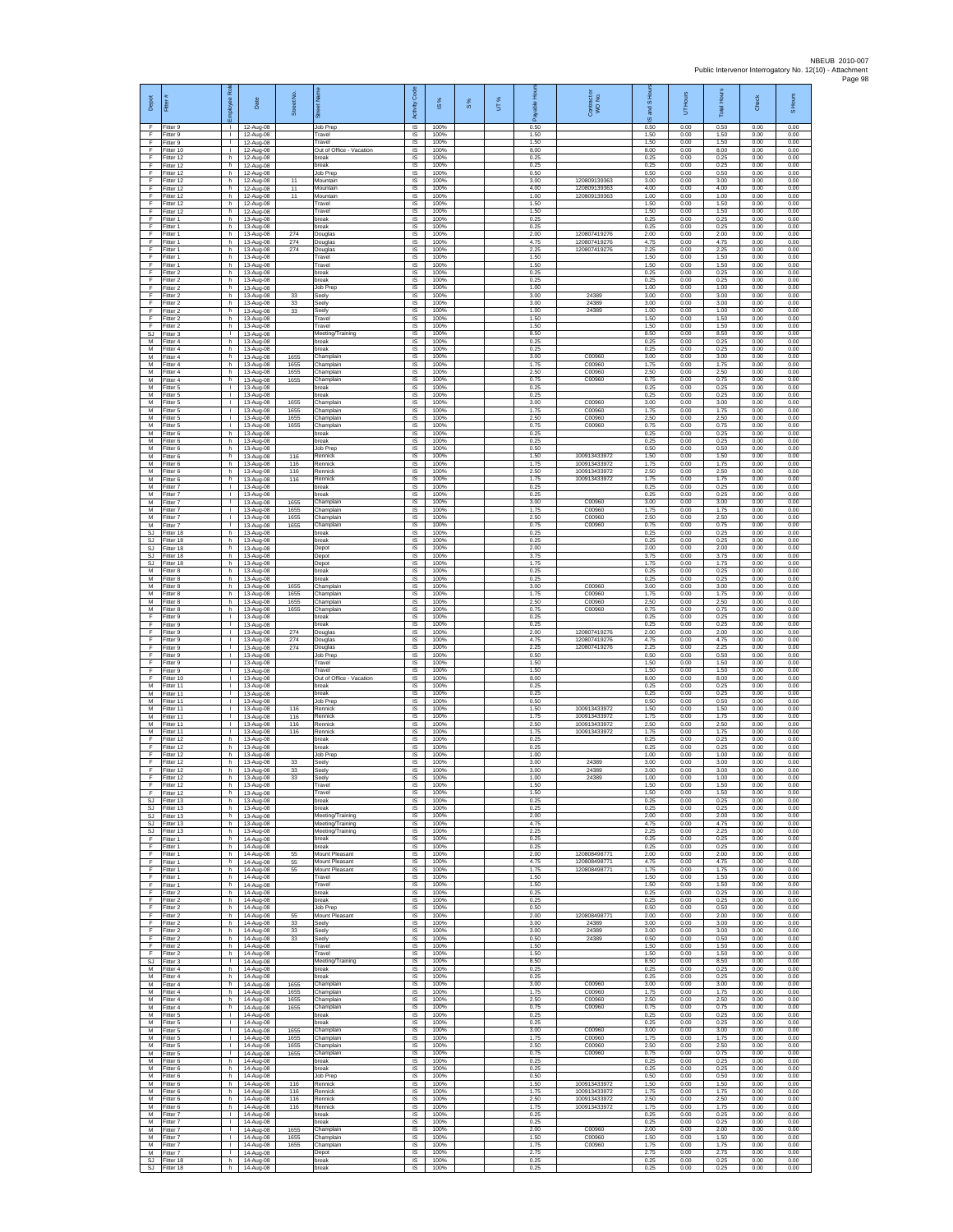| Depot                        |                                        | 2<br>ployee                                   | Date                                | Street No            | ā                                               | $\cos$<br>Activity            | $\overline{\omega}$  | $\frac{8}{3}$ | UT% |                      | Contract or<br>WO No.                        | and S Ho<br>$\overline{\omega}$ | Hours<br>ŝ           | <b>Total Hours</b>   | Check                | S Hours              |
|------------------------------|----------------------------------------|-----------------------------------------------|-------------------------------------|----------------------|-------------------------------------------------|-------------------------------|----------------------|---------------|-----|----------------------|----------------------------------------------|---------------------------------|----------------------|----------------------|----------------------|----------------------|
| SJ<br>SJ                     | Fitter 18<br>Fitter 18                 | h.<br>h.                                      | 14-Aug-08<br>14-Aug-08              |                      | Depot<br>Depot                                  | $\overline{s}$<br>$\sf IS$    | 100%<br>100%         |               |     | 2.00<br>3.75         |                                              | 2.00<br>3.75                    | 0.00<br>0.00         | 2.00<br>3.75         | 0.00<br>0.00         | 0.00<br>0.00         |
| SJ<br>$\overline{M}$<br>M    | litter 18<br>Fitter 8<br>Fitter 8      | h.<br>h.<br>h                                 | 14-Aug-08<br>14-Aug-08<br>14-Aug-08 |                      | Depot<br>break<br>oreak                         | $\sf IS$<br>IS<br>IS          | 100%<br>100%<br>100% |               |     | 1.75<br>0.25<br>0.25 |                                              | 1.75<br>0.25<br>0.25            | 0.00<br>0.00<br>0.00 | 1.75<br>0.25<br>0.25 | 0.00<br>0.00<br>0.00 | 0.00<br>0.00<br>0.00 |
| M<br>M                       | Fitter 8<br>itter 8                    | h.<br>h.                                      | 14-Aug-08<br>14-Aug-08              | 1655<br>1655         | Champlair<br>Champlain                          | IS<br>IS                      | 100%<br>100%         |               |     | 3.00<br>1.75         | C00960<br>C00960                             | 3.00<br>1.75                    | 0.00<br>0.00         | 3.00<br>1.75         | 0.00<br>0.00         | 0.00<br>0.00         |
| M<br>М                       | Fitter 8<br>Fitter 8                   | h<br>h.                                       | 14-Aug-08<br>14-Aug-08              | 1655<br>1655         | Champlain<br>Champlain                          | IS<br>IS                      | 100%<br>100%         |               |     | 2.50<br>0.75         | C00960<br>C00960                             | 2.50<br>0.75                    | 0.00<br>0.00         | 2.50<br>0.75         | 0.00<br>0.00         | 0.00<br>0.00         |
| F<br>F<br>F                  | Fitter 9<br>Fitter 9<br>Fitter 9       | $\mathbf{L}$<br>$\mathbf{L}$<br>$\mathbf{I}$  | 14-Aug-08<br>14-Aug-08<br>14-Aug-08 | 274                  | break<br>preak<br>Douglas                       | $\sf IS$<br>IS<br>IS          | 100%<br>100%<br>100% |               |     | 0.25<br>0.25<br>4.75 | 120807419276                                 | 0.25<br>0.25<br>4.75            | 0.00<br>0.00<br>0.00 | 0.25<br>0.25<br>4.75 | 0.00<br>0.00<br>0.00 | 0.00<br>0.00<br>0.00 |
| F<br>F                       | Fitter 9<br>fitter 9                   | ٠<br>$\mathbf{I}$                             | 14-Aug-08<br>14-Aug-08              | 55                   | Job Prep<br>Mount Pleasant                      | IS<br>IS                      | 100%<br>100%         |               |     | 0.50<br>2.00         | 120808498771                                 | 0.50<br>2.00                    | 0.00<br>0.00         | 0.50<br>2.00         | 0.00<br>0.00         | 0.00<br>0.00         |
| F<br>F                       | Fitter 9<br>itter 9                    | л.<br>т.                                      | 14-Aug-08<br>14-Aug-08              | 55                   | Mount Pleasant<br>Travel                        | IS<br>IS                      | 100%<br>100%         |               |     | 1.75<br>1.50         | 120808498771                                 | 1.75<br>1.50                    | 0.00<br>0.00         | 1.75<br>1.50         | 0.00<br>0.00         | 0.00<br>0.00         |
| F<br>F<br>M                  | Fitter 9<br>fitter 10                  | т.<br>$\mathbf{I}$<br>-11                     | 14-Aug-08<br>14-Aug-08              |                      | Travel<br>Out of Office - Vacation              | IS<br>IS                      | 100%<br>100%         |               |     | 1.50<br>8.00         |                                              | 1.50<br>8.00                    | 0.00<br>0.00         | 1.50<br>8.00         | 0.00<br>0.00         | 0.00<br>0.00         |
| М<br>М                       | Fitter 11<br>Fitter 11<br>itter 11     | $\mathbf{L}$<br>$\mathbf{I}$                  | 14-Aug-08<br>14-Aug-08<br>14-Aug-08 |                      | oreak<br>oreak<br>Job Prep                      | IS<br>$\sf IS$<br>IS          | 100%<br>100%<br>100% |               |     | 0.25<br>0.25<br>0.50 |                                              | 0.25<br>0.25<br>0.50            | 0.00<br>0.00<br>0.00 | 0.25<br>0.25<br>0.50 | 0.00<br>0.00<br>0.00 | 0.00<br>0.00<br>0.00 |
| M<br>M                       | Fitter 11<br>Fitter 11                 | п.<br>$\mathbf{L}$                            | 14-Aug-08<br>14-Aug-08              | 116<br>116           | Rennick<br>Rennick                              | IS<br>IS                      | 100%<br>100%         |               |     | 1.50<br>175          | 100913433972<br>100913433972                 | 1.50<br>1.75                    | 0.00<br>0.00         | 1.50<br>1.75         | 0.00<br>0.00         | 0.00<br>0.00         |
| М<br>M                       | Fitter 11<br>Fitter 11                 | ٠<br>$\mathbf{L}$<br>h.                       | 14-Aug-08<br>14-Aug-08              | 116<br>116           | Rennick<br>Rennick<br>break                     | IS<br>1S<br>IS                | 100%<br>100%<br>100% |               |     | 2.50<br>1.75<br>0.25 | 100913433972<br>100913433972                 | 2.50<br>1.75<br>0.25            | 0.00<br>0.00<br>0.00 | 2.50<br>1.75<br>0.25 | 0.00<br>0.00<br>0.00 | 0.00<br>0.00<br>0.00 |
| F<br>F<br>F                  | Fitter 12<br>itter 12<br>litter 12     | h.<br>h.                                      | 14-Aug-08<br>14-Aug-08<br>14-Aug-08 |                      | break<br>Job Prep                               | $\sf IS$<br>$\sf IS$          | 100%<br>100%         |               |     | 0.25<br>0.50         |                                              | 0.25<br>0.50                    | 0.00<br>0.00         | 0.25<br>0.50         | 0.00<br>0.00         | 0.00<br>0.00         |
| F<br>F                       | Fitter 12<br>Fitter 12                 | h.<br>h                                       | 14-Aug-08<br>14-Aug-08              | 55<br>33             | Mount Pleasant<br>Seely                         | $\overline{\mathsf{s}}$<br>IS | 100%<br>100%         |               |     | 2.00<br>3.00         | 120808498771<br>24389                        | 2.00<br>3.00                    | 0.00<br>0.00         | 2.00<br>3.00         | 0.00<br>0.00         | 0.00<br>0.00         |
| F<br>F                       | Fitter 12<br>itter 12                  | h.<br>h.                                      | 14-Aug-08<br>14-Aug-08              | 33<br>33             | Seely<br>ieely                                  | IS<br>IS<br>IS                | 100%<br>100%<br>100% |               |     | 3.00<br>0.50<br>1.50 | 24389<br>24389                               | 3.00<br>0.50<br>1.50            | 0.00<br>0.00<br>0.00 | 3.00<br>0.50<br>1.50 | 0.00<br>0.00<br>0.00 | 0.00<br>0.00<br>0.00 |
| F<br>F<br>SJ                 | Fitter 12<br>Fitter 12<br>Fitter 13    | h.<br>h.<br>h                                 | 14-Aug-08<br>14-Aug-08<br>14-Aug-08 |                      | Travel<br>Travel<br>break                       | IS<br>$\sf IS$                | 100%<br>100%         |               |     | 1.50<br>0.25         |                                              | 1.50<br>0.25                    | 0.00<br>0.00         | 1.50<br>0.25         | 0.00<br>0.00         | 0.00<br>0.00         |
| <b>SJ</b><br><b>SJ</b>       | Fitter 13<br>Fitter 13                 | h<br>h                                        | 14-Aug-08<br>14-Aug-08              |                      | preak<br>Meeting/Training                       | IS<br>IS                      | 100%<br>100%         |               |     | 0.25<br>2.00         |                                              | 0.25<br>2.00                    | 0.00<br>0.00         | 0.25<br>2.00         | 0.00<br>0.00         | 0.00<br>0.00         |
| SJ<br><b>SJ</b><br>F         | itter 13<br>itter 13<br>Fitter 1       | h.<br>h<br>h.                                 | 14-Aug-08<br>14-Aug-08              |                      | Meeting/Training<br>Meeting/Training<br>break   | IS<br>IS<br>$\overline{s}$    | 100%<br>100%<br>100% |               |     | 4.75<br>1.75<br>0.25 |                                              | 4.75<br>1.75<br>0.25            | 0.00<br>0.00<br>0.00 | 4.75<br>1.75<br>0.25 | 0.00<br>0.00<br>0.00 | 0.00<br>0.00<br>0.00 |
| F<br>F                       | -itter 1<br>Fitter 1                   | h<br>h.                                       | 15-Aug-08<br>15-Aug-08<br>15-Aug-08 | 55                   | oreak<br>Mount Pleasant                         | IS<br>IS                      | 100%<br>100%         |               |     | 0.25<br>3.00         | 120808498771                                 | 0.25<br>3.00                    | 0.00<br>0.00         | 0.25<br>3.00         | 0.00<br>0.00         | 0.00<br>0.00         |
| F<br>F                       | fitter 1<br>Fitter 1                   | h.<br>h                                       | 15-Aug-08<br>15-Aug-08              | 55<br>33             | Mount Pleasant<br>Seely                         | IS<br>IS                      | 100%<br>100%         |               |     | 0.75<br>2.00         | 12080849877<br>24389                         | 0.75<br>2.00                    | 0.00<br>0.00         | 0.75<br>2.00         | 0.00<br>0.00         | 0.00<br>0.00         |
| F<br>F<br>F                  | Fitter 1<br>itter 1                    | h.<br>h.                                      | 15-Aug-08<br>15-Aug-08              | 33                   | Seely<br>ravel                                  | $\sf IS$<br>IS<br>IS          | 100%<br>100%<br>100% |               |     | 1.75<br>1.50<br>1.50 | 24389                                        | 1.75<br>1.50<br>1.50            | 0.00<br>0.00<br>0.00 | 1.75<br>1.50<br>1.50 | 0.00<br>0.00<br>0.00 | 0.00<br>0.00<br>0.00 |
| F<br>F                       | Fitter 1<br>Fitter 2<br>Fitter 2       | h.<br>h<br>h.                                 | 15-Aug-08<br>15-Aug-08<br>15-Aug-08 |                      | Travel<br><b>preak</b><br>break                 | IS<br>IS                      | 100%<br>100%         |               |     | 0.25<br>0.25         |                                              | 0.25<br>0.25                    | 0.00<br>0.00         | 0.25<br>0.25         | 0.00<br>0.00         | 0.00<br>0.00         |
| F<br>F                       | Fitter 2<br>Fitter 2                   | h<br>h.                                       | 15-Aug-08<br>15-Aug-08              |                      | Depot<br>Depot                                  | IS<br>$\overline{s}$          | 100%<br>100%         |               |     | 2.00<br>4.00         |                                              | 2.00<br>4.00                    | 0.00<br>0.00         | 2.00<br>4.00         | 0.00<br>0.00         | 0.00<br>0.00         |
| F<br>SJ<br>M                 | Fitter 2<br>itter 3                    | h.<br>$\mathbf{L}$                            | 15-Aug-08<br>15-Aug-08              |                      | Depot<br>Out of Office - SDO                    | $\sf IS$<br>$\sf IS$          | 100%<br>100%         |               |     | 1.50<br>8.00<br>1.50 | 100816380977                                 | 1.50<br>8.00                    | 0.00<br>0.00         | 1.50<br>8.00<br>1.50 | 0.00<br>0.00         | 0.00<br>0.00         |
| M<br>М                       | Fitter 4<br>Fitter 4<br>Fitter 4       | h.<br>h<br>h.                                 | 15-Aug-08<br>15-Aug-08<br>15-Aug-08 | 73<br>73<br>73       | Aver<br>Ayer<br>Ayer                            | IS<br>IS<br>IS                | 100%<br>100%<br>100% |               |     | 1.75<br>2.50         | 100816380977<br>100816380977                 | 1.50<br>1.75<br>2.50            | 0.00<br>0.00<br>0.00 | 1.75<br>2.50         | 0.00<br>0.00<br>0.00 | 0.00<br>0.00<br>0.00 |
| M<br>M                       | itter 4<br>Fitter 4                    | h.<br>h                                       | 15-Aug-08<br>15-Aug-08              | 73                   | Ayer<br>break                                   | IS<br>IS                      | 100%<br>100%         |               |     | 1.75<br>0.25         | 100816380977                                 | 1.75<br>0.25                    | 0.00<br>0.00         | 1.75<br>0.25         | 0.00<br>0.00         | 0.00<br>0.00         |
| M<br>М                       | Fitter 4<br>Fitter 4                   | h.<br>h                                       | 15-Aug-08<br>15-Aug-08              |                      | reak<br>Job Prep                                | IS<br>$\sf IS$                | 100%<br>100%         |               |     | 0.25<br>0.50         |                                              | 0.25<br>0.50                    | 0.00<br>0.00         | 0.25<br>0.50         | 0.00<br>0.00         | 0.00<br>0.00         |
| M<br>M<br>М                  | fitter 5<br>Fitter 5<br>itter 5        | $\mathbf{L}$<br>$\mathbf{I}$<br>٠             | 15-Aug-08<br>15-Aug-08<br>15-Aug-08 | 1655<br>116<br>116   | Champlair<br>Rennick<br>Rennick                 | IS<br><b>IS</b><br>IS         | 100%<br>100%<br>100% |               |     | 2.00<br>3.00<br>3.50 | C00960<br>100913433972<br>100913433972       | 2.00<br>3.00<br>3.50            | 0.00<br>0.00<br>0.00 | 2.00<br>3.00<br>3.50 | 0.00<br>0.00<br>0.00 | 0.00<br>0.00<br>0.00 |
| M<br>M                       | itter 6<br>Fitter 6                    | h<br>h.                                       | 15-Aug-08<br>15-Aug-08              |                      | Job Prep<br>Out of office - other leave         | IS<br><b>IS</b>               | 100%<br>100%         |               |     | 0.25<br>2.50         | Hospital                                     | 0.25<br>2.50                    | 0.00<br>0.00         | 0.25<br>2.50         | 0.00<br>0.00         | 0.00<br>0.00         |
| М<br>М                       | itter 6<br>Fitter 6                    | h<br>h.                                       | 15-Aug-08<br>15-Aug-08              | 116<br>116           | Rennick<br>Rennick                              | IS<br>IS                      | 100%<br>100%         |               |     | 1.25<br>5.00         | 100913433972<br>100913433972                 | 1.25<br>5.00                    | 0.00<br>0.00         | 1.25<br>5.00         | 0.00<br>0.00         | 0.00<br>0.00         |
| M<br>M<br>М                  | fitter 7<br>Fitter 7<br>Fitter 7       | T.<br>-11<br>$\mathbb{R}$                     | 15-Aug-08<br>15-Aug-08<br>15-Aug-08 | 73<br>73<br>73       | Ayer<br>Ayer<br>Ayer                            | IS<br>IS<br>$\sf IS$          | 100%<br>100%<br>100% |               |     | 1.50<br>1.75<br>2.50 | 100816380977<br>100816380977<br>100816380977 | 1.50<br>1.75<br>2.50            | 0.00<br>0.00<br>0.00 | 1.50<br>1.75<br>2.50 | 0.00<br>0.00<br>0.00 | 0.00<br>0.00<br>0.00 |
| М<br>M                       | itter 7<br>Fitter 7                    | $\mathbf{I}$<br>л.                            | 15-Aug-08<br>15-Aug-08              | 73                   | Ayer<br>break                                   | IS<br>IS                      | 100%<br>100%         |               |     | 1.75<br>0.25         | 100816380977                                 | 1.75<br>0.25                    | 0.00<br>0.00         | 1.75<br>0.25         | 0.00<br>0.00         | 0.00<br>0.00         |
| M<br>М                       | Fitter 7<br>Fitter 7                   | $\mathbf{L}$<br>٠<br>h                        | 15-Aug-08<br>15-Aug-08              |                      | <b>oreak</b><br>Job Prep                        | IS<br>IS                      | 100%<br>100%         |               |     | 0.25<br>0.50         |                                              | 0.25<br>0.50                    | 0.00<br>0.00         | 0.25<br>0.50         | 0.00<br>0.00         | 0.00<br>0.00         |
| <b>SJ</b><br>SJ<br>SJ        | Fitter 18<br>Fitter 18<br>itter 18     | h.<br>h.                                      | 15-Aug-08<br>15-Aug-08<br>15-Aug-08 |                      | oreak<br>break<br>Depot                         | 1S<br><b>IS</b><br>$\sf IS$   | 100%<br>100%<br>100% |               |     | 0.25<br>0.25<br>4.00 |                                              | 0.25<br>0.25<br>4.00            | 0.00<br>0.00<br>0.00 | 0.25<br>0.25<br>4.00 | 0.00<br>0.00<br>0.00 | 0.00<br>0.00<br>0.00 |
| SJ<br>SJ.                    | fitter 18<br>Fitter 18                 | h.<br>h.                                      | 15-Aug-08<br>15-Aug-08              |                      | Depot<br>Service                                | $\sf IS$<br>s                 | 100%                 | 100%          |     | 1.50<br>2.00         |                                              | 1.50<br>2.00                    | 0.00<br>0.00         | 1.50<br>2.00         | 0.00<br>0.00         | 0.00<br>2.00         |
| M<br>М<br>F                  | Fitter 8<br>Fitter 8<br>itter 9        | h<br>h.<br>$\mathbf{I}$                       | 15-Aug-08<br>15-Aug-08<br>15-Aug-08 | 1655<br>116          | Champlair<br>Rennick<br>oreak                   | IS<br>IS<br>IS                | 100%<br>100%<br>100% |               |     | 2.00<br>3.50<br>0.25 | C00960<br>100913433972                       | 2.00<br>3.50<br>0.25            | 0.00<br>0.00<br>0.00 | 2.00<br>3.50<br>0.25 | 0.00<br>0.00<br>0.00 | 0.00<br>0.00<br>0.00 |
| F<br>F                       | Fitter 9<br>Fitter 9                   | п.<br>H.                                      | 15-Aug-08<br>15-Aug-08              |                      | break<br>Job Prep                               | IS<br>IS                      | 100%<br>100%         |               |     | 0.25<br>0.50         |                                              | 0.25<br>0.50                    | 0.00<br>0.00         | 0.25<br>0.50         | 0.00<br>0.00         | 0.00<br>0.00         |
| F<br>F                       | Fitter 9<br>Fitter 9                   | $\mathbf{I}$<br>$\mathbf{L}$                  | 15-Aug-08<br>15-Aug-08              | 55<br>55             | Mount Pleasant<br>Mount Pleasant                | $\sf IS$<br>IS                | 100%<br>100%         |               |     | 3.00<br>3.00         | 120808498771<br>120808498771                 | 3.00<br>3.00                    | 0.00<br>0.00         | 3.00<br>3.00         | 0.00<br>0.00         | 0.00<br>0.00         |
| F<br>F                       | Fitter 9<br>Fitter 9<br>Fitter 9       | H.<br>$\mathbf{L}$<br>т                       | 15-Aug-08<br>15-Aug-08<br>15-Aug-08 | 55                   | Mount Pleasant<br>Travel<br>Travel              | <b>IS</b><br>1S<br>IS         | 100%<br>100%<br>100% |               |     | 1.50<br>1.50<br>1.50 | 120808498771                                 | 1.50<br>1.50<br>1.50            | 0.00<br>0.00<br>0.00 | 1.50<br>1.50<br>1.50 | 0.00<br>0.00<br>0.00 | 0.00<br>0.00<br>0.00 |
| F<br>М                       | Fitter 10<br>Fitter 11                 | $\mathbf{I}$<br>$\mathbb{R}$                  | 15-Aug-08<br>15-Aug-08              |                      | Out of Office - Vacation<br>Out of Office - SDO | IS<br>IS                      | 100%<br>100%         |               |     | 8.00<br>8.00         |                                              | 8.00<br>8.00                    | 0.00<br>0.00         | 8.00<br>8.00         | 0.00<br>0.00         | 0.00<br>0.00         |
| F<br>F                       | Fitter 12<br>Fitter 12                 | h.<br>h.                                      | 15-Aug-08<br>15-Aug-08              |                      | break<br>preak                                  | IS<br>IS                      | 100%<br>100%         |               |     | 0.25<br>0.25         |                                              | 0.25<br>0.25                    | 0.00<br>0.00         | 0.25<br>0.25         | 0.00<br>0.00         | 0.00<br>0.00         |
| E<br>F.<br>F                 | Fitter 12<br>Fitter 12<br>fitter 12    | h<br>h I<br>h                                 | 15-Aug-08<br>15-Aug-08<br>15-Aug-08 | 55<br>55             | Job Prep<br>Mount Pleasant<br>Mount Pleasant    | IS<br>$\sf IS$<br>IS          | 100%<br>100%<br>100% |               |     | 0.50<br>3.00<br>3.00 | 120808498771<br>120808498771                 | 0.50<br>3.00<br>3.00            | 0.00<br>0.00<br>0.00 | 0.50<br>3.00<br>3.00 | 0.00<br>0.00<br>0.00 | 0.00<br>0.00<br>0.00 |
| F<br>F.                      | Fitter 12<br>Fitter 12                 | h.<br>h I                                     | 15-Aug-08<br>15-Aug-08              | 55                   | Mount Pleasant<br>Travel                        | IS<br>IS                      | 100%<br>100%         |               |     | 1.50<br>1.50         | 120808498771                                 | 1.50<br>1.50                    | 0.00<br>0.00         | 1.50<br>1.50         | 0.00<br>0.00         | 0.00<br>0.00         |
| F<br><b>SJ</b>               | Fitter 12<br>Fitter 13                 | h<br>h.<br>h I                                | 15-Aug-08<br>15-Aug-08              |                      | Travel<br>break<br>break                        | IS<br>1S<br>IS                | 100%<br>100%<br>100% |               |     | 1.50<br>0.25<br>0.25 |                                              | 1.50<br>0.25<br>0.25            | 0.00<br>0.00<br>0.00 | 1.50<br>0.25<br>0.25 | 0.00<br>0.00<br>0.00 | 0.00<br>0.00<br>0.00 |
| SJ<br>$\mathbb{S}\mathbb{J}$ | SJ Fitter 13<br>Fitter 13<br>Fitter 13 | h<br>h                                        | 15-Aug-08<br>15-Aug-08<br>15-Aug-08 |                      | Meeting/Training<br>Meeting/Training            | $\sf IS$<br>$\sf IS$          | 100%<br>100%         |               |     | 2.00<br>4.75         |                                              | 2.00<br>4.75                    | 0.00<br>0.00         | 2.00<br>4.75         | 0.00<br>0.00         | 0.00<br>0.00         |
| F.                           | SJ Fitter 13<br>Fitter 1               | h I<br>h                                      | 15-Aug-08<br>18-Aug-08              |                      | Meeting/Training<br>break                       | <b>IS</b><br>IS               | 100%<br>100%         |               |     | 0.75<br>0.25         |                                              | 0.75<br>0.25                    | 0.00<br>0.00         | 0.75<br>0.25         | 0.00<br>0.00         | 0.00<br>0.00         |
| F<br>F<br>F                  | Fitter 1<br>Fitter 1                   | h.<br>h<br>h                                  | 18-Aug-08<br>18-Aug-08<br>18-Aug-08 | 57<br>57             | break<br>Charlotte<br>Charlotte                 | IS<br>IS<br>IS                | 100%<br>100%<br>100% |               |     | 0.25<br>3.00<br>2.00 | 090814132741<br>090814132741                 | 0.25<br>3.00<br>2.00            | 0.00<br>0.00<br>0.00 | 0.25<br>3.00<br>2.00 | 0.00<br>0.00<br>0.00 | 0.00<br>0.00<br>0.00 |
| F.<br>F                      | Fitter 1<br>Fitter 1<br>Fitter 1       | h I<br>h                                      | 18-Aug-08<br>18-Aug-08              | 57                   | Charlotte<br>Depot                              | IS<br>$\sf IS$                | 100%<br>100%         |               |     | 1.00<br>0.50         | 090814132741                                 | 1.00<br>0.50                    | 0.00<br>0.00         | 1.00<br>0.50         | 0.00<br>0.00         | 0.00<br>0.00         |
| F<br>F                       | Fitter 1<br>Fitter 2                   | h.<br>h.                                      | 18-Aug-08<br>18-Aug-08              |                      | Depot<br>break                                  | <b>IS</b><br>IS               | 100%<br>100%         |               |     | 1.00<br>0.25         |                                              | 1.00<br>0.25                    | 0.00<br>0.00         | 1.00<br>0.25         | 0.00<br>0.00         | 0.00<br>0.00         |
| F<br>F<br>F                  | Fitter 2<br>Fitter 2<br>Fitter 2       | h<br>h.<br>h.                                 | 18-Aug-08<br>18-Aug-08<br>18-Aug-08 | 59<br>59             | break<br>Charlotte<br>Charlotte                 | IS<br>1S<br>IS                | 100%<br>100%<br>100% |               |     | 0.25<br>3.00<br>2.00 | 090814133218<br>090814133218                 | 0.25<br>3.00<br>2.00            | 0.00<br>0.00<br>0.00 | 0.25<br>3.00<br>2.00 | 0.00<br>0.00<br>0.00 | 0.00<br>0.00<br>0.00 |
| F<br>F                       | Fitter 2<br>Fitter 2                   | h<br>h.                                       | 18-Aug-08<br>18-Aug-08              | 59                   | Charlotte<br>Depot                              | IS<br>IS                      | 100%<br>100%         |               |     | 1.00<br>0.50         | 090814133218                                 | 1.00<br>0.50                    | 0.00<br>0.00         | 1.00<br>0.50         | 0.00<br>0.00         | 0.00<br>0.00         |
| F<br><b>SJ</b>               | Fitter 2<br>Fitter 3                   | h.<br>$\mathbf{1}$                            | 18-Aug-08<br>18-Aug-08              |                      | Depot<br>break                                  | IS<br>IS                      | 100%<br>100%         |               |     | 1.00<br>0.25         |                                              | 1.00<br>0.25                    | 0.00<br>0.00         | 1.00<br>0.25         | 0.00<br>0.00         | 0.00<br>0.00         |
| SJ<br>SJ<br>SJ.              | Fitter 3<br>itter 3<br>Fitter 3        | $\Gamma$ .<br>$\mathbb{R}$<br>$\mathbf{1}$    | 18-Aug-08<br>18-Aug-08<br>18-Aug-08 | 45                   | break<br>Depot<br>Ray                           | $\sf IS$<br>IS<br>IS          | 100%<br>100%<br>100% |               |     | 0.25<br>0.25<br>2.00 | 120730455701                                 | 0.25<br>0.25<br>2.00            | 0.00<br>0.00<br>0.00 | 0.25<br>0.25<br>2.00 | 0.00<br>0.00<br>0.00 | 0.00<br>0.00<br>0.00 |
| SJ.<br>SJ                    | Fitter 3<br>Fitter 3                   | <b>ILL</b><br>т.                              | 18-Aug-08<br>18-Aug-08              | 45<br>45             | Ray<br>Ray                                      | IS<br>IS                      | 100%<br>100%         |               |     | 4.00<br>2.25         | 120730455701<br>120730455701                 | 4.00<br>2.25                    | 0.00<br>0.00         | 4.00<br>2.25         | 0.00<br>0.00         | 0.00<br>0.00         |
| M<br>M                       | Fitter 4<br>Fitter 4                   | h.<br>h I                                     | 18-Aug-08<br>18-Aug-08              | 73<br>73             | Ayer<br>Aver                                    | 1S<br>IS                      | 100%<br>100%         |               |     | 1.50<br>1.75         | 100816380977<br>100816380977                 | 1.50<br>1.75                    | 0.00<br>0.00         | 1.50<br>1.75         | 0.00<br>0.00         | 0.00<br>0.00         |
| М<br>M<br>M                  | Fitter 4<br>Fitter 4<br>Fitter 4       | h.<br>h.<br>h.                                | 18-Aug-08<br>18-Aug-08<br>18-Aug-08 | 73<br>$73\,$         | Ayer<br>Ayer<br>break                           | $\sf IS$<br>$\sf IS$<br>IS    | 100%<br>100%<br>100% |               |     | 2.50<br>2.75<br>0.25 | 100816380977<br>100816380977                 | 2.50<br>2.75<br>0.25            | 0.00<br>0.00<br>0.00 | 2.50<br>2.75<br>0.25 | 0.00<br>0.00<br>0.00 | 0.00<br>0.00<br>0.00 |
| M<br>M                       | Fitter 4<br>Fitter 4                   | h<br>h.                                       | 18-Aug-08<br>18-Aug-08              |                      | break<br>Job Prep                               | IS<br>IS                      | 100%<br>100%         |               |     | 0.25<br>0.50         |                                              | 0.25<br>0.50                    | 0.00<br>0.00         | 0.25<br>0.50         | 0.00<br>0.00         | 0.00<br>0.00         |
| М<br>M<br>M                  | fitter 5<br>Fitter 5                   | $\mathbf{L}$<br>$\mathbf{L}$<br><b>ILL ST</b> | 18-Aug-08<br>18-Aug-08              |                      | break<br>break                                  | IS<br>IS<br><b>IS</b>         | 100%<br>100%<br>100% |               |     | 0.25<br>0.25<br>3.00 | C00960                                       | 0.25<br>0.25<br>3.00            | 0.00<br>0.00<br>0.00 | 0.25<br>0.25<br>3.00 | 0.00<br>0.00<br>0.00 | 0.00<br>0.00<br>0.00 |
| М<br>M                       | Fitter 5<br>Fitter 5<br>Fitter 5       | л.<br>$\mathbf{I}$                            | 18-Aug-08<br>18-Aug-08<br>18-Aug-08 | 1655<br>1655<br>1655 | Champlain<br>Champlain<br>Champlain             | $\sf IS$<br>IS.               | 100%<br>100%         |               |     | 1.75<br>2.50         | C00960<br>C00960                             | 1.75<br>2.50                    | 0.00<br>0.00         | 1.75<br>2.50         | 0.00<br>0.00         | 0.00<br>0.00         |
| M                            | Fitter 5                               | $\mathbf{L}$                                  | 18-Aug-08                           | 1655                 | Champlain                                       | IS                            | 100%                 |               |     | 0.75                 | C00960                                       | 0.75                            | 0.00                 | 0.75                 | 0.00                 | 0.00                 |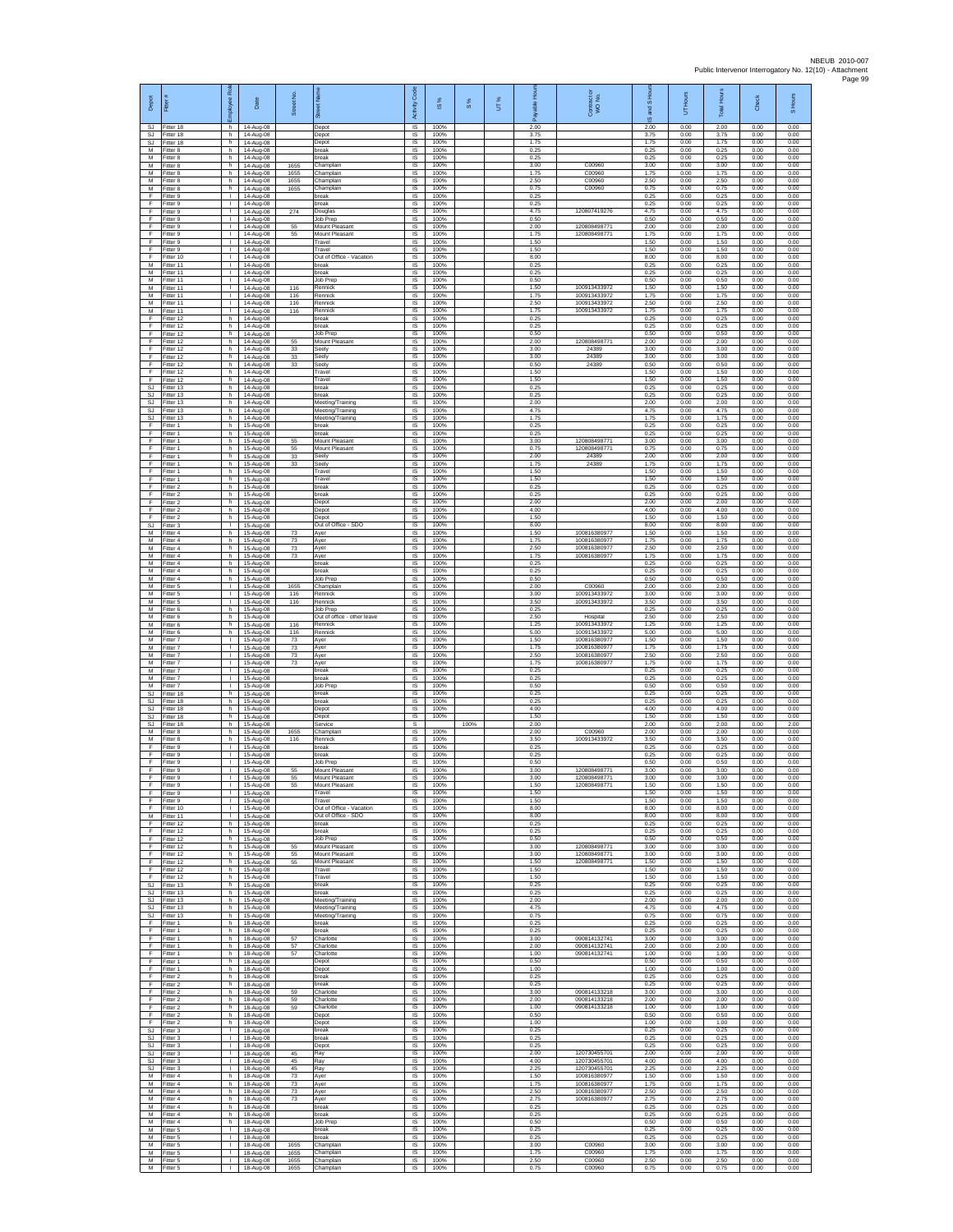| Depot                                    | Fitter                              | Employee Rol                                 | Date                                | Street No.           | ā                                                    | Code<br>Activity                    | $\overline{\omega}$  | $\frac{8}{3}$ | UT%  | elda<br>శ్           | Contract or<br>WO No.                       | S Hour<br>g<br>ဖ     | UT Hours             | <b>Total Hours</b>   | Check                | Hours<br>$\overline{a}$ |
|------------------------------------------|-------------------------------------|----------------------------------------------|-------------------------------------|----------------------|------------------------------------------------------|-------------------------------------|----------------------|---------------|------|----------------------|---------------------------------------------|----------------------|----------------------|----------------------|----------------------|-------------------------|
| M<br>М                                   | Fitter 6<br>Titter 6                | h.<br>h.                                     | 18-Aug-08<br>18-Aug-08              |                      | break<br>break                                       | $\overline{\mathsf{s}}$<br>IS       | 100%<br>100%         |               |      | 0.25<br>0.25         |                                             | 0.25<br>0.25         | 0.00<br>0.00         | 0.25<br>0.25         | 0.00<br>0.00         | 0.00<br>0.00            |
| M<br>M                                   | Fitter 6<br>Fitter 6                | h.<br>h.                                     | 18-Aug-08<br>18-Aug-08              | 1655<br>1655         | Champlain<br>Champlain                               | IS<br>$\overline{\mathsf{s}}$       | 100%<br>100%         |               |      | 1.75<br>2.50         | C00960<br>C00960                            | 1.75<br>2.50         | 0.00<br>0.00         | 1.75<br>2.50         | 0.00<br>0.00         | 0.00<br>0.00            |
| M<br>М<br>М                              | Fitter 6<br>Fitter 6<br>itter 6     | h<br>h.<br>h.                                | 18-Aug-08<br>18-Aug-08<br>18-Aug-08 | 1655                 | Champlain<br>Job Prep<br>Out of office - other leave | IS<br>IS<br>IS                      | 100%<br>100%<br>100% |               |      | 0.75<br>1.00<br>2.00 | C00960                                      | 0.75<br>1.00<br>2.00 | 0.00<br>0.00<br>0.00 | 0.75<br>1.00<br>2.00 | 0.00<br>0.00<br>0.00 | 0.00<br>0.00<br>0.00    |
| M<br>M                                   | Fitter 7<br>Fitter 7                | $\mathbf{I}$<br>$\mathbf{L}$                 | 18-Aug-08<br>18-Aug-08              | 73<br>73             | Ayer<br>Ayer                                         | <b>IS</b><br>IS                     | 100%<br>100%         |               |      | 1.50<br>1.75         | 10081638097<br>100816380977                 | 1.50<br>1.75         | 0.00<br>0.00         | 1.50<br>1.75         | 0.00<br>0.00         | 0.00<br>0.00            |
| М<br>M<br>M                              | Fitter 7<br>Fitter 7<br>Fitter 7    | $\mathbf{L}$<br>$\mathbb{R}$<br>т.           | 18-Aug-08<br>18-Aug-08              | $73\,$<br>73         | Ayer<br>Ayer<br>break                                | $\sf IS$<br>IS<br>IS                | 100%<br>100%<br>100% |               |      | 2.50<br>2.75<br>0.25 | 100816380977<br>100816380977                | 2.50<br>2.75<br>0.25 | 0.00<br>0.00<br>0.00 | 2.50<br>2.75<br>0.25 | 0.00<br>0.00<br>0.00 | 0.00<br>0.00<br>0.00    |
| М<br>M                                   | fitter 7<br>fitter 7                | $\mathbb{L}$<br>т                            | 18-Aug-08<br>18-Aug-08<br>18-Aug-08 |                      | break<br>Job Prep                                    | IS<br>IS                            | 100%<br>100%         |               |      | 0.25<br>0.50         |                                             | 0.25<br>0.50         | 0.00<br>0.00         | 0.25<br>0.50         | 0.00<br>0.00         | 0.00<br>0.00            |
| M<br>М                                   | Fitter 8<br>Fitter 8                | h.<br>h                                      | 18-Aug-08<br>18-Aug-08              |                      | break<br>break                                       | $\overline{\mathsf{s}}$<br>IS       | 100%<br>100%         |               |      | 0.25<br>0.25         |                                             | 0.25<br>0.25         | 0.00<br>0.00         | 0.25<br>0.25         | 0.00<br>0.00         | 0.00<br>0.00            |
| М<br>M<br>M                              | Fitter 8<br>fitter 8<br>Fitter 8    | h.<br>h.<br>h                                | 18-Aug-08<br>18-Aug-08<br>18-Aug-08 | 1655<br>1655<br>1655 | Champlain<br>Champlain<br>Champlain                  | IS<br>IS<br>IS                      | 100%<br>100%<br>100% |               |      | 3.00<br>1.75<br>2.50 | C00960<br>C00960<br>C00960                  | 3.00<br>1.75<br>2.50 | 0.00<br>0.00<br>0.00 | 3.00<br>1.75<br>2.50 | 0.00<br>0.00<br>0.00 | 0.00<br>0.00<br>0.00    |
| М<br>F                                   | Fitter 8<br>itter 9                 | h.<br>т.                                     | 18-Aug-08<br>18-Aug-08              | 1655                 | Champlain<br>oreak                                   | $\sf IS$<br>IS                      | 100%<br>100%         |               |      | 0.75<br>0.25         | C00960                                      | 0.75<br>0.25         | 0.00<br>0.00         | 0.75<br>0.25         | 0.00<br>0.00         | 0.00<br>0.00            |
| F<br>F                                   | Fitter 9<br>Fitter 9                | л.<br>$\mathbf{L}$                           | 18-Aug-08<br>18-Aug-08              | 57                   | break<br>Charlotte                                   | <b>IS</b><br>IS                     | 100%<br>100%         |               |      | 0.25<br>3.00         | 090814132741                                | 0.25<br>3.00         | 0.00<br>0.00         | 0.25<br>3.00         | 0.00<br>0.00         | 0.00<br>0.00            |
| F<br>F<br>F                              | Fitter 9<br>Fitter 9<br>Fitter 9    | $\mathbb{L}$<br>т<br>л.                      | 18-Aug-08<br>18-Aug-08<br>18-Aug-08 | 57<br>57             | Charlotte<br>Charlotte<br>Depot                      | IS<br>IS<br>IS                      | 100%<br>100%<br>100% |               |      | 2.00<br>1.00<br>0.50 | 090814132741<br>090814132741                | 2.00<br>1.00<br>0.50 | 0.00<br>0.00<br>0.00 | 2.00<br>1.00<br>0.50 | 0.00<br>0.00<br>0.00 | 0.00<br>0.00<br>0.00    |
| F<br>F                                   | Fitter 9<br>fitter 10               | $\mathbf{L}$<br>$\mathbf{L}$                 | 18-Aug-08<br>18-Aug-08              |                      | Depot<br>Out of Office - SDO                         | $\sf IS$<br>IS                      | 100%<br>100%         |               |      | 1.00<br>8.00         |                                             | 1.00<br>8.00         | 0.00<br>0.00         | 1.00<br>8.00         | 0.00<br>0.00         | 0.00<br>0.00            |
| M<br>F<br>F                              | Fitter 11<br>Fitter 12<br>Fitter 12 | л.<br>h<br>h.                                | 18-Aug-08<br>18-Aug-08              |                      | Out of Office - SDO<br>break<br>break                | $\overline{\mathsf{s}}$<br>IS<br>IS | 100%<br>100%<br>100% |               |      | 8.00<br>0.25<br>0.25 |                                             | 8.00<br>0.25<br>0.25 | 0.00<br>0.00<br>0.00 | 8.00<br>0.25<br>0.25 | 0.00<br>0.00<br>0.00 | 0.00<br>0.00<br>0.00    |
| F<br>F                                   | fitter 12<br>Fitter 12              | h.<br>h.                                     | 18-Aug-08<br>18-Aug-08<br>18-Aug-08 | 59<br>59             | Charlotte<br>Charlotte                               | IS<br><b>IS</b>                     | 100%<br>100%         |               |      | 3.00<br>2.00         | 090814133218<br>090814133218                | 3.00<br>2.00         | 0.00<br>0.00         | 3.00<br>2.00         | 0.00<br>0.00         | 0.00<br>0.00            |
| F<br>F                                   | Fitter 12<br>Fitter 12              | h.<br>h.                                     | 18-Aug-08<br>18-Aug-08              | 59                   | Charlotte<br>Depot                                   | IS<br>IS                            | 100%<br>100%         |               |      | 1.00<br>0.50         | 090814133218                                | 1.00<br>0.50         | 0.00<br>0.00         | 1.00<br>0.50         | 0.00<br>0.00         | 0.00<br>0.00            |
| F<br><b>SJ</b><br>SJ                     | Fitter 12<br>Fitter 13<br>Fitter 13 | h.<br>h.<br>h.                               | 18-Aug-08<br>18-Aug-08<br>18-Aug-08 |                      | Depot<br>break<br>break                              | IS<br>IS<br>IS                      | 100%<br>100%<br>100% |               |      | 1.00<br>0.25<br>0.25 |                                             | 1.00<br>0.25<br>0.25 | 0.00<br>0.00<br>0.00 | 1.00<br>0.25<br>0.25 | 0.00<br>0.00<br>0.00 | 0.00<br>0.00<br>0.00    |
| <b>SJ</b><br><b>SJ</b>                   | fitter 13<br>Fitter 13              | h.<br>h.                                     | 18-Aug-08<br>18-Aug-08              |                      | Depot<br>Meeting/Training                            | IS<br>IS                            | 100%<br>100%         |               |      | 0.25<br>2.00         |                                             | 0.25<br>2.00         | 0.00<br>0.00         | 0.25<br>2.00         | 0.00<br>0.00         | 0.00<br>0.00            |
| $\mathbb{S}\mathbb{J}$<br>SJ             | fitter 13<br>Fitter 13              | h<br>h.                                      | 18-Aug-08<br>18-Aug-08              |                      | Meeting/Training<br>Meeting/Training                 | IS<br>IS                            | 100%<br>100%         |               |      | 4.00<br>2.25         |                                             | 4.00<br>2.25         | 0.00<br>0.00         | 4.00<br>2.25         | 0.00<br>0.00         | 0.00<br>0.00            |
| F<br>F<br>F                              | fitter 1<br>Fitter 1<br>Fitter 1    | h.<br>h<br>h.                                | 19-Aug-08<br>19-Aug-08<br>19-Aug-08 | 441                  | preak<br>break<br>Covert                             | IS<br>IS<br>$\sf IS$                | 100%<br>100%<br>100% |               |      | 0.25<br>0.25<br>2.00 | C00601                                      | 0.25<br>0.25<br>2.00 | 0.00<br>0.00<br>0.00 | 0.25<br>0.25<br>2.00 | 0.00<br>0.00<br>0.00 | 0.00<br>0.00<br>0.00    |
| F<br>F                                   | itter 1<br>Fitter 1                 | h.<br>h.                                     | 19-Aug-08<br>19-Aug-08              | 441<br>441           | Covert<br>Covert                                     | IS<br><b>IS</b>                     | 100%<br>100%         |               |      | 4.00<br>2.50         | C00601<br>C00601                            | 4.00<br>2.50         | 0.00<br>0.00         | 4.00<br>2.50         | 0.00<br>0.00         | 0.00<br>0.00            |
| F<br>F<br>F                              | Fitter 2<br>Fitter 2                | h.<br>h.<br>h.                               | 19-Aug-08<br>19-Aug-08              | 59                   | break<br>break<br>Charlotte                          | IS<br>IS<br>IS                      | 100%<br>100%<br>100% |               |      | 0.25<br>0.25<br>3.00 | 090814133218                                | 0.25<br>0.25<br>3.00 | 0.00<br>0.00<br>0.00 | 0.25<br>0.25<br>3.00 | 0.00<br>0.00<br>0.00 | 0.00<br>0.00<br>0.00    |
| F<br>F                                   | Fitter 2<br>Fitter 2<br>itter 2     | h.<br>h.                                     | 19-Aug-08<br>19-Aug-08<br>19-Aug-08 | 59<br>326            | Charlotte<br>Chern                                   | IS<br>$\sf IS$                      | 100%<br>100%         |               |      | 2.00<br>2.00         | 090814133218<br>0908127526601               | 2.00<br>2.00         | 0.00<br>0.00         | 2.00<br>2.00         | 0.00<br>0.00         | 0.00<br>0.00            |
| F<br><b>SJ</b>                           | Fitter 2<br>Fitter 3                | h<br>л.                                      | 19-Aug-08<br>19-Aug-08              |                      | Depot<br>break                                       | IS<br>$\overline{\mathsf{s}}$       | 100%<br>100%         |               |      | 0.50<br>0.25         |                                             | 0.50<br>0.25         | 0.00<br>0.00         | 0.50<br>0.25         | 0.00<br>0.00         | 0.00<br>0.00            |
| <b>SJ</b><br><b>SJ</b><br><b>SJ</b>      | Fitter 3<br>Fitter 3<br>itter 3     | $\mathbf{L}$<br>т.<br>т.                     | 19-Aug-08<br>19-Aug-08<br>19-Aug-08 | 45                   | break<br>Depot<br>Ray                                | IS<br>IS<br>IS                      | 100%<br>100%<br>100% |               |      | 0.25<br>0.25<br>2.00 | 120730455701                                | 0.25<br>0.25<br>2.00 | 0.00<br>0.00<br>0.00 | 0.25<br>0.25<br>2.00 | 0.00<br>0.00<br>0.00 | 0.00<br>0.00<br>0.00    |
| SJ<br>SJ                                 | Fitter 3<br>Fitter 3                | т.<br>$\mathbf{L}$                           | 19-Aug-08<br>19-Aug-08              | 45<br>45             | Ray<br>Ray                                           | <b>IS</b><br>IS                     | 100%<br>100%         |               |      | 4.00<br>4.25         | 120730455701<br>120730455701                | 4.00<br>4.25         | 0.00<br>0.00         | 4.00<br>4.25         | 0.00<br>0.00         | 0.00<br>0.00            |
| М<br>M                                   | Fitter 4<br>Fitter 4                | h.<br>h.                                     | 19-Aug-08<br>19-Aug-08              |                      | break<br>break                                       | $\sf IS$<br>IS                      | 100%<br>100%         |               |      | 0.25<br>0.25         |                                             | 0.25<br>0.25         | 0.00<br>0.00         | 0.25<br>0.25         | 0.00<br>0.00         | 0.00<br>0.00            |
| M<br>М<br>M                              | Fitter 4<br>fitter 4<br>fitter 4    | h<br>h.<br>h.                                | 19-Aug-08<br>19-Aug-08<br>19-Aug-08 | 1655<br>1655<br>1655 | Champlain<br>Champlain<br>Champlain                  | IS<br>IS<br>IS                      | 100%<br>100%<br>100% |               |      | 3.00<br>1.75<br>2.50 | C00960<br>C00960<br>C00960                  | 3.00<br>1.75<br>2.50 | 0.00<br>0.00<br>0.00 | 3.00<br>1.75<br>2.50 | 0.00<br>0.00<br>0.00 | 0.00<br>0.00<br>0.00    |
| M<br>М                                   | Fitter 4<br>Fitter 5                | h.<br>$\mathbf{L}$                           | 19-Aug-08<br>19-Aug-08              | 1655                 | Champlain<br>break                                   | $\overline{s}$<br>IS                | 100%<br>100%         |               |      | 0.75<br>0.25         | C00960                                      | 0.75<br>0.25         | 0.00<br>0.00         | 0.75<br>0.25         | 0.00<br>0.00         | 0.00<br>0.00            |
| М<br>M<br>M                              | Fitter 5<br>fitter 5<br>Fitter 5    | т.<br>т.<br>л.                               | 19-Aug-08<br>19-Aug-08<br>19-Aug-08 | 1655<br>1655         | break<br>Champlain<br>Champlain                      | IS<br>IS<br>IS                      | 100%<br>100%<br>100% |               |      | 0.25<br>3.00<br>1.75 | C00960<br>C00960                            | 0.25<br>3.00<br>1.75 | 0.00<br>0.00<br>0.00 | 0.25<br>3.00<br>1.75 | 0.00<br>0.00<br>0.00 | 0.00<br>0.00<br>0.00    |
| М<br>M                                   | Fitter 5<br>fitter 5                | $\mathbb T$<br>т.                            | 19-Aug-08<br>19-Aug-08              | 1655<br>1655         | Champlain<br>Champlain                               | $\sf IS$<br>IS                      | 100%<br>100%         |               |      | 2.50<br>0.75         | C00960<br>C00960                            | 2.50<br>0.75         | 0.00<br>0.00         | 2.50<br>0.75         | 0.00<br>0.00         | 0.00<br>0.00            |
| M<br>M<br>М                              | Fitter 6<br>Fitter 6<br>Fitter 6    | h.<br>h.<br>h.                               | 19-Aug-08<br>19-Aug-08<br>19-Aug-08 |                      | break<br>hreak<br>Job Prep                           | <b>IS</b><br>IS<br>IS               | 100%<br>100%<br>100% |               |      | 0.25<br>0.25<br>0.50 |                                             | 0.25<br>0.25<br>0.50 | 0.00<br>0.00<br>0.00 | 0.25<br>0.25<br>0.50 | 0.00<br>0.00<br>0.00 | 0.00<br>0.00<br>0.00    |
| M<br>M                                   | Fitter 6<br>Fitter 6                | h.<br>h.                                     | 19-Aug-08<br>19-Aug-08              | 15<br>15             | Lockhart<br>Lockhart                                 | IS<br>$\overline{\mathsf{s}}$       | 100%<br>100%         |               |      | 1.50<br>1.75         | 10081655568<br>100816555682                 | 1.50<br>1.75         | 0.00<br>0.00         | 1.50<br>1.75         | 0.00<br>0.00         | 0.00<br>0.00            |
| М<br>M<br>M                              | Fitter 6<br>Fitter 6<br>Fitter 7    | h.<br>h                                      | 19-Aug-08<br>19-Aug-08<br>19-Aug-08 | 15<br>15             | Lockhart<br>Lockhart                                 | $\sf IS$<br>IS<br>IS                | 100%<br>100%<br>100% |               |      | 2.50<br>1.75<br>0.25 | 100816555682<br>100816555682                | 2.50<br>1.75<br>0.25 | 0.00<br>0.00<br>0.00 | 2.50<br>1.75<br>0.25 | 0.00<br>0.00<br>0.00 | 0.00<br>0.00<br>0.00    |
| M<br>M                                   | Fitter 7<br>Fitter 7                | л.<br>$\mathbf{L}$<br>т.                     | 19-Aug-08<br>19-Aug-08              | 1655                 | break<br>break<br>Champlain                          | IS<br>IS                            | 100%<br>100%         |               |      | 0.25<br>3.00         | C00960                                      | 0.25<br>3.00         | 0.00<br>0.00         | 0.25<br>3.00         | 0.00<br>0.00         | 0.00<br>0.00            |
| M<br>M                                   | fitter 7<br>Fitter 7                | $\mathbf{I}$<br>л.                           | 19-Aug-08<br>19-Aug-08              | 1655<br>1655         | Champlain<br>Champlain                               | IS<br><b>IS</b>                     | 100%<br>100%         |               |      | 1.75<br>2.50         | C00960<br>C00960                            | 1.75<br>2.50         | 0.00<br>0.00         | 1.75<br>2.50         | 0.00<br>0.00         | 0.00<br>0.00            |
| M<br>М<br>M                              | Fitter 7<br>Fitter 8<br>itter 8     | $\mathbf{L}$<br>h.<br>h                      | 19-Aug-08<br>19-Aug-08<br>19-Aug-08 | 1655                 | Champlain<br>break                                   | IS<br>$\sf IS$<br>IS.               | 100%<br>100%<br>100% |               |      | 0.75<br>0.25<br>0.25 | C00960                                      | 0.75<br>0.25<br>0.25 | 0.00<br>0.00<br>0.00 | 0.75<br>0.25<br>0.25 | 0.00<br>0.00<br>0.00 | 0.00<br>0.00<br>0.00    |
| M<br>М                                   | Fitter 8<br>Fitter 8                | h.<br>h.                                     | 19-Aug-08<br>19-Aug-08              | 1655<br>1655         | Champlain<br>Champlain                               | IS<br>IS                            | 100%<br>100%         |               |      | 3.00<br>1.75         | C00960<br>C00960                            | 3.00<br>1.75         | 0.00<br>0.00         | 3.00<br>1.75         | 0.00<br>0.00         | 0.00<br>0.00            |
| M<br>M<br>F                              | fitter 8<br>Fitter 8<br>Fitter 9    | h.<br>h.<br>$\mathbf{L}$                     | 19-Aug-08<br>19-Aug-08<br>19-Aug-08 | 1655<br>1655         | Champlain<br>Champlain<br>break                      | IS<br><b>IS</b><br>IS               | 100%<br>100%<br>100% |               |      | 2.50<br>0.75<br>0.25 | C00960<br>C00960                            | 2.50<br>0.75<br>0.25 | 0.00<br>0.00<br>0.00 | 2.50<br>0.75<br>0.25 | 0.00<br>0.00<br>0.00 | 0.00<br>0.00<br>0.00    |
| F<br>F                                   | Fitter 9<br>Fitter 9                | т.<br>т.                                     | 19-Aug-08<br>19-Aug-08              | 57                   | break<br>Charlotte                                   | IS<br>IS                            | 100%<br>100%         |               |      | 0.25<br>3.00         | 090814132741                                | 0.25<br>3.00         | 0.00<br>0.00         | 0.25<br>3.00         | 0.00<br>0.00         | 0.00<br>0.00            |
| F<br>F<br>F                              | Fitter 9<br>Fitter 9<br>fitter 9    | $\mathbf{I}$<br>$\mathbb{L}$<br>$\mathbf{L}$ | 19-Aug-08<br>19-Aug-08<br>19-Aug-08 | 57                   | Charlotte<br>Depot<br>Depot                          | IS<br>$\sf IS$<br>IS                | 100%<br>100%<br>100% |               |      | 2.00<br>0.50<br>1.00 | 090814132741                                | 2.00<br>0.50<br>1.00 | 0.00<br>0.00<br>0.00 | 2.00<br>0.50<br>1.00 | 0.00<br>0.00<br>0.00 | 0.00<br>0.00<br>0.00    |
| F<br>F.                                  | Fitter 9<br>Fitter 10               | $\mathbf{I}$<br>$\mathbf{L}$                 | 19-Aug-08<br>19-Aug-08              |                      | Job Prep<br>break                                    | <b>IS</b><br>IS                     | 100%<br>100%         |               |      | 1.00<br>0.25         |                                             | 1.00<br>0.25         | 0.00<br>0.00         | 1.00<br>0.25         | 0.00<br>0.00         | 0.00<br>0.00            |
| F<br>F                                   | Fitter 10<br>Fitter 10              | т.<br>т<br>$\mathbf{L}$                      | 19-Aug-08<br>19-Aug-08              | 441<br>441           | break<br>Covert<br>Covert                            | IS<br>IS<br><b>IS</b>               | 100%<br>100%<br>100% |               |      | 0.25<br>2.00<br>4.00 | C00601<br>C00601                            | 0.25<br>2.00<br>4.00 | 0.00<br>0.00<br>0.00 | 0.25<br>2.00<br>4.00 | 0.00<br>0.00<br>0.00 | 0.00<br>0.00<br>0.00    |
| F<br>F<br>M                              | Fitter 10<br>Fitter 10<br>Fitter 11 | $\mathbf{L}$<br>$\mathbf{L}$                 | 19-Aug-08<br>19-Aug-08<br>19-Aug-08 | 441                  | Covert<br>break                                      | IS<br>IS                            | 100%<br>100%         |               |      | 2.50<br>0.25         | C00601                                      | 2.50<br>0.25         | 0.00<br>0.00         | 2.50<br>0.25         | 0.00<br>0.00         | 0.00<br>0.00            |
| M<br>M                                   | Fitter 11<br>Fitter 11              | $\mathbf{L}$<br>$\mathbf{L}$                 | 19-Aug-08<br>19-Aug-08              |                      | break<br>Job Prep                                    | IS<br>IS                            | 100%<br>100%         |               |      | 0.25<br>0.50         |                                             | 0.25<br>0.50         | 0.00<br>0.00         | 0.25<br>0.50         | 0.00<br>0.00         | 0.00<br>0.00            |
| М<br>М<br>M                              | Fitter 11<br>fitter 11<br>Fitter 11 | т.<br>$\mathbf{L}$<br>$\mathbf{I}$           | 19-Aug-08<br>19-Aug-08<br>19-Aug-08 | 15<br>15<br>15       | Lockhart<br>Lockhart<br>Lockhart                     | IS<br>IS<br><b>IS</b>               | 100%<br>100%<br>100% |               |      | 1.50<br>1.75<br>2.50 | 100816555682<br>10081655568<br>100816555682 | 1.50<br>1.75<br>2.50 | 0.00<br>0.00<br>0.00 | 1.50<br>1.75<br>2.50 | 0.00<br>0.00<br>0.00 | 0.00<br>0.00<br>0.00    |
| M<br>М<br>F                              | Fitter 11<br>Fitter 11              | $\mathbf{L}$<br>т.                           | 19-Aug-08<br>19-Aug-08              | 15                   | Lockhart<br>On Call                                  | IS<br>UT<br>IS                      | 100%<br>100%         |               | 100% | 1.75<br>1.50<br>0.25 | 100816555682                                | 1.75<br>0.00<br>0.25 | 0.00<br>1.50<br>0.00 | 1.75<br>1.50<br>0.25 | 0.00<br>0.00<br>0.00 | 0.00<br>0.00<br>0.00    |
| F<br>F                                   | Fitter 12<br>Fitter 12<br>Fitter 12 | h<br>h.<br>h                                 | 19-Aug-08<br>19-Aug-08<br>19-Aug-08 | 59                   | break<br>break<br>Charlotte                          | IS<br>IS                            | 100%<br>100%         |               |      | 0.25<br>3.00         | 090814133218                                | 0.25<br>3.00         | 0.00<br>0.00         | 0.25<br>3.00         | 0.00<br>0.00         | 0.00<br>0.00            |
| Ŧ<br>F                                   | Fitter 12<br>Fitter 12              | h.<br>h.                                     | 19-Aug-08<br>19-Aug-08              | 59<br>326            | Charlotte<br>Cherry                                  | IS<br>IS                            | 100%<br>100%         |               |      | 2.00<br>2.00         | 090814133218<br>0908127526601               | 2.00<br>2.00         | 0.00<br>0.00         | 2.00<br>2.00         | 0.00<br>0.00         | 0.00<br>0.00            |
| F<br>$\mathbb{S}\mathbb{J}$<br><b>SJ</b> | Fitter 12<br>Fitter 13<br>-itter 13 | h<br>h.<br>h                                 | 19-Aug-08<br>19-Aug-08<br>19-Aug-08 |                      | Depot<br>break<br>preak                              | IS<br>IS<br>IS                      | 100%<br>100%<br>100% |               |      | 0.50<br>0.25<br>0.25 |                                             | 0.50<br>0.25<br>0.25 | 0.00<br>0.00<br>0.00 | 0.50<br>0.25<br>0.25 | 0.00<br>0.00<br>0.00 | 0.00<br>0.00<br>0.00    |
| <b>SJ</b><br>SJ                          | Fitter 13<br>Fitter 13              | h<br>h.                                      | 19-Aug-08<br>19-Aug-08              | 45                   | Depot<br>Ray                                         | IS<br>$\sf IS$                      | 100%<br>100%         |               |      | 0.25<br>2.00         | 120730455701                                | 0.25<br>2.00         | 0.00<br>0.00         | 0.25<br>2.00         | 0.00<br>0.00         | 0.00<br>0.00            |
| <b>SJ</b><br><b>SJ</b><br>F.             | fitter 13<br>Fitter 13<br>Fitter 1  | h<br>h.<br>h.                                | 19-Aug-08<br>19-Aug-08              | 45<br>45             | Ray<br>Ray<br>break                                  | IS<br>- IS<br>IS                    | 100%<br>100%<br>100% |               |      | 4.00<br>4.25<br>0.25 | 120730455701<br>120730455701                | 4.00<br>4.25<br>0.25 | 0.00<br>0.00<br>0.00 | 4.00<br>4.25<br>0.25 | 0.00<br>0.00<br>0.00 | 0.00<br>0.00<br>0.00    |
| F<br>F                                   | Fitter 1<br>Fitter 1                | h<br>h                                       | 20-Aug-08<br>20-Aug-08<br>20-Aug-08 | 441                  | break<br>Covert                                      | IS<br>IS                            | 100%<br>100%         |               |      | 0.25<br>2.00         | C00601                                      | 0.25<br>2.00         | 0.00<br>0.00         | 0.25<br>2.00         | 0.00<br>0.00         | 0.00<br>0.00            |
| F<br>F                                   | Fitter 1<br>Fitter 1                | h.<br>h.                                     | 20-Aug-08<br>20-Aug-08              | 441<br>441           | Covert<br>Covert                                     | IS<br>$\sf IS$                      | 100%<br>100%         |               |      | 4.00<br>3.50         | C00601<br>C00601                            | 4.00<br>3.50         | 0.00<br>0.00         | 4.00<br>3.50         | 0.00<br>0.00         | 0.00<br>0.00            |
| F<br>F<br>E                              | Fitter 2<br>Fitter 2<br>Fitter 2    | $\mathsf{h}$<br>h.<br>h                      | 20-Aug-08<br>20-Aug-08<br>20-Aug-08 | 447                  | break<br>break<br>Charlotte                          | IS<br>IS<br>IS                      | 100%<br>100%<br>100% |               |      | 0.25<br>0.25<br>1.50 | 090814221154                                | 0.25<br>0.25<br>1.50 | 0.00<br>0.00<br>0.00 | 0.25<br>0.25<br>1.50 | 0.00<br>0.00<br>0.00 | 0.00<br>0.00<br>0.00    |
| F<br>F                                   | Fitter 2<br>itter 2                 | h.<br>h                                      | 20-Aug-08<br>20-Aug-08              | 447<br>447           | Charlotte<br>Charlotte                               | 1S<br>IS                            | 100%<br>100%         |               |      | 4.75<br>0.75         | 090814221154<br>090814221154                | 4.75<br>0.75         | 0.00<br>0.00         | 4.75<br>0.75         | 0.00<br>0.00         | 0.00<br>0.00            |
| E<br>SJ<br>SJ                            | Fitter 2<br>Fitter 3<br>Fitter 3    | h.<br>$\mathbf{L}$<br>т.                     | 20-Aug-08<br>20-Aug-08<br>20-Aug-08 |                      | Depot<br>break<br>break                              | -IS<br>IS<br>IS                     | 100%<br>100%<br>100% |               |      | 0.50<br>0.25<br>0.25 |                                             | 0.50<br>0.25<br>0.25 | 0.00<br>0.00<br>0.00 | 0.50<br>0.25<br>0.25 | 0.00<br>0.00<br>0.00 | 0.00<br>0.00<br>0.00    |
| SJ.                                      | Fitter 3<br>SJ Fitter 3             | $\mathbf{I}$<br>$\mathbf{L}$                 | 20-Aug-08<br>20-Aug-08              | 10                   | Depot<br>Harmony                                     | IS<br>IS                            | 100%<br>100%         |               |      | 0.25<br>2.00         | 120809134554                                | 0.25<br>2.00         | 0.00<br>0.00         | 0.25<br>2.00         | 0.00<br>0.00         | 0.00<br>0.00            |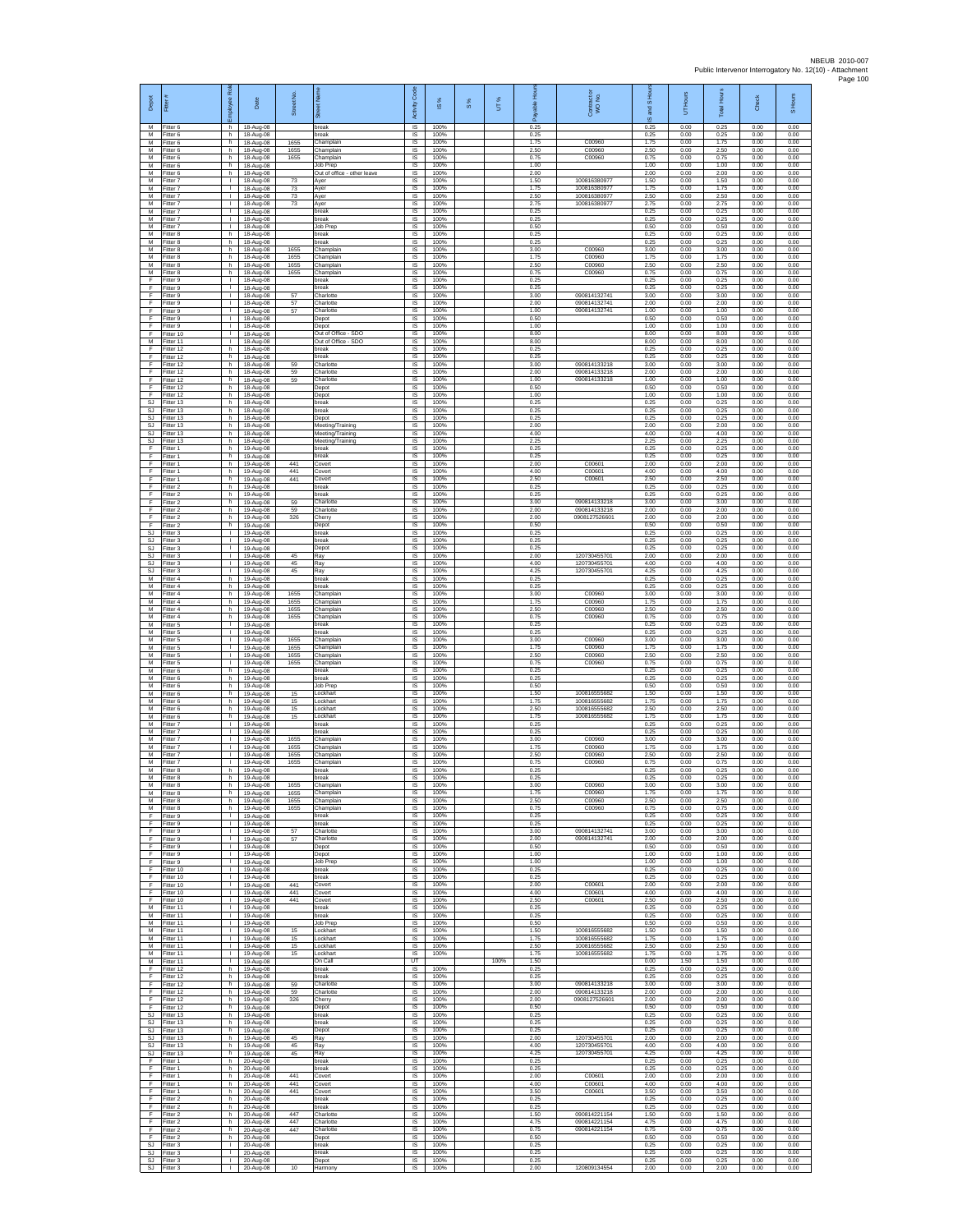| Depot<br><b>SJ</b> | Fitter#<br>Fitter 3                 | ployee Roi                                   | Date<br>20-Aug-08                   | Street No<br>10      | 芿<br>Harmony                             | code<br>Activity<br>IS      | IS %<br>100%         | $\frac{8}{3}$ | UT%  | 훈<br>4.00            | Contract or<br>WO No.<br>120809134554        | $\overline{a}$<br>and<br>ဖ<br>4.00 | Hours<br>5<br>0.00   | <b>Total Hour</b><br>4.00 | Check<br>0.00        | S Hours<br>0.00      |
|--------------------|-------------------------------------|----------------------------------------------|-------------------------------------|----------------------|------------------------------------------|-----------------------------|----------------------|---------------|------|----------------------|----------------------------------------------|------------------------------------|----------------------|---------------------------|----------------------|----------------------|
| М                  | S.I Fitter 3<br>Fitter 4            | $\mathbb{R}$<br>h.                           | 20-Aug-08<br>20-Aug-08              | 10                   | Harmony<br>break                         | IS<br>$\sf IS$              | 100%<br>100%         |               |      | 2.75<br>0.25         | 120809134554                                 | 2.75<br>0.25                       | 0.00<br>0.00         | 2.75<br>0.25              | 0.00<br>0.00         | 0.00<br>0.00         |
| M<br>M<br>M        | -itter 4<br>Fitter 4<br>Fitter 4    | h<br>h.<br>h                                 | 20-Aug-08<br>20-Aug-08<br>20-Aug-08 |                      | break<br>Depot<br>Job Prep               | 1S<br>IS<br>IS              | 100%<br>100%<br>100% |               |      | 0.25<br>0.50<br>0.75 |                                              | 0.25<br>0.50<br>0.75               | 0.00<br>0.00<br>0.00 | 0.25<br>0.50<br>0.75      | 0.00<br>0.00<br>0.00 | 0.00<br>0.00<br>0.00 |
| М<br>M             | Fitter 4<br>itter 4                 | h.<br>h.                                     | 20-Aug-08<br>20-Aug-08              | 43                   | Meeting/Training<br>Parkwood             | 1S<br>IS                    | 100%<br>100%         |               |      | 0.25<br>1.00         | 12081794373                                  | 0.25<br>1.00                       | 0.00<br>0.00         | 0.25<br>1.00              | 0.00<br>0.00         | 0.00<br>0.00         |
| M<br>M             | Fitter 4<br>Fitter 4                | h.<br>h.                                     | 20-Aug-08<br>20-Aug-08              | 43<br>43             | Parkwood<br>Parkwood                     | <b>IS</b><br>$\sf IS$       | 100%<br>100%         |               |      | 1.75<br>3.00         | 120817943735<br>120817943735                 | 1.75<br>3.00                       | 0.00<br>0.00         | 1.75<br>3.00              | 0.00<br>0.00         | 0.00<br>0.00         |
| М<br>M<br>M        | Fitter 4<br>Fitter 5<br>Fitter 5    | h<br>$\mathbb{R}$<br>$\mathbf{L}$            | 20-Aug-08<br>20-Aug-08<br>20-Aug-08 | 18/20                | Waterfall<br>break<br>hreak              | IS<br>IS<br>IS              | 100%<br>100%<br>100% |               |      | 1.75<br>0.25<br>0.25 | <b>JCC</b>                                   | 1.75<br>0.25<br>0.25               | 0.00<br>0.00<br>0.00 | 1.75<br>0.25<br>0.25      | 0.00<br>0.00<br>0.00 | 0.00<br>0.00<br>0.00 |
| М<br>M             | Fitter 5<br>fitter 5                | т.<br>Τ                                      | 20-Aug-08<br>20-Aug-08              | 1655<br>1655         | Champlain<br>Champlain                   | IS<br>1S                    | 100%<br>100%         |               |      | 3.00<br>1.75         | C00960<br>C00960                             | 3.00<br>1.75                       | 0.00<br>0.00         | 3.00<br>1.75              | 0.00<br>0.00         | 0.00<br>0.00         |
| M<br>М<br>M        | Fitter 5<br>itter 5<br>Fitter 6     | $\mathbf{L}$<br>т.<br>h.                     | 20-Aug-08<br>20-Aug-08<br>20-Aug-08 | 1655<br>1655         | Champlain<br>Champlain<br>break          | IS<br>IS<br>1S              | 100%<br>100%<br>100% |               |      | 2.50<br>0.75<br>0.25 | C00960<br>C00960                             | 2.50<br>0.75<br>0.25               | 0.00<br>0.00<br>0.00 | 2.50<br>0.75<br>0.25      | 0.00<br>0.00<br>0.00 | 0.00<br>0.00<br>0.00 |
| M<br>M             | Fitter 6<br>Fitter 6                | h.<br>h                                      | 20-Aug-08<br>20-Aug-08              |                      | break<br>Job Prep                        | IS<br>IS                    | 100%<br>100%         |               |      | 0.25<br>0.50         |                                              | 0.25<br>0.50                       | 0.00<br>0.00         | 0.25<br>0.50              | 0.00<br>0.00         | 0.00<br>0.00         |
| М<br>М<br>M        | Fitter 6<br>itter 6                 | h<br>h                                       | 20-Aug-08<br>20-Aug-08              | 166<br>166           | Storey<br>Storey                         | IS<br>IS<br>IS              | 100%<br>100%         |               |      | 1.50<br>1.75<br>2.50 | 180814033228<br>180814033228<br>180814033228 | 1.50<br>1.75<br>2.50               | 0.00<br>0.00<br>0.00 | 1.50<br>1.75<br>2.50      | 0.00<br>0.00<br>0.00 | 0.00<br>0.00<br>0.00 |
| M<br>М             | Fitter 6<br>Fitter 6<br>Fitter 7    | h.<br>h<br>т.                                | 20-Aug-08<br>20-Aug-08<br>20-Aug-08 | 166<br>166           | Storey<br>Storey<br>break                | IS<br>IS                    | 100%<br>100%<br>100% |               |      | 175<br>0.25          | 180814033228                                 | 1.75<br>0.25                       | 0.00<br>0.00         | 1.75<br>0.25              | 0.00<br>0.00         | 0.00<br>0.00         |
| M<br>M             | Fitter 7<br>Fitter 7                | Τ<br>$\mathbf{L}$                            | 20-Aug-08<br>20-Aug-08              |                      | break<br>Depot                           | 1S<br>IS                    | 100%<br>100%         |               |      | 0.25<br>0.50         |                                              | 0.25<br>0.50                       | 0.00<br>0.00         | 0.25<br>0.50              | 0.00<br>0.00         | 0.00<br>0.00         |
| М<br>M<br>M        | -itter 7<br>fitter 7<br>Fitter 7    | т.<br>т<br>$\mathbf{L}$                      | 20-Aug-08<br>20-Aug-08<br>20-Aug-08 | 43                   | Job Prep<br>Meeting/Training<br>Parkwood | IS<br>1S<br>IS              | 100%<br>100%<br>100% |               |      | 0.75<br>0.25<br>1.00 | 120817943735                                 | 0.75<br>0.25<br>1.00               | 0.00<br>0.00<br>0.00 | 0.75<br>0.25<br>1.00      | 0.00<br>0.00<br>0.00 | 0.00<br>0.00<br>0.00 |
| M<br>М             | Fitter 7<br>Fitter 7                | т.<br>т.                                     | 20-Aug-08<br>20-Aug-08              | 43<br>43             | Parkwood<br>Parkwood                     | IS<br>IS                    | 100%<br>100%         |               |      | 1.75<br>3.00         | 120817943735<br>120817943735                 | 1.75<br>3.00                       | 0.00<br>0.00         | 1.75<br>3.00              | 0.00<br>0.00         | 0.00<br>0.00         |
| M<br>M             | itter 7<br>Fitter 8                 | $\mathbf{I}$<br>h.                           | 20-Aug-08<br>20-Aug-08              | 18/20                | Waterfall<br>break                       | IS<br>IS                    | 100%<br>100%         |               |      | 1.75<br>0.25         | <b>JCC</b>                                   | 1.75<br>0.25                       | 0.00<br>0.00         | 1.75<br>0.25              | 0.00<br>0.00         | 0.00<br>0.00         |
| M<br>М<br>M        | Fitter 8<br>Fitter 8<br>Fitter 8    | h.<br>h<br>h.                                | 20-Aug-08<br>20-Aug-08<br>20-Aug-08 | 1655<br>1655         | break<br>Champlain<br>Champlain          | $\sf IS$<br>IS<br>IS        | 100%<br>100%<br>100% |               |      | 0.25<br>3.00<br>1.75 | C00960<br>C00960                             | 0.25<br>3.00<br>1.75               | 0.00<br>0.00<br>0.00 | 0.25<br>3.00<br>1.75      | 0.00<br>0.00<br>0.00 | 0.00<br>0.00<br>0.00 |
| M<br>М             | Fitter 8<br>fitter 8                | h.<br>h.                                     | 20-Aug-08<br>20-Aug-08              | 1655<br>1655         | Champlain<br>Champlain                   | IS<br>IS                    | 100%<br>100%         |               |      | 2.50<br>0.75         | C00960<br>C00960                             | 2.50<br>0.75                       | 0.00<br>0.00         | 2.50<br>0.75              | 0.00<br>0.00         | 0.00<br>0.00         |
| F<br>F<br>F        | fitter 9<br>Fitter 9<br>Fitter 9    | $\mathbb{R}$<br>$\mathbf{L}$<br>т.           | 20-Aug-08<br>20-Aug-08<br>20-Aug-08 |                      | break<br>break<br>Depot                  | IS<br>IS<br>IS              | 100%<br>100%<br>100% |               |      | 0.25<br>0.25<br>0.50 |                                              | 0.25<br>0.25<br>0.50               | 0.00<br>0.00<br>0.00 | 0.25<br>0.25<br>0.50      | 0.00<br>0.00<br>0.00 | 0.00<br>0.00<br>0.00 |
| F<br>F             | Fitter 9<br>Fitter 9                | т.<br>$\mathbf{L}$                           | 20-Aug-08<br>20-Aug-08              | 220<br>220           | Saint John<br>Saint John                 | IS<br>IS                    | 100%<br>100%         |               |      | 1.50<br>4.75         | 090814049588<br>090814049588                 | 1.50<br>4.75                       | 0.00<br>0.00         | 1.50<br>4.75              | 0.00<br>0.00         | 0.00<br>0.00         |
| E<br>F             | Fitter 9<br>Fitter 10               | т.<br>т.                                     | 20-Aug-08<br>20-Aug-08              | 220                  | Saint John<br>break                      | IS<br>1S                    | 100%<br>100%         |               |      | 0.75<br>0.25         | 090814049588                                 | 0.75<br>0.25                       | 0.00<br>0.00         | 0.75<br>0.25              | 0.00<br>0.00         | 0.00<br>0.00         |
| F<br>F<br>F        | fitter 10<br>Fitter 10<br>Fitter 10 | $\mathbf{I}$<br>л.<br>л.                     | 20-Aug-08<br>20-Aug-08<br>20-Aug-08 | 441<br>441           | oreak<br>Covert<br>Covert                | IS<br><b>IS</b><br>IS       | 100%<br>100%<br>100% |               |      | 0.25<br>2.00<br>4.00 | C00601<br>C00601                             | 0.25<br>2.00<br>4.00               | 0.00<br>0.00<br>0.00 | 0.25<br>2.00<br>400       | 0.00<br>0.00<br>0.00 | 0.00<br>0.00<br>0.00 |
| F<br>M             | Fitter 10<br>Fitter 11              | т.<br>Τ                                      | 20-Aug-08<br>20-Aug-08              | 441                  | Covert<br>break                          | IS<br>1S                    | 100%<br>100%         |               |      | 3.50<br>0.25         | C00601                                       | 3.50<br>0.25                       | 0.00<br>0.00         | 3.50<br>0.25              | 0.00<br>0.00         | 0.00<br>0.00         |
| M<br>М<br>M        | Fitter 11<br>Fitter 11              | H.<br>т.<br>т                                | 20-Aug-08<br>20-Aug-08              |                      | break<br>Job Prep                        | IS<br>$\sf IS$<br>UT        | 100%<br>100%         |               | 100% | 0.25<br>0.50         |                                              | 0.25<br>0.50                       | 0.00<br>0.00         | 0.25<br>0.50              | 0.00<br>0.00         | 0.00<br>0.00         |
| M<br>M             | fitter 11<br>Fitter 11<br>Fitter 11 | $\mathbf{L}$<br>т.                           | 20-Aug-08<br>20-Aug-08<br>20-Aug-08 | 166<br>166           | On Call<br>Storey<br>Storey              | IS<br>IS                    | 100%<br>100%         |               |      | 1.50<br>1.50<br>1.75 | 180814033228<br>180814033228                 | 0.00<br>1.50<br>1.75               | 1.50<br>0.00<br>0.00 | 1.50<br>1.50<br>1.75      | 0.00<br>0.00<br>0.00 | 0.00<br>0.00<br>0.00 |
| M<br>M             | Fitter 11<br>itter 11               | т.<br>$\mathbf{I}$                           | 20-Aug-08<br>20-Aug-08              | 166<br>166           | Storey<br>Storey                         | 1S<br>IS                    | 100%<br>100%         |               |      | 2.50<br>1.75         | 180814033228<br>180814033228                 | 2.50<br>1.75                       | 0.00<br>0.00         | 2.50<br>1.75              | 0.00<br>0.00         | 0.00<br>0.00         |
| F<br>F<br>F        | Fitter 12<br>Fitter 12<br>Fitter 12 | h.<br>h.<br>h.                               | 20-Aug-08<br>20-Aug-08<br>20-Aug-08 | 447                  | break<br>break<br>Charlotte              | <b>IS</b><br>$\sf IS$<br>IS | 100%<br>100%<br>100% |               |      | 0.25<br>0.25<br>1.50 | 090814221154                                 | 0.25<br>0.25<br>1.50               | 0.00<br>0.00<br>0.00 | 0.25<br>0.25<br>1.50      | 0.00<br>0.00<br>0.00 | 0.00<br>0.00<br>0.00 |
| F<br>F             | Fitter 12<br>Fitter 12              | h.<br>h.                                     | 20-Aug-08<br>20-Aug-08              | 447<br>447           | Charlotte<br>Charlotte                   | IS<br>IS                    | 100%<br>100%         |               |      | 4.75<br>0.75         | 090814221154<br>090814221154                 | 4.75<br>0.75                       | 0.00<br>0.00         | 4.75<br>0.75              | 0.00<br>0.00         | 0.00<br>0.00         |
| F<br><b>SJ</b>     | Fitter 12<br>fitter 13              | h<br>h.                                      | 20-Aug-08<br>20-Aug-08              |                      | Depot<br>break                           | IS<br>1S                    | 100%<br>100%         |               |      | 0.50<br>0.25         |                                              | 0.50<br>0.25                       | 0.00<br>0.00         | 0.50<br>0.25              | 0.00<br>0.00         | 0.00<br>0.00         |
| SJ<br>SJ<br>SJ     | Fitter 13<br>itter 13<br>Fitter 13  | h.<br>h<br>h.                                | 20-Aug-08<br>20-Aug-08<br>20-Aug-08 | 10                   | break<br>Depot<br>Harmony                | IS<br>IS<br>1S              | 100%<br>100%<br>100% |               |      | 0.25<br>0.25<br>2.00 | 120809134554                                 | 0.25<br>0.25<br>2.00               | 0.00<br>0.00<br>0.00 | 0.25<br>0.25<br>2.00      | 0.00<br>0.00<br>0.00 | 0.00<br>0.00<br>0.00 |
| <b>SJ</b><br>SJ    | Fitter 13<br>Fitter 13              | h.<br>h                                      | 20-Aug-08<br>20-Aug-08              | 10<br>10             | Harmony<br>Harmony                       | IS<br>IS                    | 100%<br>100%         |               |      | 4.00<br>2.75         | 120809134554<br>120809134554                 | 4.00<br>2.75                       | 0.00<br>0.00         | 4.00<br>2.75              | 0.00<br>0.00         | 0.00<br>0.00         |
| F<br>F<br>F        | Fitter 1<br>fitter 1<br>Fitter 1    | h.<br>h.<br>h.                               | 21-Aug-08<br>21-Aug-08              | 441                  | break<br>break<br>Covert                 | IS<br>IS<br>IS              | 100%<br>100%<br>100% |               |      | 0.25<br>0.25<br>2.00 | C00601                                       | 0.25<br>0.25<br>2.00               | 0.00<br>0.00<br>0.00 | 0.25<br>0.25<br>2.00      | 0.00<br>0.00<br>0.00 | 0.00<br>0.00<br>0.00 |
| F<br>F             | Fitter 1<br>Fitter 1                | h<br>h                                       | 21-Aug-08<br>21-Aug-08<br>21-Aug-08 | 441<br>441           | Covert<br>Covert                         | IS<br>IS                    | 100%<br>100%         |               |      | 4.00<br>2.50         | C00601<br>C00601                             | 4.00<br>2.50                       | 0.00<br>0.00         | 4.00<br>2.50              | 0.00<br>0.00         | 0.00<br>0.00         |
| F<br>F             | Fitter 2<br>Fitter 2                | h.<br>h.                                     | 21-Aug-08<br>21-Aug-08              |                      | break<br>break                           | 1S<br>IS                    | 100%<br>100%         |               |      | 0.25<br>0.25         |                                              | 0.25<br>0.25                       | 0.00<br>0.00         | 0.25<br>0.25              | 0.00<br>0.00         | 0.00<br>0.00         |
| F<br>F<br>F        | -itter 2<br>-itter 2<br>Fitter 2    | h<br>h.<br>h.                                | 21-Aug-08<br>21-Aug-08<br>21-Aug-08 | 447<br>222           | Charlotte<br>Depot<br>Saint John         | IS<br>1S<br>IS              | 100%<br>100%<br>100% |               |      | 4.00<br>0.50<br>3.00 | 090814221154<br>090814049821                 | 4.00<br>0.50<br>3.00               | 0.00<br>0.00<br>0.00 | 4.00<br>0.50<br>3.00      | 0.00<br>0.00<br>0.00 | 0.00<br>0.00<br>0.00 |
| F<br><b>SJ</b>     | Fitter 2<br>Fitter 3                | h.<br>$\mathbf{I}$                           | 21-Aug-08<br>21-Aug-08              | 222                  | Saint John<br>break                      | IS<br>IS                    | 100%<br>100%         |               |      | 3.00<br>0.25         | 090814049821                                 | 3.00<br>0.25                       | 0.00<br>0.00         | 3.00<br>0.25              | 0.00<br>0.00         | 0.00<br>0.00         |
| SJ<br>SJ           | fitter 3<br>Fitter 3                | T.<br>л.                                     | 21-Aug-08<br>21-Aug-08              |                      | preak<br>Depot                           | IS<br>IS                    | 100%<br>100%         |               |      | 0.25<br>0.25         |                                              | 0.25<br>0.25                       | 0.00<br>0.00         | 0.25<br>0.25              | 0.00<br>0.00         | 0.00<br>0.00         |
| SJ<br>SJ<br>-SJ    | Fitter 3<br>Fitter 3<br>Fitter 3    | $\mathbb{R}^n$<br>$\mathbf{L}$<br>- 1        | 21-Aug-08<br>21-Aug-08<br>21-Aug-08 | 21<br>21<br>21       | Harmony<br>Harmony<br>Harmony            | $\sf IS$<br>IS<br><b>IS</b> | 100%<br>100%<br>100% |               |      | 2.00<br>4.00<br>5.75 | 120809134554<br>120809134554<br>120809134554 | 2.00<br>4.00<br>5.75               | 0.00<br>0.00<br>0.00 | 2.00<br>4.00<br>5.75      | 0.00<br>0.00<br>0.00 | 0.00<br>0.00<br>0.00 |
| M<br>М             | Fitter 4<br>Fitter 4                | h.<br>h.                                     | 21-Aug-08<br>21-Aug-08              | 17                   | break<br>Highgate                        | IS<br>IS                    | 100%<br>100%         |               |      | 0.25<br>2.25         | <b>NC3691</b>                                | 0.25<br>2.25                       | 0.00<br>0.00         | 0.25<br>2.25              | 0.00<br>0.00         | 0.00<br>0.00         |
| M<br>M             | itter 4<br>Fitter 4                 | h.<br>h.                                     | 21-Aug-08<br>21-Aug-08              | 17<br>17             | Highgate<br>Highgate                     | IS<br>IS                    | 100%<br>100%<br>100% |               |      | 2.50<br>2.25<br>0.50 | NC3691<br>NC3691                             | 2.50<br>2.25<br>0.50               | 0.00<br>0.00<br>0.00 | 2.50<br>2.25<br>0.50      | 0.00<br>0.00<br>0.00 | 0.00<br>0.00<br>0.00 |
| М<br>М<br>M        | Fitter 4<br>Fitter 4<br>Fitter 4    | h.<br>h.<br>h.                               | 21-Aug-08<br>21-Aug-08<br>21-Aug-08 | 50                   | Job Prep<br>Meeting/Training<br>Princess | IS<br>IS<br>IS              | 100%<br>100%         |               |      | 0.25<br>1.00         | <b>JC</b>                                    | 0.25<br>1.00                       | 0.00<br>0.00         | 0.25<br>1.00              | 0.00<br>0.00         | 0.00<br>0.00         |
| М<br>M             | Fitter 5<br>Fitter 5                | $\mathbf{L}$<br>т.                           | 21-Aug-08<br>21-Aug-08              |                      | break<br>break                           | IS<br>IS                    | 100%<br>100%         |               |      | 0.25<br>0.25         |                                              | 0.25<br>0.25                       | 0.00<br>0.00         | 0.25<br>0.25              | 0.00<br>0.00         | 0.00<br>0.00         |
| М<br>M<br>M        | fitter 5<br>Fitter 5<br>Fitter 5    | т.<br>л.<br>$\mathbf{L}$                     | 21-Aug-08<br>21-Aug-08<br>21-Aug-08 | 1655<br>1655<br>1655 | Champlain<br>Champlain<br>Champlain      | IS<br>IS<br>IS              | 100%<br>100%<br>100% |               |      | 3.00<br>1.75<br>2.50 | C00960<br>C00960<br>C00960                   | 3.00<br>1.75<br>2.50               | 0.00<br>0.00<br>0.00 | 3.00<br>1.75<br>2.50      | 0.00<br>0.00<br>0.00 | 0.00<br>0.00<br>0.00 |
| М<br>M             | Fitter 5<br>Fitter 6                | т.<br>h.                                     | 21-Aug-08<br>21-Aug-08              | 1655                 | Champlain<br>break                       | IS<br>IS                    | 100%<br>100%         |               |      | 0.75<br>0.25         | C00960                                       | 0.75<br>0.25                       | 0.00<br>0.00         | 0.75<br>0.25              | 0.00<br>0.00         | 0.00<br>0.00         |
| м<br>М<br>M        | Fitter 6<br>Fitter 6<br>Fitter 6    | h I<br>h.<br>h                               | 21-Aug-08<br>21-Aug-08<br>21-Aug-08 | 166                  | break<br>Job Prep<br>Storey              | IS<br>IS<br>1S              | 100%<br>100%<br>100% |               |      | 0.25<br>0.25<br>1.75 | 180814033228                                 | 0.25<br>0.25<br>1.75               | 0.00<br>0.00<br>0.00 | 0.25<br>0.25<br>1.75      | 0.00<br>0.00<br>0.00 | 0.00<br>0.00<br>0.00 |
| M<br>M             | Fitter 6<br>Fitter 6                | h.<br>h.                                     | 21-Aug-08<br>21-Aug-08              | 166<br>166           | Storey<br>Storey                         | <b>IS</b><br>IS             | 100%<br>100%         |               |      | 1.75<br>2.50         | 180814033228<br>180814033228                 | 1.75<br>2.50                       | 0.00<br>0.00         | 1.75<br>2.50              | 0.00<br>0.00         | 0.00<br>0.00         |
| M<br>M             | Fitter 6<br>Fitter 7                | h.<br>$\mathbf{L}$                           | 21-Aug-08<br>21-Aug-08              | 166                  | Storey<br>break                          | 1S<br>IS                    | 100%<br>100%         |               |      | 1.25<br>0.25         | 180814033228                                 | 1.25<br>0.25                       | 0.00<br>0.00         | 1.25<br>0.25              | 0.00<br>0.00         | 0.00<br>0.00         |
| M<br>М<br>М        | Fitter 7<br>Fitter 7<br>Fitter 7    | $\mathbf{I}$<br>$\mathbb{R}$<br>$\mathbb{L}$ | 21-Aug-08<br>21-Aug-08<br>21-Aug-08 | 17<br>17<br>17       | Highgate<br>Highgate<br>Highgate         | IS<br>$\sf IS$<br>$\sf IS$  | 100%<br>100%<br>100% |               |      | 2.25<br>2.50<br>2.25 | NC3691<br>NC3691<br>NC3691                   | 2.25<br>2.50<br>2.25               | 0.00<br>0.00<br>0.00 | 2.25<br>2.50<br>2.25      | 0.00<br>0.00<br>0.00 | 0.00<br>0.00<br>0.00 |
| M<br>M             | Fitter 7<br>Fitter 7                | $\mathbb{R}$<br>$\mathbf{L}$                 | 21-Aug-08<br>21-Aug-08              |                      | Job Prep<br>Meeting/Training             | IS<br>IS                    | 100%<br>100%         |               |      | 0.50<br>0.25         |                                              | 0.50<br>0.25                       | 0.00<br>0.00         | 0.50<br>0.25              | 0.00<br>0.00         | 0.00<br>0.00         |
| М<br>M             | Fitter 7<br>fitter 8                | т.<br>h.                                     | 21-Aug-08<br>21-Aug-08              | 50                   | Princess<br>break                        | IS<br>IS<br>IS              | 100%<br>100%<br>100% |               |      | 1.00<br>0.25<br>0.25 | <b>JC</b>                                    | 1.00<br>0.25<br>0.25               | 0.00<br>0.00<br>0.00 | 1.00<br>0.25<br>0.25      | 0.00<br>0.00<br>0.00 | 0.00<br>0.00<br>0.00 |
| M<br>М<br>М        | Fitter 8<br>Fitter 8<br>Fitter 8    | h.<br>h.<br>h.                               | 21-Aug-08<br>21-Aug-08<br>21-Aug-08 | 1655<br>1655         | break<br>Champlain<br>Champlain          | IS<br>IS                    | 100%<br>100%         |               |      | 3.00<br>1.75         | C00960<br>C00960                             | 3.00<br>1.75                       | 0.00<br>0.00         | 3.00<br>1.75              | 0.00<br>0.00         | 0.00<br>0.00         |
| M<br>М             | Fitter 8<br>Fitter 8                | h.<br>h                                      | 21-Aug-08<br>21-Aug-08              | 1655<br>1655         | Champlain<br>Champlain                   | IS<br>IS                    | 100%<br>100%         |               |      | 2.50<br>0.75         | C00960<br>C00960                             | 2.50<br>0.75                       | 0.00<br>0.00         | 2.50<br>0.75              | 0.00<br>0.00         | 0.00<br>0.00         |
| F<br>F<br>F        | Fitter 9<br>fitter 9<br>Fitter 9    | $\mathbf{L}$<br>$\mathbf{L}$<br>л.           | 21-Aug-08<br>21-Aug-08<br>21-Aug-08 |                      | break<br>break<br>Depot                  | IS<br>IS<br>IS              | 100%<br>100%<br>100% |               |      | 0.25<br>0.25<br>0.50 |                                              | 0.25<br>0.25<br>0.50               | 0.00<br>0.00<br>0.00 | 0.25<br>0.25<br>0.50      | 0.00<br>0.00<br>0.00 | 0.00<br>0.00<br>0.00 |
| F<br>F             | Fitter 9<br>Fitter 9                | <b>ILL S</b><br>т.                           | 21-Aug-08<br>21-Aug-08              | 222<br>222           | Saint John<br>Saint John                 | IS<br>IS                    | 100%<br>100%         |               |      | 1.50<br>4.75         | 090814049821<br>090814049821                 | 1.50<br>4.75                       | 0.00<br>0.00         | 1.50<br>4.75              | 0.00<br>0.00         | 0.00<br>0.00         |
| F<br>F             | Fitter 9<br>Fitter 10               | т<br>$\mathbf{L}$                            | 21-Aug-08<br>21-Aug-08              | 222                  | Saint John<br>break                      | 1S<br>IS                    | 100%<br>100%         |               |      | 3.75<br>0.25         | 090814049821                                 | 3.75<br>0.25                       | 0.00<br>0.00         | 3.75<br>0.25              | 0.00<br>0.00         | 0.00<br>0.00         |
| F<br>F<br>F        | Fitter 10<br>Fitter 10<br>Fitter 10 | т.<br>т<br>$\mathbf{L}$                      | 21-Aug-08<br>21-Aug-08<br>21-Aug-08 | 441<br>441           | break<br>Covert<br>Covert                | IS<br>1S<br>IS              | 100%<br>100%<br>100% |               |      | 0.25<br>2.00<br>4.00 | C00601<br>C00601                             | 0.25<br>2.00<br>4.00               | 0.00<br>0.00<br>0.00 | 0.25<br>2.00<br>4.00      | 0.00<br>0.00<br>0.00 | 0.00<br>0.00<br>0.00 |
| F<br>М             | Fitter 10<br>Fitter 11              | л.<br>т.                                     | 21-Aug-08<br>21-Aug-08              | 441                  | Covert<br>break                          | IS<br>IS                    | 100%<br>100%         |               |      | 2.50<br>0.25         | C00601                                       | 2.50<br>0.25                       | 0.00<br>0.00         | 2.50<br>0.25              | 0.00<br>0.00         | 0.00<br>0.00         |
| M<br>M<br>M        | fitter 11<br>Fitter 11              | т.<br>т.<br>$\mathbf{L}$                     | 21-Aug-08<br>21-Aug-08              |                      | break<br>Job Prep                        | IS<br>IS                    | 100%<br>100%         |               |      | 0.25<br>0.25         |                                              | 0.25<br>0.25                       | 0.00<br>0.00         | 0.25<br>0.25              | 0.00<br>0.00         | 0.00<br>0.00         |
| М<br>M             | Fitter 11<br>Fitter 11<br>Fitter 11 | $\mathbf{L}$<br>$\mathbf{I}$                 | 21-Aug-08<br>21-Aug-08<br>21-Aug-08 | 166<br>166           | On Call<br>Storey<br>Storey              | UT<br>IS<br>IS              | 100%<br>100%         |               | 100% | 1.50<br>1.75<br>1.75 | 180814033228<br>180814033228                 | 0.00<br>1.75<br>1.75               | 1.50<br>0.00<br>0.00 | 1.50<br>1.75<br>1.75      | 0.00<br>0.00<br>0.00 | 0.00<br>0.00<br>0.00 |
|                    |                                     |                                              |                                     |                      |                                          |                             |                      |               |      |                      |                                              |                                    |                      |                           |                      |                      |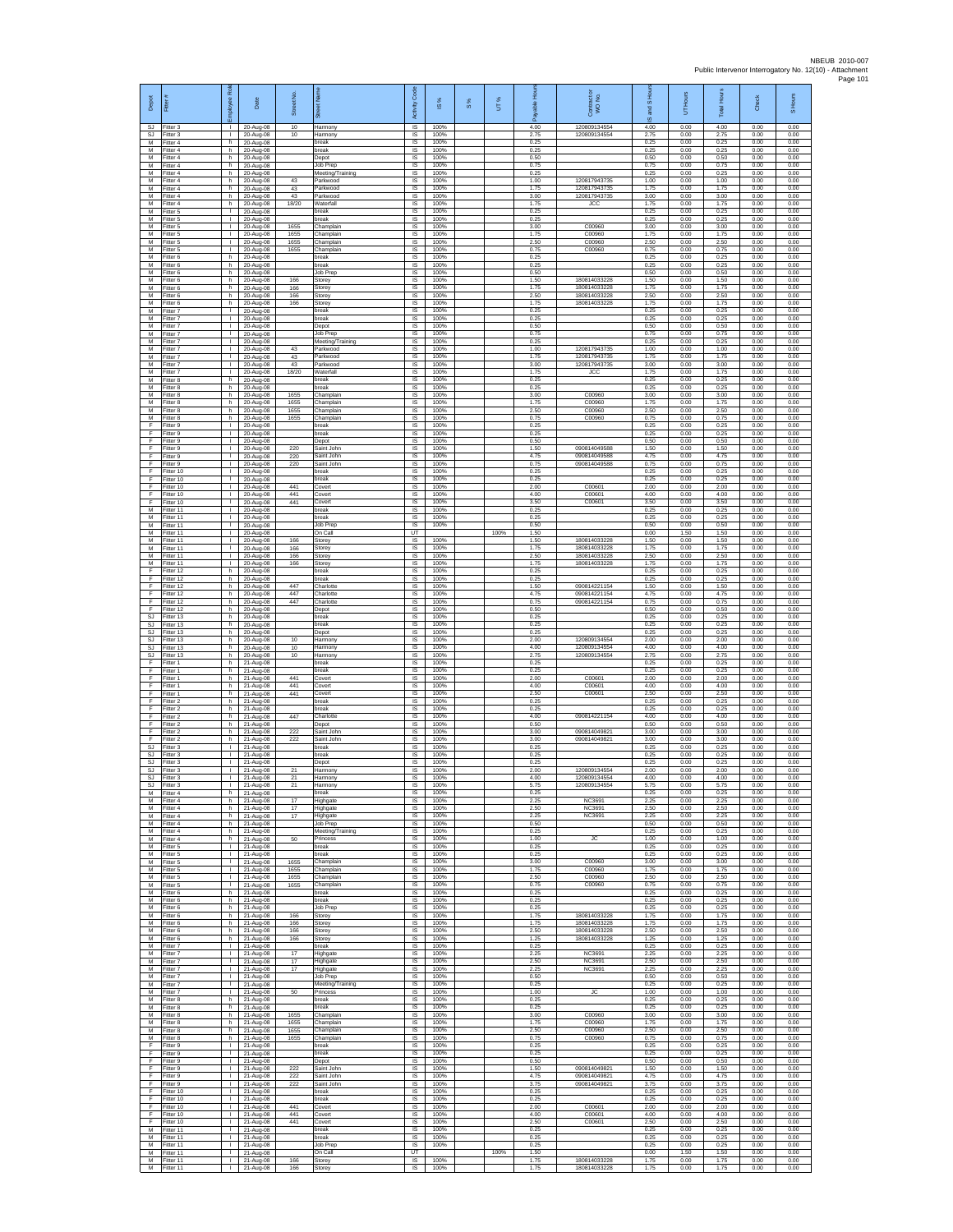| Depot                                     | Fitter                                | ployee Rol                                   | Date                                | Street No                        | あ                                               | Code<br>Activity                          | $\frac{8}{3}$        | $\frac{8}{3}$ | UT%                  | æ                    | ŏ<br>Contract<br>WO No.        | Sand S               | Hours<br>5           | <b>Total Hours</b>   | Check                | S Hours              |
|-------------------------------------------|---------------------------------------|----------------------------------------------|-------------------------------------|----------------------------------|-------------------------------------------------|-------------------------------------------|----------------------|---------------|----------------------|----------------------|--------------------------------|----------------------|----------------------|----------------------|----------------------|----------------------|
| M<br>M<br>F                               | Fitter 11<br>Fitter 11<br>Fitter 12   | л.<br>т.<br>h                                | 21-Aug-08<br>21-Aug-08<br>21-Aug-08 | 166<br>166                       | Storey<br>Storey<br>break                       | IS<br>IS<br>IS                            | 100%<br>100%<br>100% |               |                      | 2.50<br>1.25<br>0.25 | 180814033228<br>180814033228   | 2.50<br>1.25<br>0.25 | 0.00<br>0.00<br>0.00 | 2.50<br>1.25<br>0.25 | 0.00<br>0.00<br>0.00 | 0.00<br>0.00<br>0.00 |
| F<br>F                                    | Fitter 12<br>fitter 12                | h.<br>h.                                     | 21-Aug-08<br>21-Aug-08              | 447                              | break<br>Charlotte                              | IS<br>IS                                  | 100%<br>100%         |               |                      | 0.25<br>2.00         | 090814221154                   | 0.25<br>2.00         | 0.00<br>0.00         | 0.25<br>2.00         | 0.00<br>0.00         | 0.00<br>0.00         |
| F<br>F<br>F                               | Fitter 12<br>Fitter 12<br>Fitter 12   | h.<br>h<br>h                                 | 21-Aug-08<br>21-Aug-08<br>21-Aug-08 | 220                              | Depot<br>Depot<br>Saint John                    | IS<br>IS<br>IS                            | 100%<br>100%<br>100% |               |                      | 0.50<br>1.50<br>2.00 | 090814049588                   | 0.50<br>1.50<br>2.00 | 0.00<br>0.00<br>0.00 | 0.50<br>1.50<br>2.00 | 0.00<br>0.00<br>0.00 | 0.00<br>0.00<br>0.00 |
| F<br>F                                    | Fitter 12<br>Fitter 12                | h.<br>h.                                     | 21-Aug-08<br>21-Aug-08              | 220<br>220                       | Saint John<br>Saint John                        | 1S<br>IS                                  | 100%<br>100%         |               |                      | 3.00<br>2.50         | 090814049588<br>090814049588   | 3.00<br>2.50         | 0.00<br>0.00         | 3.00<br>2.50         | 0.00<br>0.00         | 0.00<br>0.00         |
| $\mathbb{S}\mathbb{J}$<br>SJ<br><b>SJ</b> | Fitter 13<br>litter 13<br>Fitter 13   | h.<br>h.<br>h.                               | 21-Aug-08<br>21-Aug-08<br>21-Aug-08 |                                  | break<br>break<br>Depot                         | IS<br>$\sf IS$<br>$\overline{\mathsf{s}}$ | 100%<br>100%<br>100% |               |                      | 0.25<br>0.25<br>0.25 |                                | 0.25<br>0.25<br>0.25 | 0.00<br>0.00<br>0.00 | 0.25<br>0.25<br>0.25 | 0.00<br>0.00<br>0.00 | 0.00<br>0.00<br>0.00 |
| <b>SJ</b><br>SJ                           | Fitter 13<br>Fitter 13                | h<br>h<br>h.                                 | 21-Aug-08<br>21-Aug-08              | 21<br>21                         | Harmony<br>Harmony                              | IS<br>IS                                  | 100%<br>100%         |               |                      | 2.00<br>4.00         | 120809134554<br>120809134554   | 2.00<br>4.00         | 0.00<br>0.00         | 2.00<br>4.00         | 0.00<br>0.00         | 0.00<br>0.00         |
| SJ<br>F<br>F                              | itter 13<br>Fitter 1<br>Fitter 1      | h.<br>h                                      | 21-Aug-08<br>22-Aug-08<br>22-Aug-08 | 21                               | Harmony<br>Depot<br>Job Prep                    | IS<br>IS<br>IS                            | 100%<br>100%<br>100% |               |                      | 5.75<br>4.00<br>0.75 | 120809134554                   | 5.75<br>4.00<br>0.75 | 0.00<br>0.00<br>0.00 | 5.75<br>4.00<br>0.75 | 0.00<br>0.00<br>0.00 | 0.00<br>0.00<br>0.00 |
| F<br>F<br>F                               | Fitter 1<br>Fitter 1<br>Fitter 1      | h<br>h.<br>h.                                | 22-Aug-08<br>22-Aug-08              | 108                              | Longwood<br>Miscellaneous                       | IS<br>IS<br>IS                            | 100%<br>100%<br>100% |               |                      | 2.25<br>0.50<br>0.50 | JC                             | 2.25<br>0.50<br>0.50 | 0.00<br>0.00<br>0.00 | 2.25<br>0.50<br>0.50 | 0.00<br>0.00<br>0.00 | 0.00<br>0.00<br>0.00 |
| F<br><b>SJ</b>                            | -itter 2<br>fitter 3                  | h.<br>$\mathbb{R}$                           | 22-Aug-08<br>22-Aug-08<br>22-Aug-08 |                                  | Miscellaneous<br>Out of Office - SDO<br>break   | IS<br>IS                                  | 100%<br>100%         |               |                      | 8.00<br>0.25         |                                | 8.00<br>0.25         | 0.00<br>0.00         | 8.00<br>0.25         | 0.00<br>0.00         | 0.00<br>0.00         |
| SJ<br>SJ                                  | Fitter 3<br>Fitter 3                  | $\mathbf{L}$<br>т.                           | 22-Aug-08<br>22-Aug-08              |                                  | break<br>Depot                                  | IS<br>IS                                  | 100%<br>100%         |               |                      | 0.25<br>0.25<br>4.25 |                                | 0.25<br>0.25         | 0.00<br>0.00         | 0.25<br>0.25         | 0.00<br>0.00         | 0.00<br>0.00         |
| SJ<br><b>SJ</b><br>SJ                     | Fitter 3<br>Fitter 3<br>Fitter 3      | т.<br>$\mathbf{I}$<br>т.                     | 22-Aug-08<br>22-Aug-08<br>22-Aug-08 | 10<br>26                         | Depot<br>Harmony<br>Sylvia                      | IS<br>IS<br>s                             | 100%<br>100%         | 100%          |                      | 2.00<br>2.00         | 120809134554                   | 4.25<br>2.00<br>2.00 | 0.00<br>0.00<br>0.00 | 4.25<br>2.00<br>2.00 | 0.00<br>0.00<br>0.00 | 0.00<br>0.00<br>2.00 |
| M<br>M                                    | Fitter 4<br>itter 4                   | h.<br>h                                      | 22-Aug-08<br>22-Aug-08              |                                  | break<br>Depot                                  | 1S<br>IS                                  | 100%<br>100%         |               |                      | 0.25<br>0.50         |                                | 0.25<br>0.50         | 0.00<br>0.00         | 0.25<br>0.50         | 0.00<br>0.00         | 0.00<br>0.00         |
| M<br>M<br>М                               | Fitter 4<br>Fitter 4<br>Fitter 4      | h.<br>h.<br>h                                | 22-Aug-08<br>22-Aug-08<br>22-Aug-08 | 17                               | Highgate<br><b>Job Prep</b><br>Meeting/Training | <b>IS</b><br>IS<br>IS                     | 100%<br>100%<br>100% |               |                      | 2.50<br>0.75<br>0.25 | <b>NC3691</b>                  | 2.50<br>0.75<br>0.25 | 0.00<br>0.00<br>0.00 | 2.50<br>0.75<br>0.25 | 0.00<br>0.00<br>0.00 | 0.00<br>0.00<br>0.00 |
| M<br>M                                    | Fitter 4<br>Fitter 4                  | h.<br>h                                      | 22-Aug-08<br>22-Aug-08              | 50                               | Miscellaneous<br>Princess                       | IS<br>IS                                  | 100%<br>100%         |               |                      | 1.50<br>1.00         | JC                             | 1.50<br>1.00         | 0.00<br>0.00         | 1.50<br>1.00         | 0.00<br>0.00         | 0.00<br>0.00         |
| М<br>M<br>M                               | Fitter 4<br>Fitter 5<br>Fitter 5      | h.<br>$\mathbf{L}$<br>л.                     | 22-Aug-08<br>22-Aug-08<br>22-Aug-08 | 50                               | Princess<br>break<br>break                      | $\sf IS$<br>IS<br>IS                      | 100%<br>100%<br>100% |               |                      | 1.25<br>0.25<br>0.25 | <b>JC</b>                      | 1.25<br>0.25<br>0.25 | 0.00<br>0.00<br>0.00 | 1.25<br>0.25<br>0.25 | 0.00<br>0.00<br>0.00 | 0.00<br>0.00<br>0.00 |
| M<br>М                                    | Fitter 5<br>Fitter 5                  | $\mathbf{L}$<br>т.                           | 22-Aug-08<br>22-Aug-08              | 1655<br>1655                     | Champlain<br>Champlain                          | IS<br>1S                                  | 100%<br>100%         |               |                      | 3.00<br>1.75         | C00960<br>C00960               | 3.00<br>1.75         | 0.00<br>0.00         | 3.00<br>1.75         | 0.00<br>0.00         | 0.00<br>0.00         |
| M<br>M<br>M                               | itter 5<br>Fitter 5<br>Fitter 5       | $\mathbf{I}$<br>л.<br>л.                     | 22-Aug-08<br>22-Aug-08<br>22-Aug-08 | 1655<br>1655                     | Champlain<br>Champlain<br>On Call               | IS<br><b>IS</b><br>UT                     | 100%<br>100%         |               | 100%                 | 2.50<br>0.75<br>1.50 | C00960<br>C00960               | 2.50<br>0.75<br>0.00 | 0.00<br>0.00<br>1.50 | 2.50<br>0.75<br>1.50 | 0.00<br>0.00<br>0.00 | 0.00<br>0.00<br>0.00 |
| М<br>M                                    | Fitter 6<br>Fitter 6                  | h.<br>h.                                     | 22-Aug-08<br>22-Aug-08              |                                  | break<br>break                                  | $\sf IS$<br>IS                            | 100%<br>100%         |               |                      | 0.25<br>0.25         |                                | 0.25<br>0.25         | 0.00<br>0.00         | 0.25<br>0.25         | 0.00<br>0.00         | 0.00<br>0.00         |
| M<br>М<br>M                               | Fitter 6<br>Fitter 6<br>itter 6       | h.<br>h<br>h.                                | 22-Aug-08<br>22-Aug-08<br>22-Aug-08 | 1655<br>1655<br>1655             | Champlain<br>Champlain<br>Champlain             | IS<br>IS<br>1S                            | 100%<br>100%<br>100% |               |                      | 1 25<br>1.75<br>2.50 | C00960<br>C00960<br>C00960     | 1.25<br>1.75<br>2.50 | 0.00<br>0.00<br>0.00 | 1.25<br>1.75<br>2.50 | 0.00<br>0.00<br>0.00 | 0.00<br>0.00<br>0.00 |
| M<br>М                                    | Fitter 6<br>itter 6                   | h.<br>h                                      | 22-Aug-08<br>22-Aug-08              | 1655                             | Champlain<br>Job Prep                           | IS<br>IS                                  | 100%<br>100%         |               |                      | 1.25<br>0.50         | C00960                         | 1.25<br>0.50         | 0.00<br>0.00         | 1.25<br>0.50         | 0.00<br>0.00         | 0.00<br>0.00         |
| М<br>M                                    | Fitter 6<br>Fitter 7                  | h.<br>т.                                     | 22-Aug-08<br>22-Aug-08              |                                  | Meeting/Training<br>break                       | 1S<br>IS                                  | 100%<br>100%         |               |                      | 0.25<br>0.25         |                                | 0.25<br>0.25         | 0.00<br>0.00         | 0.25<br>0.25         | 0.00<br>0.00         | 0.00<br>0.00         |
| M<br>М<br>М                               | Fitter 7<br>Fitter 7<br>itter 7       | т.<br>т.<br>т                                | 22-Aug-08<br>22-Aug-08<br>22-Aug-08 | 17                               | Depot<br>Highgate<br>Job Prep                   | IS<br>IS<br>IS                            | 100%<br>100%<br>100% |               |                      | 0.50<br>2.50<br>0.75 | <b>NC3691</b>                  | 0.50<br>2.50<br>0.75 | 0.00<br>0.00<br>0.00 | 0.50<br>2.50<br>0.75 | 0.00<br>0.00<br>0.00 | 0.00<br>0.00<br>0.00 |
| M<br>M                                    | Fitter 7<br>Fitter 7                  | л.<br>$\mathbf{L}$                           | 22-Aug-08<br>22-Aug-08              |                                  | Meeting/Training<br>Miscellaneous               | IS<br>IS                                  | 100%<br>100%         |               |                      | 0.25<br>1.50         |                                | 0.25<br>1.50         | 0.00<br>0.00         | 0.25<br>1.50         | 0.00<br>0.00         | 0.00<br>0.00         |
| М<br>M<br>M                               | Fitter 7<br>Fitter 7<br>Fitter 8      | т.<br>Τ<br>h                                 | 22-Aug-08<br>22-Aug-08<br>22-Aug-08 | 50<br>50                         | Princess<br>Princess<br>break                   | IS<br>1S<br>IS                            | 100%<br>100%<br>100% |               |                      | 1.00<br>1.25<br>0.25 | <b>JC</b><br><b>JC</b>         | 1.00<br>1.25<br>0.25 | 0.00<br>0.00<br>0.00 | 1.00<br>1.25<br>0.25 | 0.00<br>0.00<br>0.00 | 0.00<br>0.00<br>0.00 |
| М<br>M                                    | itter 8<br>Fitter 8                   | h.<br>h.                                     | 22-Aug-08<br>22-Aug-08              | 1655                             | break<br>Champlain                              | IS<br>IS                                  | 100%<br>100%         |               |                      | 0.25<br>3.00         | C00960                         | 0.25<br>3.00         | 0.00<br>0.00         | 0.25<br>3.00         | 0.00<br>0.00         | 0.00<br>0.00         |
| M<br>M<br>М                               | Fitter 8<br>Fitter 8<br>Fitter 8      | h.<br>h<br>h.                                | 22-Aug-08<br>22-Aug-08<br>22-Aug-08 | 1655<br>1655<br>1655             | Champlain<br>Champlain<br>Champlain             | $\overline{\mathsf{s}}$<br>IS<br>IS       | 100%<br>100%<br>100% |               |                      | 1.75<br>2.50<br>0.75 | C00960<br>C00960<br>C00960     | 1.75<br>2.50<br>0.75 | 0.00<br>0.00<br>0.00 | 1.75<br>2.50<br>0.75 | 0.00<br>0.00<br>0.00 | 0.00<br>0.00<br>0.00 |
| F<br>F                                    | fitter 9<br>Fitter 9                  | т.<br>т.                                     | 22-Aug-08<br>22-Aug-08              | 326                              | break<br>Cherry                                 | IS<br>IS                                  | 100%<br>100%         |               |                      | 0.25<br>1.50         | 0908127526601                  | 0.25<br>1.50         | 0.00<br>0.00         | 0.25<br>1.50         | 0.00<br>0.00         | 0.00<br>0.00         |
| F<br>F<br>F                               | Fitter 9<br>Fitter 9<br>Fitter 9      | $\mathbf{L}$<br>T.<br>$\mathbf{I}$           | 22-Aug-08<br>22-Aug-08<br>22-Aug-08 | 326                              | Cherry<br>Depot<br>Depot                        | IS<br>$\sf IS$<br>IS                      | 100%<br>100%<br>100% |               |                      | 3.25<br>0.50<br>2.50 | 0908127526601                  | 3.25<br>0.50<br>2.50 | 0.00<br>0.00<br>0.00 | 3.25<br>0.50<br>2.50 | 0.00<br>0.00<br>0.00 | 0.00<br>0.00<br>0.00 |
| F<br>F                                    | Fitter 10<br>Fitter 10                | л.<br>т.                                     | 22-Aug-08<br>22-Aug-08              | 441                              | hreak<br>Covert                                 | IS<br>IS                                  | 100%<br>100%         |               |                      | 0.25<br>1.25         | C00601                         | 0.25<br>1.25         | 0.00<br>0.00         | 0.25<br>1.25         | 0.00<br>0.00         | 0.00<br>0.00         |
| F<br>F<br>F                               | Fitter 10<br>Fitter 10<br>Fitter 10   | т<br>л.<br>т.                                | 22-Aug-08<br>22-Aug-08<br>22-Aug-08 | 108                              | Depot<br>Job Prep<br>Longwood                   | IS<br>IS<br>IS                            | 100%<br>100%<br>100% |               |                      | 1.50<br>0.75<br>2.25 | <b>JC</b>                      | 1.50<br>0.75<br>2.25 | 0.00<br>0.00<br>0.00 | 1.50<br>0.75<br>2.25 | 0.00<br>0.00<br>0.00 | 0.00<br>0.00<br>0.00 |
| F<br>F                                    | Fitter 10<br>Fitter 10                | $\mathbb{L}$<br>$\mathbf{L}$                 | 22-Aug-08<br>22-Aug-08              | 11                               | Meeting/Training<br>Miscellaneous               | IS<br>IS                                  | 100%<br>100%         |               |                      | 1.50<br>0.50         |                                | 1.50<br>0.50         | 0.00<br>0.00         | 1.50<br>0.50         | 0.00<br>0.00         | 0.00<br>0.00         |
| M<br>M<br>M                               | Fitter 11<br>Fitter 11                | т.<br>т.<br>$\mathbf{I}$                     | 22-Aug-08<br>22-Aug-08              | 1655                             | break<br>break                                  | IS<br>1S                                  | 100%<br>100%         |               |                      | 0.25<br>0.25         | C00960                         | 0.25<br>0.25         | 0.00<br>0.00         | 0.25<br>0.25         | 0.00<br>0.00         | 0.00<br>0.00         |
| M<br>M                                    | fitter 11<br>Fitter 11<br>Fitter 11   | л.<br>л.                                     | 22-Aug-08<br>22-Aug-08<br>22-Aug-08 | 1655<br>1655                     | Champlain<br>Champlain<br>Champlain             | IS<br><b>IS</b><br>IS                     | 100%<br>100%<br>100% |               |                      | 1.25<br>1.75<br>2.50 | C00960<br>C00960               | 1.25<br>1.75<br>2.50 | 0.00<br>0.00<br>0.00 | 1.25<br>1.75<br>2.50 | 0.00<br>0.00<br>0.00 | 0.00<br>0.00<br>0.00 |
| M<br>M                                    | Fitter 11<br>Fitter 11                | I.<br>т.                                     | 22-Aug-08<br>22-Aug-08              | 1655                             | Champlain<br>Job Prep                           | IS<br>IS                                  | 100%<br>100%         |               |                      | 1.25<br>0.50         | C00960                         | 1.25<br>0.50         | 0.00<br>0.00         | 1.25<br>0.50         | 0.00<br>0.00         | 0.00<br>0.00         |
| F<br>F                                    | M Fitter 11<br>Fitter 12<br>Fitter 12 | $\mathbb{R}$<br>h.<br>h.                     | 22-Aug-08<br>22-Aug-08<br>22-Aug-08 |                                  | Meeting/Training<br>break<br>break              | IS<br>$\sf IS$<br><b>IS</b>               | 100%<br>100%<br>100% |               |                      | 0.25<br>0.25<br>0.25 |                                | 0.25<br>0.25<br>0.25 | 0.00<br>0.00<br>0.00 | 0.25<br>0.25<br>0.25 | 0.00<br>0.00<br>0.00 | 0.00<br>0.00<br>0.00 |
| F<br>F.                                   | Fitter 12<br>Fitter 12                | h.<br>h.                                     | 22-Aug-08<br>22-Aug-08              | 326<br>326                       | Cherry<br>Cherry                                | IS.<br>IS                                 | 100%<br>100%         |               |                      | 3.00<br>2.00         | 0908127526601<br>0908127526601 | 3.00<br>2.00         | 0.00<br>0.00         | 3.00<br>2.00         | 0.00<br>0.00         | 0.00<br>0.00         |
| F<br>F<br>SJ                              | Fitter 12<br>Fitter 12<br>Fitter 13   | h.<br>h.<br>h.                               | 22-Aug-08<br>22-Aug-08<br>22-Aug-08 |                                  | Depot<br>Depot<br>break                         | 1S<br>IS<br>IS                            | 100%<br>100%<br>100% |               |                      | 1.00<br>1.50<br>0.25 |                                | 1.00<br>1.50<br>0.25 | 0.00<br>0.00<br>0.00 | 1.00<br>1.50<br>0.25 | 0.00<br>0.00<br>0.00 | 0.00<br>0.00<br>0.00 |
| SJ<br>SJ                                  | Fitter 13<br>Fitter 13                | h.<br>h.                                     | 22-Aug-08<br>22-Aug-08              |                                  | break<br>Depot                                  | IS<br>$\sf IS$                            | 100%<br>100%         |               |                      | 0.25<br>0.25         |                                | 0.25<br>0.25         | 0.00<br>0.00         | 0.25<br>0.25         | 0.00<br>0.00         | 0.00<br>0.00         |
| -SJ<br>S.I.<br>SJ                         | Fitter 13<br>Fitter 13<br>Fitter 13   | h.<br>h.<br>h                                | 22-Aug-08<br>22-Aug-08<br>22-Aug-08 | 10<br>26                         | Depot<br>Harmony<br>Sylvia                      | <b>IS</b><br>IS<br>s                      | 100%<br>100%         | 100%          |                      | 4.25<br>2.00<br>2.00 | 120809134554                   | 4.25<br>2.00<br>2.00 | 0.00<br>0.00<br>0.00 | 4.25<br>2.00<br>2.00 | 0.00<br>0.00<br>0.00 | 0.00<br>0.00<br>2.00 |
| SJ<br>SJ                                  | fitter 3<br>Fitter 3                  | Τ                                            | 23-Aug-08<br>23-Aug-08              |                                  | On Call<br>On Call                              | UT<br>UT                                  |                      |               | 100%<br>100%         | 7.00<br>3.00         | 9 Donaldson                    | 0.00<br>0.00         | 7.00<br>3.00         | 7.00<br>3.00         | 0.00<br>0.00         | 0.00<br>0.00         |
| SJ<br>М<br>M                              | Fitter 3<br>Fitter 5<br>Fitter 5      | $\mathbf{L}$<br>т<br>$\mathbf{L}$            | 23-Aug-08<br>23-Aug-08<br>24-Aug-08 |                                  | On Call<br>On Call<br>On Call                   | UT<br>UT<br>UT                            |                      |               | 100%<br>100%<br>100% | 3.00<br>1.50<br>1.50 | 154 Lenister                   | 0.00<br>0.00<br>0.00 | 3.00<br>1.50<br>1.50 | 3.00<br>1.50<br>1.50 | 0.00<br>0.00<br>0.00 | 0.00<br>0.00<br>0.00 |
| F<br>F                                    | Fitter 1<br>Fitter 1                  | h<br>h.                                      | 25-Aug-08<br>25-Aug-08              |                                  | break<br>break                                  | IS<br>1S                                  | 100%<br>100%         |               |                      | 0.25<br>0.25         |                                | 0.25<br>0.25         | 0.00<br>0.00         | 0.25<br>0.25         | 0.00<br>0.00         | 0.00<br>0.00         |
| F<br>F<br>F.                              | fitter 1<br>Fitter 1<br>Fitter 1      | h.<br>h.<br>h.                               | 25-Aug-08<br>25-Aug-08<br>25-Aug-08 | 1111<br>1111<br>1111             | Regent<br>Regent<br>Regent                      | IS<br>IS<br>IS                            | 100%<br>100%<br>100% |               |                      | 2.00<br>4.00<br>0.50 | C00978<br>C00978<br>C00978     | 2.00<br>4.00<br>0.50 | 0.00<br>0.00<br>0.00 | 2.00<br>4.00<br>0.50 | 0.00<br>0.00<br>0.00 | 0.00<br>0.00<br>0.00 |
| F<br>F                                    | Fitter 2<br>Fitter 2                  | h<br>h.                                      | 25-Aug-08<br>25-Aug-08              |                                  | break<br>Depot                                  | IS<br>IS                                  | 100%<br>100%         |               |                      | 0.25<br>2.00         |                                | 0.25<br>2.00         | 0.00<br>0.00         | 0.25<br>2.00         | 0.00<br>0.00         | 0.00<br>0.00         |
| F<br>F.<br>F                              | Fitter 2<br>Fitter 2<br>Fitter 2      | h I<br>h.<br>h                               | 25-Aug-08<br>25-Aug-08<br>25-Aug-08 | 8551                             | Depot<br>Depot<br>Union                         | IS<br>$\sf IS$<br>$\sf IS$                | 100%<br>100%<br>100% |               |                      | 2.00<br>2.50<br>1.25 | JCC                            | 2.00<br>2.50<br>1.25 | 0.00<br>0.00<br>0.00 | 2.00<br>2.50<br>1.25 | 0.00<br>0.00<br>0.00 | 0.00<br>0.00<br>0.00 |
| <b>SJ</b><br>SJ.                          | Fitter 3<br>Fitter 3                  | $\mathbf{L}$<br>$\mathbf{L}$                 | 25-Aug-08<br>25-Aug-08              |                                  | break<br>break                                  | IS.<br>IS                                 | 100%<br>100%         |               |                      | 0.25<br>0.25         |                                | 0.25<br>0.25         | 0.00<br>0.00         | 0.25<br>0.25         | 0.00<br>0.00         | 0.00<br>0.00         |
| <b>SJ</b><br>SJ<br><b>SJ</b>              | Fitter 3<br>Fitter 3<br>Fitter 3      | $\mathbf{L}$<br>$\mathbf{L}$<br>л.           | 25-Aug-08<br>25-Aug-08<br>25-Aug-08 | $\overline{4}$<br>$\overline{a}$ | Depot<br>Sherwood<br>Sherwood                   | IS<br>IS<br>IS                            | 100%<br>100%<br>100% |               |                      | 0.25<br>2.00<br>4.00 | 120815759734<br>120815759734   | 0.25<br>2.00<br>4.00 | 0.00<br>0.00<br>0.00 | 0.25<br>2.00<br>4.00 | 0.00<br>0.00<br>0.00 | 0.00<br>0.00<br>0.00 |
| SJ.<br>М                                  | Fitter 3<br>Fitter 4                  | $\mathbb{R}$<br>h.                           | 25-Aug-08<br>25-Aug-08              | $\overline{4}$                   | Sherwood<br>break                               | IS<br>$\sf IS$                            | 100%<br>100%         |               |                      | 1.75<br>0.25         | 120815759734                   | 1.75<br>0.25         | 0.00<br>0.00         | 1.75<br>0.25         | 0.00<br>0.00         | 0.00<br>0.00         |
| M<br>M<br>М                               | Fitter 4<br>Fitter 4<br>-itter 4      | h.<br>h.<br>h                                | 25-Aug-08<br>25-Aug-08<br>25-Aug-08 | 1655<br>1655                     | break<br>Champlain<br>Champlain                 | <b>IS</b><br>IS<br>IS                     | 100%<br>100%<br>100% |               |                      | 0.25<br>3.00<br>1.75 | C00960<br>C00960               | 0.25<br>3.00<br>1.75 | 0.00<br>0.00<br>0.00 | 0.25<br>3.00<br>1.75 | 0.00<br>0.00<br>0.00 | 0.00<br>0.00<br>0.00 |
| M<br>M                                    | fitter 4<br>Fitter 4                  | h.<br>h.                                     | 25-Aug-08<br>25-Aug-08              | 1655<br>1655                     | Champlain<br>Champlain                          | IS<br><b>IS</b>                           | 100%<br>100%         |               |                      | 2.50<br>0.75         | C00960<br>C00960               | 2.50<br>0.75         | 0.00<br>0.00         | 2.50<br>0.75         | 0.00<br>0.00         | 0.00<br>0.00         |
| М<br>М<br>M                               | Fitter 5<br>Fitter 5<br>Fitter 5      | $\mathbf{L}$<br>$\mathbf{L}$<br>$\mathbf{L}$ | 25-Aug-08<br>25-Aug-08<br>25-Aug-08 | 1655                             | break<br>break<br>Champlain                     | IS<br>IS<br>IS                            | 100%<br>100%<br>100% |               |                      | 0.25<br>0.25<br>3.00 | C00960                         | 0.25<br>0.25<br>3.00 | 0.00<br>0.00<br>0.00 | 0.25<br>0.25<br>3.00 | 0.00<br>0.00<br>0.00 | 0.00<br>0.00<br>0.00 |
| М<br>M                                    | Fitter 5<br>Fitter 5                  | т.<br>$\mathbf{L}$                           | 25-Aug-08<br>25-Aug-08              | 1655<br>1655                     | Champlain<br>Champlain                          | IS<br>1S                                  | 100%<br>100%         |               |                      | 1.75<br>2.50         | C00960<br>C00960               | 1.75<br>2.50         | 0.00<br>0.00         | 1.75<br>2.50         | 0.00<br>0.00         | 0.00<br>0.00         |
| М<br>M<br>M                               | fitter 5<br>Fitter 5<br>Fitter 6      | т.<br>$\mathbf{I}$<br>h.                     | 25-Aug-08<br>25-Aug-08<br>25-Aug-08 | 1655<br>13                       | Champlain<br>On Call<br>Byson                   | IS<br>UT<br>s                             | 100%                 | 100%          | 100%                 | 1.25<br>1.50<br>1.00 | C00960                         | 1.25<br>0.00<br>1.00 | 0.00<br>1.50<br>0.00 | 1.25<br>1.50<br>1.00 | 0.00<br>0.00<br>0.00 | 0.00<br>0.00<br>1.00 |
| М<br>M                                    | Fitter 6<br>Fitter 6                  | h<br>h                                       | 25-Aug-08<br>25-Aug-08              | 25                               | Depot<br>Emery                                  | IS<br>s                                   | 100%                 | 100%          |                      | 1.25<br>1.00         |                                | 1.25<br>1.00         | 0.00<br>0.00         | 1.25<br>1.00         | 0.00<br>0.00         | 0.00<br>1.00         |
| M<br>М<br>М                               | Fitter 6<br>Fitter 6<br>Fitter 6      | h.<br>h.<br>h                                | 25-Aug-08<br>25-Aug-08<br>25-Aug-08 | 66<br>103                        | Job Prep<br>Lawson<br>Lawson                    | IS<br>s<br>s                              | 100%                 | 100%<br>100%  |                      | 0.50<br>1.00<br>1.00 |                                | 0.50<br>1.00<br>1.00 | 0.00<br>0.00<br>0.00 | 0.50<br>1.00<br>1.00 | 0.00<br>0.00<br>0.00 | 0.00<br>1.00<br>1.00 |
|                                           |                                       |                                              |                                     |                                  |                                                 |                                           |                      |               |                      |                      |                                |                      |                      |                      |                      |                      |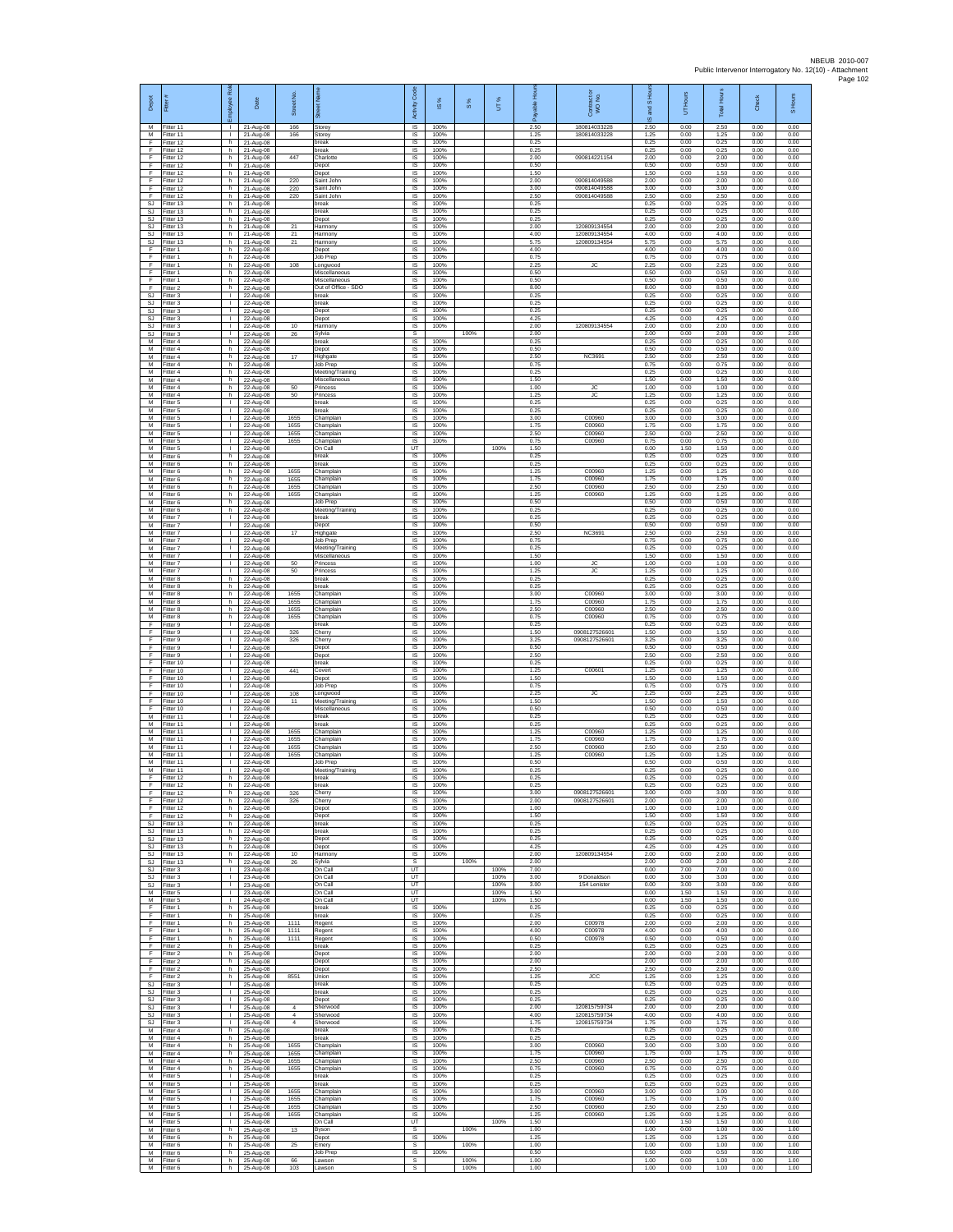| Depot                                            | Fitter #                            | æ<br>loyee                                   | Date                                | Street No.                             |                                     | Code<br>Activity                  | IS %                 | $\frac{8}{3}$ | UT%  | 로                    | Contract or<br>WO No.                   | and S Hou<br>$\overline{\omega}$ | UT Hours             | <b>Total Hours</b>   | Check                | S Hours              |
|--------------------------------------------------|-------------------------------------|----------------------------------------------|-------------------------------------|----------------------------------------|-------------------------------------|-----------------------------------|----------------------|---------------|------|----------------------|-----------------------------------------|----------------------------------|----------------------|----------------------|----------------------|----------------------|
| M<br>M<br>M                                      | Fitter 6<br>Fitter 6                | h.<br>h.                                     | 25-Aug-08<br>25-Aug-08              |                                        | Travel<br>Travel                    | $\overline{\mathsf{s}}$<br>IS     | 100%<br>100%         |               |      | 0.25<br>0.25         |                                         | 0.25<br>0.25                     | 0.00<br>0.00         | 0.25<br>0.25         | 0.00<br>0.00         | 0.00<br>0.00         |
| M<br>M                                           | Fitter 6<br>Fitter 6<br>Fitter 6    | h<br>h.<br>h.                                | 25-Aug-08<br>25-Aug-08<br>25-Aug-08 | 528<br>612                             | Travel<br>Yale<br>Yale              | $\sf IS$<br>-S<br>s               | 100%                 | 100%<br>100%  |      | 0.25<br>1.00<br>1.00 |                                         | 0.25<br>1.00<br>1.00             | 0.00<br>0.00<br>0.00 | 0.25<br>1.00<br>1.00 | 0.00<br>0.00<br>0.00 | 0.00<br>1.00<br>1.00 |
| M<br>M                                           | -itter 7<br>Fitter 7                | т.<br>$\mathbf{L}$                           | 25-Aug-08<br>25-Aug-08              |                                        | break<br>break                      | IS<br>IS                          | 100%<br>100%         |               |      | 0.25<br>0.25         |                                         | 0.25<br>0.25                     | 0.00<br>0.00         | 0.25<br>0.25         | 0.00<br>0.00         | 0.00<br>0.00         |
| M<br>${\sf M}$                                   | Fitter 7<br>-itter 7                | $\mathbf{L}$<br>$\mathbf{L}$                 | 25-Aug-08<br>25-Aug-08              | 1655<br>1655                           | Champlain<br>Champlain              | IS<br>IS                          | 100%<br>100%         |               |      | 3.00<br>1.75         | C00960<br>C00960                        | 3.00<br>1.75                     | 0.00<br>0.00         | 3.00<br>1.75         | 0.00<br>0.00         | 0.00<br>0.00         |
| M<br>M<br>M                                      | Fitter 7<br>Fitter 7<br>Fitter 8    | T.<br>л.<br>h                                | 25-Aug-08<br>25-Aug-08<br>25-Aug-08 | 1655<br>1655                           | Champlain<br>Champlain<br>oreak     | $\sf IS$<br>IS<br>IS              | 100%<br>100%<br>100% |               |      | 2.50<br>0.75<br>0.25 | C00960<br>C00960                        | 2.50<br>0.75<br>0.25             | 0.00<br>0.00<br>0.00 | 2.50<br>0.75<br>0.25 | 0.00<br>0.00<br>0.00 | 0.00<br>0.00<br>0.00 |
| M<br>М                                           | Fitter 8<br>Fitter 8                | h.<br>h                                      | 25-Aug-08<br>25-Aug-08              | 1655                                   | break<br>Champlain                  | IS<br>IS                          | 100%<br>100%         |               |      | 0.25<br>3.00         | C00960                                  | 0.25<br>3.00                     | 0.00<br>0.00         | 0.25<br>3.00         | 0.00<br>0.00         | 0.00<br>0.00         |
| M<br>М                                           | Fitter 8<br>-itter 8                | h.<br>h.                                     | 25-Aug-08<br>25-Aug-08              | 1655<br>1655                           | Champlain<br>Champlain              | IS<br>IS                          | 100%<br>100%         |               |      | 1.75<br>2.50         | C00960<br>C00960                        | 1.75<br>2.50                     | 0.00<br>0.00         | 1.75<br>2.50         | 0.00<br>0.00         | 0.00<br>0.00         |
| M<br>F<br>E                                      | Fitter 8<br>Fitter 9<br>Fitter 9    | h<br>$\mathbf{L}$<br>$\mathbf{L}$            | 25-Aug-08<br>25-Aug-08<br>25-Aug-08 | 1655                                   | Champlain<br>break<br>break         | IS<br>IS<br>IS                    | 100%<br>100%<br>100% |               |      | 1.25<br>0.25<br>0.25 | C00960                                  | 1.25<br>0.25<br>0.25             | 0.00<br>0.00<br>0.00 | 1.25<br>0.25<br>0.25 | 0.00<br>0.00<br>0.00 | 0.00<br>0.00<br>0.00 |
| F<br>Ŧ                                           | -itter 9<br>Fitter 9                | τ.<br>т                                      | 25-Aug-08<br>25-Aug-08              |                                        | Depot<br>Depot                      | $\sf IS$<br>IS                    | 100%<br>100%         |               |      | 0.50<br>1.50         |                                         | 0.50<br>1.50                     | 0.00<br>0.00         | 0.50<br>1.50         | 0.00<br>0.00         | 0.00<br>0.00         |
| F<br>F                                           | Fitter 9<br>Fitter 9                | $\mathbf{L}$<br>$\mathbf{L}$                 | 25-Aug-08<br>25-Aug-08              |                                        | Depot<br>Depot                      | IS<br>IS                          | 100%<br>100%         |               |      | 1.75<br>2.00         |                                         | 1.75<br>2.00                     | 0.00<br>0.00         | 1.75<br>2.00         | 0.00<br>0.00         | 0.00<br>0.00         |
| F<br>F<br>F                                      | Fitter 9<br>Fitter 9<br>Fitter 10   | Τ.<br>T.<br>т.                               | 25-Aug-08<br>25-Aug-08<br>25-Aug-08 | 851                                    | Depot<br>Union<br>break             | IS<br>IS<br><b>IS</b>             | 100%<br>100%<br>100% |               |      | 0.75<br>1.00<br>0.25 | <b>JCC</b>                              | 0.75<br>1.00<br>0.25             | 0.00<br>0.00<br>0.00 | 0.75<br>1.00<br>0.25 | 0.00<br>0.00<br>0.00 | 0.00<br>0.00<br>0.00 |
| F<br>F                                           | Fitter 10<br>Fitter 10              | $\mathbf{L}$<br>J.                           | 25-Aug-08<br>25-Aug-08              |                                        | break<br>Job Prep                   | $\sf IS$<br>$\sf IS$              | 100%<br>100%         |               |      | 0.25<br>0.50         |                                         | 0.25<br>0.50                     | 0.00<br>0.00         | 0.25<br>0.50         | 0.00<br>0.00         | 0.00<br>0.00         |
| F<br>E<br>Ŧ                                      | Fitter 10<br>Fitter 10<br>Fitter 10 | л.<br>л.<br>٠                                | 25-Aug-08<br>25-Aug-08<br>25-Aug-08 | 1111<br>1111<br>1111                   | Regent<br>Regent                    | <b>IS</b><br><b>IS</b><br>IS      | 100%<br>100%<br>100% |               |      | 2.00<br>4.00<br>1.00 | C00978<br>C00978<br>C00978              | 2.00<br>4.00<br>1.00             | 0.00<br>0.00<br>0.00 | 2.00<br>4.00<br>1.00 | 0.00<br>0.00<br>0.00 | 0.00<br>0.00<br>0.00 |
| M<br>м                                           | Fitter 11<br>Fitter 11              | $\mathbf{L}$<br>$\mathbf{L}$                 | 25-Aug-08<br>25-Aug-08              | 13                                     | Regent<br>Byson<br>Depot            | s<br>IS                           | 100%                 | 100%          |      | 1.00<br>1.25         |                                         | 1.00<br>1.25                     | 0.00<br>0.00         | 1.00<br>1.25         | 0.00<br>0.00         | 1.00<br>0.00         |
| ${\sf M}$<br>М                                   | Fitter 11<br>Fitter 11              | $\mathbf{L}$<br>$\mathbb{R}^n$               | 25-Aug-08<br>25-Aug-08              | 25                                     | Emery<br>Job Prep                   | s<br>IS                           | 100%                 | 100%          |      | 1.00<br>0.50         |                                         | 1.00<br>0.50                     | 0.00<br>0.00         | 1.00<br>0.50         | 0.00<br>0.00         | 1.00<br>0.00         |
| M<br>M<br>M                                      | Fitter 11<br>Fitter 11<br>Fitter 11 | т.<br>$\mathbf{I}$<br>$\mathbb{L}$           | 25-Aug-08<br>25-Aug-08<br>25-Aug-08 | 66<br>103                              | .awson<br>.awson<br>Travel          | s<br>s<br>IS                      | 100%                 | 100%<br>100%  |      | 1.00<br>1.00<br>0.25 |                                         | 1.00<br>1.00<br>0.25             | 0.00<br>0.00<br>0.00 | 1.00<br>1.00<br>0.25 | 0.00<br>0.00<br>0.00 | 1.00<br>1.00<br>0.00 |
| M<br>M                                           | Fitter 11<br>Fitter 11              | т.<br>$\mathbf{L}$                           | 25-Aug-08<br>25-Aug-08              |                                        | Travel<br>Travel                    | IS<br>IS                          | 100%<br>100%         |               |      | 0.25<br>0.25         |                                         | 0.25<br>0.25                     | 0.00<br>0.00         | 0.25<br>0.25         | 0.00<br>0.00         | 0.00<br>0.00         |
| M<br>M                                           | Fitter 11<br>Fitter 11              | $\mathbf{L}$<br>٠                            | 25-Aug-08<br>25-Aug-08              | 528<br>612                             | Yale<br>Yale                        | s<br>s                            | 100%                 | 100%<br>100%  |      | 1.00<br>1.00         |                                         | 1.00<br>1.00                     | 0.00<br>0.00         | 1.00<br>1.00         | 0.00<br>0.00         | 1.00<br>1.00         |
| F<br>E<br>$\mathsf F$                            | Fitter 12<br>Fitter 12<br>Fitter 12 | h.<br>h<br>h.                                | 25-Aug-08<br>25-Aug-08<br>25-Aug-08 |                                        | break<br>Depot<br>Depot             | <b>IS</b><br>IS<br>$\sf IS$       | 100%<br>100%         |               |      | 0.25<br>2.00<br>2.00 |                                         | 0.25<br>2.00<br>2.00             | 0.00<br>0.00<br>0.00 | 0.25<br>2.00<br>2.00 | 0.00<br>0.00<br>0.00 | 0.00<br>0.00<br>0.00 |
| Ŧ<br>F                                           | Fitter 12<br>Fitter 12              | h<br>h.                                      | 25-Aug-08<br>25-Aug-08              | 8551                                   | Depot<br>Union                      | IS<br>IS                          | 100%<br>100%         |               |      | 2.50<br>1.25         | <b>JCC</b>                              | 2.50<br>1.25                     | 0.00<br>0.00         | 2.50<br>1.25         | 0.00<br>0.00         | 0.00<br>0.00         |
| <b>SJ</b><br>$\mathbb{S}\mathbb{J}$<br><b>SJ</b> | Fitter 13<br>Fitter 13<br>-itter 13 | h<br>h.<br>h                                 | 25-Aug-08<br>25-Aug-08<br>25-Aug-08 |                                        | break<br>break<br>Depot             | IS<br>IS<br>IS                    | 100%<br>100%<br>100% |               |      | 0.25<br>0.25<br>0.25 |                                         | 0.25<br>0.25<br>0.25             | 0.00<br>0.00<br>0.00 | 0.25<br>0.25<br>0.25 | 0.00<br>0.00<br>0.00 | 0.00<br>0.00<br>0.00 |
| SJ<br><b>SJ</b>                                  | Fitter 13<br>Fitter 13              | h.<br>h.                                     | 25-Aug-08<br>25-Aug-08              | $\overline{a}$<br>$\overline{4}$       | Sherwood<br>Sherwood                | IS<br>IS                          | 100%<br>100%         |               |      | 2.00<br>4.00         | 120815759734<br>120815759734            | 2.00<br>4.00                     | 0.00<br>0.00         | 2.00<br>4.00         | 0.00<br>0.00         | 0.00<br>0.00         |
| SJ<br>-F<br>-F.                                  | Fitter 13<br>Fitter 1<br>Fitter 1   | h<br>h.<br>h.                                | 25-Aug-08<br>26-Aug-08              | $\overline{4}$                         | Sherwood<br>break<br>break          | $\sf IS$<br><b>IS</b><br>IS       | 100%<br>100%<br>100% |               |      | 1.75<br>0.25<br>0.25 | 120815759734                            | 1.75<br>0.25<br>0.25             | 0.00<br>0.00<br>0.00 | 1.75<br>0.25<br>0.25 | 0.00<br>0.00<br>0.00 | 0.00<br>0.00<br>0.00 |
| Ŧ<br>Ŧ                                           | Fitter 1<br>Fitter 1                | h<br>h.                                      | 26-Aug-08<br>26-Aug-08<br>26-Aug-08 | 1111                                   | Depot<br>Regent                     | IS<br>IS                          | 100%<br>100%         |               |      | 1.00<br>2.00         | C00978                                  | 1.00<br>2.00                     | 0.00<br>0.00         | 1.00<br>2.00         | 0.00<br>0.00         | 0.00<br>0.00         |
| E<br>$\mathsf F$                                 | Fitter 1<br>-itter 2                | h.<br>h                                      | 26-Aug-08<br>26-Aug-08              | 1111                                   | Regent<br>break                     | IS<br>IS                          | 100%<br>100%         |               |      | 4.00<br>0.25         | C00978                                  | 4.00<br>0.25                     | 0.00<br>0.00         | 4.00<br>0.25         | 0.00<br>0.00         | 0.00<br>0.00         |
| F<br>F<br>F                                      | Fitter 2<br>Fitter 2<br>Fitter 2    | h.<br>h.<br>h                                | 26-Aug-08<br>26-Aug-08<br>26-Aug-08 | 175<br>175                             | break<br>Champlain<br>Champlain     | $\sf IS$<br>IS<br>IS              | 100%<br>100%<br>100% |               |      | 0.25<br>2.00<br>3.75 | 120817079053<br>120817079053            | 0.25<br>2.00<br>3.75             | 0.00<br>0.00<br>0.00 | 0.25<br>2.00<br>3.75 | 0.00<br>0.00<br>0.00 | 0.00<br>0.00<br>0.00 |
| Ŧ<br>Ŧ                                           | Fitter 2<br>Fitter 2                | h.<br>h                                      | 26-Aug-08<br>26-Aug-08              | 175                                    | Champlain<br>lob Prep               | IS<br>IS                          | 100%<br>100%         |               |      | 2.25<br>0.50         | 120817079053                            | 2.25<br>0.50                     | 0.00<br>0.00         | 2.25<br>0.50         | 0.00<br>0.00         | 0.00<br>0.00         |
| -F<br>F<br>$\mathbb{S}\mathbb{J}$                | Fitter 2<br>Fitter 2<br>Fitter 3    | h.<br>h.<br>т.                               | 26-Aug-08<br>26-Aug-08<br>26-Aug-08 |                                        | Travel<br>Travel<br>break           | <b>IS</b><br>IS<br>IS             | 100%<br>100%<br>100% |               |      | 1.50<br>1.50<br>0.25 |                                         | 1.50<br>1.50<br>0.25             | 0.00<br>0.00<br>0.00 | 1.50<br>1.50<br>0.25 | 0.00<br>0.00<br>0.00 | 0.00<br>0.00<br>0.00 |
| SJ.<br>SJ                                        | Fitter 3<br>Fitter 3                | $\mathbf{L}$<br>$\mathbf{L}$                 | 26-Aug-08<br>26-Aug-08              |                                        | break<br>Depot                      | IS<br>IS                          | 100%<br>100%         |               |      | 0.25<br>0.25         |                                         | 0.25<br>0.25                     | 0.00<br>0.00         | 0.25<br>0.25         | 0.00<br>0.00         | 0.00<br>0.00         |
| SJ<br>SJ<br>SJ.                                  | Fitter 3<br>Fitter 3<br>Fitter 3    | τ.<br>т<br>л.                                | 26-Aug-08<br>26-Aug-08<br>26-Aug-08 | 39<br>$\overline{4}$<br>$\overline{4}$ | On Call<br>Sherwood<br>Sherwood     | UT<br><b>IS</b><br>IS             | 100%<br>100%         |               | 100% | 3.00<br>2.00<br>4.00 | On Call<br>120815759734<br>120815759734 | 0.00<br>2.00<br>4.00             | 3.00<br>0.00<br>0.00 | 3.00<br>2.00<br>4.00 | 0.00<br>0.00<br>0.00 | 0.00<br>0.00<br>0.00 |
| <b>SJ</b><br>М                                   | Fitter 3<br>Fitter 4                | $\mathbf{L}$<br>h.                           | 26-Aug-08<br>26-Aug-08              | $\overline{4}$                         | Sherwood<br>break                   | IS<br>IS                          | 100%<br>100%         |               |      | 6.00<br>0.25         | 120815759734                            | 6.00<br>0.25                     | 0.00<br>0.00         | 6.00<br>0.25         | 0.00<br>0.00         | 0.00<br>0.00         |
| M<br>M                                           | Fitter 4<br>Fitter 4                | h<br>h.                                      | 26-Aug-08<br>26-Aug-08              | 1655                                   | oreak<br>Champlain                  | IS<br><b>IS</b>                   | 100%<br>100%         |               |      | 0.25<br>3.00         | C00960                                  | 0.25<br>3.00                     | 0.00<br>0.00         | 0.25<br>3.00         | 0.00<br>0.00         | 0.00<br>0.00         |
| М<br>М<br>M                                      | -itter 4<br>Fitter 4<br>Fitter 4    | h.<br>h<br>h.                                | 26-Aug-08<br>26-Aug-08<br>26-Aug-08 | 1655<br>1655<br>1655                   | Champlain<br>Champlain<br>Champlain | $\sf IS$<br>$\sf IS$<br><b>IS</b> | 100%<br>100%<br>100% |               |      | 1.75<br>2.50<br>0.75 | C00960<br>C00960<br>C00960              | 1.75<br>2.50<br>0.75             | 0.00<br>0.00<br>0.00 | 1.75<br>2.50<br>0.75 | 0.00<br>0.00<br>0.00 | 0.00<br>0.00<br>0.00 |
| M<br>M                                           | Fitter 5<br>Fitter 5                | л.<br>٠                                      | 26-Aug-08<br>26-Aug-08              |                                        | break<br>break                      | <b>IS</b><br>IS                   | 100%<br>100%         |               |      | 0.25<br>0.25         |                                         | 0.25<br>0.25                     | 0.00<br>0.00         | 0.25<br>0.25         | 0.00<br>0.00         | 0.00<br>0.00         |
| M<br>M<br>${\sf M}$                              | Fitter 5<br>Fitter 5<br>-itter 5    | $\mathbf{L}$<br>$\mathbf{L}$<br>$\mathbf{L}$ | 26-Aug-08<br>26-Aug-08<br>26-Aug-08 | 1655<br>1655<br>1655                   | Champlain<br>Champlain<br>Champlain | IS<br>IS<br>IS                    | 100%<br>100%<br>100% |               |      | 3.00<br>1.75<br>2.50 | C00960<br>C00960<br>C00960              | 3.00<br>1.75<br>2.50             | 0.00<br>0.00<br>0.00 | 3.00<br>1.75<br>2.50 | 0.00<br>0.00<br>0.00 | 0.00<br>0.00<br>0.00 |
| М<br>M                                           | Fitter 5<br>Fitter 5                | $\mathbb{R}^n$<br>$\mathbb{R}^n$             | 26-Aug-08<br>26-Aug-08              | 1655                                   | Champlain<br>On Call                | IS<br>UT                          | 100%                 |               | 100% | 3.25<br>1.50         | C00960                                  | 3.25<br>0.00                     | 0.00<br>1.50         | 3.25<br>1.50         | 0.00<br>0.00         | 0.00<br>0.00         |
| M<br>M<br>M                                      | Fitter 6<br>Fitter 6<br>Fitter 6    | h<br>h<br>h                                  | 26-Aug-08<br>26-Aug-08<br>26-Aug-08 | 1655                                   | break<br>break<br>Champlain         | <b>IS</b><br>IS<br>s              | 100%<br>100%         | 100%          |      | 0.25<br>0.25<br>1.00 | C00960                                  | 0.25<br>0.25<br>1.00             | 0.00<br>0.00<br>0.00 | 0.25<br>0.25<br>1.00 | 0.00<br>0.00<br>0.00 | 0.00<br>0.00<br>1.00 |
| M<br>M                                           | Fitter 6<br>Fitter 6                | h.<br>h                                      | 26-Aug-08<br>26-Aug-08              |                                        | Cortland<br>Depot                   | -S<br><b>IS</b>                   | 100%                 | 100%          |      | 1.00<br>0.25         |                                         | 1.00<br>0.25                     | 0.00<br>0.00         | 1.00<br>0.25         | 0.00<br>0.00         | 1.00<br>0.00         |
| M<br>M<br>M                                      | Fitter 6<br>Fitter 6<br>Fitter 6    | h<br>h<br>h                                  | 26-Aug-08<br>26-Aug-08              | 47<br>99                               | Depot<br>Durby<br>Oliver            | IS<br>s                           | 100%                 | 100%          |      | 0.75<br>1.25<br>1.00 |                                         | 0.75<br>1.25<br>1.00             | 0.00<br>0.00<br>0.00 | 0.75<br>1.25<br>1.00 | 0.00<br>0.00<br>0.00 | 0.00<br>1.25<br>1.00 |
| ${\sf M}$<br>M                                   | Fitter 6<br>Fitter 6                | h.<br>h.                                     | 26-Aug-08<br>26-Aug-08<br>26-Aug-08 | 106                                    | Portledge<br>Travel                 | s<br>s<br><b>IS</b>               | 100%                 | 100%<br>100%  |      | 1.00<br>0.25         |                                         | 1.00<br>0.25                     | 0.00<br>0.00         | 1.00<br>0.25         | 0.00<br>0.00         | 1.00<br>0.00         |
| M<br>М                                           | Fitter 6<br>Fitter 6                | h.<br>h                                      | 26-Aug-08<br>26-Aug-08              |                                        | Travel<br>Travel                    | <b>IS</b><br>IS                   | 100%<br>100%         |               |      | 0.25<br>0.25         |                                         | 0.25<br>0.25                     | 0.00<br>0.00         | 0.25<br>0.25         | 0.00<br>0.00         | 0.00<br>0.00         |
| M<br>M<br>M                                      | Fitter 6<br>Fitter 6<br>Fitter 7    | h.<br>h<br>$\mathbf{L}$                      | 26-Aug-08<br>26-Aug-08<br>26-Aug-08 |                                        | Travel<br>Travel<br>break           | IS<br>IS<br>- IS                  | 100%<br>100%<br>100% |               |      | 0.25<br>0.25<br>0.25 |                                         | 0.25<br>0.25<br>0.25             | 0.00<br>0.00<br>0.00 | 0.25<br>0.25<br>0.25 | 0.00<br>0.00<br>0.00 | 0.00<br>0.00<br>0.00 |
| M<br>M                                           | Fitter 7<br>Fitter 7                | $\mathbf{L}$<br>$\mathbf{I}$                 | 26-Aug-08<br>26-Aug-08              | 1655                                   | break<br>Champlain                  | IS<br>$\sf IS$                    | 100%<br>100%         |               |      | 0.25<br>3.00         | C00960                                  | 0.25<br>3.00                     | 0.00<br>0.00         | 0.25<br>3.00         | 0.00<br>0.00         | 0.00<br>0.00         |
| M<br>M<br>M                                      | Fitter 7<br>Fitter 7<br>Fitter 7    | т.<br>л.<br>т.                               | 26-Aug-08<br>26-Aug-08<br>26-Aug-08 | 1655<br>1655<br>1655                   | Champlain<br>Champlain<br>Champlain | <b>IS</b><br><b>IS</b><br>IS      | 100%<br>100%<br>100% |               |      | 1.75<br>2.50<br>1.75 | C00960<br>C00960<br>C00960              | 1.75<br>2.50<br>1.75             | 0.00<br>0.00<br>0.00 | 1.75<br>2.50<br>1.75 | 0.00<br>0.00<br>0.00 | 0.00<br>0.00<br>0.00 |
| M<br>м                                           | Fitter 8<br>Fitter 8                | h.<br>h.                                     | 26-Aug-08<br>26-Aug-08              |                                        | break<br>break                      | IS<br><b>IS</b>                   | 100%<br>100%         |               |      | 0.25<br>0.25         |                                         | 0.25<br>0.25                     | 0.00<br>0.00         | 0.25<br>0.25         | 0.00<br>0.00         | 0.00<br>0.00         |
| М<br>М<br>M                                      | Fitter 8<br>Fitter 8                | h<br>h                                       | 26-Aug-08<br>26-Aug-08<br>26-Aug-08 | 1655<br>1655<br>1655                   | Champlain<br>Champlain              | IS<br>IS<br><b>IS</b>             | 100%<br>100%<br>100% |               |      | 3.00<br>1.75<br>2.50 | C00960<br>C00960<br>C00960              | 3.00<br>1.75<br>2.50             | 0.00<br>0.00<br>0.00 | 3.00<br>1.75<br>2.50 | 0.00<br>0.00<br>0.00 | 0.00<br>0.00<br>0.00 |
| М<br>Ŧ                                           | Fitter 8<br>Fitter 8<br>Fitter 9    | h.<br>h<br>$\mathbf{L}$                      | 26-Aug-08<br>26-Aug-08              | 1655                                   | Champlain<br>Champlain<br>break     | IS<br>IS                          | 100%<br>100%         |               |      | 0.75<br>0.25         | C00960                                  | 0.75<br>0.25                     | 0.00<br>0.00         | 0.75<br>0.25         | 0.00<br>0.00         | 0.00<br>0.00         |
| Ŧ<br>-F                                          | Fitter 9<br>Fitter 9                | т.<br>$\mathbf{L}$                           | 26-Aug-08<br>26-Aug-08              |                                        | break<br>Depot                      | <b>IS</b><br><b>IS</b>            | 100%<br>100%         |               |      | 0.25<br>2.00         |                                         | 0.25<br>2.00                     | 0.00<br>0.00         | 0.25<br>2.00         | 0.00<br>0.00         | 0.00<br>0.00         |
| F.<br>F<br>-F                                    | Fitter 9<br>Fitter 9<br>Fitter 10   | $\mathbf{L}$<br>$\mathbf{I}$<br>$\mathbf{L}$ | 26-Aug-08<br>26-Aug-08<br>26-Aug-08 |                                        | Depot<br>Depot<br>break             | <b>IS</b><br>IS<br>IS             | 100%<br>100%<br>100% |               |      | 4.75<br>0.75<br>0.25 |                                         | 4.75<br>0.75<br>0.25             | 0.00<br>0.00<br>0.00 | 4.75<br>0.75<br>0.25 | 0.00<br>0.00<br>0.00 | 0.00<br>0.00<br>0.00 |
| F.<br>-F                                         | Fitter 10<br>Fitter 10              | $\mathbf{L}$<br>$\mathbf{L}$                 | 26-Aug-08<br>26-Aug-08              |                                        | break<br>Depot                      | IS<br>IS                          | 100%<br>100%         |               |      | 0.25<br>1.00         |                                         | 0.25<br>1.00                     | 0.00<br>0.00         | 0.25<br>1.00         | 0.00<br>0.00         | 0.00<br>0.00         |
| Ŧ<br>F<br>F                                      | Fitter 10<br>Fitter 10<br>Fitter 10 | т<br>$\mathbf{L}$<br>$\mathbf{L}$            | 26-Aug-08<br>26-Aug-08<br>26-Aug-08 | 1111<br>1111                           | <b>Job Prep</b><br>Regent<br>Regent | <b>IS</b><br>- IS<br>IS           | 100%<br>100%<br>100% |               |      | 0.50<br>2.00<br>4.00 | C00978<br>C00978                        | 0.50<br>2.00<br>4.00             | 0.00<br>0.00<br>0.00 | 0.50<br>2.00<br>4.00 | 0.00<br>0.00<br>0.00 | 0.00<br>0.00<br>0.00 |
| M<br>M                                           | Fitter 11<br>Fitter 11              | $\mathbb{L}$<br>$\mathbf{L}$                 | 26-Aug-08<br>26-Aug-08              |                                        | break<br>oreak                      | IS<br><b>IS</b>                   | 100%<br>100%         |               |      | 0.25<br>0.25         |                                         | 0.25<br>0.25                     | 0.00<br>0.00         | 0.25<br>0.25         | 0.00<br>0.00         | 0.00<br>0.00         |
| M<br>M<br>M                                      | Fitter 11<br>Fitter 11<br>Fitter 11 | $\mathbf{L}$<br>$\mathbf{L}$<br>$\mathbf{I}$ | 26-Aug-08<br>26-Aug-08<br>26-Aug-08 | 1655<br>$\mathbf{1}$                   | Champlain<br>Cortland               | -S<br>$\mathbb S$<br>$\sf IS$     | 100%                 | 100%<br>100%  |      | 1.00<br>1.00<br>0.25 | C00960                                  | 1.00<br>1.00<br>0.25             | 0.00<br>0.00<br>0.00 | 1.00<br>1.00<br>0.25 | 0.00<br>0.00<br>0.00 | 1.00<br>1.00<br>0.00 |
| M<br>M                                           | Fitter 11<br>Fitter 11              | т.<br>л.                                     | 26-Aug-08<br>26-Aug-08              | 47                                     | Depot<br>Depot<br>Durby             | <b>IS</b><br>s                    | 100%                 | 100%          |      | 0.75<br>1.25         |                                         | 0.75<br>1.25                     | 0.00<br>0.00         | 0.75<br>1.25         | 0.00<br>0.00         | 0.00<br>1 25         |
| M<br>M<br>м                                      | Fitter 11<br>Fitter 11              | т.<br>$\mathbf{L}$<br>$\mathbf{L}$           | 26-Aug-08<br>26-Aug-08              | 99<br>106                              | Oliver<br>Portledge<br>Travel       | s<br>s<br><b>IS</b>               | 100%                 | 100%<br>100%  |      | 1.00<br>1.00<br>0.25 |                                         | 1.00<br>1.00<br>0.25             | 0.00<br>0.00<br>0.00 | 1.00<br>1.00<br>0.25 | 0.00<br>0.00<br>0.00 | 1.00<br>1.00<br>0.00 |
| M<br>M                                           | Fitter 11<br>litter 11<br>Fitter 11 | $\mathbf{L}$<br>$\mathbf{L}$                 | 26-Aug-08<br>26-Aug-08<br>26-Aug-08 |                                        | Travel<br>Travel                    | IS<br>IS                          | 100%<br>100%         |               |      | 0.25<br>0.25         |                                         | 0.25<br>0.25                     | 0.00<br>0.00         | 0.25<br>0.25         | 0.00<br>0.00         | 0.00<br>0.00         |
| M<br>M                                           | Fitter 11<br>Fitter 11              | $\mathbf{L}$<br>$\mathbf{I}$                 | 26-Aug-08<br>26-Aug-08              |                                        | Travel<br>Travel                    | <b>IS</b><br>IS                   | 100%<br>100%         |               |      | 0.25<br>0.25         |                                         | 0.25<br>0.25                     | 0.00<br>0.00         | 0.25<br>0.25         | 0.00<br>0.00         | 0.00<br>0.00         |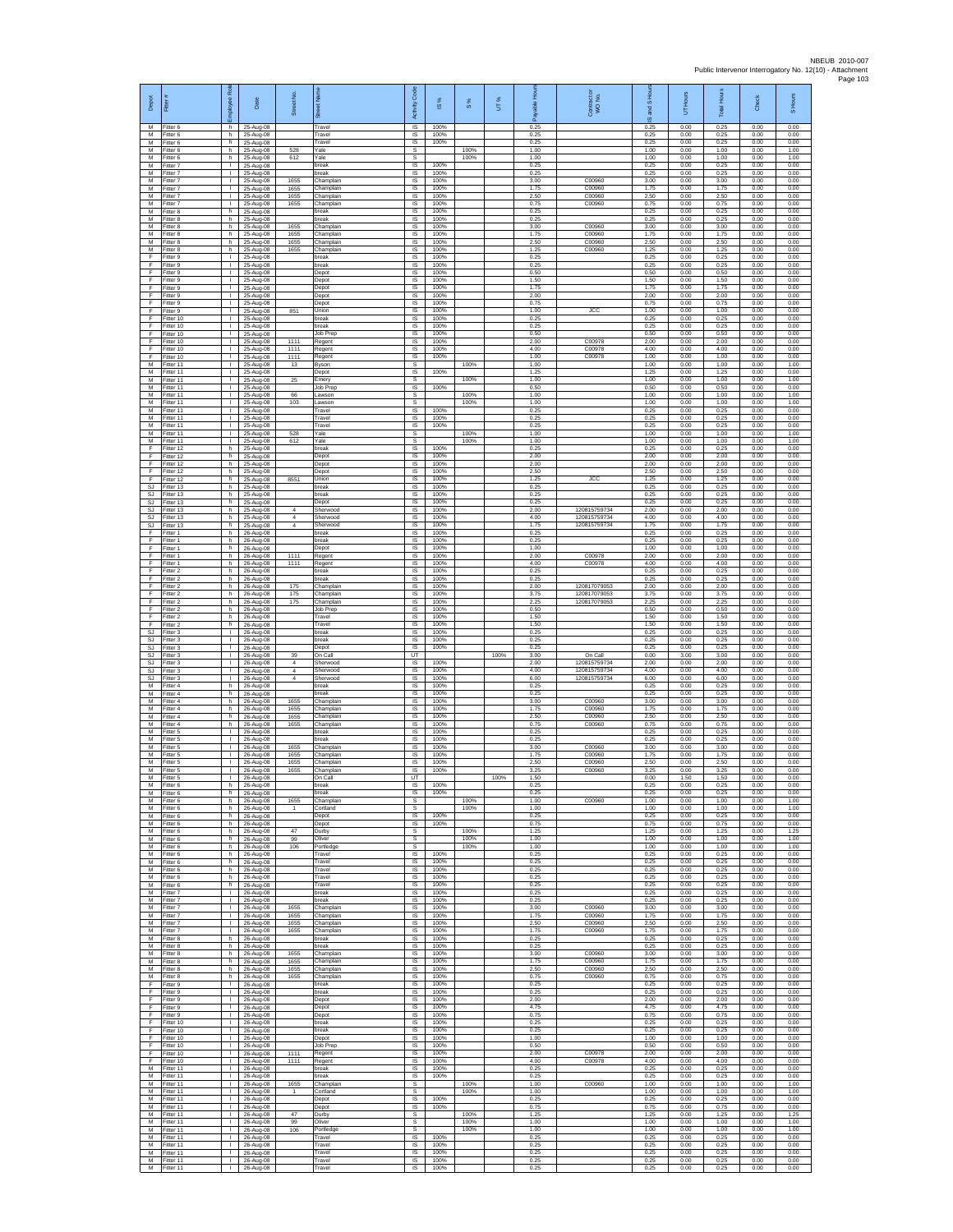| Depot                  | Fitter                              | æ<br>loyee                                   | Date                                | Street No.                  |                                                                                           | Code<br>Activity                                | IS %                 | $\frac{8}{3}$        | UT%  | 휸                    | Contract or<br>WO No.        | and S Hou<br>$\overline{\omega}$ | UT Hours             | <b>Total Hours</b>   | Check                | S Hours              |
|------------------------|-------------------------------------|----------------------------------------------|-------------------------------------|-----------------------------|-------------------------------------------------------------------------------------------|-------------------------------------------------|----------------------|----------------------|------|----------------------|------------------------------|----------------------------------|----------------------|----------------------|----------------------|----------------------|
| -F<br>F<br>F           | Fitter 12<br>Fitter 12<br>Fitter 12 | h.<br>h.<br>h                                | 26-Aug-08<br>26-Aug-08<br>26-Aug-08 | 175                         | break<br>break<br>Champlain                                                               | $\overline{\mathsf{s}}$<br>$\sf IS$<br>$\sf IS$ | 100%<br>100%<br>100% |                      |      | 0.25<br>0.25<br>2.00 | 120817079053                 | 0.25<br>0.25<br>2.00             | 0.00<br>0.00<br>0.00 | 0.25<br>0.25<br>2.00 | 0.00<br>0.00<br>0.00 | 0.00<br>0.00<br>0.00 |
| -F<br>-F.              | Fitter 12<br>Fitter 12              | h.<br>h.                                     | 26-Aug-08<br>26-Aug-08              | 175<br>175                  | Champlain<br>Champlain                                                                    | IS<br>IS                                        | 100%<br>100%         |                      |      | 3.75<br>2.25         | 120817079053<br>120817079053 | 3.75<br>2.25                     | 0.00<br>0.00         | 3.75<br>2.25         | 0.00<br>0.00         | 0.00<br>0.00         |
| Ŧ<br>Ŧ                 | ltter 12<br>Fitter 12               | h<br>h.                                      | 26-Aug-08<br>26-Aug-08              |                             | Job Prep<br>Travel                                                                        | IS<br>IS                                        | 100%<br>100%         |                      |      | 0.50<br>1.50         |                              | 0.50<br>1.50                     | 0.00<br>0.00         | 0.50<br>1.50         | 0.00<br>0.00         | 0.00<br>0.00         |
| E<br>SJ<br><b>SJ</b>   | Fitter 12<br>Fitter 13<br>Fitter 13 | h.<br>h<br>h                                 | 26-Aug-08<br>26-Aug-08<br>26-Aug-08 |                             | Travel<br>break<br>break                                                                  | IS<br>IS<br>$\sf IS$                            | 100%<br>100%<br>100% |                      |      | 1.50<br>0.25<br>0.25 |                              | 1.50<br>0.25<br>0.25             | 0.00<br>0.00<br>0.00 | 1.50<br>0.25<br>0.25 | 0.00<br>0.00<br>0.00 | 0.00<br>0.00<br>0.00 |
| SJ.<br>SJ              | Fitter 13<br>Fitter 13              | h.<br>h                                      | 26-Aug-08<br>26-Aug-08              | $\overline{4}$              | Depot<br>Sherwood                                                                         | IS<br>IS                                        | 100%<br>100%         |                      |      | 0.25<br>2.00         | 120815759734                 | 0.25<br>2.00                     | 0.00<br>0.00         | 0.25<br>2.00         | 0.00<br>0.00         | 0.00<br>0.00         |
| <b>SJ</b><br><b>SJ</b> | Fitter 13<br>Fitter 13              | h<br>h                                       | 26-Aug-08<br>26-Aug-08              | $\overline{4}$<br>4         | Sherwood<br>Sherwood                                                                      | IS<br>IS                                        | 100%<br>100%         |                      |      | 4.00<br>6.00         | 120815759734<br>120815759734 | 4.00<br>6.00                     | 0.00<br>0.00         | 4.00<br>6.00         | 0.00<br>0.00         | 0.00<br>0.00         |
| F<br>F<br>$\mathsf F$  | Fitter 1<br>-itter 1<br>Fitter 1    | h.<br>h.<br>h                                | 27-Aug-08<br>27-Aug-08<br>27-Aug-08 | 105                         | break<br>hreak<br>Bristol                                                                 | IS<br>IS<br>s                                   | 100%<br>100%         | 100%                 |      | 0.25<br>0.25<br>3.50 |                              | 0.25<br>0.25<br>3.50             | 0.00<br>0.00<br>0.00 | 0.25<br>0.25<br>3.50 | 0.00<br>0.00<br>0.00 | 0.00<br>0.00<br>3.50 |
| F.<br>F                | Fitter 1<br>Fitter 1                | h<br>h                                       | 27-Aug-08<br>27-Aug-08              |                             | Depot<br>Depot                                                                            | IS<br>IS                                        | 100%<br>100%         |                      |      | 0.50<br>0.25         |                              | 0.50<br>0.25                     | 0.00<br>0.00         | 0.50<br>0.25         | 0.00<br>0.00         | 0.00<br>0.00         |
| F<br>Ŧ                 | -itter 1<br>Fitter 2                | h.<br>h.                                     | 27-Aug-08<br>27-Aug-08              |                             | Meeting/Training<br>break                                                                 | IS<br>IS                                        | 100%<br>100%         |                      |      | 3.25<br>0.25         |                              | 3.25<br>0.25                     | 0.00<br>0.00         | 3.25<br>0.25         | 0.00<br>0.00         | 0.00<br>0.00         |
| F<br>F<br>$\mathsf F$  | Fitter 2<br>Fitter 2<br>Fitter 2    | h.<br>h<br>h.                                | 27-Aug-08<br>27-Aug-08<br>27-Aug-08 | 175<br>175                  | break<br>Champlain<br>Champlain                                                           | IS<br>IS<br>IS                                  | 100%<br>100%<br>100% |                      |      | 0.25<br>2.75<br>1.25 | 120817079053<br>120817079053 | 0.25<br>2.75<br>1.25             | 0.00<br>0.00<br>0.00 | 0.25<br>2.75<br>1.25 | 0.00<br>0.00<br>0.00 | 0.00<br>0.00<br>0.00 |
| F<br>F                 | Fitter 2<br>Fitter 2                | h<br>h.                                      | 27-Aug-08<br>27-Aug-08              |                             | Meeting/Training<br>Travel                                                                | IS<br>IS                                        | 100%<br>100%         |                      |      | 2.00<br>1.50         |                              | 2.00<br>1.50                     | 0.00<br>0.00         | 2.00<br>1.50         | 0.00<br>0.00         | 0.00<br>0.00         |
| F<br>SJ<br><b>SJ</b>   | -itter 2<br>Fitter 3<br>Fitter 3    | h.<br>J.<br>л.                               | 27-Aug-08<br>27-Aug-08              |                             | Travel<br>break<br>break                                                                  | $\sf IS$<br>$\sf IS$<br>IS                      | 100%<br>100%         |                      |      | 1.50<br>0.25<br>0.25 |                              | 1.50<br>0.25<br>0.25             | 0.00<br>0.00<br>0.00 | 1.50<br>0.25<br>0.25 | 0.00<br>0.00<br>0.00 | 0.00<br>0.00<br>0.00 |
| SJ.<br><b>SJ</b>       | Fitter 3<br>-itter 3                | л.<br>٠                                      | 27-Aug-08<br>27-Aug-08<br>27-Aug-08 | 105                         | <b>Bristol</b><br>Depot                                                                   | s<br>IS                                         | 100%<br>100%         | 100%                 |      | 1.25<br>0.50         |                              | 1.25<br>0.50                     | 0.00<br>0.00         | 1.25<br>0.50         | 0.00<br>0.00         | 1.25<br>0.00         |
| SJ<br>SJ               | Fitter 3<br>Fitter 3                | $\mathbf{L}$<br>л.                           | 27-Aug-08<br>27-Aug-08              | 45                          | Meeting/Training<br>Ray                                                                   | IS<br>s                                         | 100%                 | 100%                 |      | 0.50<br>2.00         |                              | 0.50<br>2.00                     | 0.00<br>0.00         | 0.50<br>2.00         | 0.00<br>0.00         | 0.00<br>2.00         |
| SJ<br>SJ<br>SJ.        | itter 3<br>Fitter 3<br>Fitter 3     | т.<br>T.<br>т.                               | 27-Aug-08<br>27-Aug-08<br>27-Aug-08 | $\overline{4}$              | Sherwood<br>Travel<br>Travel                                                              | s<br>IS<br><b>IS</b>                            | 100%<br>100%         | 100%                 |      | 0.75<br>1.50<br>1.50 |                              | 0.75<br>1.50<br>1.50             | 0.00<br>0.00<br>0.00 | 0.75<br>1.50<br>1.50 | 0.00<br>0.00<br>0.00 | 0.75<br>0.00<br>0.00 |
| SJ<br>M                | Fitter 3<br>Fitter 4                | T.<br>h                                      | 27-Aug-08<br>27-Aug-08              | 3                           | William<br>break                                                                          | s<br>IS                                         | 100%                 | 100%                 |      | 1.00<br>0.25         |                              | 1.00<br>0.25                     | 0.00<br>0.00         | 1.00<br>0.25         | 0.00<br>0.00         | 1.00<br>0.00         |
| M<br>M                 | itter 4<br>Fitter 4                 | h<br>h.                                      | 27-Aug-08<br>27-Aug-08              | 1655                        | reak<br>Champlain                                                                         | IS<br>IS                                        | 100%<br>100%         |                      |      | 0.25<br>3.00         | C00960                       | 0.25<br>3.00                     | 0.00<br>0.00         | 0.25<br>3.00         | 0.00<br>0.00         | 0.00<br>0.00         |
| M<br>M<br>M            | -itter 4<br>Fitter 4<br>Fitter 4    | h.<br>h<br>h                                 | 27-Aug-08<br>27-Aug-08<br>27-Aug-08 | 1655<br>1655<br>1655        | Champlain<br>Champlain<br>Champlain                                                       | <b>IS</b><br>IS<br>IS                           | 100%<br>100%<br>100% |                      |      | 1.75<br>2.50<br>0.75 | C00960<br>C00960<br>C00960   | 1.75<br>2.50<br>0.75             | 0.00<br>0.00<br>0.00 | 1.75<br>2.50<br>0.75 | 0.00<br>0.00<br>0.00 | 0.00<br>0.00<br>0.00 |
| M<br>M                 | Fitter 5<br>-itter 5                | $\mathbf{L}$<br>τ.                           | 27-Aug-08<br>27-Aug-08              |                             | break<br>break                                                                            | IS<br>$\sf IS$                                  | 100%<br>100%         |                      |      | 0.25<br>0.25         |                              | 0.25<br>0.25                     | 0.00<br>0.00         | 0.25<br>0.25         | 0.00<br>0.00         | 0.00<br>0.00         |
| M<br>M                 | Fitter 5<br>Fitter 5                | $\mathbf{L}$<br>$\mathbf{L}$<br>$\mathbf{L}$ | 27-Aug-08<br>27-Aug-08              | 1655<br>1655                | Champlain<br>Champlain                                                                    | IS<br>IS                                        | 100%<br>100%         |                      |      | 3.00<br>1.75<br>2.50 | C00960<br>C00960<br>C00960   | 3.00<br>1.75<br>2.50             | 0.00<br>0.00         | 3.00<br>1.75<br>2.50 | 0.00<br>0.00         | 0.00<br>0.00         |
| M<br>M<br>M            | Fitter 5<br>Fitter 5<br>Fitter 5    | $\mathbf{L}$<br>÷.                           | 27-Aug-08<br>27-Aug-08<br>27-Aug-08 | 1655<br>1655                | Champlain<br>Champlain<br>On Call                                                         | IS<br>IS<br>UT                                  | 100%<br>100%         |                      | 100% | 0.75<br>1.50         | C00960                       | 0.75<br>0.00                     | 0.00<br>0.00<br>1.50 | 0.75<br>1.50         | 0.00<br>0.00<br>0.00 | 0.00<br>0.00<br>0.00 |
| M<br>M                 | Fitter 6<br>-itter 6                | h.<br>h.                                     | 27-Aug-08<br>27-Aug-08              | 80                          | break<br>Colby                                                                            | IS<br>$\mathbb S$                               | 100%                 | 100%                 |      | 0.25<br>1.00         |                              | 0.25<br>1.00                     | 0.00<br>0.00         | 0.25<br>1.00         | 0.00<br>0.00         | 0.00<br>1.00         |
| M<br>M<br>M            | Fitter 6<br>Fitter 6<br>Fitter 6    | h<br>h.<br>h.                                | 27-Aug-08<br>27-Aug-08<br>27-Aug-08 | $\overline{2}$<br>221       | Deerwood<br>Delligente<br>Depot                                                           | s<br>s<br><b>IS</b>                             | 100%                 | 100%<br>100%         |      | 1.00<br>1.00<br>0.25 |                              | 1.00<br>1.00<br>0.25             | 0.00<br>0.00<br>0.00 | 1.00<br>1.00<br>0.25 | 0.00<br>0.00<br>0.00 | 1.00<br>1.00<br>0.00 |
| M<br>M                 | -itter 6<br>-itter 6                | h<br>h                                       | 27-Aug-08<br>27-Aug-08              | 15<br>720                   | Edison<br>Regwood                                                                         | s<br>s                                          |                      | 100%<br>100%         |      | 1.00<br>1.00         |                              | 1.00<br>1.00                     | 0.00<br>0.00         | 1.00<br>1.00         | 0.00<br>0.00         | 1.00<br>1.00         |
| M<br>M                 | Fitter 6<br>-itter 6                | h.<br>h                                      | 27-Aug-08<br>27-Aug-08              |                             | Travel<br>Travel                                                                          | $\overline{\mathsf{s}}$<br>IS                   | 100%<br>100%         |                      |      | 0.25<br>0.25         |                              | 0.25<br>0.25                     | 0.00<br>0.00         | 0.25<br>0.25         | 0.00<br>0.00         | 0.00<br>0.00         |
| M<br>M<br>M            | Fitter 6<br>Fitter 6<br>Fitter 6    | h<br>h.<br>h                                 | 27-Aug-08<br>27-Aug-08<br>27-Aug-08 |                             | Travel<br>Travel<br>Travel                                                                | $\sf IS$<br>IS<br>IS                            | 100%<br>100%<br>100% |                      |      | 0.25<br>0.25<br>0.25 |                              | 0.25<br>0.25<br>0.25             | 0.00<br>0.00<br>0.00 | 0.25<br>0.25<br>0.25 | 0.00<br>0.00<br>0.00 | 0.00<br>0.00<br>0.00 |
| M<br>M                 | Fitter 6<br>Fitter 6                | h<br>h                                       | 27-Aug-08<br>27-Aug-08              | 13                          | Travel<br>Jpton                                                                           | IS<br>s                                         | 100%                 | 100%                 |      | 0.25<br>1.00         |                              | 0.25<br>1.00                     | 0.00<br>0.00         | 0.25<br>1.00         | 0.00<br>0.00         | 0.00<br>1.00         |
| M<br>M<br>M            | Fitter 7<br>-itter 7<br>Fitter 7    | л.<br>$\mathbf{L}$<br>٠                      | 27-Aug-08<br>27-Aug-08<br>27-Aug-08 | 1655                        | break<br>break<br>Champlain                                                               | <b>IS</b><br>IS<br>IS                           | 100%<br>100%<br>100% |                      |      | 0.25<br>0.25<br>3.00 | C00960                       | 0.25<br>0.25<br>3.00             | 0.00<br>0.00<br>0.00 | 0.25<br>0.25<br>3.00 | 0.00<br>0.00<br>0.00 | 0.00<br>0.00<br>0.00 |
| M<br>M                 | Fitter 7<br>Fitter 7                | т.<br>$\mathbf{L}$                           | 27-Aug-08<br>27-Aug-08              | 1655<br>1655                | Champlain<br>Champlain                                                                    | IS<br>IS                                        | 100%<br>100%         |                      |      | 1.75<br>2.50         | C00960<br>C00960             | 1.75<br>2.50                     | 0.00<br>0.00         | 1.75<br>2.50         | 0.00<br>0.00         | 0.00<br>0.00         |
| M<br>M<br>M            | -itter 7<br>Fitter 8<br>Fitter 8    | L.<br>h.<br>h.                               | 27-Aug-08<br>27-Aug-08<br>27-Aug-08 | 1655                        | Champlain<br>break<br>break                                                               | IS<br>IS<br>- IS                                | 100%<br>100%<br>100% |                      |      | 0.75<br>0.25<br>0.25 | C00960                       | 0.75<br>0.25<br>0.25             | 0.00<br>0.00<br>0.00 | 0.75<br>0.25<br>0.25 | 0.00<br>0.00<br>0.00 | 0.00<br>0.00<br>0.00 |
| М<br>М                 | Fitter 8<br>Fitter 8                | h<br>h.                                      | 27-Aug-08<br>27-Aug-08              | 1655<br>1655                | Champlain<br>Champlain                                                                    | IS<br>IS                                        | 100%<br>100%         |                      |      | 3.00<br>1.75         | C00960<br>C00960             | 3.00<br>1.75                     | 0.00<br>0.00         | 3.00<br>1.75         | 0.00<br>0.00         | 0.00<br>0.00         |
| M<br>M                 | Fitter 8<br>Fitter 8                | h<br>h.                                      | 27-Aug-08<br>27-Aug-08              | 1655<br>1655                | Champlain<br>Champlain                                                                    | IS<br>IS                                        | 100%<br>100%         |                      |      | 2.50<br>0.75         | C00960<br>C00960             | 2.50<br>0.75                     | 0.00<br>0.00         | 2.50<br>0.75         | 0.00<br>0.00         | 0.00<br>0.00         |
| $\mathsf F$<br>F<br>-F | -itter 9<br>-itter 9<br>Fitter 9    | $\mathbf{L}$<br>л.                           | 27-Aug-08<br>27-Aug-08<br>27-Aug-08 | 175                         | break<br>reak<br>Champlain                                                                | IS<br>$\sf IS$<br>IS                            | 100%<br>100%<br>100% |                      |      | 0.25<br>0.25<br>2.75 | 120817079053                 | 0.25<br>0.25<br>2.75             | 0.00<br>0.00<br>0.00 | 0.25<br>0.25<br>2.75 | 0.00<br>0.00<br>0.00 | 0.00<br>0.00<br>0.00 |
| -F.<br>F               | Fitter 9<br>-itter 9                | л.                                           | 27-Aug-08<br>27-Aug-08              | 175                         | Champlain<br>Meeting/Training                                                             | <b>IS</b><br>IS                                 | 100%<br>100%         |                      |      | 1.25<br>2.00         | 120817079053                 | 1.25<br>2.00                     | 0.00<br>0.00         | 1.25<br>2.00         | 0.00<br>0.00         | 0.00<br>0.00         |
| Ŧ<br>E<br>$\mathsf F$  | Fitter 9<br>Fitter 9<br>Fitter 10   | $\mathbf{L}$<br>л.<br>$\mathbf{L}$           | 27-Aug-08<br>27-Aug-08<br>27-Aug-08 |                             | Travel<br>Travel<br>break                                                                 | IS<br>- IS<br>IS                                | 100%<br>100%<br>100% |                      |      | 1.50<br>1.50<br>0.25 |                              | 1.50<br>1.50<br>0.25             | 0.00<br>0.00<br>0.00 | 1.50<br>1.50<br>0.25 | 0.00<br>0.00<br>0.00 | 0.00<br>0.00<br>0.00 |
| F<br>F                 | Fitter 10<br>Fitter 10              | $\mathbf{L}$<br>T.                           | 27-Aug-08<br>27-Aug-08              | 105                         | break<br>Bristol                                                                          | $\sf IS$<br>s                                   | 100%                 | 100%                 |      | 0.25<br>3.50         |                              | 0.25<br>3.50                     | 0.00<br>0.00         | 0.25<br>3.50         | 0.00<br>0.00         | 0.00<br>3.50         |
| F<br>Ŧ<br>F            | Fitter 10<br>Fitter 10<br>fitter 10 | T.<br>÷.                                     | 27-Aug-08<br>27-Aug-08<br>27-Aug-08 |                             | Job Prep<br>Meeting/Training<br>Out of office - other leave                               | <b>IS</b><br>IS<br>IS                           | 100%<br>100%<br>100% |                      |      | 1.00<br>1.50<br>0.25 |                              | 1.00<br>1.50<br>0.25             | 0.00<br>0.00<br>0.00 | 1.00<br>1.50<br>0.25 | 0.00<br>0.00<br>0.00 | 0.00<br>0.00<br>0.00 |
| -F<br>M                | Fitter 10<br>Fitter 11              | л.<br>л.                                     | 27-Aug-08<br>27-Aug-08              | 440                         | Wilsev<br>hreak                                                                           | - IS<br><b>IS</b>                               | 100%<br>100%         |                      |      | 1.25<br>0.25         | C01198                       | 1.25<br>0.25                     | 0.00<br>0.00         | 1.25<br>0.25         | 0.00<br>0.00         | 0.00<br>0.00         |
| M<br>M<br>M            | Fitter 11<br>Fitter 11<br>Fitter 11 | ٠<br>$\mathbf{L}$<br>$\mathbf{L}$            | 27-Aug-08<br>27-Aug-08              | 80<br>$\mathfrak{p}$<br>221 | Colby<br>Deerwood                                                                         | s<br>s<br>s                                     |                      | 100%<br>100%<br>100% |      | 1.00<br>1.00<br>1.00 |                              | 1.00<br>1.00<br>1.00             | 0.00<br>0.00<br>0.00 | 1.00<br>1.00<br>1.00 | 0.00<br>0.00<br>0.00 | 1.00<br>1.00<br>1.00 |
| ${\sf M}$<br>M         | Fitter 11<br>Fitter 11              | $\mathbf{L}$<br>т                            | 27-Aug-08<br>27-Aug-08<br>27-Aug-08 | 15                          | Delligente<br>Depot<br>Edison                                                             | $\sf IS$<br>s                                   | 100%                 | 100%                 |      | 0.25<br>1.00         |                              | 0.25<br>1.00                     | 0.00<br>0.00         | 0.25<br>1.00         | 0.00<br>0.00         | 0.00<br>1.00         |
| M<br>M<br>M            | Fitter 11<br>Fitter 11              | $\mathbf{L}$<br>$\mathbf{L}$<br>H.           | 27-Aug-08<br>27-Aug-08              | 720                         | Regwood<br>Travel<br>Travel                                                               | s<br>IS<br>IS                                   | 100%<br>100%         | 100%                 |      | 1.00<br>0.25<br>0.25 |                              | 1.00<br>0.25<br>0.25             | 0.00<br>0.00<br>0.00 | 1.00<br>0.25<br>0.25 | 0.00<br>0.00<br>0.00 | 1.00<br>0.00<br>0.00 |
| M<br>M                 | Fitter 11<br>Fitter 11<br>Fitter 11 | т.<br>т.                                     | 27-Aug-08<br>27-Aug-08<br>27-Aug-08 |                             | Travel<br>Travel                                                                          | IS<br>- IS                                      | 100%<br>100%         |                      |      | 0.25<br>0.25         |                              | 0.25<br>0.25                     | 0.00<br>0.00         | 0.25<br>0.25         | 0.00<br>0.00         | 0.00<br>0.00         |
| M<br>M                 | Fitter 11<br>Fitter 11              | $\mathbf{L}$<br>J.                           | 27-Aug-08<br>27-Aug-08              | 13                          | Travel<br>Travel                                                                          | IS<br>IS                                        | 100%<br>100%         | 100%                 |      | 0.25<br>0.25<br>1.00 |                              | 0.25<br>0.25<br>1.00             | 0.00<br>0.00<br>0.00 | 0.25<br>0.25<br>1.00 | 0.00<br>0.00<br>0.00 | 0.00<br>0.00<br>1.00 |
| M<br>F.<br><b>SJ</b>   | Fitter 11<br>Fitter 12<br>Fitter 13 | л.<br>h.<br>h                                | 27-Aug-08<br>27-Aug-08<br>27-Aug-08 |                             | Upton<br>Out of Office - other leave<br>break                                             | s<br><b>IS</b><br>IS                            | 100%<br>100%         |                      |      | 8.00<br>0.25         |                              | 8.00<br>0.25                     | 0.00<br>0.00         | 8.00<br>0.25         | 0.00<br>0.00         | 0.00<br>0.00         |
| SJ<br>SJ.              | Fitter 13<br>Fitter 13              | h<br>h.                                      | 27-Aug-08<br>27-Aug-08              | 105                         | break<br><b>Bristol</b>                                                                   | <b>IS</b><br>s                                  | 100%                 | 100%                 |      | 0.25<br>1.25         |                              | 0.25<br>1.25                     | 0.00<br>0.00         | 0.25<br>1.25         | 0.00<br>0.00         | 0.00<br>1.25         |
| SJ<br>SJ<br>SJ.        | Fitter 13<br>Fitter 13<br>Fitter 13 | h<br>h.<br>h.                                | 27-Aug-08<br>27-Aug-08<br>27-Aug-08 | 45                          | Depot<br>Meeting/Training<br>Ray                                                          | IS<br>IS<br>s                                   | 100%<br>100%         | 100%                 |      | 0.50<br>0.50<br>2.00 |                              | 0.50<br>0.50<br>2.00             | 0.00<br>0.00<br>0.00 | 0.50<br>0.50<br>2.00 | 0.00<br>0.00<br>0.00 | 0.00<br>0.00<br>2.00 |
| <b>SJ</b><br>SJ        | Fitter 13<br>Fitter 13              | h<br>h.                                      | 27-Aug-08<br>27-Aug-08              | 4                           | Sherwood<br>Travel                                                                        | s<br>IS                                         | 100%                 | 100%                 |      | 0.75<br>1.50         |                              | 0.75<br>1.50                     | 0.00<br>0.00         | 0.75<br>1.50         | 0.00<br>0.00         | 0.75<br>0.00         |
| SJ<br>SJ.<br>F.        | Fitter 13<br>Fitter 13<br>Fitter 1  | h<br>h.<br>h.                                | 27-Aug-08<br>27-Aug-08<br>28-Aug-08 |                             | Travel<br>William<br>Out of Office - other leave                                          | <b>IS</b><br>-S<br><b>IS</b>                    | 100%<br>100%         | 100%                 |      | 1.50<br>1.00<br>8.00 |                              | 1.50<br>1.00<br>8.00             | 0.00<br>0.00<br>0.00 | 1.50<br>1.00<br>8.00 | 0.00<br>0.00<br>0.00 | 0.00<br>1.00<br>0.00 |
| F<br><b>SJ</b>         | Fitter 2<br>Fitter 3                | h.<br>$\mathbf{I}$                           | 28-Aug-08<br>28-Aug-08              |                             | Out of Office - other leave<br>Out of Office - other leave                                | IS<br>IS                                        | 100%<br>100%         |                      |      | 8.00<br>8.00         |                              | 8.00<br>8.00                     | 0.00<br>0.00         | 8.00<br>8.00         | 0.00<br>0.00         | 0.00<br>0.00         |
| F<br>M                 | Fitter 4<br>Fitter 5                | h.<br>$\mathbf{L}$                           | 28-Aug-08<br>28-Aug-08              |                             | Out of Office - other leave<br>On Call                                                    | IS<br>UT                                        | 100%                 |                      | 100% | 8.00<br>1.50         |                              | 8.00<br>0.00                     | 0.00<br>1.50         | 8.00<br>1.50         | 0.00<br>0.00         | 0.00<br>0.00         |
| M<br>M<br>M            | Fitter 5<br>Fitter 6<br>Fitter 7    | $\mathbf{I}$<br>h.<br>$\mathbf{I}$           | 28-Aug-08<br>28-Aug-08<br>28-Aug-08 |                             | Out of Office - other leave<br>Out of Office - other leave<br>Out of Office - other leave | IS<br>IS<br><b>IS</b>                           | 100%<br>100%<br>100% |                      |      | 8.00<br>8.00<br>8.00 |                              | 8.00<br>8.00<br>8.00             | 0.00<br>0.00<br>0.00 | 8.00<br>8.00<br>8.00 | 0.00<br>0.00<br>0.00 | 0.00<br>0.00<br>0.00 |
| M<br>F.                | Fitter 8<br>Fitter 9                | h.<br>$\mathbf{L}$                           | 28-Aug-08<br>28-Aug-08              |                             | Out of Office - other leave<br>Out of Office - other leave                                | - IS<br><b>IS</b>                               | 100%<br>100%         |                      |      | 8.00<br>8.00         |                              | 8.00<br>8.00                     | 0.00<br>0.00         | 8.00<br>8.00         | 0.00<br>0.00         | 0.00<br>0.00         |
| F<br>M<br>E            | Fitter 10<br>Fitter 11<br>Fitter 12 | ٠<br>$\mathbf{L}$<br>h                       | 28-Aug-08<br>28-Aug-08<br>28-Aug-08 |                             | Out of Office - other leave<br>Out of Office - other leave<br>Out of Office - other leave | IS<br><b>IS</b><br>IS                           | 100%<br>100%<br>100% |                      |      | 8.00<br>8.00<br>8.00 |                              | 8.00<br>8.00<br>8.00             | 0.00<br>0.00<br>0.00 | 8.00<br>8.00<br>8.00 | 0.00<br>0.00<br>0.00 | 0.00<br>0.00<br>0.00 |
| SJ<br>Ŧ                | Fitter 13<br>Fitter 1               | h.<br>h.                                     | 28-Aug-08<br>29-Aug-08              |                             | Out of Office - other leave<br>break                                                      | IS<br><b>IS</b>                                 | 100%<br>100%         |                      |      | 8.00<br>0.25         |                              | 8.00<br>0.25                     | 0.00<br>0.00         | 8.00<br>0.25         | 0.00<br>0.00         | 0.00<br>0.00         |
| F<br>F<br>F            | Fitter 1<br>Fitter 1<br>Fitter 1    | h.<br>h<br>h                                 | 29-Aug-08<br>29-Aug-08<br>29-Aug-08 | 440<br>440                  | break<br>Wilsey<br>Wilsey                                                                 | - IS<br>IS<br>IS                                | 100%<br>100%<br>100% |                      |      | 0.25<br>2.00<br>4.00 | C01198<br>C01198             | 0.25<br>2.00<br>4.00             | 0.00<br>0.00<br>0.00 | 0.25<br>2.00<br>4.00 | 0.00<br>0.00<br>0.00 | 0.00<br>0.00<br>0.00 |
| F<br>F                 | Fitter 1<br>Fitter 2                | h<br>h.                                      | 29-Aug-08<br>29-Aug-08              | 440                         | Wilsey<br>break                                                                           | IS<br>- IS                                      | 100%<br>100%         |                      |      | 1.50<br>0.25         | C01198                       | 1.50<br>0.25                     | 0.00<br>0.00         | 1.50<br>0.25         | 0.00<br>0.00         | 0.00<br>0.00         |
| F.<br>Ŧ                | Fitter 2<br>Fitter 2                | h.<br>$\mathsf{h}$                           | 29-Aug-08<br>29-Aug-08              | 440                         | break<br>Wilsey                                                                           | IS<br>IS                                        | 100%<br>100%         |                      |      | 0.25<br>2.00         | C01198                       | 0.25<br>2.00                     | 0.00<br>0.00         | 0.25<br>2.00         | 0.00<br>0.00         | 0.00<br>0.00         |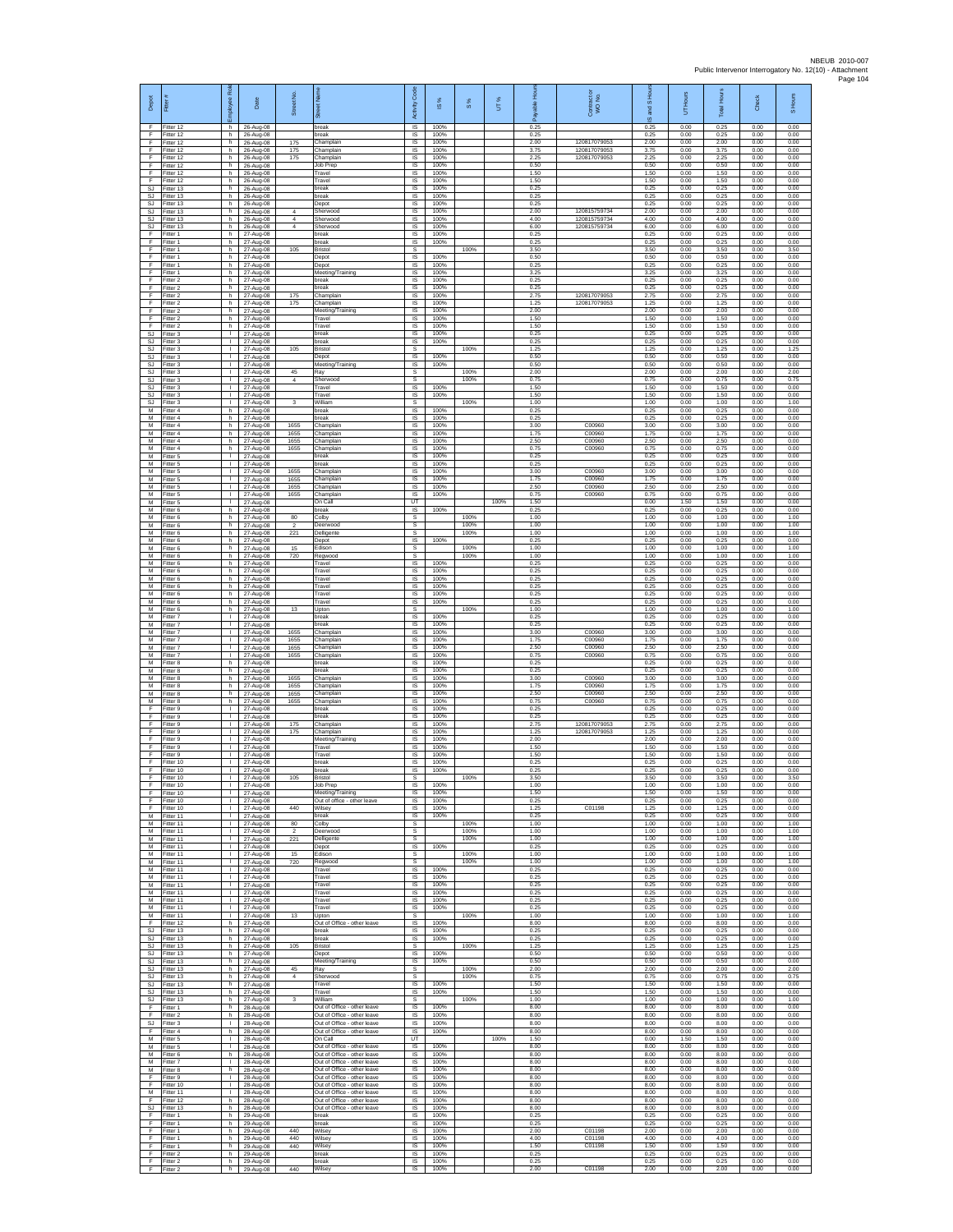| Depot                            | Fitter                              | bloyee Rol                                   | Date                                   | £<br>Street          | 芿                                                                             | Code<br>Activity                    | <b>iS%</b>           | S %                  | UT% | Ŕ.                   | $\overline{a}$<br>Contract of<br>WO No. | ά<br>IS and S        | 5                    | <b>Total Hours</b>   | Check                | S Hours              |
|----------------------------------|-------------------------------------|----------------------------------------------|----------------------------------------|----------------------|-------------------------------------------------------------------------------|-------------------------------------|----------------------|----------------------|-----|----------------------|-----------------------------------------|----------------------|----------------------|----------------------|----------------------|----------------------|
| F<br>F<br><b>SJ</b>              | Fitter 2<br>Fitter 2<br>Fitter 3    | h<br>h.<br>$\mathbf{I}$                      | 29-Aug-08<br>29-Aug-08<br>29-Aug-08    | 440<br>440           | Wilsey<br>Wilsev<br>Out of Office - SDO                                       | IS<br>IS<br>IS                      | 100%<br>100%<br>100% |                      |     | 4.00<br>1.50<br>8.00 | C01198<br>C01198                        | 4.00<br>1.50<br>8.00 | 0.00<br>0.00<br>0.00 | 4.00<br>1.50<br>8.00 | 0.00<br>0.00<br>0.00 | 0.00<br>0.00<br>0.00 |
| М<br>М<br>M                      | Fitter 4<br>itter 4<br>Fitter 4     | h.<br>h.<br>h.                               | 29-Aug-08<br>29-Aug-08<br>29-Aug-08    | 1655<br>1655         | break<br>Champlain<br>Champlain                                               | IS<br>IS<br>IS                      | 100%<br>100%<br>100% |                      |     | 0.25<br>3.00<br>4.75 | C00960<br>C00960                        | 0.25<br>3.00<br>4.75 | 0.00<br>0.00<br>0.00 | 0.25<br>3.00<br>4.75 | 0.00<br>0.00<br>0.00 | 0.00<br>0.00<br>0.00 |
| M<br>М<br>M                      | Fitter 5<br>Fitter 5<br>Fitter 5    | H.<br>т.<br>т                                | 29-Aug-08<br>29-Aug-08<br>29-Aug-08    | 1655<br>1655         | <b>oreak</b><br>Champlain<br>Champlain                                        | IS<br>IS<br>IS                      | 100%<br>100%<br>100% |                      |     | 0.25<br>3.00<br>4.75 | C00960<br>C00960                        | 0.25<br>3.00<br>4.75 | 0.00<br>0.00<br>0.00 | 0.25<br>3.00<br>4.75 | 0.00<br>0.00<br>0.00 | 0.00<br>0.00<br>0.00 |
| M<br>М                           | Fitter 6<br>itter 6                 | h.<br>h.                                     | 29-Aug-08<br>29-Aug-08                 | 34<br>133            | Aberdeen<br>Athlone                                                           | s<br>s                              |                      | 100%<br>100%         |     | 1.00<br>1.00         |                                         | 1.00<br>1.00         | 0.00<br>0.00         | 1.00<br>1.00         | 0.00<br>0.00         | 1.00<br>1.00         |
| M<br>M<br>M                      | Fitter 6<br>Fitter 6<br>Fitter 6    | h.<br>h.<br>h                                | 29-Aug-08<br>29-Aug-08<br>29-Aug-08    | 37<br>64             | Devonshire<br>Pine<br>Travel                                                  | s<br>s<br>IS                        | 100%                 | 100%<br>100%         |     | 1.00<br>1.00<br>0.25 |                                         | 1.00<br>1.00<br>0.25 | 0.00<br>0.00<br>0.00 | 1.00<br>1.00<br>0.25 | 0.00<br>0.00<br>0.00 | 1.00<br>1.00<br>0.00 |
| М<br>M<br>M                      | Fitter 6<br>fitter 6<br>Fitter 6    | h.<br>h.<br>h.                               | 29-Aug-08<br>29-Aug-08<br>29-Aug-08    |                      | Travel<br>Travel<br>Travel                                                    | IS<br>IS<br>IS                      | 100%<br>100%<br>100% |                      |     | 0.25<br>0.25<br>0.25 |                                         | 0.25<br>0.25<br>0.25 | 0.00<br>0.00<br>0.00 | 0.25<br>0.25<br>0.25 | 0.00<br>0.00<br>0.00 | 0.00<br>0.00<br>0.00 |
| M<br>М<br>M                      | Fitter 6<br>Fitter 6                | h<br>h                                       | 29-Aug-08<br>29-Aug-08                 | 62<br>265            | Vine<br>Westbrool                                                             | s<br>$\mathbb S$                    |                      | 100%<br>100%<br>100% |     | 1.00<br>1.00         |                                         | 1.00<br>1.00         | 0.00<br>0.00         | 1.00<br>1.00         | 0.00<br>0.00         | 1.00<br>1.00         |
| M<br>М                           | Fitter 6<br>Fitter 7<br>fitter 7    | h.<br>л.<br>т.                               | 29-Aug-08<br>29-Aug-08<br>29-Aug-08    | 5<br>1655            | Winter<br>hreak<br>Champlain                                                  | s<br>IS<br>IS                       | 100%<br>100%         |                      |     | 1.00<br>0.25<br>3.00 | C00960                                  | 1.00<br>0.25<br>3.00 | 0.00<br>0.00<br>0.00 | 1.00<br>0.25<br>3.00 | 0.00<br>0.00<br>0.00 | 1.00<br>0.00<br>0.00 |
| M<br>M<br>М                      | itter 7<br>Fitter 8<br>Fitter 8     | т<br>h.<br>h                                 | 29-Aug-08<br>29-Aug-08<br>29-Aug-08    | 1655<br>1655         | Champlain<br>break<br>Champlain                                               | IS<br>IS<br>IS                      | 100%<br>100%<br>100% |                      |     | 4.75<br>0.25<br>3.00 | C00960<br>C00960                        | 4.75<br>0.25<br>3.00 | 0.00<br>0.00<br>0.00 | 4.75<br>0.25<br>3.00 | 0.00<br>0.00<br>0.00 | 0.00<br>0.00<br>0.00 |
| M<br>F<br>E                      | Fitter 8<br>fitter 9<br>Fitter 10   | h.<br>т.<br>т.                               | 29-Aug-08<br>29-Aug-08<br>29-Aug-08    | 1655                 | Champlain<br>Out of Office - SDO<br>break                                     | IS<br>IS<br>IS                      | 100%<br>100%<br>100% |                      |     | 4.75<br>8.00<br>0.25 | C00960                                  | 4.75<br>8.00<br>0.25 | 0.00<br>0.00<br>0.00 | 4.75<br>8.00<br>0.25 | 0.00<br>0.00<br>0.00 | 0.00<br>0.00<br>0.00 |
| F<br>F                           | Fitter 10<br>fitter 10              | $\mathbf{L}$<br>$\mathbf{I}$                 | 29-Aug-08<br>29-Aug-08                 |                      | break<br>Job Prep                                                             | IS<br>IS                            | 100%<br>100%         |                      |     | 0.25<br>0.50         |                                         | 0.25<br>0.50         | 0.00<br>0.00         | 0.25<br>0.50         | 0.00<br>0.00         | 0.00<br>0.00         |
| E<br>F<br>F                      | Fitter 10<br>Fitter 10<br>Fitter 10 | л.<br>$\mathbf{L}$<br>т.                     | 29-Aug-08<br>29-Aug-08<br>29-Aug-08    | 440<br>440           | Job Prep<br>Wilsey<br>Wilsey                                                  | IS<br>IS<br>IS                      | 100%<br>100%<br>100% |                      |     | 0.50<br>1.00<br>4.00 | C01198<br>C01198                        | 0.50<br>1.00<br>4.00 | 0.00<br>0.00<br>0.00 | 0.50<br>1.00<br>4.00 | 0.00<br>0.00<br>0.00 | 0.00<br>0.00<br>0.00 |
| F<br>M<br>М                      | Fitter 10<br>Fitter 11<br>Fitter 11 | Τ<br>$\mathbf{L}$<br>т.                      | 29-Aug-08<br>29-Aug-08<br>29-Aug-08    | 440<br>34<br>133     | Wilsey<br>Aberdeen<br>Athlone                                                 | IS<br>s<br>s                        | 100%                 | 100%<br>100%         |     | 1.50<br>1.00<br>1.00 | C01198                                  | 1.50<br>1.00<br>1.00 | 0.00<br>0.00<br>0.00 | 1.50<br>1.00<br>1.00 | 0.00<br>0.00<br>0.00 | 0.00<br>1.00<br>1.00 |
| M<br>M<br>M                      | fitter 11<br>Fitter 11              | $\mathbf{L}$<br>л.<br>т.                     | 29-Aug-08<br>29-Aug-08                 | 37<br>64             | Devonshire<br>Pine                                                            | s<br>s                              |                      | 100%<br>100%         |     | 1.00<br>1.00<br>0.25 |                                         | 1.00<br>1.00         | 0.00<br>0.00         | 1.00<br>1.00         | 0.00<br>0.00         | 1.00<br>1.00         |
| M<br>M                           | Fitter 11<br>Fitter 11<br>itter 11  | L.<br>T.                                     | 29-Aug-08<br>29-Aug-08<br>29-Aug-08    |                      | Travel<br>Travel<br>Travel                                                    | IS<br>1S<br>IS                      | 100%<br>100%<br>100% |                      |     | 0.25<br>0.25         |                                         | 0.25<br>0.25<br>0.25 | 0.00<br>0.00<br>0.00 | 0.25<br>0.25<br>0.25 | 0.00<br>0.00<br>0.00 | 0.00<br>0.00<br>0.00 |
| M<br>M<br>М                      | Fitter 11<br>Fitter 11<br>Fitter 11 | л.<br>л.<br>T.                               | 29-Aug-08<br>29-Aug-08<br>29-Aug-08    | 62<br>265            | Travel<br>Vine<br>Westbrool                                                   | IS<br>s<br>s                        | 100%                 | 100%<br>100%         |     | 0.25<br>1.00<br>1.00 |                                         | 0.25<br>1.00<br>1.00 | 0.00<br>0.00<br>0.00 | 0.25<br>1.00<br>1.00 | 0.00<br>0.00<br>0.00 | 0.00<br>1.00<br>1.00 |
| M<br>F<br>SJ                     | Fitter 11<br>Fitter 12<br>Fitter 13 | $\mathbf{I}$<br>h.<br>h                      | 29-Aug-08<br>29-Aug-08<br>29-Aug-08    | 5                    | Winter<br>Out of Office - other leave<br>Out of Office - SDO                  | s<br>IS<br>IS                       | 100%<br>100%         | 100%                 |     | 1.00<br>8.00<br>8.00 |                                         | 1.00<br>8.00<br>8.00 | 0.00<br>0.00<br>0.00 | 1.00<br>8.00<br>8.00 | 0.00<br>0.00<br>0.00 | 1.00<br>0.00<br>0.00 |
| F<br>F                           | itter 1<br>Fitter 2                 | h.<br>h.                                     | 1-Sep-08<br>1-Sep-08                   |                      | Out of Office - Holiday<br>Out of Office - Holiday                            | IS<br>IS                            | 100%<br>100%         |                      |     | 8.00<br>8.00         | Labour Day<br>Labour Day                | 8.00<br>8.00         | 0.00<br>0.00         | 8.00<br>8.00         | 0.00<br>0.00         | 0.00<br>0.00         |
| $\mathbb{S}\mathbb{J}$<br>М<br>M | itter 3<br>Fitter 4<br>fitter 5     | т.<br>h.<br>$\mathbf{I}$                     | 1-Sep-08<br>1-Sep-08<br>1-Sep-08       |                      | Out of Office - Holiday<br>Out of Office - Holiday<br>Out of Office - Holiday | IS<br>IS<br>IS                      | 100%<br>100%<br>100% |                      |     | 8.00<br>8.00<br>8.00 | Labour Day<br>Labour Day<br>Labour Day  | 8.00<br>8.00<br>8.00 | 0.00<br>0.00<br>0.00 | 8.00<br>8.00<br>8.00 | 0.00<br>0.00<br>0.00 | 0.00<br>0.00<br>0.00 |
| M<br>М<br>M                      | Fitter 6<br>Fitter 7<br>itter 8     | h<br>т.<br>h                                 | 1-Sep-08<br>1-Sep-08<br>1-Sep-08       |                      | Out of Office - Holiday<br>Out of Office - Holiday<br>Out of Office - Holiday | IS<br>IS<br>IS                      | 100%<br>100%<br>100% |                      |     | 8.00<br>8.00<br>8.00 | Labour Day<br>Labour Day<br>Labour Day  | 8.00<br>8.00<br>8.00 | 0.00<br>0.00<br>0.00 | 8.00<br>8.00<br>8.00 | 0.00<br>0.00<br>0.00 | 0.00<br>0.00<br>0.00 |
| F<br>F                           | Fitter 9<br>Fitter 10               | л.<br>л.                                     | 1-Sep-08<br>1-Sep-08                   |                      | Out of Office - Holiday<br>Out of Office - Holiday                            | IS<br>IS                            | 100%<br>100%         |                      |     | 8.00<br>8.00         | Labour Day<br>Labour Day                | 8.00<br>8.00         | 0.00<br>0.00         | 8.00<br>8.00         | 0.00<br>0.00         | 0.00<br>0.00         |
| М<br>F<br>SJ                     | Fitter 11<br>Fitter 12<br>Fitter 13 | ٠<br>h.<br>h.                                | 1-Sep-08<br>1-Sep-08<br>1-Sep-08       |                      | Out of Office - Holiday<br>Out of Office - Holiday<br>Out of Office - Holiday | IS<br>IS<br>IS                      | 100%<br>100%<br>100% |                      |     | 8.00<br>8.00<br>8.00 | Labour Day<br>Labour Day<br>Labour Day  | 8.00<br>8.00<br>8.00 | 0.00<br>0.00<br>0.00 | 8.00<br>8.00<br>8.00 | 0.00<br>0.00<br>0.00 | 0.00<br>0.00<br>0.00 |
| F<br>F<br>F                      | -itter 1<br>Fitter 1<br>Fitter 1    | h.<br>h<br>h.                                | 2-Sep-08<br>2-Sep-08<br>$2-$ Sep $-08$ | 440                  | break<br>break<br>Wilsey                                                      | $\sf IS$<br>$\sf IS$<br><b>IS</b>   | 100%<br>100%<br>100% |                      |     | 0.25<br>0.25<br>2.00 | C01198                                  | 0.25<br>0.25<br>2.00 | 0.00<br>0.00<br>0.00 | 0.25<br>0.25<br>2.00 | 0.00<br>0.00<br>0.00 | 0.00<br>0.00<br>0.00 |
| F<br>F                           | Fitter 1<br>Fitter 1                | h<br>h.                                      | 2-Sep-08<br>2-Sep-08                   | 440<br>440           | Wilsey<br>Wilsey                                                              | IS<br>IS                            | 100%<br>100%         |                      |     | 4.00<br>1.50         | C01198<br>C01198                        | 4.00<br>1.50         | 0.00<br>0.00         | 4.00<br>1.50         | 0.00<br>0.00         | 0.00<br>0.00         |
| F<br>F<br>F                      | fitter 2<br>Fitter 2<br>Fitter 2    | h.<br>h.<br>h.                               | 2-Sep-08<br>2-Sep-08<br>$2-Sep-08$     | 440                  | oreak<br>break<br>Wilsey                                                      | IS<br>IS<br>IS                      | 100%<br>100%<br>100% |                      |     | 0.25<br>0.25<br>2.00 | C01198                                  | 0.25<br>0.25<br>2.00 | 0.00<br>0.00<br>0.00 | 0.25<br>0.25<br>2.00 | 0.00<br>0.00<br>0.00 | 0.00<br>0.00<br>0.00 |
| F<br>F<br>S.I                    | Fitter 2<br>Fitter 2<br>Fitter 3    | h<br>h.<br>л.                                | 2-Sep-08<br>2-Sep-08<br>2-Sep-08       | 440<br>440           | Wilsey<br>Wilsey<br>Out of Office - SDO                                       | $\sf IS$<br>IS<br>IS                | 100%<br>100%<br>100% |                      |     | 4.00<br>1.50<br>8.00 | C01198<br>C01198                        | 4.00<br>1.50<br>8.00 | 0.00<br>0.00<br>0.00 | 4.00<br>1.50<br>8.00 | 0.00<br>0.00<br>0.00 | 0.00<br>0.00<br>0.00 |
| М<br>M<br>M                      | itter 4<br>itter 4<br>Fitter 4      | h.<br>h.<br>h.                               | 2-Sep-08<br>2-Sep-08<br>2-Sep-08       | 1655                 | break<br>break<br>Champlain                                                   | IS<br>IS<br>$\overline{\mathsf{s}}$ | 100%<br>100%<br>100% |                      |     | 0.25<br>0.25<br>3.00 | C00960                                  | 0.25<br>0.25<br>3.00 | 0.00<br>0.00<br>0.00 | 0.25<br>0.25<br>3.00 | 0.00<br>0.00<br>0.00 | 0.00<br>0.00<br>0.00 |
| М<br>M                           | Fitter 4<br>Fitter 4                | h<br>h.                                      | 2-Sep-08<br>2-Sep-08                   | 1655<br>1655         | Champlain<br>Champlain                                                        | IS<br>IS                            | 100%<br>100%         |                      |     | 1.75<br>2.50         | C00960<br>C00960                        | 1.75<br>2.50         | 0.00<br>0.00         | 1.75<br>2.50         | 0.00<br>0.00         | 0.00<br>0.00         |
| M<br>M<br>M                      | fitter 4<br>Fitter 5<br>Fitter 5    | h.<br>т.<br>т.                               | 2-Sep-08<br>2-Sep-08<br>2-Sep-08       | 1655                 | Champlain<br>break<br>break                                                   | IS<br>IS<br>IS                      | 100%<br>100%<br>100% |                      |     | 0.75<br>0.25<br>0.25 | C00960                                  | 0.75<br>0.25<br>0.25 | 0.00<br>0.00<br>0.00 | 0.75<br>0.25<br>0.25 | 0.00<br>0.00<br>0.00 | 0.00<br>0.00<br>0.00 |
| M<br>M<br>M                      | fitter 5<br>Fitter 5<br>Fitter 5    | $\mathbf{I}$<br>л.<br>л.                     | 2-Sep-08<br>2-Sep-08<br>2-Sep-08       | 1655<br>1655<br>1655 | Champlain<br>Champlain<br>Champlain                                           | IS<br>IS<br>IS                      | 100%<br>100%<br>100% |                      |     | 3.00<br>1.75<br>2.50 | C00960<br>C00960<br>C00960              | 3.00<br>1.75<br>2.50 | 0.00<br>0.00<br>0.00 | 3.00<br>1.75<br>2.50 | 0.00<br>0.00<br>0.00 | 0.00<br>0.00<br>0.00 |
| M<br>M                           | Fitter 5<br>Fitter 6<br>M Fitter 6  | I.<br>h.                                     | 2-Sep-08<br>2-Sep-08                   | 1655                 | Champlain<br>break<br>break                                                   | IS<br>IS                            | 100%<br>100%<br>100% |                      |     | 0.75<br>0.25<br>0.25 | C00960                                  | 0.75<br>0.25<br>0.25 | 0.00<br>0.00<br>0.00 | 0.75<br>0.25<br>0.25 | 0.00<br>0.00<br>0.00 | 0.00<br>0.00<br>0.00 |
| M<br>M                           | Fitter 6<br>Fitter 6                | h.<br>h.<br>h.                               | 2-Sep-08<br>2-Sep-08<br>2-Sep-08       | 1655<br>1655         | Champlain<br>Champlain                                                        | IS<br>IS<br>IS                      | 100%<br>100%         |                      |     | 3.00<br>1.75         | C00960<br>C00960                        | 3.00<br>1.75         | 0.00<br>0.00         | 3.00<br>1.75         | 0.00<br>0.00         | 0.00<br>0.00         |
| M<br>M<br>M                      | Fitter 6<br>Fitter 6<br>Fitter 7    | h.<br>h.<br>$\mathbf{L}$                     | $2-Sep-08$<br>$2-Sep-08$<br>2-Sep-08   | 1655<br>1655         | Champlain<br>Champlain<br>break                                               | <b>IS</b><br>IS<br>IS               | 100%<br>100%<br>100% |                      |     | 2.50<br>0.75<br>0.25 | C00960<br>C00960                        | 2.50<br>0.75<br>0.25 | 0.00<br>0.00<br>0.00 | 2.50<br>0.75<br>0.25 | 0.00<br>0.00<br>0.00 | 0.00<br>0.00<br>0.00 |
| M<br>M<br>М                      | fitter 7<br>Fitter 7<br>Fitter 7    | $\mathbf{I}$<br>л.<br>$\mathbf{L}$           | 2-Sep-08<br>2-Sep-08<br>2-Sep-08       | 1655<br>1655         | preak<br>Champlain<br>Champlain                                               | IS<br>- IS<br>IS                    | 100%<br>100%<br>100% |                      |     | 0.25<br>3.00<br>1.75 | C00960<br>C00960                        | 0.25<br>3.00<br>1.75 | 0.00<br>0.00<br>0.00 | 0.25<br>3.00<br>1.75 | 0.00<br>0.00<br>0.00 | 0.00<br>0.00<br>0.00 |
| М<br>M<br>M                      | Fitter 7<br>Fitter 7<br>Fitter 8    | $\mathbf{I}$<br>$\mathbf{I}$                 | 2-Sep-08<br>2-Sep-08                   | 1655<br>1655         | Champlain<br>Champlain<br>break                                               | $\sf IS$<br><b>IS</b><br>IS         | 100%<br>100%<br>100% |                      |     | 2.50<br>0.75<br>0.25 | C00960<br>C00960                        | 2.50<br>0.75<br>0.25 | 0.00<br>0.00<br>0.00 | 2.50<br>0.75<br>0.25 | 0.00<br>0.00         | 0.00<br>0.00<br>0.00 |
| М<br>M                           | Fitter 8<br>fitter 8                | h.<br>h<br>h.                                | 2-Sep-08<br>2-Sep-08<br>$2-Sep-08$     | 1655                 | break<br>Champlain                                                            | IS<br>IS                            | 100%<br>100%         |                      |     | 0.25<br>3.00         | C00960                                  | 0.25<br>3.00         | 0.00<br>0.00         | 0.25<br>3.00         | 0.00<br>0.00<br>0.00 | 0.00<br>0.00         |
| M<br>М<br>М                      | Fitter 8<br>Fitter 8<br>Fitter 8    | h.<br>h.<br>h.                               | 2-Sep-08<br>2-Sep-08<br>2-Sep-08       | 1655<br>1655<br>1655 | Champlain<br>Champlain<br>Champlain                                           | IS<br>IS<br>IS                      | 100%<br>100%<br>100% |                      |     | 1.75<br>2.50<br>0.75 | C00960<br>C00960<br>C00960              | 1.75<br>2.50<br>0.75 | 0.00<br>0.00<br>0.00 | 1.75<br>2.50<br>0.75 | 0.00<br>0.00<br>0.00 | 0.00<br>0.00<br>0.00 |
| F<br>E<br>F                      | Fitter 9<br>Fitter 10<br>Fitter 10  | $\mathbf{L}$<br>т.<br>т.                     | $2-Sep-08$<br>2-Sep-08<br>2-Sep-08     |                      | Out of Office - SDO<br>break<br>break                                         | IS<br>IS<br>IS                      | 100%<br>100%<br>100% |                      |     | 8.00<br>0.25<br>0.25 |                                         | 8.00<br>0.25<br>0.25 | 0.00<br>0.00<br>0.00 | 8.00<br>0.25<br>0.25 | 0.00<br>0.00<br>0.00 | 0.00<br>0.00<br>0.00 |
| F<br>F                           | fitter 10<br>Fitter 10              | т.<br>т.                                     | 2-Sep-08<br>2-Sep-08                   |                      | Job Prep<br>Job Prep                                                          | IS<br>- IS                          | 100%<br>100%         |                      |     | 0.50<br>0.50         |                                         | 0.50<br>0.50         | 0.00<br>0.00         | 0.50<br>0.50         | 0.00<br>0.00         | 0.00<br>0.00         |
| F.<br>F<br>F                     | Fitter 10<br>Fitter 10<br>Fitter 10 | <b>I</b><br>т.<br>т                          | 2-Sep-08<br>2-Sep-08<br>$2-Sep-08$     | 440<br>440<br>440    | Wilsey<br>Wilsey<br>Wilsey                                                    | IS<br>IS<br>IS                      | 100%<br>100%<br>100% |                      |     | 1.00<br>4.00<br>1.50 | C01198<br>C01198<br>C01198              | 1.00<br>4.00<br>1.50 | 0.00<br>0.00<br>0.00 | 1.00<br>4.00<br>1.50 | 0.00<br>0.00<br>0.00 | 0.00<br>0.00<br>0.00 |
| м<br>М<br>M                      | Fitter 11<br>Fitter 11<br>Fitter 11 | $\mathbf{L}$<br>$\mathbf{L}$<br>$\mathbf{L}$ | 2-Sep-08<br>2-Sep-08<br>2-Sep-08       | 1655                 | break<br>break<br>Champlain                                                   | $\sf IS$<br>$\sf IS$<br>$\sf IS$    | 100%<br>100%<br>100% |                      |     | 0.25<br>0.25<br>3.00 | C00960                                  | 0.25<br>0.25<br>3.00 | 0.00<br>0.00<br>0.00 | 0.25<br>0.25<br>3.00 | 0.00<br>0.00<br>0.00 | 0.00<br>0.00<br>0.00 |
| M<br>M                           | Fitter 11<br>Fitter 11              | л.<br>т.                                     | $2-$ Sep $-08$<br>2-Sep-08             | 1655<br>1655         | Champlain<br>Champlain                                                        | IS<br>IS                            | 100%<br>100%         |                      |     | 1.75<br>2.50         | C00960<br>C00960                        | 1.75<br>2.50         | 0.00<br>0.00         | 1.75<br>2.50         | 0.00<br>0.00         | 0.00<br>0.00         |
| М<br>F<br>SJ                     | Fitter 11<br>Fitter 12<br>Fitter 13 | т.<br>h.<br>h.                               | 2-Sep-08<br>2-Sep-08<br>2-Sep-08       | 1655                 | Champlain<br>Out of Office - other leave<br>Out of Office - SDO               | IS<br>IS<br>- IS                    | 100%<br>100%<br>100% |                      |     | 0.75<br>8.00<br>8.00 | C00960                                  | 0.75<br>8.00<br>8.00 | 0.00<br>0.00<br>0.00 | 0.75<br>8.00<br>8.00 | 0.00<br>0.00<br>0.00 | 0.00<br>0.00<br>0.00 |
| F<br>F<br>F                      | Fitter 1<br>Fitter 1<br>Fitter 1    | h.<br>h.<br>h.                               | 3-Sep-08<br>3-Sep-08<br>3-Sep-08       | 440                  | break<br>break<br>Wilsey                                                      | IS<br>IS<br><b>IS</b>               | 100%<br>100%<br>100% |                      |     | 0.25<br>0.25<br>2.00 | C01198                                  | 0.25<br>0.25<br>2.00 | 0.00<br>0.00<br>0.00 | 0.25<br>0.25<br>2.00 | 0.00<br>0.00<br>0.00 | 0.00<br>0.00<br>0.00 |
| F<br>F<br>SJ                     | Fitter 1<br>Fitter 1<br>Fitter 2    | h.<br>h<br>Ŧ                                 | 3-Sep-08<br>3-Sep-08<br>3-Sep-08       | 440<br>440           | Wilsey<br>Wilsey<br>break                                                     | IS<br>IS<br>IS                      | 100%<br>100%<br>100% |                      |     | 4.00<br>1.50<br>0.25 | C01198<br>C01198                        | 4.00<br>1.50<br>0.25 | 0.00<br>0.00<br>0.00 | 4.00<br>1.50<br>0.25 | 0.00<br>0.00<br>0.00 | 0.00<br>0.00<br>0.00 |
| SJ                               | SJ Fitter 2<br>Fitter 2             | h.<br>h                                      | 3-Sep-08<br>3-Sep-08                   | 16<br>16             | Queen<br>Queen                                                                | IS<br>IS                            | 100%<br>100%         |                      |     | 2.00<br>4.75         | 120816472632<br>120816472632            | 2.00<br>4.75         | 0.00<br>0.00         | 2.00<br>4.75         | 0.00<br>0.00         | 0.00<br>0.00         |
| SJ<br>SJ<br><b>SJ</b>            | Fitter 2<br>Fitter 2<br>Fitter 3    | н.<br>Н.<br>т.                               | 3-Sep-08<br>3-Sep-08<br>3-Sep-08       |                      | Travel<br>Travel<br>break                                                     | IS<br>IS<br>IS                      | 100%<br>100%<br>100% |                      |     | 1.50<br>1.50<br>0.25 |                                         | 1.50<br>1.50<br>0.25 | 0.00<br>0.00<br>0.00 | 1.50<br>1.50<br>0.25 | 0.00<br>0.00<br>0.00 | 0.00<br>0.00<br>0.00 |
| SJ<br><b>SJ</b><br>-SJ           | Fitter 3<br>fitter 3<br>Fitter 3    | т.<br>т.<br>л.                               | 3-Sep-08<br>3-Sep-08<br>3-Sep-08       | 18<br>18             | break<br>Harmony<br>Harmony                                                   | IS<br>IS<br>- IS                    | 100%<br>100%<br>100% |                      |     | 0.25<br>2.00<br>4.00 | 120806723323<br>120806723323            | 0.25<br>2.00<br>4.00 | 0.00<br>0.00<br>0.00 | 0.25<br>2.00<br>4.00 | 0.00<br>0.00<br>0.00 | 0.00<br>0.00<br>0.00 |
| <b>SJ</b><br>SJ<br>m             | Fitter 3<br>Fitter 3<br>Fitter 4    | $\mathbf{L}$<br>٠<br>h                       | 3-Sep-08<br>3-Sep-08<br>3-Sep-08       | 18                   | Harmony<br>Job Prep<br>break                                                  | IS<br>IS<br>IS                      | 100%<br>100%<br>100% |                      |     | 2.50<br>0.25<br>0.25 | 120806723323                            | 2.50<br>0.25<br>0.25 | 0.00<br>0.00<br>0.00 | 2.50<br>0.25<br>0.25 | 0.00<br>0.00<br>0.00 | 0.00<br>0.00<br>0.00 |
| m<br>m                           | Fitter 4<br>Fitter 4                | h.<br>h.                                     | 3-Sep-08<br>3-Sep-08                   | 1655                 | break<br>Champlain                                                            | IS<br>$\sf IS$                      | 100%<br>100%         |                      |     | 0.25<br>3.00         | C00960                                  | 0.25<br>3.00         | 0.00<br>0.00         | 0.25<br>3.00         | 0.00<br>0.00         | 0.00<br>0.00         |
| m                                | Fitter 4                            | h                                            | 3-Sep-08                               | 1655                 | Champlain                                                                     | IS                                  | 100%                 |                      |     | 1.75                 | C00960                                  | 1.75                 | 0.00                 | 1.75                 | 0.00                 | 0.00                 |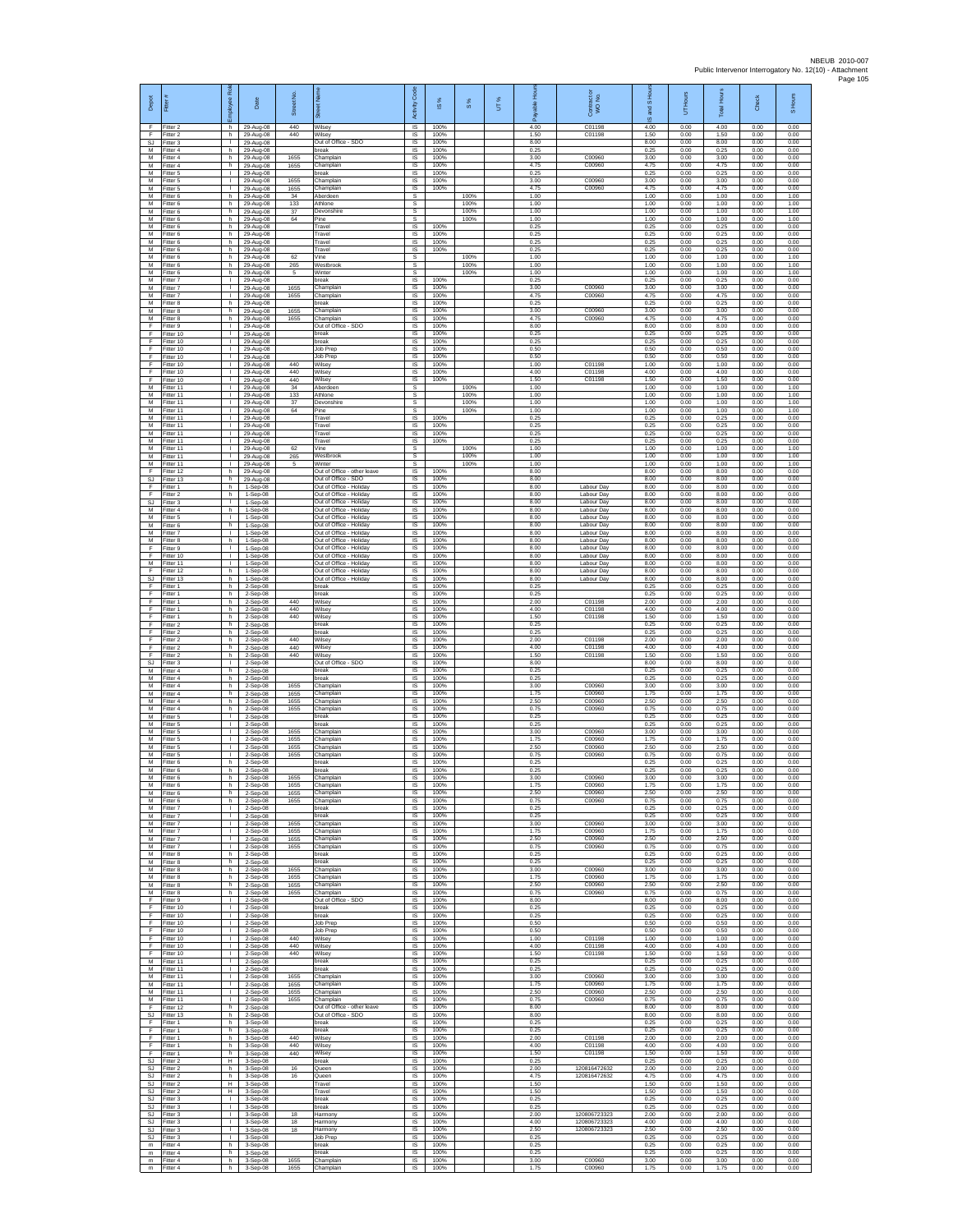| Depot<br>$\mathsf{m}$         | Fitter#<br>Fitter 4                 | loyee Ro<br>h.                     | Date<br>3-Sep-08                         | Street No.<br>1655   | 氯<br>Champlain                                   | c <sub>ode</sub><br>Activity<br>IS | IS %<br>100%         | $\frac{8}{3}$ | UT%  | 운<br>2.50            | ŏ<br>Contract of<br>WO No.<br>C00960         | and S Ho<br>ဖ<br>2.50 | Hours<br>5<br>0.00   | Total Hour:<br>2.50  | Check<br>0.00        | S Hours<br>0.00      |
|-------------------------------|-------------------------------------|------------------------------------|------------------------------------------|----------------------|--------------------------------------------------|------------------------------------|----------------------|---------------|------|----------------------|----------------------------------------------|-----------------------|----------------------|----------------------|----------------------|----------------------|
| m<br>м                        | Fitter 4<br>Fitter 5                | h.<br>i.                           | 3-Sep-08<br>3-Sep-08                     | 1655                 | Champlain<br>oreak                               | IS<br>IS                           | 100%<br>100%         |               |      | 0.75<br>0.25         | C00960                                       | 0.75<br>0.25          | 0.00<br>0.00         | 0.75<br>0.25         | 0.00<br>0.00         | 0.00<br>0.00         |
| M<br>M                        | Fitter 5<br>Fitter 5                | $\mathbf{r}$<br>i.                 | 3-Sep-08<br>3-Sep-08                     | 1655                 | oreak<br>Champlain                               | 1S<br>IS                           | 100%<br>100%         |               |      | 0.25<br>3.00         | C00960                                       | 0.25<br>3.00          | 0.00<br>0.00         | 0.25<br>3.00         | 0.00<br>0.00         | 0.00<br>0.00         |
| M<br>М<br>M                   | Fitter 5<br>Fitter 5<br>Fitter 5    | j.<br>i.<br>i.                     | 3-Sep-08<br>3-Sep-08<br>$3-$ Sep-08      | 1655<br>1655<br>1655 | Champlain<br>Champlain<br>Champlain              | IS<br>IS<br>IS                     | 100%<br>100%<br>100% |               |      | 1.75<br>2.50<br>0.75 | C00960<br>C00960<br>C00960                   | 1.75<br>2.50<br>0.75  | 0.00<br>0.00<br>0.00 | 1.75<br>2.50<br>0.75 | 0.00<br>0.00<br>0.00 | 0.00<br>0.00<br>0.00 |
| M<br>М                        | Fitter 6<br>Fitter 6                | h.<br>h.                           | 3-Sep-08<br>3-Sep-08                     |                      | break<br>reak                                    | <b>IS</b><br>IS                    | 100%<br>100%         |               |      | 0.25<br>0.25         |                                              | 0.25<br>0.25          | 0.00<br>0.00         | 0.25<br>0.25         | 0.00<br>0.00         | 0.00<br>0.00         |
| М<br>M<br>M                   | Fitter 6<br>Fitter 6<br>Fitter 6    | h<br>h.<br>h.                      | 3-Sep-08<br>3-Sep-08<br>3-Sep-08         | 1655<br>1655<br>1655 | hamplain<br>Champlain<br>Champlain               | $\sf IS$<br>IS<br>IS.              | 100%<br>100%<br>100% |               |      | 3.00<br>1.75<br>2.50 | C00960<br>C00960<br>C00960                   | 3.00<br>1.75<br>2.50  | 0.00<br>0.00<br>0.00 | 3.00<br>1.75<br>2.50 | 0.00<br>0.00<br>0.00 | 0.00<br>0.00<br>0.00 |
| M<br>М                        | Fitter 6<br>Fitter 7                | h<br>i.                            | 3-Sep-08<br>3-Sep-08                     | 1655                 | hamplain,<br>oreak                               | IS<br>IS                           | 100%<br>100%         |               |      | 0.75<br>0.25         | C00960                                       | 0.75<br>0.25          | 0.00<br>0.00         | 0.75<br>0.25         | 0.00<br>0.00         | 0.00<br>0.00         |
| M<br>M                        | Fitter 7<br>Fitter 7                | i.<br>j.                           | 3-Sep-08<br>3-Sep-08                     | 1655                 | break<br>Champlain<br>Champlain                  | IS<br>IS                           | 100%<br>100%         |               |      | 0.25<br>3.00         | C00960<br>C00960                             | 0.25<br>3.00          | 0.00<br>0.00         | 0.25<br>3.00         | 0.00<br>0.00         | 0.00<br>0.00         |
| M<br>M<br>M                   | Fitter 7<br>Fitter 7<br>Fitter 7    | i.<br>i.<br>i.                     | 3-Sep-08<br>$3-Sep-08$<br>3-Sep-08       | 1655<br>1655<br>1655 | hamplain<br>Champlain                            | 1S<br>IS<br>IS                     | 100%<br>100%<br>100% |               |      | 1.75<br>2.50<br>0.75 | C00960<br>C00960                             | 1.75<br>2.50<br>0.75  | 0.00<br>0.00<br>0.00 | 1.75<br>2.50<br>0.75 | 0.00<br>0.00<br>0.00 | 0.00<br>0.00<br>0.00 |
| М<br>SJ                       | Fitter 8<br>Fitter 9                | h.<br>$\mathbf{L}$                 | 3-Sep-08<br>3-Sep-08                     |                      | Out of Office - Bereavement<br>reak              | IS<br>IS                           | 100%<br>100%         |               |      | 8.00<br>0.25         |                                              | 8.00<br>0.25          | 0.00<br>0.00         | 8.00<br>0.25         | 0.00<br>0.00         | 0.00<br>0.00         |
| SJ.<br><b>SJ</b><br>SJ        | Fitter 9<br>Fitter 9<br>Fitter 9    | л.<br>$\mathbf{L}$<br>$\mathbf{I}$ | $3-$ Sep $-08$<br>$3-Sep-08$<br>3-Sep-08 | 16<br>16             | Queen<br>Queen<br>ravel                          | <b>IS</b><br>IS.<br>IS             | 100%<br>100%<br>100% |               |      | 2.00<br>4.75<br>1.50 | 120816472632<br>120816472632                 | 2.00<br>4.75<br>1.50  | 0.00<br>0.00<br>0.00 | 2.00<br>4.75<br>1.50 | 0.00<br>0.00<br>0.00 | 0.00<br>0.00<br>0.00 |
| SJ.<br>F                      | Fitter 9<br>Fitter 10               | $\mathbf{L}$<br>i.                 | 3-Sep-08<br>3-Sep-08                     |                      | ravel<br>break                                   | IS<br>IS                           | 100%<br>100%         |               |      | 1.50<br>0.25         |                                              | 1.50<br>0.25          | 0.00<br>0.00         | 1.50<br>0.25         | 0.00<br>0.00         | 0.00<br>0.00         |
| F<br>Ŧ<br>F                   | Fitter 10<br>Fitter 10<br>Fitter 10 | i.<br>i.<br>i.                     | 3-Sep-08<br>3-Sep-08<br>$3-Sep-08$       | $\mathbf{1}$<br>440  | reak<br>Imcroft<br>Wilsev                        | IS<br>s<br>IS                      | 100%<br>100%         | 100%          |      | 0.25<br>5.00<br>2.00 | C01198                                       | 0.25<br>5.00<br>2.00  | 0.00<br>0.00<br>0.00 | 0.25<br>5.00<br>2.00 | 0.00<br>0.00<br>0.00 | 0.00<br>5.00<br>0.00 |
| F<br>М                        | Fitter 10<br>Fitter 11              | i.<br>i.                           | 3-Sep-08<br>3-Sep-08                     | 440                  | Wilsey<br>oreak                                  | IS<br>IS                           | 100%<br>100%         |               |      | 4.00<br>0.25         | C01198                                       | 4.00<br>0.25          | 0.00<br>0.00         | 4.00<br>0.25         | 0.00<br>0.00         | 0.00<br>0.00         |
| M<br>M<br>M                   | Fitter 11<br>Fitter 11              | j.<br>j.                           | 3-Sep-08<br>3-Sep-08                     | 1655                 | reak<br>Champlain                                | IS<br><b>IS</b>                    | 100%<br>100%         |               |      | 0.25<br>3.00         | C00960                                       | 0.25<br>3.00          | 0.00<br>0.00         | 0.25<br>3.00         | 0.00<br>0.00         | 0.00<br>0.00         |
| М<br>M                        | Fitter 11<br>Fitter 11<br>Fitter 11 | i.<br>j.<br>i.                     | 3-Sep-08<br>3-Sep-08<br>3-Sep-08         | 1655<br>1655<br>1655 | Champlain<br>Champlain<br>Champlain              | IS<br>IS<br>IS                     | 100%<br>100%<br>100% |               |      | 1.75<br>2.50<br>0.75 | C00960<br>C00960<br>C00960                   | 1.75<br>2.50<br>0.75  | 0.00<br>0.00<br>0.00 | 1.75<br>2.50<br>0.75 | 0.00<br>0.00<br>0.00 | 0.00<br>0.00<br>0.00 |
| E<br>SJ                       | Fitter 12<br>Fitter 13              | h.<br>н                            | 3-Sep-08<br>3-Sep-08                     |                      | Out of office - other leave<br>oreak             | IS<br>IS                           | 100%<br>100%         |               |      | 8.00<br>0.25         |                                              | 8.00<br>0.25          | 0.00<br>0.00         | 8.00<br>0.25         | 0.00<br>0.00         | 0.00<br>0.00         |
| <b>SJ</b><br>SJ.<br><b>SJ</b> | Fitter 13<br>Fitter 13<br>Fitter 13 | π<br>Н.<br>H                       | 3-Sep-08<br>3-Sep-08<br>3-Sep-08         | 18<br>18             | break<br>Harmony<br>Harmony                      | IS<br>IS<br>IS                     | 100%<br>100%<br>100% |               |      | 0.25<br>2.00<br>4.00 | 120806723323<br>120806723323                 | 0.25<br>2.00<br>4.00  | 0.00<br>0.00<br>0.00 | 0.25<br>2.00<br>4.00 | 0.00<br>0.00<br>0.00 | 0.00<br>0.00<br>0.00 |
| SJ<br>SJ.                     | Fitter 13<br>Fitter 13              | Η<br>Н.                            | 3-Sep-08<br>3-Sep-08                     | 18                   | Harmony<br>Job Prep                              | IS<br>IS                           | 100%<br>100%         |               |      | 2.50<br>0.25         | 120806723323                                 | 2.50<br>0.25          | 0.00<br>0.00         | 2.50<br>0.25         | 0.00<br>0.00         | 0.00<br>0.00         |
| F<br>Ŧ<br>F                   | Fitter 1<br>Fitter 1<br>Fitter 1    | h<br>h.<br>h                       | 4-Sep-08<br>4-Sep-08<br>4-Sep-08         | 440                  | break<br>break<br>Vilsey                         | IS<br>1S<br>IS                     | 100%<br>100%<br>100% |               |      | 0.25<br>0.25<br>2.00 | C01198                                       | 0.25<br>0.25<br>2.00  | 0.00<br>0.00<br>0.00 | 0.25<br>0.25<br>2.00 | 0.00<br>0.00<br>0.00 | 0.00<br>0.00<br>0.00 |
| -F<br>F                       | Fitter 1<br>Fitter 1                | h.<br>h.                           | 4-Sep-08<br>$4-Sep-08$                   | 440<br>440           | Wilsey<br>Wilsey                                 | IS<br>IS.                          | 100%<br>100%         |               |      | 4.00<br>1.50         | C01198<br>C01198                             | 4.00<br>1.50          | 0.00<br>0.00         | 4.00<br>1.50         | 0.00<br>0.00         | 0.00<br>0.00         |
| F<br>F<br>F                   | Fitter 2<br>Fitter 2<br>Fitter 2    | h<br>h.<br>h.                      | 4-Sep-08<br>4-Sep-08                     |                      | reak<br>Break                                    | IS<br>IS                           | 100%<br>100%<br>100% |               |      | 0.25<br>0.25<br>2.00 |                                              | 0.25<br>0.25          | 0.00<br>0.00<br>0.00 | 0.25<br>0.25<br>2.00 | 0.00<br>0.00<br>0.00 | 0.00<br>0.00<br>0.00 |
| F<br>Ŧ                        | Fitter 2<br>Fitter 2                | h<br>h.                            | 4-Sep-08<br>4-Sep-08<br>4-Sep-08         | 16<br>16<br>16       | Queen<br>Queen<br>Queen                          | IS<br>IS<br>IS                     | 100%<br>100%         |               |      | 4.75<br>0.75         | 120816472632<br>120816472632<br>120816472632 | 2.00<br>4.75<br>0.75  | 0.00<br>0.00         | 4.75<br>0.75         | 0.00<br>0.00         | 0.00<br>0.00         |
| F<br>F                        | Fitter 2<br>Fitter 2                | h.<br>h.                           | 4-Sep-08<br>4-Sep-08                     |                      | Travel<br>Travel                                 | IS<br>IS                           | 100%<br>100%         |               |      | 1.50<br>1.50         |                                              | 1.50<br>1.50          | 0.00<br>0.00         | 1.50<br>1.50         | 0.00<br>0.00         | 0.00<br>0.00         |
| SJ<br><b>SJ</b><br>SJ         | Fitter 3<br>Fitter 3<br>Fitter 3    | i.<br>i.<br>j.                     | 4-Sep-08<br>$4-$ Sep $-08$<br>4-Sep-08   | 18                   | break<br>reak<br>Harmony                         | IS<br>IS<br><b>IS</b>              | 100%<br>100%<br>100% |               |      | 0.25<br>0.25<br>2.00 | 120806723323                                 | 0.25<br>0.25<br>2.00  | 0.00<br>0.00<br>0.00 | 0.25<br>0.25<br>2.00 | 0.00<br>0.00<br>0.00 | 0.00<br>0.00<br>0.00 |
| <b>SJ</b><br>SJ               | Fitter 3<br>Fitter 3                | i.<br>j.                           | 4-Sep-08<br>4-Sep-08                     | 18<br>18             | Harmony<br>Harmony                               | IS<br>$\sf IS$                     | 100%<br>100%         |               |      | 4.00<br>3.00         | 120806723323<br>12080672332                  | 4.00<br>3.00          | 0.00<br>0.00         | 4.00<br>3.00         | 0.00<br>0.00         | 0.00<br>0.00         |
| SJ.<br>M<br>М                 | Fitter 3<br>Fitter 4<br>Fitter 4    | i.<br>h.<br>h                      | 4-Sep-08<br>4-Sep-08                     |                      | Job Prep<br>break<br>reak                        | IS<br>IS.<br>IS                    | 100%<br>100%<br>100% |               |      | 0.25<br>0.25<br>0.25 |                                              | 0.25<br>0.25<br>0.25  | 0.00<br>0.00<br>0.00 | 0.25<br>0.25<br>0.25 | 0.00<br>0.00<br>0.00 | 0.00<br>0.00<br>0.00 |
| М<br>M                        | Fitter 4<br>Fitter 4                | h.<br>h.                           | 4-Sep-08<br>4-Sep-08<br>4-Sep-08         | 1655                 | hamplain<br>Depot                                | IS<br>IS                           | 100%<br>100%         |               |      | 3.50<br>1.25         | C00960                                       | 3.50<br>1.25          | 0.00<br>0.00         | 3.50<br>1.25         | 0.00<br>0.00         | 0.00<br>0.00         |
| M<br>М                        | Fitter 4<br>Fitter 4                | h.<br>h.                           | 4-Sep-08<br>4-Sep-08                     | 43<br>43             | Parkwood<br>Parkwood                             | IS<br>1S<br>IS                     | 100%<br>100%         |               |      | 1.50<br>2.75<br>0.25 | 120817943735<br>120817943735                 | 1.50<br>2.75<br>0.25  | 0.00<br>0.00<br>0.00 | 1.50<br>2.75<br>0.25 | 0.00<br>0.00<br>0.00 | 0.00<br>0.00<br>0.00 |
| M<br>M<br>М                   | Fitter 5<br>Fitter 5<br>Fitter 5    | j.<br>i.<br>i.                     | 4-Sep-08<br>4-Sep-08<br>4-Sep-08         | 1655                 | oreak<br>preak<br>hamplain                       | IS<br>IS                           | 100%<br>100%<br>100% |               |      | 0.25<br>3.00         | C00960                                       | 0.25<br>3.00          | 0.00<br>0.00         | 0.25<br>3.00         | 0.00<br>0.00         | 0.00<br>0.00         |
| M<br>M                        | Fitter 5<br>Fitter 5                | i.<br>j.                           | 4-Sep-08<br>4-Sep-08                     | 1655<br>1655         | Champlain<br>Champlain                           | IS<br>IS                           | 100%<br>100%         |               |      | 1.75<br>2.50         | C00960<br>C00960                             | 1.75<br>2.50          | 0.00<br>0.00         | 1.75<br>2.50         | 0.00<br>0.00         | 0.00<br>0.00         |
| M<br>М<br>M                   | Fitter 5<br>Fitter 6<br>Fitter 6    | i.<br>h<br>h.                      | $4-Sep-08$<br>4-Sep-08<br>4-Sep-08       | 1655                 | Champlain<br>oreak<br>oreak                      | IS<br>IS<br>IS                     | 100%<br>100%<br>100% |               |      | 1 25<br>0.25<br>0.25 | C00960                                       | 1 25<br>0.25<br>0.25  | 0.00<br>0.00<br>0.00 | 1.25<br>0.25<br>0.25 | 0.00<br>0.00<br>0.00 | 0.00<br>0.00<br>0.00 |
| M<br>М                        | Fitter 6<br>Fitter 6                | h.<br>h                            | 4-Sep-08<br>4-Sep-08                     | 1655<br>1655         | Champlain<br>hamplain                            | IS<br>$\sf IS$                     | 100%<br>100%         |               |      | 3.00<br>1.75         | C00960<br>C00960                             | 3.00<br>1.75          | 0.00<br>0.00         | 3.00<br>1.75         | 0.00<br>0.00         | 0.00<br>0.00         |
| M<br>M<br>M                   | Fitter 6<br>Fitter 6<br>Fitter 7    | h.<br>h.<br>i.                     | 4-Sep-08<br>4-Sep-08<br>4-Sep-08         | 1655<br>1655         | Champlain<br>Champlain<br>oreak                  | IS<br>IS<br>IS                     | 100%<br>100%<br>100% |               |      | 2.50<br>1.25<br>0.25 | C00960<br>C00960                             | 2.50<br>1.25<br>0.25  | 0.00<br>0.00<br>0.00 | 2.50<br>1.25<br>0.25 | 0.00<br>0.00<br>0.00 | 0.00<br>0.00<br>0.00 |
| М<br>M                        | Fitter 7<br>Fitter 7                | i.<br>i.                           | 4-Sep-08<br>4-Sep-08                     | 1655                 | reak<br>hamplain                                 | IS<br>IS                           | 100%<br>100%         |               |      | 0.25<br>3.50         | C00960                                       | 0.25<br>3.50          | 0.00<br>0.00         | 0.25<br>3.50         | 0.00<br>0.00         | 0.00<br>0.00         |
| M<br>M<br>M                   | Fitter 7<br>Fitter 7<br>Fitter 7    | j.<br>i.                           | 4-Sep-08<br>4-Sep-08                     | 43<br>43             | Depot<br>Parkwood                                | <b>IS</b><br>IS                    | 100%<br>100%         |               |      | 1.25<br>1.50<br>2.75 | 120817943735                                 | 1.25<br>1.50<br>2.75  | 0.00<br>0.00         | 1.25<br>1.50<br>2.75 | 0.00<br>0.00         | 0.00<br>0.00<br>0.00 |
| M<br>-F.                      | Fitter 8<br>Fitter 9                | h<br>i.                            | 4-Sep-08<br>4-Sep-08<br>4-Sep-08         |                      | Parkwood<br>Out of Office - Bereavement<br>break | IS<br><b>IS</b><br>IS              | 100%<br>100%<br>100% |               |      | 8.00<br>0.25         | 120817943735                                 | 8.00<br>0.25          | 0.00<br>0.00<br>0.00 | 8.00<br>0.25         | 0.00<br>0.00<br>0.00 | 0.00<br>0.00         |
| F<br>Ŧ                        | Fitter 9<br>Fitter 9                | ÷.<br>i.                           | 4-Sep-08<br>4-Sep-08                     | 16                   | Break<br>Queen                                   | IS<br>$\overline{s}$               | 100%<br>100%         |               |      | 0.25<br>2.00         | 120816472632<br>120816472632                 | 0.25<br>2.00          | 0.00<br>0.00         | 0.25<br>2.00         | 0.00<br>0.00         | 0.00<br>0.00         |
| E<br>F<br>F                   | Fitter 9<br>Fitter 9<br>Fitter 9    | i.<br>i.<br>i.                     | 4-Sep-08<br>4-Sep-08<br>4-Sep-08         | 16<br>16             | Queen<br>Queen<br>Travel                         | IS.<br>IS<br>IS                    | 100%<br>100%<br>100% |               |      | 4.75<br>0.75<br>1.50 | 120816472632                                 | 4.75<br>0.75<br>1.50  | 0.00<br>0.00<br>0.00 | 4.75<br>0.75<br>1.50 | 0.00<br>0.00<br>0.00 | 0.00<br>0.00<br>0.00 |
| F<br>F                        | Fitter 9<br>Fitter 10               | i.<br>i.                           | 4-Sep-08<br>4-Sep-08                     |                      | Travel<br>break                                  | IS<br>IS                           | 100%<br>100%         |               |      | 1.50<br>0.25         |                                              | 1.50<br>0.25          | 0.00<br>0.00         | 1.50<br>0.25         | 0.00<br>0.00         | 0.00<br>0.00         |
| Ŧ<br>Ŧ<br>-F                  | Fitter 10<br>Fitter 10<br>Fitter 10 | i.<br>i.<br>j.                     | 4-Sep-08<br>4-Sep-08<br>$4-Sep-08$       | 440<br>440           | break<br>Vilsey<br>Wilsey                        | 1S<br>IS<br><b>IS</b>              | 100%<br>100%<br>100% |               |      | 0.25<br>2.00<br>4.00 | C01198<br>C01198                             | 0.25<br>2.00<br>4.00  | 0.00<br>0.00<br>0.00 | 0.25<br>2.00<br>4.00 | 0.00<br>0.00<br>0.00 | 0.00<br>0.00<br>0.00 |
| F.<br>M                       | Fitter 10<br>Fitter 11              | j.<br>i.                           | $4-Sep-08$<br>4-Sep-08                   | 440                  | Wilsey<br>oreak                                  | IS<br>IS                           | 100%<br>100%         |               |      | 1.50<br>0.25         | C01198                                       | 1.50<br>0.25          | 0.00<br>0.00         | 1.50<br>0.25         | 0.00<br>0.00         | 0.00<br>0.00         |
| M<br>M<br>М                   | Fitter 11<br>Fitter 11<br>Fitter 11 | i.<br>i.<br>i.                     | 4-Sep-08<br>4-Sep-08                     | 1655<br>1655<br>28   | Champlain<br>Champlain<br>hamplain               | 1S<br>IS<br>s                      | 100%<br>100%         | 100%          |      | 3.00<br>2.25<br>1.00 | C00960<br>C00960                             | 3.00<br>2.25<br>1.00  | 0.00<br>0.00<br>0.00 | 3.00<br>2.25<br>1.00 | 0.00<br>0.00<br>0.00 | 0.00<br>0.00<br>1.00 |
| M<br>M                        | Fitter 11<br>Fitter 11              | $\mathbf{r}$<br>i.                 | 4-Sep-08<br>4-Sep-08<br>$4-Sen-08$       |                      | Jepot<br>Depot                                   | IS.<br>IS.                         | 100%<br>100%         |               |      | 0.75<br>0.25         |                                              | 0.75<br>0.25          | 0.00<br>0.00         | 0.75<br>0.25         | 0.00<br>0.00         | 0.00<br>0.00         |
| M<br>M                        | Fitter 11<br>Fitter 11              | i.<br>i.                           | 4-Sep-08<br>4-Sep-08                     |                      | Travel<br>Travel                                 | IS<br>1S                           | 100%<br>100%         |               |      | 0.25<br>0.25         |                                              | 0.25<br>0.25          | 0.00<br>0.00         | 0.25<br>0.25         | 0.00<br>0.00         | 0.00<br>0.00         |
| F<br>F<br>F.                  | Fitter 12<br>Fitter 12<br>Fitter 12 | h.<br>h.<br>h.                     | $4-$ Sep-08<br>4-Sep-08<br>4-Sep-08      | $16\,$               | oreak<br><b>Break</b><br>Queen                   | IS<br><b>IS</b><br>IS              | 100%<br>100%<br>100% |               |      | 0.25<br>0.25<br>2.00 | 120816472632                                 | 0.25<br>0.25<br>2.00  | 0.00<br>0.00<br>0.00 | 0.25<br>0.25<br>2.00 | 0.00<br>0.00<br>0.00 | 0.00<br>0.00<br>0.00 |
| F<br>F                        | Fitter 12<br>Fitter 12              | h.<br>h.                           | 4-Sep-08<br>4-Sep-08                     | 16<br>16             | Queen<br>Queen                                   | $\sf IS$<br>- IS                   | 100%<br>100%         |               |      | 4.75<br>0.75         | 120816472632<br>120816472632                 | 4.75<br>0.75          | 0.00<br>0.00         | 4.75<br>0.75         | 0.00<br>0.00         | 0.00<br>0.00         |
| F.<br>F<br><b>SJ</b>          | Fitter 12<br>Fitter 12<br>Fitter 13 | h.<br>h.<br>h.                     | 4-Sep-08<br>4-Sep-08<br>4-Sep-08         |                      | Travel<br>Travel<br>break                        | <b>IS</b><br>IS<br>1S              | 100%<br>100%<br>100% |               |      | 1.50<br>1.50<br>0.25 |                                              | 1.50<br>1.50<br>0.25  | 0.00<br>0.00<br>0.00 | 1.50<br>1.50<br>0.25 | 0.00<br>0.00<br>0.00 | 0.00<br>0.00<br>0.00 |
| SJ.<br>SJ                     | Fitter 13<br>Fitter 13              | h.<br>h.                           | 4-Sep-08<br>4-Sep-08                     | 18                   | break<br>Harmony                                 | IS.<br>IS                          | 100%<br>100%         |               |      | 0.25<br>2.00         | 120806723323                                 | 0.25<br>2.00          | 0.00<br>0.00         | 0.25<br>2.00         | 0.00<br>0.00         | 0.00<br>0.00         |
| SJ<br>SJ.<br>SJ               | Fitter 13<br>Fitter 13              | h.<br>h.                           | 4-Sep-08<br>4-Sep-08                     | 18<br>18             | Harmony<br>Harmony                               | 1S<br>IS<br>IS                     | 100%<br>100%<br>100% |               |      | 4.00<br>3.00<br>0.25 | 120806723323<br>120806723323                 | 4.00<br>3.00<br>0.25  | 0.00<br>0.00<br>0.00 | 4.00<br>3.00         | 0.00<br>0.00         | 0.00<br>0.00<br>0.00 |
| F<br>Ŧ                        | Fitter 13<br>Fitter 1<br>Fitter 1   | h<br>h.<br>h.                      | 4-Sep-08<br>5-Sep-08<br>5-Sep-08         |                      | Job Prep<br>Break<br><b>Break</b>                | IS<br>IS                           | 100%<br>100%         |               |      | 0.25<br>0.25         |                                              | 0.25<br>0.25          | 0.00<br>0.00         | 0.25<br>0.25<br>0.25 | 0.00<br>0.00<br>0.00 | 0.00<br>0.00         |
| -F<br>F.                      | Fitter 1<br>Fitter 1                | h.<br>h.                           | 5-Sep-08<br>5-Sep-08                     | 440<br>440           | Wilsey<br>Wilsey                                 | <b>IS</b><br><b>IS</b>             | 100%<br>100%         |               |      | 2.00<br>4.00         | C01198<br>C01198                             | 2.00<br>4.00          | 0.00<br>0.00         | 2.00<br>4.00         | 0.00<br>0.00         | 0.00<br>0.00         |
| $\mathsf F$<br>F.<br>F        | Fitter 1<br>Fitter 2<br>Fitter 2    | h.<br>h.<br>h.                     | 5-Sep-08<br>5-Sep-08<br>5-Sep-08         | 440                  | Wilsey<br>break<br>break                         | IS<br>1S<br>IS                     | 100%<br>100%<br>100% |               |      | 1.50<br>0.25<br>0.25 | C01198                                       | 1.50<br>0.25<br>0.25  | 0.00<br>0.00<br>0.00 | 1.50<br>0.25<br>0.25 | 0.00<br>0.00<br>0.00 | 0.00<br>0.00<br>0.00 |
| $\mathsf F$<br>F              | Fitter 2<br>Fitter 2                | h.<br>h.                           | 5-Sep-08<br>5-Sep-08                     | 138<br>138           | cranston<br>Cranston                             | IS<br>1S                           | 100%<br>100%         |               |      | 3.00<br>3.00         | 120806712967<br>120806712967                 | 3.00<br>3.00          | 0.00<br>0.00         | 3.00<br>3.00         | 0.00<br>0.00         | 0.00<br>0.00         |
| F.<br>F<br>F                  | Fitter 2<br>Fitter 2<br>Fitter 2    | h.<br>h.<br>h.                     | 5-Sep-08<br>5-Sep-08<br>5-Sep-08         | 138                  | Cranston<br>Job Prep<br>On Call                  | IS<br><b>IS</b><br>UT              | 100%<br>100%         |               | 100% | 0.50<br>0.50<br>1.00 | 120806712967                                 | 0.50<br>0.50<br>0.00  | 0.00<br>0.00<br>1.00 | 0.50<br>0.50<br>1.00 | 0.00<br>0.00<br>0.00 | 0.00<br>0.00<br>0.00 |
| F<br>-F                       | Fitter 2<br>Fitter 2                | h<br>h.                            | $5-Sep-08$<br>5-Sep-08                   |                      | ravel<br>Travel                                  | IS<br><b>IS</b>                    | 100%<br>100%         |               |      | 1.50<br>1.50         |                                              | 1.50<br>1.50          | 0.00<br>0.00         | 1.50<br>1.50         | 0.00<br>0.00         | 0.00<br>0.00         |
| SJ<br>SJ                      | Fitter 3<br>Fitter 3<br>SJ Fitter 3 | i.<br>÷.<br>i.                     | 5-Sep-08<br>5-Sep-08<br>5-Sep-08         | 67                   | break<br>break<br>Clarendon                      | IS<br>$\sf IS$<br>IS               | 100%<br>100%<br>100% |               |      | 0.25<br>0.25<br>2.50 | 120814637535                                 | 0.25<br>0.25<br>2.50  | 0.00<br>0.00<br>0.00 | 0.25<br>0.25<br>2.50 | 0.00<br>0.00<br>0.00 | 0.00<br>0.00<br>0.00 |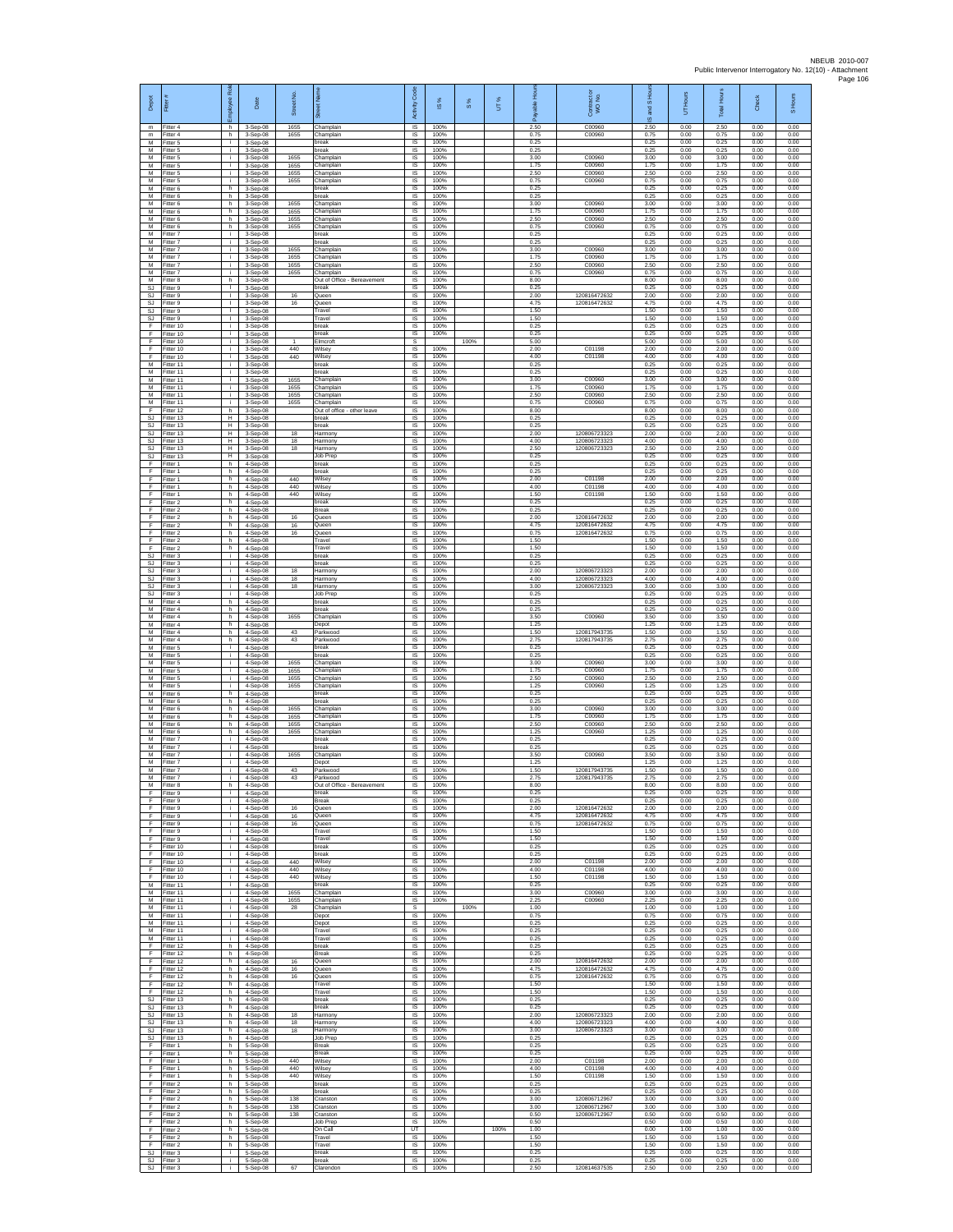| Depot                                       | Fitter                              | æ<br>loyee         | Date                               | Street No.            |                                                                  | Code<br>Activity                                | IS %                 | 8%           | UT%  | 휸                      | Contract or<br>WO No.                        | and S Hou<br>$\overline{\omega}$ | UT Hours             | <b>Total Hours</b>     | Check                | S Hours              |
|---------------------------------------------|-------------------------------------|--------------------|------------------------------------|-----------------------|------------------------------------------------------------------|-------------------------------------------------|----------------------|--------------|------|------------------------|----------------------------------------------|----------------------------------|----------------------|------------------------|----------------------|----------------------|
| SJ<br>SJ<br>SJ                              | Fitter 3<br>Fitter 3<br>Fitter 3    | ÷.<br>i.<br>Ť.     | 5-Sep-08<br>5-Sep-08<br>5-Sep-08   | 67                    | Clarendor<br>Depot                                               | $\overline{\mathsf{s}}$<br>$\sf IS$<br>$\sf IS$ | 100%<br>100%<br>100% |              |      | 1.50<br>0.25<br>0.50   | 120814637535                                 | 1.50<br>0.25<br>0.50             | 0.00<br>0.00<br>0.00 | 1.50<br>0.25<br>0.50   | 0.00<br>0.00<br>0.00 | 0.00<br>0.00<br>0.00 |
| SJ.<br>M                                    | Fitter 3<br>Fitter 4                | j.<br>h.           | 5-Sep-08<br>5-Sep-08               | 18<br>48-54           | Depot<br>harmony<br>10th Street                                  | IS<br>s                                         | 100%                 | 100%         |      | 3.00<br>3.00           | 120806723323                                 | 3.00<br>3.00                     | 0.00<br>0.00         | 3.00<br>3.00           | 0.00<br>0.00         | 0.00<br>3.00         |
| M<br>M                                      | -itter 4<br>Fitter 4                | h<br>h             | 5-Sep-08<br>5-Sep-08               |                       | break<br>Depot                                                   | IS<br>IS                                        | 100%<br>100%         |              |      | 0.25<br>0.50           |                                              | 0.25<br>0.50                     | 0.00<br>0.00         | 0.25<br>0.50           | 0.00<br>0.00         | 0.00<br>0.00         |
| M<br>M<br>M                                 | Fitter 4<br>-itter 4                | h.<br>h            | 5-Sep-08<br>5-Sep-08               | 87<br>109             | Ellerdale<br>John                                                | s<br>s                                          |                      | 100%<br>100% |      | 2.00<br>1.25           |                                              | 2.00<br>1.25                     | 0.00<br>0.00         | 2.00<br>1.25           | 0.00<br>0.00         | 2.00<br>1.25         |
| M<br>M                                      | Fitter 4<br>Fitter 4<br>Fitter 5    | h.<br>h.<br>Ť.     | 5-Sep-08<br>5-Sep-08<br>5-Sep-08   | 291                   | McLaughlin<br>Meeting/Training<br>Break                          | s<br><b>IS</b><br>IS                            | 100%<br>100%         | 100%         |      | 1.25<br>0.25<br>0.25   |                                              | 1.25<br>0.25<br>0.25             | 0.00<br>0.00<br>0.00 | 1.25<br>0.25<br>0.25   | 0.00<br>0.00<br>0.00 | 1.25<br>0.00<br>0.00 |
| M<br>M                                      | Fitter 5<br>Fitter 5                | i.<br>i.           | 5-Sep-08<br>5-Sep-08               | 1655                  | Break<br>Champlain                                               | IS<br>IS                                        | 100%<br>100%         |              |      | 0.25<br>3.00           | C00960                                       | 0.25<br>3.00                     | 0.00<br>0.00         | 0.25<br>3.00           | 0.00<br>0.00         | 0.00<br>0.00         |
| M<br>M                                      | Fitter 5<br>-itter 5                | j.<br>i.<br>÷.     | $5-Sep-08$<br>5-Sep-08             | 1655<br>1655          | Champlain<br>Champlain<br>Champlain                              | IS<br>IS<br>IS                                  | 100%<br>100%<br>100% |              |      | 1.75<br>2.50<br>0.75   | C00960<br>C00960<br>C00960                   | 1.75<br>2.50<br>0.75             | 0.00<br>0.00<br>0.00 | 1.75<br>2.50<br>0.75   | 0.00<br>0.00<br>0.00 | 0.00<br>0.00<br>0.00 |
| M<br>M<br>M                                 | Fitter 5<br>Fitter 6<br>Fitter 6    | h<br>h.            | 5-Sep-08<br>5-Sep-08<br>5-Sep-08   | 1655                  | Break<br>Break                                                   | IS<br>IS                                        | 100%<br>100%         |              |      | 0.25<br>0.25           |                                              | 0.25<br>0.25                     | 0.00<br>0.00         | 0.25<br>0.25           | 0.00<br>0.00         | 0.00<br>0.00         |
| M<br>M                                      | -itter 6<br>Fitter 6                | h<br>h.            | 5-Sep-08<br>5-Sep-08               | 1655<br>1655          | Champlain<br>Champlain                                           | IS<br>IS                                        | 100%<br>100%         |              |      | 3.00<br>1.75           | C00960<br>C00960                             | 3.00<br>1.75                     | 0.00<br>0.00         | 3.00<br>1.75           | 0.00<br>0.00         | 0.00<br>0.00         |
| M<br>М<br>M                                 | Fitter 6<br>Fitter 6<br>Fitter 7    | h.<br>h.<br>i.     | 5-Sep-08<br>5-Sep-08<br>5-Sep-08   | 1655<br>1655<br>48-54 | Champlain<br>Champlain<br>10th Street                            | - IS<br>IS<br>s                                 | 100%<br>100%         | 100%         |      | 2.50<br>0.75<br>3.00   | C00960<br>C00960                             | 2.50<br>0.75<br>3.00             | 0.00<br>0.00<br>0.00 | 2.50<br>0.75<br>3.00   | 0.00<br>0.00<br>0.00 | 0.00<br>0.00<br>3.00 |
| M<br>M                                      | Fitter 7<br>Fitter 7                | i.<br>j.           | 5-Sep-08<br>5-Sep-08               |                       | oreak<br>Depot                                                   | IS<br><b>IS</b>                                 | 100%<br>100%         |              |      | 0.25<br>0.50           |                                              | 0.25<br>0.50                     | 0.00<br>0.00         | 0.25<br>0.50           | 0.00<br>0.00         | 0.00<br>0.00         |
| ${\sf M}$<br>М                              | -itter 7<br>-itter 7                | i.<br>j.           | 5-Sep-08<br>5-Sep-08               | 87<br>109             | Ellerdale<br>lohn                                                | $\mathbb S$<br>s                                |                      | 100%<br>100% |      | 2.00<br>1.25           |                                              | 2.00<br>1.25                     | 0.00<br>0.00         | 2.00<br>1.25           | 0.00<br>0.00         | 2.00<br>1.25         |
| M<br>M<br>M                                 | Fitter 7<br>Fitter 7<br>-itter 7    | j.<br>i.<br>÷.     | 5-Sep-08<br>5-Sep-08<br>5-Sep-08   | 291                   | McLaughlin<br>Meeting/Training<br>On Call                        | s<br><b>IS</b><br>UT                            | 100%                 | 100%         | 100% | 1.25<br>0.25<br>1.00   |                                              | 1.25<br>0.25<br>0.00             | 0.00<br>0.00<br>1.00 | 1.25<br>0.25<br>1.00   | 0.00<br>0.00<br>0.00 | 1.25<br>0.00<br>0.00 |
| m<br>$\ddot{\phantom{1}}$                   | Fitter 8<br>Fitter 9                | h.<br>j.           | 5-Sep-08<br>5-Sep-08               |                       | Out of Office - Bereavement<br>break                             | <b>IS</b><br>IS                                 | 100%<br>100%         |              |      | 8.00<br>0.25           |                                              | 8.00<br>0.25                     | 0.00<br>0.00         | 8.00<br>0.25           | 0.00<br>0.00         | 0.00<br>0.00         |
| $\ddot{\phantom{1}}$<br>$\ddot{\mathbf{f}}$ | itter 9<br>Fitter 9                 | j.<br>i.           | 5-Sep-08<br>5-Sep-08               | 138                   | preak<br>Cranston                                                | IS<br>IS                                        | 100%<br>100%         |              |      | 0.25<br>3.00           | 120806712967                                 | 0.25<br>3.00                     | 0.00<br>0.00         | 0.25<br>3.00           | 0.00<br>0.00<br>0.00 | 0.00<br>0.00         |
| $\ddot{\ }$<br>$\mathbf{f}$<br>Ŧ            | Fitter 9<br>Fitter 9<br>Fitter 9    | i.<br>Ť.<br>i.     | 5-Sep-08<br>5-Sep-08<br>5-Sep-08   | 138                   | Cranston<br>Travel<br>Travel                                     | IS<br>IS<br>IS                                  | 100%<br>100%<br>100% |              |      | 3.00<br>1.50<br>1.50   | 120806712967                                 | 3.00<br>1.50<br>1.50             | 0.00<br>0.00<br>0.00 | 3.00<br>1.50<br>1.50   | 0.00<br>0.00         | 0.00<br>0.00<br>0.00 |
| F<br>F                                      | Fitter 10<br>Fitter 10              | Ť.<br>j.           | 5-Sep-08<br>5-Sep-08               |                       | Break<br>Break                                                   | IS<br>- IS                                      | 100%<br>100%         |              |      | 0.25<br>0.25           |                                              | 0.25<br>0.25                     | 0.00<br>0.00         | 0.25<br>0.25           | 0.00<br>0.00         | 0.00<br>0.00         |
| F<br>$\mathsf F$<br>F.                      | Fitter 10<br>Fitter 10<br>Fitter 10 | i.<br>i.           | 5-Sep-08<br>5-Sep-08<br>5-Sep-08   | 440<br>440<br>440     | Wilsey<br>Wilsey<br>Wilsey                                       | <b>IS</b><br>IS<br>IS                           | 100%<br>100%<br>100% |              |      | 2.00<br>4.00<br>1.50   | C01198<br>C01198<br>C01198                   | 2.00<br>4.00<br>1.50             | 0.00<br>0.00<br>0.00 | 2.00<br>4.00<br>1.50   | 0.00<br>0.00<br>0.00 | 0.00<br>0.00<br>0.00 |
| M<br>F                                      | Fitter 11<br>Fitter 12              | h.<br>h.           | 5-Sep-08<br>5-Sep-08               |                       | Out of Office - SDO<br>break                                     | IS<br>IS                                        | 100%<br>100%         |              |      | 8.00<br>0.25           |                                              | 8.00<br>0.25                     | 0.00<br>0.00         | 8.00<br>0.25           | 0.00<br>0.00         | 0.00<br>0.00         |
| Ŧ<br>F<br>F                                 | Fitter 12<br>Fitter 12<br>Fitter 12 | h.<br>h.<br>h.     | 5-Sep-08<br>5-Sep-08<br>5-Sep-08   | 138<br>138            | break<br>Cranston<br>Cranston                                    | IS<br>IS<br>IS                                  | 100%<br>100%<br>100% |              |      | 0.25<br>3.00<br>3.00   | 120806712967<br>120806712967                 | 0.25<br>3.00<br>3.00             | 0.00<br>0.00<br>0.00 | 0.25<br>3.00<br>3.00   | 0.00<br>0.00<br>0.00 | 0.00<br>0.00<br>0.00 |
| F<br>F                                      | Fitter 12<br>ltter <sub>12</sub>    | h.<br>h            | 5-Sep-08<br>5-Sep-08               | 138                   | Cranston<br>lob Prep                                             | IS<br>IS                                        | 100%<br>100%         |              |      | 0.50<br>0.50           | 120806712967                                 | 0.50<br>0.50                     | 0.00<br>0.00         | 0.50<br>0.50           | 0.00<br>0.00         | 0.00<br>0.00         |
| F<br>F                                      | Fitter 12<br>ltter 12               | h.<br>h.           | 5-Sep-08<br>5-Sep-08               |                       | Travel<br>Travel                                                 | - IS<br>$\sf IS$                                | 100%<br>100%         |              |      | 1.50<br>1.50           |                                              | 1.50<br>1.50                     | 0.00<br>0.00         | 1.50<br>1.50           | 0.00<br>0.00         | 0.00<br>0.00         |
| SJ<br>-SJ<br>SJ.                            | Fitter 13<br>Fitter 13<br>Fitter 13 | h<br>h.<br>h.      | 5-Sep-08<br>5-Sep-08<br>5-Sep-08   | 67                    | break<br>break<br>Clarendon                                      | $\sf IS$<br>IS<br>IS                            | 100%<br>100%<br>100% |              |      | 0.25<br>0.25<br>2.50   | 120814637535                                 | 0.25<br>0.25<br>2.50             | 0.00<br>0.00<br>0.00 | 0.25<br>0.25<br>2.50   | 0.00<br>0.00<br>0.00 | 0.00<br>0.00<br>0.00 |
| <b>SJ</b><br>SJ                             | Fitter 13<br>Fitter 13              | h<br>h             | 5-Sep-08<br>5-Sep-08               | 67                    | Clarendon<br>Depot                                               | IS<br>IS                                        | 100%<br>100%         |              |      | 1.50<br>0.25           | 120814637535                                 | 1.50<br>0.25                     | 0.00<br>0.00         | 1.50<br>0.25           | 0.00<br>0.00         | 0.00<br>0.00         |
| SJ<br>SJ<br>F                               | Fitter 13<br>Fitter 13<br>Fitter 2  | h.<br>h<br>h.      | 5-Sep-08<br>5-Sep-08<br>6-Sep-08   | 18<br>112             | Depot<br>harmony                                                 | IS<br>IS<br>s                                   | 100%<br>100%         | 100%         |      | 0.50<br>3.00<br>3.00   | 120806723323                                 | 0.50<br>3.00<br>3.00             | 0.00<br>0.00<br>0.00 | 0.50<br>3.00<br>3.00   | 0.00<br>0.00<br>0.00 | 0.00<br>0.00<br>3.00 |
| F<br>M                                      | Fitter 2<br>Fitter 7                | h.<br>Ť.           | 6-Sep-08<br>6-Sep-08               | 26                    | Lexington<br>Spinner Crout<br>On Call                            | s<br>UT                                         |                      | 100%         | 100% | 3.00<br>1.00           |                                              | 3.00<br>0.00                     | 0.00<br>1.00         | 3.00<br>1.00           | 0.00<br>0.00         | 3.00<br>0.00         |
| Ŧ<br>M<br>M                                 | Fitter 2<br>Fitter 7<br>Fitter 7    | h<br>i.<br>Ť.      | 7-Sep-08<br>7-Sep-08<br>7-Sep-08   | 274<br>303            | On Call<br>Chantal                                               | UT<br>s<br>s                                    |                      | 100%<br>100% | 100% | 1.00<br>4.50<br>4.50   |                                              | 0.00<br>4.50<br>4.50             | 1.00<br>0.00<br>0.00 | 1.00<br>4.50<br>4.50   | 0.00<br>0.00<br>0.00 | 0.00<br>4.50<br>4.50 |
| M<br>M                                      | -itter 7<br>Fitter 7                | i.<br>÷.           | 7-Sep-08<br>7-Sep-08               | 84                    | McLaughlir<br>On Call<br>Salter                                  | LIT<br>s                                        |                      | 100%         | 100% | 1.00<br>4.50           |                                              | 0.00<br>4.50                     | 1.00<br>0.00         | 1.00<br>4.50           | 0.00<br>0.00         | 0.00<br>4.50         |
| F<br>E                                      | Fitter 1<br>Fitter 1                | h<br>h.            | 8-Sep-08<br>8-Sep-08               |                       | break<br>break                                                   | IS<br>IS                                        | 100%<br>100%         |              |      | 0.25<br>0.25           |                                              | 0.25<br>0.25                     | 0.00<br>0.00         | 0.25<br>0.25           | 0.00<br>0.00         | 0.00<br>0.00         |
| F<br>Ŧ<br>F                                 | -itter 1<br>Fitter 1<br>Fitter 1    | h<br>h.<br>h.      | 8-Sep-08<br>8-Sep-08<br>8-Sep-08   | 548<br>548<br>548     | Forest Hill<br>Forest Hill<br>Forest Hill                        | IS<br>IS<br>- IS                                | 100%<br>100%<br>100% |              |      | 2.00<br>4.00<br>1.50   | C00983<br>C00983<br>C00983                   | 2.00<br>4.00<br>1.50             | 0.00<br>0.00<br>0.00 | 2.00<br>4.00<br>1.50   | 0.00<br>0.00<br>0.00 | 0.00<br>0.00<br>0.00 |
| F<br>F                                      | Fitter 1<br>Fitter 2                | h.<br>h.           | 8-Sep-08<br>8-Sep-08               | 221                   | george<br>break                                                  | s<br>IS                                         | 100%                 | 100%         |      | 2.00<br>0.25           |                                              | 2.00<br>0.25                     | 0.00<br>0.00         | 2.00<br>0.25           | 0.00<br>0.00         | 2.00<br>0.00         |
| F<br>F<br>F                                 | Fitter 2<br>Fitter 2<br>-itter 2    | h<br>h.<br>h       | 8-Sep-08<br>8-Sep-08<br>8-Sep-08   | 135<br>135            | reak<br>Cranston<br>Cranston                                     | IS<br>IS<br>$\sf IS$                            | 100%<br>100%<br>100% |              |      | 0.25<br>3.00<br>3.00   | 12080671296<br>120806712967                  | 0.25<br>3.00<br>3.00             | 0.00<br>0.00<br>0.00 | 0.25<br>3.00<br>3.00   | 0.00<br>0.00<br>0.00 | 0.00<br>0.00<br>0.00 |
| F<br>F                                      | -itter 2<br>Fitter 2                | h<br>h.            | 8-Sep-08<br>$8-Sep-08$             | 135                   | Cranston<br>Job Prep                                             | $\sf IS$<br><b>IS</b>                           | 100%<br>100%         |              |      | 2.00<br>0.50           | 120806712967                                 | 2.00<br>0.50                     | 0.00<br>0.00         | 2.00<br>0.50           | 0.00<br>0.00         | 0.00<br>0.00         |
| -F.<br>Ŧ<br>Ŧ                               | Fitter 2<br>Fitter 2<br>Fitter 2    | h.<br>h<br>h.      | 8-Sep-08<br>8-Sep-08<br>8-Sep-08   |                       | On Call<br>Travel<br>Travel                                      | <b>UT</b><br>IS<br>IS                           | 100%<br>100%         |              | 100% | 1.00<br>1.50<br>1.50   |                                              | 0.00<br>1.50<br>1.50             | 1.00<br>0.00<br>0.00 | 1.00<br>1.50<br>1.50   | 0.00<br>0.00<br>0.00 | 0.00<br>0.00<br>0.00 |
| SJ.<br>SJ                                   | Fitter 3<br>-itter 3                | j.<br>i.           | 8-Sep-08<br>8-Sep-08               |                       | break<br>break                                                   | - IS<br>IS                                      | 100%<br>100%         |              |      | 0.25<br>0.25           |                                              | 0.25<br>0.25                     | 0.00<br>0.00         | 0.25<br>0.25           | 0.00<br>0.00         | 0.00<br>0.00         |
| SJ<br>SJ.<br><b>SJ</b>                      | Fitter 3<br>Fitter 3<br>Fitter 3    | i.<br>i.           | 8-Sep-08<br>8-Sep-08<br>8-Sep-08   | 67<br>67<br>67        | Clarendon<br>Clarendon<br>Clarendon                              | $\sf IS$<br>IS<br><b>IS</b>                     | 100%<br>100%<br>100% |              |      | 2.00<br>4.00<br>3.00   | 120814637535<br>120814637535<br>120814637535 | 2.00<br>4.00<br>3.00             | 0.00<br>0.00<br>0.00 | 2.00<br>4.00<br>3.00   | 0.00<br>0.00<br>0.00 | 0.00<br>0.00<br>0.00 |
| SJ<br>M                                     | Fitter 3<br>-itter 4                | h                  | 8-Sep-08<br>8-Sep-08               |                       | Depot<br>Meeting/Training                                        | IS<br>IS                                        | 100%<br>100%         |              |      | 0.25<br>8.00           |                                              | 0.25<br>8.00                     | 0.00<br>0.00         | 0.25<br>8.00           | 0.00<br>0.00         | 0.00<br>0.00         |
| M<br>M                                      | Fitter 5<br>Fitter 6                | л.<br>h.<br>т.     | 8-Sep-08<br>8-Sep-08               |                       | Meeting/Training<br>Meeting/Training                             | - IS<br><b>IS</b><br>IS                         | 100%<br>100%<br>100% |              |      | 8.00<br>8.00<br>8.00   |                                              | 8.00<br>8.00<br>8.00             | 0.00<br>0.00<br>0.00 | 8.00<br>8.00<br>8.00   | 0.00<br>0.00<br>0.00 | 0.00<br>0.00<br>0.00 |
| M<br>M<br>F.                                | Fitter 7<br>Fitter 8<br>Fitter 9    | h<br>$\mathbb{R}$  | 8-Sep-08<br>8-Sep-08<br>8-Sep-08   |                       | Meeting/Training<br>Meeting/Training<br>Out of Office - Vacation | IS<br>IS                                        | 100%<br>100%         |              |      | 8.00<br>8.00           |                                              | 8.00<br>8.00                     | 0.00<br>0.00         | 8.00<br>8.00           | 0.00<br>0.00         | 0.00<br>0.00         |
| F<br>Ŧ                                      | Fitter 10<br>Fitter 10              | i.<br>i.           | 8-Sep-08<br>8-Sep-08<br>$8-Sen-08$ |                       | break<br>break                                                   | $\sf IS$<br>IS                                  | 100%<br>100%         |              |      | 0.25<br>0.25           |                                              | 0.25<br>0.25                     | 0.00<br>0.00         | 0.25<br>0.25           | 0.00<br>0.00         | 0.00<br>0.00         |
| F<br>F<br>F                                 | Fitter 10<br>Fitter 10<br>Fitter 10 | i.<br>i.<br>i.     | 8-Sep-08<br>8-Sep-08               | 548<br>548<br>548     | Forest Hill<br>Forest Hill<br>Forest Hill                        | - IS<br>IS<br>IS                                | 100%<br>100%<br>100% |              |      | 2.00<br>4.00<br>1.50   | C00983<br>C00983<br>C00983                   | 2.00<br>4.00<br>1.50             | 0.00<br>0.00<br>0.00 | 2.00<br>4.00<br>1.50   | 0.00<br>0.00<br>0.00 | 0.00<br>0.00<br>0.00 |
| F<br>M                                      | Fitter 10<br>Fitter 11              | j.<br>т.           | 8-Sep-08<br>8-Sep-08               | 221                   | george<br>Meeting/Training                                       | s<br><b>IS</b>                                  | 100%                 | 100%         |      | 2.00<br>8.00           |                                              | 2.00<br>8.00                     | 0.00<br>0.00         | 2.00<br>8.00           | 0.00<br>0.00         | 2.00<br>0.00         |
| F<br>F<br>-F                                | Fitter 12<br>Fitter 12<br>Fitter 12 | h<br>h<br>h.       | 8-Sep-08<br>8-Sep-08<br>8-Sep-08   | 135                   | break<br>break<br>Cranston                                       | IS<br>$\sf IS$<br><b>IS</b>                     | 100%<br>100%<br>100% |              |      | 0.25<br>0.25<br>3.00   | 120806712967                                 | 0.25<br>0.25<br>3.00             | 0.00<br>0.00<br>0.00 | 0.25<br>0.25<br>3.00   | 0.00<br>0.00<br>0.00 | 0.00<br>0.00<br>0.00 |
| F.<br>Ŧ                                     | Fitter 12<br>Fitter 12              | h.<br>h            | 8-Sep-08<br>8-Sep-08               | 135<br>135            | Cranston<br>Cranston                                             | <b>IS</b><br>IS                                 | 100%<br>100%         |              |      | 3.00<br>2.00           | 120806712967<br>120806712967                 | 3.00<br>2.00                     | 0.00<br>0.00         | 3.00<br>2.00           | 0.00<br>0.00         | 0.00<br>0.00         |
| Ŧ<br>F.<br>$\mathsf F$                      | Fitter 12<br>Fitter 12<br>Fitter 12 | h<br>h.<br>h       | 8-Sep-08<br>8-Sep-08<br>8-Sep-08   |                       | Job Prep<br>Travel<br>Travel                                     | IS<br><b>IS</b><br>IS                           | 100%<br>100%<br>100% |              |      | 0.50<br>1.50<br>1.50   |                                              | 0.50<br>1.50<br>1.50             | 0.00<br>0.00<br>0.00 | 0.50<br>1.50<br>1.50   | 0.00<br>0.00<br>0.00 | 0.00<br>0.00<br>0.00 |
| SJ<br>SJ.                                   | Fitter 13<br>Fitter 13              | h<br>h.            | 8-Sep-08<br>8-Sep-08               |                       | break<br>break                                                   | IS<br><b>IS</b>                                 | 100%<br>100%         |              |      | 0.25<br>0.25           |                                              | 0.25<br>0.25                     | 0.00<br>0.00         | 0.25<br>0.25           | 0.00<br>0.00         | 0.00<br>0.00         |
| <b>SJ</b><br>SJ<br><b>SJ</b>                | Fitter 13<br>Fitter 13<br>Fitter 13 | h<br>h.<br>h.      | 8-Sep-08<br>8-Sep-08<br>8-Sep-08   | 67<br>67<br>67        | Clarendon<br>Clarendon<br>Clarendon                              | IS<br>IS<br><b>IS</b>                           | 100%<br>100%<br>100% |              |      | 2.00<br>4.00<br>3.00   | 120814637535<br>120814637535<br>120814637535 | 2.00<br>4.00<br>3.00             | 0.00<br>0.00<br>0.00 | 2.00<br>4.00<br>3.00   | 0.00<br>0.00<br>0.00 | 0.00<br>0.00<br>0.00 |
| SJ.<br>F.                                   | Fitter 13<br>Fitter 1               | h.<br>h.           | $8-Sep-08$<br>$9-$ Sep-08          |                       | Depot<br>Meeting/Training                                        | <b>IS</b><br><b>IS</b>                          | 100%<br>100%         |              |      | 0.25<br>10.00          |                                              | 0.25<br>10.00                    | 0.00<br>0.00         | 0.25<br>10.00          | 0.00<br>0.00         | 0.00<br>0.00         |
| F<br><b>SJ</b><br>M                         | Fitter 2<br>Fitter 3<br>Fitter 4    | h<br>i.<br>h.      | 9-Sep-08<br>$9-Sep-08$<br>9-Sep-08 |                       | Meeting/Training<br>Meeting/Training<br>break                    | IS<br>IS<br>IS                                  | 100%<br>100%<br>100% |              |      | 10.00<br>11.00<br>0.25 |                                              | 10.00<br>11.00<br>0.25           | 0.00<br>0.00<br>0.00 | 10.00<br>11.00<br>0.25 | 0.00<br>0.00<br>0.00 | 0.00<br>0.00<br>0.00 |
| M<br>M                                      | Fitter 4<br>Fitter 4                | h.<br>h.           | 9-Sep-08<br>9-Sep-08               | 118                   | break<br>Lumsden                                                 | IS<br><b>IS</b>                                 | 100%<br>100%         |              |      | 0.25<br>1.00           | 100807754332                                 | 0.25<br>1.00                     | 0.00<br>0.00         | 0.25<br>1.00           | 0.00<br>0.00         | 0.00<br>0.00         |
| M<br>M<br>M                                 | Fitter 4<br>Fitter 4<br>Fitter 4    | h.<br>h<br>h.      | 9-Sep-08<br>9-Sep-08<br>9-Sep-08   | 118<br>118<br>118     | Lumsden<br>Lumsden<br>Lumsden                                    | <b>IS</b><br>IS<br>IS                           | 100%<br>100%<br>100% |              |      | 1.75<br>2.00<br>2.25   | 100807754332<br>100807754332<br>100807754332 | 1.75<br>2.00<br>2.25             | 0.00<br>0.00<br>0.00 | 1.75<br>2.00<br>2.25   | 0.00<br>0.00<br>0.00 | 0.00<br>0.00<br>0.00 |
| M<br>M                                      | Fitter 4<br>Fitter 5                | h.<br>j.           | 9-Sep-08<br>9-Sep-08               | 1655                  | Meeting/Training<br>Champlain                                    | IS<br>- IS                                      | 100%<br>100%         |              |      | 1.00<br>1.00           | C00960                                       | 1.00<br>1.00                     | 0.00<br>0.00         | 1.00<br>1.00           | 0.00<br>0.00         | 0.00<br>0.00         |
| M<br>M<br>M                                 | Fitter 5<br>Fitter 5<br>Fitter 5    | i.<br>Ť.<br>j.     | 9-Sep-08<br>9-Sep-08<br>9-Sep-08   | 1655<br>182           | Champlain<br>Depot<br>Dixon                                      | $\sf IS$<br>$\sf IS$<br>-S                      | 100%<br>100%         | 100%         |      | 3.50<br>1.50<br>2.50   | C00960                                       | 3.50<br>1.50<br>2.50             | 0.00<br>0.00<br>0.00 | 3.50<br>1.50<br>2.50   | 0.00<br>0.00<br>0.00 | 0.00<br>0.00<br>2.50 |
| M<br>M                                      | Fitter 6<br>Fitter 6                | h<br>h             | 9-Sep-08<br>9-Sep-08               |                       | break<br>break                                                   | <b>IS</b><br>IS                                 | 100%<br>100%         |              |      | 0.25<br>0.25           |                                              | 0.25<br>0.25                     | 0.00<br>0.00         | 0.25<br>0.25           | 0.00<br>0.00         | 0.00<br>0.00         |
| M<br>M<br>М                                 | Fitter 6<br>Fitter 6<br>-itter 6    | h<br>h.<br>h       | 9-Sep-08<br>$9-$ Sep $-08$         | 84                    | Depot<br>Meeting/Training<br>Wynwood                             | <b>IS</b><br><b>IS</b><br>IS                    | 100%<br>100%<br>100% |              |      | 0.50<br>1.00<br>1.00   | 120808871895                                 | 0.50<br>1.00<br>1.00             | 0.00<br>0.00<br>0.00 | 0.50<br>1.00<br>1.00   | 0.00<br>0.00<br>0.00 | 0.00<br>0.00<br>0.00 |
| M<br>M                                      | Fitter 6<br>Fitter 6                | $\mathsf{h}$<br>h. | 9-Sep-08<br>9-Sep-08<br>9-Sep-08   | $^{\rm 84}$<br>84     | Wynwood<br>Wynwood                                               | IS<br><b>IS</b>                                 | 100%<br>100%         |              |      | 1.75<br>2.50           | 120808871895<br>120808871895                 | 1.75<br>2.50                     | 0.00<br>0.00         | 1.75<br>2.50           | 0.00<br>0.00         | 0.00<br>0.00         |
| M                                           | Fitter 6                            | h.                 | $9-$ Sep $-08$                     | 84                    | Wynwood                                                          | IS                                              | 100%                 |              |      | 1.75                   | 120808871895                                 | 1.75                             | 0.00                 | 1.75                   | 0.00                 | 0.00                 |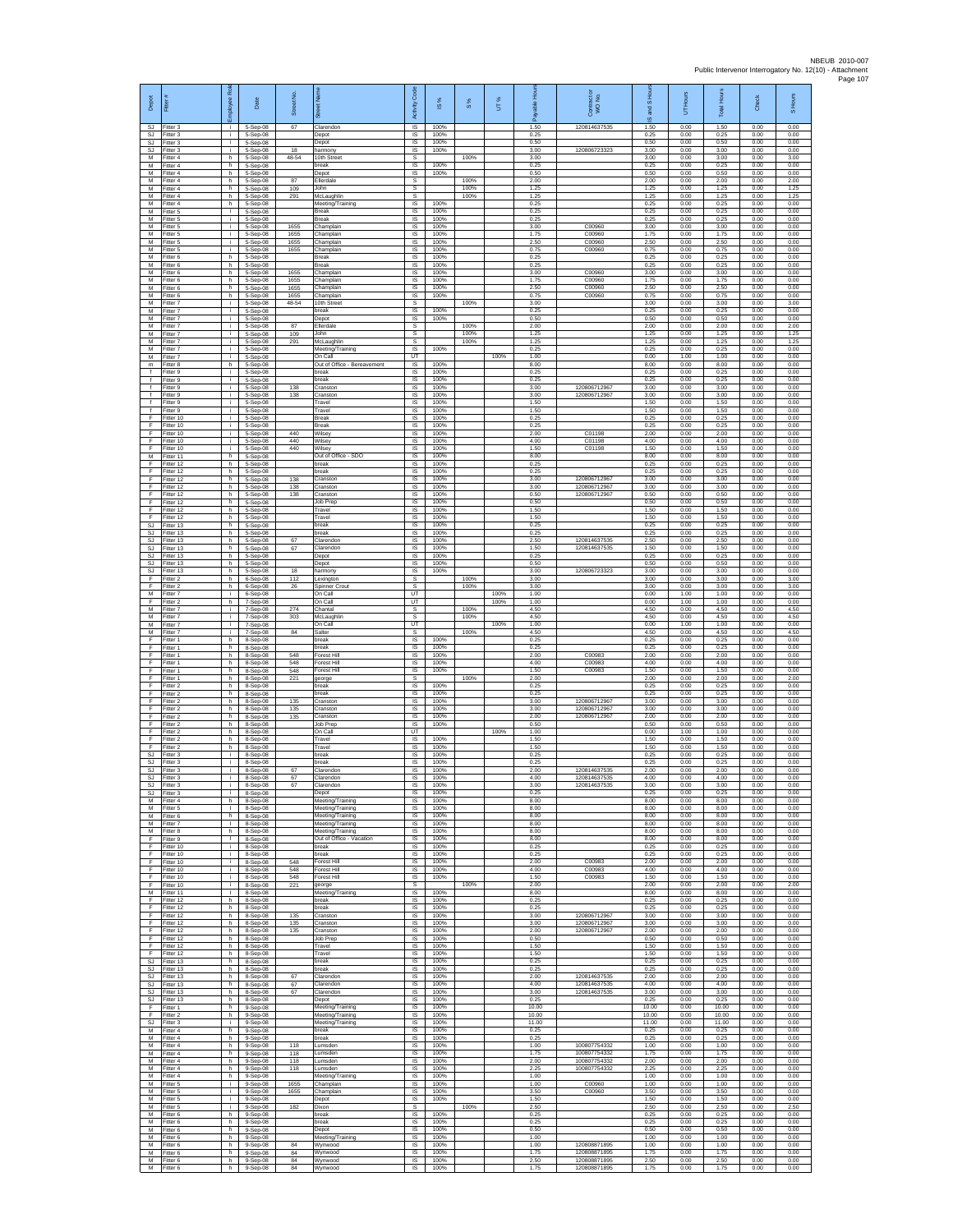| Depot<br>M                   | Fitter#<br>Fitter 7                 | loyee Ro<br>i.           | Date<br>9-Sep-08                         | Street No.        | 岙<br>break                                        | Code<br>Activity<br><b>IS</b> | IS %<br>100%         | $\frac{8}{3}$ | UT%  | 0.25                   | Contract or<br>WO No.                        | and S Ho<br>ဖ<br>0.25  | Hours<br>5<br>0.00   | <b>Total Hours</b><br>0.25 | Check<br>0.00        | S Hours<br>0.00      |
|------------------------------|-------------------------------------|--------------------------|------------------------------------------|-------------------|---------------------------------------------------|-------------------------------|----------------------|---------------|------|------------------------|----------------------------------------------|------------------------|----------------------|----------------------------|----------------------|----------------------|
| M<br>М                       | Fitter 7<br>Fitter 7                | i.<br>i.                 | 9-Sep-08<br>9-Sep-08                     | 118               | break<br>umsden.                                  | IS<br>IS                      | 100%<br>100%         |               |      | 0.25<br>1.00           | 100807754332                                 | 0.25<br>1.00           | 0.00<br>0.00         | 0.25<br>1.00               | 0.00<br>0.00         | 0.00<br>0.00         |
| M<br>M<br>M                  | Fitter 7<br>Fitter 7<br>Fitter 7    | $\mathbf{r}$<br>i.<br>j. | 9-Sep-08<br>$9-$ Sep $-08$<br>9-Sep-08   | 118<br>118<br>118 | Lumsden<br>Lumsden<br>umsden                      | 1S<br><b>IS</b><br>IS         | 100%<br>100%<br>100% |               |      | 1.75<br>2.50<br>1.75   | 100807754332<br>100807754332<br>100807754332 | 1.75<br>2.50<br>1.75   | 0.00<br>0.00<br>0.00 | 1.75<br>2.50<br>1.75       | 0.00<br>0.00<br>0.00 | 0.00<br>0.00<br>0.00 |
| М<br>M                       | Fitter 7<br>Fitter 7                | i.<br>j.                 | 9-Sep-08<br>9-Sep-08                     |                   | Meeting/Training<br>)n Call                       | 1S<br>UT                      | 100%                 |               | 100% | 1.00<br>1.00           |                                              | 1.00<br>0.00           | 0.00<br>1.00         | 1.00<br>1.00               | 0.00<br>0.00         | 0.00<br>0.00         |
| M<br>M                       | Fitter 8<br>Fitter 8                | h.<br>h.                 | 9-Sep-08<br>9-Sep-08                     | 1655<br>1655      | Champlain<br>Champlain                            | <b>IS</b><br>$\sf IS$         | 100%<br>100%         |               |      | 1.00<br>3.50           | C00960<br>C00960                             | 1.00<br>3.50           | 0.00<br>0.00         | 1.00<br>3.50               | 0.00<br>0.00         | 0.00<br>0.00         |
| М<br>M<br>E                  | Fitter 8<br>Fitter 8<br>Fitter 9    | h<br>h.<br>$\mathbf{L}$  | 9-Sep-08<br>9-Sep-08<br>9-Sep-08         | 182               | Depot<br>Dixon<br>Out of Office - Vacation        | IS<br>s<br>IS                 | 100%<br>100%         | 100%          |      | 1.50<br>2.50<br>8.00   |                                              | 1.50<br>2.50<br>8.00   | 0.00<br>0.00<br>0.00 | 1.50<br>2.50<br>8.00       | 0.00<br>0.00<br>0.00 | 0.00<br>2.50<br>0.00 |
| F<br>М                       | Fitter 10<br>Fitter 11              | ÷.<br>T                  | 9-Sep-08<br>9-Sep-08                     |                   | Meeting/Training<br>break                         | IS<br>1S                      | 100%<br>100%         |               |      | 10.00<br>0.25          |                                              | 10.00<br>0.25          | 0.00<br>0.00         | 10.00<br>0.25              | 0.00<br>0.00         | 0.00<br>0.00         |
| M<br>M<br>M                  | Fitter 11<br>Fitter 11<br>Fitter 11 | i.<br>i.<br>i.           | $9-$ Sep $-08$<br>9-Sep-08<br>$9-Sep-08$ |                   | break<br>Depot<br>Meeting/Training                | IS<br>IS<br>1S                | 100%<br>100%<br>100% |               |      | 0.25<br>0.50<br>1.00   |                                              | 0.25<br>0.50<br>1.00   | 0.00<br>0.00<br>0.00 | 0.25<br>0.50<br>1.00       | 0.00<br>0.00<br>0.00 | 0.00<br>0.00<br>0.00 |
| M<br>M                       | Fitter 11<br>Fitter 11              | i.<br>i.                 | $9-Sep-08$<br>9-Sep-08                   | 84<br>84          | Wynwood<br>Wynwood                                | IS<br>IS                      | 100%<br>100%         |               |      | 1.00<br>1.75           | 120808871895<br>120808871895                 | 1.00<br>1.75           | 0.00<br>0.00         | 1.00<br>1.75               | 0.00<br>0.00         | 0.00<br>0.00         |
| М<br>M                       | Fitter 11<br>Fitter 11              | i.<br>j.                 | 9-Sep-08<br>9-Sep-08                     | 84<br>84          | Wynwood<br>Nynwood                                | IS<br>IS                      | 100%<br>100%         |               |      | 2.50<br>1.75           | 120808871895<br>120808871895                 | 2.50<br>1.75           | 0.00<br>0.00         | 2.50<br>1.75               | 0.00<br>0.00         | 0.00<br>0.00         |
| F<br>SJ<br>F                 | Fitter 12<br>Fitter 13<br>Fitter 1  | h.<br>h.<br>h            | 9-Sep-08<br>$9-$ Sep-08<br>10-Sep-08     |                   | Meeting/Training<br>Meeting/Training<br>break     | IS<br>IS.<br>IS               | 100%<br>100%<br>100% |               |      | 10.00<br>11.00<br>0.25 |                                              | 10.00<br>11.00<br>0.25 | 0.00<br>0.00<br>0.00 | 10.00<br>11.00<br>0.25     | 0.00<br>0.00<br>0.00 | 0.00<br>0.00<br>0.00 |
| F<br>E                       | Fitter 1<br>Fitter 1                | h.<br>h.                 | 10-Sep-08<br>10-Sep-08                   | 548               | break<br>Forest Hill                              | 1S<br>IS                      | 100%<br>100%         |               |      | 0.25<br>2.50           | C00983                                       | 0.25<br>2.50           | 0.00<br>0.00         | 0.25<br>2.50               | 0.00<br>0.00         | 0.00<br>0.00         |
| F<br>F<br>F                  | Fitter 1<br>Fitter 1<br>Fitter 2    | h<br>h.<br>h.            | 10-Sep-08<br>10-Sep-08<br>10-Sep-08      | 11<br>11          | Simpson<br>Simpson<br>Out of Office - Sick        | $\sf IS$<br>1S<br>IS          | 100%<br>100%<br>100% |               |      | 2.00<br>3.50<br>8.00   | C00955-A<br>C00955-A                         | 2.00<br>3.50<br>8.00   | 0.00<br>0.00<br>0.00 | 2.00<br>3.50<br>8.00       | 0.00<br>0.00<br>0.00 | 0.00<br>0.00<br>0.00 |
| <b>SJ</b><br>SJ              | Fitter 3<br>Fitter 3                | i.<br>i.                 | 10-Sep-08<br>10-Sep-08                   |                   | break<br>break                                    | IS<br>IS                      | 100%<br>100%         |               |      | 0.25<br>0.25           |                                              | 0.25<br>0.25           | 0.00<br>0.00         | 0.25<br>0.25               | 0.00<br>0.00         | 0.00<br>0.00         |
| <b>SJ</b><br>SJ<br><b>SJ</b> | Fitter 3<br>Fitter 3<br>Fitter 3    | j.<br>j.<br>i.           | 10-Sep-08<br>10-Sep-08                   | 16<br>$16\,$      | Depo<br>Sixth<br>Sixth                            | IS<br>IS<br>IS                | 100%<br>100%<br>100% |               |      | 0.25<br>2.00<br>4.00   | 102807333395<br>102807333395                 | 0.25<br>2.00<br>4.00   | 0.00<br>0.00<br>0.00 | 0.25<br>2.00<br>4.00       | 0.00<br>0.00<br>0.00 | 0.00<br>0.00<br>0.00 |
| SJ<br>M                      | Fitter 3<br>Fitter 4                | j.<br>h.                 | 10-Sep-08<br>10-Sep-08<br>10-Sep-08      | 16                | Sixth<br>break                                    | IS<br>IS                      | 100%<br>100%         |               |      | 2.50<br>0.25           | 10280733339                                  | 2.50<br>0.25           | 0.00<br>0.00         | 2.50<br>0.25               | 0.00<br>0.00         | 0.00<br>0.00         |
| M<br>М<br>M                  | Fitter 4<br>Fitter 4<br>Fitter 4    | h.<br>h<br>h.            | 10-Sep-08<br>10-Sep-08<br>10-Sep-08      | 118               | break<br>Job Prep<br>Lumsden                      | IS<br>IS<br>1S                | 100%<br>100%<br>100% |               |      | 0.25<br>0.75<br>1.00   | 10080775433                                  | 0.25<br>0.75<br>1.00   | 0.00<br>0.00<br>0.00 | 0.25<br>0.75<br>1.00       | 0.00<br>0.00<br>0.00 | 0.00<br>0.00<br>0.00 |
| M<br>M                       | Fitter 4<br>Fitter 4                | h.<br>h                  | 10-Sep-08<br>10-Sep-08                   | 118<br>118        | Lumsden<br>umsden.                                | IS<br>IS                      | 100%<br>100%         |               |      | 1.75<br>2.50           | 100807754332<br>100807754332                 | 1.75<br>2.50           | 0.00<br>0.00         | 1.75<br>2.50               | 0.00<br>0.00         | 0.00<br>0.00         |
| M<br>M                       | Fitter 4<br>Fitter 4                | h.<br>h.                 | 10-Sep-08<br>10-Sep-08                   | 118               | umsden<br>Meeting/Training                        | 1S<br>IS                      | 100%<br>100%         |               |      | 2.75<br>0.25           | 100807754332                                 | 2.75<br>0.25           | 0.00<br>0.00         | 2.75<br>0.25               | 0.00<br>0.00         | 0.00<br>0.00         |
| M<br>М<br>M                  | Fitter 5<br>Fitter 5<br>Fitter 5    | i.<br>i.<br>j.           | 10-Sep-08<br>10-Sep-08<br>10-Sep-08      | 1655              | break<br>break<br>hamplain                        | IS<br>1S<br>IS                | 100%<br>100%<br>100% |               |      | 0.25<br>0.25<br>3.00   | C00960                                       | 0.25<br>0.25<br>3.00   | 0.00<br>0.00<br>0.00 | 0.25<br>0.25<br>3.00       | 0.00<br>0.00<br>0.00 | 0.00<br>0.00<br>0.00 |
| M<br>M                       | Fitter 5<br>Fitter 5                | i.<br>i.                 | 10-Sep-08<br>10-Sep-08                   | 1655<br>1655      | Champlain<br>Champlain                            | IS<br>IS                      | 100%<br>100%         |               |      | 1.75<br>2.50           | C00960<br>C00960                             | 1.75<br>2.50           | 0.00<br>0.00         | 1.75<br>2.50               | 0.00<br>0.00         | 0.00<br>0.00         |
| М<br>M<br>M                  | Fitter 5<br>Fitter 6<br>Fitter 6    | ÷.<br>h.<br>h.           | 10-Sep-08<br>10-Sep-08<br>10-Sep-08      | 1655              | Champlain<br>break<br>break                       | IS<br>1S<br>IS                | 100%<br>100%<br>100% |               |      | 1.75<br>0.25<br>0.25   | C00960                                       | 1.75<br>0.25<br>0.25   | 0.00<br>0.00<br>0.00 | 1.75<br>0.25<br>0.25       | 0.00<br>0.00<br>0.00 | 0.00<br>0.00<br>0.00 |
| M<br>M                       | Fitter 6<br>Fitter 6                | h<br>h.                  | 10-Sep-08<br>10-Sep-08                   |                   | Job Prep<br>Meeting/Training                      | IS<br>1S                      | 100%<br>100%         |               |      | 0.25<br>0.25           |                                              | 0.25<br>0.25           | 0.00<br>0.00         | 0.25<br>0.25               | 0.00<br>0.00         | 0.00<br>0.00         |
| M<br>M<br>М                  | Fitter 6<br>Fitter 6<br>Fitter 6    | h.<br>h.<br>h.           | $10-Sep-08$<br>10-Sep-08<br>10-Sep-08    | 84<br>84<br>84    | Wynwood<br>Wynwood<br>Wynwood                     | IS<br>IS<br>1S                | 100%<br>100%<br>100% |               |      | 1.50<br>1.75<br>2.50   | 120808871895<br>120808871895<br>120808871895 | 1.50<br>1.75<br>2.50   | 0.00<br>0.00<br>0.00 | 1.50<br>1.75<br>2.50       | 0.00<br>0.00<br>0.00 | 0.00<br>0.00<br>0.00 |
| M<br>M                       | Fitter 6<br>Fitter 7                | h<br>j.                  | 10-Sep-08<br>10-Sep-08                   | 84                | Wynwood<br>break                                  | IS<br>IS                      | 100%<br>100%         |               |      | 1.75<br>0.25           | 120808871895                                 | 1.75<br>0.25           | 0.00<br>0.00         | 1.75<br>0.25               | 0.00<br>0.00         | 0.00<br>0.00         |
| M<br>М                       | Fitter 7<br>Fitter 7                | i.<br>j.                 | 10-Sep-08<br>10-Sep-08                   |                   | break<br>Job Prep                                 | $\sf IS$<br>$\sf IS$          | 100%<br>100%         |               |      | 0.25<br>0.75           |                                              | 0.25<br>0.75           | 0.00<br>0.00         | 0.25<br>0.75               | 0.00<br>0.00         | 0.00<br>0.00         |
| M<br>M<br>M                  | Fitter 7<br>Fitter 7<br>Fitter 7    | i.<br>i.<br>÷.           | 10-Sep-08<br>10-Sep-08<br>10-Sep-08      | 118<br>118<br>118 | Lumsden<br>umsden<br>umsden.                      | IS<br>IS<br>IS                | 100%<br>100%<br>100% |               |      | 1.00<br>1.75<br>2.50   | 100807754332<br>100807754332<br>100807754332 | 1.00<br>1.75<br>2.50   | 0.00<br>0.00<br>0.00 | 1.00<br>1.75<br>2.50       | 0.00<br>0.00<br>0.00 | 0.00<br>0.00<br>0.00 |
| M<br>M                       | Fitter 7<br>Fitter 7                | i.<br>i.                 | 10-Sep-08<br>10-Sep-08                   | 118               | Lumsden<br>Meeting/Training                       | 1S<br>IS                      | 100%<br>100%         |               |      | 2.75<br>0.25           | 100807754332                                 | 2.75<br>0.25           | 0.00<br>0.00         | 2.75<br>0.25               | 0.00<br>0.00         | 0.00<br>0.00         |
| M<br>M<br>M                  | Fitter 7<br>Fitter 8<br>Fitter 8    | i.<br>h.<br>h.           | 10-Sep-08<br>10-Sep-08<br>10-Sep-08      |                   | On Call<br>break<br>oreak                         | UT<br>1S<br>IS                | 100%<br>100%         |               | 100% | 1.00<br>0.25<br>0.25   |                                              | 0.00<br>0.25<br>0.25   | 1.00<br>0.00<br>0.00 | 1.00<br>0.25<br>0.25       | 0.00<br>0.00<br>0.00 | 0.00<br>0.00<br>0.00 |
| M<br>М                       | Fitter 8<br>Fitter 8                | h<br>h.                  | 10-Sep-08<br>10-Sep-08                   | 1655<br>1655      | Champlain<br>Champlain                            | IS<br>IS                      | 100%<br>100%         |               |      | 3.00<br>1.75           | C00960<br>C00960                             | 3.00<br>1.75           | 0.00<br>0.00         | 3.00<br>1.75               | 0.00<br>0.00         | 0.00<br>0.00         |
| M<br>M<br>F                  | Fitter 8<br>Fitter 8<br>Fitter 9    | h<br>h.<br>$\mathbf{L}$  | 10-Sep-08<br>10-Sep-08<br>10-Sep-08      | 1655<br>1655      | hamplain<br>Champlain<br>Out of Office - Vacation | IS<br>IS<br>IS.               | 100%<br>100%<br>100% |               |      | 2.50<br>1.25<br>8.00   | C00960<br>C00960                             | 2.50<br>1.25<br>8.00   | 0.00<br>0.00<br>0.00 | 2.50<br>1.25<br>8.00       | 0.00<br>0.00<br>0.00 | 0.00<br>0.00<br>0.00 |
| F<br>F                       | Fitter 10<br>Fitter 10              | ÷.<br>ī.                 | 10-Sep-08<br>10-Sep-08                   |                   | break<br>break                                    | IS<br>1S                      | 100%<br>100%         |               |      | 0.25<br>0.25           |                                              | 0.25<br>0.25           | 0.00<br>0.00         | 0.25<br>0.25               | 0.00<br>0.00         | 0.00<br>0.00         |
| F<br>F<br>F                  | Fitter 10<br>Fitter 10<br>Fitter 10 | i.<br>i.<br>i.           | 10-Sep-08<br>10-Sep-08<br>10-Sep-08      | 548<br>11<br>11   | Forest Hill<br>Simpson<br>Simpson                 | IS<br>$\sf IS$<br>1S          | 100%<br>100%<br>100% |               |      | 2.50<br>2.00<br>3.50   | C00983<br>C00955-A<br>C00955-A               | 2.50<br>2.00<br>3.50   | 0.00<br>0.00<br>0.00 | 2.50<br>2.00<br>3.50       | 0.00<br>0.00<br>0.00 | 0.00<br>0.00<br>0.00 |
| M<br>M                       | Fitter 11<br>Fitter 11              | j.<br>i.                 | $10-Sep-08$<br>10-Sep-08                 |                   | break<br>break                                    | IS<br>IS                      | 100%<br>100%         |               |      | 0.25<br>0.25           |                                              | 0.25<br>0.25           | 0.00<br>0.00         | 0.25<br>0.25               | 0.00<br>0.00         | 0.00<br>0.00         |
| М<br>M<br>M                  | Fitter 11<br>Fitter 11              | i.<br>Ť.<br>j.           | 10-Sep-08<br>10-Sep-08                   | 84                | Job Prep<br>Meeting/Training                      | IS<br>IS<br><b>IS</b>         | 100%<br>100%<br>100% |               |      | 0.25<br>0.25<br>1.50   | 120808871895                                 | 0.25<br>0.25<br>1.50   | 0.00<br>0.00<br>0.00 | 0.25<br>0.25<br>1.50       | 0.00<br>0.00<br>0.00 | 0.00<br>0.00<br>0.00 |
| M<br>M                       | Fitter 11<br>Fitter 11<br>Fitter 11 | i.                       | 10-Sep-08<br>10-Sep-08<br>10-Sep-08      | 84<br>84          | Wynwood<br>Wynwood<br>Wynwood                     | IS<br><b>IS</b>               | 100%<br>100%         |               |      | 1.75<br>2.50           | 120808871895<br>120808871895                 | 1.75<br>2.50           | 0.00<br>0.00         | 1.75<br>2.50               | 0.00<br>0.00         | 0.00<br>0.00         |
| M<br>-F.                     | Fitter 11<br>Fitter 12              | j.<br>h.                 | 10-Sep-08<br>10-Sep-08                   | 84                | Wynwood<br>break                                  | IS<br>IS.                     | 100%<br>100%         |               |      | 1.75<br>0.25           | 120808871895                                 | 1.75<br>0.25           | 0.00<br>0.00         | 1.75<br>0.25               | 0.00<br>0.00         | 0.00<br>0.00         |
| F<br>Ŧ<br>E                  | Fitter 12<br>Fitter 12<br>Fitter 12 | h.<br>h.<br>h.           | 10-Sep-08<br>10-Sep-08<br>10-Sep-08      | 16                | break<br>Miscellaneous<br>Sixth                   | 1S<br>1S<br>IS                | 100%<br>100%<br>100% |               |      | 0.25<br>2.00<br>2.00   | 102807333395                                 | 0.25<br>2.00<br>2.00   | 0.00<br>0.00<br>0.00 | 0.25<br>2.00<br>2.00       | 0.00<br>0.00<br>0.00 | 0.00<br>0.00<br>0.00 |
| F<br>F                       | Fitter 12<br>Fitter 12              | h.<br>h.                 | 10-Sep-08<br>10-Sep-08                   | 16                | Sixth<br>Travel                                   | IS<br>1S                      | 100%<br>100%         |               |      | 0.50<br>1.50           | 102807333395                                 | 0.50<br>1.50           | 0.00<br>0.00         | 0.50<br>1.50               | 0.00<br>0.00         | 0.00<br>0.00         |
| F<br><b>SJ</b><br>SJ         | Fitter 12<br>Fitter 13<br>Fitter 13 | h.<br>h<br>h.            | 10-Sep-08<br>10-Sep-08<br>10-Sep-08      |                   | Travel<br>break<br>break                          | IS<br>IS<br>1S                | 100%<br>100%<br>100% |               |      | 1.50<br>0.25<br>0.25   |                                              | 1.50<br>0.25<br>0.25   | 0.00<br>0.00<br>0.00 | 1.50<br>0.25<br>0.25       | 0.00<br>0.00<br>0.00 | 0.00<br>0.00<br>0.00 |
| SJ<br>SJ.                    | Fitter 13<br>Fitter 13              | h<br>h.                  | 10-Sep-08<br>10-Sep-08                   | 16                | Depot<br>Sixth                                    | IS<br>IS                      | 100%<br>100%         |               |      | 0.25<br>2.00           | 102807333395                                 | 0.25<br>2.00           | 0.00<br>0.00         | 0.25<br>2.00               | 0.00<br>0.00         | 0.00<br>0.00         |
| SJ.<br>SJ                    | Fitter 13<br>Fitter 13              | h.<br>h<br>i.            | 10-Sep-08<br>10-Sep-08                   | $16\,$<br>16      | Sixth<br>Sixth<br>break                           | IS.<br>IS<br>1S               | 100%<br>100%<br>100% |               |      | 4.00<br>2.50<br>0.25   | 102807333395<br>102807333395                 | 4.00<br>2.50<br>0.25   | 0.00<br>0.00<br>0.00 | 4.00<br>2.50<br>0.25       | 0.00<br>0.00<br>0.00 | 0.00<br>0.00<br>0.00 |
| -F<br>F<br>F                 | Fitter 1<br>Fitter 1<br>Fitter 1    | i.<br>i.                 | 11-Sep-08<br>11-Sep-08<br>11-Sep-08      | 548               | break<br>orest Hill                               | IS<br>IS                      | 100%<br>100%         |               |      | 0.25<br>2.00           | C00983                                       | 0.25<br>2.00           | 0.00<br>0.00         | 0.25<br>2.00               | 0.00<br>0.00         | 0.00<br>0.00         |
| F<br>F                       | Fitter 1<br>Fitter 1                | $\mathbf{r}$<br>i.       | 11-Sep-08<br>11-Sep-08                   | 548<br>548        | Forest Hill<br>Forest Hill                        | 1S<br><b>IS</b>               | 100%<br>100%         |               |      | 4.00<br>2.00           | C00983<br>C00983                             | 4.00<br>2.00           | 0.00<br>0.00         | 4.00<br>2.00               | 0.00<br>0.00         | 0.00<br>0.00         |
| F<br>Ŧ<br>F                  | Fitter 2<br>Fitter 2<br>Fitter 2    | h.<br>h.<br>h.           | 11-Sep-08<br>11-Sep-08<br>11-Sep-08      |                   | break<br>break<br>Depot                           | IS<br>IS.<br>IS               | 100%<br>100%<br>100% |               |      | 0.25<br>0.25<br>1.50   |                                              | 0.25<br>0.25<br>1.50   | 0.00<br>0.00<br>0.00 | 0.25<br>0.25<br>1.50       | 0.00<br>0.00<br>0.00 | 0.00<br>0.00<br>0.00 |
| F<br>F.                      | Fitter 2<br>Fitter 2                | h.<br>h.                 | 11-Sep-08<br>11-Sep-08                   | 88<br>88          | Hearne<br>Hearne                                  | -S<br>$\mathbb{S}$            |                      | 100%<br>100%  |      | 2.00<br>3.00           |                                              | 2.00<br>3.00           | 0.00<br>0.00         | 2.00<br>3.00               | 0.00<br>0.00         | 2.00<br>3.00         |
| F<br>F<br>S.I.               | Fitter 2<br>Fitter 2<br>Fitter 3    | h.<br>h.<br>i.           | 11-Sep-08<br>11-Sep-08<br>11-Sep-08      |                   | Job Prep<br>On Call<br>break                      | IS<br>UT<br><b>IS</b>         | 100%<br>100%         |               | 100% | 1.00<br>1.00<br>0.25   |                                              | 1.00<br>0.00<br>0.25   | 0.00<br>1.00<br>0.00 | 1.00<br>1.00<br>0.25       | 0.00<br>0.00<br>0.00 | 0.00<br>0.00<br>0.00 |
| SJ<br>SJ                     | Fitter 3<br>Fitter 3                | ÷.<br>$\mathbf{r}$       | 11-Sep-08<br>11-Sep-08                   |                   | break<br>Depot                                    | IS<br>IS                      | 100%<br>100%         |               |      | 0.25<br>0.25           |                                              | 0.25<br>0.25           | 0.00<br>0.00         | 0.25<br>0.25               | 0.00<br>0.00         | 0.00<br>0.00         |
| <b>SJ</b><br>SJ              | Fitter 3<br>Fitter 3                | i.<br>i.<br>i.           | 11-Sep-08<br>11-Sep-08                   | 16<br>16          | Sixth<br>Sixth<br>Sixth                           | <b>IS</b><br>IS<br>1S         | 100%<br>100%<br>100% |               |      | 2.00<br>4.00<br>3.25   | 102807333395<br>102807333395<br>102807333395 | 2.00<br>4.00<br>3.25   | 0.00<br>0.00<br>0.00 | 2.00<br>4.00<br>3.25       | 0.00<br>0.00<br>0.00 | 0.00<br>0.00<br>0.00 |
| SJ<br>M<br>M                 | Fitter 3<br>Fitter 4<br>Fitter 4    | h.<br>h                  | 11-Sep-08<br>11-Sep-08<br>11-Sep-08      | $16\,$            | break<br>break                                    | IS<br>IS                      | 100%<br>100%         |               |      | 0.25<br>0.25           |                                              | 0.25<br>0.25           | 0.00<br>0.00         | 0.25<br>0.25               | 0.00<br>0.00         | 0.00<br>0.00         |
| M<br>M                       | Fitter 4<br>Fitter 4                | h.<br>h.                 | 11-Sep-08<br>11-Sep-08                   | 43                | Job Prep<br>Meeting/Training                      | 1S<br>IS                      | 100%<br>100%         |               |      | 0.25<br>0.25           | 120817993735EBB                              | 0.25<br>0.25           | 0.00<br>0.00         | 0.25<br>0.25               | 0.00<br>0.00         | 0.00<br>0.00         |
| M<br>M<br>${\sf M}$          | Fitter 4<br>Fitter 4<br>Fitter 4    | h.<br>h.<br>h            | 11-Sep-08<br>11-Sep-08<br>11-Sep-08      | 43<br>43          | Parkwood<br>Parkwood<br>Parkwood                  | IS<br><b>IS</b><br>IS         | 100%<br>100%<br>100% |               |      | 1.50<br>1.75<br>2.50   | 120817993735FBB<br>120817993735EBB           | 1.50<br>1.75<br>2.50   | 0.00<br>0.00<br>0.00 | 1.50<br>1.75<br>2.50       | 0.00<br>0.00<br>0.00 | 0.00<br>0.00<br>0.00 |
| M<br>M                       | Fitter 4<br>Fitter 5                | h.<br>i.                 | 11-Sep-08<br>11-Sep-08                   | 43                | Parkwood<br>break                                 | 1S<br>IS                      | 100%<br>100%         |               |      | 1.25<br>0.25           | 120817993735EBB                              | 1.25<br>0.25           | 0.00<br>0.00         | 1.25<br>0.25               | 0.00<br>0.00         | 0.00<br>0.00         |
| М<br>M<br>M                  | Fitter 5<br>Fitter 5<br>Fitter 5    | i.<br>$\mathbf{r}$<br>i. | 11-Sep-08<br>11-Sep-08<br>11-Sep-08      | 1655<br>1655      | break<br>Champlain<br>Champlain                   | $\sf IS$<br>1S<br>IS          | 100%<br>100%<br>100% |               |      | 0.25<br>3.00<br>1.75   | C00960<br>C00960                             | 0.25<br>3.00<br>1.75   | 0.00<br>0.00<br>0.00 | 0.25<br>3.00<br>1.75       | 0.00<br>0.00<br>0.00 | 0.00<br>0.00<br>0.00 |
| M<br>М                       | Fitter 5<br>Fitter 5                | i.<br>i.                 | 11-Sep-08<br>11-Sep-08                   | 1655<br>1655      | Champlain<br>Champlain                            | IS<br>1S                      | 100%<br>100%         |               |      | 2.50<br>1.25           | C00960<br>C00960                             | 2.50<br>1.25           | 0.00<br>0.00         | 2.50<br>1.25               | 0.00<br>0.00         | 0.00<br>0.00         |
| M<br>M<br>M                  | Fitter 6<br>Fitter 6<br>Fitter 6    | h.<br>h.<br>h.           | 11-Sep-08<br>11-Sep-08<br>11-Sep-08      |                   | oreak<br>break<br>Job Prep                        | IS<br>- IS<br>IS              | 100%<br>100%<br>100% |               |      | 0.25<br>0.25<br>0.25   |                                              | 0.25<br>0.25<br>0.25   | 0.00<br>0.00<br>0.00 | 0.25<br>0.25<br>0.25       | 0.00<br>0.00<br>0.00 | 0.00<br>0.00<br>0.00 |
| ${\sf M}$<br>M               | Fitter 6<br>Fitter 6                | h.<br>h                  | 11-Sep-08<br>11-Sep-08                   | 81                | Meeting/Training<br>Nowland                       | $\sf IS$<br>IS                | 100%<br>100%         |               |      | 0.25<br>1.50           | 120816473792                                 | 0.25<br>1.50           | 0.00<br>0.00         | 0.25<br>1.50               | 0.00<br>0.00         | 0.00<br>0.00         |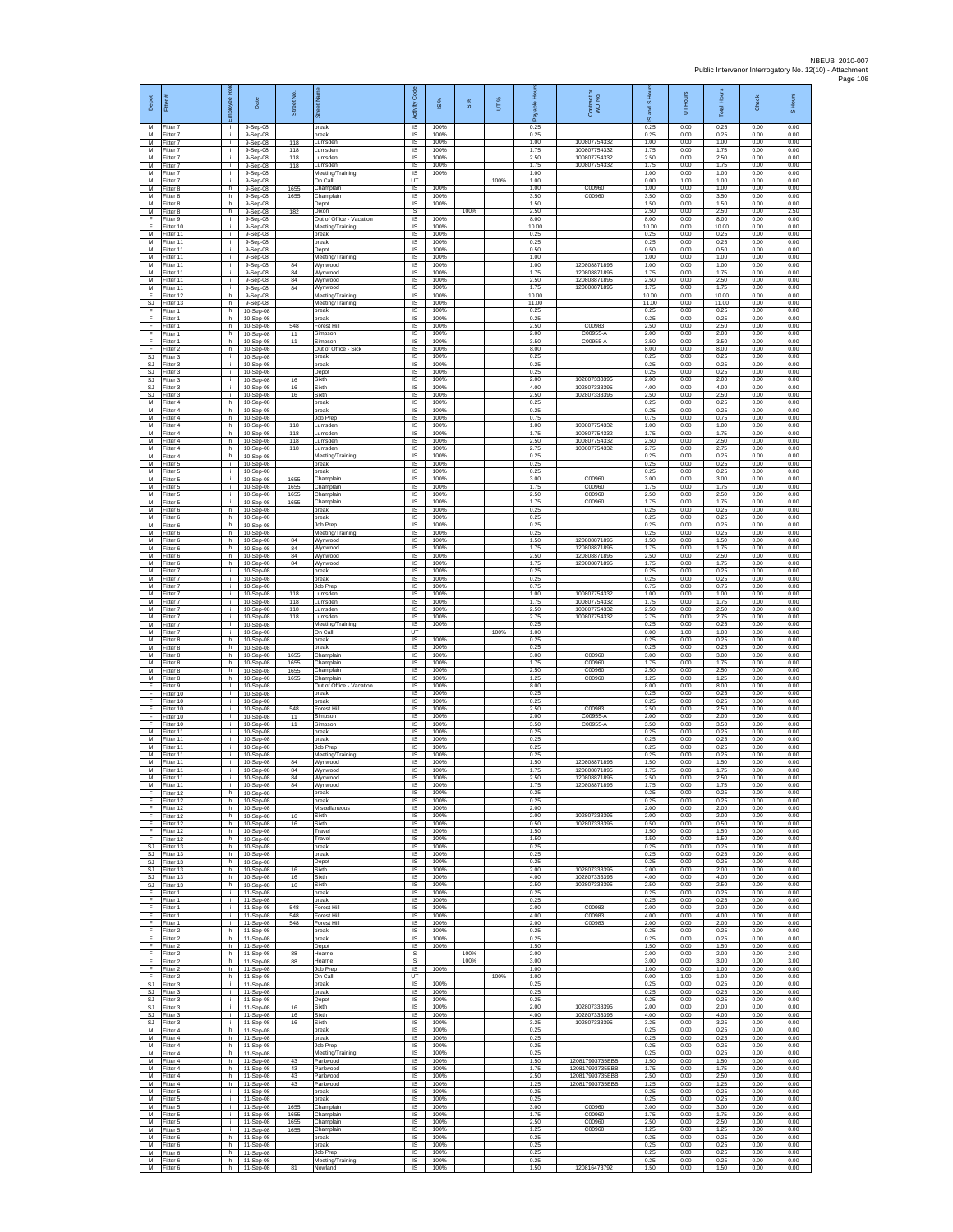| Depot                              | Fitter                              | Rol<br>eevolo      | Date                                  | Street No.           |                                              | Activity Code                        | ġ                    | 8%           | UT%  |                      | Contract or<br>WO No.                        | IS Hour<br>and       | UT Hours             | <b>Total Hours</b>   | Check                | S Hours              |
|------------------------------------|-------------------------------------|--------------------|---------------------------------------|----------------------|----------------------------------------------|--------------------------------------|----------------------|--------------|------|----------------------|----------------------------------------------|----------------------|----------------------|----------------------|----------------------|----------------------|
| M<br>M                             | Fitter 6<br>Fitter 6                | h<br>h             | 11-Sep-08<br>11-Sep-08                | 81<br>81             | Nowland<br>Nowland                           | IS<br>IS                             | 100%<br>100%         |              |      | 1.75<br>2.50         | 120816473792<br>120816473792                 | ဖ<br>1.75<br>2.50    | 0.00<br>0.00         | 1.75<br>2.50         | 0.00<br>0.00         | 0.00<br>0.00         |
| М<br>M                             | Fitter 6<br>itter 7                 | h.<br>Ť.           | 11-Sep-08<br>11-Sep-08                | 81                   | Nowland<br>oreak                             | IS<br>IS                             | 100%<br>100%         |              |      | 1.75<br>0.25         | 120816473792                                 | 1.75<br>0.25         | 0.00<br>0.00         | 1.75<br>0.25         | 0.00<br>0.00         | 0.00<br>0.00         |
| M<br>M                             | Fitter 7<br>Fitter 7                | j.<br>i.           | 11-Sep-08<br>11-Sep-08                |                      | break<br>Meeting/Training                    | - IS<br><b>IS</b>                    | 100%<br>100%         |              |      | 0.25<br>0.25         |                                              | 0.25<br>0.25         | 0.00<br>0.00         | 0.25<br>0.25         | 0.00<br>0.00         | 0.00<br>0.00         |
| M<br>M<br>M                        | -itter 7<br>Fitter 7<br>Fitter 7    | i.<br>i.<br>i.     | 11-Sep-08<br>11-Sep-08<br>11-Sep-08   | 43<br>43             | On Call<br>Parkwood<br>Parkwood              | UT<br>IS<br>IS                       | 100%<br>100%         |              | 100% | 1.00<br>1.75<br>1.75 | 120817993735EBB<br>120817993735EBB           | 0.00<br>1.75<br>1.75 | 1.00<br>0.00<br>0.00 | 1.00<br>1.75<br>1.75 | 0.00<br>0.00<br>0.00 | 0.00<br>0.00<br>0.00 |
| M<br>M                             | -itter 7<br>Fitter 7                | i.<br>i.           | 11-Sep-08<br>11-Sep-08                | 43<br>43             | arkwood<br>Parkwood                          | $\sf IS$<br>IS                       | 100%<br>100%         |              |      | 2.50<br>1.25         | 120817993735EBB<br>120817993735EBB           | 2.50<br>1.25         | 0.00<br>0.00         | 2.50<br>1.25         | 0.00<br>0.00         | 0.00<br>0.00         |
| M<br>M<br>M                        | Fitter 8<br>Fitter 8<br>Fitter 8    | h.<br>h.<br>h.     | 11-Sep-08<br>11-Sep-08<br>11-Sep-08   | 1655                 | break<br>oreak<br>Champlain                  | IS<br>IS<br>IS                       | 100%<br>100%<br>100% |              |      | 0.25<br>0.25<br>3.00 | C00960                                       | 0.25<br>0.25<br>3.00 | 0.00<br>0.00<br>0.00 | 0.25<br>0.25<br>3.00 | 0.00<br>0.00<br>0.00 | 0.00<br>0.00<br>0.00 |
| М<br>M                             | fitter 8<br>Fitter 8                | h<br>h.            | 11-Sep-08<br>11-Sep-08                | 1655<br>1655         | Champlain<br>Champlain                       | IS<br><b>IS</b>                      | 100%<br>100%         |              |      | 1.75<br>2.50         | C00960<br>C00960                             | 1.75<br>2.50         | 0.00<br>0.00         | 1.75<br>2.50         | 0.00<br>0.00         | 0.00<br>0.00         |
| M<br>F                             | -itter 8<br>Fitter 9                | h.<br>٠            | 11-Sep-08<br>11-Sep-08                | 1655                 | Champlain<br>Out of Office - Vacation        | <b>IS</b><br>IS                      | 100%<br>100%         |              |      | 1.25<br>8.00         | C00960                                       | 1 25<br>8.00         | 0.00<br>0.00         | 1.25<br>8.00         | 0.00<br>0.00         | 0.00<br>0.00         |
| F<br>E<br>Ŧ                        | Fitter 10<br>Fitter 10<br>Fitter 10 | i.<br>i.           | 11-Sep-08<br>11-Sep-08<br>11-Sep-08   | 548                  | break<br>break<br>orest Hill                 | <b>IS</b><br><b>IS</b><br>IS         | 100%<br>100%<br>100% |              |      | 0.25<br>0.25<br>2.00 | C00983                                       | 0.25<br>0.25<br>2.00 | 0.00<br>0.00<br>0.00 | 0.25<br>0.25<br>2.00 | 0.00<br>0.00<br>0.00 | 0.00<br>0.00<br>0.00 |
| Ŧ<br>F                             | Fitter 10<br>Fitter 10              | i.<br>i.<br>i.     | 11-Sep-08<br>$11-Sen-08$              | 548<br>548           | Forest Hill<br>Forest Hill                   | IS<br>IS                             | 100%<br>100%         |              |      | 4.00<br>2.00         | C00983<br>C00983                             | 4.00<br>2.00         | 0.00<br>0.00         | 4.00<br>2.00         | 0.00<br>0.00         | 0.00<br>0.00         |
| M<br>${\sf M}$                     | Fitter 11<br>Fitter 11              | j.<br>i.           | 11-Sep-08<br>11-Sep-08                |                      | break<br>break                               | IS<br>IS                             | 100%<br>100%         |              |      | 0.25<br>0.25         |                                              | 0.25<br>0.25         | 0.00<br>0.00         | 0.25<br>0.25         | 0.00<br>0.00         | 0.00<br>0.00         |
| M<br>M<br>${\sf M}$                | -itter 11<br>Fitter 11<br>Fitter 11 | i.<br>j.<br>i.     | 11-Sep-08<br>11-Sep-08<br>11-Sep-08   | 81                   | Job Prep<br>Meeting/Training<br>Nowland      | IS<br>IS<br>$\sf IS$                 | 100%<br>100%<br>100% |              |      | 0.25<br>0.25<br>1.50 | 120816473792                                 | 0.25<br>0.25<br>1.50 | 0.00<br>0.00<br>0.00 | 0.25<br>0.25<br>1.50 | 0.00<br>0.00<br>0.00 | 0.00<br>0.00<br>0.00 |
| M<br>M                             | fitter 11<br>Fitter 11              | Ť.<br>j.           | 11-Sep-08<br>11-Sep-08                | 81<br>81             | Vowland<br>Nowland                           | IS<br>- IS                           | 100%<br>100%         |              |      | 1.75<br>2.50         | 120816473792<br>120816473792                 | 1.75<br>2.50         | 0.00<br>0.00         | 1.75<br>2.50         | 0.00<br>0.00         | 0.00<br>0.00         |
| M<br>F                             | Fitter 11<br>ltter 12               | i.<br>h            | 11-Sep-08<br>11-Sep-08                | 81                   | Nowland<br>break                             | <b>IS</b><br>IS                      | 100%<br>100%         |              |      | 1.75<br>0.25         | 120816473792                                 | 1.75<br>0.25         | 0.00<br>0.00         | 1.75<br>0.25         | 0.00<br>0.00         | 0.00<br>0.00         |
| F.<br>E<br>$\mathsf F$             | Fitter 12<br>Fitter 12<br>Fitter 12 | h.<br>h.<br>h.     | 11-Sep-08<br>11-Sep-08<br>11-Sep-08   | 88                   | break<br>Depot<br>Hearne                     | IS<br>IS<br>$\mathbb S$              | 100%<br>100%         | 100%         |      | 0.25<br>1.50<br>2.00 |                                              | 0.25<br>1.50<br>2.00 | 0.00<br>0.00<br>0.00 | 0.25<br>1.50<br>2.00 | 0.00<br>0.00<br>0.00 | 0.00<br>0.00<br>2.00 |
| F<br>F                             | Fitter 12<br>Fitter 12              | h.<br>h.           | 11-Sep-08<br>11-Sep-08                | 88                   | Hearne<br>Job Prep                           | $\mathbb S$<br><b>IS</b>             | 100%                 | 100%         |      | 3.00<br>1.00         |                                              | 3.00<br>1.00         | 0.00<br>0.00         | 3.00<br>1.00         | 0.00<br>0.00         | 3.00<br>0.00         |
| <b>SJ</b><br>SJ                    | Fitter 13<br>Fitter 13              | h<br>h.            | 11-Sep-08<br>11-Sep-08                |                      | break<br>break                               | IS<br>IS                             | 100%<br>100%         |              |      | 0.25<br>0.25         |                                              | 0.25<br>0.25         | 0.00<br>0.00         | 0.25<br>0.25         | 0.00<br>0.00         | 0.00<br>0.00         |
| SJ<br>SJ<br><b>SJ</b>              | fitter 13<br>Fitter 13<br>Fitter 13 | h<br>h.<br>h       | 11-Sep-08<br>11-Sep-08<br>11-Sep-08   | 16<br>16             | Depot<br>Sixth<br>Sixth                      | IS<br>IS<br><b>IS</b>                | 100%<br>100%<br>100% |              |      | 0.25<br>2.00<br>4.00 | 102807333395<br>102807333305                 | 0.25<br>2.00<br>4.00 | 0.00<br>0.00<br>0.00 | 0.25<br>2.00<br>4.00 | 0.00<br>0.00<br>0.00 | 0.00<br>0.00<br>0.00 |
| SJ<br>F                            | Fitter 13<br>Fitter 1               | h.<br>i.           | 11-Sep-08<br>12-Sep-08                | 16                   | Sixth<br>break                               | IS<br>$\overline{\mathsf{s}}$        | 100%<br>100%         |              |      | 3.25<br>0.25         | 102807333395                                 | 3.25<br>0.25         | 0.00<br>0.00         | 3.25<br>0.25         | 0.00<br>0.00         | 0.00<br>0.00         |
| F<br>Ŧ<br>Ŧ                        | Fitter 1<br>-itter 1<br>Fitter 1    | j.<br>i.<br>i.     | 12-Sep-08<br>12-Sep-08<br>12-Sep-08   | 548<br>548           | break<br>Forest Hil<br>Forest Hill           | IS<br>IS<br>IS                       | 100%<br>100%<br>100% |              |      | 0.25<br>2.00<br>4.00 | C00983<br>C00983                             | 0.25<br>2.00<br>4.00 | 0.00<br>0.00<br>0.00 | 0.25<br>2.00<br>4.00 | 0.00<br>0.00<br>0.00 | 0.00<br>0.00<br>0.00 |
| F<br>$\mathsf F$                   | Fitter 1<br>-itter 1                | i.<br>j.           | 12-Sep-08<br>12-Sep-08                | 548                  | Forest Hill<br>On Call                       | <b>IS</b><br>UT                      | 100%                 |              | 100% | 1.50<br>1.00         | C00983                                       | 1.50<br>0.00         | 0.00<br>1.00         | 1.50<br>1.00         | 0.00<br>0.00         | 0.00<br>0.00         |
| F<br>F                             | Fitter 2<br>Fitter 2                | Ť.<br>i.           | 12-Sep-08<br>12-Sep-08                |                      | break<br>reak                                | IS<br>IS                             | 100%<br>100%         |              |      | 0.25<br>0.25         |                                              | 0.25<br>0.25         | 0.00<br>0.00         | 0.25<br>0.25         | 0.00<br>0.00         | 0.00<br>0.00         |
| F<br>$\mathsf F$<br>F              | Fitter 2<br>Fitter 2<br>Fitter 2    | i.<br>i.<br>Ť.     | 12-Sep-08<br>12-Sep-08<br>12-Sep-08   | 112<br>112           | Depot<br>Orange<br>Orange                    | IS<br>$\mathbb S$<br>s               | 100%                 | 100%<br>100% |      | 2.00<br>2.00<br>2.00 |                                              | 2.00<br>2.00<br>2.00 | 0.00<br>0.00<br>0.00 | 2.00<br>2.00<br>2.00 | 0.00<br>0.00<br>0.00 | 0.00<br>2.00<br>2.00 |
| -F<br>-F.                          | Fitter 2<br>Fitter 2                | j.<br>i.           | 12-Sep-08<br>12-Sep-08                |                      | Travel<br>Travel                             | <b>IS</b><br><b>IS</b>               | 100%<br>100%         |              |      | 1.50<br>1.50         |                                              | 1.50<br>1.50         | 0.00<br>0.00         | 1.50<br>1.50         | 0.00<br>0.00         | 0.00<br>0.00         |
| <b>SJ</b><br>SJ                    | Fitter 3<br>Fitter 3                | i.<br>i.<br>i.     | 12-Sep-08<br>12-Sep-08                |                      | break<br>break<br>Depot                      | IS<br>IS<br>IS                       | 100%<br>100%<br>100% |              |      | 0.25<br>0.25<br>2.00 |                                              | 0.25<br>0.25<br>2.00 | 0.00<br>0.00<br>0.00 | 0.25<br>0.25<br>2.00 | 0.00<br>0.00<br>0.00 | 0.00<br>0.00<br>0.00 |
| SJ<br>SJ<br>$\mathbb{S}\mathbb{J}$ | Fitter 3<br>-itter 3<br>Fitter 3    | i.<br>i.           | 12-Sep-08<br>12-Sep-08<br>12-Sep-08   |                      | Depot<br>Depot                               | $\sf IS$<br>IS                       | 100%<br>100%         |              |      | 4.00<br>1.50         |                                              | 4.00<br>1.50         | 0.00<br>0.00         | 4.00<br>1.50         | 0.00<br>0.00         | 0.00<br>0.00         |
| M<br>M                             | Fitter 4<br>Fitter 4                | h.<br>h.           | 12-Sep-08<br>12-Sep-08                | 1655                 | break<br>Champlain                           | IS<br>IS                             | 100%<br>100%         |              |      | 0.25<br>3.00         | C00960                                       | 0.25<br>3.00         | 0.00<br>0.00         | 0.25<br>3.00         | 0.00<br>0.00         | 0.00<br>0.00         |
| M<br>M<br>M                        | Fitter 4<br>itter 4<br>Fitter 4     | h.<br>h<br>h.      | 12-Sep-08<br>12-Sep-08<br>12-Sep-08   | 1655<br>1655         | Champlain<br>Champlain<br>Meeting/Training   | IS<br>IS<br><b>IS</b>                | 100%<br>100%<br>100% |              |      | 1.75<br>1.50<br>2.00 | C00960<br>C00960                             | 1.75<br>1.50<br>2.00 | 0.00<br>0.00<br>0.00 | 1.75<br>1.50<br>2.00 | 0.00<br>0.00<br>0.00 | 0.00<br>0.00<br>0.00 |
| М<br>M                             | -itter 5<br>Fitter 5                | i.<br>÷.           | 12-Sep-08<br>12-Sep-08                | 1655                 | hreak<br>Champlain                           | <b>IS</b><br>IS                      | 100%<br>100%         |              |      | 0.25<br>3.00         | C00960                                       | 0.25<br>3.00         | 0.00<br>0.00         | 0.25<br>3.00         | 0.00<br>0.00         | 0.00<br>0.00         |
| M<br>M<br>M                        | Fitter 5<br>Fitter 5<br>-itter 5    | i.<br>j.<br>÷.     | 12-Sep-08<br>12-Sep-08<br>12-Sep-08   | 1655<br>1655         | Champlain<br>Champlain                       | <b>IS</b><br><b>IS</b><br>IS         | 100%<br>100%<br>100% |              |      | 1.75<br>1.50<br>2.00 | C00960<br>C00960                             | 1.75<br>1.50<br>2.00 | 0.00<br>0.00<br>0.00 | 1.75<br>1.50<br>2.00 | 0.00<br>0.00<br>0.00 | 0.00<br>0.00<br>0.00 |
| M<br>M                             | Fitter 6<br>Fitter 6                | h.<br>h.           | 12-Sep-08<br>12-Sep-08                | 48<br>48             | Meeting/Training<br>Bloor<br>Bloor           | IS<br>- IS                           | 100%<br>100%         |              |      | 1.50<br>1.75         | 180809479892<br>180809479892                 | 1.50<br>1.75         | 0.00<br>0.00         | 1.50<br>1.75         | 0.00<br>0.00         | 0.00<br>0.00         |
| М<br>М                             | -itter 6<br>Fitter 6                | h.<br>h.<br>h.     | 12-Sep-08<br>12-Sep-08                | 48<br>48             | Bloor<br>Bloor<br>oreak                      | IS<br>IS<br>IS                       | 100%<br>100%<br>100% |              |      | 2.50<br>1.75<br>0.25 | 180809479892<br>180809479892                 | 2.50<br>1.75<br>0.25 | 0.00<br>0.00<br>0.00 | 2.50<br>1.75<br>0.25 | 0.00<br>0.00<br>0.00 | 0.00<br>0.00<br>0.00 |
| M<br>M<br>${\sf M}$                | Fitter 6<br>Fitter 6<br>-itter 6    | h.<br>h.           | 12-Sep-08<br>12-Sep-08<br>12-Sep-08   |                      | break<br>Job Prep                            | IS<br>$\sf IS$                       | 100%<br>100%         |              |      | 0.25<br>0.50         |                                              | 0.25<br>0.50         | 0.00<br>0.00         | 0.25<br>0.50         | 0.00<br>0.00         | 0.00<br>0.00         |
| M<br>M                             | itter 7<br>Fitter 8                 | j.<br>h.           | 12-Sep-08<br>12-Sep-08                |                      | Out of Office - SDO<br>break                 | IS<br>- IS                           | 100%<br>100%         |              |      | 8.00<br>0.25         |                                              | 8.00<br>0.25         | 0.00<br>0.00         | 8.00<br>0.25         | 0.00<br>0.00         | 0.00<br>0.00         |
| M<br>M<br>M                        | Fitter 8<br>Fitter 8<br>Fitter 8    | h<br>h<br>h.       | 12-Sep-08<br>12-Sep-08<br>12-Sep-08   | 1655<br>1655<br>1655 | Champlain<br>Champlain<br>Champlain          | <b>IS</b><br>IS<br>IS                | 100%<br>100%<br>100% |              |      | 3.00<br>1.75<br>1.50 | C00960<br>C00960<br>C00960                   | 3.00<br>1.75<br>1.50 | 0.00<br>0.00<br>0.00 | 3.00<br>1.75<br>1.50 | 0.00<br>0.00<br>0.00 | 0.00<br>0.00<br>0.00 |
| м<br>F                             | Fitter 8<br>Fitter 9                | h.<br>$\mathbf{L}$ | 12-Sep-08<br>12-Sep-08                |                      | Meeting/Training<br>Out of Office - Vacation | - IS<br>$\sf IS$                     | 100%<br>100%         |              |      | 2.00<br>8.00         |                                              | 2.00<br>8.00         | 0.00<br>0.00         | 2.00<br>8.00         | 0.00<br>0.00         | 0.00<br>0.00         |
| F<br>F<br>F                        | Fitter 10<br>Fitter 10<br>Fitter 10 | Ť.<br>i.<br>j.     | 12-Sep-08<br>12-Sep-08<br>12-Sep-08   | 548                  | break<br>break<br>Forest Hill                | <b>IS</b><br><b>IS</b><br>IS         | 100%<br>100%<br>100% |              |      | 0.25<br>0.25<br>2.00 | C00983                                       | 0.25<br>0.25<br>2.00 | 0.00<br>0.00<br>0.00 | 0.25<br>0.25<br>2.00 | 0.00<br>0.00<br>0.00 | 0.00<br>0.00<br>0.00 |
| Ŧ<br>Ŧ                             | Fitter 10<br>fitter 10              | Ť.<br>i.           | 12-Sep-08<br>12-Sep-08                | 548<br>548           | Forest Hill<br>Forest Hill                   | IS<br>IS                             | 100%<br>100%         |              |      | 4.00<br>1.50         | C00983<br>C00983                             | 4.00<br>1.50         | 0.00<br>0.00         | 4.00<br>1.50         | 0.00<br>0.00         | 0.00<br>0.00         |
| M<br>M<br>M                        | Fitter 11<br>Fitter 11<br>Fitter 11 | j.<br>j.<br>i.     | 12-Sep-08<br>12-Sep-08<br>12-Sep-08   | 48<br>48<br>48       | Bloor<br>Bloor<br>Bloor                      | - IS<br><b>IS</b><br>IS              | 100%<br>100%<br>100% |              |      | 1.50<br>175<br>2.50  | 180809479892<br>180800470802<br>180809479892 | 1.50<br>1.75<br>2.50 | 0.00<br>0.00<br>0.00 | 1.50<br>1.75<br>2.50 | 0.00<br>0.00<br>0.00 | 0.00<br>0.00<br>0.00 |
| M<br>M                             | Fitter 11<br>Fitter 11              | i.<br>÷.           | 12-Sep-08<br>12-Sep-08                | 48                   | Bloor<br>break                               | <b>IS</b><br>IS                      | 100%<br>100%         |              |      | 1.75<br>0.25         | 180809479892                                 | 1.75<br>0.25         | 0.00<br>0.00         | 1.75<br>0.25         | 0.00<br>0.00         | 0.00<br>0.00         |
| M<br>M                             | Fitter 11<br>Fitter 11              | Ť.<br>i.           | 12-Sep-08<br>12-Sep-08<br>12-Sep-08   |                      | break<br>Job Prep                            | IS<br>IS                             | 100%<br>100%<br>100% |              |      | 0.25<br>0.50<br>0.25 |                                              | 0.25<br>0.50<br>0.25 | 0.00<br>0.00<br>0.00 | 0.25<br>0.50<br>0.25 | 0.00<br>0.00<br>0.00 | 0.00<br>0.00<br>0.00 |
| F<br>$\mathsf F$<br>F              | Fitter 12<br>Fitter 12<br>Fitter 12 | h.<br>h.<br>h.     | 12-Sep-08<br>12-Sep-08                |                      | break<br>break<br>Depot                      | - IS<br>IS<br>IS                     | 100%<br>100%         |              |      | 0.25<br>2.00         |                                              | 0.25<br>2.00         | 0.00<br>0.00         | 0.25<br>2.00         | 0.00<br>0.00         | 0.00<br>0.00         |
| F<br>-F                            | Fitter 12<br>Fitter 12              | h.<br>h            | 12-Sep-08<br>12-Sep-08                | 112<br>112           | Orange<br>Orange                             | s<br>s                               |                      | 100%<br>100% |      | 2.00<br>2.00         |                                              | 2.00<br>2.00         | 0.00<br>0.00         | 2.00<br>2.00         | 0.00<br>0.00         | 2.00<br>2.00         |
| F.<br>Ŧ<br>-SJ                     | Fitter 12<br>Fitter 12<br>Fitter 13 | h.<br>h<br>h.      | 12-Sep-08<br>12-Sep-08<br>$12-Sen-08$ |                      | Travel<br>Travel<br>break                    | IS<br><b>IS</b><br>- IS              | 100%<br>100%<br>100% |              |      | 1.50<br>1.50<br>0.25 |                                              | 1.50<br>1.50<br>0.25 | 0.00<br>0.00<br>0.00 | 1.50<br>1.50<br>0.25 | 0.00<br>0.00<br>0.00 | 0.00<br>0.00<br>0.00 |
| S.I.<br>SJ                         | Fitter 13<br>Fitter 13              | h<br>h.            | 12-Sep-08<br>12-Sep-08                |                      | break<br>Depot                               | <b>IS</b><br>IS                      | 100%<br>100%         |              |      | 0.25<br>2.00         |                                              | 0.25<br>2.00         | 0.00<br>0.00         | 0.25<br>2.00         | 0.00<br>0.00         | 0.00<br>0.00         |
| SJ.<br>SJ<br>F                     | Fitter 13<br>Fitter 13<br>-itter 1  | h.<br>h.<br>i.     | 12-Sep-08<br>12-Sep-08                |                      | Depot<br>Depot<br>On Call                    | <b>IS</b><br>IS.<br>UT               | 100%<br>100%         |              | 100% | 4.00<br>1.50<br>1.00 |                                              | 4.00<br>1.50<br>0.00 | 0.00<br>0.00<br>1.00 | 4.00<br>1.50<br>1.00 | 0.00<br>0.00<br>0.00 | 0.00<br>0.00<br>0.00 |
| F<br>F.                            | Fitter 1<br>Fitter 1                | i.<br>i.           | 13-Sep-08<br>14-Sep-08<br>15-Sep-08   |                      | On Call<br>break                             | UT<br><b>IS</b>                      | 100%                 |              | 100% | 1.00<br>0.25         |                                              | 0.00<br>0.25         | 1.00<br>0.00         | 1.00<br>0.25         | 0.00<br>0.00         | 0.00<br>0.00         |
| F<br>Ŧ                             | Fitter 1<br>Fitter 1                | j.<br>i.           | 15-Sep-08<br>15-Sep-08                | 548                  | break<br>Forest Hill                         | IS<br>IS                             | 100%<br>100%         |              |      | 0.25<br>2.00         | C00983                                       | 0.25<br>2.00         | 0.00<br>0.00         | 0.25<br>2.00         | 0.00<br>0.00         | 0.00<br>0.00         |
| Ŧ<br>F<br>F.                       | Fitter 1<br>Fitter 1<br>Fitter 1    | j.<br>j.<br>i.     | 15-Sep-08<br>15-Sep-08<br>15-Sep-08   | 548<br>548           | Forest Hill<br>Forest Hill<br>On Call        | <b>IS</b><br><b>IS</b><br><b>LIT</b> | 100%<br>100%         |              | 100% | 4.00<br>1.50<br>1.00 | C00983<br>C00983                             | 4.00<br>1.50<br>0.00 | 0.00<br>0.00<br>1.00 | 4.00<br>1.50<br>1.00 | 0.00<br>0.00<br>0.00 | 0.00<br>0.00<br>0.00 |
| F<br>F.                            | Fitter 2<br>Fitter 2                | Ť.<br>j.           | 15-Sep-08<br>15-Sep-08                |                      | break<br>break                               | IS<br>IS                             | 100%<br>100%         |              |      | 0.25<br>0.25         |                                              | 0.25<br>0.25         | 0.00<br>0.00         | 0.25<br>0.25         | 0.00<br>0.00         | 0.00<br>0.00         |
| F.<br>Ŧ<br>Ŧ                       | Fitter 2<br>Fitter 2<br>Fitter 2    | i.<br>Ť.<br>i.     | 15-Sep-08<br>15-Sep-08<br>15-Sep-08   | 627<br>627<br>627    | Scully<br>Scully<br>Scully                   | <b>IS</b><br>IS<br><b>IS</b>         | 100%<br>100%<br>100% |              |      | 3.00<br>3.00<br>1.50 | 09080979685<br>09080979685<br>09080979685    | 3.00<br>3.00<br>1.50 | 0.00<br>0.00<br>0.00 | 3.00<br>3.00<br>1.50 | 0.00<br>0.00<br>0.00 | 0.00<br>0.00<br>0.00 |
| SJ.<br><b>SJ</b>                   | Fitter 3<br>-itter 3                | i.<br>j.           | 15-Sep-08<br>15-Sep-08                |                      | break<br>break                               | <b>IS</b><br>IS                      | 100%<br>100%         |              |      | 0.25<br>0.25         |                                              | 0.25<br>0.25         | 0.00<br>0.00         | 0.25<br>0.25         | 0.00<br>0.00         | 0.00<br>0.00         |
| <b>SJ</b><br>SJ.<br><b>SJ</b>      | Fitter 3<br>Fitter 3<br>Fitter 3    | i.<br>÷.<br>j.     | 15-Sep-08<br>15-Sep-08<br>15-Sep-08   | 14<br>14<br>14       | Clinch<br>Clinch<br>Clinch                   | IS<br><b>IS</b><br>IS                | 100%<br>100%<br>100% |              |      | 2.00<br>2.00<br>3.00 | 090806081369<br>090806081369<br>090806081369 | 2.00<br>2.00<br>3.00 | 0.00<br>0.00<br>0.00 | 2.00<br>2.00<br>3.00 | 0.00<br>0.00<br>0.00 | 0.00<br>0.00<br>0.00 |
| <b>SJ</b><br>SJ                    | Fitter 3<br>-itter 3                | i.<br>j.           | 15-Sep-08<br>15-Sep-08                |                      | Travel<br>Travel                             | IS<br>IS                             | 100%<br>100%         |              |      | 1.00<br>1.00         |                                              | 1.00<br>1.00         | 0.00<br>0.00         | 1.00<br>1.00         | 0.00<br>0.00         | 0.00<br>0.00         |
| M<br>M<br>M                        | Fitter 4<br>Fitter 4<br>Fitter 4    | h.<br>h<br>h       | 15-Sep-08<br>15-Sep-08<br>15-Sep-08   | 1655                 | break<br>break<br>Champlain                  | - IS<br><b>IS</b><br>IS              | 100%<br>100%<br>100% |              |      | 0.25<br>0.25<br>3.00 | C00960                                       | 0.25<br>0.25<br>3.00 | 0.00<br>0.00<br>0.00 | 0.25<br>0.25<br>3.00 | 0.00<br>0.00<br>0.00 | 0.00<br>0.00<br>0.00 |
| M<br>M                             | Fitter 4<br>Fitter 4                | h<br>h.            | 15-Sep-08<br>15-Sep-08                | 1655<br>1655         | Champlain<br>Champlain                       | IS<br><b>IS</b>                      | 100%<br>100%         |              |      | 1.75<br>2.50         | C00960<br>C00960                             | 1.75<br>2.50         | 0.00<br>0.00         | 1.75<br>2.50         | 0.00<br>0.00         | 0.00<br>0.00         |
| M<br>М<br>M                        | -itter 4<br>Fitter 5<br>Fitter 5    | h<br>j.<br>i.      | 15-Sep-08<br>15-Sep-08<br>15-Sep-08   | 1655                 | Champlain<br>break<br>break                  | $\sf IS$<br>IS<br>IS.                | 100%<br>100%<br>100% |              |      | 0.75<br>0.25<br>0.25 | C00960                                       | 0.75<br>0.25<br>0.25 | 0.00<br>0.00<br>0.00 | 0.75<br>0.25<br>0.25 | 0.00<br>0.00<br>0.00 | 0.00<br>0.00<br>0.00 |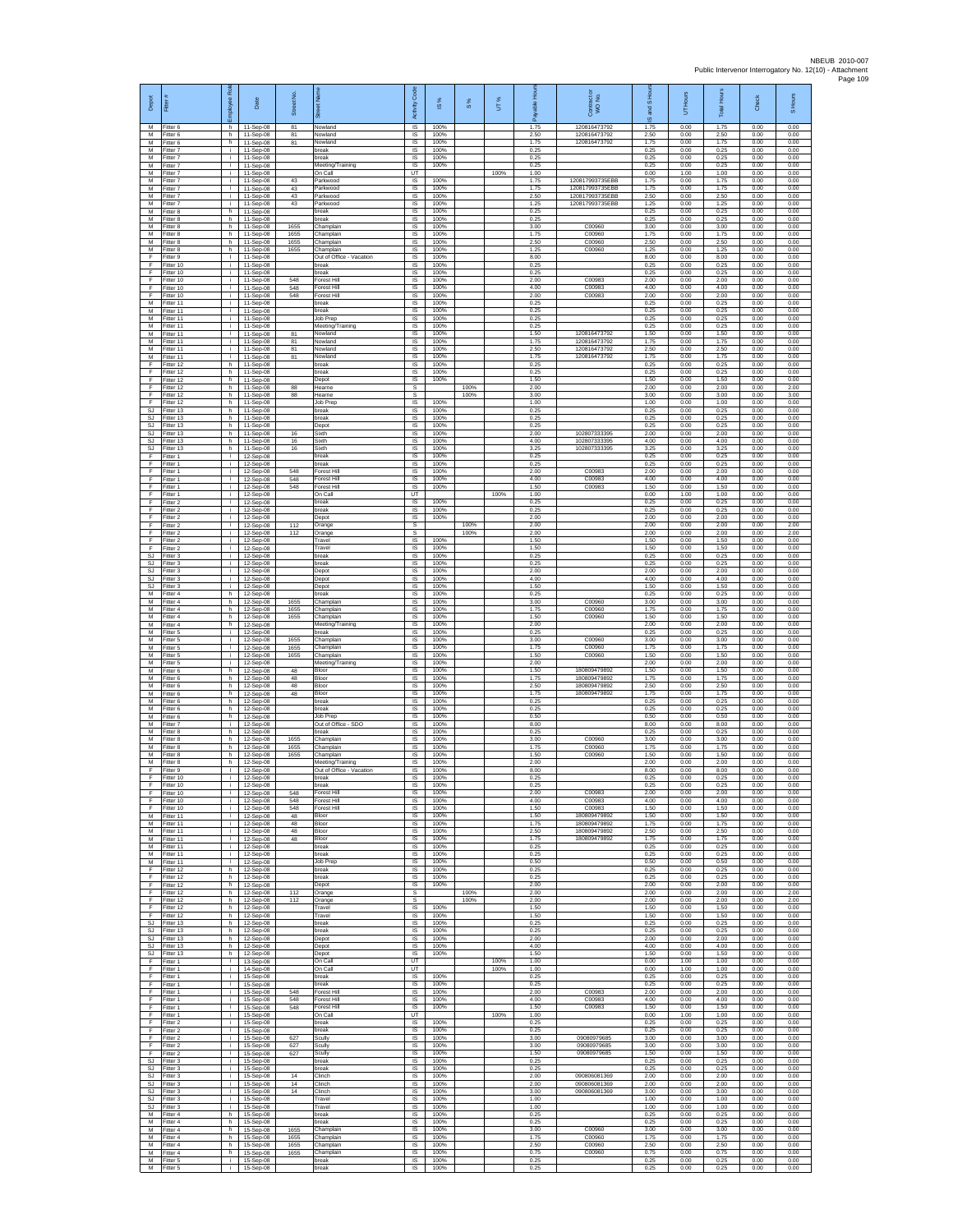| Depot                                | Ē                                   | ᄰ                  | Date                                | Street No.           |                                                        | Code<br>Activity                   | 1S%                  | $\frac{8}{3}$ | UT%  | இ                    | ŏ<br>Contract of<br>WO No.                   | 1S Hou<br>왾<br>ဖ     | Hours<br>5           | <b>Total Hours</b>   | Check                | S Hours              |
|--------------------------------------|-------------------------------------|--------------------|-------------------------------------|----------------------|--------------------------------------------------------|------------------------------------|----------------------|---------------|------|----------------------|----------------------------------------------|----------------------|----------------------|----------------------|----------------------|----------------------|
| M<br>M<br>M                          | Fitter 5<br>Fitter 5<br>Fitter 5    | ÷.<br>Ť.           | 15-Sep-08<br>15-Sep-08<br>15-Sep-08 | 1655<br>1655<br>1655 | Champlain<br>Champlain<br>Champlain                    | IS<br><b>IS</b><br>IS              | 100%<br>100%<br>100% |               |      | 3.00<br>1.75<br>2.50 | C00960<br>C00960<br>C00960                   | 3.00<br>1.75<br>2.50 | 0.00<br>0.00<br>0.00 | 3.00<br>1.75<br>2.50 | 0.00<br>0.00<br>0.00 | 0.00<br>0.00<br>0.00 |
| M<br>М<br>M                          | Fitter 5<br>itter 6<br>Fitter 6     | i.<br>h<br>h.      | 15-Sep-08<br>15-Sep-08<br>15-Sep-08 | 1655                 | Champlain<br>oreak<br>break                            | IS<br>IS<br>- IS                   | 100%<br>100%<br>100% |               |      | 0.75<br>0.25<br>0.25 | C00960                                       | 0.75<br>0.25<br>0.25 | 0.00<br>0.00<br>0.00 | 0.75<br>0.25<br>0.25 | 0.00<br>0.00<br>0.00 | 0.00<br>0.00<br>0.00 |
| M<br>M                               | Fitter 6<br>Fitter 6                | h.<br>h            | 15-Sep-08<br>15-Sep-08              | 448                  | Job Prep<br>Robinson                                   | <b>IS</b><br>IS                    | 100%<br>100%         |               |      | 0.50<br>1.50         | 120808496423                                 | 0.50<br>1.50         | 0.00<br>0.00         | 0.50<br>1.50         | 0.00<br>0.00         | 0.00<br>0.00         |
| M<br>M<br>${\sf M}$                  | Fitter 6<br>Fitter 6<br>itter 6     | h.<br>h.<br>h      | 15-Sep-08<br>15-Sep-08<br>15-Sep-08 | 448<br>448<br>448    | Robinson<br>Robinson<br>Robinson                       | IS<br>IS<br>$\sf IS$               | 100%<br>100%<br>100% |               |      | 1.75<br>2.50<br>1.75 | 120808496423<br>120808496423<br>120808496423 | 1.75<br>2.50<br>1.75 | 0.00<br>0.00<br>0.00 | 1.75<br>2.50<br>1.75 | 0.00<br>0.00<br>0.00 | 0.00<br>0.00<br>0.00 |
| M<br>M                               | Fitter 7<br>Fitter 8                | i.<br>h.           | 15-Sep-08<br>15-Sep-08              |                      | Out of Office - Vacation<br>break                      | $\sf IS$<br>IS                     | 100%<br>100%         |               |      | 8.00<br>0.25         |                                              | 8.00<br>0.25         | 0.00<br>0.00         | 8.00<br>0.25         | 0.00<br>0.00         | 0.00<br>0.00         |
| M<br>M<br>M                          | Fitter 8<br>Fitter 8<br>Fitter 8    | h<br>h.<br>h       | 15-Sep-08<br>15-Sep-08<br>15-Sep-08 | 1655<br>1655         | break<br>Champlain<br>Champlain                        | IS<br>IS<br>IS                     | 100%<br>100%<br>100% |               |      | 0.25<br>3.00<br>1.75 | C00960<br>C00960                             | 0.25<br>3.00<br>1.75 | 0.00<br>0.00<br>0.00 | 0.25<br>3.00<br>1.75 | 0.00<br>0.00<br>0.00 | 0.00<br>0.00<br>0.00 |
| M<br>M                               | Fitter 8<br>Fitter 8                | h.<br>h.           | 15-Sep-08<br>15-Sep-08              | 1655<br>1655         | Champlain<br>Champlain                                 | IS<br>IS                           | 100%<br>100%         |               |      | 2.50<br>0.75         | C00960<br>C00960                             | 2.50<br>0.75         | 0.00<br>0.00         | 2.50<br>0.75         | 0.00<br>0.00         | 0.00<br>0.00         |
| F<br>F<br>E                          | Fitter 9<br>Fitter 9<br>Fitter 9    | Ť.<br>i.<br>i.     | 15-Sep-08<br>15-Sep-08<br>15-Sep-08 | 14<br>138<br>627     | Clinch<br>Cranston<br>Scully                           | $\sf IS$<br>-S<br>IS               | 100%<br>100%         | 100%          |      | 3.00<br>2.00<br>1.00 | 090806081369<br>09080979685                  | 3.00<br>2.00<br>1.00 | 0.00<br>0.00<br>0.00 | 3.00<br>2.00<br>1.00 | 0.00<br>0.00<br>0.00 | 0.00<br>2.00<br>0.00 |
| Ŧ<br>Ŧ                               | -itter 9<br>Fitter 9                | i.<br>i.           | 15-Sep-08<br>15-Sep-08              |                      | Travel<br>Travel                                       | IS<br>IS                           | 100%<br>100%         |               |      | 2.00<br>1.00         |                                              | 2.00<br>1.00         | 0.00<br>0.00         | 2.00<br>1.00         | 0.00<br>0.00         | 0.00<br>0.00         |
| E<br>$\mathsf F$<br>F                | Fitter 9<br>Fitter 10<br>Fitter 10  | i.<br>j.<br>Ť.     | 15-Sep-08<br>15-Sep-08<br>15-Sep-08 |                      | Travel<br>break<br>break                               | IS<br>IS<br>IS                     | 100%<br>100%<br>100% |               |      | 1.50<br>0.25<br>0.25 |                                              | 1.50<br>0.25<br>0.25 | 0.00<br>0.00<br>0.00 | 1.50<br>0.25<br>0.25 | 0.00<br>0.00<br>0.00 | 0.00<br>0.00<br>0.00 |
| F<br>F                               | Fitter 10<br>Fitter 10              | i.<br>Ť.           | 15-Sep-08<br>15-Sep-08              | 548<br>548           | Forest Hill<br>Forest Hill                             | IS<br>IS                           | 100%<br>100%         |               |      | 2.00<br>4.00         | C00983<br>C00983                             | 2.00<br>4.00         | 0.00<br>0.00         | 2.00<br>4.00         | 0.00<br>0.00         | 0.00<br>0.00         |
| Ŧ<br>М<br>M                          | Fitter 10<br>Fitter 11<br>Fitter 11 | i.<br>Ť.<br>i.     | 15-Sep-08<br>15-Sep-08<br>15-Sep-08 | 548                  | Forest Hill<br>oreak<br>break                          | IS<br>IS<br>IS                     | 100%<br>100%<br>100% |               |      | 1.50<br>0.25<br>0.25 | C00983                                       | 1.50<br>0.25<br>0.25 | 0.00<br>0.00<br>0.00 | 1.50<br>0.25<br>0.25 | 0.00<br>0.00<br>0.00 | 0.00<br>0.00<br>0.00 |
| M<br>M                               | Fitter 11<br>Fitter 11              | i.<br>÷.           | 15-Sep-08<br>15-Sep-08              | 448                  | lob Prep<br>Robinsor                                   | IS<br>IS                           | 100%<br>100%         |               |      | 0.50<br>1.50         | 120808496423                                 | 0.50<br>1.50         | 0.00<br>0.00         | 0.50<br>1.50         | 0.00<br>0.00         | 0.00<br>0.00         |
| M<br>м<br>M                          | Fitter 11<br>Fitter 11<br>Fitter 11 | j.<br>i.<br>i.     | 15-Sep-08<br>15-Sep-08<br>15-Sep-08 | 448<br>448<br>448    | Robinson<br>Robinson<br>Robinsor                       | IS<br>IS<br>IS                     | 100%<br>100%<br>100% |               |      | 1.75<br>2.50<br>1.75 | 120808496423<br>120808496423<br>120808496423 | 1.75<br>2.50<br>1.75 | 0.00<br>0.00<br>0.00 | 1.75<br>2.50<br>1.75 | 0.00<br>0.00<br>0.00 | 0.00<br>0.00<br>0.00 |
| F<br>F                               | Fitter 12<br>Fitter 12              | h.<br>h.           | 15-Sep-08<br>15-Sep-08              |                      | break<br>break                                         | $\sf IS$<br><b>IS</b>              | 100%<br>100%         |               |      | 0.25<br>0.25         |                                              | 0.25<br>0.25         | 0.00<br>0.00         | 0.25<br>0.25         | 0.00<br>0.00         | 0.00<br>0.00         |
| -F<br>Ŧ<br>F                         | Fitter 12<br>Fitter 12<br>Fitter 12 | h.<br>h.<br>h      | 15-Sep-08<br>15-Sep-08<br>15-Sep-08 | 627<br>627<br>627    | Scully<br>Scully<br>Scully                             | IS<br>IS<br>IS                     | 100%<br>100%<br>100% |               |      | 3.00<br>3.00<br>1.50 | 09080979685<br>09080979685<br>09080979685    | 3.00<br>3.00<br>1.50 | 0.00<br>0.00<br>0.00 | 3.00<br>3.00<br>1.50 | 0.00<br>0.00<br>0.00 | 0.00<br>0.00<br>0.00 |
| SJ<br><b>SJ</b>                      | Fitter 13<br>Fitter 13              | h.<br>h.           | 15-Sep-08<br>15-Sep-08              |                      | break<br>break                                         | IS<br>IS                           | 100%<br>100%         |               |      | 0.25<br>0.25         |                                              | 0.25<br>0.25         | 0.00<br>0.00         | 0.25<br>0.25         | 0.00<br>0.00         | 0.00<br>0.00         |
| SJ<br>SJ.<br>SJ.                     | Fitter 13<br>Fitter 13<br>Fitter 13 | h<br>h.<br>h.      | 15-Sep-08<br>15-Sep-08<br>15-Sep-08 | 14<br>14<br>14       | Clinch<br>Clinch<br>Clinch                             | $\sf IS$<br><b>IS</b><br><b>IS</b> | 100%<br>100%<br>100% |               |      | 2.00<br>2.00<br>3.00 | 090806081369<br>090806081369<br>090806081369 | 2.00<br>2.00<br>3.00 | 0.00<br>0.00<br>0.00 | 2.00<br>2.00<br>3.00 | 0.00<br>0.00<br>0.00 | 0.00<br>0.00<br>0.00 |
| <b>SJ</b><br>SJ<br>E                 | Fitter 13<br>Fitter 13              | h<br>h.<br>i.      | 15-Sep-08<br>15-Sep-08              |                      | Travel<br>Travel<br>break                              | IS<br>IS<br>- IS                   | 100%<br>100%<br>100% |               |      | 1.00<br>1.00<br>0.25 |                                              | 1.00<br>1.00<br>0.25 | 0.00<br>0.00<br>0.00 | 1.00<br>1.00<br>0.25 | 0.00<br>0.00<br>0.00 | 0.00<br>0.00<br>0.00 |
| $\mathsf F$<br>F                     | Fitter 1<br>-itter 1<br>Fitter 1    | j.<br>Ť.           | 16-Sep-08<br>16-Sep-08<br>16-Sep-08 | 548                  | oreak<br>Forest Hill                                   | IS<br>IS                           | 100%<br>100%         |               |      | 0.25<br>1.00         | C00983                                       | 0.25<br>1.00         | 0.00<br>0.00         | 0.25<br>1.00         | 0.00<br>0.00         | 0.00<br>0.00         |
| F<br>F<br>Ŧ                          | Fitter 1<br>Fitter 1<br>Fitter 1    | i.<br>Ť.<br>i.     | 16-Sep-08<br>16-Sep-08<br>16-Sep-08 | 548<br>548           | Forest Hill<br>Forest Hill<br>Job Prep                 | IS<br>IS<br>IS                     | 100%<br>100%<br>100% |               |      | 4.00<br>1.50<br>1.00 | C00983<br>C00983                             | 4.00<br>1.50<br>1.00 | 0.00<br>0.00<br>0.00 | 4.00<br>1.50<br>1.00 | 0.00<br>0.00<br>0.00 | 0.00<br>0.00<br>0.00 |
| Ŧ<br>-F                              | Fitter 1<br>Fitter 2                | Ť.<br>j.           | 16-Sep-08<br>16-Sep-08              |                      | On Call<br>break                                       | UT<br>IS                           | 100%                 |               | 100% | 1.00<br>0.25         |                                              | 0.00<br>0.25         | 1.00<br>0.00         | 1.00<br>0.25         | 0.00<br>0.00         | 0.00<br>0.00         |
| -F.<br>$\mathsf F$<br>F.             | Fitter 2<br>Fitter 2<br>Fitter 2    | i.<br>÷.<br>i.     | 16-Sep-08<br>16-Sep-08              | 627                  | break<br>Job Prep<br>Sulley                            | <b>IS</b><br>IS<br>IS              | 100%<br>100%<br>100% |               |      | 0.25<br>0.50<br>3.00 | 09080979685                                  | 0.25<br>0.50<br>3.00 | 0.00<br>0.00<br>0.00 | 0.25<br>0.50<br>3.00 | 0.00<br>0.00<br>0.00 | 0.00<br>0.00<br>0.00 |
| E<br>$\mathsf F$                     | Fitter 2<br>itter 2                 | i.<br>i.           | 16-Sep-08<br>16-Sep-08<br>16-Sep-08 | 627<br>627           | Sulley<br>Sulley                                       | IS<br>IS                           | 100%<br>100%         |               |      | 2.00<br>2.00         | 09080979685<br>0908097968                    | 2.00<br>2.00         | 0.00<br>0.00         | 2.00<br>2.00         | 0.00<br>0.00         | 0.00<br>0.00         |
| $\mathbb{S}\mathbb{J}$<br>SJ.<br>SJ. | Fitter 3<br>Fitter 3<br>Fitter 3    | i.<br>j.<br>j.     | 16-Sep-08<br>16-Sep-08<br>16-Sep-08 | 14                   | break<br>break<br>Clinch                               | IS<br>IS<br>IS                     | 100%<br>100%<br>100% |               |      | 0.25<br>0.25<br>2.00 | 090806081369                                 | 0.25<br>0.25<br>2.00 | 0.00<br>0.00<br>0.00 | 0.25<br>0.25<br>2.00 | 0.00<br>0.00<br>0.00 | 0.00<br>0.00<br>0.00 |
| <b>SJ</b><br><b>SJ</b>               | Fitter 3<br>Fitter 3                | Ť.<br>Ť.           | 16-Sep-08<br>16-Sep-08              | 14<br>14             | Clinch<br>Clinch                                       | IS<br>IS                           | 100%<br>100%         |               |      | 4.00<br>1.50         | 090806081369<br>090806081369                 | 4.00<br>1.50         | 0.00<br>0.00         | 4.00<br>1.50         | 0.00<br>0.00         | 0.00<br>0.00         |
| SJ<br>SJ<br>M                        | Fitter 3<br>-itter 3<br>Fitter 4    | j.<br>i.<br>h      | 16-Sep-08<br>16-Sep-08<br>16-Sep-08 |                      | Travel<br>Travel<br>Out of Office - other leave        | IS<br>IS<br>IS                     | 100%<br>100%<br>100% |               |      | 0.75<br>0.75<br>8.00 |                                              | 0.75<br>0.75<br>8.00 | 0.00<br>0.00<br>0.00 | 0.75<br>0.75<br>8.00 | 0.00<br>0.00<br>0.00 | 0.00<br>0.00<br>0.00 |
| M<br>M                               | Fitter 5<br>Fitter 5                | i.<br>i.           | 16-Sep-08<br>16-Sep-08              |                      | break<br>hreak                                         | <b>IS</b><br>IS                    | 100%<br>100%         |               |      | 0.25<br>0.25         |                                              | 0.25<br>0.25         | 0.00<br>0.00         | 0.25<br>0.25         | 0.00<br>0.00         | 0.00<br>0.00         |
| M<br>M<br>M                          | -itter 5<br>Fitter 5<br>Fitter 5    | i.<br>i.<br>i.     | 16-Sep-08<br>16-Sep-08<br>16-Sep-08 | 1655<br>1655<br>1655 | Champlain<br>Champlain<br>Champlain                    | IS<br>IS<br>IS                     | 100%<br>100%<br>100% |               |      | 3.00<br>1.75<br>2.50 | C00960<br>C00960<br>C00960                   | 3.00<br>1.75<br>2.50 | 0.00<br>0.00<br>0.00 | 3.00<br>1.75<br>2.50 | 0.00<br>0.00<br>0.00 | 0.00<br>0.00<br>0.00 |
| M<br>M                               | -itter 5<br>Fitter 6                | j.<br>h            | 16-Sep-08<br>16-Sep-08              | 1655                 | Champlain<br>break                                     | IS<br>IS                           | 100%<br>100%         |               |      | 0.75<br>0.25         | C00960                                       | 0.75<br>0.25         | 0.00<br>0.00         | 0.75<br>0.25         | 0.00<br>0.00         | 0.00<br>0.00         |
| M<br>M<br>M                          | Fitter 6<br>Fitter 6<br>Fitter 6    | h.<br>h<br>h.      | 16-Sep-08<br>16-Sep-08<br>16-Sep-08 |                      | break<br>Job Prep<br>Meeting/Training                  | IS<br>IS<br>IS                     | 100%<br>100%<br>100% |               |      | 2.50<br>0.25<br>0.25 |                                              | 2.50<br>0.25<br>0.25 | 0.00<br>0.00<br>0.00 | 2.50<br>0.25<br>0.25 | 0.00<br>0.00<br>0.00 | 0.00<br>0.00<br>0.00 |
| M<br>M<br>M                          | Fitter 6<br>Fitter 6<br>Fitter 6    | h<br>h.<br>h.      | 16-Sep-08<br>16-Sep-08              | 448<br>448<br>448    | Robinson<br>Robinson<br>Robinson                       | IS<br>- IS<br>IS                   | 100%<br>100%<br>100% |               |      | 1.50<br>1.75<br>0.25 | 120808496423<br>120808496423<br>120808496423 | 1.50<br>1.75<br>0.25 | 0.00<br>0.00<br>0.00 | 1.50<br>1.75<br>0.25 | 0.00<br>0.00<br>0.00 | 0.00<br>0.00<br>0.00 |
| M<br>M                               | Fitter 6<br>Fitter 7                | h<br>i.            | 16-Sep-08<br>16-Sep-08<br>16-Sep-08 | 448<br>22            | Robinson<br>Bessborough                                | IS<br>IS                           | 100%<br>100%         |               |      | 2.75<br>1.75         | 120808496423<br>190817599962                 | 2.75<br>1.75         | 0.00<br>0.00         | 2.75<br>1.75         | 0.00<br>0.00         | 0.00<br>0.00         |
| M<br>M                               | M Fitter 7<br>Fitter 7<br>Fitter 7  | $\mathbf{i}$<br>i. | 16-Sep-08<br>16-Sep-08<br>16-Sep-08 | 22<br>22<br>$22\,$   | Bessborough<br>Bessborough                             | IS<br>IS<br>IS                     | 100%<br>100%<br>100% |               |      | 1.75<br>2.50<br>2.25 | 190817599962<br>190817599962<br>190817599962 | 1.75<br>2.50<br>2.25 | 0.00<br>0.00<br>0.00 | 1.75<br>2.50<br>2.25 | 0.00<br>0.00<br>0.00 | 0.00<br>0.00<br>0.00 |
| M<br>M                               | Fitter 7<br>Fitter 7                | j.<br>j.           | 16-Sep-08<br>16-Sep-08              |                      | Bessborough<br>break<br>break                          | <b>IS</b><br>IS                    | 100%<br>100%         |               |      | 0.25<br>0.25         |                                              | 0.25<br>0.25         | 0.00<br>0.00         | 0.25<br>0.25         | 0.00<br>0.00         | 0.00<br>0.00         |
| M<br>M<br>M                          | Fitter 7<br>Fitter 8<br>Fitter 8    | Ť.<br>h<br>h.      | 16-Sep-08<br>16-Sep-08<br>16-Sep-08 | 22                   | Meeting/Training<br>Airport boiler work<br>Bessborough | IS<br>IS<br>- IS                   | 100%<br>100%<br>100% |               |      | 0.25<br>2.00<br>1.00 | C00960<br>190817599962                       | 0.25<br>2.00<br>1.00 | 0.00<br>0.00<br>0.00 | 0.25<br>2.00<br>1.00 | 0.00<br>0.00<br>0.00 | 0.00<br>0.00<br>0.00 |
| M<br>M                               | Fitter 8<br>Fitter 8                | h.<br>h            | 16-Sep-08<br>16-Sep-08              | $22\,$<br>22         | Bessborough<br>Bessborough                             | <b>IS</b><br>IS                    | 100%<br>100%         |               |      | 1.75<br>2.50         | 100817500062<br>190817599962                 | 1.75<br>2.50         | 0.00<br>0.00         | 1.75<br>2.50         | 0.00<br>0.00         | 0.00<br>0.00         |
| M<br>M<br>M                          | Fitter 8<br>Fitter 8<br>Fitter 8    | h.<br>h.<br>h.     | 16-Sep-08<br>16-Sep-08<br>16-Sep-08 | 22                   | Bessborough<br>break<br>break                          | <b>IS</b><br><b>IS</b><br>IS       | 100%<br>100%<br>100% |               |      | 2.25<br>0.25<br>0.25 | 190817599962                                 | 2.25<br>0.25<br>0.25 | 0.00<br>0.00<br>0.00 | 2.25<br>0.25<br>0.25 | 0.00<br>0.00<br>0.00 | 0.00<br>0.00<br>0.00 |
| Ŧ<br>E                               | Fitter 9<br>Fitter 10               | i.<br>i.           | 16-Sep-08<br>16-Sep-08              |                      | Miscellaneous<br>Out of Office - SDO                   | <b>IS</b><br>- IS                  | 100%<br>100%         |               |      | 8.00<br>8.00         |                                              | 8.00<br>8.00         | 0.00<br>0.00         | 8.00<br>8.00         | 0.00<br>0.00         | 0.00<br>0.00         |
| M<br>М<br>M                          | Fitter 11<br>Fitter 11<br>Fitter 11 | i.<br>i.<br>i.     | 16-Sep-08<br>16-Sep-08<br>16-Sep-08 |                      | break<br>break<br>Job Prep                             | IS<br>IS<br>IS                     | 100%<br>100%<br>100% |               |      | 0.25<br>2.50<br>0.25 |                                              | 0.25<br>2.50<br>0.25 | 0.00<br>0.00<br>0.00 | 0.25<br>2.50<br>0.25 | 0.00<br>0.00<br>0.00 | 0.00<br>0.00<br>0.00 |
| M<br>M                               | Fitter 11<br>Fitter 11              | ÷.<br>Ť.           | 16-Sep-08<br>16-Sep-08              | 448                  | Meeting/Training<br>Robinson                           | IS<br>IS                           | 100%<br>100%         |               |      | 0.25<br>1.50         | 120808496423                                 | 0.25<br>1.50         | 0.00<br>0.00         | 0.25<br>1.50         | 0.00<br>0.00         | 0.00<br>0.00         |
| M<br>M<br>M                          | Fitter 11<br>Fitter 11<br>Fitter 11 | j.<br>j.<br>i.     | 16-Sep-08<br>16-Sep-08<br>16-Sep-08 | 448<br>448<br>448    | Robinson<br>Robinson<br>Robinson                       | IS<br>- IS<br><b>IS</b>            | 100%<br>100%<br>100% |               |      | 1.75<br>0.25<br>275  | 120808496423<br>120808496423<br>120808496423 | 1.75<br>0.25<br>2.75 | 0.00<br>0.00<br>0.00 | 1.75<br>0.25<br>2.75 | 0.00<br>0.00<br>0.00 | 0.00<br>0.00<br>0.00 |
| F<br>-F                              | Fitter 12<br>Fitter 12              | h.<br>h.           | 16-Sep-08<br>16-Sep-08              |                      | break<br>break                                         | IS<br><b>IS</b>                    | 100%<br>100%         |               |      | 0.25<br>0.25         |                                              | 0.25<br>0.25         | 0.00<br>0.00         | 0.25<br>0.25         | 0.00<br>0.00         | 0.00<br>0.00         |
| F.<br>$\mathsf F$<br>F.              | Fitter 12<br>Fitter 12<br>Fitter 12 | h.<br>h<br>h       | 16-Sep-08<br>16-Sep-08<br>16-Sep-08 | 548<br>627           | Forest Hill<br>Job Prep<br>Sulley                      | IS<br>IS<br>$\sf IS$               | 100%<br>100%<br>100% |               |      | 2.00<br>0.50<br>3.00 | C00983<br>09080979685                        | 2.00<br>0.50<br>3.00 | 0.00<br>0.00<br>0.00 | 2.00<br>0.50<br>3.00 | 0.00<br>0.00<br>0.00 | 0.00<br>0.00<br>0.00 |
| F<br>SJ.                             | Fitter 12<br>Fitter 13              | h.<br>h.           | 16-Sep-08<br>16-Sep-08              | 627                  | Sullev<br>break                                        | <b>IS</b><br>IS                    | 100%<br>100%         |               |      | 2.00<br>0.25         | 09080979685                                  | 2.00<br>0.25         | 0.00<br>0.00         | 2.00<br>0.25         | 0.00<br>0.00         | 0.00<br>0.00         |
| SJ<br>SJ.<br>SJ                      | Fitter 13<br>Fitter 13<br>Fitter 13 | h.<br>h.<br>h.     | 16-Sep-08<br>16-Sep-08<br>16-Sep-08 | 14<br>14             | break<br>Clinch<br>Clinch                              | IS<br>IS<br>- IS                   | 100%<br>100%<br>100% |               |      | 0.25<br>2.00<br>4.00 | 090806081369<br>090806081369                 | 0.25<br>2.00<br>4.00 | 0.00<br>0.00<br>0.00 | 0.25<br>2.00<br>4.00 | 0.00<br>0.00<br>0.00 | 0.00<br>0.00<br>0.00 |
| SJ.<br>SJ                            | Fitter 13<br>Fitter 13              | h.<br>h.           | 16-Sep-08<br>16-Sep-08              | 14                   | Clinch<br>Travel                                       | <b>IS</b><br>IS                    | 100%<br>100%         |               |      | 1.50<br>0.75         | 090806081369                                 | 1.50<br>0.75         | 0.00<br>0.00         | 1.50<br>0.75         | 0.00<br>0.00         | 0.00<br>0.00         |
| SJ.<br>F.<br>Ŧ                       | Fitter 13<br>Fitter 1<br>Fitter 1   | h.<br>i.<br>i.     | 16-Sep-08<br>17-Sep-08<br>17-Sep-08 |                      | Travel<br>break<br>break                               | <b>IS</b><br><b>IS</b><br>IS       | 100%<br>100%<br>100% |               |      | 0.75<br>0.25<br>0.25 |                                              | 0.75<br>0.25<br>0.25 | 0.00<br>0.00<br>0.00 | 0.75<br>0.25<br>0.25 | 0.00<br>0.00<br>0.00 | 0.00<br>0.00<br>0.00 |
| Ŧ<br>F.                              | Fitter 1<br>Fitter 1                | i.<br>i.<br>i.     | 17-Sep-08<br>17-Sep-08              | 130<br>130           | Carleton<br>Carleton<br>Carleton                       | <b>IS</b><br><b>IS</b>             | 100%<br>100%         |               |      | 2.00<br>4.00<br>2.00 | C0087<br>C00871                              | 2.00<br>4.00         | 0.00<br>0.00         | 2.00<br>4.00<br>2.00 | 0.00<br>0.00         | 0.00<br>0.00         |
| $\mathsf F$<br>F<br>F                | Fitter 1<br>Fitter 1<br>Fitter 2    | i.<br>j.           | 17-Sep-08<br>17-Sep-08<br>17-Sep-08 | 130                  | On Call<br>break                                       | IS<br>UT<br>IS                     | 100%<br>100%         |               | 100% | 1.00<br>0.25         | C00871                                       | 2.00<br>0.00<br>0.25 | 0.00<br>1.00<br>0.00 | 1.00<br>0.25         | 0.00<br>0.00<br>0.00 | 0.00<br>0.00<br>0.00 |
| F<br>Ŧ<br>Ŧ                          | Fitter 2<br>Fitter 2<br>Fitter 2    | j.<br>Ť.<br>j.     | 17-Sep-08<br>17-Sep-08<br>17-Sep-08 | 204                  | break<br>Job Prep<br>Oxford                            | IS<br>IS<br><b>IS</b>              | 100%<br>100%<br>100% |               |      | 0.25<br>1.50<br>2.00 | 090804371611                                 | 0.25<br>1.50<br>2.00 | 0.00<br>0.00<br>0.00 | 0.25<br>1.50<br>2.00 | 0.00<br>0.00<br>0.00 | 0.00<br>0.00<br>0.00 |
| -F<br>-F.                            | Fitter 2<br>Fitter 2                | j.<br>i.           | 17-Sep-08<br>17-Sep-08              | 204<br>204           | Oxford<br>Oxford                                       | - IS<br><b>IS</b>                  | 100%<br>100%         |               |      | 2.75<br>1.25         | 090804371611<br>090804371611                 | 2.75<br>1 25         | 0.00<br>0.00         | 2.75<br>1 25         | 0.00<br>0.00         | 0.00<br>0.00         |
| Sj<br>Si                             | Fitter 3<br>Fitter 3<br>Fitter 3    | i.<br>j.<br>i.     | 17-Sep-08<br>17-Sep-08              | 30                   | break<br>break<br>Hillcrest                            | IS<br>IS<br>IS                     | 100%<br>100%<br>100% |               |      | 0.25<br>0.25<br>2.00 | 24417                                        | 0.25<br>0.25<br>2.00 | 0.00<br>0.00<br>0.00 | 0.25<br>0.25<br>2.00 | 0.00<br>0.00<br>0.00 | 0.00<br>0.00<br>0.00 |
| Sj<br>Sj<br>Si                       | Fitter 3<br>Fitter 3                | i.<br>i.           | 17-Sep-08<br>17-Sep-08<br>17-Sep-08 | $30\,$<br>30         | Hillcrest<br>Hillcrest                                 | IS<br>$\sf IS$                     | 100%<br>100%         |               |      | 2.25<br>2.75         | 24417<br>24417                               | 2.25<br>2.75         | 0.00<br>0.00         | 2.25<br>2.75         | 0.00<br>0.00         | 0.00<br>0.00         |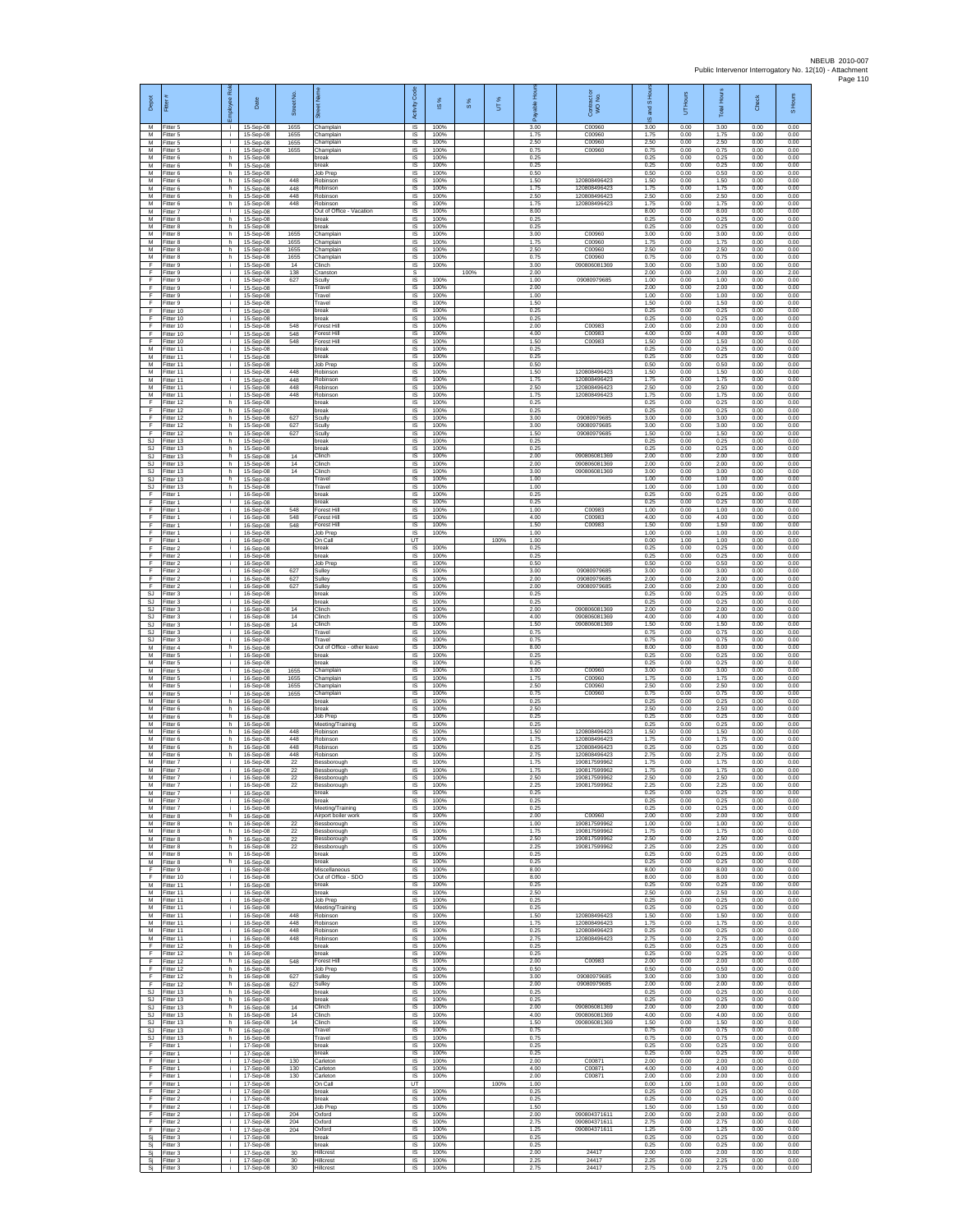| Depot                  | Fitter #                            | Employee Role     | Date                                | ş<br>reet<br>ä    | eet Na<br>ā                                    | Code<br>Activity                          | ×,<br>$\overline{\omega}$ | $S\%$ | UT%          | 훈<br>able<br>Æ       | Contract c<br>WO No.                        | S Hou<br>g<br>$\omega$ | UT Hours             | Total Hours          | Check                | S Hours              |
|------------------------|-------------------------------------|-------------------|-------------------------------------|-------------------|------------------------------------------------|-------------------------------------------|---------------------------|-------|--------------|----------------------|---------------------------------------------|------------------------|----------------------|----------------------|----------------------|----------------------|
| Sj<br>М                | Fitter 3<br>Fitter 4                | j.<br>h.          | 17-Sep-08<br>17-Sep-08              |                   | Job Prep<br>Service                            | IS<br>s                                   | 100%                      | 100%  |              | 0.50<br>8.00         |                                             | 0.50<br>8.00           | 0.00<br>0.00         | 0.50<br>8.00         | 0.00<br>0.00         | 0.00<br>8.00         |
| M<br>M<br>М            | Fitter 5<br>Fitter 5<br>Fitter 5    | i.<br>j.<br>i.    | 17-Sep-08<br>17-Sep-08<br>17-Sep-08 | 1655              | break<br>break<br>Champlair                    | IS<br>IS<br>1S                            | 100%<br>100%<br>100%      |       |              | 0.25<br>0.25<br>3.00 | C00960                                      | 0.25<br>0.25<br>3.00   | 0.00<br>0.00<br>0.00 | 0.25<br>0.25<br>3.00 | 0.00<br>0.00<br>0.00 | 0.00<br>0.00<br>0.00 |
| М<br>M                 | fitter 5<br>Fitter 5                | j.<br>j.          | 17-Sep-08<br>17-Sep-08              | 1655<br>1655      | Champlain<br>Champlain                         | IS<br><b>IS</b>                           | 100%<br>100%              |       |              | 1.75<br>2.50         | C00960<br>C00960                            | 1.75<br>2.50           | 0.00<br>0.00         | 1.75<br>2.50         | 0.00<br>0.00         | 0.00<br>0.00         |
| M<br>М                 | Fitter 5<br>Fitter 6                | i.<br>h.          | 17-Sep-08<br>17-Sep-08              | 1655              | Champlain<br>break                             | IS<br>IS                                  | 100%<br>100%              |       |              | 2.25<br>0.25         | C00960                                      | 2.25<br>0.25           | 0.00<br>0.00         | 2.25<br>0.25         | 0.00<br>0.00         | 0.00<br>0.00         |
| M<br>M<br>М            | Fitter 6<br>Fitter 6<br>Fitter 6    | h<br>h<br>h.      | 17-Sep-08<br>17-Sep-08<br>17-Sep-08 |                   | break<br>Job Prep<br>Meeting/Training          | $\overline{s}$<br>IS<br>$\sf IS$          | 100%<br>100%<br>100%      |       |              | 0.25<br>0.25<br>0.25 |                                             | 0.25<br>0.25<br>0.25   | 0.00<br>0.00<br>0.00 | 0.25<br>0.25<br>0.25 | 0.00<br>0.00<br>0.00 | 0.00<br>0.00<br>0.00 |
| M<br>M                 | itter 6<br>Fitter 6                 | h.<br>h.          | 17-Sep-08<br>17-Sep-08              | 42<br>42          | Sommerset<br>Sommerset                         | IS<br><b>IS</b>                           | 100%<br>100%              |       |              | 1.50<br>1.75         | 12081696669<br>120816966697                 | 1.50<br>1.75           | 0.00<br>0.00         | 1.50<br>1.75         | 0.00<br>0.00         | 0.00<br>0.00         |
| м<br>M                 | Fitter 6<br>Fitter 6                | h<br>h.           | 17-Sep-08<br>17-Sep-08              | 42<br>42          | Sommerset<br>Sommerset                         | IS<br>IS                                  | 100%<br>100%              |       |              | 2.50<br>2.25         | 120816966697<br>120816966697                | 2.50<br>2.25           | 0.00<br>0.00         | 2.50<br>2.25         | 0.00<br>0.00         | 0.00<br>0.00         |
| M<br>M<br>M            | fitter 7<br>Fitter 7<br>Fitter 7    | i.<br>j.<br>j.    | 17-Sep-08<br>17-Sep-08<br>17-Sep-08 | 22<br>22<br>22    | Bessborough<br>Bessborough<br>Bessborough      | IS<br><b>IS</b><br>$\sf IS$               | 100%<br>100%<br>100%      |       |              | 1.75<br>1.75<br>2.50 | 18081759996<br>18081759996<br>180817599962  | 1.75<br>1.75<br>2.50   | 0.00<br>0.00<br>0.00 | 1.75<br>1.75<br>2.50 | 0.00<br>0.00<br>0.00 | 0.00<br>0.00<br>0.00 |
| M<br>M                 | itter 7<br>Fitter 7                 | j.<br>j.          | 17-Sep-08<br>17-Sep-08              | 22                | Bessborough<br>break                           | IS<br>$\overline{\mathsf{s}}$             | 100%<br>100%              |       |              | 4.25<br>0.25         | 180817599962                                | 4.25<br>0.25           | 0.00<br>0.00         | 4.25<br>0.25         | 0.00<br>0.00         | 0.00<br>0.00         |
| M<br>М                 | Fitter 7<br>fitter 7                | i.<br>i.          | 17-Sep-08<br>17-Sep-08              |                   | break<br>Meeting/Training                      | IS<br>IS                                  | 100%<br>100%              |       |              | 0.25<br>0.25         |                                             | 0.25<br>0.25           | 0.00<br>0.00         | 0.25<br>0.25         | 0.00<br>0.00         | 0.00<br>0.00         |
| M<br>M<br>М            | Fitter 8<br>Fitter 8<br>Fitter 8    | h.<br>h.<br>h     | 17-Sep-08<br>17-Sep-08<br>17-Sep-08 | 22<br>22<br>22    | Bessborough<br>Bessborough<br>Bessborough      | IS<br>$\overline{\mathsf{s}}$<br>IS       | 100%<br>100%<br>100%      |       |              | 1.75<br>1.75<br>2.50 | 18081759996<br>180817599962<br>180817599962 | 1.75<br>1.75<br>2.50   | 0.00<br>0.00<br>0.00 | 1.75<br>1.75<br>2.50 | 0.00<br>0.00<br>0.00 | 0.00<br>0.00<br>0.00 |
| M<br>M                 | Fitter 8<br>Fitter 8                | h.<br>h.          | 17-Sep-08<br>17-Sep-08              | $22\,$            | Bessborough<br>break                           | $\sf IS$<br>IS                            | 100%<br>100%              |       |              | 4.25<br>0.25         | 180817599962                                | 4.25<br>0.25           | 0.00<br>0.00         | 4.25<br>0.25         | 0.00<br>0.00         | 0.00<br>0.00         |
| M<br>M                 | Fitter 8<br>Fitter 8                | h<br>h.           | 17-Sep-08<br>17-Sep-08              |                   | break<br>Meeting/Training                      | IS<br>1S                                  | 100%<br>100%              |       |              | 0.25<br>0.25         |                                             | 0.25<br>0.25           | 0.00<br>0.00         | 0.25<br>0.25         | 0.00<br>0.00         | 0.00<br>0.00         |
| F<br>F<br>F            | fitter 9<br>Fitter 9<br>Fitter 9    | i.<br>j.<br>j.    | 17-Sep-08<br>17-Sep-08<br>17-Sep-08 | 204               | break<br>Job Prep<br>Oxford                    | IS<br><b>IS</b><br>IS                     | 100%<br>100%<br>100%      |       |              | 0.25<br>1.50<br>5.50 | 090804371611                                | 0.25<br>1.50<br>5.50   | 0.00<br>0.00<br>0.00 | 0.25<br>1.50<br>5.50 | 0.00<br>0.00<br>0.00 | 0.00<br>0.00<br>0.00 |
| F<br>F                 | Fitter 9<br>Fitter 9                | i.<br>i.          | 17-Sep-08<br>17-Sep-08              | 204               | Oxford<br>Travel                               | IS<br>IS                                  | 100%<br>100%              |       |              | 0.75<br>1.50         | 090804371611                                | 0.75<br>1.50           | 0.00<br>0.00         | 0.75<br>1.50         | 0.00<br>0.00         | 0.00<br>0.00         |
| F<br>F                 | Fitter 10<br>Fitter 10              | j.<br>i.          | 17-Sep-08<br>17-Sep-08              |                   | break<br>break                                 | IS<br>$\sf IS$                            | 100%<br>100%              |       |              | 0.25<br>0.25         |                                             | 0.25<br>0.25           | 0.00<br>0.00         | 0.25<br>0.25         | 0.00<br>0.00         | 0.00<br>0.00         |
| F<br>F<br>F            | Fitter 10<br>Fitter 10<br>Fitter 10 | T<br>j.<br>j.     | 17-Sep-08<br>17-Sep-08<br>17-Sep-08 | 130<br>130<br>130 | Carleton<br>Carleton<br>Carleton               | 1S<br>IS<br>IS                            | 100%<br>100%<br>100%      |       |              | 2.00<br>4.00<br>2.00 | C0087<br>C00871<br>C00871                   | 2.00<br>4.00<br>2.00   | 0.00<br>0.00<br>0.00 | 2.00<br>4.00<br>2.00 | 0.00<br>0.00<br>0.00 | 0.00<br>0.00<br>0.00 |
| M<br>M                 | Fitter 11<br>Fitter 11              | i.<br>i.          | 17-Sep-08<br>17-Sep-08              |                   | break<br>oreak                                 | 1S<br>IS                                  | 100%<br>100%              |       |              | 0.25<br>0.25         |                                             | 0.25<br>0.25           | 0.00<br>0.00         | 0.25<br>0.25         | 0.00<br>0.00         | 0.00<br>0.00         |
| M<br>M<br>М            | Fitter 11<br>Fitter 11<br>fitter 11 | j.<br>i.<br>j.    | 17-Sep-08<br>17-Sep-08<br>17-Sep-08 | 42                | Job Prep<br>Meeting/Training<br>Sommerset      | <b>IS</b><br>$\sf IS$<br>IS               | 100%<br>100%<br>100%      |       |              | 0.25<br>0.25<br>1.50 | 12081696669                                 | 0.25<br>0.25<br>1.50   | 0.00<br>0.00<br>0.00 | 0.25<br>0.25<br>1.50 | 0.00<br>0.00<br>0.00 | 0.00<br>0.00<br>0.00 |
| M<br>M                 | Fitter 11<br>Fitter 11              | j.<br>i.          | 17-Sep-08<br>17-Sep-08              | 42<br>42          | Sommerset<br>Sommerset                         | $\overline{\mathsf{s}}$<br>IS             | 100%<br>100%              |       |              | 1.75<br>2.50         | 120816966697<br>120816966697                | 1.75<br>2.50           | 0.00<br>0.00         | 1.75<br>2.50         | 0.00<br>0.00         | 0.00<br>0.00         |
| М<br>F                 | Fitter 11<br>Fitter 12              | i.<br>h.          | 17-Sep-08<br>17-Sep-08              | 42                | Sommerset<br>break                             | IS<br>IS                                  | 100%<br>100%              |       |              | 2.25<br>0.25         | 120816966697                                | 2.25<br>0.25           | 0.00<br>0.00         | 2.25<br>0.25         | 0.00<br>0.00         | 0.00<br>0.00         |
| F<br>F<br>F            | Fitter 12<br>Fitter 12<br>Fitter 12 | h.<br>h<br>h      | 17-Sep-08<br>17-Sep-08<br>17-Sep-08 | 204               | break<br>Job Prep<br>Oxford                    | IS<br>IS<br>$\sf IS$                      | 100%<br>100%<br>100%      |       |              | 0.25<br>1.50<br>2.00 | 090804371611                                | 0.25<br>1.50<br>2.00   | 0.00<br>0.00<br>0.00 | 0.25<br>1.50<br>2.00 | 0.00<br>0.00<br>0.00 | 0.00<br>0.00<br>0.00 |
| F<br>F                 | Fitter 12<br>Fitter 12              | h.<br>h           | 17-Sep-08<br>17-Sep-08              | 204<br>204        | Oxford<br>Oxford                               | IS<br>IS                                  | 100%<br>100%              |       |              | 2.75<br>1.25         | 090804371611<br>090804371611                | 2.75<br>1.25           | 0.00<br>0.00         | 2.75<br>1.25         | 0.00<br>0.00         | 0.00<br>0.00         |
| <b>SJ</b><br><b>SJ</b> | Fitter 13<br>fitter 13              | h.<br>h.          | 17-Sep-08<br>17-Sep-08              |                   | break<br>preak                                 | IS<br>IS                                  | 100%<br>100%              |       |              | 0.25<br>0.25         |                                             | 0.25<br>0.25           | 0.00<br>0.00         | 0.25<br>0.25         | 0.00<br>0.00         | 0.00<br>0.00         |
| <b>SJ</b><br>SJ<br>SJ  | Fitter 13<br>Fitter 13<br>Fitter 13 | h.<br>h.<br>h.    | 17-Sep-08<br>17-Sep-08<br>17-Sep-08 | 30<br>30<br>30    | Hillcrest<br>Hillcrest<br>Hillcrest            | $\overline{\mathsf{s}}$<br>IS<br>IS       | 100%<br>100%<br>100%      |       |              | 2.00<br>2.25<br>2.75 | 24417<br>24417<br>24417                     | 2.00<br>2.25<br>2.75   | 0.00<br>0.00<br>0.00 | 2.00<br>2.25<br>2.75 | 0.00<br>0.00<br>0.00 | 0.00<br>0.00<br>0.00 |
| <b>SJ</b><br>F         | Fitter 13<br>Fitter 1               | h<br>j.           | 17-Sep-08<br>18-Sep-08              |                   | Job Prep<br>break                              | $\overline{s}$<br>IS                      | 100%<br>100%              |       |              | 0.50<br>0.25         |                                             | 0.50<br>0.25           | 0.00<br>0.00         | 0.50<br>0.25         | 0.00<br>0.00         | 0.00<br>0.00         |
| F<br>F                 | Fitter 1<br>Fitter 1<br>Fitter 1    | i.<br>T           | 18-Sep-08<br>18-Sep-08<br>18-Sep-08 | 130<br>130        | break<br>Carleton<br>Carleton                  | $\sf IS$<br>IS<br>$\overline{\mathsf{s}}$ | 100%<br>100%<br>100%      |       |              | 0.25<br>2.00<br>4.00 | C0087<br>C00871                             | 0.25<br>2.00<br>4.00   | 0.00<br>0.00<br>0.00 | 0.25<br>2.00<br>4.00 | 0.00<br>0.00<br>0.00 | 0.00<br>0.00<br>0.00 |
| F<br>F<br>F            | Fitter 1<br>Fitter 1                | j.<br>i.<br>i.    | 18-Sep-08<br>18-Sep-08              | 130               | Carleton<br>On Call                            | IS<br>UT                                  | 100%                      |       | 100%         | 2.00<br>1.00         | C00871                                      | 2.00<br>0.00           | 0.00<br>1.00         | 2.00<br>1.00         | 0.00<br>0.00         | 0.00<br>0.00         |
| F<br>F                 | Fitter 1<br>Fitter 1                | i.<br>j.          | 18-Sep-08<br>18-Sep-08              |                   | On call - called out<br>On call - called out   | UT<br>UT                                  |                           |       | 100%<br>100% | 3.00<br>3.00         |                                             | 0.00<br>0.00           | 3.00<br>3.00         | 3.00<br>3.00         | 0.00<br>0.00         | 0.00<br>0.00         |
| F<br>F<br>F            | Fitter 2<br>Fitter 2<br>Fitter 2    | i.<br>j.<br>j.    | 18-Sep-08<br>18-Sep-08<br>18-Sep-08 |                   | break<br>break<br>Job Prep                     | $\sf IS$<br>IS<br>$\overline{\mathsf{s}}$ | 100%<br>100%<br>100%      |       |              | 0.25<br>0.25<br>0.50 |                                             | 0.25<br>0.25<br>0.50   | 0.00<br>0.00<br>0.00 | 0.25<br>0.25<br>0.50 | 0.00<br>0.00<br>0.00 | 0.00<br>0.00<br>0.00 |
| F<br>F                 | Fitter 2<br>Fitter 2                | j.<br>i.          | 18-Sep-08<br>18-Sep-08              | 204<br>204        | Oxford<br>Oxford                               | IS<br>IS                                  | 100%<br>100%              |       |              | 3.00<br>2.00         | 090804371611<br>090804371611                | 3.00<br>2.00           | 0.00<br>0.00         | 3.00<br>2.00         | 0.00<br>0.00         | 0.00<br>0.00         |
| F<br>Sj                | Fitter 2<br>Fitter 3<br>Fitter 3    | i.<br>j.<br>÷.    | 18-Sep-08<br>18-Sep-08<br>18-Sep-08 | 204               | Oxford<br>break<br>break                       | IS<br>$\overline{\mathsf{s}}$<br>IS       | 100%<br>100%<br>100%      |       |              | 4.00<br>0.25<br>0.25 | 090804371611                                | 4.00<br>0.25<br>0.25   | 0.00<br>0.00<br>0.00 | 4.00<br>0.25<br>0.25 | 0.00<br>0.00<br>0.00 | 0.00<br>0.00<br>0.00 |
| Sj<br>Si<br>Si         | Fitter 3<br>Fitter 3                | i.<br>i.          | 18-Sep-08<br>18-Sep-08              | $30\,$<br>30      | Hillcrest<br>Hillcrest                         | $\sf IS$<br>IS                            | 100%<br>100%              |       |              | 2.00<br>4.00         | 24417<br>24417                              | 2.00<br>4.00           | 0.00<br>0.00         | 2.00<br>4.00         | 0.00<br>0.00         | 0.00<br>0.00         |
| Sj<br>Sj               | Fitter 3<br>Fitter 3                | j.<br>i.          | 18-Sep-08<br>18-Sep-08              | 30                | Hillcrest<br>Job Prep                          | IS<br>1S                                  | 100%<br>100%              |       |              | 2.00<br>0.25         | 24417                                       | 2.00<br>0.25           | 0.00<br>0.00         | 2.00<br>0.25         | 0.00<br>0.00         | 0.00<br>0.00         |
| M<br>M<br>M            | -itter 4<br>Fitter 4<br>Fitter 4    | h.<br>h.<br>h.    | 18-Sep-08<br>18-Sep-08<br>18-Sep-08 | 1655              | oreak<br>break<br>Champlain                    | IS<br><b>IS</b><br>IS                     | 100%<br>100%<br>100%      |       |              | 0.25<br>0.25<br>3.00 | C00960                                      | 0.25<br>0.25<br>3.00   | 0.00<br>0.00<br>0.00 | 0.25<br>0.25<br>3.00 | 0.00<br>0.00<br>0.00 | 0.00<br>0.00<br>0.00 |
| М<br>M                 | Fitter 4<br>Fitter 4                | h.<br>h.          | 18-Sep-08<br>18-Sep-08              | 1655<br>1655      | Champlain<br>Champlain                         | IS<br>IS                                  | 100%<br>100%              |       |              | 1.75<br>2.50         | C00960<br>C00960                            | 1.75<br>2.50           | 0.00<br>0.00         | 1.75<br>2.50         | 0.00<br>0.00         | 0.00<br>0.00         |
| M<br>М<br>M            | Fitter 4<br>Fitter 5                | h.<br>÷.<br>i.    | 18-Sep-08<br>18-Sep-08              | 1655              | Champlain<br>break<br>break                    | IS<br>IS                                  | 100%<br>100%<br>100%      |       |              | 0.75<br>0.25<br>0.25 | C00960                                      | 0.75<br>0.25<br>0.25   | 0.00<br>0.00<br>0.00 | 0.75<br>0.25<br>0.25 | 0.00<br>0.00<br>0.00 | 0.00<br>0.00<br>0.00 |
| M<br>м                 | fitter 5<br>Fitter 5<br>Fitter 5    | j.<br>j.          | 18-Sep-08<br>18-Sep-08<br>18-Sep-08 | 1655<br>1655      | Champlain<br>Champlain                         | IS<br>IS<br>IS                            | 100%<br>100%              |       |              | 3.00<br>1.75         | C00960<br>C00960                            | 3.00<br>1.75           | 0.00<br>0.00         | 3.00<br>1.75         | 0.00<br>0.00         | 0.00<br>0.00         |
| M<br>M                 | Fitter 5<br>Fitter 5                | ÷<br>i.           | 18-Sep-08<br>18-Sep-08              | 1655<br>1655      | Champlain<br>Champlain                         | IS<br>IS                                  | 100%<br>100%              |       |              | 2.50<br>0.75         | C00960<br>C00960                            | 2.50<br>0.75           | 0.00<br>0.00         | 2.50<br>0.75         | 0.00<br>0.00         | 0.00<br>0.00         |
| M<br>М<br>М            | Fitter 6<br>Fitter 6<br>itter 6     | h<br>h.<br>h.     | 18-Sep-08<br>18-Sep-08<br>18-Sep-08 | 106               | break<br>break<br>Curry                        | - IS<br>$\sf IS$<br>IS                    | 100%<br>100%<br>100%      |       |              | 0.25<br>0.25<br>1.50 | 100817665755                                | 0.25<br>0.25<br>1.50   | 0.00<br>0.00<br>0.00 | 0.25<br>0.25<br>1.50 | 0.00<br>0.00<br>0.00 | 0.00<br>0.00<br>0.00 |
| M<br>M                 | Fitter 6<br>Fitter 6                | h.<br>h.          | 18-Sep-08<br>18-Sep-08              | 106<br>106        | Curry<br>Curry                                 | <b>IS</b><br>IS                           | 100%<br>100%              |       |              | 1.75<br>2.50         | 100817665755<br>100817665755                | 1.75<br>2.50           | 0.00<br>0.00         | 1.75<br>2.50         | 0.00<br>0.00         | 0.00<br>0.00         |
| М<br>M                 | Fitter 6<br>Fitter 6                | h<br>h.           | 18-Sep-08<br>18-Sep-08              | 106               | Curry<br>Job Prep                              | IS<br>IS                                  | 100%<br>100%<br>100%      |       |              | 1.75<br>0.25<br>0.25 | 100817665755                                | 1.75<br>0.25<br>0.25   | 0.00<br>0.00<br>0.00 | 1.75<br>0.25<br>0.25 | 0.00<br>0.00<br>0.00 | 0.00<br>0.00<br>0.00 |
| M<br>М<br>М            | Fitter 6<br>-itter 7<br>Fitter 7    | h.<br>i.<br>j.    | 18-Sep-08<br>18-Sep-08<br>18-Sep-08 | 85<br>85          | Meeting/Training<br>Bessborough<br>Bessborough | <b>IS</b><br>IS<br>$\sf IS$               | 100%<br>100%              |       |              | 1.75<br>1.75         | 180817085147<br>180817085147                | 1.75<br>1.75           | 0.00<br>0.00         | 1.75<br>1.75         | 0.00<br>0.00         | 0.00<br>0.00         |
| M<br>M                 | Fitter 7<br>Fitter 7                | i.<br>÷.          | 18-Sep-08<br>18-Sep-08              | 85<br>85          | Bessborough<br>Bessborough                     | IS<br>IS                                  | 100%<br>100%              |       |              | 2.50<br>2.25         | 180817085147<br>180817085147                | 2.50<br>2.25           | 0.00<br>0.00         | 2.50<br>2.25         | 0.00<br>0.00         | 0.00<br>0.00         |
| М<br>М<br>M            | Fitter 7<br>fitter 7<br>Fitter 7    | ÷<br>i.<br>j.     | 18-Sep-08<br>18-Sep-08              |                   | break<br>break                                 | IS<br>IS<br><b>IS</b>                     | 100%<br>100%<br>100%      |       |              | 0.25<br>0.25<br>0.25 |                                             | 0.25<br>0.25<br>0.25   | 0.00<br>0.00<br>0.00 | 0.25<br>0.25<br>0.25 | 0.00<br>0.00<br>0.00 | 0.00<br>0.00<br>0.00 |
| M<br>М                 | Fitter 8<br>Fitter 8                | h.<br>h           | 18-Sep-08<br>18-Sep-08<br>18-Sep-08 | 85<br>85          | Meeting/Training<br>Bessborough<br>Bessborough | IS<br>IS                                  | 100%<br>100%              |       |              | 1.75<br>1.75         | 180817085147<br>180817085147                | 175<br>1.75            | 0.00<br>0.00         | 1.75<br>1.75         | 0.00<br>0.00         | 0.00<br>0.00         |
| M<br>M                 | Fitter 8<br>Fitter 8                | h<br>h.           | 18-Sep-08<br>18-Sep-08              | 85<br>85          | Bessborough<br>Bessborough                     | IS<br>IS                                  | 100%<br>100%              |       |              | 2.50<br>2.25         | 180817085147<br>180817085147                | 2.50<br>2.25           | 0.00<br>0.00         | 2.50<br>2.25         | 0.00<br>0.00         | 0.00<br>0.00         |
| М<br>M<br>M            | Fitter 8<br>Fitter 8<br>Fitter 8    | h.<br>h.<br>h.    | 18-Sep-08<br>18-Sep-08<br>18-Sep-08 |                   | break<br>break<br>Meeting/Training             | IS<br>IS<br>IS                            | 100%<br>100%<br>100%      |       |              | 0.25<br>0.25<br>0.25 |                                             | 0.25<br>0.25<br>0.25   | 0.00<br>0.00<br>0.00 | 0.25<br>0.25<br>0.25 | 0.00<br>0.00<br>0.00 | 0.00<br>0.00<br>0.00 |
| F<br>F                 | Fitter 9<br>Fitter 9                | i.<br>÷.          | 18-Sep-08<br>18-Sep-08              |                   | break<br>break                                 | IS<br>IS                                  | 100%<br>100%              |       |              | 0.25<br>0.25         |                                             | 0.25<br>0.25           | 0.00<br>0.00         | 0.25<br>0.25         | 0.00<br>0.00         | 0.00<br>0.00         |
| F<br>F<br>F            | Fitter 9<br>Fitter 9                | i.<br>j.<br>i.    | 18-Sep-08<br>18-Sep-08              | 204               | Job Prep<br>Oxford                             | IS<br><b>IS</b>                           | 100%<br>100%              |       |              | 0.50<br>1.50         | 090804371611                                | 0.50<br>1.50           | 0.00<br>0.00         | 0.50<br>1.50         | 0.00<br>0.00         | 0.00<br>0.00         |
| F<br>F                 | Fitter 9<br>itter 9<br>Fitter 10    | ÷.<br>j.          | 18-Sep-08<br>18-Sep-08<br>18-Sep-08 | 204<br>204        | Oxford<br>Oxford<br>break                      | $\sf IS$<br>IS<br><b>IS</b>               | 100%<br>100%<br>100%      |       |              | 4.75<br>1.75<br>0.25 | 090804371611<br>090804371611                | 4.75<br>1.75<br>0.25   | 0.00<br>0.00<br>0.00 | 4.75<br>1.75<br>0.25 | 0.00<br>0.00<br>0.00 | 0.00<br>0.00<br>0.00 |
| E<br>F                 | Fitter 10<br>Fitter 10              | j.<br>i.          | 18-Sep-08<br>18-Sep-08              | 130               | hreak<br>Carleton                              | IS<br>IS                                  | 100%<br>100%              |       |              | 0.25<br>2.00         | C00871                                      | 0.25<br>2.00           | 0.00<br>0.00         | 0.25<br>2.00         | 0.00<br>0.00         | 0.00<br>0.00         |
| F<br>F.                | Fitter 10<br>Fitter 10              | j.<br>i.<br>i.    | 18-Sep-08<br>18-Sep-08              | 130<br>130        | Carleton<br>Carleton<br>break                  | IS<br>IS                                  | 100%<br>100%<br>100%      |       |              | 4.00<br>2.00<br>0.25 | C00871<br>C00871                            | 4.00<br>2.00<br>0.25   | 0.00<br>0.00         | 4.00<br>2.00         | 0.00<br>0.00<br>0.00 | 0.00<br>0.00<br>0.00 |
| М<br>M<br>M            | Fitter 11<br>Fitter 11<br>Fitter 11 | $\mathbf i$<br>j. | 18-Sep-08<br>18-Sep-08<br>18-Sep-08 | 106               | break<br>Curry                                 | IS<br>$\sf IS$<br>IS                      | 100%<br>100%              |       |              | 0.25<br>1.50         | 100817665755                                | 0.25<br>1.50           | 0.00<br>0.00<br>0.00 | 0.25<br>0.25<br>1.50 | 0.00<br>0.00         | 0.00<br>0.00         |
| M<br>M                 | Fitter 11<br>Fitter 11              | i.<br>÷           | 18-Sep-08<br>18-Sep-08              | 106<br>106        | Curry<br>Curry                                 | IS<br>IS                                  | 100%<br>100%              |       |              | 1.75<br>2.50         | 100817665755<br>100817665755                | 1.75<br>2.50           | 0.00<br>0.00         | 1.75<br>2.50         | 0.00<br>0.00         | 0.00<br>0.00         |
| М<br>M<br>M            | fitter 11<br>Fitter 11<br>Fitter 11 | i.<br>÷i.<br>i.   | 18-Sep-08<br>18-Sep-08<br>18-Sep-08 | 106               | Curry<br>Job Prep<br>Meeting/Training          | IS<br>- IS<br>IS                          | 100%<br>100%<br>100%      |       |              | 1.75<br>0.25<br>0.25 | 100817665755                                | 1.75<br>0.25<br>0.25   | 0.00<br>0.00<br>0.00 | 1.75<br>0.25<br>0.25 | 0.00<br>0.00<br>0.00 | 0.00<br>0.00<br>0.00 |
| F<br>F                 | Fitter 12<br>Fitter 12              | h<br>h.           | 18-Sep-08<br>18-Sep-08              |                   | break<br>break                                 | IS<br>IS                                  | 100%<br>100%              |       |              | 0.25<br>0.25         |                                             | 0.25<br>0.25           | 0.00<br>0.00         | 0.25<br>0.25         | 0.00<br>0.00         | 0.00<br>0.00         |
| F<br>F                 | Fitter 12<br>Fitter 12              | h.<br>h           | 18-Sep-08<br>18-Sep-08              | 204               | Job Prep<br>Oxford                             | IS<br>IS                                  | 100%<br>100%              |       |              | 0.50<br>3.00         | 090804371611                                | 0.50<br>3.00           | 0.00<br>0.00         | 0.50<br>3.00         | 0.00<br>0.00         | 0.00<br>0.00         |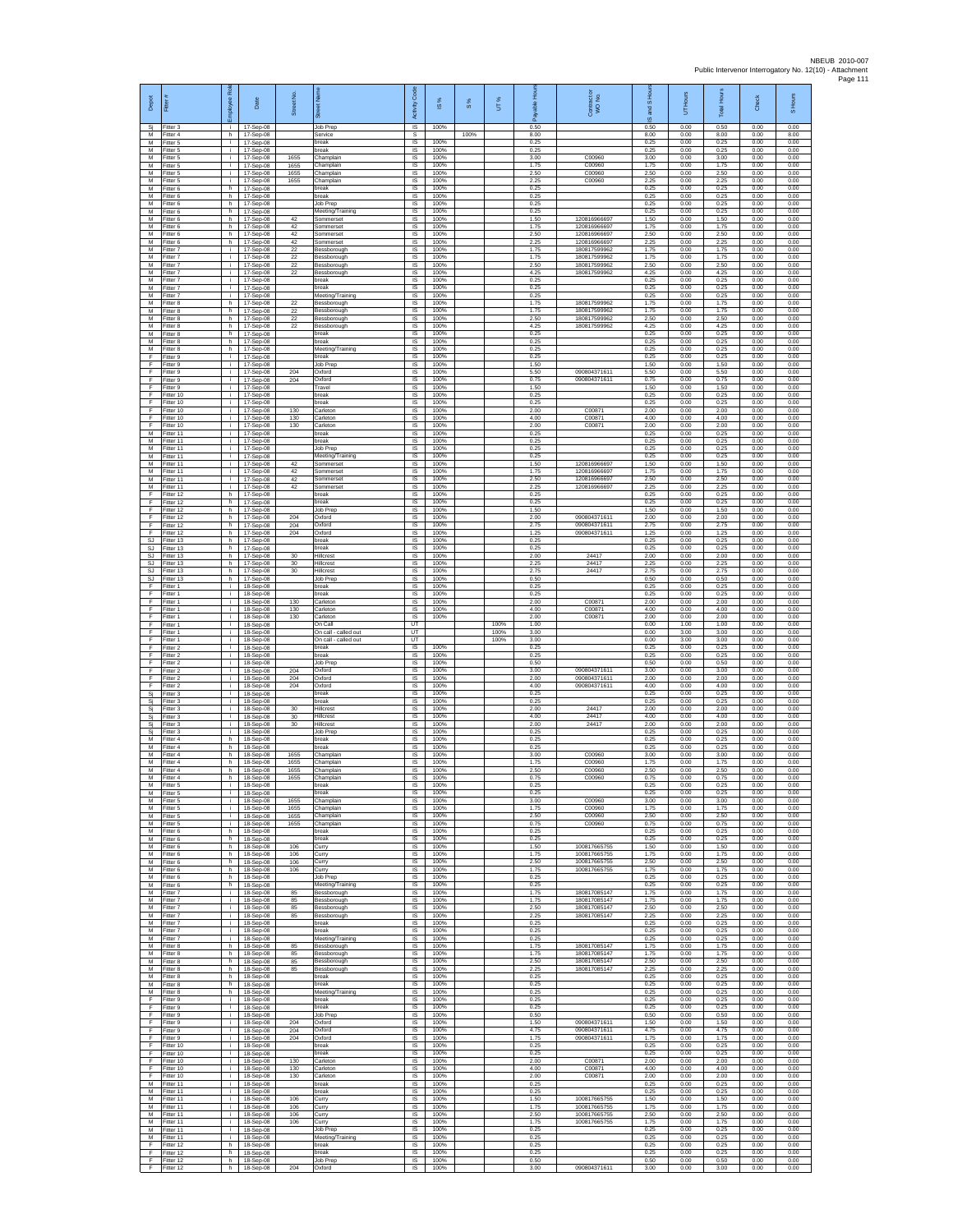| Depot<br>F           | Fitter<br>Fitter 12                 | boyee Role<br>h | Date<br>18-Sep-08                   | Street No.<br>204 | Oxford                                              | Activity Code<br><b>IS</b>         | IS %<br>100%         | $\frac{8}{3}$ | UT%          | 2.00                 | Contract or<br>WO No.<br>090804371611        | and S Ho<br>ဖ<br>2.00 | UT Hours<br>0.00     | <b>Total Hours</b><br>2.00 | Check<br>0.00        | S Hours<br>0.00      |
|----------------------|-------------------------------------|-----------------|-------------------------------------|-------------------|-----------------------------------------------------|------------------------------------|----------------------|---------------|--------------|----------------------|----------------------------------------------|-----------------------|----------------------|----------------------------|----------------------|----------------------|
| E<br><b>SJ</b>       | Fitter 12<br>Fitter 13              | h<br>h.         | 18-Sep-08<br>18-Sep-08              | 204               | Oxford<br>break                                     | IS<br>IS                           | 100%<br>100%         |               |              | 4.00<br>0.25         | 090804371611                                 | 4.00<br>0.25          | 0.00<br>0.00         | 4.00<br>0.25               | 0.00<br>0.00         | 0.00<br>0.00         |
| SJ<br>SJ.<br>SJ      | Fitter 13<br>Fitter 13<br>Fitter 13 | h.<br>h.<br>h.  | 18-Sep-08<br>18-Sep-08<br>18-Sep-08 | 30<br>30          | break<br>Hillcrest<br>Hillcrest                     | <b>IS</b><br><b>IS</b><br>IS       | 100%<br>100%<br>100% |               |              | 0.25<br>2.00<br>4.00 | 24417<br>24417                               | 0.25<br>2.00<br>4.00  | 0.00<br>0.00<br>0.00 | 0.25<br>2.00<br>4.00       | 0.00<br>0.00<br>0.00 | 0.00<br>0.00<br>0.00 |
| SJ<br><b>SJ</b>      | Fitter 13<br>Fitter 13              | h.<br>h         | 18-Sep-08<br>18-Sep-08              | 30                | Hillcrest<br>Job Prep                               | IS<br>IS                           | 100%<br>100%         |               |              | 2.00<br>0.25         | 24417                                        | 2.00<br>0.25          | 0.00<br>0.00         | 2.00<br>0.25               | 0.00<br>0.00         | 0.00<br>0.00         |
| F<br>F.              | Fitter 1<br>-itter 1                | i.<br>i.        | 19-Sep-08<br>19-Sep-08              |                   | break<br>break                                      | - IS<br>$\sf IS$                   | 100%<br>100%         |               |              | 0.25<br>0.25         |                                              | 0.25<br>0.25          | 0.00<br>0.00         | 0.25<br>0.25               | 0.00<br>0.00         | 0.00<br>0.00         |
| F<br>-F<br>-F.       | Fitter 1<br>Fitter 1<br>Fitter 1    | Ť.<br>j.<br>i.  | 19-Sep-08<br>19-Sep-08<br>19-Sep-08 | 130<br>130<br>130 | Carleton<br>Carleton<br>Carleton                    | $\sf IS$<br><b>IS</b><br><b>IS</b> | 100%<br>100%<br>100% |               |              | 2.00<br>4.00<br>2.00 | C00871<br>C00871<br>C00871                   | 2.00<br>4.00<br>2.00  | 0.00<br>0.00<br>0.00 | 2.00<br>4.00<br>200        | 0.00<br>0.00<br>0.00 | 0.00<br>0.00<br>0.00 |
| Ŧ<br>Ŧ               | Fitter 2<br>Fitter 2                | i.              | 19-Sep-08<br>19-Sep-08              |                   | break<br>break                                      | IS<br>IS                           | 100%<br>100%         |               |              | 0.25<br>0.25         |                                              | 0.25<br>0.25          | 0.00<br>0.00         | 0.25<br>0.25               | 0.00<br>0.00         | 0.00<br>0.00         |
| E<br>F<br>F          | Fitter 2<br>itter 2<br>Fitter 2     | i.<br>j.<br>i.  | 19-Sep-08<br>19-Sep-08<br>19-Sep-08 | 553<br>553        | Job Prep<br>Needham<br>Needham                      | <b>IS</b><br>IS<br>IS              | 100%<br>100%<br>100% |               |              | 0.50<br>3.00<br>3.00 | 090813613979<br>090813613979                 | 0.50<br>3.00<br>3.00  | 0.00<br>0.00<br>0.00 | 0.50<br>3.00<br>3.00       | 0.00<br>0.00<br>0.00 | 0.00<br>0.00<br>0.00 |
| F<br>SJ              | Fitter 2<br>Fitter 3                | i.<br>Ť.        | 19-Sep-08<br>19-Sep-08              | 553               | Needham<br>break                                    | IS<br>IS                           | 100%<br>100%         |               |              | 1.00<br>0.25         | 090813613979                                 | 1.00<br>0.25          | 0.00<br>0.00         | 1.00<br>0.25               | 0.00<br>0.00         | 0.00<br>0.00         |
| <b>SJ</b><br>SJ      | Fitter 3<br>fitter 3                | i.<br>Ť.        | 19-Sep-08<br>19-Sep-08              | 67                | break<br>Clarendon                                  | IS<br>s                            | 100%                 | 100%          |              | 0.25<br>2.50         |                                              | 0.25<br>2.50          | 0.00<br>0.00         | 0.25<br>2.50               | 0.00<br>0.00         | 0.00<br>2.50         |
| -SJ<br>SJ<br>SJ      | Fitter 3<br>-itter 3<br>Fitter 3    | j.<br>i.        | 19-Sep-08<br>19-Sep-08<br>19-Sep-08 | 45<br>21          | Depot<br>Glengary<br>Harmony                        | IS<br>s<br>s                       | 100%                 | 100%<br>100%  |              | 0.25<br>1.00<br>2.00 |                                              | 0.25<br>1.00<br>2.00  | 0.00<br>0.00<br>0.00 | 0.25<br>1.00<br>2.00       | 0.00<br>0.00<br>0.00 | 0.00<br>1.00<br>2.00 |
| SJ.<br>SJ            | Fitter 3<br>Fitter 3                | j.<br>i.        | 19-Sep-08<br>19-Sep-08              | 45<br>17          | Ray<br>Sixth                                        | s<br>s                             |                      | 100%<br>100%  |              | 1.25<br>1.00         |                                              | 1.25<br>1.00          | 0.00<br>0.00         | 1.25<br>1.00               | 0.00<br>0.00         | 1.25<br>1.00         |
| M<br>M               | -itter 4<br>Fitter 4                | h.<br>h         | 19-Sep-08<br>19-Sep-08<br>19-Sep-08 | 1655              | break<br>break                                      | $\sf IS$<br>IS                     | 100%<br>100%         |               |              | 0.25<br>0.25<br>3.00 | C00961                                       | 0.25<br>0.25<br>3.00  | 0.00<br>0.00         | 0.25<br>0.25<br>3.00       | 0.00<br>0.00<br>0.00 | 0.00<br>0.00<br>0.00 |
| M<br>M<br>M          | Fitter 4<br>Fitter 4<br>Fitter 4    | h.<br>h<br>h    | 19-Sep-08<br>19-Sep-08              | 1655<br>1655      | Champlain<br>Champlain<br>Champlain                 | <b>IS</b><br>IS<br>IS              | 100%<br>100%<br>100% |               |              | 1.75<br>2.50         | C00962<br>C00963                             | 1.75<br>2.50          | 0.00<br>0.00<br>0.00 | 1.75<br>2.50               | 0.00<br>0.00         | 0.00<br>0.00         |
| M<br>M               | Fitter 4<br>Fitter 5                | h<br>j.         | 19-Sep-08<br>19-Sep-08              | 1655              | Champlain<br>break                                  | IS<br>- IS                         | 100%<br>100%         |               |              | 1.25<br>0.25         | C00964                                       | 1.25<br>0.25          | 0.00<br>0.00         | 1.25<br>0.25               | 0.00<br>0.00         | 0.00<br>0.00         |
| М<br>М<br>M          | -itter 5<br>Fitter 5<br>Fitter 5    | i.<br>j.        | 19-Sep-08<br>19-Sep-08<br>19-Sep-08 | 1655<br>1655      | break<br>Champlain<br>Champlain                     | IS<br>$\sf IS$<br><b>IS</b>        | 100%<br>100%<br>100% |               |              | 0.25<br>3.00<br>1.75 | C00965<br>C00966                             | 0.25<br>3.00<br>1.75  | 0.00<br>0.00<br>0.00 | 0.25<br>3.00<br>1.75       | 0.00<br>0.00<br>0.00 | 0.00<br>0.00<br>0.00 |
| M<br>M               | Fitter 5<br>-itter 5                | i.<br>÷.        | 19-Sep-08<br>19-Sep-08              | 1655<br>1655      | Champlain<br>Champlain                              | IS<br>IS                           | 100%<br>100%         |               |              | 2.50<br>1.25         | C00960<br>C00960                             | 2.50<br>1.25          | 0.00<br>0.00         | 2.50<br>1.25               | 0.00<br>0.00         | 0.00<br>0.00         |
| M<br>M               | Fitter 6<br>Fitter 6                | h<br>h.         | 19-Sep-08<br>19-Sep-08              |                   | break<br>break                                      | IS<br>IS                           | 100%<br>100%         |               |              | 0.25<br>0.25         |                                              | 0.25<br>0.25          | 0.00<br>0.00         | 0.25<br>0.25               | 0.00<br>0.00         | 0.00<br>0.00         |
| M<br>M<br>M          | -itter 6<br>Fitter 6<br>Fitter 6    | h<br>h<br>h.    | 19-Sep-08<br>19-Sep-08<br>19-Sep-08 | 11<br>11<br>11    | Churchill<br>Churchill<br>Churchill                 | IS<br>IS<br>IS                     | 100%<br>100%<br>100% |               |              | 1.50<br>1.75<br>2.50 | 180814231404<br>180814231404<br>180814231404 | 1.50<br>1.75<br>2.50  | 0.00<br>0.00<br>0.00 | 1.50<br>1.75<br>2.50       | 0.00<br>0.00<br>0.00 | 0.00<br>0.00<br>0.00 |
| M<br>M               | Fitter 6<br>Fitter 6                | h<br>h.         | 19-Sep-08<br>19-Sep-08              | 11                | Churchill<br>Job Prep                               | IS<br>IS                           | 100%<br>100%         |               |              | 2.75<br>0.25         | 180814231404                                 | 2.75<br>0.25          | 0.00<br>0.00         | 2.75<br>0.25               | 0.00<br>0.00         | 0.00<br>0.00         |
| M<br>M<br>M          | Fitter 6<br>Fitter 7                | h<br>Ť.<br>i.   | 19-Sep-08<br>19-Sep-08              | 85                | Meeting/Training<br>Bessborough<br>Bessborough      | IS<br>IS<br>IS                     | 100%<br>100%<br>100% |               |              | 0.25<br>1.75<br>4 25 | 180817085142<br>180817085142                 | 0.25<br>1.75<br>4 25  | 0.00<br>0.00<br>0.00 | 0.25<br>1.75<br>4.25       | 0.00<br>0.00<br>0.00 | 0.00<br>0.00<br>0.00 |
| M<br>M               | -itter 7<br>Fitter 7<br>Fitter 7    | ÷.<br>i.        | 19-Sep-08<br>19-Sep-08<br>19-Sep-08 | 85                | break<br>Meeting/Training                           | IS<br>IS                           | 100%<br>100%         |               |              | 0.25<br>0.25         |                                              | 0.25<br>0.25          | 0.00<br>0.00         | 0.25<br>0.25               | 0.00<br>0.00         | 0.00<br>0.00         |
| M<br>M               | Fitter 7<br>Fitter 8                | i.<br>h         | 19-Sep-08<br>19-Sep-08              | 43<br>85          | Park Wood<br>Bessborough                            | IS<br>IS                           | 100%<br>100%         |               |              | 1.50<br>1.75         | EBB 120817943735<br>180817085142             | 1.50<br>1.75          | 0.00<br>0.00         | 1.50<br>1.75               | 0.00<br>0.00         | 0.00<br>0.00         |
| M<br>M<br>M          | Fitter 8<br>Fitter 8<br>Fitter 8    | h.<br>h.<br>h.  | 19-Sep-08<br>19-Sep-08              | 85                | Bessborough<br>break                                | IS<br>- IS<br>IS                   | 100%<br>100%<br>100% |               |              | 4.25<br>0.25<br>0.25 | 180817085142                                 | 4.25<br>0.25<br>0.25  | 0.00<br>0.00<br>0.00 | 4.25<br>0.25<br>0.25       | 0.00<br>0.00<br>0.00 | 0.00<br>0.00<br>0.00 |
| M<br>F               | Fitter 8<br>Fitter 9                | h.<br>i.        | 19-Sep-08<br>19-Sep-08<br>19-Sep-08 | 43                | Meeting/Training<br>Park Wood<br>oreak              | IS<br>IS                           | 100%<br>100%         |               |              | 1.50<br>0.25         | EBB 120817943735                             | 1.50<br>0.25          | 0.00<br>0.00         | 1.50<br>0.25               | 0.00<br>0.00         | 0.00<br>0.00         |
| F<br>$\mathsf F$     | Fitter 9<br>-itter 9                | j.<br>i.        | 19-Sep-08<br>19-Sep-08              |                   | break<br>Job Prep                                   | - IS<br>$\sf IS$                   | 100%<br>100%         |               |              | 0.25<br>0.50         |                                              | 0.25<br>0.50          | 0.00<br>0.00         | 0.25<br>0.50               | 0.00<br>0.00         | 0.00<br>0.00         |
| F<br>F<br>F          | Fitter 9<br>Fitter 9<br>Fitter 9    | Ť.<br>j.<br>i.  | 19-Sep-08<br>19-Sep-08<br>19-Sep-08 | 553<br>553<br>553 | Needham<br>Needham<br>Needham                       | $\sf IS$<br><b>IS</b><br><b>IS</b> | 100%<br>100%<br>100% |               |              | 3.00<br>3.00<br>1.00 | 090813613979<br>090813613979<br>090813613979 | 3.00<br>3.00<br>1.00  | 0.00<br>0.00<br>0.00 | 3.00<br>3.00<br>1.00       | 0.00<br>0.00<br>0.00 | 0.00<br>0.00<br>0.00 |
| Ŧ<br>Ŧ               | Fitter 10<br>Fitter 10              | i.              | 19-Sep-08<br>19-Sep-08              |                   | break<br>break                                      | IS<br>IS                           | 100%<br>100%         |               |              | 0.25<br>0.25         |                                              | 0.25<br>0.25          | 0.00<br>0.00         | 0.25<br>0.25               | 0.00<br>0.00         | 0.00<br>0.00         |
| E<br>F               | Fitter 10<br>Fitter 10              | i.<br>j.        | 19-Sep-08<br>19-Sep-08              | 130<br>130        | Carleton<br>Carleton                                | IS<br>IS                           | 100%<br>100%         |               |              | 2.00<br>4.00         | C00871<br>C00871                             | 2.00<br>4.00          | 0.00<br>0.00         | 2.00<br>4.00               | 0.00<br>0.00         | 0.00<br>0.00         |
| F<br>M<br>M          | Fitter 10<br>Fitter 11<br>Fitter 11 | i.<br>i.<br>Ť.  | 19-Sep-08<br>19-Sep-08<br>19-Sep-08 | 130               | Carleton<br>oreak<br>oreak                          | IS<br>IS<br>IS                     | 100%<br>100%<br>100% |               |              | 2.00<br>0.25<br>0.25 | C00871                                       | 2.00<br>0.25<br>0.25  | 0.00<br>0.00<br>0.00 | 2.00<br>0.25<br>0.25       | 0.00<br>0.00<br>0.00 | 0.00<br>0.00<br>0.00 |
| M<br>M               | Fitter 11<br>Fitter 11              | i.<br>Ť.        | 19-Sep-08<br>19-Sep-08              | 11<br>11          | Churchill<br>Churchill                              | IS<br>IS                           | 100%<br>100%         |               |              | 1.50<br>1.75         | 180814231404<br>180814231404                 | 1.50<br>1.75          | 0.00<br>0.00         | 1.50<br>1.75               | 0.00<br>0.00         | 0.00<br>0.00         |
| M<br>M<br>M          | Fitter 11<br>Fitter 11<br>Fitter 11 | j.<br>i.        | 19-Sep-08<br>19-Sep-08<br>19-Sep-08 | 11<br>11          | Churchill<br>Churchill<br>Job Prep                  | -IS<br><b>IS</b><br>IS             | 100%<br>100%<br>100% |               |              | 2.50<br>275<br>0.25  | 180814231404<br>180814231404                 | 2.50<br>2.75<br>0.25  | 0.00<br>0.00<br>0.00 | 2.50<br>2.75<br>0.25       | 0.00<br>0.00<br>0.00 | 0.00<br>0.00<br>0.00 |
| M<br>M               | Fitter 11<br>Fitter 11              | i.<br>i.        | 19-Sep-08<br>19-Sep-08              |                   | Meeting/Training<br>On Call                         | IS<br>UT                           | 100%                 |               | 100%         | 0.25<br>1.50         |                                              | 0.25<br>0.00          | 0.00<br>1.50         | 0.25<br>1.50               | 0.00<br>0.00         | 0.00<br>0.00         |
| F<br>Ŧ               | Fitter 12<br>Fitter 12              | h.<br>h         | 19-Sep-08<br>19-Sep-08              |                   | break<br>break                                      | IS<br>IS                           | 100%<br>100%         |               |              | 0.25<br>0.25         |                                              | 0.25<br>0.25          | 0.00<br>0.00         | 0.25<br>0.25               | 0.00<br>0.00         | 0.00<br>0.00         |
| F<br>F<br>Ŧ          | Fitter 12<br>Fitter 12<br>Fitter 12 | h.<br>h.<br>h.  | 19-Sep-08<br>19-Sep-08<br>19-Sep-08 | 553<br>553        | Job Prep<br>Needham<br>Needham                      | IS<br>IS<br>IS                     | 100%<br>100%<br>100% |               |              | 0.50<br>3.00<br>3.00 | 090813613979<br>090813613979                 | 0.50<br>3.00<br>3.00  | 0.00<br>0.00<br>0.00 | 0.50<br>3.00<br>3.00       | 0.00<br>0.00<br>0.00 | 0.00<br>0.00<br>0.00 |
| F<br>SJ              | Fitter 12<br>Fitter 13              | h.<br>h.        | 19-Sep-08<br>19-Sep-08              | 553               | Needham<br>break                                    | IS<br>-IS                          | 100%<br>100%         |               |              | 1.00<br>0.25         | 090813613979                                 | 1.00<br>0.25          | 0.00<br>0.00         | 1.00<br>0.25               | 0.00<br>0.00         | 0.00<br>0.00         |
| SJ.<br><b>SJ</b>     | Fitter 13<br>Fitter 13              | h.<br>h         | 19-Sep-08<br>19-Sep-08              | 67                | break<br>Clarendon                                  | IS<br>s                            | 100%                 | 100%          |              | 0.25<br>2.50         |                                              | 0.25<br>2.50          | 0.00<br>0.00         | 0.25<br>2.50               | 0.00<br>0.00         | 0.00<br>2.50         |
| SJ.<br>S.I<br>SJ     | Fitter 13<br>Fitter 13<br>Fitter 13 | h<br>h.<br>h    | 19-Sep-08<br>19-Sep-08<br>19-Sep-08 | 45<br>$^{21}$     | Depot<br>Glengary<br>Harmony                        | -IS<br>s<br>s                      | 100%                 | 100%<br>100%  |              | 0.25<br>1.00<br>2.00 |                                              | 0.25<br>1.00<br>2.00  | 0.00<br>0.00<br>0.00 | 0.25<br>1.00<br>2.00       | 0.00<br>0.00<br>0.00 | 0.00<br>1.00<br>2.00 |
| SJ.<br>SJ.           | Fitter 13<br>Fitter 13              | h<br>h.         | 19-Sep-08<br>19-Sep-08              | 45<br>17          | Ray<br>Sixth                                        | s<br>s.                            |                      | 100%<br>100%  |              | 1.25<br>1.00         |                                              | 1.25<br>1.00          | 0.00<br>0.00         | 1.25<br>1.00               | 0.00<br>0.00         | 1.25<br>1.00         |
| M<br>${\sf M}$       | Fitter 11<br>Fitter 11              | i.<br>i.        | 20-Sep-08<br>20-Sep-08              | 67                | Marcelin<br>On call                                 | UT<br>UT                           |                      |               | 100%<br>100% | 4.50<br>1.50         |                                              | 0.00<br>0.00          | 4.50<br>1.50         | 4.50<br>1.50               | 0.00<br>0.00         | 0.00<br>0.00         |
| M<br>E<br>Ŧ          | Fitter 11<br>Fitter 2<br>Fitter 2   | i.<br>j.<br>i.  | 21-Sep-08<br>22-Sep-08<br>22-Sep-08 |                   | On Call<br>break<br>Meeting/Training                | UT<br>IS<br>IS                     | 100%<br>100%         |               | 100%         | 1.50<br>0.25<br>2.00 |                                              | 0.00<br>0.25<br>2.00  | 1.50<br>0.00<br>0.00 | 1.50<br>0.25<br>2.00       | 0.00<br>0.00<br>0.00 | 0.00<br>0.00<br>0.00 |
| Ŧ<br>-F              | Fitter 2<br>Fitter 2                | j.<br>j.        | 22-Sep-08<br>22-Sep-08              | 665<br>665        | Sand Cove<br>Sand Cove                              | <b>IS</b><br>- IS                  | 100%<br>100%         |               |              | 2.00<br>3.75         | 12080193531<br>120801935312                  | 2.00<br>3.75          | 0.00<br>0.00         | 2.00<br>3.75               | 0.00<br>0.00         | 0.00<br>0.00         |
| F.<br>F<br><b>SJ</b> | Fitter 2<br>Fitter 2<br>Fitter 3    | i.<br>i.<br>i.  | 22-Sep-08<br>22-Sep-08<br>22-Sep-08 |                   | Travel<br>Travel<br>break                           | <b>IS</b><br>IS<br>IS              | 100%<br>100%<br>100% |               |              | 1.50<br>1.50<br>0.25 |                                              | 1.50<br>1.50<br>0.25  | 0.00<br>0.00<br>0.00 | 1.50<br>1.50<br>0.25       | 0.00<br>0.00<br>0.00 | 0.00<br>0.00<br>0.00 |
| SJ.<br>SJ            | Fitter 3<br>Fitter 3                | i.<br>i.        | 22-Sep-08<br>22-Sep-08              |                   | break<br>Depot                                      | IS<br>IS                           | 100%<br>100%         |               |              | 0.25<br>0.25         |                                              | 0.25<br>0.25          | 0.00<br>0.00         | 0.25<br>0.25               | 0.00<br>0.00         | 0.00<br>0.00         |
| SJ<br>SJ.            | Fitter 3<br>Fitter 3                | i.<br>i.        | 22-Sep-08<br>22-Sen-08              | 21<br>21          | Harmony<br>Harmony                                  | <b>IS</b><br><b>IS</b>             | 100%<br>100%         |               |              | 2.00<br>3.50         | 24400<br>24400                               | 2.00<br>3.50          | 0.00<br>0.00         | 2.00<br>3.50               | 0.00<br>0.00         | 0.00<br>0.00         |
| <b>SJ</b><br>SJ<br>M | Fitter 3<br>Fitter 3<br>Fitter 4    | j.<br>i.<br>h.  | 22-Sep-08<br>22-Sep-08<br>22-Sep-08 |                   | Meeting/Training<br>Meeting/Training<br>break       | IS<br>IS<br><b>IS</b>              | 100%<br>100%<br>100% |               |              | 1.50<br>1.25<br>0.25 |                                              | 1.50<br>1.25<br>0.25  | 0.00<br>0.00<br>0.00 | 1.50<br>1.25<br>0.25       | 0.00<br>0.00<br>0.00 | 0.00<br>0.00<br>0.00 |
| M<br>M               | Fitter 4<br>Fitter 4                | h.<br>h.        | 22-Sep-08<br>22-Sep-08              | 687A<br>687A      | Coverdale<br>Coverdale                              | -S<br>$\mathbb S$                  |                      | 100%<br>100%  |              | 2.00<br>1.75         |                                              | 2.00<br>1.75          | 0.00<br>0.00         | 2.00<br>1.75               | 0.00<br>0.00         | 2.00<br>1.75         |
| M<br>M               | Fitter 4<br>Fitter 4                | h.<br>h.        | 22-Sep-08<br>22-Sep-08              |                   | Job Prep<br>Meeting/Training                        | IS<br><b>IS</b>                    | 100%<br>100%         |               |              | 0.50<br>0.25         |                                              | 0.50<br>0.25          | 0.00<br>0.00         | 0.50<br>0.25               | 0.00<br>0.00         | 0.00<br>0.00         |
| M<br>M<br>M          | Fitter 4<br>Fitter 4<br>Fitter 5    | h.<br>h.<br>i.  | 22-Sep-08<br>22-Sep-08<br>22-Sep-08 | 106<br>687A       | Out of Office - other leave<br>Seamans<br>Coverdale | <b>IS</b><br>s<br>s                | 100%                 | 100%<br>100%  |              | 2.00<br>1.25<br>3.50 |                                              | 2.00<br>1.25<br>3.50  | 0.00<br>0.00<br>0.00 | 2.00<br>1.25<br>3.50       | 0.00<br>0.00<br>0.00 | 0.00<br>1.25<br>3.50 |
| м<br>М               | Fitter 5<br>-itter 5                | i.<br>i.        | 22-Sep-08<br>22-Sep-08              | 687A              | Coverdale<br>Job Prep                               | s<br>IS                            | 100%                 | 100%          |              | 0.50<br>0.50         |                                              | 0.50<br>0.50          | 0.00<br>0.00         | 0.50<br>0.50               | 0.00<br>0.00         | 0.50<br>0.00         |
| ${\sf M}$<br>M       | Fitter 5<br>Fitter 5                | i.<br>i.        | 22-Sep-08<br>22-Sep-08              | 106               | Meeting/Training<br>Seamans                         | IS<br>s                            | 100%                 | 100%          |              | 0.25<br>3.75         |                                              | 0.25<br>3.75          | 0.00<br>0.00         | 0.25<br>3.75               | 0.00<br>0.00         | 0.00<br>3.75         |
| M<br>M<br>M          | Fitter 6<br>Fitter 6<br>Fitter 6    | h<br>h.<br>h.   | 22-Sep-08<br>22-Sep-08<br>22-Sep-08 | 168               | break<br>break<br>Gastin                            | IS<br>IS<br>IS                     | 100%<br>100%<br>100% |               |              | 0.25<br>0.25<br>1.50 | 180817855189                                 | 0.25<br>0.25<br>1.50  | 0.00<br>0.00<br>0.00 | 0.25<br>0.25<br>1.50       | 0.00<br>0.00<br>0.00 | 0.00<br>0.00<br>0.00 |
| M<br>M               | Fitter 6<br>Fitter 6                | h.<br>h         | 22-Sep-08<br>22-Sep-08              | 168<br>168        | Gastin<br>Gastin                                    | - IS<br><b>IS</b>                  | 100%<br>100%         |               |              | 1.75<br>2.50         | 180817855189<br>180817855189                 | 1.75<br>2.50          | 0.00<br>0.00         | 1.75<br>2.50               | 0.00<br>0.00         | 0.00<br>0.00         |
| M<br>M<br>M          | Fitter 6<br>Fitter 6<br>Fitter 6    | h.<br>h.<br>h   | 22-Sep-08<br>22-Sep-08              | 168               | Gastin<br>Job Prep<br>Job Prep                      | IS<br><b>IS</b>                    | 100%<br>100%<br>100% |               |              | 0.75<br>0.25<br>0.50 | 180817855189                                 | 0.75<br>0.25<br>0.50  | 0.00<br>0.00<br>0.00 | 0.75<br>0.25               | 0.00<br>0.00         | 0.00<br>0.00         |
| ${\sf M}$<br>M       | Fitter 6<br>Fitter 7                | h.<br>i.        | 22-Sep-08<br>22-Sep-08<br>22-Sep-08 |                   | Meeting/Training<br>break                           | IS<br>IS<br><b>IS</b>              | 100%<br>100%         |               |              | 0.25<br>0.25         |                                              | 0.25<br>0.25          | 0.00<br>0.00         | 0.50<br>0.25<br>0.25       | 0.00<br>0.00<br>0.00 | 0.00<br>0.00<br>0.00 |
| M<br>M               | Fitter 7<br>Fitter 7                | i.<br>i.        | 22-Sep-08<br>22-Sep-08              | 105               | break<br>McSweeney                                  | <b>IS</b><br>IS                    | 100%<br>100%         |               |              | 0.25<br>1.75         | 180816386407                                 | 0.25<br>1.75          | 0.00<br>0.00         | 0.25<br>1.75               | 0.00<br>0.00         | 0.00<br>0.00         |
| M<br>M<br>M          | Fitter 7<br>Fitter 7                | i.<br>j.<br>j.  | 22-Sep-08<br>22-Sep-08              | 105<br>105        | McSweeney<br>McSweeney<br>McSweenev                 | IS<br>IS<br>-IS                    | 100%<br>100%<br>100% |               |              | 1.75<br>2.50<br>1.75 | 180816386407<br>180816386407<br>180816386407 | 1.75<br>2.50<br>1.75  | 0.00<br>0.00<br>0.00 | 1.75<br>2.50<br>1.75       | 0.00<br>0.00<br>0.00 | 0.00<br>0.00<br>0.00 |
| M<br>M               | Fitter 7<br>Fitter 7<br>Fitter 8    | i.<br>h.        | 22-Sep-08<br>22-Sep-08<br>22-Sep-08 | 105               | Meeting/Training<br>break                           | IS<br>IS                           | 100%<br>100%         |               |              | 0.25<br>0.25         |                                              | 0.25<br>0.25          | 0.00<br>0.00         | 0.25<br>0.25               | 0.00<br>0.00         | 0.00<br>0.00         |
| M                    | Fitter 8                            |                 | h 22-Sep-08                         |                   | break                                               | $\mathsf{IS}$                      | 100%                 |               |              | 0.25                 |                                              | 0.25                  | 0.00                 | 0.25                       | 0.00                 | 0.00                 |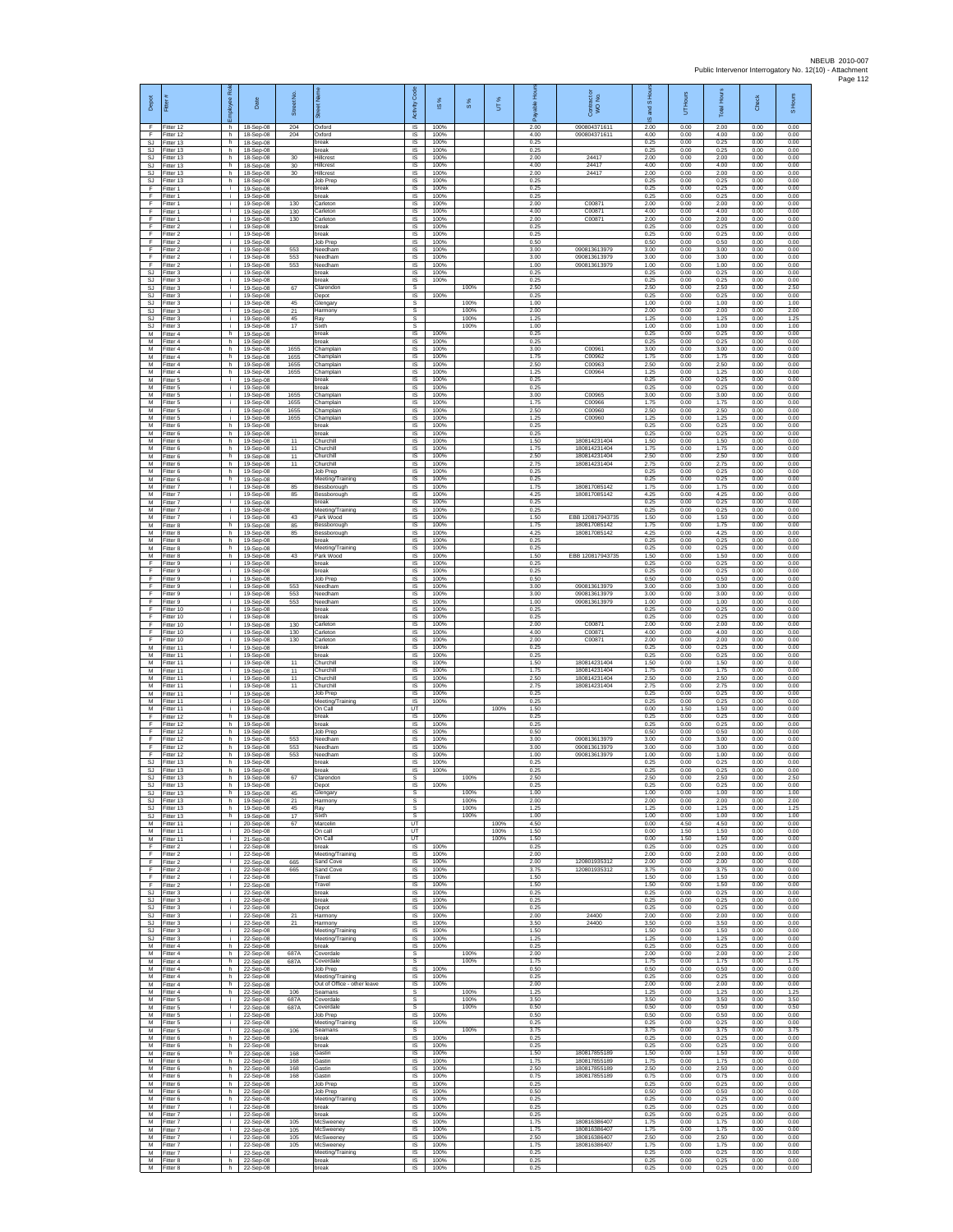| Depot<br>M                          | Fitter #<br>Fitter 8                | Employee Role<br>h.      | Date<br>22-Sep-08                     | Street No.<br>105 | set Name<br><b>McSweeney</b>                  | Code<br>Activity<br><b>IS</b>       | s,<br>$\overline{\omega}$<br>100% | $\frac{8}{3}$ | UT%          | 옾<br>eler<br>Pa<br>å<br>1.75 | Contract or<br>WO No.<br>180816386407        | and S Hou<br>$\overline{\omega}$<br>1.75 | UT Hours<br>0.00     | <b>Total Hours</b><br>1.75 | Check<br>0.00        | S Hours<br>0.00      |
|-------------------------------------|-------------------------------------|--------------------------|---------------------------------------|-------------------|-----------------------------------------------|-------------------------------------|-----------------------------------|---------------|--------------|------------------------------|----------------------------------------------|------------------------------------------|----------------------|----------------------------|----------------------|----------------------|
| M<br>M                              | Fitter 8<br>itter 8                 | h.<br>h.                 | 22-Sep-08<br>22-Sep-08                | 105<br>105        | McSweeney<br>McSweeney                        | IS<br>IS                            | 100%<br>100%                      |               |              | 1.75<br>2.50                 | 180816386407<br>18081638640                  | 1.75<br>2.50                             | 0.00<br>0.00         | 1.75<br>2.50               | 0.00<br>0.00         | 0.00<br>0.00         |
| M<br>M                              | Fitter 8<br>Fitter 8                | h.<br>h                  | 22-Sep-08<br>22-Sep-08                | 105               | McSweenev<br>Meeting/Training                 | <b>IS</b><br>IS                     | 100%<br>100%                      |               |              | 1.75<br>0.25                 | 18081638640                                  | 1.75<br>0.25                             | 0.00<br>0.00         | 1.75<br>0.25               | 0.00<br>0.00         | 0.00<br>0.00         |
| F<br>F                              | Fitter 9<br>Fitter 9                | i.<br>i.                 | 22-Sep-08<br>22-Sep-08                |                   | break<br>Meeting/Training                     | IS<br>IS<br>$\overline{\mathsf{s}}$ | 100%<br>100%<br>100%              |               |              | 0.25<br>2.00<br>2.00         | 120801935312                                 | 0.25<br>2.00<br>2.00                     | 0.00<br>0.00<br>0.00 | 0.25<br>2.00<br>2.00       | 0.00<br>0.00<br>0.00 | 0.00<br>0.00<br>0.00 |
| F<br>F<br>F                         | Fitter 9<br>Fitter 9<br>Fitter 9    | i.<br>i.<br>j.           | 22-Sep-08<br>22-Sep-08<br>22-Sep-08   | 665<br>665        | Sand Cove<br>Sand Cove<br>Travel              | IS<br>$\sf IS$                      | 100%<br>100%                      |               |              | 3.75<br>1.50                 | 120801935312                                 | 3.75<br>1.50                             | 0.00<br>0.00         | 3.75<br>1.50               | 0.00<br>0.00         | 0.00<br>0.00         |
| F<br>E                              | Fitter 9<br>Fitter 10               | j.<br>i.                 | 22-Sep-08<br>22-Sep-08                |                   | Travel<br>break                               | IS<br>IS                            | 100%<br>100%                      |               |              | 1.50<br>0.25                 |                                              | 1.50<br>0.25                             | 0.00<br>0.00         | 1.50<br>0.25               | 0.00<br>0.00         | 0.00<br>0.00         |
| F<br>F                              | Fitter 10<br>fitter 10              | i.<br>i.                 | 22-Sep-08<br>22-Sep-08                | 130               | break<br>Carleton                             | 1S<br>IS                            | 100%<br>100%                      |               |              | 0.25<br>2.75                 | C0087                                        | 0.25<br>2.75                             | 0.00<br>0.00         | 0.25<br>2.75               | 0.00<br>0.00         | 0.00<br>0.00         |
| F<br>F<br>F                         | Fitter 10<br>Fitter 10              | j.<br>i.                 | 22-Sep-08<br>22-Sep-08                | 548               | Forest Hil<br>Job Prep<br>Job Prep            | <b>IS</b><br>IS<br>IS               | 100%<br>100%<br>100%              |               |              | 2.00<br>0.50<br>0.50         | C00983                                       | 2.00<br>0.50<br>0.50                     | 0.00<br>0.00<br>0.00 | 2.00<br>0.50<br>0.50       | 0.00<br>0.00<br>0.00 | 0.00<br>0.00<br>0.00 |
| F<br>F                              | Fitter 10<br>Fitter 10<br>Fitter 10 | i.<br>i.<br>j.           | 22-Sep-08<br>22-Sep-08<br>22-Sep-08   | 44                | Job Prep<br>Simpson                           | 1S<br>$\mathbb{S}$                  | 100%                              | 100%          |              | 0.50<br>1.75                 |                                              | 0.50<br>1.75                             | 0.00<br>0.00         | 0.50<br>1.75               | 0.00<br>0.00         | 0.00<br>1.75         |
| М<br>M                              | Fitter 11<br>Fitter 11              | i.<br>T                  | 22-Sep-08<br>22-Sep-08                |                   | break<br>break                                | $\sf IS$<br>1S                      | 100%<br>100%                      |               |              | 0.25<br>0.25                 |                                              | 0.25<br>0.25                             | 0.00<br>0.00         | 0.25<br>0.25               | 0.00<br>0.00         | 0.00<br>0.00         |
| M<br>м                              | Fitter 11<br>Fitter 11              | i.<br>i.                 | 22-Sep-08<br>22-Sep-08                | 168<br>168        | Gastin<br>Gastin                              | $\overline{s}$<br>IS                | 100%<br>100%                      |               |              | 1.50<br>1.75                 | 180817855189<br>180817855189<br>180817855189 | 1.50<br>1.75                             | 0.00<br>0.00         | 1.50<br>1.75               | 0.00<br>0.00         | 0.00<br>0.00         |
| M<br>M<br>M                         | Fitter 11<br>Fitter 11<br>Fitter 11 | i.<br>i.<br>j.           | 22-Sep-08<br>22-Sep-08<br>22-Sep-08   | 168<br>168        | Gastin<br><b>Gastin</b><br>Job Prep           | 1S<br>IS<br>-IS                     | 100%<br>100%<br>100%              |               |              | 2.50<br>0.75<br>0.25         | 180817855189                                 | 2.50<br>0.75<br>0.25                     | 0.00<br>0.00<br>0.00 | 2.50<br>0.75<br>0.25       | 0.00<br>0.00<br>0.00 | 0.00<br>0.00<br>0.00 |
| M<br>М                              | Fitter 11<br>fitter 11              | j.<br>j.                 | 22-Sep-08<br>22-Sep-08                |                   | Job Prep<br>Meeting/Training                  | $\sf IS$<br>IS                      | 100%<br>100%                      |               |              | 0.50<br>0.25                 |                                              | 0.50<br>0.25                             | 0.00<br>0.00         | 0.50<br>0.25               | 0.00<br>0.00         | 0.00<br>0.00         |
| F<br>F                              | Fitter 12<br>Fitter 12              | h.<br>h                  | 22-Sep-08<br>22-Sep-08                |                   | break<br>break                                | <b>IS</b><br>IS                     | 100%<br>100%                      |               |              | 0.25<br>0.25                 |                                              | 0.25<br>0.25                             | 0.00<br>0.00         | 0.25<br>0.25               | 0.00<br>0.00         | 0.00<br>0.00         |
| F<br>F<br>F                         | Fitter 12<br>ltter 12<br>Fitter 12  | h.<br>h.<br>h.           | 22-Sep-08<br>22-Sep-08                | 21<br>21<br>21    | Harmony<br>Harmony<br>Harmony                 | IS<br>IS<br>IS                      | 100%<br>100%<br>100%              |               |              | 3.00<br>2.00<br>0.50         | 24400<br>24400<br>24400                      | 3.00<br>2.00<br>0.50                     | 0.00<br>0.00<br>0.00 | 3.00<br>2.00<br>0.50       | 0.00<br>0.00<br>0.00 | 0.00<br>0.00<br>0.00 |
| F<br>F                              | Fitter 12<br>Fitter 12              | h<br>h                   | 22-Sep-08<br>22-Sep-08<br>22-Sep-08   |                   | Job Prep<br>Meeting/Training                  | IS<br>$\sf IS$                      | 100%<br>100%                      |               |              | 0.50<br>2.50                 |                                              | 0.50<br>2.50                             | 0.00<br>0.00         | 0.50<br>2.50               | 0.00<br>0.00         | 0.00<br>0.00         |
| F<br>E                              | Fitter 12<br>Fitter 12              | h.<br>h                  | 22-Sep-08<br>22-Sep-08                |                   | Travel<br>Travel                              | IS<br>IS                            | 100%<br>100%                      |               |              | 1.50<br>1.50                 |                                              | 1.50<br>1.50                             | 0.00<br>0.00         | 1.50<br>1.50               | 0.00<br>0.00         | 0.00<br>0.00         |
| <b>SJ</b><br><b>SJ</b><br><b>SJ</b> | Fitter 13<br>fitter 13              | h.<br>h.                 | 22-Sep-08<br>22-Sep-08<br>22-Sep-08   |                   | break<br>oreak                                | IS<br>IS<br><b>IS</b>               | 100%<br>100%                      |               |              | 0.25<br>0.25<br>0.25         |                                              | 0.25<br>0.25<br>0.25                     | 0.00<br>0.00<br>0.00 | 0.25<br>0.25<br>0.25       | 0.00<br>0.00<br>0.00 | 0.00<br>0.00<br>0.00 |
| SJ<br>SJ                            | Fitter 13<br>Fitter 13<br>Fitter 13 | h.<br>h<br>h.            | 22-Sep-08<br>22-Sep-08                | 21<br>21          | Depot<br>Harmony<br>Harmony                   | IS<br>IS                            | 100%<br>100%<br>100%              |               |              | 2.00<br>3.50                 | 24400<br>24400                               | 2.00<br>3.50                             | 0.00<br>0.00         | 2.00<br>3.50               | 0.00<br>0.00         | 0.00<br>0.00         |
| <b>SJ</b><br>SJ                     | Fitter 13<br>Fitter 13              | h.<br>h                  | 22-Sep-08<br>22-Sep-08                |                   | Meeting/Training<br>Meeting/Training          | 1S<br>IS                            | 100%<br>100%                      |               |              | 1.50<br>1.25                 |                                              | 1.50<br>1.25                             | 0.00<br>0.00         | 1.50<br>1.25               | 0.00<br>0.00         | 0.00<br>0.00         |
| F<br>F                              | Fitter 1<br>Fitter 1                | i.<br>Ŧ                  | 23-Sep-08<br>23-Sep-08                |                   | break<br>break                                | $\sf IS$<br>1S                      | 100%<br>100%                      |               |              | 0.25<br>0.25                 |                                              | 0.25<br>0.25                             | 0.00<br>0.00         | 0.25<br>0.25               | 0.00<br>0.00         | 0.00<br>0.00         |
| F<br>F<br>F                         | Fitter 1<br>Fitter 1                | i.<br>i.<br>i.           | 23-Sep-08<br>23-Sep-08                | 548<br>548        | Forest Hill<br>Forest Hill<br>Forest Hill     | $\overline{\mathsf{s}}$<br>IS<br>1S | 100%<br>100%<br>100%              |               |              | 2.00<br>4.00<br>2.50         | C00983<br>C00983<br>C00983                   | 2.00<br>4.00<br>2.50                     | 0.00<br>0.00<br>0.00 | 2.00<br>4.00<br>2.50       | 0.00<br>0.00<br>0.00 | 0.00<br>0.00<br>0.00 |
| F<br>F                              | Fitter 1<br>Fitter 2<br>Fitter 2    | i.<br>j.                 | 23-Sep-08<br>23-Sep-08<br>23-Sep-08   | 548               | oreak<br>break                                | IS<br><b>IS</b>                     | 100%<br>100%                      |               |              | 0.25<br>0.25                 |                                              | 0.25<br>0.25                             | 0.00<br>0.00         | 0.25<br>0.25               | 0.00<br>0.00         | 0.00<br>0.00         |
| F<br>F                              | Fitter 2<br>itter 2                 | j.<br>j.                 | 23-Sep-08<br>23-Sep-08                | 665<br>665        | Sand Cove<br>Sand Cove                        | $\sf IS$<br>IS                      | 100%<br>100%                      |               |              | 2.00<br>4.75                 | 120801935312<br>120801935312                 | 2.00<br>4.75                             | 0.00<br>0.00         | 2.00<br>4.75               | 0.00<br>0.00         | 0.00<br>0.00         |
| E<br>F                              | Fitter 2<br>Fitter 2                | j.<br>i.                 | 23-Sep-08<br>23-Sep-08                | 665<br>627        | Sand Cove<br>Scully                           | <b>IS</b><br>s                      | 100%                              | 100%          |              | 3.75<br>0.50                 | 120801935312                                 | 3.75<br>0.50                             | 0.00<br>0.00         | 3.75<br>0.50               | 0.00<br>0.00         | 0.00<br>0.50         |
| F<br>F<br><b>SJ</b>                 | Fitter 2<br>Fitter 2<br>Fitter 3    | i.<br>i.<br>j.           | 23-Sep-08<br>23-Sep-08                |                   | Travel<br>Travel<br>break                     | IS<br>1S<br>$\overline{\mathsf{s}}$ | 100%<br>100%<br>100%              |               |              | 1.50<br>1.50<br>0.25         |                                              | 1.50<br>1.50<br>0.25                     | 0.00<br>0.00<br>0.00 | 1.50<br>1.50<br>0.25       | 0.00<br>0.00<br>0.00 | 0.00<br>0.00<br>0.00 |
| SJ<br>SJ                            | Fitter 3<br>Fitter 3                | i.<br>j.                 | 23-Sep-08<br>23-Sep-08<br>23-Sep-08   |                   | break<br>Depot                                | IS<br>$\sf IS$                      | 100%<br>100%                      |               |              | 0.25<br>0.25                 |                                              | 0.25<br>0.25                             | 0.00<br>0.00         | 0.25<br>0.25               | 0.00<br>0.00         | 0.00<br>0.00         |
| <b>SJ</b><br><b>SJ</b>              | Fitter 3<br>Fitter 3                | j.<br>i.                 | 23-Sep-08<br>23-Sep-08                | 21<br>21          | Harmony<br>Harmony                            | IS<br>IS                            | 100%<br>100%                      |               |              | 2.00<br>4.00                 | 24400<br>24400                               | 2.00<br>4.00                             | 0.00<br>0.00         | 2.00<br>4.00               | 0.00<br>0.00         | 0.00<br>0.00         |
| SJ<br>M<br>M                        | Fitter 3<br>itter 4                 | i.<br>h.                 | 23-Sep-08<br>23-Sep-08                | 21<br>687D        | Harmony<br>Coverdale                          | 1S<br>s                             | 100%<br>100%                      | 100%          |              | 2.25<br>4.00<br>0.50         | 24400                                        | 2.25<br>4.00                             | 0.00<br>0.00         | 2.25<br>4.00<br>0.50       | 0.00<br>0.00         | 0.00<br>4.00         |
| M<br>М                              | Fitter 4<br>Fitter 4<br>Fitter 4    | h.<br>h.<br>h.           | 23-Sep-08<br>23-Sep-08<br>23-Sep-08   | 56-62             | Job Prep<br>Meeting/Training<br>Tenth St.     | <b>IS</b><br>IS<br>s                | 100%                              | 100%          |              | 0.25<br>3.75                 |                                              | 0.50<br>0.25<br>3.75                     | 0.00<br>0.00<br>0.00 | 0.25<br>3.75               | 0.00<br>0.00<br>0.00 | 0.00<br>0.00<br>3.75 |
| M<br>M                              | Fitter 5<br>Fitter 5                | i.<br>j.                 | 23-Sep-08<br>23-Sep-08                | 687D              | Coverdale<br>Job Prep                         | s<br>IS                             | 100%                              | 100%          |              | 4.00<br>0.50                 |                                              | 4.00<br>0.50                             | 0.00<br>0.00         | 4.00<br>0.50               | 0.00<br>0.00         | 4.00<br>0.00         |
| М<br>M                              | Fitter 5<br>Fitter 5                | i.<br>T                  | 23-Sep-08<br>23-Sep-08                | 56-62             | Meeting/Training<br>Tenth St.                 | $\sf IS$<br>s                       | 100%                              | 100%          |              | 0.25<br>3.75                 |                                              | 0.25<br>3.75                             | 0.00<br>0.00         | 0.25<br>3.75               | 0.00<br>0.00         | 0.00<br>3.75         |
| M<br>м<br>M                         | Fitter 6<br>Fitter 6<br>Fitter 6    | h.<br>h.<br>h.           | 23-Sep-08<br>23-Sep-08<br>23-Sep-08   |                   | break<br>break<br>Meeting/Training            | $\overline{s}$<br>IS<br>1S          | 100%<br>100%<br>100%              |               |              | 0.25<br>0.25<br>0.25         |                                              | 0.25<br>0.25<br>0.25                     | 0.00<br>0.00<br>0.00 | 0.25<br>0.25<br>0.25       | 0.00<br>0.00<br>0.00 | 0.00<br>0.00<br>0.00 |
| M<br>M                              | Fitter 6<br>Fitter 6                | h.<br>h.                 | 23-Sep-08<br>23-Sep-08                | 46<br>46          | Mount Royal<br>Mount Royal                    | IS<br>IS                            | 100%<br>100%                      |               |              | 1.75<br>1.75                 | 100817752278<br>100817752278                 | 1.75<br>1.75                             | 0.00<br>0.00         | 1.75<br>1.75               | 0.00<br>0.00         | 0.00<br>0.00         |
| M<br>М                              | Fitter 6<br>itter 6                 | h.<br>h.                 | 23-Sep-08<br>23-Sep-08                | 46<br>46          | Mount Royal<br>Mount Royal                    | $\sf IS$<br>IS                      | 100%<br>100%                      |               |              | 2.50<br>3.00                 | 100817752278<br>100817752278                 | 2.50<br>3.00                             | 0.00<br>0.00         | 2.50<br>3.00               | 0.00<br>0.00         | 0.00<br>0.00         |
| M<br>M<br>М                         | Fitter 7<br>Fitter 7<br>Fitter 7    | j.<br>i.<br>i.           | 23-Sep-08<br>23-Sep-08<br>23-Sep-08   |                   | break<br>break                                | $\overline{\mathsf{s}}$<br>IS<br>IS | 100%<br>100%<br>100%              |               |              | 0.25<br>0.25<br>0.25         |                                              | 0.25<br>0.25<br>0.25                     | 0.00<br>0.00<br>0.00 | 0.25<br>0.25<br>0.25       | 0.00<br>0.00<br>0.00 | 0.00<br>0.00<br>0.00 |
| M<br>M                              | fitter 7<br>Fitter 7                | i.<br>j.                 | 23-Sep-08<br>23-Sep-08                | 255<br>255        | Meeting/Training<br>Weldon<br>Weldon          | IS<br><b>IS</b>                     | 100%<br>100%                      |               |              | 1.75<br>1.75                 | 12081888584<br>120818885847                  | 1.75<br>1.75                             | 0.00<br>0.00         | 1.75<br>1.75               | 0.00<br>0.00         | 0.00<br>0.00         |
| М<br>М                              | Fitter 7<br>Fitter 7                | ÷.<br>$\mathbf i$        | 23-Sep-08<br>23-Sep-08                | 255<br>255        | Weldon<br>Weldon                              | IS<br>IS                            | 100%<br>100%                      |               |              | 2.50<br>2.25                 | 120818885847<br>120818885847                 | 2.50<br>2.25                             | 0.00<br>0.00         | 2.50<br>2.25               | 0.00<br>0.00         | 0.00<br>0.00         |
| M<br>M                              | Fitter 8<br>Fitter 8                | h.<br>h                  | 23-Sen-08<br>23-Sep-08                |                   | break<br>break                                | <b>IS</b><br>IS                     | 100%<br>100%                      |               |              | 0.25<br>0.25                 |                                              | 0.25<br>0.25                             | 0.00<br>0.00         | 0.25<br>0.25               | 0.00<br>0.00         | 0.00<br>0.00         |
| M<br>М<br>M                         | Fitter 8<br>fitter 8<br>Fitter 8    | h.<br>h.<br>h.           | 23-Sep-08<br>23-Sep-08<br>$23-Sep-08$ | 255<br>255        | Meeting/Training<br>Weldon<br>Weldon          | IS<br>IS<br><b>IS</b>               | 100%<br>100%<br>100%              |               |              | 0.25<br>1.75<br>1.75         | 12081888584<br>120818885847                  | 0.25<br>1.75<br>1.75                     | 0.00<br>0.00<br>0.00 | 0.25<br>1.75<br>1.75       | 0.00<br>0.00<br>0.00 | 0.00<br>0.00<br>0.00 |
| M<br>М                              | Fitter 8<br>Fitter 8                | h.<br>h                  | 23-Sep-08<br>23-Sep-08                | 255<br>255        | Weldon<br>Weldon                              | IS.<br>IS                           | 100%<br>100%                      |               |              | 2.50<br>2.25                 | 120818885847<br>120818885847                 | 2.50<br>2.25                             | 0.00<br>0.00         | 2.50<br>2.25               | 0.00<br>0.00         | 0.00<br>0.00         |
| F<br>F                              | Fitter 9<br>Fitter 9                | i.<br>i.                 | 23-Sep-08<br>23-Sep-08                |                   | break<br>break                                | 1S<br>IS                            | 100%<br>100%                      |               |              | 0.25<br>0.25                 |                                              | 0.25<br>0.25                             | 0.00<br>0.00         | 0.25<br>0.25               | 0.00<br>0.00         | 0.00<br>0.00         |
| F<br>F<br>F                         | Fitter 9<br>Fitter 9<br>Fitter 9    | i.<br>T<br>i.            | 23-Sep-08<br>23-Sep-08<br>23-Sep-08   | 665<br>665<br>665 | Sand Cove<br>Sand Cove<br>Sand Cove           | $\sf IS$<br>IS<br>IS.               | 100%<br>100%<br>100%              |               |              | 2.00<br>4.75<br>3.75         | 120801935312<br>120801935312<br>120801935312 | 2.00<br>4.75<br>3.75                     | 0.00<br>0.00<br>0.00 | 2.00<br>4.75<br>3.75       | 0.00<br>0.00<br>0.00 | 0.00<br>0.00<br>0.00 |
| F<br>F                              | Fitter 9<br>Fitter 9                | i.<br>÷.                 | 23-Sep-08<br>23-Sep-08                |                   | Travel<br>Travel                              | IS<br>IS                            | 100%<br>100%                      |               |              | 1.50<br>1.50                 |                                              | 1.50<br>1.50                             | 0.00<br>0.00         | 1.50<br>1.50               | 0.00<br>0.00         | 0.00<br>0.00         |
| F<br>F                              | Fitter 10<br>Fitter 10              | i.<br>j.                 | 23-Sep-08<br>23-Sep-08                |                   | break<br>break                                | IS<br>-IS                           | 100%<br>100%                      |               |              | 0.25<br>0.25                 |                                              | 0.25<br>0.25                             | 0.00<br>0.00         | 0.25<br>0.25               | 0.00<br>0.00         | 0.00<br>0.00         |
| F.<br>F<br>F                        | Fitter 10<br>litter 10<br>Fitter 10 | $\mathbf{i}$<br>i.<br>j. | 23-Sep-08<br>23-Sep-08<br>$23-Sep-08$ | 548<br>548<br>548 | Forest Hill<br>Forest Hill<br>Forest Hill     | IS<br>$\sf IS$<br><b>IS</b>         | 100%<br>100%<br>100%              |               |              | 2.00<br>4.00<br>2.50         | C00983<br>C00983<br>C00983                   | 2.00<br>4.00<br>2.50                     | 0.00<br>0.00<br>0.00 | 2.00<br>4.00<br>2.50       | 0.00<br>0.00<br>0.00 | 0.00<br>0.00<br>0.00 |
| M<br>М                              | Fitter 11<br>Fitter 11              | j.<br>i.                 | 23-Sep-08<br>23-Sep-08                | 46                | break<br>Mount Royal                          | IS<br>IS                            | 100%<br>100%                      |               |              | 0.25<br>5.00                 | 100817752278                                 | 0.25<br>5.00                             | 0.00<br>0.00         | 0.25<br>5.00               | 0.00<br>0.00         | 0.00<br>0.00         |
| M<br>M                              | Fitter 11<br>Fitter 11              | i.<br>i.                 | 23-Sep-08<br>23-Sep-08                | 46                | Mount Roval<br>on cal - call out              | IS<br>UT                            | 100%                              |               | 100%         | 3.00<br>4.50                 | 100817752278                                 | 3.00<br>0.00                             | 0.00<br>4.50         | 3.00<br>4.50               | 0.00<br>0.00         | 0.00<br>0.00         |
| М<br>М<br>F                         | Fitter 11<br>Fitter 11<br>Fitter 12 | i.<br>j.<br>h.           | 23-Sep-08<br>23-Sep-08                |                   | on call - Locate<br>on call - Locate<br>break | UT<br>UT<br>IS                      | 100%                              |               | 100%<br>100% | 1.00<br>1.50<br>0.25         |                                              | 0.00<br>0.00<br>0.25                     | 1.00<br>1.50<br>0.00 | 1.00<br>1.50<br>0.25       | 0.00<br>0.00<br>0.00 | 0.00<br>0.00<br>0.00 |
| E<br>F                              | Fitter 12<br>Fitter 12              | h<br>h.                  | 23-Sep-08<br>23-Sep-08<br>23-Sep-08   | 21                | break<br>Harmony                              | IS<br>1S                            | 100%<br>100%                      |               |              | 0.25<br>3.00                 | 24400                                        | 0.25<br>3.00                             | 0.00<br>0.00         | 0.25<br>3.00               | 0.00<br>0.00         | 0.00<br>0.00         |
| F<br>F                              | fitter 12<br>Fitter 12              | h<br>h.                  | 23-Sep-08<br>$23-Sep-08$              | $^{21}$<br>21     | Harmony<br>Harmony                            | IS<br>-IS                           | 100%<br>100%                      |               |              | 3.00<br>2.50                 | 24400<br>24400                               | 3.00<br>2.50                             | 0.00<br>0.00         | 3.00<br>2.50               | 0.00<br>0.00         | 0.00<br>0.00         |
| F<br>F                              | Fitter 12<br>Fitter 12              | h<br>h                   | 23-Sep-08<br>23-Sep-08                |                   | Job Prep<br>Travel                            | IS<br>IS                            | 100%<br>100%                      |               |              | 0.50<br>1.50                 |                                              | 0.50<br>1.50                             | 0.00<br>0.00         | 0.50<br>1.50               | 0.00<br>0.00         | 0.00<br>0.00         |
| F<br><b>SJ</b><br><b>SJ</b>         | Fitter 12<br>Fitter 13<br>Fitter 13 | h.<br>h.<br>h.           | 23-Sep-08<br>23-Sep-08<br>23-Sep-08   |                   | Travel<br>break<br>Depot                      | IS<br>IS<br>$\sf IS$                | 100%<br>100%<br>100%              |               |              | 1.50<br>0.25<br>0.25         |                                              | 1.50<br>0.25<br>0.25                     | 0.00<br>0.00<br>0.00 | 1.50<br>0.25<br>0.25       | 0.00<br>0.00<br>0.00 | 0.00<br>0.00<br>0.00 |
| SJ<br>SJ                            | Fitter 13<br>Fitter 13              | h<br>h.                  | 23-Sep-08<br>23-Sep-08                | 21<br>21          | Harmony<br>Harmony                            | IS<br>IS                            | 100%<br>100%                      |               |              | 2.00<br>2.50                 | 24400<br>24400                               | 2.00<br>2.50                             | 0.00<br>0.00         | 2.00<br>2.50               | 0.00<br>0.00         | 0.00<br>0.00         |
| F<br>F                              | Fitter 1<br>Fitter 1                | i.<br>÷.                 | 24-Sep-08<br>24-Sep-08                |                   | break<br>break                                | IS<br>1S                            | 100%<br>100%                      |               |              | 0.25<br>0.25                 |                                              | 0.25<br>0.25                             | 0.00<br>0.00         | 0.25<br>0.25               | 0.00<br>0.00         | 0.00<br>0.00         |
| F<br>F<br>F                         | Fitter 1<br>Fitter 1<br>Fitter 1    | i.<br>j.<br>$\mathbf{i}$ | 24-Sep-08<br>24-Sep-08                | 130<br>130        | Carleton<br>Carleton<br>Job Prep              | IS<br>IS<br>$\sf IS$                | 100%<br>100%<br>100%              |               |              | 3.00<br>1.75<br>1.75         | C00821<br>C00821                             | 3.00<br>1.75<br>1.75                     | 0.00<br>0.00<br>0.00 | 3.00<br>1.75<br>1.75       | 0.00<br>0.00<br>0.00 | 0.00<br>0.00<br>0.00 |
| F<br>F                              | itter 1<br>Fitter 2                 | i.<br>j.                 | 24-Sep-08<br>24-Sep-08<br>$24-Sep-08$ |                   | Meeting/Training<br>break                     | $\sf IS$<br>IS                      | 100%<br>100%                      |               |              | 2.00<br>0.25                 |                                              | 2.00<br>0.25                             | 0.00<br>0.00         | 2.00<br>0.25               | 0.00<br>0.00         | 0.00<br>0.00         |
| F<br>F                              | Fitter 2<br>Fitter 2                | j.<br>÷.                 | 24-Sep-08<br>24-Sep-08                |                   | break<br>Meeting/Training                     | IS.<br>IS                           | 100%<br>100%                      |               |              | 0.25<br>4.00                 |                                              | 0.25<br>4.00                             | 0.00<br>0.00         | 0.25<br>4.00               | 0.00<br>0.00         | 0.00<br>0.00         |
| F<br>F                              | Fitter 2<br>Fitter 2                | T<br>i.                  | 24-Sep-08<br>24-Sep-08                | 48                | on call<br>Princess                           | UT<br>IS.                           | 100%                              |               | 100%         | 1.00<br>2.00                 | 09081512706                                  | 0.00<br>2.00                             | 1.00<br>0.00         | 1.00<br>2.00               | 0.00<br>0.00         | 0.00<br>0.00         |
| F<br>F<br><b>SJ</b>                 | -itter 2<br>Fitter 2<br>Fitter 3    | i.<br>j.<br>j.           | 24-Sep-08<br>24-Sep-08<br>24-Sep-08   |                   | Travel<br>Travel<br>break                     | IS<br>$\sf IS$<br>IS                | 100%<br>100%<br>100%              |               |              | 1.50<br>1.50<br>0.25         |                                              | 1.50<br>1.50<br>0.25                     | 0.00<br>0.00<br>0.00 | 1.50<br>1.50<br>0.25       | 0.00<br>0.00<br>0.00 | 0.00<br>0.00<br>0.00 |
| SJ                                  | Fitter 3                            | ÷.                       | 24-Sep-08                             |                   | oreak                                         | IS                                  | 100%                              |               |              | 2.25                         |                                              | 2.25                                     | 0.00                 | 2.25                       | 0.00                 | 0.00                 |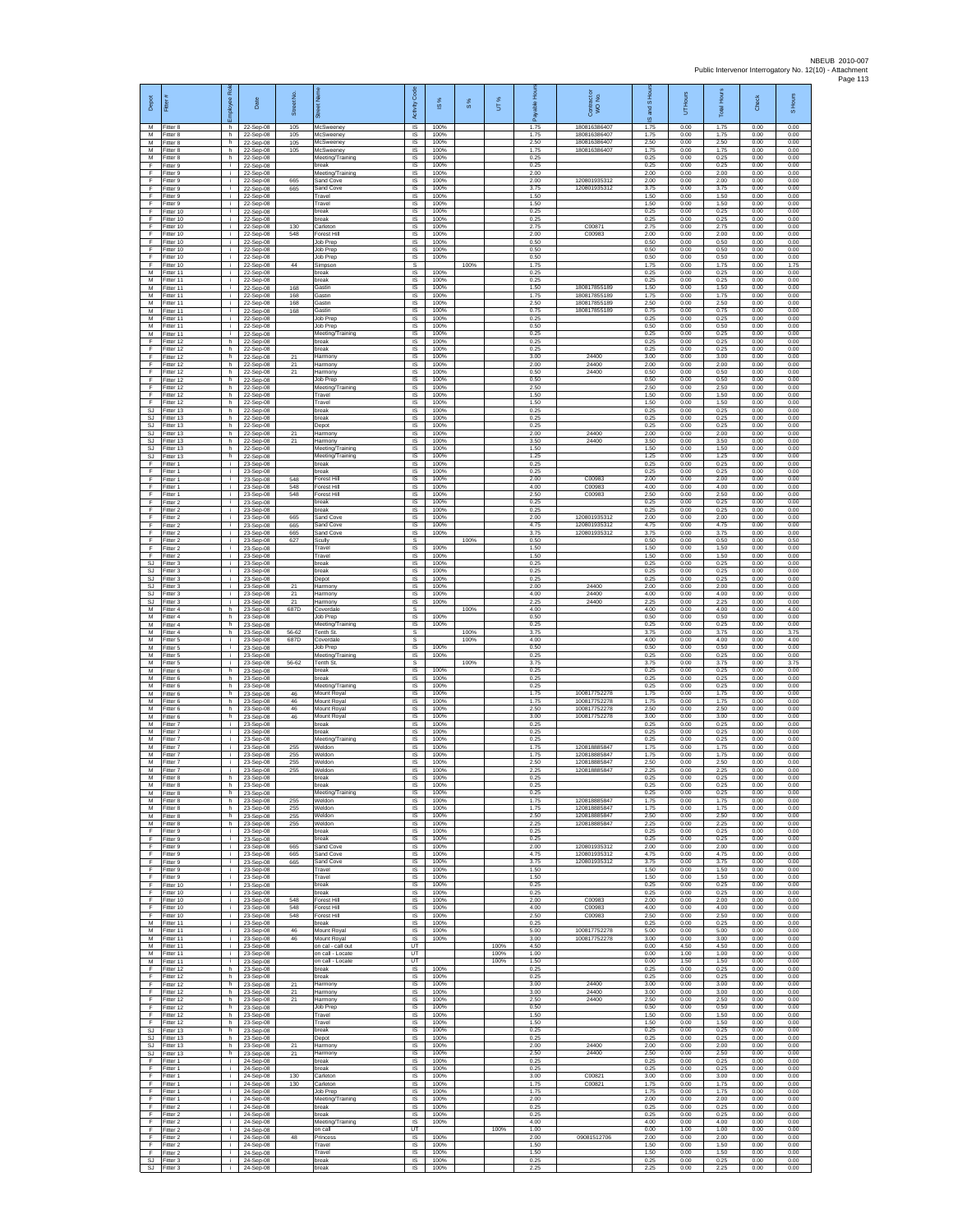| Depot                        | Fitter                              | ployee Rol      | Date                                | Street No         | õ.                                                    | Code<br>Activity                          | $\frac{8}{3}$        | $\frac{8}{3}$ | UT%  | 오<br>æ               | ŏ<br>Contract<br>WO No.                      | IS and S             | Hours<br>5           | <b>Total Hours</b>   | Check                | S Hours              |
|------------------------------|-------------------------------------|-----------------|-------------------------------------|-------------------|-------------------------------------------------------|-------------------------------------------|----------------------|---------------|------|----------------------|----------------------------------------------|----------------------|----------------------|----------------------|----------------------|----------------------|
| SJ<br>SJ<br><b>SJ</b>        | Fitter 3<br>Fitter 3<br>Fitter 3    | ÷i.<br>j.<br>÷. | 24-Sep-08<br>24-Sep-08<br>24-Sep-08 | 48<br>48          | Depot<br>Princess<br>Princess                         | IS<br>IS<br>IS                            | 100%<br>100%<br>100% |               |      | 0.25<br>3.00<br>1.50 | 09081512206<br>09081512206                   | 0.25<br>3.00<br>1.50 | 0.00<br>0.00<br>0.00 | 0.25<br>3.00<br>1.50 | 0.00<br>0.00<br>0.00 | 0.00<br>0.00<br>0.00 |
| SJ<br><b>SJ</b><br><b>SJ</b> | Fitter 3<br>fitter 3<br>Fitter 3    | ÷.<br>j.<br>j.  | 24-Sep-08<br>24-Sep-08<br>24-Sep-08 | 33                | Seely<br>Travel<br>Travel                             | s<br>IS<br><b>IS</b>                      | 100%<br>100%         | 100%          |      | 1.75<br>1.50<br>1.50 | 61455                                        | 1.75<br>1.50<br>1.50 | 0.00<br>0.00<br>0.00 | 1.75<br>1.50<br>1.50 | 0.00<br>0.00<br>0.00 | 1.75<br>0.00<br>0.00 |
| M<br>М                       | Fitter 4<br>Fitter 4                | h<br>h          | 24-Sep-08<br>24-Sep-08              | 17                | Highgate<br>Job Prep                                  | IS<br>IS                                  | 100%<br>100%         |               |      | 2.50<br>0.25         | NC3691                                       | 2.50<br>0.25         | 0.00<br>0.00         | 2.50<br>0.25         | 0.00<br>0.00         | 0.00<br>0.00         |
| M<br>M<br>М                  | Fitter 4<br>Fitter 4<br>itter 4     | h.<br>h<br>h.   | 24-Sep-08<br>24-Sep-08<br>24-Sep-08 |                   | Meeting/Training<br>Meeting/Training<br>Miscellaneous | 1S<br>IS<br>IS                            | 100%<br>100%<br>100% |               |      | 0.25<br>3.00<br>1.00 |                                              | 0.25<br>3.00<br>1.00 | 0.00<br>0.00<br>0.00 | 0.25<br>3.00<br>1.00 | 0.00<br>0.00<br>0.00 | 0.00<br>0.00<br>0.00 |
| M<br>M                       | Fitter 4<br>Fitter 5                | h<br>j.         | 24-Sep-08<br>24-Sep-08              | 43                | Parkwood<br>Out of office - Vacation                  | IS<br>IS                                  | 100%<br>100%         |               |      | 1.50<br>8.00         | 120817943735EBB                              | 1.50<br>8.00         | 0.00<br>0.00         | 1.50<br>8.00         | 0.00<br>0.00         | 0.00<br>0.00         |
| M<br>М<br>M                  | Fitter 5<br>Fitter 6<br>fitter 6    | j.<br>h<br>h.   | 24-Sep-08<br>24-Sep-08<br>24-Sep-08 | 687C<br>687C      | Out of Office - Vacation<br>Apartment<br>Apartment    | IS<br>s<br>s                              | 100%                 | 100%<br>100%  |      | 8.00<br>2.00<br>2.00 | 60894<br>60894                               | 8.00<br>2.00<br>2.00 | 0.00<br>0.00<br>0.00 | 8.00<br>2.00<br>2.00 | 0.00<br>0.00<br>0.00 | 0.00<br>2.00<br>2.00 |
| M<br>M                       | Fitter 6<br>Fitter 6                | h.<br>h         | 24-Sep-08<br>24-Sep-08              | 76<br>36          | Arlington<br>Cornation                                | s<br>s                                    |                      | 100%<br>100%  |      | 1.00<br>1.00         | 44397<br>52604                               | 1.00<br>1.00         | 0.00<br>0.00         | 1.00<br>1.00         | 0.00<br>0.00         | 1.00<br>1.00         |
| М<br>M<br>M                  | Fitter 6<br>Fitter 6<br>Fitter 6    | h<br>h.<br>h.   | 24-Sep-08<br>24-Sep-08<br>24-Sep-08 |                   | Job Prep<br>Meeting/Training<br>Meeting/Training      | $\sf IS$<br>IS<br>IS                      | 100%<br>100%<br>100% |               |      | 0.50<br>0.25<br>1 25 |                                              | 0.50<br>0.25<br>1.25 | 0.00<br>0.00<br>0.00 | 0.50<br>0.25<br>1.25 | 0.00<br>0.00<br>0.00 | 0.00<br>0.00<br>0.00 |
| М<br>M                       | itter 6<br>itter 6                  | h<br>h.         | 24-Sep-08<br>24-Sep-08              |                   | Travel<br>Travel                                      | IS<br>IS                                  | 100%<br>100%         |               |      | 0.25<br>0.25         |                                              | 0.25<br>0.25         | 0.00<br>0.00         | 0.25<br>0.25         | 0.00<br>0.00         | 0.00<br>0.00         |
| M<br>М<br>M                  | Fitter 7<br>Fitter 7<br>Fitter 7    | j.<br>j.<br>÷.  | 24-Sep-08<br>24-Sep-08<br>24-Sep-08 | 17                | Highgate<br>Job Prep<br>Meeting/Training              | IS<br>IS<br>IS                            | 100%<br>100%<br>100% |               |      | 2.50<br>0.25<br>0.25 | <b>NC3691</b>                                | 2.50<br>0.25<br>0.25 | 0.00<br>0.00<br>0.00 | 2.50<br>0.25<br>0.25 | 0.00<br>0.00<br>0.00 | 0.00<br>0.00<br>0.00 |
| M<br>M<br>М                  | fitter 7<br>Fitter 7<br>Fitter 7    | i.<br>÷.<br>÷.  | 24-Sep-08<br>24-Sep-08<br>24-Sep-08 | 43                | Meeting/Training<br>Miscellaneous<br>Parkwood         | IS<br>IS<br>1S                            | 100%<br>100%<br>100% |               |      | 3.00<br>1.00<br>1.50 | 120817943735EBB                              | 3.00<br>1.00<br>1.50 | 0.00<br>0.00<br>0.00 | 3.00<br>1.00<br>1.50 | 0.00<br>0.00<br>0.00 | 0.00<br>0.00<br>0.00 |
| M<br>M                       | fitter 8<br>Fitter 8                | h<br>h.         | 24-Sep-08<br>24-Sep-08              | 15                | break<br>Everett                                      | IS<br><b>IS</b>                           | 100%<br>100%         |               |      | 0.25<br>1.75         | JC.                                          | 0.25<br>1.75         | 0.00<br>0.00         | 0.25<br>1.75         | 0.00<br>0.00         | 0.00<br>0.00         |
| M<br>М<br>M                  | Fitter 8<br>Fitter 8<br>Fitter 8    | h.<br>h<br>h.   | 24-Sep-08<br>24-Sep-08<br>24-Sep-08 | 15<br>15          | Everett<br>Everett<br>Meeting/Training                | IS<br>IS<br>IS                            | 100%<br>100%<br>100% |               |      | 175<br>1.50<br>0.25  | JC<br><b>JC</b>                              | 175<br>1.50<br>0.25  | 0.00<br>0.00<br>0.00 | 1.75<br>1.50<br>0.25 | 0.00<br>0.00<br>0.00 | 0.00<br>0.00<br>0.00 |
| M<br>F                       | Fitter 8<br>Fitter 9                | h.<br>i.        | 24-Sep-08<br>24-Sep-08              |                   | Meeting/Training<br>break                             | IS<br>$\sf IS$                            | 100%<br>100%         |               |      | 3.00<br>0.25         |                                              | 3.00<br>0.25         | 0.00<br>0.00         | 3.00<br>0.25         | 0.00<br>0.00         | 0.00<br>0.00         |
| F<br>F<br>F                  | Fitter 9<br>Fitter 9<br>Fitter 9    | j.<br>j.<br>j.  | 24-Sep-08<br>24-Sep-08<br>24-Sep-08 | 48                | break<br>Meeting/Training<br>Princess                 | IS<br>IS<br>IS                            | 100%<br>100%<br>100% |               |      | 0.25<br>4.00<br>2.00 | 09081512706                                  | 0.25<br>4.00<br>2.00 | 0.00<br>0.00<br>0.00 | 0.25<br>4.00<br>2.00 | 0.00<br>0.00<br>0.00 | 0.00<br>0.00<br>0.00 |
| F<br>F                       | Fitter 9<br>Fitter 9                | ÷.<br>j.        | 24-Sep-08<br>24-Sep-08              |                   | Travel<br>Travel                                      | 1S<br>IS                                  | 100%<br>100%         |               |      | 1.50<br>1.50         |                                              | 1.50<br>1.50         | 0.00<br>0.00         | 1.50<br>1.50         | 0.00<br>0.00         | 0.00<br>0.00         |
| F<br>F<br>F                  | Fitter 10<br>Fitter 10<br>Fitter 10 | ÷i.<br>i.<br>j. | 24-Sep-08<br>24-Sep-08<br>24-Sep-08 | 130               | break<br>hreak<br>Carleton                            | IS<br>IS<br>IS                            | 100%<br>100%<br>100% |               |      | 0.25<br>0.25<br>3.00 | C00821                                       | 0.25<br>0.25<br>3.00 | 0.00<br>0.00<br>0.00 | 0.25<br>0.25<br>3.00 | 0.00<br>0.00<br>0.00 | 0.00<br>0.00<br>0.00 |
| F<br>F                       | Fitter 10<br>Fitter 10              | j.<br>i.        | 24-Sep-08<br>24-Sep-08              | 130               | Carleton<br>Job Prep                                  | IS<br>IS                                  | 100%<br>100%         |               |      | 2.00<br>0.50         | C00821                                       | 2.00<br>0.50         | 0.00<br>0.00         | 2.00<br>0.50         | 0.00<br>0.00         | 0.00<br>0.00         |
| F<br>F<br>M                  | Fitter 10<br>fitter 10<br>Fitter 11 | i.<br>j.<br>i.  | 24-Sep-08<br>24-Sep-08<br>24-Sep-08 | 204               | Job Prep<br>Oxford<br>break                           | IS<br>s<br>$\overline{s}$                 | 100%<br>100%         | 100%          |      | 0.50<br>2.50<br>0.25 |                                              | 0.50<br>2.50<br>0.25 | 0.00<br>0.00<br>0.00 | 0.50<br>2.50<br>0.25 | 0.00<br>0.00<br>0.00 | 0.00<br>2.50<br>0.00 |
| М<br>M                       | Fitter 11<br>Fitter 11              | j.<br>÷.        | 24-Sep-08<br>24-Sep-08              | 15<br>15          | Everett<br>Everett                                    | IS<br>1S                                  | 100%<br>100%         |               |      | 1.75<br>1.75         | AC<br><b>JC</b>                              | 1.75<br>1.75         | 0.00<br>0.00         | 1.75<br>1.75         | 0.00<br>0.00         | 0.00<br>0.00         |
| M<br>M<br>М                  | fitter 11<br>Fitter 11<br>Fitter 11 | i.<br>÷.<br>÷.  | 24-Sep-08<br>24-Sep-08<br>24-Sep-08 | 15                | Everett<br>Meeting/Training<br>Meeting/Training       | IS<br>IS<br>IS                            | 100%<br>100%<br>100% |               |      | 1.50<br>0.25<br>3.00 | JC                                           | 1.50<br>0.25<br>3.00 | 0.00<br>0.00<br>0.00 | 1.50<br>0.25<br>3.00 | 0.00<br>0.00<br>0.00 | 0.00<br>0.00<br>0.00 |
| М<br>F                       | itter 11<br>Fitter 12               | j.<br>h.        | 24-Sep-08<br>24-Sep-08              |                   | on call<br>break                                      | UT<br>IS                                  | 100%                 |               | 100% | 1.00<br>0.25         |                                              | 0.00<br>0.25         | 1.00<br>0.00         | 1.00<br>0.25         | 0.00<br>0.00         | 0.00<br>0.00         |
| F<br>F<br>F                  | Fitter 12<br>Fitter 12<br>Fitter 12 | h<br>h<br>h.    | 24-Sep-08<br>24-Sep-08<br>24-Sep-08 | 48<br>48          | break<br>Princess<br>Princess                         | IS<br>IS<br>1S                            | 100%<br>100%<br>100% |               |      | 0.25<br>3.00<br>3.00 | 09081512706<br>09081512706                   | 0.25<br>3.00<br>3.00 | 0.00<br>0.00<br>0.00 | 0.25<br>3.00<br>3.00 | 0.00<br>0.00<br>0.00 | 0.00<br>0.00<br>0.00 |
| F<br>F                       | Fitter 12<br>Fitter 12              | h<br>h.         | 24-Sep-08<br>24-Sep-08              | 48                | Princess<br>Travel                                    | IS<br>IS                                  | 100%<br>100%         |               |      | 1.50<br>1.50         | 09081512706                                  | 1.50<br>1.50         | 0.00<br>0.00         | 1.50<br>1.50         | 0.00<br>0.00         | 0.00<br>0.00         |
| F<br>SJ.<br>SJ.              | Fitter 12<br>Fitter 13<br>Fitter 13 | h.<br>h.<br>h   | 24-Sep-08<br>24-Sep-08<br>24-Sep-08 |                   | Travel<br>break<br>break                              | $\sf IS$<br>$\overline{\mathsf{s}}$<br>IS | 100%<br>100%<br>100% |               |      | 1.50<br>0.25<br>2.25 |                                              | 1.50<br>0.25<br>2.25 | 0.00<br>0.00<br>0.00 | 1.50<br>0.25<br>2.25 | 0.00<br>0.00<br>0.00 | 0.00<br>0.00<br>0.00 |
| <b>SJ</b><br>SJ              | Fitter 13<br>itter 13               | h.<br>h.        | 24-Sep-08<br>24-Sep-08              | 48                | Depot<br>Princess                                     | IS<br>IS                                  | 100%<br>100%         |               |      | 0.25<br>3.00         | 09081512206                                  | 0.25<br>3.00         | 0.00<br>0.00         | 0.25<br>3.00         | 0.00<br>0.00         | 0.00<br>0.00         |
| <b>SJ</b><br>SJ<br>SJ        | Fitter 13<br>Fitter 13<br>Fitter 13 | h.<br>h<br>h    | 24-Sep-08<br>24-Sep-08<br>24-Sep-08 | 48<br>33          | Princess<br>Seely<br>Travel                           | IS<br>s<br>$\sf IS$                       | 100%<br>100%         | 100%          |      | 1.50<br>1.75<br>1.50 | 09081512206<br>61435                         | 1.50<br>1.75<br>1.50 | 0.00<br>0.00<br>0.00 | 1.50<br>1.75<br>1.50 | 0.00<br>0.00<br>0.00 | 0.00<br>1.75<br>0.00 |
| <b>SJ</b><br>F               | Fitter 13<br>Fitter 1               | h.<br>j.        | 24-Sep-08<br>25-Sep-08              |                   | Travel<br>hreak                                       | IS<br>IS                                  | 100%<br>100%         |               |      | 1.50<br>0.25         |                                              | 1.50<br>0.25         | 0.00<br>0.00         | 1.50<br>0.25         | 0.00<br>0.00         | 0.00<br>0.00         |
| F<br>F<br>F                  | -itter 1<br>Fitter 1<br>Fitter 1    | ÷.<br>i.<br>i.  | 25-Sep-08<br>25-Sep-08<br>25-Sep-08 | 130<br>130        | break<br>Carleton<br>Carleton                         | IS<br>1S<br><b>IS</b>                     | 100%<br>100%<br>100% |               |      | 0.25<br>3.00<br>2.50 | C0082<br>C00821                              | 0.25<br>3.00<br>2.50 | 0.00<br>0.00<br>0.00 | 0.25<br>3.00<br>2.50 | 0.00<br>0.00<br>0.00 | 0.00<br>0.00<br>0.00 |
| F<br>F<br>F                  | Fitter 1<br>Fitter 1<br>Fitter 2    | j.<br>÷.<br>i.  | 25-Sep-08<br>25-Sep-08<br>25-Sep-08 | 221               | George<br><b>Job Prep</b><br>break                    | s<br>IS.<br>IS                            | 100%<br>100%         | 100%          |      | 2.00<br>0.50<br>0.25 |                                              | 2.00<br>0.50<br>0.25 | 0.00<br>0.00<br>0.00 | 2.00<br>0.50<br>0.25 | 0.00<br>0.00<br>0.00 | 2.00<br>0.00<br>0.00 |
| E<br>F                       | Fitter 2<br>Fitter 2                | i.<br>÷.        | 25-Sep-08<br>25-Sep-08              |                   | break<br>Job Prep                                     | IS<br>1S                                  | 100%<br>100%         |               |      | 0.25<br>0.50         |                                              | 0.25<br>0.50         | 0.00<br>0.00         | 0.25<br>0.50         | 0.00<br>0.00         | 0.00<br>0.00         |
| F<br>E<br>F                  | itter 2<br>Fitter 2<br>Fitter 2     | j.<br>j.<br>i.  | 25-Sep-08<br>25-Sep-08<br>25-Sep-08 | 132<br>132<br>132 | Main<br>Main<br><b>Main</b>                           | IS<br><b>IS</b><br>IS                     | 100%<br>100%<br>100% |               |      | 2.00<br>4.75<br>275  | 09080626492<br>09080626492<br>09080626492    | 2.00<br>4.75<br>275  | 0.00<br>0.00<br>0.00 | 2.00<br>4.75<br>275  | 0.00<br>0.00<br>0.00 | 0.00<br>0.00<br>0.00 |
| F<br>F                       | Fitter 2<br>Fitter 2                | ÷.<br>j.        | 25-Sep-08<br>25-Sep-08              | 48                | Princess<br>Travel                                    | s<br>1S                                   | 100%                 | 100%          |      | 0.50<br>2.00         |                                              | 0.50<br>2.00         | 0.00<br>0.00         | 0.50<br>2.00         | 0.00<br>0.00         | 0.50<br>0.00         |
| SJ<br>SJ                     | SJ Fitter 3<br>Fitter 3<br>Fitter 3 | п.<br>i.<br>j.  | 25-Sep-08<br>25-Sep-08<br>25-Sep-08 | 154               | break<br>break<br>Cranston                            | IS<br>$\sf IS$<br><b>IS</b>               | 100%<br>100%<br>100% |               |      | 0.25<br>0.25<br>2.00 | 120817663356                                 | 0.25<br>0.25<br>2.00 | 0.00<br>0.00<br>0.00 | 0.25<br>0.25<br>2.00 | 0.00<br>0.00<br>0.00 | 0.00<br>0.00<br>0.00 |
| <b>SJ</b>                    | S.I Fitter 3<br>Fitter 3            | i.<br>j.        | 25-Sep-08<br>25-Sep-08              | 154<br>154        | Cranston<br>Cranston                                  | IS.<br>IS                                 | 100%<br>100%         |               |      | 4.00<br>1.25         | 120817663356<br>120817663356                 | 4.00<br>1.25         | 0.00<br>0.00         | 4.00<br>1.25         | 0.00<br>0.00         | 0.00<br>0.00         |
| <b>SJ</b><br>M<br>M          | Fitter 3<br>Fitter 4<br>Fitter 4    | ÷.<br>h.<br>h.  | 25-Sep-08<br>25-Sep-08<br>25-Sep-08 |                   | Job Prep<br>break<br>break                            | 1S<br>IS<br>IS                            | 100%<br>100%<br>100% |               |      | 0.25<br>0.25<br>0.25 |                                              | 0.25<br>0.25<br>0.25 | 0.00<br>0.00<br>0.00 | 0.25<br>0.25<br>0.25 | 0.00<br>0.00<br>0.00 | 0.00<br>0.00<br>0.00 |
| M<br>М                       | Fitter 4<br>Fitter 4                | h<br>h.         | 25-Sep-08<br>25-Sep-08              |                   | Job Prep<br>Meeting/Training                          | IS<br>$\sf IS$                            | 100%<br>100%         |               |      | 0.25<br>0.25         |                                              | 0.25<br>0.25         | 0.00<br>0.00         | 0.25<br>0.25         | 0.00<br>0.00         | 0.00<br>0.00         |
| M<br>M<br>М                  | Fitter 4<br>Fitter 4<br>Fitter 4    | h.<br>h.<br>h   | 25-Sep-08<br>25-Sep-08<br>25-Sep-08 | 212<br>212<br>212 | Salisbury<br>Salisbury<br>Salisbury                   | IS<br>IS<br>IS                            | 100%<br>100%<br>100% |               |      | 1.50<br>2.00<br>2.50 | 180817664160<br>180817664160<br>180817664160 | 1.50<br>2.00<br>2.50 | 0.00<br>0.00<br>0.00 | 1.50<br>200<br>2.50  | 0.00<br>0.00<br>0.00 | 0.00<br>0.00<br>0.00 |
| M<br>M                       | fitter 4<br>Fitter 5                | h<br>i.         | 25-Sep-08<br>25-Sep-08              | 212               | Salisbury<br>Out of office - Vacation                 | 1S<br>IS                                  | 100%<br>100%         |               |      | 1.75<br>8.00<br>8.00 | 180817664160                                 | 1.75<br>8.00         | 0.00<br>0.00         | 1.75<br>8.00         | 0.00<br>0.00         | 0.00<br>0.00         |
| М<br>М<br>M                  | -itter 5<br>Fitter 6<br>Fitter 6    | ÷.<br>h.<br>h.  | 25-Sep-08<br>25-Sep-08<br>25-Sep-08 | 41                | Out of Office - Vacation<br>Allison<br>break          | IS<br>s<br>IS                             | 100%<br>100%         | 100%          |      | 0.75<br>0.25         |                                              | 8.00<br>0.75<br>0.25 | 0.00<br>0.00<br>0.00 | 8.00<br>0.75<br>0.25 | 0.00<br>0.00<br>0.00 | 0.00<br>0.75<br>0.00 |
| М<br>М                       | Fitter 6<br>Fitter 6                | h<br>h.         | 25-Sep-08<br>25-Sep-08<br>25-Sep-08 | 84<br>84          | Driscoll<br>Driscoll                                  | s<br>s                                    |                      | 100%<br>100%  |      | 2.00<br>1.25         | JC<br><b>JC</b>                              | 2.00<br>1.25         | 0.00<br>0.00         | 2.00<br>1.25         | 0.00<br>0.00         | 2.00<br>1.25         |
| М<br>M<br>M                  | itter 6<br>Fitter 6<br>Fitter 6     | h.<br>h.<br>h.  | 25-Sep-08<br>25-Sep-08              | 30                | Job Prep<br>Meeting/Training<br>Murphy                | IS<br>IS<br>s                             | 100%<br>100%         | 100%          |      | 0.75<br>0.25<br>1.00 |                                              | 0.75<br>0.25<br>1.00 | 0.00<br>0.00<br>0.00 | 0.75<br>0.25<br>1.00 | 0.00<br>0.00<br>0.00 | 0.00<br>0.00<br>1.00 |
| М<br>M<br>м                  | Fitter 6<br>Fitter 6<br>Fitter 6    | h<br>h<br>h I   | 25-Sep-08<br>25-Sep-08              |                   | Travel<br>Travel<br>Travel                            | IS<br>IS<br>IS                            | 100%<br>100%         |               |      | 0.25<br>0.25<br>0.25 |                                              | 0.25<br>0.25<br>0.25 | 0.00<br>0.00<br>0.00 | 0.25<br>0.25<br>0.25 | 0.00<br>0.00<br>0.00 | 0.00<br>0.00<br>0.00 |
| М<br>M                       | Fitter 6<br>Fitter 7                | h.<br>j.        | 25-Sep-08<br>25-Sep-08<br>25-Sep-08 | 57                | York<br>break                                         | s<br>$\sf IS$                             | 100%<br>100%         | 100%          |      | 1.00<br>0.25         |                                              | 1.00<br>0.25         | 0.00<br>0.00         | 1.00<br>0.25         | 0.00<br>0.00         | 1.00<br>0.00         |
| M<br>M<br>М                  | Fitter 7<br>Fitter 7<br>Fitter 7    | i.<br>i.<br>÷.  | 25-Sep-08<br>25-Sep-08<br>25-Sep-08 |                   | break<br>Job Prep<br>Meeting/Training                 | IS.<br>IS<br>IS                           | 100%<br>100%<br>100% |               |      | 0.25<br>0.25<br>0.25 |                                              | 0.25<br>0.25<br>0.25 | 0.00<br>0.00<br>0.00 | 0.25<br>0.25<br>0.25 | 0.00<br>0.00<br>0.00 | 0.00<br>0.00<br>0.00 |
| M<br>M                       | fitter 7<br>Fitter 7                | i.<br>j.        | 25-Sep-08<br>25-Sep-08              | 212<br>212        | Salisbury<br>Salisbury                                | IS<br>IS                                  | 100%<br>100%         |               |      | 1.50<br>2.00         | 180817664160<br>180817664160                 | 1.50<br>2.00         | 0.00<br>0.00         | 1.50<br>2.00         | 0.00<br>0.00         | 0.00<br>0.00         |
| M<br>М<br>M                  | Fitter 7<br>Fitter 7<br>Fitter 8    | i.<br>j.<br>h.  | 25-Sep-08<br>25-Sep-08<br>25-Sep-08 | 212<br>212        | Salisbury<br>Salisbury<br>break                       | IS<br>$\sf IS$<br>IS                      | 100%<br>100%<br>100% |               |      | 2.50<br>1.75<br>0.25 | 180817664160<br>180817664160                 | 2.50<br>1.75<br>0.25 | 0.00<br>0.00<br>0.00 | 2.50<br>1.75<br>0.25 | 0.00<br>0.00<br>0.00 | 0.00<br>0.00<br>0.00 |
| M<br>М                       | Fitter 8<br>itter 8                 | h<br>h          | 25-Sep-08<br>25-Sep-08              |                   | hreak<br>Job Prep                                     | IS<br>IS                                  | 100%<br>100%         |               |      | 0.25<br>1.75         |                                              | 0.25<br>1.75         | 0.00<br>0.00         | 0.25<br>1.75         | 0.00<br>0.00         | 0.00<br>0.00         |
| M<br>M<br>М                  | fitter 8<br>Fitter 8<br>Fitter 8    | h.<br>h I<br>h  | 25-Sep-08<br>25-Sep-08<br>25-Sep-08 |                   | Job Prep<br>Job Prep<br>Job Prep                      | IS<br>IS<br>IS                            | 100%<br>100%<br>100% |               |      | 1.75<br>2.50<br>1.25 |                                              | 1.75<br>2.50<br>1.25 | 0.00<br>0.00<br>0.00 | 1.75<br>2.50<br>1.25 | 0.00<br>0.00<br>0.00 | 0.00<br>0.00<br>0.00 |
| М<br>F                       | Fitter 8<br>Fitter 9                | h.<br>i.        | 25-Sep-08<br>25-Sep-08              |                   | Meeting/Training<br>break                             | IS<br>IS                                  | 100%<br>100%         |               |      | 0.25<br>0.25         |                                              | 0.25<br>0.25         | 0.00<br>0.00         | 0.25<br>0.25         | 0.00<br>0.00         | 0.00<br>0.00         |
| F<br>F<br>F                  | Fitter 9<br>Fitter 9<br>fitter 9    | i.<br>÷.<br>i.  | 25-Sep-08<br>25-Sep-08<br>25-Sep-08 | 132               | break<br>Job Prep<br>Main                             | IS<br>1S<br>IS                            | 100%<br>100%<br>100% |               |      | 0.25<br>0.50<br>2.00 | 09080626492                                  | 0.25<br>0.50<br>2.00 | 0.00<br>0.00<br>0.00 | 0.25<br>0.50<br>2.00 | 0.00<br>0.00<br>0.00 | 0.00<br>0.00<br>0.00 |
| F<br>F                       | Fitter 9<br>Fitter 9                | j.<br>i.        | 25-Sep-08<br>25-Sep-08              | 132<br>132        | Main<br><b>Main</b>                                   | IS<br>IS                                  | 100%<br>100%         |               |      | 4.75<br>275          | 09080626492<br>09080626492                   | 4.75<br>275          | 0.00<br>0.00         | 4.75<br>2.75         | 0.00<br>0.00         | 0.00<br>0.00         |
| F<br>F<br>F                  | Fitter 9<br>Fitter 9<br>Fitter 10   | ÷.<br>j.<br>i.  | 25-Sep-08<br>25-Sep-08<br>25-Sep-08 | 48                | Princess<br>Travel<br>break                           | s<br>IS<br>IS                             | 100%<br>100%         | 100%          |      | 0.50<br>2.00<br>0.25 |                                              | 0.50<br>2.00<br>0.25 | 0.00<br>0.00<br>0.00 | 0.50<br>2.00<br>0.25 | 0.00<br>0.00<br>0.00 | 0.50<br>0.00<br>0.00 |
| F<br>F                       | Fitter 10<br>Fitter 10              | i.              | 25-Sep-08<br>25-Sep-08              | 130               | break<br>Carleton                                     | IS<br>IS                                  | 100%<br>100%         |               |      | 0.25<br>3.00         | C00821                                       | 0.25<br>3.00         | 0.00<br>0.00         | 0.25<br>3.00         | 0.00<br>0.00         | 0.00<br>0.00         |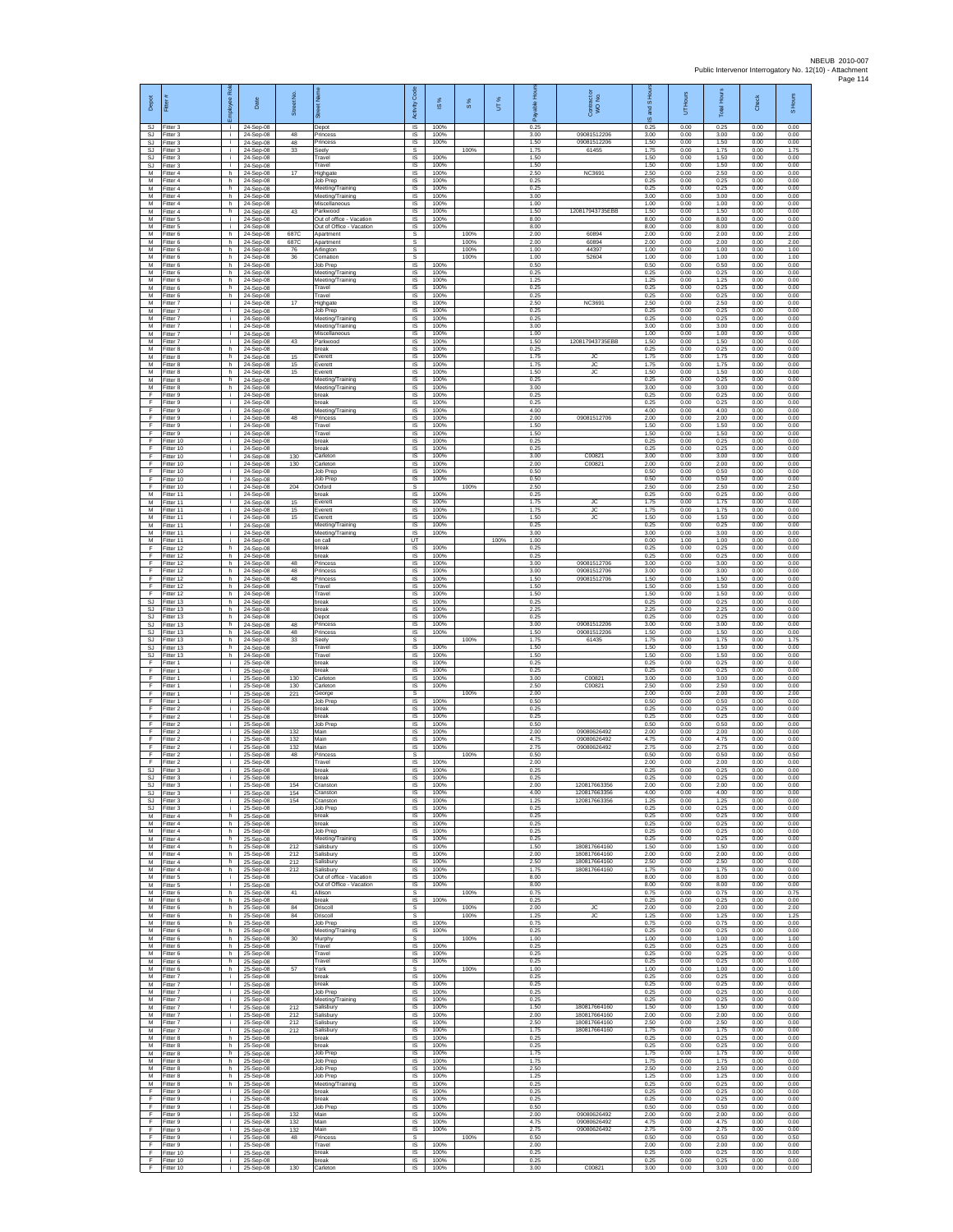| Depot<br>F                    | Fitter#<br>Fitter 10                | ployee Roi<br>. I  | Date<br>25-Sep-08                   | Street No<br>130  | 芿<br>Carleton                                        | Code<br>Activity<br>IS | æ<br>$\frac{0}{2}$<br>100% | $\frac{8}{3}$        | UT%          | 훈<br>2.50            | Contract or<br>WO No.<br>C00821              | £<br>$\overline{a}$<br>and<br>ဖ<br>2.50 | Hours<br>5<br>0.00   | Total Hour:<br>2.50  | Check<br>0.00        | S Hours<br>0.00      |
|-------------------------------|-------------------------------------|--------------------|-------------------------------------|-------------------|------------------------------------------------------|------------------------|----------------------------|----------------------|--------------|----------------------|----------------------------------------------|-----------------------------------------|----------------------|----------------------|----------------------|----------------------|
| F.<br>F                       | Fitter 10<br>Fitter 10              | i.<br>i.           | 25-Sep-08<br>25-Sep-08              | 221               | George<br>Job Prep                                   | s<br>$\sf IS$          | 100%                       | 100%                 |              | 2.00<br>0.50         |                                              | 2.00<br>0.50                            | 0.00<br>0.00         | 2.00<br>0.50         | 0.00<br>0.00         | 2.00<br>0.00         |
| M<br>M                        | Fitter 11<br>Fitter 11              | $\mathbf{r}$<br>i. | 25-Sep-08<br>25-Sep-08              |                   | break<br>break                                       | 1S<br>IS               | 100%<br>100%               |                      |              | 0.25<br>0.25         |                                              | 0.25<br>0.25                            | 0.00<br>0.00         | 0.25<br>0.25         | 0.00<br>0.00         | 0.00<br>0.00         |
| M<br>M<br>M                   | Fitter 11<br>Fitter 11<br>itter 11  | j.<br>i.<br>j.     | 25-Sep-08<br>25-Sep-08<br>25-Sep-08 |                   | Job Prep<br>Job Prep<br>Job Prep                     | IS<br>1S<br>IS         | 100%<br>100%<br>100%       |                      |              | 1.75<br>1.75<br>2.50 |                                              | 1.75<br>1.75<br>2.50                    | 0.00<br>0.00<br>0.00 | 1.75<br>1.75<br>2.50 | 0.00<br>0.00<br>0.00 | 0.00<br>0.00<br>0.00 |
| M<br>M                        | Fitter 11<br>Fitter 11              | j.<br>i.           | 25-Sep-08<br>25-Sep-08              |                   | Job Prep<br>Meeting/Training                         | IS<br>$\sf IS$         | 100%<br>100%               |                      |              | 1.25<br>0.25         |                                              | 1.25<br>0.25                            | 0.00<br>0.00         | 1.25<br>0.25         | 0.00<br>0.00         | 0.00<br>0.00         |
| М<br>F<br>F                   | Fitter 11<br>Fitter 12<br>Fitter 12 | j.<br>h<br>h       | 25-Sep-08<br>25-Sep-08              |                   | on call<br>break<br>break                            | UT<br>IS<br>IS         | 100%<br>100%               |                      | 100%         | 1.00<br>0.25<br>0.25 |                                              | 0.00<br>0.25<br>0.25                    | 1.00<br>0.00<br>0.00 | 1.00<br>0.25<br>0.25 | 0.00<br>0.00<br>0.00 | 0.00<br>0.00<br>0.00 |
| F<br>F                        | Fitter 12<br>Fitter 12              | h.<br>h.           | 25-Sep-08<br>25-Sep-08<br>25-Sep-08 | 154<br>154        | Cranston<br>Cranston                                 | IS<br>1S               | 100%<br>100%               |                      |              | 3.00<br>3.00         | 120817663356<br>120817663356                 | 3.00<br>3.00                            | 0.00<br>0.00         | 3.00<br>3.00         | 0.00<br>0.00         | 0.00<br>0.00         |
| F<br>F                        | Fitter 12<br>Fitter 12              | h.<br>h.           | 25-Sep-08<br>25-Sep-08              |                   | Job Prep<br>Travel                                   | IS<br>IS               | 100%<br>100%               |                      |              | 0.50<br>1.50         |                                              | 0.50<br>1.50                            | 0.00<br>0.00         | 0.50<br>1.50         | 0.00<br>0.00         | 0.00<br>0.00         |
| F<br>SJ<br><b>SJ</b>          | Fitter 12<br>Fitter 13<br>Fitter 13 | h.<br>h.<br>h      | 25-Sep-08<br>25-Sep-08<br>25-Sep-08 |                   | Travel<br>break<br>break                             | 1S<br>IS<br>IS         | 100%<br>100%<br>100%       |                      |              | 1.50<br>0.25<br>0.25 |                                              | 1.50<br>0.25<br>0.25                    | 0.00<br>0.00<br>0.00 | 1.50<br>0.25<br>0.25 | 0.00<br>0.00<br>0.00 | 0.00<br>0.00<br>0.00 |
| <b>SJ</b><br><b>SJ</b>        | Fitter 13<br>itter 13               | h.<br>h.           | 25-Sep-08<br>25-Sep-08              | 154<br>154        | Cranstor<br>Cranston                                 | IS<br>IS               | 100%<br>100%               |                      |              | 2.00<br>4.00         | 120817663356<br>120817663356                 | 2.00<br>4.00                            | 0.00<br>0.00         | 2.00<br>4.00         | 0.00<br>0.00         | 0.00<br>0.00         |
| <b>SJ</b><br>SJ<br>F          | Fitter 13<br>Fitter 13              | h.<br>h<br>÷.      | 25-Sep-08<br>25-Sep-08              | 154               | Cranston<br>Job Prep<br>break                        | IS<br>IS<br>IS         | 100%<br>100%<br>100%       |                      |              | 1.25<br>0.25<br>0.25 | 120817663356                                 | 1.25<br>0.25<br>0.25                    | 0.00<br>0.00<br>0.00 | 1.25<br>0.25<br>0.25 | 0.00<br>0.00<br>0.00 | 0.00<br>0.00<br>0.00 |
| F<br>F                        | Fitter 1<br>Fitter 1<br>Fitter 1    | $\mathbf{i}$<br>j. | 26-Sep-08<br>26-Sep-08<br>26-Sep-08 | 130               | break<br>Carleton                                    | 1S<br>IS               | 100%<br>100%               |                      |              | 0.25<br>2.00         | C00871                                       | 0.25<br>2.00                            | 0.00<br>0.00         | 0.25<br>2.00         | 0.00<br>0.00         | 0.00<br>0.00         |
| F<br>F                        | -itter 1<br>Fitter 1                | ÷.<br>T            | 26-Sep-08<br>26-Sep-08              | 130<br>130        | Carleton<br>Carleton                                 | $\sf IS$<br>IS         | 100%<br>100%               |                      |              | 4.00<br>4.00         | C00871<br>C00871                             | 4.00<br>4.00                            | 0.00<br>0.00         | 4.00<br>4.00         | 0.00<br>0.00         | 0.00<br>0.00         |
| F<br>F<br>F                   | Fitter 1<br>Fitter 2<br>Fitter 2    | i.<br>i.<br>÷.     | 26-Sep-08<br>26-Sep-08<br>26-Sep-08 | 132               | on call<br>break<br>Main St                          | UT<br>IS<br>1S         | 100%<br>100%               |                      | 100%         | 1.00<br>0.25<br>2.00 | 090806264192                                 | 0.00<br>0.25<br>2.00                    | 1.00<br>0.00<br>0.00 | 1.00<br>0.25<br>2.00 | 0.00<br>0.00<br>0.00 | 0.00<br>0.00<br>0.00 |
| F<br>F                        | fitter 2<br>Fitter 2                | j.<br>j.           | 26-Sep-08<br>26-Sep-08              | 132               | Main St<br>Travel                                    | IS<br>IS               | 100%<br>100%               |                      |              | 4.75<br>2.00         | 090806264192                                 | 4.75<br>2.00                            | 0.00<br>0.00         | 4.75<br>2.00         | 0.00<br>0.00         | 0.00<br>0.00         |
| Si<br>Si                      | Fitter 3<br>Fitter 3                | $\mathbf{i}$<br>j. | 26-Sep-08<br>26-Sep-08              |                   | break<br>break                                       | $\sf IS$<br>$\sf IS$   | 100%<br>100%               |                      |              | 0.25<br>0.25         |                                              | 0.25<br>0.25                            | 0.00<br>0.00         | 0.25<br>0.25         | 0.00<br>0.00         | 0.00<br>0.00         |
| Si<br>Sj<br>Sj                | Fitter 3<br>Fitter 3<br>fitter 3    | j.<br>i.<br>÷.     | 26-Sep-08<br>26-Sep-08<br>26-Sep-08 | 154<br>154<br>154 | Cranston<br>Cranston<br>Cranston                     | <b>IS</b><br>IS<br>IS  | 100%<br>100%<br>100%       |                      |              | 2.00<br>4.00<br>1.25 | 120817663356<br>120817663356<br>120817663356 | 2.00<br>4.00<br>1.25                    | 0.00<br>0.00<br>0.00 | 2.00<br>400<br>1.25  | 0.00<br>0.00<br>0.00 | 0.00<br>0.00<br>0.00 |
| Sj<br>Sj                      | fitter 3<br>Fitter 3                | j.<br>i.           | 26-Sep-08<br>26-Sep-08              |                   | depot<br>Main St                                     | 1S<br>s                | 100%                       | 100%                 |              | 0.25<br>0.50         |                                              | 0.25<br>0.50                            | 0.00<br>0.00         | 0.25<br>0.50         | 0.00<br>0.00         | 0.00<br>0.50         |
| Sj<br>Si                      | Fitter 3<br>Fitter 3                | j.<br>÷.<br>i.     | 26-Sep-08<br>26-Sep-08              |                   | On Call<br>Travel                                    | UT<br>1S<br>IS         | 100%<br>100%               |                      | 100%         | 8.00<br>1.50<br>2.00 |                                              | 0.00<br>1.50<br>2.00                    | 8.00<br>0.00<br>0.00 | 8.00<br>1.50<br>2.00 | 0.00<br>0.00<br>0.00 | 0.00<br>0.00<br>0.00 |
| Si<br>Sj<br>М                 | Fitter 3<br>Fitter 3<br>Fitter 4    | ÷.<br>h.           | 26-Sep-08<br>26-Sep-08<br>26-Sep-08 | 35                | Travel<br>Travel<br>Alexander                        | IS<br>s                | 100%                       | 100%                 |              | 1.00<br>1.50         | 61545                                        | 1.00<br>1.50                            | 0.00<br>0.00         | 1.00<br>1.50         | 0.00<br>0.00         | 0.00<br>1.50         |
| M<br>M                        | itter 4<br>Fitter 4                 | h.<br>h.           | 26-Sep-08<br>26-Sep-08              | 35<br>35          | Alexander<br>Alexander                               | s<br>s                 |                            | 100%<br>100%         |              | 4.25<br>1.25         | 6154<br>61545                                | 4.25<br>1.25                            | 0.00<br>0.00         | 4.25<br>1.25         | 0.00<br>0.00         | 4.25<br>1.25         |
| M<br>М<br>M                   | Fitter 4<br>Fitter 4<br>Fitter 4    | h.<br>h.<br>h.     | 26-Sep-08<br>26-Sep-08              |                   | hreak<br>break<br><b>Job Prep</b>                    | IS<br>IS<br>1S         | 100%<br>100%<br>100%       |                      |              | 0.25<br>0.25<br>0.25 |                                              | 0.25<br>0.25<br>0.25                    | 0.00<br>0.00<br>0.00 | 0.25<br>0.25<br>0.25 | 0.00<br>0.00<br>0.00 | 0.00<br>0.00<br>0.00 |
| M<br>М                        | Fitter 4<br>Fitter 4                | h.<br>h.           | 26-Sep-08<br>26-Sep-08<br>26-Sep-08 |                   | Job Prep<br>Meeting/Training                         | IS<br>$\sf IS$         | 100%<br>100%               |                      |              | 0.50<br>0.25         |                                              | 0.50<br>0.25                            | 0.00<br>0.00         | 0.50<br>0.25         | 0.00<br>0.00         | 0.00<br>0.00         |
| M<br>M                        | fitter 5<br>Fitter 5                | T<br>j.            | 26-Sep-08<br>26-Sep-08              |                   | Out of office - Vacation<br>Out of Office - Vacation | 1S<br><b>IS</b>        | 100%<br>100%               |                      |              | 8.00<br>8.00         |                                              | 8.00<br>8.00                            | 0.00<br>0.00         | 8.00<br>8.00         | 0.00<br>0.00         | 0.00<br>0.00         |
| M<br>М<br>M                   | Fitter 6<br>Fitter 6<br>itter 6     | h.<br>h.<br>h.     | 26-Sep-08<br>26-Sep-08<br>26-Sep-08 | 84                | break<br>break<br>Driscoll                           | IS<br>1S<br>s          | 100%<br>100%               | 100%                 |              | 0.25<br>0.25<br>1.75 |                                              | 0.25<br>0.25<br>1.75                    | 0.00<br>0.00<br>0.00 | 0.25<br>0.25<br>1.75 | 0.00<br>0.00<br>0.00 | 0.00<br>0.00<br>1.75 |
| M<br>M                        | Fitter 6<br>Fitter 6                | h.<br>h.           | 26-Sep-08<br>26-Sep-08              | 84<br>84          | Driscoll<br>Driscoll                                 | s<br>s                 |                            | 100%<br>100%         |              | 1.75<br>2.50         |                                              | 1.75<br>2.50                            | 0.00<br>0.00         | 1.75<br>2.50         | 0.00<br>0.00         | 1.75<br>2.50         |
| М<br>M                        | Fitter 6<br>Fitter 6                | h.<br>h.           | 26-Sep-08<br>26-Sep-08              | 84                | Driscoll<br>Meeting/Training                         | s<br><b>IS</b>         | 100%                       | 100%                 |              | 1.25<br>0.25         |                                              | 1.25<br>0.25                            | 0.00<br>0.00         | 1.25<br>0.25         | 0.00<br>0.00         | 1.25<br>0.00         |
| M<br>М<br>M                   | Fitter 7<br>Fitter 7<br>fitter 7    | i.<br>÷.<br>T      | 26-Sep-08<br>26-Sep-08<br>26-Sep-08 | 35<br>35<br>35    | Alexander<br>Alexander<br>Alexander                  | s<br>s<br>s            |                            | 100%<br>100%<br>100% |              | 1.50<br>4.75<br>1.25 | 61545<br>61545<br>61545                      | 1.50<br>4.75<br>1.25                    | 0.00<br>0.00<br>0.00 | 1.50<br>4.75<br>1.25 | 0.00<br>0.00<br>0.00 | 1.50<br>4.75<br>1.25 |
| M<br>М                        | Fitter 7<br>itter 7                 | i.<br>i.           | 26-Sep-08<br>26-Sep-08              |                   | break<br>break                                       | $\overline{s}$<br>IS   | 100%<br>100%               |                      |              | 0.25<br>0.25         |                                              | 0.25<br>0.25                            | 0.00<br>0.00         | 0.25<br>0.25         | 0.00<br>0.00         | 0.00<br>0.00         |
| М<br>M<br>M                   | Fitter 7<br>Fitter 7<br>Fitter 7    | ÷.<br>j.<br>÷.     | 26-Sep-08<br>26-Sep-08              |                   | Job Prep<br>Job Prep                                 | 1S<br>IS<br>IS         | 100%<br>100%<br>100%       |                      |              | 0.25<br>0.50<br>0.25 |                                              | 0.25<br>0.50<br>0.25                    | 0.00<br>0.00<br>0.00 | 0.25<br>0.50<br>0.25 | 0.00<br>0.00<br>0.00 | 0.00<br>0.00<br>0.00 |
| М<br>М                        | Fitter 8<br>itter 8                 | h.<br>h.           | 26-Sep-08<br>26-Sep-08<br>26-Sep-08 |                   | Meeting/Training<br>break<br>break                   | IS<br>IS               | 100%<br>100%               |                      |              | 0.25<br>0.25         |                                              | 0.25<br>0.25                            | 0.00<br>0.00         | 0.25<br>0.25         | 0.00<br>0.00         | 0.00<br>0.00         |
| M<br>M                        | Fitter 8<br>Fitter 8                | h.<br>h            | 26-Sep-08<br>26-Sep-08              |                   | Job Prep<br>Job Prep                                 | IS<br>IS               | 100%<br>100%               |                      |              | 1.00<br>2.25         |                                              | 1.00<br>2.25                            | 0.00<br>0.00         | 1.00<br>2.25         | 0.00<br>0.00         | 0.00<br>0.00         |
| М<br>M<br>M                   | Fitter 8<br>Fitter 8<br>Fitter 8    | h.<br>h.<br>h.     | 26-Sep-08<br>26-Sep-08<br>26-Sep-08 | 297<br>297        | Job Prep<br>McLaughlin<br>McLaughlin                 | IS<br>s<br>s           | 100%                       | 100%<br>100%         |              | 1.50<br>1.75<br>0.75 |                                              | 1.50<br>1.75<br>0.75                    | 0.00<br>0.00<br>0.00 | 1.50<br>1.75<br>0.75 | 0.00<br>0.00<br>0.00 | 0.00<br>1.75<br>0.75 |
| М<br>F                        | Fitter 8<br>fitter 9                | h.<br>Ŧ            | 26-Sep-08<br>26-Sep-08              |                   | Meeting/Training<br>break                            | IS<br>1S               | 100%<br>100%               |                      |              | 0.25<br>0.25         |                                              | 0.25<br>0.25                            | 0.00<br>0.00         | 0.25<br>0.25         | 0.00<br>0.00         | 0.00<br>0.00         |
| F<br>F<br>F                   | Fitter 9<br>Fitter 9<br>Fitter 9    | j.<br>i.<br>Ť.     | 26-Sep-08<br>26-Sep-08<br>26-Sep-08 | 132<br>132        | Main St<br>Main St<br>Travel                         | IS<br>IS<br>IS.        | 100%<br>100%<br>100%       |                      |              | 2.00<br>4.75<br>2.00 | 090806264192<br>090806264192                 | 2.00<br>4.75<br>2.00                    | 0.00<br>0.00<br>0.00 | 2.00<br>4.75<br>2.00 | 0.00<br>0.00<br>0.00 | 0.00<br>0.00<br>0.00 |
| F<br>F                        | fitter 10<br>Fitter 10              | j.<br>j.           | 26-Sep-08<br>26-Sep-08              |                   | oreak<br>break                                       | IS<br>IS               | 100%<br>100%               |                      |              | 0.25<br>0.25         |                                              | 0.25<br>0.25                            | 0.00<br>0.00         | 0.25<br>0.25         | 0.00<br>0.00         | 0.00<br>0.00         |
| F.<br>F                       | Fitter 10<br>Fitter 10              | i.<br>i.           | 26-Sep-08<br>26-Sep-08              | 130<br>130        | Carletor<br>Carleton                                 | $\sf IS$<br>IS         | 100%<br>100%               |                      |              | 2.00<br>4.00         | C00871<br>C00871                             | 2.00<br>4.00                            | 0.00<br>0.00         | 2.00<br>4.00         | 0.00<br>0.00         | 0.00<br>0.00         |
| E<br>м<br>M                   | Fitter 10<br>Fitter 11<br>Fitter 11 | ÷<br>i.<br>÷.      | 26-Sep-08<br>26-Sep-08<br>26-Sep-08 | 130               | Carleton<br>break<br>break                           | <b>IS</b><br>IS<br>IS  | 100%<br>100%<br>100%       |                      |              | 4.00<br>0.25<br>0.25 | C00871                                       | 4.00<br>0.25<br>0.25                    | 0.00<br>0.00<br>0.00 | 4.00<br>0.25<br>0.25 | 0.00<br>0.00<br>0.00 | 0.00<br>0.00<br>0.00 |
| M<br>M                        | fitter 11<br>Fitter 11              | j.<br>i.           | 26-Sep-08<br>26-Sep-08              |                   | <b>Job Prep</b><br>Job Prep                          | IS<br><b>IS</b>        | 100%<br>100%               |                      |              | 1.00<br>2.25         |                                              | 1.00<br>2.25                            | 0.00<br>0.00         | 1.00<br>2.25         | 0.00<br>0.00         | 0.00<br>0.00         |
| М<br>M                        | Fitter 11<br>Fitter 11              | ÷.<br>÷.           | 26-Sep-08<br>26-Sep-08              | 297<br>297        | McLaughlin<br>McLaughlin                             | s<br>s                 |                            | 100%<br>100%         |              | 1.75<br>0.75         |                                              | 1.75<br>0.75                            | 0.00<br>0.00         | 1.75<br>0.75         | 0.00<br>0.00         | 1.75<br>0.75         |
| M<br>M<br>F                   | Fitter 11<br>Fitter 11<br>Fitter 12 | i.<br>÷<br>h       | 26-Sep-08<br>26-Sep-08<br>26-Sep-08 | 23                | Meeting/Training<br>Shirley<br>break                 | IS<br>IS<br>1S         | 100%<br>100%<br>100%       |                      |              | 0.25<br>1.50<br>0.25 | 120822149565                                 | 0.25<br>1.50<br>0.25                    | 0.00<br>0.00<br>0.00 | 0.25<br>1.50<br>0.25 | 0.00<br>0.00<br>0.00 | 0.00<br>0.00<br>0.00 |
| F<br>F                        | fitter 12<br>Fitter 12              | h.<br>h.           | 26-Sep-08<br>26-Sep-08              | 154               | break<br>Cranston                                    | IS<br>IS               | 100%<br>100%               |                      |              | 0.25<br>3.00         | 120817663356                                 | 0.25<br>3.00                            | 0.00<br>0.00         | 0.25<br>3.00         | 0.00<br>0.00         | 0.00<br>0.00         |
| F.<br>F<br>F                  | Fitter 12<br>Fitter 12<br>Fitter 12 | h<br>h<br>h.       | 26-Sep-08<br>26-Sep-08              |                   | Job Prep<br>Job Prep<br>Travel                       | IS<br>IS<br>IS         | 100%<br>100%<br>100%       |                      |              | 1.00<br>0.50<br>1.50 |                                              | 1.00<br>0.50<br>1.50                    | 0.00<br>0.00<br>0.00 | 1.00<br>0.50<br>1.50 | 0.00<br>0.00<br>0.00 | 0.00<br>0.00<br>0.00 |
| F.<br><b>SJ</b>               | Fitter 12<br>Fitter 13              | h.<br>h            | 26-Sep-08<br>26-Sep-08<br>26-Sep-08 |                   | Travel<br>break                                      | IS<br>IS               | 100%<br>100%               |                      |              | 1.50<br>0.25         |                                              | 1.50<br>0.25                            | 0.00<br>0.00         | 1.50<br>0.25         | 0.00<br>0.00         | 0.00<br>0.00         |
| SJ<br>SJ.                     | Fitter 13<br>Fitter 13              | h<br>h.            | 26-Sep-08<br>26-Sep-08              | 154               | break<br>Cranston                                    | 1S<br>IS               | 100%<br>100%               |                      |              | 0.25<br>2.00         | 120817663356                                 | 0.25<br>2.00                            | 0.00<br>0.00         | 0.25<br>2.00         | 0.00<br>0.00         | 0.00<br>0.00         |
| SJ.<br><b>SJ</b><br><b>SJ</b> | Fitter 13<br>Fitter 13<br>Fitter 13 | h.<br>h.<br>h.     | 26-Sep-08<br>26-Sep-08<br>26-Sep-08 | 154<br>154        | Cranston<br>Cranston<br>depot                        | IS<br>1S<br>IS         | 100%<br>100%<br>100%       |                      |              | 4.00<br>1.25<br>0.25 | 120817663356<br>120817663356                 | 4.00<br>1.25<br>0.25                    | 0.00<br>0.00<br>0.00 | 4.00<br>1.25<br>0.25 | 0.00<br>0.00<br>0.00 | 0.00<br>0.00<br>0.00 |
| F<br>F.                       | Fitter 1<br>Fitter 1                | j.<br>$\mathbf{I}$ | 27-Sep-08<br>27-Sep-08              | 135               | Gibson<br>on call                                    | UT<br>UT               |                            |                      | 100%<br>100% | 3.00<br>1.00         |                                              | 0.00<br>0.00                            | 3.00<br>1.00         | 3.00<br>1.00         | 0.00<br>0.00         | 0.00<br>0.00         |
| F<br>F                        | Fitter 1<br>Fitter 1                | ÷.<br>i.           | 28-Sep-08<br>29-Sep-08              |                   | On call<br>break                                     | UT<br><b>IS</b>        | 100%                       |                      | 100%         | 1.00<br>0.25         |                                              | 0.00<br>0.25                            | 1.00<br>0.00         | 1.00<br>0.25         | 0.00<br>0.00         | 0.00<br>0.00         |
| F.<br>F<br>F                  | Fitter 1<br>Fitter 1<br>Fitter 1    | i.<br>÷.<br>i.     | 29-Sep-08<br>29-Sep-08<br>29-Sep-08 | 130<br>130        | break<br>Carleton<br>Carleton                        | IS<br>IS<br>IS         | 100%<br>100%<br>100%       |                      |              | 0.25<br>2.00<br>4.00 | C00871<br>C00871                             | 0.25<br>2.00<br>4.00                    | 0.00<br>0.00<br>0.00 | 0.25<br>2.00<br>4.00 | 0.00<br>0.00<br>0.00 | 0.00<br>0.00<br>0.00 |
| F<br>F.                       | Fitter 1<br>Fitter 1                | i.<br>i.           | 29-Sep-08<br>29-Sep-08              | 130               | Carleton<br>On call                                  | <b>IS</b><br>UT        | 100%                       |                      | 100%         | 3.00<br>1.00         | C00871                                       | 3.00<br>0.00                            | 0.00<br>1.00         | 3.00<br>1.00         | 0.00<br>0.00         | 0.00<br>0.00         |
| F<br>F<br>F                   | Fitter 2<br>Fitter 2                | ÷.<br>i.           | 29-Sep-08<br>29-Sep-08              | 37                | break<br>break                                       | 1S<br>IS               | 100%<br>100%               |                      |              | 0.25<br>0.25         |                                              | 0.25<br>0.25                            | 0.00<br>0.00         | 0.25<br>0.25         | 0.00<br>0.00         | 0.00<br>0.00         |
| F<br>F                        | Fitter 2<br>Fitter 2<br>itter 2     | ÷.<br>÷.<br>i.     | 29-Sep-08<br>29-Sep-08<br>29-Sep-08 | 37                | Cranston<br>Cranstor<br>Job Prep                     | IS<br>IS<br>IS         | 100%<br>100%<br>100%       |                      |              | 2.00<br>4.75<br>0.50 | 120821734535<br>120821734535                 | 2.00<br>4.75<br>0.50                    | 0.00<br>0.00<br>0.00 | 2.00<br>4.75<br>0.50 | 0.00<br>0.00<br>0.00 | 0.00<br>0.00<br>0.00 |
| F<br>F                        | Fitter 2<br>Fitter 2                | j.<br>i.           | 29-Sep-08<br>29-Sep-08              | 55                | Mount Pleasant<br>Travel                             | s<br>IS                | 100%                       | 100%                 |              | 0.75<br>1.50         |                                              | 0.75<br>1.50                            | 0.00<br>0.00         | 0.75<br>1.50         | 0.00<br>0.00         | 0.75<br>0.00         |
| F<br><b>SJ</b>                | Fitter 2<br>Fitter 3<br>SJ Fitter 3 | ÷.<br>i.<br>i.     | 29-Sep-08<br>29-Sep-08<br>29-Sep-08 |                   | Travel<br>break<br>break                             | IS<br>1S<br>IS         | 100%<br>100%<br>100%       |                      |              | 1.50<br>0.25<br>0.25 |                                              | 1.50<br>0.25<br>0.25                    | 0.00<br>0.00<br>0.00 | 1.50<br>0.25<br>0.25 | 0.00<br>0.00<br>0.00 | 0.00<br>0.00<br>0.00 |
| <b>SJ</b><br>SJ               | Fitter 3<br>Fitter 3                | ÷.<br>i.           | 29-Sep-08<br>29-Sep-08              | 35<br>35          | Cranston<br>Cranston                                 | IS<br>1S               | 100%<br>100%               |                      |              | 2.00<br>4.00         | 120821734288<br>120821734288                 | 2.00<br>4.00                            | 0.00<br>0.00         | 2.00<br>4.00         | 0.00<br>0.00         | 0.00<br>0.00         |
| SJ.<br><b>SJ</b>              | Fitter 3<br>Fitter 3                | i.<br>÷.           | 29-Sep-08<br>29-Sep-08              | 35                | Cranston<br>depot                                    | <b>IS</b><br>IS        | 100%<br>100%               |                      |              | 1.75<br>0.25         | 120821734288                                 | 1.75<br>0.25                            | 0.00<br>0.00         | 1.75<br>0.25         | 0.00<br>0.00         | 0.00<br>0.00         |
| М<br>M<br>M                   | Fitter 4<br>fitter 4<br>Fitter 4    | h.<br>h.<br>h.     | 29-Sep-08<br>29-Sep-08<br>29-Sep-08 | 109<br>109<br>109 | Blair<br>Blair<br>Blair                              | IS<br>IS<br>IS         | 100%<br>100%<br>100%       |                      |              | 1.75<br>1.75<br>2.50 | 22229<br>22229<br>22229                      | 1.75<br>1.75<br>2.50                    | 0.00<br>0.00<br>0.00 | 1.75<br>1.75<br>2.50 | 0.00<br>0.00<br>0.00 | 0.00<br>0.00<br>0.00 |
| M<br>М                        | Fitter 4<br>Fitter 4                | h.<br>h.           | 29-Sep-08<br>29-Sep-08              | 109               | Blair<br>break                                       | $\sf IS$<br>$\sf IS$   | 100%<br>100%               |                      |              | 1.75<br>0.25         | 22229                                        | 1.75<br>0.25                            | 0.00<br>0.00         | 1.75<br>0.25         | 0.00<br>0.00         | 0.00<br>0.00         |
| M                             | Fitter 4                            | h.                 | 29-Sep-08                           |                   | break                                                | IS                     | 100%                       |                      |              | 0.25                 |                                              | 0.25                                    | 0.00                 | 0.25                 | 0.00                 | 0.00                 |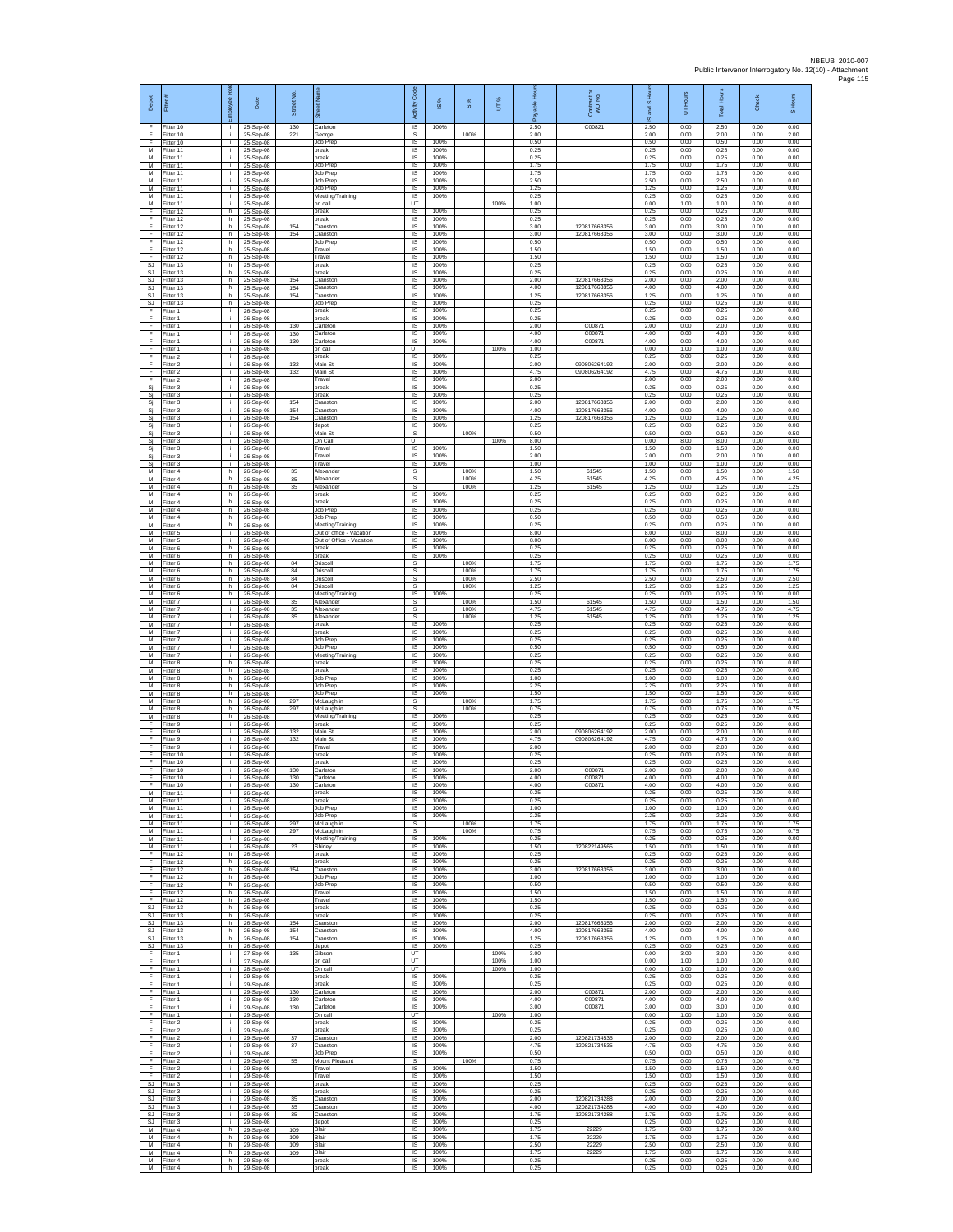| Depot                         | Fitter                              | æ<br>eeko      | Date                                | Street No.        |                                                       | Code<br>Activity                          | IS %                 | 8%                   | UT%  | 훈                    | Contract or<br>WO No.                        | and S Hou<br>$\overline{\omega}$ | UT Hours             | <b>Total Hours</b>   | Check                | S Hours              |
|-------------------------------|-------------------------------------|----------------|-------------------------------------|-------------------|-------------------------------------------------------|-------------------------------------------|----------------------|----------------------|------|----------------------|----------------------------------------------|----------------------------------|----------------------|----------------------|----------------------|----------------------|
| M<br>М<br>M                   | Fitter 4<br>Fitter 5                | h.<br>i.       | 29-Sep-08<br>29-Sep-08              | 812               | Meeting/Training<br>Champlain                         | $\overline{\mathsf{s}}$<br>$\mathbb{S}$   | 100%                 | 100%<br>100%         |      | 0.25<br>3.75         |                                              | 0.25<br>3.75                     | 0.00<br>0.00         | 0.25<br>3.75         | 0.00<br>0.00         | 0.00<br>3.75         |
| M<br>M                        | Fitter 5<br>Fitter 5<br>Fitter 5    | j.<br>i.       | 29-Sep-08<br>29-Sep-08<br>29-Sep-08 | 600<br>439<br>396 | hamplain<br>Champlain<br>Champlain                    | s<br>s<br>s                               |                      | 100%<br>100%         |      | 1.00<br>1.00<br>1.50 |                                              | 1.00<br>1.00<br>1.50             | 0.00<br>0.00<br>0.00 | 1.00<br>1.00<br>1.50 | 0.00<br>0.00<br>0.00 | 1.00<br>1.00<br>1.50 |
| M<br>M                        | -itter 5<br>Fitter 5                | i.             | 29-Sep-08<br>29-Sep-08              | 813<br>533        | Champlain<br>Champlain                                | s<br>s                                    |                      | 100%<br>100%         |      | 1.00<br>1.00         |                                              | 1.00<br>1.00                     | 0.00<br>0.00         | 1.00<br>1.00         | 0.00<br>0.00         | 1.00<br>1.00         |
| M<br>M                        | Fitter 5<br>-itter 5                | i.<br>÷.       | 29-Sep-08<br>29-Sep-08              |                   | Job Prep<br>Meeting/Training                          | IS<br>IS                                  | 100%<br>100%         |                      |      | 0.50<br>0.25         |                                              | 0.50<br>0.25                     | 0.00<br>0.00         | 0.50<br>0.25         | 0.00<br>0.00         | 0.00<br>0.00         |
| M<br>M<br>M                   | Fitter 6<br>Fitter 6<br>Fitter 6    | h<br>h.<br>h   | 29-Sep-08<br>29-Sep-08              |                   | break<br>break                                        | $\sf IS$<br>IS<br>IS                      | 100%<br>100%<br>100% |                      |      | 0.25<br>0.25<br>0.25 |                                              | 0.25<br>0.25<br>0.25             | 0.00<br>0.00<br>0.00 | 0.25<br>0.25<br>0.25 | 0.00<br>0.00<br>0.00 | 0.00<br>0.00<br>0.00 |
| M<br>M                        | Fitter 6<br>Fitter 6                | h.<br>h        | 29-Sep-08<br>29-Sep-08<br>29-Sep-08 | 12                | Job Prep<br>Meeting/Training<br>Shaw Court            | IS<br>IS                                  | 100%<br>100%         |                      |      | 0.25<br>1.50         | 10081638640                                  | 0.25<br>1.50                     | 0.00<br>0.00         | 0.25<br>1.50         | 0.00<br>0.00         | 0.00<br>0.00         |
| M<br>M                        | Fitter 6<br>-itter 6                | h.<br>h.       | 29-Sep-08<br>29-Sep-08              | 12<br>12          | Shaw Court<br>Shaw Court                              | IS<br>IS                                  | 100%<br>100%         |                      |      | 1.75<br>2.50         | 100816386407<br>100816386407                 | 1.75<br>2.50                     | 0.00<br>0.00         | 1.75<br>2.50         | 0.00<br>0.00         | 0.00<br>0.00         |
| M<br>M<br>M                   | Fitter 6<br>Fitter 7                | h<br>i.        | 29-Sep-08<br>29-Sep-08              | 12<br>109         | Shaw Court<br>Blair                                   | IS<br>IS                                  | 100%<br>100%         |                      |      | 2.25<br>1.75         | 100816386407<br>22229<br>22229               | 2.25<br>1.75                     | 0.00<br>0.00         | 2.25<br>1.75         | 0.00<br>0.00         | 0.00<br>0.00         |
| M<br>M                        | Fitter 7<br>-itter 7<br>Fitter 7    | i.<br>i.       | 29-Sep-08<br>29-Sep-08<br>29-Sep-08 | 109<br>109<br>109 | Blair<br>Blair<br>Blair                               | IS<br>IS<br>IS                            | 100%<br>100%<br>100% |                      |      | 1.75<br>2.50<br>1.75 | 22229<br>22229                               | 1.75<br>2.50<br>1.75             | 0.00<br>0.00<br>0.00 | 1.75<br>2.50<br>1.75 | 0.00<br>0.00<br>0.00 | 0.00<br>0.00<br>0.00 |
| M<br>М                        | Fitter 7<br>Fitter 7                | i.<br>i.       | 29-Sep-08<br>29-Sep-08              |                   | break<br>break                                        | - IS<br>IS                                | 100%<br>100%         |                      |      | 0.25<br>0.25         |                                              | 0.25<br>0.25                     | 0.00<br>0.00         | 0.25<br>0.25         | 0.00<br>0.00         | 0.00<br>0.00         |
| M<br>M                        | Fitter 7<br>Fitter 8                | Ť.<br>h        | 29-Sep-08<br>29-Sep-08              | 812               | Meeting/Training<br>Champlain                         | IS<br>s                                   | 100%                 | 100%                 |      | 0.25<br>3.75         |                                              | 0.25<br>3.75                     | 0.00<br>0.00         | 0.25<br>3.75         | 0.00<br>0.00         | 0.00<br>3.75         |
| M<br>М<br>М                   | Fitter 8<br>Fitter 8<br>Fitter 8    | h.<br>h.<br>h  | 29-Sep-08<br>29-Sep-08<br>29-Sep-08 | 600<br>439<br>396 | Champlain<br>Champlain<br>hamplain                    | s<br>$\mathbb S$<br>s                     |                      | 100%<br>100%<br>100% |      | 1.00<br>1.00<br>1.50 |                                              | 1.00<br>1.00<br>1.50             | 0.00<br>0.00<br>0.00 | 1.00<br>1.00<br>1.50 | 0.00<br>0.00<br>0.00 | 1.00<br>1.00<br>1.50 |
| M<br>M                        | Fitter 8<br>Fitter 8                | h.<br>h.       | 29-Sep-08<br>29-Sep-08              | 813<br>533        | Champlain<br>Champlain                                | s<br>s                                    |                      | 100%<br>100%         |      | 1.00<br>1.00         |                                              | 1.00<br>1.00                     | 0.00<br>0.00         | 1.00<br>1.00         | 0.00<br>0.00         | 1.00<br>1.00         |
| M<br>М                        | Fitter 8<br>Fitter 8                | h<br>h.        | 29-Sep-08<br>29-Sep-08              |                   | Job Prep<br>Meeting/Training                          | IS<br>IS                                  | 100%<br>100%         |                      |      | 0.50<br>0.25         |                                              | 0.50<br>0.25                     | 0.00<br>0.00         | 0.50<br>0.25         | 0.00<br>0.00         | 0.00<br>0.00         |
| E<br>$\mathsf F$<br>F         | Fitter 9<br>itter 9<br>Fitter 9     | i.<br>j.<br>i. | 29-Sep-08<br>29-Sep-08<br>29-Sep-08 | $37\,$            | break<br>oreak<br>Cranston                            | IS<br>IS<br>IS                            | 100%<br>100%<br>100% |                      |      | 0.25<br>0.25<br>2.00 | 120821734535                                 | 0.25<br>0.25<br>2.00             | 0.00<br>0.00<br>0.00 | 0.25<br>0.25<br>2.00 | 0.00<br>0.00<br>0.00 | 0.00<br>0.00<br>0.00 |
| F<br>F                        | Fitter 9<br>Fitter 9                | i.<br>Ť.       | 29-Sep-08<br>29-Sep-08              | 37                | Cranston<br>Job Prep                                  | <b>IS</b><br>IS                           | 100%<br>100%         |                      |      | 4.75<br>0.50         | 120821734535                                 | 4.75<br>0.50                     | 0.00<br>0.00         | 4.75<br>0.50         | 0.00<br>0.00         | 0.00<br>0.00         |
| Ŧ<br>Ŧ                        | Fitter 9<br>fitter 9                | i.<br>Ť.       | 29-Sep-08<br>29-Sep-08              | 55                | Mount Pleasant<br>Travel                              | s<br>IS                                   | 100%                 | 100%                 |      | 0.75<br>1.50         |                                              | 0.75<br>1.50                     | 0.00<br>0.00         | 0.75<br>1.50         | 0.00<br>0.00         | 0.75<br>0.00         |
| -F<br>F<br>$\mathsf F$        | Fitter 9<br>Fitter 10<br>Fitter 10  | j.<br>i.       | 29-Sep-08<br>29-Sep-08<br>29-Sep-08 |                   | Travel<br>break<br>break                              | IS<br><b>IS</b><br>IS                     | 100%<br>100%<br>100% |                      |      | 1.50<br>0.25<br>0.25 |                                              | 1.50<br>0.25<br>0.25             | 0.00<br>0.00<br>0.00 | 1.50<br>0.25<br>0.25 | 0.00<br>0.00<br>0.00 | 0.00<br>0.00<br>0.00 |
| Ŧ<br>F                        | Fitter 10<br>Fitter 10              | i.<br>i.       | 29-Sep-08<br>29-Sep-08              | 130<br>130        | Carleton<br>Carleton                                  | IS<br>IS                                  | 100%<br>100%         |                      |      | 2.00<br>4.00         | C0087<br>C00871                              | 2.00<br>4.00                     | 0.00<br>0.00         | 2.00<br>4.00         | 0.00<br>0.00         | 0.00<br>0.00         |
| $\mathsf F$<br>$\overline{M}$ | Fitter 10<br>Fitter 11              | i.<br>i.       | 29-Sep-08<br>29-Sep-08              | 130               | Carleton<br>break                                     | IS<br>IS                                  | 100%<br>100%         |                      |      | 3.00<br>0.25         | C00871                                       | 3.00<br>0.25                     | 0.00<br>0.00         | 3.00<br>0.25         | 0.00<br>0.00         | 0.00<br>0.00         |
| M<br>M<br>M                   | Fitter 11<br>Fitter 11<br>Fitter 11 | i.<br>j.<br>Ť. | 29-Sep-08<br>29-Sep-08<br>29-Sep-08 |                   | break<br>Job Prep<br>Meeting/Training                 | IS<br>IS<br>IS                            | 100%<br>100%<br>100% |                      |      | 0.25<br>0.25<br>0.25 |                                              | 0.25<br>0.25<br>0.25             | 0.00<br>0.00<br>0.00 | 0.25<br>0.25<br>0.25 | 0.00<br>0.00<br>0.00 | 0.00<br>0.00<br>0.00 |
| M<br>M                        | -itter 11<br>Fitter 11              | Ť.<br>j.       | 29-Sep-08<br>29-Sep-08              | 12                | On call<br>Shawn                                      | UT<br>IS                                  | 100%                 |                      | 100% | 1.50<br>1.50         | 10081526861                                  | 0.00<br>1.50                     | 1.50<br>0.00         | 1.50<br>1.50         | 0.00<br>0.00         | 0.00<br>0.00         |
| М<br>M                        | Fitter 11<br>Fitter 11              | i.             | 29-Sep-08<br>29-Sep-08              | 12<br>12          | Shawn<br>Shawn                                        | $\sf IS$<br>$\sf IS$                      | 100%<br>100%         |                      |      | 1.75<br>2.50         | 100815268611<br>100815268611                 | 1.75<br>2.50                     | 0.00<br>0.00         | 1.75<br>2.50         | 0.00<br>0.00         | 0.00<br>0.00         |
| M<br>E<br>F                   | Fitter 11<br>Fitter 12<br>ltter 12  | Ť.<br>h.<br>h  | 29-Sep-08<br>29-Sep-08<br>29-Sep-08 | 12                | Shawn<br>Out of Office - SDO<br>Out of Office - SDO   | IS<br>IS<br>IS                            | 100%<br>100%<br>100% |                      |      | 2.25<br>8.00<br>8.00 | 100815268611                                 | 2.25<br>8.00<br>8.00             | 0.00<br>0.00<br>0.00 | 2.25<br>8.00<br>8.00 | 0.00<br>0.00<br>0.00 | 0.00<br>0.00<br>0.00 |
| SJ<br>SJ                      | Fitter 13<br>Fitter 13              | h<br>h.        | 29-Sep-08<br>29-Sep-08              |                   | break<br>break                                        | IS<br>IS                                  | 100%<br>100%         |                      |      | 0.25<br>0.25         |                                              | 0.25<br>0.25                     | 0.00<br>0.00         | 0.25<br>0.25         | 0.00<br>0.00         | 0.00<br>0.00         |
| SJ<br><b>SJ</b>               | Fitter 13<br>Fitter 13              | h<br>h         | 29-Sep-08<br>29-Sep-08              | 35<br>$35\,$      | Cranston<br>Cranston                                  | IS<br>$\sf IS$                            | 100%<br>100%         |                      |      | 2.00<br>4.00         | 120821734288<br>120821734288                 | 2.00<br>4.00                     | 0.00<br>0.00         | 2.00<br>4.00         | 0.00<br>0.00         | 0.00<br>0.00         |
| SJ.<br>SJ<br>Ŧ                | Fitter 13<br>Fitter 13<br>Fitter 1  | h.<br>h<br>i.  | 29-Sep-08<br>29-Sep-08<br>30-Sep-08 | 35                | Cranston<br>depot<br>break                            | IS<br>IS<br>IS                            | 100%<br>100%<br>100% |                      |      | 1.75<br>0.25<br>0.25 | 120821734288                                 | 1.75<br>0.25<br>0.25             | 0.00<br>0.00<br>0.00 | 1.75<br>0.25<br>0.25 | 0.00<br>0.00<br>0.00 | 0.00<br>0.00<br>0.00 |
| F<br>-F                       | Fitter 1<br>Fitter 1                | Ť.<br>Ť.       | 30-Sep-08<br>30-Sep-08              | 750               | oreak<br><b>Brunswick</b>                             | IS<br>IS                                  | 100%<br>100%         |                      |      | 0.25<br>2.00         | C00721                                       | 0.25<br>2.00                     | 0.00<br>0.00         | 0.25<br>2.00         | 0.00<br>0.00         | 0.00<br>0.00         |
| F<br>F                        | -itter 1<br>Fitter 1                | i.<br>÷.       | 30-Sep-08<br>30-Sep-08              | 750<br>750        | <b>Brunswick</b><br><b>Brunswick</b>                  | IS<br>IS                                  | 100%<br>100%         |                      |      | 4.00<br>1.50         | C00721<br>C00721                             | 4.00<br>1.50                     | 0.00<br>0.00         | 4.00<br>1.50         | 0.00<br>0.00         | 0.00<br>0.00         |
| F.<br>E<br>F                  | Fitter 1<br>Fitter 1<br>-itter 1    | j.<br>i.       | 30-Sep-08<br>30-Sep-08<br>30-Sep-08 | 11<br>$44\,$      | On Call<br>Simpson<br>Simpson                         | UT<br>IS<br>s                             | 100%                 | 100%                 | 100% | 1.00<br>2.00<br>2.50 |                                              | 0.00<br>2.00<br>2.50             | 1.00<br>0.00<br>0.00 | 1.00<br>2.00<br>2.50 | 0.00<br>0.00<br>0.00 | 0.00<br>0.00<br>2.50 |
| Ŧ<br>F                        | Fitter 2<br>Fitter 2                | i.<br>j.       | 30-Sep-08<br>30-Sep-08              |                   | break<br>break                                        | IS<br>IS                                  | 100%<br>100%         |                      |      | 0.25<br>0.25         |                                              | 0.25<br>0.25                     | 0.00<br>0.00         | 0.25<br>0.25         | 0.00<br>0.00         | 0.00<br>0.00         |
| F<br>F                        | Fitter 2<br>Fitter 2                | i.<br>i.       | 30-Sep-08<br>30-Sep-08              | 37<br>$37\,$      | Cranston<br>Cranston                                  | IS<br>IS                                  | 100%<br>100%         |                      |      | 2.00<br>3.00         | 120821734535<br>120821734535                 | 2.00<br>3.00                     | 0.00<br>0.00         | 2.00<br>3.00         | 0.00<br>0.00         | 0.00<br>0.00         |
| F<br>F<br>F                   | Fitter 2<br>Fitter 2<br>-itter 2    | i.<br>j.<br>i. | 30-Sep-08<br>30-Sep-08              | 55                | Mount Pleasant<br>Travel<br>Travel                    | s<br>IS<br>$\sf IS$                       | 100%<br>100%         | 100%                 |      | 1.00<br>1.50<br>1.50 |                                              | 1.00<br>1.50<br>1.50             | 0.00<br>0.00<br>0.00 | 1.00<br>1.50<br>1.50 | 0.00<br>0.00<br>0.00 | 1.00<br>0.00<br>0.00 |
| SJ<br>-SJ                     | -itter 3<br>Fitter 3                | j.             | 30-Sep-08<br>30-Sep-08<br>30-Sep-08 |                   | break<br>break                                        | $\sf IS$<br>IS                            | 100%<br>100%         |                      |      | 0.25<br>0.25         |                                              | 0.25<br>0.25                     | 0.00<br>0.00         | 0.25<br>0.25         | 0.00<br>0.00         | 0.00<br>0.00         |
| S.I<br><b>SJ</b>              | Fitter 3<br>Fitter 3                | i.             | 30-Sep-08<br>30-Sep-08              | 35<br>35          | Cranston<br>Cranston                                  | <b>IS</b><br>IS                           | 100%<br>100%         |                      |      | 2.00<br>4.00         | 120821734288<br>120821734288                 | 2.00<br>4.00                     | 0.00<br>0.00         | 2.00<br>4.00         | 0.00<br>0.00         | 0.00<br>0.00         |
| SJ<br>SJ.<br>${\sf M}$        | Fitter 3<br>Fitter 3<br>-itter 4    | j.<br>j.<br>h  | 30-Sep-08<br>30-Sep-08              | 35                | Cranston<br>Depot<br>break                            | IS<br>IS<br>IS                            | 100%<br>100%<br>100% |                      |      | 1.25<br>0.25<br>0.25 | 120821734288                                 | 1.25<br>0.25<br>0.25             | 0.00<br>0.00<br>0.00 | 1.25<br>0.25<br>0.25 | 0.00<br>0.00<br>0.00 | 0.00<br>0.00<br>0.00 |
| М<br>M                        | Fitter 4<br>Fitter 4                | h.<br>h.       | 30-Sep-08<br>30-Sep-08<br>30-Sep-08 | 760<br>200        | Champlain<br>Champlain                                | s<br>s                                    |                      | 100%<br>100%         |      | 1.75<br>1.00         |                                              | 1.75<br>1.00                     | 0.00<br>0.00         | 1.75<br>1.00         | 0.00<br>0.00         | 1.75<br>1.00         |
| M<br>M                        | Fitter 4<br>Fitter 4                | h<br>h         | 30-Sep-08<br>30-Sep-08              | 406<br>411        | Champlain<br>Champlain                                | s<br>s                                    |                      | 100%<br>100%         |      | 2.50<br>1.75         |                                              | 2.50<br>1.75                     | 0.00<br>0.00         | 2.50<br>1.75         | 0.00<br>0.00         | 2.50<br>1.75         |
| M<br>M<br>M                   | itter 4<br>Fitter 4<br>fitter 5     | h<br>h.<br>i.  | 30-Sep-08<br>30-Sep-08<br>30-Sep-08 | 10                | Dawson<br>Meeting/Training<br>break                   | s<br><b>IS</b><br><b>IS</b>               | 100%<br>100%         | 100%                 |      | 1.00<br>0.25<br>0.25 |                                              | 1.00<br>0.25<br>0.25             | 0.00<br>0.00<br>0.00 | 1.00<br>0.25<br>0.25 | 0.00<br>0.00<br>0.00 | 1.00<br>0.00<br>0.00 |
| M<br>M                        | Fitter 5<br>Fitter 5                | i.<br>i.       | 30-Sep-08<br>30-Sep-08              | 760               | break<br>Champlain                                    | IS<br>s                                   | 100%                 | 100%                 |      | 0.25<br>1.25         |                                              | 0.25<br>1.25                     | 0.00<br>0.00         | 0.25<br>1.25         | 0.00<br>0.00         | 0.00<br>1.25         |
| M<br>${\sf M}$                | Fitter 5<br>Fitter 5                | i.<br>i.       | 30-Sep-08<br>30-Sep-08              | 379<br>379        | Champlain<br>Champlain                                | s<br>s                                    |                      | 100%<br>100%         |      | 1.50<br>1.75         |                                              | 1.50<br>1.75                     | 0.00<br>0.00         | 1.50<br>1.75         | 0.00<br>0.00         | 1.50<br>1.75         |
| M<br>M<br>М                   | Fitter 5<br>Fitter 5<br>Fitter 5    | i.<br>i.<br>i. | 30-Sep-08<br>30-Sep-08<br>30-Sep-08 |                   | <b>Help Operation</b><br>Job Prep<br>Meeting/Training | s<br><b>IS</b><br>IS                      | 100%<br>100%         | 100%                 |      | 3.25<br>0.50<br>0.25 |                                              | 3.25<br>0.50<br>0.25             | 0.00<br>0.00<br>0.00 | 3.25<br>0.50<br>0.25 | 0.00<br>0.00<br>0.00 | 3.25<br>0.00<br>0.00 |
| M<br>M                        | Fitter 6<br>Fitter 6                | h.<br>h        | 30-Sep-08<br>30-Sep-08              | 379               | break<br>Champlain                                    | IS<br>s                                   | 100%                 | 100%                 |      | 0.25<br>1.75         |                                              | 0.25<br>1.75                     | 0.00<br>0.00         | 0.25<br>1.75         | 0.00<br>0.00         | 0.00<br>1.75         |
| M<br>M<br>M                   | Fitter 6<br>-itter 6                | h.<br>h        | 30-Sep-08<br>30-Sep-08              | 21                | Glenmore<br><b>Help Operation</b>                     | s<br>$\mathbb S$                          |                      | 100%<br>100%         |      | 1.00<br>1.00         |                                              | 1.00<br>1.00                     | 0.00<br>0.00         | 1.00<br>1.00         | 0.00<br>0.00         | 1.00<br>1.00         |
| M<br>M                        | Fitter 6<br>Fitter 6<br>Fitter 6    | h<br>h.<br>h.  | 30-Sep-08<br>30-Sep-08<br>30-Sep-08 |                   | <b>Help Operation</b><br>Job Prep<br>Meeting/Training | s<br>$\overline{\mathsf{s}}$<br><b>IS</b> | 100%<br>100%         | 100%                 |      | 2.50<br>0.25<br>0.25 |                                              | 2.50<br>0.25<br>0.25             | 0.00<br>0.00<br>0.00 | 2.50<br>0.25<br>0.25 | 0.00<br>0.00<br>0.00 | 2.50<br>0.00<br>0.00 |
| M<br>M                        | Fitter 6<br>Fitter 6                | h<br>h         | 30-Sep-08<br>30-Sep-08              | 202               | reade<br>Travel                                       | s<br>IS                                   | 100%                 | 100%                 |      | 1.00<br>0.25         |                                              | 1.00<br>0.25                     | 0.00<br>0.00         | 1.00<br>0.25         | 0.00<br>0.00         | 1.00<br>0.00         |
| M<br>${\sf M}$<br>M           | Fitter 6<br>-itter 7                | h.<br>i.<br>j. | 30-Sep-08<br>30-Sep-08              |                   | Travel<br>break                                       | <b>IS</b><br>IS                           | 100%<br>100%         |                      |      | 0.25<br>0.25         |                                              | 0.25<br>0.25                     | 0.00<br>0.00         | 0.25<br>0.25         | 0.00<br>0.00         | 0.00<br>0.00         |
| M<br>M                        | Fitter 7<br>Fitter 7<br>Fitter 7    | j.<br>j.       | 30-Sep-08<br>30-Sep-08<br>30-Sep-08 |                   | break<br>Job Prep<br>Meeting/Training                 | IS<br><b>IS</b><br>IS                     | 100%<br>100%<br>100% |                      |      | 0.25<br>0.25<br>0.25 |                                              | 0.25<br>0.25<br>0.25             | 0.00<br>0.00<br>0.00 | 0.25<br>0.25<br>0.25 | 0.00<br>0.00<br>0.00 | 0.00<br>0.00<br>0.00 |
| M<br>M                        | Fitter 7<br>Fitter 7                | i.<br>j.       | 30-Sep-08<br>30-Sep-08              | 66<br>66          | Millenium<br>Millenium                                | IS<br><b>IS</b>                           | 100%<br>100%         |                      |      | 1.50<br>1.75         | <b>Bob's Heating</b><br><b>Bob's Heating</b> | 1.50<br>1.75                     | 0.00<br>0.00         | 1.50<br>1.75         | 0.00<br>0.00         | 0.00<br>0.00         |
| M<br>M                        | Fitter 7<br>Fitter 7                | j.<br>i.<br>h  | 30-Sep-08<br>30-Sep-08              | 66<br>66          | Millenium<br>Millenium<br>break                       | <b>IS</b><br><b>IS</b><br>IS              | 100%<br>100%<br>100% |                      |      | 2.50<br>3.75<br>0.25 | Bob's Heating<br><b>Bob's Heating</b>        | 2.50<br>3.75<br>0.25             | 0.00<br>0.00<br>0.00 | 2.50<br>3.75<br>0.25 | 0.00<br>0.00<br>0.00 | 0.00<br>0.00<br>0.00 |
| M<br>M<br>м                   | Fitter 8<br>Fitter 8<br>Fitter 8    | h<br>h         | 30-Sep-08<br>30-Sep-08<br>30-Sep-08 | 760               | break<br>Champlain                                    | IS<br>$\mathsf{s}$                        | 100%                 | 100%                 |      | 0.25<br>1.25         |                                              | 0.25<br>1.25                     | 0.00<br>0.00         | 0.25<br>1.25         | 0.00<br>0.00         | 0.00<br>1.25         |
| M<br>M                        | Fitter 8<br>Fitter 8                | h.<br>h        | 30-Sep-08<br>30-Sep-08              | 379<br>379        | Champlain<br>Champlain                                | $\mathbb S$<br>s                          |                      | 100%<br>100%         |      | 1.50<br>1.75         |                                              | 1.50<br>1.75                     | 0.00<br>0.00         | 1.50<br>1.75         | 0.00<br>0.00         | 1.50<br>1.75         |
| M<br>M                        | Fitter 8<br>Fitter 8                | h.<br>h<br>h.  | 30-Sep-08<br>30-Sep-08              |                   | <b>Help Operation</b><br>Job Prep<br>Meeting/Training | s<br>IS<br>IS                             | 100%<br>100%         | 100%                 |      | 3.25<br>0.50<br>0.25 |                                              | 3.25<br>0.50<br>0.25             | 0.00<br>0.00<br>0.00 | 3.25<br>0.50<br>0.25 | 0.00<br>0.00<br>0.00 | 3.25<br>0.00<br>0.00 |
| ${\sf M}$<br>F<br>F           | Fitter 8<br>Fitter 9<br>Fitter 9    | j.<br>j.       | 30-Sep-08<br>30-Sep-08<br>30-Sep-08 | 37                | break<br>Cranston                                     | IS<br>- IS                                | 100%<br>100%         |                      |      | 0.25<br>2.00         | 120821734535                                 | 0.25<br>2.00                     | 0.00<br>0.00         | 0.25<br>2.00         | 0.00<br>0.00         | 0.00<br>0.00         |
| F.<br>F                       | Fitter 9<br>Fitter 9                | i.<br>j.       | 30-Sep-08<br>30-Sep-08              | $37\,$            | Cranston<br>Travel                                    | $\sf IS$<br>$\sf IS$                      | 100%<br>100%         |                      |      | 4.25<br>1.50         | 120821734535                                 | 4.25<br>1.50                     | 0.00<br>0.00         | 4.25<br>1.50         | 0.00<br>0.00         | 0.00<br>0.00         |
| -F<br>-F.<br>Ŧ                | Fitter 9<br>Fitter 10<br>Fitter 10  | j.<br>j.<br>i. | 30-Sep-08<br>30-Sep-08<br>30-Sep-08 |                   | Travel<br>break<br>break                              | <b>IS</b><br><b>IS</b><br>IS              | 100%<br>100%<br>100% |                      |      | 1.50<br>0.25<br>0.25 |                                              | 1.50<br>0.25<br>0.25             | 0.00<br>0.00<br>0.00 | 1.50<br>0.25<br>0.25 | 0.00<br>0.00<br>0.00 | 0.00<br>0.00<br>0.00 |
| Ŧ<br>E                        | Fitter 10<br>Fitter 10              | i.<br>j.       | 30-Sep-08<br>30-Sep-08              | 750<br>750        | Brunswick<br>Brunswick                                | <b>IS</b><br><b>IS</b>                    | 100%<br>100%         |                      |      | 2.00<br>4.00         | C0072<br>C00721                              | 2.00<br>4.00                     | 0.00<br>0.00         | 2.00<br>4.00         | 0.00<br>0.00         | 0.00<br>0.00         |
| $\mathsf F$<br>F.             | Fitter 10<br>Fitter 10              | i.<br>j.       | 30-Sep-08<br>30-Sep-08              | 750               | <b>Brunswick</b><br>Miscellaneous                     | IS<br>IS                                  | 100%<br>100%         |                      |      | 1.50<br>0.50         | C00721<br>Kerr                               | 1.50<br>0.50                     | 0.00<br>0.00         | 1.50<br>0.50         | 0.00<br>0.00         | 0.00<br>0.00         |
| F.<br>-F                      | Fitter 10<br>Fitter 10              | j.<br>j.       | 30-Sep-08<br>30-Sep-08              | 11<br>44          | Simpson<br>Simpson                                    | s<br>s                                    |                      | 100%<br>100%         |      | 1.50<br>2.50         |                                              | 1.50<br>2.50                     | 0.00<br>0.00         | 1.50<br>2.50         | 0.00<br>0.00         | 1.50<br>2.50         |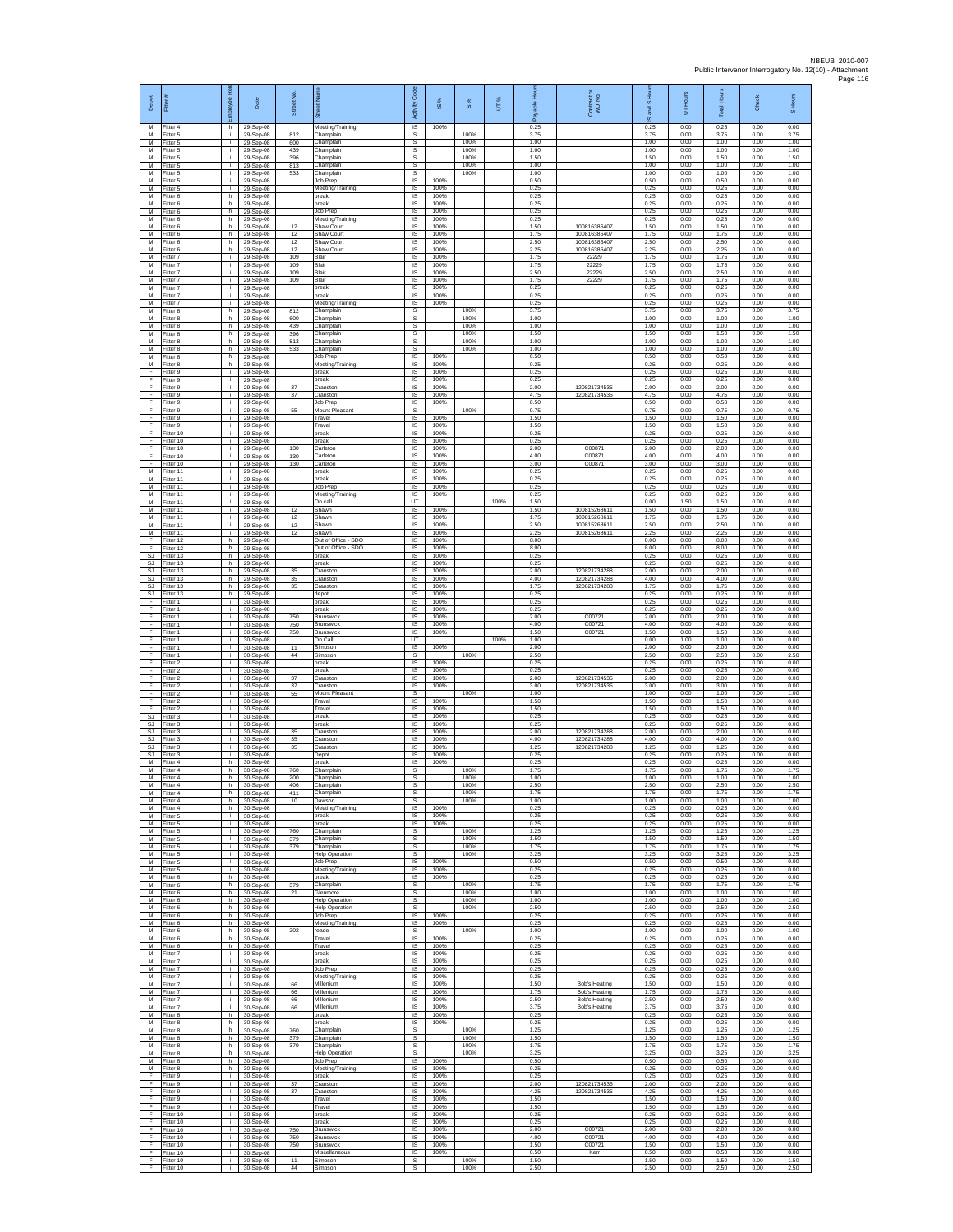| Depot                        | Fitter #                            | loyee Rol          | Date                                | Street No.           | eet Name                                                 | Code<br>Activity               | IS %                 | $\frac{8}{3}$ | UT%          | 훞<br>自信<br>æ         | Contract or<br>WO No.                        | S Ho<br>g<br>$\overline{9}$ | Hours<br>ŝ           | <b>Total Hours</b>   | Check                | S Hours              |
|------------------------------|-------------------------------------|--------------------|-------------------------------------|----------------------|----------------------------------------------------------|--------------------------------|----------------------|---------------|--------------|----------------------|----------------------------------------------|-----------------------------|----------------------|----------------------|----------------------|----------------------|
| M<br>M<br>M                  | Fitter 11<br>Fitter 11<br>Fitter 11 | j.<br>i.<br>i.     | 30-Sep-08<br>30-Sep-08<br>30-Sep-08 |                      | break<br>break<br>ob Prep                                | <b>IS</b><br>IS<br>$\sf IS$    | 100%<br>100%<br>100% |               |              | 0.25<br>0.25<br>0.25 |                                              | 0.25<br>0.25<br>0.25        | 0.00<br>0.00<br>0.00 | 0.25<br>0.25<br>0.25 | 0.00<br>0.00<br>0.00 | 0.00<br>0.00<br>0.00 |
| M<br>M                       | Fitter 11<br>Fitter 11              | i.<br>i.           | 30-Sep-08<br>30-Sep-08              | 66                   | Meeting/Training<br>Millenium                            | IS<br>IS.                      | 100%<br>100%         |               |              | 0.25<br>1.50         | Rob's Heating                                | 0.25<br>1.50                | 0.00<br>0.00         | 0.25<br>1.50         | 0.00<br>0.00         | 0.00<br>0.00         |
| М<br>M                       | Fitter 11<br>Fitter 11              | ÷.<br>i.           | 30-Sep-08<br>30-Sep-08              | 66<br>66             | Millenium<br>Millenium                                   | IS<br>IS                       | 100%<br>100%         |               |              | 1.75<br>2.50         | <b>Bob's Heating</b><br><b>Bob's Heating</b> | 1.75<br>2.50                | 0.00<br>0.00         | 1.75<br>2.50         | 0.00<br>0.00         | 0.00<br>0.00         |
| M<br>F<br>F                  | Fitter 11<br>Fitter 12              | i.<br>h.           | 30-Sep-08<br>30-Sep-08              | 66                   | Millenium<br>oreak                                       | IS<br>IS                       | 100%<br>100%         |               |              | 3.75<br>0.25         | <b>Bob's Heating</b>                         | 3.75<br>0.25                | 0.00<br>0.00         | 3.75<br>0.25         | 0.00<br>0.00         | 0.00<br>0.00         |
| F<br>F                       | Fitter 12<br>Fitter 12<br>Fitter 12 | h.<br>h.<br>h      | 30-Sep-08<br>30-Sep-08<br>30-Sep-08 | 35<br>35             | break<br>Cranston<br>cranston                            | $\sf IS$<br>IS<br>IS           | 100%<br>100%<br>100% |               |              | 0.25<br>2.00<br>2.00 | 120821734288<br>120821734288                 | 0.25<br>2.00<br>2.00        | 0.00<br>0.00<br>0.00 | 0.25<br>2.00<br>2.00 | 0.00<br>0.00<br>0.00 | 0.00<br>0.00<br>0.00 |
| Ŧ<br>F                       | Fitter 12<br>Fitter 12              | h.<br>h            | 30-Sep-08<br>30-Sep-08              |                      | Job Prep<br>ravel                                        | 1S<br>IS                       | 100%<br>100%         |               |              | 0.50<br>1.50         |                                              | 0.50<br>1.50                | 0.00<br>0.00         | 0.50<br>1.50         | 0.00<br>0.00         | 0.00<br>0.00         |
| -F<br>SJ                     | Fitter 12<br>Fitter 13              | h.<br>h.<br>h.     | 30-Sep-08<br>30-Sep-08              |                      | Travel<br>break<br>reak                                  | <b>IS</b><br>IS.<br>IS         | 100%<br>100%<br>100% |               |              | 1.50<br>0.25<br>0.25 |                                              | 1.50<br>0.25<br>0.25        | 0.00<br>0.00<br>0.00 | 1.50<br>0.25<br>0.25 | 0.00<br>0.00<br>0.00 | 0.00<br>0.00<br>0.00 |
| SJ<br>SJ.<br>SJ.             | Fitter 13<br>Fitter 13<br>Fitter 13 | h.<br>h.           | 30-Sep-08<br>30-Sep-08<br>30-Sep-08 | 35<br>35             | cranston<br>cranston                                     | IS<br>IS                       | 100%<br>100%         |               |              | 2.00<br>4.00         | 120821734288<br>120821734288                 | 2.00<br>4.00                | 0.00<br>0.00         | 2.00<br>4.00         | 0.00<br>0.00         | 0.00<br>0.00         |
| SJ<br>SJ                     | Fitter 13<br>Fitter 13              | h<br>h.            | 30-Sep-08<br>30-Sep-08              | 35                   | cranston<br>epot                                         | IS<br>1S                       | 100%<br>100%         |               |              | 1.25<br>0.25         | 120821734288                                 | 1.25<br>0.25                | 0.00<br>0.00         | 1.25<br>0.25         | 0.00<br>0.00         | 0.00<br>0.00         |
| F<br>F<br>F                  | Fitter 1<br>Fitter 1<br>Fitter 1    | i.<br>j.<br>i.     | 1-Oct-08<br>1-Oct-08<br>1-Oct-08    | 130                  | break<br>reak<br>Carleton                                | IS<br>IS<br>IS                 | 100%<br>100%<br>100% |               |              | 0.25<br>0.25<br>2.00 | C00871                                       | 0.25<br>0.25<br>2.00        | 0.00<br>0.00<br>0.00 | 0.25<br>0.25<br>2.00 | 0.00<br>0.00<br>0.00 | 0.00<br>0.00<br>0.00 |
| F<br>F                       | Fitter 1<br>Fitter 1                | i.<br>j.           | 1-Oct-08<br>1-Oct-08                | 130<br>130           | arleton<br>Carleton                                      | IS<br><b>IS</b>                | 100%<br>100%         |               |              | 4.00<br>5.00         | C0087<br>C0087                               | 4.00<br>5.00                | 0.00<br>0.00         | 4.00<br>5.00         | 0.00<br>0.00         | 0.00<br>0.00         |
| $\mathsf F$<br>F             | Fitter 1<br>Fitter 1                | i.<br>i.           | 1-Oct-08<br>1-Oct-08                |                      | On Call<br>On Call - Base                                | UT<br>UT                       |                      |               | 100%<br>100% | 1.00<br>3.00         |                                              | 0.00<br>0.00                | 1.00<br>3.00         | 1.00<br>3.00         | 0.00<br>0.00         | 0.00<br>0.00         |
| -F<br>E<br>F                 | Fitter 2<br>Fitter 2<br>Fitter 2    | j.<br>i.<br>÷.     | 1-Oct-08<br>1-Oct-08<br>1-Oct-08    |                      | break<br>break<br>lob Prep                               | IS<br><b>IS</b><br>IS          | 100%<br>100%<br>100% |               |              | 0.25<br>0.25<br>0.50 |                                              | 0.25<br>0.25<br>0.50        | 0.00<br>0.00<br>0.00 | 0.25<br>0.25<br>0.50 | 0.00<br>0.00<br>0.00 | 0.00<br>0.00<br>0.00 |
| Ŧ<br>F                       | Fitter 2<br>Fitter 2                | i.<br>i.           | 1-Oct-08<br>1-Oct-08                | 660<br>660           | almer<br>Palmer                                          | IS<br>IS                       | 100%<br>100%         |               |              | 3.00<br>3.00         | 090815972234<br>090815972234                 | 3.00<br>3.00                | 0.00<br>0.00         | 3.00<br>3.00         | 0.00<br>0.00         | 0.00<br>0.00         |
| $\mathsf F$<br>SJ            | Fitter 2<br>Fitter 3                | ÷.<br>i.           | 1-Oct-08<br>1-Oct-08                | 660                  | Palmer<br>break                                          | IS<br>$\sf IS$                 | 100%<br>100%         |               |              | 2.50<br>0.25         | 090815972234                                 | 2.50<br>0.25                | 0.00<br>0.00         | 2.50<br>0.25         | 0.00<br>0.00         | 0.00<br>0.00<br>0.00 |
| <b>SJ</b><br><b>SJ</b><br>SJ | Fitter 3<br>Fitter 3<br>Fitter 3    | j.<br>i.<br>i.     | 1-Oct-08<br>1-Oct-08<br>1-Oct-08    |                      | preak<br>depot<br>depot                                  | IS<br>IS<br>IS                 | 100%<br>100%<br>100% |               |              | 0.25<br>0.25<br>1.00 |                                              | 0.25<br>0.25<br>1.00        | 0.00<br>0.00<br>0.00 | 0.25<br>0.25<br>1.00 | 0.00<br>0.00<br>0.00 | 0.00<br>0.00         |
| SJ<br>SJ.                    | Fitter 3<br>Fitter 3                | j.<br>j.           | 1-Oct-08<br>1-Oct-08                | 48<br>627            | rincess<br>Scully                                        | s<br>s                         |                      | 100%<br>100%  |              | 1.00<br>1.00         |                                              | 1.00<br>1.00                | 0.00<br>0.00         | 1.00<br>1.00         | 0.00<br>0.00         | 1.00<br>1.00         |
| SJ<br>SJ<br>SJ.              | Fitter 3<br>Fitter 3<br>Fitter 3    | i.<br>i.<br>i.     | 1-Oct-08<br>1-Oct-08<br>1-Oct-08    |                      | Travel<br>ravel<br>ravel                                 | IS.<br>IS<br>IS                | 100%<br>100%<br>100% |               |              | 1.50<br>1.75<br>1.50 |                                              | 1.50<br>1.75<br>1.50        | 0.00<br>0.00<br>0.00 | 1.50<br>1.75<br>1.50 | 0.00<br>0.00<br>0.00 | 0.00<br>0.00<br>0.00 |
| м<br>М                       | Fitter 4<br>Fitter 4                | h.<br>h            | 1-Oct-08<br>1-Oct-08                |                      | break<br>reak                                            | IS<br>IS                       | 100%<br>100%         |               |              | 0.25<br>0.25         |                                              | 0.25<br>0.25                | 0.00<br>0.00         | 0.25<br>0.25         | 0.00<br>0.00         | 0.00<br>0.00         |
| M<br>M<br>M                  | Fitter 4<br>Fitter 4<br>Fitter 4    | h.<br>h.<br>h.     | 1-Oct-08<br>1-Oct-08<br>1-Oct-08    | 1655<br>1655<br>1655 | hamplair<br>Champlain<br>Champlain                       | IS<br>IS<br>IS                 | 100%<br>100%<br>100% |               |              | 2.00<br>1.75<br>2.50 | C00960<br>C00960<br>C00960                   | 2.00<br>1.75<br>2.50        | 0.00<br>0.00<br>0.00 | 2.00<br>1.75<br>2.50 | 0.00<br>0.00<br>0.00 | 0.00<br>0.00<br>0.00 |
| M<br>M                       | Fitter 4<br>Fitter 5                | h.<br>i.           | 1-Oct-08<br>1-Oct-08                | 1655                 | hamplain<br>reak                                         | IS<br>IS                       | 100%<br>100%         |               |              | 1.75<br>0.25         | C00960                                       | 1.75<br>0.25                | 0.00<br>0.00         | 1.75<br>0.25         | 0.00<br>0.00         | 0.00<br>0.00         |
| M<br>${\sf M}$<br>M          | Fitter 5<br>Fitter 5                | j.<br>i.<br>i.     | 1-Oct-08<br>1-Oct-08                | 1655                 | break<br>Champlair                                       | <b>IS</b><br>IS                | 100%<br>100%         |               |              | 0.25<br>2.00         | C00960                                       | 0.25<br>2.00                | 0.00<br>0.00         | 0.25<br>2.00         | 0.00<br>0.00         | 0.00<br>0.00         |
| M<br>M                       | Fitter 5<br>Fitter 5<br>Fitter 5    | j.<br>i.           | 1-Oct-08<br>1-Oct-08<br>1-Oct-08    | 1655<br>1655<br>1655 | hamplain<br>Champlain<br>Champlain                       | IS<br>IS<br>IS.                | 100%<br>100%<br>100% |               |              | 1.75<br>2.50<br>1.75 | C00960<br>C00960<br>C00960                   | 1.75<br>2.50<br>1.75        | 0.00<br>0.00<br>0.00 | 1.75<br>2.50<br>1.75 | 0.00<br>0.00<br>0.00 | 0.00<br>0.00<br>0.00 |
| М<br>M                       | Fitter 6<br>Fitter 6                | h<br>h.            | 1-Oct-08<br>1-Oct-08                |                      | oreak<br>break                                           | IS<br>IS                       | 100%<br>100%         |               |              | 0.25<br>0.25         |                                              | 0.25<br>0.25                | 0.00<br>0.00         | 0.25<br>0.25         | 0.00<br>0.00         | 0.00<br>0.00         |
| M<br>M<br>M                  | Fitter 6<br>Fitter 6<br>Fitter 6    | h.<br>h<br>h.      | 1-Oct-08<br>1-Oct-08<br>$1-Oct-08$  | 53<br>53             | <b>Job Prep</b><br>Kensington<br>Kensington              | IS<br>IS<br>$\sf IS$           | 100%<br>100%<br>100% |               |              | 0.25<br>1.50<br>1.75 | 100809467689<br>100809467689                 | 0.25<br>1.50<br>1.75        | 0.00<br>0.00<br>0.00 | 0.25<br>1.50<br>1.75 | 0.00<br>0.00<br>0.00 | 0.00<br>0.00<br>0.00 |
| M<br>M                       | Fitter 6<br>Fitter 6                | h.<br>h            | 1-Oct-08<br>1-Oct-08                | 53<br>53             | <b>Kensinator</b><br>Kensingtor                          | IS<br>IS                       | 100%<br>100%         |               |              | 2.50<br>1.75         | 100809467689<br>100809467689                 | 2.50<br>1.75                | 0.00<br>0.00         | 2.50<br>1.75         | 0.00<br>0.00         | 0.00<br>0.00         |
| М<br>M<br>M                  | Fitter 6<br>Fitter 7<br>Fitter 7    | h.<br>i.<br>j.     | 1-Oct-08<br>1-Oct-08<br>1-Oct-08    |                      | Meeting/Training<br>reak<br>break                        | IS<br>IS<br>IS                 | 100%<br>100%<br>100% |               |              | 0.25<br>0.25<br>0.25 |                                              | 0.25<br>0.25<br>0.25        | 0.00<br>0.00<br>0.00 | 0.25<br>0.25<br>0.25 | 0.00<br>0.00<br>0.00 | 0.00<br>0.00<br>0.00 |
| M<br>М                       | Fitter 7<br>Fitter 7                | i.<br>÷.           | 1-Oct-08<br>1-Oct-08                | 1655<br>1655         | Champlain<br>hamplain,                                   | IS.<br>IS                      | 100%<br>100%         |               |              | 2.00<br>1.75         | C00960<br>C00960                             | 2.00<br>1.75                | 0.00<br>0.00         | 2.00<br>1.75         | 0.00<br>0.00         | 0.00<br>0.00         |
| M<br>M<br>M                  | Fitter 7<br>Fitter 7<br>Fitter 8    | i.<br>i.<br>h      | 1-Oct-08<br>1-Oct-08<br>1-Oct-08    | 1655<br>1655         | hamplain<br>Champlain<br>oreak                           | IS<br>IS<br>IS                 | 100%<br>100%<br>100% |               |              | 2.50<br>1.75<br>0.25 | C00960<br>C00960                             | 2.50<br>1.75<br>0.25        | 0.00<br>0.00<br>0.00 | 2.50<br>1.75<br>0.25 | 0.00<br>0.00<br>0.00 | 0.00<br>0.00<br>0.00 |
| M<br>M                       | Fitter 8<br>Fitter 8                | h.<br>h.           | 1-Oct-08<br>1-Oct-08                | 1655                 | oreak<br>Champlain                                       | IS<br>IS                       | 100%<br>100%         |               |              | 0.25<br>2.00         | C00960                                       | 0.25<br>2.00                | 0.00<br>0.00         | 0.25<br>2.00         | 0.00<br>0.00         | 0.00<br>0.00         |
| M<br>M                       | Fitter 8<br>Fitter 8                | h<br>h.            | 1-Oct-08<br>1-Oct-08                | 1655<br>1655         | Champlain<br>hamplain                                    | IS<br>IS                       | 100%<br>100%         |               |              | 1.75<br>2.50         | C00960<br>C00960                             | 1.75<br>2.50                | 0.00<br>0.00         | 1.75<br>2.50         | 0.00<br>0.00         | 0.00<br>0.00         |
| M<br>F<br>F                  | Fitter 8<br>Fitter 9<br>Fitter 9    | h<br>j.<br>i.      | 1-Oct-08<br>1-Oct-08<br>1-Oct-08    | 1655                 | Champlain<br>break<br>break                              | IS<br><b>IS</b><br>IS          | 100%<br>100%<br>100% |               |              | 1.75<br>0.25<br>0.25 | C00960                                       | 1.75<br>0.25<br>0.25        | 0.00<br>0.00<br>0.00 | 1.75<br>0.25<br>0.25 | 0.00<br>0.00<br>0.00 | 0.00<br>0.00<br>0.00 |
| F<br>-F                      | Fitter 9<br>Fitter 9                | i.<br>j.           | 1-Oct-08<br>1-Oct-08                | 660                  | ob Prep<br>Palmer                                        | IS<br>IS                       | 100%<br>100%         |               |              | 0.50<br>3.00         | 090815972234                                 | 0.50<br>3.00                | 0.00<br>0.00         | 0.50<br>3.00         | 0.00<br>0.00         | 0.00<br>0.00         |
| E<br>F<br>Ŧ                  | Fitter 9<br>Fitter 9<br>Fitter 10   | i.<br>i.<br>i.     | 1-Oct-08<br>1-Oct-08<br>1-Oct-08    | 660<br>660           | Palmer<br>almer<br>oreak                                 | IS.<br>IS<br>IS                | 100%<br>100%<br>100% |               |              | 3.00<br>2.50<br>0.25 | 090815972234<br>090815972234                 | 3.00<br>2.50<br>0.25        | 0.00<br>0.00<br>0.00 | 3.00<br>2.50<br>0.25 | 0.00<br>0.00<br>0.00 | 0.00<br>0.00<br>0.00 |
| E<br>$\mathsf F$             | Fitter 10<br>Fitter 10              | i.<br>÷.           | 1-Oct-08<br>1-Oct-08                | 130                  | break<br>Carleton                                        | IS<br>IS                       | 100%<br>100%         |               |              | 0.25<br>2.00         | C00871                                       | 0.25<br>2.00                | 0.00<br>0.00         | 0.25<br>2.00         | 0.00<br>0.00         | 0.00<br>0.00         |
| F<br>F<br>M                  | Fitter 10<br>Fitter 10<br>Fitter 11 | i.<br>i.<br>÷.     | $1-Oct-08$<br>1-Oct-08<br>1-Oct-08  | 130<br>130           | Carleton<br>Carleton<br>break                            | $\sf IS$<br>IS<br>IS           | 100%<br>100%<br>100% |               |              | 4.00<br>5.00<br>0.25 | C00871<br>C00871                             | 4.00<br>5.00<br>0.25        | 0.00<br>0.00<br>0.00 | 4.00<br>5.00<br>0.25 | 0.00<br>0.00<br>0.00 | 0.00<br>0.00<br>0.00 |
| М<br>M                       | Fitter 11<br>Fitter 11              | i.<br>i.           | 1-Oct-08<br>1-Oct-08                |                      | break<br>lob Prep                                        | IS<br>IS                       | 100%<br>100%         |               |              | 0.25<br>0.25         |                                              | 0.25<br>0.25                | 0.00<br>0.00         | 0.25<br>0.25         | 0.00<br>0.00         | 0.00<br>0.00         |
| M<br>M                       | Fitter 11<br>Fitter 11              | j.<br>j.<br>i.     | 1-Oct-08<br>1-Oct-08                | 53<br>53             | Kensington<br>Kensington                                 | - IS<br><b>IS</b><br>IS        | 100%<br>100%<br>100% |               |              | 1.50<br>175<br>2.50  | 100809467689<br>100809467689<br>100809467689 | 1.50<br>1 75<br>2.50        | 0.00<br>0.00<br>0.00 | 1.50<br>1.75<br>2.50 | 0.00<br>0.00<br>0.00 | 0.00<br>0.00<br>0.00 |
| М<br>M<br>M                  | Fitter 11<br>Fitter 11<br>Fitter 11 | i.<br>i.           | 1-Oct-08<br>1-Oct-08<br>1-Oct-08    | 53<br>53             | Censington<br>Kensington<br>Meeting/Training             | IS<br>IS                       | 100%<br>100%         |               |              | 1.75<br>0.25         | 100809467689                                 | 1.75<br>0.25                | 0.00<br>0.00         | 1.75<br>0.25         | 0.00<br>0.00         | 0.00<br>0.00         |
| F<br>F                       | Fitter 12<br>Fitter 12              | h.<br>h.           | 1-Oct-08<br>1-Oct-08                |                      | break<br>break                                           | IS<br>1S                       | 100%<br>100%         |               |              | 0.25<br>0.25         |                                              | 0.25<br>0.25                | 0.00<br>0.00         | 0.25<br>0.25         | 0.00<br>0.00         | 0.00<br>0.00         |
| -F<br>F<br>F                 | Fitter 12<br>Fitter 12<br>Fitter 12 | h.<br>h.<br>h.     | 1-Oct-08<br>1-Oct-08<br>$1-Oct-08$  | 660<br>660           | <b>Job Prep</b><br>Palmer<br>Palmer                      | IS<br>IS<br>IS                 | 100%<br>100%<br>100% |               |              | 0.50<br>3.00<br>3.00 | 090815972234<br>090815972234                 | 0.50<br>3.00<br>3.00        | 0.00<br>0.00<br>0.00 | 0.50<br>3.00<br>3.00 | 0.00<br>0.00<br>0.00 | 0.00<br>0.00<br>0.00 |
| F<br><b>SJ</b>               | Fitter 12<br>Fitter 13              | h<br>h.            | 1-Oct-08<br>1-Oct-08                | 660                  | almer<br>break                                           | IS<br><b>IS</b>                | 100%<br>100%         |               |              | 2.50<br>0.25         | 090815972234                                 | 2.50<br>0.25                | 0.00<br>0.00         | 2.50<br>0.25         | 0.00<br>0.00         | 0.00<br>0.00         |
| SJ.<br><b>SJ</b><br>SJ.      | Fitter 13<br>Fitter 13<br>Fitter 13 | h.<br>h.<br>h.     | 1-Oct-08<br>1-Oct-08<br>1-Oct-08    |                      | break<br>depot<br>depot                                  | IS<br>$\sf IS$<br>IS           | 100%<br>100%<br>100% |               |              | 0.25<br>0.25<br>1.00 |                                              | 0.25<br>0.25<br>1.00        | 0.00<br>0.00<br>0.00 | 0.25<br>0.25<br>1.00 | 0.00<br>0.00<br>0.00 | 0.00<br>0.00<br>0.00 |
| S.I.<br>SJ                   | Fitter 13<br>Fitter 13              | h.<br>h.           | $1-Ort-0.8$<br>1-Oct-08             | 48<br>627            | Princess<br>Scully                                       | s<br>s                         |                      | 100%<br>100%  |              | 1.00<br>1.00         |                                              | 1.00<br>1.00                | 0.00<br>0.00         | 1.00<br>1.00         | 0.00<br>0.00         | 1.00<br>1.00         |
| SJ<br><b>SJ</b><br>SJ        | Fitter 13<br>Fitter 13<br>Fitter 13 | h.<br>h.<br>h.     | 1-Oct-08<br>1-Oct-08<br>1-Oct-08    |                      | ravel<br>Travel<br>Travel                                | 1S<br>$\mathsf{IS}$<br>IS      | 100%<br>100%<br>100% |               |              | 1.50<br>1.75<br>1.50 |                                              | 1.50<br>1.75<br>1.50        | 0.00<br>0.00<br>0.00 | 1.50<br>1.75<br>1.50 | 0.00<br>0.00<br>0.00 | 0.00<br>0.00<br>0.00 |
| F<br>F                       | Fitter 1<br>Fitter 1                | i.<br>j.           | 2-Oct-08<br>2-Oct-08                |                      | break<br>preak                                           | $\sf IS$<br>IS                 | 100%<br>100%         |               |              | 0.25<br>0.25         |                                              | 0.25<br>0.25                | 0.00<br>0.00         | 0.25<br>0.25         | 0.00<br>0.00         | 0.00<br>0.00         |
| F<br>Ŧ<br>Ŧ                  | Fitter 1<br>Fitter 1<br>Fitter 1    | i.<br>i.<br>i.     | 2-Oct-08<br>2-Oct-08<br>2-Oct-08    | 750<br>750<br>750    | <b>Brunswick</b><br><b>Brunswick</b><br><b>Srunswick</b> | IS<br>1S<br>IS                 | 100%<br>100%<br>100% |               |              | 2.00<br>4.00<br>2.00 | C00712<br>C00712<br>C00712                   | 2.00<br>4.00<br>2.00        | 0.00<br>0.00<br>0.00 | 2.00<br>4.00<br>2.00 | 0.00<br>0.00<br>0.00 | 0.00<br>0.00<br>0.00 |
| -F<br>F.                     | Fitter 1<br>Fitter 1                | j.<br>j.           | 2-Oct-08<br>2-Oct-08                | 130                  | Carleton<br>On Call                                      | IS<br><b>LIT</b>               | 100%                 |               | 100%         | 6.50<br>1.00         | C0087                                        | 6.50<br>0.00                | 0.00<br>1.00         | 6.50<br>1.00         | 0.00<br>0.00         | 0.00<br>0.00         |
| F<br>F<br>F                  | Fitter 1<br>Fitter 2<br>Fitter 2    | i.<br>i.<br>i.     | 2-Oct-08<br>2-Oct-08<br>2-Oct-08    | 42                   | On Call (44 Singer)<br>break<br>Queensway                | UT<br>1S<br>IS                 | 100%<br>100%         |               | 100%         | 3.00<br>0.25<br>2.00 | 090821562910                                 | 0.00<br>0.25<br>2.00        | 3.00<br>0.00<br>0.00 | 3.00<br>0.25<br>2.00 | 0.00<br>0.00<br>0.00 | 0.00<br>0.00<br>0.00 |
| F<br>F                       | Fitter 2<br>Fitter 2                | i.<br>$\mathbf{r}$ | 2-Oct-08<br>2-Oct-08                | 42                   | Queensway<br>Travel                                      | IS<br>1S                       | 100%<br>100%         |               |              | 2.75<br>1.50         | 090821562910                                 | 2.75<br>1.50                | 0.00<br>0.00         | 2.75<br>1.50         | 0.00<br>0.00         | 0.00<br>0.00         |
| F<br><b>SJ</b><br>SJ         | Fitter 2<br>Fitter 3<br>Fitter 3    | i.<br>i.<br>i.     | 2-Oct-08<br>2-Oct-08<br>2-Oct-08    |                      | Travel<br>break<br>break                                 | <b>IS</b><br>IS<br>1S          | 100%<br>100%<br>100% |               |              | 1.50<br>0.25<br>0.25 |                                              | 1.50<br>0.25<br>0.25        | 0.00<br>0.00<br>0.00 | 1.50<br>0.25<br>0.25 | 0.00<br>0.00<br>0.00 | 0.00<br>0.00<br>0.00 |
| SJ.<br>SJ                    | Fitter 3<br>Fitter 3                | i.<br>i.           | 2-Oct-08<br>2-Oct-08                | 42                   | epot<br>Queensway                                        | IS<br><b>IS</b>                | 100%<br>100%         |               |              | 0.50<br>2.00         | 090821562910                                 | 0.50<br>2.00                | 0.00<br>0.00         | 0.50<br>2.00         | 0.00<br>0.00         | 0.00<br>0.00         |
| <b>SJ</b><br>SJ<br>SJ.       | Fitter 3<br>Fitter 3<br>Fitter 3    | i.<br>j.<br>j.     | 2-Oct-08<br>2-Oct-08<br>2-Oct-08    |                      | service<br>ravel<br>Travel                               | $\mathbb{S}$<br>$\sf IS$<br>IS | 100%<br>100%         | 100%          |              | 2.75<br>1.75<br>1.50 |                                              | 2.75<br>1.75<br>1.50        | 0.00<br>0.00<br>0.00 | 2.75<br>1.75<br>1.50 | 0.00<br>0.00<br>0.00 | 2.75<br>0.00<br>0.00 |
| M<br>М                       | Fitter 4<br>Fitter 4                | h.<br>h.           | 2-Oct-08<br>2-Oct-08                |                      | break<br>reak                                            | <b>IS</b><br>IS                | 100%<br>100%         |               |              | 0.25<br>0.25         |                                              | 0.25<br>0.25                | 0.00<br>0.00         | 0.25<br>0.25         | 0.00<br>0.00         | 0.00<br>0.00         |
| M<br>M<br>M                  | Fitter 4<br>Fitter 4<br>Fitter 4    | h.<br>h.<br>h.     | 2-Oct-08<br>2-Oct-08<br>2-Oct-08    | 1655<br>1655<br>1655 | Champlain<br>Champlain<br>Champlain                      | 1S<br><b>IS</b><br>IS          | 100%<br>100%<br>100% |               |              | 1.75<br>2.50<br>1.25 | C00960<br>C00960<br>C00960                   | 1.75<br>2.50<br>1.25        | 0.00<br>0.00<br>0.00 | 1.75<br>2.50<br>1.25 | 0.00<br>0.00<br>0.00 | 0.00<br>0.00<br>0.00 |
| M<br>M                       | Fitter 4<br>Fitter 5                | h.<br>j.           | 2-Oct-08<br>2-Oct-08                | 92                   | Mclaughlin<br>break                                      | $\sf IS$<br>IS                 | 100%<br>100%         |               |              | 2.00<br>0.25         | C00761                                       | 2.00<br>0.25                | 0.00<br>0.00         | 2.00<br>0.25         | 0.00<br>0.00         | 0.00<br>0.00         |
| M                            | Fitter 5                            | j.                 | 2-Oct-08                            |                      | break                                                    | IS                             | 100%                 |               |              | 0.25                 |                                              | 0.25                        | 0.00                 | 0.25                 | 0.00                 | 0.00                 |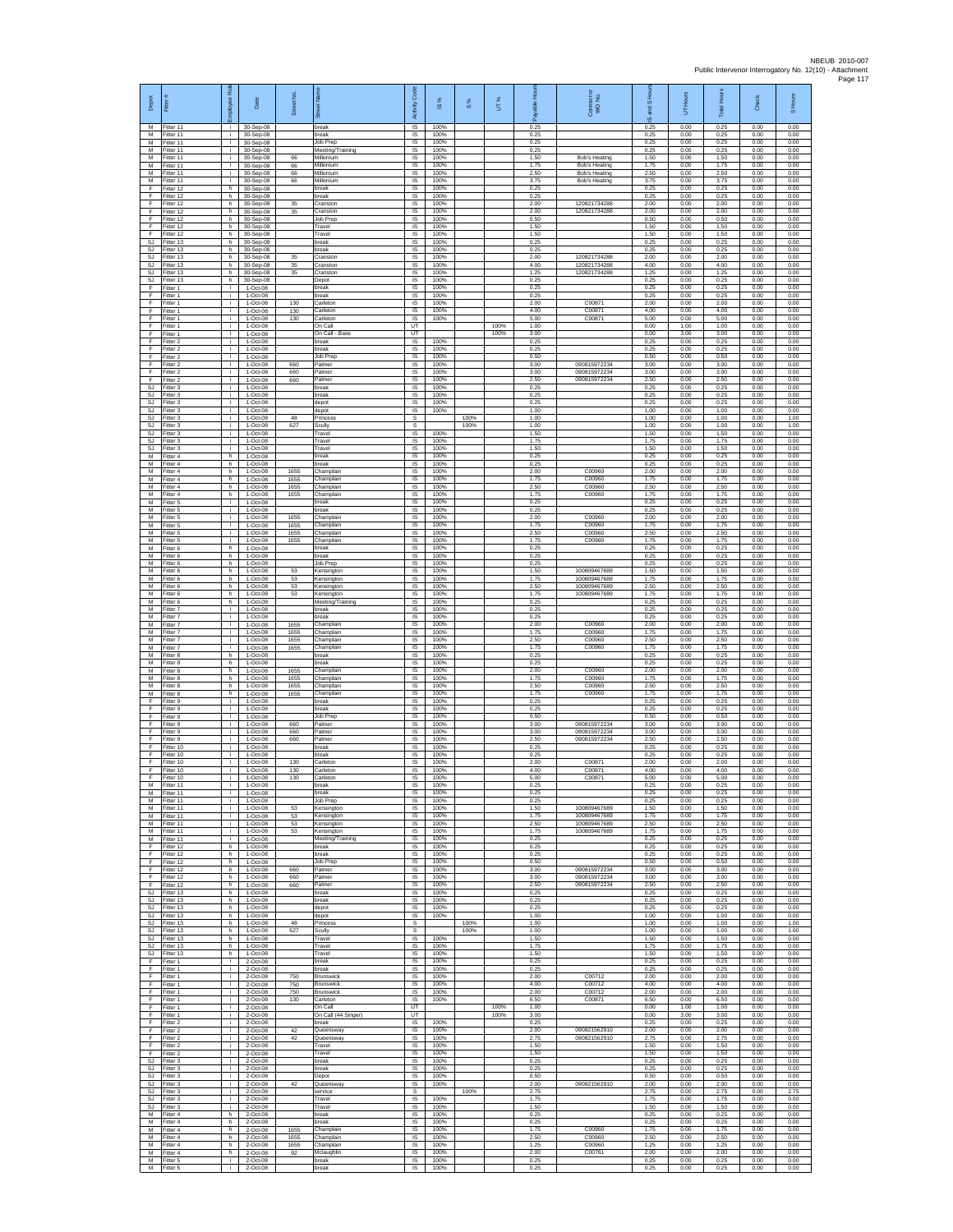| Depot<br>M                                        | Fitter<br>Fitter 5                  | boyee Role<br>÷ĩ. | Date<br>2-Oct-08                 | Street No<br>1655 | Champlain                                                  | Activity Code<br>IS                       | <b>iS%</b><br>100%   | $\frac{8}{3}$ | UT%          | 3.00                 | Contract or<br>WO No.<br>C00960 | I <sub>SH<sub>o</sub></sub><br>and<br>ဖ<br>3.00 | Hours<br>5<br>0.00   | <b>Total Hours</b><br>3.00 | Check<br>0.00        | S Hours<br>0.00      |
|---------------------------------------------------|-------------------------------------|-------------------|----------------------------------|-------------------|------------------------------------------------------------|-------------------------------------------|----------------------|---------------|--------------|----------------------|---------------------------------|-------------------------------------------------|----------------------|----------------------------|----------------------|----------------------|
| M<br>M                                            | Fitter 5<br>Fitter 5                | i.<br>i.          | 2-Oct-08<br>2-Oct-08             | 1655<br>1655      | Champlain<br>Champlain                                     | IS<br>IS                                  | 100%<br>100%         |               |              | 1.75<br>2.50         | C00960<br>C00960                | 1.75<br>2.50                                    | 0.00<br>0.00         | 1.75<br>2.50               | 0.00<br>0.00         | 0.00<br>0.00         |
| M<br>M<br>M                                       | Fitter 5<br>Fitter 6<br>Fitter 6    | i.<br>h.<br>h.    | 2-Oct-08<br>2-Oct-08<br>2-Oct-08 | 1655              | Champlain<br>break<br>Service                              | <b>IS</b><br>IS<br>UT                     | 100%<br>100%         |               | 100%         | 0.75<br>0.25<br>1.75 | C00960<br>Combo reading         | 0.75<br>0.25<br>0.00                            | 0.00<br>0.00<br>1.75 | 0.75<br>0.25<br>1.75       | 0.00<br>0.00<br>0.00 | 0.00<br>0.00<br>0.00 |
| M<br>M                                            | Fitter 6<br>Fitter 6                | h.<br>h           | 2-Oct-08<br>2-Oct-08             |                   | Service<br>Depot                                           | UT<br><b>IS</b>                           | 100%                 |               | 100%         | 1.25<br>0.75         | Combo reading                   | 0.00<br>0.75                                    | 1.25<br>0.00         | 1.25<br>0.75               | 0.00<br>0.00         | 0.00<br>0.00         |
| M<br>М<br>M                                       | Fitter 6<br>-itter 6                | h.<br>h.<br>h     | 2-Oct-08<br>2-Oct-08<br>2-Oct-08 | 20<br>113         | Gaston<br>Job Prep<br>Killam                               | -S<br>$\sf IS$<br>s                       | 100%                 | 100%<br>100%  |              | 1.00<br>0.50<br>1.00 |                                 | 1.00<br>0.50<br>1.00                            | 0.00<br>0.00<br>0.00 | 1.00<br>0.50<br>1.00       | 0.00<br>0.00<br>0.00 | 1.00<br>0.00<br>1.00 |
| M<br>M                                            | Fitter 6<br>Fitter 6<br>Fitter 6    | h.<br>h.          | 2-Oct-08<br>2-Oct-08             | 190               | Mackenzie<br>Meeting/Training                              | s<br><b>IS</b>                            | 100%                 | 100%          |              | 1.00<br>0.25         |                                 | 1.00<br>0.25                                    | 0.00<br>0.00         | 1.00<br>0.25               | 0.00<br>0.00         | 1.00<br>0.00         |
| M<br>M                                            | -itter 6<br>Fitter 6                | h<br>h            | 2-Oct-08<br>2-Oct-08             |                   | Travel<br>Travel                                           | IS<br>IS                                  | 100%<br>100%         |               |              | 0.25<br>0.25         |                                 | 0.25<br>0.25                                    | 0.00<br>0.00         | 0.25<br>0.25               | 0.00<br>0.00         | 0.00<br>0.00         |
| M<br>${\sf M}$<br>M                               | Fitter 6<br>itter 7<br>Fitter 7     | h.<br>j.<br>i.    | 2-Oct-08<br>2-Oct-08<br>2-Oct-08 |                   | Travel<br>break<br>break                                   | <b>IS</b><br>IS<br>1S                     | 100%<br>100%<br>100% |               |              | 0.25<br>0.25<br>0.25 |                                 | 0.25<br>0.25<br>0.25                            | 0.00<br>0.00<br>0.00 | 0.25<br>0.25<br>0.25       | 0.00<br>0.00<br>0.00 | 0.00<br>0.00<br>0.00 |
| M<br>M                                            | Fitter 7<br>Fitter 7                | i.<br>Ť.          | 2-Oct-08<br>2-Oct-08             | 1655<br>1655      | Champlain<br>Champlain                                     | IS<br>IS                                  | 100%<br>100%         |               |              | 1.75<br>2.50         | C00960<br>C00960                | 1.75<br>2.50                                    | 0.00<br>0.00         | 1.75<br>2.50               | 0.00<br>0.00         | 0.00<br>0.00         |
| M<br>M<br>M                                       | Fitter 7<br>itter 7<br>Fitter 8     | i.<br>i.<br>h.    | 2-Oct-08<br>2-Oct-08<br>2-Oct-08 | 1655<br>92        | Champlain<br>Mclaughlin<br>break                           | IS<br>IS<br>IS                            | 100%<br>100%<br>100% |               |              | 1.25<br>2.00<br>0.25 | C00960<br>C00761                | 1.25<br>2.00<br>0.25                            | 0.00<br>0.00<br>0.00 | 1.25<br>2.00<br>0.25       | 0.00<br>0.00<br>0.00 | 0.00<br>0.00<br>0.00 |
| M<br>М                                            | -itter 8<br>Fitter 8                | h.<br>h           | 2-Oct-08<br>2-Oct-08             | 1655              | hreak<br>Champlain                                         | <b>IS</b><br>IS                           | 100%<br>100%         |               |              | 0.25<br>3.00         | C00960                          | 0.25<br>3.00                                    | 0.00<br>0.00         | 0.25<br>3.00               | 0.00<br>0.00         | 0.00<br>0.00         |
| M<br>M                                            | Fitter 8<br>Fitter 8                | h.<br>h.          | 2-Oct-08<br>2-Oct-08             | 1655<br>1655      | Champlain<br>Champlain                                     | IS<br>IS                                  | 100%<br>100%         |               |              | 1.75<br>2.50         | C00960<br>C00960                | 1.75<br>2.50                                    | 0.00<br>0.00         | 1.75<br>2.50               | 0.00<br>0.00         | 0.00<br>0.00         |
| M<br>F<br>F                                       | Fitter 8<br>Fitter 9<br>Fitter 9    | h.<br>j.<br>i.    | 2-Oct-08<br>2-Oct-08<br>2-Oct-08 | 1655<br>42        | Champlain<br>break<br>Queensway                            | IS<br>IS<br>IS                            | 100%<br>100%<br>100% |               |              | 0.75<br>0.25<br>2.00 | C00960<br>090821562910          | 0.75<br>0.25<br>2.00                            | 0.00<br>0.00<br>0.00 | 0.75<br>0.25<br>2.00       | 0.00<br>0.00<br>0.00 | 0.00<br>0.00<br>0.00 |
| F<br>Ŧ                                            | Fitter 9<br>Fitter 9                | i.<br>Ť.          | 2-Oct-08<br>2-Oct-08             | 42                | Queensway<br>Travel                                        | IS<br>IS                                  | 100%<br>100%         |               |              | 2.75<br>1.50         | 090821562910                    | 2.75<br>1.50                                    | 0.00<br>0.00         | 2.75<br>1.50               | 0.00<br>0.00         | 0.00<br>0.00         |
| F<br>$\ddot{\phantom{1}}$<br>$\ddot{\phantom{1}}$ | Fitter 9<br>Fitter 10               | i.<br>j.          | 2-Oct-08<br>2-Oct-08             |                   | Travel<br>break                                            | IS<br><b>IS</b>                           | 100%<br>100%         |               |              | 1.50<br>0.25         |                                 | 1.50<br>0.25                                    | 0.00<br>0.00         | 1.50<br>0.25               | 0.00<br>0.00         | 0.00<br>0.00         |
| $\ddot{\mathbf{f}}$<br>$\ddot{\mathbf{f}}$        | Fitter 10<br>Fitter 10<br>Fitter 10 | i.<br>Ť.<br>i.    | 2-Oct-08<br>2-Oct-08<br>2-Oct-08 | 750<br>750        | break<br><b>Brunswick</b><br>Brunswick                     | IS<br>IS<br><b>IS</b>                     | 100%<br>100%<br>100% |               |              | 0.25<br>2.00<br>4.00 | C00712<br>C00712                | 0.25<br>2.00<br>4.00                            | 0.00<br>0.00<br>0.00 | 0.25<br>2.00<br>4.00       | 0.00<br>0.00<br>0.00 | 0.00<br>0.00<br>0.00 |
| f<br>$\mathbf{f}$                                 | Fitter 10<br>Fitter 10              | i.<br>i.          | 2-Oct-08<br>2-Oct-08             | 750<br>130        | <b>Brunswick</b><br>Carleton                               | IS<br>IS                                  | 100%<br>100%         |               |              | 2.00<br>6.50         | C00712<br>C00871                | 200<br>6.50                                     | 0.00<br>0.00         | 200<br>6.50                | 0.00<br>0.00         | 0.00<br>0.00         |
| M<br>м<br>${\sf M}$                               | Fitter 11<br>Fitter 11<br>Fitter 11 | i.<br>i.<br>j.    | 2-Oct-08<br>2-Oct-08<br>2-Oct-08 |                   | break<br>Service<br>Service                                | IS<br>UT<br>UT                            | 100%                 |               | 100%<br>100% | 0.25<br>1.75<br>1.25 | Combo reading<br>Combo reading  | 0.25<br>0.00<br>0.00                            | 0.00<br>1.75<br>1.25 | 0.25<br>1.75<br>1.25       | 0.00<br>0.00<br>0.00 | 0.00<br>0.00<br>0.00 |
| M<br>M                                            | Fitter 11<br>Fitter 11              | Ť.<br>i.          | 2-Oct-08<br>2-Oct-08             | 20                | Depot<br>Gaston                                            | IS<br>s                                   | 100%                 | 100%          |              | 0.75<br>1.00         |                                 | 0.75<br>1.00                                    | 0.00<br>0.00         | 0.75<br>1.00               | 0.00<br>0.00         | 0.00<br>1.00         |
| M<br>M                                            | Fitter 11<br>Fitter 11              | Ť.<br>i.          | 2-Oct-08<br>2-Oct-08             | 113               | Job Prep<br>Killam                                         | IS<br>s                                   | 100%                 | 100%          |              | 0.50<br>1.00         |                                 | 0.50<br>1.00                                    | 0.00<br>0.00         | 0.50<br>1.00               | 0.00<br>0.00         | 0.00<br>1.00         |
| М<br>M<br>M                                       | Fitter 11<br>Fitter 11<br>Fitter 11 | i.<br>j.<br>i.    | 2-Oct-08<br>2-Oct-08<br>2-Oct-08 | 190               | Mackenzie<br>Meeting/Training<br>Travel                    | s<br>$\overline{\mathsf{s}}$<br><b>IS</b> | 100%<br>100%         | 100%          |              | 1.00<br>0.25<br>0.25 |                                 | 1.00<br>0.25<br>0.25                            | 0.00<br>0.00<br>0.00 | 1.00<br>0.25<br>0.25       | 0.00<br>0.00<br>0.00 | 1.00<br>0.00<br>0.00 |
| M<br>M                                            | Fitter 11<br>Fitter 11              | i.<br>i.          | 2-Oct-08<br>2-Oct-08             |                   | Travel<br>Travel                                           | IS<br>IS                                  | 100%<br>100%         |               |              | 0.25<br>0.25         |                                 | 0.25<br>0.25                                    | 0.00<br>0.00         | 0.25<br>0.25               | 0.00<br>0.00         | 0.00<br>0.00         |
| E<br>F<br>Ŧ                                       | Fitter 12<br>Fitter 12<br>Fitter 12 | h<br>h.<br>h      | 2-Oct-08<br>2-Oct-08<br>2-Oct-08 | 42<br>42          | break<br>Queensway<br>Queensway                            | IS<br>IS<br>IS                            | 100%<br>100%<br>100% |               |              | 0.25<br>2.00<br>2.00 | 090821562910<br>090821562910    | 0.25<br>2.00<br>2.00                            | 0.00<br>0.00<br>0.00 | 0.25<br>2.00<br>2.00       | 0.00<br>0.00<br>0.00 | 0.00<br>0.00<br>0.00 |
| F<br>F                                            | Fitter 12<br>Fitter 12              | h.<br>h.          | 2-Oct-08<br>2-Oct-08             | 42                | Queensway<br>Travel                                        | -IS<br>IS                                 | 100%<br>100%         |               |              | 0.50<br>1.50         | 090821562910                    | 0.50<br>1.50                                    | 0.00<br>0.00         | 0.50<br>1.50               | 0.00<br>0.00         | 0.00<br>0.00         |
| Ŧ<br>F                                            | Fitter 12<br>Fitter 12              | h.<br>h           | 2-Oct-08<br>2-Oct-08             |                   | Travel<br>Travel                                           | IS<br>IS                                  | 100%<br>100%         |               |              | 0.25<br>1.50         |                                 | 0.25<br>1.50                                    | 0.00<br>0.00         | 0.25<br>1.50               | 0.00<br>0.00         | 0.00<br>0.00         |
| -F<br>SJ<br>SJ                                    | Fitter 12<br>Fitter 13<br>Fitter 13 | h.<br>h.<br>h     | 2-Oct-08<br>2-Oct-08<br>2-Oct-08 |                   | Travel<br>break<br>break                                   | -IS<br>$\sf IS$<br>$\sf IS$               | 100%<br>100%<br>100% |               |              | 1.50<br>0.25<br>0.25 |                                 | 1.50<br>0.25<br>0.25                            | 0.00<br>0.00<br>0.00 | 1.50<br>0.25<br>0.25       | 0.00<br>0.00<br>0.00 | 0.00<br>0.00<br>0.00 |
| SJ.<br>S.I                                        | Fitter 13<br>Fitter 13              | h.<br>h.          | 2-Oct-08<br>2-Oct-08             | 42                | Depot<br>Queensway                                         | <b>IS</b><br><b>IS</b>                    | 100%<br>100%         |               |              | 0.50<br>2.00         | 090821562910                    | 0.50<br>2.00                                    | 0.00<br>0.00         | 0.50<br>200                | 0.00<br>0.00         | 0.00<br>0.00         |
| <b>SJ</b><br>SJ                                   | Fitter 13<br>Fitter 13              | h<br>h.           | 2-Oct-08<br>2-Oct-08             | 42<br>42          | Queensway<br>Queensway                                     | IS<br>IS<br>IS                            | 100%<br>100%<br>100% |               |              | 1.75<br>0.50<br>1.75 | 090821562910<br>090821562910    | 1.75<br>0.50<br>1.75                            | 0.00<br>0.00<br>0.00 | 1.75<br>0.50<br>1.75       | 0.00<br>0.00<br>0.00 | 0.00<br>0.00<br>0.00 |
| SJ.<br>SJ<br>F                                    | Fitter 13<br>Fitter 13<br>Fitter 1  | h.<br>h.<br>i.    | 2-Oct-08<br>2-Oct-08<br>3-Oct-08 |                   | Travel<br>Travel<br>break                                  | IS<br>IS                                  | 100%<br>100%         |               |              | 1.25<br>0.25         |                                 | 1.25<br>0.25                                    | 0.00<br>0.00         | 1.25<br>0.25               | 0.00<br>0.00         | 0.00<br>0.00         |
| F<br>F                                            | Fitter 1<br>Fitter 1                | i.<br>Ť.          | 3-Oct-08<br>3-Oct-08             | 750               | break<br><b>Brunswick</b>                                  | <b>IS</b><br>IS                           | 100%<br>100%         |               |              | 0.25<br>2.00         | C00712                          | 0.25<br>2.00                                    | 0.00<br>0.00         | 0.25<br>2.00               | 0.00<br>0.00         | 0.00<br>0.00         |
| Ŧ<br>Ŧ<br>-F                                      | Fitter 1<br>Fitter 1<br>Fitter 2    | i.<br>i.<br>j.    | 3-Oct-08<br>3-Oct-08<br>3-Oct-08 | 750<br>750        | <b>Brunswick</b><br><b>Brunswick</b><br>break              | IS<br>IS<br><b>IS</b>                     | 100%<br>100%<br>100% |               |              | 4.00<br>2.00<br>0.25 | C00712<br>C00712                | 4.00<br>2.00<br>0.25                            | 0.00<br>0.00<br>0.00 | 4.00<br>2.00<br>0.25       | 0.00<br>0.00<br>0.00 | 0.00<br>0.00<br>0.00 |
| F<br>$\mathsf F$                                  | Fitter 2<br>Fitter 2                | i.<br>÷.          | 3-Oct-08<br>3-Oct-08             | 333               | hreak<br>Oxford (On Call)                                  | <b>IS</b><br>UT                           | 100%                 |               | 100%         | 0.25<br>2.00         |                                 | 0.25<br>0.00                                    | 0.00<br>2.00         | 0.25<br>2.00               | 0.00<br>0.00         | 0.00<br>0.00         |
| F<br>E                                            | Fitter 2<br>Fitter 2                | i.<br>i.          | 3-Oct-08<br>3-Oct-08             | 42<br>42          | Queensway<br>Queensway                                     | <b>IS</b><br>IS                           | 100%<br>100%         |               |              | 0.50<br>2.75         | 090821562910<br>090821562910    | 0.50<br>2.75                                    | 0.00<br>0.00         | 0.50<br>2.75               | 0.00<br>0.00         | 0.00<br>0.00         |
| F<br>Ŧ<br>F                                       | -itter 2<br>Fitter 2<br>Fitter 2    | i.<br>i.<br>j.    | 3-Oct-08<br>3-Oct-08<br>3-Oct-08 | 42<br>44          | Queensway<br>Simpson (On Call)<br>Travel                   | IS<br>UT<br><b>IS</b>                     | 100%<br>100%         |               | 100%         | 1.25<br>1.00<br>1.50 | 090821562910                    | 1.25<br>0.00<br>1.50                            | 0.00<br>1.00<br>0.00 | 1.25<br>1.00<br>1.50       | 0.00<br>0.00<br>0.00 | 0.00<br>0.00<br>0.00 |
| -F.<br>SJ                                         | Fitter 2<br>Fitter 3                | j.<br>Ť.          | 3-Oct-08<br>3-Oct-08             |                   | Travel<br>break                                            | IS<br>IS                                  | 100%<br>100%         |               |              | 1.50<br>0.25         |                                 | 1.50<br>0.25                                    | 0.00<br>0.00         | 1.50<br>0.25               | 0.00<br>0.00         | 0.00<br>0.00         |
| <b>SJ</b><br>SJ<br>SJ.                            | Fitter 3<br>Fitter 3<br>Fitter 3    | Ť.<br>j.<br>i.    | 3-Oct-08<br>3-Oct-08<br>3-Oct-08 |                   | break<br>Depot<br>Depot                                    | IS<br>- IS<br>IS                          | 100%<br>100%<br>100% |               |              | 0.25<br>1.00<br>1.25 |                                 | 0.25<br>1.00<br>1.25                            | 0.00<br>0.00<br>0.00 | 0.25<br>1.00<br>1.25       | 0.00<br>0.00<br>0.00 | 0.00<br>0.00<br>0.00 |
| SJ<br>SJ.                                         | Fitter 3<br>Fitter 3                | ÷.                | 3-Oct-08<br>3-Oct-08             | 42                | Queensway<br>Travel                                        | IS<br><b>IS</b>                           | 100%<br>100%         |               |              | 2.25<br>1.50         | 090821562910                    | 2.25<br>1.50                                    | 0.00<br>0.00         | 2.25<br>1.50               | 0.00<br>0.00         | 0.00<br>0.00         |
| S.I.<br>M<br>M                                    | Fitter 3<br>Fitter 4                | ÷.<br>h           | 3-Oct-08<br>3-Oct-08             |                   | Travel<br>break                                            | IS<br>IS                                  | 100%<br>100%<br>100% |               |              | 1.50<br>0.25<br>0.25 |                                 | 1.50<br>0.25<br>0.25                            | 0.00<br>0.00<br>0.00 | 1.50<br>0.25               | 0.00<br>0.00<br>0.00 | 0.00<br>0.00<br>0.00 |
| м<br>${\sf M}$                                    | -itter 4<br>Fitter 4<br>-itter 4    | h<br>h.<br>h      | 3-Oct-08<br>3-Oct-08<br>3-Oct-08 | 1655<br>1655      | break<br>Champlain<br>Champlain                            | IS<br>- IS<br>IS                          | 100%<br>100%         |               |              | 2.50<br>1.75         | C00960<br>C00960                | 2.50<br>1.75                                    | 0.00<br>0.00         | 0.25<br>2.50<br>1.75       | 0.00<br>0.00         | 0.00<br>0.00         |
| M<br>M                                            | Fitter 4<br>Fitter 4                | h.<br>h.          | 3-Oct-08<br>3-Oct-08             | 1655<br>1655      | Champlain<br>Champlain                                     | IS<br><b>IS</b>                           | 100%<br>100%         |               |              | 2.50<br>0.25         | C00960<br>C00960                | 2.50<br>0.25                                    | 0.00<br>0.00         | 2.50<br>0.25               | 0.00<br>0.00         | 0.00<br>0.00         |
| M<br>M<br>M                                       | Fitter 5<br>Fitter 5<br>Fitter 5    | ÷.<br>i.<br>j.    | 3-Oct-08<br>3-Oct-08<br>3-Oct-08 | 1655              | break<br>break<br>Champlain                                | IS<br>IS<br><b>IS</b>                     | 100%<br>100%<br>100% |               |              | 0.25<br>0.25<br>3.00 | C00960                          | 0.25<br>0.25<br>3.00                            | 0.00<br>0.00<br>0.00 | 0.25<br>0.25<br>3.00       | 0.00<br>0.00<br>0.00 | 0.00<br>0.00<br>0.00 |
| M<br>M                                            | Fitter 5<br>Fitter 5                | j.<br>i.          | 3-Oct-08<br>3-Oct-08             | 1655<br>1655      | Champlain<br>Champlain                                     | - IS<br><b>IS</b>                         | 100%<br>100%         |               |              | 1.75<br>2.50         | C00960<br>C00960                | 1.75<br>2.50                                    | 0.00<br>0.00         | 1.75<br>2.50               | 0.00<br>0.00         | 0.00<br>0.00         |
| M<br>M<br>м                                       | Fitter 5<br>Fitter 6<br>Fitter 6    | Ť.<br>h           | 3-Oct-08<br>3-Oct-08             | 1655              | Champlain<br>break<br>break                                | IS<br>IS                                  | 100%<br>100%         |               |              | 0.75<br>0.25<br>0.25 | C00960                          | 0.75<br>0.25<br>0.25                            | 0.00<br>0.00<br>0.00 | 0.75<br>0.25               | 0.00<br>0.00<br>0.00 | 0.00<br>0.00<br>0.00 |
| M<br>M                                            | Fitter 6<br>Fitter 6                | h.<br>h.<br>h.    | 3-Oct-08<br>3-Oct-08<br>3-Oct-08 |                   | Meeting/Training<br>Work for pressure elevation            | IS<br>IS<br>s                             | 100%<br>100%         | 100%          |              | 0.25<br>2.75         |                                 | 0.25<br>2.75                                    | 0.00<br>0.00         | 0.25<br>0.25<br>2.75       | 0.00<br>0.00         | 0.00<br>2.75         |
| M<br>M                                            | Fitter 6<br>Fitter 6                | h.<br>h.          | 3-Oct-08<br>3-Oct-08             |                   | Work for pressure elevation<br>Work for pressure elevation | s<br>s                                    |                      | 100%<br>100%  |              | 0.75<br>2.50         |                                 | 0.75<br>2.50                                    | 0.00<br>0.00         | 0.75<br>2.50               | 0.00<br>0.00         | 0.75<br>2.50         |
| M<br>M<br>M                                       | Fitter 6<br>Fitter 7<br>Fitter 7    | h.<br>i.<br>j.    | 3-Oct-08<br>3-Oct-08<br>3-Oct-08 |                   | Work for pressure elevation<br>break<br>break              | s<br><b>IS</b><br>- IS                    | 100%<br>100%         | 100%          |              | 1.25<br>0.25<br>0.25 |                                 | 1.25<br>0.25<br>0.25                            | 0.00<br>0.00<br>0.00 | 1.25<br>0.25<br>0.25       | 0.00<br>0.00<br>0.00 | 1.25<br>0.00<br>0.00 |
| M<br>M                                            | -itter 7<br>Fitter 7                | i.<br>j.          | 3-Oct-08<br>3-Oct-08             | 1655<br>1655      | Champlain<br>Champlain                                     | IS<br>IS                                  | 100%<br>100%         |               |              | 2.50<br>1.75         | C00960<br>C00960                | 2.50<br>1.75                                    | 0.00<br>0.00         | 2.50<br>1.75               | 0.00<br>0.00         | 0.00<br>0.00         |
| M<br>M                                            | Fitter 7<br>Fitter 7                | j.<br>i.          | 3-Oct-08<br>3-Oct-08             | 1655<br>1655      | Champlain<br>Champlain                                     | <b>IS</b><br><b>IS</b>                    | 100%<br>100%         |               |              | 2.50<br>0.25         | C00960<br>C00960                | 2.50<br>0.25                                    | 0.00<br>0.00         | 2.50<br>0.25               | 0.00<br>0.00         | 0.00<br>0.00         |
| M<br>M<br>м                                       | Fitter 8<br>Fitter 8<br>Fitter 8    | h<br>h<br>h.      | 3-Oct-08<br>3-Oct-08<br>3-Oct-08 | 1655              | break<br>break<br>Champlain                                | IS<br><b>IS</b><br><b>IS</b>              | 100%<br>100%<br>100% |               |              | 0.25<br>0.25<br>3.00 | C00960                          | 0.25<br>0.25<br>3.00                            | 0.00<br>0.00<br>0.00 | 0.25<br>0.25<br>3.00       | 0.00<br>0.00<br>0.00 | 0.00<br>0.00<br>0.00 |
| М<br>${\sf M}$                                    | -itter 8<br>Fitter 8                | h<br>h.           | 3-Oct-08<br>3-Oct-08             | 1655<br>1655      | Champlain<br>Champlain                                     | IS<br>IS                                  | 100%<br>100%         |               |              | 1.75<br>2.50         | C00960<br>C00960                | 1.75<br>2.50                                    | 0.00<br>0.00         | 1.75<br>2.50               | 0.00<br>0.00         | 0.00<br>0.00         |
| M<br>F                                            | Fitter 8<br>Fitter 9                | h.<br>÷.          | 3-Oct-08<br>3-Oct-08             | 1655              | Champlain<br>break                                         | IS<br>IS                                  | 100%<br>100%         |               |              | 0.75<br>0.25         | C00960                          | 0.75<br>0.25                                    | 0.00<br>0.00         | 0.75<br>0.25               | 0.00<br>0.00         | 0.00<br>0.00         |
| Ŧ<br>Ŧ<br>-F                                      | Fitter 9<br>Fitter 9<br>Fitter 9    | Ť.<br>i.<br>j.    | 3-Oct-08<br>3-Oct-08<br>3-Oct-08 | 42<br>42          | break<br>Queensway<br>Queensway                            | IS<br>IS<br>- IS                          | 100%<br>100%<br>100% |               |              | 0.25<br>0.50<br>2.75 | 090821562910<br>090821562910    | 0.25<br>0.50<br>2.75                            | 0.00<br>0.00<br>0.00 | 0.25<br>0.50<br>2.75       | 0.00<br>0.00<br>0.00 | 0.00<br>0.00<br>0.00 |
| F.<br>$\mathsf F$                                 | Fitter 9<br>Fitter 9                | j.<br>i.          | 3-Oct-08<br>3-Oct-08             | 42                | Queensway<br>Travel                                        | <b>IS</b><br>IS                           | 100%<br>100%         |               |              | 1.25<br>1.50         | 090821562910                    | 1 25<br>1.50                                    | 0.00<br>0.00         | 1.25<br>1.50               | 0.00<br>0.00         | 0.00<br>0.00         |
| -F<br>F.<br>-F                                    | Fitter 9<br>Fitter 10<br>Fitter 10  | i.<br>i.<br>i.    | 3-Oct-08<br>3-Oct-08<br>3-Oct-08 |                   | Travel<br>break<br>break                                   | <b>IS</b><br>IS<br>IS                     | 100%<br>100%<br>100% |               |              | 1.50<br>0.25<br>0.25 |                                 | 1.50<br>0.25<br>0.25                            | 0.00<br>0.00<br>0.00 | 1.50<br>0.25<br>0.25       | 0.00<br>0.00<br>0.00 | 0.00<br>0.00<br>0.00 |
| Ŧ<br>F                                            | Fitter 10<br>Fitter 10              | j.<br>i.          | 3-Oct-08<br>3-Oct-08             | 750<br>750        | Brunswick<br>Brunswick                                     | <b>IS</b><br>- IS                         | 100%<br>100%         |               |              | 2.00<br>4.00         | C00712<br>C00712                | 2.00<br>4.00                                    | 0.00<br>0.00         | 2.00<br>4.00               | 0.00<br>0.00         | 0.00<br>0.00         |
| -F.<br>M<br>F                                     | Fitter 10<br>Fitter 11              | i.<br>Ť.<br>h     | 3-Oct-08<br>3-Oct-08<br>3-Oct-08 | 750               | Brunswick<br>Out of Office - Sick<br>break                 | IS<br>IS<br>IS                            | 100%<br>100%<br>100% |               |              | 2.00<br>8.00<br>0.25 | C00712                          | 2.00<br>8.00<br>0.25                            | 0.00<br>0.00<br>0.00 | 2.00<br>8.00<br>0.25       | 0.00<br>0.00<br>0.00 | 0.00<br>0.00<br>0.00 |
| E<br>F.                                           | Fitter 12<br>Fitter 12<br>Fitter 12 | h.<br>h.          | 3-Oct-08<br>3-Oct-08             | 42                | break<br>Queensway                                         | -IS<br>IS                                 | 100%<br>100%         |               |              | 0.25<br>2.00         | 090821562910                    | 0.25<br>2.00                                    | 0.00<br>0.00         | 0.25<br>2.00               | 0.00<br>0.00         | 0.00<br>0.00         |
| F<br>F                                            | Fitter 12<br>Fitter 12              | h<br>h.           | 3-Oct-08<br>3-Oct-08             | 42<br>42          | Queensway<br>Queensway                                     | IS<br>$\mathsf{IS}$                       | 100%<br>100%         |               |              | 2.00<br>1.00         | 090821562910<br>090821562910    | 2.00<br>1.00                                    | 0.00<br>0.00         | 2.00<br>1.00               | 0.00<br>0.00         | 0.00<br>0.00         |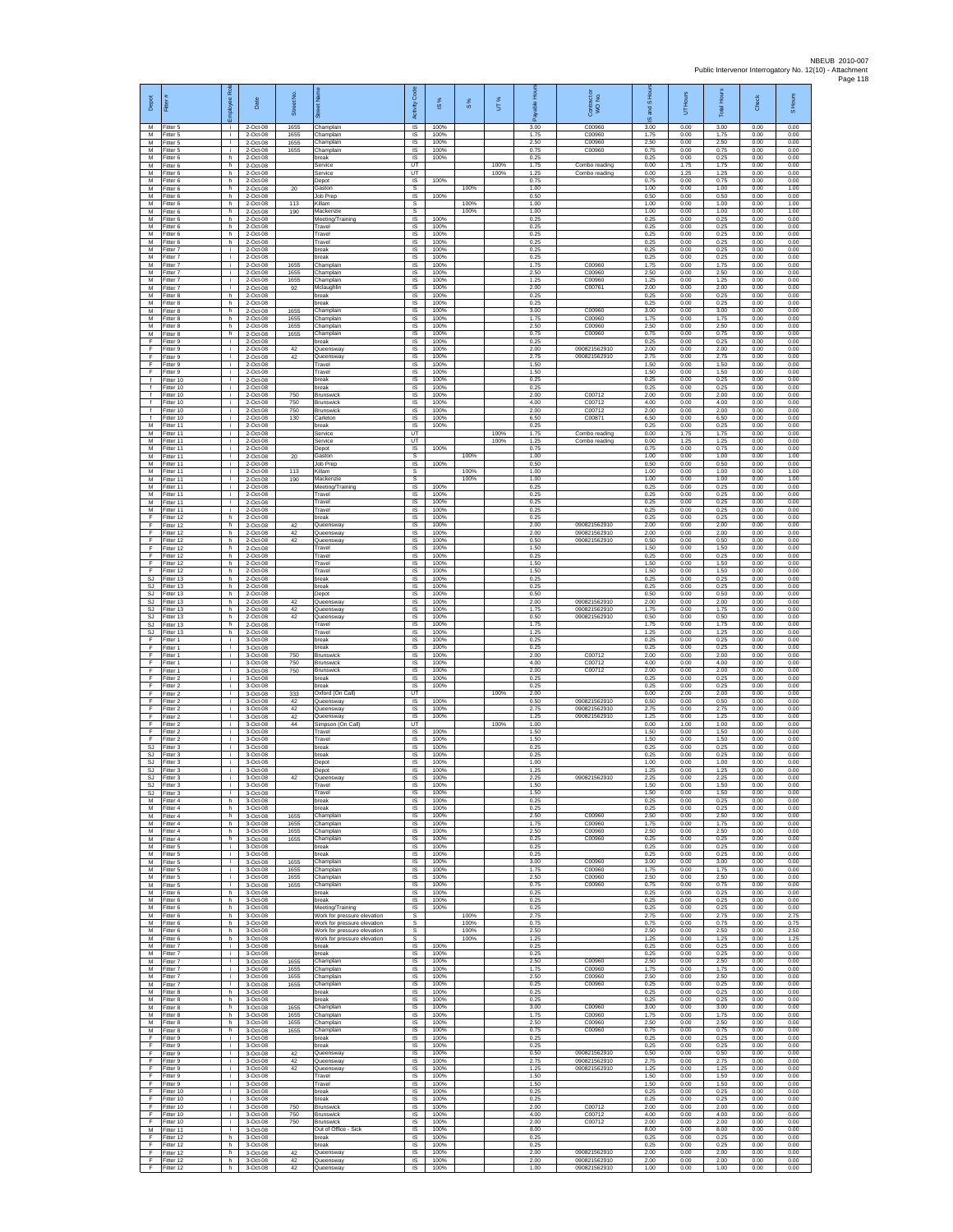| Depot<br>F             | Fitter#<br>Fitter 12                | ployee Rol<br>h.        | Date<br>3-Oct-08                 | Street No            | 芿<br>Travel                                         | Code<br>Activity<br>IS                       | IS %<br>100%         | $\frac{8}{3}$ | UT%          | 훈<br>1.50            | Contract or<br>WO No.        | £<br>$\overline{a}$<br>and<br>ဖ<br>1.50 | Hours<br>5<br>0.00   | Total Hour:<br>1.50  | Check<br>0.00        | S Hours<br>0.00      |
|------------------------|-------------------------------------|-------------------------|----------------------------------|----------------------|-----------------------------------------------------|----------------------------------------------|----------------------|---------------|--------------|----------------------|------------------------------|-----------------------------------------|----------------------|----------------------|----------------------|----------------------|
| F.<br>SJ               | Fitter 12<br>Fitter 13              | h<br>h.                 | 3-Oct-08<br>3-Oct-08             |                      | Travel<br>break                                     | IS<br>$\sf IS$                               | 100%<br>100%         |               |              | 1.50<br>0.25         |                              | 1.50<br>0.25                            | 0.00<br>0.00         | 1.50<br>0.25         | 0.00<br>0.00         | 0.00<br>0.00         |
| SJ<br><b>SJ</b><br>SJ. | Fitter 13<br>Fitter 13<br>Fitter 13 | h<br>h.<br>h            | 3-Oct-08<br>3-Oct-08<br>3-Oct-08 |                      | break<br>Depot<br>Depot                             | 1S<br>IS<br>IS                               | 100%<br>100%<br>100% |               |              | 0.25<br>1.00<br>1.25 |                              | 0.25<br>1.00<br>1.25                    | 0.00<br>0.00<br>0.00 | 0.25<br>1.00<br>1.25 | 0.00<br>0.00<br>0.00 | 0.00<br>0.00<br>0.00 |
| <b>SJ</b><br><b>SJ</b> | Fitter 13<br>Fitter 13              | h.<br>h                 | 3-Oct-08<br>3-Oct-08             | 42                   | Queensway<br>Travel                                 | 1S<br>IS                                     | 100%<br>100%         |               |              | 2.25<br>1.50         | 090821562910                 | 2.25<br>1.50                            | 0.00<br>0.00         | 2.25<br>1.50         | 0.00<br>0.00         | 0.00<br>0.00         |
| SJ<br>F<br>F           | Fitter 13<br>Fitter 2<br>Fitter 2   | h.<br>j.<br>j.          | 3-Oct-08<br>4-Oct-08<br>5-Oct-08 | $\overline{4}$<br>27 | Travel<br>Carleton (On Call)<br>Bonar Law (On Call) | <b>IS</b><br>UT<br>UT                        | 100%                 |               | 100%<br>100% | 1.50<br>3.50<br>2.00 |                              | 1.50<br>0.00<br>0.00                    | 0.00<br>3.50<br>2.00 | 1.50<br>3.50<br>2.00 | 0.00<br>0.00<br>0.00 | 0.00<br>0.00<br>0.00 |
| F<br>F                 | Fitter 2<br>Fitter 1                | j.<br>j.                | 5-Oct-08<br>6-Oct-08             | 495                  | Prospect (On call)<br>hreak                         | UT<br><b>IS</b>                              | 100%                 |               | 100%         | 1.00<br>0.25         |                              | 0.00<br>0.25                            | 1.00<br>0.00         | 1.00<br>0.25         | 0.00<br>0.00         | 0.00<br>0.00         |
| F<br>F<br>F            | Fitter 1<br>fitter 1<br>Fitter 1    | ÷<br>Ŧ<br>j.            | 6-Oct-08<br>6-Oct-08<br>6-Oct-08 | 44                   | break<br>Meeting/Training<br>Simpson                | IS<br>1S<br>s                                | 100%<br>100%         | 100%          |              | 0.25<br>2.00<br>1.00 |                              | 0.25<br>2.00<br>1.00                    | 0.00<br>0.00<br>0.00 | 0.25<br>2.00<br>1.00 | 0.00<br>0.00<br>0.00 | 0.00<br>0.00<br>1.00 |
| F<br>F                 | Fitter 1<br>Fitter 1                | j.<br>÷.                | 6-Oct-08<br>6-Oct-08             | 44<br>44             | Simpson<br>Simpson                                  | s<br>s                                       |                      | 100%<br>100%  |              | 3.00<br>2.00         |                              | 3.00<br>2.00                            | 0.00<br>0.00         | 3.00<br>2.00         | 0.00<br>0.00         | 3.00<br>2.00         |
| F<br>E<br>F            | Fitter 2<br>Fitter 2<br>Fitter 2    | j.<br>÷.<br>÷.          | 6-Oct-08<br>6-Oct-08<br>6-Oct-08 | 194                  | break<br>break<br>Burpee                            | IS<br>IS<br>1S                               | 100%<br>100%<br>100% |               |              | 0.25<br>0.25<br>2.50 | 20336                        | 0.25<br>0.25<br>2.50                    | 0.00<br>0.00<br>0.00 | 0.25<br>0.25<br>2.50 | 0.00<br>0.00<br>0.00 | 0.00<br>0.00<br>0.00 |
| F<br>F                 | itter 2<br>Fitter 2                 | j.<br>j.                | 6-Oct-08<br>6-Oct-08             | 194<br>194           | Burpee<br>Burpee                                    | IS<br>IS                                     | 100%<br>100%         |               |              | 3.00<br>0.50         | 20336<br>20336               | 3.00<br>0.50                            | 0.00<br>0.00         | 3.00<br>0.50         | 0.00<br>0.00         | 0.00<br>0.00         |
| F<br>F<br>F            | Fitter 2<br>Fitter 2<br>Fitter 2    | i.<br>÷<br>$\mathbf{i}$ | 6-Oct-08<br>6-Oct-08<br>6-Oct-08 |                      | Job Prep<br>Meeting/Training<br>On Call             | IS<br>IS<br>UT                               | 100%<br>100%         |               | 100%         | 0.50<br>1.00<br>1.00 |                              | 0.50<br>1.00<br>0.00                    | 0.00<br>0.00<br>1.00 | 0.50<br>1.00<br>1.00 | 0.00<br>0.00<br>0.00 | 0.00<br>0.00<br>0.00 |
| SJ.<br>М               | Fitter 3<br>Fitter 4                | j.<br>h                 | 6-Oct-08<br>6-Oct-08             |                      | Out of Office - SDO<br>break                        | IS<br>$\sf IS$                               | 100%<br>100%         |               |              | 8.00<br>0.25         |                              | 8.00<br>0.25                            | 0.00<br>0.00         | 8.00<br>0.25         | 0.00<br>0.00         | 0.00<br>0.00         |
| M<br>M<br>M            | fitter 4<br>Fitter 4<br>Fitter 4    | h.<br>h.<br>h           | 6-Oct-08<br>6-Oct-08<br>6-Oct-08 | 1655<br>1655         | break<br>Champlain<br>Champlain                     | 1S<br>$\overline{\mathsf{s}}$<br>IS          | 100%<br>100%<br>100% |               |              | 0.25<br>3.00<br>1.75 | C00968<br>C00968             | 0.25<br>3.00<br>1.75                    | 0.00<br>0.00<br>0.00 | 0.25<br>3.00<br>1.75 | 0.00<br>0.00<br>0.00 | 0.00<br>0.00<br>0.00 |
| М<br>M                 | Fitter 4<br>itter 4                 | h.<br>h                 | 6-Oct-08<br>6-Oct-08             | 1655<br>1655         | Champlain<br>Champlain                              | 1S<br>IS                                     | 100%<br>100%         |               |              | 2.50<br>1.75         | C00968<br>C00968             | 2.50<br>1.75                            | 0.00<br>0.00         | 2.50<br>1.75         | 0.00<br>0.00         | 0.00<br>0.00         |
| M<br>M<br>М            | Fitter 5<br>Fitter 5<br>Fitter 5    | j.<br>j.<br>j.          | 6-Oct-08<br>6-Oct-08<br>6-Oct-08 | 1655                 | break<br>break<br>Champlain                         | IS<br>$\sf IS$<br>$\sf IS$                   | 100%<br>100%<br>100% |               |              | 0.25<br>0.25<br>3.00 | C00968                       | 0.25<br>0.25<br>3.00                    | 0.00<br>0.00<br>0.00 | 0.25<br>0.25<br>3.00 | 0.00<br>0.00<br>0.00 | 0.00<br>0.00<br>0.00 |
| M<br>M                 | Fitter 5<br>Fitter 5                | j.<br>i.                | 6-Oct-08<br>6-Oct-08             | 1655<br>1655         | Champlain<br>Champlain                              | IS<br>IS                                     | 100%<br>100%         |               |              | 1.75<br>2.50         | C00968<br>C00968             | 1.75<br>2.50                            | 0.00<br>0.00         | 1.75<br>2.50         | 0.00<br>0.00         | 0.00<br>0.00         |
| М<br>M<br>M            | fitter 5<br>itter 6<br>Fitter 6     | ÷.<br>h.<br>h.          | 6-Oct-08<br>6-Oct-08<br>6-Oct-08 | 1655                 | Champlain<br>break<br>break                         | IS<br>1S<br>$\overline{\mathsf{s}}$          | 100%<br>100%<br>100% |               |              | 1.75<br>0.25<br>0.25 | C00968                       | 1.75<br>0.25<br>0.25                    | 0.00<br>0.00<br>0.00 | 1.75<br>0.25<br>0.25 | 0.00<br>0.00<br>0.00 | 0.00<br>0.00<br>0.00 |
| М<br>M                 | Fitter 6<br>Fitter 6                | h<br>h                  | 6-Oct-08<br>6-Oct-08             | $77\,$<br>$77\,$     | Lewisville<br>Lewisville                            | s<br>s                                       |                      | 100%<br>100%  |              | 1.75<br>1.75         |                              | 1.75<br>1.75                            | 0.00<br>0.00         | 1.75<br>1.75         | 0.00<br>0.00         | 1.75<br>1.75         |
| M<br>M<br>М            | fitter 6<br>Fitter 6<br>Fitter 6    | h.<br>h<br>h            | 6-Oct-08<br>6-Oct-08<br>6-Oct-08 | 91<br>91             | Meeting/Training<br>Olivier<br>Olivier              | IS<br>s<br>s                                 | 100%                 | 100%<br>100%  |              | 0.25<br>2.50<br>1.25 |                              | 0.25<br>2.50<br>1.25                    | 0.00<br>0.00<br>0.00 | 0.25<br>2.50<br>1.25 | 0.00<br>0.00<br>0.00 | 0.00<br>2.50<br>1.25 |
| M<br>M                 | fitter 7<br>Fitter 7                | j.<br>÷i.               | 6-Oct-08<br>6-Oct-08             |                      | break<br>break                                      | IS<br><b>IS</b>                              | 100%<br>100%         |               |              | 0.25<br>0.25         |                              | 0.25<br>0.25                            | 0.00<br>0.00         | 0.25<br>0.25         | 0.00<br>0.00         | 0.00<br>0.00         |
| M<br>М                 | Fitter 7<br>Fitter 7                | i.<br>÷.                | 6-Oct-08<br>6-Oct-08             | 1655<br>1655         | Champlain<br>Champlain                              | IS<br>IS                                     | 100%<br>100%         |               |              | 3.00<br>1.75         | C00968<br>C00968             | 3.00<br>1.75                            | 0.00<br>0.00         | 3.00<br>1.75         | 0.00<br>0.00         | 0.00<br>0.00         |
| M<br>M<br>М            | Fitter 7<br>Fitter 7<br>Fitter 8    | j.<br>j.<br>h           | 6-Oct-08<br>6-Oct-08<br>6-Oct-08 | 1655<br>1655         | Champlain<br>Champlain<br>break                     | 1S<br>IS<br>$\sf IS$                         | 100%<br>100%<br>100% |               |              | 2.50<br>1.75<br>0.25 | C00968<br>C00968             | 2.50<br>1.75<br>0.25                    | 0.00<br>0.00<br>0.00 | 2.50<br>1.75<br>0.25 | 0.00<br>0.00<br>0.00 | 0.00<br>0.00<br>0.00 |
| M<br>M                 | fitter 8<br>Fitter 8                | h.<br>h.                | 6-Oct-08<br>6-Oct-08             | 1655                 | break<br>Champlain                                  | 1S<br>IS                                     | 100%<br>100%         |               |              | 0.25<br>3.00         | C00968                       | 0.25<br>3.00                            | 0.00<br>0.00         | 0.25<br>3.00         | 0.00<br>0.00         | 0.00<br>0.00         |
| M<br>M<br>M            | Fitter 8<br>Fitter 8<br>itter 8     | h<br>h.<br>h            | 6-Oct-08<br>6-Oct-08<br>6-Oct-08 | 1655<br>1655<br>1655 | Champlain<br>Champlain<br>Champlain                 | IS<br>1S<br>IS                               | 100%<br>100%<br>100% |               |              | 1.75<br>2.50<br>1.75 | C00968<br>C00968<br>C00968   | 1.75<br>2.50<br>1.75                    | 0.00<br>0.00<br>0.00 | 1.75<br>2.50<br>1.75 | 0.00<br>0.00<br>0.00 | 0.00<br>0.00<br>0.00 |
| F<br>F                 | Fitter 9<br>Fitter 9                | j.<br>j.                | 6-Oct-08<br>6-Oct-08             |                      | break<br>break                                      | IS<br>$\sf IS$                               | 100%<br>100%         |               |              | 0.25<br>0.25         |                              | 0.25<br>0.25                            | 0.00<br>0.00         | 0.25<br>0.25         | 0.00<br>0.00         | 0.00<br>0.00         |
| F<br>F<br>F            | Fitter 9<br>Fitter 9<br>Fitter 9    | j.<br>j.<br>j.          | 6-Oct-08<br>6-Oct-08<br>6-Oct-08 | 194<br>194<br>194    | Burpee<br>Burpee                                    | $\sf IS$<br>IS<br>IS                         | 100%<br>100%<br>100% |               |              | 2.50<br>3.00<br>0.50 | 20336<br>20336<br>20336      | 2.50<br>3.00<br>0.50                    | 0.00<br>0.00<br>0.00 | 2.50<br>3.00<br>0.50 | 0.00<br>0.00<br>0.00 | 0.00<br>0.00<br>0.00 |
| F<br>F                 | Fitter 9<br>Fitter 9                | ÷<br>Ŧ                  | 6-Oct-08<br>6-Oct-08             |                      | Burpee<br>Job Prep<br>Meeting/Training              | IS<br>1S                                     | 100%<br>100%         |               |              | 0.50<br>1.00         |                              | 0.50<br>1.00                            | 0.00<br>0.00         | 0.50<br>1.00         | 0.00<br>0.00         | 0.00<br>0.00         |
| F<br>F<br>F            | Fitter 10<br>litter 10              | j.<br>j.<br>÷.          | 6-Oct-08<br>6-Oct-08             |                      | break<br>break                                      | IS<br>IS<br>1S                               | 100%<br>100%<br>100% |               |              | 0.25<br>0.25<br>2.00 |                              | 0.25<br>0.25<br>2.00                    | 0.00<br>0.00<br>0.00 | 0.25<br>0.25<br>2.00 | 0.00<br>0.00<br>0.00 | 0.00<br>0.00<br>0.00 |
| F<br>E                 | Fitter 10<br>Fitter 10<br>Fitter 10 | j.<br>÷.                | 6-Oct-08<br>6-Oct-08<br>6-Oct-08 | 44<br>44             | Meeting/Training<br>Simpson<br>Simpson              | s<br>s                                       |                      | 100%<br>100%  |              | 1.00<br>3.00         |                              | 1.00<br>3.00                            | 0.00<br>0.00         | 1.00<br>3.00         | 0.00<br>0.00         | 1.00<br>3.00         |
| F<br>M<br>M            | Fitter 10<br>fitter 11              | ÷.<br>j.                | 6-Oct-08<br>6-Oct-08<br>6-Oct-08 | 44                   | Simpson<br>break                                    | s<br>IS<br>$\overline{\mathsf{s}}$           | 100%                 | 100%          |              | 2.00<br>0.25<br>0.25 |                              | 2.00<br>0.25<br>0.25                    | 0.00<br>0.00<br>0.00 | 2.00<br>0.25<br>0.25 | 0.00<br>0.00<br>0.00 | 2.00<br>0.00<br>0.00 |
| M<br>М                 | Fitter 11<br>Fitter 11<br>Fitter 11 | j.<br>i.<br>÷.          | 6-Oct-08<br>6-Oct-08             | 77<br>77             | break<br>Lewisville<br>ewisville                    | s<br>s                                       | 100%                 | 100%<br>100%  |              | 1.75<br>1.75         |                              | 1.75<br>1.75                            | 0.00<br>0.00         | 1.75<br>1.75         | 0.00<br>0.00         | 1.75<br>1.75         |
| M<br>M                 | Fitter 11<br>Fitter 11              | Ŧ<br>i.                 | 6-Oct-08<br>6-Oct-08             | 91                   | Meeting/Training<br>Olivier                         | IS.<br>s                                     | 100%                 | 100%          |              | 0.25<br>2.50         |                              | 0.25<br>2.50                            | 0.00<br>0.00         | 0.25<br>2.50         | 0.00<br>0.00         | 0.00<br>2.50         |
| м<br>F<br>F            | Fitter 11<br>Fitter 12<br>Fitter 12 | Ť.<br>h.<br>h.          | 6-Oct-08<br>6-Oct-08<br>6-Oct-08 | 91                   | Olivier<br>break<br>break                           | $\mathbb S$<br>IS<br>$\overline{\mathsf{s}}$ | 100%<br>100%         | 100%          |              | 1.25<br>0.25<br>0.25 |                              | 1.25<br>0.25<br>0.25                    | 0.00<br>0.00<br>0.00 | 1.25<br>0.25<br>0.25 | 0.00<br>0.00<br>0.00 | 1.25<br>0.00<br>0.00 |
| E<br>F                 | Fitter 12<br>Fitter 12              | h<br>h                  | 6-Oct-08<br>6-Oct-08             | 194<br>194           | Burpee<br>Burpee                                    | IS<br>1S                                     | 100%<br>100%         |               |              | 2.50<br>3.00         | 20336<br>20336               | 2.50<br>3.00                            | 0.00<br>0.00         | 2.50<br>3.00         | 0.00<br>0.00         | 0.00<br>0.00         |
| F<br>F<br>F.           | Fitter 12<br>Fitter 12<br>Fitter 12 | h.<br>h.<br>h.          | 6-Oct-08<br>6-Oct-08<br>6-Oct-08 | 194                  | Burpee<br>Job Prep<br>Meeting/Training              | IS<br>IS<br>$\sf IS$                         | 100%<br>100%<br>100% |               |              | 0.50<br>0.50<br>1.00 | 20336                        | 0.50<br>0.50<br>1.00                    | 0.00<br>0.00<br>0.00 | 0.50<br>0.50<br>1.00 | 0.00<br>0.00<br>0.00 | 0.00<br>0.00<br>0.00 |
| SJ<br>F                | Fitter 13<br>Fitter 1               | h.<br>-i                | 6-Oct-08<br>7-Oct-08             |                      | Out of Office - Sick<br>break                       | IS<br><b>IS</b>                              | 100%<br>100%         |               |              | 8.00<br>0.25         |                              | 8.00<br>0.25                            | 0.00<br>0.00         | 8.00<br>0.25         | 0.00<br>0.00         | 0.00<br>0.00         |
| F<br>F<br>F            | Fitter 1<br>Fitter 1<br>fitter 1    | i.<br>÷.<br>÷.          | 7-Oct-08<br>7-Oct-08<br>7-Oct-08 | 77                   | break<br>Job Prep<br>York                           | IS<br>IS<br>IS                               | 100%<br>100%<br>100% |               |              | 0.25<br>0.50<br>2.00 | C00876                       | 0.25<br>0.50<br>2.00                    | 0.00<br>0.00<br>0.00 | 0.25<br>0.50<br>2.00 | 0.00<br>0.00<br>0.00 | 0.00<br>0.00<br>0.00 |
| F<br>F                 | Fitter 1<br>Fitter 1                | i.<br>i.                | 7-Oct-08<br>7-Oct-08             | 77<br>77             | York<br>York                                        | <b>IS</b><br>IS                              | 100%<br>100%         |               |              | 4.00<br>2.00         | C00876<br>C00876             | 4.00<br>2.00                            | 0.00<br>0.00         | 4.00<br>2.00         | 0.00<br>0.00         | 0.00<br>0.00         |
| F<br>F<br>F            | Fitter 2<br>Fitter 2<br>Fitter 2    | ÷<br>j.<br>÷.           | 7-Oct-08<br>7-Oct-08<br>7-Oct-08 | 144                  | break<br>break<br>Burpee                            | IS<br>IS<br>IS                               | 100%<br>100%<br>100% |               |              | 0.25<br>0.25<br>1.50 | 20336                        | 0.25<br>0.25<br>1.50                    | 0.00<br>0.00<br>0.00 | 0.25<br>0.25<br>1.50 | 0.00<br>0.00<br>0.00 | 0.00<br>0.00<br>0.00 |
| F<br>F                 | Fitter 2<br>itter 2                 | ÷<br>÷.                 | 7-Oct-08<br>7-Oct-08             | 144<br>144           | Burpee<br>Burpee                                    | 1S<br>IS                                     | 100%<br>100%         |               |              | 2.75<br>2.75         | 20336<br>20336               | 2.75<br>2.75                            | 0.00<br>0.00         | 2.75<br>2.75         | 0.00<br>0.00         | 0.00<br>0.00         |
| F<br>F                 | Fitter 2<br>Fitter 2                | ÷i.<br>j.<br>÷.         | 7-Oct-08<br>7-Oct-08             | 27                   | Emma (On Call)<br>Job Prep<br>On Call               | UT<br><b>IS</b><br>UT                        | 100%                 |               | 100%<br>100% | 1.25<br>0.50<br>1.00 |                              | 0.00<br>0.50<br>0.00                    | 1.25<br>0.00<br>1.00 | 1.25<br>0.50<br>1.00 | 0.00<br>0.00<br>0.00 | 0.00<br>0.00<br>0.00 |
| F<br>F                 | Fitter 2<br>Fitter 2<br>SJ Fitter 3 | ÷.<br>i.                | 7-Oct-08<br>7-Oct-08<br>7-Oct-08 | 562                  | Scoullar (On Call)<br>break                         | UT<br>IS                                     | 100%                 |               | 100%         | 1.75<br>0.25         |                              | 0.00<br>0.25                            | 1.75<br>0.00         | 1.75<br>0.25         | 0.00<br>0.00         | 0.00<br>0.00         |
| SJ<br>SJ               | Fitter 3<br>Fitter 3                | ÷.<br>T                 | 7-Oct-08<br>7-Oct-08             | 35-37                | break<br>Cranston                                   | $\sf IS$<br>s                                | 100%                 | 100%          |              | 0.25<br>2.00         |                              | 0.25<br>2.00                            | 0.00<br>0.00         | 0.25<br>2.00         | 0.00<br>0.00         | 0.00<br>2.00         |
| SJ<br>SJ.<br><b>SJ</b> | Fitter 3<br>Fitter 3<br>Fitter 3    | i.<br>j.<br>÷           | 7-Oct-08<br>7-Oct-08<br>7-Oct-08 | 154<br>17            | Job Prep<br>Princess<br>Sixth                       | IS.<br>s<br>s                                | 100%                 | 100%<br>100%  |              | 1.75<br>1.75<br>2.00 |                              | 1.75<br>1.75<br>2.00                    | 0.00<br>0.00<br>0.00 | 1.75<br>1.75<br>2.00 | 0.00<br>0.00<br>0.00 | 0.00<br>1.75<br>2.00 |
| M<br>M                 | Fitter 4<br>Fitter 4                | h.<br>h                 | 7-Oct-08<br>7-Oct-08             |                      | break<br>break                                      | IS<br>IS                                     | 100%<br>100%         |               |              | 0.25<br>0.25         |                              | 0.25<br>0.25                            | 0.00<br>0.00         | 0.25<br>0.25         | 0.00<br>0.00         | 0.00<br>0.00         |
| М<br>М<br>M            | Fitter 4<br>Fitter 4<br>Fitter 4    | h.<br>h.<br>h.          | 7-Oct-08<br>7-Oct-08<br>7-Oct-08 | 1655<br>1655<br>1655 | Champlain<br>Champlain<br>Champlain                 | $\sf IS$<br>$\sf IS$<br>IS                   | 100%<br>100%<br>100% |               |              | 1.75<br>2.50<br>1.75 | C00960<br>C00960<br>C00960   | 1.75<br>2.50<br>1.75                    | 0.00<br>0.00<br>0.00 | 1.75<br>2.50<br>1.75 | 0.00<br>0.00<br>0.00 | 0.00<br>0.00<br>0.00 |
| M<br>М                 | Fitter 4<br>Fitter 5                | h.<br>j.                | 7-Oct-08<br>7-Oct-08             |                      | Meeting/Training<br>break                           | IS<br>IS                                     | 100%<br>100%         |               |              | 2.00<br>0.25         |                              | 2.00<br>0.25                            | 0.00<br>0.00         | 200<br>0.25          | 0.00<br>0.00         | 0.00<br>0.00         |
| M<br>M<br>М            | fitter 5<br>Fitter 5<br>Fitter 5    | T<br>i.<br>i.           | 7-Oct-08<br>7-Oct-08<br>7-Oct-08 | 1655<br>1655         | break<br>Champlain<br>Champlain                     | IS<br>IS<br>IS                               | 100%<br>100%<br>100% |               |              | 0.25<br>1.75<br>2.50 | C00960<br>C00960             | 0.25<br>1.75<br>2.50                    | 0.00<br>0.00<br>0.00 | 0.25<br>1.75<br>2.50 | 0.00<br>0.00<br>0.00 | 0.00<br>0.00<br>0.00 |
| М<br>M                 | Fitter 5<br>Fitter 5                | ÷<br>j.                 | 7-Oct-08<br>7-Oct-08             | 1655                 | Champlain<br>Meeting/Training                       | IS<br>IS                                     | 100%<br>100%         |               |              | 2.25<br>2.00         | C00960                       | 2.25<br>2.00                            | 0.00<br>0.00         | 2.25<br>2.00         | 0.00<br>0.00         | 0.00<br>0.00         |
| М<br>М<br>М            | Fitter 6<br>Fitter 6<br>itter 6     | h<br>h.<br>h.           | 7-Oct-08<br>7-Oct-08<br>7-Oct-08 | 110<br>110           | Job Prep<br>Maple<br>Maple                          | IS<br>IS<br>IS                               | 100%<br>100%<br>100% |               |              | 0.25<br>2.25<br>4.00 | 180820966465<br>180820966465 | 0.25<br>2.25<br>4.00                    | 0.00<br>0.00<br>0.00 | 0.25<br>2.25<br>4.00 | 0.00<br>0.00<br>0.00 | 0.00<br>0.00<br>0.00 |
| M<br>M                 | Fitter 6<br>Fitter 7                | h.<br>j.                | 7-Oct-08<br>7-Oct-08             |                      | Meeting/Training<br>break                           | IS<br>IS                                     | 100%<br>100%         |               |              | 1.50<br>0.25         |                              | 1.50<br>0.25                            | 0.00<br>0.00         | 1.50<br>0.25         | 0.00<br>0.00         | 0.00<br>0.00         |
| М<br>M<br>M            | Fitter 7<br>Fitter 7<br>Fitter 7    | ÷.<br>T<br>j.           | 7-Oct-08<br>7-Oct-08<br>7-Oct-08 | 1655<br>1655         | break<br>Champlain<br>Champlain                     | IS<br>1S<br>IS                               | 100%<br>100%<br>100% |               |              | 0.25<br>1.75<br>2.50 | C00960<br>C00960             | 0.25<br>1.75<br>2.50                    | 0.00<br>0.00<br>0.00 | 0.25<br>1.75<br>2.50 | 0.00<br>0.00<br>0.00 | 0.00<br>0.00<br>0.00 |
| М<br>M                 | Fitter 7<br>Fitter 7                | ÷.<br>i.                | 7-Oct-08<br>7-Oct-08             | 1655                 | Champlain<br>Meeting/Training                       | $\sf IS$<br>IS                               | 100%<br>100%         |               |              | 1.75<br>2.00         | C00960                       | 1.75<br>2.00                            | 0.00<br>0.00         | 1.75<br>2.00         | 0.00<br>0.00         | 0.00<br>0.00         |
| M<br>М<br>М            | Fitter 8<br>Fitter 8<br>Fitter 8    | h.<br>h<br>h.           | 7-Oct-08<br>7-Oct-08<br>7-Oct-08 | 1655                 | break<br>break<br>Champlain                         | <b>IS</b><br>IS<br>IS                        | 100%<br>100%<br>100% |               |              | 0.25<br>0.25<br>1.75 | C00960                       | 0.25<br>0.25<br>1.75                    | 0.00<br>0.00<br>0.00 | 0.25<br>0.25<br>1.75 | 0.00<br>0.00<br>0.00 | 0.00<br>0.00<br>0.00 |
| M<br>M                 | fitter 8<br>Fitter 8                | h.<br>h                 | 7-Oct-08<br>7-Oct-08             | 1655<br>1655         | Champlain<br>Champlain                              | IS<br>IS                                     | 100%<br>100%         |               |              | 2.50<br>1.75         | C00960<br>C00960             | 2.50<br>1.75                            | 0.00<br>0.00         | 2.50<br>1.75         | 0.00<br>0.00         | 0.00<br>0.00         |
| M<br>F                 | Fitter 8<br>Fitter 9                | h.<br>j.                | 7-Oct-08<br>7-Oct-08             |                      | Meeting/Training<br>break                           | $\sf IS$<br>$\sf IS$                         | 100%<br>100%<br>100% |               |              | 2.00<br>0.25<br>0.25 |                              | 2.00<br>0.25<br>0.25                    | 0.00<br>0.00<br>0.00 | 2.00<br>0.25<br>0.25 | 0.00<br>0.00<br>0.00 | 0.00<br>0.00<br>0.00 |
| F                      | Fitter 9                            | j.                      | 7-Oct-08                         |                      | break                                               | IS                                           |                      |               |              |                      |                              |                                         |                      |                      |                      |                      |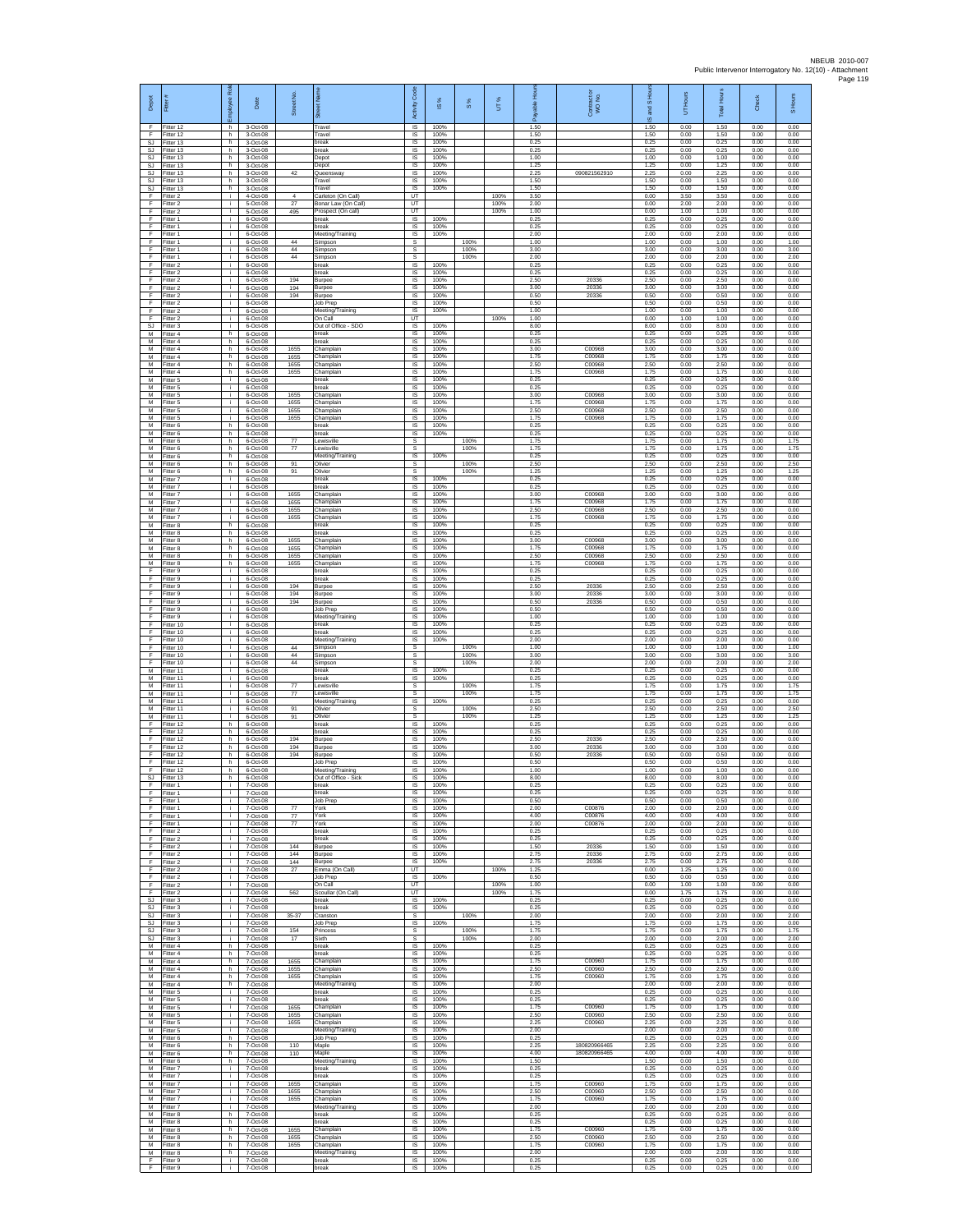| Depot                                                      | Fitter                                | 쥖<br>eekoli    | Date                               | Street No.           | eet Na                                                   | Activity Code                 | 1S%                  | $\frac{8}{3}$ | UT%  | 운<br>Æ               | Contract or<br>WO No.        | and S Hc<br>$\omega$ | Hours<br>5           | <b>Total Hours</b>   | Check                | S Hours              |
|------------------------------------------------------------|---------------------------------------|----------------|------------------------------------|----------------------|----------------------------------------------------------|-------------------------------|----------------------|---------------|------|----------------------|------------------------------|----------------------|----------------------|----------------------|----------------------|----------------------|
| F<br>F<br>F                                                | Fitter 9<br>Fitter 9<br>Fitter 9      | л.<br>j.<br>i. | 7-Oct-08<br>7-Oct-08<br>7-Oct-08   | 144<br>144<br>144    | Burpee<br>Burpee<br>Burpee                               | IS<br>IS<br>IS                | 100%<br>100%<br>100% |               |      | 1.50<br>2.75<br>2.75 | 20336<br>20336<br>20336      | 1.50<br>2.75<br>2.75 | 0.00<br>0.00<br>0.00 | 1.50<br>2.75<br>2.75 | 0.00<br>0.00<br>0.00 | 0.00<br>0.00<br>0.00 |
| F<br>Ŧ<br>-F                                               | Fitter 9<br>Fitter 10<br>Fitter 10    | i.<br>i.<br>j. | 7-Oct-08<br>7-Oct-08<br>7-Oct-08   |                      | Job Prep<br>oreak<br>break                               | IS<br>IS<br><b>IS</b>         | 100%<br>100%<br>100% |               |      | 0.50<br>0.25<br>0.25 |                              | 0.50<br>0.25<br>0.25 | 0.00<br>0.00<br>0.00 | 0.50<br>0.25<br>0.25 | 0.00<br>0.00<br>0.00 | 0.00<br>0.00<br>0.00 |
| E<br>$\mathsf F$                                           | Fitter 10<br>Fitter 10                | i.<br>i.<br>i. | 7-Oct-08<br>7-Oct-08               | $77\,$               | lob Prep<br>ork)                                         | IS.<br>IS                     | 100%<br>100%         |               |      | 0.50<br>2.00         | C00876                       | 0.50<br>2.00         | 0.00<br>0.00         | 0.50<br>2.00         | 0.00<br>0.00         | 0.00<br>0.00         |
| F<br>E<br>${\sf M}$                                        | Fitter 10<br>Fitter 10<br>Fitter 11   | i.<br>i.       | 7-Oct-08<br>7-Oct-08<br>7-Oct-08   | 77<br>77             | 'ork<br>York<br>Job Prep                                 | IS<br>IS<br>$\sf IS$          | 100%<br>100%<br>100% |               |      | 4.00<br>2.00<br>0.25 | C00876<br>C00876             | 4.00<br>2.00<br>0.25 | 0.00<br>0.00<br>0.00 | 4.00<br>2.00<br>0.25 | 0.00<br>0.00<br>0.00 | 0.00<br>0.00<br>0.00 |
| M<br>M<br>М                                                | Fitter 11<br>Fitter 11<br>Fitter 11   | i.<br>i.<br>i. | 7-Oct-08<br>7-Oct-08<br>7-Oct-08   | 110<br>110           | Maple<br>Maple<br>Meeting/Training                       | $\sf IS$<br>IS<br>IS          | 100%<br>100%<br>100% |               |      | 2.25<br>4.00<br>1.50 | 180820966465<br>180820966465 | 2.25<br>4.00<br>1.50 | 0.00<br>0.00<br>0.00 | 2.25<br>4.00<br>1.50 | 0.00<br>0.00<br>0.00 | 0.00<br>0.00<br>0.00 |
| F<br>F                                                     | Fitter 12<br>Fitter 12                | h.<br>h.       | 7-Oct-08<br>7-Oct-08               |                      | break<br>reak                                            | IS<br>IS<br>IS                | 100%<br>100%<br>100% |               |      | 0.25<br>0.25<br>1.50 | 20336                        | 0.25<br>0.25<br>1.50 | 0.00<br>0.00<br>0.00 | 0.25<br>0.25<br>1.50 | 0.00<br>0.00<br>0.00 | 0.00<br>0.00<br>0.00 |
| F<br>F<br>F                                                | Fitter 12<br>Fitter 12<br>Fitter 12   | h.<br>h.<br>h. | 7-Oct-08<br>7-Oct-08<br>7-Oct-08   | 144<br>144<br>144    | Burpee<br>Burpee<br>Burpee                               | IS<br>$\sf IS$                | 100%<br>100%         |               |      | 2.75<br>2.75         | 20336<br>20336               | 2.75<br>2.75         | 0.00<br>0.00         | 2.75<br>2.75         | 0.00<br>0.00         | 0.00<br>0.00         |
| -F<br>SJ.<br>$\ddot{\phantom{1}}$                          | Fitter 12<br>Fitter 13<br>Fitter 1    | h.<br>h.<br>÷. | 7-Oct-08<br>7-Oct-08<br>8-Oct-08   |                      | Job Prep<br>Out of Office - SDO<br>airport               | IS<br>IS<br>s                 | 100%<br>100%         | 100%          |      | 0.50<br>8.00<br>1.50 |                              | 0.50<br>8.00<br>1.50 | 0.00<br>0.00<br>0.00 | 0.50<br>8.00<br>1.50 | 0.00<br>0.00<br>0.00 | 0.00<br>0.00<br>1.50 |
| $\ddot{\ }$<br>$\ddot{\phantom{1}}$<br>$\ddot{\mathbf{f}}$ | Fitter 1<br>Fitter 1                  | i.<br>i.<br>i. | 8-Oct-08<br>8-Oct-08               |                      | break<br>break                                           | IS<br>IS<br>IS                | 100%<br>100%<br>100% |               |      | 0.25<br>0.25<br>1.75 |                              | 0.25<br>0.25<br>1.75 | 0.00<br>0.00<br>0.00 | 0.25<br>0.25<br>1.75 | 0.00<br>0.00         | 0.00<br>0.00<br>0.00 |
| $\ddot{\mathbf{f}}$<br>$\ddot{\ }$                         | Fitter 1<br>Fitter 1<br>Fitter 1      | i.<br>i.       | 8-Oct-08<br>8-Oct-08<br>8-Oct-08   | 77<br>77             | depot<br>york<br>'ork                                    | IS<br>IS                      | 100%<br>100%         |               |      | 2.00<br>1.00         | C00876<br>C00876             | 2.00<br>1.00         | 0.00<br>0.00         | 2.00<br>1.00         | 0.00<br>0.00<br>0.00 | 0.00<br>0.00         |
| $\ddot{\ }$<br>$\mathbf{f}$<br>$\ddot{\ }$                 | Fitter 1<br>Fitter 2<br>Fitter 2      | j.<br>i.<br>i. | 8-Oct-08<br>8-Oct-08<br>8-Oct-08   | 77                   | York<br>break<br>ob Prep                                 | IS<br>IS<br>IS                | 100%<br>100%<br>100% |               |      | 2.25<br>0.25<br>1.50 | C00876                       | 2.25<br>0.25<br>1.50 | 0.00<br>0.00<br>0.00 | 2.25<br>0.25<br>1.50 | 0.00<br>0.00<br>0.00 | 0.00<br>0.00<br>0.00 |
| $\ddot{\ }$<br>$\ddot{\phantom{1}}$<br>$\ddot{\ }$         | Fitter 2<br>Fitter 2<br>Fitter 2      | j.<br>i.<br>÷. | 8-Oct-08<br>8-Oct-08<br>8-Oct-08   | 435<br>435           | Milltown<br>Milltown<br>On Call                          | IS<br><b>IS</b><br>UT         | 100%<br>100%         |               | 100% | 1.50<br>1.75<br>1.00 | 090824403678<br>090824403678 | 1.50<br>175<br>0.00  | 0.00<br>0.00<br>1.00 | 1.50<br>1.75<br>1.00 | 0.00<br>0.00<br>0.00 | 0.00<br>0.00<br>0.00 |
| $\ddot{\phantom{1}}$<br>$\ddot{\phantom{1}}$               | Fitter 2<br>Fitter 2                  | i.<br>i.       | 8-Oct-08<br>8-Oct-08               | 1165                 | Smythe (On Call)<br>Travel                               | UT<br>IS                      | 100%                 |               | 100% | 3.00<br>1.50         |                              | 0.00<br>1.50         | 3.00<br>0.00         | 3.00<br>1.50         | 0.00<br>0.00         | 0.00<br>0.00         |
| $\ddot{\mathbf{f}}$<br>sj<br>sj                            | Fitter 2<br>Fitter 3<br>Fitter 3      | i.<br>i.<br>i. | 8-Oct-08<br>8-Oct-08<br>8-Oct-08   |                      | Travel<br>break<br>break                                 | $\sf IS$<br>$\sf IS$<br>IS    | 100%<br>100%<br>100% |               |      | 1.50<br>0.25<br>0.25 |                              | 1.50<br>0.25<br>0.25 | 0.00<br>0.00<br>0.00 | 1.50<br>0.25<br>0.25 | 0.00<br>0.00<br>0.00 | 0.00<br>0.00<br>0.00 |
| sj<br>sj                                                   | Fitter 3<br>Fitter 3                  | j.<br>i.       | 8-Oct-08<br>8-Oct-08               |                      | depot<br>depot                                           | IS<br>IS                      | 100%<br>100%         |               |      | 0.50<br>0.50         |                              | 0.50<br>0.50         | 0.00<br>0.00         | 0.50<br>0.50         | 0.00<br>0.00         | 0.00<br>0.00         |
| sj<br>sj<br>sj                                             | Fitter 3<br>Fitter 3<br>Fitter 3      | ÷.<br>j.<br>i. | 8-Oct-08<br>8-Oct-08<br>8-Oct-08   | 371<br>435           | Jouglas<br>Miscellaneous<br>Milltown                     | s<br>IS<br>IS.                | 100%<br>100%         | 100%          |      | 0.50<br>1.00<br>3.50 | 090824403678                 | 0.50<br>1.00<br>3.50 | 0.00<br>0.00<br>0.00 | 0.50<br>1.00<br>3.50 | 0.00<br>0.00<br>0.00 | 0.50<br>0.00<br>0.00 |
| si<br>sj<br>${\mathsf m}$                                  | Fitter 3<br>Fitter 3<br>Fitter 4      | j.<br>j.<br>h. | 8-Oct-08<br>8-Oct-08<br>8-Oct-08   |                      | Travel<br>Travel<br>break                                | $\sf IS$<br>- IS<br>IS.       | 100%<br>100%<br>100% |               |      | 1.50<br>1.50<br>0.25 |                              | 1.50<br>1.50<br>0.25 | 0.00<br>0.00<br>0.00 | 1.50<br>1.50<br>0.25 | 0.00<br>0.00<br>0.00 | 0.00<br>0.00<br>0.00 |
| ${\mathsf m}$<br>m                                         | Fitter 4<br>Fitter 4                  | h.<br>h.       | 8-Oct-08<br>8-Oct-08               | 1655                 | reak<br>hamplair                                         | IS<br>IS                      | 100%<br>100%         |               |      | 0.25<br>3.00         | C00960                       | 0.25<br>3.00         | 0.00<br>0.00         | 0.25<br>3.00         | 0.00<br>0.00         | 0.00<br>0.00         |
| m<br>${\sf m}$<br>m                                        | Fitter 4<br>Fitter 4<br>Fitter 4      | h.<br>h.<br>h. | 8-Oct-08<br>8-Oct-08<br>8-Oct-08   | 1655<br>1655<br>1655 | Champlain<br>Champlain<br>Champlain                      | IS<br>IS<br>IS                | 100%<br>100%<br>100% |               |      | 1.75<br>2.50<br>0.75 | C00960<br>C00960<br>C00960   | 1.75<br>2.50<br>0.75 | 0.00<br>0.00<br>0.00 | 1.75<br>2.50<br>0.75 | 0.00<br>0.00<br>0.00 | 0.00<br>0.00<br>0.00 |
| M<br>M<br>М                                                | Fitter 5<br>Fitter 6<br>Fitter 6      | j.<br>h<br>h.  | 8-Oct-08<br>8-Oct-08<br>8-Oct-08   | 21                   | Meeting/Training<br>boyd<br>oreak                        | IS<br>s<br>IS                 | 100%<br>100%         | 100%          |      | 8.00<br>1.50<br>0.25 |                              | 8.00<br>1.50<br>0.25 | 0.00<br>0.00<br>0.00 | 8.00<br>1.50<br>0.25 | 0.00<br>0.00<br>0.00 | 0.00<br>1.50<br>0.00 |
| M<br>M                                                     | Fitter 6<br>Fitter 6                  | h<br>h.        | 8-Oct-08<br>8-Oct-08               | 353<br>533           | hamplain<br>Champlain                                    | s<br>s                        |                      | 100%<br>100%  |      | 2.00<br>1.00         |                              | 2.00<br>1.00         | 0.00<br>0.00         | 2.00<br>1.00         | 0.00<br>0.00         | 2.00<br>1.00         |
| M<br>М<br>M                                                | Fitter 6<br>Fitter 6<br>Fitter 6      | h.<br>h.<br>h. | 8-Oct-08<br>8-Oct-08<br>8-Oct-08   | 43<br>300            | Hedgewood<br>Job Prep<br>ewisville                       | s<br>IS<br>s                  | 100%                 | 100%<br>100%  |      | 1.00<br>0.25<br>1.75 |                              | 1.00<br>0.25<br>1.75 | 0.00<br>0.00<br>0.00 | 1.00<br>0.25<br>1.75 | 0.00<br>0.00<br>0.00 | 1.00<br>0.00<br>1.75 |
| M<br>$\mathsf{m}$<br>m                                     | Fitter 6<br>Fitter 7<br>Fitter 7      | h.<br>i.<br>i. | 8-Oct-08<br>8-Oct-08<br>8-Oct-08   |                      | Meeting/Training<br>break<br>break                       | IS<br>IS<br>$\sf IS$          | 100%<br>100%<br>100% |               |      | 0.25<br>0.25<br>0.25 |                              | 0.25<br>0.25<br>0.25 | 0.00<br>0.00<br>0.00 | 0.25<br>0.25<br>0.25 | 0.00<br>0.00<br>0.00 | 0.00<br>0.00<br>0.00 |
| m<br>$\mathsf{m}$                                          | Fitter 7<br>Fitter 7                  | i.<br>i.       | 8-Oct-08<br>8-Oct-08               | 1655<br>1655         | Champlain<br>Champlain                                   | IS<br>IS                      | 100%<br>100%         |               |      | 3.00<br>1.75         | C00960<br>C00960             | 3.00<br>1.75         | 0.00<br>0.00         | 3.00<br>1.75         | 0.00<br>0.00         | 0.00<br>0.00         |
| m<br>$\mathsf{m}$<br>m                                     | Fitter 7<br>Fitter 7<br>Fitter 8      | i.<br>j.<br>h. | 8-Oct-08<br>8-Oct-08<br>8-Oct-08   | 1655<br>1655         | hamplain<br>hamplain<br>break                            | IS<br>IS<br>IS                | 100%<br>100%<br>100% |               |      | 2.50<br>0.75<br>0.25 | C00960<br>C00960             | 2.50<br>0.75<br>0.25 | 0.00<br>0.00<br>0.00 | 2.50<br>0.75<br>0.25 | 0.00<br>0.00<br>0.00 | 0.00<br>0.00<br>0.00 |
| $\mathsf{m}$<br>m<br>m                                     | Fitter 8<br>Fitter 8<br>Fitter 8      | h.<br>h.<br>h. | 8-Oct-08<br>8-Oct-08<br>8-Oct-08   | 1655<br>1655         | break<br>hamplain<br>Champlain                           | IS<br>$\sf IS$<br>IS          | 100%<br>100%<br>100% |               |      | 0.25<br>3.00<br>1.75 | C00960<br>C00960             | 0.25<br>3.00<br>1.75 | 0.00<br>0.00<br>0.00 | 0.25<br>3.00<br>1.75 | 0.00<br>0.00<br>0.00 | 0.00<br>0.00<br>0.00 |
| m<br>${\mathsf m}$                                         | Fitter 8<br>Fitter 8                  | h.<br>h.       | 8-Oct-08<br>8-Oct-08               | 1655<br>1655         | Champlain<br>hamplain,                                   | IS.<br>IS                     | 100%<br>100%         |               |      | 2.50<br>0.75         | C00960<br>C00960             | 2.50<br>0.75         | 0.00<br>0.00         | 2.50<br>0.75         | 0.00<br>0.00         | 0.00<br>0.00         |
| $\ddot{\ }$<br>$\ddot{\phantom{1}}$<br>$\ddot{\mathbf{f}}$ | Fitter 9<br>Fitter 9<br>Fitter 9      | i.<br>i.<br>j. | 8-Oct-08<br>8-Oct-08<br>8-Oct-08   | 435                  | oreak<br>Job Prep<br>Milltown                            | IS<br>IS<br>IS                | 100%<br>100%<br>100% |               |      | 0.25<br>1.50<br>1.50 | 090824403678                 | 0.25<br>1.50<br>1.50 | 0.00<br>0.00<br>0.00 | 0.25<br>1.50<br>1.50 | 0.00<br>0.00<br>0.00 | 0.00<br>0.00<br>0.00 |
| $\ddot{\mathbf{f}}$<br>$\mathbf{f}$<br>$\ddot{\ }$         | Fitter 9<br>Fitter 9<br>Fitter 9      | i.<br>j.<br>i. | 8-Oct-08<br>8-Oct-08<br>8-Oct-08   | 435                  | Milltown<br>ravel<br>Travel                              | IS<br>IS<br>IS                | 100%<br>100%<br>100% |               |      | 1.75<br>1.50<br>1.50 | 090824403678                 | 1.75<br>1.50<br>1.50 | 0.00<br>0.00<br>0.00 | 1.75<br>1.50<br>1.50 | 0.00<br>0.00         | 0.00<br>0.00<br>0.00 |
| Ŧ<br>-f                                                    | Fitter 10<br>Fitter 10                | h.<br>h        | 8-Oct-08<br>8-Oct-08               |                      | break<br>lob Prep                                        | 1S<br>IS                      | 100%<br>100%         |               |      | 0.25<br>2.50         |                              | 0.25<br>2.50         | 0.00<br>0.00         | 0.25<br>2.50         | 0.00<br>0.00<br>0.00 | 0.00<br>0.00         |
| -f<br>$\ddot{\ }$<br>$\ddot{\ }$                           | Fitter 10<br>Fitter 10<br>Fitter 10   | h.<br>h.<br>h  | 8-Oct-08<br>8-Oct-08<br>8-Oct-08   | 435<br>435           | Milltown<br>Milltown<br>ravel                            | <b>IS</b><br>IS.<br>IS        | 100%<br>100%<br>100% |               |      | 1.50<br>1.75<br>1.50 | 090824403678<br>090824403678 | 1.50<br>1.75<br>1.50 | 0.00<br>0.00<br>0.00 | 1.50<br>1.75<br>1.50 | 0.00<br>0.00<br>0.00 | 0.00<br>0.00<br>0.00 |
| $\ddot{\phantom{1}}$<br>$\mathsf{m}$                       | Fitter 10<br>m Fitter 11<br>Fitter 11 | h.<br>i.<br>i. | 8-Oct-08<br>8-Oct-08<br>8-Oct-08   | 21                   | ravel<br>boyd<br>breal                                   | IS<br>s<br>$\sf IS$           | 100%<br>100%         | 100%          |      | 1.50<br>1.50<br>0.25 |                              | 1.50<br>1.50<br>0.25 | 0.00<br>0.00<br>0.00 | 1.50<br>1.50<br>0.25 | 0.00<br>0.00<br>0.00 | 0.00<br>1.50<br>0.00 |
| m                                                          | Fitter 11<br>m Fitter 11              | i.             | 8-Oct-08<br>8-Oct-08               | 353<br>533           | Champlain<br>Champlain                                   | s<br>s                        |                      | 100%<br>100%  |      | 2.00<br>1.00         |                              | 2.00<br>1.00         | 0.00<br>0.00         | 2.00<br>1.00         | 0.00<br>0.00         | 2.00<br>1.00         |
| m<br>m<br>$\mathsf{m}$                                     | Fitter 11<br>Fitter 11<br>Fitter 11   | j.<br>i.<br>÷. | 8-Oct-08<br>8-Oct-08<br>8-Oct-08   | 43<br>300            | Hedgewood<br>Job Prep<br>ewisville.                      | s<br>IS.<br>s                 | 100%                 | 100%<br>100%  |      | 1.00<br>0.25<br>1.75 |                              | 1.00<br>0.25<br>1.75 | 0.00<br>0.00<br>0.00 | 1.00<br>0.25<br>1.75 | 0.00<br>0.00<br>0.00 | 1.00<br>0.00<br>1.75 |
| ${\mathsf m}$<br>$\ddot{\ }$                               | Fitter 11<br>Fitter 12                | j.<br>h.       | 8-Oct-08<br>8-Oct-08               |                      | Meeting/Training<br>break                                | <b>IS</b><br><b>IS</b>        | 100%<br>100%         |               |      | 0.25<br>0.25         |                              | 0.25<br>0.25         | 0.00<br>0.00         | 0.25<br>0.25         | 0.00<br>0.00         | 0.00<br>0.00         |
| $\ddot{\ }$<br>f<br>f                                      | Fitter 12<br>Fitter 12<br>Fitter 12   | h.<br>h.<br>h. | 8-Oct-08<br>8-Oct-08<br>8-Oct-08   | 435<br>435           | Job Prep<br>Milltown<br>Milltown                         | $\sf IS$<br>- IS<br><b>IS</b> | 100%<br>100%<br>100% |               |      | 2.50<br>1.50<br>1.75 | 090824403678<br>090824403678 | 2.50<br>1.50<br>1.75 | 0.00<br>0.00<br>0.00 | 2.50<br>1.50<br>1.75 | 0.00<br>0.00<br>0.00 | 0.00<br>0.00<br>0.00 |
| $\mathbf{f}$<br>$\overline{f}$<br>sj                       | Fitter 12<br>Fitter 12<br>Fitter 13   | h.<br>h.<br>h. | 8-Oct-08<br>8-Oct-08<br>8-Oct-08   |                      | Travel<br>Travel<br>break                                | IS<br>1S<br><b>IS</b>         | 100%<br>100%<br>100% |               |      | 1.50<br>1.50<br>0.25 |                              | 1.50<br>1.50<br>0.25 | 0.00<br>0.00<br>0.00 | 1.50<br>1.50<br>0.25 | 0.00<br>0.00<br>0.00 | 0.00<br>0.00<br>0.00 |
| sj<br>si                                                   | Fitter 13<br>Fitter 13<br>Fitter 13   | h.<br>h.<br>h. | 8-Oct-08<br>8-Oct-08<br>8-Oct-08   |                      | break<br>depot                                           | IS<br>1S<br>IS                | 100%<br>100%<br>100% |               |      | 0.25<br>0.50<br>0.50 |                              | 0.25<br>0.50<br>0.50 | 0.00<br>0.00<br>0.00 | 0.25<br>0.50<br>0.50 | 0.00<br>0.00<br>0.00 | 0.00<br>0.00<br>0.00 |
| sj<br>sj<br>sj                                             | Fitter 13<br>Fitter 13                | h<br>h.        | 8-Oct-08<br>8-Oct-08               | 371<br>435           | depot<br>Douglas<br>Milltown                             | s<br>IS                       | 100%                 | 100%          |      | 0.50<br>3.50         | 090824403678                 | 0.50<br>3.50         | 0.00<br>0.00         | 0.50<br>3.50         | 0.00<br>0.00         | 0.50<br>0.00         |
| si<br>si<br>-F.                                            | Fitter 13<br>Fitter 13<br>Fitter 1    | h<br>h.<br>j.  | 8-Oct-08<br>8-Oct-08<br>9-Oct-08   |                      | ravel<br>Travel<br>hreak                                 | IS<br><b>IS</b><br><b>IS</b>  | 100%<br>100%<br>100% |               |      | 1.50<br>1.50<br>0.25 |                              | 1.50<br>1.50<br>0.25 | 0.00<br>0.00<br>0.00 | 1.50<br>1.50<br>0.25 | 0.00<br>0.00<br>0.00 | 0.00<br>0.00<br>0.00 |
| F<br>F.<br>F.                                              | Fitter 1<br>Fitter 1                  | i.<br>T        | $9-Oct-08$<br>9-Oct-08             |                      | break<br>break                                           | IS<br>IS                      | 100%<br>100%         |               |      | 0.50<br>0.25         |                              | 0.50<br>0.25         | 0.00<br>0.00         | 0.50<br>0.25         | 0.00<br>0.00         | 0.00<br>0.00         |
| $\mathsf F$<br>F                                           | Fitter 1<br>Fitter 1<br>Fitter 1      | i.<br>i.<br>i. | 9-Oct-08<br>9-Oct-08<br>$9-Oct-08$ |                      | Meeting/Training<br>Meeting/Training<br>Meeting/Training | IS<br>$\sf IS$<br>$\sf IS$    | 100%<br>100%<br>100% |               |      | 2.00<br>1.75<br>2.50 |                              | 2.00<br>1.75<br>2.50 | 0.00<br>0.00<br>0.00 | 2.00<br>1.75<br>2.50 | 0.00<br>0.00<br>0.00 | 0.00<br>0.00<br>0.00 |
| -F<br>F<br>Ŧ                                               | Fitter 1<br>Fitter 2<br>Fitter 2      | i.<br>i.<br>i. | 9-Oct-08<br>9-Oct-08<br>9-Oct-08   |                      | Meeting/Training<br>break<br>break                       | IS<br>IS<br>IS                | 100%<br>100%<br>100% |               |      | 0.75<br>0.25<br>0.50 |                              | 0.75<br>0.25<br>0.50 | 0.00<br>0.00<br>0.00 | 0.75<br>0.25<br>0.50 | 0.00<br>0.00<br>0.00 | 0.00<br>0.00<br>0.00 |
| F.<br>F                                                    | Fitter 2<br>Fitter 2                  | i.<br>j.       | 9-Oct-08<br>9-Oct-08               |                      | reak<br>Meeting/Training                                 | IS<br><b>IS</b>               | 100%<br>100%         |               |      | 0.25<br>2.00         |                              | 0.25<br>2.00         | 0.00<br>0.00         | 0.25<br>2.00         | 0.00<br>0.00         | 0.00<br>0.00         |
| F.<br>F<br>F                                               | Fitter 2<br>Fitter 2<br>Fitter 2      | j.<br>i.<br>i. | 9-Oct-08<br>$9-Oct-08$<br>9-Oct-08 |                      | Meeting/Training<br>Meeting/Training<br>Meeting/Training | <b>IS</b><br>$\sf IS$<br>- IS | 100%<br>100%<br>100% |               |      | 1.75<br>2.50<br>0.75 |                              | 1.75<br>2.50<br>0.75 | 0.00<br>0.00<br>0.00 | 1.75<br>2.50<br>0.75 | 0.00<br>0.00<br>0.00 | 0.00<br>0.00<br>0.00 |
| S.I.<br>SJ<br>SJ                                           | Fitter 3<br>Fitter 3<br>Fitter 3      | i.<br>i.<br>i. | $9-Ort-08$<br>9-Oct-08<br>9-Oct-08 |                      | hreak<br>oreak<br>Neeting/Training                       | IS.<br>IS<br>1S               | 100%<br>100%<br>100% |               |      | 0.25<br>0.25<br>1.00 |                              | 0.25<br>0.25<br>1.00 | 0.00<br>0.00<br>0.00 | 0.25<br>0.25<br>1.00 | 0.00<br>0.00<br>0.00 | 0.00<br>0.00<br>0.00 |
| <b>SJ</b><br>SJ                                            | Fitter 3<br>Fitter 3                  | i.<br>i.       | 9-Oct-08<br>9-Oct-08               | 59<br>59             | Rocky Terrace<br>Rocky Terrace                           | IS<br>IS                      | 100%<br>100%         |               |      | 1.50<br>4.00         | 24399<br>24399               | 1.50<br>4.00         | 0.00<br>0.00         | 1.50<br>4.00         | 0.00<br>0.00         | 0.00<br>0.00         |
| SJ<br>M<br>M                                               | Fitter 3<br>Fitter 4<br>Fitter 4      | i.<br>h.<br>h  | $9-Oct-08$<br>9-Oct-08<br>9-Oct-08 | 59                   | Rocky Terrace<br>preak<br>break                          | IS<br>IS<br>IS                | 100%<br>100%<br>100% |               |      | 1.00<br>0.25<br>0.25 | 24399                        | 1.00<br>0.25<br>0.25 | 0.00<br>0.00<br>0.00 | 1.00<br>0.25<br>0.25 | 0.00<br>0.00<br>0.00 | 0.00<br>0.00<br>0.00 |
| M<br>M<br>M                                                | Fitter 4<br>Fitter 4<br>Fitter 4      | h.<br>h<br>h.  | 9-Oct-08<br>9-Oct-08<br>9-Oct-08   | 1655<br>1655<br>1655 | Champlain<br>Champlain<br>Champlain                      | 1S<br>IS<br><b>IS</b>         | 100%<br>100%<br>100% |               |      | 3.00<br>1.75<br>2.50 | C00960<br>C00960<br>C00960   | 3.00<br>1.75<br>2.50 | 0.00<br>0.00<br>0.00 | 3.00<br>1.75<br>2.50 | 0.00<br>0.00<br>0.00 | 0.00<br>0.00<br>0.00 |
| M<br>${\sf M}$                                             | Fitter 4<br>Fitter 5                  | h.<br>÷.       | 9-Oct-08<br>$9-Oct-08$             | 1655                 | Champlain<br>oreak                                       | IS<br>IS                      | 100%<br>100%         |               |      | 0.75<br>0.25         | C00960                       | 0.75<br>0.25         | 0.00<br>0.00         | 0.75<br>0.25         | 0.00<br>0.00         | 0.00<br>0.00         |
| M<br>M<br>М                                                | Fitter 5<br>Fitter 5<br>Fitter 5      | i.<br>i.<br>i. | 9-Oct-08<br>9-Oct-08<br>9-Oct-08   | 1655<br>1655         | oreak<br>Champlain<br>Champlain                          | IS<br>IS<br>$\sf IS$          | 100%<br>100%<br>100% |               |      | 0.25<br>3.00<br>1.75 | C00960<br>C00960             | 0.25<br>3.00<br>1.75 | 0.00<br>0.00<br>0.00 | 0.25<br>3.00<br>1.75 | 0.00<br>0.00<br>0.00 | 0.00<br>0.00<br>0.00 |
| M                                                          | Fitter 5                              | i.             | $9-Oct-08$                         | 1655                 | Champlain                                                | IS                            | 100%                 |               |      | 2.50                 | C00960                       | 2.50                 | 0.00                 | 2.50                 | 0.00                 | 0.00                 |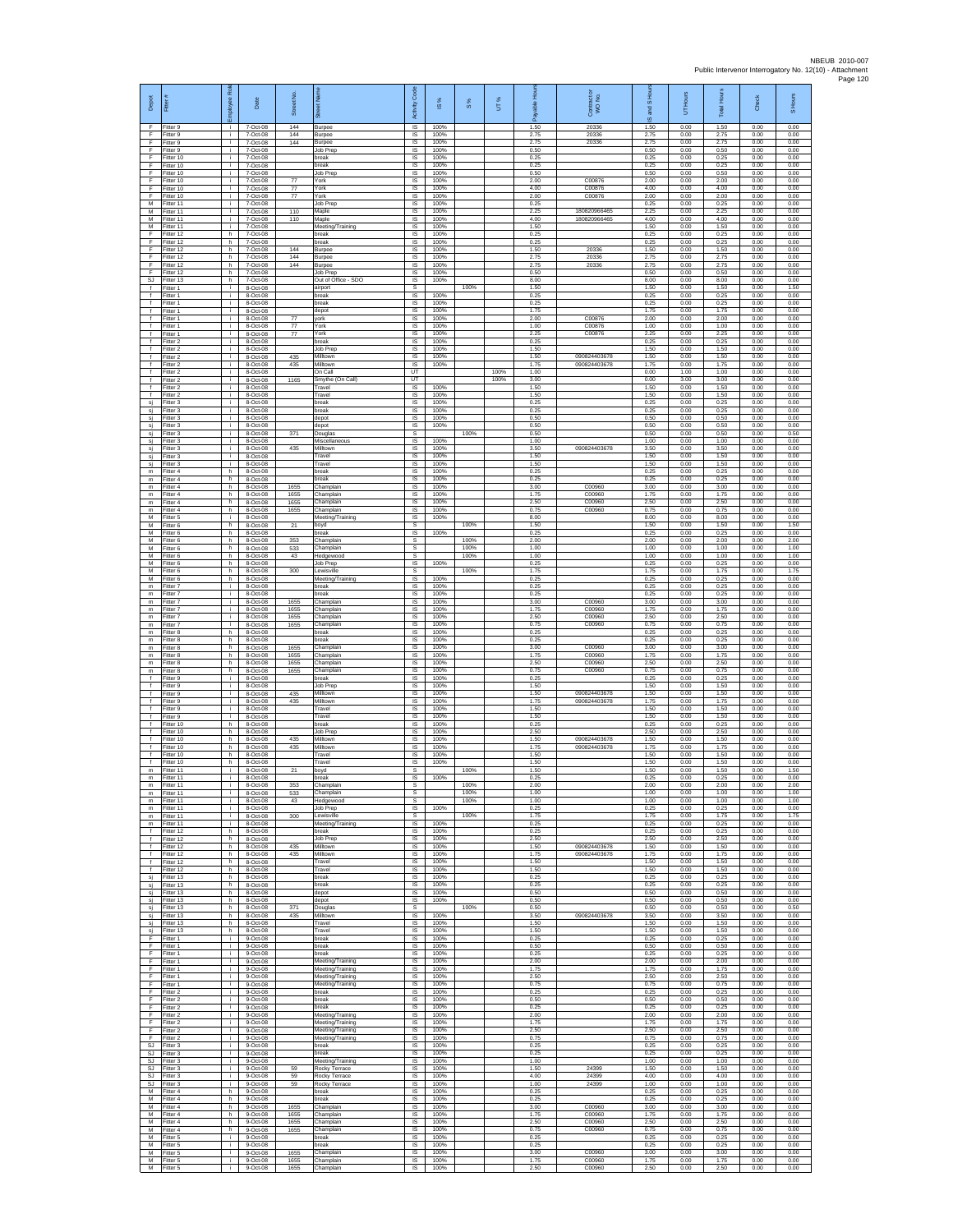| Depot                                              | Fiter                               | æ<br>loyee              | Date                                | Street No.           |                                                      | Code<br>Activity                    | IS %                 | $\frac{8}{3}$ | UT%          | 휸                    | Contract or<br>WO No.      | IS <sub>Hou</sub><br>g<br>$\overline{\omega}$ | UT Hours             | <b>Total Hours</b>   | Check                | S Hours              |
|----------------------------------------------------|-------------------------------------|-------------------------|-------------------------------------|----------------------|------------------------------------------------------|-------------------------------------|----------------------|---------------|--------------|----------------------|----------------------------|-----------------------------------------------|----------------------|----------------------|----------------------|----------------------|
| M<br>M<br>M                                        | Fitter 5<br>Fitter 6<br>Fitter 6    | ÷.<br>h<br>h            | 9-Oct-08<br>9-Oct-08<br>9-Oct-08    | 1655                 | Champlair<br>break<br>break                          | $\overline{\mathsf{s}}$<br>IS<br>IS | 100%<br>100%<br>100% |               |              | 0.75<br>0.25<br>0.25 | C00960                     | 0.75<br>0.25<br>0.25                          | 0.00<br>0.00<br>0.00 | 0.75<br>0.25<br>0.25 | 0.00<br>0.00<br>0.00 | 0.00<br>0.00<br>0.00 |
| M<br>M                                             | Fitter 6<br>Fitter 6                | h.<br>h.                | 9-Oct-08<br>9-Oct-08                |                      | depot<br>Job Prep                                    | <b>IS</b><br><b>IS</b>              | 100%<br>100%         |               |              | 0.50<br>1.00         |                            | 0.50<br>1.00                                  | 0.00<br>0.00         | 0.50<br>1.00         | 0.00<br>0.00         | 0.00<br>0.00         |
| M<br>M                                             | -itter 6<br>Fitter 6                | h<br>h                  | 9-Oct-08<br>9-Oct-08                | 65                   | Meeting/Training<br>Morton                           | IS<br>s                             | 100%                 | 100%          |              | 0.25<br>2.00         |                            | 0.25<br>2.00                                  | 0.00<br>0.00         | 0.25<br>2.00         | 0.00<br>0.00         | 0.00<br>2.00         |
| M<br>${\sf M}$<br>M                                | Fitter 6<br>-itter 6                | h.<br>h                 | 9-Oct-08<br>9-Oct-08                |                      | Travel<br>Travel<br>Westminster                      | IS<br>IS                            | 100%<br>100%         |               |              | 0.25<br>0.25         |                            | 0.25<br>0.25                                  | 0.00<br>0.00         | 0.25<br>0.25         | 0.00<br>0.00         | 0.00<br>0.00         |
| M<br>M                                             | Fitter 6<br>Fitter 6<br>Fitter 6    | $\mathsf{h}$<br>h.<br>h | 9-Oct-08<br>9-Oct-08<br>9-Oct-08    | 204<br>204<br>22     | Westminste<br>Whitney                                | IS<br><b>IS</b><br>s                | 100%<br>100%         | 100%          |              | 0.50<br>1.75<br>1.00 |                            | 0.50<br>1.75<br>1.00                          | 0.00<br>0.00<br>0.00 | 0.50<br>1.75<br>1.00 | 0.00<br>0.00<br>0.00 | 0.00<br>0.00<br>1.00 |
| M<br>M                                             | Fitter 7<br>fitter 7                | Ť.<br>i.                | 9-Oct-08<br>9-Oct-08                |                      | break<br>reak                                        | IS<br>IS                            | 100%<br>100%         |               |              | 0.25<br>0.25         |                            | 0.25<br>0.25                                  | 0.00<br>0.00         | 0.25<br>0.25         | 0.00<br>0.00         | 0.00<br>0.00         |
| M<br>M<br>M                                        | Fitter 7<br>-itter 7                | j.<br>i.<br>÷.          | 9-Oct-08<br>9-Oct-08                | 1655<br>1655         | Champlain<br>Champlain<br>Champlain                  | <b>IS</b><br><b>IS</b><br>IS        | 100%<br>100%<br>100% |               |              | 3.00<br>1.75<br>2.50 | C00960<br>C00960<br>C00960 | 3.00<br>1.75<br>2.50                          | 0.00<br>0.00<br>0.00 | 3.00<br>1.75<br>2.50 | 0.00<br>0.00<br>0.00 | 0.00<br>0.00<br>0.00 |
| M<br>M                                             | Fitter 7<br>Fitter 7<br>Fitter 8    | j.<br>h.                | 9-Oct-08<br>9-Oct-08<br>9-Oct-08    | 1655<br>1655         | Champlain<br>break                                   | IS<br>IS                            | 100%<br>100%         |               |              | 0.75<br>0.25         | C00960                     | 0.75<br>0.25                                  | 0.00<br>0.00         | 0.75<br>0.25         | 0.00<br>0.00         | 0.00<br>0.00         |
| M<br>M                                             | Fitter 8<br>Fitter 8                | h.<br>h.                | 9-Oct-08<br>9-Oct-08                | 1655                 | break<br>Champlain                                   | IS<br><b>IS</b>                     | 100%<br>100%         |               |              | 0.25<br>3.00         | C00960                     | 0.25<br>3.00                                  | 0.00<br>0.00         | 0.25<br>3.00         | 0.00<br>0.00         | 0.00<br>0.00         |
| M<br>M<br>М                                        | Fitter 8<br>Fitter 8<br>Fitter 8    | h.<br>h.<br>h.          | 9-Oct-08<br>9-Oct-08<br>$9-Oct-08$  | 1655<br>1655<br>1655 | Champlain<br>Champlain<br>Champlain                  | - IS<br>IS<br>IS                    | 100%<br>100%<br>100% |               |              | 1.75<br>2.50<br>0.75 | C00960<br>C00960<br>C00960 | 1.75<br>2.50<br>0.75                          | 0.00<br>0.00<br>0.00 | 1.75<br>2.50<br>0.75 | 0.00<br>0.00<br>0.00 | 0.00<br>0.00<br>0.00 |
| F<br>F                                             | Fitter 9<br>Fitter 9                | j.<br>j.                | 9-Oct-08<br>9-Oct-08                |                      | oreak<br>break                                       | IS<br><b>IS</b>                     | 100%<br>100%         |               |              | 0.25<br>0.25         |                            | 0.25<br>0.25                                  | 0.00<br>0.00         | 0.25<br>0.25         | 0.00<br>0.00         | 0.00<br>0.00         |
| F<br>F                                             | -itter 9<br>-itter 9                | i.<br>j.                | 9-Oct-08<br>9-Oct-08                | 59                   | Job Prep<br>Rocky Terrace                            | $\sf IS$<br>$\sf IS$                | 100%<br>100%         |               |              | 0.50<br>3.00         | 24399                      | 0.50<br>3.00                                  | 0.00<br>0.00         | 0.50<br>3.00         | 0.00<br>0.00         | 0.00<br>0.00         |
| -F<br>-F.<br>Ŧ                                     | Fitter 9<br>Fitter 9<br>Fitter 9    | j.<br>i.<br>÷.          | 9-Oct-08<br>9-Oct-08<br>9-Oct-08    | 59<br>59             | Rocky Terrace<br>Rocky Terrace<br>Travel             | IS<br><b>IS</b><br>IS               | 100%<br>100%<br>100% |               |              | 2.00<br>0.50<br>1.50 | 24399<br>24399             | 2.00<br>0.50<br>1.50                          | 0.00<br>0.00<br>0.00 | 2.00<br>0.50<br>1.50 | 0.00<br>0.00<br>0.00 | 0.00<br>0.00<br>0.00 |
| Ŧ<br>E                                             | Fitter 9<br>Fitter 10               | i.<br>j.                | 9-Oct-08<br>9-Oct-08                |                      | Travel<br>airport                                    | <b>IS</b><br>s                      | 100%                 | 100%          |              | 1.50<br>1.50         |                            | 1.50<br>1.50                                  | 0.00<br>0.00         | 1.50<br>1.50         | 0.00<br>0.00         | 0.00<br>1.50         |
| F<br>F                                             | Fitter 10<br>Fitter 10              | j.<br>j.                | 9-Oct-08<br>$9-Oct-08$              |                      | airport<br>break                                     | s<br>IS                             | 100%                 | 100%          |              | 3.75<br>0.25         |                            | 3.75<br>0.25                                  | 0.00<br>0.00         | 3.75<br>0.25         | 0.00<br>0.00         | 3.75<br>0.00         |
| F<br>F<br>Ŧ                                        | Fitter 10<br>Fitter 10<br>Fitter 10 | i.<br>Ť.<br>i.          | 9-Oct-08<br>9-Oct-08<br>9-Oct-08    |                      | break<br>Job Prep<br>Job Prep                        | <b>IS</b><br>IS<br>IS               | 100%<br>100%<br>100% |               |              | 0.25<br>0.50<br>0.50 |                            | 0.25<br>0.50<br>0.50                          | 0.00<br>0.00<br>0.00 | 0.25<br>0.50<br>0.50 | 0.00<br>0.00<br>0.00 | 0.00<br>0.00<br>0.00 |
| Ŧ<br>F                                             | Fitter 10<br>Fitter 10              | i.<br>j.                | 9-Oct-08<br>9-Oct-08                | 766                  | On Call<br>Queen                                     | UT<br>s                             |                      | 100%          | 100%         | 0.50<br>0.75         |                            | 0.00<br>0.75                                  | 0.50<br>0.00         | 0.50<br>0.75         | 0.00<br>0.00         | 0.00<br>0.75         |
| M<br>M<br>M                                        | Fitter 11<br>Fitter 11<br>Fitter 11 | i.<br>i.<br>i.          | 9-Oct-08<br>$9-Oct-08$<br>9-Oct-08  |                      | break<br>break<br>depot                              | <b>IS</b><br>IS<br>IS               | 100%<br>100%<br>100% |               |              | 0.25<br>0.25<br>0.50 |                            | 0.25<br>0.25<br>0.50                          | 0.00<br>0.00<br>0.00 | 0.25<br>0.25<br>0.50 | 0.00<br>0.00<br>0.00 | 0.00<br>0.00<br>0.00 |
| M<br>M                                             | Fitter 11<br>Fitter 11              | i.<br>i.                | 9-Oct-08<br>9-Oct-08                |                      | Job Prep<br>Meeting/Training                         | IS<br>IS                            | 100%<br>100%         |               |              | 1.00<br>0.25         |                            | 1.00<br>0.25                                  | 0.00<br>0.00         | 1.00<br>0.25         | 0.00<br>0.00         | 0.00<br>0.00         |
| M<br>M<br>M                                        | Fitter 11<br>Fitter 11              | i.<br>j.<br>j.          | 9-Oct-08<br>9-Oct-08                | 65                   | Morton<br>Travel<br>Travel                           | s<br>IS<br>IS                       | 100%<br>100%         | 100%          |              | 2.00<br>0.25<br>0.25 |                            | 2.00<br>0.25<br>0.25                          | 0.00<br>0.00<br>0.00 | 2.00<br>0.25<br>0.25 | 0.00<br>0.00<br>0.00 | 2.00<br>0.00<br>0.00 |
| M<br>M                                             | Fitter 11<br>Fitter 11<br>-itter 11 | Ť.<br>Ť.                | 9-Oct-08<br>9-Oct-08<br>9-Oct-08    | 204<br>204           | Westminster<br>Westminster                           | IS<br>IS                            | 100%<br>100%         |               |              | 0.50<br>1.75         |                            | 0.50<br>1.75                                  | 0.00<br>0.00         | 0.50<br>1.75         | 0.00<br>0.00         | 0.00<br>0.00         |
| M<br>F                                             | Fitter 11<br>Fitter 12              | j.<br>h.                | 9-Oct-08<br>9-Oct-08                | 22                   | Whitney<br>break                                     | s<br>IS                             | 100%                 | 100%          |              | 1.00<br>0.25         |                            | 1.00<br>0.25                                  | 0.00<br>0.00         | 1.00<br>0.25         | 0.00<br>0.00         | 1.00<br>0.00         |
| F<br>-F<br>-F.                                     | litter 12<br>Fitter 12<br>Fitter 12 | h<br>h.<br>h.           | 9-Oct-08<br>9-Oct-08<br>9-Oct-08    | 59                   | break<br>Job Prep<br>Rocky Terrace                   | $\sf IS$<br>IS<br>IS                | 100%<br>100%<br>100% |               |              | 0.25<br>0.50<br>3.00 | 24399                      | 0.25<br>0.50<br>3.00                          | 0.00<br>0.00<br>0.00 | 0.25<br>0.50<br>3.00 | 0.00<br>0.00<br>0.00 | 0.00<br>0.00<br>0.00 |
| Ŧ<br>Ŧ                                             | Fitter 12<br>Fitter 12              | h<br>h.                 | 9-Oct-08<br>9-Oct-08                | 59<br>59             | Rocky Terrace<br>Rocky Terrace                       | IS<br>IS                            | 100%<br>100%         |               |              | 2.00<br>0.50         | 24399<br>24399             | 2.00<br>0.50                                  | 0.00<br>0.00         | 2.00<br>0.50         | 0.00<br>0.00         | 0.00<br>0.00         |
| E<br>$\mathsf F$<br>$\mathbb{S}\mathbb{J}$         | Fitter 12<br>Fitter 12<br>Fitter 13 | h.<br>h<br>h            | 9-Oct-08<br>9-Oct-08<br>$9-Oct-08$  |                      | Travel<br>Travel<br>break                            | IS<br>IS<br>IS                      | 100%<br>100%<br>100% |               |              | 1.50<br>1.50<br>0.25 |                            | 1.50<br>1.50<br>0.25                          | 0.00<br>0.00<br>0.00 | 1.50<br>1.50<br>0.25 | 0.00<br>0.00<br>0.00 | 0.00<br>0.00<br>0.00 |
| SJ.<br>SJ                                          | Fitter 13<br>Fitter 13              | h.<br>h                 | 9-Oct-08<br>9-Oct-08                |                      | break<br>Meeting/Training                            | IS<br>IS                            | 100%<br>100%         |               |              | 0.25<br>1.00         |                            | 0.25<br>1.00                                  | 0.00<br>0.00         | 0.25<br>1.00         | 0.00<br>0.00         | 0.00<br>0.00         |
| SJ<br><b>SJ</b>                                    | Fitter 13<br>Fitter 13              | h.<br>h                 | 9-Oct-08<br>9-Oct-08                | 59<br>59<br>59       | Rocky Terrace<br>Rocky Terrace                       | IS<br>IS                            | 100%<br>100%         |               |              | 1.50<br>4.00         | 24399<br>24399             | 1.50<br>4.00                                  | 0.00<br>0.00         | 1.50<br>4.00         | 0.00<br>0.00         | 0.00<br>0.00         |
| SJ.<br>$\ddot{\phantom{1}}$<br>$\ddot{\mathbf{f}}$ | Fitter 13<br>-itter 1<br>Fitter 1   | h.<br>i.<br>i.          | 9-Oct-08<br>10-Oct-08<br>10-Oct-08  |                      | Rocky Terrace<br>break<br>break                      | <b>IS</b><br><b>IS</b><br>IS        | 100%<br>100%<br>100% |               |              | 1.00<br>0.25<br>0.25 | 24399                      | 1.00<br>0.25<br>0.25                          | 0.00<br>0.00<br>0.00 | 1.00<br>0.25<br>0.25 | 0.00<br>0.00<br>0.00 | 0.00<br>0.00<br>0.00 |
| $\ddot{\phantom{1}}$<br>f<br>$\ddot{\phantom{1}}$  | Fitter 1<br>Fitter 1<br>-itter 1    | i.<br>i.<br>i.          | 10-Oct-08<br>10-Oct-08<br>10-Oct-08 |                      | Meeting/Training<br>Meeting/Training                 | IS<br>IS<br>IS                      | 100%<br>100%<br>100% |               |              | 2.00<br>3.75<br>1.75 |                            | 2.00<br>3.75<br>1.75                          | 0.00<br>0.00<br>0.00 | 2.00<br>3.75<br>1.75 | 0.00<br>0.00<br>0.00 | 0.00<br>0.00<br>0.00 |
| Ŧ<br>F                                             | Fitter 1<br>Fitter 2                | i.<br>j.                | 10-Oct-08<br>10-Oct-08              |                      | Meeting/Training<br>On Call<br>break                 | UT<br><b>IS</b>                     | 100%                 |               | 100%         | 1.00<br>0.25         |                            | 0.00<br>0.25                                  | 1.00<br>0.00         | 1.00<br>0.25         | 0.00<br>0.00         | 0.00<br>0.00         |
| F<br>F<br>F                                        | Fitter 2<br>Fitter 2                | j.<br>Ť.<br>i.          | 10-Oct-08<br>10-Oct-08<br>10-Oct-08 |                      | break<br>Meeting/Training<br>Meeting/Training        | IS<br>IS<br>IS                      | 100%<br>100%<br>100% |               |              | 0.25<br>2.00<br>3.75 |                            | 0.25<br>2.00<br>3.75                          | 0.00<br>0.00<br>0.00 | 0.25<br>2.00<br>3.75 | 0.00<br>0.00<br>0.00 | 0.00<br>0.00<br>0.00 |
| -F<br>SJ                                           | Fitter 2<br>Fitter 2<br>-itter 3    | j.<br>j.                | 10-Oct-08<br>10-Oct-08              |                      | Meeting/Training<br>break                            | <b>IS</b><br>$\sf IS$               | 100%<br>100%         |               |              | 1.75<br>0.25         |                            | 1.75<br>0.25                                  | 0.00<br>0.00         | 1.75<br>0.25         | 0.00<br>0.00         | 0.00<br>0.00         |
| SJ<br>SJ.                                          | -itter 3<br>Fitter 3                | j.<br>j.                | 10-Oct-08<br>10-Oct-08              |                      | break<br>depot                                       | $\sf IS$<br><b>IS</b>               | 100%<br>100%         |               |              | 0.25<br>0.25         |                            | 0.25<br>0.25                                  | 0.00<br>0.00         | 0.25<br>0.25         | 0.00<br>0.00         | 0.00<br>0.00         |
| S.I.<br><b>SJ</b><br>SJ                            | Fitter 3<br>Fitter 3<br>Fitter 3    | i.<br>i.                | 10-Oct-08<br>10-Oct-08<br>10-Oct-08 | 59<br>59<br>59       | Rocky Terrace<br>Rocky Terrace<br>Rocky Terrace      | <b>IS</b><br>IS<br>IS               | 100%<br>100%<br>100% |               |              | 2.00<br>4.00<br>1.25 | 24399<br>24399<br>24399    | 2.00<br>4.00<br>1.25                          | 0.00<br>0.00<br>0.00 | 2.00<br>4.00<br>1.25 | 0.00<br>0.00<br>0.00 | 0.00<br>0.00<br>0.00 |
| M<br>М                                             | Fitter 4<br>-itter 4                | h.<br>h                 | 10-Oct-08<br>10-Oct-08              |                      | break<br>break                                       | - IS<br>IS                          | 100%<br>100%         |               |              | 0.25<br>0.25         |                            | 0.25<br>0.25                                  | 0.00<br>0.00         | 0.25<br>0.25         | 0.00<br>0.00         | 0.00<br>0.00         |
| М<br>M<br>M                                        | Fitter 4<br>Fitter 4<br>Fitter 4    | h.<br>h.<br>h           | 10-Oct-08<br>10-Oct-08<br>10-Oct-08 | 1655<br>1655<br>1655 | Champlain<br>Champlain<br>Champlain                  | $\sf IS$<br>IS<br>IS                | 100%<br>100%<br>100% |               |              | 3.00<br>1.75<br>2.50 | C00960<br>C00960<br>C00960 | 3.00<br>1.75<br>2.50                          | 0.00<br>0.00<br>0.00 | 3.00<br>1.75<br>2.50 | 0.00<br>0.00<br>0.00 | 0.00<br>0.00<br>0.00 |
| M<br>M                                             | Fitter 4<br>fitter 5                | h<br>j.                 | 10-Oct-08<br>10-Oct-08              | 1655                 | Champlain<br>oreak                                   | IS<br>IS                            | 100%<br>100%         |               |              | 0.75<br>0.25         | C00960                     | 0.75<br>0.25                                  | 0.00<br>0.00         | 0.75<br>0.25         | 0.00<br>0.00         | 0.00<br>0.00         |
| M<br>M                                             | Fitter 5<br>Fitter 5                | j.<br>j.<br>i.          | 10-Oct-08<br>10-Oct-08<br>10-Oct-08 | 1655                 | break<br>Champlain<br>Champlain                      | - IS<br><b>IS</b><br>IS             | 100%<br>100%<br>100% |               |              | 0.25<br>3.00<br>1.75 | C00960<br>C00960           | 0.25<br>3.00<br>1.75                          | 0.00<br>0.00<br>0.00 | 0.25<br>3.00<br>1.75 | 0.00<br>0.00<br>0.00 | 0.00<br>0.00<br>0.00 |
| M<br>M<br>M                                        | Fitter 5<br>Fitter 5<br>Fitter 5    | i.<br>i.                | $10-Ort-08$<br>10-Oct-08            | 1655<br>1655<br>1655 | Champlain<br>Champlain                               | <b>IS</b><br>IS                     | 100%<br>100%         |               |              | 2.50<br>0.75         | C00960<br>C00960           | 2.50<br>0.75                                  | 0.00<br>0.00         | 2.50<br>0.75         | 0.00<br>0.00         | 0.00<br>0.00         |
| ${\sf M}$<br>M                                     | Fitter 5<br>Fitter 5                | i.<br>i.                | 10-Oct-08<br>10-Oct-08              | 11                   | McKnight (On Call)<br>On Call<br>Out of Office - SDO | UT<br>UT                            |                      |               | 100%<br>100% | 4.50<br>1.50         |                            | 0.00<br>0.00                                  | 4.50<br>1.50         | 4.50<br>1.50         | 0.00<br>0.00         | 0.00<br>0.00         |
| M<br>M<br>M                                        | Fitter 6<br>Fitter 7<br>Fitter 7    | h.<br>i.<br>Ť.          | 10-Oct-08<br>10-Oct-08<br>10-Oct-08 |                      | break<br>break                                       | IS.<br>IS<br>IS                     | 100%<br>100%<br>100% |               |              | 8.00<br>0.25<br>0.25 |                            | 8.00<br>0.25<br>0.25                          | 0.00<br>0.00<br>0.00 | 8.00<br>0.25<br>0.25 | 0.00<br>0.00<br>0.00 | 0.00<br>0.00<br>0.00 |
| M<br>M                                             | Fitter 7<br>Fitter 7                | ÷.<br>j.                | 10-Oct-08<br>10-Oct-08              | 1655<br>1655         | Champlain<br>Champlain                               | IS<br>- IS                          | 100%<br>100%         |               |              | 3.00<br>1.75         | C00960<br>C00960           | 3.00<br>1.75                                  | 0.00<br>0.00         | 3.00<br>1.75         | 0.00<br>0.00         | 0.00<br>0.00         |
| M<br>M<br>M                                        | Fitter 7<br>Fitter 7<br>Fitter 8    | i.<br>Ť.<br>h.          | 10-Oct-08<br>10-Oct-08<br>10-Oct-08 | 1655<br>1655         | Champlain<br>Champlain<br>break                      | IS<br>$\sf IS$<br><b>IS</b>         | 100%<br>100%<br>100% |               |              | 2.50<br>0.75<br>0.25 | C00960<br>C00960           | 2.50<br>0.75<br>0.25                          | 0.00<br>0.00<br>0.00 | 2.50<br>0.75<br>0.25 | 0.00<br>0.00<br>0.00 | 0.00<br>0.00<br>0.00 |
| M<br>M                                             | Fitter 8<br>Fitter 8                | h.<br>h                 | 10-0ct-08<br>10-Oct-08              | 1655                 | hreak<br>Champlain                                   | <b>IS</b><br>IS                     | 100%<br>100%         |               |              | 0.25<br>3.00         | C00960                     | 0.25<br>3.00                                  | 0.00<br>0.00         | 0.25<br>3.00         | 0.00<br>0.00         | 0.00<br>0.00         |
| M<br>M<br>M                                        | Fitter 8<br>Fitter 8<br>-itter 8    | h<br>h.<br>h            | 10-Oct-08<br>10-Oct-08<br>10-Oct-08 | 1655<br>1655<br>1655 | Champlain<br>Champlain<br>Champlain                  | IS<br>- IS<br>IS                    | 100%<br>100%<br>100% |               |              | 1.75<br>2.50<br>0.75 | C00960<br>C00960<br>C00960 | 1.75<br>2.50<br>0.75                          | 0.00<br>0.00<br>0.00 | 1.75<br>2.50<br>0.75 | 0.00<br>0.00<br>0.00 | 0.00<br>0.00<br>0.00 |
| F<br>F                                             | Fitter 9<br>Fitter 9                | i.<br>j.                | 10-Oct-08<br>10-Oct-08              |                      | break<br>Job Prep                                    | IS<br><b>IS</b>                     | 100%<br>100%         |               |              | 0.25<br>0.50         |                            | 0.25<br>0.50                                  | 0.00<br>0.00         | 0.25<br>0.50         | 0.00<br>0.00         | 0.00<br>0.00         |
| E<br>Ŧ<br>Ŧ                                        | Fitter 9<br>Fitter 9<br>Fitter 9    | ÷.<br>i.<br>j.          | 10-Oct-08<br>10-Oct-08<br>10-Oct-08 | 59<br>59             | Rocky Terrace<br>Rocky Terrace<br>Travel             | IS<br>IS<br><b>IS</b>               | 100%<br>100%<br>100% |               |              | 2.00<br>2.25<br>1.50 | 24399<br>24399             | 2.00<br>2.25<br>1.50                          | 0.00<br>0.00<br>0.00 | 2.00<br>2.25<br>1.50 | 0.00<br>0.00<br>0.00 | 0.00<br>0.00<br>0.00 |
| -F<br>F.                                           | Fitter 9<br>Fitter 10               | j.<br>i.                | 10-Oct-08<br>10-Oct-08              |                      | Travel<br>break                                      | - IS<br><b>IS</b>                   | 100%<br>100%         |               |              | 1.50<br>0.25         |                            | 1.50<br>0.25                                  | 0.00<br>0.00         | 1.50<br>0.25         | 0.00<br>0.00         | 0.00<br>0.00         |
| F<br>-F<br>F.                                      | Fitter 10<br>Fitter 10<br>Fitter 10 | Ť.<br>i.<br>i.          | 10-Oct-08<br>10-Oct-08<br>10-Oct-08 |                      | depot<br><b>Job Prep</b>                             | IS<br>IS<br>IS                      | 100%<br>100%<br>100% |               |              | 1.25<br>1.00<br>2.50 |                            | 1.25<br>1.00<br>2.50                          | 0.00<br>0.00<br>0.00 | 1.25<br>1.00<br>2.50 | 0.00<br>0.00<br>0.00 | 0.00<br>0.00<br>0.00 |
| -F<br>M                                            | Fitter 10<br>Fitter 11              | i.<br>i.                | 10-Oct-08<br>10-Oct-08              |                      | Meeting/Training<br>Depot<br>Out of Office - SDO     | IS<br><b>IS</b>                     | 100%<br>100%         |               |              | 3.00<br>8.00         | Coast Tire                 | 3.00<br>8.00                                  | 0.00<br>0.00         | 3.00<br>8.00         | 0.00<br>0.00         | 0.00<br>0.00         |
| F<br>F<br>F.                                       | Fitter 12<br>Fitter 12              | h.<br>h<br>h.           | 10-Oct-08<br>10-Oct-08              |                      | break<br>Job Prep<br>Job Prep                        | <b>IS</b><br>IS<br>IS               | 100%<br>100%<br>100% |               |              | 0.25<br>2.00<br>1.75 |                            | 0.25<br>2.00<br>1.75                          | 0.00<br>0.00<br>0.00 | 0.25<br>2.00<br>1.75 | 0.00<br>0.00<br>0.00 | 0.00<br>0.00<br>0.00 |
| F<br>E                                             | Fitter 12<br>Fitter 12<br>Fitter 12 | h<br>h.                 | 10-Oct-08<br>10-Oct-08<br>10-Oct-08 | 59                   | Rocky Terrace<br>Travel                              | IS<br>- IS                          | 100%<br>100%         |               |              | 2.00<br>1.50         | 24399                      | 2.00<br>1.50                                  | 0.00<br>0.00         | 2.00<br>1.50         | 0.00<br>0.00         | 0.00<br>0.00         |
| F<br>$\mathbb{S}\mathbb{J}$                        | Fitter 12<br>Fitter 13              | h.<br>h                 | 10-Oct-08<br>10-Oct-08<br>10-Oct-08 |                      | Travel<br>break                                      | $\sf IS$<br>$\sf IS$<br><b>IS</b>   | 100%<br>100%         |               |              | 1.50<br>0.25<br>0.25 |                            | 1.50<br>0.25<br>0.25                          | 0.00<br>0.00<br>0.00 | 1.50<br>0.25<br>0.25 | 0.00<br>0.00<br>0.00 | 0.00<br>0.00<br>0.00 |
| SJ.<br>S.I.<br>SJ                                  | Fitter 13<br>Fitter 13<br>Fitter 13 | h.<br>h.<br>h           | 10-Oct-08<br>10-Oct-08              | 59                   | break<br>depot<br>Rocky Terrace                      | <b>IS</b><br>IS                     | 100%<br>100%<br>100% |               |              | 0.25<br>2.00         | 24399                      | 0.25<br>2.00                                  | 0.00<br>0.00         | 0.25<br>2.00         | 0.00<br>0.00         | 0.00<br>0.00         |
| SJ<br>SJ                                           | Fitter 13<br>Fitter 13              | h<br>h.<br>i.           | 10-Oct-08<br>10-Oct-08              | 59<br>59             | Rocky Terrace<br>Rocky Terrace                       | <b>IS</b><br>- IS<br>UT             | 100%<br>100%         |               | 100%         | 4.00<br>1.25<br>1.00 | 24399<br>24399             | 4.00<br>1.25                                  | 0.00<br>0.00         | 4.00<br>1.25         | 0.00<br>0.00         | 0.00<br>0.00<br>0.00 |
| f.<br>M<br>M                                       | -itter 1<br>Fitter 5<br>Fitter 7    | j.<br>j.                | 11-Oct-08<br>11-Oct-08<br>11-Oct-08 |                      | On Call<br>On Call<br>On Call                        | UT<br>UT                            |                      |               | 100%<br>100% | 1.50<br>1.50         |                            | 0.00<br>0.00<br>0.00                          | 1.00<br>1.50<br>1.50 | 1.00<br>1.50<br>1.50 | 0.00<br>0.00<br>0.00 | 0.00<br>0.00         |
| F                                                  | Fitter 1                            | j.                      | 12-Oct-08                           |                      | On Call                                              | UT                                  |                      |               | 100%         | 1.00                 |                            | 0.00                                          | 1.00                 | 1.00                 | 0.00                 | 0.00                 |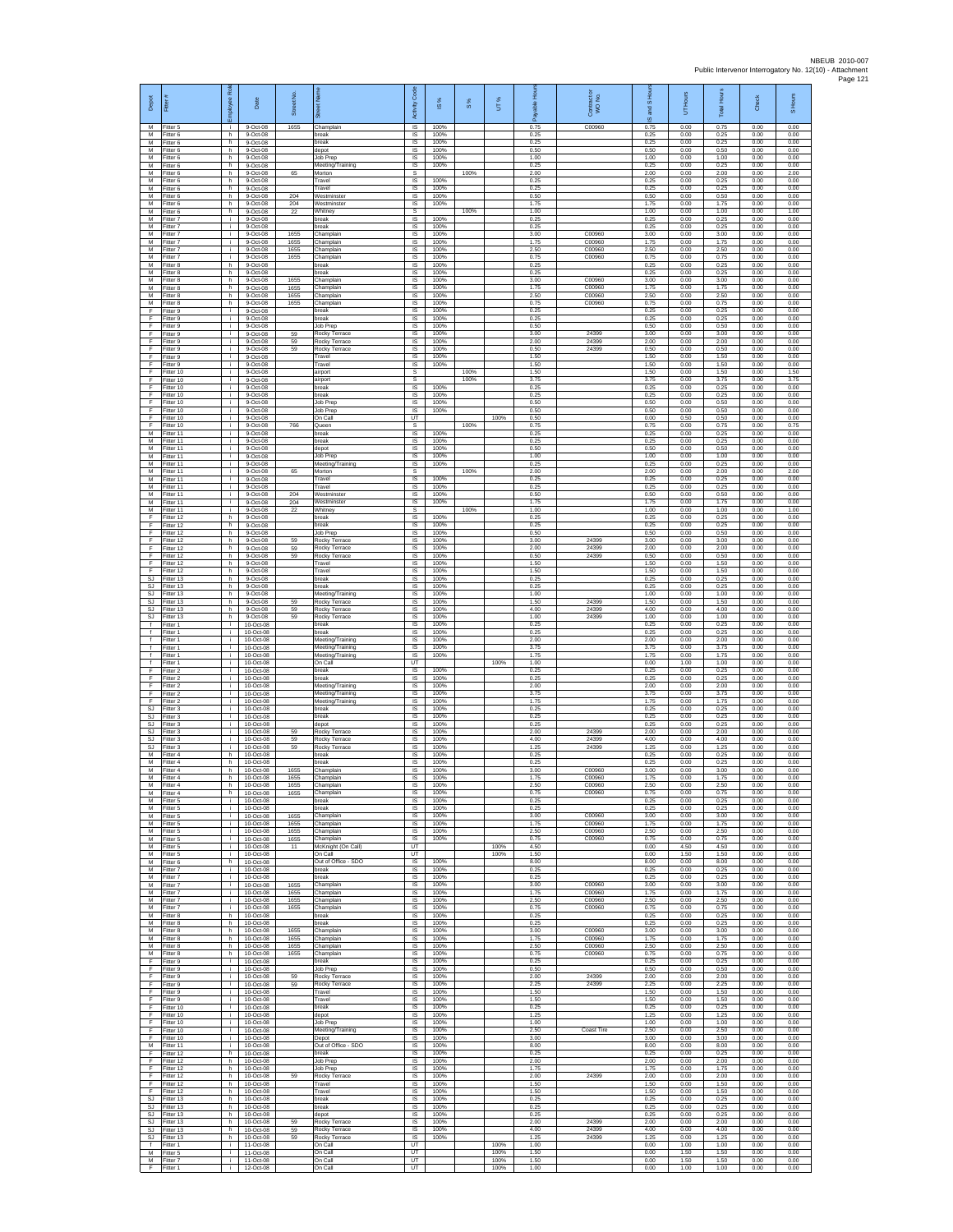| Depot                        | Fitter                              | ployee Role        | Date                                  | Street No                  | 芿                                                                             | Code<br>Activity                          | <b>iS %</b>          | S % | UT%                  | Ŕ.                   | Contract or<br>WO No.                        | 훈<br>IS and S        | 5                    | <b>Total Hours</b>   | Check                | S Hours              |
|------------------------------|-------------------------------------|--------------------|---------------------------------------|----------------------------|-------------------------------------------------------------------------------|-------------------------------------------|----------------------|-----|----------------------|----------------------|----------------------------------------------|----------------------|----------------------|----------------------|----------------------|----------------------|
| M<br>M<br>m                  | Fitter 5<br>Fitter 5<br>Fitter 7    | ÷.<br>j.<br>÷.     | 12-Oct-08<br>12-Oct-08<br>12-Oct-08   | 30                         | Bliss (On call)<br>On Call<br>On Call                                         | UT<br>UT<br>UT                            |                      |     | 100%<br>100%<br>100% | 2.50<br>1.00<br>1.00 |                                              | 0.00<br>0.00<br>0.00 | 2.50<br>1.00<br>1.00 | 2.50<br>1.00<br>1.00 | 0.00<br>0.00<br>0.00 | 0.00<br>0.00<br>0.00 |
| $\mathsf{m}$<br>F<br>F       | Fitter 7<br>itter 1<br>Fitter 1     | ÷.<br>j.<br>÷i.    | 12-Oct-08<br>13-Oct-08<br>13-Oct-08   | 211<br>8                   | Wilmot (On call)<br>Bennett (On Call)<br>On Call                              | UT<br>UT<br>UT                            |                      |     | 100%<br>100%<br>100% | 3.00<br>3.00<br>1.00 |                                              | 0.00<br>0.00<br>0.00 | 3.00<br>3.00<br>1.00 | 3.00<br>3.00<br>1.00 | 0.00<br>0.00<br>0.00 | 0.00<br>0.00<br>0.00 |
| F<br>F                       | Fitter 1<br>Fitter 2                | i.<br>÷.           | 13-Oct-08<br>13-Oct-08                |                            | Out of Office - Holiday<br>Out of Office - Holiday                            | IS<br>IS                                  | 100%<br>100%         |     |                      | 8.00<br>8.00         |                                              | 8.00<br>8.00         | 0.00<br>0.00         | 8.00<br>8.00         | 0.00<br>0.00         | 0.00<br>0.00         |
| SJ<br>M<br>М                 | Fitter 3<br>Fitter 4<br>itter 5     | j.<br>h.<br>i.     | 13-Oct-08<br>$13-Ort-08$<br>13-Oct-08 |                            | Out of Office - Holiday<br>Out of Office - Holiday<br>On Call                 | IS<br>IS<br>UT                            | 100%<br>100%         |     | 100%                 | 8.00<br>8.00<br>1.00 |                                              | 8.00<br>8.00<br>0.00 | 0.00<br>0.00<br>1.00 | 8.00<br>8.00<br>1.00 | 0.00<br>0.00<br>0.00 | 0.00<br>0.00<br>0.00 |
| M<br>M<br>M                  | Fitter 5<br>Fitter 6<br>Fitter 7    | j.<br>h.<br>i.     | 13-Oct-08<br>13-Oct-08<br>13-Oct-08   |                            | Out of Office - Holiday<br>Out of Office - Holiday<br>On Call                 | $\sf IS$<br>$\overline{\mathsf{s}}$<br>UT | 100%<br>100%         |     | 100%                 | 8.00<br>8.00<br>3.00 |                                              | 8.00<br>8.00<br>0.00 | 0.00<br>0.00<br>3.00 | 8.00<br>8.00<br>3.00 | 0.00<br>0.00<br>0.00 | 0.00<br>0.00<br>0.00 |
| М<br>M                       | Fitter 7<br>itter 7                 | ÷.<br>j.           | 13-Oct-08<br>13-Oct-08                |                            | On Call<br>Out of Office - Holiday                                            | UT<br>IS                                  | 100%                 |     | 100%                 | 1.00<br>8.00         |                                              | 0.00<br>8.00         | 1.00<br>0.00         | 1.00<br>8.00         | 0.00<br>0.00         | 0.00<br>0.00         |
| M<br>F<br>F                  | Fitter 8<br>Fitter 9<br>Fitter 10   | h.<br>i.<br>÷      | 13-Oct-08<br>13-Oct-08<br>13-Oct-08   |                            | Out of Office - Holiday<br>Out of Office - Holiday<br>Out of Office - Holiday | IS<br><b>IS</b><br>$\sf IS$               | 100%<br>100%<br>100% |     |                      | 8.00<br>8.00<br>8.00 |                                              | 8.00<br>8.00<br>8.00 | 0.00<br>0.00<br>0.00 | 8.00<br>8.00<br>8.00 | 0.00<br>0.00<br>0.00 | 0.00<br>0.00<br>0.00 |
| M<br>F<br><b>SJ</b>          | Fitter 11<br>Fitter 12<br>Fitter 13 | j.<br>h.<br>h      | 13-Oct-08<br>13-Oct-08<br>13-Oct-08   |                            | Out of Office - Holiday<br>Out of Office - Holiday<br>Out of Office - Holiday | IS<br>IS<br>IS                            | 100%<br>100%<br>100% |     |                      | 8.00<br>8.00<br>8.00 |                                              | 8.00<br>8.00<br>8.00 | 0.00<br>0.00<br>0.00 | 8.00<br>8.00<br>8.00 | 0.00<br>0.00<br>0.00 | 0.00<br>0.00<br>0.00 |
| F<br>F                       | fitter 1<br>Fitter 1                | j.<br>j.           | 14-Oct-08<br>14-Oct-08                |                            | break<br>break                                                                | IS<br>$\overline{\mathsf{s}}$             | 100%<br>100%         |     |                      | 0.25<br>0.25         |                                              | 0.25<br>0.25         | 0.00<br>0.00         | 0.25<br>0.25         | 0.00<br>0.00         | 0.00<br>0.00         |
| F<br>F<br>F                  | Fitter 1<br>Fitter 1<br>Fitter 1    | j.<br>÷.<br>÷.     | 14-Oct-08<br>14-Oct-08<br>14-Oct-08   | 776<br>776                 | On Call<br>Queen<br>Queen                                                     | UT<br>IS<br>IS                            | 100%<br>100%         |     | 100%                 | 1.00<br>3.00<br>2.00 | C00877<br>C00877                             | 0.00<br>3.00<br>2.00 | 1.00<br>0.00<br>0.00 | 1.00<br>3.00<br>2.00 | 0.00<br>0.00<br>0.00 | 0.00<br>0.00<br>0.00 |
| E<br>F<br>F                  | Fitter 1<br>Fitter 1                | ÷.<br>÷.           | 14-Oct-08<br>14-Oct-08                | 54<br>77-79                | restigouche (On Call)<br>York                                                 | UT<br>IS                                  | 100%<br>100%         |     | 100%                 | 3.00<br>2.00         | C00876                                       | 0.00<br>2.00         | 3.00<br>0.00         | 3.00<br>2.00         | 0.00<br>0.00         | 0.00<br>0.00         |
| E<br>F                       | fitter 1<br>Fitter 2<br>Fitter 2    | j.<br>j.<br>i.     | 14-Oct-08<br>14-Oct-08<br>14-Oct-08   | 77-79                      | York<br>break<br><b>oreak</b>                                                 | IS<br>IS<br>IS                            | 100%<br>100%         |     |                      | 1.00<br>0.25<br>0.25 | C00876                                       | 1.00<br>0.25<br>0.25 | 0.00<br>0.00<br>0.00 | 1.00<br>0.25<br>0.25 | 0.00<br>0.00<br>0.00 | 0.00<br>0.00<br>0.00 |
| F<br>F<br>F                  | Fitter 2<br>Fitter 2<br>Fitter 2    | ÷.<br>j.<br>i.     | 14-Oct-08<br>14-Oct-08<br>14-Oct-08   | 533<br>533                 | depot<br>Northumberland<br>Northumberland                                     | IS<br>IS<br>IS                            | 100%<br>100%<br>100% |     |                      | 0.50<br>1.50<br>4.75 | 090816406379<br>090816406379                 | 0.50<br>1.50<br>4.75 | 0.00<br>0.00<br>0.00 | 0.50<br>1.50<br>4.75 | 0.00<br>0.00<br>0.00 | 0.00<br>0.00<br>0.00 |
| F<br>SJ                      | Fitter 2<br>Fitter 3                | ÷.<br>j.           | 14-Oct-08<br>14-Oct-08                | 533                        | Northumberland<br>break                                                       | $\sf IS$<br>IS                            | 100%<br>100%         |     |                      | 0.75<br>0.25         | 090816406379                                 | 0.75<br>0.25         | 0.00<br>0.00         | 0.75<br>0.25         | 0.00<br>0.00         | 0.00<br>0.00         |
| <b>SJ</b><br><b>SJ</b><br>SJ | Fitter 3<br>Fitter 3<br>Fitter 3    | j.<br>j.<br>÷.     | 14-Oct-08<br>14-Oct-08<br>14-Oct-08   | 3<br>3                     | break<br>hawthorne<br>hawthorne                                               | IS<br>IS<br>IS                            | 100%<br>100%<br>100% |     |                      | 0.25<br>2.00<br>4.00 | 120817659316<br>120817659316                 | 0.25<br>2.00<br>4.00 | 0.00<br>0.00<br>0.00 | 0.25<br>2.00<br>4.00 | 0.00<br>0.00<br>0.00 | 0.00<br>0.00<br>0.00 |
| SJ<br><b>SJ</b><br>М         | Fitter 3<br>Fitter 3<br>Fitter 4    | j.<br>÷<br>h.      | 14-Oct-08<br>14-Oct-08<br>14-Oct-08   | 3                          | hawthorne<br>Job Prep<br>oreak                                                | IS<br>IS<br>IS                            | 100%<br>100%<br>100% |     |                      | 2.25<br>0.25<br>0.25 | 120817659316                                 | 2.25<br>0.25<br>0.25 | 0.00<br>0.00<br>0.00 | 2.25<br>0.25<br>0.25 | 0.00<br>0.00<br>0.00 | 0.00<br>0.00<br>0.00 |
| М<br>M                       | Fitter 4<br>Fitter 4                | h<br>h.            | 14-Oct-08<br>14-Oct-08                | 1655                       | break<br>Champlain                                                            | $\sf IS$<br><b>IS</b>                     | 100%<br>100%         |     |                      | 0.25<br>3.00         | C00960                                       | 0.25<br>3.00         | 0.00<br>0.00         | 0.25<br>3.00         | 0.00<br>0.00         | 0.00<br>0.00         |
| M<br>М<br>M                  | Fitter 4<br>itter 4<br>itter 4      | h.<br>h<br>h.      | 14-Oct-08<br>14-Oct-08<br>14-Oct-08   | 1655<br>1655<br>1655       | Champlain<br>Champlain<br>Champlain                                           | IS<br>IS<br>IS                            | 100%<br>100%<br>100% |     |                      | 175<br>2.50<br>0.75  | C00960<br>C00960<br>C00960                   | 1.75<br>2.50<br>0.75 | 0.00<br>0.00<br>0.00 | 1.75<br>2.50<br>0.75 | 0.00<br>0.00<br>0.00 | 0.00<br>0.00<br>0.00 |
| M<br>М                       | Fitter 5<br>itter 5                 | j.<br>j.           | 14-Oct-08<br>14-Oct-08                |                            | break<br>break                                                                | IS<br>IS                                  | 100%<br>100%         |     |                      | 0.25<br>0.25         |                                              | 0.25<br>0.25         | 0.00<br>0.00         | 0.25<br>0.25         | 0.00<br>0.00         | 0.00<br>0.00         |
| M<br>M<br>M                  | Fitter 5<br>fitter 5<br>Fitter 5    | ÷.<br>j.<br>÷.     | 14-Oct-08<br>14-Oct-08<br>14-Oct-08   | 1655<br>1655<br>1655       | Champlain<br>Champlain<br>Champlain                                           | IS<br>IS<br>IS                            | 100%<br>100%<br>100% |     |                      | 3.00<br>1.75<br>2.50 | C00960<br>C00960<br>C00960                   | 3.00<br>1.75<br>2.50 | 0.00<br>0.00<br>0.00 | 3.00<br>1.75<br>2.50 | 0.00<br>0.00<br>0.00 | 0.00<br>0.00<br>0.00 |
| М<br>М<br>M                  | Fitter 5<br>itter 5                 | ÷.<br>j.           | 14-Oct-08<br>14-Oct-08<br>14-Oct-08   | 1655                       | Champlair<br>On Call                                                          | IS<br>UT                                  | 100%<br>100%         |     | 100%                 | 0.75<br>1.00<br>1.75 | C00960<br>100819408651                       | 0.75<br>0.00         | 0.00<br>1.00         | 0.75<br>1.00         | 0.00<br>0.00         | 0.00<br>0.00         |
| M<br>М                       | Fitter 6<br>Fitter 6<br>Fitter 6    | h.<br>h.<br>h      | 14-Oct-08<br>14-Oct-08                | 57<br>57<br>57             | Braemar<br>Braemar<br>Braemar                                                 | IS<br>IS<br>IS                            | 100%<br>100%         |     |                      | 175<br>2.50          | 100819408651<br>100819408651                 | 1.75<br>1.75<br>2.50 | 0.00<br>0.00<br>0.00 | 1.75<br>1.75<br>2.50 | 0.00<br>0.00<br>0.00 | 0.00<br>0.00<br>0.00 |
| M<br>M<br>М                  | Fitter 6<br>Fitter 6<br>itter 6     | h.<br>h.<br>h.     | 14-Oct-08<br>14-Oct-08<br>14-Oct-08   | 57                         | Braemar<br>break<br>break                                                     | IS<br>IS<br>$\sf IS$                      | 100%<br>100%<br>100% |     |                      | 3.25<br>0.25<br>0.25 | 10081940865                                  | 3.25<br>0.25<br>0.25 | 0.00<br>0.00<br>0.00 | 3.25<br>0.25<br>0.25 | 0.00<br>0.00<br>0.00 | 0.00<br>0.00<br>0.00 |
| M<br>M                       | Fitter 6<br>Fitter 7                | $\mathsf{h}$<br>j. | 14-Oct-08<br>14-Oct-08                |                            | Job Prep<br>break                                                             | $\sf IS$<br><b>IS</b>                     | 100%<br>100%         |     |                      | 0.25<br>0.25         |                                              | 0.25<br>0.25         | 0.00<br>0.00         | 0.25<br>0.25         | 0.00<br>0.00         | 0.00<br>0.00         |
| M<br>М<br>M                  | Fitter 7<br>Fitter 7<br>itter 7     | j.<br>÷.<br>j.     | 14-Oct-08<br>14-Oct-08<br>14-Oct-08   | 1655<br>1655               | break<br>Champlair<br>Champlain                                               | IS<br>IS<br>IS                            | 100%<br>100%<br>100% |     |                      | 0.25<br>3.00<br>1.75 | C00960<br>C00960                             | 0.25<br>3.00<br>1.75 | 0.00<br>0.00<br>0.00 | 0.25<br>3.00<br>1.75 | 0.00<br>0.00<br>0.00 | 0.00<br>0.00<br>0.00 |
| M<br>M                       | Fitter 7<br>Fitter 7                | j.<br>i.           | 14-Oct-08<br>14-Oct-08                | 1655<br>1655               | Champlain<br>Champlain                                                        | IS<br><b>IS</b>                           | 100%<br>100%         |     |                      | 2.50<br>0.75         | C00960<br>C00960                             | 2.50<br>0.75         | 0.00<br>0.00         | 2.50<br>0.75         | 0.00<br>0.00         | 0.00<br>0.00         |
| М<br>M<br>M                  | Fitter 7<br>Fitter 7<br>Fitter 8    | ÷<br>j.<br>h.      | 14-Oct-08<br>14-Oct-08<br>14-Oct-08   | 80                         | Katherine (On Call)<br>On Call<br>hreak                                       | UT<br>UT<br>IS                            | 100%                 |     | 100%<br>100%         | 3.00<br>1.00<br>0.25 |                                              | 0.00<br>0.00<br>0.25 | 3.00<br>1.00<br>0.00 | 3.00<br>1.00<br>0.25 | 0.00<br>0.00<br>0.00 | 0.00<br>0.00<br>0.00 |
| М<br>M<br>M                  | fitter 8<br>fitter 8<br>Fitter 8    | h<br>h.<br>h.      | 14-Oct-08<br>14-Oct-08<br>14-Oct-08   | 1655<br>1655               | break<br>Champlain<br>Champlain                                               | IS<br>IS<br><b>IS</b>                     | 100%<br>100%<br>100% |     |                      | 0.25<br>3.00<br>1.75 | C00960<br>C00960                             | 0.25<br>3.00<br>1.75 | 0.00<br>0.00<br>0.00 | 0.25<br>3.00<br>1.75 | 0.00<br>0.00<br>0.00 | 0.00<br>0.00<br>0.00 |
| М<br>M                       | Fitter 8<br>Fitter 8                | h<br>h.            | 14-Oct-08<br>14-Oct-08                | 1655<br>1655               | Champlain<br>Champlain                                                        | IS<br>IS                                  | 100%<br>100%         |     |                      | 2.50<br>0.75         | C00960<br>C00960                             | 2.50<br>0.75         | 0.00<br>0.00         | 2.50<br>0.75         | 0.00<br>0.00         | 0.00<br>0.00         |
| F<br>E<br>F                  | fitter 9<br>Fitter 9<br>Fitter 9    | j.<br>÷.<br>÷.     | 14-Oct-08<br>14-Oct-08<br>14-Oct-08   |                            | oreak<br>break<br>depot                                                       | IS<br>IS<br>IS                            | 100%<br>100%<br>100% |     |                      | 0.25<br>0.25<br>0.50 |                                              | 0.25<br>0.25<br>0.50 | 0.00<br>0.00<br>0.00 | 0.25<br>0.25<br>0.50 | 0.00<br>0.00<br>0.00 | 0.00<br>0.00<br>0.00 |
| F<br>E<br>F                  | fitter 9<br>Fitter 9<br>Fitter 9    | j.<br>÷<br>i.      | 14-Oct-08<br>14-Oct-08<br>14-Oct-08   | 533<br>533<br>533          | Northumberland<br>Northumberland<br>Northumberland                            | IS<br>IS<br>IS                            | 100%<br>100%<br>100% |     |                      | 1.50<br>4.75<br>0.75 | 090816406379<br>090816406379<br>090816406379 | 1.50<br>4.75<br>0.75 | 0.00<br>0.00<br>0.00 | 1.50<br>4.75<br>0.75 | 0.00<br>0.00<br>0.00 | 0.00<br>0.00<br>0.00 |
| F<br>F                       | Fitter 10<br>Fitter 10              | ÷.<br>j.           | 14-Oct-08<br>14-Oct-08                |                            | break<br>break                                                                | IS<br>IS                                  | 100%<br>100%         |     |                      | 0.25<br>0.25         |                                              | 0.25<br>0.25         | 0.00<br>0.00         | 0.25<br>0.25         | 0.00<br>0.00         | 0.00<br>0.00         |
| F.<br>F.<br>F                | Fitter 10<br>Fitter 10<br>Fitter 10 | i.<br>j.<br>÷      | 14-Oct-08<br>14-Oct-08<br>14-Oct-08   | 776<br>776<br>77-79        | Queen<br>Queer<br>York                                                        | IS<br>$\sf IS$<br>IS                      | 100%<br>100%<br>100% |     |                      | 3.00<br>2.00<br>2.00 | C00877<br>C00877<br>C00876                   | 3.00<br>2.00<br>2.00 | 0.00<br>0.00<br>0.00 | 3.00<br>2.00<br>2.00 | 0.00<br>0.00<br>0.00 | 0.00<br>0.00<br>0.00 |
| F<br>M                       | Fitter 10<br>Fitter 11              | j.<br>j.           | 14-Oct-08<br>14-Oct-08                | 77-79<br>57                | York<br>Braemar                                                               | IS<br>IS                                  | 100%<br>100%         |     |                      | 1.00<br>1.75         | C00876<br>100819408651                       | 1.00<br>1.75         | 0.00<br>0.00         | 1.00<br>1.75         | 0.00<br>0.00         | 0.00<br>0.00         |
| M<br>M<br>M                  | Fitter 11<br>itter 11<br>Fitter 11  | i.<br>÷.<br>÷i.    | 14-Oct-08<br>14-Oct-08<br>14-Oct-08   | 57<br>57<br>57             | Braemar<br>Braemar<br>Braemar                                                 | IS<br>IS<br>- IS                          | 100%<br>100%<br>100% |     |                      | 1.75<br>2.50<br>3.25 | 100819408651<br>10081940865<br>10081940865   | 1.75<br>2.50<br>3.25 | 0.00<br>0.00<br>0.00 | 1.75<br>2.50<br>3.25 | 0.00<br>0.00<br>0.00 | 0.00<br>0.00<br>0.00 |
| М<br>М<br>M                  | Fitter 11<br>Fitter 11<br>Fitter 11 | j.<br>j.           | 14-Oct-08<br>14-Oct-08<br>14-Oct-08   |                            | break<br>break                                                                | IS<br>$\sf IS$<br><b>IS</b>               | 100%<br>100%<br>100% |     |                      | 0.25<br>0.25<br>0.25 |                                              | 0.25<br>0.25         | 0.00<br>0.00         | 0.25<br>0.25<br>0.25 | 0.00<br>0.00         | 0.00<br>0.00<br>0.00 |
| F<br>F                       | Fitter 12<br>Fitter 12              | j.<br>h.<br>h      | 14-Oct-08<br>14-Oct-08                |                            | Job Prep<br>break<br>break                                                    | IS<br>IS                                  | 100%<br>100%         |     |                      | 0.25<br>0.25         |                                              | 0.25<br>0.25<br>0.25 | 0.00<br>0.00<br>0.00 | 0.25<br>0.25         | 0.00<br>0.00<br>0.00 | 0.00<br>0.00         |
| F<br>F<br>F                  | ltter 12<br>Fitter 12<br>Fitter 12  | h<br>h.<br>h       | 14-Oct-08<br>14-Oct-08<br>14-Oct-08   | 3<br>3<br>3                | Hawthorne<br>Hawthome<br>Hawthorne                                            | IS<br>IS<br>IS                            | 100%<br>100%<br>100% |     |                      | 3.00<br>2.00<br>3.00 | 120817659316<br>120817659316<br>120817659316 | 3.00<br>2.00<br>3.00 | 0.00<br>0.00<br>0.00 | 3.00<br>2.00<br>3.00 | 0.00<br>0.00<br>0.00 | 0.00<br>0.00<br>0.00 |
| F<br>F                       | Fitter 12<br>Fitter 12              | h.<br>h.           | 14-Oct-08<br>14-Oct-08                |                            | Job Prep<br>Travel                                                            | IS<br>IS                                  | 100%<br>100%         |     |                      | 0.50<br>1.50         |                                              | 0.50<br>1.50         | 0.00<br>0.00         | 0.50<br>1.50         | 0.00<br>0.00         | 0.00<br>0.00         |
| F<br>Si<br>Sj                | Fitter 12<br>Fitter 13<br>fitter 13 | h<br>h.<br>h.      | 14-Oct-08<br>14-Oct-08<br>14-Oct-08   |                            | Travel<br>break<br>break                                                      | IS<br>IS<br>IS                            | 100%<br>100%<br>100% |     |                      | 1.50<br>0.25<br>0.25 |                                              | 1.50<br>0.25<br>0.25 | 0.00<br>0.00<br>0.00 | 1.50<br>0.25<br>0.25 | 0.00<br>0.00<br>0.00 | 0.00<br>0.00<br>0.00 |
| Si<br>Sj                     | Fitter 13<br>Fitter 13              | h.<br>h            | 14-Oct-08<br>14-Oct-08<br>14-Oct-08   | -3<br>3<br>3               | hawthorne<br>hawthorne<br>hawthorne                                           | - IS<br>IS<br>IS                          | 100%<br>100%<br>100% |     |                      | 2.00<br>4.00<br>2.25 | 120817659316<br>120817659316<br>120817659316 | 2.00<br>4.00<br>2.25 | 0.00<br>0.00<br>0.00 | 2.00<br>4.00<br>2.25 | 0.00<br>0.00<br>0.00 | 0.00<br>0.00<br>0.00 |
| Si<br>Si<br>F                | Fitter 13<br>Fitter 13<br>Fitter 1  | h<br>h.<br>i.      | 14-Oct-08<br>15-Oct-08                |                            | <b>Job Prep</b><br>break                                                      | IS<br>$\sf IS$                            | 100%<br>100%         |     |                      | 0.25<br>0.25         |                                              | 0.25<br>0.25         | 0.00<br>0.00         | 0.25<br>0.25         | 0.00<br>0.00         | 0.00<br>0.00         |
| F<br>F<br>F                  | Fitter 1<br>Fitter 1<br>Fitter 1    | ÷.<br>j.<br>j.     | 15-Oct-08<br>15-Oct-08<br>15-Oct-08   | 776                        | break<br>On Call<br>Queen                                                     | $\sf IS$<br>UT<br>IS                      | 100%<br>100%         |     | 100%                 | 0.25<br>1.00<br>2.00 | C00877                                       | 0.25<br>0.00<br>2.00 | 0.00<br>1.00<br>0.00 | 0.25<br>1.00<br>2.00 | 0.00<br>0.00<br>0.00 | 0.00<br>0.00<br>0.00 |
| F<br>F<br>F                  | Fitter 1<br>Fitter 1                | ÷.<br>i.<br>i.     | 15-Oct-08<br>15-Oct-08<br>15-Oct-08   | 776<br>776                 | Queen<br>Queen<br>break                                                       | IS<br>IS<br>IS                            | 100%<br>100%<br>100% |     |                      | 4.00<br>2.50<br>0.25 | C00877<br>C00877                             | 4.00<br>2.50<br>0.25 | 0.00<br>0.00<br>0.00 | 4.00<br>2.50<br>0.25 | 0.00<br>0.00<br>0.00 | 0.00<br>0.00<br>0.00 |
| F<br>F.                      | Fitter 2<br>Fitter 2<br>Fitter 2    | j.<br>j.           | 15-Oct-08<br>15-Oct-08                |                            | break<br>depot                                                                | - IS<br>IS                                | 100%<br>100%         |     |                      | 0.25<br>0.50         |                                              | 0.25<br>0.50         | 0.00<br>0.00         | 0.25<br>0.50         | 0.00<br>0.00         | 0.00<br>0.00         |
| F<br>F<br>F                  | Fitter 2<br>Fitter 2<br>Fitter 2    | j.<br>j.<br>i.     | 15-Oct-08<br>15-Oct-08<br>15-Oct-08   | 533<br>533<br>533          | Northumberland<br>Northumberland<br>Northumberland                            | $\sf IS$<br><b>IS</b><br>IS               | 100%<br>100%<br>100% |     |                      | 1.50<br>4.75<br>0.75 | 090816406379<br>090816406379<br>090816406379 | 1.50<br>4.75<br>0.75 | 0.00<br>0.00<br>0.00 | 1.50<br>4.75<br>0.75 | 0.00<br>0.00<br>0.00 | 0.00<br>0.00<br>0.00 |
| SJ<br>SJ                     | Fitter 3<br>fitter 3                | ÷.<br>i.           | 15-Oct-08<br>15-Oct-08                |                            | break<br>break                                                                | IS<br>IS                                  | 100%<br>100%         |     |                      | 0.25<br>0.25         |                                              | 0.25<br>0.25         | 0.00<br>0.00         | 0.25<br>0.25         | 0.00<br>0.00         | 0.00<br>0.00         |
| SJ<br>SJ                     | SJ Fitter 3<br>Fitter 3<br>Fitter 3 | i.<br>÷.<br>÷.     | 15-Oct-08<br>15-Oct-08<br>15-Oct-08   | $\mathbf 3$<br>$\mathbf 3$ | depot<br>hawthorne<br>hawthorne                                               | IS<br>IS<br>IS                            | 100%<br>100%<br>100% |     |                      | 0.25<br>2.00<br>4.00 | 120817659316<br>120817659316                 | 0.25<br>2.00<br>4.00 | 0.00<br>0.00<br>0.00 | 0.25<br>2.00<br>4.00 | 0.00<br>0.00<br>0.00 | 0.00<br>0.00<br>0.00 |
| SJ<br>M<br>M                 | Fitter 3<br>Fitter 4<br>Fitter 4    | j.<br>h<br>h.      | 15-Oct-08<br>15-Oct-08<br>15-Oct-08   | 3                          | hawthorne<br>break<br>break                                                   | IS<br>IS<br>IS                            | 100%<br>100%<br>100% |     |                      | 2.50<br>0.25<br>0.25 | 120817659316                                 | 2.50<br>0.25<br>0.25 | 0.00<br>0.00<br>0.00 | 2.50<br>0.25<br>0.25 | 0.00<br>0.00<br>0.00 | 0.00<br>0.00<br>0.00 |
| М<br>M                       | fitter 4<br>Fitter 4                | h<br>h.            | 15-Oct-08<br>15-Oct-08                | 1655<br>1655               | Champlain<br>Champlain                                                        | IS<br>- IS                                | 100%<br>100%         |     |                      | 3.00<br>1.75         | C00960<br>C00960                             | 3.00<br>1.75         | 0.00<br>0.00         | 3.00<br>1.75         | 0.00<br>0.00         | 0.00<br>0.00         |
| M<br>М<br>M                  | Fitter 4<br>Fitter 4<br>Fitter 5    | h.<br>h<br>j.      | 15-Oct-08<br>15-Oct-08<br>15-Oct-08   | 1655<br>1655               | Champlain<br>Champlain<br>break                                               | IS<br>IS<br>IS                            | 100%<br>100%<br>100% |     |                      | 2.50<br>0.75<br>0.25 | C00960<br>C00960                             | 2.50<br>0.75<br>0.25 | 0.00<br>0.00<br>0.00 | 2.50<br>0.75<br>0.25 | 0.00<br>0.00<br>0.00 | 0.00<br>0.00<br>0.00 |
| M<br>М                       | Fitter 5<br>Fitter 5                | i.<br>i.           | 15-Oct-08<br>15-Oct-08                | 1655                       | break<br>Champlain                                                            | IS<br>$\sf IS$                            | 100%<br>100%         |     |                      | 0.25<br>3.00         | C00960                                       | 0.25<br>3.00         | 0.00<br>0.00         | 0.25<br>3.00         | 0.00<br>0.00         | 0.00<br>0.00         |
| М                            | Fitter 5                            |                    | 15-Oct-08                             | 1655                       | Champlain                                                                     | IS                                        | 100%                 |     |                      | 1.75                 | C00960                                       | 1.75                 | 0.00                 | 1.75                 | 0.00                 | 0.00                 |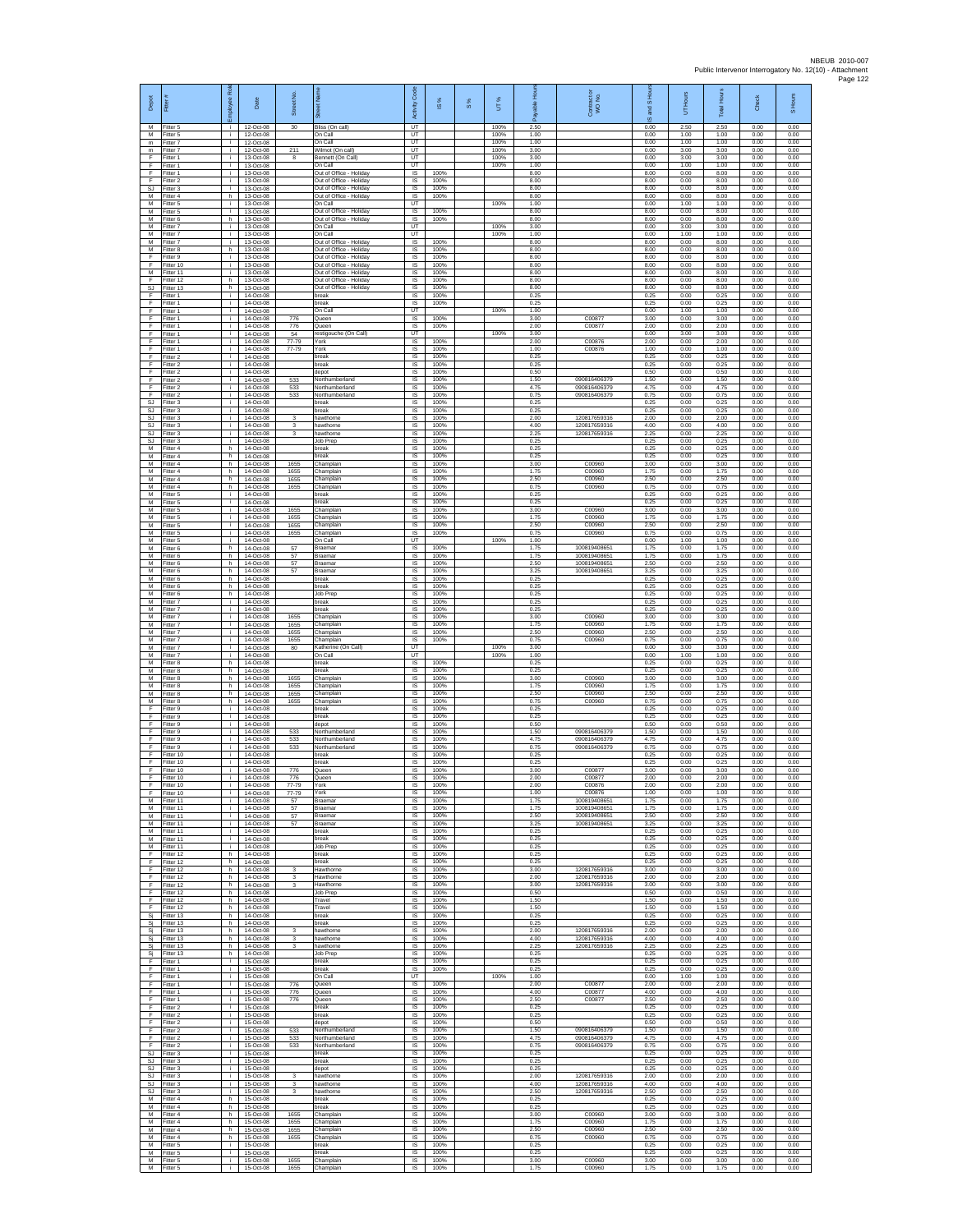| Depot<br>M                                         | Fitter<br>Fitter 5                  | loyee Rol<br>÷ĩ. | Date<br>15-Oct-08                   | Street No.<br>1655   | Champlain                                        | Activity Code<br><b>IS</b>         | IS %<br>100%         | $\frac{8}{3}$ | UT%  | 2.50                 | Contract or<br>WO No.<br>C00960              | and S Ho<br>ဖ<br>2.50 | Hours<br>5<br>0.00   | <b>Total Hours</b><br>2.50 | Check<br>0.00        | S Hours<br>0.00      |
|----------------------------------------------------|-------------------------------------|------------------|-------------------------------------|----------------------|--------------------------------------------------|------------------------------------|----------------------|---------------|------|----------------------|----------------------------------------------|-----------------------|----------------------|----------------------------|----------------------|----------------------|
| M<br>M                                             | Fitter 5<br>Fitter 5                | i.<br>i.         | 15-Oct-08<br>15-Oct-08              | 1655                 | Champlain<br>On Call                             | IS<br>UT                           | 100%                 |               | 100% | 0.75<br>1.00         | C00960                                       | 0.75<br>0.00          | 0.00<br>1.00         | 0.75<br>1.00               | 0.00<br>0.00         | 0.00<br>0.00         |
| M<br>M<br>M                                        | Fitter 6<br>Fitter 6<br>Fitter 6    | h.<br>h.<br>h.   | 15-Oct-08<br>15-Oct-08<br>15-Oct-08 |                      | break<br>break<br>Job Prep                       | <b>IS</b><br><b>IS</b><br>IS       | 100%<br>100%<br>100% |               |      | 0.25<br>0.25<br>0.25 |                                              | 0.25<br>0.25<br>0.25  | 0.00<br>0.00<br>0.00 | 0.25<br>0.25<br>0.25       | 0.00<br>0.00<br>0.00 | 0.00<br>0.00<br>0.00 |
| M<br>M                                             | Fitter 6<br>Fitter 6                | h.<br>h          | 15-Oct-08<br>15-Oct-08              | 97                   | Meeting/Training<br>Somerset                     | IS<br>IS                           | 100%<br>100%         |               |      | 0.25<br>1.50         | 1808228152                                   | 0.25<br>1.50          | 0.00<br>0.00         | 0.25<br>1.50               | 0.00<br>0.00         | 0.00<br>0.00         |
| M<br>${\sf M}$                                     | Fitter 6<br>-itter 6                | h.<br>h.         | 15-Oct-08<br>15-Oct-08              | 97<br>97             | Somerset<br>Somerset                             | - IS<br>$\sf IS$                   | 100%<br>100%         |               |      | 1.75<br>2.50         | 1808228152<br>18082281521                    | 1.75<br>2.50          | 0.00<br>0.00         | 1.75<br>2.50               | 0.00<br>0.00         | 0.00<br>0.00         |
| M<br>M<br>M                                        | Fitter 6<br>Fitter 7<br>Fitter 7    | h<br>i.<br>i.    | 15-Oct-08<br>15-Oct-08<br>15-Oct-08 | 97                   | Somerse<br>break<br>break                        | $\sf IS$<br><b>IS</b><br><b>IS</b> | 100%<br>100%<br>100% |               |      | 1.25<br>0.25<br>0.25 | 1808228152                                   | 1.25<br>0.25<br>0.25  | 0.00<br>0.00<br>0.00 | 1.25<br>0.25<br>0.25       | 0.00<br>0.00<br>0.00 | 0.00<br>0.00<br>0.00 |
| M<br>M                                             | -itter 7<br>Fitter 7                | ÷.<br>i.         | 15-Oct-08<br>15-Oct-08              | 1655<br>1655         | Champlain<br>Champlain                           | IS<br>IS                           | 100%<br>100%         |               |      | 3.00<br>1.75         | C00960<br>C00960                             | 3.00<br>1.75          | 0.00<br>0.00         | 3.00<br>1.75               | 0.00<br>0.00         | 0.00<br>0.00         |
| M<br>${\sf M}$<br>M                                | Fitter 7<br>itter 7<br>Fitter 7     | j.<br>j.<br>i.   | 15-Oct-08<br>15-Oct-08<br>15-Oct-08 | 1655<br>1655         | Champlain<br>Champlain<br>On Call                | IS<br>IS<br>UT                     | 100%<br>100%         |               | 100% | 2.50<br>0.75<br>1.00 | C00960<br>C00960                             | 2.50<br>0.75<br>0.00  | 0.00<br>0.00<br>1.00 | 2.50<br>0.75<br>1.00       | 0.00<br>0.00<br>0.00 | 0.00<br>0.00<br>0.00 |
| M<br>M                                             | Fitter 8<br>Fitter 8                | h.<br>h          | 15-Oct-08<br>15-Oct-08              |                      | oreak<br>oreak                                   | IS<br>IS                           | 100%<br>100%         |               |      | 0.25<br>0.25         |                                              | 0.25<br>0.25          | 0.00<br>0.00         | 0.25<br>0.25               | 0.00<br>0.00         | 0.00<br>0.00         |
| M<br>М                                             | Fitter 8<br>fitter 8                | h<br>h           | 15-Oct-08<br>15-Oct-08              | 1655<br>1655         | Champlain<br>Champlain                           | IS<br>IS                           | 100%<br>100%         |               |      | 3.00<br>1.75         | C00960<br>C00960                             | 3.00<br>1.75          | 0.00<br>0.00         | 3.00<br>1.75               | 0.00<br>0.00         | 0.00<br>0.00         |
| M<br>M<br>F                                        | Fitter 8<br>-itter 8<br>Fitter 9    | h.<br>h.<br>÷.   | 15-Oct-08<br>15-Oct-08<br>15-Oct-08 | 1655<br>1655         | Champlain<br>Champlain<br>break                  | - IS<br><b>IS</b><br>IS            | 100%<br>100%<br>100% |               |      | 2.50<br>0.75<br>0.25 | C00960<br>C00960                             | 2.50<br>0.75<br>0.25  | 0.00<br>0.00<br>0.00 | 2.50<br>0.75<br>0.25       | 0.00<br>0.00<br>0.00 | 0.00<br>0.00<br>0.00 |
| Ŧ<br>E                                             | Fitter 9<br>Fitter 9                | i.<br>i.         | 15-Oct-08<br>15-Oct-08              |                      | break<br>depot                                   | IS<br>IS                           | 100%<br>100%         |               |      | 0.25<br>0.50         |                                              | 0.25<br>0.50          | 0.00<br>0.00         | 0.25<br>0.50               | 0.00<br>0.00         | 0.00<br>0.00         |
| F<br>Ŧ                                             | -itter 9<br>Fitter 9                | i.<br>i.         | 15-Oct-08<br>15-Oct-08<br>15-Oct-08 | 533<br>533<br>533    | Northumberland<br>Northumberland                 | IS<br>IS                           | 100%<br>100%         |               |      | 1.50<br>4.75         | 090816406379<br>090816406379<br>090816406379 | 1.50<br>4.75          | 0.00<br>0.00         | 1.50<br>4.75<br>0.75       | 0.00<br>0.00<br>0.00 | 0.00<br>0.00         |
| F<br>F<br>Ŧ                                        | Fitter 9<br>Fitter 10<br>Fitter 10  | j.<br>j.<br>i.   | 15-Oct-08<br>15-Oct-08              |                      | Northumberland<br>break<br>break                 | IS<br>IS<br>IS                     | 100%<br>100%<br>100% |               |      | 0.75<br>0.25<br>0.25 |                                              | 0.75<br>0.25<br>0.25  | 0.00<br>0.00<br>0.00 | 0.25<br>0.25               | 0.00<br>0.00         | 0.00<br>0.00<br>0.00 |
| F<br>F                                             | Fitter 10<br>Fitter 10              | Ť.<br>j.         | 15-Oct-08<br>15-Oct-08              | 776<br>776           | Queen<br>Queen                                   | IS<br>- IS                         | 100%<br>100%         |               |      | 3.00<br>4.00         | C0087<br>C00877                              | 3.00<br>4.00          | 0.00<br>0.00         | 3.00<br>4.00               | 0.00<br>0.00         | 0.00<br>0.00         |
| F<br>M<br>M                                        | Fitter 10<br>Fitter 11<br>Fitter 11 | i.<br>j.         | 15-Oct-08<br>15-Oct-08<br>15-Oct-08 | 776                  | Queen<br>break<br>break                          | $\sf IS$<br>$\sf IS$<br><b>IS</b>  | 100%<br>100%<br>100% |               |      | 2.00<br>0.25<br>0.25 | C00877                                       | 2.00<br>0.25<br>0.25  | 0.00<br>0.00<br>0.00 | 2.00<br>0.25<br>0.25       | 0.00<br>0.00<br>0.00 | 0.00<br>0.00<br>0.00 |
| M<br>M                                             | Fitter 11<br>Fitter 11              | i.<br>÷.         | 15-Oct-08<br>15-Oct-08              |                      | Job Prep<br>Meeting/Training                     | IS<br>IS                           | 100%<br>100%         |               |      | 0.25<br>0.25         |                                              | 0.25<br>0.25          | 0.00<br>0.00         | 0.25<br>0.25               | 0.00<br>0.00         | 0.00<br>0.00         |
| M<br>M                                             | Fitter 11<br>Fitter 11              | j.<br>j.<br>j.   | 15-Oct-08<br>15-Oct-08              | 97<br>97             | Somerset<br>Somerset                             | IS<br>IS<br>IS                     | 100%<br>100%<br>100% |               |      | 1.50<br>1.75<br>2.50 | 1808228152<br>18082281521<br>18082281521     | 1.50<br>1.75<br>2.50  | 0.00<br>0.00<br>0.00 | 1.50<br>1.75<br>2.50       | 0.00<br>0.00<br>0.00 | 0.00<br>0.00<br>0.00 |
| ${\sf M}$<br>М<br>F                                | Fitter 11<br>Fitter 11<br>Fitter 12 | i.<br>h.         | 15-Oct-08<br>15-Oct-08<br>15-Oct-08 | 97<br>97             | Somerset<br>Somerse<br>oreak                     | IS<br>IS                           | 100%<br>100%         |               |      | 1.25<br>0.25         | 18082281521                                  | 1.25<br>0.25          | 0.00<br>0.00         | 1.25<br>0.25               | 0.00<br>0.00         | 0.00<br>0.00         |
| E<br>Ŧ                                             | Fitter 12<br>Fitter 12              | h<br>h           | 15-Oct-08<br>15-Oct-08              |                      | oreak<br>Job Prep                                | IS<br>IS                           | 100%<br>100%         |               |      | 0.25<br>0.50         |                                              | 0.25<br>0.50          | 0.00<br>0.00         | 0.25<br>0.50               | 0.00<br>0.00         | 0.00<br>0.00         |
| F<br>-F<br>F                                       | Fitter 12<br>Fitter 12<br>Fitter 12 | h<br>h.<br>h.    | 15-Oct-08<br>15-Oct-08<br>15-Oct-08 | 533<br>346           | Job Prep<br>Northumberland<br>St. John           | IS<br><b>IS</b><br>s               | 100%<br>100%         | 100%          |      | 3.00<br>2.00<br>2.00 | 090816406379                                 | 3.00<br>2.00<br>200   | 0.00<br>0.00<br>0.00 | 3.00<br>2.00<br>200        | 0.00<br>0.00<br>0.00 | 0.00<br>0.00<br>2.00 |
| SJ<br>SJ.                                          | Fitter 13<br>Fitter 13              | h<br>h           | 15-Oct-08<br>15-Oct-08              |                      | break<br>break                                   | IS<br>IS                           | 100%<br>100%         |               |      | 0.25<br>0.25         |                                              | 0.25<br>0.25          | 0.00<br>0.00         | 0.25<br>0.25               | 0.00<br>0.00         | 0.00<br>0.00         |
| SJ<br>SJ                                           | Fitter 13<br>Fitter 13              | h<br>h           | 15-Oct-08<br>15-Oct-08              | 3                    | depot<br>hawthorne                               | IS<br>IS                           | 100%<br>100%         |               |      | 0.25<br>2.00         | 120817659316                                 | 0.25<br>2.00          | 0.00<br>0.00         | 0.25<br>2.00               | 0.00<br>0.00         | 0.00<br>0.00         |
| SJ<br>SJ.<br>F                                     | Fitter 13<br>Fitter 13<br>Fitter 1  | h.<br>h.<br>j.   | 15-Oct-08<br>15-Oct-08<br>16-Oct-08 | 3<br>3               | hawthorne<br>hawthorne<br>break                  | IS<br>- IS<br>IS                   | 100%<br>100%<br>100% |               |      | 4.00<br>2.50<br>0.25 | 120817659316<br>120817659316                 | 4.00<br>2.50<br>0.25  | 0.00<br>0.00<br>0.00 | 4.00<br>2.50<br>0.25       | 0.00<br>0.00<br>0.00 | 0.00<br>0.00<br>0.00 |
| Ŧ<br>F                                             | Fitter 1<br>Fitter 1                | Ť.<br>i.         | 16-Oct-08<br>16-Oct-08              |                      | break<br>Job Prep                                | IS<br>IS                           | 100%<br>100%         |               |      | 0.25<br>1.00         |                                              | 0.25<br>1.00          | 0.00<br>0.00         | 0.25<br>1.00               | 0.00<br>0.00         | 0.00<br>0.00         |
| F<br>$\mathsf F$<br>F                              | Fitter 1<br>-itter 1                | Ť.<br>j.         | 16-Oct-08<br>16-Oct-08<br>16-Oct-08 | 776<br>776<br>776    | Queen<br>Queen                                   | - IS<br>$\sf IS$<br>IS             | 100%<br>100%<br>100% |               |      | 2.00<br>4.00<br>2.00 | C0087<br>C00877<br>C00877                    | 2.00<br>4.00<br>2.00  | 0.00<br>0.00<br>0.00 | 2.00<br>4.00<br>2.00       | 0.00<br>0.00<br>0.00 | 0.00<br>0.00<br>0.00 |
| f.<br>$\ddot{\phantom{1}}$                         | Fitter 1<br>Fitter 2<br>Fitter 2    | Ť.<br>j.<br>i.   | 16-Oct-08<br>16-Oct-08              |                      | Queen<br>break<br>break                          | <b>IS</b><br><b>IS</b>             | 100%<br>100%         |               |      | 0.25<br>0.25         |                                              | 0.25<br>0.25          | 0.00<br>0.00         | 0.25<br>0.25               | 0.00<br>0.00         | 0.00<br>0.00         |
| $\ddot{\phantom{1}}$<br>Ŧ                          | -itter 2<br>-itter 2                | ÷.<br>i.         | 16-Oct-08<br>16-Oct-08              |                      | depot<br>depot                                   | IS<br>IS                           | 100%<br>100%         |               |      | 0.50<br>2.75         |                                              | 0.50<br>2.75          | 0.00<br>0.00         | 0.50<br>2.75               | 0.00<br>0.00         | 0.00<br>0.00         |
| $\ddot{\phantom{1}}$<br>$\ddot{\phantom{1}}$<br>si | Fitter 2<br>itter 2<br>Fitter 3     | j.<br>j.<br>i.   | 16-Oct-08<br>16-Oct-08<br>16-Oct-08 | 32<br>32             | Simcoe<br>Simcoe<br>break                        | - IS<br>IS<br>IS                   | 100%<br>100%<br>100% |               |      | 1.50<br>2.75<br>0.25 | 090823278753<br>090823278753                 | 1.50<br>2.75<br>0.25  | 0.00<br>0.00<br>0.00 | 1.50<br>2.75<br>0.25       | 0.00<br>0.00<br>0.00 | 0.00<br>0.00<br>0.00 |
| sj<br>sj                                           | Fitter 3<br>Fitter 3                | i.<br>Ť.         | 16-Oct-08<br>16-Oct-08              |                      | break<br>depot                                   | IS<br>IS                           | 100%<br>100%         |               |      | 0.25<br>0.50         |                                              | 0.25<br>0.50          | 0.00<br>0.00         | 0.25<br>0.50               | 0.00<br>0.00         | 0.00<br>0.00         |
| sj<br>si                                           | Fitter 3<br>Fitter 3                | î.<br>Ť.         | 16-Oct-08<br>16-Oct-08<br>16-Oct-08 | 3<br>1381<br>1381    | Hawthorne<br>Manawagonish                        | s<br>IS<br><b>IS</b>               | 100%<br>100%         | 100%          |      | 0.50<br>1.00<br>4.00 | 120805834217<br>120805834217                 | 0.50<br>1.00<br>4.00  | 0.00<br>0.00<br>0.00 | 0.50<br>1.00               | 0.00<br>0.00<br>0.00 | 0.50<br>0.00<br>0.00 |
| sj<br>sj<br>si                                     | Fitter 3<br>Fitter 3<br>Fitter 3    | j.<br>i.<br>÷.   | 16-Oct-08<br>16-Oct-08              | 1381                 | Manawagonish<br>Manawagonish<br>Meeting/Training | <b>IS</b><br>IS                    | 100%<br>100%         |               |      | 2.50<br>0.50         | 120805834217                                 | 2.50<br>0.50          | 0.00<br>0.00         | 4.00<br>2.50<br>0.50       | 0.00<br>0.00         | 0.00<br>0.00         |
| M<br>M                                             | Fitter 4<br>Fitter 4                | h<br>h.          | 16-Oct-08<br>16-Oct-08              |                      | break<br>break                                   | IS<br>IS                           | 100%<br>100%         |               |      | 0.25<br>0.25         |                                              | 0.25<br>0.25          | 0.00<br>0.00         | 0.25<br>0.25               | 0.00<br>0.00         | 0.00<br>0.00         |
| M<br>M<br>M                                        | -itter 4<br>Fitter 4<br>Fitter 4    | h<br>h<br>h.     | 16-Oct-08<br>16-Oct-08<br>16-Oct-08 | 1655<br>1655<br>1655 | Champlain<br>Champlain<br>Champlain              | IS<br>IS<br>IS                     | 100%<br>100%<br>100% |               |      | 3.00<br>1.75<br>2.50 | C00960<br>C00960<br>C00960                   | 3.00<br>1.75<br>2.50  | 0.00<br>0.00<br>0.00 | 3.00<br>1.75<br>2.50       | 0.00<br>0.00<br>0.00 | 0.00<br>0.00<br>0.00 |
| M<br>М                                             | Fitter 4<br>Fitter 5                | h<br>i.          | 16-Oct-08<br>16-Oct-08              | 1655                 | Champlain<br>break                               | IS<br>IS                           | 100%<br>100%         |               |      | 0.75<br>0.25         | C00960                                       | 0.75<br>0.25          | 0.00<br>0.00         | 0.75<br>0.25               | 0.00<br>0.00         | 0.00<br>0.00         |
| M<br>M                                             | Fitter 5<br>Fitter 5                | Ť.<br>j.         | 16-Oct-08<br>16-Oct-08              | 1655                 | reak<br>Champlain                                | IS<br>-IS                          | 100%<br>100%         |               |      | 0.25<br>3.00         | C00960                                       | 0.25<br>3.00          | 0.00<br>0.00         | 0.25<br>3.00               | 0.00<br>0.00         | 0.00<br>0.00         |
| M<br>M<br>M                                        | -itter 5<br>Fitter 5<br>Fitter 5    | i.<br>÷.         | 16-Oct-08<br>16-Oct-08<br>16-Oct-08 | 1655<br>1655<br>1655 | Champlain<br>Champlain<br>Champlain              | IS<br>IS<br>-IS                    | 100%<br>100%<br>100% |               |      | 1.75<br>2.50<br>0.75 | C00960<br>C00960<br>C00960                   | 1.75<br>2.50<br>0.75  | 0.00<br>0.00<br>0.00 | 1.75<br>2.50<br>0.75       | 0.00<br>0.00<br>0.00 | 0.00<br>0.00<br>0.00 |
| M<br>M                                             | Fitter 5<br>-itter 6                | i.<br>h          | 16-Oct-08<br>16-Oct-08              |                      | On Call<br>break                                 | LIT<br>IS                          | 100%                 |               | 100% | 1.00<br>0.25         |                                              | 0.00<br>0.25          | 1.00<br>0.00         | 1.00<br>0.25               | 0.00<br>0.00         | 0.00<br>0.00         |
| M<br>M<br>${\sf M}$                                | -itter 6<br>Fitter 6<br>-itter 6    | h<br>h.<br>h     | 16-Oct-08<br>16-Oct-08<br>16-Oct-08 |                      | break<br>Job Prep<br>Meeting/Training            | <b>IS</b><br>- IS<br>IS            | 100%<br>100%<br>100% |               |      | 0.25<br>1.75<br>0.25 |                                              | 0.25<br>1.75<br>0.25  | 0.00<br>0.00<br>0.00 | 0.25<br>1.75<br>0.25       | 0.00<br>0.00<br>0.00 | 0.00<br>0.00<br>0.00 |
| M<br>M                                             | Fitter 6<br>Fitter 6                | h.<br>h.         | 16-Oct-08<br>16-Oct-08              | 92<br>465            | Oliver<br>Paul                                   | s<br>s                             |                      | 100%<br>100%  |      | 1.75<br>2.00         |                                              | 1.75<br>2.00          | 0.00<br>0.00         | 1.75<br>2.00               | 0.00<br>0.00         | 1.75<br>2.00         |
| M<br>M                                             | Fitter 6<br>Fitter 7                | h<br>Ť.          | 16-Oct-08<br>16-Oct-08              | 480                  | Paul<br>break                                    | s<br>IS                            | 100%                 | 100%          |      | 1.75<br>0.25         |                                              | 1.75<br>0.25          | 0.00<br>0.00         | 1.75<br>0.25               | 0.00<br>0.00         | 1.75<br>0.00         |
| M<br>M<br>M                                        | Fitter 7<br>Fitter 7<br>-itter 7    | j.<br>j.<br>i.   | 16-Oct-08<br>16-Oct-08<br>16-Oct-08 | 1655<br>1655         | oreak<br>Champlain<br>Champlain                  | <b>IS</b><br>- IS<br><b>IS</b>     | 100%<br>100%<br>100% |               |      | 0.25<br>3.00<br>1.75 | C00960<br>C00960                             | 0.25<br>3.00<br>1.75  | 0.00<br>0.00<br>0.00 | 0.25<br>3.00<br>1.75       | 0.00<br>0.00<br>0.00 | 0.00<br>0.00<br>0.00 |
| M<br>M                                             | Fitter 7<br>Fitter 7                | Ť.<br>i.         | 16-Oct-08<br>16-Oct-08              | 1655<br>1655         | Champlain<br>Champlain                           | IS<br><b>IS</b>                    | 100%<br>100%         |               |      | 2.50<br>0.75         | C00960<br>C00960                             | 2.50<br>0.75          | 0.00<br>0.00         | 2.50<br>0.75               | 0.00<br>0.00         | 0.00<br>0.00         |
| M<br>M<br>M                                        | Fitter 7<br>Fitter 8<br>Fitter 8    | i.<br>h.<br>h    | 16-Oct-08<br>16-Oct-08<br>16-Oct-08 |                      | On Call<br>break<br>break                        | UT<br>IS<br><b>IS</b>              | 100%<br>100%         |               | 100% | 1.00<br>0.25<br>0.25 |                                              | 0.00<br>0.25<br>0.25  | 1.00<br>0.00<br>0.00 | 1.00<br>0.25<br>0.25       | 0.00<br>0.00<br>0.00 | 0.00<br>0.00<br>0.00 |
| M<br>M                                             | Fitter 8<br>Fitter 8                | h.<br>h          | 16-Oct-08<br>16-Oct-08              | 1655<br>1655         | Champlain<br>Champlain                           | - IS<br>IS                         | 100%<br>100%         |               |      | 3.00<br>1.75         | C00960<br>C00960                             | 3.00<br>1.75          | 0.00<br>0.00         | 3.00<br>1.75               | 0.00<br>0.00         | 0.00<br>0.00         |
| M<br>M<br>F                                        | Fitter 8<br>Fitter 8                | h.<br>h<br>j.    | 16-Oct-08<br>16-Oct-08              | 1655<br>1655         | Champlain<br>Champlain<br>Out of Office - Sick   | IS<br><b>IS</b><br>- IS            | 100%<br>100%<br>100% |               |      | 2.50<br>0.75<br>8.00 | C00960<br>C00960                             | 2.50<br>0.75<br>8.00  | 0.00<br>0.00<br>0.00 | 2.50<br>0.75<br>8.00       | 0.00<br>0.00<br>0.00 | 0.00<br>0.00<br>0.00 |
| F.<br>F                                            | Fitter 9<br>Fitter 10<br>Fitter 10  | i.<br>j.         | 16-Oct-08<br>16-Oct-08<br>16-Oct-08 |                      | break<br>break                                   | $\sf IS$<br>IS                     | 100%<br>100%         |               |      | 0.25<br>0.25         |                                              | 0.25<br>0.25          | 0.00<br>0.00         | 0.25<br>0.25               | 0.00<br>0.00         | 0.00<br>0.00         |
| -F<br>F.                                           | Fitter 10<br>Fitter 10              | i.<br>j.         | $16-Ort-08$<br>16-Oct-08            | 776                  | Job Prep<br>Queen                                | <b>IS</b><br><b>IS</b>             | 100%<br>100%         |               |      | 0.75<br>2.00         | C00877                                       | 0.75<br>200           | 0.00<br>0.00         | 0.75<br>2.00               | 0.00<br>0.00         | 0.00<br>0.00         |
| Ŧ<br>Ŧ<br>M                                        | Fitter 10<br>Fitter 10<br>Fitter 11 | i.<br>i.<br>i.   | 16-Oct-08<br>16-Oct-08<br>16-Oct-08 | 776<br>776           | Queen<br>Queen<br>break                          | IS<br><b>IS</b><br>- IS            | 100%<br>100%<br>100% |               |      | 4.00<br>2.25<br>0.25 | C00877<br>C00877                             | 4.00<br>2.25<br>0.25  | 0.00<br>0.00<br>0.00 | 4.00<br>2.25<br>0.25       | 0.00<br>0.00<br>0.00 | 0.00<br>0.00<br>0.00 |
| M<br>M                                             | Fitter 11<br>Fitter 11              | i.<br>i.         | 16-Oct-08<br>16-Oct-08              |                      | break<br>Job Prep                                | IS<br>IS                           | 100%<br>100%         |               |      | 0.25<br>1.75         |                                              | 0.25<br>1.75          | 0.00<br>0.00         | 0.25<br>1.75               | 0.00<br>0.00         | 0.00<br>0.00         |
| M<br>M                                             | Fitter 11<br>Fitter 11              | i.<br>÷.         | 16-Oct-08<br>16-Oct-08              | 92                   | Meeting/Training<br>Oliver                       | <b>IS</b><br>s                     | 100%                 | 100%          |      | 0.25<br>1.75         |                                              | 0.25<br>1.75          | 0.00<br>0.00         | 0.25<br>1.75               | 0.00<br>0.00         | 0.00<br>1.75         |
| M<br>M<br>-F                                       | Fitter 11<br>Fitter 11<br>Fitter 12 | i.<br>j.<br>h.   | 16-Oct-08<br>16-Oct-08<br>16-Oct-08 | 465<br>480           | Paul<br>Paul<br>break                            | s<br>s<br>$\overline{\mathsf{s}}$  | 100%                 | 100%<br>100%  |      | 2.00<br>1.75<br>0.25 |                                              | 2.00<br>1.75<br>0.25  | 0.00<br>0.00<br>0.00 | 2.00<br>1.75<br>0.25       | 0.00<br>0.00<br>0.00 | 2.00<br>1.75<br>0.00 |
| F.<br>$\mathsf F$                                  | Fitter 12<br>Fitter 12              | h.<br>h          | 16-Oct-08<br>16-Oct-08              |                      | break<br>depot                                   | <b>IS</b><br>IS                    | 100%<br>100%         |               |      | 0.25<br>2.75         |                                              | 0.25<br>2.75          | 0.00<br>0.00         | 0.25<br>2.75               | 0.00<br>0.00         | 0.00<br>0.00         |
| -F<br>F.<br>$\mathsf F$                            | Fitter 12<br>Fitter 12<br>Fitter 12 | h<br>h.<br>h.    | 16-Oct-08<br>16-Oct-08<br>16-Oct-08 | 32<br>32             | Simcoe<br>Simcoe<br>Travel                       | <b>IS</b><br>IS<br>IS              | 100%<br>100%<br>100% |               |      | 0.50<br>2.75<br>3.00 | 090823278753<br>090823278753                 | 0.50<br>2.75<br>3.00  | 0.00<br>0.00<br>0.00 | 0.50<br>2.75<br>3.00       | 0.00<br>0.00<br>0.00 | 0.00<br>0.00<br>0.00 |
| si<br>sj                                           | Fitter 13<br>Fitter 13              | h<br>h.          | 16-Oct-08<br>16-Oct-08              |                      | break<br>break                                   | <b>IS</b><br><b>IS</b>             | 100%<br>100%         |               |      | 0.25<br>0.25         |                                              | 0.25<br>0.25          | 0.00<br>0.00         | 0.25<br>0.25               | 0.00<br>0.00         | 0.00<br>0.00         |
| sj<br>sj                                           | Fitter 13<br>Fitter 13              | h<br>h           | 16-Oct-08<br>16-Oct-08              | 3                    | depot<br>Hawthorne                               | IS<br>s                            | 100%                 | 100%          |      | 0.50<br>0.50         |                                              | 0.50<br>0.50          | 0.00<br>0.00         | 0.50<br>0.50               | 0.00<br>0.00         | 0.00<br>0.50         |
| si<br>sj                                           | Fitter 13<br>Fitter 13<br>Fitter 13 | h<br>h.<br>h.    | 16-Oct-08<br>16-Oct-08<br>16-Oct-08 | 1381<br>1381<br>1381 | Manawagonish<br>Manawagonish                     | IS<br>- IS<br>IS                   | 100%<br>100%<br>100% |               |      | 1.00<br>4.00<br>2.50 | 120805834217<br>120805834217<br>120805834217 | 1.00<br>4.00<br>2.50  | 0.00<br>0.00<br>0.00 | 1.00<br>4.00<br>2.50       | 0.00<br>0.00<br>0.00 | 0.00<br>0.00<br>0.00 |
| sj<br>si<br>F                                      | Fitter 13<br>Fitter 1               | h<br>i.          | 16-Oct-08<br>17-Oct-08              |                      | Manawagonish<br>Meeting/Training<br>Break        | IS<br>$\mathsf{IS}$                | 100%<br>100%         |               |      | 0.50<br>0.25         |                                              | 0.50<br>0.25          | 0.00<br>0.00         | 0.50<br>0.25               | 0.00<br>0.00         | 0.00<br>0.00         |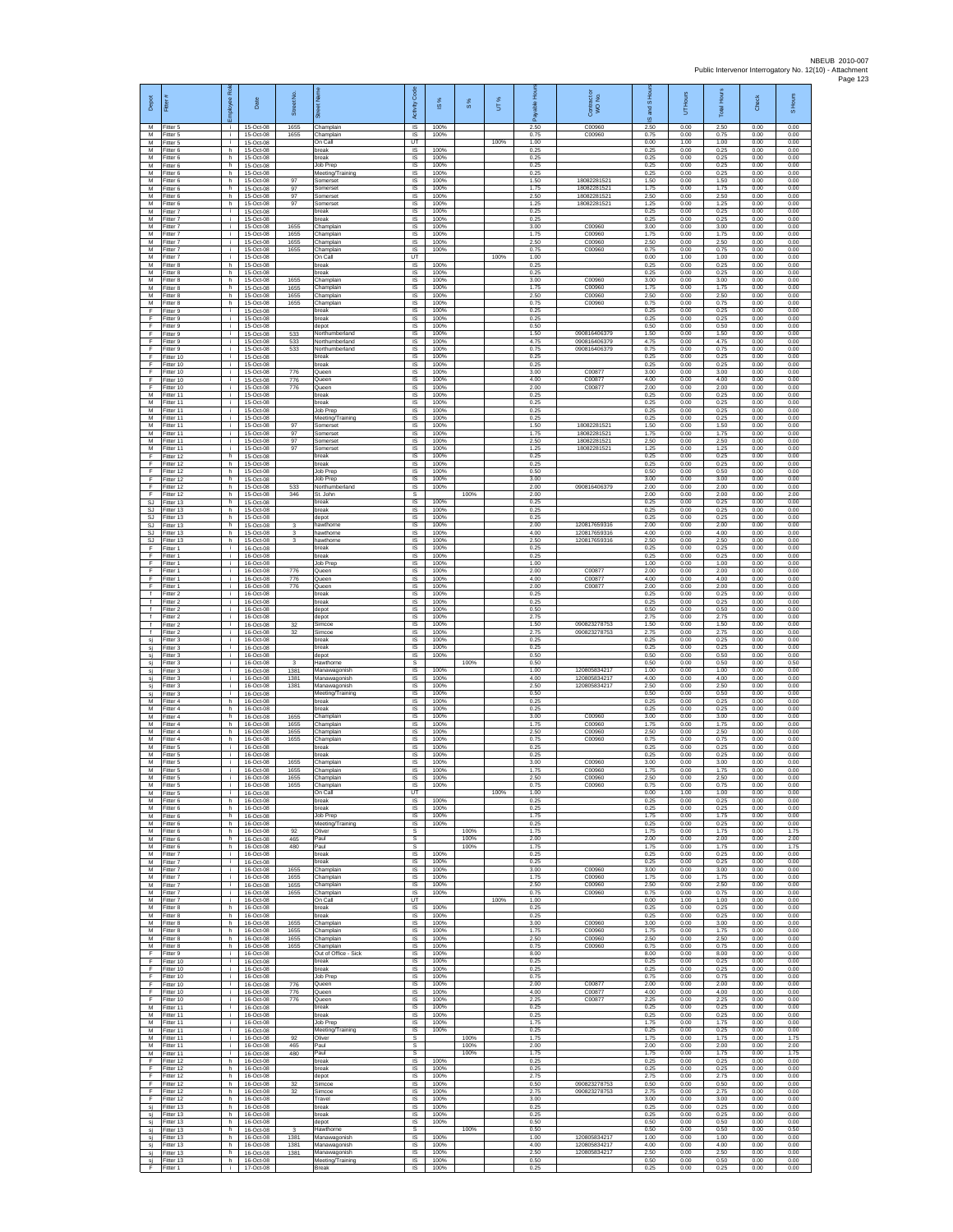| Depot                  | Fitter                              | ployee Rol               | Date                                  | Street No            | õ.                                                         | Code<br>Activity                          | ⋇<br>$\overline{\omega}$ | $\frac{8}{3}$        | UT%          | 훞<br>æ               | Contract<br>WO No.                           | IS and S             | Hours<br>5           | <b>Total Hours</b>   | Check                | S Hours              |
|------------------------|-------------------------------------|--------------------------|---------------------------------------|----------------------|------------------------------------------------------------|-------------------------------------------|--------------------------|----------------------|--------------|----------------------|----------------------------------------------|----------------------|----------------------|----------------------|----------------------|----------------------|
| F<br>F<br>F            | Fitter 1<br>Fitter 1<br>Fitter 1    | ÷i.<br>j.<br>÷.          | 17-Oct-08<br>17-Oct-08<br>17-Oct-08   | 776                  | break<br>Job Prep<br>Queen                                 | IS<br>IS<br>IS                            | 100%<br>100%<br>100%     |                      |              | 0.25<br>0.50<br>2.00 | C00877<br>C00877                             | 0.25<br>0.50<br>2.00 | 0.00<br>0.00<br>0.00 | 0.25<br>0.50<br>2.00 | 0.00<br>0.00<br>0.00 | 0.00<br>0.00<br>0.00 |
| F<br>F<br>F            | Fitter 1<br>fitter 1<br>Fitter 2    | ÷.<br>j.<br>j.           | 17-Oct-08<br>17-Oct-08<br>17-Oct-08   | 776                  | Queen<br>Stand by<br>break                                 | 1S<br>UT<br>IS                            | 100%<br>100%             |                      | 100%         | 4.00<br>1.00<br>0.25 | C00877                                       | 4.00<br>0.00<br>0.25 | 0.00<br>1.00<br>0.00 | 4.00<br>1.00<br>0.25 | 0.00<br>0.00<br>0.00 | 0.00<br>0.00<br>0.00 |
| F<br>F<br>F            | Fitter 2<br>Fitter 2                | i.<br>÷.<br>$\mathbf{i}$ | 17-Oct-08<br>17-Oct-08                |                      | break<br>depot                                             | IS<br>IS<br>1S                            | 100%<br>100%<br>100%     |                      |              | 0.25<br>1.00<br>3.00 |                                              | 0.25<br>1.00<br>3.00 | 0.00<br>0.00<br>0.00 | 0.25<br>1.00<br>3.00 | 0.00<br>0.00<br>0.00 | 0.00<br>0.00<br>0.00 |
| F<br>F                 | Fitter 2<br>Fitter 2<br>-itter 2    | i.<br>÷.                 | 17-Oct-08<br>17-Oct-08<br>17-Oct-08   | 851                  | depot<br>depot<br>Union                                    | IS<br>s                                   | 100%                     | 100%                 |              | 0.50<br>3.00         |                                              | 0.50<br>3.00         | 0.00<br>0.00         | 0.50<br>3.00         | 0.00<br>0.00         | 0.00<br>3.00         |
| sj<br>sj<br>sj         | Fitter 3<br>Fitter 3<br>Fitter 3    | j.<br>j.<br>÷.           | 17-Oct-08<br>17-Oct-08<br>17-Oct-08   |                      | break<br>break<br>Job Prep                                 | $\sf IS$<br>$\overline{\mathsf{s}}$<br>IS | 100%<br>100%<br>100%     |                      |              | 0.25<br>0.25<br>0.25 |                                              | 0.25<br>0.25<br>0.25 | 0.00<br>0.00<br>0.00 | 0.25<br>0.25<br>0.25 | 0.00<br>0.00<br>0.00 | 0.00<br>0.00<br>0.00 |
| sj<br>si               | Fitter 3<br>Fitter 3                | ÷.<br>j.<br>j.           | 17-Oct-08<br>17-Oct-08                | 1381<br>1381         | Manawagonish<br>Manawagonish                               | IS<br>IS<br>IS                            | 100%<br>100%<br>100%     |                      |              | 2.00<br>4.00<br>4.25 | 120805834217<br>12080583421<br>12080583421   | 2.00<br>4.00<br>4.25 | 0.00<br>0.00<br>0.00 | 2.00<br>4.00<br>4.25 | 0.00<br>0.00<br>0.00 | 0.00<br>0.00<br>0.00 |
| sj<br>M<br>М           | Fitter 3<br>Fitter 4<br>Fitter 4    | h.<br>h                  | 17-Oct-08<br>17-Oct-08<br>17-Oct-08   | 1381<br>1655         | Manawagonish<br>hreak<br>Champlain                         | IS<br>$\sf IS$                            | 100%<br>100%             |                      |              | 0.25<br>2.00         | C00960                                       | 0.25<br>2.00         | 0.00<br>0.00         | 0.25<br>2.00         | 0.00<br>0.00         | 0.00<br>0.00         |
| M<br>M<br>М            | Fitter 4<br>Fitter 4<br>fitter 4    | h.<br>h.<br>h.           | 17-Oct-08<br>17-Oct-08<br>17-Oct-08   | 1655<br>1655         | Champlain<br>Champlain<br>Job Prep                         | IS<br>IS<br>IS                            | 100%<br>100%<br>100%     |                      |              | 1.75<br>2.50<br>1.50 | C00960<br>C00960                             | 1.75<br>2.50<br>1.50 | 0.00<br>0.00<br>0.00 | 1.75<br>2.50<br>1.50 | 0.00<br>0.00<br>0.00 | 0.00<br>0.00<br>0.00 |
| M<br>M                 | itter 5<br>Fitter 5                 | j.<br>j.                 | 17-Oct-08<br>17-Oct-08                | 1655                 | break<br>Champlain                                         | IS<br>IS                                  | 100%<br>100%             |                      |              | 0.25<br>2.00         | C00960                                       | 0.25<br>2.00         | 0.00<br>0.00         | 0.25<br>2.00         | 0.00<br>0.00         | 0.00<br>0.00         |
| М<br>M<br>M            | Fitter 5<br>Fitter 5<br>fitter 5    | j.<br>÷.<br>j.           | 17-Oct-08<br>17-Oct-08<br>17-Oct-08   | 1655<br>1655         | Champlain<br>Champlain<br>Job Prep                         | IS<br>IS<br>IS                            | 100%<br>100%<br>100%     |                      |              | 1.75<br>2.50<br>1.50 | C00960<br>C00960                             | 1.75<br>2.50<br>1.50 | 0.00<br>0.00<br>0.00 | 1.75<br>2.50<br>1.50 | 0.00<br>0.00<br>0.00 | 0.00<br>0.00<br>0.00 |
| M<br>М<br>M            | Fitter 5<br>Fitter 6<br>itter 6     | ÷.<br>h<br>h             | 17-Oct-08<br>17-Oct-08<br>17-Oct-08   |                      | On Call<br>Break<br>break                                  | UT<br>IS<br>IS                            | 100%<br>100%             |                      | 100%         | 1.00<br>0.25<br>0.25 |                                              | 0.00<br>0.25<br>0.25 | 1.00<br>0.00<br>0.00 | 1.00<br>0.25<br>0.25 | 0.00<br>0.00<br>0.00 | 0.00<br>0.00<br>0.00 |
| M<br>M                 | Fitter 6<br>Fitter 6                | h.<br>h.                 | 17-Oct-08<br>17-Oct-08                | 27<br>85             | Bulman<br>Elmwood                                          | s<br>s                                    |                          | 100%<br>100%         |              | 0.50<br>1.00         |                                              | 0.50<br>1.00         | 0.00<br>0.00         | 0.50<br>1.00         | 0.00<br>0.00         | 0.50<br>1.00         |
| М<br>M<br>M            | Fitter 6<br>Fitter 6<br>Fitter 6    | h<br>h.<br>h.            | 17-Oct-08<br>17-Oct-08<br>17-Oct-08   | 85<br>65-67          | Elmwood<br>Elmwood<br>Job Prep                             | s<br>s<br>IS                              | 100%                     | 100%<br>100%         |              | 1.75<br>3.00<br>0.50 |                                              | 1.75<br>3.00<br>0.50 | 0.00<br>0.00<br>0.00 | 1.75<br>3.00<br>0.50 | 0.00<br>0.00<br>0.00 | 1.75<br>3.00<br>0.00 |
| М<br>M                 | Fitter 6<br>Fitter 6                | h.<br>h                  | 17-Oct-08<br>17-Oct-08<br>17-Oct-08   |                      | Job Prep<br>Meeting/Training                               | $\sf IS$<br>IS                            | 100%<br>100%             |                      |              | 0.75<br>0.50         |                                              | 0.75<br>0.50         | 0.00<br>0.00         | 0.75<br>0.50         | 0.00<br>0.00         | 0.00<br>0.00         |
| M<br>M<br>М            | Fitter 6<br>Fitter 7<br>Fitter 7    | h.<br>j.<br>÷.           | 17-Oct-08<br>17-Oct-08                | 1655                 | On Call<br>break<br>Champlain                              | UT<br>IS<br>1S                            | 100%<br>100%             |                      | 100%         | 1.00<br>0.25<br>2.00 | C00960                                       | 0.00<br>0.25<br>2.00 | 1.00<br>0.00<br>0.00 | 1.00<br>0.25<br>2.00 | 0.00<br>0.00<br>0.00 | 0.00<br>0.00<br>0.00 |
| M<br>M<br>M            | Fitter 7<br>Fitter 7<br>Fitter 7    | j.<br>÷<br>j.            | 17-Oct-08<br>17-Oct-08<br>17-Oct-08   | 1655<br>1655         | Champlain<br>Champlain<br>Job Prep                         | IS<br><b>IS</b><br>IS                     | 100%<br>100%<br>100%     |                      |              | 1.75<br>2.50<br>1.50 | C00960<br>C00960                             | 1.75<br>2.50<br>1.50 | 0.00<br>0.00<br>0.00 | 1.75<br>2.50<br>1.50 | 0.00<br>0.00<br>0.00 | 0.00<br>0.00<br>0.00 |
| М<br>M                 | Fitter 7<br>Fitter 8                | j.<br>h                  | 17-Oct-08<br>17-Oct-08                |                      | On Call<br>break                                           | UT<br>IS                                  | 100%                     |                      | 100%         | 1.00<br>0.25         |                                              | 0.00<br>0.25         | 1.00<br>0.00         | 1.00<br>0.25         | 0.00<br>0.00         | 0.00<br>0.00         |
| M<br>М<br>M            | Fitter 8<br>Fitter 8<br>fitter 8    | h.<br>h<br>h.            | 17-Oct-08<br>17-Oct-08<br>17-Oct-08   | 1655<br>1655<br>1655 | Champlain<br>Champlain<br>Champlain                        | IS<br>IS<br>1S                            | 100%<br>100%<br>100%     |                      |              | 2.00<br>1.75<br>2.50 | C00960<br>C00960<br>C00960                   | 2.00<br>1.75<br>2.50 | 0.00<br>0.00<br>0.00 | 200<br>1.75<br>2.50  | 0.00<br>0.00<br>0.00 | 0.00<br>0.00<br>0.00 |
| M<br>F                 | Fitter 8<br>itter 9                 | h.<br>j.                 | 17-Oct-08<br>17-Oct-08                |                      | Job Prep<br>break                                          | IS<br>IS                                  | 100%<br>100%             |                      |              | 1.50<br>0.25         |                                              | 1.50<br>0.25         | 0.00<br>0.00         | 1.50<br>0.25         | 0.00<br>0.00         | 0.00<br>0.00         |
| F<br>F<br>E            | Fitter 9<br>Fitter 9<br>Fitter 9    | ÷.<br>j.<br>÷.           | 17-Oct-08<br>17-Oct-08<br>17-Oct-08   |                      | break<br>depot<br>depot                                    | 1S<br>IS<br>IS                            | 100%<br>100%<br>100%     |                      |              | 0.25<br>1.00<br>3.00 |                                              | 0.25<br>1.00<br>3.00 | 0.00<br>0.00<br>0.00 | 0.25<br>1.00<br>3.00 | 0.00<br>0.00<br>0.00 | 0.00<br>0.00<br>0.00 |
| F<br>F<br>F            | Fitter 9<br>fitter 9                | ÷.<br>j.                 | 17-Oct-08<br>17-Oct-08<br>17-Oct-08   | 851                  | depot<br>Union                                             | 1S<br>s<br><b>IS</b>                      | 100%<br>100%             | 100%                 |              | 0.50<br>3.00<br>0.25 |                                              | 0.50<br>3.00<br>0.25 | 0.00<br>0.00<br>0.00 | 0.50<br>3.00<br>0.25 | 0.00<br>0.00<br>0.00 | 0.00<br>3.00<br>0.00 |
| F<br>F                 | Fitter 10<br>Fitter 10<br>Fitter 10 | j.<br>i.<br>÷.           | 17-Oct-08<br>17-Oct-08                |                      | <b>Break</b><br>break<br>Job Prep                          | IS<br>IS                                  | 100%<br>100%             |                      |              | 0.25<br>0.50         | C00877                                       | 0.25<br>0.50         | 0.00<br>0.00         | 0.25<br>0.50         | 0.00<br>0.00         | 0.00<br>0.00         |
| F<br>F<br>F            | Fitter 10<br>Fitter 10<br>litter 10 | $\mathbf{i}$<br>i.<br>÷. | 17-Oct-08<br>17-Oct-08<br>17-Oct-08   | 776<br>776           | Queen<br>Queen<br>Stand by                                 | IS<br>IS<br>UT                            | 100%<br>100%             |                      | 100%         | 2.00<br>4.00<br>1.00 | C00877<br>C00877                             | 2.00<br>4.00<br>0.00 | 0.00<br>0.00<br>1.00 | 2.00<br>4.00<br>1.00 | 0.00<br>0.00<br>0.00 | 0.00<br>0.00<br>0.00 |
| M<br>M                 | Fitter 11<br>Fitter 11              | j.<br>j.                 | 17-Oct-08<br>17-Oct-08                |                      | Break<br>break                                             | $\sf IS$<br>$\overline{\mathsf{s}}$       | 100%<br>100%             |                      |              | 0.25<br>0.25         |                                              | 0.25<br>0.25         | 0.00<br>0.00         | 0.25<br>0.25         | 0.00<br>0.00         | 0.00<br>0.00         |
| M<br>М<br>M            | Fitter 11<br>Fitter 11<br>itter 11  | ÷.<br>÷.<br>j.           | 17-Oct-08<br>17-Oct-08<br>17-Oct-08   | 27<br>85<br>85       | Bulman<br>Elmwood<br><b>Elmwood</b>                        | s<br>s<br>s                               |                          | 100%<br>100%<br>100% |              | 0.50<br>1.00<br>1.75 |                                              | 0.50<br>1.00<br>1.75 | 0.00<br>0.00<br>0.00 | 0.50<br>1.00<br>1.75 | 0.00<br>0.00<br>0.00 | 0.50<br>1.00<br>1.75 |
| M<br>M                 | Fitter 11<br>Fitter 11              | j.<br>i.                 | 17-Oct-08<br>17-Oct-08                | 65-67                | Elmwood<br>Job Prep                                        | s<br>IS                                   | 100%                     | 100%                 |              | 3.00<br>0.50         |                                              | 3.00<br>0.50         | 0.00<br>0.00         | 3.00<br>0.50         | 0.00<br>0.00         | 3.00<br>0.00         |
| М<br>M<br>F            | Fitter 11<br>Fitter 11<br>Fitter 12 | j.<br>j.<br>h.           | 17-Oct-08<br>17-Oct-08<br>17-Oct-08   |                      | Job Prep<br>Meeting/Training<br>hreak                      | $\sf IS$<br>IS<br>IS                      | 100%<br>100%<br>100%     |                      |              | 0.75<br>0.50<br>0.25 |                                              | 0.75<br>0.50<br>0.25 | 0.00<br>0.00<br>0.00 | 0.75<br>0.50<br>0.25 | 0.00<br>0.00<br>0.00 | 0.00<br>0.00<br>0.00 |
| F<br>F<br>F            | ltter 12<br>Fitter 12<br>Fitter 12  | h<br>h.<br>h.            | 17-Oct-08<br>17-Oct-08<br>17-Oct-08   |                      | break<br>depot<br>depot                                    | IS<br>IS<br>IS                            | 100%<br>100%<br>100%     |                      |              | 0.25<br>1.00<br>3.00 |                                              | 0.25<br>1.00<br>3.00 | 0.00<br>0.00<br>0.00 | 0.25<br>1.00<br>3.00 | 0.00<br>0.00<br>0.00 | 0.00<br>0.00<br>0.00 |
| F<br>F                 | Fitter 12<br>Fitter 12              | h<br>h                   | 17-Oct-08<br>17-Oct-08                |                      | depot<br>Meeting/Training                                  | IS<br>IS                                  | 100%<br>100%             |                      |              | 0.50<br>3.00         |                                              | 0.50<br>3.00         | 0.00<br>0.00         | 0.50<br>3.00         | 0.00<br>0.00         | 0.00<br>0.00         |
| SJ<br><b>SJ</b><br>SJ  | Fitter 13<br>Fitter 13<br>Fitter 13 | h.<br>h<br>h             | 17-Oct-08<br>17-Oct-08<br>17-Oct-08   |                      | break<br>break<br>Job Prep                                 | IS<br>IS<br>1S                            | 100%<br>100%<br>100%     |                      |              | 0.25<br>0.25<br>0.25 |                                              | 0.25<br>0.25<br>0.25 | 0.00<br>0.00<br>0.00 | 0.25<br>0.25<br>0.25 | 0.00<br>0.00<br>0.00 | 0.00<br>0.00<br>0.00 |
| <b>SJ</b><br><b>SJ</b> | fitter 13<br>Fitter 13              | h<br>h.                  | 17-Oct-08<br>17-Oct-08<br>17-Oct-08   | 1381<br>1381         | Manawagonish<br>Manawagonish                               | IS<br><b>IS</b>                           | 100%<br>100%             |                      |              | 2.00<br>4.00         | 12080583421<br>120805834217                  | 2.00<br>4.00         | 0.00<br>0.00         | 2.00<br>4.00         | 0.00<br>0.00         | 0.00<br>0.00         |
| SJ.<br>М<br>M          | Fitter 13<br>Fitter 6<br>Fitter 6   | h.<br>h<br>h.            | 18-Oct-08<br>19-Oct-08                | 1381<br>339          | Manawagonish<br>On Call<br>High (On call)                  | IS<br>UT<br>UT                            | 100%                     |                      | 100%<br>100% | 4 25<br>1.00<br>3.00 | 120805834217                                 | 4 25<br>0.00<br>0.00 | 0.00<br>1.00<br>3.00 | 4 25<br>1.00<br>3.00 | 0.00<br>0.00<br>0.00 | 0.00<br>0.00<br>0.00 |
| F<br>F                 | M Fitter 6<br>Fitter 1<br>Fitter 2  | h.<br>i.<br>÷i.          | 19-Oct-08<br>20-Oct-08<br>20-Oct-08   |                      | On Call<br>Out of Office - Vacation<br>Out of Office - SDO | UT<br>IS<br><b>IS</b>                     | 100%<br>100%             |                      | 100%         | 1.00<br>8.00<br>8.00 |                                              | 0.00<br>8.00<br>8.00 | 1.00<br>0.00<br>0.00 | 1.00<br>8.00<br>8.00 | 0.00<br>0.00<br>0.00 | 0.00<br>0.00<br>0.00 |
| SJ.<br><b>SJ</b>       | Fitter 3<br>Fitter 3                | i.<br>i.                 | 20-Oct-08<br>20-Oct-08                |                      | Break<br>Break                                             | IS.<br>IS                                 | 100%<br>100%             |                      |              | 0.25<br>0.25         |                                              | 0.25<br>0.25         | 0.00<br>0.00         | 0.25<br>0.25         | 0.00<br>0.00         | 0.00<br>0.00         |
| <b>SJ</b><br>SJ<br>SJ  | Fitter 3<br>Fitter 3<br>Fitter 3    | ÷<br>÷.<br>j.            | 20-Oct-08<br>20-Oct-08<br>20-Oct-08   | 175<br>37            | Champlain<br>Cranston<br>depot                             | s<br>s<br>$\overline{\mathsf{s}}$         | 100%                     | 100%<br>100%         |              | 1.00<br>0.50<br>0.50 |                                              | 1.00<br>0.50<br>0.50 | 0.00<br>0.00<br>0.00 | 1.00<br>0.50<br>0.50 | 0.00<br>0.00<br>0.00 | 1.00<br>0.50<br>0.00 |
| SJ<br>SJ               | Fitter 3<br>Fitter 3                | i.<br>j.                 | 20-Oct-08<br>20-Oct-08                |                      | depot<br>depot                                             | IS<br>$\sf IS$                            | 100%<br>100%             |                      |              | 3.00<br>0.50         |                                              | 3.00<br>0.50         | 0.00<br>0.00         | 3.00<br>0.50         | 0.00<br>0.00         | 0.00<br>0.00         |
| -SJ<br>S.I.<br>SJ      | Fitter 3<br>Fitter 3<br>Fitter 3    | i.<br>j.<br>÷.           | 20-Oct-08<br>20-Oct-08<br>20-Oct-08   | 1381<br>32           | Manawagonish<br>Meeting/Training<br>Queen                  | <b>IS</b><br>IS<br>s                      | 100%<br>100%             | 100%                 |              | 0.50<br>0.50<br>1.00 | 120805834217                                 | 0.50<br>0.50<br>1.00 | 0.00<br>0.00<br>0.00 | 0.50<br>0.50<br>1.00 | 0.00<br>0.00<br>0.00 | 0.00<br>0.00<br>1.00 |
| <b>SJ</b><br>м<br>М    | fitter 3<br>Fitter 4<br>Fitter 4    | T<br>h.<br>h.            | 20-Oct-08<br>20-Oct-08<br>20-Oct-08   | 45                   | Seely<br>break<br>break                                    | s<br>$\overline{s}$<br>IS                 | 100%<br>100%             | 100%                 |              | 2.50<br>0.25<br>0.25 |                                              | 2.50<br>0.25<br>0.25 | 0.00<br>0.00<br>0.00 | 2.50<br>0.25<br>0.25 | 0.00<br>0.00<br>0.00 | 2.50<br>0.00<br>0.00 |
| М<br>M                 | Fitter 4<br>Fitter 4                | h<br>h.                  | 20-Oct-08<br>$20-Ort-08$              | 201                  | Meeting/Training<br>Ogden                                  | 1S<br>IS                                  | 100%<br>100%             |                      |              | 0.25<br>1.75         | 180821571947                                 | 0.25<br>1.75         | 0.00<br>0.00         | 0.25<br>1.75         | 0.00<br>0.00         | 0.00<br>0.00         |
| М<br>М<br>М            | Fitter 4<br>Fitter 4<br>itter 4     | h<br>h.<br>h.            | 20-Oct-08<br>20-Oct-08<br>20-Oct-08   | 201<br>201<br>201    | Ogden<br>Ogden<br>Ogden                                    | IS<br>IS<br>IS                            | 100%<br>100%<br>100%     |                      |              | 1.75<br>2.50<br>1.75 | 180821571947<br>180821571947<br>180821571947 | 1.75<br>2.50<br>1.75 | 0.00<br>0.00<br>0.00 | 1.75<br>2.50<br>1.75 | 0.00<br>0.00<br>0.00 | 0.00<br>0.00<br>0.00 |
| M<br>M                 | Fitter 5<br>Fitter 5                | j.<br>j.                 | 20-Oct-08<br>20-Oct-08                | 1655                 | break<br>Champlain                                         | IS<br>IS                                  | 100%<br>100%             |                      |              | 0.25<br>1.75         | C00960                                       | 0.25<br>1.75         | 0.00<br>0.00         | 0.25<br>1.75         | 0.00<br>0.00         | 0.00<br>0.00         |
| М<br>M<br>м            | Fitter 5<br>Fitter 5<br>Fitter 5    | ÷.<br>i.<br>i.           | 20-Oct-08<br>20-Oct-08<br>20-Oct-08   | 1655<br>1655<br>47   | Champlain<br>Champlain<br>Edinburgh                        | IS<br>1S<br>IS                            | 100%<br>100%<br>100%     |                      |              | 1.75<br>3.50<br>3.00 | C00960<br>C00960<br>C01125                   | 1.75<br>3.50<br>3.00 | 0.00<br>0.00<br>0.00 | 1.75<br>3.50<br>3.00 | 0.00<br>0.00<br>0.00 | 0.00<br>0.00<br>0.00 |
| М<br>M<br>M            | Fitter 5<br>Fitter 6<br>Fitter 6    | i.<br>h<br>h.            | 20-Oct-08<br>20-Oct-08<br>20-Oct-08   |                      | Meeting/Training<br>break<br>break                         | $\sf IS$<br>$\sf IS$<br><b>IS</b>         | 100%<br>100%<br>100%     |                      |              | 0.25<br>0.25<br>0.25 |                                              | 0.25<br>0.25<br>0.25 | 0.00<br>0.00<br>0.00 | 0.25<br>0.25<br>0.25 | 0.00<br>0.00<br>0.00 | 0.00<br>0.00<br>0.00 |
| M<br>М                 | Fitter 6<br>Fitter 6                | h<br>h.                  | 20-Oct-08<br>20-Oct-08                |                      | Meeting/Training<br>On Call                                | IS<br>UT                                  | 100%                     |                      | 100%         | 0.25<br>1.00         |                                              | 0.25<br>0.00         | 0.00<br>1.00         | 0.25<br>1.00         | 0.00<br>0.00         | 0.00<br>0.00         |
| M<br>M<br>M            | Fitter 6<br>Fitter 6<br>Fitter 6    | h.<br>h.<br>h            | 20-Oct-08<br>20-Oct-08<br>20-Oct-08   | 305<br>305<br>305    | Yale<br>Yale<br>Yale                                       | IS<br><b>IS</b><br>IS                     | 100%<br>100%<br>100%     |                      |              | 1.75<br>1.75<br>2.50 | 100818206520<br>100818206520<br>100818206520 | 1.75<br>1.75<br>2.50 | 0.00<br>0.00<br>0.00 | 1.75<br>1.75<br>2.50 | 0.00<br>0.00<br>0.00 | 0.00<br>0.00<br>0.00 |
| М<br>M                 | Fitter 6<br>Fitter 7                | h.<br>$\mathbf{i}$       | 20-Oct-08<br>20-Oct-08                | 305                  | Yale<br>break<br>break                                     | $\sf IS$<br>IS                            | 100%<br>100%             |                      |              | 2.25<br>0.25         | 100818206520                                 | 2.25<br>0.25         | 0.00<br>0.00         | 2.25<br>0.25         | 0.00<br>0.00         | 0.00<br>0.00         |
| M<br>М<br>M            | Fitter 7<br>-itter 7<br>fitter 7    | j.<br>÷.<br>i.           | $20-Ort-08$<br>20-Oct-08<br>20-Oct-08 | 201                  | Meeting/Training<br>Ogden                                  | IS<br>IS<br>IS                            | 100%<br>100%<br>100%     |                      |              | 0.25<br>0.25<br>1.75 | 180821571947                                 | 0.25<br>0.25<br>1.75 | 0.00<br>0.00<br>0.00 | 0.25<br>0.25<br>1.75 | 0.00<br>0.00<br>0.00 | 0.00<br>0.00<br>0.00 |
| M<br>М<br>М            | Fitter 7<br>Fitter 7<br>Fitter 7    | i.<br>÷.<br>÷            | 20-Oct-08<br>20-Oct-08<br>20-Oct-08   | 201<br>201<br>201    | Ogden<br>Ogden<br>Ogden                                    | <b>IS</b><br>IS<br>IS                     | 100%<br>100%<br>100%     |                      |              | 1.75<br>2.50<br>1.75 | 180821571947<br>180821571947<br>180821571947 | 1.75<br>2.50<br>1.75 | 0.00<br>0.00<br>0.00 | 1.75<br>2.50<br>1.75 | 0.00<br>0.00<br>0.00 | 0.00<br>0.00<br>0.00 |
| M<br>M                 | Fitter 8<br>Fitter 8                | h.<br>h                  | 20-Oct-08<br>20-Oct-08                | 1655                 | break<br>Champlain                                         | IS<br>IS                                  | 100%<br>100%             |                      |              | 0.25<br>1.75         | C00960                                       | 0.25<br>1.75         | 0.00<br>0.00         | 0.25<br>1.75         | 0.00<br>0.00         | 0.00<br>0.00         |
| M<br>M<br>M            | Fitter 8<br>fitter 8<br>Fitter 8    | h.<br>h.<br>h.           | 20-Oct-08<br>20-Oct-08<br>20-Oct-08   | 1655<br>1655<br>47   | Champlain<br>Champlain<br>Edinburgh                        | 1S<br>IS<br>IS                            | 100%<br>100%<br>100%     |                      |              | 1.75<br>3.50<br>3.00 | C00960<br>C00960<br>C01125                   | 1.75<br>3.50<br>3.00 | 0.00<br>0.00<br>0.00 | 1.75<br>3.50<br>3.00 | 0.00<br>0.00<br>0.00 | 0.00<br>0.00<br>0.00 |
| M<br>F<br>F            | Fitter 8<br>Fitter 9                | h.<br>÷.<br>j.           | 20-Oct-08<br>20-Oct-08                |                      | Meeting/Training<br>Out of Office - SDO<br>break           | IS<br>IS<br>IS                            | 100%<br>100%<br>100%     |                      |              | 0.25<br>8.00<br>0.25 |                                              | 0.25<br>8.00<br>0.25 | 0.00<br>0.00<br>0.00 | 0.25<br>8.00<br>0.25 | 0.00<br>0.00<br>0.00 | 0.00<br>0.00<br>0.00 |
| F<br>F.                | Fitter 10<br>Fitter 10<br>Fitter 10 | j.<br>÷.                 | 20-Oct-08<br>20-Oct-08<br>20-Oct-08   |                      | Job Prep<br>Job Prep                                       | IS<br>IS                                  | 100%<br>100%             |                      |              | 1.00<br>1.00         |                                              | 1.00<br>1.00         | 0.00<br>0.00         | 1.00<br>1.00         | 0.00<br>0.00         | 0.00<br>0.00         |
| F                      | Fitter 10                           |                          | 20-Oct-08                             |                      | Job Prep                                                   | IS                                        | 100%                     |                      |              | 1.00                 |                                              | 1.00                 | 0.00                 | 1.00                 | 0.00                 | 0.00                 |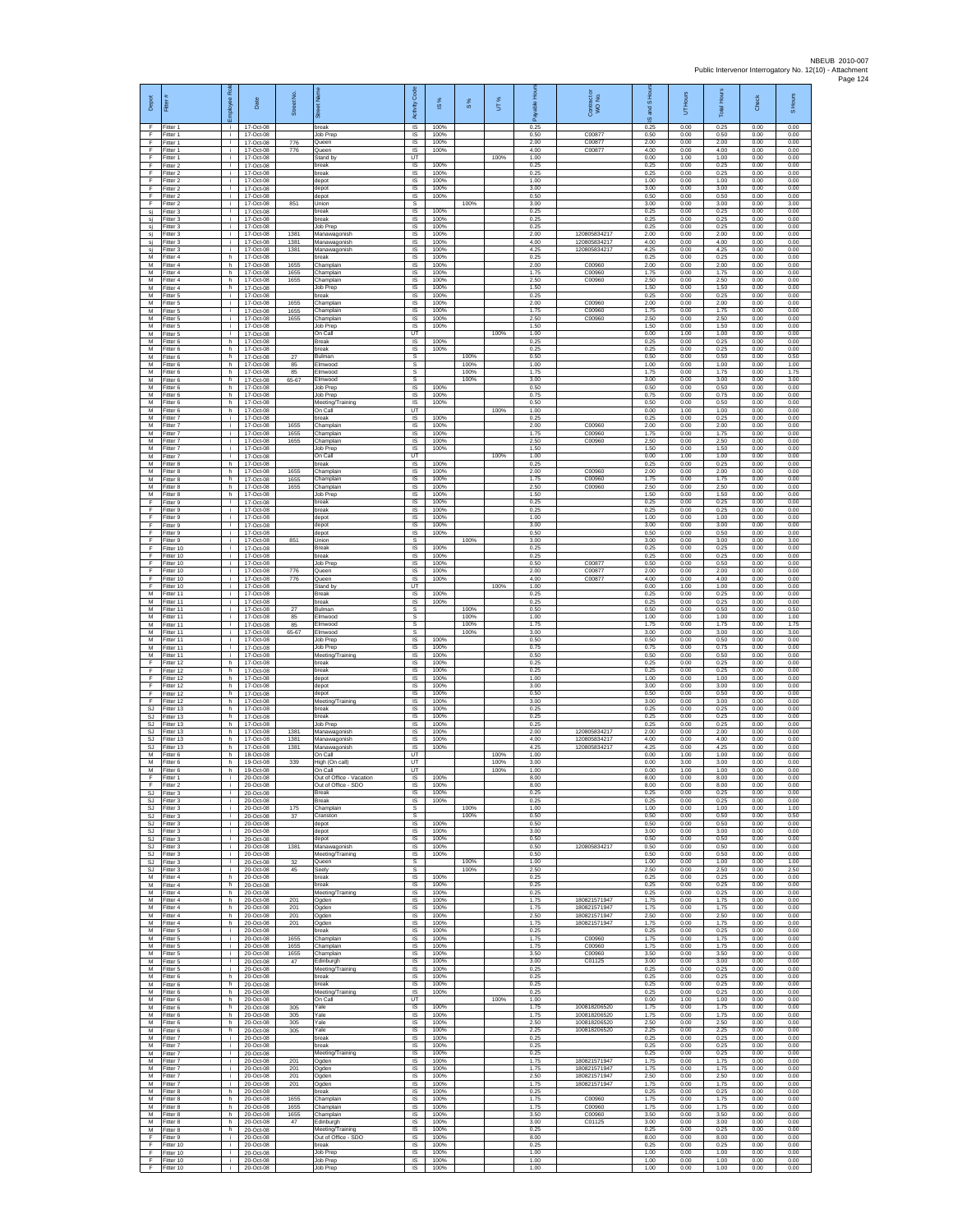| Depot<br>F                          | Fitter#<br>Fitter 10                | ployee Roi<br>- I -  | Date<br>20-Oct-08                   | Street No         | 芿<br>Pre-Inspect Churchill                    | code<br>Activity<br>IS             | <b>iS</b> %<br>100%  | $\frac{8}{3}$ | UT%  | 훈<br>æ<br>2.25       | Contract or<br>WO No.                        | $\overline{a}$<br>and<br>ဖ<br>2.25 | Hours<br>5<br>0.00   | <b>Total</b> Hour<br>2.25 | Check<br>0.00        | S Hours<br>0.00      |
|-------------------------------------|-------------------------------------|----------------------|-------------------------------------|-------------------|-----------------------------------------------|------------------------------------|----------------------|---------------|------|----------------------|----------------------------------------------|------------------------------------|----------------------|---------------------------|----------------------|----------------------|
| F.<br>F                             | Fitter 10<br>Fitter 10              | j.<br>i.             | 20-Oct-08<br>20-Oct-08              | 776               | Queen<br>Mis                                  | IS<br>$\sf IS$                     | 100%<br>100%         |               |      | 1.00<br>1.50         | C00877                                       | 1.00<br>1.50                       | 0.00<br>0.00         | 1.00<br>1.50              | 0.00<br>0.00         | 0.00<br>0.00         |
| M<br>M<br>M                         | Fitter 11<br>Fitter 11<br>Fitter 11 | T<br>j.<br>j.        | 20-Oct-08<br>20-Oct-08<br>20-Oct-08 |                   | break<br>break<br>Meeting/Training            | 1S<br>IS<br>IS                     | 100%<br>100%<br>100% |               |      | 0.25<br>0.25<br>0.25 |                                              | 0.25<br>0.25<br>0.25               | 0.00<br>0.00<br>0.00 | 0.25<br>0.25<br>0.25      | 0.00<br>0.00<br>0.00 | 0.00<br>0.00<br>0.00 |
| M<br>M                              | Fitter 11<br>itter 11               | ÷.<br>j.             | 20-Oct-08<br>20-Oct-08              | 305<br>305        | Yale<br>Yale                                  | 1S<br>IS                           | 100%<br>100%         |               |      | 1.75<br>1.75         | 100818206520<br>100818206520<br>100818206520 | 1.75<br>1.75                       | 0.00<br>0.00         | 1.75<br>1.75              | 0.00<br>0.00         | 0.00<br>0.00         |
| M<br>М<br>F                         | Fitter 11<br>Fitter 11<br>Fitter 12 | ÷i.<br>i.<br>h.      | 20-Oct-08<br>20-Oct-08<br>20-Oct-08 | 305<br>305        | Yale<br>Yale<br>Out of Office - SDO           | IS<br>$\sf IS$<br>IS               | 100%<br>100%<br>100% |               |      | 2.50<br>2.25<br>8.00 | 100818206520                                 | 2.50<br>2.25<br>8.00               | 0.00<br>0.00<br>0.00 | 2.50<br>2.25<br>8.00      | 0.00<br>0.00<br>0.00 | 0.00<br>0.00<br>0.00 |
| <b>SJ</b><br>S.I.                   | Fitter 13<br>Fitter 13              | h.<br>h.             | 20-Oct-08<br>20-Oct-08              |                   | <b>Break</b><br><b>Break</b>                  | IS<br>IS                           | 100%<br>100%         |               |      | 0.25<br>0.25         |                                              | 0.25<br>0.25                       | 0.00<br>0.00         | 0.25<br>0.25              | 0.00<br>0.00         | 0.00<br>0.00         |
| SJ<br><b>SJ</b><br>SJ               | Fitter 13<br>fitter 13<br>Fitter 13 | h<br>h.<br>h.        | 20-Oct-08<br>20-Oct-08<br>20-Oct-08 | 175<br>37         | Champlain<br>Cranston<br>depot                | s<br>s<br>$\overline{s}$           | 100%                 | 100%<br>100%  |      | 1.00<br>0.50<br>0.50 |                                              | 1.00<br>0.50<br>0.50               | 0.00<br>0.00<br>0.00 | 1.00<br>0.50<br>0.50      | 0.00<br>0.00<br>0.00 | 1.00<br>0.50<br>0.00 |
| SJ<br>$\mathbb{S}\mathbb{J}$        | Fitter 13<br>Fitter 13              | h<br>h.              | 20-Oct-08<br>20-Oct-08              |                   | depot<br>depot                                | IS<br>1S<br>IS                     | 100%<br>100%         |               |      | 3.00<br>0.50<br>0.50 | 120805834217                                 | 3.00<br>0.50<br>0.50               | 0.00<br>0.00<br>0.00 | 3.00<br>0.50<br>0.50      | 0.00<br>0.00<br>0.00 | 0.00<br>0.00<br>0.00 |
| SJ.<br><b>SJ</b><br><b>SJ</b>       | Fitter 13<br>Fitter 13<br>Fitter 13 | h.<br>h<br>h         | 20-Oct-08<br>20-Oct-08<br>20-Oct-08 | 1381<br>32        | Manawagonish<br>Meeting/Training<br>Queen     | IS<br>s                            | 100%<br>100%         | 100%          |      | 0.50<br>1.00         |                                              | 0.50<br>1.00                       | 0.00<br>0.00         | 0.50<br>1.00              | 0.00<br>0.00         | 0.00<br>1.00         |
| <b>SJ</b><br>F<br>F                 | fitter 13<br>Fitter 1               | h<br>j.<br>i.        | 20-Oct-08<br>21-Oct-08              | 45                | Seely<br>break<br>hreak                       | s<br>$\overline{\mathsf{s}}$<br>IS | 100%<br>100%         | 100%          |      | 2.50<br>0.25<br>0.25 |                                              | 2.50<br>0.25<br>0.25               | 0.00<br>0.00<br>0.00 | 2.50<br>0.25<br>0.25      | 0.00<br>0.00<br>0.00 | 2.50<br>0.00<br>0.00 |
| F<br>Ŧ                              | Fitter 1<br>Fitter 1<br>Fitter 1    | ÷<br>j.              | 21-Oct-08<br>21-Oct-08<br>21-Oct-08 | 621<br>621        | Churchill<br>Churchill                        | IS<br>1S                           | 100%<br>100%         |               |      | 2.00<br>4.00         | C01147<br>C01147                             | 2.00<br>4.00                       | 0.00<br>0.00         | 2.00<br>4.00              | 0.00<br>0.00         | 0.00<br>0.00         |
| F<br>F<br>F                         | Fitter 1<br>-itter 1<br>Fitter 1    | j.<br>Ť.<br>j.       | 21-Oct-08<br>21-Oct-08<br>21-Oct-08 | 621               | Churchill<br>depot<br>Miscellaneous           | IS<br>IS<br>1S                     | 100%<br>100%<br>100% |               |      | 0.50<br>1.00<br>0.50 | C01147<br>Coast Tire                         | 0.50<br>1.00<br>0.50               | 0.00<br>0.00<br>0.00 | 0.50<br>1.00<br>0.50      | 0.00<br>0.00<br>0.00 | 0.00<br>0.00<br>0.00 |
| F<br>F                              | Fitter 2<br>Fitter 2                | j.<br>i.             | 21-Oct-08<br>21-Oct-08              |                   | <b>Break</b><br>break                         | IS<br>IS                           | 100%<br>100%         |               |      | 0.25<br>0.25         |                                              | 0.25<br>0.25                       | 0.00<br>0.00         | 0.25<br>0.25              | 0.00<br>0.00         | 0.00<br>0.00         |
| F<br>F<br>F                         | Fitter 2<br>fitter 2<br>Fitter 2    | ÷.<br>j.<br>j.       | 21-Oct-08<br>21-Oct-08<br>21-Oct-08 | 184<br>184        | Job Prep<br>Victoria<br>Victoria              | IS<br>IS<br>IS                     | 100%<br>100%<br>100% |               |      | 0.50<br>1.50<br>4.75 | 90818441585<br>90818441585                   | 0.50<br>1.50<br>4.75               | 0.00<br>0.00<br>0.00 | 0.50<br>1.50<br>4.75      | 0.00<br>0.00<br>0.00 | 0.00<br>0.00<br>0.00 |
| F<br>SJ                             | Fitter 2<br>Fitter 3                | j.<br>j.             | 21-Oct-08<br>21-Oct-08              | 184               | Victoria<br>45 Seeley                         | $\sf IS$<br>s                      | 100%                 | 100%          |      | 0.75<br>0.25         | 90818441585                                  | 0.75<br>0.25                       | 0.00<br>0.00         | 0.75<br>0.25              | 0.00<br>0.00         | 0.00<br>0.25         |
| <b>SJ</b><br><b>SJ</b><br><b>SJ</b> | Fitter 3<br>Fitter 3<br>fitter 3    | j.<br>j.<br>÷.       | 21-Oct-08<br>21-Oct-08<br>21-Oct-08 |                   | <b>Break</b><br><b>Break</b><br>Elmwood       | IS<br>IS<br>s                      | 100%<br>100%         | 100%          |      | 0.25<br>0.25<br>2.75 |                                              | 0.25<br>0.25<br>2.75               | 0.00<br>0.00<br>0.00 | 0.25<br>0.25<br>2.75      | 0.00<br>0.00<br>0.00 | 0.00<br>0.00<br>2.75 |
| <b>SJ</b><br>SJ                     | fitter 3<br>Fitter 3                | j.<br>j.             | 21-Oct-08<br>21-Oct-08              |                   | <b>Job Prep</b><br>McLaughlin                 | 1S<br>s                            | 100%                 | 100%          |      | 0.25<br>3.00         |                                              | 0.25<br>3.00                       | 0.00<br>0.00         | 0.25<br>3.00              | 0.00<br>0.00         | 0.00<br>3.00         |
| SJ<br>SJ<br>SJ                      | Fitter 3<br>Fitter 3<br>fitter 3    | i.<br>÷.<br>i.       | 21-Oct-08<br>21-Oct-08<br>21-Oct-08 |                   | Miscellaneous<br>Travel<br>Travel             | IS<br>IS<br>IS                     | 100%<br>100%<br>100% |               |      | 0.75<br>1.75<br>1.75 | Coast Tire                                   | 0.75<br>1.75<br>1.75               | 0.00<br>0.00<br>0.00 | 0.75<br>1.75<br>1.75      | 0.00<br>0.00<br>0.00 | 0.00<br>0.00<br>0.00 |
| M<br>M                              | Fitter 4<br>Fitter 4                | h<br>h.              | 21-Oct-08<br>21-Oct-08              |                   | break<br>break                                | IS<br>1S                           | 100%<br>100%         |               |      | 0.25<br>0.25         |                                              | 0.25<br>0.25                       | 0.00<br>0.00         | 0.25<br>0.25              | 0.00<br>0.00         | 0.00<br>0.00         |
| M<br>M<br>M                         | itter 4<br>Fitter 4<br>Fitter 4     | h<br>h.<br>h.        | 21-Oct-08<br>21-Oct-08<br>21-Oct-08 | 18                | Highgate<br>Job Prep<br>Meeting/Training      | IS<br><b>IS</b><br>IS              | 100%<br>100%<br>100% |               |      | 2.50<br>1.25<br>0.25 | <b>NC3691</b>                                | 2.50<br>1.25<br>0.25               | 0.00<br>0.00<br>0.00 | 2.50<br>1.25<br>0.25      | 0.00<br>0.00<br>0.00 | 0.00<br>0.00<br>0.00 |
| М<br>M                              | Fitter 4<br>Fitter 4                | h<br>h.              | 21-Oct-08<br>21-Oct-08              | 201<br>201        | Ogden<br>Ogden                                | IS<br>1S                           | 100%<br>100%         |               |      | 1.75<br>1.75         | 1808215719471<br>1808215719471               | 1.75<br>1.75                       | 0.00<br>0.00         | 1.75<br>1.75              | 0.00<br>0.00         | 0.00<br>0.00         |
| M<br>М<br>M                         | Fitter 5<br>Fitter 5<br>Fitter 5    | i.<br>Ť.<br>Ŧ        | 21-Oct-08<br>21-Oct-08<br>21-Oct-08 | 1655<br>151       | break<br>Champlain<br>Elmwood                 | IS<br>IS<br>s                      | 100%<br>100%         | 100%          |      | 0.25<br>1.00<br>1.00 | C00960                                       | 0.25<br>1.00<br>1.00               | 0.00<br>0.00<br>0.00 | 0.25<br>1.00<br>1.00      | 0.00<br>0.00<br>0.00 | 0.00<br>0.00<br>1.00 |
| M<br>M                              | Fitter 5<br>Fitter 5                | j.<br>j.             | 21-Oct-08<br>21-Oct-08              | 202               | Job Prep<br>McLaughlin                        | $\overline{\mathsf{s}}$<br>s       | 100%                 | 100%          |      | 0.50<br>1.00         |                                              | 0.50<br>1.00                       | 0.00<br>0.00         | 0.50<br>1.00              | 0.00<br>0.00         | 0.00<br>1.00         |
| M<br>M<br>M                         | Fitter 5<br>itter 5<br>Fitter 5     | ÷.<br>j.<br>÷        | 21-Oct-08<br>21-Oct-08<br>21-Oct-08 | 450<br>451        | Meeting/Training<br>Paul<br>Paul              | IS.<br>s<br>s                      | 100%                 | 100%<br>100%  |      | 0.25<br>3.50<br>1.00 |                                              | 0.25<br>3.50<br>1.00               | 0.00<br>0.00<br>0.00 | 0.25<br>3.50<br>1.00      | 0.00<br>0.00<br>0.00 | 0.00<br>3.50<br>1.00 |
| M<br>М                              | Fitter 6<br>Fitter 6                | $\mathsf{h}$ .<br>h. | 21-Oct-08<br>21-Oct-08              | 130<br>130        | Audrey<br>Audrey                              | $\sf IS$<br>$\sf IS$               | 100%<br>100%         |               |      | 1.50<br>1.75         | 180820023514<br>180820023514                 | 1.50<br>1.75                       | 0.00<br>0.00         | 1.50<br>1.75              | 0.00<br>0.00         | 0.00<br>0.00         |
| M<br>M<br>М                         | Fitter 6<br>Fitter 6<br>Fitter 6    | h.<br>h.<br>h        | 21-Oct-08<br>21-Oct-08<br>21-Oct-08 | 130<br>130        | Audrey<br>Audrey<br>break                     | IS<br>IS<br>IS                     | 100%<br>100%<br>100% |               |      | 2.50<br>175<br>0.25  | 180820023514<br>180820023514                 | 2.50<br>1.75<br>0.25               | 0.00<br>0.00<br>0.00 | 2.50<br>1.75<br>0.25      | 0.00<br>0.00<br>0.00 | 0.00<br>0.00<br>0.00 |
| M<br>M                              | itter 6<br>Fitter 6                 | h.<br>h.             | 21-Oct-08<br>21-Oct-08              |                   | break<br>Job Prep                             | 1S<br>IS                           | 100%<br>100%         |               |      | 0.25<br>0.25<br>0.25 |                                              | 0.25<br>0.25                       | 0.00<br>0.00         | 0.25<br>0.25              | 0.00<br>0.00         | 0.00<br>0.00         |
| М<br>М<br>M                         | itter 6<br>Fitter 6<br>Fitter 7     | h<br>h.<br>÷.        | 21-Oct-08<br>21-Oct-08<br>21-Oct-08 |                   | Meeting/Training<br>on call - locate<br>break | IS<br>UT<br>IS                     | 100%<br>100%         |               | 100% | 1.00<br>0.25         |                                              | 0.25<br>0.00<br>0.25               | 0.00<br>1.00<br>0.00 | 0.25<br>1.00<br>0.25      | 0.00<br>0.00<br>0.00 | 0.00<br>0.00<br>0.00 |
| М<br>М<br>М                         | Fitter 7<br>Fitter 7<br>itter 7     | ÷.<br>÷.<br>j.       | 21-Oct-08<br>21-Oct-08<br>21-Oct-08 | 18                | break<br>Highgate<br>Job Prep                 | IS<br>IS<br>IS                     | 100%<br>100%<br>100% |               |      | 0.25<br>2.50<br>1.25 | <b>NC3691</b>                                | 0.25<br>2.50<br>1.25               | 0.00<br>0.00<br>0.00 | 0.25<br>2.50<br>1.25      | 0.00<br>0.00<br>0.00 | 0.00<br>0.00<br>0.00 |
| M<br>M                              | Fitter 7<br>Fitter 7                | j.<br>i.             | 21-Oct-08<br>21-Oct-08              | 201               | Meeting/Training<br>Ogden                     | IS<br>IS                           | 100%<br>100%         |               |      | 0.25<br>1.75         | 180821571047                                 | 0.25<br>1.75                       | 0.00<br>0.00         | 0.25<br>1.75              | 0.00<br>0.00         | 0.00<br>0.00         |
| М<br>M<br>M                         | Fitter 7<br>Fitter 8<br>Fitter 8    | ÷.<br>h.<br>h.       | 21-Oct-08<br>21-Oct-08<br>21-Oct-08 | 201<br>1655       | Ogden<br>break<br>Champlain                   | IS<br>1S<br>IS                     | 100%<br>100%<br>100% |               |      | 1.75<br>0.25<br>1.00 | 1808215719471<br>C00960                      | 1.75<br>0.25<br>1.00               | 0.00<br>0.00<br>0.00 | 1.75<br>0.25<br>1.00      | 0.00<br>0.00<br>0.00 | 0.00<br>0.00<br>0.00 |
| М<br>M                              | Fitter 8<br>fitter 8                | h<br>h.              | 21-Oct-08<br>21-Oct-08              | 151               | Elmwood<br><b>Job Prep</b>                    | s<br>1S                            | 100%                 | 100%          |      | 1.00<br>0.50         |                                              | 1.00<br>0.50                       | 0.00<br>0.00         | 1.00<br>0.50              | 0.00<br>0.00         | 1.00<br>0.00         |
| M<br>M<br>М                         | Fitter 8<br>Fitter 8<br>Fitter 8    | h.<br>h<br>h.        | 21-Oct-08<br>21-Oct-08<br>21-Oct-08 | 202<br>450        | McLaughlin<br>Meeting/Training<br>Paul        | s<br>IS<br>s                       | 100%                 | 100%<br>100%  |      | 1.00<br>0.25<br>3.50 |                                              | 1.00<br>0.25<br>3.50               | 0.00<br>0.00<br>0.00 | 1.00<br>0.25<br>3.50      | 0.00<br>0.00<br>0.00 | 1.00<br>0.00<br>3.50 |
| M<br>F                              | fitter 8<br>Fitter 9                | h.<br>j.             | 21-Oct-08<br>21-Oct-08              | 451               | Paul<br><b>Break</b>                          | s<br>$\overline{\mathsf{s}}$       | 100%                 | 100%          |      | 1.00<br>0.25         |                                              | 1.00<br>0.25                       | 0.00<br>0.00         | 1.00<br>0.25              | 0.00<br>0.00         | 1.00<br>0.00         |
| F.<br>F<br>F                        | Fitter 9<br>Fitter 9<br>Fitter 9    | i.<br>i.<br>÷        | 21-Oct-08<br>21-Oct-08<br>21-Oct-08 | 184               | break<br>Job Prep<br>Victoria                 | IS<br>IS<br><b>IS</b>              | 100%<br>100%<br>100% |               |      | 0.25<br>0.50<br>1.50 | 90818441585                                  | 0.25<br>0.50<br>1.50               | 0.00<br>0.00<br>0.00 | 0.25<br>0.50<br>1.50      | 0.00<br>0.00<br>0.00 | 0.00<br>0.00<br>0.00 |
| F<br>F<br>F                         | Fitter 9<br>Fitter 9<br>fitter 10   | i.<br>÷.<br>i.       | 21-Oct-08<br>21-Oct-08<br>21-Oct-08 | 184<br>184        | Victoria<br>Victoria<br>break                 | IS<br>IS<br>IS                     | 100%<br>100%<br>100% |               |      | 4.75<br>0.75<br>0.25 | 90818441585<br>90818441585                   | 4.75<br>0.75<br>0.25               | 0.00<br>0.00<br>0.00 | 4.75<br>0.75<br>0.25      | 0.00<br>0.00<br>0.00 | 0.00<br>0.00<br>0.00 |
| F<br>F                              | Fitter 10<br>Fitter 10              | i.<br>i.             | 21-Oct-08<br>21-Oct-08              | 621               | break<br>Churchill                            | <b>IS</b><br>IS                    | 100%<br>100%         |               |      | 0.25<br>2.00         | C01147                                       | 0.25<br>2.00                       | 0.00<br>0.00         | 0.25<br>2.00              | 0.00<br>0.00         | 0.00<br>0.00         |
| F<br>F<br>F                         | Fitter 10<br>Fitter 10<br>Fitter 10 | ÷.<br>i.<br>÷.       | 21-Oct-08<br>21-Oct-08<br>21-Oct-08 | 621<br>621        | Churchill<br>Churchill<br>Travel              | IS<br>IS<br>IS                     | 100%<br>100%<br>100% |               |      | 4.00<br>0.50<br>1.00 | C01147<br>C01147                             | 4.00<br>0.50<br>1.00               | 0.00<br>0.00<br>0.00 | 4.00<br>0.50<br>1.00      | 0.00<br>0.00<br>0.00 | 0.00<br>0.00<br>0.00 |
| M<br>М                              | Fitter 11<br>fitter 11              | ÷.<br>÷.             | 21-Oct-08<br>21-Oct-08              | 130<br>130        | Audrey<br>Audrey                              | 1S<br>IS                           | 100%<br>100%         |               |      | 1.50<br>1.75         | 180820023514<br>180820023514                 | 1.50<br>1.75                       | 0.00<br>0.00         | 1.50<br>1.75              | 0.00<br>0.00         | 0.00<br>0.00         |
| M<br>M<br>М                         | Fitter 11<br>Fitter 11<br>Fitter 11 | j.<br>i.<br>÷.       | 21-Oct-08<br>21-Oct-08<br>21-Oct-08 | 130<br>130        | Audrey<br>Audrey<br>break                     | IS<br>IS<br>IS                     | 100%<br>100%<br>100% |               |      | 2.50<br>175<br>0.25  | 180820023514<br>180820023514                 | 2.50<br>1.75<br>0.25               | 0.00<br>0.00<br>0.00 | 2.50<br>1.75<br>0.25      | 0.00<br>0.00<br>0.00 | 0.00<br>0.00<br>0.00 |
| M<br>м                              | Fitter 11<br>Fitter 11              | i.<br>i.             | 21-Oct-08<br>21-Oct-08              |                   | break<br>Job Prep                             | IS<br>IS                           | 100%<br>100%         |               |      | 0.25<br>0.25         |                                              | 0.25<br>0.25                       | 0.00<br>0.00         | 0.25<br>0.25              | 0.00<br>0.00         | 0.00<br>0.00         |
| М<br>F<br>F                         | Fitter 11<br>ltter 12<br>Fitter 12  | ÷.<br>h.<br>h.       | 21-Oct-08<br>21-Oct-08<br>21-Oct-08 |                   | Meeting/Training<br>Break<br>break            | IS<br>1S<br><b>IS</b>              | 100%<br>100%<br>100% |               |      | 0.25<br>0.25<br>0.25 |                                              | 0.25<br>0.25<br>0.25               | 0.00<br>0.00<br>0.00 | 0.25<br>0.25<br>0.25      | 0.00<br>0.00<br>0.00 | 0.00<br>0.00<br>0.00 |
| F<br>F                              | Fitter 12<br>Fitter 12              | h.<br>h              | 21-Oct-08<br>21-Oct-08              |                   | depot<br>Job Prep                             | IS<br>1S                           | 100%<br>100%         |               |      | 1.00<br>0.50         |                                              | 1.00<br>0.50                       | 0.00<br>0.00         | 1.00<br>0.50              | 0.00<br>0.00         | 0.00<br>0.00         |
| F<br>F<br>F.                        | Fitter 12<br>Fitter 12<br>Fitter 12 | h.<br>h<br>h.        | 21-Oct-08<br>21-Oct-08<br>21-Oct-08 | 184<br>184<br>184 | Victoria<br>Victoria<br>Victoria              | IS<br>IS<br>$\sf IS$               | 100%<br>100%<br>100% |               |      | 1.50<br>4.75<br>0.75 | 90818441585<br>90818441585<br>90818441585    | 1.50<br>4.75<br>0.75               | 0.00<br>0.00<br>0.00 | 1.50<br>4.75<br>0.75      | 0.00<br>0.00<br>0.00 | 0.00<br>0.00<br>0.00 |
| SJ<br>SJ.                           | Fitter 13<br>Fitter 13              | h.<br>h.             | 21-Oct-08<br>21-Oct-08              |                   | 45 Seeley<br><b>Break</b>                     | s<br>IS                            | 100%                 | 100%          |      | 0.25<br>0.25         |                                              | 0.25<br>0.25                       | 0.00<br>0.00         | 0.25<br>0.25              | 0.00<br>0.00         | 0.25<br>0.00         |
| S.I.<br>SJ<br>SJ                    | Fitter 13<br>Fitter 13<br>fitter 13 | h.<br>h<br>h.        | 21-Oct-08<br>21-Oct-08<br>21-Oct-08 |                   | <b>Break</b><br>Elmwood<br><b>Job Prep</b>    | IS<br>s<br>IS                      | 100%<br>100%         | 100%          |      | 0.25<br>2.75<br>0.25 |                                              | 0.25<br>2.75<br>0.25               | 0.00<br>0.00<br>0.00 | 0.25<br>2.75<br>0.25      | 0.00<br>0.00<br>0.00 | 0.00<br>2.75<br>0.00 |
| SJ                                  | SJ Fitter 13<br>Fitter 13           | h.<br>h.             | 21-Oct-08<br>21-Oct-08              |                   | McLaughlin<br>Miscellaneous                   | s<br>IS                            | 100%                 | 100%          |      | 3.00<br>0.75         | Coast Tire                                   | 3.00<br>0.75                       | 0.00<br>0.00         | 3.00<br>0.75              | 0.00<br>0.00         | 3.00<br>0.00         |
| $\mathbb{S}\mathbb{J}$<br>SJ.<br>F  | Fitter 13<br>Fitter 13<br>Fitter 1  | h.<br>h.<br>÷.       | 21-Oct-08<br>21-Oct-08<br>22-Oct-08 |                   | Travel<br>Travel<br><b>Break</b>              | 1S<br>IS<br>IS                     | 100%<br>100%<br>100% |               |      | 1.75<br>1.75<br>0.25 |                                              | 1.75<br>1.75<br>0.25               | 0.00<br>0.00<br>0.00 | 1.75<br>1.75<br>0.25      | 0.00<br>0.00<br>0.00 | 0.00<br>0.00<br>0.00 |
| F<br>F                              | Fitter 1<br>fitter 1                | ÷.<br>i.             | 22-Oct-08<br>22-Oct-08              |                   | <b>Break</b><br>depot                         | IS<br>IS                           | 100%<br>100%         |               |      | 0.25<br>2.00         |                                              | 0.25<br>2.00                       | 0.00<br>0.00         | 0.25<br>2.00              | 0.00<br>0.00         | 0.00<br>0.00         |
| F<br>F<br>F                         | Fitter 1<br>Fitter 1<br>Fitter 2    | j.<br>i.<br>÷.       | 22-Oct-08<br>22-Oct-08<br>22-Oct-08 |                   | depot<br>Depot<br>break                       | IS<br>IS<br>IS                     | 100%<br>100%<br>100% |               |      | 4.00<br>1.50<br>0.25 |                                              | 4.00<br>1.50<br>0.25               | 0.00<br>0.00<br>0.00 | 4.00<br>1.50<br>0.25      | 0.00<br>0.00<br>0.00 | 0.00<br>0.00<br>0.00 |
| Ŧ<br>F                              | Fitter 2<br>Fitter 2                | ÷.<br>i.             | 22-Oct-08<br>22-Oct-08              |                   | Break<br>Job Prep                             | 1S<br>IS                           | 100%<br>100%         |               |      | 0.25<br>0.50         |                                              | 0.25<br>0.50                       | 0.00<br>0.00         | 0.25<br>0.50              | 0.00<br>0.00         | 0.00<br>0.00         |
| F<br>F<br>F                         | Fitter 2<br>Fitter 2<br>Fitter 2    | ÷.<br>i.<br>i.       | 22-Oct-08<br>22-Oct-08<br>22-Oct-08 | 875<br>875<br>875 | Windsor<br>Windsor<br>Windsor                 | IS<br>1S<br>IS.                    | 100%<br>100%<br>100% |               |      | 1.50<br>4.75<br>0.75 | 0908201719<br>0908201719<br>0908201719       | 1.50<br>4.75<br>0.75               | 0.00<br>0.00<br>0.00 | 1.50<br>4.75<br>0.75      | 0.00<br>0.00<br>0.00 | 0.00<br>0.00<br>0.00 |
| SJ<br>SJ                            | Fitter 3<br>Fitter 3                | i.<br>÷.             | 22-Oct-08<br>22-Oct-08              |                   | break<br>break                                | IS<br>IS.                          | 100%<br>100%         | 100%          |      | 0.25<br>0.25         |                                              | 0.25<br>0.25                       | 0.00<br>0.00         | 0.25<br>0.25              | 0.00<br>0.00         | 0.00<br>0.00         |
| SJ<br>SJ<br>SJ                      | fitter 3<br>Fitter 3<br>Fitter 3    | i.<br>j.<br>i.       | 22-Oct-08<br>22-Oct-08<br>22-Oct-08 | 154<br>37         | Cranston<br>Cranston<br>depot                 | s<br>s<br>IS                       | 100%                 | 100%          |      | 0.50<br>2.25<br>0.25 |                                              | 0.50<br>2.25<br>0.25               | 0.00<br>0.00<br>0.00 | 0.50<br>2.25<br>0.25      | 0.00<br>0.00<br>0.00 | 0.50<br>2.25<br>0.00 |
| SJ<br><b>SJ</b>                     | Fitter 3<br>Fitter 3                | j.<br>j.             | 22-Oct-08<br>22-Oct-08              |                   | depot<br>depot                                | $\sf IS$<br>IS                     | 100%<br>100%         |               |      | 0.50<br>0.50         |                                              | 0.50<br>0.50                       | 0.00<br>0.00         | 0.50<br>0.50              | 0.00<br>0.00         | 0.00<br>0.00         |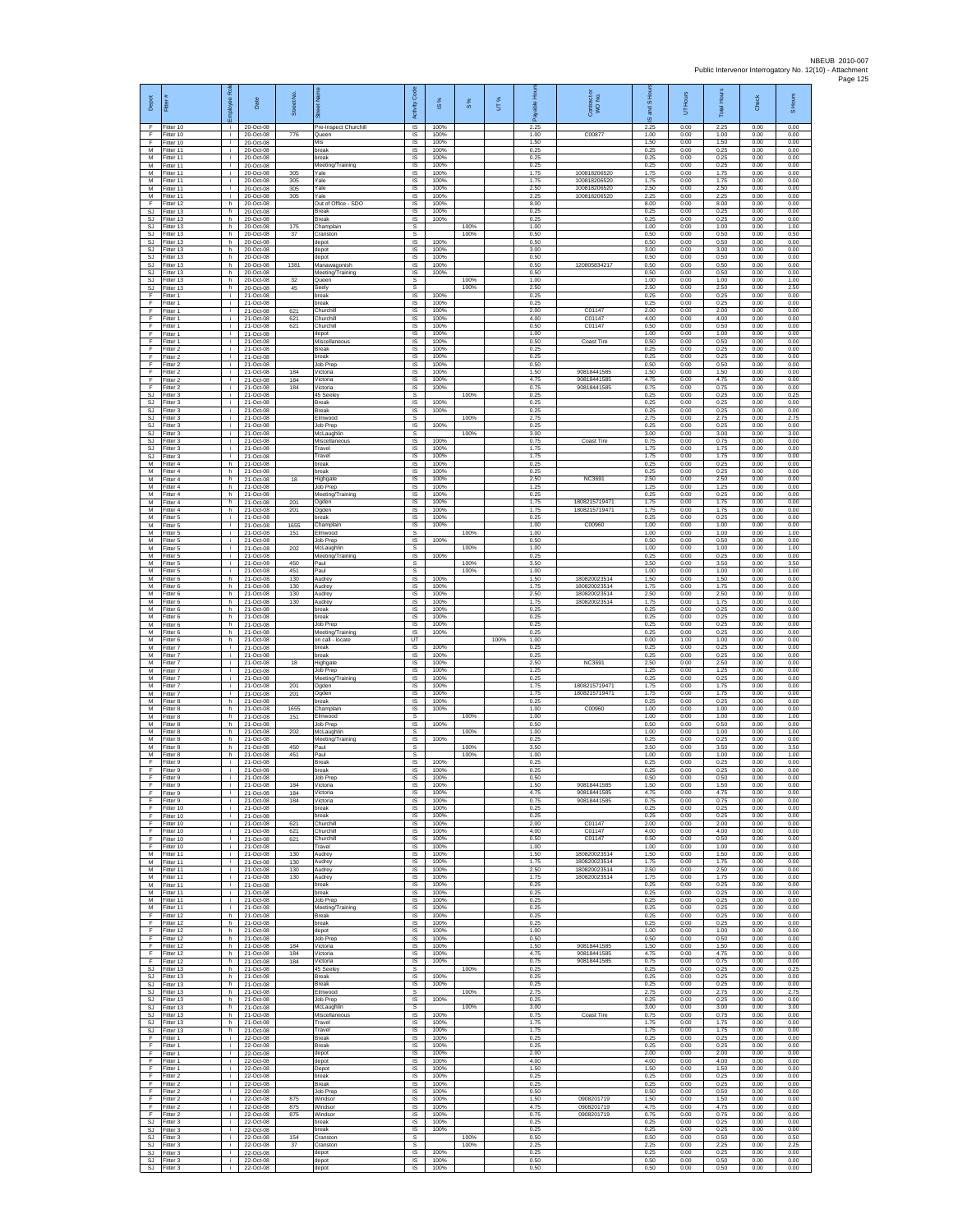| Depot<br><b>SJ</b>      | Fitter#<br>Fitter 3                 | ployee Roi               | Date<br>22-Oct-08                   | Street No<br>$\mathbf{Q}$ | 芿<br>Donaldson                                   | Code<br>Activity<br>s         | <b>iS</b> %          | $\frac{8}{3}$<br>100% | UT%  | 훈<br>δ<br>2.50       | Contract or<br>WO No.<br>JC62539             | $\overline{a}$<br>and<br>ဖ<br>2.50 | Hours<br>5<br>0.00   | <b>Total Hour</b><br>2.50 | Check<br>0.00        | S Hours<br>2.50      |
|-------------------------|-------------------------------------|--------------------------|-------------------------------------|---------------------------|--------------------------------------------------|-------------------------------|----------------------|-----------------------|------|----------------------|----------------------------------------------|------------------------------------|----------------------|---------------------------|----------------------|----------------------|
| SJ                      | SJ Fitter 3<br>Fitter 3             | j.<br>i.                 | 22-Oct-08<br>22-Oct-08              | 26<br>26                  | Sylvia<br>Sylvia                                 | s<br>s                        |                      | 100%<br>100%          |      | 0.50<br>0.50         |                                              | 0.50<br>0.50                       | 0.00<br>0.00         | 0.50<br>0.50              | 0.00<br>0.00         | 0.50<br>0.50         |
| M<br>M<br>M             | -itter 4<br>Fitter 4<br>Fitter 4    | h.<br>h.<br>h.           | 22-Oct-08<br>22-Oct-08<br>22-Oct-08 | 280                       | break<br>break<br>Buckingham                     | IS.<br>IS<br>IS               | 100%<br>100%<br>100% |                       |      | 0.25<br>0.25<br>1.75 | 100817018154                                 | 0.25<br>0.25<br>1.75               | 0.00<br>0.00<br>0.00 | 0.25<br>0.25<br>1.75      | 0.00<br>0.00<br>0.00 | 0.00<br>0.00<br>0.00 |
| M<br>M                  | Fitter 4<br>itter 4                 | h.<br>h.                 | 22-Oct-08<br>22-Oct-08              | 280<br>280                | Buckingham<br>Buckingham                         | 1S<br>IS                      | 100%<br>100%         |                       |      | 1.75<br>2.50         | 100817018154<br>100817018154                 | 1.75<br>2.50                       | 0.00<br>0.00         | 1.75<br>2.50              | 0.00<br>0.00         | 0.00<br>0.00         |
| M<br>M                  | Fitter 4<br>Fitter 4                | h.<br>h.                 | 22-Oct-08<br>22-Oct-08              | 280                       | Buckingham<br>Meeting/Training                   | IS<br>$\sf IS$                | 100%<br>100%         |                       |      | 2.25<br>0.25         | 100817018154                                 | 2.25<br>0.25                       | 0.00<br>0.00         | 2.25<br>0.25              | 0.00<br>0.00         | 0.00<br>0.00         |
| М<br>M<br>M             | Fitter 5<br>Fitter 5<br>Fitter 5    | j.<br>j.<br>j.           | 22-Oct-08<br>22-Oct-08<br>22-Oct-08 | 1655                      | Champlain<br>Job Prep<br>Meeting/Training        | IS<br>IS<br>IS                | 100%<br>100%<br>100% |                       |      | 4.50<br>0.50<br>0.25 | C00960                                       | 4.50<br>0.50<br>0.25               | 0.00<br>0.00<br>0.00 | 4.50<br>0.50<br>0.25      | 0.00<br>0.00<br>0.00 | 0.00<br>0.00<br>0.00 |
| М<br>M                  | Fitter 5<br>itter 6                 | ÷<br>h.                  | 22-Oct-08<br>22-Oct-08              | 64<br>130                 | Savoie<br>Audrey                                 | s<br>1S                       | 100%                 | 100%                  |      | 3.25<br>1.50         | 18082002351                                  | 3.25<br>1.50                       | 0.00<br>0.00         | 3.25<br>1.50              | 0.00<br>0.00         | 3.25<br>0.00         |
| M<br>М<br>M             | Fitter 6<br>-itter 6<br>Fitter 6    | h.<br>h.<br>h.           | 22-Oct-08<br>22-Oct-08<br>22-Oct-08 | 130<br>130<br>130         | Audrey<br>Audrey<br>Audrey                       | IS<br>IS<br>1S                | 100%<br>100%<br>100% |                       |      | 1.75<br>2.50<br>2.00 | 180820023514<br>180820023514<br>180820023514 | 1.75<br>2.50<br>2.00               | 0.00<br>0.00<br>0.00 | 1.75<br>2.50<br>2.00      | 0.00<br>0.00<br>0.00 | 0.00<br>0.00<br>0.00 |
| M<br>M                  | Fitter 6<br>Fitter 6                | h.<br>h                  | 22-Oct-08<br>22-Oct-08              |                           | break<br>break                                   | IS<br>IS                      | 100%<br>100%         |                       |      | 0.25<br>0.25         |                                              | 0.25<br>0.25                       | 0.00<br>0.00         | 0.25<br>0.25              | 0.00<br>0.00         | 0.00<br>0.00         |
| М<br>М<br>M             | Fitter 6<br>itter 6                 | h.<br>h.                 | 22-Oct-08<br>22-Oct-08<br>22-Oct-08 |                           | Job Prep<br>Meeting/Training<br>on call - locate | IS<br>IS                      | 100%<br>100%         |                       | 100% | 0.25<br>0.25<br>1.00 |                                              | 0.25<br>0.25                       | 0.00<br>0.00         | 0.25<br>0.25              | 0.00<br>0.00         | 0.00<br>0.00         |
| M<br>М                  | Fitter 6<br>Fitter 7<br>Fitter 7    | h.<br>i.<br>i.           | 22-Oct-08<br>22-Oct-08              |                           | break<br>break                                   | UT<br>IS<br>IS                | 100%<br>100%         |                       |      | 0.25<br>0.25         |                                              | 0.00<br>0.25<br>0.25               | 1.00<br>0.00<br>0.00 | 1.00<br>0.25<br>0.25      | 0.00<br>0.00<br>0.00 | 0.00<br>0.00<br>0.00 |
| M<br>M                  | Fitter 7<br>Fitter 7                | j.<br>i.                 | 22-Oct-08<br>22-Oct-08              | 280<br>280                | Buckingham<br>Buckingham                         | 1S<br>IS                      | 100%<br>100%         |                       |      | 1.75<br>1.75         | 100817018154<br>100817018154                 | 1.75<br>1.75                       | 0.00<br>0.00         | 1.75<br>1.75              | 0.00<br>0.00         | 0.00<br>0.00         |
| М<br>M<br>M             | -itter 7<br>fitter 7<br>Fitter 7    | Ť.<br>Ŧ<br>j.            | 22-Oct-08<br>22-Oct-08<br>22-Oct-08 | 280<br>280                | Buckingham<br>Buckingham<br>Meeting/Training     | IS<br>1S<br>IS                | 100%<br>100%<br>100% |                       |      | 2.50<br>2.25<br>0.25 | 100817018154<br>100817018154                 | 2.50<br>2.25<br>0.25               | 0.00<br>0.00<br>0.00 | 2.50<br>2.25<br>0.25      | 0.00<br>0.00<br>0.00 | 0.00<br>0.00<br>0.00 |
| M<br>М                  | Fitter 8<br>Fitter 8                | h<br>h.                  | 22-Oct-08<br>22-Oct-08              | 1655                      | Champlain<br>Job Prep                            | IS<br>IS                      | 100%<br>100%         |                       |      | 4.50<br>0.50         | C00960                                       | 4.50<br>0.50                       | 0.00<br>0.00         | 4.50<br>0.50              | 0.00<br>0.00         | 0.00<br>0.00         |
| M<br>M                  | fitter 8<br>Fitter 8                | h.<br>h.                 | 22-Oct-08<br>22-Oct-08              | 64                        | Meeting/Training<br>Savoie                       | IS<br>s                       | 100%                 | 100%                  |      | 0.25<br>3.25         |                                              | 0.25<br>3.25                       | 0.00<br>0.00         | 0.25<br>3.25              | 0.00<br>0.00         | 0.00<br>3.25         |
| F<br>F<br>F             | Fitter 9<br>Fitter 9<br>Fitter 9    | $\mathbf{i}$<br>j.<br>j. | 22-Oct-08<br>22-Oct-08<br>22-Oct-08 |                           | break<br>Break<br>Job Prep                       | $\sf IS$<br>$\sf IS$<br>IS    | 100%<br>100%<br>100% |                       |      | 0.25<br>0.25<br>0.50 |                                              | 0.25<br>0.25<br>0.50               | 0.00<br>0.00<br>0.00 | 0.25<br>0.25<br>0.50      | 0.00<br>0.00<br>0.00 | 0.00<br>0.00<br>0.00 |
| F<br>F                  | Fitter 9<br>Fitter 9                | j.<br>÷.                 | 22-Oct-08<br>22-Oct-08              | 875<br>875                | Windsor<br>Windsor                               | <b>IS</b><br>IS               | 100%<br>100%         |                       |      | 1.50<br>4.75         | 0908201719<br>0908201719                     | 1.50<br>4.75                       | 0.00<br>0.00         | 1.50<br>4.75              | 0.00<br>0.00         | 0.00<br>0.00         |
| F<br>F                  | fitter 9<br>Fitter 10               | j.<br>j.                 | 22-Oct-08<br>22-Oct-08              | 875                       | Windsor<br><b>Break</b>                          | IS<br>IS                      | 100%<br>100%         |                       |      | 0.75<br>0.25<br>1.00 | 0908201719                                   | 0.75<br>0.25                       | 0.00<br>0.00         | 0.75<br>0.25              | 0.00<br>0.00         | 0.00<br>0.00         |
| F<br>F<br>F             | Fitter 10<br>Fitter 10<br>Fitter 10 | j.<br>÷.<br>÷.           | 22-Oct-08<br>22-Oct-08<br>22-Oct-08 | 621                       | Churchill<br>depot<br>depot                      | IS<br>IS<br>IS                | 100%<br>100%<br>100% |                       |      | 2.00<br>2.00         | C01147                                       | 1.00<br>2.00<br>2.00               | 0.00<br>0.00<br>0.00 | 1.00<br>2.00<br>2.00      | 0.00<br>0.00<br>0.00 | 0.00<br>0.00<br>0.00 |
| E<br>F                  | Fitter 10<br>Fitter 10              | ÷.<br>÷.                 | 22-Oct-08<br>22-Oct-08              |                           | Depot<br>Miscellaneous                           | IS<br>1S                      | 100%<br>100%         |                       |      | 2.25<br>0.50         |                                              | 2.25<br>0.50                       | 0.00<br>0.00         | 2.25<br>0.50              | 0.00<br>0.00         | 0.00<br>0.00         |
| M<br>M<br>M             | fitter 11<br>Fitter 11<br>Fitter 11 | j.<br>÷i.<br>i.          | 22-Oct-08<br>22-Oct-08<br>22-Oct-08 | 130<br>130<br>130         | Audrey<br>Audrey<br>Audrey                       | IS<br><b>IS</b><br>IS         | 100%<br>100%<br>100% |                       |      | 1.50<br>1.75<br>2.50 | 18082002351<br>180820023514<br>180820023514  | 1.50<br>1.75<br>2.50               | 0.00<br>0.00<br>0.00 | 1.50<br>1.75<br>2.50      | 0.00<br>0.00<br>0.00 | 0.00<br>0.00<br>0.00 |
| М<br>M                  | Fitter 11<br>Fitter 11              | i.<br>j.                 | 22-Oct-08<br>22-Oct-08              | 130                       | Audrey<br>break                                  | IS<br>1S                      | 100%<br>100%         |                       |      | 2.00<br>0.25         | 180820023514                                 | 2.00<br>0.25                       | 0.00<br>0.00         | 2.00<br>0.25              | 0.00<br>0.00         | 0.00<br>0.00         |
| M<br>М                  | Fitter 11<br>Fitter 11              | i.<br>Ť.                 | 22-Oct-08<br>22-Oct-08              |                           | break<br>Job Prep                                | IS<br>$\sf IS$                | 100%<br>100%         |                       |      | 0.25<br>0.25         |                                              | 0.25<br>0.25                       | 0.00<br>0.00         | 0.25<br>0.25              | 0.00<br>0.00         | 0.00<br>0.00         |
| M<br>F<br>F             | fitter 11<br>Fitter 12<br>Fitter 12 | Ŧ<br>h.<br>h.            | 22-Oct-08<br>22-Oct-08<br>22-Oct-08 |                           | Meeting/Training<br>break<br>Break               | 1S<br>IS<br>IS                | 100%<br>100%<br>100% |                       |      | 0.25<br>0.25<br>0.25 |                                              | 0.25<br>0.25<br>0.25               | 0.00<br>0.00<br>0.00 | 0.25<br>0.25<br>0.25      | 0.00<br>0.00<br>0.00 | 0.00<br>0.00<br>0.00 |
| F<br>F                  | Fitter 12<br>Fitter 12              | h.<br>h                  | 22-Oct-08<br>22-Oct-08              | 875                       | Job Prep<br>Windsor                              | 1S<br>IS                      | 100%<br>100%         |                       |      | 0.50<br>1.50         | 0908201719                                   | 0.50<br>1.50                       | 0.00<br>0.00         | 0.50<br>1.50              | 0.00<br>0.00         | 0.00<br>0.00         |
| F<br>F                  | Fitter 12<br>Fitter 12              | h.<br>h.<br>h.           | 22-Oct-08<br>22-Oct-08              | 875<br>875                | Windsor<br>Windsor                               | <b>IS</b><br>$\sf IS$         | 100%<br>100%         |                       |      | 4.75<br>0.75         | 0908201719<br>0908201719                     | 4.75<br>0.75                       | 0.00<br>0.00         | 4.75<br>0.75              | 0.00<br>0.00         | 0.00<br>0.00         |
| SJ<br><b>SJ</b><br>S.I. | Fitter 13<br>Fitter 13<br>Fitter 13 | h.<br>h.                 | 22-Oct-08<br>22-Oct-08<br>22-Oct-08 | 154                       | break<br>break<br>Cranston                       | $\sf IS$<br>IS<br>s           | 100%<br>100%         | 100%                  |      | 0.25<br>0.25<br>0.50 |                                              | 0.25<br>0.25<br>0.50               | 0.00<br>0.00<br>0.00 | 0.25<br>0.25<br>0.50      | 0.00<br>0.00<br>0.00 | 0.00<br>0.00<br>0.50 |
| SJ<br><b>SJ</b>         | Fitter 13<br>fitter 13              | h<br>h.                  | 22-Oct-08<br>22-Oct-08              | 37                        | Cranston<br>depot                                | s<br>IS                       | 100%                 | 100%                  |      | 2.25<br>0.25         |                                              | 2.25<br>0.25                       | 0.00<br>0.00         | 2.25<br>0.25              | 0.00<br>0.00         | 2.25<br>0.00         |
| SJ<br>SJ<br>SJ          | Fitter 13<br>litter 13<br>Fitter 13 | h.<br>h.<br>h.           | 22-Oct-08<br>22-Oct-08<br>22-Oct-08 | $\overline{9}$            | depot<br>depot<br>Donaldson                      | $\overline{s}$<br>IS<br>s     | 100%<br>100%         | 100%                  |      | 0.50<br>0.50<br>2.50 | JC62539                                      | 0.50<br>0.50<br>2.50               | 0.00<br>0.00<br>0.00 | 0.50<br>0.50<br>2.50      | 0.00<br>0.00<br>0.00 | 0.00<br>0.00<br>2.50 |
| SJ<br>SJ                | Fitter 13<br>Fitter 13              | h.<br>h                  | 22-Oct-08<br>22-Oct-08              | 26<br>26                  | Svlvia<br>Sylvia                                 | s<br>s                        |                      | 100%<br>100%          |      | 0.50<br>0.50         |                                              | 0.50<br>0.50                       | 0.00<br>0.00         | 0.50<br>0.50              | 0.00<br>0.00         | 0.50<br>0.50         |
| F<br>F<br>F             | Fitter 1<br>itter 1<br>Fitter 1     | ÷.<br>j.<br>j.           | 23-Oct-08<br>23-Oct-08<br>23-Oct-08 |                           | Break<br>Break<br>depot                          | IS.<br>IS<br>IS               | 100%<br>100%<br>100% |                       |      | 0.25<br>0.25<br>2.00 |                                              | 0.25<br>0.25<br>2.00               | 0.00<br>0.00<br>0.00 | 0.25<br>0.25<br>2.00      | 0.00<br>0.00<br>0.00 | 0.00<br>0.00<br>0.00 |
| F<br>F                  | Fitter 1<br>Fitter 1                | i.<br>÷.                 | 23-Oct-08<br>23-Oct-08              |                           | Depot<br>Moncton Flight college                  | IS<br>s                       | 100%                 | 100%                  |      | 1.50<br>2.00         | <b>JC</b>                                    | 1.50<br>2.00                       | 0.00<br>0.00         | 1.50<br>2.00              | 0.00<br>0.00         | 0.00<br>2.00         |
| F<br>F                  | Fitter 1<br>Fitter 2                | T<br>i.                  | 23-Oct-08<br>23-Oct-08              |                           | Moncton Flight college<br>break                  | s<br>IS                       | 100%                 | 100%                  |      | 2.00<br>0.25         | <b>JC</b>                                    | 2.00<br>0.25                       | 0.00<br>0.00         | 2.00<br>0.25              | 0.00<br>0.00         | 2.00<br>0.00         |
| F<br>F<br>F             | -itter 2<br>Fitter 2<br>Fitter 2    | Ť.<br>j.<br>j.           | 23-Oct-08<br>23-Oct-08<br>23-Oct-08 | 709<br>709                | break<br>Fenety<br>Fenety                        | $\sf IS$<br>1S<br>IS          | 100%<br>100%<br>100% |                       |      | 0.25<br>1.50<br>4.75 | 09081352716<br>090813527161                  | 0.25<br>1.50<br>4.75               | 0.00<br>0.00<br>0.00 | 0.25<br>1.50<br>4.75      | 0.00<br>0.00<br>0.00 | 0.00<br>0.00<br>0.00 |
| F<br>F                  | Fitter 2<br>Fitter 2                | j.<br>Ť.                 | 23-Oct-08<br>23-Oct-08              | 709                       | Fenety<br>Job Prep                               | IS<br>IS.                     | 100%<br>100%         |                       |      | 0.75<br>0.50         | 090813527161                                 | 0.75<br>0.50                       | 0.00<br>0.00         | 0.75<br>0.50              | 0.00<br>0.00         | 0.00<br>0.00         |
| SJ<br>SJ                | fitter 3<br>Fitter 3                | j.<br>j.                 | 23-Oct-08<br>23-Oct-08              |                           | break<br>break                                   | IS<br>IS                      | 100%<br>100%         |                       |      | 0.25<br>0.25         |                                              | 0.25<br>0.25                       | 0.00<br>0.00         | 0.25<br>0.25              | 0.00<br>0.00         | 0.00<br>0.00         |
| SJ<br>SJ<br>SJ.         | Fitter 3<br>Fitter 3<br>Fitter 3    | i.<br>i.<br>÷            | 23-Oct-08<br>23-Oct-08<br>23-Oct-08 |                           | depot<br>depot<br>Service                        | IS<br>IS<br>UT                | 100%<br>100%         |                       | 100% | 0.25<br>2.50<br>2.75 | Meter info                                   | 0.25<br>2.50<br>0.00               | 0.00<br>0.00<br>2.75 | 0.25<br>2.50<br>2.75      | 0.00<br>0.00<br>0.00 | 0.00<br>0.00<br>0.00 |
| M                       | S.I Fitter 3<br>Fitter 4            | i.<br>h.                 | 23-Oct-08<br>23-Oct-08              | 26                        | Sylvia<br>break                                  | s<br>1S                       | 100%                 | 100%                  |      | 2.00<br>0.25         |                                              | 2.00<br>0.25                       | 0.00<br>0.00         | 200<br>0.25               | 0.00<br>0.00         | 2.00<br>0.00         |
| M<br>M<br>М             | itter 4<br>Fitter 4<br>Fitter 4     | h.<br>h.<br>h.           | 23-Oct-08<br>23-Oct-08<br>23-Oct-08 | 291<br>291                | break<br>Highfield<br>Highfield                  | IS<br><b>IS</b><br>IS         | 100%<br>100%<br>100% |                       |      | 0.25<br>1.75<br>1.75 | 180821760654<br>180821760654                 | 0.25<br>1.75<br>1.75               | 0.00<br>0.00<br>0.00 | 0.25<br>1.75<br>1.75      | 0.00<br>0.00<br>0.00 | 0.00<br>0.00<br>0.00 |
| M<br>M                  | Fitter 4<br>Fitter 4                | h.<br>h.                 | 23-Oct-08<br>23-Oct-08              | 291<br>291                | Highfield<br>Highfield                           | IS<br>IS                      | 100%<br>100%         |                       |      | 2.50<br>2.75         | 180821760654<br>180821760654                 | 2.50<br>2.75                       | 0.00<br>0.00         | 2.50<br>2.75              | 0.00<br>0.00         | 0.00<br>0.00         |
| м<br>M                  | Fitter 4<br>Fitter 5                | h<br>÷.                  | 23-Oct-08<br>23-Oct-08              | 130                       | Meeting/Training<br>Audrey                       | IS<br>s                       | 100%                 | 100%                  |      | 0.25<br>3.25         |                                              | 0.25<br>3.25                       | 0.00<br>0.00         | 0.25<br>3.25              | 0.00<br>0.00         | 0.00<br>3.25         |
| M<br>M<br>M             | fitter 5<br>Fitter 5<br>Fitter 5    | i.<br>j.<br>i.           | 23-Oct-08<br>23-Oct-08<br>23-Oct-08 | 215<br>215                | break<br>Elmwood<br>Elmwood                      | IS<br>s<br>s                  | 100%                 | 100%<br>100%          |      | 0.25<br>2.50<br>175  |                                              | 0.25<br>2.50<br>175                | 0.00<br>0.00<br>0.00 | 0.25<br>2.50<br>1.75      | 0.00<br>0.00<br>0.00 | 0.00<br>2.50<br>1.75 |
| М<br>M                  | Fitter 5<br>Fitter 5                | ÷.<br>i.                 | 23-Oct-08<br>23-Oct-08              |                           | Job Prep<br>Meeting/Training                     | IS<br>1S                      | 100%<br>100%         |                       |      | 0.50<br>0.25         |                                              | 0.50<br>0.25                       | 0.00<br>0.00         | 0.50<br>0.25              | 0.00<br>0.00         | 0.00<br>0.00         |
| M<br>м<br>M             | Fitter 6<br>Fitter 6<br>Fitter 6    | h.<br>h.<br>h.           | 23-Oct-08<br>23-Oct-08<br>23-Oct-08 |                           | break<br>break<br><b>Job Prep</b>                | IS<br>IS<br>1S                | 100%<br>100%<br>100% |                       |      | 0.25<br>0.25<br>0.50 |                                              | 0.25<br>0.25<br>0.50               | 0.00<br>0.00<br>0.00 | 0.25<br>0.25<br>0.50      | 0.00<br>0.00<br>0.00 | 0.00<br>0.00<br>0.00 |
| M<br>M                  | Fitter 6<br>Fitter 6                | h.<br>h.                 | 23-Oct-08<br>23-Oct-08              | 6<br>6                    | Kenmore<br>Kenmore                               | IS<br>IS                      | 100%<br>100%         |                       |      | 1.25<br>1.75         | 180820729333<br>180820729333                 | 1.25<br>1.75                       | 0.00<br>0.00         | 1.25<br>1.75              | 0.00<br>0.00         | 0.00<br>0.00         |
| M<br>M                  | Fitter 6<br>Fitter 6                | h.<br>h.                 | 23-Oct-08<br>23-Oct-08              | 6<br>6                    | Kenmore<br>Kenmore                               | 1S<br>IS<br><b>IS</b>         | 100%<br>100%         |                       |      | 2.50<br>1.75<br>0.25 | 180820729333<br>180820729333                 | 2.50<br>1.75<br>0.25               | 0.00<br>0.00<br>0.00 | 2.50<br>1.75<br>0.25      | 0.00<br>0.00<br>0.00 | 0.00<br>0.00<br>0.00 |
| M<br>M<br>М             | Fitter 6<br>Fitter 6<br>Fitter 7    | h<br>h.<br>j.            | 23-Oct-08<br>23-Oct-08<br>23-Oct-08 |                           | Meeting/Training<br>on call - locate<br>break    | UT<br>$\sf IS$                | 100%<br>100%         |                       | 100% | 1.00<br>0.25         |                                              | 0.00<br>0.25                       | 1.00<br>0.00         | 1.00<br>0.25              | 0.00<br>0.00         | 0.00<br>0.00         |
| M<br>M                  | Fitter 7<br>Fitter 7                | i.<br>j.                 | 23-Oct-08<br>23-Oct-08              | 291                       | break<br>Highfield                               | <b>IS</b><br>IS               | 100%<br>100%         |                       |      | 0.25<br>1.75         | 180821760654                                 | 0.25<br>1.75                       | 0.00<br>0.00         | 0.25<br>1.75              | 0.00<br>0.00         | 0.00<br>0.00         |
| М<br>M<br>M             | Fitter 7<br>fitter 7<br>Fitter 7    | ÷.<br>÷.<br>i.           | 23-Oct-08<br>23-Oct-08              | 291<br>291                | Highfield<br>Highfield<br>Highfield              | IS<br>1S<br>IS                | 100%<br>100%<br>100% |                       |      | 1.75<br>2.50<br>2.75 | 180821760654<br>180821760654<br>180821760654 | 1.75<br>2.50<br>2.75               | 0.00<br>0.00<br>0.00 | 1.75<br>2.50<br>2.75      | 0.00<br>0.00<br>0.00 | 0.00<br>0.00<br>0.00 |
| М<br>М                  | Fitter 7<br>Fitter 8                | i.<br>h.                 | 23-Oct-08<br>23-Oct-08<br>23-Oct-08 | 291<br>130                | Meeting/Training<br>Audrey                       | IS<br>s                       | 100%                 | 100%                  |      | 0.25<br>3.25         |                                              | 0.25<br>3.25                       | 0.00<br>0.00         | 0.25<br>3.25              | 0.00<br>0.00         | 0.00<br>3.25         |
| M<br>М                  | Fitter 8<br>Fitter 8                | h.<br>h                  | 23-Oct-08<br>23-Oct-08              | 215                       | break<br>Elmwood                                 | IS<br>s                       | 100%                 | 100%                  |      | 0.25<br>2.50         |                                              | 0.25<br>2.50                       | 0.00<br>0.00         | 0.25<br>2.50              | 0.00<br>0.00         | 0.00<br>2.50         |
| М<br>М<br>M             | Fitter 8<br>fitter 8<br>Fitter 8    | h.<br>h.<br>h.           | 23-Oct-08<br>23-Oct-08<br>23-Oct-08 | 215                       | Elmwood<br><b>Job Prep</b><br>Meeting/Training   | s<br>IS<br><b>IS</b>          | 100%<br>100%         | 100%                  |      | 1.75<br>0.50<br>0.25 |                                              | 1.75<br>0.50<br>0.25               | 0.00<br>0.00<br>0.00 | 1.75<br>0.50<br>0.25      | 0.00<br>0.00<br>0.00 | 1.75<br>0.00<br>0.00 |
| F.<br>F                 | Fitter 9<br>Fitter 9                | i.<br>÷.                 | 23-Oct-08<br>23-Oct-08              |                           | break<br>break                                   | IS.<br>IS                     | 100%<br>100%         |                       |      | 0.25<br>0.25         |                                              | 0.25<br>0.25                       | 0.00<br>0.00         | 0.25<br>0.25              | 0.00<br>0.00         | 0.00<br>0.00         |
| F.<br>F                 | Fitter 9<br>Fitter 9                | ÷.<br>i.                 | 23-Oct-08<br>23-Oct-08              | 709<br>709                | Fenety<br>Fenety                                 | 1S<br>IS                      | 100%<br>100%         |                       |      | 1.50<br>4.75         | 090813527161<br>090813527161                 | 1.50<br>4.75                       | 0.00<br>0.00         | 1.50<br>4.75              | 0.00<br>0.00         | 0.00<br>0.00         |
| F<br>F<br>F             | Fitter 9<br>Fitter 9<br>Fitter 10   | ÷.<br>i.<br>i.           | 23-Oct-08<br>23-Oct-08<br>23-Oct-08 | 709                       | Fenety<br>Job Prep<br><b>Break</b>               | IS<br>1S<br>IS.               | 100%<br>100%<br>100% |                       |      | 0.75<br>0.50<br>0.25 | 090813527161                                 | 0.75<br>0.50<br>0.25               | 0.00<br>0.00<br>0.00 | 0.75<br>0.50<br>0.25      | 0.00<br>0.00<br>0.00 | 0.00<br>0.00<br>0.00 |
| E<br>F                  | Fitter 10<br>Fitter 10              | ÷.<br>÷.                 | 23-Oct-08<br>23-Oct-08              |                           | Break<br>depot                                   | IS<br>IS                      | 100%<br>100%         |                       |      | 0.25<br>2.00         |                                              | 0.25<br>2.00                       | 0.00<br>0.00         | 0.25<br>2.00              | 0.00<br>0.00         | 0.00<br>0.00         |
| F                       |                                     |                          | 23-Oct-08                           |                           | Depot                                            | IS                            | 100%                 |                       |      |                      |                                              | 1.50                               | 0.00                 |                           | 0.00                 | 0.00                 |
| F                       | Fitter 10<br>Fitter 10              | i.<br>j.                 | 23-Oct-08                           |                           | Moncton Flight college                           | s                             |                      | 100%                  |      | 1.50<br>2.00         | JC                                           | 2.00                               | 0.00                 | 1.50<br>2.00              | 0.00                 | 2.00                 |
| F.<br>М<br>M            | Fitter 10<br>Fitter 11<br>Fitter 11 | j.<br>j.<br>j.           | 23-Oct-08<br>23-Oct-08<br>23-Oct-08 |                           | Moncton Flight college<br>break<br>break         | $\mathbb S$<br>$\sf IS$<br>IS | 100%<br>100%         | 100%                  |      | 2.00<br>0.25<br>0.25 | ${\sf JC}$                                   | 2.00<br>0.25<br>0.25               | 0.00<br>0.00<br>0.00 | 2.00<br>0.25<br>0.25      | 0.00<br>0.00<br>0.00 | 2.00<br>0.00<br>0.00 |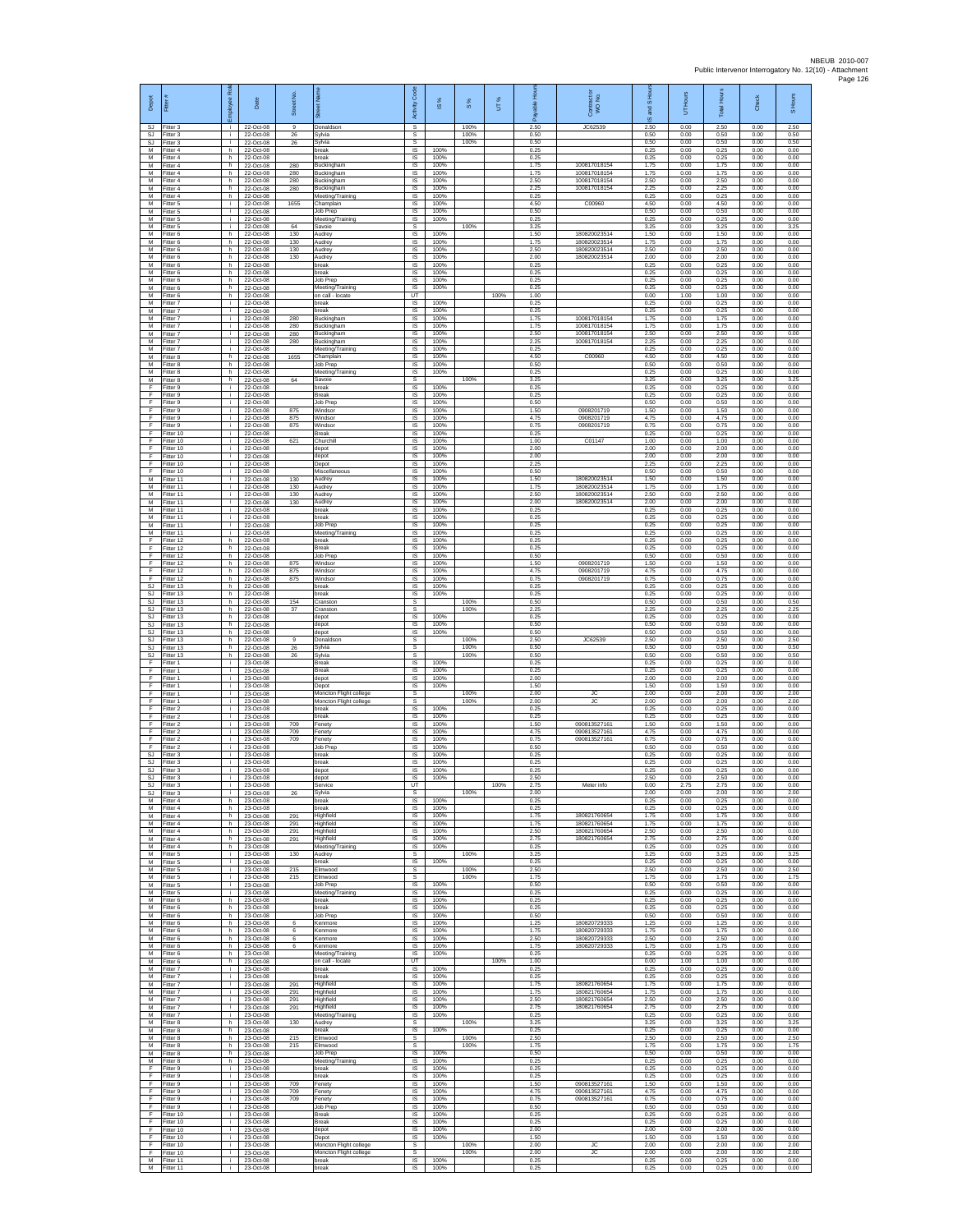| Depot<br>M                   | Fitter#<br>Fitter 11                | ployee Roi<br>- I - | Date<br>23-Oct-08                   | Street No                        | 芿<br>Job Prep                            | Code<br>Activity<br>IS      | <b>iS</b> %<br>100%  | $\frac{8}{3}$ | UT%          | 훈<br>0.50            | Contract or<br>WO No.                       | $\overline{a}$<br>and<br>ဖ<br>0.50 | Hours<br>5<br>0.00   | <b>Total Hour</b><br>0.50 | Check<br>0.00        | S Hours<br>0.00      |
|------------------------------|-------------------------------------|---------------------|-------------------------------------|----------------------------------|------------------------------------------|-----------------------------|----------------------|---------------|--------------|----------------------|---------------------------------------------|------------------------------------|----------------------|---------------------------|----------------------|----------------------|
| м<br>м                       | Fitter 11<br>Fitter 11              | j.<br>i.            | 23-Oct-08<br>23-Oct-08              | 6<br>6                           | Kenmore<br>Kenmore                       | IS<br>$\sf IS$              | 100%<br>100%         |               |              | 1 25<br>1.75         | 180820729333<br>180820729333                | 1.25<br>1.75                       | 0.00<br>0.00         | 1.25<br>1.75              | 0.00<br>0.00         | 0.00<br>0.00         |
| M<br>M<br>M                  | Fitter 11<br>Fitter 11<br>Fitter 11 | Ŧ<br>j.<br>j.       | 23-Oct-08<br>23-Oct-08<br>23-Oct-08 | 6<br>6                           | Kenmore<br>Kenmore<br>Meeting/Training   | 1S<br>IS<br>IS              | 100%<br>100%<br>100% |               |              | 2.50<br>1.75<br>0.25 | 180820729333<br>180820729333                | 2.50<br>1.75<br>0.25               | 0.00<br>0.00<br>0.00 | 2.50<br>1.75<br>0.25      | 0.00<br>0.00<br>0.00 | 0.00<br>0.00<br>0.00 |
| F<br>F                       | Fitter 12<br>Fitter 12              | h.<br>h.            | 23-Oct-08<br>23-Oct-08              |                                  | break<br>preak                           | 1S<br>IS                    | 100%<br>100%         |               |              | 0.25<br>0.25         |                                             | 0.25<br>0.25                       | 0.00<br>0.00         | 0.25<br>0.25              | 0.00<br>0.00         | 0.00<br>0.00         |
| F<br>F<br>F                  | Fitter 12<br>Fitter 12<br>Fitter 12 | h.<br>h.<br>h.      | 23-Oct-08<br>23-Oct-08<br>23-Oct-08 | 709<br>709<br>709                | Fenety<br>Fenety<br>Fenety               | IS<br>$\sf IS$<br>$\sf IS$  | 100%<br>100%<br>100% |               |              | 1.50<br>4.75<br>0.75 | 09081352716<br>090813527161<br>090813527161 | 1.50<br>4.75<br>0.75               | 0.00<br>0.00<br>0.00 | 1.50<br>4.75<br>0.75      | 0.00<br>0.00<br>0.00 | 0.00<br>0.00<br>0.00 |
| F<br>S.I.                    | Fitter 12<br>Fitter 13              | h.<br>h.            | 23-Oct-08<br>23-Oct-08              |                                  | Job Prep<br>break                        | IS<br>IS                    | 100%<br>100%         |               |              | 0.50<br>0.25         |                                             | 0.50<br>0.25                       | 0.00<br>0.00         | 0.50<br>0.25              | 0.00<br>0.00         | 0.00<br>0.00         |
| SJ<br><b>SJ</b>              | Fitter 13<br>fitter 13              | h<br>h.             | 23-Oct-08<br>23-Oct-08              |                                  | break<br>depot                           | IS<br>1S                    | 100%<br>100%         |               |              | 0.25<br>0.25         |                                             | 0.25<br>0.25                       | 0.00<br>0.00         | 0.25<br>0.25              | 0.00<br>0.00         | 0.00<br>0.00         |
| SJ<br>SJ<br>SJ               | Fitter 13<br>Fitter 13<br>Fitter 13 | h.<br>h<br>h.       | 23-Oct-08<br>23-Oct-08<br>23-Oct-08 | 26                               | depot<br>Service<br>Sylvia               | IS<br>UT<br>s               | 100%                 | 100%          | 100%         | 2.50<br>2.75<br>2.00 | Meter info                                  | 2.50<br>0.00<br>2.00               | 0.00<br>2.75<br>0.00 | 2.50<br>2.75<br>2.00      | 0.00<br>0.00<br>0.00 | 0.00<br>0.00<br>2.00 |
| F<br>E                       | Fitter 1<br>Fitter 2                | ÷.<br>÷.            | 24-Oct-08<br>24-Oct-08              |                                  | Out of Office - SDO<br>break             | IS<br>IS                    | 100%<br>100%         |               |              | 8.00<br>0.25         |                                             | 8.00<br>0.25                       | 0.00<br>0.00         | 8.00<br>0.25              | 0.00<br>0.00         | 0.00<br>0.00         |
| F<br>F<br>F                  | Fitter 2<br>itter 2<br>Fitter 2     | ÷.<br>j.<br>j.      | 24-Oct-08<br>24-Oct-08<br>24-Oct-08 | 709                              | break<br>depot<br>Fenety                 | IS<br>IS<br>IS              | 100%<br>100%<br>100% |               |              | 0.25<br>0.50<br>1.50 | 09081352716                                 | 0.25<br>0.50<br>1.50               | 0.00<br>0.00<br>0.00 | 0.25<br>0.50<br>1.50      | 0.00<br>0.00<br>0.00 | 0.00<br>0.00<br>0.00 |
| F<br>F                       | Fitter 2<br>Fitter 2                | i.<br>÷.            | 24-Oct-08<br>24-Oct-08              | 709<br>709                       | Fenety<br>Fenety                         | IS<br>IS                    | 100%<br>100%         |               |              | 4 75<br>0.75         | 090813527161<br>090813527161                | 4.75<br>0.75                       | 0.00<br>0.00         | 4.75<br>0.75              | 0.00<br>0.00         | 0.00<br>0.00         |
| SJ<br>SJ                     | Fitter 3<br>Fitter 3                | j.<br>i.            | 24-Oct-08<br>24-Oct-08              |                                  | break<br>break                           | 1S<br>IS                    | 100%<br>100%         |               |              | 0.25<br>0.25         |                                             | 0.25<br>0.25                       | 0.00<br>0.00         | 0.25<br>0.25              | 0.00<br>0.00         | 0.00<br>0.00         |
| SJ<br><b>SJ</b><br><b>SJ</b> | -itter 3<br>fitter 3<br>Fitter 3    | Ť.<br>j.<br>j.      | 24-Oct-08<br>24-Oct-08<br>24-Oct-08 | 1381                             | depot<br>Manawagonish<br>service         | $\sf IS$<br>1S<br>s         | 100%<br>100%         | 100%          |              | 0.25<br>1.00<br>1.00 | 120805834217                                | 0.25<br>1.00<br>1.00               | 0.00<br>0.00<br>0.00 | 0.25<br>1.00<br>1.00      | 0.00<br>0.00<br>0.00 | 0.00<br>0.00<br>1.00 |
| <b>SJ</b><br><b>SJ</b>       | Fitter 3<br>Fitter 3                | i.<br>÷.            | 24-Oct-08<br>24-Oct-08              |                                  | service<br>service                       | s<br>s                      |                      | 100%<br>100%  |              | 4.00<br>1.75         |                                             | 4.00<br>1.75                       | 0.00<br>0.00         | 4.00<br>1.75              | 0.00<br>0.00         | 4.00<br>1.75         |
| M<br>M<br>M                  | fitter 4<br>Fitter 4<br>Fitter 4    | h.<br>h.<br>h.      | 24-Oct-08<br>24-Oct-08<br>24-Oct-08 |                                  | break<br>Job Prec<br>Job Prep            | IS<br>IS<br>$\sf IS$        | 100%<br>100%<br>100% |               |              | 0.25<br>1.75<br>1.75 |                                             | 0.25<br>1.75<br>1.75               | 0.00<br>0.00<br>0.00 | 0.25<br>1.75<br>1.75      | 0.00<br>0.00<br>0.00 | 0.00<br>0.00<br>0.00 |
| М<br>M                       | Fitter 4<br>Fitter 4                | h<br>h.             | 24-Oct-08<br>24-Oct-08              |                                  | Job Prep<br>Meeting/Training             | IS<br>IS                    | 100%<br>100%         |               |              | 2.50<br>0.25         |                                             | 2.50<br>0.25                       | 0.00<br>0.00         | 2.50<br>0.25              | 0.00<br>0.00         | 0.00<br>0.00         |
| M<br>М                       | Fitter 5<br>fitter 5                | j.<br>÷.            | 24-Oct-08<br>24-Oct-08              |                                  | hreak<br>depot                           | IS<br>IS                    | 100%<br>100%         |               |              | 0.25<br>4.00         |                                             | 0.25<br>4.00                       | 0.00<br>0.00         | 0.25<br>4.00              | 0.00<br>0.00         | 0.00<br>0.00         |
| M<br>M<br>М                  | fitter 5<br>Fitter 5<br>Fitter 5    | j.<br>j.<br>i.      | 24-Oct-08<br>24-Oct-08<br>24-Oct-08 | 53<br>53                         | Elmwood<br>Elmwood<br>Job Prep           | s<br>s<br>IS                | 100%                 | 100%<br>100%  |              | 1.25<br>1.75<br>0.50 |                                             | 1.25<br>1.75<br>0.50               | 0.00<br>0.00<br>0.00 | 1.25<br>1.75<br>0.50      | 0.00<br>0.00<br>0.00 | 1.25<br>1.75<br>0.00 |
| M<br>M                       | Fitter 5<br>fitter 6                | ÷.<br>h.            | 24-Oct-08<br>24-Oct-08              |                                  | Meeting/Training<br>break                | IS<br>IS                    | 100%<br>100%         |               |              | 0.25<br>0.25         |                                             | 0.25<br>0.25                       | 0.00<br>0.00         | 0.25<br>0.25              | 0.00<br>0.00         | 0.00<br>0.00         |
| M<br>М<br>M                  | Fitter 6<br>Fitter 6<br>itter 6     | h<br>h.<br>h        | 24-Oct-08<br>24-Oct-08<br>24-Oct-08 | 6                                | break<br>Job Prep<br>Kenmore             | IS<br>1S<br>IS              | 100%<br>100%<br>100% |               |              | 0.25<br>0.25<br>1.50 | 180820729333                                | 0.25<br>0.25<br>1.50               | 0.00<br>0.00<br>0.00 | 0.25<br>0.25<br>1.50      | 0.00<br>0.00<br>0.00 | 0.00<br>0.00<br>0.00 |
| M<br>M                       | Fitter 6<br>Fitter 6                | h.<br>h.            | 24-Oct-08<br>24-Oct-08              | 6<br>6                           | Kenmore<br>Kenmore                       | IS<br>IS                    | 100%<br>100%         |               |              | 1.75<br>2.50         | 180820729333<br>180820720333                | 1.75<br>2.50                       | 0.00<br>0.00         | 1.75<br>2.50              | 0.00<br>0.00         | 0.00<br>0.00         |
| М<br>M                       | Fitter 6<br>Fitter 6                | h<br>h.             | 24-Oct-08<br>24-Oct-08              | 6                                | Kenmore<br>Meeting/Training              | IS<br>1S                    | 100%<br>100%         |               |              | 1.75<br>0.25         | 180820729333                                | 1.75<br>0.25                       | 0.00<br>0.00         | 1.75<br>0.25              | 0.00<br>0.00         | 0.00<br>0.00         |
| M<br>М<br>M                  | Fitter 7<br>Fitter 8<br>fitter 8    | i.<br>h<br>h.       | 24-Oct-08<br>24-Oct-08<br>24-Oct-08 |                                  | Out of Office - SDO<br>break<br>depot    | IS<br>IS<br>1S              | 100%<br>100%<br>100% |               |              | 8.00<br>0.25<br>2.50 |                                             | 8.00<br>0.25<br>2.50               | 0.00<br>0.00<br>0.00 | 8.00<br>0.25<br>2.50      | 0.00<br>0.00<br>0.00 | 0.00<br>0.00<br>0.00 |
| M<br>M                       | Fitter 8<br>Fitter 8                | h.<br>h             | 24-Oct-08<br>24-Oct-08              | 53<br>53                         | Elmwood<br>Elmwood                       | s<br>s                      |                      | 100%<br>100%  |              | 1.25<br>1.75         |                                             | 1.25<br>1.75                       | 0.00<br>0.00         | 1.25<br>1.75              | 0.00<br>0.00         | 1.25<br>1.75         |
| M<br>M                       | Fitter 8<br>itter 8                 | h.<br>h             | 24-Oct-08<br>24-Oct-08              |                                  | Job Prep<br>Meeting/Training             | IS.<br>IS                   | 100%<br>100%         |               |              | 0.50<br>0.25<br>0.25 |                                             | 0.50<br>0.25                       | 0.00<br>0.00         | 0.50<br>0.25              | 0.00<br>0.00         | 0.00<br>0.00         |
| F<br>F<br>F                  | Fitter 9<br>Fitter 9<br>Fitter 9    | j.<br>i.<br>j.      | 24-Oct-08<br>24-Oct-08<br>24-Oct-08 |                                  | break<br>break<br>depot                  | IS<br>$\sf IS$<br>IS        | 100%<br>100%<br>100% |               |              | 0.25<br>0.50         |                                             | 0.25<br>0.25<br>0.50               | 0.00<br>0.00<br>0.00 | 0.25<br>0.25<br>0.50      | 0.00<br>0.00<br>0.00 | 0.00<br>0.00<br>0.00 |
| F<br>F                       | Fitter 9<br>Fitter 9                | j.<br>i.            | 24-Oct-08<br>24-Oct-08              | 709<br>709                       | Fenety<br>Fenety                         | IS<br>IS                    | 100%<br>100%         |               |              | 1.50<br>4 75         | 090813527161<br>090813527161                | 1.50<br>4.75                       | 0.00<br>0.00         | 1.50<br>4.75              | 0.00<br>0.00         | 0.00<br>0.00         |
| F<br>F<br>M                  | Fitter 9<br>fitter 10<br>Fitter 11  | ÷.<br>j.<br>i.      | 24-Oct-08<br>24-Oct-08<br>24-Oct-08 | 709                              | Fenety<br>Out of Office - SDO<br>break   | IS<br>1S<br>IS              | 100%<br>100%<br>100% |               |              | 0.75<br>8.00<br>0.25 | 090813527161                                | 0.75<br>8.00<br>0.25               | 0.00<br>0.00<br>0.00 | 0.75<br>8.00<br>0.25      | 0.00<br>0.00<br>0.00 | 0.00<br>0.00<br>0.00 |
| М<br>M                       | Fitter 11<br>Fitter 11              | j.<br>÷.            | 24-Oct-08<br>24-Oct-08              |                                  | break<br><b>Job Prep</b>                 | IS<br>1S                    | 100%<br>100%         |               |              | 0.25<br>0.25         |                                             | 0.25<br>0.25                       | 0.00<br>0.00         | 0.25<br>0.25              | 0.00<br>0.00         | 0.00<br>0.00         |
| M<br>M                       | fitter 11<br>Fitter 11              | ÷.<br>÷.            | 24-Oct-08<br>24-Oct-08              | 6<br>6                           | Kenmore<br>Kenmore                       | IS<br>IS                    | 100%<br>100%         |               |              | 1.50<br>1.75         | 180820729333<br>180820729333                | 1.50<br>1.75                       | 0.00<br>0.00         | 1.50<br>1.75              | 0.00<br>0.00         | 0.00<br>0.00         |
| М<br>М<br>M                  | Fitter 11<br>itter 11<br>-itter 11  | ÷.<br>j.<br>j.      | 24-Oct-08<br>24-Oct-08<br>24-Oct-08 | 6<br>6                           | Kenmore<br>Kenmore<br>Meeting/Training   | IS<br>IS<br>IS              | 100%<br>100%<br>100% |               |              | 2.50<br>1.75<br>0.25 | 180820729333<br>18082072933                 | 2.50<br>1.75<br>0.25               | 0.00<br>0.00<br>0.00 | 2.50<br>1.75<br>0.25      | 0.00<br>0.00<br>0.00 | 0.00<br>0.00<br>0.00 |
| M<br>М                       | Fitter 11<br>Fitter 11              | i.<br>÷             | 24-Oct-08<br>24-Oct-08              | 538                              | On Call<br>Shediac                       | <b>UT</b><br>UT             |                      |               | 100%<br>100% | 1.00<br>3.00         |                                             | 0.00<br>0.00                       | 1.00<br>3.00         | 1.00<br>3.00              | 0.00<br>0.00         | 0.00<br>0.00         |
| F<br>F<br>F                  | Fitter 12<br>Fitter 12<br>Fitter 12 | h.<br>h.<br>h       | 24-Oct-08<br>24-Oct-08<br>24-Oct-08 |                                  | break<br>break<br>depot                  | <b>IS</b><br>IS<br>$\sf IS$ | 100%<br>100%<br>100% |               |              | 0.25<br>0.25<br>0.50 |                                             | 0.25<br>0.25<br>0.50               | 0.00<br>0.00<br>0.00 | 0.25<br>0.25<br>0.50      | 0.00<br>0.00<br>0.00 | 0.00<br>0.00<br>0.00 |
| F<br>F                       | ltter 12<br>Fitter 12               | h.<br>h.            | 24-Oct-08<br>24-Oct-08              | 709<br>709                       | Fenety<br>Fenety                         | 1S<br>IS                    | 100%<br>100%         |               |              | 1.50<br>4.75         | 09081352716<br>090813527161                 | 1.50<br>4.75                       | 0.00<br>0.00         | 1.50<br>4.75              | 0.00<br>0.00         | 0.00<br>0.00         |
| E<br><b>SJ</b>               | Fitter 12<br>Fitter 13              | h<br>h.             | 24-Oct-08<br>24-Oct-08              | 709                              | Fenety<br>break                          | IS<br>1S                    | 100%<br>100%         |               |              | 0.75<br>0.25         | 090813527161                                | 0.75<br>0.25                       | 0.00<br>0.00         | 0.75<br>0.25              | 0.00<br>0.00         | 0.00<br>0.00         |
| SJ<br>SJ<br>SJ.              | itter 13<br>Fitter 13<br>Fitter 13  | h.<br>h.<br>h.      | 24-Oct-08<br>24-Oct-08<br>24-Oct-08 |                                  | preak<br>depot<br>locates                | IS<br>IS<br>UT              | 100%<br>100%         |               | 100%         | 0.25<br>4.00<br>2.00 |                                             | 0.25<br>4.00<br>0.00               | 0.00<br>0.00<br>2.00 | 0.25<br>4.00<br>2.00      | 0.00<br>0.00<br>0.00 | 0.00<br>0.00<br>0.00 |
| SJ<br>M                      | Fitter 13<br>Fitter 11              | h.<br>÷             | 24-Oct-08<br>25-Oct-08              |                                  | locates<br>On Call                       | UT<br>UT                    |                      |               | 100%<br>100% | 1.50<br>1.00         |                                             | 0.00<br>0.00                       | 1.50<br>1.00         | 1.50<br>1.00              | 0.00<br>0.00         | 0.00<br>0.00         |
| M<br>F<br>F                  | Fitter 11<br>Fitter 1<br>fitter 1   | i.<br>÷.<br>j.      | 26-Oct-08<br>27-Oct-08<br>27-Oct-08 | 776                              | On Call<br>Queen<br>break                | UT<br>IS<br>IS              | 100%<br>100%         |               | 100%         | 1.00<br>2.00<br>0.25 | C00877                                      | 0.00<br>2.00<br>0.25               | 1.00<br>0.00<br>0.00 | 1.00<br>2.00<br>0.25      | 0.00<br>0.00<br>0.00 | 0.00<br>0.00<br>0.00 |
| F<br>F                       | Fitter 1<br>Fitter 1                | i.<br>i.            | 27-Oct-08<br>27-Oct-08              |                                  | break<br>Depot                           | <b>IS</b><br>IS             | 100%<br>100%         |               |              | 0.25<br>1.00         |                                             | 0.25<br>1.00                       | 0.00<br>0.00         | 0.25<br>1.00              | 0.00<br>0.00         | 0.00<br>0.00         |
| F<br>F<br>F                  | Fitter 1<br>Fitter 1<br>Fitter 2    | ÷<br>j.<br>÷.       | 27-Oct-08<br>27-Oct-08<br>27-Oct-08 | 776<br>776                       | Queen<br>Queen<br>break                  | IS<br>IS                    | 100%<br>100%<br>100% |               |              | 4.00<br>0.50<br>0.25 | C00877<br>C00877                            | 4.00<br>0.50<br>0.25               | 0.00<br>0.00<br>0.00 | 4.00<br>0.50              | 0.00<br>0.00<br>0.00 | 0.00<br>0.00<br>0.00 |
| F<br>F                       | Fitter 2<br>itter 2                 | ÷<br>÷.             | 27-Oct-08<br>27-Oct-08              |                                  | break<br>Job Prep                        | IS<br>IS<br>IS              | 100%<br>100%         |               |              | 0.25<br>0.50         |                                             | 0.25<br>0.50                       | 0.00<br>0.00         | 0.25<br>0.25<br>0.50      | 0.00<br>0.00         | 0.00<br>0.00         |
| F<br>F                       | Fitter 2<br>Fitter 2                | j.<br>i.            | 27-Oct-08<br>27-Oct-08              | 422<br>422                       | Northumberland<br>Northumberland         | IS<br>IS                    | 100%<br>100%         |               |              | 1.50<br>4 7 5        | 090822590200<br>090822590200                | 1.50<br>4.75                       | 0.00<br>0.00         | 1.50<br>4.75              | 0.00<br>0.00         | 0.00<br>0.00         |
| F<br><b>SJ</b><br>SJ.        | Fitter 2<br>Fitter 3<br>Fitter 3    | ÷.<br>i.<br>i.      | 27-Oct-08<br>27-Oct-08<br>27-Oct-08 | 422                              | Northumberland<br>break<br>break         | IS<br>IS<br>IS              | 100%<br>100%<br>100% |               |              | 0.75<br>0.25<br>0.25 | 090822590200                                | 0.75<br>0.25<br>0.25               | 0.00<br>0.00<br>0.00 | 0.75<br>0.25<br>0.25      | 0.00<br>0.00<br>0.00 | 0.00<br>0.00<br>0.00 |
| SJ<br><b>SJ</b>              | Fitter 3<br>Fitter 3                | ÷.<br>$\mathbf{r}$  | 27-Oct-08<br>27-Oct-08              | 188<br>188                       | Carmarthen<br>Carmarthen                 | IS<br>1S                    | 100%<br>100%         |               |              | 2.00<br>4.00         | 120814044958<br>120814044958                | 2.00<br>4.00                       | 0.00<br>0.00         | 2.00<br>4.00              | 0.00<br>0.00         | 0.00<br>0.00         |
| SJ<br>SJ.<br>M               | Fitter 3<br>Fitter 3<br>Fitter 4    | i.<br>i.<br>h.      | 27-Oct-08<br>27-Oct-08<br>27-Oct-08 | 188                              | Carmarthen<br>Job Prep<br>break          | <b>IS</b><br>IS<br>1S       | 100%<br>100%<br>100% |               |              | 2.25<br>0.25<br>0.25 | 120814044958                                | 2.25<br>0.25<br>0.25               | 0.00<br>0.00<br>0.00 | 2.25<br>0.25<br>0.25      | 0.00<br>0.00<br>0.00 | 0.00<br>0.00<br>0.00 |
| M<br>M                       | Fitter 4<br>Fitter 4                | h.<br>h             | 27-Oct-08<br>27-Oct-08              |                                  | break<br>Meeting/Training                | IS<br>IS                    | 100%<br>100%         |               |              | 0.25<br>0.25         |                                             | 0.25<br>0.25                       | 0.00<br>0.00         | 0.25<br>0.25              | 0.00<br>0.00         | 0.00<br>0.00         |
| М<br>М                       | Fitter 4<br>Fitter 4                | h.<br>h.            | 27-Oct-08<br>27-Oct-08              | 91<br>91                         | West<br>West                             | $\sf IS$<br>$\sf IS$        | 100%<br>100%         |               |              | 1.75<br>1.75         | 180820973449<br>180820973449                | 1.75<br>1.75                       | 0.00<br>0.00         | 1.75<br>1.75              | 0.00<br>0.00         | 0.00<br>0.00         |
| M<br>M<br>М                  | Fitter 4<br>Fitter 4<br>Fitter 5    | h.<br>h.<br>i.      | 27-Oct-08<br>27-Oct-08<br>27-Oct-08 | 91<br>91                         | West<br>West<br><b>Break</b>             | IS<br>IS<br>IS              | 100%<br>100%<br>100% |               |              | 2.50<br>1 25<br>0.25 | 180820973449<br>180820973449                | 2.50<br>1.25<br>0.25               | 0.00<br>0.00<br>0.00 | 2.50<br>1.25<br>0.25      | 0.00<br>0.00<br>0.00 | 0.00<br>0.00<br>0.00 |
| M<br>M                       | fitter 5<br>Fitter 5                | i.<br>i.            | 27-Oct-08<br>27-Oct-08              |                                  | Break<br>depot                           | 1S<br>IS                    | 100%<br>100%         |               |              | 0.25<br>2.50         |                                             | 0.25<br>2.50                       | 0.00<br>0.00         | 0.25<br>2.50              | 0.00<br>0.00         | 0.00<br>0.00         |
| М<br>М<br>M                  | -itter 5<br>Fitter 5<br>Fitter 5    | i.<br>÷.<br>j.      | 27-Oct-08<br>27-Oct-08<br>27-Oct-08 |                                  | depot<br>Job Prep                        | IS<br>1S<br>IS              | 100%<br>100%         |               |              | 1.75<br>0.50<br>0.25 |                                             | 1.75<br>0.50<br>0.25               | 0.00<br>0.00<br>0.00 | 1.75<br>0.50<br>0.25      | 0.00<br>0.00<br>0.00 | 0.00<br>0.00<br>0.00 |
| М<br>М                       | Fitter 5<br>Fitter 5                | ÷.<br>÷.            | 27-Oct-08<br>27-Oct-08              | $\overline{4}$<br>$\overline{4}$ | Meeting/Training<br>Pleasant<br>Pleasant | s<br>s                      | 100%                 | 100%<br>100%  |              | 1.25<br>1.75         |                                             | 1.25<br>1.75                       | 0.00<br>0.00         | 1.25<br>1.75              | 0.00<br>0.00         | 1.25<br>1.75         |
| М<br>M                       | itter 6<br>Fitter 6                 | h.<br>h.            | 27-Oct-08<br>27-Oct-08              |                                  | break<br>break                           | IS<br>IS                    | 100%<br>100%         |               |              | 0.25<br>0.25         |                                             | 0.25<br>0.25                       | 0.00<br>0.00         | 0.25<br>0.25              | 0.00<br>0.00         | 0.00<br>0.00         |
| M<br>М<br>M                  | Fitter 6<br>Fitter 6<br>Fitter 6    | h.<br>h<br>h.       | 27-Oct-08<br>27-Oct-08<br>27-Oct-08 | 89                               | Job Prep<br>Meeting/Training<br>West     | IS<br>IS<br>1S              | 100%<br>100%<br>100% |               |              | 0.25<br>0.25<br>1.50 | 180820973221                                | 0.25<br>0.25<br>1.50               | 0.00<br>0.00<br>0.00 | 0.25<br>0.25<br>1.50      | 0.00<br>0.00<br>0.00 | 0.00<br>0.00<br>0.00 |
| M<br>М                       | Fitter 6<br>Fitter 6                | h.<br>h.            | 27-Oct-08<br>27-Oct-08              | 89<br>89                         | West<br>West                             | IS<br>IS                    | 100%<br>100%         |               |              | 1.75<br>2.50         | 180820973221<br>180820973221                | 1.75<br>2.50                       | 0.00<br>0.00         | 1.75<br>2.50              | 0.00<br>0.00         | 0.00<br>0.00         |
| M<br>M                       | Fitter 6<br>Fitter 7                | h.<br>i.            | 27-Oct-08<br>27-Oct-08              | 89                               | West<br>break                            | 1S<br>IS                    | 100%<br>100%         |               |              | 1.25<br>0.25<br>0.25 | 180820973221                                | 1.25<br>0.25                       | 0.00<br>0.00         | 1.25<br>0.25              | 0.00<br>0.00         | 0.00<br>0.00         |
| М<br>М<br>M                  | Fitter 7<br>Fitter 7<br>fitter 7    | ÷.<br>÷.<br>i.      | 27-Oct-08<br>27-Oct-08<br>27-Oct-08 | 91                               | break<br>Meeting/Training<br>West        | IS<br>IS<br>IS              | 100%<br>100%<br>100% |               |              | 0.25<br>1.75         | 180820973449                                | 0.25<br>0.25<br>1.75               | 0.00<br>0.00<br>0.00 | 0.25<br>0.25<br>1.75      | 0.00<br>0.00<br>0.00 | 0.00<br>0.00<br>0.00 |
| M<br>M                       | Fitter 7<br>Fitter 7                | ÷i.<br>i.           | 27-Oct-08<br>27-Oct-08              | 91<br>91                         | West<br>West                             | IS<br>$\sf IS$              | 100%<br>100%         |               |              | 1.75<br>2.50         | 180820973449<br>180820973449                | 1.75<br>2.50                       | 0.00<br>0.00         | 1.75<br>2.50              | 0.00<br>0.00         | 0.00<br>0.00         |
| М<br>M                       | Fitter 7<br>Fitter 8                | j.<br>h             | 27-Oct-08<br>27-Oct-08              | 91                               | West<br><b>Break</b>                     | $\sf IS$<br>IS              | 100%<br>100%         |               |              | 1.25<br>0.25         | 180820973449                                | 1.25<br>0.25                       | 0.00<br>0.00         | 1.25<br>0.25              | 0.00<br>0.00         | 0.00<br>0.00         |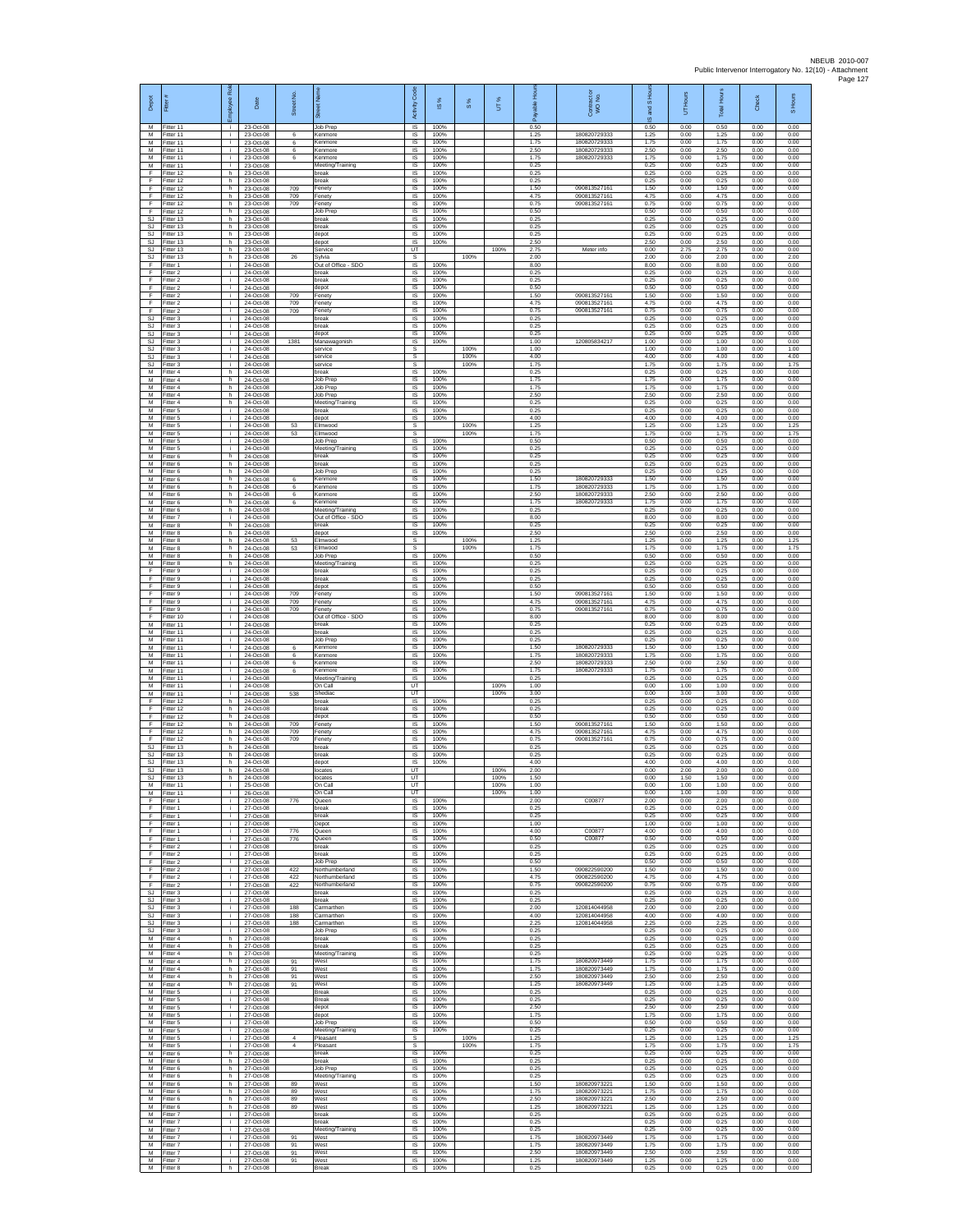| Depot                               | Fitter                              | ployee Rol     | Date                                | Street No         | $\overline{8}$<br>あ                       | Code<br>Activity                                | <b>iS</b> %          | 8%           | UТ%          | Æ                    | Contract or<br>WO No.                        | <b>1SHou</b><br>왾<br>ဖ | UT Hours             | Total Hours          | Check                | S Hours              |
|-------------------------------------|-------------------------------------|----------------|-------------------------------------|-------------------|-------------------------------------------|-------------------------------------------------|----------------------|--------------|--------------|----------------------|----------------------------------------------|------------------------|----------------------|----------------------|----------------------|----------------------|
| M<br>M<br>M                         | Fitter 8<br>Fitter 8<br>Fitter 8    | h<br>h.<br>h   | 27-Oct-08<br>27-Oct-08<br>27-Oct-08 |                   | Break<br>depot<br>depot                   | IS<br>IS<br>IS                                  | 100%<br>100%<br>100% |              |              | 0.25<br>2.50<br>1.75 |                                              | 0.25<br>2.50<br>1.75   | 0.00<br>0.00<br>0.00 | 0.25<br>2.50<br>1.75 | 0.00<br>0.00<br>0.00 | 0.00<br>0.00<br>0.00 |
| М<br>М<br>M                         | Fitter 8<br>itter 8<br>Fitter 8     | h.<br>h.<br>h. | 27-Oct-08<br>27-Oct-08<br>27-Oct-08 | $\overline{a}$    | Job Prep<br>Meeting/Training<br>Pleasant  | IS<br>IS<br>s                                   | 100%<br>100%         | 100%         |              | 0.50<br>0.25<br>1.25 |                                              | 0.50<br>0.25<br>1.25   | 0.00<br>0.00<br>0.00 | 0.50<br>0.25<br>1.25 | 0.00<br>0.00<br>0.00 | 0.00<br>0.00<br>1.25 |
| M<br>F<br>F                         | Fitter 8<br>Fitter 9                | h.<br>i.<br>j. | 27-Oct-08<br>27-Oct-08<br>27-Oct-08 | $\overline{4}$    | Pleasant<br>break<br>break                | s<br>IS<br>1S                                   | 100%<br>100%         | 100%         |              | 1 75<br>0.25<br>0.25 |                                              | 1.75<br>0.25<br>0.25   | 0.00<br>0.00<br>0.00 | 1.75<br>0.25<br>0.25 | 0.00<br>0.00<br>0.00 | 1.75<br>0.00<br>0.00 |
| F<br>F                              | Fitter 9<br>Fitter 9<br>-itter 9    | i.<br>i.       | 27-Oct-08<br>27-Oct-08              | 422               | Job Prep<br>Northumberland                | IS<br>$\sf IS$                                  | 100%<br>100%         |              |              | 0.50<br>1.50         | 090822590200                                 | 0.50<br>1.50           | 0.00<br>0.00         | 0.50<br>1.50         | 0.00<br>0.00         | 0.00<br>0.00         |
| F<br>F<br>F                         | Fitter 9<br>Fitter 9<br>Fitter 10   | j.<br>j.<br>i. | 27-Oct-08<br>27-Oct-08<br>27-Oct-08 | 422<br>422<br>776 | Northumberland<br>Northumberland<br>Queen | $\sf IS$<br>$\overline{\mathsf{s}}$<br>IS       | 100%<br>100%<br>100% |              |              | 4.75<br>0.75<br>2.00 | 090822590200<br>090822590200<br>C00877       | 4.75<br>0.75<br>2.00   | 0.00<br>0.00<br>0.00 | 4.75<br>0.75<br>2.00 | 0.00<br>0.00<br>0.00 | 0.00<br>0.00<br>0.00 |
| F<br>F<br>F                         | Fitter 10<br>Fitter 10              | ÷.<br>j.<br>j. | 27-Oct-08<br>27-Oct-08              |                   | break<br>oreak                            | IS<br>IS<br><b>IS</b>                           | 100%<br>100%<br>100% |              |              | 0.25<br>0.25<br>1.00 |                                              | 0.25<br>0.25<br>1.00   | 0.00<br>0.00<br>0.00 | 0.25<br>0.25<br>1.00 | 0.00<br>0.00<br>0.00 | 0.00<br>0.00<br>0.00 |
| F<br>F                              | Fitter 10<br>Fitter 10<br>Fitter 10 | i.<br>j.       | 27-Oct-08<br>27-Oct-08<br>27-Oct-08 | 776<br>776        | Depot<br>Queen<br>Queen                   | IS<br>$\sf IS$                                  | 100%<br>100%         |              |              | 4.00<br>0.50         | C00877<br>C00877                             | 4.00<br>0.50           | 0.00<br>0.00         | 4.00<br>0.50         | 0.00<br>0.00         | 0.00<br>0.00         |
| M<br>M<br>М                         | Fitter 11<br>Fitter 11<br>Fitter 11 | j.<br>i.<br>i. | 27-Oct-08<br>27-Oct-08<br>27-Oct-08 |                   | break<br><b>oreak</b><br>Job Prep         | <b>IS</b><br>IS<br>IS                           | 100%<br>100%<br>100% |              |              | 0.25<br>0.25<br>0.25 |                                              | 0.25<br>0.25<br>0.25   | 0.00<br>0.00<br>0.00 | 0.25<br>0.25<br>0.25 | 0.00<br>0.00<br>0.00 | 0.00<br>0.00<br>0.00 |
| M<br>M                              | fitter 11<br>Fitter 11              | j.<br>j.       | 27-Oct-08<br>27-Oct-08              |                   | Meeting/Training<br>On call               | IS<br>UT                                        | 100%                 |              | 100%         | 0.25<br>1.00         |                                              | 0.25<br>0.00           | 0.00<br>1.00         | 0.25<br>1.00         | 0.00<br>0.00         | 0.00<br>0.00         |
| М<br>M<br>M                         | Fitter 11<br>Fitter 11<br>Fitter 11 | i.<br>÷.<br>j. | 27-Oct-08<br>27-Oct-08<br>27-Oct-08 | 89<br>89<br>89    | West<br>West<br>West                      | IS<br>IS<br>IS                                  | 100%<br>100%<br>100% |              |              | 1.50<br>1.75<br>2.50 | 18082097322<br>180820973221<br>18082097322   | 1.50<br>1.75<br>2.50   | 0.00<br>0.00<br>0.00 | 1.50<br>1.75<br>2.50 | 0.00<br>0.00<br>0.00 | 0.00<br>0.00<br>0.00 |
| M<br>F<br>F                         | Fitter 11<br>Fitter 12<br>fitter 12 | i.<br>h.<br>h. | 27-Oct-08<br>27-Oct-08<br>27-Oct-08 | 89                | West<br>break<br>oreak                    | IS<br>1S<br>IS                                  | 100%<br>100%<br>100% |              |              | 1.25<br>0.25<br>0.25 | 180820973221                                 | 1.25<br>0.25<br>0.25   | 0.00<br>0.00<br>0.00 | 1.25<br>0.25<br>0.25 | 0.00<br>0.00<br>0.00 | 0.00<br>0.00<br>0.00 |
| F<br>F                              | Fitter 12<br>Fitter 12              | h.<br>h.       | 27-Oct-08<br>27-Oct-08              | 422               | Job Prep<br>Northumberland                | <b>IS</b><br>IS                                 | 100%<br>100%         |              |              | 0.50<br>1.50         | 090822590200                                 | 0.50<br>1.50           | 0.00<br>0.00         | 0.50<br>1.50         | 0.00<br>0.00         | 0.00<br>0.00         |
| F<br>F<br><b>SJ</b>                 | Fitter 12<br>Fitter 12<br>Fitter 13 | h.<br>h.<br>h  | 27-Oct-08<br>27-Oct-08<br>27-Oct-08 | 422<br>422        | Northumberland<br>Northumberland<br>break | IS<br>IS<br>IS                                  | 100%<br>100%<br>100% |              |              | 4.75<br>0.75<br>0.25 | 090822590200<br>090822590200                 | 4.75<br>0.75<br>0.25   | 0.00<br>0.00<br>0.00 | 4.75<br>0.75<br>0.25 | 0.00<br>0.00<br>0.00 | 0.00<br>0.00<br>0.00 |
| SJ<br>SJ<br>SJ.                     | Fitter 13<br>fitter 13<br>Fitter 13 | h.<br>h.<br>h. | 27-Oct-08<br>27-Oct-08<br>27-Oct-08 | 188<br>188        | break<br>Carmarthen<br>Carmarthen         | $\sf IS$<br>$\sf IS$<br>$\overline{\mathsf{s}}$ | 100%<br>100%<br>100% |              |              | 0.25<br>2.00<br>4.00 | 120814044958<br>120814044958                 | 0.25<br>2.00<br>4.00   | 0.00<br>0.00<br>0.00 | 0.25<br>2.00<br>4.00 | 0.00<br>0.00<br>0.00 | 0.00<br>0.00<br>0.00 |
| <b>SJ</b><br>SJ                     | Fitter 13<br>Fitter 13              | h<br>h.        | 27-Oct-08<br>27-Oct-08              | 188               | Carmarthen<br>Job Prep                    | IS<br>1S                                        | 100%<br>100%         |              |              | 225<br>0.25          | 120814044958                                 | 2.25<br>0.25           | 0.00<br>0.00         | 2.25<br>0.25         | 0.00<br>0.00         | 0.00<br>0.00         |
| F<br>F<br>F                         | Fitter 1<br>Fitter 1<br>Fitter 1    | j.<br>j.<br>j. | 28-Oct-08<br>28-Oct-08<br>28-Oct-08 | 334               | oreak<br>break<br>York                    | IS<br><b>IS</b><br>IS                           | 100%<br>100%<br>100% |              |              | 0.25<br>0.25<br>2.00 | C00717                                       | 0.25<br>0.25<br>2.00   | 0.00<br>0.00<br>0.00 | 0.25<br>0.25<br>2.00 | 0.00<br>0.00<br>0.00 | 0.00<br>0.00<br>0.00 |
| F<br>F                              | Fitter 1<br>Fitter 1                | j.<br>j.       | 28-Oct-08<br>28-Oct-08              | 334<br>334        | York<br>York                              | $\sf IS$<br>IS                                  | 100%<br>100%         |              |              | 4.00<br>2.00         | C00717<br>C00717                             | 4.00<br>2.00           | 0.00<br>0.00         | 4.00<br>2.00         | 0.00<br>0.00         | 0.00<br>0.00         |
| F<br>F<br>F                         | Fitter 2<br>Fitter 2<br>fitter 2    | j.<br>i.<br>Ŧ  | 28-Oct-08<br>28-Oct-08<br>28-Oct-08 |                   | break<br>break<br>depot                   | IS<br>IS<br>IS                                  | 100%<br>100%<br>100% |              |              | 0.25<br>0.25<br>0.50 |                                              | 0.25<br>0.25<br>0.50   | 0.00<br>0.00<br>0.00 | 0.25<br>0.25<br>0.50 | 0.00<br>0.00<br>0.00 | 0.00<br>0.00<br>0.00 |
| F<br>F                              | Fitter 2<br>-itter 2                | j.<br>i.       | 28-Oct-08<br>28-Oct-08              | 135<br>135        | George<br>George                          | IS<br>IS                                        | 100%<br>100%         |              |              | 1.50<br>3.75         | 090813340138<br>090813340138                 | 1.50<br>3.75           | 0.00<br>0.00         | 1.50<br>3.75         | 0.00<br>0.00         | 0.00<br>0.00         |
| F<br>SJ<br>SJ                       | Fitter 2<br>Fitter 3<br>Fitter 3    | ÷.<br>j.<br>i. | 28-Oct-08<br>28-Oct-08<br>28-Oct-08 | 875               | Windsor<br>break<br>oreak                 | 1S<br>IS<br>IS                                  | 100%<br>100%<br>100% |              |              | 1.75<br>0.25<br>0.25 | 090820174179                                 | 1.75<br>0.25<br>0.25   | 0.00<br>0.00<br>0.00 | 1.75<br>0.25<br>0.25 | 0.00<br>0.00<br>0.00 | 0.00<br>0.00<br>0.00 |
| <b>SJ</b><br><b>SJ</b><br><b>SJ</b> | Fitter 3<br>itter 3                 | ÷.<br>j.       | 28-Oct-08<br>28-Oct-08<br>28-Oct-08 | 188<br>188        | Carmarthen<br>Carmarthen                  | IS<br>IS<br><b>IS</b>                           | 100%<br>100%         |              |              | 2.00<br>4.00<br>4.25 | 120814044958<br>120814044958<br>120814044958 | 2.00<br>4.00<br>4.25   | 0.00<br>0.00<br>0.00 | 2.00<br>4.00<br>4.25 | 0.00<br>0.00<br>0.00 | 0.00<br>0.00<br>0.00 |
| <b>SJ</b><br>М                      | Fitter 3<br>Fitter 3<br>Fitter 4    | j.<br>i.<br>h. | 28-Oct-08<br>28-Oct-08              | 188               | Carmarthen<br>depot<br>break              | IS<br>IS                                        | 100%<br>100%<br>100% |              |              | 0.25<br>0.25         |                                              | 0.25<br>0.25           | 0.00<br>0.00         | 0.25<br>0.25         | 0.00<br>0.00         | 0.00<br>0.00         |
| M<br>M<br>М                         | Fitter 4<br>Fitter 4<br>itter 4     | h.<br>h.<br>h. | 28-Oct-08<br>28-Oct-08<br>28-Oct-08 |                   | break<br>depot<br>depot                   | IS<br>IS<br>$\sf IS$                            | 100%<br>100%<br>100% |              |              | 0.25<br>0.50<br>0.75 |                                              | 0.25<br>0.50<br>0.75   | 0.00<br>0.00<br>0.00 | 0.25<br>0.50<br>0.75 | 0.00<br>0.00<br>0.00 | 0.00<br>0.00<br>0.00 |
| M<br>M                              | Fitter 4<br>Fitter 4                | h.<br>h.       | 28-Oct-08<br>28-Oct-08              | $17\,$            | Highgate<br>Job Prep                      | $\sf IS$<br>$\overline{\mathsf{s}}$             | 100%<br>100%         |              |              | 1.75<br>0.25         | NC3691                                       | 1.75<br>0.25           | 0.00<br>0.00         | 1.75<br>0.25         | 0.00<br>0.00         | 0.00<br>0.00         |
| M<br>М<br>M                         | Fitter 4<br>Fitter 4<br>fitter 4    | h<br>h.<br>h.  | 28-Oct-08<br>28-Oct-08<br>28-Oct-08 | 155<br>161        | John<br>John<br>Meeting/Training          | s<br>s<br>IS                                    | 100%                 | 100%<br>100% |              | 2.00<br>2.00<br>0.25 |                                              | 2.00<br>2.00<br>0.25   | 0.00<br>0.00<br>0.00 | 2.00<br>2.00<br>0.25 | 0.00<br>0.00<br>0.00 | 2.00<br>2.00<br>0.00 |
| M<br>M                              | Fitter 5<br>Fitter 5                | j.<br>j.       | 28-Oct-08<br>28-Oct-08              |                   | <b>Break</b><br>Break                     | IS<br>IS                                        | 100%<br>100%         |              |              | 0.25<br>0.25         |                                              | 0.25<br>0.25           | 0.00<br>0.00         | 0.25<br>0.25         | 0.00<br>0.00         | 0.00<br>0.00         |
| М<br>M<br>M                         | Fitter 5<br>Fitter 5<br>Fitter 5    | j.<br>j.<br>i. | 28-Oct-08<br>28-Oct-08<br>28-Oct-08 |                   | depot<br>depot<br>depot                   | $\sf IS$<br><b>IS</b><br>IS                     | 100%<br>100%<br>100% |              |              | 1.75<br>1.75<br>2.50 |                                              | 1.75<br>1.75<br>2.50   | 0.00<br>0.00<br>0.00 | 1.75<br>1.75<br>2.50 | 0.00<br>0.00<br>0.00 | 0.00<br>0.00<br>0.00 |
| М<br>M<br>M                         | fitter 5<br>fitter 5                | ÷.<br>j.<br>h. | 28-Oct-08<br>28-Oct-08              |                   | depot<br>Meeting/Training<br>break        | IS<br>IS<br>$\overline{\mathsf{s}}$             | 100%<br>100%<br>100% |              |              | 1.25<br>0.25<br>0.25 |                                              | 1.25<br>0.25<br>0.25   | 0.00<br>0.00<br>0.00 | 1.25<br>0.25<br>0.25 | 0.00<br>0.00<br>0.00 | 0.00<br>0.00<br>0.00 |
| М<br>M                              | Fitter 6<br>Fitter 6<br>Fitter 6    | h<br>h.        | 28-Oct-08<br>28-Oct-08<br>28-Oct-08 | 622               | break<br>Evangeline                       | IS<br>IS                                        | 100%<br>100%         |              |              | 0.25<br>2.00         | 180817170934                                 | 0.25<br>2.00           | 0.00<br>0.00         | 0.25<br>2.00         | 0.00<br>0.00         | 0.00<br>0.00         |
| M<br>M<br>М                         | Fitter 6<br>Fitter 6<br>Fitter 6    | h.<br>h<br>h.  | 28-Oct-08<br>28-Oct-08<br>28-Oct-08 | 622<br>622<br>622 | Evangeline<br>Evangeline<br>Evangeline    | IS<br>IS<br>1S                                  | 100%<br>100%<br>100% |              |              | 1.75<br>2.50<br>2.25 | 180817170934<br>180817170934<br>180817170934 | 1.75<br>2.50<br>2.25   | 0.00<br>0.00<br>0.00 | 1.75<br>2.50<br>2.25 | 0.00<br>0.00<br>0.00 | 0.00<br>0.00<br>0.00 |
| M<br>M                              | fitter 7<br>Fitter 7                | j.<br>j.       | 28-Oct-08<br>28-Oct-08              |                   | oreak<br>break                            | IS<br>-IS                                       | 100%<br>100%         |              |              | 0.25<br>0.25         |                                              | 0.25<br>0.25           | 0.00<br>0.00         | 0.25<br>0.25         | 0.00<br>0.00         | 0.00<br>0.00         |
| M<br>М<br>M                         | Fitter 7<br>Fitter 7<br>Fitter 7    | i.<br>i.<br>j. | 28-Oct-08<br>28-Oct-08<br>28-Oct-08 | 17                | depot<br>depot<br>Highgate                | IS<br>IS<br>IS                                  | 100%<br>100%<br>100% |              |              | 0.50<br>0.75<br>1.75 | <b>NC3691</b>                                | 0.50<br>0.75<br>1.75   | 0.00<br>0.00<br>0.00 | 0.50<br>0.75<br>1.75 | 0.00<br>0.00<br>0.00 | 0.00<br>0.00<br>0.00 |
| M<br>M                              | Fitter 7<br>Fitter 7                | i.<br>i.       | 28-Oct-08<br>28-Oct-08              | 155               | Job Prep<br>John                          | IS<br>s                                         | 100%                 | 100%         |              | 0.25<br>2.00         |                                              | 0.25<br>2.00           | 0.00<br>0.00         | 0.25<br>2.00         | 0.00<br>0.00         | 0.00<br>2.00         |
| M<br>M<br>M                         | Fitter 7<br>Fitter 7<br>Fitter 8    | ÷<br>i.<br>h.  | 28-Oct-08<br>28-Oct-08<br>28-Oct-08 | 161               | John<br>Meeting/Training<br>Break         | $\overline{s}$<br>IS                            | 100%<br>100%         | 100%         |              | 2.00<br>0.25<br>0.25 |                                              | 2.00<br>0.25<br>0.25   | 0.00<br>0.00<br>0.00 | 2.00<br>0.25<br>0.25 | 0.00<br>0.00<br>0.00 | 2.00<br>0.00<br>0.00 |
| M<br>M<br>M                         | Fitter 8<br>Fitter 8<br>Fitter 8    | h.<br>h<br>h.  | 28-Oct-08<br>28-Oct-08<br>28-Oct-08 |                   | Break<br>depot<br>depot                   | <b>IS</b><br>IS<br>-IS                          | 100%<br>100%<br>100% |              |              | 0.25<br>1.75<br>1.75 |                                              | 0.25<br>1.75<br>1.75   | 0.00<br>0.00<br>0.00 | 0.25<br>1.75<br>1.75 | 0.00<br>0.00<br>0.00 | 0.00<br>0.00<br>0.00 |
| М<br>М                              | Fitter 8<br>Fitter 8                | h.<br>h.       | 28-Oct-08<br>28-Oct-08              |                   | depot<br>depot                            | IS<br>$\sf IS$                                  | 100%<br>100%         |              |              | 2.50<br>1.25         |                                              | 2.50<br>1.25           | 0.00<br>0.00         | 2.50<br>1.25         | 0.00<br>0.00         | 0.00<br>0.00         |
| M<br>F<br>F                         | Fitter 8<br>Fitter 9<br>Fitter 9    | h.<br>j.<br>÷. | 28-Oct-08<br>28-Oct-08<br>28-Oct-08 |                   | Meeting/Training<br>break<br>break        | IS<br>IS.<br>IS                                 | 100%<br>100%<br>100% |              |              | 0.25<br>0.25<br>0.25 |                                              | 0.25<br>0.25<br>0.25   | 0.00<br>0.00<br>0.00 | 0.25<br>0.25<br>0.25 | 0.00<br>0.00<br>0.00 | 0.00<br>0.00<br>0.00 |
| F<br>F                              | Fitter 9<br>Fitter 9                | i.<br>i.       | 28-Oct-08<br>28-Oct-08              | 135               | depot<br>George                           | IS<br>IS.                                       | 100%<br>100%         |              |              | 0.50<br>1.50         | 090813340138                                 | 0.50<br>1.50           | 0.00<br>0.00         | 0.50<br>1.50         | 0.00<br>0.00         | 0.00<br>0.00         |
| F<br>F<br>F                         | Fitter 9<br>Fitter 9<br>Fitter 10   | i.<br>÷.<br>j. | 28-Oct-08<br>28-Oct-08<br>28-Oct-08 | 135<br>135        | George<br>George<br>break                 | IS<br>1S<br>IS                                  | 100%<br>100%<br>100% |              |              | 4.75<br>0.75<br>0.25 | 090813340138<br>090813340138                 | 4.75<br>0.75<br>0.25   | 0.00<br>0.00<br>0.00 | 4.75<br>0.75<br>0.25 | 0.00<br>0.00<br>0.00 | 0.00<br>0.00<br>0.00 |
| F<br>F<br>F                         | Fitter 10<br>Fitter 10<br>fitter 10 | ÷.<br>÷.<br>i. | 28-Oct-08<br>28-Oct-08<br>28-Oct-08 | 334<br>334        | oreak<br>York<br>York                     | IS<br>IS<br>IS                                  | 100%<br>100%<br>100% |              |              | 0.25<br>2.00<br>4.00 | C00717<br>C00717                             | 0.25<br>2.00<br>4.00   | 0.00<br>0.00<br>0.00 | 0.25<br>2.00<br>4.00 | 0.00<br>0.00<br>0.00 | 0.00<br>0.00<br>0.00 |
| F<br>M                              | Fitter 10<br>Fitter 11              | j.<br>j.       | 28-Oct-08<br>28-Oct-08              | 334               | York<br>break                             | <b>IS</b><br>IS.                                | 100%<br>100%         |              |              | 2.00<br>0.25         | C00717                                       | 2.00<br>0.25           | 0.00<br>0.00         | 2.00<br>0.25         | 0.00<br>0.00         | 0.00<br>0.00         |
| М<br>M<br>м                         | Fitter 11<br>Fitter 11<br>Fitter 11 | i.<br>i.<br>j. | 28-Oct-08<br>28-Oct-08<br>28-Oct-08 | 622<br>622        | break<br>Evangeline<br>Evangeline         | IS<br>IS<br>IS                                  | 100%<br>100%<br>100% |              |              | 0.25<br>2.00<br>1.75 | 180817170934<br>180817170934                 | 0.25<br>2.00<br>1.75   | 0.00<br>0.00<br>0.00 | 0.25<br>2.00<br>1.75 | 0.00<br>0.00<br>0.00 | 0.00<br>0.00<br>0.00 |
| М<br>M                              | Fitter 11<br>Fitter 11              | i.<br>j.       | 28-Oct-08<br>28-Oct-08              | 622<br>622        | Evangeline<br>Evangeline                  | $\sf IS$<br>$\sf IS$                            | 100%<br>100%         |              |              | 2.50<br>2.25         | 180817170934<br>180817170934                 | 2.50<br>2.25           | 0.00<br>0.00         | 2.50<br>2.25         | 0.00<br>0.00         | 0.00<br>0.00         |
| M<br>M<br>F                         | Fitter 11<br>Fitter 11<br>Fitter 12 | j.<br>i.<br>h. | 28-Oct-08<br>28-Oct-08<br>28-Oct-08 | 108               | Montgomery (On Call)<br>On Call<br>break  | UT<br>UT<br>IS                                  | 100%                 |              | 100%<br>100% | 3.00<br>1.00<br>0.25 |                                              | 0.00<br>0.00<br>0.25   | 3.00<br>1.00<br>0.00 | 3.00<br>1.00<br>0.25 | 0.00<br>0.00<br>0.00 | 0.00<br>0.00<br>0.00 |
| F<br>E<br>F.                        | Fitter 12<br>Fitter 12              | h.<br>h.<br>h. | 28-Oct-08<br>28-Oct-08              |                   | break<br>depot                            | IS<br>IS<br>IS                                  | 100%<br>100%<br>100% |              |              | 0.25<br>0.50<br>0.75 |                                              | 0.25<br>0.50<br>0.75   | 0.00<br>0.00<br>0.00 | 0.25<br>0.50<br>0.75 | 0.00<br>0.00<br>0.00 | 0.00<br>0.00<br>0.00 |
| F<br>F                              | Fitter 12<br>Fitter 12<br>Fitter 12 | h.<br>h        | 28-Oct-08<br>28-Oct-08<br>28-Oct-08 | 135<br>135        | depot<br>George<br>George                 | $\sf IS$<br>IS                                  | 100%<br>100%         |              |              | 1.50<br>4.75         | 090813340138<br>090813340138                 | 1.50<br>4.75           | 0.00<br>0.00         | 1.50<br>4.75         | 0.00<br>0.00         | 0.00<br>0.00         |
| S.I<br>SJ<br><b>SJ</b>              | Fitter 13<br>Fitter 13<br>Fitter 13 | h.<br>h<br>h   | 28-Oct-08<br>28-Oct-08<br>28-Oct-08 | 188               | break<br>break<br>Carmarthen              | IS<br>IS<br>IS                                  | 100%<br>100%<br>100% |              |              | 0.25<br>0.25<br>2.00 | 120814044958                                 | 0.25<br>0.25<br>2.00   | 0.00<br>0.00<br>0.00 | 0.25<br>0.25<br>2.00 | 0.00<br>0.00<br>0.00 | 0.00<br>0.00<br>0.00 |
| <b>SJ</b><br>SJ                     | Fitter 13<br>Fitter 13              | h.<br>h        | 28-Oct-08<br>28-Oct-08              | 188<br>188        | Carmarthen<br>Carmarthen                  | IS.<br>IS                                       | 100%<br>100%         |              |              | 4.00<br>4.25         | 120814044958<br>120814044958                 | 4.00<br>4.25           | 0.00<br>0.00         | 4.00<br>4.25         | 0.00<br>0.00         | 0.00<br>0.00         |
| $\mathbb{S}\mathbb{J}$<br>F<br>F    | Fitter 13<br>Fitter 1<br>Fitter 2   | h.<br>j.<br>i. | 28-Oct-08<br>29-Oct-08<br>29-Oct-08 |                   | depot<br>Out of Office - Sick<br>break    | IS<br>IS<br>IS                                  | 100%<br>100%<br>100% |              |              | 0.25<br>8.00<br>0.25 |                                              | 0.25<br>8.00<br>0.25   | 0.00<br>0.00<br>0.00 | 0.25<br>8.00<br>0.25 | 0.00<br>0.00<br>0.00 | 0.00<br>0.00<br>0.00 |
| F<br>F                              | Fitter 2<br>itter 2                 | ÷.<br>i.       | 29-Oct-08<br>29-Oct-08              | 256               | Job Prep<br>Manchester                    | 1S<br>IS                                        | 100%<br>100%         |              |              | 0.50<br>2.00         | 120821223927<br>120821223927                 | 0.50<br>2.00           | 0.00<br>0.00         | 0.50<br>2.00         | 0.00<br>0.00         | 0.00<br>0.00         |
| F<br>F<br>F                         | Fitter 2<br>Fitter 2<br>Fitter 2    | j.<br>i.<br>÷. | 29-Oct-08<br>29-Oct-08<br>29-Oct-08 | 256               | Manchester<br>Travel<br>Travel            | -IS<br>IS<br>IS                                 | 100%<br>100%<br>100% |              |              | 4.25<br>1.50<br>1.50 |                                              | 4.25<br>1.50<br>1.50   | 0.00<br>0.00<br>0.00 | 4.25<br>1.50<br>1.50 | 0.00<br>0.00<br>0.00 | 0.00<br>0.00<br>0.00 |
| <b>SJ</b><br>SJ                     | Fitter 3<br>SJ Fitter 3<br>Fitter 3 | j.<br>j.<br>i. | 29-Oct-08<br>29-Oct-08<br>29-Oct-08 | 15/17             | break<br>break                            | IS<br>IS<br>$\sf IS$                            | 100%<br>100%<br>100% |              |              | 0.25<br>0.25<br>3.75 | 120824314462                                 | 0.25<br>0.25<br>3.75   | 0.00<br>0.00<br>0.00 | 0.25<br>0.25<br>3.75 | 0.00<br>0.00<br>0.00 | 0.00<br>0.00<br>0.00 |
| SJ                                  | Fitter 3                            |                | 29-Oct-08                           | 188               | Brunswick<br>Carmarthen                   | IS                                              | 100%                 |              |              | 1.00                 | 120814044958                                 | 1.00                   | 0.00                 | 1.00                 | 0.00                 | 0.00                 |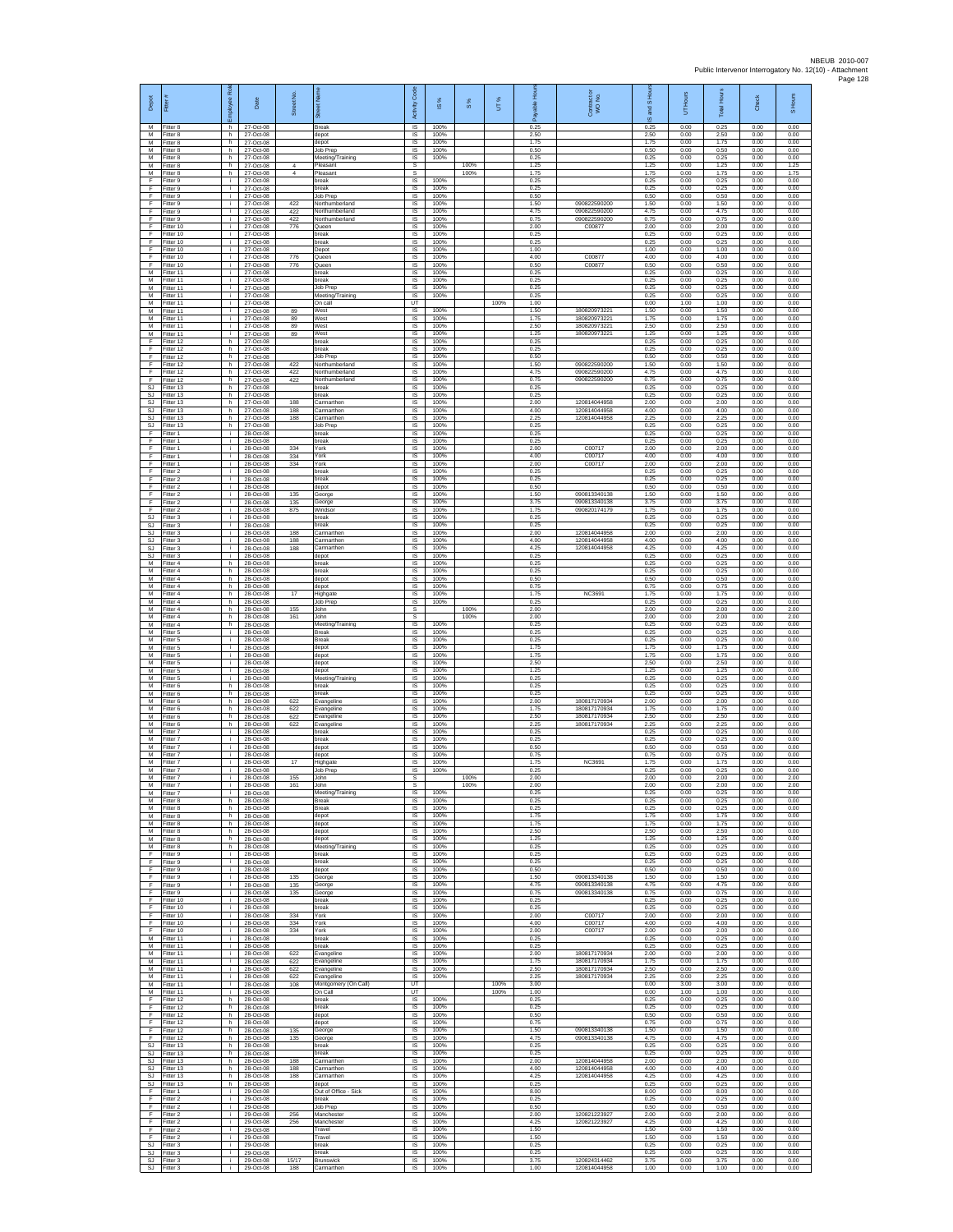| Depot                  | Fitter                              | æ<br>loyee                | Date                                | Street No.        |                                                   | Code<br>Activity                                | IS %                 | $\frac{8}{3}$ | UT%  | 휸                    | Contract or<br>WO No.                        | and S Hou<br>$\overline{\omega}$ | UT Hours             | <b>Total Hours</b>   | Check                | S Hours              |
|------------------------|-------------------------------------|---------------------------|-------------------------------------|-------------------|---------------------------------------------------|-------------------------------------------------|----------------------|---------------|------|----------------------|----------------------------------------------|----------------------------------|----------------------|----------------------|----------------------|----------------------|
| SJ<br>SJ<br>M          | Fitter 3<br>Fitter 3<br>Fitter 4    | ÷.<br>i.<br>h             | 29-Oct-08<br>29-Oct-08<br>29-Oct-08 |                   | Miscellaneou<br>Job Prep                          | $\overline{\mathsf{s}}$<br>$\sf IS$<br>$\sf IS$ | 100%<br>100%<br>100% |               |      | 3.00<br>0.25<br>0.25 |                                              | 3.00<br>0.25<br>0.25             | 0.00<br>0.00<br>0.00 | 3.00<br>0.25<br>0.25 | 0.00<br>0.00<br>0.00 | 0.00<br>0.00<br>0.00 |
| M<br>M                 | Fitter 4<br>Fitter 4                | h.<br>h.                  | 29-Oct-08<br>29-Oct-08              | 64                | Break<br><b>Break</b><br>Henry                    | IS<br>IS                                        | 100%<br>100%         |               |      | 0.25<br>1.75         | 120824236148                                 | 0.25<br>1.75                     | 0.00<br>0.00         | 0.25<br>1.75         | 0.00<br>0.00         | 0.00<br>0.00         |
| M<br>M                 | -itter 4<br>Fitter 4                | h<br>h                    | 29-Oct-08<br>29-Oct-08              | 64<br>64          | Henry<br>Henry                                    | IS<br>IS                                        | 100%<br>100%         |               |      | 1.75<br>2.50         | 120824236148<br>120824236148                 | 1.75<br>2.50                     | 0.00<br>0.00         | 1.75<br>2.50         | 0.00<br>0.00         | 0.00<br>0.00         |
| M<br>M<br>M            | Fitter 4<br>-itter 4                | h.<br>h                   | 29-Oct-08<br>29-Oct-08              | 64                | Henry<br>Meeting/Training                         | IS<br>IS<br>s                                   | 100%<br>100%         |               |      | 2.25<br>0.25         | 120824236148                                 | 2.25<br>0.25                     | 0.00<br>0.00         | 2.25<br>0.25         | 0.00<br>0.00         | 0.00<br>0.00         |
| M<br>M                 | Fitter 5<br>Fitter 5<br>Fitter 5    | i.<br>i.<br>Ť.            | 29-Oct-08<br>29-Oct-08<br>29-Oct-08 | 687B              | Coverdale<br>depot<br>depot                       | IS<br>IS                                        | 100%<br>100%         | 100%          |      | 2.75<br>0.50<br>1.00 |                                              | 2.75<br>0.50<br>1.00             | 0.00<br>0.00<br>0.00 | 2.75<br>0.50<br>1.00 | 0.00<br>0.00<br>0.00 | 2.75<br>0.00<br>0.00 |
| M<br>M                 | Fitter 5<br>Fitter 5                | Ť.                        | 29-Oct-08<br>29-Oct-08              | 75                | Golf<br>lob Prep                                  | s<br>IS                                         | 100%                 | 100%          |      | 2.50<br>0.50         |                                              | 2.50<br>0.50                     | 0.00<br>0.00         | 2.50<br>0.50         | 0.00<br>0.00         | 2.50<br>0.00         |
| M<br>M                 | Fitter 5<br>-itter 5                | Ť.<br>i.<br>h             | 29-Oct-08<br>29-Oct-08              |                   | Meeting/Training<br>pick up wh<br>Break           | <b>IS</b><br>s<br>IS                            | 100%<br>100%         | 100%          |      | 0.25<br>0.50<br>0.25 |                                              | 0.25<br>0.50<br>0.25             | 0.00<br>0.00<br>0.00 | 0.25<br>0.50<br>0.25 | 0.00<br>0.00<br>0.00 | 0.00<br>0.50<br>0.00 |
| M<br>M<br>M            | Fitter 6<br>Fitter 6<br>Fitter 6    | h<br>h.                   | 29-Oct-08<br>29-Oct-08<br>29-Oct-08 | 62                | Break<br>Henry                                    | IS<br>IS                                        | 100%<br>100%         |               |      | 0.25<br>1.50         | 120824237416                                 | 0.25<br>1.50                     | 0.00<br>0.00         | 0.25<br>1.50         | 0.00<br>0.00         | 0.00<br>0.00         |
| M<br>M                 | -itter 6<br>Fitter 6                | h<br>h.                   | 29-Oct-08<br>29-Oct-08              | 62<br>62          | Henry<br>Henry                                    | IS<br>IS                                        | 100%<br>100%         |               |      | 1.75<br>2.50         | 120824237416<br>120824237416                 | 1.75<br>2.50                     | 0.00<br>0.00         | 1.75<br>2.50         | 0.00<br>0.00         | 0.00<br>0.00         |
| M<br>М<br>M            | Fitter 6<br>Fitter 6<br>Fitter 7    | h.<br>h<br>i.             | 29-Oct-08<br>29-Oct-08<br>29-Oct-08 | 62                | Henry<br>Job Prep<br>Break                        | - IS<br>IS<br>IS                                | 100%<br>100%<br>100% |               |      | 1.25<br>0.25<br>0.25 | 120824237416                                 | 1.25<br>0.25<br>0.25             | 0.00<br>0.00<br>0.00 | 1.25<br>0.25<br>0.25 | 0.00<br>0.00<br>0.00 | 0.00<br>0.00<br>0.00 |
| M<br>M                 | Fitter 7<br>Fitter 7                | i.<br>j.                  | 29-Oct-08<br>29-Oct-08              | 64                | Break<br>Henry                                    | IS<br>- IS                                      | 100%<br>100%         |               |      | 0.25<br>1.75         | 120824236148                                 | 0.25<br>1.75                     | 0.00<br>0.00         | 0.25<br>1.75         | 0.00<br>0.00         | 0.00<br>0.00         |
| ${\sf M}$<br>М         | -itter 7<br>-itter 7                | i.<br>j.                  | 29-Oct-08<br>29-Oct-08              | 64<br>64          | Henry<br>Henry                                    | $\sf IS$<br>IS                                  | 100%<br>100%         |               |      | 1.75<br>2.50         | 120824236148<br>120824236148                 | 1.75<br>2.50                     | 0.00<br>0.00         | 1.75<br>2.50         | 0.00<br>0.00         | 0.00<br>0.00         |
| M<br>M<br>M            | Fitter 7<br>Fitter 7<br>Fitter 8    | j.<br>i.<br>h             | 29-Oct-08<br>29-Oct-08<br>29-Oct-08 | 64<br>687B        | Henry<br>Meeting/Training<br>Coverdale            | IS<br><b>IS</b><br>s                            | 100%<br>100%         | 100%          |      | 2.25<br>0.25<br>2.75 | 120824236148                                 | 2.25<br>0.25<br>2.75             | 0.00<br>0.00<br>0.00 | 2.25<br>0.25<br>2.75 | 0.00<br>0.00<br>0.00 | 0.00<br>0.00<br>2.75 |
| M<br>M                 | Fitter 8<br>Fitter 8                | h.<br>h.                  | 29-Oct-08<br>29-Oct-08              |                   | depot<br>depot                                    | <b>IS</b><br>IS                                 | 100%<br>100%         |               |      | 0.50<br>1.00         |                                              | 0.50<br>1.00                     | 0.00<br>0.00         | 0.50<br>1.00         | 0.00<br>0.00         | 0.00<br>0.00         |
| ${\sf M}$<br>М         | itter 8<br>Fitter 8                 | h<br>h.                   | 29-Oct-08<br>29-Oct-08              | 75                | Golf<br>Job Prep                                  | s<br>IS                                         | 100%                 | 100%          |      | 2.50<br>0.50         |                                              | 2.50<br>0.50                     | 0.00<br>0.00         | 2.50<br>0.50<br>0.25 | 0.00<br>0.00<br>0.00 | 2.50<br>0.00         |
| M<br>M<br>F            | Fitter 8<br>Fitter 8<br>Fitter 9    | h.<br>h<br>i.             | 29-Oct-08<br>29-Oct-08<br>29-Oct-08 |                   | Meeting/Training<br>pick up wh<br>break           | <b>IS</b><br>s<br>IS                            | 100%<br>100%         | 100%          |      | 0.25<br>0.50<br>0.25 |                                              | 0.25<br>0.50<br>0.25             | 0.00<br>0.00<br>0.00 | 0.50<br>0.25         | 0.00<br>0.00         | 0.00<br>0.50<br>0.00 |
| F<br>-F                | fitter 9<br>Fitter 9                | Ť.<br>j.                  | 29-Oct-08<br>29-Oct-08              | 256               | Job Prep<br>Manchester                            | IS<br>IS                                        | 100%<br>100%         |               |      | 0.50<br>2.00         | 120821223927                                 | 0.50<br>2.00                     | 0.00<br>0.00         | 0.50<br>2.00         | 0.00<br>0.00         | 0.00<br>0.00         |
| F<br>$\mathsf F$<br>Ŧ  | -itter 9<br>Fitter 9<br>Fitter 9    | i.<br>i.                  | 29-Oct-08<br>29-Oct-08<br>29-Oct-08 | 256               | Manchester<br>Travel<br>Travel                    | <b>IS</b><br>IS<br>IS                           | 100%<br>100%<br>100% |               |      | 4.25<br>1.50<br>1.50 | 120821223927                                 | 4.25<br>1.50<br>1.50             | 0.00<br>0.00<br>0.00 | 4.25<br>1.50<br>1.50 | 0.00<br>0.00<br>0.00 | 0.00<br>0.00<br>0.00 |
| F<br>$\mathsf F$       | Fitter 10<br>Fitter 10              | i.                        | 29-Oct-08<br>29-Oct-08              |                   | break<br>break                                    | IS<br>IS                                        | 100%<br>100%         |               |      | 0.25<br>0.25         |                                              | 0.25<br>0.25                     | 0.00<br>0.00         | 0.25<br>0.25         | 0.00<br>0.00         | 0.00<br>0.00         |
| Ŧ<br>F<br>F            | Fitter 10<br>Fitter 10              | i.<br>j.<br>j.            | 29-Oct-08<br>29-Oct-08<br>29-Oct-08 | 334<br>334        | Depot<br>York                                     | IS<br>IS<br>IS                                  | 100%<br>100%<br>100% |               |      | 1.25<br>2.00<br>4.25 | C00717-B<br>C00717-B                         | 1.25<br>2.00<br>4.25             | 0.00<br>0.00<br>0.00 | 1.25<br>2.00<br>4.25 | 0.00<br>0.00<br>0.00 | 0.00<br>0.00<br>0.00 |
| M<br>M                 | Fitter 10<br>Fitter 11<br>-itter 11 | Ť.                        | 29-Oct-08<br>29-Oct-08              |                   | York<br>Break<br>Break                            | IS<br>IS                                        | 100%<br>100%         |               |      | 0.25<br>0.25         |                                              | 0.25<br>0.25                     | 0.00<br>0.00         | 0.25<br>0.25         | 0.00<br>0.00         | 0.00<br>0.00         |
| M<br>M                 | Fitter 11<br>Fitter 11              | j.<br>i.                  | 29-Oct-08<br>29-Oct-08              | 62<br>62          | Henry<br>Henry                                    | - IS<br>$\sf IS$                                | 100%<br>100%         |               |      | 1.50<br>1.75         | 120824237416<br>120824237416                 | 1.50<br>1.75                     | 0.00<br>0.00         | 1.50<br>1.75         | 0.00<br>0.00         | 0.00<br>0.00         |
| М<br>M<br>M            | Fitter 11<br>Fitter 11<br>Fitter 11 | Ť.<br>i.                  | 29-Oct-08<br>29-Oct-08<br>29-Oct-08 | 62<br>62          | Henry<br>Henry<br>.lob Prep                       | $\sf IS$<br>IS<br>IS                            | 100%<br>100%<br>100% |               |      | 2.50<br>1.25<br>0.25 | 120824237416<br>120824237416                 | 2.50<br>1.25<br>0.25             | 0.00<br>0.00<br>0.00 | 2.50<br>1.25<br>0.25 | 0.00<br>0.00<br>0.00 | 0.00<br>0.00<br>0.00 |
| M<br>М                 | Fitter 11<br>Fitter 11              | ÷.<br>j.                  | 29-Oct-08<br>29-Oct-08              |                   | Meeting/Training<br>On Call                       | IS<br>UT                                        | 100%                 |               | 100% | 0.25<br>1.00         |                                              | 0.25<br>0.00                     | 0.00<br>1.00         | 0.25<br>1.00         | 0.00<br>0.00         | 0.00<br>0.00         |
| E<br>$\mathsf F$<br>F  | Fitter 12<br>ltter 12<br>Fitter 12  | h.<br>h<br>h              | 29-Oct-08<br>29-Oct-08<br>29-Oct-08 | 15/17             | break<br>break                                    | IS<br>IS<br>$\sf IS$                            | 100%<br>100%<br>100% |               |      | 0.25<br>0.25<br>1.00 | 120824314462                                 | 0.25<br>0.25<br>1.00             | 0.00<br>0.00<br>0.00 | 0.25<br>0.25<br>1.00 | 0.00<br>0.00<br>0.00 | 0.00<br>0.00<br>0.00 |
| F<br>F                 | Fitter 12<br>Fitter 12              | h.<br>h                   | 29-Oct-08<br>29-Oct-08              | 188<br>219        | <b>Brunswick</b><br>Carmarther<br>Germain         | IS<br>IS                                        | 100%<br>100%         |               |      | 3.00<br>2.00         | 120814044958<br>120816467708                 | 3.00<br>2.00                     | 0.00<br>0.00         | 3.00<br>2.00         | 0.00<br>0.00         | 0.00<br>0.00         |
| Ŧ<br>F<br>-F           | Fitter 12<br>Fitter 12<br>Fitter 12 | h<br>h<br>h.              | 29-Oct-08<br>29-Oct-08<br>29-Oct-08 | 219               | Germain<br>Travel<br>Travel                       | IS<br>IS<br>IS                                  | 100%<br>100%<br>100% |               |      | 1.50<br>1.50<br>1.50 | 120816467708                                 | 1.50<br>1.50<br>1.50             | 0.00<br>0.00<br>0.00 | 1.50<br>1.50<br>1.50 | 0.00<br>0.00<br>0.00 | 0.00<br>0.00<br>0.00 |
| SJ<br>SJ               | Fitter 13<br>Fitter 13              | h.<br>h                   | 29-Oct-08<br>29-Oct-08              | 188               | armarthen<br>Job Prep                             | IS<br>IS                                        | 100%<br>100%         |               |      | 1.50<br>0.25         | 120814044958                                 | 1.50<br>0.25                     | 0.00<br>0.00         | 1.50<br>0.25         | 0.00<br>0.00         | 0.00<br>0.00         |
| SJ.<br>F<br>F          | Fitter 13<br>Fitter 1<br>-itter 2   | h.<br>i.                  | 29-Oct-08<br>30-Oct-08<br>30-Oct-08 |                   | Meeting/Training<br>Out of Office - Sick<br>break | IS<br>IS<br>IS                                  | 100%<br>100%<br>100% |               |      | 1.25<br>8.00<br>0.25 |                                              | 1.25<br>8.00<br>0.25             | 0.00<br>0.00<br>0.00 | 1.25<br>8.00<br>0.25 | 0.00<br>0.00<br>0.00 | 0.00<br>0.00<br>0.00 |
| Ŧ<br>F                 | Fitter 2<br>Fitter 2                | i.<br>j.                  | 30-Oct-08<br>30-Oct-08              | 256               | Job Prep<br>Manchester                            | IS<br>-IS                                       | 100%<br>100%         |               |      | 0.50<br>1.50         | 120821223927                                 | 0.50<br>1.50                     | 0.00<br>0.00         | 0.50<br>1.50         | 0.00<br>0.00         | 0.00<br>0.00         |
| F<br>$\mathsf F$<br>F  | Fitter 2<br>Fitter 2                | i.<br>i.<br>i.            | 30-Oct-08<br>30-Oct-08              | 256               | Manchester<br>Travel<br>Travel                    | IS<br>IS<br>IS                                  | 100%<br>100%<br>100% |               |      | 3.75<br>1.50<br>1.50 | 120821223927                                 | 3.75<br>1.50<br>1.50             | 0.00<br>0.00<br>0.00 | 3.75<br>1.50<br>1.50 | 0.00<br>0.00<br>0.00 | 0.00<br>0.00<br>0.00 |
| SJ<br>SJ               | Fitter 2<br>Fitter 3<br>-itter 3    | Ť.<br>i.                  | 30-Oct-08<br>30-Oct-08<br>30-Oct-08 |                   | Break<br>Break                                    | - IS<br>$\sf IS$                                | 100%<br>100%         |               |      | 0.25<br>0.25         |                                              | 0.25<br>0.25                     | 0.00<br>0.00         | 0.25<br>0.25         | 0.00<br>0.00         | 0.00<br>0.00         |
| SJ<br>SJ.              | -itter 3<br>Fitter 3                | Ť.                        | 30-Oct-08<br>30-Oct-08              | 15<br>15          | Brunswick<br><b>Brunswick</b>                     | s<br>s                                          |                      | 100%<br>100%  |      | 2.00<br>2.00         |                                              | 2.00<br>2.00                     | 0.00<br>0.00         | 2.00<br>2.00         | 0.00<br>0.00         | 2.00<br>2.00         |
| SJ.<br><b>SJ</b><br>SJ | Fitter 3<br>Fitter 3<br>Fitter 3    | i.<br>i.                  | 30-Oct-08<br>30-Oct-08<br>30-Oct-08 | 17<br>17          | <b>Brunswick</b><br>Brunswick<br>depot            | s<br>s<br>IS                                    | 100%                 | 100%<br>100%  |      | 2.00<br>0.50<br>0.75 |                                              | 2.00<br>0.50<br>0.75             | 0.00<br>0.00<br>0.00 | 2.00<br>0.50<br>0.75 | 0.00<br>0.00<br>0.00 | 2.00<br>0.50<br>0.00 |
| SJ.<br>${\sf M}$       | Fitter 3<br>-itter 4                | j.<br>h                   | $30-Ort-08$<br>30-Oct-08            |                   | Job Prep<br>Break                                 | - IS<br>IS                                      | 100%<br>100%         |               |      | 0.25<br>0.25         |                                              | 0.25<br>0.25                     | 0.00<br>0.00         | 0.25<br>0.25         | 0.00<br>0.00         | 0.00<br>0.00         |
| М<br>M<br>M            | Fitter 4<br>Fitter 4<br>Fitter 4    | $\mathsf{h}$ .<br>h.<br>h | 30-Oct-08<br>30-Oct-08<br>30-Oct-08 | 169<br>169        | <b>Break</b><br><b>Bromley</b><br>Bromley         | $\sf IS$<br>IS<br><b>IS</b>                     | 100%<br>100%<br>100% |               |      | 0.25<br>1.75<br>1.75 | 120823010679<br>120823010679                 | 0.25<br>1.75<br>1.75             | 0.00<br>0.00<br>0.00 | 0.25<br>1.75<br>1.75 | 0.00<br>0.00<br>0.00 | 0.00<br>0.00<br>0.00 |
| M<br>M                 | Fitter 4<br>-itter 4                | h<br>h                    | 30-Oct-08<br>30-Oct-08              | 169<br>169        | Bromley<br>Bromley                                | IS<br>IS                                        | 100%<br>100%         |               |      | 2.50<br>1.75         | 120823010679<br>120823010679                 | 2.50<br>1.75                     | 0.00<br>0.00         | 2.50<br>1.75         | 0.00<br>0.00         | 0.00<br>0.00         |
| M<br>M<br>M            | Fitter 4<br>Fitter 5<br>Fitter 5    | h.<br>i.<br>i.            | 30-Oct-08<br>30-Oct-08<br>30-Oct-08 |                   | Meeting/Training<br>break<br>break                | - IS<br><b>IS</b><br>IS                         | 100%<br>100%<br>100% |               |      | 0.25<br>0.25<br>0.25 |                                              | 0.25<br>0.25<br>0.25             | 0.00<br>0.00<br>0.00 | 0.25<br>0.25<br>0.25 | 0.00<br>0.00<br>0.00 | 0.00<br>0.00<br>0.00 |
| M<br>M                 | Fitter 5<br>Fitter 5                | i.<br>i.                  | 30-Oct-08<br>30-Oct-08              | 1140<br>1140      | Champlain<br>Champlain                            | s<br>s                                          |                      | 100%<br>100%  |      | 1.75<br>1.75         |                                              | 1.75<br>1.75                     | 0.00<br>0.00         | 1.75<br>1.75         | 0.00<br>0.00         | 1.75<br>1.75         |
| ${\sf M}$<br>M<br>M    | Fitter 5<br>Fitter 5<br>Fitter 5    | i.<br>j.<br>i.            | 30-Oct-08<br>30-Oct-08<br>30-Oct-08 |                   | depot<br>depot<br>Meeting/Training                | $\sf IS$<br><b>IS</b><br>IS.                    | 100%<br>100%<br>100% |               |      | 2.50<br>1.25<br>0.25 |                                              | 2.50<br>1.25<br>0.25             | 0.00<br>0.00<br>0.00 | 2.50<br>1.25<br>0.25 | 0.00<br>0.00<br>0.00 | 0.00<br>0.00<br>0.00 |
| М<br>M                 | Fitter 6<br>Fitter 6                | h<br>h.                   | 30-Oct-08<br>30-Oct-08              |                   | break<br>break                                    | IS<br>IS                                        | 100%<br>100%         |               |      | 0.25<br>0.25         |                                              | 0.25<br>0.25                     | 0.00<br>0.00         | 0.25<br>0.25         | 0.00<br>0.00         | 0.00<br>0.00         |
| M<br>M                 | Fitter 6<br>Fitter 6                | h.<br>h.                  | 30-Oct-08<br>30-Oct-08              |                   | depot<br>depot                                    | IS<br>- IS                                      | 100%<br>100%         |               |      | 1.75<br>1.75         |                                              | 1.75<br>1.75                     | 0.00<br>0.00         | 1.75<br>1.75         | 0.00<br>0.00         | 0.00<br>0.00         |
| M<br>M<br>M            | Fitter 6<br>Fitter 6<br>Fitter 6    | h<br>h<br>h.              | 30-Oct-08<br>30-Oct-08<br>30-Oct-08 |                   | depot<br>depot<br>Meeting/Training                | IS<br>$\sf IS$<br><b>IS</b>                     | 100%<br>100%<br>100% |               |      | 2.50<br>1.25<br>0.25 |                                              | 2.50<br>1.25<br>0.25             | 0.00<br>0.00<br>0.00 | 2.50<br>1.25<br>0.25 | 0.00<br>0.00<br>0.00 | 0.00<br>0.00<br>0.00 |
| м<br>M                 | Fitter 7<br>Fitter 7                | i.<br>÷.                  | $30-Ort-08$<br>30-Oct-08            |                   | <b>Break</b><br>Break                             | <b>IS</b><br>IS                                 | 100%<br>100%         |               |      | 0.25<br>0.25         |                                              | 0.25<br>0.25                     | 0.00<br>0.00         | 0.25<br>0.25         | 0.00<br>0.00         | 0.00<br>0.00         |
| M<br>м<br>${\sf M}$    | Fitter 7<br>Fitter 7<br>Fitter 7    | i.<br>i.<br>i.            | 30-Oct-08<br>30-Oct-08<br>30-Oct-08 | 169<br>169<br>169 | Bromley<br>Bromley<br>Bromley                     | IS<br><b>IS</b><br>IS                           | 100%<br>100%<br>100% |               |      | 1.75<br>1.75<br>2.50 | 120823010679<br>120823010679<br>120823010679 | 1.75<br>1.75<br>2.50             | 0.00<br>0.00<br>0.00 | 1.75<br>1.75<br>2.50 | 0.00<br>0.00<br>0.00 | 0.00<br>0.00<br>0.00 |
| M<br>M                 | Fitter 7<br>Fitter 7                | i.<br>j.                  | 30-Oct-08<br>30-Oct-08              | 169               | Bromley<br>Meeting/Training                       | IS<br><b>IS</b>                                 | 100%<br>100%         |               |      | 1.75<br>0.25         | 120823010679                                 | 1.75<br>0.25                     | 0.00<br>0.00         | 1.75<br>0.25         | 0.00<br>0.00         | 0.00<br>0.00         |
| M<br>M<br>M            | Fitter 8<br>Fitter 8<br>Fitter 8    | h<br>h.<br>h              | 30-Oct-08<br>30-Oct-08<br>30-Oct-08 | 1140              | break<br>break<br>Champlain                       | IS<br>IS<br>s                                   | 100%<br>100%         | 100%          |      | 0.25<br>0.25<br>1.75 |                                              | 0.25<br>0.25<br>1.75             | 0.00<br>0.00<br>0.00 | 0.25<br>0.25<br>1.75 | 0.00<br>0.00<br>0.00 | 0.00<br>0.00<br>1.75 |
| M<br>M                 | Fitter 8<br>Fitter 8                | h.<br>h.                  | 30-Oct-08<br>30-Oct-08              | 1140              | Champlain<br>depot                                | s<br><b>IS</b>                                  | 100%                 | 100%          |      | 1.75<br>2.50         |                                              | 1.75<br>2.50                     | 0.00<br>0.00         | 1.75<br>2.50         | 0.00<br>0.00         | 1.75<br>0.00         |
| M<br>M<br>F.           | Fitter 8<br>Fitter 8<br>Fitter 9    | h.<br>h.<br>i.            | 30-Oct-08<br>30-Oct-08<br>30-Oct-08 |                   | depot<br>Meeting/Training<br>break                | IS<br>IS<br>IS                                  | 100%<br>100%<br>100% |               |      | 1.25<br>0.25<br>0.25 |                                              | 1.25<br>0.25<br>0.25             | 0.00<br>0.00<br>0.00 | 1.25<br>0.25<br>0.25 | 0.00<br>0.00<br>0.00 | 0.00<br>0.00<br>0.00 |
| F<br>Ŧ                 | Fitter 9<br>Fitter 9                | i.<br>i.                  | 30-Oct-08<br>30-Oct-08              | 256               | Job Prep<br>Manchester                            | IS<br><b>IS</b>                                 | 100%<br>100%         |               |      | 0.50<br>1.50         | 120821223927                                 | 0.50<br>1.50                     | 0.00<br>0.00         | 0.50<br>1.50         | 0.00<br>0.00         | 0.00<br>0.00         |
| F<br>F<br>F            | Fitter 9<br>Fitter 9<br>Fitter 9    | i.<br>j.<br>i.            | 30-Oct-08<br>30-Oct-08<br>30-Oct-08 | 256               | Manchester<br>Travel<br>Travel                    | <b>IS</b><br>IS<br>IS                           | 100%<br>100%<br>100% |               |      | 3.75<br>1.50<br>1.50 | 120821223927                                 | 3.75<br>1.50<br>1.50             | 0.00<br>0.00<br>0.00 | 3.75<br>1.50<br>1.50 | 0.00<br>0.00<br>0.00 | 0.00<br>0.00<br>0.00 |
| F<br>M                 | Fitter 10<br>Fitter 11              | j.<br>j.                  | 30-Oct-08<br>30-Oct-08              |                   | Out of Office - Sick<br>break                     | IS<br>- IS                                      | 100%<br>100%         |               |      | 8.00<br>0.25         |                                              | 8.00<br>0.25                     | 0.00<br>0.00         | 8.00<br>0.25         | 0.00<br>0.00         | 0.00<br>0.00         |
| M<br>М<br>M            | Fitter 11<br>Fitter 11<br>Fitter 11 | i.<br>Ť.<br>j.            | 30-Oct-08<br>30-Oct-08<br>30-Oct-08 |                   | break<br>depot<br>depot                           | $\sf IS$<br>$\sf IS$<br><b>IS</b>               | 100%<br>100%<br>100% |               |      | 0.25<br>1.75<br>1.75 |                                              | 0.25<br>1.75<br>1.75             | 0.00<br>0.00<br>0.00 | 0.25<br>1.75<br>1.75 | 0.00<br>0.00<br>0.00 | 0.00<br>0.00<br>0.00 |
| м<br>M                 | Fitter 11<br>Fitter 11              | j.<br>Ť.                  | 30-Oct-08<br>30-Oct-08              |                   | depot<br>depot                                    | <b>IS</b><br>IS                                 | 100%<br>100%         |               |      | 2.50<br>1.25         |                                              | 2.50<br>1.25                     | 0.00<br>0.00         | 2.50<br>1.25         | 0.00<br>0.00         | 0.00<br>0.00         |
| M<br>м<br>F            | Fitter 11<br>Fitter 11<br>litter 12 | i.<br>j.<br>h             | 30-Oct-08<br>30-Oct-08<br>30-Oct-08 |                   | Meeting/Training<br>On Call<br>break              | <b>IS</b><br>UT<br>IS                           | 100%<br>100%         |               | 100% | 0.25<br>1.00<br>0.25 |                                              | 0.25<br>0.00<br>0.25             | 0.00<br>1.00<br>0.00 | 0.25<br>1.00<br>0.25 | 0.00<br>0.00<br>0.00 | 0.00<br>0.00<br>0.00 |
| F<br>F                 | Fitter 12<br>Fitter 12              | h.<br>h.                  | 30-Oct-08<br>30-Oct-08              | 256               | Job Prep<br>Manchester                            | IS<br><b>IS</b>                                 | 100%<br>100%         |               |      | 0.50<br>1.50         | 120821223927                                 | 0.50<br>1.50                     | 0.00<br>0.00         | 0.50<br>1.50         | 0.00<br>0.00         | 0.00<br>0.00         |
| -F                     | Fitter 12                           | h.                        | 30-Oct-08                           | 256               | Manchester                                        | IS                                              | 100%                 |               |      | 3.75                 | 120821223927                                 | 3.75                             | 0.00                 | 3.75                 | 0.00                 | 0.00                 |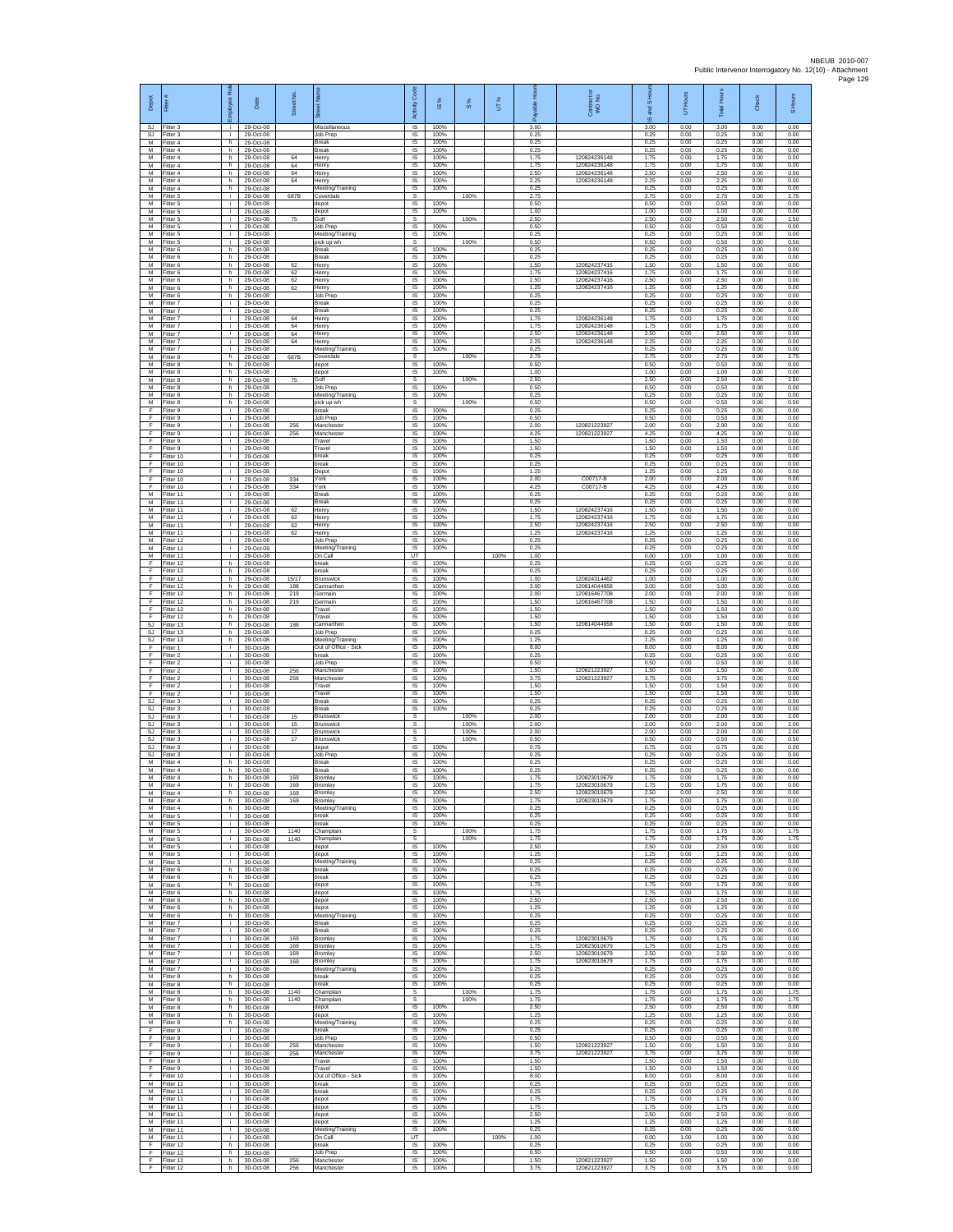| Depot                        | Fitter                              | ployee Rol                   | Date                                  | Street No         | õ.                                              | Code<br>Activity                          | $\frac{8}{3}$        | $\frac{8}{3}$ | UT%                  | 오<br>æ               | Contract or<br>WO No.                        | $\overline{a}$<br><b>SURG</b><br>$\omega$ | Hours<br>5           | <b>Total Hours</b>   | Check                | S Hours              |
|------------------------------|-------------------------------------|------------------------------|---------------------------------------|-------------------|-------------------------------------------------|-------------------------------------------|----------------------|---------------|----------------------|----------------------|----------------------------------------------|-------------------------------------------|----------------------|----------------------|----------------------|----------------------|
| F<br>F<br><b>SJ</b>          | Fitter 12<br>Fitter 12<br>Fitter 13 | h<br>h.<br>h                 | 30-Oct-08<br>30-Oct-08<br>30-Oct-08   |                   | Travel<br>Travel<br><b>Break</b>                | IS<br>IS<br>IS                            | 100%<br>100%<br>100% |               |                      | 1.50<br>1.50<br>0.25 |                                              | 1.50<br>1.50<br>0.25                      | 0.00<br>0.00<br>0.00 | 1.50<br>1.50<br>0.25 | 0.00<br>0.00<br>0.00 | 0.00<br>0.00<br>0.00 |
| SJ<br><b>SJ</b><br><b>SJ</b> | Fitter 13<br>fitter 13<br>Fitter 13 | h.<br>h.<br>h.               | 30-Oct-08<br>30-Oct-08<br>30-Oct-08   | 15<br>15          | Break<br>Brunswick<br><b>Brunswick</b>          | IS.<br>s<br>s                             | 100%                 | 100%<br>100%  |                      | 0.25<br>2.00<br>2.00 |                                              | 0.25<br>2.00<br>2.00                      | 0.00<br>0.00<br>0.00 | 0.25<br>2.00<br>2.00 | 0.00<br>0.00<br>0.00 | 0.00<br>2.00<br>2.00 |
| SJ.<br>SJ                    | Fitter 13<br>Fitter 13              | h<br>h                       | 30-Oct-08<br>30-Oct-08                | 17<br>17          | Brunswick<br><b>Brunswick</b>                   | s<br>s                                    |                      | 100%<br>100%  |                      | 2.00<br>0.50         |                                              | 2.00<br>0.50                              | 0.00<br>0.00         | 2.00<br>0.50         | 0.00<br>0.00         | 2.00<br>0.50         |
| <b>SJ</b><br>SJ<br>F         | Fitter 13<br>Fitter 13<br>Fitter 1  | h.<br>h.<br>j.               | 30-Oct-08<br>30-Oct-08<br>31-Oct-08   |                   | depot<br>Job Prep<br>Break                      | <b>IS</b><br>IS<br>$\sf IS$               | 100%<br>100%<br>100% |               |                      | 0.75<br>0.25<br>0.25 |                                              | 0.75<br>0.25<br>0.25                      | 0.00<br>0.00<br>0.00 | 0.75<br>0.25<br>0.25 | 0.00<br>0.00<br>0.00 | 0.00<br>0.00<br>0.00 |
| F<br>F                       | Fitter 1<br>Fitter 1                | j.<br>j.                     | 31-Oct-08<br>31-Oct-08                |                   | Break<br>on call                                | $\sf IS$<br>UT                            | 100%                 |               | 100%                 | 0.25<br>1.00         |                                              | 0.25<br>0.00                              | 0.00<br>1.00         | 0.25<br>1.00         | 0.00<br>0.00         | 0.00<br>0.00         |
| F<br>F<br>F                  | Fitter 1<br>Fitter 1<br>Fitter 1    | i.<br>÷.<br>j.               | 31-Oct-08<br>31-Oct-08<br>31-Oct-08   | 334               | on call - locate<br>on call - locate<br>York    | UT<br>UT<br>IS                            | 100%                 |               | 100%<br>100%         | 3.00<br>3.00<br>2.00 |                                              | 0.00<br>0.00<br>2.00                      | 3.00<br>3.00<br>0.00 | 3.00<br>3.00<br>2.00 | 0.00<br>0.00<br>0.00 | 0.00<br>0.00<br>0.00 |
| F<br>F                       | Fitter 1<br>Fitter 1                | j.<br>i.                     | 31-Oct-08<br>31-Oct-08                | 334<br>334        | York<br>York                                    | $\overline{\mathsf{s}}$<br>IS             | 100%<br>100%         |               |                      | 4.00<br>1.50         |                                              | 4.00<br>1.50                              | 0.00<br>0.00         | 4.00<br>1.50         | 0.00<br>0.00         | 0.00<br>0.00         |
| F<br>F<br>F                  | Fitter 2<br>Fitter 2<br>Fitter 2    | j.<br>j.<br>j.               | 31-Oct-08<br>31-Oct-08<br>31-Oct-08   |                   | break<br>break<br>depot                         | $\sf IS$<br>IS<br>IS                      | 100%<br>100%<br>100% |               |                      | 0.25<br>0.25<br>1.00 |                                              | 0.25<br>0.25<br>1.00                      | 0.00<br>0.00<br>0.00 | 0.25<br>0.25<br>1.00 | 0.00<br>0.00<br>0.00 | 0.00<br>0.00<br>0.00 |
| F<br>F                       | Fitter 2<br>-itter 2                | ÷.<br>j.                     | 31-Oct-08<br>31-Oct-08                | 131               | Job Prep<br>Massey                              | IS<br>IS                                  | 100%<br>100%         |               |                      | 0.50<br>2.00<br>1.00 | 09081489989<br>090814899897                  | 0.50<br>2.00<br>1.00                      | 0.00<br>0.00<br>0.00 | 0.50<br>2.00<br>1.00 | 0.00<br>0.00<br>0.00 | 0.00<br>0.00<br>0.00 |
| F<br>F<br>SJ                 | Fitter 2<br>Fitter 2<br>Fitter 3    | j.<br>j.<br>÷.               | 31-Oct-08<br>31-Oct-08<br>31-Oct-08   | 131<br>660        | Massey<br>Palmer<br>break                       | IS<br>IS<br>IS                            | 100%<br>100%<br>100% |               |                      | 3.00<br>0.25         | 090815972234                                 | 3.00<br>0.25                              | 0.00<br>0.00         | 3.00<br>0.25         | 0.00<br>0.00         | 0.00<br>0.00         |
| <b>SJ</b><br><b>SJ</b><br>SJ | Fitter 3<br>Fitter 3<br>Fitter 3    | j.<br>÷.<br>÷.               | 31-Oct-08<br>31-Oct-08<br>31-Oct-08   | 15                | break<br><b>Brunswick</b><br>depot              | IS<br>IS<br>1S                            | 100%<br>100%<br>100% |               |                      | 0.25<br>0.50<br>0.50 | 120824314462                                 | 0.25<br>0.50<br>0.50                      | 0.00<br>0.00<br>0.00 | 0.25<br>0.50<br>0.50 | 0.00<br>0.00<br>0.00 | 0.00<br>0.00<br>0.00 |
| <b>SJ</b><br><b>SJ</b>       | fitter 3<br>Fitter 3                | j.<br>÷i.                    | 31-Oct-08<br>31-Oct-08                | 131               | Massey<br>On Call                               | IS<br>UT                                  | 100%                 |               | 100%                 | 1.25<br>7.00         | 090814899897                                 | 1.25<br>0.00                              | 0.00<br>7.00         | 1.25<br>7.00         | 0.00<br>0.00         | 0.00<br>0.00         |
| <b>SJ</b><br>SJ<br>SJ.       | Fitter 3<br>Fitter 3<br>Fitter 3    | j.<br>i.<br>j.               | 31-Oct-08<br>31-Oct-08<br>31-Oct-08   | 660               | on call - locate<br>Palmer<br>Travel            | LIT<br>IS<br>1S                           | 100%<br>100%         |               | 100%                 | 3.00<br>3.25<br>1.50 | 090815972234                                 | 0.00<br>3.25<br>1.50                      | 3.00<br>0.00<br>0.00 | 3.00<br>3.25<br>1.50 | 0.00<br>0.00<br>0.00 | 0.00<br>0.00<br>0.00 |
| SJ<br>М                      | Fitter 3<br>Fitter 4                | i.<br>h.                     | 31-Oct-08<br>31-Oct-08                |                   | Travel<br>break                                 | IS<br>$\sf IS$                            | 100%<br>100%         |               |                      | 1.50<br>0.25         |                                              | 1.50<br>0.25                              | 0.00<br>0.00         | 1.50<br>0.25         | 0.00<br>0.00         | 0.00<br>0.00         |
| M<br>M<br>M                  | Fitter 4<br>Fitter 4<br>Fitter 4    | h.<br>h.<br>h                | 31-Oct-08<br>31-Oct-08<br>31-Oct-08   | 169<br>169        | break<br>Bromley<br>Bromley                     | IS<br>IS<br>IS                            | 100%<br>100%<br>100% |               |                      | 0.25<br>2.00<br>1.75 | 120823010679<br>120823010679                 | 0.25<br>2.00<br>1.75                      | 0.00<br>0.00<br>0.00 | 0.25<br>2.00<br>1.75 | 0.00<br>0.00<br>0.00 | 0.00<br>0.00<br>0.00 |
| M<br>M                       | Fitter 4<br>itter 4                 | h.<br>h                      | 31-Oct-08<br>31-Oct-08                | 169<br>169        | Bromley<br>Bromley                              | 1S<br>IS                                  | 100%<br>100%         |               |                      | 2.50<br>2.75         | 120823010679<br>120823010679                 | 2.50<br>2.75                              | 0.00<br>0.00         | 2.50<br>2.75         | 0.00<br>0.00         | 0.00<br>0.00         |
| M<br>M<br>М                  | Fitter 5<br>Fitter 6<br>Fitter 6    | ÷i.<br>h.<br>h               | 31-Oct-08<br>31-Oct-08<br>31-Oct-08   |                   | Out of Office - SDO<br>break<br>break           | <b>IS</b><br>IS<br>$\sf IS$               | 100%<br>100%<br>100% |               |                      | 8.00<br>0.25<br>0.25 |                                              | 8.00<br>0.25<br>0.25                      | 0.00<br>0.00<br>0.00 | 8.00<br>0.25<br>0.25 | 0.00<br>0.00<br>0.00 | 0.00<br>0.00<br>0.00 |
| M<br>M                       | Fitter 6<br>Fitter 6                | h.<br>h                      | 31-Oct-08<br>31-Oct-08                | 379<br>379        | Route 940<br>Route 940                          | IS<br>IS                                  | 100%<br>100%         |               |                      | 2.75<br>175          | 180815610266<br>180815610266                 | 2.75<br>1.75                              | 0.00<br>0.00         | 2.75<br>1.75         | 0.00<br>0.00         | 0.00<br>0.00         |
| М<br>M<br>M                  | Fitter 6<br>itter 6<br>Fitter 7     | h<br>h.<br>i.                | 31-Oct-08<br>31-Oct-08<br>31-Oct-08   | 379<br>379        | Route 940<br>Route 940<br>break                 | IS<br>1S<br>IS                            | 100%<br>100%<br>100% |               |                      | 2.50<br>1.00<br>0.25 | 180815610266<br>180815610266                 | 2.50<br>1.00<br>0.25                      | 0.00<br>0.00<br>0.00 | 2.50<br>1.00<br>0.25 | 0.00<br>0.00<br>0.00 | 0.00<br>0.00<br>0.00 |
| М<br>М                       | itter 7<br>Fitter 7                 | j.<br>÷.                     | 31-Oct-08<br>31-Oct-08                | 169               | break<br>Bromley                                | IS<br>1S                                  | 100%<br>100%         |               |                      | 0.25<br>2.00         | 120823010679<br>120823010679                 | 0.25<br>2.00                              | 0.00<br>0.00         | 0.25<br>2.00         | 0.00<br>0.00         | 0.00<br>0.00         |
| M<br>М<br>М                  | Fitter 7<br>Fitter 7<br>Fitter 7    | j.<br>÷.<br>÷.               | 31-Oct-08<br>31-Oct-08<br>31-Oct-08   | 169<br>169<br>169 | Bromley<br>Bromley<br>Bromley                   | IS<br>IS<br>IS                            | 100%<br>100%<br>100% |               |                      | 1.75<br>2.50<br>2.75 | 120823010679<br>120823010679                 | 1.75<br>2.50<br>2.75                      | 0.00<br>0.00<br>0.00 | 1.75<br>2.50<br>2.75 | 0.00<br>0.00<br>0.00 | 0.00<br>0.00<br>0.00 |
| М<br>M<br>M                  | itter 8<br>Fitter 8                 | h.<br>h.                     | 31-Oct-08<br>31-Oct-08                |                   | break<br>break                                  | IS<br>IS                                  | 100%<br>100%         |               |                      | 0.25<br>0.25         |                                              | 0.25<br>0.25                              | 0.00<br>0.00         | 0.25<br>0.25         | 0.00<br>0.00         | 0.00<br>0.00         |
| М<br>M                       | Fitter 8<br>Fitter 8<br>Fitter 8    | h.<br>h<br>h.                | 31-Oct-08<br>31-Oct-08<br>31-Oct-08   | 379<br>379<br>379 | Route 940<br>Route 940<br>Route 940             | IS<br>IS<br>1S                            | 100%<br>100%<br>100% |               |                      | 2.75<br>1.75<br>2.50 | 180815610266<br>180815610266<br>180815610266 | 2.75<br>1.75<br>2.50                      | 0.00<br>0.00<br>0.00 | 2.75<br>1.75<br>2.50 | 0.00<br>0.00<br>0.00 | 0.00<br>0.00<br>0.00 |
| M<br>F<br>F                  | Fitter 8<br>-itter 9                | h.<br>÷.<br>j.               | 31-Oct-08<br>31-Oct-08                | 379               | Route 940<br>break                              | IS<br>IS                                  | 100%<br>100%<br>100% |               |                      | 1.00<br>0.25<br>0.25 | 180815610266                                 | 1.00<br>0.25                              | 0.00<br>0.00         | 1.00<br>0.25         | 0.00<br>0.00         | 0.00<br>0.00         |
| F<br>F                       | Fitter 9<br>Fitter 9<br>Fitter 9    | j.<br>i.                     | 31-Oct-08<br>31-Oct-08<br>31-Oct-08   | 131               | break<br>Job Prep<br>Massey                     | $\sf IS$<br>$\overline{\mathsf{s}}$<br>IS | 100%<br>100%         |               |                      | 0.50<br>1.50         | 090814899897                                 | 0.25<br>0.50<br>1.50                      | 0.00<br>0.00<br>0.00 | 0.25<br>0.50<br>1.50 | 0.00<br>0.00<br>0.00 | 0.00<br>0.00<br>0.00 |
| F<br>F<br>F                  | Fitter 9<br>fitter 9                | ÷.<br>j.<br>$\mathbf{I}$     | 31-Oct-08<br>31-Oct-08                | 131<br>131        | Massey<br>Massey<br><b>Break</b>                | IS<br>IS<br>IS                            | 100%<br>100%<br>100% |               |                      | 4.75<br>0.75<br>0.25 | 090814899897<br>090814899897                 | 4.75<br>0.75<br>0.25                      | 0.00<br>0.00<br>0.00 | 4.75<br>0.75<br>0.25 | 0.00<br>0.00<br>0.00 | 0.00<br>0.00<br>0.00 |
| F<br>F                       | Fitter 10<br>Fitter 10<br>Fitter 10 | $\mathbf{L}$<br>$\mathbf{I}$ | 31-Oct-08<br>31-Oct-08<br>31-Oct-08   |                   | <b>Break</b><br>Depot                           | IS<br>$\sf IS$                            | 100%<br>100%         |               |                      | 0.25<br>1.50         |                                              | 0.25<br>1.50                              | 0.00<br>0.00         | 0.25<br>1.50         | 0.00<br>0.00         | 0.00<br>0.00         |
| F<br>F<br>М                  | Fitter 10<br>Fitter 10<br>Fitter 11 | $\mathbf{I}$<br>л.<br>÷.     | 31-Oct-08<br>31-Oct-08<br>31-Oct-08   | 334<br>334<br>25  | York<br>York<br>Anchrome                        | IS<br>IS<br>s                             | 100%<br>100%         | 100%          |                      | 2.00<br>4.00<br>0.50 | C00717<br>C00717                             | 2.00<br>4.00<br>0.50                      | 0.00<br>0.00<br>0.00 | 2.00<br>400<br>0.50  | 0.00<br>0.00<br>0.00 | 0.00<br>0.00<br>0.50 |
| M<br>M                       | fitter 11<br>Fitter 11              | j.<br>j.                     | 31-Oct-08<br>31-Oct-08                | 203               | Archibald<br>break                              | s<br>$\overline{\mathsf{s}}$              | 100%                 | 100%          |                      | 0.50<br>0.25         |                                              | 0.50<br>0.25                              | 0.00<br>0.00         | 0.50<br>0.25         | 0.00<br>0.00         | 0.50<br>0.00         |
| М<br>M<br>M                  | Fitter 11<br>Fitter 11<br>fitter 11 | j.<br>÷.<br>i.               | 31-Oct-08<br>31-Oct-08<br>31-Oct-08   | 142<br>84         | break<br><b>Bromley</b><br>Bromley              | IS<br>s<br>s                              | 100%                 | 100%<br>100%  |                      | 0.25<br>0.50<br>0.25 |                                              | 0.25<br>0.50<br>0.25                      | 0.00<br>0.00<br>0.00 | 0.25<br>0.50<br>0.25 | 0.00<br>0.00<br>0.00 | 0.00<br>0.50<br>0.25 |
| M<br>M                       | Fitter 11<br>Fitter 11              | ÷.<br>÷.                     | 31-Oct-08<br>31-Oct-08                | 323               | Cameron<br>depot                                | s<br>1S                                   | 100%                 | 100%          |                      | 0.50<br>0.50         |                                              | 0.50<br>0.50                              | 0.00<br>0.00         | 0.50<br>0.50         | 0.00<br>0.00         | 0.50<br>0.00         |
| M<br>M<br>M                  | fitter 11<br>Fitter 11<br>Fitter 11 | j.<br>j.<br>i.               | 31-Oct-08<br>31-Oct-08<br>31-Oct-08   | 16                | depot<br>depot<br>Humphrey                      | IS<br>IS<br>s                             | 100%<br>100%         | 100%          |                      | 2.50<br>1.25<br>0.50 |                                              | 2.50<br>1.25<br>0.50                      | 0.00<br>0.00<br>0.00 | 2.50<br>1.25<br>0.50 | 0.00<br>0.00<br>0.00 | 0.00<br>0.00<br>0.50 |
| М<br>F                       | Fitter 11<br>Fitter 12              | ÷.<br>h.                     | 31-Oct-08<br>31-Oct-08                | 214               | Reade<br>break                                  | s<br>1S                                   | 100%                 | 100%          |                      | 0.50<br>0.25         |                                              | 0.50<br>0.25                              | 0.00<br>0.00         | 0.50<br>0.25         | 0.00<br>0.00         | 0.50<br>0.00         |
| F.<br>F.<br>F                | Fitter 12<br>Fitter 12<br>Fitter 12 | h.<br>h.<br>h.               | 31-Oct-08<br>31-Oct-08<br>31-Oct-08   | 131               | break<br>Job Prep<br>Massey                     | IS<br>$\sf IS$<br><b>IS</b>               | 100%<br>100%<br>100% |               |                      | 0.25<br>0.50<br>1.50 | 090814899897                                 | 0.25<br>0.50<br>1.50                      | 0.00<br>0.00<br>0.00 | 0.25<br>0.50<br>1.50 | 0.00<br>0.00<br>0.00 | 0.00<br>0.00<br>0.00 |
| F<br>SJ.<br><b>SJ</b>        | Fitter 12<br>Fitter 13<br>Fitter 13 | h.<br>h.<br>h.               | $31-Ort-08$<br>31-Oct-08<br>31-Oct-08 | 131               | Massey<br>break<br>break                        | IS.<br>IS<br>1S                           | 100%<br>100%<br>100% |               |                      | 4.75<br>0.25<br>0.25 | 090814899897                                 | 4.75<br>0.25<br>0.25                      | 0.00<br>0.00<br>0.00 | 4.75<br>0.25<br>0.25 | 0.00<br>0.00<br>0.00 | 0.00<br>0.00<br>0.00 |
| <b>SJ</b><br><b>SJ</b>       | Fitter 13<br>Fitter 13              | h.<br>h.                     | 31-Oct-08<br>31-Oct-08                | 15                | Brunswick<br>depot                              | IS<br>IS                                  | 100%<br>100%         |               |                      | 0.50<br>0.50         | 120824314462                                 | 0.50<br>0.50                              | 0.00<br>0.00         | 0.50<br>0.50         | 0.00<br>0.00         | 0.00<br>0.00         |
| SJ.<br>SJ<br>SJ.             | Fitter 13<br>Fitter 13<br>Fitter 13 | h.<br>h.<br>h.               | 31-Oct-08<br>31-Oct-08<br>$31-Ort-08$ | 131<br>660        | Massey<br>Palmer<br>Travel                      | IS<br>$\sf IS$<br><b>IS</b>               | 100%<br>100%<br>100% |               |                      | 1.25<br>3.25<br>1.50 | 090814899897<br>090815972234                 | 1.25<br>3.25<br>1.50                      | 0.00<br>0.00<br>0.00 | 1.25<br>3.25<br>1.50 | 0.00<br>0.00<br>0.00 | 0.00<br>0.00<br>0.00 |
| <b>SJ</b><br>F               | Fitter 13<br>Fitter 1               | h.<br>÷.                     | 31-Oct-08<br>1-Nov-08                 |                   | Travel<br>on call                               | <b>IS</b><br>UT                           | 100%                 |               | 100%                 | 1.50<br>1.00         |                                              | 1.50<br>0.00                              | 0.00<br>1.00         | 1.50<br>1.00         | 0.00<br>0.00         | 0.00<br>0.00         |
| F<br>F<br>F                  | fitter 1<br>Fitter 1<br>Fitter 1    | $\mathbf{r}$<br>i.<br>i.     | 1-Nov-08<br>1-Nov-08<br>2-Nov-08      |                   | on call - locate<br>on call - locate<br>on call | UT<br>UT<br>UT                            |                      |               | 100%<br>100%<br>100% | 3.00<br>1.00<br>1.00 |                                              | 0.00<br>0.00<br>0.00                      | 3.00<br>1.00<br>1.00 | 3.00<br>1.00<br>1.00 | 0.00<br>0.00<br>0.00 | 0.00<br>0.00<br>0.00 |
| F<br>F                       | Fitter 1<br>Fitter 1                | ÷.<br>i.                     | 2-Nov-08<br>2-Nov-08                  |                   | on call - locate<br>on call - locate            | UT<br>UT                                  |                      |               | 100%<br>100%         | 3.00<br>3.00         |                                              | 0.00<br>0.00                              | 3.00<br>3.00         | 3.00<br>3.00         | 0.00<br>0.00         | 0.00<br>0.00         |
| F<br>F<br>F                  | Fitter 1<br>Fitter 1<br>fitter 1    | ÷.<br>÷.<br>i.               | 3-Nov-08<br>3-Nov-08<br>3-Nov-08      |                   | break<br>break<br>on call                       | IS<br>1S<br>UT                            | 100%<br>100%         |               | 100%                 | 0.25<br>0.25<br>1.00 |                                              | 0.25<br>0.25<br>0.00                      | 0.00<br>0.00<br>1.00 | 0.25<br>0.25<br>1.00 | 0.00<br>0.00<br>0.00 | 0.00<br>0.00<br>0.00 |
| F<br>F                       | Fitter 1<br>Fitter 1                | j.<br>j.                     | 3-Nov-08<br>3-Nov-08                  | 455<br>455        | on call - locate<br>York<br>York                | UT<br>IS<br>IS                            | 100%<br>100%         |               | 100%                 | 3.00<br>2.00<br>4.00 | C00717-D<br>C00717-D                         | 0.00<br>2.00<br>4.00                      | 3.00<br>0.00<br>0.00 | 3.00<br>2.00<br>4.00 | 0.00<br>0.00<br>0.00 | 0.00<br>0.00<br>0.00 |
| F<br>F<br>F                  | Fitter 1<br>Fitter 1<br>Fitter 2    | ÷.<br>T<br>i.                | 3-Nov-08<br>$3-Nov-08$<br>3-Nov-08    | 455               | York<br>break                                   | IS<br>IS                                  | 100%<br>100%         |               |                      | 2.00<br>0.25         | C00717-D                                     | 2.00<br>0.25                              | 0.00<br>0.00         | 2.00<br>0.25         | 0.00<br>0.00         | 0.00<br>0.00         |
| F<br>F<br>F                  | Fitter 2<br>Fitter 2<br>Fitter 2    | i.<br>j.<br>i.               | 3-Nov-08<br>3-Nov-08<br>3-Nov-08      | 39<br>294         | break<br>Clearview<br>Hughes                    | IS<br>$\mathbb S$<br>$\overline{s}$       | 100%<br>100%         | 100%          |                      | 0.25<br>1.00<br>3.00 | 090815933149                                 | 0.25<br>1.00<br>3.00                      | 0.00<br>0.00<br>0.00 | 0.25<br>1.00<br>3.00 | 0.00<br>0.00<br>0.00 | 0.00<br>1.00<br>0.00 |
| F<br>F                       | Fitter 2<br>Fitter 2                | i.<br>÷                      | 3-Nov-08<br>3-Nov-08                  | 294<br>294        | Hughes<br>Hughes                                | IS<br>IS                                  | 100%<br>100%         |               |                      | 3.00<br>1.00         | 090815933149<br>090815933149                 | 3.00<br>1.00                              | 0.00<br>0.00         | 3.00<br>1.00         | 0.00<br>0.00         | 0.00<br>0.00         |
| F<br>E<br>SJ                 | Fitter 2<br>Fitter 2<br>Fitter 3    | i.<br>j.<br>i.               | 3-Nov-08<br>3-Nov-08<br>3-Nov-08      |                   | Job Prep<br>Northumberland<br><b>Break</b>      | IS<br>s<br>IS                             | 100%<br>100%         | 100%          |                      | 0.50<br>0.50<br>0.25 |                                              | 0.50<br>0.50<br>0.25                      | 0.00<br>0.00<br>0.00 | 0.50<br>0.50<br>0.25 | 0.00<br>0.00<br>0.00 | 0.00<br>0.50<br>0.00 |
| SJ<br>-SJ                    | Fitter 3<br>Fitter 3                | j.<br>j.                     | 3-Nov-08<br>3-Nov-08                  |                   | Break<br>Job Prep                               | $\sf IS$<br><b>IS</b>                     | 100%<br>100%         |               |                      | 0.25<br>0.25         |                                              | 0.25<br>0.25                              | 0.00<br>0.00         | 0.25<br>0.25         | 0.00<br>0.00         | 0.00<br>0.00         |
| SJ.<br>SJ<br>SJ              | Fitter 3<br>-itter 3<br>fitter 3    | j.<br>÷.<br>i.               | 3-Nov-08<br>3-Nov-08<br>3-Nov-08      | 95<br>95<br>95    | Valleyview<br>Valleyview<br>Valleyview          | IS<br>IS<br>1S                            | 100%<br>100%<br>100% |               |                      | 2.00<br>4.00<br>2.50 | 120817073110<br>120817073110<br>120817073110 | 2.00<br>4.00<br>2.50                      | 0.00<br>0.00<br>0.00 | 2.00<br>4.00<br>2.50 | 0.00<br>0.00<br>0.00 | 0.00<br>0.00<br>0.00 |
| M<br>М                       | Fitter 4<br>Fitter 4                | h.<br>h.                     | 3-Nov-08<br>3-Nov-08                  | 168               | Botsford<br>break                               | s<br>IS                                   | 100%                 | 100%          |                      | 1.00<br>0.25         |                                              | 1.00<br>0.25                              | 0.00<br>0.00         | 1.00<br>0.25         | 0.00<br>0.00         | 1.00<br>0.00         |
| М<br>M<br>М                  | Fitter 4<br>Fitter 4<br>Fitter 4    | h<br>h.<br>h                 | 3-Nov-08<br>3-Nov-08<br>3-Nov-08      |                   | depot<br>Job Prep<br>Job Prep                   | IS<br>IS<br>IS                            | 100%<br>100%<br>100% |               |                      | 1.75<br>2.25<br>0.75 |                                              | 1.75<br>2.25<br>0.75                      | 0.00<br>0.00<br>0.00 | 1.75<br>2.25<br>0.75 | 0.00<br>0.00<br>0.00 | 0.00<br>0.00<br>0.00 |
| M<br>М                       | Fitter 4<br>itter 4                 | h<br>h.                      | 3-Nov-08<br>3-Nov-08                  | 205               | McAllister<br>Meeting/Training                  | s<br>IS                                   | 100%                 | 100%          |                      | 1.00<br>0.25         |                                              | 1.00<br>0.25                              | 0.00<br>0.00         | 1.00<br>0.25         | 0.00<br>0.00         | 1.00<br>0.00         |
| M<br>M<br>М                  | Fitter 4<br>Fitter 4<br>Fitter 5    | h.<br>h.<br>т.               | 3-Nov-08<br>3-Nov-08<br>3-Nov-08      | 133               | Travel<br>York<br>break                         | IS<br>s<br>IS                             | 100%<br>100%         | 100%          |                      | 0.25<br>1.00<br>0.25 |                                              | 0.25<br>1.00<br>0.25                      | 0.00<br>0.00<br>0.00 | 0.25<br>1.00<br>0.25 | 0.00<br>0.00<br>0.00 | 0.00<br>1.00<br>0.00 |
| M<br>M                       | Fitter 5<br>Fitter 5                | т.<br>$\mathbf{L}$           | 3-Nov-08<br>3-Nov-08                  | 34                | break<br>Bromley                                | IS<br>IS                                  | 100%<br>100%         |               |                      | 0.25<br>1.75         | C01062                                       | 0.25<br>1.75                              | 0.00<br>0.00         | 0.25<br>1.75         | 0.00<br>0.00         | 0.00<br>0.00         |
| М<br>М                       | Fitter 5<br>Fitter 5                | т.<br>f,                     | 3-Nov-08<br>3-Nov-08                  | 34<br>34          | Bromley<br>Bromley                              | IS<br>IS                                  | 100%<br>100%         |               |                      | 2.50<br>2.25         | C01062<br>C01062                             | 2.50<br>2.25                              | 0.00<br>0.00         | 2.50<br>2.25         | 0.00<br>0.00         | 0.00<br>0.00         |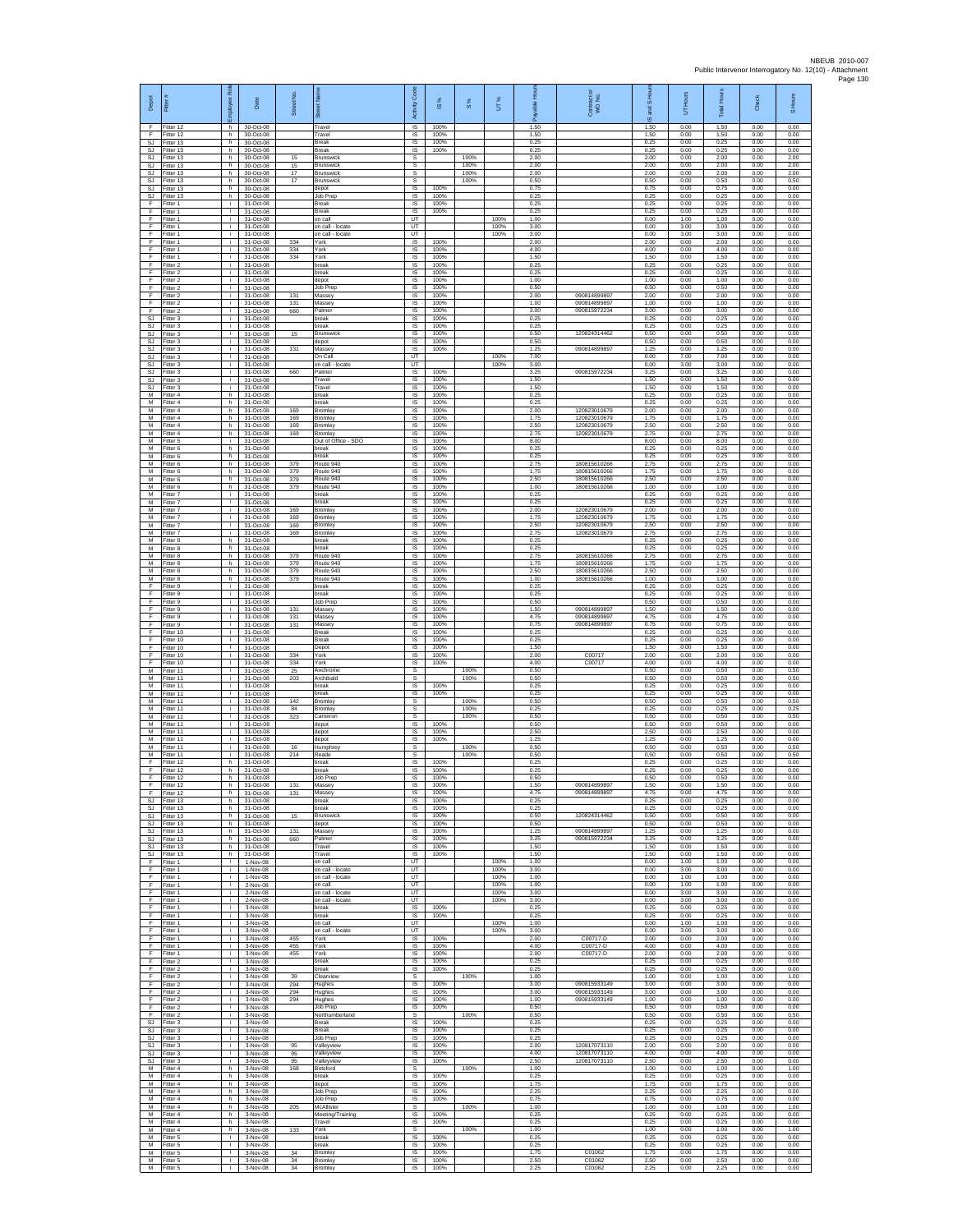| Depot                             | Fitter #                            | <b>R</b><br>Employee                 | Date                              | Street No.        |                                                             | Code<br>Activity      | ×,<br>$\overline{\omega}$ | 8%   | UT%  | Вq<br>able<br>æ      | Contract or<br>WO No.                        | and S Ho<br>$\frac{1}{2}$ | UT Hours             | <b>IHours</b><br>Totall | Check                | S Hours              |
|-----------------------------------|-------------------------------------|--------------------------------------|-----------------------------------|-------------------|-------------------------------------------------------------|-----------------------|---------------------------|------|------|----------------------|----------------------------------------------|---------------------------|----------------------|-------------------------|----------------------|----------------------|
| М<br>M<br>M                       | -itter 5<br>Fitter 5<br>Fitter 5    | л.<br>$\mathbb{R}^n$<br>$\mathbf{L}$ | 3-Nov-08<br>3-Nov-08<br>3-Nov-08  | 84                | <b>Oriscoll</b><br>Job Prep<br>Meeting/Training             | s<br>$\sf IS$<br>IS.  | 100%<br>100%              | 100% |      | 1.00<br>0.75<br>0.25 |                                              | 1.00<br>0.75<br>0.25      | 0.00<br>0.00<br>0.00 | 1.00<br>0.75<br>0.25    | 0.00<br>0.00<br>0.00 | 1.00<br>0.00<br>0.00 |
| M<br>M<br>М                       | Fitter 6<br>Fitter 6<br>Fitter 6    | h<br>h<br>h                          | 3-Nov-08<br>3-Nov-08<br>3-Nov-08  | 168               | Botsford<br>oreak<br>lepot                                  | s<br>IS<br>IS         | 100%<br>100%              | 100% |      | 1.00<br>0.25<br>1.75 |                                              | 1.00<br>0.25<br>1.75      | 0.00<br>0.00<br>0.00 | 1.00<br>0.25<br>1.75    | 0.00<br>0.00<br>0.00 | 1.00<br>0.00<br>0.00 |
| M<br>M                            | Fitter 6<br>Fitter 6                | h.<br>h.                             | 3-Nov-08<br>3-Nov-08              |                   | Job Prec<br>Job Prep                                        | -IS<br>IS             | 100%<br>100%              |      |      | 2.25<br>0.75         |                                              | 2.25<br>0.75              | 0.00<br>0.00         | 2.25<br>0.75            | 0.00<br>0.00         | 0.00<br>0.00         |
| М<br>M<br>M                       | Fitter 6<br>Fitter 6<br>Fitter 6    | h<br>h<br>h.                         | 3-Nov-08<br>3-Nov-08<br>3-Nov-08  | 205               | McAllister<br>Meeting/Training<br>Travel                    | s<br>IS<br>$\sf IS$   | 100%<br>100%              | 100% |      | 1.00<br>0.25<br>0.25 |                                              | 1.00<br>0.25<br>0.25      | 0.00<br>0.00<br>0.00 | 1.00<br>0.25<br>0.25    | 0.00<br>0.00<br>0.00 | 1.00<br>0.00<br>0.00 |
| M<br>M<br>M                       | Fitter 6<br>Fitter 7<br>Fitter 7    | h<br>i.<br>i.                        | 3-Nov-08<br>3-Nov-08<br>3-Nov-08  | 133               | York<br>break<br>break                                      | s<br>IS<br>IS         | 100%<br>100%              | 100% |      | 1.00<br>0.25<br>0.25 |                                              | 1.00<br>0.25<br>0.25      | 0.00<br>0.00<br>0.00 | 1.00<br>0.25<br>0.25    | 0.00<br>0.00<br>0.00 | 1.00<br>0.00<br>0.00 |
| М<br>M                            | Fitter 7<br>Fitter 7                | i.<br>i.                             | 3-Nov-08<br>3-Nov-08              | 221<br>221        | MacBeth<br>MacBeth                                          | IS<br>IS              | 100%<br>100%              |      |      | 1.75<br>1.75         | 10081733866<br>100817338668                  | 1.75<br>1.75              | 0.00<br>0.00         | 1.75<br>1.75            | 0.00<br>0.00         | 0.00<br>0.00         |
| M<br>M<br>M                       | Fitter 7<br>Fitter 7<br>-itter 7    | i.<br>j.<br>i.                       | 3-Nov-08<br>3-Nov-08<br>3-Nov-08  | 221<br>221        | MacBeth<br>MacBeth<br>Meeting/Training                      | IS<br>-IS<br>$\sf IS$ | 100%<br>100%<br>100%      |      |      | 2.50<br>1.75<br>0.25 | 100817338668<br>100817338668                 | 2.50<br>1.75<br>0.25      | 0.00<br>0.00<br>0.00 | 2.50<br>1.75<br>0.25    | 0.00<br>0.00<br>0.00 | 0.00<br>0.00<br>0.00 |
| М<br>M<br>M                       | Fitter 8<br>Fitter 8<br>Fitter 8    | h<br>h.<br>h.                        | 3-Nov-08<br>3-Nov-08<br>3-Nov-08  | 34                | break<br>break<br>Bromley                                   | IS<br>-IS<br>IS       | 100%<br>100%<br>100%      |      |      | 0.25<br>0.25<br>1 75 | C01062                                       | 0.25<br>0.25<br>1.75      | 0.00<br>0.00<br>0.00 | 0.25<br>0.25<br>1.75    | 0.00<br>0.00<br>0.00 | 0.00<br>0.00<br>0.00 |
| М<br>M                            | Fitter 8<br>Fitter 8                | h<br>h.                              | 3-Nov-08<br>3-Nov-08              | 34<br>34          | <b>Bromley</b><br>Bromley                                   | IS<br>IS              | 100%<br>100%              |      |      | 2.50<br>2.25         | C01062<br>C01062                             | 2.50<br>2.25              | 0.00<br>0.00         | 2.50<br>2.25            | 0.00<br>0.00         | 0.00<br>0.00         |
| M<br>М<br>М                       | Fitter 8<br>Fitter 8<br>Fitter 8    | h.<br>h<br>h                         | 3-Nov-08<br>3-Nov-08<br>3-Nov-08  | 84                | Driscoll<br>Job Prep<br>Meeting/Training                    | s<br>IS<br>$\sf IS$   | 100%<br>100%              | 100% |      | 1.00<br>0.75<br>0.25 |                                              | 1.00<br>0.75<br>0.25      | 0.00<br>0.00<br>0.00 | 1.00<br>0.75<br>0.25    | 0.00<br>0.00<br>0.00 | 1.00<br>0.00<br>0.00 |
| F<br>E<br>F                       | Fitter 9<br>Fitter 10<br>Fitter 10  | i.<br>i.<br>÷.                       | 3-Nov-08<br>3-Nov-08<br>3-Nov-08  |                   | Out of Office - Vacation<br>reak<br>break                   | IS<br>IS<br>IS        | 100%<br>100%<br>100%      |      |      | 8.00<br>0.25<br>0.25 |                                              | 8.00<br>0.25<br>0.25      | 0.00<br>0.00<br>0.00 | 8.00<br>0.25<br>0.25    | 0.00<br>0.00<br>0.00 | 0.00<br>0.00<br>0.00 |
| F<br>F                            | Fitter 10<br>Fitter 10              | Ť.<br>j.                             | 3-Nov-08<br>3-Nov-08              | 455<br>455        | York<br>York                                                | IS<br>-IS             | 100%<br>100%              |      |      | 2.00<br>4.00         | C00717-D<br>C00717-D                         | 2.00<br>4.00              | 0.00<br>0.00         | 2.00<br>4.00            | 0.00<br>0.00         | 0.00<br>0.00         |
| F<br>М<br>M                       | Fitter 10<br>Fitter 11<br>Fitter 11 | i.<br>÷.<br>j.                       | 3-Nov-08<br>3-Nov-08<br>3-Nov-08  | 455               | York<br>break<br>break                                      | IS<br>IS<br>IS        | 100%<br>100%<br>100%      |      |      | 2.00<br>0.25<br>0.25 | C00717-D                                     | 2.00<br>0.25<br>0.25      | 0.00<br>0.00<br>0.00 | 2.00<br>0.25<br>0.25    | 0.00<br>0.00<br>0.00 | 0.00<br>0.00<br>0.00 |
| м<br>M<br>M                       | Fitter 11<br>Fitter 11<br>Fitter 11 | i.<br>÷.<br>i.                       | 3-Nov-08<br>3-Nov-08<br>3-Nov-08  | 221<br>221<br>221 | MacBeth<br>MacBeth<br>MacBeth                               | IS<br>IS<br>IS        | 100%<br>100%<br>100%      |      |      | 1.75<br>1.75<br>2.50 | 100817338668<br>100817338668<br>100817338668 | 1.75<br>1.75<br>2.50      | 0.00<br>0.00<br>0.00 | 1.75<br>1.75<br>2.50    | 0.00<br>0.00<br>0.00 | 0.00<br>0.00<br>0.00 |
| M<br>M                            | Fitter 11<br>Fitter 11              | j.<br>j.                             | 3-Nov-08<br>3-Nov-08              | 221               | MacBeth<br>Meeting/Training                                 | - IS<br>IS            | 100%<br>100%              |      |      | 1.75<br>0.25         | 100817338668                                 | 1.75<br>0.25              | 0.00<br>0.00         | 1.75<br>0.25            | 0.00<br>0.00         | 0.00<br>0.00         |
| F<br>F<br>F                       | Fitter 12<br>Fitter 12<br>Fitter 12 | h.<br>h<br>h.                        | 3-Nov-08<br>3-Nov-08<br>3-Nov-08  | 39                | break<br>oreak<br>Clearview                                 | IS<br>IS<br>s         | 100%<br>100%              | 100% |      | 0.25<br>0.25<br>1.00 |                                              | 0.25<br>0.25<br>1.00      | 0.00<br>0.00<br>0.00 | 0.25<br>0.25<br>1.00    | 0.00<br>0.00<br>0.00 | 0.00<br>0.00<br>1.00 |
| F<br>F<br>F                       | Fitter 12<br>litter 12<br>Fitter 12 | h<br>h<br>h.                         | 3-Nov-08<br>3-Nov-08<br>3-Nov-08  | 294<br>294<br>294 | lughes<br>lughes<br>Hughes                                  | $\sf IS$<br>IS<br>IS  | 100%<br>100%<br>100%      |      |      | 3.00<br>3.00<br>1.00 | 090815933149<br>090815933149<br>090815933149 | 3.00<br>3.00<br>1.00      | 0.00<br>0.00<br>0.00 | 3.00<br>3.00<br>1.00    | 0.00<br>0.00<br>0.00 | 0.00<br>0.00<br>0.00 |
| E<br>F                            | Fitter 12<br>Fitter 12              | h.<br>h                              | 3-Nov-08<br>3-Nov-08              |                   | Job Prep<br>Northumberland                                  | IS<br>s               | 100%                      | 100% |      | 0.50<br>0.50         |                                              | 0.50<br>0.50              | 0.00<br>0.00         | 0.50<br>0.50            | 0.00<br>0.00         | 0.00<br>0.50         |
| <b>SJ</b><br>SJ<br>SJ             | Fitter 13<br>Fitter 13<br>Fitter 13 | h.<br>h.<br>h                        | 3-Nov-08<br>3-Nov-08<br>3-Nov-08  |                   | Break<br>Break<br>lob Prep                                  | IS<br>- IS<br>IS      | 100%<br>100%<br>100%      |      |      | 0.25<br>0.25<br>0.25 |                                              | 0.25<br>0.25<br>0.25      | 0.00<br>0.00<br>0.00 | 0.25<br>0.25<br>0.25    | 0.00<br>0.00<br>0.00 | 0.00<br>0.00<br>0.00 |
| SJ<br>SJ.                         | Fitter 13<br>Fitter 13              | h.<br>h.                             | 3-Nov-08<br>3-Nov-08              | 95<br>95          | Valleyview<br>Valleyview                                    | $\sf IS$<br>IS        | 100%<br>100%              |      |      | 2.00<br>4.00<br>2.50 | 120817073110<br>120817073110                 | 2.00<br>4.00<br>2.50      | 0.00<br>0.00         | 2.00<br>4.00<br>2.50    | 0.00<br>0.00         | 0.00<br>0.00         |
| SJ<br>F<br>F                      | Fitter 13<br>Fitter 1<br>Fitter 1   | h<br>i.<br>i.                        | 3-Nov-08<br>4-Nov-08<br>4-Nov-08  | 95                | /alleyview<br>break<br>reak                                 | IS<br>IS<br>IS        | 100%<br>100%<br>100%      |      |      | 0.25<br>0.25         | 120817073110                                 | 0.25<br>0.25              | 0.00<br>0.00<br>0.00 | 0.25<br>0.25            | 0.00<br>0.00<br>0.00 | 0.00<br>0.00<br>0.00 |
| F<br>F<br>F                       | Fitter 1<br>Fitter 1<br>Fitter 1    | j.<br>j.<br>÷.                       | 4-Nov-08<br>4-Nov-08<br>4-Nov-08  | 294<br>294<br>294 | Hughes<br>Hughes<br>Hughes                                  | -IS<br>IS<br>IS       | 100%<br>100%<br>100%      |      |      | 3.00<br>3.00<br>2.00 | 090815933149<br>090815933149<br>090815933149 | 3.00<br>3.00<br>2.00      | 0.00<br>0.00<br>0.00 | 3.00<br>3.00<br>2.00    | 0.00<br>0.00<br>0.00 | 0.00<br>0.00<br>0.00 |
| F.<br>F.                          | Fitter 1<br>Fitter 1                | j.<br>i.                             | 4-Nov-08<br>4-Nov-08              |                   | Job Prep<br>on call                                         | IS<br>UT              | 100%                      |      | 100% | 0.50<br>1.00         |                                              | 0.50<br>0.00              | 0.00<br>1.00         | 0.50<br>1.00            | 0.00<br>0.00         | 0.00<br>0.00         |
| F<br>F<br>F                       | Fitter 2<br>Fitter 2<br>Fitter 2    | ÷.<br>i.<br>i.                       | 4-Nov-08<br>4-Nov-08<br>4-Nov-08  | 294               | break<br>break<br>Hughes                                    | IS<br>IS<br>IS        | 100%<br>100%<br>100%      |      |      | 0.25<br>0.25<br>3.00 | 090815933149                                 | 0.25<br>0.25<br>3.00      | 0.00<br>0.00<br>0.00 | 0.25<br>0.25<br>3.00    | 0.00<br>0.00<br>0.00 | 0.00<br>0.00<br>0.00 |
| F<br>F<br>F                       | Fitter 2<br>Fitter 2<br>Fitter 2    | i.<br>i.<br>i.                       | 4-Nov-08<br>4-Nov-08<br>4-Nov-08  | 294<br>294        | Hughes<br>Hughes<br>Job Prep                                | IS<br>IS<br>IS        | 100%<br>100%<br>100%      |      |      | 3.00<br>2.00<br>0.50 | 090815933149<br>090815933149                 | 3.00<br>2.00<br>0.50      | 0.00<br>0.00<br>0.00 | 3.00<br>2.00<br>0.50    | 0.00<br>0.00<br>0.00 | 0.00<br>0.00<br>0.00 |
| SJ<br>SJ                          | Fitter 3<br>-itter 3                | j.<br>i.                             | 4-Nov-08<br>4-Nov-08              |                   | Break<br>Break                                              | -IS<br>$\sf IS$       | 100%<br>100%              |      |      | 0.25<br>0.25         |                                              | 0.25<br>0.25              | 0.00<br>0.00         | 0.25<br>0.25            | 0.00<br>0.00         | 0.00<br>0.00         |
| SJ<br><b>SJ</b><br>SJ.            | -itter 3<br>Fitter 3<br>Fitter 3    | j.<br>j.<br>i.                       | 4-Nov-08<br>4-Nov-08<br>4-Nov-08  | 95                | Job Prep<br>on call - locate<br>/alleyview                  | IS<br>UT<br>IS        | 100%<br>100%              |      | 100% | 0.25<br>3.00<br>2.00 | 120817073110                                 | 0.25<br>0.00<br>2.00      | 0.00<br>3.00<br>0.00 | 0.25<br>3.00<br>2.00    | 0.00<br>0.00<br>0.00 | 0.00<br>0.00<br>0.00 |
| <b>SJ</b><br>SJ.<br>M             | Fitter 3<br>Fitter 3<br>Fitter 4    | ÷<br>i.<br>h.                        | 4-Nov-08<br>4-Nov-08<br>4-Nov-08  | 95<br>95          | /alleyview<br>Valleyview<br>break                           | IS<br>IS<br>IS        | 100%<br>100%<br>100%      |      |      | 4.00<br>2.75<br>0.25 | 120817073110<br>120817073110                 | 4.00<br>2.75<br>0.25      | 0.00<br>0.00<br>0.00 | 4.00<br>2.75<br>0.25    | 0.00<br>0.00<br>0.00 | 0.00<br>0.00<br>0.00 |
| М<br>M                            | Fitter 4<br>Fitter 4                | h<br>h.                              | 4-Nov-08<br>4-Nov-08              | 221               | reak<br>MacBeth                                             | IS<br>$\sf IS$        | 100%<br>100%              |      |      | 0.25<br>1.75         | 100817338668                                 | 0.25<br>1.75              | 0.00<br>0.00         | 0.25<br>1.75            | 0.00<br>0.00         | 0.00<br>0.00         |
| M<br>M<br>М                       | Fitter 4<br>Fitter 4<br>Fitter 4    | h.<br>h<br>h.                        | 4-Nov-08<br>4-Nov-08<br>4-Nov-08  | 221<br>221<br>221 | MacBeth<br>MacBeth<br>MacBeth                               | IS<br>IS<br>IS        | 100%<br>100%<br>100%      |      |      | 1.75<br>2.50<br>2.25 | 100817338668<br>100817338668<br>100817338668 | 1.75<br>2.50<br>2.25      | 0.00<br>0.00<br>0.00 | 1.75<br>2.50<br>2.25    | 0.00<br>0.00<br>0.00 | 0.00<br>0.00<br>0.00 |
| M<br>M<br>M                       | Fitter 4<br>Fitter 5<br>-itter 5    | h<br>л.<br>$\mathbf{L}$              | 4-Nov-08<br>4-Nov-08<br>4-Nov-08  | 34                | Meeting/Training<br>break<br>Bromley                        | IS<br>-IS<br>IS       | 100%<br>100%<br>100%      |      |      | 0.25<br>0.25<br>1 25 | C01062                                       | 0.25<br>0.25<br>1.25      | 0.00<br>0.00<br>0.00 | 0.25<br>0.25<br>1.25    | 0.00<br>0.00<br>0.00 | 0.00<br>0.00<br>0.00 |
| M<br>M                            | Fitter 5<br>Fitter 5                | ٠<br>$\mathbb{R}^n$                  | 4-Nov-08<br>4-Nov-08              | 34<br>34          | <b>Bromley</b><br>Bromley                                   | IS<br>IS              | 100%<br>100%              |      |      | 1.75<br>4.50         | C01062<br>C01062                             | 1.75<br>4.50              | 0.00<br>0.00         | 1.75<br>4.50            | 0.00<br>0.00         | 0.00<br>0.00         |
| M<br>М<br>M                       | Fitter 5<br>Fitter 5<br>Fitter 6    | L<br>J.<br>h.                        | 4-Nov-08<br>4-Nov-08<br>4-Nov-08  |                   | Job Prep<br>Meeting/Training<br>Out of Office - other leave | IS<br>IS<br>IS        | 100%<br>100%<br>100%      |      |      | 0.50<br>0.25<br>8.00 |                                              | 0.50<br>0.25<br>8.00      | 0.00<br>0.00<br>0.00 | 0.50<br>0.25<br>8.00    | 0.00<br>0.00<br>0.00 | 0.00<br>0.00<br>0.00 |
| M<br>M<br>M                       | Fitter 7<br>Fitter 7<br>Fitter 7    | j.<br>i.<br>÷.                       | 4-Nov-08<br>4-Nov-08<br>4-Nov-08  | 221               | break<br>reak<br>MacBeth                                    | <b>IS</b><br>IS<br>IS | 100%<br>100%<br>100%      |      |      | 0.25<br>0.25<br>1.75 | 100817338668                                 | 0.25<br>0.25<br>1.75      | 0.00<br>0.00<br>0.00 | 0.25<br>0.25<br>1.75    | 0.00<br>0.00<br>0.00 | 0.00<br>0.00<br>0.00 |
| M<br>M                            | Fitter 7<br>Fitter 7                | i.<br>j.                             | 4-Nov-08<br>4-Nov-08              | 221<br>221        | MacBeth<br>MacBeth                                          | IS<br>-IS             | 100%<br>100%              |      |      | 1.75<br>2.50         | 100817338668<br>100817338668                 | 1.75<br>2.50              | 0.00<br>0.00         | 1.75<br>2.50            | 0.00<br>0.00         | 0.00<br>0.00         |
| M<br>М<br>M                       | -itter 7<br>-itter 7<br>Fitter 8    | ÷.<br>j.<br>h.                       | 4-Nov-08<br>4-Nov-08<br>4-Nov-08  | 221               | MacBeth<br>Meeting/Training<br>break                        | $\sf IS$<br>IS<br>IS  | 100%<br>100%<br>100%      |      |      | 2.25<br>0.25<br>0.25 | 100817338668                                 | 2.25<br>0.25<br>0.25      | 0.00<br>0.00<br>0.00 | 2.25<br>0.25<br>0.25    | 0.00<br>0.00<br>0.00 | 0.00<br>0.00<br>0.00 |
| M<br>М<br>M                       | Fitter 8<br>Fitter 8<br>Fitter 8    | h<br>h<br>h.                         | 4-Nov-08<br>4-Nov-08<br>4-Nov-08  | 144<br>144        | hreak<br><b>Slenwood</b><br>Glenwood                        | IS<br>IS<br>IS        | 100%<br>100%<br>100%      |      |      | 0.25<br>1.00<br>1.75 | 180823799410<br>180823799410                 | 0.25<br>1.00<br>1.75      | 0.00<br>0.00<br>0.00 | 0.25<br>1.00<br>1.75    | 0.00<br>0.00<br>0.00 | 0.00<br>0.00<br>0.00 |
| M<br>M                            | Fitter 8<br>-itter 8                | h.<br>h                              | 4-Nov-08<br>4-Nov-08              | 144<br>144        | Glenwood<br>Glenwood                                        | - IS<br>IS            | 100%<br>100%              |      |      | 2.50<br>3.50         | 180823799410<br>180823799410                 | 2.50<br>3.50              | 0.00<br>0.00         | 2.50<br>3.50            | 0.00<br>0.00         | 0.00<br>0.00         |
| M<br>M<br>E                       | Fitter 8<br>Fitter 8<br>Fitter 9    | h<br>h.<br>i.                        | 4-Nov-08<br>4-Nov-08<br>4-Nov-08  |                   | Job Prep<br>Meeting/Training<br>Out of Office - Vacation    | $\sf IS$<br>IS<br>IS  | 100%<br>100%<br>100%      |      |      | 0.75<br>0.25<br>8.00 |                                              | 0.75<br>0.25<br>8.00      | 0.00<br>0.00<br>0.00 | 0.75<br>0.25<br>8.00    | 0.00<br>0.00<br>0.00 | 0.00<br>0.00<br>0.00 |
| F<br>М<br>M                       | Fitter 10<br>Fitter 11<br>Fitter 11 | Ť.<br>i.<br>j.                       | 4-Nov-08<br>4-Nov-08<br>$4-Nn-08$ |                   | Out of Office - Sick<br>oreak<br>break                      | IS<br>IS<br>- IS      | 100%<br>100%<br>100%      |      |      | 8.00<br>0.25<br>0.25 |                                              | 8.00<br>0.25<br>0.25      | 0.00<br>0.00<br>0.00 | 8.00<br>0.25<br>0.25    | 0.00<br>0.00<br>0.00 | 0.00<br>0.00<br>0.00 |
| M<br>М                            | Fitter 11<br>Fitter 11              | j.<br>÷.                             | 4-Nov-08<br>4-Nov-08              | 144<br>144        | Glenwood<br>Glenwood                                        | IS<br>IS              | 100%<br>100%              |      |      | 1.00<br>1.75         | 180823799410<br>180823799410                 | 1.00<br>1.75              | 0.00<br>0.00         | 1.00<br>1.75            | 0.00<br>0.00         | 0.00<br>0.00         |
| M<br>M<br>М                       | Fitter 11<br>Fitter 11<br>Fitter 11 | $\mathbf{I}$<br>i.<br>÷.             | 4-Nov-08<br>4-Nov-08<br>4-Nov-08  | 144<br>144        | Glenwood<br>Glenwood<br>Job Prep                            | IS<br>IS<br>IS        | 100%<br>100%<br>100%      |      |      | 2.50<br>3.50<br>0.75 | 180823799410<br>180823799410                 | 2.50<br>3.50<br>0.75      | 0.00<br>0.00<br>0.00 | 2.50<br>3.50<br>0.75    | 0.00<br>0.00<br>0.00 | 0.00<br>0.00<br>0.00 |
| M<br>F<br>E                       | Fitter 11<br>Fitter 12              | ÷.<br>h.                             | 4-Nov-08<br>4-Nov-08              |                   | Meeting/Training<br>break                                   | IS<br><b>IS</b>       | 100%<br>100%              |      |      | 0.25<br>0.25         |                                              | 0.25<br>0.25              | 0.00<br>0.00         | 0.25<br>0.25            | 0.00<br>0.00         | 0.00<br>0.00         |
| F<br>F                            | Fitter 12<br>Fitter 12<br>Fitter 12 | h<br>h<br>h                          | 4-Nov-08<br>4-Nov-08<br>4-Nov-08  | 294<br>294        | oreak<br>Hughes<br>lughes                                   | IS<br>IS<br>IS        | 100%<br>100%<br>100%      |      |      | 0.25<br>3.00<br>3.00 | 090815933149<br>090815933149                 | 0.25<br>3.00<br>3.00      | 0.00<br>0.00<br>0.00 | 0.25<br>3.00<br>3.00    | 0.00<br>0.00<br>0.00 | 0.00<br>0.00<br>0.00 |
| F<br>F.<br>$\mathbb{S}\mathbb{J}$ | Fitter 12<br>Fitter 12<br>Fitter 13 | h.<br>h.<br>h                        | 4-Nov-08<br>4-Nov-08<br>4-Nov-08  | 294               | Hughes<br>Job Prep<br>Break                                 | -IS<br>$\sf IS$<br>IS | 100%<br>100%<br>100%      |      |      | 1.00<br>0.50<br>0.25 | 090815933149                                 | 1.00<br>0.50<br>0.25      | 0.00<br>0.00<br>0.00 | 1.00<br>0.50<br>0.25    | 0.00<br>0.00<br>0.00 | 0.00<br>0.00<br>0.00 |
| SJ.<br><b>SJ</b>                  | Fitter 13<br>Fitter 13              | h.<br>h.                             | 4-Nov-08<br>4-Nov-08              |                   | Break<br>lob Prep                                           | - IS<br>IS            | 100%<br>100%              |      |      | 0.25<br>0.25         |                                              | 0.25<br>0.25              | 0.00<br>0.00         | 0.25<br>0.25            | 0.00<br>0.00         | 0.00<br>0.00         |
| SJ<br><b>SJ</b><br>SJ.            | Fitter 13<br>Fitter 13<br>Fitter 13 | h<br>h.<br>h.                        | 4-Nov-08<br>4-Nov-08<br>4-Nov-08  | 95<br>95<br>95    | /alleyview<br>Valleyview<br>Vallevview                      | IS<br>IS<br>IS        | 100%<br>100%<br>100%      |      |      | 2.00<br>4.00<br>2.50 | 120817073110<br>120817073110<br>120817073110 | 2.00<br>4.00<br>2.50      | 0.00<br>0.00<br>0.00 | 2.00<br>4.00<br>2.50    | 0.00<br>0.00<br>0.00 | 0.00<br>0.00<br>0.00 |
| F<br>F<br>F                       | Fitter 1<br>Fitter 1<br>Fitter 1    | i.<br>i.<br>i.                       | 5-Nov-08<br>5-Nov-08<br>5-Nov-08  |                   | oreak<br>break<br>Main Break                                | IS<br>$\sf IS$<br>s   | 100%<br>100%              | 100% |      | 0.25<br>0.25<br>4.00 |                                              | 0.25<br>0.25<br>4.00      | 0.00<br>0.00<br>0.00 | 0.25<br>0.25<br>4.00    | 0.00<br>0.00<br>0.00 | 0.00<br>0.00<br>4.00 |
| E<br>F                            | Fitter 1<br>Fitter 1                | i.<br>÷.                             | 5-Nov-08<br>5-Nov-08              | 445               | On Call<br>York                                             | UT<br>IS              | 100%                      |      | 100% | 1.00<br>2.00         | C00717                                       | 0.00<br>2.00              | 1.00<br>0.00         | 1.00<br>2.00            | 0.00<br>0.00         | 0.00<br>0.00         |
| F<br>F<br>F                       | Fitter 1<br>Fitter 1<br>-itter 2    | Ť.<br>j.<br>j.                       | 5-Nov-08<br>5-Nov-08<br>5-Nov-08  | 445<br>445        | rork<br>York<br><b>Break</b>                                | IS<br>- IS<br>IS      | 100%<br>100%<br>100%      |      |      | 4.00<br>1.50<br>0.25 | C00717<br>C00717                             | 4.00<br>1.50<br>0.25      | 0.00<br>0.00<br>0.00 | 4.00<br>1.50<br>0.25    | 0.00<br>0.00<br>0.00 | 0.00<br>0.00<br>0.00 |
| F<br>F<br>F.                      | Fitter 2<br>Fitter 2                | ÷<br>i.                              | 5-Nov-08<br>5-Nov-08              |                   | Break<br>Job Prep                                           | IS<br>IS              | 100%<br>100%              |      |      | 0.25<br>1.00         |                                              | 0.25<br>1.00              | 0.00<br>0.00         | 0.25<br>1.00            | 0.00<br>0.00         | 0.00<br>0.00         |
| F                                 | Fitter 2<br>Fitter 2                | i.<br>i.                             | 5-Nov-08<br>5-Nov-08              | 105<br>105        | Manchester<br>Manchester                                    | IS<br>IS              | 100%<br>100%              |      |      | 3.00<br>2.00         | 120817080128<br>120817080128                 | 3.00<br>2.00              | 0.00<br>0.00         | 3.00<br>2.00            | 0.00<br>0.00         | 0.00<br>0.00         |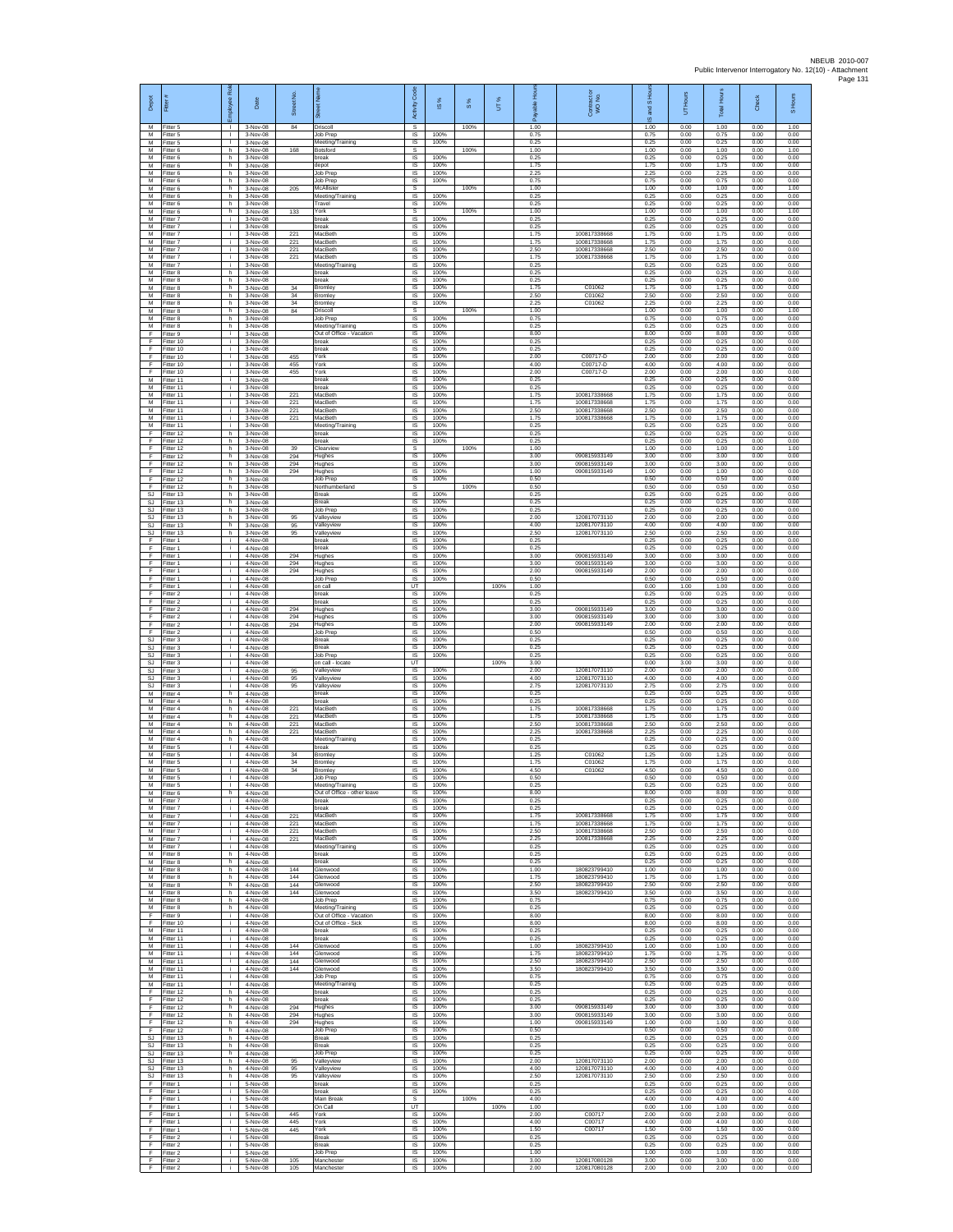| Depot<br>F                          | Fitter<br>Fitter 2                  | ployee Rol<br>÷ĩ. | Date<br>5-Nov-08                   | Street No<br>1422 | あ<br>Northumberland                                        | Code<br>Activity<br>s               | <b>iS</b> %          | $\frac{8}{3}$<br>100% | UT%  | æ<br>0.50            | Contract<br>WO No.                           | $\overline{a}$<br>ट्टू<br>$\omega$<br>0.50 | Hours<br>5<br>0.00   | <b>Total Hours</b><br>0.50 | Check<br>0.00        | S Hours<br>0.50      |
|-------------------------------------|-------------------------------------|-------------------|------------------------------------|-------------------|------------------------------------------------------------|-------------------------------------|----------------------|-----------------------|------|----------------------|----------------------------------------------|--------------------------------------------|----------------------|----------------------------|----------------------|----------------------|
| F<br>F                              | Fitter 2<br>Fitter 2                | j.<br>÷.          | 5-Nov-08<br>5-Nov-08               |                   | Travel<br>Travel                                           | IS<br>IS                            | 100%<br>100%         |                       |      | 1.50<br>1.50         |                                              | 1.50<br>1.50                               | 0.00<br>0.00         | 1.50<br>1.50               | 0.00<br>0.00         | 0.00<br>0.00         |
| <b>SJ</b><br><b>SJ</b><br><b>SJ</b> | Fitter 3<br>fitter 3<br>Fitter 3    | ÷.<br>j.<br>÷i.   | 5-Nov-08<br>5-Nov-08<br>5-Nov-08   | 197               | break<br>break<br>Germain                                  | IS<br>IS<br>UT                      | 100%<br>100%         |                       | 100% | 0.25<br>0.25<br>1.00 |                                              | 0.25<br>0.25<br>0.00                       | 0.00<br>0.00<br>1.00 | 0.25<br>0.25<br>1.00       | 0.00<br>0.00<br>0.00 | 0.00<br>0.00<br>0.00 |
| SJ.<br>SJ                           | Fitter 3<br>Fitter 3                | i.<br>÷.          | 5-Nov-08<br>5-Nov-08               | 845               | Job Prep<br>Mollins                                        | IS<br>IS                            | 100%<br>100%         |                       |      | 0.25<br>2.00         | 120821220199                                 | 0.25<br>2.00                               | 0.00<br>0.00         | 0.25<br>2.00               | 0.00<br>0.00         | 0.00<br>0.00         |
| <b>SJ</b><br>SJ<br>SJ               | Fitter 3<br>Fitter 3<br>itter 3     | j.<br>i.<br>÷.    | $5-Nov-08$<br>5-Nov-08<br>5-Nov-08 | 845<br>845<br>226 | Mollins<br>Mollins<br>Sherbrook                            | 1S<br>IS<br>UT                      | 100%<br>100%         |                       | 100% | 4.00<br>2.25<br>2.00 | 120821220199<br>120821220199                 | 4.00<br>2.25<br>0.00                       | 0.00<br>0.00<br>2.00 | 4.00<br>2.25<br>2.00       | 0.00<br>0.00<br>0.00 | 0.00<br>0.00<br>0.00 |
| M<br>M                              | Fitter 4<br>Fitter 4                | h.<br>h.          | 5-Nov-08<br>5-Nov-08               |                   | break<br>break                                             | $\sf IS$<br>$\overline{\mathsf{s}}$ | 100%<br>100%         |                       |      | 0.25<br>0.25         |                                              | 0.25<br>0.25                               | 0.00<br>0.00         | 0.25<br>0.25               | 0.00<br>0.00         | 0.00<br>0.00         |
| M<br>М<br>M                         | Fitter 4<br>Fitter 4<br>fitter 4    | h<br>h<br>h.      | 5-Nov-08<br>5-Nov-08<br>5-Nov-08   | 449<br>449<br>449 | High<br>High<br>High                                       | IS<br>IS<br>IS                      | 100%<br>100%<br>100% |                       |      | 1.75<br>1.75<br>2.50 | 180824510002<br>180824510002<br>18082451000  | 1.75<br>1.75<br>2.50                       | 0.00<br>0.00<br>0.00 | 1.75<br>1.75<br>2.50       | 0.00<br>0.00<br>0.00 | 0.00<br>0.00<br>0.00 |
| M<br>M                              | Fitter 4<br>Fitter 4                | h.<br>h.          | 5-Nov-08<br>5-Nov-08               | 449               | High<br>Meeting/Training                                   | IS<br>IS                            | 100%<br>100%         |                       |      | 1.25<br>0.25         | 180824510002                                 | 1.25<br>0.25                               | 0.00<br>0.00         | 1.25<br>0.25               | 0.00<br>0.00         | 0.00<br>0.00         |
| $\mathsf{m}$<br>m<br>$\mathsf m$    | Fitter 5<br>Fitter 5<br>Fitter 5    | j.<br>j.<br>i.    | 5-Nov-08<br>5-Nov-08<br>5-Nov-08   | 34                | break<br>break<br>Bromley                                  | IS<br>IS<br>IS                      | 100%<br>100%<br>100% |                       |      | 0.25<br>0.25<br>1.50 | C01062                                       | 0.25<br>0.25<br>1.50                       | 0.00<br>0.00<br>0.00 | 0.25<br>0.25<br>1.50       | 0.00<br>0.00<br>0.00 | 0.00<br>0.00<br>0.00 |
| $\mathsf m$<br>m                    | fitter 5<br>itter 5                 | ÷.<br>j.          | 5-Nov-08<br>5-Nov-08               | 34<br>34          | Bromley<br>Bromley                                         | IS<br>IS                            | 100%<br>100%         |                       |      | 1.75<br>2.50         | C01062<br>C01062                             | 1.75<br>2.50                               | 0.00<br>0.00         | 1.75<br>2.50               | 0.00<br>0.00         | 0.00<br>0.00         |
| ${\mathsf m}$<br>$\mathsf m$<br>M   | Fitter 5<br>Fitter 5<br>Fitter 6    | j.<br>j.<br>h     | 5-Nov-08<br>5-Nov-08<br>5-Nov-08   | 34                | Bromley<br>Meeting/Training<br>Out of Office - other leave | IS<br>IS<br>IS                      | 100%<br>100%<br>100% |                       |      | 1.25<br>0.50<br>8.00 | C01062                                       | 1.25<br>0.50<br>8.00                       | 0.00<br>0.00<br>0.00 | 1.25<br>0.50<br>8.00       | 0.00<br>0.00<br>0.00 | 0.00<br>0.00<br>0.00 |
| M<br>M                              | fitter 7<br>Fitter 7                | j.<br>÷.          | 5-Nov-08<br>5-Nov-08               | 449               | break<br>break                                             | <b>IS</b><br>IS                     | 100%<br>100%         |                       |      | 0.25<br>0.25         | 180824510002                                 | 0.25<br>0.25                               | 0.00<br>0.00         | 0.25<br>0.25               | 0.00<br>0.00         | 0.00<br>0.00         |
| М<br>M<br>M                         | Fitter 7<br>fitter 7<br>Fitter 7    | ÷.<br>j.<br>÷     | 5-Nov-08<br>5-Nov-08<br>5-Nov-08   | 449<br>449        | High<br>High<br>High                                       | 1S<br>IS<br><b>IS</b>               | 100%<br>100%<br>100% |                       |      | 1.75<br>1.75<br>2.50 | 180824510002<br>180824510002                 | 1.75<br>1.75<br>2.50                       | 0.00<br>0.00<br>0.00 | 1.75<br>1.75<br>2.50       | 0.00<br>0.00<br>0.00 | 0.00<br>0.00<br>0.00 |
| M<br>М<br>M                         | Fitter 7<br>Fitter 7                | i.<br>÷.<br>h.    | 5-Nov-08<br>5-Nov-08               | 449               | High<br>Meeting/Training<br>break                          | IS<br>IS<br>IS                      | 100%<br>100%<br>100% |                       |      | 1 25<br>0.25<br>0.25 | 180824510002                                 | 1.25<br>0.25<br>0.25                       | 0.00<br>0.00<br>0.00 | 1 25<br>0.25<br>0.25       | 0.00<br>0.00<br>0.00 | 0.00<br>0.00<br>0.00 |
| M<br>М                              | Fitter 8<br>Fitter 8<br>Fitter 8    | h.<br>h.          | 5-Nov-08<br>5-Nov-08<br>5-Nov-08   | 101               | break<br>Burlington                                        | IS<br>IS                            | 100%<br>100%         |                       |      | 0.25<br>1.25         | 180824343793                                 | 0.25<br>1.25                               | 0.00<br>0.00         | 0.25<br>1.25               | 0.00<br>0.00         | 0.00<br>0.00         |
| M<br>M<br>M                         | Fitter 8<br>Fitter 8<br>Fitter 8    | h.<br>h.<br>h     | 5-Nov-08<br>5-Nov-08<br>5-Nov-08   | 101<br>101<br>101 | Burlington<br>Burlington<br>Burlington                     | IS<br>IS<br>IS                      | 100%<br>100%<br>100% |                       |      | 1.75<br>2.50<br>1.25 | 180824343793<br>180824343793<br>180824343793 | 1.75<br>2.50<br>1.25                       | 0.00<br>0.00<br>0.00 | 1.75<br>2.50<br>1.25       | 0.00<br>0.00<br>0.00 | 0.00<br>0.00<br>0.00 |
| M<br>M                              | Fitter 8<br>itter 8                 | h<br>h            | 5-Nov-08<br>5-Nov-08               |                   | Job Prep<br>Meeting/Training                               | 1S<br>IS                            | 100%<br>100%         |                       |      | 0.50<br>0.25         |                                              | 0.50<br>0.25                               | 0.00<br>0.00         | 0.50<br>0.25               | 0.00<br>0.00         | 0.00<br>0.00         |
| F<br>F<br>F                         | Fitter 9<br>Fitter 10<br>Fitter 10  | ÷i.<br>j.<br>j.   | 5-Nov-08<br>5-Nov-08<br>5-Nov-08   |                   | Out of Office - Vacation<br>break<br>break                 | <b>IS</b><br>IS<br>IS               | 100%<br>100%<br>100% |                       |      | 8.00<br>0.25<br>0.25 |                                              | 8.00<br>0.25<br>0.25                       | 0.00<br>0.00<br>0.00 | 8.00<br>0.25<br>0.25       | 0.00<br>0.00<br>0.00 | 0.00<br>0.00<br>0.00 |
| F<br>F                              | Fitter 10<br>Fitter 10              | j.<br>j.          | 5-Nov-08<br>5-Nov-08               | 445<br>445        | York<br>York                                               | IS<br>IS                            | 100%<br>100%         |                       |      | 2.00<br>4.00         | C00717<br>C00717                             | 2.00<br>4.00                               | 0.00<br>0.00         | 2.00<br>400                | 0.00<br>0.00         | 0.00<br>0.00         |
| F<br>M<br>M                         | Fitter 10<br>fitter 11<br>Fitter 11 | ÷.<br>j.<br>j.    | 5-Nov-08<br>5-Nov-08<br>5-Nov-08   | 445               | York<br>break<br>break                                     | IS<br>1S<br>IS                      | 100%<br>100%<br>100% |                       |      | 1.50<br>0.25<br>0.25 | C00717                                       | 1.50<br>0.25<br>0.25                       | 0.00<br>0.00<br>0.00 | 1.50<br>0.25<br>0.25       | 0.00<br>0.00<br>0.00 | 0.00<br>0.00<br>0.00 |
| М<br>M                              | fitter 11<br>Fitter 11              | j.<br>÷.          | 5-Nov-08<br>5-Nov-08               | 101<br>101        | Burlington<br>Burlington                                   | IS<br>1S                            | 100%<br>100%         |                       |      | 1.25<br>1.75         | 180824343793<br>180824343793                 | 1.25<br>1.75                               | 0.00<br>0.00         | 1.25<br>1.75               | 0.00<br>0.00         | 0.00<br>0.00         |
| M<br>M<br>М                         | fitter 11<br>Fitter 11<br>Fitter 11 | ÷.<br>÷.<br>i.    | 5-Nov-08<br>5-Nov-08<br>5-Nov-08   | 101<br>101        | Burlington<br>Burlington<br>Job Prep                       | IS<br>IS<br>IS                      | 100%<br>100%<br>100% |                       |      | 2.50<br>1.25<br>0.50 | 180824343793<br>180824343793                 | 2.50<br>1.25<br>0.50                       | 0.00<br>0.00<br>0.00 | 2.50<br>1.25<br>0.50       | 0.00<br>0.00<br>0.00 | 0.00<br>0.00<br>0.00 |
| M<br>E                              | itter 11<br>Fitter 12               | j.<br>h.          | 5-Nov-08<br>5-Nov-08               |                   | Meeting/Training<br><b>Break</b>                           | IS<br>IS                            | 100%<br>100%         |                       |      | 0.25<br>0.25         |                                              | 0.25<br>0.25                               | 0.00<br>0.00         | 0.25<br>0.25               | 0.00<br>0.00         | 0.00<br>0.00         |
| F<br>F<br>F                         | Fitter 12<br>Fitter 12<br>Fitter 12 | h.<br>h<br>h.     | 5-Nov-08<br>5-Nov-08<br>5-Nov-08   |                   | <b>Break</b><br>depot<br><b>Job Prep</b>                   | IS<br>IS<br>1S                      | 100%<br>100%<br>100% |                       |      | 0.25<br>0.50<br>1.00 |                                              | 0.25<br>0.50<br>1.00                       | 0.00<br>0.00<br>0.00 | 0.25<br>0.50<br>1.00       | 0.00<br>0.00<br>0.00 | 0.00<br>0.00<br>0.00 |
| F<br>F                              | Fitter 12<br>itter 12               | h.<br>h           | 5-Nov-08<br>5-Nov-08               | 105<br>105        | Manchester<br>Manchest                                     | IS<br>IS                            | 100%<br>100%         |                       |      | 3.00<br>2.00         | 120817080128<br>120817080128                 | 3.00<br>2.00                               | 0.00<br>0.00         | 3.00<br>2.00               | 0.00<br>0.00         | 0.00<br>0.00         |
| F<br>F<br><b>SJ</b>                 | Fitter 12<br>Fitter 12<br>Fitter 13 | h.<br>h.<br>h     | 5-Nov-08<br>5-Nov-08<br>5-Nov-08   |                   | Travel<br>Travel<br>break                                  | IS<br>$\overline{\mathsf{s}}$<br>IS | 100%<br>100%<br>100% |                       |      | 1.50<br>1.50<br>0.25 |                                              | 1.50<br>1.50<br>0.25                       | 0.00<br>0.00<br>0.00 | 1.50<br>1.50<br>0.25       | 0.00<br>0.00<br>0.00 | 0.00<br>0.00<br>0.00 |
| SJ<br>SJ                            | Fitter 13<br>itter 13               | h<br>h            | 5-Nov-08<br>5-Nov-08               |                   | break<br>Job Prep                                          | IS<br>IS                            | 100%<br>100%         |                       |      | 0.25<br>0.25         |                                              | 0.25<br>0.25                               | 0.00<br>0.00         | 0.25<br>0.25               | 0.00<br>0.00         | 0.00<br>0.00         |
| <b>SJ</b><br>SJ<br>SJ               | Fitter 13<br>Fitter 13<br>Fitter 13 | h.<br>h.<br>h     | 5-Nov-08<br>5-Nov-08<br>5-Nov-08   | 845<br>845<br>845 | Mollins<br>Mollins<br>Mollins                              | IS<br>IS<br>$\sf IS$                | 100%<br>100%<br>100% |                       |      | 2.00<br>4.00<br>2.25 | 120821220199<br>120821220199<br>120821220199 | 2.00<br>4.00<br>2.25                       | 0.00<br>0.00<br>0.00 | 2.00<br>4.00<br>2.25       | 0.00<br>0.00<br>0.00 | 0.00<br>0.00<br>0.00 |
| F<br>F                              | Fitter 1<br>Fitter 1                | j.<br>i.          | 6-Nov-08<br>6-Nov-08               |                   | break<br>hreak                                             | IS<br>IS                            | 100%<br>100%         |                       |      | 0.25<br>0.25         |                                              | 0.25<br>0.25                               | 0.00<br>0.00         | 0.25<br>0.25               | 0.00<br>0.00         | 0.00<br>0.00         |
| F<br>F<br>F                         | -itter 1<br>Fitter 1<br>Fitter 1    | ÷.<br>j.<br>j.    | 6-Nov-08<br>6-Nov-08<br>6-Nov-08   | 621<br>621<br>25  | Churchill<br>Churchill<br>McKav                            | IS<br>IS<br>IS                      | 100%<br>100%<br>100% |                       |      | 2.50<br>0.25<br>3.00 | C01147<br>C01147<br>C01146                   | 2.50<br>0.25<br>3.00                       | 0.00<br>0.00<br>0.00 | 2.50<br>0.25<br>3.00       | 0.00<br>0.00<br>0.00 | 0.00<br>0.00<br>0.00 |
| F<br>F                              | Fitter 1<br>Fitter 1                | j.<br>÷.          | 6-Nov-08<br>6-Nov-08               | 25                | McKay<br>on call                                           | IS<br>UT                            | 100%                 |                       | 100% | 1.75<br>0.50         | C01146                                       | 1.75<br>0.00                               | 0.00<br>0.50         | 1.75<br>0.50               | 0.00<br>0.00         | 0.00<br>0.00         |
| F<br>E<br>F                         | Fitter 2<br>Fitter 2<br>Fitter 2    | j.<br>÷.<br>÷.    | 6-Nov-08<br>6-Nov-08<br>6-Nov-08   | 105               | Break<br><b>Break</b><br>Manchester                        | IS<br>IS<br>1S                      | 100%<br>100%<br>100% |                       |      | 0.25<br>0.25<br>2.50 | 120817080128                                 | 0.25<br>0.25<br>2.50                       | 0.00<br>0.00<br>0.00 | 0.25<br>0.25<br>2.50       | 0.00<br>0.00<br>0.00 | 0.00<br>0.00<br>0.00 |
| F<br>E<br>F                         | itter 2<br>Fitter 2                 | j.<br>÷<br>i.     | 6-Nov-08<br>6-Nov-08               | 105<br>105        | Manchester<br>Manchester                                   | IS<br><b>IS</b>                     | 100%<br>100%<br>100% |                       |      | 4.75<br>3.75<br>1.50 | 120817080128<br>120817080128                 | 4.75<br>3.75<br>1.50                       | 0.00<br>0.00         | 4.75<br>3.75<br>1.50       | 0.00<br>0.00         | 0.00<br>0.00         |
| F<br><b>SJ</b>                      | Fitter 2<br>Fitter 2<br>Fitter 3    | ÷.<br>j.          | 6-Nov-08<br>6-Nov-08<br>6-Nov-08   |                   | Travel<br>Travel<br>break                                  | <b>IS</b><br>IS<br>1S               | 100%<br>100%         |                       |      | 1.50<br>0.25         |                                              | 1.50<br>0.25                               | 0.00<br>0.00<br>0.00 | 1.50<br>0.25               | 0.00<br>0.00<br>0.00 | 0.00<br>0.00<br>0.00 |
| SJ.<br>SJ                           | SJ Fitter 3<br>Fitter 3<br>Fitter 3 | i.<br>i.          | 6-Nov-08<br>6-Nov-08<br>6-Nov-08   | 845               | break<br>Job Prep                                          | IS<br>IS<br><b>IS</b>               | 100%<br>100%<br>100% |                       |      | 0.25<br>0.25<br>2.00 | 120821220199                                 | 0.25<br>0.25<br>2.00                       | 0.00<br>0.00<br>0.00 | 0.25<br>0.25<br>2.00       | 0.00<br>0.00<br>0.00 | 0.00<br>0.00<br>0.00 |
| <b>SJ</b>                           | S.I Fitter 3<br>Fitter 3            | ÷i.<br>i.<br>j.   | 6-Nov-08<br>6-Nov-08               | 845<br>845        | Mollins<br><b>Mollins</b><br>Mollins                       | IS.<br>IS                           | 100%<br>100%         |                       |      | 4.00<br>3.25         | 120821220199<br>120821220199                 | 4.00<br>3.25                               | 0.00<br>0.00         | 4.00<br>3.25               | 0.00<br>0.00         | 0.00<br>0.00         |
| <b>SJ</b><br>M<br>M                 | Fitter 3<br>Fitter 4                | ÷<br>h.<br>h.     | 6-Nov-08<br>6-Nov-08               |                   | on call - locate<br>break<br>break                         | UT<br>IS<br>IS                      | 100%<br>100%         |                       | 100% | 3.00<br>0.25<br>0.25 |                                              | 0.00<br>0.25<br>0.25                       | 3.00<br>0.00<br>0.00 | 3.00<br>0.25<br>0.25       | 0.00<br>0.00<br>0.00 | 0.00<br>0.00<br>0.00 |
| M<br>М                              | Fitter 4<br>Fitter 4<br>Fitter 4    | h.<br>h.          | 6-Nov-08<br>6-Nov-08<br>6-Nov-08   | 158               | Meeting/Training<br>Toombs                                 | IS<br>IS                            | 100%<br>100%         |                       |      | 0.25<br>1.75         | C01092                                       | 0.25<br>1.75                               | 0.00<br>0.00         | 0.25<br>1.75               | 0.00<br>0.00         | 0.00<br>0.00         |
| M<br>M<br>М                         | Fitter 4<br>Fitter 4<br>Fitter 4    | h.<br>h.          | 6-Nov-08<br>6-Nov-08<br>6-Nov-08   | 158<br>158<br>158 | Toombs<br>Toombs<br>Toombs                                 | IS<br>IS<br>IS                      | 100%<br>100%<br>100% |                       |      | 1.75<br>2.50<br>1.25 | C01092<br>C01092<br>C01092                   | 1.75<br>2.50<br>1.25                       | 0.00<br>0.00<br>0.00 | 1.75<br>2.50<br>1.25       | 0.00<br>0.00<br>0.00 | 0.00<br>0.00<br>0.00 |
| M<br>M                              | fitter 5<br>Fitter 5                | h<br>i.<br>i.     | 6-Nov-08<br>6-Nov-08               |                   | break<br>Meeting/Training                                  | IS<br>IS                            | 100%<br>100%         |                       |      | 0.25<br>5.50         |                                              | 0.25<br>5.50                               | 0.00<br>0.00         | 0.25<br>5.50               | 0.00<br>0.00         | 0.00<br>0.00         |
| М<br>М<br>M                         | Fitter 5<br>Fitter 5<br>Fitter 6    | i.<br>÷.<br>h.    | 6-Nov-08<br>6-Nov-08<br>6-Nov-08   | 158<br>158        | Toombs<br>Toombs<br>Out of Office - other leave            | IS<br>1S<br>IS                      | 100%<br>100%<br>100% |                       |      | 1.00<br>1.25<br>8.00 | C01092<br>C01092                             | 1.00<br>1.25<br>8.00                       | 0.00<br>0.00<br>0.00 | 1.00<br>1.25<br>8.00       | 0.00<br>0.00<br>0.00 | 0.00<br>0.00<br>0.00 |
| М<br>М                              | Fitter 7<br>Fitter 7                | ÷.<br>÷.          | 6-Nov-08<br>6-Nov-08               |                   | break<br>break                                             | IS<br>IS                            | 100%<br>100%         |                       |      | 0.25<br>0.25         |                                              | 0.25<br>0.25                               | 0.00<br>0.00         | 0.25<br>0.25               | 0.00<br>0.00         | 0.00<br>0.00         |
| М<br>M<br>M                         | fitter 7<br>Fitter 7<br>Fitter 7    | i.<br>j.<br>j.    | 6-Nov-08<br>6-Nov-08<br>6-Nov-08   | 158<br>158        | Meeting/Training<br>Toombs<br>Toombs                       | IS<br>IS<br>IS                      | 100%<br>100%<br>100% |                       |      | 0.25<br>1.75<br>175  | C01092<br>C01092                             | 0.25<br>1.75<br>1.75                       | 0.00<br>0.00<br>0.00 | 0.25<br>1.75<br>1.75       | 0.00<br>0.00<br>0.00 | 0.00<br>0.00<br>0.00 |
| М<br>M                              | Fitter 7<br>Fitter 7                | ÷.<br>i.          | 6-Nov-08<br>6-Nov-08               | 158<br>158        | Toombs<br>Toombs                                           | IS<br>1S                            | 100%<br>100%         |                       |      | 2.50<br>1.25         | C01092<br>C01092                             | 2.50<br>1.25                               | 0.00<br>0.00         | 2.50<br>1.25               | 0.00<br>0.00         | 0.00<br>0.00         |
| M<br>М<br>M                         | Fitter 8<br>Fitter 8<br>Fitter 8    | h.<br>h.<br>h     | 6-Nov-08<br>6-Nov-08<br>6-Nov-08   |                   | break<br>break<br>Meeting/Training                         | IS<br>IS<br>$\sf IS$                | 100%<br>100%<br>100% |                       |      | 0.25<br>0.25<br>0.25 |                                              | 0.25<br>0.25<br>0.25                       | 0.00<br>0.00<br>0.00 | 0.25<br>0.25<br>0.25       | 0.00<br>0.00<br>0.00 | 0.00<br>0.00<br>0.00 |
| M<br>M                              | Fitter 8<br>Fitter 8                | h.<br>h           | 6-Nov-08<br>6-Nov-08               | 158<br>158        | Toombs<br>Toombs                                           | IS.<br>IS                           | 100%<br>100%         |                       |      | 1.75<br>1.75         | C01092<br>C01092                             | 1.75<br>1.75                               | 0.00<br>0.00         | 1.75<br>1.75               | 0.00<br>0.00         | 0.00<br>0.00         |
| М<br>M<br>F                         | Fitter 8<br>fitter 8<br>Fitter 9    | h.<br>h.<br>j.    | 6-Nov-08<br>6-Nov-08<br>6-Nov-08   | 158<br>158        | Toombs<br>Toombs<br>Out of Office - Vacation               | IS<br>IS<br><b>IS</b>               | 100%<br>100%<br>100% |                       |      | 2.50<br>1.25<br>8.00 | C01092<br>C01092                             | 2.50<br>1.25<br>8.00                       | 0.00<br>0.00<br>0.00 | 2.50<br>1.25<br>8.00       | 0.00<br>0.00<br>0.00 | 0.00<br>0.00<br>0.00 |
| F.<br>F                             | Fitter 10<br>Fitter 10              | j.<br>÷.          | 6-Nov-08<br>6-Nov-08               |                   | break<br>break                                             | IS<br>IS                            | 100%<br>100%         |                       |      | 0.25<br>0.25         |                                              | 0.25<br>0.25                               | 0.00<br>0.00         | 0.25<br>0.25               | 0.00<br>0.00         | 0.00<br>0.00         |
| F<br>F<br>F                         | Fitter 10<br>Fitter 10<br>Fitter 10 | j.<br>j.<br>÷.    | 6-Nov-08<br>6-Nov-08<br>6-Nov-08   | 621<br>621<br>25  | Churchill<br>Churchill<br>McKay                            | <b>IS</b><br>IS<br>IS               | 100%<br>100%<br>100% |                       |      | 2.50<br>0.25<br>3.00 | C01147<br>C01147<br>C01146                   | 2.50<br>0.25<br>3.00                       | 0.00<br>0.00<br>0.00 | 2.50<br>0.25<br>3.00       | 0.00<br>0.00<br>0.00 | 0.00<br>0.00<br>0.00 |
| F<br>м                              | Fitter 10<br>Fitter 11              | i.<br>i.<br>i.    | 6-Nov-08<br>6-Nov-08               | 25                | McKay<br>break<br>break                                    | IS<br><b>IS</b>                     | 100%<br>100%<br>100% |                       |      | 1.75<br>0.25<br>0.25 | C01146                                       | 1.75<br>0.25<br>0.25                       | 0.00<br>0.00<br>0.00 | 1.75<br>0.25<br>0.25       | 0.00<br>0.00<br>0.00 | 0.00<br>0.00<br>0.00 |
| М<br>M<br>M                         | Fitter 11<br>Fitter 11<br>Fitter 11 | ÷<br>i.           | 6-Nov-08<br>6-Nov-08<br>6-Nov-08   | 158               | Meeting/Training<br>Toombs                                 | IS<br>IS<br>IS                      | 100%<br>100%         |                       |      | 0.25<br>1.75         | C01092                                       | 0.25<br>1.75                               | 0.00<br>0.00         | 0.25<br>1.75               | 0.00<br>0.00         | 0.00<br>0.00         |
| M<br>M<br>M                         | Fitter 11<br>Fitter 11<br>fitter 11 | ÷.<br>÷<br>÷.     | 6-Nov-08<br>6-Nov-08<br>6-Nov-08   | 158<br>158<br>158 | Toombs<br>Toombs<br>Toombs                                 | IS<br>1S<br>IS                      | 100%<br>100%<br>100% |                       |      | 1.75<br>2.50<br>1.25 | C01092<br>C01092<br>C01092                   | 1.75<br>2.50<br>1.25                       | 0.00<br>0.00<br>0.00 | 1.75<br>2.50<br>1.25       | 0.00<br>0.00<br>0.00 | 0.00<br>0.00<br>0.00 |
| F<br>F                              | Fitter 12<br>Fitter 12              | h.<br>h           | 6-Nov-08<br>6-Nov-08               |                   | <b>Break</b><br><b>Break</b>                               | IS<br>IS                            | 100%<br>100%         |                       |      | 0.25<br>0.25         |                                              | 0.25<br>0.25                               | 0.00<br>0.00         | 0.25<br>0.25               | 0.00<br>0.00         | 0.00<br>0.00         |
| F<br>F<br>F                         | Fitter 12<br>Fitter 12<br>Fitter 12 | h<br>h<br>h.      | 6-Nov-08<br>6-Nov-08<br>6-Nov-08   | 105<br>105<br>105 | Manchester<br>Manchester<br>Manchester                     | IS<br>1S<br>IS                      | 100%<br>100%<br>100% |                       |      | 2.50<br>4.75<br>3.75 | 120817080128<br>120817080128<br>120817080128 | 2.50<br>4.75<br>3.75                       | 0.00<br>0.00<br>0.00 | 2.50<br>4.75<br>3.75       | 0.00<br>0.00<br>0.00 | 0.00<br>0.00<br>0.00 |
| F.<br>F                             | Fitter 12<br>Fitter 12              | h.<br>h           | 6-Nov-08<br>6-Nov-08               |                   | Travel<br>Travel                                           | IS<br>IS                            | 100%<br>100%         |                       |      | 1.50<br>1.50         |                                              | 1.50<br>1.50                               | 0.00<br>0.00         | 1.50<br>1.50               | 0.00<br>0.00         | 0.00<br>0.00         |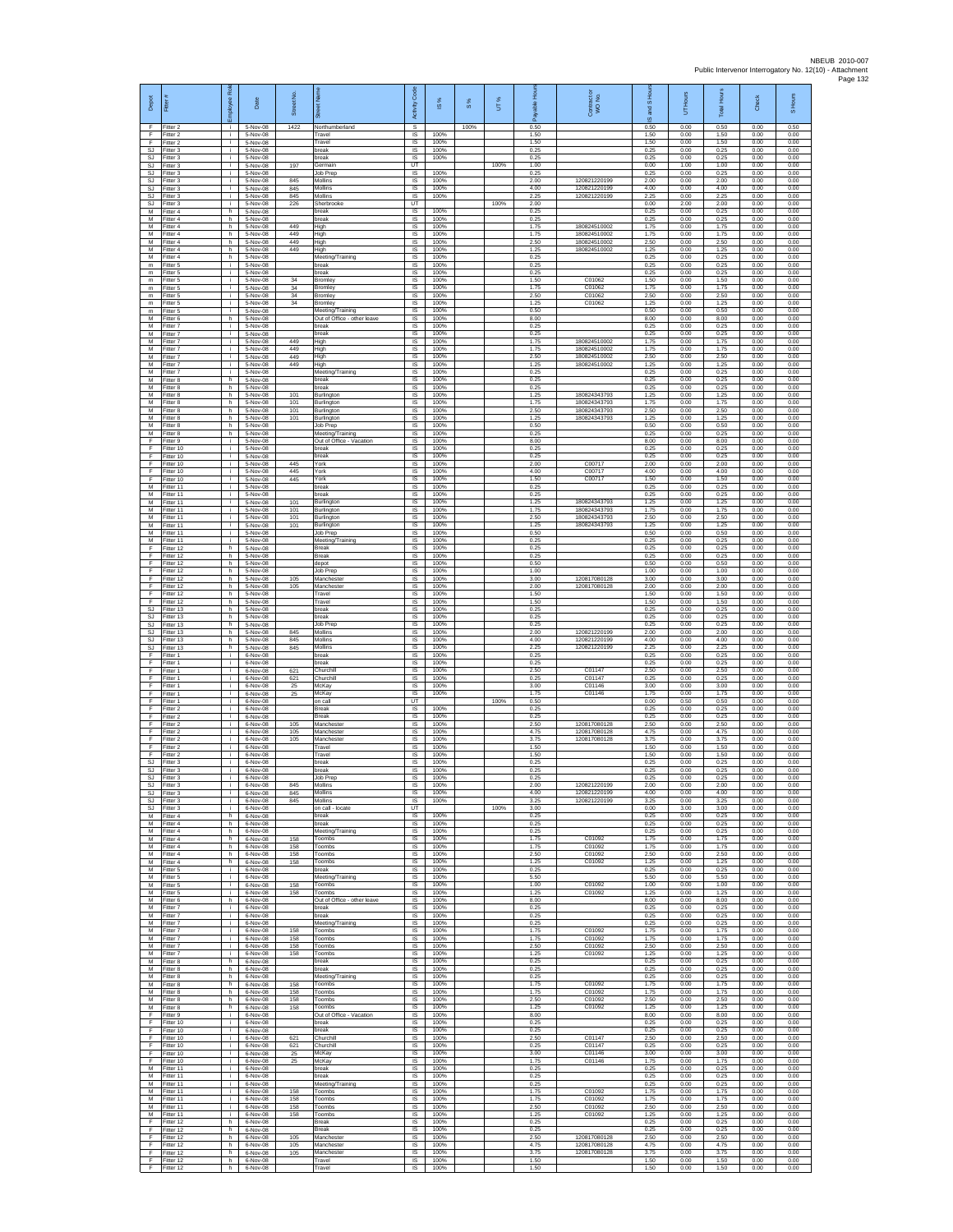| Depot<br>SJ.                               | Fitter #<br>Fitter 13               | ployee Roi<br>h. | Date<br>6-Nov-08                    | Street No.        | 7<br>break                                          | Code<br>Activity<br>IS      | IS %<br>100%         | $\frac{8}{3}$ | UT%                  | 0.25                 | Contract or<br>WO No.                        | I <sub>SHo</sub><br>and<br>$\omega$<br>0.25 | UT Hours<br>0.00     | <b>Total Hours</b><br>0.25 | Check<br>0.00        | S Hours<br>0.00      |
|--------------------------------------------|-------------------------------------|------------------|-------------------------------------|-------------------|-----------------------------------------------------|-----------------------------|----------------------|---------------|----------------------|----------------------|----------------------------------------------|---------------------------------------------|----------------------|----------------------------|----------------------|----------------------|
| <b>SJ</b>                                  | SJ Fitter 13<br>Fitter 13           | h.<br>h          | 6-Nov-08<br>6-Nov-08                |                   | break<br>Job Prep                                   | IS<br>IS                    | 100%<br>100%         |               |                      | 0.25<br>0.25         |                                              | 0.25<br>0.25                                | 0.00<br>0.00         | 0.25<br>0.25               | 0.00<br>0.00         | 0.00<br>0.00         |
| SJ.<br>SJ.                                 | Fitter 13<br>Fitter 13<br>Fitter 13 | h<br>h.          | 6-Nov-08<br>6-Nov-08<br>6-Nov-08    | 845<br>845<br>845 | Mollins<br>Mollins<br>Mollins                       | 1S<br><b>IS</b><br>IS       | 100%<br>100%<br>100% |               |                      | 2.00<br>4.00<br>3.25 | 120821220199<br>120821220199<br>120821220199 | 2.00<br>4.00<br>3.25                        | 0.00<br>0.00         | 2.00<br>4.00<br>3.25       | 0.00<br>0.00<br>0.00 | 0.00<br>0.00<br>0.00 |
| SJ<br>Ŧ<br>F                               | Fitter 1<br>Fitter 1                | h<br>÷.<br>i.    | 7-Nov-08<br>7-Nov-08                |                   | break<br>reak                                       | IS<br>IS                    | 100%<br>100%         |               |                      | 0.25<br>0.25         |                                              | 0.25<br>0.25                                | 0.00<br>0.00<br>0.00 | 0.25<br>0.25               | 0.00<br>0.00         | 0.00<br>0.00         |
| F<br>F                                     | Fitter 1<br>-itter 1                | Ť.<br>i.         | 7-Nov-08<br>7-Nov-08                | 621<br>621        | Churchil<br>Churchill                               | <b>IS</b><br>$\sf IS$       | 100%<br>100%         |               |                      | 2.00<br>4.00         | C00147<br>C00147                             | 2.00<br>4.00                                | 0.00<br>0.00         | 2.00<br>4.00               | 0.00<br>0.00         | 0.00<br>0.00         |
| F<br>F<br>F.                               | Fitter 1<br>Fitter 1<br>Fitter 2    | j.<br>j.<br>i.   | 7-Nov-08<br>7-Nov-08<br>7-Nov-08    | 621               | Churchil<br>Depot<br>oreak                          | $\sf IS$<br>IS<br>IS        | 100%<br>100%<br>100% |               |                      | 0.50<br>1.00<br>0.25 | C00147                                       | 0.50<br>1.00<br>0.25                        | 0.00<br>0.00<br>0.00 | 0.50<br>1.00<br>0.25       | 0.00<br>0.00<br>0.00 | 0.00<br>0.00<br>0.00 |
| F<br>F                                     | Fitter 2<br>Fitter 2                | ÷.<br>i.         | 7-Nov-08<br>7-Nov-08                |                   | break<br>Job Prep                                   | IS<br>IS                    | 100%<br>100%         |               |                      | 0.25<br>0.50         |                                              | 0.25<br>0.50                                | 0.00<br>0.00         | 0.25<br>0.50               | 0.00<br>0.00         | 0.00<br>0.00         |
| F<br>E<br>F                                | Fitter 2<br>-itter 2<br>Fitter 2    | i.<br>i.<br>i.   | 7-Nov-08<br>7-Nov-08<br>7-Nov-08    | 96<br>96          | On Call<br><b>Noodmount</b><br>Woodmount            | UT<br>IS<br>1S              | 100%<br>100%         |               | 100%                 | 1.00<br>1.50<br>4.75 | 090822070145<br>090822070145                 | 0.00<br>1.50<br>4.75                        | 1.00<br>0.00<br>0.00 | 1.00<br>1.50<br>4.75       | 0.00<br>0.00<br>0.00 | 0.00<br>0.00<br>0.00 |
| F<br><b>SJ</b>                             | Fitter 2<br>Fitter 3                | i.<br>÷.         | 7-Nov-08<br>7-Nov-08                | 96                | Woodmount<br>break                                  | IS<br>IS                    | 100%<br>100%         |               |                      | 2.25<br>0.25         | 090822070145                                 | 2.25<br>0.25                                | 0.00<br>0.00         | 2.25<br>0.25               | 0.00<br>0.00         | 0.00<br>0.00         |
| <b>SJ</b><br><b>SJ</b>                     | Fitter 3<br>Fitter 3                | î.<br>i.         | 7-Nov-08<br>7-Nov-08                | 7/9<br>7/9        | break<br>Jean                                       | IS<br>IS                    | 100%<br>100%         |               |                      | 0.25<br>2.00         | 120818904604<br>120818904604                 | 0.25<br>2.00                                | 0.00<br>0.00         | 0.25<br>2.00               | 0.00<br>0.00         | 0.00<br>0.00         |
| <b>SJ</b><br>SJ<br>SJ                      | Fitter 3<br>-itter 3<br>Fitter 3    | j.<br>i.<br>÷.   | 7-Nov-08<br>7-Nov-08<br>7-Nov-08    | 7/9               | Jean<br>lean<br>Job Prep                            | <b>IS</b><br>IS<br>IS       | 100%<br>100%<br>100% |               |                      | 4.00<br>175<br>0.25  | 120818904604                                 | 4.00<br>1.75<br>0.25                        | 0.00<br>0.00<br>0.00 | 4.00<br>1.75<br>0.25       | 0.00<br>0.00<br>0.00 | 0.00<br>0.00<br>0.00 |
| M<br>M                                     | Fitter 4<br>Fitter 4                | h.<br>h.         | 7-Nov-08<br>7-Nov-08                |                   | break<br>break                                      | 1S<br>IS                    | 100%<br>100%         |               |                      | 0.25<br>0.25         |                                              | 0.25<br>0.25                                | 0.00<br>0.00         | 0.25<br>0.25               | 0.00<br>0.00         | 0.00<br>0.00         |
| м<br>М<br>м                                | Fitter 4<br>Fitter 4<br>Fitter 4    | h<br>h.<br>h.    | 7-Nov-08<br>7-Nov-08<br>7-Nov-08    | 158<br>158        | Neeting/Training<br>Toombs<br>Toombs                | IS<br>IS<br><b>IS</b>       | 100%<br>100%<br>100% |               |                      | 0.25<br>1.75<br>1.75 | C01092<br>C01092                             | 0.25<br>1.75<br>1.75                        | 0.00<br>0.00<br>0.00 | 0.25<br>1.75<br>1.75       | 0.00<br>0.00<br>0.00 | 0.00<br>0.00<br>0.00 |
| M<br>М                                     | Fitter 4<br>Fitter 4                | h<br>h           | 7-Nov-08<br>7-Nov-08                | 158<br>158        | Toombs<br>Toombs                                    | IS<br>IS                    | 100%<br>100%         |               |                      | 2.50<br>1.25         | C01092<br>C01092                             | 2.50<br>1.25                                | 0.00<br>0.00         | 2.50<br>1.25               | 0.00<br>0.00         | 0.00<br>0.00         |
| М<br>M<br>M                                | Fitter 5<br>Fitter 5<br>-itter 5    | i.<br>j.<br>i.   | 7-Nov-08<br>7-Nov-08<br>7-Nov-08    |                   | 40 Salem<br>break<br>oreak                          | UT<br><b>IS</b><br>$\sf IS$ | 100%<br>100%         |               | 100%                 | 3.00<br>0.25<br>0.25 |                                              | 0.00<br>0.25<br>0.25                        | 3.00<br>0.00<br>0.00 | 3.00<br>0.25<br>0.25       | 0.00<br>0.00<br>0.00 | 0.00<br>0.00<br>0.00 |
| М<br>M                                     | Fitter 5<br>Fitter 5                | j.<br>j.         | 7-Nov-08<br>7-Nov-08                | 45<br>45          | Edinburgh<br>Edinburgh                              | $\sf IS$<br>IS              | 100%<br>100%         |               |                      | 2.50<br>1.75         | C001128<br>C001128                           | 2.50<br>1.75                                | 0.00<br>0.00         | 2.50<br>1.75               | 0.00<br>0.00         | 0.00<br>0.00         |
| M<br>М<br>М                                | Fitter 5<br>Fitter 5<br>Fitter 5    | i.<br>÷<br>i.    | 7-Nov-08<br>7-Nov-08<br>7-Nov-08    |                   | Job Prep<br>Meeting/Training<br>On Call             | IS<br>IS<br>UT              | 100%<br>100%         |               | 100%                 | 0.50<br>0.25<br>1.00 |                                              | 0.50<br>0.25<br>0.00                        | 0.00<br>0.00<br>1.00 | 0.50<br>0.25<br>1.00       | 0.00<br>0.00<br>0.00 | 0.00<br>0.00<br>0.00 |
| м<br>м                                     | Fitter 5<br>Fitter 5                | j.<br>j.         | 7-Nov-08<br>7-Nov-08                | 158<br>158        | Toombs<br>Toombs                                    | IS<br>IS                    | 100%<br>100%         |               |                      | 1.25<br>1.75         | C01092<br>C01092                             | 1.25<br>1.75                                | 0.00<br>0.00         | 1.25<br>1.75               | 0.00<br>0.00         | 0.00<br>0.00         |
| М<br>M                                     | Fitter 6<br>Fitter 7                | h<br>i.          | 7-Nov-08<br>7-Nov-08                |                   | Out of Office - other leave<br>preak                | IS<br>IS                    | 100%<br>100%         |               |                      | 8.00<br>0.25         |                                              | 8.00<br>0.25                                | 0.00<br>0.00         | 8.00<br>0.25               | 0.00<br>0.00         | 0.00<br>0.00         |
| м<br>М<br>М                                | Fitter 7<br>Fitter 7<br>Fitter 7    | i.<br>i.<br>i.   | 7-Nov-08<br>7-Nov-08<br>7-Nov-08    | 376               | oreak<br>Meeting/Training<br>Route 940              | IS<br>1S<br>s               | 100%<br>100%         | 100%          |                      | 0.25<br>0.25<br>1.00 |                                              | 0.25<br>0.25<br>1.00                        | 0.00<br>0.00<br>0.00 | 0.25<br>0.25<br>1.00       | 0.00<br>0.00<br>0.00 | 0.00<br>0.00<br>1.00 |
| M<br>M                                     | Fitter 7<br>-itter 7                | Ť.<br>i.         | 7-Nov-08<br>7-Nov-08                | 158<br>158        | Toombs<br>Toombs                                    | IS<br>IS                    | 100%<br>100%         |               |                      | 1.75<br>175          | C01092<br>C01092                             | 1.75<br>1.75                                | 0.00<br>0.00         | 1.75<br>1.75               | 0.00<br>0.00         | 0.00<br>0.00         |
| М<br>М<br>M                                | Fitter 7<br>Fitter 7<br>Fitter 7    | ÷<br>i.<br>i.    | 7-Nov-08<br>7-Nov-08<br>7-Nov-08    | 158               | Toombs<br>Travel<br>Travel                          | IS<br>1S<br>IS              | 100%<br>100%<br>100% |               |                      | 2.50<br>0.75<br>0.75 | C01092                                       | 2.50<br>0.75<br>0.75                        | 0.00<br>0.00<br>0.00 | 2.50<br>0.75<br>0.75       | 0.00<br>0.00<br>0.00 | 0.00<br>0.00<br>0.00 |
| м<br>М                                     | Fitter 8<br>Fitter 8                | h<br>h.          | 7-Nov-08<br>7-Nov-08                |                   | break<br>oreak                                      | IS<br>1S                    | 100%<br>100%         |               |                      | 0.25<br>0.25         |                                              | 0.25<br>0.25                                | 0.00<br>0.00         | 0.25<br>0.25               | 0.00<br>0.00         | 0.00<br>0.00         |
| M<br>M<br>М                                | Fitter 8<br>Fitter 8<br>Fitter 8    | h.<br>h<br>h     | 7-Nov-08<br>7-Nov-08<br>7-Nov-08    | 45<br>45          | Edinburah<br>dinburgh:<br>Job Prep                  | <b>IS</b><br>IS<br>IS       | 100%<br>100%<br>100% |               |                      | 2.50<br>1.75<br>0.50 | C001128<br>C001128                           | 2.50<br>1.75<br>0.50                        | 0.00<br>0.00<br>0.00 | 2.50<br>1.75<br>0.50       | 0.00<br>0.00<br>0.00 | 0.00<br>0.00<br>0.00 |
| М<br>M                                     | Fitter 8<br>Fitter 8                | h<br>h           | 7-Nov-08<br>7-Nov-08                | 158               | Meeting/Training<br>Toombs                          | IS<br><b>IS</b>             | 100%<br>100%         |               |                      | 0.25<br>1.25         | C01092                                       | 0.25<br>1.25                                | 0.00<br>0.00         | 0.25<br>1.25               | 0.00<br>0.00         | 0.00<br>0.00         |
| м<br>F                                     | -itter 8<br>Fitter 9                | h.<br>j.         | 7-Nov-08<br>7-Nov-08                | 158               | Toombs<br>Out of Office - Vacation                  | $\sf IS$<br>$\sf IS$        | 100%<br>100%         |               |                      | 1.75<br>8.00         | C01092                                       | 1.75<br>8.00                                | 0.00<br>0.00         | 1.75<br>8.00               | 0.00<br>0.00         | 0.00<br>0.00         |
| F<br>F<br>F                                | Fitter 10<br>Fitter 10<br>Fitter 10 | j.<br>i.<br>÷.   | 7-Nov-08<br>7-Nov-08<br>7-Nov-08    | 621               | break<br>reak<br>hurchill                           | IS<br>IS<br>IS              | 100%<br>100%<br>100% |               |                      | 0.25<br>0.25<br>2.00 | C00147                                       | 0.25<br>0.25<br>2.00                        | 0.00<br>0.00<br>0.00 | 0.25<br>0.25<br>2.00       | 0.00<br>0.00<br>0.00 | 0.00<br>0.00<br>0.00 |
| F<br>F                                     | Fitter 10<br>Fitter 10              | i.<br>i.         | 7-Nov-08<br>7-Nov-08                | 621<br>621        | Churchill<br>Churchill                              | IS<br><b>IS</b>             | 100%<br>100%         |               |                      | 4.00<br>0.50         | C00147<br>C00147                             | 4.00<br>0.50                                | 0.00<br>0.00         | 4.00<br>0.50               | 0.00<br>0.00         | 0.00<br>0.00         |
| E<br>F<br>M                                | Fitter 10<br>Fitter 10<br>Fitter 11 | i.<br>Ť.<br>i.   | 7-Nov-08<br>7-Nov-08<br>7-Nov-08    |                   | On Call<br>Depot<br>break                           | UT<br>IS<br>IS              | 100%<br>100%         |               | 100%                 | 1.00<br>1.00<br>0.25 |                                              | 0.00<br>1.00<br>0.25                        | 1.00<br>0.00<br>0.00 | 1.00<br>1.00<br>0.25       | 0.00<br>0.00<br>0.00 | 0.00<br>0.00<br>0.00 |
| м<br>М                                     | Fitter 11<br>Fitter 11              | ÷.<br>î.         | 7-Nov-08<br>7-Nov-08                |                   | oreak<br>Meeting/Training                           | IS<br>IS                    | 100%<br>100%         |               |                      | 0.25<br>0.25         |                                              | 0.25<br>0.25                                | 0.00<br>0.00         | 0.25<br>0.25               | 0.00<br>0.00         | 0.00<br>0.00         |
| М<br>M<br>M                                | Fitter 11<br>Fitter 11<br>Fitter 11 | i.<br>j.<br>i.   | 7-Nov-08<br>7-Nov-08<br>7-Nov-08    | 158<br>158<br>158 | Toombs<br>Toombs<br>Toombs                          | IS<br>IS<br>IS              | 100%<br>100%<br>100% |               |                      | 1.75<br>1.75<br>2.50 | C01092<br>C01092<br>C01092                   | 1.75<br>1.75<br>2.50                        | 0.00<br>0.00<br>0.00 | 1.75<br>1.75<br>2.50       | 0.00<br>0.00<br>0.00 | 0.00<br>0.00<br>0.00 |
| М<br>F                                     | Fitter 11<br>Fitter 12              | ÷.<br>h.         | 7-Nov-08<br>7-Nov-08                | 158               | Toombs<br>Break                                     | IS<br>1S                    | 100%<br>100%         |               |                      | 1.25<br>0.25         | C01092                                       | 1.25<br>0.25                                | 0.00<br>0.00         | 1.25<br>0.25               | 0.00<br>0.00         | 0.00<br>0.00         |
| F<br>F<br>F                                | Fitter 12<br>Fitter 12<br>Fitter 12 | h.<br>h<br>h.    | 7-Nov-08<br>7-Nov-08<br>7-Nov-08    | 96                | <b>Break</b><br>Job Prep<br>Woodmount               | IS<br>IS<br>IS              | 100%<br>100%<br>100% |               |                      | 0.25<br>0.50<br>1.50 | 09082207445                                  | 0.25<br>0.50<br>1.50                        | 0.00<br>0.00<br>0.00 | 0.25<br>0.50<br>1.50       | 0.00<br>0.00<br>0.00 | 0.00<br>0.00<br>0.00 |
| F<br>E                                     | Fitter 12<br>Fitter 12              | h.<br>h          | 7-Nov-08<br>7-Nov-08                | 96<br>96          | Woodmount<br>Woodmount                              | IS<br>IS                    | 100%<br>100%         |               |                      | 4.75<br>2.25         | 09082207445<br>09082207445                   | 4.75<br>2.25                                | 0.00<br>0.00         | 4.75<br>2.25               | 0.00<br>0.00         | 0.00<br>0.00         |
| <b>SJ</b><br><b>SJ</b>                     | Fitter 13<br>Fitter 13              | h<br>h.<br>h.    | 7-Nov-08<br>7-Nov-08                | 7/9               | oreak<br>reak<br>Jean                               | IS<br>IS<br><b>IS</b>       | 100%<br>100%<br>100% |               |                      | 0.25<br>0.25<br>2.00 | 120818904604                                 | 0.25<br>0.25<br>2.00                        | 0.00<br>0.00<br>0.00 | 0.25<br>0.25<br>2.00       | 0.00<br>0.00<br>0.00 | 0.00<br>0.00<br>0.00 |
| SJ<br>SJ.<br>SJ                            | Fitter 13<br>Fitter 13<br>Fitter 13 | h.<br>h.         | 7-Nov-08<br>7-Nov-08<br>7-Nov-08    | 7/9<br>7/9        | Jean<br>Jean                                        | IS<br>IS                    | 100%<br>100%         |               |                      | 4.00<br>1.75         | 120818904604<br>120818904604                 | 4.00<br>1.75                                | 0.00<br>0.00         | 4.00<br>1.75               | 0.00<br>0.00         | 0.00<br>0.00         |
| SJ.<br>F.                                  | Fitter 13<br>Fitter 2               | h<br>i.          | 7-Nov-08<br>8-Nov-08                | 140               | Job Prep<br>Dondonald                               | <b>IS</b><br><b>IT</b>      | 100%                 |               | 100%                 | 0.25<br>3.00         |                                              | 0.25<br>0.00                                | 0.00<br>3.00         | 0.25<br>3.00               | 0.00<br>0.00         | 0.00<br>0.00         |
| F<br>M<br>M                                | Fitter 2<br>Fitter 5<br>Fitter 5    | ÷<br>i.<br>i.    | 8-Nov-08<br>8-Nov-08<br>8-Nov-08    | 20                | On Call<br>McNutt<br>On Call                        | UT<br>UT<br>UT              |                      |               | 100%<br>100%<br>100% | 1.00<br>3.00<br>1.00 |                                              | 0.00<br>0.00<br>0.00                        | 1.00<br>3.00<br>1.00 | 1.00<br>3.00<br>1.00       | 0.00<br>0.00<br>0.00 | 0.00<br>0.00<br>0.00 |
| E<br>F                                     | Fitter 10<br>Fitter 10              | ÷.<br>Ť.         | 8-Nov-08<br>8-Nov-08                | 140               | Dondonald<br>On Call                                | UT<br>UT                    |                      |               | 100%<br>100%         | 3.00<br>1.00         |                                              | 0.00<br>0.00                                | 3.00<br>1.00         | 3.00<br>1.00               | 0.00<br>0.00         | 0.00<br>0.00         |
| F<br>M<br>M                                | Fitter 2<br>Fitter 5<br>Fitter 5    | i.<br>÷.<br>÷.   | 9-Nov-08<br>9-Nov-08<br>9-Nov-08    | 52                | On Call<br>On Call<br>Sherrard                      | UT<br>UT<br>UT              |                      |               | 100%<br>100%<br>100% | 1.00<br>1.00<br>3.00 |                                              | 0.00<br>0.00<br>0.00                        | 1.00<br>1.00<br>3.00 | 1.00<br>1.00<br>3.00       | 0.00<br>0.00<br>0.00 | 0.00<br>0.00<br>0.00 |
| F<br>F                                     | Fitter 10<br>Fitter 1               | i.<br>j.         | 9-Nov-08<br>10-Nov-08               |                   | On Call<br>break                                    | UT<br><b>IS</b>             | 100%                 |               | 100%                 | 1.00<br>0.25         |                                              | 0.00<br>0.25                                | 1.00<br>0.00         | 1.00<br>0.25               | 0.00<br>0.00         | 0.00<br>0.00         |
| F<br>F<br>F                                | Fitter 1<br>Fitter 1<br>Fitter 1    | i.<br>÷.<br>i.   | 10-Nov-08<br>10-Nov-08<br>10-Nov-08 | 122<br>122        | reak<br>Currie<br>Currie                            | IS.<br>IS<br>1S             | 100%<br>100%<br>100% |               |                      | 0.25<br>2.00<br>4.00 | C00984-A<br>C00984-A                         | 0.25<br>2.00<br>4.00                        | 0.00<br>0.00<br>0.00 | 0.25<br>2.00<br>4.00       | 0.00<br>0.00<br>0.00 | 0.00<br>0.00<br>0.00 |
| F.<br>F                                    | Fitter 1<br>Fitter 2                | j.<br>÷          | 10-Nov-08<br>10-Nov-08              | 122               | Currie<br>oreak                                     | IS<br>IS                    | 100%<br>100%         |               |                      | 2.00<br>0.25         | C00984-A                                     | 2.00<br>0.25                                | 0.00<br>0.00         | 2.00<br>0.25               | 0.00<br>0.00         | 0.00<br>0.00         |
| Ŧ<br>F<br>E                                | Fitter 2<br>Fitter 2                | i.<br>i.         | 10-Nov-08<br>10-Nov-08              | 7/9               | Depot<br>Jean                                       | IS<br><b>IS</b>             | 100%<br>100%         |               |                      | 2.00<br>0.50<br>2.25 | 120818904604                                 | 2.00<br>0.50                                | 0.00<br>0.00         | 2.00<br>0.50<br>2.25       | 0.00<br>0.00         | 0.00<br>0.00         |
| F<br>F                                     | Fitter 2<br>Fitter 2<br>Fitter 2    | i.<br>÷.<br>i.   | 10-Nov-08<br>10-Nov-08<br>10-Nov-08 | 7/9               | Jean<br>on call<br>on call - locate                 | IS<br>UT<br>UT              | 100%                 |               | 100%<br>100%         | 1.00<br>5.00         | 120818904604                                 | 2.25<br>0.00<br>0.00                        | 0.00<br>1.00<br>5.00 | 1.00<br>5.00               | 0.00<br>0.00<br>0.00 | 0.00<br>0.00<br>0.00 |
| F<br>F                                     | Fitter 2<br>Fitter 2                | j.<br>i.         | 10-Nov-08<br>10-Nov-08              |                   | Travel<br>Travel                                    | -IS<br>$\sf IS$             | 100%<br>100%         |               |                      | 1.50<br>1.50         |                                              | 1.50<br>1.50                                | 0.00<br>0.00         | 1.50<br>1.50               | 0.00<br>0.00         | 0.00<br>0.00         |
| $\mathbb{S}\mathbb{J}$<br>SJ.<br><b>SJ</b> | Fitter 3<br>Fitter 3<br>Fitter 3    | j.<br>j.<br>i.   | 10-Nov-08<br>10-Nov-08<br>10-Nov-08 | 7/9               | break<br>break<br>Jean                              | IS<br>IS<br>IS              | 100%<br>100%<br>100% |               |                      | 0.25<br>0.25<br>2.00 | 120818904604                                 | 0.25<br>0.25<br>2.00                        | 0.00<br>0.00<br>0.00 | 0.25<br>0.25<br>2.00       | 0.00<br>0.00<br>0.00 | 0.00<br>0.00<br>0.00 |
| SJ<br>SJ                                   | Fitter 3<br>Fitter 3                | ÷.<br>i.         | 10-Nov-08<br>10-Nov-08              | 7/9<br>7/9        | Jean<br>Jean                                        | IS<br>IS                    | 100%<br>100%         |               |                      | 4.00<br>3.75         | 120818904604<br>120818904604                 | 4.00<br>3.75                                | 0.00<br>0.00         | 4.00<br>3.75               | 0.00<br>0.00         | 0.00<br>0.00         |
| ${\sf M}$<br>M                             | SJ Fitter 3<br>Fitter 4<br>Fitter 4 | i.<br>h<br>h.    | 10-Nov-08<br>10-Nov-08<br>10-Nov-08 |                   | Job Prep<br>oreak<br>break                          | <b>IS</b><br>IS<br>1S       | 100%<br>100%<br>100% |               |                      | 0.25<br>0.25<br>0.25 |                                              | 0.25<br>0.25<br>0.25                        | 0.00<br>0.00<br>0.00 | 0.25<br>0.25<br>0.25       | 0.00<br>0.00<br>0.00 | 0.00<br>0.00<br>0.00 |
| M<br>M                                     | Fitter 4<br>Fitter 4                | h.<br>h          | 10-Nov-08<br>10-Nov-08              | 158<br>158        | Toombs<br>Toombs                                    | IS<br>IS                    | 100%<br>100%         |               |                      | 2.00<br>1.75         | C01092<br>C01092                             | 2.00<br>1.75                                | 0.00<br>0.00         | 2.00<br>1.75               | 0.00<br>0.00         | 0.00<br>0.00         |
| M<br>М<br>M                                | Fitter 4<br>-itter 4<br>Fitter 5    | h<br>h<br>j.     | 10-Nov-08<br>10-Nov-08<br>10-Nov-08 | 158<br>158        | Toombs<br>Toombs<br>break                           | IS<br>IS<br>-IS             | 100%<br>100%<br>100% |               |                      | 2.50<br>1.25<br>0.25 | C01092<br>C01092                             | 2.50<br>1.25<br>0.25                        | 0.00<br>0.00<br>0.00 | 2.50<br>1.25<br>0.25       | 0.00<br>0.00<br>0.00 | 0.00<br>0.00<br>0.00 |
| M<br>М                                     | Fitter 5<br>Fitter 5                | i.<br>÷          | 10-Nov-08<br>10-Nov-08              | 47                | reak<br>dinburgh                                    | IS.<br>IS                   | 100%<br>100%         |               |                      | 0.25<br>1.50         | C01128                                       | 0.25<br>1.50                                | 0.00<br>0.00         | 0.25<br>1.50               | 0.00<br>0.00         | 0.00<br>0.00         |
| M                                          | Fitter 5<br>M Fitter 5              | i.<br>i.         | 10-Nov-08<br>10-Nov-08              | 47<br>47          | Edinburgh<br>Edinburgh                              | IS<br>IS                    | 100%<br>100%         |               |                      | 1.75<br>2.50         | C01128<br>C01128                             | 1.75<br>2.50                                | 0.00<br>0.00         | 1.75<br>2.50               | 0.00<br>0.00         | 0.00<br>0.00         |
| М<br>M<br>M                                | Fitter 5<br>Fitter 5<br>Fitter 5    | ÷.<br>i.<br>i.   | 10-Nov-08<br>10-Nov-08<br>10-Nov-08 | 47                | Edinburgh<br><b>Job Prep</b><br>on call             | IS<br>IS<br>UT              | 100%<br>100%         |               | 100%                 | 1.75<br>0.50<br>1.00 | C01128                                       | 1.75<br>0.50<br>0.00                        | 0.00<br>0.00<br>1.00 | 1.75<br>0.50<br>1.00       | 0.00<br>0.00<br>0.00 | 0.00<br>0.00<br>0.00 |
| M<br>M                                     | Fitter 5<br>Fitter 5                | i.<br>i.         | 10-Nov-08<br>10-Nov-08              |                   | on call - locate<br>on call - locate                | UT<br>UT                    |                      |               | 100%<br>100%         | 3.00<br>3.00         |                                              | 0.00<br>0.00                                | 3.00<br>3.00         | 3.00<br>3.00               | 0.00<br>0.00         | 0.00<br>0.00         |
| M<br>M<br>M                                | Fitter 6<br>Fitter 7<br>Fitter 8    | h<br>j.<br>h.    | 10-Nov-08<br>10-Nov-08<br>10-Nov-08 |                   | Out of Office - SDO<br>Out of Office - SDO<br>break | IS<br><b>IS</b><br>IS       | 100%<br>100%<br>100% |               |                      | 8.00<br>8.00<br>0.25 |                                              | 8.00<br>8.00<br>0.25                        | 0.00<br>0.00<br>0.00 | 8.00<br>8.00<br>0.25       | 0.00<br>0.00<br>0.00 | 0.00<br>0.00<br>0.00 |
| М                                          | Fitter 8<br>M Fitter 8              | $\,$ h<br>h.     | 10-Nov-08<br>10-Nov-08              | 47                | break<br>Edinburgh                                  | $\sf IS$<br>IS              | 100%<br>100%         |               |                      | 0.25<br>1.50         | C01128                                       | 0.25<br>1.50                                | 0.00<br>0.00         | 0.25<br>1.50               | 0.00<br>0.00         | 0.00<br>0.00         |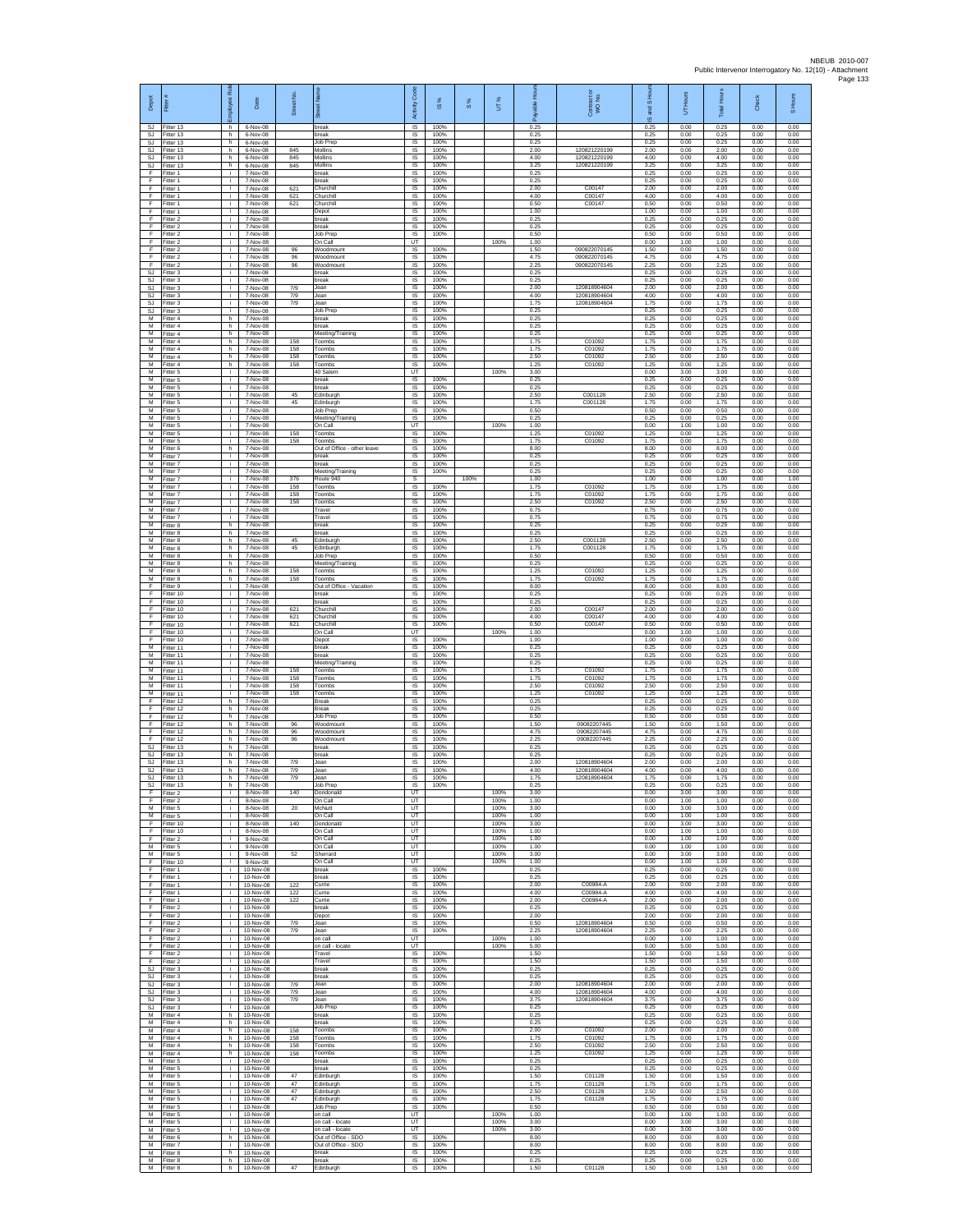| Depot                     | Fitter                              | æ<br>loyee                 | Date                                | Street No         | 岙                                                                             | Code<br>Activity             | $\frac{8}{2}$        | $\frac{8}{3}$ | UT%          | Æ                    | Contract or<br>WO No.                        | $1S$ Ho<br>왾<br>ဖ    | Hours<br>5           | <b>Total Hours</b>   | Check                | S Hours              |
|---------------------------|-------------------------------------|----------------------------|-------------------------------------|-------------------|-------------------------------------------------------------------------------|------------------------------|----------------------|---------------|--------------|----------------------|----------------------------------------------|----------------------|----------------------|----------------------|----------------------|----------------------|
| M<br>M<br>M               | Fitter 8<br>Fitter 8<br>Fitter 8    | h<br>h.<br>h               | 10-Nov-08<br>10-Nov-08<br>10-Nov-08 | 47<br>47<br>47    | Edinburgh<br>Edinburgh<br>Edinburgh                                           | 1S<br>IS<br>IS               | 100%<br>100%<br>100% |               |              | 1.75<br>2.50<br>1.75 | C01128<br>C01128<br>C01128                   | 1.75<br>2.50<br>1.75 | 0.00<br>0.00<br>0.00 | 1.75<br>2.50<br>1.75 | 0.00<br>0.00<br>0.00 | 0.00<br>0.00<br>0.00 |
| F<br>F                    | Fitter 9<br>Fitter 10               | i.<br>i.                   | 10-Nov-08<br>10-Nov-08<br>10-Nov-08 |                   | Out of Office - SDO<br>oreak                                                  | 1S<br>IS<br>IS               | 100%<br>100%<br>100% |               |              | 8.00<br>0.25<br>0.25 |                                              | 8.00<br>0.25<br>0.25 | 0.00<br>0.00<br>0.00 | 8.00<br>0.25<br>0.25 | 0.00<br>0.00<br>0.00 | 0.00<br>0.00<br>0.00 |
| -F<br>E<br>F              | Fitter 10<br>Fitter 10<br>Fitter 10 | j.<br>i.<br>÷.             | 10-Nov-08<br>10-Nov-08              | 122<br>122        | break<br>Currie<br>Currie                                                     | IS.<br>IS                    | 100%<br>100%         |               |              | 2.00<br>4.00         | C00984-A<br>C00984-A                         | 2.00<br>4.00         | 0.00<br>0.00         | 2.00<br>4.00         | 0.00<br>0.00         | 0.00<br>0.00         |
| F<br>E<br>${\sf M}$       | Fitter 10<br>Fitter 10<br>Fitter 11 | i.<br>i.<br>j.             | 10-Nov-08<br>10-Nov-08<br>10-Nov-08 | 122               | Currie<br>on call<br>break                                                    | 1S<br>UT<br>$\sf IS$         | 100%<br>100%         |               | 100%         | 2.00<br>1.00<br>0.25 | C00984-A                                     | 2.00<br>0.00<br>0.25 | 0.00<br>1.00<br>0.00 | 2.00<br>1.00<br>0.25 | 0.00<br>0.00<br>0.00 | 0.00<br>0.00<br>0.00 |
| M<br>M<br>M               | Fitter 11<br>Fitter 11<br>Fitter 11 | i.<br>i.<br>i.             | 10-Nov-08<br>10-Nov-08              | 158<br>158        | break<br>Toombs                                                               | $\sf IS$<br>IS<br>IS         | 100%<br>100%<br>100% |               |              | 0.25<br>2.00<br>1.75 | C01092<br>C01092                             | 0.25<br>2.00<br>1.75 | 0.00<br>0.00<br>0.00 | 0.25<br>2.00<br>1.75 | 0.00<br>0.00<br>0.00 | 0.00<br>0.00<br>0.00 |
| М<br>M                    | Fitter 11<br>Fitter 11              | i.<br>j.                   | 10-Nov-08<br>10-Nov-08<br>10-Nov-08 | 158<br>158        | Toombs<br>Toombs<br>Toombs                                                    | IS<br>IS                     | 100%<br>100%         |               |              | 2.50<br>1.25         | C01092<br>C01092                             | 2.50<br>1.25         | 0.00<br>0.00         | 2.50<br>1.25         | 0.00<br>0.00         | 0.00<br>0.00         |
| -F<br>SJ.<br>SJ           | Fitter 12<br>Fitter 13<br>Fitter 13 | h.<br>h.<br>h.             | 10-Nov-08<br>10-Nov-08<br>10-Nov-08 |                   | Out of Office - SDO<br>break<br>break                                         | IS<br>IS.<br>$\sf IS$        | 100%<br>100%<br>100% |               |              | 8.00<br>0.25<br>0.25 |                                              | 8.00<br>0.25<br>0.25 | 0.00<br>0.00<br>0.00 | 8.00<br>0.25<br>0.25 | 0.00<br>0.00<br>0.00 | 0.00<br>0.00<br>0.00 |
| SJ.<br>S.I<br>SJ          | Fitter 13<br>Fitter 13<br>Fitter 13 | h.<br>h.<br>h.             | 10-Nov-08<br>10-Nov-08<br>10-Nov-08 | 7/9<br>7/9<br>7/9 | Jean<br>Jean<br>Jean                                                          | IS<br>IS<br>IS               | 100%<br>100%<br>100% |               |              | 2.00<br>4.00<br>3.75 | 120818904604<br>120818904604<br>120818904604 | 2.00<br>4.00<br>3.75 | 0.00<br>0.00<br>0.00 | 2.00<br>4.00<br>3.75 | 0.00<br>0.00<br>0.00 | 0.00<br>0.00<br>0.00 |
| SJ<br>E                   | Fitter 13<br>Fitter 1               | h.<br>i.                   | 10-Nov-08<br>11-Nov-08              |                   | Job Prep<br>Out of Office - Holiday                                           | 1S<br>IS                     | 100%<br>100%         |               |              | 0.25<br>8.00         |                                              | 0.25<br>8.00         | 0.00<br>0.00         | 0.25<br>8.00         | 0.00<br>0.00         | 0.00<br>0.00         |
| F<br>SJ<br>M              | Fitter 2<br>Fitter 3<br>Fitter 4    | i.<br>i.<br>h.             | 11-Nov-08<br>11-Nov-08<br>11-Nov-08 |                   | Out of Office - Holiday<br>Out of Office - Holiday<br>Out of Office - Holiday | IS<br>1S<br>$\overline{s}$   | 100%<br>100%<br>100% |               |              | 8.00<br>8.00<br>8.00 |                                              | 8.00<br>8.00<br>8.00 | 0.00<br>0.00<br>0.00 | 8.00<br>8.00<br>8.00 | 0.00<br>0.00<br>0.00 | 0.00<br>0.00<br>0.00 |
| M<br>М<br>M               | Fitter 5<br>Fitter 5<br>Fitter 5    | i.<br>i.<br>j.             | 11-Nov-08<br>11-Nov-08<br>11-Nov-08 |                   | on call<br>on call - locate<br>Out of Office - Holiday                        | UT<br>UT<br>IS               | 100%                 |               | 100%<br>100% | 1.00<br>3.00<br>8.00 |                                              | 0.00<br>0.00<br>8.00 | 1.00<br>3.00<br>0.00 | 1.00<br>3.00<br>8.00 | 0.00<br>0.00<br>0.00 | 0.00<br>0.00<br>0.00 |
| M<br>M                    | Fitter 6<br>Fitter 7                | h.<br>i.                   | 11-Nov-08<br>11-Nov-08              |                   | Out of Office - Holiday<br>Out of Office - Holiday                            | IS<br>IS.                    | 100%<br>100%         |               |              | 8.00<br>8.00         |                                              | 8.00<br>8.00         | 0.00<br>0.00         | 8.00<br>8.00         | 0.00<br>0.00         | 0.00<br>0.00         |
| ${\sf M}$<br>F<br>E       | Fitter 8<br>Fitter 9<br>Fitter 10   | h.<br>i.<br>i.             | 11-Nov-08<br>11-Nov-08<br>11-Nov-08 |                   | Out of Office - Holiday<br>Out of Office - Holiday<br>on call                 | IS<br>IS<br>UT               | 100%<br>100%         |               | 100%         | 8.00<br>8.00<br>1.00 |                                              | 8.00<br>8.00<br>0.00 | 0.00<br>0.00<br>1.00 | 8.00<br>8.00<br>1.00 | 0.00<br>0.00<br>0.00 | 0.00<br>0.00<br>0.00 |
| F<br>F<br>M               | Fitter 10<br>Fitter 10<br>Fitter 11 | i.<br>i.<br>i.             | 11-Nov-08<br>11-Nov-08<br>11-Nov-08 |                   | on call - locate<br>Out of Office - Holiday<br>Out of Office - Holiday        | UT<br>$\sf IS$<br>IS         | 100%<br>100%         |               | 100%         | 3.00<br>8.00<br>8.00 |                                              | 0.00<br>8.00<br>8.00 | 3.00<br>0.00<br>0.00 | 3.00<br>8.00<br>8.00 | 0.00<br>0.00<br>0.00 | 0.00<br>0.00<br>0.00 |
| E<br>SJ                   | Fitter 12<br>Fitter 13              | h.<br>h.                   | 11-Nov-08<br>11-Nov-08              |                   | Out of Office - Holiday<br>Out of Office - Holiday                            | IS<br>1S                     | 100%<br>100%         |               |              | 8.00<br>8.00         |                                              | 8.00<br>8.00         | 0.00<br>0.00         | 8.00<br>8.00         | 0.00<br>0.00         | 0.00<br>0.00         |
| E<br>E<br>E               | Fitter 1<br>Fitter 1<br>Fitter 1    | j.<br>j.<br>i.             | 12-Nov-08<br>12-Nov-08<br>12-Nov-08 | 122               | Break<br><b>Break</b><br>Currie                                               | IS<br>IS<br>IS               | 100%<br>100%<br>100% |               |              | 0.25<br>0.25<br>4.00 | C00984-A                                     | 0.25<br>0.25<br>4.00 | 0.00<br>0.00<br>0.00 | 0.25<br>0.25<br>4.00 | 0.00<br>0.00<br>0.00 | 0.00<br>0.00<br>0.00 |
| F<br>F<br>F.              | Fitter 1<br>Fitter 1<br>Fitter 1    | j.<br>i.<br>i.             | 12-Nov-08<br>12-Nov-08<br>12-Nov-08 | 122               | Currie<br>Job Prep<br><b>UNB Campus</b>                                       | $\sf IS$<br>IS<br>IS         | 100%<br>100%<br>100% |               |              | 1.00<br>1.00<br>2.00 | C00984-A                                     | 1.00<br>1.00<br>200  | 0.00<br>0.00<br>0.00 | 1.00<br>1.00<br>2.00 | 0.00<br>0.00<br>0.00 | 0.00<br>0.00<br>0.00 |
| F<br>F                    | Fitter 2<br>Fitter 2                | ÷.<br>i.                   | 12-Nov-08<br>12-Nov-08              |                   | Break<br>Break                                                                | IS<br>1S                     | 100%<br>100%         |               |              | 0.25<br>0.25         |                                              | 0.25<br>0.25         | 0.00<br>0.00         | 0.25<br>0.25         | 0.00<br>0.00         | 0.00<br>0.00         |
| F<br>F<br>F               | Fitter 2<br>Fitter 2<br>Fitter 2    | i.<br>j.<br>i.             | 12-Nov-08<br>12-Nov-08<br>12-Nov-08 |                   | <b>Job Prep</b><br>On Call<br>Travel                                          | IS<br>UT<br>1S               | 100%<br>100%         |               | 100%         | 0.50<br>1.00<br>1.50 |                                              | 0.50<br>0.00<br>1.50 | 0.00<br>1.00<br>0.00 | 0.50<br>1.00<br>1.50 | 0.00<br>0.00<br>0.00 | 0.00<br>0.00<br>0.00 |
| F<br>F<br>F               | Fitter 2<br>Fitter 2<br>Fitter 2    | i.<br>i.<br>i.             | 12-Nov-08<br>12-Nov-08<br>12-Nov-08 | 11<br>11          | Travel<br>Valley St<br><b>Valley St</b>                                       | IS<br>IS<br>IS               | 100%<br>100%<br>100% |               |              | 1.50<br>4.75<br>0.75 | 120818904704<br>120818904704                 | 1.50<br>4.75<br>0.75 | 0.00<br>0.00<br>0.00 | 1.50<br>4.75<br>0.75 | 0.00<br>0.00<br>0.00 | 0.00<br>0.00<br>0.00 |
| SJ<br>SJ.<br>S.I.         | Fitter 3<br>Fitter 3                | j.<br>j.                   | 12-Nov-08<br>12-Nov-08              |                   | <b>Break</b><br><b>Break</b><br>.lob Prep                                     | IS<br>IS                     | 100%<br>100%         |               |              | 0.25<br>0.25         |                                              | 0.25<br>0.25         | 0.00<br>0.00         | 0.25<br>0.25         | 0.00<br>0.00         | 0.00<br>0.00         |
| SJ<br><b>SJ</b>           | Fitter 3<br>Fitter 3<br>Fitter 3    | i.<br>÷.<br>i.             | 12-Nov-08<br>12-Nov-08<br>12-Nov-08 | 256<br>256        | Pitt St<br>Pitt St                                                            | <b>IS</b><br>IS<br>1S        | 100%<br>100%<br>100% |               |              | 0.25<br>2.00<br>4.00 | 120821742089<br>120821742089                 | 0.25<br>2.00<br>4.00 | 0.00<br>0.00<br>0.00 | 0.25<br>2.00<br>4.00 | 0.00<br>0.00<br>0.00 | 0.00<br>0.00<br>0.00 |
| <b>SJ</b><br>M<br>м       | Fitter 3<br>Fitter 4<br>Fitter 4    | i.<br>h.<br>h.             | 12-Nov-08<br>12-Nov-08<br>12-Nov-08 | 256               | Pitt St<br>Break<br>Job Prep                                                  | IS<br>$\sf IS$<br>$\sf IS$   | 100%<br>100%<br>100% |               |              | 3.75<br>0.25<br>0.75 | 120821742089                                 | 3.75<br>0.25<br>0.75 | 0.00<br>0.00<br>0.00 | 3.75<br>0.25<br>0.75 | 0.00<br>0.00<br>0.00 | 0.00<br>0.00<br>0.00 |
| M<br>M                    | Fitter 4<br>Fitter 4                | h.<br>h.                   | 12-Nov-08<br>12-Nov-08              | 247<br>247        | Main<br>Main                                                                  | IS<br>IS                     | 100%<br>100%         |               |              | 2.50<br>2.50         | 180813597040<br>180813597040                 | 2.50<br>2.50         | 0.00<br>0.00         | 2.50<br>2.50         | 0.00<br>0.00         | 0.00<br>0.00         |
| М<br>М<br>M               | Fitter 4<br>Fitter 4<br>Fitter 4    | h.<br>h<br>h.              | 12-Nov-08<br>12-Nov-08<br>12-Nov-08 | 247               | Main<br>Travel<br>Travel                                                      | 1S<br>IS<br>IS               | 100%<br>100%<br>100% |               |              | 2.25<br>0.75<br>0.75 | 180813597040                                 | 2.25<br>0.75<br>0.75 | 0.00<br>0.00<br>0.00 | 2.25<br>0.75<br>0.75 | 0.00<br>0.00<br>0.00 | 0.00<br>0.00<br>0.00 |
| M<br>М<br>M               | Fitter 5<br>Fitter 5<br>Fitter 5    | j.<br>j.<br>i.             | 12-Nov-08<br>12-Nov-08<br>12-Nov-08 | 47<br>47          | <b>Break</b><br>dinburgh<br>Edinburgh                                         | <b>IS</b><br>$\sf IS$<br>IS  | 100%<br>100%<br>100% |               |              | 0.25<br>1.50<br>1.75 | C01125<br>C01125                             | 0.25<br>1.50<br>1.75 | 0.00<br>0.00<br>0.00 | 0.25<br>1.50<br>1.75 | 0.00<br>0.00<br>0.00 | 0.00<br>0.00<br>0.00 |
| M<br>М<br>$\overline{M}$  | Fitter 5<br>Fitter 5                | i.<br>÷.                   | 12-Nov-08<br>12-Nov-08              | 47                | Edinburgh<br>Job Prep                                                         | <b>IS</b><br>IS<br>UT        | 100%<br>100%         |               | 100%         | 4.50<br>0.50         | C01125                                       | 4.50<br>0.50         | 0.00<br>0.00         | 4.50<br>0.50         | 0.00<br>0.00         | 0.00<br>0.00         |
| M<br>M                    | Fitter 5<br>Fitter 5<br>Fitter 6    | i.<br>i.<br>h.             | 12-Nov-08<br>12-Nov-08<br>12-Nov-08 | 121               | On Call<br>Second Ave<br><b>Break</b>                                         | UT<br>IS                     | 100%                 |               | 100%         | 1.00<br>3.00<br>0.25 |                                              | 0.00<br>0.00<br>0.25 | 1.00<br>3.00<br>0.00 | 1.00<br>3.00<br>0.25 | 0.00<br>0.00<br>0.00 | 0.00<br>0.00<br>0.00 |
| м<br>M<br>M               | Fitter 6<br>Fitter 6<br>Fitter 6    | h.<br>h.<br>h.             | 12-Nov-08<br>12-Nov-08<br>12-Nov-08 | 158               | Break<br>Job Prep<br>Toombs                                                   | 1S<br>IS<br>IS               | 100%<br>100%<br>100% |               |              | 0.25<br>0.25<br>1.75 | C01092                                       | 0.25<br>0.25<br>1.75 | 0.00<br>0.00<br>0.00 | 0.25<br>0.25<br>1.75 | 0.00<br>0.00<br>0.00 | 0.00<br>0.00<br>0.00 |
| М<br>M<br>M               | Fitter 6<br>Fitter 6<br>Fitter 6    | h.<br>h<br>h.              | 12-Nov-08<br>12-Nov-08<br>12-Nov-08 | 158<br>158<br>158 | Toombs<br>oombs<br>Toombs                                                     | 1S<br>IS<br>IS               | 100%<br>100%<br>100% |               |              | 1.75<br>2.50<br>2.00 | C01092<br>C01092<br>C01092                   | 1.75<br>2.50<br>2.00 | 0.00<br>0.00<br>0.00 | 1.75<br>2.50<br>2.00 | 0.00<br>0.00<br>0.00 | 0.00<br>0.00<br>0.00 |
| M<br>м                    | Fitter 7<br>Fitter 7                | i.<br>÷.                   | 12-Nov-08<br>12-Nov-08              |                   | <b>Break</b><br>Job Prep                                                      | <b>IS</b><br>IS              | 100%<br>100%         |               |              | 0.25<br>0.75         |                                              | 0.25<br>0.75         | 0.00<br>0.00         | 0.25<br>0.75         | 0.00<br>0.00         | 0.00<br>0.00         |
| M<br>M<br>м               | Fitter 7<br>Fitter 7<br>Fitter 7    | i.<br>i.<br>i.             | 12-Nov-08<br>12-Nov-08<br>12-Nov-08 | 247<br>247<br>247 | Main<br>Main<br>Mair                                                          | 1S<br>IS<br>$\sf IS$         | 100%<br>100%<br>100% |               |              | 2.50<br>2.50<br>2.25 | 180813597040<br>180813597040<br>180813597040 | 2.50<br>2.50<br>2.25 | 0.00<br>0.00<br>0.00 | 2.50<br>2.50<br>2.25 | 0.00<br>0.00<br>0.00 | 0.00<br>0.00<br>0.00 |
| M<br>M<br>M               | Fitter 7<br>Fitter 7<br>Fitter 8    | i.<br>h.                   | 12-Nov-08<br>12-Nov-08<br>12-Nov-08 |                   | Travel<br>Travel<br><b>Break</b>                                              | IS<br>IS<br>IS               | 100%<br>100%<br>100% |               |              | 0.75<br>0.75<br>0.25 |                                              | 0.75<br>0.75<br>0.25 | 0.00<br>0.00<br>0.00 | 0.75<br>0.75<br>0.25 | 0.00<br>0.00<br>0.00 | 0.00<br>0.00<br>0.00 |
| м<br>M                    | Fitter 8<br>Fitter 8                | h.<br>h                    | 12-Nov-08<br>12-Nov-08              | 47                | <b>Break</b><br>dinburgh                                                      | IS.<br>IS                    | 100%<br>100%         |               |              | 0.25<br>1.50         | C0112                                        | 0.25<br>1.50         | 0.00<br>0.00         | 0.25<br>1.50         | 0.00<br>0.00         | 0.00<br>0.00         |
| M<br>M<br>м               | Fitter 8<br>Fitter 8<br>Fitter 8    | h.<br>h.<br>h.             | 12-Nov-08<br>12-Nov-08<br>12-Nov-08 | 47<br>47<br>47    | Edinburgh<br>Edinburgh<br>Edinburgh                                           | IS<br>IS<br>$\sf IS$         | 100%<br>100%<br>100% |               |              | 1.75<br>2.50<br>1.75 | C01125<br>C01125<br>C01125                   | 1.75<br>2.50<br>1.75 | 0.00<br>0.00<br>0.00 | 1.75<br>2.50<br>1.75 | 0.00<br>0.00<br>0.00 | 0.00<br>0.00<br>0.00 |
| M<br>F.<br>F              | Fitter 8<br>Fitter 9<br>Fitter 9    | h.<br>i.<br>i.             | 12-Nov-08<br>12-Nov-08<br>12-Nov-08 |                   | Job Prep<br><b>Break</b><br>Break                                             | <b>IS</b><br><b>IS</b><br>IS | 100%<br>100%<br>100% |               |              | 0.50<br>0.25<br>0.25 |                                              | 0.50<br>0.25<br>0.25 | 0.00<br>0.00<br>0.00 | 0.50<br>0.25<br>0.25 | 0.00<br>0.00<br>0.00 | 0.00<br>0.00<br>0.00 |
| ஈ<br>F<br>F               | Fitter 9<br>Fitter 9                | ÷.<br>i.<br>i.             | 12-Nov-08<br>12-Nov-08<br>12-Nov-08 |                   | <b>Job Prep</b><br>Travel<br>Travel                                           | IS<br>IS<br>IS               | 100%<br>100%<br>100% |               |              | 0.50<br>1.50<br>1.50 |                                              | 0.50<br>1.50<br>1.50 | 0.00<br>0.00<br>0.00 | 0.50<br>1.50<br>1.50 | 0.00<br>0.00<br>0.00 | 0.00<br>0.00<br>0.00 |
| Ŧ<br>F                    | Fitter 9<br>Fitter 9<br>Fitter 9    | i.<br>i.                   | 12-Nov-08<br>12-Nov-08              | 11<br>11          | Valley St<br>Valley St                                                        | 1S<br>IS                     | 100%<br>100%         |               |              | 2.00<br>2.00         | 120818904704<br>120818904704                 | 2.00<br>2.00         | 0.00<br>0.00         | 2.00<br>2.00         | 0.00<br>0.00         | 0.00<br>0.00         |
| F<br>Ŧ<br>$\mathsf{F}$    | Fitter 9<br>Fitter 10<br>Fitter 10  | i.<br>i.<br>÷.             | 12-Nov-08<br>12-Nov-08<br>12-Nov-08 | 11                | Valley St<br>Break<br>Break                                                   | IS<br>1S<br>IS               | 100%<br>100%<br>100% |               |              | 1.50<br>0.25<br>0.25 | 120818904704                                 | 1.50<br>0.25<br>0.25 | 0.00<br>0.00<br>0.00 | 1.50<br>0.25<br>0.25 | 0.00<br>0.00<br>0.00 | 0.00<br>0.00<br>0.00 |
| - F<br>F.<br>$\mathsf{F}$ | Fitter 10<br>Fitter 10<br>Fitter 10 | i.<br>j.<br>i.             | 12-Nov-08<br>12-Nov-08<br>12-Nov-08 | 122<br>122        | Currie<br>Currie<br>Job Prep                                                  | IS<br><b>IS</b><br>IS        | 100%<br>100%<br>100% |               |              | 4.00<br>1.00<br>1.00 | C00984-A<br>C00984-A                         | 4.00<br>1.00<br>1.00 | 0.00<br>0.00<br>0.00 | 4.00<br>1.00<br>1.00 | 0.00<br>0.00<br>0.00 | 0.00<br>0.00<br>0.00 |
| F.<br>F.                  | Fitter 10<br>Fitter 10              | ÷.<br>i.                   | 12-Nov-08<br>12-Nov-08              |                   | on call<br><b>UNB Campus</b>                                                  | UT<br>IS                     | 100%                 |               | 100%         | 1.00<br>2.00         |                                              | 0.00<br>2.00         | 1.00<br>0.00         | 1.00<br>2.00         | 0.00<br>0.00         | 0.00<br>0.00         |
| M<br>M<br>M               | Fitter 11<br>Fitter 11<br>Fitter 11 | i.<br>i.<br>i.             | 12-Nov-08<br>12-Nov-08<br>12-Nov-08 |                   | <b>Break</b><br><b>Break</b><br>Job Prep                                      | $\sf IS$<br>$\sf IS$<br>IS   | 100%<br>100%<br>100% |               |              | 0.25<br>0.25<br>0.25 |                                              | 0.25<br>0.25<br>0.25 | 0.00<br>0.00<br>0.00 | 0.25<br>0.25<br>0.25 | 0.00<br>0.00<br>0.00 | 0.00<br>0.00<br>0.00 |
| M<br>м<br>М               | Fitter 11<br>Fitter 11<br>Fitter 11 | i.<br>i.<br>i.             | 12-Nov-08<br>12-Nov-08<br>12-Nov-08 | 158<br>158<br>158 | Toombs<br>Toombs<br>Toombs                                                    | IS<br>1S<br>IS               | 100%<br>100%<br>100% |               |              | 1.75<br>1.75<br>2.50 | C01092<br>C01092<br>C01092                   | 1.75<br>1.75<br>2.50 | 0.00<br>0.00<br>0.00 | 1.75<br>1.75<br>2.50 | 0.00<br>0.00<br>0.00 | 0.00<br>0.00<br>0.00 |
| M<br>F.                   | Fitter 11<br>Fitter 12              | i.<br>h.                   | 12-Nov-08<br>12-Nov-08              | 158               | Toombs<br><b>Break</b>                                                        | IS<br><b>IS</b>              | 100%<br>100%         |               |              | 2.00<br>0.25         | C01092                                       | 2.00<br>0.25         | 0.00<br>0.00         | 2.00<br>0.25         | 0.00<br>0.00         | 0.00<br>0.00         |
| F<br>F<br>F.              | Fitter 12<br>Fitter 12<br>Fitter 12 | $\mathsf{h}$ .<br>h.<br>h. | 12-Nov-08<br>12-Nov-08<br>12-Nov-08 |                   | Break<br>Job Prep<br>Travel                                                   | $\sf IS$<br><b>IS</b><br>IS  | 100%<br>100%<br>100% |               |              | 0.25<br>0.50<br>1.50 |                                              | 0.25<br>0.50<br>1.50 | 0.00<br>0.00<br>0.00 | 0.25<br>0.50<br>1.50 | 0.00<br>0.00<br>0.00 | 0.00<br>0.00<br>0.00 |
| $\mathsf{F}$<br>F<br>F    | Fitter 12<br>Fitter 12              | h.<br>h.<br>h.             | 12-Nov-08<br>12-Nov-08<br>12-Nov-08 | 11<br>11          | Travel<br>Valley St<br>Valley St                                              | IS<br>1S<br>IS.              | 100%<br>100%<br>100% |               |              | 1.50<br>2.00<br>2.00 | 120818904704<br>120818904704                 | 1.50<br>2.00<br>2.00 | 0.00<br>0.00<br>0.00 | 1.50<br>2.00<br>2.00 | 0.00<br>0.00<br>0.00 | 0.00<br>0.00<br>0.00 |
| -F<br>SJ                  | Fitter 12<br>Fitter 12<br>Fitter 13 | h.<br>h.                   | 12-Nov-08<br>12-Nov-08              | 11                | Valley St<br><b>Break</b>                                                     | IS<br>1S                     | 100%<br>100%         |               |              | 1.50<br>0.25         | 120818904704                                 | 1.50<br>0.25         | 0.00<br>0.00         | 1.50<br>0.25         | 0.00<br>0.00         | 0.00<br>0.00         |
| SJ<br><b>SJ</b><br>SJ     | Fitter 13<br>Fitter 13<br>Fitter 13 | h.<br>h<br>h.              | 12-Nov-08<br>12-Nov-08<br>12-Nov-08 | 256               | <b>Break</b><br>Job Prep<br>Pitt St                                           | IS<br>IS<br>1S               | 100%<br>100%<br>100% |               |              | 0.25<br>0.25<br>2.00 | 120821742089                                 | 0.25<br>0.25<br>2.00 | 0.00<br>0.00<br>0.00 | 0.25<br>0.25<br>2.00 | 0.00<br>0.00<br>0.00 | 0.00<br>0.00<br>0.00 |
| SJ<br>SJ.<br>-F.          | Fitter 13<br>Fitter 13<br>Fitter 1  | h.<br>h.<br>i.             | 12-Nov-08<br>12-Nov-08<br>13-Nov-08 | 256<br>256        | Pitt St<br>Pitt St<br><b>Break</b>                                            | IS<br>IS<br><b>IS</b>        | 100%<br>100%<br>100% |               |              | 4.00<br>3.75<br>0.25 | 120821742089<br>120821742089                 | 4.00<br>3.75<br>0.25 | 0.00<br>0.00<br>0.00 | 4.00<br>3.75<br>0.25 | 0.00<br>0.00<br>0.00 | 0.00<br>0.00<br>0.00 |
| F<br>F                    | Fitter 1<br>Fitter 1                | ÷.<br>i.                   | 13-Nov-08<br>13-Nov-08              | 122               | Break<br>Currie                                                               | IS<br>1S                     | 100%<br>100%         |               |              | 0.25<br>2.00         | C00984-A                                     | 0.25<br>2.00         | 0.00<br>0.00         | 0.25<br>2.00         | 0.00<br>0.00         | 0.00<br>0.00         |
| F<br>-F<br>F              | Fitter 1<br>Fitter 1<br>Fitter 1    | i.<br>i.<br>i.             | 13-Nov-08<br>13-Nov-08<br>13-Nov-08 | 122<br>122        | Currie<br>Currie<br>Travel                                                    | IS<br>IS<br>IS               | 100%<br>100%<br>100% |               |              | 4.00<br>1.00<br>1.50 | C00984-A<br>C00984-A                         | 4.00<br>1.00<br>1.50 | 0.00<br>0.00<br>0.00 | 4.00<br>1.00<br>1.50 | 0.00<br>0.00<br>0.00 | 0.00<br>0.00<br>0.00 |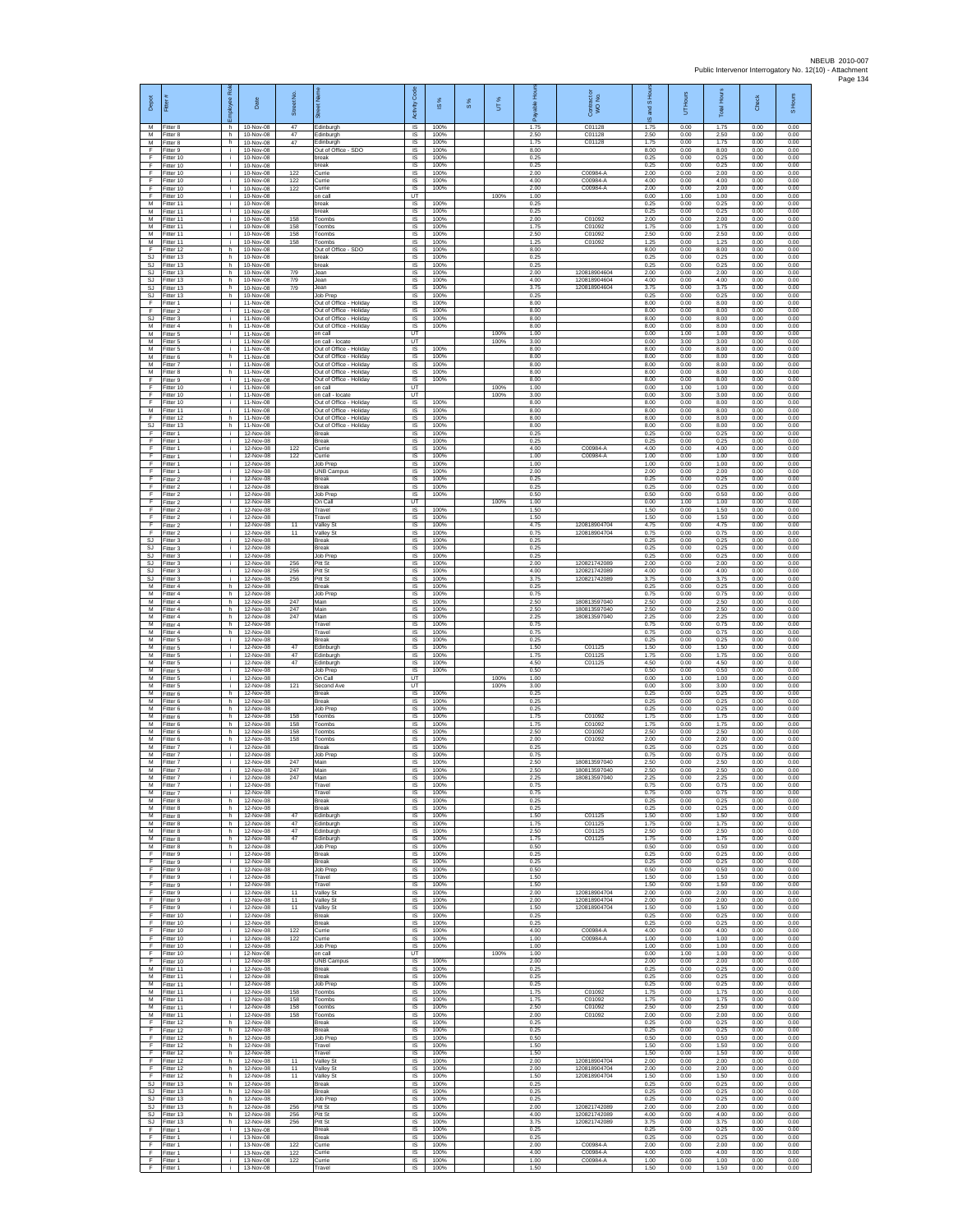| Depot                        | Fitter                              | ployee Rol         | Date                                | Street No.            |                                                 | Activity Code                  | ġ                    | 8%   | UT%  |                      | Contract or<br>WO No.            | and S Hou            | UT Hours             | <b>Total Hours</b>   | Check                | S Hours              |
|------------------------------|-------------------------------------|--------------------|-------------------------------------|-----------------------|-------------------------------------------------|--------------------------------|----------------------|------|------|----------------------|----------------------------------|----------------------|----------------------|----------------------|----------------------|----------------------|
| F<br>-F                      | Fitter 1<br>Fitter 2                | л.<br>i.           | 13-Nov-08<br>13-Nov-08              | 77                    | Travel<br>Donaldsor                             | IS<br>s                        | 100%                 | 100% |      | 0.50<br>4.00         |                                  | ဖ<br>0.50<br>4.00    | 0.00<br>0.00         | 0.50<br>4.00         | 0.00<br>0.00         | 0.00<br>4.00         |
| $\mathsf F$<br>F             | Fitter 2<br>Fitter 2                | i.<br>Ť.           | 13-Nov-08<br>13-Nov-08              | $\overline{7}$        | lan<br>Job Prep                                 | s<br><b>IS</b>                 | 100%                 | 100% |      | 1.00<br>0.50         |                                  | 1.00<br>0.50         | 0.00<br>0.00         | 1.00<br>0.50         | 0.00<br>0.00         | 1.00<br>0.00         |
| -F<br>-F.<br>F               | Fitter 2<br>Fitter 2<br>Fitter 2    | j.<br>i.<br>÷.     | 13-Nov-08<br>13-Nov-08<br>13-Nov-08 | 106<br>256            | Melvin<br>on call<br>Pitt St                    | -S<br>LIT<br>IS                | 100%                 | 100% | 100% | 3.00<br>1.00<br>0.50 | 120821742089                     | 3.00<br>0.00<br>0.50 | 0.00<br>1.00<br>0.00 | 3.00<br>1.00<br>0.50 | 0.00<br>0.00<br>0.00 | 3.00<br>0.00<br>0.00 |
| F<br>E                       | Fitter 2<br>Fitter 2                | j.<br>i.           | 13-Nov-08<br>13-Nov-08              |                       | Travel<br>Travel                                | IS<br><b>IS</b>                | 100%<br>100%         |      |      | 1.50<br>1.50         |                                  | 1.50<br>1.50         | 0.00<br>0.00         | 1.50<br>1.50         | 0.00<br>0.00         | 0.00<br>0.00         |
| SJ<br>$\mathbb{S}\mathbb{J}$ | -itter 3<br>Fitter 3                | i.<br>i.           | 13-Nov-08<br>13-Nov-08              |                       | Break<br>Break                                  | $\sf IS$<br>IS                 | 100%<br>100%         |      |      | 0.25<br>0.25         |                                  | 0.25<br>0.25         | 0.00<br>0.00         | 0.25<br>0.25         | 0.00<br>0.00         | 0.00<br>0.00         |
| SJ.<br>SJ<br><b>SJ</b>       | Fitter 3<br>Fitter 3<br>Fitter 3    | i.<br>j.<br>i.     | 13-Nov-08<br>13-Nov-08<br>13-Nov-08 | 256<br>256            | Job Prep<br>Pitt St<br>Pitt St                  | IS<br>IS<br>IS                 | 100%<br>100%<br>100% |      |      | 0.25<br>2.00<br>4.00 | 120821742089<br>120821742089     | 0.25<br>2.00<br>4.00 | 0.00<br>0.00<br>0.00 | 0.25<br>2.00<br>4.00 | 0.00<br>0.00<br>0.00 | 0.00<br>0.00<br>0.00 |
| SJ<br>M                      | fitter 3<br>Fitter 4                | Ť.<br>h.           | 13-Nov-08<br>13-Nov-08              | 256                   | Pitt St<br>Break                                | IS<br>- IS                     | 100%<br>100%         |      |      | 2.75<br>0.25         | 120821742089                     | 2.75<br>0.25         | 0.00<br>0.00         | 2.75<br>0.25         | 0.00<br>0.00         | 0.00<br>0.00         |
| М<br>M<br>M                  | -itter 4<br>Fitter 4<br>Fitter 4    | h.<br>h<br>h       | 13-Nov-08<br>13-Nov-08<br>13-Nov-08 | 247<br>247            | Break<br>Main<br>Main                           | <b>IS</b><br>IS<br>IS          | 100%<br>100%<br>100% |      |      | 0.25<br>1.25<br>4.75 | 180813597040<br>180813597040     | 0.25<br>1.25<br>4.75 | 0.00<br>0.00<br>0.00 | 0.25<br>1.25<br>4.75 | 0.00<br>0.00<br>0.00 | 0.00<br>0.00<br>0.00 |
| M<br>M                       | Fitter 4<br>-itter 4                | h<br>h             | 13-Nov-08<br>13-Nov-08              | 247                   | Main<br>Travel                                  | <b>IS</b><br>IS                | 100%<br>100%         |      |      | 2.25<br>0.75         | 180813597040                     | 2.25<br>0.75         | 0.00<br>0.00         | 2.25<br>0.75         | 0.00<br>0.00         | 0.00<br>0.00         |
| М<br>M                       | -itter 4<br>Fitter 5                | h.<br>j.<br>j.     | 13-Nov-08<br>13-Nov-08<br>13-Nov-08 | 47                    | Travel<br>Break<br>Edinburgh                    | IS<br>- IS<br>IS               | 100%<br>100%<br>100% |      |      | 0.75<br>0.25<br>4.50 | C01128                           | 0.75<br>0.25<br>4.50 | 0.00<br>0.00<br>0.00 | 0.75<br>0.25<br>4.50 | 0.00<br>0.00<br>0.00 | 0.00<br>0.00<br>0.00 |
| ${\sf M}$<br>М<br>M          | -itter 5<br>Fitter 5<br>Fitter 5    | i.<br>i.           | 13-Nov-08<br>13-Nov-08              |                       | Job Prep<br>on call                             | IS<br>UT                       | 100%                 |      | 100% | 0.50<br>1.00         |                                  | 0.50<br>0.00         | 0.00<br>1.00         | 0.50<br>1.00         | 0.00<br>0.00         | 0.00<br>0.00         |
| M<br>${\sf M}$               | Fitter 5<br>-itter 5                | i.<br>i.           | 13-Nov-08<br>13-Nov-08              | 158                   | on call - locate<br>Toombs                      | UT<br>IS                       | 100%                 |      | 100% | 3.00<br>1.50         | C01092                           | 0.00<br>1.50         | 3.00<br>0.00         | 3.00<br>1.50         | 0.00<br>0.00         | 0.00<br>0.00         |
| M<br>M<br>M                  | itter 5<br>Fitter 6<br>Fitter 6     | Ť.<br>h.<br>h.     | 13-Nov-08<br>13-Nov-08<br>13-Nov-08 | 158                   | Toombs<br>Break<br><b>Break</b>                 | IS<br>- IS<br><b>IS</b>        | 100%<br>100%<br>100% |      |      | 1.75<br>0.25<br>0.25 | C01092                           | 1.75<br>0.25<br>0.25 | 0.00<br>0.00<br>0.00 | 1.75<br>0.25<br>0.25 | 0.00<br>0.00<br>0.00 | 0.00<br>0.00<br>0.00 |
| M<br>$\overline{M}$          | Fitter 6<br>Fitter 6                | h<br>h             | 13-Nov-08<br>13-Nov-08              | 158<br>158            | Toombs<br>Toombs                                | IS<br>IS                       | 100%<br>100%         |      |      | 2.00<br>1.75         | C01092<br>C01092                 | 2.00<br>1.75         | 0.00<br>0.00         | 2.00<br>1.75         | 0.00<br>0.00         | 0.00<br>0.00         |
| M<br>м<br>м                  | Fitter 6<br>itter 6<br>Fitter 7     | h.<br>h<br>i.      | 13-Nov-08<br>13-Nov-08<br>13-Nov-08 | 158<br>158            | Toombs<br>Toombs<br>Break                       | - IS<br>$\sf IS$<br>IS         | 100%<br>100%<br>100% |      |      | 2.50<br>1.25<br>0.25 | C01092<br>C01092                 | 2.50<br>1.25<br>0.25 | 0.00<br>0.00<br>0.00 | 2.50<br>1.25<br>0.25 | 0.00<br>0.00<br>0.00 | 0.00<br>0.00<br>0.00 |
| M<br>M                       | Fitter 7<br>Fitter 7                | i.<br>j.           | 13-Nov-08<br>13-Nov-08              | 247                   | <b>Break</b><br>Main                            | <b>IS</b><br>IS                | 100%<br>100%         |      |      | 0.25<br>1.25         | 180813597040                     | 0.25<br>1.25         | 0.00<br>0.00         | 0.25<br>1.25         | 0.00<br>0.00         | 0.00<br>0.00         |
| М<br>М                       | Fitter 7<br>itter 7                 | i.<br>Ť.           | 13-Nov-08<br>13-Nov-08<br>13-Nov-08 | 247<br>247            | Main<br>Main                                    | IS<br>IS                       | 100%<br>100%         |      |      | 4.75<br>2.25<br>0.75 | 180813597040<br>180813597040     | 4.75<br>2.25<br>0.75 | 0.00<br>0.00<br>0.00 | 4.75<br>2.25<br>0.75 | 0.00<br>0.00<br>0.00 | 0.00<br>0.00<br>0.00 |
| M<br>M<br>M                  | Fitter 7<br>-itter 7<br>Fitter 8    | j.<br>i.<br>h      | 13-Nov-08<br>13-Nov-08              |                       | Travel<br>Travel<br>Break                       | - IS<br><b>IS</b><br>IS        | 100%<br>100%<br>100% |      |      | 0.75<br>0.25         |                                  | 0.75<br>0.25         | 0.00<br>0.00         | 0.75<br>0.25         | 0.00<br>0.00         | 0.00<br>0.00         |
| M<br>M                       | Fitter 8<br>Fitter 8                | h<br>h             | 13-Nov-08<br>13-Nov-08              | 47                    | <b>Break</b><br>Edinburgh                       | IS<br>IS                       | 100%<br>100%         |      |      | 0.25<br>2.50         | C01128                           | 0.25<br>2.50         | 0.00<br>0.00         | 0.25<br>2.50         | 0.00<br>0.00         | 0.00<br>0.00         |
| M<br>$\overline{M}$<br>M     | Fitter 8<br>Fitter 8<br>Fitter 8    | h<br>h<br>h.       | 13-Nov-08<br>13-Nov-08<br>13-Nov-08 | 47<br>158             | Edinburgh<br>Job Prep<br>Toombs                 | IS<br>IS<br><b>IS</b>          | 100%<br>100%<br>100% |      |      | 1.75<br>0.50<br>1.50 | C01128<br>C01092                 | 1.75<br>0.50<br>1.50 | 0.00<br>0.00<br>0.00 | 1.75<br>0.50<br>1.50 | 0.00<br>0.00<br>0.00 | 0.00<br>0.00<br>0.00 |
| M<br>F                       | -itter 8<br>Fitter 9                | h<br>Ť.            | 13-Nov-08<br>13-Nov-08              | 158<br>$77\,$         | Toombs<br>Donaldsor                             | IS<br>s                        | 100%                 | 100% |      | 1.75<br>4.00         | C01092                           | 1.75<br>4.00         | 0.00<br>0.00         | 1.75<br>4.00         | 0.00<br>0.00         | 0.00<br>4.00         |
| F<br>-F<br>$\mathsf F$       | Fitter 9<br>Fitter 9<br>-itter 9    | Ť.<br>i.<br>i.     | 13-Nov-08<br>13-Nov-08<br>13-Nov-08 | $\overline{7}$<br>256 | an<br>Job Prep<br>Pitt St                       | s<br>IS<br>IS                  | 100%<br>100%         | 100% |      | 1.00<br>0.50<br>1.00 | 120821742089                     | 1.00<br>0.50<br>1.00 | 0.00<br>0.00<br>0.00 | 1.00<br>0.50<br>1.00 | 0.00<br>0.00<br>0.00 | 1.00<br>0.00<br>0.00 |
| F<br>-F                      | Fitter 9<br>Fitter 9                | Ť.<br>i.           | 13-Nov-08<br>13-Nov-08              |                       | Travel<br>Travel                                | IS<br>- IS                     | 100%<br>100%         |      |      | 1.50<br>1.50         |                                  | 1.50<br>1.50         | 0.00<br>0.00         | 1.50<br>1.50         | 0.00<br>0.00         | 0.00<br>0.00         |
| -F.<br>F                     | Fitter 10<br>Fitter 10              | i.<br>÷.           | 13-Nov-08<br>13-Nov-08              |                       | <b>Break</b><br>Break                           | IS<br>IS                       | 100%<br>100%         |      |      | 0.25<br>0.25         |                                  | 0.25<br>0.25         | 0.00<br>0.00         | 0.25<br>0.25         | 0.00<br>0.00         | 0.00<br>0.00         |
| F<br>F<br>$\mathsf F$        | Fitter 10<br>Fitter 10<br>Fitter 10 | i.<br>i.<br>i.     | 13-Nov-08<br>13-Nov-08<br>13-Nov-08 | 122<br>122<br>122     | Currie<br>Currie<br>Currie                      | IS<br><b>IS</b><br>$\sf IS$    | 100%<br>100%<br>100% |      |      | 2.00<br>4.00<br>1.00 | C00984-A<br>C00984-A<br>C00984-A | 2.00<br>4.00<br>1.00 | 0.00<br>0.00<br>0.00 | 2.00<br>4.00<br>1.00 | 0.00<br>0.00<br>0.00 | 0.00<br>0.00<br>0.00 |
| F<br>F                       | Fitter 10<br>Fitter 10              | i.<br>i.           | 13-Nov-08<br>13-Nov-08              |                       | on call<br>Travel                               | UT<br><b>IS</b>                | 100%                 |      | 100% | 1.00<br>0.50         |                                  | 0.00<br>0.50         | 1.00<br>0.00         | 1.00<br>0.50         | 0.00<br>0.00         | 0.00<br>0.00         |
| M<br>M<br>М                  | Fitter 11<br>Fitter 11<br>fitter 11 | j.<br>Ť.<br>Ť.     | 13-Nov-08<br>13-Nov-08<br>13-Nov-08 | 158                   | Break<br>Break<br>Toombs                        | IS<br>IS<br>IS                 | 100%<br>100%<br>100% |      |      | 0.25<br>0.25<br>2.00 | C0109                            | 0.25<br>0.25<br>2.00 | 0.00<br>0.00<br>0.00 | 0.25<br>0.25<br>2.00 | 0.00<br>0.00<br>0.00 | 0.00<br>0.00<br>0.00 |
| M<br>M                       | Fitter 11<br>Fitter 11              | Ť.<br>i.           | 13-Nov-08<br>13-Nov-08              | 158<br>158            | Toombs<br>Toombs                                | - IS<br><b>IS</b>              | 100%<br>100%         |      |      | 1.75<br>2.50         | C01092<br>C01092                 | 1.75<br>2.50         | 0.00<br>0.00         | 1.75<br>2.50         | 0.00<br>0.00         | 0.00<br>0.00         |
| M<br>F                       | Fitter 11<br>Fitter 12              | ÷.<br>h            | 13-Nov-08<br>13-Nov-08              | 158                   | Toombs<br>Break                                 | IS<br>IS                       | 100%<br>100%         |      |      | 1.25<br>0.25         | C01092                           | 1.25<br>0.25         | 0.00<br>0.00         | 1.25<br>0.25         | 0.00<br>0.00         | 0.00<br>0.00         |
| F<br>Ŧ<br>Ŧ                  | Fitter 12<br>Fitter 12<br>Fitter 12 | h<br>h<br>h.       | 13-Nov-08<br>13-Nov-08<br>13-Nov-08 | 256<br>256            | Break<br>Pitt St<br>Pitt St                     | IS<br>IS<br>IS                 | 100%<br>100%<br>100% |      |      | 0.25<br>3.00<br>3.00 | 120821742089<br>120821742089     | 0.25<br>3.00<br>3.00 | 0.00<br>0.00<br>0.00 | 0.25<br>3.00<br>3.00 | 0.00<br>0.00<br>0.00 | 0.00<br>0.00<br>0.00 |
| F<br>$\mathsf F$             | Fitter 12<br>Fitter 12              | h.<br>h.           | 13-Nov-08<br>13-Nov-08              | 256                   | Pitt St<br>Travel                               | - IS<br>IS                     | 100%<br>100%         |      |      | 1.50<br>1.50         | 120821742089                     | 1.50<br>1.50         | 0.00<br>0.00         | 1.50<br>1.50         | 0.00<br>0.00         | 0.00<br>0.00         |
| F<br>SJ<br>SJ                | Fitter 12<br>-itter 13<br>Fitter 13 | h.<br>h<br>h       | 13-Nov-08<br>13-Nov-08<br>13-Nov-08 |                       | Travel<br>Break<br>Break                        | IS<br>IS<br>IS                 | 100%<br>100%<br>100% |      |      | 1.50<br>0.25<br>0.25 |                                  | 1.50<br>0.25<br>0.25 | 0.00<br>0.00<br>0.00 | 1.50<br>0.25<br>0.25 | 0.00<br>0.00<br>0.00 | 0.00<br>0.00<br>0.00 |
| SJ<br>SJ                     | Fitter 13<br>Fitter 13              | h.<br>h            | 13-Nov-08<br>13-Nov-08              | 256                   | Job Prep<br>Pitt St                             | $\sf IS$<br>IS                 | 100%<br>100%         |      |      | 0.25<br>2.00         | 120821742089                     | 0.25<br>2.00         | 0.00<br>0.00         | 0.25<br>2.00         | 0.00<br>0.00         | 0.00<br>0.00         |
| SJ.<br>SJ.<br>F              | Fitter 13<br>Fitter 13<br>-itter 1  | h.<br>h.           | 13-Nov-08<br>13-Nov-08<br>14-Nov-08 | 256<br>256            | Pitt St<br>Pitt St<br>Out of Office - SDO       | -IS<br><b>IS</b><br>IS         | 100%<br>100%<br>100% |      |      | 4.00<br>275<br>8.00  | 120821742089<br>120821742089     | 4.00<br>2.75<br>8.00 | 0.00<br>0.00<br>0.00 | 4.00<br>2.75<br>8.00 | 0.00<br>0.00<br>0.00 | 0.00<br>0.00<br>0.00 |
| Ŧ<br>F                       | Fitter 2<br>Fitter 2                | i.<br>j.           | 14-Nov-08<br>14-Nov-08              |                       | Break<br><b>Break</b>                           | IS<br>-IS                      | 100%<br>100%         |      |      | 0.25<br>0.25         |                                  | 0.25<br>0.25         | 0.00<br>0.00         | 0.25<br>0.25         | 0.00<br>0.00         | 0.00<br>0.00         |
| $\mathsf F$<br>F             | Fitter 2<br>Fitter 2                | i.                 | 14-Nov-08<br>14-Nov-08              |                       | Depot<br>Depot                                  | $\sf IS$<br>IS                 | 100%<br>100%         |      |      | 0.50<br>4.75         |                                  | 0.50<br>4.75         | 0.00<br>0.00         | 0.50<br>4.75         | 0.00<br>0.00         | 0.00<br>0.00         |
| E<br>SJ                      | Fitter 2<br>Fitter 2<br>Fitter 3    | i.<br>j.<br>i.     | 14-Nov-08<br>14-Nov-08<br>14-Nov-08 | 37                    | Depot<br>Red Maple Court<br>Out of Office - SDO | - IS<br>s<br>IS                | 100%<br>100%         | 100% |      | 0.75<br>1.50<br>8.00 |                                  | 0.75<br>1.50<br>8.00 | 0.00<br>0.00<br>0.00 | 0.75<br>1.50<br>8.00 | 0.00<br>0.00<br>0.00 | 0.00<br>1.50<br>0.00 |
| М<br>M                       | itter 4<br>Fitter 4                 | h<br>h.            | 14-Nov-08<br>14-Nov-08              |                       | Break<br>Break                                  | IS<br>- IS                     | 100%<br>100%         |      |      | 0.25<br>0.25         |                                  | 0.25<br>0.25         | 0.00<br>0.00         | 0.25<br>0.25         | 0.00<br>0.00         | 0.00<br>0.00         |
| M<br>м<br>M                  | Fitter 4<br>Fitter 4<br>Fitter 4    | h.<br>h<br>h.      | 14-Nov-08<br>14-Nov-08<br>14-Nov-08 | 158<br>158<br>158     | Toombs<br>Toombs<br>Toombs                      | <b>IS</b><br>IS<br>IS          | 100%<br>100%<br>100% |      |      | 2.00<br>1.75<br>2.50 | C01092<br>C01092<br>C01092       | 2.00<br>1.75<br>2.50 | 0.00<br>0.00<br>0.00 | 2.00<br>1.75<br>2.50 | 0.00<br>0.00<br>0.00 | 0.00<br>0.00<br>0.00 |
| M<br>M                       | Fitter 4<br>-itter 5                | h<br>Ť.            | 14-Nov-08<br>14-Nov-08              | 158                   | Toombs<br>Break                                 | IS<br>IS                       | 100%<br>100%         |      |      | 1.25<br>0.25         | C01092                           | 1.25<br>0.25         | 0.00<br>0.00         | 1.25<br>0.25         | 0.00<br>0.00         | 0.00<br>0.00         |
| м<br>M<br>M                  | Fitter 5<br>Fitter 5<br>Fitter 5    | i.<br>i.<br>i.     | 14-Nov-08<br>14-Nov-08<br>14-Nov-08 | 47<br>47<br>47        | Edinburgh<br>Edinburgh<br>Edinburgh             | <b>IS</b><br><b>IS</b><br>IS   | 100%<br>100%<br>100% |      |      | 1.50<br>1.75<br>2.50 | C01128<br>C01128<br>C01128       | 1.50<br>1.75<br>2.50 | 0.00<br>0.00<br>0.00 | 1.50<br>1.75<br>2.50 | 0.00<br>0.00<br>0.00 | 0.00<br>0.00<br>0.00 |
| М<br>М                       | Fitter 5<br>Fitter 5                | Ť.<br>j.           | 14-Nov-08<br>14-Nov-08              | 47                    | Edinburgh<br>Job Prep                           | IS<br>IS                       | 100%<br>100%         |      |      | 1.25<br>0.50         | C01128                           | 1.25<br>0.50         | 0.00<br>0.00         | 1.25<br>0.50         | 0.00<br>0.00         | 0.00<br>0.00         |
| M<br>M                       | Fitter 5<br>Fitter 6                | j.<br>h.           | 14-Nov-08<br>14-Nov-08              |                       | Job Prep<br>Break                               | IS<br>IS                       | 100%<br>100%         |      |      | 0.25<br>0.25         |                                  | 0.25<br>0.25         | 0.00<br>0.00         | 0.25<br>0.25         | 0.00<br>0.00         | 0.00<br>0.00         |
| М<br>M<br>M                  | -itter 6<br>Fitter 6<br>Fitter 6    | h<br>h.<br>h.      | 14-Nov-08<br>14-Nov-08<br>14-Nov-08 | 158<br>158            | Break<br>Toombs<br>Toombs                       | <b>IS</b><br>- IS<br><b>IS</b> | 100%<br>100%<br>100% |      |      | 0.25<br>2.00<br>1.75 | C01092<br>C01092                 | 0.25<br>2.00<br>1.75 | 0.00<br>0.00<br>0.00 | 0.25<br>2.00<br>1.75 | 0.00<br>0.00<br>0.00 | 0.00<br>0.00<br>0.00 |
| М<br>M                       | Fitter 6<br>Fitter 6                | h<br>h             | 14-Nov-08<br>14-Nov-08              | 158<br>158            | Toombs<br>Toombs                                | IS<br><b>IS</b>                | 100%<br>100%         |      |      | 2.50<br>0.75         | C01092<br>C01092                 | 2.50<br>0.75         | 0.00<br>0.00         | 2.50<br>0.75         | 0.00<br>0.00         | 0.00<br>0.00         |
| M<br>M<br>м                  | Fitter 7<br>-itter 7<br>Fitter 7    | i.<br>i.<br>i.     | 14-Nov-08<br>14-Nov-08<br>14-Nov-08 |                       | <b>Break</b><br>Break<br>on call                | - IS<br>IS<br>UT               | 100%<br>100%         |      | 100% | 0.25<br>0.25<br>1.00 |                                  | 0.25<br>0.25<br>0.00 | 0.00<br>0.00<br>1.00 | 0.25<br>0.25<br>1.00 | 0.00<br>0.00<br>0.00 | 0.00<br>0.00<br>0.00 |
| M<br>M                       | Fitter 7<br>Fitter 7                | i.<br>j.           | 14-Nov-08<br>14-Nov-08              | 158<br>158            | Toombs<br>Toombs                                | <b>IS</b><br>IS                | 100%<br>100%         |      |      | 2.00<br>1.75         | C01092<br>C01092                 | 2.00<br>1.75         | 0.00<br>0.00         | 2.00<br>1.75         | 0.00<br>0.00         | 0.00<br>0.00         |
| М<br>$\overline{M}$          | Fitter 7<br>Fitter 7                | i.<br>j.           | 14-Nov-08<br>14-Nov-08              | 158<br>158            | Toombs<br>Toombs                                | IS<br><b>IS</b>                | 100%<br>100%         |      |      | 2.50<br>1.25         | C01092<br>C01092                 | 2.50<br>1.25         | 0.00<br>0.00         | 2.50<br>1.25         | 0.00<br>0.00         | 0.00<br>0.00         |
| M<br>M<br>м                  | Fitter 8<br>-itter 8<br>Fitter 8    | h.<br>h.<br>h      | 14-Nov-08<br>14-Nov-08<br>14-Nov-08 | 47<br>47              | Break<br>Edinburgh<br>Edinburgh                 | - IS<br><b>IS</b><br>IS        | 100%<br>100%<br>100% |      |      | 0.25<br>1.50<br>1.75 | C01128<br>C01128                 | 0.25<br>1.50<br>1.75 | 0.00<br>0.00<br>0.00 | 0.25<br>1.50<br>1.75 | 0.00<br>0.00<br>0.00 | 0.00<br>0.00<br>0.00 |
| M<br>M                       | Fitter 8<br>Fitter 8                | h<br>h             | 14-Nov-08<br>14-Nov-08              | 47<br>47              | Edinburgh<br>Edinburgh                          | IS<br><b>IS</b>                | 100%<br>100%         |      |      | 2.50<br>1.25         | C01128<br>C01128                 | 2.50<br>1.25         | 0.00<br>0.00         | 2.50<br>1.25         | 0.00<br>0.00         | 0.00<br>0.00         |
| M<br>М<br>F                  | Fitter 8<br>Fitter 8<br>Fitter 9    | h.<br>h.<br>j.     | 14-Nov-08<br>14-Nov-08<br>14-Nov-08 |                       | Job Prep<br>Job Prep<br>Break                   | IS<br><b>IS</b><br>- IS        | 100%<br>100%<br>100% |      |      | 0.50<br>0.25<br>0.25 |                                  | 0.50<br>0.25<br>0.25 | 0.00<br>0.00<br>0.00 | 0.50<br>0.25<br>0.25 | 0.00<br>0.00<br>0.00 | 0.00<br>0.00<br>0.00 |
| -F<br>Ŧ                      | -itter 9<br>Fitter 9                | j.<br>i.           | 14-Nov-08<br>14-Nov-08              |                       | Break<br>Depot                                  | IS<br>IS                       | 100%<br>100%         |      |      | 0.25<br>0.50         |                                  | 0.25<br>0.50         | 0.00<br>0.00         | 0.25<br>0.50         | 0.00<br>0.00         | 0.00<br>0.00         |
| Ŧ<br>F                       | Fitter 9<br>Fitter 9                | i.<br>j.           | 14-Nov-08<br>14-Nov-08              |                       | Depot<br>Depot                                  | <b>IS</b><br>IS                | 100%<br>100%         |      |      | 4.75<br>0.75         |                                  | 4.75<br>0.75         | 0.00<br>0.00         | 4.75<br>0.75         | 0.00<br>0.00         | 0.00<br>0.00         |
| $\mathsf F$<br>Ŧ<br>- F      | Fitter 9<br>Fitter 10<br>Fitter 10  | i.<br>j.<br>j.     | 14-Nov-08<br>14-Nov-08<br>14-Nov-08 | $37\,$                | Red Maple Court<br>Break<br><b>Break</b>        | $\mathbb S$<br>IS<br>- IS      | 100%<br>100%         | 100% |      | 1.50<br>0.25<br>0.25 |                                  | 1.50<br>0.25<br>0.25 | 0.00<br>0.00<br>0.00 | 1.50<br>0.25<br>0.25 | 0.00<br>0.00<br>0.00 | 1.50<br>0.00<br>0.00 |
| -F<br>F                      | Fitter 10<br>Fitter 10              | j.<br>÷.           | 14-Nov-08<br>14-Nov-08              | 122<br>122            | Currie<br>Currie                                | <b>IS</b><br>IS                | 100%<br>100%         |      |      | 2.00<br>4.00         | C00984-A<br>C00984-A             | 2.00<br>4.00         | 0.00<br>0.00         | 2.00<br>4.00         | 0.00<br>0.00         | 0.00<br>0.00         |
| Ŧ<br>F<br>M                  | Fitter 10<br>Fitter 10<br>Fitter 11 | j.<br>j.<br>i.     | 14-Nov-08<br>14-Nov-08<br>14-Nov-08 | 122                   | Currie<br>Miscellaneous<br>Break                | IS<br><b>IS</b><br>$\sf IS$    | 100%<br>100%<br>100% |      |      | 0.50<br>1.00<br>0.25 | C00984-A                         | 0.50<br>1.00<br>0.25 | 0.00<br>0.00<br>0.00 | 0.50<br>1.00<br>0.25 | 0.00<br>0.00<br>0.00 | 0.00<br>0.00<br>0.00 |
| M<br>M <sub>1</sub>          | Fitter 11<br>Fitter 11              | j.<br>$\mathbf{i}$ | 14-Nov-08<br>14-Nov-08              | 158                   | Break<br>Toombs                                 | IS<br>IS.                      | 100%<br>100%         |      |      | 0.25<br>2.00         | C01092                           | 0.25<br>2.00         | 0.00<br>0.00         | 0.25<br>2.00         | 0.00<br>0.00         | 0.00<br>0.00         |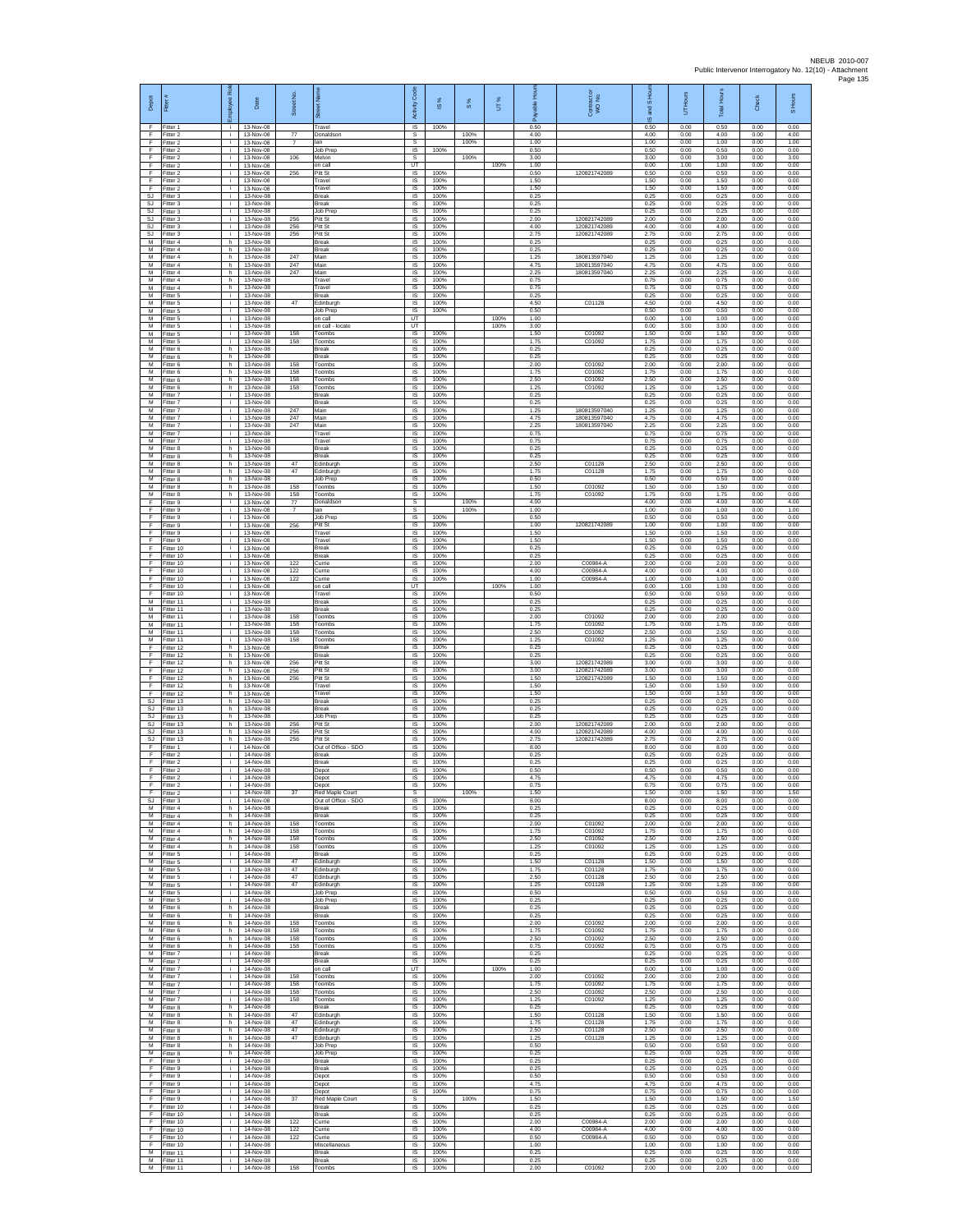| Depot                    | Fitter                                  | ployee Roi         | Date                                | Street No         | あ                                                                       | Code<br>Activity                          | ⋇<br>$\overline{\omega}$ | $\frac{8}{3}$ | UT%          | æ                    | Contract<br>WO No.                           | $\overline{a}$<br>IS and | Hours<br>5           | <b>Total Hours</b>   | Check                | S Hours              |
|--------------------------|-----------------------------------------|--------------------|-------------------------------------|-------------------|-------------------------------------------------------------------------|-------------------------------------------|--------------------------|---------------|--------------|----------------------|----------------------------------------------|--------------------------|----------------------|----------------------|----------------------|----------------------|
| М<br>M<br>M              | Fitter 11<br>Fitter 11<br>Fitter 11     | ÷.<br>j.<br>÷      | 14-Nov-08<br>14-Nov-08<br>14-Nov-08 | 158<br>158<br>158 | Toombs<br>Toombs<br>Toombs                                              | IS<br>IS<br>IS                            | 100%<br>100%<br>100%     |               |              | 1.75<br>2.50<br>0.75 | C01092<br>C01092<br>C01092                   | 1.75<br>2.50<br>0.75     | 0.00<br>0.00<br>0.00 | 1.75<br>2.50<br>0.75 | 0.00<br>0.00<br>0.00 | 0.00<br>0.00<br>0.00 |
| F<br>F<br>E              | Fitter 12<br>fitter 12<br>Fitter 12     | h.<br>h.<br>h.     | 14-Nov-08<br>14-Nov-08<br>14-Nov-08 |                   | Break<br>Break<br>Depot                                                 | IS<br>IS<br>IS                            | 100%<br>100%<br>100%     |               |              | 0.25<br>0.25<br>4.00 |                                              | 0.25<br>0.25<br>4.00     | 0.00<br>0.00<br>0.00 | 0.25<br>0.25<br>4.00 | 0.00<br>0.00<br>0.00 | 0.00<br>0.00<br>0.00 |
| E<br>F<br>SJ             | Fitter 12<br>Fitter 12<br>Fitter 13     | h<br>h<br>h.       | 14-Nov-08<br>14-Nov-08<br>14-Nov-08 |                   | Depot<br>Depot<br>Out of Office - SDO                                   | IS<br>IS<br>1S                            | 100%<br>100%<br>100%     |               |              | 3.00<br>0.50<br>8.00 |                                              | 3.00<br>0.50<br>8.00     | 0.00<br>0.00<br>0.00 | 3.00<br>0.50<br>8.00 | 0.00<br>0.00<br>0.00 | 0.00<br>0.00<br>0.00 |
| M<br>М                   | Fitter 7<br>-itter 7                    | i.<br>÷.           | 15-Nov-08<br>16-Nov-08              |                   | on call<br>On Call                                                      | UT<br>UT                                  |                          |               | 100%<br>100% | 1.00<br>1.00         |                                              | 0.00<br>0.00             | 1.00<br>1.00         | 1.00<br>1.00         | 0.00<br>0.00         | 0.00<br>0.00         |
| F<br>F<br>E              | Fitter 1<br>Fitter 1<br>Fitter 1        | j.<br>j.<br>j.     | 17-Nov-08<br>17-Nov-08<br>17-Nov-08 | 122<br>122        | Break<br>Currie<br>Currie                                               | $\sf IS$<br>$\overline{\mathsf{s}}$<br>IS | 100%<br>100%<br>100%     |               |              | 0.25<br>2.00<br>2.75 | C00984-A<br>C00984-A                         | 0.25<br>2.00<br>2.75     | 0.00<br>0.00<br>0.00 | 0.25<br>2.00<br>2.75 | 0.00<br>0.00<br>0.00 | 0.00<br>0.00<br>0.00 |
| F<br>F<br>E              | Fitter 1<br>fitter 1                    | ÷.<br>j.<br>j.     | 17-Nov-08<br>17-Nov-08              | 25                | Depot<br>McKay<br>Out of Office - Vacation                              | IS<br>IS<br>IS                            | 100%<br>100%<br>100%     |               |              | 1.50<br>1.50<br>8.00 |                                              | 1.50<br>1.50<br>8.00     | 0.00<br>0.00<br>0.00 | 1.50<br>1.50<br>8.00 | 0.00<br>0.00<br>0.00 | 0.00<br>0.00<br>0.00 |
| SJ<br>SJ                 | Fitter 2<br>Fitter 3<br>Fitter 3        | j.<br>j.           | 17-Nov-08<br>17-Nov-08<br>17-Nov-08 |                   | Break<br>Break                                                          | IS<br>IS                                  | 100%<br>100%             |               |              | 0.25<br>0.25         |                                              | 0.25<br>0.25             | 0.00<br>0.00         | 0.25<br>0.25         | 0.00<br>0.00         | 0.00<br>0.00         |
| -SJ<br>SJ<br>SJ          | Fitter 3<br>Fitter 3<br>fitter 3        | j.<br>j.<br>÷.     | 17-Nov-08<br>17-Nov-08<br>17-Nov-08 |                   | Depot<br>Depot<br>Depot                                                 | IS<br>IS<br>IS                            | 100%<br>100%<br>100%     |               |              | 0.25<br>4.00<br>1.25 |                                              | 0.25<br>4.00<br>1.25     | 0.00<br>0.00<br>0.00 | 0.25<br>4.00<br>1.25 | 0.00<br>0.00<br>0.00 | 0.00<br>0.00<br>0.00 |
| SJ<br>SJ                 | itter 3<br>Fitter 3                     | j.<br>j.           | 17-Nov-08<br>17-Nov-08              | 415<br>$9 - 11$   | Douglas<br>Horsefield                                                   | s<br>$\overline{\mathsf{s}}$              | 100%                     | 100%          |              | 2.75<br>2.00         |                                              | 2.75<br>2.00             | 0.00<br>0.00         | 2.75<br>2.00         | 0.00<br>0.00         | 2.75<br>0.00         |
| м<br>М<br>M              | Fitter 4<br>Fitter 5<br>fitter 6        | h<br>÷<br>h.       | 17-Nov-08<br>17-Nov-08<br>17-Nov-08 |                   | Out of Office - other leave<br>Out of Office - Vacation<br>Break        | IS<br>IS<br>IS                            | 100%<br>100%<br>100%     |               |              | 0.00<br>8.00<br>0.25 |                                              | 0.00<br>8.00<br>0.25     | 0.00<br>0.00<br>0.00 | 0.00<br>8.00<br>0.25 | 0.00<br>0.00<br>0.00 | 0.00<br>0.00<br>0.00 |
| M<br>М<br>M              | Fitter 6<br>Fitter 6<br>itter 6         | h<br>h<br>h        | 17-Nov-08<br>17-Nov-08<br>17-Nov-08 | 699               | <b>Break</b><br>Job Prep<br>St. George                                  | IS<br>1S<br>IS                            | 100%<br>100%<br>100%     |               |              | 0.25<br>0.50<br>1.50 | C0109                                        | 0.25<br>0.50<br>1.50     | 0.00<br>0.00<br>0.00 | 0.25<br>0.50<br>1.50 | 0.00<br>0.00<br>0.00 | 0.00<br>0.00<br>0.00 |
| M<br>M                   | Fitter 6<br>Fitter 6                    | h.<br>h.           | 17-Nov-08<br>17-Nov-08              | 699<br>699        | St. George<br>St. George                                                | <b>IS</b><br>IS                           | 100%<br>100%             |               |              | 1.75<br>2.50         | C01097<br>C01097                             | 1.75<br>2.50             | 0.00<br>0.00         | 1.75<br>2.50         | 0.00<br>0.00         | 0.00<br>0.00         |
| М<br>$\overline{M}$<br>M | Fitter 6<br>Fitter 7<br>Fitter 7        | h<br>j.<br>i.      | 17-Nov-08<br>17-Nov-08<br>17-Nov-08 | 699               | St. George<br>Break<br><b>Break</b>                                     | IS<br>1S<br>IS                            | 100%<br>100%<br>100%     |               |              | 1.25<br>0.25<br>0.25 | C01097                                       | 1.25<br>0.25<br>0.25     | 0.00<br>0.00<br>0.00 | 1.25<br>0.25<br>0.25 | 0.00<br>0.00<br>0.00 | 0.00<br>0.00<br>0.00 |
| м<br>M                   | Fitter 7<br>itter 7                     | ÷.<br>j.           | 17-Nov-08<br>17-Nov-08              |                   | On Call<br>On Call locate                                               | UT<br>UT                                  |                          |               | 100%<br>100% | 1.00<br>3.00         | 64 Mill Road                                 | 0.00<br>0.00             | 1.00<br>3.00         | 1.00<br>3.00         | 0.00<br>0.00         | 0.00<br>0.00         |
| M<br>M<br>М              | Fitter 7<br>Fitter 7<br>Fitter 7        | j.<br>j.<br>÷.     | 17-Nov-08<br>17-Nov-08<br>17-Nov-08 | 699<br>699<br>699 | St. George<br>St. George<br>St. George                                  | IS<br>IS<br>1S                            | 100%<br>100%<br>100%     |               |              | 2.00<br>1.75<br>2.50 | C01097<br>C01097<br>C01097                   | 2.00<br>1.75<br>2.50     | 0.00<br>0.00<br>0.00 | 2.00<br>1.75<br>2.50 | 0.00<br>0.00<br>0.00 | 0.00<br>0.00<br>0.00 |
| M<br>M<br>M              | itter 7<br>Fitter 8                     | j.<br>h.           | 17-Nov-08<br>17-Nov-08              | 699               | St. George<br><b>Break</b><br>Break                                     | IS<br><b>IS</b>                           | 100%<br>100%<br>100%     |               |              | 1.25<br>0.25<br>0.25 | C01097                                       | 1.25<br>0.25<br>0.25     | 0.00<br>0.00<br>0.00 | 1.25<br>0.25<br>0.25 | 0.00<br>0.00<br>0.00 | 0.00<br>0.00<br>0.00 |
| м<br>M                   | Fitter 8<br>Fitter 8<br>Fitter 8        | h.<br>h.<br>h.     | 17-Nov-08<br>17-Nov-08<br>17-Nov-08 | 699               | Job Prep<br>St. George                                                  | IS<br>$\sf IS$<br>IS                      | 100%<br>100%             |               |              | 0.50<br>1.50         | C01097                                       | 0.50<br>1.50             | 0.00<br>0.00         | 0.50<br>1.50         | 0.00<br>0.00         | 0.00<br>0.00         |
| M<br>М<br>М              | Fitter 8<br>Fitter 8<br>fitter 8        | h<br>h<br>h.       | 17-Nov-08<br>17-Nov-08<br>17-Nov-08 | 699<br>699<br>699 | St. George<br>St. George<br>St. George                                  | IS<br>IS<br>1S                            | 100%<br>100%<br>100%     |               |              | 175<br>2.50<br>1.75  | C01097<br>C01097<br>C01097                   | 1.75<br>2.50<br>1.75     | 0.00<br>0.00<br>0.00 | 1.75<br>2.50<br>1.75 | 0.00<br>0.00<br>0.00 | 0.00<br>0.00<br>0.00 |
| F<br>E                   | Fitter 9<br>-itter 9                    | j.<br>j.           | 17-Nov-08<br>17-Nov-08              |                   | <b>Break</b><br>Depot                                                   | IS<br>IS                                  | 100%<br>100%             |               |              | 2.00<br>1.00         |                                              | 2.00<br>1.00             | 0.00<br>0.00         | 2.00<br>1.00         | 0.00<br>0.00         | 0.00<br>0.00         |
| F<br>E<br>F              | Fitter 9<br>Fitter 9<br>Fitter 9        | ÷.<br>j.<br>÷.     | 17-Nov-08<br>17-Nov-08<br>17-Nov-08 | $\overline{7}$    | Depot<br>Depot<br>lan                                                   | 1S<br>IS<br>s                             | 100%<br>100%             | 100%          |              | 0.50<br>0.50<br>1.00 |                                              | 0.50<br>0.50<br>1.00     | 0.00<br>0.00<br>0.00 | 0.50<br>0.50<br>1.00 | 0.00<br>0.00<br>0.00 | 0.00<br>0.00<br>1.00 |
| F<br>F                   | Fitter 9<br>fitter 9                    | ÷.<br>j.           | 17-Nov-08<br>17-Nov-08              |                   | Travel<br>Travel                                                        | IS.<br>IS                                 | 100%<br>100%             |               |              | 1.50<br>1.50         |                                              | 1.50<br>1.50             | 0.00<br>0.00         | 1.50<br>1.50         | 0.00<br>0.00         | 0.00<br>0.00         |
| E<br>E<br>F              | Fitter 10<br>Fitter 10<br>Fitter 10     | j.<br>i.<br>÷.     | 17-Nov-08<br>17-Nov-08<br>17-Nov-08 | 122<br>122        | <b>Break</b><br>Currie<br>Currie                                        | IS<br>IS<br>IS                            | 100%<br>100%<br>100%     |               |              | 0.25<br>2.00<br>2.75 | C00984-A<br>C00984-A                         | 0.25<br>200<br>2.75      | 0.00<br>0.00<br>0.00 | 0.25<br>2.00<br>2.75 | 0.00<br>0.00<br>0.00 | 0.00<br>0.00<br>0.00 |
| F<br>F                   | Fitter 10<br>Fitter 10                  | $\mathbf{i}$<br>j. | 17-Nov-08<br>17-Nov-08              | 25                | Depot<br>McKay                                                          | 1S<br>IS                                  | 100%<br>100%             |               |              | 1.50<br>1.50         |                                              | 1.50<br>1.50             | 0.00<br>0.00         | 1.50<br>1.50         | 0.00<br>0.00         | 0.00<br>0.00         |
| м<br>F<br>F              | Fitter 11<br>Fitter 12<br>Fitter 12     | ÷.<br>h.<br>h.     | 17-Nov-08<br>17-Nov-08<br>17-Nov-08 |                   | Out of Office - SDO<br>Break<br>Depot                                   | IS<br>IS<br>IS                            | 100%<br>100%<br>100%     |               |              | 8.00<br>2.00<br>1.00 |                                              | 8.00<br>2.00<br>1.00     | 0.00<br>0.00<br>0.00 | 8.00<br>2.00<br>1.00 | 0.00<br>0.00<br>0.00 | 0.00<br>0.00<br>0.00 |
| E<br>F<br>F              | Fitter 12<br>Fitter 12<br>itter 12      | h<br>h<br>h        | 17-Nov-08<br>17-Nov-08<br>17-Nov-08 |                   | Depot<br>Depot<br>lan                                                   | IS<br>IS<br>s                             | 100%<br>100%             | 100%          |              | 0.50<br>0.50<br>1.00 |                                              | 0.50<br>0.50<br>1.00     | 0.00<br>0.00<br>0.00 | 0.50<br>0.50<br>1.00 | 0.00<br>0.00<br>0.00 | 0.00<br>0.00<br>1.00 |
| E<br>E                   | Fitter 12<br>Fitter 12                  | h.<br>h            | 17-Nov-08<br>17-Nov-08              |                   | Travel<br>Travel                                                        | <b>IS</b><br>IS                           | 100%<br>100%             |               |              | 1.50<br>1.50         |                                              | 1.50<br>1.50             | 0.00<br>0.00         | 1.50<br>1.50         | 0.00<br>0.00         | 0.00<br>0.00         |
| SJ<br>-SJ<br>S.I         | Fitter 13<br>Fitter 13<br>Fitter 13     | h<br>h.<br>h.      | 17-Nov-08<br>17-Nov-08<br>17-Nov-08 |                   | Break<br><b>Break</b><br>Depot                                          | $\sf IS$<br>IS<br>IS                      | 100%<br>100%<br>100%     |               |              | 0.25<br>0.25<br>0.25 |                                              | 0.25<br>0.25<br>0.25     | 0.00<br>0.00<br>0.00 | 0.25<br>0.25<br>0.25 | 0.00<br>0.00<br>0.00 | 0.00<br>0.00<br>0.00 |
| SJ<br><b>SJ</b>          | fitter 13<br>fitter 13                  | h<br>h.            | 17-Nov-08<br>17-Nov-08              |                   | Depot<br>Depot                                                          | IS<br>1S                                  | 100%<br>100%             |               |              | 4.00<br>1.25         |                                              | 4.00<br>1.25             | 0.00<br>0.00         | 4.00<br>1.25         | 0.00<br>0.00         | 0.00<br>0.00         |
| SJ<br>SJ<br>F            | Fitter 13<br>Fitter 13<br>Fitter 1      | h.<br>h<br>÷.      | 17-Nov-08<br>17-Nov-08<br>18-Nov-08 | 415<br>$9 - 11$   | Douglas<br>Horsefield<br>Break                                          | s<br>IS<br>IS                             | 100%<br>100%             | 100%          |              | 2.75<br>2.00<br>0.25 |                                              | 2.75<br>2.00<br>0.25     | 0.00<br>0.00<br>0.00 | 2.75<br>2.00<br>0.25 | 0.00<br>0.00<br>0.00 | 2.75<br>0.00<br>0.00 |
| F<br>E<br>F              | Fitter 1<br>Fitter 1<br>Fitter 1        | j.<br>÷.<br>÷.     | 18-Nov-08<br>18-Nov-08<br>18-Nov-08 | 128<br>128        | Break<br>Clark<br>Clark                                                 | IS<br>IS<br>1S                            | 100%<br>100%<br>100%     |               |              | 0.25<br>2.00<br>2.75 | C01148<br>C01148                             | 0.25<br>2.00<br>2.75     | 0.00<br>0.00<br>0.00 | 0.25<br>2.00<br>2.75 | 0.00<br>0.00<br>0.00 | 0.00<br>0.00<br>0.00 |
| F<br>E                   | fitter 1<br>Fitter 1                    | j.<br>÷i.          | 18-Nov-08<br>18-Nov-08              | 25                | Depot<br>McKay                                                          | IS<br><b>IS</b>                           | 100%<br>100%             |               |              | 1.00<br>1.50         | C01146                                       | 1.00<br>1.50             | 0.00<br>0.00         | 1.00<br>1.50         | 0.00<br>0.00         | 0.00<br>0.00         |
| E<br>F<br><b>SJ</b>      | Fitter 1<br>Fitter 2<br>Fitter 3        | i.<br>÷.<br>j.     | 18-Nov-08<br>18-Nov-08<br>18-Nov-08 | 25                | McKay<br>Out of Office - Vacation<br>Job prep                           | IS<br>IS<br>1S                            | 100%<br>100%<br>100%     |               |              | 0.25<br>8.00<br>0.25 | C01146<br>120820005019                       | 0.25<br>8.00<br>0.25     | 0.00<br>0.00<br>0.00 | 0.25<br>8.00<br>0.25 | 0.00<br>0.00<br>0.00 | 0.00<br>0.00<br>0.00 |
| SJ.                      | SJ Fitter 3<br>Fitter 3                 | i.<br>j.           | 18-Nov-08<br>18-Nov-08              | 52                | Parkhill<br>Break                                                       | IS<br>$\sf IS$                            | 100%<br>100%             |               |              | 2.00<br>0.25         | 120820005019                                 | 2.00<br>0.25             | 0.00<br>0.00         | 2.00<br>0.25         | 0.00<br>0.00         | 0.00<br>0.00         |
| SJ                       | Fitter 3<br>S.I Fitter 3<br>SJ Fitter 3 | ÷i.<br>i.<br>j.    | 18-Nov-08<br>18-Nov-08<br>18-Nov-08 | 52<br>52          | Parkhill<br>Break<br>Parkhill                                           | <b>IS</b><br>IS.<br>IS                    | 100%<br>100%<br>100%     |               |              | 4.00<br>0.25<br>2.25 | 120820005019<br>120820005019                 | 4.00<br>0.25<br>2.25     | 0.00<br>0.00<br>0.00 | 4.00<br>0.25<br>2.25 | 0.00<br>0.00<br>0.00 | 0.00<br>0.00<br>0.00 |
| м<br>М<br>M              | Fitter 4<br>Fitter 5                    | h.<br>÷<br>h.      | 18-Nov-08<br>18-Nov-08<br>18-Nov-08 |                   | Out of Office - other leave<br>Out of Office - Vacation<br><b>Break</b> | 1S<br>IS<br>IS                            | 100%<br>100%<br>100%     |               |              | 0.00<br>8.00<br>0.25 |                                              | 0.00<br>8.00<br>0.25     | 0.00<br>0.00<br>0.00 | 0.00<br>8.00<br>0.25 | 0.00<br>0.00<br>0.00 | 0.00<br>0.00<br>0.00 |
| M<br>м                   | Fitter 6<br>Fitter 6<br>Fitter 6        | h.<br>h.           | 18-Nov-08<br>18-Nov-08              | 699               | <b>Break</b><br>St. George                                              | IS<br>$\sf IS$                            | 100%<br>100%             |               |              | 0.25<br>2.00         | C01097                                       | 0.25<br>2.00             | 0.00<br>0.00         | 0.25<br>2.00         | 0.00<br>0.00         | 0.00<br>0.00         |
| M<br>M<br>М              | Fitter 6<br>Fitter 6<br>Fitter 6        | h.<br>h.<br>h      | 18-Nov-08<br>18-Nov-08<br>18-Nov-08 | 699<br>699<br>699 | St. George<br>St. George<br>St. George                                  | <b>IS</b><br>IS<br>IS                     | 100%<br>100%<br>100%     |               |              | 1.75<br>2.50<br>1.25 | C01097<br>C01097<br>C01097                   | 1.75<br>2.50<br>1.25     | 0.00<br>0.00<br>0.00 | 1.75<br>2.50<br>1.25 | 0.00<br>0.00<br>0.00 | 0.00<br>0.00<br>0.00 |
| м<br>M                   | Fitter 7<br>Fitter 7                    | $\mathbf{I}$<br>i. | 18-Nov-08<br>18-Nov-08              |                   | Break<br><b>Break</b>                                                   | IS<br><b>IS</b>                           | 100%<br>100%             |               |              | 0.25<br>0.25         |                                              | 0.25<br>0.25             | 0.00<br>0.00         | 0.25<br>0.25         | 0.00<br>0.00         | 0.00<br>0.00         |
| M<br>М<br>M              | Fitter 7<br>Fitter 7<br>Fitter 7        | i.<br>÷.<br>j.     | 18-Nov-08<br>18-Nov-08<br>18-Nov-08 | 699<br>699        | on call<br>St. George<br>St. George                                     | UT<br>1S<br>IS                            | 100%<br>100%             |               | 100%         | 1.00<br>2.00<br>1.75 | C01097<br>C01097                             | 0.00<br>2.00<br>1.75     | 1.00<br>0.00<br>0.00 | 1.00<br>2.00<br>1.75 | 0.00<br>0.00<br>0.00 | 0.00<br>0.00<br>0.00 |
| M<br>М<br>М              | Fitter 7<br>Fitter 7<br>fitter 8        | ÷<br>÷<br>h.       | 18-Nov-08<br>18-Nov-08<br>18-Nov-08 | 699<br>699        | St. George<br>St. George<br>Break                                       | IS<br>IS<br>IS                            | 100%<br>100%<br>100%     |               |              | 2.50<br>1.25<br>0.25 | C01097<br>C01097                             | 2.50<br>1.25<br>0.25     | 0.00<br>0.00<br>0.00 | 2.50<br>1.25<br>0.25 | 0.00<br>0.00<br>0.00 | 0.00<br>0.00<br>0.00 |
| M<br>M                   | Fitter 8<br>Fitter 8                    | h.<br>h.           | 18-Nov-08<br>18-Nov-08              |                   | <b>Break</b><br>Job Prep                                                | IS<br>IS                                  | 100%<br>100%             |               |              | 0.25<br>0.25         |                                              | 0.25<br>0.25             | 0.00<br>0.00         | 0.25<br>0.25         | 0.00<br>0.00         | 0.00<br>0.00         |
| М<br>М                   | Fitter 8<br>Fitter 8<br>M Fitter 8      | h<br>h<br>h.       | 18-Nov-08<br>18-Nov-08<br>18-Nov-08 | 699<br>699<br>699 | St. George<br>St. George<br>St. George                                  | IS<br>1S<br>IS                            | 100%<br>100%<br>100%     |               |              | 1.75<br>1.75<br>2.50 | C01097<br>C01097<br>C01097                   | 1.75<br>1.75<br>2.50     | 0.00<br>0.00<br>0.00 | 1.75<br>1.75<br>2.50 | 0.00<br>0.00<br>0.00 | 0.00<br>0.00<br>0.00 |
| м<br>F                   | Fitter 8<br>Fitter 9                    | h.<br>j.           | 18-Nov-08<br>18-Nov-08              | 699               | St. George<br><b>Break</b>                                              | $\sf IS$<br>$\sf IS$                      | 100%<br>100%             |               |              | 1.25<br>0.25         | C01097                                       | 1.25<br>0.25             | 0.00<br>0.00         | 1.25<br>0.25         | 0.00<br>0.00         | 0.00<br>0.00         |
| F<br>F<br>F              | Fitter 9<br>Fitter 9<br>Fitter 9        | i.<br>÷.<br>÷      | 18-Nov-08<br>18-Nov-08<br>18-Nov-08 | 119               | <b>Break</b><br>Job Prep<br>Moss                                        | IS.<br>IS<br>IS                           | 100%<br>100%<br>100%     |               |              | 0.25<br>0.50<br>3.00 | 090823190383                                 | 0.25<br>0.50<br>3.00     | 0.00<br>0.00<br>0.00 | 0.25<br>0.50<br>3.00 | 0.00<br>0.00<br>0.00 | 0.00<br>0.00<br>0.00 |
| F<br>F<br>F              | Fitter 9<br>Fitter 9<br>Fitter 10       | ÷.<br>j.<br>j.     | 18-Nov-08<br>18-Nov-08<br>18-Nov-08 | 119<br>119        | Moss<br>Moss<br><b>Break</b>                                            | IS<br>IS<br>IS                            | 100%<br>100%<br>100%     |               |              | 3.00<br>1.00<br>0.25 | 090823190383<br>090823190383                 | 3.00<br>1.00<br>0.25     | 0.00<br>0.00<br>0.00 | 3.00<br>1.00<br>0.25 | 0.00<br>0.00<br>0.00 | 0.00<br>0.00<br>0.00 |
| F<br>F                   | Fitter 10<br>Fitter 10                  | ÷<br>j.            | 18-Nov-08<br>18-Nov-08              | 128               | Break<br>Clark                                                          | $\sf IS$<br><b>IS</b>                     | 100%<br>100%             |               |              | 0.25<br>2.00         | C01148                                       | 0.25<br>2.00             | 0.00<br>0.00         | 0.25<br>2.00         | 0.00<br>0.00         | 0.00<br>0.00         |
| F<br>F<br>F              | Fitter 10<br>Fitter 10<br>Fitter 10     | j.<br>i.<br>i.     | 18-Nov-08<br>18-Nov-08<br>18-Nov-08 | 128<br>25         | Clark<br>Depot<br>McKay                                                 | IS<br>IS<br>IS                            | 100%<br>100%<br>100%     |               |              | 275<br>1.00<br>1.50  | C01148<br>C01146                             | 2.75<br>1.00<br>1.50     | 0.00<br>0.00<br>0.00 | 2.75<br>1.00<br>1.50 | 0.00<br>0.00<br>0.00 | 0.00<br>0.00<br>0.00 |
| F<br>м                   | Fitter 10<br>Fitter 11                  | i.<br>÷.           | 18-Nov-08<br>18-Nov-08              | 25                | McKav<br>Break                                                          | <b>IS</b><br>IS                           | 100%<br>100%             |               |              | 0.25<br>0.25         | C01146                                       | 0.25<br>0.25             | 0.00<br>0.00         | 0.25<br>0.25         | 0.00<br>0.00         | 0.00<br>0.00         |
| М<br>M<br>M              | Fitter 11<br>Fitter 11<br>Fitter 11     | ÷<br>i.<br>÷.      | 18-Nov-08<br>18-Nov-08<br>18-Nov-08 | 699<br>699        | Break<br>St. George<br>St. George                                       | IS<br>IS<br>IS                            | 100%<br>100%<br>100%     |               |              | 0.25<br>2.00<br>1.75 | C01097<br>C01097                             | 0.25<br>2.00<br>1.75     | 0.00<br>0.00<br>0.00 | 0.25<br>2.00<br>1.75 | 0.00<br>0.00<br>0.00 | 0.00<br>0.00<br>0.00 |
| М<br>М<br>F              | Fitter 11<br>fitter 11<br>Fitter 12     | ÷.<br>÷<br>h.      | 18-Nov-08<br>18-Nov-08<br>18-Nov-08 | 699<br>699        | St. George<br>St. George<br><b>Break</b>                                | 1S<br>IS<br>IS                            | 100%<br>100%<br>100%     |               |              | 2.50<br>1.25<br>0.25 | C01097<br>C01097                             | 2.50<br>1.25<br>0.25     | 0.00<br>0.00<br>0.00 | 2.50<br>1.25<br>0.25 | 0.00<br>0.00<br>0.00 | 0.00<br>0.00<br>0.00 |
| E<br>F                   | Fitter 12<br>Fitter 12                  | h.<br>h            | 18-Nov-08<br>18-Nov-08              |                   | <b>Break</b><br>Job Prep                                                | IS<br>IS                                  | 100%<br>100%             |               |              | 0.25<br>0.50         |                                              | 0.25<br>0.50             | 0.00<br>0.00         | 0.25<br>0.50         | 0.00<br>0.00         | 0.00<br>0.00         |
| F<br>F<br>$\mathsf F$    | Fitter 12<br>Fitter 12<br>Fitter 12     | h<br>h<br>h.       | 18-Nov-08<br>18-Nov-08<br>18-Nov-08 | 119<br>119<br>119 | Moss<br>Moss<br>Moss                                                    | IS<br>IS<br>IS                            | 100%<br>100%<br>100%     |               |              | 3.00<br>3.00<br>1.00 | 090823190383<br>090823190383<br>090823190383 | 3.00<br>3.00<br>1.00     | 0.00<br>0.00<br>0.00 | 3.00<br>3.00<br>1.00 | 0.00<br>0.00<br>0.00 | 0.00<br>0.00<br>0.00 |
| SJ                       | Fitter 13                               | h                  | 18-Nov-08                           |                   | Job prep                                                                | IS                                        | 100%                     |               |              | 0.25                 | 120820005019                                 | 0.25                     | 0.00                 | 0.25                 | 0.00                 | 0.00                 |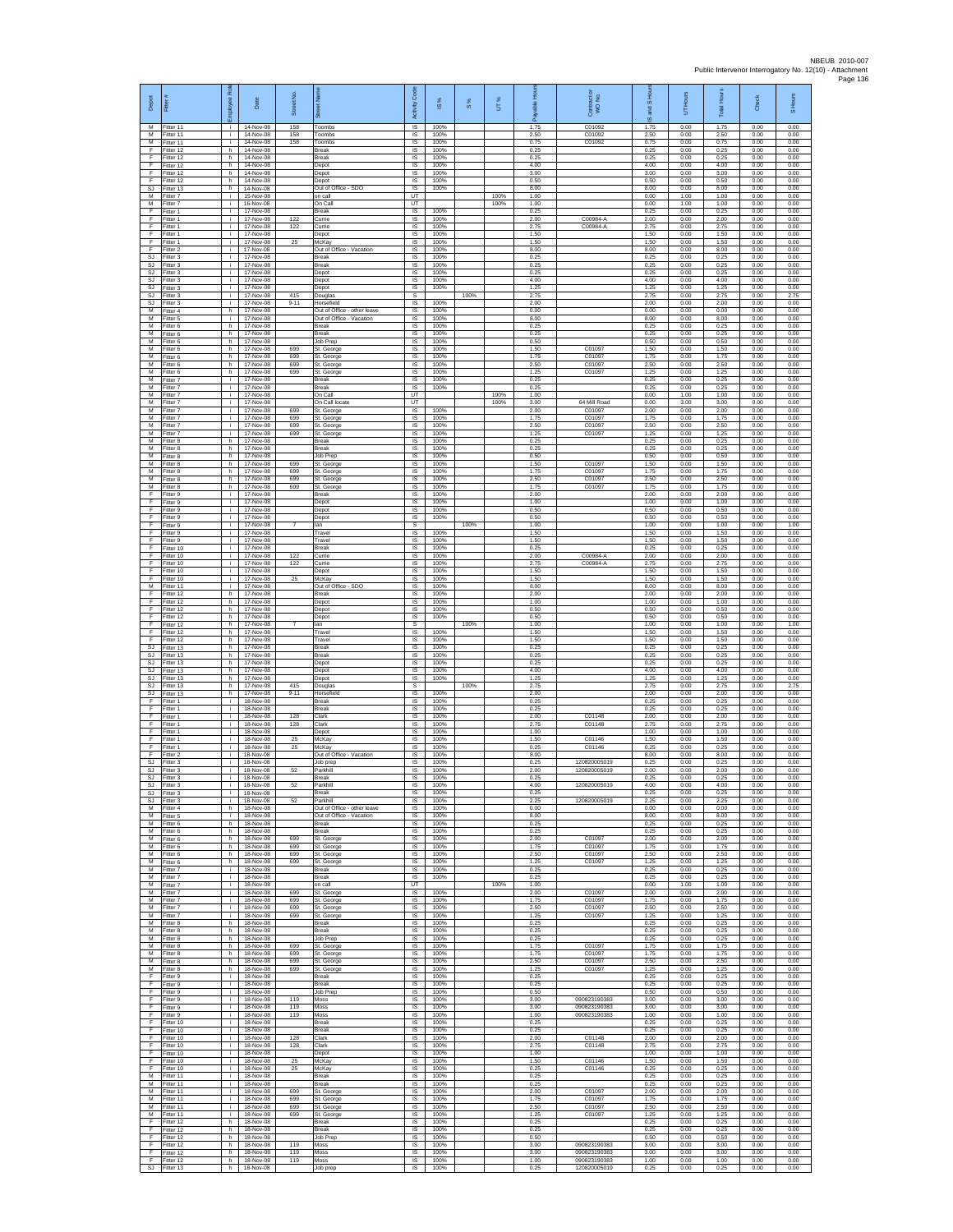| Depot<br>SJ.               | Fitter<br>Fitter 13                 | loyee Rol<br>h.    | Date<br>18-Nov-08                   | Street No.<br>52  | 荷<br>Parkhill                                           | code<br>Activity<br>IS                     | IS %<br>100%         | $\frac{8}{3}$ | UT%  | able Hou<br>δ<br>2.00 | Contract or<br>WO No.<br>120820005019        | and S Ho<br>U,<br>2.00 | Hours<br>5<br>0.00   | <b>Total Hour</b><br>2.00 | Check<br>0.00        | S Hours<br>0.00      |
|----------------------------|-------------------------------------|--------------------|-------------------------------------|-------------------|---------------------------------------------------------|--------------------------------------------|----------------------|---------------|------|-----------------------|----------------------------------------------|------------------------|----------------------|---------------------------|----------------------|----------------------|
| <b>SJ</b><br>SJ            | Fitter 13<br>Fitter 13              | h.<br>h.           | 18-Nov-08<br>18-Nov-08              | 52                | <b>Break</b><br>Parkhill                                | IS<br>IS                                   | 100%<br>100%         |               |      | 0.25<br>4.00          | 120820005019                                 | 0.25<br>4.00           | 0.00<br>0.00         | 0.25<br>4.00              | 0.00<br>0.00         | 0.00<br>0.00         |
| SJ<br>SJ.<br>F             | Fitter 13<br>Fitter 13<br>Fitter 1  | h.<br>h.<br>j.     | 18-Nov-08<br>18-Nov-08<br>19-Nov-08 | 52<br>128         | <b>Break</b><br>Parkhill<br>Clark                       | IS<br><b>IS</b><br>IS                      | 100%<br>100%<br>100% |               |      | 0.25<br>2.25<br>2.00  | 120820005019<br>C01148                       | 0.25<br>2.25<br>2.00   | 0.00<br>0.00<br>0.00 | 0.25<br>2.25<br>2.00      | 0.00<br>0.00<br>0.00 | 0.00<br>0.00<br>0.00 |
| Ŧ<br>F                     | Fitter 1<br>Fitter 1                | i.<br>j.           | 19-Nov-08<br>19-Nov-08              | 128               | Break<br>Clark                                          | IS<br>IS                                   | 100%<br>100%         |               |      | 0.25<br>4.00          | C01148                                       | 0.25<br>4.00           | 0.00<br>0.00         | 0.25<br>4.00              | 0.00<br>0.00         | 0.00<br>0.00         |
| F<br>F<br>F                | Fitter 1<br>-itter 1                | j.<br>i.<br>j.     | 19-Nov-08<br>19-Nov-08<br>19-Nov-08 | 128               | Break<br>Clark<br>Out of Office - Vacation              | -IS<br>$\sf IS$<br>$\sf IS$                | 100%<br>100%<br>100% |               |      | 0.25<br>2.00<br>8.00  | C01148                                       | 0.25<br>2.00<br>8.00   | 0.00<br>0.00<br>0.00 | 0.25<br>2.00<br>8.00      | 0.00<br>0.00<br>0.00 | 0.00<br>0.00<br>0.00 |
| <b>SJ</b><br>SJ.           | Fitter 2<br>Fitter 3<br>Fitter 3    | i.<br>i.           | 19-Nov-08<br>19-Nov-08              | 52                | Job prep<br>Parkhill                                    | IS<br>IS                                   | 100%<br>100%         |               |      | 0.25<br>2.00          | 120820005019<br>120820005019                 | 0.25<br>2.00           | 0.00<br>0.00         | 0.25<br>2.00              | 0.00<br>0.00         | 0.00<br>0.00         |
| <b>SJ</b><br>SJ            | Fitter 3<br>Fitter 3                | ÷.<br>i.           | 19-Nov-08<br>19-Nov-08              | 52                | Break<br>Parkhill                                       | IS<br>IS                                   | 100%<br>100%<br>100% |               |      | 0.25<br>4.00<br>0.25  | 120820005019                                 | 0.25<br>4.00<br>0.25   | 0.00<br>0.00<br>0.00 | 0.25<br>4.00<br>0.25      | 0.00<br>0.00<br>0.00 | 0.00<br>0.00<br>0.00 |
| SJ<br>SJ<br>М              | Fitter 3<br>-itter 3<br>Fitter 4    | i.<br>j.<br>h.     | 19-Nov-08<br>19-Nov-08<br>19-Nov-08 | 52                | <b>Break</b><br>Parkhill<br>Out of Office - other leave | <b>IS</b><br>IS<br>IS                      | 100%<br>100%         |               |      | 3.25<br>0.00          | 120820005019                                 | 3.25<br>0.00           | 0.00<br>0.00         | 3.25<br>0.00              | 0.00<br>0.00         | 0.00<br>0.00         |
| M<br>M                     | Fitter 5<br>Fitter 6                | j.<br>h            | 19-Nov-08<br>19-Nov-08              |                   | Out of Office - Vacation<br>Break                       | IS<br>IS                                   | 100%<br>100%         |               |      | 8.00<br>0.25          |                                              | 8.00<br>0.25           | 0.00<br>0.00         | 8.00<br>0.25              | 0.00<br>0.00         | 0.00<br>0.00         |
| М<br>М<br>M                | Fitter 6<br>Fitter 6<br>Fitter 6    | h.<br>h.<br>h.     | 19-Nov-08<br>19-Nov-08<br>19-Nov-08 | 699<br>699        | Break<br>St. George<br>St. George                       | IS<br>IS<br>-IS                            | 100%<br>100%<br>100% |               |      | 0.25<br>2.00<br>1.75  | C01097<br>C01097                             | 0.25<br>2.00<br>1.75   | 0.00<br>0.00<br>0.00 | 0.25<br>2.00<br>1.75      | 0.00<br>0.00<br>0.00 | 0.00<br>0.00<br>0.00 |
| M<br>M                     | Fitter 6<br>Fitter 6                | h<br>h.            | 19-Nov-08<br>19-Nov-08              | 699<br>699        | St. George<br>St. George                                | IS<br>IS                                   | 100%<br>100%         |               |      | 2.50<br>1.25          | C01097<br>C01097                             | 2.50<br>1.25           | 0.00<br>0.00         | 2.50<br>1.25              | 0.00<br>0.00         | 0.00<br>0.00         |
| $\overline{M}$<br>M<br>м   | Fitter 7<br>Fitter 7<br>-itter 7    | i.<br>i.<br>i.     | 19-Nov-08<br>19-Nov-08<br>19-Nov-08 |                   | Break<br><b>Break</b><br>Job Prep                       | 1S<br>IS<br>IS                             | 100%<br>100%<br>100% |               |      | 0.25<br>0.25<br>0.50  |                                              | 0.25<br>0.25<br>0.50   | 0.00<br>0.00<br>0.00 | 0.25<br>0.25<br>0.50      | 0.00<br>0.00<br>0.00 | 0.00<br>0.00<br>0.00 |
| $\overline{M}$<br>M        | Fitter 7<br>Fitter 7                | j.<br>i.           | 19-Nov-08<br>19-Nov-08              | 231<br>231        | Ogden<br>Ogden                                          | IS<br><b>IS</b>                            | 100%<br>100%         |               |      | 1.50<br>1.75          | 180825025290<br>180825025290                 | 1.50<br>1.75           | 0.00<br>0.00         | 1.50<br>1.75              | 0.00<br>0.00         | 0.00<br>0.00         |
| M<br>М<br>М                | Fitter 7<br>Fitter 7<br>Fitter 7    | j.<br>i.<br>j.     | 19-Nov-08<br>19-Nov-08<br>19-Nov-08 | 231<br>231        | Ogden<br>Ogden<br>On Call                               | IS<br>IS<br>UT                             | 100%<br>100%         |               | 100% | 2.50<br>1.25<br>1.00  | 180825025290<br>180825025290                 | 2.50<br>1.25<br>0.00   | 0.00<br>0.00<br>1.00 | 2.50<br>1.25<br>1.00      | 0.00<br>0.00<br>0.00 | 0.00<br>0.00<br>0.00 |
| M<br>м                     | Fitter 7<br>Fitter 8                | j.<br>h.           | 19-Nov-08<br>19-Nov-08              | 31                | Wentworth<br>Break                                      | UT<br>$\sf IS$                             | 100%                 |               | 100% | 3.00<br>0.25          |                                              | 0.00<br>0.25           | 3.00<br>0.00         | 3.00<br>0.25              | 0.00<br>0.00         | 0.00<br>0.00         |
| М<br>M<br>M                | Fitter 8<br>Fitter 8<br>Fitter 8    | h.<br>h.<br>h.     | 19-Nov-08<br>19-Nov-08<br>19-Nov-08 | 231               | Break<br>Job Prep<br>Ogden                              | $\sf IS$<br>IS<br>IS                       | 100%<br>100%<br>100% |               |      | 0.25<br>0.50<br>1.50  | 180825025290                                 | 0.25<br>0.50<br>1.50   | 0.00<br>0.00<br>0.00 | 0.25<br>0.50<br>1.50      | 0.00<br>0.00<br>0.00 | 0.00<br>0.00<br>0.00 |
| М<br>$\overline{M}$        | Fitter 8<br>Fitter 8                | h.<br>h.           | 19-Nov-08<br>19-Nov-08              | 231<br>231        | Ogden<br>Ogden                                          | IS<br>IS                                   | 100%<br>100%         |               |      | 1.75<br>2.50          | 180825025290<br>180825025290                 | 1.75<br>2.50           | 0.00<br>0.00         | 1.75<br>2.50              | 0.00<br>0.00         | 0.00<br>0.00         |
| M<br>F<br>F                | Fitter 8<br>-itter 9                | h.<br>j.<br>i.     | 19-Nov-08<br>19-Nov-08              | 231               | Ogden<br>Job prep<br>travel                             | <b>IS</b><br>IS<br>IS                      | 100%<br>100%<br>100% |               |      | 1.25<br>0.50<br>1.50  | 180825025290<br>120814804168<br>120814804168 | 1.25<br>0.50<br>1.50   | 0.00<br>0.00<br>0.00 | 1.25<br>0.50<br>1.50      | 0.00<br>0.00<br>0.00 | 0.00<br>0.00<br>0.00 |
| F<br>F                     | Fitter 9<br>Fitter 9<br>Fitter 9    | i.<br>Ť.           | 19-Nov-08<br>19-Nov-08<br>19-Nov-08 | 220               | King St. East<br>Break                                  | IS<br>IS                                   | 100%<br>100%         |               |      | 1.50<br>0.25          | 120814804168                                 | 1.50<br>0.25           | 0.00<br>0.00         | 1.50<br>0.25              | 0.00<br>0.00         | 0.00<br>0.00         |
| Ŧ<br>F                     | Fitter 9<br>Fitter 9                | Ť.<br>i.           | 19-Nov-08<br>19-Nov-08              | 220<br>220        | King St. East<br>Break                                  | IS<br>IS                                   | 100%<br>100%         |               |      | 4.75<br>0.25<br>0.75  | 120814804168                                 | 4.75<br>0.25           | 0.00<br>0.00         | 4.75<br>0.25<br>0.75      | 0.00<br>0.00         | 0.00<br>0.00         |
| -F<br>F<br>F               | Fitter 9<br>-itter 9<br>Fitter 10   | j.<br>i.<br>÷.     | 19-Nov-08<br>19-Nov-08<br>19-Nov-08 | 128               | King St. East<br>ravel<br>Clark                         | -IS<br>IS<br>IS                            | 100%<br>100%<br>100% |               |      | 1.50<br>2.00          | 120814804168<br>120814804168<br>C01148       | 0.75<br>1.50<br>2.00   | 0.00<br>0.00<br>0.00 | 1.50<br>2.00              | 0.00<br>0.00<br>0.00 | 0.00<br>0.00<br>0.00 |
| F.<br>F                    | Fitter 10<br>Fitter 10              | j.<br>i.           | 19-Nov-08<br>19-Nov-08              | 128               | Break<br>Clark                                          | 1S<br>IS                                   | 100%<br>100%         |               |      | 0.25<br>4.00          | C01148                                       | 0.25<br>4.00           | 0.00<br>0.00         | 0.25<br>4.00              | 0.00<br>0.00         | 0.00<br>0.00         |
| F<br>Ŧ<br>M                | Fitter 10<br>Fitter 10<br>Fitter 11 | i.<br>i.<br>i.     | 19-Nov-08<br>19-Nov-08<br>19-Nov-08 | 128               | Break<br>Clark<br>Break                                 | IS<br>1S<br><b>IS</b>                      | 100%<br>100%<br>100% |               |      | 0.25<br>2.00<br>0.25  | C01148                                       | 0.25<br>2.00<br>0.25   | 0.00<br>0.00<br>0.00 | 0.25<br>2.00<br>0.25      | 0.00<br>0.00<br>0.00 | 0.00<br>0.00<br>0.00 |
| M<br>М                     | Fitter 11<br>Fitter 11              | j.<br>i.           | 19-Nov-08<br>19-Nov-08              | 699               | Break<br>St. George                                     | IS<br>IS                                   | 100%<br>100%         |               |      | 0.25<br>2.00          | C01097                                       | 0.25<br>2.00           | 0.00<br>0.00         | 0.25<br>2.00              | 0.00<br>0.00         | 0.00<br>0.00         |
| M<br>M<br>M                | Fitter 11<br>Fitter 11<br>Fitter 11 | i.<br>j.<br>i.     | 19-Nov-08<br>19-Nov-08<br>19-Nov-08 | 699<br>699<br>699 | St. George<br>St. George<br>St. George                  | IS<br>-IS<br>$\sf IS$                      | 100%<br>100%<br>100% |               |      | 2.50<br>1.25<br>1.75  | C01097<br>C01097<br>C01097                   | 2.50<br>1.25<br>1.75   | 0.00<br>0.00<br>0.00 | 2.50<br>1.25<br>1.75      | 0.00<br>0.00<br>0.00 | 0.00<br>0.00<br>0.00 |
| F<br>F                     | Fitter 12<br>Fitter 12              | h.<br>h.           | 19-Nov-08<br>19-Nov-08              |                   | Job prep<br>travel                                      | $\sf IS$<br>IS                             | 100%<br>100%         |               |      | 0.50<br>1.50          | 120814804168<br>120814804168                 | 0.50<br>1.50           | 0.00<br>0.00         | 0.50<br>1.50              | 0.00<br>0.00         | 0.00<br>0.00         |
| -F.<br>Ŧ<br>Ŧ              | Fitter 12<br>Fitter 12<br>Fitter 12 | h.<br>h.<br>h.     | 19-Nov-08<br>19-Nov-08<br>19-Nov-08 | 220<br>220        | King St. East<br>Break<br>King St. East                 | IS<br>IS<br>IS                             | 100%<br>100%<br>100% |               |      | 1.50<br>0.25<br>4.75  | 120814804168<br>120814804168                 | 1.50<br>0.25<br>4.75   | 0.00<br>0.00<br>0.00 | 1.50<br>0.25<br>4.75      | 0.00<br>0.00<br>0.00 | 0.00<br>0.00<br>0.00 |
| E<br>$\mathsf F$           | Fitter 12<br>ltter 12               | h.<br>h.           | 19-Nov-08<br>19-Nov-08              | 220               | Break<br>King St. East                                  | <b>IS</b><br>IS                            | 100%<br>100%         |               |      | 0.25<br>0.75          | 120814804168                                 | 0.25<br>0.75           | 0.00<br>0.00         | 0.25<br>0.75              | 0.00<br>0.00         | 0.00<br>0.00         |
| F<br><b>SJ</b>             | Fitter 12<br>Fitter 13              | h.<br>h.           | 19-Nov-08<br>19-Nov-08              |                   | travel<br>Job prec                                      | 1S<br>IS                                   | 100%<br>100%         |               |      | 1.50<br>0.25          | 120814804168<br>120820005019                 | 1.50<br>0.25           | 0.00<br>0.00         | 1.50<br>0.25              | 0.00<br>0.00         | 0.00<br>0.00         |
| SJ<br><b>SJ</b><br>SJ      | Fitter 13<br>Fitter 13<br>Fitter 13 | h<br>h.<br>h.      | 19-Nov-08<br>19-Nov-08<br>19-Nov-08 | 52<br>52          | Parkhill<br>Break<br>Parkhill                           | IS<br>IS<br>IS                             | 100%<br>100%<br>100% |               |      | 2.00<br>0.25<br>4.00  | 120820005019<br>120820005019                 | 2.00<br>0.25<br>4.00   | 0.00<br>0.00<br>0.00 | 2.00<br>0.25<br>4.00      | 0.00<br>0.00<br>0.00 | 0.00<br>0.00<br>0.00 |
| -SJ<br>SJ                  | Fitter 13<br>Fitter 13              | h.<br>h.           | 19-Nov-08<br>19-Nov-08              | 52                | Break<br>Parkhill                                       | -IS<br>IS                                  | 100%<br>100%         |               |      | 0.25<br>3.25          | 120820005019                                 | 0.25<br>3.25           | 0.00<br>0.00         | 0.25<br>3.25              | 0.00<br>0.00         | 0.00<br>0.00         |
| F<br>F<br>F                | Fitter 1<br>Fitter 1<br>Fitter 1    | i.<br>i.<br>i.     | 20-Nov-08<br>20-Nov-08<br>20-Nov-08 | 128<br>128        | Clark<br>Break<br>Clark                                 | IS<br>IS<br>IS                             | 100%<br>100%<br>100% |               |      | 2.00<br>0.25<br>275   | C01148<br>C01148                             | 2.00<br>0.25<br>2.75   | 0.00<br>0.00<br>0.00 | 2.00<br>0.25<br>2.75      | 0.00<br>0.00<br>0.00 | 0.00<br>0.00<br>0.00 |
| F<br>Ŧ                     | -itter 1<br>Fitter 1                | i.<br>i.           | 20-Nov-08<br>20-Nov-08              |                   | Service<br>Break                                        | s<br>IS                                    | 100%                 | 100%          |      | 2.00<br>0.25          | Victory Meat                                 | 2.00<br>0.25           | 0.00<br>0.00         | 2.00<br>0.25              | 0.00<br>0.00         | 2.00<br>0.00         |
| F<br>-F.<br><b>SJ</b>      | Fitter 1<br>Fitter 2<br>Fitter 3    | i.<br>i.<br>Ť.     | 20-Nov-08<br>20-Nov-08<br>20-Nov-08 |                   | Service<br>Out of Office - Vacation<br>Job prep         | s<br>IS<br>$\overline{\mathsf{s}}$         | 100%<br>100%         | 100%          |      | 0.75<br>8.00<br>0.50  | Victory Meat<br>120821741203                 | 0.75<br>8.00<br>0.50   | 0.00<br>0.00<br>0.00 | 0.75<br>8.00<br>0.50      | 0.00<br>0.00<br>0.00 | 0.75<br>0.00<br>0.00 |
| SJ<br>SJ                   | Fitter 3<br>Fitter 3                | i.<br>j.           | 20-Nov-08<br>20-Nov-08              | 46                | Meeting/Training<br>Fifth                               | <b>IS/UT</b><br>- IS                       | 50%<br>100%          |               | 50%  | 1.00<br>1.00          | <b>JHSC</b><br>120821741203                  | 0.50<br>1.00           | 0.50<br>0.00         | 1.00<br>1.00              | 0.00<br>0.00         | 0.00<br>0.00         |
| SJ.<br><b>SJ</b><br>SJ.    | Fitter 3<br>Fitter 3<br>Fitter 3    | i.<br>j.           | 20-Nov-08<br>20-Nov-08<br>20-Nov-08 | 46                | Break<br>Fifth<br><b>Break</b>                          | $\sf IS$<br>IS<br><b>IS</b>                | 100%<br>100%<br>100% |               |      | 0.25<br>4.00<br>0.25  | 120821741203                                 | 0.25<br>4.00<br>0.25   | 0.00<br>0.00<br>0.00 | 0.25<br>4.00<br>0.25      | 0.00<br>0.00<br>0.00 | 0.00<br>0.00<br>0.00 |
| S.I<br>М                   | Fitter 3<br>Fitter 4                | i.<br>h.           | 20-Nov-08<br>20-Nov-08              | 46                | Fifth<br>Out of Office - other leave                    | IS<br>IS                                   | 100%<br>100%         |               |      | 2.00<br>0.00          | 120821741203                                 | 2.00<br>0.00           | 0.00<br>0.00         | 2.00<br>0.00              | 0.00<br>0.00         | 0.00<br>0.00         |
| м<br>м<br>М                | Fitter 5<br>Fitter 6<br>-itter 6    | i.<br>h.<br>h      | 20-Nov-08<br>20-Nov-08<br>20-Nov-08 | 699               | Out of Office - Vacation<br>St. George<br><b>Break</b>  | $\overline{\mathsf{s}}$<br><b>IS</b><br>IS | 100%<br>100%<br>100% |               |      | 8.00<br>2.00<br>0.25  | C01097                                       | 8.00<br>2.00<br>0.25   | 0.00<br>0.00<br>0.00 | 8.00<br>2.00<br>0.25      | 0.00<br>0.00<br>0.00 | 0.00<br>0.00<br>0.00 |
| M<br>M                     | Fitter 6<br>Fitter 6                | h.<br>h            | 20-Nov-08<br>20-Nov-08              | 699<br>699        | St. George<br>St. George                                | IS<br>IS                                   | 100%<br>100%         |               |      | 1.75<br>2.50          | C01097<br>C01097                             | 1.75<br>2.50           | 0.00<br>0.00         | 1.75<br>2.50              | 0.00<br>0.00         | 0.00<br>0.00         |
| M<br>M<br>M                | Fitter 6<br>Fitter 6<br>Fitter 7    | $\,$ h<br>h.<br>i. | 20-Nov-08<br>20-Nov-08<br>20-Nov-08 | 699<br>231        | Break<br>St. George<br>Ogden                            | IS<br>1S<br>IS                             | 100%<br>100%<br>100% |               |      | 0.25<br>1.25<br>2.00  | C01097<br>180825025290                       | 0.25<br>1.25<br>2.00   | 0.00<br>0.00<br>0.00 | 0.25<br>1.25<br>2.00      | 0.00<br>0.00<br>0.00 | 0.00<br>0.00<br>0.00 |
| M<br>M                     | Fitter 7<br>Fitter 7                | i.<br>j.           | 20-Nov-08<br>20-Nov-08              | 231               | <b>Break</b><br>Ogden                                   | -IS<br>IS                                  | 100%<br>100%         |               |      | 0.25<br>175           | 180825025290                                 | 0.25<br>1.75           | 0.00<br>0.00         | 0.25<br>175               | 0.00<br>0.00         | 0.00<br>0.00         |
| M<br>M<br>M                | Fitter 7<br>Fitter 7<br>Fitter 7    | i.<br>i.<br>i.     | 20-Nov-08<br>20-Nov-08<br>20-Nov-08 | 231<br>231        | Ogden<br>Break                                          | IS<br>1S<br>IS                             | 100%<br>100%<br>100% |               |      | 2.50<br>0.25<br>1.75  | 180825025290                                 | 2.50<br>0.25<br>1.75   | 0.00<br>0.00<br>0.00 | 2.50<br>0.25<br>1.75      | 0.00<br>0.00<br>0.00 | 0.00<br>0.00<br>0.00 |
| M<br>M                     | Fitter 7<br>Fitter 8                | i.<br>h.           | 20-Nov-08<br>20-Nov-08              |                   | Ogden<br>on call<br>Job prep                            | UT<br>IS                                   | 100%                 |               | 100% | 1.00<br>0.50          | 180825025290<br>180825025290                 | 0.00<br>0.50           | 1.00<br>0.00         | 1.00<br>0.50              | 0.00<br>0.00         | 0.00<br>0.00         |
| M<br>M<br>M                | Fitter 8<br>Fitter 8<br>Fitter 8    | h.<br>h<br>h.      | 20-Nov-08<br>20-Nov-08<br>20-Nov-08 | 231<br>231        | Ogden<br>Break                                          | <b>IS</b><br>IS<br>1S                      | 100%<br>100%<br>100% |               |      | 1.50<br>0.25<br>1.75  | 180825025290<br>180825025290                 | 1.50<br>0.25<br>1.75   | 0.00<br>0.00<br>0.00 | 1.50<br>0.25<br>1.75      | 0.00<br>0.00<br>0.00 | 0.00<br>0.00<br>0.00 |
| M<br>M                     | Fitter 8<br>Fitter 8                | h.<br>h.           | 20-Nov-08<br>20-Nov-08              | 231               | Ogden<br>Ogden<br><b>Break</b>                          | IS<br>-IS                                  | 100%<br>100%         |               |      | 2.50<br>0.25          | 180825025290                                 | 2.50<br>0.25           | 0.00<br>0.00         | 2.50<br>0.25              | 0.00<br>0.00         | 0.00<br>0.00         |
| M<br>F                     | Fitter 8<br>Fitter 9                | h.<br>j.           | 20-Nov-08<br>20-Nov-08              | 231               | Ogden<br>Depot                                          | $\sf IS$<br>$\sf IS$                       | 100%<br>100%         |               |      | 1.75<br>0.50          | 180825025290                                 | 1.75<br>0.50           | 0.00<br>0.00         | 1.75<br>0.50              | 0.00<br>0.00         | 0.00<br>0.00         |
| F<br>-F<br>F               | Fitter 9<br>Fitter 9<br>Fitter 9    | i.<br>i.<br>÷.     | 20-Nov-08<br>20-Nov-08<br>20-Nov-08 | 220               | travel<br>King St E<br>Break                            | IS<br>IS<br>IS                             | 100%<br>100%<br>100% |               |      | 1.50<br>2.00<br>0.25  | 120814804168                                 | 1.50<br>2.00<br>0.25   | 0.00<br>0.00<br>0.00 | 1.50<br>2.00<br>0.25      | 0.00<br>0.00<br>0.00 | 0.00<br>0.00<br>0.00 |
| F<br>F                     | Fitter 9<br>Fitter 9                | i.<br>i.           | 20-Nov-08<br>20-Nov-08              | 220               | King St E<br>Break                                      | IS<br><b>IS</b>                            | 100%<br>100%         |               |      | 4.75<br>0.25          | 120814804168                                 | 4.75<br>0.25           | 0.00<br>0.00         | 4.75<br>0.25              | 0.00<br>0.00         | 0.00<br>0.00         |
| F<br>F.<br>F               | -itter 9<br>Fitter 10<br>Fitter 10  | j.<br>i.<br>i.     | 20-Nov-08<br>20-Nov-08<br>20-Nov-08 | 220<br>128        | King St E<br>Clark<br>Break                             | IS<br>1S<br>IS                             | 100%<br>100%<br>100% |               |      | 1.75<br>2.00<br>0.25  | 120814804168<br>C01148                       | 1.75<br>2.00<br>0.25   | 0.00<br>0.00<br>0.00 | 1.75<br>2.00<br>0.25      | 0.00<br>0.00<br>0.00 | 0.00<br>0.00<br>0.00 |
| F<br>Ŧ                     | Fitter 10<br>Fitter 10              | ÷.<br>i.           | 20-Nov-08<br>20-Nov-08              | 128               | Clark<br>Service                                        | IS<br>s                                    | 100%                 | 100%          |      | 275<br>2.00           | C01148<br>Victory Meat                       | 2.75<br>2.00           | 0.00<br>0.00         | 2.75<br>2.00              | 0.00<br>0.00         | 0.00<br>2.00         |
| Ŧ<br>-F<br>M               | Fitter 10<br>Fitter 10<br>Fitter 11 | i.<br>i.<br>i.     | 20-Nov-08<br>20-Nov-08<br>20-Nov-08 | 699               | <b>Break</b><br>Service<br>St. George                   | IS<br>-S<br>IS                             | 100%<br>100%         | 100%          |      | 0.25<br>0.75<br>2.00  | Victory Meat<br>C01097                       | 0.25<br>0.75<br>2.00   | 0.00<br>0.00<br>0.00 | 0.25<br>0.75<br>2.00      | 0.00<br>0.00<br>0.00 | 0.00<br>0.75<br>0.00 |
| ${\sf M}$<br>M             | Fitter 11<br>Fitter 11              | i.<br>i.           | 20-Nov-08<br>20-Nov-08              | 699               | Break<br>St. George                                     | IS<br>IS                                   | 100%<br>100%         |               |      | 0.25<br>1.75          | C01097                                       | 0.25<br>1.75           | 0.00<br>0.00         | 0.25<br>1.75              | 0.00<br>0.00         | 0.00<br>0.00         |
| M<br>M<br>M                | Fitter 11<br>Fitter 11<br>Fitter 11 | i.<br>i.<br>i.     | 20-Nov-08<br>20-Nov-08<br>20-Nov-08 | 699<br>699        | St. George<br>Break<br>St. George                       | IS<br>IS<br>IS                             | 100%<br>100%<br>100% |               |      | 2.50<br>0.25<br>1.25  | C01097<br>C01097                             | 2.50<br>0.25<br>1.25   | 0.00<br>0.00<br>0.00 | 2.50<br>0.25<br>1.25      | 0.00<br>0.00<br>0.00 | 0.00<br>0.00<br>0.00 |
| F<br>F                     | Fitter 12<br>Fitter 12              | h.<br>h.           | 20-Nov-08<br>20-Nov-08              |                   | Depot<br>travel                                         | IS.<br>IS                                  | 100%<br>100%         |               |      | 0.50<br>1.50          |                                              | 0.50<br>1.50           | 0.00<br>0.00         | 0.50<br>1.50              | 0.00<br>0.00         | 0.00<br>0.00         |
| Ŧ<br>$\overline{F}$<br>- F | Fitter 12<br>Fitter 12<br>Fitter 12 | h.<br>h<br>h.      | 20-Nov-08<br>20-Nov-08<br>20-Nov-08 | 220<br>220        | King St E<br>Break<br>King St E                         | IS<br>IS<br>-IS                            | 100%<br>100%<br>100% |               |      | 2.00<br>0.25<br>4.75  | 120814804168<br>120814804168                 | 2.00<br>0.25<br>4.75   | 0.00<br>0.00<br>0.00 | 2.00<br>0.25<br>4.75      | 0.00<br>0.00<br>0.00 | 0.00<br>0.00<br>0.00 |
| F<br>F                     | Fitter 12<br>Fitter 12              | h.<br>h.           | 20-Nov-08<br>20-Nov-08              | 220               | Break<br>King St E                                      | IS<br>$\sf IS$                             | 100%<br>100%         |               |      | 0.25<br>1.75          | 120814804168                                 | 0.25<br>1.75           | 0.00<br>0.00         | 0.25<br>1.75              | 0.00<br>0.00         | 0.00<br>0.00         |
|                            | SJ Fitter 13                        |                    | h 20-Nov-08                         |                   | Job prep                                                | <b>IS</b>                                  | 100%                 |               |      | 1.50                  | 120821741203                                 | 1.50                   | 0.00                 | 1.50                      | 0.00                 | 0.00                 |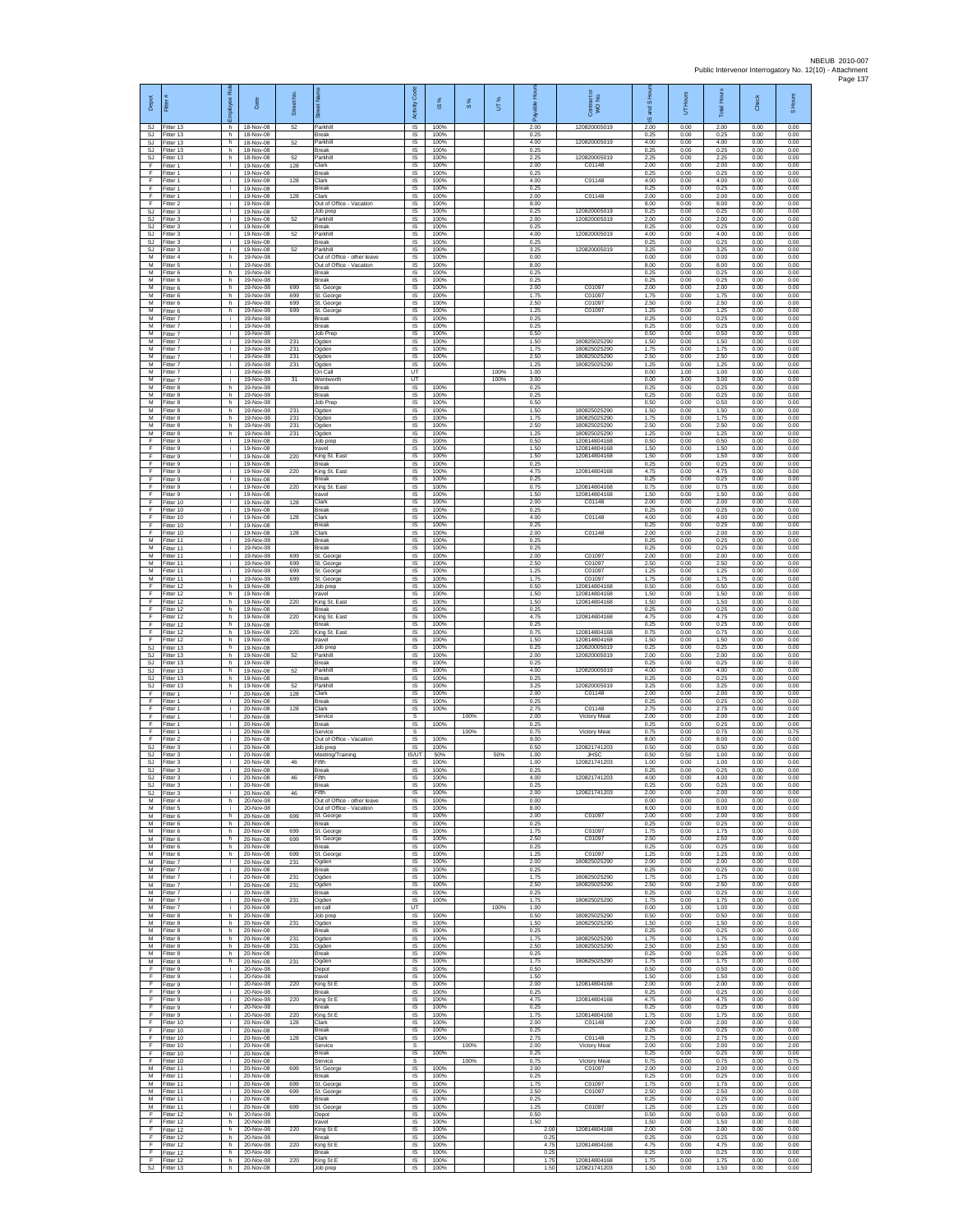| Depot<br>SJ.                  | Fitter<br>Fitter 13                 | loyee Rol<br>h. | Date<br>20-Nov-08                   | Street No.<br>46 | 芴<br>Fifth                                     | code<br>Activity<br>IS      | IS %<br>100%         | $\frac{8}{3}$        | UT% | able Hou<br>1.00     | Contract or<br>WO No.<br>120821741203 | and S Ho<br>U,<br>1.00 | Hours<br>5<br>0.00   | <b>Total Hour</b><br>1.00 | Check<br>0.00        | S Hours<br>0.00      |
|-------------------------------|-------------------------------------|-----------------|-------------------------------------|------------------|------------------------------------------------|-----------------------------|----------------------|----------------------|-----|----------------------|---------------------------------------|------------------------|----------------------|---------------------------|----------------------|----------------------|
| <b>SJ</b><br><b>SJ</b>        | Fitter 13<br>Fitter 13              | h.<br>h.        | 20-Nov-08<br>20-Nov-08              | 46               | Break<br>Fifth                                 | IS<br>IS                    | 100%<br>100%         |                      |     | 0.25<br>4.00         | 120821741203                          | 0.25<br>4.00           | 0.00<br>0.00         | 0.25<br>4.00              | 0.00<br>0.00         | 0.00<br>0.00         |
| SJ<br>SJ.<br>F                | Fitter 13<br>Fitter 13<br>Fitter 1  | h.<br>h.<br>j.  | 20-Nov-08<br>20-Nov-08<br>21-Nov-08 | 46<br>334        | Break<br>Fifth<br>King                         | IS<br><b>IS</b><br>IS       | 100%<br>100%<br>100% |                      |     | 0.25<br>2.00<br>2.00 | 120821741203<br>C00617                | 0.25<br>2.00<br>2.00   | 0.00<br>0.00<br>0.00 | 0.25<br>2.00<br>2.00      | 0.00<br>0.00<br>0.00 | 0.00<br>0.00<br>0.00 |
| Ŧ<br>F                        | Fitter 1<br>Fitter 1                | i.<br>j.        | 21-Nov-08<br>21-Nov-08              | 334              | Break<br>King                                  | 1S<br>IS                    | 100%<br>100%         |                      |     | 0.25<br>4.00         | C00617                                | 0.25<br>4.00           | 0.00<br>0.00         | 0.25<br>4.00              | 0.00<br>0.00         | 0.00<br>0.00         |
| - F<br>F<br>F                 | Fitter 1<br>-itter 1<br>Fitter 2    | j.<br>i.<br>j.  | 21-Nov-08<br>21-Nov-08<br>21-Nov-08 | 334              | Break<br>King<br>Out of Office - Vacation      | -IS<br>$\sf IS$<br>$\sf IS$ | 100%<br>100%<br>100% |                      |     | 0.25<br>1.50<br>8.00 | C00617                                | 0.25<br>1.50<br>8.00   | 0.00<br>0.00<br>0.00 | 0.25<br>1.50<br>8.00      | 0.00<br>0.00<br>0.00 | 0.00<br>0.00<br>0.00 |
| <b>SJ</b><br>SJ               | Fitter 3<br>Fitter 3                | i.<br>i.        | 21-Nov-08<br>21-Nov-08              | 46               | Job prep<br>Fifth                              | IS<br>IS                    | 100%<br>100%         |                      |     | 0.25<br>200          | 120821741203<br>120821741203          | 0.25<br>2.00           | 0.00<br>0.00         | 0.25<br>2.00              | 0.00<br>0.00         | 0.00<br>0.00         |
| SJ<br>SJ                      | Fitter 3<br>Fitter 3                | i.<br>i.        | 21-Nov-08<br>21-Nov-08<br>21-Nov-08 | 46               | Break<br>Fifth                                 | IS<br>IS                    | 100%<br>100%<br>100% |                      |     | 0.25<br>4.00<br>0.25 | 120821741203                          | 0.25<br>4.00<br>0.25   | 0.00<br>0.00<br>0.00 | 0.25<br>4.00<br>0.25      | 0.00<br>0.00<br>0.00 | 0.00<br>0.00<br>0.00 |
| SJ.<br>SJ<br>М                | Fitter 3<br>-itter 3<br>Fitter 4    | i.<br>i.<br>h.  | 21-Nov-08<br>21-Nov-08              | 46               | Break<br>Fifth<br>Out of Office - other leave  | <b>IS</b><br>IS<br>IS       | 100%<br>100%         |                      |     | 4.25<br>0.00         | 120821741203                          | 4.25<br>0.00           | 0.00<br>0.00         | 4.25<br>0.00              | 0.00<br>0.00         | 0.00<br>0.00         |
| M<br>M                        | Fitter 5<br>Fitter 6                | i.<br>h         | 21-Nov-08<br>21-Nov-08              | 699              | Out of Office - Vacation<br>St. George         | IS<br>IS                    | 100%<br>100%         |                      |     | 8.00<br>2.00         | C01097                                | 8.00<br>2.00           | 0.00<br>0.00         | 8.00<br>2.00              | 0.00<br>0.00         | 0.00<br>0.00         |
| М<br>М<br>M                   | Fitter 6<br>Fitter 6<br>Fitter 6    | h.<br>h.<br>h.  | 21-Nov-08<br>21-Nov-08<br>21-Nov-08 | 699<br>699       | Break<br>St. George<br>St. George              | IS<br>IS<br>-IS             | 100%<br>100%<br>100% |                      |     | 0.25<br>1.75<br>2.50 | C01097<br>C01097                      | 0.25<br>1.75<br>2.50   | 0.00<br>0.00<br>0.00 | 0.25<br>1.75<br>2.50      | 0.00<br>0.00<br>0.00 | 0.00<br>0.00<br>0.00 |
| M<br>M                        | Fitter 6<br>Fitter 6                | h<br>h.         | 21-Nov-08<br>21-Nov-08              | 699              | <b>Break</b><br>St. George                     | IS<br>IS                    | 100%<br>100%         |                      |     | 0.25<br>1.25         | C01097                                | 0.25<br>1.25           | 0.00<br>0.00         | 0.25<br>1.25              | 0.00<br>0.00         | 0.00<br>0.00         |
| М<br>M<br>м                   | Fitter 7<br>Fitter 7<br>-itter 7    | i.<br>i.<br>i.  | 21-Nov-08<br>21-Nov-08<br>21-Nov-08 | 45<br>45         | Williams<br><b>Break</b><br>Williams           | 1S<br>IS<br>IS              | 100%<br>100%<br>100% |                      |     | 2.00<br>0.25<br>4.75 | 180823673474<br>180823673474          | 2.00<br>0.25<br>4.75   | 0.00<br>0.00<br>0.00 | 2.00<br>0.25<br>4.75      | 0.00<br>0.00<br>0.00 | 0.00<br>0.00<br>0.00 |
| M<br>M                        | Fitter 7<br>Fitter 7                | i.<br>i.        | 21-Nov-08<br>21-Nov-08              | 45               | Break<br>Williams                              | 1S<br><b>IS</b>             | 100%<br>100%         |                      |     | 0.25<br>2.25         | 180823673474                          | 0.25<br>2.25           | 0.00<br>0.00         | 0.25<br>2.25              | 0.00<br>0.00         | 0.00<br>0.00         |
| M<br>М<br>М                   | Fitter 8<br>Fitter 8<br>Fitter 8    | h.<br>h.<br>h.  | 21-Nov-08<br>21-Nov-08<br>21-Nov-08 | 45               | Safety Meeting<br>estock<br>Villiams           | IS<br>IS<br>IS              | 100%<br>100%<br>100% |                      |     | 0.25<br>0.25<br>1.50 | 180823673474                          | 0.25<br>0.25<br>1.50   | 0.00<br>0.00<br>0.00 | 0.25<br>0.25<br>1.50      | 0.00<br>0.00<br>0.00 | 0.00<br>0.00<br>0.00 |
| M<br>M                        | Fitter 8<br>Fitter 8                | h.<br>h.        | 21-Nov-08<br>21-Nov-08              | 45               | <b>Break</b><br>Williams                       | -IS<br>$\sf IS$             | 100%<br>100%         |                      |     | 0.25<br>4.75         | 180823673474                          | 0.25<br>4.75           | 0.00<br>0.00         | 0.25<br>4.75              | 0.00<br>0.00         | 0.00<br>0.00         |
| М<br>M<br>F                   | Fitter 8<br>Fitter 8<br>Fitter 9    | h.<br>h.<br>i.  | 21-Nov-08<br>21-Nov-08<br>21-Nov-08 | 45<br>861        | Break<br>Williams<br>Mollins Dr                | $\sf IS$<br>IS<br>IS        | 100%<br>100%<br>100% |                      |     | 0.25<br>2.25<br>3.00 | 180823673474<br>120824993125          | 0.25<br>2.25<br>3.00   | 0.00<br>0.00<br>0.00 | 0.25<br>2.25<br>3.00      | 0.00<br>0.00<br>0.00 | 0.00<br>0.00<br>0.00 |
| F<br>Ŧ                        | Fitter 9<br>Fitter 9                | ÷.<br>i.        | 21-Nov-08<br>21-Nov-08              | 861              | Break<br>Mollins Dr                            | IS<br>IS                    | 100%<br>100%         |                      |     | 0.25<br>2.00         | 120824993125                          | 0.25<br>2.00           | 0.00<br>0.00         | 0.25<br>2.00              | 0.00<br>0.00         | 0.00<br>0.00         |
| F<br>F<br>Ŧ                   | Fitter 9<br>-itter 9<br>Fitter 9    | i.<br>i.<br>i.  | 21-Nov-08<br>21-Nov-08<br>21-Nov-08 | 861              | <b>Break</b><br>Mollins Dr<br>travel           | <b>IS</b><br>IS<br>IS       | 100%<br>100%<br>100% |                      |     | 0.25<br>1.00<br>1.50 | 120824993125                          | 0.25<br>1.00<br>1.50   | 0.00<br>0.00<br>0.00 | 0.25<br>1.00<br>1.50      | 0.00<br>0.00<br>0.00 | 0.00<br>0.00<br>0.00 |
| F<br>F                        | Fitter 10<br>Fitter 10              | i.<br>j.        | 21-Nov-08<br>21-Nov-08              | 334              | King<br>Break                                  | IS<br>IS                    | 100%<br>100%         |                      |     | 2.00<br>0.25         | C00617                                | 2.00<br>0.25           | 0.00<br>0.00         | 2.00<br>0.25              | 0.00<br>0.00         | 0.00<br>0.00         |
| Ŧ<br>F<br>- F                 | Fitter 10<br>Fitter 10<br>Fitter 10 | i.<br>j.<br>j.  | 21-Nov-08<br>21-Nov-08<br>21-Nov-08 | 334<br>334       | King<br>Break<br>King                          | 1S<br>IS<br>-IS             | 100%<br>100%<br>100% |                      |     | 4.00<br>0.25<br>1.50 | C00617<br>C00617                      | 4.00<br>0.25<br>1.50   | 0.00<br>0.00<br>0.00 | 4.00<br>0.25<br>1.50      | 0.00<br>0.00<br>0.00 | 0.00<br>0.00<br>0.00 |
| M<br>М                        | Fitter 11<br>Fitter 11              | i.<br>÷.        | 21-Nov-08<br>21-Nov-08              | 699              | St. George<br>Break                            | IS<br>IS                    | 100%<br>100%         |                      |     | 200<br>0.25          | C01097                                | 2.00<br>0.25           | 0.00<br>0.00         | 2.00<br>0.25              | 0.00<br>0.00         | 0.00<br>0.00         |
| M<br>M<br>M                   | Fitter 11<br>Fitter 11<br>Fitter 11 | i.<br>i.<br>i.  | 21-Nov-08<br>21-Nov-08<br>21-Nov-08 | 699<br>699       | St. George<br>St. George<br>Break              | 1S<br>IS<br>IS              | 100%<br>100%<br>100% |                      |     | 1.75<br>2.50<br>0.25 | C01097<br>C01097                      | 1.75<br>2.50<br>0.25   | 0.00<br>0.00<br>0.00 | 1.75<br>2.50<br>0.25      | 0.00<br>0.00<br>0.00 | 0.00<br>0.00<br>0.00 |
| м<br>F                        | Fitter 11<br>Fitter 12              | i.<br>h.        | 21-Nov-08<br>21-Nov-08              | 699<br>861       | St. George<br>Mollins Dr                       | 1S<br><b>IS</b>             | 100%<br>100%         |                      |     | 1.25<br>3.00         | C01097<br>120824993125                | 1.25<br>3.00           | 0.00<br>0.00         | 1.25<br>3.00              | 0.00<br>0.00         | 0.00<br>0.00         |
| F<br>Ŧ<br>$\overline{F}$      | Fitter 12<br>Fitter 12<br>Fitter 12 | h.<br>h.<br>h.  | 21-Nov-08<br>21-Nov-08<br>21-Nov-08 | 861              | Break<br>Mollins D<br>Break                    | IS<br>IS<br>IS              | 100%<br>100%<br>100% |                      |     | 0.25<br>2.00<br>0.25 | 120824993125                          | 0.25<br>2.00<br>0.25   | 0.00<br>0.00<br>0.00 | 0.25<br>2.00<br>0.25      | 0.00<br>0.00<br>0.00 | 0.00<br>0.00<br>0.00 |
| - F<br>F                      | Fitter 12<br>Fitter 12              | h.<br>h.        | 21-Nov-08<br>21-Nov-08              | 861              | Mollins Dr<br>travel                           | -IS<br>$\sf IS$             | 100%<br>100%         |                      |     | 1.00<br>1.50         | 120824993125                          | 1.00<br>1.50           | 0.00<br>0.00         | 1.00<br>1.50              | 0.00<br>0.00         | 0.00<br>0.00         |
| SJ<br>SJ.<br>SJ.              | Fitter 13<br>Fitter 13<br>Fitter 13 | h.<br>h.<br>h.  | 21-Nov-08<br>21-Nov-08<br>21-Nov-08 | 46               | Job prep<br>Fifth<br><b>Break</b>              | $\sf IS$<br>IS<br>IS        | 100%<br>100%<br>100% |                      |     | 0.25<br>2.00<br>0.25 | 120821741203<br>120821741203          | 0.25<br>2.00<br>0.25   | 0.00<br>0.00<br>0.00 | 0.25<br>2.00<br>0.25      | 0.00<br>0.00<br>0.00 | 0.00<br>0.00<br>0.00 |
| <b>SJ</b><br>SJ               | Fitter 13<br>Fitter 13              | h.<br>h         | 21-Nov-08<br>21-Nov-08              | 46               | ifth<br>Break                                  | IS<br>IS                    | 100%<br>100%         |                      |     | 4.00<br>0.25         | 120821741203                          | 4.00<br>0.25           | 0.00<br>0.00         | 4.00<br>0.25              | 0.00<br>0.00         | 0.00<br>0.00         |
| <b>SJ</b><br>$\mathsf F$<br>F | Fitter 13<br>-itter 1<br>Fitter 2   | h.<br>i.<br>i.  | 21-Nov-08<br>24-Nov-08<br>24-Nov-08 | 46               | Fifth<br>Out of the office - Vacation<br>Depot | <b>IS</b><br>IS<br>1S       | 100%<br>100%<br>100% |                      |     | 4.25<br>8.00<br>2.50 | 120821741203                          | 4.25<br>8.00<br>2.50   | 0.00<br>0.00<br>0.00 | 4.25<br>8.00<br>2.50      | 0.00<br>0.00<br>0.00 | 0.00<br>0.00<br>0.00 |
| F<br>F                        | Fitter 2<br>Fitter 2                | i.<br>j.        | 24-Nov-08<br>24-Nov-08              |                  | <b>Break</b><br>travel                         | IS<br>IS                    | 100%<br>100%         |                      |     | 0.25<br>1.50         |                                       | 0.25<br>1.50           | 0.00<br>0.00         | 0.25<br>1.50              | 0.00<br>0.00         | 0.00<br>0.00         |
| Ŧ<br>Ŧ<br>-F                  | Fitter 2<br>Fitter 2<br>Fitter 2    | i.<br>j.<br>i.  | 24-Nov-08<br>24-Nov-08<br>24-Nov-08 | 50               | lan<br>Break<br>Sunse                          | s<br>IS<br>- IS             | 100%<br>100%         | 100%                 |     | 1.25<br>0.25<br>1.75 | 120808723479                          | 1.25<br>0.25<br>1.75   | 0.00<br>0.00<br>0.00 | 1.25<br>0.25<br>1.75      | 0.00<br>0.00<br>0.00 | 1.25<br>0.00<br>0.00 |
| F<br>$\mathbb{S}\mathbb{J}$   | Fitter 2<br>Fitter 3                | i.<br>i.        | 24-Nov-08<br>24-Nov-08              |                  | ravel<br>Job prep                              | IS<br>IS                    | 100%<br>100%         |                      |     | 1.50<br>0.25         |                                       | 1.50<br>0.25           | 0.00<br>0.00         | 1.50<br>0.25              | 0.00<br>0.00         | 0.00<br>0.00         |
| SJ.<br>SJ<br>SJ               | Fitter 3<br>Fitter 3<br>Fitter 3    | i.<br>i.<br>i.  | 24-Nov-08<br>24-Nov-08<br>24-Nov-08 | 50<br>50         | Sunset<br><b>Break</b><br>Sunset               | 1S<br>IS<br>IS              | 100%<br>100%<br>100% |                      |     | 2.00<br>0.25<br>4.00 | 120808723479<br>120808723479          | 2.00<br>0.25<br>4.00   | 0.00<br>0.00<br>0.00 | 2.00<br>0.25<br>4.00      | 0.00<br>0.00<br>0.00 | 0.00<br>0.00<br>0.00 |
| SJ<br>SJ.                     | Fitter 3<br>Fitter 3                | j.<br>i.        | 24-Nov-08<br>24-Nov-08              | 50               | Break<br>Sunset                                | 1S<br><b>IS</b>             | 100%<br>100%         |                      |     | 0.25<br>1.50         | 120808723479                          | 0.25<br>1.50           | 0.00<br>0.00         | 0.25<br>1.50              | 0.00<br>0.00         | 0.00<br>0.00         |
| M<br>М<br>$\overline{M}$      | Fitter 4<br>Fitter 4<br>Fitter 4    | h.<br>h.<br>h.  | 24-Nov-08<br>24-Nov-08<br>24-Nov-08 | 699<br>699       | St. George<br>Break<br>St. George              | IS<br>IS<br>IS              | 100%<br>100%<br>100% |                      |     | 2.00<br>0.25<br>1.75 | C01097<br>C01097                      | 2.00<br>0.25<br>1.75   | 0.00<br>0.00<br>0.00 | 2.00<br>0.25<br>1.75      | 0.00<br>0.00<br>0.00 | 0.00<br>0.00<br>0.00 |
| M<br>M<br>M                   | Fitter 4<br>-itter 4                | h.<br>h.        | 24-Nov-08<br>24-Nov-08              | 699              | St. George<br>Break                            | <b>IS</b><br>$\sf IS$<br>IS | 100%<br>100%<br>100% |                      |     | 2.50<br>0.25<br>1.25 | C01097                                | 2.50<br>0.25<br>1.25   | 0.00<br>0.00         | 2.50<br>0.25<br>1.25      | 0.00<br>0.00<br>0.00 | 0.00<br>0.00<br>0.00 |
| M<br>M                        | Fitter 4<br>Fitter 5<br>Fitter 5    | h<br>÷.<br>i.   | 24-Nov-08<br>24-Nov-08<br>24-Nov-08 | 699<br>56        | St. George<br>restock<br>Flemming              | <b>IS</b><br>s              | 100%                 | 100%                 |     | 0.50<br>1.00         | C01097                                | 0.50<br>1.00           | 0.00<br>0.00<br>0.00 | 0.50<br>1.00              | 0.00<br>0.00         | 0.00<br>1.00         |
| м<br>$\overline{M}$<br>M      | Fitter 5<br>Fitter 5<br>Fitter 5    | ÷.<br>j.<br>i.  | 24-Nov-08<br>24-Nov-08<br>24-Nov-08 | 25<br>101<br>6   | Bulman<br>Burlington<br>Trueman                | s<br>s<br>s                 |                      | 100%<br>100%<br>100% |     | 2.50<br>2.50<br>2.00 |                                       | 2.50<br>2.50<br>2.00   | 0.00<br>0.00<br>0.00 | 2.50<br>2.50<br>2.00      | 0.00<br>0.00<br>0.00 | 2.50<br>2.50<br>2.00 |
| M<br>М                        | -itter 5<br>Fitter 6                | i.<br>h.        | 24-Nov-08<br>24-Nov-08              | 25<br>699        | Bulman<br>St. George                           | s<br>IS.                    | 100%                 | 100%                 |     | 0.50<br>2.00         | C01097                                | 0.50<br>2.00           | 0.00<br>0.00         | 0.50<br>2.00              | 0.00<br>0.00         | 0.50<br>0.00         |
| M<br>M<br>М                   | Fitter 6<br>Fitter 6<br>Fitter 6    | h<br>h<br>h.    | 24-Nov-08<br>24-Nov-08<br>24-Nov-08 | 699<br>699       | Break<br>St. George<br>St. George              | IS<br>IS<br>1S              | 100%<br>100%<br>100% |                      |     | 0.25<br>1.75<br>2.50 | C01097<br>C01097                      | 0.25<br>1.75<br>2.50   | 0.00<br>0.00<br>0.00 | 0.25<br>1.75<br>2.50      | 0.00<br>0.00<br>0.00 | 0.00<br>0.00<br>0.00 |
| М<br>M                        | Fitter 6<br>Fitter 6                | h.<br>h.        | 24-Nov-08<br>24-Nov-08              | 699              | <b>Break</b><br>St. George                     | IS<br>-IS                   | 100%<br>100%         |                      |     | 0.25<br>1.25         | C01097                                | 0.25<br>1.25           | 0.00<br>0.00         | 0.25<br>1.25              | 0.00<br>0.00         | 0.00<br>0.00         |
| M<br>M<br>м                   | Fitter 7<br>Fitter 7<br>Fitter 7    | i.<br>i.<br>i.  | 24-Nov-08<br>24-Nov-08<br>24-Nov-08 | 699<br>699       | St. George<br>Break<br>St. George              | IS<br>IS<br>IS              | 100%<br>100%<br>100% |                      |     | 200<br>0.25<br>1.75  | C01097<br>C01097                      | 2.00<br>0.25<br>1.75   | 0.00<br>0.00<br>0.00 | 2.00<br>0.25<br>1.75      | 0.00<br>0.00<br>0.00 | 0.00<br>0.00<br>0.00 |
| M.<br>M                       | Fitter 7<br>Fitter 7                | i.<br>i.        | 24-Nov-08<br>24-Nov-08              | 699              | St. George<br>Break                            | IS<br>IS                    | 100%<br>100%         |                      |     | 2.50<br>0.25         | C01097                                | 2.50<br>0.25           | 0.00<br>0.00         | 2.50<br>0.25              | 0.00<br>0.00         | 0.00<br>0.00         |
| м<br>M<br>M                   | Fitter 7<br>Fitter 8<br>Fitter 8    | i.<br>h.<br>h   | 24-Nov-08<br>24-Nov-08<br>24-Nov-08 | 699<br>56        | St. George<br>restock<br>Flemming              | IS<br><b>IS</b><br>s        | 100%<br>100%         | 100%                 |     | 1.25<br>0.50<br>1.00 | C01097                                | 1.25<br>0.50<br>1.00   | 0.00<br>0.00<br>0.00 | 1.25<br>0.50<br>1.00      | 0.00<br>0.00<br>0.00 | 0.00<br>0.00<br>1.00 |
| м<br>М                        | Fitter 8<br>Fitter 8                | h.<br>h.        | 24-Nov-08<br>24-Nov-08              | 25<br>101        | Bulman<br>Burlington                           | s<br>s                      |                      | 100%<br>100%         |     | 2.50<br>2.50         |                                       | 2.50<br>2.50           | 0.00<br>0.00         | 2.50<br>2.50              | 0.00<br>0.00         | 2.50<br>2.50         |
| M<br>M<br>F                   | Fitter 8<br>Fitter 8<br>Fitter 9    | h.<br>h.<br>j.  | 24-Nov-08<br>24-Nov-08<br>24-Nov-08 | 6<br>25          | Trueman<br>Bulman<br>Depot                     | s<br>s<br>$\sf IS$          | 100%                 | 100%<br>100%         |     | 2.00<br>0.50<br>2.00 |                                       | 2.00<br>0.50<br>2.00   | 0.00<br>0.00<br>0.00 | 2.00<br>0.50<br>2.00      | 0.00<br>0.00<br>0.00 | 2.00<br>0.50<br>0.00 |
| F<br>F.                       | Fitter 9<br>Fitter 9                | i.<br>i.        | 24-Nov-08<br>24-Nov-08              |                  | <b>Break</b><br>Depot                          | IS.<br>IS                   | 100%<br>100%         |                      |     | 0.25<br>4.75         |                                       | 0.25<br>4.75           | 0.00<br>0.00         | 0.25<br>4.75              | 0.00<br>0.00         | 0.00<br>0.00         |
| Ŧ<br>Ŧ<br>F.                  | Fitter 9<br>Fitter 9<br>Fitter 10   | ÷.<br>i.<br>i.  | 24-Nov-08<br>24-Nov-08<br>24-Nov-08 |                  | Break<br>Depot<br>Out of the office - SDO      | IS<br>IS<br><b>IS</b>       | 100%<br>100%<br>100% |                      |     | 0.25<br>0.75<br>8.00 |                                       | 0.25<br>0.75<br>8.00   | 0.00<br>0.00<br>0.00 | 0.25<br>0.75<br>8.00      | 0.00<br>0.00<br>0.00 | 0.00<br>0.00<br>0.00 |
| M<br>M                        | Fitter 11<br>Fitter 11              | j.<br>i.        | 24-Nov-08<br>24-Nov-08              | 699              | St. George<br>Break                            | IS<br>1S                    | 100%<br>100%         |                      |     | 2.00<br>0.25         | C01097                                | 2.00<br>0.25           | 0.00<br>0.00         | 2.00<br>0.25              | 0.00<br>0.00         | 0.00<br>0.00         |
| M<br>M<br>М                   | Fitter 11<br>Fitter 11<br>Fitter 11 | i.<br>÷.<br>÷.  | 24-Nov-08<br>24-Nov-08<br>24-Nov-08 | 699<br>699       | St. George<br>St. George<br>Break              | IS<br>IS<br>IS              | 100%<br>100%<br>100% |                      |     | 1.75<br>2.50<br>0.25 | C01097<br>C01097                      | 1.75<br>2.50<br>0.25   | 0.00<br>0.00<br>0.00 | 1.75<br>2.50<br>0.25      | 0.00<br>0.00<br>0.00 | 0.00<br>0.00<br>0.00 |
| М<br>-F                       | Fitter 11<br>Fitter 12              | i.<br>h.        | 24-Nov-08<br>24-Nov-08              | 699              | St. George<br>Depot                            | IS<br>- IS                  | 100%<br>100%         |                      |     | 1.25<br>2.50         | C01097                                | 1.25<br>2.50           | 0.00<br>0.00         | 1.25<br>2.50              | 0.00<br>0.00         | 0.00<br>0.00         |
| F.<br>$\mathsf F$<br>-F       | Fitter 12<br>Fitter 12<br>Fitter 12 | h.<br>h.<br>h   | 24-Nov-08<br>24-Nov-08<br>24-Nov-08 | $\overline{7}$   | <b>Break</b><br>travel<br>lan                  | IS.<br>IS<br>s              | 100%<br>100%         | 100%                 |     | 0.25<br>1.50<br>1.25 |                                       | 0.25<br>1.50<br>1.25   | 0.00<br>0.00<br>0.00 | 0.25<br>1.50<br>1.25      | 0.00<br>0.00<br>0.00 | 0.00<br>0.00<br>1.25 |
| F.<br>-F                      | Fitter 12<br>Fitter 12              | h I<br>h.       | 24-Nov-08<br>24-Nov-08              | 50               | <b>Break</b><br>Sunset                         | IS<br>IS                    | 100%<br>100%         |                      |     | 0.25<br>1.75         | 120808723479                          | 0.25<br>1.75           | 0.00<br>0.00         | 0.25<br>1.75              | 0.00<br>0.00         | 0.00<br>0.00         |
| Ŧ<br>SJ.<br>SJ.               | Fitter 12<br>Fitter 13<br>Fitter 13 | h<br>h.<br>h    | 24-Nov-08<br>24-Nov-08<br>24-Nov-08 | 50               | travel<br>Job prep<br>Sunset                   | IS<br>IS.<br>IS             | 100%<br>100%<br>100% |                      |     | 1.50<br>0.25<br>2.00 | 120808723479                          | 1.50<br>0.25<br>2.00   | 0.00<br>0.00<br>0.00 | 1.50<br>0.25<br>2.00      | 0.00<br>0.00<br>0.00 | 0.00<br>0.00<br>0.00 |
| SJ<br>SJ.                     | Fitter 13<br>Fitter 13              | h.<br>h.        | 24-Nov-08<br>24-Nov-08              | 50               | Break<br>Sunset                                | IS<br>IS                    | 100%<br>100%         |                      |     | 0.25<br>4.00         | 120808723479                          | 0.25<br>4.00           | 0.00<br>0.00         | 0.25<br>4.00              | 0.00<br>0.00         | 0.00<br>0.00         |
| SJ<br>SJ.<br>F                | Fitter 13<br>Fitter 13<br>Fitter 1  | h.<br>h.<br>i.  | 24-Nov-08<br>24-Nov-08<br>25-Nov-08 | 50<br>128        | Break<br>Sunset<br>Clark                       | -IS<br>IS<br>$\sf IS$       | 100%<br>100%<br>100% |                      |     | 0.25<br>1.50<br>2.00 | 120808723479<br>C01148                | 0.25<br>1.50<br>2.00   | 0.00<br>0.00<br>0.00 | 0.25<br>1.50<br>2.00      | 0.00<br>0.00<br>0.00 | 0.00<br>0.00<br>0.00 |
| F                             | Fitter 1                            | i I             | 25-Nov-08                           |                  | Break                                          | <b>IS</b>                   | 100%                 |                      |     | 0.25                 |                                       | 0.25                   | 0.00                 | 0.25                      | 0.00                 | 0.00                 |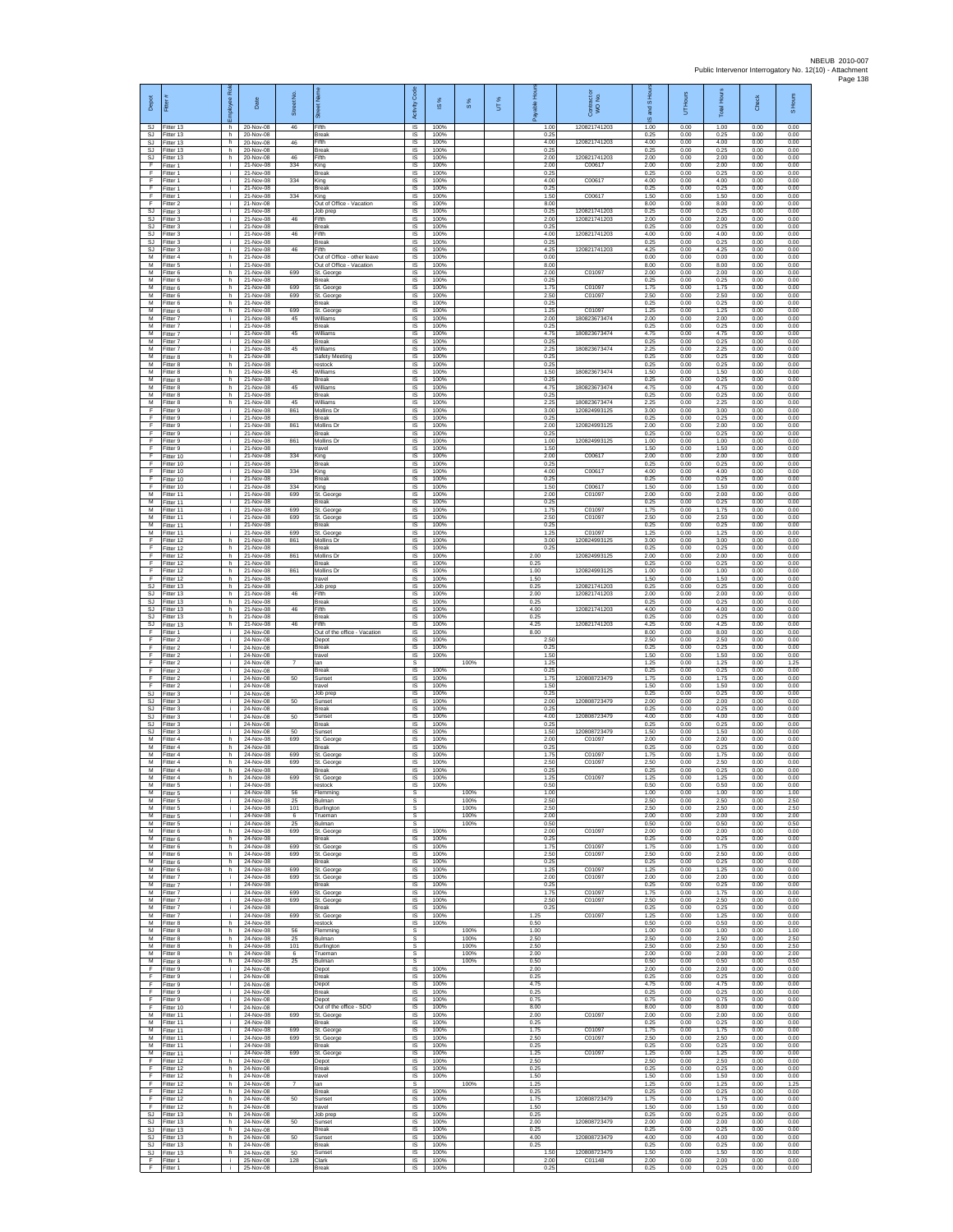| Depot                    | Fitter                              | ployee Rol               | Date                                | ş<br>Street     | あ                                           | Code<br>Activity              | ⋇<br>$\underline{\omega}$ | 8%   | UT% | elds                 | Contract<br>WO No.       | S Hou<br>g<br>$\overline{\omega}$ | 'Hours<br>5          | Total Hours          | Check                | S Hours              |
|--------------------------|-------------------------------------|--------------------------|-------------------------------------|-----------------|---------------------------------------------|-------------------------------|---------------------------|------|-----|----------------------|--------------------------|-----------------------------------|----------------------|----------------------|----------------------|----------------------|
| F.<br>F<br>F             | Fitter 1<br>Fitter 1<br>Fitter 1    | i.<br>j.<br>i.           | 25-Nov-08<br>25-Nov-08<br>25-Nov-08 | 128<br>128      | Clark<br>Break<br>Clark                     | IS<br>IS<br><b>IS</b>         | 100%<br>100%<br>100%      |      |     | 4.00<br>0.25<br>2.00 | C01148<br>C01148         | 4.00<br>0.25<br>2.00              | 0.00<br>0.00<br>0.00 | 4.00<br>0.25<br>2.00 | 0.00<br>0.00<br>0.00 | 0.00<br>0.00<br>0.00 |
| F<br>F                   | Fitter 2<br>Fitter 2                | i.<br>÷.                 | 25-Nov-08<br>25-Nov-08              |                 | Job Prep<br>travel                          | IS<br>IS                      | 100%<br>100%              |      |     | 0.50<br>1.50         |                          | 0.50<br>1.50                      | 0.00<br>0.00         | 0.50<br>1.50         | 0.00<br>0.00         | 0.00<br>0.00         |
| F<br>F                   | fitter 2<br>Fitter 2                | j.<br>i.                 | 25-Nov-08<br>25-Nov-08              | 50              | Break<br>Sunset                             | IS<br>IS                      | 100%<br>100%              |      |     | 0.25<br>3.75         | 120808723479             | 0.25<br>3.75                      | 0.00<br>0.00         | 0.25<br>3.75         | 0.00<br>0.00         | 0.00<br>0.00         |
| F<br>F                   | Fitter 2<br>Fitter 2                | j.<br>÷.                 | 25-Nov-08<br>25-Nov-08              | 50              | <b>Break</b><br>Sunset                      | IS<br>IS                      | 100%<br>100%              |      |     | 0.25<br>3.25         | 120808723479             | 0.25<br>3.25                      | 0.00<br>0.00         | 0.25<br>3.25         | 0.00<br>0.00         | 0.00<br>0.00         |
| F<br><b>SJ</b>           | Fitter 2<br>Fitter 3                | j.<br>i.                 | 25-Nov-08<br>25-Nov-08              |                 | travel<br>Out of Office - Sick              | IS<br>IS                      | 100%<br>100%              |      |     | 1.50<br>8.00         |                          | 1.50<br>8.00                      | 0.00<br>0.00         | 1.50<br>8.00         | 0.00<br>0.00         | 0.00<br>0.00         |
| м<br>M<br>M              | Fitter 4<br>itter 4<br>Fitter 4     | h.<br>h.<br>h.           | 25-Nov-08<br>25-Nov-08<br>25-Nov-08 | 699<br>699      | St. George<br>Break<br>St. George           | $\sf IS$<br>IS<br><b>IS</b>   | 100%<br>100%<br>100%      |      |     | 2.00<br>0.25<br>1.75 | C01097<br>C01097         | 2.00<br>0.25<br>1.75              | 0.00<br>0.00<br>0.00 | 2.00<br>0.25<br>1.75 | 0.00<br>0.00<br>0.00 | 0.00<br>0.00<br>0.00 |
| M<br>М                   | Fitter 4<br>Fitter 4                | h.<br>h                  | 25-Nov-08<br>25-Nov-08              | 699             | St. George<br>Break                         | IS<br>IS                      | 100%<br>100%              |      |     | 2.50<br>0.25         | C01097                   | 2.50<br>0.25                      | 0.00<br>0.00         | 2.50<br>0.25         | 0.00<br>0.00         | 0.00<br>0.00         |
| $\overline{M}$<br>M      | Fitter 4<br>Fitter 5                | h.<br>j.                 | 25-Nov-08<br>25-Nov-08              | 699             | St. George<br>restock                       | IS<br>IS                      | 100%<br>100%              |      |     | 1.25<br>0.50         | C01097                   | 1.25<br>0.50                      | 0.00<br>0.00         | 1.25<br>0.50         | 0.00<br>0.00         | 0.00<br>0.00         |
| м<br>M                   | Fitter 5<br>litter 5                | ÷.<br>j.                 | 25-Nov-08<br>25-Nov-08              | 47<br>49        | Waterfall<br>Waterfall                      | $\sf IS$<br>IS                | 100%<br>100%              |      |     | 6.00<br>5.50         | 61887<br>61888           | 6.00<br>5.50                      | 0.00<br>0.00         | 6.00<br>5.50         | 0.00<br>0.00         | 0.00<br>0.00         |
| M<br>M<br>М              | Fitter 6<br>Fitter 6<br>Fitter 6    | h.<br>h<br>h.            | 25-Nov-08<br>25-Nov-08<br>25-Nov-08 | 699<br>699      | St. George<br>Break<br>St. George           | IS<br>IS<br>1S                | 100%<br>100%<br>100%      |      |     | 2.00<br>0.25<br>1.75 | C01097<br>C01097         | 2.00<br>0.25<br>1.75              | 0.00<br>0.00<br>0.00 | 2.00<br>0.25<br>1.75 | 0.00<br>0.00<br>0.00 | 0.00<br>0.00<br>0.00 |
| M<br>M                   | Fitter 6<br>Fitter 6                | h<br>h.                  | 25-Nov-08<br>25-Nov-08              | 699             | St. George<br><b>Break</b>                  | IS<br><b>IS</b>               | 100%<br>100%              |      |     | 2.50<br>0.25         | C01097                   | 2.50<br>0.25                      | 0.00<br>0.00         | 2.50<br>0.25         | 0.00<br>0.00         | 0.00<br>0.00         |
| M<br>м                   | Fitter 6<br>Fitter 7                | h.<br>j.                 | 25-Nov-08<br>25-Nov-08              | 699<br>699      | St. George<br>St. George                    | IS<br>IS                      | 100%<br>100%              |      |     | 1.25<br>2.00         | C01097<br>C01097         | 1.25<br>2.00                      | 0.00<br>0.00         | 1.25<br>2.00         | 0.00<br>0.00         | 0.00<br>0.00         |
| M<br>M                   | Fitter 7<br>Fitter 7                | j.<br>i.                 | 25-Nov-08<br>25-Nov-08              | 699             | <b>Break</b><br>St. George                  | IS<br>IS                      | 100%<br>100%              |      |     | 0.25<br>1.75         | C01097                   | 0.25<br>1.75                      | 0.00<br>0.00         | 0.25<br>1.75         | 0.00<br>0.00         | 0.00<br>0.00         |
| М<br>$\overline{M}$<br>M | Fitter 7<br>fitter 7<br>Fitter 7    | ÷.<br>j.                 | 25-Nov-08<br>25-Nov-08<br>25-Nov-08 | 699<br>699      | St. George<br>Break<br>St. George           | IS<br>1S<br>IS                | 100%<br>100%<br>100%      |      |     | 2.50<br>0.25<br>1.25 | C01097<br>C01097         | 2.50<br>0.25<br>1.25              | 0.00<br>0.00<br>0.00 | 2.50<br>0.25<br>1.25 | 0.00<br>0.00<br>0.00 | 0.00<br>0.00<br>0.00 |
| M<br>М                   | Fitter 8<br>Fitter 8                | j.<br>h<br>h.            | 25-Nov-08<br>25-Nov-08              | 47              | restock<br>Waterfall                        | IS<br>IS                      | 100%<br>100%              |      |     | 0.50<br>6.00         | 61887                    | 0.50<br>6.00                      | 0.00<br>0.00         | 0.50<br>6.00         | 0.00<br>0.00         | 0.00<br>0.00         |
| M<br>F                   | fitter 8<br>Fitter 9                | h.<br>j.                 | 25-Nov-08<br>25-Nov-08              | 49              | Waterfall<br>Job Prep                       | IS<br>IS                      | 100%<br>100%              |      |     | 5.50<br>0.50         | 61888                    | 5.50<br>0.50                      | 0.00<br>0.00         | 5.50<br>0.50         | 0.00<br>0.00         | 0.00<br>0.00         |
| F<br>F                   | Fitter 9<br>itter 9                 | i.<br>j.                 | 25-Nov-08<br>25-Nov-08              |                 | travel<br>Break                             | $\sf IS$<br>IS                | 100%<br>100%              |      |     | 1.50<br>0.25         |                          | 1.50<br>0.25                      | 0.00<br>0.00         | 1.50<br>0.25         | 0.00<br>0.00         | 0.00<br>0.00         |
| F<br>F                   | Fitter 9<br>Fitter 9                | j.<br>i.                 | 25-Nov-08<br>25-Nov-08              | 50              | Sunset<br><b>Break</b>                      | IS<br>IS                      | 100%<br>100%              |      |     | 3.75<br>0.25         | 120808723479             | 3.75<br>0.25                      | 0.00<br>0.00         | 3.75<br>0.25         | 0.00<br>0.00         | 0.00<br>0.00         |
| F<br>F<br>F              | Fitter 9<br>Fitter 9<br>Fitter 10   | ÷.<br>j.<br>i.           | 25-Nov-08<br>25-Nov-08<br>25-Nov-08 | 50<br>78        | Sunset<br>travel<br>York                    | IS<br>1S<br>s                 | 100%<br>100%              | 100% |     | 0.75<br>1.50<br>1.50 | 120808723479<br>JC.      | 0.75<br>1.50<br>1.50              | 0.00<br>0.00<br>0.00 | 0.75<br>1.50<br>1.50 | 0.00<br>0.00<br>0.00 | 0.00<br>0.00<br>1.50 |
| F<br>F                   | Fitter 10<br>Fitter 10              | ÷.<br>j.                 | 25-Nov-08<br>25-Nov-08              | 11              | Simpson<br>Break                            | $\mathbb S$<br>$\sf IS$       | 100%                      | 100% |     | 1.00<br>0.25         | <b>JC</b>                | 1.00<br>0.25                      | 0.00<br>0.00         | 1.00<br>0.25         | 0.00<br>0.00         | 1.00<br>0.00         |
| F<br>F                   | Fitter 10<br>Fitter 10              | j.<br>i.                 | 25-Nov-08<br>25-Nov-08              | 128             | Clark<br><b>Break</b>                       | $\overline{\mathsf{s}}$<br>IS | 100%<br>100%              |      |     | 4.00<br>0.25         | C01148                   | 4.00<br>0.25                      | 0.00<br>0.00         | 4.00<br>0.25         | 0.00<br>0.00         | 0.00<br>0.00         |
| F<br>М                   | Fitter 10<br>itter 11               | ÷.<br>j.                 | 25-Nov-08<br>25-Nov-08              | 128<br>699      | Clark<br>St. George                         | IS<br>IS                      | 100%<br>100%              |      |     | 1.50<br>2.00         | C01148<br>C01097         | 1.50<br>2.00                      | 0.00<br>0.00         | 1.50<br>2.00         | 0.00<br>0.00         | 0.00<br>0.00         |
| M<br>M<br>м              | Fitter 11<br>Fitter 11<br>Fitter 11 | j.<br>i.<br>j.           | 25-Nov-08<br>25-Nov-08<br>25-Nov-08 | 699<br>699      | <b>Break</b><br>St. George<br>St. George    | IS<br>IS<br>$\sf IS$          | 100%<br>100%<br>100%      |      |     | 0.25<br>1.75<br>2.50 | C01097<br>C01097         | 0.25<br>1.75<br>2.50              | 0.00<br>0.00<br>0.00 | 0.25<br>1.75<br>2.50 | 0.00<br>0.00<br>0.00 | 0.00<br>0.00<br>0.00 |
| M<br>M                   | Fitter 11<br>Fitter 11              | j.<br>i.                 | 25-Nov-08<br>25-Nov-08              | 699             | <b>Break</b><br>St. George                  | IS<br>IS                      | 100%<br>100%              |      |     | 0.25<br>1 25         | C01097                   | 0.25<br>1.25                      | 0.00<br>0.00         | 0.25<br>1.25         | 0.00<br>0.00         | 0.00<br>0.00         |
| F<br>F                   | fitter 12<br>fitter 12              | h<br>h.                  | 25-Nov-08<br>25-Nov-08              |                 | Job Prep<br>travel                          | IS<br>IS                      | 100%<br>100%              |      |     | 0.50<br>1.50         |                          | 0.50<br>1.50                      | 0.00<br>0.00         | 0.50<br>1.50         | 0.00<br>0.00         | 0.00<br>0.00         |
| F<br>F                   | Fitter 12<br>Fitter 12              | h.<br>h                  | 25-Nov-08<br>25-Nov-08              | 50              | <b>Break</b><br>Sunset                      | IS<br>IS                      | 100%<br>100%              |      |     | 0.25<br>3.75         | 120808723479             | 0.25<br>3.75                      | 0.00<br>0.00         | 0.25<br>3.75         | 0.00<br>0.00         | 0.00<br>0.00         |
| F<br>F<br>F              | Fitter 12<br>Fitter 12              | h.<br>h.                 | 25-Nov-08<br>25-Nov-08              | 50              | Break<br>Sunset                             | IS<br>IS                      | 100%<br>100%              |      |     | 0.25<br>3.25         | 120808723479             | 0.25<br>3.25                      | 0.00<br>0.00         | 0.25<br>3.25         | 0.00<br>0.00         | 0.00<br>0.00         |
| SJ<br><b>SJ</b>          | Fitter 12<br>Fitter 13<br>fitter 13 | h.<br>h.<br>h            | 25-Nov-08<br>25-Nov-08<br>25-Nov-08 | 50              | travel<br>Job Prep<br>Sunset                | IS<br>$\sf IS$<br>IS          | 100%<br>100%<br>100%      |      |     | 1.50<br>1.50<br>2.00 | 120808723479             | 1.50<br>1.50<br>2.00              | 0.00<br>0.00<br>0.00 | 1.50<br>1.50<br>2.00 | 0.00<br>0.00<br>0.00 | 0.00<br>0.00<br>0.00 |
| <b>SJ</b><br>SJ.         | Fitter 13<br>Fitter 13              | h.<br>h.                 | 25-Nov-08<br>25-Nov-08              | 50              | <b>Break</b><br>Sunset                      | <b>IS</b><br>IS               | 100%<br>100%              |      |     | 0.25<br>3.00         | 120808723479             | 0.25<br>3.00                      | 0.00<br>0.00         | 0.25<br>3.00         | 0.00<br>0.00         | 0.00<br>0.00         |
| SJ<br>SJ.                | Fitter 13<br>Fitter 13              | h.<br>h.                 | 25-Nov-08<br>25-Nov-08              | 50              | Break<br>Sunset                             | IS<br>IS                      | 100%<br>100%              |      |     | 0.25<br>2.00         | 120808723479             | 0.25<br>2.00                      | 0.00<br>0.00         | 0.25<br>2.00         | 0.00<br>0.00         | 0.00<br>0.00         |
| SJ<br>SJ                 | Fitter 13<br>Fitter 13              | h.<br>h.                 | 25-Nov-08<br>25-Nov-08              |                 | Depot<br>travel                             | IS<br>$\sf IS$                | 100%<br>100%              |      |     | 2.50<br>1.50         |                          | 2.50<br>1.50                      | 0.00<br>0.00         | 2.50<br>1.50         | 0.00<br>0.00         | 0.00<br>0.00         |
| SJ<br>SJ<br>E            | fitter 13<br>Fitter 13<br>Fitter 1  | h.<br>h.<br>j.           | 25-Nov-08<br>25-Nov-08<br>26-Nov-08 | 128             | Annual Meeting<br>travel<br>Clark           | IS<br>IS<br>IS                | 100%<br>100%<br>100%      |      |     | 2.50<br>1.50<br>2.00 | C01148                   | 2.50<br>1.50<br>2.00              | 0.00<br>0.00<br>0.00 | 2.50<br>1.50<br>2.00 | 0.00<br>0.00<br>0.00 | 0.00<br>0.00<br>0.00 |
| F<br>F                   | Fitter 1<br>Fitter 1                | ÷.<br>j.                 | 26-Nov-08<br>26-Nov-08              | 128             | Break<br>Clark                              | 1S<br>IS                      | 100%<br>100%              |      |     | 0.25<br>1.75         | C01148                   | 0.25<br>1.75                      | 0.00<br>0.00         | 0.25<br>1.75         | 0.00<br>0.00         | 0.00<br>0.00         |
| F<br>E                   | Fitter 1<br>Fitter 1                | ÷i.<br>j.                | 26-Nov-08<br>26-Nov-08              | 78              | Meeting<br>York                             | IS<br>s                       | 100%                      | 100% |     | 2.00<br>1.00         | JC                       | 2.00<br>1.00                      | 0.00<br>0.00         | 2.00<br>1.00         | 0.00<br>0.00         | 0.00<br>1.00         |
| E<br>F<br>S.I            | Fitter 1<br>Fitter 2<br>Fitter 3    | j.<br>j.<br>j.           | 26-Nov-08<br>26-Nov-08<br>26-Nov-08 |                 | Job Prep<br>Meeting<br>Out of Office - Sick | $\sf IS$<br>IS<br>IS          | 100%<br>100%<br>100%      |      |     | 1.00<br>4.00<br>8.00 |                          | 1.00<br>4.00<br>8.00              | 0.00<br>0.00<br>0.00 | 1.00<br>4.00<br>8.00 | 0.00<br>0.00<br>0.00 | 0.00<br>0.00<br>0.00 |
| SJ<br>$\overline{M}$     | Fitter 3<br>itter 4                 | ÷<br>h.                  | 26-Nov-08<br>26-Nov-08              | 699             | Out of Office - Sick<br>St. George          | IS<br>IS                      | 100%<br>100%              |      |     | 8.00<br>2.00         | C01097                   | 8.00<br>2.00                      | 0.00<br>0.00         | 8.00<br>2.00         | 0.00<br>0.00         | 0.00<br>0.00         |
| M<br>M                   | Fitter 4<br>Fitter 4                | h.<br>h                  | 26-Nov-08<br>26-Nov-08              |                 | travel<br>Annual Meeting                    | IS<br>IS                      | 100%<br>100%              |      |     | 2.00<br>2.50         |                          | 2.00<br>2.50                      | 0.00<br>0.00         | 2.00<br>2.50         | 0.00<br>0.00         | 0.00<br>0.00         |
| М<br>M                   | Fitter 4<br>Fitter 5                | h.<br>j.                 | 26-Nov-08<br>26-Nov-08              |                 | travel<br>restock                           | IS<br>IS                      | 100%<br>100%              |      |     | 2.00<br>0.50         |                          | 2.00<br>0.50                      | 0.00<br>0.00         | 2.00<br>0.50         | 0.00<br>0.00         | 0.00<br>0.00         |
| м<br>м<br>М              | Fitter 5<br>Fitter 5<br>Fitter 6    | j.<br>$\mathbf{I}$<br>h. | 26-Nov-08<br>26-Nov-08<br>26-Nov-08 | 30<br>32<br>699 | Norwood<br>Norwood<br>St. George            | IS<br>IS<br>IS                | 100%<br>100%<br>100%      |      |     | 4.50<br>4.50<br>2.00 | 61795<br>61788<br>C01097 | 4.50<br>4.50<br>2.00              | 0.00<br>0.00<br>0.00 | 4.50<br>4.50<br>2.00 | 0.00<br>0.00<br>0.00 | 0.00<br>0.00<br>0.00 |
| M<br>M                   | Fitter 6<br>Fitter 6                | h.<br>h.                 | 26-Nov-08<br>26-Nov-08              |                 | travel<br>Annual Meeting                    | <b>IS</b><br>IS               | 100%<br>100%              |      |     | 2.00<br>2.50         |                          | 2.00<br>2.50                      | 0.00<br>0.00         | 2.00<br>2.50         | 0.00<br>0.00         | 0.00<br>0.00         |
| М<br>м                   | Fitter 6<br>Fitter 7                | h<br>$\mathbf{i}$        | 26-Nov-08<br>26-Nov-08              | 699             | travel<br>St. George                        | IS<br>IS                      | 100%<br>100%              |      |     | 2.00<br>2.00         | C01097                   | 2.00<br>2.00                      | 0.00<br>0.00         | 2.00<br>2.00         | 0.00<br>0.00         | 0.00<br>0.00         |
| M<br>м                   | Fitter 7<br>Fitter 7                | i.<br>÷.                 | 26-Nov-08<br>26-Nov-08              |                 | travel<br><b>Annual Meeting</b>             | <b>IS</b><br>IS               | 100%<br>100%              |      |     | 2.00<br>2.50         |                          | 2.00<br>2.50                      | 0.00<br>0.00         | 2.00<br>2.50         | 0.00<br>0.00         | 0.00<br>0.00         |
| м<br>м<br>м              | Fitter 7<br>Fitter 8<br>Fitter 8    | j.<br>h.<br>h.           | 26-Nov-08<br>26-Nov-08<br>26-Nov-08 | 30              | travel<br>restock<br>Norwood                | $\sf IS$<br>IS.<br>IS         | 100%<br>100%<br>100%      |      |     | 2.00<br>0.50<br>4.50 | 61795                    | 2.00<br>0.50<br>4.50              | 0.00<br>0.00<br>0.00 | 2.00<br>0.50<br>4.50 | 0.00<br>0.00<br>0.00 | 0.00<br>0.00<br>0.00 |
| М<br>F                   | Fitter 8<br>Fitter 9                | h.<br>i.                 | 26-Nov-08<br>26-Nov-08              | 32              | Norwood<br>Meeting                          | IS<br>IS                      | 100%<br>100%              |      |     | 4.50<br>4.00         | 61788                    | 4.50<br>4.00                      | 0.00<br>0.00         | 4.50<br>4.00         | 0.00<br>0.00         | 0.00<br>0.00         |
| F<br>F                   | Fitter 10<br>Fitter 10              | j.<br>i.                 | 26-Nov-08<br>26-Nov-08              | 128             | Clark<br><b>Break</b>                       | <b>IS</b><br>IS               | 100%<br>100%              |      |     | 2.00<br>0.25         | C01148                   | 2.00<br>0.25                      | 0.00<br>0.00         | 2.00<br>0.25         | 0.00<br>0.00         | 0.00<br>0.00         |
| F<br>F<br>F              | Fitter 10<br>Fitter 10<br>Fitter 10 | ÷<br>j.<br>i.            | 26-Nov-08<br>26-Nov-08<br>26-Nov-08 | 11<br>128       | Simpson Cr<br>Clark<br>Meeting              | s<br><b>IS</b><br>IS          | 100%                      | 100% |     | 1.25<br>0.50<br>2.00 | <b>JC</b><br>C01148      | 1.25<br>0.50<br>2.00              | 0.00<br>0.00<br>0.00 | 1.25<br>0.50<br>2.00 | 0.00<br>0.00<br>0.00 | 1.25<br>0.00<br>0.00 |
| F<br>F                   | Fitter 10<br>Fitter 10              | i.<br>i.                 | 26-Nov-08<br>26-Nov-08              | 78<br>128       | York<br>Clark                               | s<br>IS                       | 100%<br>100%              | 100% |     | 1.00<br>1.00         | <b>JC</b><br>C01148      | 1.00<br>1.00                      | 0.00<br>0.00         | 1.00<br>1.00         | 0.00<br>0.00         | 1.00<br>0.00         |
| м<br>м                   | Fitter 11<br>Fitter 11              | i.<br>i.                 | 26-Nov-08<br>26-Nov-08              | 699             | St. George<br>travel                        | <b>IS</b><br>IS               | 100%<br>100%              |      |     | 2.00<br>2.00         | C01097                   | 2.00<br>2.00                      | 0.00<br>0.00         | 2.00<br>2.00         | 0.00<br>0.00         | 0.00<br>0.00         |
| М<br>M<br>E              | Fitter 11<br>Fitter 11              | ÷.<br>i.                 | 26-Nov-08<br>26-Nov-08              |                 | Annual Meeting<br>travel                    | IS<br>IS                      | 100%<br>100%              |      |     | 2.50<br>2.00         |                          | 2.50<br>2.00                      | 0.00<br>0.00         | 2.50<br>2.00         | 0.00<br>0.00         | 0.00<br>0.00         |
| F.<br>F                  | Fitter 12<br>Fitter 1<br>fitter 1   | h.<br>i.<br>÷.           | 26-Nov-08<br>27-Nov-08<br>27-Nov-08 | 72<br>1110      | Meeting<br>Waggoners lane<br>Smythe         | $\sf IS$<br>$\mathbb S$<br>IS | 100%<br>100%              | 100% |     | 4.00<br>1.00<br>1.00 | C01149                   | 4.00<br>1.00<br>1.00              | 0.00<br>0.00<br>0.00 | 4.00<br>1.00<br>1.00 | 0.00<br>0.00<br>0.00 | 0.00<br>1.00<br>0.00 |
| E<br>E                   | Fitter 1<br>Fitter 1                | j.<br>i.                 | 27-Nov-08<br>27-Nov-08              | 1110            | <b>Break</b><br>Smythe                      | IS<br>IS                      | 100%<br>100%              |      |     | 0.25<br>4.00         | C01149                   | 0.25<br>4.00                      | 0.00<br>0.00         | 0.25<br>4.00         | 0.00<br>0.00         | 0.00<br>0.00         |
| F<br>F                   | Fitter 1<br>Fitter 1                | ÷.<br>i.                 | 27-Nov-08<br>27-Nov-08              | 1110            | Break<br>Smythe                             | IS<br>IS                      | 100%<br>100%              |      |     | 0.25<br>2.50         | C01149                   | 0.25<br>2.50                      | 0.00<br>0.00         | 0.25<br>2.50         | 0.00<br>0.00         | 0.00<br>0.00         |
| F<br>$\mathsf F$         | Fitter 2<br>Fitter 2                | i.<br>i.                 | 27-Nov-08<br>27-Nov-08              | 201             | travel<br>Horsler                           | <b>IS</b><br>$\sf IS$         | 100%<br>100%              |      |     | 1.50<br>2.00         | 120823098852             | 1.50<br>2.00                      | 0.00<br>0.00         | 1.50<br>2.00         | 0.00<br>0.00         | 0.00<br>0.00         |
| F<br>F<br>F              | Fitter 2<br>Fitter 2<br>Fitter 2    | $\mathbf i$<br>i.<br>i.  | 27-Nov-08<br>27-Nov-08<br>27-Nov-08 | 201             | Break<br>Horsler<br>Break                   | IS<br>IS<br>IS                | 100%<br>100%<br>100%      |      |     | 0.25<br>4.00<br>0.25 | 120823098852             | 0.25<br>4.00<br>0.25              | 0.00<br>0.00<br>0.00 | 0.25<br>4.00<br>0.25 | 0.00<br>0.00<br>0.00 | 0.00<br>0.00<br>0.00 |
| F<br>F                   | Fitter 2<br>Fitter 2                | ÷.<br>÷.                 | 27-Nov-08<br>27-Nov-08              | 201             | Horsler<br>travel                           | 1S<br>IS                      | 100%<br>100%              |      |     | 1.00<br>1.50         | 120823098852             | 1.00<br>1.50                      | 0.00<br>0.00         | 1.00<br>1.50         | 0.00<br>0.00         | 0.00<br>0.00         |
| SJ<br>SJ.                | Fitter 3<br>Fitter 3                | j.<br>i.                 | 27-Nov-08<br>27-Nov-08              | 207             | Job Prep<br>Horsler                         | <b>IS</b><br>IS               | 100%<br>100%              |      |     | 0.25<br>2.00         | 120806724503             | 0.25<br>2.00                      | 0.00<br>0.00         | 0.25<br>2.00         | 0.00<br>0.00         | 0.00<br>0.00         |
| SJ<br>SJ.                | Fitter 3<br>Fitter 3                | ÷.<br>i.                 | 27-Nov-08<br>27-Nov-08              | 207             | Break<br>Horsler                            | $\sf IS$<br><b>IS</b>         | 100%<br>100%              |      |     | 0.25<br>4.00         | 120806724503             | 0.25<br>4.00                      | 0.00<br>0.00         | 0.25<br>4.00         | 0.00<br>0.00         | 0.00<br>0.00         |
| SJ.<br>SJ<br>m           | Fitter 3<br>Fitter 3<br>itter 4     | i.<br>i.<br>h.           | 27-Nov-08<br>27-Nov-08<br>27-Nov-08 | 207             | <b>Break</b><br>Horsler<br>Meeting          | IS<br>IS<br>IS                | 100%<br>100%<br>100%      |      |     | 0.25<br>2.50<br>1.00 | 120806724503             | 0.25<br>2.50<br>1.00              | 0.00<br>0.00<br>0.00 | 0.25<br>2.50<br>1.00 | 0.00<br>0.00<br>0.00 | 0.00<br>0.00<br>0.00 |
| m<br>${\sf m}$           | Fitter 4<br>-itter 4                | h.<br>h                  | 27-Nov-08<br>27-Nov-08              | 34              | Bromley<br>Break                            | IS<br>IS                      | 100%<br>100%              |      |     | 1.00<br>0.25         | C01062                   | 1.00<br>0.25                      | 0.00<br>0.00         | 1.00<br>0.25         | 0.00<br>0.00         | 0.00<br>0.00         |
| m<br>m                   | Fitter 4<br>Fitter 4                | h.<br>h.                 | 27-Nov-08<br>27-Nov-08              | 34              | Bromley<br><b>Break</b>                     | 1S<br>IS                      | 100%<br>100%              |      |     | 4.75<br>0.25         | C01062                   | 4.75<br>0.25                      | 0.00<br>0.00         | 4.75<br>0.25         | 0.00<br>0.00         | 0.00<br>0.00         |
| ${\sf m}$<br>M           | Fitter 4<br>Fitter 5                | h.<br>i.                 | 27-Nov-08<br>27-Nov-08              | 34              | Bromley<br>Meeting                          | $\sf IS$<br>IS                | 100%<br>100%              |      |     | 2.75<br>1.00         | C01062                   | 2.75<br>1.00                      | 0.00<br>0.00         | 2.75<br>1.00         | 0.00<br>0.00         | 0.00<br>0.00         |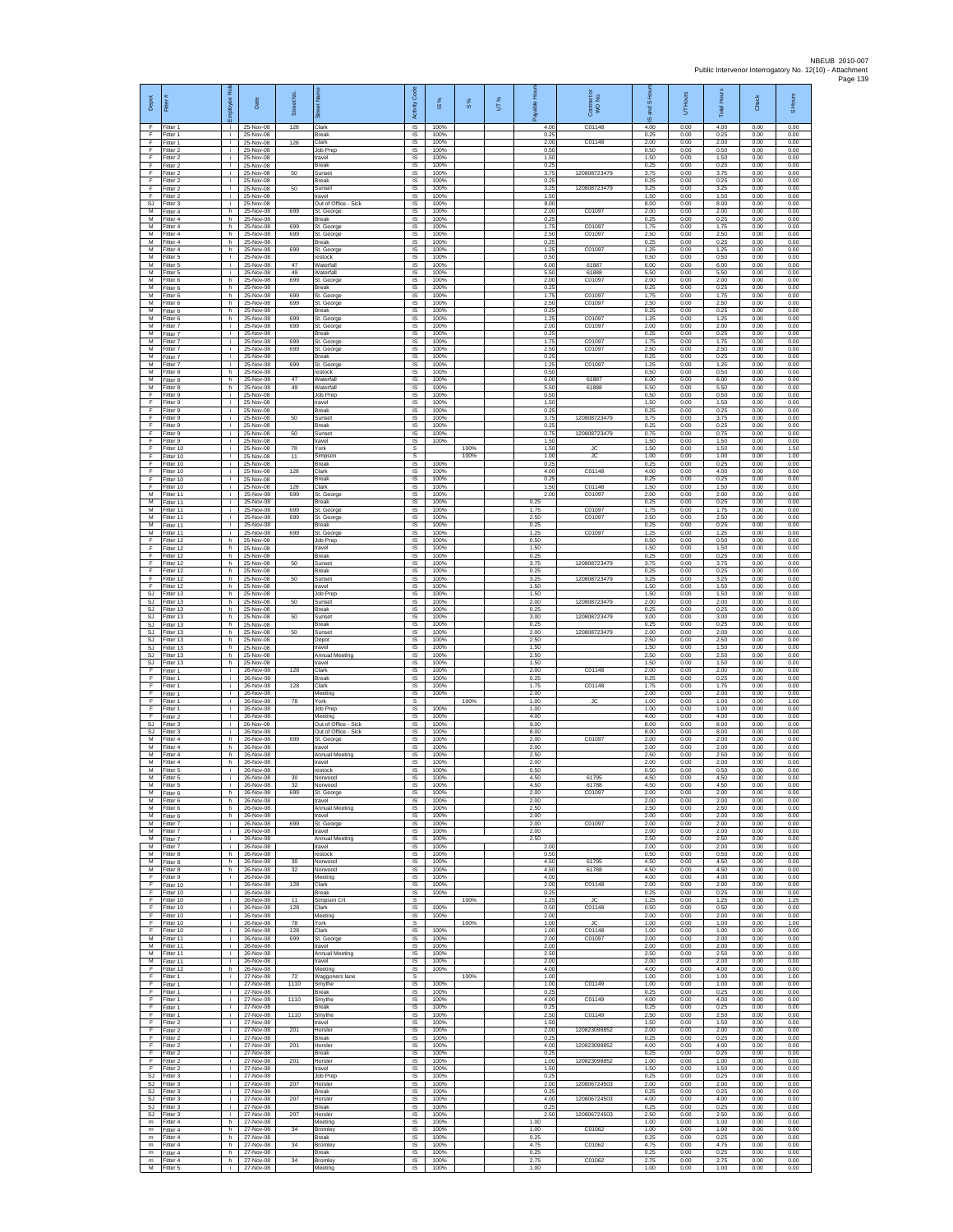| Depot                    | Fitter                                | ployee Rol               | Date                                | Street No       | õ.                                    | Code<br>Activity                                | ⋇<br>$\overline{\omega}$ | $\frac{8}{3}$ | UT%                  | 오<br>æ               | Contract<br>WO No.           | $\overline{a}$<br><b>SURS</b><br>$\omega$ | Hours<br>5           | <b>Total Hours</b>   | Check                | S Hours              |
|--------------------------|---------------------------------------|--------------------------|-------------------------------------|-----------------|---------------------------------------|-------------------------------------------------|--------------------------|---------------|----------------------|----------------------|------------------------------|-------------------------------------------|----------------------|----------------------|----------------------|----------------------|
| М<br>M<br>M              | Fitter 5<br>Fitter 5<br>Fitter 5      | ÷i.<br>j.<br>÷.          | 27-Nov-08<br>27-Nov-08<br>27-Nov-08 | 33              | restock<br>Irvina<br>Break            | IS<br>IS<br>IS                                  | 100%<br>100%<br>100%     |               |                      | 0.50<br>0.50<br>0.25 | 61792                        | 0.50<br>0.50<br>0.25                      | 0.00<br>0.00<br>0.00 | 0.50<br>0.50<br>0.25 | 0.00<br>0.00<br>0.00 | 0.00<br>0.00<br>0.00 |
| М<br>М                   | Fitter 5<br>fitter 5                  | ÷.<br>j.                 | 27-Nov-08<br>27-Nov-08              | 33              | Irving<br>Break                       | IS<br>IS                                        | 100%<br>100%             |               |                      | 4.75<br>0.25         | 61792                        | 4.75<br>0.25                              | 0.00<br>0.00         | 4.75<br>0.25         | 0.00<br>0.00         | 0.00<br>0.00         |
| M<br>M<br>М              | Fitter 5<br>Fitter 6<br>Fitter 6      | j.<br>h.<br>h            | 27-Nov-08<br>27-Nov-08<br>27-Nov-08 | 33<br>153       | Irving<br>Meeting<br>Whitney          | IS<br>IS<br>s                                   | 100%<br>100%             | 100%          |                      | 1.75<br>1.00<br>3.00 | 61792                        | 1.75<br>1.00<br>3.00                      | 0.00<br>0.00<br>0.00 | 1.75<br>1.00<br>3.00 | 0.00<br>0.00<br>0.00 | 0.00<br>0.00<br>3.00 |
| $\overline{M}$<br>M      | Fitter 6<br>Fitter 6                  | h.<br>h.                 | 27-Nov-08<br>27-Nov-08              | 699             | St George<br><b>Break</b>             | IS<br>IS                                        | 100%<br>100%             |               |                      | 3.00<br>0.25         | C01097                       | 3.00<br>0.25                              | 0.00<br>0.00         | 3.00<br>0.25         | 0.00<br>0.00         | 0.00<br>0.00         |
| м<br>M<br>M              | -itter 6<br>Fitter 7<br>Fitter 7      | h.<br>j.                 | 27-Nov-08<br>27-Nov-08<br>27-Nov-08 | 699<br>34       | <b>St Georg</b><br>Meeting<br>Bromley | $\sf IS$<br>$\sf IS$<br>$\overline{\mathsf{s}}$ | 100%<br>100%<br>100%     |               |                      | 1.25<br>1.00<br>1.00 | C01097<br>C01062             | 1.25<br>1.00<br>1.00                      | 0.00<br>0.00<br>0.00 | 1.25<br>1.00<br>1.00 | 0.00<br>0.00<br>0.00 | 0.00<br>0.00<br>0.00 |
| м<br>М                   | Fitter 7<br>Fitter 7                  | j.<br>j.<br>÷.           | 27-Nov-08<br>27-Nov-08              | 34              | <b>Break</b><br><b>Bromley</b>        | IS<br>IS                                        | 100%<br>100%             |               |                      | 0.25<br>4.75         | C01062                       | 0.25<br>4.75                              | 0.00<br>0.00         | 0.25<br>4.75         | 0.00<br>0.00         | 0.00<br>0.00         |
| М<br>$\overline{M}$      | itter 7<br>Fitter 7                   | j.<br>÷i.                | 27-Nov-08<br>27-Nov-08              | 34              | Break<br><b>Bromley</b>               | IS<br>IS                                        | 100%<br>100%             |               |                      | 0.25<br>2.75         | C01062                       | 0.25<br>2.75                              | 0.00<br>0.00         | 0.25<br>2.75         | 0.00<br>0.00         | 0.00<br>0.00         |
| M<br>м<br>M              | Fitter 8<br>Fitter 8<br>Fitter 8      | h.<br>h<br>h.            | 27-Nov-08<br>27-Nov-08<br>27-Nov-08 | 33              | Meeting<br>restock<br>Irving          | IS<br>$\sf IS$<br><b>IS</b>                     | 100%<br>100%<br>100%     |               |                      | 1.00<br>0.50<br>0.50 | 61792                        | 1.00<br>0.50<br>0.50                      | 0.00<br>0.00<br>0.00 | 1.00<br>0.50<br>0.50 | 0.00<br>0.00<br>0.00 | 0.00<br>0.00<br>0.00 |
| M<br>М                   | Fitter 8<br>fitter 8                  | h.<br>h                  | 27-Nov-08<br>27-Nov-08              | 33              | <b>Break</b><br>Irving                | IS<br>IS                                        | 100%<br>100%             |               |                      | 0.25<br>4.75         | 61792                        | 0.25<br>4.75                              | 0.00<br>0.00         | 0.25<br>4.75         | 0.00<br>0.00         | 0.00<br>0.00         |
| $\overline{M}$<br>M<br>F | fitter 8<br>Fitter 8                  | h.<br>h.<br>j.           | 27-Nov-08<br>27-Nov-08              | 33              | Break<br>Irving                       | IS<br>IS                                        | 100%<br>100%<br>100%     |               |                      | 0.25<br>1.75<br>1.50 | 61792                        | 0.25<br>1.75<br>1.50                      | 0.00<br>0.00<br>0.00 | 0.25<br>1.75<br>1.50 | 0.00<br>0.00<br>0.00 | 0.00<br>0.00<br>0.00 |
| F<br>F                   | Fitter 9<br>Fitter 9<br>Fitter 9      | ÷.<br>j.                 | 27-Nov-08<br>27-Nov-08<br>27-Nov-08 | 201             | travel<br>Horsler<br><b>Break</b>     | IS<br>IS<br>IS                                  | 100%<br>100%             |               |                      | 2.00<br>0.25         | 120823098852                 | 2.00<br>0.25                              | 0.00<br>0.00         | 2.00<br>0.25         | 0.00<br>0.00         | 0.00<br>0.00         |
| E<br>F                   | Fitter 9<br>Fitter 9                  | ÷.<br>÷.                 | 27-Nov-08<br>27-Nov-08              | 201             | Horsler<br>Break                      | IS<br>1S                                        | 100%<br>100%             |               |                      | 4.00<br>0.25         | 120823098852                 | 4.00<br>0.25                              | 0.00<br>0.00         | 4.00<br>0.25         | 0.00<br>0.00         | 0.00<br>0.00         |
| F<br>E<br>E              | fitter 9<br>Fitter 9<br>Fitter 10     | j.<br>÷i.<br>j.          | 27-Nov-08<br>27-Nov-08<br>27-Nov-08 | 201<br>72       | Horsler<br>travel<br>Waggoners lane   | IS<br><b>IS</b><br>s                            | 100%<br>100%             | 100%          |                      | 1.00<br>1.50<br>1.00 | 12082309885                  | 1.00<br>1.50<br>1.00                      | 0.00<br>0.00<br>0.00 | 1.00<br>1.50<br>1.00 | 0.00<br>0.00<br>0.00 | 0.00<br>0.00<br>1.00 |
| F<br>F                   | Fitter 10<br>Fitter 10                | ÷.<br>j.                 | 27-Nov-08<br>27-Nov-08              | 1110            | Smythe<br>Break                       | IS<br>1S                                        | 100%<br>100%             |               |                      | 1.00<br>0.25         | C01149                       | 1.00<br>0.25                              | 0.00<br>0.00         | 1.00<br>0.25         | 0.00<br>0.00         | 0.00<br>0.00         |
| F<br>F<br>F              | Fitter 10<br>Fitter 10<br>litter 10   | j.<br>÷.<br>j.           | 27-Nov-08<br>27-Nov-08<br>27-Nov-08 | 1110<br>1110    | Smythe<br>Break<br>Smythe             | IS<br>$\sf IS$<br>IS                            | 100%<br>100%<br>100%     |               |                      | 4.00<br>0.25<br>2.50 | C01149<br>C01149             | 4.00<br>0.25<br>2.50                      | 0.00<br>0.00<br>0.00 | 4.00<br>0.25<br>2.50 | 0.00<br>0.00<br>0.00 | 0.00<br>0.00<br>0.00 |
| M<br>M                   | Fitter 11<br>Fitter 11                | j.<br>j.                 | 27-Nov-08<br>27-Nov-08              | 153             | Meeting<br>Whitney                    | IS<br>s                                         | 100%                     | 100%          |                      | 1.00<br>3.00         |                              | 1.00<br>3.00                              | 0.00<br>0.00         | 1.00<br>3.00         | 0.00<br>0.00         | 0.00<br>3.00         |
| М<br>М<br>M              | Fitter 11<br>itter 11                 | ÷.<br>j.<br>÷i.          | 27-Nov-08<br>27-Nov-08<br>27-Nov-08 | 699<br>699      | St George<br>Break<br>St George       | IS.<br>IS<br>IS                                 | 100%<br>100%<br>100%     |               |                      | 3.00<br>0.25<br>1.25 | C01097<br>C01097             | 3.00<br>0.25<br>1.25                      | 0.00<br>0.00<br>0.00 | 3.00<br>0.25<br>1.25 | 0.00<br>0.00<br>0.00 | 0.00<br>0.00<br>0.00 |
| E<br>E                   | Fitter 11<br>Fitter 12<br>Fitter 12   | h.<br>h.                 | 27-Nov-08<br>27-Nov-08              | 201             | travel<br>Horsler                     | IS<br>$\sf IS$                                  | 100%<br>100%             |               |                      | 1.50<br>2.00         | 12082309885                  | 1.50<br>2.00                              | 0.00<br>0.00         | 1.50<br>2.00         | 0.00<br>0.00         | 0.00<br>0.00         |
| F<br>E                   | Fitter 12<br>Fitter 12                | h.<br>h.                 | 27-Nov-08<br>27-Nov-08              | 201             | <b>Break</b><br>Horsler               | IS<br>IS                                        | 100%<br>100%             |               |                      | 0.25<br>4.00         | 120823098852                 | 0.25<br>4.00                              | 0.00<br>0.00         | 0.25<br>4.00         | 0.00<br>0.00         | 0.00<br>0.00         |
| F<br>F<br>F              | Fitter 12<br>Fitter 12<br>Fitter 12   | h<br>h.<br>h.            | 27-Nov-08<br>27-Nov-08<br>27-Nov-08 | 201             | Break<br>Horsler<br>travel            | IS<br>1S<br>IS                                  | 100%<br>100%<br>100%     |               |                      | 0.25<br>1.00<br>1.50 | 120823098852                 | 0.25<br>1.00<br>1.50                      | 0.00<br>0.00<br>0.00 | 0.25<br>1.00<br>1.50 | 0.00<br>0.00<br>0.00 | 0.00<br>0.00<br>0.00 |
| SJ<br>SJ                 | Fitter 13<br>Fitter 13                | h<br>h.                  | 27-Nov-08<br>27-Nov-08              | 207             | Job Prep<br>Horsler                   | IS<br>1S                                        | 100%<br>100%             |               |                      | 0.25<br>2.00         | 120806724503                 | 0.25<br>2.00                              | 0.00<br>0.00         | 0.25<br>2.00         | 0.00<br>0.00         | 0.00<br>0.00         |
| SJ<br>SJ<br>SJ           | Fitter 13<br>Fitter 13<br>Fitter 13   | h.<br>h<br>h.            | 27-Nov-08<br>27-Nov-08<br>27-Nov-08 | 207             | <b>Break</b><br>Horsler<br>Break      | IS<br>IS<br>IS                                  | 100%<br>100%<br>100%     |               |                      | 0.25<br>4.00<br>0.25 | 120806724503                 | 0.25<br>4.00<br>0.25                      | 0.00<br>0.00<br>0.00 | 0.25<br>4.00<br>0.25 | 0.00<br>0.00<br>0.00 | 0.00<br>0.00<br>0.00 |
| SJ<br>F                  | fitter 13<br>Fitter 1                 | h.<br>j.                 | 27-Nov-08<br>28-Nov-08              | 207             | Horsler<br>Out of Office - Vacation   | IS<br>IS                                        | 100%<br>100%             |               |                      | 2.50<br>8.00         | 120806724503                 | 2.50<br>8.00                              | 0.00<br>0.00         | 2.50<br>8.00         | 0.00<br>0.00         | 0.00<br>0.00         |
| E<br>F                   | Fitter 2<br>Fitter 2                  | j.<br>÷.                 | 28-Nov-08<br>28-Nov-08              | 201             | travel<br>Horsler                     | IS<br>IS                                        | 100%<br>100%             |               |                      | 1.50<br>1.50         | 120823098852                 | 1.50<br>1.50                              | 0.00<br>0.00         | 1.50<br>1.50         | 0.00<br>0.00         | 0.00<br>0.00         |
| F<br>F<br>$\mathsf F$    | Fitter 2<br>Fitter 2<br>-itter 2      | j.<br>i.<br>÷.           | 28-Nov-08<br>28-Nov-08<br>28-Nov-08 | 201             | Break<br>Horsler<br>travel            | 1S<br>IS<br>IS                                  | 100%<br>100%<br>100%     |               |                      | 0.25<br>4.75<br>1.50 | 12082309885                  | 0.25<br>4.75<br>1.50                      | 0.00<br>0.00<br>0.00 | 0.25<br>4.75<br>1.50 | 0.00<br>0.00<br>0.00 | 0.00<br>0.00<br>0.00 |
| SJ<br>SJ                 | Fitter 3<br>Fitter 3                  | j.<br>j.                 | 28-Nov-08<br>28-Nov-08              | 207             | Job Prep<br>Horsler                   | $\sf IS$<br>$\overline{\mathsf{s}}$             | 100%<br>100%             |               |                      | 0.25<br>2.00         | 120806724503                 | 0.25<br>2.00                              | 0.00<br>0.00         | 0.25<br>2.00         | 0.00<br>0.00         | 0.00<br>0.00         |
| SJ<br>SJ<br>SJ           | Fitter 3<br>Fitter 3<br>Titter 3      | j.<br>÷.<br>j.           | 28-Nov-08<br>28-Nov-08<br>28-Nov-08 | 207             | <b>Break</b><br>Horsler<br>Break      | IS<br>IS<br>IS                                  | 100%<br>100%<br>100%     |               |                      | 0.25<br>4.00<br>0.25 | 120806724503                 | 0.25<br>4.00<br>0.25                      | 0.00<br>0.00<br>0.00 | 0.25<br>4.00<br>0.25 | 0.00<br>0.00<br>0.00 | 0.00<br>0.00<br>0.00 |
| SJ<br>M                  | Fitter 3<br>Fitter 4                  | j.<br>h.                 | 28-Nov-08<br>28-Nov-08              | 207<br>699      | Horsler<br>St George                  | IS<br>IS                                        | 100%<br>100%             |               |                      | 1.75<br>2.00         | 120806724503<br>C01097       | 1.75<br>2.00                              | 0.00<br>0.00         | 1.75<br>2.00         | 0.00<br>0.00         | 0.00<br>0.00         |
| м<br>M                   | Fitter 4<br>Fitter 4                  | h<br>h.                  | 28-Nov-08<br>28-Nov-08              | 699             | Break<br>St George                    | $\sf IS$<br>IS                                  | 100%<br>100%             |               |                      | 0.25<br>4.25         | C01097                       | 0.25<br>4.25                              | 0.00<br>0.00         | 0.25<br>4.25         | 0.00<br>0.00         | 0.00<br>0.00         |
| M<br>М<br>$\overline{M}$ | Fitter 4<br>itter 4<br>fitter 5       | h.<br>h.<br>j.           | 28-Nov-08<br>28-Nov-08<br>28-Nov-08 | 699             | <b>Break</b><br>St George<br>restock  | IS<br>IS<br>IS                                  | 100%<br>100%<br>100%     |               |                      | 0.25<br>1.25<br>0.50 | C01097                       | 0.25<br>1.25<br>0.50                      | 0.00<br>0.00<br>0.00 | 0.25<br>1.25<br>0.50 | 0.00<br>0.00<br>0.00 | 0.00<br>0.00<br>0.00 |
| M<br>M                   | Fitter 5<br>Fitter 5                  | j.<br>j.                 | 28-Nov-08<br>28-Nov-08              | 230             | Hillsborough<br>break                 | IS<br>IS                                        | 100%<br>100%             |               |                      | 1.50<br>0.25         | 180823047144                 | 1.50<br>0.25                              | 0.00<br>0.00         | 1.50<br>0.25         | 0.00<br>0.00         | 0.00<br>0.00         |
| М<br>M<br>M              | Fitter 5<br>Fitter 5<br>Fitter 5      | ÷.<br>j.<br>÷.           | 28-Nov-08<br>28-Nov-08<br>28-Nov-08 | 230<br>230      | Hillsborough<br>break<br>Hillsborough | IS<br>IS<br>IS                                  | 100%<br>100%<br>100%     |               |                      | 4.75<br>0.25<br>1.75 | 180823047144<br>180823047144 | 4.75<br>0.25<br>1.75                      | 0.00<br>0.00<br>0.00 | 4.75<br>0.25<br>1.75 | 0.00<br>0.00<br>0.00 | 0.00<br>0.00<br>0.00 |
| М<br>M                   | Fitter 5<br>itter 6                   | ÷.<br>h                  | 28-Nov-08<br>28-Nov-08              |                 | On call<br>restock                    | UT<br>IS                                        | 100%                     |               | 100%                 | 1.00<br>0.50         |                              | 0.00<br>0.50                              | 1.00<br>0.00         | 1.00<br>0.50         | 0.00<br>0.00         | 0.00<br>0.00         |
| M<br>M<br>М              | Fitter 6<br>Fitter 6                  | h.<br>h.<br>h            | 28-Nov-08<br>28-Nov-08<br>28-Nov-08 | 230<br>230      | Hillsborough<br>hreak                 | IS<br>IS<br>IS                                  | 100%<br>100%<br>100%     |               |                      | 1.50<br>0.25<br>4.75 | 180823047144<br>180823047144 | 1.50<br>0.25<br>4.75                      | 0.00<br>0.00<br>0.00 | 1.50<br>0.25<br>4.75 | 0.00<br>0.00<br>0.00 | 0.00<br>0.00<br>0.00 |
| M                        | Fitter 6<br>Fitter 6<br>M Fitter 6    | h.<br>h.                 | 28-Nov-08<br>28-Nov-08              | 230             | Hillsborough<br>break<br>Hillsborough | 1S<br>IS                                        | 100%<br>100%             |               |                      | 0.25<br>1.75         | 180823047144                 | 0.25<br>1.75                              | 0.00<br>0.00         | 0.25<br>1.75         | 0.00<br>0.00         | 0.00<br>0.00         |
| M<br>M                   | Fitter 7<br>Fitter 7                  | i.<br>÷i.                | 28-Nov-08<br>28-Nov-08              | 699             | St George<br>break                    | $\sf IS$<br><b>IS</b>                           | 100%<br>100%             |               |                      | 2.00<br>0.25         | C01097                       | 2.00<br>0.25                              | 0.00<br>0.00         | 2.00<br>0.25         | 0.00<br>0.00         | 0.00<br>0.00         |
| M<br>м<br>М              | Fitter 7<br>Fitter 7<br>Fitter 7      | i.<br>j.<br>÷.           | 28-Nov-08<br>28-Nov-08<br>28-Nov-08 | 699<br>699      | St George<br>St George<br>break       | IS.<br>IS<br>1S                                 | 100%<br>100%<br>100%     |               |                      | 1.75<br>2.50<br>0.25 | C01097<br>C01097             | 1.75<br>2.50<br>0.25                      | 0.00<br>0.00<br>0.00 | 1.75<br>2.50<br>0.25 | 0.00<br>0.00<br>0.00 | 0.00<br>0.00<br>0.00 |
| М<br>M                   | Fitter 7<br>Fitter 8                  | ÷.<br>h.                 | 28-Nov-08<br>28-Nov-08              | 699             | St George<br>restock                  | IS<br>IS                                        | 100%<br>100%             |               |                      | 1.25<br>0.50         | C01097                       | 1.25<br>0.50                              | 0.00<br>0.00         | 1.25<br>0.50         | 0.00<br>0.00         | 0.00<br>0.00         |
| M<br>м<br>M              | Fitter 8<br>Fitter 8<br>Fitter 8      | h.<br>h.<br>h.           | 28-Nov-08<br>28-Nov-08<br>28-Nov-08 | 699<br>699      | St George<br>break                    | IS<br>IS<br><b>IS</b>                           | 100%<br>100%<br>100%     |               |                      | 1.50<br>0.25<br>1.75 | C01097<br>C01097             | 1.50<br>0.25<br>1.75                      | 0.00<br>0.00<br>0.00 | 1.50<br>0.25<br>1.75 | 0.00<br>0.00<br>0.00 | 0.00<br>0.00<br>0.00 |
| F<br>F                   | Fitter 9<br>Fitter 9                  | j.<br>÷.                 | 28-Nov-08<br>28-Nov-08              | 201             | St George<br>travel<br>Horsler        | IS<br>IS                                        | 100%<br>100%             |               |                      | 1.50<br>1.50         | 120823098852                 | 1.50<br>1.50                              | 0.00<br>0.00         | 1.50<br>1.50         | 0.00<br>0.00         | 0.00<br>0.00         |
| F<br>F<br>F              | Fitter 9<br>Fitter 9                  | ÷.<br>i.                 | 28-Nov-08<br>28-Nov-08              | 201             | Break<br>Horsler                      | IS<br>IS                                        | 100%<br>100%             |               |                      | 0.25<br>4.75         | 120823098852                 | 0.25<br>4.75                              | 0.00<br>0.00         | 0.25<br>4.75         | 0.00<br>0.00         | 0.00<br>0.00         |
| F<br>E                   | Fitter 9<br>Fitter 10<br>Fitter 10    | i.<br>÷.<br>j.           | 28-Nov-08<br>28-Nov-08<br>28-Nov-08 | 621             | travel<br>Churchill<br><b>Break</b>   | IS<br>1S<br>IS                                  | 100%<br>100%<br>100%     |               |                      | 1.50<br>2.50<br>0.25 | C01147                       | 1.50<br>2.50<br>0.25                      | 0.00<br>0.00<br>0.00 | 1.50<br>2.50<br>0.25 | 0.00<br>0.00<br>0.00 | 0.00<br>0.00<br>0.00 |
| E<br>F                   | Fitter 10<br>Fitter 10                | $\mathbf i$<br>i.        | 28-Nov-08<br>28-Nov-08              | 621             | Churchill<br>Break                    | IS<br>IS                                        | 100%<br>100%             |               |                      | 3.00<br>0.25         | C01147                       | 3.00<br>0.25                              | 0.00<br>0.00         | 3.00<br>0.25         | 0.00<br>0.00         | 0.00<br>0.00         |
| F<br>M<br>M              | fitter 10<br>Fitter 11<br>Fitter 11   | i.<br>j.<br>i.           | 28-Nov-08<br>28-Nov-08<br>28-Nov-08 | 621<br>699      | Churchill<br>Sick<br>St George        | IS<br><b>IS</b><br>IS                           | 100%<br>100%<br>100%     |               |                      | 2.50<br>4.00<br>2.50 | C01147<br>C01097             | 2.50<br>4.00<br>2.50                      | 0.00<br>0.00<br>0.00 | 2.50<br>4.00<br>2.50 | 0.00<br>0.00<br>0.00 | 0.00<br>0.00<br>0.00 |
| м<br>м                   | Fitter 11<br>Fitter 11                | j.<br>i.                 | 28-Nov-08<br>28-Nov-08              | 699             | break<br>St George                    | IS<br>IS                                        | 100%<br>100%             |               |                      | 0.25<br>1.25         | C01097                       | 0.25<br>1.25                              | 0.00<br>0.00         | 0.25<br>1.25         | 0.00<br>0.00         | 0.00<br>0.00         |
| $\mathsf F$<br>F         | M Fitter 11<br>Fitter 12<br>Fitter 12 | i.<br>h.<br>$\mathsf{h}$ | 28-Nov-08<br>28-Nov-08<br>28-Nov-08 | 201             | on call<br>travel<br>Horsler          | UT<br>IS<br>$\sf IS$                            | 100%<br>100%             |               | 100%                 | 1.00<br>1.50<br>1.50 | 120823098852                 | 0.00<br>1.50<br>1.50                      | 1.00<br>0.00<br>0.00 | 1.00<br>1.50<br>1.50 | 0.00<br>0.00<br>0.00 | 0.00<br>0.00<br>0.00 |
| F<br>F.                  | Fitter 12<br>Fitter 12                | h.<br>h.                 | 28-Nov-08<br>28-Nov-08              | 201             | <b>Break</b><br>Horsler               | <b>IS</b><br>IS                                 | 100%<br>100%             |               |                      | 0.25<br>4.75         | 120823098852                 | 0.25<br>4.75                              | 0.00<br>0.00         | 0.25<br>4.75         | 0.00<br>0.00         | 0.00<br>0.00         |
| F<br>SJ                  | Fitter 12<br>Fitter 13                | h.<br>h.                 | 28-Nov-08<br>28-Nov-08              |                 | travel<br>Job Prep                    | IS<br>IS                                        | 100%<br>100%             |               |                      | 1.50<br>0.25         |                              | 1.50<br>0.25                              | 0.00<br>0.00         | 1.50<br>0.25         | 0.00<br>0.00         | 0.00<br>0.00         |
| <b>SJ</b><br>SJ.<br>SJ   | Fitter 13<br>Fitter 13<br>Fitter 13   | h.<br>h.<br>h.           | 28-Nov-08<br>28-Nov-08<br>28-Nov-08 | 207<br>207      | Horsler<br><b>Break</b><br>Horsler    | <b>IS</b><br>IS<br>IS                           | 100%<br>100%<br>100%     |               |                      | 2.00<br>0.25<br>4.00 | 120806724503<br>120806724503 | 2.00<br>0.25<br>4.00                      | 0.00<br>0.00<br>0.00 | 2.00<br>0.25<br>4.00 | 0.00<br>0.00<br>0.00 | 0.00<br>0.00<br>0.00 |
| <b>SJ</b><br>SJ          | Fitter 13<br>Fitter 13                | h.<br>h.                 | 28-Nov-08<br>28-Nov-08              | 207             | <b>Break</b><br>Horsler               | <b>IS</b><br>IS                                 | 100%<br>100%             |               |                      | 0.25<br>1.75         | 120806724503                 | 0.25<br>1.75                              | 0.00<br>0.00         | 0.25<br>1.75         | 0.00<br>0.00         | 0.00<br>0.00         |
| М<br>м<br>м              | Fitter 5<br>fitter 5<br>Fitter 5      | ÷.<br>i.<br>i.           | 29-Nov-08<br>29-Nov-08<br>29-Nov-08 | 27<br>256<br>15 | Bulman<br>Main<br>Alexander           | UT<br>UT<br>UT                                  |                          |               | 100%<br>100%<br>100% | 1.50<br>6.00<br>1.00 |                              | 0.00<br>0.00<br>0.00                      | 1.50<br>6.00<br>1.00 | 1.50<br>6.00<br>1.00 | 0.00<br>0.00<br>0.00 | 0.00<br>0.00<br>0.00 |
| м<br>М                   | Fitter 5<br>Fitter 5                  | ÷.<br>÷.                 | 29-Nov-08<br>29-Nov-08              | 150<br>69       | Broadway<br>Breamar                   | UT<br>UT                                        |                          |               | 100%<br>100%         | 1.50<br>1.00         |                              | 0.00<br>0.00                              | 1.50<br>1.00         | 1.50<br>1.00         | 0.00<br>0.00         | 0.00<br>0.00         |
| M<br>M<br>М              | Fitter 5<br>Fitter 7<br>Fitter 11     | i.<br>÷.<br>÷.           | 29-Nov-08<br>29-Nov-08<br>29-Nov-08 | 256             | on call<br>Main<br>on call            | UT<br>s<br>UT                                   |                          | 100%          | 100%<br>100%         | 1.00<br>3.00<br>1.00 |                              | 0.00<br>3.00<br>0.00                      | 1.00<br>0.00<br>1.00 | 1.00<br>3.00<br>1.00 | 0.00<br>0.00<br>0.00 | 0.00<br>3.00<br>0.00 |
| М<br>M                   | fitter 5<br>Fitter 5                  | i.<br>j.                 | 30-Nov-08<br>30-Nov-08              | 18<br>247       | McNutt<br>Main                        | UT<br>UT                                        |                          |               | 100%<br>100%         | 3.00<br>3.50         |                              | 0.00<br>0.00                              | 3.00<br>3.50         | 3.00<br>3.50         | 0.00<br>0.00         | 0.00<br>0.00         |
| M<br>М<br>M              | Fitter 5<br>Fitter 5                  | j.<br>÷.<br>j.           | 30-Nov-08<br>30-Nov-08<br>30-Nov-08 | 25<br>50<br>18  | Killam<br>Vine<br>McNutt              | <b>UT</b><br>UT<br>UT                           |                          |               | 100%<br>100%<br>100% | 200<br>1.00<br>1.00  |                              | 0.00<br>0.00<br>0.00                      | 2.00<br>1.00<br>1.00 | 2.00<br>1.00<br>1.00 | 0.00<br>0.00<br>0.00 | 0.00<br>0.00<br>0.00 |
| M                        | Fitter 5<br>M Fitter 5<br>Fitter 7    | i.<br>÷.                 | 30-Nov-08<br>30-Nov-08              | 50              | on call<br>Vine                       | UT<br>UT                                        |                          |               | 100%<br>100%         | 1.00<br>1.00         |                              | 0.00<br>0.00                              | 1.00<br>1.00         | 1.00<br>1.00         | 0.00<br>0.00         | 0.00<br>0.00         |
| м                        | Fitter 7                              |                          | 30-Nov-08                           | 25              | Killam                                | UT                                              |                          |               | 100%                 | 1.00                 |                              | 0.00                                      | 1.00                 | 1.00                 | 0.00                 | 0.00                 |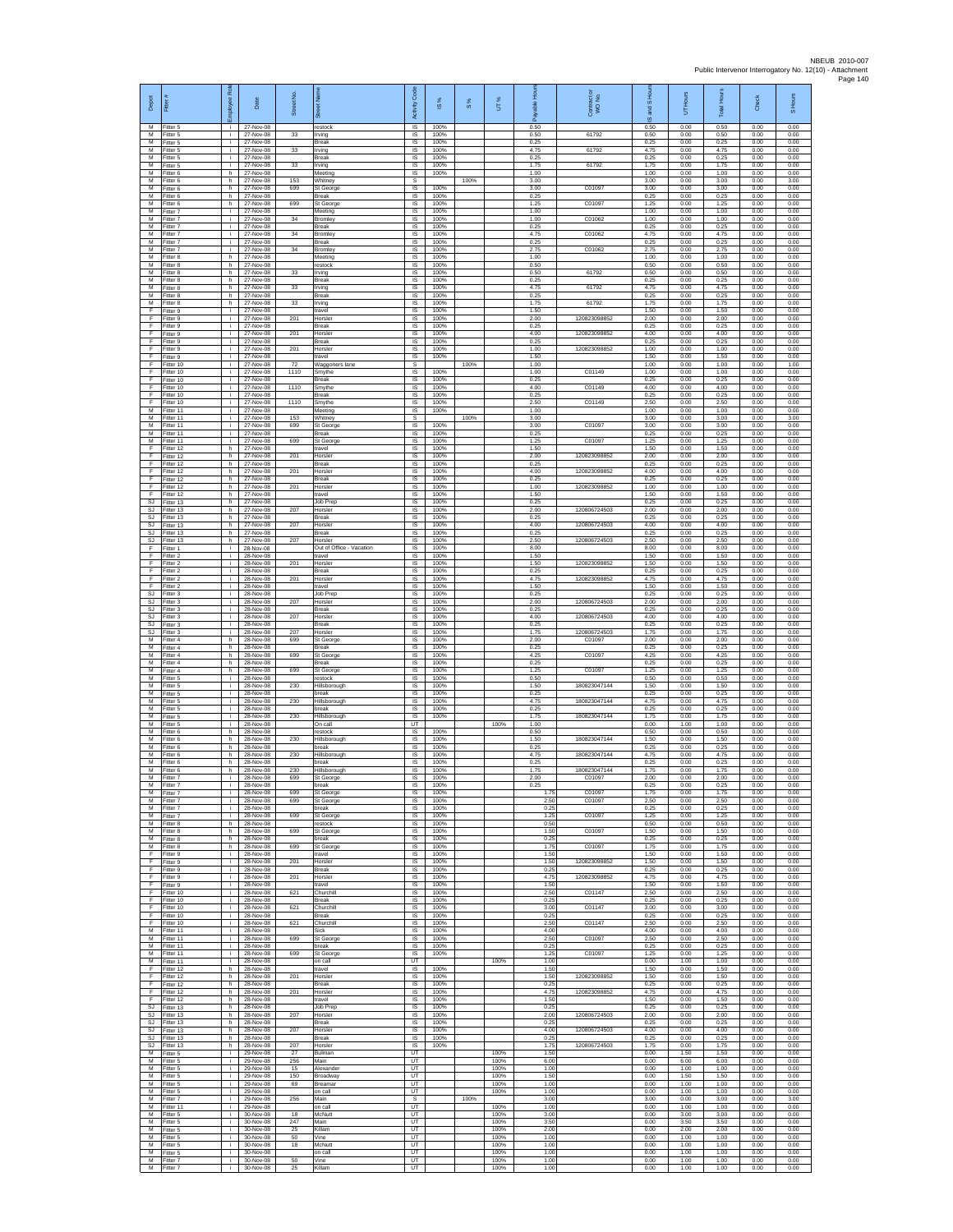| Depot<br>М               | Fitter#<br>Fitter 7                  | ployee Rol<br>i.         | Date<br>30-Nov-08                     | Street No<br>18 | 芿<br>McNutt                                 | code<br>Activity<br>UT                      | IS %                 | $\frac{8}{3}$ | UT%<br>100%  | 훈<br>able<br>1.00    | Contract or<br>WO No.        | $\overline{a}$<br>and<br>ဖ<br>0.00 | Hours<br>5<br>1.00   | Total Hour:<br>1.00  | Check<br>0.00        | S Hours<br>0.00      |
|--------------------------|--------------------------------------|--------------------------|---------------------------------------|-----------------|---------------------------------------------|---------------------------------------------|----------------------|---------------|--------------|----------------------|------------------------------|------------------------------------|----------------------|----------------------|----------------------|----------------------|
| F                        | M Fitter 11<br>Fitter 1              | i.<br>i.                 | 30-Nov-08<br>1-Dec-08                 |                 | on call<br>JHSCC Training                   | UT<br>$\sf IS$                              | 100%                 |               | 100%         | 1.00<br>8.00         |                              | 0.00<br>8.00                       | 1.00<br>0.00         | 1.00<br>8.00         | 0.00<br>0.00         | 0.00<br>0.00         |
| F<br>F<br>E              | Fitter 2<br>Fitter 2<br>Fitter 2     | $\mathbf{r}$<br>j.<br>j. | 1-Dec-08<br>1-Dec-08<br>1-Dec-08      | 621             | job prep<br>Churchill<br><b>Break</b>       | <b>IS</b><br>IS<br>IS                       | 100%<br>100%<br>100% |               |              | 1.50<br>3.00<br>0.25 | C01147                       | 1.50<br>3.00<br>0.25               | 0.00<br>0.00<br>0.00 | 1.50<br>3.00<br>0.25 | 0.00<br>0.00<br>0.00 | 0.00<br>0.00<br>0.00 |
| F<br>F                   | Fitter 2<br>Fitter 2                 | ÷.<br>j.                 | 1-Dec-08<br>1-Dec-08                  | 621             | Churchill<br>Break                          | 1S<br>IS                                    | 100%<br>100%         |               |              | 3.00<br>0.25         | C01147                       | 3.00<br>0.25                       | 0.00<br>0.00         | 3.00<br>0.25         | 0.00<br>0.00         | 0.00<br>0.00         |
| F<br>SJ                  | Fitter 2<br>Fitter 3                 | ÷i.<br>i.                | 1-Dec-08<br>1-Dec-08                  | 621             | Churchil<br>Depot                           | IS<br>$\sf IS$                              | 100%<br>100%         |               |              | 1.50<br>2.50         | C01147                       | 1.50<br>2.50                       | 0.00<br>0.00         | 1.50<br>2.50         | 0.00<br>0.00         | 0.00<br>0.00         |
| SJ<br><b>SJ</b><br>SJ    | Fitter 3<br>Fitter 3<br>Fitter 3     | j.<br>j.<br>j.           | $1-Dec-08$<br>1-Dec-08<br>1-Dec-08    | 691             | Break<br>Somerset<br><b>Break</b>           | IS<br>IS<br>IS                              | 100%<br>100%<br>100% |               |              | 0.25<br>4.00<br>0.25 | jc                           | 0.25<br>4.00<br>0.25               | 0.00<br>0.00<br>0.00 | 0.25<br>4.00<br>0.25 | 0.00<br>0.00<br>0.00 | 0.00<br>0.00<br>0.00 |
| SJ<br>M                  | Fitter 3<br>fitter 4                 | ÷.<br>h.                 | 1-Dec-08<br>1-Dec-08                  | 691             | Somerset<br>Safety Meeting                  | IS<br>1S                                    | 100%<br>100%         |               |              | 1.50<br>1.00         | jc                           | 1.50<br>1.00                       | 0.00<br>0.00         | 1.50<br>1.00         | 0.00<br>0.00         | 0.00<br>0.00         |
| M<br>м<br>М              | Fitter 4<br>-itter 4<br>Fitter 4     | h.<br>h<br>h.            | 1-Dec-08<br>1-Dec-08<br>1-Dec-08      | 101             | Dave's Meeting<br>Job Prep<br>Whitney       | IS<br>IS<br>1S                              | 100%<br>100%<br>100% |               |              | 0.25<br>0.50<br>2.25 | 100816533466                 | 0.25<br>0.50<br>2.25               | 0.00<br>0.00<br>0.00 | 0.25<br>0.50<br>2.25 | 0.00<br>0.00<br>0.00 | 0.00<br>0.00<br>0.00 |
| M<br>M                   | Fitter 4<br>Fitter 4                 | h.<br>h                  | $1-Dec-08$<br>1-Dec-08                | 101             | Whitney<br><b>Break</b>                     | IS<br>IS                                    | 100%<br>100%         |               |              | 2.50<br>0.25         | 100816533466                 | 2.50<br>0.25                       | 0.00<br>0.00         | 2.50<br>0.25         | 0.00<br>0.00         | 0.00<br>0.00         |
| М<br>М<br>M              | Fitter 4<br>itter 5<br>Fitter 5      | h.<br>j.<br>j.           | 1-Dec-08<br>1-Dec-08<br>1-Dec-08      | 101             | Whitney<br>Safety Meeting<br>Dave's Meeting | IS<br>IS<br>IS                              | 100%<br>100%<br>100% |               |              | 1.75<br>1.00<br>0.25 | 100816533466                 | 1.75<br>1.00<br>0.25               | 0.00<br>0.00<br>0.00 | 1.75<br>1.00<br>0.25 | 0.00<br>0.00<br>0.00 | 0.00<br>0.00<br>0.00 |
| M<br>М                   | Fitter 5<br>Fitter 5                 | j.<br>÷.                 | 1-Dec-08<br>1-Dec-08                  | 47              | Paperwork<br>Edinburgh                      | IS<br>IS                                    | 100%<br>100%         |               |              | 1.75<br>1.00         | C01128                       | 1.75<br>1.00                       | 0.00<br>0.00         | 1.75<br>1.00         | 0.00<br>0.00         | 0.00<br>0.00         |
| $\overline{M}$<br>M<br>м | Fitter 5<br>Fitter 5<br>-itter 5     | i.<br>j.<br>÷.           | 1-Dec-08<br>1-Dec-08<br>1-Dec-08      | 47<br>47        | Edinburgh<br><b>Break</b>                   | 1S<br>IS<br>$\sf IS$                        | 100%<br>100%         |               |              | 2.50<br>0.25<br>1.75 | C01128<br>C01128             | 2.50<br>0.25<br>1.75               | 0.00<br>0.00<br>0.00 | 2.50<br>0.25<br>1.75 | 0.00<br>0.00<br>0.00 | 0.00<br>0.00<br>0.00 |
| M<br>M                   | fitter 5<br>Fitter 6                 | Ŧ<br>h.                  | 1-Dec-08<br>1-Dec-08                  |                 | Edinburgh<br>on call<br>Safety Meeting      | UT<br>IS                                    | 100%<br>100%         |               | 100%         | 1.00<br>1.00         |                              | 0.00<br>1.00                       | 1.00<br>0.00         | 1.00<br>1.00         | 0.00<br>0.00         | 0.00<br>0.00         |
| M<br>М                   | Fitter 6<br>Fitter 6                 | h<br>h.                  | 1-Dec-08<br>1-Dec-08                  |                 | Dave's Meeting<br>restock                   | IS<br>IS                                    | 100%<br>100%         |               |              | 0.25<br>0.25         |                              | 0.25<br>0.25                       | 0.00<br>0.00         | 0.25<br>0.25         | 0.00<br>0.00         | 0.00<br>0.00         |
| М<br>M<br>M              | fitter 6<br>Fitter 6<br>Fitter 6     | h<br>h.<br>h.            | 1-Dec-08<br>1-Dec-08<br>1-Dec-08      | 25<br>$25\,$    | Killam<br><b>Break</b><br>Killam            | s<br>$\overline{\mathsf{s}}$<br>$\mathbb S$ | 100%                 | 100%<br>100%  |              | 0.50<br>0.25<br>1.75 | <b>JC</b><br>JC              | 0.50<br>0.25<br>1.75               | 0.00<br>0.00<br>0.00 | 0.50<br>0.25<br>1.75 | 0.00<br>0.00<br>0.00 | 0.50<br>0.00<br>1.75 |
| м<br>M                   | Fitter 6<br>Fitter 6                 | h.<br>h.                 | $1-Dec-08$<br>1-Dec-08                | 58              | Athlone<br><b>Break</b>                     | s<br>IS                                     | 100%                 | 100%          |              | 2.50<br>0.25         | JC                           | 2.50<br>0.25                       | 0.00<br>0.00         | 2.50<br>0.25         | 0.00<br>0.00         | 2.50<br>0.00         |
| M<br>М<br>$\overline{M}$ | Fitter 6<br>fitter 7<br>fitter 7     | h.<br>÷.<br>j.           | 1-Dec-08<br>1-Dec-08<br>1-Dec-08      | 58              | Athlone<br>Safety Meeting<br>Dave's Meeting | s<br>IS<br>1S                               | 100%<br>100%         | 100%          |              | 1.25<br>1.00<br>0.25 | JC                           | 1.25<br>1.00<br>0.25               | 0.00<br>0.00<br>0.00 | 1.25<br>1.00<br>0.25 | 0.00<br>0.00<br>0.00 | 1.25<br>0.00<br>0.00 |
| M<br>м                   | Fitter 7<br>Fitter 7                 | j.<br>÷.                 | $1 - Dec -08$<br>1-Dec-08             | 101             | Job Prep<br>Whitney                         | IS<br>IS                                    | 100%<br>100%         |               |              | 0.50<br>2.25         | 100816533466                 | 0.50<br>2.25                       | 0.00<br>0.00         | 0.50<br>2.25         | 0.00<br>0.00         | 0.00<br>0.00         |
| М<br>M<br>M              | Fitter 7<br>fitter 7<br>Fitter 7     | ÷.<br>j.<br>÷.           | 1-Dec-08<br>$1-Dec-08$<br>1-Dec-08    | 101<br>101      | Whitney<br>Break<br>Whitney                 | IS<br>IS<br>IS                              | 100%<br>100%<br>100% |               |              | 2.50<br>0.25<br>1.75 | 100816533466<br>100816533466 | 2.50<br>0.25<br>1.75               | 0.00<br>0.00<br>0.00 | 2.50<br>0.25<br>1.75 | 0.00<br>0.00<br>0.00 | 0.00<br>0.00<br>0.00 |
| М<br>M                   | Fitter 8<br>fitter 8                 | h.<br>h                  | 1-Dec-08<br>1-Dec-08                  |                 | Safety Meeting<br>Dave's Meeting            | 1S<br>IS                                    | 100%<br>100%         |               |              | 1.00<br>0.25         |                              | 1.00<br>0.25                       | 0.00<br>0.00         | 1.00<br>0.25         | 0.00<br>0.00         | 0.00<br>0.00         |
| M<br>M<br>М              | Fitter 8<br>Fitter 8                 | h.<br>h.<br>h            | 1-Dec-08<br>1-Dec-08<br>1-Dec-08      | 47              | restock<br>Edinburgh<br>restock             | IS<br>IS<br>IS                              | 100%<br>100%<br>100% |               |              | 1.75<br>1.00<br>0.50 | C01128                       | 1.75<br>1.00<br>0.50               | 0.00<br>0.00<br>0.00 | 1.75<br>1.00<br>0.50 | 0.00<br>0.00<br>0.00 | 0.00<br>0.00<br>0.00 |
| $\overline{M}$<br>M      | Fitter 8<br>Fitter 8<br>Fitter 8     | h.<br>h                  | 1-Dec-08<br>1-Dec-08                  | 47              | Edinburgh<br><b>Break</b>                   | 1S<br>IS                                    | 100%<br>100%         |               |              | 2.00<br>0.25         | C01128                       | 2.00<br>0.25                       | 0.00<br>0.00         | 2.00<br>0.25         | 0.00<br>0.00         | 0.00<br>0.00         |
| м<br>F                   | Fitter 8<br>fitter 9                 | h<br>T                   | 1-Dec-08<br>1-Dec-08                  | 47              | Edinburgh<br>Depot                          | $\sf IS$<br>1S                              | 100%<br>100%         |               |              | 1.75<br>8.00         | C01128                       | 1.75<br>8.00                       | 0.00<br>0.00         | 1.75<br>8.00         | 0.00<br>0.00         | 0.00<br>0.00         |
| M<br>M<br>М              | Fitter 11<br>Fitter 11<br>Fitter 11  | j.<br>j.<br>÷.           | $1 - Dec -08$<br>1-Dec-08<br>1-Dec-08 |                 | Safety Meeting<br>Dave's Meeting<br>restock | IS<br>IS<br>1S                              | 100%<br>100%<br>100% |               |              | 1.00<br>0.25<br>0.25 |                              | 1.00<br>0.25<br>0.25               | 0.00<br>0.00<br>0.00 | 1.00<br>0.25<br>0.25 | 0.00<br>0.00<br>0.00 | 0.00<br>0.00<br>0.00 |
| M<br>M                   | itter 11<br>Fitter 11                | j.<br>÷i.                | 1-Dec-08<br>1-Dec-08                  | 25              | Killam<br><b>Break</b>                      | s<br><b>IS</b>                              | 100%                 | 100%          |              | 0.50<br>0.25         | <b>JC</b>                    | 0.50<br>0.25                       | 0.00<br>0.00         | 0.50<br>0.25         | 0.00<br>0.00         | 0.50<br>0.00         |
| M<br>м<br>M              | Fitter 11<br>Fitter 11<br>Fitter 11  | i.<br>j.<br>j.           | 1-Dec-08<br>$1-Dec-08$<br>1-Dec-08    | 25<br>58        | Killam<br>Athlone<br><b>Break</b>           | $\mathbb S$<br>s<br>IS                      | 100%                 | 100%<br>100%  |              | 1.75<br>2.50<br>0.25 | ${\sf JC}$<br><b>JC</b>      | 1.75<br>2.50<br>0.25               | 0.00<br>0.00<br>0.00 | 1.75<br>2.50<br>0.25 | 0.00<br>0.00<br>0.00 | 1.75<br>2.50<br>0.00 |
| M<br>М                   | Fitter 11<br>Fitter 11               | j.<br>÷.                 | 1-Dec-08<br>1-Dec-08                  | 58              | Athlone<br>on call                          | s<br>UT                                     |                      | 100%          | 100%         | 1.25<br>1.00         | JC.                          | 1.25<br>0.00                       | 0.00<br>1.00         | 1.25<br>1.00         | 0.00<br>0.00         | 1.25<br>0.00         |
| F<br>F<br>E              | fitter 12<br>Fitter 12<br>ltter 12   | h.<br>h.<br>h            | 1-Dec-08<br>1-Dec-08<br>1-Dec-08      | 621             | job prep<br>Churchill<br><b>Break</b>       | <b>IS</b><br>IS<br>IS                       | 100%<br>100%<br>100% |               |              | 1.50<br>3.00<br>0.25 | C01147                       | 1.50<br>3.00<br>0.25               | 0.00<br>0.00<br>0.00 | 1.50<br>3.00<br>0.25 | 0.00<br>0.00<br>0.00 | 0.00<br>0.00<br>0.00 |
| F<br>E                   | Fitter 12<br>Fitter 12               | h.<br>h.                 | 1-Dec-08<br>$1-Dec-08$                | 621             | Churchil<br>Break                           | 1S<br>IS                                    | 100%<br>100%         |               |              | 3.00<br>0.25         | C01147                       | 3.00<br>0.25                       | 0.00<br>0.00         | 3.00<br>0.25         | 0.00<br>0.00         | 0.00<br>0.00         |
| F<br>SJ<br>SJ            | Fitter 12<br>Fitter 13<br>fitter 13  | h<br>h.<br>h.            | 1-Dec-08<br>1-Dec-08<br>1-Dec-08      | 621             | Churchill<br>Depot<br>Break                 | IS<br>IS<br>IS                              | 100%<br>100%<br>100% |               |              | 1.50<br>2.50<br>0.25 | C01147                       | 1.50<br>2.50<br>0.25               | 0.00<br>0.00<br>0.00 | 1.50<br>2.50<br>0.25 | 0.00<br>0.00<br>0.00 | 0.00<br>0.00<br>0.00 |
| SJ<br>S.I                | Fitter 13<br>Fitter 13               | h.<br>h.                 | 1-Dec-08<br>1-Dec-08                  | 691             | Somerse<br><b>Break</b>                     | IS<br>IS                                    | 100%<br>100%         |               |              | 4.00<br>0.25         | jc                           | 4.00<br>0.25                       | 0.00<br>0.00         | 4.00<br>0.25         | 0.00<br>0.00         | 0.00<br>0.00         |
| SJ<br>F                  | Fitter 13<br>Fitter 1                | h<br>i.                  | 1-Dec-08<br>2-Dec-08                  | 691             | Somerset<br><b>JHSCC Training</b>           | IS<br>1S                                    | 100%<br>100%         |               |              | 1.50<br>8.00         |                              | 1.50<br>8.00                       | 0.00<br>0.00         | 1.50<br>8.00         | 0.00<br>0.00         | 0.00<br>0.00         |
| F<br>F<br>F              | Fitter 2<br>-itter 2<br>-itter 2     | j.<br>Ť.<br>j.           | 2-Dec-08<br>2-Dec-08<br>2-Dec-08      |                 | Training<br>job prep<br>Travel              | IS<br>$\sf IS$<br>1S                        | 100%<br>100%<br>100% |               |              | 1.00<br>0.50<br>1.50 |                              | 1.00<br>0.50<br>1.50               | 0.00<br>0.00<br>0.00 | 1.00<br>0.50<br>1.50 | 0.00<br>0.00<br>0.00 | 0.00<br>0.00<br>0.00 |
| F<br>E                   | Fitter 2<br>Fitter 2                 | j.<br>j.                 | 2-Dec-08<br>2-Dec-08                  | 4               | Birchwood<br>Travel                         | IS<br>IS                                    | 100%<br>100%         |               |              | 6.00<br>1.50         | 090815498817                 | 6.00<br>1.50                       | 0.00<br>0.00         | 6.00<br>1.50         | 0.00<br>0.00         | 0.00<br>0.00         |
| SJ<br>SJ<br><b>SJ</b>    | Fitter 3<br>fitter 3<br>Fitter 3     | i.<br>Ť.<br>j.           | 2-Dec-08<br>2-Dec-08<br>2-Dec-08      |                 | job prep<br>travel<br>Birchwood             | IS<br>IS<br>IS                              | 100%<br>100%<br>100% |               |              | 0.50<br>1.50<br>2.00 | 09081549881                  | 0.50<br>1.50<br>2.00               | 0.00<br>0.00<br>0.00 | 0.50<br>1.50<br>2.00 | 0.00<br>0.00<br>0.00 | 0.00<br>0.00<br>0.00 |
| SJ<br>SJ                 | Fitter 3<br>Fitter 3                 | i.<br>Ť.                 | 2-Dec-08<br>2-Dec-08                  |                 | Break<br>Birchwood                          | $\sf IS$<br>IS                              | 100%<br>100%         |               |              | 0.25<br>2.00         | 09081549881                  | 0.25<br>2.00                       | 0.00<br>0.00         | 0.25<br>2.00         | 0.00<br>0.00         | 0.00<br>0.00         |
| SJ.<br>SJ                | Fitter 3<br>S.I Fitter 3<br>Fitter 3 | j.<br>i.<br>÷.           | $2-Dac-08$<br>2-Dec-08<br>2-Dec-08    | $\sim$          | <b>Break</b><br>Birchwood<br>travel         | <b>IS</b><br>IS<br>IS                       | 100%<br>100%<br>100% |               |              | 0.25<br>2.00<br>1.50 | 09081549881                  | 0.25<br>2.00<br>1.50               | 0.00<br>0.00<br>0.00 | 0.25<br>2.00<br>1.50 | 0.00<br>0.00<br>0.00 | 0.00<br>0.00<br>0.00 |
| M<br>M                   | itter 4<br>Fitter 4                  | h.<br>h.                 | 2-Dec-08<br>$2-Dec-08$                | 1655            | restock<br>Champlain                        | IS<br><b>IS</b>                             | 100%<br>100%         |               |              | 0.50<br>1.50         | C00960                       | 0.50<br>1.50                       | 0.00<br>0.00         | 0.50<br>1.50         | 0.00<br>0.00         | 0.00<br>0.00         |
| м<br>М<br>M              | Fitter 4<br>Fitter 4                 | h.<br>h                  | 2-Dec-08<br>2-Dec-08                  | 1655            | <b>Break</b><br>Champlain                   | IS<br>IS<br>IS                              | 100%<br>100%<br>100% |               |              | 0.25<br>1.75<br>2.50 | C00960<br>C00960             | 0.25<br>1.75<br>2.50               | 0.00<br>0.00<br>0.00 | 0.25<br>1.75<br>2.50 | 0.00<br>0.00<br>0.00 | 0.00<br>0.00<br>0.00 |
| M<br>М                   | Fitter 4<br>Fitter 4<br>Fitter 4     | h.<br>h<br>h             | 2-Dec-08<br>2-Dec-08<br>2-Dec-08      | 1655<br>1655    | Champlain<br><b>Break</b><br>Champlain      | IS<br>1S                                    | 100%<br>100%         |               |              | 0.25<br>1.75         | C00960                       | 0.25<br>1.75                       | 0.00<br>0.00         | 0.25<br>1.75         | 0.00<br>0.00         | 0.00<br>0.00         |
| М<br>M<br>M              | fitter 5<br>Fitter 5                 | ÷.<br>j.<br>j.           | 2-Dec-08<br>2-Dec-08<br>2-Dec-08      | 47              | Restock<br>Edinburgh<br><b>Break</b>        | IS<br><b>IS</b><br>IS                       | 100%<br>100%<br>100% |               |              | 0.50<br>1.50<br>0.25 | C001128                      | 0.50<br>1.50<br>0.25               | 0.00<br>0.00<br>0.00 | 0.50<br>1.50<br>0.25 | 0.00<br>0.00<br>0.00 | 0.00<br>0.00<br>0.00 |
| М<br>M                   | Fitter 5<br>Fitter 5<br>Fitter 5     | ÷.<br>i.                 | 2-Dec-08<br>$2$ -Dec-08               | 47              | Edinburgh<br>Break                          | IS<br>IS                                    | 100%<br>100%         |               |              | 4.75<br>0.25         | C001128                      | 4.75<br>0.25                       | 0.00<br>0.00         | 4.75<br>0.25         | 0.00<br>0.00         | 0.00<br>0.00         |
| M<br>м                   | Fitter 5<br>Fitter 5                 | i.<br>÷.                 | 2-Dec-08<br>2-Dec-08                  | 47              | Edinburgh<br>on call                        | IS<br>UT                                    | 100%                 |               | 100%         | 1.75<br>1.00         | C001128                      | 1.75<br>0.00                       | 0.00<br>1.00         | 1.75<br>1.00         | 0.00<br>0.00         | 0.00<br>0.00         |
| M<br>м<br>M              | Fitter 5<br>Fitter 5<br>Fitter 6     | $\mathbf{r}$<br>i.<br>h. | $2$ -Dec-08<br>$2-Dac-08$<br>2-Dec-08 | 34<br>79        | Bromley<br>North<br>Restock                 | UT<br>UT<br>IS                              | 100%                 |               | 100%<br>100% | 3.00<br>3.00<br>0.50 |                              | 0.00<br>0.00<br>0.50               | 3.00<br>3.00<br>0.00 | 3.00<br>3.00<br>0.50 | 0.00<br>0.00<br>0.00 | 0.00<br>0.00<br>0.00 |
| М<br>М                   | Fitter 6<br>Fitter 6                 | h<br>h.                  | 2-Dec-08<br>2-Dec-08                  | 58              | Athlone<br>Break                            | s<br>IS                                     | 100%                 | 100%          |              | 1.50<br>0.25         | JC 64275                     | 1.50<br>0.25                       | 0.00<br>0.00         | 1.50<br>0.25         | 0.00<br>0.00         | 1.50<br>0.00         |
| M<br>M<br>м              | Fitter 6<br>Fitter 6<br>Fitter 6     | h<br>h<br>h.             | 2-Dec-08<br>2-Dec-08<br>$2$ -Dec-08   | 58<br>58        | Athlone<br>Athlone<br><b>Break</b>          | s<br>$\mathbb S$<br>IS                      | 100%                 | 100%<br>100%  |              | 1.75<br>2.50<br>0.25 | JC 64275<br>JC 64275         | 1.75<br>2.50<br>0.25               | 0.00<br>0.00<br>0.00 | 1.75<br>2.50<br>0.25 | 0.00<br>0.00<br>0.00 | 1.75<br>2.50<br>0.00 |
| M<br>M                   | Fitter 6<br>Fitter 7                 | h.<br>i.                 | 2-Dec-08<br>2-Dec-08                  | 58              | Athlone<br>restock                          | s<br>IS                                     | 100%                 | 100%          |              | 5.25<br>0.50         | JC 64275                     | 5.25<br>0.50                       | 0.00<br>0.00         | 5.25<br>0.50         | 0.00<br>0.00         | 5.25<br>0.00         |
| М<br>м<br>M              | Fitter 7<br>fitter 7<br>Fitter 7     | ÷.<br>$\mathbf{r}$<br>i. | 2-Dec-08<br>$2$ -Dec-08<br>2-Dec-08   | 1655<br>1655    | Champlain<br>Break<br>Champlain             | IS<br>IS<br>IS                              | 100%<br>100%<br>100% |               |              | 1.50<br>0.25<br>1.75 | C00960<br>C00960             | 1.50<br>0.25<br>1.75               | 0.00<br>0.00<br>0.00 | 1.50<br>0.25<br>1.75 | 0.00<br>0.00<br>0.00 | 0.00<br>0.00<br>0.00 |
| M<br>М                   | Fitter 7<br>Fitter 7                 | i.<br>÷                  | 2-Dec-08<br>2-Dec-08                  | 1655            | Champlain<br>Break                          | IS<br>1S                                    | 100%<br>100%         |               |              | 2.50<br>0.25         | C00960                       | 2.50<br>0.25                       | 0.00<br>0.00         | 2.50<br>0.25         | 0.00<br>0.00         | 0.00<br>0.00         |
| M<br>M                   | Fitter 7<br>Fitter 8                 | j.<br>h                  | $2$ -Dec-08<br>2-Dec-08               | 1655            | Champlain<br>Restock                        | IS<br>IS                                    | 100%<br>100%         |               |              | 1.75<br>0.50         | C00960                       | 1.75<br>0.50                       | 0.00<br>0.00         | 1.75<br>0.50         | 0.00<br>0.00         | 0.00<br>0.00         |
| М<br>М<br>M              | Fitter 8<br>fitter 8<br>Fitter 8     | h.<br>h.<br>h.           | 2-Dec-08<br>2-Dec-08<br>2-Dec-08      | 47<br>47        | Edinburgh<br>Break<br>Edinburgh             | IS<br>IS<br>IS                              | 100%<br>100%<br>100% |               |              | 1.50<br>0.25<br>4.75 | C001128<br>C001128           | 1.50<br>0.25<br>4.75               | 0.00<br>0.00<br>0.00 | 1.50<br>0.25<br>4.75 | 0.00<br>0.00<br>0.00 | 0.00<br>0.00<br>0.00 |
| M<br>м                   | Fitter 8<br>Fitter 8                 | h.<br>h                  | 2-Dec-08<br>2-Dec-08                  | 47              | <b>Break</b><br>Edinburgh                   | IS<br>IS                                    | 100%<br>100%         |               |              | 0.25<br>1.75         | C001128                      | 0.25<br>1.75                       | 0.00<br>0.00         | 0.25<br>1.75         | 0.00<br>0.00         | 0.00<br>0.00         |
| F<br>F<br>$\mathsf F$    | Fitter 9<br>Fitter 9<br>Fitter 9     | i.<br>n.<br>÷.           | $2$ -Dec-08<br>2-Dec-08<br>2-Dec-08   |                 | Training<br>job prep<br>Travel              | IS<br>IS<br>IS                              | 100%<br>100%<br>100% |               |              | 1.00<br>0.50<br>1.50 |                              | 1.00<br>0.50<br>1.50               | 0.00<br>0.00<br>0.00 | 1.00<br>0.50<br>1.50 | 0.00<br>0.00<br>0.00 | 0.00<br>0.00<br>0.00 |
| F<br>F                   | Fitter 9<br>Fitter 9                 | i.<br>i.                 | $2$ -Dec-08<br>2-Dec-08               | $\overline{4}$  | Birchwood<br>Travel                         | IS<br><b>IS</b>                             | 100%<br>100%         |               |              | 4.50<br>1.50         | 090815498817                 | 4.50<br>1.50                       | 0.00<br>0.00         | 4.50<br>1.50         | 0.00<br>0.00         | 0.00<br>0.00         |
| E<br>F<br>F              | Fitter 10<br>Fitter 10<br>Fitter 10  | ÷.<br>÷.<br>÷.           | 2-Dec-08<br>2-Dec-08<br>2-Dec-08      | 621<br>621      | Churchill<br><b>Break</b><br>Churchill      | IS<br>IS<br>IS                              | 100%<br>100%<br>100% |               |              | 2.00<br>0.25<br>4.00 | C01147<br>C01147             | 2.00<br>0.25<br>4.00               | 0.00<br>0.00<br>0.00 | 2.00<br>0.25<br>4.00 | 0.00<br>0.00<br>0.00 | 0.00<br>0.00<br>0.00 |
| F<br>F                   | Fitter 10<br>Fitter 10               | ÷i.<br>i.                | 2-Dec-08<br>2-Dec-08                  | 621             | <b>Break</b><br>Churchill                   | IS<br>$\sf IS$                              | 100%<br>100%         |               |              | 0.25<br>2.00         | C01147                       | 0.25<br>2.00                       | 0.00<br>0.00         | 0.25<br>2.00         | 0.00<br>0.00         | 0.00<br>0.00         |
| F<br>F                   | Fitter 10<br>Fitter 10               | j.<br>j.                 | $2$ -Dec-08<br>$2$ -Dec-08            | 621             | Training<br>Churchill                       | $\sf IS$<br>IS                              | 100%<br>100%         |               |              | 1.00<br>1.50         | C01147                       | 1.00<br>1.50                       | 0.00<br>0.00         | 1.00<br>1.50         | 0.00<br>0.00         | 0.00<br>0.00         |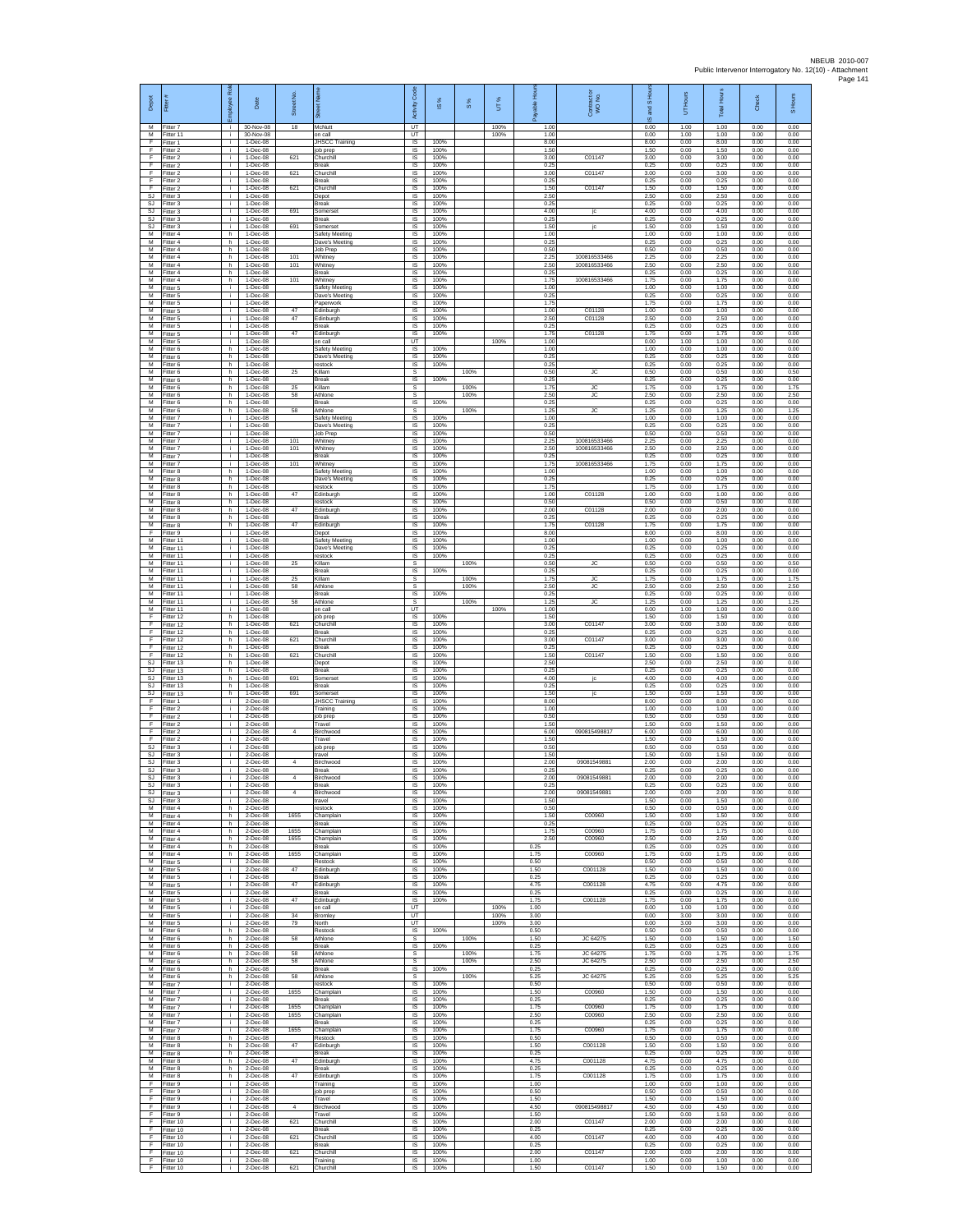| Depot<br>F               | Fitter#<br>Fitter 10                | ployee Role<br>i.    | Date<br>2-Dec-08                     | Street No        | eet Nan<br>ā<br>Break                          | Code<br>Activity<br><b>IS</b>       | IS %<br>100%         | $\frac{8}{3}$ | UT%                  | 윤<br>ஃ<br>0.25       | Contract or<br>WO No.                        | S Ho<br>g<br>ဖ<br>0.25 | UT Hours<br>0.00     | <b>Total Hours</b><br>0.25 | Check<br>0.00        | S Hours<br>0.00      |
|--------------------------|-------------------------------------|----------------------|--------------------------------------|------------------|------------------------------------------------|-------------------------------------|----------------------|---------------|----------------------|----------------------|----------------------------------------------|------------------------|----------------------|----------------------------|----------------------|----------------------|
| F<br>F                   | Fitter 10<br>litter 10              | j.<br>i.             | 2-Dec-08<br>2-Dec-08                 | 621              | Churchill<br>Break                             | $\sf IS$<br>IS                      | 100%<br>100%         |               |                      | 3.50<br>0.25         | C01147                                       | 3.50<br>0.25           | 0.00<br>0.00         | 3.50<br>0.25               | 0.00<br>0.00         | 0.00<br>0.00         |
| F<br>E<br>М              | Fitter 10<br>Fitter 10<br>Fitter 11 | j.<br>i.<br>i.       | 2-Dec-08<br>2-Dec-08<br>2-Dec-08     | 621              | Churchill<br>travel<br>Restock                 | <b>IS</b><br>IS<br>IS               | 100%<br>100%         |               |                      | 1.00<br>0.50<br>0.50 | C01147                                       | 1.00<br>0.50<br>0.50   | 0.00<br>0.00<br>0.00 | 1.00<br>0.50<br>0.50       | 0.00<br>0.00<br>0.00 | 0.00<br>0.00<br>0.00 |
| м<br>M                   | fitter 11<br>Fitter 11              | i.<br>j.             | 2-Dec-08<br>2-Dec-08                 | 58               | Athlone<br>Break                               | s<br>$\overline{\mathsf{s}}$        | 100%<br>100%         | 100%          |                      | 1.50<br>0.25         | JC 64275                                     | 1.50<br>0.25           | 0.00<br>0.00         | 1.50<br>0.25               | 0.00<br>0.00         | 1.50<br>0.00         |
| м<br>M                   | Fitter 11<br>Fitter 11              | i.<br>j.             | $2$ -Dec-08<br>2-Dec-08              | 58<br>58         | Athlone<br>Athlone                             | s<br>$\mathbb S$                    |                      | 100%<br>100%  |                      | 1.75<br>2.50         | JC 64275<br>JC 64275                         | 1.75<br>2.50           | 0.00<br>0.00         | 1.75<br>2.50               | 0.00<br>0.00         | 1.75<br>2.50         |
| M<br>M<br>М              | Fitter 11<br>Fitter 11<br>Fitter 11 | j.<br>i.<br>i.       | 2-Dec-08<br>2-Dec-08<br>2-Dec-08     | 58               | Break<br>Athlone<br>on call                    | IS<br>s<br>UT                       | 100%                 | 100%          | 100%                 | 0.25<br>5.25<br>1.00 | JC 64275                                     | 0.25<br>5.25<br>0.00   | 0.00<br>0.00<br>1.00 | 0.25<br>5.25<br>1.00       | 0.00<br>0.00<br>0.00 | 0.00<br>5.25<br>0.00 |
| F<br>F                   | fitter 12<br>Fitter 12              | h.<br>h.             | 2-Dec-08<br>2-Dec-08                 | 621              | Training<br>Churchill                          | IS<br><b>IS</b>                     | 100%<br>100%         |               |                      | 1.00<br>1.50         | C01147                                       | 1.00<br>1.50           | 0.00<br>0.00         | 1.00<br>1.50               | 0.00<br>0.00         | 0.00<br>0.00         |
| E<br>F<br>F              | Fitter 12<br>Fitter 12<br>Fitter 12 | h.<br>h.<br>h.       | 2-Dec-08<br>2-Dec-08<br>2-Dec-08     | 621              | <b>Break</b><br>Churchill<br>Break             | IS<br>IS<br>IS                      | 100%<br>100%<br>100% |               |                      | 0.25<br>3.50<br>0.25 | C01147                                       | 0.25<br>3.50<br>0.25   | 0.00<br>0.00<br>0.00 | 0.25<br>3.50<br>0.25       | 0.00<br>0.00<br>0.00 | 0.00<br>0.00<br>0.00 |
| F<br>SJ                  | Fitter 12<br>Fitter 13              | h.<br>h.             | 2-Dec-08<br>2-Dec-08                 | 621              | Churchill<br>job prep                          | IS<br>$\sf IS$                      | 100%<br>100%         |               |                      | 1.50<br>0.50         | C01147                                       | 1.50<br>0.50           | 0.00<br>0.00         | 1.50<br>0.50               | 0.00<br>0.00         | 0.00<br>0.00         |
| SJ<br>SJ                 | Fitter 13<br>Fitter 13              | h.<br>h.             | $2$ -Dec-08<br>2-Dec-08              | 4                | travel<br><b>Birchwood</b>                     | 1S<br>IS                            | 100%<br>100%         |               |                      | 1.50<br>2.00         | 09081549881                                  | 1.50<br>2.00           | 0.00<br>0.00         | 1.50<br>2.00               | 0.00<br>0.00         | 0.00<br>0.00         |
| SJ<br>SJ<br>SJ           | Fitter 13<br>Fitter 13<br>Fitter 13 | h<br>h.<br>h.        | 2-Dec-08<br>2-Dec-08<br>2-Dec-08     | $\overline{4}$   | Break<br>Birchwood<br>Break                    | IS<br>1S<br>IS                      | 100%<br>100%<br>100% |               |                      | 0.25<br>2.00<br>0.25 | 09081549881                                  | 0.25<br>2.00<br>0.25   | 0.00<br>0.00<br>0.00 | 0.25<br>2.00<br>0.25       | 0.00<br>0.00<br>0.00 | 0.00<br>0.00<br>0.00 |
| <b>SJ</b><br>SJ          | Fitter 13<br>Fitter 13              | h.<br>$\mathsf{h}$ . | 2-Dec-08<br>2-Dec-08                 | $\boldsymbol{A}$ | Birchwood<br>travel                            | <b>IS</b><br>$\sf IS$               | 100%<br>100%         |               |                      | 2.00<br>1.50         | 09081549881                                  | 2.00<br>1.50           | 0.00<br>0.00         | 2.00<br>1.50               | 0.00<br>0.00         | 0.00<br>0.00         |
| F<br>F<br>E              | itter 1<br>Fitter 2<br>Fitter 2     | j.<br>j.<br>i.       | 3-Dec-08<br>3-Dec-08<br>3-Dec-08     | 332              | <b>JHSCC Meeting</b><br>job prep<br>Greenfield | IS<br>$\overline{\mathsf{s}}$<br>IS | 100%<br>100%<br>100% |               |                      | 8.00<br>0.50<br>1.50 | 090826130915<br>090826130915                 | 8.00<br>0.50<br>1.50   | 0.00<br>0.00<br>0.00 | 8.00<br>0.50<br>1.50       | 0.00<br>0.00<br>0.00 | 0.00<br>0.00<br>0.00 |
| F<br>F                   | Fitter 2<br>Fitter 2                | i.<br>i.             | 3-Dec-08<br>3-Dec-08                 | 332              | Break<br>Greenfield                            | IS<br>IS                            | 100%<br>100%         |               |                      | 0.25<br>4.75         | 090826130915                                 | 0.25<br>4.75           | 0.00<br>0.00         | 0.25<br>4.75               | 0.00<br>0.00         | 0.00<br>0.00         |
| F<br>F                   | Fitter 2<br>Fitter 2                | j.<br>÷.             | 3-Dec-08<br>3-Dec-08                 | 332              | Break<br>Greenfield                            | IS<br>IS                            | 100%<br>100%         |               |                      | 0.25<br>4.25         | 090826130915                                 | 0.25<br>4.25           | 0.00<br>0.00         | 0.25<br>4.25               | 0.00<br>0.00         | 0.00<br>0.00         |
| SJ<br>SJ<br>SJ           | Fitter 3<br>Fitter 3<br>Fitter 3    | i.<br>j.<br>i.       | 3-Dec-08<br>3-Dec-08<br>3-Dec-08     | 148              | job prep<br>Champlain<br><b>Break</b>          | $\sf IS$<br>IS<br>IS                | 100%<br>100%<br>100% |               |                      | 0.25<br>2.00<br>0.25 | 120817078183                                 | 0.25<br>2.00<br>0.25   | 0.00<br>0.00<br>0.00 | 0.25<br>2.00<br>0.25       | 0.00<br>0.00<br>0.00 | 0.00<br>0.00<br>0.00 |
| SJ<br>SJ                 | Fitter 3<br>fitter 3                | ÷.<br>i.             | 3-Dec-08<br>3-Dec-08                 | 148              | Champlain<br>Break                             | IS<br>IS                            | 100%<br>100%         |               |                      | 4.00<br>0.25         | 120817078183                                 | 4.00<br>0.25           | 0.00<br>0.00         | 4.00<br>0.25               | 0.00<br>0.00         | 0.00<br>0.00         |
| SJ<br>M<br>М             | Fitter 3<br>Fitter 4<br>Fitter 4    | j.<br>h.<br>h.       | 3-Dec-08<br>3-Dec-08<br>3-Dec-08     | 148<br>74        | Champlain<br>job prep<br>Wilson                | <b>IS</b><br>IS<br>IS               | 100%<br>100%<br>100% |               |                      | 2.25<br>0.50<br>1.50 | 120817078183<br>180823118154<br>180823118154 | 2.25<br>0.50<br>1.50   | 0.00<br>0.00<br>0.00 | 2.25<br>0.50<br>1.50       | 0.00<br>0.00<br>0.00 | 0.00<br>0.00<br>0.00 |
| $\overline{M}$<br>M      | Fitter 4<br>Fitter 4                | h.<br>h.             | 3-Dec-08<br>3-Dec-08                 | 74               | Break<br>Wilson                                | IS<br>IS                            | 100%<br>100%         |               |                      | 0.25<br>1.75         | 180823118154                                 | 0.25<br>1.75           | 0.00<br>0.00         | 0.25<br>1.75               | 0.00<br>0.00         | 0.00<br>0.00         |
| м<br>M                   | Fitter 4<br>fitter 4                | h.<br>h.             | 3-Dec-08<br>3-Dec-08                 | 74               | Wilson<br>Break                                | $\sf IS$<br>1S                      | 100%<br>100%         |               |                      | 2.50<br>0.25         | 180823118154                                 | 2.50<br>0.25           | 0.00<br>0.00         | 2.50<br>0.25               | 0.00<br>0.00         | 0.00<br>0.00         |
| M<br>м<br>М              | Fitter 4<br>Fitter 5<br>Fitter 5    | h.<br>i.<br>÷.       | 3-Dec-08<br>3-Dec-08<br>3-Dec-08     | 74<br>47         | Wilson<br>job prep<br>Edinburgl                | IS<br>IS<br>IS                      | 100%<br>100%<br>100% |               |                      | 1.75<br>0.50<br>1.50 | 180823118154<br>C01128                       | 1.75<br>0.50<br>1.50   | 0.00<br>0.00<br>0.00 | 1.75<br>0.50<br>1.50       | 0.00<br>0.00<br>0.00 | 0.00<br>0.00<br>0.00 |
| М<br>M                   | fitter 5<br>Fitter 5                | j.<br>j.             | 3-Dec-08<br>3-Dec-08                 | 47               | Break<br>Edinburgh                             | IS<br><b>IS</b>                     | 100%<br>100%         |               |                      | 0.25<br>4.75         | C01128                                       | 0.25<br>4.75           | 0.00<br>0.00         | 0.25<br>4.75               | 0.00<br>0.00         | 0.00<br>0.00         |
| M<br>м                   | Fitter 5<br>litter 5                | i.<br>j.             | $3-Dec-08$<br>3-Dec-08               | 47               | Break<br>Edinburgh                             | $\sf IS$<br>$\sf IS$                | 100%<br>100%         |               | 100%                 | 0.25<br>2.25         | C01128                                       | 0.25<br>2.25<br>0.00   | 0.00<br>0.00         | 0.25<br>2.25<br>1.00       | 0.00<br>0.00         | 0.00<br>0.00         |
| M<br>M<br>М              | Fitter 5<br>Fitter 5<br>itter 6     | j.<br>i.<br>h.       | 3-Dec-08<br>3-Dec-08<br>3-Dec-08     | 34<br>158        | on call<br>Bromley<br>Athlone                  | UT<br>UT<br>s                       |                      | 100%          | 100%                 | 1.00<br>3.00<br>2.00 |                                              | 0.00<br>2.00           | 1.00<br>3.00<br>0.00 | 3.00<br>2.00               | 0.00<br>0.00<br>0.00 | 0.00<br>0.00<br>2.00 |
| $\overline{M}$<br>M      | itter 6<br>Fitter 6                 | h.<br>h.             | 3-Dec-08<br>3-Dec-08                 | 3155-3385        | Break<br>Principale West                       | IS<br>s                             | 100%                 | 100%          |                      | 0.25<br>4.75         |                                              | 0.25<br>4.75           | 0.00<br>0.00         | 0.25<br>4.75               | 0.00<br>0.00         | 0.00<br>4.75         |
| м<br>M<br>M              | Fitter 6<br>Fitter 6<br>Fitter 7    | h<br>h.<br>j.        | $3-Dec-08$<br>$3-Dec-08$<br>3-Dec-08 | 3155-3385        | Break<br>Principale West<br>job prep           | IS<br>s<br>IS                       | 100%<br>100%         | 100%          |                      | 0.25<br>0.75<br>0.50 | 180823118154                                 | 0.25<br>0.75<br>0.50   | 0.00<br>0.00<br>0.00 | 0.25<br>0.75<br>0.50       | 0.00<br>0.00<br>0.00 | 0.00<br>0.75<br>0.00 |
| M<br>М                   | Fitter 7<br>Fitter 7                | i.<br>÷.             | 3-Dec-08<br>3-Dec-08                 | 74               | Wilson<br>Break                                | IS<br>1S                            | 100%<br>100%         |               |                      | 1.50<br>0.25         | 180823118154                                 | 1.50<br>0.25           | 0.00<br>0.00         | 1.50<br>0.25               | 0.00<br>0.00         | 0.00<br>0.00         |
| M<br>M                   | fitter 7<br>Fitter 7                | j.<br>j.             | 3-Dec-08<br>3-Dec-08                 | 74<br>74         | Wilson<br>Wilson                               | IS<br><b>IS</b>                     | 100%<br>100%         |               |                      | 1.75<br>2.50         | 180823118154<br>180823118154                 | 1.75<br>2.50           | 0.00<br>0.00         | 1.75<br>2.50               | 0.00<br>0.00         | 0.00<br>0.00         |
| M<br>М<br>$\overline{M}$ | Fitter 7<br>Fitter 7<br>Fitter 8    | i.<br>i.<br>h.       | 3-Dec-08<br>3-Dec-08<br>3-Dec-08     | 74               | <b>Break</b><br>Wilson<br>job prep             | IS<br>IS<br>IS                      | 100%<br>100%<br>100% |               |                      | 0.25<br>1.75<br>0.50 | 180823118154                                 | 0.25<br>1.75<br>0.50   | 0.00<br>0.00<br>0.00 | 0.25<br>1.75<br>0.50       | 0.00<br>0.00<br>0.00 | 0.00<br>0.00<br>0.00 |
| M<br>м                   | Fitter 8<br>Fitter 8                | h.<br>h.             | 3-Dec-08<br>3-Dec-08                 | 47               | Edinburgh<br>Break                             | IS<br>$\sf IS$                      | 100%<br>100%         |               |                      | 1.50<br>0.25         | C01128                                       | 1.50<br>0.25           | 0.00<br>0.00         | 1.50<br>0.25               | 0.00<br>0.00         | 0.00<br>0.00         |
| $\overline{M}$<br>M<br>M | fitter 8<br>Fitter 8<br>Fitter 8    | h.<br>h.             | 3-Dec-08<br>3-Dec-08                 | 47<br>47         | Edinburgh<br>Break                             | 1S<br>IS                            | 100%<br>100%<br>100% |               |                      | 4.75<br>0.25<br>225  | C01128<br>C01128                             | 4.75<br>0.25<br>2.25   | 0.00<br>0.00<br>0.00 | 4.75<br>0.25<br>225        | 0.00<br>0.00<br>0.00 | 0.00<br>0.00<br>0.00 |
| F<br>F                   | Fitter 9<br>Fitter 9                | h<br>÷.<br>j.        | 3-Dec-08<br>3-Dec-08<br>3-Dec-08     | 332              | Edinburgh<br>job prep<br>Greenfield            | IS<br>1S<br>IS                      | 100%<br>100%         |               |                      | 0.50<br>1.50         | 090826130915<br>090826130915                 | 0.50<br>1.50           | 0.00<br>0.00         | 0.50<br>1.50               | 0.00<br>0.00         | 0.00<br>0.00         |
| F<br>F                   | Fitter 9<br>Fitter 9                | j.<br>i.             | 3-Dec-08<br>3-Dec-08                 | 332              | Break<br>Greenfield                            | <b>IS</b><br>$\sf IS$               | 100%<br>100%         |               |                      | 0.25<br>4.75         | 090826130915                                 | 0.25<br>4.75           | 0.00<br>0.00         | 0.25<br>4.75               | 0.00<br>0.00         | 0.00<br>0.00         |
| F<br>F<br>E              | itter 9<br>Fitter 9<br>Fitter 10    | j.<br>j.<br>i.       | 3-Dec-08<br>3-Dec-08<br>3-Dec-08     | 332<br>621       | Break<br>Greenfield<br>Churchill               | IS<br><b>IS</b><br>IS               | 100%<br>100%<br>100% |               |                      | 0.25<br>4.25<br>2.00 | 090826130915<br>C01147                       | 0.25<br>4.25<br>2.00   | 0.00<br>0.00<br>0.00 | 0.25<br>4.25<br>2.00       | 0.00<br>0.00<br>0.00 | 0.00<br>0.00<br>0.00 |
| F<br>F                   | Fitter 10<br>Fitter 10              | i.<br>j.             | 3-Dec-08<br>3-Dec-08                 | 621              | Break<br>Churchill                             | IS<br>IS                            | 100%<br>100%         |               |                      | 0.25<br>4.00         | C01147                                       | 0.25<br>4.00           | 0.00<br>0.00         | 0.25<br>4.00               | 0.00<br>0.00         | 0.00<br>0.00         |
| F<br>F                   | Fitter 10<br>Fitter 10              | j.<br>j.             | 3-Dec-08<br>3-Dec-08                 | 621              | Break<br>Churchill                             | IS<br>IS                            | 100%<br>100%         |               |                      | 0.25<br>2.50         | C01147                                       | 0.25<br>2.50           | 0.00<br>0.00         | 0.25<br>2.50               | 0.00<br>0.00         | 0.00<br>0.00         |
| F<br>M<br>M              | Fitter 10<br>Fitter 11<br>Fitter 11 | i.<br>j.<br>÷.       | 3-Dec-08<br>3-Dec-08<br>3-Dec-08     | 158              | on call<br>Athlone<br><b>Break</b>             | UT<br>s<br>IS                       | 100%                 | 100%          | 100%                 | 1.00<br>2.00<br>0.25 |                                              | 0.00<br>2.00<br>0.25   | 1.00<br>0.00<br>0.00 | 1.00<br>2.00<br>0.25       | 0.00<br>0.00<br>0.00 | 0.00<br>2.00<br>0.00 |
| М<br>М                   | Fitter 11<br>fitter 11              | ÷.<br>i.             | 3-Dec-08<br>3-Dec-08                 | 3155-3385        | Principale West<br><b>Break</b>                | s<br>IS                             | 100%                 | 100%          |                      | 4.75<br>0.25         |                                              | 4.75<br>0.25           | 0.00<br>0.00         | 4.75<br>0.25               | 0.00<br>0.00         | 4.75<br>0.00         |
| M<br>M<br>F              | Fitter 11<br>Fitter 11              | j.<br>i.             | 3-Dec-08<br>3-Dec-08<br>3-Dec-08     | 3155-3385        | Principale West<br>on call                     | s<br><b>UT</b><br>IS                | 100%                 | 100%          | 100%                 | 0.75<br>1.00<br>0.50 | C01147                                       | 0.75<br>0.00<br>0.50   | 0.00<br>1.00<br>0.00 | 0.75<br>1.00<br>0.50       | 0.00<br>0.00<br>0.00 | 0.75<br>0.00<br>0.00 |
| F<br>F                   | Fitter 12<br>Fitter 12<br>Fitter 12 | h<br>h.<br>h         | $3-Dec-08$<br>3-Dec-08               | 621              | job prep<br>Churchill<br>Break                 | 1S<br>IS                            | 100%<br>100%         |               |                      | 3.00<br>0.25         | C01147                                       | 3.00<br>0.25           | 0.00<br>0.00         | 3.00<br>0.25               | 0.00<br>0.00         | 0.00<br>0.00         |
| $\mathsf F$<br>F         | Fitter 12<br>Fitter 12              | h.<br>h.             | 3-Dec-08<br>3-Dec-08                 | 621              | Churchill<br>Break                             | IS<br>IS                            | 100%<br>100%         |               |                      | 3.00<br>0.25         | C01147                                       | 3.00<br>0.25           | 0.00<br>0.00         | 3.00<br>0.25               | 0.00<br>0.00         | 0.00<br>0.00         |
| F<br>SJ<br>SJ            | Fitter 12<br>Fitter 13<br>Fitter 13 | h.<br>h<br>h.        | 3-Dec-08<br>$3-Dec-08$<br>3-Dec-08   | 621<br>148       | Churchill<br>job prep<br>Champlair             | IS<br>IS<br>IS                      | 100%<br>100%<br>100% |               |                      | 2.00<br>0.25<br>2.00 | C01147<br>120817078183                       | 2.00<br>0.25<br>2.00   | 0.00<br>0.00<br>0.00 | 2.00<br>0.25<br>2.00       | 0.00<br>0.00<br>0.00 | 0.00<br>0.00<br>0.00 |
| SJ<br>SJ.                | Fitter 13<br>Fitter 13              | h<br>h               | 3-Dec-08<br>3-Dec-08                 | 148              | Break<br>Champlain                             | IS<br><b>IS</b>                     | 100%<br>100%         |               |                      | 0.25<br>4.00         | 120817078183                                 | 0.25<br>4.00           | 0.00<br>0.00         | 0.25<br>4.00               | 0.00<br>0.00         | 0.00<br>0.00         |
| SJ<br>SJ<br>F            | Fitter 13<br>fitter 13<br>Fitter 1  | h.<br>h.<br>j.       | 3-Dec-08<br>$3-Dec-08$<br>4-Dec-08   | 148<br>621       | Break<br>Champlain<br>Churchill                | $\sf IS$<br>IS<br><b>IS</b>         | 100%<br>100%<br>100% |               |                      | 0.25<br>2.25<br>2.00 | 120817078183<br>C01147                       | 0.25<br>2.25<br>2.00   | 0.00<br>0.00<br>0.00 | 0.25<br>2.25<br>2.00       | 0.00<br>0.00<br>0.00 | 0.00<br>0.00<br>0.00 |
| E<br>F                   | Fitter 1<br>Fitter 1                | j.<br>i.             | 4-Dec-08<br>4-Dec-08                 | 621              | <b>Break</b><br>Churchill                      | IS<br>IS                            | 100%<br>100%         |               |                      | 0.25<br>4.00         | C01147                                       | 0.25<br>4.00           | 0.00<br>0.00         | 0.25<br>4.00               | 0.00<br>0.00         | 0.00<br>0.00         |
| F<br>F<br>F              | Fitter 1<br>Fitter 1                | i.<br>i.<br>i.       | 4-Dec-08<br>4-Dec-08                 | 621              | Break<br>Churchill                             | IS<br>IS                            | 100%<br>100%<br>100% |               |                      | 0.25<br>2.00<br>0.50 | C01147                                       | 0.25<br>2.00<br>0.50   | 0.00<br>0.00         | 0.25<br>2.00               | 0.00<br>0.00<br>0.00 | 0.00<br>0.00         |
| E<br>E                   | Fitter 2<br>Fitter 2<br>Fitter 2    | $\mathbf i$<br>i.    | 4-Dec-08<br>4-Dec-08<br>4-Dec-08     | 204              | job prep<br>Edinburgh<br>Break                 | IS<br>$\sf IS$<br>IS                | 100%<br>100%         |               |                      | 1.50<br>0.25         | 090818440709                                 | 1.50<br>0.25           | 0.00<br>0.00<br>0.00 | 0.50<br>1.50<br>0.25       | 0.00<br>0.00         | 0.00<br>0.00<br>0.00 |
| E<br>F                   | Fitter 2<br>Fitter 2                | i.<br>÷.             | 4-Dec-08<br>4-Dec-08                 | 204              | Edinburgh<br>Break                             | IS<br>IS                            | 100%<br>100%         |               |                      | 3.75<br>0.25         | 090818440709                                 | 3.75<br>0.25           | 0.00<br>0.00         | 3.75<br>0.25               | 0.00<br>0.00         | 0.00<br>0.00         |
| F<br>SJ<br>SJ.           | itter 2<br>Fitter 3<br>Fitter 3     | i.<br>j.<br>i.       | 4-Dec-08<br>4-Dec-08<br>4-Dec-08     | 204<br>148       | Edinburgh<br>job prep<br>Champlain             | IS<br><b>IS</b><br>IS               | 100%<br>100%<br>100% |               |                      | 0.75<br>1.50<br>1.00 | 090818440709<br>120817078183                 | 0.75<br>1.50<br>1.00   | 0.00<br>0.00<br>0.00 | 0.75<br>1.50<br>1.00       | 0.00<br>0.00<br>0.00 | 0.00<br>0.00<br>0.00 |
| SJ<br><b>SJ</b>          | Fitter 3<br>Fitter 3                | i.<br>i.             | 4-Dec-08<br>4-Dec-08                 | 148              | Break<br>Champlain                             | IS<br>IS                            | 100%<br>100%         |               |                      | 0.25<br>4.00         | 120817078183                                 | 0.25<br>4.00           | 0.00<br>0.00         | 0.25<br>4.00               | 0.00<br>0.00         | 0.00<br>0.00         |
| SJ                       | SJ Fitter 3<br>Fitter 3             | i.<br>i.             | 4-Dec-08<br>4-Dec-08                 | 148              | Break<br>Champlain                             | IS<br>IS                            | 100%<br>100%         |               |                      | 0.25<br>3.00         | 120817078183                                 | 0.25<br>3.00           | 0.00<br>0.00         | 0.25<br>3.00               | 0.00<br>0.00         | 0.00<br>0.00         |
| м<br>M<br>M              | -itter 4<br>Fitter 4<br>Fitter 4    | h.<br>h.<br>h        | 4-Dec-08<br>4-Dec-08<br>4-Dec-08     | 74               | job prep<br>Wilson<br>Break                    | IS<br><b>IS</b><br>IS               | 100%<br>100%<br>100% |               |                      | 0.50<br>1.50<br>0.25 | 180823118154                                 | 0.50<br>1.50<br>0.25   | 0.00<br>0.00<br>0.00 | 0.50<br>1.50<br>0.25       | 0.00<br>0.00<br>0.00 | 0.00<br>0.00<br>0.00 |
| М<br>М                   | Fitter 4<br>Fitter 4                | h<br>h               | 4-Dec-08<br>4-Dec-08                 | 74<br>74         | Wilson<br>Wilson                               | 1S<br>IS                            | 100%<br>100%         |               |                      | 1.75<br>2.50         | 180823118154<br>180823118154                 | 1.75<br>2.50           | 0.00<br>0.00         | 1.75<br>2.50               | 0.00<br>0.00         | 0.00<br>0.00         |
| M<br>M                   | Fitter 4<br>Fitter 4                | h<br>h               | 4-Dec-08<br>4-Dec-08                 | 74               | <b>Break</b><br>Wilson                         | IS<br>$\sf IS$                      | 100%<br>100%         |               |                      | 0.25<br>1.75         | 180823118154                                 | 0.25<br>1.75           | 0.00<br>0.00         | 0.25<br>1.75               | 0.00<br>0.00         | 0.00<br>0.00         |
| м<br>M<br>M              | litter 5<br>Fitter 5<br>Fitter 5    | ÷.<br>j.<br>i.       | 4-Dec-08<br>4-Dec-08<br>4-Dec-08     | 34               | Harris<br>job prep<br>Depot                    | s<br><b>IS</b><br>IS                | 100%<br>100%         | 100%          |                      | 1.50<br>0.50<br>0.50 |                                              | 1.50<br>0.50<br>0.50   | 0.00<br>0.00<br>0.00 | 1.50<br>0.50<br>0.50       | 0.00<br>0.00<br>0.00 | 1.50<br>0.00<br>0.00 |
| м<br>M                   | Fitter 5<br>fitter 5                | j.<br>T              | 4-Dec-08<br>4-Dec-08                 | 79<br>47         | North<br>Edinburgh                             | IS<br>IS                            | 100%<br>100%         |               |                      | 3.00<br>1.50         | jc<br>C01128                                 | 3.00<br>1.50           | 0.00<br>0.00         | 3.00<br>1.50               | 0.00<br>0.00         | 0.00<br>0.00         |
| м<br>м                   | Fitter 5<br>Fitter 5                | j.<br>i.             | 4-Dec-08<br>4-Dec-08                 | 47               | Break<br>Edinburgh                             | IS<br>IS                            | 100%<br>100%         |               |                      | 0.25<br>1.75         | C01128                                       | 0.25<br>1.75           | 0.00<br>0.00         | 0.25<br>1.75               | 0.00<br>0.00         | 0.00<br>0.00         |
| м<br>M<br>м              | Fitter 5<br>Fitter 5<br>Fitter 5    | ÷<br>j.<br>i.        | 4-Dec-08<br>4-Dec-08<br>4-Dec-08     | 34<br>18         | on call<br>Harris<br>McNutt                    | UT<br>UT<br>UT                      |                      |               | 100%<br>100%<br>100% | 1.00<br>3.00<br>3.00 |                                              | 0.00<br>0.00<br>0.00   | 1.00<br>3.00<br>3.00 | 1.00<br>3.00<br>3.00       | 0.00<br>0.00<br>0.00 | 0.00<br>0.00<br>0.00 |
|                          |                                     |                      |                                      |                  |                                                |                                     |                      |               |                      |                      |                                              |                        |                      |                            |                      |                      |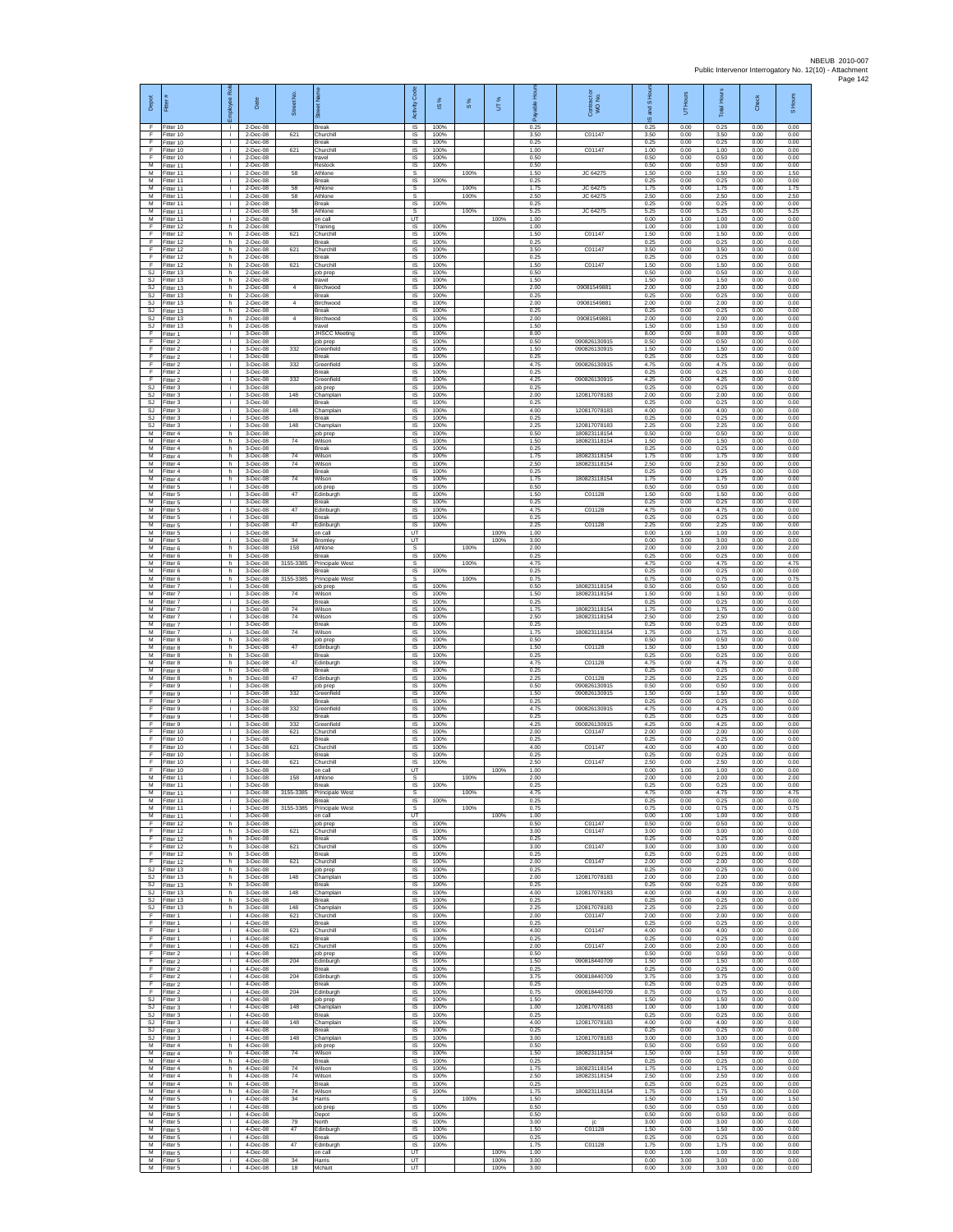| Depot<br>M                    | 릁<br>-itter 5                       | 웂<br>eekolo<br>÷.        | Date<br>4-Dec-08                 | Street No.<br>155 | Main                                                         | Code<br>Activity<br>UT       | IS %                 | 8%           | UT%<br>100%          | 효<br>able<br>តិ<br>4.00 | Contract or<br>WO No.        | and S Ho<br>ဖ<br>0.00 | UT Hours<br>4.00     | Total Hours<br>4.00  | Check<br>0.00        | S Hours<br>0.00      |
|-------------------------------|-------------------------------------|--------------------------|----------------------------------|-------------------|--------------------------------------------------------------|------------------------------|----------------------|--------------|----------------------|-------------------------|------------------------------|-----------------------|----------------------|----------------------|----------------------|----------------------|
| М<br>M                        | Fitter 6<br>Fitter 6                | h<br>h.                  | 4-Dec-08<br>4-Dec-08             |                   | job prep<br>Meter Closet Project                             | $\sf IS$<br>s                | 100%                 | 100%         |                      | 0.50<br>1.50            |                              | 0.50<br>1.50          | 0.00<br>0.00         | 0.50<br>1.50         | 0.00<br>0.00         | 0.00<br>1.50         |
| M<br>м<br>$\overline{M}$      | Fitter 6<br>-itter 6                | h.<br>h.                 | 4-Dec-08<br>4-Dec-08             |                   | <b>Break</b><br>Meter Closet Project                         | IS<br>s                      | 100%                 | 100%         |                      | 0.25<br>1.75            |                              | 0.25<br>1.75          | 0.00<br>0.00         | 0.25<br>1.75         | 0.00<br>0.00         | 0.00<br>1.75<br>2.50 |
| M<br>M                        | Fitter 6<br>Fitter 6<br>-itter 6    | h.<br>h.<br>h.           | 4-Dec-08<br>4-Dec-08<br>4-Dec-08 |                   | Meter Closet Project<br><b>Break</b><br>Meter Closet Project | s<br>IS<br>s                 | 100%                 | 100%<br>100% |                      | 2.50<br>0.25<br>1.25    |                              | 2.50<br>0.25<br>1.25  | 0.00<br>0.00<br>0.00 | 2.50<br>0.25<br>1.25 | 0.00<br>0.00<br>0.00 | 0.00<br>1.25         |
| М<br>M                        | Fitter 7<br>Fitter 7                | i.<br>i.                 | 4-Dec-08<br>4-Dec-08             | 74                | job prep<br>Wilson                                           | IS<br>IS                     | 100%<br>100%         |              |                      | 0.50<br>1.50            | 180823118154                 | 0.50<br>1.50          | 0.00<br>0.00         | 0.50<br>1.50         | 0.00<br>0.00         | 0.00<br>0.00         |
| M<br>м                        | Fitter 7<br>Fitter 7                | i.<br>i.                 | 4-Dec-08<br>4-Dec-08             | 74                | Break<br>Wilsor                                              | IS<br>$\sf IS$               | 100%<br>100%         |              |                      | 0.25<br>1.75            | 180823118154                 | 0.25<br>1.75          | 0.00<br>0.00         | 0.25<br>1.75         | 0.00<br>0.00         | 0.00<br>0.00         |
| М<br>M<br>M                   | Fitter 7<br>Fitter 7<br>Fitter 7    | j.<br>j.<br>i.           | 4-Dec-08<br>4-Dec-08<br>4-Dec-08 | 74                | Wilson<br>Break<br>Wilson                                    | IS<br>-IS<br>IS              | 100%<br>100%<br>100% |              |                      | 2.50<br>0.25<br>1.75    | 180823118154                 | 2.50<br>0.25<br>1.75  | 0.00<br>0.00<br>0.00 | 2.50<br>0.25<br>1.75 | 0.00<br>0.00<br>0.00 | 0.00<br>0.00<br>0.00 |
| м<br>M                        | Fitter 8<br>Fitter 8                | h.<br>h.                 | 4-Dec-08<br>4-Dec-08             | 74                | Depot<br>job prep                                            | IS<br>IS                     | 100%<br>100%         |              |                      | 1.50<br>0.50            | 180823118154                 | 1.50<br>0.50          | 0.00<br>0.00         | 1.50<br>0.50         | 0.00<br>0.00         | 0.00<br>0.00         |
| M<br>м                        | Fitter 8<br>Fitter 8                | h.<br>h.                 | 4-Dec-08<br>4-Dec-08             | 79                | Depot<br>Vorth                                               | IS<br>$\sf IS$               | 100%<br>100%         |              |                      | 0.50<br>3.00            | jc                           | 0.50<br>3.00          | 0.00<br>0.00         | 0.50<br>3.00         | 0.00<br>0.00         | 0.00<br>0.00         |
| м<br>M<br>M                   | Fitter 8<br>Fitter 8<br>Fitter 8    | h.<br>h.                 | 4-Dec-08<br>4-Dec-08<br>4-Dec-08 | 47<br>47          | Edinburgh<br>Break                                           | $\sf IS$<br><b>IS</b><br>IS  | 100%<br>100%<br>100% |              |                      | 1.50<br>0.25<br>1.75    | C01128                       | 1.50<br>0.25<br>1.75  | 0.00<br>0.00<br>0.00 | 1.50<br>0.25<br>1.75 | 0.00<br>0.00<br>0.00 | 0.00<br>0.00<br>0.00 |
| F<br>F                        | Fitter 9<br>Fitter 9                | h.<br>i.<br>÷.           | 4-Dec-08<br>4-Dec-08             | 204               | Edinburgh<br>ob prep<br>dinburgh                             | 1S<br>IS                     | 100%<br>100%         |              |                      | 0.50<br>3.00            | C01128<br>090818440709       | 0.50<br>3.00          | 0.00<br>0.00         | 0.50<br>3.00         | 0.00<br>0.00         | 0.00<br>0.00         |
| - F<br>F                      | Fitter 9<br>-itter 9                | j.<br>i.                 | 4-Dec-08<br>4-Dec-08             | 204               | Break<br>Edinburgh                                           | -IS<br>IS                    | 100%<br>100%         |              |                      | 0.25<br>3.00            | 090818440709                 | 0.25<br>3.00          | 0.00<br>0.00         | 0.25<br>3.00         | 0.00<br>0.00         | 0.00<br>0.00         |
| $\mathsf F$<br>F<br>F         | Fitter 9<br>Fitter 9<br>Fitter 10   | j.<br>i.<br>i.           | 4-Dec-08<br>4-Dec-08<br>4-Dec-08 | 204<br>621        | Break<br>Edinburgh<br>Churchill                              | $\sf IS$<br>IS<br>IS         | 100%<br>100%<br>100% |              |                      | 0.25<br>1.00<br>2.00    | 090818440709                 | 0.25<br>1.00<br>2.00  | 0.00<br>0.00<br>0.00 | 0.25<br>1.00<br>2.00 | 0.00<br>0.00<br>0.00 | 0.00<br>0.00<br>0.00 |
| F<br>Ŧ                        | Fitter 10<br>Fitter 10              | ÷.<br>i.                 | 4-Dec-08<br>4-Dec-08             | 621               | <b>Break</b><br>Churchill                                    | IS<br>IS                     | 100%<br>100%         |              |                      | 0.25<br>4.00            | C01147<br>C01147             | 0.25<br>4.00          | 0.00<br>0.00         | 0.25<br>4.00         | 0.00<br>0.00         | 0.00<br>0.00         |
| F<br>F                        | Fitter 10<br>Fitter 10              | i.<br>j.                 | 4-Dec-08<br>4-Dec-08             | 621               | Break<br>Churchill                                           | <b>IS</b><br>IS              | 100%<br>100%         |              |                      | 0.25<br>2.00            | C01147                       | 0.25<br>2.00          | 0.00<br>0.00         | 0.25<br>2.00         | 0.00<br>0.00         | 0.00<br>0.00         |
| М<br>M<br>M                   | Fitter 11<br>Fitter 11              | i.<br>j.<br>i.           | 4-Dec-08<br>4-Dec-08             |                   | job prep<br>Meter Closet Project<br>Break                    | IS<br>s                      | 100%                 | 100%         |                      | 0.50<br>1.50<br>0.25    |                              | 0.50<br>1.50<br>0.25  | 0.00<br>0.00         | 0.50<br>1.50<br>0.25 | 0.00<br>0.00<br>0.00 | 0.00<br>1.50         |
| м<br>М                        | Fitter 11<br>Fitter 11<br>Fitter 11 | i.<br>j.                 | 4-Dec-08<br>4-Dec-08<br>4-Dec-08 |                   | Meter Closet Project<br>Meter Closet Project                 | $\sf IS$<br>$\mathbb S$<br>s | 100%                 | 100%<br>100% |                      | 1.75<br>2.50            |                              | 1.75<br>2.50          | 0.00<br>0.00<br>0.00 | 1.75<br>2.50         | 0.00<br>0.00         | 0.00<br>1.75<br>2.50 |
| M<br>M                        | Fitter 11<br>Fitter 11              | j.<br>i.                 | 4-Dec-08<br>4-Dec-08             |                   | <b>Break</b><br>Meter Closet Project                         | IS<br>s                      | 100%                 | 100%         |                      | 0.25<br>1.25            |                              | 0.25<br>1.25          | 0.00<br>0.00         | 0.25<br>1.25         | 0.00<br>0.00         | 0.00<br>1.25         |
| F<br>Ŧ<br>F                   | Fitter 12<br>Fitter 12<br>Fitter 12 | h.<br>h.<br>h.           | 4-Dec-08<br>4-Dec-08<br>4-Dec-08 | 204               | ob prep<br>Edinburgh<br>Break                                | IS<br>1S<br><b>IS</b>        | 100%<br>100%<br>100% |              |                      | 0.50<br>3.00<br>0.25    | 090818440709                 | 0.50<br>3.00<br>0.25  | 0.00<br>0.00<br>0.00 | 0.50<br>3.00<br>0.25 | 0.00<br>0.00<br>0.00 | 0.00<br>0.00<br>0.00 |
| F<br>F                        | ltter 12<br>Fitter 12               | h.<br>h.                 | 4-Dec-08<br>4-Dec-08             | 204               | dinburgh<br>Break                                            | $\sf IS$<br>$\sf IS$         | 100%<br>100%         |              |                      | 3.00<br>0.25            | 090818440709                 | 3.00<br>0.25          | 0.00<br>0.00         | 3.00<br>0.25         | 0.00<br>0.00         | 0.00<br>0.00         |
| F<br>SJ                       | Fitter 12<br>Fitter 13              | h.<br>h.                 | 4-Dec-08<br>4-Dec-08             | 204               | Edinburgh<br>ob prep                                         | IS<br>IS                     | 100%<br>100%         |              |                      | 1.00<br>1.50            | 090818440709                 | 1.00<br>1.50          | 0.00<br>0.00         | 1.00<br>1.50         | 0.00<br>0.00         | 0.00<br>0.00         |
| <b>SJ</b><br><b>SJ</b><br>SJ. | Fitter 13<br>Fitter 13<br>Fitter 13 | h.<br>h.<br>h.           | 4-Dec-08<br>4-Dec-08<br>4-Dec-08 | 148<br>148        | Champlair<br>ireak<br>Champlain                              | IS<br>IS<br><b>IS</b>        | 100%<br>100%<br>100% |              |                      | 1.00<br>0.25<br>4.00    | 120817078183<br>120817078183 | 1.00<br>0.25<br>4.00  | 0.00<br>0.00<br>0.00 | 1.00<br>0.25<br>4.00 | 0.00<br>0.00<br>0.00 | 0.00<br>0.00<br>0.00 |
| SJ.<br>$\mathtt{S}\mathtt{J}$ | Fitter 13<br>Fitter 13              | h.<br>h.                 | 4-Dec-08<br>4-Dec-08             | 148               | Break<br>Champlain                                           | IS<br>$\sf IS$               | 100%<br>100%         |              |                      | 0.25<br>3.00            | 120817078183                 | 0.25<br>3.00          | 0.00<br>0.00         | 0.25<br>3.00         | 0.00<br>0.00         | 0.00<br>0.00         |
| F<br>F<br>F                   | Fitter 1<br>Fitter 1<br>-itter 1    | i.<br>i.                 | 5-Dec-08<br>5-Dec-08<br>5-Dec-08 | 621<br>1110       | Churchill<br><b>Break</b>                                    | IS<br>IS<br>IS               | 100%<br>100%<br>100% |              |                      | 2.00<br>0.25<br>3.25    | C01149                       | 2.00<br>0.25<br>3.25  | 0.00<br>0.00<br>0.00 | 2.00<br>0.25<br>3.25 | 0.00<br>0.00<br>0.00 | 0.00<br>0.00<br>0.00 |
| Ŧ<br>F                        | Fitter 1<br>Fitter 2                | i.<br>j.<br>i.           | 5-Dec-08<br>5-Dec-08             | 621               | Smythe<br>Churchill<br>Depot                                 | IS<br><b>IS</b>              | 100%<br>100%         |              |                      | 2.50<br>0.50            |                              | 2.50<br>0.50          | 0.00<br>0.00         | 2.50<br>0.50         | 0.00<br>0.00         | 0.00<br>0.00         |
| F<br>Ŧ                        | -itter 2<br>Fitter 2                | j.<br>i.                 | 5-Dec-08<br>5-Dec-08             | 204               | Edinburgh<br>Depot                                           | IS<br>IS                     | 100%<br>100%         |              |                      | 3.00<br>4.50            | 090818440709                 | 3.00<br>4.50          | 0.00<br>0.00         | 3.00<br>4.50         | 0.00<br>0.00         | 0.00<br>0.00         |
| F<br>F<br>$\mathsf F$         | Fitter 2<br>Fitter 2<br>Fitter 2    | j.<br>i.<br>i.           | 5-Dec-08<br>5-Dec-08<br>5-Dec-08 | 14<br>131         | On Call<br>Assiniboine<br>Summerhill                         | UT<br>UT<br>UT               |                      |              | 100%<br>100%<br>100% | 1.00<br>1.00<br>2.00    |                              | 0.00<br>0.00<br>0.00  | 1.00<br>1.00<br>2.00 | 1.00<br>1.00<br>2.00 | 0.00<br>0.00<br>0.00 | 0.00<br>0.00<br>0.00 |
| <b>SJ</b><br>SJ.              | Fitter 3<br>Fitter 3                | j.<br>j.                 | 5-Dec-08<br>5-Dec-08             |                   | Depot<br>Break                                               | IS<br>-IS                    | 100%<br>100%         |              |                      | 3.75<br>0.25            |                              | 3.75<br>0.25          | 0.00<br>0.00         | 3.75<br>0.25         | 0.00<br>0.00         | 0.00<br>0.00         |
| SJ.<br><b>SJ</b>              | Fitter 3<br>Fitter 3                | i.<br>i.                 | 5-Dec-08<br>5-Dec-08             | 264               | Prince William<br>Break                                      | s<br>IS                      | 100%                 | 100%         |                      | 200<br>0.25             |                              | 2.00<br>0.25          | 0.00<br>0.00         | 2.00<br>0.25         | 0.00<br>0.00         | 2.00<br>0.00         |
| SJ<br>SJ<br>SJ                | Fitter 3<br>Fitter 3<br>-itter 3    | i.<br>i.<br>i.           | 5-Dec-08<br>5-Dec-08<br>5-Dec-08 | 63                | Depot<br>on call<br>Cedar Grove                              | IS<br>UT<br>UT               | 100%                 |              | 100%<br>100%         | 1.75<br>1.00<br>3.00    |                              | 1.75<br>0.00<br>0.00  | 0.00<br>1.00<br>3.00 | 1.75<br>1.00<br>3.00 | 0.00<br>0.00<br>0.00 | 0.00<br>0.00<br>0.00 |
| М<br>M                        | Fitter 4<br>Fitter 4                | h.<br>h.                 | 5-Dec-08<br>5-Dec-08             | $74\,$            | awson<br>Break                                               | $\sf IS$<br><b>IS</b>        | 100%<br>100%         |              |                      | 2.00<br>0.25            | 180822695872                 | 2.00<br>0.25          | 0.00<br>0.00         | 2.00<br>0.25         | 0.00<br>0.00         | 0.00<br>0.00         |
| M<br>М<br>М                   | Fitter 4<br>Fitter 4<br>Fitter 4    | h.<br>h.<br>h.           | 5-Dec-08<br>5-Dec-08<br>5-Dec-08 | 74<br>74          | awson<br>Lawson<br>Break                                     | IS<br>1S<br>IS               | 100%<br>100%<br>100% |              |                      | 1.75<br>2.50<br>0.25    | 180822695872<br>180822695872 | 1.75<br>2.50<br>0.25  | 0.00<br>0.00<br>0.00 | 1.75<br>2.50<br>0.25 | 0.00<br>0.00<br>0.00 | 0.00<br>0.00<br>0.00 |
| M<br>M                        | Fitter 4<br>-itter 5                | h.<br>i.                 | 5-Dec-08<br>5-Dec-08             | 74                | Lawson<br>Job Prep                                           | -IS<br>IS                    | 100%<br>100%         |              |                      | 1.25<br>0.50            | 180822695872                 | 1.25<br>0.50          | 0.00<br>0.00         | 1.25<br>0.50         | 0.00<br>0.00         | 0.00<br>0.00         |
| М<br>M<br>M                   | Fitter 5<br>Fitter 5<br>Fitter 5    | j.<br>i.<br>i.           | 5-Dec-08<br>5-Dec-08<br>5-Dec-08 | 47<br>47          | dinburgl<br>Break<br>dinburgh                                | $\sf IS$<br>IS<br>IS         | 100%<br>100%<br>100% |              |                      | 1.50<br>0.50<br>1.50    | C01128<br>C01128             | 1.50<br>0.50<br>1.50  | 0.00<br>0.00<br>0.00 | 1.50<br>0.50<br>1.50 | 0.00<br>0.00<br>0.00 | 0.00<br>0.00<br>0.00 |
| м<br>$\overline{M}$           | -itter 6<br>Fitter 6                | h<br>h.                  | 5-Dec-08<br>5-Dec-08             | 74                | awson.<br>Break                                              | IS<br>IS                     | 100%<br>100%         |              |                      | 2.00<br>0.25            | 180822695872                 | 2.00<br>0.25          | 0.00<br>0.00         | 2.00<br>0.25         | 0.00<br>0.00         | 0.00<br>0.00         |
| M<br>M                        | Fitter 6<br>-itter 6                | h.<br>h                  | 5-Dec-08<br>5-Dec-08             | 74<br>74          | Lawson<br>awson                                              | <b>IS</b><br>IS              | 100%<br>100%         |              |                      | 1.75<br>2.50            | 180822695872<br>180822695872 | 1.75<br>2.50          | 0.00<br>0.00         | 1.75<br>2.50         | 0.00<br>0.00         | 0.00<br>0.00         |
| М<br>M<br>M                   | Fitter 6<br>Fitter 6<br>Fitter 7    | h.<br>h.<br>Ť.           | 5-Dec-08<br>5-Dec-08<br>5-Dec-08 | 74<br>74          | Break<br>awson.<br>awsor                                     | IS<br>IS<br>IS               | 100%<br>100%<br>100% |              |                      | 0.25<br>1.25<br>2.00    | 180822695872<br>180822695872 | 0.25<br>1.25<br>2.00  | 0.00<br>0.00<br>0.00 | 0.25<br>1.25<br>2.00 | 0.00<br>0.00<br>0.00 | 0.00<br>0.00<br>0.00 |
| м<br>м                        | -itter <sup>7</sup><br>Fitter 7     | j.                       | 5-Dec-08<br>5-Dec-08             | 74                | Break<br>awson                                               | IS<br>IS                     | 100%<br>100%         |              |                      | 0.25<br>1.75            | 18082269587                  | 0.25<br>1.75          | 0.00<br>0.00         | 0.25<br>1.75         | 0.00<br>0.00         | 0.00<br>0.00         |
| M<br>M<br>M                   | Fitter 7<br>Fitter 7                | j.<br>i.                 | 5-Dec-08<br>5-Dec-08<br>5-Dec-08 | 74<br>74          | Lawson<br><b>Break</b><br>awson                              | -IS<br>IS.<br>IS             | 100%<br>100%<br>100% |              |                      | 2.50<br>0.25<br>1.25    | 180822695872<br>180822695872 | 2.50<br>0.25<br>1.25  | 0.00<br>0.00<br>0.00 | 2.50<br>0.25<br>1.25 | 0.00<br>0.00<br>0.00 | 0.00<br>0.00<br>0.00 |
| М<br>M                        | Fitter 7<br>Fitter 8<br>Fitter 8    | i.<br>h.<br>h.           | 5-Dec-08<br>$5-Dac-08$           | 47                | <b>Job Prep</b><br>Edinburgh                                 | IS<br><b>IS</b>              | 100%<br>100%         |              |                      | 0.50<br>1.50            | C01128                       | 0.50<br>1.50          | 0.00<br>0.00         | 0.50<br>1.50         | 0.00<br>0.00         | 0.00<br>0.00         |
| M<br>M                        | Fitter 8<br>Fitter 8                | h.<br>h                  | 5-Dec-08<br>5-Dec-08<br>5-Dec-08 | 47                | Break<br>Edinburgh                                           | $\sf IS$<br>$\sf IS$         | 100%<br>100%         | 100%         |                      | 0.50<br>1.50<br>4.50    | C01128                       | 0.50<br>1.50          | 0.00<br>0.00<br>0.00 | 0.50<br>1.50<br>4.50 | 0.00<br>0.00<br>0.00 | 0.00<br>0.00         |
| M<br>F<br>Ŧ                   | Fitter 8<br>Fitter 9<br>Fitter 9    | h.<br>i.<br>i.           | 5-Dec-08<br>5-Dec-08             | 204               | Clean up van<br>Depot<br>Edinburgh                           | s<br>IS<br>1S                | 100%<br>100%         |              |                      | 0.50<br>1.50            | 090818440709                 | 4.50<br>0.50<br>1.50  | 0.00<br>0.00         | 0.50<br>1.50         | 0.00<br>0.00         | 4.50<br>0.00<br>0.00 |
| Ŧ<br>- F                      | Fitter 9<br>Fitter 9                | i.<br>i.                 | 5-Dec-08<br>$5-Dec-08$           | 204               | Break<br>Edinburgh                                           | IS<br>- IS                   | 100%<br>100%         |              |                      | 0.25<br>0.75            | 090818440709                 | 0.25<br>0.75          | 0.00<br>0.00         | 0.25<br>0.75         | 0.00<br>0.00         | 0.00<br>0.00         |
| F.<br>F<br>-F                 | Fitter 9<br>Fitter 10<br>Fitter 10  | j.<br>j.<br>i.           | 5-Dec-08<br>5-Dec-08<br>5-Dec-08 | 621               | Depot<br>Churchill<br><b>Break</b>                           | IS.<br>$\sf IS$<br>IS        | 100%<br>100%<br>100% |              |                      | 5.00<br>2.00<br>0.25    |                              | 5.00<br>2.00<br>0.25  | 0.00<br>0.00<br>0.00 | 5.00<br>2.00<br>0.25 | 0.00<br>0.00<br>0.00 | 0.00<br>0.00<br>0.00 |
| F.<br>F                       | Fitter 10<br>Fitter 10              | i.<br>÷.                 | 5-Dec-08<br>5-Dec-08             | 1110<br>621       | Smythe<br>Churchill                                          | IS<br>IS                     | 100%<br>100%         |              |                      | 3.25<br>2.50            | C01149                       | 3.25<br>2.50          | 0.00<br>0.00         | 3.25<br>2.50         | 0.00<br>0.00         | 0.00<br>0.00         |
| M<br>F<br><b>SJ</b>           | Fitter 11<br>Fitter 12              | i.<br>h.                 | 5-Dec-08<br>5-Dec-08<br>5-Dec-08 |                   | Sick<br>Out of Office                                        | IS<br>IS.                    | 100%<br>100%         |              |                      | 8.00<br>8.00            | personal Leave               | 8.00<br>8.00          | 0.00<br>0.00         | 8.00<br>8.00<br>3.75 | 0.00<br>0.00         | 0.00<br>0.00         |
| SJ<br>SJ                      | Fitter 13<br>Fitter 13<br>Fitter 13 | h.<br>h.<br>h            | 5-Dec-08<br>5-Dec-08             | 264               | Depot<br>Break<br>Prince William                             | IS<br>1S<br>s                | 100%<br>100%         | 100%         |                      | 3.75<br>0.25<br>2.00    |                              | 3.75<br>0.25<br>2.00  | 0.00<br>0.00<br>0.00 | 0.25<br>2.00         | 0.00<br>0.00<br>0.00 | 0.00<br>0.00<br>2.00 |
| SJ<br>SJ                      | Fitter 13<br>Fitter 13              | h.<br>h.                 | 5-Dec-08<br>5-Dec-08             |                   | <b>Break</b><br>Depot                                        | IS<br>IS                     | 100%<br>100%         |              |                      | 0.25<br>1.75            |                              | 0.25<br>1.75          | 0.00<br>0.00         | 0.25<br>1.75         | 0.00<br>0.00         | 0.00<br>0.00         |
| F<br>- F<br>F.                | -itter 1<br>Fitter 1<br>Fitter 1    | j.<br>i.<br>j.           | 6-Dec-08<br>6-Dec-08<br>6-Dec-08 | 721<br>204        | on call<br>Forest Hill<br>McKenzie                           | UT<br>UT<br><b>UT</b>        |                      |              | 100%<br>100%<br>100% | 1.00<br>3.00<br>3.00    |                              | 0.00<br>0.00<br>0.00  | 1.00<br>3.00<br>3.00 | 1.00<br>3.00<br>3.00 | 0.00<br>0.00<br>0.00 | 0.00<br>0.00<br>0.00 |
| <b>SJ</b><br>SJ               | Fitter 3<br>Fitter 3                | ÷.<br>j.                 | 6-Dec-08<br>6-Dec-08             | 207               | on call<br>Horsler dr                                        | UT<br>UT                     |                      |              | 100%<br>100%         | 1.00<br>3.00            |                              | 0.00<br>0.00          | 1.00<br>3.00         | 1.00<br>3.00         | 0.00<br>0.00         | 0.00<br>0.00         |
| F<br>$\mathsf F$<br>SJ        | Fitter 1<br>Fitter 1<br>Fitter 3    | i.<br>i.<br>i.           | 7-Dec-08<br>7-Dec-08<br>7-Dec-08 | 199               | on call<br>Smythe<br>on call                                 | UT<br>UT<br>UT               |                      |              | 100%<br>100%<br>100% | 1.00<br>3.00<br>1.00    |                              | 0.00<br>0.00<br>0.00  | 1.00<br>3.00<br>1.00 | 1.00<br>3.00<br>1.00 | 0.00<br>0.00<br>0.00 | 0.00<br>0.00<br>0.00 |
| SJ.<br>-F                     | Fitter 3<br>Fitter 1                | i.<br>j.                 | 7-Dec-08<br>8-Dec-08             | 10<br>122         | Wentworth<br>Currie                                          | UT<br>IS                     | 100%                 |              | 100%                 | 3.00<br>2.00            | C00984-B                     | 0.00<br>2.00          | 3.00<br>0.00         | 3.00<br>2.00         | 0.00<br>0.00         | 0.00<br>0.00         |
| Ŧ<br>Ŧ                        | Fitter 1<br>Fitter 1                | i.<br>i.                 | 8-Dec-08<br>8-Dec-08             | 122               | Break<br>Currie                                              | IS.<br>IS                    | 100%<br>100%         |              |                      | 0.25<br>4.00            | C00984-B                     | 0.25<br>4.00          | 0.00<br>0.00         | 0.25<br>4.00         | 0.00<br>0.00         | 0.00<br>0.00         |
| - F<br>-F.<br>E               | Fitter 1<br>Fitter 1<br>Fitter 1    | i.<br>j.<br>i.           | 8-Dec-08<br>8-Dec-08<br>8-Dec-08 | 122               | Break<br>Currie<br>on call                                   | - IS<br>IS.<br>UT            | 100%<br>100%         |              | 100%                 | 0.25<br>1.50<br>1.00    | C00984-B                     | 0.25<br>1.50<br>0.00  | 0.00<br>0.00<br>1.00 | 0.25<br>1.50<br>1.00 | 0.00<br>0.00<br>0.00 | 0.00<br>0.00<br>0.00 |
| - F<br>-F.                    | Fitter 2<br>Fitter 2                | i.<br>i.                 | 8-Dec-08<br>8-Dec-08             | 76                | job prep<br>Norfolk                                          | <b>IS</b><br>IS              | 100%<br>100%         |              |                      | 0.50<br>1.50            | 090823878475                 | 0.50<br>1.50          | 0.00<br>0.00         | 0.50<br>1.50         | 0.00<br>0.00         | 0.00<br>0.00         |
| Ŧ<br>F<br>-F                  | Fitter 2<br>Fitter 2<br>Fitter 2    | i.<br>i.<br>i.           | 8-Dec-08<br>8-Dec-08<br>8-Dec-08 | 76                | Break<br>Norfolk<br><b>Break</b>                             | IS<br>IS<br><b>IS</b>        | 100%<br>100%<br>100% |              |                      | 0.25<br>3.75<br>0.25    | 090823878475                 | 0.25<br>3.75<br>0.25  | 0.00<br>0.00<br>0.00 | 0.25<br>3.75<br>0.25 | 0.00<br>0.00<br>0.00 | 0.00<br>0.00<br>0.00 |
| -F<br>SJ                      | Fitter 2<br>Fitter 3                | j.<br>÷.                 | 8-Dec-08<br>8-Dec-08             | 76                | Norfolk<br>on call                                           | IS<br>UT                     | 100%                 |              | 100%                 | 1.75<br>1.00            | 090823878475                 | 1.75<br>0.00          | 0.00<br>1.00         | 1.75<br>1.00         | 0.00<br>0.00         | 0.00<br>0.00         |
| SJ.<br>SJ                     | Fitter 3<br>Fitter 3<br>SJ Fitter 3 | j.<br>÷.<br>$\mathbf{i}$ | 8-Dec-08<br>8-Dec-08<br>8-Dec-08 | 104               | iob prep<br>Leinster<br>Break                                | IS<br>$\sf IS$<br>IS         | 100%<br>100%<br>100% |              |                      | 0.25<br>2.00<br>0.25    | 120823878475                 | 0.25<br>2.00<br>0.25  | 0.00<br>0.00<br>0.00 | 0.25<br>2.00<br>0.25 | 0.00<br>0.00<br>0.00 | 0.00<br>0.00<br>0.00 |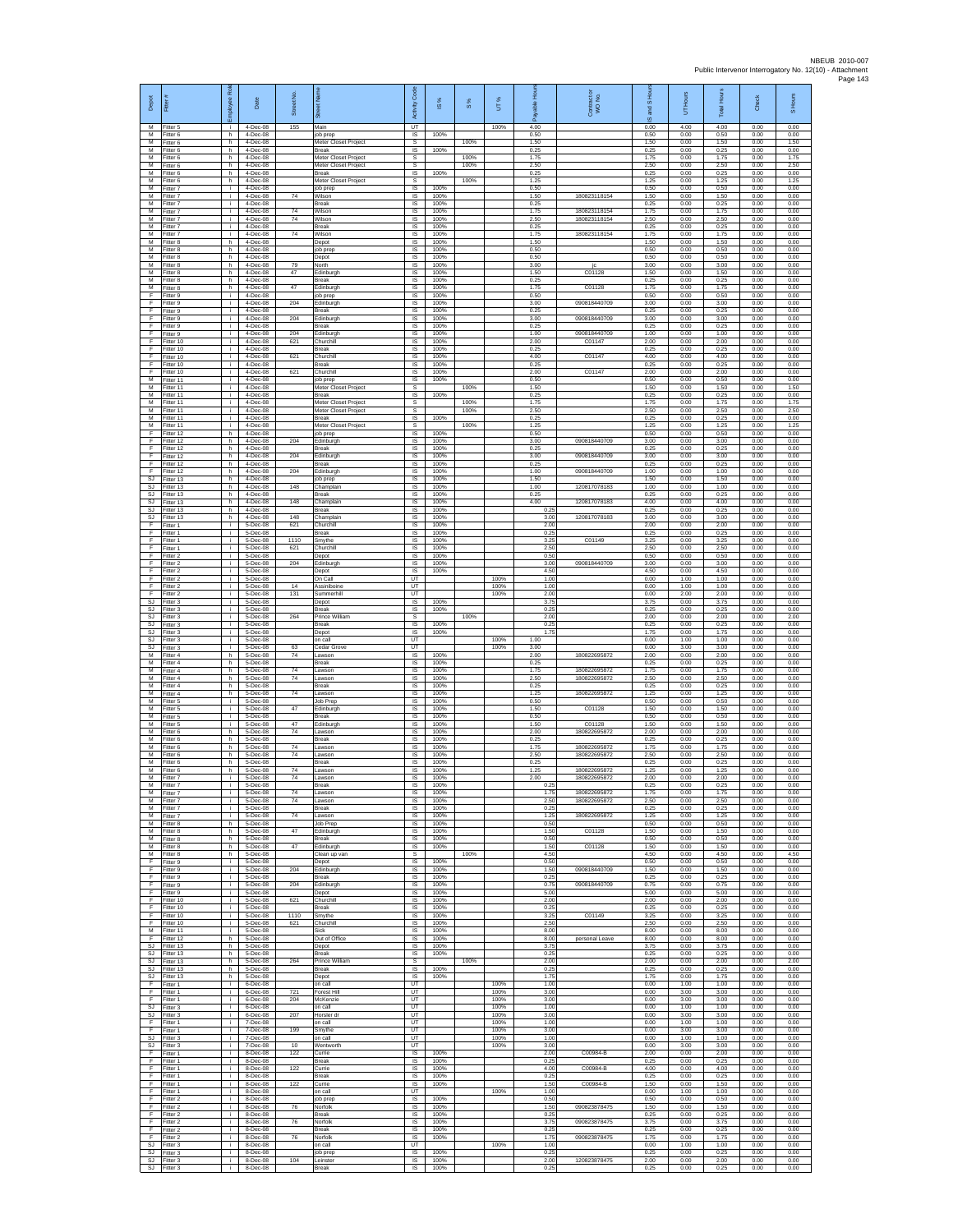| Depot<br>SJ           | Fitter<br>Fitter 3                  | loyee Rol<br>i. | Date<br>8-Dec-08                       | Street No<br>104 | Leinster                               | Activity Code<br>IS        | <b>iS</b> %<br>100%  | $\frac{8}{3}$ | UT%          | able Ho<br>4.00      | Contract or<br>WO No.<br>120823878475 | 옾<br>and S<br>ဖ<br>4.00 | Hours<br>5<br>0.00   | Total Hours<br>4.00  | Check<br>0.00        | S Hours<br>0.00      |
|-----------------------|-------------------------------------|-----------------|----------------------------------------|------------------|----------------------------------------|----------------------------|----------------------|---------------|--------------|----------------------|---------------------------------------|-------------------------|----------------------|----------------------|----------------------|----------------------|
| SJ                    | SJ Fitter 3<br>Fitter 3             | i.<br>i.        | 8-Dec-08<br>8-Dec-08                   | 104              | <b>Break</b><br>Leinster               | IS<br>IS                   | 100%<br>100%         |               |              | 0.25<br>1.25         | 120823878475                          | 0.25<br>1.25            | 0.00<br>0.00         | 0.25<br>1.25         | 0.00<br>0.00         | 0.00<br>0.00         |
| SJ<br>M<br>M          | Fitter 3<br>Fitter 4<br>Fitter 4    | j.<br>h.<br>h.  | 8-Dec-08<br>8-Dec-08<br>8-Dec-08       | 50<br>699        | Sunset<br>St. George<br>Break          | UT<br><b>IS</b><br>IS      | 100%<br>100%         |               | 100%         | 3.00<br>2.00<br>0.25 | C01097                                | 0.00<br>2.00<br>0.25    | 3.00<br>0.00<br>0.00 | 3.00<br>2.00<br>0.25 | 0.00<br>0.00<br>0.00 | 0.00<br>0.00<br>0.00 |
| М<br>M                | Fitter 4<br>Fitter 4                | h.<br>h.        | 8-Dec-08<br>8-Dec-08                   | 699<br>699       | St. George<br>St. George               | 1S<br>IS                   | 100%<br>100%         |               |              | 1.75<br>2.50         | C01097<br>C01097                      | 1.75<br>2.50            | 0.00<br>0.00         | 1.75<br>2.50         | 0.00<br>0.00         | 0.00<br>0.00         |
| M<br>M<br>М           | Fitter 4<br>-itter 4<br>Fitter 5    | h.<br>h.<br>j.  | 8-Dec-08<br>8-Dec-08<br>8-Dec-08       | 699              | Break<br>St. George<br>restock         | IS<br>$\sf IS$<br>$\sf IS$ | 100%<br>100%<br>100% |               |              | 0.25<br>1.25<br>0.50 | C01097                                | 0.25<br>1.25<br>0.50    | 0.00<br>0.00<br>0.00 | 0.25<br>1.25<br>0.50 | 0.00<br>0.00<br>0.00 | 0.00<br>0.00<br>0.00 |
| M<br>M                | Fitter 5<br>Fitter 5                | i.<br>i.        | 8-Dec-08<br>8-Dec-08                   | 47<br>699        | Edinburgh<br>St. George                | IS<br>IS                   | 100%<br>100%         |               |              | 1.50<br>2.00         | C01128<br>C01097                      | 1.50<br>200             | 0.00<br>0.00         | 1.50<br>200          | 0.00<br>0.00         | 0.00<br>0.00         |
| M<br>$\overline{M}$   | -itter 5<br>Fitter 5                | i.<br>i.        | 8-Dec-08<br>8-Dec-08<br>8-Dec-08       | 699<br>699       | St. George<br>Break<br>St George       | IS<br>IS                   | 100%<br>100%         |               |              | 2.50<br>0.25<br>1.25 | C01097<br>C01097                      | 2.50<br>0.25<br>1.25    | 0.00<br>0.00<br>0.00 | 2.50<br>0.25         | 0.00<br>0.00         | 0.00<br>0.00<br>0.00 |
| M<br>M<br>М           | Fitter 5<br>-itter 6<br>Fitter 6    | i.<br>h.<br>h.  | 8-Dec-08<br>8-Dec-08                   | 56               | restock<br>Park                        | IS<br>IS<br>1S             | 100%<br>100%<br>100% |               |              | 0.50<br>1.50         | 180820883658                          | 0.50<br>1.50            | 0.00<br>0.00         | 1.25<br>0.50<br>1.50 | 0.00<br>0.00<br>0.00 | 0.00<br>0.00         |
| M<br>M                | Fitter 6<br>Fitter 6                | h.<br>h         | 8-Dec-08<br>8-Dec-08                   | 56               | <b>Break</b><br>Park                   | IS<br>IS                   | 100%<br>100%         |               |              | 0.25<br>4.75         | 180820883658                          | 0.25<br>4.75            | 0.00<br>0.00         | 0.25<br>4.75         | 0.00<br>0.00         | 0.00<br>0.00         |
| М<br>М<br>M           | Fitter 6<br>Fitter 6<br>Fitter 7    | h.<br>h.<br>j.  | 8-Dec-08<br>8-Dec-08<br>8-Dec-08       | 56<br>699        | Break<br>Park<br>St. George            | IS<br>IS<br>IS             | 100%<br>100%<br>100% |               |              | 0.25<br>0.75<br>2.00 | 18082088365<br>C01097                 | 0.25<br>0.75<br>2.00    | 0.00<br>0.00<br>0.00 | 0.25<br>0.75<br>2.00 | 0.00<br>0.00<br>0.00 | 0.00<br>0.00<br>0.00 |
| M<br>M                | Fitter 7<br>Fitter 7                | i.<br>÷.        | 8-Dec-08<br>8-Dec-08                   | 699              | Break<br>St. George                    | IS.<br>IS                  | 100%<br>100%         |               |              | 0.25<br>1.75         | C01097                                | 0.25<br>1.75            | 0.00<br>0.00         | 0.25<br>1.75         | 0.00<br>0.00         | 0.00<br>0.00         |
| M<br>M<br>м           | Fitter 7<br>Fitter 7<br>-itter 7    | i.<br>i.<br>i.  | 8-Dec-08<br>8-Dec-08<br>8-Dec-08       | 699<br>699       | St. George<br>Break<br>St. George      | IS<br>IS<br>$\sf IS$       | 100%<br>100%<br>100% |               |              | 2.50<br>0.25<br>1.25 | C01097<br>C01097                      | 2.50<br>0.25<br>1.25    | 0.00<br>0.00<br>0.00 | 2.50<br>0.25<br>1.25 | 0.00<br>0.00<br>0.00 | 0.00<br>0.00<br>0.00 |
| M<br>M                | Fitter 8<br>Fitter 8                | h<br>h.         | 8-Dec-08<br>8-Dec-08                   | 47               | restock<br>Edinburgh                   | IS<br>IS                   | 100%<br>100%         |               |              | 0.50<br>1.50         | C01128                                | 0.50<br>1.50            | 0.00<br>0.00         | 0.50<br>1.50         | 0.00<br>0.00         | 0.00<br>0.00         |
| M<br>М<br>М           | Fitter 8<br>Fitter 8<br>Fitter 8    | h<br>h.<br>h    | 8-Dec-08<br>8-Dec-08<br>8-Dec-08       | 699<br>699       | St. George<br>St. George<br>Break      | IS<br>1S<br>IS             | 100%<br>100%<br>100% |               |              | 2.00<br>2.50<br>0.25 | C01097<br>C01097                      | 2.00<br>2.50<br>0.25    | 0.00<br>0.00<br>0.00 | 2.00<br>2.50<br>0.25 | 0.00<br>0.00<br>0.00 | 0.00<br>0.00<br>0.00 |
| M<br>F                | Fitter 8<br>-itter 9                | h.<br>i.        | 8-Dec-08<br>8-Dec-08                   | 699              | St. Georg<br>job prep                  | IS<br>IS                   | 100%<br>100%         |               |              | 1.25<br>0.50         | C01097                                | 1.25<br>0.50            | 0.00<br>0.00         | 1.25<br>0.50         | 0.00<br>0.00         | 0.00<br>0.00         |
| F<br>F                | Fitter 9<br>Fitter 9                | i.<br>i.        | 8-Dec-08<br>8-Dec-08                   | 76               | Norfolk<br><b>Break</b><br>Norfolk     | $\sf IS$<br>IS             | 100%<br>100%<br>100% |               |              | 1.50<br>0.25         | 090823878475<br>090823878475          | 1.50<br>0.25            | 0.00<br>0.00         | 1.50<br>0.25         | 0.00<br>0.00         | 0.00<br>0.00         |
| F<br>F<br>Ŧ           | Fitter 9<br>-itter 9<br>Fitter 9    | i.<br>÷.<br>i.  | 8-Dec-08<br>8-Dec-08<br>8-Dec-08       | 76<br>76         | Break<br>Norfolk                       | IS<br>IS<br>IS             | 100%<br>100%         |               |              | 3.75<br>0.25<br>1.75 | 09082387847                           | 3.75<br>0.25<br>1.75    | 0.00<br>0.00<br>0.00 | 3.75<br>0.25<br>1.75 | 0.00<br>0.00<br>0.00 | 0.00<br>0.00<br>0.00 |
| F<br>F                | Fitter 10<br>Fitter 10              | j.<br>i.        | 8-Dec-08<br>8-Dec-08                   | 122              | Currie<br>Break                        | IS<br>IS                   | 100%<br>100%         |               |              | 2.00<br>0.25         | C00984-B                              | 2.00<br>0.25            | 0.00<br>0.00         | 2.00<br>0.25         | 0.00<br>0.00         | 0.00<br>0.00         |
| Ŧ<br>F<br>E           | Fitter 10<br>Fitter 10<br>Fitter 10 | i.<br>i.<br>i.  | 8-Dec-08<br>8-Dec-08<br>8-Dec-08       | 122<br>122       | Currie<br>Break<br>Currie              | 1S<br>$\overline{s}$<br>IS | 100%<br>100%<br>100% |               |              | 4.00<br>0.25<br>1.50 | C00984-B<br>C00984-B                  | 4.00<br>0.25<br>1.50    | 0.00<br>0.00<br>0.00 | 4.00<br>0.25<br>1.50 | 0.00<br>0.00<br>0.00 | 0.00<br>0.00<br>0.00 |
| М<br>$\overline{M}$   | Fitter 11<br>Fitter 11              | i.<br>i.        | 8-Dec-08<br>8-Dec-08                   | 56               | restock<br>Park                        | IS<br>IS                   | 100%<br>100%         |               |              | 0.50<br>1.50         | 180820883658                          | 0.50<br>1.50            | 0.00<br>0.00         | 0.50<br>1.50         | 0.00<br>0.00         | 0.00<br>0.00         |
| M<br>M<br>M           | Fitter 11<br>Fitter 11<br>Fitter 11 | j.<br>i.<br>i.  | 8-Dec-08<br>8-Dec-08<br>8-Dec-08       | 56               | Break<br>Park<br>Break                 | IS<br>IS<br>IS             | 100%<br>100%<br>100% |               |              | 0.25<br>4.75<br>0.25 | 180820883658                          | 0.25<br>475<br>0.25     | 0.00<br>0.00<br>0.00 | 0.25<br>475<br>0.25  | 0.00<br>0.00<br>0.00 | 0.00<br>0.00<br>0.00 |
| М<br>F.               | Fitter 11<br>Fitter 12              | i.<br>h         | 8-Dec-08<br>8-Dec-08                   | 56               | Park<br>Out of Office                  | IS<br>IS                   | 100%<br>100%         |               |              | 0.75<br>8.00         | 180820883658<br>personal Leave        | 0.75<br>8.00            | 0.00<br>0.00         | 0.75<br>8.00         | 0.00<br>0.00         | 0.00<br>0.00         |
| SJ<br>SJ<br>SJ.       | Fitter 13<br>Fitter 13<br>Fitter 13 | h.<br>h.<br>h.  | 8-Dec-08<br>8-Dec-08<br>8-Dec-08       | 104              | job prep<br>Leinster<br>Break          | IS<br>IS<br>IS             | 100%<br>100%<br>100% |               |              | 0.25<br>2.00<br>0.25 | 120823878475                          | 0.25<br>2.00<br>0.25    | 0.00<br>0.00<br>0.00 | 0.25<br>2.00<br>0.25 | 0.00<br>0.00<br>0.00 | 0.00<br>0.00<br>0.00 |
| SJ<br>SJ              | Fitter 13<br>Fitter 13              | h.<br>h.        | 8-Dec-08<br>8-Dec-08                   | 104              | Leinster<br>Break                      | IS<br>1S                   | 100%<br>100%         |               |              | 4.00<br>0.25         | 120823878475                          | 4.00<br>0.25            | 0.00<br>0.00         | 4.00<br>0.25         | 0.00<br>0.00         | 0.00<br>0.00         |
| SJ<br>F               | Fitter 13<br>Fitter 1               | h.<br>j.        | 8-Dec-08<br>9-Dec-08                   | 104              | einster<br>MFC (Airport)               | IS<br>- IS                 | 100%<br>100%         |               |              | 1.25<br>2.00         | 120823878475                          | 1.25<br>2.00            | 0.00<br>0.00         | 1.25<br>2.00         | 0.00<br>0.00         | 0.00<br>0.00         |
| $\mathsf F$<br>F<br>F | -itter 1<br>Fitter 1<br>Fitter 1    | i.<br>i.<br>i.  | $9-Dec-08$<br>$9-Dec-08$<br>9-Dec-08   |                  | Break<br>MFC (Airport)<br><b>Break</b> | $\sf IS$<br>IS<br>IS       | 100%<br>100%<br>100% |               |              | 0.25<br>4.00<br>0.25 |                                       | 0.25<br>4.00<br>0.25    | 0.00<br>0.00<br>0.00 | 0.25<br>4.00<br>0.25 | 0.00<br>0.00<br>0.00 | 0.00<br>0.00<br>0.00 |
| F<br>Ŧ                | Fitter 1<br>-itter 1                | i.<br>i.        | 9-Dec-08<br>9-Dec-08                   |                  | MFC (Airport)<br>on call               | <b>IS</b><br>UT            | 100%                 |               | 100%         | 3.00<br>1.00         |                                       | 3.00<br>0.00            | 0.00<br>1.00         | 3.00<br>1.00         | 0.00<br>0.00         | 0.00<br>0.00         |
| Ŧ<br>F<br>F           | Fitter 1<br>Fitter 1<br>-itter 2    | i.<br>j.<br>j.  | 9-Dec-08<br>9-Dec-08<br>9-Dec-08       | 871<br>159       | Barker<br>Bessborough<br>job prep      | UT<br>UT<br>IS             | 100%                 |               | 100%<br>100% | 3.00<br>3.00<br>0.50 |                                       | 0.00<br>0.00<br>0.50    | 3.00<br>3.00<br>0.00 | 3.00<br>3.00<br>0.50 | 0.00<br>0.00<br>0.00 | 0.00<br>0.00<br>0.00 |
| Ŧ<br>F                | Fitter 2<br>Fitter 2                | i.<br>i.        | 9-Dec-08<br>$9-Dec-08$                 | 76               | Norfolk<br>Break                       | 1S<br>IS                   | 100%<br>100%         |               |              | 1.50<br>0.25         | 090823808679                          | 1.50<br>0.25            | 0.00<br>0.00         | 1.50<br>0.25         | 0.00<br>0.00         | 0.00<br>0.00         |
| F<br>Ŧ<br>F           | Fitter 2<br>Fitter 2<br>Fitter 2    | j.<br>Ť.<br>i.  | 9-Dec-08<br>9-Dec-08<br>9-Dec-08       | 76<br>76         | Norfolk<br>Break<br>Norfolk            | IS<br>IS<br>IS             | 100%<br>100%<br>100% |               |              | 3.75<br>0.25<br>2.25 | 090823808679<br>090823808679          | 3.75<br>0.25<br>2.25    | 0.00<br>0.00<br>0.00 | 3.75<br>0.25<br>2.25 | 0.00<br>0.00<br>0.00 | 0.00<br>0.00<br>0.00 |
| -SJ<br>S.I            | Fitter 3<br>Fitter 3                | j.<br>i.        | 9-Dec-08<br>9-Dec-08                   |                  | on call<br>job prep                    | UT<br>IS.                  | 100%                 |               | 100%         | 1.00<br>0.25         |                                       | 0.00<br>0.25            | 1.00<br>0.00         | 1.00<br>0.25         | 0.00<br>0.00         | 0.00<br>0.00         |
| SJ<br>SJ<br>SJ        | Fitter 3<br>Fitter 3<br>Fitter 3    | i.<br>i.<br>i.  | 9-Dec-08<br>9-Dec-08<br>9-Dec-08       | 104              | Leinster<br>Break<br>Leinster          | IS<br>IS<br>IS             | 100%<br>100%<br>100% |               |              | 2.00<br>0.25<br>4.00 | 120823878425<br>120823878425          | 2.00<br>0.25<br>4.00    | 0.00<br>0.00<br>0.00 | 2.00<br>0.25<br>4.00 | 0.00<br>0.00<br>0.00 | 0.00<br>0.00<br>0.00 |
| SJ<br>SJ              | Fitter 3<br>Fitter 3                | i.<br>j.        | $9-Dec-08$<br>9-Dec-08                 | 104<br>104       | Break<br>Leinster                      | $\sf IS$<br>IS             | 100%<br>100%         |               |              | 0.25<br>5.25         | 12082387842                           | 0.25<br>5.25            | 0.00<br>0.00         | 0.25<br>5.25         | 0.00<br>0.00         | 0.00<br>0.00         |
| M<br>M<br>М           | Fitter 4<br>Fitter 4<br>Fitter 4    | h.<br>h<br>h.   | 9-Dec-08<br>9-Dec-08<br>9-Dec-08       | 699<br>699       | St George<br>Break<br>St George        | IS<br>IS<br>1S             | 100%<br>100%<br>100% |               |              | 2.00<br>0.25<br>1.75 | C01097<br>C01097                      | 2.00<br>0.25<br>1.75    | 0.00<br>0.00<br>0.00 | 2.00<br>0.25<br>1.75 | 0.00<br>0.00<br>0.00 | 0.00<br>0.00<br>0.00 |
| $\overline{M}$<br>M   | Fitter 4<br>Fitter 4                | h<br>h.         | 9-Dec-08<br>9-Dec-08                   | 699              | St George<br><b>Break</b>              | IS<br>- IS                 | 100%<br>100%         |               |              | 2.50<br>0.25         | C01097                                | 2.50<br>0.25            | 0.00<br>0.00         | 2.50<br>0.25         | 0.00<br>0.00         | 0.00<br>0.00         |
| M<br>M                | -itter 4<br>Fitter 5                | h.<br>j.        | $9-Dec-08$<br>$9-Dec-08$<br>$9-Dac-08$ | 699              | St George<br>PMP                       | IS<br>$\sf IS$             | 100%<br>100%         |               |              | 1.75<br>2.00         | C01097                                | 1.75<br>2.00            | 0.00<br>0.00         | 1.75<br>2.00         | 0.00<br>0.00         | 0.00<br>0.00         |
| M<br>M<br>м           | Fitter 5<br>Fitter 5<br>-itter 5    | i.<br>i.<br>i.  | 9-Dec-08<br>9-Dec-08                   | 699<br>699       | <b>Break</b><br>St George<br>St George | <b>IS</b><br>IS<br>IS      | 100%<br>100%<br>100% |               |              | 0.25<br>1.75<br>2.50 | C01097<br>C01097                      | 0.25<br>175<br>2.50     | 0.00<br>0.00<br>0.00 | 0.25<br>1.75<br>2.50 | 0.00<br>0.00<br>0.00 | 0.00<br>0.00<br>0.00 |
| $\overline{M}$<br>M   | -itter 5<br>Fitter 5                | j.<br>i.        | 9-Dec-08<br>9-Dec-08                   | 699              | Break<br>St George                     | IS<br>IS.                  | 100%<br>100%         |               |              | 0.25<br>1.75         | C01097                                | 0.25<br>1.75            | 0.00<br>0.00         | 0.25<br>1.75         | 0.00<br>0.00         | 0.00<br>0.00         |
| M<br>М<br>M           | -itter 6<br>Fitter 6<br>Fitter 6    | h<br>h.<br>h.   | 9-Dec-08<br>9-Dec-08<br>9-Dec-08       | 56               | restock<br>Park<br><b>Break</b>        | IS<br>1S<br>IS             | 100%<br>100%<br>100% |               |              | 0.50<br>1.50<br>0.25 | 180820882658                          | 0.50<br>1.50<br>0.25    | 0.00<br>0.00<br>0.00 | 0.50<br>1.50<br>0.25 | 0.00<br>0.00<br>0.00 | 0.00<br>0.00<br>0.00 |
| M<br>М                | Fitter 6<br>Fitter 6                | h<br>h.         | 9-Dec-08<br>9-Dec-08                   | 56<br>56         | Park<br>Park                           | IS<br>IS                   | 100%<br>100%         |               |              | 1.75<br>2.50         | 180820882658<br>180820882658          | 1.75<br>2.50            | 0.00<br>0.00         | 1.75<br>2.50         | 0.00<br>0.00         | 0.00<br>0.00         |
| М<br>M<br>M           | -itter 6<br>Fitter 6<br>Fitter 7    | h.<br>h.<br>j.  | 9-Dec-08<br>9-Dec-08<br>9-Dec-08       | 56<br>699        | <b>Break</b><br>Park<br>St George      | IS<br>IS<br>IS.            | 100%<br>100%<br>100% |               |              | 0.25<br>3.50<br>2.00 | 180820882658<br>C01097                | 0.25<br>3.50<br>200     | 0.00<br>0.00<br>0.00 | 0.25<br>3.50<br>2.00 | 0.00<br>0.00<br>0.00 | 0.00<br>0.00<br>0.00 |
| М<br>м                | Fitter 7<br>Fitter 7                | i.<br>i.        | 9-Dec-08<br>9-Dec-08                   | 699              | Break<br>St George                     | IS<br>IS                   | 100%<br>100%         |               |              | 0.25<br>1.75         | C01097                                | 0.25<br>1.75            | 0.00<br>0.00         | 0.25<br>1.75         | 0.00<br>0.00         | 0.00<br>0.00         |
| M.<br>M<br>м          | Fitter 7<br>Fitter 7<br>Fitter 7    | i.<br>i.<br>i.  | $9-Dec-08$<br>9-Dec-08<br>9-Dec-08     | 699<br>699       | St George<br>Break<br>St George        | IS<br>IS<br>IS             | 100%<br>100%<br>100% |               |              | 2.50<br>0.25<br>1.75 | C01097<br>C01097                      | 2.50<br>0.25<br>1.75    | 0.00<br>0.00<br>0.00 | 2.50<br>0.25<br>1.75 | 0.00<br>0.00<br>0.00 | 0.00<br>0.00<br>0.00 |
| M<br>M                | Fitter 8<br>Fitter 8                | h.<br>h.        | $9-Dec-08$<br>9-Dec-08                 | 699              | restock<br>St George                   | <b>IS</b><br>IS            | 100%<br>100%         |               |              | 0.50<br>1.50         | C01097                                | 0.50<br>1.50            | 0.00<br>0.00         | 0.50<br>1.50         | 0.00<br>0.00         | 0.00<br>0.00         |
| М<br>M<br>M           | Fitter 8<br>Fitter 8                | h.<br>h.<br>h.  | 9-Dec-08<br>9-Dec-08<br>9-Dec-08       | 699<br>699       | Break<br>St George                     | IS<br>IS<br>- IS           | 100%<br>100%<br>100% |               |              | 0.25<br>1.75<br>2.50 | C01097<br>C01097                      | 0.25<br>1.75<br>2.50    | 0.00<br>0.00<br>0.00 | 0.25<br>1.75<br>2.50 | 0.00<br>0.00<br>0.00 | 0.00<br>0.00<br>0.00 |
| M<br>М                | Fitter 8<br>Fitter 8<br>Fitter 8    | h<br>h.         | 9-Dec-08<br>$9-Dec-08$                 | 699              | St George<br>Break<br>St George        | $\sf IS$<br>IS             | 100%<br>100%         |               |              | 0.25<br>1.75         | C01097                                | 0.25<br>1.75            | 0.00<br>0.00         | 0.25<br>1.75         | 0.00<br>0.00         | 0.00<br>0.00         |
| F<br>F.               | Fitter 9<br>Fitter 9                | i.<br>j.        | $9-Dec-08$<br>9-Dec-08                 |                  | job prep<br>Training                   | IS<br>IS                   | 100%<br>100%         |               |              | 0.50<br>3.00         |                                       | 0.50<br>3.00            | 0.00<br>0.00         | 0.50<br>3.00         | 0.00<br>0.00         | 0.00<br>0.00         |
| F<br>F<br>F           | -itter 9<br>Fitter 10<br>Fitter 10  | i.<br>i.<br>i.  | 9-Dec-08<br>9-Dec-08<br>9-Dec-08       | 76               | Norfolk<br>job prep<br>Training        | IS<br>IS<br><b>IS</b>      | 100%<br>100%<br>100% |               |              | 4.50<br>0.50<br>3.00 | 090823808679                          | 4.50<br>0.50<br>3.00    | 0.00<br>0.00<br>0.00 | 4.50<br>0.50<br>3.00 | 0.00<br>0.00<br>0.00 | 0.00<br>0.00<br>0.00 |
| -F<br>м               | Fitter 10<br>Fitter 11              | i.<br>i.        | 9-Dec-08<br>9-Dec-08                   |                  | MFC (Airport)<br>restock               | IS<br><b>IS</b>            | 100%<br>100%         |               |              | 6.00<br>0.50         |                                       | 6.00<br>0.50            | 0.00<br>0.00         | 6.00<br>0.50         | 0.00<br>0.00         | 0.00<br>0.00         |
| M<br>M<br>М           | Fitter 11<br>Fitter 11<br>Fitter 11 | i.<br>÷.<br>i.  | 9-Dec-08<br>9-Dec-08<br>9-Dec-08       | 56<br>56         | Park<br><b>Break</b><br>Park           | IS<br>IS<br>1S             | 100%<br>100%<br>100% |               |              | 1.50<br>0.25<br>1.75 | 180820882658<br>180820882658          | 1.50<br>0.25<br>1.75    | 0.00<br>0.00<br>0.00 | 1.50<br>0.25<br>1.75 | 0.00<br>0.00<br>0.00 | 0.00<br>0.00<br>0.00 |
| М<br>M                | Fitter 11<br>Fitter 11              | j.<br>j.        | 9-Dec-08<br>9-Dec-08                   | 56               | Park<br><b>Break</b>                   | IS<br>IS                   | 100%<br>100%         |               |              | 2.50<br>0.25         | 180820882658                          | 2.50<br>0.25            | 0.00<br>0.00         | 2.50<br>0.25         | 0.00<br>0.00         | 0.00<br>0.00         |
| M<br>F<br>Ŧ           | Fitter 11<br>Fitter 12<br>Fitter 12 | i.<br>h.<br>h.  | 9-Dec-08<br>9-Dec-08<br>9-Dec-08       | 56<br>76         | Park<br>job prep<br>Norfolk            | IS<br>IS<br>IS             | 100%<br>100%<br>100% |               |              | 3.50<br>0.50<br>1.50 | 180820882658<br>090823808679          | 3.50<br>0.50<br>1.50    | 0.00<br>0.00<br>0.00 | 3.50<br>0.50<br>1.50 | 0.00<br>0.00<br>0.00 | 0.00<br>0.00<br>0.00 |
| F.<br>F               | Fitter 12<br>Fitter 12              | h<br>h.         | $9-Dec-08$<br>9-Dec-08                 | 76               | <b>Break</b><br>Norfolk                | IS<br>$\sf IS$             | 100%<br>100%         |               |              | 0.25<br>3.75         | 090823808679                          | 0.25<br>3.75            | 0.00<br>0.00         | 0.25<br>3.75         | 0.00<br>0.00         | 0.00<br>0.00         |
| Ŧ<br>F<br><b>SJ</b>   | Fitter 12<br>Fitter 12<br>Fitter 13 | h<br>h.<br>h    | 9-Dec-08<br>$9-Dec-08$<br>9-Dec-08     | 76               | Break<br>Norfolk<br>job prep           | IS<br>IS.<br>IS            | 100%<br>100%<br>100% |               |              | 0.25<br>2.25<br>0.25 | 090823808679                          | 0.25<br>2.25<br>0.25    | 0.00<br>0.00<br>0.00 | 0.25<br>2.25<br>0.25 | 0.00<br>0.00<br>0.00 | 0.00<br>0.00<br>0.00 |
| SJ<br>SJ              | Fitter 13<br>Fitter 13              | h.<br>h         | 9-Dec-08<br>9-Dec-08                   | 104              | Leinster<br><b>Break</b>               | IS<br>IS                   | 100%<br>100%         |               |              | 2.00<br>0.25         | 120823878425                          | 2.00<br>0.25            | 0.00<br>0.00         | 2.00<br>0.25         | 0.00<br>0.00         | 0.00<br>0.00         |
| SJ.<br>SJ             | Fitter 13<br>Fitter 13              | h.<br>h.        | 9-Dec-08<br>9-Dec-08                   | 104              | Leinster<br>Break                      | <b>IS</b><br>IS            | 100%<br>100%         |               |              | 4.00<br>0.25         | 120823878425                          | 4.00<br>0.25            | 0.00<br>0.00         | 4.00<br>0.25         | 0.00<br>0.00         | 0.00<br>0.00         |
| SJ<br>F               | Fitter 13<br>Fitter 1               | h.<br>i I       | $9-Dec-08$<br>10-Dec-08                | 104              | Leinster<br>job prep                   | $\sf IS$<br>IS.            | 100%<br>100%         |               |              | 5.25<br>1.00         | 120823878425<br>Speedy C00452         | 5.25<br>1.00            | 0.00<br>0.00         | 5.25<br>1.00         | 0.00<br>0.00         | 0.00<br>0.00         |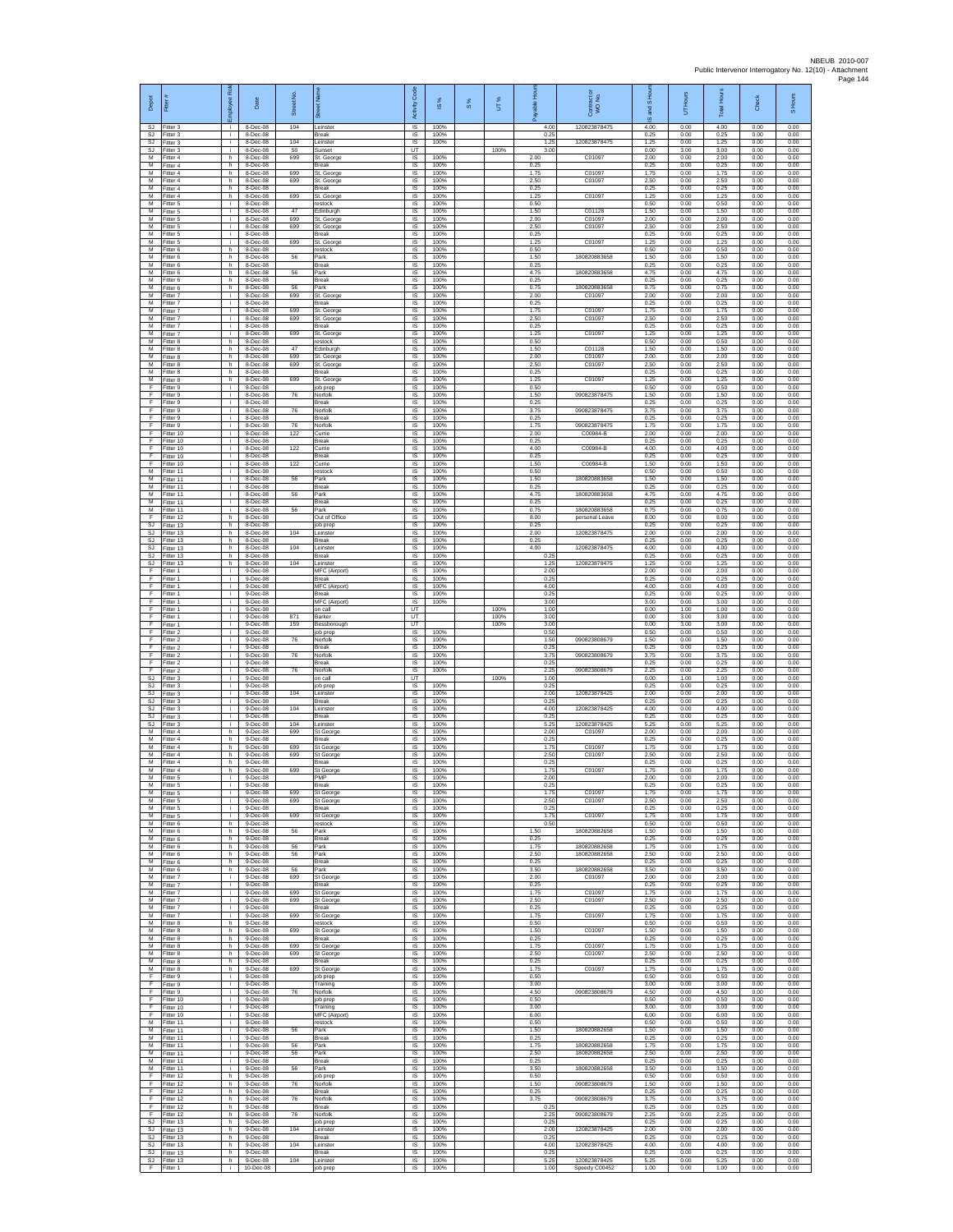| Depot                    | Fitter#                             | æ<br>loyee               | Date                                           | Street No. | 贡                                          | Code<br>Activity            | IS %                 | $\frac{8}{3}$ | UT%          | $rac{3}{2}$<br>ald   | Contract or<br>WO No.        | IS <sub>Hou</sub><br>ma<br>ဖ | UT Hours             | <b>Total Hours</b>   | Check                | S Hours              |
|--------------------------|-------------------------------------|--------------------------|------------------------------------------------|------------|--------------------------------------------|-----------------------------|----------------------|---------------|--------------|----------------------|------------------------------|------------------------------|----------------------|----------------------|----------------------|----------------------|
| - F<br>F<br>F            | Fitter 1<br>Fitter 1<br>Fitter 1    | j.<br>i.<br>i.           | 10-Dec-08<br>10-Dec-08<br>10-Dec-08            | 128<br>128 | Charlotte<br>Break<br>Charlotte            | s<br>IS<br>s                | 100%                 | 100%<br>100%  |              | 1.75<br>0.25<br>2.00 | JC<br>JC                     | 1.75<br>0.25<br>2.00         | 0.00<br>0.00<br>0.00 | 1.75<br>0.25<br>2.00 | 0.00<br>0.00<br>0.00 | 1.75<br>0.00<br>2.00 |
| - F<br>E                 | Fitter 1<br>Fitter 1                | j.<br>i.                 | 10-Dec-08<br>10-Dec-08                         | 128        | Charlotte<br><b>Break</b>                  | s<br><b>IS</b>              | 100%                 | 100%          |              | 2.00<br>0.25         | JC                           | 2.00<br>0.25                 | 0.00<br>0.00         | 2.00<br>0.25         | 0.00<br>0.00         | 2.00<br>0.00         |
| F<br>F<br>F              | Fitter 1<br>Fitter 1<br>Fitter 2    | ÷.<br>j.<br>i.           | 10-Dec-08<br>10-Dec-08<br>10-Dec-08            |            | job prep<br>on call<br>iob prep            | IS<br>UT<br>IS.             | 100%<br>100%         |               | 100%         | 1.25<br>1.00<br>0.50 | Speedy C00452                | 1.25<br>0.00<br>0.50         | 0.00<br>1.00<br>0.00 | 1.25<br>1.00<br>0.50 | 0.00<br>0.00<br>0.00 | 0.00<br>0.00<br>0.00 |
| F<br>F                   | Fitter 2<br>Fitter 2                | i.<br>i.                 | 10-Dec-08<br>10-Dec-08                         | 53         | Madison<br>Break                           | IS<br>$\sf IS$              | 100%<br>100%         |               |              | 1.50<br>0.25         | 100810438104                 | 1.50<br>0.25                 | 0.00<br>0.00         | 1.50<br>0.25         | 0.00<br>0.00         | 0.00<br>0.00         |
| F<br>F                   | Fitter 2<br>Fitter 2                | j.<br>j.                 | 10-Dec-08<br>10-Dec-08                         | 53         | Madison<br><b>Break</b>                    | IS<br>IS                    | 100%<br>100%         |               |              | 3.75<br>0.25         | 100810438104                 | 3.75<br>0.25                 | 0.00<br>0.00         | 3.75<br>0.25         | 0.00<br>0.00         | 0.00<br>0.00         |
| F<br>F<br>- F            | Fitter 2<br>Fitter 2<br>Fitter 2    | i.<br>i.<br>j.           | 10-Dec-08<br>10-Dec-08<br>10-Dec-08            | 53         | Madison<br>ravel<br>travel                 | 1S<br>IS<br>IS              | 100%<br>100%<br>100% |               |              | 1.75<br>1.50<br>1.50 | 100810438104<br>Drop Van off | 1.75<br>1.50<br>1.50         | 0.00<br>0.00<br>0.00 | 1.75<br>1.50<br>1.50 | 0.00<br>0.00<br>0.00 | 0.00<br>0.00<br>0.00 |
| <b>S.I</b><br>SJ         | Fitter 3<br>Fitter 3                | i.<br>÷.                 | 10-Dec-08<br>10-Dec-08                         |            | on call<br>ob prep                         | <b>LIT</b><br>1S            | 100%<br>100%         |               | 100%         | 1.00<br>2.25         |                              | 0.00<br>2.25                 | 1.00<br>0.00         | 1.00<br>2.25         | 0.00<br>0.00         | 0.00<br>0.00         |
| SJ<br>SJ<br>SJ           | Fitter 3<br>Fitter 3<br>Fitter 3    | i.<br>i.<br>i.           | 10-Dec-08<br>10-Dec-08<br>10-Dec-08            |            | Break<br>PMP<br>SJ Warehouse               | 1S<br>IS<br>IS              | 100%<br>100%         |               |              | 0.25<br>2.00<br>2.00 | no contract yet              | 0.25<br>2.00<br>2.00         | 0.00<br>0.00<br>0.00 | 0.25<br>2.00<br>2.00 | 0.00<br>0.00<br>0.00 | 0.00<br>0.00<br>0.00 |
| <b>SJ</b><br>SJ.         | Fitter 3<br>Fitter 3                | $\mathbf{r}$<br>i.       | 10-Dec-08<br>10-Dec-08                         |            | Break<br>S.I Warehouse                     | 1S<br><b>IS</b>             | 100%<br>100%         |               |              | 0.25<br>1.25         | no contract yet              | 0.25<br>1.25                 | 0.00<br>0.00         | 0.25<br>1.25         | 0.00<br>0.00         | 0.00<br>0.00         |
| M<br>М<br>М              | Fitter 4<br>Fitter 4<br>Fitter 4    | h.<br>h.<br>h            | 10-Dec-08<br>10-Dec-08<br>10-Dec-08            | 158        | job prep<br>Toombs<br><b>Sreak</b>         | IS<br>1S<br>IS              | 100%<br>100%<br>100% |               |              | 0.50<br>1.50<br>0.25 | C01092                       | 0.50<br>1.50<br>0.25         | 0.00<br>0.00<br>0.00 | 0.50<br>1.50<br>0.25 | 0.00<br>0.00<br>0.00 | 0.00<br>0.00<br>0.00 |
| M<br>M                   | Fitter 4<br>Fitter 4                | h<br>h.                  | 10-Dec-08<br>10-Dec-08                         | 158<br>158 | Toombs<br>Toombs                           | - IS<br>$\sf IS$            | 100%<br>100%         |               |              | 1.75<br>2.50         | C01092<br>C01092             | 1.75<br>2.50                 | 0.00<br>0.00         | 1.75<br>2.50         | 0.00<br>0.00         | 0.00<br>0.00         |
| м<br>M<br>M              | Fitter 4<br>Fitter 4<br>Fitter 5    | h<br>h.<br>i.            | 10-Dec-08<br>10-Dec-08<br>10-Dec-08            | 158        | <b>Break</b><br>Toombs<br>job prep         | $\sf IS$<br>IS<br><b>IS</b> | 100%<br>100%<br>100% |               |              | 0.25<br>1.75<br>0.50 | C01092                       | 0.25<br>1.75<br>0.50         | 0.00<br>0.00<br>0.00 | 0.25<br>1.75<br>0.50 | 0.00<br>0.00<br>0.00 | 0.00<br>0.00<br>0.00 |
| м<br>М                   | Fitter 5<br>Fitter 5                | ÷.<br>i.                 | 10-Dec-08<br>10-Dec-08                         | 47         | Edinburgh<br>Break                         | IS<br>1S                    | 100%<br>100%         |               |              | 1.50<br>0.25         | C01128                       | 1.50<br>0.25                 | 0.00<br>0.00         | 1.50<br>0.25         | 0.00<br>0.00         | 0.00<br>0.00         |
| M<br>M<br>м              | Fitter 5<br>Fitter 5<br>Fitter 5    | i.<br>j.<br>i.           | 10-Dec-08<br>10-Dec-08<br>10-Dec-08            | 47<br>47   | Edinburgh<br>Edinburgh                     | <b>IS</b><br>IS<br>$\sf IS$ | 100%<br>100%<br>100% |               |              | 1.75<br>2.50<br>0.25 | C01128<br>C01128             | 1.75<br>2.50<br>0.25         | 0.00<br>0.00<br>0.00 | 1.75<br>2.50<br>0.25 | 0.00<br>0.00<br>0.00 | 0.00<br>0.00<br>0.00 |
| M<br>M                   | Fitter 5<br>Fitter 5                | j.<br>j.                 | 10-Dec-08<br>10-Dec-08                         | 699<br>158 | Break<br>St. George<br>Toombs              | IS<br>IS                    | 100%<br>100%         |               |              | 0.75<br>1.00         | C01097<br>C01092             | 0.75<br>1.00                 | 0.00<br>0.00         | 0.75<br>1.00         | 0.00<br>0.00         | 0.00<br>0.00         |
| М<br>М<br>M              | Fitter 6<br>Fitter 6<br>Fitter 6    | h.<br>h<br>h.            | 10-Dec-08<br>10-Dec-08<br>10-Dec-08            | 58         | job prep<br>Henry<br><b>Break</b>          | 1S<br>IS<br>- IS            | 100%<br>100%<br>100% |               |              | 0.50<br>1.50<br>0.25 | 120823617675                 | 0.50<br>1.50<br>0.25         | 0.00<br>0.00<br>0.00 | 0.50<br>1.50<br>0.25 | 0.00<br>0.00<br>0.00 | 0.00<br>0.00<br>0.00 |
| M<br>м                   | Fitter 6<br>Fitter 6                | h.<br>h.                 | 10-Dec-08<br>10-Dec-08                         | 58<br>58   | Henry<br>Henry                             | <b>IS</b><br>IS             | 100%<br>100%         |               |              | 1.75<br>2.50         | 120823617675<br>120823617675 | 1.75<br>2.50                 | 0.00<br>0.00         | 1.75<br>2.50         | 0.00<br>0.00         | 0.00<br>0.00         |
| М<br>M                   | Fitter 6<br>Fitter 6                | h.<br>h.                 | 10-Dec-08<br>10-Dec-08<br>10-Dec-08            | 58         | Break<br>Henry                             | 1S<br>IS                    | 100%<br>100%         |               |              | 0.25<br>1.75         | 120823617675                 | 0.25<br>1.75                 | 0.00<br>0.00         | 0.25<br>1.75         | 0.00<br>0.00         | 0.00<br>0.00         |
| м<br>$\overline{M}$<br>м | Fitter 7<br>Fitter 7<br>Fitter 7    | ÷.<br>i.<br>i.           | 10-Dec-08<br>10-Dec-08                         | 158        | job prep<br>Toombs<br><b>Break</b>         | IS<br>1S<br>IS              | 100%<br>100%<br>100% |               |              | 0.50<br>1.50<br>0.25 | C01092                       | 0.50<br>1.50<br>0.25         | 0.00<br>0.00<br>0.00 | 0.50<br>1.50<br>0.25 | 0.00<br>0.00<br>0.00 | 0.00<br>0.00<br>0.00 |
| M<br>М                   | Fitter 7<br>Fitter 7                | i.<br>i.                 | 10-Dec-08<br>10-Dec-08                         | 158<br>158 | Toombs<br>Toombs                           | IS<br>1S                    | 100%<br>100%         |               |              | 1.75<br>2.50         | C01092<br>C01092             | 1.75<br>2.50                 | 0.00<br>0.00         | 1.75<br>2.50         | 0.00<br>0.00         | 0.00<br>0.00         |
| М<br>M<br>M              | Fitter 7<br>Fitter 7<br>Fitter 8    | j.<br>j.<br>h.           | 10-Dec-08<br>10-Dec-08<br>10-Dec-08            | 158        | <b>Break</b><br>Toombs<br>job prep         | IS<br>- IS<br>IS            | 100%<br>100%<br>100% |               |              | 0.25<br>1.75<br>0.50 | C01092                       | 0.25<br>1.75<br>0.50         | 0.00<br>0.00<br>0.00 | 0.25<br>1.75<br>0.50 | 0.00<br>0.00<br>0.00 | 0.00<br>0.00<br>0.00 |
| м<br>M                   | Fitter 8<br>Fitter 8                | h<br>h.                  | 10-Dec-08<br>10-Dec-08                         | 47         | Edinburgh<br>Break                         | $\sf IS$<br>IS              | 100%<br>100%         |               |              | 1.50<br>0.25         | C01128                       | 1.50<br>0.25                 | 0.00<br>0.00         | 1.50<br>0.25         | 0.00<br>0.00         | 0.00<br>0.00         |
| M<br>М<br>$\overline{M}$ | Fitter 8<br>Fitter 8<br>Fitter 8    | h.<br>h.<br>h.           | 10-Dec-08<br>10-Dec-08<br>10-Dec-08            | 47<br>47   | Edinburgh<br>Edinburgh<br>Break            | IS.<br>IS<br>1S             | 100%<br>100%<br>100% |               |              | 1.75<br>2.50<br>0.25 | C01128<br>C01128             | 1.75<br>2.50<br>0.25         | 0.00<br>0.00<br>0.00 | 1.75<br>2.50<br>0.25 | 0.00<br>0.00<br>0.00 | 0.00<br>0.00<br>0.00 |
| M<br>м                   | Fitter 8<br>Fitter 8                | h.<br>h.                 | 10-Dec-08<br>10-Dec-08                         | 699<br>158 | St. George<br>Toombs                       | IS<br>IS                    | 100%<br>100%         |               |              | 0.75<br>1.00         | C01097<br>C01092             | 0.75<br>1.00                 | 0.00<br>0.00         | 0.75<br>1.00         | 0.00<br>0.00         | 0.00<br>0.00         |
| F<br>F<br>F              | Fitter 9<br>Fitter 9<br>Fitter 9    | i.<br>j.<br>j.           | 10-Dec-08<br>10-Dec-08<br>10-Dec-08            | 435        | job prep<br>ravel<br>Milltown Blvd         | $\sf IS$<br>IS<br>IS        | 100%<br>100%<br>100% |               |              | 2.00<br>1.50<br>1.50 | Installation issue           | 2.00<br>1.50<br>1.50         | 0.00<br>0.00<br>0.00 | 2.00<br>1.50<br>1.50 | 0.00<br>0.00<br>0.00 | 0.00<br>0.00<br>0.00 |
| F<br>F                   | Fitter 9<br>Fitter 10               | i.<br>i.                 | 10-Dec-08<br>10-Dec-08                         |            | travel<br>ob prep                          | 1S<br>IS                    | 100%<br>100%         |               |              | 1.50<br>1.00         | Speedy C00452                | 1.50<br>1.00                 | 0.00<br>0.00         | 1.50<br>1.00         | 0.00<br>0.00         | 0.00<br>0.00         |
| F<br>E<br>F              | Fitter 10<br>Fitter 10              | j.<br>i.<br>÷.           | 10-Dec-08<br>10-Dec-08<br>10-Dec-08            | 128<br>128 | Charlotte<br><b>Break</b><br>harlotte      | -S<br><b>IS</b><br>s        | 100%                 | 100%<br>100%  |              | 1.75<br>0.25<br>2.00 | JС<br>JC                     | 1.75<br>0.25<br>2.00         | 0.00<br>0.00<br>0.00 | 1.75<br>0.25<br>2.00 | 0.00<br>0.00<br>0.00 | 1.75<br>0.00<br>2.00 |
| F<br>E                   | Fitter 10<br>Fitter 10<br>Fitter 10 | i.<br>i.                 | 10-Dec-08<br>10-Dec-08                         | 128        | Charlotte<br>Break                         | s<br>IS                     | 100%                 | 100%          |              | 2.00<br>0.25         | JC                           | 2.00<br>0.25                 | 0.00<br>0.00         | 2.00<br>0.25         | 0.00<br>0.00         | 2.00<br>0.00         |
| F<br>F                   | Fitter 10<br>Fitter 10<br>Fitter 11 | i.<br>i.                 | 10-Dec-08<br>10-Dec-08<br>10-Dec-08            | 76         | job prep<br>York                           | IS<br>s                     | 100%<br>100%         | 100%          |              | 1.25<br>1.00<br>0.50 | Speedy C00452<br>JС          | 1.25<br>1.00<br>0.50         | 0.00<br>0.00<br>0.00 | 1.25<br>1.00<br>0.50 | 0.00<br>0.00<br>0.00 | 0.00<br>1.00<br>0.00 |
| M<br>M<br>М              | Fitter 11<br>Fitter 11              | i.<br>j.<br>i.           | 10-Dec-08<br>10-Dec-08                         | 58         | iob prep<br>Henry<br>Break                 | <b>IS</b><br>IS<br>1S       | 100%<br>100%         |               |              | 1.50<br>0.25         | 120823617675                 | 1.50<br>0.25                 | 0.00<br>0.00         | 1.50<br>0.25         | 0.00<br>0.00         | 0.00<br>0.00         |
| М<br>M                   | Fitter 11<br>Fitter 11              | i.<br>i.                 | 10-Dec-08<br>10-Dec-08                         | 58<br>58   | Henry<br>Henry                             | IS<br>- IS                  | 100%<br>100%         |               |              | 1.75<br>2.50         | 120823617675<br>120823617675 | 1.75<br>2.50                 | 0.00<br>0.00         | 1.75<br>2.50         | 0.00<br>0.00         | 0.00<br>0.00         |
| M<br>м<br>F              | Fitter 11<br>Fitter 11<br>Fitter 12 | i.<br>j.<br>h.           | 10-Dec-08<br>10-Dec-08<br>10-Dec-08            | 58         | Break<br>Henry<br>travel                   | $\sf IS$<br>$\sf IS$<br>IS  | 100%<br>100%<br>100% |               |              | 0.25<br>1.75<br>1.50 | 120823617675                 | 0.25<br>1.75<br>1.50         | 0.00<br>0.00<br>0.00 | 0.25<br>1.75<br>1.50 | 0.00<br>0.00<br>0.00 | 0.00<br>0.00<br>0.00 |
| E<br>F                   | Fitter 12<br>Fitter 12              | h.<br>h                  | 10-Dec-08<br>10-Dec-08                         | 53         | job prep<br>Madison                        | <b>IS</b><br>IS             | 100%<br>100%         |               |              | 1.50<br>3.00         | 100810438104                 | 1.50<br>3.00                 | 0.00<br>0.00         | 1.50<br>3.00         | 0.00<br>0.00         | 0.00<br>0.00         |
| F<br>F<br>F              | Fitter 12<br>Fitter 12<br>Fitter 12 | h.<br>h.<br>h.           | 10-Dec-08<br>$10 - \text{Dec-08}$<br>10-Dec-08 | 53         | Break<br>Madison<br><b>Break</b>           | 1S<br><b>IS</b><br>IS       | 100%<br>100%<br>100% |               |              | 0.25<br>3.00<br>0.25 | 100810438104                 | 0.25<br>3.00<br>0.25         | 0.00<br>0.00<br>0.00 | 0.25<br>3.00<br>0.25 | 0.00<br>0.00<br>0.00 | 0.00<br>0.00<br>0.00 |
| F<br>E                   | Fitter 12<br>Fitter 12              | h.<br>h.                 | 10-Dec-08<br>10-Dec-08                         | 53         | Madison<br>travel                          | IS<br>IS                    | 100%<br>100%         |               |              | 1.00<br>1.50         | 100810438104<br>Drop Van off | 1.00<br>1.50                 | 0.00<br>0.00         | 1.00<br>1.50         | 0.00<br>0.00         | 0.00<br>0.00         |
| E<br>SJ<br>SJ            | Fitter 12<br>Fitter 13<br>Fitter 13 | h<br>h.<br>h             | 10-Dec-08<br>10-Dec-08<br>10-Dec-08            |            | travel<br>job prep<br>Break                | IS<br>1S<br>1S              | 100%<br>100%<br>100% |               |              | 1.50<br>2.25<br>0.25 |                              | 1.50<br>2.25<br>0.25         | 0.00<br>0.00<br>0.00 | 1.50<br>2.25<br>0.25 | 0.00<br>0.00<br>0.00 | 0.00<br>0.00<br>0.00 |
| SJ.<br>S.I               | Fitter 13<br>Fitter 13              | h.<br>h.                 | 10-Dec-08<br>10-Dec-08                         |            | S.I Warehouse<br><b>Break</b>              | IS<br><b>IS</b>             | 100%<br>100%         |               |              | 4.00<br>0.25         | no contract yet              | 4.00<br>0.25                 | 0.00<br>0.00         | 4.00<br>0.25         | 0.00<br>0.00         | 0.00<br>0.00         |
| SJ<br>F<br>F.            | Fitter 13<br>Fitter 1<br>Fitter 1   | h.<br>i.<br>i.           | 10-Dec-08<br>11-Dec-08<br>11-Dec-08            | 1110       | SJ Warehouse<br>Smythe<br><b>Break</b>     | IS<br>1S<br>IS              | 100%<br>100%<br>100% |               |              | 1.25<br>2.00<br>0.25 | no contract yet<br>C01149    | 1.25<br>2.00<br>0.25         | 0.00<br>0.00<br>0.00 | 1.25<br>2.00<br>0.25 | 0.00<br>0.00<br>0.00 | 0.00<br>0.00<br>0.00 |
| F<br>ஈ                   | Fitter 1<br>Fitter 1                | i.<br>÷.                 | 11-Dec-08<br>11-Dec-08                         | 1110       | Smythe<br>Break                            | $\sf IS$<br>1S              | 100%<br>100%         |               |              | 4.00<br>0.25         | C01149                       | 4.00<br>0.25                 | 0.00<br>0.00         | 4.00<br>0.25         | 0.00<br>0.00         | 0.00<br>0.00         |
| F<br>F<br>Ŧ              | Fitter 1<br>Fitter 1                | i.<br>i.<br>i.           | 11-Dec-08<br>11-Dec-08<br>11-Dec-08            | 1110       | Smythe<br>on call<br>call out              | IS.<br>UT<br>UT             | 100%                 |               | 100%<br>100% | 2.50<br>1.00<br>3.00 | C01149                       | 2.50<br>0.00<br>0.00         | 0.00<br>1.00<br>3.00 | 2.50<br>1.00<br>3.00 | 0.00<br>0.00<br>0.00 | 0.00<br>0.00<br>0.00 |
| $\mathsf{F}$<br>- F      | Fitter 1<br>Fitter 2<br>Fitter 2    | ÷.<br>i.                 | 11-Dec-08<br>11-Dec-08                         | 115        | job prep<br>Estey lane                     | IS<br>IS                    | 100%<br>100%         |               |              | 0.50<br>1.50         | 090814817837EBB              | 0.50<br>1.50                 | 0.00<br>0.00         | 0.50<br>1.50         | 0.00<br>0.00         | 0.00<br>0.00         |
| F<br>F<br>- F            | Fitter 2<br>Fitter 2<br>Fitter 2    | $\mathbf{i}$<br>÷.<br>i. | 11-Dec-08<br>11-Dec-08<br>11-Dec-08            | 115        | Break<br>Estey lane<br><b>Break</b>        | IS<br>$\sf IS$<br>IS        | 100%<br>100%<br>100% |               |              | 0.25<br>3.75<br>0.25 | 090814817837EBB              | 0.25<br>3.75<br>0.25         | 0.00<br>0.00<br>0.00 | 0.25<br>3.75<br>0.25 | 0.00<br>0.00<br>0.00 | 0.00<br>0.00<br>0.00 |
| F.<br><b>SJ</b>          | Fitter 2<br>Fitter 3                | i.<br>÷.                 | 11-Dec-08<br>11-Dec-08                         | 115        | Estey lane<br>on call                      | <b>IS</b><br>UT             | 100%                 |               | 100%         | 1.75<br>1.00         | 090814817837EBB              | 1.75<br>0.00                 | 0.00<br>1.00         | 1.75<br>1.00         | 0.00<br>0.00         | 0.00<br>0.00         |
| <b>SJ</b><br>SJ.<br>SJ   | Fitter 3<br>Fitter 3                | i.<br>i.<br>i.           | 11-Dec-08<br>11-Dec-08                         | 11         | job prep<br>Harmony<br>Break               | IS<br>IS                    | 100%<br>100%<br>100% |               |              | 0.25<br>2.00<br>0.25 | 120824356780                 | 0.25<br>2.00<br>0.25         | 0.00<br>0.00<br>0.00 | 0.25<br>2.00         | 0.00<br>0.00         | 0.00<br>0.00<br>0.00 |
| SJ<br>SJ.                | Fitter 3<br>Fitter 3<br>Fitter 3    | i.<br>i.                 | 11-Dec-08<br>11-Dec-08<br>11-Dec-08            | 11         | Harmony<br><b>Break</b>                    | IS<br>$\sf IS$<br>IS        | 100%<br>100%         |               |              | 4.00<br>0.25         | 120824356780                 | 4.00<br>0.25                 | 0.00<br>0.00         | 0.25<br>4.00<br>0.25 | 0.00<br>0.00<br>0.00 | 0.00<br>0.00         |
| SJ<br>м                  | Fitter 3<br>Fitter 4                | i.<br>h.                 | 11-Dec-08<br>11-Dec-08                         | 11         | Harmony<br>travel                          | IS<br>IS.                   | 100%<br>100%         |               |              | 1.25<br>1.50         | 120824356780                 | 1.25<br>1.50                 | 0.00<br>0.00         | 1.25<br>1.50         | 0.00<br>0.00         | 0.00<br>0.00         |
| М<br>M<br>M              | Fitter 4<br>Fitter 4<br>Fitter 4    | h.<br>h.<br>h.           | 11-Dec-08<br>11-Dec-08<br>11-Dec-08            |            | Safety Meeting<br>Safety Meeting<br>travel | IS<br>IS<br><b>IS</b>       | 100%<br>100%<br>100% |               |              | 3.50<br>3.00<br>1.50 |                              | 3.50<br>3.00<br>1.50         | 0.00<br>0.00<br>0.00 | 3.50<br>3.00<br>1.50 | 0.00<br>0.00<br>0.00 | 0.00<br>0.00<br>0.00 |
| М<br>м                   | Fitter 5<br>Fitter 5                | ÷.<br>i.                 | 11-Dec-08<br>11-Dec-08                         | 126        | job prep<br>Pine                           | 1S<br>1S                    | 100%<br>100%         |               |              | 0.50<br>2.50         | 120813968556                 | 0.50<br>2.50                 | 0.00<br>0.00         | 0.50<br>2.50         | 0.00<br>0.00         | 0.00<br>0.00         |
| M<br>M<br>м              | Fitter 5<br>Fitter 5<br>Fitter 5    | i.<br>i.<br>÷.           | 11-Dec-08<br>11-Dec-08<br>11-Dec-08            | 699<br>699 | St. George<br>St. George<br>Break          | IS<br>IS<br>1S              | 100%<br>100%<br>100% |               |              | 1.00<br>2.50<br>0.25 | C01097<br>C01097             | 1.00<br>2.50<br>0.25         | 0.00<br>0.00<br>0.00 | 1.00<br>2.50<br>0.25 | 0.00<br>0.00<br>0.00 | 0.00<br>0.00<br>0.00 |
| M<br>M                   | Fitter 5<br>Fitter 6                | i.<br>h.                 | 11-Dec-08<br>11-Dec-08                         | 699        | St. George<br>job prep                     | <b>IS</b><br>IS             | 100%<br>100%         |               |              | 1.75<br>0.50         | C01097                       | 1.75<br>0.50                 | 0.00<br>0.00         | 1.75<br>0.50         | 0.00<br>0.00         | 0.00<br>0.00         |
| м<br>м<br>M              | Fitter 6<br>Fitter 6<br>Fitter 6    | h.<br>h<br>h.            | 11-Dec-08<br>11-Dec-08<br>11-Dec-08            | 126<br>126 | Pine<br>Break<br>Pine                      | 1S<br>IS<br><b>IS</b>       | 100%<br>100%<br>100% |               |              | 1.50<br>0.25<br>1.75 | 120813968556<br>120813968556 | 1.50<br>0.25<br>1.75         | 0.00<br>0.00<br>0.00 | 1.50<br>0.25<br>1.75 | 0.00<br>0.00<br>0.00 | 0.00<br>0.00<br>0.00 |
| M<br>М                   | Fitter 6<br>Fitter 6                | h.<br>h.                 | 11-Dec-08<br>11-Dec-08                         | 126        | Pine<br>Break                              | IS<br>$\sf IS$              | 100%<br>100%         |               |              | 2.50<br>0.25         | 120813968556                 | 2.50<br>0.25                 | 0.00<br>0.00         | 2.50<br>0.25         | 0.00<br>0.00         | 0.00<br>0.00         |
| M<br>M<br>м              | Fitter 6<br>Fitter 7<br>Fitter 7    | h.<br>i.<br>i.           | 11-Dec-08<br>11-Dec-08<br>11-Dec-08            | 126<br>126 | Pine<br>job prep<br>Pine                   | IS<br><b>IS</b><br>1S       | 100%<br>100%<br>100% |               |              | 2.75<br>0.50<br>2.50 | 120813968556<br>120813968556 | 2.75<br>0.50<br>2.50         | 0.00<br>0.00<br>0.00 | 2.75<br>0.50<br>2.50 | 0.00<br>0.00<br>0.00 | 0.00<br>0.00<br>0.00 |
| М<br>M                   | Fitter 7<br>Fitter 7                | $\mathbf{r}$<br>i.       | 11-Dec-08<br>11-Dec-08                         | 699<br>699 | St. George<br>St. George                   | IS<br><b>IS</b>             | 100%<br>100%         |               |              | 1.00<br>2.50         | C01097<br>C01097             | 1.00<br>2.50                 | 0.00<br>0.00         | 1.00<br>2.50         | 0.00<br>0.00         | 0.00<br>0.00         |
| M<br>м<br>M              | Fitter 7<br>Fitter 7<br>Fitter 8    | i.<br>i.                 | 11-Dec-08<br>11-Dec-08<br>11-Dec-08            | 699        | Break<br>St. George                        | IS<br>IS<br>IS              | 100%<br>100%<br>100% |               |              | 0.25<br>1.75<br>1.50 | C01097                       | 0.25<br>1.75<br>1.50         | 0.00<br>0.00<br>0.00 | 0.25<br>1.75<br>1.50 | 0.00<br>0.00<br>0.00 | 0.00<br>0.00<br>0.00 |
| M                        | Fitter 8                            | h.<br>h.                 | 11-Dec-08                                      |            | travel<br>Safety Meeting                   | IS                          | 100%                 |               |              | 3.50                 |                              | 3.50                         | 0.00                 | 3.50                 | 0.00                 | 0.00                 |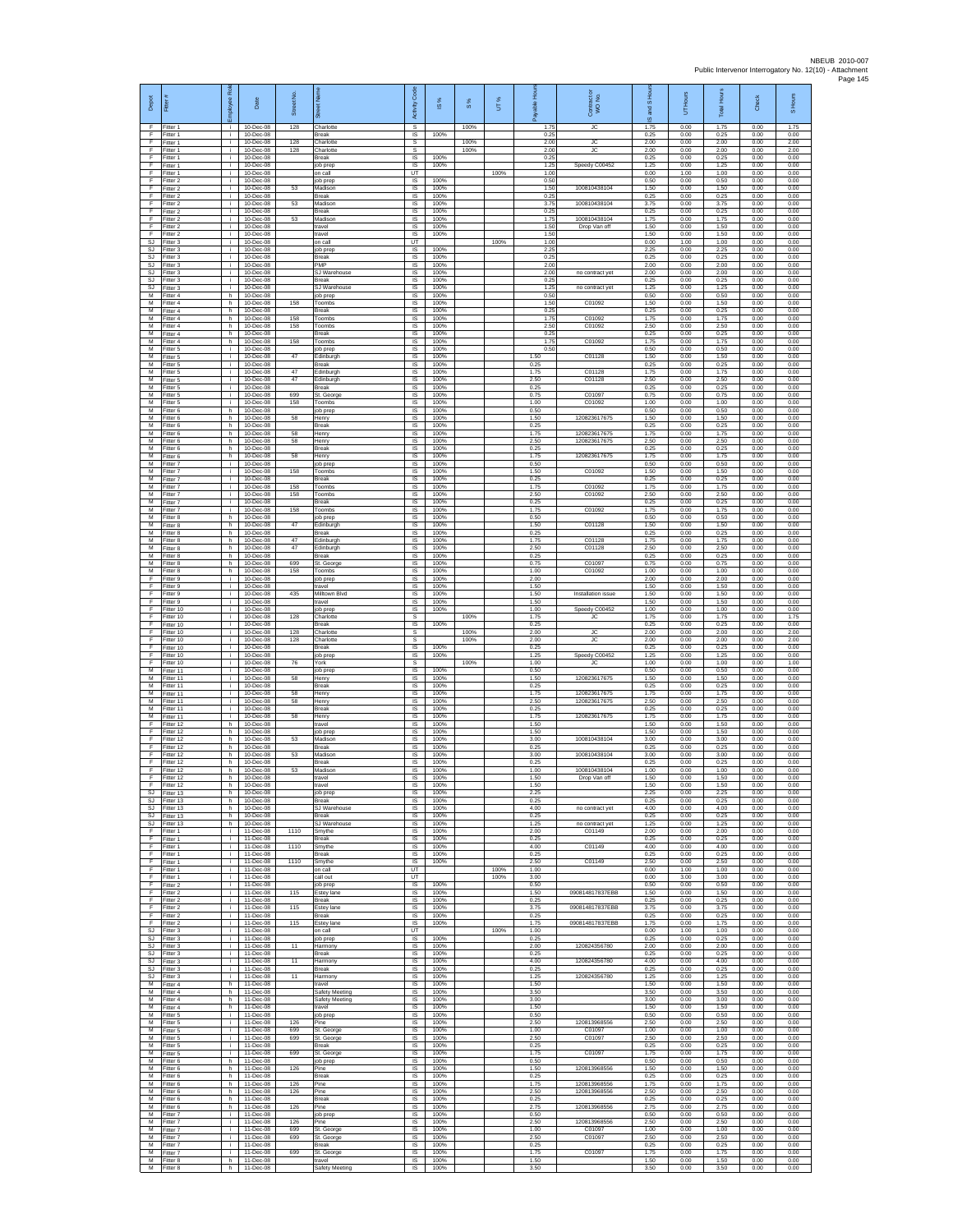| Depot<br>М                     | Ē<br>Fitter 8                       | loyee Role<br>h | Date<br>11-Dec-08                     | Street No.     | 荷<br>Safety Meeting                              | Activity Code<br>IS         | æ<br>$\overline{\omega}$<br>100% | 8% | UT%                  | 효<br>rable<br>శ్<br>3.00 | Contract or<br>WO No.           | and S Hour<br>$\overline{\omega}$<br>3.00 | UT Hours<br>0.00     | <b>Total Hours</b><br>3.00 | Check<br>0.00        | S Hours<br>0.00      |
|--------------------------------|-------------------------------------|-----------------|---------------------------------------|----------------|--------------------------------------------------|-----------------------------|----------------------------------|----|----------------------|--------------------------|---------------------------------|-------------------------------------------|----------------------|----------------------------|----------------------|----------------------|
| M<br>F.                        | Fitter 8<br>Fitter 9                | h.<br>i.        | 11-Dec-08<br>11-Dec-08                |                | travel<br>travel                                 | IS<br>IS                    | 100%<br>100%                     |    |                      | 1.50<br>1.50             |                                 | 1.50<br>1.50                              | 0.00<br>0.00         | 1.50<br>1.50               | 0.00<br>0.00         | 0.00<br>0.00         |
| F<br>Ŧ                         | Fitter 9<br>Fitter 9                | ÷.<br>i.        | 11-Dec-08<br>11-Dec-08                | 11             | larmony<br>Break                                 | IS<br>IS                    | 100%<br>100%                     |    |                      | 1.00<br>0.25             | 120824356780                    | 1.00<br>0.25                              | 0.00<br>0.00         | 1.00<br>0.25               | 0.00<br>0.00         | 0.00<br>0.00         |
| F<br>F<br>Ŧ                    | Fitter 9<br>Fitter 9                | i.<br>j.<br>i.  | 11-Dec-08<br>11-Dec-08<br>11-Dec-08   | 11             | Harmony<br>Saint John Warehouse<br>Break         | <b>IS</b><br>IS<br>1S       | 100%<br>100%<br>100%             |    |                      | 3.75<br>1.00<br>0.25     | 120824356780<br>no contract yet | 3.75<br>1.00<br>0.25                      | 0.00<br>0.00<br>0.00 | 3.75<br>1.00<br>0.25       | 0.00<br>0.00<br>0.00 | 0.00<br>0.00<br>0.00 |
| F<br>F                         | Fitter 9<br>Fitter 9<br>Fitter 9    | j.<br>j.        | 11-Dec-08<br>11-Dec-08                |                | Saint John Warehouse<br>travel                   | IS<br>IS                    | 100%<br>100%                     |    |                      | 1.75<br>2.50             | no contract yet                 | 1.75<br>2.50                              | 0.00<br>0.00         | 1.75<br>2.50               | 0.00<br>0.00         | 0.00<br>0.00         |
| $\mathsf F$<br>$\mathsf F$     | Fitter 10<br>Fitter 10              | i.<br>j.        | 11-Dec-08<br>11-Dec-08                | 1110           | Smythe<br>Break                                  | IS<br>IS                    | 100%<br>100%                     |    |                      | 2.00<br>0.25             | C01149                          | 2.00<br>0.25                              | 0.00<br>0.00         | 2.00<br>0.25               | 0.00<br>0.00         | 0.00<br>0.00         |
| - F<br>F                       | Fitter 10<br>Fitter 10              | j.<br>j.        | 11-Dec-08<br>11-Dec-08                | 1110           | Smythe<br><b>Break</b>                           | IS<br>IS                    | 100%<br>100%                     |    |                      | 4.00<br>0.25             | C01149                          | 4.00<br>0.25                              | 0.00<br>0.00         | 4.00<br>0.25               | 0.00<br>0.00         | 0.00<br>0.00         |
| F<br>м<br>M                    | Fitter 10<br>Fitter 11              | ÷.<br>i.        | 11-Dec-08<br>11-Dec-08<br>11-Dec-08   | 1110           | Smythe<br>PMP                                    | IS<br>IS                    | 100%<br>100%<br>100%             |    |                      | 2.50<br>2.00<br>0.25     | C01149                          | 2.50<br>2.00<br>0.25                      | 0.00<br>0.00<br>0.00 | 2.50<br>2.00<br>0.25       | 0.00<br>0.00<br>0.00 | 0.00<br>0.00<br>0.00 |
| M<br>м                         | Fitter 11<br>Fitter 11<br>Fitter 11 | i.<br>i.<br>i.  | 11-Dec-08<br>11-Dec-08                | 126<br>126     | Break<br>Pine<br>Pine                            | <b>IS</b><br>IS<br>$\sf IS$ | 100%<br>100%                     |    |                      | 1.75<br>2.50             | 120813968556<br>120813968556    | 1.75<br>2.50                              | 0.00<br>0.00         | 1.75<br>2.50               | 0.00<br>0.00         | 0.00<br>0.00         |
| M<br>M                         | Fitter 11<br>Fitter 11              | i.<br>i.        | 11-Dec-08<br>11-Dec-08                | 126            | Break<br>Pine                                    | IS.<br>IS                   | 100%<br>100%                     |    |                      | 0.25<br>2.75             | 120813968556                    | 0.25<br>2.75                              | 0.00<br>0.00         | 0.25<br>2.75               | 0.00<br>0.00         | 0.00<br>0.00         |
| $\mathsf{F}$<br>$\overline{F}$ | Fitter 12<br>Fitter 12              | h.<br>h.        | 11-Dec-08<br>11-Dec-08                | 115            | ob prep<br>stey lane                             | IS<br>IS                    | 100%<br>100%                     |    |                      | 0.50<br>3.00             | 090814817837EBB                 | 0.50<br>3.00                              | 0.00<br>0.00         | 0.50<br>3.00               | 0.00<br>0.00         | 0.00<br>0.00         |
| - F<br>F.<br>F                 | Fitter 12<br>Fitter 12<br>Fitter 12 | h.<br>h<br>h.   | 11-Dec-08<br>11-Dec-08<br>11-Dec-08   | 115            | Break<br>Estey lane<br>Break                     | -IS<br>IS<br>IS             | 100%<br>100%<br>100%             |    |                      | 0.25<br>3.00<br>0.25     | 090814817837EBB                 | 0.25<br>3.00<br>0.25                      | 0.00<br>0.00<br>0.00 | 0.25<br>3.00<br>0.25       | 0.00<br>0.00<br>0.00 | 0.00<br>0.00<br>0.00 |
| Ŧ<br>SJ                        | Fitter 12<br>Fitter 13              | h<br>h          | 11-Dec-08<br>11-Dec-08                | 115            | Estey lane<br>travel                             | IS<br>IS                    | 100%<br>100%                     |    |                      | 1.50<br>1.50             | 090814817837EBB                 | 1.50<br>1.50                              | 0.00<br>0.00         | 1.50<br>1.50               | 0.00<br>0.00         | 0.00<br>0.00         |
| <b>SJ</b><br><b>SJ</b>         | Fitter 13<br>Fitter 13              | h.<br>h.        | 11-Dec-08<br>11-Dec-08                |                | Safety Meeting<br>Break                          | IS<br>IS                    | 100%<br>100%                     |    |                      | 2.00<br>0.25             |                                 | 2.00<br>0.25                              | 0.00<br>0.00         | 2.00<br>0.25               | 0.00<br>0.00         | 0.00<br>0.00         |
| <b>SJ</b><br>SJ.<br>SJ         | Fitter 13<br>Fitter 13<br>Fitter 13 | h.<br>h<br>h.   | 11-Dec-08<br>11-Dec-08<br>11-Dec-08   |                | Safety Meeting<br><b>Break</b><br>Safety Meeting | <b>IS</b><br>IS<br>IS       | 100%<br>100%<br>100%             |    |                      | 1.25<br>0.25<br>2.75     |                                 | 1.25<br>0.25<br>2.75                      | 0.00<br>0.00<br>0.00 | 1.25<br>0.25<br>2.75       | 0.00<br>0.00<br>0.00 | 0.00<br>0.00<br>0.00 |
| SJ<br>E                        | Fitter 13<br>Fitter 1               | h.<br>i.        | 11-Dec-08<br>12-Dec-08                | 951            | ravel<br>Prospec                                 | IS<br>IS                    | 100%<br>100%                     |    |                      | 1.50<br>2.00             | C01196                          | 1.50<br>2.00                              | 0.00<br>0.00         | 1.50<br>2.00               | 0.00<br>0.00         | 0.00<br>0.00         |
| $\mathsf F$<br>F               | Fitter 1<br>Fitter 1                | i.<br>Ť.        | 12-Dec-08<br>12-Dec-08                | 951            | Break<br>Prospec                                 | $\sf IS$<br>IS              | 100%<br>100%                     |    |                      | 0.25<br>4.00             | C01196                          | 0.25<br>4.00                              | 0.00<br>0.00         | 0.25<br>4.00               | 0.00<br>0.00         | 0.00<br>0.00         |
| - F<br>-F<br>F                 | Fitter 1<br>Fitter 1<br>Fitter 2    | j.<br>i.<br>÷.  | 12-Dec-08<br>12-Dec-08<br>12-Dec-08   | 951            | Break<br>Prospect<br>Depot                       | IS<br>IS<br>IS              | 100%<br>100%<br>100%             |    |                      | 0.25<br>2.00<br>0.50     | C01196                          | 0.25<br>2.00<br>0.50                      | 0.00<br>0.00<br>0.00 | 0.25<br>2.00<br>0.50       | 0.00<br>0.00<br>0.00 | 0.00<br>0.00<br>0.00 |
| Ŧ<br>F                         | Fitter 2<br>Fitter 2                | j.<br>i.        | 12-Dec-08<br>12-Dec-08                | 115            | Estey<br>Break                                   | IS<br><b>IS</b>             | 100%<br>100%                     |    |                      | 3.00<br>0.25             | 090814819837                    | 3.00<br>0.25                              | 0.00<br>0.00         | 3.00<br>0.25               | 0.00<br>0.00         | 0.00<br>0.00         |
| F<br>$\mathsf F$               | -itter 2<br>Fitter 2                | i.<br>i.        | 12-Dec-08<br>12-Dec-08                | 115            | Estey<br>Break                                   | IS<br>$\sf IS$              | 100%<br>100%                     |    |                      | 3.00<br>0.25             | 090814819837                    | 3.00<br>0.25                              | 0.00<br>0.00         | 3.00<br>0.25               | 0.00<br>0.00         | 0.00<br>0.00         |
| F<br>E<br><b>SJ</b>            | Fitter 2<br>Fitter 2<br>Fitter 3    | i.<br>j.<br>i.  | 12-Dec-08<br>12-Dec-08<br>12-Dec-08   | 115            | Estev<br>n call<br>Depot                         | IS.<br>UT<br>IS             | 100%<br>100%                     |    | 100%                 | 1.00<br>1.00<br>0.25     | 090814819837                    | 1.00<br>0.00<br>0.25                      | 0.00<br>1.00<br>0.00 | 1.00<br>1.00<br>0.25       | 0.00<br>0.00<br>0.00 | 0.00<br>0.00<br>0.00 |
| SJ<br>SJ.                      | Fitter 3<br>Fitter 3                | j.<br>j.        | 12-Dec-08<br>12-Dec-08                | 11             | Harmony<br><b>Break</b>                          | IS<br>-IS                   | 100%<br>100%                     |    |                      | 2.00<br>0.25             | 120824355780                    | 2.00<br>0.25                              | 0.00<br>0.00         | 2.00<br>0.25               | 0.00<br>0.00         | 0.00<br>0.00         |
| SJ.<br>SJ                      | -itter 3<br>Fitter 3                | i.<br>÷         | 12-Dec-08<br>12-Dec-08                | 11             | Harmony<br>Break                                 | IS<br>IS                    | 100%<br>100%                     |    |                      | 4.00<br>0.25             | 120824355780                    | 4.00<br>0.25                              | 0.00<br>0.00         | 4.00<br>0.25               | 0.00<br>0.00         | 0.00<br>0.00         |
| SJ<br>M                        | Fitter 3<br>Fitter 4                | i.<br>h.        | 12-Dec-08<br>12-Dec-08                | 11<br>11       | Harmony<br>McElroy                               | IS<br>IS                    | 100%<br>100%                     |    |                      | 3.25<br>2.00             | 120824355780<br>C01060          | 3.25<br>2.00                              | 0.00<br>0.00         | 3.25<br>2.00               | 0.00<br>0.00         | 0.00<br>0.00         |
| м<br>М<br>M                    | Fitter 4<br>Fitter 4<br>Fitter 4    | h.<br>h.<br>h.  | 12-Dec-08<br>12-Dec-08<br>12-Dec-08   | 11<br>11       | Break<br>McElroy<br>McElroy                      | IS<br>IS<br><b>IS</b>       | 100%<br>100%<br>100%             |    |                      | 0.25<br>1.75<br>2.50     | C01060<br>C01060                | 0.25<br>1.75<br>2.50                      | 0.00<br>0.00<br>0.00 | 0.25<br>1.75<br>2.50       | 0.00<br>0.00<br>0.00 | 0.00<br>0.00<br>0.00 |
| M<br>М                         | Fitter 4<br>Fitter 4                | h<br>h          | 12-Dec-08<br>12-Dec-08                | 11             | Break<br>McElroy                                 | IS<br>1S                    | 100%<br>100%                     |    |                      | 0.25<br>1.75             | C01060                          | 0.25<br>1.75                              | 0.00<br>0.00         | 0.25<br>1.75               | 0.00<br>0.00         | 0.00<br>0.00         |
| М<br>M                         | Fitter 5<br>Fitter 5                | i.<br>i.        | 12-Dec-08<br>12-Dec-08                | 699            | Safety Meeting<br>St George                      | IS<br>IS                    | 100%<br>100%                     |    |                      | 0.25<br>1.75             | C01097                          | 0.25<br>1.75                              | 0.00<br>0.00         | 0.25<br>1.75               | 0.00<br>0.00         | 0.00<br>0.00         |
| M<br>М<br>M                    | -itter 5<br>Fitter 5<br>Fitter 5    | i.<br>Ť.<br>j.  | 12-Dec-08<br>12-Dec-08<br>12-Dec-08   | 699<br>699     | Break<br>St George<br>St George                  | $\sf IS$<br>IS<br>IS        | 100%<br>100%<br>100%             |    |                      | 0.25<br>1.75<br>2.50     | C01097<br>C01097                | 0.25<br>1.75<br>2.50                      | 0.00<br>0.00<br>0.00 | 0.25<br>1.75<br>2.50       | 0.00<br>0.00<br>0.00 | 0.00<br>0.00<br>0.00 |
| M<br>M                         | Fitter 5<br>-itter 5                | i.<br>i.        | 12-Dec-08<br>12-Dec-08                | 699            | <b>Break</b><br>St George                        | IS<br>IS                    | 100%<br>100%                     |    |                      | 0.25<br>1.25             | C01097                          | 0.25<br>1.25                              | 0.00<br>0.00         | 0.25<br>1.25               | 0.00<br>0.00         | 0.00<br>0.00         |
| M<br>M                         | Fitter 6<br>Fitter 6                | h.<br>h.        | 12-Dec-08<br>12-Dec-08                |                | Safety Meeting<br>Depot                          | IS<br><b>IS</b>             | 100%<br>100%                     |    |                      | 0.25<br>1.75             |                                 | 0.25<br>1.75                              | 0.00<br>0.00         | 0.25<br>1.75               | 0.00<br>0.00         | 0.00<br>0.00         |
| M<br>м<br>M                    | -itter 6<br>Fitter 6<br>Fitter 6    | h<br>h<br>h.    | 12-Dec-08<br>12-Dec-08<br>12-Dec-08   | 699            | Break<br>Depot<br>St George                      | IS<br>$\sf IS$<br>IS.       | 100%<br>100%<br>100%             |    |                      | 0.25<br>1.75<br>2.50     | C01097                          | 0.25<br>1.75<br>2.50                      | 0.00<br>0.00<br>0.00 | 0.25<br>1.75<br>2.50       | 0.00<br>0.00<br>0.00 | 0.00<br>0.00<br>0.00 |
| M<br>М                         | Fitter 6<br>Fitter 6                | h.<br>h.        | 12-Dec-08<br>12-Dec-08                | 699            | Break<br>St George                               | IS<br>IS                    | 100%<br>100%                     |    |                      | 0.25<br>1.25             | C01097                          | 0.25<br>1.25                              | 0.00<br>0.00         | 0.25<br>1.25               | 0.00<br>0.00         | 0.00<br>0.00         |
| М<br>M                         | Fitter 7<br>Fitter 7                | j.<br>i.        | 12-Dec-08<br>12-Dec-08                | 11             | McElroy<br><b>Break</b>                          | IS<br>-IS                   | 100%<br>100%                     |    |                      | 2.00<br>0.25             | C01060<br>C01060                | 2.00<br>0.25                              | 0.00<br>0.00         | 2.00<br>0.25<br>175        | 0.00<br>0.00         | 0.00<br>0.00         |
| M<br>M<br>M                    | -itter 7<br>Fitter 7<br>Fitter 7    | j.<br>i.<br>i.  | 12-Dec-08<br>12-Dec-08<br>$12-Dac-08$ | 11<br>11       | McElroy<br>McElroy<br>Break                      | IS<br>IS<br>IS              | 100%<br>100%<br>100%             |    |                      | 1.75<br>2.50<br>0.25     | C01060                          | 1.75<br>2.50<br>0.25                      | 0.00<br>0.00<br>0.00 | 2.50<br>0.25               | 0.00<br>0.00<br>0.00 | 0.00<br>0.00<br>0.00 |
| M<br>м                         | Fitter 7<br>Fitter 8                | j.<br>h.        | 12-Dec-08<br>12-Dec-08                | 11             | McElroy<br>Safety Meeting                        | IS<br>IS                    | 100%<br>100%                     |    |                      | 1.75<br>0.25             | C01060                          | 1.75<br>0.25                              | 0.00<br>0.00         | 1.75<br>0.25               | 0.00<br>0.00         | 0.00<br>0.00         |
| M<br>M<br>M                    | Fitter 8<br>Fitter 8                | h.<br>h.        | 12-Dec-08<br>12-Dec-08                | 699<br>699     | <b>St George</b><br>Break                        | IS<br><b>IS</b>             | 100%<br>100%                     |    |                      | 1.75<br>0.25<br>1.75     | C01097<br>C01097                | 1.75<br>0.25                              | 0.00<br>0.00         | 1.75<br>0.25<br>1.75       | 0.00<br>0.00<br>0.00 | 0.00<br>0.00         |
| М<br>M                         | Fitter 8<br>Fitter 8<br>Fitter 8    | h.<br>h.<br>h.  | 12-Dec-08<br>12-Dec-08<br>12-Dec-08   | 699            | St Georg<br>St George<br>Break                   | IS<br>IS<br>IS              | 100%<br>100%<br>100%             |    |                      | 2.50<br>0.25             | C01097                          | 1.75<br>2.50<br>0.25                      | 0.00<br>0.00<br>0.00 | 2.50<br>0.25               | 0.00<br>0.00         | 0.00<br>0.00<br>0.00 |
| M<br>F                         | Fitter 8<br>Fitter 9                | h<br>i.         | 12-Dec-08<br>12-Dec-08                | 699            | St George<br>Travel                              | $\sf IS$<br>IS              | 100%<br>100%                     |    |                      | 1.25<br>1.50             | C01097                          | 1.25<br>1.50                              | 0.00<br>0.00         | 1.25<br>1.50               | 0.00<br>0.00         | 0.00<br>0.00         |
| - F<br>-F                      | Fitter 9<br>Fitter 9                | j.              | 12-Dec-08<br>12-Dec-08                |                | Depot<br><b>Break</b>                            | IS<br>-IS                   | 100%<br>100%                     |    |                      | 1.50<br>0.25<br>3.75     |                                 | 1.50<br>0.25                              | 0.00<br>0.00         | 1.50<br>0.25<br>3.75       | 0.00<br>0.00         | 0.00<br>0.00         |
| F<br>Ŧ                         | Fitter 9<br>Fitter 9<br>Fitter 9    | j.<br>÷.<br>j.  | 12-Dec-08<br>12-Dec-08<br>12-Dec-08   |                | Depot<br>Travel<br>Meeting                       | IS<br>IS<br>IS              | 100%<br>100%<br>100%             |    |                      | 1.50<br>0.50             |                                 | 3.75<br>1.50<br>0.50                      | 0.00<br>0.00<br>0.00 | 1.50<br>0.50               | 0.00<br>0.00<br>0.00 | 0.00<br>0.00<br>0.00 |
| F<br>F                         | Fitter 10<br>Fitter 10              | i.<br>i.        | 12-Dec-08<br>12-Dec-08                | 951            | Prospect<br>Break                                | IS.<br>IS                   | 100%<br>100%                     |    |                      | 2.00<br>0.25             | C01196                          | 2.00<br>0.25                              | 0.00<br>0.00         | 2.00<br>0.25               | 0.00<br>0.00         | 0.00<br>0.00         |
| F<br>F<br>-F                   | Fitter 10<br>Fitter 10              | i.<br>i.        | 12-Dec-08<br>12-Dec-08                | 951            | Prospect<br>Break                                | $\sf IS$<br>IS              | 100%<br>100%                     |    |                      | 4.00<br>0.25<br>2.00     | C01196                          | 4.00<br>0.25<br>2.00                      | 0.00<br>0.00         | 4.00<br>0.25<br>2.00       | 0.00<br>0.00         | 0.00<br>0.00         |
| Ŧ<br>М                         | Fitter 10<br>Fitter 10<br>Fitter 11 | i.<br>i.<br>i.  | 12-Dec-08<br>12-Dec-08<br>12-Dec-08   | 951            | Prospect<br>on call<br>Safety Meeting            | IS<br>UT<br>IS              | 100%<br>100%                     |    | 100%                 | 1.00<br>0.25             | C01196                          | 0.00<br>0.25                              | 0.00<br>1.00<br>0.00 | 1.00<br>0.25               | 0.00<br>0.00<br>0.00 | 0.00<br>0.00<br>0.00 |
| M<br>M                         | Fitter 11<br>Fitter 11              | i.<br>i.        | 12-Dec-08<br>12-Dec-08                |                | Depot<br><b>Break</b>                            | -IS<br>IS                   | 100%<br>100%                     |    |                      | 1.75<br>0.25             |                                 | 1.75<br>0.25                              | 0.00<br>0.00         | 1.75<br>0.25               | 0.00<br>0.00         | 0.00<br>0.00         |
| м<br>M                         | Fitter 11<br>Fitter 11              | i.<br>j.        | 12-Dec-08<br>$12-Dac-08$              | 699            | Depot<br>St George                               | IS<br>IS                    | 100%<br>100%                     |    |                      | 1.75<br>2.50             | C01097                          | 1.75<br>2.50                              | 0.00<br>0.00         | 1.75<br>2.50               | 0.00<br>0.00         | 0.00<br>0.00         |
| M<br>M<br>F                    | Fitter 11<br>Fitter 11<br>Fitter 12 | i.<br>÷.<br>h.  | 12-Dec-08<br>12-Dec-08<br>12-Dec-08   | 699            | Break<br>St George<br>Depot                      | IS<br>IS<br>IS              | 100%<br>100%<br>100%             |    |                      | 0.25<br>1.25<br>0.50     | C01097                          | 0.25<br>1.25<br>0.50                      | 0.00<br>0.00<br>0.00 | 0.25<br>1.25<br>0.50       | 0.00<br>0.00<br>0.00 | 0.00<br>0.00<br>0.00 |
| F<br>-F                        | Fitter 12<br>Fitter 12              | h.<br>h         | $12-Dac-08$<br>12-Dec-08              | 115            | Estev<br>Break                                   | <b>IS</b><br>IS             | 100%<br>100%                     |    |                      | 3.00<br>0.25             | 090814819837                    | 3.00<br>0.25                              | 0.00<br>0.00         | 3.00<br>0.25               | 0.00<br>0.00         | 0.00<br>0.00         |
| Ŧ<br>Ŧ                         | Fitter 12<br>Fitter 12              | h.<br>h.        | 12-Dec-08<br>12-Dec-08                | 115            | Estey<br>Break                                   | 1S<br>IS                    | 100%<br>100%                     |    |                      | 3.00<br>0.25             | 090814819837                    | 3.00<br>0.25                              | 0.00<br>0.00         | 3.00<br>0.25               | 0.00<br>0.00         | 0.00<br>0.00         |
| E<br>SJ<br>SJ                  | Fitter 12<br>Fitter 13<br>Fitter 13 | h.<br>h.<br>h.  | 12-Dec-08<br>12-Dec-08<br>12-Dec-08   | 115<br>11      | Estey<br>Depot<br>Harmony                        | IS<br>IS<br>IS              | 100%<br>100%<br>100%             |    |                      | 1.00<br>0.25<br>2.00     | 090814819837<br>120824355780    | 1.00<br>0.25<br>2.00                      | 0.00<br>0.00<br>0.00 | 1.00<br>0.25<br>2.00       | 0.00<br>0.00<br>0.00 | 0.00<br>0.00<br>0.00 |
| SJ.<br>S.I                     | Fitter 13<br>Fitter 13              | h.<br>h         | 12-Dec-08<br>12-Dec-08                | 11             | <b>Break</b><br>Harmony                          | -IS<br>IS                   | 100%<br>100%                     |    |                      | 0.25<br>4.00             | 120824355780                    | 0.25<br>4.00                              | 0.00<br>0.00         | 0.25<br>4.00               | 0.00<br>0.00         | 0.00<br>0.00         |
| SJ<br>SJ                       | Fitter 13<br>Fitter 13              | h.<br>h.        | 12-Dec-08<br>12-Dec-08                | 11             | Break<br>Harmony                                 | IS<br>IS                    | 100%<br>100%                     |    |                      | 0.25<br>3.25             | 120824355780                    | 0.25<br>3.25                              | 0.00<br>0.00         | 0.25<br>3.25               | 0.00<br>0.00         | 0.00<br>0.00         |
| F<br>F<br>F                    | Fitter 2<br>-itter 2<br>Fitter 2    | i.<br>i.<br>i.  | 13-Dec-08<br>13-Dec-08<br>13-Dec-08   | 69<br>205      | on call<br>Kensington<br>Church                  | UT<br>UT<br>UT              |                                  |    | 100%<br>100%<br>100% | 1.00<br>3.00<br>3.00     |                                 | 0.00<br>0.00<br>0.00                      | 1.00<br>3.00<br>3.00 | 1.00<br>3.00<br>3.00       | 0.00<br>0.00<br>0.00 | 0.00<br>0.00<br>0.00 |
| F<br>F                         | Fitter 10<br>Fitter 1               | i.<br>i.        | 14-Dec-08<br>15-Dec-08                | 951            | on call<br>Prospect                              | UT.<br>IS                   | 100%                             |    | 100%                 | 1.00<br>2.00             | C01196                          | 0.00<br>2.00                              | 1.00<br>0.00         | 1.00<br>2.00               | 0.00<br>0.00         | 0.00<br>0.00         |
| Ŧ<br>Ŧ                         | Fitter 1<br>-itter 1                | i.<br>i.        | 15-Dec-08<br>15-Dec-08                | 951            | Break<br>Prospect                                | 1S<br>IS                    | 100%<br>100%                     |    |                      | 0.25<br>4.00             | C01196                          | 0.25<br>4.00                              | 0.00<br>0.00         | 0.25<br>4.00               | 0.00<br>0.00         | 0.00<br>0.00         |
| - F<br>F.<br>F                 | Fitter 1<br>Fitter 1<br>Fitter 2    | i.<br>j.<br>i.  | 15-Dec-08<br>15-Dec-08<br>15-Dec-08   | 951            | <b>Break</b><br>Prospect<br>job prep             | -IS<br>IS.<br>IS            | 100%<br>100%<br>100%             |    |                      | 0.25<br>2.50<br>2.00     | C01196                          | 0.25<br>2.50<br>2.00                      | 0.00<br>0.00<br>0.00 | 0.25<br>2.50<br>2.00       | 0.00<br>0.00<br>0.00 | 0.00<br>0.00<br>0.00 |
| -F<br>F.                       | Fitter 2<br>Fitter 2                | i.<br>i.        | 15-Dec-08<br>15-Dec-08                | 19             | travel<br>Corkery                                | IS<br>IS                    | 100%<br>100%                     |    |                      | 1.50<br>2.50             | 120816012256                    | 1.50<br>2.50                              | 0.00<br>0.00         | 1.50<br>2.50               | 0.00<br>0.00         | 0.00<br>0.00         |
| F<br>Ŧ                         | Fitter 2<br>Fitter 2                | i.<br>j.        | 15-Dec-08<br>15-Dec-08                | 19             | Break<br>Corkery                                 | IS<br>IS                    | 100%<br>100%                     |    |                      | 0.25<br>2.00             | 120816012256                    | 0.25<br>2.00                              | 0.00<br>0.00         | 0.25<br>2.00               | 0.00<br>0.00         | 0.00<br>0.00         |
| F<br>F<br>Ŧ                    | Fitter 2<br>Fitter 2<br>Fitter 2    | i.<br>j.<br>i.  | 15-Dec-08<br>15-Dec-08<br>15-Dec-08   | 19             | <b>Break</b><br>Corkery<br>travel                | IS.<br>IS<br>IS             | 100%<br>100%<br>100%             |    |                      | 0.25<br>1.00<br>1.50     | 120816012256                    | 0.25<br>1.00<br>1.50                      | 0.00<br>0.00<br>0.00 | 0.25<br>1.00<br>1.50       | 0.00<br>0.00<br>0.00 | 0.00<br>0.00<br>0.00 |
| Ŧ<br>SJ                        | Fitter 2<br>Fitter 3                | ÷.<br>÷.        | 15-Dec-08<br>15-Dec-08                |                | on call<br>travel                                | UT<br>IS                    | 100%                             |    | 100%                 | 1.00<br>2.50             |                                 | 0.00<br>2.50                              | 1.00<br>0.00         | 1.00<br>2.50               | 0.00<br>0.00         | 0.00<br>0.00         |
| SJ<br>SJ                       | Fitter 3<br>Fitter 3                | i.<br>j.        | 15-Dec-08<br>15-Dec-08                | $\overline{7}$ | Morgar<br>Break                                  | $\sf IS$<br>IS              | 100%<br>100%                     |    |                      | 2.00<br>0.25             | 180816112404                    | 2.00<br>0.25                              | 0.00<br>0.00         | 2.00<br>0.25               | 0.00<br>0.00         | 0.00<br>0.00         |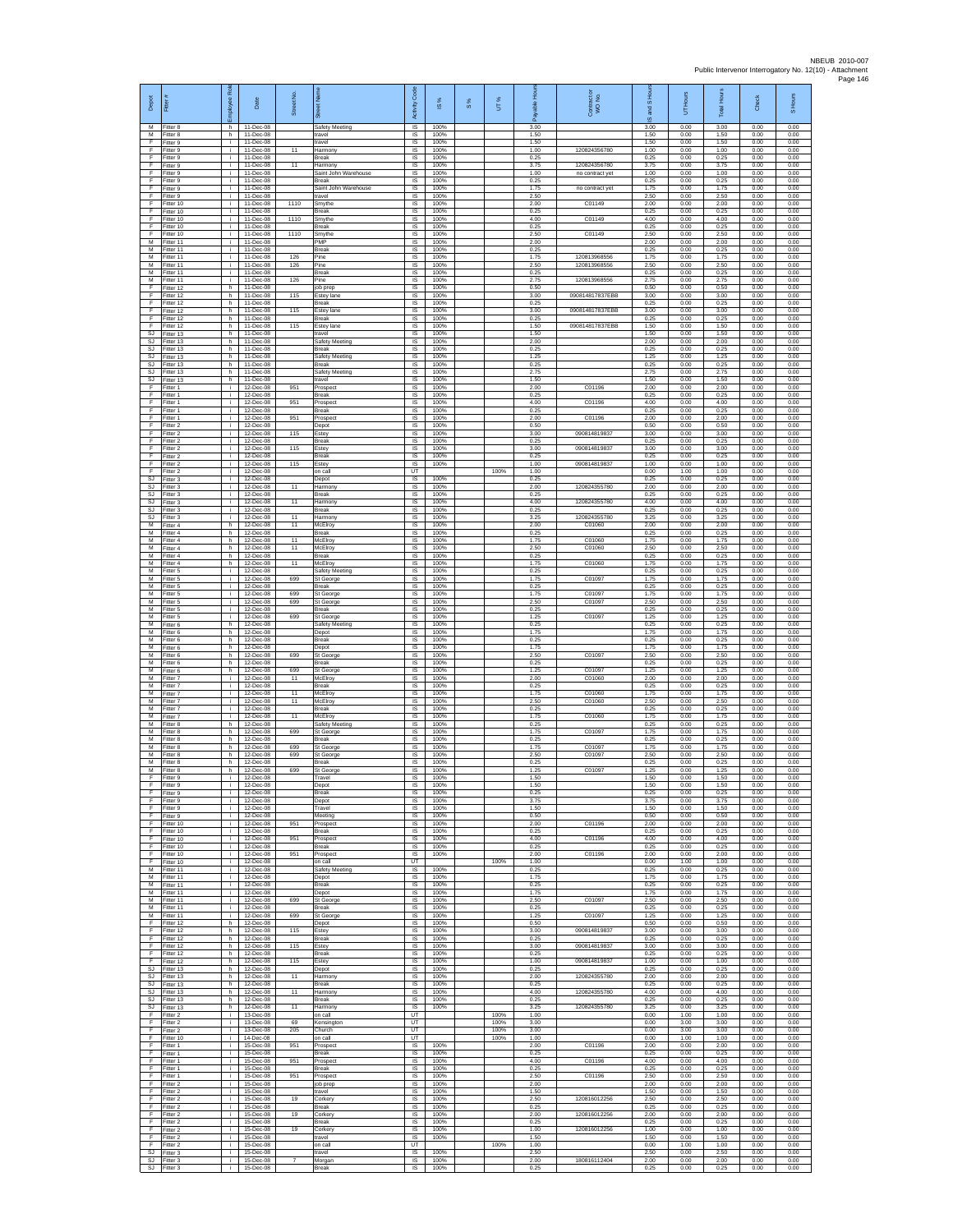| Depot                            | Fitter#                             | Rol<br>loyee       | Date                                | Street No.      | 运                                        | Activity Code                | $\overline{\omega}$  | $\frac{8}{3}$ | UT%  | 훈<br>rable           | ŏ<br>Contract of<br>WO No.      | 흝<br>$\bar{9}$<br><b>Tana</b><br>S | Hours<br>5           | <b>Total Hours</b>   | Check                | Hours<br>$\overline{a}$ |
|----------------------------------|-------------------------------------|--------------------|-------------------------------------|-----------------|------------------------------------------|------------------------------|----------------------|---------------|------|----------------------|---------------------------------|------------------------------------|----------------------|----------------------|----------------------|-------------------------|
| SJ<br>SJ                         | Fitter 3<br>Fitter 3                | i.<br>i.           | 15-Dec-08<br>15-Dec-08              |                 | ravel<br>ob prep                         | IS<br>IS                     | 100%<br>100%         |               |      | 0.75<br>0.25         |                                 | 0.75<br>0.25                       | 0.00<br>0.00         | 0.75<br>0.25         | 0.00<br>0.00         | 0.00<br>0.00            |
| SJ<br>SJ                         | Fitter 3<br>Fitter 3                | i.<br>÷.           | 15-Dec-08<br>15-Dec-08              | 7               | ravel<br>Morgan                          | IS<br>IS                     | 100%<br>100%         |               |      | 0.75<br>3.00         | 180816112404                    | 0.75<br>3.00                       | 0.00<br>0.00         | 0.75<br>3.00         | 0.00<br>0.00         | 0.00<br>0.00            |
| SJ.<br>SJ.<br><b>SJ</b>          | Fitter 3<br>Fitter 3<br>Fitter 3    | j.<br>i.<br>i.     | 15-Dec-08<br>15-Dec-08<br>15-Dec-08 | $\overline{7}$  | <b>Break</b><br>Morgan<br>ravel          | <b>IS</b><br>IS.<br>IS       | 100%<br>100%<br>100% |               |      | 0.25<br>4.50<br>2.75 | 180816112404                    | 0.25<br>4.50<br>2.75               | 0.00<br>0.00<br>0.00 | 0.25<br>4.50<br>2.75 | 0.00<br>0.00<br>0.00 | 0.00<br>0.00<br>0.00    |
| M<br>M                           | Fitter 4<br>Fitter 4                | h.<br>h.           | 15-Dec-08<br>15-Dec-08              | 699             | St. George<br>Break                      | IS<br>IS                     | 100%<br>100%         |               |      | 2.00<br>0.25         | C01097                          | 2.00<br>0.25                       | 0.00<br>0.00         | 2.00<br>0.25         | 0.00<br>0.00         | 0.00<br>0.00            |
| M<br>м                           | Fitter 4<br>Fitter 4                | h.<br>h.           | 15-Dec-08<br>15-Dec-08              | 699<br>699      | St. George<br>St. George                 | $\sf IS$<br>$\sf IS$         | 100%<br>100%         |               |      | 1.75<br>2.50         | C01097<br>C01097                | 1.75<br>2.50                       | 0.00<br>0.00         | 1.75<br>2.50         | 0.00<br>0.00         | 0.00<br>0.00            |
| M<br>M<br>М                      | Fitter 4<br>Fitter 4<br>Fitter 5    | h.<br>h.<br>i.     | 15-Dec-08<br>15-Dec-08<br>15-Dec-08 | 699             | Break<br>St. George                      | IS<br>IS<br>1S               | 100%<br>100%<br>100% |               |      | 0.25<br>2.75<br>0.50 | C01097                          | 0.25<br>2.75<br>0.50               | 0.00<br>0.00<br>0.00 | 0.25<br>2.75<br>0.50 | 0.00<br>0.00<br>0.00 | 0.00<br>0.00<br>0.00    |
| М<br>M                           | Fitter 5<br>Fitter 5                | ÷.<br>i.           | 15-Dec-08<br>15-Dec-08              | 6               | job prep<br>aird<br><b>Break</b>         | IS<br>IS                     | 100%<br>100%         |               |      | 1.50<br>0.25         | 120817918608                    | 1.50<br>0.25                       | 0.00<br>0.00         | 1.50<br>0.25         | 0.00<br>0.00         | 0.00<br>0.00            |
| M<br>м                           | Fitter 5<br>Fitter 5                | i.<br>÷.           | 15-Dec-08<br>15-Dec-08              | 6               | Laird<br>Break                           | IS.<br>IS                    | 100%<br>100%         |               |      | 4.75<br>0.25         | 120817918608                    | 4.75<br>0.25                       | 0.00<br>0.00         | 4.75<br>0.25         | 0.00<br>0.00         | 0.00<br>0.00            |
| M<br>M                           | Fitter 5<br>Fitter 6                | i.<br>h.           | 15-Dec-08<br>15-Dec-08              | 6               | bina.<br>ob prep                         | IS<br>IS                     | 100%<br>100%         |               |      | 1.75<br>0.50         | 120817918608                    | 1.75<br>0.50                       | 0.00<br>0.00         | 1.75<br>0.50         | 0.00<br>0.00         | 0.00<br>0.00            |
| м<br>М<br>M                      | Fitter 6<br>Fitter 6<br>Fitter 6    | h.<br>h.<br>h.     | 15-Dec-08<br>15-Dec-08<br>15-Dec-08 | 6<br>6          | aird<br>Break<br>aird                    | IS<br>IS<br>IS               | 100%<br>100%<br>100% |               |      | 1.50<br>0.25<br>4.75 | 120817918608<br>120817918608    | 1.50<br>0.25<br>4.75               | 0.00<br>0.00<br>0.00 | 1.50<br>0.25<br>4.75 | 0.00<br>0.00<br>0.00 | 0.00<br>0.00<br>0.00    |
| M<br>М                           | Fitter 6<br>Fitter 6                | h.<br>h.           | 15-Dec-08<br>15-Dec-08              | 6               | Break<br>aird                            | IS<br>1S                     | 100%<br>100%         |               |      | 0.25<br>1.75         | 120817918608                    | 0.25<br>1.75                       | 0.00<br>0.00         | 0.25<br>1.75         | 0.00<br>0.00         | 0.00<br>0.00            |
| м<br>M                           | Fitter 7<br>Fitter 7                | ÷.<br>i.           | 15-Dec-08<br>15-Dec-08              | 699             | St. George<br>Break                      | IS<br>IS                     | 100%<br>100%         |               |      | 2.00<br>0.25         | C01097                          | 2.00<br>0.25                       | 0.00<br>0.00         | 2.00<br>0.25         | 0.00<br>0.00         | 0.00<br>0.00            |
| м<br>М<br>M                      | Fitter 7<br>Fitter 7<br>Fitter 7    | i.<br>÷.<br>i.     | 15-Dec-08<br>15-Dec-08<br>15-Dec-08 | 699<br>699      | St. George<br>St. George<br><b>Break</b> | $\sf IS$<br>IS<br>IS         | 100%<br>100%<br>100% |               |      | 1.75<br>2.50<br>0.25 | C01097<br>C01097                | 1.75<br>2.50<br>0.25               | 0.00<br>0.00<br>0.00 | 1.75<br>2.50<br>0.25 | 0.00<br>0.00<br>0.00 | 0.00<br>0.00<br>0.00    |
| M<br>м                           | Fitter 7<br>Fitter 8                | i.<br>h.           | 15-Dec-08<br>15-Dec-08              | 699<br>47       | St. George<br>dinburgh                   | <b>IS</b><br>IS              | 100%<br>100%         |               |      | 275<br>2.00          | C01097<br>C01128                | 275<br>2.00                        | 0.00<br>0.00         | 2.75<br>2.00         | 0.00<br>0.00         | 0.00<br>0.00            |
| М<br>M                           | Fitter 8<br>Fitter 8                | h<br>h.            | 15-Dec-08<br>15-Dec-08              | 47              | <b>Break</b><br>Edinburah                | IS<br>IS                     | 100%<br>100%         |               |      | 0.25<br>1.75         | C01128                          | 0.25<br>1.75                       | 0.00<br>0.00         | 0.25<br>1.75         | 0.00<br>0.00         | 0.00<br>0.00            |
| м<br>м<br>M                      | Fitter 8<br>Fitter 8<br>Fitter 8    | h.<br>h.<br>h.     | 15-Dec-08<br>15-Dec-08<br>15-Dec-08 | 47<br>47        | dinburgh<br>Break<br>Edinburgh           | $\sf IS$<br>$\sf IS$<br>IS   | 100%<br>100%<br>100% |               |      | 2.50<br>0.25<br>1.75 | C01128<br>C01128                | 2.50<br>0.25<br>1.75               | 0.00<br>0.00<br>0.00 | 2.50<br>0.25<br>1.75 | 0.00<br>0.00<br>0.00 | 0.00<br>0.00<br>0.00    |
| F<br>Ŧ                           | Fitter 9<br>Fitter 9                | i.<br>i.           | 15-Dec-08<br>15-Dec-08              |                 | ob prep<br>ravel                         | IS<br>IS                     | 100%<br>100%         |               |      | 2.00<br>1.50         |                                 | 2.00<br>1.50                       | 0.00<br>0.00         | 2.00<br>1.50         | 0.00<br>0.00         | 0.00<br>0.00            |
| $\mathsf{F}$<br>- F              | Fitter 9<br>Fitter 9                | ÷.<br>i.           | 15-Dec-08<br>15-Dec-08              | 19              | <b>Break</b><br>Corkery                  | IS<br>IS                     | 100%<br>100%         |               |      | 0.25<br>5.75         | 120816012256                    | 0.25<br>5.75                       | 0.00<br>0.00         | 0.25<br>5.75         | 0.00<br>0.00         | 0.00<br>0.00            |
| F.<br>F<br>F                     | Fitter 9<br>Fitter 10<br>Fitter 10  | j.<br>i.<br>i.     | 15-Dec-08<br>15-Dec-08<br>15-Dec-08 | 951             | ravel<br>Prospect<br>Break               | <b>IS</b><br>IS<br>IS        | 100%<br>100%<br>100% |               |      | 1.50<br>2.00<br>0.25 | C01196                          | 1.50<br>2.00<br>0.25               | 0.00<br>0.00<br>0.00 | 1.50<br>2.00<br>0.25 | 0.00<br>0.00<br>0.00 | 0.00<br>0.00<br>0.00    |
| F<br>F                           | Fitter 10<br>Fitter 10              | i.<br>÷.           | 15-Dec-08<br>15-Dec-08              | 951             | Prospect<br><b>Break</b>                 | IS<br>IS                     | 100%<br>100%         |               |      | 4.00<br>0.25         | C01196                          | 4.00<br>0.25                       | 0.00<br>0.00         | 4.00<br>0.25         | 0.00<br>0.00         | 0.00<br>0.00            |
| F<br>F                           | Fitter 10<br>Fitter 10              | i.<br>i.           | 15-Dec-08<br>15-Dec-08              | 951             | Prospect<br>on call                      | IS<br>$\overline{u}$         | 100%                 |               | 100% | 2.50<br>1.00         | C01196                          | 2.50<br>0.00                       | 0.00<br>1.00         | 2.50<br>1.00         | 0.00<br>0.00         | 0.00<br>0.00            |
| M<br>М<br>М                      | Fitter 11<br>Fitter 11<br>Fitter 11 | i.<br>i.<br>÷.     | 15-Dec-08<br>15-Dec-08<br>15-Dec-08 | 47<br>47        | Edinburgh<br><b>Break</b><br>dinburgh    | IS<br>IS<br>IS               | 100%<br>100%<br>100% |               |      | 2.00<br>0.25<br>1.75 | C01128<br>C01128                | 2.00<br>0.25<br>1.75               | 0.00<br>0.00<br>0.00 | 2.00<br>0.25<br>1.75 | 0.00<br>0.00<br>0.00 | 0.00<br>0.00<br>0.00    |
| M<br>M                           | Fitter 11<br>Fitter 11              | i.<br>i.           | 15-Dec-08<br>15-Dec-08              | 47              | Edinburgh<br><b>Break</b>                | IS<br>IS                     | 100%<br>100%         |               |      | 2.50<br>0.25         | C01128                          | 2.50<br>0.25                       | 0.00<br>0.00         | 2.50<br>0.25         | 0.00<br>0.00         | 0.00<br>0.00            |
| М<br>E                           | Fitter 11<br>Fitter 12              | j.<br>h.           | 15-Dec-08<br>15-Dec-08              | 47              | dinburgh<br>ob prep                      | IS<br><b>IS</b>              | 100%<br>100%         |               |      | 1.75<br>2.00         | C01128                          | 1.75<br>2.00                       | 0.00<br>0.00         | 1.75<br>2.00         | 0.00<br>0.00         | 0.00<br>0.00            |
| E<br>F<br>F                      | Fitter 12<br>Fitter 12<br>Fitter 12 | h.<br>h.<br>h.     | 15-Dec-08<br>15-Dec-08<br>15-Dec-08 | 19              | ravel<br>Corkery<br>Break                | IS.<br>IS<br>1S              | 100%<br>100%<br>100% |               |      | 1.50<br>2.50<br>0.25 | 120816012256                    | 1.50<br>2.50<br>0.25               | 0.00<br>0.00<br>0.00 | 1.50<br>2.50<br>0.25 | 0.00<br>0.00<br>0.00 | 0.00<br>0.00<br>0.00    |
| F<br>F                           | Fitter 12<br>Fitter 12              | h.<br>h.           | 15-Dec-08<br>15-Dec-08              | 19              | Corkerv<br><b>Sreak</b>                  | IS.<br>$\sf IS$              | 100%<br>100%         |               |      | 2.00<br>0.25         | 120816012256                    | 2.00<br>0.25                       | 0.00<br>0.00         | 2.00<br>0.25         | 0.00<br>0.00         | 0.00<br>0.00            |
| F<br>F                           | Fitter 12<br>Fitter 12              | h.<br>h.           | 15-Dec-08<br>15-Dec-08              | 19              | Corkery<br>ravel                         | $\sf IS$<br>IS               | 100%<br>100%         |               |      | 1.00<br>1.50         | 120816012256                    | 1.00<br>1.50                       | 0.00<br>0.00         | 1.00<br>1.50         | 0.00<br>0.00         | 0.00<br>0.00            |
| SJ<br>SJ<br>SJ                   | Fitter 13<br>Fitter 13<br>Fitter 13 | h.<br>h.<br>h      | 15-Dec-08<br>15-Dec-08<br>15-Dec-08 |                 | ravel<br>Morgan<br><b>Break</b>          | IS<br>1S<br>IS               | 100%<br>100%<br>100% |               |      | 2.50<br>2.00<br>0.25 | 180816112404                    | 2.50<br>2.00<br>0.25               | 0.00<br>0.00<br>0.00 | 2.50<br>2.00<br>0.25 | 0.00<br>0.00<br>0.00 | 0.00<br>0.00<br>0.00    |
| SJ.<br>SJ.                       | Fitter 13<br>Fitter 13              | h.<br>h.           | 15-Dec-08<br>15-Dec-08              |                 | travel<br>ob prep                        | <b>IS</b><br>IS.             | 100%<br>100%         |               |      | 0.75<br>0.25         |                                 | 0.75<br>0.25                       | 0.00<br>0.00         | 0.75<br>0.25         | 0.00<br>0.00         | 0.00<br>0.00            |
| SJ<br>SJ                         | Fitter 13<br>Fitter 13              | h.<br>h.           | 15-Dec-08<br>15-Dec-08              | $\overline{7}$  | ravel<br>Morgan                          | IS<br>IS                     | 100%<br>100%         |               |      | 0.75<br>3.00         | 180816112404                    | 0.75<br>3.00                       | 0.00<br>0.00         | 0.75<br>3.00         | 0.00<br>0.00         | 0.00<br>0.00            |
| SJ<br>SJ<br>SJ                   | Fitter 13<br>Fitter 13<br>Fitter 13 | h.<br>h.<br>h.     | 15-Dec-08<br>15-Dec-08<br>15-Dec-08 | $\overline{7}$  | Break<br>Morgan<br>travel                | IS<br>IS<br>IS               | 100%<br>100%<br>100% |               |      | 0.25<br>4.50<br>2.75 | 180816112404                    | 0.25<br>4.50<br>2.75               | 0.00<br>0.00<br>0.00 | 0.25<br>4.50<br>2.75 | 0.00<br>0.00<br>0.00 | 0.00<br>0.00<br>0.00    |
| F.<br>F                          | Fitter 1<br>Fitter 1                | i.<br>j.           | 16-Dec-08<br>16-Dec-08              | 951             | Prospect<br>Break                        | IS<br>IS                     | 100%<br>100%         |               |      | 2.00<br>0.25         | C01196                          | 2.00<br>0.25                       | 0.00<br>0.00         | 2.00<br>0.25         | 0.00<br>0.00         | 0.00<br>0.00            |
| Ŧ<br>F                           | Fitter 1<br>Fitter 1                | i.<br>i.           | 16-Dec-08<br>16-Dec-08              | 951             | Prospect<br><b>Sreak</b>                 | 1S<br>IS                     | 100%<br>100%         |               |      | 4.00<br>0.25         | C01196                          | 4.00<br>0.25                       | 0.00<br>0.00         | 4.00<br>0.25         | 0.00<br>0.00         | 0.00<br>0.00            |
| E<br>$\mathsf F$<br>Ŧ            | Fitter 1<br>Fitter 1<br>Fitter 2    | i.<br>i.           | 16-Dec-08<br>16-Dec-08<br>16-Dec-08 | 951             | Prospect<br>on call<br>lob prep          | IS<br>UT<br>IS               | 100%<br>100%         |               | 100% | 3.00<br>1.00<br>0.50 | C01196                          | 3.00<br>0.00<br>0.50               | 0.00<br>1.00<br>0.00 | 3.00<br>1.00<br>0.50 | 0.00<br>0.00<br>0.00 | 0.00<br>0.00<br>0.00    |
| - F<br>F.                        | Fitter 2<br>Fitter 2                | i.<br>j.<br>i.     | 16-Dec-08<br>16-Dec-08              | 38              | travel<br>Wilmnt                         | IS<br><b>IS</b>              | 100%<br>100%         |               |      | 1.50<br>3.00         | 180814118854                    | 1.50<br>3.00                       | 0.00<br>0.00         | 1.50<br>3.00         | 0.00<br>0.00         | 0.00<br>0.00            |
| F<br>F                           | Fitter 2<br>Fitter 2                | i.<br>i.           | 16-Dec-08<br>16-Dec-08              | 38              | <b>Sreak</b><br>Vilmot                   | IS<br>IS                     | 100%<br>100%         |               |      | 0.25<br>3.00         | 180814118854                    | 0.25<br>3.00                       | 0.00<br>0.00         | 0.25<br>3.00         | 0.00<br>0.00         | 0.00<br>0.00            |
| F<br>$\mathsf F$<br>SJ           | Fitter 2<br>Fitter 2<br>Fitter 3    | i.<br>i.           | 16-Dec-08<br>16-Dec-08<br>16-Dec-08 | 38              | <b>Break</b><br>Wilmot<br>ob pret        | IS<br>$\sf IS$<br>IS         | 100%<br>100%<br>100% |               |      | 0.25<br>3.00<br>1.00 | 180814118854                    | 0.25<br>3.00<br>1.00               | 0.00<br>0.00<br>0.00 | 0.25<br>3.00<br>1.00 | 0.00<br>0.00<br>0.00 | 0.00<br>0.00<br>0.00    |
| SJ.<br>SJ                        | Fitter 3<br>Fitter 3                | i.<br>÷.           | 16-Dec-08<br>16-Dec-08              |                 | <b>Barrett Sales</b><br>travel           | IS<br>IS                     | 100%<br>100%         |               |      | 1.00<br>1.50         |                                 | 1.00<br>1.50                       | 0.00<br>0.00         | 1.00<br>1.50         | 0.00<br>0.00         | 0.00<br>0.00            |
| SJ<br>SJ                         | Fitter 3<br>Fitter 3                | i.<br>i.           | 16-Dec-08<br>16-Dec-08              | 4               | Break<br><b>Soundary</b>                 | IS<br>s                      | 100%                 | 100%          |      | 0.25<br>3.00         | <b>JC</b>                       | 0.25<br>3.00                       | 0.00<br>0.00         | 0.25<br>3.00         | 0.00<br>0.00         | 0.00<br>3.00            |
| SJ.<br>S.I<br>SJ                 | Fitter 3<br>Fitter 3<br>Fitter 3    | j.<br>i.<br>i.     | 16-Dec-08<br>16-Dec-08<br>16-Dec-08 | 220             | <b>Break</b><br>ravel<br>King St. East   | <b>IS</b><br><b>IS</b><br>s  | 100%<br>100%         | 100%          |      | 0.25<br>1.50<br>1.00 | JC                              | 0.25<br>1.50<br>1.00               | 0.00<br>0.00<br>0.00 | 0.25<br>1.50<br>1.00 | 0.00<br>0.00<br>0.00 | 0.00<br>0.00<br>1.00    |
| SJ<br>M                          | Fitter 3<br>Fitter 4                | i.<br>h.           | 16-Dec-08<br>16-Dec-08              | 699             | Depot<br>St. George                      | IS<br>IS.                    | 100%<br>100%         |               |      | 1.00<br>2.00         | C01097                          | 1.00<br>2.00                       | 0.00<br>0.00         | 1.00<br>2.00         | 0.00<br>0.00         | 0.00<br>0.00            |
| M<br>м                           | Fitter 4<br>Fitter 4                | h<br>h.            | 16-Dec-08<br>16-Dec-08              | 699             | St. George                               | IS<br>IS                     | 100%<br>100%         |               |      | 0.25<br>1.75         | C0109                           | 0.25<br>1.75                       | 0.00<br>0.00         | 0.25<br>1.75         | 0.00<br>0.00         | 0.00<br>0.00            |
| M<br>M<br>М                      | Fitter 4<br>Fitter 4<br>Fitter 4    | h.<br>h<br>h       | 16-Dec-08<br>16-Dec-08<br>16-Dec-08 | 699<br>699      | St. George<br>St. George                 | IS<br>IS<br>IS               | 100%<br>100%<br>100% |               |      | 2.50<br>0.25<br>1.75 | C01097<br>C01097                | 2.50<br>0.25<br>1.75               | 0.00<br>0.00<br>0.00 | 2.50<br>0.25<br>1.75 | 0.00<br>0.00<br>0.00 | 0.00<br>0.00<br>0.00    |
| м<br>M                           | Fitter 4<br>Fitter 5                | h<br>i.            | 16-Dec-08<br>16-Dec-08              | 47              | dinburgh<br>estock                       | IS<br>IS                     | 100%<br>100%         |               |      | 4.50<br>0.50         | C01128                          | 4.50<br>0.50                       | 0.00<br>0.00         | 4.50<br>0.50         | 0.00<br>0.00         | 0.00<br>0.00            |
| M<br>M                           | Fitter 5<br>Fitter 5                | i.<br>÷.           | 16-Dec-08<br>16-Dec-08              | 6               | aird<br><b>Break</b>                     | IS<br>IS                     | 100%<br>100%         |               |      | 1.50<br>0.25         | 120817918608                    | 1.50<br>0.25                       | 0.00<br>0.00         | 1.50<br>0.25         | 0.00<br>0.00         | 0.00<br>0.00            |
| M<br>M<br>М                      | Fitter 5<br>Fitter 5<br>Fitter 5    | j.<br>i.<br>÷.     | 16-Dec-08<br>16-Dec-08<br>16-Dec-08 | 6<br>6          | Laird<br><b>Break</b><br>aird            | <b>IS</b><br><b>IS</b><br>IS | 100%<br>100%<br>100% |               |      | 4.75<br>0.25<br>4.25 | 120817918608<br>120817918608    | 4.75<br>0.25<br>4.25               | 0.00<br>0.00<br>0.00 | 4.75<br>0.25<br>4.25 | 0.00<br>0.00<br>0.00 | 0.00<br>0.00<br>0.00    |
| м<br>M                           | Fitter 6<br>Fitter 6                | h.<br>h.           | 16-Dec-08<br>16-Dec-08              | 6               | aird<br><b>Break</b>                     | 1S<br>IS                     | 100%<br>100%         |               |      | 1.50<br>0.25         | 120817918608                    | 1.50<br>0.25                       | 0.00<br>0.00         | 1.50<br>0.25         | 0.00<br>0.00         | 0.00<br>0.00            |
| M<br>M                           | Fitter 6<br>Fitter 6                | h.<br>h.           | 16-Dec-08<br>16-Dec-08              | 6               | aird<br>Break                            | $\sf IS$<br>$\sf IS$         | 100%<br>100%         |               |      | 4.75<br>0.25         | 120817918608                    | 4.75<br>0.25                       | 0.00<br>0.00         | 4.75<br>0.25         | 0.00<br>0.00         | 0.00<br>0.00            |
| M<br>M<br>м                      | Fitter 6<br>Fitter 7<br>Fitter 7    | h.<br>j.<br>i.     | 16-Dec-08<br>16-Dec-08<br>16-Dec-08 | 47<br>699       | Edinburgh<br>St. George                  | IS<br>IS<br>1S               | 100%<br>100%<br>100% |               |      | 6.25<br>2.00<br>0.25 | C01128<br>C01097                | 6.25<br>2.00<br>0.25               | 0.00<br>0.00<br>0.00 | 6.25<br>2.00<br>0.25 | 0.00<br>0.00<br>0.00 | 0.00<br>0.00<br>0.00    |
| М<br>M                           | Fitter 7<br>Fitter 7                | i.<br>j.           | 16-Dec-08<br>16-Dec-08              | 699<br>699      | St. George<br>St. George                 | IS<br><b>IS</b>              | 100%<br>100%         |               |      | 1.75<br>2.50         | C01097<br>C01097                | 1.75<br>2.50                       | 0.00<br>0.00         | 1.75<br>2.50         | 0.00<br>0.00         | 0.00<br>0.00            |
| M<br>M                           | Fitter 7<br>Fitter 7                | i.<br>i.           | 16-Dec-08<br>16-Dec-08              | 699             | <b>Break</b><br>St. George               | <b>IS</b><br>IS              | 100%<br>100%         |               |      | 0.25<br>1.25         | C01097                          | 0.25<br>1.25                       | 0.00<br>0.00         | 0.25<br>1.25         | 0.00<br>0.00         | 0.00<br>0.00            |
| M<br>F<br>F                      | Fitter 8<br>Fitter 9<br>Fitter 9    | h<br>i.<br>i.      | 16-Dec-08<br>16-Dec-08<br>16-Dec-08 |                 | Sick<br>Job prep<br>ravel                | IS<br>IS.<br>IS              | 100%<br>100%<br>100% |               |      | 8.00<br>0.50<br>1.50 |                                 | 8.00<br>0.50<br>1.50               | 0.00<br>0.00<br>0.00 | 8.00<br>0.50<br>1.50 | 0.00<br>0.00<br>0.00 | 0.00<br>0.00<br>0.00    |
| ஈ<br>F                           | Fitter 9<br>Fitter 9                | $\mathbf{r}$<br>i. | 16-Dec-08<br>16-Dec-08              | 47              | dinburgh<br><b>Break</b>                 | IS<br><b>IS</b>              | 100%<br>100%         |               |      | 2.00<br>0.25         | C01128                          | 2.00<br>0.25                       | 0.00<br>0.00         | 2.00<br>0.25         | 0.00<br>0.00         | 0.00<br>0.00            |
| F<br>Ŧ                           | Fitter 9<br>Fitter 9                | j.<br>i.           | 16-Dec-08<br>16-Dec-08              | 47              | Edinburgh<br>Break                       | IS<br>1S                     | 100%<br>100%         |               |      | 4.75<br>0.25         | C01128                          | 4.75<br>0.25                       | 0.00<br>0.00         | 4.75<br>0.25         | 0.00<br>0.00         | 0.00<br>0.00            |
| $\mathsf{F}$<br>E<br>$\mathsf F$ | Fitter 9<br>Fitter 9<br>Fitter 10   | i.<br>i.<br>i.     | 16-Dec-08<br>16-Dec-08<br>16-Dec-08 | 47<br>38<br>951 | dinburgh<br>Wilmot<br>Prospect           | IS<br>$\sf IS$<br>$\sf IS$   | 100%<br>100%<br>100% |               |      | 0.75<br>1.50<br>2.00 | C01128<br>18081411885<br>C01196 | 0.75<br>1.50<br>2.00               | 0.00<br>0.00<br>0.00 | 0.75<br>1.50<br>2.00 | 0.00<br>0.00<br>0.00 | 0.00<br>0.00<br>0.00    |
| Ŧ<br>- F                         | Fitter 10<br>Fitter 10              | ÷.<br>j.           | 16-Dec-08<br>16-Dec-08              | 951             | <b>Sreak</b><br>Prospect                 | IS<br><b>IS</b>              | 100%<br>100%         |               |      | 0.25<br>4.00         | C01196                          | 0.25<br>4.00                       | 0.00<br>0.00         | 0.25<br>4.00         | 0.00<br>0.00         | 0.00<br>0.00            |
| F.<br>F                          | Fitter 10<br>Fitter 10              | i.<br>÷.           | 16-Dec-08<br>16-Dec-08              | 951             | <b>Break</b><br>Prospect                 | <b>IS</b><br>IS              | 100%<br>100%         |               |      | 0.25<br>3.00         | C01196                          | 0.25<br>3.00                       | 0.00<br>0.00         | 0.25<br>3.00         | 0.00<br>0.00         | 0.00<br>0.00            |
| F<br>M<br>M                      | Fitter 10<br>Fitter 11<br>Fitter 11 | i.<br>i.<br>i.     | 16-Dec-08<br>16-Dec-08<br>16-Dec-08 | 47              | on call<br>Edinburgh<br><b>Sreak</b>     | UT<br><b>IS</b><br>$\sf IS$  | 100%<br>100%         |               | 100% | 1.00<br>2.00<br>0.25 | C01128                          | 0.00<br>2.00<br>0.25               | 1.00<br>0.00<br>0.00 | 1.00<br>2.00<br>0.25 | 0.00<br>0.00<br>0.00 | 0.00<br>0.00<br>0.00    |
| M                                | Fitter 11<br>M Fitter 11            | j.<br>$\mathbf{I}$ | 16-Dec-08<br>16-Dec-08              | 47<br>47        | Edinburgh<br>Edinburgh                   | $\sf IS$<br>IS               | 100%<br>100%         |               |      | 1.75<br>2.50         | C01128<br>C01128                | 1.75<br>2.50                       | 0.00<br>0.00         | 1.75<br>2.50         | 0.00<br>0.00         | 0.00<br>0.00            |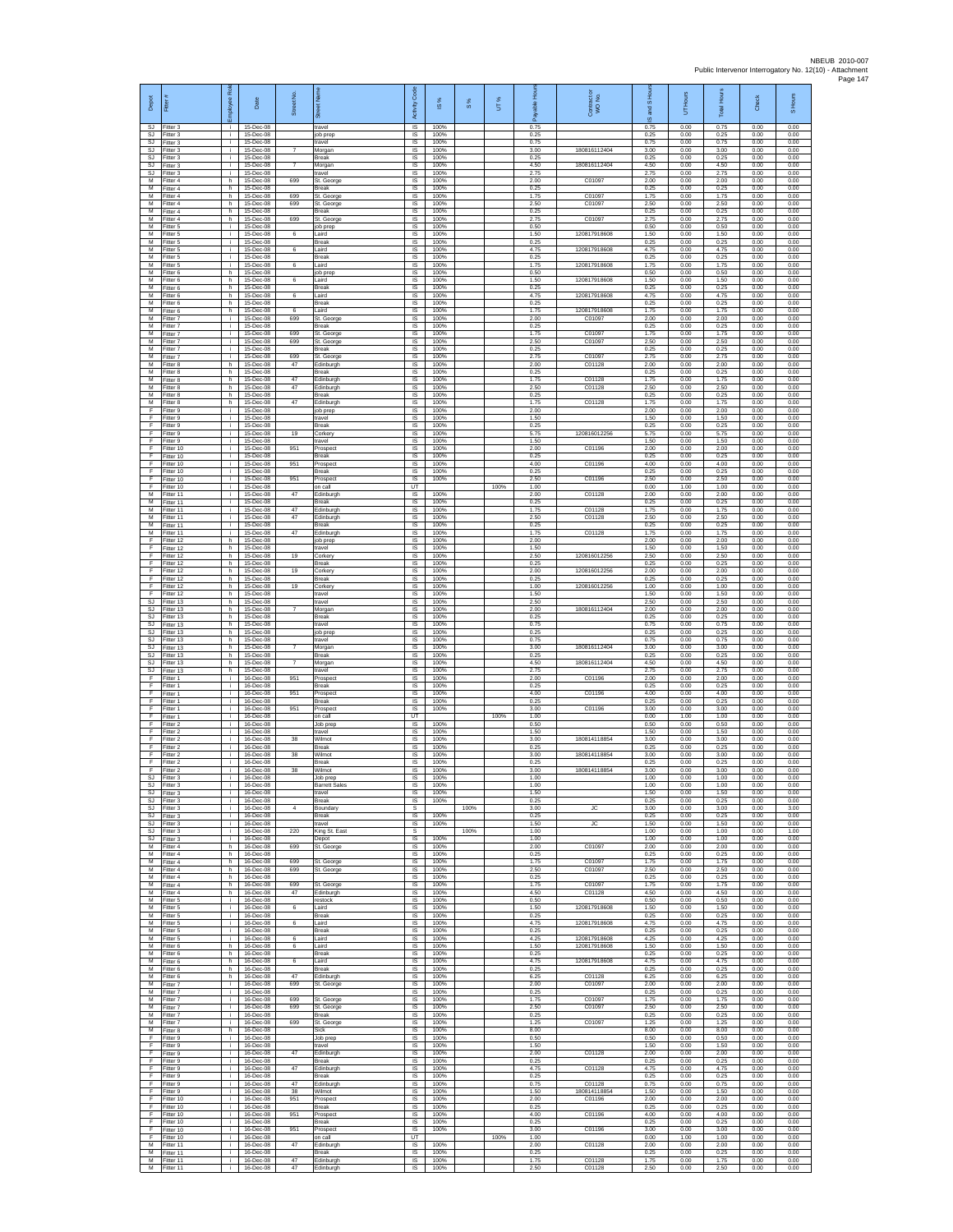| Depot<br>M               | Fitter (                            | ployee Rol         | Date                                | ş<br>Street       | ā<br>Break                             | Code<br>Activity             | ⋇<br>$\underline{\omega}$ | 8%   | UT%          | able<br>តិ<br>0.25   | Contract or<br>WO No.        | S Hou<br>g<br>$\overline{\omega}$ | UT Hours<br>0.00     | Total Hours          | Check<br>0.00        | S Hours              |
|--------------------------|-------------------------------------|--------------------|-------------------------------------|-------------------|----------------------------------------|------------------------------|---------------------------|------|--------------|----------------------|------------------------------|-----------------------------------|----------------------|----------------------|----------------------|----------------------|
| м<br>F                   | Fitter 11<br>Fitter 11<br>Fitter 12 | i.<br>j.<br>h      | 16-Dec-08<br>16-Dec-08<br>16-Dec-08 | 47                | Edinburgh<br>Job prep                  | IS<br>$\sf IS$<br><b>IS</b>  | 100%<br>100%<br>100%      |      |              | 6.25<br>0.50         | C01128                       | 0.25<br>6.25<br>0.50              | 0.00<br>0.00         | 0.25<br>6.25<br>0.50 | 0.00<br>0.00         | 0.00<br>0.00<br>0.00 |
| E<br>F                   | Fitter 12<br>Fitter 12              | h.<br>h.           | 16-Dec-08<br>16-Dec-08              | 38                | travel<br>Wilmot                       | IS<br>IS                     | 100%<br>100%              |      |              | 1.50<br>3.00         | 180814118854                 | 1.50<br>3.00                      | 0.00<br>0.00         | 1.50<br>3.00         | 0.00<br>0.00         | 0.00<br>0.00         |
| F<br>F                   | Fitter 12<br>Fitter 12              | h.<br>h.           | 16-Dec-08<br>16-Dec-08              | 38                | Break<br>Wilmot                        | IS<br>IS                     | 100%<br>100%              |      |              | 0.25<br>3.00         | 180814118854                 | 0.25<br>3.00                      | 0.00<br>0.00         | 0.25<br>3.00         | 0.00<br>0.00         | 0.00<br>0.00         |
| E<br>F                   | Fitter 12<br>Fitter 12              | h<br>h             | 16-Dec-08<br>16-Dec-08              | 38                | Break<br>Wilmot                        | IS<br>IS                     | 100%<br>100%              |      |              | 0.25<br>3.00         | 180814118854                 | 0.25<br>3.00                      | 0.00<br>0.00         | 0.25<br>3.00         | 0.00<br>0.00         | 0.00<br>0.00         |
| SJ<br>SJ                 | Fitter 13<br>Fitter 13              | h.<br>h            | 16-Dec-08<br>16-Dec-08              |                   | Job pret<br><b>Barrett Sale</b>        | IS<br>IS                     | 100%<br>100%              |      |              | 1.00<br>1.00         |                              | 1.00<br>1.00                      | 0.00<br>0.00         | 1.00<br>1.00         | 0.00<br>0.00         | 0.00<br>0.00         |
| SJ<br>SJ                 | Fitter 13<br>fitter 13              | h.<br>h            | 16-Dec-08<br>16-Dec-08              |                   | travel<br>Break                        | $\sf IS$<br>IS               | 100%<br>100%              |      |              | 1.50<br>0.25         |                              | 1.50<br>0.25                      | 0.00<br>0.00         | 1.50<br>0.25         | 0.00<br>0.00         | 0.00<br>0.00         |
| SJ<br>S.I<br>SJ          | Fitter 13<br>Fitter 13<br>Fitter 13 | h<br>h.<br>h       | 16-Dec-08<br>16-Dec-08<br>16-Dec-08 |                   | Boundary<br>Break<br>travel            | <b>s</b><br>IS<br>IS         | 100%<br>100%              | 100% |              | 3.00<br>0.25<br>1.50 | JC<br><b>JC</b>              | 3.00<br>0.25<br>1.50              | 0.00<br>0.00<br>0.00 | 3.00<br>0.25<br>1.50 | 0.00<br>0.00<br>0.00 | 3.00<br>0.00<br>0.00 |
| SJ<br>SJ                 | Fitter 13<br>Fitter 13              | h.<br>h.           | 16-Dec-08<br>16-Dec-08              | 220               | King St. East<br>Depot                 | s<br>$\overline{\mathsf{s}}$ | 100%                      | 100% |              | 1.00<br>1.00         |                              | 1.00<br>1.00                      | 0.00<br>0.00         | 1.00<br>1.00         | 0.00<br>0.00         | 1.00<br>0.00         |
| F<br>F                   | Fitter 1<br>itter 1                 | ÷.<br>j.           | 17-Dec-08<br>17-Dec-08              | 951               | Prospec<br>Break                       | IS<br>IS                     | 100%<br>100%              |      |              | 2.00<br>0.25         | C01196                       | 2.00<br>0.25                      | 0.00<br>0.00         | 2.00<br>0.25         | 0.00<br>0.00         | 0.00<br>0.00         |
| F<br>E                   | Fitter 1<br>Fitter 1                | j.<br>j.           | 17-Dec-08<br>17-Dec-08              | 951               | Prospect<br><b>Break</b>               | IS<br>IS                     | 100%<br>100%              |      |              | 4.00<br>0.25         | C01196                       | 4.00<br>0.25                      | 0.00<br>0.00         | 4.00<br>0.25         | 0.00<br>0.00         | 0.00<br>0.00         |
| F<br>F<br>F              | Fitter 1<br>Fitter 1                | ÷.<br>j.<br>÷i.    | 17-Dec-08<br>17-Dec-08<br>17-Dec-08 | 951               | Prospec<br>on call<br>Job prep         | 1S<br>UT<br>IS               | 100%<br>100%              |      | 100%         | 1.50<br>1.00<br>0.50 | C01196                       | 1.50<br>0.00<br>0.50              | 0.00<br>1.00<br>0.00 | 1.50<br>1.00<br>0.50 | 0.00<br>0.00<br>0.00 | 0.00<br>0.00<br>0.00 |
| E<br>F                   | Fitter 2<br>Fitter 2<br>Fitter 2    | j.<br>j.           | 17-Dec-08<br>17-Dec-08              | 76                | travel<br>Bridge                       | IS<br>$\sf IS$               | 100%<br>100%              |      |              | 1.00<br>4.00         | 180823132263                 | 1.00<br>4.00                      | 0.00<br>0.00         | 1.00<br>4.00         | 0.00<br>0.00         | 0.00<br>0.00         |
| F<br>E                   | Fitter 2<br>Fitter 2                | j.<br>j.           | 17-Dec-08<br>17-Dec-08              | 8                 | Suncrest<br>travel                     | <b>IS</b><br>IS              | 100%<br>100%              |      |              | 4.00<br>1.00         | 100809985338                 | 4.00<br>1.00                      | 0.00<br>0.00         | 4.00<br>1.00         | 0.00<br>0.00         | 0.00<br>0.00         |
| SJ<br>SJ                 | Fitter 3<br>fitter 3                | ÷.<br>j.           | 17-Dec-08<br>17-Dec-08              | 19                | travel<br>Squire                       | IS<br>1S                     | 100%<br>100%              |      |              | 2.50<br>2.00         | 180825632021                 | 2.50<br>2.00                      | 0.00<br>0.00         | 2.50<br>2.00         | 0.00<br>0.00         | 0.00<br>0.00         |
| SJ<br>SJ                 | Fitter 3<br>Fitter 3                | j.<br>j.           | 17-Dec-08<br>17-Dec-08              | 19                | <b>Break</b><br>Squire                 | IS<br>IS                     | 100%<br>100%              |      |              | 0.25<br>4.00         | 180825632021                 | 0.25<br>4.00                      | 0.00<br>0.00         | 0.25<br>4.00         | 0.00<br>0.00         | 0.00<br>0.00         |
| SJ<br>SJ<br>SJ           | Fitter 3<br>fitter 3<br>Fitter 3    | ÷.<br>j.<br>j.     | 17-Dec-08<br>17-Dec-08<br>17-Dec-08 | 19<br>256         | Break<br>Sauire<br>Main                | 1S<br>IS<br>s                | 100%<br>100%              | 100% |              | 0.25<br>2.00<br>1.00 | 180825632021<br>JC           | 0.25<br>2.00<br>1.00              | 0.00<br>0.00<br>0.00 | 0.25<br>2.00<br>1.00 | 0.00<br>0.00<br>0.00 | 0.00<br>0.00<br>1.00 |
| SJ<br>М                  | Fitter 3<br>itter 4                 | i.<br>h.           | 17-Dec-08<br>17-Dec-08              | 699               | travel<br>St. George                   | $\sf IS$<br>IS               | 100%<br>100%              |      |              | 3.00<br>2.00         | C01097                       | 3.00<br>2.00                      | 0.00<br>0.00         | 3.00<br>2.00         | 0.00<br>0.00         | 0.00<br>0.00         |
| M<br>M                   | Fitter 4<br>Fitter 4                | h.<br>h            | 17-Dec-08<br>17-Dec-08              | 699               | <b>Break</b><br>St. George             | IS<br>IS                     | 100%<br>100%              |      |              | 0.25<br>1.75         | C01097                       | 0.25<br>1.75                      | 0.00<br>0.00         | 0.25<br>1.75         | 0.00<br>0.00         | 0.00<br>0.00         |
| М<br>$\overline{M}$      | Fitter 4<br>Fitter 4                | h<br>h.            | 17-Dec-08<br>17-Dec-08              | 699<br>1655       | St. George<br>Champlain                | IS<br>1S                     | 100%<br>100%              |      |              | 2.50<br>1.50         | C01097<br>C00960             | 2.50<br>1.50                      | 0.00<br>0.00         | 2.50<br>1.50         | 0.00<br>0.00         | 0.00<br>0.00         |
| M<br>м<br>M              | Fitter 5<br>-itter 5<br>Fitter 5    | j.<br>j.<br>j.     | 17-Dec-08<br>17-Dec-08<br>17-Dec-08 | 307               | Job prep<br>Buckinghan<br>Break        | IS<br>IS<br>IS               | 100%<br>100%<br>100%      |      |              | 0.50<br>1.50<br>0.25 | 180821317990                 | 0.50<br>1.50<br>0.25              | 0.00<br>0.00<br>0.00 | 0.50<br>1.50<br>0.25 | 0.00<br>0.00<br>0.00 | 0.00<br>0.00<br>0.00 |
| M<br>M                   | Fitter 5<br>Fitter 5                | j.<br>j.           | 17-Dec-08<br>17-Dec-08              | 307               | Buckingham<br><b>Break</b>             | IS<br>IS                     | 100%<br>100%              |      |              | 4.75<br>0.25         | 180821317990                 | 4.75<br>0.25                      | 0.00<br>0.00         | 4.75<br>0.25         | 0.00<br>0.00         | 0.00<br>0.00         |
| М<br>М                   | Fitter 5<br>fitter 6                | ÷.<br>h.           | 17-Dec-08<br>17-Dec-08              | 307               | Buckingham<br>Job prep                 | IS<br>IS                     | 100%<br>100%              |      |              | 1.25<br>0.50         | 180821317990                 | 1.25<br>0.50                      | 0.00<br>0.00         | 1.25<br>0.50         | 0.00<br>0.00         | 0.00<br>0.00         |
| M<br>M                   | Fitter 6<br>Fitter 6                | h.<br>h.           | 17-Dec-08<br>17-Dec-08              | 307               | Buckingham<br><b>Break</b>             | IS<br>IS                     | 100%<br>100%              |      |              | 1.50<br>0.25         | 180821317990                 | 1.50<br>0.25                      | 0.00<br>0.00         | 1.50<br>0.25         | 0.00<br>0.00         | 0.00<br>0.00         |
| м<br>M<br>M              | Fitter 6<br>Fitter 6<br>Fitter 6    | h.<br>h.           | 17-Dec-08<br>17-Dec-08              | 307<br>307        | Buckingham<br><b>Break</b>             | $\sf IS$<br>IS<br>IS         | 100%<br>100%<br>100%      |      |              | 4.75<br>0.25<br>1 25 | 180821317990<br>180821317990 | 4.75<br>0.25<br>1.25              | 0.00<br>0.00<br>0.00 | 4.75<br>0.25<br>1.25 | 0.00<br>0.00<br>0.00 | 0.00<br>0.00<br>0.00 |
| М<br>$\overline{M}$      | fitter 7<br>itter 7                 | h.<br>÷.<br>j.     | 17-Dec-08<br>17-Dec-08<br>17-Dec-08 | 699               | Buckingham<br>St. George<br>Break      | IS<br>IS                     | 100%<br>100%              |      |              | 2.00<br>0.25         | C01097                       | 2.00<br>0.25                      | 0.00<br>0.00         | 2.00<br>0.25         | 0.00<br>0.00         | 0.00<br>0.00         |
| M<br>M                   | Fitter 7<br>Fitter 7                | j.<br>j.           | 17-Dec-08<br>17-Dec-08              | 699<br>699        | St. George<br>St. George               | IS<br>IS                     | 100%<br>100%              |      |              | 1.75<br>2.50         | C01097<br>C01097             | 1.75<br>2.50                      | 0.00<br>0.00         | 1.75<br>2.50         | 0.00<br>0.00         | 0.00<br>0.00         |
| М<br>M                   | Fitter 7<br>fitter 8                | ÷.<br>h.           | 17-Dec-08<br>17-Dec-08              | 1655              | Champlain<br>Job prep                  | IS<br>IS                     | 100%<br>100%              |      |              | 1.50<br>0.50         | C00960                       | 1.50<br>0.50                      | 0.00<br>0.00         | 1.50<br>0.50         | 0.00<br>0.00         | 0.00<br>0.00         |
| м<br>м<br>M              | Fitter 8<br>Fitter 8                | h.<br>h.           | 17-Dec-08<br>17-Dec-08              | 47<br>47          | Edinburgh<br>Break                     | IS<br>$\sf IS$               | 100%<br>100%              |      |              | 1.50<br>0.25         | C01028                       | 1.50<br>0.25                      | 0.00<br>0.00         | 1.50<br>0.25         | 0.00<br>0.00         | 0.00<br>0.00         |
| M<br>M                   | fitter 8<br>Fitter 8<br>Fitter 8    | h<br>h.<br>h.      | 17-Dec-08<br>17-Dec-08<br>17-Dec-08 | 47                | Edinburgh<br>Edinburgh<br><b>Break</b> | IS<br><b>IS</b><br>IS        | 100%<br>100%<br>100%      |      |              | 1.75<br>2.50<br>0.25 | C01028<br>C01028             | 1.75<br>2.50<br>0.25              | 0.00<br>0.00<br>0.00 | 1.75<br>2.50<br>0.25 | 0.00<br>0.00<br>0.00 | 0.00<br>0.00<br>0.00 |
| М<br>F                   | Fitter 8<br>Fitter 9                | h.<br>j.           | 17-Dec-08<br>17-Dec-08              | 47                | Edinburgh<br>Job prep                  | IS<br>IS                     | 100%<br>100%              |      |              | 1.75<br>0.50         | C01028                       | 1.75<br>0.50                      | 0.00<br>0.00         | 1.75<br>0.50         | 0.00<br>0.00         | 0.00<br>0.00         |
| F<br>F                   | Fitter 9<br>Fitter 9                | j.<br>i.           | 17-Dec-08<br>17-Dec-08              | 76                | travel<br>Bridge                       | IS<br>$\sf IS$               | 100%<br>100%              |      |              | 1.00<br>4.00         | 180823132263                 | 1.00<br>4.00                      | 0.00<br>0.00         | 1.00<br>4.00         | 0.00<br>0.00         | 0.00<br>0.00         |
| F<br>F<br>E              | Fitter 9<br>Fitter 9<br>Fitter 10   | j.<br>j.<br>j.     | 17-Dec-08<br>17-Dec-08              | $^{\rm 8}$<br>951 | Suncrest<br>travel                     | IS<br>IS                     | 100%<br>100%<br>100%      |      |              | 4.00<br>1.00<br>2.00 | 100809985338<br>C01196       | 4.00<br>1.00<br>2.00              | 0.00<br>0.00<br>0.00 | 4.00<br>1.00<br>2.00 | 0.00<br>0.00<br>0.00 | 0.00<br>0.00<br>0.00 |
| F<br>F                   | Fitter 10<br>Fitter 10              | ÷.<br>j.           | 17-Dec-08<br>17-Dec-08<br>17-Dec-08 | 951               | Prospect<br><b>Break</b><br>Prospect   | IS<br>1S<br>IS               | 100%<br>100%              |      |              | 0.25<br>4.00         | C01196                       | 0.25<br>4.00                      | 0.00<br>0.00         | 0.25<br>4.00         | 0.00<br>0.00         | 0.00<br>0.00         |
| F<br>E                   | Fitter 10<br>Fitter 10              | ÷i.<br>i.          | 17-Dec-08<br>17-Dec-08              | 951               | <b>Break</b><br>Prospect               | <b>IS</b><br>IS              | 100%<br>100%              |      |              | 0.25<br>1.50         | C01196                       | 0.25<br>1.50                      | 0.00<br>0.00         | 0.25<br>1.50         | 0.00<br>0.00         | 0.00<br>0.00         |
| F<br>F                   | Fitter 10<br>Fitter 10              | j.<br>j.           | 17-Dec-08<br>17-Dec-08              | 31                | on call<br>Comox                       | UT<br>UT                     |                           |      | 100%<br>100% | 1.00<br>3.00         |                              | 0.00<br>0.00                      | 1.00<br>3.00         | 1.00<br>3.00         | 0.00<br>0.00         | 0.00<br>0.00         |
| E<br>М<br>$\overline{M}$ | Fitter 10<br>Fitter 11<br>fitter 11 | j.<br>÷.<br>j.     | 17-Dec-08<br>17-Dec-08<br>17-Dec-08 | 254<br>47         | Oxford<br>Job prep<br>Edinburgh        | <b>UT</b><br>IS<br>IS        | 100%<br>100%              |      | 100%         | 3.00<br>0.50<br>1.50 | C01028                       | 0.00<br>0.50<br>1.50              | 3.00<br>0.00<br>0.00 | 3.00<br>0.50<br>1.50 | 0.00<br>0.00<br>0.00 | 0.00<br>0.00<br>0.00 |
| M<br>M                   | Fitter 11<br>Fitter 11              | j.<br>j.           | 17-Dec-08<br>17-Dec-08              | 47                | <b>Break</b><br>Edinburgh              | IS<br>IS                     | 100%<br>100%              |      |              | 0.25<br>1.75         | C01028                       | 0.25<br>1.75                      | 0.00<br>0.00         | 0.25<br>1.75         | 0.00<br>0.00         | 0.00<br>0.00         |
| М<br>M                   | Fitter 11<br>fitter 11              | ÷.<br>j.           | 17-Dec-08<br>17-Dec-08              | 47                | Edinburgh<br>Break                     | IS<br>IS                     | 100%<br>100%              |      |              | 2.50<br>0.25         | C01028                       | 2.50<br>0.25                      | 0.00<br>0.00         | 2.50<br>0.25         | 0.00<br>0.00         | 0.00<br>0.00         |
| м<br>F                   | itter 11<br>Fitter 12               | j.<br>h.           | 17-Dec-08<br>17-Dec-08              | 47                | Edinburgh<br>Job prep                  | IS<br>IS                     | 100%<br>100%              |      |              | 1.75<br>0.50         | C01028                       | 1.75<br>0.50                      | 0.00<br>0.00         | 1.75<br>0.50         | 0.00<br>0.00         | 0.00<br>0.00         |
| F<br>F<br>F              | ltter 12<br>Fitter 12<br>Fitter 12  | h.<br>h.<br>h      | 17-Dec-08<br>17-Dec-08<br>17-Dec-08 | 76<br>8           | travel<br>Bridge<br>Suncrest           | IS<br><b>IS</b><br>IS        | 100%<br>100%<br>100%      |      |              | 1.00<br>4.00<br>4.00 | 180823132263<br>100809985338 | 1.00<br>4.00<br>4.00              | 0.00<br>0.00<br>0.00 | 1.00<br>4.00<br>4.00 | 0.00<br>0.00<br>0.00 | 0.00<br>0.00<br>0.00 |
| F<br><b>SJ</b>           | Fitter 12<br>Fitter 13              | h<br>h.            | 17-Dec-08<br>17-Dec-08              |                   | travel<br>travel                       | IS<br>IS                     | 100%<br>100%              |      |              | 1.00<br>2.50         |                              | 1.00<br>2.50                      | 0.00<br>0.00         | 1.00<br>2.50         | 0.00<br>0.00         | 0.00<br>0.00         |
| SJ                       | SJ Fitter 13<br>Fitter 13           | h.<br>h.           | 17-Dec-08<br>17-Dec-08              | 19                | Squire<br><b>Break</b>                 | <b>IS</b><br>IS              | 100%<br>100%              |      |              | 2.00<br>0.25         | 180825632021                 | 2.00<br>0.25                      | 0.00<br>0.00         | 2.00<br>0.25         | 0.00<br>0.00         | 0.00<br>0.00         |
| $\mathtt{S}\mathtt{J}$   | Fitter 13<br>SJ Fitter 13           | $\mathsf{h}$<br>h. | 17-Dec-08<br>17-Dec-08              | 19                | Squire<br><b>Break</b>                 | $\sf IS$<br><b>IS</b>        | 100%<br>100%              |      |              | 4.00<br>0.25         | 180825632021                 | 4.00<br>0.25                      | 0.00<br>0.00         | 4.00<br>0.25         | 0.00<br>0.00         | 0.00<br>0.00         |
| SJ<br>SJ<br>SJ           | Fitter 13<br>Fitter 13<br>Fitter 13 | h<br>h.<br>h.      | 17-Dec-08<br>17-Dec-08<br>17-Dec-08 | 19<br>256         | Squire<br>Main<br>travel               | IS<br>s<br>IS                | 100%<br>100%              | 100% |              | 2.00<br>1.00<br>3.00 | 180825632021<br><b>JC</b>    | 2.00<br>1.00<br>3.00              | 0.00<br>0.00<br>0.00 | 2.00<br>1.00<br>3.00 | 0.00<br>0.00<br>0.00 | 0.00<br>1.00<br>0.00 |
| F<br>F.                  | Fitter 1<br>Fitter 1                | j.<br>j.           | 18-Dec-08<br>18-Dec-08              | 128               | Clark<br><b>Break</b>                  | <b>IS</b><br>IS              | 100%<br>100%              |      |              | 2.00<br>0.25         | C01148                       | 2.00<br>0.25                      | 0.00<br>0.00         | 2.00<br>0.25         | 0.00<br>0.00         | 0.00<br>0.00         |
| F<br>F                   | Fitter 1<br>Fitter 1                | ÷<br>j.            | 18-Dec-08<br>18-Dec-08              | 128               | Clark<br><b>Break</b>                  | IS<br><b>IS</b>              | 100%<br>100%              |      |              | 4.00<br>0.25         | C01148                       | 4.00<br>0.25                      | 0.00<br>0.00         | 4.00<br>0.25         | 0.00<br>0.00         | 0.00<br>0.00         |
| E<br>F<br>F              | Fitter 1<br>Fitter 2<br>Fitter 2    | i.<br>÷.<br>i.     | 18-Dec-08<br>18-Dec-08<br>18-Dec-08 | 128               | Clark<br>travel<br>job prep            | IS<br>IS<br>IS               | 100%<br>100%<br>100%      |      |              | 1.50<br>2.00<br>1.00 | C01148                       | 1.50<br>2.00<br>1.00              | 0.00<br>0.00<br>0.00 | 1.50<br>2.00<br>1.00 | 0.00<br>0.00<br>0.00 | 0.00<br>0.00<br>0.00 |
| F<br>F                   | Fitter 2<br>Fitter 2                | i.<br>÷.           | 18-Dec-08<br>18-Dec-08              | 140               | Beechwood<br>on call                   | <b>IS</b><br>UT              | 100%                      |      | 100%         | 5.00<br>1.00         | 090817755853                 | 5.00<br>0.00                      | 0.00<br>1.00         | 5.00<br>1.00         | 0.00<br>0.00         | 0.00<br>0.00         |
| F<br>М                   | Fitter 2<br>Fitter 4                | ÷<br>h.            | 18-Dec-08<br>18-Dec-08              | 125<br>47         | Golf Club Rd<br>Edinburgh              | UT<br>IS                     | 100%                      |      | 100%         | 3.00<br>2.00         | C01128                       | 0.00<br>2.00                      | 3.00<br>0.00         | 3.00<br>2.00         | 0.00<br>0.00         | 0.00<br>0.00         |
| M<br>M                   | Fitter 4<br>Fitter 4                | h<br>h.            | 18-Dec-08<br>18-Dec-08              | 47                | <b>Break</b><br>Edinburgh              | IS<br>IS                     | 100%<br>100%              |      |              | 0.25<br>1.75         | C01128                       | 0.25<br>1.75                      | 0.00<br>0.00         | 0.25<br>1.75         | 0.00<br>0.00         | 0.00<br>0.00         |
| М<br>M<br>M              | itter 4<br>Fitter 4<br>Fitter 4     | h.<br>h.<br>h.     | 18-Dec-08<br>18-Dec-08<br>18-Dec-08 | 47<br>47          | Edinburgh<br><b>Break</b><br>Edinburgh | IS<br><b>IS</b><br>IS        | 100%<br>100%<br>100%      |      |              | 2.50<br>0.25<br>1.75 | C01128<br>C01128             | 2.50<br>0.25<br>1.75              | 0.00<br>0.00<br>0.00 | 2.50<br>0.25<br>1.75 | 0.00<br>0.00<br>0.00 | 0.00<br>0.00<br>0.00 |
| М<br>м                   | Fitter 5<br>Fitter 5                | ÷.<br>i.           | 18-Dec-08<br>18-Dec-08              | 234               | job prep<br>Gould                      | IS<br>IS                     | 100%<br>100%              |      |              | 0.25<br>1.75         | 24102                        | 0.25<br>1.75                      | 0.00<br>0.00         | 0.25<br>1.75         | 0.00<br>0.00         | 0.00<br>0.00         |
| M<br>м                   | Fitter 5<br>Fitter 5                | i.<br>i.           | 18-Dec-08<br>18-Dec-08              | 234               | <b>Break</b><br>Gould                  | <b>IS</b><br>$\sf IS$        | 100%<br>100%              |      |              | 0.25<br>4.75         | 24102                        | 0.25<br>4.75                      | 0.00<br>0.00         | 0.25<br>4.75         | 0.00<br>0.00         | 0.00<br>0.00         |
| M<br>м                   | Fitter 5<br>Fitter 5                | $\mathbf i$<br>i.  | 18-Dec-08<br>18-Dec-08              | 234               | Break<br>Gould                         | $\sf IS$<br>IS               | 100%<br>100%              |      |              | 0.25<br>1.75         | 24102                        | 0.25<br>1.75                      | 0.00<br>0.00         | 0.25<br>1.75         | 0.00<br>0.00         | 0.00<br>0.00         |
| M<br>М<br>М              | Fitter 6<br>Fitter 6<br>Fitter 6    | h.<br>h<br>h.      | 18-Dec-08<br>18-Dec-08<br>18-Dec-08 | 47<br>47          | Edinburgh<br>Break<br>Edinburgh        | IS<br>1S<br>IS               | 100%<br>100%<br>100%      |      |              | 2.00<br>0.25<br>1.75 | C01128<br>C01128             | 2.00<br>0.25<br>1.75              | 0.00<br>0.00<br>0.00 | 2.00<br>0.25<br>1.75 | 0.00<br>0.00<br>0.00 | 0.00<br>0.00<br>0.00 |
| M<br>M                   | Fitter 6<br>Fitter 6                | h.<br>h.           | 18-Dec-08<br>18-Dec-08              | 47                | Edinburgh<br><b>Break</b>              | <b>IS</b><br>IS              | 100%<br>100%              |      |              | 2.50<br>0.25         | C01128                       | 2.50<br>0.25                      | 0.00<br>0.00         | 2.50<br>0.25         | 0.00<br>0.00         | 0.00<br>0.00         |
| м<br>M                   | Fitter 6<br>Fitter 7                | h.<br>$\mathbf{i}$ | 18-Dec-08<br>18-Dec-08              | 47                | Edinburgh<br>SDO                       | $\sf IS$<br><b>IS</b>        | 100%<br>100%              |      |              | 1.75<br>8.00         | C01128                       | 1.75<br>8.00                      | 0.00<br>0.00         | 1.75<br>8.00         | 0.00<br>0.00         | 0.00<br>0.00         |
| M<br>М<br>м              | Fitter 8<br>Fitter 8<br>Fitter 8    | j.<br>j.<br>T      | 18-Dec-08<br>18-Dec-08<br>18-Dec-08 | 234               | job prep<br>Gould<br>Break             | IS<br>IS<br>IS               | 100%<br>100%<br>100%      |      |              | 0.25<br>1.75<br>0.25 | 24102                        | 0.25<br>1.75<br>0.25              | 0.00<br>0.00<br>0.00 | 0.25<br>1.75<br>0.25 | 0.00<br>0.00<br>0.00 | 0.00<br>0.00<br>0.00 |
| м<br>м                   | Fitter 8<br>Fitter 8                | i.<br>j.           | 18-Dec-08<br>18-Dec-08              | 234<br>234        | Gould<br>Gould                         | <b>IS</b><br>IS              | 100%<br>100%              |      |              | 1.75<br>2.50         | 24102<br>24102               | 1.75<br>2.50                      | 0.00<br>0.00         | 1.75<br>2.50         | 0.00<br>0.00         | 0.00<br>0.00         |
| М<br>F                   | Fitter 8<br>Fitter 9                | ÷<br>j.            | 18-Dec-08<br>18-Dec-08              | 235               | Gould<br>travel                        | 1S<br>IS                     | 100%<br>100%              |      |              | 2.00<br>2.00         | 24102                        | 2.00<br>2.00                      | 0.00<br>0.00         | 2.00<br>2.00         | 0.00<br>0.00         | 0.00<br>0.00         |
| F<br>F.                  | Fitter 9<br>Fitter 9                | j.<br>i.           | 18-Dec-08<br>18-Dec-08              | 140               | job prep<br>Beechwood                  | $\sf IS$<br>IS               | 100%<br>100%              |      |              | 1.00<br>5.00         | 090817755853                 | 1.00<br>5.00                      | 0.00<br>0.00         | 1.00<br>5.00         | 0.00<br>0.00         | 0.00<br>0.00         |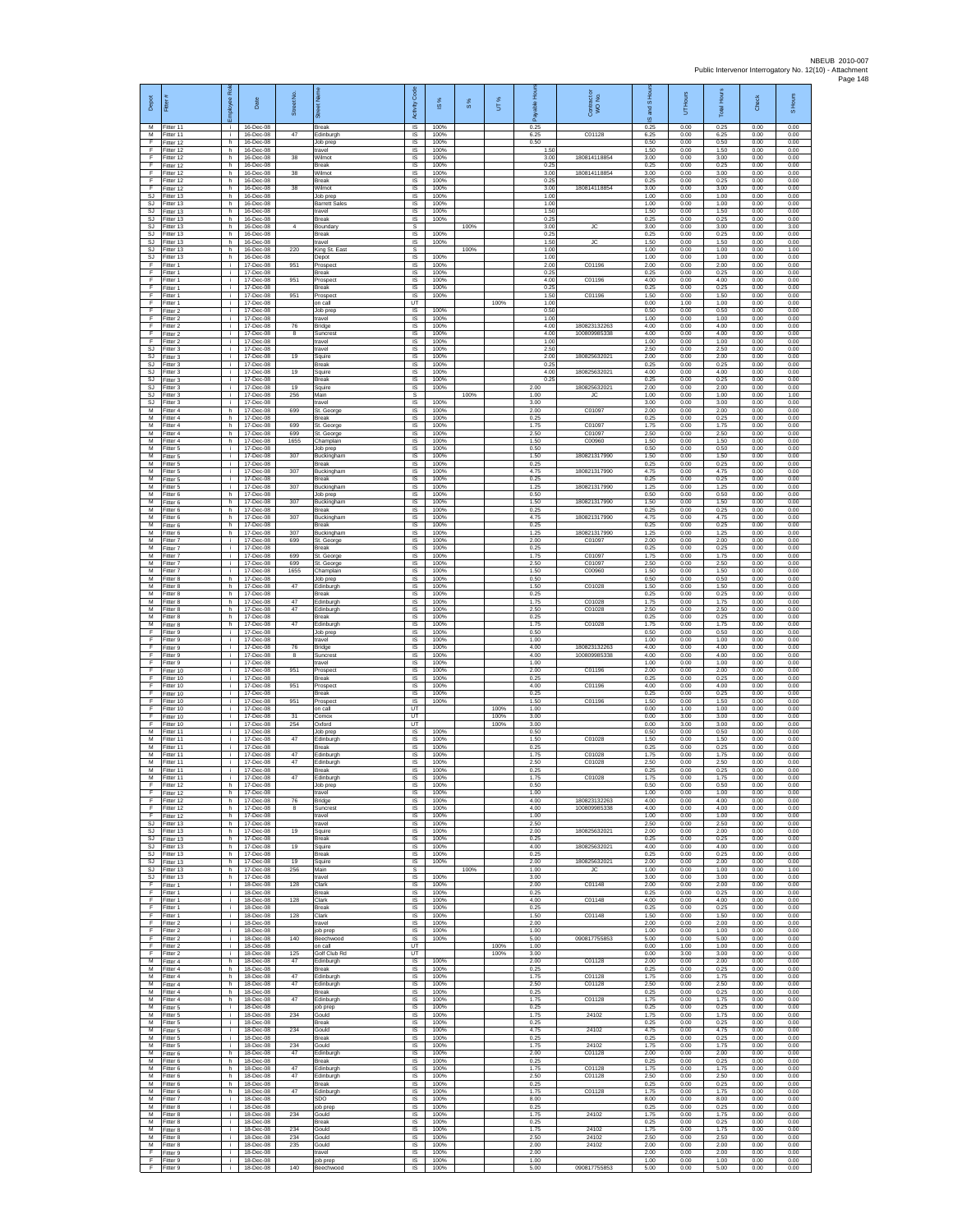| Depot                               | Fitter #                                  | R0<br>leavol   | Date                                | Street No. | eet Nar<br>්ති                                  | Code<br>Activity            | ×,<br>$\underline{\omega}$ | 8%   | UT%  | 윤<br>able<br>Ä       | Contract or<br>WO No. | S Hou<br>g<br>ဖ      | <b>Hours</b><br>5    | <b>Total Hours</b>   | <b>Check</b>         | S Hours              |
|-------------------------------------|-------------------------------------------|----------------|-------------------------------------|------------|-------------------------------------------------|-----------------------------|----------------------------|------|------|----------------------|-----------------------|----------------------|----------------------|----------------------|----------------------|----------------------|
| F<br>F                              | Fitter 10<br>Fitter 10                    | i.             | 18-Dec-08<br>18-Dec-08              | 128        | Clark<br>Break                                  | IS<br>IS                    | 100%<br>100%               |      |      | 2.00<br>0.25         | C01148                | 2.00<br>0.25         | 0.00<br>0.00         | 2.00<br>0.25         | 0.00<br>0.00         | 0.00<br>0.00         |
| F<br>F<br>F                         | Fitter 10<br>Fitter 10<br>Fitter 10       | i.<br>i.<br>i. | 18-Dec-08<br>18-Dec-08<br>18-Dec-08 | 128<br>128 | Clark<br>Break<br>Clark                         | IS<br>IS<br>1S              | 100%<br>100%<br>100%       |      |      | 4.00<br>0.25<br>1.50 | C01148<br>C01148      | 4.00<br>0.25<br>1.50 | 0.00<br>0.00<br>0.00 | 4.00<br>0.25<br>1.50 | 0.00<br>0.00<br>0.00 | 0.00<br>0.00<br>0.00 |
| F<br>M                              | Fitter 10<br>Fitter 11                    | j.<br>j.       | 18-Dec-08<br>18-Dec-08              |            | on call<br>Out of Office - Vacation             | UT<br><b>IS</b>             | 100%                       |      | 100% | 1.00<br>8.00         |                       | 0.00<br>8.00         | 1.00<br>0.00         | 1.00<br>8.00         | 0.00<br>0.00         | 0.00<br>0.00         |
| F.<br>F<br>F                        | Fitter 12<br>Fitter 12<br>Fitter 12       | h.<br>h.<br>h. | 18-Dec-08<br>18-Dec-08<br>18-Dec-08 | 277        | job prep<br>travel<br>Main                      | <b>IS</b><br>IS<br>IS       | 100%<br>100%<br>100%       |      |      | 0.50<br>1.00<br>2.50 | 180817665487          | 0.50<br>1.00<br>2.50 | 0.00<br>0.00<br>0.00 | 0.50<br>1.00<br>2.50 | 0.00<br>0.00<br>0.00 | 0.00<br>0.00<br>0.00 |
| F<br>F                              | Fitter 12<br>Fitter 12                    | h.<br>h        | 18-Dec-08<br>18-Dec-08              | 277        | <b>Break</b><br>Main                            | IS<br>$\sf IS$              | 100%<br>100%               |      |      | 0.25<br>3.00         | 180817665487          | 0.25<br>3.00         | 0.00<br>0.00         | 0.25<br>3.00         | 0.00<br>0.00         | 0.00<br>0.00         |
| F<br>F<br>F                         | Fitter 12<br>Fitter 12                    | h.<br>h.       | 18-Dec-08<br>18-Dec-08              | 277        | <b>Break</b><br>Main                            | 1S<br>IS                    | 100%<br>100%               |      |      | 0.25<br>1.00<br>2.50 | 180817665487          | 0.25<br>1.00<br>2.50 | 0.00<br>0.00         | 0.25<br>1.00<br>2.50 | 0.00<br>0.00         | 0.00<br>0.00         |
| F<br>F                              | Fitter 12<br>Fitter 1<br>Fitter 1         | h<br>i.<br>i.  | 18-Dec-08<br>19-Dec-08<br>19-Dec-08 | 122        | travel<br>Currie<br><b>Break</b>                | IS<br>1S<br>IS              | 100%<br>100%<br>100%       |      |      | 2.00<br>0.25         | C00984-B              | 2.00<br>0.25         | 0.00<br>0.00<br>0.00 | 2.00<br>0.25         | 0.00<br>0.00<br>0.00 | 0.00<br>0.00<br>0.00 |
| F<br>F                              | Fitter 1<br>Fitter 1                      | j.<br>i.       | 19-Dec-08<br>19-Dec-08              | 122        | Currie<br>Break                                 | - IS<br>IS                  | 100%<br>100%               |      |      | 2.00<br>0.25         | C00984-B              | 2.00<br>0.25         | 0.00<br>0.00         | 2.00<br>0.25         | 0.00<br>0.00         | 0.00<br>0.00         |
| F<br>- F<br>E                       | Fitter 1<br>Fitter 2<br>Fitter 2          | j.<br>i.<br>i. | 19-Dec-08<br>19-Dec-08<br>19-Dec-08 | 122<br>350 | Currie<br>Depot<br>Church                       | $\sf IS$<br>IS<br>s         | 100%<br>100%               | 100% |      | 3.50<br>1.00<br>1.00 | C00984-B              | 3.50<br>1.00<br>1.00 | 0.00<br>0.00<br>0.00 | 3.50<br>1.00<br>1.00 | 0.00<br>0.00<br>0.00 | 0.00<br>0.00<br>1.00 |
| F<br>F                              | Fitter 2<br>Fitter 2                      | ÷.<br>i.       | 19-Dec-08<br>19-Dec-08              | 140        | Break<br>Beechwood                              | IS<br>1S                    | 100%<br>100%               |      |      | 0.25<br>2.00         | 090817755853          | 0.25<br>2.00         | 0.00<br>0.00         | 0.25<br>2.00         | 0.00<br>0.00         | 0.00<br>0.00         |
| F.<br>F<br>SJ                       | Fitter 2<br>Fitter 2<br>Fitter 3          | i.<br>i.<br>i. | 19-Dec-08<br>19-Dec-08<br>19-Dec-08 | 140        | <b>Break</b><br>Beechwood<br>travel             | IS.<br>IS<br>$\sf IS$       | 100%<br>100%<br>100%       |      |      | 0.25<br>3.50<br>2.00 | 090817755853          | 0.25<br>3.50<br>2.00 | 0.00<br>0.00<br>0.00 | 0.25<br>3.50<br>2.00 | 0.00<br>0.00<br>0.00 | 0.00<br>0.00<br>0.00 |
| SJ<br>SJ                            | Fitter 3<br>Fitter 3                      | i.<br>j.       | 19-Dec-08<br>19-Dec-08              | 52         | Depot<br>Dominion                               | IS<br>IS                    | 100%<br>100%               |      |      | 0.50<br>2.00         | 100818285055          | 0.50<br>2.00         | 0.00<br>0.00         | 0.50<br>2.00         | 0.00<br>0.00         | 0.00<br>0.00         |
| <b>SJ</b><br>SJ<br>SJ.              | Fitter 3<br>Fitter 3<br>Fitter 3          | i.<br>i.<br>i. | 19-Dec-08<br>19-Dec-08<br>19-Dec-08 | 52         | Break<br>Dominion<br><b>Break</b>               | 1S<br>IS<br>IS              | 100%<br>100%<br>100%       |      |      | 0.25<br>4.00<br>0.25 | 100818285055          | 0.25<br>4.00<br>0.25 | 0.00<br>0.00<br>0.00 | 0.25<br>4.00<br>0.25 | 0.00<br>0.00<br>0.00 | 0.00<br>0.00<br>0.00 |
| SJ.<br>SJ                           | Fitter 3<br>Fitter 3                      | i.<br>÷.       | 19-Dec-08<br>19-Dec-08              | 52         | Dominion<br>travel                              | IS.<br>IS                   | 100%<br>100%               |      |      | 3.00<br>2.00         | 100818285055          | 3.00<br>2.00         | 0.00<br>0.00         | 3.00<br>2.00         | 0.00<br>0.00         | 0.00<br>0.00         |
| M<br>M                              | Fitter 4<br>Fitter 4                      | h.<br>h.       | 19-Dec-08<br>19-Dec-08              | 47         | Edinburgh<br>Break                              | IS<br>IS                    | 100%<br>100%               |      |      | 2.00<br>0.25         | C01128                | 2.00<br>0.25         | 0.00<br>0.00         | 2.00<br>0.25         | 0.00<br>0.00         | 0.00<br>0.00         |
| м<br>$\overline{M}$<br>м            | Fitter 4<br>Fitter 4<br>Fitter 4          | h<br>h.<br>h.  | 19-Dec-08<br>19-Dec-08<br>19-Dec-08 | 47<br>47   | Edinburgh<br>Edinburgh<br><b>Break</b>          | IS<br>1S<br>IS              | 100%<br>100%<br>100%       |      |      | 1.75<br>2.50<br>0.25 | C01128<br>C01128      | 1.75<br>2.50<br>0.25 | 0.00<br>0.00<br>0.00 | 1.75<br>2.50<br>0.25 | 0.00<br>0.00<br>0.00 | 0.00<br>0.00<br>0.00 |
| M<br>М                              | Fitter 4<br>Fitter 5                      | h.<br>i.       | 19-Dec-08<br>19-Dec-08              | 47         | Edinburgh<br>restock                            | IS<br>1S                    | 100%<br>100%               |      |      | 2.25<br>0.50         | C01128                | 2.25<br>0.50         | 0.00<br>0.00         | 225<br>0.50          | 0.00<br>0.00         | 0.00<br>0.00         |
| М<br>M<br>м                         | Fitter 5<br>Fitter 5<br>Fitter 5          | i.<br>j.<br>i. | 19-Dec-08<br>19-Dec-08<br>19-Dec-08 | 234<br>234 | Gould<br><b>Break</b><br>Gould                  | IS<br>- IS<br>$\sf IS$      | 100%<br>100%<br>100%       |      |      | 1.50<br>0.25<br>1.75 | 24102<br>24102        | 1.50<br>0.25<br>1.75 | 0.00<br>0.00<br>0.00 | 1.50<br>0.25<br>1.75 | 0.00<br>0.00<br>0.00 | 0.00<br>0.00<br>0.00 |
| м<br>M                              | Fitter 5<br>Fitter 6                      | Ť.<br>h.       | 19-Dec-08<br>19-Dec-08              | 234<br>47  | Gould<br>Edinburgh                              | $\sf IS$<br>IS              | 100%<br>100%               |      |      | 5.50<br>2.00         | 24102<br>C01128       | 5.50<br>2.00         | 0.00<br>0.00         | 5.50<br>2.00         | 0.00<br>0.00         | 0.00<br>0.00         |
| M<br>м<br>М                         | Fitter 6<br>Fitter 6<br>Fitter 6          | h.<br>h<br>h.  | 19-Dec-08<br>19-Dec-08<br>19-Dec-08 | 47<br>47   | <b>Break</b><br>dinburgh<br>Edinburgh           | <b>IS</b><br>IS<br>1S       | 100%<br>100%<br>100%       |      |      | 0.25<br>1.75<br>2.50 | C01128<br>C01128      | 0.25<br>1.75<br>2.50 | 0.00<br>0.00<br>0.00 | 0.25<br>1.75<br>2.50 | 0.00<br>0.00<br>0.00 | 0.00<br>0.00<br>0.00 |
| M<br>м                              | Fitter 6<br>Fitter 6                      | h.<br>h.       | 19-Dec-08<br>19-Dec-08              | 47         | <b>Break</b><br>Edinburgh                       | IS<br>IS                    | 100%<br>100%               |      |      | 0.25<br>2.25         | C01128                | 0.25<br>2.25         | 0.00<br>0.00         | 0.25<br>2.25         | 0.00<br>0.00         | 0.00<br>0.00         |
| м<br>M                              | Fitter 7<br>Fitter 8                      | i.<br>h.       | 19-Dec-08<br>19-Dec-08              |            | Vacation<br>restock                             | $\sf IS$<br>IS.             | 100%<br>100%               |      |      | 8.00<br>0.50         |                       | 8.00<br>0.50         | 0.00<br>0.00         | 8.00<br>0.50         | 0.00<br>0.00         | 0.00<br>0.00         |
| M<br>М<br>М                         | Fitter 8<br>Fitter 8<br>Fitter 8          | h<br>h.<br>h   | 19-Dec-08<br>19-Dec-08<br>19-Dec-08 | 234<br>234 | Gould<br>Break<br>Sould                         | IS<br>1S<br>IS              | 100%<br>100%<br>100%       |      |      | 1.50<br>0.25<br>1.75 | 24102<br>24102        | 1.50<br>0.25<br>1.75 | 0.00<br>0.00<br>0.00 | 1.50<br>0.25<br>1.75 | 0.00<br>0.00<br>0.00 | 0.00<br>0.00<br>0.00 |
| M<br>E                              | Fitter 8<br>Fitter 9                      | h.<br>i.       | 19-Dec-08<br>19-Dec-08              | 234        | Gould<br>Depot                                  | IS<br><b>IS</b>             | 100%<br>100%               |      |      | 5.50<br>1.00         | 24102                 | 5.50<br>1.00         | 0.00<br>0.00         | 5.50<br>1.00         | 0.00<br>0.00         | 0.00<br>0.00         |
| F<br>F<br>F                         | Fitter 9<br>Fitter 9<br>Fitter 9          | ÷.<br>i.<br>i. | 19-Dec-08<br>19-Dec-08<br>19-Dec-08 | 350<br>140 | Church<br>Break                                 | s<br>IS<br>IS               | 100%<br>100%               | 100% |      | 1.00<br>0.25<br>2.00 | 090817755853          | 1.00<br>0.25<br>2.00 | 0.00<br>0.00<br>0.00 | 1.00<br>0.25<br>2.00 | 0.00<br>0.00<br>0.00 | 1.00<br>0.00<br>0.00 |
| F<br>F                              | Fitter 9<br>Fitter 9                      | i.<br>i.       | 19-Dec-08<br>19-Dec-08              | 140        | Beechwood<br>Break<br>Beechwood                 | IS<br>1S                    | 100%<br>100%               |      |      | 0.25<br>3.50         | 090817755853          | 0.25<br>3.50         | 0.00<br>0.00         | 0.25<br>3.50         | 0.00<br>0.00         | 0.00<br>0.00         |
| F<br>F<br>F                         | Fitter 10<br>Fitter 10                    | i.<br>i.<br>i. | 19-Dec-08<br>19-Dec-08<br>19-Dec-08 | 122<br>122 | Currie<br>Break<br>Currie                       | <b>IS</b><br>IS<br>1S       | 100%<br>100%<br>100%       |      |      | 2.00<br>0.25<br>2.00 | C00984-B<br>C00984-B  | 2.00<br>0.25<br>2.00 | 0.00<br>0.00<br>0.00 | 2.00<br>0.25<br>2.00 | 0.00<br>0.00<br>0.00 | 0.00<br>0.00<br>0.00 |
| F<br>F                              | Fitter 10<br>Fitter 10<br>Fitter 10       | i.<br>j.       | 19-Dec-08<br>19-Dec-08              | 122        | <b>Break</b><br>Currie                          | IS<br>-IS                   | 100%<br>100%               |      |      | 0.25<br>3.50         | C00984-B              | 0.25<br>3.50         | 0.00<br>0.00         | 0.25<br>3.50         | 0.00<br>0.00         | 0.00<br>0.00         |
| M<br>E<br>F                         | Fitter 11<br>Fitter 12<br>Fitter 12       | i.<br>h<br>h.  | 19-Dec-08<br>19-Dec-08<br>19-Dec-08 | 350        | Out of Office - Vacation<br>Depot<br>Church     | IS<br>$\sf IS$<br>-S        | 100%<br>100%               | 100% |      | 8.00<br>1.00<br>1.00 |                       | 8.00<br>1.00<br>1.00 | 0.00<br>0.00<br>0.00 | 8.00<br>1.00<br>1.00 | 0.00<br>0.00<br>0.00 | 0.00<br>0.00<br>1.00 |
| E<br>F                              | Fitter 12<br>Fitter 12                    | h.<br>h.       | 19-Dec-08<br>19-Dec-08              | 140        | <b>Break</b><br>Beechwood                       | IS<br>IS                    | 100%<br>100%               |      |      | 0.25<br>2.00         | 090817755853          | 0.25<br>2.00         | 0.00<br>0.00         | 0.25<br>2.00         | 0.00<br>0.00         | 0.00<br>0.00         |
| F<br>F                              | Fitter 12<br>Fitter 12                    | h.<br>h.       | 19-Dec-08<br>19-Dec-08              | 140        | Break<br><b>Beechwood</b>                       | 1S<br>IS                    | 100%<br>100%               |      |      | 0.25<br>3.50         | 090817755853          | 0.25<br>3.50         | 0.00<br>0.00         | 0.25<br>3.50         | 0.00<br>0.00         | 0.00<br>0.00         |
| SJ<br>$\mathtt{S}\mathtt{J}$<br>SJ. | Fitter 13<br>Fitter 13<br>Fitter 13       | h.<br>h.<br>h. | 19-Dec-08<br>19-Dec-08<br>19-Dec-08 | 52         | travel<br>Depot<br>Dominion                     | IS<br>$\sf IS$<br>IS        | 100%<br>100%<br>100%       |      |      | 2.00<br>0.50<br>2.00 | 100818285055          | 2.00<br>0.50<br>2.00 | 0.00<br>0.00<br>0.00 | 2.00<br>0.50<br>2.00 | 0.00<br>0.00<br>0.00 | 0.00<br>0.00<br>0.00 |
| <b>SJ</b><br>SJ                     | Fitter 13<br>Fitter 13                    | h.<br>h.       | 19-Dec-08<br>19-Dec-08              | 52         | Break<br>Dominior                               | IS<br>1S                    | 100%<br>100%               |      |      | 0.25<br>4.00         | 100818285055          | 0.25<br>4.00         | 0.00<br>0.00         | 0.25<br>4.00         | 0.00<br>0.00         | 0.00<br>0.00         |
| SJ<br>SJ.<br>SJ                     | Fitter 13<br>Fitter 13<br>Fitter 13       | h<br>h.<br>h.  | 19-Dec-08<br>19-Dec-08<br>19-Dec-08 | 52         | <b>Break</b><br>Dominion<br>travel              | IS<br>- IS<br><b>IS</b>     | 100%<br>100%<br>100%       |      |      | 0.25<br>3.00<br>2.00 | 100818285055          | 0.25<br>3.00<br>2.00 | 0.00<br>0.00<br>0.00 | 0.25<br>3.00<br>200  | 0.00<br>0.00<br>0.00 | 0.00<br>0.00<br>0.00 |
| F<br>SJ                             | Fitter 1<br>Fitter 3                      | ÷.<br>i.       | 22-Dec-08<br>22-Dec-08              |            | Depot<br>Vacation                               | IS<br>IS                    | 100%<br>100%               |      |      | 8.00<br>8.00         |                       | 8.00<br>8.00         | 0.00<br>0.00         | 8.00<br>8.00         | 0.00<br>0.00         | 0.00<br>0.00         |
| M<br>M<br>м                         | Fitter 4<br>Fitter 4<br>Fitter 4          | h.<br>h<br>h.  | 22-Dec-08<br>22-Dec-08<br>22-Dec-08 | 47<br>47   | Edinburgh<br><b>Break</b><br>Edinburgh          | $\sf IS$<br>IS<br>1S        | 100%<br>100%<br>100%       |      |      | 2.00<br>0.25<br>1.75 | C01128<br>C01128      | 2.00<br>0.25<br>1.75 | 0.00<br>0.00<br>0.00 | 2.00<br>0.25<br>1.75 | 0.00<br>0.00<br>0.00 | 0.00<br>0.00<br>0.00 |
| M<br>M                              | Fitter 4<br>Fitter 4                      | h.<br>h.       | 22-Dec-08<br>22-Dec-08              | 47         | Edinburgh<br>Break                              | <b>IS</b><br>IS             | 100%<br>100%               |      |      | 2.50<br>0.25         | C01128                | 2.50<br>0.25         | 0.00<br>0.00         | 2.50<br>0.25         | 0.00<br>0.00         | 0.00<br>0.00         |
| м<br>м<br>M                         | Fitter 4<br>Fitter 5<br>Fitter 5          | h.<br>÷.<br>i. | 22-Dec-08<br>22-Dec-08<br>22-Dec-08 | 47<br>47   | Edinburgh<br>Edinburgh<br><b>Break</b>          | 1S<br>IS<br>- IS            | 100%<br>100%<br>100%       |      |      | 2.75<br>2.00<br>0.25 | C01128<br>C01128      | 2.75<br>2.00<br>0.25 | 0.00<br>0.00<br>0.00 | 2.75<br>2.00<br>0.25 | 0.00<br>0.00<br>0.00 | 0.00<br>0.00<br>0.00 |
| M<br>М                              | Fitter 5<br>Fitter 5                      | j.<br>j.       | 22-Dec-08<br>22-Dec-08              | 47<br>47   | Edinburgh<br>Edinburgh                          | $\sf IS$<br>$\sf IS$        | 100%<br>100%               |      |      | 1.75<br>2.50         | C01128<br>C01128      | 1.75<br>2.50         | 0.00<br>0.00         | 1.75<br>2.50         | 0.00<br>0.00         | 0.00<br>0.00         |
| M<br>M<br>M                         | Fitter 5<br>Fitter 5<br>Fitter 6          | i.<br>i.<br>h. | 22-Dec-08<br>22-Dec-08<br>22-Dec-08 | 47         | <b>Break</b><br>Edinburgh<br>Vacation           | IS<br><b>IS</b><br>IS       | 100%<br>100%<br>100%       |      |      | 0.25<br>2.75<br>8.00 | C01128                | 0.25<br>2.75<br>8.00 | 0.00<br>0.00<br>0.00 | 0.25<br>2.75<br>8.00 | 0.00<br>0.00<br>0.00 | 0.00<br>0.00<br>0.00 |
| М<br>M                              | Fitter 7<br>Fitter 8                      | i.<br>h.       | 22-Dec-08<br>22-Dec-08              | 47         | Vacation<br>Edinburgh                           | 1S<br><b>IS</b>             | 100%<br>100%               |      |      | 8.00<br>2.00         | C01128                | 8.00<br>2.00         | 0.00<br>0.00         | 8.00<br>2.00         | 0.00<br>0.00         | 0.00<br>0.00         |
| M<br>M                              | Fitter 8<br>Fitter 8                      | h.<br>h.       | 22-Dec-08<br>22-Dec-08              | 47         | Break<br>Edinburgh                              | IS<br>IS                    | 100%<br>100%               |      |      | 0.25<br>1.75         | C01128                | 0.25<br>1.75         | 0.00<br>0.00         | 0.25<br>1.75         | 0.00<br>0.00         | 0.00<br>0.00         |
| M<br>M<br>М                         | Fitter 8<br>Fitter 8<br>Fitter 8          | h.<br>h.<br>h. | 22-Dec-08<br>22-Dec-08<br>22-Dec-08 | 47<br>47   | Edinburgh<br><b>Break</b><br>Edinburgh          | IS<br>IS<br>1S              | 100%<br>100%<br>100%       |      |      | 2.50<br>0.25<br>2.75 | C01128<br>C01128      | 2.50<br>0.25<br>2.75 | 0.00<br>0.00<br>0.00 | 2.50<br>0.25<br>2.75 | 0.00<br>0.00<br>0.00 | 0.00<br>0.00<br>0.00 |
| $\mathsf{F}$<br>- F                 | Fitter 9<br>Fitter 10                     | ÷.<br>i.       | 22-Dec-08<br>22-Dec-08              |            | Depot<br>Out of the Office - Vacation           | IS<br>- IS                  | 100%<br>100%               |      |      | 8.00<br>8.00         |                       | 8.00<br>8.00         | 0.00<br>0.00         | 8.00<br>8.00         | 0.00<br>0.00         | 0.00<br>0.00         |
| M<br>F<br>SJ                        | Fitter 11<br>Fitter 12<br>Fitter 13       | i.<br>h.<br>h  | 22-Dec-08<br>22-Dec-08<br>22-Dec-08 |            | Vacation<br>Depot<br>Snow Day                   | <b>IS</b><br>IS<br>IS       | 100%<br>100%<br>100%       |      |      | 8.00<br>8.00<br>8.00 |                       | 8.00<br>8.00<br>8.00 | 0.00<br>0.00<br>0.00 | 8.00<br>8.00<br>8.00 | 0.00<br>0.00<br>0.00 | 0.00<br>0.00<br>0.00 |
| F.<br>SJ                            | Fitter 1<br>Fitter 3                      | i.<br>i.       | 23-Dec-08<br>23-Dec-08              |            | Depot<br>Vacation                               | IS<br>$\sf IS$              | 100%<br>100%               |      |      | 8.00<br>8.00         |                       | 8.00<br>8.00         | 0.00<br>0.00         | 8.00<br>8.00         | 0.00<br>0.00         | 0.00<br>0.00         |
| м<br>M<br>M                         | Fitter 4<br>Fitter 4                      | h.<br>h.       | 23-Dec-08<br>23-Dec-08              | 47<br>47   | Edinburgh<br>Van accident paperwork             | 1S<br>IS.                   | 100%<br>100%               |      |      | 1.00<br>1.00<br>2.00 | C01128                | 1.00<br>1.00         | 0.00<br>0.00         | 1.00<br>1.00<br>2.00 | 0.00<br>0.00         | 0.00<br>0.00         |
| м<br>М                              | Fitter 4<br>Fitter 4<br>Fitter 4          | h.<br>h.<br>h. | 23-Dec-08<br>23-Dec-08<br>23-Dec-08 | 47         | Edinburgh<br>Edinburgh<br>Depot                 | IS<br>1S<br>IS              | 100%<br>100%<br>100%       |      |      | 3.00<br>1.00         | C01128<br>C01128      | 2.00<br>3.00<br>1.00 | 0.00<br>0.00<br>0.00 | 3.00<br>1.00         | 0.00<br>0.00<br>0.00 | 0.00<br>0.00<br>0.00 |
| M<br>M                              | Fitter 5<br>Fitter 6                      | i.<br>h.       | 23-Dec-08<br>23-Dec-08              |            | Depot<br>Vacation                               | <b>IS</b><br>IS             | 100%<br>100%               |      |      | 8.00<br>8.00         |                       | 8.00<br>8.00         | 0.00<br>0.00         | 8.00<br>8.00         | 0.00<br>0.00         | 0.00<br>0.00         |
| М<br>M<br>M                         | Fitter 7<br>Fitter 8<br>Fitter 8          | j.<br>h.<br>h. | 23-Dec-08<br>23-Dec-08<br>23-Dec-08 | 47         | Vacation<br>Edinburgh<br>Van accident paperwork | $\sf IS$<br>IS<br><b>IS</b> | 100%<br>100%<br>100%       |      |      | 8.00<br>1.00<br>1.00 | C01128                | 8.00<br>1.00<br>1.00 | 0.00<br>0.00<br>0.00 | 8.00<br>1.00<br>1.00 | 0.00<br>0.00<br>0.00 | 0.00<br>0.00<br>0.00 |
| М<br>м                              | Fitter 8<br>Fitter 8                      | h.<br>h.       | 23-Dec-08<br>23-Dec-08              | 47<br>47   | Edinburgh<br>Edinburgh                          | IS<br>1S                    | 100%<br>100%               |      |      | 2.00<br>3.00         | C01128<br>C01128      | 2.00<br>3.00         | 0.00<br>0.00         | 2.00<br>3.00         | 0.00<br>0.00         | 0.00<br>0.00         |
| M<br>F<br>F                         | Fitter 8<br>Fitter 9<br>Fitter 10         | h.<br>i.<br>i. | 23-Dec-08<br>23-Dec-08<br>23-Dec-08 |            | Depot<br>Depot<br>Depot                         | IS.<br>IS<br>$\sf IS$       | 100%<br>100%<br>100%       |      |      | 1.00<br>8.00<br>8.00 |                       | 1.00<br>8.00<br>8.00 | 0.00<br>0.00<br>0.00 | 1.00<br>8.00<br>8.00 | 0.00<br>0.00<br>0.00 | 0.00<br>0.00<br>0.00 |
| M.<br>-F                            | Fitter 11<br>Fitter 12                    | i.<br>h.       | 23-Dec-08<br>23-Dec-08              |            | Vacation<br>Out of Office - Vacation            | IS.<br>IS                   | 100%<br>100%               |      |      | 8.00<br>8.00         |                       | 8.00<br>8.00         | 0.00<br>0.00         | 8.00<br>8.00         | 0.00<br>0.00         | 0.00<br>0.00         |
| SJ<br>SJ<br>SJ.                     | Fitter 13<br>Fitter 13<br>Fitter 13       | h.<br>h<br>h.  | 23-Dec-08<br>23-Dec-08<br>23-Dec-08 | 46         | job prep<br>Fifth<br><b>Break</b>               | IS.<br>s<br>IS              | 100%<br>100%               | 100% |      | 1.50<br>1.00<br>0.25 |                       | 1.50<br>1.00<br>0.25 | 0.00<br>0.00<br>0.00 | 1.50<br>1.00<br>0.25 | 0.00<br>0.00<br>0.00 | 0.00<br>1.00<br>0.00 |
| S.I<br>SJ                           | Fitter 13<br>Fitter 13                    | h.<br>h.       | 23-Dec-08<br>23-Dec-08              | 14         | Iever<br>Clinche                                | <b>IS</b><br>s              | 100%                       | 100% |      | 1.00<br>1.00         |                       | 1.00<br>1.00         | 0.00<br>0.00         | 1.00<br>1.00         | 0.00<br>0.00         | 0.00<br>1.00         |
| SJ.                                 | Fitter 13<br>SJ Fitter 13<br>SJ Fitter 13 | h.<br>h.<br>h. | 23-Dec-08<br>23-Dec-08<br>23-Dec-08 |            | <b>Break</b><br>travel<br>Depot                 | IS<br>IS<br>IS              | 100%<br>100%<br>100%       |      |      | 0.25<br>2.00<br>1.00 |                       | 0.25<br>2.00<br>1.00 | 0.00<br>0.00<br>0.00 | 0.25<br>2.00<br>1.00 | 0.00<br>0.00<br>0.00 | 0.00<br>0.00<br>0.00 |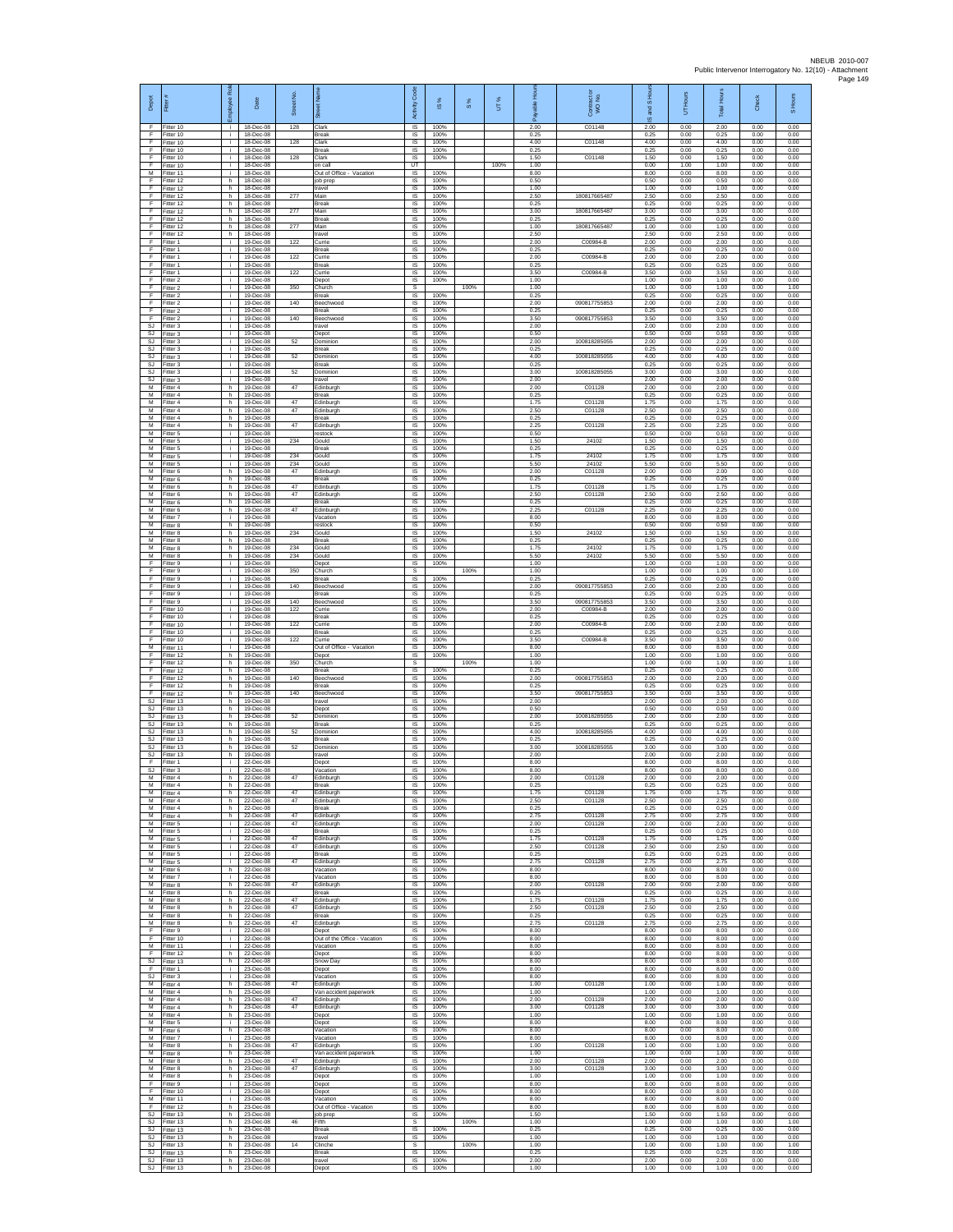|                             |                          | Role            |                             |            |                                          |                         |                     |      |     |              |                          |              |              |              |              |              |
|-----------------------------|--------------------------|-----------------|-----------------------------|------------|------------------------------------------|-------------------------|---------------------|------|-----|--------------|--------------------------|--------------|--------------|--------------|--------------|--------------|
|                             |                          |                 |                             |            |                                          | Code                    |                     |      |     |              |                          | and S Hou    | <b>Hours</b> | Hours        |              | Hours        |
| Depot                       | Fitter #                 | nployee         | Date                        | Street No. |                                          | Activity                | $\overline{\omega}$ | 8%   | UT% | able         | Contract c<br>WO No.     |              | 5            |              | Check        | ०            |
|                             |                          |                 |                             |            | ä                                        |                         |                     |      |     | ۶            |                          | ő            |              | Total        |              |              |
| SJ.                         | Fitter 13                | h.              | 23-Dec-08                   |            | travel                                   | $\overline{1S}$         | 100%                |      |     | 1.00         |                          | 1.00         | 0.00         | 1.00         | 0.00         | 0.00         |
| F                           | Fitter 1                 | j.              | 24-Dec-08                   |            | Out of the Office - Vacation             | $\sf IS$                | 100%                |      |     | 8.00         |                          | 8.00         | 0.00         | 8.00         | 0.00         | 0.00         |
| s <sub>J</sub><br>М         | Fitter 3<br>-<br>itter 4 | i.<br>h         | 24-Dec-08<br>24-Dec-08      |            | Vacation<br>ob prep                      | <b>IS</b><br>IS         | 100%<br>100%        |      |     | 8.00<br>0.50 |                          | 8.00<br>0.50 | 0.00<br>0.00 | 8.00<br>0.50 | 0.00<br>0.00 | 0.00<br>0.00 |
| М                           | Fitter 4                 | h               | 24-Dec-08                   | 52         | Dominion                                 | IS                      | 100%                |      |     | 2.50         |                          | 2.50         | 0.00         | 2.50         | 0.00         | 0.00         |
| M                           | Fitter 4                 | h.              | 24-Dec-08                   |            | Denot                                    | $\overline{1S}$         | 100%                |      |     | 1.00         |                          | 1.00         | 0.00         | 1.00         | 0.00         | 0.00         |
| м                           | Fitter 4                 | F               | 24-Dec-08                   |            | Depot                                    | <b>IS</b>               | 100%                |      |     | 4.00         |                          | 4.00         | 0.00         | 4.00         | 0.00         | 0.00         |
| м<br>M                      | Fitter 5<br>Fitter 6     | j.<br>ħ.        | 24-Dec-08<br>24-Dec-08      |            | Depot<br>Vacation                        | 1S<br>IS                | 100%<br>100%        |      |     | 8.00<br>8.00 |                          | 8.00<br>8.00 | 0.00<br>0.00 | 8.00<br>8.00 | 0.00<br>0.00 | 0.00<br>0.00 |
| M                           | Fitter 7                 | i.              | 24-Dec-08                   |            | Vacation                                 | IS                      | 100%                |      |     | 8.00         |                          | 8.00         | 0.00         | 8.00         | 0.00         | 0.00         |
| M                           | Fitter 8                 | h.              | 24-Dec-08                   |            | job prep                                 | IS                      | 100%                |      |     | 0.50         |                          | 0.50         | 0.00         | 0.50         | 0.00         | 0.00         |
| M                           | Fitter 8                 | h               | 24-Dec-08                   | 52         | Dominion                                 | $\sf IS$                | 100%                |      |     | 1.50         |                          | 1.50         | 0.00         | 1.50         | 0.00         | 0.00         |
| М                           | Fitter 8                 | F               | 24-Dec-08                   |            | <b>Break</b>                             | IS                      | 100%                |      |     | 0.25         |                          | 0.25         | 0.00         | 0.25         | 0.00         | 0.00         |
| M<br>м                      | Fitter 8<br>Fitter 8     | h.<br>F         | 24-Dec-08<br>24-Dec-08      | 52         | Dominion<br>Depot                        | IS<br>$\overline{S}$    | 100%<br>100%        |      |     | 0.75<br>1.00 |                          | 0.75<br>1.00 | 0.00<br>0.00 | 0.75<br>1.00 | 0.00<br>0.00 | 0.00<br>0.00 |
| м                           | Fitter 8                 | h               | 24-Dec-08                   |            | Depot                                    | $\overline{S}$          | 100%                |      |     | 4.00         |                          | 4.00         | 0.00         | 4.00         | 0.00         | 0.00         |
| F                           | Fitter 9                 | i.              | 24-Dec-08                   |            | Depot                                    | IS                      | 100%                |      |     | 8.00         |                          | 8.00         | 0.00         | 8.00         | 0.00         | 0.00         |
| Ε                           | Fitter 10                | Т.              | 24-Dec-08                   |            | Depot                                    | 1S                      | 100%                |      |     | 8.00         |                          | 8.00         | 0.00         | 8.00         | 0.00         | 0.00         |
| М<br>F                      | Fitter 11<br>Fitter 12   | j.<br>h         | 24-Dec-08<br>24-Dec-08      |            | Vacation<br>Out of Office - Vacation     | IS<br>IS                | 100%<br>100%        |      |     | 8.00<br>8.00 |                          | 8.00<br>8.00 | 0.00<br>0.00 | 8.00<br>8.00 | 0.00<br>0.00 | 0.00<br>0.00 |
| S.I                         | Fitter 13                | н.              | 24-Dec-08                   |            | Denot                                    | IS.                     | 100%                |      |     | 8.00         |                          | 8.00         | 0.00         | 8.00         | 0.00         | 0.00         |
| F                           | Fitter 1                 | j.              | 25-Dec-08                   |            | Holiday                                  | <b>IS</b>               | 100%                |      |     | 8.00         | Christmas Day            | 8.00         | 0.00         | 8.00         | 0.00         | 0.00         |
| <b>SJ</b>                   | Fitter 3                 | ÷.              | 25-Dec-08                   |            | Holiday                                  | 1S                      | 100%                |      |     | 8.00         |                          | 8.00         | 0.00         | 8.00         | 0.00         | 0.00         |
| м                           | Fitter 4                 | $\overline{h}$  | 25-Dec-08                   |            | Holidav                                  | <b>IS</b>               | 100%                |      |     | 8.00         | Christmas Day            | 8.00         | 0.00         | 8.00         | 0.00         | 0.00         |
| м<br>M                      | Fitter 5<br>Fitter 6     | T<br>h.         | 25-Dec-08<br>25-Dec-08      |            | Holiday<br>Holidav                       | IS<br><b>IS</b>         | 100%<br>100%        |      |     | 8.00<br>8.00 |                          | 8.00<br>8.00 | 0.00<br>0.00 | 8.00<br>8.00 | 0.00<br>0.00 | 0.00<br>0.00 |
| M                           | Fitter 7                 | i.              | 25-Dec-08                   |            | Holiday                                  | IS                      | 100%                |      |     | 8.00         |                          | 8.00         | 0.00         | 8.00         | 0.00         | 0.00         |
| М                           | Fitter 8                 | h.              | 25-Dec-08                   |            | Holiday                                  | IS                      | 100%                |      |     | 8.00         | Christmas Day            | 8.00         | 0.00         | 8.00         | 0.00         | 0.00         |
| F                           | Fitter 9                 | Ť.              | 25-Dec-08                   |            | Holiday                                  | IS                      | 100%                |      |     | 8.00         | Christmas Day            | 8.00         | 0.00         | 8.00         | 0.00         | 0.00         |
| F                           | Fitter 10                | i.              | 25-Dec-08                   |            | Holiday                                  | $\overline{S}$          | 100%                |      |     | 8.00         | Christmas Dav            | 8.00         | 0.00         | 8.00         | 0.00         | 0.00         |
| $\overline{M}$<br>F         | Fitter 11<br>Fitter 12   | i.<br>h         | 25-Dec-08<br>25-Dec-08      |            | Holiday<br>Holiday                       | $\overline{S}$<br>IS    | 100%<br>100%        |      |     | 8.00<br>8.00 |                          | 8.00<br>8.00 | 0.00<br>0.00 | 8.00<br>8.00 | 0.00<br>0.00 | 0.00<br>0.00 |
| $\overline{\mathbf{s}}$     | Fitter 13                | F               | 25-Dec-08                   |            | Holiday                                  | $\overline{s}$          | 100%                |      |     | 8.00         | Christmas Day            | 8.00         | 0.00         | 8.00         | 0.00         | 0.00         |
| F                           | Fitter 1                 | Ŧ               | 26-Dec-08                   |            | Holiday                                  | IS                      | 100%                |      |     | 8.00         | <b>Boxing Day</b>        | 8.00         | 0.00         | 8.00         | 0.00         | 0.00         |
| SJ                          | Fitter 3                 | i.              | 26-Dec-08                   |            | Holiday                                  | IS                      | 100%                |      |     | 8.00         |                          | 8.00         | 0.00         | 8.00         | 0.00         | 0.00         |
| M                           | Fitter 4                 | h               | 26-Dec-08                   |            | Holidav                                  | IS.                     | 100%                |      |     | 8.00         | <b>Boxing Day</b>        | 8.00         | 0.00         | 8.00         | 0.00         | 0.00         |
| M<br>м                      | Fitter 5<br>Fitter 6     | j.<br>F         | 26-Dec-08<br>26-Dec-08      |            | Holiday<br>Holiday                       | IS<br>1S                | 100%<br>100%        |      |     | 8.00<br>8.00 |                          | 8.00<br>8.00 | 0.00<br>0.00 | 8.00<br>8.00 | 0.00<br>0.00 | 0.00<br>0.00 |
| м                           | Fitter 7                 | j.              | 26-Dec-08                   |            | Holiday                                  | <b>IS</b>               | 100%                |      |     | 8.00         |                          | 8.00         | 0.00         | 8.00         | 0.00         | 0.00         |
| м                           | Fitter 8                 | $\overline{h}$  | 26-Dec-08                   |            | Holiday                                  | IS                      | 100%                |      |     | 8.00         | <b>Boxing Day</b>        | 8.00         | 0.00         | 8.00         | 0.00         | 0.00         |
| Е                           | Fitter 9                 | j.              | 26-Dec-08                   |            | Holidav                                  | $\overline{\mathsf{s}}$ | 100%                |      |     | 8.00         | Boxing Day               | 8.00         | 0.00         | 8.00         | 0.00         | 0.00         |
| E                           | Fitter 10                | i.              | 26-Dec-08                   |            | Holiday                                  | $\overline{S}$          | 100%                |      |     | 8.00         | Boxing Day               | 8.00         | 0.00         | 8.00         | 0.00         | 0.00         |
| м<br>F                      | Fitter 11<br>Fitter 12   | Ŧ<br>h.         | 26-Dec-08<br>26-Dec-08      |            | Holiday<br>Holiday                       | IS<br>IS                | 100%<br>100%        |      |     | 8.00<br>8.00 |                          | 8.00<br>8.00 | 0.00<br>0.00 | 8.00<br>8.00 | 0.00<br>0.00 | 0.00<br>0.00 |
| s                           | Fitter 13                | h               | 26-Dec-08                   |            | Holidav                                  | IS                      | 100%                |      |     | 8.00         | Boxing Day               | 8.00         | 0.00         | 8.00         | 0.00         | 0.00         |
| F                           | Fitter 1                 | i.              | 29-Dec-08                   |            | Out of the Office - Vacation             | $\overline{\mathsf{s}}$ | 100%                |      |     | 8.00         |                          | 8.00         | 0.00         | 8.00         | 0.00         | 0.00         |
| F                           | Fitter 2                 | i.              | 29-Dec-08                   |            | Out of the Office - Vacation             | IS                      | 100%                |      |     | 8.00         |                          | 8.00         | 0.00         | 8.00         | 0.00         | 0.00         |
| $\overline{\mathbf{s}}$     | Fitter 3                 | Ŧ               | 29-Dec-08                   |            | Vacation                                 | $\overline{s}$          | 100%                |      |     | 8.00         |                          | 8.00         | 0.00         | 8.00         | 0.00         | 0.00         |
| М<br>М                      | Fitter 4<br>Fitter 5     | F<br>i.         | 29-Dec-08<br>29-Dec-08      |            | Depot<br>Vacation                        | IS<br>IS                | 100%<br>100%        |      |     | 8.00<br>8.00 |                          | 8.00<br>8.00 | 0.00<br>0.00 | 8.00<br>8.00 | 0.00<br>0.00 | 0.00<br>0.00 |
| м                           | Fitter 6                 | h.              | 29-Dec-08                   |            | Vacation                                 | IS                      | 100%                |      |     | 8.00         |                          | 8.00         | 0.00         | 8.00         | 0.00         | 0.00         |
| M                           | Fitter 7                 | $\mathbf{i}$    | 29-Dec-08                   |            | Vacation                                 | IS                      | 100%                |      |     | 8.00         |                          | 8.00         | 0.00         | 8.00         | 0.00         | 0.00         |
| M                           | Fitter 8                 | h               | 29-Dec-08                   |            | Depot                                    | IS                      | 100%                |      |     | 8.00         |                          | 8.00         | 0.00         | 8.00         | 0.00         | 0.00         |
| м<br>Ŧ                      | Fitter 9                 | i.<br>T         | 29-Dec-08                   |            | Depot                                    | IS                      | 100%<br>100%        |      |     | 8.00         |                          | 8.00         | 0.00         | 8.00         | 0.00         | 0.00         |
| M                           | Fitter 10<br>Fitter 11   | j.              | 29-Dec-08<br>29-Dec-08      |            | Out of the Office - Vacation<br>Vacation | IS<br><b>IS</b>         | 100%                |      |     | 8.00<br>8.00 |                          | 8.00<br>8.00 | 0.00<br>0.00 | 8.00<br>8.00 | 0.00<br>0.00 | 0.00<br>0.00 |
| F                           | Fitter 12                | h               | 29-Dec-08                   |            | Out of Office - Vacation                 | $\overline{S}$          | 100%                |      |     | 8.00         |                          | 8.00         | 0.00         | 8.00         | 0.00         | 0.00         |
| <b>SJ</b>                   | Fitter 13                | F               | 29-Dec-08                   |            | Depot                                    | IS                      | 100%                |      |     | 3.00         |                          | 3.00         | 0.00         | 3.00         | 0.00         | 0.00         |
| <b>SJ</b>                   | Fitter 13                | h               | 29-Dec-08                   |            | Break                                    | IS                      | 100%                |      |     | 0.25         |                          | 0.25         | 0.00         | 0.25         | 0.00         | 0.00         |
| SJ<br>SJ                    | Fitter 13<br>Fitter 13   | h.<br>h         | 29-Dec-08<br>29-Dec-08      |            | Depot<br>Break                           | IS<br>IS                | 100%<br>100%        |      |     | 3.00<br>0.25 |                          | 3.00<br>0.25 | 0.00<br>0.00 | 3.00<br>0.25 | 0.00<br>0.00 | 0.00<br>0.00 |
| SJ                          | Fitter 13                | h               | 29-Dec-08                   |            | Depot                                    | IS                      | 100%                |      |     | 1.50         |                          | 1.50         | 0.00         | 1.50         | 0.00         | 0.00         |
| Ε                           | Fitter 1                 | i.              | 30-Dec-08                   |            | Out of the Office - Vacation             | $\overline{s}$          | 100%                |      |     | 8.00         |                          | 8.00         | 0.00         | 8.00         | 0.00         | 0.00         |
| F                           | Fitter 2                 | T               | 30-Dec-08                   |            | Out of the Office - Vacation             | IS                      | 100%                |      |     | 8.00         |                          | 8.00         | 0.00         | 8.00         | 0.00         | 0.00         |
| <b>SJ</b><br>$\overline{M}$ | Fitter 3                 | j.              | 30-Dec-08<br>30-Dec-08      |            | Vacation                                 | IS<br><b>IS</b>         | 100%<br>100%        |      |     | 8.00         |                          | 8.00         | 0.00         | 8.00<br>8.00 | 0.00<br>0.00 | 0.00<br>0.00 |
| M                           | Fitter 4<br>Fitter 5     | h.<br>i.        | $30 - D$ ec-08              |            | Depot<br>SD <sub>0</sub>                 | $\overline{1}$          | 100%                |      |     | 8.00<br>8.00 |                          | 8.00<br>8.00 | 0.00<br>0.00 | 8.00         | 0.00         | 0.00         |
| M                           | Fitter 6                 | h.              | 30-Dec-08                   |            | Vacation                                 | IS                      | 100%                |      |     | 8.00         |                          | 8.00         | 0.00         | 8.00         | 0.00         | 0.00         |
| M                           | Fitter 7                 | j.              | 30-Dec-08                   |            | Vacation                                 | IS                      | 100%                |      |     | 8.00         |                          | 8.00         | 0.00         | 8.00         | 0.00         | 0.00         |
| М                           | Fitter 8                 | h               | 30-Dec-08                   |            | Depot                                    | IS                      | 100%                |      |     | 8.00         |                          | 8.00         | 0.00         | 8.00         | 0.00         | 0.00         |
| M                           | Fitter 9                 | j.              | 30-Dec-08                   |            | Depot                                    | $\overline{\mathsf{s}}$ | 100%                |      |     | 8.00         |                          | 8.00         | 0.00         | 8.00         | 0.00         | 0.00         |
| F<br>м                      | Fitter 10<br>Fitter 11   | i.<br>Ŧ         | $30 - D$ ec-08<br>30-Dec-08 |            | Out of the Office - Vacation<br>Vacation | <b>IS</b><br>IS         | 100%<br>100%        |      |     | 8.00<br>8.00 |                          | 8.00<br>8.00 | 0.00<br>0.00 | 8.00<br>8.00 | 0.00<br>0.00 | 0.00<br>0.00 |
| E                           | Fitter 12                | h               | 30-Dec-08                   |            | Out of Office - Vacation                 | IS                      | 100%                |      |     | 8.00         |                          | 8.00         | 0.00         | 8.00         | 0.00         | 0.00         |
| SJ                          | Fitter 13                | F               | 30-Dec-08                   |            | Depot                                    | IS                      | 100%                |      |     | 8.00         |                          | 8.00         | 0.00         | 8.00         | 0.00         | 0.00         |
| Έ                           | Fitter 1                 | i.              | 31-Dec-08                   |            | Out of the Office - Vacation             | IS                      | 100%                |      |     | 8.00         |                          | 8.00         | 0.00         | 8.00         | 0.00         | 0.00         |
| F                           | Fitter 2                 | i.              | 31-Dec-08                   |            | Out of the Office - SDO                  | IS                      | 100%                |      |     | 8.00         |                          | 8.00         | 0.00         | 8.00         | 0.00         | 0.00         |
| S.I<br>М                    | Fitter 3<br>Fitter 4     | $\ddot{1}$<br>F | 31-Dec-08<br>31-Dec-08      |            | SDO<br>Depot                             | IS<br>IS                | 100%<br>100%        |      |     | 8.00<br>8.00 |                          | 8.00<br>8.00 | 0.00<br>0.00 | 8.00<br>8.00 | 0.00<br>0.00 | 0.00<br>0.00 |
| М                           | Fitter 5                 | i.              | 31-Dec-08                   |            | Depot                                    | IS                      | 100%                |      |     | 8.00         |                          | 8.00         | 0.00         | 8.00         | 0.00         | 0.00         |
| $\overline{M}$              | Fitter 6                 | h.              | 31-Dec-08                   |            | Vacation                                 | <b>IS</b>               | 100%                |      |     | 8.00         |                          | 8.00         | 0.00         | 8.00         | 0.00         | 0.00         |
| M                           | Fitter 7                 | i.              | 31-Dec-08                   |            | Vacation                                 | $\overline{1S}$         | 100%                |      |     | 8.00         |                          | 8.00         | 0.00         | 8.00         | 0.00         | 0.00         |
| M                           | Fitter 8                 | h.              | 31-Dec-08                   |            | Depot                                    | IS                      | 100%                |      |     | 8.00         |                          | 8.00         | 0.00         | 8.00         | 0.00         | 0.00         |
| М<br>F                      | Fitter 9<br>Fitter 10    | j.<br>i.        | 31-Dec-08<br>31-Dec-08      |            | Depot<br>Out of the Office - Vacation    | IS<br>IS                | 100%<br>100%        |      |     | 8.00<br>8.00 |                          | 8.00<br>8.00 | 0.00<br>0.00 | 8.00<br>8.00 | 0.00<br>0.00 | 0.00<br>0.00 |
| M                           | Fitter 11                | j.              | 31-Dec-08                   |            | SDO                                      | IS                      | 100%                |      |     | 8.00         |                          | 8.00         | 0.00         | 8.00         | 0.00         | 0.00         |
| F                           | Fitter 12                | h.              | 31-Dec-08                   |            | Out of Office - SDO                      | IS                      | 100%                |      |     | 8.00         |                          | 8.00         | 0.00         | 8.00         | 0.00         | 0.00         |
| <b>SJ</b>                   | Fitter 13                | h.              | 31-Dec-08                   |            | Service                                  | s                       |                     | 100% |     | 8.00         | Helping out not billable | 8.00         | 0.00         | 8.00         | 0.00         | 8.00         |